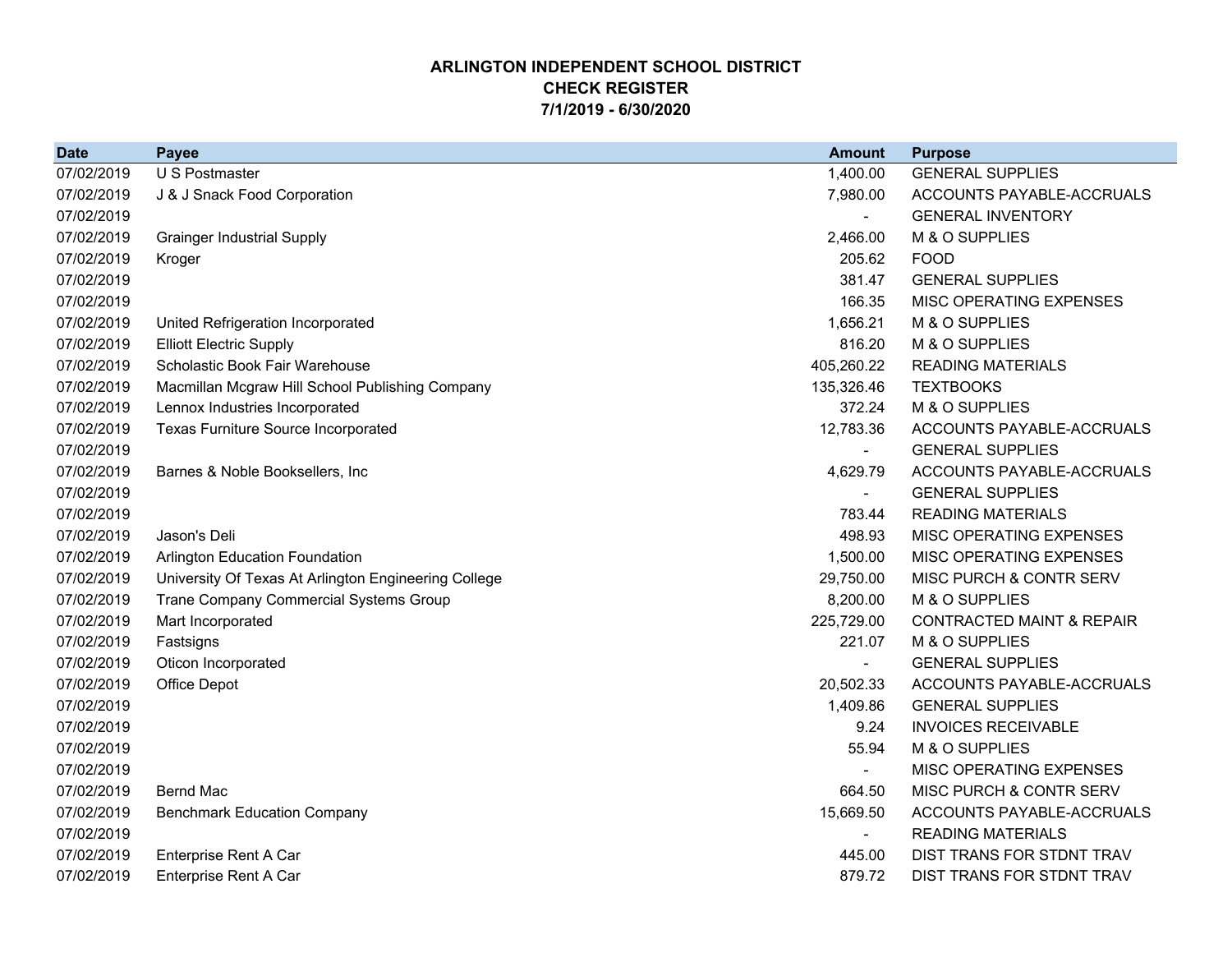| <b>Date</b> | <b>Payee</b>                                        | <b>Amount</b>            | <b>Purpose</b>                       |
|-------------|-----------------------------------------------------|--------------------------|--------------------------------------|
| 07/02/2019  |                                                     | 785.35                   | RENTALS & OPERATING LEASE            |
| 07/02/2019  | B & H Photo Video                                   | 10,753.67                | <b>GENERAL SUPPLIES</b>              |
| 07/02/2019  | Landtec Engineers Llc                               | 30,287.50                | BLDG PURCH, CONSTR, IMPROVE          |
| 07/02/2019  | <b>Mackin Educational Resources</b>                 | 572.92                   | <b>READING MATERIALS</b>             |
| 07/02/2019  | Continental Wireless Incorporated                   | 3,333.75                 | ACCOUNTS PAYABLE-ACCRUALS            |
| 07/02/2019  | Cowboy Towing                                       | 350.00                   | <b>CONTRACTED MAINT &amp; REPAIR</b> |
| 07/02/2019  | <b>Howard Technology Solutions</b>                  | 138.00                   | ACCOUNTS PAYABLE-ACCRUALS            |
| 07/02/2019  |                                                     | 10,496.00                | <b>GENERAL SUPPLIES</b>              |
| 07/02/2019  | Aerowave Technologies                               | 1,557.21                 | <b>CONTRACTED MAINT &amp; REPAIR</b> |
| 07/02/2019  | Govconnection Incorporated                          | 761.48                   | <b>GENERAL SUPPLIES</b>              |
| 07/02/2019  | Delcom Group                                        | 4,672.00                 | <b>GENERAL SUPPLIES</b>              |
| 07/02/2019  | <b>ProComputing Corporation</b>                     | 990.00                   | ACCOUNTS PAYABLE-ACCRUALS            |
| 07/02/2019  |                                                     |                          | <b>GENERAL SUPPLIES</b>              |
| 07/02/2019  | <b>Equipment Depot LTD</b>                          | 16,765.83                | ACCOUNTS PAYABLE-ACCRUALS            |
| 07/02/2019  | <b>School Nurse Supply</b>                          | 79.33                    | ACCOUNTS PAYABLE-ACCRUALS            |
| 07/02/2019  |                                                     |                          | <b>GENERAL SUPPLIES</b>              |
| 07/02/2019  | <b>Green Planet Incorporated</b>                    | 565.00                   | <b>CONTRACTED MAINT &amp; REPAIR</b> |
| 07/02/2019  | Phillips Welding Supply Incorporated                | 117.62                   | ACCOUNTS PAYABLE-ACCRUALS            |
| 07/02/2019  |                                                     | $\overline{\phantom{0}}$ | <b>GENERAL SUPPLIES</b>              |
| 07/02/2019  | Kimbrough Fire Extinguisher Company                 | 222.00                   | <b>CONTRACTED MAINT &amp; REPAIR</b> |
| 07/02/2019  | C D Hartnett Company                                | 21,728.76                | ACCOUNTS PAYABLE-ACCRUALS            |
| 07/02/2019  | Welch John                                          | 562.50                   | MISC PURCH & CONTR SERV              |
| 07/02/2019  | <b>Total Maintenance Solutions-South</b>            | 283.14                   | M & O SUPPLIES                       |
| 07/02/2019  | Mansfield Oil Company                               | 520.94                   | ACCOUNTS PAYABLE-ACCRUALS            |
| 07/02/2019  | Presidio Networked Solutions Group LLC              | 20,440.00                | <b>CONTRACTED MAINT &amp; REPAIR</b> |
| 07/02/2019  |                                                     | 209,791.74               | <b>FURN &amp; EQUIP &gt; \$5,000</b> |
| 07/02/2019  | Monarch Trophy Studio                               | 44.50                    | ACCOUNTS PAYABLE-ACCRUALS            |
| 07/02/2019  |                                                     | 17.80                    | <b>GENERAL SUPPLIES</b>              |
| 07/02/2019  | Western-BRW Paper Company Incorporated              | 632.80                   | <b>GENERAL SUPPLIES</b>              |
| 07/02/2019  | <b>Auditory Systems</b>                             | 4,158.00                 | <b>CONTRACTED MAINT &amp; REPAIR</b> |
| 07/02/2019  | David Hinson                                        | 562.50                   | MISC PURCH & CONTR SERV              |
| 07/02/2019  | <b>Golden Graduation Services</b>                   | 2.66                     | MISC OPERATING EXPENSES              |
| 07/02/2019  | Engineering Fire Investigation Global, Incorporated | 7,340.00                 | OTH PROFESSIONAL SERVICES            |
| 07/02/2019  | <b>Binswanger Glass</b>                             | 1,184.41                 | M & O SUPPLIES                       |
| 07/02/2019  | Virtucom, Incorporated                              | 3,164.00                 | ACCOUNTS PAYABLE-ACCRUALS            |
| 07/02/2019  |                                                     | 200,648.00               | <b>GENERAL SUPPLIES</b>              |
| 07/02/2019  | Eichelbaum Wardell Hansen Powell & Mehl P.C.        | 92,734.36                | <b>LEGAL SERVICES</b>                |
| 07/02/2019  | National Wholesale Supply                           |                          | LIONS CLUB CONCESSIONS               |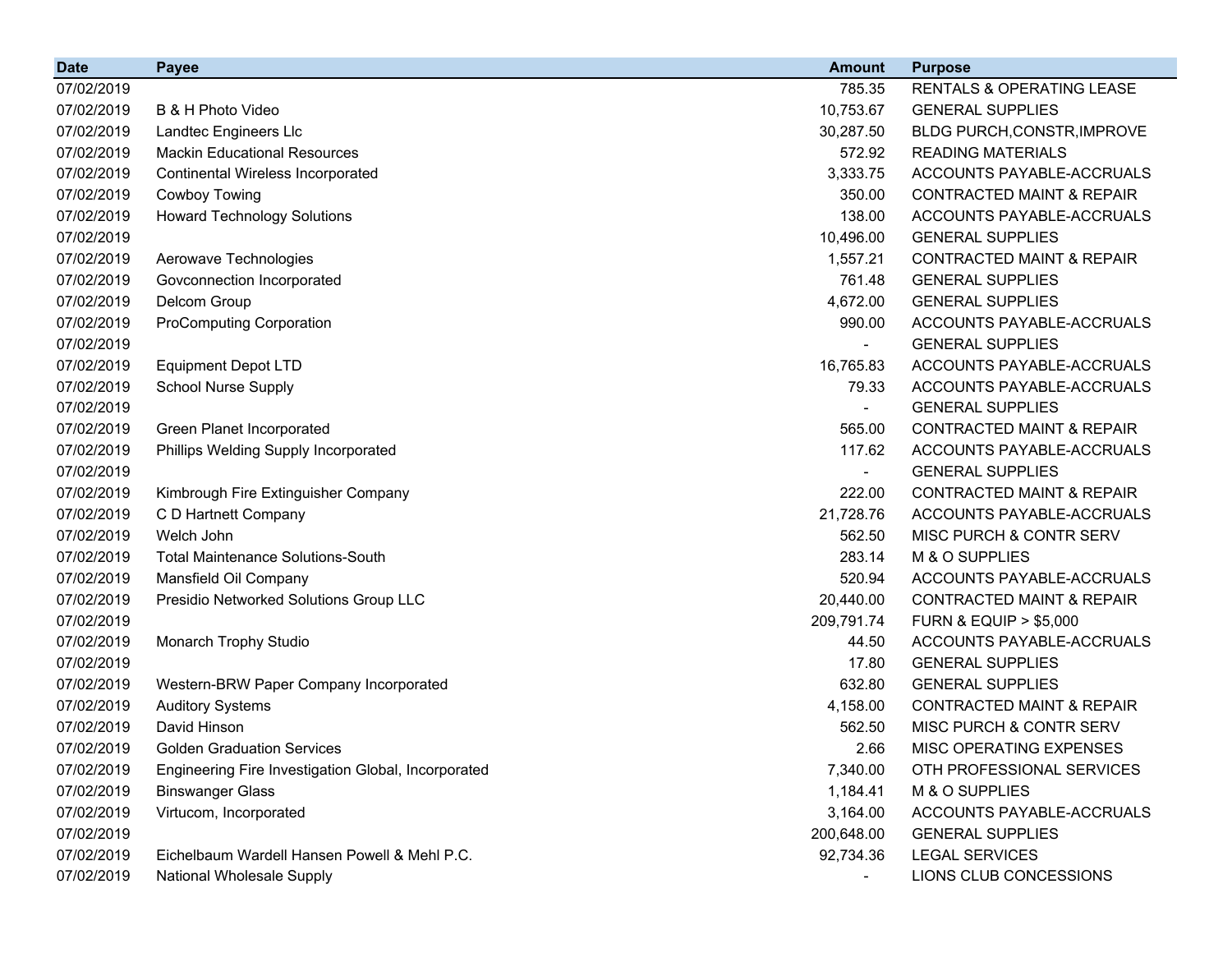| <b>Date</b> | <b>Payee</b>                           | <b>Amount</b>            | <b>Purpose</b>                       |
|-------------|----------------------------------------|--------------------------|--------------------------------------|
| 07/02/2019  | Seon Systems Sales Incorporated        | 1,986.00                 | <b>VEHICLES</b>                      |
| 07/02/2019  | MPS Bedford Freeman and Worth          | 199,612.22               | <b>TEXTBOOKS</b>                     |
| 07/02/2019  | General Body Manufacturing, Inc.       | 5,543.00                 | <b>CONTRACTED MAINT &amp; REPAIR</b> |
| 07/02/2019  | <b>Autonation Chevrolet</b>            | 44.06                    | M & O SUPPLIES                       |
| 07/02/2019  | Follett School Solutions, Inc.         | 20,050.29                | <b>READING MATERIALS</b>             |
| 07/02/2019  | Summit Refrigerants, LLC               | 1,645.00                 | <b>CONTRACTED MAINT &amp; REPAIR</b> |
| 07/02/2019  | FAYHA Management LLC                   | 10,507.00                | RENTALS & OPERATING LEASE            |
| 07/02/2019  | <b>KAI TEXAS</b>                       | 4,773.59                 | OTH PROFESSIONAL SERVICES            |
| 07/02/2019  | Earthtek, Inc                          | 19,376.00                | <b>CONTRACTED MAINT &amp; REPAIR</b> |
| 07/02/2019  | Varsity Spirit LLC                     | 1,309.00                 | ACCOUNTS PAYABLE-ACCRUALS            |
| 07/02/2019  |                                        | 222.00                   | <b>GENERAL SUPPLIES</b>              |
| 07/02/2019  | Cardinal's Sport Center Incorporated   | 8,423.75                 | ACCOUNTS PAYABLE-ACCRUALS            |
| 07/02/2019  | Lowe's Home Centers, LLC               | 402.23                   | M & O SUPPLIES                       |
| 07/02/2019  | Locke Supply Co.                       | 1,045.00                 | <b>GENERAL INVENTORY</b>             |
| 07/02/2019  | Sams Club 6244                         | 21.78                    | <b>GENERAL SUPPLIES</b>              |
| 07/02/2019  |                                        | 138.84                   | <b>INVOICES RECEIVABLE</b>           |
| 07/02/2019  |                                        | 299.77                   | MISC OPERATING EXPENSES              |
| 07/02/2019  | Sysco North Texas                      | 7,537.92                 | ACCOUNTS PAYABLE-ACCRUALS            |
| 07/02/2019  |                                        | $\overline{\phantom{a}}$ | <b>GENERAL INVENTORY</b>             |
| 07/02/2019  | Black-Eyed Pea                         | 3,300.00                 | MISC OPERATING EXPENSES              |
| 07/02/2019  | OTC Brands, Inc.                       | 25.80                    | MISC OPERATING EXPENSES              |
| 07/02/2019  | Mighty Auto Parts of DFW               | 1,485.16                 | ACCOUNTS PAYABLE-ACCRUALS            |
| 07/02/2019  |                                        | 1,088.98                 | <b>GENERAL INVENTORY</b>             |
| 07/02/2019  |                                        |                          | <b>GENERAL SUPPLIES</b>              |
| 07/02/2019  | Washing Equipment of Texas - WET Inc   | 306.72                   | <b>CONTRACTED MAINT &amp; REPAIR</b> |
| 07/02/2019  | Winn Innovations LLC                   | 1,956.86                 | <b>GENERAL SUPPLIES</b>              |
| 07/02/2019  | Cooperative Strategies, LLC            | 19,975.00                | MISC PURCH & CONTR SERV              |
| 07/02/2019  | <b>Target Specialty Products</b>       | 658.65                   | ACCOUNTS PAYABLE-ACCRUALS            |
| 07/02/2019  |                                        | 733.96                   | M & O SUPPLIES                       |
| 07/02/2019  | Staples Inc/Staples Business Advantage | 2,361.00                 | ACCOUNTS PAYABLE-ACCRUALS            |
| 07/02/2019  |                                        | 238.50                   | <b>GENERAL SUPPLIES</b>              |
| 07/02/2019  |                                        | 22,811.79                | M & O SUPPLIES                       |
| 07/02/2019  | Big Frog Custom T-Shirts & More        | 345.95                   | ACCOUNTS PAYABLE-ACCRUALS            |
| 07/02/2019  |                                        | $\blacksquare$           | <b>GENERAL SUPPLIES</b>              |
| 07/02/2019  | <b>Oriental Building Services Inc</b>  | 4,981.12                 | <b>CONTRACTED MAINT &amp; REPAIR</b> |
| 07/02/2019  | <b>Miner North Texas LTD</b>           | 24,207.50                | M & O SUPPLIES                       |
| 07/02/2019  | <b>Borden Dairy Company</b>            | 11,750.24                | <b>FOOD</b>                          |
| 07/02/2019  | Scholastic Canada Ltd                  | 34,008.30                | <b>READING MATERIALS</b>             |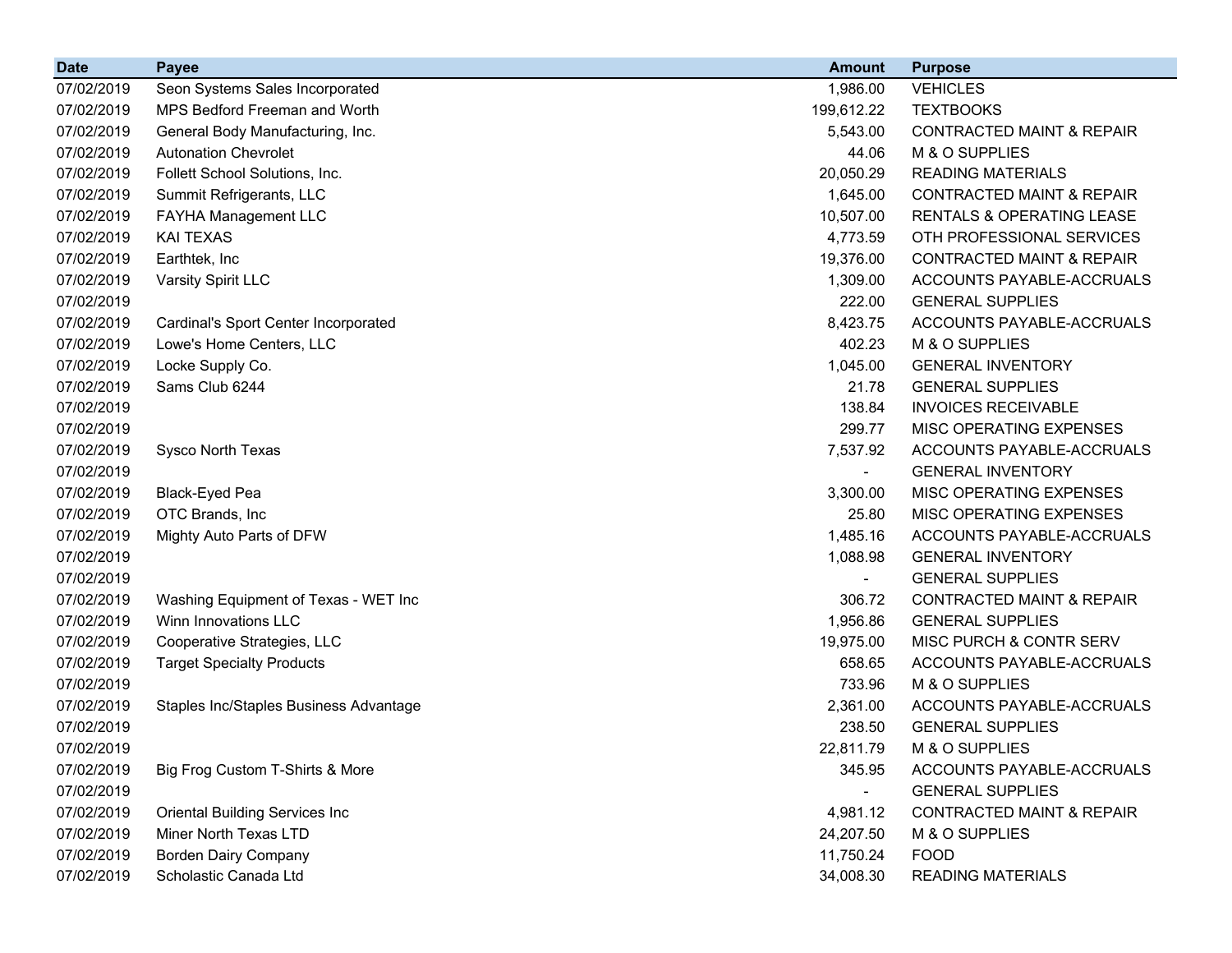| <b>Date</b> | <b>Payee</b>                                    | <b>Amount</b>            | <b>Purpose</b>                       |
|-------------|-------------------------------------------------|--------------------------|--------------------------------------|
| 07/02/2019  | David K Sanderson                               | 3,750.00                 | MISC PURCH & CONTR SERV              |
| 07/02/2019  | <b>CID Solution LLC</b>                         | 151.44                   | ACCOUNTS PAYABLE-ACCRUALS            |
| 07/02/2019  | Scholastic Library Publishing                   | 9,728.98                 | <b>READING MATERIALS</b>             |
| 07/02/2019  | <b>Constellation New Energy</b>                 | 2,081.40                 | <b>WATER</b>                         |
| 07/02/2019  | Elevator Maintenance and Repair Incorporated    | 2,625.16                 | <b>CONTRACTED MAINT &amp; REPAIR</b> |
| 07/02/2019  | Hobby Lobby Store #175                          | 165.96                   | MISC OPERATING EXPENSES              |
| 07/02/2019  | <b>Atmos Energy</b>                             | 627.47                   | <b>WATER</b>                         |
| 07/02/2019  | <b>Star Roofing And Sheet Metal</b>             | 3,345.00                 | <b>CONTRACTED MAINT &amp; REPAIR</b> |
| 07/02/2019  | Sommer Associates L L C                         | 15.95                    | <b>READING MATERIALS</b>             |
| 07/02/2019  | <b>Texas Educational Paperbacks</b>             | 132.85                   | ACCOUNTS PAYABLE-ACCRUALS            |
| 07/02/2019  |                                                 | $\overline{\phantom{a}}$ | <b>READING MATERIALS</b>             |
| 07/02/2019  | Bucks Wheel & Equipment Company                 |                          | <b>CONTRACTED MAINT &amp; REPAIR</b> |
| 07/02/2019  |                                                 | 154.95                   | M & O SUPPLIES                       |
| 07/02/2019  | <b>Texas Auto Painting</b>                      | 2,312.40                 | <b>CONTRACTED MAINT &amp; REPAIR</b> |
| 07/02/2019  | <b>Cherry Lake Publishing</b>                   | 1,000.00                 | <b>READING MATERIALS</b>             |
| 07/02/2019  | Rush Truck Centers Of Texas Limited Partnership | 558.00                   | ACCOUNTS PAYABLE-ACCRUALS            |
| 07/02/2019  |                                                 | 6,251.85                 | <b>CONTRACTED MAINT &amp; REPAIR</b> |
| 07/02/2019  |                                                 | 5,232.84                 | M & O SUPPLIES                       |
| 07/02/2019  | Rush Bus Center Of Texas                        | 525.23                   | <b>GENERAL INVENTORY</b>             |
| 07/02/2019  |                                                 | 82.46                    | LIONS CLUB CONCESSIONS               |
| 07/02/2019  | Adolfson & Peterson Construction                | 54,572.82                | <b>CONTRACTED MAINT &amp; REPAIR</b> |
| 07/02/2019  |                                                 | (2,728.64)               | <b>RETAINAGE</b>                     |
| 07/02/2019  | <b>Bernd Shelley Burke</b>                      | 135.50                   | MISC PURCH & CONTR SERV              |
| 07/02/2019  | H2O Supply Incorporated                         | 694.60                   | <b>GENERAL INVENTORY</b>             |
| 07/02/2019  | University Of Texas High School                 | 200.00                   | <b>TESTING MATERIALS</b>             |
| 07/02/2019  | City Of Arlington Finance Department            | 521,848.48               | MISC PURCH & CONTR SERV              |
| 07/02/2019  | <b>Education Service Center Region XI</b>       | 24,211.69                | MISC PURCH & CONTR SERV              |
| 07/02/2019  | <b>Fisher Science Education</b>                 | 830.26                   | ACCOUNTS PAYABLE-ACCRUALS            |
| 07/02/2019  |                                                 |                          | <b>GENERAL SUPPLIES</b>              |
| 07/02/2019  | <b>Gopher Sport Equipment</b>                   | 6,020.58                 | ACCOUNTS PAYABLE-ACCRUALS            |
| 07/02/2019  |                                                 |                          | <b>GENERAL SUPPLIES</b>              |
| 07/02/2019  | Hancock Sign Company                            | 26,604.10                | <b>INVOICES RECEIVABLE</b>           |
| 07/02/2019  | Lowery Sand & Gravel Co Inc                     | 15,375.00                | MISC PURCH & CONTR SERV              |
| 07/02/2019  | Norcostco Texas Costume Incorporated            | 739.90                   | ACCOUNTS PAYABLE-ACCRUALS            |
| 07/02/2019  |                                                 |                          | <b>GENERAL SUPPLIES</b>              |
| 07/02/2019  | Quality Audio Visual Service Incorporated       | 370.90                   | <b>CONTRACTED MAINT &amp; REPAIR</b> |
| 07/02/2019  | Sentinel The Alarm Company                      | 8,010.00                 | <b>CONTRACTED MAINT &amp; REPAIR</b> |
| 07/02/2019  | Unifirst Holdings(A/R 01550)                    | 96.28                    | <b>CONTRACTED MAINT &amp; REPAIR</b> |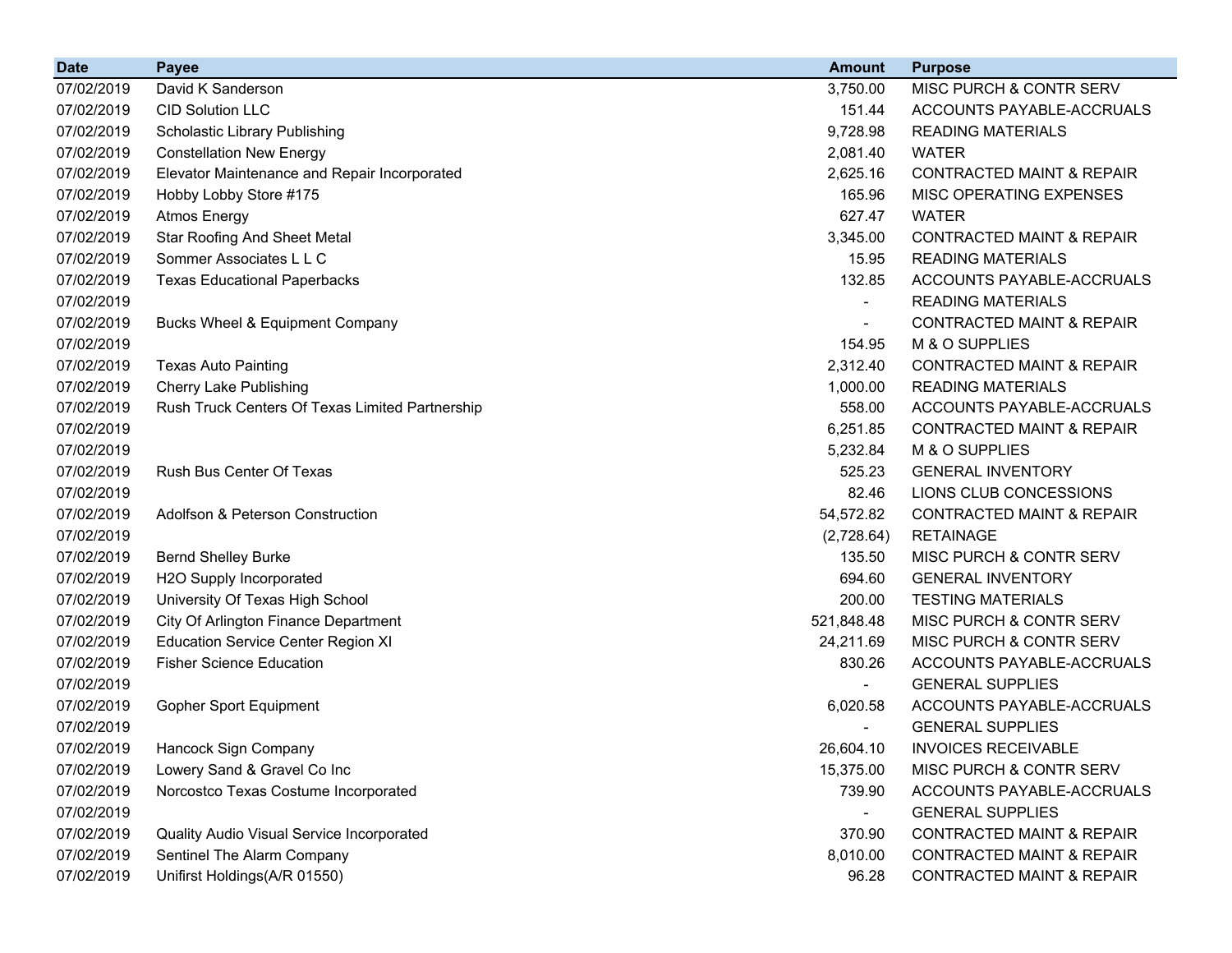| <b>Date</b> | <b>Payee</b>                    | <b>Amount</b> | <b>Purpose</b>             |
|-------------|---------------------------------|---------------|----------------------------|
| 07/02/2019  | <b>United Parcel Service</b>    | 37.23         | <b>GENERAL SUPPLIES</b>    |
| 07/02/2019  | Virco Incorporated              | 4,149.66      | ACCOUNTS PAYABLE-ACCRUALS  |
| 07/02/2019  |                                 |               | <b>GENERAL SUPPLIES</b>    |
| 07/02/2019  |                                 | -             | <b>INVOICES RECEIVABLE</b> |
| 07/03/2019  | Ravonne Allmon-Smith            | 97.37         | <b>EMPLOYEE TRAVEL</b>     |
| 07/03/2019  | Dorkas Arroyo                   | 113.69        | <b>EMPLOYEE TRAVEL</b>     |
| 07/03/2019  | <b>Kevin Barlow</b>             | 84.53         | <b>EMPLOYEE TRAVEL</b>     |
| 07/03/2019  | Angelica Barron-Torres          | 85.65         | <b>EMPLOYEE TRAVEL</b>     |
| 07/03/2019  | <b>Tamara Caldwell</b>          | 208.00        | STUDENT TVL*NO AISD BUSES  |
| 07/03/2019  | Jose Cavazos                    | 330.00        | <b>EMPLOYEE TRAVEL</b>     |
| 07/03/2019  | <b>Richard Flores</b>           | 93.52         | <b>EMPLOYEE TRAVEL</b>     |
| 07/03/2019  | Catina Henson                   | 44.62         | <b>EMPLOYEE TRAVEL</b>     |
| 07/03/2019  | <b>Michael Hill</b>             | 45.42         | <b>EMPLOYEE TRAVEL</b>     |
| 07/03/2019  | Tamela Horton                   | 25.95         | <b>EMPLOYEE TRAVEL</b>     |
| 07/03/2019  | Melodie Hrabak                  | 786.07        | <b>EMPLOYEE TRAVEL</b>     |
| 07/03/2019  | <b>Annette Minnerly</b>         | 36.27         | <b>EMPLOYEE TRAVEL</b>     |
| 07/03/2019  | Jennifer Novoselsky             | 151.24        | <b>EMPLOYEE TRAVEL</b>     |
| 07/03/2019  | <b>Aaron Perales</b>            | 152.37        | <b>EMPLOYEE TRAVEL</b>     |
| 07/03/2019  | <b>Brent Pfaff</b>              | 162.64        | <b>EMPLOYEE TRAVEL</b>     |
| 07/03/2019  | Geralyn Pichon-Medlin           | 52.91         | <b>EMPLOYEE TRAVEL</b>     |
| 07/03/2019  | Corey Robinson                  | 853.81        | <b>EMPLOYEE TRAVEL</b>     |
| 07/03/2019  | Felicia Scruggs                 | 256.86        | <b>EMPLOYEE TRAVEL</b>     |
| 07/03/2019  | <b>Robert Sessions</b>          | 146.38        | <b>EMPLOYEE TRAVEL</b>     |
| 07/03/2019  | Shawn Shockler                  | 151.03        | <b>EMPLOYEE TRAVEL</b>     |
| 07/03/2019  | Angel Silva                     | 429.18        | <b>EMPLOYEE TRAVEL</b>     |
| 07/03/2019  | Stephen Simpson                 | 63.18         | <b>EMPLOYEE TRAVEL</b>     |
| 07/03/2019  | <b>Barbara Thomas</b>           | 27.98         | EMPLOYEE TRAVEL            |
| 07/03/2019  | <b>Mandine Trousil</b>          | 15.46         | <b>EMPLOYEE TRAVEL</b>     |
| 07/03/2019  | <b>Matthew Varnell</b>          | 95.82         | <b>EMPLOYEE TRAVEL</b>     |
| 07/03/2019  | <b>Tracey Wittmayer</b>         | 94.80         | <b>EMPLOYEE TRAVEL</b>     |
| 07/03/2019  | Eric Zeissig                    | 29.10         | <b>EMPLOYEE TRAVEL</b>     |
| 07/03/2019  | Karen Zeske                     | 147.39        | <b>EMPLOYEE TRAVEL</b>     |
| 07/03/2019  | <b>Tracy Bohannon</b>           | 20.45         | NON-EMPLOYEE TRAVEL        |
| 07/03/2019  | <b>Melody Fowler</b>            | 501.80        | NON-EMPLOYEE TRAVEL        |
| 07/03/2019  | Loren Green                     | 27.45         | NON-EMPLOYEE TRAVEL        |
| 07/03/2019  | David Wilbanks                  | 712.44        | NON-EMPLOYEE TRAVEL        |
| 07/03/2019  | Kroger                          | 220.49        | <b>GENERAL SUPPLIES</b>    |
| 07/03/2019  | Barnes & Noble Booksellers, Inc | 558.60        | <b>GENERAL SUPPLIES</b>    |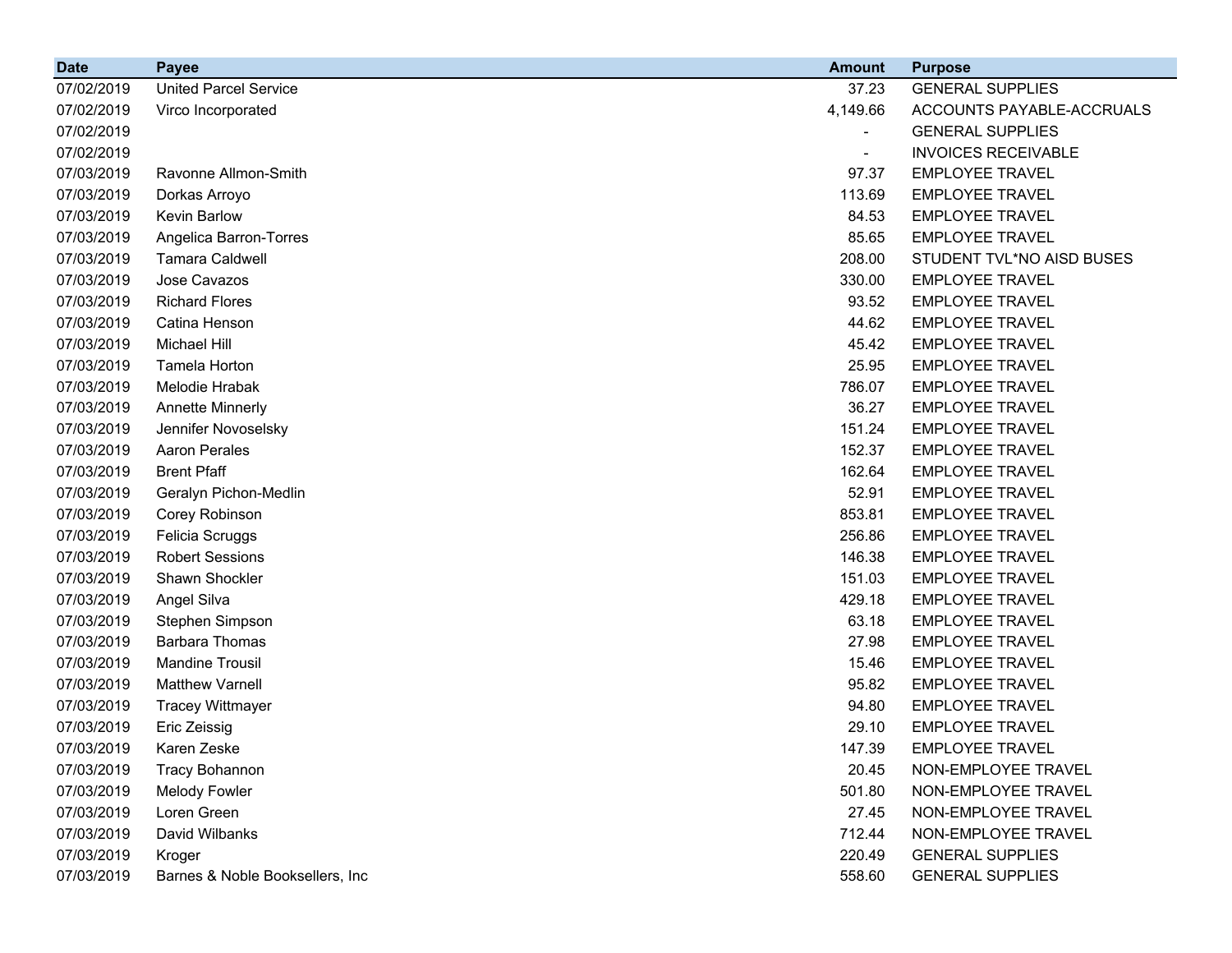| <b>Date</b> | <b>Payee</b>                                               | <b>Amount</b>            | <b>Purpose</b>                       |
|-------------|------------------------------------------------------------|--------------------------|--------------------------------------|
| 07/03/2019  | Office Depot                                               | 201.91                   | <b>GENERAL SUPPLIES</b>              |
| 07/03/2019  | <b>City Of Grand Prairie Water Utilities</b>               | 3,158.53                 | <b>WATER</b>                         |
| 07/03/2019  | H E Cannon Floral Company Incorporated                     | 70.95                    | <b>GENERAL SUPPLIES</b>              |
| 07/03/2019  | Accountemps                                                | 976.86                   | MISC PURCH & CONTR SERV              |
| 07/03/2019  | Independent Hardware Incorporated                          | 250.00                   | <b>GENERAL INVENTORY</b>             |
| 07/03/2019  | <b>Binswanger Glass</b>                                    | 68.00                    | <b>CONTRACTED MAINT &amp; REPAIR</b> |
| 07/03/2019  | <b>Tarrant County Tax Assessor-Collector</b>               | 22.00                    | MISC OPERATING EXPENSES              |
| 07/03/2019  | Sams Club 6244                                             | 226.88                   | MISC OPERATING EXPENSES              |
| 07/03/2019  | Rush Truck Centers Of Texas Limited Partnership            | 1,242.60                 | <b>CONTRACTED MAINT &amp; REPAIR</b> |
| 07/03/2019  | Rush Bus Center Of Texas                                   | 121.00                   | <b>GENERAL INVENTORY</b>             |
| 07/03/2019  |                                                            | $\overline{\phantom{a}}$ | LIONS CLUB CONCESSIONS               |
| 07/03/2019  | <b>Education Service Center Region XI</b>                  | 2,020.54                 | MISC PURCH & CONTR SERV              |
| 07/03/2019  | <b>United Educators Association</b>                        | 950.26                   | UNITED FUND                          |
| 07/03/2019  | Texas United School Employees Local 100                    | 46.67                    | UNITED FUND                          |
| 07/03/2019  | United States Department Of Education National Payment Ctr | 128.86                   | UNITED FUND                          |
| 07/03/2019  | Truman Tim Chapter 13 Trustee                              | 1,072.62                 | UNITED FUND                          |
| 07/03/2019  | Association Of Texas Professional Teachers Local           | 1.16                     | UNITED FUND                          |
| 07/03/2019  | Association Of Texas Professional Educators State          | 34.60                    | UNITED FUND                          |
| 07/03/2019  | Coast Professional Inc.                                    | 154.61                   | UNITED FUND                          |
| 07/03/2019  | Powers Tom Chapter 13 Trustee                              | 867.69                   | UNITED FUND                          |
| 07/03/2019  | Educational Employees Credit Union - HSA                   | 1,329.43                 | <b>DENTAL INSURANCE</b>              |
| 07/03/2019  | <b>Educational Employees Credit Union</b>                  | 7,734.95                 | DUE TO CREDIT UNION                  |
| 07/03/2019  | <b>Texas State Teachers Association</b>                    | 2.15                     | UNITED FUND                          |
| 07/03/2019  | <b>Texas State Teachers Association</b>                    | 53.15                    | UNITED FUND                          |
| 07/09/2019  | Jessica Atkins                                             | 124.92                   | <b>EMPLOYEE TRAVEL</b>               |
| 07/09/2019  | <b>Sherese Barnes</b>                                      | 185.48                   | <b>EMPLOYEE TRAVEL</b>               |
| 07/09/2019  | Dao Bui                                                    | 30.28                    | <b>EMPLOYEE TRAVEL</b>               |
| 07/09/2019  | <b>Christopher Burke</b>                                   | 182.65                   | <b>EMPLOYEE TRAVEL</b>               |
| 07/09/2019  | Marcy Chesebro                                             | 4.97                     | <b>EMPLOYEE TRAVEL</b>               |
| 07/09/2019  | <b>Christine Dixon</b>                                     | 54.36                    | <b>EMPLOYEE TRAVEL</b>               |
| 07/09/2019  | <b>Charmanie Evans</b>                                     | 6.53                     | <b>EMPLOYEE TRAVEL</b>               |
| 07/09/2019  | Alberta Fears                                              | 36.38                    | <b>EMPLOYEE TRAVEL</b>               |
| 07/09/2019  | Kimberly Forguson                                          | 25.20                    | <b>EMPLOYEE TRAVEL</b>               |
| 07/09/2019  | Kristen Hamilton                                           | 27.71                    | <b>EMPLOYEE TRAVEL</b>               |
| 07/09/2019  | Julianne Heldt                                             | 44.08                    | <b>EMPLOYEE TRAVEL</b>               |
| 07/09/2019  | <b>Brandy Hodges</b>                                       | 64.57                    | <b>EMPLOYEE TRAVEL</b>               |
| 07/09/2019  | Sarah Horn                                                 | 60.35                    | <b>EMPLOYEE TRAVEL</b>               |
| 07/09/2019  | William Horn                                               | 99.51                    | <b>EMPLOYEE TRAVEL</b>               |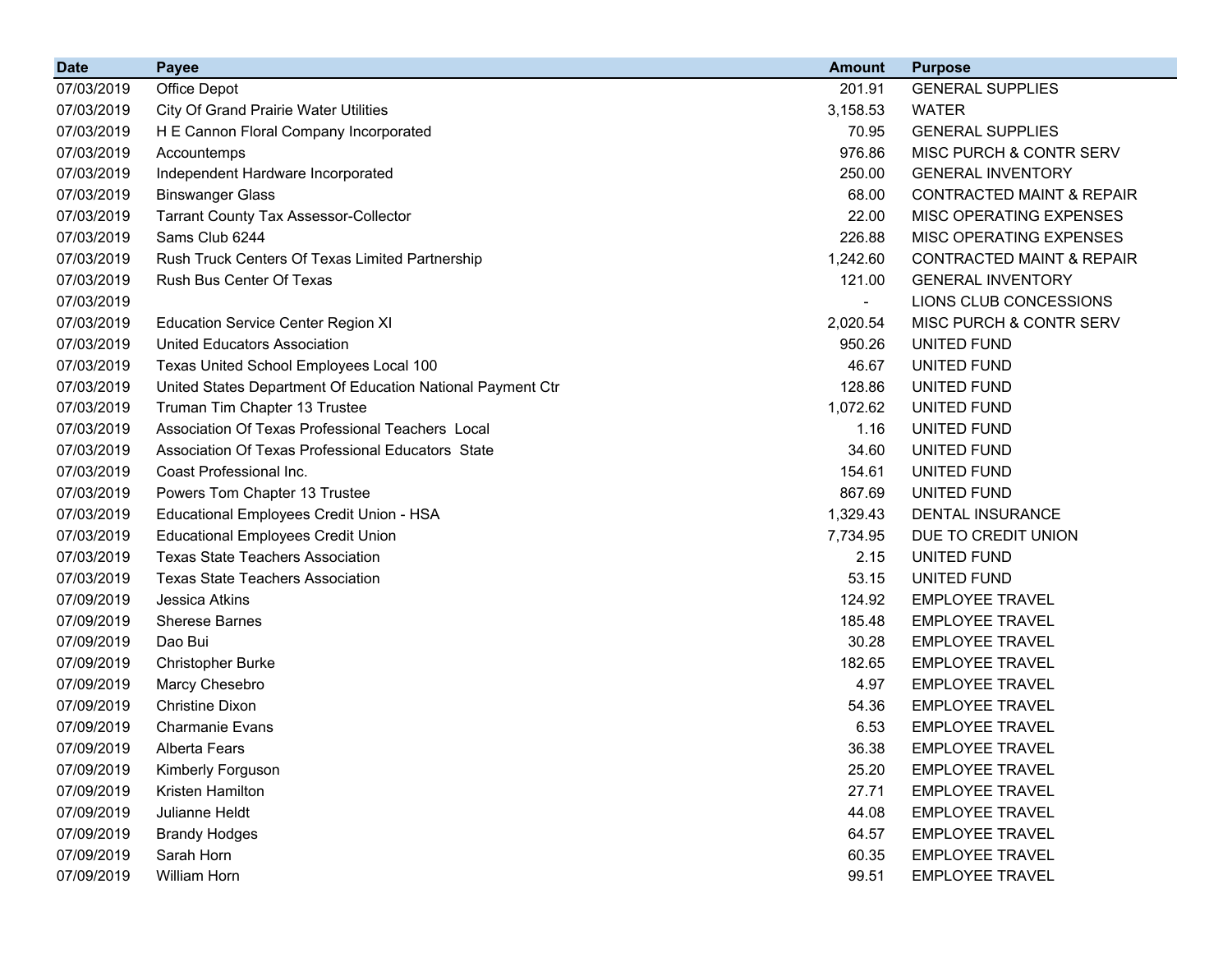| <b>Date</b> | <b>Payee</b>                         | <b>Amount</b> | <b>Purpose</b>             |
|-------------|--------------------------------------|---------------|----------------------------|
| 07/09/2019  | Maria Hortelano                      | 11.56         | <b>EMPLOYEE TRAVEL</b>     |
| 07/09/2019  | Melodie Hrabak                       | 106.20        | <b>EMPLOYEE TRAVEL</b>     |
| 07/09/2019  | Mihaela Irina Ilinca                 | 26.70         | <b>EMPLOYEE TRAVEL</b>     |
| 07/09/2019  | Rachelle Ivanova                     | 34.29         | <b>EMPLOYEE TRAVEL</b>     |
| 07/09/2019  | <b>Ryshel Kenner</b>                 | 102.77        | <b>EMPLOYEE TRAVEL</b>     |
| 07/09/2019  | <b>Phyllis Lanier</b>                | 116.04        | <b>EMPLOYEE TRAVEL</b>     |
| 07/09/2019  | Angelia Lower                        | 160.23        | <b>EMPLOYEE TRAVEL</b>     |
| 07/09/2019  | Rasheeda Mohammed                    | 41.30         | <b>EMPLOYEE TRAVEL</b>     |
| 07/09/2019  | <b>Chablif Nichols</b>               | 19.05         | <b>EMPLOYEE TRAVEL</b>     |
| 07/09/2019  | Salayna Pereira                      | 24.77         | <b>EMPLOYEE TRAVEL</b>     |
| 07/09/2019  | <b>Richard Posner</b>                | 152.42        | <b>EMPLOYEE TRAVEL</b>     |
| 07/09/2019  | Sandra Redding                       | 7.38          | <b>EMPLOYEE TRAVEL</b>     |
| 07/09/2019  | Danielle Reynolds                    | 89.77         | <b>EMPLOYEE TRAVEL</b>     |
| 07/09/2019  | Catalina Roldan                      | 103.15        | <b>EMPLOYEE TRAVEL</b>     |
| 07/09/2019  | Katoya Shelby                        | 13.80         | <b>EMPLOYEE TRAVEL</b>     |
| 07/09/2019  | Aquilla Smith                        | 493.01        | <b>EMPLOYEE TRAVEL</b>     |
| 07/09/2019  | Lynn Smith-Nienhaus                  | 20.54         | <b>EMPLOYEE TRAVEL</b>     |
| 07/09/2019  | Kathleen Stice                       | 61.20         | <b>EMPLOYEE TRAVEL</b>     |
| 07/09/2019  | <b>Natalie Strand</b>                | 3.16          | <b>EMPLOYEE TRAVEL</b>     |
| 07/09/2019  | Catherine Strawn                     | 62.01         | <b>EMPLOYEE TRAVEL</b>     |
| 07/09/2019  | Mary Sullivan                        | 45.21         | <b>EMPLOYEE TRAVEL</b>     |
| 07/09/2019  | <b>Ileene Thomas</b>                 | 24.34         | <b>EMPLOYEE TRAVEL</b>     |
| 07/09/2019  | Jeff Thomas                          | 119.95        | <b>EMPLOYEE TRAVEL</b>     |
| 07/09/2019  | Phyllis Williams                     | 117.54        | <b>EMPLOYEE TRAVEL</b>     |
| 07/09/2019  | Victoria Youngblood-Baldwin          | 183.93        | <b>EMPLOYEE TRAVEL</b>     |
| 07/09/2019  | Corgan Assoc Architects Incorporated | 226,671.61    | OTH PROFESSIONAL SERVICES  |
| 07/09/2019  | Labatt Food Service                  | 35.43         | ACCOUNTS PAYABLE-ACCRUALS  |
| 07/09/2019  |                                      | 41.32         | <b>GENERAL INVENTORY</b>   |
| 07/09/2019  | Qep Incorporated                     | 2,431.25      | ACCOUNTS PAYABLE-ACCRUALS  |
| 07/09/2019  |                                      |               | <b>READING MATERIALS</b>   |
| 07/09/2019  | Home Depot Pro                       | 11.25         | M & O SUPPLIES             |
| 07/09/2019  | Apex Supply Company                  | 930.86        | M & O SUPPLIES             |
| 07/09/2019  | Kroger                               | 99.40         | <b>FOOD</b>                |
| 07/09/2019  | United Refrigeration Incorporated    | 1,629.82      | M & O SUPPLIES             |
| 07/09/2019  | Fort Worth Zoo                       | 658.00        | STUDENT TVL*NO AISD BUSES  |
| 07/09/2019  | Ace Mart Restaurant Supply Company   |               | <b>INVOICES RECEIVABLE</b> |
| 07/09/2019  | <b>Dell Marketing</b>                | 2,244.65      | <b>GENERAL SUPPLIES</b>    |
| 07/09/2019  | Texas Furniture Source Incorporated  | 14,124.00     | ACCOUNTS PAYABLE-ACCRUALS  |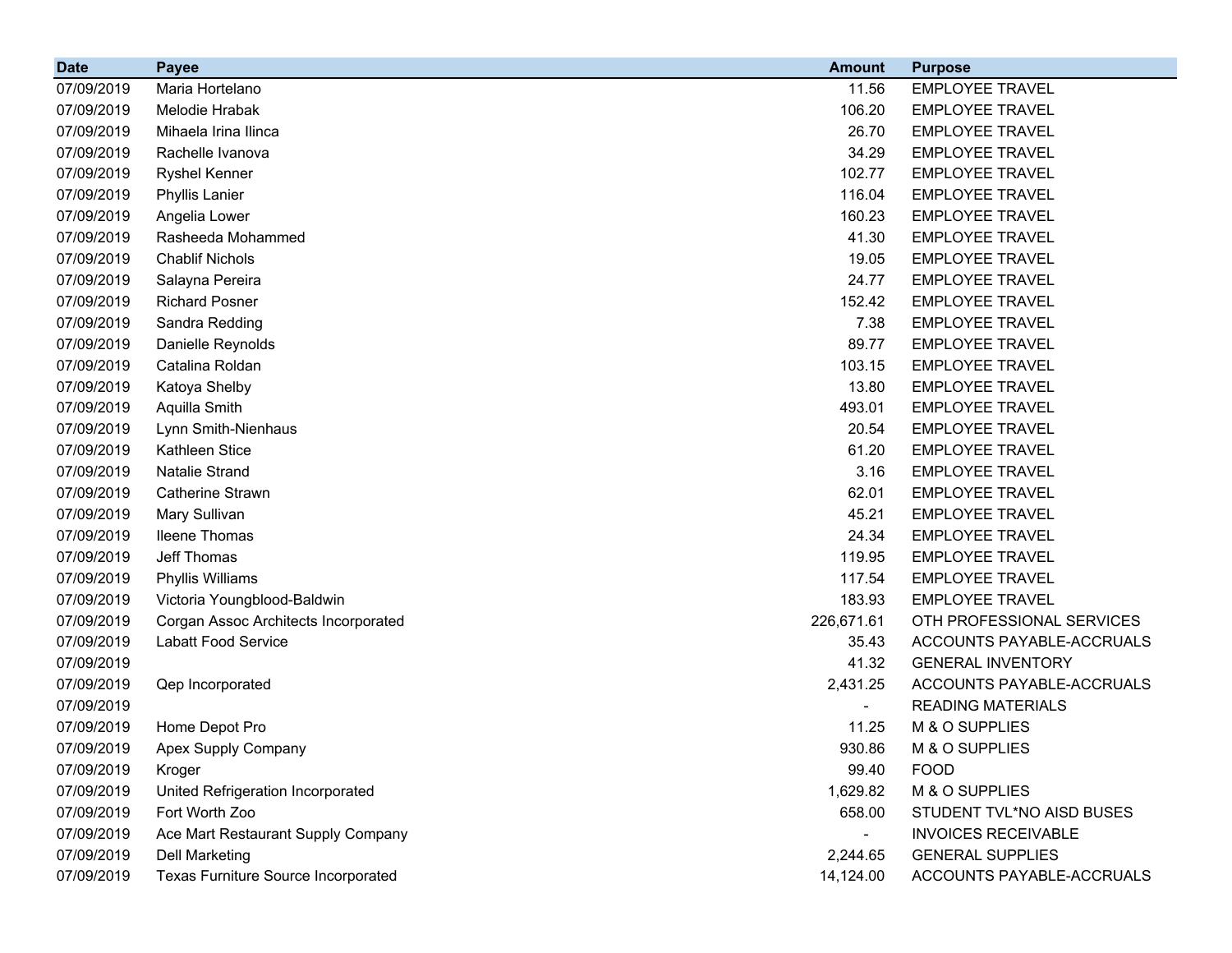| <b>Date</b> | <b>Payee</b>                                         | <b>Amount</b>            | <b>Purpose</b>                       |
|-------------|------------------------------------------------------|--------------------------|--------------------------------------|
| 07/09/2019  |                                                      |                          | <b>GENERAL SUPPLIES</b>              |
| 07/09/2019  | Estes Mcclure & Assoc Inc                            | 1,400.00                 | OTH PROFESSIONAL SERVICES            |
| 07/09/2019  | Abdo Publishing Company                              | 2,629.75                 | <b>READING MATERIALS</b>             |
| 07/09/2019  | Mission Arlington/Mission Metroplex                  | 700.00                   | MISC PURCH & CONTR SERV              |
| 07/09/2019  | <b>Paradise Produce</b>                              | 3,981.00                 | <b>FOOD</b>                          |
| 07/09/2019  | Dallas World Aquarium                                | 520.00                   | STUDENT TVL*NO AISD BUSES            |
| 07/09/2019  | <b>Artex Overhead Door</b>                           | 225.00                   | <b>CONTRACTED MAINT &amp; REPAIR</b> |
| 07/09/2019  | Office Depot                                         | 170.17                   | <b>GENERAL SUPPLIES</b>              |
| 07/09/2019  | <b>CDW Government Incorporated</b>                   | 13,018.17                | <b>GENERAL SUPPLIES</b>              |
| 07/09/2019  | <b>Td Industries Limited</b>                         | 5,434.70                 | <b>CONTRACTED MAINT &amp; REPAIR</b> |
| 07/09/2019  | <b>Howard Technology Solutions</b>                   | 470.00                   | <b>GENERAL SUPPLIES</b>              |
| 07/09/2019  | Aerowave Technologies                                | 26,171.02                | M & O SUPPLIES                       |
| 07/09/2019  | Genesis II Incorporated                              | 95.04                    | <b>GENERAL INVENTORY</b>             |
| 07/09/2019  | Govconnection Incorporated                           | 750.00                   | <b>GENERAL SUPPLIES</b>              |
| 07/09/2019  | Kimbrough Fire Extinguisher Company                  | 598.83                   | <b>CONTRACTED MAINT &amp; REPAIR</b> |
| 07/09/2019  | C D Hartnett Company                                 | 4,920.28                 | <b>FOOD</b>                          |
| 07/09/2019  |                                                      | 3,479.72                 | <b>GENERAL INVENTORY</b>             |
| 07/09/2019  |                                                      |                          | LIONS CLUB CONCESSIONS               |
| 07/09/2019  | <b>City Of Grand Prairie Water Utilities</b>         | 3,380.81                 | <b>WATER</b>                         |
| 07/09/2019  | Arlington Hardware Incorporated #53                  | 141.95                   | M & O SUPPLIES                       |
| 07/09/2019  | Johnson Controls Incorporate                         | 640.10                   | M & O SUPPLIES                       |
| 07/09/2019  | Catholic Charities Translation & Interpreter Network | 510.00                   | MISC PURCH & CONTR SERV              |
| 07/09/2019  | Huckabee                                             | 8,982.80                 | BLDG PURCH, CONSTR, IMPROVE          |
| 07/09/2019  | Audio Resource Group Incorporated                    | 3,860.00                 | <b>GENERAL SUPPLIES</b>              |
| 07/09/2019  | <b>Total Maintenance Solutions-South</b>             | 75.96                    | M & O SUPPLIES                       |
| 07/09/2019  | Sportsgrafx Incorporated                             | 343.50                   | ACCOUNTS PAYABLE-ACCRUALS            |
| 07/09/2019  |                                                      | $\overline{\phantom{a}}$ | M & O SUPPLIES                       |
| 07/09/2019  | Texas Department of Licensing & Regulation           | 770.00                   | <b>CONTRACTED MAINT &amp; REPAIR</b> |
| 07/09/2019  | <b>Heat Transfer Solutions</b>                       | 4,209.45                 | M & O SUPPLIES                       |
| 07/09/2019  | Western-BRW Paper Company Incorporated               | 659.00                   | <b>GENERAL SUPPLIES</b>              |
| 07/09/2019  | Engineering Fire Investigation Global, Incorporated  | 570.00                   | <b>CONTRACTED MAINT &amp; REPAIR</b> |
| 07/09/2019  |                                                      | 11,580.00                | OTH PROFESSIONAL SERVICES            |
| 07/09/2019  | One Source Staffing Corporation                      | 3,943.10                 | MISC PURCH & CONTR SERV              |
| 07/09/2019  | <b>WRA Architects Incorporated</b>                   | 27,886.93                | <b>CONTRACTED MAINT &amp; REPAIR</b> |
| 07/09/2019  | Kurz & Company                                       | 869.28                   | <b>FOOD</b>                          |
| 07/09/2019  | Seal Tex, Incorporated                               | 108.75                   | <b>CONTRACTED MAINT &amp; REPAIR</b> |
| 07/09/2019  | <b>Gray Eric</b>                                     | 100.00                   | MISC PURCH & CONTR SERV              |
| 07/09/2019  | Draganic Brian                                       | 100.00                   | MISC PURCH & CONTR SERV              |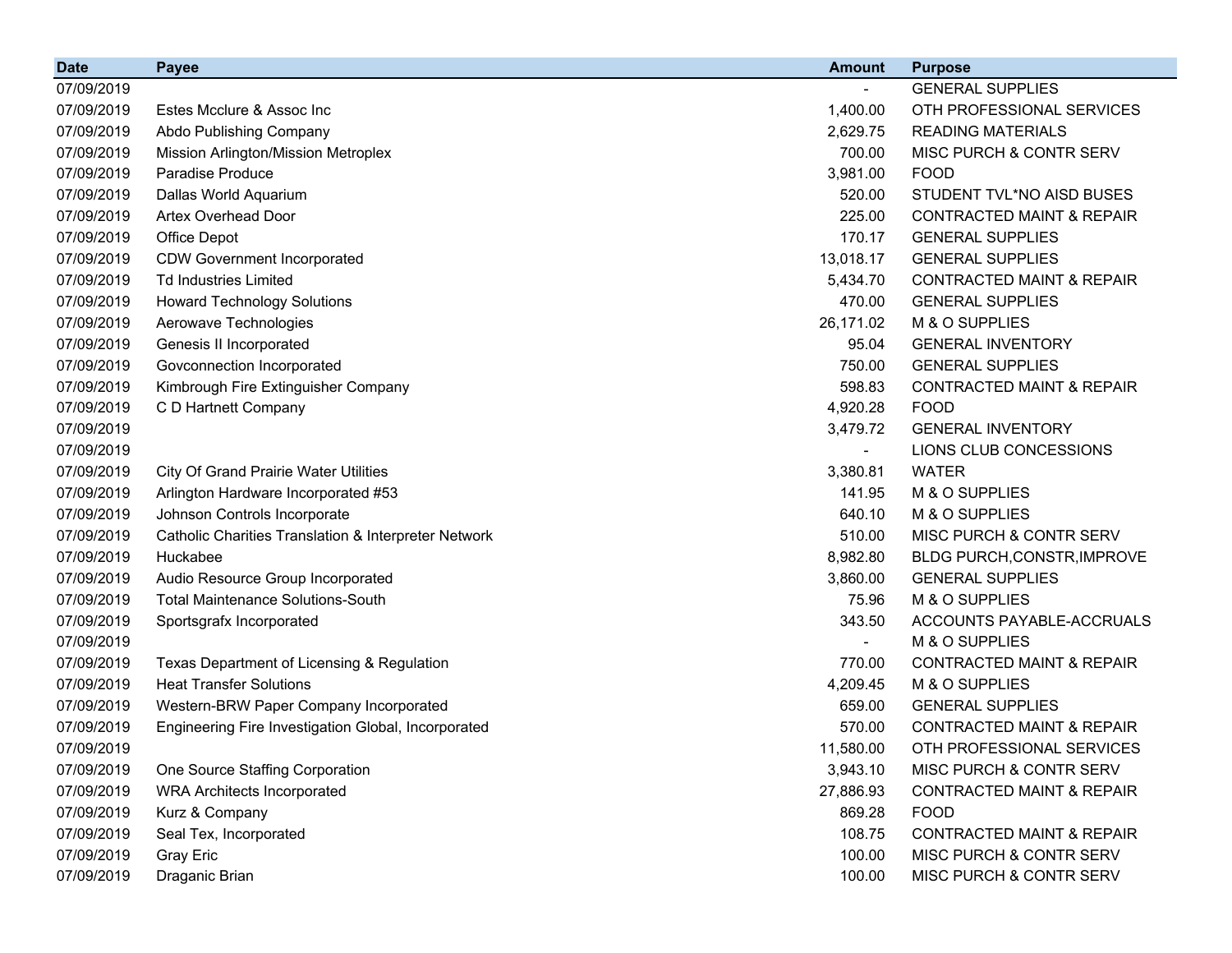| <b>Date</b> | <b>Payee</b>                                 | <b>Amount</b>  | <b>Purpose</b>                       |
|-------------|----------------------------------------------|----------------|--------------------------------------|
| 07/09/2019  | <b>Creative Bus Sales Inc</b>                | 144.00         | ACCOUNTS PAYABLE-ACCRUALS            |
| 07/09/2019  |                                              | 140.08         | <b>GENERAL INVENTORY</b>             |
| 07/09/2019  |                                              |                | M & O SUPPLIES                       |
| 07/09/2019  | Follett School Solutions, Inc.               | 4,629.65       | <b>READING MATERIALS</b>             |
| 07/09/2019  | <b>Crawford Electric Supply Company</b>      | 150.00         | <b>GENERAL INVENTORY</b>             |
| 07/09/2019  |                                              | 22.77          | M & O SUPPLIES                       |
| 07/09/2019  | RD Lawns LLC                                 | 9,246.95       | <b>CONTRACTED MAINT &amp; REPAIR</b> |
| 07/09/2019  | Cyson Technology Group LLC                   | 690.00         | MISC PURCH & CONTR SERV              |
| 07/09/2019  | Kannenberg David                             | 300.00         | MISC PURCH & CONTR SERV              |
| 07/09/2019  | <b>Brown Reynolds Watford Architects</b>     | 14,656.64      | OTH PROFESSIONAL SERVICES            |
| 07/09/2019  | <b>Tarrant County Tax Assessor-Collector</b> | 220.00         | MISC OPERATING EXPENSES              |
| 07/09/2019  | <b>Tarrant County Tax Assessor-Collector</b> | 220.00         | MISC OPERATING EXPENSES              |
| 07/09/2019  | <b>Tarrant County Tax Assessor-Collector</b> | 78.00          | MISC OPERATING EXPENSES              |
| 07/09/2019  | <b>Tarrant County Tax Assessor-Collector</b> | 220.00         | MISC OPERATING EXPENSES              |
| 07/09/2019  | <b>Tarrant County Tax Assessor-Collector</b> | 220.00         | MISC OPERATING EXPENSES              |
| 07/09/2019  | <b>Tarrant County Tax Assessor-Collector</b> | 220.00         | MISC OPERATING EXPENSES              |
| 07/09/2019  | <b>Tarrant County Tax Assessor-Collector</b> | 68.00          | MISC OPERATING EXPENSES              |
| 07/09/2019  | <b>Tarrant County Tax Assessor-Collector</b> | 82.50          | MISC OPERATING EXPENSES              |
| 07/09/2019  | <b>Tarrant County Tax Assessor-Collector</b> | 91.25          | MISC OPERATING EXPENSES              |
| 07/09/2019  | <b>Tarrant County Tax Assessor-Collector</b> | 75.00          | MISC OPERATING EXPENSES              |
| 07/09/2019  | Impak                                        | 61.37          | CONTRACTED MAINT & REPAIR            |
| 07/09/2019  | Freeman Edgar                                | 200.00         | MISC PURCH & CONTR SERV              |
| 07/09/2019  | Cool Tech A/C Heat & Refrigeration           | 1,900.00       | <b>CONTRACTED MAINT &amp; REPAIR</b> |
| 07/09/2019  | HP Inc.                                      | 703.00         | <b>GENERAL SUPPLIES</b>              |
| 07/09/2019  | Council of the Great City Schools            | 45,201.00      | <b>DUES</b>                          |
| 07/09/2019  | Dr Pepper Snapple Group                      | 264.90         | ACCOUNTS PAYABLE-ACCRUALS            |
| 07/09/2019  |                                              | 90.00          | <b>GENERAL INVENTORY</b>             |
| 07/09/2019  |                                              | (286.50)       | MISC OPERATING EXPENSES              |
| 07/09/2019  | Varsity Spirit LLC                           | 2,262.20       | ACCOUNTS PAYABLE-ACCRUALS            |
| 07/09/2019  |                                              | 1,126.60       | <b>GENERAL SUPPLIES</b>              |
| 07/09/2019  | Delgado Guitars                              | 4,550.00       | <b>GENERAL SUPPLIES</b>              |
| 07/09/2019  | Cardinal's Sport Center Incorporated         | 1,108.75       | ACCOUNTS PAYABLE-ACCRUALS            |
| 07/09/2019  |                                              | $\blacksquare$ | <b>GENERAL SUPPLIES</b>              |
| 07/09/2019  | Lowe's Home Centers, LLC                     | 258.85         | M & O SUPPLIES                       |
| 07/09/2019  | iPrint Technologies                          | 536.00         | <b>GENERAL SUPPLIES</b>              |
| 07/09/2019  | <b>Blue Moose Apparel</b>                    | 2,233.41       | <b>GENERAL SUPPLIES</b>              |
| 07/09/2019  | Sysco North Texas                            | 7,501.68       | ACCOUNTS PAYABLE-ACCRUALS            |
| 07/09/2019  |                                              | $\blacksquare$ | <b>GENERAL INVENTORY</b>             |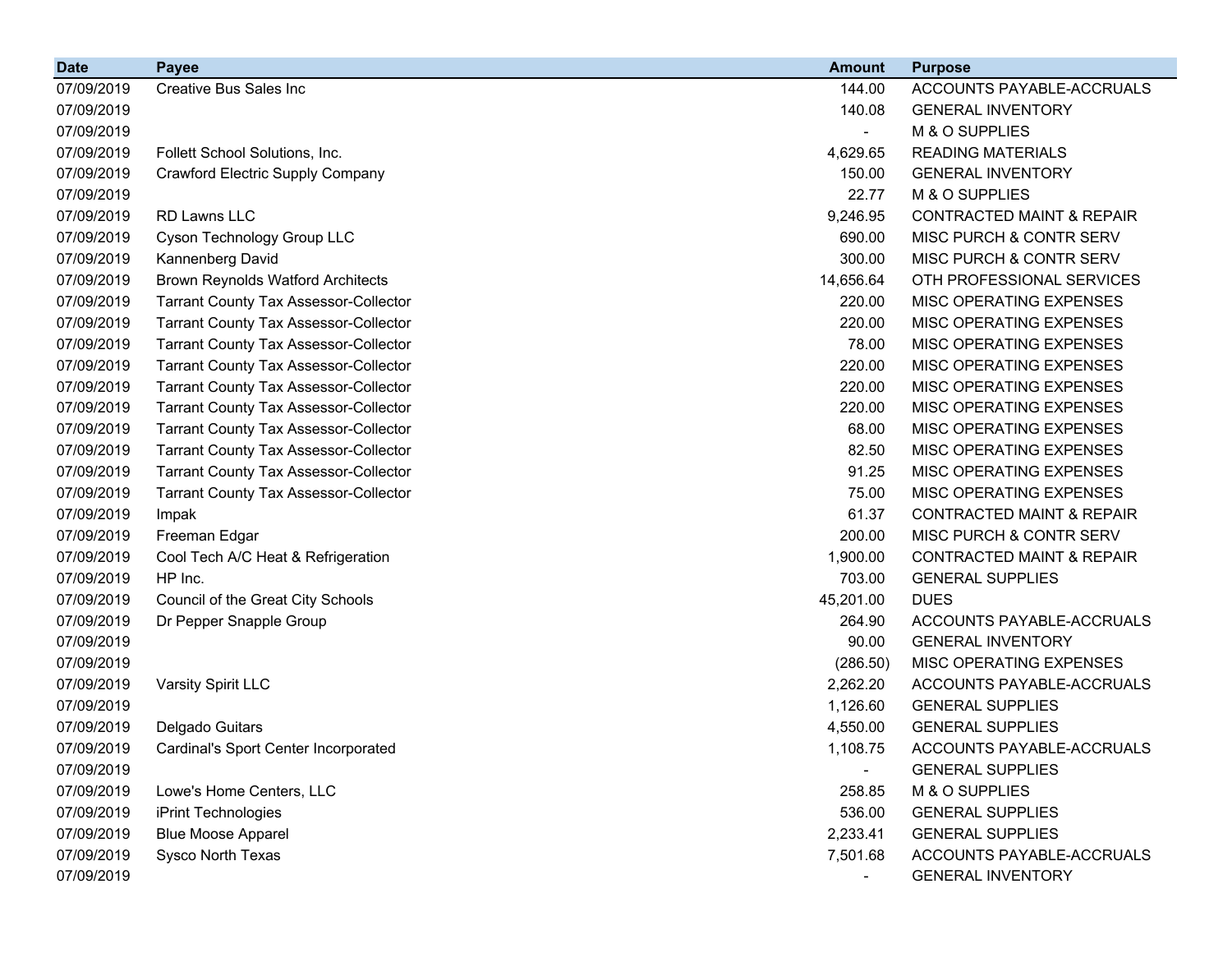| <b>Date</b> | <b>Payee</b>                                                | <b>Amount</b> | <b>Purpose</b>                       |
|-------------|-------------------------------------------------------------|---------------|--------------------------------------|
| 07/09/2019  | <b>Neal Eric</b>                                            | 400.00        | MISC PURCH & CONTR SERV              |
| 07/09/2019  | <b>CableLink Solutions</b>                                  | 3,080.00      | <b>CONTRACTED MAINT &amp; REPAIR</b> |
| 07/09/2019  | OTC Brands, Inc                                             | 483.76        | <b>GENERAL SUPPLIES</b>              |
| 07/09/2019  | Lincoln Electric Company                                    | 665.73        | <b>GENERAL SUPPLIES</b>              |
| 07/09/2019  | Washing Equipment of Texas - WET Inc                        | 578.50        | <b>CONTRACTED MAINT &amp; REPAIR</b> |
| 07/09/2019  | Pharmacy Technician Certification Board                     | 2,064.00      | <b>MISC OPERATING EXPENSES</b>       |
| 07/09/2019  | MP2 Energy Texas LLC                                        | 17,744.09     | <b>WATER</b>                         |
| 07/09/2019  | Staples Inc/Staples Business Advantage                      | 402.73        | <b>GENERAL SUPPLIES</b>              |
| 07/09/2019  | E Logic                                                     | 219,941.31    | OTH PROFESSIONAL SERVICES            |
| 07/09/2019  | <b>Benitez Javier</b>                                       | 400.00        | <b>MISC PURCH &amp; CONTR SERV</b>   |
| 07/09/2019  | Your IT Solution                                            | 249.90        | <b>GENERAL SUPPLIES</b>              |
| 07/09/2019  | Salcido Gustavo                                             | 200.00        | MISC PURCH & CONTR SERV              |
| 07/09/2019  | Vendors Exchange International Inc                          | 29,380.00     | <b>FURN &amp; EQUIP &gt; \$5,000</b> |
| 07/09/2019  | <b>Taylor Smith Consulting LLC</b>                          | 3,041.09      | <b>MISC PURCH &amp; CONTR SERV</b>   |
| 07/09/2019  | <b>RJM Contractors Inc.</b>                                 | 1,404,514.66  | <b>CONTRACTED MAINT &amp; REPAIR</b> |
| 07/09/2019  |                                                             | (70, 225.73)  | <b>RETAINAGE</b>                     |
| 07/09/2019  | <b>Battery Systems Inc</b>                                  | 146.34        | <b>GENERAL INVENTORY</b>             |
| 07/09/2019  | World of Reading Ltd                                        | 1,312.30      | <b>READING MATERIALS</b>             |
| 07/09/2019  | Miller Ty                                                   | 200.00        | MISC PURCH & CONTR SERV              |
| 07/09/2019  | O'Neill Derek                                               | 300.00        | MISC PURCH & CONTR SERV              |
| 07/09/2019  | Hillco Partners L L C                                       | 5,400.00      | <b>LOBBYING</b>                      |
| 07/09/2019  | <b>Constellation New Energy</b>                             | 5,909.65      | <b>WATER</b>                         |
| 07/09/2019  | Reserve Account - Aisd Admin Pitney Bowes                   | 10,000.00     | <b>GENERAL SUPPLIES</b>              |
| 07/09/2019  | <b>Complete Supply Incorporated</b>                         | 10,132.50     | <b>GENERAL INVENTORY</b>             |
| 07/09/2019  | <b>BE Publishing</b>                                        | 6,505.00      | <b>GENERAL SUPPLIES</b>              |
| 07/09/2019  | <b>Star Roofing And Sheet Metal</b>                         | 945.00        | <b>CONTRACTED MAINT &amp; REPAIR</b> |
| 07/09/2019  | Sam Pack's Five Star Ford                                   | 129,868.96    | <b>VEHICLES</b>                      |
| 07/09/2019  | Moses Palmer Howell Llp Attorneys At Law                    | 1,721.00      | <b>LEGAL SERVICES</b>                |
| 07/09/2019  | Advantage Office Products                                   | 770.00        | ACCOUNTS PAYABLE-ACCRUALS            |
| 07/09/2019  |                                                             |               | <b>GENERAL SUPPLIES</b>              |
| 07/09/2019  | 4imprint Incorporated                                       | 3,881.05      | ACCOUNTS PAYABLE-ACCRUALS            |
| 07/09/2019  |                                                             |               | <b>GENERAL SUPPLIES</b>              |
| 07/09/2019  |                                                             | 551.30        | MISC OPERATING EXPENSES              |
| 07/09/2019  | Ricoh Americas Corporation (For Meters Clicks and Supplies) | 112.99        | <b>CONTRACTED MAINT &amp; REPAIR</b> |
| 07/09/2019  | Rush Bus Center Of Texas                                    | 1,516.01      | <b>GENERAL INVENTORY</b>             |
| 07/09/2019  | Adolfson & Peterson Construction                            | 626,919.40    | <b>CONTRACTED MAINT &amp; REPAIR</b> |
| 07/09/2019  |                                                             | (31, 345.97)  | <b>RETAINAGE</b>                     |
| 07/09/2019  | Reeder General Contractors, Inc                             | 1,367,241.70  | CONTRACTED MAINT & REPAIR            |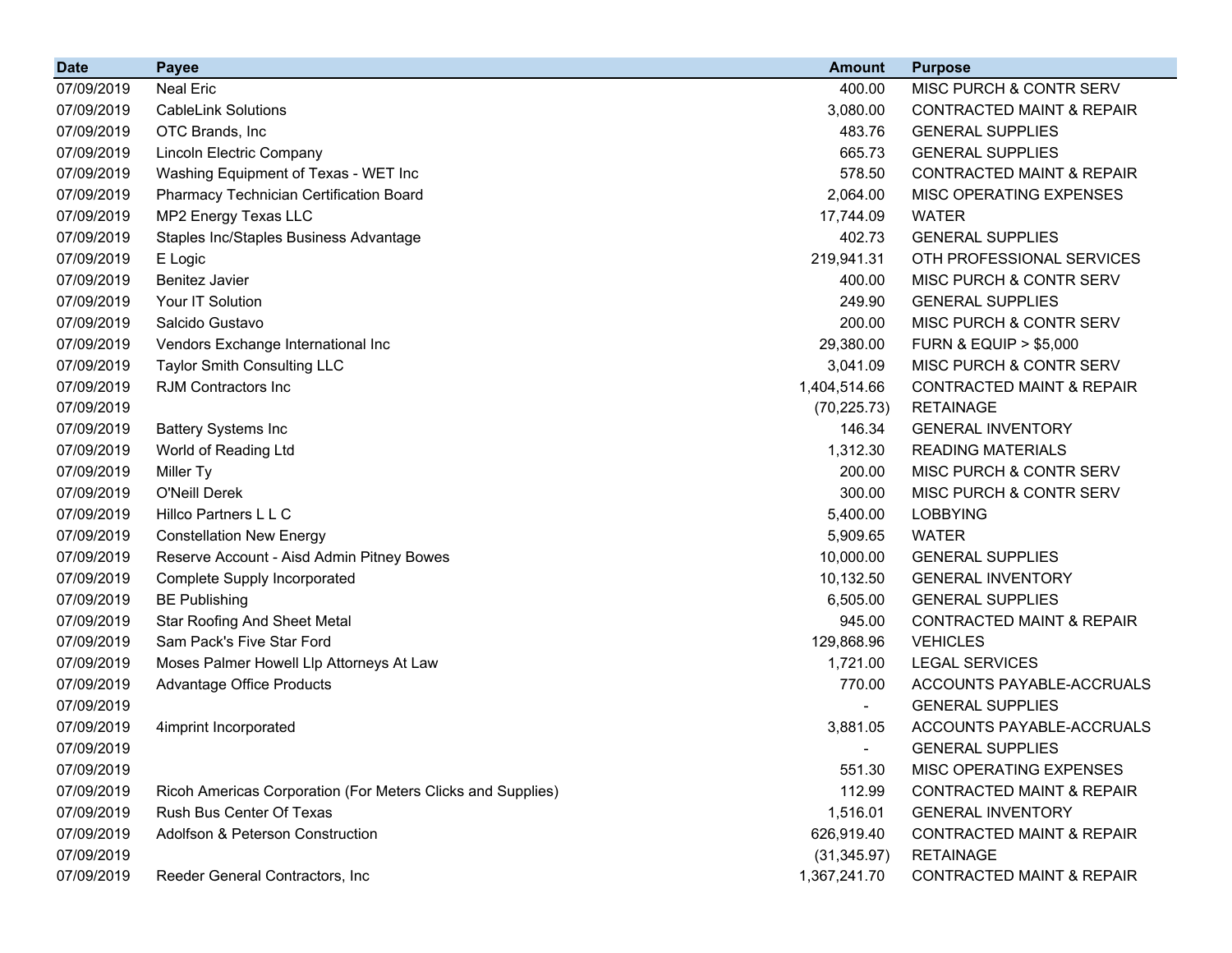| <b>Date</b> | <b>Payee</b>                                               | <b>Amount</b> | <b>Purpose</b>                       |
|-------------|------------------------------------------------------------|---------------|--------------------------------------|
| 07/09/2019  |                                                            | (68, 362.09)  | <b>RETAINAGE</b>                     |
| 07/09/2019  | Sas Technologies Limited                                   | 9,398.00      | <b>GENERAL SUPPLIES</b>              |
| 07/09/2019  | SiteOne Landscape Supply Holding LLC                       | 2,894.95      | M & O SUPPLIES                       |
| 07/09/2019  | City Of Arlington Water Department                         | 125,233.31    | <b>WATER</b>                         |
| 07/09/2019  | Demco Incorporated                                         | 113.42        | ACCOUNTS PAYABLE-ACCRUALS            |
| 07/09/2019  |                                                            |               | <b>GENERAL SUPPLIES</b>              |
| 07/09/2019  | Pasco Brokerage Incorporated                               | 2,185.25      | <b>CONTRACTED MAINT &amp; REPAIR</b> |
| 07/09/2019  |                                                            | 3,819.56      | M & O SUPPLIES                       |
| 07/09/2019  | Perma Bound                                                | 1,200.00      | <b>READING MATERIALS</b>             |
| 07/09/2019  | Sentinel The Alarm Company                                 | 1,905.00      | BLDG PURCH, CONSTR, IMPROVE          |
| 07/09/2019  |                                                            | 8,319.00      | <b>CONTRACTED MAINT &amp; REPAIR</b> |
| 07/09/2019  | Unifirst Holdings(A/R 01550)                               | 28.35         | <b>CONTRACTED MAINT &amp; REPAIR</b> |
| 07/09/2019  | Texas Guaranteed Student Loan Corporation                  | 85.32         | UNITED FUND                          |
| 07/09/2019  | United States Department Of Education National Payment Ctr | 105.69        | UNITED FUND                          |
| 07/09/2019  | Truman Tim Chapter 13 Trustee                              | 542.31        | UNITED FUND                          |
| 07/09/2019  | Department of Children and Family Services - Louisiana     | 138.46        | UNITED FUND                          |
| 07/09/2019  | <b>Trellis Company</b>                                     | 27.82         | UNITED FUND                          |
| 07/11/2019  | Vehicle Maintenance Program                                | 99.69         | <b>GENERAL INVENTORY</b>             |
| 07/11/2019  | Office Depot                                               | 52.56         | <b>GENERAL SUPPLIES</b>              |
| 07/11/2019  | Moak Casey & Associates Incorporated                       | 2,464.79      | MISC PURCH & CONTR SERV              |
| 07/11/2019  | Enterprise Rent A Car                                      | 1,135.11      | <b>RENTALS &amp; OPERATING LEASE</b> |
| 07/11/2019  | <b>Mackin Educational Resources</b>                        | 8,543.67      | <b>READING MATERIALS</b>             |
| 07/11/2019  | Govconnection Incorporated                                 | 759.00        | <b>GENERAL SUPPLIES</b>              |
| 07/11/2019  | Children's Plus Incorporated                               | 1,200.00      | <b>READING MATERIALS</b>             |
| 07/11/2019  | Apple Computer Incorporated                                | 3,940.00      | <b>GENERAL SUPPLIES</b>              |
| 07/11/2019  | <b>Enterprise TollPass Processing Center</b>               | 41.86         | MISC OPERATING EXPENSES              |
| 07/11/2019  | <b>Crawford Electric Supply Company</b>                    | 1,796.56      | M & O SUPPLIES                       |
| 07/11/2019  | Plant Interscapes, Inc.                                    | 340.54        | <b>CONTRACTED MAINT &amp; REPAIR</b> |
| 07/11/2019  | Sams Club 6244                                             | 672.00        | MISC OPERATING EXPENSES              |
| 07/11/2019  | Corder Janet Raglin                                        | 750.00        | MISC PURCH & CONTR SERV              |
| 07/11/2019  | Staples Inc/Staples Business Advantage                     | 54.12         | <b>GENERAL SUPPLIES</b>              |
| 07/11/2019  | Linda L Kimm                                               | 891.69        | MISC PURCH & CONTR SERV              |
| 07/11/2019  | <b>Compliance Consortium Corporation</b>                   | 558.00        | MISC OPERATING EXPENSES              |
| 07/11/2019  | Hagar Restaurant Service L L C                             | 488.48        | <b>CONTRACTED MAINT &amp; REPAIR</b> |
| 07/11/2019  | Rush Truck Centers Of Texas Limited Partnership            | 80.20         | ACCOUNTS PAYABLE-ACCRUALS            |
| 07/11/2019  |                                                            | 218.75        | <b>CONTRACTED MAINT &amp; REPAIR</b> |
| 07/11/2019  |                                                            | 200.10        | <b>GENERAL INVENTORY</b>             |
| 07/11/2019  |                                                            | (1, 115.14)   | LIONS CLUB CONCESSIONS               |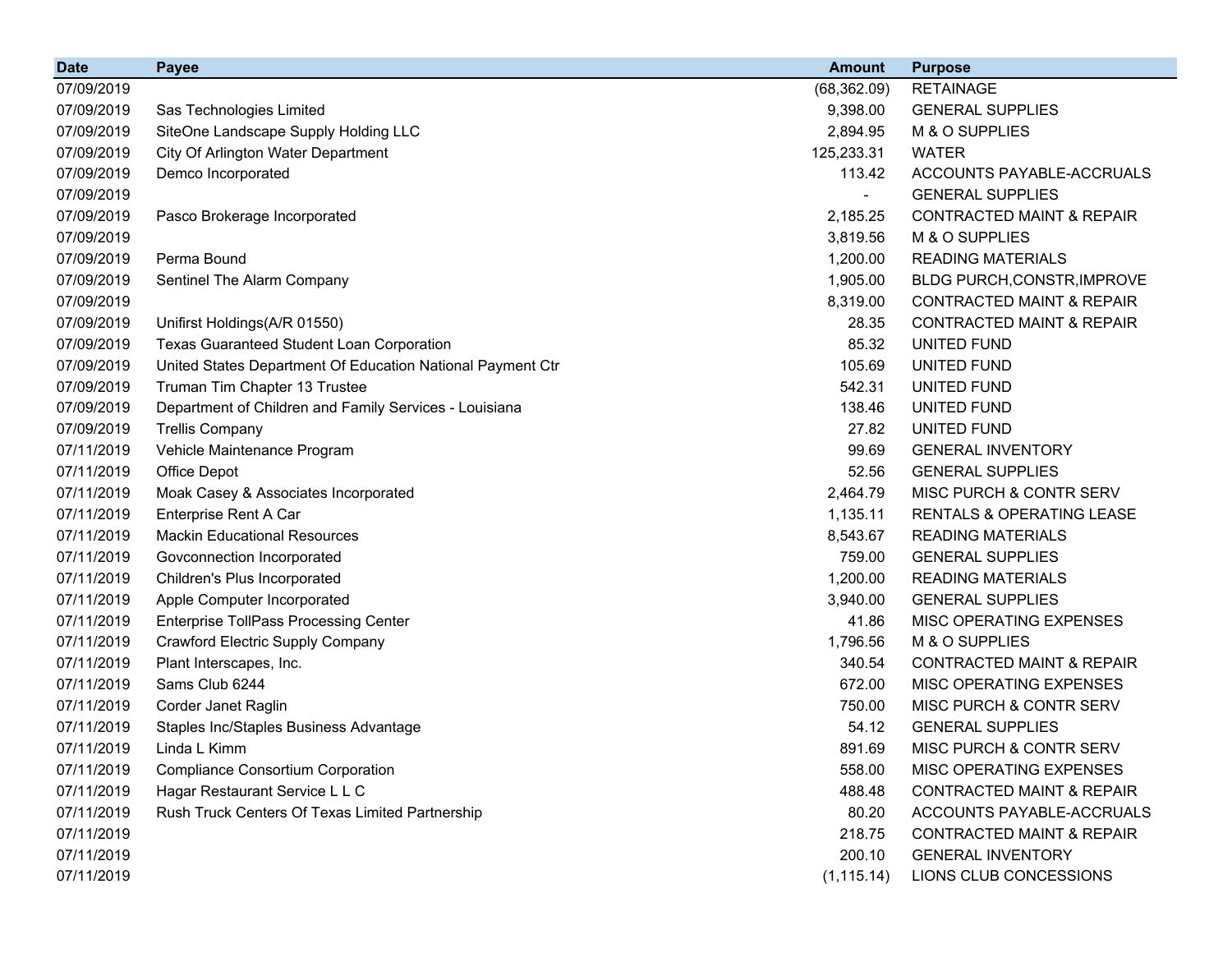| <b>Date</b> | <b>Payee</b>                                        | <b>Amount</b> | <b>Purpose</b>                       |
|-------------|-----------------------------------------------------|---------------|--------------------------------------|
| 07/11/2019  |                                                     | 782.00        | M & O SUPPLIES                       |
| 07/11/2019  | SiteOne Landscape Supply Holding LLC                | 274.24        | M & O SUPPLIES                       |
| 07/11/2019  | North Texas Tollway Authority                       | 3.72          | MISC OPERATING EXPENSES              |
| 07/11/2019  | North Texas Tollway Authority                       | 5.56          | MISC OPERATING EXPENSES              |
| 07/11/2019  | North Texas Tollway Authority                       | 4.84          | MISC OPERATING EXPENSES              |
| 07/11/2019  | North Texas Tollway Authority                       | 12.16         | MISC OPERATING EXPENSES              |
| 07/11/2019  | North Texas Tollway Authority                       | 2.97          | MISC OPERATING EXPENSES              |
| 07/11/2019  | Unifirst Holdings(A/R 01550)                        | 68.83         | <b>CONTRACTED MAINT &amp; REPAIR</b> |
| 07/11/2019  | Kavoussi & Associates                               | 202,990.00    | MISC PURCH & CONTR SERV              |
| 07/11/2019  | Engineering Fire Investigation Global, Incorporated | 27,330.00     | OTH PROFESSIONAL SERVICES            |
| 07/11/2019  | <b>Rally Education</b>                              | 1,990.00      | ACCOUNTS PAYABLE-ACCRUALS            |
| 07/11/2019  |                                                     |               | <b>READING MATERIALS</b>             |
| 07/11/2019  | Kroger                                              | 1,009.15      | <b>FOOD</b>                          |
| 07/11/2019  |                                                     | 288.98        | MISC OPERATING EXPENSES              |
| 07/11/2019  | Kroger                                              | 167.17        | <b>GENERAL SUPPLIES</b>              |
| 07/17/2019  | <b>Grainger Industrial Supply</b>                   | 510.00        | M & O SUPPLIES                       |
| 07/17/2019  | Qep Incorporated                                    | 70,205.56     | ACCOUNTS PAYABLE-ACCRUALS            |
| 07/17/2019  |                                                     |               | <b>GENERAL SUPPLIES</b>              |
| 07/17/2019  |                                                     | 10,625.00     | <b>READING MATERIALS</b>             |
| 07/17/2019  | Texas Womans University Askew Literacy Institute    | 26,801.60     | STAFF TUIT/ FEES-COLLEGES            |
| 07/17/2019  | Home Depot Pro                                      | 6,192.00      | <b>GENERAL INVENTORY</b>             |
| 07/17/2019  |                                                     | 5.04          | M & O SUPPLIES                       |
| 07/17/2019  | Apex Supply Company                                 | 1,147.58      | M & O SUPPLIES                       |
| 07/17/2019  | Kroger                                              | 143.18        | <b>GENERAL SUPPLIES</b>              |
| 07/17/2019  | United Refrigeration Incorporated                   | 1,078.77      | M & O SUPPLIES                       |
| 07/17/2019  | <b>Breaker Broker Company</b>                       | 146.75        | M & O SUPPLIES                       |
| 07/17/2019  | <b>Elliott Electric Supply</b>                      | 165.24        | M & O SUPPLIES                       |
| 07/17/2019  | City Of Arlington                                   | 50.00         | <b>CONTRACTED MAINT &amp; REPAIR</b> |
| 07/17/2019  | Ace Mart Restaurant Supply Company                  | 126.49        | ACCOUNTS PAYABLE-ACCRUALS            |
| 07/17/2019  |                                                     |               | <b>INVOICES RECEIVABLE</b>           |
| 07/17/2019  | Lennox Industries Incorporated                      | 736.53        | M & O SUPPLIES                       |
| 07/17/2019  | <b>Raymond Turco And Associates</b>                 | 5,000.00      | MISC PURCH & CONTR SERV              |
| 07/17/2019  | Estes Mcclure & Assoc Inc                           | 6,500.00      | <b>BLDG PURCH, CONSTR, IMPROVE</b>   |
| 07/17/2019  |                                                     | 32,600.00     | OTH PROFESSIONAL SERVICES            |
| 07/17/2019  | Winston Water Cooler Limited                        | 349.33        | M & O SUPPLIES                       |
| 07/17/2019  | Airgas Southwest Incorporated                       | 502.31        | <b>RENTALS &amp; OPERATING LEASE</b> |
| 07/17/2019  | Office Depot                                        | 150.85        | ACCOUNTS PAYABLE-ACCRUALS            |
| 07/17/2019  |                                                     | 1,908.87      | <b>GENERAL SUPPLIES</b>              |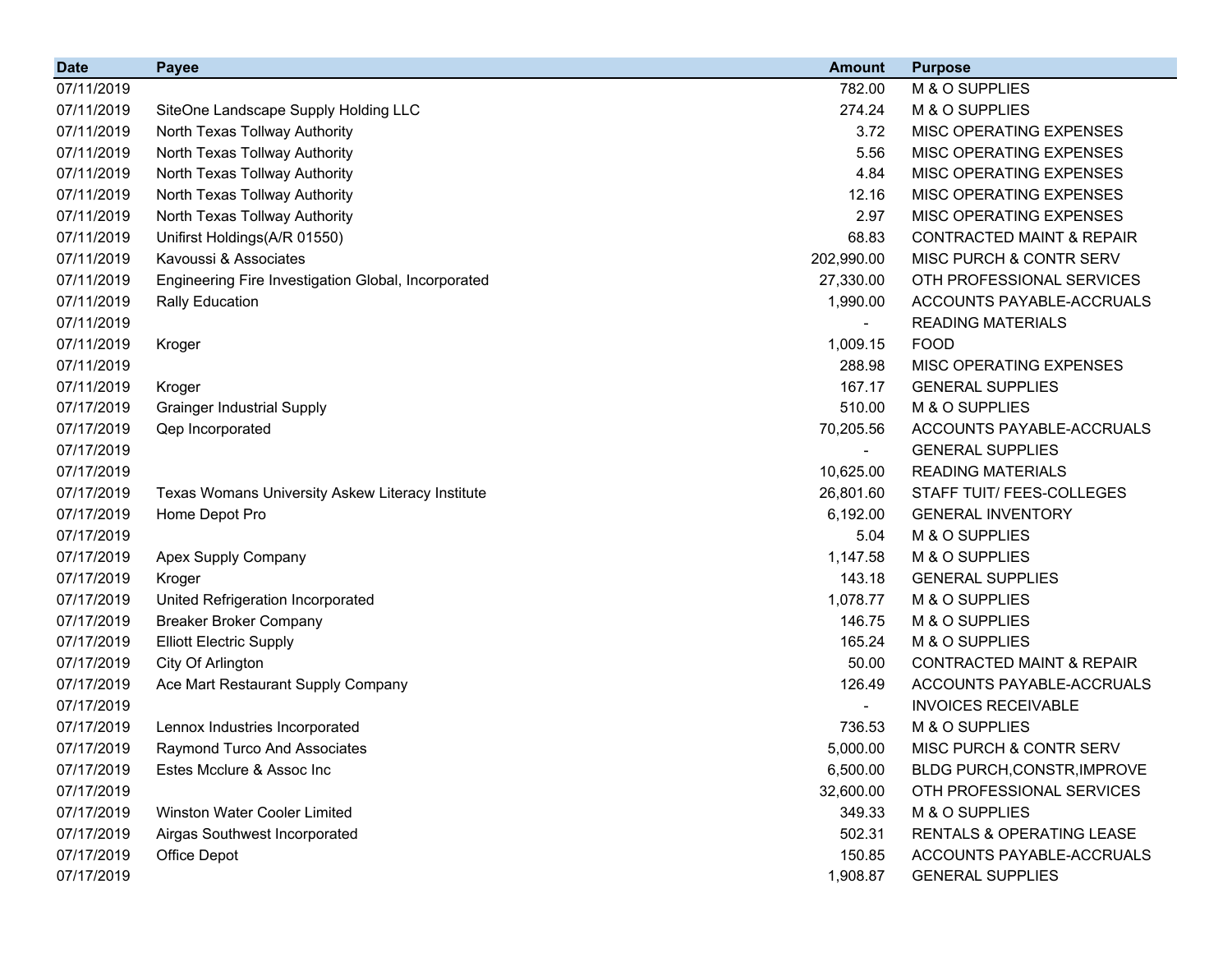| <b>Date</b> | <b>Payee</b>                                        | <b>Amount</b>            | <b>Purpose</b>                       |
|-------------|-----------------------------------------------------|--------------------------|--------------------------------------|
| 07/17/2019  | Enterprise Rent A Car                               | 52.00                    | <b>INVOICES RECEIVABLE</b>           |
| 07/17/2019  |                                                     | 1,188.00                 | STUDENT TVL*NO AISD BUSES            |
| 07/17/2019  | B & H Photo Video                                   | 222.75                   | <b>GENERAL SUPPLIES</b>              |
| 07/17/2019  | <b>CDW Government Incorporated</b>                  | 95.90                    | ACCOUNTS PAYABLE-ACCRUALS            |
| 07/17/2019  |                                                     | 32,830.32                | <b>GENERAL SUPPLIES</b>              |
| 07/17/2019  | <b>Education Service Center Region II</b>           | 185.00                   | <b>EMPLOYEE TRAVEL</b>               |
| 07/17/2019  | <b>Mackin Educational Resources</b>                 | 1,316.83                 | <b>READING MATERIALS</b>             |
| 07/17/2019  | C & P Pump Services Incorporated                    | 130.00                   | M & O SUPPLIES                       |
| 07/17/2019  | <b>Td Industries Limited</b>                        | 38,698.25                | <b>CONTRACTED MAINT &amp; REPAIR</b> |
| 07/17/2019  | Govconnection Incorporated                          | 1,108.44                 | <b>GENERAL SUPPLIES</b>              |
| 07/17/2019  | Project Lead The Way Incorporated                   | 594.00                   | <b>GENERAL SUPPLIES</b>              |
| 07/17/2019  | <b>ProComputing Corporation</b>                     | 325.00                   | <b>CONTRACTED MAINT &amp; REPAIR</b> |
| 07/17/2019  | Children's Plus Incorporated                        | 1,400.00                 | <b>READING MATERIALS</b>             |
| 07/17/2019  | Apple Computer Incorporated                         | 2,398.00                 | <b>GENERAL SUPPLIES</b>              |
| 07/17/2019  | <b>Education Service Center Region X</b>            | 400.00                   | <b>EMPLOYEE TRAVEL</b>               |
| 07/17/2019  | Kimbrough Fire Extinguisher Company                 | 1,417.31                 | <b>CONTRACTED MAINT &amp; REPAIR</b> |
| 07/17/2019  | C D Hartnett Company                                | 505.62                   | <b>FOOD</b>                          |
| 07/17/2019  | Anixter Incorporated                                | 1,008.65                 | M & O SUPPLIES                       |
| 07/17/2019  | Theatre Arlington                                   | 1,500.00                 | STUDENT TVL*NO AISD BUSES            |
| 07/17/2019  | Arlington Hardware Incorporated #53                 | 1,070.57                 | M & O SUPPLIES                       |
| 07/17/2019  | Child Care Associates Incorporated                  | 577.47                   | MISC PURCH & CONTR SERV              |
| 07/17/2019  | J P Morgan Chase Bank NA                            | 17,605.81                | <b>EMPLOYEE TRAVEL</b>               |
| 07/17/2019  |                                                     | 290.00                   | MISC PURCH & CONTR SERV              |
| 07/17/2019  | <b>SmartGroup Systems</b>                           | 498.00                   | <b>GENERAL SUPPLIES</b>              |
| 07/17/2019  | Kuta Software LLC                                   | 583.00                   | <b>GENERAL SUPPLIES</b>              |
| 07/17/2019  | Lone Star Banners & Flags                           | 2,373.80                 | <b>GENERAL SUPPLIES</b>              |
| 07/17/2019  | Accountemps                                         | 1,057.05                 | MISC PURCH & CONTR SERV              |
| 07/17/2019  | Texas Department of Licensing and Regulation        | 840.00                   | MISC OPERATING EXPENSES              |
| 07/17/2019  | <b>Texas Comptroller of Public Accounts</b>         | 100.00                   | MISC OPERATING EXPENSES              |
| 07/17/2019  | Lea Park & Play Incorporated                        | 665.00                   | M & O SUPPLIES                       |
| 07/17/2019  | Automatic Sprinkler of Texas Incorporated           | 816.00                   | <b>CONTRACTED MAINT &amp; REPAIR</b> |
| 07/17/2019  | DeBruno Tony                                        | 115.00                   | <b>MISC PURCH &amp; CONTR SERV</b>   |
| 07/17/2019  | Alliance Geotechnical Group                         | 1,355.00                 | OTH PROFESSIONAL SERVICES            |
| 07/17/2019  | Engineering Fire Investigation Global, Incorporated | 14,780.00                | OTH PROFESSIONAL SERVICES            |
| 07/17/2019  | <b>Binswanger Glass</b>                             | 261.72                   | <b>CONTRACTED MAINT &amp; REPAIR</b> |
| 07/17/2019  | Virtucom, Incorporated                              | 102.00                   | ACCOUNTS PAYABLE-ACCRUALS            |
| 07/17/2019  |                                                     | $\overline{\phantom{a}}$ | <b>GENERAL SUPPLIES</b>              |
| 07/17/2019  | National Wholesale Supply                           | 150.00                   | M & O SUPPLIES                       |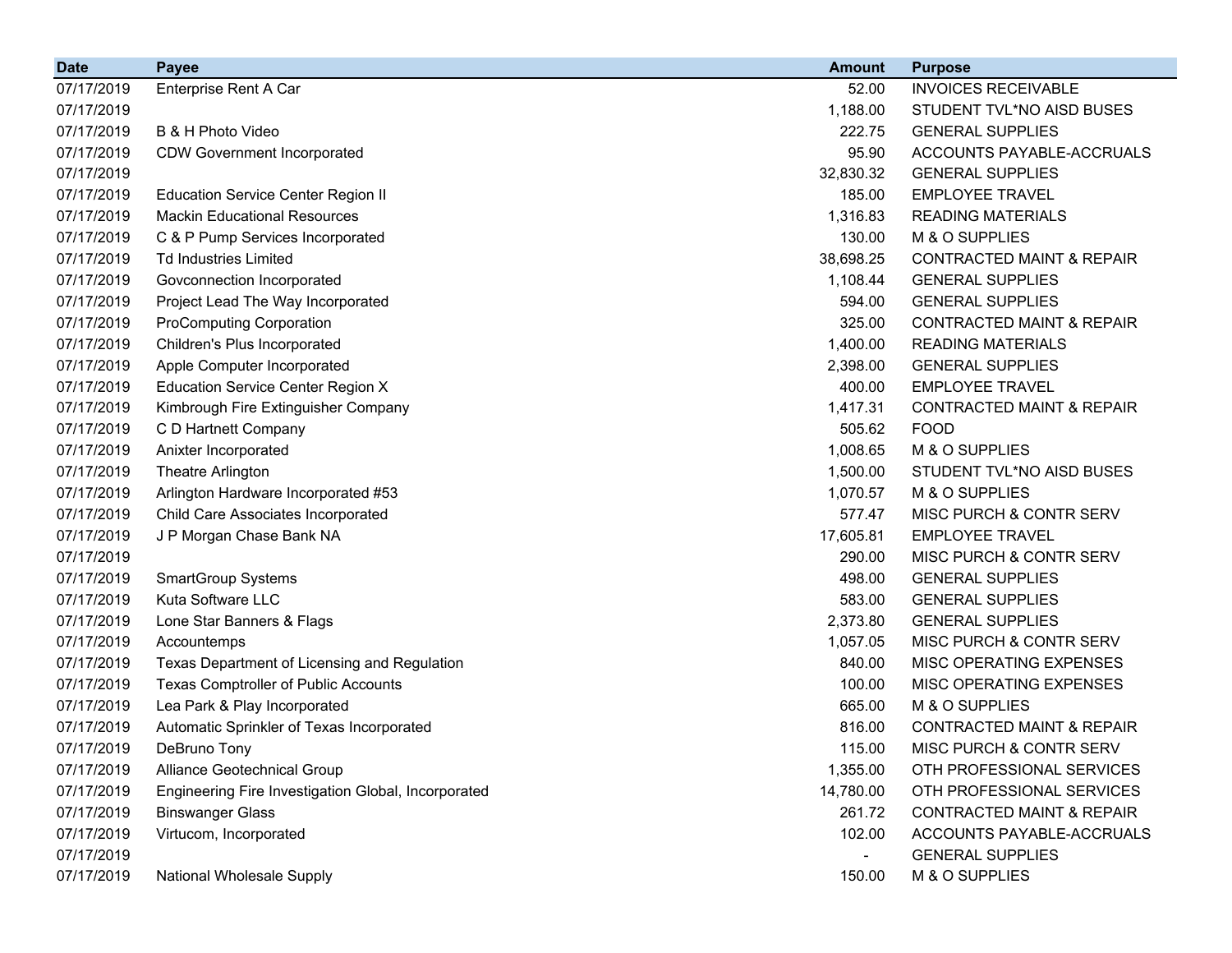| <b>Date</b> | <b>Payee</b>                                         | <b>Amount</b>            | <b>Purpose</b>                       |
|-------------|------------------------------------------------------|--------------------------|--------------------------------------|
| 07/17/2019  | <b>Discount School Supply</b>                        | 881.50                   | ACCOUNTS PAYABLE-ACCRUALS            |
| 07/17/2019  |                                                      | $\overline{\phantom{0}}$ | <b>GENERAL SUPPLIES</b>              |
| 07/17/2019  | Canon Solutions America (formerly Oce V#8259)        | 442.90                   | <b>CONTRACTED MAINT &amp; REPAIR</b> |
| 07/17/2019  | <b>Creative Bus Sales Inc.</b>                       | 1,173.01                 | <b>GENERAL INVENTORY</b>             |
| 07/17/2019  |                                                      | 392.20                   | M & O SUPPLIES                       |
| 07/17/2019  | <b>Enterprise TollPass Processing Center</b>         | 8.84                     | <b>GENERAL SUPPLIES</b>              |
| 07/17/2019  | Follett School Solutions, Inc.                       | 1,704.56                 | <b>READING MATERIALS</b>             |
| 07/17/2019  | RD Lawns LLC                                         | 9,246.95                 | <b>CONTRACTED MAINT &amp; REPAIR</b> |
| 07/17/2019  | Cyson Technology Group LLC                           | 2,800.00                 | <b>MISC PURCH &amp; CONTR SERV</b>   |
| 07/17/2019  | Kannenberg David                                     | 200.00                   | MISC PURCH & CONTR SERV              |
| 07/17/2019  | HKS, Inc.                                            | 162,355.58               | BLDG PURCH, CONSTR, IMPROVE          |
| 07/17/2019  | Peyco Southwest Realty, Inc.                         | 2,500.00                 | <b>MISC PURCH &amp; CONTR SERV</b>   |
| 07/17/2019  | <b>KAI TEXAS</b>                                     | 1,589.91                 | OTH PROFESSIONAL SERVICES            |
| 07/17/2019  | Scribbles Software LLC                               | 41,325.70                | MISC PURCH & CONTR SERV              |
| 07/17/2019  | Interstate All Battery Center                        | 1,184.20                 | ACCOUNTS PAYABLE-ACCRUALS            |
| 07/17/2019  |                                                      |                          | M & O SUPPLIES                       |
| 07/17/2019  | Association for Supervision & Curriculum Development | 4,662.94                 | ACCOUNTS PAYABLE-ACCRUALS            |
| 07/17/2019  |                                                      |                          | <b>READING MATERIALS</b>             |
| 07/17/2019  | Dr Pepper Snapple Group                              | 44.25                    | <b>INVOICES RECEIVABLE</b>           |
| 07/17/2019  | Western-BRW Paper Company Incorporated               | 4,003.97                 | <b>GENERAL SUPPLIES</b>              |
| 07/17/2019  | Southern Lock & Supply, Co                           | 2,550.00                 | <b>GENERAL INVENTORY</b>             |
| 07/17/2019  | Wexford Labs, Inc                                    | 923.58                   | <b>GENERAL INVENTORY</b>             |
| 07/17/2019  | Sams Club 6244                                       | 444.10                   | <b>GENERAL SUPPLIES</b>              |
| 07/17/2019  |                                                      | 80.00                    | <b>INVOICES RECEIVABLE</b>           |
| 07/17/2019  |                                                      | 457.55                   | MISC OPERATING EXPENSES              |
| 07/17/2019  | <b>CableLink Solutions</b>                           | 2,834.69                 | <b>CONTRACTED MAINT &amp; REPAIR</b> |
| 07/17/2019  | OTC Brands, Inc.                                     | 289.04                   | <b>GENERAL SUPPLIES</b>              |
| 07/17/2019  | Tyler Technologies, Inc.                             | 15,140.31                | MISC PURCH & CONTR SERV              |
| 07/17/2019  | Mavich LLC                                           | 907.78                   | <b>GENERAL INVENTORY</b>             |
| 07/17/2019  | <b>Foremost Telecommunications Corporation</b>       | 5,847.41                 | <b>WATER</b>                         |
| 07/17/2019  | Zonar Systems Inc                                    | 31,752.00                | <b>GENERAL SUPPLIES</b>              |
| 07/17/2019  | DH Pace Company Incorporated                         | 275.00                   | <b>GENERAL INVENTORY</b>             |
| 07/17/2019  | Staples Inc/Staples Business Advantage               | 343.53                   | <b>GENERAL SUPPLIES</b>              |
| 07/17/2019  | Fugro USA Land Inc.                                  | 1,968.20                 | OTH PROFESSIONAL SERVICES            |
| 07/17/2019  | <b>Campos Engineering INC</b>                        | 5,665.00                 | <b>CONTRACTED MAINT &amp; REPAIR</b> |
| 07/17/2019  | RAS Services, Inc.                                   | 1,950.00                 | <b>CONTRACTED MAINT &amp; REPAIR</b> |
| 07/17/2019  | <b>Borden Dairy Company</b>                          | 9,210.42                 | <b>FOOD</b>                          |
| 07/17/2019  | King, Phyllis Ann                                    | 350.00                   | MISC PURCH & CONTR SERV              |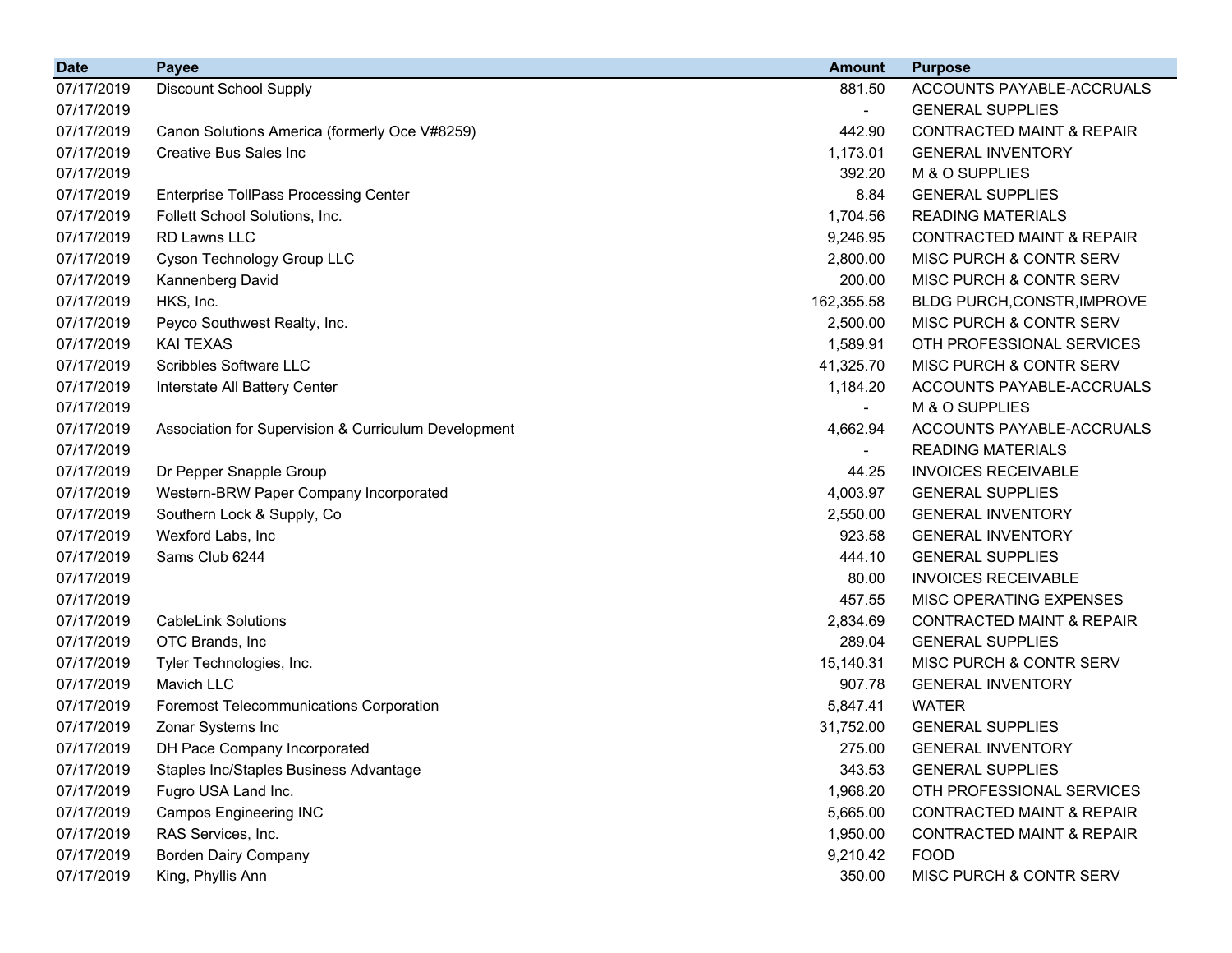| <b>Date</b> | <b>Payee</b>                                                   | <b>Amount</b> | <b>Purpose</b>                             |
|-------------|----------------------------------------------------------------|---------------|--------------------------------------------|
| 07/17/2019  | Miller Ty                                                      | 100.00        | MISC PURCH & CONTR SERV                    |
| 07/17/2019  | <b>Coulston Shane</b>                                          | 100.00        | MISC PURCH & CONTR SERV                    |
| 07/17/2019  | <b>Constellation New Energy</b>                                | 9,114.86      | <b>WATER</b>                               |
| 07/17/2019  | Reserve Account - Aisd Admin Pitney Bowes                      | 15,000.00     | <b>GENERAL SUPPLIES</b>                    |
| 07/17/2019  | Complete Supply Incorporated                                   | 22,209.09     | <b>GENERAL INVENTORY</b>                   |
| 07/17/2019  |                                                                | 402.75        | M & O SUPPLIES                             |
| 07/17/2019  | Elevator Maintenance and Repair Incorporated                   | 206.25        | <b>CONTRACTED MAINT &amp; REPAIR</b>       |
| 07/17/2019  | Flippen Group The                                              | 15,000.00     | MISC PURCH & CONTR SERV                    |
| 07/17/2019  | <b>Atmos Energy</b>                                            | 216.85        | <b>WATER</b>                               |
| 07/17/2019  | <b>Atmos Energy</b>                                            | 870.83        | <b>WATER</b>                               |
| 07/17/2019  | <b>Atmos Energy</b>                                            | 1,797.46      | <b>WATER</b>                               |
| 07/17/2019  | <b>Atmos Energy</b>                                            | 689.18        | <b>WATER</b>                               |
| 07/17/2019  | <b>VLK Architects</b>                                          | 34,418.17     | <b>CONTRACTED MAINT &amp; REPAIR</b>       |
| 07/17/2019  | <b>School Datebooks</b>                                        | 387.96        | <b>GENERAL SUPPLIES</b>                    |
| 07/17/2019  | <b>Bucks Wheel &amp; Equipment Company</b>                     | 239.07        | M & O SUPPLIES                             |
| 07/17/2019  | Southwest International Trucks                                 | 70.86         | M & O SUPPLIES                             |
| 07/17/2019  | <b>Best Plumbing Specialties Incorporated</b>                  | 925.00        | <b>GENERAL INVENTORY</b>                   |
| 07/17/2019  | Arlington Independent School District Food & Nutrition Service | 228.75        | MISC OPERATING EXPENSES                    |
| 07/17/2019  | Rush Truck Centers Of Texas Limited Partnership                | 125.00        | ACCOUNTS PAYABLE-ACCRUALS                  |
| 07/17/2019  |                                                                | 753.23        | M & O SUPPLIES                             |
| 07/17/2019  | Gordon Darby Incorporated                                      | 16.74         | <b>WATER</b>                               |
| 07/17/2019  | Abuelo's                                                       | 379.17        | <b>MISC OPERATING EXPENSES</b>             |
| 07/17/2019  | Rush Bus Center Of Texas                                       | 871.09        | <b>GENERAL INVENTORY</b>                   |
| 07/17/2019  | <b>Federal Express Corporation</b>                             | 77.25         | <b>GENERAL SUPPLIES</b>                    |
| 07/17/2019  | Reeder General Contractors, Inc                                | 118,453.69    | <b>CONTRACTED MAINT &amp; REPAIR</b>       |
| 07/17/2019  |                                                                | (5,922.68)    | <b>RETAINAGE</b>                           |
| 07/17/2019  | Sas Technologies Limited                                       | 4,985.00      | MISC PURCH & CONTR SERV                    |
| 07/17/2019  | SiteOne Landscape Supply Holding LLC                           | 1,288.60      | M & O SUPPLIES                             |
| 07/17/2019  | North Texas Tollway Authority                                  | 4.67          | MISC OPERATING EXPENSES                    |
| 07/17/2019  | City Of Arlington Water Department                             | 21,497.60     | <b>WATER</b>                               |
| 07/17/2019  | <b>Education Service Center Region XI</b>                      | 1,525.00      | <b>EMPLOYEE TRAVEL</b>                     |
| 07/17/2019  | <b>Commercial Recorder</b>                                     | 280.80        | <b>Statutorily Required Public Notices</b> |
| 07/17/2019  | Pasco Brokerage Incorporated                                   | 500.00        | <b>CONTRACTED MAINT &amp; REPAIR</b>       |
| 07/17/2019  | Sentinel The Alarm Company                                     | 11,225.00     | <b>CONTRACTED MAINT &amp; REPAIR</b>       |
| 07/17/2019  |                                                                | 23,327.78     | RENTALS & OPERATING LEASE                  |
| 07/17/2019  | Unifirst Holdings(A/R 01550)                                   | 60.00         | <b>CONTRACTED MAINT &amp; REPAIR</b>       |
| 07/17/2019  | <b>United Educators Association</b>                            | 950.26        | UNITED FUND                                |
| 07/17/2019  | Texas United School Employees Local 100                        | 46.67         | UNITED FUND                                |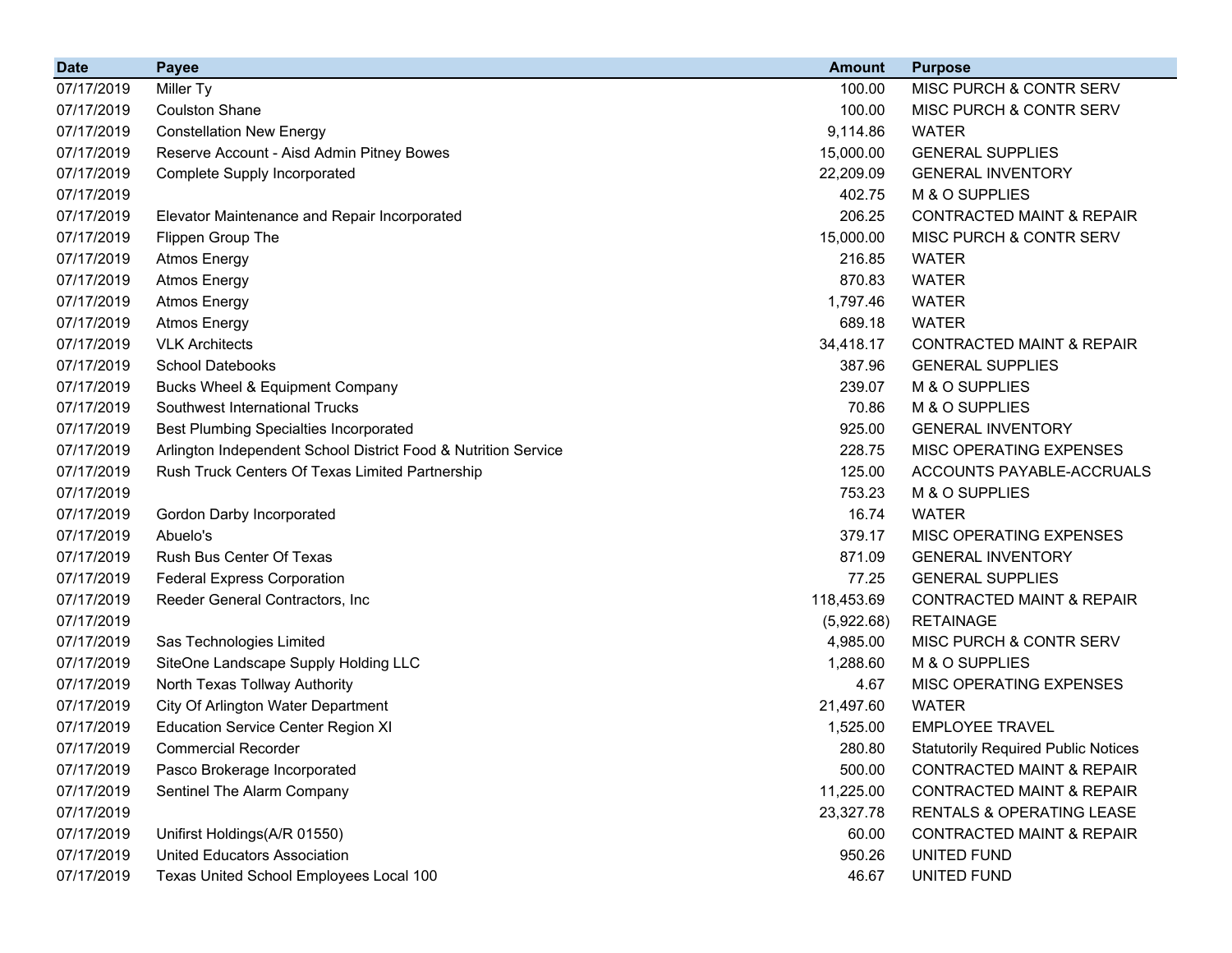| <b>Date</b> | <b>Payee</b>                                               | <b>Amount</b> | <b>Purpose</b>             |
|-------------|------------------------------------------------------------|---------------|----------------------------|
| 07/17/2019  | United States Department Of Education National Payment Ctr | 118.96        | <b>UNITED FUND</b>         |
| 07/17/2019  | Truman Tim Chapter 13 Trustee                              | 1,072.62      | UNITED FUND                |
| 07/17/2019  | Association Of Texas Professional Teachers Local           | 1.74          | UNITED FUND                |
| 07/17/2019  | Association Of Texas Professional Educators State          | 38.06         | UNITED FUND                |
| 07/17/2019  | Mississippi Department of Human Services                   | 86.50         | UNITED FUND                |
| 07/17/2019  | Coast Professional Inc.                                    | 150.33        | UNITED FUND                |
| 07/17/2019  | Powers Tom Chapter 13 Trustee                              | 867.69        | UNITED FUND                |
| 07/17/2019  | Educational Employees Credit Union - HSA                   | 1,329.43      | DENTAL INSURANCE           |
| 07/17/2019  | <b>Educational Employees Credit Union</b>                  | 7,734.95      | DUE TO CREDIT UNION        |
| 07/17/2019  | <b>Texas State Teachers Association</b>                    | 2.15          | UNITED FUND                |
| 07/17/2019  | <b>Texas State Teachers Association</b>                    | 53.15         | UNITED FUND                |
| 07/17/2019  | Zayo Group Holdings Inc                                    | 8,082.36      | <b>WATER</b>               |
| 07/17/2019  | Foremost Telecommunications Corporation                    | 5,858.03      | <b>WATER</b>               |
| 07/17/2019  | International Baccalaureate America                        | 23,100.00     | MISC PURCH & CONTR SERV    |
| 07/17/2019  | International Baccalaureate America                        | 11,000.00     | MISC PURCH & CONTR SERV    |
| 07/17/2019  | Interstate All Battery Center                              | 354.40        | M & O SUPPLIES             |
| 07/17/2019  | J P Morgan Chase Bank                                      | 7,707.28      | M & O SUPPLIES             |
| 07/17/2019  | J P Morgan Chase Bank - For SUA payments                   | 140,883.04    | <b>Credit Card Payable</b> |
| 07/17/2019  | Amy Duke                                                   | 21.25         | LIONS CLUB CONCESSIONS     |
| 07/17/2019  | Michelle Frawley                                           | 36.15         | LIONS CLUB CONCESSIONS     |
| 07/17/2019  | Shirley Gladbach                                           | 22.85         | LIONS CLUB CONCESSIONS     |
| 07/17/2019  | Melinda Hernandez                                          | 1.30          | LIONS CLUB CONCESSIONS     |
| 07/17/2019  | Tuvy Le                                                    | 21.92         | LIONS CLUB CONCESSIONS     |
| 07/17/2019  | James Moten                                                | 56.65         | LIONS CLUB CONCESSIONS     |
| 07/17/2019  | <b>Helen Porter</b>                                        | 28.45         | LIONS CLUB CONCESSIONS     |
| 07/17/2019  | Carol Stumbaugh                                            | 10.85         | LIONS CLUB CONCESSIONS     |
| 07/17/2019  | Alan Tolleson                                              | 147.95        | LIONS CLUB CONCESSIONS     |
| 07/17/2019  | <b>First Class Conferences</b>                             | 250.00        | <b>EMPLOYEE TRAVEL</b>     |
| 07/18/2019  | Shanna Allen                                               | 34.24         | <b>EMPLOYEE TRAVEL</b>     |
| 07/18/2019  | <b>William Fifer</b>                                       | 66.45         | <b>EMPLOYEE TRAVEL</b>     |
| 07/18/2019  | Kimberly Forguson                                          | 26.05         | <b>EMPLOYEE TRAVEL</b>     |
| 07/18/2019  | <b>Matthew Franks</b>                                      | 108.23        | EMPLOYEE TRAVEL            |
| 07/18/2019  | Michael Larsen                                             | 70.00         | MISC OPERATING EXPENSES    |
| 07/18/2019  | Carol Neff                                                 | 188.00        | <b>EMPLOYEE TRAVEL</b>     |
| 07/18/2019  | Hezron Ogoye                                               | 94.22         | <b>EMPLOYEE TRAVEL</b>     |
| 07/18/2019  | Cassandra Perez                                            | 55.80         | <b>EMPLOYEE TRAVEL</b>     |
| 07/18/2019  | <b>Eric Phillips</b>                                       | 79.02         | <b>EMPLOYEE TRAVEL</b>     |
| 07/18/2019  | Kenneth Pinkerton                                          | 21.35         | <b>EMPLOYEE TRAVEL</b>     |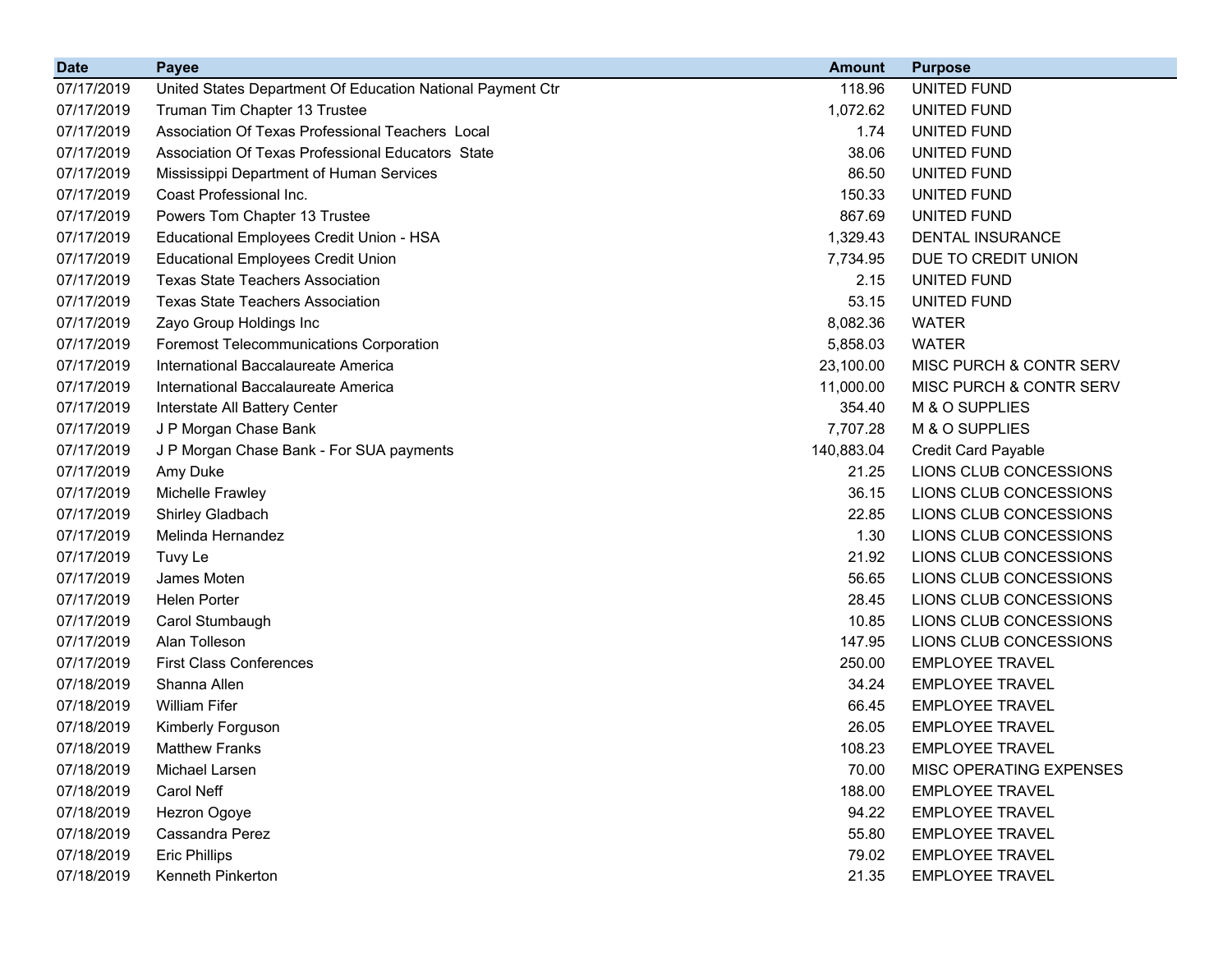| <b>Date</b> | <b>Payee</b>                                           | <b>Amount</b> | <b>Purpose</b>                       |
|-------------|--------------------------------------------------------|---------------|--------------------------------------|
| 07/18/2019  | <b>Madeline Saltzman</b>                               | 39.59         | <b>EMPLOYEE TRAVEL</b>               |
| 07/18/2019  | <b>Tori Sisk</b>                                       | 78.75         | <b>EMPLOYEE TRAVEL</b>               |
| 07/18/2019  | <b>Tonia Walker</b>                                    | 17.92         | <b>EMPLOYEE TRAVEL</b>               |
| 07/18/2019  | Steven Wurtz                                           | 85.97         | <b>EMPLOYEE TRAVEL</b>               |
| 07/25/2019  | <b>Tiffany Benavides</b>                               | 60.35         | <b>EMPLOYEE TRAVEL</b>               |
| 07/25/2019  | Mary Roddy                                             | 71.10         | <b>EMPLOYEE TRAVEL</b>               |
| 07/25/2019  | Vana Shaw-Stines                                       | 234.76        | <b>EMPLOYEE TRAVEL</b>               |
| 07/25/2019  | Angela Smith                                           | 49.76         | <b>EMPLOYEE TRAVEL</b>               |
| 07/25/2019  | Connie Spence                                          | 40.93         | <b>EMPLOYEE TRAVEL</b>               |
| 07/25/2019  | Sara Stringer                                          | 187.73        | <b>EMPLOYEE TRAVEL</b>               |
| 07/25/2019  | Jaime Vasquez                                          | 132.00        | MISC OPERATING EXPENSES              |
| 07/25/2019  | Cheryl Wright                                          | 294.20        | <b>EMPLOYEE TRAVEL</b>               |
| 07/25/2019  | Apex Supply Company                                    | 462.27        | M & O SUPPLIES                       |
| 07/25/2019  | Kroger                                                 | 68.63         | MISC OPERATING EXPENSES              |
| 07/25/2019  | <b>Breaker Broker Company</b>                          | 489.09        | M & O SUPPLIES                       |
| 07/25/2019  | City Of Arlington                                      | 950,294.00    | MISC OPERATING EXPENSES              |
| 07/25/2019  | Estes Mcclure & Assoc Inc                              | 11,433.34     | OTH PROFESSIONAL SERVICES            |
| 07/25/2019  | Barnes & Noble Booksellers, Inc                        | 2,148.32      | <b>READING MATERIALS</b>             |
| 07/25/2019  | <b>Riddell All American</b>                            | 7,650.00      | <b>GENERAL SUPPLIES</b>              |
| 07/25/2019  | Northeast Service Incorporated Dba Hort0n Tree Service | 1,200.00      | <b>CONTRACTED MAINT &amp; REPAIR</b> |
| 07/25/2019  | Airgas Southwest Incorporated                          | 1,367.51      | RENTALS & OPERATING LEASE            |
| 07/25/2019  | Office Depot                                           | 2,640.52      | ACCOUNTS PAYABLE-ACCRUALS            |
| 07/25/2019  |                                                        | 11,750.83     | <b>GENERAL SUPPLIES</b>              |
| 07/25/2019  |                                                        | 500.00        | MISC OPERATING EXPENSES              |
| 07/25/2019  | Enterprise Rent A Car                                  | 156.00        | STUDENT TVL*NO AISD BUSES            |
| 07/25/2019  | <b>Hired Hands Incorporated</b>                        | 15,392.00     | MISC PURCH & CONTR SERV              |
| 07/25/2019  | <b>Td Industries Limited</b>                           | 1,471.00      | <b>CONTRACTED MAINT &amp; REPAIR</b> |
| 07/25/2019  | Delcom Group                                           | 370.00        | <b>GENERAL SUPPLIES</b>              |
| 07/25/2019  | PCM Gov. Inc*USE V#10284753)                           | 75.89         | ACCOUNTS PAYABLE-ACCRUALS            |
| 07/25/2019  |                                                        |               | <b>GENERAL SUPPLIES</b>              |
| 07/25/2019  | Project Lead The Way Incorporated                      | 5,000.00      | MISC PURCH & CONTR SERV              |
| 07/25/2019  | Chase Bank Of Texas                                    | 300.00        | <b>CHANGE FUND</b>                   |
| 07/25/2019  | ETA hand2mind                                          | 3,569.76      | ACCOUNTS PAYABLE-ACCRUALS            |
| 07/25/2019  |                                                        | 837.86        | <b>GENERAL SUPPLIES</b>              |
| 07/25/2019  | C D Hartnett Company                                   | 90.75         | <b>FOOD</b>                          |
| 07/25/2019  | <b>City Of Grand Prairie Water Utilities</b>           | 2,389.95      | <b>WATER</b>                         |
| 07/25/2019  | H E Cannon Floral Company Incorporated                 | 82.00         | <b>GENERAL SUPPLIES</b>              |
| 07/25/2019  | J P Morgan Chase Bank NA                               | 616.57        | <b>EMPLOYEE TRAVEL</b>               |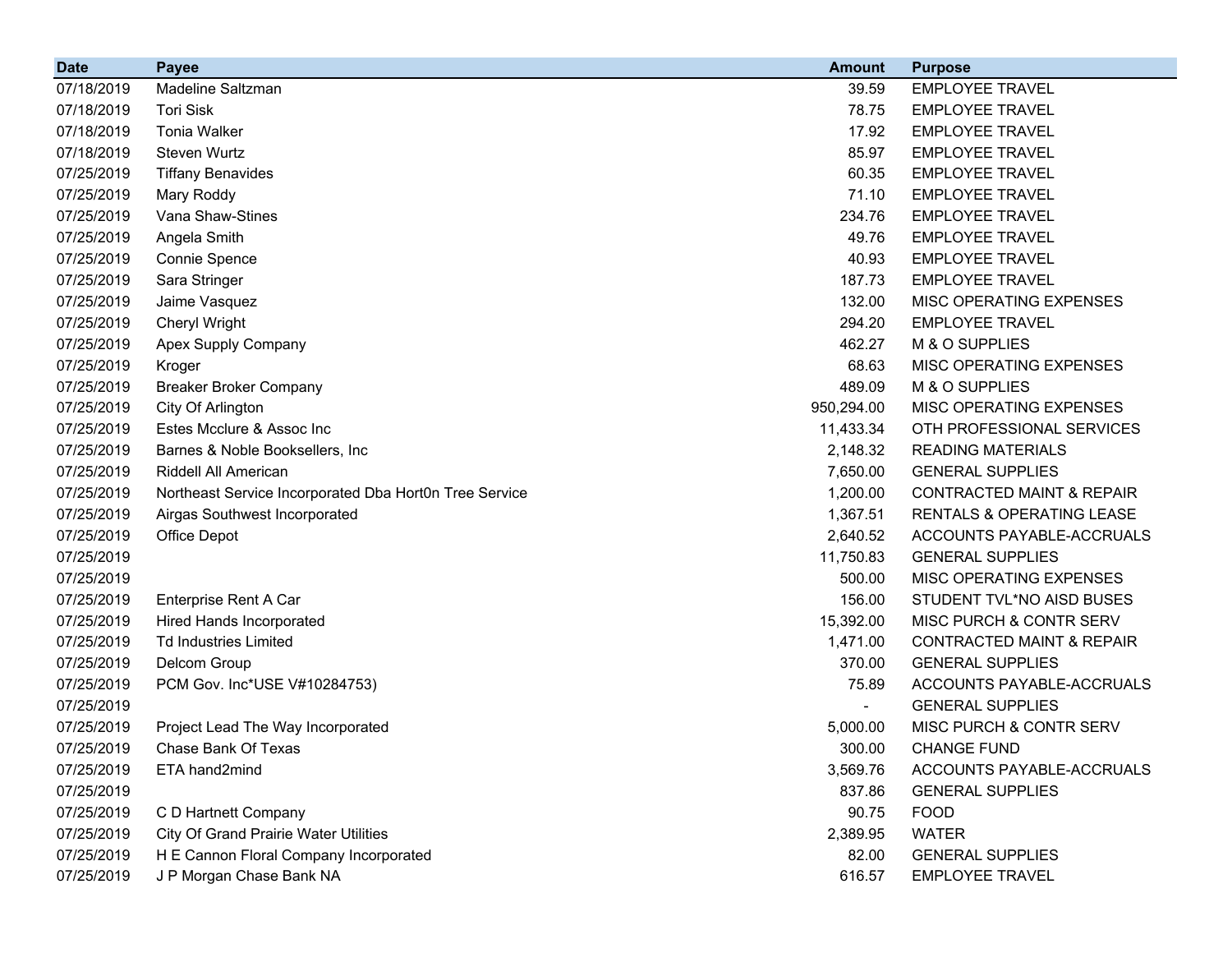| <b>Date</b> | <b>Payee</b>                                                | <b>Amount</b>  | <b>Purpose</b>                       |
|-------------|-------------------------------------------------------------|----------------|--------------------------------------|
| 07/25/2019  |                                                             | 92.34          | MISC OPERATING EXPENSES              |
| 07/25/2019  |                                                             | 2,617.99       | NON-EMPLOYEE TRAVEL                  |
| 07/25/2019  | Republic Services of Texas Limited                          | 46,385.03      | <b>CONTRACTED MAINT &amp; REPAIR</b> |
| 07/25/2019  | Acco Brands USA LLC (GBC)                                   | 120.52         | <b>GENERAL SUPPLIES</b>              |
| 07/25/2019  | U S Bank                                                    | 600.00         | OTHER DEBT FEES                      |
| 07/25/2019  | U S Bank                                                    | 400.00         | OTHER DEBT FEES                      |
| 07/25/2019  | Western-BRW Paper Company Incorporated                      | 360.80         | <b>GENERAL SUPPLIES</b>              |
| 07/25/2019  | Engineering Fire Investigation Global, Incorporated         | 4,700.00       | OTH PROFESSIONAL SERVICES            |
| 07/25/2019  | Virtucom, Incorporated                                      | 6,272.00       | <b>GENERAL SUPPLIES</b>              |
| 07/25/2019  | IdentiSys Incorporated                                      | 447.50         | <b>GENERAL SUPPLIES</b>              |
| 07/25/2019  | <b>Discount School Supply</b>                               | 43.73          | <b>INVOICES RECEIVABLE</b>           |
| 07/25/2019  | <b>Gray Eric</b>                                            | 100.00         | MISC PURCH & CONTR SERV              |
| 07/25/2019  | Seidlitz Education, LLC                                     | 5,678.90       | <b>READING MATERIALS</b>             |
| 07/25/2019  | AlphaGraphics                                               | 598.80         | <b>CONTRACTED MAINT &amp; REPAIR</b> |
| 07/25/2019  | Kannenberg David                                            | 100.00         | MISC PURCH & CONTR SERV              |
| 07/25/2019  | <b>Brown Reynolds Watford Architects</b>                    | 37,779.10      | <b>CONTRACTED MAINT &amp; REPAIR</b> |
| 07/25/2019  |                                                             | 2,508.22       | OTH PROFESSIONAL SERVICES            |
| 07/25/2019  | LBL Architects, Inc.                                        | 51,281.59      | OTH PROFESSIONAL SERVICES            |
| 07/25/2019  | <b>EST Group LLC</b>                                        | 165.00         | <b>CONTRACTED MAINT &amp; REPAIR</b> |
| 07/25/2019  | Freeman Edgar                                               | 100.00         | <b>MISC PURCH &amp; CONTR SERV</b>   |
| 07/25/2019  | Dr Pepper Snapple Group                                     | 32.70          | MISC OPERATING EXPENSES              |
| 07/25/2019  | Sams Club 6244                                              | 222.32         | MISC OPERATING EXPENSES              |
| 07/25/2019  | <b>Bousquet Brent</b>                                       | 100.00         | <b>MISC PURCH &amp; CONTR SERV</b>   |
| 07/25/2019  | Tangible Play Inc                                           | 399.00         | <b>INVOICES RECEIVABLE</b>           |
| 07/25/2019  | Digital Corporate Companies Inc                             | 1,035.01       | ACCOUNTS PAYABLE-ACCRUALS            |
| 07/25/2019  |                                                             | $\blacksquare$ | <b>GENERAL SUPPLIES</b>              |
| 07/25/2019  | Gilbert May Inc dba Phillips/May Corporation                | 36,668.34      | <b>CONTRACTED MAINT &amp; REPAIR</b> |
| 07/25/2019  |                                                             | (1,833.42)     | <b>RETAINAGE</b>                     |
| 07/25/2019  | <b>High Point Sanitary Solutions</b>                        | 652.50         | <b>GENERAL INVENTORY</b>             |
| 07/25/2019  | <b>Frontline Education</b>                                  | 54,000.00      | <b>GENERAL SUPPLIES</b>              |
| 07/25/2019  | Opus Inspection Inc                                         | 266.50         | <b>CONTRACTED MAINT &amp; REPAIR</b> |
| 07/25/2019  | Mycoskie & Associates dba MMA                               | 3,004.50       | OTH PROFESSIONAL SERVICES            |
| 07/25/2019  | <b>Lindenmeyr Munroe</b>                                    | 1,768.00       | <b>GENERAL INVENTORY</b>             |
| 07/25/2019  | <b>RMA Toll Processing</b>                                  | 17.54          | MISC OPERATING EXPENSES              |
| 07/25/2019  | <b>CASAS Comprehensive Adult Student Assessment Systems</b> | 320.00         | <b>TESTING MATERIALS</b>             |
| 07/25/2019  | <b>Constellation New Energy</b>                             | 16,944.44      | <b>WATER</b>                         |
| 07/25/2019  | Complete Supply Incorporated                                | 9,666.00       | M & O SUPPLIES                       |
| 07/25/2019  | Flippen Group The                                           | 880.62         | MISC PURCH & CONTR SERV              |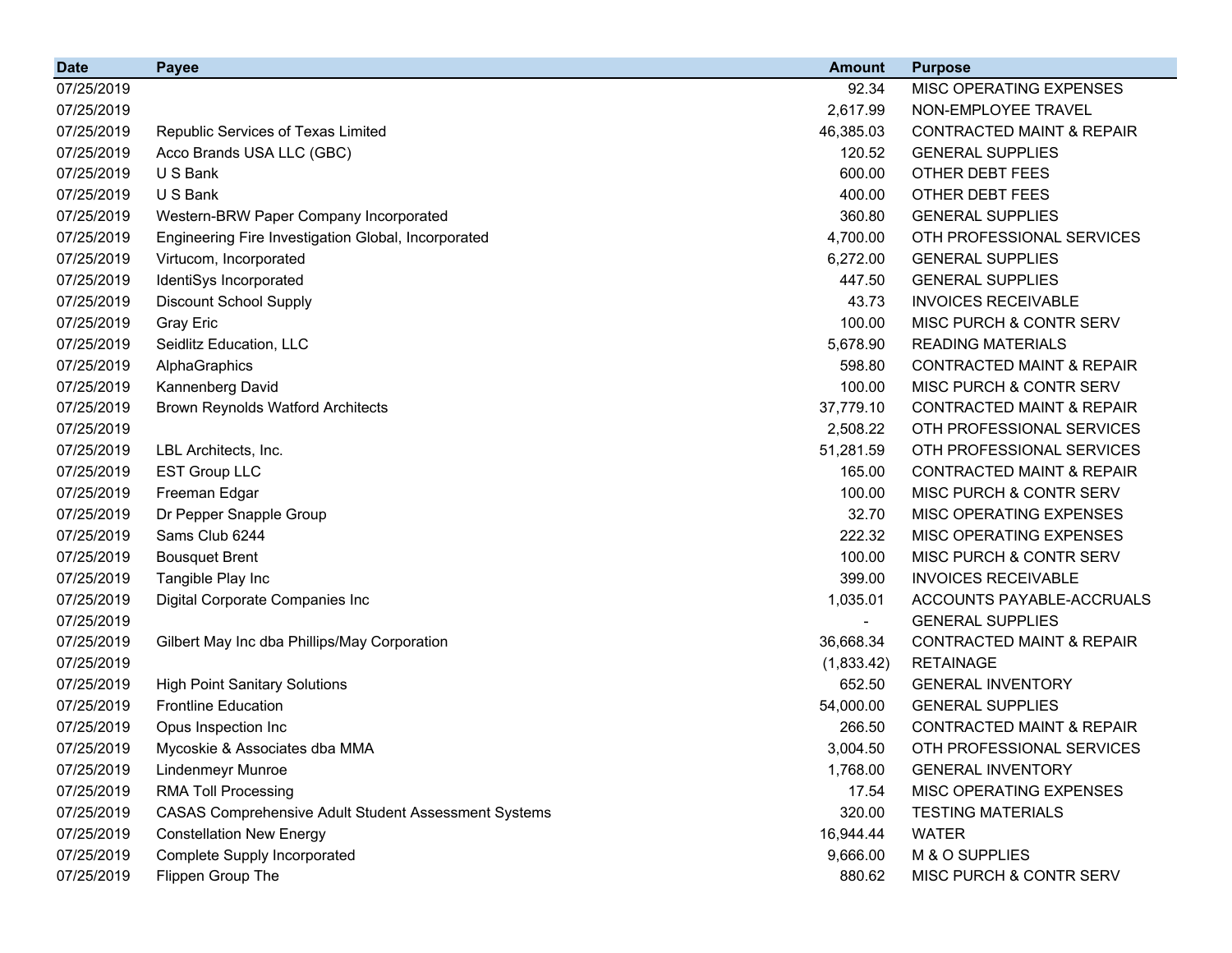| <b>Date</b> | <b>Payee</b>                                                   | <b>Amount</b> | <b>Purpose</b>                       |
|-------------|----------------------------------------------------------------|---------------|--------------------------------------|
| 07/25/2019  | <b>Atmos Energy</b>                                            | 3,612.03      | <b>WATER</b>                         |
| 07/25/2019  | <b>Temperature Control Systems</b>                             | 552.69        | M & O SUPPLIES                       |
| 07/25/2019  | <b>VLK Architects</b>                                          | 34,631.66     | <b>CONTRACTED MAINT &amp; REPAIR</b> |
| 07/25/2019  | M J Thomas Engineering Llc                                     | 2,650.00      | OTH PROFESSIONAL SERVICES            |
| 07/25/2019  | Prairie Lakes Golf Club                                        | 1,860.00      | <b>INVOICES RECEIVABLE</b>           |
| 07/25/2019  | Language Line Services Incorporated                            | 813.67        | MISC PURCH & CONTR SERV              |
| 07/25/2019  | Arlington Independent School District Food & Nutrition Service | 100.00        | MISC OPERATING EXPENSES              |
| 07/25/2019  | Academic Supplier                                              | 7,000.00      | <b>GENERAL SUPPLIES</b>              |
| 07/25/2019  | Wurth Louis & Co                                               |               | ACCOUNTS PAYABLE-ACCRUALS            |
| 07/25/2019  | Pearson                                                        | 1,002.76      | ACCOUNTS PAYABLE-ACCRUALS            |
| 07/25/2019  |                                                                | 0.04          | <b>TESTING MATERIALS</b>             |
| 07/25/2019  | North Texas Tollway Authority                                  | 13.88         | MISC OPERATING EXPENSES              |
| 07/25/2019  | North Texas Tollway Authority                                  | 2.55          | MISC OPERATING EXPENSES              |
| 07/25/2019  | North Texas Tollway Authority                                  | 19.20         | MISC OPERATING EXPENSES              |
| 07/25/2019  | North Texas Tollway Authority                                  | 2.97          | <b>MISC OPERATING EXPENSES</b>       |
| 07/25/2019  | City Of Dalworthington Gardens                                 | 203.70        | <b>WATER</b>                         |
| 07/25/2019  | Sentinel The Alarm Company                                     | 7,945.00      | <b>CONTRACTED MAINT &amp; REPAIR</b> |
| 07/25/2019  | <b>Texas Association Of School Business Officials</b>          | 135.00        | <b>DUES</b>                          |
| 07/25/2019  | Unifirst Holdings(A/R 01550)                                   | 67.93         | <b>CONTRACTED MAINT &amp; REPAIR</b> |
| 07/25/2019  | Arlington High School 001                                      | 310.26        | <b>INVOICES RECEIVABLE</b>           |
| 07/25/2019  | Truman Tim Chapter 13 Trustee                                  | 490.00        | UNITED FUND                          |
| 07/25/2019  | Department of Children and Family Services - Louisiana         | 138.46        | UNITED FUND                          |
| 07/25/2019  | Jennifer Appleby Grunewald                                     | 250.00        | <b>CHANGE FUND</b>                   |
| 07/25/2019  | Yulissa Avila                                                  | 250.00        | <b>CHANGE FUND</b>                   |
| 07/25/2019  | James Branyan                                                  | 800.00        | <b>CHANGE FUND</b>                   |
| 07/25/2019  | Debbie Clemons                                                 | 250.00        | <b>CHANGE FUND</b>                   |
| 07/25/2019  | <b>Mary Findley</b>                                            | 250.00        | <b>CHANGE FUND</b>                   |
| 07/25/2019  | Shannon Friske                                                 | 250.00        | <b>CHANGE FUND</b>                   |
| 07/25/2019  | Richard Ho                                                     | 800.00        | <b>CHANGE FUND</b>                   |
| 07/25/2019  | Poppy Moore                                                    | 800.00        | <b>CHANGE FUND</b>                   |
| 07/25/2019  | Alyssa Ortiz                                                   | 800.00        | <b>CHANGE FUND</b>                   |
| 07/25/2019  | Alicia Parr                                                    | 250.00        | <b>CHANGE FUND</b>                   |
| 07/25/2019  | Dana Powers                                                    | 250.00        | <b>CHANGE FUND</b>                   |
| 07/25/2019  | Wilson Rubin                                                   | 250.00        | <b>CHANGE FUND</b>                   |
| 07/25/2019  | Kelly Schmidt                                                  | 250.00        | <b>CHANGE FUND</b>                   |
| 07/25/2019  | Jerrion Smith                                                  | 800.00        | <b>CHANGE FUND</b>                   |
| 07/25/2019  | Veronica Wilburn                                               | 800.00        | <b>CHANGE FUND</b>                   |
| 07/25/2019  | Jeannene Young                                                 | 250.00        | <b>CHANGE FUND</b>                   |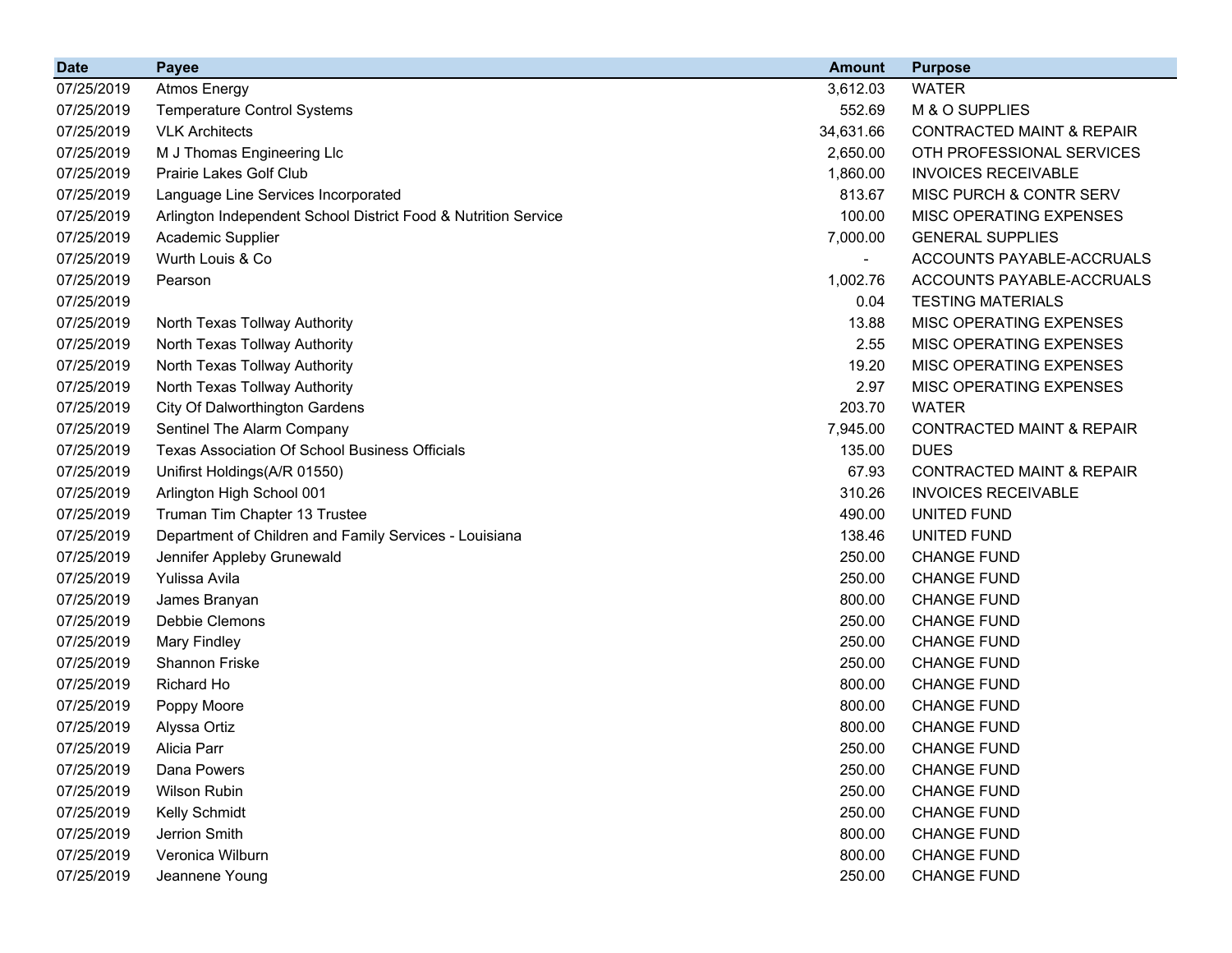| <b>Date</b> | <b>Payee</b>                                | <b>Amount</b> | <b>Purpose</b>                       |
|-------------|---------------------------------------------|---------------|--------------------------------------|
| 07/25/2019  | Chantelle Chaney                            | 100.00        | REG DAY SCHOOL TUITION               |
| 07/25/2019  | Carla Tillman                               | 31.90         | LIONS CLUB CONCESSIONS               |
| 07/25/2019  | <b>Labatt Food Service</b>                  | 645.30        | <b>GENERAL INVENTORY</b>             |
| 07/25/2019  | Qep Incorporated                            | 895.80        | <b>READING MATERIALS</b>             |
| 07/25/2019  | Hoshizaki South Central Distribution Center | 310.41        | M & O SUPPLIES                       |
| 07/25/2019  | Home Depot Pro                              | 692.75        | M & O SUPPLIES                       |
| 07/25/2019  | Home Depot Pro                              | 59.88         | M & O SUPPLIES                       |
| 07/25/2019  | Apex Supply Company                         | 694.95        | M & O SUPPLIES                       |
| 07/25/2019  | United Refrigeration Incorporated           | 1,297.37      | M & O SUPPLIES                       |
| 07/25/2019  | <b>Breaker Broker Company</b>               | 107.64        | M & O SUPPLIES                       |
| 07/25/2019  | <b>Elliott Electric Supply</b>              | 2,006.40      | M & O SUPPLIES                       |
| 07/25/2019  | Vehicle Maintenance Program                 | 383.76        | <b>GENERAL INVENTORY</b>             |
| 07/25/2019  | Ace Mart Restaurant Supply Company          |               | <b>INVOICES RECEIVABLE</b>           |
| 07/25/2019  | <b>Prestwick House</b>                      | 1,099.67      | <b>READING MATERIALS</b>             |
| 07/25/2019  | Lennox Industries Incorporated              | 456.42        | M & O SUPPLIES                       |
| 07/25/2019  | Raymond Turco And Associates                | 5,000.00      | MISC PURCH & CONTR SERV              |
| 07/25/2019  | Estes Mcclure & Assoc Inc                   | 25,016.66     | OTH PROFESSIONAL SERVICES            |
| 07/25/2019  | <b>VERITIV</b>                              | 9,490.52      | <b>GENERAL INVENTORY</b>             |
| 07/25/2019  | Jason's Deli                                | 318.21        | MISC OPERATING EXPENSES              |
| 07/25/2019  | Riddell All American                        | 23,212.50     | <b>GENERAL SUPPLIES</b>              |
| 07/25/2019  | <b>Paradise Produce</b>                     | 2,725.50      | <b>FOOD</b>                          |
| 07/25/2019  | Trane Company Commercial Systems Group      | 965.79        | M & O SUPPLIES                       |
| 07/25/2019  | Pcs Revenue Control Systems                 | 27,604.75     | MISC PURCH & CONTR SERV              |
| 07/25/2019  | Fastsigns                                   | 171.73        | <b>CONTRACTED MAINT &amp; REPAIR</b> |
| 07/25/2019  | PPG Architectural Finishes, Inc             | 183.38        | M & O SUPPLIES                       |
| 07/25/2019  | Industrial Equipment Company                | 253.00        | <b>GENERAL INVENTORY</b>             |
| 07/25/2019  | Office Depot                                | 3,704.39      | <b>GENERAL SUPPLIES</b>              |
| 07/25/2019  | <b>Ratcliff Constructors Incorporated</b>   | 1,099,112.75  | <b>CONTRACTED MAINT &amp; REPAIR</b> |
| 07/25/2019  |                                             | (54, 955.64)  | <b>RETAINAGE</b>                     |
| 07/25/2019  | <b>CDW Government Incorporated</b>          | 5,668.11      | <b>GENERAL SUPPLIES</b>              |
| 07/25/2019  | Landtec Engineers Llc                       | 33,775.00     | BLDG PURCH, CONSTR, IMPROVE          |
| 07/25/2019  | <b>Mackin Educational Resources</b>         | 7,520.52      | <b>READING MATERIALS</b>             |
| 07/25/2019  | C & P Pump Services Incorporated            | 120.00        | M & O SUPPLIES                       |
| 07/25/2019  | <b>Td Industries Limited</b>                | 1,753.58      | <b>CONTRACTED MAINT &amp; REPAIR</b> |
| 07/25/2019  | Delcom Group                                | 71,103.24     | <b>GENERAL SUPPLIES</b>              |
| 07/25/2019  | Project Lead The Way Incorporated           | 35,500.00     | MISC PURCH & CONTR SERV              |
| 07/25/2019  | Children's Plus Incorporated                | 800.00        | <b>READING MATERIALS</b>             |
| 07/25/2019  | C D Hartnett Company                        | 1,560.49      | <b>FOOD</b>                          |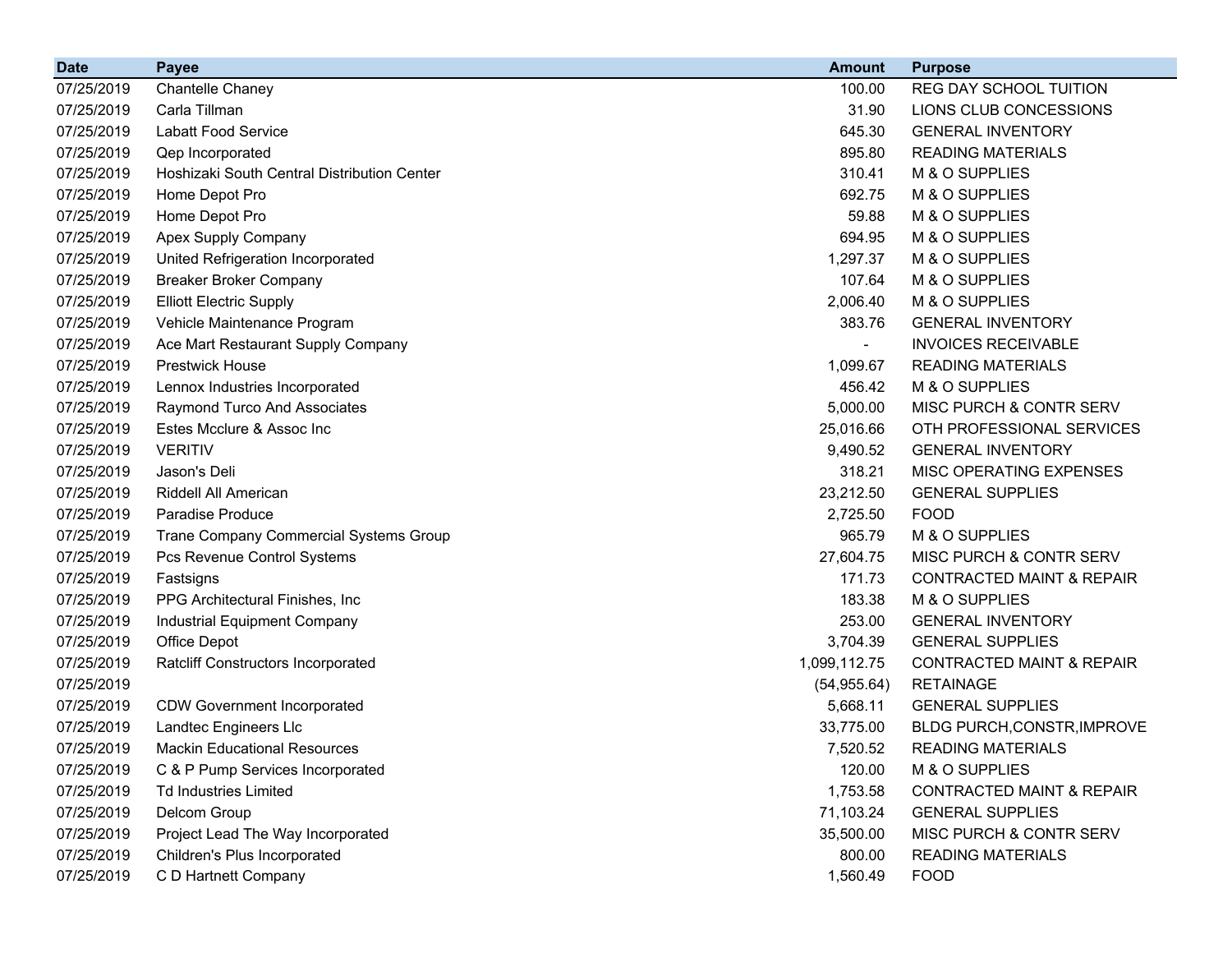| <b>Date</b> | <b>Payee</b>                                                           | <b>Amount</b> | <b>Purpose</b>                       |
|-------------|------------------------------------------------------------------------|---------------|--------------------------------------|
| 07/25/2019  | Anixter Incorporated                                                   | 258.21        | M & O SUPPLIES                       |
| 07/25/2019  | Arlington Hardware Incorporated #53                                    | 61.12         | M & O SUPPLIES                       |
| 07/25/2019  | Zimmerer Kubota Incorporated                                           | 886.47        | M & O SUPPLIES                       |
| 07/25/2019  | <b>SmartGroup Systems</b>                                              | 165.00        | <b>GENERAL SUPPLIES</b>              |
| 07/25/2019  | <b>UPS</b>                                                             | 237.27        | <b>GENERAL SUPPLIES</b>              |
| 07/25/2019  | <b>Total Maintenance Solutions-South</b>                               | 654.18        | M & O SUPPLIES                       |
| 07/25/2019  | Arlington Christmas Parade                                             | 45.00         | MISC OPERATING EXPENSES              |
| 07/25/2019  | <b>Carrier Enterprise</b>                                              | 550.87        | <b>CONTRACTED MAINT &amp; REPAIR</b> |
| 07/25/2019  | Accountemps                                                            | 575.91        | MISC PURCH & CONTR SERV              |
| 07/25/2019  | Ferrellgas, Incorporated                                               | 96.99         | <b>CONTRACTED MAINT &amp; REPAIR</b> |
| 07/25/2019  | Western-BRW Paper Company Incorporated                                 | 880.35        | <b>GENERAL SUPPLIES</b>              |
| 07/25/2019  | Alliance Geotechnical Group                                            | 2,306.50      | OTH PROFESSIONAL SERVICES            |
| 07/25/2019  | Engineering Fire Investigation Global, Incorporated                    | 3,060.00      | OTH PROFESSIONAL SERVICES            |
| 07/25/2019  | One Source Staffing Corporation                                        | 2,615.20      | <b>MISC PURCH &amp; CONTR SERV</b>   |
| 07/25/2019  | Virtucom, Incorporated                                                 | 5,218.00      | <b>GENERAL SUPPLIES</b>              |
| 07/25/2019  | National Wholesale Supply                                              | 1,248.80      | M & O SUPPLIES                       |
| 07/25/2019  | <b>MPS Bedford Freeman and Worth</b>                                   | 96,677.20     | <b>TEXTBOOKS</b>                     |
| 07/25/2019  | Kurz & Company                                                         | 1,293.92      | <b>FOOD</b>                          |
| 07/25/2019  | U.S. Pan Asian American Chamber of Commerce - SW, Education Foundation | 500.00        | MISC OPERATING EXPENSES              |
| 07/25/2019  | Industrial Controls Distributors, LLC                                  | 112.20        | M & O SUPPLIES                       |
| 07/25/2019  | Seal Tex, Incorporated                                                 | 1,875.00      | <b>CONTRACTED MAINT &amp; REPAIR</b> |
| 07/25/2019  | Seidlitz Education, LLC                                                | 54.75         | <b>GENERAL SUPPLIES</b>              |
| 07/25/2019  | Seidlitz Education, LLC                                                | 2,824.50      | <b>GENERAL SUPPLIES</b>              |
| 07/25/2019  |                                                                        | 2,622.55      | MISC PURCH & CONTR SERV              |
| 07/25/2019  | Seidlitz Education, LLC                                                | 897.78        | <b>GENERAL SUPPLIES</b>              |
| 07/25/2019  |                                                                        | 1,902.22      | MISC PURCH & CONTR SERV              |
| 07/25/2019  | Seidlitz Education, LLC                                                | 1,926.80      | <b>GENERAL SUPPLIES</b>              |
| 07/25/2019  |                                                                        | 3,673.20      | MISC PURCH & CONTR SERV              |
| 07/25/2019  | <b>Balfour Beatty Construction, LLC</b>                                | 220,680.75    | BLDG PURCH, CONSTR, IMPROVE          |
| 07/25/2019  |                                                                        | (11,250.00)   | LIONS CLUB CONCESSIONS               |
| 07/25/2019  |                                                                        | (11,034.03)   | <b>RETAINAGE</b>                     |
| 07/25/2019  | Follett School Solutions, Inc.                                         | 51.09         | <b>READING MATERIALS</b>             |
| 07/25/2019  | <b>Crawford Electric Supply Company</b>                                | 933.36        | M & O SUPPLIES                       |
| 07/25/2019  | Engage2learn                                                           | 500.00        | <b>MISC PURCH &amp; CONTR SERV</b>   |
| 07/25/2019  | RD Lawns LLC                                                           | 9,246.95      | <b>CONTRACTED MAINT &amp; REPAIR</b> |
| 07/25/2019  | <b>Brown Reynolds Watford Architects</b>                               | 8,211.25      | OTH PROFESSIONAL SERVICES            |
| 07/25/2019  | <b>Tarrant County Tax Assessor-Collector</b>                           | 52.25         | MISC OPERATING EXPENSES              |
| 07/25/2019  | <b>Tarrant County Tax Assessor-Collector</b>                           | 7.50          | MISC OPERATING EXPENSES              |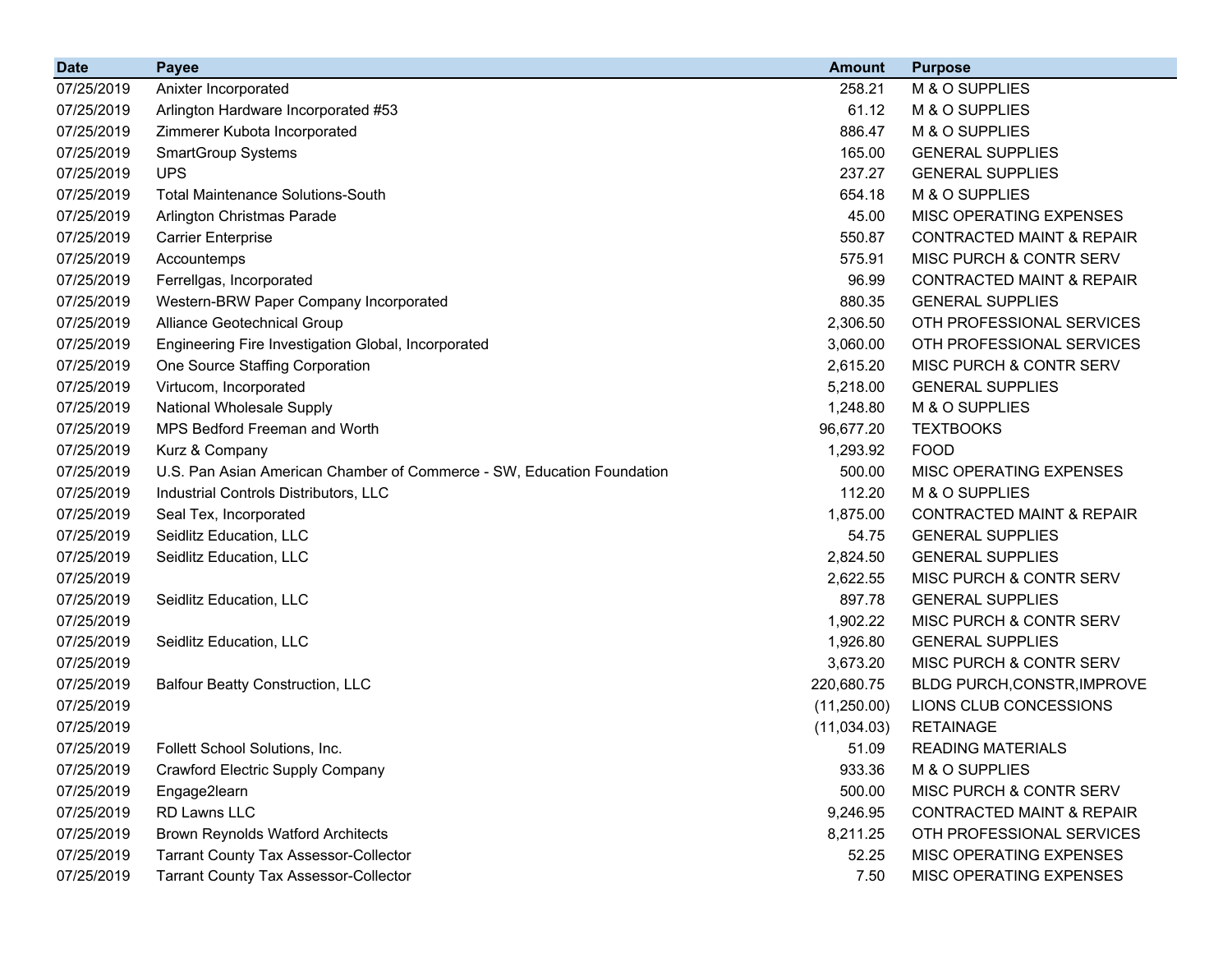| <b>Date</b> | <b>Payee</b>                            | <b>Amount</b>            | <b>Purpose</b>                       |
|-------------|-----------------------------------------|--------------------------|--------------------------------------|
| 07/25/2019  | Regency Lighting                        | 5,221.60                 | <b>GENERAL INVENTORY</b>             |
| 07/25/2019  | Ferguson Enterprises, Inc.              | 2,932.10                 | M & O SUPPLIES                       |
| 07/25/2019  | Dr Pepper Snapple Group                 | 272.30                   | MISC OPERATING EXPENSES              |
| 07/25/2019  | Kleen-Air Filter Service & Sales        | 145.20                   | <b>GENERAL INVENTORY</b>             |
| 07/25/2019  | <b>NEDRP LLC</b>                        | 39,600.00                | MISC PURCH & CONTR SERV              |
| 07/25/2019  | Lowe's Home Centers, LLC                | 708.88                   | M & O SUPPLIES                       |
| 07/25/2019  | Western-BRW Paper Company Incorporated  | 245.70                   | <b>GENERAL SUPPLIES</b>              |
| 07/25/2019  | Kona Ice Lake Arlington                 | 320.00                   | MISC OPERATING EXPENSES              |
| 07/25/2019  | Wexford Labs, Inc                       | 513.10                   | <b>GENERAL INVENTORY</b>             |
| 07/25/2019  | iPrint Technologies                     | 511.00                   | <b>GENERAL SUPPLIES</b>              |
| 07/25/2019  | Sams Club 6244                          | 531.14                   | MISC OPERATING EXPENSES              |
| 07/25/2019  | <b>CableLink Solutions</b>              | 1,654.69                 | <b>CONTRACTED MAINT &amp; REPAIR</b> |
| 07/25/2019  |                                         | 57,354.59                | MISC PURCH & CONTR SERV              |
| 07/25/2019  | E3 Texas Special Instruments            | 4,735.00                 | <b>GENERAL SUPPLIES</b>              |
| 07/25/2019  | Green Light Group, LLC                  | 1,550.08                 | M & O SUPPLIES                       |
| 07/25/2019  | McAlister's Deli                        | 184.49                   | MISC OPERATING EXPENSES              |
| 07/25/2019  | Imperial Construction, Inc.             | 2,725,151.92             | <b>CONTRACTED MAINT &amp; REPAIR</b> |
| 07/25/2019  |                                         | (136, 257.59)            | <b>RETAINAGE</b>                     |
| 07/25/2019  | Mavich LLC                              | 2,047.80                 | <b>GENERAL INVENTORY</b>             |
| 07/25/2019  | <b>C&amp;S Trailers</b>                 | 512.33                   | M & O SUPPLIES                       |
| 07/25/2019  | J R Downes Company                      | 14,000.00                | <b>CONTRACTED MAINT &amp; REPAIR</b> |
| 07/25/2019  | <b>Big Sky Construction Company Inc</b> | 99,168.96                | <b>CONTRACTED MAINT &amp; REPAIR</b> |
| 07/25/2019  |                                         | (4,958.45)               | <b>RETAINAGE</b>                     |
| 07/25/2019  | Staples Inc/Staples Business Advantage  | 380.70                   | <b>GENERAL SUPPLIES</b>              |
| 07/25/2019  | Studica, Inc.                           | 2,800.00                 | <b>GENERAL SUPPLIES</b>              |
| 07/25/2019  | <b>MSB Consulting</b>                   | 272.05                   | MISC PURCH & CONTR SERV              |
| 07/25/2019  | <b>Taylor Smith Consulting LLC</b>      | 2,789.28                 | MISC PURCH & CONTR SERV              |
| 07/25/2019  | Nothing Bundt Cakes                     | 32.00                    | MISC OPERATING EXPENSES              |
| 07/25/2019  | <b>Battery Systems Inc</b>              | 1,016.96                 | <b>GENERAL INVENTORY</b>             |
| 07/25/2019  | Susan Chapman                           | 1,400.00                 | MISC PURCH & CONTR SERV              |
| 07/25/2019  | <b>Borden Dairy Company</b>             | 3,093.90                 | <b>FOOD</b>                          |
| 07/25/2019  | <b>Lindenmeyr Munroe</b>                | 11,811.28                | <b>GENERAL INVENTORY</b>             |
| 07/25/2019  | <b>LED LYSI LIGHTING</b>                | 78.00                    | <b>GENERAL INVENTORY</b>             |
| 07/25/2019  | Xtech Protective Equipment LLC          | 7,000.00                 | ACCOUNTS PAYABLE-ACCRUALS            |
| 07/25/2019  |                                         | $\overline{\phantom{0}}$ | <b>GENERAL SUPPLIES</b>              |
| 07/25/2019  | Black-Eyed Pea                          | 147.00                   | MISC OPERATING EXPENSES              |
| 07/25/2019  | Southwest Binding & Laminating          | 795.00                   | <b>GENERAL SUPPLIES</b>              |
| 07/25/2019  | Sieve Kevin                             | 100.00                   | MISC PURCH & CONTR SERV              |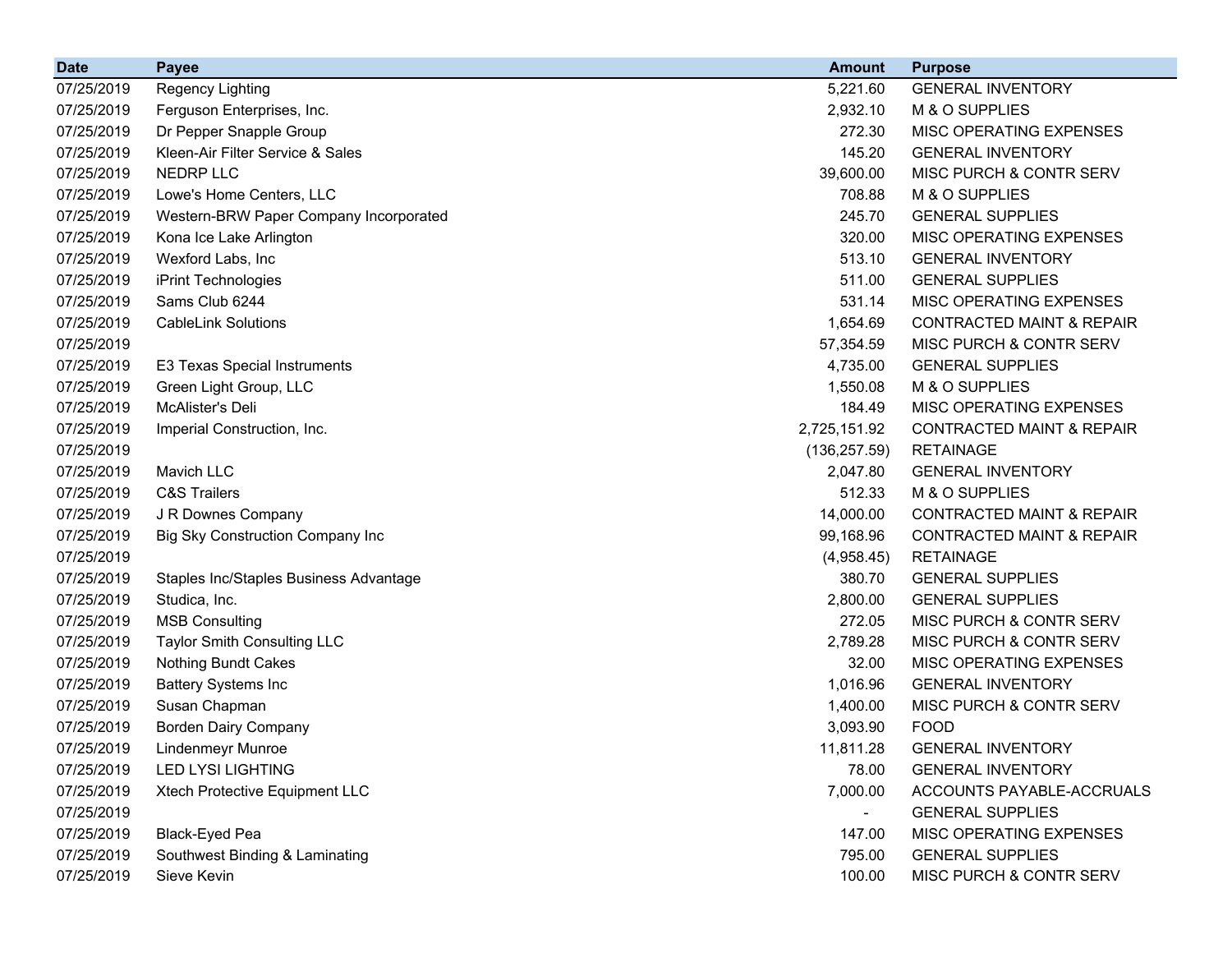| <b>Date</b> | <b>Payee</b>                                    | <b>Amount</b>  | <b>Purpose</b>                       |
|-------------|-------------------------------------------------|----------------|--------------------------------------|
| 07/25/2019  | Complete Supply Incorporated                    | 39,608.47      | <b>GENERAL INVENTORY</b>             |
| 07/25/2019  | Hobby Lobby Store #175                          | 231.77         | <b>GENERAL SUPPLIES</b>              |
| 07/25/2019  |                                                 | (112.83)       | LIONS CLUB CONCESSIONS               |
| 07/25/2019  | Simba Industries                                | 2,500.00       | <b>GENERAL INVENTORY</b>             |
| 07/25/2019  | Nutri-Link Technologies Incorporated            | 3,100.00       | <b>CONTRACTED MAINT &amp; REPAIR</b> |
| 07/25/2019  | <b>School Datebooks</b>                         | 1,521.52       | <b>GENERAL SUPPLIES</b>              |
| 07/25/2019  | Dealers Electrical Supply Company               | 72.24          | M & O SUPPLIES                       |
| 07/25/2019  | Bucks Wheel & Equipment Company                 | 159.26         | M & O SUPPLIES                       |
| 07/25/2019  | <b>Texas Auto Painting</b>                      | 1,022.22       | <b>CONTRACTED MAINT &amp; REPAIR</b> |
| 07/25/2019  | Rush Truck Centers Of Texas Limited Partnership | 3,182.20       | M & O SUPPLIES                       |
| 07/25/2019  | Academic Supplier                               | 506.00         | <b>GENERAL SUPPLIES</b>              |
| 07/25/2019  | Rush Bus Center Of Texas                        | 5,756.62       | <b>GENERAL INVENTORY</b>             |
| 07/25/2019  | H2O Supply Incorporated                         | 189.00         | <b>GENERAL INVENTORY</b>             |
| 07/25/2019  | Sas Technologies Limited                        | 4,360.00       | MISC PURCH & CONTR SERV              |
| 07/25/2019  | SiteOne Landscape Supply Holding LLC            | 9,514.90       | M & O SUPPLIES                       |
| 07/25/2019  | Lowery Sand & Gravel Co Inc                     | 6,132.00       | M & O SUPPLIES                       |
| 07/25/2019  | Pasco Brokerage Incorporated                    | 2,134.20       | <b>GENERAL INVENTORY</b>             |
| 07/25/2019  | Quality Audio Visual Service Incorporated       | 42,640.00      | <b>GENERAL SUPPLIES</b>              |
| 07/25/2019  | Scholastic Incorporated                         | 1,245.14       | ACCOUNTS PAYABLE-ACCRUALS            |
| 07/25/2019  |                                                 | $\blacksquare$ | <b>GENERAL SUPPLIES</b>              |
| 07/25/2019  |                                                 |                | <b>READING MATERIALS</b>             |
| 07/25/2019  | Sentinel The Alarm Company                      | 2,018.31       | <b>CONTRACTED MAINT &amp; REPAIR</b> |
| 07/25/2019  | Texas Department of Licensing and Regulation    | 165.00         | MISC OPERATING EXPENSES              |
| 07/25/2019  | Unifirst Holdings(A/R 01550)                    | 56.70          | <b>CONTRACTED MAINT &amp; REPAIR</b> |
| 07/25/2019  | University Of Texas At Arlington Bookstore      | 1,730.50       | <b>TEXTBOOKS</b>                     |
| 07/26/2019  | Monster Incorporated                            | 3,249.98       | MISC PURCH & CONTR SERV              |
| 07/31/2019  | Lynda Allen                                     | 33.33          | <b>EMPLOYEE TRAVEL</b>               |
| 07/31/2019  | Martha Beasley                                  | 113.15         | <b>EMPLOYEE TRAVEL</b>               |
| 07/31/2019  | Janet Boothe                                    | 42.91          | <b>EMPLOYEE TRAVEL</b>               |
| 07/31/2019  | Chad Branum                                     | 358.56         | <b>EMPLOYEE TRAVEL</b>               |
| 07/31/2019  | Lacy Carter                                     | 66.29          | <b>EMPLOYEE TRAVEL</b>               |
| 07/31/2019  | Rhonda Ceaser                                   | 102.13         | <b>EMPLOYEE TRAVEL</b>               |
| 07/31/2019  | <b>Barbara Daly</b>                             | 13.48          | <b>EMPLOYEE TRAVEL</b>               |
| 07/31/2019  | Elita Driskill                                  | 31.51          | <b>EMPLOYEE TRAVEL</b>               |
| 07/31/2019  | Dean Hardin                                     | 118.13         | <b>EMPLOYEE TRAVEL</b>               |
| 07/31/2019  | Tamara Johnson                                  | 61.10          | <b>EMPLOYEE TRAVEL</b>               |
| 07/31/2019  | <b>Yvette Turner</b>                            | 72.28          | <b>EMPLOYEE TRAVEL</b>               |
| 07/31/2019  | City Of Arlington Parks And Recreation          | 300.00         | MISC OPERATING EXPENSES              |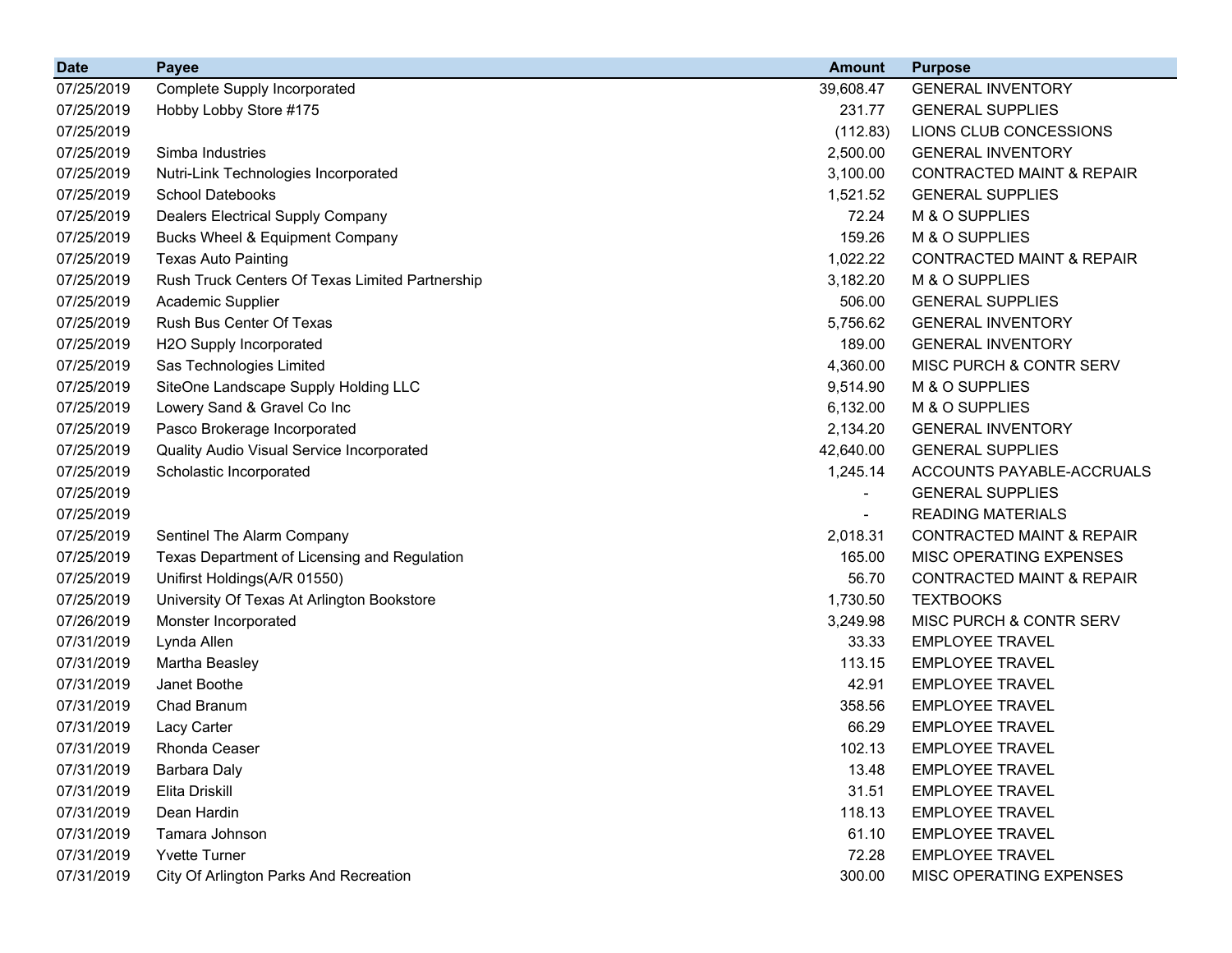| <b>Date</b> | <b>Payee</b>                                     | <b>Amount</b> | <b>Purpose</b>                       |
|-------------|--------------------------------------------------|---------------|--------------------------------------|
| 07/31/2019  | Corgan Assoc Architects Incorporated             | 18,800.00     | OTH PROFESSIONAL SERVICES            |
| 07/31/2019  | <b>Grainger Industrial Supply</b>                | 109.08        | <b>GENERAL INVENTORY</b>             |
| 07/31/2019  |                                                  | 3,742.36      | M & O SUPPLIES                       |
| 07/31/2019  | Qep Incorporated                                 | 11,027.10     | ACCOUNTS PAYABLE-ACCRUALS            |
| 07/31/2019  |                                                  | 1,170.00      | <b>READING MATERIALS</b>             |
| 07/31/2019  | Hoshizaki South Central Distribution Center      | 4,000.50      | M & O SUPPLIES                       |
| 07/31/2019  | Home Depot Pro                                   | 357.00        | <b>GENERAL SUPPLIES</b>              |
| 07/31/2019  |                                                  | 240.39        | M & O SUPPLIES                       |
| 07/31/2019  | Apex Supply Company                              | 616.06        | M & O SUPPLIES                       |
| 07/31/2019  | Kroger                                           | 46.79         | <b>FOOD</b>                          |
| 07/31/2019  |                                                  | 821.37        | <b>MISC OPERATING EXPENSES</b>       |
| 07/31/2019  | Kroger                                           | 15.25         | <b>FOOD</b>                          |
| 07/31/2019  | <b>Pitney Bowes</b>                              | 180.00        | <b>RENTALS &amp; OPERATING LEASE</b> |
| 07/31/2019  | United Refrigeration Incorporated                | 275.24        | M & O SUPPLIES                       |
| 07/31/2019  | <b>Elliott Electric Supply</b>                   | 732.44        | M & O SUPPLIES                       |
| 07/31/2019  | <b>Texas Education Agency Msc</b>                | 350.00        | STDNT TUIT-NONPUBLIC SCHL            |
| 07/31/2019  | Macmillan Mcgraw Hill School Publishing Company  | 2,490.30      | <b>TEXTBOOKS</b>                     |
| 07/31/2019  | City Of Arlington                                | 8,872.70      | MISC PURCH & CONTR SERV              |
| 07/31/2019  | Lennox Industries Incorporated                   | 519.75        | M & O SUPPLIES                       |
| 07/31/2019  | Raymond Turco And Associates                     | 5,000.00      | MISC PURCH & CONTR SERV              |
| 07/31/2019  | Estes Mcclure & Assoc Inc                        | 56,144.50     | OTH PROFESSIONAL SERVICES            |
| 07/31/2019  | Barnes & Noble Booksellers, Inc                  | 2,519.74      | ACCOUNTS PAYABLE-ACCRUALS            |
| 07/31/2019  |                                                  |               | <b>GENERAL SUPPLIES</b>              |
| 07/31/2019  |                                                  | 51.20         | <b>READING MATERIALS</b>             |
| 07/31/2019  | Mission Arlington/Mission Metroplex              | 2,135.00      | <b>MISC PURCH &amp; CONTR SERV</b>   |
| 07/31/2019  | Jason's Deli                                     | 299.05        | MISC OPERATING EXPENSES              |
| 07/31/2019  | Paradise Produce                                 | 2,178.85      | <b>FOOD</b>                          |
| 07/31/2019  | Custom Transmission And Auto Repair Incorporated | 66.00         | <b>CONTRACTED MAINT &amp; REPAIR</b> |
| 07/31/2019  | Trane Company Commercial Systems Group           | 3,152.44      | M & O SUPPLIES                       |
| 07/31/2019  | <b>Rydin Decals</b>                              | 278.50        | <b>GENERAL SUPPLIES</b>              |
| 07/31/2019  | Fastsigns                                        | 355.30        | M & O SUPPLIES                       |
| 07/31/2019  | Hutcherson Construction Incorporated             | 303,233.00    | CONTRACTED MAINT & REPAIR            |
| 07/31/2019  |                                                  | (15, 161.65)  | <b>RETAINAGE</b>                     |
| 07/31/2019  | PPG Architectural Finishes, Inc.                 | 2,458.04      | M & O SUPPLIES                       |
| 07/31/2019  | <b>Careys Sporting Goods</b>                     | 7,988.00      | <b>GENERAL SUPPLIES</b>              |
| 07/31/2019  | <b>Purchase Power</b>                            | 1,668.33      | <b>GENERAL SUPPLIES</b>              |
| 07/31/2019  | Mica Crane Service Inc                           | 790.00        | CONTRACTED MAINT & REPAIR            |
| 07/31/2019  | Artex Overhead Door                              | 250.00        | CONTRACTED MAINT & REPAIR            |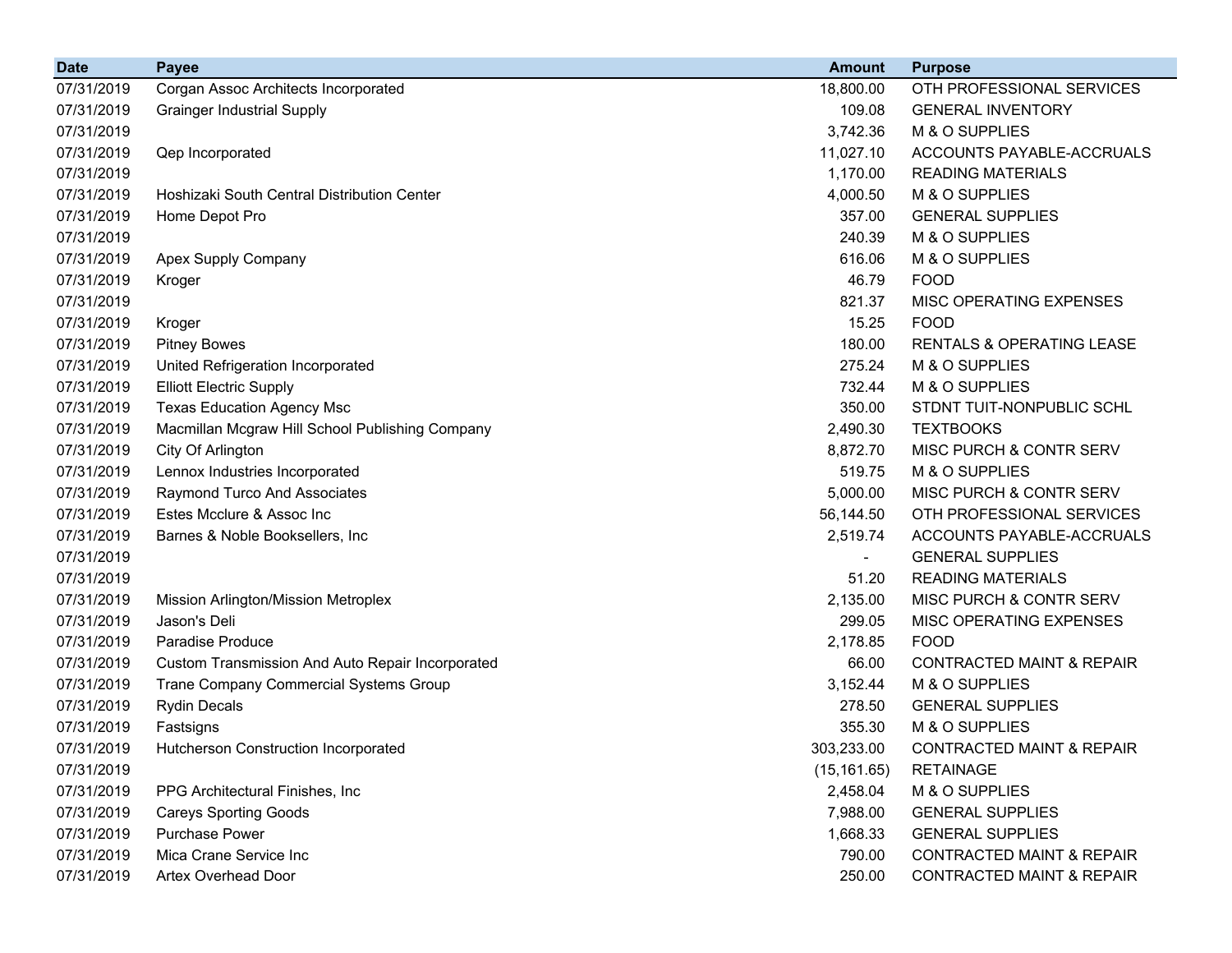| <b>Date</b> | <b>Payee</b>                                        | <b>Amount</b>            | <b>Purpose</b>                       |
|-------------|-----------------------------------------------------|--------------------------|--------------------------------------|
| 07/31/2019  | Office Depot                                        | 6,729.94                 | <b>GENERAL SUPPLIES</b>              |
| 07/31/2019  | Enterprise Rent A Car                               | 5,142.00                 | <b>EMPLOYEE TRAVEL</b>               |
| 07/31/2019  |                                                     | 891.00                   | <b>INVOICES RECEIVABLE</b>           |
| 07/31/2019  | <b>CDW Government Incorporated</b>                  | 430,078.42               | <b>GENERAL SUPPLIES</b>              |
| 07/31/2019  | <b>Mackin Educational Resources</b>                 | 2,728.60                 | <b>READING MATERIALS</b>             |
| 07/31/2019  | <b>Td Industries Limited</b>                        | 1,794.00                 | <b>CONTRACTED MAINT &amp; REPAIR</b> |
| 07/31/2019  | Aerowave Technologies                               | 81,625.00                | ACCOUNTS PAYABLE-ACCRUALS            |
| 07/31/2019  |                                                     |                          | <b>GENERAL SUPPLIES</b>              |
| 07/31/2019  | Delcom Group                                        | 1,504.79                 | <b>CONTRACTED MAINT &amp; REPAIR</b> |
| 07/31/2019  |                                                     | 4,064.62                 | <b>GENERAL SUPPLIES</b>              |
| 07/31/2019  | <b>CMJ Engineering Incorporated</b>                 | 10,081.38                | BLDG PURCH, CONSTR, IMPROVE          |
| 07/31/2019  |                                                     | 5,748.00                 | OTH PROFESSIONAL SERVICES            |
| 07/31/2019  | Steps To Literacy                                   | 167,804.41               | <b>GENERAL SUPPLIES</b>              |
| 07/31/2019  | A C Printing Incorporated                           | 5,753.00                 | <b>GENERAL INVENTORY</b>             |
| 07/31/2019  |                                                     | 3,321.00                 | <b>GENERAL SUPPLIES</b>              |
| 07/31/2019  | Apple Computer Incorporated                         | 1,099.00                 | <b>GENERAL SUPPLIES</b>              |
| 07/31/2019  | Kimbrough Fire Extinguisher Company                 | 1,018.50                 | <b>CONTRACTED MAINT &amp; REPAIR</b> |
| 07/31/2019  | <b>New Readers Press</b>                            | 2,025.00                 | ACCOUNTS PAYABLE-ACCRUALS            |
| 07/31/2019  |                                                     | $\overline{\phantom{a}}$ | <b>GENERAL SUPPLIES</b>              |
| 07/31/2019  | Ballard & Tighe Incorporated                        | 3,749.00                 | <b>TESTING MATERIALS</b>             |
| 07/31/2019  | Anixter Incorporated                                | 945.89                   | M & O SUPPLIES                       |
| 07/31/2019  | <b>City Of Grand Prairie Water Utilities</b>        | 1,031.72                 | <b>WATER</b>                         |
| 07/31/2019  | Zimmerer Kubota Incorporated                        | 1,476.47                 | M & O SUPPLIES                       |
| 07/31/2019  | <b>Total Maintenance Solutions-South</b>            | 289.58                   | M & O SUPPLIES                       |
| 07/31/2019  | Complete Book & Media Supply Inc.                   | 199.20                   | <b>GENERAL SUPPLIES</b>              |
| 07/31/2019  | Accountemps                                         | 699.84                   | MISC PURCH & CONTR SERV              |
| 07/31/2019  | Monarch Trophy Studio                               | 8.90                     | <b>GENERAL SUPPLIES</b>              |
| 07/31/2019  | Acco Brands USA LLC (GBC)                           | 118.20                   | <b>GENERAL SUPPLIES</b>              |
| 07/31/2019  | Cable Electric Incorporated                         | 23,700.00                | <b>CONTRACTED MAINT &amp; REPAIR</b> |
| 07/31/2019  | Imagine Learning Incorporated                       | 405,000.00               | MISC PURCH & CONTR SERV              |
| 07/31/2019  | Automatic Sprinkler of Texas Incorporated           | 83,104.00                | <b>CONTRACTED MAINT &amp; REPAIR</b> |
| 07/31/2019  | A Turtle Loves Me                                   | 25,708.00                | NON-FOOD REQUISITIONS                |
| 07/31/2019  | Alliance Geotechnical Group                         | 985.00                   | OTH PROFESSIONAL SERVICES            |
| 07/31/2019  | Engineering Fire Investigation Global, Incorporated | 3,960.00                 | OTH PROFESSIONAL SERVICES            |
| 07/31/2019  | One Source Staffing Corporation                     | 2,086.00                 | MISC PURCH & CONTR SERV              |
| 07/31/2019  | <b>Binswanger Glass</b>                             | 1,875.37                 | M & O SUPPLIES                       |
| 07/31/2019  | Virtucom, Incorporated                              | 24,271.16                | <b>GENERAL SUPPLIES</b>              |
| 07/31/2019  |                                                     | 59.84                    | <b>INVOICES RECEIVABLE</b>           |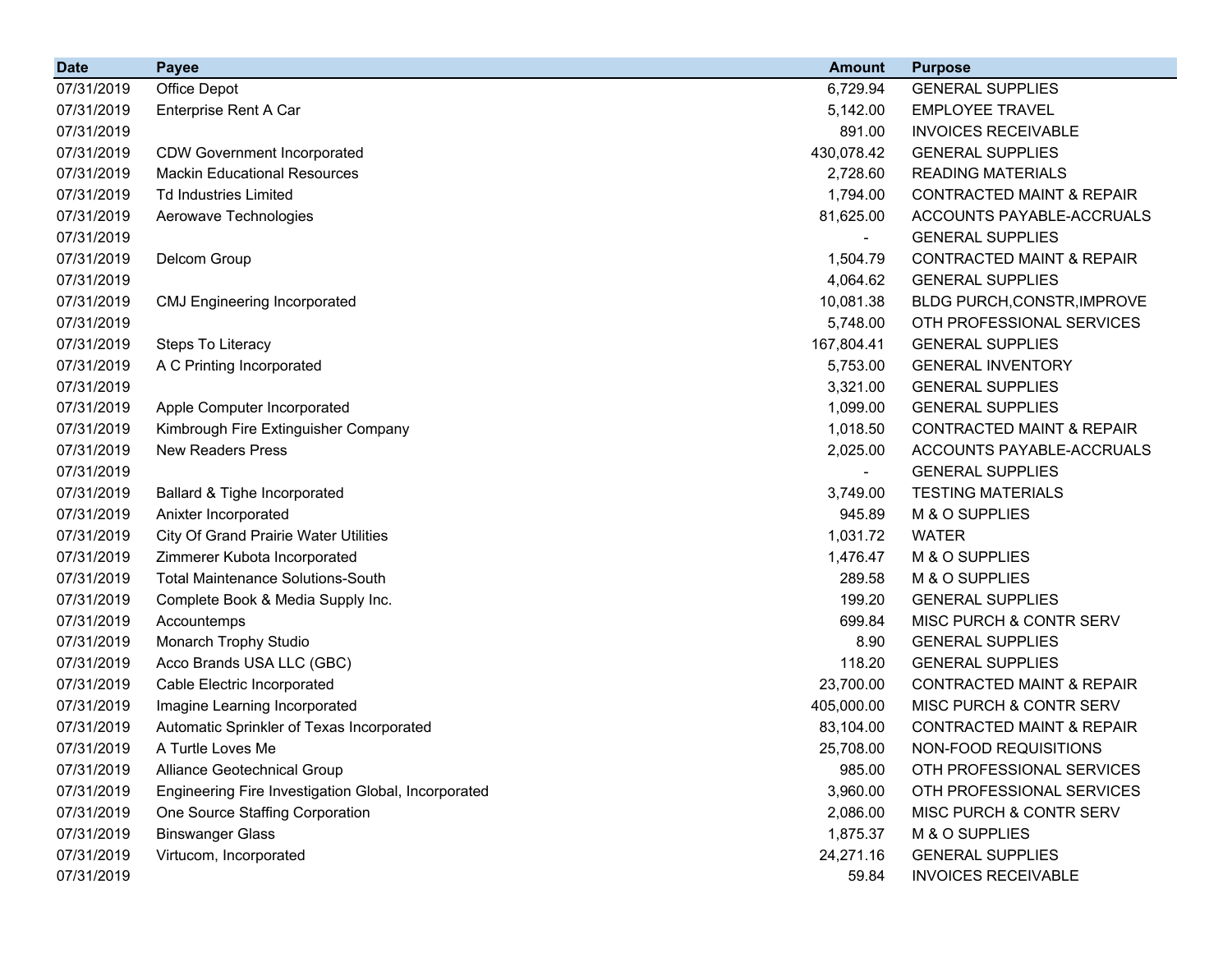| <b>Date</b> | <b>Payee</b>                                 | <b>Amount</b> | <b>Purpose</b>                       |
|-------------|----------------------------------------------|---------------|--------------------------------------|
| 07/31/2019  | Eichelbaum Wardell Hansen Powell & Mehl P.C. | 69,042.82     | <b>LEGAL SERVICES</b>                |
| 07/31/2019  | National Wholesale Supply                    | 171.09        | M & O SUPPLIES                       |
| 07/31/2019  | Seon Systems Sales Incorporated              |               | M & O SUPPLIES                       |
| 07/31/2019  | <b>City Electric Supply Company</b>          | 3,799.28      | M & O SUPPLIES                       |
| 07/31/2019  | Accent Awards & Trophies, LLC                | 44.00         | <b>GENERAL SUPPLIES</b>              |
| 07/31/2019  | <b>Autonation Chevrolet</b>                  | 60.92         | M & O SUPPLIES                       |
| 07/31/2019  | <b>Balfour Beatty Construction, LLC</b>      | 52,374.00     | BLDG PURCH, CONSTR, IMPROVE          |
| 07/31/2019  |                                              | (2,250.00)    | LIONS CLUB CONCESSIONS               |
| 07/31/2019  |                                              | (2,618.70)    | <b>RETAINAGE</b>                     |
| 07/31/2019  | Consortium for School Networking (CoSN)      | 1,950.00      | <b>DUES</b>                          |
| 07/31/2019  | Crawford Electric Supply Company             | 5,384.04      | M & O SUPPLIES                       |
| 07/31/2019  | <b>RD Lawns LLC</b>                          | 9,246.95      | <b>CONTRACTED MAINT &amp; REPAIR</b> |
| 07/31/2019  | <b>Brown Reynolds Watford Architects</b>     | 11,621.75     | OTH PROFESSIONAL SERVICES            |
| 07/31/2019  | Stantec Architecture, Inc. (SHW Group)       | 379,687.50    | BLDG PURCH, CONSTR, IMPROVE          |
| 07/31/2019  |                                              | 36,997.10     | OTH PROFESSIONAL SERVICES            |
| 07/31/2019  | Stantec Architecture, Inc. (SHW Group)       | 67,000.00     | OTH PROFESSIONAL SERVICES            |
| 07/31/2019  | LBL Architects, Inc.                         | 46,019.72     | OTH PROFESSIONAL SERVICES            |
| 07/31/2019  | Joeris General Contractors, Ltd.             | 752,324.00    | BLDG PURCH, CONSTR, IMPROVE          |
| 07/31/2019  |                                              | (37,616.19)   | <b>RETAINAGE</b>                     |
| 07/31/2019  | QM Quality Matters, Inc.                     | 1,200.00      | MISC PURCH & CONTR SERV              |
| 07/31/2019  | Massey Services Inc.                         | 74.00         | <b>CONTRACTED MAINT &amp; REPAIR</b> |
| 07/31/2019  | Chick-fil-A(Cooper/LittleRoad/CarrierPkwy)   | 56.52         | MISC OPERATING EXPENSES              |
| 07/31/2019  | Regency Lighting                             | 2,242.12      | <b>GENERAL INVENTORY</b>             |
| 07/31/2019  |                                              | 80.41         | M & O SUPPLIES                       |
| 07/31/2019  | Ferguson Enterprises, Inc.                   | 313.50        | M & O SUPPLIES                       |
| 07/31/2019  | Dr Pepper Snapple Group                      | 624.00        | <b>GENERAL INVENTORY</b>             |
| 07/31/2019  |                                              | 605.55        | MISC OPERATING EXPENSES              |
| 07/31/2019  | <b>Campbell Paper Company</b>                | 76.20         | <b>GENERAL INVENTORY</b>             |
| 07/31/2019  | <b>NEDRP LLC</b>                             | 1,000.00      | MISC PURCH & CONTR SERV              |
| 07/31/2019  | Lowe's Home Centers, LLC                     | 463.08        | M & O SUPPLIES                       |
| 07/31/2019  | Locke Supply Co.                             | 20.73         | M & O SUPPLIES                       |
| 07/31/2019  | iPrint Technologies                          | 1,937.00      | <b>GENERAL SUPPLIES</b>              |
| 07/31/2019  | Sams Club 6244                               | 3,473.25      | MISC OPERATING EXPENSES              |
| 07/31/2019  | Pokey O's Tarrant County                     | 385.00        | MISC OPERATING EXPENSES              |
| 07/31/2019  | OTC Brands, Inc                              | 30.85         | ACCOUNTS PAYABLE-ACCRUALS            |
| 07/31/2019  |                                              | 279.53        | <b>GENERAL SUPPLIES</b>              |
| 07/31/2019  | Green Light Group, LLC                       | 1,963.66      | M & O SUPPLIES                       |
| 07/31/2019  | Mavich LLC                                   | 472.50        | <b>GENERAL INVENTORY</b>             |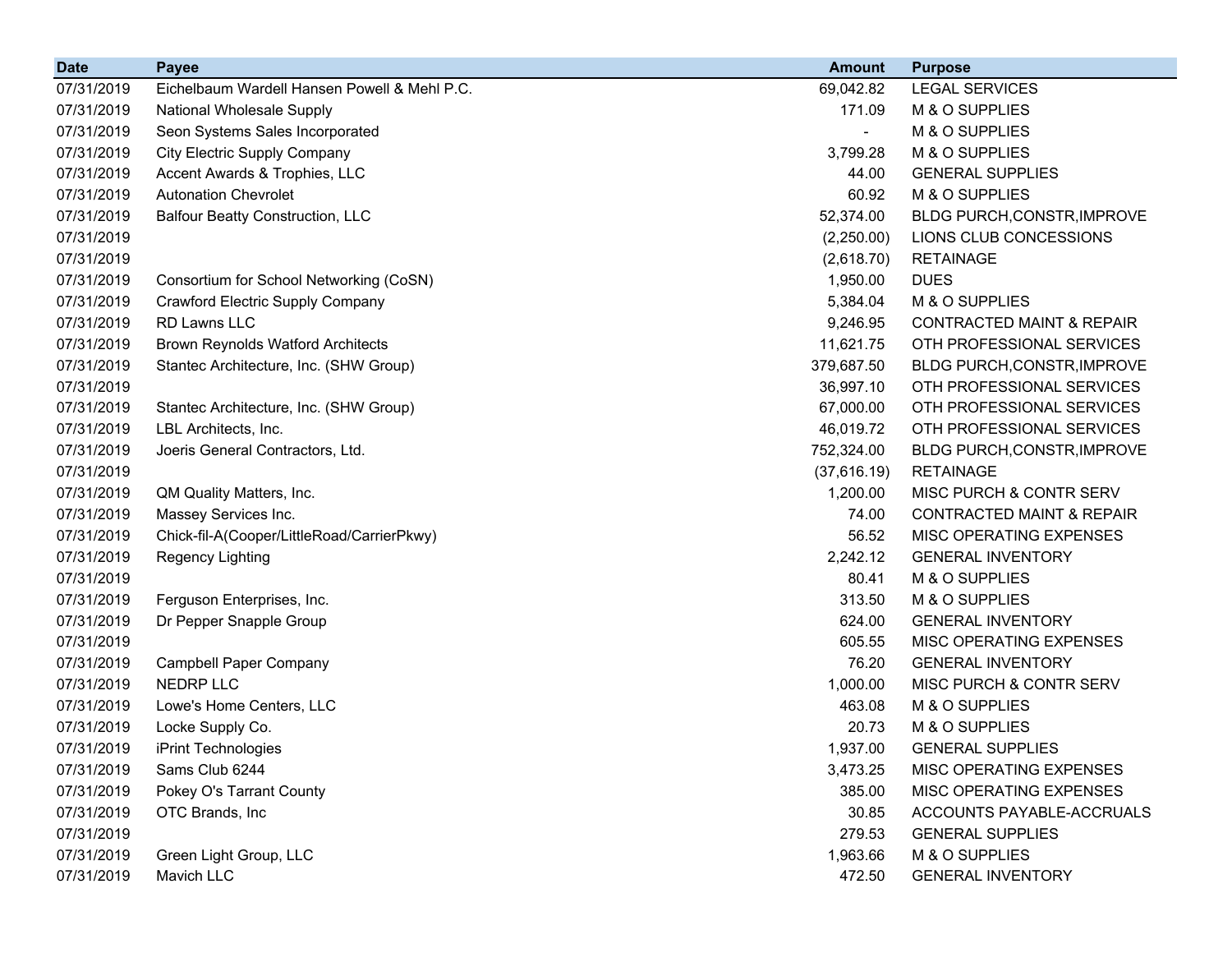| <b>Date</b> | <b>Payee</b>                                            | <b>Amount</b> | <b>Purpose</b>                       |
|-------------|---------------------------------------------------------|---------------|--------------------------------------|
| 07/31/2019  | Washing Equipment of Texas - WET Inc                    | 1,311.00      | <b>CONTRACTED MAINT &amp; REPAIR</b> |
| 07/31/2019  | Ellevation, LLC                                         | 47,970.00     | <b>GENERAL SUPPLIES</b>              |
| 07/31/2019  |                                                         | 99,000.00     | MISC PURCH & CONTR SERV              |
| 07/31/2019  | Steve Weiss Music, Inc.                                 | 693.96        | <b>GENERAL SUPPLIES</b>              |
| 07/31/2019  | J R Downes Company                                      | 12,225.00     | <b>CONTRACTED MAINT &amp; REPAIR</b> |
| 07/31/2019  | Sonova USA Inc.                                         | 159.00        | <b>CONTRACTED MAINT &amp; REPAIR</b> |
| 07/31/2019  | Groupo GTE                                              | 761.40        | <b>GENERAL INVENTORY</b>             |
| 07/31/2019  | Price Right Professional Landscaping & Tree Service LLC | 17,006.00     | BLDG PURCH, CONSTR, IMPROVE          |
| 07/31/2019  | Valorie Kruger Consulting LLC                           | 2,000.00      | MISC PURCH & CONTR SERV              |
| 07/31/2019  | Staples Inc/Staples Business Advantage                  | 474.63        | <b>GENERAL SUPPLIES</b>              |
| 07/31/2019  | Drew Consulting Services Incorporated                   | 4,100.00      | OTH PROFESSIONAL SERVICES            |
| 07/31/2019  | <b>Hoonuit LLC</b>                                      | 2,933.33      | MISC PURCH & CONTR SERV              |
| 07/31/2019  |                                                         | 11,733.34     | <b>TEXTBOOKS</b>                     |
| 07/31/2019  | <b>MSB Consulting</b>                                   | 300.05        | MISC PURCH & CONTR SERV              |
| 07/31/2019  | Your IT Solution                                        | 74.97         | <b>GENERAL SUPPLIES</b>              |
| 07/31/2019  | <b>Terracon Consultants</b>                             | 1,147.25      | OTH PROFESSIONAL SERVICES            |
| 07/31/2019  | <b>Taylor Smith Consulting LLC</b>                      | 1,549.60      | MISC PURCH & CONTR SERV              |
| 07/31/2019  | Cardio Partners Inc                                     | 7,780.50      | <b>GENERAL SUPPLIES</b>              |
| 07/31/2019  | <b>Creative Designs and Embroidery</b>                  | 4,879.53      | <b>INVOICES RECEIVABLE</b>           |
| 07/31/2019  | National Seating & Mobility Inc                         | 450.00        | <b>CONTRACTED MAINT &amp; REPAIR</b> |
| 07/31/2019  | Lauren Louise Evanovich                                 | 6,800.00      | MISC PURCH & CONTR SERV              |
| 07/31/2019  | <b>Victory Graphics LLC</b>                             | 2,200.00      | <b>INVOICES RECEIVABLE</b>           |
| 07/31/2019  | <b>Borden Dairy Company</b>                             | 3,194.80      | <b>FOOD</b>                          |
| 07/31/2019  | PopSmart Technologies, LLC                              | 90.25         | <b>GENERAL SUPPLIES</b>              |
| 07/31/2019  | Xtech Protective Equipment LLC                          | 297.60        | <b>GENERAL SUPPLIES</b>              |
| 07/31/2019  | Sonny Bryans Smokehouse                                 | 6,543.00      | MISC OPERATING EXPENSES              |
| 07/31/2019  | <b>Black-Eyed Pea</b>                                   | 124.92        | MISC OPERATING EXPENSES              |
| 07/31/2019  | Allied 100 LLC                                          | 990.00        | <b>GENERAL SUPPLIES</b>              |
| 07/31/2019  | ValueSure Agency Inc.                                   | 71.00         | MISC OPERATING EXPENSES              |
| 07/31/2019  | Hillco Partners L L C                                   | 5,400.00      | <b>LOBBYING</b>                      |
| 07/31/2019  | <b>SWANK Movie Licensing USA</b>                        | 30,008.00     | MISC OPERATING EXPENSES              |
| 07/31/2019  | <b>Complete Supply Incorporated</b>                     | 4,570.67      | <b>GENERAL INVENTORY</b>             |
| 07/31/2019  |                                                         | 486.06        | M & O SUPPLIES                       |
| 07/31/2019  | <b>Empire Paper Company</b>                             | 301.00        | <b>GENERAL INVENTORY</b>             |
| 07/31/2019  | Elevator Maintenance and Repair Incorporated            | 10,075.00     | <b>CONTRACTED MAINT &amp; REPAIR</b> |
| 07/31/2019  | Flippen Group The                                       | 114.62        | MISC PURCH & CONTR SERV              |
| 07/31/2019  | Flippen Group The                                       | 295.00        | <b>EMPLOYEE TRAVEL</b>               |
| 07/31/2019  | Austin Turf & Tractor                                   | 448.40        | M & O SUPPLIES                       |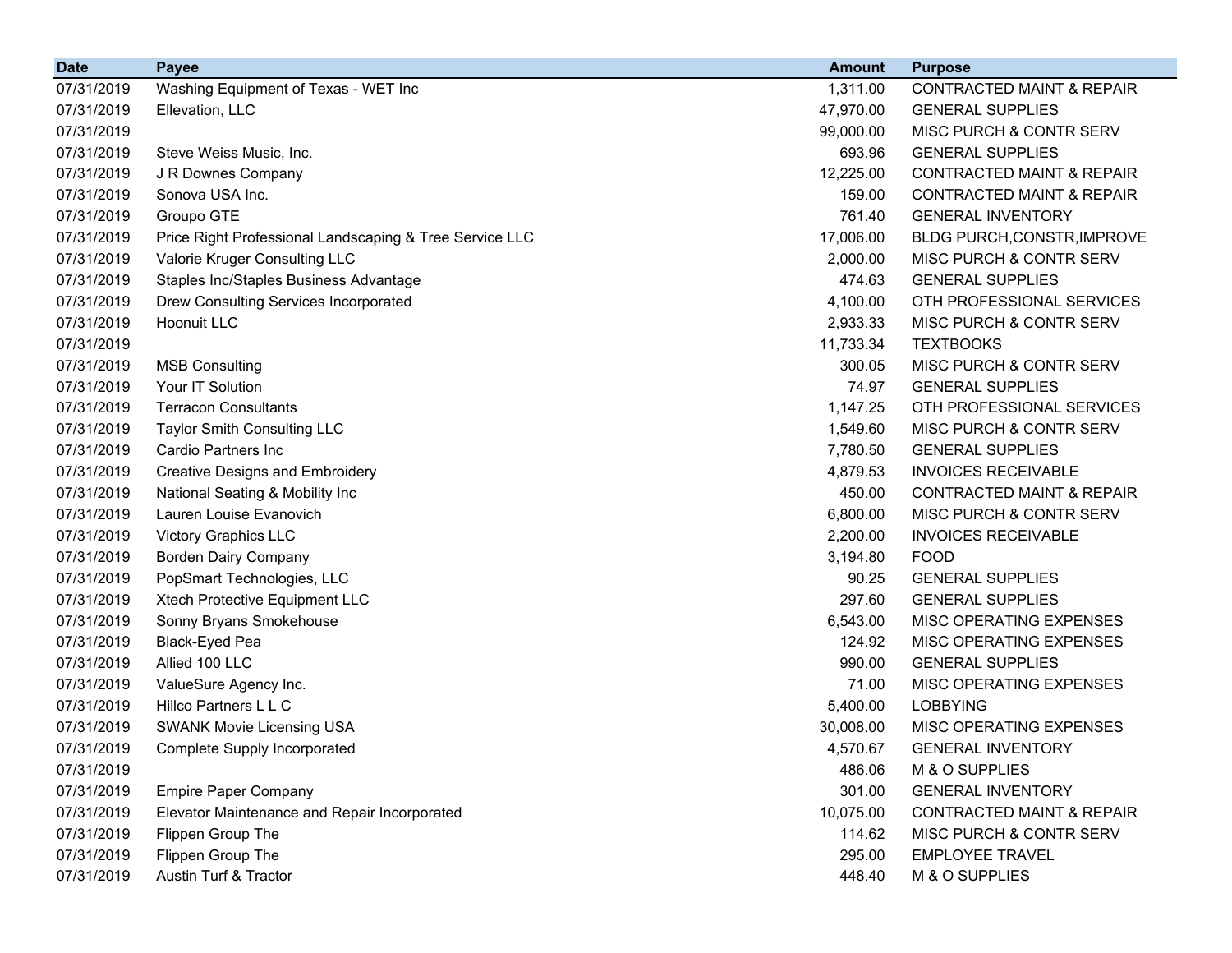| <b>Date</b> | <b>Payee</b>                                                     | <b>Amount</b> | <b>Purpose</b>                             |
|-------------|------------------------------------------------------------------|---------------|--------------------------------------------|
| 07/31/2019  | <b>Atmos Energy</b>                                              | 3,816.95      | <b>WATER</b>                               |
| 07/31/2019  | <b>VLK Architects</b>                                            | 31,471.73     | <b>CONTRACTED MAINT &amp; REPAIR</b>       |
| 07/31/2019  |                                                                  | 72,390.03     | OTH PROFESSIONAL SERVICES                  |
| 07/31/2019  | Sam Pack's Five Star Ford                                        | 32,467.24     | <b>VEHICLES</b>                            |
| 07/31/2019  | American Partners AMP, LLC                                       | 9,685.85      | <b>GENERAL SUPPLIES</b>                    |
| 07/31/2019  | <b>Bucks Wheel &amp; Equipment Company</b>                       | 9.75          | M & O SUPPLIES                             |
| 07/31/2019  | Southwest International Trucks                                   | 572.40        | M & O SUPPLIES                             |
| 07/31/2019  | <b>Texas Auto Painting</b>                                       | 853.50        | <b>CONTRACTED MAINT &amp; REPAIR</b>       |
| 07/31/2019  | <b>Best Plumbing Specialties Incorporated</b>                    | 884.00        | <b>GENERAL INVENTORY</b>                   |
| 07/31/2019  | Arlington Independent School District Food & Nutrition Service   | 583.34        | MISC OPERATING EXPENSES                    |
| 07/31/2019  | Rush Truck Centers Of Texas Limited Partnership                  | 1,018.21      | M & O SUPPLIES                             |
| 07/31/2019  | Texas Association Of School Boards Risk Management Fund          | 336,294.00    | INSURANCE/BOND PREMIUMS                    |
| 07/31/2019  | Abuelo's                                                         | 359.69        | MISC OPERATING EXPENSES                    |
| 07/31/2019  | Academic Supplier                                                | 240.00        | <b>GENERAL SUPPLIES</b>                    |
| 07/31/2019  | Rush Bus Center Of Texas                                         | 539,099.00    | <b>VEHICLES</b>                            |
| 07/31/2019  | Rush Bus Center Of Texas                                         | 871.09        | <b>GENERAL INVENTORY</b>                   |
| 07/31/2019  | University Of Texas At Arlington - Maverick Stadium/College Park | 17,343.00     | <b>RENTALS &amp; OPERATING LEASE</b>       |
| 07/31/2019  | University Of Texas At Arlington - Maverick Stadium/College Park | 55,000.00     | <b>RENTALS &amp; OPERATING LEASE</b>       |
| 07/31/2019  | <b>Adolfson &amp; Peterson Construction</b>                      | 1,714,721.40  | BLDG PURCH, CONSTR, IMPROVE                |
| 07/31/2019  |                                                                  | (85,736.06)   | <b>RETAINAGE</b>                           |
| 07/31/2019  | H2O Supply Incorporated                                          | 3,150.00      | <b>GENERAL INVENTORY</b>                   |
| 07/31/2019  | SiteOne Landscape Supply Holding LLC                             | 240.79        | M & O SUPPLIES                             |
| 07/31/2019  | Arlington Chamber Of Commerce                                    | 300.00        | MISC OPERATING EXPENSES                    |
| 07/31/2019  | Arlington Chamber Of Commerce                                    | 300.00        | MISC OPERATING EXPENSES                    |
| 07/31/2019  | City Of Dalworthington Gardens                                   | 121.00        | <b>WATER</b>                               |
| 07/31/2019  | <b>Education Service Center Region XI</b>                        | 650.00        | <b>EDUCATION SERVICE CENTER</b>            |
| 07/31/2019  |                                                                  | 1,900.00      | MISC PURCH & CONTR SERV                    |
| 07/31/2019  | <b>Commercial Recorder</b>                                       | 130.00        | <b>Statutorily Required Public Notices</b> |
| 07/31/2019  | <b>Pollock Paper Distributors</b>                                | 966.30        | M & O SUPPLIES                             |
| 07/31/2019  | <b>Pyramid School Products</b>                                   | 888.90        | <b>GENERAL INVENTORY</b>                   |
| 07/31/2019  | Sentinel The Alarm Company                                       | 38,084.92     | <b>CONTRACTED MAINT &amp; REPAIR</b>       |
| 07/31/2019  |                                                                  | 19,398.00     | <b>GENERAL SUPPLIES</b>                    |
| 07/31/2019  | Unifirst Holdings(A/R 01550)                                     | 56.70         | <b>CONTRACTED MAINT &amp; REPAIR</b>       |
| 07/31/2019  | <b>United Parcel Service</b>                                     | 116.00        | <b>GENERAL SUPPLIES</b>                    |
| 08/01/2019  | <b>Texas Classroom Teachers Association</b>                      | 191.88        | UNITED FUND                                |
| 08/01/2019  | <b>United Educators Association</b>                              | 46,560.49     | UNITED FUND                                |
| 08/01/2019  | Texas United School Employees Local 100                          | 14.99         | UNITED FUND                                |
| 08/01/2019  | Texas United School Employees Local 100                          | 46.67         | UNITED FUND                                |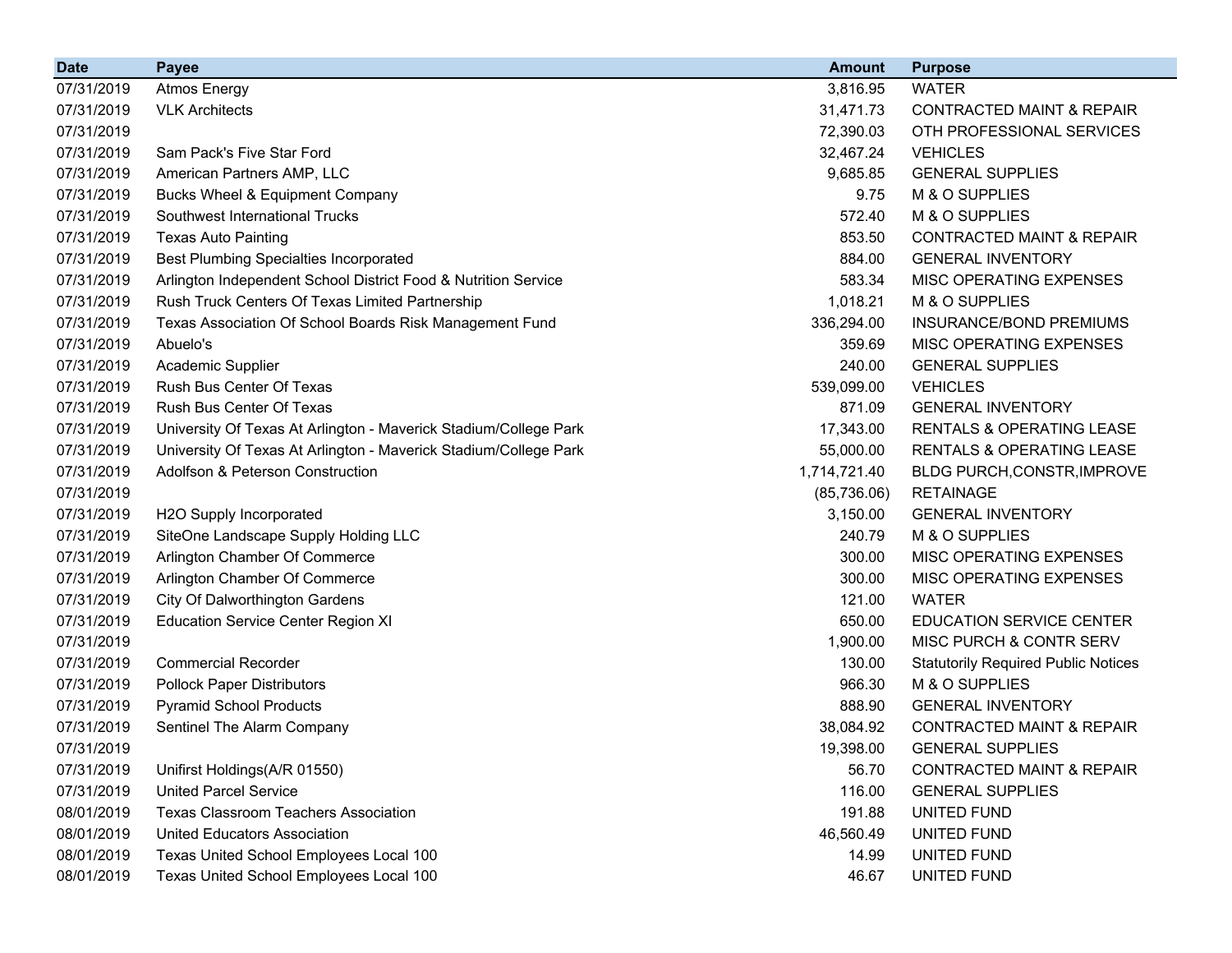| <b>Date</b> | <b>Payee</b>                                                    | <b>Amount</b> | <b>Purpose</b>             |
|-------------|-----------------------------------------------------------------|---------------|----------------------------|
| 08/01/2019  | Texas Guaranteed Student Loan Corporation                       | 642.58        | UNITED FUND                |
| 08/01/2019  | Texas Guaranteed Student Loan Corporation                       | 6,001.53      | UNITED FUND                |
| 08/01/2019  | Arlington Education Foundation                                  | 571.00        | AISD EDUCATION FOUNDATION  |
| 08/01/2019  | <b>Arlington Education Foundation</b>                           | 43.00         | AISD EDUCATION FOUNDATION  |
| 08/01/2019  | United States Department Of Education National Payment Ctr      | 10,604.81     | UNITED FUND                |
| 08/01/2019  | Truman Tim Chapter 13 Trustee                                   | 1,072.62      | UNITED FUND                |
| 08/01/2019  | Truman Tim Chapter 13 Trustee                                   | 6,313.00      | UNITED FUND                |
| 08/01/2019  | <b>United States Treasury</b>                                   | 860.00        | FED INC TAX WITHHOLDING    |
| 08/01/2019  | Family And Consumer Sciences Teachers Association Of Texas      | 27.09         | AISD EDUCATION FOUNDATION  |
| 08/01/2019  | ECMC                                                            | 543.36        | UNITED FUND                |
| 08/01/2019  | Texas Association Of Secondary School Principals                | 221.25        | UNITED FUND                |
| 08/01/2019  | Association Of Texas Professional Teachers Local                | 544.43        | UNITED FUND                |
| 08/01/2019  | Association Of Texas Professional Teachers Local                | 15.36         | UNITED FUND                |
| 08/01/2019  | Association Of Texas Professional Teachers Local                | 1.74          | UNITED FUND                |
| 08/01/2019  | Association Of Texas Professional Educators State               | 38.06         | UNITED FUND                |
| 08/01/2019  | Association Of Texas Professional Educators State               | 7,602.66      | UNITED FUND                |
| 08/01/2019  | Association Of Texas Professional Educators State               | 329.43        | UNITED FUND                |
| 08/01/2019  | <b>Education Career Alternatives Program</b>                    | 425.00        | <b>INVOICES RECEIVABLE</b> |
| 08/01/2019  | New Mexico Child Support Enforcement Division(SDU)              | 311.44        | UNITED FUND                |
| 08/01/2019  | Genworth Life Insurance company                                 | 180.06        | AISD EDUCATION FOUNDATION  |
| 08/01/2019  | Genworth Life Insurance company                                 | 67.01         | AISD EDUCATION FOUNDATION  |
| 08/01/2019  | California State Disbursement Unit                              | 371.25        | UNITED FUND                |
| 08/01/2019  | United States Department of Treasury - Debt Management Services | 906.31        | UNITED FUND                |
| 08/01/2019  | Perfromant Recovery Inc                                         | 861.55        | UNITED FUND                |
| 08/01/2019  | Pam Bassel Chapter 13 Trustee                                   | 12,497.00     | UNITED FUND                |
| 08/01/2019  | Pam Bassel Chapter 13 Trustee                                   | 2,029.00      | UNITED FUND                |
| 08/01/2019  | <b>National Enterprise Systems</b>                              | 627.66        | UNITED FUND                |
| 08/01/2019  | Pioneer Credit Recovery Inv                                     | 600.38        | UNITED FUND                |
| 08/01/2019  | North Carolina Department of Revenue                            | 414.78        | UNITED FUND                |
| 08/01/2019  | <b>Trellis Company</b>                                          | 301.51        | UNITED FUND                |
| 08/01/2019  | <b>Trellis Company</b>                                          | 2,867.42      | UNITED FUND                |
| 08/01/2019  | <b>Account Control Technology Inc</b>                           | 182.80        | UNITED FUND                |
| 08/01/2019  | Chapter 13 Trustee Middle District of Georgia                   | 600.00        | UNITED FUND                |
| 08/01/2019  | Chapter 13 Trustee Middle District of Georgia                   | 1,100.00      | UNITED FUND                |
| 08/01/2019  | State of Delaware Division of Child Support                     | 601.00        | UNITED FUND                |
| 08/01/2019  | <b>Support Payment Clearinghouse</b>                            | 864.00        | UNITED FUND                |
| 08/01/2019  | Coast Professional Inc.                                         | 475.57        | UNITED FUND                |
| 08/01/2019  | Coast Professional Inc.                                         | 152.13        | UNITED FUND                |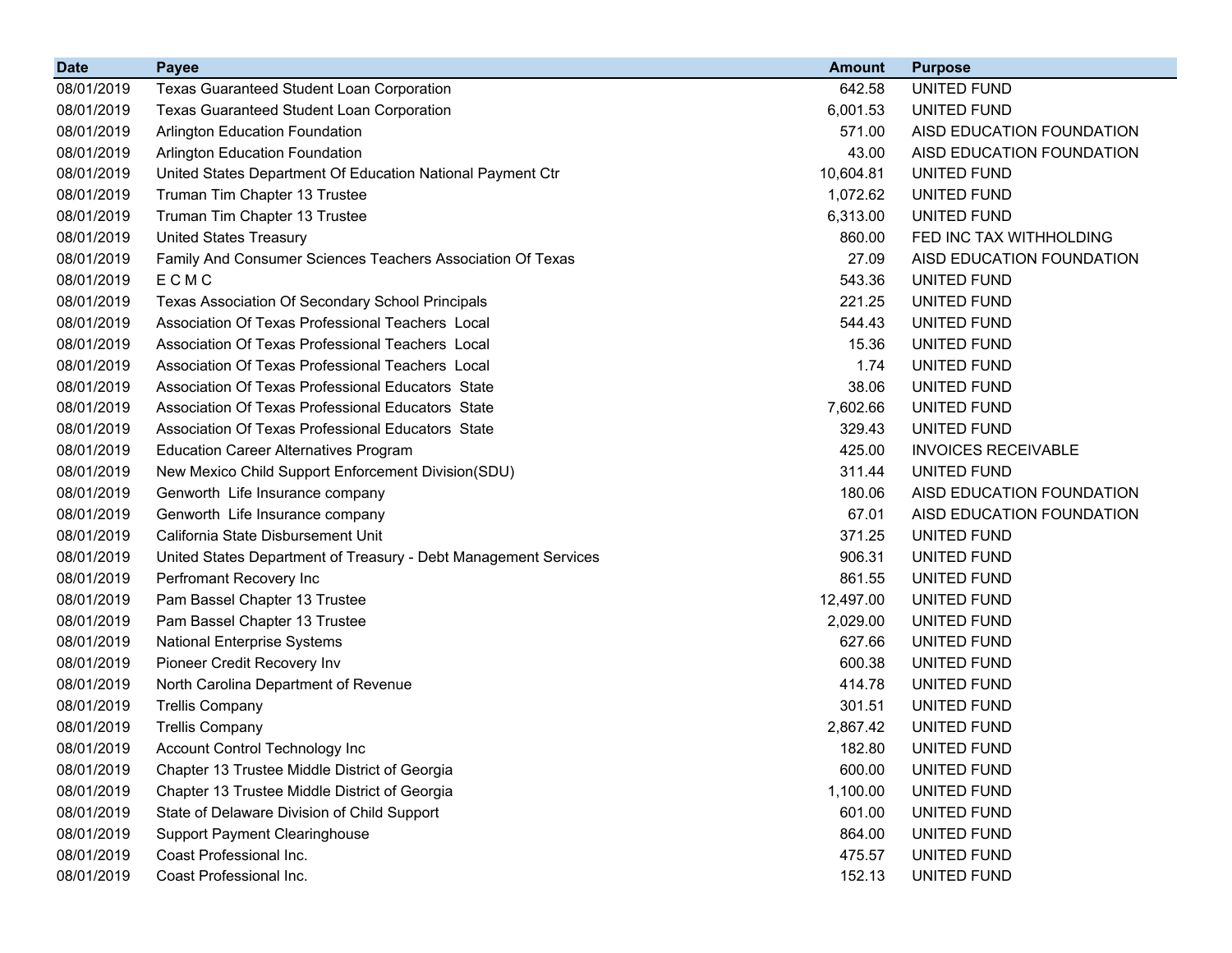| <b>Date</b> | <b>Payee</b>                                     | <b>Amount</b> | <b>Purpose</b>                       |
|-------------|--------------------------------------------------|---------------|--------------------------------------|
| 08/01/2019  | Powers Tom Chapter 13 Trustee                    | 2,466.00      | UNITED FUND                          |
| 08/01/2019  | Powers Tom Chapter 13 Trustee                    | 867.69        | UNITED FUND                          |
| 08/01/2019  | Pennsylvania Higher Education Assistance Agency  | 1,851.67      | UNITED FUND                          |
| 08/01/2019  | Texas Teachers Alternative Certification Program | 3,765.00      | <b>INVOICES RECEIVABLE</b>           |
| 08/01/2019  | <b>Texas American Federation Of Teachers</b>     | 56.00         | UNITED FUND                          |
| 08/01/2019  | Educational Employees Credit Union - HSA         | 104,692.98    | <b>DENTAL INSURANCE</b>              |
| 08/01/2019  | <b>Educational Employees Credit Union</b>        | 145,030.84    | DUE TO CREDIT UNION                  |
| 08/01/2019  | <b>Texas State Teachers Association</b>          | 123.14        | UNITED FUND                          |
| 08/01/2019  | <b>Texas State Teachers Association</b>          | 3,581.90      | UNITED FUND                          |
| 08/01/2019  | <b>String Connection Donald Lee Simpson</b>      | 260.00        | <b>CONTRACTED MAINT &amp; REPAIR</b> |
| 08/01/2019  | <b>Cheriece Bailey</b>                           | 150.00        | <b>REG DAY SCHOOL TUITION</b>        |
| 08/01/2019  | <b>Tye Barnett</b>                               | 18.70         | LIONS CLUB CONCESSIONS               |
| 08/01/2019  | Phong Dao                                        | 150.00        | <b>REG DAY SCHOOL TUITION</b>        |
| 08/01/2019  | Amanda Dones                                     | 3.17          | LIONS CLUB CONCESSIONS               |
| 08/01/2019  | Anna Fotoohi                                     | 150.00        | REG DAY SCHOOL TUITION               |
| 08/01/2019  | Amy Glass                                        | 48.85         | LIONS CLUB CONCESSIONS               |
| 08/01/2019  | Jay Handley                                      | 40.08         | LIONS CLUB CONCESSIONS               |
| 08/01/2019  | <b>Mary Harris</b>                               | 150.00        | REG DAY SCHOOL TUITION               |
| 08/01/2019  | <b>Carol Miller</b>                              | 75.55         | LIONS CLUB CONCESSIONS               |
| 08/01/2019  | Michelle Nicholson                               | 150.00        | REG DAY SCHOOL TUITION               |
| 08/01/2019  | Ethem Orhan                                      | 22.05         | LIONS CLUB CONCESSIONS               |
| 08/01/2019  | <b>Heather Schuhmacher</b>                       | 29.45         | LIONS CLUB CONCESSIONS               |
| 08/01/2019  | Hoshizaki South Central Distribution Center      | 145.36        | M & O SUPPLIES                       |
| 08/01/2019  | PPG Architectural Finishes, Inc.                 | 78.04         | M & O SUPPLIES                       |
| 08/01/2019  | Genesis II Incorporated                          | 695.52        | <b>GENERAL INVENTORY</b>             |
| 08/01/2019  | <b>City Of Grand Prairie Water Utilities</b>     | 1,811.19      | <b>WATER</b>                         |
| 08/01/2019  | Kurz & Company                                   | 262.80        | <b>FOOD</b>                          |
| 08/01/2019  | <b>Crawford Electric Supply Company</b>          | 326.87        | M & O SUPPLIES                       |
| 08/01/2019  | Accelerate Learning Inc.                         | 5,600.00      | MISC PURCH & CONTR SERV              |
| 08/01/2019  | Wrightson, Johnson, Haddon & Williams, Inc.      | 1,525.00      | OTH PROFESSIONAL SERVICES            |
| 08/01/2019  | Kona Ice Lake Arlington                          | 144.00        | MISC OPERATING EXPENSES              |
| 08/01/2019  | <b>Teacher Direct</b>                            | 44.48         | <b>GENERAL SUPPLIES</b>              |
| 08/01/2019  | <b>One Source Construction</b>                   | 1,820.00      | <b>CONTRACTED MAINT &amp; REPAIR</b> |
| 08/01/2019  | Staples Inc/Staples Business Advantage           | 232.66        | ACCOUNTS PAYABLE-ACCRUALS            |
| 08/01/2019  |                                                  | 360.82        | <b>GENERAL SUPPLIES</b>              |
| 08/01/2019  | Drew Consulting Services Incorporated            | 4,850.00      | OTH PROFESSIONAL SERVICES            |
| 08/01/2019  | <b>ACARI Mamagement Group</b>                    | 65,385.00     | MISC PURCH & CONTR SERV              |
| 08/01/2019  | <b>Borden Dairy Company</b>                      | 2,117.07      | <b>FOOD</b>                          |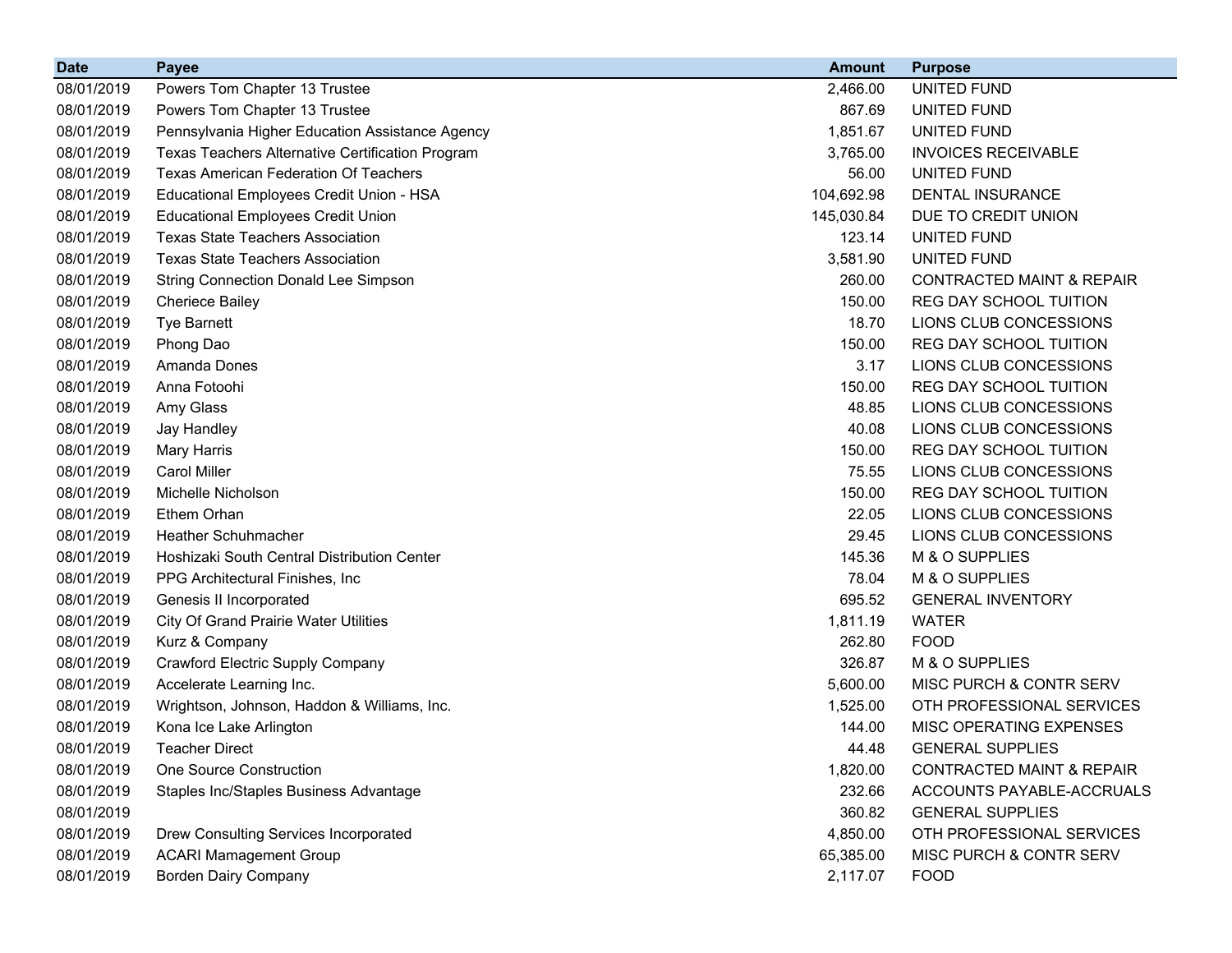| <b>Date</b> | <b>Payee</b>                                     | <b>Amount</b> | <b>Purpose</b>                       |
|-------------|--------------------------------------------------|---------------|--------------------------------------|
| 08/01/2019  | Seesaw                                           | 168,480.00    | <b>TEXTBOOKS</b>                     |
| 08/01/2019  | ValueSure Agency Inc.                            | 71.00         | MISC OPERATING EXPENSES              |
| 08/01/2019  | Southwest International Trucks                   | 24.60         | M & O SUPPLIES                       |
| 08/01/2019  | Rush Truck Centers Of Texas Limited Partnership  | 207.81        | M & O SUPPLIES                       |
| 08/07/2019  | <b>Wright Express FSC</b>                        | 25,622.87     | ACCOUNTS PAYABLE-ACCRUALS            |
| 08/07/2019  | <b>Grainger Industrial Supply</b>                | 759.20        | M & O SUPPLIES                       |
| 08/07/2019  | Qep Incorporated                                 | 266.20        | <b>READING MATERIALS</b>             |
| 08/07/2019  | House Of Ribbons                                 | 233.00        | <b>GENERAL SUPPLIES</b>              |
| 08/07/2019  | Math Learning Center The                         | 50,932.00     | <b>TEXTBOOKS</b>                     |
| 08/07/2019  | Hoshizaki South Central Distribution Center      | 1,136.49      | M & O SUPPLIES                       |
| 08/07/2019  | Home Depot Pro                                   | 426.41        | M & O SUPPLIES                       |
| 08/07/2019  | Home Depot Pro                                   | 1,320.00      | <b>GENERAL INVENTORY</b>             |
| 08/07/2019  | Home Depot Pro                                   | 124.45        | <b>GENERAL INVENTORY</b>             |
| 08/07/2019  | Home Depot Pro                                   | 7,123.20      | <b>GENERAL INVENTORY</b>             |
| 08/07/2019  | Apex Supply Company                              | 556.98        | M & O SUPPLIES                       |
| 08/07/2019  | Kroger                                           | 136.11        | <b>FOOD</b>                          |
| 08/07/2019  |                                                  | 29.64         | <b>INVOICES RECEIVABLE</b>           |
| 08/07/2019  |                                                  | 400.28        | MISC OPERATING EXPENSES              |
| 08/07/2019  | Precision Business Machines Incorporated         | 245,000.00    | <b>GENERAL SUPPLIES</b>              |
| 08/07/2019  | United Refrigeration Incorporated                | 1,511.76      | M & O SUPPLIES                       |
| 08/07/2019  | <b>Breaker Broker Company</b>                    | 1,198.00      | M & O SUPPLIES                       |
| 08/07/2019  | <b>Elliott Electric Supply</b>                   | 5,689.35      | M & O SUPPLIES                       |
| 08/07/2019  | Galls Incorporated                               | 132.85        | M & O SUPPLIES                       |
| 08/07/2019  | Lennox Industries Incorporated                   | 426.41        | M & O SUPPLIES                       |
| 08/07/2019  | Estes Mcclure & Assoc Inc                        | 1,960.00      | OTH PROFESSIONAL SERVICES            |
| 08/07/2019  | <b>VERITIV</b>                                   | 43,528.80     | <b>GENERAL INVENTORY</b>             |
| 08/07/2019  | Jason's Deli                                     | 164.64        | MISC OPERATING EXPENSES              |
| 08/07/2019  | Paradise Produce                                 | 1,533.00      | <b>FOOD</b>                          |
| 08/07/2019  | Visual Impact                                    | 941.00        | <b>GENERAL SUPPLIES</b>              |
| 08/07/2019  | Custom Transmission And Auto Repair Incorporated | 198.00        | <b>CONTRACTED MAINT &amp; REPAIR</b> |
| 08/07/2019  | <b>Trane Company Commercial Systems Group</b>    | 508.76        | M & O SUPPLIES                       |
| 08/07/2019  | Mart Incorporated                                | 19,405.00     | <b>CONTRACTED MAINT &amp; REPAIR</b> |
| 08/07/2019  | PPG Architectural Finishes, Inc.                 | 397.88        | M & O SUPPLIES                       |
| 08/07/2019  | Office Depot                                     | 29.88         | <b>GENERAL SUPPLIES</b>              |
| 08/07/2019  | Office Depot                                     | 57.49         | ACCOUNTS PAYABLE-ACCRUALS            |
| 08/07/2019  |                                                  | 4,631.16      | <b>GENERAL SUPPLIES</b>              |
| 08/07/2019  | Enterprise Rent A Car                            | 17.88         | STUDENT TVL*NO AISD BUSES            |
| 08/07/2019  | B & H Photo Video                                | 3,636.45      | <b>GENERAL SUPPLIES</b>              |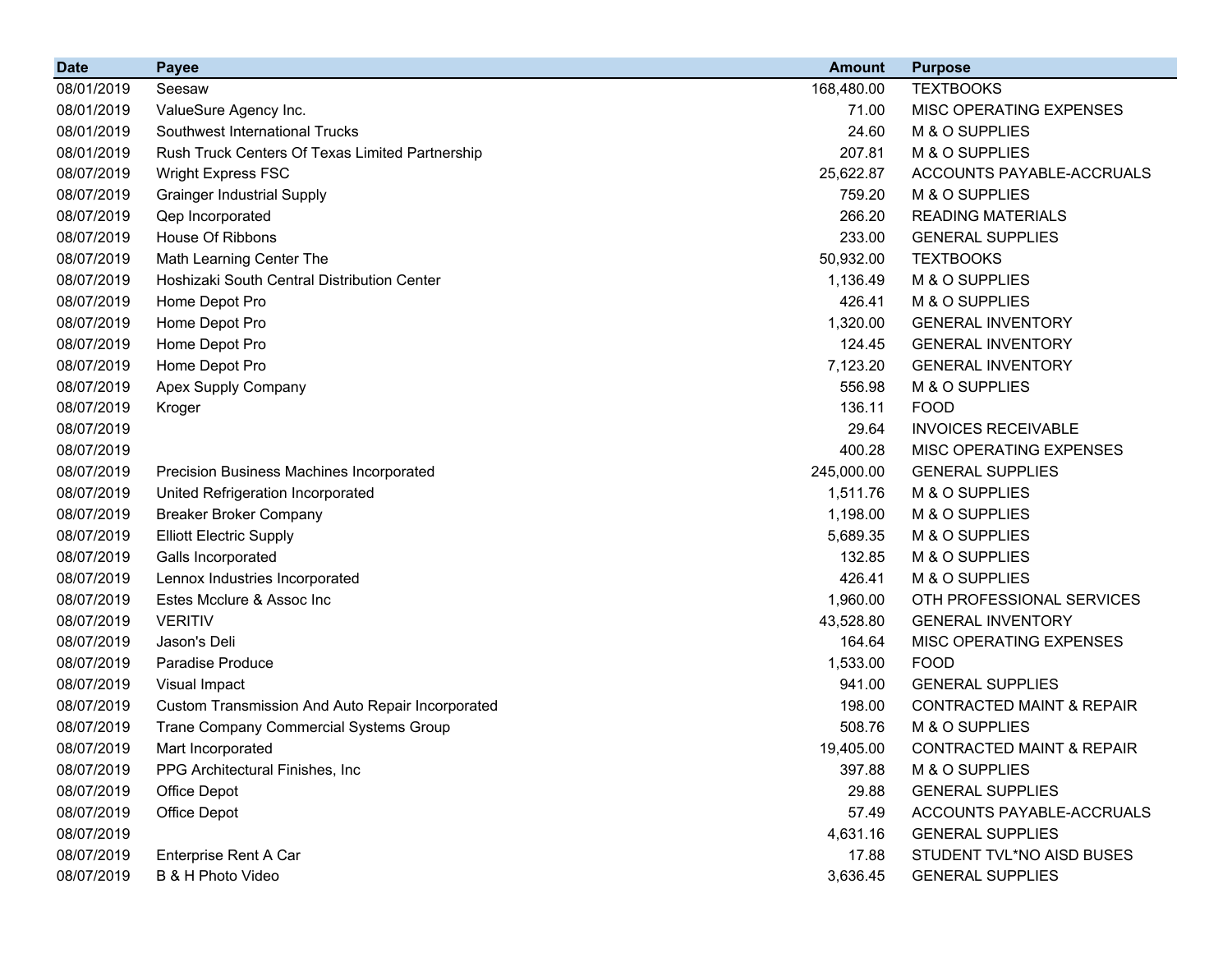| <b>Date</b> | <b>Payee</b>                                         | <b>Amount</b>  | <b>Purpose</b>                       |
|-------------|------------------------------------------------------|----------------|--------------------------------------|
| 08/07/2019  | MSC Industrial Supply Company Incorporated           | 7,725.60       | <b>GENERAL SUPPLIES</b>              |
| 08/07/2019  | <b>Mackin Educational Resources</b>                  | 1,155.52       | <b>READING MATERIALS</b>             |
| 08/07/2019  | Pearson Education Inc                                | 439.43         | <b>READING MATERIALS</b>             |
| 08/07/2019  | <b>Td Industries Limited</b>                         | 2,212.61       | <b>CONTRACTED MAINT &amp; REPAIR</b> |
| 08/07/2019  | Cowboy Towing                                        | 704.00         | <b>CONTRACTED MAINT &amp; REPAIR</b> |
| 08/07/2019  | Ricoh USA, Inc.                                      | 66.09          | <b>CONTRACTED MAINT &amp; REPAIR</b> |
| 08/07/2019  | Genesis II Incorporated                              | 756.00         | <b>GENERAL INVENTORY</b>             |
| 08/07/2019  | Delcom Group                                         | 1,198.55       | <b>CONTRACTED MAINT &amp; REPAIR</b> |
| 08/07/2019  |                                                      | 3,625.04       | <b>GENERAL SUPPLIES</b>              |
| 08/07/2019  | <b>LSS Digital Incorporated</b>                      | 140.00         | <b>GENERAL SUPPLIES</b>              |
| 08/07/2019  | <b>School Nurse Supply</b>                           | 312.60         | <b>GENERAL SUPPLIES</b>              |
| 08/07/2019  | <b>Texas Educational Solutions</b>                   | 9,000.00       | <b>GENERAL SUPPLIES</b>              |
| 08/07/2019  | North Texas Area Association Of School Boards        | 150.00         | <b>DUES</b>                          |
| 08/07/2019  | Kimbrough Fire Extinguisher Company                  | 247.62         | <b>CONTRACTED MAINT &amp; REPAIR</b> |
| 08/07/2019  | C D Hartnett Company                                 | 657.72         | <b>FOOD</b>                          |
| 08/07/2019  |                                                      | 56.30          | <b>GENERAL INVENTORY</b>             |
| 08/07/2019  |                                                      | $\blacksquare$ | LIONS CLUB CONCESSIONS               |
| 08/07/2019  | All American Awards & Gifts                          | 17.50          | MISC OPERATING EXPENSES              |
| 08/07/2019  | Anixter Incorporated                                 | 32.97          | M & O SUPPLIES                       |
| 08/07/2019  | <b>City Of Grand Prairie Water Utilities</b>         | 782.87         | <b>WATER</b>                         |
| 08/07/2019  | Johnson Controls Incorporate                         | 59,266.40      | <b>CONTRACTED MAINT &amp; REPAIR</b> |
| 08/07/2019  | Catholic Charities Translation & Interpreter Network | 108.00         | MISC PURCH & CONTR SERV              |
| 08/07/2019  | Republic Services of Texas Limited                   | 21,021.56      | <b>CONTRACTED MAINT &amp; REPAIR</b> |
| 08/07/2019  | <b>Total Maintenance Solutions-South</b>             | 330.76         | M & O SUPPLIES                       |
| 08/07/2019  | Complete Book & Media Supply Inc.                    | 597.60         | ACCOUNTS PAYABLE-ACCRUALS            |
| 08/07/2019  |                                                      | 1,344.60       | <b>GENERAL SUPPLIES</b>              |
| 08/07/2019  | <b>Carrier Enterprise</b>                            | 1,742.72       | <b>CONTRACTED MAINT &amp; REPAIR</b> |
| 08/07/2019  | Accountemps                                          | 707.13         | MISC PURCH & CONTR SERV              |
| 08/07/2019  | Lampo Group, Inc./Dave Ramsey                        | 5,599.26       | <b>TEXTBOOKS</b>                     |
| 08/07/2019  | Monarch Trophy Studio                                | 80.10          | <b>GENERAL SUPPLIES</b>              |
| 08/07/2019  |                                                      | 4.45           | <b>INVOICES RECEIVABLE</b>           |
| 08/07/2019  | <b>Texas Comptroller of Public Accounts</b>          | 100.00         | <b>DUES</b>                          |
| 08/07/2019  | <b>Heat Transfer Solutions</b>                       | 459.96         | M & O SUPPLIES                       |
| 08/07/2019  | U S Bank                                             | 3,580.00       | <b>OTHER DEBT FEES</b>               |
| 08/07/2019  | A Turtle Loves Me                                    | 6,258.00       | NON-FOOD REQUISITIONS                |
| 08/07/2019  | Texas Interpreting Services, LLC                     | 2,736.00       | MISC PURCH & CONTR SERV              |
| 08/07/2019  | Engineering Fire Investigation Global, Incorporated  | 850.00         | OTH PROFESSIONAL SERVICES            |
| 08/07/2019  | <b>Harvard University</b>                            | 4,524.00       | <b>EMPLOYEE TRAVEL</b>               |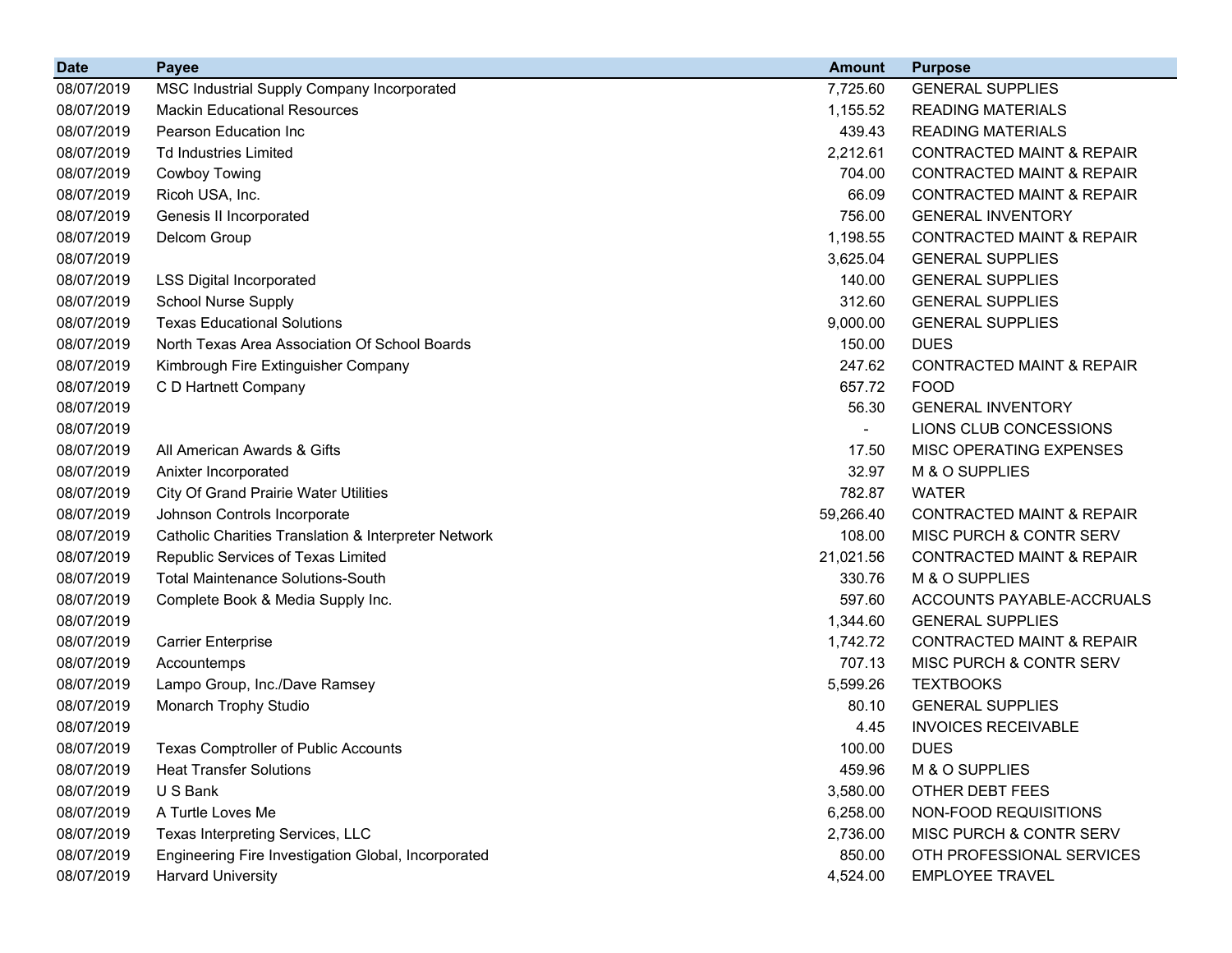| <b>Date</b> | <b>Payee</b>                                 | <b>Amount</b> | <b>Purpose</b>                       |
|-------------|----------------------------------------------|---------------|--------------------------------------|
| 08/07/2019  | <b>Binswanger Glass</b>                      | 109.70        | M & O SUPPLIES                       |
| 08/07/2019  | Virtucom, Incorporated                       | 151,009.00    | <b>GENERAL SUPPLIES</b>              |
| 08/07/2019  | <b>SC Fuels</b>                              | 14,516.64     | <b>GENERAL INVENTORY</b>             |
| 08/07/2019  | National Wholesale Supply                    | 220.16        | <b>GENERAL INVENTORY</b>             |
| 08/07/2019  |                                              | 298.62        | M & O SUPPLIES                       |
| 08/07/2019  | Accent Awards & Trophies, LLC                | 38.00         | MISC PURCH & CONTR SERV              |
| 08/07/2019  | General Body Manufacturing, Inc.             | 2,269.00      | M & O SUPPLIES                       |
| 08/07/2019  | <b>Creative Bus Sales Inc</b>                | 511.61        | <b>GENERAL INVENTORY</b>             |
| 08/07/2019  |                                              | 504.00        | LIONS CLUB CONCESSIONS               |
| 08/07/2019  | <b>Autonation Chevrolet</b>                  | 230.60        | M & O SUPPLIES                       |
| 08/07/2019  | <b>Crawford Electric Supply Company</b>      | 99.02         | LIONS CLUB CONCESSIONS               |
| 08/07/2019  | <b>RD Lawns LLC</b>                          | 9,246.95      | <b>CONTRACTED MAINT &amp; REPAIR</b> |
| 08/07/2019  | <b>Textbook Warehouse</b>                    | 28,715.62     | <b>TEXTBOOKS</b>                     |
| 08/07/2019  | Cyson Technology Group LLC                   | 2,880.00      | MISC PURCH & CONTR SERV              |
| 08/07/2019  | Kagan Publishing                             | 62.00         | <b>GENERAL SUPPLIES</b>              |
| 08/07/2019  | Stantec Architecture, Inc. (SHW Group)       | 58,193.81     | OTH PROFESSIONAL SERVICES            |
| 08/07/2019  | TxTag                                        | 1.10          | MISC OPERATING EXPENSES              |
| 08/07/2019  | TxTag                                        | 1.15          | MISC OPERATING EXPENSES              |
| 08/07/2019  | TxTag                                        | 2.12          | MISC OPERATING EXPENSES              |
| 08/07/2019  | TxTag                                        | 1.02          | MISC OPERATING EXPENSES              |
| 08/07/2019  | TxTag                                        | 2.46          | MISC OPERATING EXPENSES              |
| 08/07/2019  | TxTag                                        | 1.10          | MISC OPERATING EXPENSES              |
| 08/07/2019  | TxTag                                        | 2.12          | MISC OPERATING EXPENSES              |
| 08/07/2019  | TxTag                                        | 1.02          | MISC OPERATING EXPENSES              |
| 08/07/2019  | TxTag                                        | 4.00          | MISC OPERATING EXPENSES              |
| 08/07/2019  | TxTag                                        | 1.29          | MISC OPERATING EXPENSES              |
| 08/07/2019  | TxTag                                        | 1.18          | MISC OPERATING EXPENSES              |
| 08/07/2019  | TxTag                                        | 1.45          | MISC OPERATING EXPENSES              |
| 08/07/2019  | TxTag                                        | 1.18          | MISC OPERATING EXPENSES              |
| 08/07/2019  | TxTag                                        | 1.24          | MISC OPERATING EXPENSES              |
| 08/07/2019  | TxTag                                        | 2.46          | MISC OPERATING EXPENSES              |
| 08/07/2019  | TxTag                                        | 1.45          | MISC OPERATING EXPENSES              |
| 08/07/2019  | TxTag                                        | 2.46          | MISC OPERATING EXPENSES              |
| 08/07/2019  | Peyco Southwest Realty, Inc.                 | 2,500.00      | MISC PURCH & CONTR SERV              |
| 08/07/2019  | <b>Tarrant County Tax Assessor-Collector</b> | 7.50          | MISC OPERATING EXPENSES              |
| 08/07/2019  | <b>Tarrant County Tax Assessor-Collector</b> | 44.00         | MISC OPERATING EXPENSES              |
| 08/07/2019  | FAYHA Management LLC                         | 10,507.00     | RENTALS & OPERATING LEASE            |
| 08/07/2019  | Chick-fil-A(Cooper/LittleRoad/CarrierPkwy)   | 137.75        | MISC OPERATING EXPENSES              |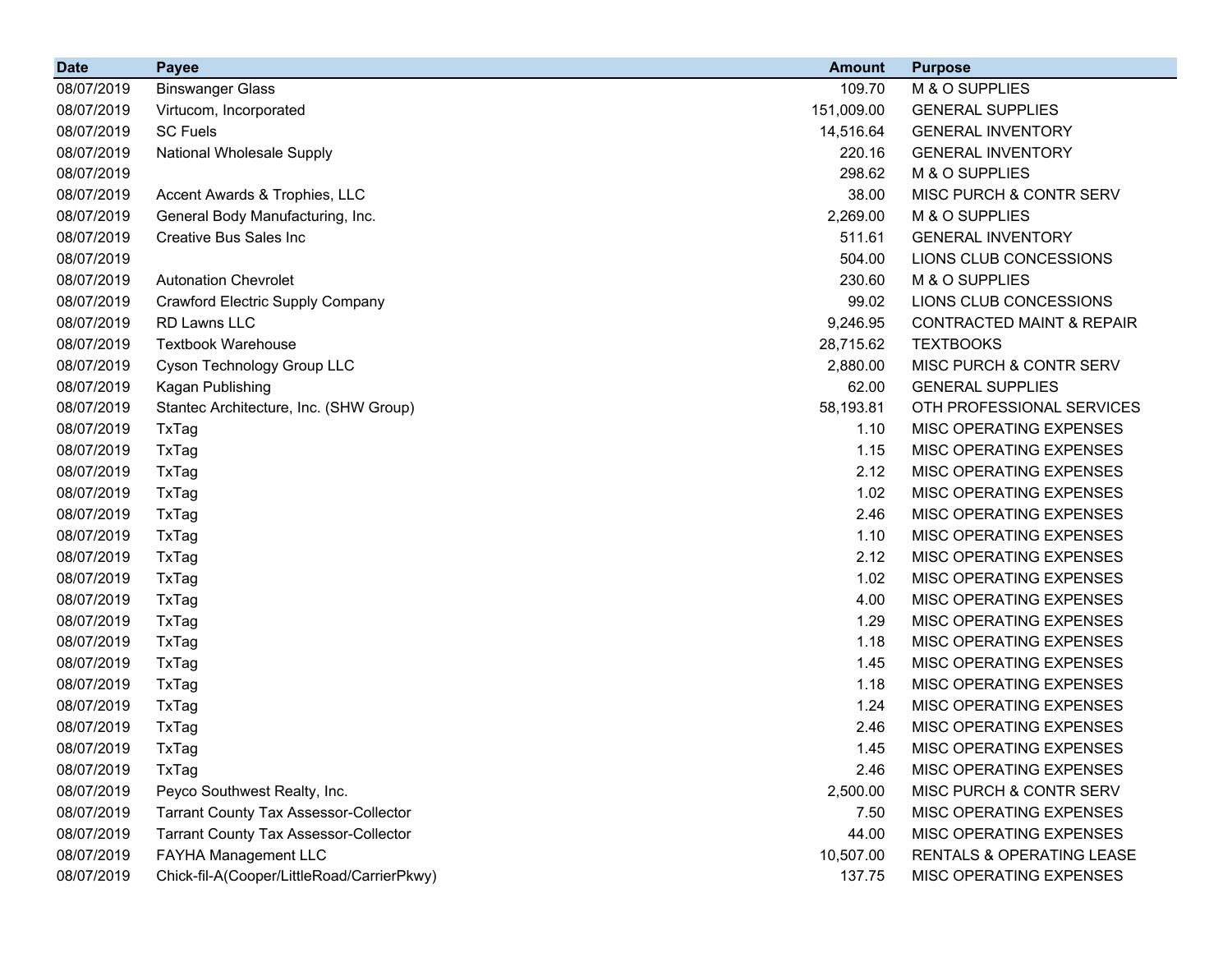| <b>Date</b> | <b>Payee</b>                                 | <b>Amount</b>            | <b>Purpose</b>                       |
|-------------|----------------------------------------------|--------------------------|--------------------------------------|
| 08/07/2019  | Regency Lighting                             | 328.90                   | <b>GENERAL INVENTORY</b>             |
| 08/07/2019  | Ferguson Enterprises, Inc.                   | $\overline{\phantom{0}}$ | LIONS CLUB CONCESSIONS               |
| 08/07/2019  |                                              | 1,421.62                 | M & O SUPPLIES                       |
| 08/07/2019  | <b>Equal Opportunity Schools</b>             | 65,700.00                | MISC PURCH & CONTR SERV              |
| 08/07/2019  | Dr Pepper Snapple Group                      | 467.50                   | MISC OPERATING EXPENSES              |
| 08/07/2019  | Kleen-Air Filter Service & Sales             | 5,094.84                 | <b>GENERAL INVENTORY</b>             |
| 08/07/2019  | Decker Equipment/School Fix                  | 396.47                   | M & O SUPPLIES                       |
| 08/07/2019  | Lowe's Home Centers, LLC                     | 53.01                    | <b>GENERAL INVENTORY</b>             |
| 08/07/2019  |                                              | 303.58                   | M & O SUPPLIES                       |
| 08/07/2019  | Western-BRW Paper Company Incorporated       | 3,532.43                 | <b>GENERAL SUPPLIES</b>              |
| 08/07/2019  | Plant Interscapes, Inc.                      | 340.54                   | <b>CONTRACTED MAINT &amp; REPAIR</b> |
| 08/07/2019  | Minority Authority Uniform LLC               | 1,235.52                 | NON-FOOD REQUISITIONS                |
| 08/07/2019  | <b>Final Graphic</b>                         | 195.64                   | <b>GENERAL SUPPLIES</b>              |
| 08/07/2019  |                                              | 2,173.68                 | MISC PURCH & CONTR SERV              |
| 08/07/2019  | <b>Heartland School Solutions</b>            | 825.00                   | <b>CONTRACTED MAINT &amp; REPAIR</b> |
| 08/07/2019  | Sams Club 6244                               | 587.54                   | MISC OPERATING EXPENSES              |
| 08/07/2019  | <b>Williamson Music 1st</b>                  | 9,843.42                 | <b>CONTRACTED MAINT &amp; REPAIR</b> |
| 08/07/2019  | Your Tees                                    | 204.00                   | <b>GENERAL SUPPLIES</b>              |
| 08/07/2019  | Reeder Concrete, Inc                         | 2,800.00                 | <b>CONTRACTED MAINT &amp; REPAIR</b> |
| 08/07/2019  | Moore Supply Co                              | 1,321.40                 | M & O SUPPLIES                       |
| 08/07/2019  | Green Light Group, LLC                       | 50.00                    | <b>CONTRACTED MAINT &amp; REPAIR</b> |
| 08/07/2019  | Mavich LLC                                   | 272.20                   | <b>GENERAL INVENTORY</b>             |
| 08/07/2019  | Zayo Group Holdings Inc                      | 2,059.96                 | <b>WATER</b>                         |
| 08/07/2019  | Nasco                                        | 410.00                   | <b>GENERAL INVENTORY</b>             |
| 08/07/2019  |                                              | 101.95                   | <b>GENERAL SUPPLIES</b>              |
| 08/07/2019  | N Tune Music & Sound, Inc                    | 4,063.40                 | <b>CONTRACTED MAINT &amp; REPAIR</b> |
| 08/07/2019  | MP2 Energy Texas LLC                         | 15,699.59                | <b>WATER</b>                         |
| 08/07/2019  | Gilbert May Inc dba Phillips/May Corporation | 453,250.00               | <b>CONTRACTED MAINT &amp; REPAIR</b> |
| 08/07/2019  |                                              | (22,662.50)              | <b>RETAINAGE</b>                     |
| 08/07/2019  | Staples Inc/Staples Business Advantage       | 1,524.09                 | <b>GENERAL SUPPLIES</b>              |
| 08/07/2019  | Lone Star State School Counselor Association | 49.00                    | <b>DUES</b>                          |
| 08/07/2019  | <b>Taylor Smith Consulting LLC</b>           | 1,491.49                 | MISC PURCH & CONTR SERV              |
| 08/07/2019  | <b>Oriental Building Services Inc</b>        | 4,981.12                 | <b>CONTRACTED MAINT &amp; REPAIR</b> |
| 08/07/2019  | Calico Packaging, LLC                        | 1,750.00                 | <b>GENERAL INVENTORY</b>             |
| 08/07/2019  | <b>MTS Publications</b>                      | 588.53                   | <b>GENERAL SUPPLIES</b>              |
| 08/07/2019  | Fun and Function                             | 3,636.56                 | <b>GENERAL SUPPLIES</b>              |
| 08/07/2019  | <b>RMA Toll Processing</b>                   | 32.54                    | MISC OPERATING EXPENSES              |
| 08/07/2019  | O'Neill Derek                                | 100.00                   | MISC PURCH & CONTR SERV              |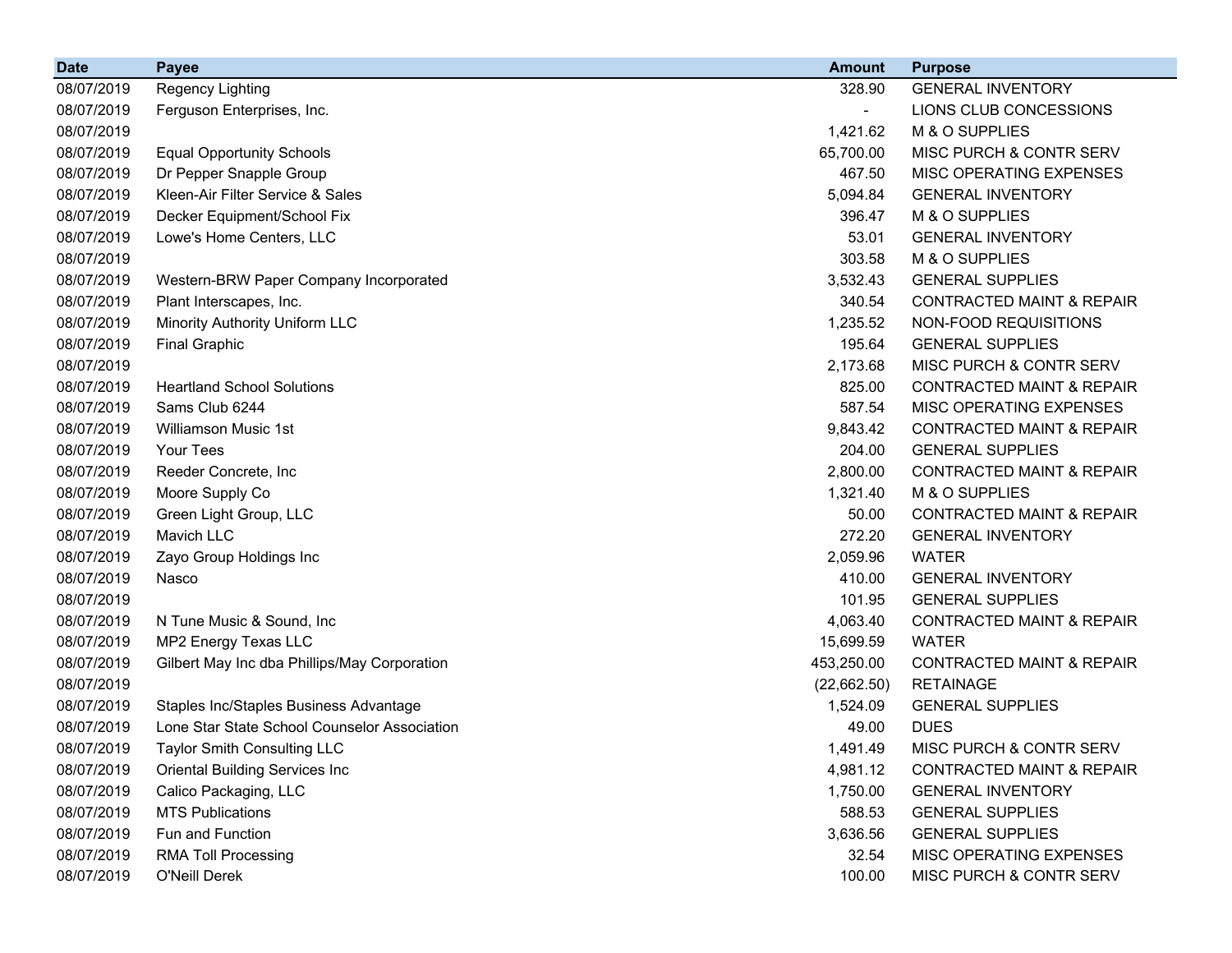| <b>Date</b> | <b>Payee</b>                                                   | <b>Amount</b> | <b>Purpose</b>                             |
|-------------|----------------------------------------------------------------|---------------|--------------------------------------------|
| 08/07/2019  | ValueSure Agency Inc.                                          | 71.00         | MISC OPERATING EXPENSES                    |
| 08/07/2019  | <b>Complete Supply Incorporated</b>                            | 22,785.62     | <b>GENERAL INVENTORY</b>                   |
| 08/07/2019  |                                                                | 8,012.04      | M & O SUPPLIES                             |
| 08/07/2019  | Elevator Maintenance and Repair Incorporated                   | 382.80        | <b>CONTRACTED MAINT &amp; REPAIR</b>       |
| 08/07/2019  | Austin Turf & Tractor                                          | 273.20        | M & O SUPPLIES                             |
| 08/07/2019  | Hobby Lobby Store #175                                         | 48.09         | <b>GENERAL SUPPLIES</b>                    |
| 08/07/2019  |                                                                | 332.99        | <b>INVOICES RECEIVABLE</b>                 |
| 08/07/2019  | <b>Atmos Energy</b>                                            | 254.58        | <b>WATER</b>                               |
| 08/07/2019  | <b>Temperature Control Systems</b>                             | 2,082.09      | M & O SUPPLIES                             |
| 08/07/2019  | <b>Star Roofing And Sheet Metal</b>                            | 13,040.00     | <b>CONTRACTED MAINT &amp; REPAIR</b>       |
| 08/07/2019  | Jack Rasmussen (Luthier)                                       | 2,708.00      | CONTRACTED MAINT & REPAIR                  |
| 08/07/2019  | Nutri-Link Technologies Incorporated                           | 5,700.00      | <b>CONTRACTED MAINT &amp; REPAIR</b>       |
| 08/07/2019  | <b>School Datebooks</b>                                        | 675.00        | <b>GENERAL SUPPLIES</b>                    |
| 08/07/2019  | <b>Dealers Electrical Supply Company</b>                       | 24.05         | M & O SUPPLIES                             |
| 08/07/2019  | <b>Bucks Wheel &amp; Equipment Company</b>                     | 1,163.80      | M & O SUPPLIES                             |
| 08/07/2019  | Southwest International Trucks                                 | 89,084.98     | <b>VEHICLES</b>                            |
| 08/07/2019  | <b>Texas Auto Painting</b>                                     | 1,748.17      | <b>CONTRACTED MAINT &amp; REPAIR</b>       |
| 08/07/2019  | <b>Best Plumbing Specialties Incorporated</b>                  | 697.00        | <b>GENERAL INVENTORY</b>                   |
| 08/07/2019  | Language Line Services Incorporated                            | 60.52         | MISC PURCH & CONTR SERV                    |
| 08/07/2019  | Arlington Independent School District Food & Nutrition Service | 637.50        | MISC OPERATING EXPENSES                    |
| 08/07/2019  | <b>Warren Instructional Network</b>                            | 249.00        | <b>EMPLOYEE TRAVEL</b>                     |
| 08/07/2019  | Warren Instructional Network                                   | 249.00        | <b>EMPLOYEE TRAVEL</b>                     |
| 08/07/2019  | Rush Truck Centers Of Texas Limited Partnership                | 1,417.79      | M & O SUPPLIES                             |
| 08/07/2019  | Rush Bus Center Of Texas                                       | 871.09        | <b>GENERAL INVENTORY</b>                   |
| 08/07/2019  | <b>CORE Construction Services of Texas</b>                     | 139,030.32    | <b>CONTRACTED MAINT &amp; REPAIR</b>       |
| 08/07/2019  |                                                                | (6,951.52)    | <b>RETAINAGE</b>                           |
| 08/07/2019  | <b>Adolfson &amp; Peterson Construction</b>                    | 167,605.25    | <b>RETAINAGE</b>                           |
| 08/07/2019  | Reeder General Contractors, Inc                                | 1,211,786.70  | <b>CONTRACTED MAINT &amp; REPAIR</b>       |
| 08/07/2019  |                                                                | (60, 589.33)  | <b>RETAINAGE</b>                           |
| 08/07/2019  | H2O Supply Incorporated                                        | 491.30        | <b>GENERAL INVENTORY</b>                   |
| 08/07/2019  |                                                                | 2.99          | M & O SUPPLIES                             |
| 08/07/2019  | <b>Career Cruising</b>                                         | 59,164.40     | <b>GENERAL SUPPLIES</b>                    |
| 08/07/2019  | City Of Arlington Water Department                             | 171,332.56    | <b>WATER</b>                               |
| 08/07/2019  | City Of Arlington Water Department                             | 25,339.85     | <b>WATER</b>                               |
| 08/07/2019  | Flinn Scientific                                               | 809.60        | <b>GENERAL SUPPLIES</b>                    |
| 08/07/2019  | <b>Commercial Recorder</b>                                     | 67.60         | <b>Statutorily Required Public Notices</b> |
| 08/07/2019  | <b>Hightower Service Incorporated</b>                          | 1,870.91      | <b>INVOICES RECEIVABLE</b>                 |
| 08/07/2019  | Norton Metal Products                                          | (92.60)       | LIONS CLUB CONCESSIONS                     |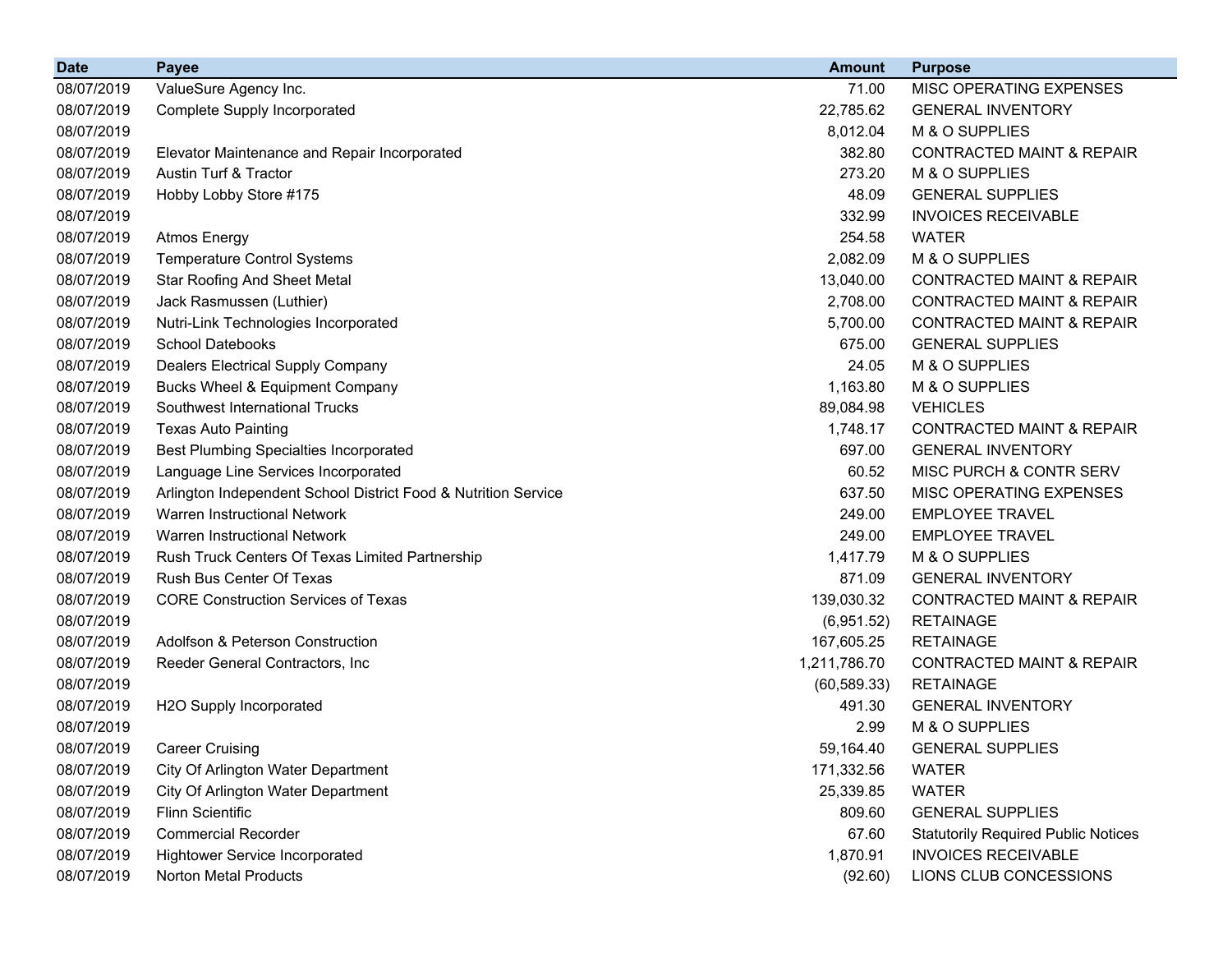| <b>Date</b> | <b>Payee</b>                                           | <b>Amount</b> | <b>Purpose</b>                       |
|-------------|--------------------------------------------------------|---------------|--------------------------------------|
| 08/07/2019  |                                                        | 260.39        | M & O SUPPLIES                       |
| 08/07/2019  | Scholastic Incorporated                                | 261.49        | ACCOUNTS PAYABLE-ACCRUALS            |
| 08/07/2019  |                                                        |               | <b>READING MATERIALS</b>             |
| 08/07/2019  | Sentinel The Alarm Company                             | 23,027.78     | <b>RENTALS &amp; OPERATING LEASE</b> |
| 08/08/2019  | <b>Texas Guaranteed Student Loan Corporation</b>       | 29.67         | UNITED FUND                          |
| 08/08/2019  | Texas Guaranteed Student Loan Corporation              | 86.53         | UNITED FUND                          |
| 08/08/2019  | Truman Tim Chapter 13 Trustee                          | 542.31        | UNITED FUND                          |
| 08/08/2019  | Department of Children and Family Services - Louisiana | 16.40         | UNITED FUND                          |
| 08/08/2019  | <b>Trellis Company</b>                                 | 92.59         | UNITED FUND                          |
| 08/08/2019  | <b>Elliott Electric Supply</b>                         | 3,976.00      | M & O SUPPLIES                       |
| 08/08/2019  | Moak Casey & Associates Incorporated                   | 2,143.30      | MISC PURCH & CONTR SERV              |
| 08/08/2019  | <b>Bernd Mac</b>                                       | 664.50        | MISC PURCH & CONTR SERV              |
| 08/08/2019  | Enterprise Rent A Car                                  | 440.93        | STUDENT TVL*NO AISD BUSES            |
| 08/08/2019  | <b>D P S</b> General Services                          | 2,402.00      | MISC PURCH & CONTR SERV              |
| 08/08/2019  | <b>Equipment Depot LTD</b>                             | 174.00        | <b>CONTRACTED MAINT &amp; REPAIR</b> |
| 08/08/2019  | <b>City Of Grand Prairie Water Utilities</b>           | 2,162.72      | <b>WATER</b>                         |
| 08/08/2019  | <b>Gibson Cornelius</b>                                | 233.75        | MISC PURCH & CONTR SERV              |
| 08/08/2019  | Mansfield Oil Company                                  | 635.55        | ACCOUNTS PAYABLE-ACCRUALS            |
| 08/08/2019  | <b>Carroll Percy</b>                                   | 233.75        | MISC PURCH & CONTR SERV              |
| 08/08/2019  | Massey Services Inc.                                   | 74.00         | <b>CONTRACTED MAINT &amp; REPAIR</b> |
| 08/08/2019  | Lowe's Home Centers, LLC                               | 538.08        | M & O SUPPLIES                       |
| 08/08/2019  | <b>Master Teacher The</b>                              | 693.02        | ACCOUNTS PAYABLE-ACCRUALS            |
| 08/08/2019  |                                                        |               | <b>GENERAL SUPPLIES</b>              |
| 08/08/2019  | <b>Wright Express FSC</b>                              | 32,801.84     | ACCOUNTS PAYABLE-ACCRUALS            |
| 08/08/2019  | ValueSure Agency Inc.                                  | 142.00        | MISC OPERATING EXPENSES              |
| 08/08/2019  | <b>Constellation New Energy</b>                        | 10,544.76     | <b>WATER</b>                         |
| 08/08/2019  | Victory Cheer and Dance                                | 12,375.00     | STUDENT TVL*NO AISD BUSES            |
| 08/08/2019  | Hobby Lobby Store #175                                 | 27.72         | <b>GENERAL SUPPLIES</b>              |
| 08/08/2019  | Moses Palmer Howell Llp Attorneys At Law               | 1,469.35      | <b>LEGAL SERVICES</b>                |
| 08/08/2019  | First Advantage Background Services                    | 398.02        | MISC PURCH & CONTR SERV              |
| 08/08/2019  | Rush Truck Centers Of Texas Limited Partnership        | 145.30        | M & O SUPPLIES                       |
| 08/08/2019  | Adolfson & Peterson Construction                       | 179,208.58    | <b>RETAINAGE</b>                     |
| 08/08/2019  | <b>Bernd Shelley Burke</b>                             | 135.50        | MISC PURCH & CONTR SERV              |
| 08/08/2019  | <b>Educational Testing Service</b>                     | 100.00        | <b>GENERAL SUPPLIES</b>              |
| 08/09/2019  | J P Morgan Chase Bank                                  | 14,831.22     | M & O SUPPLIES                       |
| 08/09/2019  |                                                        | 1,073.50      | MISC PURCH & CONTR SERV              |
| 08/09/2019  | <b>Federal Express Corporation</b>                     | 126.45        | <b>GENERAL SUPPLIES</b>              |
| 08/12/2019  | David K Sanderson                                      | 5,250.00      | MISC PURCH & CONTR SERV              |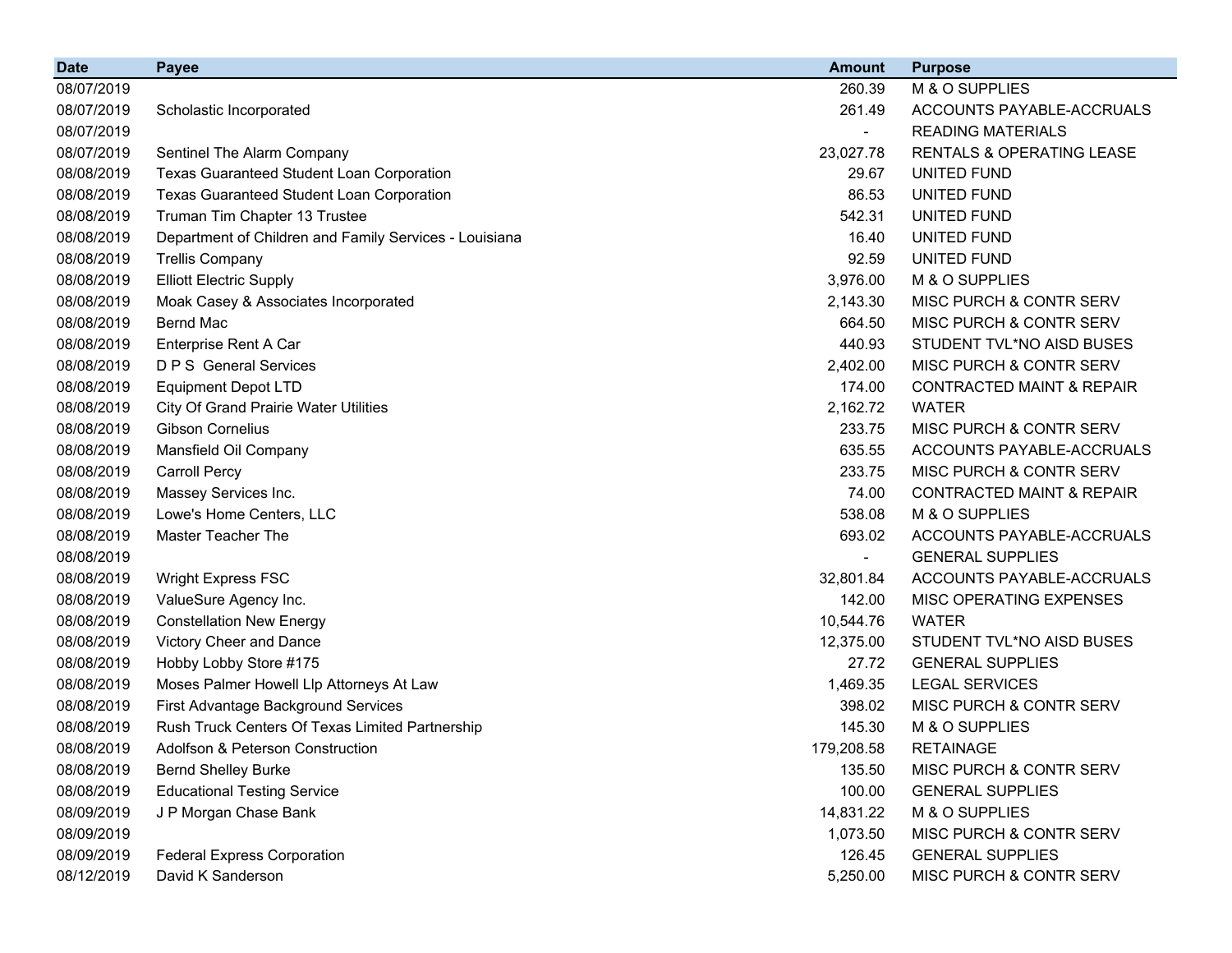| <b>Date</b> | <b>Payee</b>                            | <b>Amount</b>            | <b>Purpose</b>                       |
|-------------|-----------------------------------------|--------------------------|--------------------------------------|
| 08/12/2019  | Welch John                              | 1,012.50                 | MISC PURCH & CONTR SERV              |
| 08/13/2019  | <b>Constellation New Energy</b>         | 854,778.40               | <b>WATER</b>                         |
| 08/14/2019  | <b>Education Logistics Incorporated</b> | 2,865.19                 | MISC PURCH & CONTR SERV              |
| 08/14/2019  | <b>Grainger Industrial Supply</b>       | 409.80                   | M & O SUPPLIES                       |
| 08/14/2019  | Qep Incorporated                        | 125.25                   | <b>READING MATERIALS</b>             |
| 08/14/2019  | Home Depot Pro                          | 770.92                   | M & O SUPPLIES                       |
| 08/14/2019  | Apex Supply Company                     | 2,518.72                 | M & O SUPPLIES                       |
| 08/14/2019  | Apex Supply Company                     | 318.89                   | M & O SUPPLIES                       |
| 08/14/2019  | Kroger                                  | 193.68                   | <b>FOOD</b>                          |
| 08/14/2019  |                                         | 29.41                    | <b>GENERAL SUPPLIES</b>              |
| 08/14/2019  |                                         | 147.54                   | <b>INVOICES RECEIVABLE</b>           |
| 08/14/2019  |                                         | 169.53                   | MISC OPERATING EXPENSES              |
| 08/14/2019  | United Refrigeration Incorporated       | 3,157.39                 | M & O SUPPLIES                       |
| 08/14/2019  | <b>Breaker Broker Company</b>           | 192.80                   | M & O SUPPLIES                       |
| 08/14/2019  | Galls Incorporated                      | 692.08                   | M & O SUPPLIES                       |
| 08/14/2019  | <b>Dell Marketing</b>                   | 960.00                   | <b>GENERAL SUPPLIES</b>              |
| 08/14/2019  | Estes Mcclure & Assoc Inc               | 12,360.00                | OTH PROFESSIONAL SERVICES            |
| 08/14/2019  | Barnes & Noble Booksellers, Inc         | 491.12                   | <b>GENERAL SUPPLIES</b>              |
| 08/14/2019  |                                         | 383.84                   | <b>READING MATERIALS</b>             |
| 08/14/2019  | Jason's Deli                            | 1,030.59                 | MISC OPERATING EXPENSES              |
| 08/14/2019  | Paradise Produce                        | 1,450.25                 | <b>FOOD</b>                          |
| 08/14/2019  | Trane Company Commercial Systems Group  | 1,110.97                 | M & O SUPPLIES                       |
| 08/14/2019  | Mart Incorporated                       | 46,888.00                | <b>CONTRACTED MAINT &amp; REPAIR</b> |
| 08/14/2019  | Hutcherson Construction Incorporated    | 23,500.00                | <b>CONTRACTED MAINT &amp; REPAIR</b> |
| 08/14/2019  | PPG Architectural Finishes, Inc.        | 5,947.29                 | M & O SUPPLIES                       |
| 08/14/2019  | <b>Concentra Medical Centers</b>        | 6,463.00                 | MISC OPERATING EXPENSES              |
| 08/14/2019  | <b>Artex Overhead Door</b>              | 275.00                   | <b>CONTRACTED MAINT &amp; REPAIR</b> |
| 08/14/2019  | Office Depot                            | 868.47                   | ACCOUNTS PAYABLE-ACCRUALS            |
| 08/14/2019  |                                         | 33,037.02                | <b>GENERAL SUPPLIES</b>              |
| 08/14/2019  | Cheers Etc Incorporated                 | 190.00                   | <b>GENERAL SUPPLIES</b>              |
| 08/14/2019  | <b>CDW Government Incorporated</b>      | 108,941.93               | <b>GENERAL SUPPLIES</b>              |
| 08/14/2019  | Pearson Education Inc                   | 2,083.20                 | <b>READING MATERIALS</b>             |
| 08/14/2019  | C & P Pump Services Incorporated        | 655.88                   | M & O SUPPLIES                       |
| 08/14/2019  | Cowboy Towing                           | 183.75                   | <b>CONTRACTED MAINT &amp; REPAIR</b> |
| 08/14/2019  | Aerowave Technologies                   | 1,435.00                 | <b>GENERAL SUPPLIES</b>              |
| 08/14/2019  | Govconnection Incorporated              | 9,122.30                 | ACCOUNTS PAYABLE-ACCRUALS            |
| 08/14/2019  |                                         | 171.46                   | <b>GENERAL SUPPLIES</b>              |
| 08/14/2019  |                                         | $\overline{\phantom{a}}$ | M & O SUPPLIES                       |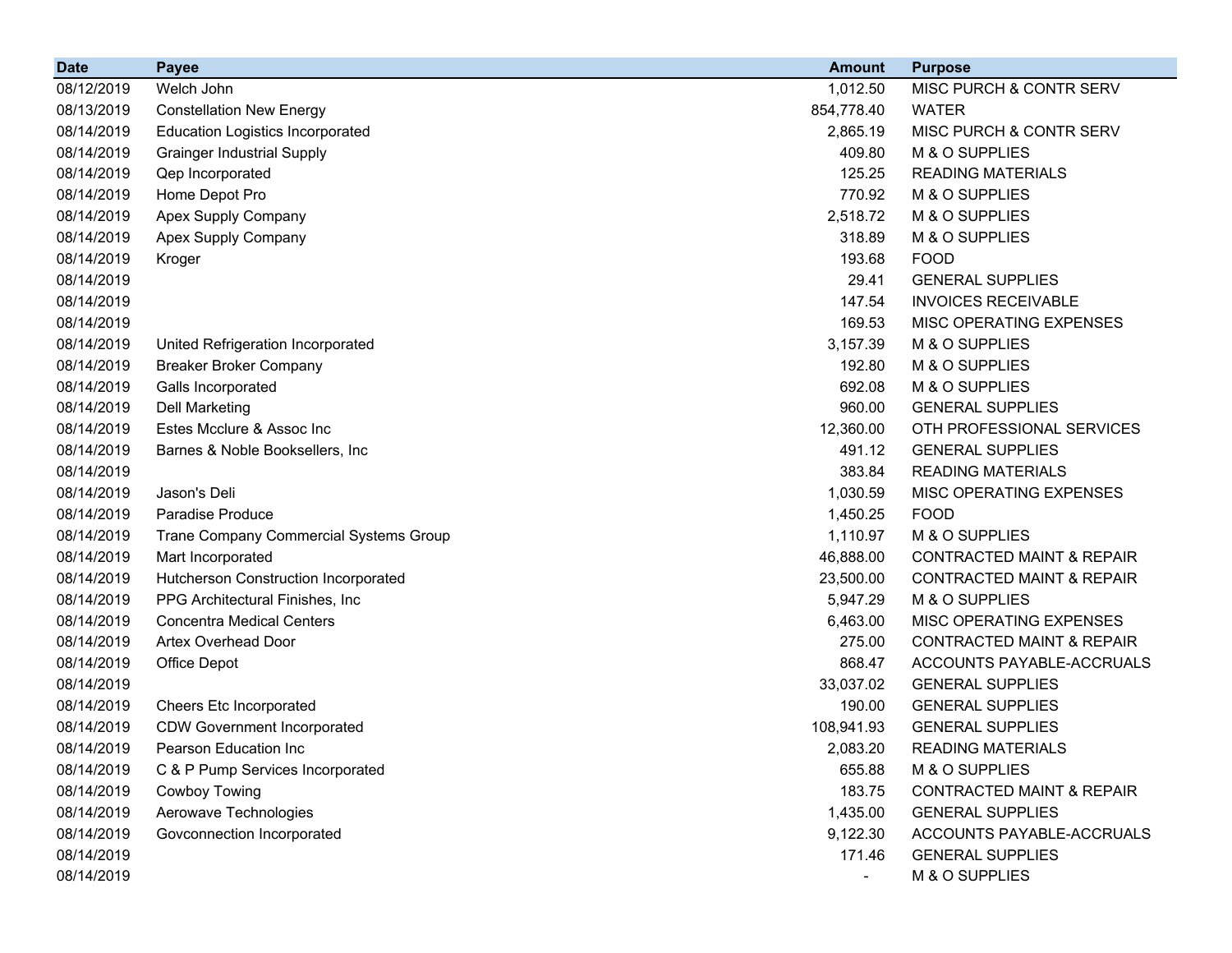| <b>Date</b> | <b>Payee</b>                             | <b>Amount</b>            | <b>Purpose</b>                       |
|-------------|------------------------------------------|--------------------------|--------------------------------------|
| 08/14/2019  | PCM Gov. Inc*USE V#10284753)             | 471.89                   | ACCOUNTS PAYABLE-ACCRUALS            |
| 08/14/2019  |                                          |                          | <b>GENERAL SUPPLIES</b>              |
| 08/14/2019  | <b>CMJ Engineering Incorporated</b>      | 583.75                   | OTH PROFESSIONAL SERVICES            |
| 08/14/2019  | Pocket Nurse Enterprises Incorporated    | 1,641.54                 | <b>GENERAL SUPPLIES</b>              |
| 08/14/2019  | I S I Commercial Refrigeration           | $\overline{\phantom{0}}$ | M & O SUPPLIES                       |
| 08/14/2019  | All American Awards & Gifts              | 34.39                    | MISC OPERATING EXPENSES              |
| 08/14/2019  | Arlington Hardware Incorporated #53      | 270.97                   | M & O SUPPLIES                       |
| 08/14/2019  | Channing Bete Company Incorporated       | 1,668.88                 | <b>GENERAL SUPPLIES</b>              |
| 08/14/2019  | Walsh Robert                             | 315.00                   | MISC PURCH & CONTR SERV              |
| 08/14/2019  | <b>SmartGroup Systems</b>                | 330.00                   | <b>GENERAL SUPPLIES</b>              |
| 08/14/2019  | Trinity Armored Security, Inc            | 58,689.65                | MISC PURCH & CONTR SERV              |
| 08/14/2019  | <b>UPS</b>                               | 102.21                   | <b>GENERAL SUPPLIES</b>              |
| 08/14/2019  | <b>Total Maintenance Solutions-South</b> | 498.07                   | M & O SUPPLIES                       |
| 08/14/2019  | Smith Kendrick                           | 288.75                   | MISC PURCH & CONTR SERV              |
| 08/14/2019  | Accountemps                              | 466.56                   | MISC PURCH & CONTR SERV              |
| 08/14/2019  | <b>Gibson Cornelius</b>                  | 192.50                   | MISC PURCH & CONTR SERV              |
| 08/14/2019  | V J McCall Consulting LLC                | 1,625.00                 | MISC PURCH & CONTR SERV              |
| 08/14/2019  | <b>IXL Learning</b>                      | 1,600.00                 | <b>GENERAL SUPPLIES</b>              |
| 08/14/2019  | Phillips Lawn Sprinkler Co. Inc.         | 5,216.00                 | <b>CONTRACTED MAINT &amp; REPAIR</b> |
| 08/14/2019  | s3strategies LLC                         | 3,500.00                 | MISC PURCH & CONTR SERV              |
| 08/14/2019  | A Turtle Loves Me                        | 2,312.59                 | NON-FOOD REQUISITIONS                |
| 08/14/2019  | <b>Auditory Systems</b>                  | 1,854.00                 | <b>CONTRACTED MAINT &amp; REPAIR</b> |
| 08/14/2019  | Dunlap Kirk D                            | 288.75                   | MISC PURCH & CONTR SERV              |
| 08/14/2019  | David Hinson                             | 288.75                   | MISC PURCH & CONTR SERV              |
| 08/14/2019  | <b>Brown Sylvester III</b>               | 481.25                   | MISC PURCH & CONTR SERV              |
| 08/14/2019  | Nillpraphan Norman                       | 288.75                   | MISC PURCH & CONTR SERV              |
| 08/14/2019  | Washington Varandas                      | 288.75                   | MISC PURCH & CONTR SERV              |
| 08/14/2019  | Robert D. Lee                            | 288.75                   | MISC PURCH & CONTR SERV              |
| 08/14/2019  | <b>Binswanger Glass</b>                  | 252.80                   | M & O SUPPLIES                       |
| 08/14/2019  | Rhodes Jennifer                          | 288.75                   | MISC PURCH & CONTR SERV              |
| 08/14/2019  | Brown John                               | 288.75                   | MISC PURCH & CONTR SERV              |
| 08/14/2019  | Gibson Consulting Group Incorporated     | 40,500.00                | MISC PURCH & CONTR SERV              |
| 08/14/2019  | Kurz & Company                           | 262.74                   | <b>FOOD</b>                          |
| 08/14/2019  | Accent Awards & Trophies, LLC            | 139.00                   | <b>GENERAL SUPPLIES</b>              |
| 08/14/2019  | Seidlitz Education, LLC                  | 2,800.00                 | MISC PURCH & CONTR SERV              |
| 08/14/2019  | Seidlitz Education, LLC                  | 2,800.00                 | MISC PURCH & CONTR SERV              |
| 08/14/2019  | <b>Autonation Chevrolet</b>              | 52.96                    | M & O SUPPLIES                       |
| 08/14/2019  | AlphaGraphics                            | 37.50                    | ACCOUNTS PAYABLE-ACCRUALS            |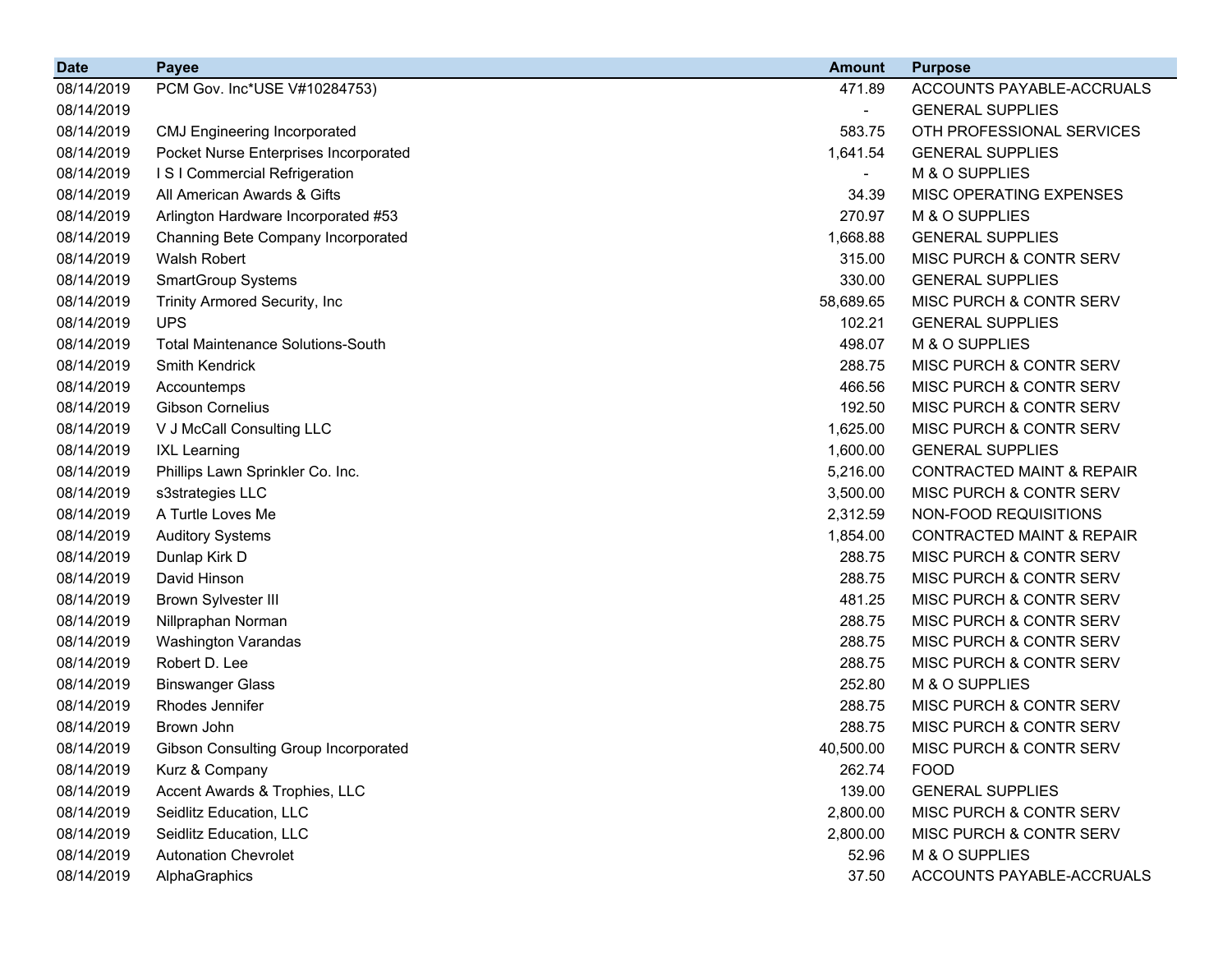| <b>Date</b> | <b>Payee</b>                                | <b>Amount</b> | <b>Purpose</b>                       |
|-------------|---------------------------------------------|---------------|--------------------------------------|
| 08/14/2019  |                                             | 37.50         | <b>GENERAL SUPPLIES</b>              |
| 08/14/2019  | Lone Star Furnishings LLC                   | 210,262.00    | <b>GENERAL SUPPLIES</b>              |
| 08/14/2019  | <b>Cornerstone Staffing</b>                 | 9,000.00      | <b>MISC PURCH &amp; CONTR SERV</b>   |
| 08/14/2019  | <b>Crawford Electric Supply Company</b>     | 239.68        | <b>GENERAL INVENTORY</b>             |
| 08/14/2019  |                                             | 1,960.14      | M & O SUPPLIES                       |
| 08/14/2019  | RD Lawns LLC                                | 9,246.95      | <b>CONTRACTED MAINT &amp; REPAIR</b> |
| 08/14/2019  | <b>Textbook Warehouse</b>                   | 1,445.10      | <b>TEXTBOOKS</b>                     |
| 08/14/2019  | Stantec Architecture, Inc. (SHW Group)      | 41,686.05     | BLDG PURCH, CONSTR, IMPROVE          |
| 08/14/2019  | HKS, Inc.                                   | 37,277.46     | BLDG PURCH, CONSTR, IMPROVE          |
| 08/14/2019  | TxTag                                       | 1.15          | <b>MISC OPERATING EXPENSES</b>       |
| 08/14/2019  | TxTag                                       | 1.15          | MISC OPERATING EXPENSES              |
| 08/14/2019  | TxTag                                       | 52.30         | MISC OPERATING EXPENSES              |
| 08/14/2019  | TxTag                                       | 21.14         | MISC OPERATING EXPENSES              |
| 08/14/2019  | TxTag                                       | 3.71          | <b>MISC OPERATING EXPENSES</b>       |
| 08/14/2019  | Peyco Southwest Realty, Inc.                | 1,875.00      | OTH PROFESSIONAL SERVICES            |
| 08/14/2019  | Pogue Construction Co., LP                  | 10,937.91     | <b>CONTRACTED MAINT &amp; REPAIR</b> |
| 08/14/2019  |                                             | (546.90)      | <b>RETAINAGE</b>                     |
| 08/14/2019  | Davis, Regan                                | 288.75        | MISC PURCH & CONTR SERV              |
| 08/14/2019  | Gallup, Inc.                                | 60,000.00     | <b>MISC PURCH &amp; CONTR SERV</b>   |
| 08/14/2019  | Impak                                       | 61.37         | <b>CONTRACTED MAINT &amp; REPAIR</b> |
| 08/14/2019  | <b>KAI TEXAS</b>                            | 4,796.67      | OTH PROFESSIONAL SERVICES            |
| 08/14/2019  | CiCi's Pizza #32                            | 251.58        | MISC OPERATING EXPENSES              |
| 08/14/2019  | Group Dynamix                               | 1,020.00      | <b>INVOICES RECEIVABLE</b>           |
| 08/14/2019  | Ferguson Enterprises, Inc.                  | 331.25        | <b>GENERAL INVENTORY</b>             |
| 08/14/2019  | Data Recognition Corporation                | 3,150.00      | <b>TESTING MATERIALS</b>             |
| 08/14/2019  | Huynh, Jody Phan-Tan                        | 288.75        | MISC PURCH & CONTR SERV              |
| 08/14/2019  | Dr Pepper Snapple Group                     | 40.00         | MISC OPERATING EXPENSES              |
| 08/14/2019  | Kleen-Air Filter Service & Sales            | 2,466.96      | <b>GENERAL INVENTORY</b>             |
| 08/14/2019  | KE2 Therm. Solutions, Inc.                  | 1,920.00      | <b>GENERAL SUPPLIES</b>              |
| 08/14/2019  | <b>Campbell Paper Company</b>               | 5,889.00      | <b>GENERAL INVENTORY</b>             |
| 08/14/2019  | <b>Bull Market Promotions, LLC</b>          | 357.30        | M & O SUPPLIES                       |
| 08/14/2019  | Decker Equipment/School Fix                 | 227.09        | M & O SUPPLIES                       |
| 08/14/2019  | AAA Glass & Mirror Co., INC.                | 2,176.39      | <b>CONTRACTED MAINT &amp; REPAIR</b> |
| 08/14/2019  | Finishing and Shredder Systems (FS Systems) | 1,215.00      | CONTRACTED MAINT & REPAIR            |
| 08/14/2019  | Johnstone Supply                            | 3,040.00      | <b>GENERAL INVENTORY</b>             |
| 08/14/2019  | Lowe's Home Centers, LLC                    | 22.81         | <b>GENERAL INVENTORY</b>             |
| 08/14/2019  |                                             | 41.09         | <b>GENERAL SUPPLIES</b>              |
| 08/14/2019  | Western-BRW Paper Company Incorporated      | 388.56        | <b>GENERAL SUPPLIES</b>              |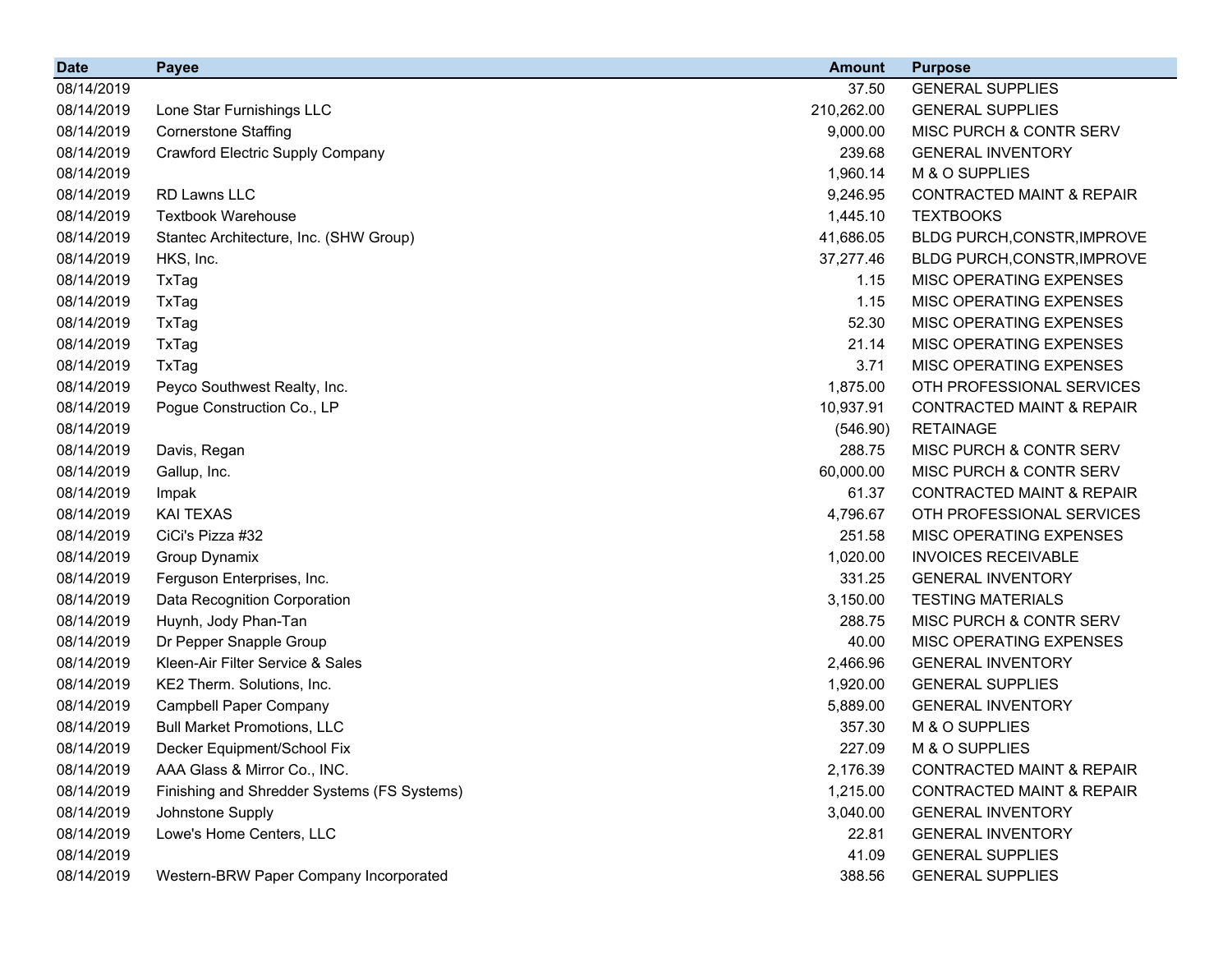| <b>Date</b> | <b>Payee</b>                           | <b>Amount</b> | <b>Purpose</b>                       |
|-------------|----------------------------------------|---------------|--------------------------------------|
| 08/14/2019  | iPrint Technologies                    | 1,925.00      | <b>GENERAL SUPPLIES</b>              |
| 08/14/2019  | Sams Club 6244                         | 333.28        | MISC OPERATING EXPENSES              |
| 08/14/2019  | <b>CableLink Solutions</b>             | 405.00        | <b>CONTRACTED MAINT &amp; REPAIR</b> |
| 08/14/2019  |                                        | 460.00        | MISC PURCH & CONTR SERV              |
| 08/14/2019  | DFW Ink, LLC                           | 1,269.50      | <b>GENERAL SUPPLIES</b>              |
| 08/14/2019  | OTC Brands, Inc                        | 113.68        | <b>GENERAL SUPPLIES</b>              |
| 08/14/2019  |                                        | 146.68        | <b>INVOICES RECEIVABLE</b>           |
| 08/14/2019  | EDU Business Solutions, Inc            | 1,295.00      | <b>CONTRACTED MAINT &amp; REPAIR</b> |
| 08/14/2019  | Green Light Group, LLC                 | 50.00         | <b>CONTRACTED MAINT &amp; REPAIR</b> |
| 08/14/2019  |                                        | 757.10        | M & O SUPPLIES                       |
| 08/14/2019  | Hilltop Securities Inc.                | 20,925.00     | OTH PROFESSIONAL SERVICES            |
| 08/14/2019  | <b>C&amp;S Trailers</b>                | 2,545.00      | <b>CONTRACTED MAINT &amp; REPAIR</b> |
| 08/14/2019  |                                        | 302.57        | M & O SUPPLIES                       |
| 08/14/2019  | <b>Lewis Howard David</b>              | 150.00        | <b>INVOICES RECEIVABLE</b>           |
| 08/14/2019  | Active Impressions LP                  | 5,865.00      | <b>GENERAL INVENTORY</b>             |
| 08/14/2019  | DH Pace Company Incorporated           | 550.00        | <b>GENERAL INVENTORY</b>             |
| 08/14/2019  | Staples Inc/Staples Business Advantage | 1,867.11      | <b>GENERAL SUPPLIES</b>              |
| 08/14/2019  | Frog Street Press LLC                  | 594.00        | <b>EMPLOYEE TRAVEL</b>               |
| 08/14/2019  | Bayes Achievement Center, Inc.         | 18,712.22     | <b>TUITION &amp; TRFR PMTS</b>       |
| 08/14/2019  | AT&T                                   | 46,066.50     | <b>WATER</b>                         |
| 08/14/2019  | <b>Battery Systems Inc</b>             | 3,994.02      | <b>GENERAL INVENTORY</b>             |
| 08/14/2019  | <b>Lindenmeyr Munroe</b>               | 2,186.88      | <b>GENERAL INVENTORY</b>             |
| 08/14/2019  | Kristene Z Smith                       | 18,100.00     | MISC PURCH & CONTR SERV              |
| 08/14/2019  | PopSmart Technologies, LLC             | 12,564.05     | <b>CONTRACTED MAINT &amp; REPAIR</b> |
| 08/14/2019  | Vintage King Audio Inc                 | 261.59        | <b>GENERAL SUPPLIES</b>              |
| 08/14/2019  | <b>CID Solution LLC</b>                | 289.35        | M & O SUPPLIES                       |
| 08/14/2019  | Asian Food Solutions/ Comida Vida      | 20,510.00     | <b>GENERAL INVENTORY</b>             |
| 08/14/2019  | <b>Complete Supply Incorporated</b>    | 11,412.27     | <b>GENERAL INVENTORY</b>             |
| 08/14/2019  |                                        |               | LIONS CLUB CONCESSIONS               |
| 08/14/2019  |                                        | 1,694.57      | M & O SUPPLIES                       |
| 08/14/2019  | <b>Gomez Floor Covering</b>            | 2,410.31      | M & O SUPPLIES                       |
| 08/14/2019  | <b>Wallace Packaging</b>               | 32,300.00     | <b>GENERAL INVENTORY</b>             |
| 08/14/2019  | <b>Braun Beef Company Incorporated</b> | 1,706.25      | <b>GENERAL INVENTORY</b>             |
| 08/14/2019  | <b>Atmos Energy</b>                    | 533.64        | <b>WATER</b>                         |
| 08/14/2019  | <b>Temperature Control Systems</b>     | 391.64        | M & O SUPPLIES                       |
| 08/14/2019  | <b>Star Roofing And Sheet Metal</b>    | 2,350.00      | <b>CONTRACTED MAINT &amp; REPAIR</b> |
| 08/14/2019  | Jack Rasmussen (Luthier)               | 2,050.00      | CONTRACTED MAINT & REPAIR            |
| 08/14/2019  | <b>VLK Architects</b>                  | 9,446.37      | OTH PROFESSIONAL SERVICES            |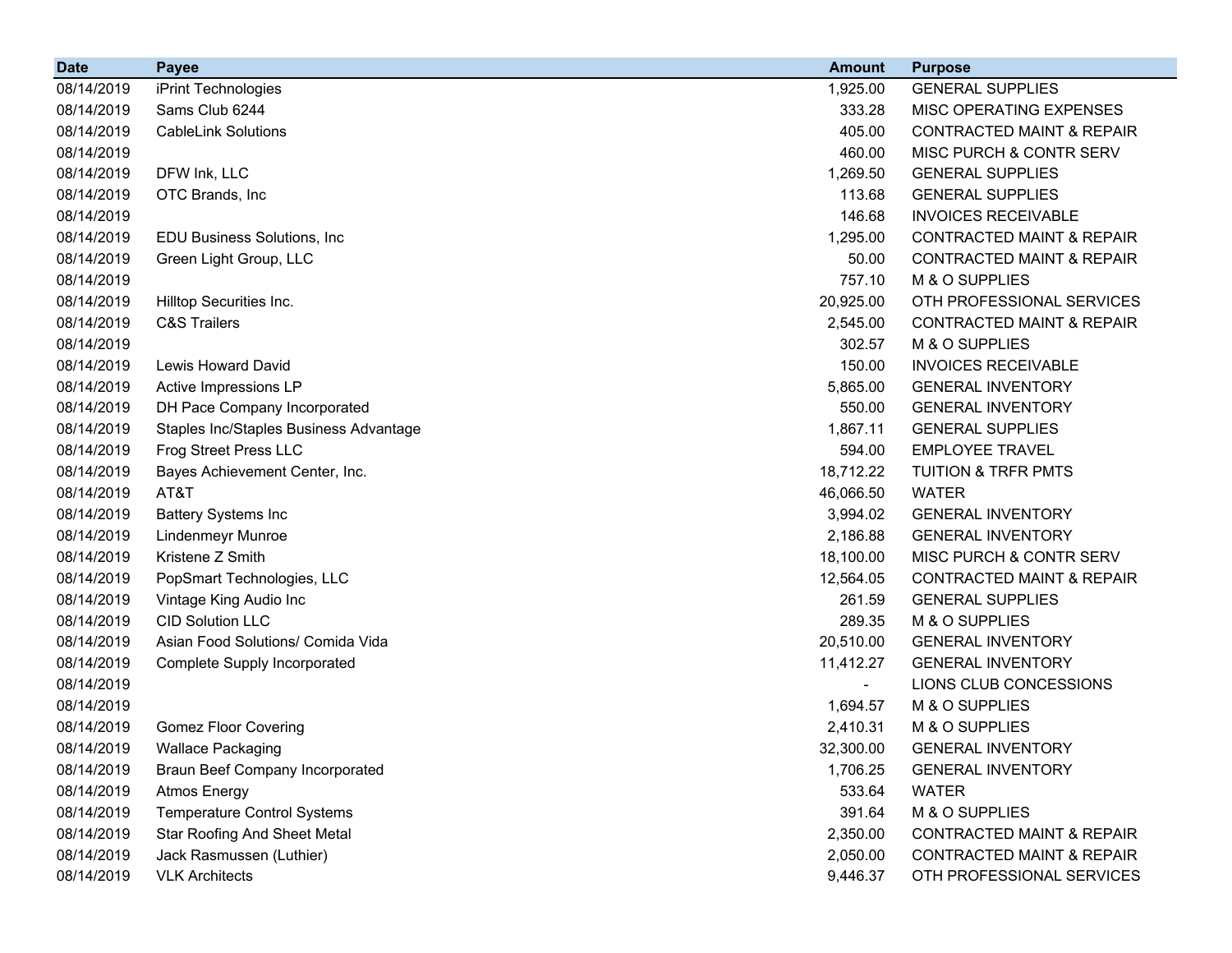| <b>Date</b> | <b>Payee</b>                                                   | <b>Amount</b> | <b>Purpose</b>                       |
|-------------|----------------------------------------------------------------|---------------|--------------------------------------|
| 08/14/2019  | Simba Industries                                               | 702.08        | <b>GENERAL INVENTORY</b>             |
| 08/14/2019  | <b>School Datebooks</b>                                        | 2,436.28      | <b>GENERAL SUPPLIES</b>              |
| 08/14/2019  | <b>Dealers Electrical Supply Company</b>                       | 24.05         | M & O SUPPLIES                       |
| 08/14/2019  | <b>Bucks Wheel &amp; Equipment Company</b>                     | 283.50        | <b>CONTRACTED MAINT &amp; REPAIR</b> |
| 08/14/2019  |                                                                | 141.12        | <b>GENERAL INVENTORY</b>             |
| 08/14/2019  |                                                                | 572.03        | M & O SUPPLIES                       |
| 08/14/2019  | Southwest International Trucks                                 | 119,523.58    | <b>VEHICLES</b>                      |
| 08/14/2019  | <b>Best Plumbing Specialties Incorporated</b>                  |               | <b>GENERAL INVENTORY</b>             |
| 08/14/2019  | AT&T                                                           | 13,519.72     | <b>WATER</b>                         |
| 08/14/2019  | Byrne Brothers Foods Incorporate                               | 5,036.50      | <b>GENERAL INVENTORY</b>             |
| 08/14/2019  | Athletic Supply Inc dba Game One                               | 42,000.00     | <b>CONTRACTED MAINT &amp; REPAIR</b> |
| 08/14/2019  | Arlington Independent School District Food & Nutrition Service | 7,753.23      | <b>MISC OPERATING EXPENSES</b>       |
| 08/14/2019  | Cargill Kitchen Solutions Incorporated                         | 31,783.25     | <b>GENERAL INVENTORY</b>             |
| 08/14/2019  | Rush Truck Centers Of Texas Limited Partnership                | 585.00        | <b>CONTRACTED MAINT &amp; REPAIR</b> |
| 08/14/2019  |                                                                | 400.20        | <b>GENERAL INVENTORY</b>             |
| 08/14/2019  |                                                                | 1,920.86      | M & O SUPPLIES                       |
| 08/14/2019  | Abuelo's                                                       | 116.05        | MISC OPERATING EXPENSES              |
| 08/14/2019  | Rush Bus Center Of Texas                                       | 1,523.47      | <b>GENERAL INVENTORY</b>             |
| 08/14/2019  | University Of Texas High School                                | 120.00        | <b>TESTING MATERIALS</b>             |
| 08/14/2019  | SiteOne Landscape Supply Holding LLC                           | 277.81        | M & O SUPPLIES                       |
| 08/14/2019  | <b>B &amp; C Truck Electric</b>                                | 1,041.78      | <b>GENERAL INVENTORY</b>             |
| 08/14/2019  | North Texas Tollway Authority                                  | 2.42          | <b>MISC OPERATING EXPENSES</b>       |
| 08/14/2019  | North Texas Tollway Authority                                  | 22.16         | MISC OPERATING EXPENSES              |
| 08/14/2019  | North Texas Tollway Authority                                  | 3.12          | <b>MISC OPERATING EXPENSES</b>       |
| 08/14/2019  | North Texas Tollway Authority                                  | 10.89         | MISC OPERATING EXPENSES              |
| 08/14/2019  | North Texas Tollway Authority                                  | 38.30         | MISC OPERATING EXPENSES              |
| 08/14/2019  | North Texas Tollway Authority                                  | 35.72         | MISC OPERATING EXPENSES              |
| 08/14/2019  | North Texas Tollway Authority                                  | 14.49         | MISC OPERATING EXPENSES              |
| 08/14/2019  | North Texas Tollway Authority                                  | 3.33          | MISC OPERATING EXPENSES              |
| 08/14/2019  | North Texas Tollway Authority                                  | 4.53          | <b>MISC OPERATING EXPENSES</b>       |
| 08/14/2019  | North Texas Tollway Authority                                  | 0.56          | <b>MISC OPERATING EXPENSES</b>       |
| 08/14/2019  | North Texas Tollway Authority                                  | 5.70          | MISC OPERATING EXPENSES              |
| 08/14/2019  | North Texas Tollway Authority                                  | 27.99         | MISC OPERATING EXPENSES              |
| 08/14/2019  | North Texas Tollway Authority                                  | 48.24         | <b>MISC OPERATING EXPENSES</b>       |
| 08/14/2019  | North Texas Tollway Authority                                  | 2.55          | MISC OPERATING EXPENSES              |
| 08/14/2019  | North Texas Tollway Authority                                  | 2.34          | MISC OPERATING EXPENSES              |
| 08/14/2019  | North Texas Tollway Authority                                  | 17.82         | MISC OPERATING EXPENSES              |
| 08/14/2019  | North Texas Tollway Authority                                  | 9.23          | MISC OPERATING EXPENSES              |
|             |                                                                |               |                                      |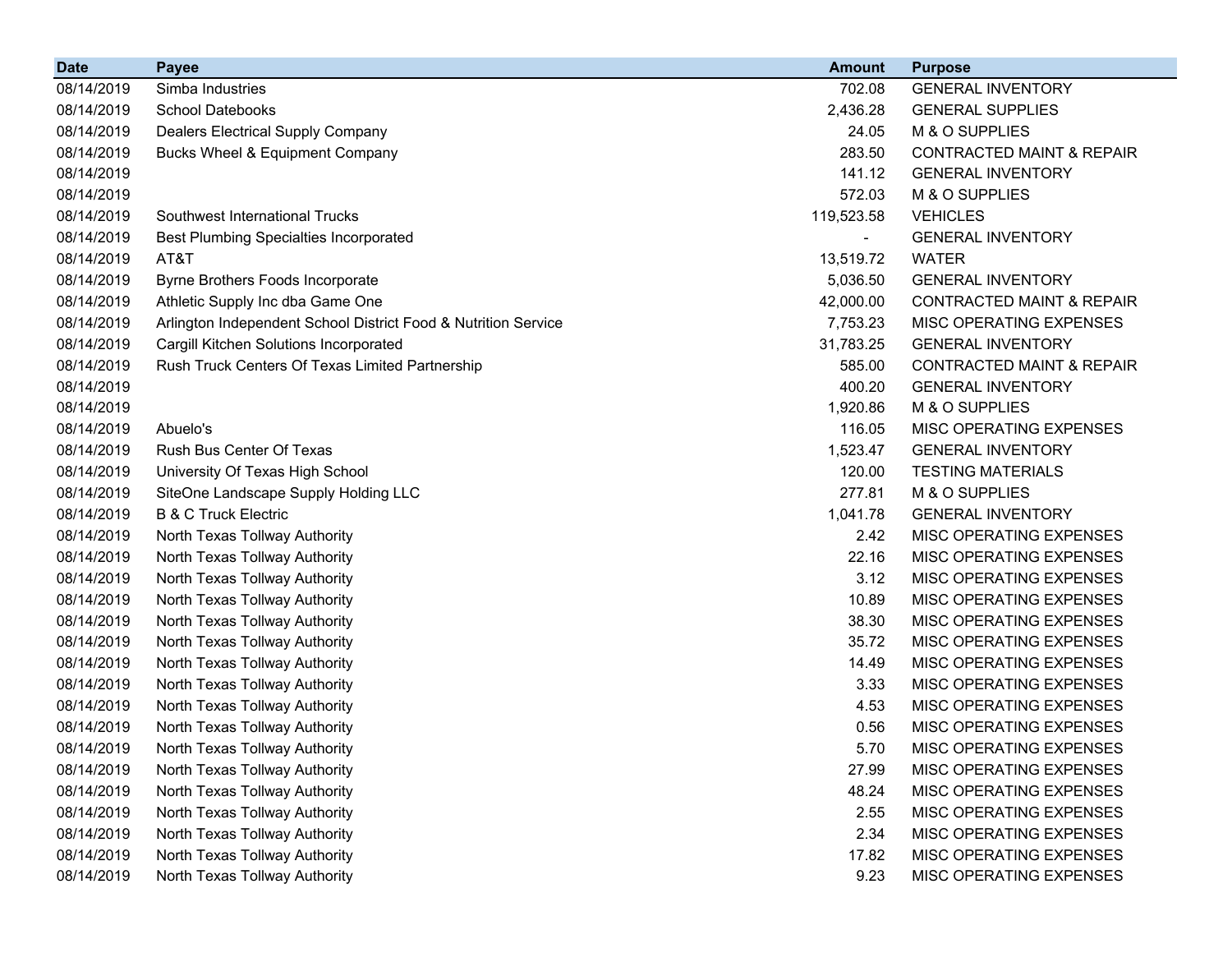| <b>Date</b> | <b>Payee</b>                                               | <b>Amount</b> | <b>Purpose</b>                             |
|-------------|------------------------------------------------------------|---------------|--------------------------------------------|
| 08/14/2019  | North Texas Tollway Authority                              | 82.82         | MISC OPERATING EXPENSES                    |
| 08/14/2019  | North Texas Tollway Authority                              | 1.56          | MISC OPERATING EXPENSES                    |
| 08/14/2019  | North Texas Tollway Authority                              | 15.07         | MISC OPERATING EXPENSES                    |
| 08/14/2019  | North Texas Tollway Authority                              | 30.22         | MISC OPERATING EXPENSES                    |
| 08/14/2019  | North Texas Tollway Authority                              | 2.55          | MISC OPERATING EXPENSES                    |
| 08/14/2019  | <b>Education Service Center Region XI</b>                  | 155.00        | <b>EDUCATION SERVICE CENTER</b>            |
| 08/14/2019  | <b>Commercial Recorder</b>                                 | 67.60         | <b>Statutorily Required Public Notices</b> |
| 08/14/2019  | <b>Norton Metal Products</b>                               | 73.55         | M & O SUPPLIES                             |
| 08/14/2019  | Pasco Brokerage Incorporated                               | 61,596.10     | NON-FOOD REQUISITIONS                      |
| 08/14/2019  | Pasco Brokerage Incorporated                               | 2,409.00      | NON-FOOD REQUISITIONS                      |
| 08/14/2019  | <b>Pollock Paper Distributors</b>                          | 2,190.24      | <b>GENERAL INVENTORY</b>                   |
| 08/14/2019  |                                                            | 38,625.00     | M & O SUPPLIES                             |
| 08/14/2019  | <b>Pyramid School Products</b>                             | 699.00        | <b>GENERAL INVENTORY</b>                   |
| 08/14/2019  | Sargent Welch L L C                                        | 683.20        | <b>GENERAL SUPPLIES</b>                    |
| 08/14/2019  |                                                            | 683.20        | <b>READING MATERIALS</b>                   |
| 08/14/2019  | Scholastic Incorporated                                    | 104.39        | <b>READING MATERIALS</b>                   |
| 08/14/2019  | Sentinel The Alarm Company                                 | 33,146.66     | <b>CONTRACTED MAINT &amp; REPAIR</b>       |
| 08/14/2019  | Texas Department of Licensing and Regulation               | 280.00        | MISC OPERATING EXPENSES                    |
| 08/14/2019  | Unifirst Holdings(A/R 01550)                               | 100.38        | <b>CONTRACTED MAINT &amp; REPAIR</b>       |
| 08/14/2019  | <b>Wenger Corp</b>                                         | 458.00        | <b>GENERAL SUPPLIES</b>                    |
| 08/14/2019  | Olen Williams Sales & Service                              | 245.00        | <b>CONTRACTED MAINT &amp; REPAIR</b>       |
| 08/15/2019  | <b>United Educators Association</b>                        | 929.50        | UNITED FUND                                |
| 08/15/2019  | Texas United School Employees Local 100                    | 46.67         | UNITED FUND                                |
| 08/15/2019  | United States Department Of Education National Payment Ctr | 210.29        | UNITED FUND                                |
| 08/15/2019  | Truman Tim Chapter 13 Trustee                              | 1,367.54      | UNITED FUND                                |
| 08/15/2019  | Association Of Texas Professional Teachers Local           | 1.16          | UNITED FUND                                |
| 08/15/2019  | Association Of Texas Professional Educators State          | 34.60         | UNITED FUND                                |
| 08/15/2019  | Coast Professional Inc.                                    | 153.51        | UNITED FUND                                |
| 08/15/2019  | Powers Tom Chapter 13 Trustee                              | 895.38        | UNITED FUND                                |
| 08/15/2019  | Educational Employees Credit Union - HSA                   | 1,340.97      | <b>DENTAL INSURANCE</b>                    |
| 08/15/2019  | <b>Educational Employees Credit Union</b>                  | 6,744.95      | DUE TO CREDIT UNION                        |
| 08/15/2019  | <b>Texas State Teachers Association</b>                    | 1.72          | UNITED FUND                                |
| 08/15/2019  | <b>Texas State Teachers Association</b>                    | 42.52         | <b>UNITED FUND</b>                         |
| 08/15/2019  | <b>Stacy Maloney</b>                                       | 33.10         | LIONS CLUB CONCESSIONS                     |
| 08/15/2019  | Larry McClellin                                            | 6.70          | LIONS CLUB CONCESSIONS                     |
| 08/15/2019  | Debbie Mcwethy                                             | 11.60         | LIONS CLUB CONCESSIONS                     |
| 08/15/2019  | <b>Christopher WALKER</b>                                  | 4.00          | LIONS CLUB CONCESSIONS                     |
| 08/15/2019  | Kurz & Company                                             | 8,501.37      | <b>FOOD</b>                                |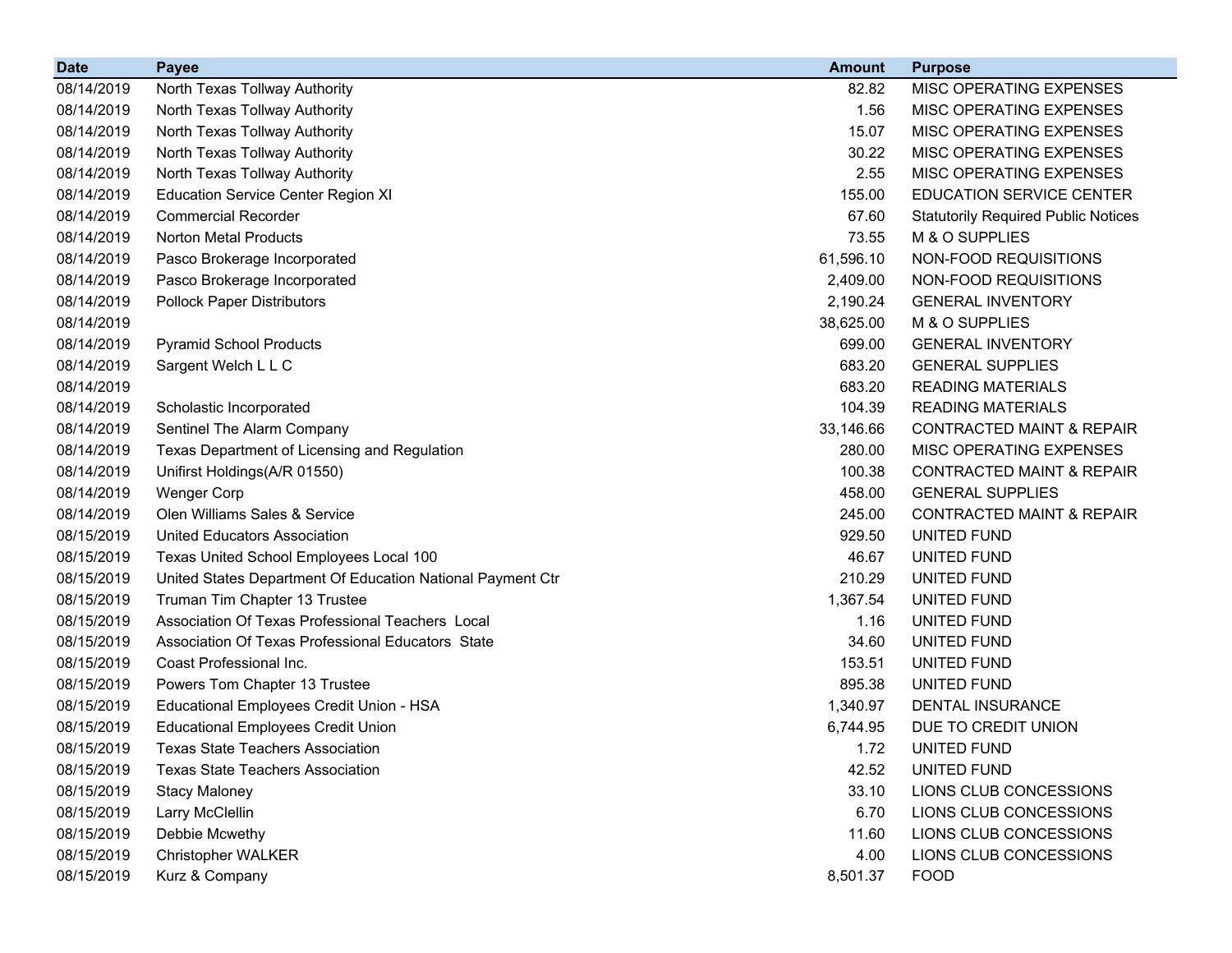| <b>Date</b> | <b>Payee</b>                                                   | <b>Amount</b> | <b>Purpose</b>                       |
|-------------|----------------------------------------------------------------|---------------|--------------------------------------|
| 08/15/2019  | <b>Grainger Industrial Supply</b>                              | 129.17        | M & O SUPPLIES                       |
| 08/15/2019  | Home Depot Pro                                                 | 9,288.00      | <b>GENERAL INVENTORY</b>             |
| 08/15/2019  | United Refrigeration Incorporated                              | 2,088.08      | M & O SUPPLIES                       |
| 08/15/2019  | Barnes & Noble Booksellers, Inc.                               | 416.00        | ACCOUNTS PAYABLE-ACCRUALS            |
| 08/15/2019  |                                                                |               | <b>READING MATERIALS</b>             |
| 08/15/2019  | <b>Blackmon Mooring</b>                                        | 578.00        | <b>CONTRACTED MAINT &amp; REPAIR</b> |
| 08/15/2019  | Office Depot                                                   |               | <b>GENERAL SUPPLIES</b>              |
| 08/15/2019  | Laerdal Medical Corporation                                    | 2,066.79      | <b>GENERAL SUPPLIES</b>              |
| 08/15/2019  | Aerowave Technologies                                          | 50,337.28     | <b>CONTRACTED MAINT &amp; REPAIR</b> |
| 08/15/2019  | J P Morgan Chase Bank                                          | 422.27        | M & O SUPPLIES                       |
| 08/15/2019  | <b>Pitsco Education</b>                                        | 199.00        | <b>GENERAL SUPPLIES</b>              |
| 08/15/2019  | Appraisal & Collection Technologies (ACT)                      | 298.00        | <b>GENERAL SUPPLIES</b>              |
| 08/15/2019  | <b>Ball Eric</b>                                               | 165.00        | MISC PURCH & CONTR SERV              |
| 08/15/2019  | Grant-Brooks Jonathan Lee                                      | 165.00        | MISC PURCH & CONTR SERV              |
| 08/15/2019  | Interstate All Battery Center                                  | 667.00        | M & O SUPPLIES                       |
| 08/15/2019  | Data Recognition Corporation                                   | 3,064.30      | <b>TESTING MATERIALS</b>             |
| 08/15/2019  | OTC Brands, Inc                                                | 364.86        | <b>GENERAL SUPPLIES</b>              |
| 08/15/2019  | <b>Tomboy Distribution LLC</b>                                 | 665.25        | <b>GENERAL INVENTORY</b>             |
| 08/15/2019  | <b>Clever Items LLC</b>                                        | 3,642.69      | ACCOUNTS PAYABLE-ACCRUALS            |
| 08/15/2019  | Big Sky Construction Company Inc                               | 1,828,382.00  | <b>CONTRACTED MAINT &amp; REPAIR</b> |
| 08/15/2019  |                                                                | (91, 419.10)  | <b>RETAINAGE</b>                     |
| 08/15/2019  | Sonova USA Inc.                                                | 626.00        | <b>CONTRACTED MAINT &amp; REPAIR</b> |
| 08/15/2019  | Complete Supply Incorporated                                   | 732.60        | M & O SUPPLIES                       |
| 08/15/2019  | <b>Gomez Floor Covering</b>                                    | 354.50        | M & O SUPPLIES                       |
| 08/15/2019  | AT&T                                                           | 74.16         | <b>WATER</b>                         |
| 08/15/2019  | Arlington Independent School District Food & Nutrition Service | 1,049.38      | MISC OPERATING EXPENSES              |
| 08/15/2019  | Rush Truck Centers Of Texas Limited Partnership                | 36.76         | M & O SUPPLIES                       |
| 08/15/2019  | Adolfson & Peterson Construction                               | 5,525,815.56  | BLDG PURCH, CONSTR, IMPROVE          |
| 08/15/2019  |                                                                | (276, 290.78) | <b>RETAINAGE</b>                     |
| 08/15/2019  | Reeder General Contractors, Inc                                | 49,427.08     | <b>CONTRACTED MAINT &amp; REPAIR</b> |
| 08/15/2019  |                                                                | (2,471.35)    | <b>RETAINAGE</b>                     |
| 08/15/2019  | Sentinel The Alarm Company                                     | 6,960.00      | <b>CONTRACTED MAINT &amp; REPAIR</b> |
| 08/15/2019  | Kelli Brown                                                    | 150.00        | REG DAY SCHOOL TUITION               |
| 08/15/2019  | Angela Carter                                                  | 5.45          | LIONS CLUB CONCESSIONS               |
| 08/15/2019  | Colin Chesbrough                                               | 75.00         | REG DAY SCHOOL TUITION               |
| 08/15/2019  | Erica Durr                                                     | 24.00         | LIONS CLUB CONCESSIONS               |
| 08/15/2019  | Kerri Farley                                                   | 8.45          | LIONS CLUB CONCESSIONS               |
| 08/15/2019  | Shanaiel Harden                                                | 150.00        | REG DAY SCHOOL TUITION               |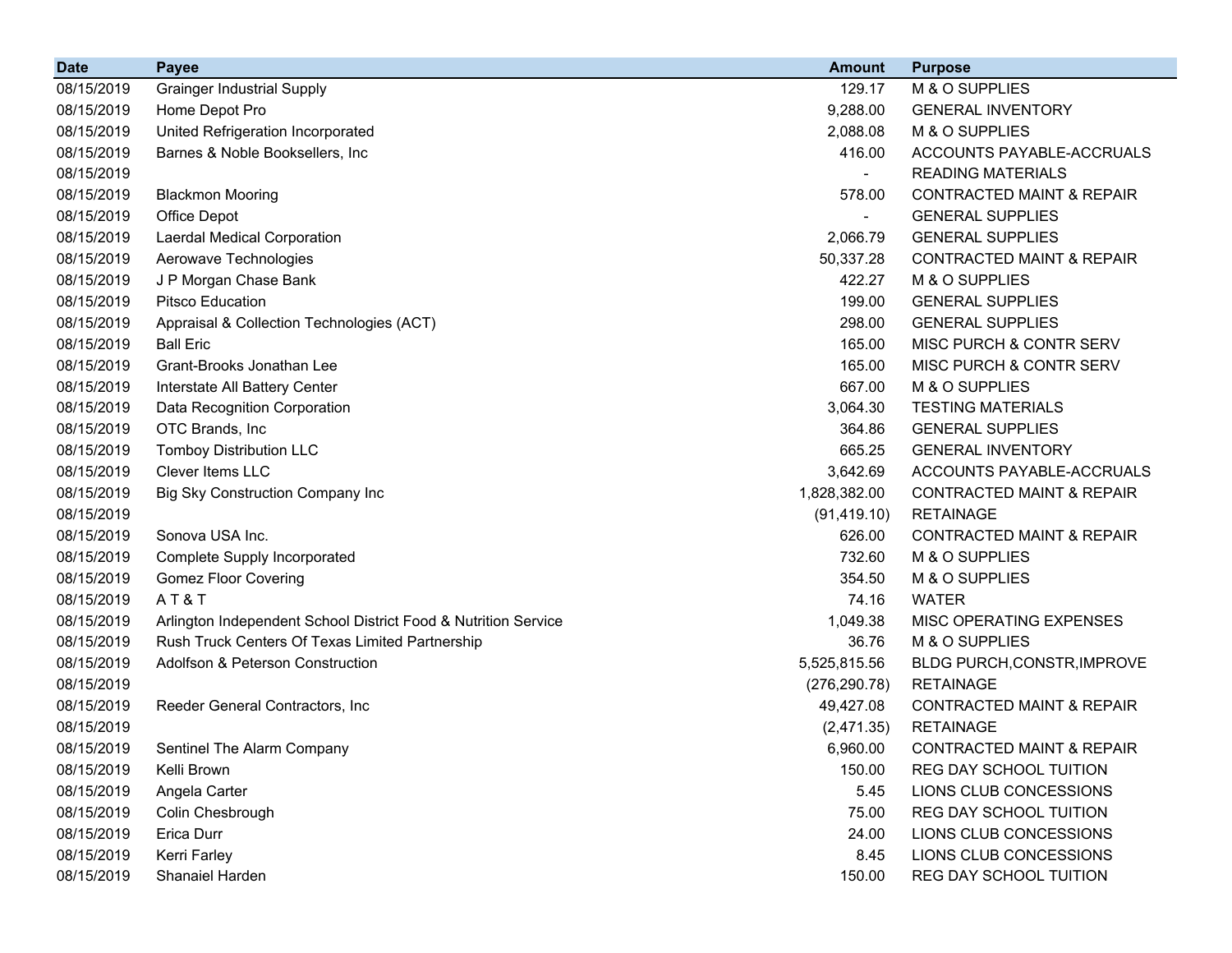| <b>Date</b> | <b>Payee</b>                             | <b>Amount</b> | <b>Purpose</b>             |
|-------------|------------------------------------------|---------------|----------------------------|
| 08/15/2019  | Shenequia Hutchinson                     | 6.35          | LIONS CLUB CONCESSIONS     |
| 08/15/2019  | Ki Hwan Kim                              | 45.20         | LIONS CLUB CONCESSIONS     |
| 08/15/2019  | Latonia Mullen                           | 25.10         | LIONS CLUB CONCESSIONS     |
| 08/15/2019  | <b>Stacy Pickett</b>                     | 3.80          | LIONS CLUB CONCESSIONS     |
| 08/15/2019  | <b>Brett Pierson</b>                     | 75.00         | REG DAY SCHOOL TUITION     |
| 08/15/2019  | Rebecca Pruneda                          | 150.00        | REG DAY SCHOOL TUITION     |
| 08/15/2019  | Sonia Sams                               | 23.00         | LIONS CLUB CONCESSIONS     |
| 08/15/2019  | Celina Stafford                          | 150.00        | REG DAY SCHOOL TUITION     |
| 08/15/2019  | <b>Tiffany Thomson</b>                   | 150.00        | REG DAY SCHOOL TUITION     |
| 08/15/2019  | Wendy Vasquez                            | 150.00        | REG DAY SCHOOL TUITION     |
| 08/20/2019  | J P Morgan Chase Bank - For SUA payments | 8,570,999.02  | <b>Credit Card Payable</b> |
| 08/21/2019  | <b>Tricia Alford</b>                     | 86.88         | <b>EMPLOYEE TRAVEL</b>     |
| 08/21/2019  | Jennifer Allen                           | 93.85         | <b>EMPLOYEE TRAVEL</b>     |
| 08/21/2019  | Ravonne Allmon-Smith                     | 30.76         | <b>EMPLOYEE TRAVEL</b>     |
| 08/21/2019  | Kevin Barlow                             | 71.37         | <b>EMPLOYEE TRAVEL</b>     |
| 08/21/2019  | Dao Bui                                  | 32.26         | <b>EMPLOYEE TRAVEL</b>     |
| 08/21/2019  | <b>Christopher Burke</b>                 | 264.99        | <b>EMPLOYEE TRAVEL</b>     |
| 08/21/2019  | Lisa Clark                               | 26.32         | <b>EMPLOYEE TRAVEL</b>     |
| 08/21/2019  | Kathy Cummings                           | 51.90         | <b>EMPLOYEE TRAVEL</b>     |
| 08/21/2019  | Christopher Denman                       | 7.33          | <b>EMPLOYEE TRAVEL</b>     |
| 08/21/2019  | <b>Richard Flores</b>                    | 145.47        | <b>EMPLOYEE TRAVEL</b>     |
| 08/21/2019  | Marisol Garcia                           | 8.67          | <b>EMPLOYEE TRAVEL</b>     |
| 08/21/2019  | Teresita Gaytan                          | 30.17         | <b>EMPLOYEE TRAVEL</b>     |
| 08/21/2019  | <b>Anitra Givens</b>                     | 160.00        | <b>INVOICES RECEIVABLE</b> |
| 08/21/2019  | Rhonda Greer                             | 41.19         | <b>EMPLOYEE TRAVEL</b>     |
| 08/21/2019  | <b>Brittany Gregory</b>                  | 41.36         | <b>EMPLOYEE TRAVEL</b>     |
| 08/21/2019  | Steven Higgs                             | 102.72        | <b>EMPLOYEE TRAVEL</b>     |
| 08/21/2019  | Kathleen Hitt                            | 5.55          | <b>EMPLOYEE TRAVEL</b>     |
| 08/21/2019  | Cheryl Hodge                             | 112.40        | <b>EMPLOYEE TRAVEL</b>     |
| 08/21/2019  | William Horn                             | 114.86        | <b>EMPLOYEE TRAVEL</b>     |
| 08/21/2019  | Mihaela Irina Ilinca                     | 56.23         | <b>EMPLOYEE TRAVEL</b>     |
| 08/21/2019  | Theodore Jarchow                         | 49.86         | <b>EMPLOYEE TRAVEL</b>     |
| 08/21/2019  | Kenneth Johnson                          | 46.06         | <b>EMPLOYEE TRAVEL</b>     |
| 08/21/2019  | Sara Kestenbaum                          | 97.74         | <b>EMPLOYEE TRAVEL</b>     |
| 08/21/2019  | Jimmy Lowrance                           | 21.94         | <b>EMPLOYEE TRAVEL</b>     |
| 08/21/2019  | Samuel Lynn                              | 120.27        | <b>EMPLOYEE TRAVEL</b>     |
| 08/21/2019  | Gretchen Maddox                          | 29.80         | <b>EMPLOYEE TRAVEL</b>     |
| 08/21/2019  | Nkechi Madueke                           | 76.40         | <b>EMPLOYEE TRAVEL</b>     |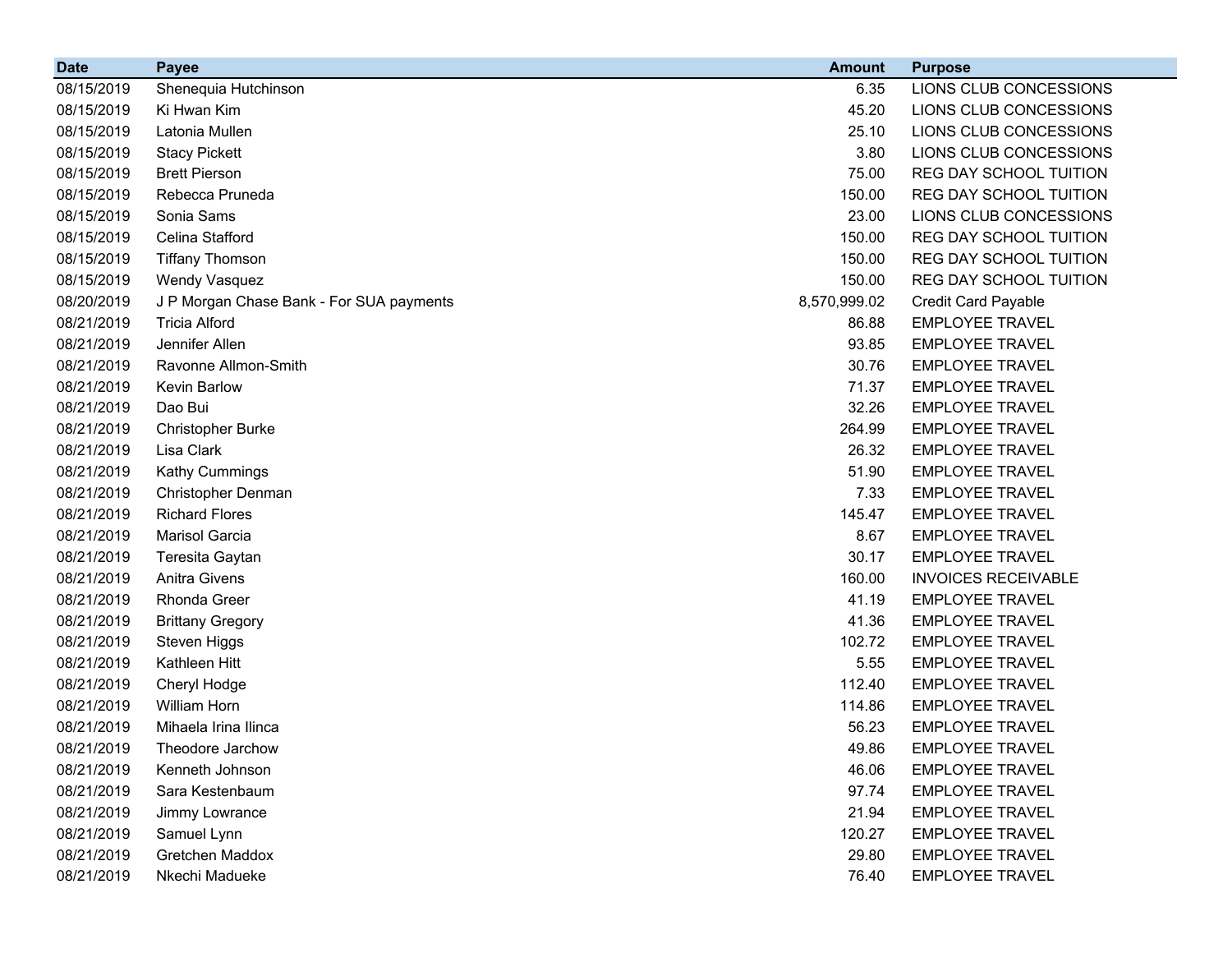| <b>Date</b> | <b>Payee</b>                                | <b>Amount</b> | <b>Purpose</b>                       |
|-------------|---------------------------------------------|---------------|--------------------------------------|
| 08/21/2019  | Jackeline Orsini                            | 218.33        | <b>EMPLOYEE TRAVEL</b>               |
| 08/21/2019  | Geralyn Pichon-Medlin                       | 51.84         | <b>EMPLOYEE TRAVEL</b>               |
| 08/21/2019  | <b>Richard Posner</b>                       | 127.81        | <b>EMPLOYEE TRAVEL</b>               |
| 08/21/2019  | <b>Robert Sessions</b>                      | 133.54        | <b>EMPLOYEE TRAVEL</b>               |
| 08/21/2019  | Shawn Shockler                              | 44.51         | <b>EMPLOYEE TRAVEL</b>               |
| 08/21/2019  | <b>Catherine Strawn</b>                     | 24.08         | <b>EMPLOYEE TRAVEL</b>               |
| 08/21/2019  | Jeff Thomas                                 | 152.80        | <b>EMPLOYEE TRAVEL</b>               |
| 08/21/2019  | <b>Yvette Turner</b>                        | 55.32         | <b>EMPLOYEE TRAVEL</b>               |
| 08/21/2019  | Phyllis Williams                            | 46.92         | <b>EMPLOYEE TRAVEL</b>               |
| 08/21/2019  | City Of Arlington Parks And Recreation      | 725.00        | RENTALS & OPERATING LEASE            |
| 08/21/2019  | <b>Aisd Activity Fund</b>                   | 1,000.00      | <b>INVOICES RECEIVABLE</b>           |
| 08/21/2019  | <b>Grainger Industrial Supply</b>           | 5,452.05      | M & O SUPPLIES                       |
| 08/21/2019  | Hoshizaki South Central Distribution Center | 3,896.63      | M & O SUPPLIES                       |
| 08/21/2019  | Home Depot Pro                              | 136.70        | M & O SUPPLIES                       |
| 08/21/2019  | Home Depot Pro                              | 1,056.00      | <b>GENERAL INVENTORY</b>             |
| 08/21/2019  | Home Depot Pro                              | 5,355.00      | <b>GENERAL INVENTORY</b>             |
| 08/21/2019  | AFP Industries (AFP School Supply)          | 2,891.70      | <b>GENERAL INVENTORY</b>             |
| 08/21/2019  | Apex Supply Company                         | 616.87        | M & O SUPPLIES                       |
| 08/21/2019  | Kroger                                      | 303.25        | <b>FOOD</b>                          |
| 08/21/2019  |                                             | 32.99         | <b>GENERAL SUPPLIES</b>              |
| 08/21/2019  |                                             | 267.88        | MISC OPERATING EXPENSES              |
| 08/21/2019  | United Refrigeration Incorporated           | 772.58        | M & O SUPPLIES                       |
| 08/21/2019  | <b>Elliott Electric Supply</b>              | 11,222.12     | M & O SUPPLIES                       |
| 08/21/2019  | Galls Incorporated                          | 590.08        | M & O SUPPLIES                       |
| 08/21/2019  | <b>Dell Marketing</b>                       | 24,600.00     | <b>GENERAL SUPPLIES</b>              |
| 08/21/2019  | Lennox Industries Incorporated              | 1,612.71      | M & O SUPPLIES                       |
| 08/21/2019  | Texas Furniture Source Incorporated         | 3,075.96      | <b>GENERAL SUPPLIES</b>              |
| 08/21/2019  |                                             | 42,469.55     | M & O SUPPLIES                       |
| 08/21/2019  | Barnes & Noble Booksellers, Inc.            | 1,713.25      | <b>GENERAL SUPPLIES</b>              |
| 08/21/2019  |                                             | 1,331.89      | <b>INVOICES RECEIVABLE</b>           |
| 08/21/2019  |                                             | 706.71        | <b>READING MATERIALS</b>             |
| 08/21/2019  | <b>Mission Arlington/Mission Metroplex</b>  | 2,135.00      | MISC PURCH & CONTR SERV              |
| 08/21/2019  |                                             | 492.00        | STUDENT TVL*NO AISD BUSES            |
| 08/21/2019  | Jason's Deli                                | 603.77        | MISC OPERATING EXPENSES              |
| 08/21/2019  | Fastsigns                                   | 263.76        | M & O SUPPLIES                       |
| 08/21/2019  | <b>Educators Publishing Service</b>         | 139.33        | <b>GENERAL SUPPLIES</b>              |
| 08/21/2019  | Hutcherson Construction Incorporated        | 448,099.00    | <b>CONTRACTED MAINT &amp; REPAIR</b> |
| 08/21/2019  |                                             | (22, 404.95)  | <b>RETAINAGE</b>                     |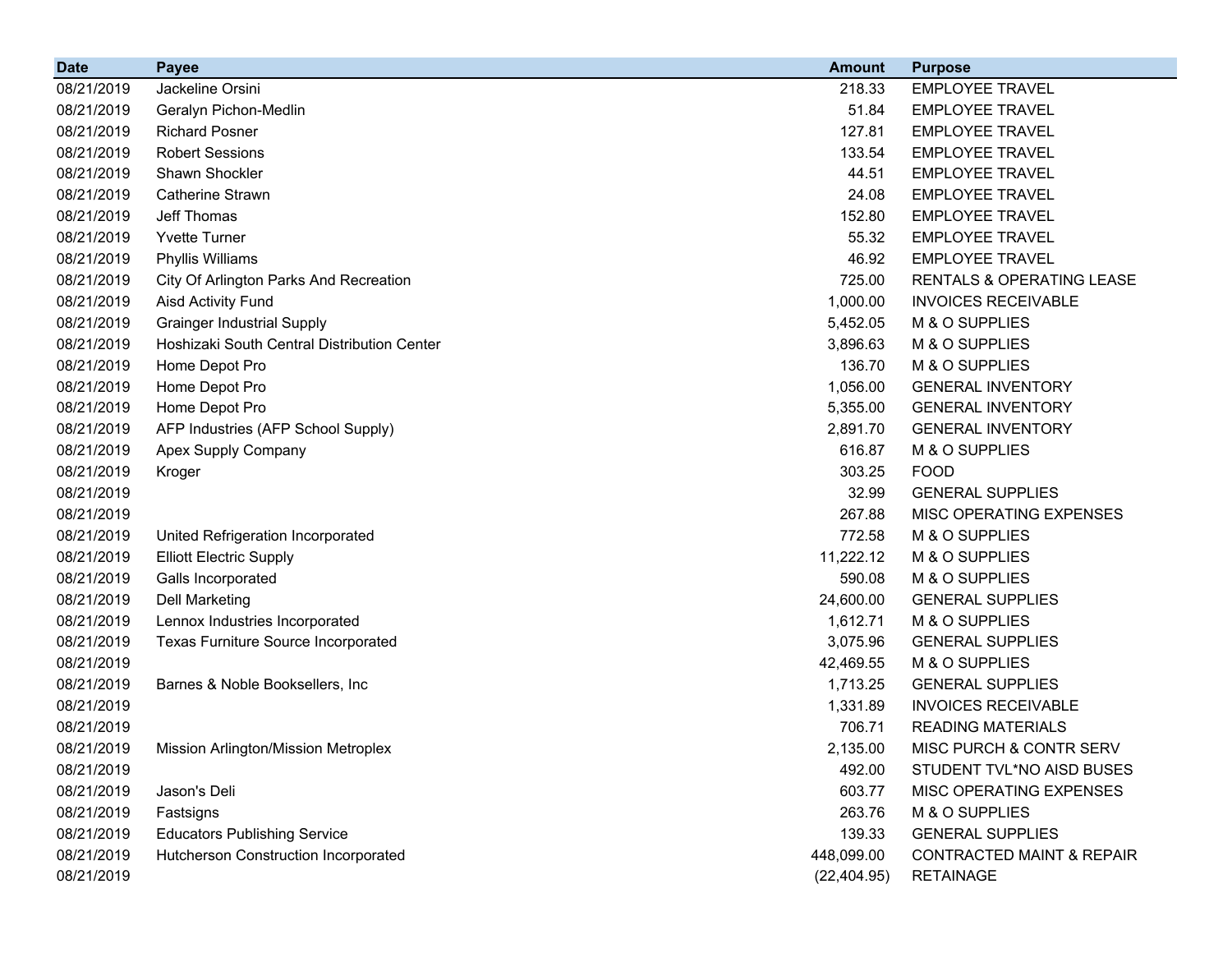| <b>Date</b> | <b>Payee</b>                                             | <b>Amount</b> | <b>Purpose</b>                       |
|-------------|----------------------------------------------------------|---------------|--------------------------------------|
| 08/21/2019  | PPG Architectural Finishes, Inc.                         | 1,101.20      | M & O SUPPLIES                       |
| 08/21/2019  | <b>Tarrant County College South East Campus</b>          | 13,650.00     | <b>RENTALS &amp; OPERATING LEASE</b> |
| 08/21/2019  | <b>Concentra Medical Centers</b>                         | 507.50        | MISC OPERATING EXPENSES              |
| 08/21/2019  | <b>Concentra Medical Centers</b>                         | 268.00        | MISC OPERATING EXPENSES              |
| 08/21/2019  | Schwans Food Service Incorporated                        | 16,175.04     | <b>GENERAL INVENTORY</b>             |
| 08/21/2019  | Office Depot                                             | 5,854.38      | ACCOUNTS PAYABLE-ACCRUALS            |
| 08/21/2019  |                                                          | 13,241.37     | <b>GENERAL SUPPLIES</b>              |
| 08/21/2019  | Laerdal Medical Corporation                              | 1,968.30      | <b>GENERAL SUPPLIES</b>              |
| 08/21/2019  | Franklin Covey Client Sales Incorporated                 | 2,850.00      | MISC OPERATING EXPENSES              |
| 08/21/2019  | Land O Lakes Incorporated                                | 25,692.00     | <b>GENERAL INVENTORY</b>             |
| 08/21/2019  | <b>Geary Pacific Supply</b>                              | 3,246.55      | M & O SUPPLIES                       |
| 08/21/2019  | Texas Department Of Insurance State Fire Marshals Office | 100.00        | MISC OPERATING EXPENSES              |
| 08/21/2019  | Texas Department Of Insurance State Fire Marshals Office | 20.00         | MISC OPERATING EXPENSES              |
| 08/21/2019  | Kagan Professional Development                           | 1,160.00      | <b>READING MATERIALS</b>             |
| 08/21/2019  | 1 A Fire & Domestic Testing                              | 3,259.01      | <b>CONTRACTED MAINT &amp; REPAIR</b> |
| 08/21/2019  | <b>Verizon Wireless Acct</b>                             | 303.92        | <b>GENERAL SUPPLIES</b>              |
| 08/21/2019  |                                                          | 3,691.95      | <b>WATER</b>                         |
| 08/21/2019  | SHI Government Solutions Incorporated                    | 40,036.00     | <b>CONTRACTED MAINT &amp; REPAIR</b> |
| 08/21/2019  | <b>Mackin Educational Resources</b>                      | 4,705.71      | <b>READING MATERIALS</b>             |
| 08/21/2019  | C & P Pump Services Incorporated                         | 916.00        | M & O SUPPLIES                       |
| 08/21/2019  | <b>Cowboy Towing</b>                                     | 95.00         | <b>CONTRACTED MAINT &amp; REPAIR</b> |
| 08/21/2019  | Govconnection Incorporated                               | 232.12        | <b>GENERAL SUPPLIES</b>              |
| 08/21/2019  | Project Lead The Way Incorporated                        | 1,195.50      | <b>GENERAL SUPPLIES</b>              |
| 08/21/2019  | <b>ProComputing Corporation</b>                          | 6,000.00      | <b>FURN &amp; EQUIP &gt; \$5,000</b> |
| 08/21/2019  |                                                          | 500.00        | MISC PURCH & CONTR SERV              |
| 08/21/2019  | Steps To Literacy                                        | 749.06        | <b>GENERAL SUPPLIES</b>              |
| 08/21/2019  | Wedge Supply Incorporated                                | 489.60        | <b>GENERAL INVENTORY</b>             |
| 08/21/2019  | Partsmaster                                              | 385.17        | MISC PURCH & CONTR SERV              |
| 08/21/2019  | Apple Computer Incorporated                              | 2,016.00      | <b>GENERAL SUPPLIES</b>              |
| 08/21/2019  | Kimbrough Fire Extinguisher Company                      | 3,599.14      | <b>CONTRACTED MAINT &amp; REPAIR</b> |
| 08/21/2019  | C D Hartnett Company                                     | 3,928.37      | <b>FOOD</b>                          |
| 08/21/2019  |                                                          | 76,589.10     | <b>GENERAL INVENTORY</b>             |
| 08/21/2019  |                                                          | (0.00)        | LIONS CLUB CONCESSIONS               |
| 08/21/2019  | Anixter Incorporated                                     | 163.06        | M & O SUPPLIES                       |
| 08/21/2019  | <b>City Of Grand Prairie Water Utilities</b>             | 2,990.74      | <b>WATER</b>                         |
| 08/21/2019  | Zimmerer Kubota Incorporated                             | 263.18        | M & O SUPPLIES                       |
| 08/21/2019  | Mardel Incorporated                                      | 170.06        | <b>INVOICES RECEIVABLE</b>           |
| 08/21/2019  | Catholic Charities Translation & Interpreter Network     | 520.00        | MISC PURCH & CONTR SERV              |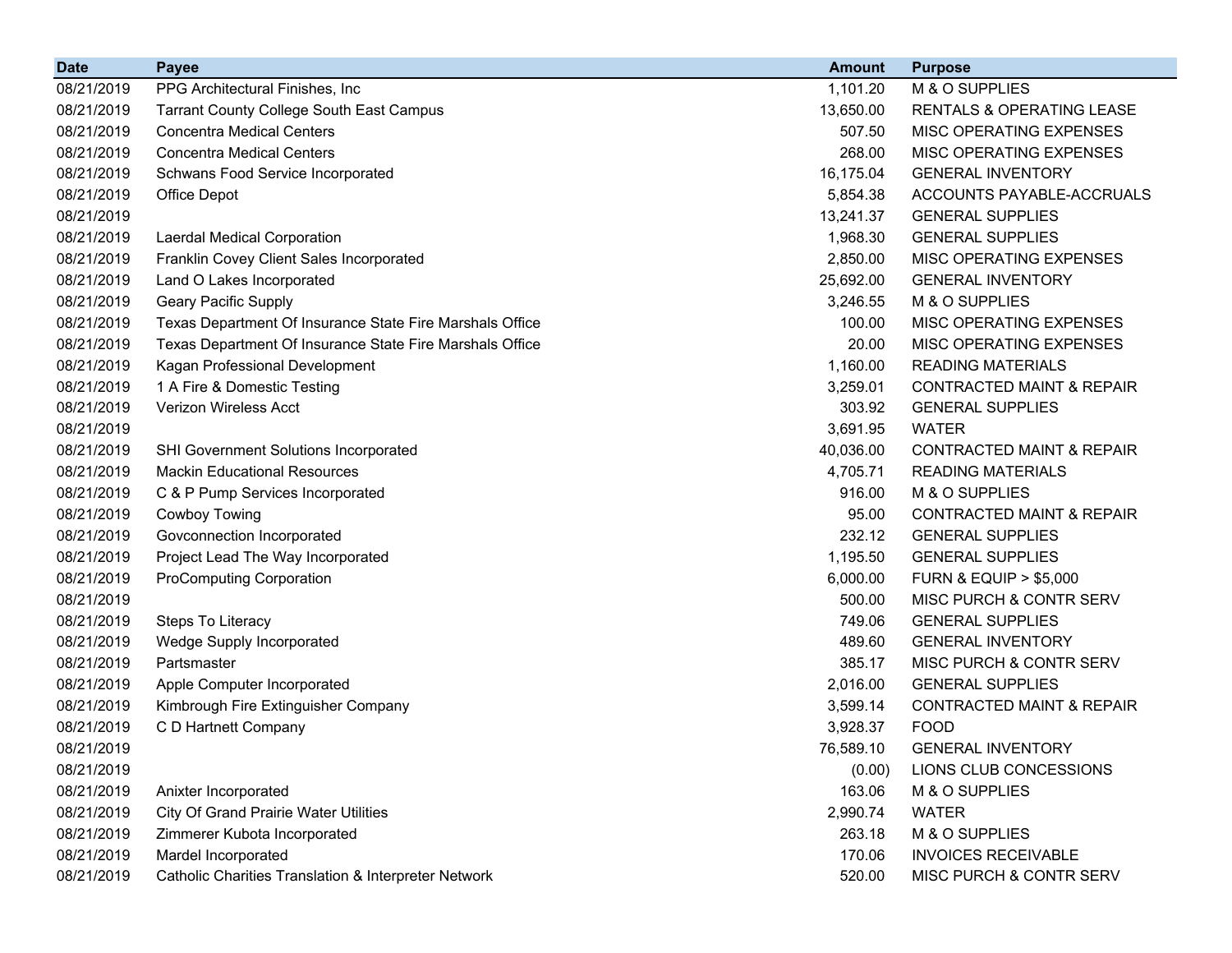| <b>Date</b> | <b>Payee</b>                                                                  | <b>Amount</b> | <b>Purpose</b>                       |
|-------------|-------------------------------------------------------------------------------|---------------|--------------------------------------|
| 08/21/2019  | Welch John                                                                    | 412.50        | MISC PURCH & CONTR SERV              |
| 08/21/2019  | J P Morgan Chase Bank NA                                                      | 2,604.98      | <b>EMPLOYEE TRAVEL</b>               |
| 08/21/2019  |                                                                               | 944.26        | <b>INVOICES RECEIVABLE</b>           |
| 08/21/2019  |                                                                               | 49.63         | MISC PURCH & CONTR SERV              |
| 08/21/2019  |                                                                               | 4,560.15      | NON-EMPLOYEE TRAVEL                  |
| 08/21/2019  | Hanover Uniform Company                                                       | 387.05        | NON-FOOD REQUISITIONS                |
| 08/21/2019  | <b>Foster Poultry Farms</b>                                                   | 10,542.96     | <b>GENERAL INVENTORY</b>             |
| 08/21/2019  | <b>National Restaurant Association</b>                                        | 3,300.00      | MISC OPERATING EXPENSES              |
| 08/21/2019  | <b>Carrier Enterprise</b>                                                     | 135.06        | <b>CONTRACTED MAINT &amp; REPAIR</b> |
| 08/21/2019  | Monarch Trophy Studio                                                         | 387.15        | <b>GENERAL SUPPLIES</b>              |
| 08/21/2019  | <b>IXL Learning</b>                                                           | 699.00        | <b>GENERAL SUPPLIES</b>              |
| 08/21/2019  | A Turtle Loves Me                                                             | 1,016.11      | <b>GENERAL SUPPLIES</b>              |
| 08/21/2019  |                                                                               | 5,585.94      | NON-FOOD REQUISITIONS                |
| 08/21/2019  | Robert D. Lee                                                                 | 412.50        | MISC PURCH & CONTR SERV              |
| 08/21/2019  | One Source Staffing Corporation                                               | 6,077.40      | MISC PURCH & CONTR SERV              |
| 08/21/2019  | <b>Binswanger Glass</b>                                                       | 314.83        | M & O SUPPLIES                       |
| 08/21/2019  | Virtucom, Incorporated                                                        | 900.00        | <b>GENERAL SUPPLIES</b>              |
| 08/21/2019  | National Wholesale Supply                                                     | 12.00         | M & O SUPPLIES                       |
| 08/21/2019  | Kikkoman International Inc                                                    | 13,332.90     | <b>GENERAL INVENTORY</b>             |
| 08/21/2019  | Hobart Institute of Welding Technolgoy                                        | 1,303.00      | <b>READING MATERIALS</b>             |
| 08/21/2019  | Kurz & Company                                                                | 459.90        | <b>FOOD</b>                          |
| 08/21/2019  | Accent Awards & Trophies, LLC                                                 | 219.00        | <b>GENERAL SUPPLIES</b>              |
| 08/21/2019  | <b>Best Buy for Business</b>                                                  | 9,798.01      | ACCOUNTS PAYABLE-ACCRUALS            |
| 08/21/2019  |                                                                               | ٠             | <b>GENERAL SUPPLIES</b>              |
| 08/21/2019  | General Body Manufacturing, Inc.                                              | 1,703.00      | M & O SUPPLIES                       |
| 08/21/2019  | Industrial Controls Distributors, LLC                                         | 797.40        | M & O SUPPLIES                       |
| 08/21/2019  | Seal Tex, Incorporated                                                        | 1,372.50      | <b>CONTRACTED MAINT &amp; REPAIR</b> |
| 08/21/2019  | <b>Creative Bus Sales Inc</b>                                                 | 2,127.88      | <b>GENERAL INVENTORY</b>             |
| 08/21/2019  |                                                                               | 832.00        | LIONS CLUB CONCESSIONS               |
| 08/21/2019  | <b>Autonation Chevrolet</b>                                                   | 223.96        | M & O SUPPLIES                       |
| 08/21/2019  | AlphaGraphics                                                                 | 37.50         | ACCOUNTS PAYABLE-ACCRUALS            |
| 08/21/2019  |                                                                               |               | <b>GENERAL SUPPLIES</b>              |
| 08/21/2019  | Follett School Solutions, Inc.                                                | 5,425.43      | <b>READING MATERIALS</b>             |
| 08/21/2019  | <b>Crawford Electric Supply Company</b>                                       | 32.80         | <b>GENERAL INVENTORY</b>             |
| 08/21/2019  |                                                                               |               | LIONS CLUB CONCESSIONS               |
| 08/21/2019  | High Liner Foods USA                                                          | 4,725.00      | <b>GENERAL INVENTORY</b>             |
| 08/21/2019  | <b>SNO Sites</b>                                                              | 400.00        | <b>INVOICES RECEIVABLE</b>           |
| 08/21/2019  | Alphabet Acquisition Corp. (a wholly owned subsidiary of Cumulus Media, Inc.) | 7,455.00      | MISC PURCH & CONTR SERV              |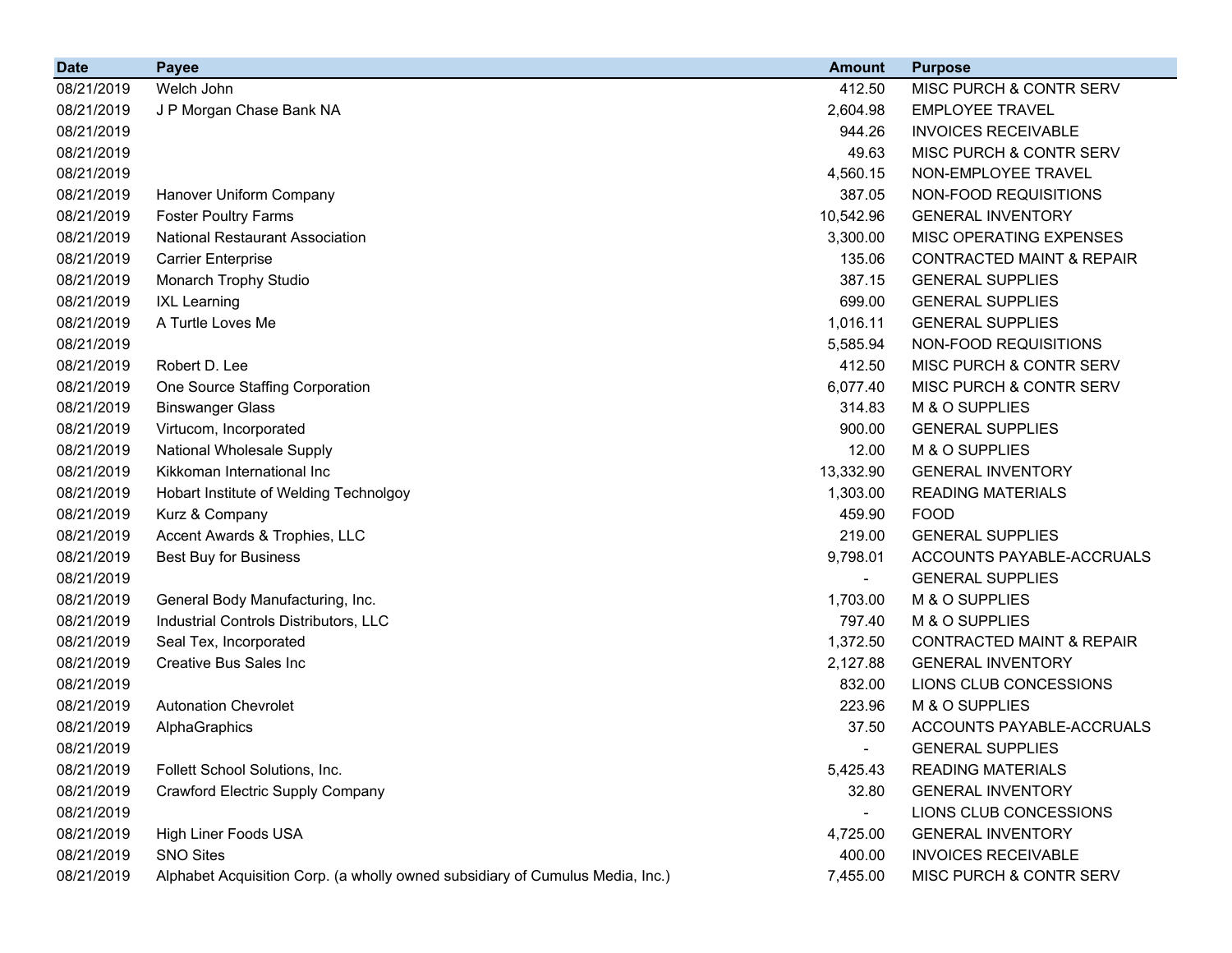| <b>Date</b> | <b>Payee</b>                                 | <b>Amount</b> | <b>Purpose</b>                       |
|-------------|----------------------------------------------|---------------|--------------------------------------|
| 08/21/2019  | RD Lawns LLC                                 | 9,246.95      | <b>CONTRACTED MAINT &amp; REPAIR</b> |
| 08/21/2019  | Cyson Technology Group LLC                   | 2,091.00      | MISC PURCH & CONTR SERV              |
| 08/21/2019  | Kagan Publishing                             | 40.00         | M & O SUPPLIES                       |
| 08/21/2019  | LBL Architects, Inc.                         | 32,870.40     | <b>CONTRACTED MAINT &amp; REPAIR</b> |
| 08/21/2019  |                                              | 54,274.33     | OTH PROFESSIONAL SERVICES            |
| 08/21/2019  | Joeris General Contractors, Ltd.             | 750,590.66    | BLDG PURCH, CONSTR, IMPROVE          |
| 08/21/2019  |                                              | (37, 529.55)  | <b>RETAINAGE</b>                     |
| 08/21/2019  | Pogue Construction Co., LP                   | 340,968.30    | <b>RETAINAGE</b>                     |
| 08/21/2019  | MASTERWORD SERVICES, INC.                    | 239.04        | MISC PURCH & CONTR SERV              |
| 08/21/2019  | <b>Tarrant County Tax Assessor-Collector</b> | 220.00        | MISC OPERATING EXPENSES              |
| 08/21/2019  | <b>Tarrant County Tax Assessor-Collector</b> | 220.00        | MISC OPERATING EXPENSES              |
| 08/21/2019  | <b>Tarrant County Tax Assessor-Collector</b> | 220.00        | MISC OPERATING EXPENSES              |
| 08/21/2019  | <b>Tarrant County Tax Assessor-Collector</b> | 177.25        | MISC OPERATING EXPENSES              |
| 08/21/2019  | <b>Tarrant County Tax Assessor-Collector</b> | 220.00        | MISC OPERATING EXPENSES              |
| 08/21/2019  | <b>Tarrant County Tax Assessor-Collector</b> | 205.50        | <b>MISC OPERATING EXPENSES</b>       |
| 08/21/2019  | <b>Tarrant County Tax Assessor-Collector</b> | 220.00        | MISC OPERATING EXPENSES              |
| 08/21/2019  | <b>Chick-fil-A North Collins Street</b>      | 1,125.00      | MISC OPERATING EXPENSES              |
| 08/21/2019  | <b>Tyson Prepared Foods</b>                  | 55,122.00     | <b>GENERAL INVENTORY</b>             |
| 08/21/2019  | Regency Lighting                             | 8,045.00      | <b>GENERAL INVENTORY</b>             |
| 08/21/2019  | Ferguson Enterprises, Inc.                   | 502.00        | <b>GENERAL INVENTORY</b>             |
| 08/21/2019  |                                              | 3,761.47      | M & O SUPPLIES                       |
| 08/21/2019  | Interstate All Battery Center                | 499.20        | M & O SUPPLIES                       |
| 08/21/2019  | HP Inc.                                      | 5,569.56      | <b>GENERAL SUPPLIES</b>              |
| 08/21/2019  | Dr Pepper Snapple Group                      | 320.00        | MISC OPERATING EXPENSES              |
| 08/21/2019  | Decker Equipment/School Fix                  | 585.53        | M & O SUPPLIES                       |
| 08/21/2019  | Lowe's Home Centers, LLC                     | 276.29        | <b>GENERAL SUPPLIES</b>              |
| 08/21/2019  |                                              | 3,814.40      | M & O SUPPLIES                       |
| 08/21/2019  | Metro Irrigation                             | 916.19        | M & O SUPPLIES                       |
| 08/21/2019  | Locke Supply Co.                             | 105.77        | M & O SUPPLIES                       |
| 08/21/2019  | iPrint Technologies                          | 739.00        | <b>GENERAL SUPPLIES</b>              |
| 08/21/2019  | Sams Club 6244                               | 1,031.44      | MISC OPERATING EXPENSES              |
| 08/21/2019  | Williamson Music 1st                         | 4,739.92      | CONTRACTED MAINT & REPAIR            |
| 08/21/2019  | Sysco North Texas                            | 66,443.65     | <b>GENERAL INVENTORY</b>             |
| 08/21/2019  | Your Tees                                    | 1,087.50      | <b>GENERAL SUPPLIES</b>              |
| 08/21/2019  | GradeCam LLC                                 | 2,475.00      | <b>GENERAL SUPPLIES</b>              |
| 08/21/2019  | Moore Supply Co                              | 179.34        | <b>GENERAL INVENTORY</b>             |
| 08/21/2019  |                                              | 26.14         | M & O SUPPLIES                       |
| 08/21/2019  | OTC Brands, Inc                              | 18.99         | <b>GENERAL SUPPLIES</b>              |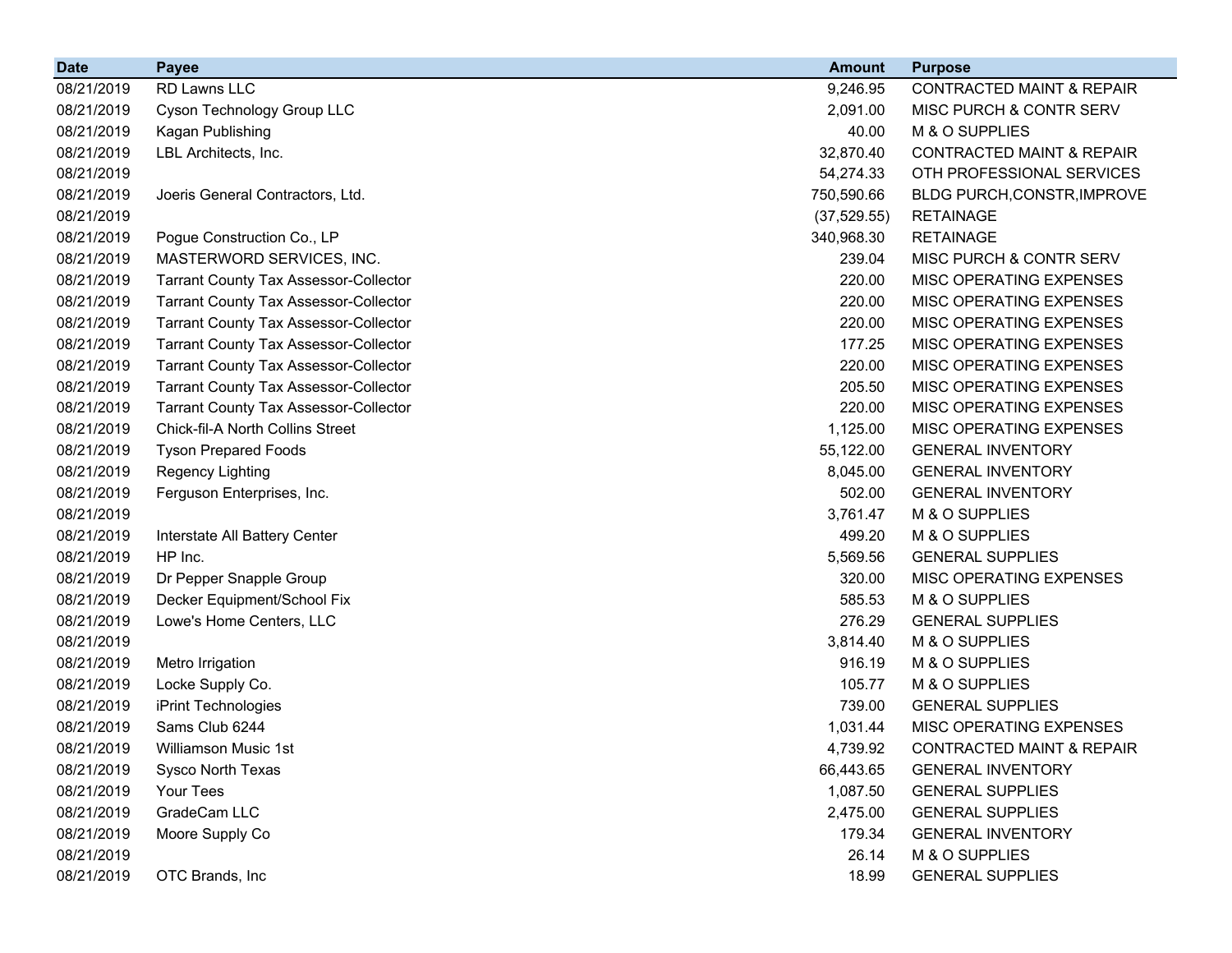| <b>Date</b> | <b>Payee</b>                                            | <b>Amount</b> | <b>Purpose</b>                       |
|-------------|---------------------------------------------------------|---------------|--------------------------------------|
| 08/21/2019  | Green Light Group, LLC                                  | 1,190.10      | M & O SUPPLIES                       |
| 08/21/2019  | McAlister's Deli                                        | 307.45        | MISC OPERATING EXPENSES              |
| 08/21/2019  | Mavich LLC                                              | 353.53        | <b>GENERAL INVENTORY</b>             |
| 08/21/2019  | OverDrive, Inc                                          | 99,400.00     | <b>READING MATERIALS</b>             |
| 08/21/2019  | American Legacy Publishing- Studies Weekly              | 3,871.65      | <b>READING MATERIALS</b>             |
| 08/21/2019  | Nasco                                                   | 126.67        | <b>GENERAL SUPPLIES</b>              |
| 08/21/2019  | <b>One Source Construction</b>                          | 9,825.00      | <b>CONTRACTED MAINT &amp; REPAIR</b> |
| 08/21/2019  | N Tune Music & Sound, Inc                               | 1,578.80      | <b>CONTRACTED MAINT &amp; REPAIR</b> |
| 08/21/2019  | <b>UTA Parking and Transportation</b>                   | 819.00        | <b>RENTALS &amp; OPERATING LEASE</b> |
| 08/21/2019  | <b>Stokley Dwayne</b>                                   | 650.00        | <b>INVOICES RECEIVABLE</b>           |
| 08/21/2019  | <b>Foremost Telecommunications Corporation</b>          | 5,863.06      | <b>WATER</b>                         |
| 08/21/2019  | <b>Big Sky Construction Company Inc</b>                 | 664,162.00    | <b>CONTRACTED MAINT &amp; REPAIR</b> |
| 08/21/2019  |                                                         | (33, 208.10)  | <b>RETAINAGE</b>                     |
| 08/21/2019  | Gilbert May Inc dba Phillips/May Corporation            | 675,276.00    | <b>CONTRACTED MAINT &amp; REPAIR</b> |
| 08/21/2019  |                                                         | (33,763.80)   | <b>RETAINAGE</b>                     |
| 08/21/2019  | Advanced Blending, Inc. DBA Last Group Enterprises Inc. | 508.64        | <b>GENERAL INVENTORY</b>             |
| 08/21/2019  | Price Right Professional Landscaping & Tree Service LLC | 10,250.00     | BLDG PURCH, CONSTR, IMPROVE          |
| 08/21/2019  |                                                         | 3,050.00      | <b>CONTRACTED MAINT &amp; REPAIR</b> |
| 08/21/2019  | Staples Inc/Staples Business Advantage                  | 147.20        | <b>GENERAL SUPPLIES</b>              |
| 08/21/2019  | <b>Arlington Strings</b>                                | 170.00        | ACCOUNTS PAYABLE-ACCRUALS            |
| 08/21/2019  |                                                         |               | <b>GENERAL SUPPLIES</b>              |
| 08/21/2019  | Education Advanced, Inc.                                | 47,920.00     | <b>GENERAL SUPPLIES</b>              |
| 08/21/2019  | <b>MSB Consulting</b>                                   | 11,171.56     | MISC PURCH & CONTR SERV              |
| 08/21/2019  | 2W International LLC                                    | 18,000.00     | <b>GENERAL SUPPLIES</b>              |
| 08/21/2019  | Arlington High School PTA                               | 600.00        | LIONS CLUB CONCESSIONS               |
| 08/21/2019  | <b>Taylor Smith Consulting LLC</b>                      | 1,549.60      | MISC PURCH & CONTR SERV              |
| 08/21/2019  | American Society of Safety Professionals                | 195.00        | <b>DUES</b>                          |
| 08/21/2019  | Mowry Advertising and Design                            | 798.00        | MISC OPERATING EXPENSES              |
| 08/21/2019  | Lange, Diane Marie                                      | 300.00        | MISC PURCH & CONTR SERV              |
| 08/21/2019  | iHeartMedia                                             | 10,000.00     | MISC PURCH & CONTR SERV              |
| 08/21/2019  | <b>RJM Contractors Inc</b>                              | 988,480.68    | <b>CONTRACTED MAINT &amp; REPAIR</b> |
| 08/21/2019  |                                                         | (49, 424.04)  | <b>RETAINAGE</b>                     |
| 08/21/2019  | Suprun Stephen Jr                                       | 280.00        | MISC PURCH & CONTR SERV              |
| 08/21/2019  | William D Halyburton                                    | 600.00        | MISC OPERATING EXPENSES              |
| 08/21/2019  | Be Strong Families NFP                                  | 262.00        | <b>GENERAL SUPPLIES</b>              |
| 08/21/2019  | <b>Borden Dairy Company</b>                             | 2,809.33      | <b>FOOD</b>                          |
| 08/21/2019  | Xtech Protective Equipment LLC                          | 21,000.00     | ACCOUNTS PAYABLE-ACCRUALS            |
| 08/21/2019  |                                                         |               | <b>GENERAL SUPPLIES</b>              |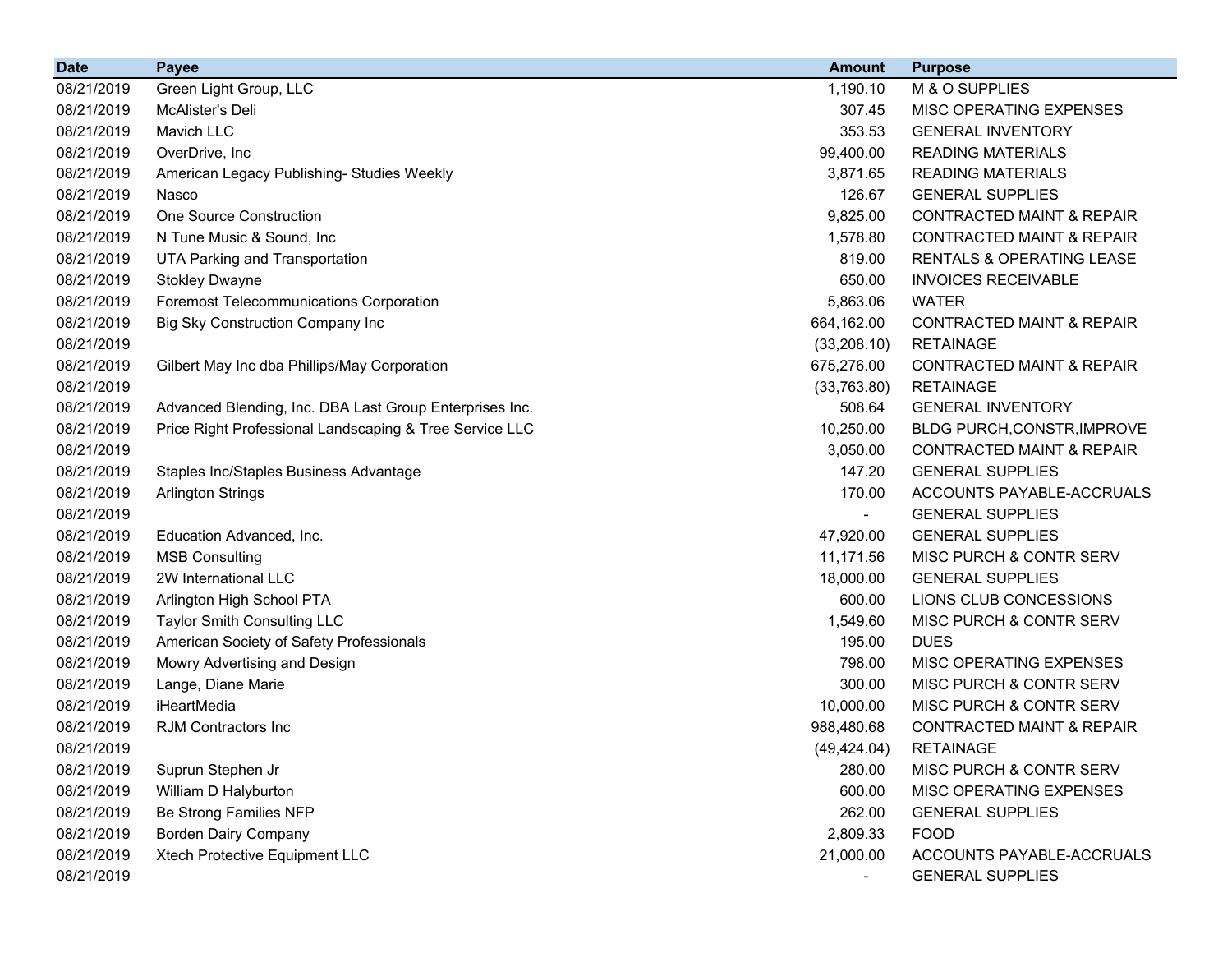| <b>Date</b> | <b>Payee</b>                                                   | <b>Amount</b> | <b>Purpose</b>                       |
|-------------|----------------------------------------------------------------|---------------|--------------------------------------|
| 08/21/2019  | Mt. Lebanon Baptist Encampment                                 | 1,698.00      | <b>EMPLOYEE TRAVEL</b>               |
| 08/21/2019  | Rutherford-Odom Rhonda                                         | 600.00        | MISC PURCH & CONTR SERV              |
| 08/21/2019  | ValueSure Agency Inc.                                          | 71.00         | MISC OPERATING EXPENSES              |
| 08/21/2019  | Jaroy Carpenter                                                | 500.00        | <b>INVOICES RECEIVABLE</b>           |
| 08/21/2019  | College Board The College Entrance Exam Board                  | 85.00         | <b>TESTING MATERIALS</b>             |
| 08/21/2019  | <b>Constellation New Energy</b>                                | 22,551.27     | <b>WATER</b>                         |
| 08/21/2019  | <b>Complete Supply Incorporated</b>                            | 13,825.88     | <b>GENERAL INVENTORY</b>             |
| 08/21/2019  | <b>Gomez Floor Covering</b>                                    | 1,431.18      | M & O SUPPLIES                       |
| 08/21/2019  | <b>Empire Paper Company</b>                                    | 1,090.85      | <b>GENERAL INVENTORY</b>             |
| 08/21/2019  | Flippen Group The                                              | 21,000.00     | MISC PURCH & CONTR SERV              |
| 08/21/2019  | Flippen Group The                                              | 538.25        | MISC PURCH & CONTR SERV              |
| 08/21/2019  | Austin Turf & Tractor                                          | 1,057.50      | <b>GENERAL INVENTORY</b>             |
| 08/21/2019  |                                                                | 345.84        | M & O SUPPLIES                       |
| 08/21/2019  | Hobby Lobby Store #175                                         | 295.63        | <b>GENERAL SUPPLIES</b>              |
| 08/21/2019  | <b>Atmos Energy</b>                                            | 3,151.10      | <b>WATER</b>                         |
| 08/21/2019  | <b>Positive Proof</b>                                          | 132.00        | <b>GENERAL SUPPLIES</b>              |
| 08/21/2019  | <b>VLK Architects</b>                                          | 8,002.63      | OTH PROFESSIONAL SERVICES            |
| 08/21/2019  | Hagar Restaurant Service L L C                                 | 1,725.10      | M & O SUPPLIES                       |
| 08/21/2019  | Simba Industries                                               | 3,125.00      | <b>GENERAL INVENTORY</b>             |
| 08/21/2019  | Bucks Wheel & Equipment Company                                | 217.38        | <b>CONTRACTED MAINT &amp; REPAIR</b> |
| 08/21/2019  |                                                                | 126.98        | <b>GENERAL INVENTORY</b>             |
| 08/21/2019  | <b>Texas Auto Painting</b>                                     | 42.68         | <b>CONTRACTED MAINT &amp; REPAIR</b> |
| 08/21/2019  | Music & Arts                                                   | 55,062.50     | <b>CONTRACTED MAINT &amp; REPAIR</b> |
| 08/21/2019  | <b>Sprint Nextel Network</b>                                   | 403.92        | <b>WATER</b>                         |
| 08/21/2019  | Language Line Services Incorporated                            | 8.12          | MISC PURCH & CONTR SERV              |
| 08/21/2019  | Byrne Brothers Foods Incorporate                               | 6,126.04      | <b>GENERAL INVENTORY</b>             |
| 08/21/2019  | Conagra Food Sales Incorporated                                | 12,792.20     | <b>GENERAL INVENTORY</b>             |
| 08/21/2019  | Arlington Independent School District Food & Nutrition Service | 9,775.91      | MISC OPERATING EXPENSES              |
| 08/21/2019  | Cargill Kitchen Solutions Incorporated                         | 1,526.20      | <b>GENERAL INVENTORY</b>             |
| 08/21/2019  | Texas Comptroller of Public Accounts                           | 19,664.52     | INTEREST ON DEBT (LOAN)              |
| 08/21/2019  |                                                                | 127,626.21    | LONG-TERM DEBT PRINCIPAL             |
| 08/21/2019  | Cengage Learning                                               | 36.30         | <b>READING MATERIALS</b>             |
| 08/21/2019  | Rush Truck Centers Of Texas Limited Partnership                | 2,026.58      | M & O SUPPLIES                       |
| 08/21/2019  | Texas Association Of School Boards Risk Management Fund        | 7,714.52      | INSURANCE/BOND PREMIUMS              |
| 08/21/2019  | Abuelo's                                                       | 659.34        | MISC OPERATING EXPENSES              |
| 08/21/2019  | Southern Computer Warehouse                                    | 22,599.30     | <b>GENERAL SUPPLIES</b>              |
| 08/21/2019  | Rush Bus Center Of Texas                                       | 6,097.63      | <b>GENERAL INVENTORY</b>             |
| 08/21/2019  | <b>Federal Express Corporation</b>                             | 29.08         | <b>GENERAL SUPPLIES</b>              |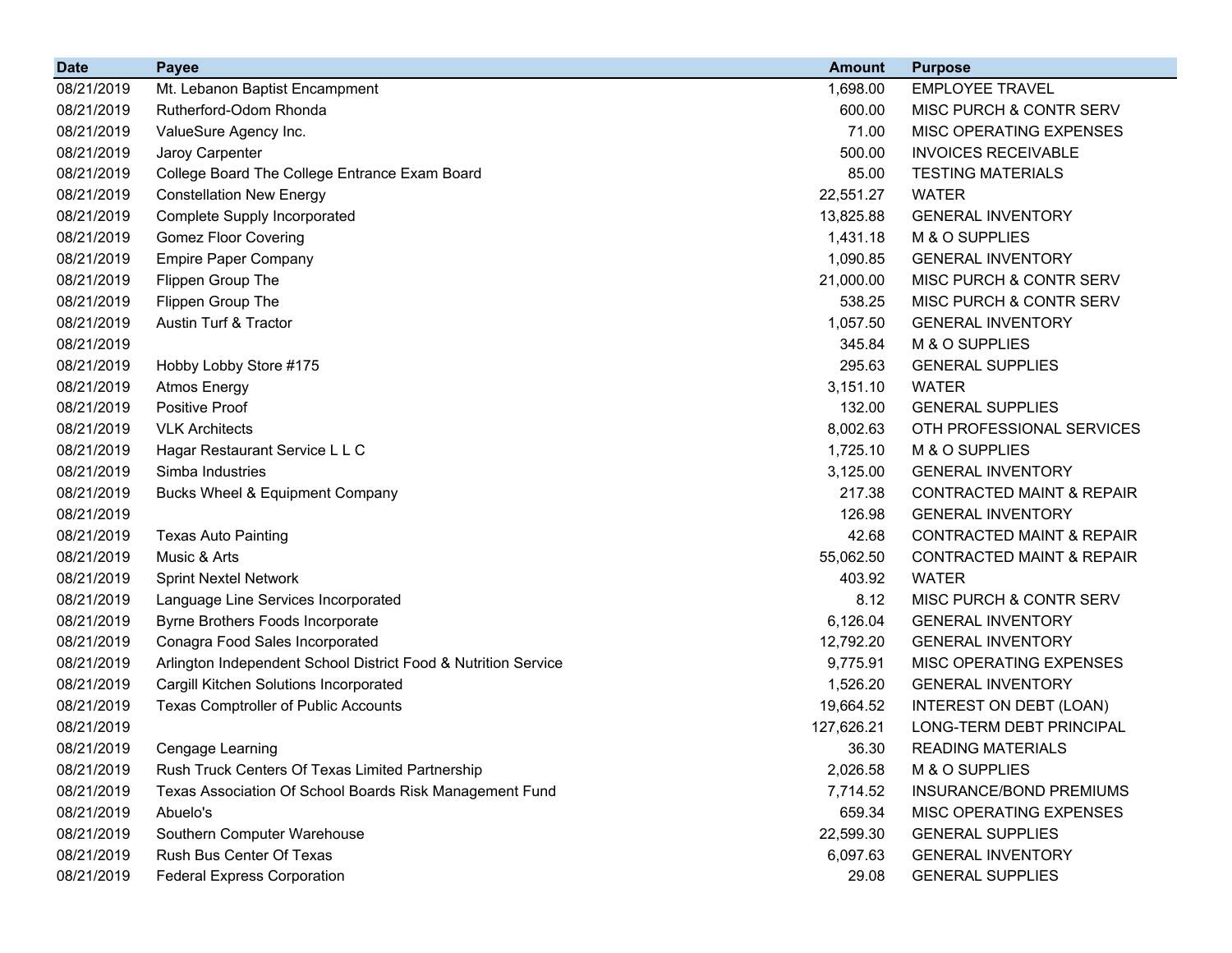| <b>Date</b> | <b>Payee</b>                                               | <b>Amount</b> | <b>Purpose</b>                       |
|-------------|------------------------------------------------------------|---------------|--------------------------------------|
| 08/21/2019  | Texas Christian University - College of Education          | 40,000.00     | MISC PURCH & CONTR SERV              |
| 08/21/2019  | <b>CORE Construction Services of Texas</b>                 | 259,506.21    | <b>RETAINAGE</b>                     |
| 08/21/2019  | <b>Adolfson &amp; Peterson Construction</b>                | 59,142.01     | <b>CONTRACTED MAINT &amp; REPAIR</b> |
| 08/21/2019  |                                                            | (2,957.10)    | <b>RETAINAGE</b>                     |
| 08/21/2019  | H2O Supply Incorporated                                    | 788.10        | <b>GENERAL INVENTORY</b>             |
| 08/21/2019  | <b>Cascade School Supplies</b>                             | 169.92        | <b>GENERAL INVENTORY</b>             |
| 08/21/2019  | SimplyWell Inc.                                            | 34,427.80     | MISC PURCH & CONTR SERV              |
| 08/21/2019  | Sas Technologies Limited                                   | 5,146.72      | <b>CONTRACTED MAINT &amp; REPAIR</b> |
| 08/21/2019  | <b>American Tire Distributors</b>                          | 100.98        | M & O SUPPLIES                       |
| 08/21/2019  | Arlington Chamber Of Commerce                              | 1,300.00      | MISC OPERATING EXPENSES              |
| 08/21/2019  | City Of Arlington Finance Department                       | 173,968.63    | MISC PURCH & CONTR SERV              |
| 08/21/2019  | <b>City Of Dalworthington Gardens</b>                      | 220.00        | <b>WATER</b>                         |
| 08/21/2019  | Dramatic Publishing Company                                | 100.00        | <b>GENERAL SUPPLIES</b>              |
| 08/21/2019  | <b>Education Service Center Region XI</b>                  | 18,507.83     | MISC PURCH & CONTR SERV              |
| 08/21/2019  | Lowery Sand & Gravel Co Inc                                | 2,589.30      | M & O SUPPLIES                       |
| 08/21/2019  | Midwest Technology Products Tx0025                         | 1,048.41      | <b>GENERAL SUPPLIES</b>              |
| 08/21/2019  | Moore Rental Service Incorporated                          | 146.50        | <b>GENERAL SUPPLIES</b>              |
| 08/21/2019  | Pasco Brokerage Incorporated                               | 77,846.80     | NON-FOOD REQUISITIONS                |
| 08/21/2019  | Perma Bound                                                | 1,024.18      | <b>READING MATERIALS</b>             |
| 08/21/2019  | <b>Pollock Paper Distributors</b>                          | 731.00        | <b>GENERAL INVENTORY</b>             |
| 08/21/2019  | <b>Pyramid School Products</b>                             | 1,508.40      | <b>GENERAL INVENTORY</b>             |
| 08/21/2019  | Quality Audio Visual Service Incorporated                  | 682.50        | <b>CONTRACTED MAINT &amp; REPAIR</b> |
| 08/21/2019  | <b>Texas Association Of School Business Officials</b>      | 135.00        | <b>DUES</b>                          |
| 08/21/2019  |                                                            | 35.00         | <b>EMPLOYEE TRAVEL</b>               |
| 08/21/2019  | Lamar High School 003                                      | 3,500.00      | <b>INVOICES RECEIVABLE</b>           |
| 08/21/2019  | United States Department Of Education National Payment Ctr | 97.25         | UNITED FUND                          |
| 08/21/2019  | Truman Tim Chapter 13 Trustee                              | 542.31        | UNITED FUND                          |
| 08/21/2019  | Department of Children and Family Services - Louisiana     | 138.46        | UNITED FUND                          |
| 08/22/2019  | Priscilla Acosta                                           | 23.86         | <b>EMPLOYEE TRAVEL</b>               |
| 08/22/2019  | Dorkas Arroyo                                              | 4.60          | <b>EMPLOYEE TRAVEL</b>               |
| 08/22/2019  | Michelle Bittmenn                                          | 72.23         | <b>EMPLOYEE TRAVEL</b>               |
| 08/22/2019  | Mary Burnett                                               | 69.34         | <b>EMPLOYEE TRAVEL</b>               |
| 08/22/2019  | Patricia Bustamante                                        | 28.41         | <b>EMPLOYEE TRAVEL</b>               |
| 08/22/2019  | <b>Kimberly Byers</b>                                      | 46.87         | <b>EMPLOYEE TRAVEL</b>               |
| 08/22/2019  | <b>Terri Cheek</b>                                         | 7.65          | <b>EMPLOYEE TRAVEL</b>               |
| 08/22/2019  | <b>William Fifer</b>                                       | 51.52         | <b>EMPLOYEE TRAVEL</b>               |
| 08/22/2019  | Clara Flores                                               | 31.67         | <b>EMPLOYEE TRAVEL</b>               |
| 08/22/2019  | Dianne Forsberg                                            | 20.38         | <b>EMPLOYEE TRAVEL</b>               |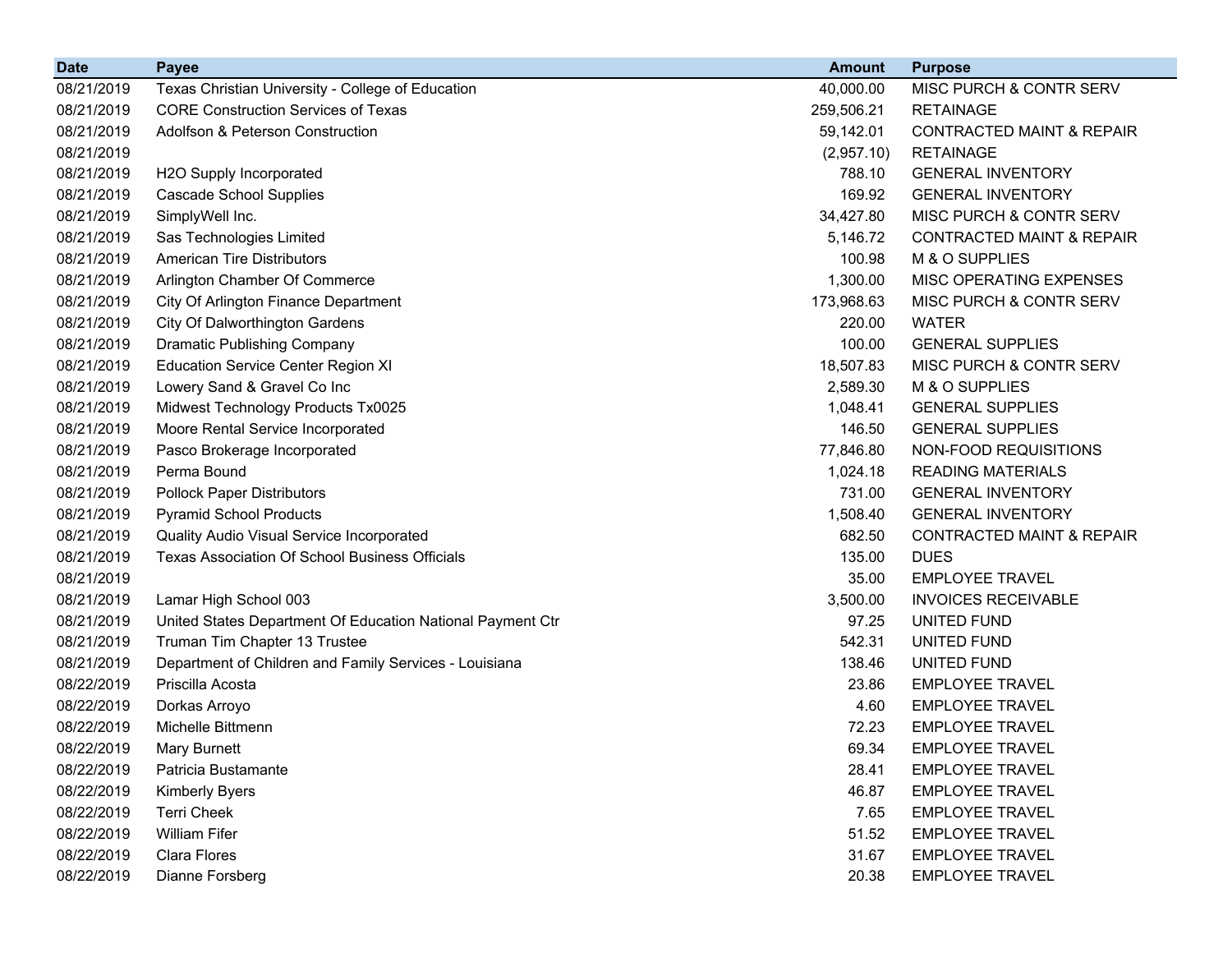| <b>Date</b> | <b>Payee</b>                                 | <b>Amount</b> | <b>Purpose</b>                       |
|-------------|----------------------------------------------|---------------|--------------------------------------|
| 08/22/2019  | Paula Giron-Garzon                           | 135.35        | <b>EMPLOYEE TRAVEL</b>               |
| 08/22/2019  | Kimetra Hall                                 | 67.62         | <b>EMPLOYEE TRAVEL</b>               |
| 08/22/2019  | Elisabeth Kunkel                             | 15.19         | <b>EMPLOYEE TRAVEL</b>               |
| 08/22/2019  | Myra McGlothen-Sutton                        | 31.67         | <b>EMPLOYEE TRAVEL</b>               |
| 08/22/2019  | Marla Pollan                                 | 34.94         | <b>EMPLOYEE TRAVEL</b>               |
| 08/22/2019  | Jay Roark                                    | 136.97        | <b>EMPLOYEE TRAVEL</b>               |
| 08/22/2019  | Deborah Steiner                              | 26.64         | <b>EMPLOYEE TRAVEL</b>               |
| 08/22/2019  | Jocelyn Williams                             | 15.52         | <b>EMPLOYEE TRAVEL</b>               |
| 08/22/2019  | <b>Grainger Industrial Supply</b>            | 1,385.45      | M & O SUPPLIES                       |
| 08/22/2019  | <b>Dell Marketing</b>                        | 600.00        | <b>GENERAL SUPPLIES</b>              |
| 08/22/2019  | PPG Architectural Finishes, Inc.             | 45.84         | M & O SUPPLIES                       |
| 08/22/2019  | Office Depot                                 | 13.49         | <b>GENERAL SUPPLIES</b>              |
| 08/22/2019  | Enterprise Rent A Car                        | 126.37        | <b>EMPLOYEE TRAVEL</b>               |
| 08/22/2019  | Enterprise Rent A Car                        | 117.00        | <b>EMPLOYEE TRAVEL</b>               |
| 08/22/2019  | B & H Photo Video                            | 134.88        | <b>GENERAL SUPPLIES</b>              |
| 08/22/2019  | SHI Government Solutions Incorporated        | 2,365.69      | <b>GENERAL SUPPLIES</b>              |
| 08/22/2019  | C & P Pump Services Incorporated             | 698.00        | M & O SUPPLIES                       |
| 08/22/2019  | Apple Computer Incorporated                  | 210.00        | <b>GENERAL SUPPLIES</b>              |
| 08/22/2019  | Presidio Networked Solutions Group LLC       | 15,583.37     | <b>CONTRACTED MAINT &amp; REPAIR</b> |
| 08/22/2019  | <b>Binswanger Glass</b>                      | 45.00         | M & O SUPPLIES                       |
| 08/22/2019  | Main Street Installers, LLC                  | 17,740.94     | <b>VEHICLES</b>                      |
| 08/22/2019  | <b>Enterprise TollPass Processing Center</b> | 17.51         | MISC OPERATING EXPENSES              |
| 08/22/2019  | <b>Enterprise TollPass Processing Center</b> | 15.25         | MISC OPERATING EXPENSES              |
| 08/22/2019  | <b>Enterprise TollPass Processing Center</b> | 11.05         | MISC OPERATING EXPENSES              |
| 08/22/2019  | <b>Crawford Electric Supply Company</b>      | 564.60        | M & O SUPPLIES                       |
| 08/22/2019  | <b>Tarrant County Tax Assessor-Collector</b> | 44.00         | MISC OPERATING EXPENSES              |
| 08/22/2019  | Lowe's Home Centers, LLC                     | 437.00        | M & O SUPPLIES                       |
| 08/22/2019  | Western-BRW Paper Company Incorporated       | 134.00        | <b>GENERAL SUPPLIES</b>              |
| 08/22/2019  | Kaduceus Holdings, Inc                       | 5,700.00      | <b>GENERAL SUPPLIES</b>              |
| 08/22/2019  | PopSmart Technologies, LLC                   | 2,624.96      | <b>CONTRACTED MAINT &amp; REPAIR</b> |
| 08/22/2019  | DOT Medical and Drug Testing Services Inc    | 280.00        | MISC OPERATING EXPENSES              |
| 08/22/2019  | DOT Medical and Drug Testing Services Inc    | 850.00        | <b>MISC OPERATING EXPENSES</b>       |
| 08/22/2019  | DOT Medical and Drug Testing Services Inc    | 2,820.00      | MISC OPERATING EXPENSES              |
| 08/22/2019  | DOT Medical and Drug Testing Services Inc    | 1,175.00      | MISC OPERATING EXPENSES              |
| 08/22/2019  | Music Celebration International, LLC         | 1,500.00      | <b>INVOICES RECEIVABLE</b>           |
| 08/22/2019  | <b>Gomez Floor Covering</b>                  | 1,658.07      | M & O SUPPLIES                       |
| 08/22/2019  | Elevator Maintenance and Repair Incorporated | 798.75        | CONTRACTED MAINT & REPAIR            |
| 08/22/2019  | <b>Atmos Energy</b>                          | 1,036.93      | <b>WATER</b>                         |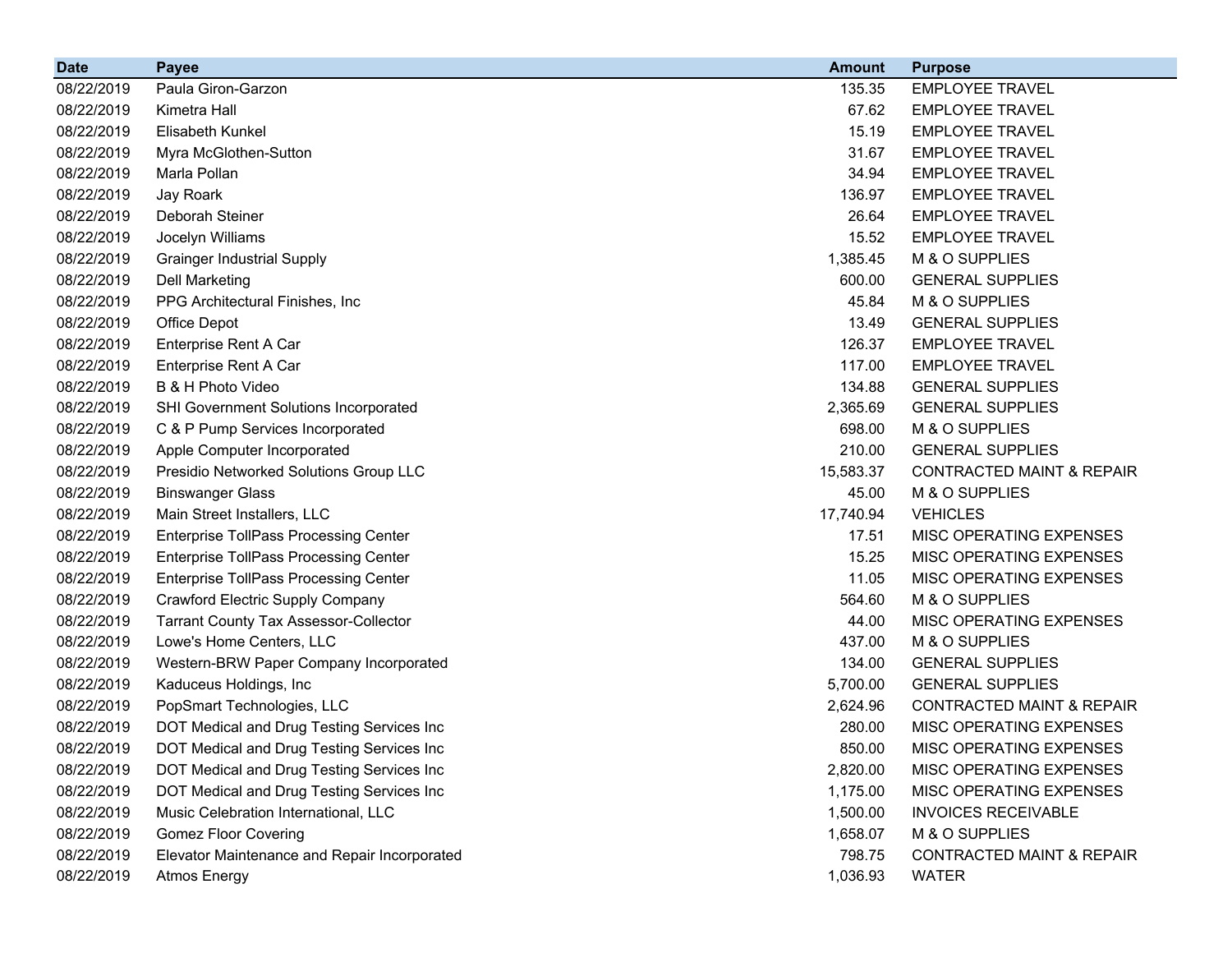| <b>Date</b> | <b>Payee</b>                                          | <b>Amount</b>            | <b>Purpose</b>                       |
|-------------|-------------------------------------------------------|--------------------------|--------------------------------------|
| 08/22/2019  | Pioneer Manufacturing Company dba Pioneer Athletics   | 8,032.50                 | <b>GENERAL INVENTORY</b>             |
| 08/22/2019  | Jack Rasmussen (Luthier)                              | 7,944.00                 | <b>CONTRACTED MAINT &amp; REPAIR</b> |
| 08/22/2019  | Byrne Brothers Foods Incorporate                      | 117.44                   | <b>GENERAL INVENTORY</b>             |
| 08/22/2019  | Gordon Darby Incorporated                             | 5.94                     | <b>WATER</b>                         |
| 08/22/2019  | North Texas Tollway Authority                         | 5.13                     | MISC OPERATING EXPENSES              |
| 08/22/2019  | North Texas Tollway Authority                         | 22.40                    | MISC OPERATING EXPENSES              |
| 08/22/2019  | North Texas Tollway Authority                         | 4.68                     | MISC OPERATING EXPENSES              |
| 08/22/2019  | <b>Pollock Paper Distributors</b>                     | 694.08                   | <b>GENERAL INVENTORY</b>             |
| 08/22/2019  | Scholastic Incorporated                               | 417.56                   | <b>READING MATERIALS</b>             |
| 08/22/2019  | <b>Texas Association Of School Business Officials</b> | 135.00                   | <b>DUES</b>                          |
| 08/22/2019  | Unifirst Holdings(A/R 01550)                          | 67.93                    | <b>CONTRACTED MAINT &amp; REPAIR</b> |
| 08/22/2019  | Unifirst Holdings(A/R 01550)                          | 86.56                    | <b>CONTRACTED MAINT &amp; REPAIR</b> |
| 08/22/2019  | ArbiterPay Trust Account                              | 70,000.00                | MISC PURCH & CONTR SERV              |
| 08/28/2019  | City Of Arlington Parks And Recreation                | 887.50                   | MISC OPERATING EXPENSES              |
| 08/28/2019  | Language Testing International Inc.                   | 350.00                   | <b>GENERAL SUPPLIES</b>              |
| 08/28/2019  |                                                       | 10.00                    | <b>TESTING MATERIALS</b>             |
| 08/28/2019  | <b>Labatt Food Service</b>                            | 49,793.07                | <b>GENERAL INVENTORY</b>             |
| 08/28/2019  |                                                       | $\overline{\phantom{a}}$ | LIONS CLUB CONCESSIONS               |
| 08/28/2019  | <b>Grainger Industrial Supply</b>                     | 220.64                   | <b>CONTRACTED MAINT &amp; REPAIR</b> |
| 08/28/2019  |                                                       | 572.92                   | M & O SUPPLIES                       |
| 08/28/2019  | Qep Incorporated                                      | 10,353.62                | <b>READING MATERIALS</b>             |
| 08/28/2019  | Home Depot Pro                                        | 1,497.60                 | <b>GENERAL INVENTORY</b>             |
| 08/28/2019  | Home Depot Pro                                        | 21,208.00                | <b>GENERAL INVENTORY</b>             |
| 08/28/2019  | Heritage Food Service Group Incorporated              | 141.36                   | M & O SUPPLIES                       |
| 08/28/2019  | Apex Supply Company                                   | 5,842.97                 | M & O SUPPLIES                       |
| 08/28/2019  | Southwest Strings                                     | 147.00                   | <b>GENERAL SUPPLIES</b>              |
| 08/28/2019  | Kroger                                                | 76.75                    | <b>GENERAL SUPPLIES</b>              |
| 08/28/2019  |                                                       | 5.00                     | <b>INVOICES RECEIVABLE</b>           |
| 08/28/2019  |                                                       | 99.13                    | MISC OPERATING EXPENSES              |
| 08/28/2019  | <b>Pitney Bowes</b>                                   | 151.18                   | <b>GENERAL SUPPLIES</b>              |
| 08/28/2019  | United Refrigeration Incorporated                     | 981.87                   | M & O SUPPLIES                       |
| 08/28/2019  | <b>Breaker Broker Company</b>                         | 2,205.67                 | M & O SUPPLIES                       |
| 08/28/2019  | <b>Breaker Broker Company</b>                         | 126.00                   | M & O SUPPLIES                       |
| 08/28/2019  | <b>Elliott Electric Supply</b>                        | 1,766.67                 | M & O SUPPLIES                       |
| 08/28/2019  | Lennox Industries Incorporated                        | 1,099.89                 | M & O SUPPLIES                       |
| 08/28/2019  | Barnes & Noble Booksellers, Inc.                      | 2,942.96                 | <b>READING MATERIALS</b>             |
| 08/28/2019  | <b>Winston Water Cooler Limited</b>                   | 257.40                   | M & O SUPPLIES                       |
| 08/28/2019  | International Center For Leadership In Education      | 695.00                   | <b>EMPLOYEE TRAVEL</b>               |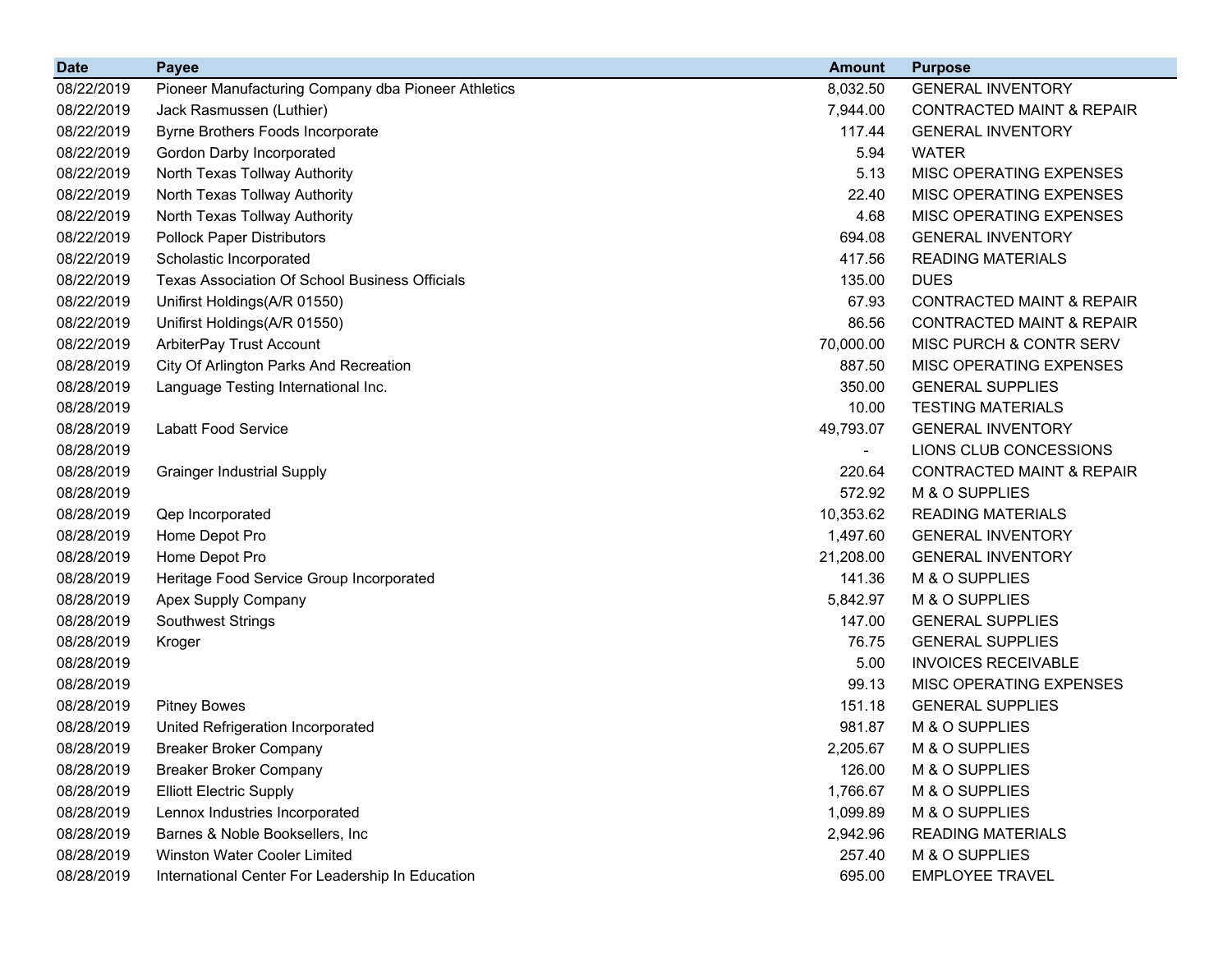| <b>Date</b> | <b>Payee</b>                                | <b>Amount</b> | <b>Purpose</b>                       |
|-------------|---------------------------------------------|---------------|--------------------------------------|
| 08/28/2019  | Paradise Produce                            | 1,704.75      | <b>FOOD</b>                          |
| 08/28/2019  | Visual Impact                               | 9,237.00      | <b>GENERAL SUPPLIES</b>              |
| 08/28/2019  |                                             | 350.00        | <b>INVOICES RECEIVABLE</b>           |
| 08/28/2019  | <b>Crisis Prevention Institute</b>          | 1,650.00      | <b>GENERAL SUPPLIES</b>              |
| 08/28/2019  | Trane Company Commercial Systems Group      | 1,266.48      | M & O SUPPLIES                       |
| 08/28/2019  | Fastsigns                                   | 144.00        | M & O SUPPLIES                       |
| 08/28/2019  | PPG Architectural Finishes, Inc             | 249.62        | M & O SUPPLIES                       |
| 08/28/2019  | <b>Careys Sporting Goods</b>                | 6,500.00      | <b>GENERAL SUPPLIES</b>              |
| 08/28/2019  | Oticon Incorporated                         | 400.00        | <b>GENERAL SUPPLIES</b>              |
| 08/28/2019  | Office Depot                                | 2,381.24      | <b>GENERAL SUPPLIES</b>              |
| 08/28/2019  | Laerdal Medical Corporation                 | 1,968.30      | <b>GENERAL SUPPLIES</b>              |
| 08/28/2019  | S & S Worldwide                             | 93.51         | <b>GENERAL SUPPLIES</b>              |
| 08/28/2019  | Enterprise Rent A Car                       | 89.00         | <b>INVOICES RECEIVABLE</b>           |
| 08/28/2019  | Enterprise Rent A Car                       | 2,265.00      | STUDENT TVL*NO AISD BUSES            |
| 08/28/2019  | Enterprise Rent A Car                       | 208.00        | RENTALS & OPERATING LEASE            |
| 08/28/2019  |                                             | 830.52        | STUDENT TVL*NO AISD BUSES            |
| 08/28/2019  | Enterprise Rent A Car                       | 542.35        | <b>EMPLOYEE TRAVEL</b>               |
| 08/28/2019  | Enterprise Rent A Car                       | 594.00        | STUDENT TVL*NO AISD BUSES            |
| 08/28/2019  | Enterprise Rent A Car                       | 1,068.00      | <b>INVOICES RECEIVABLE</b>           |
| 08/28/2019  | Land O Lakes Incorporated                   | 26,034.00     | <b>GENERAL INVENTORY</b>             |
| 08/28/2019  | Landtec Engineers Llc                       | 34,744.00     | OTH PROFESSIONAL SERVICES            |
| 08/28/2019  | Kagan Professional Development              | 4,249.00      | MISC PURCH & CONTR SERV              |
| 08/28/2019  | <b>Verizon Wireless Acct</b>                | 113.97        | <b>WATER</b>                         |
| 08/28/2019  | SHI Government Solutions Incorporated       | 2,782.18      | <b>GENERAL SUPPLIES</b>              |
| 08/28/2019  | <b>Mackin Educational Resources</b>         | 885.20        | <b>READING MATERIALS</b>             |
| 08/28/2019  | C & P Pump Services Incorporated            | 240.00        | M & O SUPPLIES                       |
| 08/28/2019  | <b>Td Industries Limited</b>                | 52,931.14     | <b>CONTRACTED MAINT &amp; REPAIR</b> |
| 08/28/2019  | Aerowave Technologies                       | 2,314.95      | <b>CONTRACTED MAINT &amp; REPAIR</b> |
| 08/28/2019  | Genesis II Incorporated                     | 483.84        | <b>GENERAL INVENTORY</b>             |
| 08/28/2019  | Govconnection Incorporated                  | 165.04        | <b>GENERAL SUPPLIES</b>              |
| 08/28/2019  | <b>Washington Music Center</b>              | 1,006.95      | <b>GENERAL SUPPLIES</b>              |
| 08/28/2019  | <b>String Connection Donald Lee Simpson</b> | 5,607.00      | <b>CONTRACTED MAINT &amp; REPAIR</b> |
| 08/28/2019  | Delcom Group                                | 222.45        | <b>GENERAL SUPPLIES</b>              |
| 08/28/2019  | Project Lead The Way Incorporated           | 6,141.75      | <b>GENERAL SUPPLIES</b>              |
| 08/28/2019  | <b>LSS Digital Incorporated</b>             | 310.00        | <b>CONTRACTED MAINT &amp; REPAIR</b> |
| 08/28/2019  | City Of Arlington Planning & Zoning         | 704.00        | <b>CONTRACTED MAINT &amp; REPAIR</b> |
| 08/28/2019  | Kimbrough Fire Extinguisher Company         | 125.00        | M & O SUPPLIES                       |
| 08/28/2019  | C D Hartnett Company                        | 38,300.10     | <b>FOOD</b>                          |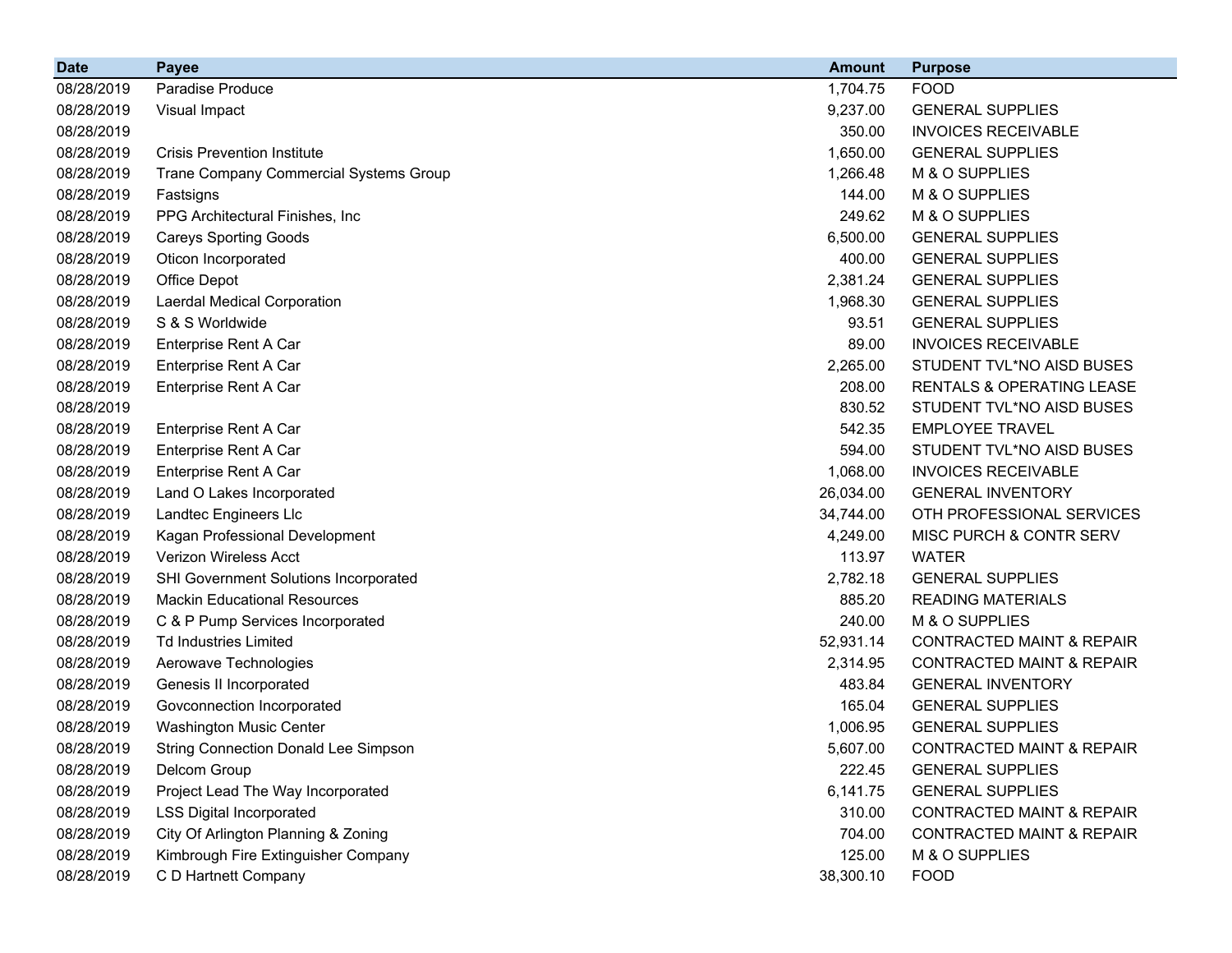| <b>Date</b> | <b>Payee</b>                                                            | <b>Amount</b> | <b>Purpose</b>                       |
|-------------|-------------------------------------------------------------------------|---------------|--------------------------------------|
| 08/28/2019  |                                                                         | 34,318.00     | <b>GENERAL INVENTORY</b>             |
| 08/28/2019  |                                                                         |               | LIONS CLUB CONCESSIONS               |
| 08/28/2019  | <b>Texas Association Of Student Council</b>                             | 85.00         | <b>DUES</b>                          |
| 08/28/2019  | Quill Corporation Acct# 3575150                                         | 336.43        | ACCOUNTS PAYABLE-ACCRUALS            |
| 08/28/2019  |                                                                         |               | <b>GENERAL SUPPLIES</b>              |
| 08/28/2019  | <b>Texas Academic Decathlon</b>                                         | 8,600.00      | MISC OPERATING EXPENSES              |
| 08/28/2019  | Lone Star Percussion                                                    | 2,777.50      | <b>GENERAL SUPPLIES</b>              |
| 08/28/2019  | <b>City Of Grand Prairie Water Utilities</b>                            | 1,109.21      | <b>WATER</b>                         |
| 08/28/2019  | Arlington Hardware Incorporated #53                                     | 253.19        | M & O SUPPLIES                       |
| 08/28/2019  | Asel Art Supply                                                         | 743.33        | <b>GENERAL SUPPLIES</b>              |
| 08/28/2019  | Shar Products Company Acct 100215                                       | 12.80         | <b>GENERAL SUPPLIES</b>              |
| 08/28/2019  | <b>Texas Association Of School Boards</b>                               | 60.00         | MISC OPERATING EXPENSES              |
| 08/28/2019  | Catholic Charities Translation & Interpreter Network                    | 2,290.50      | MISC PURCH & CONTR SERV              |
| 08/28/2019  | Utpa                                                                    | 444.00        | MISC OPERATING EXPENSES              |
| 08/28/2019  | Hanover Uniform Company                                                 | 5,875.75      | NON-FOOD REQUISITIONS                |
| 08/28/2019  | <b>Total Maintenance Solutions-South</b>                                | 746.69        | M & O SUPPLIES                       |
| 08/28/2019  | <b>Texas IB Schools</b>                                                 | 300.00        | MISC OPERATING EXPENSES              |
| 08/28/2019  | Science First; Hands on Labs; Cynmar; Starlab; Wildco; Your Science Hub | 310.33        | ACCOUNTS PAYABLE-ACCRUALS            |
| 08/28/2019  |                                                                         |               | <b>GENERAL SUPPLIES</b>              |
| 08/28/2019  | <b>Gibson Cornelius</b>                                                 | 247.50        | MISC PURCH & CONTR SERV              |
| 08/28/2019  | National Association Student Council                                    | 95.00         | <b>DUES</b>                          |
| 08/28/2019  | <b>Luxor Staffing</b>                                                   | 462.83        | MISC PURCH & CONTR SERV              |
| 08/28/2019  | Monarch Trophy Studio                                                   | 436.10        | <b>GENERAL SUPPLIES</b>              |
| 08/28/2019  | Lea Park & Play Incorporated                                            | 957.79        | M & O SUPPLIES                       |
| 08/28/2019  | <b>ESGILLC</b>                                                          | 2,506.00      | <b>READING MATERIALS</b>             |
| 08/28/2019  | Ferrellgas, Incorporated                                                | 10,132.66     | <b>GENERAL INVENTORY</b>             |
| 08/28/2019  | Texas Pottery Supply and Clay Company                                   | 102.00        | <b>CONTRACTED MAINT &amp; REPAIR</b> |
| 08/28/2019  | Phillips Lawn Sprinkler Co. Inc.                                        | 506.81        | <b>CONTRACTED MAINT &amp; REPAIR</b> |
| 08/28/2019  | Automatic Sprinkler of Texas Incorporated                               | 5,875.00      | <b>CONTRACTED MAINT &amp; REPAIR</b> |
| 08/28/2019  | <b>McKinney Kenneth</b>                                                 | 115.00        | MISC PURCH & CONTR SERV              |
| 08/28/2019  | Cook Christopher                                                        | 650.00        | MISC PURCH & CONTR SERV              |
| 08/28/2019  | Dunlap Kirk D                                                           | 522.50        | MISC PURCH & CONTR SERV              |
| 08/28/2019  | Alliance Geotechnical Group                                             | 7,896.75      | OTH PROFESSIONAL SERVICES            |
| 08/28/2019  | <b>Golden Graduation Services</b>                                       | 375.00        | <b>GENERAL SUPPLIES</b>              |
| 08/28/2019  | Peterson David L                                                        | 115.00        | MISC PURCH & CONTR SERV              |
| 08/28/2019  | Hellas Construction Incorporated                                        | 7,150.00      | <b>CONTRACTED MAINT &amp; REPAIR</b> |
| 08/28/2019  | <b>Carroll Percy</b>                                                    | 247.50        | MISC PURCH & CONTR SERV              |
| 08/28/2019  | <b>Washington Varandas</b>                                              | 247.50        | MISC PURCH & CONTR SERV              |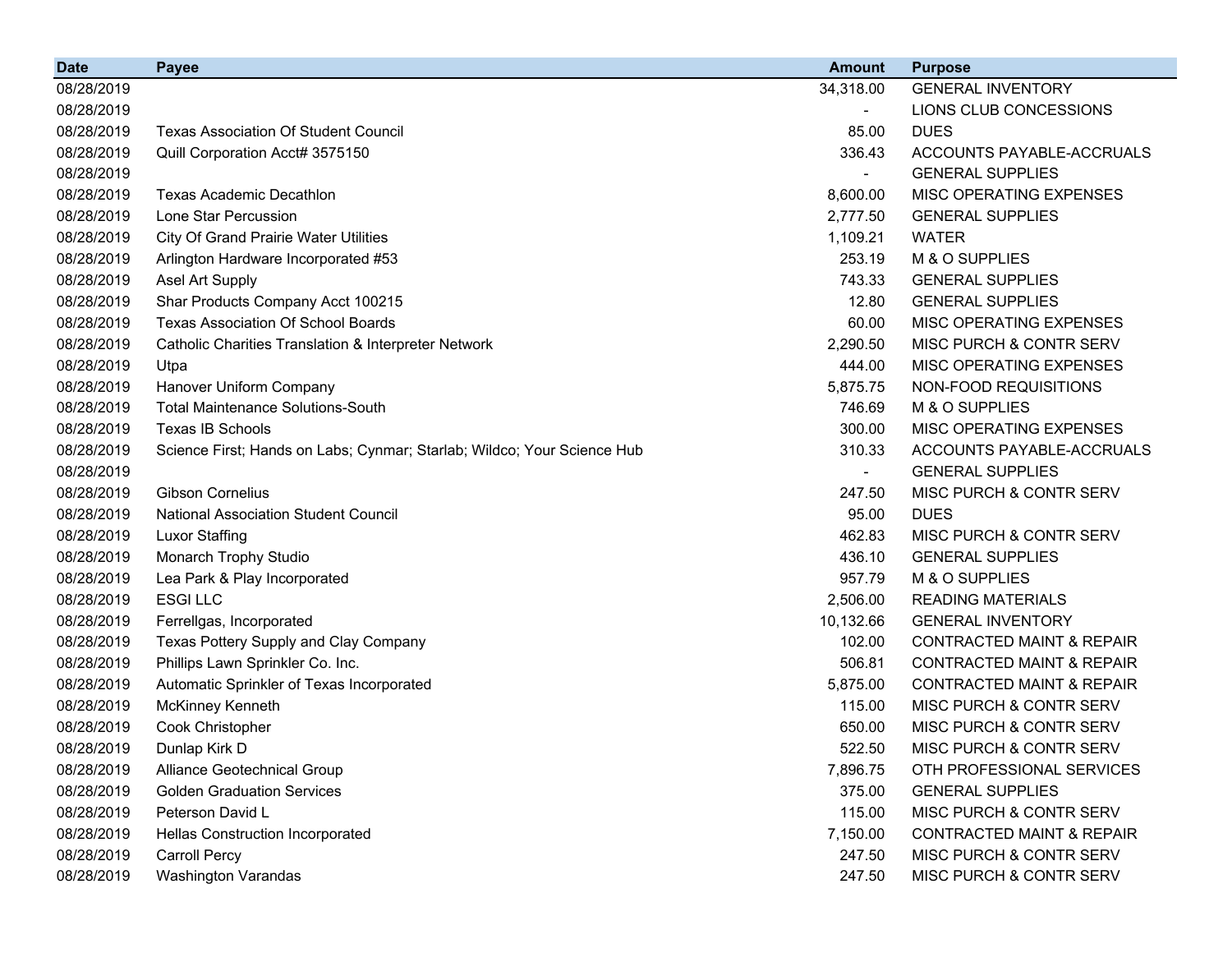| <b>Date</b> | <b>Payee</b>                                 | <b>Amount</b> | <b>Purpose</b>                       |
|-------------|----------------------------------------------|---------------|--------------------------------------|
| 08/28/2019  | <b>Aquatic Solutions</b>                     | 330.00        | <b>INVOICES RECEIVABLE</b>           |
| 08/28/2019  | <b>Binswanger Glass</b>                      | 239.95        | <b>CONTRACTED MAINT &amp; REPAIR</b> |
| 08/28/2019  |                                              | 405.68        | M & O SUPPLIES                       |
| 08/28/2019  | Virtucom, Incorporated                       | 732.00        | <b>GENERAL SUPPLIES</b>              |
| 08/28/2019  | Brown Jeff                                   | 115.00        | MISC PURCH & CONTR SERV              |
| 08/28/2019  | Eichelbaum Wardell Hansen Powell & Mehl P.C. | 82,964.81     | <b>LEGAL SERVICES</b>                |
| 08/28/2019  |                                              | 1,805.36      | MISC PURCH & CONTR SERV              |
| 08/28/2019  | <b>National Wholesale Supply</b>             | 578.50        | M & O SUPPLIES                       |
| 08/28/2019  | <b>Discount School Supply</b>                | 744.42        | ACCOUNTS PAYABLE-ACCRUALS            |
| 08/28/2019  |                                              | 56.56         | <b>GENERAL SUPPLIES</b>              |
| 08/28/2019  | Seon Systems Sales Incorporated              | 8,352.00      | MISC PURCH & CONTR SERV              |
| 08/28/2019  | Mans Distributors, Inc.                      | 787.32        | <b>GENERAL INVENTORY</b>             |
| 08/28/2019  | <b>City Electric Supply Company</b>          | 1,445.07      | M & O SUPPLIES                       |
| 08/28/2019  | Kurz & Company                               | 2,088.28      | <b>FOOD</b>                          |
| 08/28/2019  | Accent Awards & Trophies, LLC                | 978.90        | <b>INVOICES RECEIVABLE</b>           |
| 08/28/2019  | Everything Medical, LLC                      | 34.80         | <b>GENERAL SUPPLIES</b>              |
| 08/28/2019  | <b>Enviromatic Systems Services</b>          | 1,272.46      | M & O SUPPLIES                       |
| 08/28/2019  | Weber Tina                                   | 195.00        | MISC PURCH & CONTR SERV              |
| 08/28/2019  | <b>William Gee</b>                           | 100.00        | MISC PURCH & CONTR SERV              |
| 08/28/2019  | Seidlitz Education, LLC                      | 3,000.00      | MISC PURCH & CONTR SERV              |
| 08/28/2019  | <b>Autonation Chevrolet</b>                  | 92.59         | M & O SUPPLIES                       |
| 08/28/2019  | <b>Enterprise TollPass Processing Center</b> | 18.72         | MISC OPERATING EXPENSES              |
| 08/28/2019  | AlphaGraphics                                | 112.50        | ACCOUNTS PAYABLE-ACCRUALS            |
| 08/28/2019  |                                              | 288.00        | <b>GENERAL SUPPLIES</b>              |
| 08/28/2019  | Follett School Solutions, Inc.               | 22.85         | M & O SUPPLIES                       |
| 08/28/2019  |                                              | 81.00         | <b>READING MATERIALS</b>             |
| 08/28/2019  | <b>Arlington Today</b>                       | 3,600.00      | MISC OPERATING EXPENSES              |
| 08/28/2019  | Genovation Inc                               | 1,834.31      | <b>CONTRACTED MAINT &amp; REPAIR</b> |
| 08/28/2019  | Youth Advocate Programs, Inc.                | 604.97        | MISC PURCH & CONTR SERV              |
| 08/28/2019  | Preferred Shipping, Inc.                     | 115.68        | <b>GENERAL SUPPLIES</b>              |
| 08/28/2019  | Crawford Electric Supply Company             | 835.54        | M & O SUPPLIES                       |
| 08/28/2019  | Kyocera Document Solutions America           | 475.70        | <b>CONTRACTED MAINT &amp; REPAIR</b> |
| 08/28/2019  |                                              | 75.00         | <b>GENERAL SUPPLIES</b>              |
| 08/28/2019  | RD Lawns LLC                                 | 9,246.95      | <b>CONTRACTED MAINT &amp; REPAIR</b> |
| 08/28/2019  | Stallins David A                             | 135.00        | MISC PURCH & CONTR SERV              |
| 08/28/2019  | Braddy Joshua                                | 135.00        | MISC PURCH & CONTR SERV              |
| 08/28/2019  | Cyson Technology Group LLC                   | 678.00        | MISC PURCH & CONTR SERV              |
| 08/28/2019  | Reece Katie                                  | 300.00        | <b>INVOICES RECEIVABLE</b>           |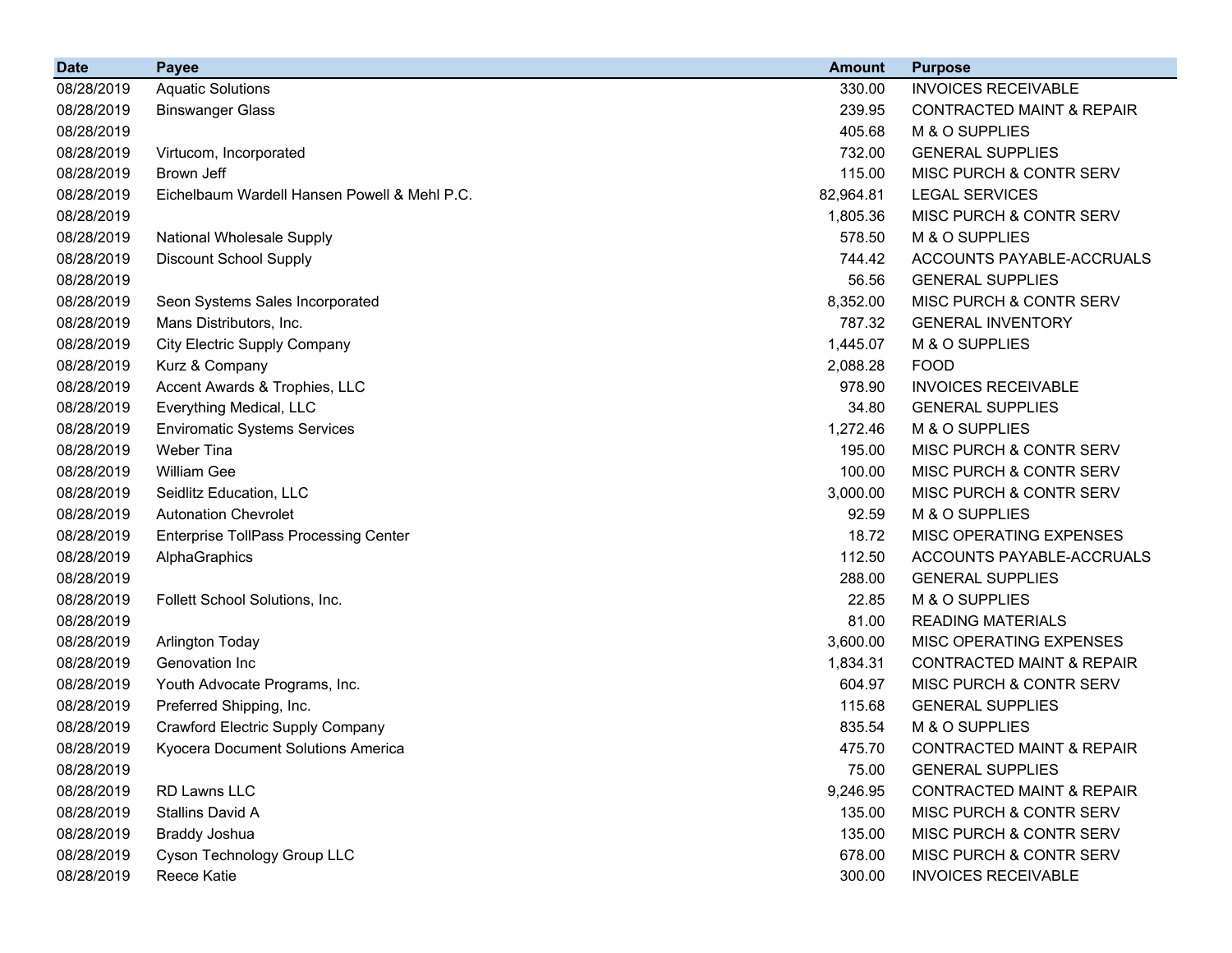| <b>Date</b> | <b>Payee</b>                               | <b>Amount</b> | <b>Purpose</b>                       |
|-------------|--------------------------------------------|---------------|--------------------------------------|
| 08/28/2019  | LBL Architects, Inc.                       | 56,545.65     | <b>CONTRACTED MAINT &amp; REPAIR</b> |
| 08/28/2019  | Davis, Regan                               | 247.50        | MISC PURCH & CONTR SERV              |
| 08/28/2019  | <b>KAI TEXAS</b>                           | 5,478.46      | OTH PROFESSIONAL SERVICES            |
| 08/28/2019  | Chick-fil-A(Cooper/LittleRoad/CarrierPkwy) | 126.10        | MISC OPERATING EXPENSES              |
| 08/28/2019  | Raptor Technologies, LLC                   | 1,268.00      | <b>GENERAL SUPPLIES</b>              |
| 08/28/2019  | <b>Tyson Prepared Foods</b>                | 15,586.57     | <b>GENERAL INVENTORY</b>             |
| 08/28/2019  | Cool Tech A/C Heat & Refrigeration         | 15,149.80     | <b>CONTRACTED MAINT &amp; REPAIR</b> |
| 08/28/2019  | Aryzta LLC                                 | 20,216.25     | <b>GENERAL INVENTORY</b>             |
| 08/28/2019  | Ferguson Enterprises, Inc.                 | 436.50        | <b>GENERAL INVENTORY</b>             |
| 08/28/2019  |                                            | 457.20        | LIONS CLUB CONCESSIONS               |
| 08/28/2019  |                                            | 508.33        | M & O SUPPLIES                       |
| 08/28/2019  | Interstate All Battery Center              | 254.30        | M & O SUPPLIES                       |
| 08/28/2019  | HP Inc.                                    | 271.11        | <b>GENERAL SUPPLIES</b>              |
| 08/28/2019  | <b>Hubbard Kera</b>                        | 195.00        | MISC PURCH & CONTR SERV              |
| 08/28/2019  | <b>Occupational Health Solutions</b>       | 115.00        | MISC PURCH & CONTR SERV              |
| 08/28/2019  | <b>Education Galaxy LLC</b>                | 4,200.00      | <b>GENERAL SUPPLIES</b>              |
| 08/28/2019  | Pear Deck                                  | 36,000.00     | <b>GENERAL SUPPLIES</b>              |
| 08/28/2019  | Decker Equipment/School Fix                | 300.49        | M & O SUPPLIES                       |
| 08/28/2019  | <b>NEDRP LLC</b>                           | 4,500.00      | <b>MISC PURCH &amp; CONTR SERV</b>   |
| 08/28/2019  | Westone Laboratories Inc                   | 375.27        | <b>GENERAL SUPPLIES</b>              |
| 08/28/2019  | DJ RL                                      | 300.00        | <b>INVOICES RECEIVABLE</b>           |
| 08/28/2019  | AK2 Sports                                 | 4,254.20      | <b>GENERAL SUPPLIES</b>              |
| 08/28/2019  | Cardinal's Sport Center Incorporated       | 36,922.25     | <b>GENERAL SUPPLIES</b>              |
| 08/28/2019  | Lowe's Home Centers, LLC                   | 700.54        | <b>GENERAL SUPPLIES</b>              |
| 08/28/2019  |                                            | 2,415.52      | M & O SUPPLIES                       |
| 08/28/2019  | Western-BRW Paper Company Incorporated     | 1,349.34      | <b>GENERAL SUPPLIES</b>              |
| 08/28/2019  | Tennis Outlet Inc.                         | 2,234.23      | <b>GENERAL SUPPLIES</b>              |
| 08/28/2019  | Metro Irrigation                           | 916.19        | M & O SUPPLIES                       |
| 08/28/2019  | Locke Supply Co.                           | 85.79         | M & O SUPPLIES                       |
| 08/28/2019  | <b>Final Graphic</b>                       | 110.00        | MISC PURCH & CONTR SERV              |
| 08/28/2019  | iPrint Technologies                        | 1,377.00      | <b>GENERAL SUPPLIES</b>              |
| 08/28/2019  | Nutrislice, Inc.                           | 35,625.00     | MISC PURCH & CONTR SERV              |
| 08/28/2019  | Sams Club 6244                             | 1,487.97      | <b>GENERAL SUPPLIES</b>              |
| 08/28/2019  |                                            | 422.16        | MISC OPERATING EXPENSES              |
| 08/28/2019  | The Yoga Project, LLC                      | 600.00        | MISC PURCH & CONTR SERV              |
| 08/28/2019  | <b>Williamson Music 1st</b>                | 1,820.00      | <b>GENERAL SUPPLIES</b>              |
| 08/28/2019  | M-F Athletic/Perform Better                | 353.75        | <b>GENERAL SUPPLIES</b>              |
| 08/28/2019  | Sysco North Texas                          | 1,267.20      | <b>GENERAL INVENTORY</b>             |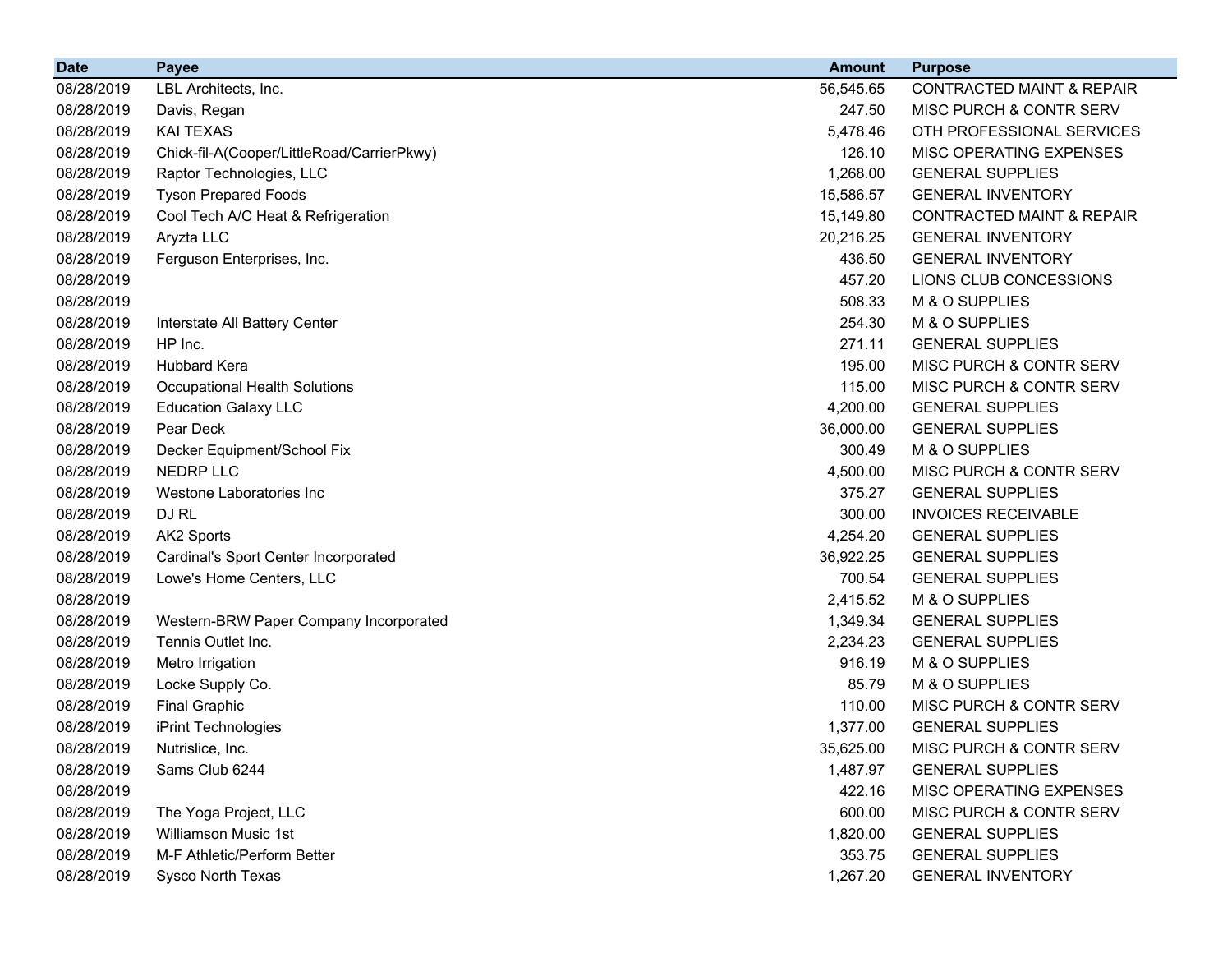| <b>Date</b> | <b>Payee</b>                                            | <b>Amount</b> | <b>Purpose</b>                       |
|-------------|---------------------------------------------------------|---------------|--------------------------------------|
| 08/28/2019  | Your Tees                                               | 523.00        | <b>GENERAL SUPPLIES</b>              |
| 08/28/2019  | GradeCam LLC                                            | 8,340.00      | MISC PURCH & CONTR SERV              |
| 08/28/2019  | <b>CableLink Solutions</b>                              | 360.00        | <b>GENERAL SUPPLIES</b>              |
| 08/28/2019  | BRG, INC                                                | 5,000.00      | OTH PROFESSIONAL SERVICES            |
| 08/28/2019  | OTC Brands, Inc.                                        | 952.04        | <b>GENERAL SUPPLIES</b>              |
| 08/28/2019  | Positive Action, Inc.                                   | 1,200.00      | MISC PURCH & CONTR SERV              |
| 08/28/2019  | Imperial Construction, Inc.                             | 1,843,052.20  | <b>CONTRACTED MAINT &amp; REPAIR</b> |
| 08/28/2019  |                                                         | (92, 152.61)  | <b>RETAINAGE</b>                     |
| 08/28/2019  | <b>Allibon Amy</b>                                      | 350.00        | <b>MISC PURCH &amp; CONTR SERV</b>   |
| 08/28/2019  | <b>Mavich LLC</b>                                       | 663.08        | <b>GENERAL INVENTORY</b>             |
| 08/28/2019  |                                                         | 207.36        | M & O SUPPLIES                       |
| 08/28/2019  | OverDrive, Inc                                          | 5,000.00      | <b>READING MATERIALS</b>             |
| 08/28/2019  | Making the Connection in Math                           | 1,400.00      | MISC PURCH & CONTR SERV              |
| 08/28/2019  | Nasco                                                   | 285.60        | <b>GENERAL INVENTORY</b>             |
| 08/28/2019  |                                                         | 270.62        | <b>GENERAL SUPPLIES</b>              |
| 08/28/2019  | Steve Weiss Music, Inc.                                 | 179.85        | <b>GENERAL SUPPLIES</b>              |
| 08/28/2019  | Maddux Jeb                                              | 450.00        | MISC PURCH & CONTR SERV              |
| 08/28/2019  | Learning A-Z LLC                                        | 1,829.10      | <b>GENERAL SUPPLIES</b>              |
| 08/28/2019  | J R Downes Company                                      | 4,075.00      | <b>CONTRACTED MAINT &amp; REPAIR</b> |
| 08/28/2019  | S/P2                                                    | 299.00        | <b>GENERAL SUPPLIES</b>              |
| 08/28/2019  | <b>Cassie Noll</b>                                      | 135.00        | MISC PURCH & CONTR SERV              |
| 08/28/2019  | Sonova USA Inc.                                         | 46,278.84     | <b>GENERAL SUPPLIES</b>              |
| 08/28/2019  | Advanced Blending, Inc. DBA Last Group Enterprises Inc. | 4,898.25      | <b>GENERAL INVENTORY</b>             |
| 08/28/2019  | Dorian Business Systems, LLC                            | 15,300.00     | <b>GENERAL SUPPLIES</b>              |
| 08/28/2019  | Staples Inc/Staples Business Advantage                  | 2,274.73      | <b>GENERAL SUPPLIES</b>              |
| 08/28/2019  | <b>Arlington Strings</b>                                | 2,480.00      | <b>GENERAL SUPPLIES</b>              |
| 08/28/2019  | <b>Hoonuit LLC</b>                                      | 17,999.96     | MISC PURCH & CONTR SERV              |
| 08/28/2019  |                                                         | 70,000.04     | <b>TEXTBOOKS</b>                     |
| 08/28/2019  | Schreiber Foods International Incorporated              | 16,583.35     | <b>GENERAL INVENTORY</b>             |
| 08/28/2019  | Your IT Solution                                        | 54.99         | ACCOUNTS PAYABLE-ACCRUALS            |
| 08/28/2019  |                                                         | 24.99         | <b>GENERAL SUPPLIES</b>              |
| 08/28/2019  | Jesica Clay Photography                                 | 950.00        | <b>INVOICES RECEIVABLE</b>           |
| 08/28/2019  | Renzulli Learning LLC                                   | 30,000.00     | <b>GENERAL SUPPLIES</b>              |
| 08/28/2019  | Martin High School PTA                                  | 600.00        | LIONS CLUB CONCESSIONS               |
| 08/28/2019  | Lamar High School PTA                                   | 600.00        | LIONS CLUB CONCESSIONS               |
| 08/28/2019  | <b>Bettis Aljay III</b>                                 | 105.00        | MISC PURCH & CONTR SERV              |
| 08/28/2019  | Fugro USA Land Inc.                                     | 2,593.15      | OTH PROFESSIONAL SERVICES            |
| 08/28/2019  | <b>TestOut Corporation</b>                              | 2,650.00      | <b>GENERAL SUPPLIES</b>              |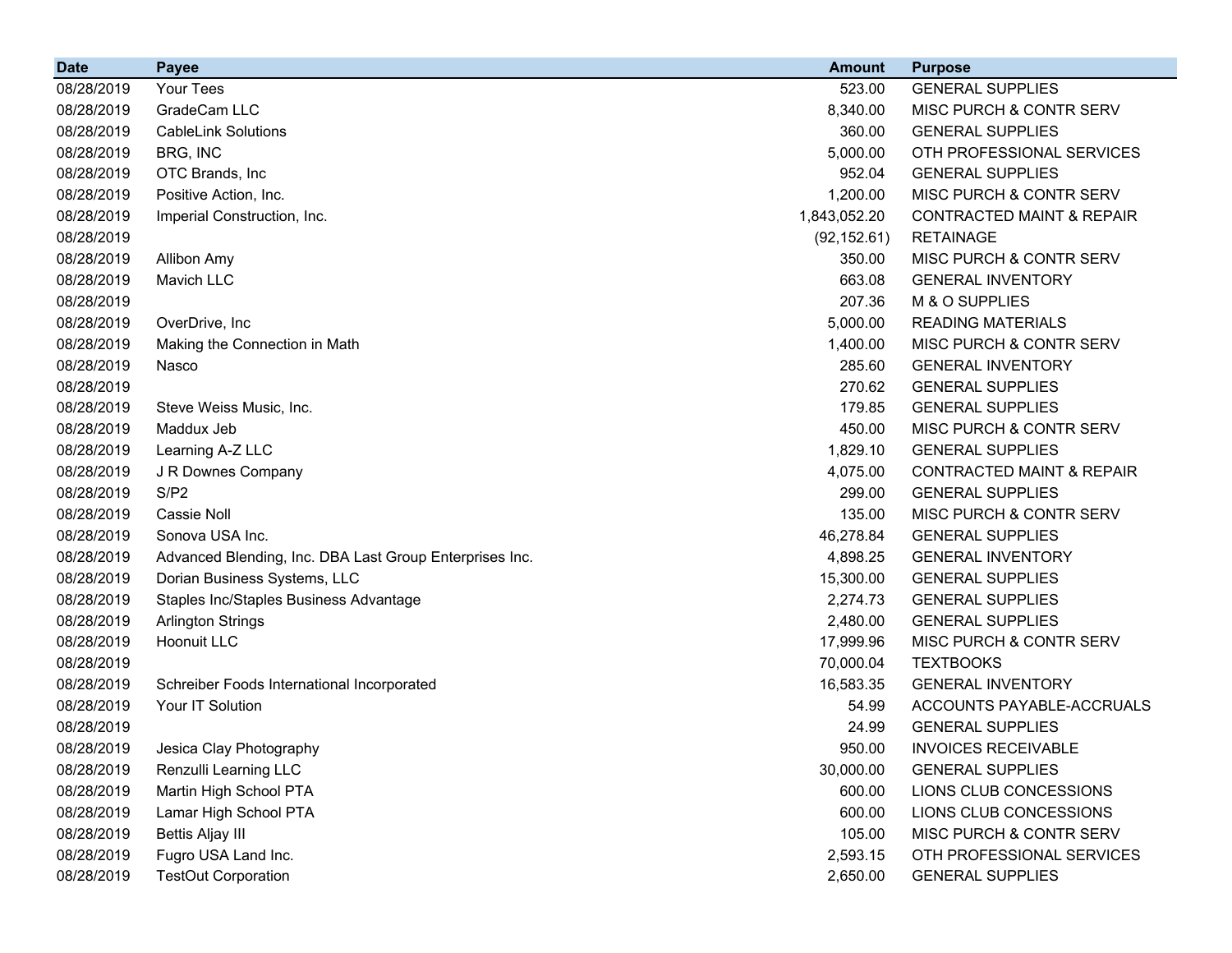| <b>Date</b> | <b>Payee</b>                                 | <b>Amount</b> | <b>Purpose</b>                       |
|-------------|----------------------------------------------|---------------|--------------------------------------|
| 08/28/2019  | <b>Campos Engineering INC</b>                | 1,537.00      | <b>CONTRACTED MAINT &amp; REPAIR</b> |
| 08/28/2019  | <b>Battery Systems Inc</b>                   | 1,233.47      | <b>GENERAL INVENTORY</b>             |
| 08/28/2019  | Affinity Insurance Services, Inc.            | 925.00        | <b>INSURANCE/BOND PREMIUMS</b>       |
| 08/28/2019  | <b>MTS Publications</b>                      | 17,356.23     | <b>GENERAL SUPPLIES</b>              |
| 08/28/2019  | <b>Borden Dairy Company</b>                  | 31,521.36     | <b>FOOD</b>                          |
| 08/28/2019  | Ogunbameru Courage                           | 135.00        | MISC PURCH & CONTR SERV              |
| 08/28/2019  | Xtech Protective Equipment LLC               | 749.53        | <b>INVOICES RECEIVABLE</b>           |
| 08/28/2019  | PICK-N-STITCH CUSTOM EMBELLISHMENTS          | 608.00        | <b>INVOICES RECEIVABLE</b>           |
| 08/28/2019  | Vintage King Audio Inc                       | 703.05        | <b>GENERAL SUPPLIES</b>              |
| 08/28/2019  | <b>Blick Art Materials</b>                   | 59.30         | <b>GENERAL SUPPLIES</b>              |
| 08/28/2019  | Spellbound Braille                           | 648.00        | MISC PURCH & CONTR SERV              |
| 08/28/2019  | <b>Luchin Consulting</b>                     | 2,000.00      | MISC PURCH & CONTR SERV              |
| 08/28/2019  | Can-Am Wireless LLC                          | 6,340.63      | <b>GENERAL SUPPLIES</b>              |
| 08/28/2019  | <b>Richard R Haratine</b>                    | 350.00        | MISC PURCH & CONTR SERV              |
| 08/28/2019  | Karen A Potter                               | 350.00        | MISC PURCH & CONTR SERV              |
| 08/28/2019  | <b>Cooper Street Cleaners</b>                | 568.00        | <b>INVOICES RECEIVABLE</b>           |
| 08/28/2019  | Patricia A Dibble                            | 478.00        | <b>INVOICES RECEIVABLE</b>           |
| 08/28/2019  | Sportswear World                             | 270.00        | <b>GENERAL SUPPLIES</b>              |
| 08/28/2019  | <b>Constellation New Energy</b>              | 2,572.73      | <b>WATER</b>                         |
| 08/28/2019  | Reserve Acct - L H S Pitney Bowes            | 1,880.00      | <b>GENERAL SUPPLIES</b>              |
| 08/28/2019  | <b>Complete Supply Incorporated</b>          | 3,346.64      | <b>GENERAL INVENTORY</b>             |
| 08/28/2019  |                                              | 61,500.00     | M & O SUPPLIES                       |
| 08/28/2019  | <b>Gomez Floor Covering</b>                  | 868.83        | M & O SUPPLIES                       |
| 08/28/2019  | Elevator Maintenance and Repair Incorporated | 4,395.00      | <b>CONTRACTED MAINT &amp; REPAIR</b> |
| 08/28/2019  | International Baccalaureate America          | 11,650.00     | MISC OPERATING EXPENSES              |
| 08/28/2019  | Flippen Group The                            | 350.63        | <b>READING MATERIALS</b>             |
| 08/28/2019  | Flippen Group The                            | 25,680.44     | MISC PURCH & CONTR SERV              |
| 08/28/2019  | Flippen Group The                            | 22,500.00     | MISC PURCH & CONTR SERV              |
| 08/28/2019  | Flippen Group The                            | 21,467.07     | MISC PURCH & CONTR SERV              |
| 08/28/2019  | Flippen Group The                            | 687.50        | <b>GENERAL SUPPLIES</b>              |
| 08/28/2019  | <b>Atmos Energy</b>                          | 95.40         | <b>WATER</b>                         |
| 08/28/2019  | Knox Company                                 | 689.00        | M & O SUPPLIES                       |
| 08/28/2019  | <b>Temperature Control Systems</b>           | 693.89        | M & O SUPPLIES                       |
| 08/28/2019  | Jack Rasmussen (Luthier)                     | 2,478.00      | <b>CONTRACTED MAINT &amp; REPAIR</b> |
| 08/28/2019  | Horizon Software International L L C         | 21,635.00     | <b>CONTRACTED MAINT &amp; REPAIR</b> |
| 08/28/2019  | <b>Bucks Wheel &amp; Equipment Company</b>   | 190.56        | M & O SUPPLIES                       |
| 08/28/2019  | Southwest International Trucks               | 124.14        | M & O SUPPLIES                       |
| 08/28/2019  | <b>Nicol Scales</b>                          | 255.00        | MISC PURCH & CONTR SERV              |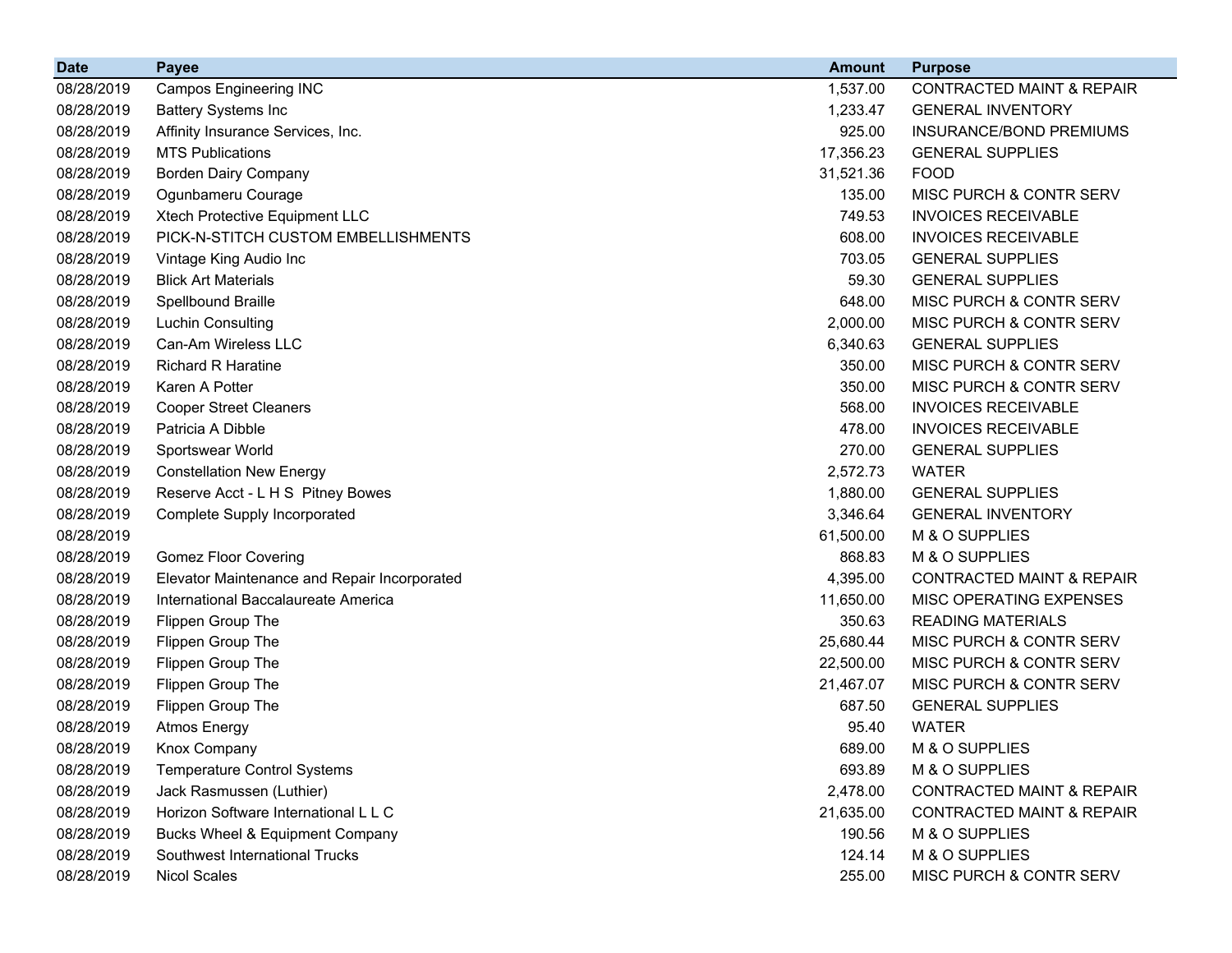| <b>Date</b> | <b>Payee</b>                                                   | <b>Amount</b> | <b>Purpose</b>                             |
|-------------|----------------------------------------------------------------|---------------|--------------------------------------------|
| 08/28/2019  | <b>Best Plumbing Specialties Incorporated</b>                  | 103.50        | <b>GENERAL INVENTORY</b>                   |
| 08/28/2019  | Music & Arts                                                   | 10,445.00     | <b>CONTRACTED MAINT &amp; REPAIR</b>       |
| 08/28/2019  | <b>Taylor Music Incorporated</b>                               | 1,266.00      | <b>GENERAL SUPPLIES</b>                    |
| 08/28/2019  | Byrne Brothers Foods Incorporate                               | 14,735.80     | <b>GENERAL INVENTORY</b>                   |
| 08/28/2019  | Arlington Independent School District Food & Nutrition Service | 92.00         | <b>INVOICES RECEIVABLE</b>                 |
| 08/28/2019  |                                                                | 69.00         | MISC OPERATING EXPENSES                    |
| 08/28/2019  | Martin & Sons Locksmith Incorporated                           | 635.00        | <b>GENERAL SUPPLIES</b>                    |
| 08/28/2019  | Rush Truck Centers Of Texas Limited Partnership                | 10,136.80     | CONTRACTED MAINT & REPAIR                  |
| 08/28/2019  |                                                                | 460.43        | <b>GENERAL INVENTORY</b>                   |
| 08/28/2019  |                                                                | 611.25        | M & O SUPPLIES                             |
| 08/28/2019  | William Harris Lee & Company                                   | 43,520.00     | <b>FURN &amp; EQUIP &gt; \$5,000</b>       |
| 08/28/2019  |                                                                | 46,104.00     | <b>GENERAL SUPPLIES</b>                    |
| 08/28/2019  | Armko Industries, Inc.                                         | 2,132.31      | OTH PROFESSIONAL SERVICES                  |
| 08/28/2019  | Rush Bus Center Of Texas                                       | 375.39        | <b>GENERAL INVENTORY</b>                   |
| 08/28/2019  | College Park Center - University Texas Arlington               | 2,637.50      | RENTALS & OPERATING LEASE                  |
| 08/28/2019  | <b>Federal Express Corporation</b>                             | 6.47          | <b>GENERAL SUPPLIES</b>                    |
| 08/28/2019  | H2O Supply Incorporated                                        | 392.80        | <b>GENERAL INVENTORY</b>                   |
| 08/28/2019  |                                                                |               | LIONS CLUB CONCESSIONS                     |
| 08/28/2019  | SimplyWell Inc.                                                | 27,786.00     | MISC PURCH & CONTR SERV                    |
| 08/28/2019  | North Texas Tollway Authority                                  | 6.15          | MISC OPERATING EXPENSES                    |
| 08/28/2019  | North Texas Tollway Authority                                  | 3.52          | MISC OPERATING EXPENSES                    |
| 08/28/2019  | North Texas Tollway Authority                                  | 18.18         | MISC OPERATING EXPENSES                    |
| 08/28/2019  | City Of Dalworthington Gardens                                 | 156.50        | <b>WATER</b>                               |
| 08/28/2019  | Demco Incorporated                                             | 200.96        | <b>GENERAL SUPPLIES</b>                    |
| 08/28/2019  | <b>Education Service Center Region XI</b>                      | 4,175.00      | <b>EMPLOYEE TRAVEL</b>                     |
| 08/28/2019  | <b>Commercial Recorder</b>                                     | 150.80        | <b>Statutorily Required Public Notices</b> |
| 08/28/2019  | <b>Gopher Sport Equipment</b>                                  | 107.40        | <b>GENERAL SUPPLIES</b>                    |
| 08/28/2019  | Perma Bound                                                    | 164.01        | <b>READING MATERIALS</b>                   |
| 08/28/2019  | Pro Ed Incorporated                                            | 178.20        | <b>TESTING MATERIALS</b>                   |
| 08/28/2019  | <b>Pyramid School Products</b>                                 | 16,981.39     | <b>GENERAL INVENTORY</b>                   |
| 08/28/2019  | Quality Audio Visual Service Incorporated                      | 337.00        | <b>CONTRACTED MAINT &amp; REPAIR</b>       |
| 08/28/2019  | Sentinel The Alarm Company                                     | 4,265.00      | CONTRACTED MAINT & REPAIR                  |
| 08/28/2019  | Texas Department of Licensing and Regulation                   | 595.00        | MISC OPERATING EXPENSES                    |
| 08/28/2019  | Texas Department Of Licensing And Regulation Cosmetology       | 550.00        | <b>MISC OPERATING EXPENSES</b>             |
| 08/28/2019  | Unifirst Holdings(A/R 01550)                                   | 183.06        | <b>CONTRACTED MAINT &amp; REPAIR</b>       |
| 08/28/2019  | <b>United Parcel Service</b>                                   | 274.05        | <b>GENERAL SUPPLIES</b>                    |
| 08/28/2019  | <b>Wenger Corp</b>                                             | 5,390.00      | <b>GENERAL SUPPLIES</b>                    |
| 08/28/2019  | <b>Texas Classroom Teachers Association</b>                    | 191.88        | UNITED FUND                                |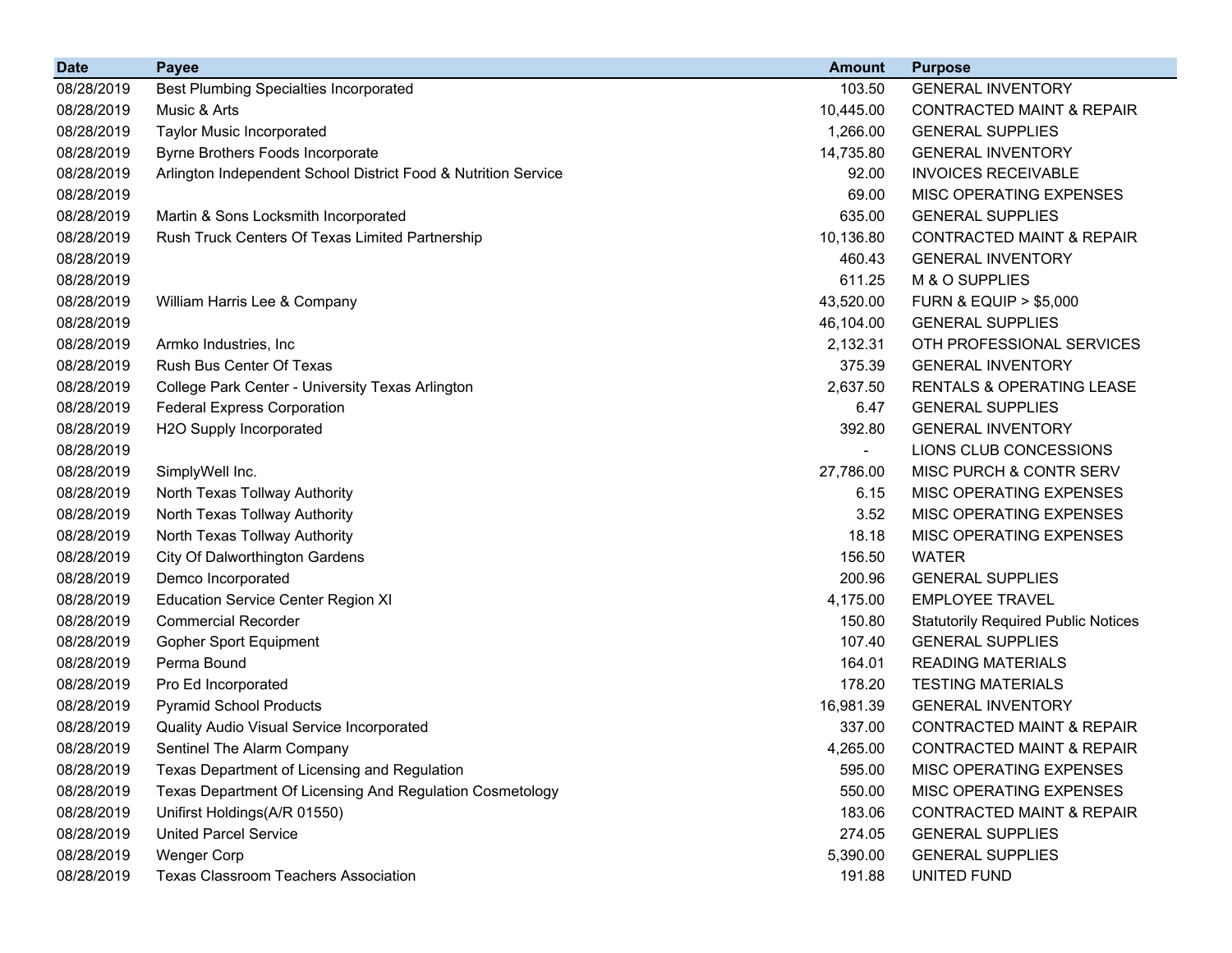| <b>Date</b> | <b>Payee</b>                                                    | <b>Amount</b> | <b>Purpose</b>             |
|-------------|-----------------------------------------------------------------|---------------|----------------------------|
| 08/28/2019  | <b>United Educators Association</b>                             | 45,878.06     | UNITED FUND                |
| 08/28/2019  | Texas United School Employees Local 100                         | 46.67         | UNITED FUND                |
| 08/28/2019  | Texas United School Employees Local 100                         | 14.99         | UNITED FUND                |
| 08/28/2019  | <b>Texas Guaranteed Student Loan Corporation</b>                | 649.36        | UNITED FUND                |
| 08/28/2019  | Texas Guaranteed Student Loan Corporation                       | 5,317.11      | UNITED FUND                |
| 08/28/2019  | Arlington Education Foundation                                  | 43.00         | AISD EDUCATION FOUNDATION  |
| 08/28/2019  | <b>Arlington Education Foundation</b>                           | 566.00        | AISD EDUCATION FOUNDATION  |
| 08/28/2019  | United States Department Of Education National Payment Ctr      | 10,787.33     | UNITED FUND                |
| 08/28/2019  | Truman Tim Chapter 13 Trustee                                   | 1,367.54      | <b>UNITED FUND</b>         |
| 08/28/2019  | Truman Tim Chapter 13 Trustee                                   | 8,488.00      | UNITED FUND                |
| 08/28/2019  | <b>United States Treasury</b>                                   | 635.00        | FED INC TAX WITHHOLDING    |
| 08/28/2019  | Family And Consumer Sciences Teachers Association Of Texas      | 27.09         | AISD EDUCATION FOUNDATION  |
| 08/28/2019  | ECMC                                                            | 543.36        | UNITED FUND                |
| 08/28/2019  | Texas Association Of Secondary School Principals                | 221.25        | UNITED FUND                |
| 08/28/2019  | Association Of Texas Professional Teachers Local                | 1.16          | UNITED FUND                |
| 08/28/2019  | Association Of Texas Professional Teachers Local                | 529.48        | UNITED FUND                |
| 08/28/2019  | Association Of Texas Professional Teachers Local                | 15.36         | UNITED FUND                |
| 08/28/2019  | Association Of Texas Professional Educators State               | 34.60         | UNITED FUND                |
| 08/28/2019  | Association Of Texas Professional Educators State               | 329.43        | <b>UNITED FUND</b>         |
| 08/28/2019  | Association Of Texas Professional Educators State               | 7,393.50      | UNITED FUND                |
| 08/28/2019  | <b>Education Career Alternatives Program</b>                    | 425.00        | <b>INVOICES RECEIVABLE</b> |
| 08/28/2019  | New Mexico Child Support Enforcement Division(SDU)              | 311.44        | UNITED FUND                |
| 08/28/2019  | Genworth Life Insurance company                                 | 67.01         | AISD EDUCATION FOUNDATION  |
| 08/28/2019  | Genworth Life Insurance company                                 | 180.06        | AISD EDUCATION FOUNDATION  |
| 08/28/2019  | California State Disbursement Unit                              | 500.00        | UNITED FUND                |
| 08/28/2019  | United States Department of Treasury - Debt Management Services | 506.71        | UNITED FUND                |
| 08/28/2019  | Perfromant Recovery Inc                                         | 826.26        | UNITED FUND                |
| 08/28/2019  | Pam Bassel Chapter 13 Trustee                                   | 10,722.00     | UNITED FUND                |
| 08/28/2019  | Pam Bassel Chapter 13 Trustee                                   | 1,200.00      | UNITED FUND                |
| 08/28/2019  | <b>National Enterprise Systems</b>                              | 627.66        | UNITED FUND                |
| 08/28/2019  | Pioneer Credit Recovery Inv                                     | 617.95        | UNITED FUND                |
| 08/28/2019  | North Carolina Department of Revenue                            | 423.57        | UNITED FUND                |
| 08/28/2019  | <b>Trellis Company</b>                                          | 2,479.82      | UNITED FUND                |
| 08/28/2019  | <b>Trellis Company</b>                                          | 341.01        | UNITED FUND                |
| 08/28/2019  | Account Control Technology Inc                                  | 182.80        | UNITED FUND                |
| 08/28/2019  | Chapter 13 Trustee Middle District of Georgia                   | 600.00        | UNITED FUND                |
| 08/28/2019  | State of Delaware Division of Child Support                     | 601.00        | UNITED FUND                |
| 08/28/2019  | <b>Support Payment Clearinghouse</b>                            | 864.00        | UNITED FUND                |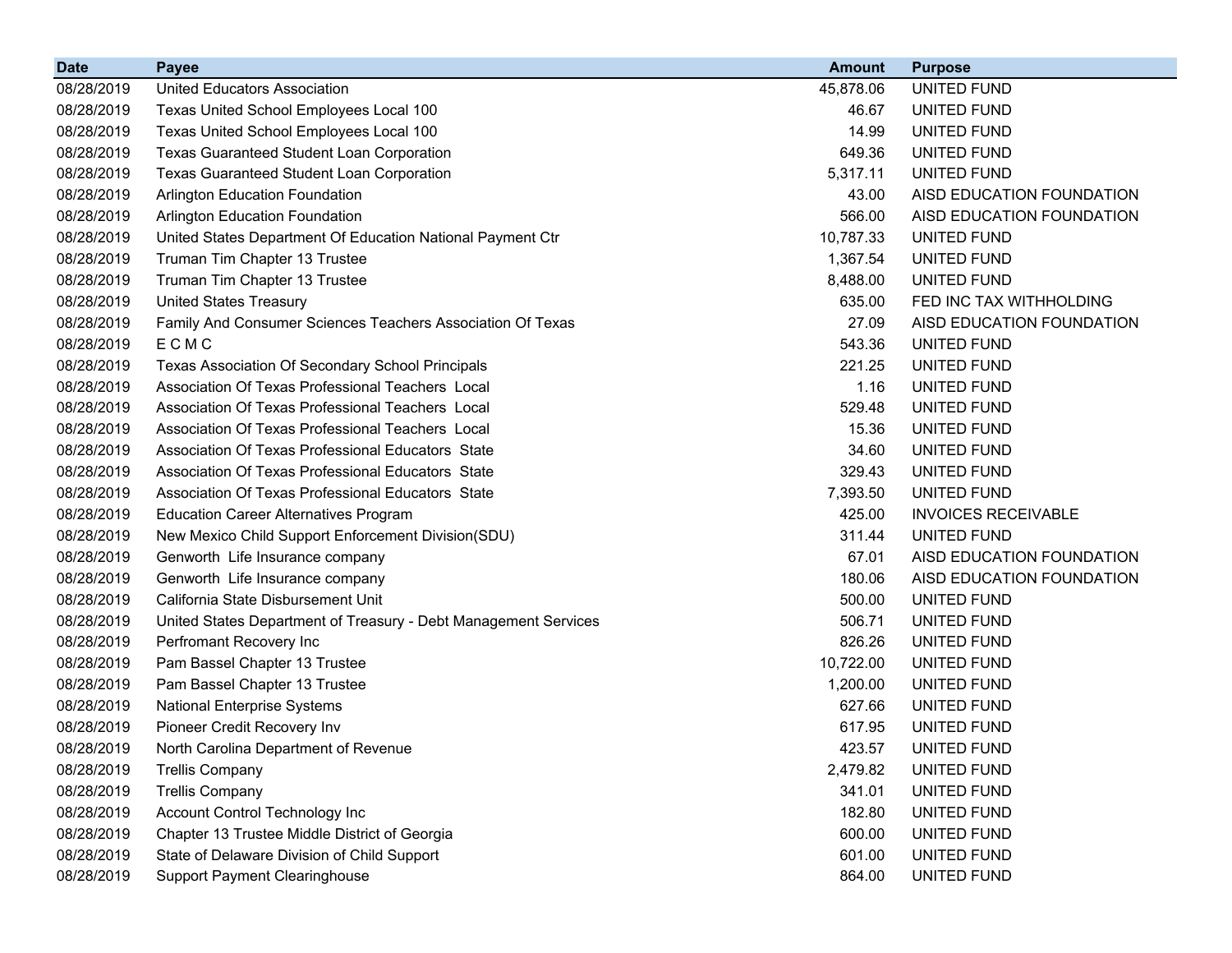| <b>Date</b> | <b>Payee</b>                                     | <b>Amount</b> | <b>Purpose</b>             |
|-------------|--------------------------------------------------|---------------|----------------------------|
| 08/28/2019  | Coast Professional Inc.                          | 187.19        | <b>UNITED FUND</b>         |
| 08/28/2019  | Coast Professional Inc.                          | 375.12        | UNITED FUND                |
| 08/28/2019  | Powers Tom Chapter 13 Trustee                    | 895.38        | UNITED FUND                |
| 08/28/2019  | Powers Tom Chapter 13 Trustee                    | 2,466.00      | <b>UNITED FUND</b>         |
| 08/28/2019  | Pennsylvania Higher Education Assistance Agency  | 981.10        | <b>UNITED FUND</b>         |
| 08/28/2019  | Texas Teachers Alternative Certification Program | 3,375.00      | <b>INVOICES RECEIVABLE</b> |
| 08/28/2019  | <b>Texas American Federation Of Teachers</b>     | 56.00         | UNITED FUND                |
| 08/28/2019  | Educational Employees Credit Union - HSA         | 100,830.74    | DENTAL INSURANCE           |
| 08/28/2019  | <b>Educational Employees Credit Union</b>        | 146,134.28    | DUE TO CREDIT UNION        |
| 08/28/2019  | <b>Texas State Teachers Association</b>          | 121.04        | UNITED FUND                |
| 08/28/2019  | <b>Texas State Teachers Association</b>          | 3,528.60      | UNITED FUND                |
| 08/29/2019  | Jennifer Allen                                   | 131.45        | <b>EMPLOYEE TRAVEL</b>     |
| 08/29/2019  | Norma Arce                                       | 65.59         | <b>EMPLOYEE TRAVEL</b>     |
| 08/29/2019  | Vera Bailey                                      | 40.77         | <b>EMPLOYEE TRAVEL</b>     |
| 08/29/2019  | Telisa Brown                                     | 43.12         | <b>EMPLOYEE TRAVEL</b>     |
| 08/29/2019  | Dao Bui                                          | 24.24         | <b>EMPLOYEE TRAVEL</b>     |
| 08/29/2019  | Rhonda Ceaser                                    | 97.91         | <b>EMPLOYEE TRAVEL</b>     |
| 08/29/2019  | Mary Cliborn                                     | 52.91         | <b>EMPLOYEE TRAVEL</b>     |
| 08/29/2019  | <b>Shirley Cobb</b>                              | 6.05          | <b>EMPLOYEE TRAVEL</b>     |
| 08/29/2019  | Sandra Correa                                    | 24.02         | <b>EMPLOYEE TRAVEL</b>     |
| 08/29/2019  | Kathy Cummings                                   | 151.41        | <b>EMPLOYEE TRAVEL</b>     |
| 08/29/2019  | Sherrie Dean                                     | 15.62         | <b>EMPLOYEE TRAVEL</b>     |
| 08/29/2019  | Jon Drury                                        | 32.42         | <b>EMPLOYEE TRAVEL</b>     |
| 08/29/2019  | Yolanda Esparza                                  | 25.47         | <b>EMPLOYEE TRAVEL</b>     |
| 08/29/2019  | <b>Charmanie Evans</b>                           | 1.61          | <b>EMPLOYEE TRAVEL</b>     |
| 08/29/2019  | <b>William Fifer</b>                             | 60.56         | <b>EMPLOYEE TRAVEL</b>     |
| 08/29/2019  | <b>Misty Fisher</b>                              | 188.69        | <b>EMPLOYEE TRAVEL</b>     |
| 08/29/2019  | <b>Richard Flores</b>                            | 118.02        | <b>EMPLOYEE TRAVEL</b>     |
| 08/29/2019  | <b>Barry Fox</b>                                 | 15.57         | <b>EMPLOYEE TRAVEL</b>     |
| 08/29/2019  | <b>Arely Frias</b>                               | 149.96        | <b>EMPLOYEE TRAVEL</b>     |
| 08/29/2019  | <b>Blanca Gonzalez</b>                           | 25.63         | <b>EMPLOYEE TRAVEL</b>     |
| 08/29/2019  | Stephanie Hawthorne                              | 29.96         | <b>EMPLOYEE TRAVEL</b>     |
| 08/29/2019  | Steven Higgs                                     | 68.21         | <b>EMPLOYEE TRAVEL</b>     |
| 08/29/2019  | Michael Hill                                     | 15.25         | <b>EMPLOYEE TRAVEL</b>     |
| 08/29/2019  | Cheryl Hodge                                     | 200.25        | <b>EMPLOYEE TRAVEL</b>     |
| 08/29/2019  | Angela Holiday                                   | 25.73         | SALARIES-TEACH & OTH PROF  |
| 08/29/2019  | Carolyn Jefferson                                | 44.46         | <b>EMPLOYEE TRAVEL</b>     |
| 08/29/2019  | Mike Johnston                                    | 12.95         | <b>EMPLOYEE TRAVEL</b>     |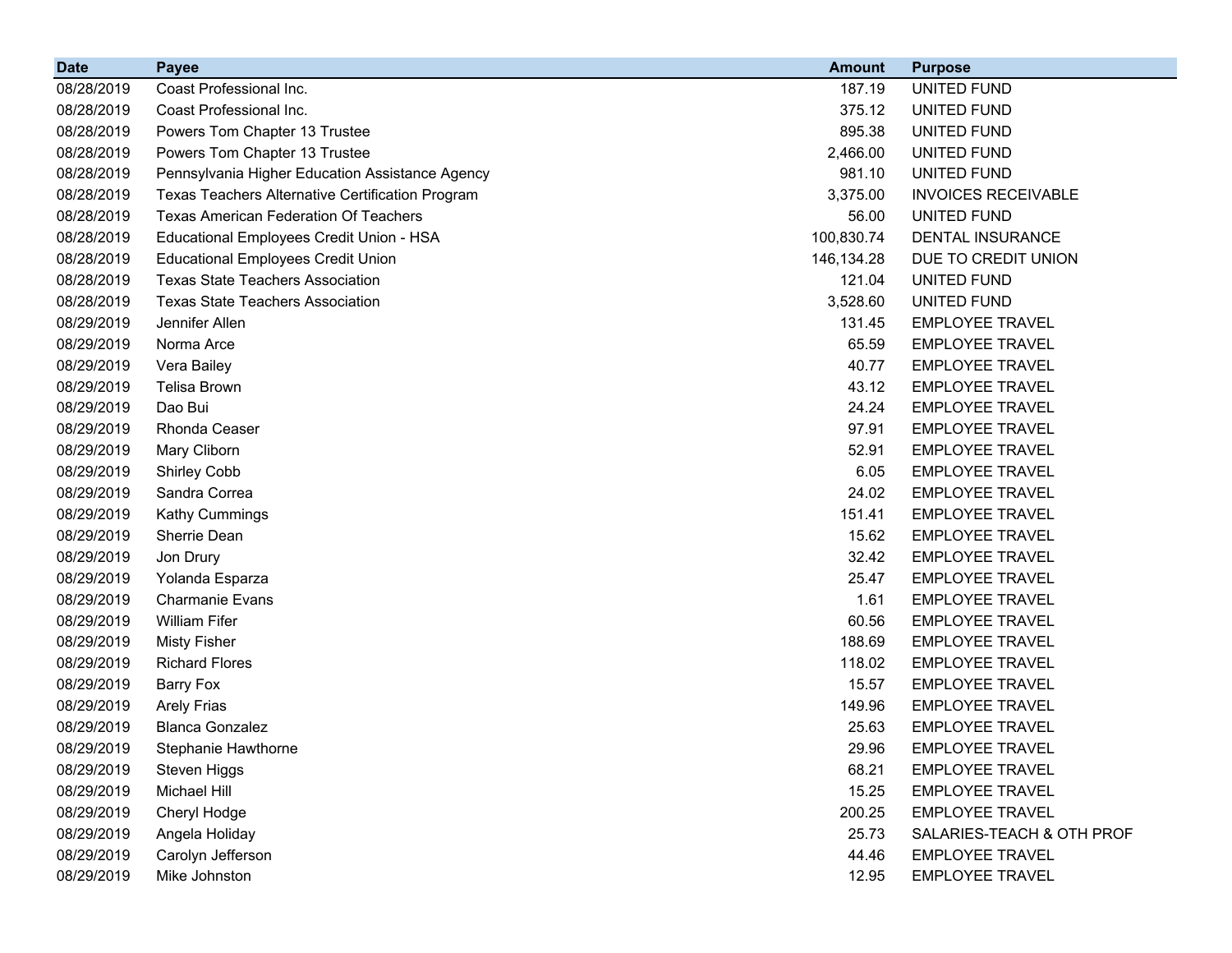| <b>Date</b> | <b>Payee</b>                                     | <b>Amount</b> | <b>Purpose</b>            |
|-------------|--------------------------------------------------|---------------|---------------------------|
| 08/29/2019  | Manjit Kaur                                      | 129.42        | <b>EMPLOYEE TRAVEL</b>    |
| 08/29/2019  | Penny Little                                     | 29.69         | <b>EMPLOYEE TRAVEL</b>    |
| 08/29/2019  | Samuel Lynn                                      | 123.96        | <b>EMPLOYEE TRAVEL</b>    |
| 08/29/2019  | Krista McCown                                    | 41.14         | <b>EMPLOYEE TRAVEL</b>    |
| 08/29/2019  | <b>Brent Mcwilliams</b>                          | 137.23        | <b>EMPLOYEE TRAVEL</b>    |
| 08/29/2019  | Jane Meeks                                       | 25.68         | <b>EMPLOYEE TRAVEL</b>    |
| 08/29/2019  | Darrine Molina                                   | 65.75         | <b>EMPLOYEE TRAVEL</b>    |
| 08/29/2019  | Carol Neff                                       | 240.11        | <b>EMPLOYEE TRAVEL</b>    |
| 08/29/2019  | <b>Aaron Perales</b>                             | 19.26         | <b>EMPLOYEE TRAVEL</b>    |
| 08/29/2019  | Ryan Pierce                                      | 36.17         | <b>EMPLOYEE TRAVEL</b>    |
| 08/29/2019  | <b>Christine Rodriguez</b>                       | 58.32         | <b>EMPLOYEE TRAVEL</b>    |
| 08/29/2019  | Jessica Rodriguez                                | 36.92         | <b>EMPLOYEE TRAVEL</b>    |
| 08/29/2019  | Jaylon Schmidt                                   | 47.56         | <b>EMPLOYEE TRAVEL</b>    |
| 08/29/2019  | James Schneider                                  | 49.97         | <b>EMPLOYEE TRAVEL</b>    |
| 08/29/2019  | Angel Silva                                      | 407.31        | <b>EMPLOYEE TRAVEL</b>    |
| 08/29/2019  | <b>Tori Sisk</b>                                 | 72.23         | <b>EMPLOYEE TRAVEL</b>    |
| 08/29/2019  | Darla Sloan                                      | 19.26         | <b>EMPLOYEE TRAVEL</b>    |
| 08/29/2019  | Angela Smith                                     | 43.29         | <b>EMPLOYEE TRAVEL</b>    |
| 08/29/2019  | Stephanie Smith                                  | 33.71         | <b>EMPLOYEE TRAVEL</b>    |
| 08/29/2019  | Natalie Strand                                   | 9.36          | SALARIES-TEACH & OTH PROF |
| 08/29/2019  | <b>Sherry Vanzandt</b>                           | 94.80         | <b>EMPLOYEE TRAVEL</b>    |
| 08/29/2019  | <b>Robert Wager</b>                              | 158.68        | <b>EMPLOYEE TRAVEL</b>    |
| 08/29/2019  | Peter Weydeck                                    | 157.83        | <b>EMPLOYEE TRAVEL</b>    |
| 08/29/2019  | Steven Wurtz                                     | 21.13         | <b>EMPLOYEE TRAVEL</b>    |
| 08/29/2019  | Bo Daisha Anderson- Branch                       | 14.30         | LIONS CLUB CONCESSIONS    |
| 08/29/2019  | Nathaniel Coker                                  | 27.90         | LIONS CLUB CONCESSIONS    |
| 08/29/2019  | <b>Ebony Daniels</b>                             | 3.90          | LIONS CLUB CONCESSIONS    |
| 08/29/2019  | Shevonne Lewis                                   | 14.45         | LIONS CLUB CONCESSIONS    |
| 08/29/2019  | Sascha Martinez                                  | 150.00        | REG DAY SCHOOL TUITION    |
| 08/29/2019  | Lauren Patton                                    | 21.75         | LIONS CLUB CONCESSIONS    |
| 08/29/2019  | Sonia Sams                                       | 15.00         | LIONS CLUB CONCESSIONS    |
| 08/29/2019  | Catherine Soto                                   | 11.46         | LIONS CLUB CONCESSIONS    |
| 08/29/2019  | <b>Atmos Energy</b>                              | 34.77         | <b>WATER</b>              |
| 08/29/2019  | <b>Atmos Energy</b>                              | 826.31        | <b>WATER</b>              |
| 08/29/2019  | Home Depot Pro                                   | 1,398.00      | M & O SUPPLIES            |
| 08/29/2019  | <b>Texas School Public Relations Association</b> | 1,400.00      | <b>DUES</b>               |
| 08/29/2019  | Kroger                                           | 66.78         | <b>FOOD</b>               |
| 08/29/2019  | <b>Breaker Broker Company</b>                    | 146.60        | M & O SUPPLIES            |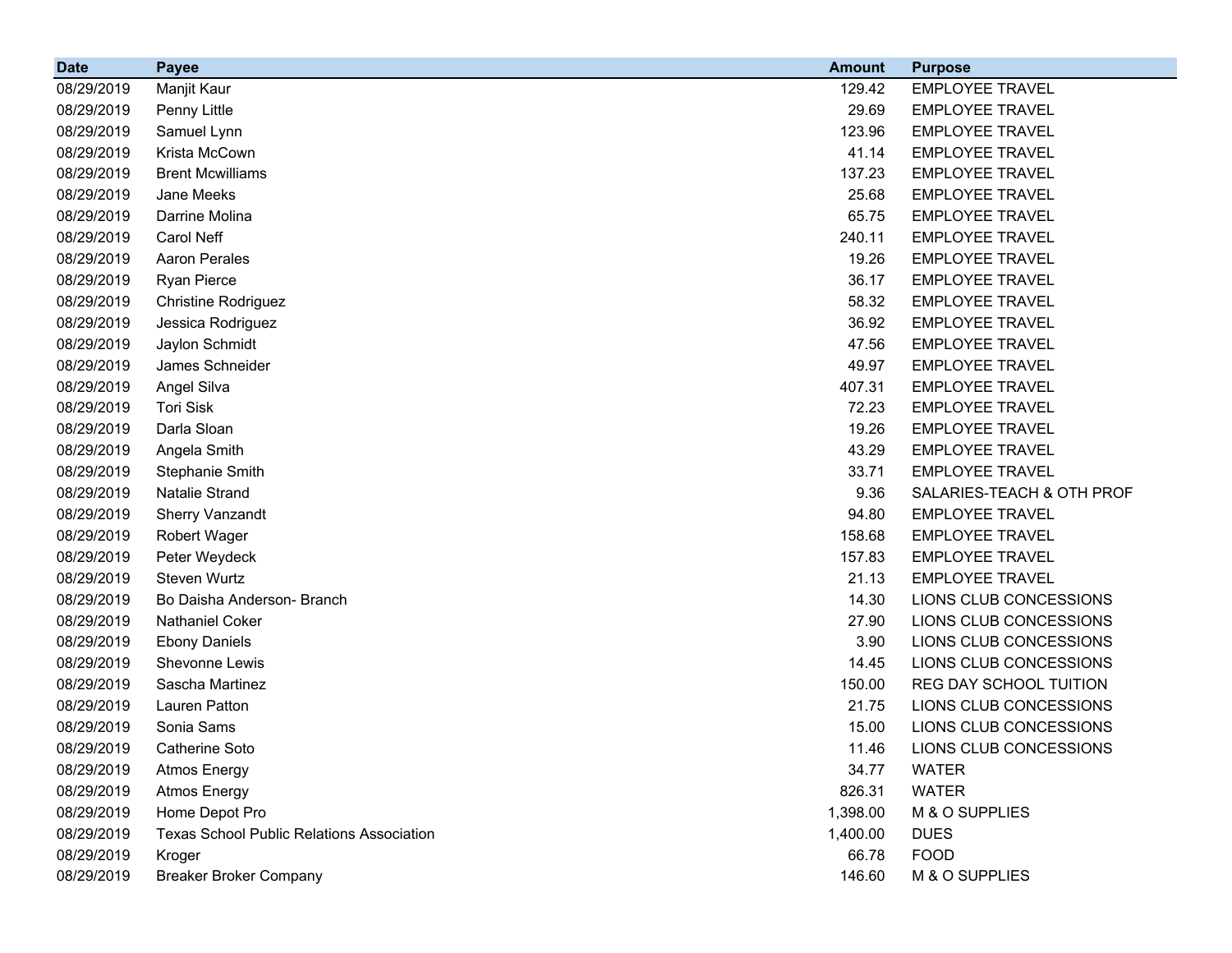| <b>Date</b> | <b>Payee</b>                                 | <b>Amount</b>            | <b>Purpose</b>                       |
|-------------|----------------------------------------------|--------------------------|--------------------------------------|
| 08/29/2019  | Galls Incorporated                           | 4,821.78                 | M & O SUPPLIES                       |
| 08/29/2019  | PPG Architectural Finishes, Inc.             | 575.52                   | M & O SUPPLIES                       |
| 08/29/2019  | Ricoh USA, Inc.                              | 66.09                    | <b>CONTRACTED MAINT &amp; REPAIR</b> |
| 08/29/2019  | Project Lead The Way Incorporated            | 566.75                   | <b>GENERAL SUPPLIES</b>              |
| 08/29/2019  | TEXAS ASSOCIATION OF SCHOOL ADMINISTRATORS   | 425.00                   | <b>EMPLOYEE TRAVEL</b>               |
| 08/29/2019  |                                              | 2,550.00                 | NON-EMPLOYEE TRAVEL                  |
| 08/29/2019  | TEXAS ASSOCIATION OF SCHOOL ADMINISTRATORS   | 3,800.00                 | <b>READING MATERIALS</b>             |
| 08/29/2019  | ETA hand2mind                                | 396.63                   | <b>GENERAL SUPPLIES</b>              |
| 08/29/2019  | <b>Constant Contact</b>                      | 1,403.78                 | MISC OPERATING EXPENSES              |
| 08/29/2019  | <b>Monarch Trophy Studio</b>                 | 62.30                    | <b>GENERAL SUPPLIES</b>              |
| 08/29/2019  | McMillan James Equipment Company             | 474.00                   | M & O SUPPLIES                       |
| 08/29/2019  | Peyco Southwest Realty, Inc.                 | 4,000.00                 | OTH PROFESSIONAL SERVICES            |
| 08/29/2019  | Council of the Great City Schools            | $\blacksquare$           | <b>EMPLOYEE TRAVEL</b>               |
| 08/29/2019  |                                              | 875.00                   | NON-EMPLOYEE TRAVEL                  |
| 08/29/2019  | Wrightson, Johnson, Haddon & Williams, Inc.  | 1,718.75                 | OTH PROFESSIONAL SERVICES            |
| 08/29/2019  | Locke Supply Co.                             | 1,102.26                 | M & O SUPPLIES                       |
| 08/29/2019  | iPrint Technologies                          | 259.00                   | <b>GENERAL SUPPLIES</b>              |
| 08/29/2019  | <b>Arlington Strings</b>                     | 98.55                    | ACCOUNTS PAYABLE-ACCRUALS            |
| 08/29/2019  |                                              | $\overline{\phantom{a}}$ | <b>GENERAL SUPPLIES</b>              |
| 08/29/2019  | International Baccalaureate America          | 11,650.00                | MISC OPERATING EXPENSES              |
| 08/29/2019  | <b>Atmos Energy</b>                          | 38.37                    | <b>WATER</b>                         |
| 08/29/2019  | Dealers Electrical Supply Company            | 66.20                    | M & O SUPPLIES                       |
| 08/29/2019  | Bucks Wheel & Equipment Company              | 286.55                   | <b>GENERAL INVENTORY</b>             |
| 08/29/2019  | Byrne Brothers Foods Incorporate             | 811.50                   | <b>GENERAL INVENTORY</b>             |
| 08/29/2019  | <b>Bilingual Planet</b>                      | 39.99                    | <b>GENERAL SUPPLIES</b>              |
| 08/29/2019  | Arlington Chamber Of Commerce                | 1,200.00                 | MISC OPERATING EXPENSES              |
| 08/29/2019  | Texas Department of Licensing and Regulation | 40.00                    | MISC OPERATING EXPENSES              |
| 09/04/2019  | University Of Texas At Arlington             | 803.00                   | <b>TEXTBOOKS</b>                     |
| 09/04/2019  | Hoshizaki South Central Distribution Center  | 49.41                    | M & O SUPPLIES                       |
| 09/04/2019  | Home Depot Pro                               | 681.70                   | <b>GENERAL SUPPLIES</b>              |
| 09/04/2019  |                                              | 1,214.22                 | M & O SUPPLIES                       |
| 09/04/2019  | Home Depot Pro                               | 55.52                    | <b>GENERAL SUPPLIES</b>              |
| 09/04/2019  | Apex Supply Company                          | 834.39                   | M & O SUPPLIES                       |
| 09/04/2019  | Kroger                                       | 47.79                    | <b>FOOD</b>                          |
| 09/04/2019  |                                              | 73.69                    | <b>GENERAL SUPPLIES</b>              |
| 09/04/2019  |                                              | 179.50                   | MISC OPERATING EXPENSES              |
| 09/04/2019  | Kendall Hunt Publishing Company              | 16,436.65                | <b>READING MATERIALS</b>             |
| 09/04/2019  | United Refrigeration Incorporated            | 2,276.87                 | M & O SUPPLIES                       |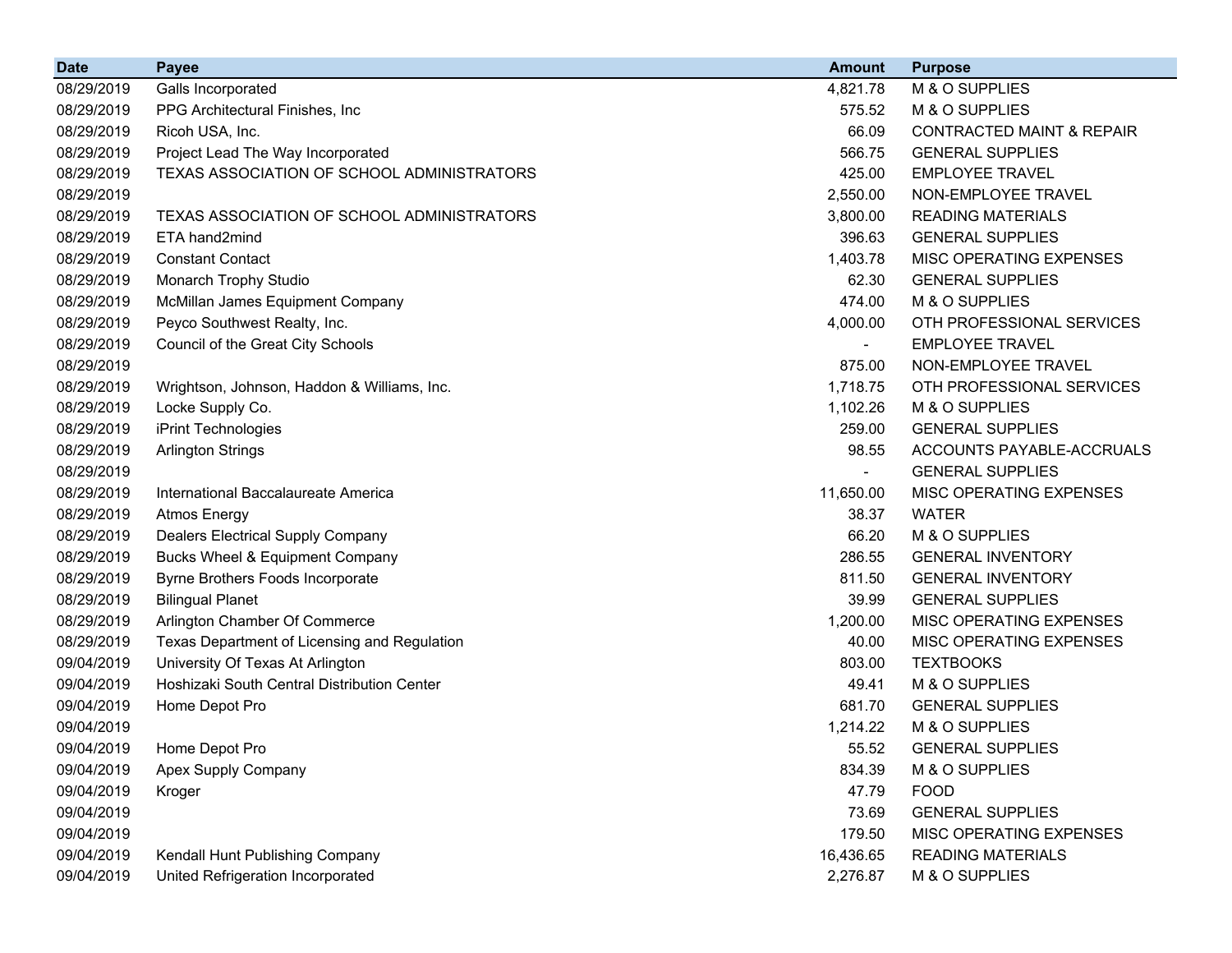| <b>Date</b> | <b>Payee</b>                                     | <b>Amount</b> | <b>Purpose</b>                       |
|-------------|--------------------------------------------------|---------------|--------------------------------------|
| 09/04/2019  | <b>Elliott Electric Supply</b>                   | 162.00        | <b>GENERAL INVENTORY</b>             |
| 09/04/2019  |                                                  | 930.48        | M & O SUPPLIES                       |
| 09/04/2019  | Ace Mart Restaurant Supply Company               | 280.39        | M & O SUPPLIES                       |
| 09/04/2019  | Lennox Industries Incorporated                   | 490.27        | M & O SUPPLIES                       |
| 09/04/2019  | Estes Mcclure & Assoc Inc                        | 6,650.00      | OTH PROFESSIONAL SERVICES            |
| 09/04/2019  | Barnes & Noble Booksellers, Inc                  | 100.56        | <b>GENERAL SUPPLIES</b>              |
| 09/04/2019  |                                                  | 776.34        | <b>READING MATERIALS</b>             |
| 09/04/2019  | Lone Star Coaches Incorporated                   | 6,786.00      | STUDENT TVL*NO AISD BUSES            |
| 09/04/2019  | Paradise Produce                                 | 6,172.45      | <b>FOOD</b>                          |
| 09/04/2019  | Visual Impact                                    | 850.00        | <b>INVOICES RECEIVABLE</b>           |
| 09/04/2019  | Trane Company Commercial Systems Group           | 570.33        | M & O SUPPLIES                       |
| 09/04/2019  | Mart Incorporated                                | 207,716.85    | <b>RETAINAGE</b>                     |
| 09/04/2019  | <b>Educators Publishing Service</b>              | 7,578.40      | <b>GENERAL SUPPLIES</b>              |
| 09/04/2019  | PPG Architectural Finishes, Inc.                 | 972.61        | M & O SUPPLIES                       |
| 09/04/2019  | <b>Concentra Medical Centers</b>                 | 2,391.50      | MISC OPERATING EXPENSES              |
| 09/04/2019  | <b>Artex Overhead Door</b>                       | 230.00        | <b>CONTRACTED MAINT &amp; REPAIR</b> |
| 09/04/2019  | Office Depot                                     | 7,725.83      | <b>GENERAL SUPPLIES</b>              |
| 09/04/2019  | Moak Casey & Associates Incorporated             | 2,083.33      | MISC PURCH & CONTR SERV              |
| 09/04/2019  | <b>Bernd Mac</b>                                 | 664.50        | MISC PURCH & CONTR SERV              |
| 09/04/2019  | Enterprise Rent A Car                            | 917.39        | <b>EMPLOYEE TRAVEL</b>               |
| 09/04/2019  | Enterprise Rent A Car                            | 623.00        | <b>EMPLOYEE TRAVEL</b>               |
| 09/04/2019  | Land O Lakes Incorporated                        | 16,505.00     | <b>GENERAL INVENTORY</b>             |
| 09/04/2019  |                                                  |               | LIONS CLUB CONCESSIONS               |
| 09/04/2019  | B & H Photo Video                                | 65.68         | <b>GENERAL SUPPLIES</b>              |
| 09/04/2019  | <b>Ratcliff Constructors Incorporated</b>        | 1,365,105.40  | <b>CONTRACTED MAINT &amp; REPAIR</b> |
| 09/04/2019  |                                                  | (68, 255.27)  | <b>RETAINAGE</b>                     |
| 09/04/2019  | Kagan Professional Development                   | 1,232.00      | MISC PURCH & CONTR SERV              |
| 09/04/2019  | <b>Mackin Educational Resources</b>              | 50,471.84     | <b>READING MATERIALS</b>             |
| 09/04/2019  | <b>Pearson Education Inc.</b>                    | 48.83         | <b>READING MATERIALS</b>             |
| 09/04/2019  | <b>Education Career Alternatives Program LTD</b> | 340.00        | MISC PURCH & CONTR SERV              |
| 09/04/2019  | C & P Pump Services Incorporated                 | 370.60        | M & O SUPPLIES                       |
| 09/04/2019  | Aerowave Technologies                            | 411.45        | <b>GENERAL SUPPLIES</b>              |
| 09/04/2019  |                                                  | 349.02        | <b>INVOICES RECEIVABLE</b>           |
| 09/04/2019  |                                                  | 168.12        | M & O SUPPLIES                       |
| 09/04/2019  | Washington Music Center                          | 8,509.55      | <b>FURN &amp; EQUIP &gt; \$5,000</b> |
| 09/04/2019  |                                                  | 1,428.70      | <b>GENERAL SUPPLIES</b>              |
| 09/04/2019  | Project Lead The Way Incorporated                | 2,582.50      | <b>GENERAL SUPPLIES</b>              |
| 09/04/2019  | Apple Computer Incorporated                      | 116.00        | <b>GENERAL SUPPLIES</b>              |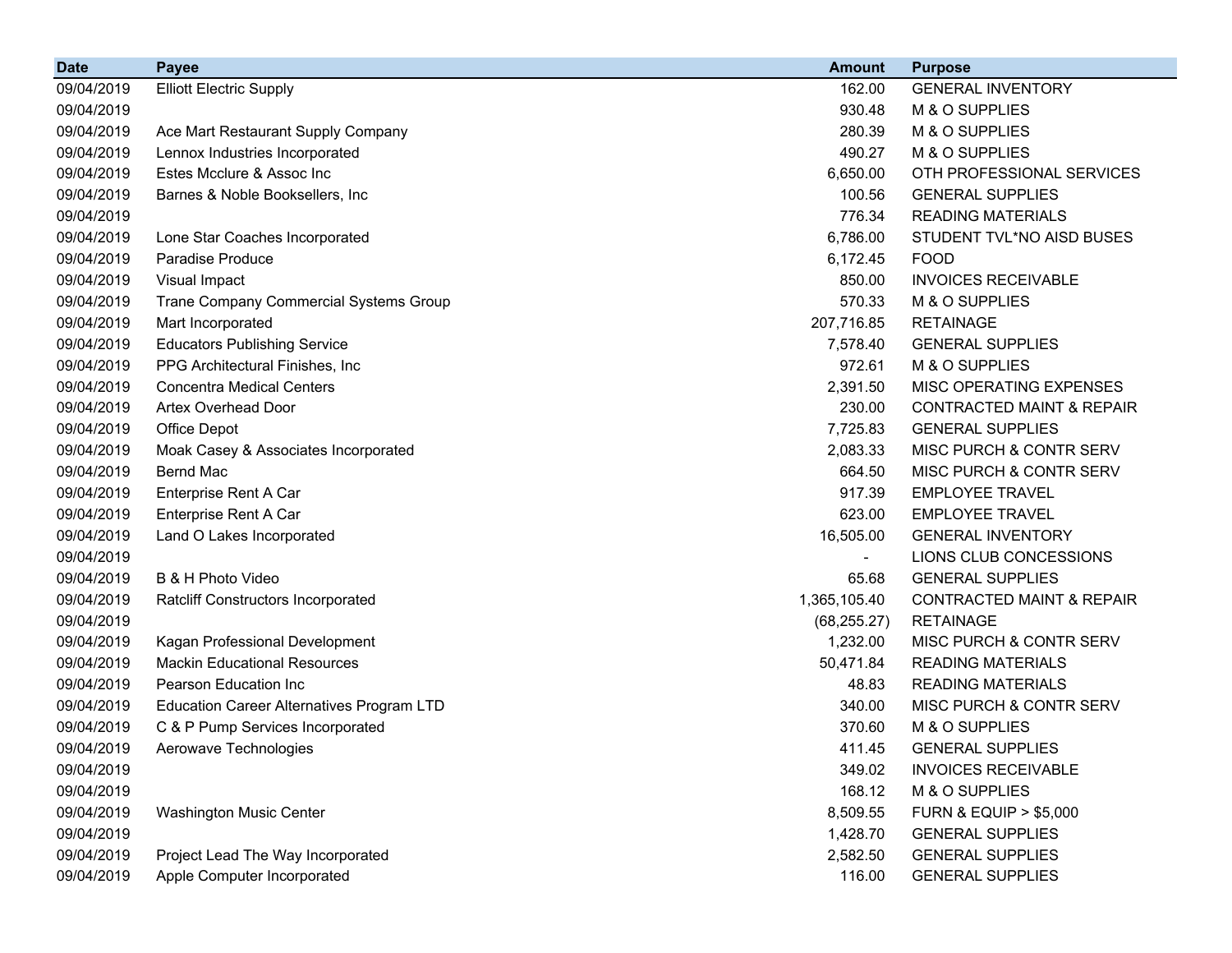| <b>Date</b> | <b>Payee</b>                                 | <b>Amount</b> | <b>Purpose</b>            |
|-------------|----------------------------------------------|---------------|---------------------------|
| 09/04/2019  | ETA hand2mind                                | 396.63        | <b>GENERAL SUPPLIES</b>   |
| 09/04/2019  | C D Hartnett Company                         | 31,900.76     | <b>FOOD</b>               |
| 09/04/2019  | Lone Star Percussion                         | 173.99        | <b>GENERAL SUPPLIES</b>   |
| 09/04/2019  | Anixter Incorporated                         | 182.74        | M & O SUPPLIES            |
| 09/04/2019  | <b>City Of Grand Prairie Water Utilities</b> | 1,840.72      | <b>WATER</b>              |
| 09/04/2019  | Arlington Hardware Incorporated #53          | 117.62        | M & O SUPPLIES            |
| 09/04/2019  | Asel Art Supply                              | 97.20         | <b>GENERAL SUPPLIES</b>   |
| 09/04/2019  | Mardel Incorporated                          | 98.27         | <b>GENERAL SUPPLIES</b>   |
| 09/04/2019  | <b>ACE Educational Supplies Incorporated</b> | 106.46        | ACCOUNTS PAYABLE-ACCRUALS |
| 09/04/2019  |                                              | 7.22          | <b>GENERAL SUPPLIES</b>   |
| 09/04/2019  | Huckabee                                     | 6,352.60      | OTH PROFESSIONAL SERVICES |
| 09/04/2019  | Hanover Uniform Company                      | 16,074.20     | NON-FOOD REQUISITIONS     |
| 09/04/2019  | Par Way Tryson Company                       | 4,375.00      | <b>GENERAL INVENTORY</b>  |
| 09/04/2019  | <b>Vines Maurice</b>                         | 115.00        | MISC PURCH & CONTR SERV   |
| 09/04/2019  | <b>Total Maintenance Solutions-South</b>     | 128.57        | M & O SUPPLIES            |
| 09/04/2019  | Sportsgrafx Incorporated                     | 13,331.50     | M & O SUPPLIES            |
| 09/04/2019  | <b>Smith Kendrick</b>                        | 206.25        | MISC PURCH & CONTR SERV   |
| 09/04/2019  | Arlington Fourth of July Association         | 465.00        | ACCOUNTS PAYABLE-ACCRUALS |
| 09/04/2019  |                                              | Ξ.            | M & O SUPPLIES            |
| 09/04/2019  | <b>Luxor Staffing</b>                        | 6,441.13      | MISC PURCH & CONTR SERV   |
| 09/04/2019  | Monarch Trophy Studio                        | 436.10        | <b>GENERAL SUPPLIES</b>   |
| 09/04/2019  | Acco Brands USA LLC (GBC)                    | 77.00         | <b>GENERAL SUPPLIES</b>   |
| 09/04/2019  | Alvarado Armando                             | 115.00        | MISC PURCH & CONTR SERV   |
| 09/04/2019  | Logisoft Computer Products LLC               | 58,525.00     | <b>GENERAL SUPPLIES</b>   |
| 09/04/2019  | Ferrellgas, Incorporated                     | 10,240.65     | <b>GENERAL INVENTORY</b>  |
| 09/04/2019  | Western-BRW Paper Company Incorporated       | 9,559.00      | <b>GENERAL INVENTORY</b>  |
| 09/04/2019  | Hudl/Agile Sports Technologies               | 25,650.00     | MISC PURCH & CONTR SERV   |
| 09/04/2019  | <b>McKinney Kenneth</b>                      | 95.00         | MISC PURCH & CONTR SERV   |
| 09/04/2019  | istation.com                                 | 697,384.75    | <b>GENERAL SUPPLIES</b>   |
| 09/04/2019  | Swoope James Landry                          | 525.00        | MISC PURCH & CONTR SERV   |
| 09/04/2019  | <b>Richardson Bernard</b>                    | 95.00         | MISC PURCH & CONTR SERV   |
| 09/04/2019  | Walker Jarvis                                | 95.00         | MISC PURCH & CONTR SERV   |
| 09/04/2019  | Alliance Geotechnical Group                  | 1,571.00      | OTH PROFESSIONAL SERVICES |
| 09/04/2019  | <b>Handley Feed Store</b>                    | 159.56        | <b>GENERAL SUPPLIES</b>   |
| 09/04/2019  | Clough Richard                               | 210.00        | MISC PURCH & CONTR SERV   |
| 09/04/2019  | Peterson David L                             | 115.00        | MISC PURCH & CONTR SERV   |
| 09/04/2019  | <b>Washington Varandas</b>                   | 247.50        | MISC PURCH & CONTR SERV   |
| 09/04/2019  | Weber Scott                                  | 65.00         | MISC PURCH & CONTR SERV   |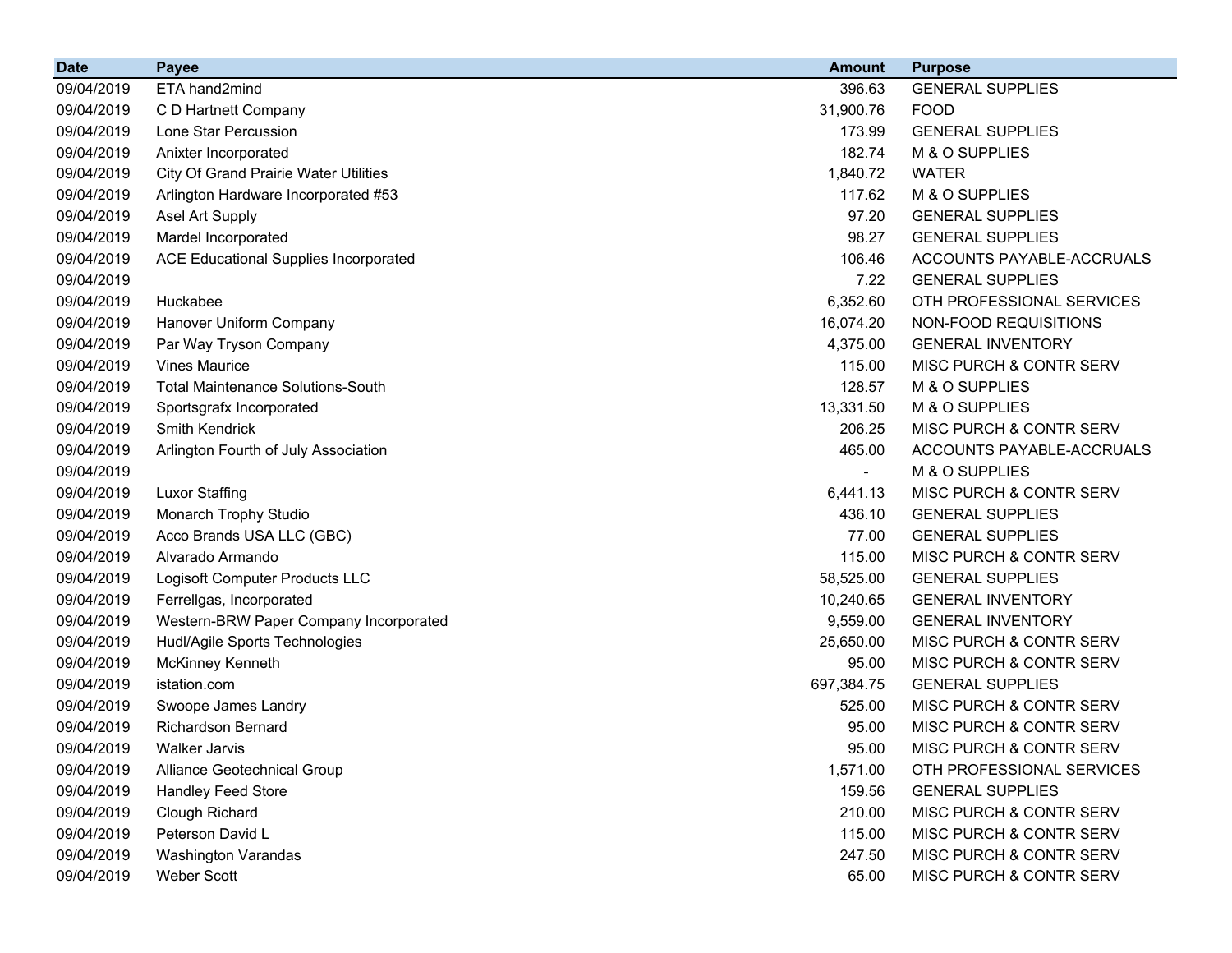| <b>Date</b> | <b>Payee</b>                             | <b>Amount</b>  | <b>Purpose</b>                       |
|-------------|------------------------------------------|----------------|--------------------------------------|
| 09/04/2019  | Durham Dustin J                          | 233.75         | MISC PURCH & CONTR SERV              |
| 09/04/2019  | <b>Aquatic Solutions</b>                 | 195.00         | <b>CONTRACTED MAINT &amp; REPAIR</b> |
| 09/04/2019  | One Source Staffing Corporation          | 37,960.19      | MISC PURCH & CONTR SERV              |
| 09/04/2019  | <b>Binswanger Glass</b>                  | 68.00          | <b>CONTRACTED MAINT &amp; REPAIR</b> |
| 09/04/2019  |                                          | 311.30         | M & O SUPPLIES                       |
| 09/04/2019  | Brown Jeff                               | 115.00         | MISC PURCH & CONTR SERV              |
| 09/04/2019  | <b>SC Fuels</b>                          | 13,771.95      | <b>GENERAL INVENTORY</b>             |
| 09/04/2019  | Harris Cary D                            | 247.50         | MISC PURCH & CONTR SERV              |
| 09/04/2019  | <b>Williams Arthur</b>                   | 105.00         | MISC PURCH & CONTR SERV              |
| 09/04/2019  | <b>Hightower David</b>                   | 115.00         | MISC PURCH & CONTR SERV              |
| 09/04/2019  | IdentiSys Incorporated                   | 303.50         | <b>GENERAL SUPPLIES</b>              |
| 09/04/2019  | National Wholesale Supply                | 541.00         | <b>GENERAL INVENTORY</b>             |
| 09/04/2019  |                                          | 3,783.21       | M & O SUPPLIES                       |
| 09/04/2019  | <b>City Electric Supply Company</b>      | 175.00         | M & O SUPPLIES                       |
| 09/04/2019  | Kurz & Company                           | 9,760.82       | <b>FOOD</b>                          |
| 09/04/2019  | Accent Awards & Trophies, LLC            | 349.50         | MISC PURCH & CONTR SERV              |
| 09/04/2019  | <b>Panter Sherrie</b>                    | 195.00         | MISC PURCH & CONTR SERV              |
| 09/04/2019  | Creative Bus Sales Inc                   | 4.74           | <b>GENERAL INVENTORY</b>             |
| 09/04/2019  | Follett School Solutions, Inc.           | 35.30          | <b>READING MATERIALS</b>             |
| 09/04/2019  | <b>Schindler Elevator Corporation</b>    | 1,130.97       | <b>CONTRACTED MAINT &amp; REPAIR</b> |
| 09/04/2019  | Preferred Shipping, Inc.                 | 52.84          | <b>GENERAL SUPPLIES</b>              |
| 09/04/2019  | Crawford Electric Supply Company         | 4,692.60       | <b>GENERAL INVENTORY</b>             |
| 09/04/2019  |                                          | 5,850.12       | M & O SUPPLIES                       |
| 09/04/2019  | RD Lawns LLC                             | 9,246.95       | <b>CONTRACTED MAINT &amp; REPAIR</b> |
| 09/04/2019  | <b>Wayne Giles</b>                       | 115.00         | MISC PURCH & CONTR SERV              |
| 09/04/2019  | Cyson Technology Group LLC               | 720.00         | <b>CONTRACTED MAINT &amp; REPAIR</b> |
| 09/04/2019  | <b>Brown Reynolds Watford Architects</b> | 13,651.54      | OTH PROFESSIONAL SERVICES            |
| 09/04/2019  | Stantec Architecture, Inc. (SHW Group)   | 42,187.50      | BLDG PURCH, CONSTR, IMPROVE          |
| 09/04/2019  | Pogue Construction Co., LP               | 360,108.36     | <b>CONTRACTED MAINT &amp; REPAIR</b> |
| 09/04/2019  |                                          | (18,005.42)    | <b>RETAINAGE</b>                     |
| 09/04/2019  | Summit Refrigerants, LLC                 | 15,460.25      | <b>CONTRACTED MAINT &amp; REPAIR</b> |
| 09/04/2019  | Lisle Violin Shop                        | 6,480.00       | <b>GENERAL SUPPLIES</b>              |
| 09/04/2019  | KnowRe Americas Inc                      | 1,956.00       | <b>GENERAL SUPPLIES</b>              |
| 09/04/2019  | Chick-fil-A North Collins Street         | 406.20         | MISC OPERATING EXPENSES              |
| 09/04/2019  | Ferguson Enterprises, Inc.               | $\blacksquare$ | LIONS CLUB CONCESSIONS               |
| 09/04/2019  | HP Inc.                                  | 690.37         | <b>GENERAL SUPPLIES</b>              |
| 09/04/2019  | <b>Hubbard Kera</b>                      | 115.00         | MISC PURCH & CONTR SERV              |
| 09/04/2019  | <b>Occupational Health Solutions</b>     | 690.00         | MISC PURCH & CONTR SERV              |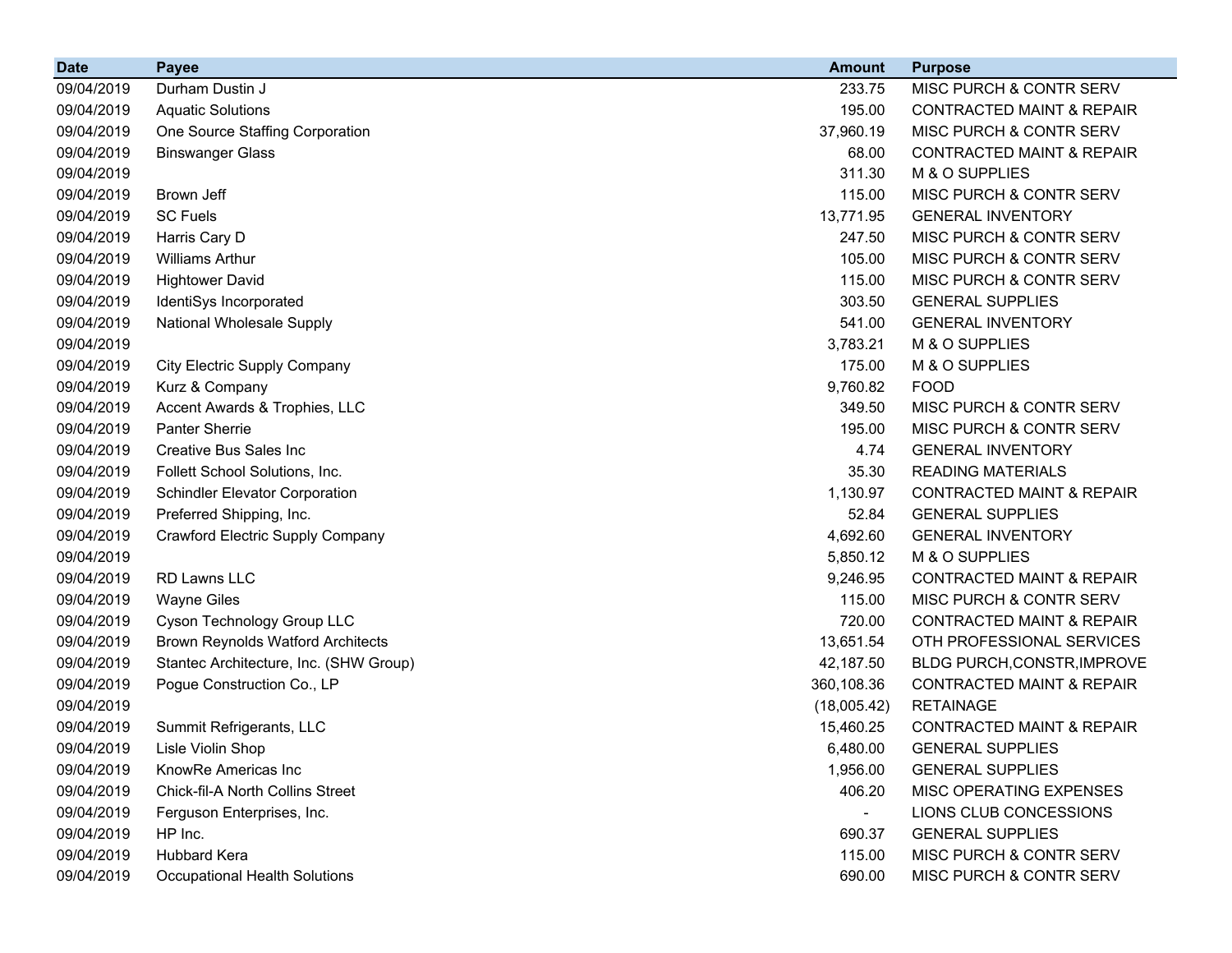| <b>Date</b> | <b>Payee</b>                                       | <b>Amount</b> | <b>Purpose</b>                       |
|-------------|----------------------------------------------------|---------------|--------------------------------------|
| 09/04/2019  | Dr Pepper Snapple Group                            | 280.50        | <b>GENERAL INVENTORY</b>             |
| 09/04/2019  |                                                    | 80.00         | <b>INVOICES RECEIVABLE</b>           |
| 09/04/2019  |                                                    | 80.00         | MISC OPERATING EXPENSES              |
| 09/04/2019  | NEDRP LLC                                          | 1,500.00      | MISC PURCH & CONTR SERV              |
| 09/04/2019  | Lowe's Home Centers, LLC                           | 10,459.04     | <b>GENERAL SUPPLIES</b>              |
| 09/04/2019  |                                                    | 789.09        | M & O SUPPLIES                       |
| 09/04/2019  | <b>Final Graphic</b>                               | 204.48        | MISC PURCH & CONTR SERV              |
| 09/04/2019  | iPrint Technologies                                | 2,485.00      | <b>GENERAL SUPPLIES</b>              |
| 09/04/2019  | Sams Club 6244                                     | 572.52        | MISC OPERATING EXPENSES              |
| 09/04/2019  | Sysco North Texas                                  | 27,931.44     | <b>GENERAL INVENTORY</b>             |
| 09/04/2019  | Your Tees                                          | 165.00        | <b>INVOICES RECEIVABLE</b>           |
| 09/04/2019  | Moore Supply Co                                    | 77.26         | M & O SUPPLIES                       |
| 09/04/2019  | OTC Brands, Inc                                    | 83.19         | <b>GENERAL SUPPLIES</b>              |
| 09/04/2019  | Mighty Auto Parts of DFW                           | 5.40          | <b>GENERAL INVENTORY</b>             |
| 09/04/2019  | McAlister's Deli                                   | 669.70        | MISC OPERATING EXPENSES              |
| 09/04/2019  | <b>Tomboy Distribution LLC</b>                     | 51.00         | <b>GENERAL INVENTORY</b>             |
| 09/04/2019  | Imperial Construction, Inc.                        | 2,441,004.32  | <b>CONTRACTED MAINT &amp; REPAIR</b> |
| 09/04/2019  |                                                    | (122,050.22)  | <b>RETAINAGE</b>                     |
| 09/04/2019  | Mavich LLC                                         | 964.90        | <b>GENERAL INVENTORY</b>             |
| 09/04/2019  | American Legacy Publishing- Studies Weekly         | 96,703.80     | ACCOUNTS PAYABLE-ACCRUALS            |
| 09/04/2019  |                                                    |               | <b>GENERAL SUPPLIES</b>              |
| 09/04/2019  | Nasco                                              | 111.18        | <b>GENERAL SUPPLIES</b>              |
| 09/04/2019  | Pete Durant & Associates Inc.                      | 62,649.85     | <b>CONTRACTED MAINT &amp; REPAIR</b> |
| 09/04/2019  |                                                    | 245,627.69    | <b>RETAINAGE</b>                     |
| 09/04/2019  | N Tune Music & Sound, Inc.                         | 3,803.80      | <b>CONTRACTED MAINT &amp; REPAIR</b> |
| 09/04/2019  | Winn Innovations LLC                               | 2,921.00      | <b>GENERAL INVENTORY</b>             |
| 09/04/2019  | Barnes & Noble College Booksellers LLC             | 2,002.85      | <b>READING MATERIALS</b>             |
| 09/04/2019  |                                                    | 54,394.17     | <b>TEXTBOOKS</b>                     |
| 09/04/2019  | Learning A-Z LLC                                   | 3,489.59      | <b>READING MATERIALS</b>             |
| 09/04/2019  | Nicole Newton                                      | 247.50        | MISC PURCH & CONTR SERV              |
| 09/04/2019  | Morrison, Courtney Antionette                      | 233.75        | MISC PURCH & CONTR SERV              |
| 09/04/2019  | Cassie Noll                                        | 95.00         | MISC PURCH & CONTR SERV              |
| 09/04/2019  | NAVEX Global, Inc.                                 | 11,896.50     | MISC PURCH & CONTR SERV              |
| 09/04/2019  | Arlington ISD Dan Dipert Career + Technical Center | 200.00        | ACCOUNTS PAYABLE-ACCRUALS            |
| 09/04/2019  |                                                    |               | <b>GENERAL SUPPLIES</b>              |
| 09/04/2019  | Dorian Business Systems, LLC                       | 71.75         | <b>INVOICES RECEIVABLE</b>           |
| 09/04/2019  | <b>Rhoades Debra</b>                               | 250.00        | MISC PURCH & CONTR SERV              |
| 09/04/2019  | <b>Terracon Consultants</b>                        | 4,358.50      | OTH PROFESSIONAL SERVICES            |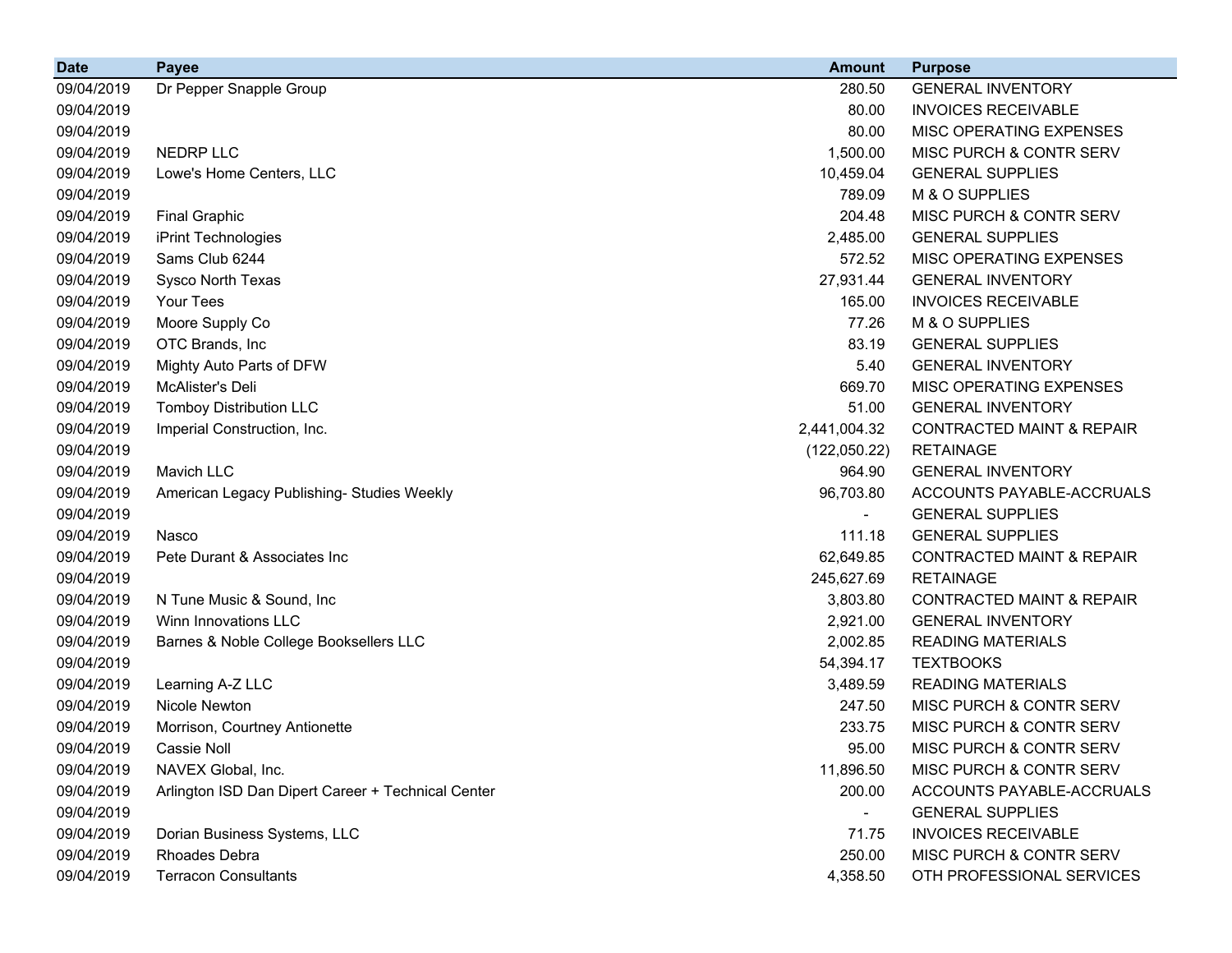| <b>Date</b> | <b>Payee</b>                                  | <b>Amount</b>            | <b>Purpose</b>                       |
|-------------|-----------------------------------------------|--------------------------|--------------------------------------|
| 09/04/2019  | Bayes Achievement Center, Inc.                | 18,714.39                | <b>TUITION &amp; TRFR PMTS</b>       |
| 09/04/2019  | Banks John                                    | 65.00                    | MISC PURCH & CONTR SERV              |
| 09/04/2019  | <b>Taylor Smith Consulting LLC</b>            | 5,584.53                 | MISC PURCH & CONTR SERV              |
| 09/04/2019  | Cardio Partners Inc                           | 20,923.45                | <b>GENERAL SUPPLIES</b>              |
| 09/04/2019  | Oriental Building Services Inc                | 4,981.12                 | <b>CONTRACTED MAINT &amp; REPAIR</b> |
| 09/04/2019  | ETC Lite, LLC                                 | 16,943.52                | MISC PURCH & CONTR SERV              |
| 09/04/2019  | Electric Motors & Specialties LLC             | 663.92                   | M & O SUPPLIES                       |
| 09/04/2019  | <b>Borden Dairy Company</b>                   | 74,134.20                | <b>FOOD</b>                          |
| 09/04/2019  | Morley & Associates Inc                       | 300.00                   | MISC PURCH & CONTR SERV              |
| 09/04/2019  | Progressive Powersports- Arlington            | 76.22                    | M & O SUPPLIES                       |
| 09/04/2019  | <b>Lindenmeyr Munroe</b>                      | 4,547.36                 | <b>GENERAL INVENTORY</b>             |
| 09/04/2019  | Black-Eyed Pea                                | 183.46                   | MISC OPERATING EXPENSES              |
| 09/04/2019  | Vintage King Audio Inc                        | 10,373.78                | <b>GENERAL SUPPLIES</b>              |
| 09/04/2019  | Halifax Security Inc dba North American Video | 2,334.00                 | M & O SUPPLIES                       |
| 09/04/2019  | ValueSure Agency Inc.                         | 71.00                    | <b>INVOICES RECEIVABLE</b>           |
| 09/04/2019  | Marathon Staffing Group Inc                   | 3,213.23                 | MISC PURCH & CONTR SERV              |
| 09/04/2019  | EF Pages LLC                                  | 824.00                   | MISC OPERATING EXPENSES              |
| 09/04/2019  | <b>Cortes Michael</b>                         | 536.25                   | MISC PURCH & CONTR SERV              |
| 09/04/2019  | <b>Weber Patrick</b>                          | 65.00                    | <b>MISC PURCH &amp; CONTR SERV</b>   |
| 09/04/2019  | Dierke Rebecca                                | 95.00                    | MISC PURCH & CONTR SERV              |
| 09/04/2019  | <b>Bake Crafters Food Company</b>             | 12,556.80                | <b>GENERAL INVENTORY</b>             |
| 09/04/2019  | Hillco Partners L L C                         | 5,400.00                 | <b>LOBBYING</b>                      |
| 09/04/2019  | <b>Constellation New Energy</b>               | 563,094.12               | <b>WATER</b>                         |
| 09/04/2019  | <b>Complete Supply Incorporated</b>           | 29,697.40                | <b>GENERAL INVENTORY</b>             |
| 09/04/2019  | Hobby Lobby Store #175                        | 176.26                   | <b>GENERAL SUPPLIES</b>              |
| 09/04/2019  | Bio Rad Laboratories Incorporated             | 2,911.20                 | ACCOUNTS PAYABLE-ACCRUALS            |
| 09/04/2019  |                                               | $\overline{\phantom{0}}$ | <b>GENERAL SUPPLIES</b>              |
| 09/04/2019  | <b>Atmos Energy</b>                           | 3,714.65                 | <b>WATER</b>                         |
| 09/04/2019  | <b>Temperature Control Systems</b>            | 315.92                   | M & O SUPPLIES                       |
| 09/04/2019  | <b>Star Roofing And Sheet Metal</b>           | 16,845.00                | <b>CONTRACTED MAINT &amp; REPAIR</b> |
| 09/04/2019  | <b>VLK Architects</b>                         | 5,373.63                 | <b>CONTRACTED MAINT &amp; REPAIR</b> |
| 09/04/2019  | Simba Industries                              | 2,180.00                 | <b>GENERAL INVENTORY</b>             |
| 09/04/2019  | Monster Incorporated                          | 3,249.98                 | <b>MISC OPERATING EXPENSES</b>       |
| 09/04/2019  | Southwest International Trucks                | 2,994.47                 | <b>CONTRACTED MAINT &amp; REPAIR</b> |
| 09/04/2019  | <b>Texas Auto Painting</b>                    | 1,561.00                 | <b>CONTRACTED MAINT &amp; REPAIR</b> |
| 09/04/2019  | Music & Arts                                  | 1,360.44                 | <b>GENERAL SUPPLIES</b>              |
| 09/04/2019  | First Advantage Background Services           | 134.34                   | MISC PURCH & CONTR SERV              |
| 09/04/2019  | <b>Taylor Music Incorporated</b>              | 392.00                   | <b>GENERAL SUPPLIES</b>              |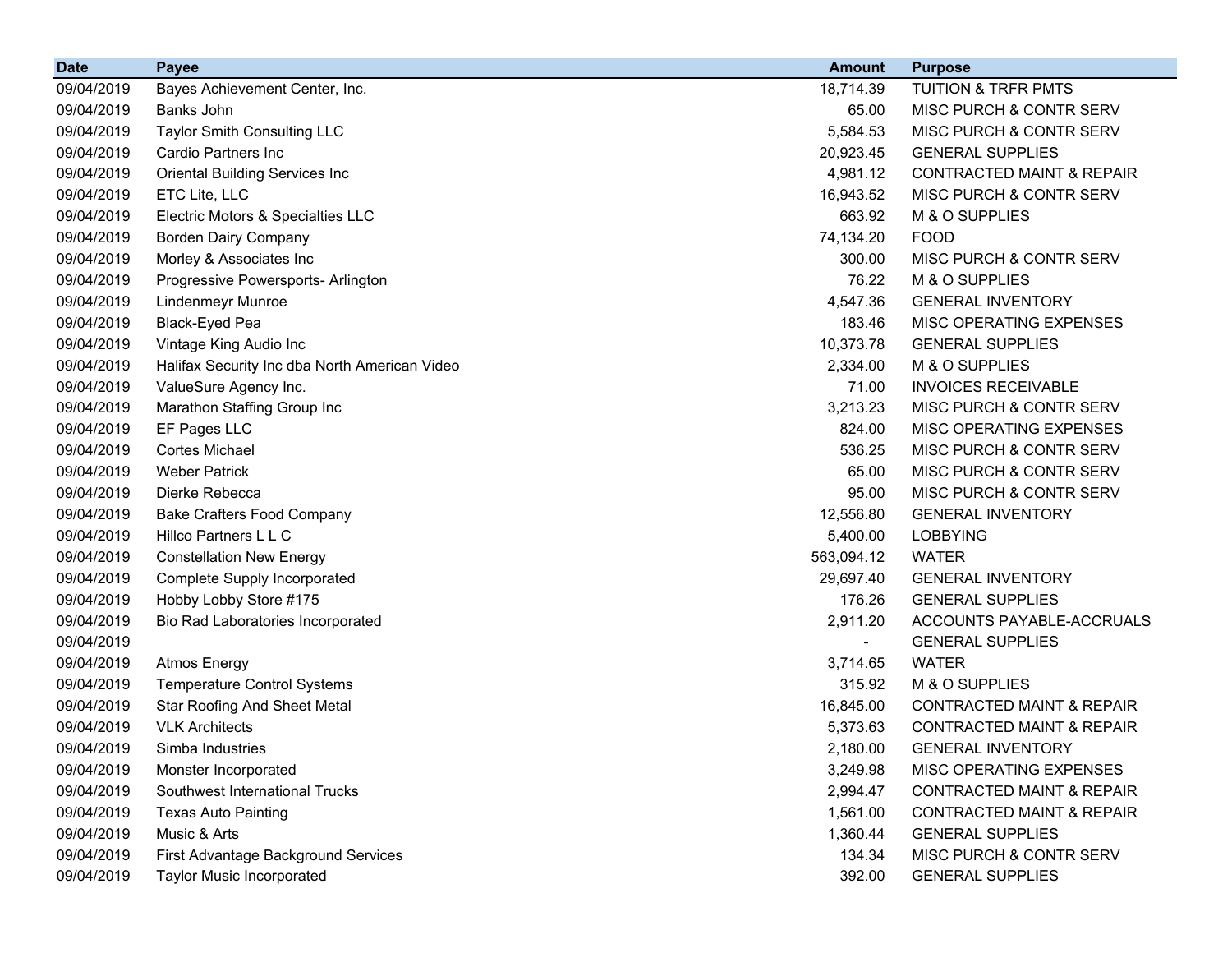| <b>Date</b> | <b>Payee</b>                                                   | <b>Amount</b> | <b>Purpose</b>                       |
|-------------|----------------------------------------------------------------|---------------|--------------------------------------|
| 09/04/2019  | Arlington Independent School District Food & Nutrition Service | 3,187.55      | MISC OPERATING EXPENSES              |
| 09/04/2019  | <b>Scripps National Spelling Bee</b>                           | 10,567.50     | MISC OPERATING EXPENSES              |
| 09/04/2019  | Progressive Roofing                                            | 110,505.00    | <b>CONTRACTED MAINT &amp; REPAIR</b> |
| 09/04/2019  |                                                                | (5, 525.25)   | <b>RETAINAGE</b>                     |
| 09/04/2019  | Academic Supplier                                              | 210.00        | <b>GENERAL SUPPLIES</b>              |
| 09/04/2019  | <b>Federal Express Corporation</b>                             | 18.81         | <b>GENERAL SUPPLIES</b>              |
| 09/04/2019  | <b>Bernd Shelley Burke</b>                                     | 135.50        | MISC PURCH & CONTR SERV              |
| 09/04/2019  | H2O Supply Incorporated                                        | 52.00         | <b>GENERAL INVENTORY</b>             |
| 09/04/2019  | SiteOne Landscape Supply Holding LLC                           | 579.71        | <b>GENERAL INVENTORY</b>             |
| 09/04/2019  | <b>Education Service Center Region XI</b>                      | 420.00        | <b>EDUCATION SERVICE CENTER</b>      |
| 09/04/2019  |                                                                | 220.00        | <b>EMPLOYEE TRAVEL</b>               |
| 09/04/2019  |                                                                | 14,760.27     | MISC PURCH & CONTR SERV              |
| 09/04/2019  | <b>Educational Testing Service</b>                             | 33,800.00     | <b>GENERAL SUPPLIES</b>              |
| 09/04/2019  | <b>Flinn Scientific</b>                                        | 323.73        | <b>GENERAL SUPPLIES</b>              |
| 09/04/2019  | Moore Rental Service Incorporated                              | 150.00        | RENTALS & OPERATING LEASE            |
| 09/04/2019  | <b>Pollock Paper Distributors</b>                              | 1,042.50      | <b>GENERAL INVENTORY</b>             |
| 09/04/2019  |                                                                | 7,725.00      | M & O SUPPLIES                       |
| 09/04/2019  | <b>Pyramid School Products</b>                                 | 15,722.92     | <b>GENERAL INVENTORY</b>             |
| 09/04/2019  | Sentinel The Alarm Company                                     | 23,764.00     | <b>CONTRACTED MAINT &amp; REPAIR</b> |
| 09/04/2019  | Texas Department Of Licensing And Regulation Cosmetology       | 1,775.00      | MISC OPERATING EXPENSES              |
| 09/04/2019  | Unifirst Holdings(A/R 01550)                                   | 96.28         | <b>CONTRACTED MAINT &amp; REPAIR</b> |
| 09/04/2019  | Olen Williams Sales & Service                                  | 9,800.00      | <b>FURN &amp; EQUIP &gt; \$5,000</b> |
| 09/04/2019  |                                                                | 4,490.00      | <b>GENERAL SUPPLIES</b>              |
| 09/04/2019  | <b>United Educators Association</b>                            | 1,033.12      | UNITED FUND                          |
| 09/04/2019  | Texas United School Employees Local 100                        | 137.72        | UNITED FUND                          |
| 09/04/2019  | United States Department Of Education National Payment Ctr     | 221.37        | UNITED FUND                          |
| 09/04/2019  | Truman Tim Chapter 13 Trustee                                  | 542.31        | UNITED FUND                          |
| 09/04/2019  | Michigan State Disbursement Unit                               | 181.84        | UNITED FUND                          |
| 09/04/2019  | Association Of Texas Professional Teachers Local               | 14.77         | UNITED FUND                          |
| 09/04/2019  | Association Of Texas Professional Educators State              | 103.88        | UNITED FUND                          |
| 09/04/2019  | Association Of Texas Professional Educators State              | 20.00         | UNITED FUND                          |
| 09/04/2019  | Department of Children and Family Services - Louisiana         | 138.46        | UNITED FUND                          |
| 09/04/2019  | <b>Trellis Company</b>                                         | 88.56         | UNITED FUND                          |
| 09/04/2019  | Educational Employees Credit Union - HSA                       | 989.11        | <b>DENTAL INSURANCE</b>              |
| 09/04/2019  | <b>Educational Employees Credit Union</b>                      | 6,225.00      | DUE TO CREDIT UNION                  |
| 09/04/2019  | <b>Texas State Teachers Association</b>                        | 18.20         | UNITED FUND                          |
| 09/05/2019  | Yolanda Carreon                                                | 12.45         | LIONS CLUB CONCESSIONS               |
| 09/05/2019  | Diana Davis                                                    | 75.00         | REG DAY SCHOOL TUITION               |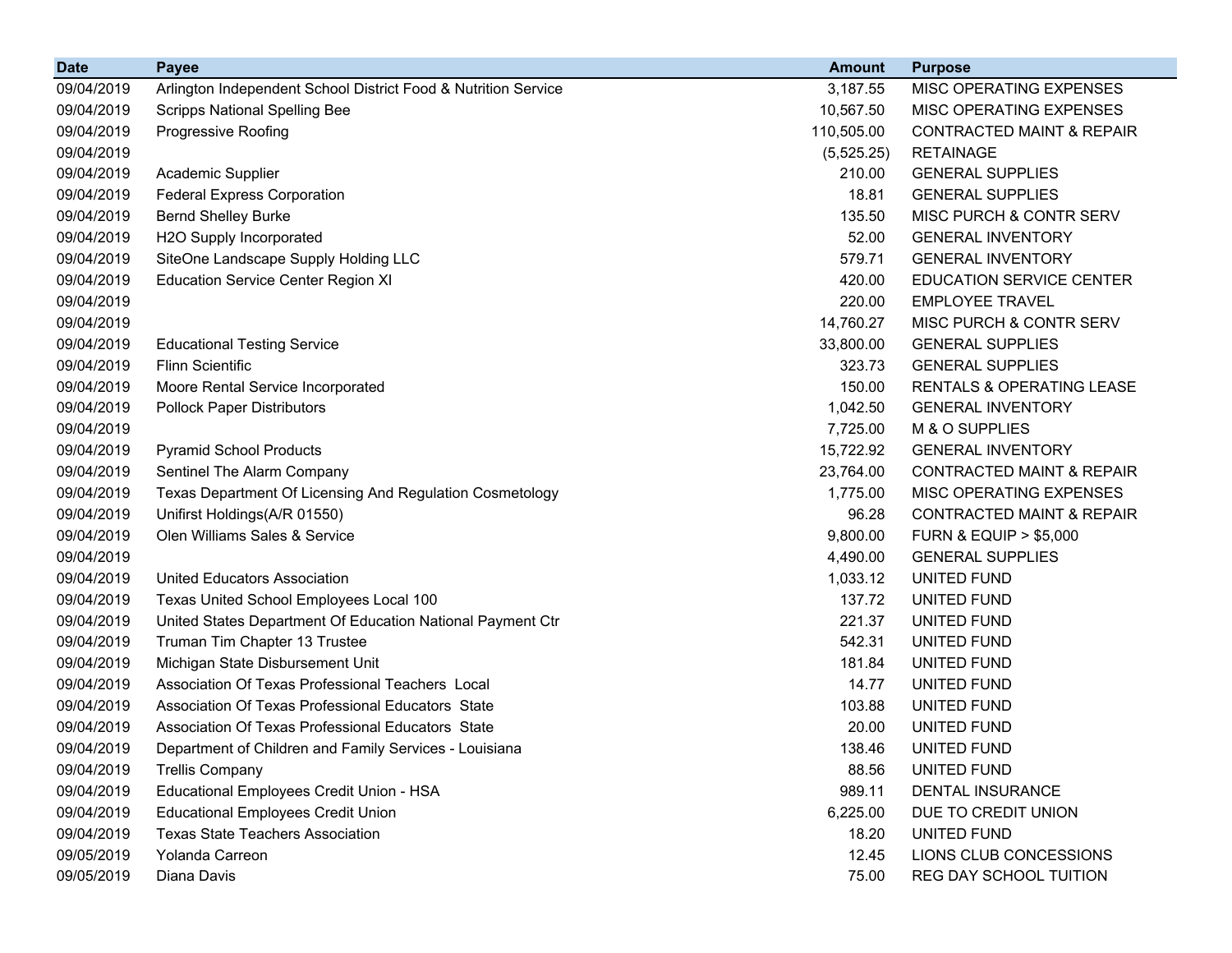| <b>Date</b> | <b>Payee</b>                                 | <b>Amount</b>            | <b>Purpose</b>                       |
|-------------|----------------------------------------------|--------------------------|--------------------------------------|
| 09/05/2019  | Melisa Lloyd                                 | 52.70                    | LIONS CLUB CONCESSIONS               |
| 09/05/2019  | Veronica Perez                               | 150.00                   | REG DAY SCHOOL TUITION               |
| 09/05/2019  | Margaret Reid                                | 150.00                   | <b>REG DAY SCHOOL TUITION</b>        |
| 09/05/2019  | Lonrenza Vega Jones                          | 150.00                   | <b>REG DAY SCHOOL TUITION</b>        |
| 09/05/2019  | David Wilbanks                               | 53.91                    | NON-EMPLOYEE TRAVEL                  |
| 09/05/2019  | <b>Sherry Williams</b>                       | 31.05                    | LIONS CLUB CONCESSIONS               |
| 09/05/2019  | <b>Grainger Industrial Supply</b>            | 1,969.76                 | M & O SUPPLIES                       |
| 09/05/2019  | Qep Incorporated                             | 1,350.00                 | ACCOUNTS PAYABLE-ACCRUALS            |
| 09/05/2019  |                                              | 495.00                   | <b>READING MATERIALS</b>             |
| 09/05/2019  | Jennie O Foods Incorporated                  | 29,975.63                | <b>GENERAL INVENTORY</b>             |
| 09/05/2019  | <b>Pitney Bowes</b>                          | 297.00                   | RENTALS & OPERATING LEASE            |
| 09/05/2019  | Jason's Deli                                 | 560.64                   | MISC OPERATING EXPENSES              |
| 09/05/2019  | PPG Architectural Finishes, Inc              | 101.05                   | M & O SUPPLIES                       |
| 09/05/2019  | Office Depot                                 | 305.33                   | <b>GENERAL SUPPLIES</b>              |
| 09/05/2019  | <b>CDW Government Incorporated</b>           | 236,989.52               | <b>GENERAL SUPPLIES</b>              |
| 09/05/2019  | Kagan Professional Development               | 4,249.00                 | MISC PURCH & CONTR SERV              |
| 09/05/2019  | C & P Pump Services Incorporated             | 3,326.00                 | M & O SUPPLIES                       |
| 09/05/2019  | Project Lead The Way Incorporated            | 18.75                    | <b>GENERAL SUPPLIES</b>              |
| 09/05/2019  | Children's Plus Incorporated                 | 566.01                   | <b>GENERAL SUPPLIES</b>              |
| 09/05/2019  | <b>Education Service Center Region X</b>     | 1,200.00                 | <b>EMPLOYEE TRAVEL</b>               |
| 09/05/2019  | Kimbrough Fire Extinguisher Company          | 5,558.92                 | <b>CONTRACTED MAINT &amp; REPAIR</b> |
| 09/05/2019  | ETA hand2mind                                | 793.26                   | <b>GENERAL SUPPLIES</b>              |
| 09/05/2019  | J W Pepper & Son Incorporated                | 497.97                   | <b>GENERAL SUPPLIES</b>              |
| 09/05/2019  | Arlington Hardware Incorporated #53          | 60.65                    | M & O SUPPLIES                       |
| 09/05/2019  | Zimmerer Kubota Incorporated                 | 3,106.84                 | M & O SUPPLIES                       |
| 09/05/2019  | Johnson Controls Incorporate                 | 16,392.61                | ACCOUNTS PAYABLE-ACCRUALS            |
| 09/05/2019  |                                              | $\overline{\phantom{a}}$ | M & O SUPPLIES                       |
| 09/05/2019  | Central Institute for the Deaf (CID)         | 2,607.00                 | <b>GENERAL SUPPLIES</b>              |
| 09/05/2019  | Texas Interpreting Services, LLC             | 816.00                   | MISC PURCH & CONTR SERV              |
| 09/05/2019  | IdentiSys Incorporated                       | 258.00                   | <b>GENERAL SUPPLIES</b>              |
| 09/05/2019  | <b>City Electric Supply Company</b>          | 1,521.90                 | M & O SUPPLIES                       |
| 09/05/2019  | Lone Star Furnishings LLC                    | 210,286.00               | <b>GENERAL SUPPLIES</b>              |
| 09/05/2019  | <b>Textbook Warehouse</b>                    | 24,804.30                | <b>TEXTBOOKS</b>                     |
| 09/05/2019  | Peyco Southwest Realty, Inc.                 | 2,500.00                 | MISC PURCH & CONTR SERV              |
| 09/05/2019  | Summit Refrigerants, LLC                     | 9,712.75                 | <b>CONTRACTED MAINT &amp; REPAIR</b> |
| 09/05/2019  | <b>Tarrant County Tax Assessor-Collector</b> | 22.00                    | MISC OPERATING EXPENSES              |
| 09/05/2019  | Massey Services Inc.                         | 74.00                    | <b>CONTRACTED MAINT &amp; REPAIR</b> |
| 09/05/2019  | <b>Occupational Health Solutions</b>         | 230.00                   | MISC PURCH & CONTR SERV              |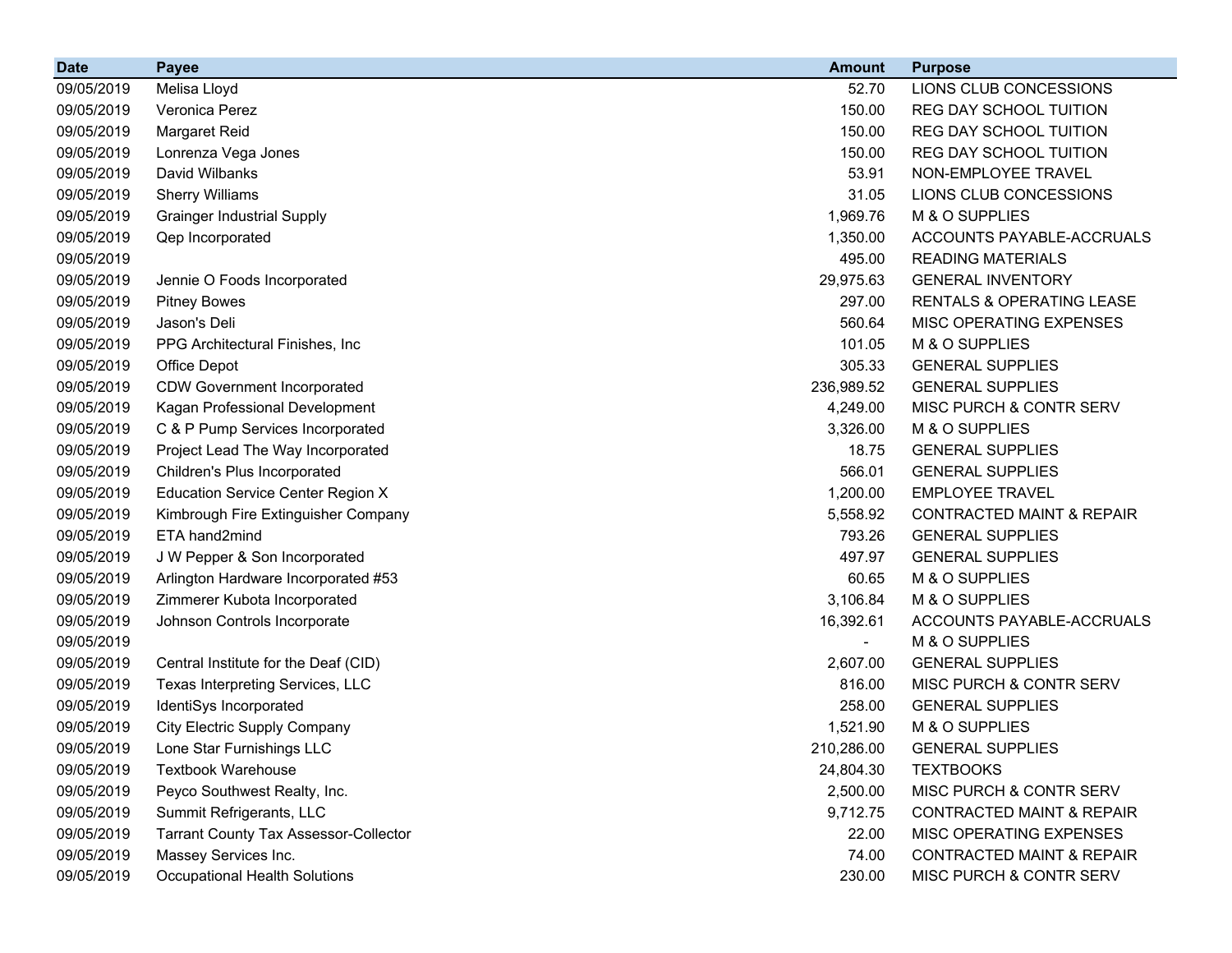| <b>Date</b> | <b>Payee</b>                                    | <b>Amount</b> | <b>Purpose</b>                       |
|-------------|-------------------------------------------------|---------------|--------------------------------------|
| 09/05/2019  | Lowe's Home Centers, LLC                        | 186.59        | M & O SUPPLIES                       |
| 09/05/2019  | Plant Interscapes, Inc.                         | 340.54        | <b>CONTRACTED MAINT &amp; REPAIR</b> |
| 09/05/2019  | iPrint Technologies                             | 324.00        | <b>GENERAL SUPPLIES</b>              |
| 09/05/2019  | Nasco                                           | 38.08         | <b>GENERAL SUPPLIES</b>              |
| 09/05/2019  | Barnes & Noble College Booksellers LLC          | 1,463.35      | <b>READING MATERIALS</b>             |
| 09/05/2019  | Staples Inc/Staples Business Advantage          | 2,042.97      | <b>GENERAL SUPPLIES</b>              |
| 09/05/2019  |                                                 | 353.34        | <b>INVOICES RECEIVABLE</b>           |
| 09/05/2019  | <b>MSB Consulting</b>                           | 8,810.87      | MISC PURCH & CONTR SERV              |
| 09/05/2019  | Respondus Inc                                   | 3,795.00      | <b>GENERAL SUPPLIES</b>              |
| 09/05/2019  | <b>Davilas Excavations Inc</b>                  | 850.00        | <b>CONTRACTED MAINT &amp; REPAIR</b> |
| 09/05/2019  | <b>Cambridge Educational Services</b>           | 7,240.07      | <b>READING MATERIALS</b>             |
| 09/05/2019  | Sorrells Enterprises LLC                        | 536.31        | MISC OPERATING EXPENSES              |
| 09/05/2019  | Complete Supply Incorporated                    | 6,885.00      | <b>GENERAL INVENTORY</b>             |
| 09/05/2019  | <b>Braun Beef Company Incorporated</b>          | 2,169.10      | <b>GENERAL INVENTORY</b>             |
| 09/05/2019  | <b>Dealers Electrical Supply Company</b>        | 13.86         | M & O SUPPLIES                       |
| 09/05/2019  | Bucks Wheel & Equipment Company                 | 207.38        | <b>CONTRACTED MAINT &amp; REPAIR</b> |
| 09/05/2019  | <b>Sprint Nextel Network</b>                    | 403.92        | <b>WATER</b>                         |
| 09/05/2019  | Rush Truck Centers Of Texas Limited Partnership | 50.00         | <b>CONTRACTED MAINT &amp; REPAIR</b> |
| 09/05/2019  | <b>Bilingual Planet</b>                         | 39.99         | <b>GENERAL SUPPLIES</b>              |
| 09/05/2019  | Arlington Camera Incorporated                   | 735.65        | ACCOUNTS PAYABLE-ACCRUALS            |
| 09/05/2019  |                                                 | Ξ.            | <b>GENERAL SUPPLIES</b>              |
| 09/05/2019  | <b>Education Service Center Region XI</b>       | 390.00        | EDUCATION SERVICE CENTER             |
| 09/05/2019  | Texas Department of Licensing and Regulation    | 25.00         | MISC OPERATING EXPENSES              |
| 09/06/2019  | Anthony Andro                                   | 28.84         | <b>EMPLOYEE TRAVEL</b>               |
| 09/06/2019  | Ruby Curry                                      | 49.26         | MISC PURCH & CONTR SERV              |
| 09/06/2019  | <b>Teresa Davenport</b>                         | 8.45          | <b>EMPLOYEE TRAVEL</b>               |
| 09/06/2019  | Elita Driskill                                  | 12.79         | <b>EMPLOYEE TRAVEL</b>               |
| 09/06/2019  | <b>Barry Fox</b>                                | 55.59         | <b>EMPLOYEE TRAVEL</b>               |
| 09/06/2019  | <b>Sherrill Giddens</b>                         | 128.03        | <b>EMPLOYEE TRAVEL</b>               |
| 09/06/2019  | Amy Gresham                                     | 13.86         | <b>EMPLOYEE TRAVEL</b>               |
| 09/06/2019  | Andrew Hagman                                   | 167.99        | <b>EMPLOYEE TRAVEL</b>               |
| 09/06/2019  | Sandra Hitt                                     | 51.36         | <b>EMPLOYEE TRAVEL</b>               |
| 09/06/2019  | <b>Courtney Hodge</b>                           | 39.05         | MISC PURCH & CONTR SERV              |
| 09/06/2019  | Tamela Horton                                   | 83.51         | <b>EMPLOYEE TRAVEL</b>               |
| 09/06/2019  | Theodore Jarchow                                | 123.16        | <b>EMPLOYEE TRAVEL</b>               |
| 09/06/2019  | Harbhajan Kaur                                  | 49.26         | MISC PURCH & CONTR SERV              |
| 09/06/2019  | Manjit Kaur                                     | 70.57         | <b>EMPLOYEE TRAVEL</b>               |
| 09/06/2019  | <b>Christine Ladner</b>                         | 49.26         | MISC PURCH & CONTR SERV              |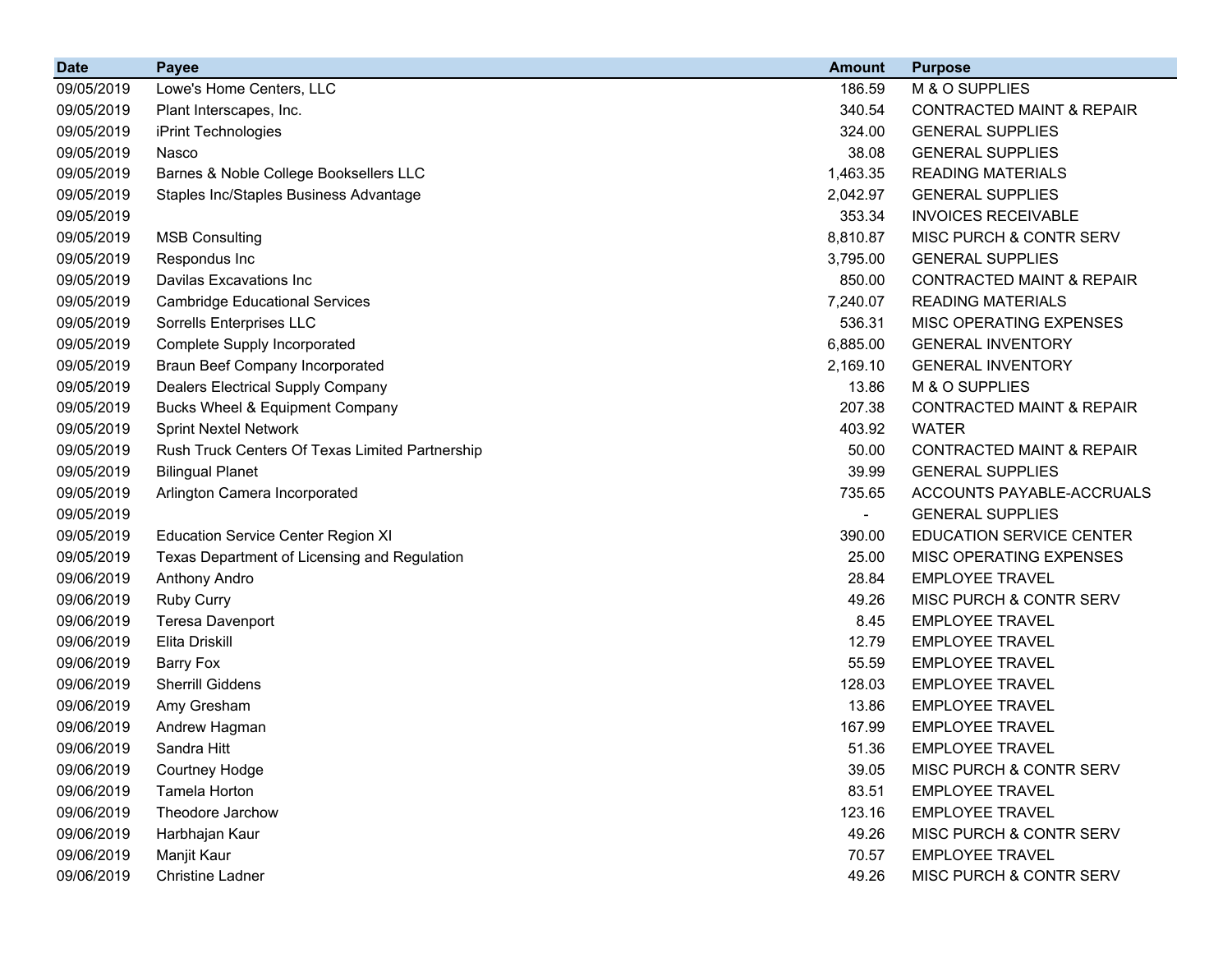| <b>Date</b> | <b>Payee</b>                                  | <b>Amount</b> | <b>Purpose</b>                       |
|-------------|-----------------------------------------------|---------------|--------------------------------------|
| 09/06/2019  | <b>Phyllis Lanier</b>                         | 93.14         | <b>EMPLOYEE TRAVEL</b>               |
| 09/06/2019  | Alison Larance                                | 20.28         | <b>EMPLOYEE TRAVEL</b>               |
| 09/06/2019  | Natalie Lopez                                 | 30.17         | <b>EMPLOYEE TRAVEL</b>               |
| 09/06/2019  | Gretchen Maddox                               | 45.37         | <b>EMPLOYEE TRAVEL</b>               |
| 09/06/2019  | Jeanne Maxwell                                | 49.43         | <b>EMPLOYEE TRAVEL</b>               |
| 09/06/2019  | Julie McGuire                                 | 52.64         | SALARIES-TEACH & OTH PROF            |
| 09/06/2019  | <b>Heather Merritt</b>                        | 25.36         | <b>EMPLOYEE TRAVEL</b>               |
| 09/06/2019  | Jennifer Novoselsky                           | 22.74         | <b>EMPLOYEE TRAVEL</b>               |
| 09/06/2019  | Jodi Peoples                                  | 53.87         | <b>EMPLOYEE TRAVEL</b>               |
| 09/06/2019  | Connie Buckley                                | 13.38         | <b>EMPLOYEE TRAVEL</b>               |
| 09/06/2019  | <b>Delores Rice Spurlock</b>                  | 36.75         | <b>EMPLOYEE TRAVEL</b>               |
| 09/06/2019  | Almita Rojas                                  | 40.98         | <b>EMPLOYEE TRAVEL</b>               |
| 09/06/2019  | <b>Stacy Shannon</b>                          | 69.76         | <b>EMPLOYEE TRAVEL</b>               |
| 09/06/2019  | Mark Taylor                                   | 55.48         | <b>EMPLOYEE TRAVEL</b>               |
| 09/06/2019  | <b>Tammy Thain</b>                            | 3.58          | <b>EMPLOYEE TRAVEL</b>               |
| 09/06/2019  | <b>Barbara Thomas</b>                         | 19.47         | <b>EMPLOYEE TRAVEL</b>               |
| 09/06/2019  | Linda Weber-Greene                            | 23.01         | <b>EMPLOYEE TRAVEL</b>               |
| 09/06/2019  | Sebastian Williams                            | 66.39         | <b>EMPLOYEE TRAVEL</b>               |
| 09/06/2019  | Steven Wurtz                                  | 109.14        | <b>EMPLOYEE TRAVEL</b>               |
| 09/06/2019  | Karen Zeske                                   | 278.63        | <b>EMPLOYEE TRAVEL</b>               |
| 09/06/2019  | Lesley Cano                                   | 60.03         | <b>EMPLOYEE TRAVEL</b>               |
| 09/11/2019  | University Of Texas At Arlington              | 90.25         | <b>READING MATERIALS</b>             |
| 09/11/2019  | <b>Aisd Activity Fund</b>                     | 600.00        | <b>INVOICES RECEIVABLE</b>           |
| 09/11/2019  | Corgan Assoc Architects Incorporated          | 75,249.03     | <b>CONTRACTED MAINT &amp; REPAIR</b> |
| 09/11/2019  | <b>Pavement Services Corporation</b>          | 9,223.00      | <b>CONTRACTED MAINT &amp; REPAIR</b> |
| 09/11/2019  | <b>Grainger Industrial Supply</b>             | 786.04        | M & O SUPPLIES                       |
| 09/11/2019  | <b>Bells Bernina Incorporated</b>             | 825.00        | <b>CONTRACTED MAINT &amp; REPAIR</b> |
| 09/11/2019  | Hoshizaki South Central Distribution Center   | 219.56        | M & O SUPPLIES                       |
| 09/11/2019  | Home Depot Pro                                | 362.78        | M & O SUPPLIES                       |
| 09/11/2019  | Apex Supply Company                           | 65.66         | M & O SUPPLIES                       |
| 09/11/2019  | Kapco Library Products Kent Adhesive Products | 251.76        | <b>GENERAL SUPPLIES</b>              |
| 09/11/2019  | Kroger                                        | 47.73         | <b>FOOD</b>                          |
| 09/11/2019  |                                               | 226.28        | MISC OPERATING EXPENSES              |
| 09/11/2019  | <b>Pitney Bowes</b>                           | 436.78        | <b>GENERAL SUPPLIES</b>              |
| 09/11/2019  |                                               | 184.14        | RENTALS & OPERATING LEASE            |
| 09/11/2019  | United Refrigeration Incorporated             | 1,954.29      | M & O SUPPLIES                       |
| 09/11/2019  | <b>Breaker Broker Company</b>                 | 427.30        | M & O SUPPLIES                       |
| 09/11/2019  | <b>Elliott Electric Supply</b>                | 3,600.20      | M & O SUPPLIES                       |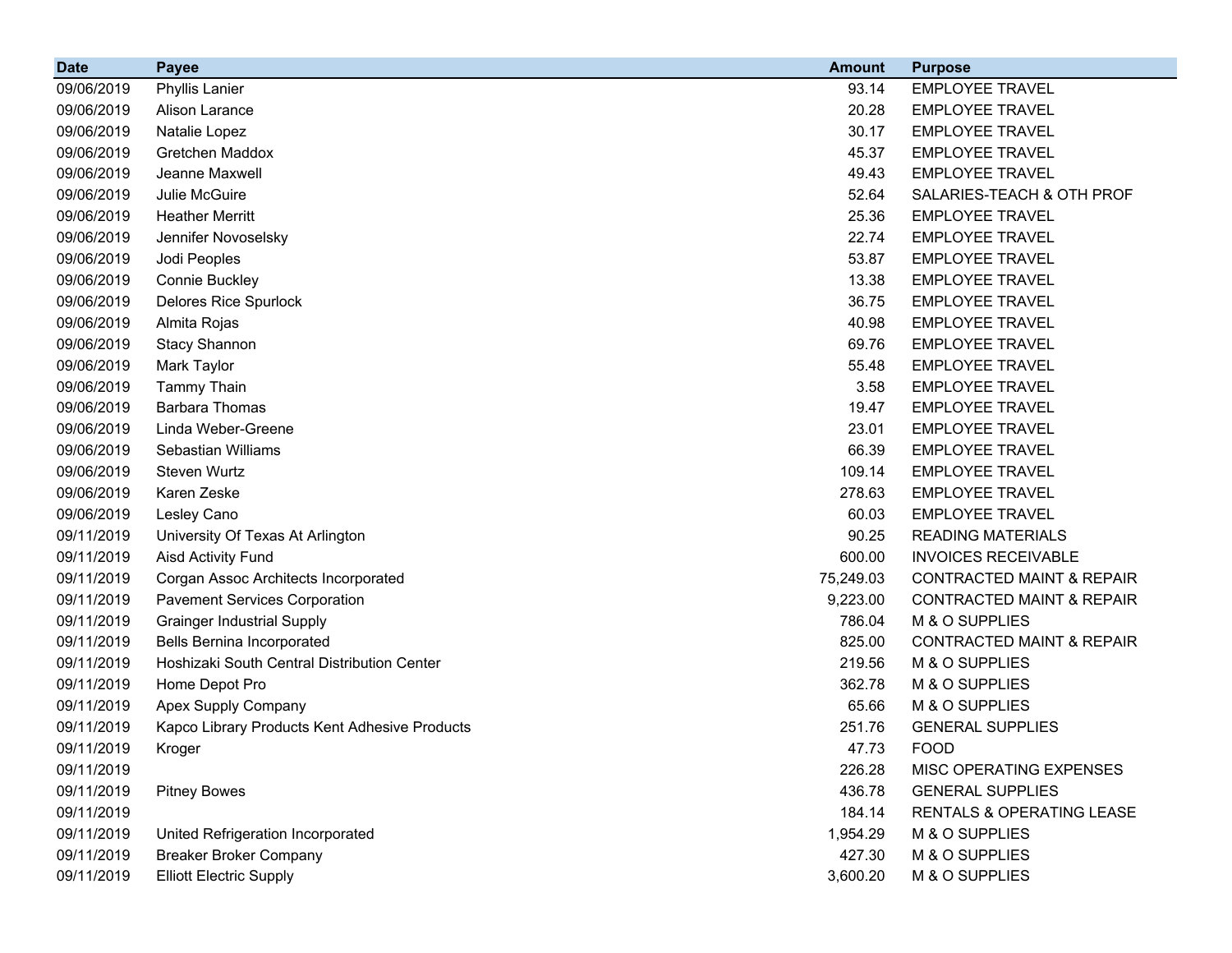| <b>Date</b> | <b>Payee</b>                                       | <b>Amount</b> | <b>Purpose</b>                       |
|-------------|----------------------------------------------------|---------------|--------------------------------------|
| 09/11/2019  | Galls Incorporated                                 | 189.12        | M & O SUPPLIES                       |
| 09/11/2019  | Ace Mart Restaurant Supply Company                 | 684.63        | <b>GENERAL SUPPLIES</b>              |
| 09/11/2019  | University Of Texas At Arlington Police Department | 2,727.42      | MISC PURCH & CONTR SERV              |
| 09/11/2019  | <b>Dell Marketing</b>                              | 125,479.98    | <b>GENERAL SUPPLIES</b>              |
| 09/11/2019  | Lennox Industries Incorporated                     | 248.27        | M & O SUPPLIES                       |
| 09/11/2019  | Estes Mcclure & Assoc Inc                          | 5,600.00      | OTH PROFESSIONAL SERVICES            |
| 09/11/2019  | Barnes & Noble Booksellers, Inc.                   | 434.81        | <b>GENERAL SUPPLIES</b>              |
| 09/11/2019  |                                                    | 89.50         | <b>READING MATERIALS</b>             |
| 09/11/2019  |                                                    | 119.90        | <b>TEXTBOOKS</b>                     |
| 09/11/2019  | <b>VERITIV</b>                                     | 21,764.40     | <b>GENERAL INVENTORY</b>             |
| 09/11/2019  | Mission Arlington/Mission Metroplex                | 84.00         | STUDENT TVL*NO AISD BUSES            |
| 09/11/2019  | International Center For Leadership In Education   | 1,475.00      | <b>EMPLOYEE TRAVEL</b>               |
| 09/11/2019  | World Book Incorporated                            | 1,525.00      | <b>GENERAL SUPPLIES</b>              |
| 09/11/2019  | Jason's Deli                                       | 787.94        | MISC OPERATING EXPENSES              |
| 09/11/2019  | Riddell All American                               | 7,912.50      | <b>GENERAL SUPPLIES</b>              |
| 09/11/2019  | Paradise Produce                                   | 48.50         | <b>FOOD</b>                          |
| 09/11/2019  | Custom Transmission And Auto Repair Incorporated   | 66.00         | <b>CONTRACTED MAINT &amp; REPAIR</b> |
| 09/11/2019  | Trane Company Commercial Systems Group             | 271.93        | M & O SUPPLIES                       |
| 09/11/2019  | Fastsigns                                          | 153.91        | M & O SUPPLIES                       |
| 09/11/2019  | PPG Architectural Finishes, Inc.                   | 3,944.53      | M & O SUPPLIES                       |
| 09/11/2019  | Industrial Equipment Company                       | 297.75        | <b>GENERAL INVENTORY</b>             |
| 09/11/2019  | Schwans Food Service Incorporated                  | 51,707.70     | <b>GENERAL INVENTORY</b>             |
| 09/11/2019  | <b>Artex Overhead Door</b>                         | 275.00        | <b>CONTRACTED MAINT &amp; REPAIR</b> |
| 09/11/2019  | Office Depot                                       | 78.85         | ACCOUNTS PAYABLE-ACCRUALS            |
| 09/11/2019  |                                                    | 40,568.89     | <b>GENERAL SUPPLIES</b>              |
| 09/11/2019  |                                                    | 1,002.52      | <b>INVOICES RECEIVABLE</b>           |
| 09/11/2019  | Enterprise Rent A Car                              | 175.60        | <b>EMPLOYEE TRAVEL</b>               |
| 09/11/2019  | Enterprise Rent A Car                              | 267.00        | <b>EMPLOYEE TRAVEL</b>               |
| 09/11/2019  | Enterprise Rent A Car                              | 577.73        | STUDENT TVL*NO AISD BUSES            |
| 09/11/2019  | Enterprise Rent A Car                              | 2,277.00      | <b>INVOICES RECEIVABLE</b>           |
| 09/11/2019  | Land O Lakes Incorporated                          | 3,100.00      | <b>GENERAL INVENTORY</b>             |
| 09/11/2019  | B & H Photo Video                                  | 19.94         | <b>GENERAL SUPPLIES</b>              |
| 09/11/2019  | B & H Photo Video                                  | 319.43        | <b>GENERAL SUPPLIES</b>              |
| 09/11/2019  | Oaktree Products                                   | 7,093.66      | <b>GENERAL SUPPLIES</b>              |
| 09/11/2019  | <b>Td Industries Limited</b>                       | 6,164.50      | <b>CONTRACTED MAINT &amp; REPAIR</b> |
| 09/11/2019  | Aerowave Technologies                              | 366.06        | <b>CONTRACTED MAINT &amp; REPAIR</b> |
| 09/11/2019  |                                                    | 164.06        | <b>GENERAL SUPPLIES</b>              |
| 09/11/2019  |                                                    | 55.50         | M & O SUPPLIES                       |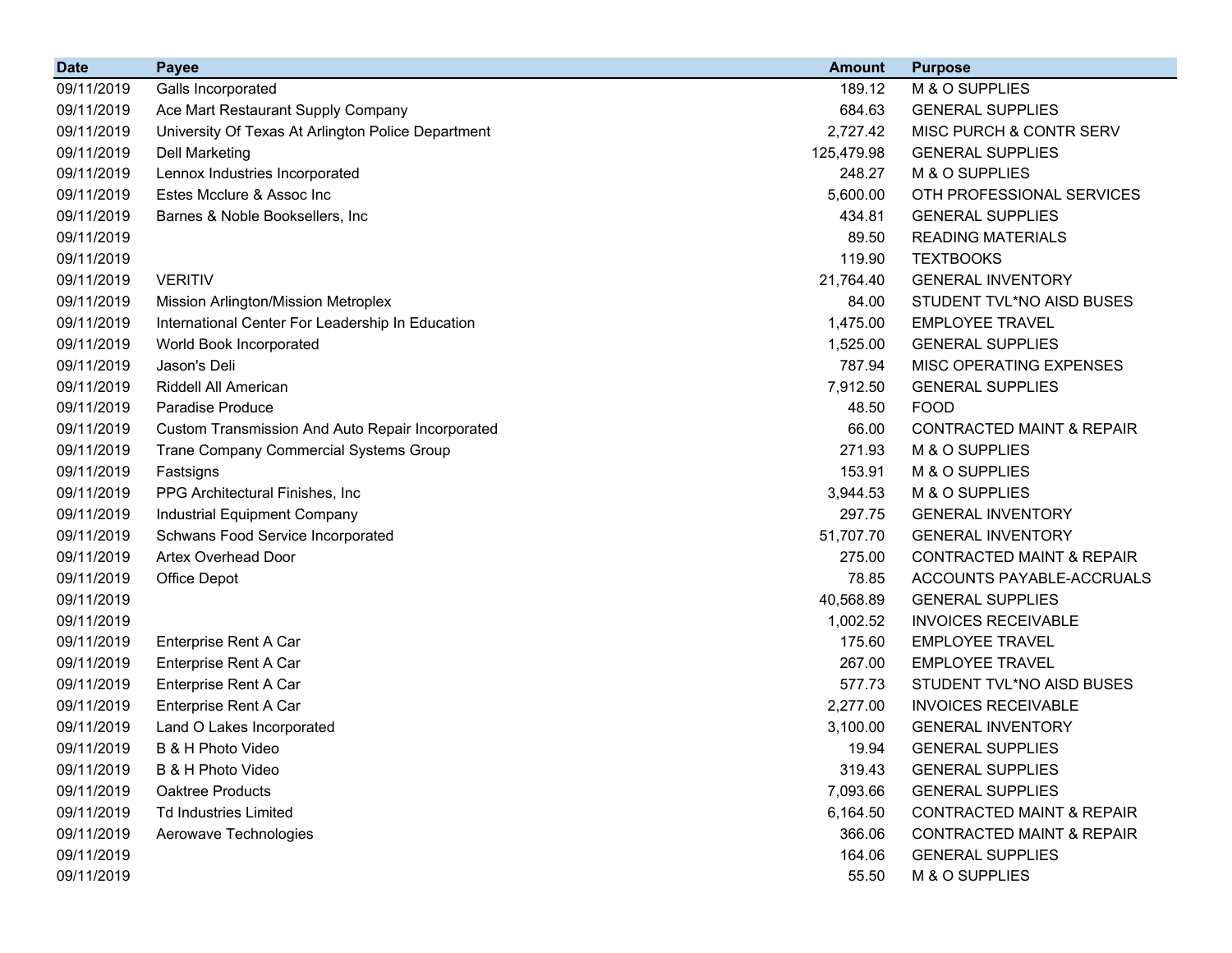| <b>Date</b> | <b>Payee</b>                                 | <b>Amount</b> | <b>Purpose</b>                       |
|-------------|----------------------------------------------|---------------|--------------------------------------|
| 09/11/2019  | Washington Music Center                      | 1,929.15      | <b>GENERAL SUPPLIES</b>              |
| 09/11/2019  | Delcom Group                                 | 6,573.23      | <b>GENERAL SUPPLIES</b>              |
| 09/11/2019  | Promaxima Manufacturing Ltd                  | 13,585.00     | <b>GENERAL SUPPLIES</b>              |
| 09/11/2019  | Project Lead The Way Incorporated            | 280.00        | <b>GENERAL SUPPLIES</b>              |
| 09/11/2019  | <b>CMJ Engineering Incorporated</b>          | 6,105.65      | OTH PROFESSIONAL SERVICES            |
| 09/11/2019  | W T Cox Subscriptions Incorporated           | 84.15         | <b>READING MATERIALS</b>             |
| 09/11/2019  | Henry Schein Incorporated                    | 1,364.78      | <b>GENERAL SUPPLIES</b>              |
| 09/11/2019  | <b>School Nurse Supply</b>                   | 148.63        | <b>GENERAL SUPPLIES</b>              |
| 09/11/2019  | J P Morgan Chase Bank                        | 26.86         | M & O SUPPLIES                       |
| 09/11/2019  |                                              | 1,940.00      | MISC PURCH & CONTR SERV              |
| 09/11/2019  | Children's Plus Incorporated                 | 1,686.02      | <b>GENERAL SUPPLIES</b>              |
| 09/11/2019  | <b>Texas Educational Solutions</b>           | 55,000.00     | <b>CONTRACTED MAINT &amp; REPAIR</b> |
| 09/11/2019  | Kimbrough Fire Extinguisher Company          | 110.52        | <b>CONTRACTED MAINT &amp; REPAIR</b> |
| 09/11/2019  |                                              | 130.00        | M & O SUPPLIES                       |
| 09/11/2019  | C D Hartnett Company                         | 51,658.41     | <b>GENERAL INVENTORY</b>             |
| 09/11/2019  | Anixter Incorporated                         | 252.94        | <b>CONTRACTED MAINT &amp; REPAIR</b> |
| 09/11/2019  |                                              | 105.20        | M & O SUPPLIES                       |
| 09/11/2019  | Lamb Weston Sales Incorporated               | 35,003.82     | <b>GENERAL INVENTORY</b>             |
| 09/11/2019  | <b>City Of Grand Prairie Water Utilities</b> | 4,597.71      | <b>WATER</b>                         |
| 09/11/2019  | Arlington Hardware Incorporated #53          | 420.55        | M & O SUPPLIES                       |
| 09/11/2019  | Arlington Sewing Machine Supply              | 184.96        | <b>INVOICES RECEIVABLE</b>           |
| 09/11/2019  | Mardel Incorporated                          | 27.27         | <b>GENERAL SUPPLIES</b>              |
| 09/11/2019  | Utpa                                         | 633.00        | MISC OPERATING EXPENSES              |
| 09/11/2019  | Central Institute for the Deaf (CID)         | 3,300.00      | <b>GENERAL SUPPLIES</b>              |
| 09/11/2019  | Welch John                                   | 2,475.00      | MISC PURCH & CONTR SERV              |
| 09/11/2019  | First Place Foods LLC                        | 3,056.00      | <b>GENERAL INVENTORY</b>             |
| 09/11/2019  | Republic Services of Texas Limited           | 68,294.70     | <b>CONTRACTED MAINT &amp; REPAIR</b> |
| 09/11/2019  | Ramos Robert                                 | 65.00         | MISC PURCH & CONTR SERV              |
| 09/11/2019  | Vaccaro Peter                                | 115.00        | MISC PURCH & CONTR SERV              |
| 09/11/2019  | <b>TEAMS Users Group</b>                     | 500.00        | <b>DUES</b>                          |
| 09/11/2019  | <b>Vines Maurice</b>                         | 115.00        | MISC PURCH & CONTR SERV              |
| 09/11/2019  | <b>Total Maintenance Solutions-South</b>     | 142.84        | M & O SUPPLIES                       |
| 09/11/2019  | News-2-You, Inc.                             | 62,572.60     | <b>GENERAL SUPPLIES</b>              |
| 09/11/2019  | Sportsgrafx Incorporated                     | 25,341.75     | M & O SUPPLIES                       |
| 09/11/2019  | Smith Kendrick                               | 481.25        | MISC PURCH & CONTR SERV              |
| 09/11/2019  | Robertson Darrell W                          | 65.00         | MISC PURCH & CONTR SERV              |
| 09/11/2019  | Reddehase Steve                              | 100.00        | MISC PURCH & CONTR SERV              |
| 09/11/2019  | <b>Gibson Cornelius</b>                      | 165.00        | MISC PURCH & CONTR SERV              |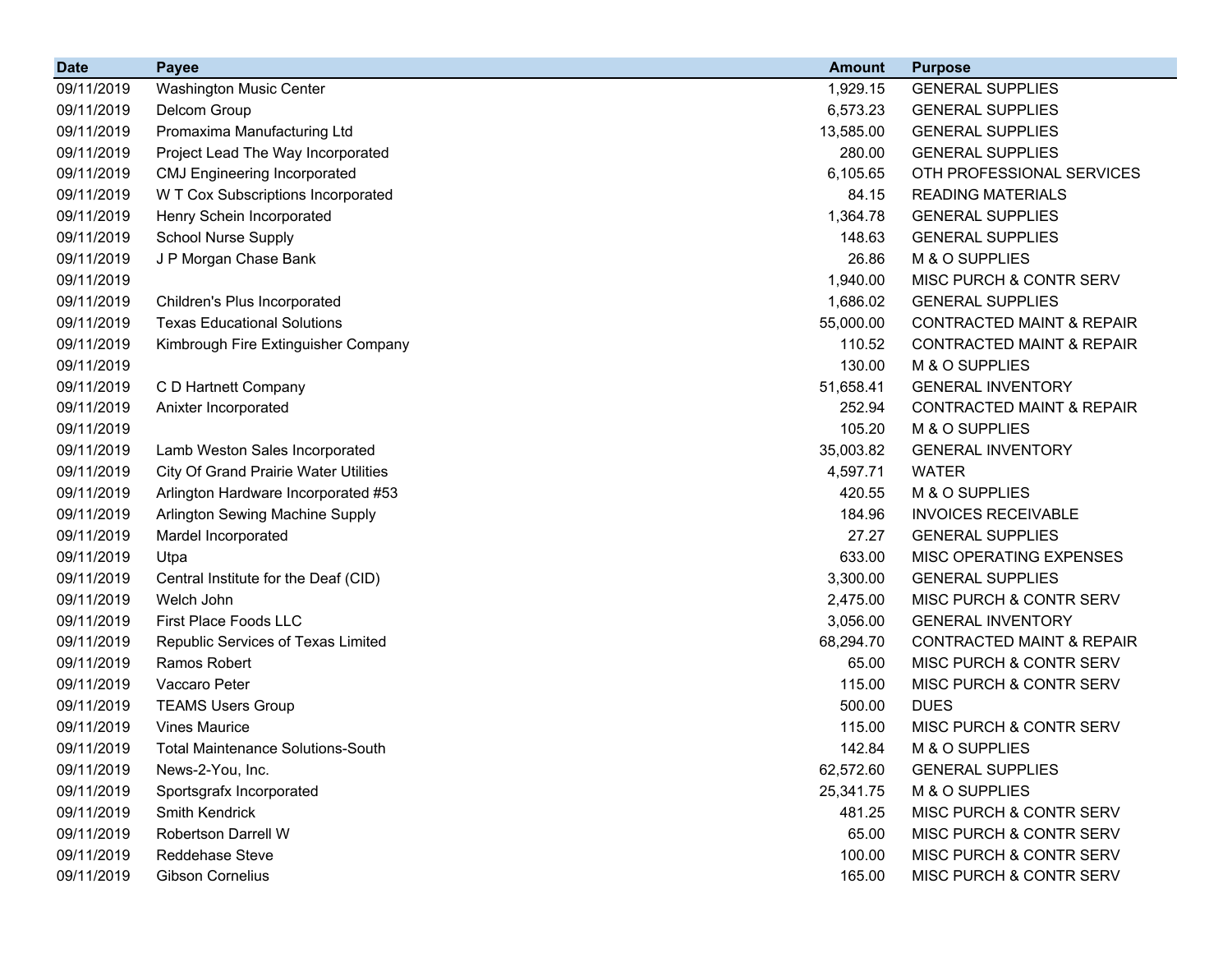| <b>Date</b> | <b>Payee</b>                              | <b>Amount</b> | <b>Purpose</b>                       |
|-------------|-------------------------------------------|---------------|--------------------------------------|
| 09/11/2019  | Mansfield Oil Company                     | 57.18         | ACCOUNTS PAYABLE-ACCRUALS            |
| 09/11/2019  | <b>Luxor Staffing</b>                     | 2,719.93      | MISC PURCH & CONTR SERV              |
| 09/11/2019  | Monarch Trophy Studio                     | 284.80        | <b>GENERAL SUPPLIES</b>              |
| 09/11/2019  |                                           | 17.80         | <b>INVOICES RECEIVABLE</b>           |
| 09/11/2019  | <b>Acker Michael</b>                      | 115.00        | MISC PURCH & CONTR SERV              |
| 09/11/2019  | Hudson Jeremy                             | 120.00        | MISC PURCH & CONTR SERV              |
| 09/11/2019  | Sullivan Donna                            | 115.00        | MISC PURCH & CONTR SERV              |
| 09/11/2019  | Alvarado Armando                          | 115.00        | MISC PURCH & CONTR SERV              |
| 09/11/2019  | Foreman Tom                               | 110.00        | MISC PURCH & CONTR SERV              |
| 09/11/2019  | Moore Mark                                | 115.00        | MISC PURCH & CONTR SERV              |
| 09/11/2019  | <b>Elliott Shawn</b>                      | 65.00         | MISC PURCH & CONTR SERV              |
| 09/11/2019  | Zaragoza Bryan                            | 115.00        | MISC PURCH & CONTR SERV              |
| 09/11/2019  | Ferrellgas, Incorporated                  | 5,334.26      | <b>GENERAL INVENTORY</b>             |
| 09/11/2019  | Imagine Learning Incorporated             | 1,800.00      | <b>GENERAL SUPPLIES</b>              |
| 09/11/2019  | Phillips Lawn Sprinkler Co. Inc.          | 672.72        | <b>CONTRACTED MAINT &amp; REPAIR</b> |
| 09/11/2019  | Automatic Sprinkler of Texas Incorporated | 5,360.00      | <b>CONTRACTED MAINT &amp; REPAIR</b> |
| 09/11/2019  | <b>Carter Chris</b>                       | 295.00        | <b>INVOICES RECEIVABLE</b>           |
| 09/11/2019  | McKinney Kenneth                          | 115.00        | MISC PURCH & CONTR SERV              |
| 09/11/2019  | Jones Franklin                            | 180.00        | MISC PURCH & CONTR SERV              |
| 09/11/2019  | Coon Chuck                                | 295.00        | <b>INVOICES RECEIVABLE</b>           |
| 09/11/2019  | Powell Ray                                | 65.00         | MISC PURCH & CONTR SERV              |
| 09/11/2019  | <b>Ball Eric</b>                          | 618.75        | MISC PURCH & CONTR SERV              |
| 09/11/2019  | Swoope James Landry                       | 270.00        | MISC PURCH & CONTR SERV              |
| 09/11/2019  | Rogers Jessie                             | 247.50        | MISC PURCH & CONTR SERV              |
| 09/11/2019  | Cook Christopher                          | 667.50        | MISC PURCH & CONTR SERV              |
| 09/11/2019  | Dunlap Kirk D                             | 1,003.75      | MISC PURCH & CONTR SERV              |
| 09/11/2019  | Morrison Richard R                        | 233.75        | MISC PURCH & CONTR SERV              |
| 09/11/2019  | <b>Bradrick Mark</b>                      | 230.00        | MISC PURCH & CONTR SERV              |
| 09/11/2019  | Randolph William L                        | 65.00         | MISC PURCH & CONTR SERV              |
| 09/11/2019  | Dierke Michael                            | 115.00        | MISC PURCH & CONTR SERV              |
| 09/11/2019  | David Hinson                              | 2,695.00      | MISC PURCH & CONTR SERV              |
| 09/11/2019  | Clough Richard                            | 215.00        | MISC PURCH & CONTR SERV              |
| 09/11/2019  | Davenport Ned                             | 65.00         | MISC PURCH & CONTR SERV              |
| 09/11/2019  | <b>Brown Sylvester III</b>                | 426.25        | MISC PURCH & CONTR SERV              |
| 09/11/2019  | Carroll Percy                             | 220.00        | MISC PURCH & CONTR SERV              |
| 09/11/2019  | <b>Washington Varandas</b>                | 481.25        | MISC PURCH & CONTR SERV              |
| 09/11/2019  | <b>Weber Scott</b>                        | 65.00         | MISC PURCH & CONTR SERV              |
| 09/11/2019  | Camper Marcus                             | 701.25        | MISC PURCH & CONTR SERV              |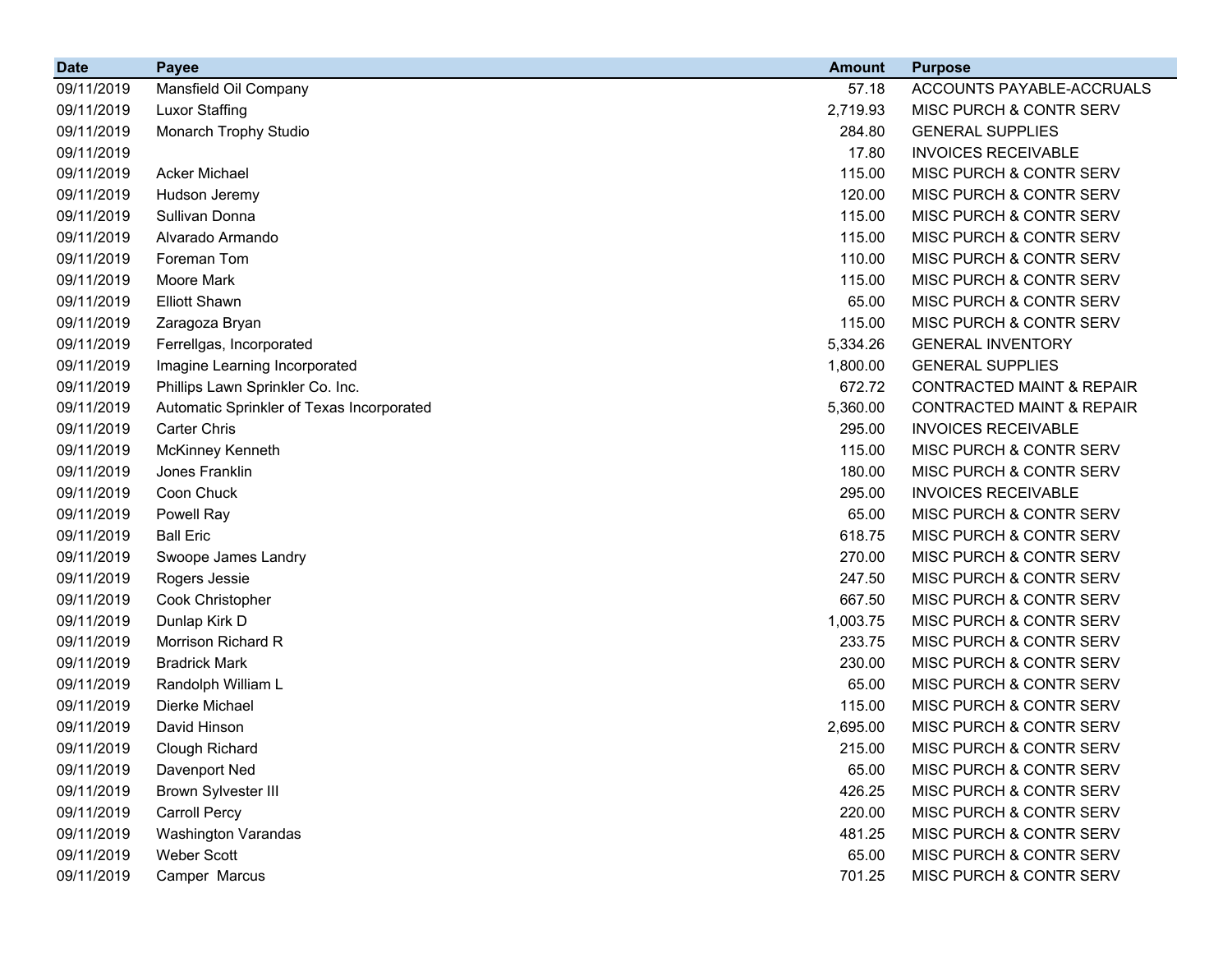| <b>Date</b> | <b>Payee</b>                                | <b>Amount</b> | <b>Purpose</b>             |
|-------------|---------------------------------------------|---------------|----------------------------|
| 09/11/2019  | Robert D. Lee                               | 3,712.50      | MISC PURCH & CONTR SERV    |
| 09/11/2019  | Durham Dustin J                             | 1,237.50      | MISC PURCH & CONTR SERV    |
| 09/11/2019  | Smith Paul                                  | 110.00        | MISC PURCH & CONTR SERV    |
| 09/11/2019  | <b>Resources for Educators</b>              | 374.00        | <b>GENERAL SUPPLIES</b>    |
| 09/11/2019  | <b>Binswanger Glass</b>                     | 605.48        | M & O SUPPLIES             |
| 09/11/2019  | Lanpheare Cathy                             | 1,500.00      | MISC PURCH & CONTR SERV    |
| 09/11/2019  | <b>Atkins Sue</b>                           | 115.00        | MISC PURCH & CONTR SERV    |
| 09/11/2019  | Grant-Brooks Jonathan Lee                   | 220.00        | MISC PURCH & CONTR SERV    |
| 09/11/2019  | Harris Cary D                               | 453.75        | MISC PURCH & CONTR SERV    |
| 09/11/2019  | <b>Hightower David</b>                      | 115.00        | MISC PURCH & CONTR SERV    |
| 09/11/2019  | <b>Brown Scot</b>                           | 115.00        | MISC PURCH & CONTR SERV    |
| 09/11/2019  | <b>Crawford Melvin</b>                      | 115.00        | MISC PURCH & CONTR SERV    |
| 09/11/2019  | Chavez Kelli                                | 115.00        | MISC PURCH & CONTR SERV    |
| 09/11/2019  | Stepina Bill                                | 115.00        | MISC PURCH & CONTR SERV    |
| 09/11/2019  | Jasper Rob                                  | 115.00        | MISC PURCH & CONTR SERV    |
| 09/11/2019  | Tyer Logan                                  | 110.00        | MISC PURCH & CONTR SERV    |
| 09/11/2019  | Burt John H                                 | 115.00        | MISC PURCH & CONTR SERV    |
| 09/11/2019  | <b>McClain Gerald</b>                       | 115.00        | MISC PURCH & CONTR SERV    |
| 09/11/2019  | Dixon Glen                                  | 115.00        | MISC PURCH & CONTR SERV    |
| 09/11/2019  | <b>Vessels Chris</b>                        | 110.00        | MISC PURCH & CONTR SERV    |
| 09/11/2019  | Le Alex                                     | 110.00        | MISC PURCH & CONTR SERV    |
| 09/11/2019  | <b>Taylor Preston</b>                       | 110.00        | MISC PURCH & CONTR SERV    |
| 09/11/2019  | Vorpahl Kyle                                | 115.00        | MISC PURCH & CONTR SERV    |
| 09/11/2019  | Cochran Gary                                | 110.00        | MISC PURCH & CONTR SERV    |
| 09/11/2019  | IdentiSys Incorporated                      | 18,530.00     | M & O SUPPLIES             |
| 09/11/2019  | Arrington Brian P                           | 110.00        | MISC PURCH & CONTR SERV    |
| 09/11/2019  | North Texas Facilities Services Association | 20.00         | MISC OPERATING EXPENSES    |
| 09/11/2019  | National Wholesale Supply                   | 1,064.00      | <b>GENERAL SUPPLIES</b>    |
| 09/11/2019  | Atchison Don A                              | 295.00        | <b>INVOICES RECEIVABLE</b> |
| 09/11/2019  | McLeod, Thomas E.                           | 467.50        | MISC PURCH & CONTR SERV    |
| 09/11/2019  | Parks Bryant L                              | 233.75        | MISC PURCH & CONTR SERV    |
| 09/11/2019  | Cosenza & Associates, LLC                   | 1,500.00      | MISC PURCH & CONTR SERV    |
| 09/11/2019  | <b>City Electric Supply Company</b>         | 441.19        | M & O SUPPLIES             |
| 09/11/2019  | Accent Awards & Trophies, LLC               | 38.00         | MISC OPERATING EXPENSES    |
| 09/11/2019  | <b>Best Buy for Business</b>                | 1,557.99      | <b>GENERAL SUPPLIES</b>    |
| 09/11/2019  | Industrial Controls Distributors, LLC       | 133.38        | M & O SUPPLIES             |
| 09/11/2019  | Weber Tina                                  | 115.00        | MISC PURCH & CONTR SERV    |
| 09/11/2019  | Panter Sherrie                              | 100.00        | MISC PURCH & CONTR SERV    |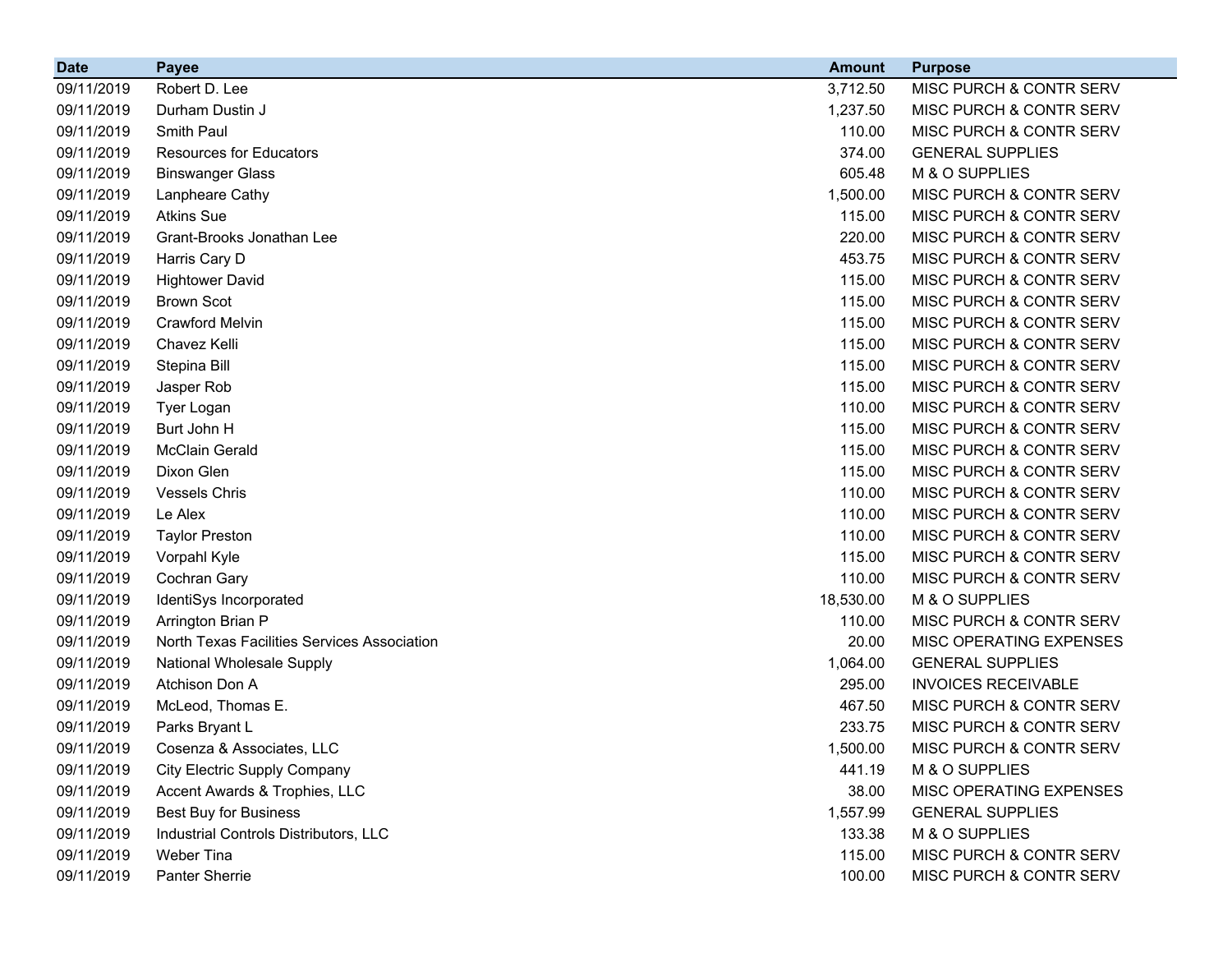| <b>Date</b> | <b>Payee</b>                                                                  | <b>Amount</b> | <b>Purpose</b>                       |
|-------------|-------------------------------------------------------------------------------|---------------|--------------------------------------|
| 09/11/2019  | Johnson Gerald II                                                             | 115.00        | MISC PURCH & CONTR SERV              |
| 09/11/2019  | <b>Creative Bus Sales Inc</b>                                                 | 186.04        | <b>GENERAL INVENTORY</b>             |
| 09/11/2019  | Flowers Ryan                                                                  | 110.00        | MISC PURCH & CONTR SERV              |
| 09/11/2019  | <b>Enterprise TollPass Processing Center</b>                                  | 17.93         | MISC OPERATING EXPENSES              |
| 09/11/2019  | <b>Enterprise TollPass Processing Center</b>                                  | 10.88         | MISC OPERATING EXPENSES              |
| 09/11/2019  | <b>Enterprise TollPass Processing Center</b>                                  | 43.67         | MISC OPERATING EXPENSES              |
| 09/11/2019  | <b>Enterprise TollPass Processing Center</b>                                  | 31.37         | MISC OPERATING EXPENSES              |
| 09/11/2019  | <b>Enterprise TollPass Processing Center</b>                                  | 10.88         | MISC OPERATING EXPENSES              |
| 09/11/2019  | <b>Enterprise TollPass Processing Center</b>                                  | 17.93         | MISC OPERATING EXPENSES              |
| 09/11/2019  | <b>Enterprise TollPass Processing Center</b>                                  | 17.93         | MISC OPERATING EXPENSES              |
| 09/11/2019  | <b>Enterprise TollPass Processing Center</b>                                  | 10.97         | MISC OPERATING EXPENSES              |
| 09/11/2019  | <b>Enterprise TollPass Processing Center</b>                                  | 21.44         | MISC OPERATING EXPENSES              |
| 09/11/2019  | <b>Enterprise TollPass Processing Center</b>                                  | 28.18         | MISC OPERATING EXPENSES              |
| 09/11/2019  | Lone Star Furnishings LLC                                                     | 154,302.00    | <b>GENERAL SUPPLIES</b>              |
| 09/11/2019  | <b>Arlington Today</b>                                                        | 3,600.00      | MISC PURCH & CONTR SERV              |
| 09/11/2019  | Youth Advocate Programs, Inc.                                                 | 690.04        | MISC PURCH & CONTR SERV              |
| 09/11/2019  | eScholar LLC                                                                  | 101,228.00    | <b>CONTRACTED MAINT &amp; REPAIR</b> |
| 09/11/2019  | Crawford Electric Supply Company                                              | 559.86        | M & O SUPPLIES                       |
| 09/11/2019  | Engage2learn                                                                  | 133,077.54    | MISC PURCH & CONTR SERV              |
| 09/11/2019  | Alphabet Acquisition Corp. (a wholly owned subsidiary of Cumulus Media, Inc.) | 12,500.00     | MISC PURCH & CONTR SERV              |
| 09/11/2019  | RD Lawns LLC                                                                  | 9,246.95      | <b>CONTRACTED MAINT &amp; REPAIR</b> |
| 09/11/2019  | <b>Buckley Ronald S</b>                                                       | 110.00        | MISC PURCH & CONTR SERV              |
| 09/11/2019  | <b>Hamilton Killeion</b>                                                      | 65.00         | MISC PURCH & CONTR SERV              |
| 09/11/2019  | Dudley Undra                                                                  | 60.00         | MISC PURCH & CONTR SERV              |
| 09/11/2019  | <b>Brown Reynolds Watford Architects</b>                                      | 31,648.59     | <b>CONTRACTED MAINT &amp; REPAIR</b> |
| 09/11/2019  |                                                                               | 27,361.83     | OTH PROFESSIONAL SERVICES            |
| 09/11/2019  | Millikin Quincy O                                                             | 70.00         | <b>INVOICES RECEIVABLE</b>           |
| 09/11/2019  | Joeris General Contractors, Ltd.                                              | 670,414.29    | BLDG PURCH, CONSTR, IMPROVE          |
| 09/11/2019  |                                                                               | (33,520.70)   | <b>RETAINAGE</b>                     |
| 09/11/2019  | Davis, Regan                                                                  | 495.00        | MISC PURCH & CONTR SERV              |
| 09/11/2019  | Lisle Violin Shop                                                             | 13,240.00     | <b>GENERAL SUPPLIES</b>              |
| 09/11/2019  | <b>Tarrant County Tax Assessor-Collector</b>                                  | 57.75         | MISC OPERATING EXPENSES              |
| 09/11/2019  | <b>Tarrant County Tax Assessor-Collector</b>                                  | 132.00        | MISC OPERATING EXPENSES              |
| 09/11/2019  | FAYHA Management LLC                                                          | 10,507.00     | RENTALS & OPERATING LEASE            |
| 09/11/2019  | Impak                                                                         | 61.37         | <b>CONTRACTED MAINT &amp; REPAIR</b> |
| 09/11/2019  | Chick-fil-A(Cooper/LittleRoad/CarrierPkwy)                                    | 741.25        | MISC OPERATING EXPENSES              |
| 09/11/2019  | Chick-fil-A(Cooper/LittleRoad/CarrierPkwy)                                    | 211.25        | MISC OPERATING EXPENSES              |
| 09/11/2019  | <b>Tyson Prepared Foods</b>                                                   | 5,650.00      | <b>GENERAL INVENTORY</b>             |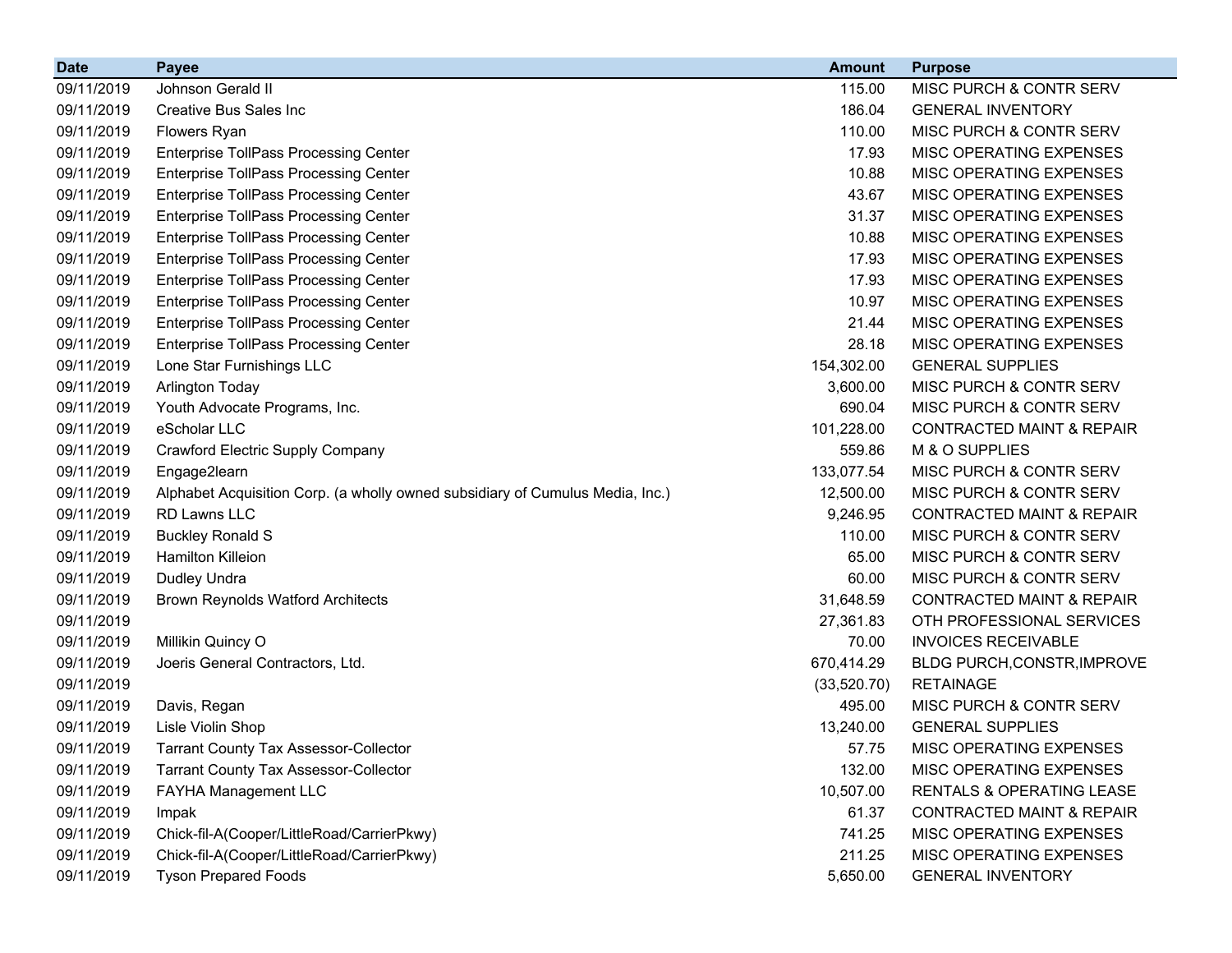| <b>Date</b> | <b>Payee</b>                           | <b>Amount</b>            | <b>Purpose</b>                       |
|-------------|----------------------------------------|--------------------------|--------------------------------------|
| 09/11/2019  | Elliott Staffing Services, Inc.        | 2,835.88                 | MISC PURCH & CONTR SERV              |
| 09/11/2019  | Ferguson Enterprises, Inc.             | 123.76                   | <b>GENERAL INVENTORY</b>             |
| 09/11/2019  |                                        | 3,243.25                 | M & O SUPPLIES                       |
| 09/11/2019  | Big Game Sports Inc.                   | 2,099.70                 | <b>GENERAL SUPPLIES</b>              |
| 09/11/2019  | Data Recognition Corporation           | 1,481.70                 | <b>TESTING MATERIALS</b>             |
| 09/11/2019  | <b>Betancourt Raymond</b>              | 95.00                    | MISC PURCH & CONTR SERV              |
| 09/11/2019  | Johnson Kenneth                        | 65.00                    | MISC PURCH & CONTR SERV              |
| 09/11/2019  | <b>Foster Lonnie Bruce</b>             | 115.00                   | MISC PURCH & CONTR SERV              |
| 09/11/2019  | Roan Ken                               | 115.00                   | MISC PURCH & CONTR SERV              |
| 09/11/2019  | <b>Mathis Lonnie</b>                   | 115.00                   | MISC PURCH & CONTR SERV              |
| 09/11/2019  | Kleen-Air Filter Service & Sales       | 2,494.20                 | <b>GENERAL INVENTORY</b>             |
| 09/11/2019  | Thompson Darrell Jr                    | 65.00                    | MISC PURCH & CONTR SERV              |
| 09/11/2019  | Decker Equipment/School Fix            | 47.45                    | M & O SUPPLIES                       |
| 09/11/2019  | Lowe's Home Centers, LLC               | 2,385.50                 | <b>GENERAL SUPPLIES</b>              |
| 09/11/2019  |                                        | 2,138.70                 | M & O SUPPLIES                       |
| 09/11/2019  | Wexford Labs, Inc                      | 804.15                   | <b>GENERAL INVENTORY</b>             |
| 09/11/2019  | Minority Authority Uniform LLC         | 186.37                   | <b>GENERAL SUPPLIES</b>              |
| 09/11/2019  |                                        | 16,205.20                | M & O SUPPLIES                       |
| 09/11/2019  | <b>Final Graphic</b>                   | 389.04                   | MISC OPERATING EXPENSES              |
| 09/11/2019  | iPrint Technologies                    | 4,477.00                 | <b>GENERAL SUPPLIES</b>              |
| 09/11/2019  | Scientific Software International Inc. | 3,087.90                 | <b>GENERAL SUPPLIES</b>              |
| 09/11/2019  | Sams Club 6244                         | 319.09                   | <b>GENERAL SUPPLIES</b>              |
| 09/11/2019  |                                        | 1,295.89                 | MISC OPERATING EXPENSES              |
| 09/11/2019  | Sysco North Texas                      | 6,652.52                 | <b>GENERAL INVENTORY</b>             |
| 09/11/2019  | Your Tees                              | 528.00                   | <b>GENERAL SUPPLIES</b>              |
| 09/11/2019  | GradeCam LLC                           | 10,468.00                | <b>GENERAL SUPPLIES</b>              |
| 09/11/2019  | Moore Supply Co                        | 135.24                   | <b>GENERAL INVENTORY</b>             |
| 09/11/2019  |                                        | 255.64                   | M & O SUPPLIES                       |
| 09/11/2019  | OTC Brands, Inc.                       | 365.56                   | ACCOUNTS PAYABLE-ACCRUALS            |
| 09/11/2019  |                                        | 790.88                   | <b>GENERAL SUPPLIES</b>              |
| 09/11/2019  |                                        | 56.97                    | <b>INVOICES RECEIVABLE</b>           |
| 09/11/2019  | CICI's Pizza #99 @ Little Road & I-20  | 180.00                   | MISC OPERATING EXPENSES              |
| 09/11/2019  | Tangible Play Inc                      | 950.00                   | <b>INVOICES RECEIVABLE</b>           |
| 09/11/2019  | <b>Tomboy Distribution LLC</b>         | 108.00                   | <b>GENERAL INVENTORY</b>             |
| 09/11/2019  |                                        | 2,287.00                 | M & O SUPPLIES                       |
| 09/11/2019  | Altec Industries, Inc.                 | 741.96                   | <b>CONTRACTED MAINT &amp; REPAIR</b> |
| 09/11/2019  | Mavich LLC                             | $\overline{\phantom{0}}$ | <b>GENERAL SUPPLIES</b>              |
| 09/11/2019  |                                        | 21.11                    | M & O SUPPLIES                       |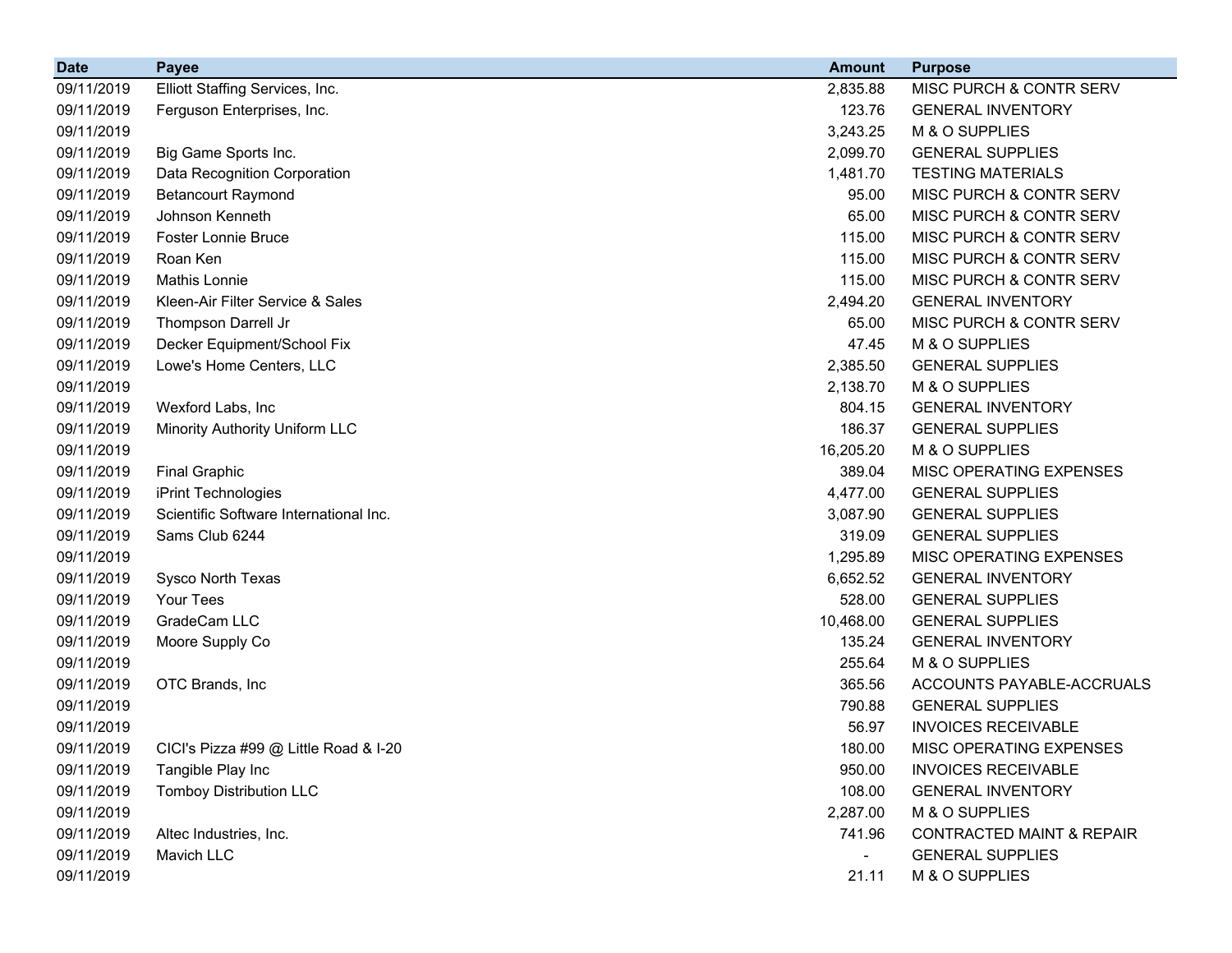| <b>Date</b> | <b>Payee</b>                                            | <b>Amount</b> | <b>Purpose</b>                       |
|-------------|---------------------------------------------------------|---------------|--------------------------------------|
| 09/11/2019  | OverDrive, Inc                                          | 15,000.00     | M & O SUPPLIES                       |
| 09/11/2019  | <b>C&amp;S Trailers</b>                                 | 61.07         | M & O SUPPLIES                       |
| 09/11/2019  | Instant Sales Solution Inc/ISS 24/7                     | 35,000.00     | <b>GENERAL SUPPLIES</b>              |
| 09/11/2019  | Nicole Newton                                           | 247.50        | MISC PURCH & CONTR SERV              |
| 09/11/2019  | J R Downes Company                                      | 14,490.00     | <b>CONTRACTED MAINT &amp; REPAIR</b> |
| 09/11/2019  | Morrison, Courtney Antionette                           | 220.00        | MISC PURCH & CONTR SERV              |
| 09/11/2019  | Cassie Noll                                             | 100.00        | MISC PURCH & CONTR SERV              |
| 09/11/2019  | Charles, Damiete                                        | 412.50        | MISC PURCH & CONTR SERV              |
| 09/11/2019  | MP2 Energy Texas LLC                                    | 18,573.21     | <b>WATER</b>                         |
| 09/11/2019  | Watson, Barry Josh                                      | 220.00        | MISC PURCH & CONTR SERV              |
| 09/11/2019  | Advanced Blending, Inc. DBA Last Group Enterprises Inc. | 10,588.00     | <b>GENERAL INVENTORY</b>             |
| 09/11/2019  | Chu, Brian Wenyi                                        | 1,237.50      | MISC PURCH & CONTR SERV              |
| 09/11/2019  | Price Right Professional Landscaping & Tree Service LLC | 5,800.00      | <b>CONTRACTED MAINT &amp; REPAIR</b> |
| 09/11/2019  | Staples Inc/Staples Business Advantage                  | 123.06        | <b>GENERAL SUPPLIES</b>              |
| 09/11/2019  | <b>Rhoades Debra</b>                                    | 100.00        | MISC PURCH & CONTR SERV              |
| 09/11/2019  | Oil Price Information Service, LLC                      | 1,008.00      | MISC OPERATING EXPENSES              |
| 09/11/2019  | Anna M. Major                                           | 412.50        | MISC PURCH & CONTR SERV              |
| 09/11/2019  | <b>Lankford Travis</b>                                  | 115.00        | MISC PURCH & CONTR SERV              |
| 09/11/2019  | Bobby Dorans Plumbers Continuing Education Inc          | 255.00        | MISC OPERATING EXPENSES              |
| 09/11/2019  | <b>Alonti Catering</b>                                  | 252.53        | MISC OPERATING EXPENSES              |
| 09/11/2019  | Atlas Suzanne                                           | 65.00         | MISC PURCH & CONTR SERV              |
| 09/11/2019  | Thielepape John                                         | 120.00        | MISC PURCH & CONTR SERV              |
| 09/11/2019  | <b>Rusty Bowden</b>                                     | 120.00        | MISC PURCH & CONTR SERV              |
| 09/11/2019  | <b>Wright Express FSC</b>                               | 34,076.10     | ACCOUNTS PAYABLE-ACCRUALS            |
| 09/11/2019  | Davis George                                            | 120.00        | MISC PURCH & CONTR SERV              |
| 09/11/2019  | <b>Battery Systems Inc</b>                              | 1,127.63      | <b>GENERAL INVENTORY</b>             |
| 09/11/2019  | Vintage King Audio Inc                                  | 305.20        | <b>GENERAL SUPPLIES</b>              |
| 09/11/2019  | Coles Quality Foods Inc                                 | 28,710.00     | <b>GENERAL INVENTORY</b>             |
| 09/11/2019  | ValueSure Agency Inc.                                   | 71.00         | MISC OPERATING EXPENSES              |
| 09/11/2019  | <b>MK Consultants LLC</b>                               | 55,500.00     | <b>GENERAL SUPPLIES</b>              |
| 09/11/2019  | Marathon Staffing Group Inc                             | 5,768.58      | MISC PURCH & CONTR SERV              |
| 09/11/2019  | <b>Cortes Michael</b>                                   | 233.75        | MISC PURCH & CONTR SERV              |
| 09/11/2019  | Tresona Multimedia, LLC                                 | 3,160.00      | <b>INVOICES RECEIVABLE</b>           |
| 09/11/2019  | <b>Weber Patrick</b>                                    | 65.00         | MISC PURCH & CONTR SERV              |
| 09/11/2019  | Alterations by Rose                                     | 120.00        | <b>INVOICES RECEIVABLE</b>           |
| 09/11/2019  | Mt Vernon Independent School District                   | 70.30         | MISC OPERATING EXPENSES              |
| 09/11/2019  | <b>Baza Michelle</b>                                    | 295.00        | <b>INVOICES RECEIVABLE</b>           |
| 09/11/2019  | Nicewonger Brandon                                      | 120.00        | MISC PURCH & CONTR SERV              |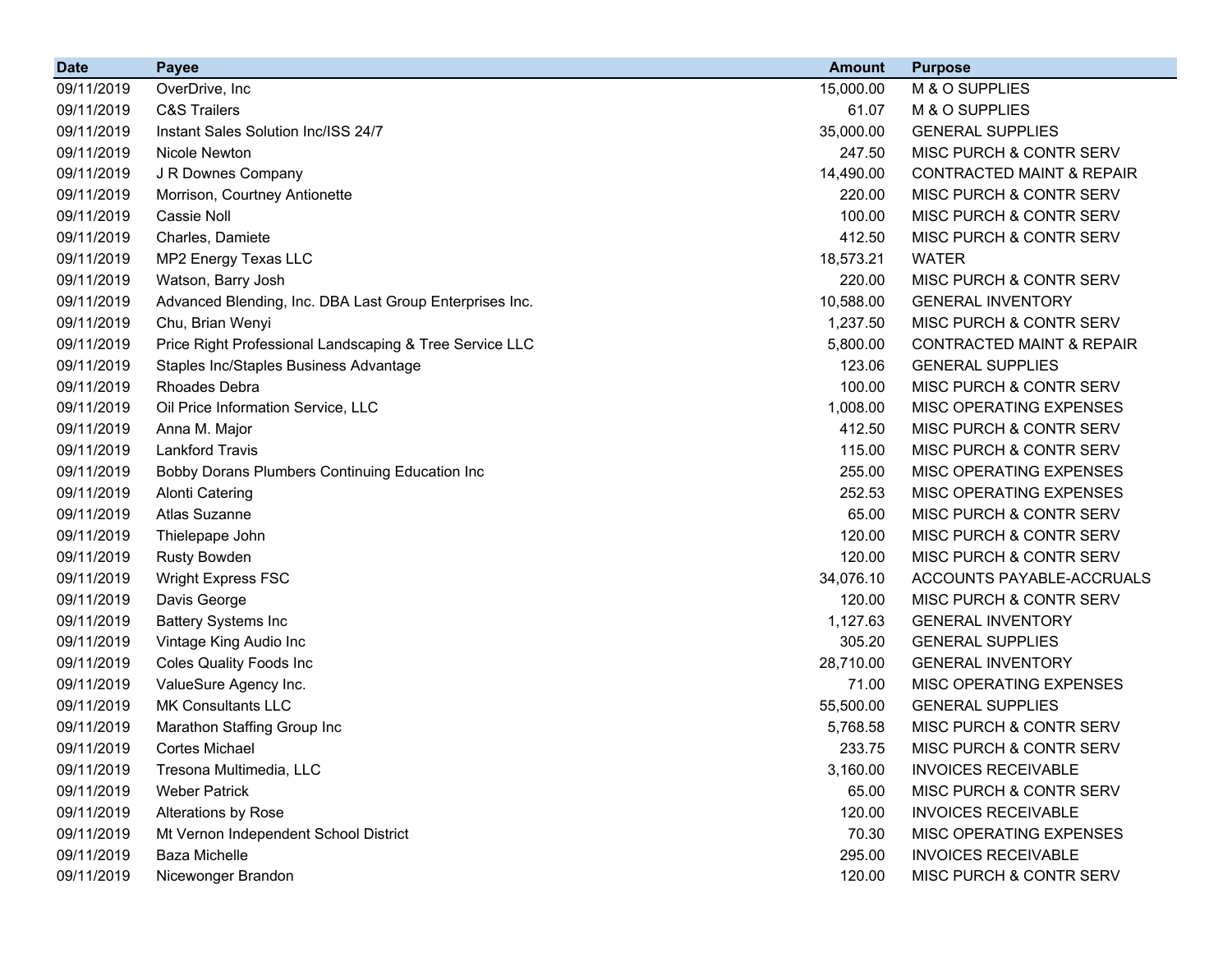| <b>Date</b> | <b>Payee</b>                                       | <b>Amount</b> | <b>Purpose</b>                       |
|-------------|----------------------------------------------------|---------------|--------------------------------------|
| 09/11/2019  | <b>Williams April</b>                              | 110.00        | MISC PURCH & CONTR SERV              |
| 09/11/2019  | <b>Tomlin Michael</b>                              | 110.00        | MISC PURCH & CONTR SERV              |
| 09/11/2019  | <b>Ellison Terry</b>                               | 120.00        | MISC PURCH & CONTR SERV              |
| 09/11/2019  | Zeske Mark                                         | 100.00        | MISC PURCH & CONTR SERV              |
| 09/11/2019  | Flynn Meghan                                       | 100.00        | MISC PURCH & CONTR SERV              |
| 09/11/2019  | Kornegay Jermaine                                  | 210.00        | MISC PURCH & CONTR SERV              |
| 09/11/2019  | Carter Alphonso                                    | 65.00         | MISC PURCH & CONTR SERV              |
| 09/11/2019  | <b>Fisher Charles</b>                              | 65.00         | MISC PURCH & CONTR SERV              |
| 09/11/2019  | <b>Funches Christopher</b>                         | 130.00        | MISC PURCH & CONTR SERV              |
| 09/11/2019  | Keeling Jaquaveon                                  | 65.00         | MISC PURCH & CONTR SERV              |
| 09/11/2019  | Long Ivan                                          | 110.00        | MISC PURCH & CONTR SERV              |
| 09/11/2019  | <b>Hammond Bruce</b>                               | 100.00        | MISC PURCH & CONTR SERV              |
| 09/11/2019  | Fort Worth Football Officials                      | 500.00        | MISC PURCH & CONTR SERV              |
| 09/11/2019  | <b>Constellation New Energy</b>                    | 3,478.33      | <b>WATER</b>                         |
| 09/11/2019  | <b>Complete Supply Incorporated</b>                | 628.72        | <b>GENERAL INVENTORY</b>             |
| 09/11/2019  |                                                    | 8,487.00      | M & O SUPPLIES                       |
| 09/11/2019  | <b>Gomez Floor Covering</b>                        | 65,380.75     | <b>CONTRACTED MAINT &amp; REPAIR</b> |
| 09/11/2019  | <b>Empire Paper Company</b>                        | 710.00        | <b>GENERAL INVENTORY</b>             |
| 09/11/2019  | Elevator Maintenance and Repair Incorporated       | 1,514.52      | <b>CONTRACTED MAINT &amp; REPAIR</b> |
| 09/11/2019  | Flippen Group The                                  | 4,000.00      | MISC PURCH & CONTR SERV              |
| 09/11/2019  | Flippen Group The                                  | 17,000.00     | MISC PURCH & CONTR SERV              |
| 09/11/2019  | Soccer Corner The                                  | 1,165.50      | <b>GENERAL SUPPLIES</b>              |
| 09/11/2019  | Austin Turf & Tractor                              | 416.54        | M & O SUPPLIES                       |
| 09/11/2019  | Hobby Lobby Store #175                             | 373.28        | <b>GENERAL SUPPLIES</b>              |
| 09/11/2019  | <b>Atmos Energy</b>                                | 282.52        | <b>WATER</b>                         |
| 09/11/2019  | <b>EAI</b> Education                               | 16.31         | <b>GENERAL SUPPLIES</b>              |
| 09/11/2019  | <b>Temperature Control Systems</b>                 | 26.10         | M & O SUPPLIES                       |
| 09/11/2019  | <b>Star Roofing And Sheet Metal</b>                | 1,710.00      | <b>CONTRACTED MAINT &amp; REPAIR</b> |
| 09/11/2019  | Jack Rasmussen (Luthier)                           | 80.00         | <b>CONTRACTED MAINT &amp; REPAIR</b> |
| 09/11/2019  | <b>Caldwell Country Chevrolet</b>                  | 36,353.00     | <b>VEHICLES</b>                      |
| 09/11/2019  | McKesson Medical-Surgical Government Solutions LLC | 69.10         | <b>GENERAL SUPPLIES</b>              |
| 09/11/2019  | Horizon Software International L L C               | 1,295.00      | CONTRACTED MAINT & REPAIR            |
| 09/11/2019  | <b>Dealers Electrical Supply Company</b>           | 564.39        | M & O SUPPLIES                       |
| 09/11/2019  | <b>Bucks Wheel &amp; Equipment Company</b>         | 783.73        | <b>GENERAL INVENTORY</b>             |
| 09/11/2019  |                                                    | 584.31        | M & O SUPPLIES                       |
| 09/11/2019  | Moses Palmer Howell Llp Attorneys At Law           | 943.00        | <b>LEGAL SERVICES</b>                |
| 09/11/2019  | American Medical Response                          | 1,582.76      | MISC PURCH & CONTR SERV              |
| 09/11/2019  | Prairie Lakes Golf Club                            | 3,500.00      | RENTALS & OPERATING LEASE            |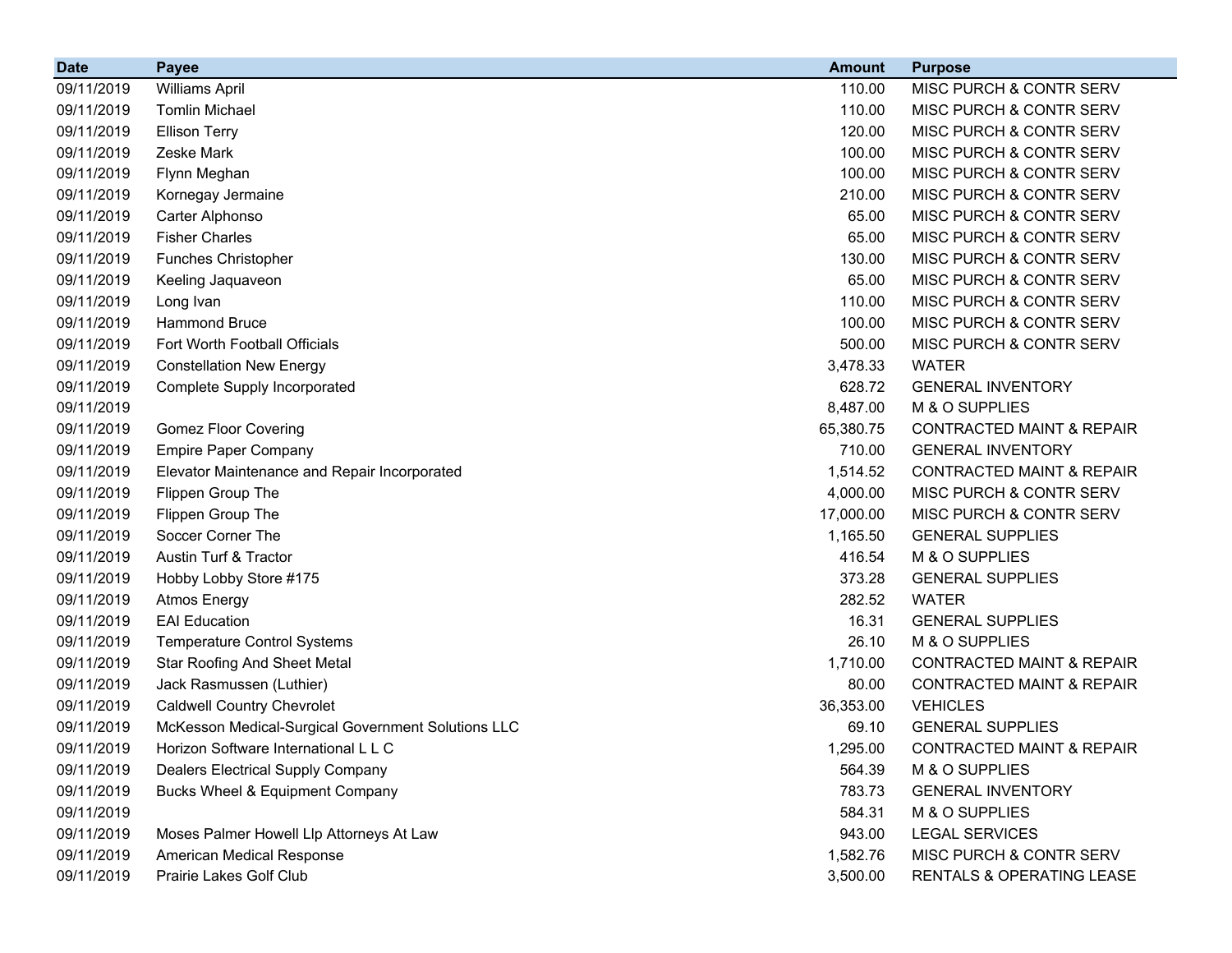| <b>Date</b> | <b>Payee</b>                                                   | <b>Amount</b> | <b>Purpose</b>                       |
|-------------|----------------------------------------------------------------|---------------|--------------------------------------|
| 09/11/2019  | Byrne Brothers Foods Incorporate                               | 7,984.84      | <b>GENERAL INVENTORY</b>             |
| 09/11/2019  |                                                                | 3,879.60      | NON-FOOD REQUISITIONS                |
| 09/11/2019  | Arlington Kid To Kid                                           | 9,400.00      | <b>GENERAL SUPPLIES</b>              |
| 09/11/2019  | Arlington Independent School District Food & Nutrition Service | 560.63        | MISC OPERATING EXPENSES              |
| 09/11/2019  | Rush Truck Centers Of Texas Limited Partnership                | 1,072.74      | <b>GENERAL INVENTORY</b>             |
| 09/11/2019  |                                                                | 2,511.05      | M & O SUPPLIES                       |
| 09/11/2019  | William Harris Lee & Company                                   | 17,780.00     | <b>GENERAL SUPPLIES</b>              |
| 09/11/2019  | 4imprint Incorporated                                          | 365.17        | <b>GENERAL SUPPLIES</b>              |
| 09/11/2019  | Abuelo's                                                       | 568.26        | MISC OPERATING EXPENSES              |
| 09/11/2019  | <b>Bilingual Planet</b>                                        | 79.98         | <b>GENERAL SUPPLIES</b>              |
| 09/11/2019  | Rush Bus Center Of Texas                                       | 341.26        | <b>GENERAL INVENTORY</b>             |
| 09/11/2019  | <b>Federal Express Corporation</b>                             | 23.64         | <b>GENERAL SUPPLIES</b>              |
| 09/11/2019  | Adolfson & Peterson Construction                               | 9,138.00      | <b>CONTRACTED MAINT &amp; REPAIR</b> |
| 09/11/2019  |                                                                | (456.90)      | <b>RETAINAGE</b>                     |
| 09/11/2019  | Reeder General Contractors, Inc                                | 647,654.56    | <b>CONTRACTED MAINT &amp; REPAIR</b> |
| 09/11/2019  |                                                                | (32, 382.73)  | <b>RETAINAGE</b>                     |
| 09/11/2019  | H2O Supply Incorporated                                        | 1,400.00      | <b>GENERAL INVENTORY</b>             |
| 09/11/2019  | University Of Texas High School                                | 25.00         | <b>TESTING MATERIALS</b>             |
| 09/11/2019  | Knowsys Educational Services LLC                               | 90.00         | <b>GENERAL SUPPLIES</b>              |
| 09/11/2019  | <b>B &amp; C Truck Electric</b>                                | 1,041.78      | <b>GENERAL INVENTORY</b>             |
| 09/11/2019  | North Texas Tollway Authority                                  | 2.77          | MISC OPERATING EXPENSES              |
| 09/11/2019  | North Texas Tollway Authority                                  | 4.11          | MISC OPERATING EXPENSES              |
| 09/11/2019  | North Texas Tollway Authority                                  | 1.76          | MISC OPERATING EXPENSES              |
| 09/11/2019  | North Texas Tollway Authority                                  | 22.42         | MISC OPERATING EXPENSES              |
| 09/11/2019  | North Texas Tollway Authority                                  | 13.80         | MISC OPERATING EXPENSES              |
| 09/11/2019  | North Texas Tollway Authority                                  | 0.56          | MISC OPERATING EXPENSES              |
| 09/11/2019  | City Of Arlington Water Department                             | 268,613.66    | <b>WATER</b>                         |
| 09/11/2019  | Demco Incorporated                                             | 293.57        | <b>GENERAL SUPPLIES</b>              |
| 09/11/2019  | <b>Tennis Shop</b>                                             | 710.00        | <b>GENERAL SUPPLIES</b>              |
| 09/11/2019  | <b>Education Service Center Region XI</b>                      | 32,078.56     | MISC PURCH & CONTR SERV              |
| 09/11/2019  | <b>Fisher Science Education</b>                                | 82.80         | <b>GENERAL SUPPLIES</b>              |
| 09/11/2019  | Lowery Sand & Gravel Co Inc                                    | 2,580.00      | M & O SUPPLIES                       |
| 09/11/2019  | Perma Bound                                                    | 6,882.67      | M & O SUPPLIES                       |
| 09/11/2019  | <b>Pollock Paper Distributors</b>                              | 8,562.00      | <b>GENERAL INVENTORY</b>             |
| 09/11/2019  | <b>Pyramid School Products</b>                                 | 1,168.00      | <b>GENERAL INVENTORY</b>             |
| 09/11/2019  | Sargent Welch L L C                                            | 311.76        | <b>GENERAL SUPPLIES</b>              |
| 09/11/2019  | Sentinel The Alarm Company                                     | 16,684.85     | <b>CONTRACTED MAINT &amp; REPAIR</b> |
| 09/11/2019  | Unifirst Holdings(A/R 01550)                                   | 192.56        | <b>CONTRACTED MAINT &amp; REPAIR</b> |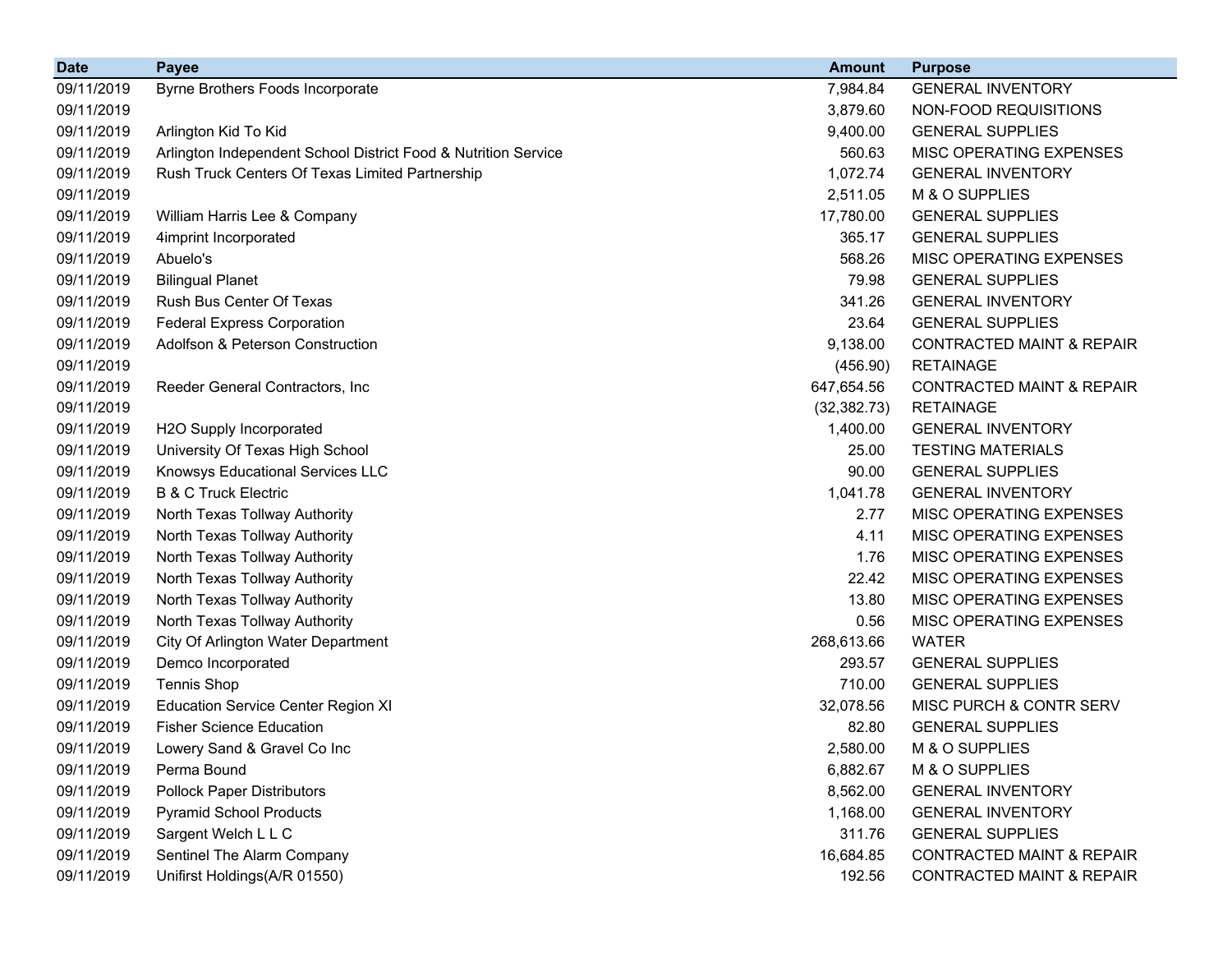| <b>Date</b> | <b>Payee</b>                                               | <b>Amount</b> | <b>Purpose</b>                       |
|-------------|------------------------------------------------------------|---------------|--------------------------------------|
| 09/11/2019  | <b>United Parcel Service</b>                               | 99.25         | <b>GENERAL SUPPLIES</b>              |
| 09/11/2019  | <b>Wenger Corp</b>                                         | 944.00        | <b>GENERAL SUPPLIES</b>              |
| 09/11/2019  | Olen Williams Sales & Service                              | 218.50        | <b>CONTRACTED MAINT &amp; REPAIR</b> |
| 09/11/2019  | West Elementary School 152                                 | 175.00        | <b>INVOICES RECEIVABLE</b>           |
| 09/12/2019  | <b>United Educators Association</b>                        | 1,041.99      | UNITED FUND                          |
| 09/12/2019  | Texas United School Employees Local 100                    | 46.67         | UNITED FUND                          |
| 09/12/2019  | United States Department Of Education National Payment Ctr | 221.27        | UNITED FUND                          |
| 09/12/2019  | Truman Tim Chapter 13 Trustee                              | 1,367.54      | UNITED FUND                          |
| 09/12/2019  | Association Of Texas Professional Teachers Local           | 0.58          | UNITED FUND                          |
| 09/12/2019  | Association Of Texas Professional Educators State          | 34.60         | UNITED FUND                          |
| 09/12/2019  | Coast Professional Inc.                                    | 230.97        | UNITED FUND                          |
| 09/12/2019  | Powers Tom Chapter 13 Trustee                              | 895.38        | UNITED FUND                          |
| 09/12/2019  | Educational Employees Credit Union - HSA                   | 1,580.90      | <b>DENTAL INSURANCE</b>              |
| 09/12/2019  | <b>Educational Employees Credit Union</b>                  | 6,744.95      | DUE TO CREDIT UNION                  |
| 09/12/2019  | <b>Texas State Teachers Association</b>                    | 56.35         | UNITED FUND                          |
| 09/12/2019  | <b>Pitney Bowes</b>                                        | 533.70        | RENTALS & OPERATING LEASE            |
| 09/12/2019  | United Refrigeration Incorporated                          | 96.29         | M & O SUPPLIES                       |
| 09/12/2019  | <b>Winston Water Cooler Limited</b>                        | 1,170.00      | M & O SUPPLIES                       |
| 09/12/2019  | B & H Photo Video                                          | 22.31         | <b>GENERAL SUPPLIES</b>              |
| 09/12/2019  | Lone Star Learning                                         | 179.98        | <b>READING MATERIALS</b>             |
| 09/12/2019  | <b>Continental Wireless Incorporated</b>                   | 1,220.00      | M & O SUPPLIES                       |
| 09/12/2019  | Aerowave Technologies                                      | 185.00        | <b>CONTRACTED MAINT &amp; REPAIR</b> |
| 09/12/2019  | J P Morgan Chase Bank                                      | 6,721.36      | M & O SUPPLIES                       |
| 09/12/2019  | Kimbrough Fire Extinguisher Company                        | 1,028.02      | <b>CONTRACTED MAINT &amp; REPAIR</b> |
| 09/12/2019  | ETA hand2mind                                              | 86.62         | <b>GENERAL SUPPLIES</b>              |
| 09/12/2019  | Zimmerer Kubota Incorporated                               | 75.71         | M & O SUPPLIES                       |
| 09/12/2019  | <b>Disbursement Review LLC</b>                             | 6,161.21      | LIONS CLUB CONCESSIONS               |
| 09/12/2019  | Phillips Lawn Sprinkler Co. Inc.                           | 273.78        | <b>CONTRACTED MAINT &amp; REPAIR</b> |
| 09/12/2019  | <b>Binswanger Glass</b>                                    | 396.94        | M & O SUPPLIES                       |
| 09/12/2019  | <b>ACDC Leadership and Consulting</b>                      | 350.00        | <b>GENERAL SUPPLIES</b>              |
| 09/12/2019  | MPS Bedford Freeman and Worth                              | 27,962.04     | <b>TEXTBOOKS</b>                     |
| 09/12/2019  | Accent Awards & Trophies, LLC                              | 62.00         | <b>INVOICES RECEIVABLE</b>           |
| 09/12/2019  | Pogue Construction Co., LP                                 | 349,127.12    | <b>CONTRACTED MAINT &amp; REPAIR</b> |
| 09/12/2019  |                                                            | (17, 456.35)  | <b>RETAINAGE</b>                     |
| 09/12/2019  | <b>Tyson Prepared Foods</b>                                | 90,212.00     | <b>GENERAL INVENTORY</b>             |
| 09/12/2019  | Interstate All Battery Center                              | 366.10        | M & O SUPPLIES                       |
| 09/12/2019  | AAA Glass & Mirror Co., INC.                               | 2,712.46      | CONTRACTED MAINT & REPAIR            |
| 09/12/2019  | Western-BRW Paper Company Incorporated                     | 6,876.00      | <b>GENERAL INVENTORY</b>             |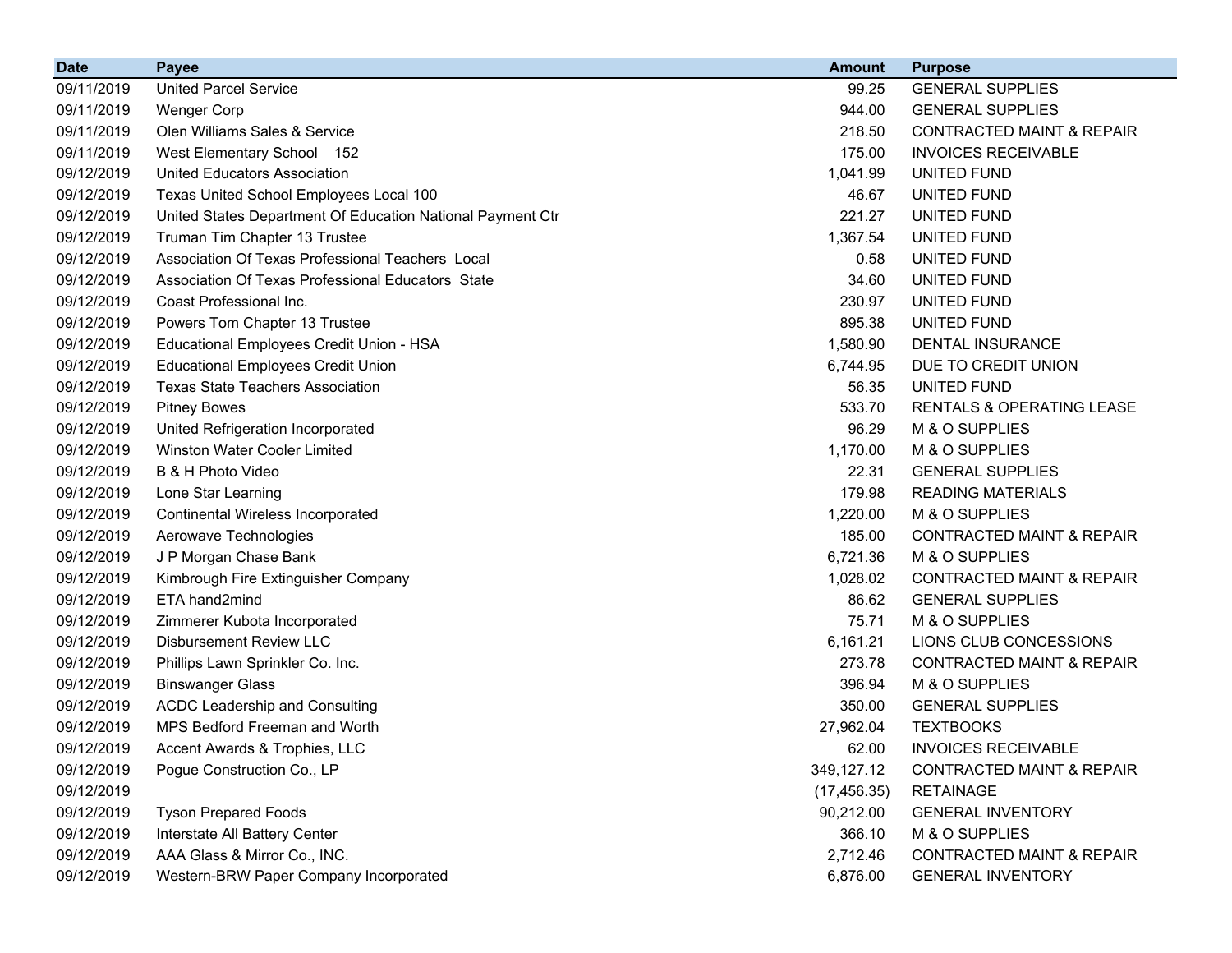| <b>Date</b> | <b>Payee</b>                        | <b>Amount</b> | <b>Purpose</b>                       |
|-------------|-------------------------------------|---------------|--------------------------------------|
| 09/12/2019  |                                     | 5,501.20      | <b>GENERAL SUPPLIES</b>              |
| 09/12/2019  | Sysco North Texas                   | 85,166.82     | <b>GENERAL INVENTORY</b>             |
| 09/12/2019  | InMotion Hosting, Inc.              | 3,839.88      | MISC PURCH & CONTR SERV              |
| 09/12/2019  | Nearpod                             | 2,250.00      | <b>GENERAL SUPPLIES</b>              |
| 09/12/2019  | <b>Tomboy Distribution LLC</b>      | 252.00        | <b>GENERAL INVENTORY</b>             |
| 09/12/2019  | Imperial Construction, Inc.         | 961,916.36    | <b>CONTRACTED MAINT &amp; REPAIR</b> |
| 09/12/2019  |                                     | 34,439.15     | <b>RETAINAGE</b>                     |
| 09/12/2019  | Steve Weiss Music, Inc.             | 114.97        | <b>GENERAL SUPPLIES</b>              |
| 09/12/2019  | <b>Frontline Education</b>          | 734,975.89    | <b>CONTRACTED MAINT &amp; REPAIR</b> |
| 09/12/2019  | <b>Comet Cleaners</b>               | 992.99        | <b>INVOICES RECEIVABLE</b>           |
| 09/12/2019  | Complete Supply Incorporated        | 3,185.88      | <b>GENERAL INVENTORY</b>             |
| 09/12/2019  | <b>Warren Instructional Network</b> | 538.00        | <b>EMPLOYEE TRAVEL</b>               |
| 09/12/2019  | Adolfson & Peterson Construction    | 529,752.71    | <b>CONTRACTED MAINT &amp; REPAIR</b> |
| 09/12/2019  |                                     | (26, 487.63)  | <b>RETAINAGE</b>                     |
| 09/12/2019  | Reeder General Contractors, Inc     | 462,129.80    | <b>CONTRACTED MAINT &amp; REPAIR</b> |
| 09/12/2019  |                                     | (23, 106.49)  | <b>RETAINAGE</b>                     |
| 09/12/2019  | Sas Technologies Limited            | 4,500.00      | <b>CONTRACTED MAINT &amp; REPAIR</b> |
| 09/12/2019  | Demco Incorporated                  | 319.83        | <b>INVOICES RECEIVABLE</b>           |
| 09/12/2019  | Virco Incorporated                  | 19,439.32     | M & O SUPPLIES                       |
| 09/12/2019  | City Of Arlington Ms 01 0241        | 33,951.50     | BLDG PURCH, CONSTR, IMPROVE          |
| 09/13/2019  | Amanda Boyd                         | 71.80         | <b>EMPLOYEE TRAVEL</b>               |
| 09/13/2019  | <b>Albert Brown</b>                 | 10.11         | <b>EMPLOYEE TRAVEL</b>               |
| 09/13/2019  | <b>Christopher Burke</b>            | 257.60        | <b>EMPLOYEE TRAVEL</b>               |
| 09/13/2019  | Nathan Burum                        | 30.60         | <b>EMPLOYEE TRAVEL</b>               |
| 09/13/2019  | Elia Chavez                         | 15.94         | <b>EMPLOYEE TRAVEL</b>               |
| 09/13/2019  | Tanisha Collins                     | 32.90         | <b>EMPLOYEE TRAVEL</b>               |
| 09/13/2019  | <b>Brenda Cupps</b>                 | 67.30         | <b>EMPLOYEE TRAVEL</b>               |
| 09/13/2019  | Barbara Daly                        | 10.38         | <b>EMPLOYEE TRAVEL</b>               |
| 09/13/2019  | <b>Brooke Dolberry</b>              | 17.12         | <b>EMPLOYEE TRAVEL</b>               |
| 09/13/2019  | <b>Tracy Draper Lloyd</b>           | 65.59         | <b>EMPLOYEE TRAVEL</b>               |
| 09/13/2019  | Josefina Drewett                    | 45.42         | <b>EMPLOYEE TRAVEL</b>               |
| 09/13/2019  | Jon Drury                           | 69.07         | <b>EMPLOYEE TRAVEL</b>               |
| 09/13/2019  | <b>Charmanie Evans</b>              | 9.90          | <b>EMPLOYEE TRAVEL</b>               |
| 09/13/2019  | Donna Faucett                       | 22.15         | <b>EMPLOYEE TRAVEL</b>               |
| 09/13/2019  | Jordan Ferguson                     | 42.42         | <b>EMPLOYEE TRAVEL</b>               |
| 09/13/2019  | Clara Flores                        | 42.85         | <b>EMPLOYEE TRAVEL</b>               |
| 09/13/2019  | Lesly Galeana                       | 37.50         | <b>EMPLOYEE TRAVEL</b>               |
| 09/13/2019  | Paula Giron-Garzon                  | 30.98         | <b>EMPLOYEE TRAVEL</b>               |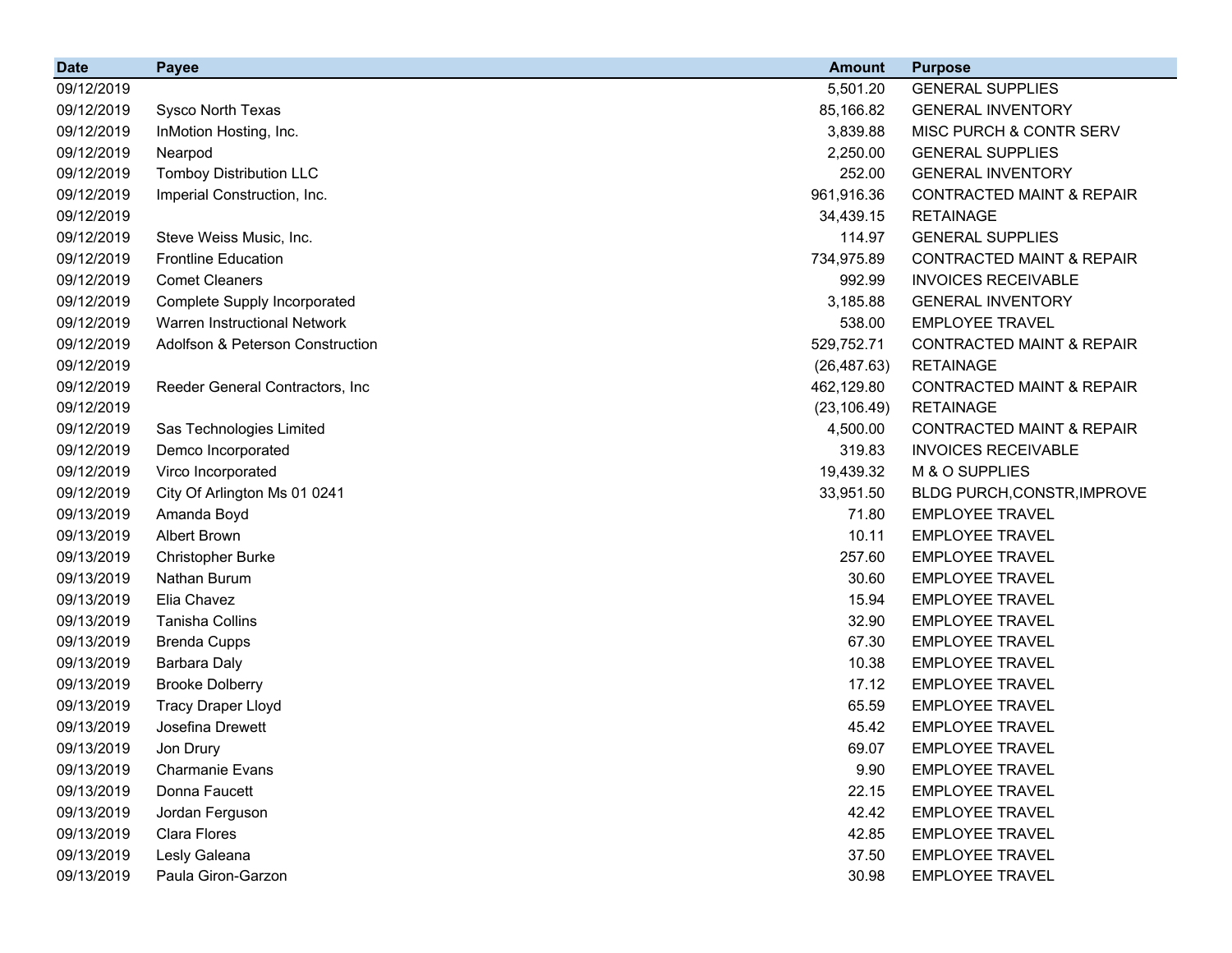| <b>Date</b> | <b>Payee</b>            | <b>Amount</b> | <b>Purpose</b>         |
|-------------|-------------------------|---------------|------------------------|
| 09/13/2019  | Jennifer Girouard       | 18.46         | <b>EMPLOYEE TRAVEL</b> |
| 09/13/2019  | <b>Blanca Gonzalez</b>  | 59.76         | <b>EMPLOYEE TRAVEL</b> |
| 09/13/2019  | Ana Hidalgo             | 25.79         | <b>EMPLOYEE TRAVEL</b> |
| 09/13/2019  | Carolyn Hinytzke        | 117.70        | <b>EMPLOYEE TRAVEL</b> |
| 09/13/2019  | Jorge Justiniano        | 16.69         | <b>EMPLOYEE TRAVEL</b> |
| 09/13/2019  | Barbara Keaton          | 92.18         | <b>EMPLOYEE TRAVEL</b> |
| 09/13/2019  | Gabriela Krumm          | 46.55         | <b>EMPLOYEE TRAVEL</b> |
| 09/13/2019  | <b>Heather Kubiak</b>   | 136.05        | <b>EMPLOYEE TRAVEL</b> |
| 09/13/2019  | Angelia Lower           | 97.37         | <b>EMPLOYEE TRAVEL</b> |
| 09/13/2019  | Jimmy Lowrance          | 39.16         | <b>EMPLOYEE TRAVEL</b> |
| 09/13/2019  | Pamela Mann             | 90.52         | <b>EMPLOYEE TRAVEL</b> |
| 09/13/2019  | Carla Mullen            | 30.07         | <b>EMPLOYEE TRAVEL</b> |
| 09/13/2019  | Carol Neff              | 182.54        | <b>EMPLOYEE TRAVEL</b> |
| 09/13/2019  | <b>Chablif Nichols</b>  | 36.33         | <b>EMPLOYEE TRAVEL</b> |
| 09/13/2019  | <b>Randy Nyhus</b>      | 39.06         | <b>EMPLOYEE TRAVEL</b> |
| 09/13/2019  | Connie Pacheco          | 16.85         | <b>EMPLOYEE TRAVEL</b> |
| 09/13/2019  | Geralyn Pichon-Medlin   | 63.72         | <b>EMPLOYEE TRAVEL</b> |
| 09/13/2019  | <b>Colleen Scott</b>    | 82.55         | <b>EMPLOYEE TRAVEL</b> |
| 09/13/2019  | Sandra Redding          | 26.75         | <b>EMPLOYEE TRAVEL</b> |
| 09/13/2019  | Gary Rodriguez          | 56.39         | <b>EMPLOYEE TRAVEL</b> |
| 09/13/2019  | Eric Rudeseal           | 71.96         | <b>EMPLOYEE TRAVEL</b> |
| 09/13/2019  | <b>Tammy Schryer</b>    | 16.91         | <b>EMPLOYEE TRAVEL</b> |
| 09/13/2019  | <b>Robert Sessions</b>  | 158.73        | <b>EMPLOYEE TRAVEL</b> |
| 09/13/2019  | Katoya Shelby           | 39.43         | <b>EMPLOYEE TRAVEL</b> |
| 09/13/2019  | Donald Sibley           | 7.81          | <b>EMPLOYEE TRAVEL</b> |
| 09/13/2019  | <b>Ashley Smith</b>     | 22.04         | <b>EMPLOYEE TRAVEL</b> |
| 09/13/2019  | Shay Stavenhagen        | 28.84         | <b>EMPLOYEE TRAVEL</b> |
| 09/13/2019  | <b>Catherine Strawn</b> | 48.42         | <b>EMPLOYEE TRAVEL</b> |
| 09/13/2019  | <b>Gregory Sunder</b>   | 18.35         | <b>EMPLOYEE TRAVEL</b> |
| 09/13/2019  | <b>Derrick Talton</b>   | 31.03         | <b>EMPLOYEE TRAVEL</b> |
| 09/13/2019  | John Tapley             | 22.10         | <b>EMPLOYEE TRAVEL</b> |
| 09/13/2019  | <b>Tammy Thain</b>      | 67.78         | <b>EMPLOYEE TRAVEL</b> |
| 09/13/2019  | Jeff Thomas             | 253.27        | <b>EMPLOYEE TRAVEL</b> |
| 09/13/2019  | Deann Thompson          | 32.37         | <b>EMPLOYEE TRAVEL</b> |
| 09/13/2019  | Carmen Todd             | 64.90         | <b>EMPLOYEE TRAVEL</b> |
| 09/13/2019  | Nancy Walker            | 25.25         | <b>EMPLOYEE TRAVEL</b> |
| 09/13/2019  | Judith Zemens           | 22.84         | <b>EMPLOYEE TRAVEL</b> |
| 09/13/2019  | <b>Tricia Alford</b>    | 27.29         | <b>EMPLOYEE TRAVEL</b> |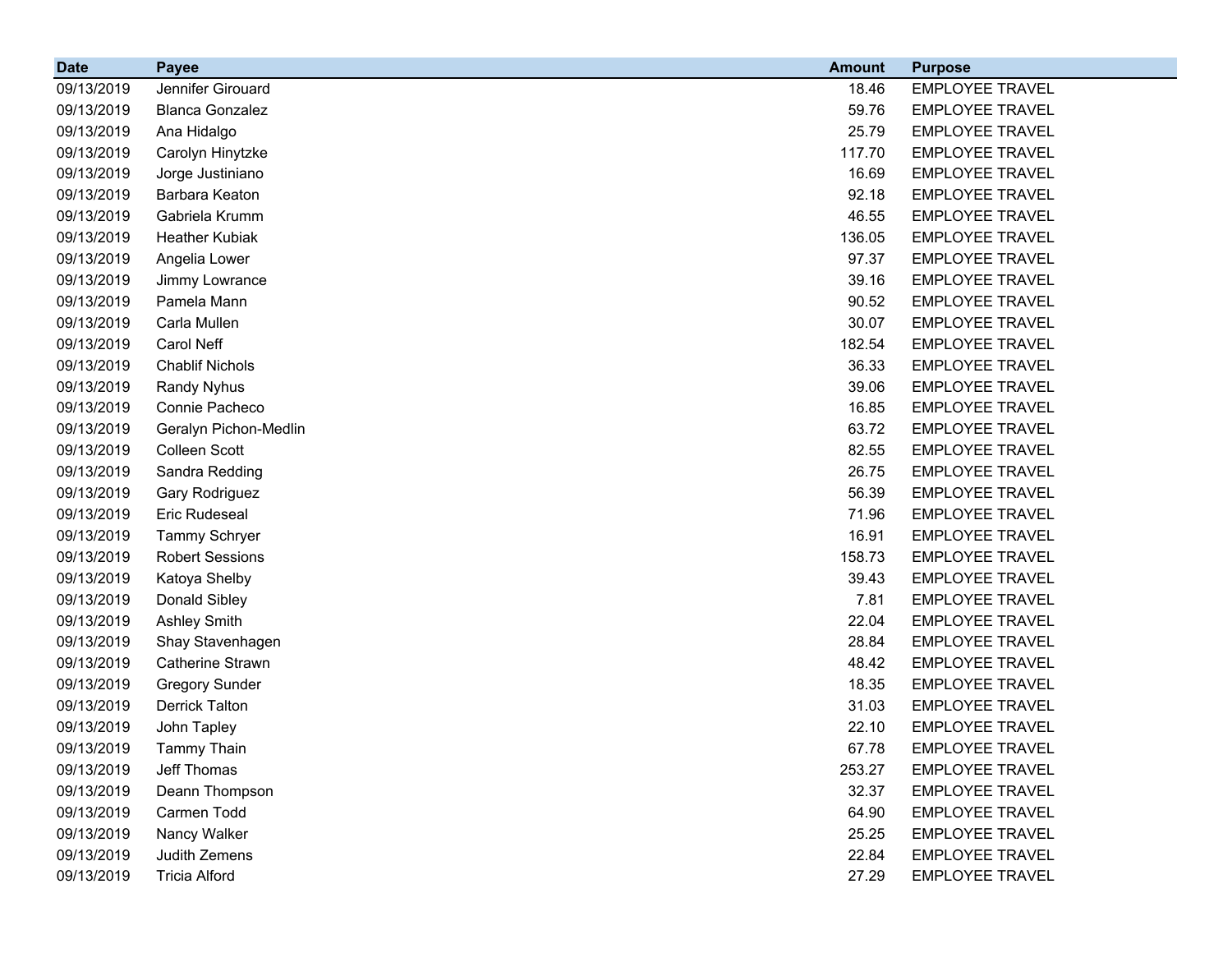| <b>Date</b> | <b>Payee</b>             | <b>Amount</b> | <b>Purpose</b>          |
|-------------|--------------------------|---------------|-------------------------|
| 09/13/2019  | Shanna Allen             | 154.67        | <b>EMPLOYEE TRAVEL</b>  |
| 09/13/2019  | Ravonne Allmon-Smith     | 26.54         | <b>EMPLOYEE TRAVEL</b>  |
| 09/13/2019  | Margaret Andersen        | 23.70         | <b>EMPLOYEE TRAVEL</b>  |
| 09/13/2019  | <b>Tiffany Benavides</b> | 20.71         | <b>EMPLOYEE TRAVEL</b>  |
| 09/13/2019  | Janet Boothe             | 26.70         | <b>EMPLOYEE TRAVEL</b>  |
| 09/13/2019  | Christi Buell            | 116.63        | <b>EMPLOYEE TRAVEL</b>  |
| 09/13/2019  | Rebecca Burton           | 85.49         | <b>EMPLOYEE TRAVEL</b>  |
| 09/13/2019  | Molly Canas-Cihal        | 167.94        | <b>EMPLOYEE TRAVEL</b>  |
| 09/13/2019  | Rhonda Ceaser            | 65.81         | <b>EMPLOYEE TRAVEL</b>  |
| 09/13/2019  | Marcy Chesebro           | 15.84         | <b>EMPLOYEE TRAVEL</b>  |
| 09/13/2019  | Nichole Coke             | 63.40         | <b>EMPLOYEE TRAVEL</b>  |
| 09/13/2019  | Sandra Correa            | 55.05         | <b>EMPLOYEE TRAVEL</b>  |
| 09/13/2019  | Sarah Fitzer             | 5.99          | <b>EMPLOYEE TRAVEL</b>  |
| 09/13/2019  | Marisol Garcia           | 86.35         | <b>EMPLOYEE TRAVEL</b>  |
| 09/13/2019  | <b>Becky Geisel</b>      | 36.22         | <b>EMPLOYEE TRAVEL</b>  |
| 09/13/2019  | Larry Gibson             | 55.00         | <b>EMPLOYEE TRAVEL</b>  |
| 09/13/2019  | Sherry Hall              | 63.88         | <b>EMPLOYEE TRAVEL</b>  |
| 09/13/2019  | Elizabeth Hollinger      | 86.56         | <b>EMPLOYEE TRAVEL</b>  |
| 09/13/2019  | Patricia Holt            | 78.43         | <b>EMPLOYEE TRAVEL</b>  |
| 09/13/2019  | Cara Hughes              | 20.01         | <b>EMPLOYEE TRAVEL</b>  |
| 09/13/2019  | Elisabeth Kunkel         | 33.87         | <b>EMPLOYEE TRAVEL</b>  |
| 09/13/2019  | Regina Leffingwell       | 111.44        | <b>EMPLOYEE TRAVEL</b>  |
| 09/13/2019  | Sharon Lyman             | 70.78         | <b>EMPLOYEE TRAVEL</b>  |
| 09/13/2019  | Sara Mahoney             | 22.42         | <b>EMPLOYEE TRAVEL</b>  |
| 09/13/2019  | Laina McDonald           | 201.86        | <b>EMPLOYEE TRAVEL</b>  |
| 09/13/2019  | Carrie McKissack         | 116.00        | MISC OPERATING EXPENSES |
| 09/13/2019  | Danna McWilliams         | 103.47        | <b>EMPLOYEE TRAVEL</b>  |
| 09/13/2019  | Lyndsi Moore             | 29.53         | <b>EMPLOYEE TRAVEL</b>  |
| 09/13/2019  | Linh Nguyen              | 48.95         | <b>EMPLOYEE TRAVEL</b>  |
| 09/13/2019  | Kristin Pordash          | 34.61         | <b>EMPLOYEE TRAVEL</b>  |
| 09/13/2019  | Felicia Scruggs          | 68.96         | <b>EMPLOYEE TRAVEL</b>  |
| 09/13/2019  | <b>Mallory Knox</b>      | 13.16         | <b>EMPLOYEE TRAVEL</b>  |
| 09/13/2019  | Shawna Tabaks            | 16.69         | <b>EMPLOYEE TRAVEL</b>  |
| 09/13/2019  | Ricardo Vela             | 32.42         | <b>EMPLOYEE TRAVEL</b>  |
| 09/13/2019  | Linda Walker             | 90.15         | <b>EMPLOYEE TRAVEL</b>  |
| 09/13/2019  | Nikki Walls              | 28.25         | <b>EMPLOYEE TRAVEL</b>  |
| 09/13/2019  | <b>Phyllis Williams</b>  | 94.21         | <b>EMPLOYEE TRAVEL</b>  |
| 09/13/2019  | <b>Tori Sisk</b>         | 30.17         | <b>EMPLOYEE TRAVEL</b>  |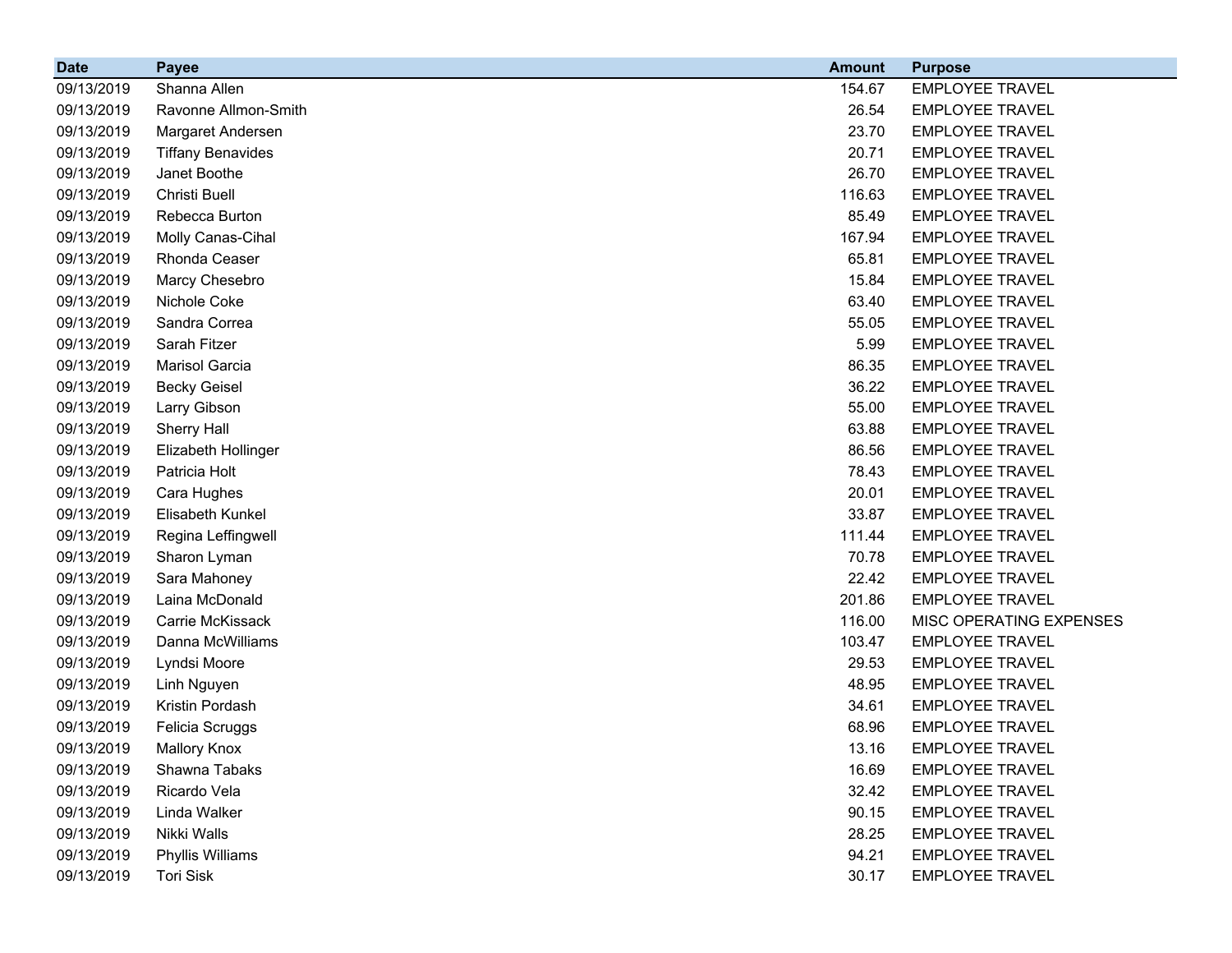| <b>Date</b> | <b>Payee</b>                             | <b>Amount</b> | <b>Purpose</b>               |
|-------------|------------------------------------------|---------------|------------------------------|
| 09/13/2019  | Frost Insurance Agency Inc.              | 81,337.00     | <b>WORKERS' COMPENSATION</b> |
| 09/13/2019  | <b>Blessing Akpom</b>                    | 21.99         | LIONS CLUB CONCESSIONS       |
| 09/13/2019  | Sierra Brown                             | 6.95          | LIONS CLUB CONCESSIONS       |
| 09/13/2019  | Guangyan Chen                            | 72.05         | LIONS CLUB CONCESSIONS       |
| 09/13/2019  | Denise Deluna                            | 37.70         | LIONS CLUB CONCESSIONS       |
| 09/13/2019  | Sheree Evans                             | 28.50         | LIONS CLUB CONCESSIONS       |
| 09/13/2019  | <b>Stacey Fox</b>                        | 13.20         | LIONS CLUB CONCESSIONS       |
| 09/13/2019  | <b>Charles Hernandez</b>                 | 4.75          | LIONS CLUB CONCESSIONS       |
| 09/13/2019  | Michelle Holmes                          | 11.70         | LIONS CLUB CONCESSIONS       |
| 09/13/2019  | Marsha Lavender                          | 10.00         | LIONS CLUB CONCESSIONS       |
| 09/13/2019  | <b>Aaron Miller</b>                      | 27.15         | LIONS CLUB CONCESSIONS       |
| 09/13/2019  | Selena Perez                             | 2.45          | LIONS CLUB CONCESSIONS       |
| 09/13/2019  | <b>Kristian Poitier</b>                  | 82.90         | LIONS CLUB CONCESSIONS       |
| 09/13/2019  | Mary Richard                             | 14.40         | LIONS CLUB CONCESSIONS       |
| 09/13/2019  | Lashira Seaberry                         | 53.05         | LIONS CLUB CONCESSIONS       |
| 09/13/2019  | Pamela Sudbury                           | 24.00         | LIONS CLUB CONCESSIONS       |
| 09/13/2019  | George Sutton                            | 33.00         | LIONS CLUB CONCESSIONS       |
| 09/13/2019  | Grace Tinubu                             | 49.26         | MISC PURCH & CONTR SERV      |
| 09/13/2019  | <b>Richard Watson</b>                    | 39.35         | LIONS CLUB CONCESSIONS       |
| 09/13/2019  | Diana White                              | 7.65          | LIONS CLUB CONCESSIONS       |
| 09/18/2019  | Earley Tim                               | 150.00        | MISC PURCH & CONTR SERV      |
| 09/18/2019  | J & J Snack Food Corporation             | 7,600.00      | <b>GENERAL INVENTORY</b>     |
| 09/18/2019  | Corgan Assoc Architects Incorporated     | 5,635.11      | OTH PROFESSIONAL SERVICES    |
| 09/18/2019  | Labatt Food Service                      | 12,173.23     | <b>GENERAL INVENTORY</b>     |
| 09/18/2019  | <b>Grainger Industrial Supply</b>        | 9,129.78      | M & O SUPPLIES               |
| 09/18/2019  | Qep Incorporated                         | 184.00        | <b>GENERAL SUPPLIES</b>      |
| 09/18/2019  |                                          | 2,633.50      | <b>READING MATERIALS</b>     |
| 09/18/2019  | Home Depot Pro                           | 369.59        | M & O SUPPLIES               |
| 09/18/2019  | Heritage Food Service Group Incorporated | 64.74         | M & O SUPPLIES               |
| 09/18/2019  | Apex Supply Company                      | 227.80        | M & O SUPPLIES               |
| 09/18/2019  | Kroger                                   | 222.77        | <b>FOOD</b>                  |
| 09/18/2019  |                                          | 664.05        | <b>GENERAL SUPPLIES</b>      |
| 09/18/2019  |                                          | 55.42         | MISC OPERATING EXPENSES      |
| 09/18/2019  | United Refrigeration Incorporated        | 1,703.85      | M & O SUPPLIES               |
| 09/18/2019  | <b>Breaker Broker Company</b>            | 1,671.57      | M & O SUPPLIES               |
| 09/18/2019  | <b>Elliott Electric Supply</b>           | 935.34        | M & O SUPPLIES               |
| 09/18/2019  | Scholastic Book Fair Warehouse           | 170.53        | <b>GENERAL SUPPLIES</b>      |
| 09/18/2019  | Galls Incorporated                       | 63.04         | M & O SUPPLIES               |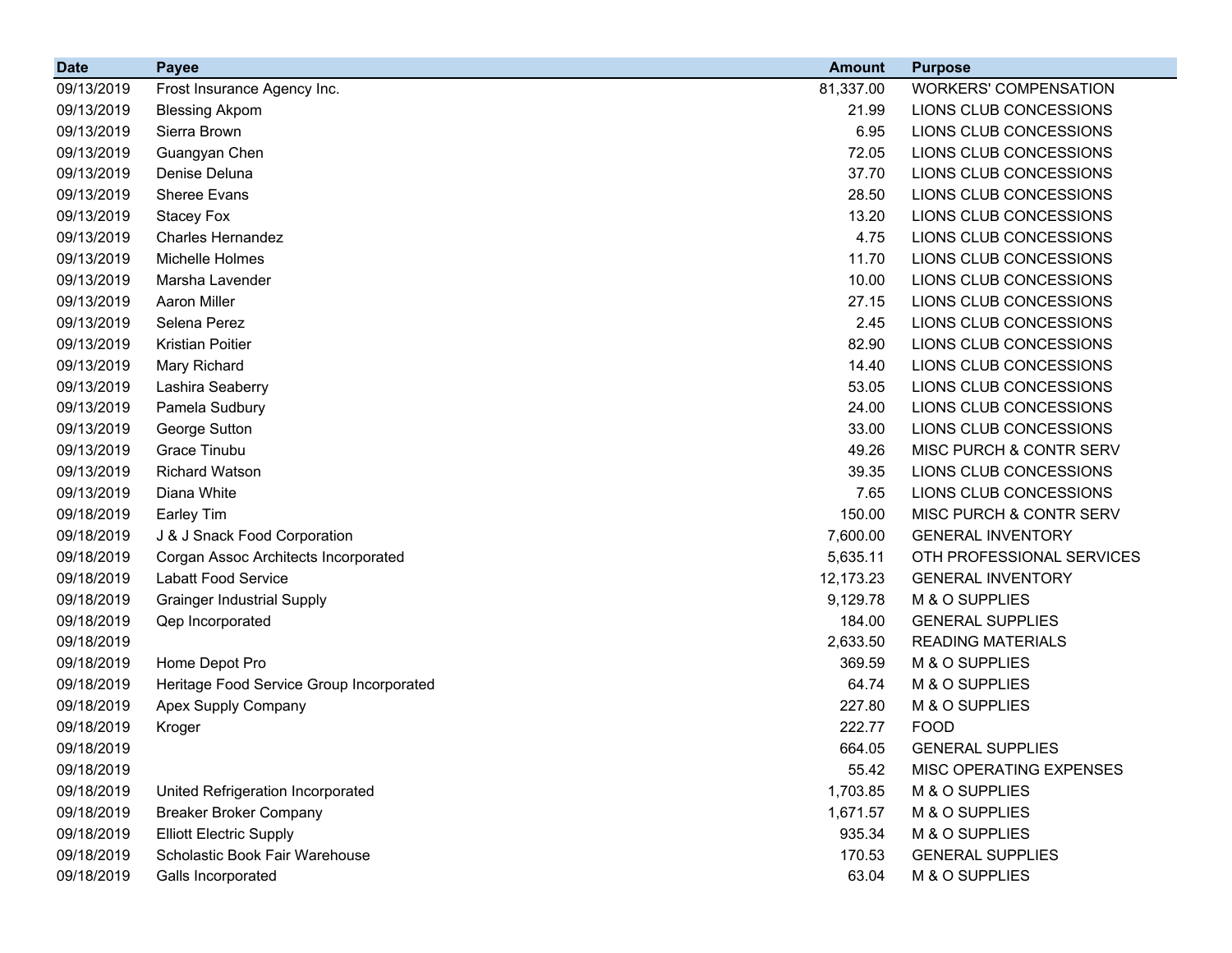| <b>Date</b> | <b>Payee</b>                              | <b>Amount</b> | <b>Purpose</b>                       |
|-------------|-------------------------------------------|---------------|--------------------------------------|
| 09/18/2019  | Therapro Incorporated                     | 369.53        | <b>GENERAL SUPPLIES</b>              |
| 09/18/2019  | Barnes & Noble Booksellers, Inc.          | 80.95         | <b>READING MATERIALS</b>             |
| 09/18/2019  | <b>Winston Water Cooler Limited</b>       | 2,000.00      | M & O SUPPLIES                       |
| 09/18/2019  | <b>Hearmore Division</b>                  | 2,925.90      | <b>GENERAL SUPPLIES</b>              |
| 09/18/2019  | Paradise Produce                          | 31,326.40     | <b>FOOD</b>                          |
| 09/18/2019  | Delta T Ltd                               | 9,230.00      | <b>CONTRACTED MAINT &amp; REPAIR</b> |
| 09/18/2019  | Trane Company Commercial Systems Group    | 793.29        | M & O SUPPLIES                       |
| 09/18/2019  | Hutcherson Construction Incorporated      | 80,900.00     | <b>CONTRACTED MAINT &amp; REPAIR</b> |
| 09/18/2019  |                                           | (4,045.00)    | <b>RETAINAGE</b>                     |
| 09/18/2019  | Office Depot                              | 12,838.43     | <b>GENERAL SUPPLIES</b>              |
| 09/18/2019  |                                           | 605.60        | <b>INVOICES RECEIVABLE</b>           |
| 09/18/2019  |                                           | 398.12        | M & O SUPPLIES                       |
| 09/18/2019  | Desoto Independent School District        | 36.00         | MISC OPERATING EXPENSES              |
| 09/18/2019  | Land O Lakes Incorporated                 | 34,250.00     | <b>GENERAL INVENTORY</b>             |
| 09/18/2019  | B & H Photo Video                         | 1,157.63      | <b>GENERAL SUPPLIES</b>              |
| 09/18/2019  | <b>Ratcliff Constructors Incorporated</b> | 179,635.24    | CONTRACTED MAINT & REPAIR            |
| 09/18/2019  |                                           | (8,981.76)    | <b>RETAINAGE</b>                     |
| 09/18/2019  | <b>CDW Government Incorporated</b>        | 217,350.33    | <b>GENERAL SUPPLIES</b>              |
| 09/18/2019  | 1 A Fire & Domestic Testing               | 250.00        | <b>CONTRACTED MAINT &amp; REPAIR</b> |
| 09/18/2019  | Cowboy Towing                             | 175.00        | <b>CONTRACTED MAINT &amp; REPAIR</b> |
| 09/18/2019  | Aerowave Technologies                     |               | <b>CONTRACTED MAINT &amp; REPAIR</b> |
| 09/18/2019  |                                           | 678.04        | <b>GENERAL SUPPLIES</b>              |
| 09/18/2019  | Aerowave Technologies                     | 3,960.00      | <b>CONTRACTED MAINT &amp; REPAIR</b> |
| 09/18/2019  | Govconnection Incorporated                | 5,329.84      | <b>GENERAL SUPPLIES</b>              |
| 09/18/2019  | Washington Music Center                   | 7,078.60      | <b>FURN &amp; EQUIP &gt; \$5,000</b> |
| 09/18/2019  |                                           | 12,885.75     | <b>GENERAL SUPPLIES</b>              |
| 09/18/2019  | <b>ProComputing Corporation</b>           | 1,285.00      | <b>CONTRACTED MAINT &amp; REPAIR</b> |
| 09/18/2019  |                                           | 4,697.00      | <b>GENERAL SUPPLIES</b>              |
| 09/18/2019  | <b>School Nurse Supply</b>                | 735.49        | <b>GENERAL SUPPLIES</b>              |
| 09/18/2019  | J P Morgan Chase Bank                     | 1.20          | M & O SUPPLIES                       |
| 09/18/2019  | Children's Plus Incorporated              | 85.82         | <b>GENERAL SUPPLIES</b>              |
| 09/18/2019  | Phillips Welding Supply Incorporated      | 1,064.51      | <b>GENERAL SUPPLIES</b>              |
| 09/18/2019  | C D Hartnett Company                      | 31,615.94     | <b>FOOD</b>                          |
| 09/18/2019  |                                           | 68,924.61     | <b>GENERAL INVENTORY</b>             |
| 09/18/2019  |                                           | (0.00)        | LIONS CLUB CONCESSIONS               |
| 09/18/2019  | Arlington Hardware Incorporated #53       | 423.50        | M & O SUPPLIES                       |
| 09/18/2019  | Zimmerer Kubota Incorporated              | 206.70        | M & O SUPPLIES                       |
| 09/18/2019  | Mardel Incorporated                       | 249.33        | <b>GENERAL SUPPLIES</b>              |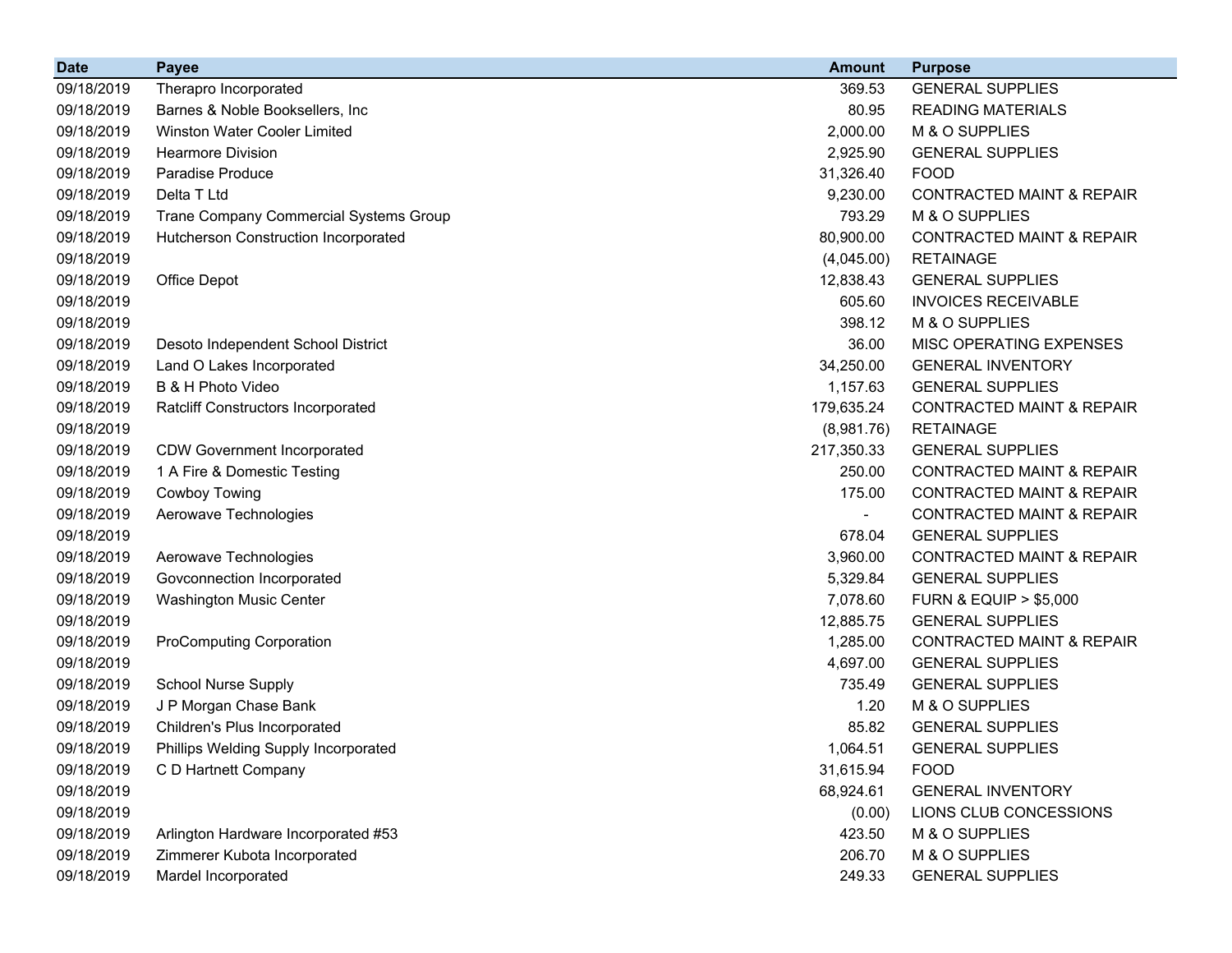| <b>Date</b> | <b>Payee</b>                             | <b>Amount</b> | <b>Purpose</b>                       |
|-------------|------------------------------------------|---------------|--------------------------------------|
| 09/18/2019  | Dawson Marcus                            | 115.00        | MISC PURCH & CONTR SERV              |
| 09/18/2019  | <b>Vines Maurice</b>                     | 215.00        | MISC PURCH & CONTR SERV              |
| 09/18/2019  | <b>Total Maintenance Solutions-South</b> | 476.69        | M & O SUPPLIES                       |
| 09/18/2019  | Henry Undra M                            | 105.00        | MISC PURCH & CONTR SERV              |
| 09/18/2019  | Texas IB Schools                         | 300.00        | MISC OPERATING EXPENSES              |
| 09/18/2019  | <b>Carrier Enterprise</b>                | 405.18        | <b>CONTRACTED MAINT &amp; REPAIR</b> |
| 09/18/2019  | Gunn Joe                                 | 400.00        | <b>INVOICES RECEIVABLE</b>           |
| 09/18/2019  | <b>Velazquez Press</b>                   | 85.40         | <b>READING MATERIALS</b>             |
| 09/18/2019  | <b>Cole Russell</b>                      | 105.00        | MISC PURCH & CONTR SERV              |
| 09/18/2019  | Accountemps                              | 670.68        | MISC PURCH & CONTR SERV              |
| 09/18/2019  | <b>Luxor Staffing</b>                    | 16,544.50     | MISC PURCH & CONTR SERV              |
| 09/18/2019  | Monarch Trophy Studio                    | 360.45        | <b>GENERAL SUPPLIES</b>              |
| 09/18/2019  | <b>Acker Michael</b>                     | 115.00        | MISC PURCH & CONTR SERV              |
| 09/18/2019  | <b>Pucci Chris</b>                       | 115.00        | MISC PURCH & CONTR SERV              |
| 09/18/2019  | Sullivan Donna                           | 85.00         | MISC PURCH & CONTR SERV              |
| 09/18/2019  | Alvarado Armando                         | 115.00        | MISC PURCH & CONTR SERV              |
| 09/18/2019  | Cox Eric                                 | 65.00         | MISC PURCH & CONTR SERV              |
| 09/18/2019  | <b>Barbee DeWayne</b>                    | 115.00        | MISC PURCH & CONTR SERV              |
| 09/18/2019  | Kincheloe Michael                        | 115.00        | MISC PURCH & CONTR SERV              |
| 09/18/2019  | <b>UPS Freight</b>                       | 5.00          | M & O SUPPLIES                       |
| 09/18/2019  | Young Steven D                           | 115.00        | MISC PURCH & CONTR SERV              |
| 09/18/2019  | <b>DWR Fence</b>                         | 40,448.00     | <b>CONTRACTED MAINT &amp; REPAIR</b> |
| 09/18/2019  | Moore Mark                               | 95.00         | MISC PURCH & CONTR SERV              |
| 09/18/2019  | Lea Park & Play Incorporated             | 1,529.89      | <b>INVOICES RECEIVABLE</b>           |
| 09/18/2019  | Fergus Danny                             | 160.00        | MISC PURCH & CONTR SERV              |
| 09/18/2019  | Zaragoza Bryan                           | 105.00        | MISC PURCH & CONTR SERV              |
| 09/18/2019  | Ferrellgas, Incorporated                 | 5,368.49      | <b>GENERAL INVENTORY</b>             |
| 09/18/2019  | Texas Pottery Supply and Clay Company    | 1,065.95      | <b>CONTRACTED MAINT &amp; REPAIR</b> |
| 09/18/2019  |                                          | 1,750.00      | <b>GENERAL INVENTORY</b>             |
| 09/18/2019  | <b>Heat Transfer Solutions</b>           | 3,431.67      | M & O SUPPLIES                       |
| 09/18/2019  | Supreme Fixture Company Inc.             | 136,538.40    | <b>FURN &amp; EQUIP &gt; \$5,000</b> |
| 09/18/2019  | <b>Churchfield Trading Company</b>       | 24,363.00     | <b>GENERAL INVENTORY</b>             |
| 09/18/2019  | s3strategies LLC                         | 13,000.00     | MISC PURCH & CONTR SERV              |
| 09/18/2019  | Dilldine Robert                          | 150.00        | MISC PURCH & CONTR SERV              |
| 09/18/2019  | A Turtle Loves Me                        | 2,418.00      | NON-FOOD REQUISITIONS                |
| 09/18/2019  | Texas Interpreting Services, LLC         | 19,603.50     | MISC PURCH & CONTR SERV              |
| 09/18/2019  | Jones Franklin                           | 325.00        | MISC PURCH & CONTR SERV              |
| 09/18/2019  | Coon Chuck                               | 55.00         | MISC PURCH & CONTR SERV              |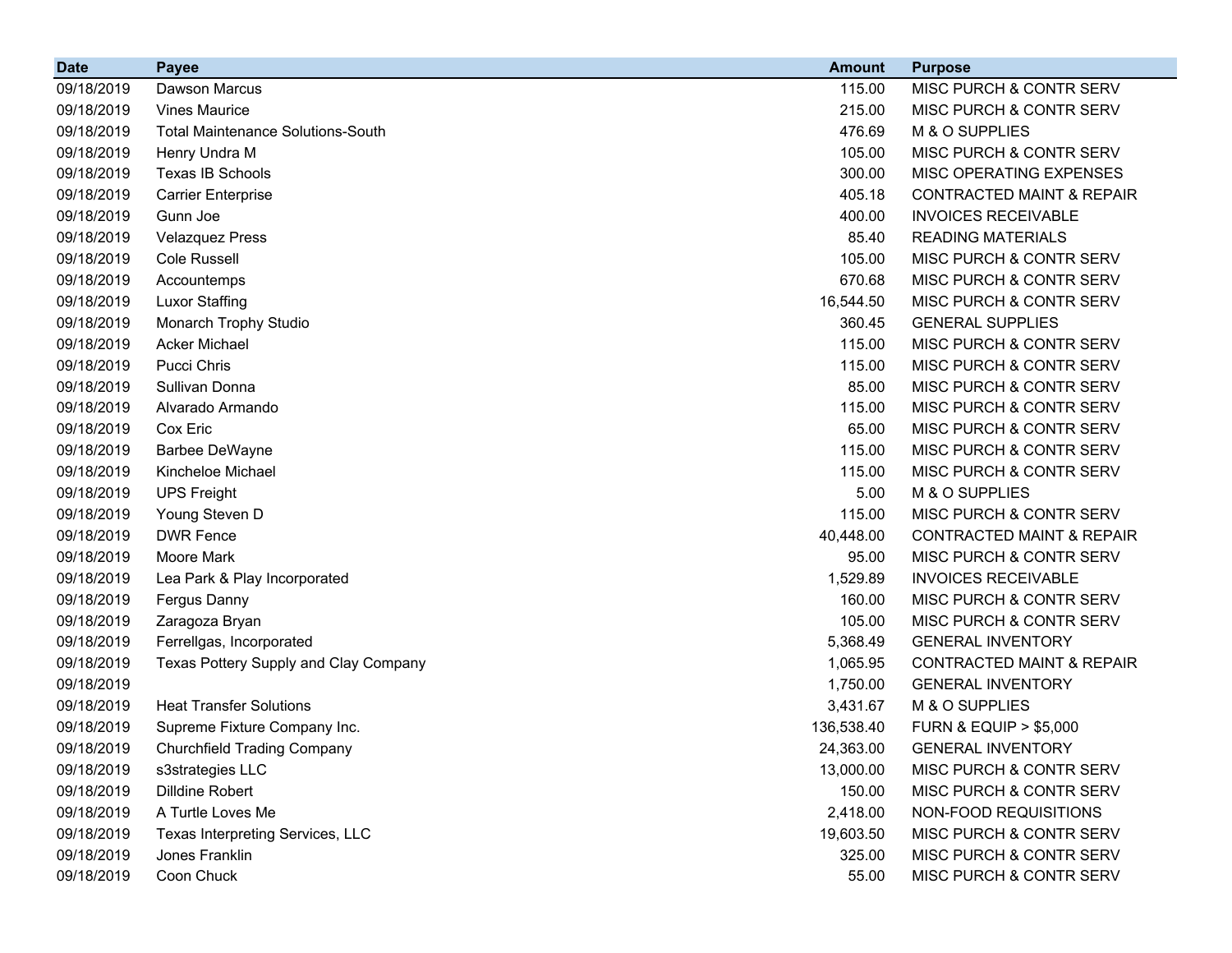| <b>Date</b> | <b>Payee</b>              | <b>Amount</b> | <b>Purpose</b>                       |
|-------------|---------------------------|---------------|--------------------------------------|
| 09/18/2019  | Gardner Lori              | 115.00        | MISC PURCH & CONTR SERV              |
| 09/18/2019  | Patience Kevin            | 105.00        | MISC PURCH & CONTR SERV              |
| 09/18/2019  | Olson Tim                 | 115.00        | MISC PURCH & CONTR SERV              |
| 09/18/2019  | Randolph William L        | 390.00        | MISC PURCH & CONTR SERV              |
| 09/18/2019  | Dierke Michael            | 85.00         | MISC PURCH & CONTR SERV              |
| 09/18/2019  | David Hinson              | 412.50        | MISC PURCH & CONTR SERV              |
| 09/18/2019  | <b>Walker Jarvis</b>      | 85.00         | SAL & WAGES-SUPPORT PERS             |
| 09/18/2019  | Cole Scott                | 105.00        | <b>MISC PURCH &amp; CONTR SERV</b>   |
| 09/18/2019  | Brown Sylvester III       | 137.50        | <b>MISC PURCH &amp; CONTR SERV</b>   |
| 09/18/2019  | <b>Binswanger Glass</b>   | 485.66        | M & O SUPPLIES                       |
| 09/18/2019  | L A Cheer                 | 250.00        | <b>CONTRACTED MAINT &amp; REPAIR</b> |
| 09/18/2019  |                           | 664.00        | <b>GENERAL SUPPLIES</b>              |
| 09/18/2019  | Virtucom, Incorporated    | 39,579.00     | <b>GENERAL SUPPLIES</b>              |
| 09/18/2019  |                           | 792.00        | <b>INVOICES RECEIVABLE</b>           |
| 09/18/2019  | Grant-Brooks Jonathan Lee | 137.50        | <b>MISC PURCH &amp; CONTR SERV</b>   |
| 09/18/2019  | <b>Williams Arthur</b>    | 225.00        | MISC PURCH & CONTR SERV              |
| 09/18/2019  | <b>Hightower David</b>    | 220.00        | MISC PURCH & CONTR SERV              |
| 09/18/2019  | <b>Crawford Melvin</b>    | 105.00        | MISC PURCH & CONTR SERV              |
| 09/18/2019  |                           | 105.00        | SAL & WAGES-SUPPORT PERS             |
| 09/18/2019  | Johnson Rodney            | 115.00        | MISC PURCH & CONTR SERV              |
| 09/18/2019  | Nugent David Jr           | 105.00        | <b>MISC PURCH &amp; CONTR SERV</b>   |
| 09/18/2019  |                           | 105.00        | SAL & WAGES-SUPPORT PERS             |
| 09/18/2019  | Stepina Bill              | 215.00        | MISC PURCH & CONTR SERV              |
| 09/18/2019  | Hyde Amy                  | 85.00         | <b>MISC PURCH &amp; CONTR SERV</b>   |
| 09/18/2019  | Jasper Rob                | 115.00        | MISC PURCH & CONTR SERV              |
| 09/18/2019  | Burt John H               | 65.00         | MISC PURCH & CONTR SERV              |
| 09/18/2019  | <b>McClain Gerald</b>     | 285.00        | MISC PURCH & CONTR SERV              |
| 09/18/2019  | Smith Rodney              | 115.00        | <b>MISC PURCH &amp; CONTR SERV</b>   |
| 09/18/2019  | <b>Taylor Preston</b>     | 105.00        | <b>MISC PURCH &amp; CONTR SERV</b>   |
| 09/18/2019  | <b>Watson William</b>     | 215.00        | MISC PURCH & CONTR SERV              |
| 09/18/2019  | Vorpahl Kevin             | 115.00        | MISC PURCH & CONTR SERV              |
| 09/18/2019  | <b>Cluck Rick</b>         | 115.00        | MISC PURCH & CONTR SERV              |
| 09/18/2019  | Berry Jermone             | 150.00        | MISC PURCH & CONTR SERV              |
| 09/18/2019  | Vorpahl Kyle              | 115.00        | MISC PURCH & CONTR SERV              |
| 09/18/2019  | Henrietta John P          | 115.00        | MISC PURCH & CONTR SERV              |
| 09/18/2019  | <b>Taylor Richard</b>     | 220.00        | MISC PURCH & CONTR SERV              |
| 09/18/2019  | <b>Flint Chuck</b>        | 115.00        | MISC PURCH & CONTR SERV              |
| 09/18/2019  | National Wholesale Supply | 26.25         | <b>GENERAL INVENTORY</b>             |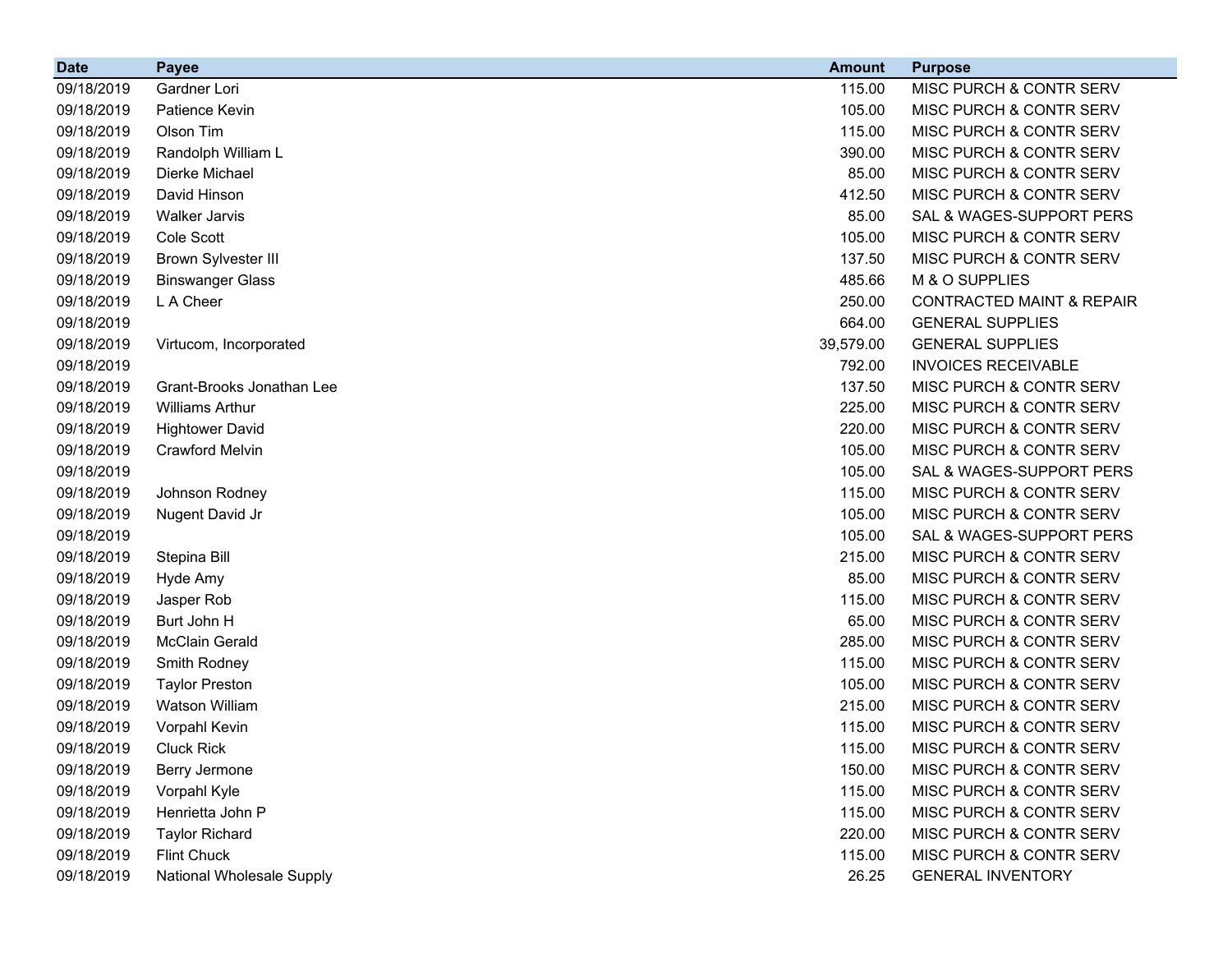| <b>Date</b> | <b>Payee</b>                                 | <b>Amount</b> | <b>Purpose</b>                       |
|-------------|----------------------------------------------|---------------|--------------------------------------|
| 09/18/2019  | <b>Wiggins Brian</b>                         | 150.00        | MISC PURCH & CONTR SERV              |
| 09/18/2019  | Strassmann Klaus                             | 150.00        | MISC PURCH & CONTR SERV              |
| 09/18/2019  | Kurz & Company                               | 9,311.28      | <b>FOOD</b>                          |
| 09/18/2019  | <b>Thomas Curt</b>                           | 105.00        | MISC PURCH & CONTR SERV              |
| 09/18/2019  | Weber Tina                                   | 115.00        | MISC PURCH & CONTR SERV              |
| 09/18/2019  | <b>Panter Sherrie</b>                        | 85.00         | MISC PURCH & CONTR SERV              |
| 09/18/2019  | McGee Michael                                | 115.00        | MISC PURCH & CONTR SERV              |
| 09/18/2019  | Cox Charles                                  | 170.00        | MISC PURCH & CONTR SERV              |
| 09/18/2019  | <b>Gaines Carrell</b>                        | 105.00        | MISC PURCH & CONTR SERV              |
| 09/18/2019  | Hooker Steven                                | 105.00        | MISC PURCH & CONTR SERV              |
| 09/18/2019  | Creative Bus Sales Inc                       | 848.00        | <b>GENERAL INVENTORY</b>             |
| 09/18/2019  | AlphaGraphics                                | 140.25        | <b>GENERAL SUPPLIES</b>              |
| 09/18/2019  | Follett School Solutions, Inc.               | 300.14        | <b>READING MATERIALS</b>             |
| 09/18/2019  | Lone Star Furnishings LLC                    | 4,810.92      | <b>GENERAL SUPPLIES</b>              |
| 09/18/2019  | <b>Crawford Electric Supply Company</b>      | 1,288.26      | M & O SUPPLIES                       |
| 09/18/2019  | <b>Oxford University Press USA</b>           | 1,550.13      | <b>TEXTBOOKS</b>                     |
| 09/18/2019  | <b>RD Lawns LLC</b>                          | 9,246.95      | <b>CONTRACTED MAINT &amp; REPAIR</b> |
| 09/18/2019  | <b>Breaux Daniel</b>                         | 100.00        | MISC PURCH & CONTR SERV              |
| 09/18/2019  | <b>Wilcox James</b>                          | 115.00        | MISC PURCH & CONTR SERV              |
| 09/18/2019  | <b>Brown Reynolds Watford Architects</b>     | 19,042.70     | OTH PROFESSIONAL SERVICES            |
| 09/18/2019  | Stantec Architecture, Inc. (SHW Group)       | 21,370.30     | BLDG PURCH, CONSTR, IMPROVE          |
| 09/18/2019  | Lisle Violin Shop                            | 34,750.00     | <b>GENERAL SUPPLIES</b>              |
| 09/18/2019  | <b>Tarrant County Tax Assessor-Collector</b> | 22.00         | MISC OPERATING EXPENSES              |
| 09/18/2019  | <b>Tarrant County Tax Assessor-Collector</b> | 220.00        | MISC OPERATING EXPENSES              |
| 09/18/2019  | <b>Tarrant County Tax Assessor-Collector</b> | 140.25        | MISC OPERATING EXPENSES              |
| 09/18/2019  | <b>Tarrant County Tax Assessor-Collector</b> | 7.50          | MISC OPERATING EXPENSES              |
| 09/18/2019  | <b>Tarrant County Tax Assessor-Collector</b> | 220.00        | MISC OPERATING EXPENSES              |
| 09/18/2019  | <b>Tarrant County Tax Assessor-Collector</b> | 220.00        | MISC OPERATING EXPENSES              |
| 09/18/2019  | Safehaven Pest Control, LLC                  | 2,950.00      | <b>CONTRACTED MAINT &amp; REPAIR</b> |
| 09/18/2019  | Raptor Technologies, LLC                     | 495.00        | <b>GENERAL SUPPLIES</b>              |
| 09/18/2019  | <b>Tyson Prepared Foods</b>                  | 42,434.95     | <b>GENERAL INVENTORY</b>             |
| 09/18/2019  | Cool Tech A/C Heat & Refrigeration           | 5,574.91      | <b>CONTRACTED MAINT &amp; REPAIR</b> |
| 09/18/2019  | Elliott Staffing Services, Inc.              | 9,336.85      | MISC PURCH & CONTR SERV              |
| 09/18/2019  | Ferguson Enterprises, Inc.                   | 537.00        | <b>GENERAL INVENTORY</b>             |
| 09/18/2019  |                                              |               | LIONS CLUB CONCESSIONS               |
| 09/18/2019  |                                              | 182.10        | M & O SUPPLIES                       |
| 09/18/2019  | Siteimprove, Inc.                            | 9,400.00      | MISC PURCH & CONTR SERV              |
| 09/18/2019  | Hubbard Kera                                 | 85.00         | SAL & WAGES-SUPPORT PERS             |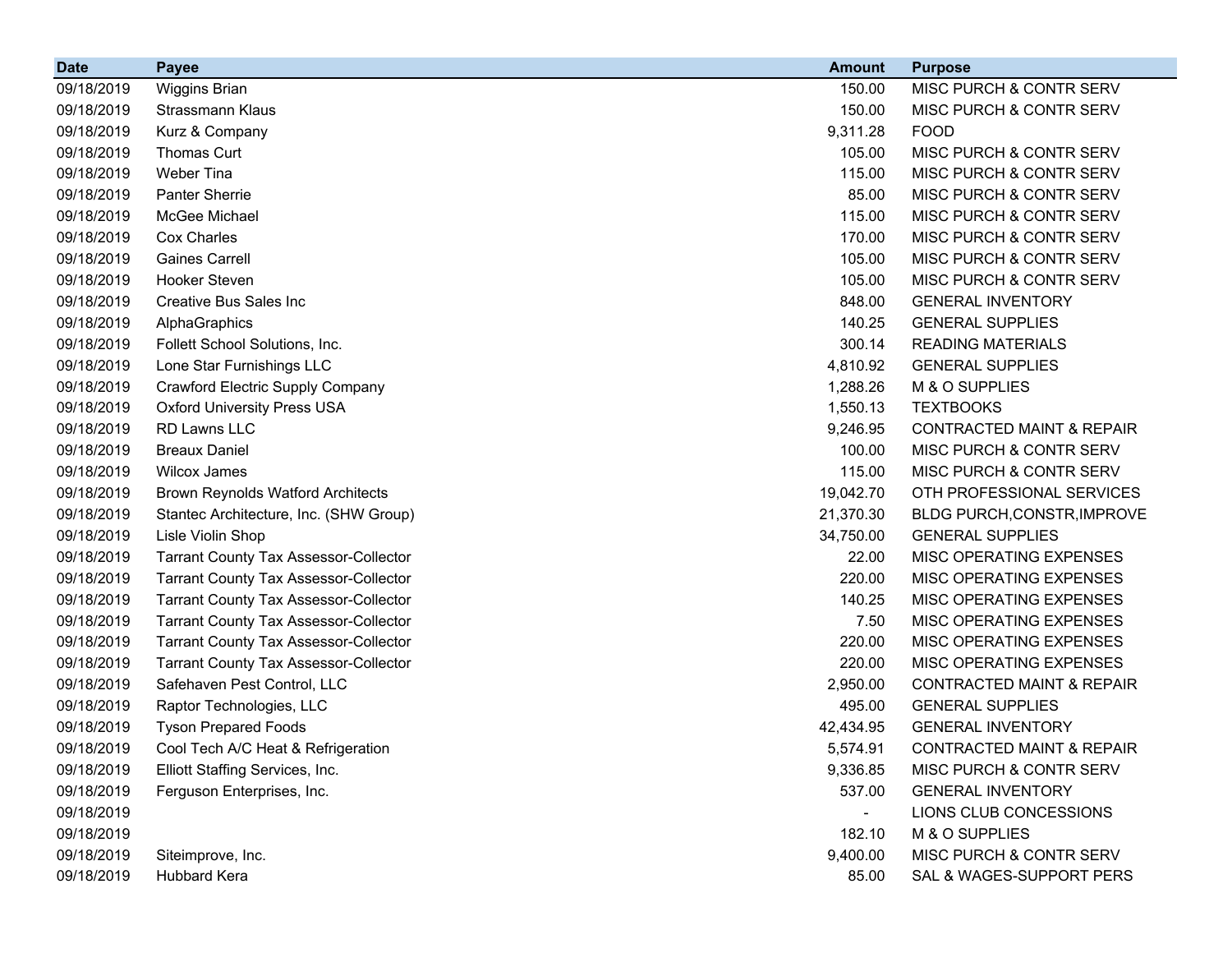| <b>Date</b> | <b>Payee</b>                         | <b>Amount</b>  | <b>Purpose</b>                       |
|-------------|--------------------------------------|----------------|--------------------------------------|
| 09/18/2019  | <b>Roland Scott</b>                  | 125.00         | MISC PURCH & CONTR SERV              |
| 09/18/2019  | Watson Chrystal                      | 95.00          | MISC PURCH & CONTR SERV              |
| 09/18/2019  | Rasberry Shawn                       | 150.00         | MISC PURCH & CONTR SERV              |
| 09/18/2019  | <b>Walton-Stanley Carl</b>           | 175.00         | <b>MISC PURCH &amp; CONTR SERV</b>   |
| 09/18/2019  | <b>Foster Lonnie Bruce</b>           | 170.00         | MISC PURCH & CONTR SERV              |
| 09/18/2019  | Mathis Lonnie                        | 235.00         | MISC PURCH & CONTR SERV              |
| 09/18/2019  | Dr Pepper Snapple Group              | 63.30          | <b>INVOICES RECEIVABLE</b>           |
| 09/18/2019  | Decker Equipment/School Fix          | 434.40         | M & O SUPPLIES                       |
| 09/18/2019  | NEDRP LLC                            | 9,000.00       | MISC PURCH & CONTR SERV              |
| 09/18/2019  | U.S. School Supply, Inc.             | 343.70         | <b>INVOICES RECEIVABLE</b>           |
| 09/18/2019  | Cardinal's Sport Center Incorporated | 955.00         | ACCOUNTS PAYABLE-ACCRUALS            |
| 09/18/2019  |                                      | $\blacksquare$ | <b>GENERAL SUPPLIES</b>              |
| 09/18/2019  | Sphero, Inc.                         | 159.98         | <b>INVOICES RECEIVABLE</b>           |
| 09/18/2019  | AAA Glass & Mirror Co., INC.         | 555.70         | <b>CONTRACTED MAINT &amp; REPAIR</b> |
| 09/18/2019  | Lowe's Home Centers, LLC             | 760.37         | <b>GENERAL SUPPLIES</b>              |
| 09/18/2019  |                                      | 669.09         | M & O SUPPLIES                       |
| 09/18/2019  | Wexford Labs, Inc                    | 1,254.96       | <b>GENERAL INVENTORY</b>             |
| 09/18/2019  | Locke Supply Co.                     | 155.85         | M & O SUPPLIES                       |
| 09/18/2019  | iPrint Technologies                  | 555.00         | <b>GENERAL SUPPLIES</b>              |
| 09/18/2019  | Sams Club 6244                       | 1,248.26       | <b>GENERAL SUPPLIES</b>              |
| 09/18/2019  |                                      | 1,357.41       | MISC OPERATING EXPENSES              |
| 09/18/2019  | <b>Williamson Music 1st</b>          | 610.00         | <b>CONTRACTED MAINT &amp; REPAIR</b> |
| 09/18/2019  | Klement Distribution, Inc.           | 11,851.48      | <b>FOOD</b>                          |
| 09/18/2019  | Sysco North Texas                    | 7,921.92       | <b>GENERAL INVENTORY</b>             |
| 09/18/2019  | Gillum Amy                           | 50.00          | MISC PURCH & CONTR SERV              |
| 09/18/2019  | Bone Pam J                           | 95.00          | MISC PURCH & CONTR SERV              |
| 09/18/2019  | <b>Neal Eric</b>                     | 125.00         | MISC PURCH & CONTR SERV              |
| 09/18/2019  | GradeCam LLC                         | 900.00         | <b>GENERAL SUPPLIES</b>              |
| 09/18/2019  | OTC Brands, Inc                      | 57.20          | <b>INVOICES RECEIVABLE</b>           |
| 09/18/2019  | Green Light Group, LLC               | 50.00          | <b>CONTRACTED MAINT &amp; REPAIR</b> |
| 09/18/2019  | AssetGenie Inc                       | 59.85          | <b>GENERAL SUPPLIES</b>              |
| 09/18/2019  | McAlister's Deli                     | 265.32         | MISC OPERATING EXPENSES              |
| 09/18/2019  | Mavich LLC                           | 1,271.10       | <b>GENERAL INVENTORY</b>             |
| 09/18/2019  | <b>Cole Williams</b>                 | 1,500.00       | <b>INVOICES RECEIVABLE</b>           |
| 09/18/2019  | Nasco                                | 314.07         | <b>GENERAL SUPPLIES</b>              |
| 09/18/2019  | Rethink Autism Inc.                  | 15,700.00      | <b>GENERAL SUPPLIES</b>              |
| 09/18/2019  | Winn Innovations LLC                 | 328.05         | <b>GENERAL SUPPLIES</b>              |
| 09/18/2019  |                                      | 1,956.86       | M & O SUPPLIES                       |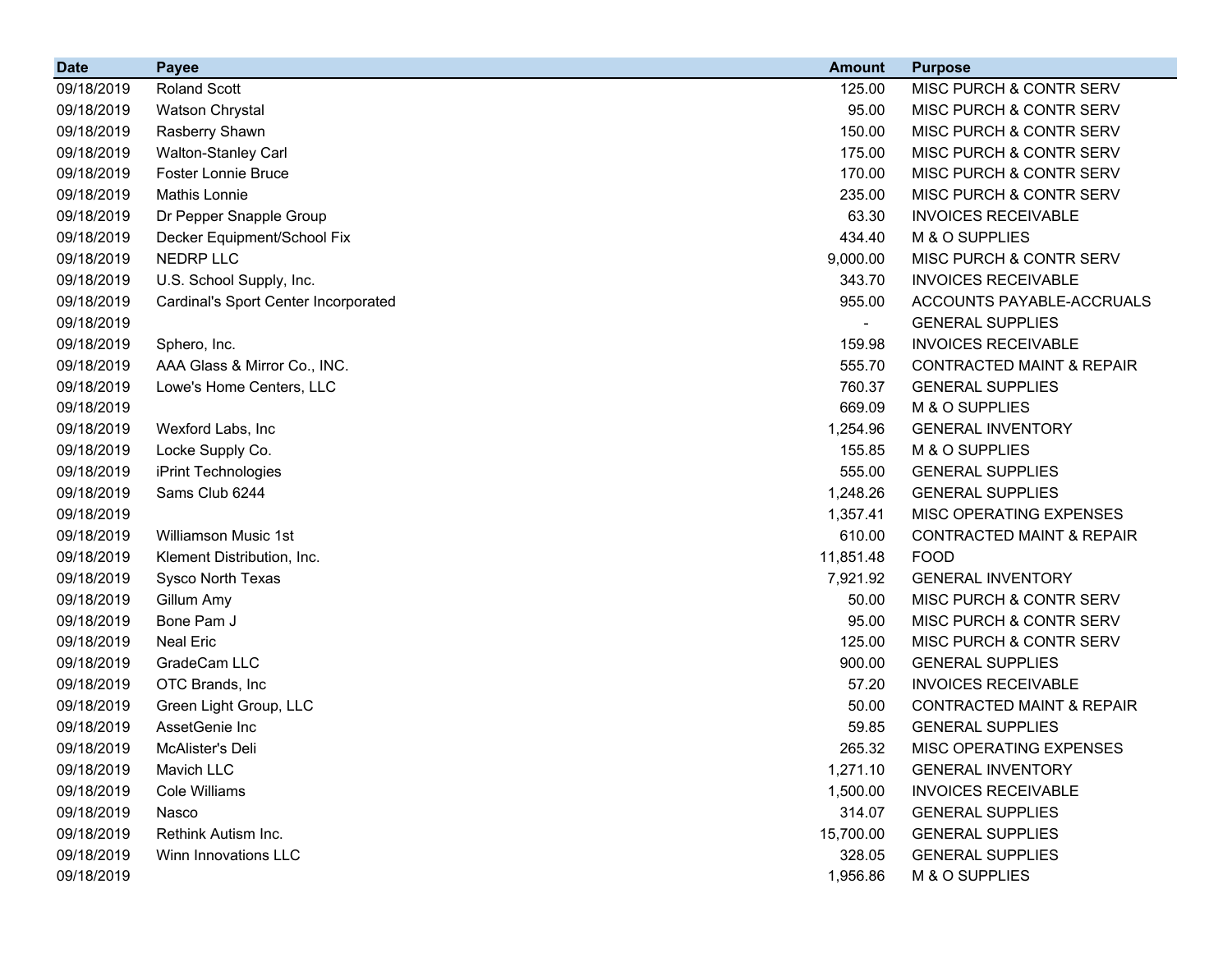| <b>Date</b> | <b>Payee</b>                                 | <b>Amount</b> | <b>Purpose</b>                       |
|-------------|----------------------------------------------|---------------|--------------------------------------|
| 09/18/2019  | Learning A-Z LLC                             | 169.90        | <b>GENERAL SUPPLIES</b>              |
| 09/18/2019  | Big Sky Construction Company Inc             | 1,819,958.00  | <b>CONTRACTED MAINT &amp; REPAIR</b> |
| 09/18/2019  |                                              | (90, 997.90)  | <b>RETAINAGE</b>                     |
| 09/18/2019  | Johnson Eisha                                | 95.00         | SAL & WAGES-SUPPORT PERS             |
| 09/18/2019  | Gilbert May Inc dba Phillips/May Corporation | 15,361.41     | <b>CONTRACTED MAINT &amp; REPAIR</b> |
| 09/18/2019  |                                              | (768.07)      | <b>RETAINAGE</b>                     |
| 09/18/2019  | Chu, Brian Wenyi                             | 412.50        | MISC PURCH & CONTR SERV              |
| 09/18/2019  | Staples Inc/Staples Business Advantage       | 1,507.85      | <b>GENERAL SUPPLIES</b>              |
| 09/18/2019  | <b>MSB Consulting</b>                        | 2,186.43      | MISC PURCH & CONTR SERV              |
| 09/18/2019  | Rhoades Debra                                | 170.00        | MISC PURCH & CONTR SERV              |
| 09/18/2019  | <b>Benson Anthony</b>                        | 210.00        | MISC PURCH & CONTR SERV              |
| 09/18/2019  | <b>Hinson David</b>                          | 65.00         | MISC PURCH & CONTR SERV              |
| 09/18/2019  | <b>Banks James</b>                           | 110.00        | MISC PURCH & CONTR SERV              |
| 09/18/2019  | Koontz Lee                                   | 115.00        | MISC PURCH & CONTR SERV              |
| 09/18/2019  | PowerSchool Group LLC                        | 28,875.00     | <b>CONTRACTED MAINT &amp; REPAIR</b> |
| 09/18/2019  | Legend Insurance Agency, LLC                 | 16,528.00     | INSURANCE/BOND PREMIUMS              |
| 09/18/2019  | Bayes Achievement Center, Inc.               | 27.50         | <b>TUITION &amp; TRFR PMTS</b>       |
| 09/18/2019  | <b>Aguilar Steve</b>                         | 115.00        | SAL & WAGES-SUPPORT PERS             |
| 09/18/2019  | Validate Me LLC                              | 175.00        | MISC PURCH & CONTR SERV              |
| 09/18/2019  | Salcido Gustavo                              | 125.00        | MISC PURCH & CONTR SERV              |
| 09/18/2019  | Banks John                                   | 65.00         | MISC PURCH & CONTR SERV              |
| 09/18/2019  | Bowens Johniffer                             | 85.00         | MISC PURCH & CONTR SERV              |
| 09/18/2019  | <b>Taylor Smith Consulting LLC</b>           | 2,853.35      | MISC PURCH & CONTR SERV              |
| 09/18/2019  | Vance Ryan                                   | 115.00        | MISC PURCH & CONTR SERV              |
| 09/18/2019  | <b>Richardson Eric</b>                       | 115.00        | MISC PURCH & CONTR SERV              |
| 09/18/2019  | <b>Brice Brandon</b>                         | 115.00        | MISC PURCH & CONTR SERV              |
| 09/18/2019  | McLain Rod                                   | 150.00        | MISC PURCH & CONTR SERV              |
| 09/18/2019  | Nolting Ryan                                 | 150.00        | MISC PURCH & CONTR SERV              |
| 09/18/2019  | Microsonic                                   | 259.50        | <b>GENERAL SUPPLIES</b>              |
| 09/18/2019  | <b>Richter Adam</b>                          | 150.00        | MISC PURCH & CONTR SERV              |
| 09/18/2019  | The Lamar Companies                          | 4,877.00      | MISC PURCH & CONTR SERV              |
| 09/18/2019  | Ogunbameru Courage                           | 100.00        | MISC PURCH & CONTR SERV              |
| 09/18/2019  | <b>COMBS Consulting Group LP</b>             | 53,750.00     | MISC PURCH & CONTR SERV              |
| 09/18/2019  | Vintage King Audio Inc                       | 1,212.65      | <b>GENERAL SUPPLIES</b>              |
| 09/18/2019  | Marathon Staffing Group Inc                  | 11,183.93     | MISC PURCH & CONTR SERV              |
| 09/18/2019  | The Spa Doctor                               | 810.00        | <b>CONTRACTED MAINT &amp; REPAIR</b> |
| 09/18/2019  | Dierke Rebecca                               | 85.00         | SAL & WAGES-SUPPORT PERS             |
| 09/18/2019  | Peerless Events and Tents LLC                | 11,498.63     | MISC PURCH & CONTR SERV              |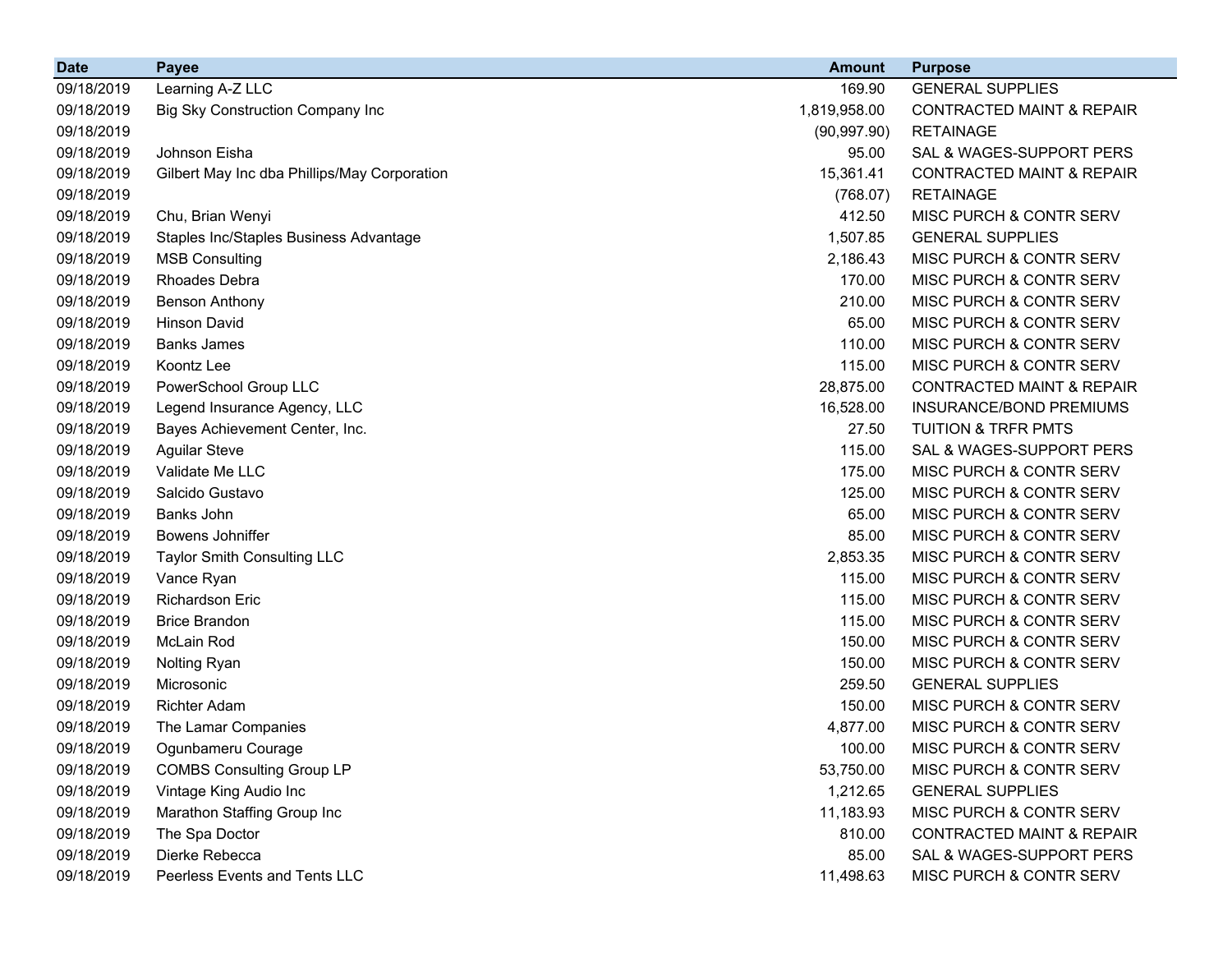| <b>Date</b> | <b>Payee</b>                                                             | <b>Amount</b> | <b>Purpose</b>                       |
|-------------|--------------------------------------------------------------------------|---------------|--------------------------------------|
| 09/18/2019  | Liberman Broadcasting Inc KMPX-TV, NMPX-TV, KBOC-FM, KNOR-FM, KZZA-FM, I | 2,108.00      | MISC OPERATING EXPENSES              |
| 09/18/2019  | Carter Alphonso                                                          | 65.00         | MISC PURCH & CONTR SERV              |
| 09/18/2019  | <b>Hammond Bruce</b>                                                     | 85.00         | SAL & WAGES-SUPPORT PERS             |
| 09/18/2019  | Cox Braden                                                               | 105.00        | MISC PURCH & CONTR SERV              |
| 09/18/2019  | Hatton Hannah                                                            | 95.00         | MISC PURCH & CONTR SERV              |
| 09/18/2019  | Calhoun Haleigh                                                          | 95.00         | SAL & WAGES-SUPPORT PERS             |
| 09/18/2019  | <b>Sievers Chris</b>                                                     | 210.00        | MISC PURCH & CONTR SERV              |
| 09/18/2019  | Yates Kyle                                                               | 115.00        | MISC PURCH & CONTR SERV              |
| 09/18/2019  | Dawson Tony                                                              | 105.00        | MISC PURCH & CONTR SERV              |
| 09/18/2019  | Haile James                                                              | 150.00        | MISC PURCH & CONTR SERV              |
| 09/18/2019  | <b>Haupert Chad</b>                                                      | 115.00        | MISC PURCH & CONTR SERV              |
| 09/18/2019  | King Jim                                                                 | 65.00         | MISC PURCH & CONTR SERV              |
| 09/18/2019  | Ruiz Anthony                                                             | 115.00        | MISC PURCH & CONTR SERV              |
| 09/18/2019  | Pierce Mike                                                              | 115.00        | MISC PURCH & CONTR SERV              |
| 09/18/2019  | <b>Woods Charles</b>                                                     | 65.00         | MISC PURCH & CONTR SERV              |
| 09/18/2019  | Dr Jose Medina Educational Solutions                                     | 5,000.00      | MISC PURCH & CONTR SERV              |
| 09/18/2019  | Fincher Eli A                                                            | 125.00        | MISC PURCH & CONTR SERV              |
| 09/18/2019  | Flores Arabella                                                          | 85.00         | MISC PURCH & CONTR SERV              |
| 09/18/2019  | Steinbacher Christian                                                    | 120.00        | MISC PURCH & CONTR SERV              |
| 09/18/2019  | Ancira Michael                                                           | 115.00        | MISC PURCH & CONTR SERV              |
| 09/18/2019  | <b>Constellation New Energy</b>                                          | 754,056.18    | <b>WATER</b>                         |
| 09/18/2019  | Reserve Account - Aisd Admin Pitney Bowes                                | 10,000.00     | <b>GENERAL SUPPLIES</b>              |
| 09/18/2019  | <b>Complete Supply Incorporated</b>                                      | 38,533.20     | <b>GENERAL INVENTORY</b>             |
| 09/18/2019  | <b>Empire Paper Company</b>                                              | 165.90        | <b>GENERAL INVENTORY</b>             |
| 09/18/2019  | Elevator Maintenance and Repair Incorporated                             | 900.00        | <b>CONTRACTED MAINT &amp; REPAIR</b> |
| 09/18/2019  | International Baccalaureate America                                      | 11,650.00     | MISC OPERATING EXPENSES              |
| 09/18/2019  | Flippen Group The                                                        | 47,800.00     | MISC PURCH & CONTR SERV              |
| 09/18/2019  | <b>Atmos Energy</b>                                                      | 1,275.19      | <b>WATER</b>                         |
| 09/18/2019  | <b>EAI</b> Education                                                     | 102.47        | <b>GENERAL SUPPLIES</b>              |
| 09/18/2019  | <b>Temperature Control Systems</b>                                       | 79.56         | M & O SUPPLIES                       |
| 09/18/2019  | <b>Star Roofing And Sheet Metal</b>                                      | 134,822.00    | <b>CONTRACTED MAINT &amp; REPAIR</b> |
| 09/18/2019  |                                                                          | (13, 482.20)  | <b>RETAINAGE</b>                     |
| 09/18/2019  | Jack Rasmussen (Luthier)                                                 | 195.00        | <b>CONTRACTED MAINT &amp; REPAIR</b> |
| 09/18/2019  | <b>EMC Publishing</b>                                                    | 20,020.06     | <b>TEXTBOOKS</b>                     |
| 09/18/2019  | <b>Caldwell Country Chevrolet</b>                                        | 55,503.00     | <b>VEHICLES</b>                      |
| 09/18/2019  | Simba Industries                                                         | 3,750.00      | <b>GENERAL INVENTORY</b>             |
| 09/18/2019  | John Deere Company                                                       | 10,914.26     | M & O SUPPLIES                       |
| 09/18/2019  | Careersafe                                                               | 1,875.00      | MISC OPERATING EXPENSES              |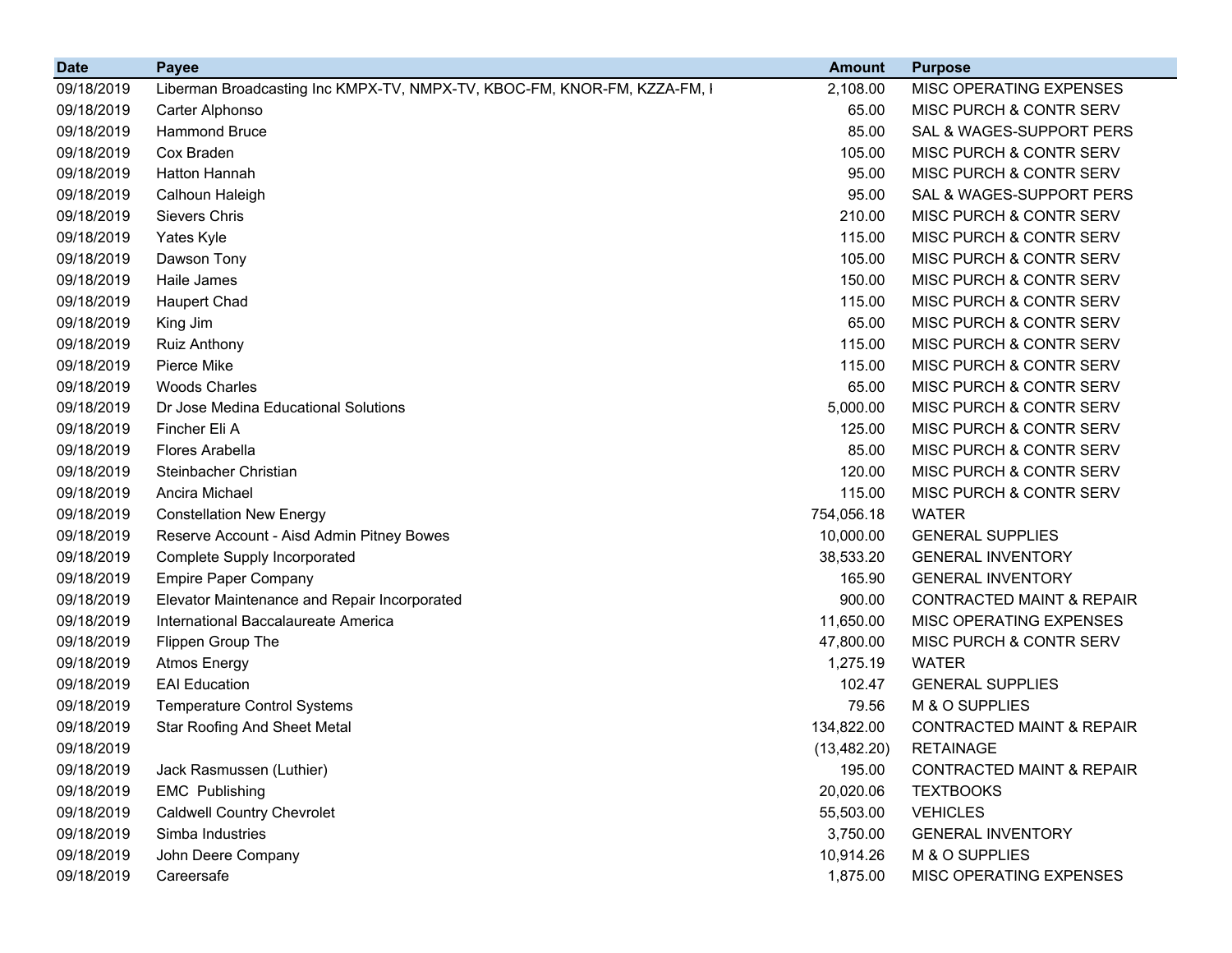| <b>Date</b> | <b>Payee</b>                                                   | <b>Amount</b> | <b>Purpose</b>                             |
|-------------|----------------------------------------------------------------|---------------|--------------------------------------------|
| 09/18/2019  | Southwest International Trucks                                 | 1,077.22      | M & O SUPPLIES                             |
| 09/18/2019  | Music & Arts                                                   | 15,939.80     | <b>FURN &amp; EQUIP &gt; \$5,000</b>       |
| 09/18/2019  |                                                                | 3,739.90      | <b>GENERAL SUPPLIES</b>                    |
| 09/18/2019  |                                                                | 237.51        | <b>INVOICES RECEIVABLE</b>                 |
| 09/18/2019  | Arlington Independent School District Food & Nutrition Service | 92.00         | MISC OPERATING EXPENSES                    |
| 09/18/2019  | Cargill Kitchen Solutions Incorporated                         | 6,368.25      | <b>GENERAL INVENTORY</b>                   |
| 09/18/2019  | Rush Truck Centers Of Texas Limited Partnership                | 283.00        | <b>CONTRACTED MAINT &amp; REPAIR</b>       |
| 09/18/2019  |                                                                | 2,317.27      | M & O SUPPLIES                             |
| 09/18/2019  | Texas Association Of School Boards Risk Management Fund        | 7,342.49      | INSURANCE/BOND PREMIUMS                    |
| 09/18/2019  | 4imprint Incorporated                                          | 712.35        | <b>GENERAL SUPPLIES</b>                    |
| 09/18/2019  | Gordon Darby Incorporated                                      | 0.36          | <b>WATER</b>                               |
| 09/18/2019  | Academic Supplier                                              | 61.00         | <b>GENERAL SUPPLIES</b>                    |
| 09/18/2019  | <b>Bilingual Planet</b>                                        | 39.99         | <b>GENERAL SUPPLIES</b>                    |
| 09/18/2019  | Rush Bus Center Of Texas                                       | 44.12         | <b>GENERAL INVENTORY</b>                   |
| 09/18/2019  | <b>Federal Express Corporation</b>                             | 7.66          | <b>GENERAL SUPPLIES</b>                    |
| 09/18/2019  | Reeder General Contractors, Inc                                | 1,377,841.80  | <b>CONTRACTED MAINT &amp; REPAIR</b>       |
| 09/18/2019  |                                                                | (68, 892.09)  | <b>RETAINAGE</b>                           |
| 09/18/2019  | Western Marketing Incorporated                                 | 57.58         | <b>GENERAL INVENTORY</b>                   |
| 09/18/2019  | Dude Solutions Inc.                                            | 79,411.55     | <b>GENERAL SUPPLIES</b>                    |
| 09/18/2019  | North Texas Tollway Authority                                  | 5.04          | MISC OPERATING EXPENSES                    |
| 09/18/2019  | North Texas Tollway Authority                                  | 3.37          | MISC OPERATING EXPENSES                    |
| 09/18/2019  | North Texas Tollway Authority                                  | 6.78          | MISC OPERATING EXPENSES                    |
| 09/18/2019  | North Texas Tollway Authority                                  | 5.14          | MISC OPERATING EXPENSES                    |
| 09/18/2019  | North Texas Tollway Authority                                  | 5.04          | MISC OPERATING EXPENSES                    |
| 09/18/2019  | North Texas Tollway Authority                                  | 0.56          | MISC OPERATING EXPENSES                    |
| 09/18/2019  | Arlington Chamber Of Commerce                                  | 23,750.00     | MISC PURCH & CONTR SERV                    |
| 09/18/2019  | Demco Incorporated                                             | 183.96        | <b>GENERAL SUPPLIES</b>                    |
| 09/18/2019  | <b>Education Service Center Region XI</b>                      | 1,283.06      | MISC PURCH & CONTR SERV                    |
| 09/18/2019  | <b>Flinn Scientific</b>                                        | 75.78         | <b>GENERAL SUPPLIES</b>                    |
| 09/18/2019  | <b>Commercial Recorder</b>                                     | 171.60        | <b>Statutorily Required Public Notices</b> |
| 09/18/2019  | <b>Pyramid School Products</b>                                 | 1,908.00      | <b>GENERAL INVENTORY</b>                   |
| 09/18/2019  | Sargent Welch L L C                                            | 2,997.24      | <b>GENERAL SUPPLIES</b>                    |
| 09/18/2019  | <b>Texas Association Of School Business Officials</b>          | 135.00        | <b>MISC OPERATING EXPENSES</b>             |
| 09/18/2019  | Unifirst Holdings(A/R 01550)                                   | 97.30         | <b>CONTRACTED MAINT &amp; REPAIR</b>       |
| 09/18/2019  | <b>Wenger Corp</b>                                             | 3,980.00      | <b>GENERAL SUPPLIES</b>                    |
| 09/18/2019  | Olen Williams Sales & Service                                  | 145.00        | <b>CONTRACTED MAINT &amp; REPAIR</b>       |
| 09/18/2019  | Lamar High School 003                                          | 177.00        | REG DAY SCHOOL TUITION                     |
| 09/19/2019  | Priscilla Acosta                                               | 66.18         | <b>EMPLOYEE TRAVEL</b>                     |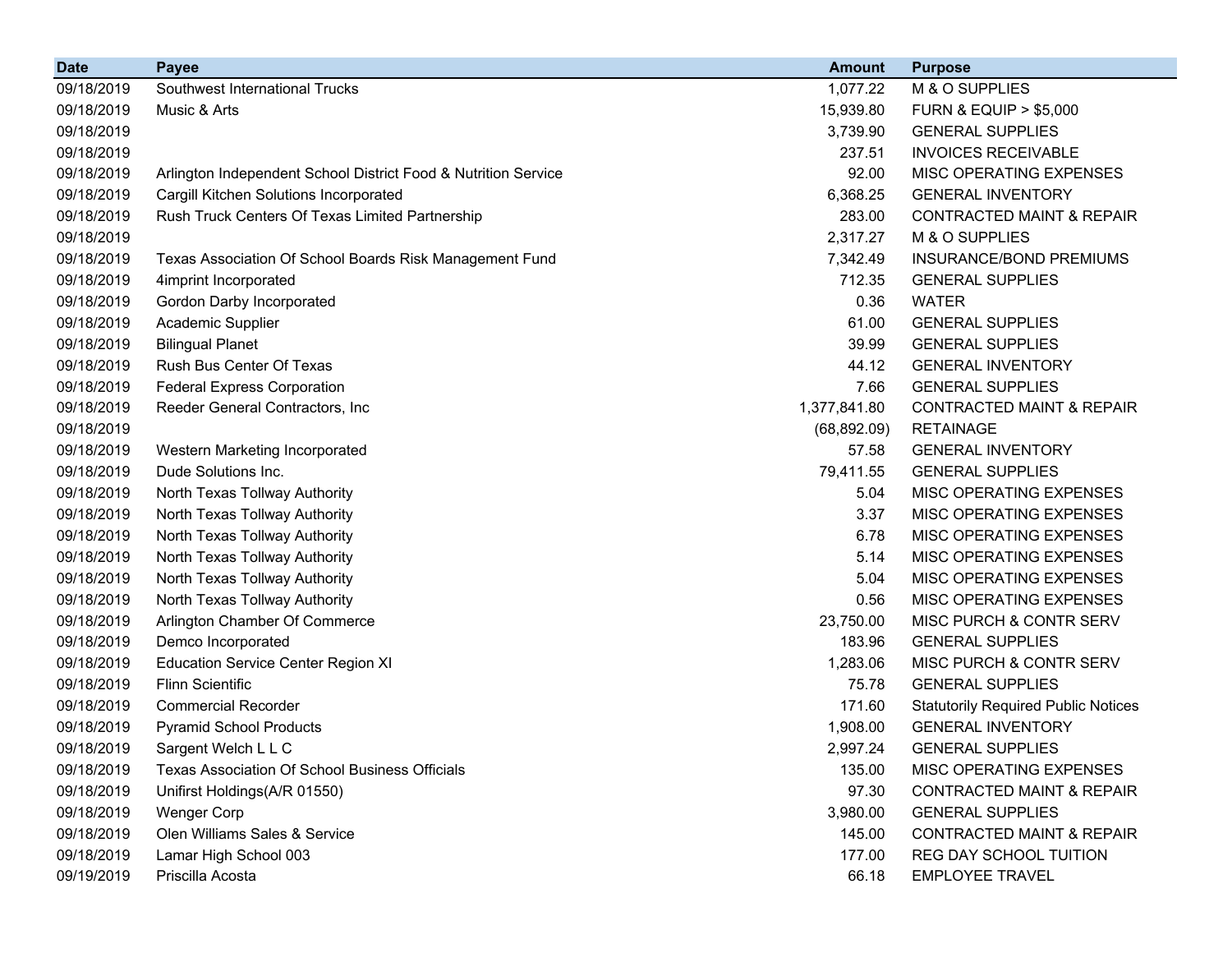| <b>Date</b> | <b>Payee</b>             | <b>Amount</b> | <b>Purpose</b>            |
|-------------|--------------------------|---------------|---------------------------|
| 09/19/2019  | Mayowa Adeyemi           | 49.49         | <b>EMPLOYEE TRAVEL</b>    |
| 09/19/2019  | Julia Alkire             | 24.02         | <b>EMPLOYEE TRAVEL</b>    |
| 09/19/2019  | Brenda Anderson          | 27.23         | <b>EMPLOYEE TRAVEL</b>    |
| 09/19/2019  | Cynthia Anderson         | 124.01        | <b>EMPLOYEE TRAVEL</b>    |
| 09/19/2019  | Dorkas Arroyo            | 60.46         | <b>EMPLOYEE TRAVEL</b>    |
| 09/19/2019  | Jessica Atkins           | 68.85         | <b>EMPLOYEE TRAVEL</b>    |
| 09/19/2019  | Ronda August             | 68.91         | <b>EMPLOYEE TRAVEL</b>    |
| 09/19/2019  | Kevin Barlow             | 154.19        | <b>EMPLOYEE TRAVEL</b>    |
| 09/19/2019  | Judith Bazan             | 32.96         | <b>EMPLOYEE TRAVEL</b>    |
| 09/19/2019  | <b>Amber Bellew</b>      | 22.79         | <b>EMPLOYEE TRAVEL</b>    |
| 09/19/2019  | Sherri Bielefeld         | 45.85         | <b>EMPLOYEE TRAVEL</b>    |
| 09/19/2019  | Allisa Blanton           | 64.15         | <b>EMPLOYEE TRAVEL</b>    |
| 09/19/2019  | Susan Borton             | 39.06         | <b>EMPLOYEE TRAVEL</b>    |
| 09/19/2019  | <b>Wendy Bostick</b>     | 41.09         | <b>EMPLOYEE TRAVEL</b>    |
| 09/19/2019  | Chad Branum              | 236.68        | <b>EMPLOYEE TRAVEL</b>    |
| 09/19/2019  | Amiesha Brown            | 47.35         | <b>EMPLOYEE TRAVEL</b>    |
| 09/19/2019  | Telisa Brown             | 31.51         | <b>EMPLOYEE TRAVEL</b>    |
| 09/19/2019  | Glen Brunk               | 32.21         | <b>EMPLOYEE TRAVEL</b>    |
| 09/19/2019  | Patricia Bustamante      | 97.37         | <b>EMPLOYEE TRAVEL</b>    |
| 09/19/2019  | Lana Cairns              | 3.90          | <b>EMPLOYEE TRAVEL</b>    |
| 09/19/2019  |                          | 35.06         | SALARIES-TEACH & OTH PROF |
| 09/19/2019  | Doris Campbell           | 41.52         | <b>EMPLOYEE TRAVEL</b>    |
| 09/19/2019  | Micaela Canas            | 38.25         | <b>EMPLOYEE TRAVEL</b>    |
| 09/19/2019  | Graciela Cantu           | 29.00         | <b>EMPLOYEE TRAVEL</b>    |
| 09/19/2019  | Patricia Chargois Spears | 23.59         | <b>EMPLOYEE TRAVEL</b>    |
| 09/19/2019  | <b>Terri Cheek</b>       | 31.40         | <b>EMPLOYEE TRAVEL</b>    |
| 09/19/2019  | Mondie Childress         | 16.69         | <b>EMPLOYEE TRAVEL</b>    |
| 09/19/2019  | Lisa Clark               | 29.75         | <b>EMPLOYEE TRAVEL</b>    |
| 09/19/2019  | Shirley Cobb             | 36.86         | <b>EMPLOYEE TRAVEL</b>    |
| 09/19/2019  | Rhonda Cole              | 83.57         | <b>EMPLOYEE TRAVEL</b>    |
| 09/19/2019  | <b>Brenda Collins</b>    | 178.80        | <b>EMPLOYEE TRAVEL</b>    |
| 09/19/2019  | Vedrana Conan            | 26.54         | SALARIES-TEACH & OTH PROF |
| 09/19/2019  | Jeffrey Cowman           | 107.05        | <b>EMPLOYEE TRAVEL</b>    |
| 09/19/2019  | Lauren Daniels           | 116.15        | <b>EMPLOYEE TRAVEL</b>    |
| 09/19/2019  | Laura Darby              | 36.59         | <b>EMPLOYEE TRAVEL</b>    |
| 09/19/2019  | John Darwin              | 65.97         | <b>EMPLOYEE TRAVEL</b>    |
| 09/19/2019  | Guadalupe Davila         | 10.65         | <b>EMPLOYEE TRAVEL</b>    |
| 09/19/2019  | Rochelle Davis           | 90.15         | <b>EMPLOYEE TRAVEL</b>    |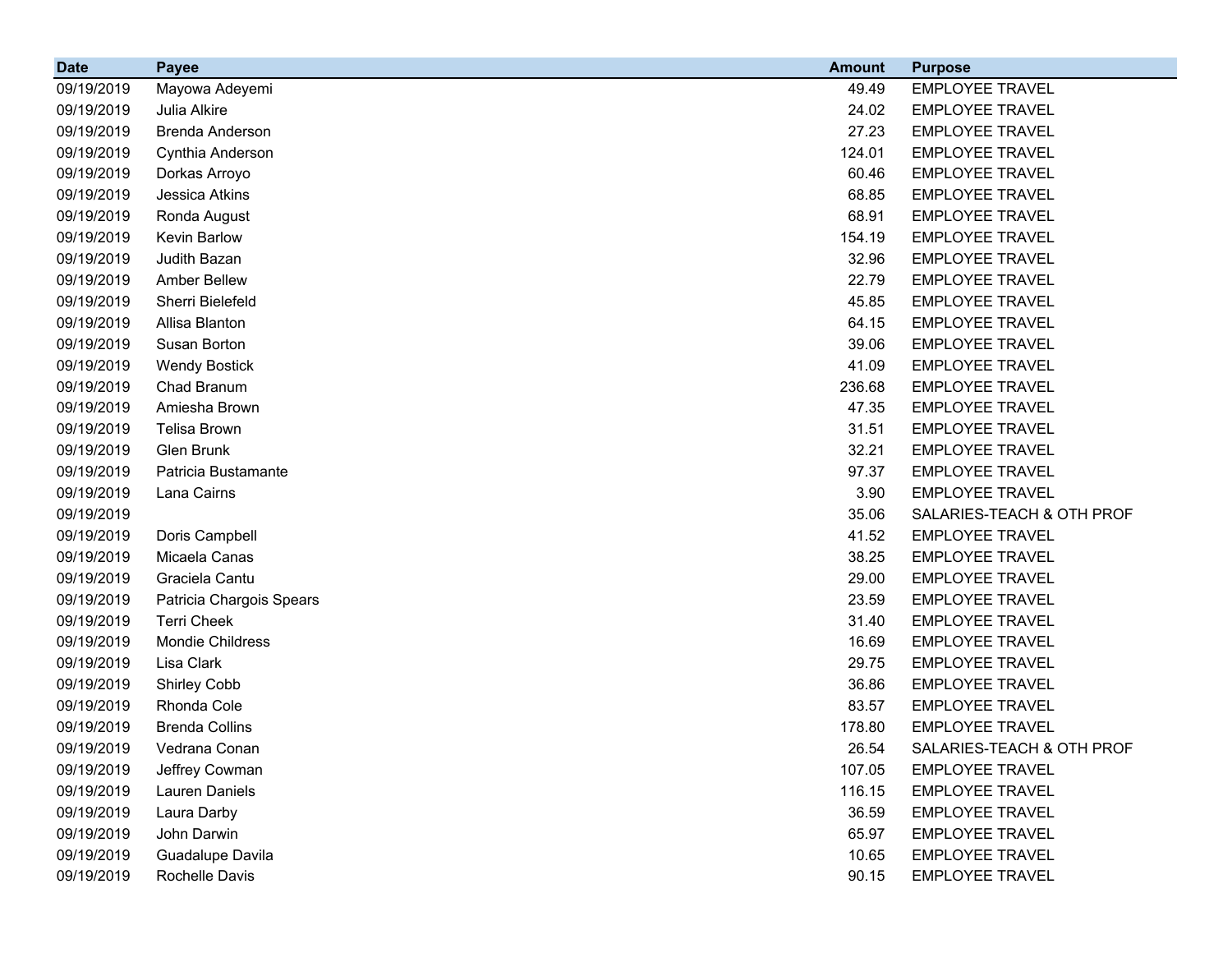| <b>Date</b> | <b>Payee</b>            | <b>Amount</b> | <b>Purpose</b>         |
|-------------|-------------------------|---------------|------------------------|
| 09/19/2019  | Stephanie Dhalla        | 29.43         | <b>EMPLOYEE TRAVEL</b> |
| 09/19/2019  | Hildelisa Diaz          | 19.47         | <b>EMPLOYEE TRAVEL</b> |
| 09/19/2019  | Jodie Dunn              | 22.74         | <b>EMPLOYEE TRAVEL</b> |
| 09/19/2019  | Erica Edwards           | 23.91         | <b>EMPLOYEE TRAVEL</b> |
| 09/19/2019  | Leah Egemasi            | 78.86         | <b>EMPLOYEE TRAVEL</b> |
| 09/19/2019  | Carla Egyed             | 47.19         | <b>EMPLOYEE TRAVEL</b> |
| 09/19/2019  | Katherine Evans         | 22.47         | <b>EMPLOYEE TRAVEL</b> |
| 09/19/2019  | Susie Feshold           | 66.18         | <b>EMPLOYEE TRAVEL</b> |
| 09/19/2019  | <b>Tracy Fiorito</b>    | 44.89         | <b>EMPLOYEE TRAVEL</b> |
| 09/19/2019  | Dianna Flores           | 51.15         | <b>EMPLOYEE TRAVEL</b> |
| 09/19/2019  | Shaneiava Fluellen      | 8.29          | <b>EMPLOYEE TRAVEL</b> |
| 09/19/2019  | Lourdes Franco          | 18.46         | <b>EMPLOYEE TRAVEL</b> |
| 09/19/2019  | Patricia Fusilier       | 7.17          | <b>EMPLOYEE TRAVEL</b> |
| 09/19/2019  | Joanna Fye              | 37.45         | <b>EMPLOYEE TRAVEL</b> |
| 09/19/2019  | Chelsea Galbraith       | 50.83         | <b>EMPLOYEE TRAVEL</b> |
| 09/19/2019  | Laura Garrett           | 38.20         | <b>EMPLOYEE TRAVEL</b> |
| 09/19/2019  | Gina Glidewell          | 43.39         | <b>EMPLOYEE TRAVEL</b> |
| 09/19/2019  | Alissa Golden           | 45.53         | <b>EMPLOYEE TRAVEL</b> |
| 09/19/2019  | Kim Greenberg           | 67.36         | <b>EMPLOYEE TRAVEL</b> |
| 09/19/2019  | <b>Brittany Gregory</b> | 75.97         | <b>EMPLOYEE TRAVEL</b> |
| 09/19/2019  | Jamie Grimaldo          | 32.48         | <b>EMPLOYEE TRAVEL</b> |
| 09/19/2019  | Kristen Hamilton        | 170.67        | <b>EMPLOYEE TRAVEL</b> |
| 09/19/2019  | Sally Hansen            | 26.91         | <b>EMPLOYEE TRAVEL</b> |
| 09/19/2019  | Lori Heaton             | 46.28         | <b>EMPLOYEE TRAVEL</b> |
| 09/19/2019  | Michael Hejny           | 46.06         | <b>EMPLOYEE TRAVEL</b> |
| 09/19/2019  | Julianne Heldt          | 113.21        | <b>EMPLOYEE TRAVEL</b> |
| 09/19/2019  | Andrea Hicks            | 48.58         | <b>EMPLOYEE TRAVEL</b> |
| 09/19/2019  | <b>Brandy Hodges</b>    | 260.01        | <b>EMPLOYEE TRAVEL</b> |
| 09/19/2019  | Angela Holiday          | 75.22         | <b>EMPLOYEE TRAVEL</b> |
| 09/19/2019  | Sarah Horn              | 67.73         | <b>EMPLOYEE TRAVEL</b> |
| 09/19/2019  | William Horn            | 162.37        | <b>EMPLOYEE TRAVEL</b> |
| 09/19/2019  | Margi Howard            | 35.63         | <b>EMPLOYEE TRAVEL</b> |
| 09/19/2019  | Elizabeth Howe          | 14.77         | <b>EMPLOYEE TRAVEL</b> |
| 09/19/2019  | Melodie Hrabak          | 205.17        | <b>EMPLOYEE TRAVEL</b> |
| 09/19/2019  | Stephanie Hudson        | 102.13        | <b>EMPLOYEE TRAVEL</b> |
| 09/19/2019  | Kelly Hunt              | 126.47        | <b>EMPLOYEE TRAVEL</b> |
| 09/19/2019  | Kandi Hunter            | 25.31         | <b>EMPLOYEE TRAVEL</b> |
| 09/19/2019  | Lisa Hurley             | 42.53         | <b>EMPLOYEE TRAVEL</b> |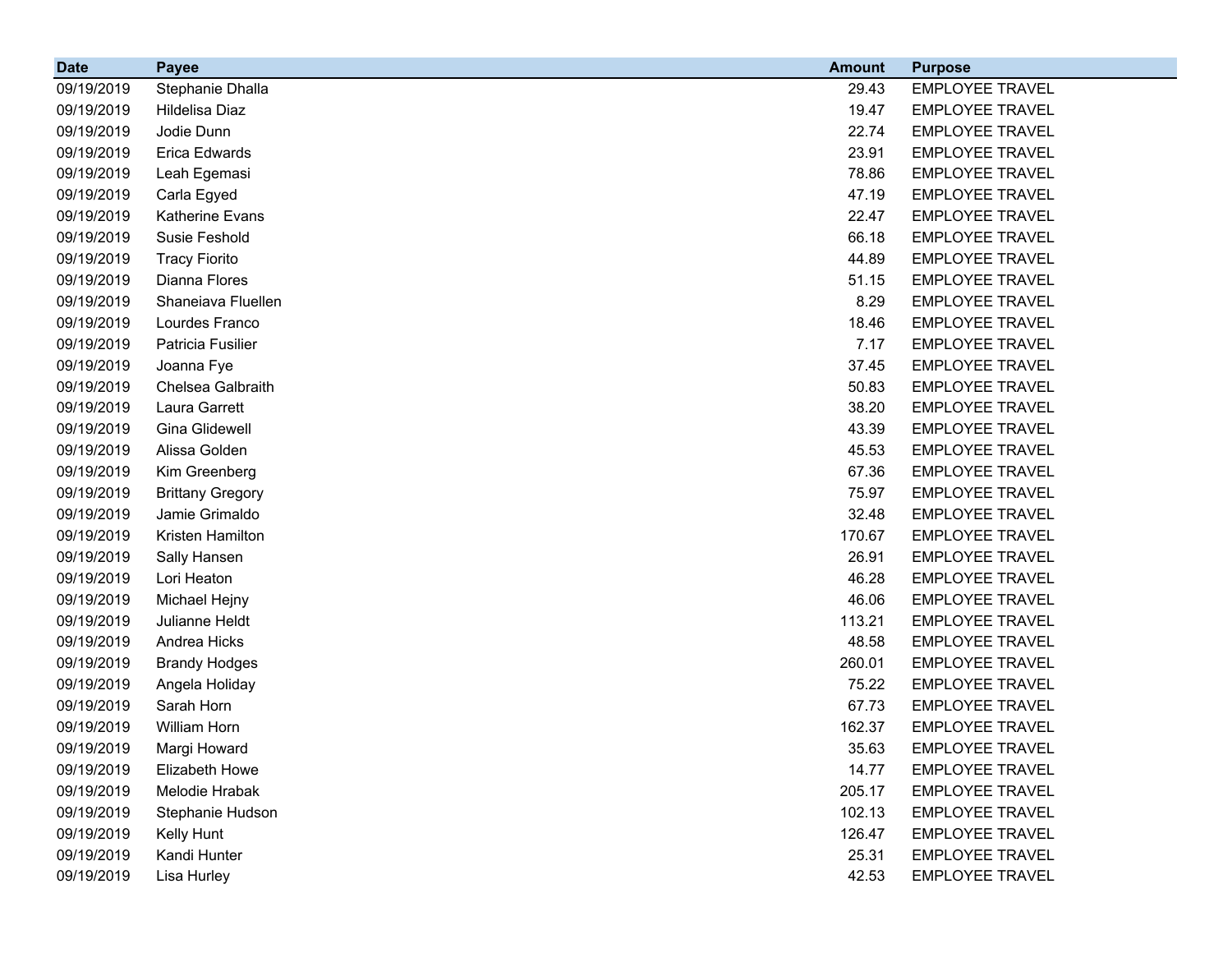| <b>Date</b> | <b>Payee</b>            | <b>Amount</b> | <b>Purpose</b>         |
|-------------|-------------------------|---------------|------------------------|
| 09/19/2019  | Rachelle Ivanova        | 9.90          | <b>EMPLOYEE TRAVEL</b> |
| 09/19/2019  | Jason Johnson           | 67.46         | <b>EMPLOYEE TRAVEL</b> |
| 09/19/2019  | Stephanie Jurgens       | 14.07         | <b>EMPLOYEE TRAVEL</b> |
| 09/19/2019  | Karin Kliemann          | 63.40         | <b>EMPLOYEE TRAVEL</b> |
| 09/19/2019  | Stacey LaRoche          | 50.13         | <b>EMPLOYEE TRAVEL</b> |
| 09/19/2019  | <b>Phyllis Lanier</b>   | 88.54         | <b>EMPLOYEE TRAVEL</b> |
| 09/19/2019  | Debra Lantz             | 46.92         | <b>EMPLOYEE TRAVEL</b> |
| 09/19/2019  | <b>Tiffany LeGrand</b>  | 15.14         | <b>EMPLOYEE TRAVEL</b> |
| 09/19/2019  | Susan Love              | 13.80         | <b>EMPLOYEE TRAVEL</b> |
| 09/19/2019  | Virginia Lowe           | 19.42         | <b>EMPLOYEE TRAVEL</b> |
| 09/19/2019  | Crystal Lyons           | 18.14         | <b>EMPLOYEE TRAVEL</b> |
| 09/19/2019  | Nkechi Madueke          | 67.57         | <b>EMPLOYEE TRAVEL</b> |
| 09/19/2019  | Anamaria Mares          | 28.19         | <b>EMPLOYEE TRAVEL</b> |
| 09/19/2019  | Jennifer Martin         | 12.09         | <b>EMPLOYEE TRAVEL</b> |
| 09/19/2019  | Souna Masri             | 12.68         | <b>EMPLOYEE TRAVEL</b> |
| 09/19/2019  | <b>Stephanie Mathis</b> | 42.48         | <b>EMPLOYEE TRAVEL</b> |
| 09/19/2019  | Karen McCarthy          | 61.85         | <b>EMPLOYEE TRAVEL</b> |
| 09/19/2019  | Myra McGlothen-Sutton   | 20.76         | <b>EMPLOYEE TRAVEL</b> |
| 09/19/2019  | Kevin McKinney          | 73.72         | <b>EMPLOYEE TRAVEL</b> |
| 09/19/2019  | Jane Meeks              | 29.37         | <b>EMPLOYEE TRAVEL</b> |
| 09/19/2019  | <b>Quincy Miller</b>    | 51.79         | <b>EMPLOYEE TRAVEL</b> |
| 09/19/2019  | <b>Annette Minnerly</b> | 44.46         | <b>EMPLOYEE TRAVEL</b> |
| 09/19/2019  | Rasheeda Mohammed       | 100.53        | <b>EMPLOYEE TRAVEL</b> |
| 09/19/2019  | <b>Candice Moore</b>    | 38.73         | <b>EMPLOYEE TRAVEL</b> |
| 09/19/2019  | <b>Frederick Moore</b>  | 78.06         | <b>EMPLOYEE TRAVEL</b> |
| 09/19/2019  | Julie Moore             | 29.43         | <b>EMPLOYEE TRAVEL</b> |
| 09/19/2019  | <b>Giselle Morales</b>  | 3.16          | <b>EMPLOYEE TRAVEL</b> |
| 09/19/2019  | Paula Morone            | 155.15        | <b>EMPLOYEE TRAVEL</b> |
| 09/19/2019  | Andrea Morrow           | 21.13         | <b>EMPLOYEE TRAVEL</b> |
| 09/19/2019  | Jamie Nickols           | 10.49         | <b>EMPLOYEE TRAVEL</b> |
| 09/19/2019  | Angela Nowell           | 19.42         | <b>EMPLOYEE TRAVEL</b> |
| 09/19/2019  | Barbara Ozimica         | 67.25         | <b>EMPLOYEE TRAVEL</b> |
| 09/19/2019  | Ellen Elizabeth Page    | 7.60          | <b>EMPLOYEE TRAVEL</b> |
| 09/19/2019  | Alifya Parekh           | 16.59         | <b>EMPLOYEE TRAVEL</b> |
| 09/19/2019  | Kimberly Paylor         | 5.51          | <b>EMPLOYEE TRAVEL</b> |
| 09/19/2019  | Emma Peak               | 9.10          | <b>EMPLOYEE TRAVEL</b> |
| 09/19/2019  | Aaron Perales           | 59.44         | <b>EMPLOYEE TRAVEL</b> |
| 09/19/2019  | Salayna Pereira         | 10.43         | <b>EMPLOYEE TRAVEL</b> |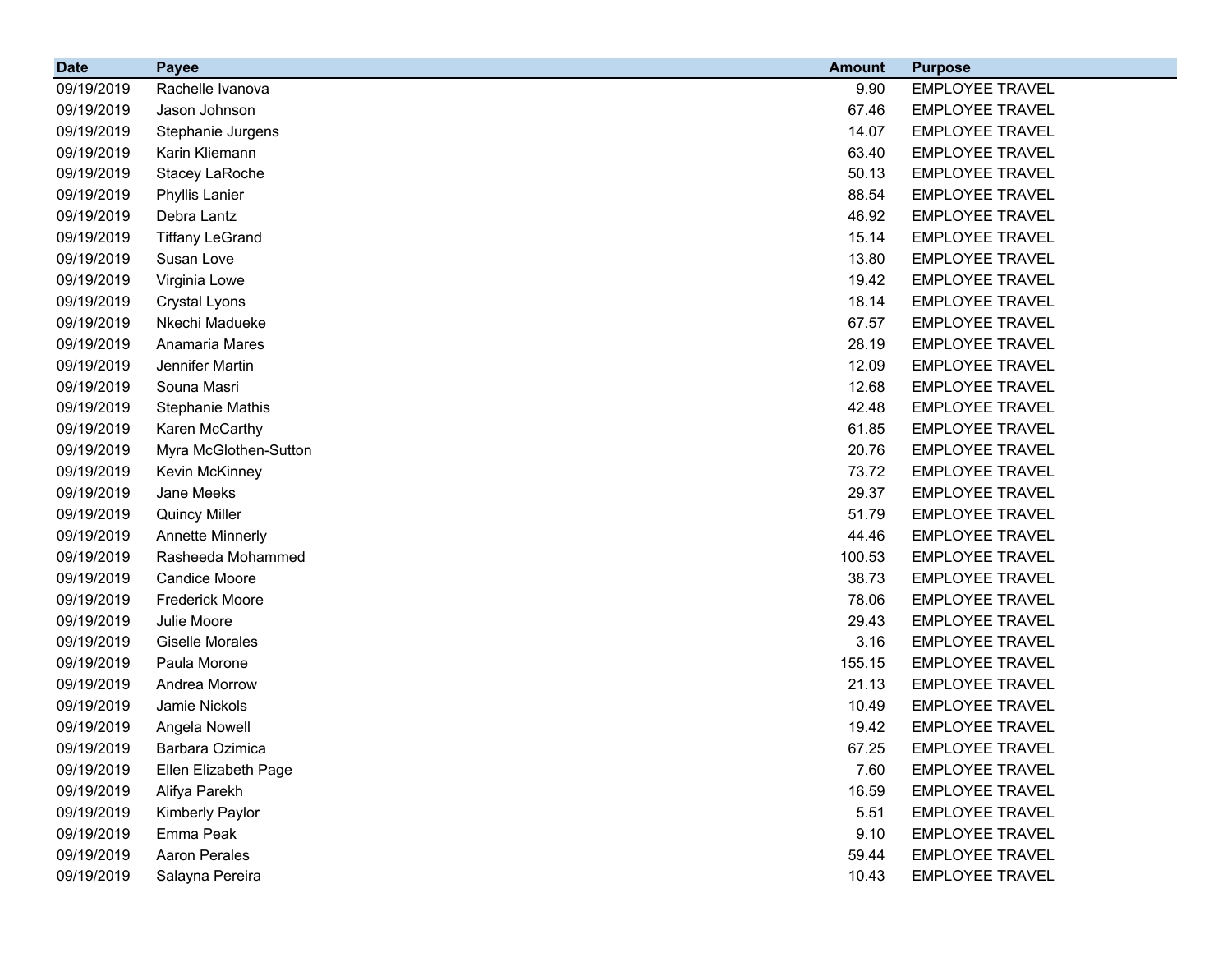| <b>Date</b> | <b>Payee</b>            | <b>Amount</b> | <b>Purpose</b>            |
|-------------|-------------------------|---------------|---------------------------|
| 09/19/2019  | <b>Steven Pettes</b>    | 66.82         | <b>EMPLOYEE TRAVEL</b>    |
| 09/19/2019  | <b>Richard Posner</b>   | 9.20          | <b>EMPLOYEE TRAVEL</b>    |
| 09/19/2019  | <b>Carrol Poullard</b>  | 46.33         | <b>EMPLOYEE TRAVEL</b>    |
| 09/19/2019  | Armando Pulido          | 21.40         | <b>EMPLOYEE TRAVEL</b>    |
| 09/19/2019  | Lydia Ramos             | 18.46         | <b>EMPLOYEE TRAVEL</b>    |
| 09/19/2019  | Corey Robinson          | 298.20        | <b>EMPLOYEE TRAVEL</b>    |
| 09/19/2019  | Mary Roddy              | 55.37         | <b>EMPLOYEE TRAVEL</b>    |
| 09/19/2019  | Eric Rodriguez          | 45.10         | <b>EMPLOYEE TRAVEL</b>    |
| 09/19/2019  | Madeline Saltzman       | 92.02         | SALARIES-TEACH & OTH PROF |
| 09/19/2019  | Scott Schneider         | 8.56          | <b>EMPLOYEE TRAVEL</b>    |
| 09/19/2019  | <b>Twila Scott</b>      | 74.79         | <b>EMPLOYEE TRAVEL</b>    |
| 09/19/2019  | Margarita Segovia       | 15.57         | <b>EMPLOYEE TRAVEL</b>    |
| 09/19/2019  | <b>Callie Seibert</b>   | 10.70         | <b>EMPLOYEE TRAVEL</b>    |
| 09/19/2019  | Pamela Shinogle         | 53.13         | <b>EMPLOYEE TRAVEL</b>    |
| 09/19/2019  | Stephen Simpson         | 40.61         | <b>EMPLOYEE TRAVEL</b>    |
| 09/19/2019  | <b>Tori Sisk</b>        | 82.23         | <b>EMPLOYEE TRAVEL</b>    |
| 09/19/2019  | Melinda Skarbek         | 51.25         | SALARIES-TEACH & OTH PROF |
| 09/19/2019  | Angela Smith            | 59.76         | <b>EMPLOYEE TRAVEL</b>    |
| 09/19/2019  | Angela Smith            | 10.70         | <b>EMPLOYEE TRAVEL</b>    |
| 09/19/2019  | <b>Wendy Smith</b>      | 85.92         | <b>EMPLOYEE TRAVEL</b>    |
| 09/19/2019  | Lynn Smith-Nienhaus     | 80.30         | SALARIES-TEACH & OTH PROF |
| 09/19/2019  | Jennifer Stein          | 32.31         | <b>EMPLOYEE TRAVEL</b>    |
| 09/19/2019  | Deborah Steiner         | 28.78         | <b>EMPLOYEE TRAVEL</b>    |
| 09/19/2019  | Suzanne Stevenson       | 74.15         | <b>EMPLOYEE TRAVEL</b>    |
| 09/19/2019  | Natalie Strand          | 19.53         | SALARIES-TEACH & OTH PROF |
| 09/19/2019  | <b>Michael Stringer</b> | 22.04         | <b>EMPLOYEE TRAVEL</b>    |
| 09/19/2019  | Mary Sullivan           | 54.14         | <b>EMPLOYEE TRAVEL</b>    |
| 09/19/2019  | Gabriella Tejeda        | 52.54         | <b>EMPLOYEE TRAVEL</b>    |
| 09/19/2019  | Jimmie Thomas           | 17.87         | <b>EMPLOYEE TRAVEL</b>    |
| 09/19/2019  | <b>Mandine Trousil</b>  | 31.89         | <b>EMPLOYEE TRAVEL</b>    |
| 09/19/2019  | <b>Yvette Turner</b>    | 81.59         | <b>EMPLOYEE TRAVEL</b>    |
| 09/19/2019  | Deborah Vation          | 37.02         | <b>EMPLOYEE TRAVEL</b>    |
| 09/19/2019  | Ashley Walker           | 41.30         | <b>EMPLOYEE TRAVEL</b>    |
| 09/19/2019  | <b>Tonia Walker</b>     | 29.80         | <b>EMPLOYEE TRAVEL</b>    |
| 09/19/2019  | Lori Walsh              | 124.07        | <b>EMPLOYEE TRAVEL</b>    |
| 09/19/2019  | Raina Walterscheid      | 38.57         | <b>EMPLOYEE TRAVEL</b>    |
| 09/19/2019  | Andrea Webster          | 77.47         | <b>EMPLOYEE TRAVEL</b>    |
| 09/19/2019  | Alexander Weidemann     | 84.53         | <b>EMPLOYEE TRAVEL</b>    |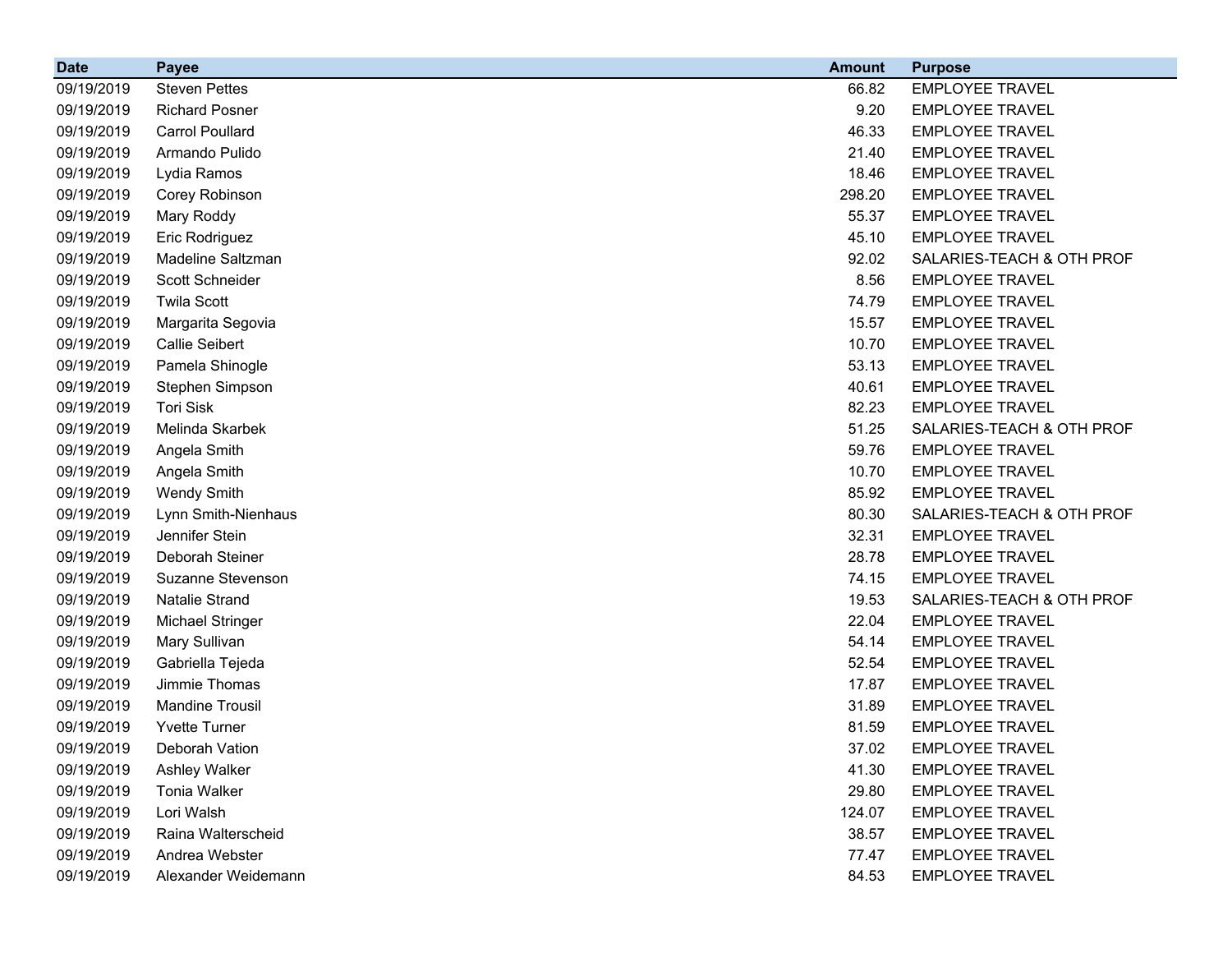| <b>Date</b> | <b>Payee</b>                                               | <b>Amount</b> | <b>Purpose</b>                       |
|-------------|------------------------------------------------------------|---------------|--------------------------------------|
| 09/19/2019  | Lisa Weihmuller                                            | 52.38         | <b>EMPLOYEE TRAVEL</b>               |
| 09/19/2019  | Jennifer Wells                                             | 65.43         | <b>EMPLOYEE TRAVEL</b>               |
| 09/19/2019  | Tamika White                                               | 20.17         | <b>EMPLOYEE TRAVEL</b>               |
| 09/19/2019  | Isabelle Williams                                          | 10.54         | <b>EMPLOYEE TRAVEL</b>               |
| 09/19/2019  | Ilona Wills                                                | 16.64         | <b>EMPLOYEE TRAVEL</b>               |
| 09/19/2019  | <b>Tracey Wittmayer</b>                                    | 56.12         | <b>EMPLOYEE TRAVEL</b>               |
| 09/19/2019  | Karen Wood-Middleton                                       | 139.74        | <b>EMPLOYEE TRAVEL</b>               |
| 09/19/2019  | Laura Wooldridge                                           | 95.28         | <b>EMPLOYEE TRAVEL</b>               |
| 09/19/2019  | Frank Zarro                                                | 29.26         | <b>EMPLOYEE TRAVEL</b>               |
| 09/19/2019  | Yue Zhang                                                  | 78.06         | <b>EMPLOYEE TRAVEL</b>               |
| 09/19/2019  | Mihaela Irina Ilinca                                       | 13.38         | <b>EMPLOYEE TRAVEL</b>               |
| 09/19/2019  | <b>United Educators Association</b>                        | 1,044.12      | UNITED FUND                          |
| 09/19/2019  | Texas United School Employees Local 100                    | 137.72        | UNITED FUND                          |
| 09/19/2019  | <b>Texas Guaranteed Student Loan Corporation</b>           | 44.45         | UNITED FUND                          |
| 09/19/2019  | United States Department Of Education National Payment Ctr | 193.60        | UNITED FUND                          |
| 09/19/2019  | Truman Tim Chapter 13 Trustee                              | 542.31        | UNITED FUND                          |
| 09/19/2019  | Michigan State Disbursement Unit                           | 181.84        | UNITED FUND                          |
| 09/19/2019  | Association Of Texas Professional Teachers Local           | 14.77         | UNITED FUND                          |
| 09/19/2019  | Association Of Texas Professional Educators State          | 103.88        | UNITED FUND                          |
| 09/19/2019  | Association Of Texas Professional Educators State          | 20.00         | UNITED FUND                          |
| 09/19/2019  | Department of Children and Family Services - Louisiana     | 138.46        | UNITED FUND                          |
| 09/19/2019  | <b>Trellis Company</b>                                     | 86.35         | UNITED FUND                          |
| 09/19/2019  | Educational Employees Credit Union - HSA                   | 972.44        | <b>DENTAL INSURANCE</b>              |
| 09/19/2019  | <b>Educational Employees Credit Union</b>                  | 6,225.00      | DUE TO CREDIT UNION                  |
| 09/19/2019  | <b>Texas State Teachers Association</b>                    | 15.45         | UNITED FUND                          |
| 09/19/2019  | Mart Incorporated                                          | 10,970.00     | <b>CONTRACTED MAINT &amp; REPAIR</b> |
| 09/19/2019  | Franklin Covey Client Sales Incorporated                   | 3,107.09      | MISC PURCH & CONTR SERV              |
| 09/19/2019  | <b>CDW Government Incorporated</b>                         | 3,002.49      | <b>GENERAL SUPPLIES</b>              |
| 09/19/2019  | Aerowave Technologies                                      | 971.00        | <b>GENERAL SUPPLIES</b>              |
| 09/19/2019  | Ricoh USA, Inc.                                            | 5.65          | <b>CONTRACTED MAINT &amp; REPAIR</b> |
| 09/19/2019  | J P Morgan Chase Bank                                      | 244.94        | M & O SUPPLIES                       |
| 09/19/2019  | First Place Foods LLC                                      | 144.00        | <b>GENERAL INVENTORY</b>             |
| 09/19/2019  | Moore Mark                                                 | 215.00        | <b>INVOICES RECEIVABLE</b>           |
| 09/19/2019  | McKinney Kenneth                                           | 215.00        | <b>INVOICES RECEIVABLE</b>           |
| 09/19/2019  | Texas Interpreting Services, LLC                           | 816.00        | MISC PURCH & CONTR SERV              |
| 09/19/2019  | <b>Singer Cory</b>                                         | 243.00        | <b>INVOICES RECEIVABLE</b>           |
| 09/19/2019  | DeMont Paulette L                                          | 215.00        | <b>INVOICES RECEIVABLE</b>           |
| 09/19/2019  | AlphaGraphics                                              | 72.50         | <b>GENERAL SUPPLIES</b>              |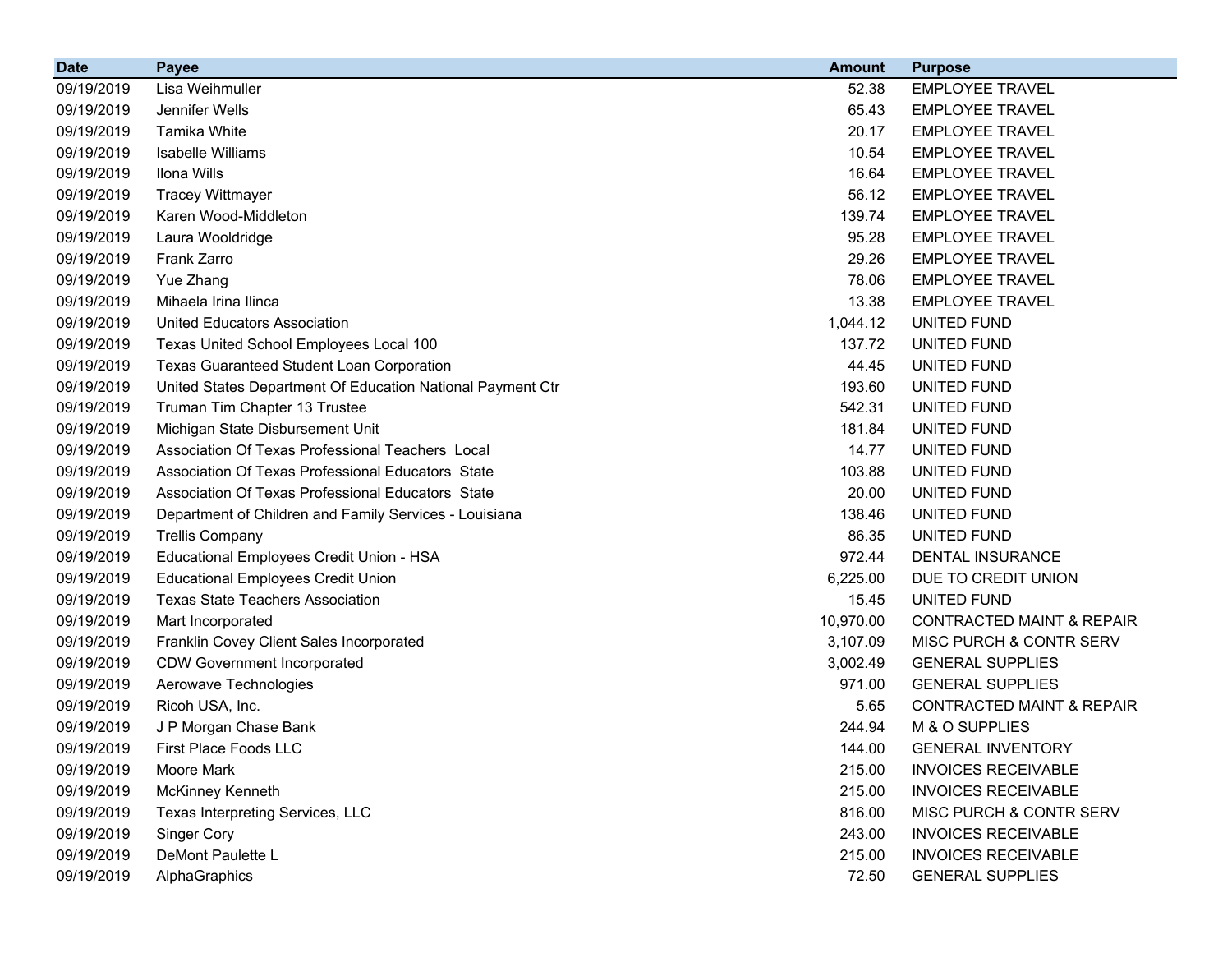| <b>Date</b> | <b>Payee</b>                               | <b>Amount</b> | <b>Purpose</b>                       |
|-------------|--------------------------------------------|---------------|--------------------------------------|
| 09/19/2019  | Chick-fil-A(Cooper/LittleRoad/CarrierPkwy) | 400.00        | MISC OPERATING EXPENSES              |
| 09/19/2019  | <b>Your Tees</b>                           | 1,207.00      | <b>INVOICES RECEIVABLE</b>           |
| 09/19/2019  | ETC HR LLC                                 | 7,518.00      | <b>MISC PURCH &amp; CONTR SERV</b>   |
| 09/19/2019  | <b>MSB Consulting</b>                      | 221,244.28    | MISC PURCH & CONTR SERV              |
| 09/19/2019  | Givens Elmer Ray                           | 220.00        | MISC PURCH & CONTR SERV              |
| 09/19/2019  | <b>Oswalt Mike</b>                         | 85.00         | MISC PURCH & CONTR SERV              |
| 09/19/2019  | Westcom Wireless Inc.                      | 995.00        | <b>RENTALS &amp; OPERATING LEASE</b> |
| 09/19/2019  | Careersafe                                 | 1,425.00      | MISC OPERATING EXPENSES              |
| 09/19/2019  | Language Line Services Incorporated        | 383.95        | MISC PURCH & CONTR SERV              |
| 09/19/2019  | <b>Flinn Scientific</b>                    | 1,014.04      | <b>GENERAL SUPPLIES</b>              |
| 09/19/2019  | Veronica Galan Romero                      | 10.80         | LIONS CLUB CONCESSIONS               |
| 09/19/2019  | <b>Jakes Finer Foods</b>                   | 1,053.12      | <b>GENERAL INVENTORY</b>             |
| 09/20/2019  | J P Morgan Chase Bank - For SUA payments   | 628,557.89    | <b>Credit Card Payable</b>           |
| 09/20/2019  | J P Morgan Chase Bank NA                   | 6,163.74      | <b>EMPLOYEE TRAVEL</b>               |
| 09/20/2019  |                                            | 27.88         | <b>INVOICES RECEIVABLE</b>           |
| 09/20/2019  |                                            | (567.28)      | MISC OPERATING EXPENSES              |
| 09/20/2019  | Rangers Baseball LLC                       | 2,853.00      | <b>INVOICES RECEIVABLE</b>           |
| 09/23/2019  | <b>Atmos Energy</b>                        | 92.32         | <b>WATER</b>                         |
| 09/24/2019  | <b>Atmos Energy</b>                        | 45.85         | <b>WATER</b>                         |
| 09/24/2019  | <b>Atmos Energy</b>                        | 78.72         | <b>WATER</b>                         |
| 09/24/2019  | <b>Atmos Energy</b>                        | 104.82        | <b>WATER</b>                         |
| 09/24/2019  | <b>Atmos Energy</b>                        | 81.71         | <b>WATER</b>                         |
| 09/24/2019  | <b>Atmos Energy</b>                        | 91.05         | <b>WATER</b>                         |
| 09/26/2019  | University Of Texas @ Austin               | 12,200.00     | MISC OPERATING EXPENSES              |
| 09/26/2019  | <b>Red Roof</b>                            | 496.74        | <b>INVOICES RECEIVABLE</b>           |
| 09/26/2019  | Red Roof                                   | 413.95        | <b>INVOICES RECEIVABLE</b>           |
| 09/26/2019  | <b>Firehouse Subs</b>                      | 39.99         | MISC OPERATING EXPENSES              |
| 09/26/2019  | <b>Texas Association Of School Boards</b>  | 2,550.00      | MISC OPERATING EXPENSES              |
| 09/26/2019  | Corgan Assoc Architects Incorporated       | 71,636.00     | OTH PROFESSIONAL SERVICES            |
| 09/26/2019  | Qep Incorporated                           | 282.10        | <b>GENERAL SUPPLIES</b>              |
| 09/26/2019  |                                            | 777.25        | <b>READING MATERIALS</b>             |
| 09/26/2019  | Home Depot Pro                             | 1,541.73      | M & O SUPPLIES                       |
| 09/26/2019  | Heritage Food Service Group Incorporated   | 2,020.28      | M & O SUPPLIES                       |
| 09/26/2019  | Edwin Jones Company Incorporated           | 914.08        | <b>CONTRACTED MAINT &amp; REPAIR</b> |
| 09/26/2019  | Kroger                                     | 108.46        | <b>FOOD</b>                          |
| 09/26/2019  |                                            | 154.11        | <b>GENERAL SUPPLIES</b>              |
| 09/26/2019  |                                            | 25.46         | <b>INVOICES RECEIVABLE</b>           |
| 09/26/2019  |                                            | 387.17        | MISC OPERATING EXPENSES              |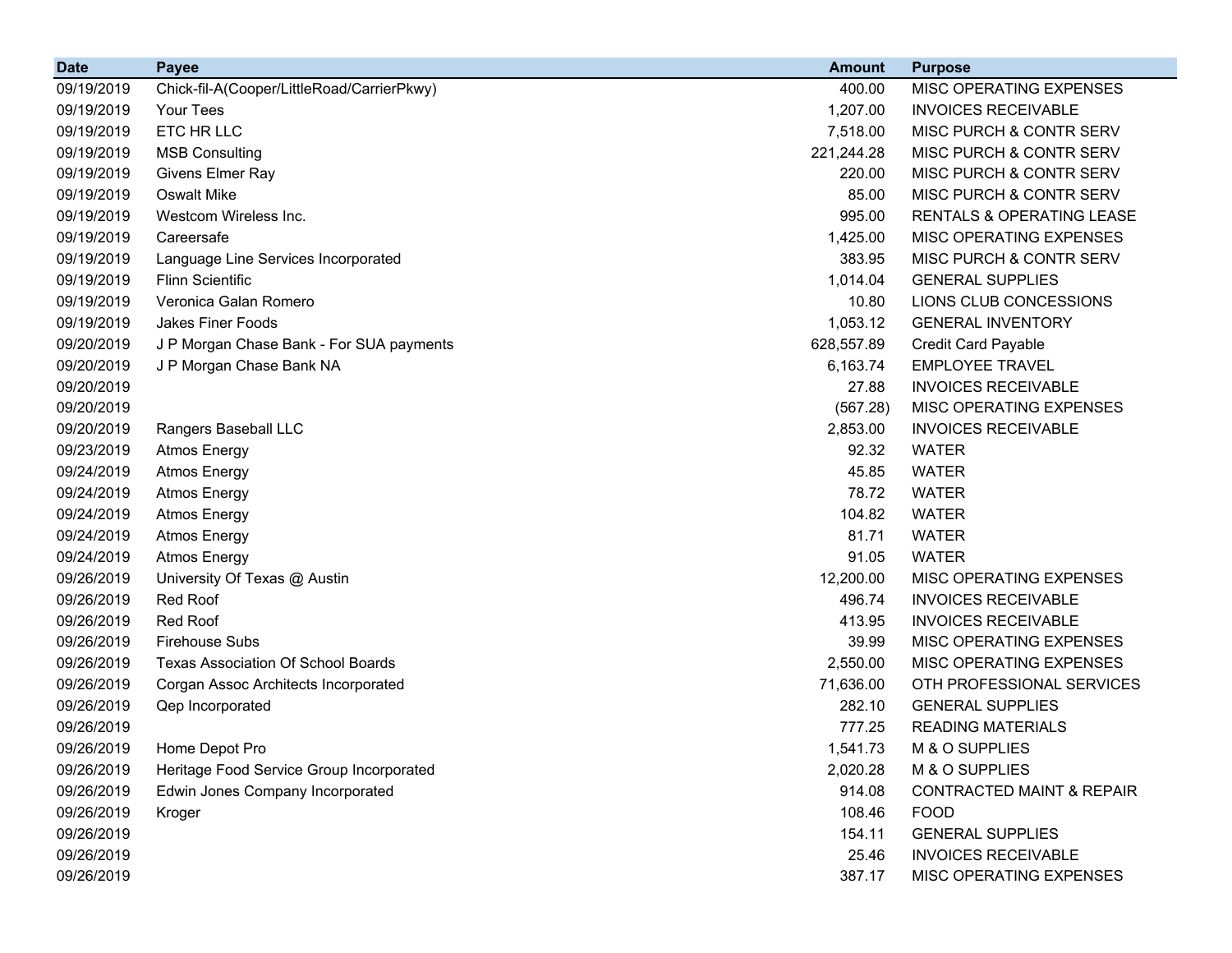| <b>Date</b> | <b>Payee</b>                                    | <b>Amount</b> | <b>Purpose</b>                       |
|-------------|-------------------------------------------------|---------------|--------------------------------------|
| 09/26/2019  | Jennie O Foods Incorporated                     | 10,665.00     | <b>GENERAL INVENTORY</b>             |
| 09/26/2019  | Peripole Inc                                    | 491.09        | <b>GENERAL SUPPLIES</b>              |
| 09/26/2019  | <b>Pitney Bowes</b>                             | 360.00        | <b>RENTALS &amp; OPERATING LEASE</b> |
| 09/26/2019  | <b>Elliott Electric Supply</b>                  | 23.21         | M & O SUPPLIES                       |
| 09/26/2019  | Vehicle Maintenance Program                     | 48.48         | <b>GENERAL INVENTORY</b>             |
| 09/26/2019  | Macmillan Mcgraw Hill School Publishing Company | 908.24        | <b>TEXTBOOKS</b>                     |
| 09/26/2019  | Galls Incorporated                              | 487.12        | M & O SUPPLIES                       |
| 09/26/2019  | Lennox Industries Incorporated                  | 305.51        | M & O SUPPLIES                       |
| 09/26/2019  | Estes Mcclure & Assoc Inc                       | 5,700.00      | OTH PROFESSIONAL SERVICES            |
| 09/26/2019  | Barnes & Noble Booksellers, Inc.                | 1,572.75      | <b>GENERAL SUPPLIES</b>              |
| 09/26/2019  |                                                 | 358.50        | <b>READING MATERIALS</b>             |
| 09/26/2019  | <b>Winston Water Cooler Limited</b>             | 137.00        | M & O SUPPLIES                       |
| 09/26/2019  | Jason's Deli                                    | 1,839.45      | MISC OPERATING EXPENSES              |
| 09/26/2019  | Riddell All American                            | 210.64        | <b>GENERAL SUPPLIES</b>              |
| 09/26/2019  | Delta T Ltd                                     | 12,080.00     | <b>CONTRACTED MAINT &amp; REPAIR</b> |
| 09/26/2019  | Visual Impact                                   | 1,830.00      | <b>INVOICES RECEIVABLE</b>           |
| 09/26/2019  | Lone Star Communications Incorporated           | 45,616.00     | <b>CONTRACTED MAINT &amp; REPAIR</b> |
| 09/26/2019  | Heritage Administrative Systems Incorporated    | 1,050.00      | <b>GENERAL SUPPLIES</b>              |
| 09/26/2019  | Fastsigns                                       | 309.00        | M & O SUPPLIES                       |
| 09/26/2019  | <b>Reeds Services</b>                           | 300.00        | <b>CONTRACTED MAINT &amp; REPAIR</b> |
| 09/26/2019  | PPG Architectural Finishes, Inc                 | 525.86        | M & O SUPPLIES                       |
| 09/26/2019  | Ecolab Incorporated                             | 463.40        | <b>GENERAL SUPPLIES</b>              |
| 09/26/2019  | <b>Careys Sporting Goods</b>                    | 6,221.73      | <b>GENERAL SUPPLIES</b>              |
| 09/26/2019  | Industrial Equipment Company                    | 171.08        | <b>GENERAL INVENTORY</b>             |
| 09/26/2019  | Airgas Southwest Incorporated                   | 273.27        | <b>GENERAL SUPPLIES</b>              |
| 09/26/2019  | Artex Overhead Door                             | 310.00        | <b>CONTRACTED MAINT &amp; REPAIR</b> |
| 09/26/2019  | Office Depot                                    | 16,715.93     | <b>GENERAL SUPPLIES</b>              |
| 09/26/2019  |                                                 | 1,492.62      | <b>INVOICES RECEIVABLE</b>           |
| 09/26/2019  |                                                 | 27.60         | <b>READING MATERIALS</b>             |
| 09/26/2019  | Education Service Center Region Xii             | 21,000.00     | MISC PURCH & CONTR SERV              |
| 09/26/2019  | <b>Bernd Mac</b>                                | 1,329.00      | MISC PURCH & CONTR SERV              |
| 09/26/2019  | <b>Franklin Covey Client Sales Incorporated</b> | 2,708.70      | MISC PURCH & CONTR SERV              |
| 09/26/2019  | <b>Hayes Software Systems</b>                   | 26,642.55     | <b>CONTRACTED MAINT &amp; REPAIR</b> |
| 09/26/2019  | Enterprise Rent A Car                           | 1,226.13      | STUDENT TVL*NO AISD BUSES            |
| 09/26/2019  | Enterprise Rent A Car                           | 1,008.86      | STUDENT TVL*NO AISD BUSES            |
| 09/26/2019  | Land O Lakes Incorporated                       | 43,336.72     | <b>GENERAL INVENTORY</b>             |
| 09/26/2019  | B & H Photo Video                               | 421.28        | <b>GENERAL SUPPLIES</b>              |
| 09/26/2019  | <b>CDW Government Incorporated</b>              | 946.01        | <b>GENERAL SUPPLIES</b>              |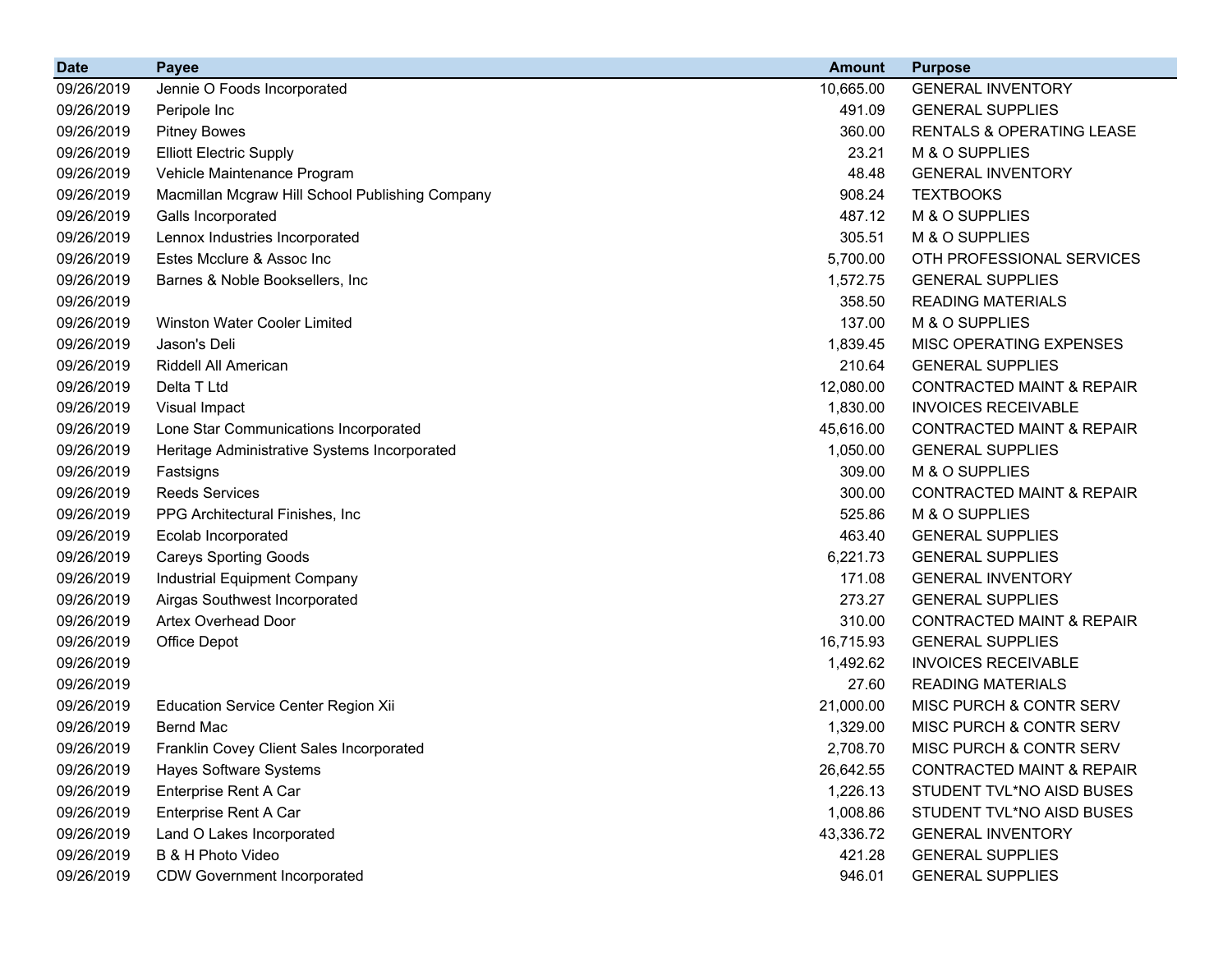| <b>Date</b> | <b>Payee</b>                                             | <b>Amount</b> | <b>Purpose</b>                       |
|-------------|----------------------------------------------------------|---------------|--------------------------------------|
| 09/26/2019  | Oaktree Products                                         | 475.20        | <b>GENERAL SUPPLIES</b>              |
| 09/26/2019  | Cowboy Towing                                            | 508.00        | <b>CONTRACTED MAINT &amp; REPAIR</b> |
| 09/26/2019  | <b>Howard Technology Solutions</b>                       | 90.00         | <b>GENERAL SUPPLIES</b>              |
| 09/26/2019  | Aerowave Technologies                                    | 168.12        | <b>GENERAL SUPPLIES</b>              |
| 09/26/2019  | Govconnection Incorporated                               | 2,788.45      | <b>GENERAL SUPPLIES</b>              |
| 09/26/2019  | Delcom Group                                             | 13,185.02     | <b>CONTRACTED MAINT &amp; REPAIR</b> |
| 09/26/2019  |                                                          | 20,924.47     | <b>GENERAL SUPPLIES</b>              |
| 09/26/2019  | <b>CMJ Engineering Incorporated</b>                      | 5,432.00      | BLDG PURCH, CONSTR, IMPROVE          |
| 09/26/2019  |                                                          | 2,151.25      | OTH PROFESSIONAL SERVICES            |
| 09/26/2019  | <b>ProComputing Corporation</b>                          | 2,241.00      | <b>CONTRACTED MAINT &amp; REPAIR</b> |
| 09/26/2019  | Henry Schein Incorporated                                | 770.09        | <b>GENERAL SUPPLIES</b>              |
| 09/26/2019  | <b>School Nurse Supply</b>                               | 137.09        | <b>GENERAL SUPPLIES</b>              |
| 09/26/2019  | Green Planet Incorporated                                | 3,981.00      | <b>CONTRACTED MAINT &amp; REPAIR</b> |
| 09/26/2019  | Mathematical Olympiads for Elementary and Middle Schools | 595.00        | <b>GENERAL SUPPLIES</b>              |
| 09/26/2019  | Apple Computer Incorporated                              | 116.00        | <b>GENERAL SUPPLIES</b>              |
| 09/26/2019  | Kimbrough Fire Extinguisher Company                      | 3,526.12      | <b>CONTRACTED MAINT &amp; REPAIR</b> |
| 09/26/2019  | C D Hartnett Company                                     | 29,510.29     | <b>FOOD</b>                          |
| 09/26/2019  | Lone Star Percussion                                     | 19.60         | <b>GENERAL SUPPLIES</b>              |
| 09/26/2019  | Anixter Incorporated                                     | 118.58        | M & O SUPPLIES                       |
| 09/26/2019  | Lee's School Supplies                                    | 720.50        | <b>GENERAL SUPPLIES</b>              |
| 09/26/2019  | <b>City Of Grand Prairie Water Utilities</b>             | 7,706.63      | <b>WATER</b>                         |
| 09/26/2019  | Arlington Hardware Incorporated #53                      | 598.10        | M & O SUPPLIES                       |
| 09/26/2019  | Centerline Supply Limited                                | 3,575.00      | M & O SUPPLIES                       |
| 09/26/2019  | Mardel Incorporated                                      | 39.90         | <b>GENERAL SUPPLIES</b>              |
| 09/26/2019  | Spirit Of Texas Cheer And Gymnastics                     | 5,662.50      | STUDENT TVL*NO AISD BUSES            |
| 09/26/2019  | Welch John                                               | 825.00        | MISC PURCH & CONTR SERV              |
| 09/26/2019  | Hanover Uniform Company                                  | 1,735.60      | NON-FOOD REQUISITIONS                |
| 09/26/2019  | <b>Vines Maurice</b>                                     | 220.00        | MISC PURCH & CONTR SERV              |
| 09/26/2019  | <b>Baldys Stanley</b>                                    | 155.00        | MISC PURCH & CONTR SERV              |
| 09/26/2019  | Swayne Royce B                                           | 115.00        | <b>MISC PURCH &amp; CONTR SERV</b>   |
| 09/26/2019  | Henry Undra M                                            | 60.00         | MISC PURCH & CONTR SERV              |
| 09/26/2019  | <b>Smith Kendrick</b>                                    | 233.75        | MISC PURCH & CONTR SERV              |
| 09/26/2019  | Texas IB Schools                                         | 300.00        | <b>MISC OPERATING EXPENSES</b>       |
| 09/26/2019  | <b>Cole Russell</b>                                      | 210.00        | MISC PURCH & CONTR SERV              |
| 09/26/2019  | Reddehase Steve                                          | 195.00        | <b>INVOICES RECEIVABLE</b>           |
| 09/26/2019  |                                                          | 310.00        | MISC PURCH & CONTR SERV              |
| 09/26/2019  | <b>Empowering Writers</b>                                | 6,800.00      | MISC PURCH & CONTR SERV              |
| 09/26/2019  | J-8 Equipment Company                                    | 2,311.00      | <b>CONTRACTED MAINT &amp; REPAIR</b> |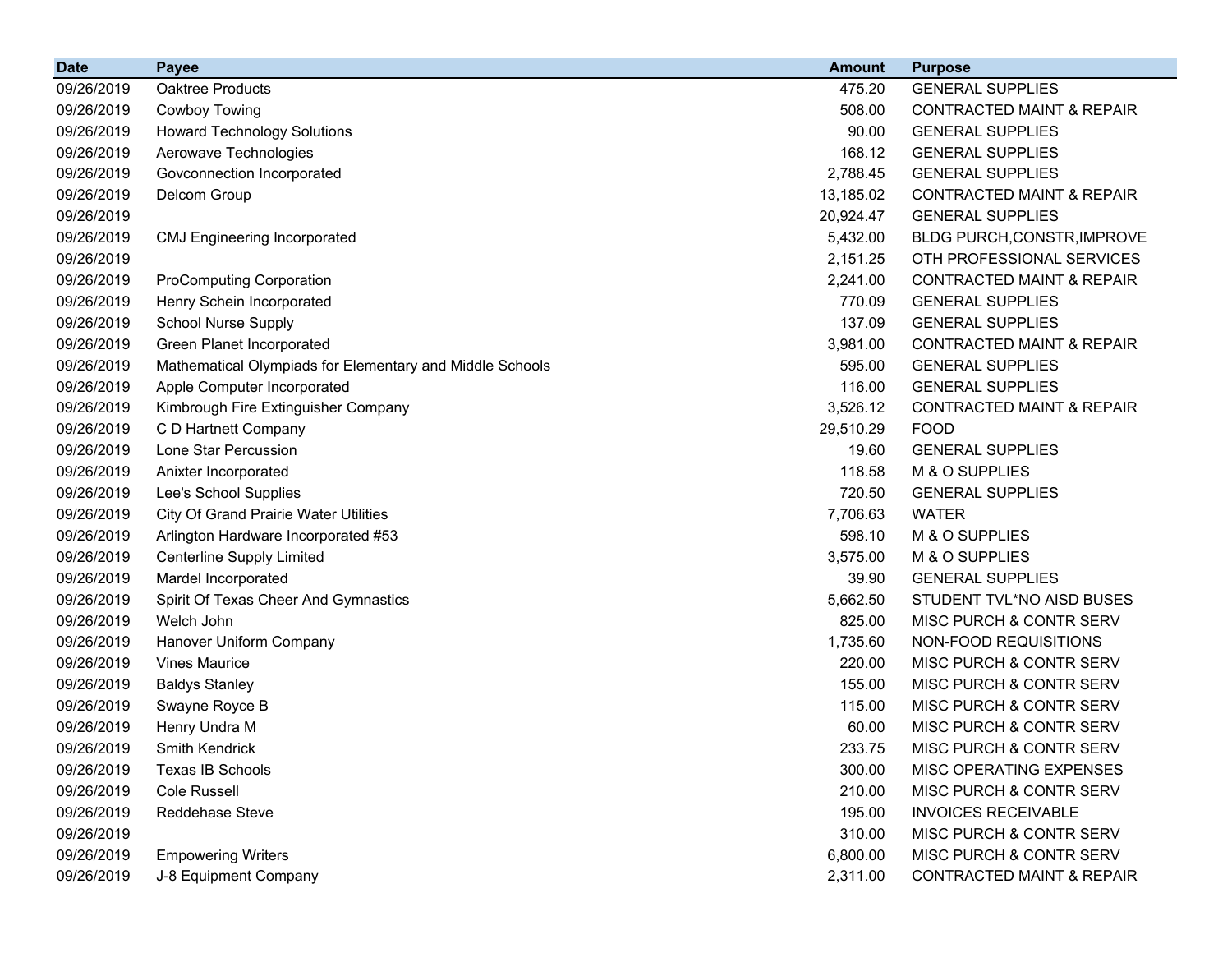| <b>Date</b> | <b>Payee</b>                                 | <b>Amount</b> | <b>Purpose</b>                       |
|-------------|----------------------------------------------|---------------|--------------------------------------|
| 09/26/2019  | <b>Luxor Staffing</b>                        | 21,675.32     | MISC PURCH & CONTR SERV              |
| 09/26/2019  | Monarch Trophy Studio                        | 173.55        | <b>GENERAL SUPPLIES</b>              |
| 09/26/2019  | <b>McQuiston Michael</b>                     | 390.00        | <b>INVOICES RECEIVABLE</b>           |
| 09/26/2019  | Sullivan Donna                               | 390.00        | <b>INVOICES RECEIVABLE</b>           |
| 09/26/2019  |                                              | 200.00        | MISC PURCH & CONTR SERV              |
| 09/26/2019  | Alvarado Armando                             | 220.00        | MISC PURCH & CONTR SERV              |
| 09/26/2019  | Mach B                                       | 130,000.00    | MISC PURCH & CONTR SERV              |
| 09/26/2019  | Jones Anthony D                              | 100.00        | MISC PURCH & CONTR SERV              |
| 09/26/2019  | <b>Heck Henrietta</b>                        | 255.00        | <b>INVOICES RECEIVABLE</b>           |
| 09/26/2019  | Texas Department of Licensing and Regulation | 180.00        | <b>CONTRACTED MAINT &amp; REPAIR</b> |
| 09/26/2019  | Moore Mark                                   | 510.00        | <b>INVOICES RECEIVABLE</b>           |
| 09/26/2019  |                                              | 270.00        | MISC PURCH & CONTR SERV              |
| 09/26/2019  | Lea Park & Play Incorporated                 | 2,349.68      | M & O SUPPLIES                       |
| 09/26/2019  | <b>Mansfield ISD Athletics</b>               | 8,000.00      | STUDENT TVL*NO AISD BUSES            |
| 09/26/2019  | Fergus Danny                                 | 60.00         | MISC PURCH & CONTR SERV              |
| 09/26/2019  | Zaragoza Bryan                               | 105.00        | <b>MISC PURCH &amp; CONTR SERV</b>   |
| 09/26/2019  | Ferrellgas, Incorporated                     | 11,263.48     | <b>GENERAL INVENTORY</b>             |
| 09/26/2019  | Barilla America Inc.                         | 8,929.80      | <b>GENERAL INVENTORY</b>             |
| 09/26/2019  | Imagine Learning Incorporated                | 1,800.00      | <b>GENERAL SUPPLIES</b>              |
| 09/26/2019  | Automatic Sprinkler of Texas Incorporated    | 34,705.00     | <b>CONTRACTED MAINT &amp; REPAIR</b> |
| 09/26/2019  | <b>Dilldine Robert</b>                       | 105.00        | MISC PURCH & CONTR SERV              |
| 09/26/2019  | RhythmBee Incorporated                       | 150.00        | <b>GENERAL SUPPLIES</b>              |
| 09/26/2019  | Hatcher Michael                              | 450.00        | <b>INVOICES RECEIVABLE</b>           |
| 09/26/2019  | McKinney Kenneth                             | 410.00        | MISC PURCH & CONTR SERV              |
| 09/26/2019  | Gardner Kyle                                 | 105.00        | MISC PURCH & CONTR SERV              |
| 09/26/2019  | <b>Teal Roy</b>                              | 185.00        | MISC PURCH & CONTR SERV              |
| 09/26/2019  | Kiene Karl                                   | 200.00        | MISC PURCH & CONTR SERV              |
| 09/26/2019  | Learning Forward                             | 40.00         | <b>GENERAL SUPPLIES</b>              |
| 09/26/2019  | Texas Interpreting Services, LLC             | 522.00        | <b>MISC PURCH &amp; CONTR SERV</b>   |
| 09/26/2019  | Ramirez Becky                                | 195.00        | <b>INVOICES RECEIVABLE</b>           |
| 09/26/2019  | Gardner Lori                                 | 310.00        | <b>MISC PURCH &amp; CONTR SERV</b>   |
| 09/26/2019  | <b>Ball Eric</b>                             | 275.00        | MISC PURCH & CONTR SERV              |
| 09/26/2019  | Swoope James Landry                          | 225.00        | MISC PURCH & CONTR SERV              |
| 09/26/2019  | Rogers Jessie                                | 206.25        | MISC PURCH & CONTR SERV              |
| 09/26/2019  | Cook Christopher                             | 412.50        | MISC PURCH & CONTR SERV              |
| 09/26/2019  | Dunlap Kirk D                                | 756.25        | MISC PURCH & CONTR SERV              |
| 09/26/2019  | Morrison Richard R                           | 206.25        | MISC PURCH & CONTR SERV              |
| 09/26/2019  | Ducksworth William                           | 175.00        | MISC PURCH & CONTR SERV              |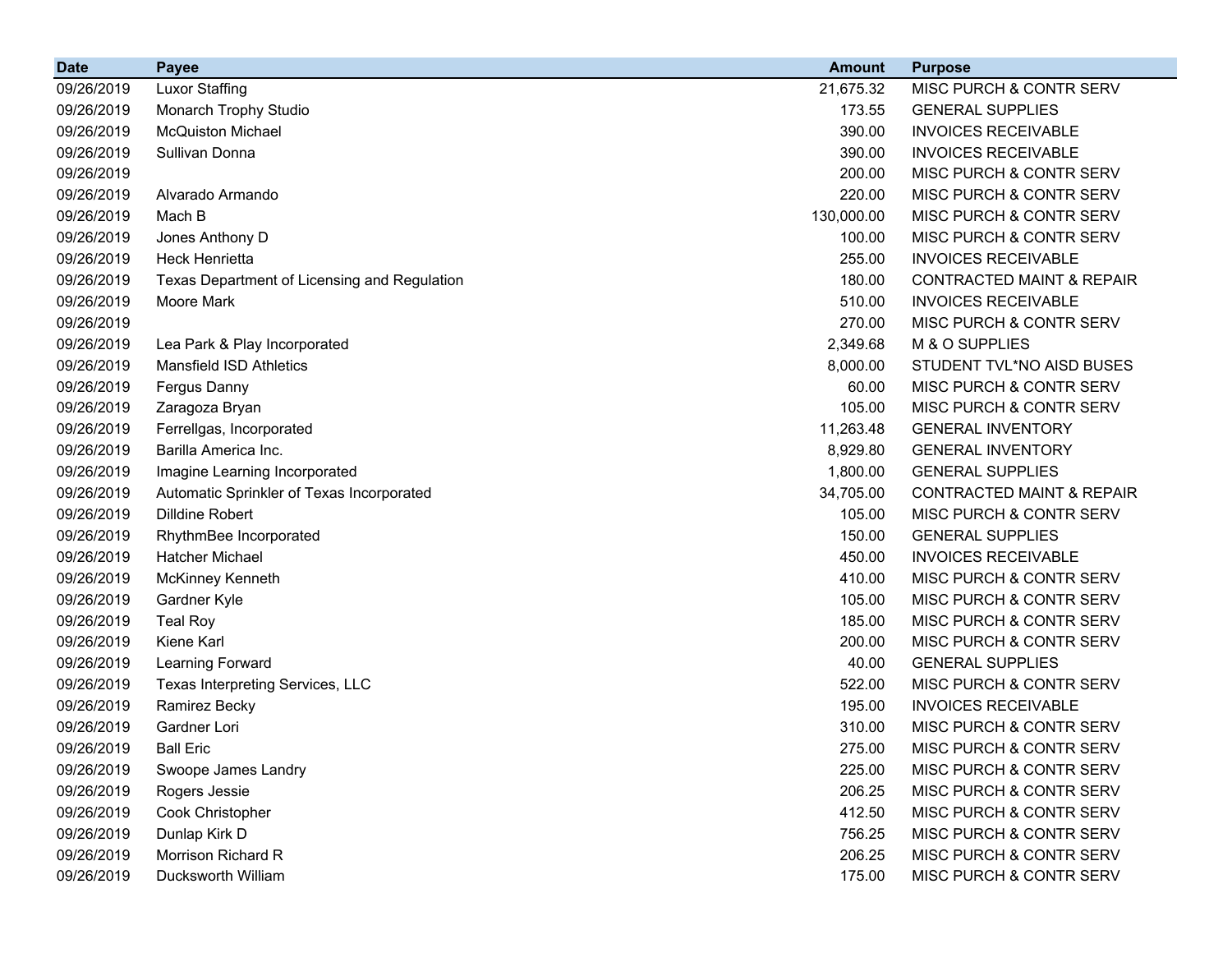| <b>Date</b> | <b>Payee</b>                    | <b>Amount</b> | <b>Purpose</b>                       |
|-------------|---------------------------------|---------------|--------------------------------------|
| 09/26/2019  | Patience Kevin                  | 165.00        | MISC PURCH & CONTR SERV              |
| 09/26/2019  | Olson Tim                       | 115.00        | MISC PURCH & CONTR SERV              |
| 09/26/2019  | Perry Derrick                   | 155.00        | MISC PURCH & CONTR SERV              |
| 09/26/2019  | Williams Kenneth D              | 115.00        | MISC PURCH & CONTR SERV              |
| 09/26/2019  | <b>Bradrick Mark</b>            | 195.00        | <b>INVOICES RECEIVABLE</b>           |
| 09/26/2019  |                                 | 115.00        | MISC PURCH & CONTR SERV              |
| 09/26/2019  | Randolph William L              | 105.00        | MISC PURCH & CONTR SERV              |
| 09/26/2019  | Dierke Michael                  | 195.00        | <b>INVOICES RECEIVABLE</b>           |
| 09/26/2019  |                                 | 200.00        | MISC PURCH & CONTR SERV              |
| 09/26/2019  | <b>Richardson Bernard</b>       | 215.00        | <b>INVOICES RECEIVABLE</b>           |
| 09/26/2019  | Borne Kyle                      | 295.00        | <b>INVOICES RECEIVABLE</b>           |
| 09/26/2019  |                                 | 100.00        | MISC PURCH & CONTR SERV              |
| 09/26/2019  | David Hinson                    | 1,457.50      | MISC PURCH & CONTR SERV              |
| 09/26/2019  | <b>Walker Jarvis</b>            | 85.00         | MISC PURCH & CONTR SERV              |
| 09/26/2019  | Alliance Geotechnical Group     | 27,400.00     | BLDG PURCH, CONSTR, IMPROVE          |
| 09/26/2019  |                                 | 4,026.00      | OTH PROFESSIONAL SERVICES            |
| 09/26/2019  | Wesley Mark A                   | 100.00        | <b>MISC PURCH &amp; CONTR SERV</b>   |
| 09/26/2019  | Davis Michael                   | 210.00        | MISC PURCH & CONTR SERV              |
| 09/26/2019  | Clough Richard                  | 115.00        | MISC PURCH & CONTR SERV              |
| 09/26/2019  | Cole Scott                      | 210.00        | MISC PURCH & CONTR SERV              |
| 09/26/2019  | Peterson David L                | 195.00        | <b>INVOICES RECEIVABLE</b>           |
| 09/26/2019  |                                 | 340.00        | MISC PURCH & CONTR SERV              |
| 09/26/2019  | <b>Stevens Learning Systems</b> | 300.00        | <b>CONTRACTED MAINT &amp; REPAIR</b> |
| 09/26/2019  | Camper Marcus                   | 220.00        | MISC PURCH & CONTR SERV              |
| 09/26/2019  | Robert D. Lee                   | 1,650.00      | MISC PURCH & CONTR SERV              |
| 09/26/2019  | Durham Dustin J                 | 660.00        | MISC PURCH & CONTR SERV              |
| 09/26/2019  | Daxwell LLC                     | 28,670.40     | <b>GENERAL INVENTORY</b>             |
| 09/26/2019  | <b>Binswanger Glass</b>         | 480.00        | <b>CONTRACTED MAINT &amp; REPAIR</b> |
| 09/26/2019  |                                 | 1,525.88      | M & O SUPPLIES                       |
| 09/26/2019  | L A Cheer                       | 115.00        | <b>CONTRACTED MAINT &amp; REPAIR</b> |
| 09/26/2019  | Guitar Center/Arlington         | 439.98        | <b>GENERAL SUPPLIES</b>              |
| 09/26/2019  | <b>Allison Margaret Elaine</b>  | 85.00         | MISC PURCH & CONTR SERV              |
| 09/26/2019  | Leake Patrick                   | 85.00         | MISC PURCH & CONTR SERV              |
| 09/26/2019  | Harris Cary D                   | 220.00        | MISC PURCH & CONTR SERV              |
| 09/26/2019  | Allen Brent                     | 150.00        | MISC PURCH & CONTR SERV              |
| 09/26/2019  | <b>Williams Arthur</b>          | 210.00        | MISC PURCH & CONTR SERV              |
| 09/26/2019  | <b>Hightower David</b>          | 285.00        | MISC PURCH & CONTR SERV              |
| 09/26/2019  | Shantz Randy                    | 345.00        | MISC PURCH & CONTR SERV              |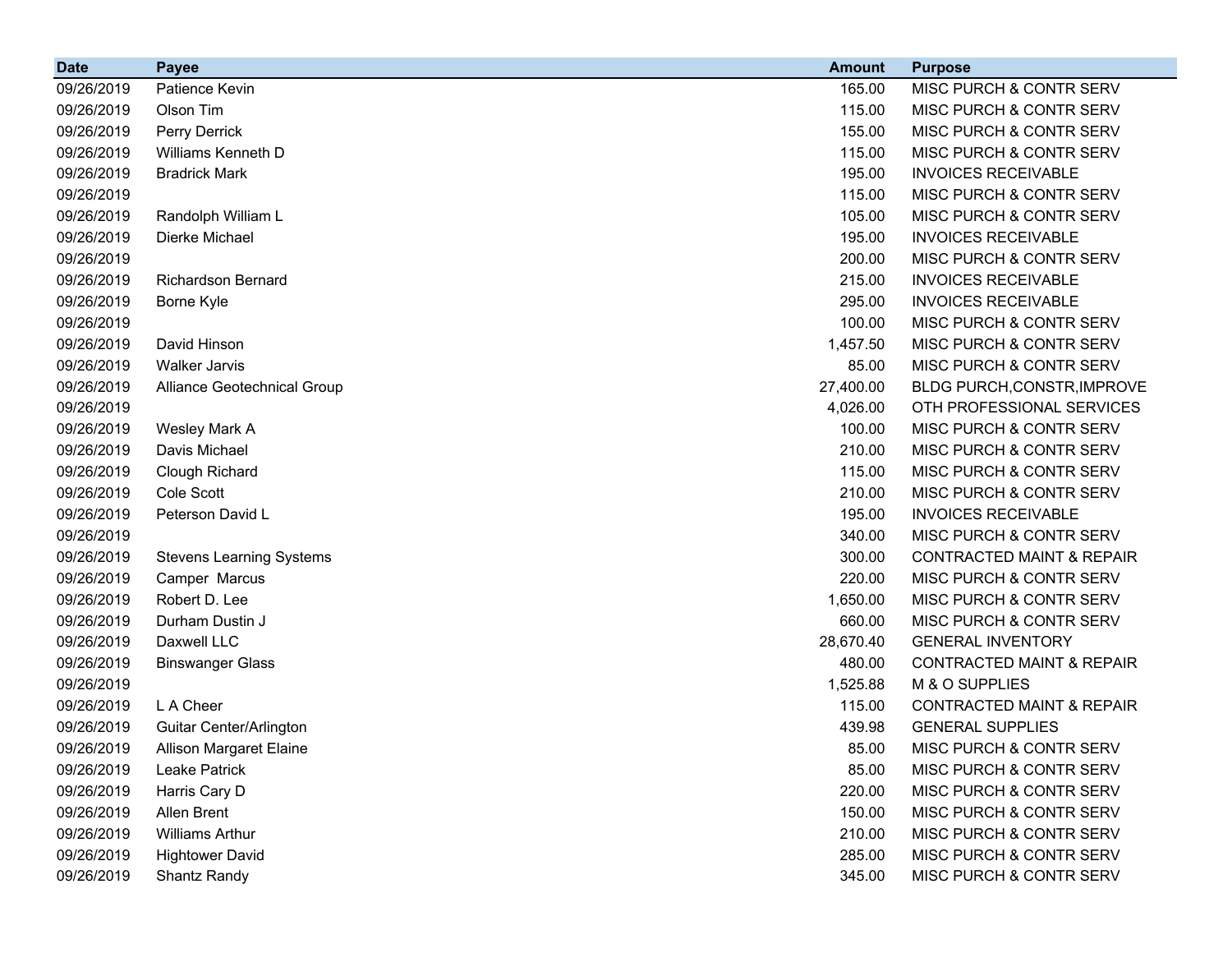| <b>Date</b> | <b>Payee</b>                                | <b>Amount</b> | <b>Purpose</b>                     |
|-------------|---------------------------------------------|---------------|------------------------------------|
| 09/26/2019  | <b>Crawford Melvin</b>                      | 210.00        | MISC PURCH & CONTR SERV            |
| 09/26/2019  | Evans Jimmy                                 | 105.00        | MISC PURCH & CONTR SERV            |
| 09/26/2019  | Horn Joe                                    | 110.00        | MISC PURCH & CONTR SERV            |
| 09/26/2019  | Johnson Rodney                              | 110.00        | MISC PURCH & CONTR SERV            |
| 09/26/2019  | McFadden Mike                               | 255.00        | <b>INVOICES RECEIVABLE</b>         |
| 09/26/2019  | Nugent David Jr                             | 285.00        | MISC PURCH & CONTR SERV            |
| 09/26/2019  | Stepina Bill                                | 220.00        | MISC PURCH & CONTR SERV            |
| 09/26/2019  | Jasper Rob                                  | 130.00        | MISC PURCH & CONTR SERV            |
| 09/26/2019  | Warner Ralph                                | 255.00        | <b>INVOICES RECEIVABLE</b>         |
| 09/26/2019  | <b>Terry Esther M</b>                       | 155.00        | MISC PURCH & CONTR SERV            |
| 09/26/2019  | Anthony Retha                               | 315.00        | MISC PURCH & CONTR SERV            |
| 09/26/2019  | Tyer Logan                                  | 150.00        | MISC PURCH & CONTR SERV            |
| 09/26/2019  | Thomas O Ladine                             | 450.00        | <b>INVOICES RECEIVABLE</b>         |
| 09/26/2019  | Burt John H                                 | 230.00        | MISC PURCH & CONTR SERV            |
| 09/26/2019  | <b>McClain Gerald</b>                       | 335.00        | MISC PURCH & CONTR SERV            |
| 09/26/2019  | Dixon Glen                                  | 285.00        | MISC PURCH & CONTR SERV            |
| 09/26/2019  | <b>Vessels Chris</b>                        | 150.00        | MISC PURCH & CONTR SERV            |
| 09/26/2019  | <b>Brian Simpson</b>                        | 110.00        | MISC PURCH & CONTR SERV            |
| 09/26/2019  | <b>Millett Curtis A</b>                     | 105.00        | MISC PURCH & CONTR SERV            |
| 09/26/2019  | <b>Taylor Preston</b>                       | 270.00        | MISC PURCH & CONTR SERV            |
| 09/26/2019  | Montgomery Michael                          | 115.00        | <b>MISC PURCH &amp; CONTR SERV</b> |
| 09/26/2019  | Warren Bryant                               | 115.00        | MISC PURCH & CONTR SERV            |
| 09/26/2019  | Berry Jermone                               | 105.00        | MISC PURCH & CONTR SERV            |
| 09/26/2019  | Steinfels Ronald L                          | 240.00        | MISC PURCH & CONTR SERV            |
| 09/26/2019  | <b>Taylor Richard</b>                       | 285.00        | MISC PURCH & CONTR SERV            |
| 09/26/2019  | IdentiSys Incorporated                      | 2,712.50      | <b>GENERAL SUPPLIES</b>            |
| 09/26/2019  | <b>Rusk Greg</b>                            | 255.00        | <b>INVOICES RECEIVABLE</b>         |
| 09/26/2019  | North Texas Facilities Services Association | 20.00         | <b>DUES</b>                        |
| 09/26/2019  | North Texas Facilities Services Association | 20.00         | <b>DUES</b>                        |
| 09/26/2019  | North Texas Facilities Services Association | 40.00         | <b>DUES</b>                        |
| 09/26/2019  | National Wholesale Supply                   | 51.70         | <b>GENERAL INVENTORY</b>           |
| 09/26/2019  |                                             | 252.80        | M & O SUPPLIES                     |
| 09/26/2019  | Strassmann Klaus                            | 105.00        | MISC PURCH & CONTR SERV            |
| 09/26/2019  | <b>Staten Jules</b>                         | 60.00         | MISC PURCH & CONTR SERV            |
| 09/26/2019  | Atchison Don A                              | 85.00         | MISC PURCH & CONTR SERV            |
| 09/26/2019  | McLeod, Thomas E.                           | 165.00        | MISC PURCH & CONTR SERV            |
| 09/26/2019  | Gibson Consulting Group Incorporated        | 40,500.00     | MISC PURCH & CONTR SERV            |
| 09/26/2019  | 806 Technologies                            | 33,150.00     | MISC PURCH & CONTR SERV            |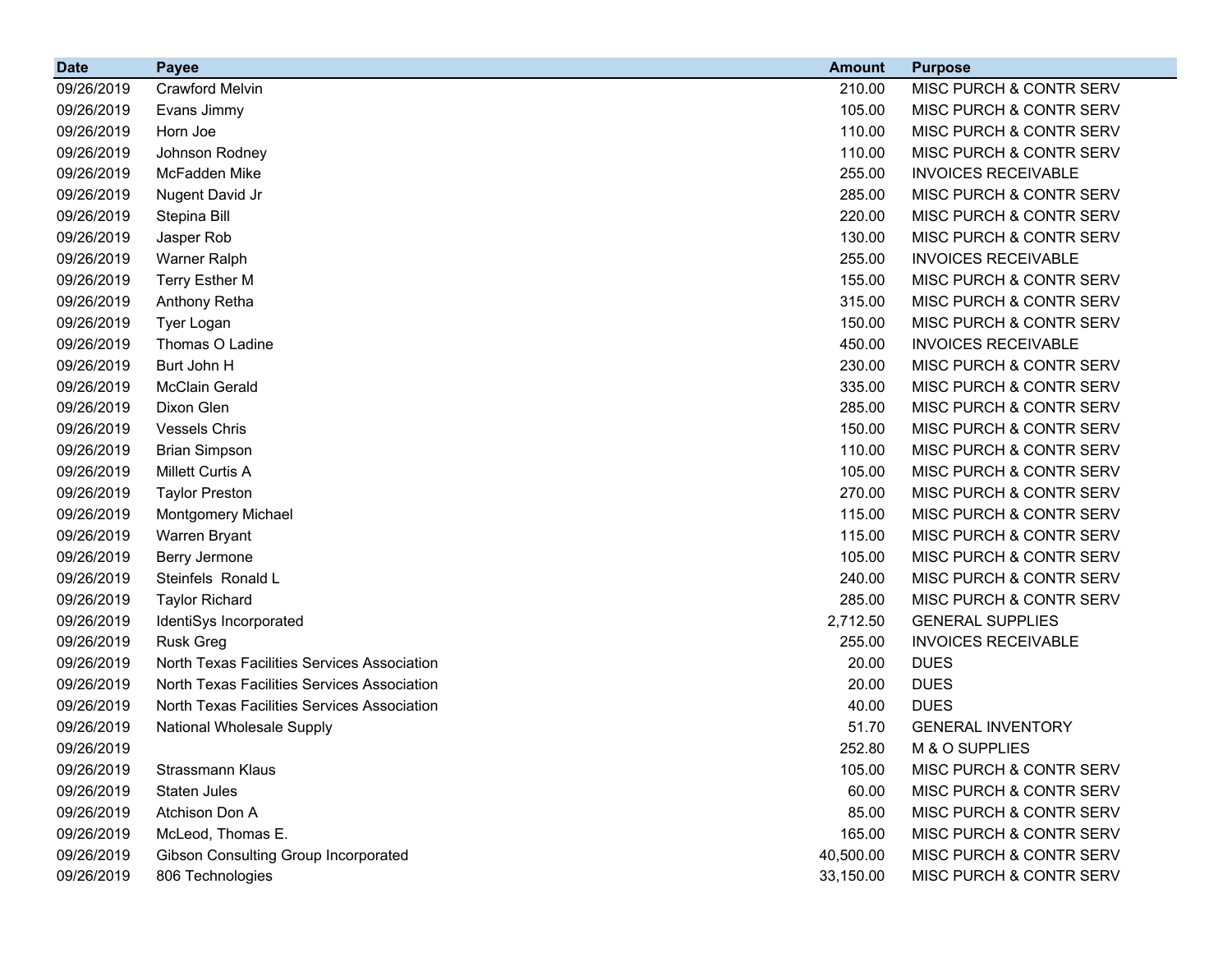| <b>Date</b> | <b>Payee</b>                        | <b>Amount</b> | <b>Purpose</b>                       |
|-------------|-------------------------------------|---------------|--------------------------------------|
| 09/26/2019  | Parks Bryant L                      | 206.25        | MISC PURCH & CONTR SERV              |
| 09/26/2019  | Lead4Ward LLC                       | 450.00        | <b>GENERAL SUPPLIES</b>              |
| 09/26/2019  | Kikkoman International Inc          | 711.48        | <b>GENERAL INVENTORY</b>             |
| 09/26/2019  | <b>City Electric Supply Company</b> | 1,261.25      | M & O SUPPLIES                       |
| 09/26/2019  | Kurz & Company                      | 4,702.91      | <b>FOOD</b>                          |
| 09/26/2019  | Jakes Finer Foods                   | 25,621.30     | <b>GENERAL INVENTORY</b>             |
| 09/26/2019  | Jorgensen Theresa Anne              | 3,000.00      | MISC PURCH & CONTR SERV              |
| 09/26/2019  | Seal Tex, Incorporated              | 235.00        | <b>CONTRACTED MAINT &amp; REPAIR</b> |
| 09/26/2019  | Thomas Curt                         | 210.00        | MISC PURCH & CONTR SERV              |
| 09/26/2019  | Weber Tina                          | 490.00        | <b>INVOICES RECEIVABLE</b>           |
| 09/26/2019  |                                     | 425.00        | MISC PURCH & CONTR SERV              |
| 09/26/2019  | <b>Panter Sherrie</b>               | 100.00        | MISC PURCH & CONTR SERV              |
| 09/26/2019  | Johnson Jeffrey L                   | 195.00        | <b>INVOICES RECEIVABLE</b>           |
| 09/26/2019  | Cox Charles                         | 105.00        | MISC PURCH & CONTR SERV              |
| 09/26/2019  | Rebstock Kenneth                    | 105.00        | MISC PURCH & CONTR SERV              |
| 09/26/2019  | Hooker Steven                       | 105.00        | MISC PURCH & CONTR SERV              |
| 09/26/2019  | Johnson Gerald II                   | 195.00        | <b>INVOICES RECEIVABLE</b>           |
| 09/26/2019  | Creative Bus Sales Inc              | 5,388.67      | <b>GENERAL INVENTORY</b>             |
| 09/26/2019  |                                     | (408.00)      | LIONS CLUB CONCESSIONS               |
| 09/26/2019  |                                     | 230.00        | M & O SUPPLIES                       |
| 09/26/2019  | Kleven John Michael                 | 255.00        | <b>INVOICES RECEIVABLE</b>           |
| 09/26/2019  | <b>Texas School Alliance</b>        | 25,200.00     | <b>DUES</b>                          |
| 09/26/2019  | AlphaGraphics                       | 37.50         | <b>GENERAL SUPPLIES</b>              |
| 09/26/2019  | Follett School Solutions, Inc.      | 778.68        | <b>READING MATERIALS</b>             |
| 09/26/2019  | Lone Star Furnishings LLC           | 9,555.00      | <b>GENERAL SUPPLIES</b>              |
| 09/26/2019  |                                     | 124,485.10    | M & O SUPPLIES                       |
| 09/26/2019  | Crawford Electric Supply Company    | 797.12        | M & O SUPPLIES                       |
| 09/26/2019  | Kyocera Document Solutions America  | 599.50        | <b>CONTRACTED MAINT &amp; REPAIR</b> |
| 09/26/2019  | <b>RD Lawns LLC</b>                 | 9,246.95      | <b>CONTRACTED MAINT &amp; REPAIR</b> |
| 09/26/2019  | Stallins David A                    | 100.00        | MISC PURCH & CONTR SERV              |
| 09/26/2019  | <b>Hendrix Tim</b>                  | 110.00        | MISC PURCH & CONTR SERV              |
| 09/26/2019  | Braddy Joshua                       | 100.00        | MISC PURCH & CONTR SERV              |
| 09/26/2019  | <b>Zukevich Mark</b>                | 85.00         | <b>MISC PURCH &amp; CONTR SERV</b>   |
| 09/26/2019  | Hatcher Kelsi                       | 195.00        | <b>INVOICES RECEIVABLE</b>           |
| 09/26/2019  | <b>Carrick Charles</b>              | 192.50        | MISC PURCH & CONTR SERV              |
| 09/26/2019  | <b>Wayne Giles</b>                  | 35.00         | SAL & WAGES-SUPPORT PERS             |
| 09/26/2019  | Cyson Technology Group LLC          | 12,652.96     | MISC PURCH & CONTR SERV              |
| 09/26/2019  | Kannenberg David                    | 100.00        | MISC PURCH & CONTR SERV              |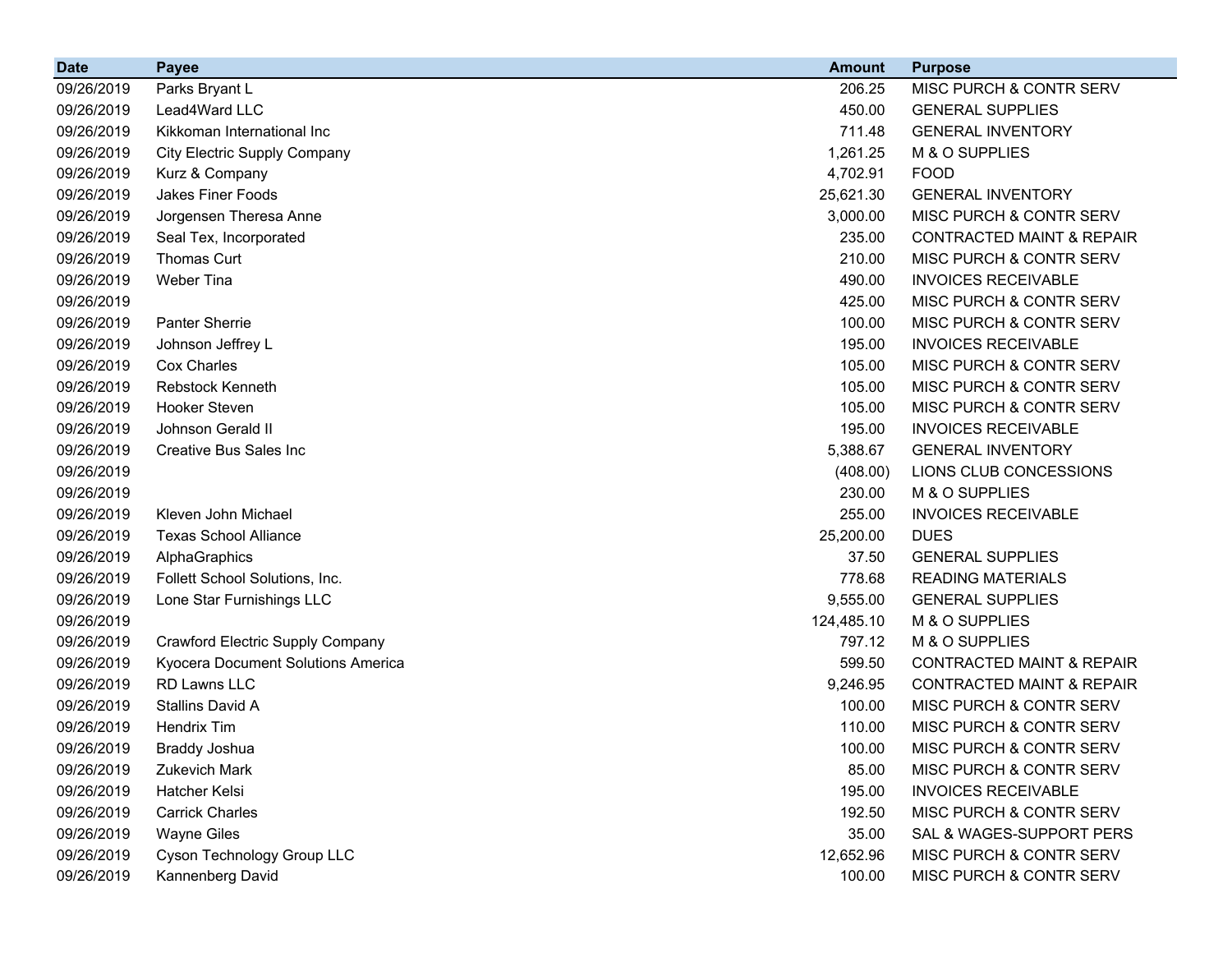| <b>Date</b> | <b>Payee</b>                                      | <b>Amount</b> | <b>Purpose</b>                       |
|-------------|---------------------------------------------------|---------------|--------------------------------------|
| 09/26/2019  | <b>Brown Reynolds Watford Architects</b>          | 11,074.17     | <b>CONTRACTED MAINT &amp; REPAIR</b> |
| 09/26/2019  |                                                   | 9,867.11      | OTH PROFESSIONAL SERVICES            |
| 09/26/2019  | HKS, Inc.                                         | 109,602.60    | BLDG PURCH, CONSTR, IMPROVE          |
| 09/26/2019  | Davis, Regan                                      | 189.74        | MISC PURCH & CONTR SERV              |
| 09/26/2019  | <b>Tarrant County Tax Assessor-Collector</b>      | 112.75        | MISC OPERATING EXPENSES              |
| 09/26/2019  | FAYHA Management LLC                              | 10,507.00     | <b>RENTALS &amp; OPERATING LEASE</b> |
| 09/26/2019  | Safehaven Pest Control, LLC                       | 5,500.00      | <b>CONTRACTED MAINT &amp; REPAIR</b> |
| 09/26/2019  | Massey Services Inc.                              | 74.00         | <b>CONTRACTED MAINT &amp; REPAIR</b> |
| 09/26/2019  | <b>KAI TEXAS</b>                                  | 6,852.53      | OTH PROFESSIONAL SERVICES            |
| 09/26/2019  | Chick-fil-A(Cooper/LittleRoad/CarrierPkwy)        | 595.00        | MISC OPERATING EXPENSES              |
| 09/26/2019  | Chick-fil-A(Cooper/LittleRoad/CarrierPkwy)        | 170.00        | MISC OPERATING EXPENSES              |
| 09/26/2019  | Elliott Staffing Services, Inc.                   | 2,240.00      | MISC PURCH & CONTR SERV              |
| 09/26/2019  | Ferguson Enterprises, Inc.                        | 502.00        | <b>GENERAL INVENTORY</b>             |
| 09/26/2019  |                                                   |               | LIONS CLUB CONCESSIONS               |
| 09/26/2019  |                                                   | 1,472.24      | M & O SUPPLIES                       |
| 09/26/2019  | Meeks Kenneth                                     | 105.00        | MISC PURCH & CONTR SERV              |
| 09/26/2019  | <b>Tennell Dexter</b>                             | 295.00        | MISC PURCH & CONTR SERV              |
| 09/26/2019  | Easley Sabrina                                    | 115.00        | MISC PURCH & CONTR SERV              |
| 09/26/2019  | Hubbard Kera                                      | 550.00        | <b>INVOICES RECEIVABLE</b>           |
| 09/26/2019  |                                                   | 115.00        | MISC PURCH & CONTR SERV              |
| 09/26/2019  | <b>Betancourt Raymond</b>                         | 220.00        | MISC PURCH & CONTR SERV              |
| 09/26/2019  | Walton-Stanley Carl                               | 230.00        | MISC PURCH & CONTR SERV              |
| 09/26/2019  | <b>Wortham Tracy</b>                              | 85.00         | SAL & WAGES-SUPPORT PERS             |
| 09/26/2019  | <b>SHRM Society for Human Resource Management</b> | 229.00        | MISC PURCH & CONTR SERV              |
| 09/26/2019  | <b>Foster Lonnie Bruce</b>                        | 205.00        | MISC PURCH & CONTR SERV              |
| 09/26/2019  | Roan Ken                                          | 105.00        | MISC PURCH & CONTR SERV              |
| 09/26/2019  | Dean Mariah                                       | 100.00        | MISC PURCH & CONTR SERV              |
| 09/26/2019  | <b>Woolley Caleb</b>                              | 205.00        | MISC PURCH & CONTR SERV              |
| 09/26/2019  | <b>Liberty Paper</b>                              | 20,840.40     | <b>GENERAL INVENTORY</b>             |
| 09/26/2019  | <b>Mathis Lonnie</b>                              | 105.00        | MISC PURCH & CONTR SERV              |
| 09/26/2019  | Dr Pepper Snapple Group                           | 129.40        | <b>INVOICES RECEIVABLE</b>           |
| 09/26/2019  |                                                   | 200.00        | <b>MISC OPERATING EXPENSES</b>       |
| 09/26/2019  | <b>RunFAR Racing Services</b>                     | 800.00        | <b>INVOICES RECEIVABLE</b>           |
| 09/26/2019  | Kleen-Air Filter Service & Sales                  | 1,734.72      | <b>GENERAL INVENTORY</b>             |
| 09/26/2019  | Decker Equipment/School Fix                       | 74.95         | <b>GENERAL SUPPLIES</b>              |
| 09/26/2019  |                                                   | 1,054.42      | M & O SUPPLIES                       |
| 09/26/2019  | <b>NEDRP LLC</b>                                  | 6,000.00      | MISC PURCH & CONTR SERV              |
| 09/26/2019  | AAA Glass & Mirror Co., INC.                      | 4,317.68      | <b>CONTRACTED MAINT &amp; REPAIR</b> |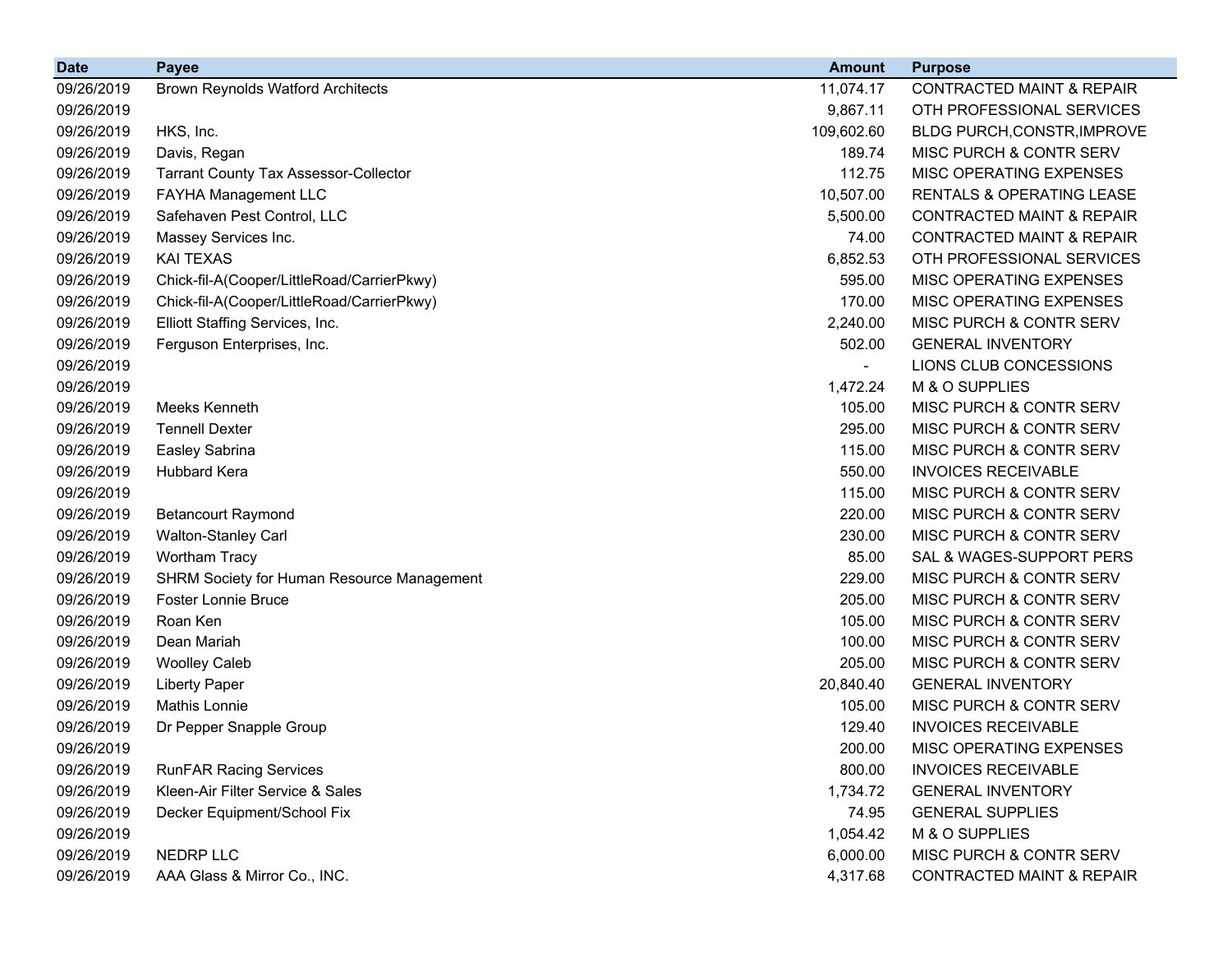| <b>Date</b> | <b>Payee</b>                                       | <b>Amount</b> | <b>Purpose</b>                       |
|-------------|----------------------------------------------------|---------------|--------------------------------------|
| 09/26/2019  | Hydrotemp LLC                                      | 1,270.26      | M & O SUPPLIES                       |
| 09/26/2019  | Lowe's Home Centers, LLC                           | 539.87        | <b>GENERAL SUPPLIES</b>              |
| 09/26/2019  |                                                    |               | LIONS CLUB CONCESSIONS               |
| 09/26/2019  |                                                    | 680.40        | M & O SUPPLIES                       |
| 09/26/2019  | Lowe's Home Centers, LLC                           | 14.39         | <b>GENERAL SUPPLIES</b>              |
| 09/26/2019  | Western-BRW Paper Company Incorporated             | 3,002.95      | <b>GENERAL SUPPLIES</b>              |
| 09/26/2019  | Western-BRW Paper Company Incorporated             | 1,575.10      | <b>GENERAL SUPPLIES</b>              |
| 09/26/2019  | Glenn Engineering Corp.                            | 5,500.00      | BLDG PURCH, CONSTR, IMPROVE          |
| 09/26/2019  | Mental Health Mental Retardation of Tarrant County | 5,992.23      | MISC PURCH & CONTR SERV              |
| 09/26/2019  | Locke Supply Co.                                   | 343.55        | M & O SUPPLIES                       |
| 09/26/2019  | <b>Final Graphic</b>                               | 136.30        | MISC PURCH & CONTR SERV              |
| 09/26/2019  | iPrint Technologies                                | 6,290.00      | <b>GENERAL SUPPLIES</b>              |
| 09/26/2019  | AJL International                                  | 10,400.00     | STUDENT TVL*NO AISD BUSES            |
| 09/26/2019  | Gillum Amy                                         | 85.00         | MISC PURCH & CONTR SERV              |
| 09/26/2019  | Bill's Upholstery & Glass Shop Inc                 | 225.00        | <b>CONTRACTED MAINT &amp; REPAIR</b> |
| 09/26/2019  | <b>CableLink Solutions</b>                         | 10,918.85     | <b>CONTRACTED MAINT &amp; REPAIR</b> |
| 09/26/2019  |                                                    | 2,123.72      | MISC PURCH & CONTR SERV              |
| 09/26/2019  | OTC Brands, Inc                                    | 141.35        | <b>INVOICES RECEIVABLE</b>           |
| 09/26/2019  | Green Light Group, LLC                             | 1,077.30      | M & O SUPPLIES                       |
| 09/26/2019  | Tangible Play Inc                                  | 2,130.00      | ACCOUNTS PAYABLE-ACCRUALS            |
| 09/26/2019  |                                                    |               | <b>GENERAL SUPPLIES</b>              |
| 09/26/2019  | Global Equipment Company Inc                       | 1,144.00      | <b>GENERAL INVENTORY</b>             |
| 09/26/2019  | <b>Mavich LLC</b>                                  | 2,334.48      | <b>GENERAL INVENTORY</b>             |
| 09/26/2019  | <b>C&amp;S Trailers</b>                            | 18.00         | M & O SUPPLIES                       |
| 09/26/2019  | Zayo Group Holdings Inc                            | 5,071.16      | <b>WATER</b>                         |
| 09/26/2019  | Nasco                                              | 2,326.56      | <b>GENERAL SUPPLIES</b>              |
| 09/26/2019  |                                                    | 360.40        | <b>INVOICES RECEIVABLE</b>           |
| 09/26/2019  | RoboKind                                           | 3,250.00      | <b>GENERAL SUPPLIES</b>              |
| 09/26/2019  | Learning A-Z LLC                                   | 414.80        | <b>GENERAL SUPPLIES</b>              |
| 09/26/2019  | Morrison, Courtney Antionette                      | 206.25        | <b>MISC PURCH &amp; CONTR SERV</b>   |
| 09/26/2019  | <b>Cassie Noll</b>                                 | 255.00        | <b>INVOICES RECEIVABLE</b>           |
| 09/26/2019  |                                                    | 370.00        | <b>MISC PURCH &amp; CONTR SERV</b>   |
| 09/26/2019  | Watson, Barry Josh                                 | 220.00        | <b>MISC PURCH &amp; CONTR SERV</b>   |
| 09/26/2019  | <b>Big Sky Construction Company Inc</b>            | 928,000.00    | CONTRACTED MAINT & REPAIR            |
| 09/26/2019  |                                                    | (46, 400.00)  | <b>RETAINAGE</b>                     |
| 09/26/2019  | Arlington ISD Dan Dipert Career + Technical Center | 310.00        | MISC OPERATING EXPENSES              |
| 09/26/2019  | Johnson Eisha                                      | 85.00         | MISC PURCH & CONTR SERV              |
| 09/26/2019  | Gilbert May Inc dba Phillips/May Corporation       | 62,862.48     | CONTRACTED MAINT & REPAIR            |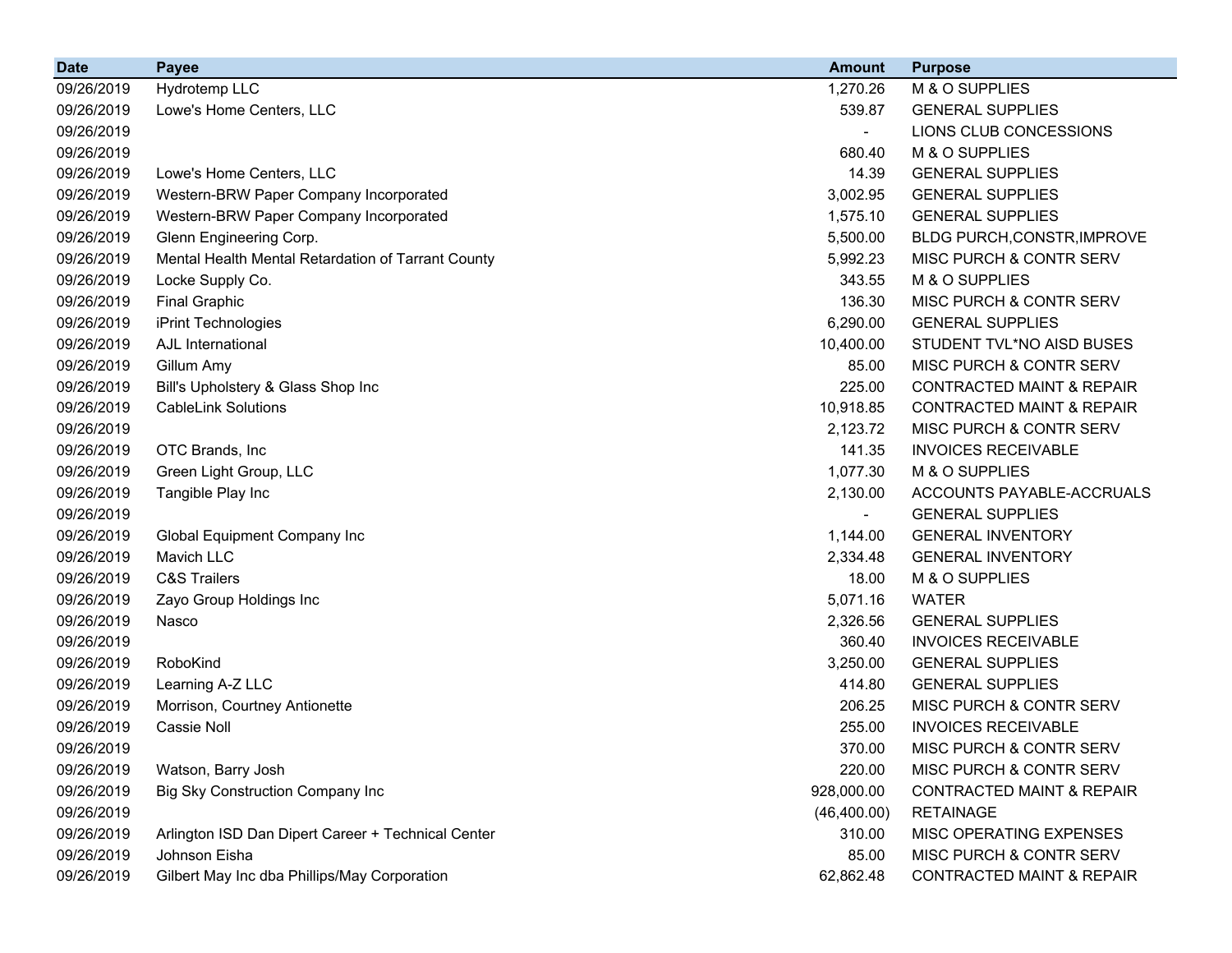| <b>Date</b> | <b>Payee</b>                           | <b>Amount</b> | <b>Purpose</b>                 |
|-------------|----------------------------------------|---------------|--------------------------------|
| 09/26/2019  |                                        | (3, 143.12)   | <b>RETAINAGE</b>               |
| 09/26/2019  | Dr Cynthia A Orrego                    | 2,262.00      | MISC PURCH & CONTR SERV        |
| 09/26/2019  | Groupo GTE                             | 888.30        | <b>GENERAL INVENTORY</b>       |
| 09/26/2019  | Chu, Brian Wenyi                       | 412.50        | MISC PURCH & CONTR SERV        |
| 09/26/2019  | <b>Target Specialty Products</b>       | 390.72        | M & O SUPPLIES                 |
| 09/26/2019  | Sonia Soltero                          | 9,000.00      | MISC PURCH & CONTR SERV        |
| 09/26/2019  | <b>CEV Multimedia LTD</b>              | 995.00        | <b>GENERAL SUPPLIES</b>        |
| 09/26/2019  |                                        | 1,000.00      | MISC OPERATING EXPENSES        |
| 09/26/2019  | Staples Inc/Staples Business Advantage | 292.39        | <b>GENERAL SUPPLIES</b>        |
| 09/26/2019  | <b>Arlington Strings</b>               | 348.00        | <b>GENERAL SUPPLIES</b>        |
| 09/26/2019  | <b>MSB Consulting</b>                  | 1,234.81      | MISC PURCH & CONTR SERV        |
| 09/26/2019  | Rhoades Debra                          | 215.00        | <b>INVOICES RECEIVABLE</b>     |
| 09/26/2019  |                                        | 285.00        | MISC PURCH & CONTR SERV        |
| 09/26/2019  | <b>Wright Corey</b>                    | 225.00        | MISC PURCH & CONTR SERV        |
| 09/26/2019  | <b>Benson Anthony</b>                  | 170.00        | MISC PURCH & CONTR SERV        |
| 09/26/2019  | <b>Hinson David</b>                    | 65.00         | MISC PURCH & CONTR SERV        |
| 09/26/2019  | <b>Banks James</b>                     | 210.00        | MISC PURCH & CONTR SERV        |
| 09/26/2019  | <b>Trotter Michael</b>                 | 115.00        | MISC PURCH & CONTR SERV        |
| 09/26/2019  | Linscott John                          | 85.00         | MISC PURCH & CONTR SERV        |
| 09/26/2019  | <b>Clark Ramaie</b>                    | 65.00         | MISC PURCH & CONTR SERV        |
| 09/26/2019  | Givens Elmer Ray                       | 115.00        | MISC PURCH & CONTR SERV        |
| 09/26/2019  | Rosal Romeo                            | 85.00         | MISC PURCH & CONTR SERV        |
| 09/26/2019  | Fugro USA Land Inc.                    | 875.05        | OTH PROFESSIONAL SERVICES      |
| 09/26/2019  | <b>Terracon Consultants</b>            | 1,037.25      | OTH PROFESSIONAL SERVICES      |
| 09/26/2019  | <b>McDowell Sherrod</b>                | 65.00         | MISC PURCH & CONTR SERV        |
| 09/26/2019  | Bayes Achievement Center, Inc.         | 18,108.60     | <b>TUITION &amp; TRFR PMTS</b> |
| 09/26/2019  | Loveless Anna                          | 295.00        | <b>INVOICES RECEIVABLE</b>     |
| 09/26/2019  | <b>Hall Lamont</b>                     | 105.00        | MISC PURCH & CONTR SERV        |
| 09/26/2019  | Salcido Gustavo                        | 125.00        | MISC PURCH & CONTR SERV        |
| 09/26/2019  | Jimmink Brielle                        | 195.00        | <b>INVOICES RECEIVABLE</b>     |
| 09/26/2019  |                                        | 105.00        | MISC PURCH & CONTR SERV        |
| 09/26/2019  | Perry Carla                            | 185.00        | MISC PURCH & CONTR SERV        |
| 09/26/2019  | Jackson Barry                          | 120.00        | MISC PURCH & CONTR SERV        |
| 09/26/2019  | <b>Alonti Catering</b>                 | 147.68        | MISC OPERATING EXPENSES        |
| 09/26/2019  | <b>Holmquist Matt</b>                  | 105.00        | MISC PURCH & CONTR SERV        |
| 09/26/2019  | Venable James                          | 85.00         | MISC PURCH & CONTR SERV        |
| 09/26/2019  | AT&T                                   | 46,066.50     | <b>WATER</b>                   |
| 09/26/2019  | Kincheloe Cynthia                      | 85.00         | MISC PURCH & CONTR SERV        |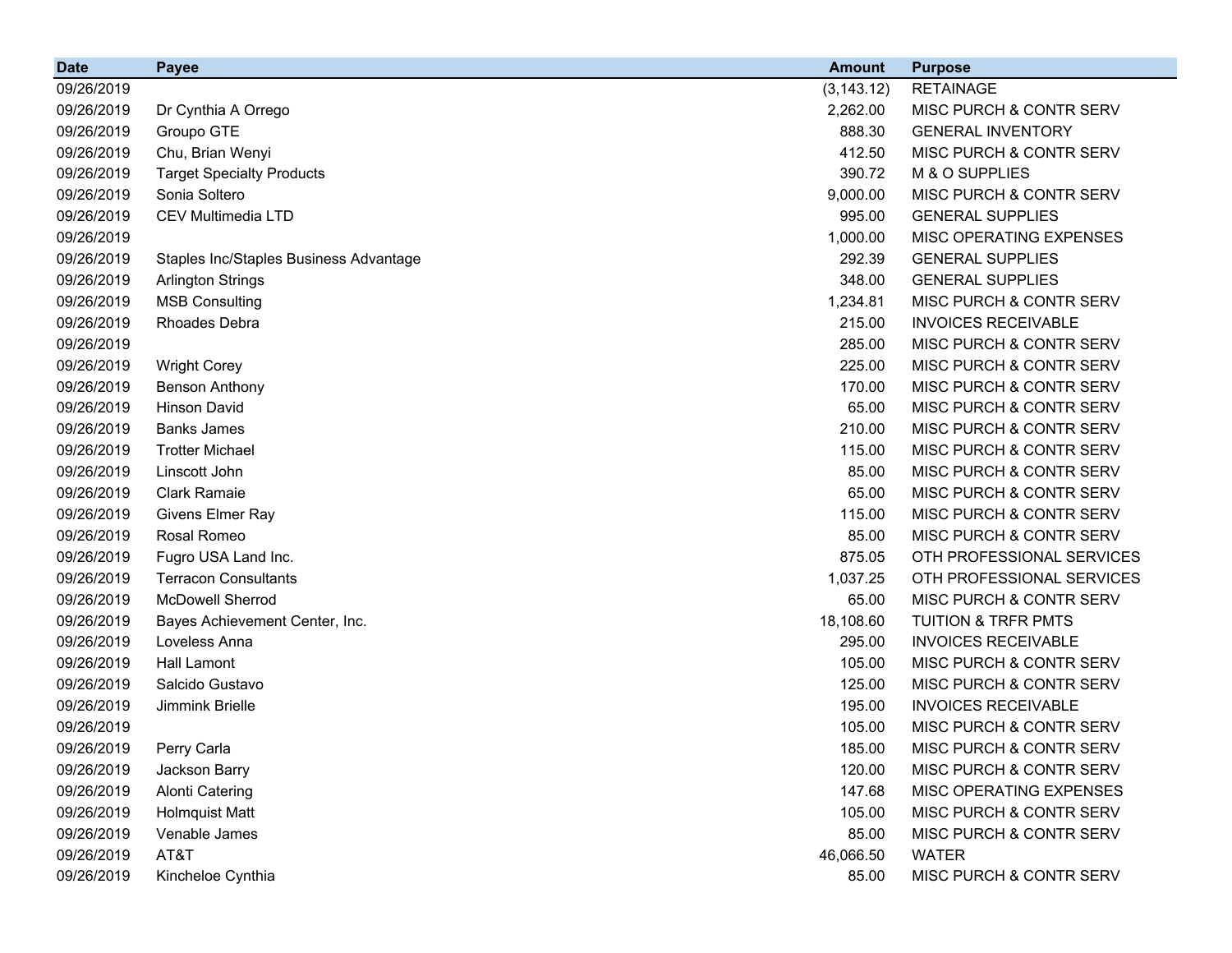| <b>Date</b> | <b>Payee</b>                                         | <b>Amount</b> | <b>Purpose</b>                       |
|-------------|------------------------------------------------------|---------------|--------------------------------------|
| 09/26/2019  | Daniels Michael                                      | 85.00         | MISC PURCH & CONTR SERV              |
| 09/26/2019  | <b>Nothing Bundt Cakes</b>                           | 160.00        | MISC OPERATING EXPENSES              |
| 09/26/2019  | Microsonic                                           | 3.75          | <b>GENERAL SUPPLIES</b>              |
| 09/26/2019  | Microsonic                                           | 81.75         | <b>GENERAL SUPPLIES</b>              |
| 09/26/2019  | Microsonic                                           | 9.00          | <b>GENERAL SUPPLIES</b>              |
| 09/26/2019  | Mayo Charla Orr                                      | 105.00        | MISC PURCH & CONTR SERV              |
| 09/26/2019  | Cardio Partners Inc                                  | 1,292.95      | M & O SUPPLIES                       |
| 09/26/2019  | <b>ATCO Enviroair Testing Engineers INC</b>          | 34,629.00     | <b>CONTRACTED MAINT &amp; REPAIR</b> |
| 09/26/2019  | Parks Joseph                                         | 110.00        | MISC PURCH & CONTR SERV              |
| 09/26/2019  | <b>Campos Engineering INC</b>                        | 7,503.00      | <b>CONTRACTED MAINT &amp; REPAIR</b> |
| 09/26/2019  | National Institute for Automotive Service Excellence | 3,390.00      | MISC OPERATING EXPENSES              |
| 09/26/2019  | <b>Battery Systems Inc</b>                           | 1,991.62      | <b>GENERAL INVENTORY</b>             |
| 09/26/2019  | R.L. Townsend & Associates, LLC                      | 1,853.75      | <b>AUDIT SERVICES</b>                |
| 09/26/2019  | <b>Ridgeway Donald</b>                               | 310.00        | MISC PURCH & CONTR SERV              |
| 09/26/2019  | DOT Medical and Drug Testing Services Inc            | 385.00        | MISC OPERATING EXPENSES              |
| 09/26/2019  | Mid-America Uniforms                                 | 39,971.96     | NON-FOOD REQUISITIONS                |
| 09/26/2019  | Asian Food Solutions/ Comida Vida                    | 50,000.00     | <b>GENERAL INVENTORY</b>             |
| 09/26/2019  | Westcom Wireless Inc.                                | 8,515.00      | <b>GENERAL SUPPLIES</b>              |
| 09/26/2019  | Marathon Staffing Group Inc                          | 7,402.90      | MISC PURCH & CONTR SERV              |
| 09/26/2019  | Tri-Lam Roofing & Waterproofing Inc                  | 151,500.00    | <b>CONTRACTED MAINT &amp; REPAIR</b> |
| 09/26/2019  |                                                      | (7, 575.00)   | <b>RETAINAGE</b>                     |
| 09/26/2019  | Padilla Poll LLC                                     | 1,200.00      | <b>GENERAL SUPPLIES</b>              |
| 09/26/2019  | <b>Cortes Michael</b>                                | 247.50        | MISC PURCH & CONTR SERV              |
| 09/26/2019  | Zeske Mark                                           | 115.00        | MISC PURCH & CONTR SERV              |
| 09/26/2019  | Kornegay Jermaine                                    | 60.00         | MISC PURCH & CONTR SERV              |
| 09/26/2019  | <b>Fisher Charles</b>                                | 60.00         | MISC PURCH & CONTR SERV              |
| 09/26/2019  | <b>Funches Christopher</b>                           | 65.00         | MISC PURCH & CONTR SERV              |
| 09/26/2019  | <b>Royalty Signs</b>                                 | 2,850.00      | MISC PURCH & CONTR SERV              |
| 09/26/2019  | <b>Sievers Chris</b>                                 | 225.00        | MISC PURCH & CONTR SERV              |
| 09/26/2019  | King Jim                                             | 65.00         | MISC PURCH & CONTR SERV              |
| 09/26/2019  | Pierce Mike                                          | 110.00        | MISC PURCH & CONTR SERV              |
| 09/26/2019  | <b>Woods Charles</b>                                 | 60.00         | MISC PURCH & CONTR SERV              |
| 09/26/2019  | Fincher Eli A                                        | 125.00        | MISC PURCH & CONTR SERV              |
| 09/26/2019  | <b>Flores Arabella</b>                               | 85.00         | MISC PURCH & CONTR SERV              |
| 09/26/2019  | <b>Treadway Randy</b>                                | 325.00        | MISC PURCH & CONTR SERV              |
| 09/26/2019  | Weston Malcolm Sr                                    | 450.00        | <b>INVOICES RECEIVABLE</b>           |
| 09/26/2019  |                                                      | 170.00        | MISC PURCH & CONTR SERV              |
| 09/26/2019  | Smith Tyler                                          | 125.00        | MISC PURCH & CONTR SERV              |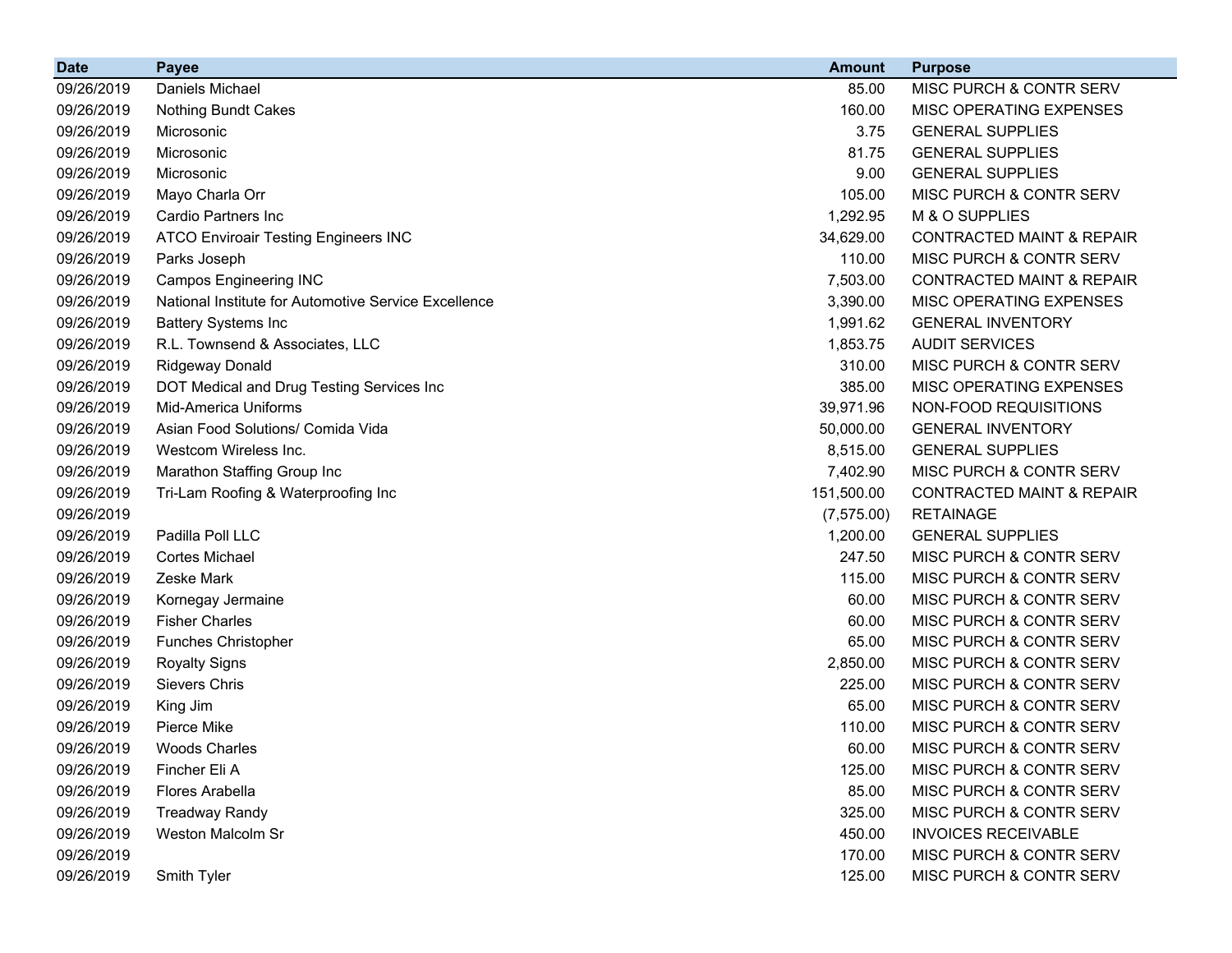| <b>Date</b> | <b>Payee</b>                                  | <b>Amount</b> | <b>Purpose</b>                       |
|-------------|-----------------------------------------------|---------------|--------------------------------------|
| 09/26/2019  | Jimmink Joshua                                | 105.00        | MISC PURCH & CONTR SERV              |
| 09/26/2019  | <b>Druzanovic Haris</b>                       | 125.00        | MISC PURCH & CONTR SERV              |
| 09/26/2019  | <b>Balleza Kelly</b>                          | 290.00        | MISC PURCH & CONTR SERV              |
| 09/26/2019  | <b>Howard Tracy</b>                           | 85.00         | MISC PURCH & CONTR SERV              |
| 09/26/2019  | <b>Rhodes William</b>                         | 225.00        | MISC PURCH & CONTR SERV              |
| 09/26/2019  | Chamberlain William                           | 100.00        | MISC PURCH & CONTR SERV              |
| 09/26/2019  | Garden Reginald                               | 85.00         | MISC PURCH & CONTR SERV              |
| 09/26/2019  | Lopez Robert                                  | 105.00        | MISC PURCH & CONTR SERV              |
| 09/26/2019  | Morris Gary                                   | 60.00         | MISC PURCH & CONTR SERV              |
| 09/26/2019  | Riddick Ronnie L                              | 60.00         | MISC PURCH & CONTR SERV              |
| 09/26/2019  | Gomez Roberto Jr                              | 125.00        | MISC PURCH & CONTR SERV              |
| 09/26/2019  | Goodpasture Ron                               | 85.00         | MISC PURCH & CONTR SERV              |
| 09/26/2019  | Smith Donnie                                  | 110.00        | MISC PURCH & CONTR SERV              |
| 09/26/2019  | Harper Brandon                                | 65.00         | MISC PURCH & CONTR SERV              |
| 09/26/2019  | <b>Constellation New Energy</b>               | 10,267.40     | <b>WATER</b>                         |
| 09/26/2019  | <b>Complete Supply Incorporated</b>           | 39,746.41     | <b>GENERAL INVENTORY</b>             |
| 09/26/2019  |                                               | 2,698.30      | M & O SUPPLIES                       |
| 09/26/2019  | <b>Gomez Floor Covering</b>                   | 92.70         | M & O SUPPLIES                       |
| 09/26/2019  | <b>Empire Paper Company</b>                   | 1,659.00      | <b>GENERAL INVENTORY</b>             |
| 09/26/2019  | Elevator Maintenance and Repair Incorporated  | 3,450.00      | <b>CONTRACTED MAINT &amp; REPAIR</b> |
| 09/26/2019  | Flippen Group The                             | 500.00        | MISC PURCH & CONTR SERV              |
| 09/26/2019  | Flippen Group The                             | 23,081.54     | MISC PURCH & CONTR SERV              |
| 09/26/2019  | <b>Atmos Energy</b>                           | 7,705.47      | <b>WATER</b>                         |
| 09/26/2019  | Jack Rasmussen (Luthier)                      | 4,195.00      | <b>GENERAL SUPPLIES</b>              |
| 09/26/2019  | <b>VLK Architects</b>                         | 37,899.17     | <b>CONTRACTED MAINT &amp; REPAIR</b> |
| 09/26/2019  | Hagar Restaurant Service L L C                | 230.15        | M & O SUPPLIES                       |
| 09/26/2019  | Bucks Wheel & Equipment Company               | 111.19        | <b>CONTRACTED MAINT &amp; REPAIR</b> |
| 09/26/2019  |                                               | 98.12         | <b>GENERAL INVENTORY</b>             |
| 09/26/2019  |                                               | 426.68        | M & O SUPPLIES                       |
| 09/26/2019  | Nema 3 Electric Incorporated                  | 4,683.75      | <b>CONTRACTED MAINT &amp; REPAIR</b> |
| 09/26/2019  | <b>Netsync Network Solutions</b>              | 1,980.00      | <b>GENERAL SUPPLIES</b>              |
| 09/26/2019  | AT&T                                          | 42.90         | <b>WATER</b>                         |
| 09/26/2019  | <b>Best Plumbing Specialties Incorporated</b> | 927.50        | <b>GENERAL INVENTORY</b>             |
| 09/26/2019  | Templeton Demographics L L C                  | 45,000.00     | MISC PURCH & CONTR SERV              |
| 09/26/2019  | Music & Arts                                  | 31,564.00     | <b>FURN &amp; EQUIP &gt; \$5,000</b> |
| 09/26/2019  |                                               | 31,679.42     | <b>GENERAL SUPPLIES</b>              |
| 09/26/2019  |                                               | 62.82         | <b>INVOICES RECEIVABLE</b>           |
| 09/26/2019  | AT&T                                          | 13,567.03     | <b>WATER</b>                         |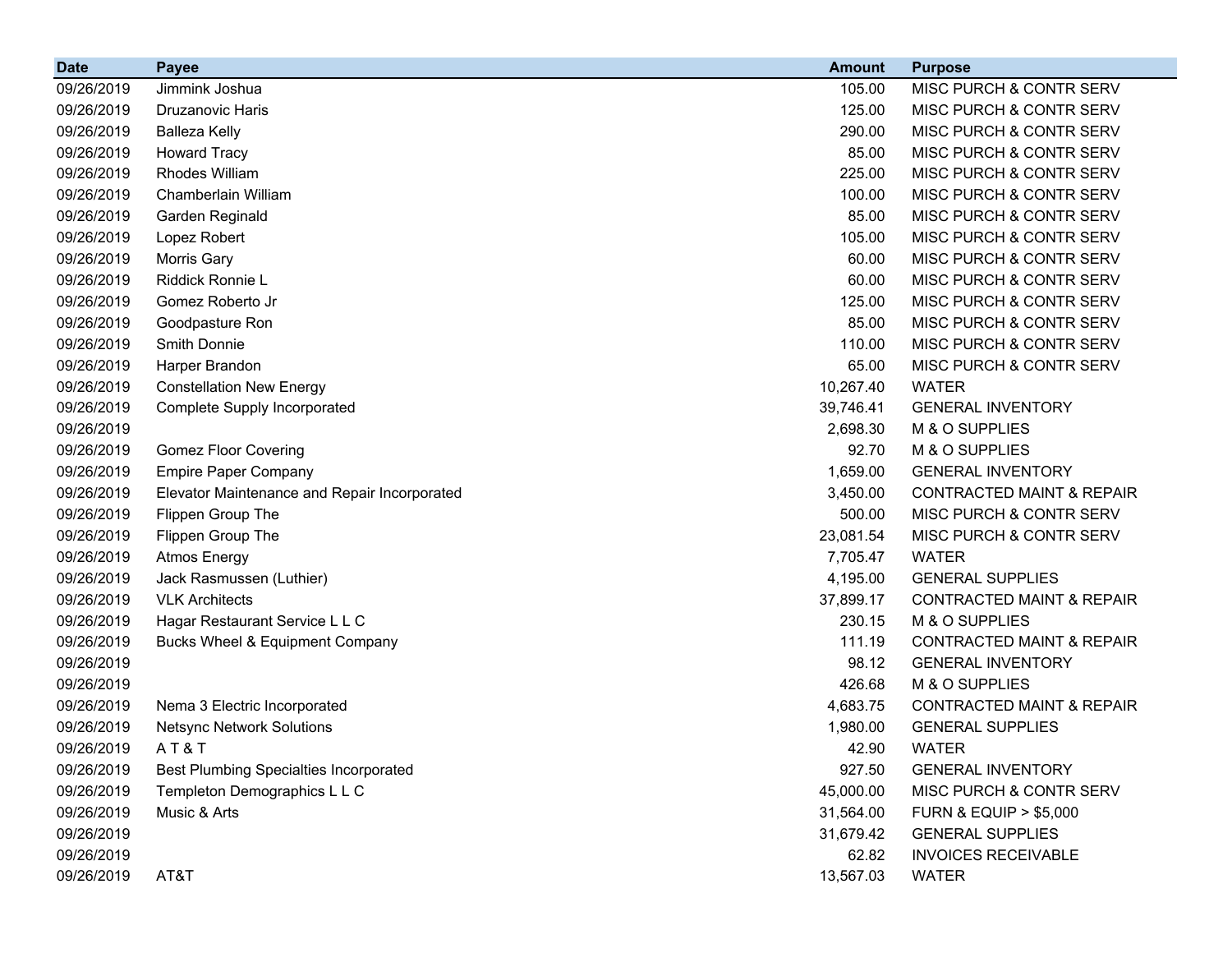| <b>Date</b> | <b>Payee</b>                                                   | <b>Amount</b> | <b>Purpose</b>                       |
|-------------|----------------------------------------------------------------|---------------|--------------------------------------|
| 09/26/2019  | <b>Burmax Company Incorporated</b>                             | 9,197.14      | <b>GENERAL SUPPLIES</b>              |
| 09/26/2019  | Byrne Brothers Foods Incorporate                               | 24,007.20     | <b>GENERAL INVENTORY</b>             |
| 09/26/2019  | Arlington Independent School District Food & Nutrition Service | 92.00         | MISC OPERATING EXPENSES              |
| 09/26/2019  | Progressive Roofing                                            | 26,900.00     | <b>CONTRACTED MAINT &amp; REPAIR</b> |
| 09/26/2019  |                                                                | (1,345.00)    | <b>RETAINAGE</b>                     |
| 09/26/2019  | Academic Supplier                                              | 495.29        | <b>GENERAL SUPPLIES</b>              |
| 09/26/2019  | DBQ Company The                                                | 397.50        | M & O SUPPLIES                       |
| 09/26/2019  | Rush Bus Center Of Texas                                       | 2,660.95      | <b>GENERAL INVENTORY</b>             |
| 09/26/2019  | Secretary Of The State Of Texas (Trade Mark)                   | 25.00         | MISC PURCH & CONTR SERV              |
| 09/26/2019  | <b>Federal Express Corporation</b>                             | 6.75          | <b>GENERAL SUPPLIES</b>              |
| 09/26/2019  | Adolfson & Peterson Construction                               | 3,297,147.53  | BLDG PURCH, CONSTR, IMPROVE          |
| 09/26/2019  |                                                                | (164, 857.38) | <b>RETAINAGE</b>                     |
| 09/26/2019  | <b>Bernd Shelley Burke</b>                                     | 135.00        | MISC PURCH & CONTR SERV              |
| 09/26/2019  | Electude USA LLC                                               | 6,080.00      | <b>GENERAL SUPPLIES</b>              |
| 09/26/2019  | Sas Technologies Limited                                       | 190.40        | <b>CONTRACTED MAINT &amp; REPAIR</b> |
| 09/26/2019  | City Of Dalworthington Gardens                                 | 556.00        | <b>WATER</b>                         |
| 09/26/2019  | <b>Education Service Center Region XI</b>                      | 800.00        | <b>EMPLOYEE TRAVEL</b>               |
| 09/26/2019  |                                                                | 35,052.28     | <b>GENERAL SUPPLIES</b>              |
| 09/26/2019  |                                                                | 18,863.51     | MISC PURCH & CONTR SERV              |
| 09/26/2019  | <b>Flinn Scientific</b>                                        | 519.67        | <b>GENERAL SUPPLIES</b>              |
| 09/26/2019  | <b>Gopher Sport Equipment</b>                                  | 293.79        | <b>GENERAL SUPPLIES</b>              |
| 09/26/2019  | Lowery Sand & Gravel Co Inc                                    | 2,142.00      | M & O SUPPLIES                       |
| 09/26/2019  | Midwest Technology Products Tx0025                             | 998.94        | <b>GENERAL SUPPLIES</b>              |
| 09/26/2019  | Music In Motion Incorporated                                   | 128.22        | <b>GENERAL SUPPLIES</b>              |
| 09/26/2019  | <b>Pyramid School Products</b>                                 | 3,788.25      | <b>GENERAL INVENTORY</b>             |
| 09/26/2019  | Scholastic Incorporated                                        | 257.14        | <b>READING MATERIALS</b>             |
| 09/26/2019  | Sentinel The Alarm Company                                     | 3,680.00      | <b>CONTRACTED MAINT &amp; REPAIR</b> |
| 09/26/2019  | <b>Tarrant Appraisal District</b>                              | 488,306.39    | <b>TARRANT APPRAISAL DIST</b>        |
| 09/26/2019  | <b>Texas Association Of School Business Officials</b>          | 135.00        | <b>DUES</b>                          |
| 09/26/2019  | Olen Williams Sales & Service                                  | 210.00        | <b>CONTRACTED MAINT &amp; REPAIR</b> |
| 09/27/2019  | <b>Texas Classroom Teachers Association</b>                    | 215.80        | UNITED FUND                          |
| 09/27/2019  | United Educators Association                                   | 46,193.61     | UNITED FUND                          |
| 09/27/2019  | Texas United School Employees Local 100                        | 14.99         | UNITED FUND                          |
| 09/27/2019  | Texas United School Employees Local 100                        | 46.67         | UNITED FUND                          |
| 09/27/2019  | <b>Texas Guaranteed Student Loan Corporation</b>               | 4,833.48      | UNITED FUND                          |
| 09/27/2019  | <b>Texas Guaranteed Student Loan Corporation</b>               | 848.52        | UNITED FUND                          |
| 09/27/2019  | Texas Guaranteed Student Loan Corporation                      | 72.44         | UNITED FUND                          |
| 09/27/2019  | Arlington Education Foundation                                 | 516.00        | AISD EDUCATION FOUNDATION            |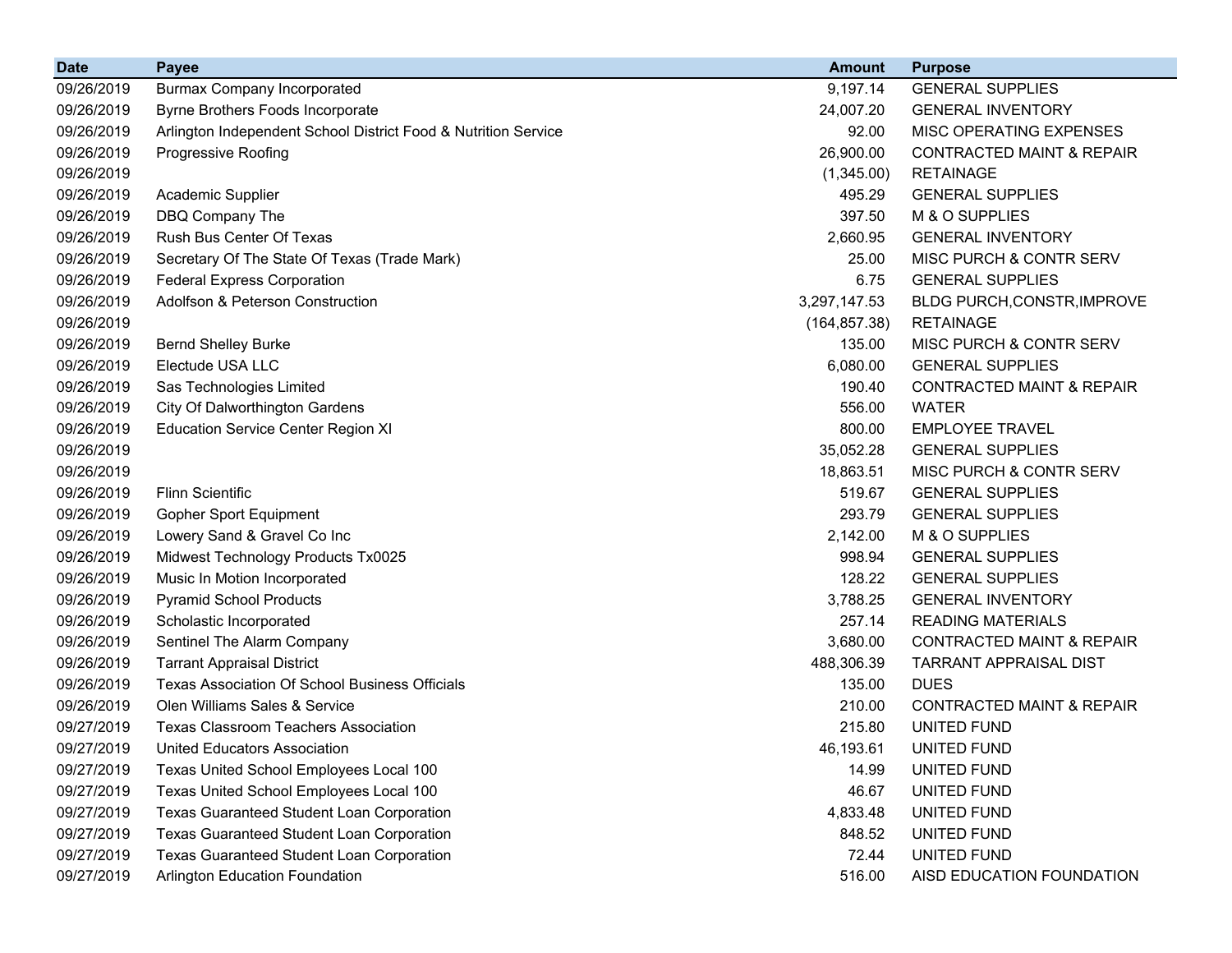| <b>Date</b> | <b>Payee</b>                                                    | <b>Amount</b> | <b>Purpose</b>             |
|-------------|-----------------------------------------------------------------|---------------|----------------------------|
| 09/27/2019  | <b>Arlington Education Foundation</b>                           | 43.00         | AISD EDUCATION FOUNDATION  |
| 09/27/2019  | United States Department Of Education National Payment Ctr      | 10,349.40     | UNITED FUND                |
| 09/27/2019  | Truman Tim Chapter 13 Trustee                                   | 8,488.00      | UNITED FUND                |
| 09/27/2019  | Truman Tim Chapter 13 Trustee                                   | 1,367.54      | UNITED FUND                |
| 09/27/2019  | <b>United States Treasury</b>                                   | 635.00        | FED INC TAX WITHHOLDING    |
| 09/27/2019  | Family And Consumer Sciences Teachers Association Of Texas      | 27.09         | AISD EDUCATION FOUNDATION  |
| 09/27/2019  | <b>United States Treasury</b>                                   | 5,749.73      | FED INC TAX WITHHOLDING    |
| 09/27/2019  | Education Service Center Region X                               | 520.00        | <b>INVOICES RECEIVABLE</b> |
| 09/27/2019  | Texas Association Of Secondary School Principals                | 123.75        | UNITED FUND                |
| 09/27/2019  | Association Of Texas Professional Teachers Local                | 485.33        | UNITED FUND                |
| 09/27/2019  | Association Of Texas Professional Teachers Local                | 0.58          | UNITED FUND                |
| 09/27/2019  | Association Of Texas Professional Teachers Local                | 16.36         | UNITED FUND                |
| 09/27/2019  | Association Of Texas Professional Educators State               | 320.68        | UNITED FUND                |
| 09/27/2019  | Association Of Texas Professional Educators State               | 7,518.28      | UNITED FUND                |
| 09/27/2019  | Association Of Texas Professional Educators State               | 34.60         | <b>UNITED FUND</b>         |
| 09/27/2019  | <b>Education Career Alternatives Program</b>                    | 9,650.00      | <b>INVOICES RECEIVABLE</b> |
| 09/27/2019  | New Mexico Child Support Enforcement Division(SDU)              | 311.44        | UNITED FUND                |
| 09/27/2019  | Genworth Life Insurance company                                 | 67.01         | AISD EDUCATION FOUNDATION  |
| 09/27/2019  | Genworth Life Insurance company                                 | 180.06        | AISD EDUCATION FOUNDATION  |
| 09/27/2019  | California State Disbursement Unit                              | 500.00        | <b>UNITED FUND</b>         |
| 09/27/2019  | United States Department of Treasury - Debt Management Services | 583.72        | UNITED FUND                |
| 09/27/2019  | Perfromant Recovery Inc                                         | 824.74        | UNITED FUND                |
| 09/27/2019  | Pam Bassel Chapter 13 Trustee                                   | 1,200.00      | UNITED FUND                |
| 09/27/2019  | Pam Bassel Chapter 13 Trustee                                   | 9,788.00      | UNITED FUND                |
| 09/27/2019  | <b>National Enterprise Systems</b>                              | 648.13        | UNITED FUND                |
| 09/27/2019  | Pioneer Credit Recovery Inv                                     | 602.31        | UNITED FUND                |
| 09/27/2019  | <b>Trellis Company</b>                                          | 324.42        | UNITED FUND                |
| 09/27/2019  | <b>Trellis Company</b>                                          | 1,861.87      | UNITED FUND                |
| 09/27/2019  | Account Control Technology Inc                                  | 205.62        | UNITED FUND                |
| 09/27/2019  | Chapter 13 Trustee Middle District of Georgia                   | 600.00        | UNITED FUND                |
| 09/27/2019  | State of Delaware Division of Child Support                     | 601.00        | <b>UNITED FUND</b>         |
| 09/27/2019  | <b>Support Payment Clearinghouse</b>                            | 864.00        | UNITED FUND                |
| 09/27/2019  | Coast Professional Inc.                                         | 259.34        | UNITED FUND                |
| 09/27/2019  | Powers Tom Chapter 13 Trustee                                   | 2,081.00      | <b>UNITED FUND</b>         |
| 09/27/2019  | Powers Tom Chapter 13 Trustee                                   | 895.38        | UNITED FUND                |
| 09/27/2019  | <b>ACT Houston At Dallas</b>                                    | 428.00        | <b>INVOICES RECEIVABLE</b> |
| 09/27/2019  | Pennsylvania Higher Education Assistance Agency                 | 1,070.64      | UNITED FUND                |
| 09/27/2019  | Texas Teachers Alternative Certification Program                | 21,337.44     | <b>INVOICES RECEIVABLE</b> |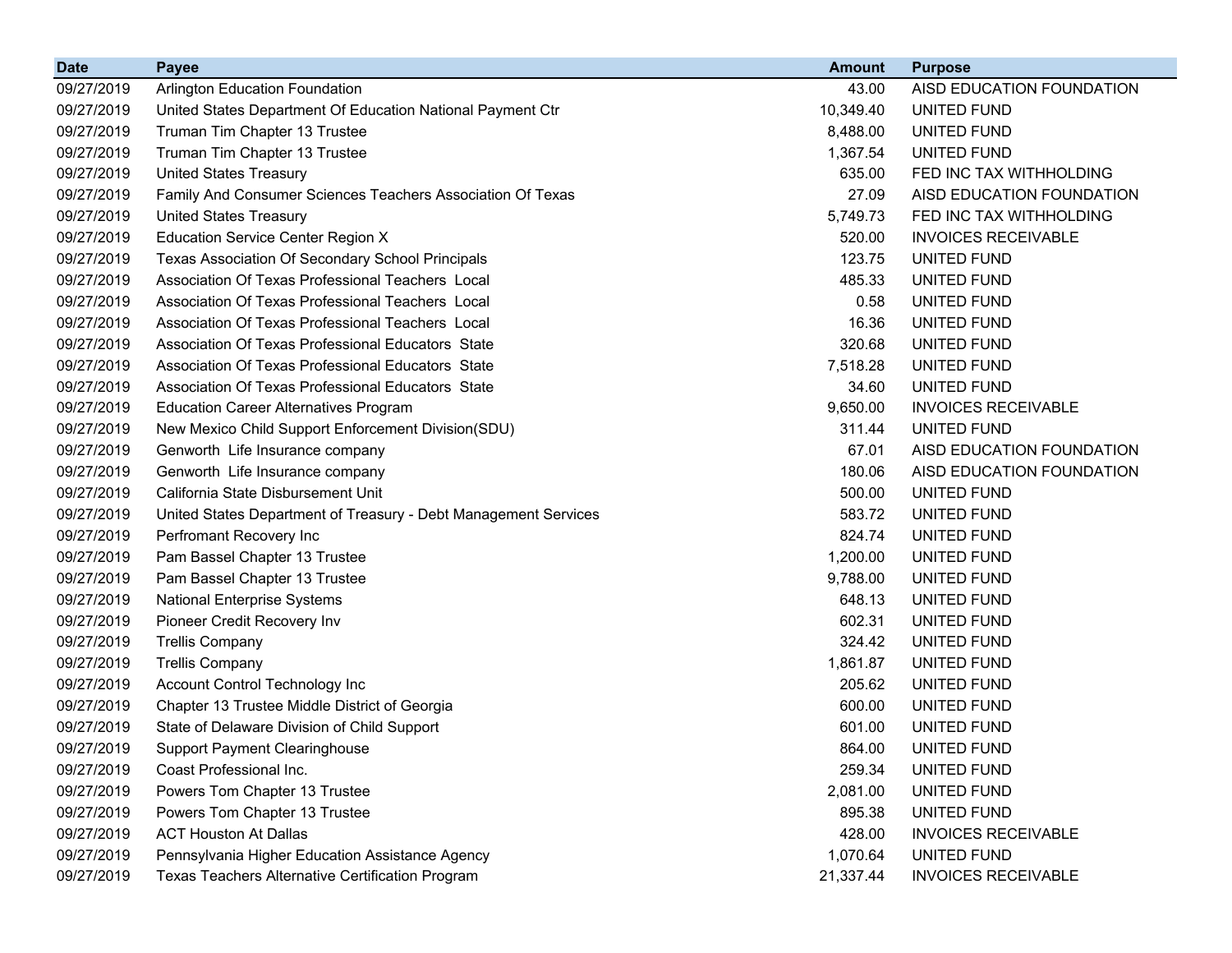| <b>Date</b> | <b>Payee</b>                                  | <b>Amount</b> | <b>Purpose</b>                       |
|-------------|-----------------------------------------------|---------------|--------------------------------------|
| 09/27/2019  | <b>Texas American Federation Of Teachers</b>  | 59.32         | UNITED FUND                          |
| 09/27/2019  | Educational Employees Credit Union - HSA      | 130,359.38    | DENTAL INSURANCE                     |
| 09/27/2019  | <b>Educational Employees Credit Union</b>     | 144,242.83    | DUE TO CREDIT UNION                  |
| 09/27/2019  | <b>Texas State Teachers Association</b>       | 107.80        | UNITED FUND                          |
| 09/27/2019  | <b>Texas State Teachers Association</b>       | 3,316.99      | <b>UNITED FUND</b>                   |
| 09/27/2019  | Michael Frybarger                             | 42.40         | LIONS CLUB CONCESSIONS               |
| 09/27/2019  | Veronica Hodge                                | 3.51          | LIONS CLUB CONCESSIONS               |
| 09/27/2019  | Judith Wilson                                 | 32.70         | LIONS CLUB CONCESSIONS               |
| 09/27/2019  | <b>Pavement Services Corporation</b>          | 5,593.00      | <b>CONTRACTED MAINT &amp; REPAIR</b> |
| 09/27/2019  | Qep Incorporated                              | 33.00         | <b>READING MATERIALS</b>             |
| 09/27/2019  | Home Depot Pro                                | 221.09        | M & O SUPPLIES                       |
| 09/27/2019  | NIMCO Incorporated                            | 6,359.87      | <b>GENERAL SUPPLIES</b>              |
| 09/27/2019  | Barnes & Noble Booksellers, Inc.              | 200.00        | <b>READING MATERIALS</b>             |
| 09/27/2019  | Office Depot                                  | 957.36        | <b>GENERAL SUPPLIES</b>              |
| 09/27/2019  | Washington Music Center                       | 781.50        | <b>GENERAL SUPPLIES</b>              |
| 09/27/2019  | Junior Library Guild                          | 452.20        | <b>READING MATERIALS</b>             |
| 09/27/2019  | Ferguson Enterprises, Inc.                    | 71.16         | M & O SUPPLIES                       |
| 09/27/2019  | Delgado Guitars                               | 1,148.50      | <b>GENERAL SUPPLIES</b>              |
| 09/27/2019  | OTC Brands, Inc                               | 68.70         | <b>GENERAL SUPPLIES</b>              |
| 09/27/2019  | Sonova USA Inc.                               | 2,972.00      | <b>GENERAL SUPPLIES</b>              |
| 09/27/2019  | <b>Arlington Strings</b>                      | 1,200.00      | <b>GENERAL SUPPLIES</b>              |
| 09/27/2019  | <b>MSB Consulting</b>                         | 3,910.82      | MISC PURCH & CONTR SERV              |
| 09/27/2019  | Vintage King Audio Inc                        | 769.54        | <b>GENERAL SUPPLIES</b>              |
| 09/27/2019  | Chamberlain William                           | 85.00         | MISC PURCH & CONTR SERV              |
| 09/27/2019  | <b>Star Roofing And Sheet Metal</b>           | 890.00        | <b>CONTRACTED MAINT &amp; REPAIR</b> |
| 09/27/2019  | Music & Arts                                  | 1,487.00      | <b>GENERAL SUPPLIES</b>              |
| 09/27/2019  | William Harris Lee & Company                  | 730.00        | <b>GENERAL SUPPLIES</b>              |
| 09/27/2019  | <b>Flinn Scientific</b>                       | 358.13        | <b>GENERAL SUPPLIES</b>              |
| 10/02/2019  | Cowtown Materials Incorporated                | 249.60        | <b>GENERAL INVENTORY</b>             |
| 10/02/2019  | <b>Cambridge University Press</b>             | 335.62        | <b>TEXTBOOKS</b>                     |
| 10/02/2019  | Corgan Assoc Architects Incorporated          | 9,062.50      | OTH PROFESSIONAL SERVICES            |
| 10/02/2019  | <b>Grainger Industrial Supply</b>             | 1,364.92      | M & O SUPPLIES                       |
| 10/02/2019  | Home Depot Pro                                | 708.83        | M & O SUPPLIES                       |
| 10/02/2019  | Kapco Library Products Kent Adhesive Products | 286.73        | <b>GENERAL SUPPLIES</b>              |
| 10/02/2019  | Kroger                                        | 791.33        | <b>GENERAL SUPPLIES</b>              |
| 10/02/2019  |                                               | 114.25        | MISC OPERATING EXPENSES              |
| 10/02/2019  | Jennie O Foods Incorporated                   | 34,627.50     | <b>GENERAL INVENTORY</b>             |
| 10/02/2019  | Alternator Service, Inc.                      | 544.00        | CONTRACTED MAINT & REPAIR            |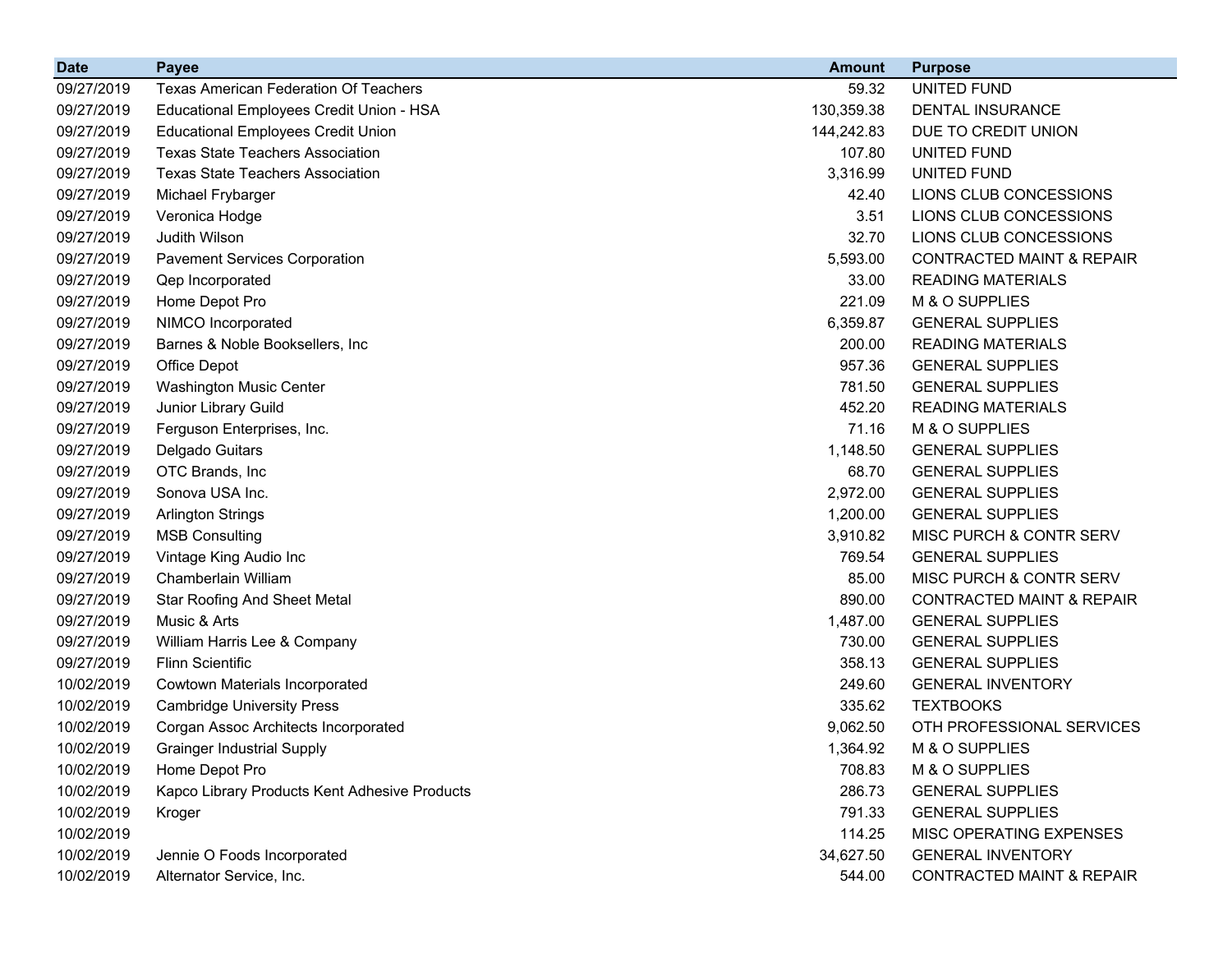| <b>Date</b> | <b>Payee</b>                                     | <b>Amount</b> | <b>Purpose</b>                       |
|-------------|--------------------------------------------------|---------------|--------------------------------------|
| 10/02/2019  |                                                  | (409.90)      | <b>GENERAL INVENTORY</b>             |
| 10/02/2019  |                                                  | (100.00)      | LIONS CLUB CONCESSIONS               |
| 10/02/2019  |                                                  | 475.00        | M & O SUPPLIES                       |
| 10/02/2019  | United Refrigeration Incorporated                | 382.15        | M & O SUPPLIES                       |
| 10/02/2019  | <b>Elliott Electric Supply</b>                   | 319.77        | M & O SUPPLIES                       |
| 10/02/2019  | Interquest Detection Canines Of North Texas      | 2,580.00      | MISC PURCH & CONTR SERV              |
| 10/02/2019  | Macmillan Mcgraw Hill School Publishing Company  | 6,598.48      | <b>READING MATERIALS</b>             |
| 10/02/2019  | <b>Dell Marketing</b>                            | 19,755.00     | <b>GENERAL SUPPLIES</b>              |
| 10/02/2019  | Barnes & Noble Booksellers, Inc                  | 256.25        | <b>READING MATERIALS</b>             |
| 10/02/2019  | D & J Sports Incorporated                        | 1,121.45      | <b>GENERAL SUPPLIES</b>              |
| 10/02/2019  | <b>Winston Water Cooler Limited</b>              | 163.25        | M & O SUPPLIES                       |
| 10/02/2019  | International Center For Leadership In Education | 590.00        | <b>EMPLOYEE TRAVEL</b>               |
| 10/02/2019  | Sir Speedy Printing                              | 1,198.74      | <b>GENERAL SUPPLIES</b>              |
| 10/02/2019  | Jason's Deli                                     | 702.63        | MISC OPERATING EXPENSES              |
| 10/02/2019  | Riddell All American                             | 234.82        | <b>GENERAL SUPPLIES</b>              |
| 10/02/2019  | Delta T Ltd                                      | 3,220.00      | <b>CONTRACTED MAINT &amp; REPAIR</b> |
| 10/02/2019  | Custom Transmission And Auto Repair Incorporated | 288.00        | <b>CONTRACTED MAINT &amp; REPAIR</b> |
| 10/02/2019  | PPG Architectural Finishes, Inc.                 | 4,494.11      | M & O SUPPLIES                       |
| 10/02/2019  | Schwans Food Service Incorporated                | 72,921.12     | <b>GENERAL INVENTORY</b>             |
| 10/02/2019  | Oticon Incorporated                              | 280.00        | <b>GENERAL SUPPLIES</b>              |
| 10/02/2019  | Office Depot                                     | 2,460.65      | <b>GENERAL SUPPLIES</b>              |
| 10/02/2019  |                                                  | 24.26         | <b>INVOICES RECEIVABLE</b>           |
| 10/02/2019  |                                                  | 254.31        | MISC OPERATING EXPENSES              |
| 10/02/2019  | Land O Lakes Incorporated                        | 3,801.25      | <b>GENERAL INVENTORY</b>             |
| 10/02/2019  |                                                  | ۰             | LIONS CLUB CONCESSIONS               |
| 10/02/2019  | B & H Photo Video                                | 3,284.31      | <b>GENERAL SUPPLIES</b>              |
| 10/02/2019  | <b>CDW Government Incorporated</b>               | 19.58         | <b>GENERAL SUPPLIES</b>              |
| 10/02/2019  | Lone Star Learning                               | 899.90        | <b>GENERAL SUPPLIES</b>              |
| 10/02/2019  | SHI Government Solutions Incorporated            | 285,840.00    | <b>CONTRACTED MAINT &amp; REPAIR</b> |
| 10/02/2019  | <b>Pearson Education Inc.</b>                    | 2,424.00      | <b>READING MATERIALS</b>             |
| 10/02/2019  | <b>Td Industries Limited</b>                     | 451.00        | <b>CONTRACTED MAINT &amp; REPAIR</b> |
| 10/02/2019  | Cowboy Towing                                    | 399.00        | <b>CONTRACTED MAINT &amp; REPAIR</b> |
| 10/02/2019  | <b>Howard Technology Solutions</b>               | 1,260.00      | <b>GENERAL SUPPLIES</b>              |
| 10/02/2019  | Aerowave Technologies                            | 1,011.60      | <b>GENERAL SUPPLIES</b>              |
| 10/02/2019  |                                                  | 153.32        | M & O SUPPLIES                       |
| 10/02/2019  | Washington Music Center                          | 139.00        | <b>GENERAL SUPPLIES</b>              |
| 10/02/2019  | Diploma Technologies                             | 300.00        | <b>CONTRACTED MAINT &amp; REPAIR</b> |
| 10/02/2019  | <b>LSS Digital Incorporated</b>                  | 336.70        | <b>CONTRACTED MAINT &amp; REPAIR</b> |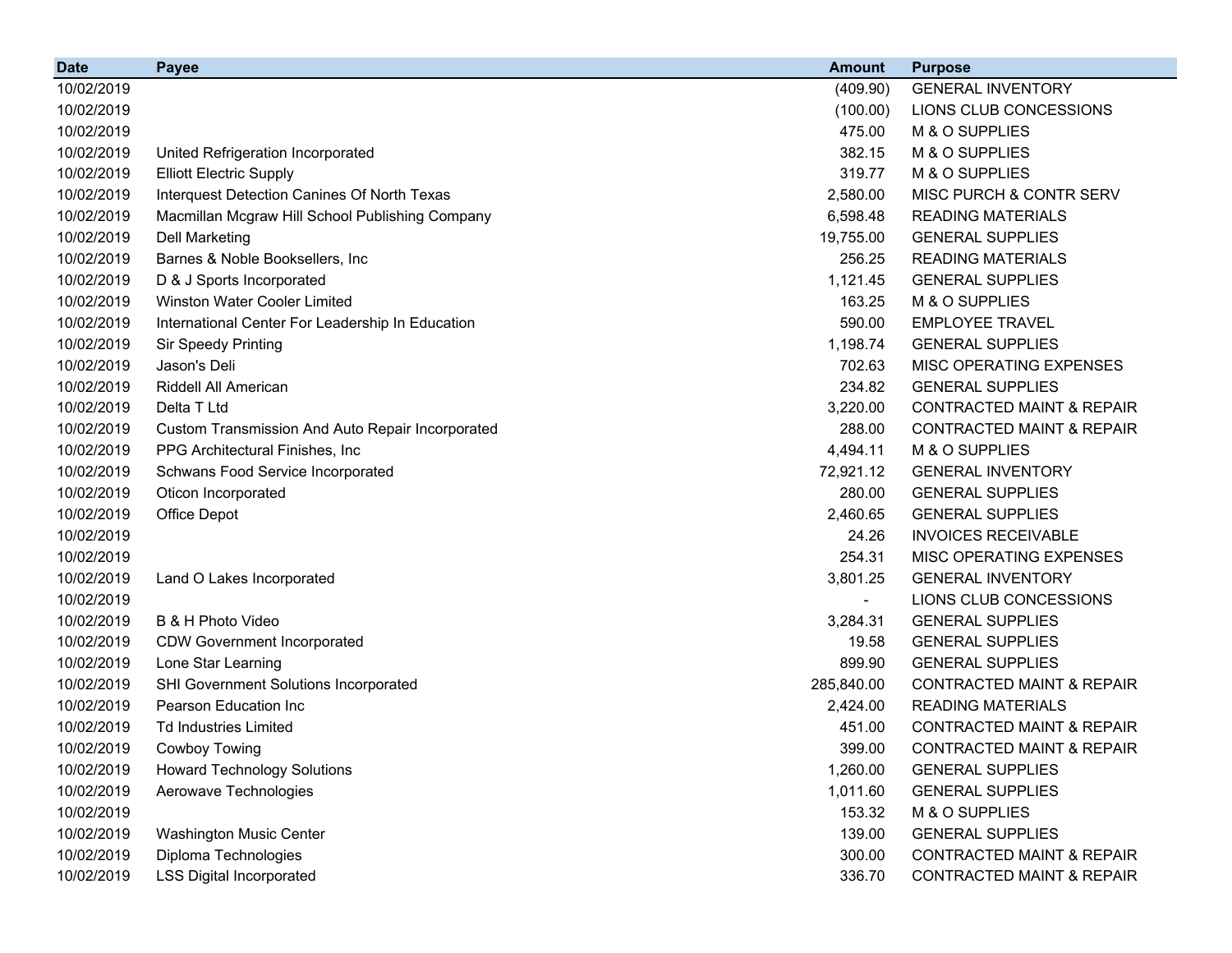| <b>Date</b> | <b>Payee</b>                              | <b>Amount</b> | <b>Purpose</b>                       |
|-------------|-------------------------------------------|---------------|--------------------------------------|
| 10/02/2019  | <b>ProComputing Corporation</b>           | 1,565.00      | <b>CONTRACTED MAINT &amp; REPAIR</b> |
| 10/02/2019  | Henry Schein Incorporated                 | 16.80         | <b>GENERAL SUPPLIES</b>              |
| 10/02/2019  | <b>Wedge Supply Incorporated</b>          | 693.60        | <b>GENERAL INVENTORY</b>             |
| 10/02/2019  | C D Hartnett Company                      | 61,032.87     | <b>FOOD</b>                          |
| 10/02/2019  |                                           | 36,902.44     | <b>GENERAL INVENTORY</b>             |
| 10/02/2019  | Everman High School                       | 127.00        | ATHLETIC ACTIVITY REVENUE            |
| 10/02/2019  | <b>Cornish Medical Electronics</b>        | 2,970.00      | <b>CONTRACTED MAINT &amp; REPAIR</b> |
| 10/02/2019  | Lone Star Percussion                      | 552.42        | <b>GENERAL SUPPLIES</b>              |
| 10/02/2019  | Anixter Incorporated                      | 245.93        | <b>GENERAL SUPPLIES</b>              |
| 10/02/2019  | Lamb Weston Sales Incorporated            | 35,003.82     | <b>GENERAL INVENTORY</b>             |
| 10/02/2019  | Arlington Hardware Incorporated #53       | 167.53        | M & O SUPPLIES                       |
| 10/02/2019  | Zimmerer Kubota Incorporated              | 3,370.21      | <b>CONTRACTED MAINT &amp; REPAIR</b> |
| 10/02/2019  | Johnson Controls Incorporate              | 598.00        | M & O SUPPLIES                       |
| 10/02/2019  | Child Care Associates Incorporated        | 861.66        | MISC PURCH & CONTR SERV              |
| 10/02/2019  | <b>Proquest Information And Learning</b>  | 2,032.15      | <b>GENERAL SUPPLIES</b>              |
| 10/02/2019  | Cummings Korayn Sue, OD PA                | 350.00        | MISC OPERATING EXPENSES              |
| 10/02/2019  | Vaccaro Peter                             | 115.00        | MISC PURCH & CONTR SERV              |
| 10/02/2019  | <b>Vines Maurice</b>                      | 105.00        | MISC PURCH & CONTR SERV              |
| 10/02/2019  | <b>Total Maintenance Solutions-South</b>  | 214.37        | M & O SUPPLIES                       |
| 10/02/2019  | Henry Undra M                             | 130.00        | MISC PURCH & CONTR SERV              |
| 10/02/2019  | Smith Kendrick                            | 220.00        | MISC PURCH & CONTR SERV              |
| 10/02/2019  | Safe and Civil Schools                    | 8,969.64      | MISC PURCH & CONTR SERV              |
| 10/02/2019  | Monarch Trophy Studio                     | 226.95        | <b>GENERAL SUPPLIES</b>              |
| 10/02/2019  |                                           | 120.15        | <b>INVOICES RECEIVABLE</b>           |
| 10/02/2019  | Logisoft Computer Products LLC            | 1,169.40      | <b>GENERAL SUPPLIES</b>              |
| 10/02/2019  | Lea Park & Play Incorporated              | 1,963.34      | M & O SUPPLIES                       |
| 10/02/2019  | Shoppa's Material Handling                | 1,249.00      | <b>CONTRACTED MAINT &amp; REPAIR</b> |
| 10/02/2019  | Automatic Sprinkler of Texas Incorporated | 2,896.00      | <b>CONTRACTED MAINT &amp; REPAIR</b> |
| 10/02/2019  | Hudl/Agile Sports Technologies            | 796.00        | MISC PURCH & CONTR SERV              |
| 10/02/2019  | <b>Carter Chris</b>                       | 85.00         | MISC PURCH & CONTR SERV              |
| 10/02/2019  | <b>Dilldine Robert</b>                    | 105.00        | MISC PURCH & CONTR SERV              |
| 10/02/2019  | Gardner Kyle                              | 85.00         | MISC PURCH & CONTR SERV              |
| 10/02/2019  | <b>Teal Roy</b>                           | 60.00         | MISC PURCH & CONTR SERV              |
| 10/02/2019  | Jackson Duane L                           | 170.00        | MISC PURCH & CONTR SERV              |
| 10/02/2019  | Jones Franklin                            | 210.00        | MISC PURCH & CONTR SERV              |
| 10/02/2019  | <b>Griffin Ricky</b>                      | 85.00         | MISC PURCH & CONTR SERV              |
| 10/02/2019  | Swoope James Landry                       | 240.00        | MISC PURCH & CONTR SERV              |
| 10/02/2019  | Cook Christopher                          | 412.50        | MISC PURCH & CONTR SERV              |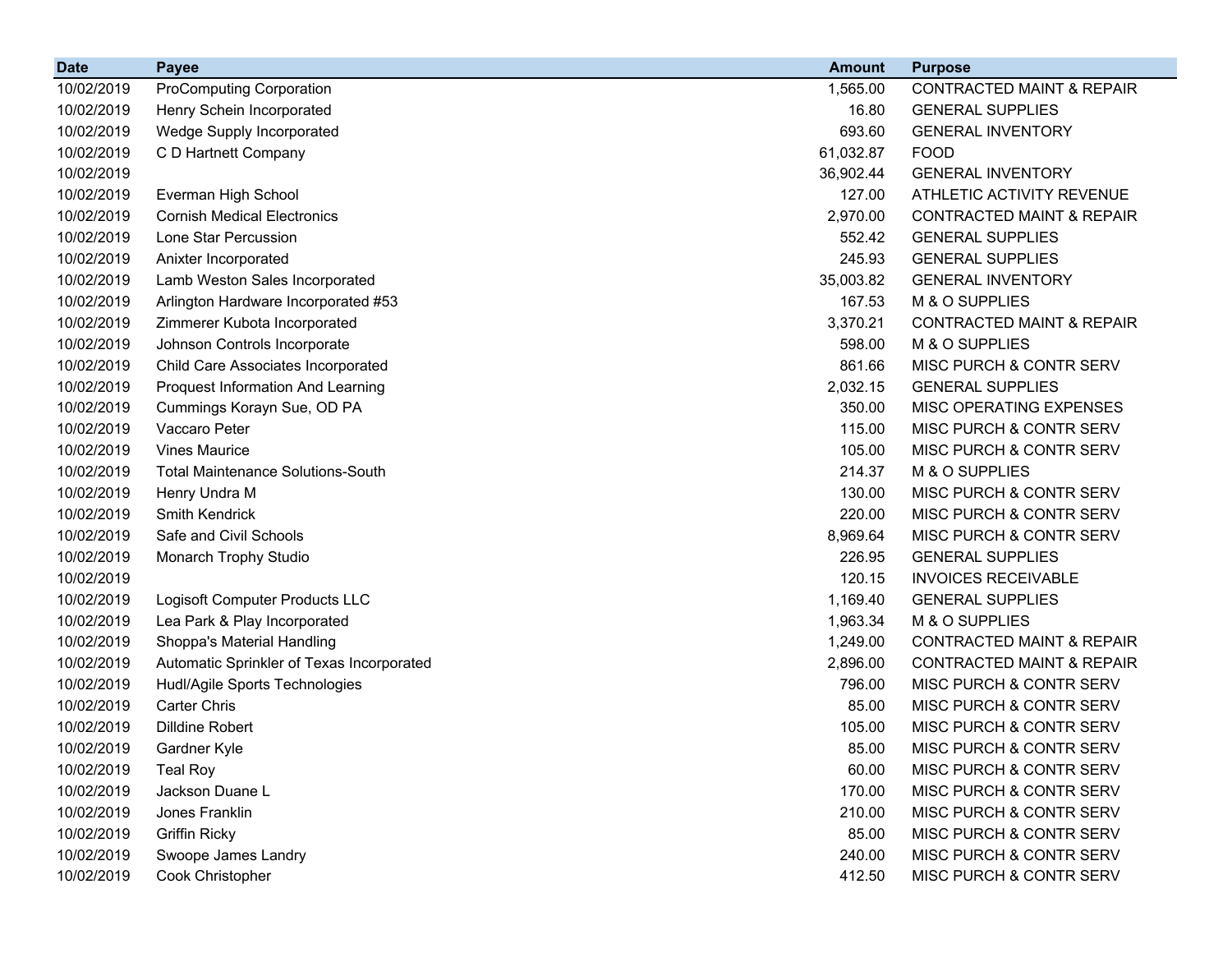| <b>Date</b> | <b>Payee</b>                    | <b>Amount</b> | <b>Purpose</b>                       |
|-------------|---------------------------------|---------------|--------------------------------------|
| 10/02/2019  | Dunlap Kirk D                   | 495.00        | MISC PURCH & CONTR SERV              |
| 10/02/2019  | Patience Kevin                  | 165.00        | MISC PURCH & CONTR SERV              |
| 10/02/2019  | <b>Bradrick Mark</b>            | 340.00        | MISC PURCH & CONTR SERV              |
| 10/02/2019  | Randolph William L              | 170.00        | MISC PURCH & CONTR SERV              |
| 10/02/2019  | Singer Cory                     | 1,125.00      | <b>INVOICES RECEIVABLE</b>           |
| 10/02/2019  | <b>Walker Jarvis</b>            | 85.00         | MISC PURCH & CONTR SERV              |
| 10/02/2019  | Alliance Geotechnical Group     | 125.00        | OTH PROFESSIONAL SERVICES            |
| 10/02/2019  | Davis Michael                   | 105.00        | MISC PURCH & CONTR SERV              |
| 10/02/2019  | Cole Scott                      | 115.00        | MISC PURCH & CONTR SERV              |
| 10/02/2019  | <b>Baker Richard</b>            | 690.00        | MISC PURCH & CONTR SERV              |
| 10/02/2019  | <b>Brown Sylvester III</b>      | 426.25        | MISC PURCH & CONTR SERV              |
| 10/02/2019  | Durham Dustin J                 | 412.50        | MISC PURCH & CONTR SERV              |
| 10/02/2019  | One Source Staffing Corporation | 73,538.47     | MISC PURCH & CONTR SERV              |
| 10/02/2019  | <b>Binswanger Glass</b>         | 176.94        | M & O SUPPLIES                       |
| 10/02/2019  | Rhodes Jennifer                 | 721.25        | MISC PURCH & CONTR SERV              |
| 10/02/2019  | <b>Allison Margaret Elaine</b>  | 85.00         | MISC PURCH & CONTR SERV              |
| 10/02/2019  | <b>SC Fuels</b>                 | 14,556.04     | <b>GENERAL INVENTORY</b>             |
| 10/02/2019  | Harris Cary D                   | 220.00        | MISC PURCH & CONTR SERV              |
| 10/02/2019  | Allen Brent                     | 210.00        | MISC PURCH & CONTR SERV              |
| 10/02/2019  | <b>Williams Arthur</b>          | 220.00        | MISC PURCH & CONTR SERV              |
| 10/02/2019  | <b>Hightower David</b>          | 105.00        | MISC PURCH & CONTR SERV              |
| 10/02/2019  | Shantz Randy                    | 230.00        | MISC PURCH & CONTR SERV              |
| 10/02/2019  | <b>Brown Scot</b>               | 220.00        | MISC PURCH & CONTR SERV              |
| 10/02/2019  | <b>Crawford Melvin</b>          | 170.00        | MISC PURCH & CONTR SERV              |
| 10/02/2019  |                                 | 105.00        | SAL & WAGES-SUPPORT PERS             |
| 10/02/2019  | Chavez Kelli                    | 115.00        | MISC PURCH & CONTR SERV              |
| 10/02/2019  | Stepina Bill                    | 105.00        | MISC PURCH & CONTR SERV              |
| 10/02/2019  | Jasper Rob                      | 230.00        | MISC PURCH & CONTR SERV              |
| 10/02/2019  | Tyer Logan                      | 210.00        | MISC PURCH & CONTR SERV              |
| 10/02/2019  | <b>McClain Gerald</b>           | 170.00        | MISC PURCH & CONTR SERV              |
| 10/02/2019  | Lemmons Marlon                  | 65.00         | MISC PURCH & CONTR SERV              |
| 10/02/2019  | <b>Wasiak Doug</b>              | 65.00         | MISC PURCH & CONTR SERV              |
| 10/02/2019  | <b>Vessels Chris</b>            | 210.00        | MISC PURCH & CONTR SERV              |
| 10/02/2019  | Le Alex                         | 105.00        | MISC PURCH & CONTR SERV              |
| 10/02/2019  | <b>Beard's Towing</b>           | 285.00        | <b>CONTRACTED MAINT &amp; REPAIR</b> |
| 10/02/2019  | Montgomery Michael              | 105.00        | MISC PURCH & CONTR SERV              |
| 10/02/2019  | Watson William                  | 105.00        | MISC PURCH & CONTR SERV              |
| 10/02/2019  | Berry Jermone                   | 105.00        | MISC PURCH & CONTR SERV              |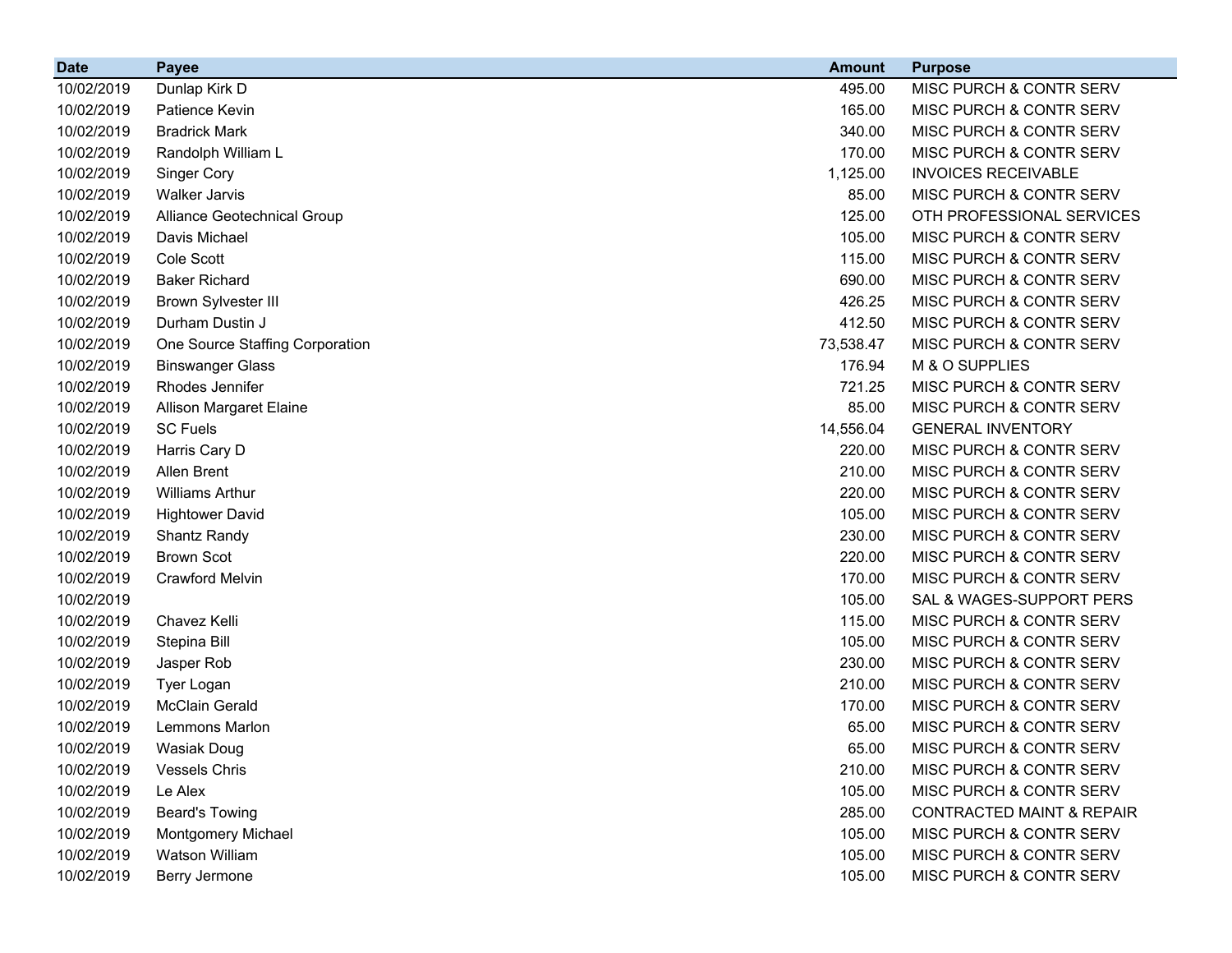| <b>Date</b> | <b>Payee</b>                                        | <b>Amount</b> | <b>Purpose</b>                       |
|-------------|-----------------------------------------------------|---------------|--------------------------------------|
| 10/02/2019  | <b>Bedford Carter S</b>                             | 105.00        | MISC PURCH & CONTR SERV              |
| 10/02/2019  | <b>Taylor Richard</b>                               | 115.00        | MISC PURCH & CONTR SERV              |
| 10/02/2019  | IdentiSys Incorporated                              | 2,417.22      | <b>GENERAL SUPPLIES</b>              |
| 10/02/2019  | National Wholesale Supply                           | 161.07        | M & O SUPPLIES                       |
| 10/02/2019  | Jackson Dalton                                      | 60.00         | MISC PURCH & CONTR SERV              |
| 10/02/2019  | Strassmann Klaus                                    | 105.00        | MISC PURCH & CONTR SERV              |
| 10/02/2019  | Main Street Installers, LLC                         | 6,018.77      | <b>VEHICLES</b>                      |
| 10/02/2019  | Cosenza & Associates, LLC                           | 795.00        | <b>GENERAL SUPPLIES</b>              |
| 10/02/2019  | <b>City Electric Supply Company</b>                 | 306.00        | <b>GENERAL INVENTORY</b>             |
| 10/02/2019  |                                                     | 27.29         | M & O SUPPLIES                       |
| 10/02/2019  | Kurz & Company                                      | 9,001.74      | <b>FOOD</b>                          |
| 10/02/2019  | <b>Jakes Finer Foods</b>                            | 5,396.00      | <b>GENERAL INVENTORY</b>             |
| 10/02/2019  | Accent Awards & Trophies, LLC                       | 1,258.20      | MISC PURCH & CONTR SERV              |
| 10/02/2019  | Best Buy for Business                               | 119.94        | <b>GENERAL SUPPLIES</b>              |
| 10/02/2019  | Industrial Controls Distributors, LLC               | 48.30         | M & O SUPPLIES                       |
| 10/02/2019  | <b>Enviromatic Systems Services</b>                 | 949.10        | M & O SUPPLIES                       |
| 10/02/2019  | <b>Thomas Curt</b>                                  | 115.00        | MISC PURCH & CONTR SERV              |
| 10/02/2019  | Panter Sherrie                                      | 95.00         | MISC PURCH & CONTR SERV              |
| 10/02/2019  | Cox Charles                                         | 105.00        | MISC PURCH & CONTR SERV              |
| 10/02/2019  | Estrellita Inc.                                     | 33,562.10     | <b>GENERAL SUPPLIES</b>              |
| 10/02/2019  | <b>Creative Bus Sales Inc.</b>                      | 1,344.55      | <b>GENERAL INVENTORY</b>             |
| 10/02/2019  | <b>Autonation Chevrolet</b>                         | 161.22        | M & O SUPPLIES                       |
| 10/02/2019  | Kleven John Michael                                 | 115.00        | MISC PURCH & CONTR SERV              |
| 10/02/2019  | <b>Enterprise TollPass Processing Center</b>        | 14.03         | MISC OPERATING EXPENSES              |
| 10/02/2019  | Follett School Solutions, Inc.                      | 189.99        | <b>GENERAL SUPPLIES</b>              |
| 10/02/2019  |                                                     | 3,315.25      | <b>READING MATERIALS</b>             |
| 10/02/2019  | Lone Star Furnishings LLC                           | 24,033.44     | <b>GENERAL SUPPLIES</b>              |
| 10/02/2019  |                                                     | 16,501.10     | M & O SUPPLIES                       |
| 10/02/2019  | <b>Arlington Today</b>                              | 3,600.00      | MISC PURCH & CONTR SERV              |
| 10/02/2019  | Crawford Electric Supply Company                    | 1,591.96      | M & O SUPPLIES                       |
| 10/02/2019  | Engage2learn                                        | 77,093.25     | MISC PURCH & CONTR SERV              |
| 10/02/2019  | Kyocera Document Solutions America                  | 2,084.50      | CONTRACTED MAINT & REPAIR            |
| 10/02/2019  | Alternative Mailing & Shipping Systems Incorporated | 180.00        | <b>CONTRACTED MAINT &amp; REPAIR</b> |
| 10/02/2019  | RD Lawns LLC                                        | 9,246.95      | <b>CONTRACTED MAINT &amp; REPAIR</b> |
| 10/02/2019  | Stacy Jesse                                         | 105.00        | MISC PURCH & CONTR SERV              |
| 10/02/2019  | Kenneth Vincent                                     | 275.00        | <b>INVOICES RECEIVABLE</b>           |
| 10/02/2019  | <b>Brown Reynolds Watford Architects</b>            | 5,454.91      | OTH PROFESSIONAL SERVICES            |
| 10/02/2019  | Lisle Violin Shop                                   | 25,410.00     | <b>GENERAL SUPPLIES</b>              |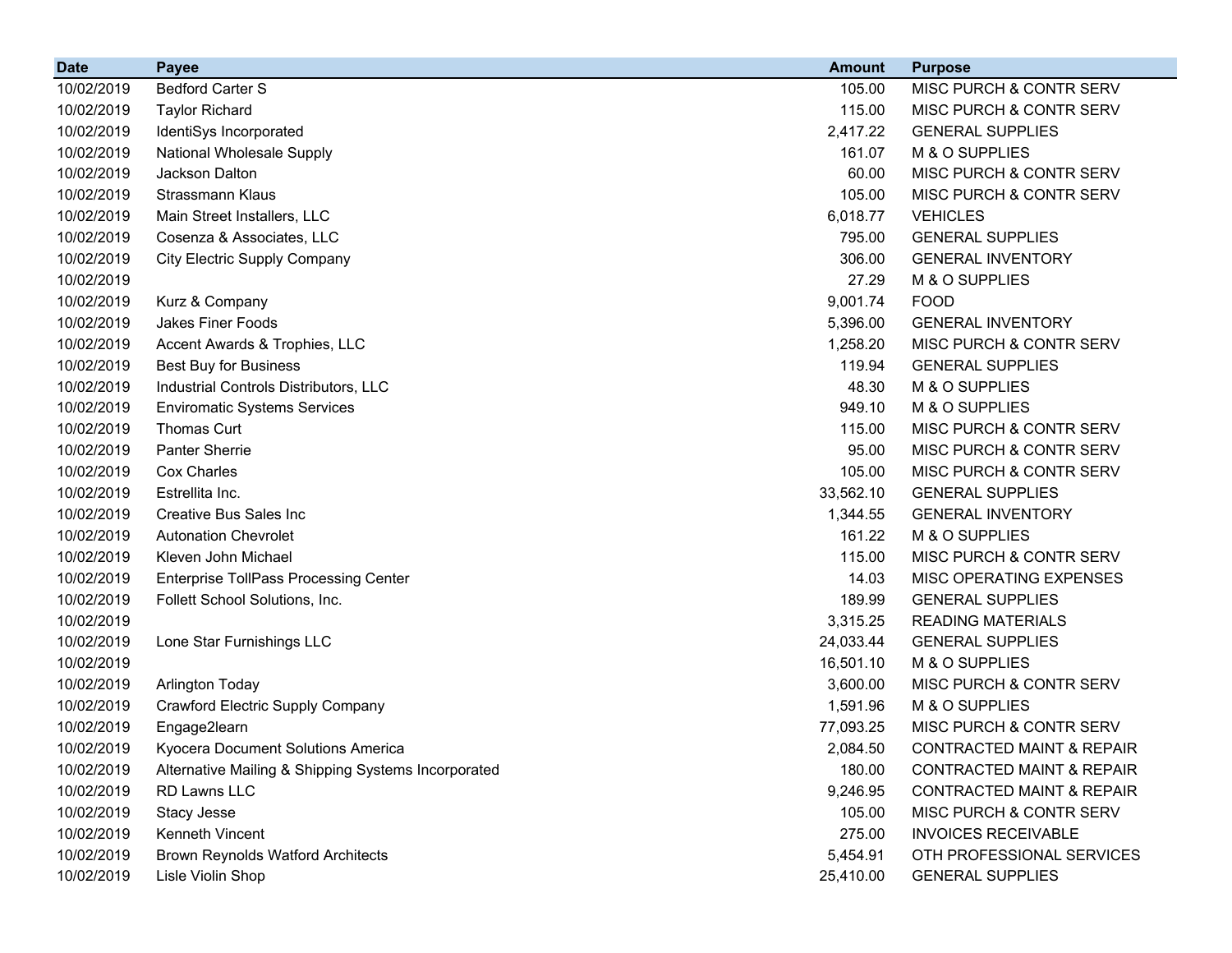| <b>Date</b> | <b>Payee</b>                                         | <b>Amount</b> | <b>Purpose</b>                       |
|-------------|------------------------------------------------------|---------------|--------------------------------------|
| 10/02/2019  | Evans Clifton                                        | 250.00        | <b>INVOICES RECEIVABLE</b>           |
| 10/02/2019  | Raptor Technologies, LLC                             | 495.00        | <b>GENERAL SUPPLIES</b>              |
| 10/02/2019  | Ferguson Enterprises, Inc.                           | 204.72        | M & O SUPPLIES                       |
| 10/02/2019  | HP Inc.                                              | 8,370.63      | <b>GENERAL SUPPLIES</b>              |
| 10/02/2019  | Davis LaCedrik                                       | 60.00         | MISC PURCH & CONTR SERV              |
| 10/02/2019  | Association for Supervision & Curriculum Development | 12,000.00     | MISC PURCH & CONTR SERV              |
| 10/02/2019  | <b>Roland Scott</b>                                  | 125.00        | MISC PURCH & CONTR SERV              |
| 10/02/2019  | Watson Chrystal                                      | 100.00        | MISC PURCH & CONTR SERV              |
| 10/02/2019  | <b>Betancourt Raymond</b>                            | 100.00        | MISC PURCH & CONTR SERV              |
| 10/02/2019  | Liberty Paper                                        | 43,943.80     | <b>GENERAL INVENTORY</b>             |
| 10/02/2019  | Mathis Lonnie                                        | 65.00         | MISC PURCH & CONTR SERV              |
| 10/02/2019  | Dr Pepper Snapple Group                              | 256.00        | MISC OPERATING EXPENSES              |
| 10/02/2019  | <b>Bull Market Promotions, LLC</b>                   | 1,175.00      | <b>GENERAL SUPPLIES</b>              |
| 10/02/2019  | Decker Equipment/School Fix                          | 212.92        | M & O SUPPLIES                       |
| 10/02/2019  | Texas State Board of Pharmacy                        | 110.00        | MISC OPERATING EXPENSES              |
| 10/02/2019  | <b>PTP Entertainment LLC</b>                         | 300.00        | <b>INVOICES RECEIVABLE</b>           |
| 10/02/2019  | Cardinal's Sport Center Incorporated                 | 513.00        | <b>GENERAL SUPPLIES</b>              |
| 10/02/2019  | AAA Glass & Mirror Co., INC.                         | 680.33        | <b>CONTRACTED MAINT &amp; REPAIR</b> |
| 10/02/2019  | Guinco Service                                       | 155.00        | <b>CONTRACTED MAINT &amp; REPAIR</b> |
| 10/02/2019  | Lowe's Home Centers, LLC                             | 543.08        | <b>GENERAL SUPPLIES</b>              |
| 10/02/2019  |                                                      | 451.70        | M & O SUPPLIES                       |
| 10/02/2019  | Locke Supply Co.                                     | 4.94          | <b>GENERAL INVENTORY</b>             |
| 10/02/2019  |                                                      | 125.99        | M & O SUPPLIES                       |
| 10/02/2019  | Stewart and Stevenson, LLC                           | 1,482.00      | MISC PURCH & CONTR SERV              |
| 10/02/2019  | <b>Final Graphic</b>                                 | 55.00         | MISC PURCH & CONTR SERV              |
| 10/02/2019  | iPrint Technologies                                  | 4,634.00      | <b>GENERAL SUPPLIES</b>              |
| 10/02/2019  | Sysco North Texas                                    | 17,903.92     | <b>GENERAL INVENTORY</b>             |
| 10/02/2019  | Gillum Amy                                           | 35.00         | MISC PURCH & CONTR SERV              |
| 10/02/2019  | Langston Stanley P                                   | 85.00         | MISC PURCH & CONTR SERV              |
| 10/02/2019  | Moore Supply Co                                      | 19.94         | M & O SUPPLIES                       |
| 10/02/2019  | OTC Brands, Inc                                      | 500.01        | <b>GENERAL SUPPLIES</b>              |
| 10/02/2019  |                                                      | 87.20         | <b>INVOICES RECEIVABLE</b>           |
| 10/02/2019  | Mighty Auto Parts of DFW                             | 870.20        | <b>GENERAL INVENTORY</b>             |
| 10/02/2019  | Lee Narada                                           | 60.00         | MISC PURCH & CONTR SERV              |
| 10/02/2019  | Green Light Group, LLC                               | 50.00         | <b>CONTRACTED MAINT &amp; REPAIR</b> |
| 10/02/2019  | Corder Janet Raglin                                  | 750.00        | MISC PURCH & CONTR SERV              |
| 10/02/2019  | OverDrive, Inc                                       | 200.00        | <b>READING MATERIALS</b>             |
| 10/02/2019  | <b>C&amp;S Trailers</b>                              | 1,444.75      | <b>CONTRACTED MAINT &amp; REPAIR</b> |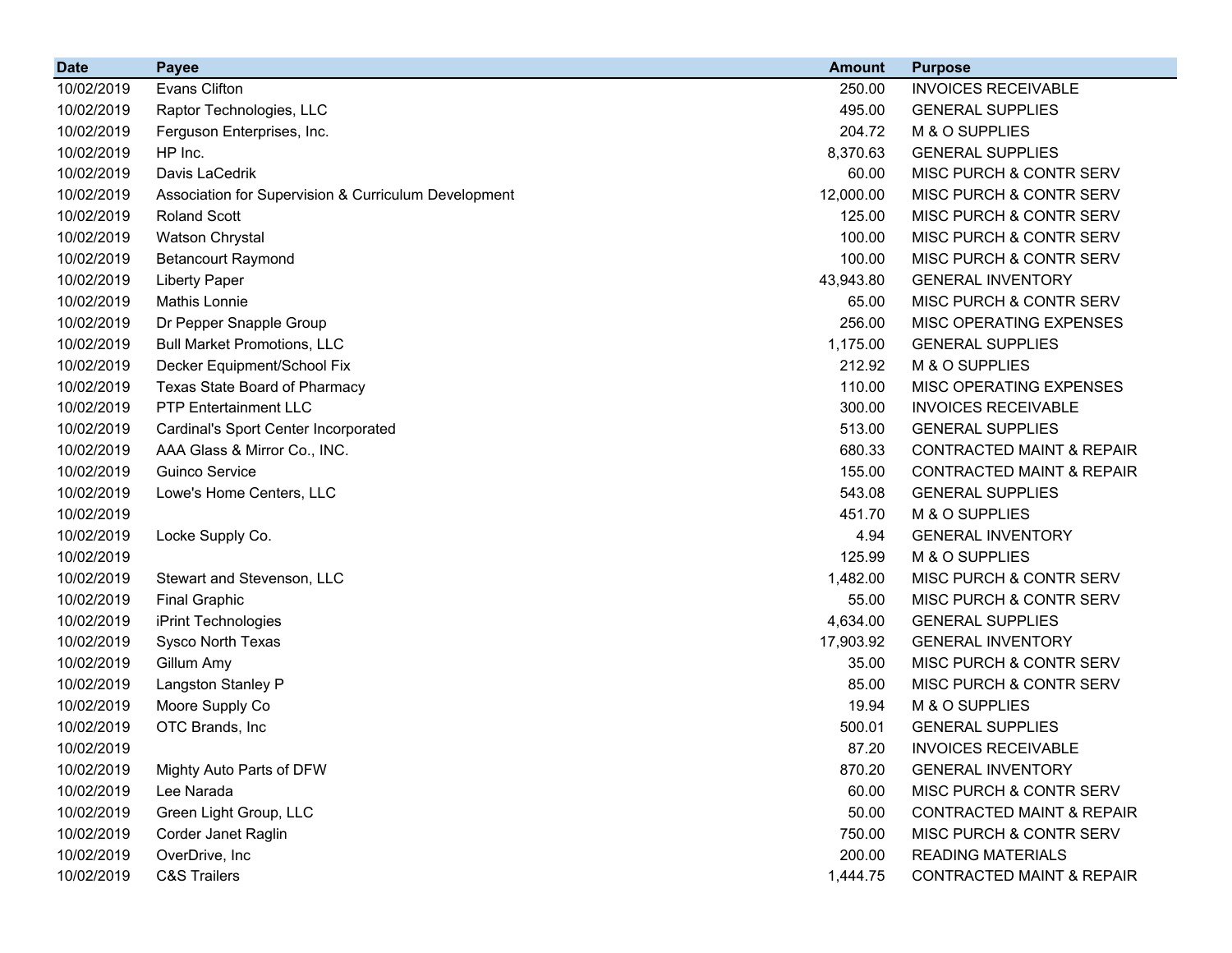| <b>Date</b> | <b>Payee</b>                                       | <b>Amount</b> | <b>Purpose</b>                       |
|-------------|----------------------------------------------------|---------------|--------------------------------------|
| 10/02/2019  | Nasco                                              | 1,226.91      | <b>GENERAL SUPPLIES</b>              |
| 10/02/2019  | N Tune Music & Sound, Inc.                         | 5,041.14      | <b>GENERAL SUPPLIES</b>              |
| 10/02/2019  | Learning A-Z LLC                                   | 3,519.00      | <b>GENERAL SUPPLIES</b>              |
| 10/02/2019  | Morrison, Courtney Antionette                      | 165.00        | <b>INVOICES RECEIVABLE</b>           |
| 10/02/2019  | Arlington ISD Dan Dipert Career + Technical Center | 310.00        | MISC OPERATING EXPENSES              |
| 10/02/2019  | Drew Consulting Services Incorporated              | 1,100.00      | <b>CONTRACTED MAINT &amp; REPAIR</b> |
| 10/02/2019  | Drew Consulting Services Incorporated              | 1,475.00      | <b>CONTRACTED MAINT &amp; REPAIR</b> |
| 10/02/2019  | Drew Consulting Services Incorporated              | 2,350.00      | <b>CONTRACTED MAINT &amp; REPAIR</b> |
| 10/02/2019  | Drew Consulting Services Incorporated              | 550.00        | <b>CONTRACTED MAINT &amp; REPAIR</b> |
| 10/02/2019  | Drew Consulting Services Incorporated              | 1,100.00      | <b>CONTRACTED MAINT &amp; REPAIR</b> |
| 10/02/2019  | Drew Consulting Services Incorporated              | 2,550.00      | <b>CONTRACTED MAINT &amp; REPAIR</b> |
| 10/02/2019  | Drew Consulting Services Incorporated              | 9,100.00      | OTH PROFESSIONAL SERVICES            |
| 10/02/2019  | Drew Consulting Services Incorporated              | 1,950.00      | <b>CONTRACTED MAINT &amp; REPAIR</b> |
| 10/02/2019  | <b>Rhoades Debra</b>                               | 535.00        | MISC PURCH & CONTR SERV              |
| 10/02/2019  | Otus LLC                                           | 53,000.00     | MISC PURCH & CONTR SERV              |
| 10/02/2019  | Bettis Aljay III                                   | 100.00        | SAL & WAGES-SUPPORT PERS             |
| 10/02/2019  | Givens Elmer Ray                                   | 335.00        | MISC PURCH & CONTR SERV              |
| 10/02/2019  | <b>Lankford Travis</b>                             | 105.00        | MISC PURCH & CONTR SERV              |
| 10/02/2019  | Ocheskey Donna                                     | 85.00         | MISC PURCH & CONTR SERV              |
| 10/02/2019  | Lambert Glenn                                      | 250.00        | MISC PURCH & CONTR SERV              |
| 10/02/2019  | Jackson Barry                                      | 200.00        | MISC PURCH & CONTR SERV              |
| 10/02/2019  | <b>Taylor Smith Consulting LLC</b>                 | 7,687.67      | MISC PURCH & CONTR SERV              |
| 10/02/2019  | <b>Brice Brandon</b>                               | 115.00        | MISC PURCH & CONTR SERV              |
| 10/02/2019  | Microsonic                                         | 46.50         | <b>GENERAL SUPPLIES</b>              |
| 10/02/2019  | <b>Campos Engineering INC</b>                      | 6,373.00      | <b>CONTRACTED MAINT &amp; REPAIR</b> |
| 10/02/2019  | Oriental Building Services Inc                     | 4,981.12      | <b>CONTRACTED MAINT &amp; REPAIR</b> |
| 10/02/2019  | iHeartMedia                                        | 20,000.00     | MISC PURCH & CONTR SERV              |
| 10/02/2019  | National Seating & Mobility Inc                    | 3,334.77      | <b>GENERAL SUPPLIES</b>              |
| 10/02/2019  | <b>YR Sales</b>                                    | 1,022.50      | <b>INVOICES RECEIVABLE</b>           |
| 10/02/2019  | Respondus Inc                                      | 3,000.00      | <b>GENERAL SUPPLIES</b>              |
| 10/02/2019  | <b>Lindenmeyr Munroe</b>                           | 6,529.00      | <b>GENERAL INVENTORY</b>             |
| 10/02/2019  | DOT Medical and Drug Testing Services Inc          | 70.00         | MISC OPERATING EXPENSES              |
| 10/02/2019  | <b>Blick Art Materials</b>                         | 1,273.64      | <b>GENERAL SUPPLIES</b>              |
| 10/02/2019  | Project Lead The Way Incorporated                  | 9,483.49      | <b>GENERAL SUPPLIES</b>              |
| 10/02/2019  | CoughDrop Inc                                      | 400.00        | <b>GENERAL SUPPLIES</b>              |
| 10/02/2019  | Carter Alphonso                                    | 65.00         | <b>MISC PURCH &amp; CONTR SERV</b>   |
| 10/02/2019  | Hammond Bruce                                      | 225.00        | MISC PURCH & CONTR SERV              |
| 10/02/2019  | Sievers Chris                                      | 105.00        | MISC PURCH & CONTR SERV              |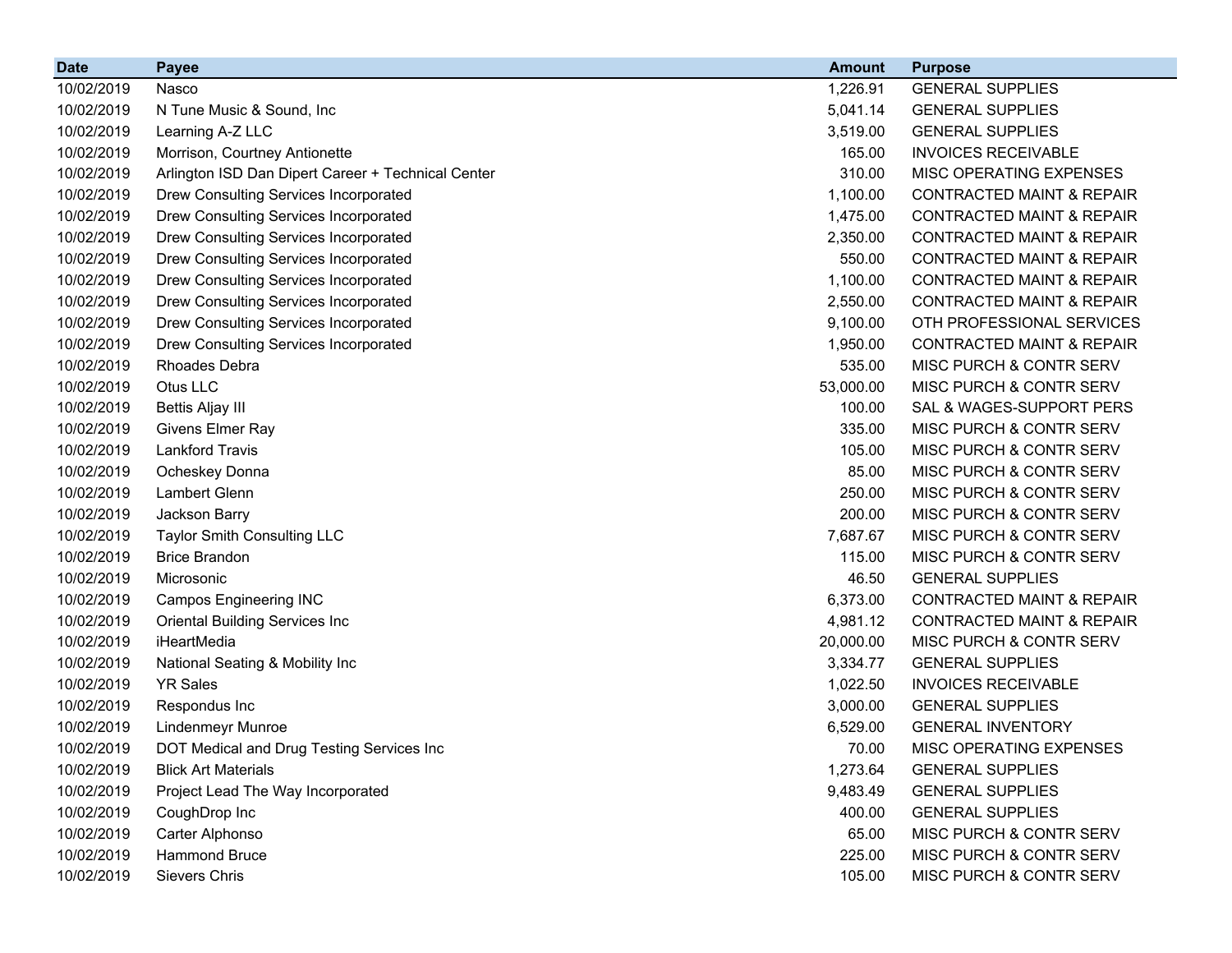| <b>Date</b> | <b>Payee</b>                                                | <b>Amount</b> | <b>Purpose</b>                       |
|-------------|-------------------------------------------------------------|---------------|--------------------------------------|
| 10/02/2019  | Yates Kyle                                                  | 105.00        | MISC PURCH & CONTR SERV              |
| 10/02/2019  | <b>Woods Charles</b>                                        | 105.00        | MISC PURCH & CONTR SERV              |
| 10/02/2019  | E-Logic Inc                                                 | 220.00        | <b>GENERAL SUPPLIES</b>              |
| 10/02/2019  | Ancira Michael                                              | 115.00        | MISC PURCH & CONTR SERV              |
| 10/02/2019  | Garden Reginald                                             | 100.00        | MISC PURCH & CONTR SERV              |
| 10/02/2019  | Goodpasture Ron                                             | 85.00         | MISC PURCH & CONTR SERV              |
| 10/02/2019  | Concord Theatricals Corp. Rodgers & Hammerstein Theatricals | 2,270.00      | <b>GENERAL SUPPLIES</b>              |
| 10/02/2019  | Tiwuana Askey                                               | 85.00         | MISC PURCH & CONTR SERV              |
| 10/02/2019  | Tiwuana Askey                                               | 85.00         | MISC PURCH & CONTR SERV              |
| 10/02/2019  | Tiwuana Askey                                               | 340.00        | MISC PURCH & CONTR SERV              |
| 10/02/2019  | Alie Guerra                                                 | 65.00         | MISC PURCH & CONTR SERV              |
| 10/02/2019  | Robert I Dawson                                             | 65.00         | MISC PURCH & CONTR SERV              |
| 10/02/2019  | Hillco Partners L L C                                       | 5,870.96      | <b>LOBBYING</b>                      |
| 10/02/2019  | <b>Complete Supply Incorporated</b>                         | 5,360.32      | <b>GENERAL INVENTORY</b>             |
| 10/02/2019  |                                                             | 225.25        | M & O SUPPLIES                       |
| 10/02/2019  | <b>Empire Paper Company</b>                                 | 2,272.00      | <b>GENERAL INVENTORY</b>             |
| 10/02/2019  | Elevator Maintenance and Repair Incorporated                | 2,960.10      | <b>CONTRACTED MAINT &amp; REPAIR</b> |
| 10/02/2019  | Austin Turf & Tractor                                       | 1,138.60      | M & O SUPPLIES                       |
| 10/02/2019  | Hobby Lobby Store #175                                      | 285.24        | <b>GENERAL SUPPLIES</b>              |
| 10/02/2019  |                                                             | 70.83         | <b>INVOICES RECEIVABLE</b>           |
| 10/02/2019  | <b>EAI Education</b>                                        | 25.02         | <b>GENERAL SUPPLIES</b>              |
| 10/02/2019  | <b>Bio Corporation</b>                                      | 67.50         | <b>GENERAL SUPPLIES</b>              |
| 10/02/2019  | Jack Rasmussen (Luthier)                                    | 226.00        | <b>CONTRACTED MAINT &amp; REPAIR</b> |
| 10/02/2019  | <b>VLK Architects</b>                                       | 24,229.02     | OTH PROFESSIONAL SERVICES            |
| 10/02/2019  | Gray Technologies                                           | 11,295.00     | <b>GENERAL SUPPLIES</b>              |
| 10/02/2019  | <b>Dealers Electrical Supply Company</b>                    | 50.26         | M & O SUPPLIES                       |
| 10/02/2019  | Bucks Wheel & Equipment Company                             | 23.40         | <b>GENERAL INVENTORY</b>             |
| 10/02/2019  |                                                             | 200.52        | M & O SUPPLIES                       |
| 10/02/2019  | Careersafe                                                  | 25.00         | MISC OPERATING EXPENSES              |
| 10/02/2019  | M J Thomas Engineering Llc                                  | 3,400.00      | OTH PROFESSIONAL SERVICES            |
| 10/02/2019  | <b>Texas Auto Painting</b>                                  | 188.00        | <b>CONTRACTED MAINT &amp; REPAIR</b> |
| 10/02/2019  | <b>Best Plumbing Specialties Incorporated</b>               | 219.30        | <b>GENERAL INVENTORY</b>             |
| 10/02/2019  | Romeo Music                                                 | 6,600.00      | <b>GENERAL SUPPLIES</b>              |
| 10/02/2019  | North Texas Colorguard Association                          | 1,425.00      | MISC OPERATING EXPENSES              |
| 10/02/2019  | Music & Arts                                                | 5,226.90      | <b>FURN &amp; EQUIP &gt; \$5,000</b> |
| 10/02/2019  |                                                             | 16,639.34     | <b>GENERAL SUPPLIES</b>              |
| 10/02/2019  | <b>Sprint Nextel Network</b>                                | 372.76        | <b>WATER</b>                         |
| 10/02/2019  | Language Line Services Incorporated                         | 1,860.36      | MISC PURCH & CONTR SERV              |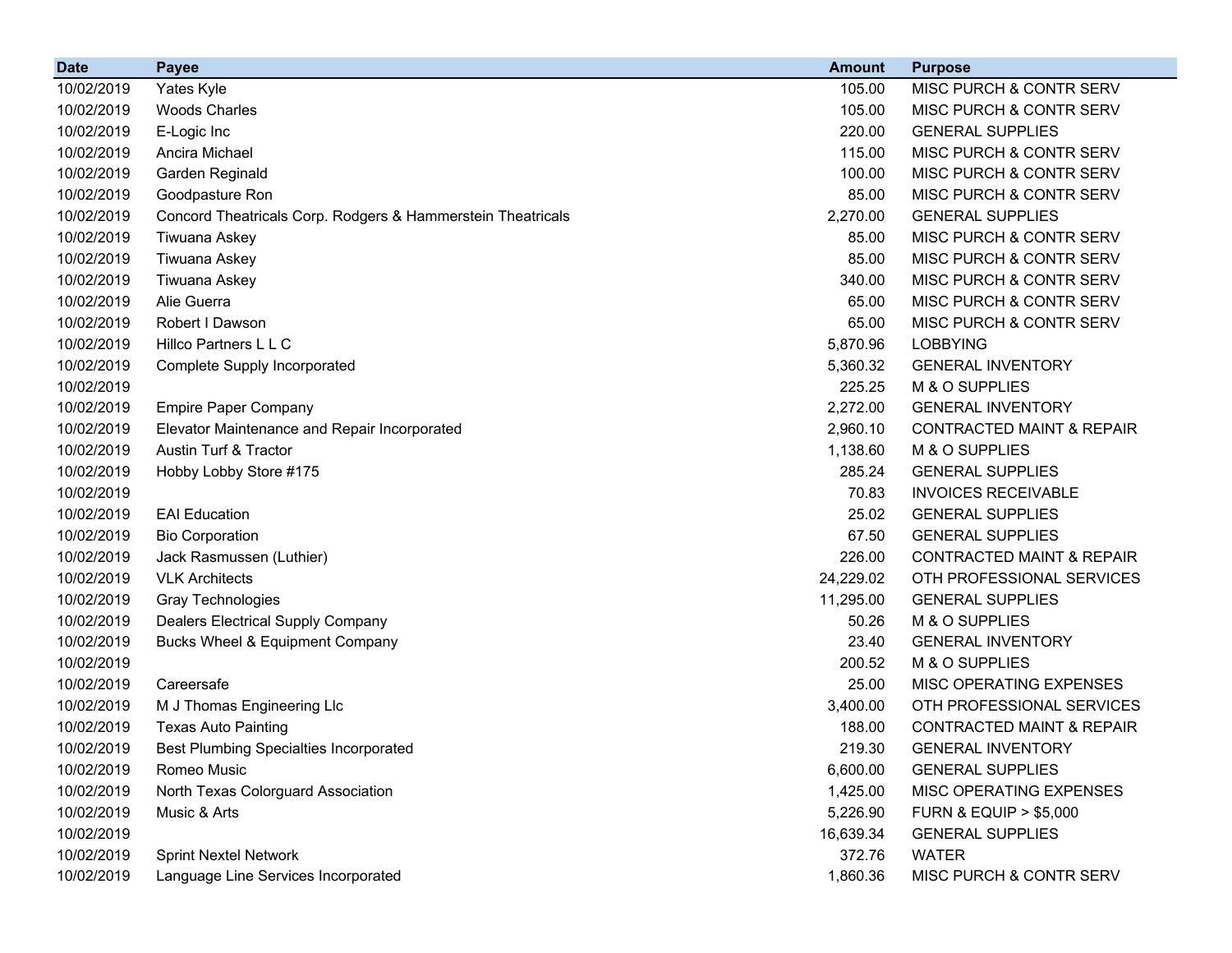| <b>Date</b> | <b>Payee</b>                                                   | <b>Amount</b> | <b>Purpose</b>                             |
|-------------|----------------------------------------------------------------|---------------|--------------------------------------------|
| 10/02/2019  | Byrne Brothers Foods Incorporate                               | 24,567.75     | <b>GENERAL INVENTORY</b>                   |
| 10/02/2019  | Arlington Independent School District Food & Nutrition Service | 77.63         | <b>GENERAL SUPPLIES</b>                    |
| 10/02/2019  |                                                                | 3,969.83      | MISC OPERATING EXPENSES                    |
| 10/02/2019  | Cengage Learning                                               | 280.58        | <b>READING MATERIALS</b>                   |
| 10/02/2019  | Rush Truck Centers Of Texas Limited Partnership                | 323.98        | <b>GENERAL INVENTORY</b>                   |
| 10/02/2019  |                                                                | 1,424.53      | M & O SUPPLIES                             |
| 10/02/2019  | Abuelo's                                                       | 2,812.42      | MISC OPERATING EXPENSES                    |
| 10/02/2019  | Academic Supplier                                              | 41.00         | <b>GENERAL SUPPLIES</b>                    |
| 10/02/2019  | Red Gold Llc                                                   | 31,089.00     | <b>GENERAL INVENTORY</b>                   |
| 10/02/2019  | Rush Bus Center Of Texas                                       | 401.97        | <b>GENERAL INVENTORY</b>                   |
| 10/02/2019  | H2O Supply Incorporated                                        | 2,079.78      | <b>GENERAL INVENTORY</b>                   |
| 10/02/2019  | University Of Texas High School                                | 95.00         | <b>TESTING MATERIALS</b>                   |
| 10/02/2019  | Sas Technologies Limited                                       | 6,381.03      | <b>CONTRACTED MAINT &amp; REPAIR</b>       |
| 10/02/2019  | <b>B &amp; C Truck Electric</b>                                | 2,604.45      | <b>GENERAL INVENTORY</b>                   |
| 10/02/2019  | North Texas Tollway Authority                                  | 28.18         | MISC OPERATING EXPENSES                    |
| 10/02/2019  | North Texas Tollway Authority                                  | 111.24        | MISC OPERATING EXPENSES                    |
| 10/02/2019  | North Texas Tollway Authority                                  | 5.14          | MISC OPERATING EXPENSES                    |
| 10/02/2019  | North Texas Tollway Authority                                  | 3.52          | MISC OPERATING EXPENSES                    |
| 10/02/2019  | North Texas Tollway Authority                                  | 8.57          | MISC OPERATING EXPENSES                    |
| 10/02/2019  | North Texas Tollway Authority                                  | 5.14          | MISC OPERATING EXPENSES                    |
| 10/02/2019  | North Texas Tollway Authority                                  | 3.52          | MISC OPERATING EXPENSES                    |
| 10/02/2019  | North Texas Tollway Authority                                  | 11.83         | MISC OPERATING EXPENSES                    |
| 10/02/2019  | Arlington Chamber Of Commerce                                  | 1,250.00      | MISC OPERATING EXPENSES                    |
| 10/02/2019  | Demco Incorporated                                             | 756.15        | <b>GENERAL SUPPLIES</b>                    |
| 10/02/2019  |                                                                | 240.13        | <b>INVOICES RECEIVABLE</b>                 |
| 10/02/2019  | <b>Flinn Scientific</b>                                        | 72.53         | <b>GENERAL SUPPLIES</b>                    |
| 10/02/2019  | <b>Commercial Recorder</b>                                     | 59.80         | <b>Statutorily Required Public Notices</b> |
| 10/02/2019  | Gopher Sport Equipment                                         | 121.21        | <b>GENERAL SUPPLIES</b>                    |
| 10/02/2019  | Hancock Sign Company                                           | 4,880.76      | <b>CONTRACTED MAINT &amp; REPAIR</b>       |
| 10/02/2019  | Midwest Technology Products Tx0025                             | 709.90        | <b>GENERAL SUPPLIES</b>                    |
| 10/02/2019  | Pasco Brokerage Incorporated                                   | 4,342.90      | NON-FOOD REQUISITIONS                      |
| 10/02/2019  | <b>Pollock Paper Distributors</b>                              | 16,457.16     | <b>GENERAL INVENTORY</b>                   |
| 10/02/2019  |                                                                | 2,001.50      | NON-FOOD REQUISITIONS                      |
| 10/02/2019  | <b>Pyramid School Products</b>                                 | 5,860.44      | <b>GENERAL INVENTORY</b>                   |
| 10/02/2019  |                                                                | 132.98        | <b>GENERAL SUPPLIES</b>                    |
| 10/02/2019  | Quality Audio Visual Service Incorporated                      | 150.00        | <b>CONTRACTED MAINT &amp; REPAIR</b>       |
| 10/02/2019  | Sentinel The Alarm Company                                     | 22,727.78     | RENTALS & OPERATING LEASE                  |
| 10/02/2019  | Texas Association Of School Business Officials                 | 135.00        | <b>DUES</b>                                |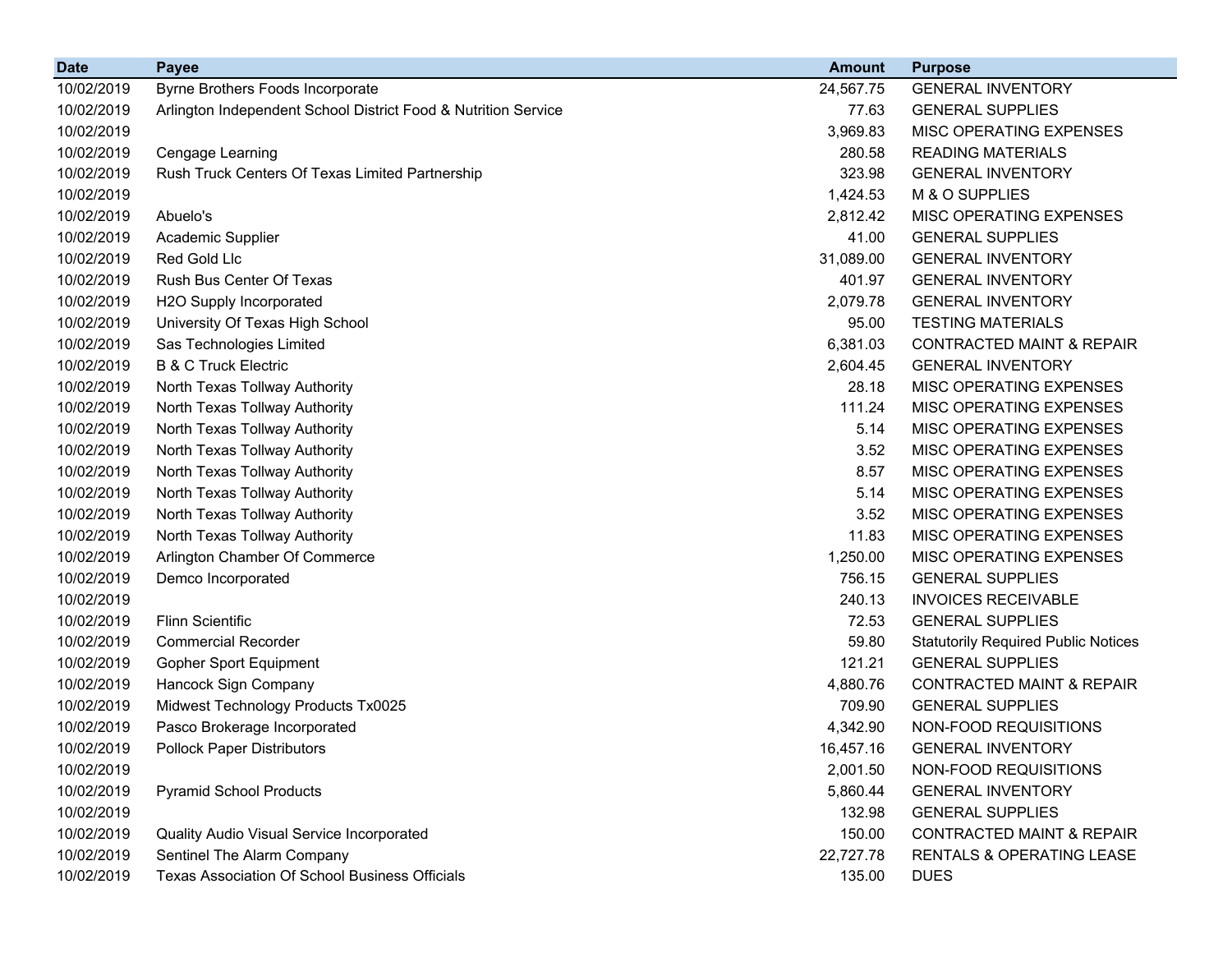| <b>Date</b> | <b>Payee</b>                                               | <b>Amount</b> | <b>Purpose</b>                       |
|-------------|------------------------------------------------------------|---------------|--------------------------------------|
| 10/02/2019  | Texas Department of Licensing and Regulation               | 190.00        | MISC OPERATING EXPENSES              |
| 10/02/2019  | <b>United Parcel Service</b>                               | 116.00        | <b>GENERAL SUPPLIES</b>              |
| 10/02/2019  | Olen Williams Sales & Service                              | 8,855.00      | <b>CONTRACTED MAINT &amp; REPAIR</b> |
| 10/02/2019  | Arlington High School 001                                  | 498.50        | MISC OPERATING EXPENSES              |
| 10/02/2019  | Martin High School<br>005                                  | 26.00         | <b>MISC OPERATING EXPENSES</b>       |
| 10/03/2019  | <b>United Educators Association</b>                        | 1,038.31      | UNITED FUND                          |
| 10/03/2019  | Texas United School Employees Local 100                    | 137.72        | UNITED FUND                          |
| 10/03/2019  | United States Department Of Education National Payment Ctr | 228.53        | UNITED FUND                          |
| 10/03/2019  | Truman Tim Chapter 13 Trustee                              | 542.31        | UNITED FUND                          |
| 10/03/2019  | Michigan State Disbursement Unit                           | 181.84        | UNITED FUND                          |
| 10/03/2019  | <b>United States Treasury</b>                              | 545.30        | FED INC TAX WITHHOLDING              |
| 10/03/2019  | Association Of Texas Professional Teachers Local           | 14.19         | UNITED FUND                          |
| 10/03/2019  | Association Of Texas Professional Educators State          | 20.00         | UNITED FUND                          |
| 10/03/2019  | Association Of Texas Professional Educators State          | 100.41        | UNITED FUND                          |
| 10/03/2019  | Department of Children and Family Services - Louisiana     | 138.46        | UNITED FUND                          |
| 10/03/2019  | <b>Trellis Company</b>                                     | 85.91         | UNITED FUND                          |
| 10/03/2019  | Educational Employees Credit Union - HSA                   | 944.23        | <b>DENTAL INSURANCE</b>              |
| 10/03/2019  | <b>Educational Employees Credit Union</b>                  | 6,225.00      | DUE TO CREDIT UNION                  |
| 10/03/2019  | <b>Texas State Teachers Association</b>                    | 15.45         | UNITED FUND                          |
| 10/03/2019  | <b>Atmos Energy</b>                                        | 2,433.81      | <b>WATER</b>                         |
| 10/03/2019  | <b>Equipment Depot LTD</b>                                 | 786.60        | <b>CONTRACTED MAINT &amp; REPAIR</b> |
| 10/03/2019  |                                                            | 25,296.70     | <b>FURN &amp; EQUIP &gt; \$5,000</b> |
| 10/03/2019  | Home Depot Pro                                             | 4,008.00      | <b>GENERAL INVENTORY</b>             |
| 10/03/2019  |                                                            |               | LIONS CLUB CONCESSIONS               |
| 10/03/2019  | United Refrigeration Incorporated                          | 48.72         | M & O SUPPLIES                       |
| 10/03/2019  | Office Depot                                               | 118.54        | <b>GENERAL SUPPLIES</b>              |
| 10/03/2019  | B & H Photo Video                                          | 126.37        | <b>GENERAL SUPPLIES</b>              |
| 10/03/2019  | <b>Cowboy Towing</b>                                       | 963.00        | <b>CONTRACTED MAINT &amp; REPAIR</b> |
| 10/03/2019  | <b>ProComputing Corporation</b>                            | 1,200.00      | <b>CONTRACTED MAINT &amp; REPAIR</b> |
| 10/03/2019  | Apple Computer Incorporated                                | 193.00        | <b>GENERAL SUPPLIES</b>              |
| 10/03/2019  | ETA hand2mind                                              | 310.01        | <b>GENERAL SUPPLIES</b>              |
| 10/03/2019  | Welch John                                                 | 825.00        | MISC PURCH & CONTR SERV              |
| 10/03/2019  | Hanover Uniform Company                                    | 98.00         | NON-FOOD REQUISITIONS                |
| 10/03/2019  | <b>IXL Learning</b>                                        | 6,470.00      | <b>GENERAL SUPPLIES</b>              |
| 10/03/2019  | Musser Amanda                                              | 742.50        | MISC PURCH & CONTR SERV              |
| 10/03/2019  | Ferrellgas, Incorporated                                   | 7,085.74      | <b>GENERAL INVENTORY</b>             |
| 10/03/2019  | Texas Pottery Supply and Clay Company                      | 321.40        | <b>CONTRACTED MAINT &amp; REPAIR</b> |
| 10/03/2019  | Robert D. Lee                                              | 825.00        | MISC PURCH & CONTR SERV              |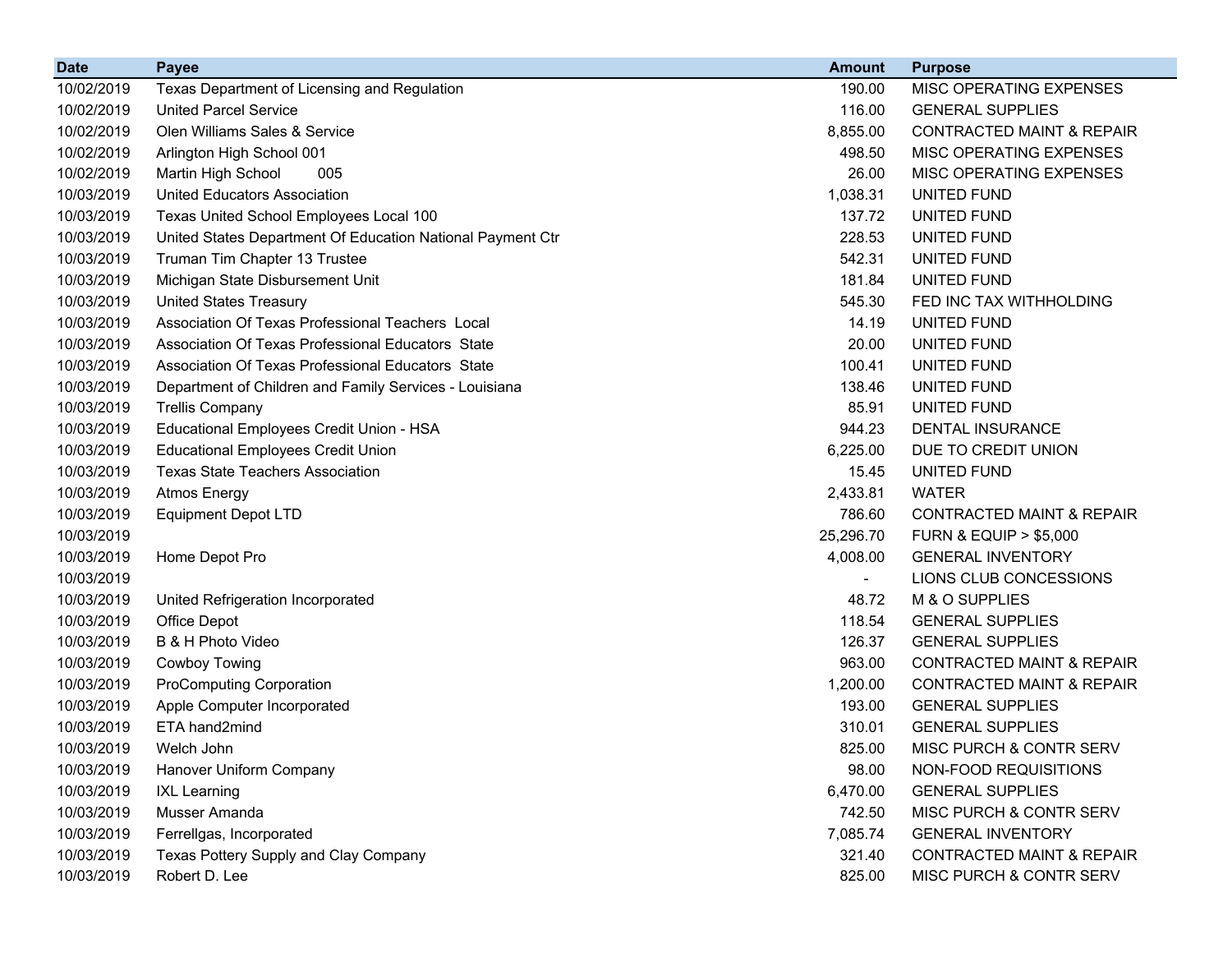| <b>Date</b> | <b>Payee</b>                                 | <b>Amount</b> | <b>Purpose</b>                       |
|-------------|----------------------------------------------|---------------|--------------------------------------|
| 10/03/2019  | Eichelbaum Wardell Hansen Powell & Mehl P.C. | 86,440.55     | <b>LEGAL SERVICES</b>                |
| 10/03/2019  | McCarty Ryan                                 | 1,800.00      | <b>INVOICES RECEIVABLE</b>           |
| 10/03/2019  | <b>JEN RANDALL</b>                           | 1,750.00      | <b>INVOICES RECEIVABLE</b>           |
| 10/03/2019  | AlphaGraphics                                | 37.50         | ACCOUNTS PAYABLE-ACCRUALS            |
| 10/03/2019  |                                              | 6,100.00      | <b>GENERAL INVENTORY</b>             |
| 10/03/2019  |                                              | 155.38        | <b>GENERAL SUPPLIES</b>              |
| 10/03/2019  | Barbier International Inc.                   | 385.44        | MISC PURCH & CONTR SERV              |
| 10/03/2019  | <b>Tyson Prepared Foods</b>                  | 79,487.00     | <b>GENERAL INVENTORY</b>             |
| 10/03/2019  | HP Inc.                                      | 2,996.75      | <b>GENERAL SUPPLIES</b>              |
| 10/03/2019  | <b>Sirius Education Solutions LLC</b>        | 8,320.00      | <b>GENERAL SUPPLIES</b>              |
| 10/03/2019  | Katie Karin                                  | 1,000.00      | <b>INVOICES RECEIVABLE</b>           |
| 10/03/2019  | Lowe's Home Centers, LLC                     | 664.36        | M & O SUPPLIES                       |
| 10/03/2019  | iPrint Technologies                          | 37.00         | <b>GENERAL SUPPLIES</b>              |
| 10/03/2019  | Sysco North Texas                            | 13,187.97     | <b>GENERAL INVENTORY</b>             |
| 10/03/2019  | DataBank IMX LLC                             | 922.50        | <b>CONTRACTED MAINT &amp; REPAIR</b> |
| 10/03/2019  | Nasco                                        | 168.72        | <b>GENERAL SUPPLIES</b>              |
| 10/03/2019  | Learning A-Z LLC                             | 769.65        | <b>GENERAL SUPPLIES</b>              |
| 10/03/2019  | Staples Inc/Staples Business Advantage       | 60.90         | <b>GENERAL SUPPLIES</b>              |
| 10/03/2019  | Drew Consulting Services Incorporated        | 8,750.00      | OTH PROFESSIONAL SERVICES            |
| 10/03/2019  | <b>Taylor Smith Consulting LLC</b>           | 5,457.13      | MISC PURCH & CONTR SERV              |
| 10/03/2019  | <b>Wright Express FSC</b>                    | 35,330.71     | ACCOUNTS PAYABLE-ACCRUALS            |
| 10/03/2019  | <b>Blick Art Materials</b>                   | 935.84        | <b>GENERAL SUPPLIES</b>              |
| 10/03/2019  | Flippen Group The                            | 26,243.06     | MISC PURCH & CONTR SERV              |
| 10/03/2019  | <b>Atmos Energy</b>                          | 138.22        | <b>WATER</b>                         |
| 10/03/2019  | Moses Palmer Howell Llp Attorneys At Law     | 1,127.25      | <b>LEGAL SERVICES</b>                |
| 10/04/2019  | Ravonne Allmon-Smith                         | 59.01         | <b>EMPLOYEE TRAVEL</b>               |
| 10/04/2019  | Susan Anderson                               | 127.22        | <b>EMPLOYEE TRAVEL</b>               |
| 10/04/2019  | Veronica Bacopulos                           | 13.38         | <b>EMPLOYEE TRAVEL</b>               |
| 10/04/2019  | Heather Blanco                               | 14.45         | <b>EMPLOYEE TRAVEL</b>               |
| 10/04/2019  | <b>Albert Brown</b>                          | 58.90         | <b>EMPLOYEE TRAVEL</b>               |
| 10/04/2019  | <b>Kevin Burgess</b>                         | 93.95         | <b>EMPLOYEE TRAVEL</b>               |
| 10/04/2019  | Patricia Bustamante                          | 40.77         | <b>EMPLOYEE TRAVEL</b>               |
| 10/04/2019  | Micaela Canas                                | 17.60         | <b>EMPLOYEE TRAVEL</b>               |
| 10/04/2019  | Lesley Cano                                  | 59.65         | <b>EMPLOYEE TRAVEL</b>               |
| 10/04/2019  | Elia Chavez                                  | 34.78         | <b>EMPLOYEE TRAVEL</b>               |
| 10/04/2019  | Sherrie Dean                                 | 18.14         | <b>EMPLOYEE TRAVEL</b>               |
| 10/04/2019  | <b>Tracy Draper Lloyd</b>                    | 111.12        | <b>EMPLOYEE TRAVEL</b>               |
| 10/04/2019  | Clara Flores                                 | 45.53         | <b>EMPLOYEE TRAVEL</b>               |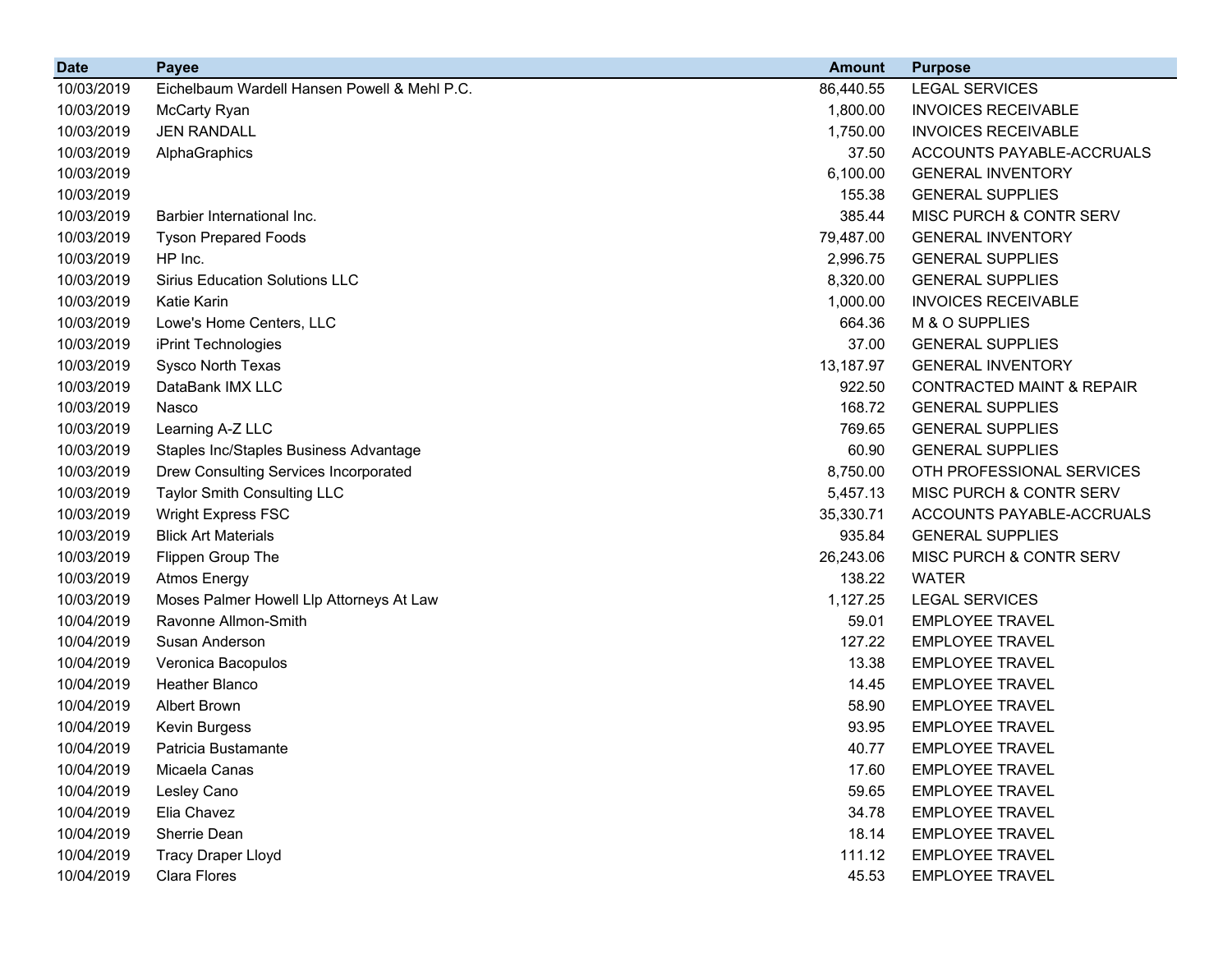| <b>Date</b> | <b>Payee</b>                         | <b>Amount</b> | <b>Purpose</b>                       |
|-------------|--------------------------------------|---------------|--------------------------------------|
| 10/04/2019  | Patricia Fusilier                    | 12.14         | <b>EMPLOYEE TRAVEL</b>               |
| 10/04/2019  | Marisol Garcia                       | 121.28        | <b>EMPLOYEE TRAVEL</b>               |
| 10/04/2019  | <b>Sherrill Giddens</b>              | 46.92         | <b>EMPLOYEE TRAVEL</b>               |
| 10/04/2019  | Marguerite Goodenough                | 27.13         | <b>EMPLOYEE TRAVEL</b>               |
| 10/04/2019  | Lindsey Gorman                       | 66.28         | <b>EMPLOYEE TRAVEL</b>               |
| 10/04/2019  | Yadira Hernandez                     | 11.88         | <b>EMPLOYEE TRAVEL</b>               |
| 10/04/2019  | Maria Hernandez-Manzanero            | 13.16         | <b>EMPLOYEE TRAVEL</b>               |
| 10/04/2019  | Michael Hill                         | 76.02         | <b>EMPLOYEE TRAVEL</b>               |
| 10/04/2019  | Sandra Hitt                          | 53.18         | <b>EMPLOYEE TRAVEL</b>               |
| 10/04/2019  | Jim Holland                          | 39.64         | <b>EMPLOYEE TRAVEL</b>               |
| 10/04/2019  | Cara Hughes                          | 35.20         | <b>EMPLOYEE TRAVEL</b>               |
| 10/04/2019  | Tamara Johnson                       | 68.53         | <b>EMPLOYEE TRAVEL</b>               |
| 10/04/2019  | Angela Lanciaux                      | 116.00        | MISC OPERATING EXPENSES              |
| 10/04/2019  | Susan Love                           | 13.80         | <b>EMPLOYEE TRAVEL</b>               |
| 10/04/2019  | Kevin Macklin                        | 37.50         | <b>EMPLOYEE TRAVEL</b>               |
| 10/04/2019  | Myra McGlothen-Sutton                | 50.08         | <b>EMPLOYEE TRAVEL</b>               |
| 10/04/2019  | Ellen Elizabeth Page                 | 17.92         | <b>EMPLOYEE TRAVEL</b>               |
| 10/04/2019  | <b>Gabriel Paredes</b>               | 33.38         | <b>EMPLOYEE TRAVEL</b>               |
| 10/04/2019  | <b>Eric Phillips</b>                 | 36.86         | <b>EMPLOYEE TRAVEL</b>               |
| 10/04/2019  | Geralyn Pichon-Medlin                | 32.64         | <b>EMPLOYEE TRAVEL</b>               |
| 10/04/2019  | Jacqueline Puckett                   | 7.49          | <b>EMPLOYEE TRAVEL</b>               |
| 10/04/2019  | Lydia Ramos                          | 20.28         | <b>EMPLOYEE TRAVEL</b>               |
| 10/04/2019  | <b>Christine Rodriguez</b>           | 72.01         | <b>EMPLOYEE TRAVEL</b>               |
| 10/04/2019  | Mary Ann Romero                      | 36.59         | <b>EMPLOYEE TRAVEL</b>               |
| 10/04/2019  | Katherine Schimek                    | 66.18         | <b>EMPLOYEE TRAVEL</b>               |
| 10/04/2019  | Suzanne Stevenson                    | 21.29         | <b>EMPLOYEE TRAVEL</b>               |
| 10/04/2019  | Vanessa Valadez                      | 13.38         | <b>EMPLOYEE TRAVEL</b>               |
| 10/04/2019  | Linda Walker                         | 94.86         | <b>EMPLOYEE TRAVEL</b>               |
| 10/04/2019  | Vera Lea                             | 28.73         | <b>EMPLOYEE TRAVEL</b>               |
| 10/04/2019  | <b>Borden Dairy Company</b>          | 71,752.96     | <b>FOOD</b>                          |
| 10/04/2019  | <b>Ballpark Parking Partners LLC</b> | 80,696.00     | LIONS CLUB CONCESSIONS               |
| 10/09/2019  | University Of Texas At Arlington     | 2,746.35      | <b>TEXTBOOKS</b>                     |
| 10/09/2019  | Aisd Activity Fund                   | 30,000.00     | MISC OPERATING EXPENSES              |
| 10/09/2019  | <b>Teachers Discovery</b>            | 499.02        | <b>GENERAL SUPPLIES</b>              |
| 10/09/2019  | Corgan Assoc Architects Incorporated | 59,985.33     | <b>CONTRACTED MAINT &amp; REPAIR</b> |
| 10/09/2019  |                                      | 9,812.55      | OTH PROFESSIONAL SERVICES            |
| 10/09/2019  | <b>Labatt Food Service</b>           | 49,165.07     | <b>GENERAL INVENTORY</b>             |
| 10/09/2019  |                                      | $\sim$        | LIONS CLUB CONCESSIONS               |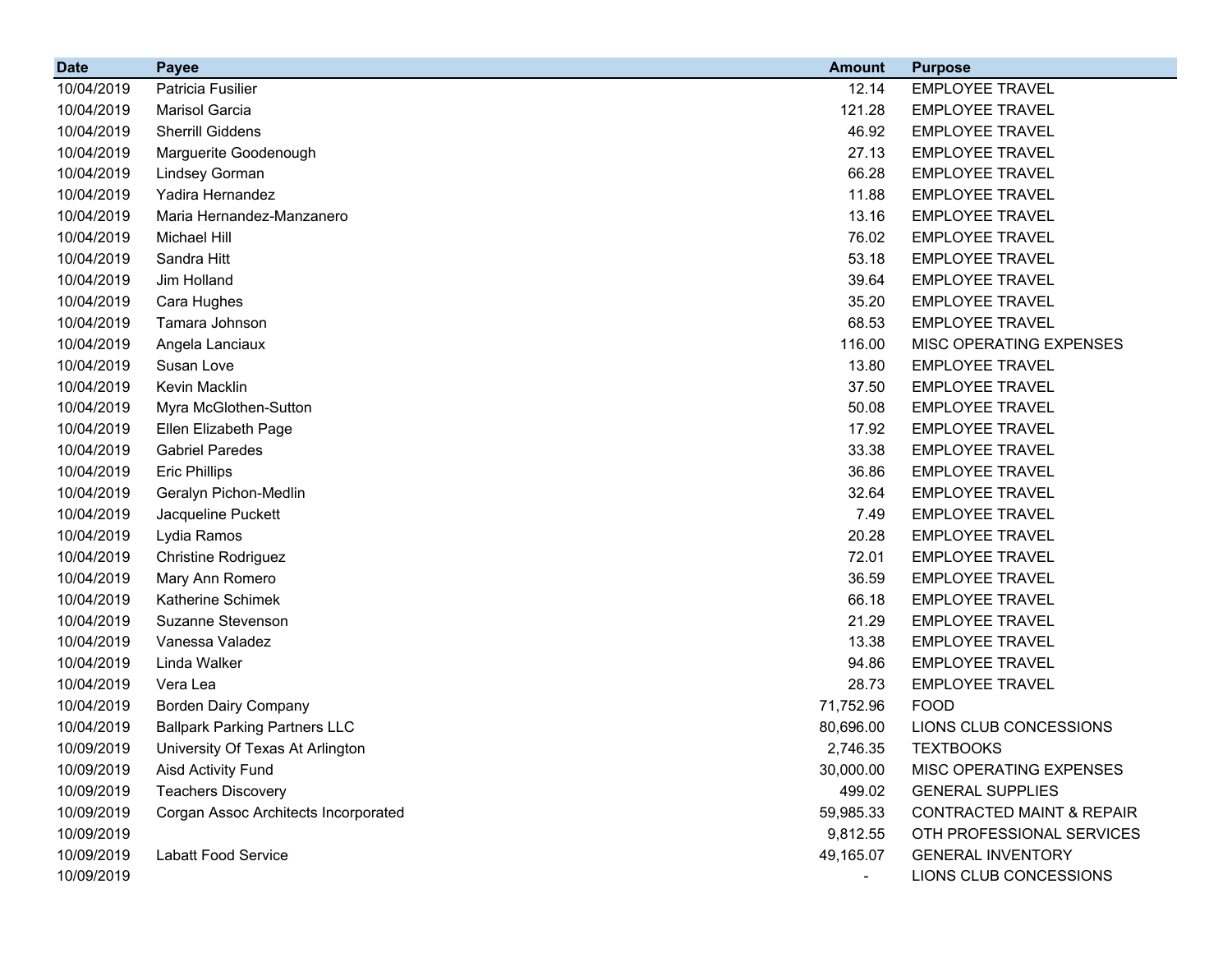| <b>Date</b> | <b>Payee</b>                                  | <b>Amount</b>            | <b>Purpose</b>                       |
|-------------|-----------------------------------------------|--------------------------|--------------------------------------|
| 10/09/2019  | <b>Pavement Services Corporation</b>          | 7,656.00                 | <b>CONTRACTED MAINT &amp; REPAIR</b> |
| 10/09/2019  | <b>Grainger Industrial Supply</b>             | 485.13                   | M & O SUPPLIES                       |
| 10/09/2019  | Qep Incorporated                              | 96.80                    | <b>READING MATERIALS</b>             |
| 10/09/2019  | Us Postmaster                                 | 4,302.37                 | <b>GENERAL SUPPLIES</b>              |
| 10/09/2019  | <b>Troxell Communications Incorporated</b>    | 59.84                    | <b>GENERAL SUPPLIES</b>              |
| 10/09/2019  | Hoshizaki South Central Distribution Center   | 174.15                   | M & O SUPPLIES                       |
| 10/09/2019  | <b>Burleson Independent School District</b>   | 121.00                   | ATHLETIC ACTIVITY REVENUE            |
| 10/09/2019  | Home Depot Pro                                | 185.55                   | <b>GENERAL SUPPLIES</b>              |
| 10/09/2019  |                                               | 976.69                   | M & O SUPPLIES                       |
| 10/09/2019  | Home Depot Pro                                | 79.64                    | <b>GENERAL INVENTORY</b>             |
| 10/09/2019  |                                               |                          | LIONS CLUB CONCESSIONS               |
| 10/09/2019  | Home Depot Pro                                | 9,295.24                 | <b>GENERAL INVENTORY</b>             |
| 10/09/2019  | Heritage Food Service Group Incorporated      | 293.99                   | M & O SUPPLIES                       |
| 10/09/2019  | College Board The                             | 400.00                   | <b>DUES</b>                          |
| 10/09/2019  | <b>Technology Student Association</b>         | 770.00                   | <b>DUES</b>                          |
| 10/09/2019  | Kroger                                        | 54.76                    | <b>FOOD</b>                          |
| 10/09/2019  |                                               | 500.68                   | <b>GENERAL SUPPLIES</b>              |
| 10/09/2019  |                                               | 594.83                   | MISC OPERATING EXPENSES              |
| 10/09/2019  | United Refrigeration Incorporated             | 2,162.98                 | M & O SUPPLIES                       |
| 10/09/2019  | <b>Tarrant County Election Administration</b> | 80.00                    | <b>ELECTION COSTS</b>                |
| 10/09/2019  | <b>Elliott Electric Supply</b>                | 2,127.47                 | M & O SUPPLIES                       |
| 10/09/2019  | Vehicle Maintenance Program                   | 311.35                   | <b>GENERAL INVENTORY</b>             |
| 10/09/2019  | Therapro Incorporated                         | 110.00                   | <b>GENERAL SUPPLIES</b>              |
| 10/09/2019  | Raymond Turco And Associates                  | 2,426.77                 | <b>MISC OPERATING EXPENSES</b>       |
| 10/09/2019  | Estes Mcclure & Assoc Inc                     | 6,500.00                 | BLDG PURCH, CONSTR, IMPROVE          |
| 10/09/2019  |                                               | 28,050.00                | OTH PROFESSIONAL SERVICES            |
| 10/09/2019  | Barnes & Noble Booksellers, Inc.              | 740.40                   | <b>READING MATERIALS</b>             |
| 10/09/2019  | <b>Winston Water Cooler Limited</b>           | 192.50                   | M & O SUPPLIES                       |
| 10/09/2019  | Mission Arlington/Mission Metroplex           | 2,150.00                 | MISC PURCH & CONTR SERV              |
| 10/09/2019  | <b>Sir Speedy Printing</b>                    | 10,702.31                | <b>GENERAL INVENTORY</b>             |
| 10/09/2019  | Jason's Deli                                  | 457.83                   | <b>MISC OPERATING EXPENSES</b>       |
| 10/09/2019  | Riddell All American                          | 408.97                   | <b>GENERAL SUPPLIES</b>              |
| 10/09/2019  | Paradise Produce                              | 90,778.70                | <b>FOOD</b>                          |
| 10/09/2019  | Delta T Ltd                                   | $\overline{\phantom{0}}$ | <b>CONTRACTED MAINT &amp; REPAIR</b> |
| 10/09/2019  | <b>Trane Company Commercial Systems Group</b> | 934.50                   | M & O SUPPLIES                       |
| 10/09/2019  | Mart Incorporated                             | 79,250.00                | <b>CONTRACTED MAINT &amp; REPAIR</b> |
| 10/09/2019  | <b>Teachers Curriculum Institute</b>          | 254.00                   | <b>GENERAL SUPPLIES</b>              |
| 10/09/2019  | PPG Architectural Finishes, Inc               | 48.56                    | M & O SUPPLIES                       |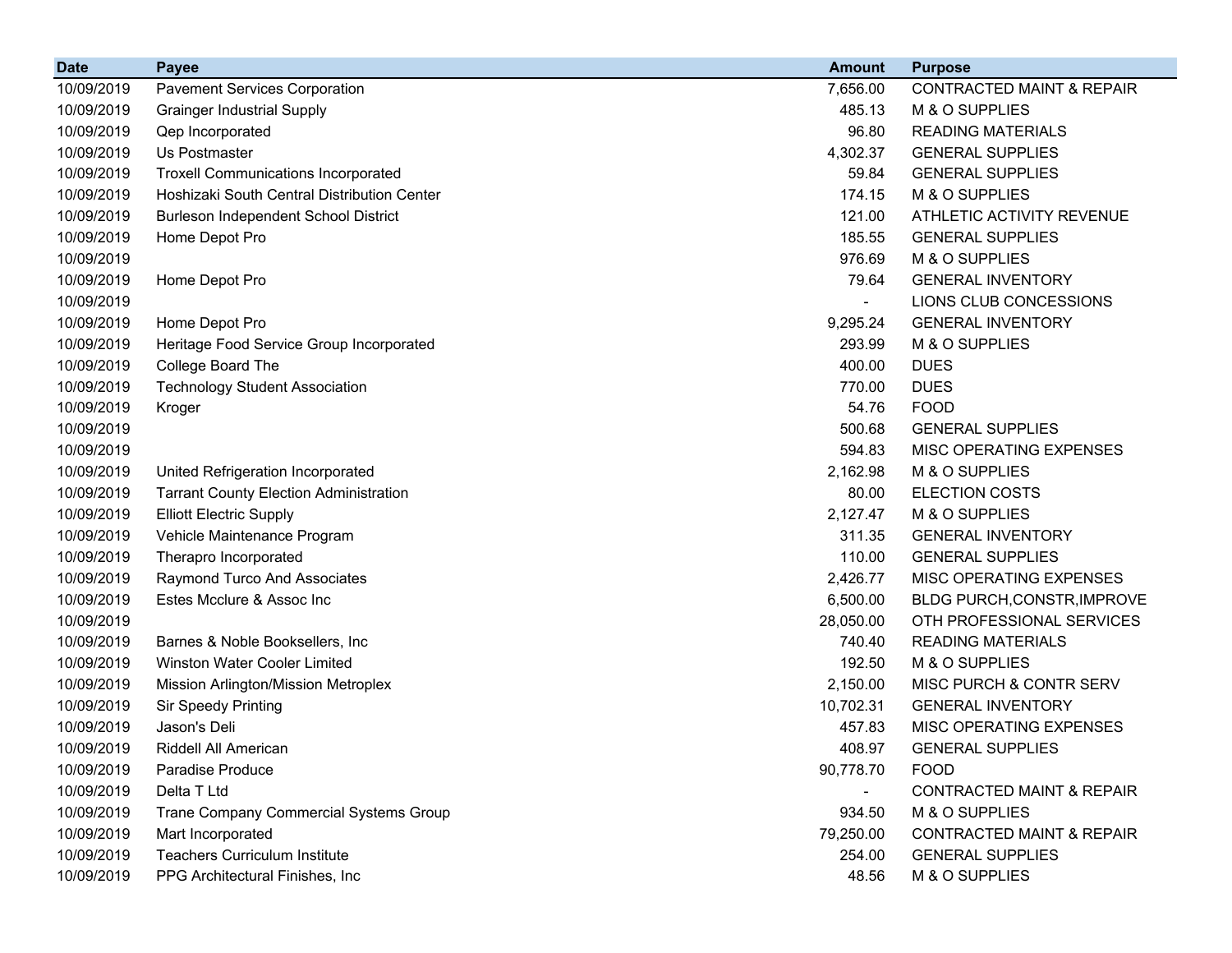| <b>Date</b> | <b>Payee</b>                                 | <b>Amount</b> | <b>Purpose</b>                       |
|-------------|----------------------------------------------|---------------|--------------------------------------|
| 10/09/2019  | <b>Careys Sporting Goods</b>                 | 1,191.29      | <b>GENERAL SUPPLIES</b>              |
| 10/09/2019  | Office Depot                                 | 227.30        | <b>GENERAL INVENTORY</b>             |
| 10/09/2019  |                                              | 5,170.23      | <b>GENERAL SUPPLIES</b>              |
| 10/09/2019  |                                              | 133.98        | <b>INVOICES RECEIVABLE</b>           |
| 10/09/2019  |                                              | 107.19        | M & O SUPPLIES                       |
| 10/09/2019  | S & S Worldwide                              | 41.56         | <b>GENERAL SUPPLIES</b>              |
| 10/09/2019  | Endzone Video Systems                        | 584.00        | <b>GENERAL SUPPLIES</b>              |
| 10/09/2019  | Land O Lakes Incorporated                    | 23,850.00     | <b>GENERAL INVENTORY</b>             |
| 10/09/2019  | B & H Photo Video                            | 136.95        | <b>GENERAL SUPPLIES</b>              |
| 10/09/2019  | Geary Pacific Supply                         | 17.46         | M & O SUPPLIES                       |
| 10/09/2019  | Landtec Engineers Llc                        | 52,350.00     | BLDG PURCH, CONSTR, IMPROVE          |
| 10/09/2019  |                                              | 21,981.00     | OTH PROFESSIONAL SERVICES            |
| 10/09/2019  | Renaissance Learning Incorporated            | 5,600.00      | <b>GENERAL SUPPLIES</b>              |
| 10/09/2019  | SHI Government Solutions Incorporated        | 7,624.40      | <b>CONTRACTED MAINT &amp; REPAIR</b> |
| 10/09/2019  |                                              | 392,290.00    | <b>GENERAL SUPPLIES</b>              |
| 10/09/2019  | <b>Mackin Educational Resources</b>          | 65.64         | <b>READING MATERIALS</b>             |
| 10/09/2019  | Pearson Education Inc                        | 1,156.83      | <b>GENERAL SUPPLIES</b>              |
| 10/09/2019  | Pearson Education Inc                        | 6,300.00      | MISC PURCH & CONTR SERV              |
| 10/09/2019  | Aadvantage Laundry Systems                   | 250.00        | <b>CONTRACTED MAINT &amp; REPAIR</b> |
| 10/09/2019  | C & P Pump Services Incorporated             | 5,205.00      | M & O SUPPLIES                       |
| 10/09/2019  | <b>Td Industries Limited</b>                 | 17,778.75     | <b>CONTRACTED MAINT &amp; REPAIR</b> |
| 10/09/2019  | <b>Howard Technology Solutions</b>           | 1,520.00      | <b>GENERAL SUPPLIES</b>              |
| 10/09/2019  | Ricoh USA, Inc.                              | 66.09         | <b>CONTRACTED MAINT &amp; REPAIR</b> |
| 10/09/2019  | Govconnection Incorporated                   | 849.45        | <b>GENERAL SUPPLIES</b>              |
| 10/09/2019  | R & H Parts And Service                      | 1,708.20      | M & O SUPPLIES                       |
| 10/09/2019  | Henry Schein Incorporated                    | 1,754.12      | <b>GENERAL SUPPLIES</b>              |
| 10/09/2019  | School Nurse Supply                          | 268.19        | <b>GENERAL SUPPLIES</b>              |
| 10/09/2019  | TEXAS ASSOCIATION OF SCHOOL ADMINISTRATORS   | 850.00        | <b>EMPLOYEE TRAVEL</b>               |
| 10/09/2019  | Apple Computer Incorporated                  | 1,158.00      | <b>GENERAL SUPPLIES</b>              |
| 10/09/2019  | C D Hartnett Company                         | 33,652.20     | <b>GENERAL INVENTORY</b>             |
| 10/09/2019  | IS I Commercial Refrigeration                | 57,346.22     | <b>CONTRACTED MAINT &amp; REPAIR</b> |
| 10/09/2019  | <b>Teacher Created Materials</b>             | 22.99         | <b>GENERAL SUPPLIES</b>              |
| 10/09/2019  | <b>Texas Library Association</b>             | 810.00        | MISC OPERATING EXPENSES              |
| 10/09/2019  | Entech Sales And Service Incorporated        |               | LIONS CLUB CONCESSIONS               |
| 10/09/2019  | <b>City Of Grand Prairie Water Utilities</b> | 7,575.43      | <b>WATER</b>                         |
| 10/09/2019  | Zimmerer Kubota Incorporated                 | 496.58        | M & O SUPPLIES                       |
| 10/09/2019  | Asel Art Supply                              | 199.45        | <b>GENERAL SUPPLIES</b>              |
| 10/09/2019  | Kiwanis Club Of Arlington                    | 384.00        | <b>DUES</b>                          |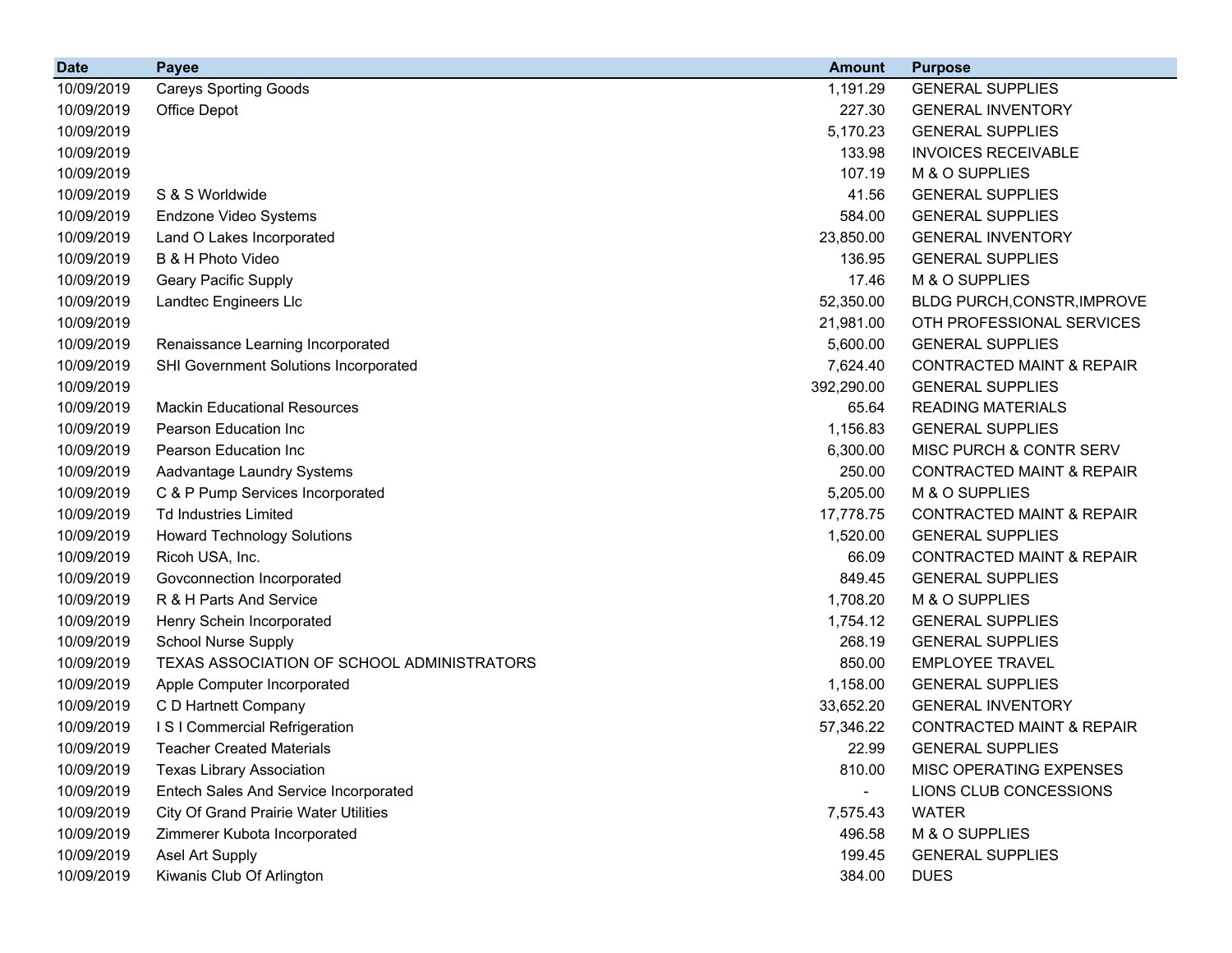| <b>Date</b> | <b>Payee</b>                                         | <b>Amount</b> | <b>Purpose</b>                       |
|-------------|------------------------------------------------------|---------------|--------------------------------------|
| 10/09/2019  | <b>Super Duper Publications</b>                      | 56.45         | <b>GENERAL SUPPLIES</b>              |
| 10/09/2019  | Johnson Controls Incorporate                         | 3,450.64      | M & O SUPPLIES                       |
| 10/09/2019  | Child Care Associates Incorporated                   | 2,422.19      | MISC PURCH & CONTR SERV              |
| 10/09/2019  | Catholic Charities Translation & Interpreter Network | 22,454.79     | MISC PURCH & CONTR SERV              |
| 10/09/2019  | Crowley ISD                                          | 90.00         | ATHLETIC ACTIVITY REVENUE            |
| 10/09/2019  | Welch John                                           | 1,237.50      | MISC PURCH & CONTR SERV              |
| 10/09/2019  | <b>UPS</b>                                           | 261.90        | <b>GENERAL SUPPLIES</b>              |
| 10/09/2019  | <b>Total Maintenance Solutions-South</b>             | 671.47        | M & O SUPPLIES                       |
| 10/09/2019  | Sportsgrafx Incorporated                             | 112.50        | M & O SUPPLIES                       |
| 10/09/2019  | Henry Undra M                                        | 65.00         | <b>MISC PURCH &amp; CONTR SERV</b>   |
| 10/09/2019  | Mesquite ISD Athletics Office                        | 118.00        | ATHLETIC ACTIVITY REVENUE            |
| 10/09/2019  | <b>Smith Kendrick</b>                                | 385.00        | MISC PURCH & CONTR SERV              |
| 10/09/2019  | <b>Carrier Enterprise</b>                            | 431.05        | <b>CONTRACTED MAINT &amp; REPAIR</b> |
| 10/09/2019  | Phillips William Z                                   | 210.00        | MISC PURCH & CONTR SERV              |
| 10/09/2019  | <b>Gibson Cornelius</b>                              | 165.00        | MISC PURCH & CONTR SERV              |
| 10/09/2019  | J-8 Equipment Company                                | 175.95        | <b>CONTRACTED MAINT &amp; REPAIR</b> |
| 10/09/2019  | <b>Luxor Staffing</b>                                | 9,540.36      | MISC PURCH & CONTR SERV              |
| 10/09/2019  | Monarch Trophy Studio                                | 195.80        | <b>GENERAL SUPPLIES</b>              |
| 10/09/2019  | ManageBac Incorporated                               | 600.00        | <b>GENERAL SUPPLIES</b>              |
| 10/09/2019  | Bilingual Dictionaries, Inc.                         | 6.95          | <b>GENERAL SUPPLIES</b>              |
| 10/09/2019  |                                                      | 13.45         | <b>READING MATERIALS</b>             |
| 10/09/2019  | <b>DWR Fence</b>                                     | 14,025.00     | <b>CONTRACTED MAINT &amp; REPAIR</b> |
| 10/09/2019  | Moore Mark                                           | 100.00        | MISC PURCH & CONTR SERV              |
| 10/09/2019  | Lea Park & Play Incorporated                         | 4,673.59      | M & O SUPPLIES                       |
| 10/09/2019  | Phillips Lawn Sprinkler Co. Inc.                     | 3,438.52      | <b>CONTRACTED MAINT &amp; REPAIR</b> |
| 10/09/2019  | Automatic Sprinkler of Texas Incorporated            | 18,006.00     | <b>CONTRACTED MAINT &amp; REPAIR</b> |
| 10/09/2019  | A Turtle Loves Me                                    | 2,067.00      | NON-FOOD REQUISITIONS                |
| 10/09/2019  | Texas Interpreting Services, LLC                     | 20,587.50     | MISC PURCH & CONTR SERV              |
| 10/09/2019  | istation.com                                         | 4,106.25      | <b>GENERAL SUPPLIES</b>              |
| 10/09/2019  | Coon Chuck                                           | 100.00        | <b>MISC PURCH &amp; CONTR SERV</b>   |
| 10/09/2019  | Swoope James Landry                                  | 247.50        | MISC PURCH & CONTR SERV              |
| 10/09/2019  | Dunlap Kirk D                                        | 770.00        | MISC PURCH & CONTR SERV              |
| 10/09/2019  | Morrison Richard R                                   | 247.50        | MISC PURCH & CONTR SERV              |
| 10/09/2019  | <b>Bradrick Mark</b>                                 | 115.00        | MISC PURCH & CONTR SERV              |
| 10/09/2019  | <b>Singer Cory</b>                                   | 560.00        | <b>INVOICES RECEIVABLE</b>           |
| 10/09/2019  | David Hinson                                         | 2,475.00      | MISC PURCH & CONTR SERV              |
| 10/09/2019  | Washington Varandas                                  | 247.50        | MISC PURCH & CONTR SERV              |
| 10/09/2019  | Weber Scott                                          | 65.00         | MISC PURCH & CONTR SERV              |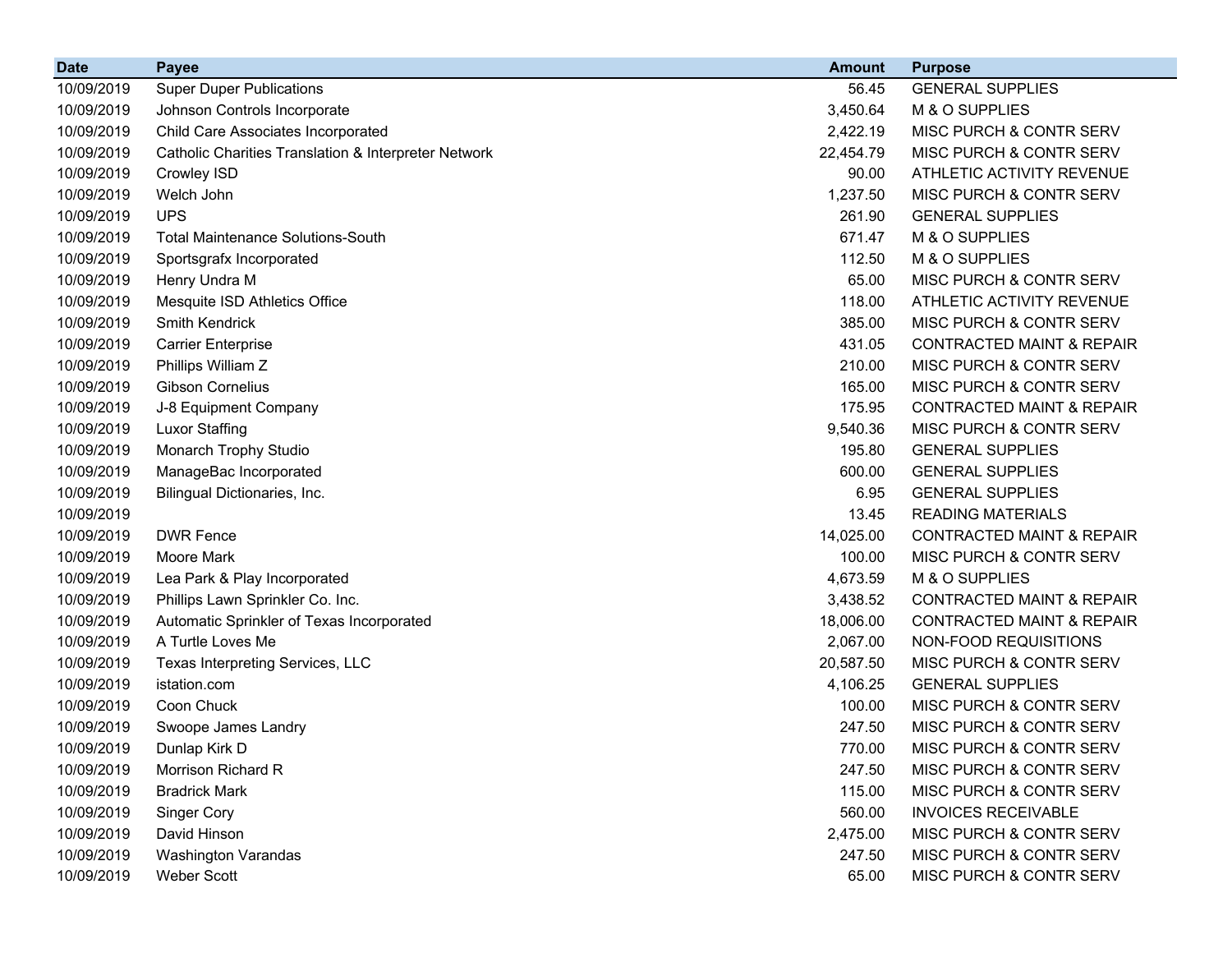| <b>Date</b> | <b>Payee</b>                                  | <b>Amount</b> | <b>Purpose</b>                       |
|-------------|-----------------------------------------------|---------------|--------------------------------------|
| 10/09/2019  | Camper Marcus                                 | 192.50        | MISC PURCH & CONTR SERV              |
| 10/09/2019  | Edgenuity                                     | 197,063.00    | <b>GENERAL SUPPLIES</b>              |
| 10/09/2019  | Robert D. Lee                                 | 2,062.50      | MISC PURCH & CONTR SERV              |
| 10/09/2019  | Durham Dustin J                               | 825.00        | MISC PURCH & CONTR SERV              |
| 10/09/2019  | <b>Binswanger Glass</b>                       | 450.00        | <b>CONTRACTED MAINT &amp; REPAIR</b> |
| 10/09/2019  | Rhythm Band Instruments LLC                   | 120.46        | <b>GENERAL SUPPLIES</b>              |
| 10/09/2019  | Virtucom, Incorporated                        | 250.00        | <b>GENERAL SUPPLIES</b>              |
| 10/09/2019  | Rhodes Jennifer                               | 206.25        | MISC PURCH & CONTR SERV              |
| 10/09/2019  | Grant-Brooks Jonathan Lee                     | 432.50        | MISC PURCH & CONTR SERV              |
| 10/09/2019  | Harris Cary D                                 | 440.00        | MISC PURCH & CONTR SERV              |
| 10/09/2019  | Stepina Bill                                  | 105.00        | MISC PURCH & CONTR SERV              |
| 10/09/2019  | <b>McClain Gerald</b>                         | 105.00        | MISC PURCH & CONTR SERV              |
| 10/09/2019  | DFW Waste Oil Service, Incorporated           | 147.60        | <b>CONTRACTED MAINT &amp; REPAIR</b> |
| 10/09/2019  | McLeod, Thomas E.                             | 467.50        | MISC PURCH & CONTR SERV              |
| 10/09/2019  | Canon Solutions America (formerly Oce V#8259) | 18,390.00     | <b>CONTRACTED MAINT &amp; REPAIR</b> |
| 10/09/2019  | Scott Coulson                                 | 250.00        | MISC PURCH & CONTR SERV              |
| 10/09/2019  | City Electric Supply Company                  | 286.40        | M & O SUPPLIES                       |
| 10/09/2019  | Kurz & Company                                | 8,280.46      | <b>FOOD</b>                          |
| 10/09/2019  | Jakes Finer Foods                             | 1,543.20      | <b>GENERAL INVENTORY</b>             |
| 10/09/2019  | Seidlitz Education, LLC                       | 652.91        | <b>READING MATERIALS</b>             |
| 10/09/2019  | Seidlitz Education, LLC                       | 2,285.19      | <b>READING MATERIALS</b>             |
| 10/09/2019  | Washington Alix J                             | 105.00        | MISC PURCH & CONTR SERV              |
| 10/09/2019  | <b>Autonation Chevrolet</b>                   | 197.16        | M & O SUPPLIES                       |
| 10/09/2019  | Follett School Solutions, Inc.                | 4,599.86      | <b>READING MATERIALS</b>             |
| 10/09/2019  | Crawford Electric Supply Company              | 647.46        | M & O SUPPLIES                       |
| 10/09/2019  | Engage2learn                                  | 104,549.64    | MISC PURCH & CONTR SERV              |
| 10/09/2019  | Kyocera Document Solutions America            | 290.42        | <b>GENERAL SUPPLIES</b>              |
| 10/09/2019  | RD Lawns LLC                                  | 9,246.95      | <b>CONTRACTED MAINT &amp; REPAIR</b> |
| 10/09/2019  | <b>Textbook Warehouse</b>                     | 36.00         | <b>GENERAL SUPPLIES</b>              |
| 10/09/2019  |                                               | 252.60        | <b>READING MATERIALS</b>             |
| 10/09/2019  | Cyson Technology Group LLC                    | 242.00        | <b>CONTRACTED MAINT &amp; REPAIR</b> |
| 10/09/2019  | Pogue Construction Co., LP                    | 672,278.43    | CONTRACTED MAINT & REPAIR            |
| 10/09/2019  |                                               | (33,613.92)   | <b>RETAINAGE</b>                     |
| 10/09/2019  | Davis, Regan                                  | 467.50        | MISC PURCH & CONTR SERV              |
| 10/09/2019  | <b>Tarrant County Tax Assessor-Collector</b>  | 22.00         | MISC OPERATING EXPENSES              |
| 10/09/2019  | <b>Tarrant County Tax Assessor-Collector</b>  | 24.25         | MISC OPERATING EXPENSES              |
| 10/09/2019  | Chick-fil-A North Collins Street              | 314.20        | MISC OPERATING EXPENSES              |
| 10/09/2019  | Chick-fil-A(Cooper/LittleRoad/CarrierPkwy)    | 624.41        | MISC OPERATING EXPENSES              |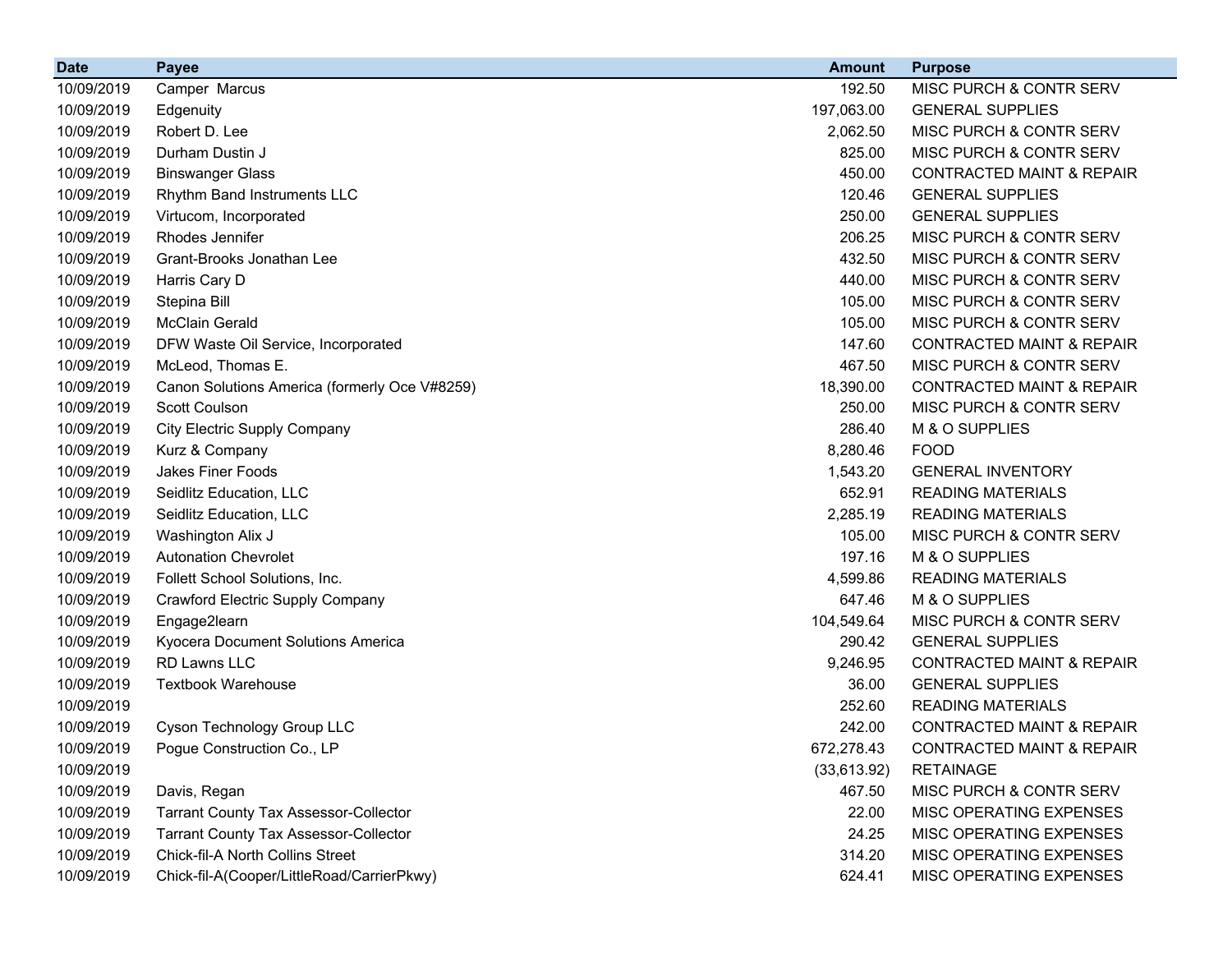| <b>Date</b> | <b>Payee</b>                                 | <b>Amount</b> | <b>Purpose</b>                       |
|-------------|----------------------------------------------|---------------|--------------------------------------|
| 10/09/2019  | Ferguson Enterprises, Inc.                   | 123.76        | <b>GENERAL INVENTORY</b>             |
| 10/09/2019  | <b>US Games</b>                              | 140.31        | <b>INVOICES RECEIVABLE</b>           |
| 10/09/2019  | Seals Rodney                                 | 60.00         | MISC PURCH & CONTR SERV              |
| 10/09/2019  | Dr Pepper Snapple Group                      | 565.70        | <b>GENERAL INVENTORY</b>             |
| 10/09/2019  |                                              | 46.15         | <b>INVOICES RECEIVABLE</b>           |
| 10/09/2019  |                                              | 1,198.80      | MISC OPERATING EXPENSES              |
| 10/09/2019  | <b>Education Galaxy LLC</b>                  | 5,950.00      | <b>GENERAL SUPPLIES</b>              |
| 10/09/2019  | Decker Equipment/School Fix                  | 296.63        | M & O SUPPLIES                       |
| 10/09/2019  | Delgado Guitars                              | 28,400.00     | <b>GENERAL SUPPLIES</b>              |
| 10/09/2019  | NEDRP LLC                                    | 3,000.00      | MISC PURCH & CONTR SERV              |
| 10/09/2019  | U.S. School Supply, Inc.                     | 164.35        | <b>GENERAL SUPPLIES</b>              |
| 10/09/2019  | Lowe's Home Centers, LLC                     | 123.18        | <b>GENERAL SUPPLIES</b>              |
| 10/09/2019  |                                              | 545.90        | M & O SUPPLIES                       |
| 10/09/2019  | Tennis Outlet Inc.                           | 249.00        | <b>GENERAL SUPPLIES</b>              |
| 10/09/2019  | Southern Lock & Supply, Co                   | 190.08        | <b>GENERAL INVENTORY</b>             |
| 10/09/2019  | iPrint Technologies                          | 1,476.00      | <b>GENERAL SUPPLIES</b>              |
| 10/09/2019  | Sams Club 6244                               | 65.34         | <b>GENERAL SUPPLIES</b>              |
| 10/09/2019  |                                              | 1,442.37      | MISC OPERATING EXPENSES              |
| 10/09/2019  | <b>Williamson Music 1st</b>                  | 292.50        | <b>INVOICES RECEIVABLE</b>           |
| 10/09/2019  | M-F Athletic/Perform Better                  | 54.38         | <b>GENERAL SUPPLIES</b>              |
| 10/09/2019  | Klement Distribution, Inc.                   | 32,757.85     | <b>FOOD</b>                          |
| 10/09/2019  | Carbone, David                               | 8,200.00      | MISC PURCH & CONTR SERV              |
| 10/09/2019  | GradeCam LLC                                 | 2,307.00      | <b>GENERAL SUPPLIES</b>              |
| 10/09/2019  | <b>CableLink Solutions</b>                   | 1,815.00      | <b>CONTRACTED MAINT &amp; REPAIR</b> |
| 10/09/2019  | Turnitin, LLC                                | 16,695.93     | <b>GENERAL SUPPLIES</b>              |
| 10/09/2019  | McAlister's Deli                             | 329.34        | MISC OPERATING EXPENSES              |
| 10/09/2019  | Monogramming Mammas                          | 840.00        | <b>GENERAL SUPPLIES</b>              |
| 10/09/2019  |                                              | 438.50        | <b>INVOICES RECEIVABLE</b>           |
| 10/09/2019  | Sorrells Enterprises LLC                     | 1,846.12      | <b>MISC OPERATING EXPENSES</b>       |
| 10/09/2019  | <b>C&amp;S Trailers</b>                      | 4,558.08      | M & O SUPPLIES                       |
| 10/09/2019  | Nasco                                        | 107.50        | <b>GENERAL INVENTORY</b>             |
| 10/09/2019  |                                              | 125.93        | <b>GENERAL SUPPLIES</b>              |
| 10/09/2019  | Barnes & Noble College Booksellers LLC       | 228.00        | <b>TEXTBOOKS</b>                     |
| 10/09/2019  | J R Downes Company                           | 285.00        | OTH PROFESSIONAL SERVICES            |
| 10/09/2019  | <b>Gordon Food Service</b>                   | 3,981.00      | <b>GENERAL INVENTORY</b>             |
| 10/09/2019  | Charles, Damiete                             | 412.50        | MISC PURCH & CONTR SERV              |
| 10/09/2019  | Gilbert May Inc dba Phillips/May Corporation | 87,632.63     | <b>RETAINAGE</b>                     |
| 10/09/2019  | Sunair Products Incorporated                 | 357.80        | <b>GENERAL INVENTORY</b>             |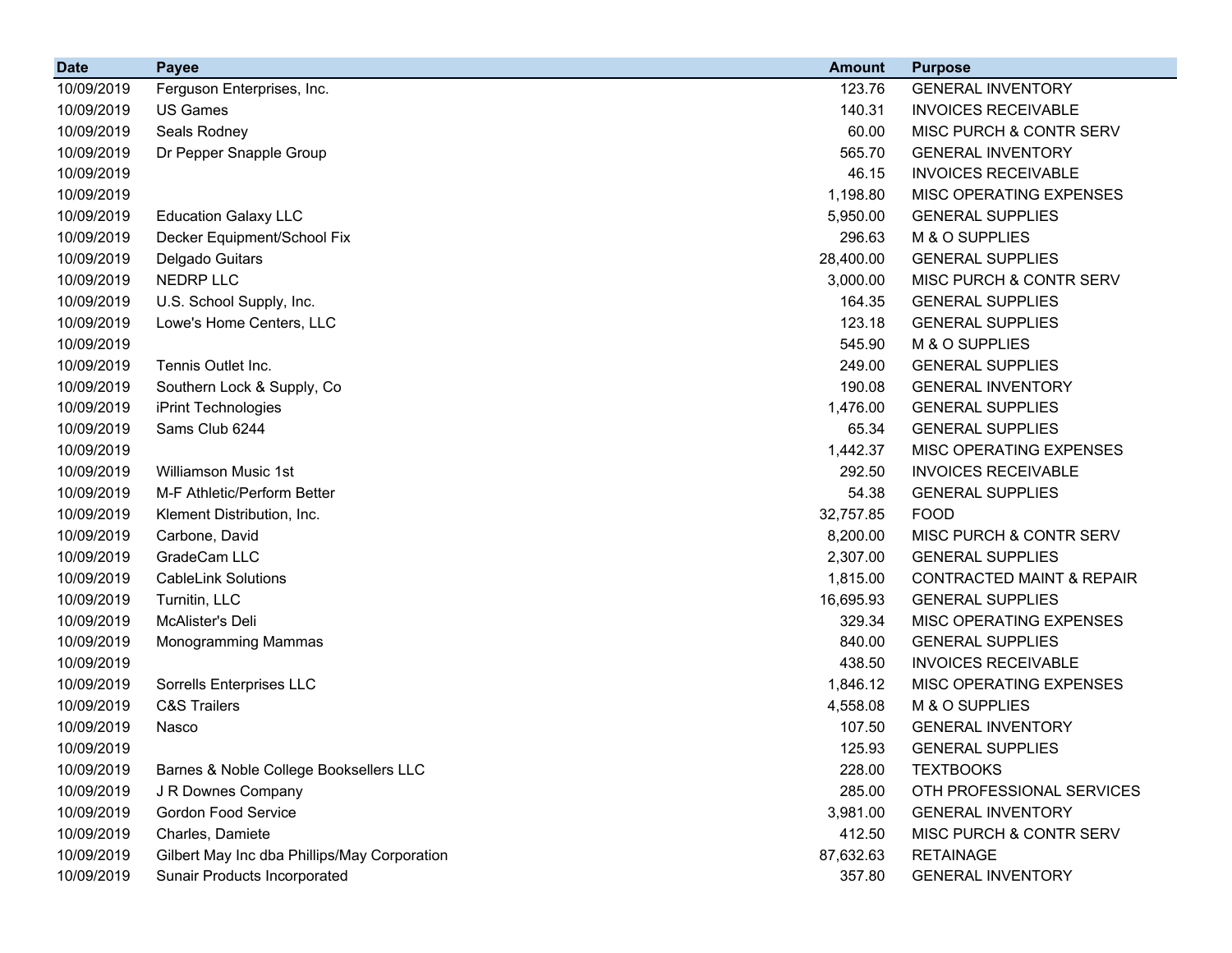| <b>Date</b> | <b>Payee</b>                                            | <b>Amount</b> | <b>Purpose</b>                       |
|-------------|---------------------------------------------------------|---------------|--------------------------------------|
| 10/09/2019  | Sonova USA Inc.                                         | 43.96         | <b>GENERAL SUPPLIES</b>              |
| 10/09/2019  | Chu, Brian Wenyi                                        | 412.50        | MISC PURCH & CONTR SERV              |
| 10/09/2019  | <b>Target Specialty Products</b>                        | 382.48        | M & O SUPPLIES                       |
| 10/09/2019  | Price Right Professional Landscaping & Tree Service LLC | 3,600.00      | <b>CONTRACTED MAINT &amp; REPAIR</b> |
| 10/09/2019  | Staples Inc/Staples Business Advantage                  | 963.54        | ACCOUNTS PAYABLE-ACCRUALS            |
| 10/09/2019  |                                                         | 1,955.59      | <b>GENERAL SUPPLIES</b>              |
| 10/09/2019  |                                                         | 381.19        | <b>INVOICES RECEIVABLE</b>           |
| 10/09/2019  | Drew Consulting Services Incorporated                   | 10,450.00     | OTH PROFESSIONAL SERVICES            |
| 10/09/2019  | Dye Jamie                                               | 115.00        | MISC PURCH & CONTR SERV              |
| 10/09/2019  | <b>Hall Lamont</b>                                      | 100.00        | MISC PURCH & CONTR SERV              |
| 10/09/2019  | <b>Alonti Catering</b>                                  | 219.87        | MISC OPERATING EXPENSES              |
| 10/09/2019  | Neylon George                                           | 125.00        | MISC PURCH & CONTR SERV              |
| 10/09/2019  | <b>YR Sales</b>                                         | 1,832.75      | <b>INVOICES RECEIVABLE</b>           |
| 10/09/2019  | <b>Borden Dairy Company</b>                             | 56,862.04     | <b>FOOD</b>                          |
| 10/09/2019  | <b>Ridgeway Donald</b>                                  | 115.00        | MISC PURCH & CONTR SERV              |
| 10/09/2019  | PopSmart Technologies, LLC                              | 3,040.73      | <b>CONTRACTED MAINT &amp; REPAIR</b> |
| 10/09/2019  | Vintage King Audio Inc                                  | 833.63        | <b>GENERAL SUPPLIES</b>              |
| 10/09/2019  | Leapin' Leotards Ltd                                    | 503.50        | <b>INVOICES RECEIVABLE</b>           |
| 10/09/2019  | <b>Coulston Shane</b>                                   | 125.00        | MISC PURCH & CONTR SERV              |
| 10/09/2019  | Asian Food Solutions/ Comida Vida                       | 7,800.00      | <b>GENERAL INVENTORY</b>             |
| 10/09/2019  | <b>Coles Quality Foods Inc</b>                          | 28,710.00     | <b>GENERAL INVENTORY</b>             |
| 10/09/2019  | <b>Texas Wholesale Plumbing</b>                         | 3,240.51      | M & O SUPPLIES                       |
| 10/09/2019  | Marathon Staffing Group Inc                             | 8,452.02      | MISC PURCH & CONTR SERV              |
| 10/09/2019  | <b>Zhou Medical Solutions LLC</b>                       | 8.46          | <b>GENERAL SUPPLIES</b>              |
| 10/09/2019  | Project Lead The Way Incorporated                       | 1,466.75      | <b>GENERAL SUPPLIES</b>              |
| 10/09/2019  |                                                         | 1,400.00      | MISC PURCH & CONTR SERV              |
| 10/09/2019  | <b>Cortes Michael</b>                                   | 247.50        | MISC PURCH & CONTR SERV              |
| 10/09/2019  | Tresona Multimedia, LLC                                 | 1,385.00      | MISC PURCH & CONTR SERV              |
| 10/09/2019  | KLNO-FM, KFZO-FM, KFLC-AM, KDXX-FM, KESS-FM             | 5,985.00      | MISC PURCH & CONTR SERV              |
| 10/09/2019  | Carter Alphonso                                         | 65.00         | MISC PURCH & CONTR SERV              |
| 10/09/2019  | <b>Funches Christopher</b>                              | 65.00         | MISC PURCH & CONTR SERV              |
| 10/09/2019  | Groomed for Success Youth Empowerment Program           | 1,814.12      | MISC PURCH & CONTR SERV              |
| 10/09/2019  | <b>Next Stage Press</b>                                 | 423.75        | <b>GENERAL SUPPLIES</b>              |
| 10/09/2019  | Cowboys Stadium, LP                                     | 8,437.36      | MISC PURCH & CONTR SERV              |
| 10/09/2019  | Ryan S Heath                                            | 250.00        | MISC PURCH & CONTR SERV              |
| 10/09/2019  | Reserve Account - Aisd Admin Pitney Bowes               | 12,000.00     | <b>GENERAL SUPPLIES</b>              |
| 10/09/2019  | CMI Inc                                                 | 495.17        | <b>CONTRACTED MAINT &amp; REPAIR</b> |
| 10/09/2019  | <b>Gomez Floor Covering</b>                             | 2,201.31      | M & O SUPPLIES                       |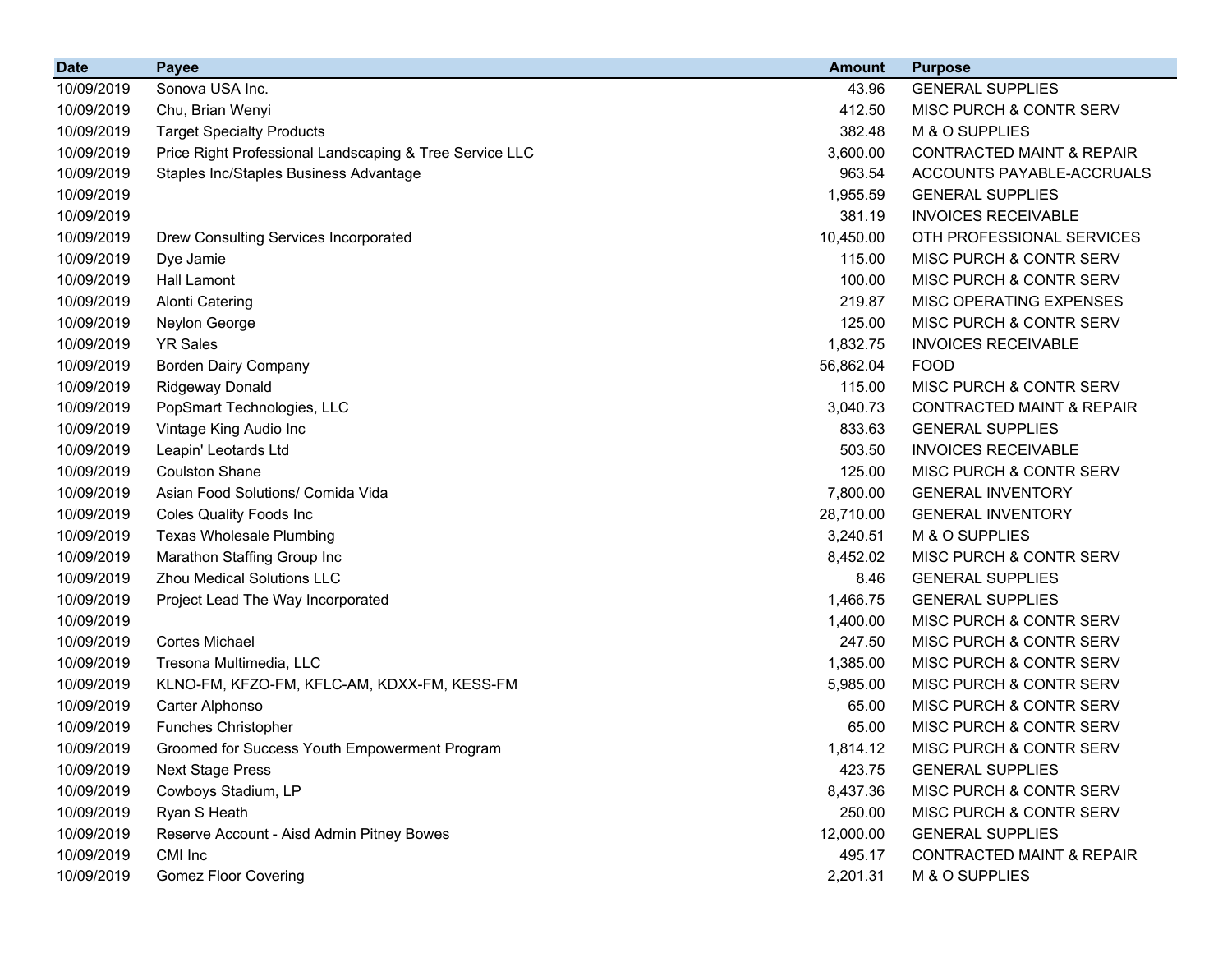| <b>Date</b> | <b>Payee</b>                                                   | <b>Amount</b> | <b>Purpose</b>                       |
|-------------|----------------------------------------------------------------|---------------|--------------------------------------|
| 10/09/2019  | <b>Wallace Packaging</b>                                       | 178.50        | <b>GENERAL INVENTORY</b>             |
| 10/09/2019  | <b>Empire Paper Company</b>                                    | 730.24        | <b>GENERAL INVENTORY</b>             |
| 10/09/2019  | Elevator Maintenance and Repair Incorporated                   | 412.50        | <b>CONTRACTED MAINT &amp; REPAIR</b> |
| 10/09/2019  | <b>Atmos Energy</b>                                            | 85.87         | <b>WATER</b>                         |
| 10/09/2019  | Pioneer Manufacturing Company dba Pioneer Athletics            | 1,100.00      | M & O SUPPLIES                       |
| 10/09/2019  | <b>Temperature Control Systems</b>                             | 456.04        | M & O SUPPLIES                       |
| 10/09/2019  | <b>Star Roofing And Sheet Metal</b>                            | 2,190.55      | <b>CONTRACTED MAINT &amp; REPAIR</b> |
| 10/09/2019  | Jack Rasmussen (Luthier)                                       | 434.00        | <b>CONTRACTED MAINT &amp; REPAIR</b> |
| 10/09/2019  |                                                                | 1,017.00      | <b>GENERAL SUPPLIES</b>              |
| 10/09/2019  | Hagar Restaurant Service L L C                                 | 565.78        | M & O SUPPLIES                       |
| 10/09/2019  | Soil Express                                                   | 6,348.95      | <b>CONTRACTED MAINT &amp; REPAIR</b> |
| 10/09/2019  | Simba Industries                                               | 2,364.00      | <b>GENERAL INVENTORY</b>             |
| 10/09/2019  | Dealers Electrical Supply Company                              | 115.82        | M & O SUPPLIES                       |
| 10/09/2019  | <b>Bucks Wheel &amp; Equipment Company</b>                     | 305.52        | <b>GENERAL INVENTORY</b>             |
| 10/09/2019  | Southwest International Trucks                                 | 5,910.07      | <b>CONTRACTED MAINT &amp; REPAIR</b> |
| 10/09/2019  |                                                                | 3,207.11      | M & O SUPPLIES                       |
| 10/09/2019  | <b>Texas Auto Painting</b>                                     | 2,739.85      | <b>CONTRACTED MAINT &amp; REPAIR</b> |
| 10/09/2019  | Music & Arts                                                   | 2,084.00      | <b>FURN &amp; EQUIP &gt; \$5,000</b> |
| 10/09/2019  |                                                                | 58,676.56     | <b>GENERAL SUPPLIES</b>              |
| 10/09/2019  | <b>Melhart Music Center</b>                                    | 9,001.00      | <b>GENERAL SUPPLIES</b>              |
| 10/09/2019  | <b>Texas Association Of Future Educators</b>                   | 80.00         | <b>DUES</b>                          |
| 10/09/2019  | Language Line Services Incorporated                            | 3,102.07      | MISC PURCH & CONTR SERV              |
| 10/09/2019  | <b>Taylor Music Incorporated</b>                               | 1,677.00      | <b>GENERAL SUPPLIES</b>              |
| 10/09/2019  | Byrne Brothers Foods Incorporate                               | 5,983.10      | <b>GENERAL INVENTORY</b>             |
| 10/09/2019  | Athletic Supply Inc dba Game One                               | 22,500.00     | <b>CONTRACTED MAINT &amp; REPAIR</b> |
| 10/09/2019  | Arlington Independent School District Food & Nutrition Service | 661.25        | MISC OPERATING EXPENSES              |
| 10/09/2019  | Arlington Independent School District Food & Nutrition Service | 189.75        | MISC PURCH & CONTR SERV              |
| 10/09/2019  | Rush Truck Centers Of Texas Limited Partnership                | 2,077.24      | <b>CONTRACTED MAINT &amp; REPAIR</b> |
| 10/09/2019  |                                                                | 287.85        | <b>GENERAL INVENTORY</b>             |
| 10/09/2019  |                                                                | 2,600.11      | M & O SUPPLIES                       |
| 10/09/2019  | Fort Worth Independent School District Athletic Department     | 78.00         | ATHLETIC ACTIVITY REVENUE            |
| 10/09/2019  | 4imprint Incorporated                                          | 2,205.16      | ACCOUNTS PAYABLE-ACCRUALS            |
| 10/09/2019  |                                                                | $\sim$        | <b>GENERAL SUPPLIES</b>              |
| 10/09/2019  | Rush Bus Center Of Texas                                       | 470.02        | <b>GENERAL INVENTORY</b>             |
| 10/09/2019  | Secretary Of The State Of Texas (Trade Mark)                   | 25.00         | MISC PURCH & CONTR SERV              |
| 10/09/2019  | <b>Federal Express Corporation</b>                             | 131.93        | <b>GENERAL SUPPLIES</b>              |
| 10/09/2019  | Adolfson & Peterson Construction                               | 84,358.97     | <b>RETAINAGE</b>                     |
| 10/09/2019  | <b>LEAF Engineers</b>                                          | 1,540.06      | <b>CONTRACTED MAINT &amp; REPAIR</b> |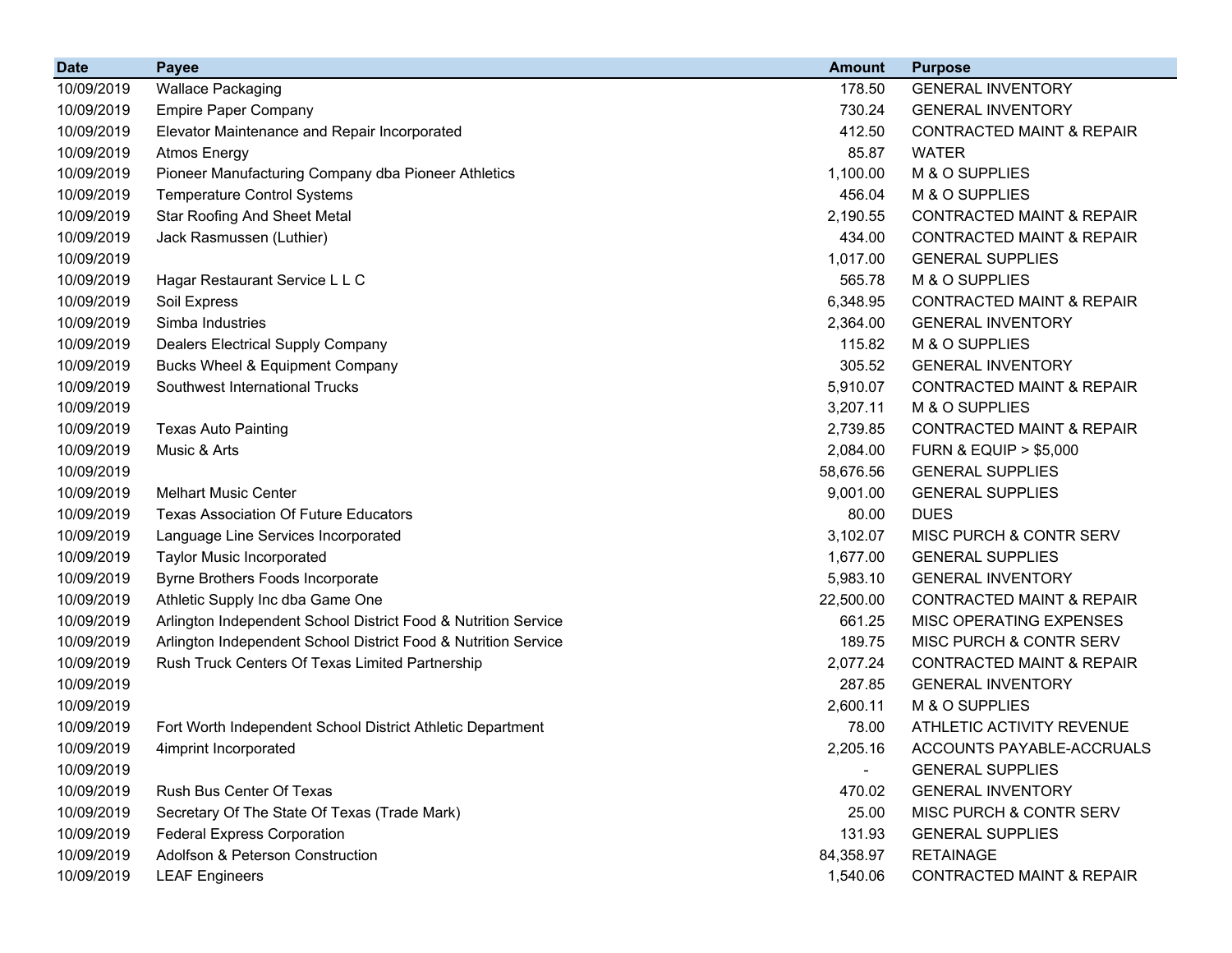| <b>Date</b> | <b>Payee</b>                                               | <b>Amount</b> | <b>Purpose</b>                       |
|-------------|------------------------------------------------------------|---------------|--------------------------------------|
| 10/09/2019  | Reeder General Contractors, Inc                            | 593,239.67    | <b>CONTRACTED MAINT &amp; REPAIR</b> |
| 10/09/2019  |                                                            | (29,661.98)   | <b>RETAINAGE</b>                     |
| 10/09/2019  | H2O Supply Incorporated                                    | 505.52        | <b>GENERAL INVENTORY</b>             |
| 10/09/2019  | Sas Technologies Limited                                   | 1,375.00      | MISC PURCH & CONTR SERV              |
| 10/09/2019  | City Of Arlington Water Department                         | 311,113.38    | <b>WATER</b>                         |
| 10/09/2019  | Arlington Camera Incorporated                              | 2,024.05      | <b>GENERAL SUPPLIES</b>              |
| 10/09/2019  | Demco Incorporated                                         | 547.91        | <b>GENERAL SUPPLIES</b>              |
| 10/09/2019  |                                                            | 287.30        | <b>INVOICES RECEIVABLE</b>           |
| 10/09/2019  | <b>Bolners Fiesta Products Incorporated</b>                | 1,405.80      | <b>GENERAL INVENTORY</b>             |
| 10/09/2019  | <b>Flinn Scientific</b>                                    | 104.20        | <b>GENERAL SUPPLIES</b>              |
| 10/09/2019  | <b>Gopher Sport Equipment</b>                              | 1,096.30      | <b>INVOICES RECEIVABLE</b>           |
| 10/09/2019  | <b>Hightower Service Incorporated</b>                      | 5,360.00      | <b>CONTRACTED MAINT &amp; REPAIR</b> |
| 10/09/2019  | Scholastic Incorporated                                    | 1,384.13      | <b>READING MATERIALS</b>             |
| 10/09/2019  | Texas Department of Licensing and Regulation               | 105.00        | MISC OPERATING EXPENSES              |
| 10/09/2019  | Unifirst Holdings(A/R 01550)                               | 406.40        | <b>CONTRACTED MAINT &amp; REPAIR</b> |
| 10/09/2019  | <b>Triarco Arts And Crafts</b>                             | 2,419.20      | <b>GENERAL INVENTORY</b>             |
| 10/09/2019  | <b>United Parcel Service</b>                               | 80.75         | <b>GENERAL SUPPLIES</b>              |
| 10/09/2019  | Vandergriff Chevrolet                                      | 349.85        | <b>CONTRACTED MAINT &amp; REPAIR</b> |
| 10/09/2019  | <b>United Educators Association</b>                        | 1,038.19      | UNITED FUND                          |
| 10/09/2019  | Texas United School Employees Local 100                    | 46.67         | UNITED FUND                          |
| 10/09/2019  | United States Department Of Education National Payment Ctr | 162.69        | UNITED FUND                          |
| 10/09/2019  | Truman Tim Chapter 13 Trustee                              | 1,332.92      | UNITED FUND                          |
| 10/09/2019  | Association Of Texas Professional Educators State          | 20.02         | UNITED FUND                          |
| 10/09/2019  | Coast Professional Inc.                                    | 242.50        | UNITED FUND                          |
| 10/09/2019  | Powers Tom Chapter 13 Trustee                              | 895.38        | UNITED FUND                          |
| 10/09/2019  | Educational Employees Credit Union - HSA                   | 1,373.20      | <b>DENTAL INSURANCE</b>              |
| 10/09/2019  | <b>Educational Employees Credit Union</b>                  | 6,744.95      | DUE TO CREDIT UNION                  |
| 10/09/2019  | <b>Texas State Teachers Association</b>                    | 56.35         | UNITED FUND                          |
| 10/10/2019  | Kecia Mays                                                 | 212.93        | NON-EMPLOYEE TRAVEL                  |
| 10/10/2019  | <b>Brandye Reeves</b>                                      | 88.90         | LIONS CLUB CONCESSIONS               |
| 10/10/2019  | Aaron Reich                                                | 28.62         | NON-EMPLOYEE TRAVEL                  |
| 10/10/2019  | Stephanie Sheffield                                        | 22.45         | LIONS CLUB CONCESSIONS               |
| 10/10/2019  | University Of Texas At Arlington                           | 6,608.25      | <b>TEXTBOOKS</b>                     |
| 10/10/2019  | Home Depot Pro                                             | 756.76        | <b>GENERAL SUPPLIES</b>              |
| 10/10/2019  | Kroger                                                     | 200.84        | <b>GENERAL SUPPLIES</b>              |
| 10/10/2019  |                                                            | 145.23        | MISC OPERATING EXPENSES              |
| 10/10/2019  | Jennie O Foods Incorporated                                | 63,666.78     | <b>GENERAL INVENTORY</b>             |
| 10/10/2019  | Trane Company Commercial Systems Group                     | 113.24        | M & O SUPPLIES                       |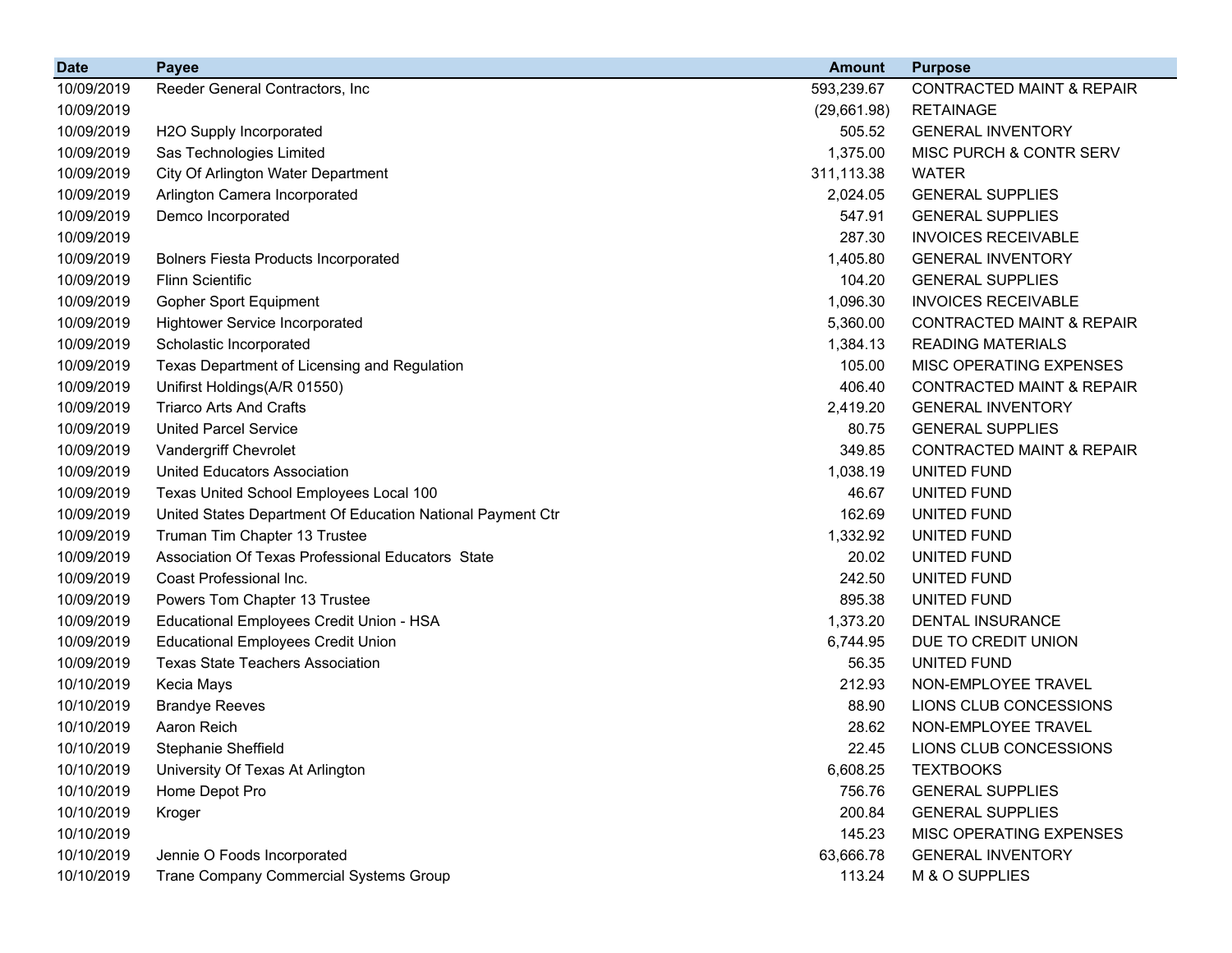| <b>Date</b> | <b>Payee</b>                             | <b>Amount</b> | <b>Purpose</b>                       |
|-------------|------------------------------------------|---------------|--------------------------------------|
| 10/10/2019  | Association Of Certified Fraud Examiners | 225.00        | <b>DUES</b>                          |
| 10/10/2019  | Enterprise Rent A Car                    | 368.47        | STUDENT TVL*NO AISD BUSES            |
| 10/10/2019  | J P Morgan Chase Bank                    | 10,132.27     | M & O SUPPLIES                       |
| 10/10/2019  |                                          | 1,920.00      | MISC PURCH & CONTR SERV              |
| 10/10/2019  | Apple Computer Incorporated              | 299.99        | <b>GENERAL SUPPLIES</b>              |
| 10/10/2019  | Reddehase Steve                          | 85.00         | MISC PURCH & CONTR SERV              |
| 10/10/2019  | Moore Mark                               | 170.00        | MISC PURCH & CONTR SERV              |
| 10/10/2019  | Fergus Danny                             | 105.00        | MISC PURCH & CONTR SERV              |
| 10/10/2019  | Williams Kenneth D                       | 105.00        | MISC PURCH & CONTR SERV              |
| 10/10/2019  | <b>Bradrick Mark</b>                     | 115.00        | MISC PURCH & CONTR SERV              |
| 10/10/2019  | Allison Margaret Elaine                  | 85.00         | MISC PURCH & CONTR SERV              |
| 10/10/2019  | <b>Hightower David</b>                   | 115.00        | MISC PURCH & CONTR SERV              |
| 10/10/2019  | Burt John H                              | 115.00        | MISC PURCH & CONTR SERV              |
| 10/10/2019  | Dixon Glen                               | 115.00        | MISC PURCH & CONTR SERV              |
| 10/10/2019  | <b>Brock Drew</b>                        | 115.00        | MISC PURCH & CONTR SERV              |
| 10/10/2019  | <b>Taylor Preston</b>                    | 105.00        | MISC PURCH & CONTR SERV              |
| 10/10/2019  | Watson William                           | 105.00        | MISC PURCH & CONTR SERV              |
| 10/10/2019  | <b>Taylor Richard</b>                    | 105.00        | MISC PURCH & CONTR SERV              |
| 10/10/2019  | Staten Jules                             | 60.00         | MISC PURCH & CONTR SERV              |
| 10/10/2019  | <b>Barnes Shannon</b>                    | 105.00        | MISC PURCH & CONTR SERV              |
| 10/10/2019  | <b>Balfour Beatty Construction, LLC</b>  | 2,146,381.20  | <b>RETAINAGE</b>                     |
| 10/10/2019  | Engage2learn                             | 14,200.00     | MISC PURCH & CONTR SERV              |
| 10/10/2019  | Peyco Southwest Realty, Inc.             | 2,500.00      | MISC PURCH & CONTR SERV              |
| 10/10/2019  | Massey Services Inc.                     | 74.00         | <b>CONTRACTED MAINT &amp; REPAIR</b> |
| 10/10/2019  | <b>Tyson Prepared Foods</b>              | 25,412.00     | <b>GENERAL INVENTORY</b>             |
| 10/10/2019  | Specialty Bulb Company Inc               | 1,475.00      | <b>GENERAL SUPPLIES</b>              |
| 10/10/2019  | Davis LaCedrik                           | 115.00        | MISC PURCH & CONTR SERV              |
| 10/10/2019  | Watson Chrystal                          | 185.00        | MISC PURCH & CONTR SERV              |
| 10/10/2019  | <b>Wortham Tracy</b>                     | 85.00         | MISC PURCH & CONTR SERV              |
| 10/10/2019  | <b>Foster Lonnie Bruce</b>               | 105.00        | MISC PURCH & CONTR SERV              |
| 10/10/2019  | Western-BRW Paper Company Incorporated   | 350.00        | <b>GENERAL SUPPLIES</b>              |
| 10/10/2019  | Western-BRW Paper Company Incorporated   | 3,463.82      | <b>GENERAL SUPPLIES</b>              |
| 10/10/2019  | Plant Interscapes, Inc.                  | 340.54        | <b>CONTRACTED MAINT &amp; REPAIR</b> |
| 10/10/2019  | <b>Final Graphic</b>                     | 13,922.72     | <b>MISC PURCH &amp; CONTR SERV</b>   |
| 10/10/2019  | iPrint Technologies                      | 558.00        | <b>GENERAL SUPPLIES</b>              |
| 10/10/2019  | <b>Neal Eric</b>                         | 250.00        | MISC PURCH & CONTR SERV              |
| 10/10/2019  | Morris Christopher                       | 60.00         | MISC PURCH & CONTR SERV              |
| 10/10/2019  | Active Impressions LP                    | 1,620.00      | <b>GENERAL SUPPLIES</b>              |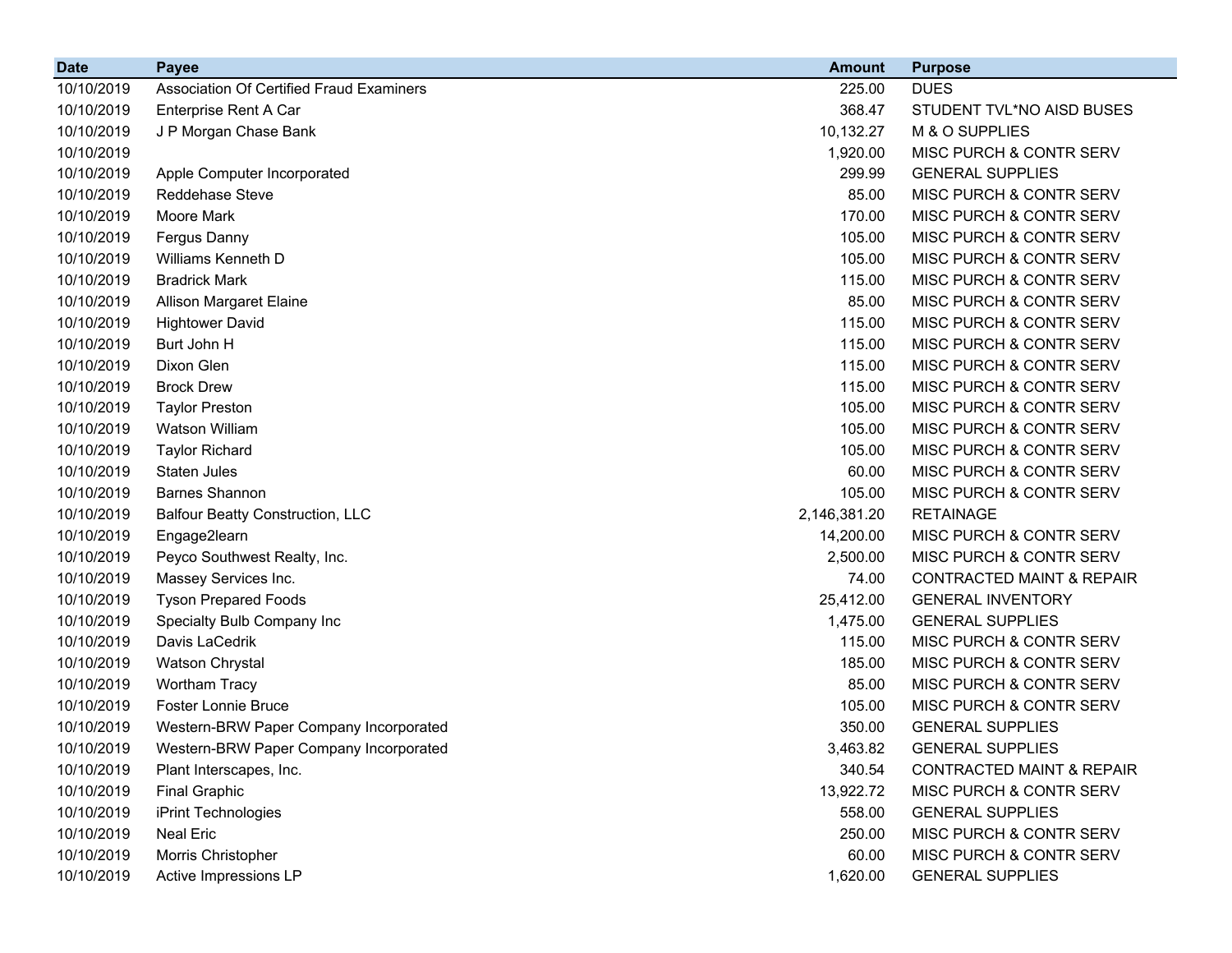| <b>Date</b> | <b>Payee</b>                                             | <b>Amount</b> | <b>Purpose</b>                       |
|-------------|----------------------------------------------------------|---------------|--------------------------------------|
| 10/10/2019  | Sonova USA Inc.                                          | 993.00        | <b>GENERAL SUPPLIES</b>              |
| 10/10/2019  | Sonova USA Inc.                                          | 58.99         | <b>GENERAL SUPPLIES</b>              |
| 10/10/2019  | Staples Inc/Staples Business Advantage                   | 1,281.13      | <b>GENERAL SUPPLIES</b>              |
| 10/10/2019  | <b>Educational Purchasing Cooperative of North Texas</b> | 100.00        | MISC OPERATING EXPENSES              |
| 10/10/2019  | <b>Banks James</b>                                       | 105.00        | MISC PURCH & CONTR SERV              |
| 10/10/2019  | Linscott John                                            | 85.00         | MISC PURCH & CONTR SERV              |
| 10/10/2019  | Rosal Romeo                                              | 85.00         | MISC PURCH & CONTR SERV              |
| 10/10/2019  | Neylon George                                            | 125.00        | MISC PURCH & CONTR SERV              |
| 10/10/2019  | R.L. Townsend & Associates, LLC                          | 49,990.00     | <b>AUDIT SERVICES</b>                |
| 10/10/2019  | <b>Beckloff Pediatrics Behavioral Center</b>             | 4,317.00      | MISC PURCH & CONTR SERV              |
| 10/10/2019  | Zum Services, Inc.                                       | 413.25        | MISC PURCH & CONTR SERV              |
| 10/10/2019  | <b>Coulston Shane</b>                                    | 125.00        | MISC PURCH & CONTR SERV              |
| 10/10/2019  | <b>Hammond Bruce</b>                                     | 85.00         | MISC PURCH & CONTR SERV              |
| 10/10/2019  | <b>Hatton Hannah</b>                                     | 85.00         | MISC PURCH & CONTR SERV              |
| 10/10/2019  | <b>Woods Charles</b>                                     | 60.00         | MISC PURCH & CONTR SERV              |
| 10/10/2019  | <b>Treadway Randy</b>                                    | 85.00         | MISC PURCH & CONTR SERV              |
| 10/10/2019  | <b>Star Roofing And Sheet Metal</b>                      | 885.00        | <b>CONTRACTED MAINT &amp; REPAIR</b> |
| 10/10/2019  | Audio Optical Systems Of Austin Inc                      | 52,590.00     | <b>GENERAL SUPPLIES</b>              |
| 10/10/2019  | Intercontinental Houston-Medical Center                  | 537.00        | <b>EMPLOYEE TRAVEL</b>               |
| 10/10/2019  | Intercontinental Houston-Medical Center                  | 537.00        | <b>EMPLOYEE TRAVEL</b>               |
| 10/10/2019  | Intercontinental Houston-Medical Center                  | 537.00        | <b>EMPLOYEE TRAVEL</b>               |
| 10/10/2019  | Intercontinental Houston-Medical Center                  | 537.00        | <b>EMPLOYEE TRAVEL</b>               |
| 10/10/2019  | Intercontinental Houston-Medical Center                  | 358.00        | <b>EMPLOYEE TRAVEL</b>               |
| 10/15/2019  | Casa Manana                                              | 306.00        | STUDENT TVL*NO AISD BUSES            |
| 10/15/2019  | Frost Insurance Agency Inc.                              | 2,393,133.72  | <b>INSURANCE/BOND PREMIUMS</b>       |
| 10/16/2019  | <b>Texas Music Educators Association</b>                 | 250.00        | <b>INVOICES RECEIVABLE</b>           |
| 10/16/2019  | Casa Manana                                              | 645.00        | STUDENT TVL*NO AISD BUSES            |
| 10/16/2019  | J & J Snack Food Corporation                             | 7,600.00      | <b>GENERAL INVENTORY</b>             |
| 10/16/2019  | <b>Grainger Industrial Supply</b>                        | 209.17        | M & O SUPPLIES                       |
| 10/16/2019  | Qep Incorporated                                         | 3,592.60      | <b>READING MATERIALS</b>             |
| 10/16/2019  | <b>Teachers Tools Incorporated</b>                       | 142.91        | <b>GENERAL SUPPLIES</b>              |
| 10/16/2019  | Home Depot Pro                                           | 91.60         | <b>GENERAL INVENTORY</b>             |
| 10/16/2019  | AFP Industries (AFP School Supply)                       | 2,754.00      | <b>GENERAL INVENTORY</b>             |
| 10/16/2019  | Kapco Library Products Kent Adhesive Products            | 191.78        | <b>GENERAL SUPPLIES</b>              |
| 10/16/2019  | Kroger                                                   | 336.71        | <b>FOOD</b>                          |
| 10/16/2019  |                                                          | 287.24        | <b>GENERAL SUPPLIES</b>              |
| 10/16/2019  |                                                          | 380.39        | <b>INVOICES RECEIVABLE</b>           |
| 10/16/2019  |                                                          | 1,037.69      | MISC OPERATING EXPENSES              |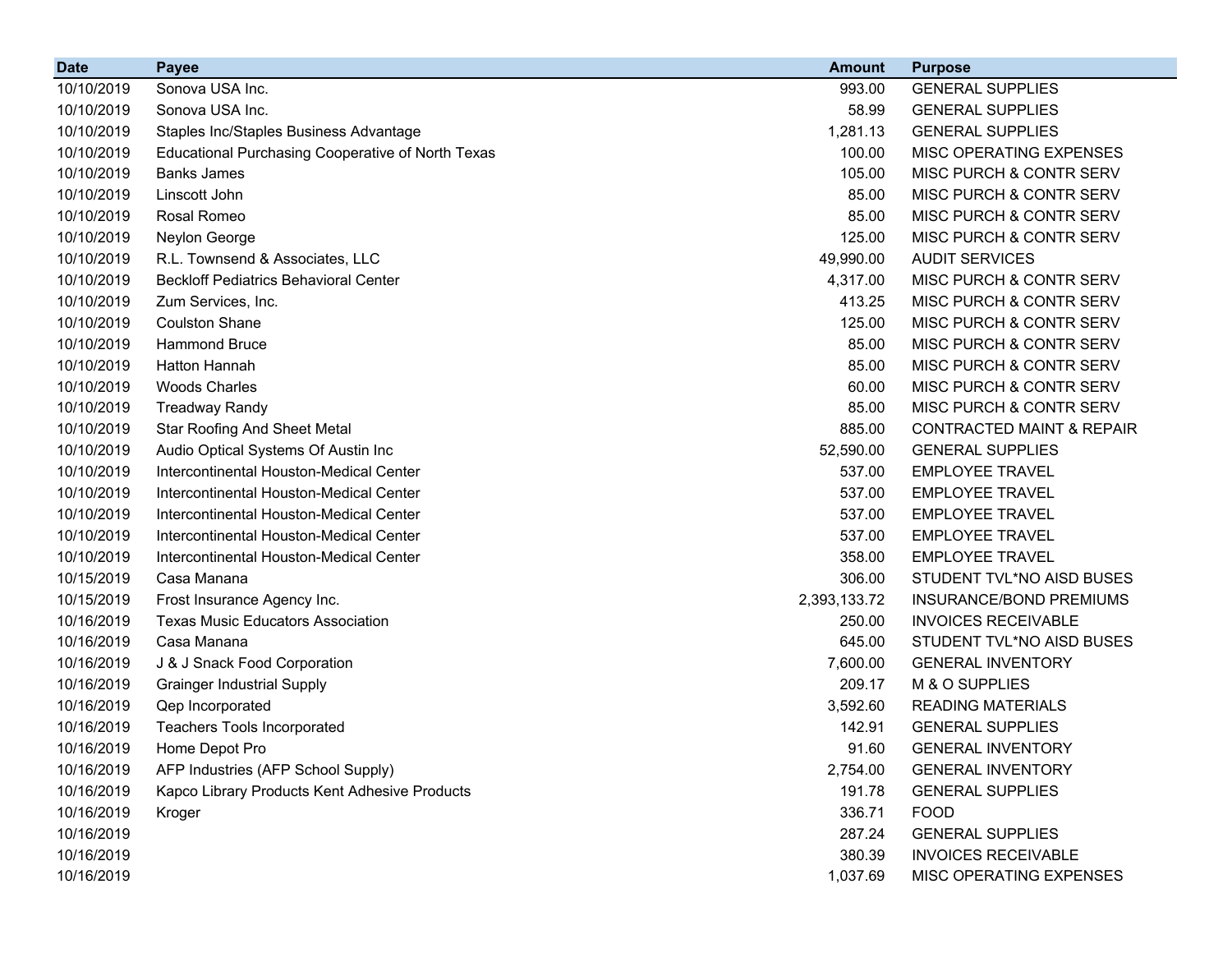| <b>Date</b> | <b>Payee</b>                                       | <b>Amount</b> | <b>Purpose</b>                       |
|-------------|----------------------------------------------------|---------------|--------------------------------------|
| 10/16/2019  | Peripole Inc                                       | 982.18        | <b>GENERAL SUPPLIES</b>              |
| 10/16/2019  | Alternator Service, Inc.                           | 845.00        | <b>CONTRACTED MAINT &amp; REPAIR</b> |
| 10/16/2019  |                                                    | 1,095.00      | M & O SUPPLIES                       |
| 10/16/2019  | Kendall Hunt Publishing Company                    | 35,770.35     | <b>READING MATERIALS</b>             |
| 10/16/2019  | United Refrigeration Incorporated                  | 1,283.68      | M & O SUPPLIES                       |
| 10/16/2019  | <b>Breaker Broker Company</b>                      | 17.76         | M & O SUPPLIES                       |
| 10/16/2019  | Vehicle Maintenance Program                        | 29.11         | <b>GENERAL INVENTORY</b>             |
| 10/16/2019  | Ace Mart Restaurant Supply Company                 | 54.80         | <b>GENERAL SUPPLIES</b>              |
| 10/16/2019  | University Of Texas At Arlington Police Department | 8,637.45      | MISC PURCH & CONTR SERV              |
| 10/16/2019  | Lake Arlington Golf Course                         | 864.00        | <b>GENERAL SUPPLIES</b>              |
| 10/16/2019  | Texas Womans University Office Of The Bursar       | 72,573.54     | STAFF TUIT/ FEES-COLLEGES            |
| 10/16/2019  | Barnes & Noble Booksellers, Inc                    | (474.66)      | <b>INVOICES RECEIVABLE</b>           |
| 10/16/2019  |                                                    | 983.36        | <b>READING MATERIALS</b>             |
| 10/16/2019  | D & J Sports Incorporated                          | 330.95        | <b>GENERAL SUPPLIES</b>              |
| 10/16/2019  | <b>Winston Water Cooler Limited</b>                | 36.00         | M & O SUPPLIES                       |
| 10/16/2019  | <b>Paradise Produce</b>                            | 18,034.65     | <b>FOOD</b>                          |
| 10/16/2019  | Delta T Ltd                                        | 16,020.00     | <b>CONTRACTED MAINT &amp; REPAIR</b> |
| 10/16/2019  | <b>Arlington Tennis Center</b>                     | 195.00        | RENTALS & OPERATING LEASE            |
| 10/16/2019  | Trane Company Commercial Systems Group             | 17.32         | M & O SUPPLIES                       |
| 10/16/2019  | <b>Texas Instruments</b>                           | 419.52        | <b>GENERAL SUPPLIES</b>              |
| 10/16/2019  | PPG Architectural Finishes, Inc                    | 787.91        | M & O SUPPLIES                       |
| 10/16/2019  | <b>Teaching Systems Incorporated</b>               | 2,969.05      | <b>GENERAL SUPPLIES</b>              |
| 10/16/2019  | <b>Careys Sporting Goods</b>                       | 1,176.00      | <b>GENERAL SUPPLIES</b>              |
| 10/16/2019  | <b>Kommercial Kitchens</b>                         | 780.00        | <b>CONTRACTED MAINT &amp; REPAIR</b> |
| 10/16/2019  |                                                    | 14,817.00     | <b>FURN &amp; EQUIP &gt; \$5,000</b> |
| 10/16/2019  | Oticon Incorporated                                | 2,490.00      | <b>GENERAL SUPPLIES</b>              |
| 10/16/2019  | <b>Brookes Publishing Company</b>                  | 4,254.45      | <b>GENERAL SUPPLIES</b>              |
| 10/16/2019  | Office Depot                                       | 5,979.59      | <b>GENERAL SUPPLIES</b>              |
| 10/16/2019  |                                                    | 132.85        | <b>INVOICES RECEIVABLE</b>           |
| 10/16/2019  | B & H Photo Video                                  | 48.29         | <b>GENERAL SUPPLIES</b>              |
| 10/16/2019  | <b>Mackin Educational Resources</b>                | 97.20         | <b>READING MATERIALS</b>             |
| 10/16/2019  | Pearson Education Inc                              | 110.97        | <b>READING MATERIALS</b>             |
| 10/16/2019  | Aadvantage Laundry Systems                         | 865.91        | <b>CONTRACTED MAINT &amp; REPAIR</b> |
| 10/16/2019  | <b>Td Industries Limited</b>                       | 133,621.73    | <b>CONTRACTED MAINT &amp; REPAIR</b> |
| 10/16/2019  | Cowboy Towing                                      | 531.00        | CONTRACTED MAINT & REPAIR            |
| 10/16/2019  | Aerowave Technologies                              | 168.50        | <b>GENERAL SUPPLIES</b>              |
| 10/16/2019  | Govconnection Incorporated                         | 88.00         | <b>GENERAL SUPPLIES</b>              |
| 10/16/2019  | Delcom Group                                       | 246.82        | <b>GENERAL SUPPLIES</b>              |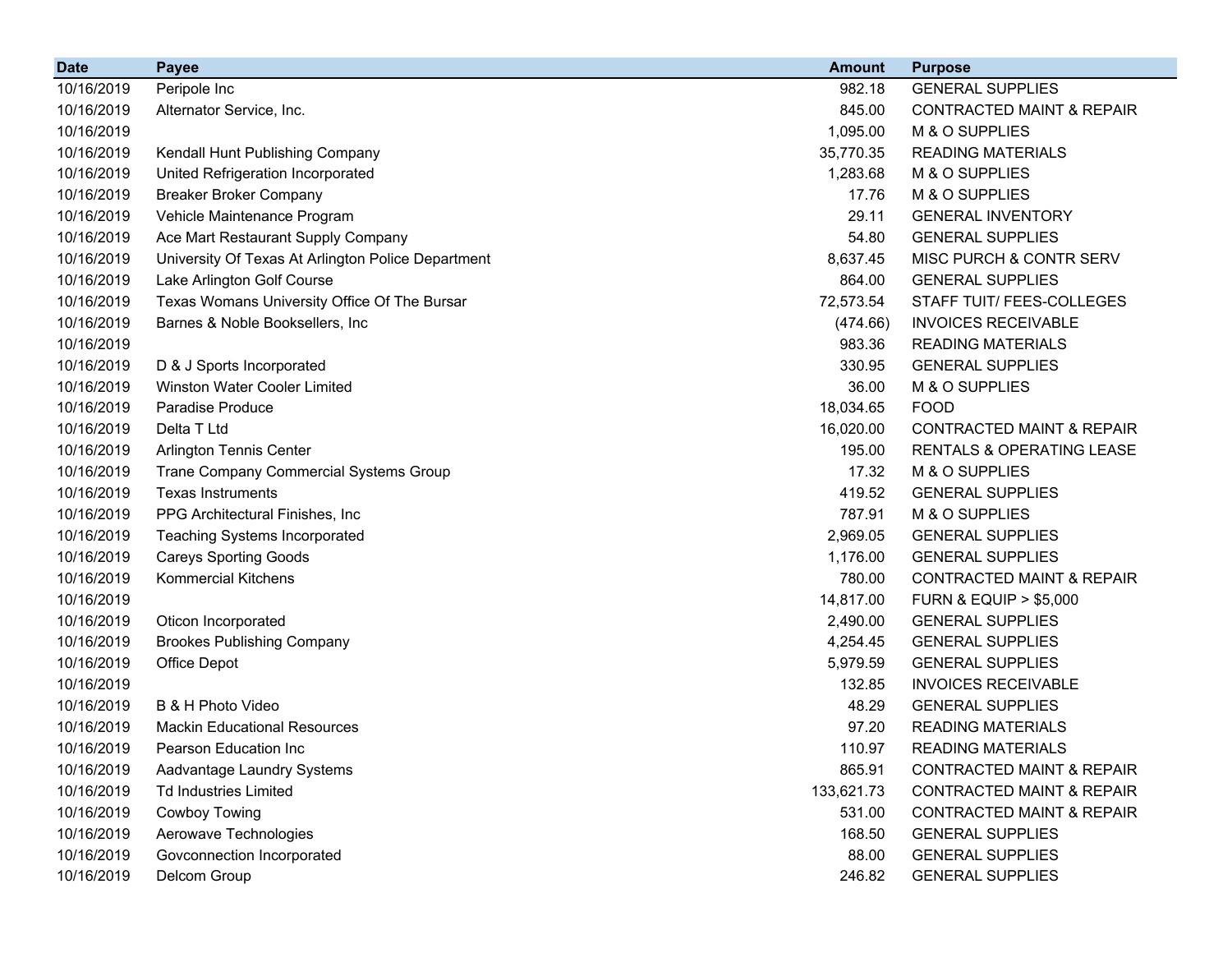| <b>Date</b> | <b>Payee</b>                                          | <b>Amount</b> | <b>Purpose</b>                       |
|-------------|-------------------------------------------------------|---------------|--------------------------------------|
| 10/16/2019  | <b>ProComputing Corporation</b>                       | 10,690.70     | <b>CONTRACTED MAINT &amp; REPAIR</b> |
| 10/16/2019  |                                                       | 3,600.00      | <b>GENERAL SUPPLIES</b>              |
| 10/16/2019  | Henry Schein Incorporated                             | 161.76        | <b>GENERAL SUPPLIES</b>              |
| 10/16/2019  | <b>School Nurse Supply</b>                            | 318.23        | <b>GENERAL SUPPLIES</b>              |
| 10/16/2019  |                                                       | 2,604.60      | <b>INVOICES RECEIVABLE</b>           |
| 10/16/2019  | Apple Computer Incorporated                           | 899.00        | <b>GENERAL SUPPLIES</b>              |
| 10/16/2019  | C D Hartnett Company                                  | 34,856.95     | <b>FOOD</b>                          |
| 10/16/2019  |                                                       | 47.12         | <b>GENERAL INVENTORY</b>             |
| 10/16/2019  | <b>Ben E Keith</b>                                    | 1,895.72      | <b>GENERAL SUPPLIES</b>              |
| 10/16/2019  | <b>Accurate Tune</b>                                  | 100.00        | <b>CONTRACTED MAINT &amp; REPAIR</b> |
| 10/16/2019  | Arlington Hardware Incorporated #53                   | 378.84        | M & O SUPPLIES                       |
| 10/16/2019  | Psychological Assessment Resources Incorporated (Par) | 4,466.07      | <b>TESTING MATERIALS</b>             |
| 10/16/2019  | Zimmerer Kubota Incorporated                          | 324.00        | M & O SUPPLIES                       |
| 10/16/2019  | Welch John                                            | 412.50        | MISC PURCH & CONTR SERV              |
| 10/16/2019  | Walsh Robert                                          | 540.00        | MISC PURCH & CONTR SERV              |
| 10/16/2019  | Steagall Oil Company                                  | 1,101.77      | M & O SUPPLIES                       |
| 10/16/2019  | Ramos Robert                                          | 65.00         | MISC PURCH & CONTR SERV              |
| 10/16/2019  | Par Way Tryson Company                                | 4,331.25      | <b>GENERAL INVENTORY</b>             |
| 10/16/2019  | <b>Vines Maurice</b>                                  | 210.00        | MISC PURCH & CONTR SERV              |
| 10/16/2019  | <b>Baldys Stanley</b>                                 | 85.00         | MISC PURCH & CONTR SERV              |
| 10/16/2019  | <b>Total Maintenance Solutions-South</b>              | 218.28        | <b>CONTRACTED MAINT &amp; REPAIR</b> |
| 10/16/2019  |                                                       | 15.52         | M & O SUPPLIES                       |
| 10/16/2019  | Benchmark 4 Excellence                                | 4,500.00      | OTH PROFESSIONAL SERVICES            |
| 10/16/2019  | <b>Smith Kendrick</b>                                 | 220.00        | MISC PURCH & CONTR SERV              |
| 10/16/2019  | <b>Robertson Darrell W</b>                            | 65.00         | MISC PURCH & CONTR SERV              |
| 10/16/2019  | <b>Cole Russell</b>                                   | 105.00        | MISC PURCH & CONTR SERV              |
| 10/16/2019  | Reddehase Steve                                       | 85.00         | MISC PURCH & CONTR SERV              |
| 10/16/2019  | Spring Creek Barbeque                                 | 1,058.90      | MISC OPERATING EXPENSES              |
| 10/16/2019  | Alvarado Armando                                      | 230.00        | MISC PURCH & CONTR SERV              |
| 10/16/2019  | <b>DWR Fence</b>                                      | 19,380.00     | <b>CONTRACTED MAINT &amp; REPAIR</b> |
| 10/16/2019  | Moore Mark                                            | 170.00        | MISC PURCH & CONTR SERV              |
| 10/16/2019  | <b>Fergus Danny</b>                                   | 105.00        | MISC PURCH & CONTR SERV              |
| 10/16/2019  | Zaragoza Bryan                                        | 105.00        | SAL & WAGES-SUPPORT PERS             |
| 10/16/2019  | Imagine Learning Incorporated                         | 1,800.00      | <b>GENERAL SUPPLIES</b>              |
| 10/16/2019  | Phillips Lawn Sprinkler Co. Inc.                      | 5,076.58      | <b>CONTRACTED MAINT &amp; REPAIR</b> |
| 10/16/2019  | Dilldine Robert                                       | 105.00        | MISC PURCH & CONTR SERV              |
| 10/16/2019  | McCauley Cori                                         | 105.00        | SAL & WAGES-SUPPORT PERS             |
| 10/16/2019  | McKinney Kenneth                                      | 115.00        | MISC PURCH & CONTR SERV              |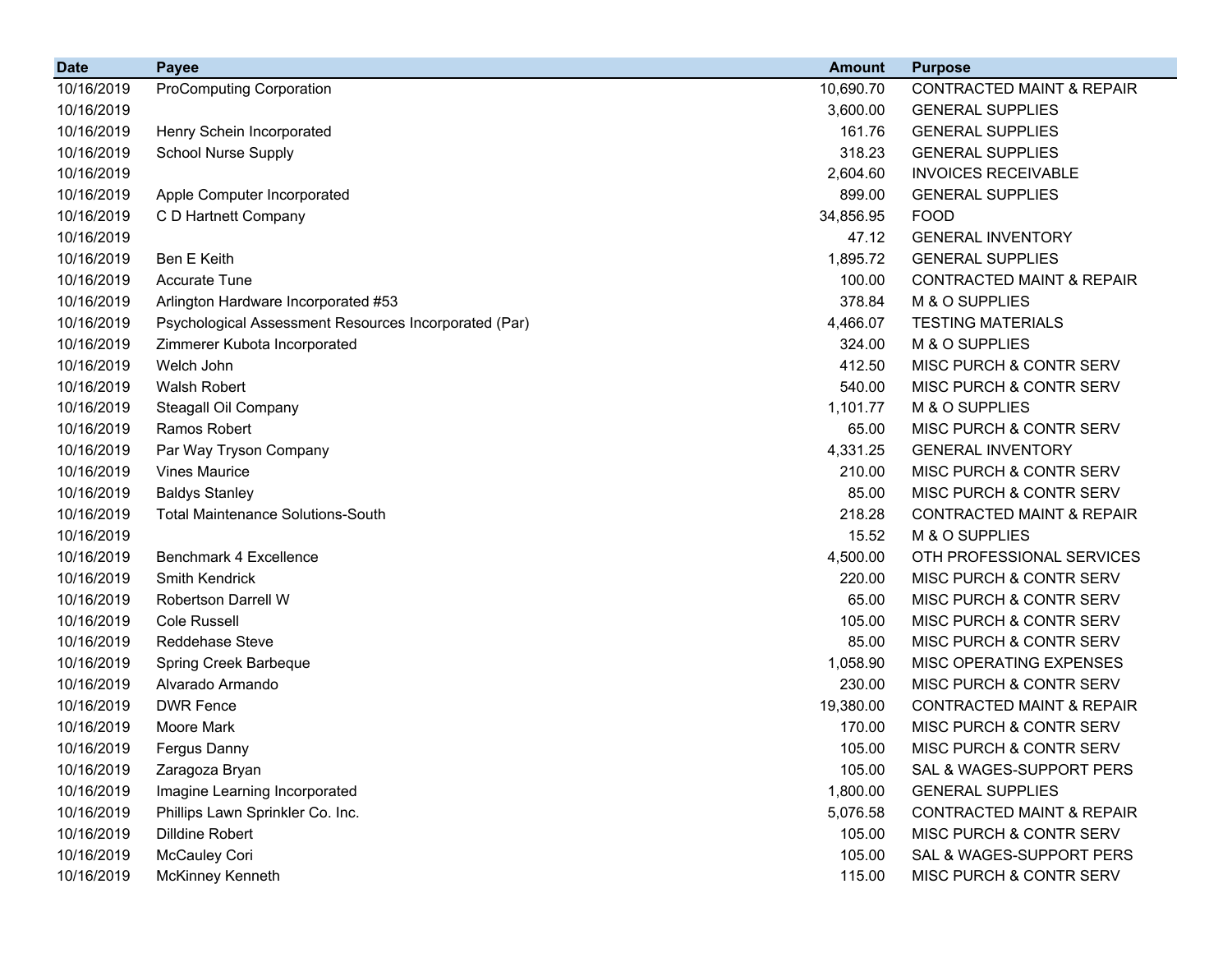| <b>Date</b> | <b>Payee</b>                     | <b>Amount</b> | <b>Purpose</b>                       |
|-------------|----------------------------------|---------------|--------------------------------------|
| 10/16/2019  | Shaw Carwin D                    | 125.00        | MISC PURCH & CONTR SERV              |
| 10/16/2019  | Johnson Stephen                  | 225.00        | MISC PURCH & CONTR SERV              |
| 10/16/2019  | Gardner Kyle                     | 100.00        | MISC PURCH & CONTR SERV              |
| 10/16/2019  | <b>Teal Roy</b>                  | 60.00         | MISC PURCH & CONTR SERV              |
| 10/16/2019  | Jackson Duane L                  | 105.00        | MISC PURCH & CONTR SERV              |
| 10/16/2019  | Texas Interpreting Services, LLC | 195.00        | MISC PURCH & CONTR SERV              |
| 10/16/2019  | Davis Scott                      | 100.00        | MISC PURCH & CONTR SERV              |
| 10/16/2019  | Jones Franklin                   | 220.00        | MISC PURCH & CONTR SERV              |
| 10/16/2019  | <b>Ball Eric</b>                 | 687.50        | MISC PURCH & CONTR SERV              |
| 10/16/2019  | Rogers Jessie                    | 220.00        | MISC PURCH & CONTR SERV              |
| 10/16/2019  | Ducksworth William               | 60.00         | MISC PURCH & CONTR SERV              |
| 10/16/2019  |                                  | 65.00         | SAL & WAGES-SUPPORT PERS             |
| 10/16/2019  | Patience Kevin                   | 105.00        | MISC PURCH & CONTR SERV              |
| 10/16/2019  | Olson Tim                        | 115.00        | MISC PURCH & CONTR SERV              |
| 10/16/2019  | Williams Kenneth D               | 65.00         | SAL & WAGES-SUPPORT PERS             |
| 10/16/2019  | Randolph William L               | 235.00        | MISC PURCH & CONTR SERV              |
| 10/16/2019  | Dierke Michael                   | 200.00        | MISC PURCH & CONTR SERV              |
| 10/16/2019  | <b>Richardson Bernard</b>        | 100.00        | MISC PURCH & CONTR SERV              |
| 10/16/2019  | Oden Aaron R                     | 440.00        | MISC PURCH & CONTR SERV              |
| 10/16/2019  | David Hinson                     | 412.50        | MISC PURCH & CONTR SERV              |
| 10/16/2019  | <b>Walker Jarvis</b>             | 85.00         | MISC PURCH & CONTR SERV              |
| 10/16/2019  | Davis Michael                    | 105.00        | MISC PURCH & CONTR SERV              |
| 10/16/2019  | Cole Scott                       | 105.00        | MISC PURCH & CONTR SERV              |
| 10/16/2019  | <b>Stevens Learning Systems</b>  | 118.50        | <b>CONTRACTED MAINT &amp; REPAIR</b> |
| 10/16/2019  | <b>Weber Scott</b>               | 65.00         | MISC PURCH & CONTR SERV              |
| 10/16/2019  | Robert D. Lee                    | 825.00        | MISC PURCH & CONTR SERV              |
| 10/16/2019  | Durham Dustin J                  | 220.00        | MISC PURCH & CONTR SERV              |
| 10/16/2019  | <b>Binswanger Glass</b>          | 2,249.73      | M & O SUPPLIES                       |
| 10/16/2019  | Virtucom, Incorporated           | 2,825.00      | <b>GENERAL SUPPLIES</b>              |
| 10/16/2019  | Brown Jeff                       | 115.00        | MISC PURCH & CONTR SERV              |
| 10/16/2019  | <b>SC Fuels</b>                  | 15,121.35     | <b>GENERAL INVENTORY</b>             |
| 10/16/2019  | Allen Brent                      | 105.00        | <b>MISC PURCH &amp; CONTR SERV</b>   |
| 10/16/2019  | <b>Williams Arthur</b>           | 445.00        | MISC PURCH & CONTR SERV              |
| 10/16/2019  | <b>Hightower David</b>           | 105.00        | MISC PURCH & CONTR SERV              |
| 10/16/2019  | <b>Crawford Melvin</b>           | 400.00        | MISC PURCH & CONTR SERV              |
| 10/16/2019  | Nugent David Jr                  | 170.00        | MISC PURCH & CONTR SERV              |
| 10/16/2019  | Chavez Kelli                     | 115.00        | MISC PURCH & CONTR SERV              |
| 10/16/2019  | Stepina Bill                     | 420.00        | MISC PURCH & CONTR SERV              |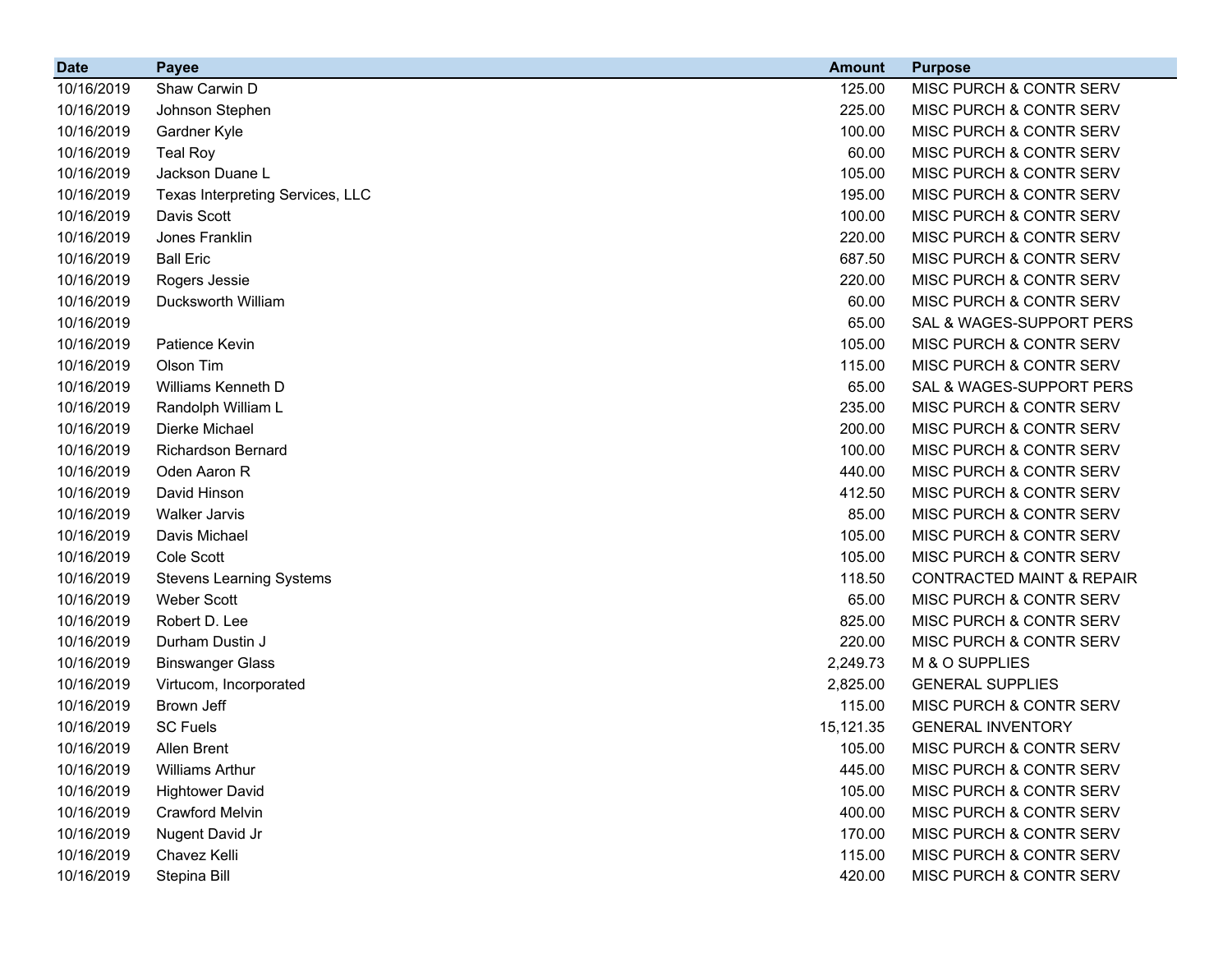| <b>Date</b> | <b>Payee</b>                            | <b>Amount</b> | <b>Purpose</b>                     |
|-------------|-----------------------------------------|---------------|------------------------------------|
| 10/16/2019  | Tyer Logan                              | 105.00        | MISC PURCH & CONTR SERV            |
| 10/16/2019  | Burt John H                             | 115.00        | MISC PURCH & CONTR SERV            |
| 10/16/2019  | <b>McClain Gerald</b>                   | 390.00        | MISC PURCH & CONTR SERV            |
| 10/16/2019  | <b>Farmer Dustin</b>                    | 125.00        | MISC PURCH & CONTR SERV            |
| 10/16/2019  | Dixon Glen                              | 115.00        | MISC PURCH & CONTR SERV            |
| 10/16/2019  | <b>Vessels Chris</b>                    | 105.00        | MISC PURCH & CONTR SERV            |
| 10/16/2019  | Le Alex                                 | 105.00        | MISC PURCH & CONTR SERV            |
| 10/16/2019  | <b>Taylor Preston</b>                   | 105.00        | MISC PURCH & CONTR SERV            |
| 10/16/2019  | <b>Watson William</b>                   | 105.00        | MISC PURCH & CONTR SERV            |
| 10/16/2019  | Berry Jermone                           | 105.00        | MISC PURCH & CONTR SERV            |
| 10/16/2019  | <b>Bedford Carter S</b>                 | 190.00        | MISC PURCH & CONTR SERV            |
| 10/16/2019  | <b>Taylor Richard</b>                   | 225.00        | MISC PURCH & CONTR SERV            |
| 10/16/2019  | IdentiSys Incorporated                  | 129.00        | <b>GENERAL SUPPLIES</b>            |
| 10/16/2019  | <b>Alvord Richard</b>                   | 125.00        | MISC PURCH & CONTR SERV            |
| 10/16/2019  | Strassmann Klaus                        | 105.00        | MISC PURCH & CONTR SERV            |
| 10/16/2019  | Staten Jules                            | 60.00         | MISC PURCH & CONTR SERV            |
| 10/16/2019  | City Electric Supply Company            | 177.00        | <b>GENERAL INVENTORY</b>           |
| 10/16/2019  |                                         | 166.21        | M & O SUPPLIES                     |
| 10/16/2019  | Kurz & Company                          | 9,039.40      | <b>FOOD</b>                        |
| 10/16/2019  | Accent Awards & Trophies, LLC           | 38.00         | <b>GENERAL SUPPLIES</b>            |
| 10/16/2019  | <b>Ward's Science</b>                   | 756.86        | <b>GENERAL SUPPLIES</b>            |
| 10/16/2019  | Best Buy for Business                   | 8,521.71      | <b>GENERAL SUPPLIES</b>            |
| 10/16/2019  | Thomas Curt                             | 105.00        | MISC PURCH & CONTR SERV            |
| 10/16/2019  | Weber Tina                              | 115.00        | MISC PURCH & CONTR SERV            |
| 10/16/2019  | William Gee                             | 85.00         | MISC PURCH & CONTR SERV            |
| 10/16/2019  | Cox Charles                             | 210.00        | MISC PURCH & CONTR SERV            |
| 10/16/2019  | <b>Gaines Carrell</b>                   | 105.00        | MISC PURCH & CONTR SERV            |
| 10/16/2019  | <b>Hooker Steven</b>                    | 105.00        | <b>MISC PURCH &amp; CONTR SERV</b> |
| 10/16/2019  | <b>Creative Bus Sales Inc</b>           | 1,017.92      | <b>GENERAL INVENTORY</b>           |
| 10/16/2019  | <b>Autonation Chevrolet</b>             | 440.00        | M & O SUPPLIES                     |
| 10/16/2019  | Franklin Phillip                        | 220.00        | MISC PURCH & CONTR SERV            |
| 10/16/2019  | <b>Crawford Electric Supply Company</b> | 2,234.15      | M & O SUPPLIES                     |
| 10/16/2019  | <b>Oxford University Press USA</b>      | 4,121.15      | <b>TEXTBOOKS</b>                   |
| 10/16/2019  | <b>Reed Philip</b>                      | 85.00         | MISC PURCH & CONTR SERV            |
| 10/16/2019  | <b>Braddy Joshua</b>                    | 100.00        | MISC PURCH & CONTR SERV            |
| 10/16/2019  | Moore Russell S                         | 105.00        | MISC PURCH & CONTR SERV            |
| 10/16/2019  | Hamilton Killeion                       | 180.00        | MISC PURCH & CONTR SERV            |
| 10/16/2019  | <b>Wayne Giles</b>                      | 15.00         | SAL & WAGES-SUPPORT PERS           |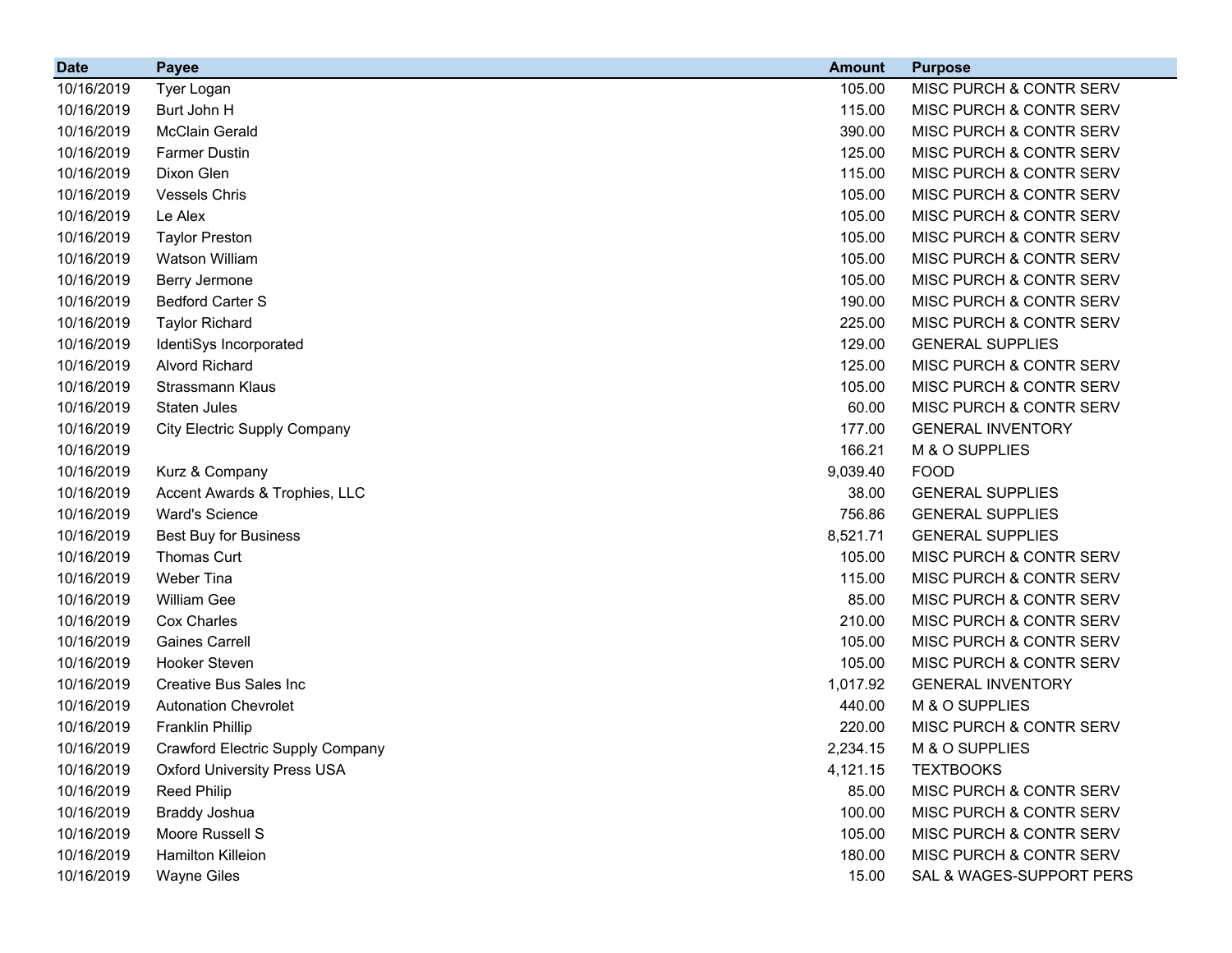| <b>Date</b> | <b>Payee</b>                                         | <b>Amount</b> | <b>Purpose</b>                       |
|-------------|------------------------------------------------------|---------------|--------------------------------------|
| 10/16/2019  | Stacy Jesse                                          | 115.00        | MISC PURCH & CONTR SERV              |
| 10/16/2019  | Kenneth Vincent                                      | 225.00        | <b>INVOICES RECEIVABLE</b>           |
| 10/16/2019  | Cooper Jeff                                          | 125.00        | MISC PURCH & CONTR SERV              |
| 10/16/2019  | HKS, Inc.                                            | 54,593.28     | BLDG PURCH, CONSTR, IMPROVE          |
| 10/16/2019  | Joeris General Contractors, Ltd.                     | 716,919.54    | BLDG PURCH, CONSTR, IMPROVE          |
| 10/16/2019  |                                                      | (35, 845.97)  | <b>RETAINAGE</b>                     |
| 10/16/2019  | Davis, Regan                                         | 220.00        | MISC PURCH & CONTR SERV              |
| 10/16/2019  | Freeman Edgar                                        | 125.00        | MISC PURCH & CONTR SERV              |
| 10/16/2019  | <b>Tyson Prepared Foods</b>                          | 38,437.89     | <b>GENERAL INVENTORY</b>             |
| 10/16/2019  | Cool Tech A/C Heat & Refrigeration                   | 10,971.00     | <b>CONTRACTED MAINT &amp; REPAIR</b> |
| 10/16/2019  | Ferguson Enterprises, Inc.                           | 81.88         | M & O SUPPLIES                       |
| 10/16/2019  | <b>Tennell Dexter</b>                                | 135.00        | MISC PURCH & CONTR SERV              |
| 10/16/2019  | Association for Supervision & Curriculum Development | 525.91        | <b>READING MATERIALS</b>             |
| 10/16/2019  | <b>Hubbard Kera</b>                                  | 85.00         | MISC PURCH & CONTR SERV              |
| 10/16/2019  | <b>Roland Scott</b>                                  | 125.00        | MISC PURCH & CONTR SERV              |
| 10/16/2019  | Watson Chrystal                                      | 100.00        | MISC PURCH & CONTR SERV              |
| 10/16/2019  | Walton-Stanley Carl                                  | 65.00         | MISC PURCH & CONTR SERV              |
| 10/16/2019  | <b>Foster Lonnie Bruce</b>                           | 105.00        | MISC PURCH & CONTR SERV              |
| 10/16/2019  | McCollum Steve                                       | 105.00        | MISC PURCH & CONTR SERV              |
| 10/16/2019  | <b>Miller David</b>                                  | 105.00        | MISC PURCH & CONTR SERV              |
| 10/16/2019  | Mathis Lonnie                                        | 65.00         | MISC PURCH & CONTR SERV              |
| 10/16/2019  | Dr Pepper Snapple Group                              | 2,895.50      | MISC OPERATING EXPENSES              |
| 10/16/2019  | Cardinal's Sport Center Incorporated                 | 7,510.85      | <b>GENERAL SUPPLIES</b>              |
| 10/16/2019  | Western-BRW Paper Company Incorporated               | 2,586.50      | <b>GENERAL SUPPLIES</b>              |
| 10/16/2019  | Southern Lock & Supply, Co                           | 1,710.72      | <b>GENERAL INVENTORY</b>             |
| 10/16/2019  | AC SPEEDO ELECTRIC, LLC                              | 250.00        | <b>CONTRACTED MAINT &amp; REPAIR</b> |
| 10/16/2019  | iPrint Technologies                                  | 1,115.00      | <b>GENERAL SUPPLIES</b>              |
| 10/16/2019  | Sams Club 6244                                       | 50.34         | MISC OPERATING EXPENSES              |
| 10/16/2019  | <b>Williamson Music 1st</b>                          | 315.90        | <b>GENERAL SUPPLIES</b>              |
| 10/16/2019  | M-F Athletic/Perform Better                          | 709.12        | <b>GENERAL SUPPLIES</b>              |
| 10/16/2019  | Klement Distribution, Inc.                           | 5,957.03      | <b>FOOD</b>                          |
| 10/16/2019  | Sysco North Texas                                    | 64,090.42     | <b>GENERAL INVENTORY</b>             |
| 10/16/2019  | Neal Eric                                            | 125.00        | MISC PURCH & CONTR SERV              |
| 10/16/2019  | Turnitin, LLC                                        | 10,803.40     | <b>GENERAL SUPPLIES</b>              |
| 10/16/2019  | OTC Brands, Inc                                      | 1,457.89      | <b>GENERAL SUPPLIES</b>              |
| 10/16/2019  |                                                      | 253.33        | <b>INVOICES RECEIVABLE</b>           |
| 10/16/2019  | CICI's Pizza #99 @ Little Road & I-20                | 420.00        | MISC OPERATING EXPENSES              |
| 10/16/2019  | Lee Narada                                           | 60.00         | MISC PURCH & CONTR SERV              |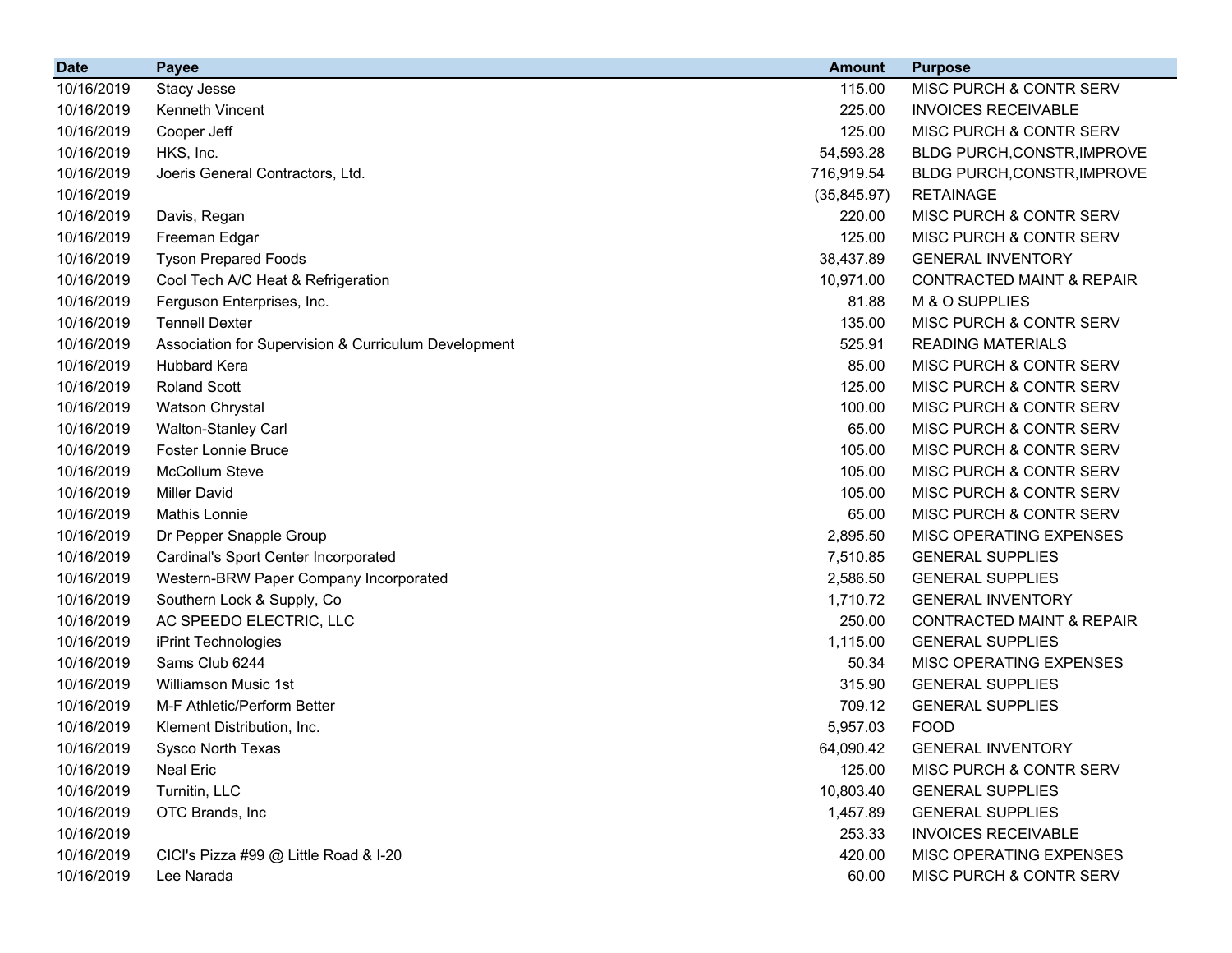| <b>Date</b> | <b>Payee</b>                                            | <b>Amount</b> | <b>Purpose</b>                       |
|-------------|---------------------------------------------------------|---------------|--------------------------------------|
| 10/16/2019  | Imperial Construction, Inc.                             | 511,679.34    | <b>CONTRACTED MAINT &amp; REPAIR</b> |
| 10/16/2019  |                                                         | (25, 583.96)  | <b>RETAINAGE</b>                     |
| 10/16/2019  | Washing Equipment of Texas - WET Inc                    | 297.00        | M & O SUPPLIES                       |
| 10/16/2019  | <b>C&amp;S Trailers</b>                                 | 1,687.38      | <b>CONTRACTED MAINT &amp; REPAIR</b> |
| 10/16/2019  | Zayo Group Holdings Inc                                 | 5,071.16      | <b>WATER</b>                         |
| 10/16/2019  | Nasco                                                   | 217.47        | <b>GENERAL SUPPLIES</b>              |
| 10/16/2019  | <b>One Source Construction</b>                          | 10,875.45     | <b>CONTRACTED MAINT &amp; REPAIR</b> |
| 10/16/2019  | Cassie Noll                                             | 115.00        | MISC PURCH & CONTR SERV              |
| 10/16/2019  | <b>Gordon Food Service</b>                              | 4,113.76      | <b>GENERAL INVENTORY</b>             |
| 10/16/2019  | Big Sky Construction Company Inc                        | 1,532,500.00  | <b>CONTRACTED MAINT &amp; REPAIR</b> |
| 10/16/2019  |                                                         | (76, 625.00)  | <b>RETAINAGE</b>                     |
| 10/16/2019  | Johnson Eisha                                           | 100.00        | MISC PURCH & CONTR SERV              |
| 10/16/2019  | Sunair Products Incorporated                            | 79.00         | <b>GENERAL INVENTORY</b>             |
| 10/16/2019  | Sonova USA Inc.                                         | 23,160.00     | <b>GENERAL SUPPLIES</b>              |
| 10/16/2019  | Advanced Blending, Inc. DBA Last Group Enterprises Inc. | 166.14        | <b>GENERAL INVENTORY</b>             |
| 10/16/2019  | Price Right Professional Landscaping & Tree Service LLC | 13,800.00     | <b>CONTRACTED MAINT &amp; REPAIR</b> |
| 10/16/2019  | Staples Inc/Staples Business Advantage                  | 2,735.06      | <b>GENERAL SUPPLIES</b>              |
| 10/16/2019  |                                                         | 51.89         | <b>INVOICES RECEIVABLE</b>           |
| 10/16/2019  | <b>Arlington Strings</b>                                | 30.00         | <b>GENERAL SUPPLIES</b>              |
| 10/16/2019  | Rhoades Debra                                           | 230.00        | MISC PURCH & CONTR SERV              |
| 10/16/2019  | <b>Benson Anthony</b>                                   | 115.00        | <b>MISC PURCH &amp; CONTR SERV</b>   |
| 10/16/2019  | <b>Hinson David</b>                                     | 65.00         | MISC PURCH & CONTR SERV              |
| 10/16/2019  | <b>Banks James</b>                                      | 105.00        | MISC PURCH & CONTR SERV              |
| 10/16/2019  | <b>Trotter Michael</b>                                  | 60.00         | MISC PURCH & CONTR SERV              |
| 10/16/2019  | Givens Elmer Ray                                        | 120.00        | MISC PURCH & CONTR SERV              |
| 10/16/2019  | Rosal Romeo                                             | 225.00        | MISC PURCH & CONTR SERV              |
| 10/16/2019  | AT&T                                                    | 2,717.29      | <b>WATER</b>                         |
| 10/16/2019  | Salcido Gustavo                                         | 125.00        | MISC PURCH & CONTR SERV              |
| 10/16/2019  | <b>Lankford Travis</b>                                  | 105.00        | MISC PURCH & CONTR SERV              |
| 10/16/2019  | Noblin Jim                                              | 105.00        | MISC PURCH & CONTR SERV              |
| 10/16/2019  | Banks John                                              | 65.00         | MISC PURCH & CONTR SERV              |
| 10/16/2019  | Matheny James                                           | 60.00         | MISC PURCH & CONTR SERV              |
| 10/16/2019  | AT&T                                                    | 46,066.50     | <b>WATER</b>                         |
| 10/16/2019  | Taylor Smith Consulting LLC                             | 3,272.79      | MISC PURCH & CONTR SERV              |
| 10/16/2019  | <b>Texas Health Sports Medicine</b>                     | 1,584.38      | MISC PURCH & CONTR SERV              |
| 10/16/2019  | Kincheloe Cynthia                                       | 115.00        | MISC PURCH & CONTR SERV              |
| 10/16/2019  | Magee Odell                                             | 120.00        | MISC PURCH & CONTR SERV              |
| 10/16/2019  | <b>Battery Systems Inc</b>                              | 769.90        | <b>GENERAL INVENTORY</b>             |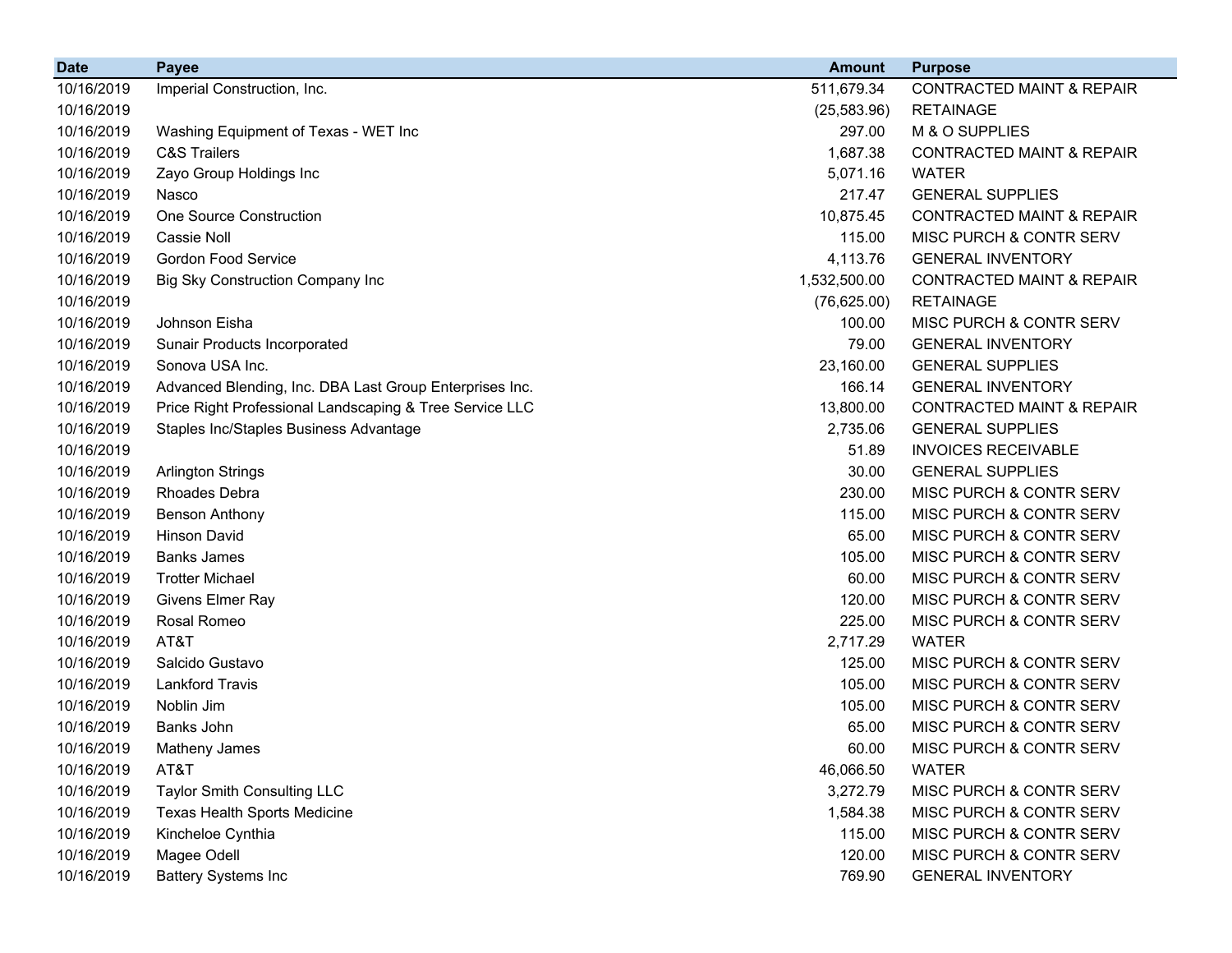| <b>Date</b> | <b>Payee</b>                                                            | <b>Amount</b> | <b>Purpose</b>                     |
|-------------|-------------------------------------------------------------------------|---------------|------------------------------------|
| 10/16/2019  | <b>Burnett Scott</b>                                                    | 440.00        | MISC PURCH & CONTR SERV            |
| 10/16/2019  | Borden Dairy Company                                                    | 78,653.33     | <b>FOOD</b>                        |
| 10/16/2019  | Ogunbameru Courage                                                      | 300.00        | MISC PURCH & CONTR SERV            |
| 10/16/2019  | <b>CID Solution LLC</b>                                                 | 418.49        | M & O SUPPLIES                     |
| 10/16/2019  | Sideline Power LLC                                                      | 6,108.00      | <b>GENERAL SUPPLIES</b>            |
| 10/16/2019  | <b>Connatser Consulting Inc</b>                                         | 5,500.00      | MISC PURCH & CONTR SERV            |
| 10/16/2019  | Entercom Texas LLC KRLD-AM, TSN, KJKK-FM, KVIL-FM, KLUV-FM, KRLD-FM, KN | 7,490.00      | MISC PURCH & CONTR SERV            |
| 10/16/2019  | <b>Weber Patrick</b>                                                    | 65.00         | MISC PURCH & CONTR SERV            |
| 10/16/2019  | Pokey O's Fort Worth                                                    | 955.00        | MISC OPERATING EXPENSES            |
| 10/16/2019  | Kornegay Jermaine                                                       | 60.00         | MISC PURCH & CONTR SERV            |
| 10/16/2019  | <b>Fisher Charles</b>                                                   | 170.00        | MISC PURCH & CONTR SERV            |
| 10/16/2019  | <b>Hammond Bruce</b>                                                    | 85.00         | MISC PURCH & CONTR SERV            |
| 10/16/2019  | Cox Braden                                                              | 105.00        | MISC PURCH & CONTR SERV            |
| 10/16/2019  | Hatton Hannah                                                           | 395.00        | MISC PURCH & CONTR SERV            |
| 10/16/2019  | King Jim                                                                | 65.00         | MISC PURCH & CONTR SERV            |
| 10/16/2019  | Flores Arabella                                                         | 85.00         | MISC PURCH & CONTR SERV            |
| 10/16/2019  | Weston Malcolm Sr                                                       | 85.00         | MISC PURCH & CONTR SERV            |
| 10/16/2019  | Smith Tyler                                                             | 125.00        | MISC PURCH & CONTR SERV            |
| 10/16/2019  | Roberta Diane Harper                                                    | 75.00         | MISC PURCH & CONTR SERV            |
| 10/16/2019  | <b>Howard Tracy</b>                                                     | 100.00        | MISC PURCH & CONTR SERV            |
| 10/16/2019  | Rhodes William                                                          | 85.00         | MISC PURCH & CONTR SERV            |
| 10/16/2019  | Garden Reginald                                                         | 85.00         | MISC PURCH & CONTR SERV            |
| 10/16/2019  | Goodpasture Ron                                                         | 225.00        | MISC PURCH & CONTR SERV            |
| 10/16/2019  | Harper Brandon                                                          | 115.00        | MISC PURCH & CONTR SERV            |
| 10/16/2019  | Landers Davon                                                           | 125.00        | MISC PURCH & CONTR SERV            |
| 10/16/2019  | London Jonathan                                                         | 85.00         | MISC PURCH & CONTR SERV            |
| 10/16/2019  | <b>Brown Tiffany</b>                                                    | 85.00         | MISC PURCH & CONTR SERV            |
| 10/16/2019  | <b>Pointer Amber</b>                                                    | 115.00        | MISC PURCH & CONTR SERV            |
| 10/16/2019  | <b>Andrew Ankney</b>                                                    | 105.00        | MISC PURCH & CONTR SERV            |
| 10/16/2019  | Cox Landon                                                              | 105.00        | <b>MISC PURCH &amp; CONTR SERV</b> |
| 10/16/2019  | <b>Lawler Mike</b>                                                      | 125.00        | MISC PURCH & CONTR SERV            |
| 10/16/2019  | Morris Chancw                                                           | 125.00        | MISC PURCH & CONTR SERV            |
| 10/16/2019  | Matheny Payton                                                          | 60.00         | MISC PURCH & CONTR SERV            |
| 10/16/2019  | Buena Vista Food Products, Inc.                                         | 20,125.00     | <b>GENERAL INVENTORY</b>           |
| 10/16/2019  | Fort Worth Football Officials                                           | 250.00        | MISC PURCH & CONTR SERV            |
| 10/16/2019  | Reserve Account - Aisd Admin Pitney Bowes                               | 10,000.00     | <b>GENERAL SUPPLIES</b>            |
| 10/16/2019  | Complete Supply Incorporated                                            | 33,791.86     | <b>GENERAL INVENTORY</b>           |
| 10/16/2019  |                                                                         | 879.00        | M & O SUPPLIES                     |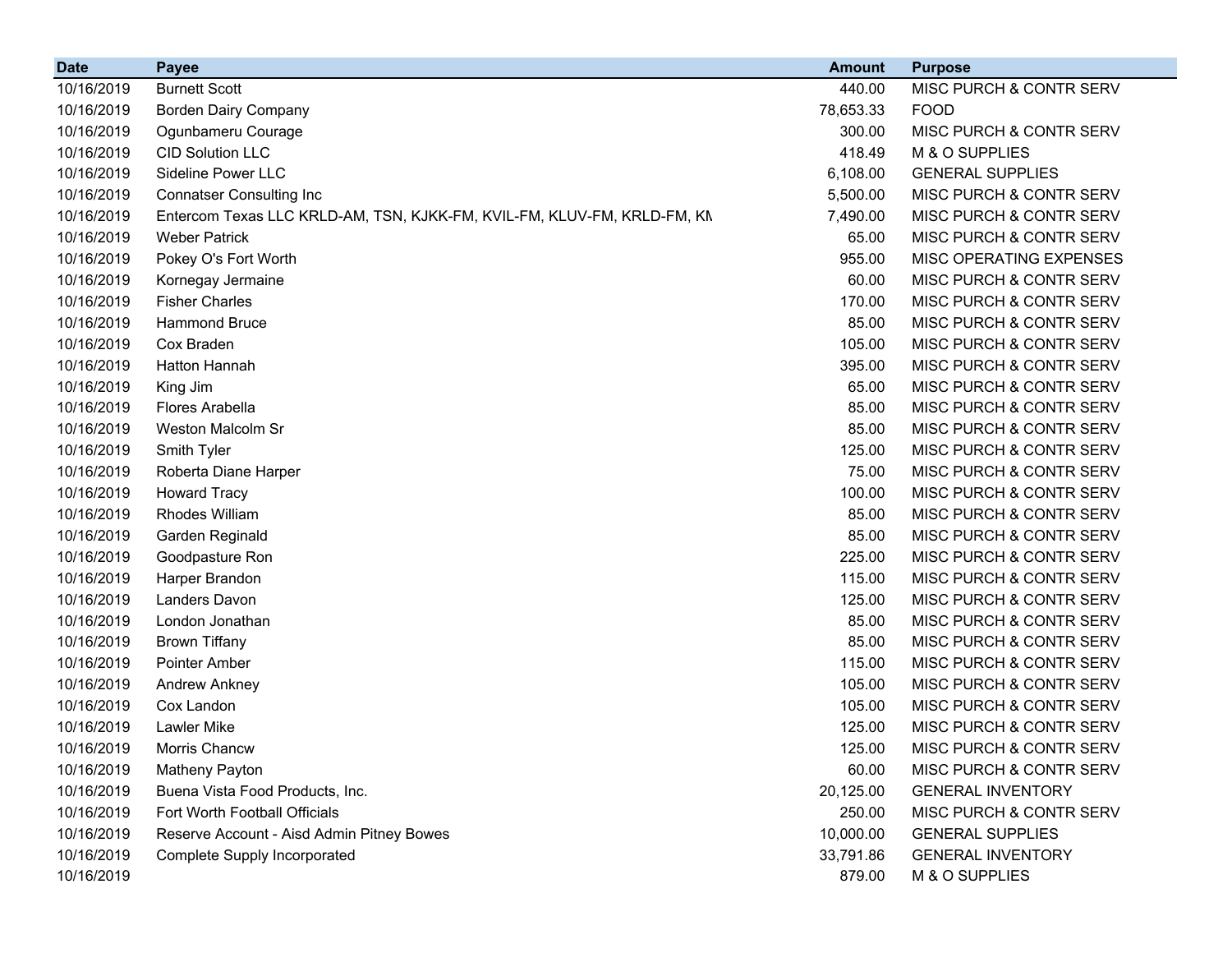| <b>Date</b> | <b>Payee</b>                                                   | <b>Amount</b> | <b>Purpose</b>                       |
|-------------|----------------------------------------------------------------|---------------|--------------------------------------|
| 10/16/2019  | <b>Wallace Packaging</b>                                       | 30,600.00     | <b>GENERAL INVENTORY</b>             |
| 10/16/2019  | Austin Turf & Tractor                                          | 19.20         | M & O SUPPLIES                       |
| 10/16/2019  | <b>Atmos Energy</b>                                            | 5,611.56      | <b>WATER</b>                         |
| 10/16/2019  | Jack Rasmussen (Luthier)                                       | 10,964.00     | <b>GENERAL SUPPLIES</b>              |
| 10/16/2019  | <b>Bucks Wheel &amp; Equipment Company</b>                     | 322.46        | <b>GENERAL INVENTORY</b>             |
| 10/16/2019  |                                                                | 159.30        | M & O SUPPLIES                       |
| 10/16/2019  | Southwest International Trucks                                 | 2,254.72      | <b>CONTRACTED MAINT &amp; REPAIR</b> |
| 10/16/2019  | <b>Texas Auto Painting</b>                                     | 2,024.80      | <b>CONTRACTED MAINT &amp; REPAIR</b> |
| 10/16/2019  | Music & Arts                                                   | 70,240.00     | <b>FURN &amp; EQUIP &gt; \$5,000</b> |
| 10/16/2019  |                                                                | 38,519.72     | <b>GENERAL SUPPLIES</b>              |
| 10/16/2019  | AT&T                                                           | 13,499.48     | <b>WATER</b>                         |
| 10/16/2019  | Byrne Brothers Foods Incorporate                               | 17,022.42     | <b>GENERAL INVENTORY</b>             |
| 10/16/2019  | Arlington Independent School District Food & Nutrition Service | 1,394.64      | MISC OPERATING EXPENSES              |
| 10/16/2019  | Cargill Kitchen Solutions Incorporated                         | 12,940.00     | <b>GENERAL INVENTORY</b>             |
| 10/16/2019  | Gordon Darby Incorporated                                      | 1.44          | <b>WATER</b>                         |
| 10/16/2019  | Academic Supplier                                              | 35.34         | <b>GENERAL SUPPLIES</b>              |
| 10/16/2019  | Red Gold Llc                                                   | 19,030.48     | <b>GENERAL INVENTORY</b>             |
| 10/16/2019  | Tarrant County College - Trinity River                         | 148,775.00    | STDNT TUIT-NONPUBLIC SCHL            |
| 10/16/2019  | Reeder General Contractors, Inc                                | 490,842.51    | <b>CONTRACTED MAINT &amp; REPAIR</b> |
| 10/16/2019  |                                                                | 429,030.18    | <b>RETAINAGE</b>                     |
| 10/16/2019  | Pearson                                                        | 373.12        | <b>TESTING MATERIALS</b>             |
| 10/16/2019  | Sas Technologies Limited                                       | 712.87        | <b>CONTRACTED MAINT &amp; REPAIR</b> |
| 10/16/2019  | SiteOne Landscape Supply Holding LLC                           | 2,576.80      | M & O SUPPLIES                       |
| 10/16/2019  | Arlington Camera Incorporated                                  | 833.85        | <b>GENERAL SUPPLIES</b>              |
| 10/16/2019  | Kaplan Early Learning Company                                  | 280.76        | <b>GENERAL SUPPLIES</b>              |
| 10/16/2019  | Moore Rental Service Incorporated                              | 2,814.00      | MISC PURCH & CONTR SERV              |
| 10/16/2019  | Perfection Learning Corporation                                | 78.76         | <b>GENERAL SUPPLIES</b>              |
| 10/16/2019  |                                                                | 606.40        | <b>READING MATERIALS</b>             |
| 10/16/2019  | Perma Bound                                                    | 1,322.32      | <b>READING MATERIALS</b>             |
| 10/16/2019  | <b>Pollock Paper Distributors</b>                              | 1,118.50      | <b>GENERAL INVENTORY</b>             |
| 10/16/2019  | <b>Pyramid School Products</b>                                 | 3,138.71      | <b>GENERAL INVENTORY</b>             |
| 10/16/2019  | Sentinel The Alarm Company                                     | 553.00        | <b>CONTRACTED MAINT &amp; REPAIR</b> |
| 10/16/2019  |                                                                | 79.00         | <b>GENERAL SUPPLIES</b>              |
| 10/16/2019  | <b>United Parcel Service</b>                                   | 53.26         | <b>GENERAL SUPPLIES</b>              |
| 10/16/2019  | Wroe Dan                                                       | 125.00        | MISC PURCH & CONTR SERV              |
| 10/16/2019  | United Educators Association                                   | 1,047.31      | UNITED FUND                          |
| 10/16/2019  | Texas United School Employees Local 100                        | 137.72        | UNITED FUND                          |
| 10/16/2019  | Texas Guaranteed Student Loan Corporation                      | 218.30        | UNITED FUND                          |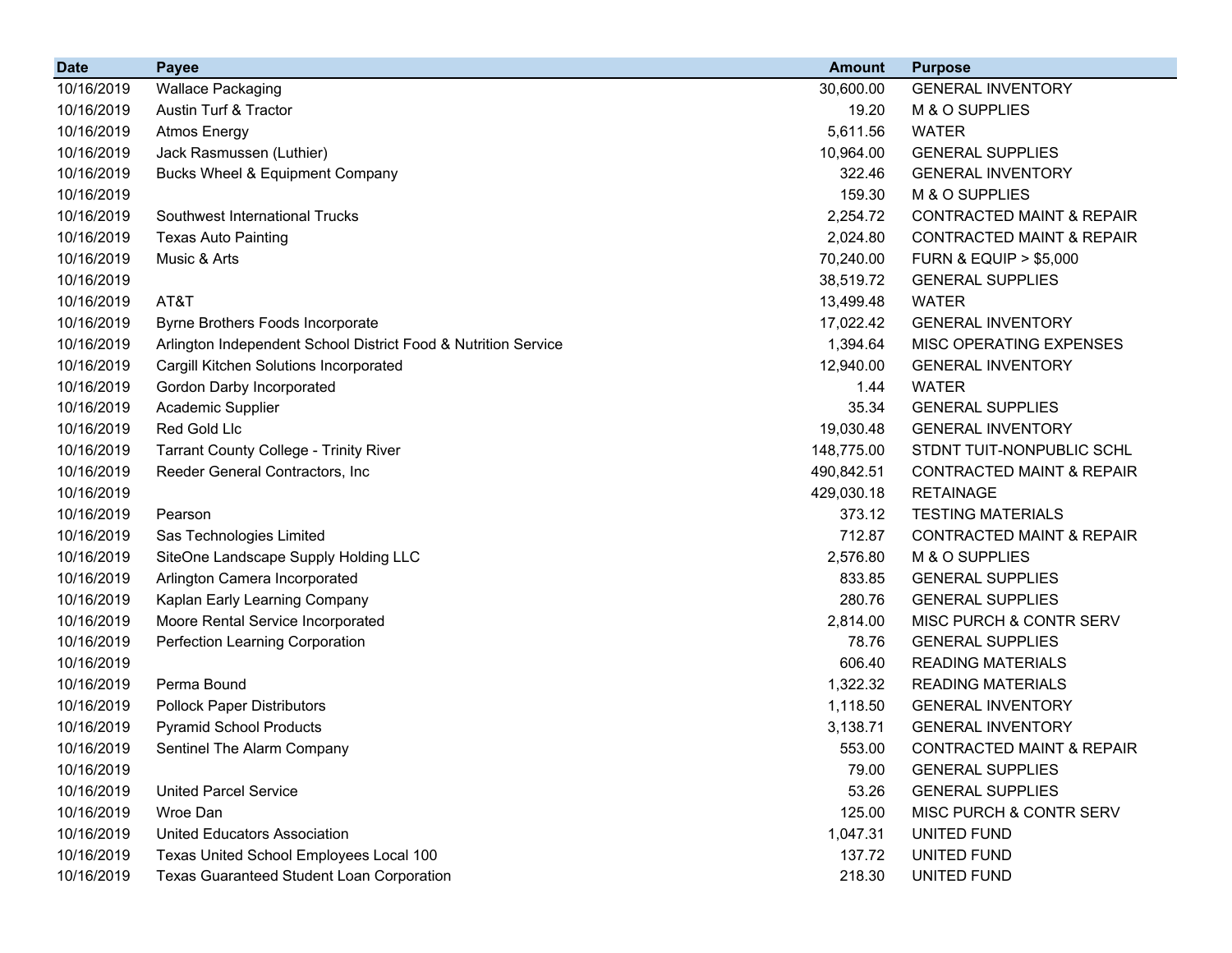| <b>Date</b> | <b>Payee</b>                                               | <b>Amount</b> | <b>Purpose</b>                       |
|-------------|------------------------------------------------------------|---------------|--------------------------------------|
| 10/16/2019  | United States Department Of Education National Payment Ctr | 233.89        | UNITED FUND                          |
| 10/16/2019  | Truman Tim Chapter 13 Trustee                              | 542.31        | UNITED FUND                          |
| 10/16/2019  | Association Of Texas Professional Teachers Local           | 12.94         | UNITED FUND                          |
| 10/16/2019  | Association Of Texas Professional Teachers Local           | 0.58          | UNITED FUND                          |
| 10/16/2019  | Association Of Texas Professional Educators State          | 20.00         | UNITED FUND                          |
| 10/16/2019  | Association Of Texas Professional Educators State          | 100.41        | UNITED FUND                          |
| 10/16/2019  | Department of Children and Family Services - Louisiana     | 138.46        | UNITED FUND                          |
| 10/16/2019  | <b>Trellis Company</b>                                     | 234.89        | UNITED FUND                          |
| 10/16/2019  | Educational Employees Credit Union - HSA                   | 944.24        | <b>DENTAL INSURANCE</b>              |
| 10/16/2019  | <b>Educational Employees Credit Union</b>                  | 6,225.00      | DUE TO CREDIT UNION                  |
| 10/16/2019  | <b>Texas State Teachers Association</b>                    | 15.45         | UNITED FUND                          |
| 10/18/2019  | Bells Bernina Incorporated                                 | 610.00        | <b>CONTRACTED MAINT &amp; REPAIR</b> |
| 10/18/2019  | Home Depot Pro                                             | 9,288.00      | <b>GENERAL INVENTORY</b>             |
| 10/18/2019  | United Refrigeration Incorporated                          | 873.36        | M & O SUPPLIES                       |
| 10/18/2019  | <b>Breaker Broker Company</b>                              | 13.50         | M & O SUPPLIES                       |
| 10/18/2019  | Barnes & Noble Booksellers, Inc                            | 149.36        | <b>GENERAL SUPPLIES</b>              |
| 10/18/2019  | <b>Trane Company Commercial Systems Group</b>              | 234.01        | M & O SUPPLIES                       |
| 10/18/2019  | PPG Architectural Finishes, Inc.                           | 2,461.68      | M & O SUPPLIES                       |
| 10/18/2019  | Ymca Camp Grady Spruce                                     | 3,400.00      | STUDENT TVL*NO AISD BUSES            |
| 10/18/2019  | Office Depot                                               | 27.57         | <b>GENERAL SUPPLIES</b>              |
| 10/18/2019  | B & H Photo Video                                          | 336.73        | <b>GENERAL SUPPLIES</b>              |
| 10/18/2019  | Washington Music Center                                    | 659.95        | <b>GENERAL SUPPLIES</b>              |
| 10/18/2019  | <b>ProComputing Corporation</b>                            | 1,915.00      | <b>CONTRACTED MAINT &amp; REPAIR</b> |
| 10/18/2019  | <b>School Nurse Supply</b>                                 | 195.93        | <b>GENERAL SUPPLIES</b>              |
| 10/18/2019  | Children's Plus Incorporated                               | 479.18        | <b>GENERAL SUPPLIES</b>              |
| 10/18/2019  | <b>Super Duper Publications</b>                            | 102.89        | <b>GENERAL SUPPLIES</b>              |
| 10/18/2019  |                                                            | 104.85        | <b>READING MATERIALS</b>             |
| 10/18/2019  | Dawson Marcus                                              | 115.00        | MISC PURCH & CONTR SERV              |
| 10/18/2019  | Trinity Armored Security, Inc                              | 11,708.55     | MISC PURCH & CONTR SERV              |
| 10/18/2019  | <b>Total Maintenance Solutions-South</b>                   | 348.27        | M & O SUPPLIES                       |
| 10/18/2019  | Accountemps                                                | 345.00        | MISC PURCH & CONTR SERV              |
| 10/18/2019  | <b>Pucci Chris</b>                                         | 115.00        | MISC PURCH & CONTR SERV              |
| 10/18/2019  | Foreman Tom                                                | 120.00        | MISC PURCH & CONTR SERV              |
| 10/18/2019  | Bilingual Dictionaries, Inc.                               | 4,103.00      | <b>READING MATERIALS</b>             |
| 10/18/2019  | <b>IXL Learning</b>                                        | 1,125.00      | <b>GENERAL SUPPLIES</b>              |
| 10/18/2019  | Powell Ray                                                 | 65.00         | MISC PURCH & CONTR SERV              |
| 10/18/2019  | Davenport Ned                                              | 65.00         | MISC PURCH & CONTR SERV              |
| 10/18/2019  | One Source Staffing Corporation                            | 19,698.55     | MISC PURCH & CONTR SERV              |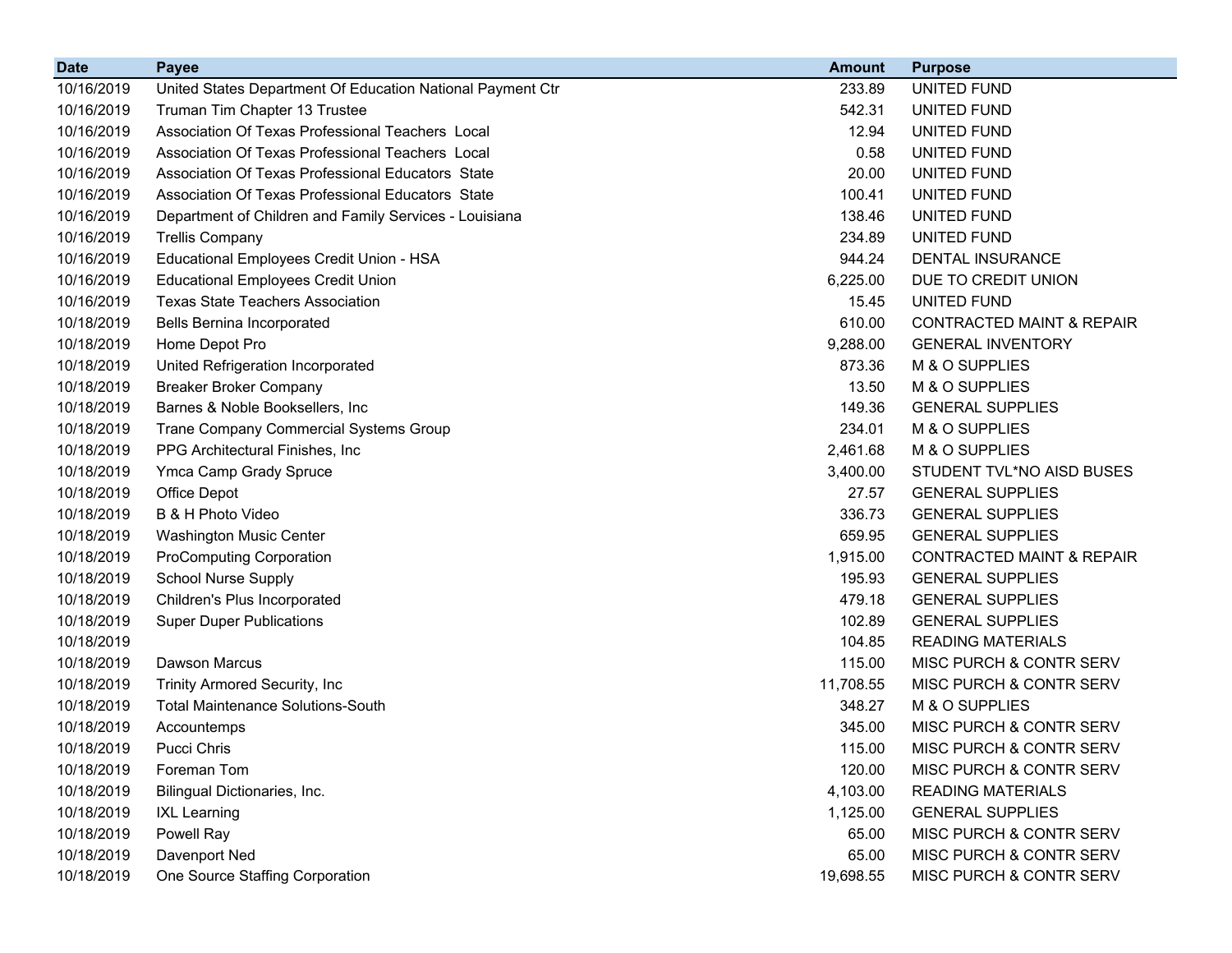| <b>Date</b> | <b>Payee</b>                                      | <b>Amount</b> | <b>Purpose</b>                       |
|-------------|---------------------------------------------------|---------------|--------------------------------------|
| 10/18/2019  | <b>Binswanger Glass</b>                           | 2,072.44      | M & O SUPPLIES                       |
| 10/18/2019  | <b>Shantz Randy</b>                               | 115.00        | MISC PURCH & CONTR SERV              |
| 10/18/2019  | Tyer Logan                                        | 120.00        | MISC PURCH & CONTR SERV              |
| 10/18/2019  | <b>Vessels Chris</b>                              | 120.00        | MISC PURCH & CONTR SERV              |
| 10/18/2019  | <b>Taylor Preston</b>                             | 120.00        | MISC PURCH & CONTR SERV              |
| 10/18/2019  | <b>Flint Chuck</b>                                | 115.00        | MISC PURCH & CONTR SERV              |
| 10/18/2019  | Cochran Gary                                      | 120.00        | MISC PURCH & CONTR SERV              |
| 10/18/2019  | Professional Education Solutions Inc (PESI, Inc.) | 199.99        | MISC OPERATING EXPENSES              |
| 10/18/2019  | RD Lawns LLC                                      | 9,246.95      | <b>CONTRACTED MAINT &amp; REPAIR</b> |
| 10/18/2019  | <b>Textbook Warehouse</b>                         | 2,183.48      | <b>TEXTBOOKS</b>                     |
| 10/18/2019  | <b>Buckley Ronald S</b>                           | 120.00        | MISC PURCH & CONTR SERV              |
| 10/18/2019  | <b>Tarrant County Tax Assessor-Collector</b>      | 220.00        | MISC OPERATING EXPENSES              |
| 10/18/2019  | <b>Tarrant County Tax Assessor-Collector</b>      | 220.00        | MISC OPERATING EXPENSES              |
| 10/18/2019  | <b>Tarrant County Tax Assessor-Collector</b>      | 108.50        | MISC OPERATING EXPENSES              |
| 10/18/2019  | Pearson Vue                                       | 6,027.00      | <b>READING MATERIALS</b>             |
| 10/18/2019  | iPrint Technologies                               | 829.00        | <b>GENERAL SUPPLIES</b>              |
| 10/18/2019  | Sams Club 6244                                    | 349.25        | MISC OPERATING EXPENSES              |
| 10/18/2019  | OTC Brands, Inc                                   | 163.26        | <b>GENERAL SUPPLIES</b>              |
| 10/18/2019  |                                                   | 124.54        | <b>INVOICES RECEIVABLE</b>           |
| 10/18/2019  | Sonova USA Inc.                                   | 507.00        | <b>GENERAL SUPPLIES</b>              |
| 10/18/2019  | Staples Inc/Staples Business Advantage            | 886.91        | <b>GENERAL SUPPLIES</b>              |
| 10/18/2019  | Bettis Aljay III                                  | 100.00        | MISC PURCH & CONTR SERV              |
| 10/18/2019  | Givens Elmer Ray                                  | 105.00        | MISC PURCH & CONTR SERV              |
| 10/18/2019  | <b>Alonti Catering</b>                            | 99.25         | MISC OPERATING EXPENSES              |
| 10/18/2019  | Vance Ryan                                        | 115.00        | MISC PURCH & CONTR SERV              |
| 10/18/2019  | <b>Richardson Eric</b>                            | 115.00        | MISC PURCH & CONTR SERV              |
| 10/18/2019  | <b>Hill David</b>                                 | 65.00         | MISC PURCH & CONTR SERV              |
| 10/18/2019  | Davis George                                      | 105.00        | MISC PURCH & CONTR SERV              |
| 10/18/2019  | Riverside Insights                                | 30,010.30     | <b>TESTING MATERIALS</b>             |
| 10/18/2019  | Ogunbameru Courage                                | 100.00        | MISC PURCH & CONTR SERV              |
| 10/18/2019  | Southwest Binding & Laminating                    | 115.80        | <b>GENERAL SUPPLIES</b>              |
| 10/18/2019  | <b>Tomlin Michael</b>                             | 120.00        | MISC PURCH & CONTR SERV              |
| 10/18/2019  | Hammond Bruce                                     | 85.00         | MISC PURCH & CONTR SERV              |
| 10/18/2019  | <b>Landers Davon</b>                              | 125.00        | MISC PURCH & CONTR SERV              |
| 10/18/2019  | <b>Maxwell Stefan</b>                             | 115.00        | MISC PURCH & CONTR SERV              |
| 10/18/2019  | <b>Braun Beef Company Incorporated</b>            | 1,706.25      | <b>GENERAL INVENTORY</b>             |
| 10/18/2019  | Soccer Corner The                                 | 6,748.00      | <b>GENERAL SUPPLIES</b>              |
| 10/18/2019  | <b>Temperature Control Systems</b>                | 584.53        | M & O SUPPLIES                       |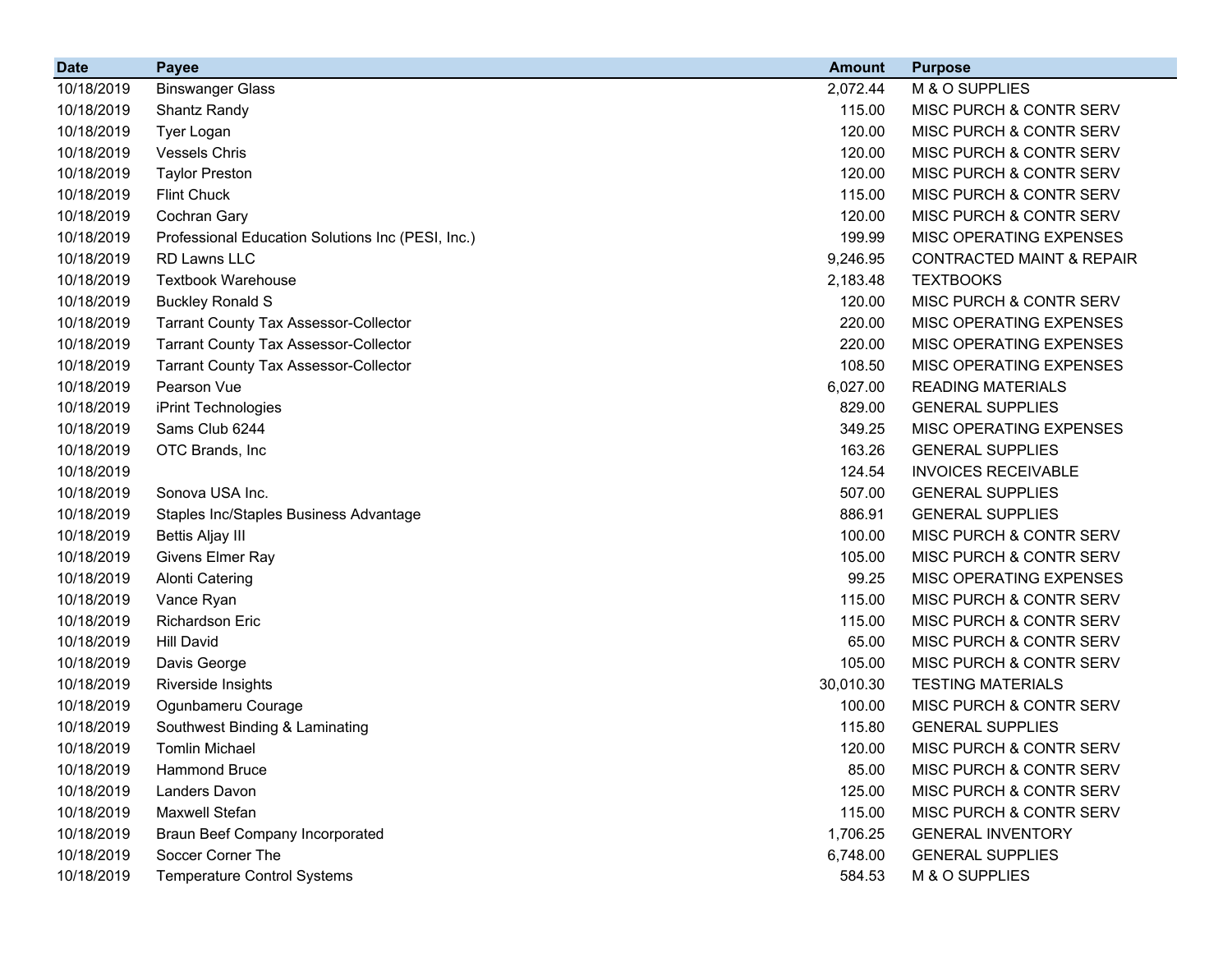| <b>Date</b> | <b>Payee</b>                                            | <b>Amount</b>  | <b>Purpose</b>             |
|-------------|---------------------------------------------------------|----------------|----------------------------|
| 10/18/2019  | Sommer Associates L L C                                 | 630.40         | <b>READING MATERIALS</b>   |
| 10/18/2019  | Sam Pack's Five Star Ford                               | 2,546.31       | <b>VEHICLES</b>            |
| 10/18/2019  | Simba Industries                                        | 354.90         | <b>GENERAL INVENTORY</b>   |
| 10/18/2019  | Bucks Wheel & Equipment Company                         | 327.41         | <b>GENERAL INVENTORY</b>   |
| 10/18/2019  | <b>Best Plumbing Specialties Incorporated</b>           | 1,022.25       | <b>GENERAL INVENTORY</b>   |
| 10/18/2019  | Music & Arts                                            | 220.00         | <b>GENERAL SUPPLIES</b>    |
| 10/18/2019  | Byrne Brothers Foods Incorporate                        | 465.40         | <b>GENERAL INVENTORY</b>   |
| 10/18/2019  | Cengage Learning                                        | 26,250.00      | <b>TEXTBOOKS</b>           |
| 10/18/2019  | Texas Association Of School Boards Risk Management Fund | 41,330.58      | INSURANCE/BOND PREMIUMS    |
| 10/18/2019  | Demco Incorporated                                      | 1,046.34       | <b>GENERAL SUPPLIES</b>    |
| 10/18/2019  | <b>Bolners Fiesta Products Incorporated</b>             | 5,658.70       | <b>GENERAL INVENTORY</b>   |
| 10/18/2019  | Norton Metal Products                                   | $\blacksquare$ | <b>GENERAL SUPPLIES</b>    |
| 10/18/2019  | <b>Pollock Paper Distributors</b>                       | 10,938.75      | <b>GENERAL INVENTORY</b>   |
| 10/18/2019  | <b>Pyramid School Products</b>                          | 428.04         | <b>GENERAL INVENTORY</b>   |
| 10/18/2019  | Scholastic Incorporated                                 | 659.34         | <b>GENERAL SUPPLIES</b>    |
| 10/18/2019  |                                                         | 219.78         | <b>READING MATERIALS</b>   |
| 10/18/2019  | Dallas Museum Of Art                                    | 20.00          | <b>INVOICES RECEIVABLE</b> |
| 10/21/2019  | Mayowa Adeyemi                                          | 72.39          | <b>EMPLOYEE TRAVEL</b>     |
| 10/21/2019  | <b>Tricia Alford</b>                                    | 30.98          | <b>EMPLOYEE TRAVEL</b>     |
| 10/21/2019  | Julia Alkire                                            | 35.68          | <b>EMPLOYEE TRAVEL</b>     |
| 10/21/2019  | Jennifer Allen                                          | 114.97         | <b>EMPLOYEE TRAVEL</b>     |
| 10/21/2019  | Shanna Allen                                            | 161.57         | <b>EMPLOYEE TRAVEL</b>     |
| 10/21/2019  | <b>Anthony Andro</b>                                    | 78.48          | <b>EMPLOYEE TRAVEL</b>     |
| 10/21/2019  | Jessica Atkins                                          | 69.07          | <b>EMPLOYEE TRAVEL</b>     |
| 10/21/2019  | Veronica Bacopulos                                      | 13.11          | <b>EMPLOYEE TRAVEL</b>     |
| 10/21/2019  | Kevin Barlow                                            | 85.17          | <b>EMPLOYEE TRAVEL</b>     |
| 10/21/2019  | Angelica Barron-Torres                                  | 29.00          | <b>EMPLOYEE TRAVEL</b>     |
| 10/21/2019  | <b>Amber Bellew</b>                                     | 38.04          | <b>EMPLOYEE TRAVEL</b>     |
| 10/21/2019  | Sherri Bielefeld                                        | 66.88          | <b>EMPLOYEE TRAVEL</b>     |
| 10/21/2019  | Michelle Bittmenn                                       | 95.93          | <b>EMPLOYEE TRAVEL</b>     |
| 10/21/2019  | Allisa Blanton                                          | 123.37         | <b>EMPLOYEE TRAVEL</b>     |
| 10/21/2019  | <b>Wendy Bostick</b>                                    | 115.19         | <b>EMPLOYEE TRAVEL</b>     |
| 10/21/2019  | Amanda Boyd                                             | 140.28         | <b>EMPLOYEE TRAVEL</b>     |
| 10/21/2019  | Esbeide Brink                                           | 10.38          | <b>EMPLOYEE TRAVEL</b>     |
| 10/21/2019  | Amiesha Brown                                           | 6.63           | <b>EMPLOYEE TRAVEL</b>     |
| 10/21/2019  | Christi Buell                                           | 81.75          | <b>EMPLOYEE TRAVEL</b>     |
| 10/21/2019  | Christopher Burke                                       | 158.57         | <b>EMPLOYEE TRAVEL</b>     |
| 10/21/2019  | Kimberly Byers                                          | 38.68          | <b>EMPLOYEE TRAVEL</b>     |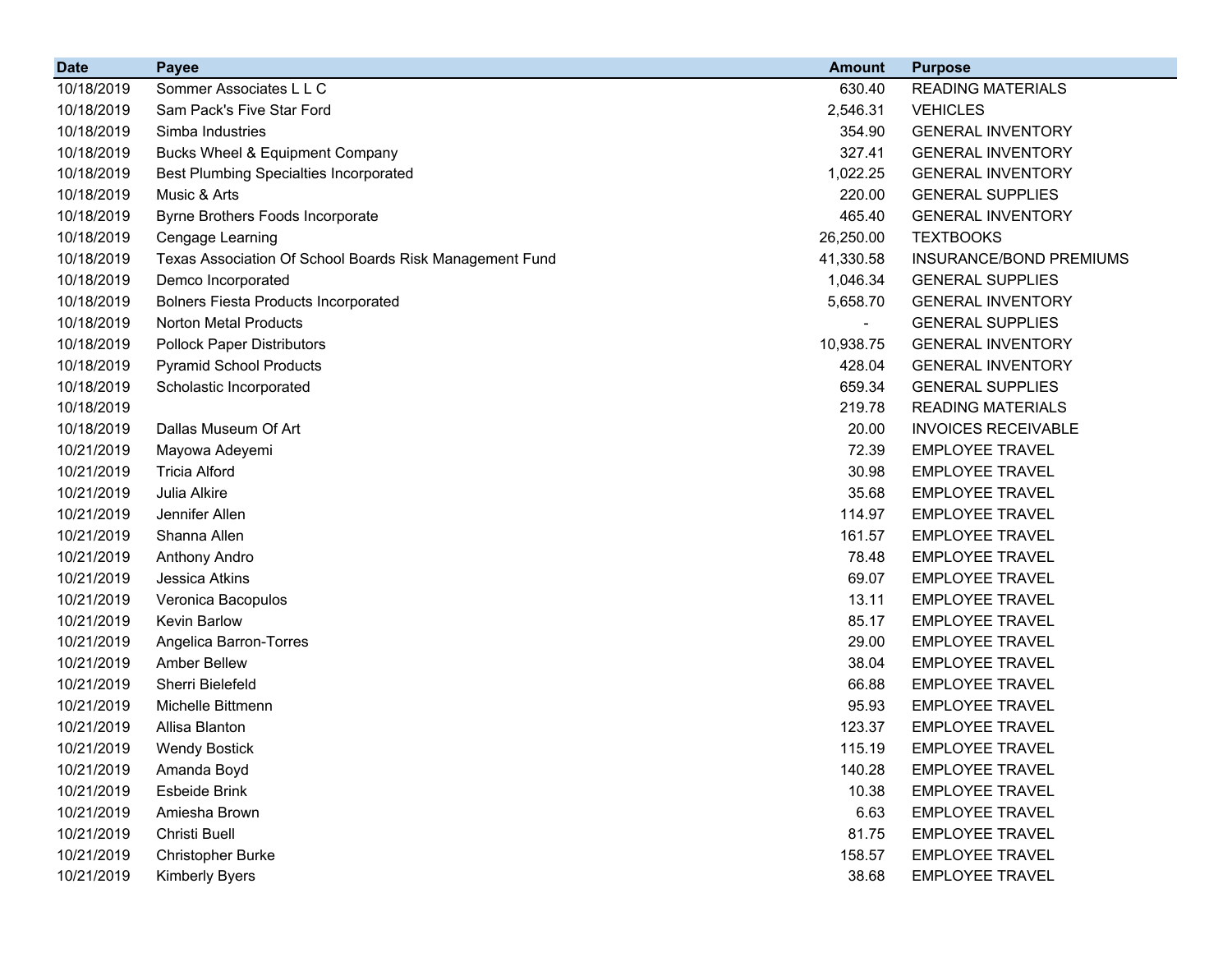| <b>Date</b> | <b>Payee</b>           | <b>Amount</b> | <b>Purpose</b>         |
|-------------|------------------------|---------------|------------------------|
| 10/21/2019  | Doris Campbell         | 28.57         | <b>EMPLOYEE TRAVEL</b> |
| 10/21/2019  | Molly Canas-Cihal      | 166.33        | <b>EMPLOYEE TRAVEL</b> |
| 10/21/2019  | Moises Carmona-Morales | 86.24         | <b>EMPLOYEE TRAVEL</b> |
| 10/21/2019  | Julio Castillo         | 61.90         | <b>EMPLOYEE TRAVEL</b> |
| 10/21/2019  | Elia Chavez            | 6.26          | <b>EMPLOYEE TRAVEL</b> |
| 10/21/2019  | Marcy Chesebro         | 65.06         | <b>EMPLOYEE TRAVEL</b> |
| 10/21/2019  | <b>Terry Childress</b> | 22.95         | <b>EMPLOYEE TRAVEL</b> |
| 10/21/2019  | Nichole Coke           | 60.19         | <b>EMPLOYEE TRAVEL</b> |
| 10/21/2019  | Rhonda Cole            | 37.88         | <b>EMPLOYEE TRAVEL</b> |
| 10/21/2019  | Barbara Daly           | 4.28          | <b>EMPLOYEE TRAVEL</b> |
| 10/21/2019  | <b>Lauren Daniels</b>  | 162.05        | <b>EMPLOYEE TRAVEL</b> |
| 10/21/2019  | Rochelle Davis         | 81.69         | <b>EMPLOYEE TRAVEL</b> |
| 10/21/2019  | Jodie Dunn             | 26.27         | <b>EMPLOYEE TRAVEL</b> |
| 10/21/2019  | Jennifer Dyer          | 86.35         | <b>EMPLOYEE TRAVEL</b> |
| 10/21/2019  | Erica Edwards          | 11.45         | <b>EMPLOYEE TRAVEL</b> |
| 10/21/2019  | Martha Edwards         | 24.66         | <b>EMPLOYEE TRAVEL</b> |
| 10/21/2019  | Carla Egyed            | 103.90        | <b>EMPLOYEE TRAVEL</b> |
| 10/21/2019  | <b>Charmanie Evans</b> | 6.69          | <b>EMPLOYEE TRAVEL</b> |
| 10/21/2019  | Kevin Finley           | 26.54         | <b>EMPLOYEE TRAVEL</b> |
| 10/21/2019  | Sarah Fitzer           | 8.13          | <b>EMPLOYEE TRAVEL</b> |
| 10/21/2019  | <b>Richard Flores</b>  | 66.34         | <b>EMPLOYEE TRAVEL</b> |
| 10/21/2019  | <b>Barry Fox</b>       | 26.86         | <b>EMPLOYEE TRAVEL</b> |
| 10/21/2019  | <b>Philip Friend</b>   | 75.33         | <b>EMPLOYEE TRAVEL</b> |
| 10/21/2019  | Joanna Fye             | 47.19         | <b>EMPLOYEE TRAVEL</b> |
| 10/21/2019  | <b>Baylin Galindo</b>  | 42.43         | <b>EMPLOYEE TRAVEL</b> |
| 10/21/2019  | Laura Garrett          | 54.57         | <b>EMPLOYEE TRAVEL</b> |
| 10/21/2019  | <b>Becky Geisel</b>    | 5.67          | <b>EMPLOYEE TRAVEL</b> |
| 10/21/2019  | Alissa Golden          | 31.57         | <b>EMPLOYEE TRAVEL</b> |
| 10/21/2019  | <b>Blanca Gonzalez</b> | 83.73         | <b>EMPLOYEE TRAVEL</b> |
| 10/21/2019  | <b>Teresa Gonzalez</b> | 21.94         | <b>EMPLOYEE TRAVEL</b> |
| 10/21/2019  | Kristi Graham          | 39.59         | <b>EMPLOYEE TRAVEL</b> |
| 10/21/2019  | Amy Gresham            | 52.43         | <b>EMPLOYEE TRAVEL</b> |
| 10/21/2019  | Sheila Grubb           | 24.13         | <b>EMPLOYEE TRAVEL</b> |
| 10/21/2019  | <b>Colleen Hall</b>    | 50.99         | <b>EMPLOYEE TRAVEL</b> |
| 10/21/2019  | Kristen Hamilton       | 196.29        | <b>EMPLOYEE TRAVEL</b> |
| 10/21/2019  | <b>Wendy Harvey</b>    | 65.38         | <b>EMPLOYEE TRAVEL</b> |
| 10/21/2019  | Laura Hein             | 11.45         | <b>EMPLOYEE TRAVEL</b> |
| 10/21/2019  | Karen Heisterkamp      | 19.58         | <b>EMPLOYEE TRAVEL</b> |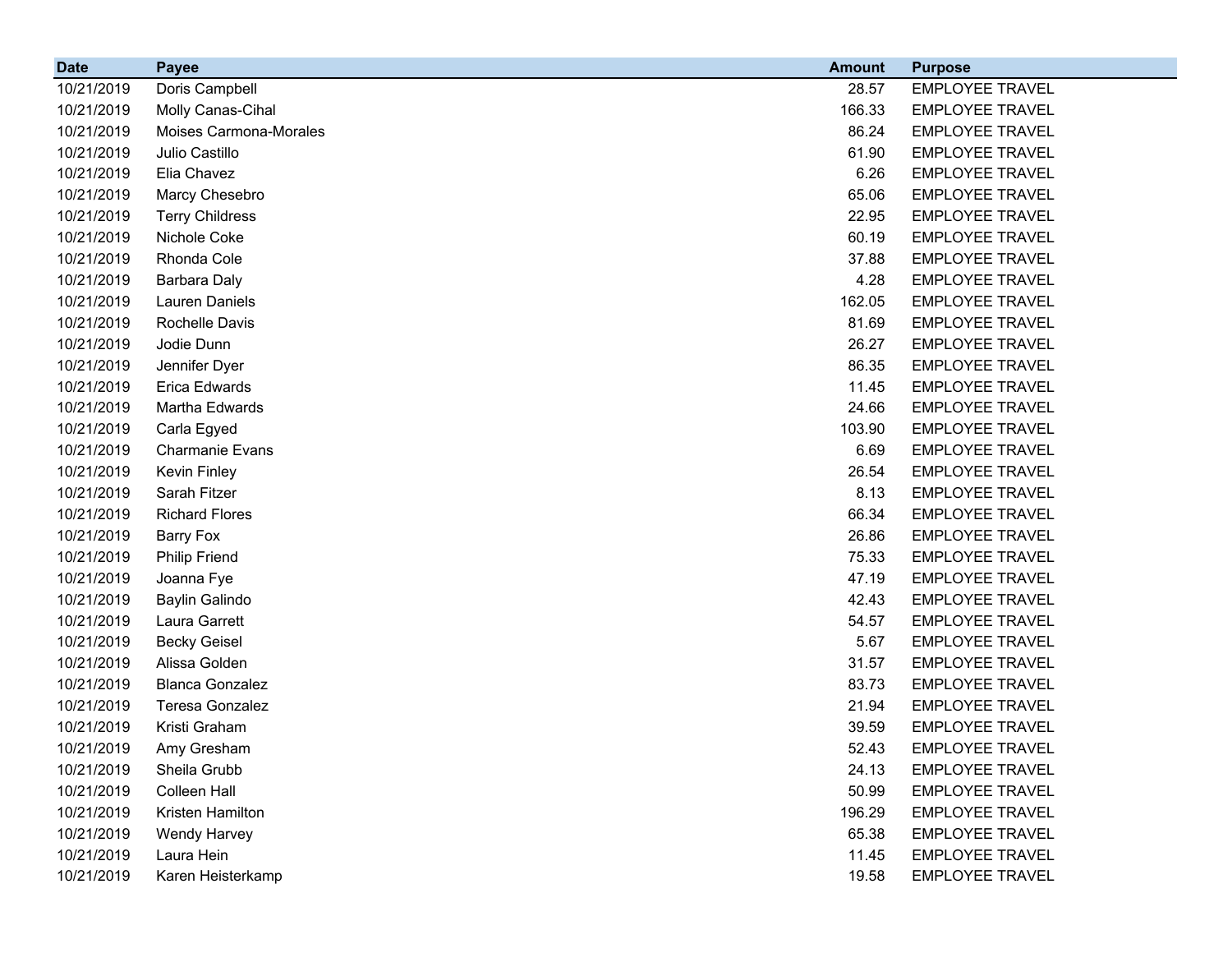| <b>Date</b> | <b>Payee</b>                | <b>Amount</b> | <b>Purpose</b>         |
|-------------|-----------------------------|---------------|------------------------|
| 10/21/2019  | Julianne Heldt              | 58.64         | <b>EMPLOYEE TRAVEL</b> |
| 10/21/2019  | Paula Henderson Frost       | 94.21         | <b>EMPLOYEE TRAVEL</b> |
| 10/21/2019  | David Herbst                | 15.25         | <b>EMPLOYEE TRAVEL</b> |
| 10/21/2019  | Angela Hernandez            | 76.45         | <b>EMPLOYEE TRAVEL</b> |
| 10/21/2019  | <b>Briseida Bartholomew</b> | 84.96         | <b>EMPLOYEE TRAVEL</b> |
| 10/21/2019  | Katiuska Herrador           | 56.82         | <b>EMPLOYEE TRAVEL</b> |
| 10/21/2019  | Nathan Hervey               | 45.42         | <b>EMPLOYEE TRAVEL</b> |
| 10/21/2019  | Ana Hidalgo                 | 21.67         | <b>EMPLOYEE TRAVEL</b> |
| 10/21/2019  | Steven Higgs                | 120.00        | <b>EMPLOYEE TRAVEL</b> |
| 10/21/2019  | Carolyn Hinytzke            | 167.29        | <b>EMPLOYEE TRAVEL</b> |
| 10/21/2019  | Cheryl Hodge                | 260.55        | <b>EMPLOYEE TRAVEL</b> |
| 10/21/2019  | Elizabeth Hollinger         | 90.63         | <b>EMPLOYEE TRAVEL</b> |
| 10/21/2019  | Sarah Horn                  | 96.94         | <b>EMPLOYEE TRAVEL</b> |
| 10/21/2019  | <b>William Horn</b>         | 125.46        | <b>EMPLOYEE TRAVEL</b> |
| 10/21/2019  | Maria Hortelano             | 31.83         | <b>EMPLOYEE TRAVEL</b> |
| 10/21/2019  | Elizabeth Howe              | 34.45         | <b>EMPLOYEE TRAVEL</b> |
| 10/21/2019  | Stephanie Hudson            | 148.46        | <b>EMPLOYEE TRAVEL</b> |
| 10/21/2019  | Cara Hughes                 | 50.51         | <b>EMPLOYEE TRAVEL</b> |
| 10/21/2019  | Kelly Hunt                  | 166.44        | <b>EMPLOYEE TRAVEL</b> |
| 10/21/2019  | Rachel Ibarra               | 16.69         | <b>EMPLOYEE TRAVEL</b> |
| 10/21/2019  | Jorge Justiniano            | 332.40        | <b>EMPLOYEE TRAVEL</b> |
| 10/21/2019  | Manjit Kaur                 | 10.54         | <b>EMPLOYEE TRAVEL</b> |
| 10/21/2019  | Karin Kliemann              | 92.34         | <b>EMPLOYEE TRAVEL</b> |
| 10/21/2019  | <b>Emily Klophaus</b>       | 75.17         | <b>EMPLOYEE TRAVEL</b> |
| 10/21/2019  | Gabriela Krumm              | 99.78         | <b>EMPLOYEE TRAVEL</b> |
| 10/21/2019  | Elisabeth Kunkel            | 26.91         | <b>EMPLOYEE TRAVEL</b> |
| 10/21/2019  | Debra Lantz                 | 32.80         | <b>EMPLOYEE TRAVEL</b> |
| 10/21/2019  | Vera Lea                    | 77.52         | <b>EMPLOYEE TRAVEL</b> |
| 10/21/2019  | <b>Crystal Lee</b>          | 53.39         | <b>EMPLOYEE TRAVEL</b> |
| 10/21/2019  | Virginia Lowe               | 52.59         | <b>EMPLOYEE TRAVEL</b> |
| 10/21/2019  | Sharon Lyman                | 82.82         | <b>EMPLOYEE TRAVEL</b> |
| 10/21/2019  | Samuel Lynn                 | 55.75         | <b>EMPLOYEE TRAVEL</b> |
| 10/21/2019  | Nkechi Madueke              | 50.88         | <b>EMPLOYEE TRAVEL</b> |
| 10/21/2019  | Pamela Mann                 | 127.12        | <b>EMPLOYEE TRAVEL</b> |
| 10/21/2019  | Jennifer Martin             | 5.72          | <b>EMPLOYEE TRAVEL</b> |
| 10/21/2019  | Jessica Mays                | 13.70         | <b>EMPLOYEE TRAVEL</b> |
| 10/21/2019  | Krista McCown               | 122.46        | <b>EMPLOYEE TRAVEL</b> |
| 10/21/2019  | Laina McDonald              | 87.26         | <b>EMPLOYEE TRAVEL</b> |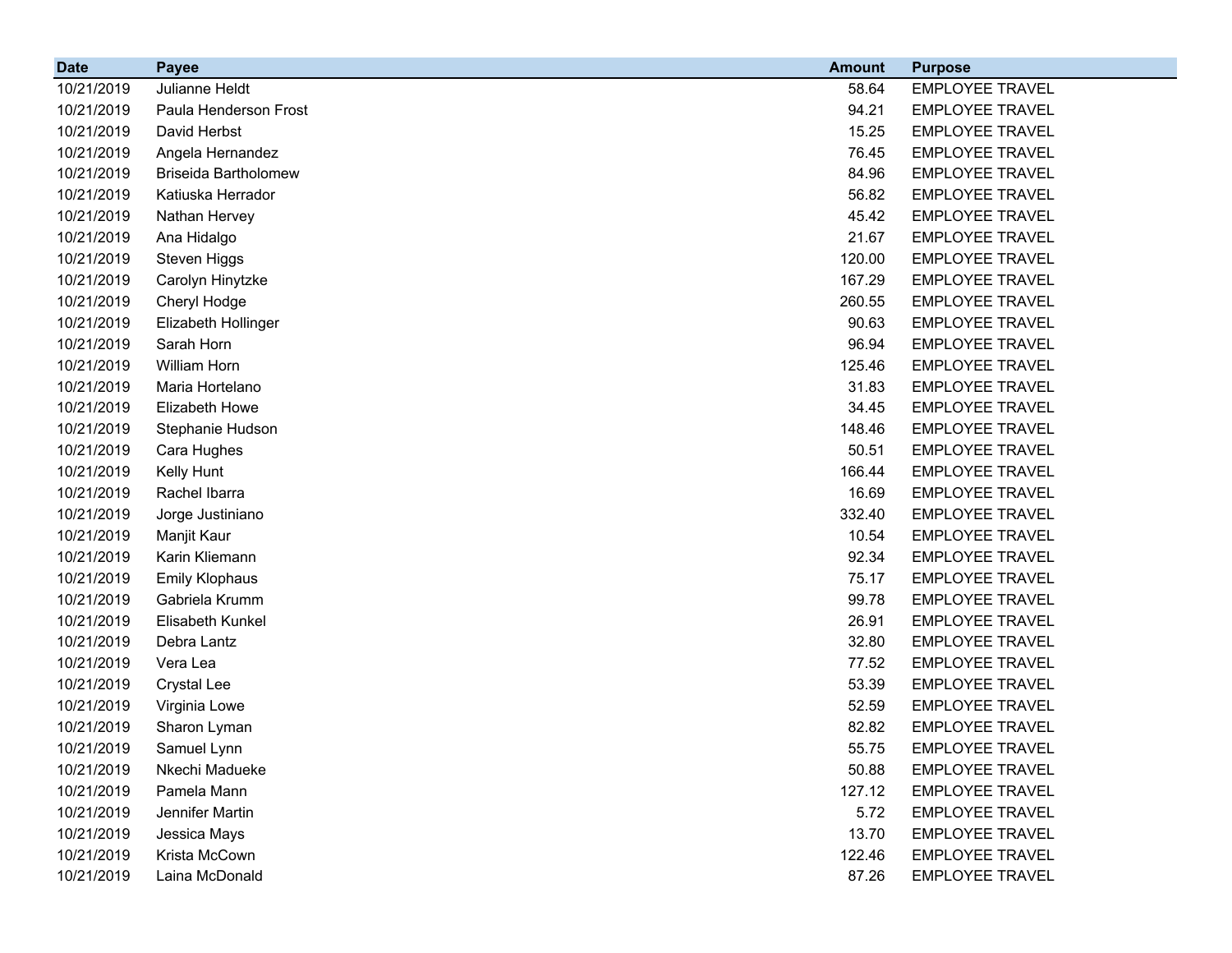| <b>Date</b> | <b>Payee</b>                 | <b>Amount</b> | <b>Purpose</b>            |
|-------------|------------------------------|---------------|---------------------------|
| 10/21/2019  | Julie McGuire                | 56.07         | <b>EMPLOYEE TRAVEL</b>    |
| 10/21/2019  | Danna McWilliams             | 95.02         | <b>EMPLOYEE TRAVEL</b>    |
| 10/21/2019  | <b>Brent Mcwilliams</b>      | 176.39        | <b>EMPLOYEE TRAVEL</b>    |
| 10/21/2019  | Jane Meeks                   | 4.87          | <b>EMPLOYEE TRAVEL</b>    |
| 10/21/2019  | Karla Mingo                  | 16.53         | <b>EMPLOYEE TRAVEL</b>    |
| 10/21/2019  | <b>Annette Minnerly</b>      | 12.20         | <b>EMPLOYEE TRAVEL</b>    |
| 10/21/2019  | Darrine Molina               | 182.76        | <b>EMPLOYEE TRAVEL</b>    |
| 10/21/2019  | <b>Candice Moore</b>         | 83.57         | <b>EMPLOYEE TRAVEL</b>    |
| 10/21/2019  | Julie Moore                  | 55.80         | <b>EMPLOYEE TRAVEL</b>    |
| 10/21/2019  | <b>Giselle Morales</b>       | 9.74          | <b>EMPLOYEE TRAVEL</b>    |
| 10/21/2019  | Paula Morone                 | 111.98        | SALARIES-TEACH & OTH PROF |
| 10/21/2019  | Andrea Morrow                | 14.98         | <b>EMPLOYEE TRAVEL</b>    |
| 10/21/2019  | Carla Mullen                 | 39.11         | <b>EMPLOYEE TRAVEL</b>    |
| 10/21/2019  | Treassia Nelson              | 14.24         | <b>EMPLOYEE TRAVEL</b>    |
| 10/21/2019  | <b>Antrice Newsome</b>       | 113.90        | <b>EMPLOYEE TRAVEL</b>    |
| 10/21/2019  | <b>Chablif Nichols</b>       | 16.10         | <b>EMPLOYEE TRAVEL</b>    |
| 10/21/2019  | Eboni Nix                    | 33.97         | <b>EMPLOYEE TRAVEL</b>    |
| 10/21/2019  | Randy Nyhus                  | 75.01         | <b>EMPLOYEE TRAVEL</b>    |
| 10/21/2019  | Jackeline Orsini             | 80.15         | <b>EMPLOYEE TRAVEL</b>    |
| 10/21/2019  | Claudia Orta Martinez        | 54.73         | <b>EMPLOYEE TRAVEL</b>    |
| 10/21/2019  | Kristi Otto                  | 73.83         | <b>EMPLOYEE TRAVEL</b>    |
| 10/21/2019  | Barbara Ozimica              | 128.13        | <b>EMPLOYEE TRAVEL</b>    |
| 10/21/2019  | Alifya Parekh                | 14.12         | <b>EMPLOYEE TRAVEL</b>    |
| 10/21/2019  | Emma Peak                    | 17.66         | <b>EMPLOYEE TRAVEL</b>    |
| 10/21/2019  | Jodi Peoples                 | 70.25         | <b>EMPLOYEE TRAVEL</b>    |
| 10/21/2019  | Salayna Pereira              | 12.63         | <b>EMPLOYEE TRAVEL</b>    |
| 10/21/2019  | Kristin Pordash              | 31.14         | <b>EMPLOYEE TRAVEL</b>    |
| 10/21/2019  | <b>Carrol Poullard</b>       | 77.95         | <b>EMPLOYEE TRAVEL</b>    |
| 10/21/2019  | Connie Buckley               | 35.85         | <b>EMPLOYEE TRAVEL</b>    |
| 10/21/2019  | Lydia Ramos                  | 24.13         | <b>EMPLOYEE TRAVEL</b>    |
| 10/21/2019  | Laura Rhodes                 | 41.20         | <b>EMPLOYEE TRAVEL</b>    |
| 10/21/2019  | <b>Delores Rice Spurlock</b> | 7.81          | <b>EMPLOYEE TRAVEL</b>    |
| 10/21/2019  | Mary Roddy                   | 55.75         | <b>EMPLOYEE TRAVEL</b>    |
| 10/21/2019  | Mary Ann Romero              | 38.20         | <b>EMPLOYEE TRAVEL</b>    |
| 10/21/2019  | Patricia Ruhnke              | 17.55         | <b>EMPLOYEE TRAVEL</b>    |
| 10/21/2019  | Judy Ruiz                    | 13.48         | <b>EMPLOYEE TRAVEL</b>    |
| 10/21/2019  | Elda Salinas                 | 49.26         | MISC PURCH & CONTR SERV   |
| 10/21/2019  | Madeline Saltzman            | 119.57        | <b>EMPLOYEE TRAVEL</b>    |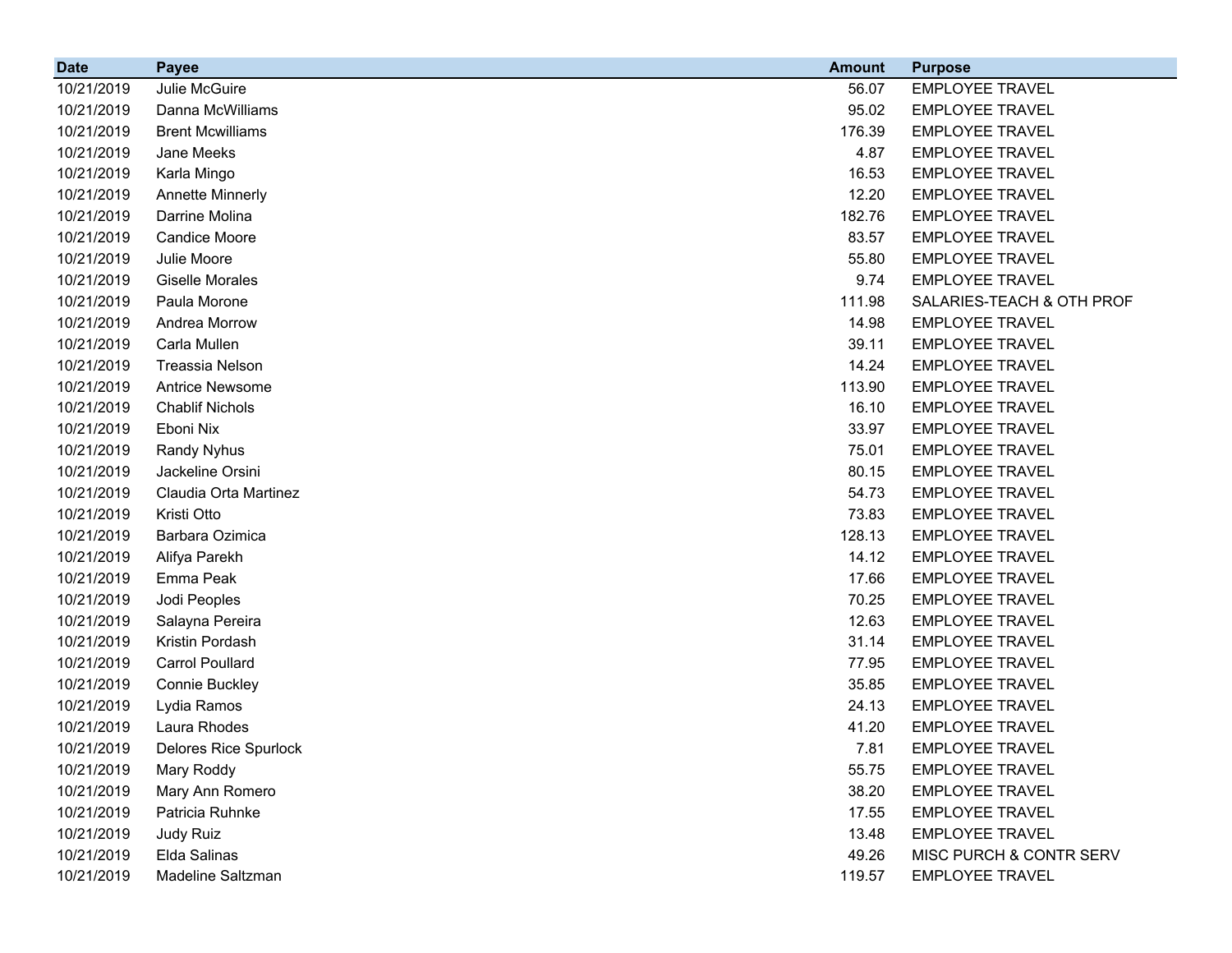| <b>Date</b> | <b>Payee</b>            | <b>Amount</b> | <b>Purpose</b>         |
|-------------|-------------------------|---------------|------------------------|
| 10/21/2019  | Scott Schneider         | 11.13         | <b>EMPLOYEE TRAVEL</b> |
| 10/21/2019  | Felicia Scruggs         | 102.56        | <b>EMPLOYEE TRAVEL</b> |
| 10/21/2019  | <b>Robert Sessions</b>  | 135.70        | <b>EMPLOYEE TRAVEL</b> |
| 10/21/2019  | <b>Stacy Shannon</b>    | 33.17         | <b>EMPLOYEE TRAVEL</b> |
| 10/21/2019  | Katoya Shelby           | 9.20          | <b>EMPLOYEE TRAVEL</b> |
| 10/21/2019  | Pamela Shinogle         | 102.24        | <b>EMPLOYEE TRAVEL</b> |
| 10/21/2019  | Stephen Simpson         | 23.16         | <b>EMPLOYEE TRAVEL</b> |
| 10/21/2019  | Melinda Skarbek         | 112.14        | <b>EMPLOYEE TRAVEL</b> |
| 10/21/2019  | Darla Sloan             | 31.67         | <b>EMPLOYEE TRAVEL</b> |
| 10/21/2019  | <b>Steven Smith</b>     | 48.85         | <b>EMPLOYEE TRAVEL</b> |
| 10/21/2019  | Lynn Smith-Nienhaus     | 37.34         | <b>EMPLOYEE TRAVEL</b> |
| 10/21/2019  | <b>Shannon Stewart</b>  | 153.33        | <b>EMPLOYEE TRAVEL</b> |
| 10/21/2019  | Catherine Strawn        | 39.32         | <b>EMPLOYEE TRAVEL</b> |
| 10/21/2019  | Mary Sullivan           | 53.07         | <b>EMPLOYEE TRAVEL</b> |
| 10/21/2019  | <b>Derrick Talton</b>   | 21.40         | <b>EMPLOYEE TRAVEL</b> |
| 10/21/2019  | Avery Taylor            | 113.53        | <b>EMPLOYEE TRAVEL</b> |
| 10/21/2019  | Gabriella Tejeda        | 71.05         | <b>EMPLOYEE TRAVEL</b> |
| 10/21/2019  | <b>Tammy Thain</b>      | 53.50         | <b>EMPLOYEE TRAVEL</b> |
| 10/21/2019  | Denise Thomas           | 23.11         | <b>EMPLOYEE TRAVEL</b> |
| 10/21/2019  | Carmen Todd             | 6.74          | <b>EMPLOYEE TRAVEL</b> |
| 10/21/2019  | <b>Ashley Torres</b>    | 14.12         | <b>EMPLOYEE TRAVEL</b> |
| 10/21/2019  | Lesly Trevino           | 43.92         | <b>EMPLOYEE TRAVEL</b> |
| 10/21/2019  | <b>Kristina Turner</b>  | 68.53         | <b>EMPLOYEE TRAVEL</b> |
| 10/21/2019  | <b>Yvette Turner</b>    | 94.11         | <b>EMPLOYEE TRAVEL</b> |
| 10/21/2019  | Luis Valdespino         | 53.29         | <b>EMPLOYEE TRAVEL</b> |
| 10/21/2019  | Kellye Vandergriff      | 23.27         | <b>EMPLOYEE TRAVEL</b> |
| 10/21/2019  | <b>Tonia Walker</b>     | 85.49         | <b>EMPLOYEE TRAVEL</b> |
| 10/21/2019  | Lori Walsh              | 182.22        | <b>EMPLOYEE TRAVEL</b> |
| 10/21/2019  | Jennifer Wells          | 98.55         | <b>EMPLOYEE TRAVEL</b> |
| 10/21/2019  | Tamika White            | 23.54         | <b>EMPLOYEE TRAVEL</b> |
| 10/21/2019  | Rebecca Wilke           | 19.26         | <b>EMPLOYEE TRAVEL</b> |
| 10/21/2019  | Isabelle Williams       | 19.26         | <b>EMPLOYEE TRAVEL</b> |
| 10/21/2019  | Phyllis Williams        | 124.07        | <b>EMPLOYEE TRAVEL</b> |
| 10/21/2019  | Sebastian Williams      | 71.96         | <b>EMPLOYEE TRAVEL</b> |
| 10/21/2019  | <b>Tracey Wittmayer</b> | 70.19         | <b>EMPLOYEE TRAVEL</b> |
| 10/21/2019  | Karen Wood-Middleton    | 75.44         | <b>EMPLOYEE TRAVEL</b> |
| 10/21/2019  | Maria Zarate            | 139.90        | <b>EMPLOYEE TRAVEL</b> |
| 10/21/2019  | Karen Zeske             | 117.33        | <b>EMPLOYEE TRAVEL</b> |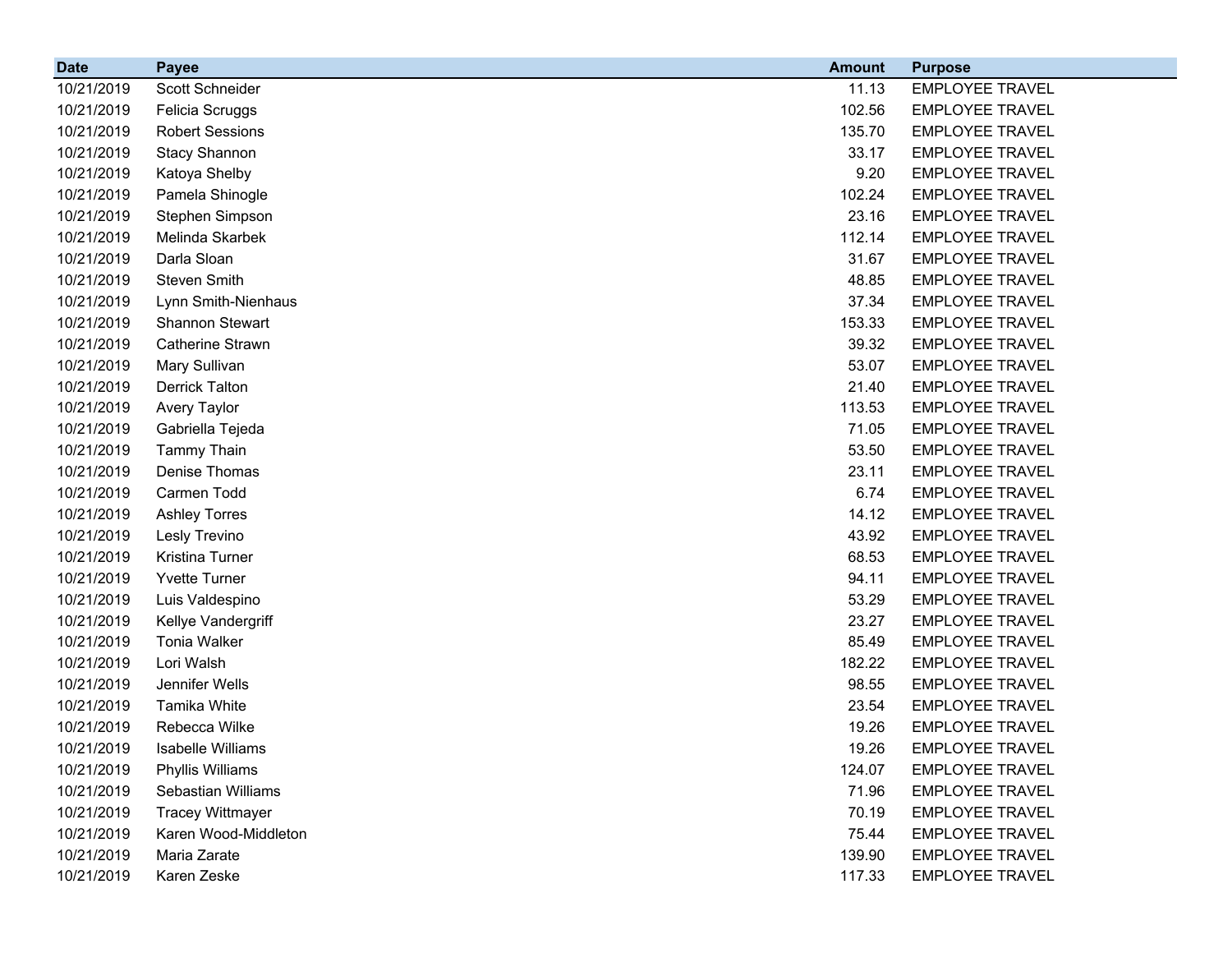| <b>Date</b> | <b>Payee</b>                                 | <b>Amount</b> | <b>Purpose</b>                       |
|-------------|----------------------------------------------|---------------|--------------------------------------|
| 10/21/2019  | Yue Zhang                                    | 136.64        | <b>EMPLOYEE TRAVEL</b>               |
| 10/22/2019  | TEXAS ASSOCIATION OF SCHOOL ADMINISTRATORS   | 850.00        | <b>EMPLOYEE TRAVEL</b>               |
| 10/23/2019  | Kelly McKnight Wrecker Service               | 193.40        | <b>CONTRACTED MAINT &amp; REPAIR</b> |
| 10/23/2019  | Mission Arlington/Mission Metroplex          | 2,150.00      | <b>MISC PURCH &amp; CONTR SERV</b>   |
| 10/23/2019  | Visual Impact                                | 630.00        | <b>INVOICES RECEIVABLE</b>           |
| 10/23/2019  | Institute Of Internal Auditors               | 165.00        | <b>DUES</b>                          |
| 10/23/2019  | <b>Concentra Medical Centers</b>             | 11,339.50     | MISC OPERATING EXPENSES              |
| 10/23/2019  | Enterprise Rent A Car                        | 232.97        | <b>EMPLOYEE TRAVEL</b>               |
| 10/23/2019  |                                              | 712.79        | STUDENT TVL*NO AISD BUSES            |
| 10/23/2019  | Enterprise Rent A Car                        | 781.87        | STUDENT TVL*NO AISD BUSES            |
| 10/23/2019  | Enterprise Rent A Car                        | 873.67        | <b>EMPLOYEE TRAVEL</b>               |
| 10/23/2019  | <b>D P S</b> General Services                | 4,990.00      | MISC PURCH & CONTR SERV              |
| 10/23/2019  | Delcom Group                                 | 265.38        | <b>CONTRACTED MAINT &amp; REPAIR</b> |
| 10/23/2019  | Waco Independent School District             | 35.00         | ATHLETIC ACTIVITY REVENUE            |
| 10/23/2019  | <b>Edulink Systems Incorporated</b>          | 15,357.00     | <b>GENERAL SUPPLIES</b>              |
| 10/23/2019  | <b>City Of Grand Prairie Water Utilities</b> | 4,991.61      | <b>WATER</b>                         |
| 10/23/2019  | Child Care Associates Incorporated           | 1,415.28      | MISC PURCH & CONTR SERV              |
| 10/23/2019  | Utpa                                         | 392.00        | MISC OPERATING EXPENSES              |
| 10/23/2019  | Welch John                                   | 412.50        | MISC PURCH & CONTR SERV              |
| 10/23/2019  | <b>Walsh Robert</b>                          | 765.00        | MISC PURCH & CONTR SERV              |
| 10/23/2019  | J P Morgan Chase Bank NA                     | 1,644.10      | DIST TRANS FOR STDNT TRAV            |
| 10/23/2019  |                                              | 1,617.37      | <b>EMPLOYEE TRAVEL</b>               |
| 10/23/2019  |                                              | 1,930.66      | <b>INVOICES RECEIVABLE</b>           |
| 10/23/2019  |                                              | 4,436.00      | MISC OPERATING EXPENSES              |
| 10/23/2019  |                                              | 239.20        | MISC PURCH & CONTR SERV              |
| 10/23/2019  |                                              | 1,574.04      | NON-EMPLOYEE TRAVEL                  |
| 10/23/2019  |                                              | 13,876.83     | <b>Travel Request Payable</b>        |
| 10/23/2019  | Vaccaro Peter                                | 105.00        | MISC PURCH & CONTR SERV              |
| 10/23/2019  | <b>UPS</b>                                   | 72.54         | <b>GENERAL SUPPLIES</b>              |
| 10/23/2019  | <b>Vines Maurice</b>                         | 115.00        | MISC PURCH & CONTR SERV              |
| 10/23/2019  | Swayne Royce B                               | 115.00        | MISC PURCH & CONTR SERV              |
| 10/23/2019  |                                              | 85.00         | SAL & WAGES-SUPPORT PERS             |
| 10/23/2019  | Henry Undra M                                | 65.00         | MISC PURCH & CONTR SERV              |
| 10/23/2019  | Smith Kendrick                               | 233.75        | MISC PURCH & CONTR SERV              |
| 10/23/2019  | Reddehase Steve                              | 110.00        | MISC PURCH & CONTR SERV              |
| 10/23/2019  | <b>Gibson Cornelius</b>                      | 165.00        | MISC PURCH & CONTR SERV              |
| 10/23/2019  | <b>Acker Michael</b>                         | 125.00        | MISC PURCH & CONTR SERV              |
| 10/23/2019  | Kincheloe Michael                            | 125.00        | MISC PURCH & CONTR SERV              |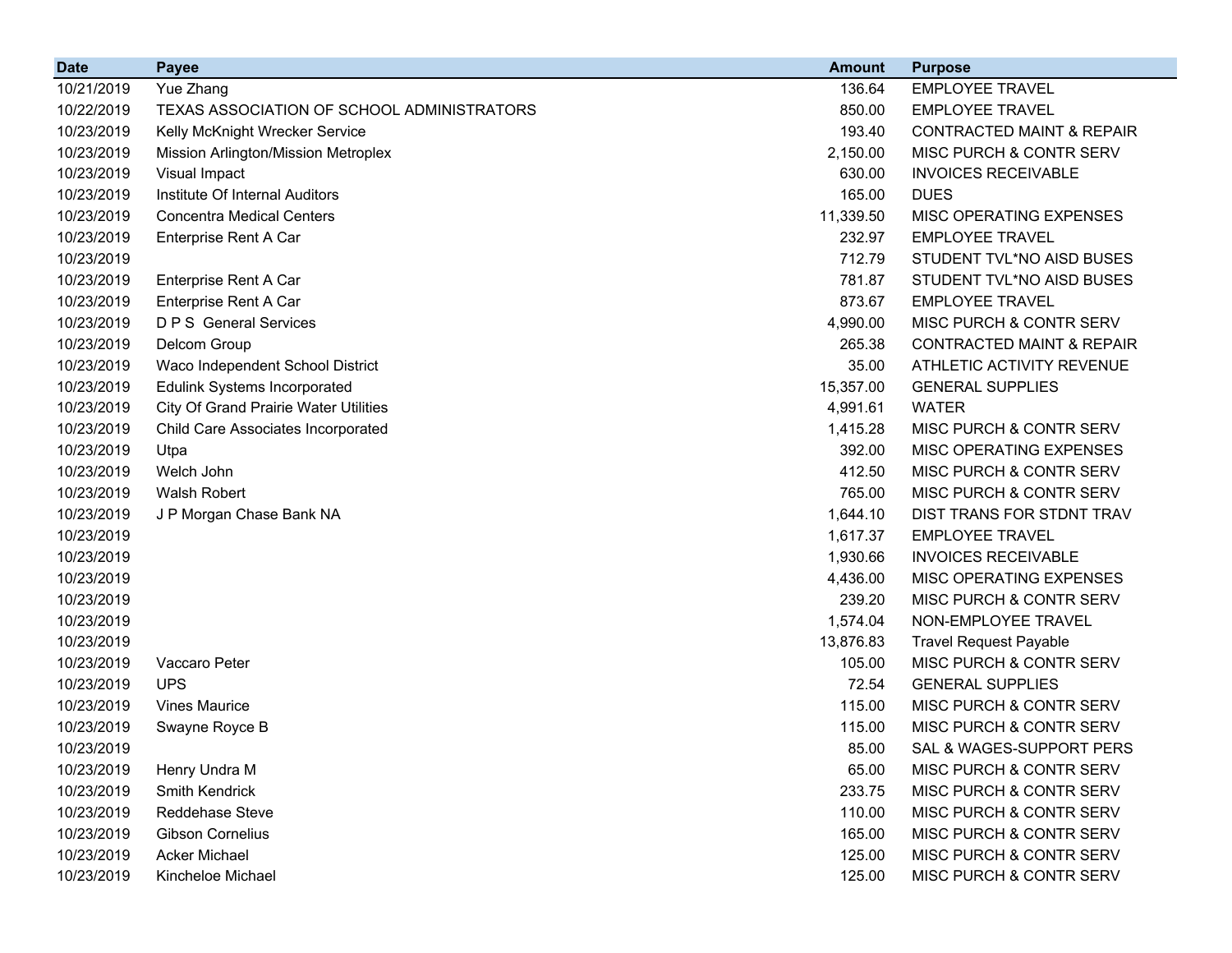| <b>Date</b> | <b>Payee</b>                                      | <b>Amount</b> | <b>Purpose</b>                     |
|-------------|---------------------------------------------------|---------------|------------------------------------|
| 10/23/2019  | Young Steven D                                    | 125.00        | MISC PURCH & CONTR SERV            |
| 10/23/2019  | Moore Mark                                        | 85.00         | MISC PURCH & CONTR SERV            |
| 10/23/2019  | Sundberg Robert                                   | 85.00         | MISC PURCH & CONTR SERV            |
| 10/23/2019  | Zaragoza Bryan                                    | 105.00        | MISC PURCH & CONTR SERV            |
| 10/23/2019  | <b>Dilldine Robert</b>                            | 105.00        | MISC PURCH & CONTR SERV            |
| 10/23/2019  | Gardner Kyle                                      | 185.00        | MISC PURCH & CONTR SERV            |
| 10/23/2019  | Jackson Duane L                                   | 105.00        | MISC PURCH & CONTR SERV            |
| 10/23/2019  | Davis Scott                                       | 185.00        | MISC PURCH & CONTR SERV            |
| 10/23/2019  | Jones Franklin                                    | 105.00        | MISC PURCH & CONTR SERV            |
| 10/23/2019  | Allen Miguel                                      | 100.00        | MISC PURCH & CONTR SERV            |
| 10/23/2019  | Gardner Lori                                      | 200.00        | MISC PURCH & CONTR SERV            |
| 10/23/2019  | <b>Griffin Ricky</b>                              | 225.00        | <b>MISC PURCH &amp; CONTR SERV</b> |
| 10/23/2019  | Cook Christopher                                  | 220.00        | MISC PURCH & CONTR SERV            |
| 10/23/2019  | Dunlap Kirk D                                     | 1,003.75      | MISC PURCH & CONTR SERV            |
| 10/23/2019  | Morrison Richard R                                | 233.75        | MISC PURCH & CONTR SERV            |
| 10/23/2019  | Patience Kevin                                    | 60.00         | MISC PURCH & CONTR SERV            |
| 10/23/2019  | Olson Tim                                         | 85.00         | MISC PURCH & CONTR SERV            |
| 10/23/2019  | Dierke Michael                                    | 115.00        | MISC PURCH & CONTR SERV            |
| 10/23/2019  | <b>Richardson Bernard</b>                         | 170.00        | MISC PURCH & CONTR SERV            |
| 10/23/2019  | Borne Kyle                                        | 155.00        | MISC PURCH & CONTR SERV            |
| 10/23/2019  | <b>Singer Cory</b>                                | 352.00        | <b>INVOICES RECEIVABLE</b>         |
| 10/23/2019  | David Hinson                                      | 1,402.50      | MISC PURCH & CONTR SERV            |
| 10/23/2019  | <b>Dunsworth Matthew</b>                          | 170.00        | MISC PURCH & CONTR SERV            |
| 10/23/2019  | <b>Walker Jarvis</b>                              | 185.00        | MISC PURCH & CONTR SERV            |
| 10/23/2019  | Cole Scott                                        | 105.00        | MISC PURCH & CONTR SERV            |
| 10/23/2019  | International Society for Technology in Education | 165.00        | <b>EMPLOYEE TRAVEL</b>             |
| 10/23/2019  | <b>Brown Sylvester III</b>                        | 385.00        | MISC PURCH & CONTR SERV            |
| 10/23/2019  | <b>Carroll Percy</b>                              | 330.00        | MISC PURCH & CONTR SERV            |
| 10/23/2019  | Washington Varandas                               | 233.75        | MISC PURCH & CONTR SERV            |
| 10/23/2019  | Camper Marcus                                     | 247.50        | MISC PURCH & CONTR SERV            |
| 10/23/2019  | Robert D. Lee                                     | 1,237.50      | MISC PURCH & CONTR SERV            |
| 10/23/2019  | Durham Dustin J                                   | 357.50        | MISC PURCH & CONTR SERV            |
| 10/23/2019  | <b>Whitley Penn LLP</b>                           | 37,711.00     | <b>AUDIT SERVICES</b>              |
| 10/23/2019  | Leake Patrick                                     | 85.00         | MISC PURCH & CONTR SERV            |
| 10/23/2019  | Grant-Brooks Jonathan Lee                         | 180.00        | MISC PURCH & CONTR SERV            |
| 10/23/2019  | Harris Cary D                                     | 481.25        | MISC PURCH & CONTR SERV            |
| 10/23/2019  | <b>Williams Arthur</b>                            | 215.00        | MISC PURCH & CONTR SERV            |
| 10/23/2019  | <b>Hightower David</b>                            | 105.00        | MISC PURCH & CONTR SERV            |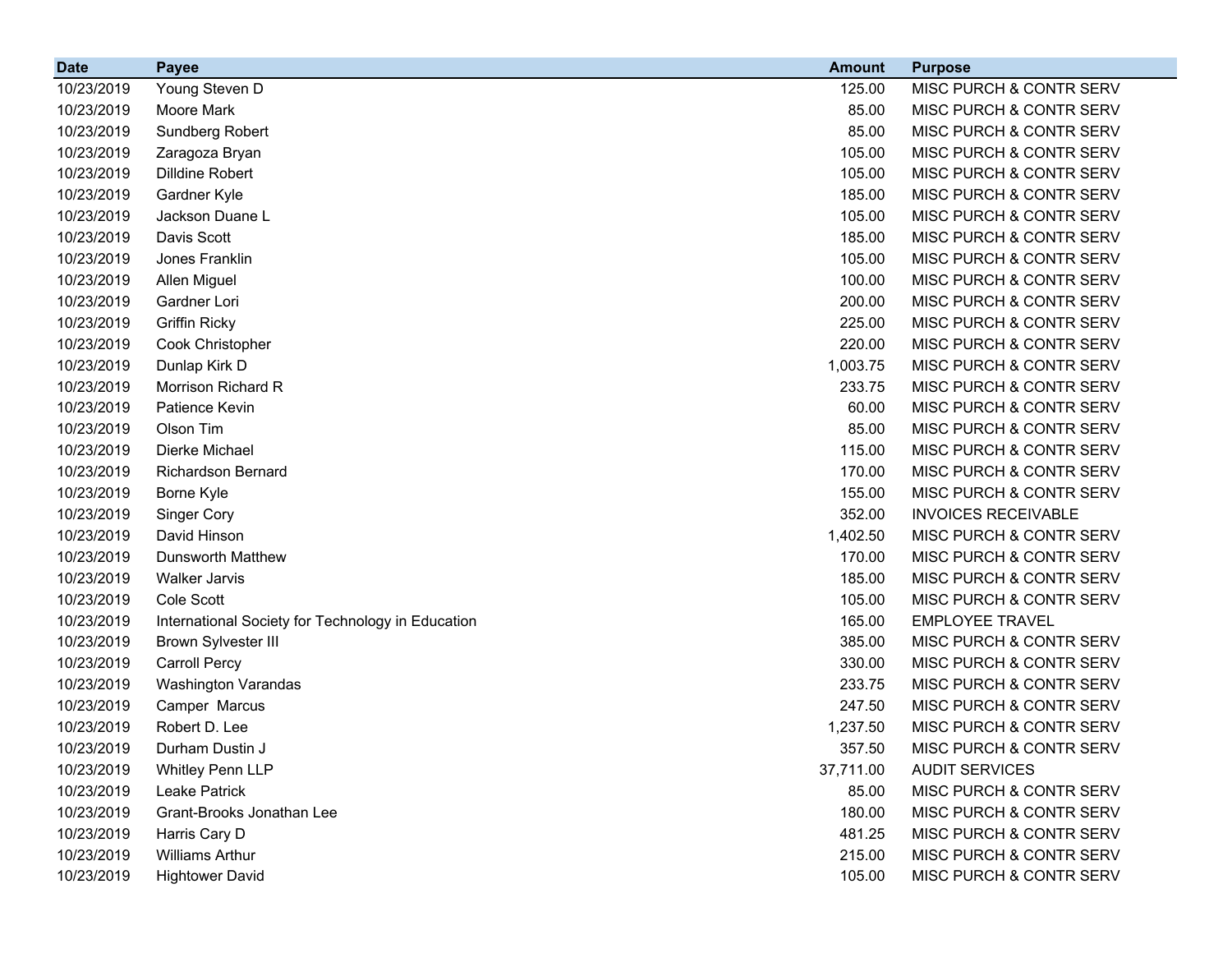| <b>Date</b> | <b>Payee</b>                                                 | <b>Amount</b> | <b>Purpose</b>                       |
|-------------|--------------------------------------------------------------|---------------|--------------------------------------|
| 10/23/2019  | <b>Brown Scot</b>                                            | 105.00        | MISC PURCH & CONTR SERV              |
| 10/23/2019  | <b>Crawford Melvin</b>                                       | 210.00        | MISC PURCH & CONTR SERV              |
| 10/23/2019  | Evans Jimmy                                                  | 100.00        | MISC PURCH & CONTR SERV              |
| 10/23/2019  | McFadden Mike                                                | 225.00        | MISC PURCH & CONTR SERV              |
| 10/23/2019  | Nugent David Jr                                              | 105.00        | MISC PURCH & CONTR SERV              |
| 10/23/2019  | Stepina Bill                                                 | 110.00        | MISC PURCH & CONTR SERV              |
| 10/23/2019  | <b>Thames Chris</b>                                          | 100.00        | MISC PURCH & CONTR SERV              |
| 10/23/2019  | Anthony Retha                                                | 230.00        | MISC PURCH & CONTR SERV              |
| 10/23/2019  | Tyer Logan                                                   | 105.00        | SAL & WAGES-SUPPORT PERS             |
| 10/23/2019  | <b>McClain Gerald</b>                                        | 105.00        | MISC PURCH & CONTR SERV              |
| 10/23/2019  | Dixon Glen                                                   | 115.00        | MISC PURCH & CONTR SERV              |
| 10/23/2019  | Lemmons Marlon                                               | 60.00         | MISC PURCH & CONTR SERV              |
| 10/23/2019  | <b>Vessels Chris</b>                                         | 105.00        | SAL & WAGES-SUPPORT PERS             |
| 10/23/2019  | Le Alex                                                      | 105.00        | MISC PURCH & CONTR SERV              |
| 10/23/2019  | Smith Rodney                                                 | 125.00        | MISC PURCH & CONTR SERV              |
| 10/23/2019  | <b>Taylor Preston</b>                                        | 105.00        | MISC PURCH & CONTR SERV              |
| 10/23/2019  | Watson William                                               | 105.00        | MISC PURCH & CONTR SERV              |
| 10/23/2019  | Berry Jermone                                                | 105.00        | MISC PURCH & CONTR SERV              |
| 10/23/2019  | <b>Taylor Richard</b>                                        | 105.00        | MISC PURCH & CONTR SERV              |
| 10/23/2019  | <b>Saker Charles</b>                                         | 100.00        | MISC PURCH & CONTR SERV              |
| 10/23/2019  | Strassmann Klaus                                             | 105.00        | MISC PURCH & CONTR SERV              |
| 10/23/2019  | <b>Staten Jules</b>                                          | 60.00         | MISC PURCH & CONTR SERV              |
| 10/23/2019  | Atchison Don A                                               | 85.00         | MISC PURCH & CONTR SERV              |
| 10/23/2019  | McLeod, Thomas E.                                            | 481.25        | MISC PURCH & CONTR SERV              |
| 10/23/2019  | Parks Bryant L                                               | 165.00        | MISC PURCH & CONTR SERV              |
| 10/23/2019  | Mann Robert W                                                | 1,800.00      | OTH PROFESSIONAL SERVICES            |
| 10/23/2019  | McGee Michael                                                | 125.00        | MISC PURCH & CONTR SERV              |
| 10/23/2019  | Hooker Steven                                                | 105.00        | MISC PURCH & CONTR SERV              |
| 10/23/2019  | Washington Alix J                                            | 105.00        | MISC PURCH & CONTR SERV              |
| 10/23/2019  | <b>Crowe Drafford</b>                                        | 85.00         | MISC PURCH & CONTR SERV              |
| 10/23/2019  | <b>Balfour Beatty Construction, LLC</b>                      | 209,273.00    | <b>CONTRACTED MAINT &amp; REPAIR</b> |
| 10/23/2019  | AlphaGraphics                                                | 37.50         | <b>GENERAL SUPPLIES</b>              |
| 10/23/2019  | Stallins David A                                             | 85.00         | MISC PURCH & CONTR SERV              |
| 10/23/2019  | Stacy Jesse                                                  | 105.00        | <b>MISC PURCH &amp; CONTR SERV</b>   |
| 10/23/2019  | Shaylor Smith                                                | 115.00        | MISC PURCH & CONTR SERV              |
| 10/23/2019  | Kannenberg David                                             | 125.00        | MISC PURCH & CONTR SERV              |
| 10/23/2019  | Texas Association for Supervision and Curriculum Development | 479.00        | <b>EMPLOYEE TRAVEL</b>               |
| 10/23/2019  | Davis, Regan                                                 | 481.24        | MISC PURCH & CONTR SERV              |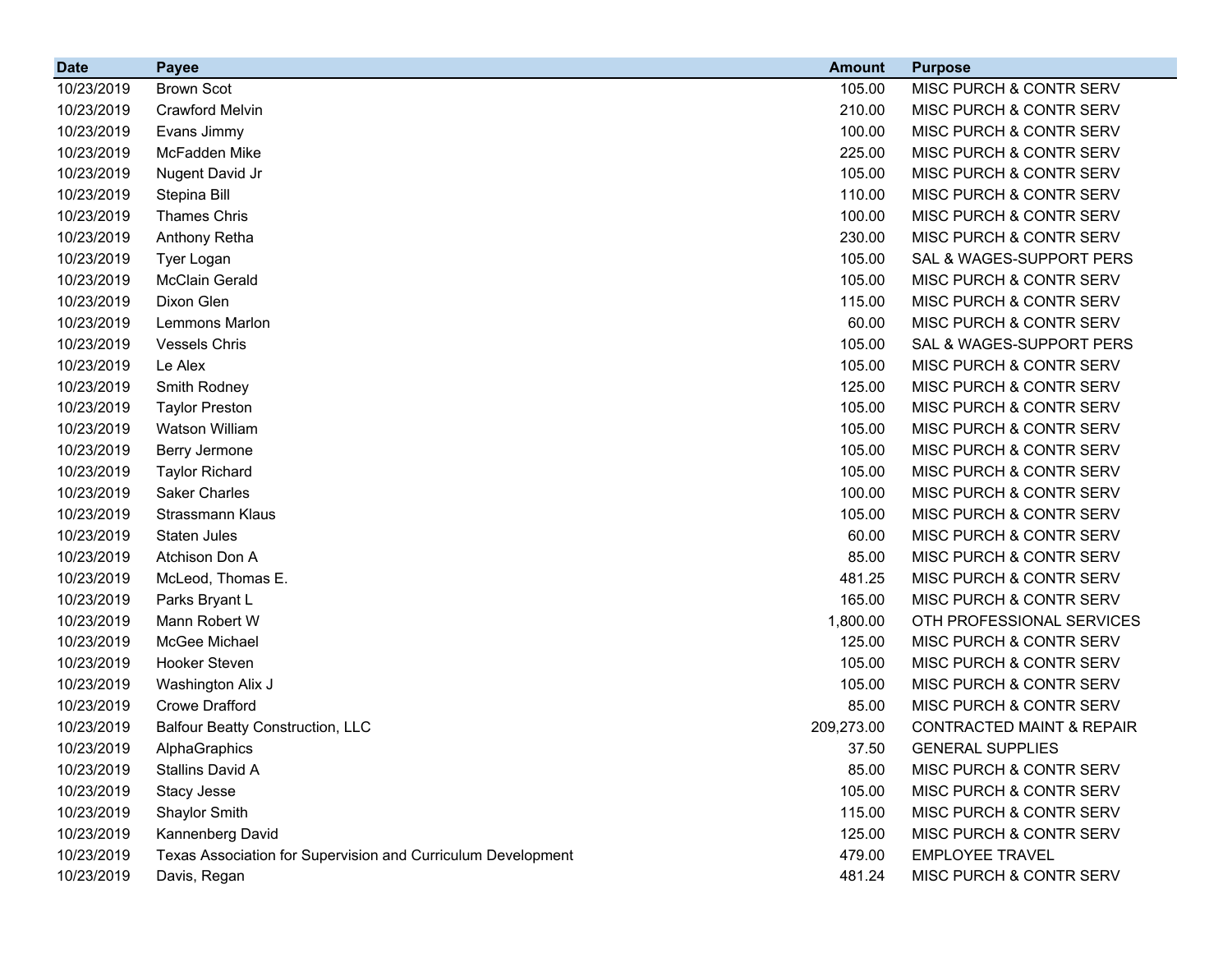| <b>Date</b> | <b>Payee</b>                                 | <b>Amount</b> | <b>Purpose</b>                     |
|-------------|----------------------------------------------|---------------|------------------------------------|
| 10/23/2019  | <b>SWINEA LARRY</b>                          | 110.00        | MISC PURCH & CONTR SERV            |
| 10/23/2019  | Davis LaCedrik                               | 230.00        | MISC PURCH & CONTR SERV            |
| 10/23/2019  | <b>Tennell Dexter</b>                        | 115.00        | MISC PURCH & CONTR SERV            |
| 10/23/2019  | Mattison Johnson R                           | 206.25        | MISC PURCH & CONTR SERV            |
| 10/23/2019  | <b>Roland Scott</b>                          | 125.00        | MISC PURCH & CONTR SERV            |
| 10/23/2019  | Watson Chrystal                              | 100.00        | MISC PURCH & CONTR SERV            |
| 10/23/2019  | <b>Betancourt Raymond</b>                    | 85.00         | MISC PURCH & CONTR SERV            |
| 10/23/2019  | <b>Foster Lonnie Bruce</b>                   | 105.00        | MISC PURCH & CONTR SERV            |
| 10/23/2019  | Roan Ken                                     | 100.00        | MISC PURCH & CONTR SERV            |
| 10/23/2019  | Mathis Lonnie                                | 65.00         | MISC PURCH & CONTR SERV            |
| 10/23/2019  | Gillum Amy                                   | 85.00         | MISC PURCH & CONTR SERV            |
| 10/23/2019  | White, Courtney Arday                        | 165.00        | MISC PURCH & CONTR SERV            |
| 10/23/2019  | <b>Neal Eric</b>                             | 125.00        | MISC PURCH & CONTR SERV            |
| 10/23/2019  | Kognity AB                                   | 2,515.00      | <b>TEXTBOOKS</b>                   |
| 10/23/2019  | OTC Brands, Inc                              | 275.49        | <b>GENERAL SUPPLIES</b>            |
| 10/23/2019  | Lee Narada                                   | 120.00        | MISC PURCH & CONTR SERV            |
| 10/23/2019  | <b>Bunster Shawn</b>                         | 192.50        | MISC PURCH & CONTR SERV            |
| 10/23/2019  | Morrison, Courtney Antionette                | 165.00        | MISC PURCH & CONTR SERV            |
| 10/23/2019  | Cassie Noll                                  | 295.00        | MISC PURCH & CONTR SERV            |
| 10/23/2019  | MP2 Energy Texas LLC                         | 19,909.54     | <b>WATER</b>                       |
| 10/23/2019  | Gardner Sha                                  | 100.00        | MISC PURCH & CONTR SERV            |
| 10/23/2019  | Gilbert May Inc dba Phillips/May Corporation | 82,007.04     | <b>RETAINAGE</b>                   |
| 10/23/2019  | Valorie Kruger Consulting LLC                | 1,000.00      | MISC PURCH & CONTR SERV            |
| 10/23/2019  | Anna M. Major                                | 412.50        | MISC PURCH & CONTR SERV            |
| 10/23/2019  | <b>Hinson David</b>                          | 65.00         | MISC PURCH & CONTR SERV            |
| 10/23/2019  | <b>Banks James</b>                           | 105.00        | SAL & WAGES-SUPPORT PERS           |
| 10/23/2019  | Koontz Lee                                   | 125.00        | MISC PURCH & CONTR SERV            |
| 10/23/2019  | <b>Bettis Aljay III</b>                      | 100.00        | <b>MISC PURCH &amp; CONTR SERV</b> |
| 10/23/2019  | Givens Elmer Ray                             | 105.00        | <b>MISC PURCH &amp; CONTR SERV</b> |
| 10/23/2019  | <b>McDowell Sherrod</b>                      | 105.00        | <b>MISC PURCH &amp; CONTR SERV</b> |
| 10/23/2019  | <b>Lankford Travis</b>                       | 205.00        | <b>MISC PURCH &amp; CONTR SERV</b> |
| 10/23/2019  | Perry Carla                                  | 240.00        | MISC PURCH & CONTR SERV            |
| 10/23/2019  | Davis Jim                                    | 100.00        | MISC PURCH & CONTR SERV            |
| 10/23/2019  | Neylon George                                | 125.00        | MISC PURCH & CONTR SERV            |
| 10/23/2019  | Mowry Advertising and Design                 | 375.00        | MISC PURCH & CONTR SERV            |
| 10/23/2019  | <b>Century Resources LLC</b>                 | 4,585.89      | <b>INVOICES RECEIVABLE</b>         |
| 10/23/2019  | Ogunbameru Courage                           | 100.00        | MISC PURCH & CONTR SERV            |
| 10/23/2019  | Ridgeway Donald                              | 85.00         | MISC PURCH & CONTR SERV            |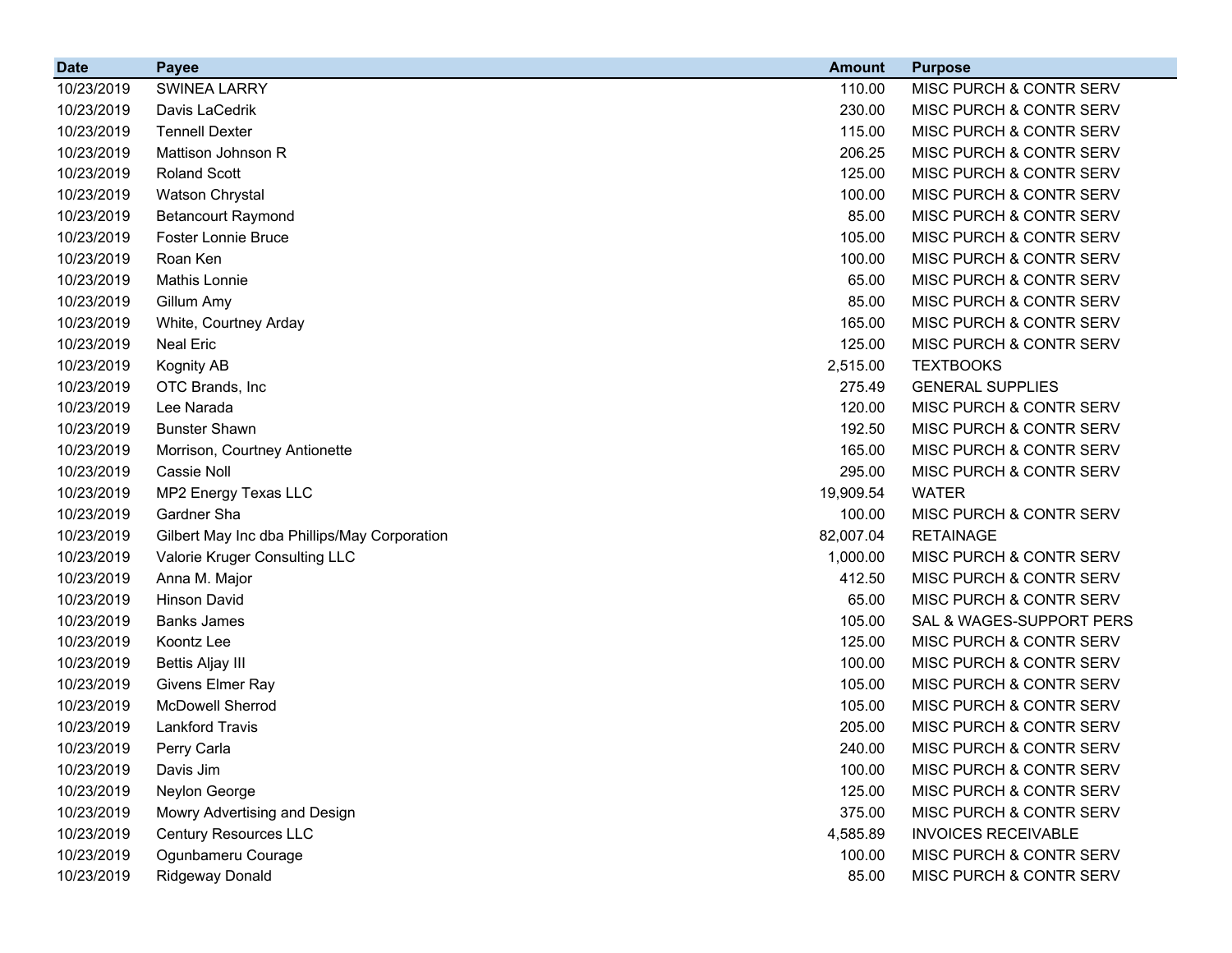| <b>Date</b> | <b>Payee</b>                         | <b>Amount</b> | <b>Purpose</b>                     |
|-------------|--------------------------------------|---------------|------------------------------------|
| 10/23/2019  | Music Celebration International, LLC | 19,400.00     | <b>INVOICES RECEIVABLE</b>         |
| 10/23/2019  | Cortes Michael                       | 426.25        | MISC PURCH & CONTR SERV            |
| 10/23/2019  | <b>Ellison Terry</b>                 | 225.00        | MISC PURCH & CONTR SERV            |
| 10/23/2019  | Kornegay Jermaine                    | 220.00        | MISC PURCH & CONTR SERV            |
| 10/23/2019  | Carter Alphonso                      | 65.00         | MISC PURCH & CONTR SERV            |
| 10/23/2019  | <b>Funches Christopher</b>           | 60.00         | MISC PURCH & CONTR SERV            |
| 10/23/2019  | Hatton Hannah                        | 85.00         | MISC PURCH & CONTR SERV            |
| 10/23/2019  | Calhoun Haleigh                      | 85.00         | MISC PURCH & CONTR SERV            |
| 10/23/2019  | <b>Sievers Chris</b>                 | 165.00        | MISC PURCH & CONTR SERV            |
| 10/23/2019  | Yates Kyle                           | 125.00        | MISC PURCH & CONTR SERV            |
| 10/23/2019  | King Jim                             | 65.00         | MISC PURCH & CONTR SERV            |
| 10/23/2019  | <b>Woods Charles</b>                 | 60.00         | MISC PURCH & CONTR SERV            |
| 10/23/2019  | Flores Arabella                      | 185.00        | MISC PURCH & CONTR SERV            |
| 10/23/2019  |                                      | 85.00         | SAL & WAGES-SUPPORT PERS           |
| 10/23/2019  | Weston Malcolm Sr                    | 200.00        | MISC PURCH & CONTR SERV            |
| 10/23/2019  | Smith Tyler                          | 125.00        | MISC PURCH & CONTR SERV            |
| 10/23/2019  | Jimmink Joshua                       | 85.00         | MISC PURCH & CONTR SERV            |
| 10/23/2019  | <b>Balleza Kelly</b>                 | 85.00         | MISC PURCH & CONTR SERV            |
| 10/23/2019  | <b>Howard Tracy</b>                  | 85.00         | MISC PURCH & CONTR SERV            |
| 10/23/2019  | Rhodes William                       | 225.00        | MISC PURCH & CONTR SERV            |
| 10/23/2019  | Garden Reginald                      | 85.00         | MISC PURCH & CONTR SERV            |
| 10/23/2019  | Lopez Robert                         | 165.00        | MISC PURCH & CONTR SERV            |
| 10/23/2019  | Morris Gary                          | 60.00         | MISC PURCH & CONTR SERV            |
| 10/23/2019  | Goodpasture Ron                      | 155.00        | MISC PURCH & CONTR SERV            |
| 10/23/2019  | Tiwuana Askey                        | 155.00        | MISC PURCH & CONTR SERV            |
| 10/23/2019  | Harper-Wilson Dimitris               | 165.00        | MISC PURCH & CONTR SERV            |
| 10/23/2019  | Pointer Amber                        | 310.00        | MISC PURCH & CONTR SERV            |
| 10/23/2019  | Morris Chancw                        | 105.00        | MISC PURCH & CONTR SERV            |
| 10/23/2019  | Matheny Payton                       | 105.00        | MISC PURCH & CONTR SERV            |
| 10/23/2019  | Jesus Adame                          | 412.50        | <b>MISC PURCH &amp; CONTR SERV</b> |
| 10/23/2019  | Gaitan, Roberto                      | 192.50        | MISC PURCH & CONTR SERV            |
| 10/23/2019  | Johnson Tashia                       | 85.00         | MISC PURCH & CONTR SERV            |
| 10/23/2019  | Ainsworth-Keehn Kay                  | 155.00        | MISC PURCH & CONTR SERV            |
| 10/23/2019  | Farrar Kelly                         | 85.00         | MISC PURCH & CONTR SERV            |
| 10/23/2019  | Libbers Timlan J                     | 85.00         | MISC PURCH & CONTR SERV            |
| 10/23/2019  | Kammeren John                        | 60.00         | <b>MISC PURCH &amp; CONTR SERV</b> |
| 10/23/2019  | Pierce Jason                         | 100.00        | MISC PURCH & CONTR SERV            |
| 10/23/2019  | Johnson Jerome                       | 60.00         | MISC PURCH & CONTR SERV            |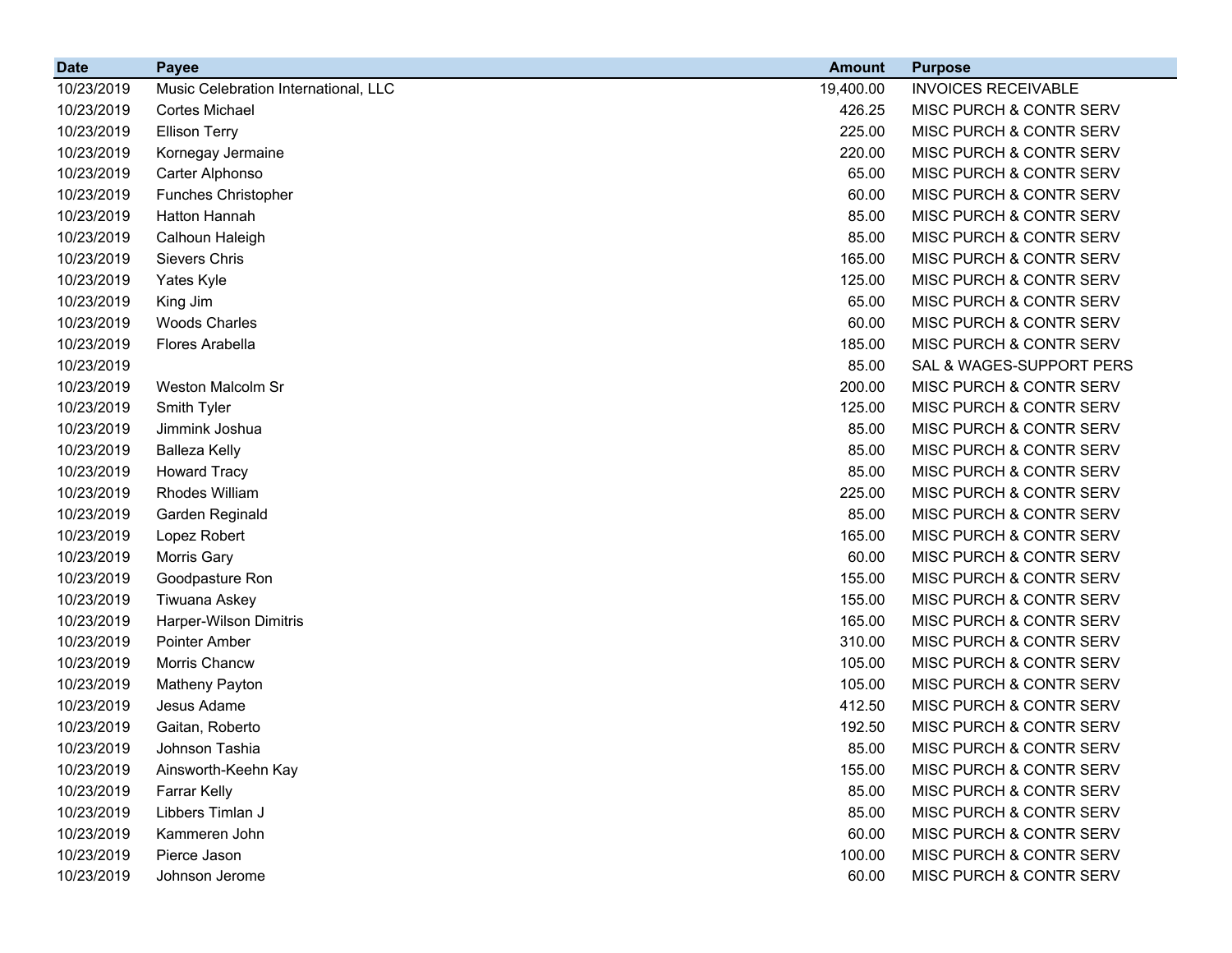| <b>Date</b> | <b>Payee</b>                                               | <b>Amount</b>            | <b>Purpose</b>                       |
|-------------|------------------------------------------------------------|--------------------------|--------------------------------------|
| 10/23/2019  | Otis and Rosie Brown Foundation                            | 600.00                   | MISC OPERATING EXPENSES              |
| 10/23/2019  | <b>Constellation New Energy</b>                            | 46,848.23                | <b>WATER</b>                         |
| 10/23/2019  | <b>Tarrant County Public Health</b>                        | 3,000.00                 | MISC PURCH & CONTR SERV              |
| 10/23/2019  | <b>Atmos Energy</b>                                        | 5,173.96                 | <b>WATER</b>                         |
| 10/23/2019  | Fort Worth Independent School District Athletic Department | 72.00                    | ATHLETIC ACTIVITY REVENUE            |
| 10/23/2019  | Armko Industries, Inc                                      | 23,517.00                | OTH PROFESSIONAL SERVICES            |
| 10/23/2019  | Canon Solutions America (formerly Oce V#8259)              | 476.89                   | <b>CONTRACTED MAINT &amp; REPAIR</b> |
| 10/23/2019  | <b>Federal Express Corporation</b>                         | 6.07                     | <b>GENERAL SUPPLIES</b>              |
| 10/23/2019  | Lyons Quentin                                              | 110.00                   | MISC PURCH & CONTR SERV              |
| 10/23/2019  | North Texas Tollway Authority                              | 56.94                    | MISC OPERATING EXPENSES              |
| 10/23/2019  | North Texas Tollway Authority                              | 8.96                     | MISC OPERATING EXPENSES              |
| 10/23/2019  | North Texas Tollway Authority                              | 8.06                     | MISC OPERATING EXPENSES              |
| 10/23/2019  | North Texas Tollway Authority                              | 4.08                     | MISC OPERATING EXPENSES              |
| 10/23/2019  | North Texas Tollway Authority                              | 6.88                     | MISC OPERATING EXPENSES              |
| 10/23/2019  | North Texas Tollway Authority                              | 25.83                    | MISC OPERATING EXPENSES              |
| 10/23/2019  | North Texas Tollway Authority                              | 8.46                     | MISC OPERATING EXPENSES              |
| 10/23/2019  | North Texas Tollway Authority                              | 8.06                     | MISC OPERATING EXPENSES              |
| 10/23/2019  | North Texas Tollway Authority                              | 28.00                    | MISC OPERATING EXPENSES              |
| 10/23/2019  | North Texas Tollway Authority                              | 18.90                    | MISC OPERATING EXPENSES              |
| 10/23/2019  | City Of Dalworthington Gardens                             | 537.13                   | <b>WATER</b>                         |
| 10/23/2019  | <b>Texas Association Of School Business Officials</b>      | 135.00                   | <b>DUES</b>                          |
| 10/23/2019  | <b>Boles Junior High</b><br>051                            | 298.26                   | <b>INVOICES RECEIVABLE</b>           |
| 10/23/2019  | University Of Texas At Arlington                           | 734.25                   | <b>TEXTBOOKS</b>                     |
| 10/23/2019  | <b>Texas Association Of School Boards</b>                  | 10,114.35                | MISC PURCH & CONTR SERV              |
| 10/23/2019  | <b>Labatt Food Service</b>                                 | 9,679.50                 | <b>GENERAL INVENTORY</b>             |
| 10/23/2019  |                                                            | $\overline{\phantom{a}}$ | LIONS CLUB CONCESSIONS               |
| 10/23/2019  | L R P Publications Incorporated                            | 37.00                    | <b>READING MATERIALS</b>             |
| 10/23/2019  | <b>Grainger Industrial Supply</b>                          | 684.00                   | M & O SUPPLIES                       |
| 10/23/2019  | Casa Manana                                                | 435.00                   | STUDENT TVL*NO AISD BUSES            |
| 10/23/2019  | Home Depot Pro                                             | 2,142.78                 | M & O SUPPLIES                       |
| 10/23/2019  | Heritage Food Service Group Incorporated                   | 343.20                   | M & O SUPPLIES                       |
| 10/23/2019  | Apex Supply Company                                        | 182.30                   | M & O SUPPLIES                       |
| 10/23/2019  | Kroger                                                     | 61.11                    | <b>FOOD</b>                          |
| 10/23/2019  |                                                            | 1,659.11                 | <b>GENERAL SUPPLIES</b>              |
| 10/23/2019  |                                                            | 80.99                    | <b>INVOICES RECEIVABLE</b>           |
| 10/23/2019  |                                                            | 1,333.50                 | MISC OPERATING EXPENSES              |
| 10/23/2019  | Jennie O Foods Incorporated                                | 7,695.36                 | <b>GENERAL INVENTORY</b>             |
| 10/23/2019  | <b>B W I Companies Incorporated</b>                        | 9,843.75                 | M & O SUPPLIES                       |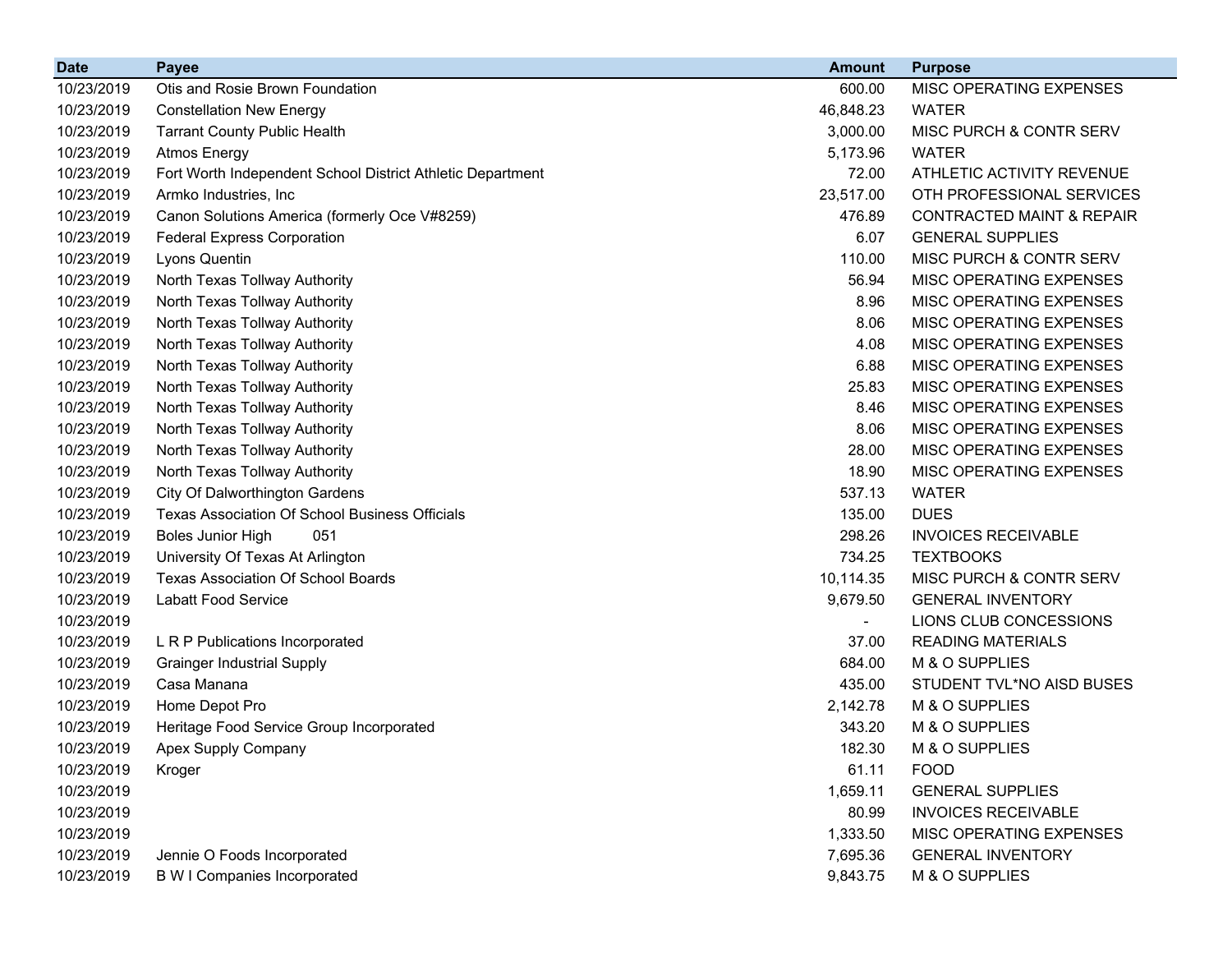| <b>Date</b> | <b>Payee</b>                                | <b>Amount</b> | <b>Purpose</b>                       |
|-------------|---------------------------------------------|---------------|--------------------------------------|
| 10/23/2019  | Alternator Service, Inc.                    | 399.00        | <b>CONTRACTED MAINT &amp; REPAIR</b> |
| 10/23/2019  | Air Balancing Company Incorporated          | 21,407.21     | <b>CONTRACTED MAINT &amp; REPAIR</b> |
| 10/23/2019  | United Refrigeration Incorporated           | 5,626.56      | M & O SUPPLIES                       |
| 10/23/2019  | <b>Breaker Broker Company</b>               | 752.86        | M & O SUPPLIES                       |
| 10/23/2019  | <b>Elliott Electric Supply</b>              | 1,416.70      | M & O SUPPLIES                       |
| 10/23/2019  | Vehicle Maintenance Program                 | 29.11         | <b>GENERAL INVENTORY</b>             |
| 10/23/2019  | Interquest Detection Canines Of North Texas | 4,300.00      | MISC PURCH & CONTR SERV              |
| 10/23/2019  | Ace Mart Restaurant Supply Company          | 339.17        | <b>GENERAL SUPPLIES</b>              |
| 10/23/2019  |                                             | 63.21         | <b>INVOICES RECEIVABLE</b>           |
| 10/23/2019  |                                             | 298.92        | M & O SUPPLIES                       |
| 10/23/2019  | <b>Texas Furniture Source Incorporated</b>  | 5,118.38      | <b>GENERAL SUPPLIES</b>              |
| 10/23/2019  |                                             | 27,823.19     | M & O SUPPLIES                       |
| 10/23/2019  | Barnes & Noble Booksellers, Inc.            | 240.00        | <b>READING MATERIALS</b>             |
| 10/23/2019  | Winston Water Cooler Limited                | 137.25        | M & O SUPPLIES                       |
| 10/23/2019  | Mission Arlington/Mission Metroplex         | 400.00        | MISC PURCH & CONTR SERV              |
| 10/23/2019  | <b>Sir Speedy Printing</b>                  | 1,702.32      | <b>GENERAL SUPPLIES</b>              |
| 10/23/2019  | Jason's Deli                                | 300.00        | MISC OPERATING EXPENSES              |
| 10/23/2019  | Lone Star Coaches Incorporated              | 2,913.50      | STUDENT TVL*NO AISD BUSES            |
| 10/23/2019  | Paradise Produce                            | 45,516.25     | <b>FOOD</b>                          |
| 10/23/2019  | Mart Incorporated                           | 11,376.00     | <b>CONTRACTED MAINT &amp; REPAIR</b> |
| 10/23/2019  | Fastsigns                                   | 131.88        | M & O SUPPLIES                       |
| 10/23/2019  |                                             | 216.06        | MISC OPERATING EXPENSES              |
| 10/23/2019  | Sign A Rama                                 | 7,590.00      | <b>GENERAL SUPPLIES</b>              |
| 10/23/2019  | PPG Architectural Finishes, Inc.            | 2,689.10      | M & O SUPPLIES                       |
| 10/23/2019  | <b>Careys Sporting Goods</b>                | 1,804.94      | <b>GENERAL SUPPLIES</b>              |
| 10/23/2019  | <b>Kommercial Kitchens</b>                  | 154,684.00    | <b>FURN &amp; EQUIP &gt; \$5,000</b> |
| 10/23/2019  |                                             | 46,301.00     | M & O SUPPLIES                       |
| 10/23/2019  | Industrial Equipment Company                | 432.65        | <b>GENERAL INVENTORY</b>             |
| 10/23/2019  | Schwans Food Service Incorporated           | 62,044.32     | <b>GENERAL INVENTORY</b>             |
| 10/23/2019  | Oticon Incorporated                         | 160.00        | <b>GENERAL SUPPLIES</b>              |
| 10/23/2019  | Dallas World Aquarium                       | 550.00        | STUDENT TVL*NO AISD BUSES            |
| 10/23/2019  | Office Depot                                | 8,899.98      | <b>GENERAL SUPPLIES</b>              |
| 10/23/2019  |                                             | 406.79        | M & O SUPPLIES                       |
| 10/23/2019  |                                             | 149.70        | MISC OPERATING EXPENSES              |
| 10/23/2019  | B & H Photo Video                           | 1,711.50      | <b>GENERAL SUPPLIES</b>              |
| 10/23/2019  | <b>Ratcliff Constructors Incorporated</b>   | 19,569.31     | <b>CONTRACTED MAINT &amp; REPAIR</b> |
| 10/23/2019  |                                             | (978.47)      | <b>RETAINAGE</b>                     |
| 10/23/2019  | Geary Pacific Supply                        | 452.00        | M & O SUPPLIES                       |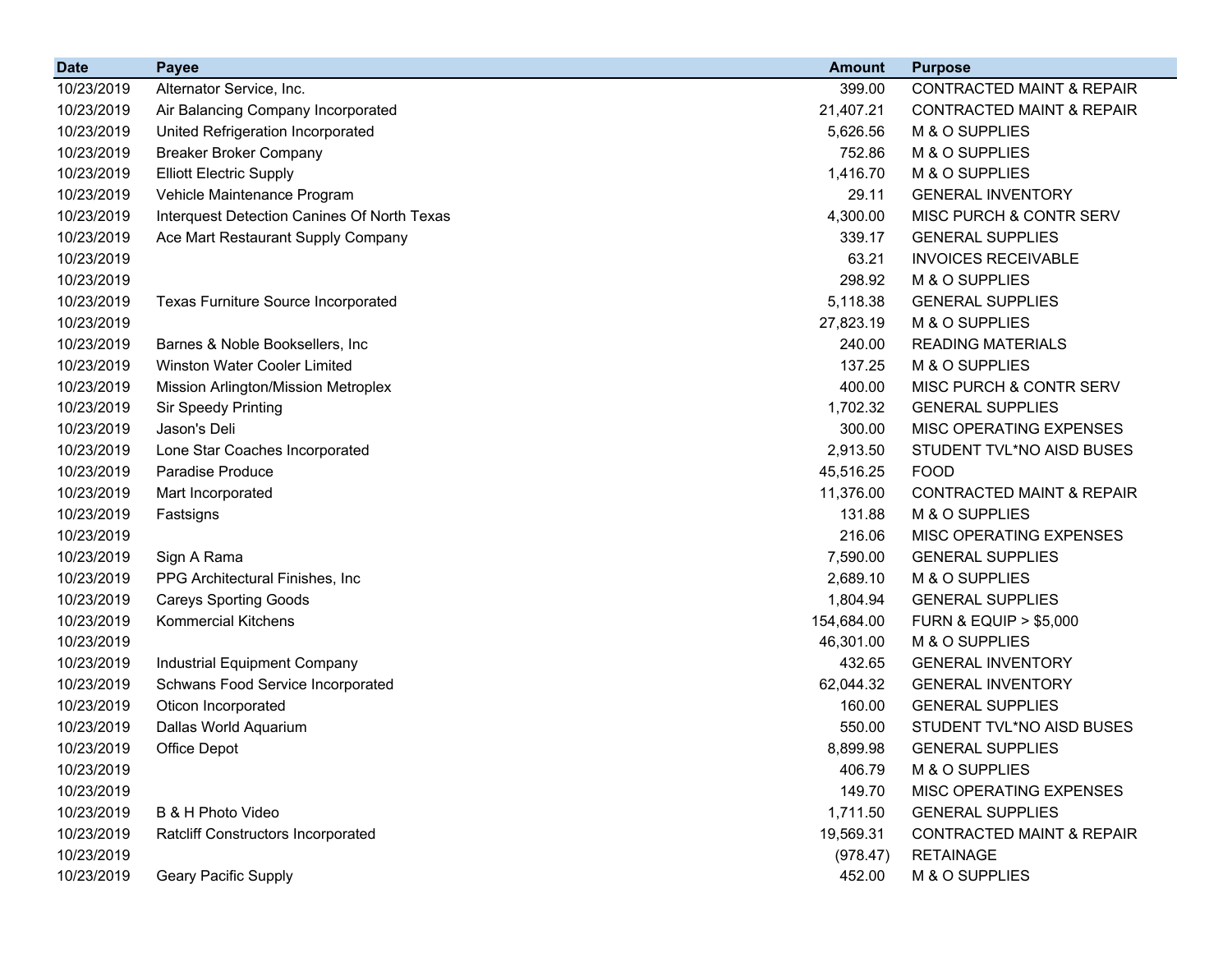| <b>Date</b> | <b>Payee</b>                             | <b>Amount</b>            | <b>Purpose</b>                       |
|-------------|------------------------------------------|--------------------------|--------------------------------------|
| 10/23/2019  | Kagan Professional Development           | 156.00                   | <b>READING MATERIALS</b>             |
| 10/23/2019  | 1 A Fire & Domestic Testing              | 535.75                   | <b>CONTRACTED MAINT &amp; REPAIR</b> |
| 10/23/2019  | Oaktree Products                         | 1,360.73                 | <b>GENERAL SUPPLIES</b>              |
| 10/23/2019  | C & P Pump Services Incorporated         | 5,360.00                 | M & O SUPPLIES                       |
| 10/23/2019  | <b>Td Industries Limited</b>             | 2,835.00                 | <b>CONTRACTED MAINT &amp; REPAIR</b> |
| 10/23/2019  | Aerowave Technologies                    | 2,276.24                 | <b>CONTRACTED MAINT &amp; REPAIR</b> |
| 10/23/2019  |                                          | 139.84                   | <b>GENERAL SUPPLIES</b>              |
| 10/23/2019  | Govconnection Incorporated               | 87.00                    | <b>GENERAL SUPPLIES</b>              |
| 10/23/2019  | <b>Washington Music Center</b>           | 1,020.00                 | <b>FURN &amp; EQUIP &gt; \$5,000</b> |
| 10/23/2019  | PCM Gov. Inc*USE V#10284753)             | 722.10                   | ACCOUNTS PAYABLE-ACCRUALS            |
| 10/23/2019  |                                          | 3,738.64                 | <b>CONTRACTED MAINT &amp; REPAIR</b> |
| 10/23/2019  |                                          | 847.75                   | <b>GENERAL SUPPLIES</b>              |
| 10/23/2019  |                                          | $\overline{\phantom{0}}$ | M & O SUPPLIES                       |
| 10/23/2019  | <b>CMJ Engineering Incorporated</b>      | 992.88                   | BLDG PURCH, CONSTR, IMPROVE          |
| 10/23/2019  | Wawona Frozen Foods                      | 21,459.75                | <b>GENERAL INVENTORY</b>             |
| 10/23/2019  | <b>ProComputing Corporation</b>          | 75.00                    | <b>CONTRACTED MAINT &amp; REPAIR</b> |
| 10/23/2019  |                                          | 1,621.00                 | <b>GENERAL SUPPLIES</b>              |
| 10/23/2019  | Henry Schein Incorporated                | 319.36                   | <b>GENERAL SUPPLIES</b>              |
| 10/23/2019  | Pocket Nurse Enterprises Incorporated    | 84.34                    | <b>GENERAL SUPPLIES</b>              |
| 10/23/2019  | Interboro Packaging Corporation          | 2,457.00                 | <b>GENERAL INVENTORY</b>             |
| 10/23/2019  | Apple Computer Incorporated              | 399.00                   | <b>GENERAL SUPPLIES</b>              |
| 10/23/2019  | Kimbrough Fire Extinguisher Company      | 734.66                   | <b>CONTRACTED MAINT &amp; REPAIR</b> |
| 10/23/2019  | C D Hartnett Company                     | 37,820.62                | <b>FOOD</b>                          |
| 10/23/2019  |                                          | 85,309.83                | <b>GENERAL INVENTORY</b>             |
| 10/23/2019  |                                          | ۰                        | LIONS CLUB CONCESSIONS               |
| 10/23/2019  | J W Pepper & Son Incorporated            | 10.99                    | <b>GENERAL SUPPLIES</b>              |
| 10/23/2019  |                                          | 63.92                    | <b>READING MATERIALS</b>             |
| 10/23/2019  | College Board Advanced Placement Program | 14,028.00                | <b>TESTING MATERIALS</b>             |
| 10/23/2019  | Marco Products Incorporated              | 36.90                    | <b>GENERAL SUPPLIES</b>              |
| 10/23/2019  | Arlington Hardware Incorporated #53      | 502.26                   | M & O SUPPLIES                       |
| 10/23/2019  | H E Cannon Floral Company Incorporated   | 70.95                    | <b>GENERAL SUPPLIES</b>              |
| 10/23/2019  | <b>ASW Enterprises</b>                   | 150.00                   | <b>READING MATERIALS</b>             |
| 10/23/2019  | Child Care Associates Incorporated       | 600.35                   | MISC PURCH & CONTR SERV              |
| 10/23/2019  | Mardel Incorporated                      | 4.99                     | <b>GENERAL SUPPLIES</b>              |
| 10/23/2019  | First Place Foods LLC                    | 3,200.00                 | <b>GENERAL INVENTORY</b>             |
| 10/23/2019  | Republic Services of Texas Limited       | 77,783.68                | <b>CONTRACTED MAINT &amp; REPAIR</b> |
| 10/23/2019  | Hanover Uniform Company                  | 1,809.52                 | NON-FOOD REQUISITIONS                |
| 10/23/2019  | <b>EBS(Educational Based Services)</b>   | 7,274.25                 | MISC PURCH & CONTR SERV              |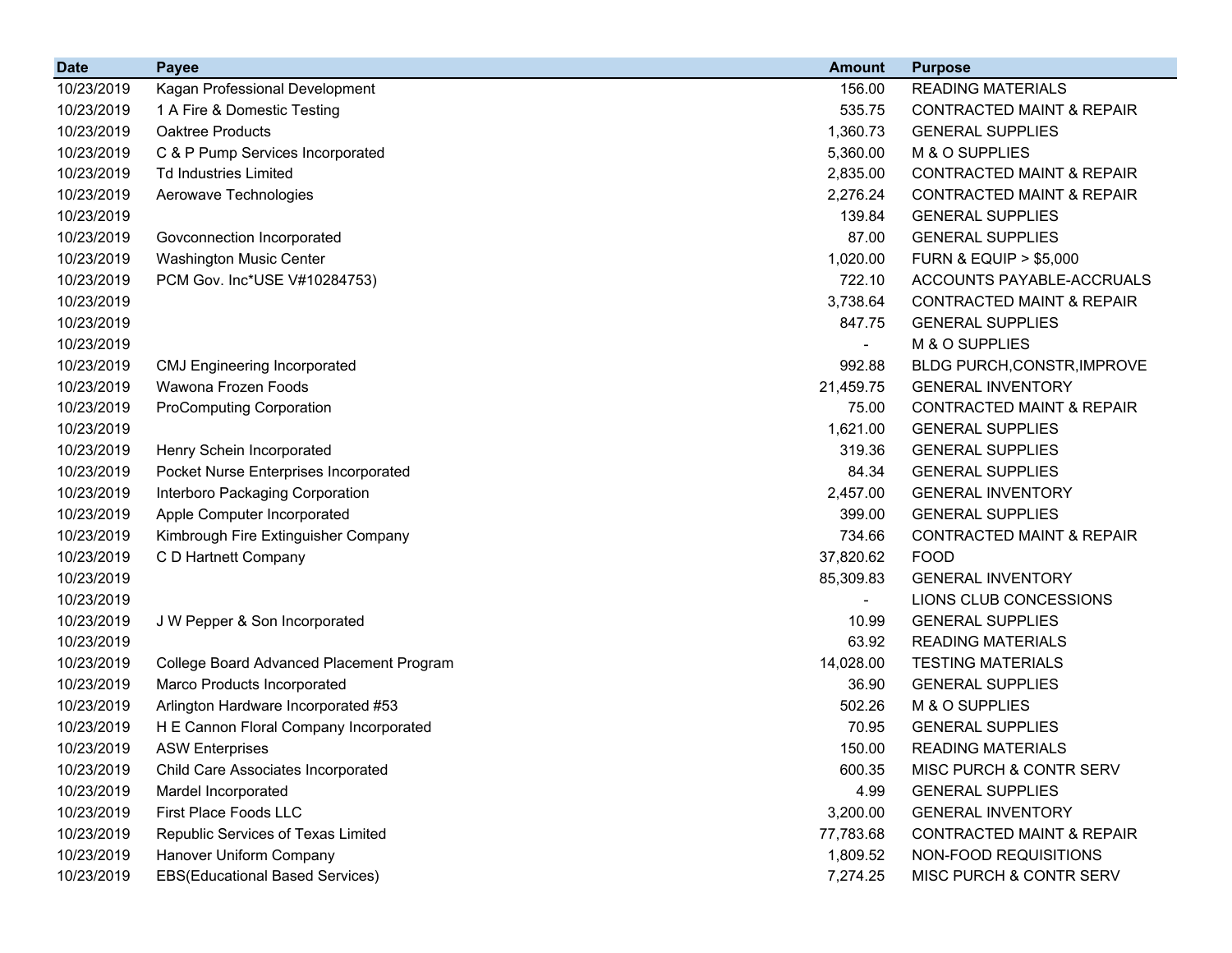| <b>Date</b> | <b>Payee</b>                               | <b>Amount</b> | <b>Purpose</b>                       |
|-------------|--------------------------------------------|---------------|--------------------------------------|
| 10/23/2019  | <b>Total Maintenance Solutions-South</b>   | 533.35        | M & O SUPPLIES                       |
| 10/23/2019  | <b>Foster Poultry Farms</b>                | 9,920.16      | <b>GENERAL INVENTORY</b>             |
| 10/23/2019  | <b>Carrier Enterprise</b>                  | 1,818.91      | <b>CONTRACTED MAINT &amp; REPAIR</b> |
| 10/23/2019  | Accountemps                                | 315.00        | MISC PURCH & CONTR SERV              |
| 10/23/2019  | <b>Luxor Staffing</b>                      | 30,656.29     | MISC PURCH & CONTR SERV              |
| 10/23/2019  | Committee for Children                     | 7,164.00      | <b>GENERAL SUPPLIES</b>              |
| 10/23/2019  | <b>DWR Fence</b>                           | 3,230.00      | <b>CONTRACTED MAINT &amp; REPAIR</b> |
| 10/23/2019  | <b>ESGILLC</b>                             | 895.02        | <b>GENERAL SUPPLIES</b>              |
| 10/23/2019  | Ferrellgas, Incorporated                   | 31,408.15     | <b>GENERAL INVENTORY</b>             |
| 10/23/2019  | Automatic Sprinkler of Texas Incorporated  | 1,590.00      | <b>CONTRACTED MAINT &amp; REPAIR</b> |
| 10/23/2019  | Texas Interpreting Services, LLC           | 16,160.00     | MISC PURCH & CONTR SERV              |
| 10/23/2019  | Daxwell LLC                                | 13,622.40     | <b>GENERAL INVENTORY</b>             |
| 10/23/2019  | <b>Binswanger Glass</b>                    | 478.98        | M & O SUPPLIES                       |
| 10/23/2019  | Woodwind & Brasswind Inc                   | 1,056.25      | ACCOUNTS PAYABLE-ACCRUALS            |
| 10/23/2019  |                                            | 84.00         | <b>GENERAL SUPPLIES</b>              |
| 10/23/2019  | <b>Beard's Towing</b>                      | 235.00        | <b>CONTRACTED MAINT &amp; REPAIR</b> |
| 10/23/2019  | Edmentum Incorporated                      | 642.60        | <b>GENERAL SUPPLIES</b>              |
| 10/23/2019  | Kurz & Company                             | 18,391.82     | <b>FOOD</b>                          |
| 10/23/2019  | <b>Jakes Finer Foods</b>                   | 5,484.74      | <b>GENERAL INVENTORY</b>             |
| 10/23/2019  | <b>VWR International LLC</b>               | 19,856.52     | M & O SUPPLIES                       |
| 10/23/2019  | <b>Ward's Science</b>                      | 179.99        | <b>GENERAL SUPPLIES</b>              |
| 10/23/2019  | <b>Best Buy for Business</b>               | 158.19        | <b>GENERAL SUPPLIES</b>              |
| 10/23/2019  | <b>Creative Bus Sales Inc.</b>             | 2,399.94      | <b>GENERAL INVENTORY</b>             |
| 10/23/2019  | <b>Autonation Chevrolet</b>                | 48.12         | <b>CONTRACTED MAINT &amp; REPAIR</b> |
| 10/23/2019  | <b>Cornerstone Staffing</b>                | 148.80        | MISC PURCH & CONTR SERV              |
| 10/23/2019  | <b>Crawford Electric Supply Company</b>    | 2,705.80      | <b>GENERAL INVENTORY</b>             |
| 10/23/2019  |                                            | 2,701.73      | M & O SUPPLIES                       |
| 10/23/2019  | High Liner Foods USA                       | 14,700.00     | <b>GENERAL INVENTORY</b>             |
| 10/23/2019  | RD Lawns LLC                               | 9,246.95      | <b>CONTRACTED MAINT &amp; REPAIR</b> |
| 10/23/2019  | Stantec Architecture, Inc. (SHW Group)     | 22,716.16     | OTH PROFESSIONAL SERVICES            |
| 10/23/2019  | LBL Architects, Inc.                       | 7,255.52      | <b>CONTRACTED MAINT &amp; REPAIR</b> |
| 10/23/2019  | Lisle Violin Shop                          | 37,525.00     | <b>GENERAL SUPPLIES</b>              |
| 10/23/2019  | National Healthcareer Association          | 56,287.00     | <b>READING MATERIALS</b>             |
| 10/23/2019  | Chick-fil-A(Cooper/LittleRoad/CarrierPkwy) | 235.45        | MISC OPERATING EXPENSES              |
| 10/23/2019  | Chick-fil-A(Cooper/LittleRoad/CarrierPkwy) | 343.80        | MISC OPERATING EXPENSES              |
| 10/23/2019  | <b>Tyson Prepared Foods</b>                | 5,650.00      | <b>GENERAL INVENTORY</b>             |
| 10/23/2019  | <b>MCI Foods</b>                           | 28,084.00     | <b>GENERAL INVENTORY</b>             |
| 10/23/2019  | Elliott Staffing Services, Inc.            | 7,460.10      | MISC PURCH & CONTR SERV              |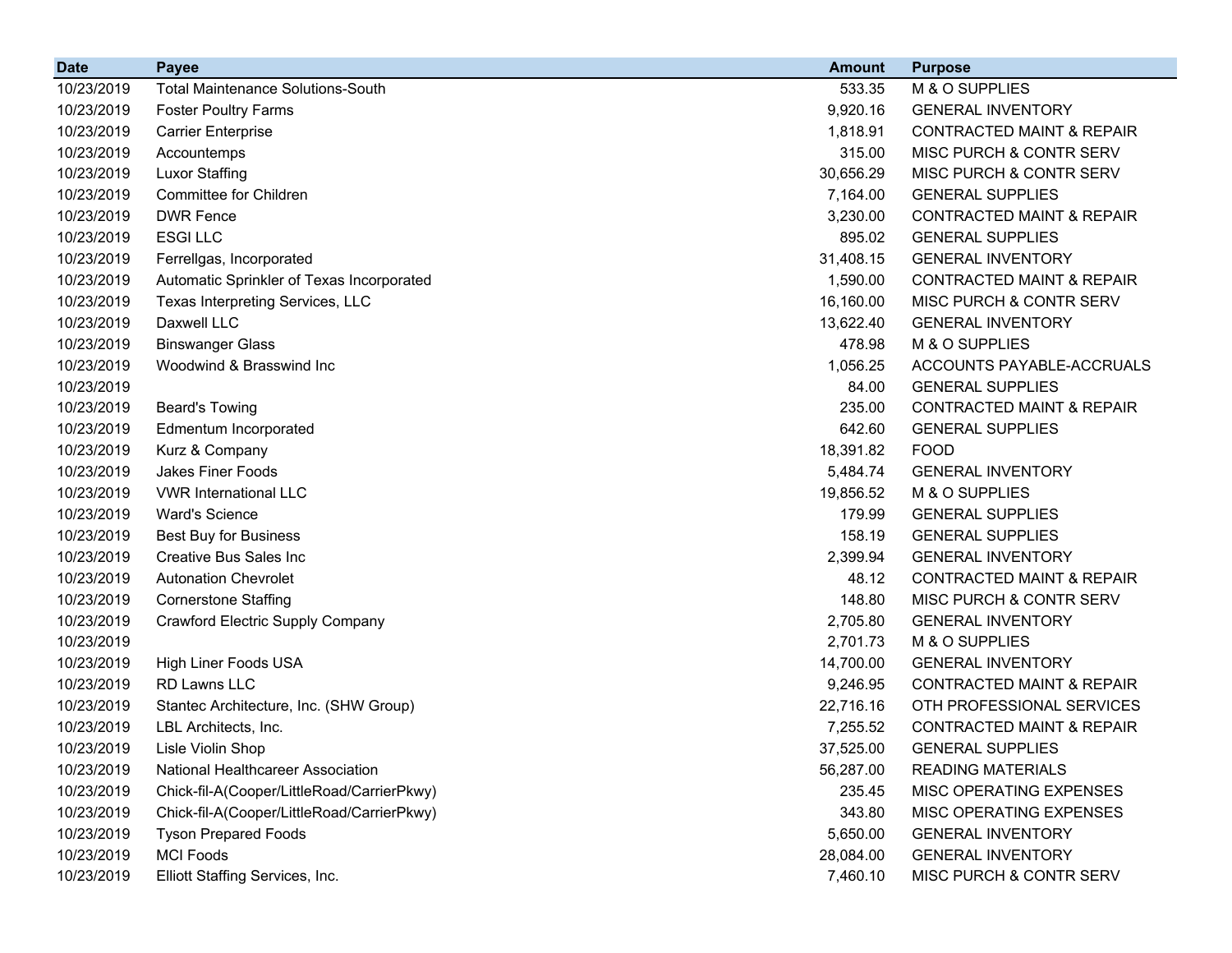| <b>Date</b> | <b>Payee</b>                           | <b>Amount</b> | <b>Purpose</b>                       |
|-------------|----------------------------------------|---------------|--------------------------------------|
| 10/23/2019  | Interstate All Battery Center          | 223.20        | M & O SUPPLIES                       |
| 10/23/2019  | Dr Pepper Snapple Group                | 352.00        | MISC OPERATING EXPENSES              |
| 10/23/2019  | Kleen-Air Filter Service & Sales       | 1,494.60      | <b>GENERAL INVENTORY</b>             |
| 10/23/2019  | NEDRP LLC                              | 13,800.00     | MISC PURCH & CONTR SERV              |
| 10/23/2019  | U.S. School Supply, Inc.               | 121.35        | <b>GENERAL SUPPLIES</b>              |
| 10/23/2019  | AAA Glass & Mirror Co., INC.           | 1,912.50      | <b>CONTRACTED MAINT &amp; REPAIR</b> |
| 10/23/2019  | Lowe's Home Centers, LLC               | 185.64        | <b>GENERAL SUPPLIES</b>              |
| 10/23/2019  |                                        | 975.43        | M & O SUPPLIES                       |
| 10/23/2019  | Western-BRW Paper Company Incorporated | 1,612.34      | <b>GENERAL SUPPLIES</b>              |
| 10/23/2019  | Southern Lock & Supply, Co             | 1,278.00      | <b>GENERAL INVENTORY</b>             |
| 10/23/2019  | iPrint Technologies                    | 3,669.00      | <b>GENERAL SUPPLIES</b>              |
| 10/23/2019  | Sams Club 6244                         | 1,164.42      | <b>GENERAL SUPPLIES</b>              |
| 10/23/2019  |                                        | 289.02        | <b>INVOICES RECEIVABLE</b>           |
| 10/23/2019  |                                        | 199.72        | M & O SUPPLIES                       |
| 10/23/2019  |                                        | 911.74        | MISC OPERATING EXPENSES              |
| 10/23/2019  | Klement Distribution, Inc.             | 23,311.18     | <b>FOOD</b>                          |
| 10/23/2019  | Sysco North Texas                      | 14,982.50     | <b>GENERAL INVENTORY</b>             |
| 10/23/2019  | Your Tees                              | 635.00        | <b>GENERAL SUPPLIES</b>              |
| 10/23/2019  | <b>BrainPOP LLC</b>                    | 2,550.00      | <b>GENERAL SUPPLIES</b>              |
| 10/23/2019  | Bill's Upholstery & Glass Shop Inc     | 265.00        | <b>CONTRACTED MAINT &amp; REPAIR</b> |
| 10/23/2019  | DFW Ink, LLC                           | 2,702.00      | <b>GENERAL SUPPLIES</b>              |
| 10/23/2019  | Moore Supply Co                        | 116.18        | M & O SUPPLIES                       |
| 10/23/2019  | OTC Brands, Inc                        | 225.40        | <b>GENERAL SUPPLIES</b>              |
| 10/23/2019  | CICI's Pizza #99 @ Little Road & I-20  | 920.00        | MISC OPERATING EXPENSES              |
| 10/23/2019  | Green Light Group, LLC                 | 2,229.11      | M & O SUPPLIES                       |
| 10/23/2019  | <b>Tomboy Distribution LLC</b>         | 379.20        | <b>GENERAL INVENTORY</b>             |
| 10/23/2019  | Imperial Construction, Inc.            | 216,679.24    | <b>CONTRACTED MAINT &amp; REPAIR</b> |
| 10/23/2019  |                                        | (10, 833.96)  | <b>RETAINAGE</b>                     |
| 10/23/2019  | <b>C&amp;S Trailers</b>                | 14,735.82     | M & O SUPPLIES                       |
| 10/23/2019  | One Source Construction                | 4,250.00      | <b>CONTRACTED MAINT &amp; REPAIR</b> |
| 10/23/2019  | N Tune Music & Sound, Inc              | 453.20        | <b>CONTRACTED MAINT &amp; REPAIR</b> |
| 10/23/2019  | Steve Weiss Music, Inc.                | 92.95         | <b>GENERAL SUPPLIES</b>              |
| 10/23/2019  | <b>Mighty Music Publishing</b>         | 199.99        | <b>GENERAL SUPPLIES</b>              |
| 10/23/2019  | <b>Gordon Food Service</b>             | 233.48        | <b>GENERAL INVENTORY</b>             |
| 10/23/2019  | Sonova USA Inc.                        | 14,328.67     | <b>GENERAL SUPPLIES</b>              |
| 10/23/2019  | <b>Superior Signs</b>                  | 1,127.85      | <b>GENERAL INVENTORY</b>             |
| 10/23/2019  | Valorie Kruger Consulting LLC          | 500.00        | MISC PURCH & CONTR SERV              |
| 10/23/2019  | Staples Inc/Staples Business Advantage | 593.24        | <b>GENERAL SUPPLIES</b>              |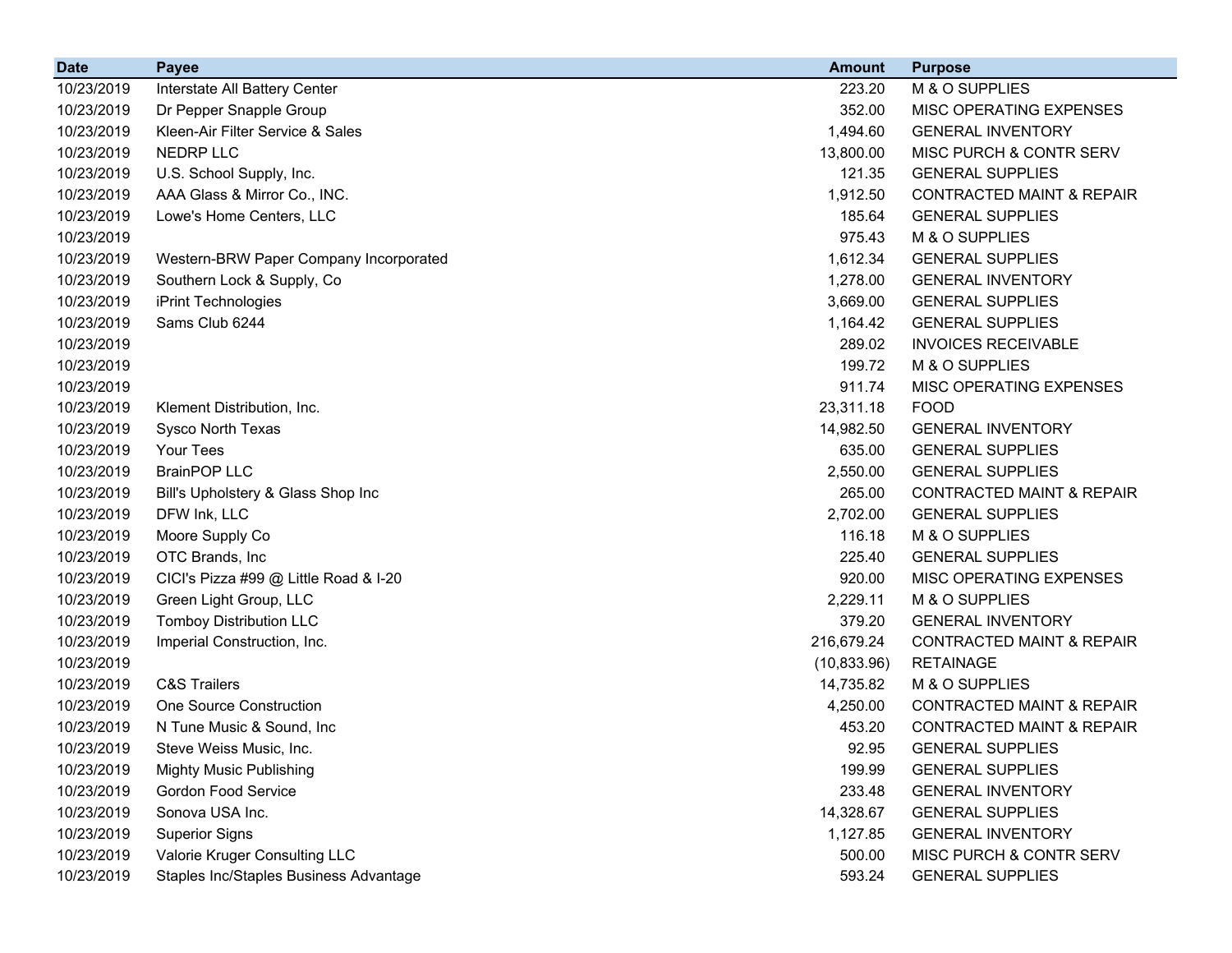| <b>Date</b> | <b>Payee</b>                                                   | <b>Amount</b> | <b>Purpose</b>                             |
|-------------|----------------------------------------------------------------|---------------|--------------------------------------------|
| 10/23/2019  | Schreiber Foods International Incorporated                     | 19,619.60     | <b>GENERAL INVENTORY</b>                   |
| 10/23/2019  | <b>MSB Consulting</b>                                          | 6,045.11      | MISC PURCH & CONTR SERV                    |
| 10/23/2019  | <b>Hillcrest Cleaners</b>                                      | 260.00        | MISC PURCH & CONTR SERV                    |
| 10/23/2019  | Validate Me LLC                                                | 200.00        | <b>MISC PURCH &amp; CONTR SERV</b>         |
| 10/23/2019  | <b>Educational Consulting and Evaluations LLC</b>              | 3,600.00      | <b>MISC PURCH &amp; CONTR SERV</b>         |
| 10/23/2019  | Taylor Smith Consulting LLC                                    | 5,725.33      | <b>MISC PURCH &amp; CONTR SERV</b>         |
| 10/23/2019  | RJM Contractors Inc                                            | 670,545.43    | <b>CONTRACTED MAINT &amp; REPAIR</b>       |
| 10/23/2019  |                                                                | (33, 527.27)  | <b>RETAINAGE</b>                           |
| 10/23/2019  | <b>Borden Dairy Company</b>                                    | 76,383.19     | <b>FOOD</b>                                |
| 10/23/2019  | <b>CASAS Comprehensive Adult Student Assessment Systems</b>    | 1,723.00      | <b>GENERAL SUPPLIES</b>                    |
| 10/23/2019  | Vintage King Audio Inc                                         | 861.05        | <b>GENERAL SUPPLIES</b>                    |
| 10/23/2019  | Spellbound Braille                                             | 133.00        | MISC PURCH & CONTR SERV                    |
| 10/23/2019  | <b>Coles Quality Foods Inc</b>                                 | 28,710.00     | <b>GENERAL INVENTORY</b>                   |
| 10/23/2019  | Marathon Staffing Group Inc                                    | 21,599.23     | <b>MISC PURCH &amp; CONTR SERV</b>         |
| 10/23/2019  | E-Logic Inc                                                    | 104.50        | <b>GENERAL SUPPLIES</b>                    |
| 10/23/2019  | <b>Complete Supply Incorporated</b>                            | 28,861.29     | <b>GENERAL INVENTORY</b>                   |
| 10/23/2019  |                                                                | 503.48        | M & O SUPPLIES                             |
| 10/23/2019  | Austin Turf & Tractor                                          | 129.20        | M & O SUPPLIES                             |
| 10/23/2019  | Pioneer Manufacturing Company dba Pioneer Athletics            | 1,397.25      | M & O SUPPLIES                             |
| 10/23/2019  | <b>Temperature Control Systems</b>                             | 127.60        | M & O SUPPLIES                             |
| 10/23/2019  | Jack Rasmussen (Luthier)                                       | 908.00        | <b>GENERAL SUPPLIES</b>                    |
| 10/23/2019  | Sommer Associates L L C                                        | 901.30        | <b>READING MATERIALS</b>                   |
| 10/23/2019  | Hagar Restaurant Service L L C                                 | 282.75        | M & O SUPPLIES                             |
| 10/23/2019  | <b>Carahsoft Technology Corporation</b>                        | 200,694.60    | <b>GENERAL SUPPLIES</b>                    |
| 10/23/2019  | <b>Nicol Scales</b>                                            | 938.00        | <b>CONTRACTED MAINT &amp; REPAIR</b>       |
| 10/23/2019  | <b>Best Plumbing Specialties Incorporated</b>                  |               | <b>GENERAL INVENTORY</b>                   |
| 10/23/2019  | Music & Arts                                                   | 635.00        | <b>FURN &amp; EQUIP &gt; \$5,000</b>       |
| 10/23/2019  |                                                                | 2,571.02      | <b>GENERAL SUPPLIES</b>                    |
| 10/23/2019  | Language Line Services Incorporated                            | 875.91        | MISC PURCH & CONTR SERV                    |
| 10/23/2019  | Byrne Brothers Foods Incorporate                               | 21,177.68     | <b>GENERAL INVENTORY</b>                   |
| 10/23/2019  | Arlington Independent School District Food & Nutrition Service | 3,087.94      | MISC OPERATING EXPENSES                    |
| 10/23/2019  | 4imprint Incorporated                                          | 440.14        | <b>GENERAL SUPPLIES</b>                    |
| 10/23/2019  | University Of Texas High School                                | 1,250.00      | <b>TESTING MATERIALS</b>                   |
| 10/23/2019  | Pearson                                                        | 405.47        | <b>GENERAL SUPPLIES</b>                    |
| 10/23/2019  | SiteOne Landscape Supply Holding LLC                           | 708.55        | M & O SUPPLIES                             |
| 10/23/2019  | Tennis Shop                                                    | 1,880.00      | <b>GENERAL SUPPLIES</b>                    |
| 10/23/2019  | <b>Flinn Scientific</b>                                        | 776.77        | <b>GENERAL SUPPLIES</b>                    |
| 10/23/2019  | <b>Commercial Recorder</b>                                     | 70.20         | <b>Statutorily Required Public Notices</b> |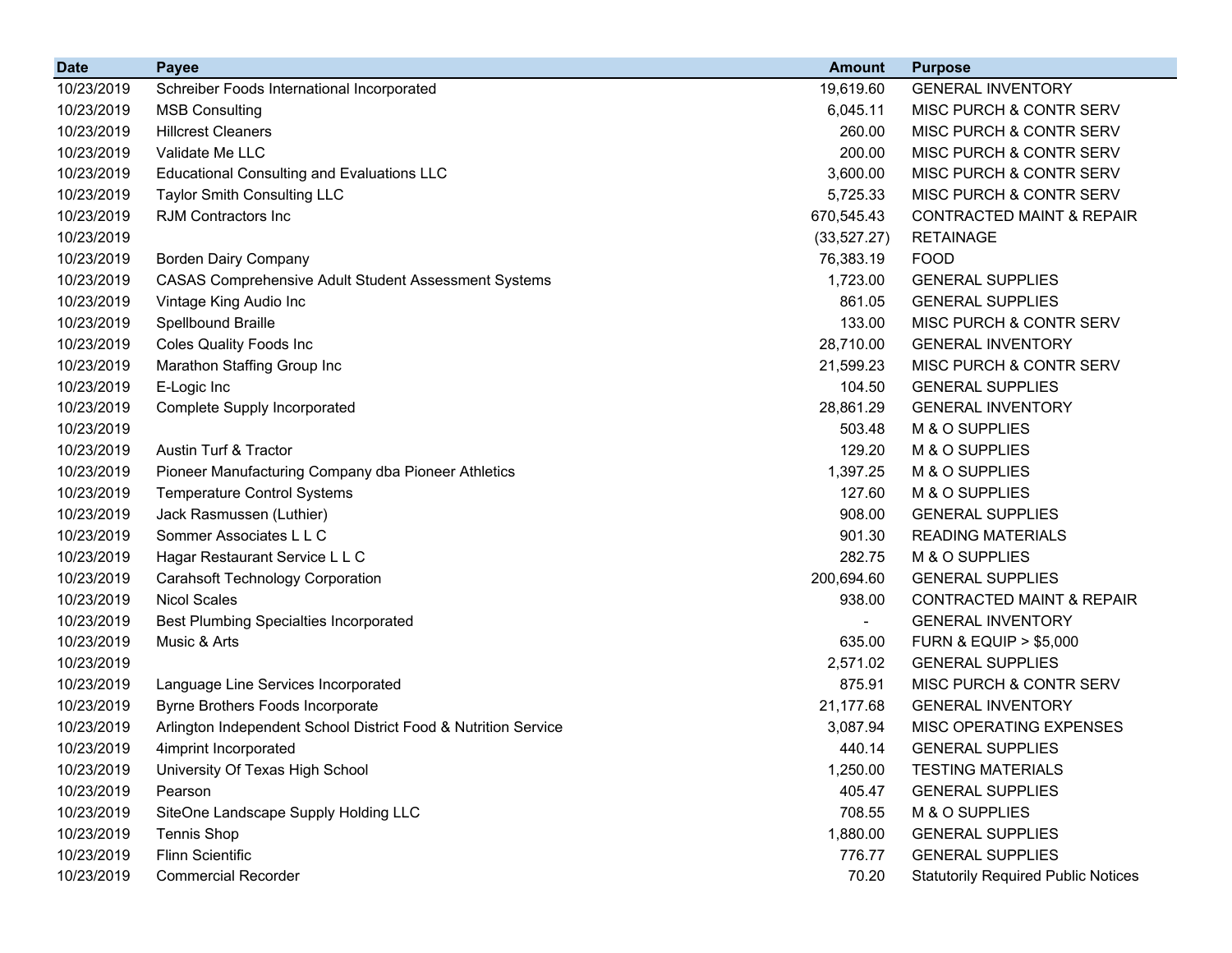| <b>Date</b> | <b>Payee</b>                                               | <b>Amount</b> | <b>Purpose</b>                       |
|-------------|------------------------------------------------------------|---------------|--------------------------------------|
| 10/23/2019  | Samuel French Incorporated                                 | 125.00        | <b>GENERAL SUPPLIES</b>              |
| 10/23/2019  | Gale                                                       | 415.63        | <b>READING MATERIALS</b>             |
| 10/23/2019  | Hancock Sign Company                                       | 10,217.50     | <b>CONTRACTED MAINT &amp; REPAIR</b> |
| 10/23/2019  | Kaplan Early Learning Company                              | 307.62        | <b>GENERAL SUPPLIES</b>              |
| 10/23/2019  | Lowery Sand & Gravel Co Inc                                | 2,583.71      | M & O SUPPLIES                       |
| 10/23/2019  | Perfection Learning Corporation                            | 1,123.19      | <b>READING MATERIALS</b>             |
| 10/23/2019  | <b>Pollock Paper Distributors</b>                          | 542.06        | <b>GENERAL INVENTORY</b>             |
| 10/23/2019  |                                                            | 221.00        | NON-FOOD REQUISITIONS                |
| 10/23/2019  | <b>Pyramid School Products</b>                             | 1,461.12      | <b>GENERAL INVENTORY</b>             |
| 10/23/2019  | Sargent Welch L L C                                        | 253.20        | <b>GENERAL INVENTORY</b>             |
| 10/23/2019  |                                                            | 178.64        | <b>GENERAL SUPPLIES</b>              |
| 10/23/2019  | Scholastic Incorporated                                    | 759.00        | <b>READING MATERIALS</b>             |
| 10/23/2019  | Sentinel The Alarm Company                                 | 1,840.00      | <b>CONTRACTED MAINT &amp; REPAIR</b> |
| 10/23/2019  | Olen Williams Sales & Service                              | 49.00         | <b>CONTRACTED MAINT &amp; REPAIR</b> |
| 10/24/2019  | Angela Dikes                                               | 7.65          | LIONS CLUB CONCESSIONS               |
| 10/24/2019  | Virginia Gomez                                             | 2.40          | LIONS CLUB CONCESSIONS               |
| 10/24/2019  | Raymond Griffin                                            | 17.50         | LIONS CLUB CONCESSIONS               |
| 10/24/2019  | Stephanie Juarez                                           | 10.50         | LIONS CLUB CONCESSIONS               |
| 10/24/2019  | Laura Martinez                                             | 30.66         | LIONS CLUB CONCESSIONS               |
| 10/24/2019  | Kecia Mays                                                 | 30.00         | NON-EMPLOYEE TRAVEL                  |
| 10/24/2019  | <b>Brandi Peery</b>                                        | 37.80         | LIONS CLUB CONCESSIONS               |
| 10/24/2019  | <b>United Educators Association</b>                        | 1,017.43      | UNITED FUND                          |
| 10/24/2019  | Texas United School Employees Local 100                    | 46.67         | UNITED FUND                          |
| 10/24/2019  | United States Department Of Education National Payment Ctr | 155.22        | UNITED FUND                          |
| 10/24/2019  | Truman Tim Chapter 13 Trustee                              | 1,332.92      | UNITED FUND                          |
| 10/24/2019  | Association Of Texas Professional Teachers Local           | 0.58          | UNITED FUND                          |
| 10/24/2019  | Association Of Texas Professional Educators State          | 34.60         | UNITED FUND                          |
| 10/24/2019  | <b>Trellis Company</b>                                     | 18.40         | UNITED FUND                          |
| 10/24/2019  | Coast Professional Inc.                                    | 285.47        | UNITED FUND                          |
| 10/24/2019  | Powers Tom Chapter 13 Trustee                              | 895.38        | UNITED FUND                          |
| 10/24/2019  | Educational Employees Credit Union - HSA                   | 1,373.20      | <b>DENTAL INSURANCE</b>              |
| 10/24/2019  | <b>Educational Employees Credit Union</b>                  | 6,669.95      | DUE TO CREDIT UNION                  |
| 10/24/2019  | <b>Texas State Teachers Association</b>                    | 56.35         | UNITED FUND                          |
| 10/24/2019  | <b>Atmos Energy</b>                                        | 343.18        | <b>WATER</b>                         |
| 10/24/2019  | <b>Atmos Energy</b>                                        | 1,830.94      | <b>WATER</b>                         |
| 10/25/2019  | <b>Pavement Services Corporation</b>                       | 7,843.00      | <b>CONTRACTED MAINT &amp; REPAIR</b> |
| 10/25/2019  | Casa Manana                                                | 690.00        | STUDENT TVL*NO AISD BUSES            |
| 10/25/2019  | Home Depot Pro                                             | 24.68         | M & O SUPPLIES                       |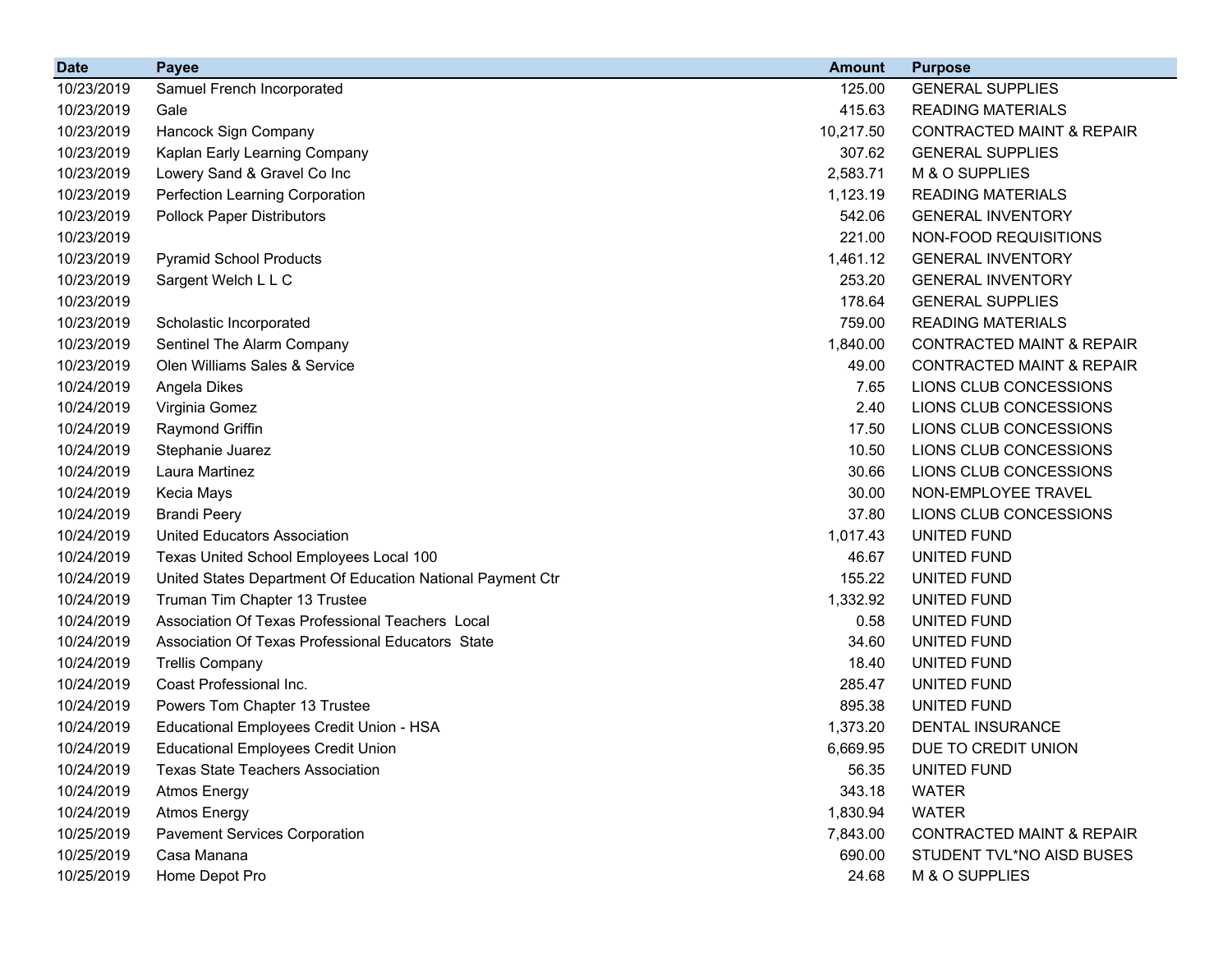| <b>Date</b> | <b>Payee</b>                                 | <b>Amount</b> | <b>Purpose</b>                       |
|-------------|----------------------------------------------|---------------|--------------------------------------|
| 10/25/2019  | NIMCO Incorporated                           | 1,231.07      | <b>GENERAL SUPPLIES</b>              |
| 10/25/2019  | Fort Worth Zoo                               | 200.00        | <b>INVOICES RECEIVABLE</b>           |
| 10/25/2019  | Barnes & Noble Booksellers, Inc              | 51.80         | <b>READING MATERIALS</b>             |
| 10/25/2019  |                                              | 5,038.20      | <b>TEXTBOOKS</b>                     |
| 10/25/2019  | Office Depot                                 | 1,599.98      | <b>GENERAL SUPPLIES</b>              |
| 10/25/2019  | <b>CDW Government Incorporated</b>           | 38,325.85     | <b>GENERAL SUPPLIES</b>              |
| 10/25/2019  | Verizon Wireless Acct                        | 454.92        | <b>WATER</b>                         |
| 10/25/2019  | Junior Library Guild                         | 1,031.40      | <b>READING MATERIALS</b>             |
| 10/25/2019  | PCM Gov. Inc*USE V#10284753)                 | 151.78        | <b>GENERAL SUPPLIES</b>              |
| 10/25/2019  | <b>ProComputing Corporation</b>              | 5,318.85      | <b>CONTRACTED MAINT &amp; REPAIR</b> |
| 10/25/2019  | <b>City Of Grand Prairie Water Utilities</b> | 2,339.45      | <b>WATER</b>                         |
| 10/25/2019  | Arlington Hardware Incorporated #53          | 54.78         | M & O SUPPLIES                       |
| 10/25/2019  | <b>UPS</b>                                   | 93.44         | <b>GENERAL SUPPLIES</b>              |
| 10/25/2019  | Legends Hospitality                          | 295.20        | <b>INVOICES RECEIVABLE</b>           |
| 10/25/2019  | Jones Franklin                               | 105.00        | MISC PURCH & CONTR SERV              |
| 10/25/2019  | <b>Griffin Ricky</b>                         | 105.00        | MISC PURCH & CONTR SERV              |
| 10/25/2019  | Patience Kevin                               | 60.00         | MISC PURCH & CONTR SERV              |
| 10/25/2019  | <b>Binswanger Glass</b>                      | 140.48        | M & O SUPPLIES                       |
| 10/25/2019  | <b>SC Fuels</b>                              | 14,662.95     | <b>GENERAL INVENTORY</b>             |
| 10/25/2019  | <b>Hightower David</b>                       | 105.00        | MISC PURCH & CONTR SERV              |
| 10/25/2019  | <b>Montgomery Michael</b>                    | 60.00         | MISC PURCH & CONTR SERV              |
| 10/25/2019  | <b>Watson William</b>                        | 105.00        | MISC PURCH & CONTR SERV              |
| 10/25/2019  | IdentiSys Incorporated                       | 545.00        | <b>GENERAL SUPPLIES</b>              |
| 10/25/2019  |                                              | 560.00        | M & O SUPPLIES                       |
| 10/25/2019  | Accent Awards & Trophies, LLC                | 515.20        | <b>INVOICES RECEIVABLE</b>           |
| 10/25/2019  | Lone Star Furnishings LLC                    | 4,248.40      | <b>GENERAL SUPPLIES</b>              |
| 10/25/2019  |                                              | 9,111.40      | <b>INVOICES RECEIVABLE</b>           |
| 10/25/2019  | Safehaven Pest Control, LLC                  | 2,950.00      | <b>CONTRACTED MAINT &amp; REPAIR</b> |
| 10/25/2019  | <b>iNACOL</b>                                | 500.00        | <b>DUES</b>                          |
| 10/25/2019  | <b>Equal Opportunity Schools</b>             | 1,683.88      | MISC PURCH & CONTR SERV              |
| 10/25/2019  | <b>Tennell Dexter</b>                        | 155.00        | MISC PURCH & CONTR SERV              |
| 10/25/2019  | Lowe's Home Centers, LLC                     | 378.10        | M & O SUPPLIES                       |
| 10/25/2019  | iPrint Technologies                          | 1,862.00      | <b>GENERAL SUPPLIES</b>              |
| 10/25/2019  | M-F Athletic/Perform Better                  | 918.95        | <b>GENERAL SUPPLIES</b>              |
| 10/25/2019  | Cassie Noll                                  | 155.00        | MISC PURCH & CONTR SERV              |
| 10/25/2019  | Staples Inc/Staples Business Advantage       | 123.06        | <b>GENERAL SUPPLIES</b>              |
| 10/25/2019  | Bayes Achievement Center, Inc.               | 18,739.72     | <b>TUITION &amp; TRFR PMTS</b>       |
| 10/25/2019  | Matheny James                                | 105.00        | MISC PURCH & CONTR SERV              |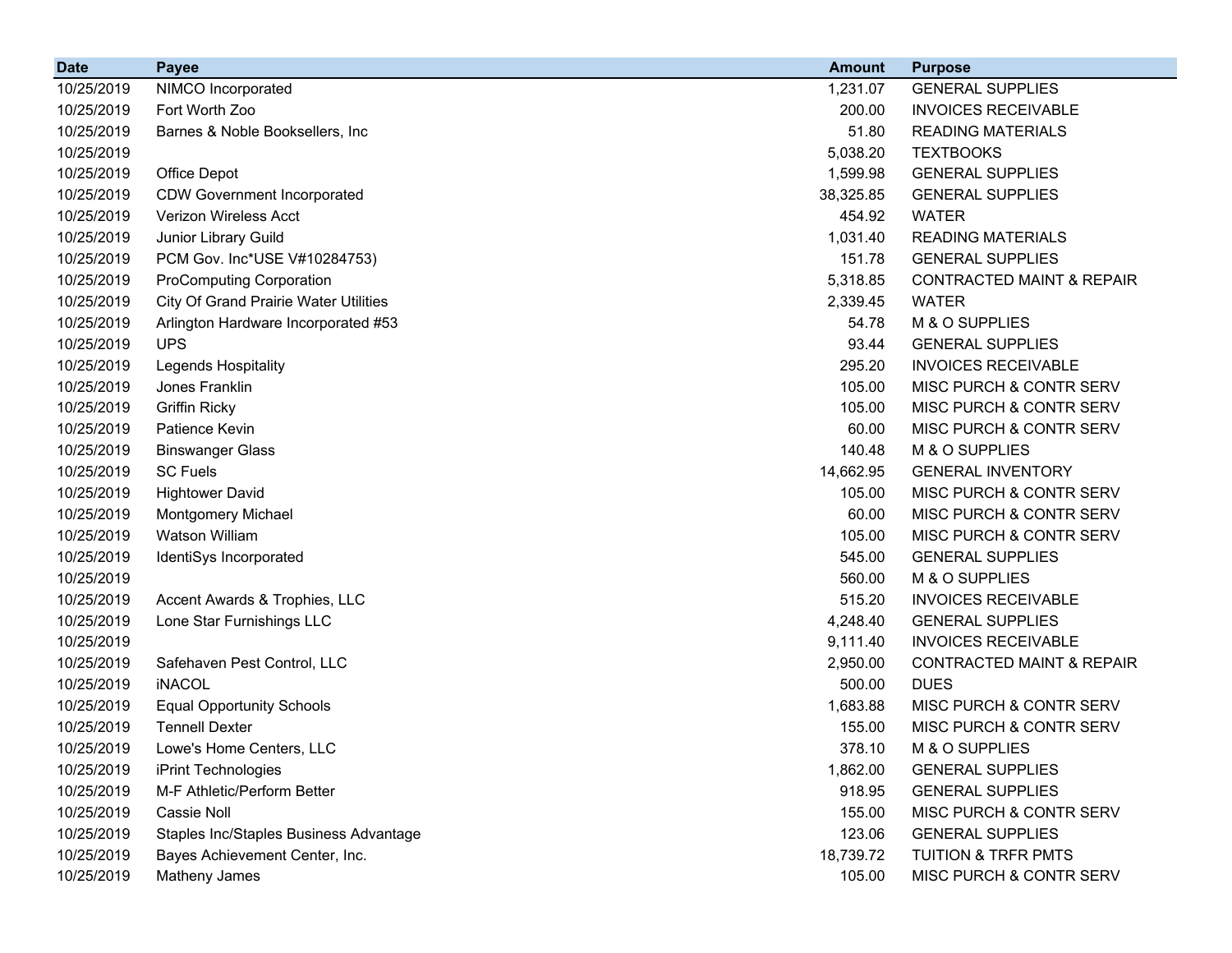| <b>Date</b> | <b>Payee</b>                                            | <b>Amount</b> | <b>Purpose</b>             |
|-------------|---------------------------------------------------------|---------------|----------------------------|
| 10/25/2019  | Borden Dairy Company                                    | 158,059.99    | <b>FOOD</b>                |
| 10/25/2019  | <b>Ridgeway Donald</b>                                  | 85.00         | MISC PURCH & CONTR SERV    |
| 10/25/2019  | Sievers Chris                                           | 85.00         | MISC PURCH & CONTR SERV    |
| 10/25/2019  | <b>Flores Arabella</b>                                  | 85.00         | MISC PURCH & CONTR SERV    |
| 10/25/2019  | Flores Arabella                                         | 85.00         | MISC PURCH & CONTR SERV    |
| 10/25/2019  | Weston Malcolm Sr                                       | 115.00        | MISC PURCH & CONTR SERV    |
| 10/25/2019  | Pointer Amber                                           | 155.00        | MISC PURCH & CONTR SERV    |
| 10/25/2019  | <b>Bobby Ledbetter</b>                                  | 155.00        | MISC PURCH & CONTR SERV    |
| 10/25/2019  | Complete Supply Incorporated                            | 1,341.20      | M & O SUPPLIES             |
| 10/25/2019  | Hobby Lobby Store #175                                  | 200.64        | <b>GENERAL SUPPLIES</b>    |
| 10/25/2019  | <b>Atmos Energy</b>                                     | 240.83        | <b>WATER</b>               |
| 10/25/2019  | Jack Rasmussen (Luthier)                                | 85.00         | <b>INVOICES RECEIVABLE</b> |
| 10/25/2019  | Sommer Associates L L C                                 | 799.40        | <b>READING MATERIALS</b>   |
| 10/25/2019  | Bucks Wheel & Equipment Company                         | ۰             | <b>GENERAL INVENTORY</b>   |
| 10/25/2019  |                                                         | 39.95         | M & O SUPPLIES             |
| 10/25/2019  | Music & Arts                                            | 7,955.20      | <b>GENERAL SUPPLIES</b>    |
| 10/25/2019  |                                                         | 434.45        | <b>INVOICES RECEIVABLE</b> |
| 10/25/2019  | <b>Sprint Nextel Network</b>                            | 373.20        | <b>WATER</b>               |
| 10/25/2019  | City Of Dalworthington Gardens                          | 663.50        | <b>WATER</b>               |
| 10/25/2019  | <b>Pyramid School Products</b>                          | 19,072.80     | <b>GENERAL INVENTORY</b>   |
| 10/25/2019  | Texas Department of Licensing and Regulation            | 385.00        | MISC OPERATING EXPENSES    |
| 10/25/2019  | Verizon Wireless Acct                                   | 3,541.05      | <b>WATER</b>               |
| 10/25/2019  | Texas Christian University Office Of Extended Education | 525.00        | <b>EMPLOYEE TRAVEL</b>     |
| 10/25/2019  | <b>Brown Sylvester III</b>                              | 165.00        | MISC PURCH & CONTR SERV    |
| 10/29/2019  | <b>Constellation New Energy</b>                         | 1,039,742.00  | <b>WATER</b>               |
| 10/30/2019  | Priscilla Acosta                                        | 57.25         | <b>EMPLOYEE TRAVEL</b>     |
| 10/30/2019  | Margaret Andersen                                       | 79.23         | <b>EMPLOYEE TRAVEL</b>     |
| 10/30/2019  | Cynthia Anderson                                        | 125.30        | SALARIES-TEACH & OTH PROF  |
| 10/30/2019  | Evelyn Arbaiza                                          | 189.87        | <b>EMPLOYEE TRAVEL</b>     |
| 10/30/2019  | Veronica Bacopulos                                      | 19.80         | <b>EMPLOYEE TRAVEL</b>     |
| 10/30/2019  | Julie Barganier                                         | 90.04         | <b>EMPLOYEE TRAVEL</b>     |
| 10/30/2019  | <b>Sherese Barnes</b>                                   | 31.56         | <b>EMPLOYEE TRAVEL</b>     |
| 10/30/2019  | Elvia Barrera                                           | 9.20          | <b>EMPLOYEE TRAVEL</b>     |
| 10/30/2019  | Judith Bazan                                            | 53.61         | <b>EMPLOYEE TRAVEL</b>     |
| 10/30/2019  | <b>Cindy Blair</b>                                      | 76.34         | <b>EMPLOYEE TRAVEL</b>     |
| 10/30/2019  | <b>Heather Blanco</b>                                   | 20.33         | <b>EMPLOYEE TRAVEL</b>     |
| 10/30/2019  | Janet Boothe                                            | 29.75         | <b>EMPLOYEE TRAVEL</b>     |
| 10/30/2019  | Susan Borton                                            | 126.74        | <b>EMPLOYEE TRAVEL</b>     |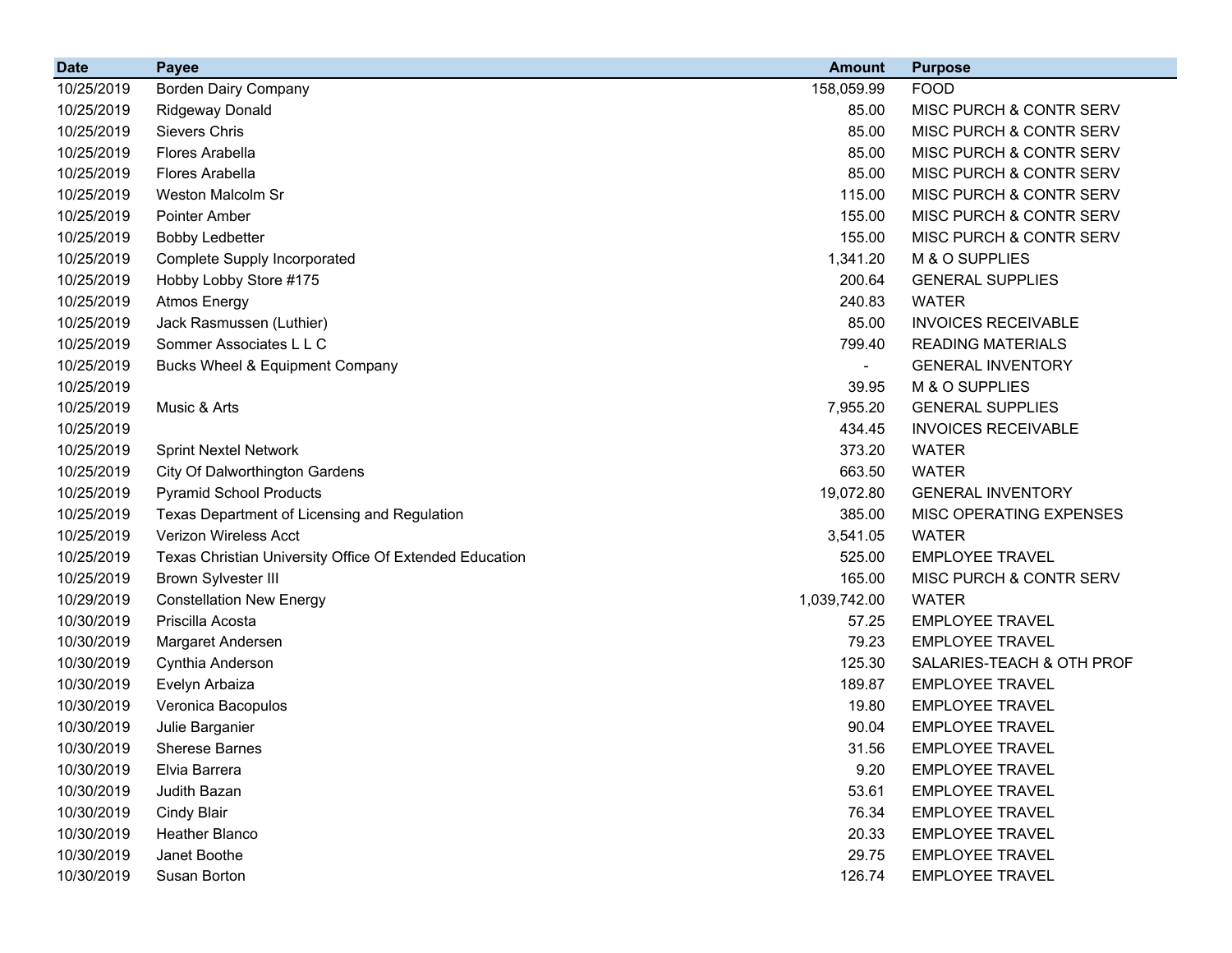| <b>Date</b> | <b>Payee</b>              | <b>Amount</b> | <b>Purpose</b>          |
|-------------|---------------------------|---------------|-------------------------|
| 10/30/2019  | Rachel Brezina Burton     | 31.24         | <b>EMPLOYEE TRAVEL</b>  |
| 10/30/2019  | Esbeide Brink             | 44.03         | <b>EMPLOYEE TRAVEL</b>  |
| 10/30/2019  | Carmen Briseno            | 80.57         | <b>EMPLOYEE TRAVEL</b>  |
| 10/30/2019  | Henry Brown               | 71.32         | <b>EMPLOYEE TRAVEL</b>  |
| 10/30/2019  | <b>Telisa Brown</b>       | 43.90         | <b>EMPLOYEE TRAVEL</b>  |
| 10/30/2019  | Glen Brunk                | 18.73         | <b>EMPLOYEE TRAVEL</b>  |
| 10/30/2019  | Rebecca Burton            | 98.33         | <b>EMPLOYEE TRAVEL</b>  |
| 10/30/2019  | Lana Cairns               | 75.81         | <b>EMPLOYEE TRAVEL</b>  |
| 10/30/2019  | Christina Carriere        | 23.38         | <b>EMPLOYEE TRAVEL</b>  |
| 10/30/2019  | Esmeralda Cartagena       | 20.97         | <b>EMPLOYEE TRAVEL</b>  |
| 10/30/2019  | Rhonda Ceaser             | 42.16         | <b>EMPLOYEE TRAVEL</b>  |
| 10/30/2019  | <b>Terri Cheek</b>        | 22.42         | <b>EMPLOYEE TRAVEL</b>  |
| 10/30/2019  | Mondie Childress          | 36.17         | <b>EMPLOYEE TRAVEL</b>  |
| 10/30/2019  | Patricia Cole             | 16.26         | <b>EMPLOYEE TRAVEL</b>  |
| 10/30/2019  | Vedrana Conan             | 122.89        | <b>EMPLOYEE TRAVEL</b>  |
| 10/30/2019  | <b>Bridgit Cooper</b>     | 116.00        | MISC OPERATING EXPENSES |
| 10/30/2019  | Robbie Corbray            | 35.68         | <b>EMPLOYEE TRAVEL</b>  |
| 10/30/2019  | Sandra Correa             | 46.55         | <b>EMPLOYEE TRAVEL</b>  |
| 10/30/2019  | Jeffrey Cowman            | 71.74         | <b>EMPLOYEE TRAVEL</b>  |
| 10/30/2019  | Kathy Cummings            | 132.15        | <b>EMPLOYEE TRAVEL</b>  |
| 10/30/2019  | Laura Darby               | 30.17         | <b>EMPLOYEE TRAVEL</b>  |
| 10/30/2019  | John Darwin               | 75.76         | <b>EMPLOYEE TRAVEL</b>  |
| 10/30/2019  | Guadalupe Davila          | 5.35          | <b>EMPLOYEE TRAVEL</b>  |
| 10/30/2019  | Angela Davis Henry        | 47.46         | <b>EMPLOYEE TRAVEL</b>  |
| 10/30/2019  | Grace Del Valle Duran     | 71.37         | <b>EMPLOYEE TRAVEL</b>  |
| 10/30/2019  | Shahveer Dhalla           | 129.63        | <b>EMPLOYEE TRAVEL</b>  |
| 10/30/2019  | Hildelisa Diaz            | 14.02         | <b>EMPLOYEE TRAVEL</b>  |
| 10/30/2019  | Elita Driskill            | 25.20         | <b>EMPLOYEE TRAVEL</b>  |
| 10/30/2019  | <b>Anthony Drollinger</b> | 20.65         | <b>EMPLOYEE TRAVEL</b>  |
| 10/30/2019  | Jon Drury                 | 26.86         | <b>EMPLOYEE TRAVEL</b>  |
| 10/30/2019  | Leah Egemasi              | 94.37         | <b>EMPLOYEE TRAVEL</b>  |
| 10/30/2019  | <b>Briana Evans</b>       | 67.31         | <b>EMPLOYEE TRAVEL</b>  |
| 10/30/2019  | Jordan Ferguson           | 119.30        | <b>EMPLOYEE TRAVEL</b>  |
| 10/30/2019  | Susie Feshold             | 120.54        | <b>EMPLOYEE TRAVEL</b>  |
| 10/30/2019  | Linda Fetters             | 71.10         | <b>EMPLOYEE TRAVEL</b>  |
| 10/30/2019  | Faasuamalie Fiame         | 10.21         | MISC OPERATING EXPENSES |
| 10/30/2019  | Kristi Fillenworth        | 19.53         | <b>EMPLOYEE TRAVEL</b>  |
| 10/30/2019  | <b>Tracy Fiorito</b>      | 63.88         | <b>EMPLOYEE TRAVEL</b>  |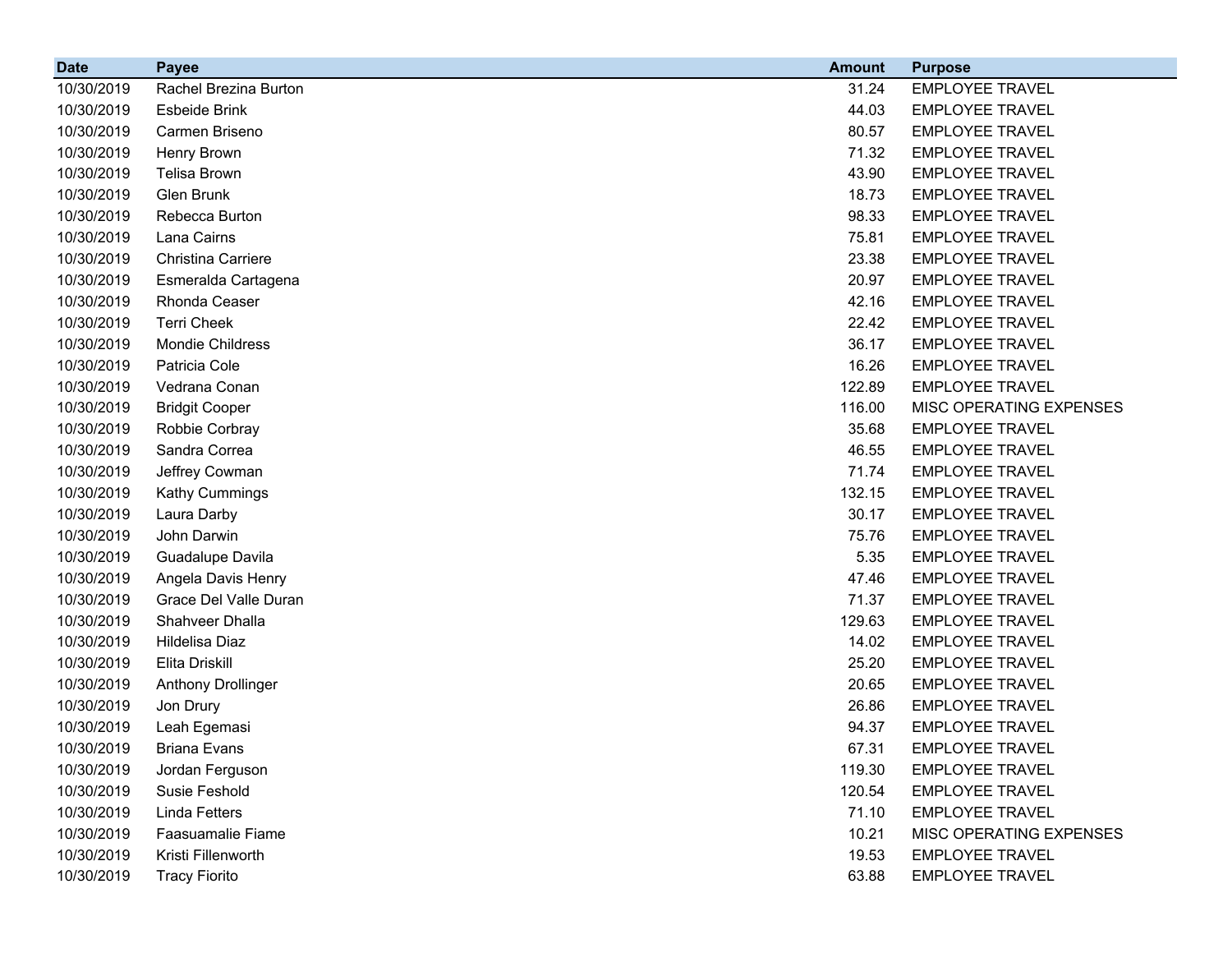| <b>Date</b> | <b>Payee</b>              | <b>Amount</b> | <b>Purpose</b>         |
|-------------|---------------------------|---------------|------------------------|
| 10/30/2019  | Dianna Flores             | 75.01         | <b>EMPLOYEE TRAVEL</b> |
| 10/30/2019  | Lourdes Franco            | 6.37          | <b>EMPLOYEE TRAVEL</b> |
| 10/30/2019  | Chelsea Galbraith         | 44.73         | <b>EMPLOYEE TRAVEL</b> |
| 10/30/2019  | Lesly Galeana             | 54.36         | <b>EMPLOYEE TRAVEL</b> |
| 10/30/2019  | Cameron Garcia            | 30.39         | <b>EMPLOYEE TRAVEL</b> |
| 10/30/2019  | Janis Garner              | 20.54         | <b>EMPLOYEE TRAVEL</b> |
| 10/30/2019  | Larry Gibson              | 75.49         | <b>EMPLOYEE TRAVEL</b> |
| 10/30/2019  | Jennifer Girouard         | 61.52         | <b>EMPLOYEE TRAVEL</b> |
| 10/30/2019  | <b>Gina Glidewell</b>     | 103.95        | <b>EMPLOYEE TRAVEL</b> |
| 10/30/2019  | <b>Blanca Gonzalez</b>    | 34.73         | <b>EMPLOYEE TRAVEL</b> |
| 10/30/2019  | Claudia Gonzalez          | 96.03         | <b>EMPLOYEE TRAVEL</b> |
| 10/30/2019  | Kristi Graham             | 46.87         | <b>EMPLOYEE TRAVEL</b> |
| 10/30/2019  | Kim Greenberg             | 43.55         | <b>EMPLOYEE TRAVEL</b> |
| 10/30/2019  | <b>Brittany Gregory</b>   | 97.96         | <b>EMPLOYEE TRAVEL</b> |
| 10/30/2019  | Jamie Grimaldo            | 43.44         | <b>EMPLOYEE TRAVEL</b> |
| 10/30/2019  | Sherry Hall               | 83.89         | <b>EMPLOYEE TRAVEL</b> |
| 10/30/2019  | Dean Hardin               | 163.39        | <b>EMPLOYEE TRAVEL</b> |
| 10/30/2019  | Ronnie Harris             | 88.11         | <b>EMPLOYEE TRAVEL</b> |
| 10/30/2019  | Wendy Harvey              | 96.46         | <b>EMPLOYEE TRAVEL</b> |
| 10/30/2019  | Stephanie Hawthorne       | 59.01         | <b>EMPLOYEE TRAVEL</b> |
| 10/30/2019  | Daniel Helm               | 67.78         | <b>EMPLOYEE TRAVEL</b> |
| 10/30/2019  | <b>Blanca Hernandez</b>   | 36.43         | <b>EMPLOYEE TRAVEL</b> |
| 10/30/2019  | Maria Hernandez-Manzanero | 26.32         | <b>EMPLOYEE TRAVEL</b> |
| 10/30/2019  | Andrea Hicks              | 34.19         | <b>EMPLOYEE TRAVEL</b> |
| 10/30/2019  | Elizabeth Higgens         | 93.89         | <b>EMPLOYEE TRAVEL</b> |
| 10/30/2019  | Catherine Hoch            | 3.96          | <b>EMPLOYEE TRAVEL</b> |
| 10/30/2019  | <b>Brandy Hodges</b>      | 236.10        | <b>EMPLOYEE TRAVEL</b> |
| 10/30/2019  | Patricia Holt             | 72.33         | <b>EMPLOYEE TRAVEL</b> |
| 10/30/2019  | Karen Hooper              | 83.94         | <b>EMPLOYEE TRAVEL</b> |
| 10/30/2019  | Tamela Horton             | 70.62         | <b>EMPLOYEE TRAVEL</b> |
| 10/30/2019  | Margi Howard              | 14.02         | <b>EMPLOYEE TRAVEL</b> |
| 10/30/2019  | Melodie Hrabak            | 178.53        | <b>EMPLOYEE TRAVEL</b> |
| 10/30/2019  | Kandi Hunter              | 39.11         | <b>EMPLOYEE TRAVEL</b> |
| 10/30/2019  | Lisa Hurley               | 64.41         | <b>EMPLOYEE TRAVEL</b> |
| 10/30/2019  | Mihaela Irina Ilinca      | 4.65          | <b>EMPLOYEE TRAVEL</b> |
| 10/30/2019  | Rachelle Ivanova          | 56.23         | <b>EMPLOYEE TRAVEL</b> |
| 10/30/2019  | Theodore Jarchow          | 148.68        | <b>EMPLOYEE TRAVEL</b> |
| 10/30/2019  | Mary Jeffries             | 37.72         | <b>EMPLOYEE TRAVEL</b> |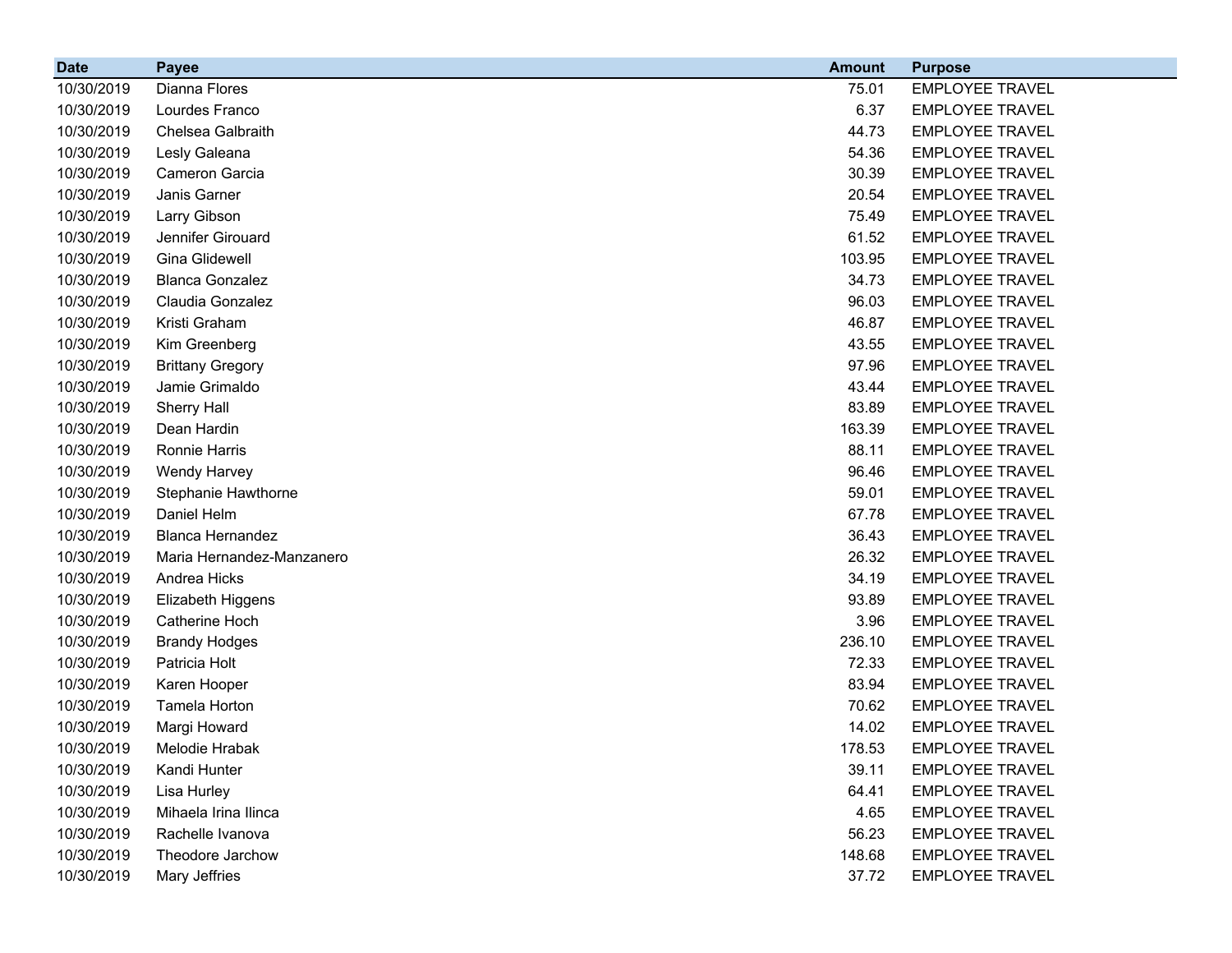| <b>Date</b> | <b>Payee</b>            | <b>Amount</b> | <b>Purpose</b>          |
|-------------|-------------------------|---------------|-------------------------|
| 10/30/2019  | Tamara Johnson          | 94.16         | <b>EMPLOYEE TRAVEL</b>  |
| 10/30/2019  | Scott Kahl              | 43.87         | <b>EMPLOYEE TRAVEL</b>  |
| 10/30/2019  | Ramona Katsadas         | 6.10          | <b>EMPLOYEE TRAVEL</b>  |
| 10/30/2019  | Selma Kennedy           | 81.06         | <b>EMPLOYEE TRAVEL</b>  |
| 10/30/2019  | <b>Emily Klophaus</b>   | 83.03         | <b>EMPLOYEE TRAVEL</b>  |
| 10/30/2019  | <b>Mallory Knox</b>     | 43.44         | <b>EMPLOYEE TRAVEL</b>  |
| 10/30/2019  | <b>Heather Kubiak</b>   | 71.26         | <b>EMPLOYEE TRAVEL</b>  |
| 10/30/2019  | Stacey LaRoche          | 25.09         | <b>EMPLOYEE TRAVEL</b>  |
| 10/30/2019  | Phyllis Lanier          | 101.76        | <b>EMPLOYEE TRAVEL</b>  |
| 10/30/2019  | Alison Larance          | 47.30         | <b>EMPLOYEE TRAVEL</b>  |
| 10/30/2019  | <b>Tiffany LeGrand</b>  | 58.26         | <b>EMPLOYEE TRAVEL</b>  |
| 10/30/2019  | Regina Leffingwell      | 105.88        | <b>EMPLOYEE TRAVEL</b>  |
| 10/30/2019  | Angelia Lower           | 91.06         | <b>EMPLOYEE TRAVEL</b>  |
| 10/30/2019  | <b>Crystal Lyons</b>    | 63.88         | <b>EMPLOYEE TRAVEL</b>  |
| 10/30/2019  | Kevin Macklin           | 75.44         | <b>EMPLOYEE TRAVEL</b>  |
| 10/30/2019  | Sara Mahoney            | 37.88         | <b>EMPLOYEE TRAVEL</b>  |
| 10/30/2019  | <b>Stephanie Mathis</b> | 70.51         | <b>EMPLOYEE TRAVEL</b>  |
| 10/30/2019  | Jeanne Maxwell          | 70.67         | <b>EMPLOYEE TRAVEL</b>  |
| 10/30/2019  | Jessica Mays            | 105.93        | <b>EMPLOYEE TRAVEL</b>  |
| 10/30/2019  | Karen McCarthy          | 60.08         | <b>EMPLOYEE TRAVEL</b>  |
| 10/30/2019  | Myra McGlothen-Sutton   | 17.44         | <b>EMPLOYEE TRAVEL</b>  |
| 10/30/2019  | <b>Heather Merritt</b>  | 74.69         | <b>EMPLOYEE TRAVEL</b>  |
| 10/30/2019  | Rasheeda Mohammed       | 39.27         | <b>EMPLOYEE TRAVEL</b>  |
| 10/30/2019  | <b>Frederick Moore</b>  | 93.79         | <b>EMPLOYEE TRAVEL</b>  |
| 10/30/2019  | Lyndsi Moore            | 36.06         | <b>EMPLOYEE TRAVEL</b>  |
| 10/30/2019  | <b>Tammy Singleton</b>  | 48.26         | <b>EMPLOYEE TRAVEL</b>  |
| 10/30/2019  | Carol Neff              | 269.11        | <b>EMPLOYEE TRAVEL</b>  |
| 10/30/2019  | Cynthia Newton          | 19.69         | <b>EMPLOYEE TRAVEL</b>  |
| 10/30/2019  | Jamie Nickols           | 21.88         | <b>EMPLOYEE TRAVEL</b>  |
| 10/30/2019  | Angela Nowell           | 30.17         | <b>EMPLOYEE TRAVEL</b>  |
| 10/30/2019  | Kristi Otto             | 72.60         | <b>EMPLOYEE TRAVEL</b>  |
| 10/30/2019  | Alyssa Padilla-Phillips | 64.47         | <b>EMPLOYEE TRAVEL</b>  |
| 10/30/2019  | Carolyn Peterson        | 26.05         | <b>EMPLOYEE TRAVEL</b>  |
| 10/30/2019  | <b>Steven Pettes</b>    | 115.88        | <b>EMPLOYEE TRAVEL</b>  |
| 10/30/2019  | Angela Pineda           | 10.21         | MISC OPERATING EXPENSES |
| 10/30/2019  | Kenneth Pinkerton       | 24.77         | <b>EMPLOYEE TRAVEL</b>  |
| 10/30/2019  | Marla Pollan            | 23.17         | <b>EMPLOYEE TRAVEL</b>  |
| 10/30/2019  | <b>Richard Posner</b>   | 33.87         | <b>EMPLOYEE TRAVEL</b>  |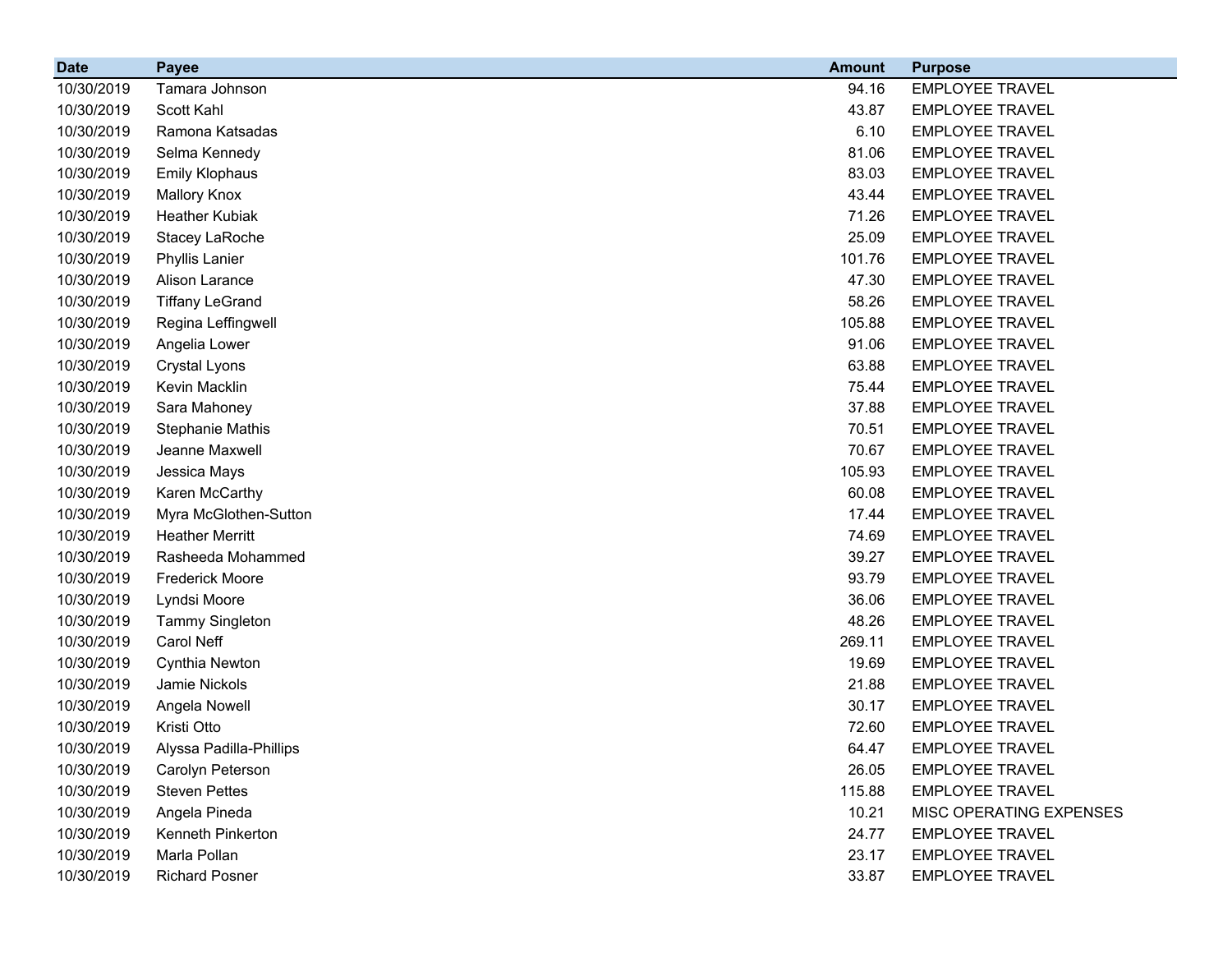| <b>Date</b> | <b>Payee</b>           | <b>Amount</b> | <b>Purpose</b>         |
|-------------|------------------------|---------------|------------------------|
| 10/30/2019  | Armando Pulido         | 27.71         | <b>EMPLOYEE TRAVEL</b> |
| 10/30/2019  | Sandra Redding         | 17.44         | <b>EMPLOYEE TRAVEL</b> |
| 10/30/2019  | Daniel Reese           | 75.38         | <b>EMPLOYEE TRAVEL</b> |
| 10/30/2019  | Danielle Reynolds      | 33.76         | <b>EMPLOYEE TRAVEL</b> |
| 10/30/2019  | Erin Robbins           | 134.29        | <b>EMPLOYEE TRAVEL</b> |
| 10/30/2019  | Mary Roddy             | 55.64         | <b>EMPLOYEE TRAVEL</b> |
| 10/30/2019  | Eric Rodriguez         | 20.01         | <b>EMPLOYEE TRAVEL</b> |
| 10/30/2019  | <b>Eric Rudeseal</b>   | 83.46         | <b>EMPLOYEE TRAVEL</b> |
| 10/30/2019  | Socorro Saucedo        | 25.25         | <b>EMPLOYEE TRAVEL</b> |
| 10/30/2019  | Katherine Schimek      | 141.51        | <b>EMPLOYEE TRAVEL</b> |
| 10/30/2019  | Melinda Schweig        | 99.08         | <b>EMPLOYEE TRAVEL</b> |
| 10/30/2019  | Kristen Scott          | 7.76          | <b>EMPLOYEE TRAVEL</b> |
| 10/30/2019  | <b>Twila Scott</b>     | 51.04         | <b>EMPLOYEE TRAVEL</b> |
| 10/30/2019  | Donald Sibley          | 15.57         | <b>EMPLOYEE TRAVEL</b> |
| 10/30/2019  | <b>Tori Sisk</b>       | 134.55        | <b>EMPLOYEE TRAVEL</b> |
| 10/30/2019  | Eric Smedema           | 73.24         | <b>EMPLOYEE TRAVEL</b> |
| 10/30/2019  | Angela Smith           | 6.42          | <b>EMPLOYEE TRAVEL</b> |
| 10/30/2019  | Angela Smith           | 59.22         | <b>EMPLOYEE TRAVEL</b> |
| 10/30/2019  | <b>Heather Smith</b>   | 24.34         | <b>EMPLOYEE TRAVEL</b> |
| 10/30/2019  | <b>Wendy Smith</b>     | 99.99         | <b>EMPLOYEE TRAVEL</b> |
| 10/30/2019  | Connie Spence          | 57.41         | <b>EMPLOYEE TRAVEL</b> |
| 10/30/2019  | Jennifer Stein         | 60.56         | <b>EMPLOYEE TRAVEL</b> |
| 10/30/2019  | Deborah Steiner        | 22.74         | <b>EMPLOYEE TRAVEL</b> |
| 10/30/2019  | Natalie Strand         | 50.08         | <b>EMPLOYEE TRAVEL</b> |
| 10/30/2019  | <b>Gregory Sunder</b>  | 32.31         | <b>EMPLOYEE TRAVEL</b> |
| 10/30/2019  | Mark Taylor            | 248.99        | <b>EMPLOYEE TRAVEL</b> |
| 10/30/2019  | Lora Thurston          | 32.80         | <b>EMPLOYEE TRAVEL</b> |
| 10/30/2019  | <b>Mandine Trousil</b> | 51.09         | <b>EMPLOYEE TRAVEL</b> |
| 10/30/2019  | Deborah Vation         | 35.20         | <b>EMPLOYEE TRAVEL</b> |
| 10/30/2019  | Ricardo Vela           | 37.45         | <b>EMPLOYEE TRAVEL</b> |
| 10/30/2019  | Nadine Walk            | 41.34         | <b>EMPLOYEE TRAVEL</b> |
| 10/30/2019  | Nancy Walker           | 55.11         | <b>EMPLOYEE TRAVEL</b> |
| 10/30/2019  | Connie Wallace         | 28.19         | <b>EMPLOYEE TRAVEL</b> |
| 10/30/2019  | Nikki Walls            | 14.34         | <b>EMPLOYEE TRAVEL</b> |
| 10/30/2019  | Raina Walterscheid     | 61.47         | <b>EMPLOYEE TRAVEL</b> |
| 10/30/2019  | Laura Wooldridge       | 136.85        | <b>EMPLOYEE TRAVEL</b> |
| 10/30/2019  | Steven Wurtz           | 54.25         | <b>EMPLOYEE TRAVEL</b> |
| 10/30/2019  | Jean Zenk              | 34.99         | <b>EMPLOYEE TRAVEL</b> |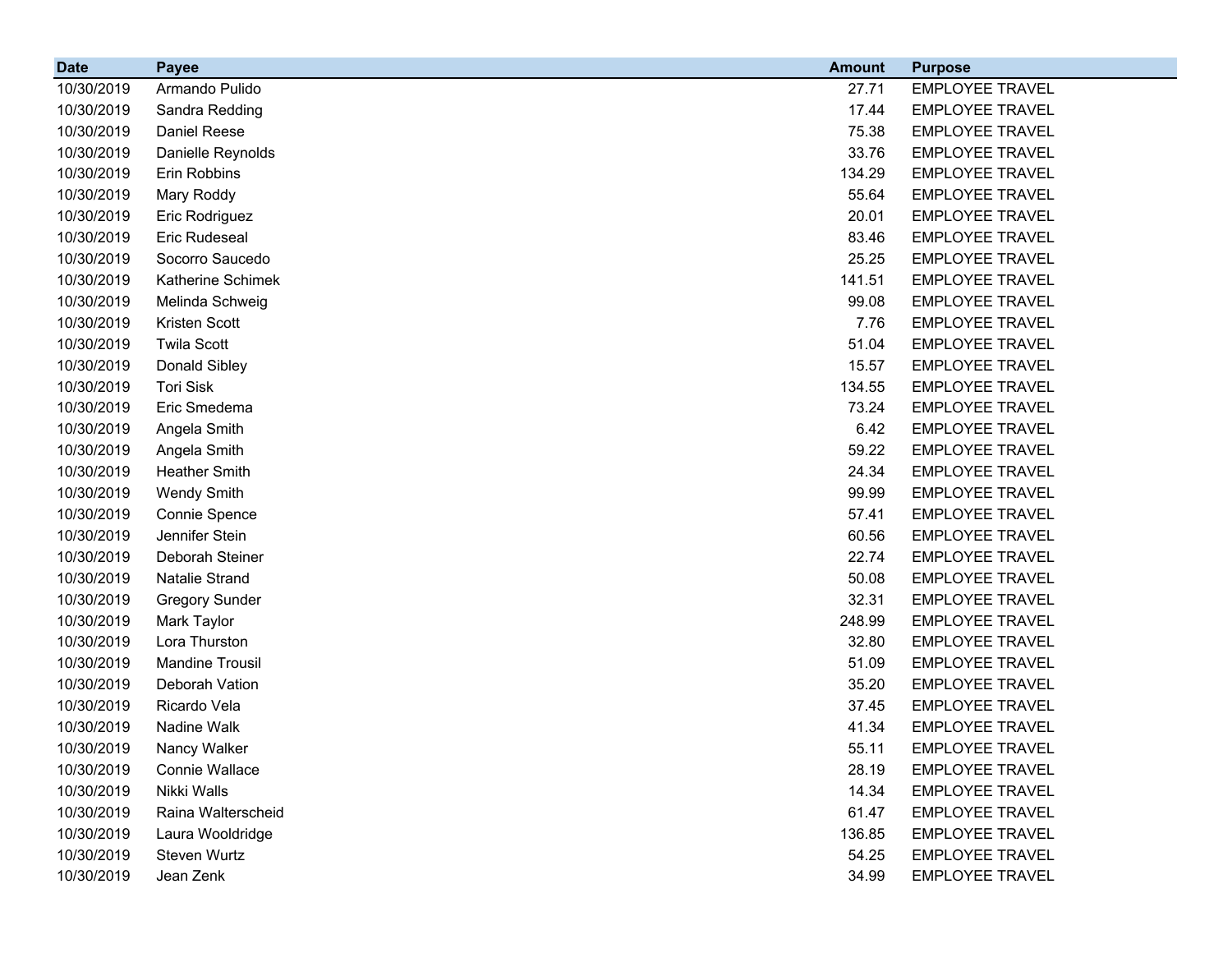| <b>Date</b> | <b>Payee</b>                                | <b>Amount</b>  | <b>Purpose</b>             |
|-------------|---------------------------------------------|----------------|----------------------------|
| 10/30/2019  | <b>Atmos Energy</b>                         | 297.16         | <b>WATER</b>               |
| 10/30/2019  | <b>Atmos Energy</b>                         | 244.88         | <b>WATER</b>               |
| 10/30/2019  | <b>Atmos Energy</b>                         | 330.21         | <b>WATER</b>               |
| 10/30/2019  | <b>Ben E Keith</b>                          | 31.10          | <b>GENERAL SUPPLIES</b>    |
| 10/30/2019  | <b>Atmos Energy</b>                         | 254.24         | <b>WATER</b>               |
| 10/30/2019  | Adolfson & Peterson Construction            | 516,359.41     | <b>RETAINAGE</b>           |
| 10/30/2019  | School Specialty/Ed Essentials              | 3,459.68       | <b>GENERAL SUPPLIES</b>    |
| 10/30/2019  | Labatt Food Service                         | 4,232.50       | <b>GENERAL INVENTORY</b>   |
| 10/30/2019  | <b>Grainger Industrial Supply</b>           | 1,308.30       | M & O SUPPLIES             |
| 10/30/2019  | Qep Incorporated                            | 29.06          | <b>GENERAL SUPPLIES</b>    |
| 10/30/2019  |                                             | 875.00         | <b>READING MATERIALS</b>   |
| 10/30/2019  | <b>Troxell Communications Incorporated</b>  | 244.74         | <b>GENERAL SUPPLIES</b>    |
| 10/30/2019  | <b>Bells Bernina Incorporated</b>           | 80.00          | <b>GENERAL SUPPLIES</b>    |
| 10/30/2019  | Hoshizaki South Central Distribution Center | 139.83         | M & O SUPPLIES             |
| 10/30/2019  | Casa Manana                                 | 1,140.00       | STUDENT TVL*NO AISD BUSES  |
| 10/30/2019  | Home Depot Pro                              | 544.09         | M & O SUPPLIES             |
| 10/30/2019  | Home Depot Pro                              | 454.80         | <b>GENERAL INVENTORY</b>   |
| 10/30/2019  | Kroger                                      | 2,612.05       | <b>GENERAL SUPPLIES</b>    |
| 10/30/2019  |                                             | 250.00         | <b>INVOICES RECEIVABLE</b> |
| 10/30/2019  |                                             | 692.19         | MISC OPERATING EXPENSES    |
| 10/30/2019  | United Refrigeration Incorporated           | 1,473.21       | M & O SUPPLIES             |
| 10/30/2019  | <b>Rifton Equipment</b>                     | 34.00          | <b>GENERAL SUPPLIES</b>    |
| 10/30/2019  | <b>Breaker Broker Company</b>               | 330.20         | M & O SUPPLIES             |
| 10/30/2019  | <b>Elliott Electric Supply</b>              | 1,056.68       | M & O SUPPLIES             |
| 10/30/2019  | Vehicle Maintenance Program                 | 583.76         | <b>GENERAL INVENTORY</b>   |
| 10/30/2019  | Galls Incorporated                          | $\blacksquare$ | M & O SUPPLIES             |
| 10/30/2019  | Therapro Incorporated                       | 1,218.69       | <b>TESTING MATERIALS</b>   |
| 10/30/2019  | Fort Worth Zoo                              | 260.00         | STUDENT TVL*NO AISD BUSES  |
| 10/30/2019  | Ace Mart Restaurant Supply Company          | 1,447.80       | <b>GENERAL SUPPLIES</b>    |
| 10/30/2019  | <b>Dell Marketing</b>                       | 196.00         | <b>GENERAL SUPPLIES</b>    |
| 10/30/2019  | <b>Texas Furniture Source Incorporated</b>  | 1,087.11       | <b>GENERAL SUPPLIES</b>    |
| 10/30/2019  |                                             | 9,805.10       | M & O SUPPLIES             |
| 10/30/2019  | Estes Mcclure & Assoc Inc                   | 1,950.00       | OTH PROFESSIONAL SERVICES  |
| 10/30/2019  | <b>Country Critters</b>                     | 308.00         | STUDENT TVL*NO AISD BUSES  |
| 10/30/2019  | Jason's Deli                                | 775.91         | MISC OPERATING EXPENSES    |
| 10/30/2019  | Lone Star Coaches Incorporated              | 4,978.00       | MISC OPERATING EXPENSES    |
| 10/30/2019  | <b>Paradise Produce</b>                     | 24,781.85      | <b>FOOD</b>                |
| 10/30/2019  | Visual Impact                               | 322.00         | <b>GENERAL SUPPLIES</b>    |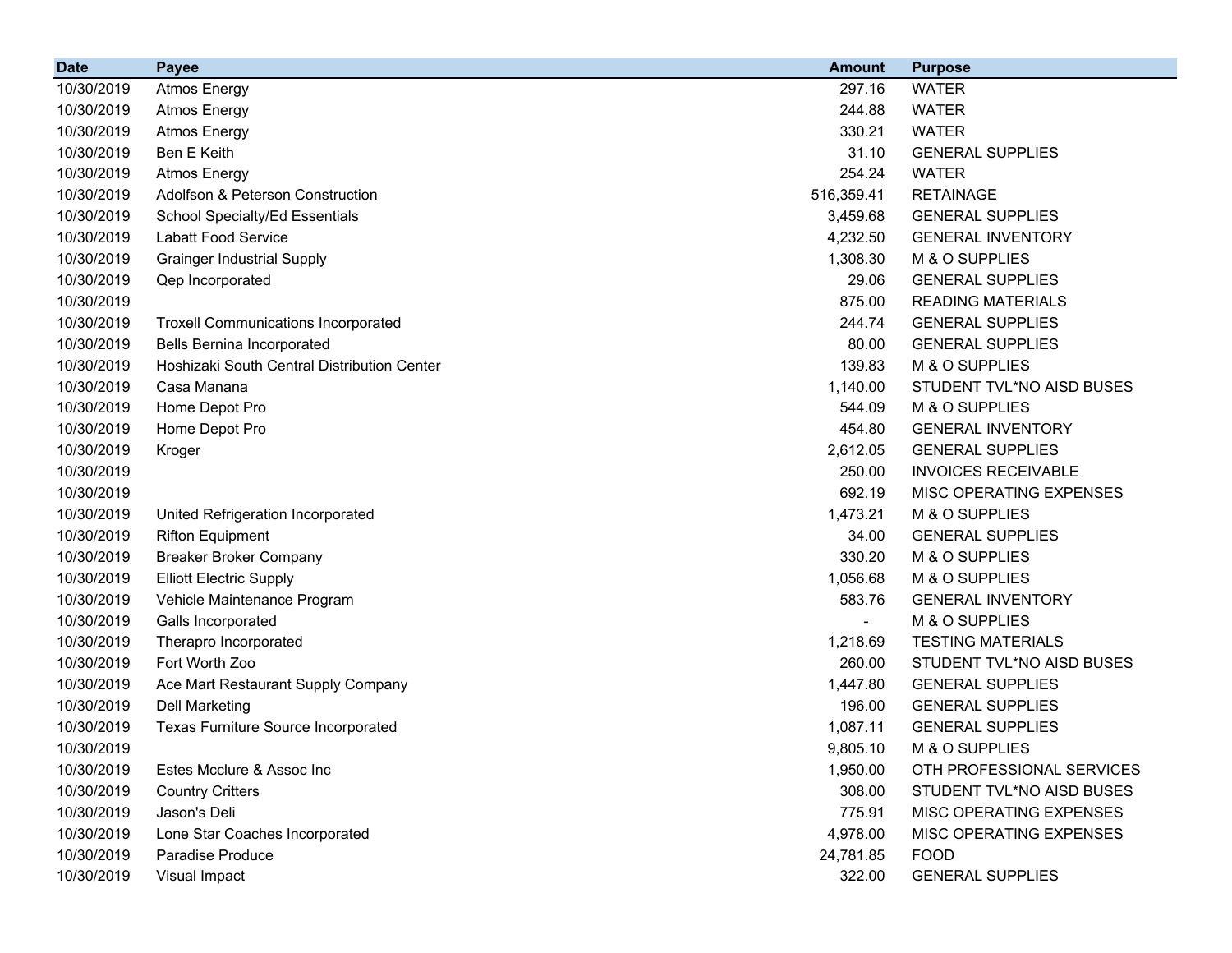| <b>Date</b> | <b>Payee</b>                                             | <b>Amount</b> | <b>Purpose</b>                       |
|-------------|----------------------------------------------------------|---------------|--------------------------------------|
| 10/30/2019  |                                                          | 929.00        | <b>INVOICES RECEIVABLE</b>           |
| 10/30/2019  | Lone Star Communications Incorporated                    | 216.00        | <b>MISC PURCH &amp; CONTR SERV</b>   |
| 10/30/2019  | <b>Crisis Prevention Institute</b>                       | 8,100.00      | <b>GENERAL SUPPLIES</b>              |
| 10/30/2019  | Trane Company Commercial Systems Group                   | 6,141.69      | M & O SUPPLIES                       |
| 10/30/2019  | University Of Texas @ Austin TSSEC and UIL               | 68.00         | <b>GENERAL SUPPLIES</b>              |
| 10/30/2019  | Fastsigns                                                | 1,412.32      | M & O SUPPLIES                       |
| 10/30/2019  | Hutcherson Construction Incorporated                     | 49,940.00     | <b>CONTRACTED MAINT &amp; REPAIR</b> |
| 10/30/2019  |                                                          | 53,814.50     | <b>RETAINAGE</b>                     |
| 10/30/2019  | PPG Architectural Finishes, Inc.                         | 22.33         | M & O SUPPLIES                       |
| 10/30/2019  | PPG Architectural Finishes, Inc.                         | 79.05         | M & O SUPPLIES                       |
| 10/30/2019  | <b>Careys Sporting Goods</b>                             | 6,199.84      | <b>GENERAL SUPPLIES</b>              |
| 10/30/2019  | Industrial Equipment Company                             | 511.45        | <b>GENERAL INVENTORY</b>             |
| 10/30/2019  | Schwans Food Service Incorporated                        | 19,301.76     | <b>GENERAL INVENTORY</b>             |
| 10/30/2019  | <b>Artex Overhead Door</b>                               | 1,000.00      | <b>CONTRACTED MAINT &amp; REPAIR</b> |
| 10/30/2019  | Office Depot                                             | 20,429.34     | <b>GENERAL SUPPLIES</b>              |
| 10/30/2019  |                                                          | 469.15        | <b>INVOICES RECEIVABLE</b>           |
| 10/30/2019  | Enterprise Rent A Car                                    | 476.55        | STUDENT TVL*NO AISD BUSES            |
| 10/30/2019  | Hired Hands Incorporated                                 | 31,206.50     | MISC PURCH & CONTR SERV              |
| 10/30/2019  | Land O Lakes Incorporated                                | 71,732.60     | <b>GENERAL INVENTORY</b>             |
| 10/30/2019  | B & H Photo Video                                        | 58.35         | <b>GENERAL SUPPLIES</b>              |
| 10/30/2019  | <b>CDW Government Incorporated</b>                       | 18,735.25     | BLDG PURCH, CONSTR, IMPROVE          |
| 10/30/2019  |                                                          | 89.94         | <b>GENERAL SUPPLIES</b>              |
| 10/30/2019  | Verizon Wireless Acct                                    | 404.40        | MISC OPERATING EXPENSES              |
| 10/30/2019  |                                                          | 7,486.31      | <b>WATER</b>                         |
| 10/30/2019  | <b>Td Industries Limited</b>                             | 17,193.17     | <b>CONTRACTED MAINT &amp; REPAIR</b> |
| 10/30/2019  | Cowboy Towing                                            | 362.00        | <b>CONTRACTED MAINT &amp; REPAIR</b> |
| 10/30/2019  | <b>Howard Technology Solutions</b>                       | 240.00        | <b>GENERAL SUPPLIES</b>              |
| 10/30/2019  | Aerowave Technologies                                    | 218.00        | <b>GENERAL SUPPLIES</b>              |
| 10/30/2019  |                                                          | 7,150.00      | M & O SUPPLIES                       |
| 10/30/2019  | <b>Christal Vision Incorporated</b>                      | 3,752.00      | <b>GENERAL SUPPLIES</b>              |
| 10/30/2019  | Genesis II Incorporated                                  | 453.60        | <b>GENERAL INVENTORY</b>             |
| 10/30/2019  | Govconnection Incorporated                               | 2,902.00      | <b>GENERAL SUPPLIES</b>              |
| 10/30/2019  | Washington Music Center                                  | 1,947.95      | <b>GENERAL SUPPLIES</b>              |
| 10/30/2019  | Henry Schein Incorporated                                | 212.21        | <b>GENERAL SUPPLIES</b>              |
| 10/30/2019  | <b>School Nurse Supply</b>                               | 425.65        | <b>GENERAL SUPPLIES</b>              |
| 10/30/2019  | Mathematical Olympiads for Elementary and Middle Schools | 595.00        | <b>INVOICES RECEIVABLE</b>           |
| 10/30/2019  | Apple Computer Incorporated                              | 2,430.00      | <b>GENERAL SUPPLIES</b>              |
| 10/30/2019  | Kimbrough Fire Extinguisher Company                      | 686.14        | <b>CONTRACTED MAINT &amp; REPAIR</b> |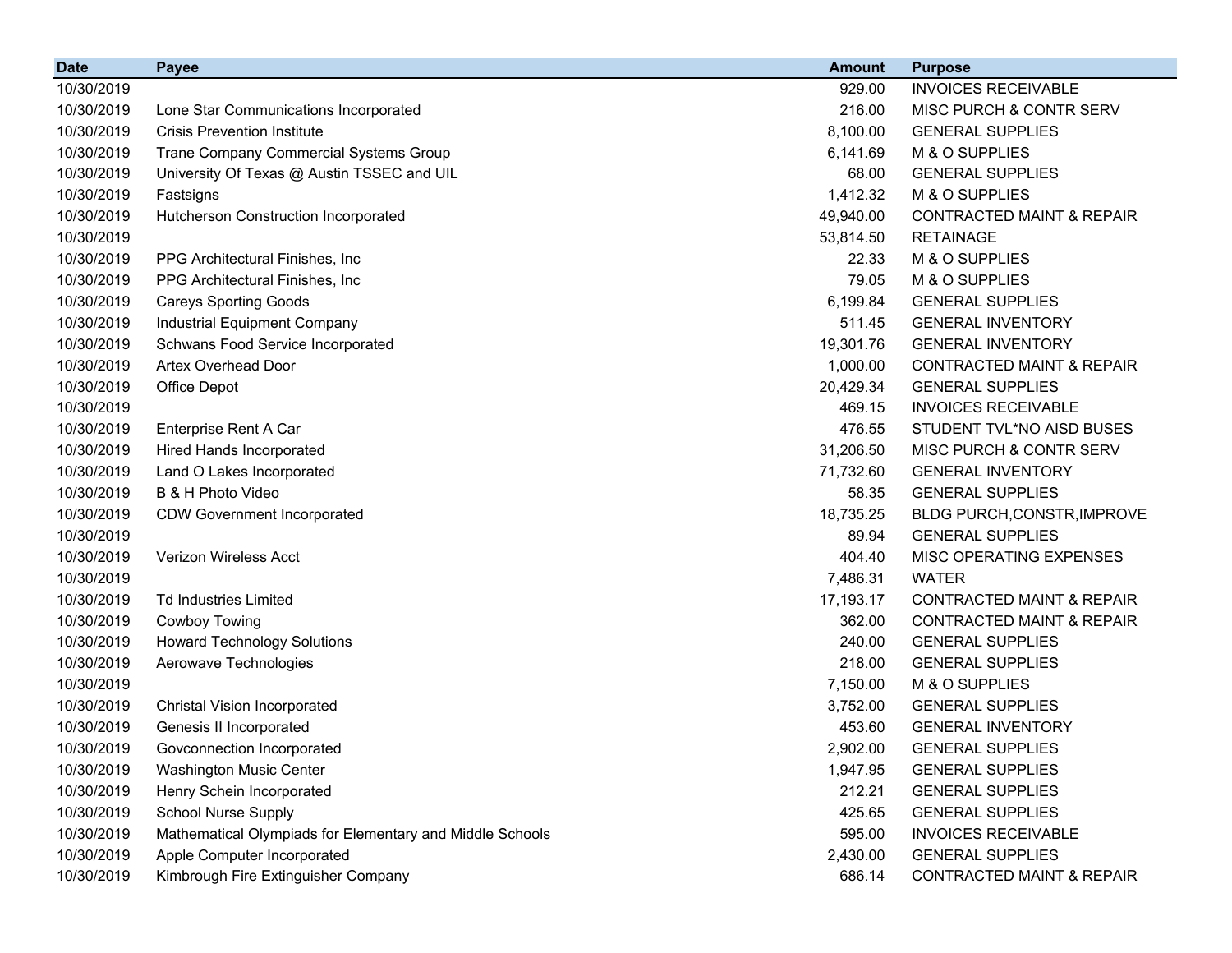| <b>Date</b> | <b>Payee</b>                             | <b>Amount</b> | <b>Purpose</b>             |
|-------------|------------------------------------------|---------------|----------------------------|
| 10/30/2019  | <b>Pitsco Education</b>                  | 21.60         | <b>GENERAL SUPPLIES</b>    |
| 10/30/2019  | C D Hartnett Company                     | 32,206.91     | <b>FOOD</b>                |
| 10/30/2019  |                                          | 36,390.73     | <b>GENERAL INVENTORY</b>   |
| 10/30/2019  | Ben E Keith                              | 559.66        | <b>GENERAL SUPPLIES</b>    |
| 10/30/2019  | J W Pepper & Son Incorporated            | 14.94         | <b>GENERAL SUPPLIES</b>    |
| 10/30/2019  | Lone Star Percussion                     | 1,740.63      | <b>GENERAL SUPPLIES</b>    |
| 10/30/2019  | Anixter Incorporated                     | 663.54        | M & O SUPPLIES             |
| 10/30/2019  | Arlington Hardware Incorporated #53      | 43.67         | M & O SUPPLIES             |
| 10/30/2019  | Dallas Door & Supply Company             | 1,399.75      | <b>GENERAL INVENTORY</b>   |
| 10/30/2019  | Welch John                               | 412.50        | MISC PURCH & CONTR SERV    |
| 10/30/2019  | J P Morgan Chase Bank NA                 | 858.21        | <b>EMPLOYEE TRAVEL</b>     |
| 10/30/2019  | Dawson Marcus                            | 110.00        | MISC PURCH & CONTR SERV    |
| 10/30/2019  | <b>SmartGroup Systems</b>                | 145.00        | <b>GENERAL SUPPLIES</b>    |
| 10/30/2019  | <b>Vines Maurice</b>                     | 285.00        | MISC PURCH & CONTR SERV    |
| 10/30/2019  | <b>Mallard Joel</b>                      | 105.00        | MISC PURCH & CONTR SERV    |
| 10/30/2019  | <b>Total Maintenance Solutions-South</b> | 691.37        | M & O SUPPLIES             |
| 10/30/2019  | Sportsgrafx Incorporated                 | 604.50        | <b>GENERAL SUPPLIES</b>    |
| 10/30/2019  | Henry Undra M                            | 170.00        | MISC PURCH & CONTR SERV    |
| 10/30/2019  | Smith Kendrick                           | 192.50        | MISC PURCH & CONTR SERV    |
| 10/30/2019  | <b>Wadley Rick</b>                       | 85.00         | MISC PURCH & CONTR SERV    |
| 10/30/2019  | <b>Cole Russell</b>                      | 105.00        | MISC PURCH & CONTR SERV    |
| 10/30/2019  | Reddehase Steve                          | 185.00        | MISC PURCH & CONTR SERV    |
| 10/30/2019  | Accountemps                              | 210.00        | MISC PURCH & CONTR SERV    |
| 10/30/2019  | <b>Luxor Staffing</b>                    | 8,186.82      | MISC PURCH & CONTR SERV    |
| 10/30/2019  | Monarch Trophy Studio                    | 431.65        | <b>GENERAL SUPPLIES</b>    |
| 10/30/2019  |                                          | 106.80        | <b>INVOICES RECEIVABLE</b> |
| 10/30/2019  | <b>McQuiston Michael</b>                 | 85.00         | MISC PURCH & CONTR SERV    |
| 10/30/2019  | <b>Acker Michael</b>                     | 105.00        | MISC PURCH & CONTR SERV    |
| 10/30/2019  | Pucci Chris                              | 110.00        | MISC PURCH & CONTR SERV    |
| 10/30/2019  | Sullivan Donna                           | 200.00        | MISC PURCH & CONTR SERV    |
| 10/30/2019  | <b>Lommel Donald</b>                     | 85.00         | MISC PURCH & CONTR SERV    |
| 10/30/2019  | Alvarado Armando                         | 295.00        | MISC PURCH & CONTR SERV    |
| 10/30/2019  | <b>Committee for Children</b>            | 2,748.00      | <b>GENERAL SUPPLIES</b>    |
| 10/30/2019  | Logisoft Computer Products LLC           | 11.63         | <b>GENERAL SUPPLIES</b>    |
| 10/30/2019  | Lisa Van Gemert                          | 750.00        | OTH PROFESSIONAL SERVICES  |
| 10/30/2019  | Lea Park & Play Incorporated             | 895.94        | M & O SUPPLIES             |
| 10/30/2019  | Fergus Danny                             | 440.00        | MISC PURCH & CONTR SERV    |
| 10/30/2019  | Zaragoza Bryan                           | 285.00        | MISC PURCH & CONTR SERV    |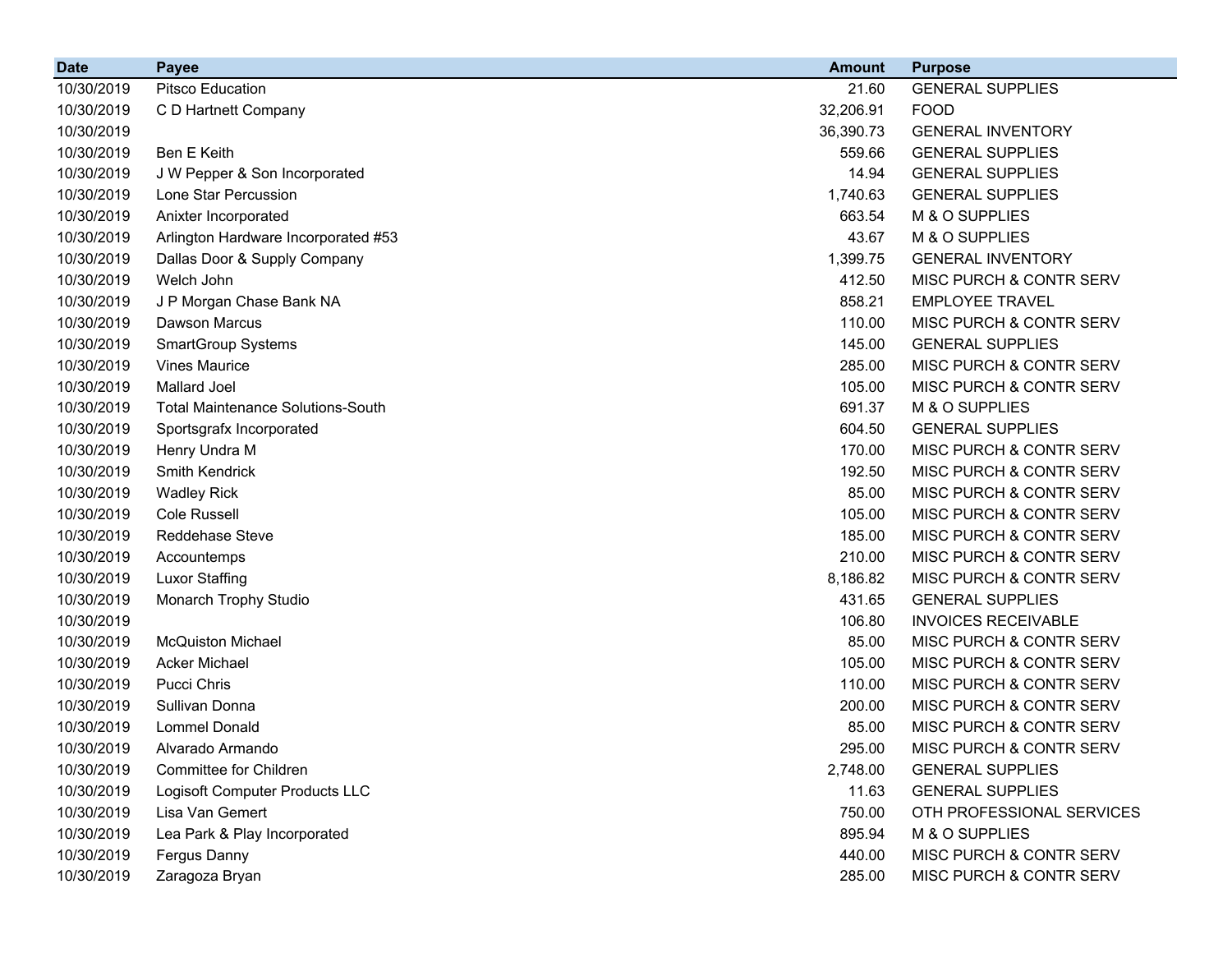| <b>Date</b> | <b>Payee</b>                                        | <b>Amount</b> | <b>Purpose</b>                       |
|-------------|-----------------------------------------------------|---------------|--------------------------------------|
| 10/30/2019  | Ferrellgas, Incorporated                            | 19,976.76     | <b>GENERAL INVENTORY</b>             |
| 10/30/2019  | Learning Zone                                       | 277.01        | <b>GENERAL SUPPLIES</b>              |
| 10/30/2019  | Imagine Learning Incorporated                       | 1,800.00      | <b>GENERAL SUPPLIES</b>              |
| 10/30/2019  | Plantz Michael E                                    | 250.00        | <b>INVOICES RECEIVABLE</b>           |
| 10/30/2019  | <b>Dilldine Robert</b>                              | 110.00        | MISC PURCH & CONTR SERV              |
| 10/30/2019  | Oates Cathy A                                       | 115.00        | MISC PURCH & CONTR SERV              |
| 10/30/2019  | <b>McKinney Kenneth</b>                             | 170.00        | MISC PURCH & CONTR SERV              |
| 10/30/2019  | Gardner Kyle                                        | 85.00         | MISC PURCH & CONTR SERV              |
| 10/30/2019  | <b>Teal Roy</b>                                     | 60.00         | MISC PURCH & CONTR SERV              |
| 10/30/2019  | Davis Scott                                         | 85.00         | MISC PURCH & CONTR SERV              |
| 10/30/2019  | istation.com                                        | 2,000.00      | MISC PURCH & CONTR SERV              |
| 10/30/2019  | Jones Franklin                                      | 430.00        | MISC PURCH & CONTR SERV              |
| 10/30/2019  | Coon Chuck                                          | 115.00        | MISC PURCH & CONTR SERV              |
| 10/30/2019  | Gardner Lori                                        | 85.00         | MISC PURCH & CONTR SERV              |
| 10/30/2019  | Swoope James Landry                                 | 210.00        | MISC PURCH & CONTR SERV              |
| 10/30/2019  | Rogers Jessie                                       | 192.50        | MISC PURCH & CONTR SERV              |
| 10/30/2019  | Mathis Walt A                                       | 192.50        | MISC PURCH & CONTR SERV              |
| 10/30/2019  | <b>Bradrick Mark</b>                                | 115.00        | MISC PURCH & CONTR SERV              |
| 10/30/2019  | Randolph William L                                  | 275.00        | MISC PURCH & CONTR SERV              |
| 10/30/2019  |                                                     | 35.00         | SAL & WAGES-SUPPORT PERS             |
| 10/30/2019  | <b>Richardson Bernard</b>                           | 240.00        | MISC PURCH & CONTR SERV              |
| 10/30/2019  | David Hinson                                        | 1,650.00      | MISC PURCH & CONTR SERV              |
| 10/30/2019  | <b>Walker Jarvis</b>                                | 100.00        | MISC PURCH & CONTR SERV              |
| 10/30/2019  | Wesley Mark A                                       | 100.00        | MISC PURCH & CONTR SERV              |
| 10/30/2019  | <b>Taylor Ronnie</b>                                | 65.00         | MISC PURCH & CONTR SERV              |
| 10/30/2019  | Clough Richard                                      | 230.00        | MISC PURCH & CONTR SERV              |
| 10/30/2019  | Peterson David L                                    | 115.00        | MISC PURCH & CONTR SERV              |
| 10/30/2019  | Davenport Ned                                       | 65.00         | MISC PURCH & CONTR SERV              |
| 10/30/2019  | Engineering Fire Investigation Global, Incorporated | 23,140.00     | OTH PROFESSIONAL SERVICES            |
| 10/30/2019  | Camper Marcus                                       | 192.50        | MISC PURCH & CONTR SERV              |
| 10/30/2019  | Robert D. Lee                                       | 1,650.00      | MISC PURCH & CONTR SERV              |
| 10/30/2019  | Durham Dustin J                                     | 412.50        | MISC PURCH & CONTR SERV              |
| 10/30/2019  | <b>Aquatic Solutions</b>                            | 130.00        | <b>CONTRACTED MAINT &amp; REPAIR</b> |
| 10/30/2019  | One Source Staffing Corporation                     | 32,718.03     | <b>MISC PURCH &amp; CONTR SERV</b>   |
| 10/30/2019  | <b>Binswanger Glass</b>                             | 588.98        | <b>CONTRACTED MAINT &amp; REPAIR</b> |
| 10/30/2019  |                                                     | 538.56        | M & O SUPPLIES                       |
| 10/30/2019  | L A Cheer                                           | 179.00        | <b>GENERAL SUPPLIES</b>              |
| 10/30/2019  | Virtucom, Incorporated                              | 15,855.00     | <b>GENERAL SUPPLIES</b>              |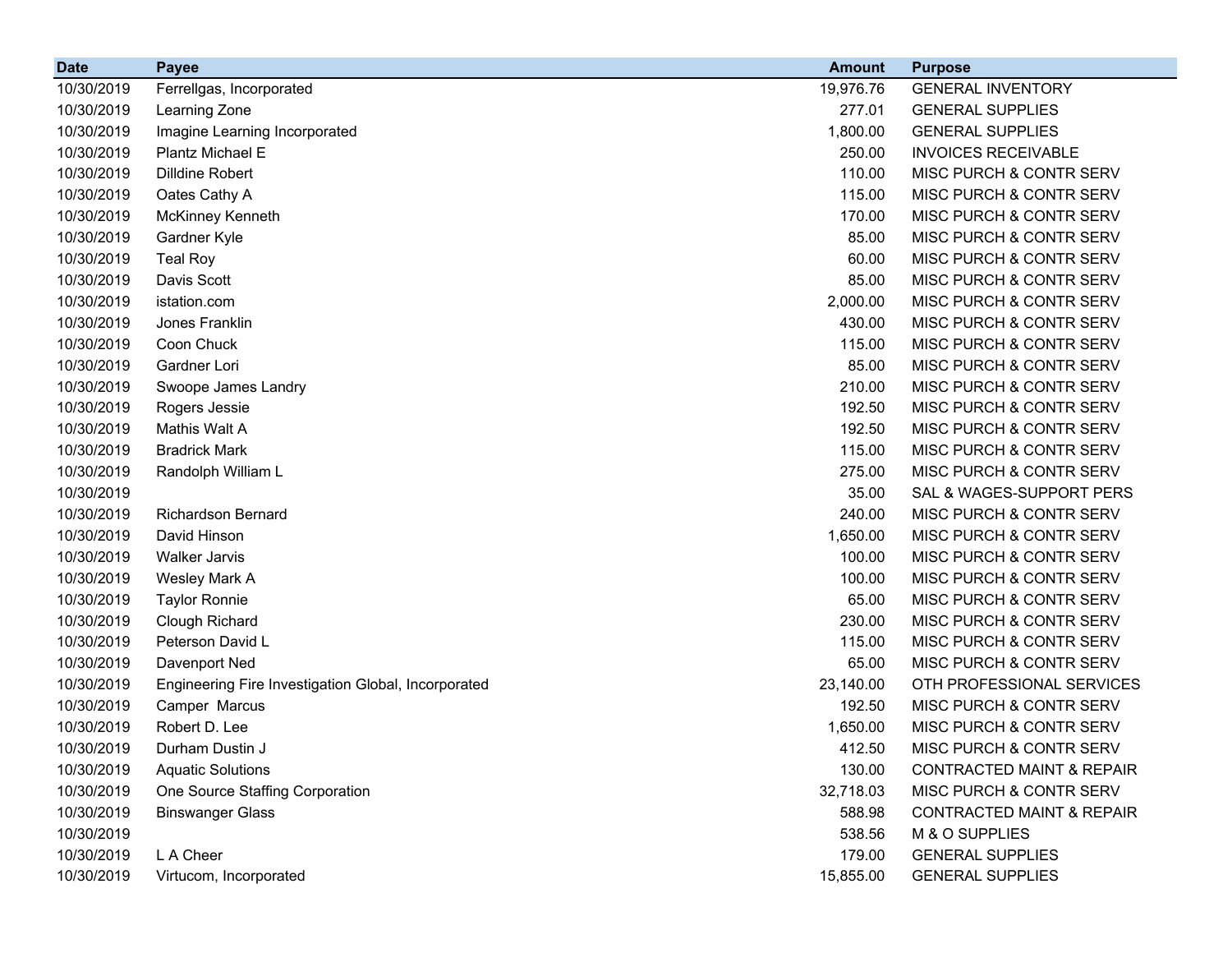| <b>Date</b> | <b>Payee</b>                                 | <b>Amount</b> | <b>Purpose</b>                     |
|-------------|----------------------------------------------|---------------|------------------------------------|
| 10/30/2019  | Allison Margaret Elaine                      | 85.00         | MISC PURCH & CONTR SERV            |
| 10/30/2019  | Eichelbaum Wardell Hansen Powell & Mehl P.C. | 99,361.04     | <b>LEGAL SERVICES</b>              |
| 10/30/2019  | Grant-Brooks Jonathan Lee                    | 458.75        | MISC PURCH & CONTR SERV            |
| 10/30/2019  | Harris Cary D                                | 206.25        | MISC PURCH & CONTR SERV            |
| 10/30/2019  | <b>McClinton William D</b>                   | 115.00        | MISC PURCH & CONTR SERV            |
| 10/30/2019  | <b>Williams Arthur</b>                       | 180.00        | MISC PURCH & CONTR SERV            |
| 10/30/2019  | Pape Steve                                   | 65.00         | MISC PURCH & CONTR SERV            |
| 10/30/2019  | <b>Hightower David</b>                       | 285.00        | MISC PURCH & CONTR SERV            |
| 10/30/2019  | <b>Brown Scot</b>                            | 170.00        | MISC PURCH & CONTR SERV            |
| 10/30/2019  | <b>Crawford Melvin</b>                       | 380.00        | MISC PURCH & CONTR SERV            |
| 10/30/2019  | Evans Jimmy                                  | 180.00        | MISC PURCH & CONTR SERV            |
| 10/30/2019  | Nugent David Jr                              | 455.00        | MISC PURCH & CONTR SERV            |
| 10/30/2019  | Stepina Bill                                 | 325.00        | MISC PURCH & CONTR SERV            |
| 10/30/2019  | <b>Thames Chris</b>                          | 180.00        | MISC PURCH & CONTR SERV            |
| 10/30/2019  | Jasper Rob                                   | 180.00        | MISC PURCH & CONTR SERV            |
| 10/30/2019  | Tyer Logan                                   | 105.00        | MISC PURCH & CONTR SERV            |
| 10/30/2019  | Burt John H                                  | 115.00        | MISC PURCH & CONTR SERV            |
| 10/30/2019  | <b>McClain Gerald</b>                        | 65.00         | MISC PURCH & CONTR SERV            |
| 10/30/2019  | Dixon Glen                                   | 170.00        | MISC PURCH & CONTR SERV            |
| 10/30/2019  | <b>Vessels Chris</b>                         | 105.00        | MISC PURCH & CONTR SERV            |
| 10/30/2019  | Le Alex                                      | 110.00        | MISC PURCH & CONTR SERV            |
| 10/30/2019  | Lemmons Marvin                               | 105.00        | MISC PURCH & CONTR SERV            |
| 10/30/2019  | Millett Curtis A                             | 65.00         | MISC PURCH & CONTR SERV            |
| 10/30/2019  | <b>Taylor Preston</b>                        | 275.00        | MISC PURCH & CONTR SERV            |
| 10/30/2019  | Watson William                               | 210.00        | MISC PURCH & CONTR SERV            |
| 10/30/2019  | Berry Jermone                                | 110.00        | MISC PURCH & CONTR SERV            |
| 10/30/2019  | <b>Taylor Richard</b>                        | 105.00        | MISC PURCH & CONTR SERV            |
| 10/30/2019  | <b>Flint Chuck</b>                           | 110.00        | MISC PURCH & CONTR SERV            |
| 10/30/2019  | Arrington Brian P                            | 110.00        | <b>MISC PURCH &amp; CONTR SERV</b> |
| 10/30/2019  | <b>Clayborn Brent</b>                        | 105.00        | MISC PURCH & CONTR SERV            |
| 10/30/2019  | <b>National Wholesale Supply</b>             | 412.00        | <b>GENERAL INVENTORY</b>           |
| 10/30/2019  |                                              | 82.64         | M & O SUPPLIES                     |
| 10/30/2019  | Jackson Dalton                               | 60.00         | MISC PURCH & CONTR SERV            |
| 10/30/2019  | <b>Saker Charles</b>                         | 180.00        | MISC PURCH & CONTR SERV            |
| 10/30/2019  | Strassmann Klaus                             | 110.00        | MISC PURCH & CONTR SERV            |
| 10/30/2019  | Staten Jules                                 | 120.00        | MISC PURCH & CONTR SERV            |
| 10/30/2019  | Lead4Ward LLC                                | 450.00        | <b>GENERAL SUPPLIES</b>            |
| 10/30/2019  | Kurz & Company                               | 14,543.77     | <b>FOOD</b>                        |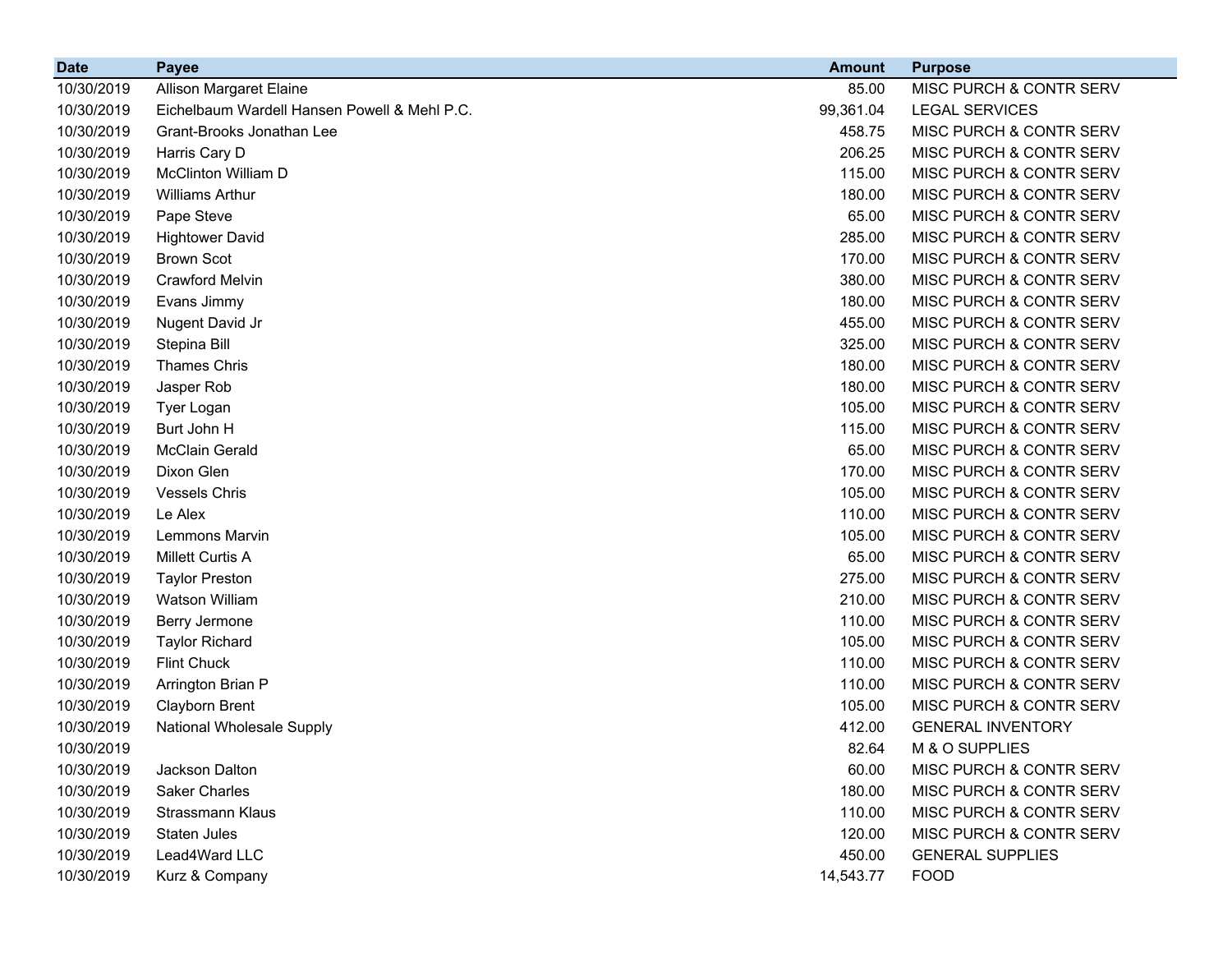| <b>Date</b> | <b>Payee</b>                                 | <b>Amount</b> | <b>Purpose</b>                       |
|-------------|----------------------------------------------|---------------|--------------------------------------|
| 10/30/2019  | Accent Awards & Trophies, LLC                | 624.90        | <b>GENERAL SUPPLIES</b>              |
| 10/30/2019  |                                              | 367.20        | <b>INVOICES RECEIVABLE</b>           |
| 10/30/2019  | <b>Best Buy for Business</b>                 | 379.23        | <b>GENERAL SUPPLIES</b>              |
| 10/30/2019  | Thomas Curt                                  | 170.00        | MISC PURCH & CONTR SERV              |
| 10/30/2019  | Weber Tina                                   | 85.00         | MISC PURCH & CONTR SERV              |
| 10/30/2019  | <b>Edmiston Cecil</b>                        | 110.00        | MISC PURCH & CONTR SERV              |
| 10/30/2019  | Panter Sherrie                               | 285.00        | MISC PURCH & CONTR SERV              |
| 10/30/2019  | William Gee                                  | 85.00         | MISC PURCH & CONTR SERV              |
| 10/30/2019  | Cox Charles                                  | 170.00        | MISC PURCH & CONTR SERV              |
| 10/30/2019  | <b>Gaines Carrell</b>                        | 210.00        | MISC PURCH & CONTR SERV              |
| 10/30/2019  | Hooker Steven                                | 110.00        | MISC PURCH & CONTR SERV              |
| 10/30/2019  | Le Tam                                       | 110.00        | MISC PURCH & CONTR SERV              |
| 10/30/2019  | <b>Wesson Samuel</b>                         | 110.00        | MISC PURCH & CONTR SERV              |
| 10/30/2019  | Johnson Gerald II                            | 115.00        | MISC PURCH & CONTR SERV              |
| 10/30/2019  | Flowers Ryan                                 | 110.00        | MISC PURCH & CONTR SERV              |
| 10/30/2019  | <b>Balfour Beatty Construction, LLC</b>      | 79,555.63     | BLDG PURCH, CONSTR, IMPROVE          |
| 10/30/2019  |                                              | (3,977.78)    | <b>RETAINAGE</b>                     |
| 10/30/2019  | AlphaGraphics                                | 112.50        | <b>GENERAL SUPPLIES</b>              |
| 10/30/2019  | Follett School Solutions, Inc.               | 2,507.49      | <b>READING MATERIALS</b>             |
| 10/30/2019  |                                              | 16,620.45     | <b>TEXTBOOKS</b>                     |
| 10/30/2019  | Lone Star Furnishings LLC                    | 7,903.20      | <b>GENERAL SUPPLIES</b>              |
| 10/30/2019  |                                              | 2,127.60      | M & O SUPPLIES                       |
| 10/30/2019  | <b>Cornerstone Staffing</b>                  | 45,000.00     | MISC PURCH & CONTR SERV              |
| 10/30/2019  | RD Lawns LLC                                 | 9,246.95      | <b>CONTRACTED MAINT &amp; REPAIR</b> |
| 10/30/2019  | Stallins David A                             | 115.00        | MISC PURCH & CONTR SERV              |
| 10/30/2019  | <b>Hendrix Tim</b>                           | 105.00        | MISC PURCH & CONTR SERV              |
| 10/30/2019  | <b>Carrick Charles</b>                       | 178.75        | MISC PURCH & CONTR SERV              |
| 10/30/2019  | Hargove Anthony                              | 105.00        | MISC PURCH & CONTR SERV              |
| 10/30/2019  | Lucid Design Group Inc.                      | 54,732.04     | <b>GENERAL SUPPLIES</b>              |
| 10/30/2019  | Jason Glover                                 | 110.00        | <b>MISC PURCH &amp; CONTR SERV</b>   |
| 10/30/2019  | <b>Berry Moises</b>                          | 65.00         | MISC PURCH & CONTR SERV              |
| 10/30/2019  | Cyson Technology Group LLC                   | 5,465.00      | MISC PURCH & CONTR SERV              |
| 10/30/2019  | Stacy Jesse                                  | 105.00        | MISC PURCH & CONTR SERV              |
| 10/30/2019  | LBL Architects, Inc.                         | 12,466.72     | <b>CONTRACTED MAINT &amp; REPAIR</b> |
| 10/30/2019  |                                              | 10,667.75     | OTH PROFESSIONAL SERVICES            |
| 10/30/2019  | <b>Miller Lee</b>                            | 55.00         | MISC PURCH & CONTR SERV              |
| 10/30/2019  | <b>Tarrant County Tax Assessor-Collector</b> | 16.75         | MISC OPERATING EXPENSES              |
| 10/30/2019  | Chick-fil-A(Cooper/LittleRoad/CarrierPkwy)   | 211.25        | MISC OPERATING EXPENSES              |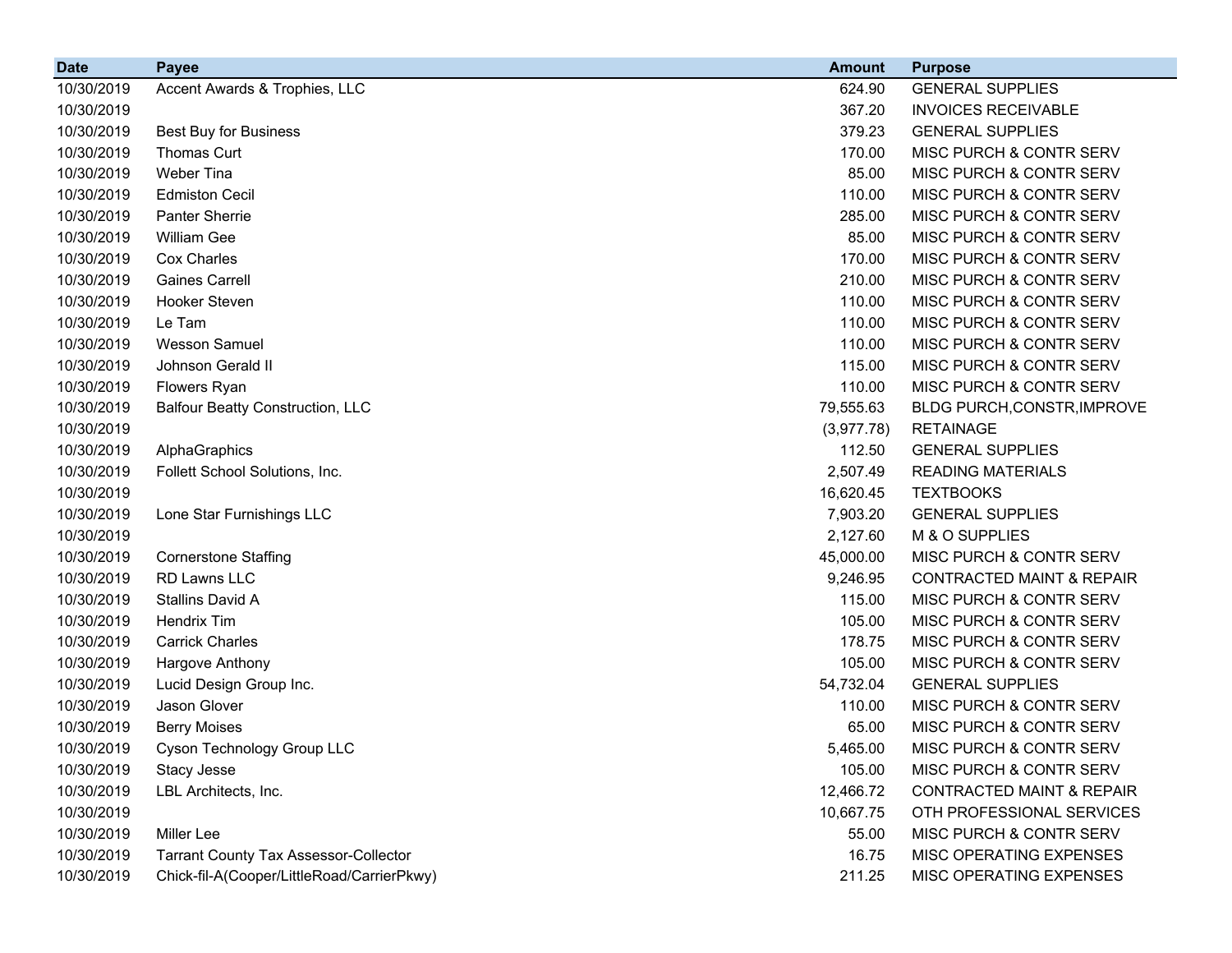| <b>Date</b> | <b>Payee</b>                               | <b>Amount</b> | <b>Purpose</b>                       |
|-------------|--------------------------------------------|---------------|--------------------------------------|
| 10/30/2019  | Chick-fil-A(Cooper/LittleRoad/CarrierPkwy) | 211.25        | MISC OPERATING EXPENSES              |
| 10/30/2019  | Chick-fil-A(Cooper/LittleRoad/CarrierPkwy) | 211.25        | MISC OPERATING EXPENSES              |
| 10/30/2019  | Chick-fil-A(Cooper/LittleRoad/CarrierPkwy) | 211.25        | MISC OPERATING EXPENSES              |
| 10/30/2019  | Chick-fil-A(Cooper/LittleRoad/CarrierPkwy) | 211.25        | MISC OPERATING EXPENSES              |
| 10/30/2019  | Chick-fil-A(Cooper/LittleRoad/CarrierPkwy) | 211.25        | MISC OPERATING EXPENSES              |
| 10/30/2019  | Chick-fil-A(Cooper/LittleRoad/CarrierPkwy) | 211.25        | MISC OPERATING EXPENSES              |
| 10/30/2019  | Raptor Technologies, LLC                   | 2,359.00      | <b>GENERAL SUPPLIES</b>              |
| 10/30/2019  | <b>Tyson Prepared Foods</b>                | 95,569.00     | <b>GENERAL INVENTORY</b>             |
| 10/30/2019  | Regency Lighting                           | 302.20        | <b>GENERAL INVENTORY</b>             |
| 10/30/2019  | Ferguson Enterprises, Inc.                 | 168.60        | <b>GENERAL INVENTORY</b>             |
| 10/30/2019  |                                            |               | LIONS CLUB CONCESSIONS               |
| 10/30/2019  |                                            | 1,130.02      | M & O SUPPLIES                       |
| 10/30/2019  | <b>Scribbles Software LLC</b>              | 11,400.00     | <b>CONTRACTED MAINT &amp; REPAIR</b> |
| 10/30/2019  | Meeks Kenneth                              | 105.00        | MISC PURCH & CONTR SERV              |
| 10/30/2019  | Jenkins Kendall                            | 105.00        | MISC PURCH & CONTR SERV              |
| 10/30/2019  | <b>Hubbard Kera</b>                        | 85.00         | MISC PURCH & CONTR SERV              |
| 10/30/2019  | JiJi Technologies Private Limited          | 499.00        | MISC PURCH & CONTR SERV              |
| 10/30/2019  | <b>Roland Scott</b>                        | 125.00        | MISC PURCH & CONTR SERV              |
| 10/30/2019  | <b>Brown Kevin</b>                         | 105.00        | MISC PURCH & CONTR SERV              |
| 10/30/2019  | <b>Betancourt Raymond</b>                  | 115.00        | MISC PURCH & CONTR SERV              |
| 10/30/2019  | Occupational Health Solutions              | 230.00        | MISC PURCH & CONTR SERV              |
| 10/30/2019  | Walton-Stanley Carl                        | 105.00        | MISC PURCH & CONTR SERV              |
| 10/30/2019  | Wortham Tracy                              | 100.00        | MISC PURCH & CONTR SERV              |
| 10/30/2019  | <b>Foster Lonnie Bruce</b>                 | 105.00        | MISC PURCH & CONTR SERV              |
| 10/30/2019  | Roan Ken                                   | 180.00        | MISC PURCH & CONTR SERV              |
| 10/30/2019  | Seals Rodney                               | 105.00        | MISC PURCH & CONTR SERV              |
| 10/30/2019  | <b>Woolley Caleb</b>                       | 85.00         | MISC PURCH & CONTR SERV              |
| 10/30/2019  | Mathis Lonnie                              | 400.00        | MISC PURCH & CONTR SERV              |
| 10/30/2019  | Dr Pepper Snapple Group                    | 262.45        | <b>INVOICES RECEIVABLE</b>           |
| 10/30/2019  |                                            | 1,223.70      | MISC OPERATING EXPENSES              |
| 10/30/2019  | <b>Education Galaxy LLC</b>                | 2,100.00      | <b>INVOICES RECEIVABLE</b>           |
| 10/30/2019  | Thompson Darrell Jr                        | 65.00         | MISC PURCH & CONTR SERV              |
| 10/30/2019  | Windy City Wire                            | 3,974.82      | <b>GENERAL SUPPLIES</b>              |
| 10/30/2019  | Chin Henry                                 | 110.00        | MISC PURCH & CONTR SERV              |
| 10/30/2019  | Decker Equipment/School Fix                | 356.07        | M & O SUPPLIES                       |
| 10/30/2019  | NEDRP LLC                                  | 3,600.00      | MISC PURCH & CONTR SERV              |
| 10/30/2019  | U.S. School Supply, Inc.                   | 402.00        | <b>INVOICES RECEIVABLE</b>           |
| 10/30/2019  | Sphero, Inc.                               | 799.90        | <b>INVOICES RECEIVABLE</b>           |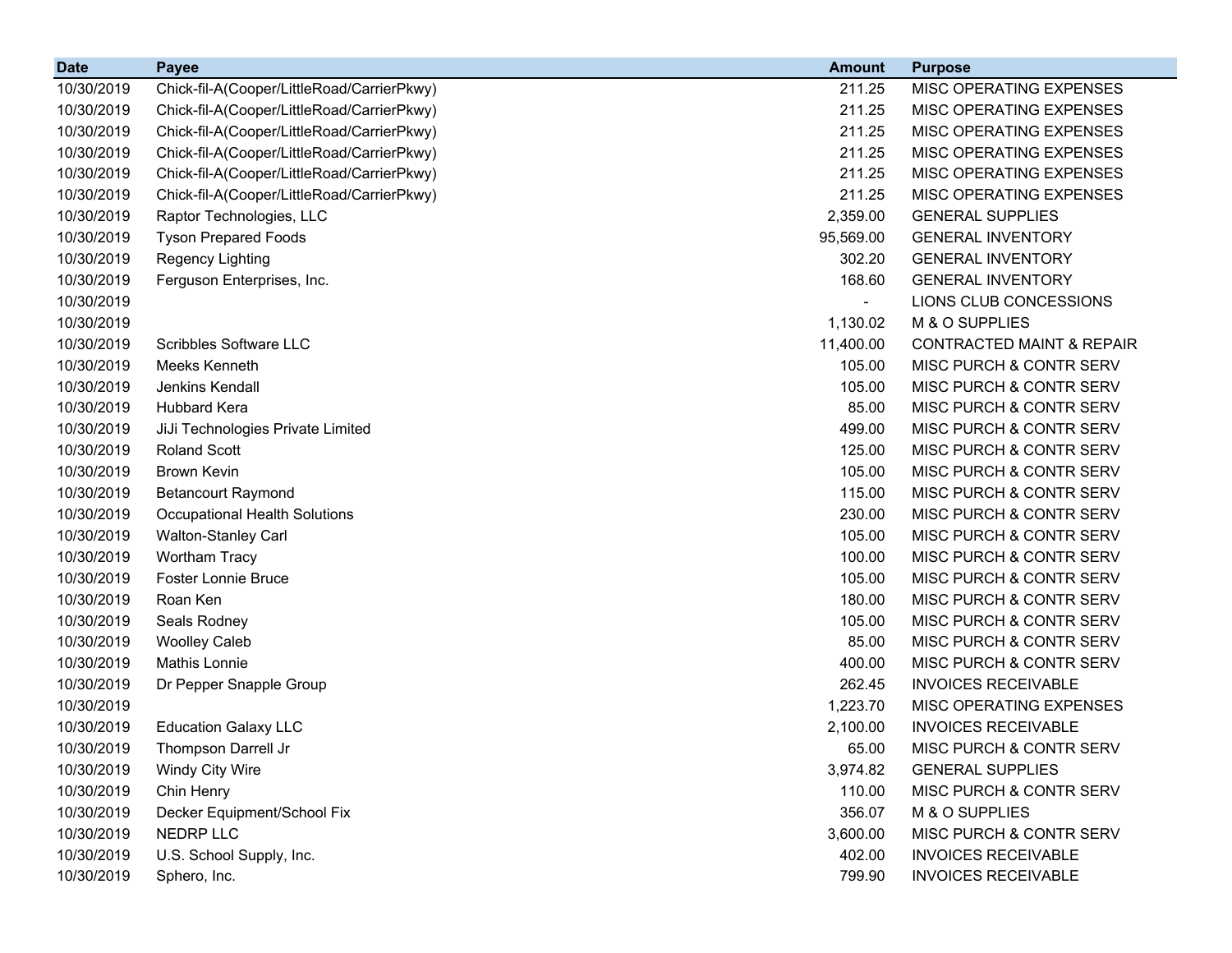| <b>Date</b> | <b>Payee</b>                       | <b>Amount</b> | <b>Purpose</b>                       |
|-------------|------------------------------------|---------------|--------------------------------------|
| 10/30/2019  | Lowe's Home Centers, LLC           | 1,668.32      | <b>GENERAL SUPPLIES</b>              |
| 10/30/2019  |                                    | 1,401.45      | M & O SUPPLIES                       |
| 10/30/2019  | Southern Lock & Supply, Co.        | 6,710.64      | <b>GENERAL INVENTORY</b>             |
| 10/30/2019  | Locke Supply Co.                   | 294.46        | M & O SUPPLIES                       |
| 10/30/2019  | <b>Final Graphic</b>               | 21,296.43     | MISC PURCH & CONTR SERV              |
| 10/30/2019  | <b>Big Nerd Software LLC</b>       | 86.00         | <b>INVOICES RECEIVABLE</b>           |
| 10/30/2019  | iPrint Technologies                | 936.00        | <b>GENERAL SUPPLIES</b>              |
| 10/30/2019  | Sams Club 6244                     | 67.51         | MISC OPERATING EXPENSES              |
| 10/30/2019  | <b>Teacher Direct</b>              | 48.67         | <b>INVOICES RECEIVABLE</b>           |
| 10/30/2019  | Williamson Music 1st               | 235.00        | <b>CONTRACTED MAINT &amp; REPAIR</b> |
| 10/30/2019  | Sysco North Texas                  | 47,461.80     | <b>GENERAL INVENTORY</b>             |
| 10/30/2019  | Your Tees                          | 403.00        | <b>INVOICES RECEIVABLE</b>           |
| 10/30/2019  | <b>BrainPOP LLC</b>                | 2,550.00      | <b>GENERAL SUPPLIES</b>              |
| 10/30/2019  | <b>Shultz House Moving</b>         | 69,825.00     | <b>CONTRACTED MAINT &amp; REPAIR</b> |
| 10/30/2019  | Bone Pam J                         | 155.00        | MISC PURCH & CONTR SERV              |
| 10/30/2019  | <b>Neal Eric</b>                   | 125.00        | MISC PURCH & CONTR SERV              |
| 10/30/2019  | Bill's Upholstery & Glass Shop Inc | 150.00        | <b>CONTRACTED MAINT &amp; REPAIR</b> |
| 10/30/2019  | <b>CableLink Solutions</b>         | 6,680.74      | MISC PURCH & CONTR SERV              |
| 10/30/2019  | Moore Supply Co                    | 107.60        | <b>GENERAL INVENTORY</b>             |
| 10/30/2019  | OTC Brands, Inc                    | 363.30        | <b>GENERAL SUPPLIES</b>              |
| 10/30/2019  |                                    | 43.68         | <b>INVOICES RECEIVABLE</b>           |
| 10/30/2019  |                                    | 9.99          | MISC OPERATING EXPENSES              |
| 10/30/2019  | Mighty Auto Parts of DFW           | 918.84        | <b>GENERAL INVENTORY</b>             |
| 10/30/2019  |                                    |               | LIONS CLUB CONCESSIONS               |
| 10/30/2019  |                                    | 1,315.00      | M & O SUPPLIES                       |
| 10/30/2019  | Morris Christopher                 | 65.00         | MISC PURCH & CONTR SERV              |
| 10/30/2019  | Green Light Group, LLC             | 4,188.50      | M & O SUPPLIES                       |
| 10/30/2019  | Imperial Construction, Inc.        | 68,897.20     | <b>CONTRACTED MAINT &amp; REPAIR</b> |
| 10/30/2019  |                                    | (3,444.85)    | <b>RETAINAGE</b>                     |
| 10/30/2019  | Mavich LLC                         | 902.28        | <b>GENERAL INVENTORY</b>             |
| 10/30/2019  | Nasco                              | 4,272.17      | <b>GENERAL SUPPLIES</b>              |
| 10/30/2019  | N Tune Music & Sound, Inc.         | 520.08        | <b>GENERAL SUPPLIES</b>              |
| 10/30/2019  | Winn Innovations LLC               | 5,575.00      | <b>GENERAL INVENTORY</b>             |
| 10/30/2019  | Learning A-Z LLC                   | 6,555.60      | <b>GENERAL SUPPLIES</b>              |
| 10/30/2019  | Nicole Newton                      | 247.50        | MISC PURCH & CONTR SERV              |
| 10/30/2019  | J R Downes Company                 | 455.00        | OTH PROFESSIONAL SERVICES            |
| 10/30/2019  | Cassie Noll                        | 425.00        | MISC PURCH & CONTR SERV              |
| 10/30/2019  | Michele De Bellis, ED.D.           | 2,500.00      | MISC PURCH & CONTR SERV              |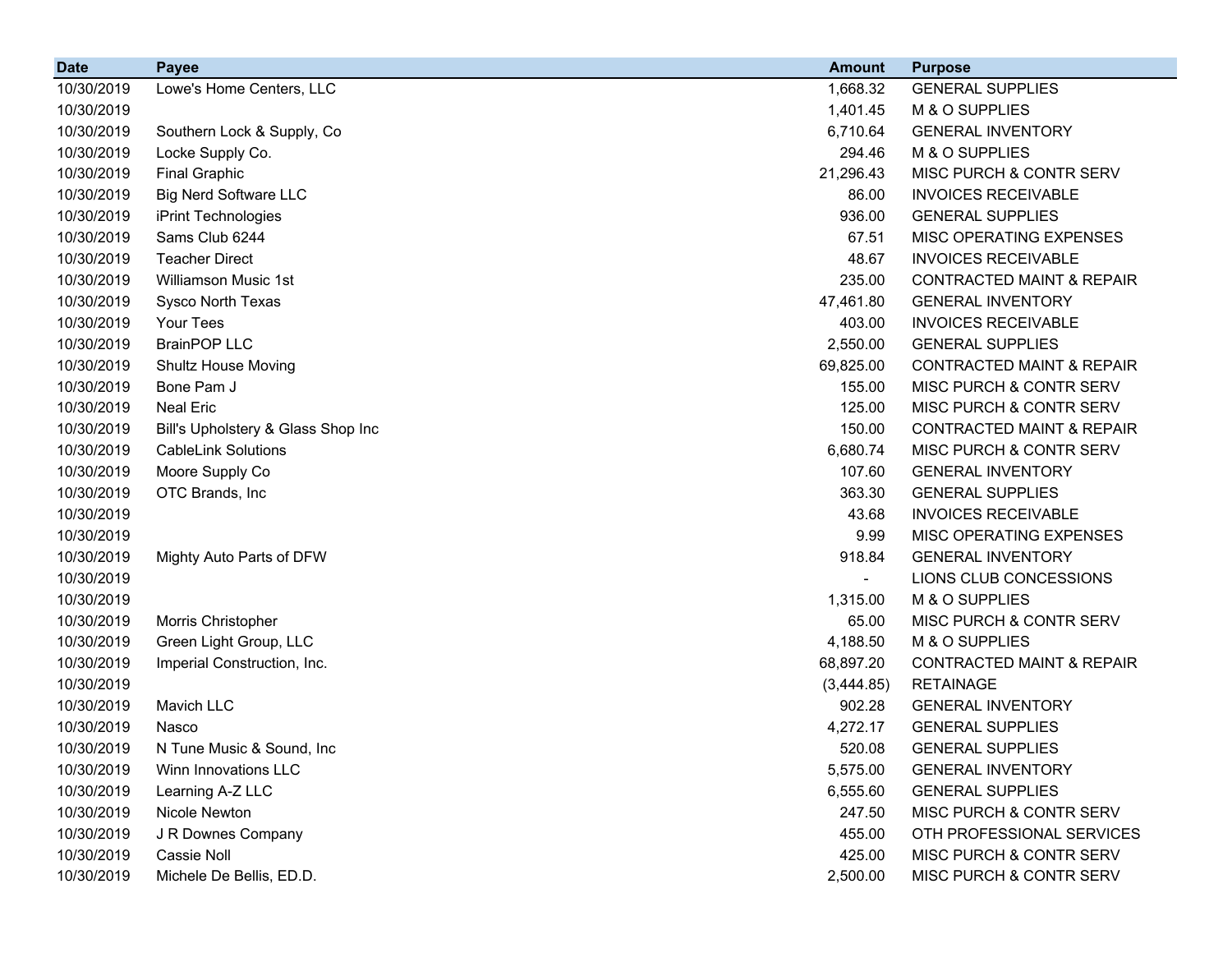| <b>Date</b> | <b>Payee</b>                           | <b>Amount</b> | <b>Purpose</b>                       |
|-------------|----------------------------------------|---------------|--------------------------------------|
| 10/30/2019  | Zonar Systems Inc                      | 756.00        | <b>GENERAL SUPPLIES</b>              |
| 10/30/2019  | Sonova USA Inc.                        | 10,108.77     | <b>GENERAL SUPPLIES</b>              |
| 10/30/2019  | Chu, Brian Wenyi                       | 412.50        | MISC PURCH & CONTR SERV              |
| 10/30/2019  | <b>Maxfield Michael</b>                | 65.00         | MISC PURCH & CONTR SERV              |
| 10/30/2019  | Staples Inc/Staples Business Advantage | 1,224.73      | <b>GENERAL SUPPLIES</b>              |
| 10/30/2019  |                                        | 65.34         | <b>INVOICES RECEIVABLE</b>           |
| 10/30/2019  |                                        |               | M & O SUPPLIES                       |
| 10/30/2019  | <b>MSB Consulting</b>                  | 6,499.63      | MISC PURCH & CONTR SERV              |
| 10/30/2019  | <b>Rhoades Debra</b>                   | 285.00        | MISC PURCH & CONTR SERV              |
| 10/30/2019  | <b>Wright Corey</b>                    | 50.00         | MISC PURCH & CONTR SERV              |
| 10/30/2019  | Big Frog Custom T-Shirts & More        | 712.50        | <b>GENERAL SUPPLIES</b>              |
| 10/30/2019  | <b>Benson Anthony</b>                  | 230.00        | MISC PURCH & CONTR SERV              |
| 10/30/2019  | <b>Trotter Michael</b>                 | 60.00         | MISC PURCH & CONTR SERV              |
| 10/30/2019  | <b>Clark Ramaie</b>                    | 65.00         | MISC PURCH & CONTR SERV              |
| 10/30/2019  | Hill Emlen                             | 65.00         | MISC PURCH & CONTR SERV              |
| 10/30/2019  | Givens Elmer Ray                       | 210.00        | MISC PURCH & CONTR SERV              |
| 10/30/2019  | <b>Aguilar Steve</b>                   | 115.00        | MISC PURCH & CONTR SERV              |
| 10/30/2019  | <b>Lankford Travis</b>                 | 285.00        | MISC PURCH & CONTR SERV              |
| 10/30/2019  | Perry Carla                            | 55.00         | MISC PURCH & CONTR SERV              |
| 10/30/2019  | Corso Michael                          | 110.00        | MISC PURCH & CONTR SERV              |
| 10/30/2019  | <b>Tallant Kirk</b>                    | 85.00         | MISC PURCH & CONTR SERV              |
| 10/30/2019  | Jackson Barry                          | 85.00         | MISC PURCH & CONTR SERV              |
| 10/30/2019  | <b>Holmquist Matt</b>                  | 105.00        | MISC PURCH & CONTR SERV              |
| 10/30/2019  | Davis Jim                              | 180.00        | MISC PURCH & CONTR SERV              |
| 10/30/2019  | Taylor Smith Consulting LLC            | 10,774.21     | MISC PURCH & CONTR SERV              |
| 10/30/2019  | McCoy, Richard                         | 200.00        | <b>INVOICES RECEIVABLE</b>           |
| 10/30/2019  | Vance Ryan                             | 110.00        | MISC PURCH & CONTR SERV              |
| 10/30/2019  | <b>Richardson Eric</b>                 | 110.00        | MISC PURCH & CONTR SERV              |
| 10/30/2019  | <b>Brice Brandon</b>                   | 120.00        | MISC PURCH & CONTR SERV              |
| 10/30/2019  | Owens Cecilia                          | 100.00        | MISC PURCH & CONTR SERV              |
| 10/30/2019  | <b>Campos Engineering INC</b>          | 9,914.00      | <b>CONTRACTED MAINT &amp; REPAIR</b> |
| 10/30/2019  | Cormack Mark                           | 105.00        | MISC PURCH & CONTR SERV              |
| 10/30/2019  | RJM Contractors Inc                    | 154,574.25    | <b>CONTRACTED MAINT &amp; REPAIR</b> |
| 10/30/2019  |                                        | (7, 728.72)   | <b>RETAINAGE</b>                     |
| 10/30/2019  | Riverside Insights                     | 8,396.37      | <b>TESTING MATERIALS</b>             |
| 10/30/2019  | R.L. Townsend & Associates, LLC        | 7,138.75      | <b>AUDIT SERVICES</b>                |
| 10/30/2019  | <b>Creative Designs and Embroidery</b> | 1,426.22      | <b>INVOICES RECEIVABLE</b>           |
| 10/30/2019  | <b>Century Resources LLC</b>           | 24.32         | <b>INVOICES RECEIVABLE</b>           |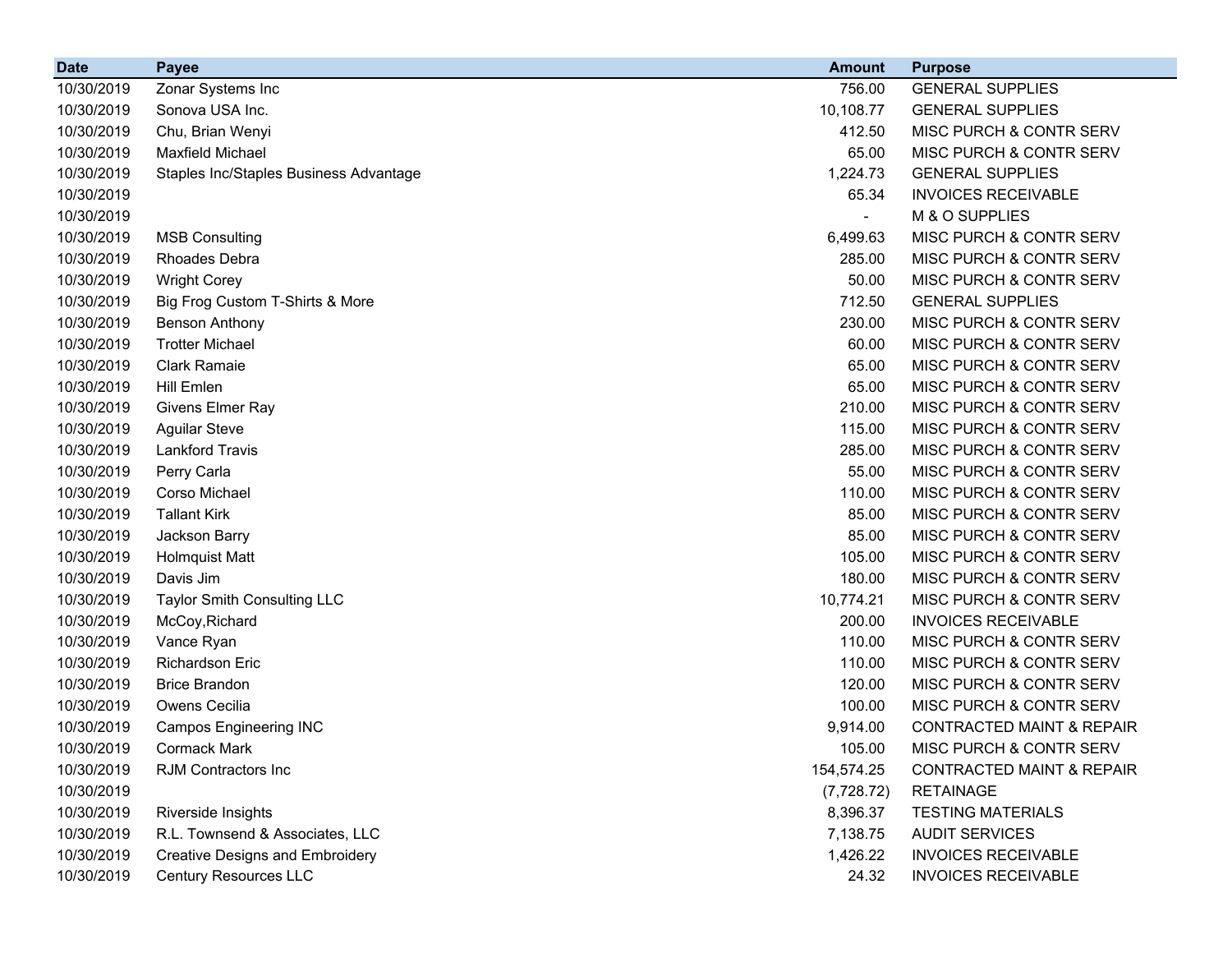| <b>Date</b> | <b>Payee</b>                                                            | <b>Amount</b> | <b>Purpose</b>             |
|-------------|-------------------------------------------------------------------------|---------------|----------------------------|
| 10/30/2019  | <b>MTS Publications</b>                                                 | 606.68        | <b>GENERAL SUPPLIES</b>    |
| 10/30/2019  | <b>Borden Dairy Company</b>                                             | 68,012.13     | <b>FOOD</b>                |
| 10/30/2019  | Ogunbameru Courage                                                      | 150.00        | MISC PURCH & CONTR SERV    |
| 10/30/2019  | Lindenmeyr Munroe                                                       | 3,981.68      | <b>GENERAL INVENTORY</b>   |
| 10/30/2019  | QUILL LLC                                                               | 360.00        | <b>GENERAL INVENTORY</b>   |
| 10/30/2019  | <b>Brainstorm Learning</b>                                              | 2,237.74      | MISC PURCH & CONTR SERV    |
| 10/30/2019  | <b>Blick Art Materials</b>                                              | 1,287.04      | <b>GENERAL SUPPLIES</b>    |
| 10/30/2019  | X-Grain Sportswear                                                      | 510.00        | ACCOUNTS PAYABLE-ACCRUALS  |
| 10/30/2019  |                                                                         | 720.00        | <b>GENERAL SUPPLIES</b>    |
| 10/30/2019  | <b>Texas Wholesale Plumbing</b>                                         | 786.90        | M & O SUPPLIES             |
| 10/30/2019  | ValueSure Agency Inc.                                                   | 71.00         | MISC OPERATING EXPENSES    |
| 10/30/2019  | <b>Yuck Game Show</b>                                                   | 495.00        | <b>INVOICES RECEIVABLE</b> |
| 10/30/2019  | <b>Grammar Graphics</b>                                                 | 9,106.00      | MISC PURCH & CONTR SERV    |
| 10/30/2019  | Entercom Texas LLC KRLD-AM, TSN, KJKK-FM, KVIL-FM, KLUV-FM, KRLD-FM, KN | 5,525.00      | MISC PURCH & CONTR SERV    |
| 10/30/2019  | HPI International Inc                                                   | 1,349.00      | <b>GENERAL SUPPLIES</b>    |
| 10/30/2019  | Alterations by Rose                                                     | 150.00        | <b>INVOICES RECEIVABLE</b> |
| 10/30/2019  | Alterations by Rose                                                     | 1,800.00      | <b>INVOICES RECEIVABLE</b> |
| 10/30/2019  | Kornegay Jermaine                                                       | 390.00        | MISC PURCH & CONTR SERV    |
| 10/30/2019  | <b>Funches Christopher</b>                                              | 65.00         | MISC PURCH & CONTR SERV    |
| 10/30/2019  | Long Ivan                                                               | 110.00        | MISC PURCH & CONTR SERV    |
| 10/30/2019  | <b>Hammond Bruce</b>                                                    | 55.00         | MISC PURCH & CONTR SERV    |
| 10/30/2019  | Hatton Hannah                                                           | 85.00         | MISC PURCH & CONTR SERV    |
| 10/30/2019  | <b>Sievers Chris</b>                                                    | 285.00        | MISC PURCH & CONTR SERV    |
| 10/30/2019  | <b>Haupert Chad</b>                                                     | 110.00        | MISC PURCH & CONTR SERV    |
| 10/30/2019  | <b>Woods Charles</b>                                                    | 175.00        | MISC PURCH & CONTR SERV    |
| 10/30/2019  | Fincher Eli A                                                           | 125.00        | MISC PURCH & CONTR SERV    |
| 10/30/2019  | Flores Arabella                                                         | 85.00         | MISC PURCH & CONTR SERV    |
| 10/30/2019  | Smith Tyler                                                             | 125.00        | MISC PURCH & CONTR SERV    |
| 10/30/2019  | <b>Howard Tracy</b>                                                     | 100.00        | SAL & WAGES-SUPPORT PERS   |
| 10/30/2019  | Riddick Ronnie L                                                        | 60.00         | MISC PURCH & CONTR SERV    |
| 10/30/2019  | Jesse Tomas Ramirez                                                     | 650.00        | <b>INVOICES RECEIVABLE</b> |
| 10/30/2019  | <b>Shirtwerx LLC</b>                                                    | 300.00        | <b>INVOICES RECEIVABLE</b> |
| 10/30/2019  | Landers Davon                                                           | 125.00        | MISC PURCH & CONTR SERV    |
| 10/30/2019  | Maxwell Stefan                                                          | 60.00         | MISC PURCH & CONTR SERV    |
| 10/30/2019  | Cox Landon                                                              | 65.00         | MISC PURCH & CONTR SERV    |
| 10/30/2019  | <b>Farrar Kelly</b>                                                     | 85.00         | MISC PURCH & CONTR SERV    |
| 10/30/2019  | Pierce Jason                                                            | 180.00        | MISC PURCH & CONTR SERV    |
| 10/30/2019  | <b>Stanley Willard</b>                                                  | 60.00         | MISC PURCH & CONTR SERV    |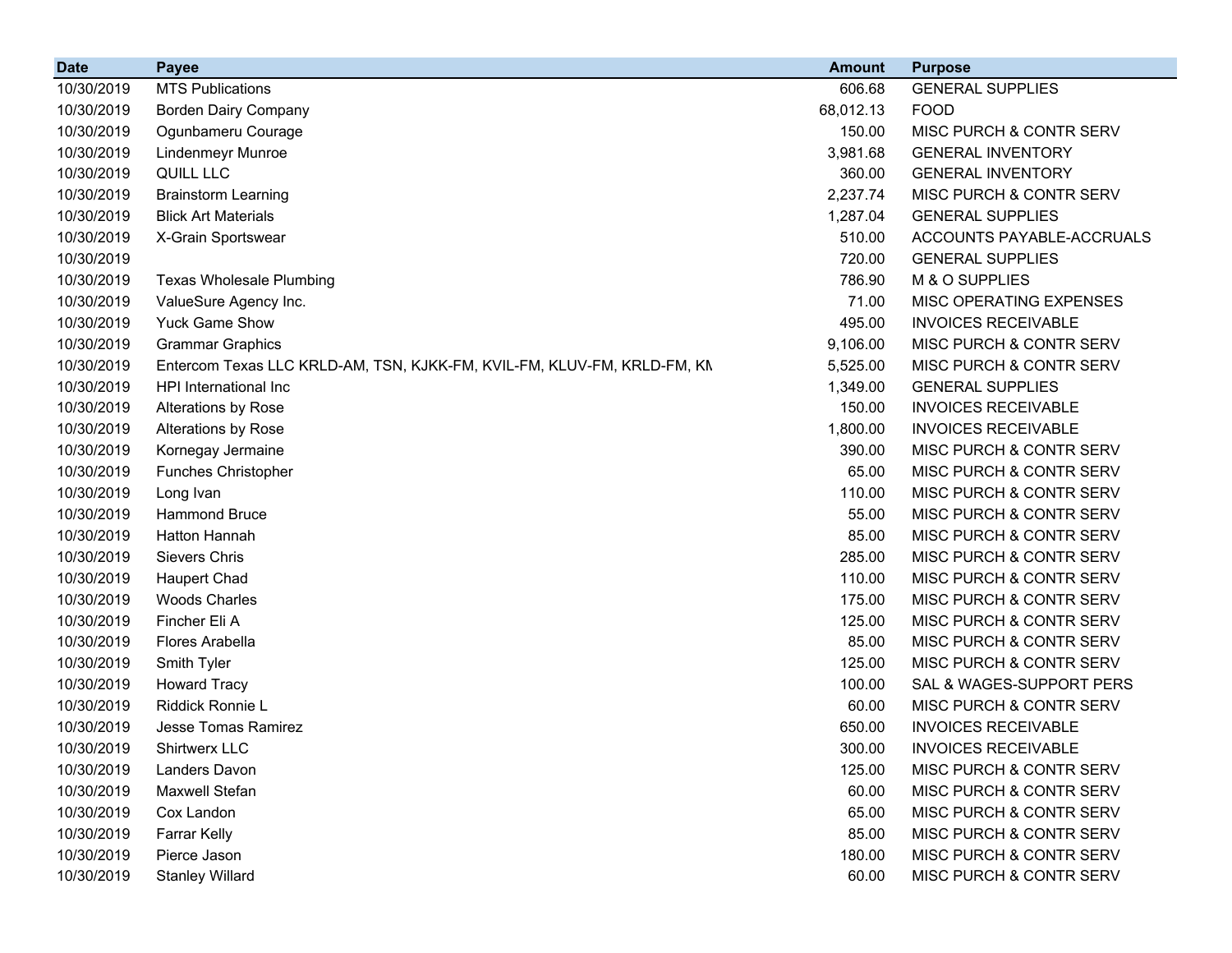| <b>Date</b> | <b>Payee</b>                                                   | <b>Amount</b> | <b>Purpose</b>                       |
|-------------|----------------------------------------------------------------|---------------|--------------------------------------|
| 10/30/2019  | Mom's Alterations                                              | 509.50        | <b>INVOICES RECEIVABLE</b>           |
| 10/30/2019  | Etiwanda R. Crenshaw                                           | 1,781.25      | MISC PURCH & CONTR SERV              |
| 10/30/2019  | Mosley Jermaine                                                | 65.00         | MISC PURCH & CONTR SERV              |
| 10/30/2019  | Sellers Willie                                                 | 120.00        | <b>MISC PURCH &amp; CONTR SERV</b>   |
| 10/30/2019  | Robinson Allen                                                 | 105.00        | <b>MISC PURCH &amp; CONTR SERV</b>   |
| 10/30/2019  | Complete Supply Incorporated                                   | 34,514.85     | <b>GENERAL INVENTORY</b>             |
| 10/30/2019  |                                                                | 2,132.96      | M & O SUPPLIES                       |
| 10/30/2019  | <b>Gomez Floor Covering</b>                                    | 613.01        | M & O SUPPLIES                       |
| 10/30/2019  | <b>Empire Paper Company</b>                                    | 294.80        | <b>GENERAL INVENTORY</b>             |
| 10/30/2019  | Elevator Maintenance and Repair Incorporated                   | 471.64        | <b>CONTRACTED MAINT &amp; REPAIR</b> |
| 10/30/2019  | National Art & School Supplies                                 | 4,446.72      | <b>GENERAL INVENTORY</b>             |
| 10/30/2019  | Soccer Corner The                                              | 1,480.00      | <b>GENERAL SUPPLIES</b>              |
| 10/30/2019  | Hobby Lobby Store #175                                         | 335.54        | <b>GENERAL SUPPLIES</b>              |
| 10/30/2019  |                                                                | 445.05        | <b>INVOICES RECEIVABLE</b>           |
| 10/30/2019  | <b>EAI Education</b>                                           | 89.83         | <b>GENERAL SUPPLIES</b>              |
| 10/30/2019  | Dallas Children's Theater                                      | 1,045.00      | STUDENT TVL*NO AISD BUSES            |
| 10/30/2019  | <b>Temperature Control Systems</b>                             | 2,606.70      | M & O SUPPLIES                       |
| 10/30/2019  | <b>Star Roofing And Sheet Metal</b>                            | 1,390.00      | <b>CONTRACTED MAINT &amp; REPAIR</b> |
| 10/30/2019  | Jack Rasmussen (Luthier)                                       | 11,942.00     | <b>GENERAL SUPPLIES</b>              |
| 10/30/2019  | Camcor Incorporated                                            | 180.71        | <b>GENERAL SUPPLIES</b>              |
| 10/30/2019  | Sommer Associates L L C                                        | 441.85        | <b>READING MATERIALS</b>             |
| 10/30/2019  | Hagar Restaurant Service L L C                                 | 266.22        | M & O SUPPLIES                       |
| 10/30/2019  | Sam Pack's Five Star Ford                                      | 76,134.00     | <b>VEHICLES</b>                      |
| 10/30/2019  | Simba Industries                                               | 3,563.60      | <b>GENERAL INVENTORY</b>             |
| 10/30/2019  | Dealers Electrical Supply Company                              | 1,420.98      | M & O SUPPLIES                       |
| 10/30/2019  | <b>Texas Auto Painting</b>                                     | 2,223.00      | <b>CONTRACTED MAINT &amp; REPAIR</b> |
| 10/30/2019  | Music & Arts                                                   | 11,880.88     | <b>CONTRACTED MAINT &amp; REPAIR</b> |
| 10/30/2019  |                                                                | 4,779.80      | <b>FURN &amp; EQUIP &gt; \$5,000</b> |
| 10/30/2019  |                                                                | 58,013.08     | <b>GENERAL SUPPLIES</b>              |
| 10/30/2019  | Arlington Independent School District Food & Nutrition Service | 511.44        | <b>MISC OPERATING EXPENSES</b>       |
| 10/30/2019  | Rush Truck Centers Of Texas Limited Partnership                | 280.00        | <b>CONTRACTED MAINT &amp; REPAIR</b> |
| 10/30/2019  |                                                                | 211.18        | <b>GENERAL INVENTORY</b>             |
| 10/30/2019  |                                                                | 5,008.48      | M & O SUPPLIES                       |
| 10/30/2019  | William Harris Lee & Company                                   | 12,460.00     | <b>GENERAL SUPPLIES</b>              |
| 10/30/2019  | Red Gold Llc                                                   | 24,464.80     | <b>GENERAL INVENTORY</b>             |
| 10/30/2019  | Rush Bus Center Of Texas                                       | 812.89        | <b>GENERAL INVENTORY</b>             |
| 10/30/2019  | <b>Federal Express Corporation</b>                             | 82.75         | <b>GENERAL SUPPLIES</b>              |
| 10/30/2019  | Adolfson & Peterson Construction                               | 167,396.01    | CONTRACTED MAINT & REPAIR            |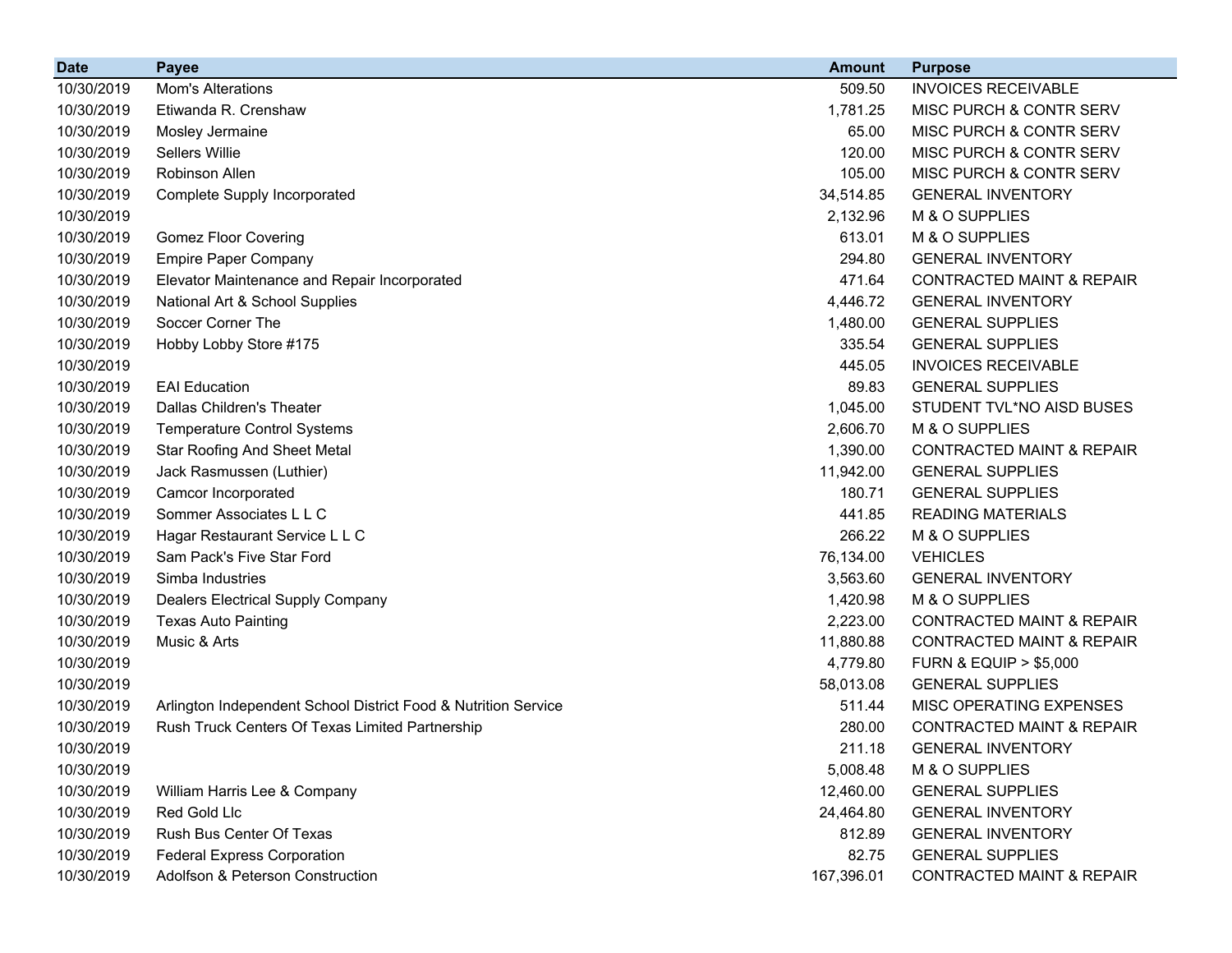| <b>Date</b> | <b>Payee</b>                                             | <b>Amount</b> | <b>Purpose</b>                       |
|-------------|----------------------------------------------------------|---------------|--------------------------------------|
| 10/30/2019  | Lu Chuan-Ming                                            | 55.00         | MISC PURCH & CONTR SERV              |
| 10/30/2019  | H2O Supply Incorporated                                  | 40.50         | <b>GENERAL INVENTORY</b>             |
| 10/30/2019  | Pearson                                                  | 723.00        | <b>GENERAL SUPPLIES</b>              |
| 10/30/2019  |                                                          | 2,430.00      | MISC OPERATING EXPENSES              |
| 10/30/2019  | SiteOne Landscape Supply Holding LLC                     | 295.32        | M & O SUPPLIES                       |
| 10/30/2019  | North Texas Tollway Authority                            | 8.16          | MISC OPERATING EXPENSES              |
| 10/30/2019  | North Texas Tollway Authority                            | 8.66          | MISC OPERATING EXPENSES              |
| 10/30/2019  | North Texas Tollway Authority                            | 3.48          | MISC OPERATING EXPENSES              |
| 10/30/2019  | North Texas Tollway Authority                            | 63.72         | MISC OPERATING EXPENSES              |
| 10/30/2019  | North Texas Tollway Authority                            | 41.30         | MISC OPERATING EXPENSES              |
| 10/30/2019  | North Texas Tollway Authority                            | 33.60         | MISC OPERATING EXPENSES              |
| 10/30/2019  | North Texas Tollway Authority                            | 2.50          | MISC OPERATING EXPENSES              |
| 10/30/2019  | North Texas Tollway Authority                            | 36.81         | MISC OPERATING EXPENSES              |
| 10/30/2019  | North Texas Tollway Authority                            | 2.93          | MISC OPERATING EXPENSES              |
| 10/30/2019  | North Texas Tollway Authority                            | 3.48          | MISC OPERATING EXPENSES              |
| 10/30/2019  | Demco Incorporated                                       | 80.73         | <b>GENERAL SUPPLIES</b>              |
| 10/30/2019  | <b>Education Service Center Region XI</b>                |               | LIONS CLUB CONCESSIONS               |
| 10/30/2019  |                                                          | 1,900.00      | MISC PURCH & CONTR SERV              |
| 10/30/2019  | <b>Flinn Scientific</b>                                  | 1,765.13      | <b>GENERAL SUPPLIES</b>              |
| 10/30/2019  | <b>Gopher Sport Equipment</b>                            | 546.74        | <b>GENERAL SUPPLIES</b>              |
| 10/30/2019  | <b>Lucks Music Library</b>                               | 363.09        | <b>GENERAL SUPPLIES</b>              |
| 10/30/2019  | <b>Norton Metal Products</b>                             | 15,056.44     | <b>GENERAL SUPPLIES</b>              |
| 10/30/2019  | Perma Bound                                              | 991.80        | <b>READING MATERIALS</b>             |
| 10/30/2019  | <b>Pollock Paper Distributors</b>                        | 7,860.01      | <b>GENERAL INVENTORY</b>             |
| 10/30/2019  | <b>Pyramid School Products</b>                           | 105.12        | <b>GENERAL INVENTORY</b>             |
| 10/30/2019  | Quality Audio Visual Service Incorporated                | 755.45        | <b>CONTRACTED MAINT &amp; REPAIR</b> |
| 10/30/2019  | Sargent Welch L L C                                      | 259.99        | <b>GENERAL SUPPLIES</b>              |
| 10/30/2019  | Sentinel The Alarm Company                               | 2,130.62      | <b>CONTRACTED MAINT &amp; REPAIR</b> |
| 10/30/2019  | Texas Department Of Licensing And Regulation Cosmetology | 840.00        | <b>READING MATERIALS</b>             |
| 10/30/2019  | Unifirst Holdings(A/R 01550)                             | 296.36        | <b>CONTRACTED MAINT &amp; REPAIR</b> |
| 10/30/2019  | <b>United Parcel Service</b>                             | 80.85         | <b>GENERAL SUPPLIES</b>              |
| 10/30/2019  | Virco Incorporated                                       | 2,191.36      | <b>GENERAL SUPPLIES</b>              |
| 10/30/2019  |                                                          | 15,799.22     | M & O SUPPLIES                       |
| 10/30/2019  | Arlington High School 001                                | 40.00         | MISC OPERATING EXPENSES              |
| 10/30/2019  | Shackelford Jr High School 048                           | 24.00         | REG DAY SCHOOL TUITION               |
| 10/30/2019  | <b>Texas Classroom Teachers Association</b>              | 230.80        | UNITED FUND                          |
| 10/30/2019  | <b>United Educators Association</b>                      | 46,806.89     | UNITED FUND                          |
| 10/30/2019  | Texas United School Employees Local 100                  | 137.72        | UNITED FUND                          |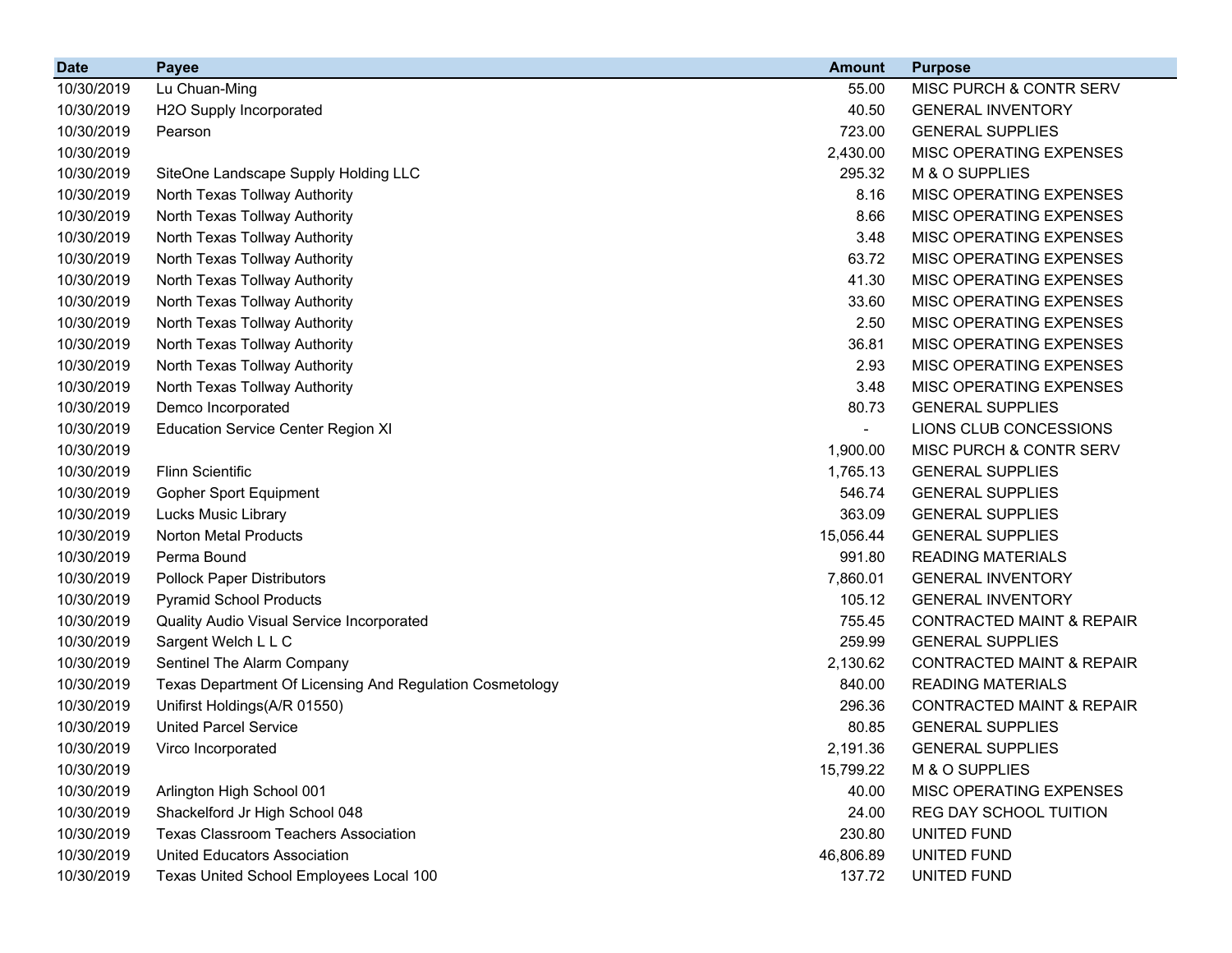| <b>Date</b> | <b>Payee</b>                                                    | <b>Amount</b> | <b>Purpose</b>             |
|-------------|-----------------------------------------------------------------|---------------|----------------------------|
| 10/30/2019  | Texas United School Employees Local 100                         | 14.99         | UNITED FUND                |
| 10/30/2019  | Texas Guaranteed Student Loan Corporation                       | 655.20        | UNITED FUND                |
| 10/30/2019  | Texas Guaranteed Student Loan Corporation                       | 4,888.66      | UNITED FUND                |
| 10/30/2019  | Arlington Education Foundation                                  | 43.00         | AISD EDUCATION FOUNDATION  |
| 10/30/2019  | <b>Arlington Education Foundation</b>                           | 516.00        | AISD EDUCATION FOUNDATION  |
| 10/30/2019  | United States Department Of Education National Payment Ctr      | 10,914.31     | UNITED FUND                |
| 10/30/2019  | Truman Tim Chapter 13 Trustee                                   | 8,988.00      | UNITED FUND                |
| 10/30/2019  | Truman Tim Chapter 13 Trustee                                   | 542.31        | UNITED FUND                |
| 10/30/2019  | <b>United States Treasury</b>                                   | 635.00        | FED INC TAX WITHHOLDING    |
| 10/30/2019  | Family And Consumer Sciences Teachers Association Of Texas      | 27.09         | AISD EDUCATION FOUNDATION  |
| 10/30/2019  | <b>Education Service Center Region X</b>                        | 520.00        | <b>INVOICES RECEIVABLE</b> |
| 10/30/2019  | Texas Association Of Secondary School Principals                | 123.75        | UNITED FUND                |
| 10/30/2019  | Association Of Texas Professional Teachers Local                | 14.19         | UNITED FUND                |
| 10/30/2019  | Association Of Texas Professional Teachers Local                | 16.36         | UNITED FUND                |
| 10/30/2019  | Association Of Texas Professional Teachers Local                | 479.08        | UNITED FUND                |
| 10/30/2019  | Association Of Texas Professional Educators State               | 7,440.21      | UNITED FUND                |
| 10/30/2019  | Association Of Texas Professional Educators State               | 20.00         | UNITED FUND                |
| 10/30/2019  | Association Of Texas Professional Educators State               | 313.18        | UNITED FUND                |
| 10/30/2019  | Association Of Texas Professional Educators State               | 100.41        | UNITED FUND                |
| 10/30/2019  | <b>Education Career Alternatives Program</b>                    | 11,350.00     | <b>INVOICES RECEIVABLE</b> |
| 10/30/2019  | New Mexico Child Support Enforcement Division(SDU)              | 311.44        | UNITED FUND                |
| 10/30/2019  | Genworth Life Insurance company                                 | 180.06        | AISD EDUCATION FOUNDATION  |
| 10/30/2019  | Genworth Life Insurance company                                 | 67.01         | AISD EDUCATION FOUNDATION  |
| 10/30/2019  | California State Disbursement Unit                              | 500.00        | UNITED FUND                |
| 10/30/2019  | United States Department of Treasury - Debt Management Services | 583.72        | UNITED FUND                |
| 10/30/2019  | Perfromant Recovery Inc                                         | 824.74        | UNITED FUND                |
| 10/30/2019  | Pam Bassel Chapter 13 Trustee                                   | 9,855.00      | UNITED FUND                |
| 10/30/2019  | Pam Bassel Chapter 13 Trustee                                   | 1,200.00      | UNITED FUND                |
| 10/30/2019  | National Enterprise Systems                                     | 648.12        | UNITED FUND                |
| 10/30/2019  | Department of Children and Family Services - Louisiana          | 138.46        | UNITED FUND                |
| 10/30/2019  | Pioneer Credit Recovery Inv                                     | 602.31        | UNITED FUND                |
| 10/30/2019  | <b>Trellis Company</b>                                          | 324.42        | UNITED FUND                |
| 10/30/2019  | <b>Trellis Company</b>                                          | 2,006.49      | UNITED FUND                |
| 10/30/2019  | <b>Trellis Company</b>                                          | 79.07         | UNITED FUND                |
| 10/30/2019  | Account Control Technology Inc                                  | 205.38        | UNITED FUND                |
| 10/30/2019  | Chapter 13 Trustee Middle District of Georgia                   | 600.00        | UNITED FUND                |
| 10/30/2019  | State of Delaware Division of Child Support                     | 601.00        | UNITED FUND                |
| 10/30/2019  | <b>Support Payment Clearinghouse</b>                            | 864.00        | UNITED FUND                |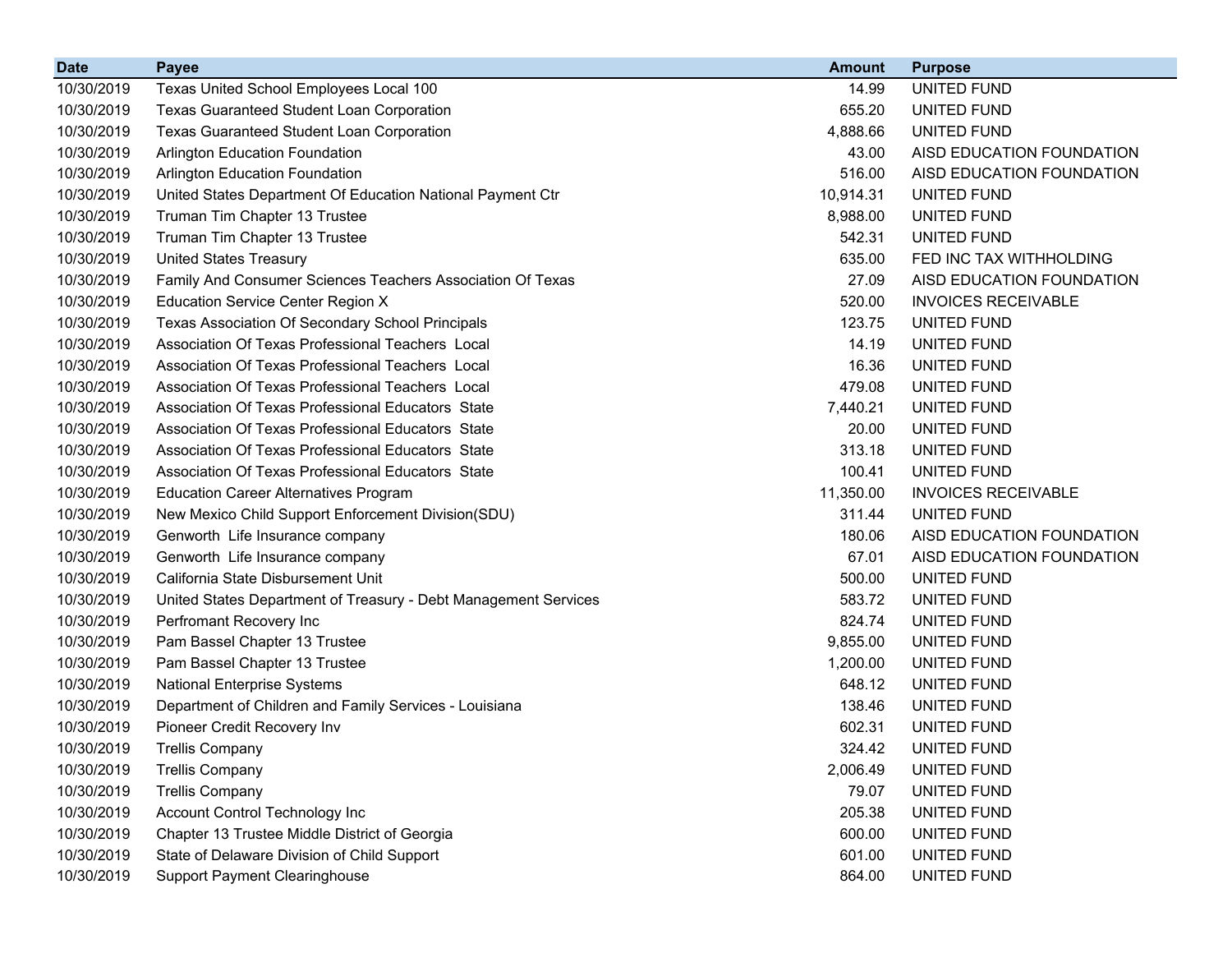| <b>Date</b> | <b>Payee</b>                                     | <b>Amount</b> | <b>Purpose</b>             |
|-------------|--------------------------------------------------|---------------|----------------------------|
| 10/30/2019  | Kathleen A Laughlin, Chapter 13 Trustee          | 404.00        | UNITED FUND                |
| 10/30/2019  | <b>ACT Houston At Dallas</b>                     | 428.00        | <b>INVOICES RECEIVABLE</b> |
| 10/30/2019  | Pennsylvania Higher Education Assistance Agency  | 1,070.53      | UNITED FUND                |
| 10/30/2019  | Texas Teachers Alternative Certification Program | 22,227.44     | <b>INVOICES RECEIVABLE</b> |
| 10/30/2019  | <b>Texas American Federation Of Teachers</b>     | 59.32         | UNITED FUND                |
| 10/30/2019  | Educational Employees Credit Union - HSA         | 131,550.92    | <b>DENTAL INSURANCE</b>    |
| 10/30/2019  | New York State Child Support                     | 627.87        | UNITED FUND                |
| 10/30/2019  | <b>Educational Employees Credit Union</b>        | 138,930.84    | DUE TO CREDIT UNION        |
| 10/30/2019  | <b>Texas State Teachers Association</b>          | 3,402.33      | UNITED FUND                |
| 10/30/2019  | Leticia Guereca                                  | 870.20        | LIONS CLUB CONCESSIONS     |
| 10/30/2019  | Paula Wommack                                    | 250.75        | LIONS CLUB CONCESSIONS     |
| 10/31/2019  | <b>Atmos Energy</b>                              | 6.93          | <b>WATER</b>               |
| 10/31/2019  | <b>Basher Dante</b>                              | 60.00         | MISC PURCH & CONTR SERV    |
| 10/31/2019  | Roark Joshua                                     | 105.00        | MISC PURCH & CONTR SERV    |
| 10/31/2019  | <b>McKeever Clint</b>                            | 105.00        | MISC PURCH & CONTR SERV    |
| 10/31/2019  | <b>Schuster Michael</b>                          | 105.00        | MISC PURCH & CONTR SERV    |
| 10/31/2019  | Prachyl Allen                                    | 100.00        | MISC PURCH & CONTR SERV    |
| 10/31/2019  | <b>Hawkins Charles</b>                           | 65.00         | MISC PURCH & CONTR SERV    |
| 10/31/2019  | <b>Turley Paul</b>                               | 65.00         | MISC PURCH & CONTR SERV    |
| 10/31/2019  | Gaddis Ken                                       | 65.00         | MISC PURCH & CONTR SERV    |
| 10/31/2019  | <b>Bradford Tommy</b>                            | 55.00         | MISC PURCH & CONTR SERV    |
| 10/31/2019  | Lang Jessica                                     | 55.00         | MISC PURCH & CONTR SERV    |
| 10/31/2019  | Sparks Adriane                                   | 55.00         | MISC PURCH & CONTR SERV    |
| 10/31/2019  | Martin Laura                                     | 55.00         | MISC PURCH & CONTR SERV    |
| 10/31/2019  | Jay Lankford                                     | 65.00         | SAL & WAGES-SUPPORT PERS   |
| 10/31/2019  | <b>Atmos Energy</b>                              | 55.56         | <b>WATER</b>               |
| 10/31/2019  | <b>Labatt Food Service</b>                       | 32.30         | <b>GENERAL INVENTORY</b>   |
| 10/31/2019  | Kroger                                           | 197.09        | <b>GENERAL SUPPLIES</b>    |
| 10/31/2019  | Fort Worth Zoo                                   | 792.00        | STUDENT TVL*NO AISD BUSES  |
| 10/31/2019  | <b>Texas Furniture Source Incorporated</b>       | 7,801.41      | <b>GENERAL SUPPLIES</b>    |
| 10/31/2019  | University Of Texas @ Austin TSSEC and UIL       | 44.00         | <b>READING MATERIALS</b>   |
| 10/31/2019  | Airgas Southwest Incorporated                    | 128.80        | <b>GENERAL SUPPLIES</b>    |
| 10/31/2019  | Office Depot                                     | 166.16        | <b>GENERAL SUPPLIES</b>    |
| 10/31/2019  |                                                  | 52.99         | <b>INVOICES RECEIVABLE</b> |
| 10/31/2019  | B & H Photo Video                                | 277.40        | <b>GENERAL SUPPLIES</b>    |
| 10/31/2019  | Texas Association Of Secondary School Principals | 2,952.00      | <b>EMPLOYEE TRAVEL</b>     |
| 10/31/2019  | Arlington Hardware Incorporated #53              | 46.10         | M & O SUPPLIES             |
| 10/31/2019  | Dallas Arboretum                                 | 603.00        | STUDENT TVL*NO AISD BUSES  |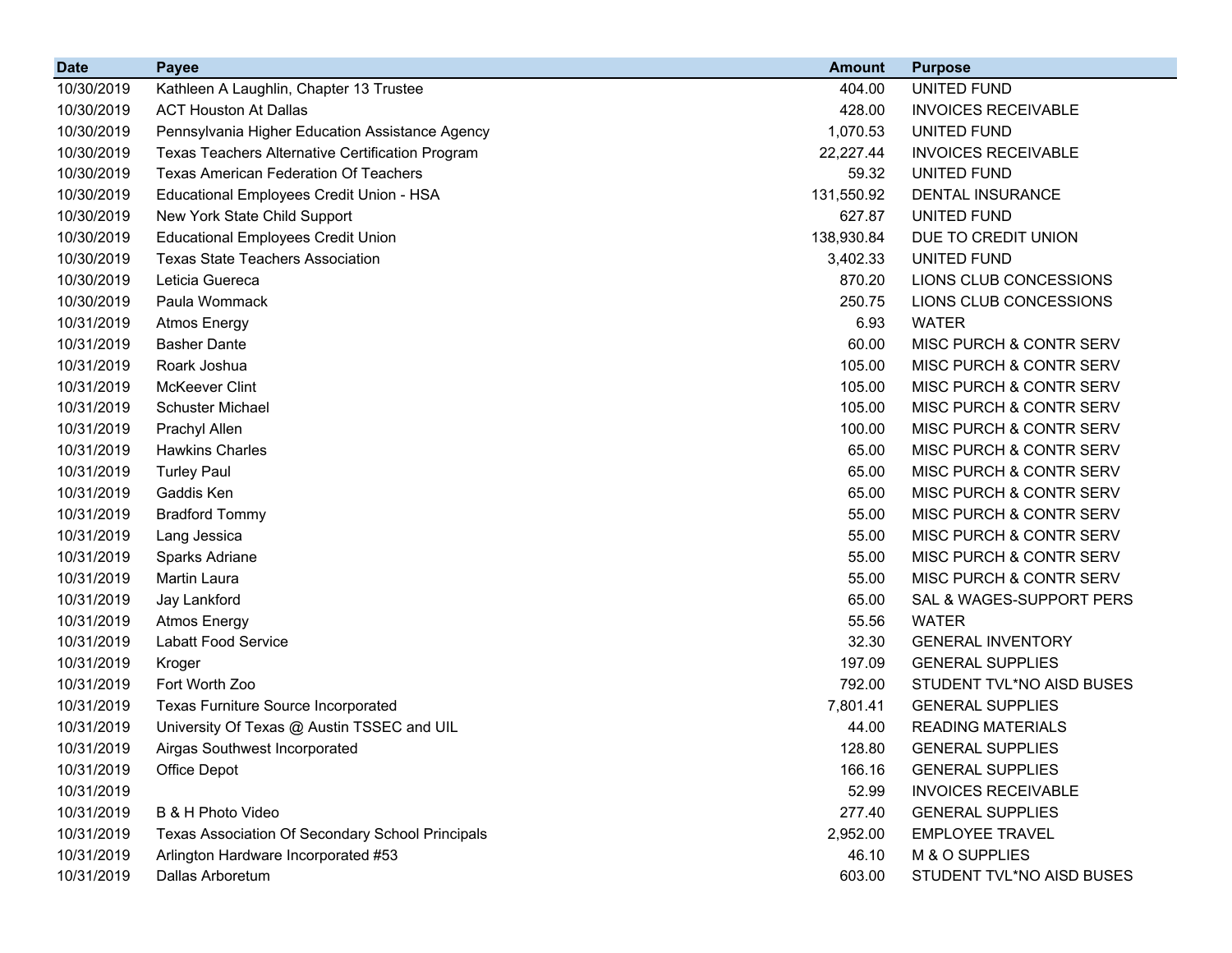| <b>Date</b> | <b>Payee</b>                                 | <b>Amount</b> | <b>Purpose</b>                       |
|-------------|----------------------------------------------|---------------|--------------------------------------|
| 10/31/2019  | Accent Awards & Trophies, LLC                | 1,527.40      | <b>MISC OPERATING EXPENSES</b>       |
| 10/31/2019  | <b>Ward's Science</b>                        | 715.90        | <b>GENERAL SUPPLIES</b>              |
| 10/31/2019  | Seidlitz Education, LLC                      | 9,000.00      | MISC PURCH & CONTR SERV              |
| 10/31/2019  | Seidlitz Education, LLC                      | 3,000.00      | MISC PURCH & CONTR SERV              |
| 10/31/2019  | Ferguson Enterprises, Inc.                   | 476.02        | M & O SUPPLIES                       |
| 10/31/2019  | OTC Brands, Inc                              | 251.69        | <b>GENERAL SUPPLIES</b>              |
| 10/31/2019  | Green Light Group, LLC                       | 1,504.82      | M & O SUPPLIES                       |
| 10/31/2019  | Nasco                                        | 39.95         | <b>GENERAL SUPPLIES</b>              |
| 10/31/2019  | Staples Inc/Staples Business Advantage       | 250.27        | <b>GENERAL SUPPLIES</b>              |
| 10/31/2019  | Audrey Bragg Consulting LLC                  | 7,200.00      | MISC PURCH & CONTR SERV              |
| 10/31/2019  | Zum Services, Inc.                           | 31,436.00     | MISC PURCH & CONTR SERV              |
| 10/31/2019  | <b>Atmos Energy</b>                          | 506.06        | <b>WATER</b>                         |
| 10/31/2019  | Southwest International Trucks               | 1,182.32      | <b>CONTRACTED MAINT &amp; REPAIR</b> |
| 10/31/2019  |                                              | 95.09         | M & O SUPPLIES                       |
| 10/31/2019  | <b>Educational Catering Incorporated</b>     | 294.00        | STUDENT TVL*NO AISD BUSES            |
| 10/31/2019  | <b>Education Service Center Region XI</b>    | 2,015.00      | <b>EDUCATION SERVICE CENTER</b>      |
| 10/31/2019  | <b>Norton Metal Products</b>                 | 164.10        | <b>GENERAL SUPPLIES</b>              |
| 10/31/2019  | <b>Pyramid School Products</b>               | 1,104.00      | <b>GENERAL INVENTORY</b>             |
| 10/31/2019  | Texas Department of Licensing and Regulation | 105.00        | MISC OPERATING EXPENSES              |
| 11/01/2019  | Susan Jarratt                                | 47.62         | <b>EMPLOYEE TRAVEL</b>               |
| 11/06/2019  | <b>Hazel Gooding</b>                         | 210.00        | <b>EMPLOYEE TRAVEL</b>               |
| 11/06/2019  | Emily Johnson                                | 22.89         | <b>INVOICES RECEIVABLE</b>           |
| 11/06/2019  | Chelsea Kostyniak                            | 59.07         | <b>EMPLOYEE TRAVEL</b>               |
| 11/06/2019  | <b>Atmos Energy</b>                          | 76.27         | <b>WATER</b>                         |
| 11/06/2019  | City Of Arlington Parks And Recreation       | 700.00        | <b>MISC OPERATING EXPENSES</b>       |
| 11/06/2019  | <b>Earley Tim</b>                            | 100.00        | MISC PURCH & CONTR SERV              |
| 11/06/2019  | Anderson Sigfrid Marty                       | 85.00         | MISC PURCH & CONTR SERV              |
| 11/06/2019  | University Of Texas At Arlington             | 124.75        | <b>READING MATERIALS</b>             |
| 11/06/2019  | Corgan Assoc Architects Incorporated         | 46,765.88     | OTH PROFESSIONAL SERVICES            |
| 11/06/2019  | <b>Grainger Industrial Supply</b>            | 538.60        | M & O SUPPLIES                       |
| 11/06/2019  | Hoshizaki South Central Distribution Center  | 20.53         | M & O SUPPLIES                       |
| 11/06/2019  | <b>Burleson Independent School District</b>  | 41.00         | ATHLETIC ACTIVITY REVENUE            |
| 11/06/2019  | Home Depot Pro                               | 690.60        | M & O SUPPLIES                       |
| 11/06/2019  | Heritage Food Service Group Incorporated     | 132.67        | M & O SUPPLIES                       |
| 11/06/2019  | AFP Industries (AFP School Supply)           | 3,825.00      | <b>GENERAL INVENTORY</b>             |
| 11/06/2019  | Apex Supply Company                          | 761.77        | M & O SUPPLIES                       |
| 11/06/2019  | Kroger                                       | 33.12         | <b>FOOD</b>                          |
| 11/06/2019  |                                              | 2,435.59      | <b>GENERAL SUPPLIES</b>              |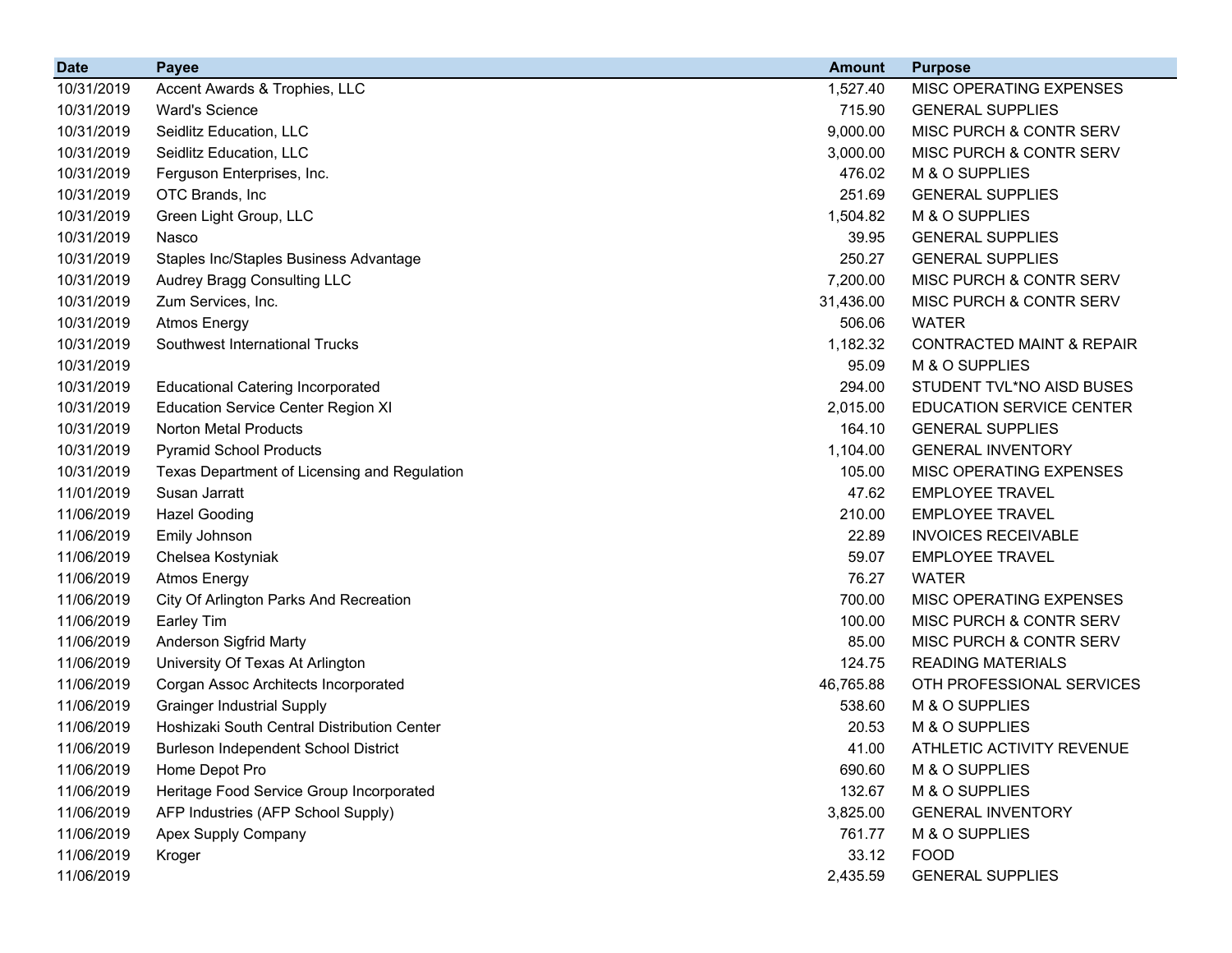| 11/06/2019<br>100.32<br><b>INVOICES RECEIVABLE</b>                                                                 |  |
|--------------------------------------------------------------------------------------------------------------------|--|
|                                                                                                                    |  |
| 11/06/2019<br>1,526.59<br>MISC OPERATING EXPENSES                                                                  |  |
| 399.00<br><b>CONTRACTED MAINT &amp; REPAIR</b><br>11/06/2019<br>Alternator Service, Inc.                           |  |
| 151.18<br><b>GENERAL SUPPLIES</b><br>11/06/2019<br><b>Pitney Bowes</b>                                             |  |
| 431.20<br><b>GENERAL SUPPLIES</b><br>11/06/2019<br><b>Frog Publications Incorporated</b>                           |  |
| 11/06/2019<br>2,421.53<br>M & O SUPPLIES<br>United Refrigeration Incorporated                                      |  |
| Really Good Stuff<br>1,816.47<br><b>GENERAL SUPPLIES</b><br>11/06/2019                                             |  |
| 42.32<br><b>INVOICES RECEIVABLE</b><br>11/06/2019                                                                  |  |
| 2,204.83<br>M & O SUPPLIES<br>11/06/2019<br><b>Elliott Electric Supply</b>                                         |  |
| Vehicle Maintenance Program<br>322.50<br>11/06/2019<br><b>GENERAL INVENTORY</b>                                    |  |
| Ace Mart Restaurant Supply Company<br>154.71<br>11/06/2019<br><b>GENERAL SUPPLIES</b>                              |  |
| 11/06/2019<br>328.90<br><b>GENERAL SUPPLIES</b><br><b>Texas Furniture Source Incorporated</b>                      |  |
| 11/06/2019<br>489.20<br><b>INVOICES RECEIVABLE</b>                                                                 |  |
| 11/06/2019<br>7,435.95<br>M & O SUPPLIES                                                                           |  |
| 2,002.00<br>11/06/2019<br>Lake Arlington Golf Course<br><b>GENERAL SUPPLIES</b>                                    |  |
| 41.48<br><b>GENERAL SUPPLIES</b><br>11/06/2019<br>Barnes & Noble Booksellers, Inc.                                 |  |
| 1,992.90<br><b>READING MATERIALS</b><br>11/06/2019                                                                 |  |
| 11/06/2019<br>724.78<br><b>Hearmore Division</b><br><b>GENERAL SUPPLIES</b>                                        |  |
| 11/06/2019<br><b>Paradise Produce</b><br>21,718.40<br><b>FOOD</b>                                                  |  |
| 11/06/2019<br>Delta T Ltd<br><b>CONTRACTED MAINT &amp; REPAIR</b><br>8,610.00                                      |  |
| 11/06/2019<br>3,809.00<br><b>CONTRACTED MAINT &amp; REPAIR</b><br>Custom Transmission And Auto Repair Incorporated |  |
| 216.00<br>11/06/2019<br>Lone Star Communications Incorporated<br><b>CONTRACTED MAINT &amp; REPAIR</b>              |  |
| 1,195.81<br><b>CONTRACTED MAINT &amp; REPAIR</b><br>11/06/2019<br>Trane Company Commercial Systems Group           |  |
| 371.82<br>M & O SUPPLIES<br>11/06/2019                                                                             |  |
| 116,685.00<br><b>CONTRACTED MAINT &amp; REPAIR</b><br>11/06/2019<br>Hutcherson Construction Incorporated           |  |
| 1,235.16<br>M & O SUPPLIES<br>11/06/2019<br>PPG Architectural Finishes, Inc.                                       |  |
| 11/06/2019<br><b>Careys Sporting Goods</b><br>1,198.36<br><b>GENERAL SUPPLIES</b>                                  |  |
| 11/06/2019<br>Mica Crane Service Inc<br>640.00<br><b>CONTRACTED MAINT &amp; REPAIR</b>                             |  |
| 11/06/2019<br>3,337.50<br>MISC OPERATING EXPENSES<br><b>Concentra Medical Centers</b>                              |  |
| 24,200.75<br><b>GENERAL INVENTORY</b><br>11/06/2019<br>Schwans Food Service Incorporated                           |  |
| 11/06/2019<br>575.00<br><b>CONTRACTED MAINT &amp; REPAIR</b><br><b>Artex Overhead Door</b>                         |  |
| 832.31<br>11/06/2019<br>Office Depot<br><b>GENERAL SUPPLIES</b>                                                    |  |
| 11/06/2019<br><b>INVOICES RECEIVABLE</b><br>$\overline{\phantom{a}}$                                               |  |
| 11/06/2019<br>35.18<br><b>GENERAL SUPPLIES</b><br>S & S Worldwide                                                  |  |
| Moak Casey & Associates Incorporated<br>2,083.33<br>MISC PURCH & CONTR SERV<br>11/06/2019                          |  |
| 11/06/2019<br>Enterprise Rent A Car<br>1,875.38<br><b>EMPLOYEE TRAVEL</b>                                          |  |
| 11/06/2019<br>841.50<br><b>INVOICES RECEIVABLE</b>                                                                 |  |
| 11/06/2019<br>2,258.00<br>RENTALS & OPERATING LEASE                                                                |  |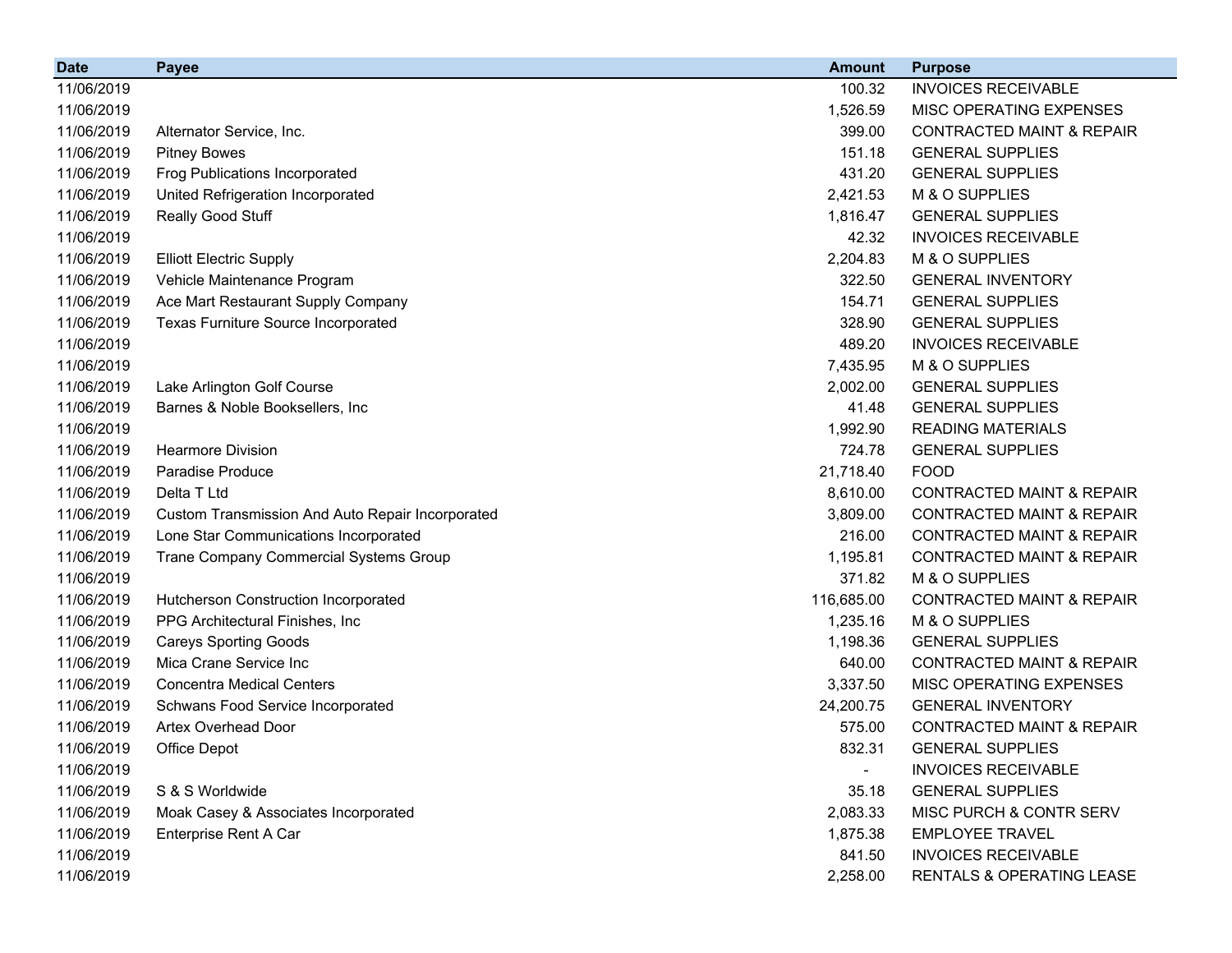| <b>Date</b> | <b>Payee</b>                                 | <b>Amount</b> | <b>Purpose</b>                       |
|-------------|----------------------------------------------|---------------|--------------------------------------|
| 11/06/2019  |                                              | 297.00        | STUDENT TVL*NO AISD BUSES            |
| 11/06/2019  | Enterprise Rent A Car                        | 6,835.72      | <b>EMPLOYEE TRAVEL</b>               |
| 11/06/2019  | B & H Photo Video                            | 63.26         | <b>GENERAL SUPPLIES</b>              |
| 11/06/2019  |                                              | 1,283.94      | <b>INVOICES RECEIVABLE</b>           |
| 11/06/2019  | Coach Comm                                   | 153.00        | <b>CONTRACTED MAINT &amp; REPAIR</b> |
| 11/06/2019  | <b>CDW Government Incorporated</b>           | 560.17        | BLDG PURCH, CONSTR, IMPROVE          |
| 11/06/2019  |                                              | 41,265.00     | <b>GENERAL SUPPLIES</b>              |
| 11/06/2019  | Lone Star Learning                           | 89.99         | <b>GENERAL SUPPLIES</b>              |
| 11/06/2019  | Renaissance Learning Incorporated            | 5,111.00      | <b>GENERAL SUPPLIES</b>              |
| 11/06/2019  | C & P Pump Services Incorporated             | 3,292.00      | M & O SUPPLIES                       |
| 11/06/2019  | <b>Td Industries Limited</b>                 | 5,003.64      | <b>CONTRACTED MAINT &amp; REPAIR</b> |
| 11/06/2019  | <b>Howard Technology Solutions</b>           | 30.00         | <b>GENERAL SUPPLIES</b>              |
| 11/06/2019  |                                              | 60.00         | <b>INVOICES RECEIVABLE</b>           |
| 11/06/2019  | Aerowave Technologies                        | 1,075.66      | <b>GENERAL SUPPLIES</b>              |
| 11/06/2019  | Govconnection Incorporated                   | 840.00        | <b>GENERAL SUPPLIES</b>              |
| 11/06/2019  | <b>Washington Music Center</b>               | 3,168.00      | <b>GENERAL SUPPLIES</b>              |
| 11/06/2019  | <b>String Connection Donald Lee Simpson</b>  | 195.00        | <b>CONTRACTED MAINT &amp; REPAIR</b> |
| 11/06/2019  | PCM Gov. Inc*USE V#10284753)                 | 44.16         | <b>GENERAL SUPPLIES</b>              |
| 11/06/2019  | Wawona Frozen Foods                          | 24,536.00     | <b>GENERAL INVENTORY</b>             |
| 11/06/2019  | R & H Parts And Service                      | 77.10         | M & O SUPPLIES                       |
| 11/06/2019  | Won Door Corporation                         | 2,970.00      | <b>CONTRACTED MAINT &amp; REPAIR</b> |
| 11/06/2019  | Henry Schein Incorporated                    | 57.90         | <b>GENERAL SUPPLIES</b>              |
| 11/06/2019  | <b>School Nurse Supply</b>                   | 202.58        | <b>GENERAL SUPPLIES</b>              |
| 11/06/2019  | Pocket Nurse Enterprises Incorporated        | 45.36         | <b>GENERAL SUPPLIES</b>              |
| 11/06/2019  | A C Printing Incorporated                    | 10,786.00     | <b>GENERAL SUPPLIES</b>              |
| 11/06/2019  | Apple Computer Incorporated                  | 59.98         | <b>GENERAL SUPPLIES</b>              |
| 11/06/2019  | <b>Education Service Center Region X</b>     | 4,050.00      | <b>EMPLOYEE TRAVEL</b>               |
| 11/06/2019  | Kimbrough Fire Extinguisher Company          | 1,927.78      | <b>CONTRACTED MAINT &amp; REPAIR</b> |
| 11/06/2019  | ETA hand2mind                                | 732.15        | <b>GENERAL SUPPLIES</b>              |
| 11/06/2019  | C D Hartnett Company                         | 32,245.65     | <b>FOOD</b>                          |
| 11/06/2019  |                                              | 47,473.49     | <b>GENERAL INVENTORY</b>             |
| 11/06/2019  |                                              | (0.00)        | LIONS CLUB CONCESSIONS               |
| 11/06/2019  | I S I Commercial Refrigeration               | 3,131.23      | <b>CONTRACTED MAINT &amp; REPAIR</b> |
| 11/06/2019  | J W Pepper & Son Incorporated                | 65.99         | <b>GENERAL SUPPLIES</b>              |
| 11/06/2019  | Lone Star Percussion                         | 909.95        | <b>GENERAL SUPPLIES</b>              |
| 11/06/2019  | Lee's School Supplies                        | 183.00        | <b>GENERAL SUPPLIES</b>              |
| 11/06/2019  | <b>City Of Grand Prairie Water Utilities</b> | 4,180.91      | <b>WATER</b>                         |
| 11/06/2019  | Arlington Hardware Incorporated #53          | 257.62        | M & O SUPPLIES                       |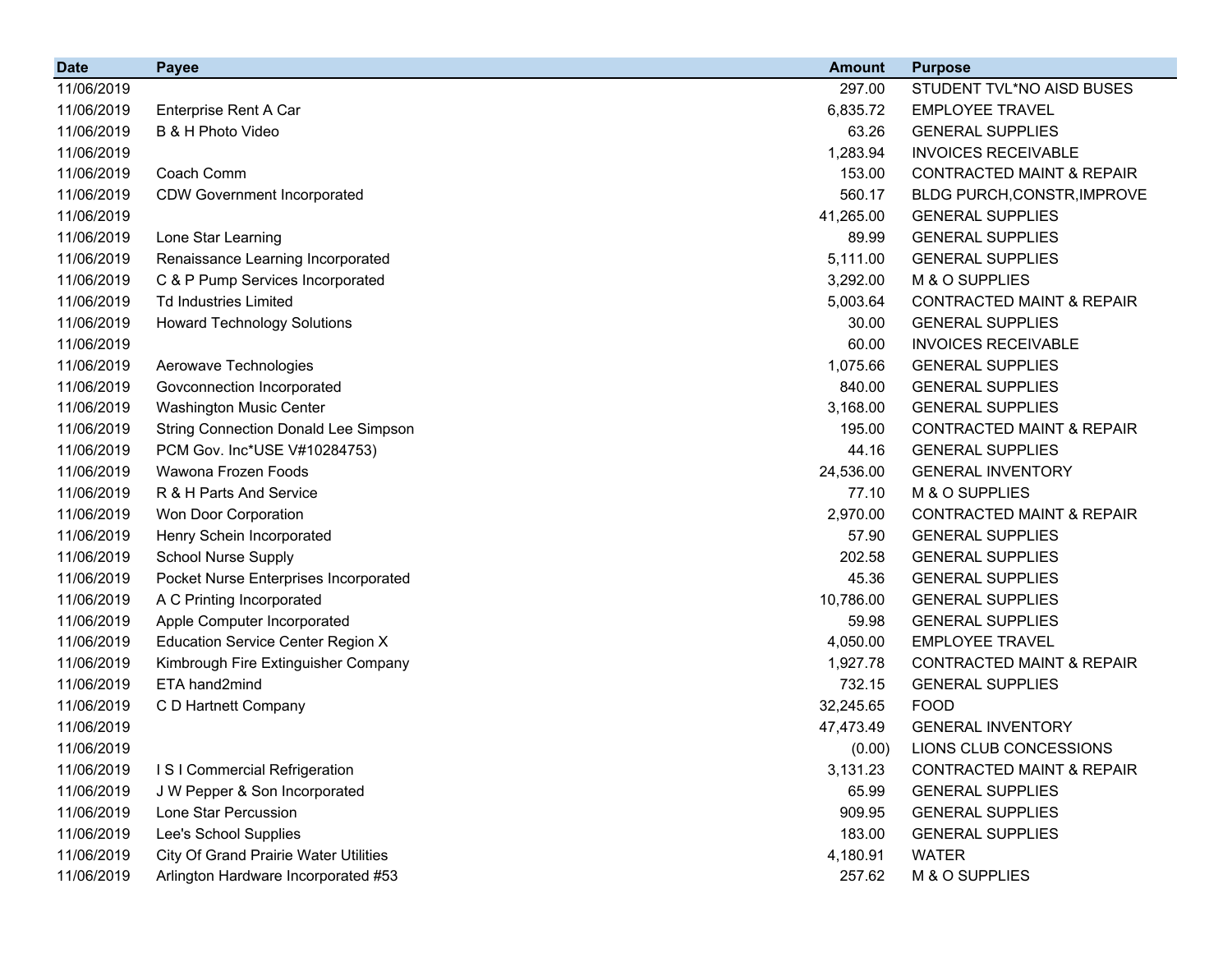| <b>Date</b> | <b>Payee</b>                                               | <b>Amount</b> | <b>Purpose</b>                       |
|-------------|------------------------------------------------------------|---------------|--------------------------------------|
| 11/06/2019  | Asel Art Supply                                            | 299.50        | <b>GENERAL SUPPLIES</b>              |
| 11/06/2019  | Centerline Supply Limited                                  | 260.00        | M & O SUPPLIES                       |
| 11/06/2019  | Arlington Independent School District Education Foundation | 3,963.27      | ACCOUNTS PAYABLE-ACCRUALS            |
| 11/06/2019  | National Fatherhood Initiative                             | 1,990.00      | <b>GENERAL SUPPLIES</b>              |
| 11/06/2019  | Crowley ISD                                                | 72.00         | ATHLETIC ACTIVITY REVENUE            |
| 11/06/2019  | Utpa                                                       | 2,157.00      | MISC OPERATING EXPENSES              |
| 11/06/2019  | Welch John                                                 | 1,237.50      | MISC PURCH & CONTR SERV              |
| 11/06/2019  | ABC CLIO L L C                                             | 89.00         | <b>READING MATERIALS</b>             |
| 11/06/2019  | Republic Services of Texas Limited                         | 85,570.41     | <b>CONTRACTED MAINT &amp; REPAIR</b> |
| 11/06/2019  | Trinity Armored Security, Inc                              | 11,774.70     | MISC PURCH & CONTR SERV              |
| 11/06/2019  | Gordon Bobbie                                              | 35.00         | SAL & WAGES-SUPPORT PERS             |
| 11/06/2019  | <b>Vines Maurice</b>                                       | 210.00        | MISC PURCH & CONTR SERV              |
| 11/06/2019  | <b>Baldys Stanley</b>                                      | 85.00         | MISC PURCH & CONTR SERV              |
| 11/06/2019  | <b>Total Maintenance Solutions-South</b>                   | 26.71         | <b>CONTRACTED MAINT &amp; REPAIR</b> |
| 11/06/2019  |                                                            | 321.63        | M & O SUPPLIES                       |
| 11/06/2019  | Complete Book & Media Supply Inc.                          | 223.56        | <b>READING MATERIALS</b>             |
| 11/06/2019  | Fort Worth ISD Athletic Department                         | 78.00         | ATHLETIC ACTIVITY REVENUE            |
| 11/06/2019  | Sportsgrafx Incorporated                                   | 224.50        | M & O SUPPLIES                       |
| 11/06/2019  | Henry Undra M                                              | 65.00         | MISC PURCH & CONTR SERV              |
| 11/06/2019  | <b>Carrier Enterprise</b>                                  | 353.65        | <b>CONTRACTED MAINT &amp; REPAIR</b> |
| 11/06/2019  | Phillips William Z                                         | 206.25        | MISC PURCH & CONTR SERV              |
| 11/06/2019  | Reddehase Steve                                            | 265.00        | MISC PURCH & CONTR SERV              |
| 11/06/2019  | <b>Empowering Writers</b>                                  | 86.25         | <b>READING MATERIALS</b>             |
| 11/06/2019  | Spring Creek Barbeque                                      | 1,314.00      | MISC OPERATING EXPENSES              |
| 11/06/2019  | Eduphoria! Incorporated                                    | 63,080.00     | MISC PURCH & CONTR SERV              |
| 11/06/2019  | <b>Luxor Staffing</b>                                      | 1,699.33      | MISC PURCH & CONTR SERV              |
| 11/06/2019  | Monarch Trophy Studio                                      | 765.40        | <b>GENERAL SUPPLIES</b>              |
| 11/06/2019  |                                                            | 13.35         | <b>INVOICES RECEIVABLE</b>           |
| 11/06/2019  | <b>McQuiston Michael</b>                                   | 115.00        | MISC PURCH & CONTR SERV              |
| 11/06/2019  | Alvarado Armando                                           | 130.00        | MISC PURCH & CONTR SERV              |
| 11/06/2019  | Speech Corner LLC                                          | 208.88        | <b>GENERAL SUPPLIES</b>              |
| 11/06/2019  | <b>Clay Ewell Educational Services</b>                     | 460.00        | <b>GENERAL SUPPLIES</b>              |
| 11/06/2019  | <b>Baker Kevin</b>                                         | 65.00         | MISC PURCH & CONTR SERV              |
| 11/06/2019  | Heck Henrietta                                             | 115.00        | MISC PURCH & CONTR SERV              |
| 11/06/2019  | <b>DWR Fence</b>                                           | 14,080.00     | <b>CONTRACTED MAINT &amp; REPAIR</b> |
| 11/06/2019  | Moore Mark                                                 | 115.00        | MISC PURCH & CONTR SERV              |
| 11/06/2019  | Lea Park & Play Incorporated                               | 4,005.79      | M & O SUPPLIES                       |
| 11/06/2019  | Musser Amanda                                              | 772.50        | MISC PURCH & CONTR SERV              |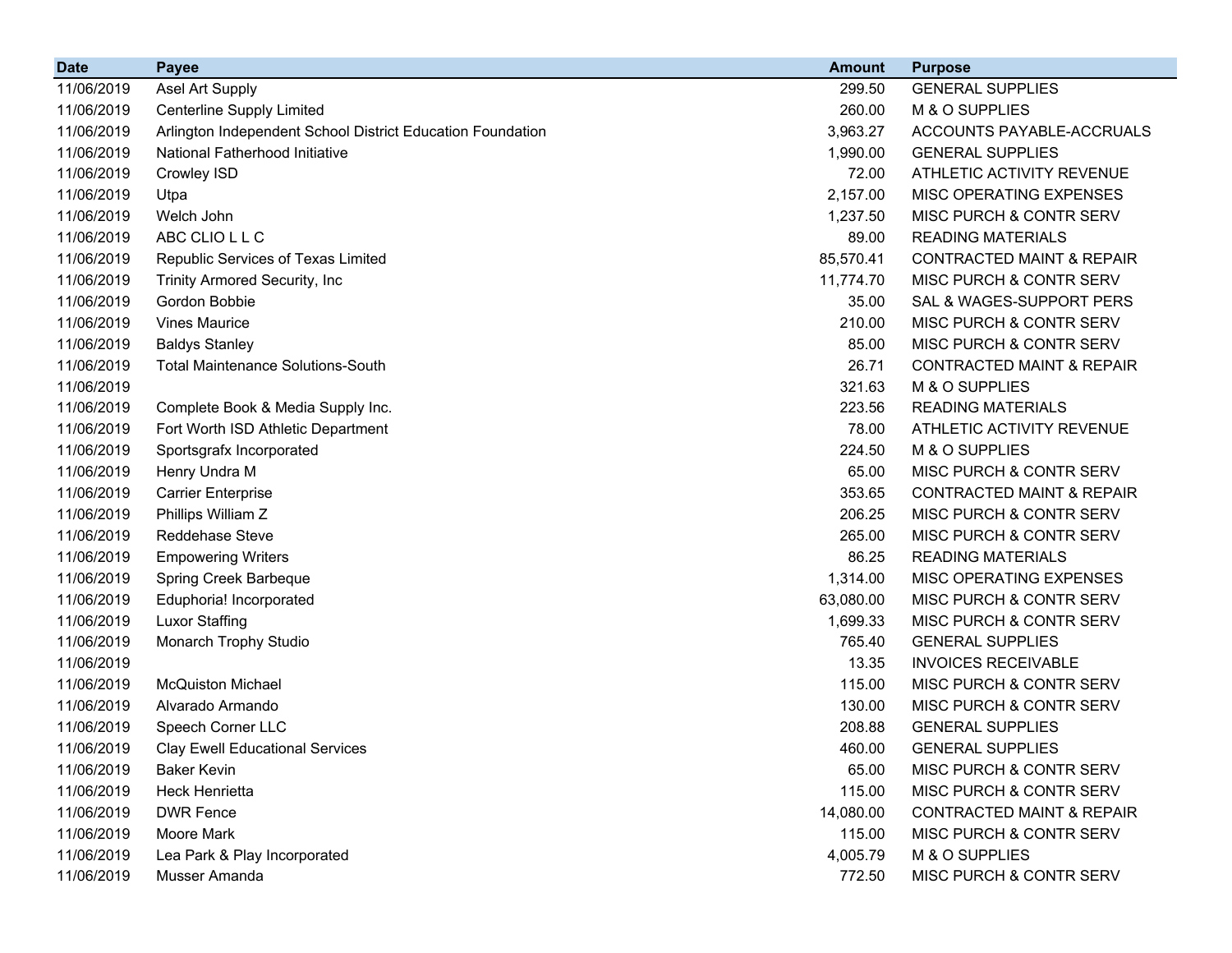| <b>Date</b> | <b>Payee</b>                              | <b>Amount</b> | <b>Purpose</b>                       |
|-------------|-------------------------------------------|---------------|--------------------------------------|
| 11/06/2019  | <b>ESGILLC</b>                            | 1,288.00      | <b>GENERAL SUPPLIES</b>              |
| 11/06/2019  | Independent Hardware Incorporated         | 540.00        | <b>GENERAL INVENTORY</b>             |
| 11/06/2019  | Ferrellgas, Incorporated                  | 12,549.88     | <b>GENERAL INVENTORY</b>             |
| 11/06/2019  | Texas Pottery Supply and Clay Company     | 1,750.00      | <b>GENERAL INVENTORY</b>             |
| 11/06/2019  | <b>Heat Transfer Solutions</b>            | 3,159.66      | M & O SUPPLIES                       |
| 11/06/2019  | Koehler Brett                             | 65.00         | MISC PURCH & CONTR SERV              |
| 11/06/2019  | Dallas Arboretum                          | 240.00        | <b>INVOICES RECEIVABLE</b>           |
| 11/06/2019  | Phillips Lawn Sprinkler Co. Inc.          | 835.54        | <b>CONTRACTED MAINT &amp; REPAIR</b> |
| 11/06/2019  | Automatic Sprinkler of Texas Incorporated | 360.00        | <b>CONTRACTED MAINT &amp; REPAIR</b> |
| 11/06/2019  | Hudl/Agile Sports Technologies            | 9,000.00      | MISC PURCH & CONTR SERV              |
| 11/06/2019  | <b>Carter Chris</b>                       | 85.00         | MISC PURCH & CONTR SERV              |
| 11/06/2019  | <b>Dilldine Robert</b>                    | 210.00        | MISC PURCH & CONTR SERV              |
| 11/06/2019  | <b>Magazine Subscriptions PTP</b>         | 795.47        | <b>READING MATERIALS</b>             |
| 11/06/2019  | McKinney Kenneth                          | 170.00        | MISC PURCH & CONTR SERV              |
| 11/06/2019  | Just Say Yes                              | 375.00        | <b>GENERAL SUPPLIES</b>              |
| 11/06/2019  | Gardner Kyle                              | 270.00        | MISC PURCH & CONTR SERV              |
| 11/06/2019  | Jackson Duane L                           | 105.00        | MISC PURCH & CONTR SERV              |
| 11/06/2019  | Jones Franklin                            | 485.00        | MISC PURCH & CONTR SERV              |
| 11/06/2019  | Coon Chuck                                | 100.00        | MISC PURCH & CONTR SERV              |
| 11/06/2019  | <b>Ball Eric</b>                          | 247.50        | MISC PURCH & CONTR SERV              |
| 11/06/2019  | Cook Christopher                          | 412.50        | MISC PURCH & CONTR SERV              |
| 11/06/2019  | Dunlap Kirk D                             | 467.50        | <b>MISC PURCH &amp; CONTR SERV</b>   |
| 11/06/2019  | Ducksworth William                        | 170.00        | MISC PURCH & CONTR SERV              |
| 11/06/2019  | Patience Kevin                            | 230.00        | MISC PURCH & CONTR SERV              |
| 11/06/2019  | <b>Bradrick Mark</b>                      | 230.00        | MISC PURCH & CONTR SERV              |
| 11/06/2019  | Randolph William L                        | 170.00        | MISC PURCH & CONTR SERV              |
| 11/06/2019  | <b>Richardson Bernard</b>                 | 255.00        | MISC PURCH & CONTR SERV              |
| 11/06/2019  | Borne Kyle                                | 310.00        | MISC PURCH & CONTR SERV              |
| 11/06/2019  | David Hinson                              | 412.50        | MISC PURCH & CONTR SERV              |
| 11/06/2019  | <b>Dunsworth Matthew</b>                  | 85.00         | <b>MISC PURCH &amp; CONTR SERV</b>   |
| 11/06/2019  | <b>Walker Jarvis</b>                      | 85.00         | MISC PURCH & CONTR SERV              |
| 11/06/2019  | Alliance Geotechnical Group               | 544.50        | OTH PROFESSIONAL SERVICES            |
| 11/06/2019  | Wesley Mark A                             | 300.00        | MISC PURCH & CONTR SERV              |
| 11/06/2019  | Davis Michael                             | 65.00         | MISC PURCH & CONTR SERV              |
| 11/06/2019  | Clough Richard                            | 115.00        | MISC PURCH & CONTR SERV              |
| 11/06/2019  | Cole Scott                                | 210.00        | MISC PURCH & CONTR SERV              |
| 11/06/2019  | Peterson David L                          | 115.00        | MISC PURCH & CONTR SERV              |
| 11/06/2019  | <b>Baker Richard</b>                      | 859.00        | MISC PURCH & CONTR SERV              |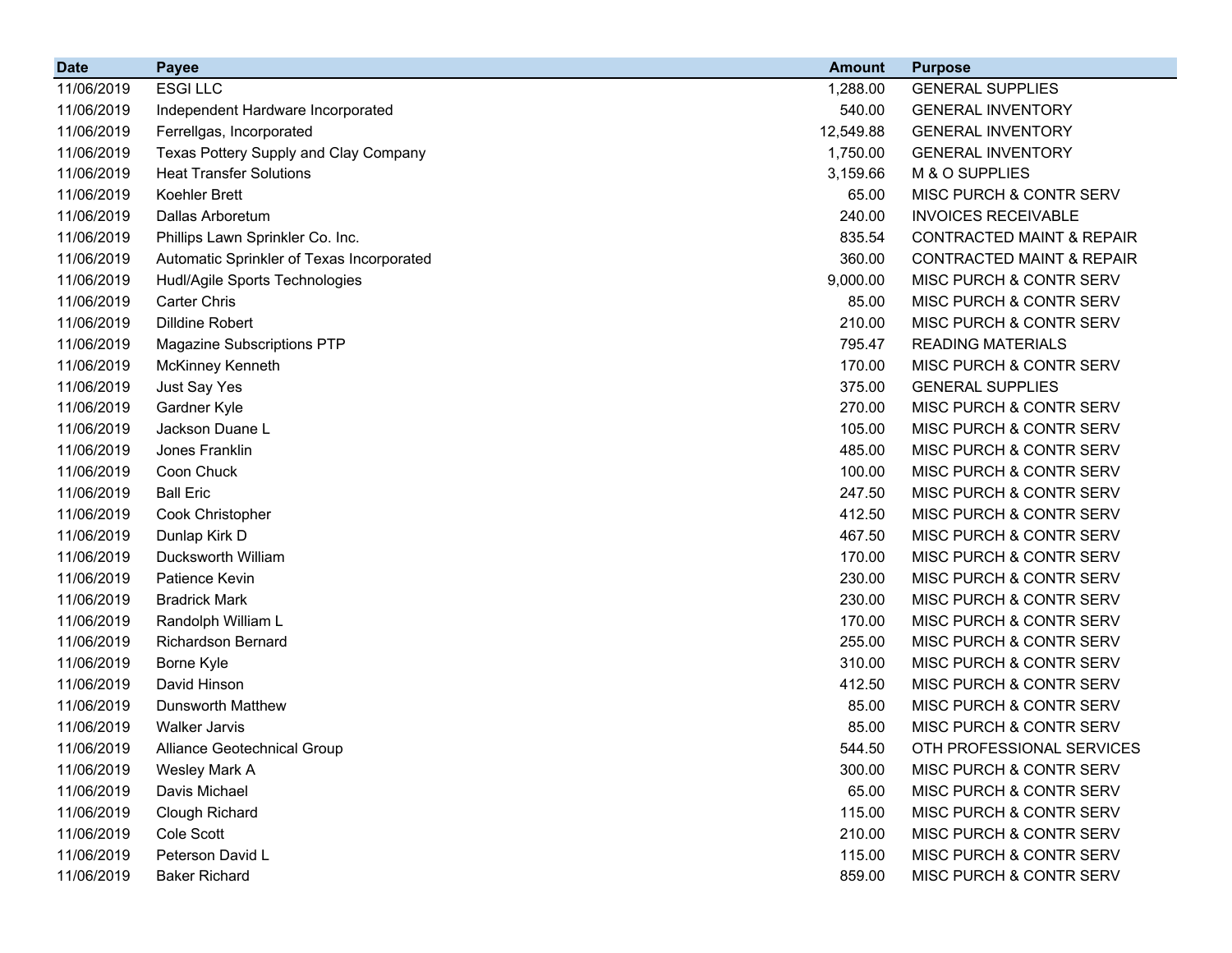| <b>Date</b> | <b>Payee</b>                                        | <b>Amount</b> | <b>Purpose</b>                       |
|-------------|-----------------------------------------------------|---------------|--------------------------------------|
| 11/06/2019  | Cooper Ronda L                                      | 100.00        | <b>GENERAL SUPPLIES</b>              |
| 11/06/2019  | Engineering Fire Investigation Global, Incorporated | 9,970.00      | OTH PROFESSIONAL SERVICES            |
| 11/06/2019  | Robert D. Lee                                       | 2,062.50      | MISC PURCH & CONTR SERV              |
| 11/06/2019  | <b>School Outfitters</b>                            | 74.16         | <b>GENERAL SUPPLIES</b>              |
| 11/06/2019  | Durham Dustin J                                     | 412.50        | MISC PURCH & CONTR SERV              |
| 11/06/2019  | One Source Staffing Corporation                     | 19,210.82     | MISC PURCH & CONTR SERV              |
| 11/06/2019  | <b>Binswanger Glass</b>                             | 68.00         | <b>CONTRACTED MAINT &amp; REPAIR</b> |
| 11/06/2019  |                                                     | 518.93        | M & O SUPPLIES                       |
| 11/06/2019  | National Archery in the Schools Program             | 9,307.00      | <b>GENERAL SUPPLIES</b>              |
| 11/06/2019  | Virtucom, Incorporated                              | 2,250.00      | <b>GENERAL SUPPLIES</b>              |
| 11/06/2019  | Allison Margaret Elaine                             | 85.00         | MISC PURCH & CONTR SERV              |
| 11/06/2019  | <b>SC Fuels</b>                                     | 15,355.73     | <b>GENERAL INVENTORY</b>             |
| 11/06/2019  | <b>Williams Arthur</b>                              | 270.00        | MISC PURCH & CONTR SERV              |
| 11/06/2019  | Pape Steve                                          | 65.00         | MISC PURCH & CONTR SERV              |
| 11/06/2019  | <b>Hightower David</b>                              | 210.00        | MISC PURCH & CONTR SERV              |
| 11/06/2019  | <b>Crawford Melvin</b>                              | 105.00        | MISC PURCH & CONTR SERV              |
| 11/06/2019  | McFadden Mike                                       | 85.00         | MISC PURCH & CONTR SERV              |
| 11/06/2019  | Stepina Bill                                        | 155.00        | MISC PURCH & CONTR SERV              |
| 11/06/2019  | <b>Warner Ralph</b>                                 | 115.00        | MISC PURCH & CONTR SERV              |
| 11/06/2019  | Tyer Logan                                          | 105.00        | MISC PURCH & CONTR SERV              |
| 11/06/2019  | Rogers James                                        | 65.00         | MISC PURCH & CONTR SERV              |
| 11/06/2019  | <b>Vessels Chris</b>                                | 210.00        | MISC PURCH & CONTR SERV              |
| 11/06/2019  | Le Alex                                             | 210.00        | MISC PURCH & CONTR SERV              |
| 11/06/2019  | <b>Brock Drew</b>                                   | 65.00         | MISC PURCH & CONTR SERV              |
| 11/06/2019  | <b>Taylor Preston</b>                               | 105.00        | MISC PURCH & CONTR SERV              |
| 11/06/2019  | Watson William                                      | 105.00        | MISC PURCH & CONTR SERV              |
| 11/06/2019  | Warren Bryant                                       | 105.00        | MISC PURCH & CONTR SERV              |
| 11/06/2019  | Berry Jermone                                       | 210.00        | MISC PURCH & CONTR SERV              |
| 11/06/2019  | <b>Taylor Richard</b>                               | 100.00        | MISC PURCH & CONTR SERV              |
| 11/06/2019  | IdentiSys Incorporated                              | 774.00        | <b>GENERAL SUPPLIES</b>              |
| 11/06/2019  | <b>Rusk Greg</b>                                    | 115.00        | MISC PURCH & CONTR SERV              |
| 11/06/2019  | National Wholesale Supply                           | 494.10        | <b>GENERAL INVENTORY</b>             |
| 11/06/2019  |                                                     | 1,062.54      | M & O SUPPLIES                       |
| 11/06/2019  | Manning Gretchen D                                  | 190.00        | MISC PURCH & CONTR SERV              |
| 11/06/2019  | Wiggins Brian                                       | 100.00        | MISC PURCH & CONTR SERV              |
| 11/06/2019  | Strassmann Klaus                                    | 210.00        | MISC PURCH & CONTR SERV              |
| 11/06/2019  | 806 Technologies                                    | 25,650.00     | MISC PURCH & CONTR SERV              |
| 11/06/2019  | <b>City Electric Supply Company</b>                 | 1,343.71      | M & O SUPPLIES                       |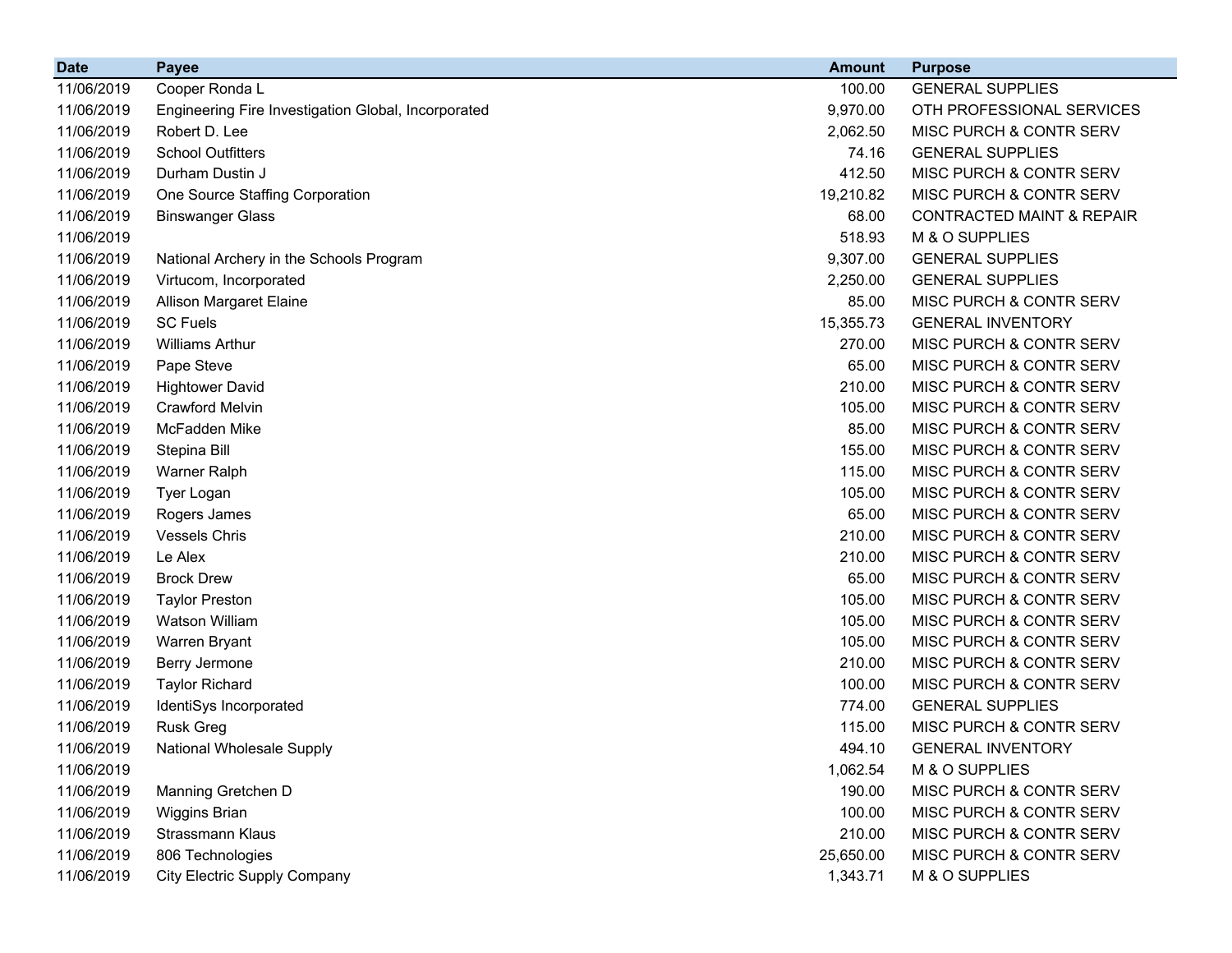| <b>Date</b> | <b>Payee</b>                                                 | <b>Amount</b> | <b>Purpose</b>                       |
|-------------|--------------------------------------------------------------|---------------|--------------------------------------|
| 11/06/2019  | Jakes Finer Foods                                            | 54.29         | <b>GENERAL INVENTORY</b>             |
| 11/06/2019  | Accent Awards & Trophies, LLC                                | 14.50         | <b>GENERAL SUPPLIES</b>              |
| 11/06/2019  | Seal Tex, Incorporated                                       | 359.50        | <b>CONTRACTED MAINT &amp; REPAIR</b> |
| 11/06/2019  | Thomas Curt                                                  | 105.00        | <b>MISC PURCH &amp; CONTR SERV</b>   |
| 11/06/2019  | <b>Weber Tina</b>                                            | 85.00         | MISC PURCH & CONTR SERV              |
| 11/06/2019  | <b>Panter Sherrie</b>                                        | 95.00         | <b>MISC PURCH &amp; CONTR SERV</b>   |
| 11/06/2019  | Cox Charles                                                  | 105.00        | <b>MISC PURCH &amp; CONTR SERV</b>   |
| 11/06/2019  | <b>Hooker Steven</b>                                         | 105.00        | MISC PURCH & CONTR SERV              |
| 11/06/2019  | <b>Creative Bus Sales Inc</b>                                | 2,985.73      | <b>GENERAL INVENTORY</b>             |
| 11/06/2019  | Texaquip, Inc.                                               | 480.48        | <b>CONTRACTED MAINT &amp; REPAIR</b> |
| 11/06/2019  | AlphaGraphics                                                | 37.50         | <b>GENERAL SUPPLIES</b>              |
| 11/06/2019  | Follett School Solutions, Inc.                               | 1,035.35      | <b>READING MATERIALS</b>             |
| 11/06/2019  | Lone Star Furnishings LLC                                    | 2,882.32      | <b>GENERAL SUPPLIES</b>              |
| 11/06/2019  |                                                              | 59,966.80     | M & O SUPPLIES                       |
| 11/06/2019  | <b>Cornerstone Staffing</b>                                  | 12,000.00     | MISC PURCH & CONTR SERV              |
| 11/06/2019  |                                                              | 1,933.12      | SAL & WAGES-SUPPORT PERS             |
| 11/06/2019  | <b>Crawford Electric Supply Company</b>                      | 4,692.60      | <b>GENERAL INVENTORY</b>             |
| 11/06/2019  |                                                              | 585.71        | M & O SUPPLIES                       |
| 11/06/2019  | Engage2learn                                                 | 105,093.25    | MISC PURCH & CONTR SERV              |
| 11/06/2019  | RD Lawns LLC                                                 | 9,246.95      | <b>CONTRACTED MAINT &amp; REPAIR</b> |
| 11/06/2019  | <b>Breaux Daniel</b>                                         | 85.00         | MISC PURCH & CONTR SERV              |
| 11/06/2019  | Kennedy Kevin                                                | 100.00        | MISC PURCH & CONTR SERV              |
| 11/06/2019  | Stacy Jesse                                                  | 105.00        | <b>MISC PURCH &amp; CONTR SERV</b>   |
| 11/06/2019  | LBL Architects, Inc.                                         | 7,000.00      | <b>CONTRACTED MAINT &amp; REPAIR</b> |
| 11/06/2019  | Med El Corporation                                           | 2,499.00      | <b>GENERAL SUPPLIES</b>              |
| 11/06/2019  | Pogue Construction Co., LP                                   | 294,662.48    | <b>CONTRACTED MAINT &amp; REPAIR</b> |
| 11/06/2019  |                                                              | (14, 733.13)  | <b>RETAINAGE</b>                     |
| 11/06/2019  | Texas Association for Supervision and Curriculum Development | 299.00        | <b>EMPLOYEE TRAVEL</b>               |
| 11/06/2019  | Davis, Regan                                                 | 165.00        | MISC PURCH & CONTR SERV              |
| 11/06/2019  | Safehaven Pest Control, LLC                                  | 125.00        | <b>CONTRACTED MAINT &amp; REPAIR</b> |
| 11/06/2019  | <b>KAI TEXAS</b>                                             | 10,258.03     | OTH PROFESSIONAL SERVICES            |
| 11/06/2019  | Chick-fil-A(Cooper/LittleRoad/CarrierPkwy)                   | 211.25        | <b>MISC OPERATING EXPENSES</b>       |
| 11/06/2019  | <b>Tyson Prepared Foods</b>                                  | 9,441.60      | <b>GENERAL INVENTORY</b>             |
| 11/06/2019  | Elliott Staffing Services, Inc.                              | 1,767.20      | MISC PURCH & CONTR SERV              |
| 11/06/2019  | Crystal Mountain Media, LLC                                  | 740.00        | MISC PURCH & CONTR SERV              |
| 11/06/2019  | Ferguson Enterprises, Inc.                                   | 374.40        | <b>GENERAL INVENTORY</b>             |
| 11/06/2019  |                                                              | (291.36)      | M & O SUPPLIES                       |
| 11/06/2019  | US Games                                                     | 755.99        | <b>INVOICES RECEIVABLE</b>           |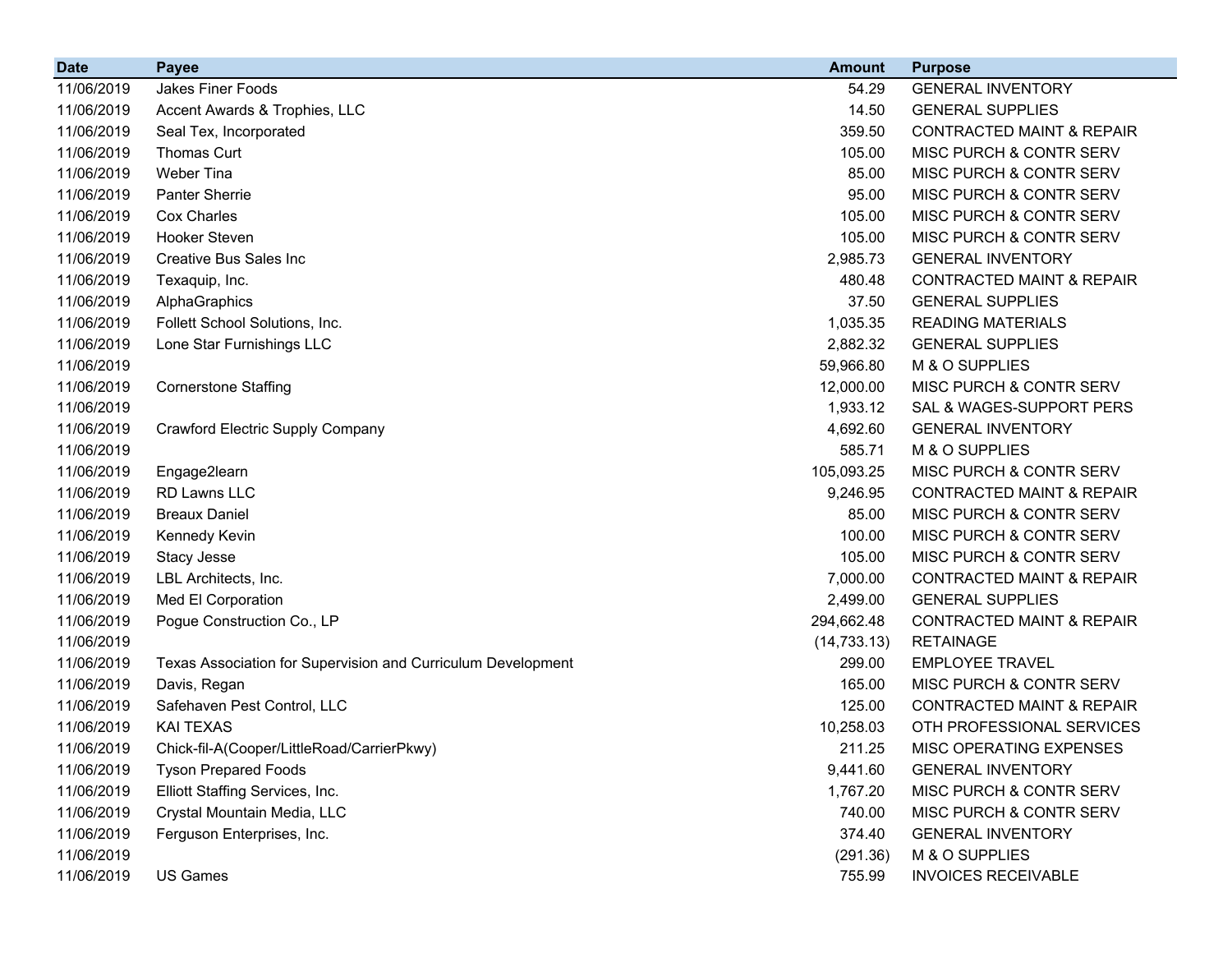| <b>Date</b> | <b>Payee</b>                           | <b>Amount</b>            | <b>Purpose</b>                       |
|-------------|----------------------------------------|--------------------------|--------------------------------------|
| 11/06/2019  | <b>Hill Roger</b>                      | 115.00                   | MISC PURCH & CONTR SERV              |
| 11/06/2019  | Davis LaCedrik                         | 60.00                    | MISC PURCH & CONTR SERV              |
| 11/06/2019  | <b>Hubbard Kera</b>                    | 85.00                    | MISC PURCH & CONTR SERV              |
| 11/06/2019  | <b>Roland Scott</b>                    | 125.00                   | MISC PURCH & CONTR SERV              |
| 11/06/2019  | Watson Chrystal                        | 100.00                   | MISC PURCH & CONTR SERV              |
| 11/06/2019  | Rasberry Shawn                         | 100.00                   | MISC PURCH & CONTR SERV              |
| 11/06/2019  | Walton-Stanley Carl                    | 105.00                   | MISC PURCH & CONTR SERV              |
| 11/06/2019  | <b>Wortham Tracy</b>                   | 310.00                   | MISC PURCH & CONTR SERV              |
| 11/06/2019  | Dean Mariah                            | 185.00                   | MISC PURCH & CONTR SERV              |
| 11/06/2019  | <b>Liberty Paper</b>                   | 44,016.80                | <b>GENERAL INVENTORY</b>             |
| 11/06/2019  | Mathis Lonnie                          | 105.00                   | MISC PURCH & CONTR SERV              |
| 11/06/2019  | Dr Pepper Snapple Group                | 40.00                    | MISC OPERATING EXPENSES              |
| 11/06/2019  | <b>Education Galaxy LLC</b>            | 12,890.00                | <b>GENERAL SUPPLIES</b>              |
| 11/06/2019  | Kleen-Air Filter Service & Sales       | 2,692.08                 | <b>GENERAL INVENTORY</b>             |
| 11/06/2019  | <b>Campbell Paper Company</b>          | 5,889.00                 | <b>GENERAL INVENTORY</b>             |
| 11/06/2019  | Decker Equipment/School Fix            | 293.92                   | <b>GENERAL INVENTORY</b>             |
| 11/06/2019  | Cardinal's Sport Center Incorporated   | 8,090.25                 | ACCOUNTS PAYABLE-ACCRUALS            |
| 11/06/2019  |                                        | $\overline{\phantom{a}}$ | <b>GENERAL SUPPLIES</b>              |
| 11/06/2019  | Summit K12                             | 19,880.00                | MISC PURCH & CONTR SERV              |
| 11/06/2019  | Hydrotemp LLC                          | 1,016.00                 | M & O SUPPLIES                       |
| 11/06/2019  | Lowe's Home Centers, LLC               | 507.49                   | <b>GENERAL SUPPLIES</b>              |
| 11/06/2019  |                                        | 1,056.62                 | M & O SUPPLIES                       |
| 11/06/2019  | Western-BRW Paper Company Incorporated | 5,700.00                 | <b>GENERAL INVENTORY</b>             |
| 11/06/2019  |                                        | 1,381.30                 | <b>GENERAL SUPPLIES</b>              |
| 11/06/2019  | <b>Hotsy Equipment Company</b>         | 1,866.30                 | M & O SUPPLIES                       |
| 11/06/2019  | Minority Authority Uniform LLC         | 5,207.64                 | M & O SUPPLIES                       |
| 11/06/2019  | Promo Solutions                        | 287.00                   | NON-FOOD REQUISITIONS                |
| 11/06/2019  | iPrint Technologies                    | 2,288.00                 | <b>GENERAL SUPPLIES</b>              |
| 11/06/2019  | M-F Athletic/Perform Better            | 49.57                    | <b>GENERAL SUPPLIES</b>              |
| 11/06/2019  | Sysco North Texas                      | 31,624.68                | <b>GENERAL INVENTORY</b>             |
| 11/06/2019  |                                        | 172.50                   | NON-FOOD REQUISITIONS                |
| 11/06/2019  | Gillum Amy                             | 85.00                    | MISC PURCH & CONTR SERV              |
| 11/06/2019  | Flocabulary Inc                        | 2,500.00                 | <b>GENERAL SUPPLIES</b>              |
| 11/06/2019  | <b>ExploreLearning LLC</b>             | 798.00                   | <b>GENERAL SUPPLIES</b>              |
| 11/06/2019  | <b>CableLink Solutions</b>             | 675.00                   | <b>CONTRACTED MAINT &amp; REPAIR</b> |
| 11/06/2019  | DataBank IMX LLC                       | 205.00                   | <b>CONTRACTED MAINT &amp; REPAIR</b> |
| 11/06/2019  | Turnitin, LLC                          | 11,855.00                | <b>GENERAL SUPPLIES</b>              |
| 11/06/2019  | Moore Supply Co                        | 271.36                   | M & O SUPPLIES                       |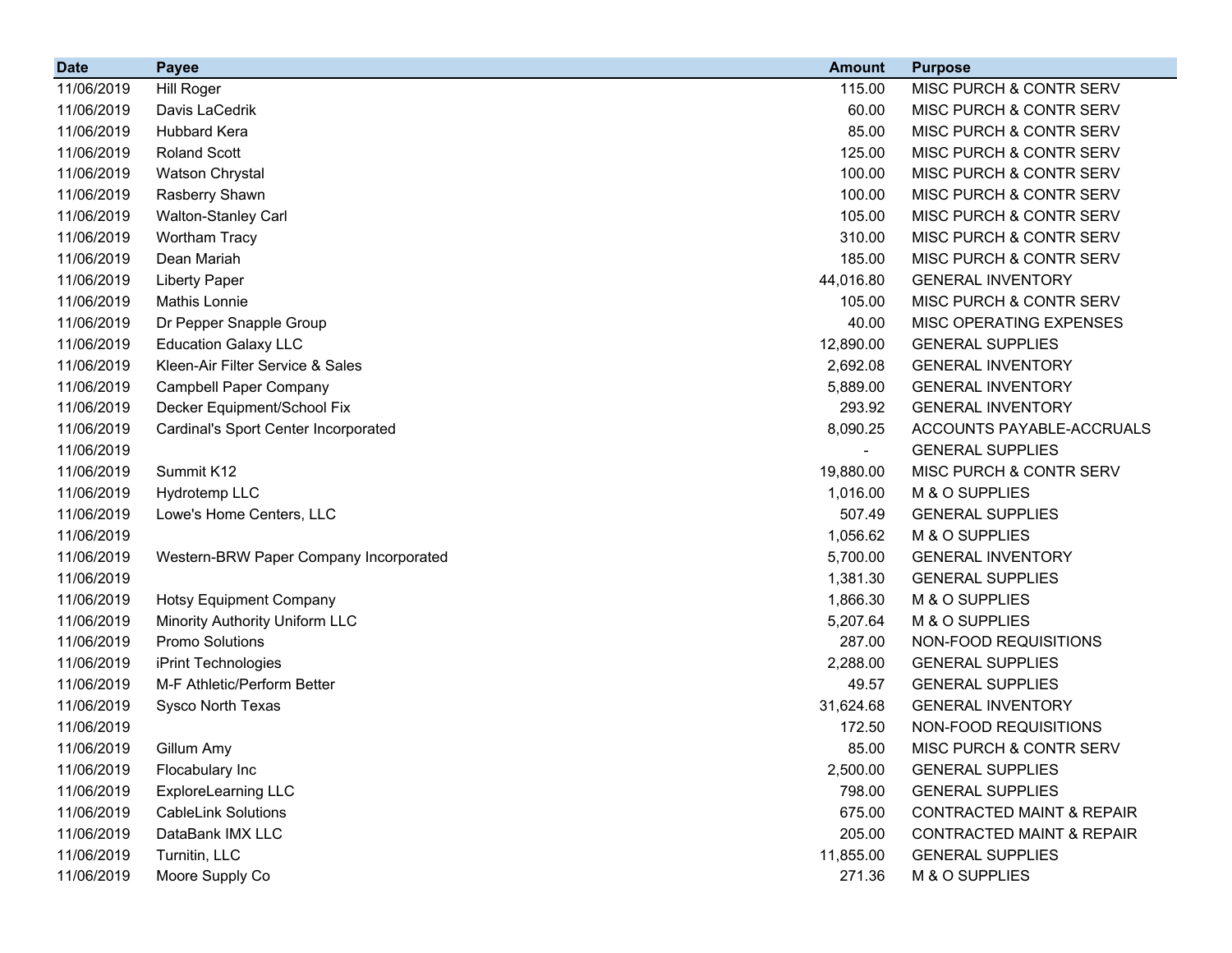| 976.92<br>11/06/2019<br>OTC Brands, Inc<br><b>GENERAL SUPPLIES</b><br>230.26<br>11/06/2019<br><b>INVOICES RECEIVABLE</b><br>996.95<br>11/06/2019<br>Mighty Auto Parts of DFW<br><b>GENERAL INVENTORY</b><br>11/06/2019<br>CICI's Pizza #99 @ Little Road & I-20<br>260.00<br>MISC OPERATING EXPENSES<br>AssetGenie Inc<br>11/06/2019<br>3,760.00<br><b>GENERAL SUPPLIES</b><br><b>INVOICES RECEIVABLE</b><br>11/06/2019<br><b>Monogramming Mammas</b><br>312.50<br>Dallas Organ Service<br>348.96<br><b>INVOICES RECEIVABLE</b><br>11/06/2019<br>11/06/2019<br><b>Lincoln Electric Company</b><br>6,000.00<br><b>GENERAL SUPPLIES</b><br>11/06/2019<br>Mavich LLC<br>3,275.58<br><b>GENERAL INVENTORY</b><br>10.70<br>11/06/2019<br>M & O SUPPLIES<br>11/06/2019<br><b>C&amp;S Trailers</b><br>5,425.00<br><b>FURN &amp; EQUIP &gt; \$5,000</b><br>93.44<br>11/06/2019<br>M & O SUPPLIES<br>1,496.34<br>11/06/2019<br>Clever Items LLC<br><b>GENERAL SUPPLIES</b><br>500.68<br>11/06/2019<br><b>GENERAL INVENTORY</b><br>Nasco<br>6,408.15<br><b>GENERAL SUPPLIES</b><br>11/06/2019<br>229.77<br>11/06/2019<br><b>INVOICES RECEIVABLE</b><br>2,125.00<br>11/06/2019<br><b>One Source Construction</b><br><b>CONTRACTED MAINT &amp; REPAIR</b><br>11/06/2019<br>Learning A-Z LLC<br>12,582.46<br><b>GENERAL SUPPLIES</b><br><b>Bunster Shawn</b><br>440.00<br>MISC PURCH & CONTR SERV<br>11/06/2019<br>11/06/2019<br>J R Downes Company<br>8,965.00<br><b>CONTRACTED MAINT &amp; REPAIR</b><br><b>Gordon Food Service</b><br>224.76<br>11/06/2019<br><b>GENERAL INVENTORY</b><br>MP2 Energy Texas LLC<br>11/06/2019<br>21,004.22<br><b>WATER</b><br>MISC OPERATING EXPENSES<br>11/06/2019<br>Arlington ISD Dan Dipert Career + Technical Center<br>300.00<br>11/06/2019<br>Gilbert May Inc dba Phillips/May Corporation<br>7,325.00<br><b>CONTRACTED MAINT &amp; REPAIR</b><br>11/06/2019<br>(366.25)<br><b>RETAINAGE</b><br>Sonova USA Inc.<br>11/06/2019<br>31,044.30<br><b>GENERAL SUPPLIES</b><br><b>INVOICES RECEIVABLE</b><br>11/06/2019<br>Arlington Music Enrichment Program<br>72.00<br>11/06/2019<br>Advanced Blending, Inc. DBA Last Group Enterprises Inc.<br>16,794.20<br><b>GENERAL INVENTORY</b><br>615.25<br>11/06/2019<br>Perkins+Will, Inc.<br>OTH PROFESSIONAL SERVICES<br>11/06/2019<br>Chu, Brian Wenyi<br>412.50<br>MISC PURCH & CONTR SERV<br>11/06/2019<br>Price Right Professional Landscaping & Tree Service LLC<br>13,200.00<br><b>CONTRACTED MAINT &amp; REPAIR</b><br>11/06/2019<br>Staples Inc/Staples Business Advantage<br>694.51<br>ACCOUNTS PAYABLE-ACCRUALS<br>11/06/2019<br>1,254.88<br><b>GENERAL SUPPLIES</b><br>591.49<br>11/06/2019<br>M & O SUPPLIES<br>11/06/2019<br>1,001.50<br>OTH PROFESSIONAL SERVICES<br>E Logic<br>11/06/2019<br>E Logic<br>2,879.45<br>OTH PROFESSIONAL SERVICES<br>11/06/2019<br>5,206.31<br>OTH PROFESSIONAL SERVICES<br>E Logic | <b>Date</b> | <b>Payee</b> | <b>Amount</b> | <b>Purpose</b> |
|----------------------------------------------------------------------------------------------------------------------------------------------------------------------------------------------------------------------------------------------------------------------------------------------------------------------------------------------------------------------------------------------------------------------------------------------------------------------------------------------------------------------------------------------------------------------------------------------------------------------------------------------------------------------------------------------------------------------------------------------------------------------------------------------------------------------------------------------------------------------------------------------------------------------------------------------------------------------------------------------------------------------------------------------------------------------------------------------------------------------------------------------------------------------------------------------------------------------------------------------------------------------------------------------------------------------------------------------------------------------------------------------------------------------------------------------------------------------------------------------------------------------------------------------------------------------------------------------------------------------------------------------------------------------------------------------------------------------------------------------------------------------------------------------------------------------------------------------------------------------------------------------------------------------------------------------------------------------------------------------------------------------------------------------------------------------------------------------------------------------------------------------------------------------------------------------------------------------------------------------------------------------------------------------------------------------------------------------------------------------------------------------------------------------------------------------------------------------------------------------------------------------------------------------------------------------------------------------------------------------------------------------------------------------------------------------------------------------------------------------------------------------------------------------------------------------------------------------------------------------------------------------------|-------------|--------------|---------------|----------------|
|                                                                                                                                                                                                                                                                                                                                                                                                                                                                                                                                                                                                                                                                                                                                                                                                                                                                                                                                                                                                                                                                                                                                                                                                                                                                                                                                                                                                                                                                                                                                                                                                                                                                                                                                                                                                                                                                                                                                                                                                                                                                                                                                                                                                                                                                                                                                                                                                                                                                                                                                                                                                                                                                                                                                                                                                                                                                                                    |             |              |               |                |
|                                                                                                                                                                                                                                                                                                                                                                                                                                                                                                                                                                                                                                                                                                                                                                                                                                                                                                                                                                                                                                                                                                                                                                                                                                                                                                                                                                                                                                                                                                                                                                                                                                                                                                                                                                                                                                                                                                                                                                                                                                                                                                                                                                                                                                                                                                                                                                                                                                                                                                                                                                                                                                                                                                                                                                                                                                                                                                    |             |              |               |                |
|                                                                                                                                                                                                                                                                                                                                                                                                                                                                                                                                                                                                                                                                                                                                                                                                                                                                                                                                                                                                                                                                                                                                                                                                                                                                                                                                                                                                                                                                                                                                                                                                                                                                                                                                                                                                                                                                                                                                                                                                                                                                                                                                                                                                                                                                                                                                                                                                                                                                                                                                                                                                                                                                                                                                                                                                                                                                                                    |             |              |               |                |
|                                                                                                                                                                                                                                                                                                                                                                                                                                                                                                                                                                                                                                                                                                                                                                                                                                                                                                                                                                                                                                                                                                                                                                                                                                                                                                                                                                                                                                                                                                                                                                                                                                                                                                                                                                                                                                                                                                                                                                                                                                                                                                                                                                                                                                                                                                                                                                                                                                                                                                                                                                                                                                                                                                                                                                                                                                                                                                    |             |              |               |                |
|                                                                                                                                                                                                                                                                                                                                                                                                                                                                                                                                                                                                                                                                                                                                                                                                                                                                                                                                                                                                                                                                                                                                                                                                                                                                                                                                                                                                                                                                                                                                                                                                                                                                                                                                                                                                                                                                                                                                                                                                                                                                                                                                                                                                                                                                                                                                                                                                                                                                                                                                                                                                                                                                                                                                                                                                                                                                                                    |             |              |               |                |
|                                                                                                                                                                                                                                                                                                                                                                                                                                                                                                                                                                                                                                                                                                                                                                                                                                                                                                                                                                                                                                                                                                                                                                                                                                                                                                                                                                                                                                                                                                                                                                                                                                                                                                                                                                                                                                                                                                                                                                                                                                                                                                                                                                                                                                                                                                                                                                                                                                                                                                                                                                                                                                                                                                                                                                                                                                                                                                    |             |              |               |                |
|                                                                                                                                                                                                                                                                                                                                                                                                                                                                                                                                                                                                                                                                                                                                                                                                                                                                                                                                                                                                                                                                                                                                                                                                                                                                                                                                                                                                                                                                                                                                                                                                                                                                                                                                                                                                                                                                                                                                                                                                                                                                                                                                                                                                                                                                                                                                                                                                                                                                                                                                                                                                                                                                                                                                                                                                                                                                                                    |             |              |               |                |
|                                                                                                                                                                                                                                                                                                                                                                                                                                                                                                                                                                                                                                                                                                                                                                                                                                                                                                                                                                                                                                                                                                                                                                                                                                                                                                                                                                                                                                                                                                                                                                                                                                                                                                                                                                                                                                                                                                                                                                                                                                                                                                                                                                                                                                                                                                                                                                                                                                                                                                                                                                                                                                                                                                                                                                                                                                                                                                    |             |              |               |                |
|                                                                                                                                                                                                                                                                                                                                                                                                                                                                                                                                                                                                                                                                                                                                                                                                                                                                                                                                                                                                                                                                                                                                                                                                                                                                                                                                                                                                                                                                                                                                                                                                                                                                                                                                                                                                                                                                                                                                                                                                                                                                                                                                                                                                                                                                                                                                                                                                                                                                                                                                                                                                                                                                                                                                                                                                                                                                                                    |             |              |               |                |
|                                                                                                                                                                                                                                                                                                                                                                                                                                                                                                                                                                                                                                                                                                                                                                                                                                                                                                                                                                                                                                                                                                                                                                                                                                                                                                                                                                                                                                                                                                                                                                                                                                                                                                                                                                                                                                                                                                                                                                                                                                                                                                                                                                                                                                                                                                                                                                                                                                                                                                                                                                                                                                                                                                                                                                                                                                                                                                    |             |              |               |                |
|                                                                                                                                                                                                                                                                                                                                                                                                                                                                                                                                                                                                                                                                                                                                                                                                                                                                                                                                                                                                                                                                                                                                                                                                                                                                                                                                                                                                                                                                                                                                                                                                                                                                                                                                                                                                                                                                                                                                                                                                                                                                                                                                                                                                                                                                                                                                                                                                                                                                                                                                                                                                                                                                                                                                                                                                                                                                                                    |             |              |               |                |
|                                                                                                                                                                                                                                                                                                                                                                                                                                                                                                                                                                                                                                                                                                                                                                                                                                                                                                                                                                                                                                                                                                                                                                                                                                                                                                                                                                                                                                                                                                                                                                                                                                                                                                                                                                                                                                                                                                                                                                                                                                                                                                                                                                                                                                                                                                                                                                                                                                                                                                                                                                                                                                                                                                                                                                                                                                                                                                    |             |              |               |                |
|                                                                                                                                                                                                                                                                                                                                                                                                                                                                                                                                                                                                                                                                                                                                                                                                                                                                                                                                                                                                                                                                                                                                                                                                                                                                                                                                                                                                                                                                                                                                                                                                                                                                                                                                                                                                                                                                                                                                                                                                                                                                                                                                                                                                                                                                                                                                                                                                                                                                                                                                                                                                                                                                                                                                                                                                                                                                                                    |             |              |               |                |
|                                                                                                                                                                                                                                                                                                                                                                                                                                                                                                                                                                                                                                                                                                                                                                                                                                                                                                                                                                                                                                                                                                                                                                                                                                                                                                                                                                                                                                                                                                                                                                                                                                                                                                                                                                                                                                                                                                                                                                                                                                                                                                                                                                                                                                                                                                                                                                                                                                                                                                                                                                                                                                                                                                                                                                                                                                                                                                    |             |              |               |                |
|                                                                                                                                                                                                                                                                                                                                                                                                                                                                                                                                                                                                                                                                                                                                                                                                                                                                                                                                                                                                                                                                                                                                                                                                                                                                                                                                                                                                                                                                                                                                                                                                                                                                                                                                                                                                                                                                                                                                                                                                                                                                                                                                                                                                                                                                                                                                                                                                                                                                                                                                                                                                                                                                                                                                                                                                                                                                                                    |             |              |               |                |
|                                                                                                                                                                                                                                                                                                                                                                                                                                                                                                                                                                                                                                                                                                                                                                                                                                                                                                                                                                                                                                                                                                                                                                                                                                                                                                                                                                                                                                                                                                                                                                                                                                                                                                                                                                                                                                                                                                                                                                                                                                                                                                                                                                                                                                                                                                                                                                                                                                                                                                                                                                                                                                                                                                                                                                                                                                                                                                    |             |              |               |                |
|                                                                                                                                                                                                                                                                                                                                                                                                                                                                                                                                                                                                                                                                                                                                                                                                                                                                                                                                                                                                                                                                                                                                                                                                                                                                                                                                                                                                                                                                                                                                                                                                                                                                                                                                                                                                                                                                                                                                                                                                                                                                                                                                                                                                                                                                                                                                                                                                                                                                                                                                                                                                                                                                                                                                                                                                                                                                                                    |             |              |               |                |
|                                                                                                                                                                                                                                                                                                                                                                                                                                                                                                                                                                                                                                                                                                                                                                                                                                                                                                                                                                                                                                                                                                                                                                                                                                                                                                                                                                                                                                                                                                                                                                                                                                                                                                                                                                                                                                                                                                                                                                                                                                                                                                                                                                                                                                                                                                                                                                                                                                                                                                                                                                                                                                                                                                                                                                                                                                                                                                    |             |              |               |                |
|                                                                                                                                                                                                                                                                                                                                                                                                                                                                                                                                                                                                                                                                                                                                                                                                                                                                                                                                                                                                                                                                                                                                                                                                                                                                                                                                                                                                                                                                                                                                                                                                                                                                                                                                                                                                                                                                                                                                                                                                                                                                                                                                                                                                                                                                                                                                                                                                                                                                                                                                                                                                                                                                                                                                                                                                                                                                                                    |             |              |               |                |
|                                                                                                                                                                                                                                                                                                                                                                                                                                                                                                                                                                                                                                                                                                                                                                                                                                                                                                                                                                                                                                                                                                                                                                                                                                                                                                                                                                                                                                                                                                                                                                                                                                                                                                                                                                                                                                                                                                                                                                                                                                                                                                                                                                                                                                                                                                                                                                                                                                                                                                                                                                                                                                                                                                                                                                                                                                                                                                    |             |              |               |                |
|                                                                                                                                                                                                                                                                                                                                                                                                                                                                                                                                                                                                                                                                                                                                                                                                                                                                                                                                                                                                                                                                                                                                                                                                                                                                                                                                                                                                                                                                                                                                                                                                                                                                                                                                                                                                                                                                                                                                                                                                                                                                                                                                                                                                                                                                                                                                                                                                                                                                                                                                                                                                                                                                                                                                                                                                                                                                                                    |             |              |               |                |
|                                                                                                                                                                                                                                                                                                                                                                                                                                                                                                                                                                                                                                                                                                                                                                                                                                                                                                                                                                                                                                                                                                                                                                                                                                                                                                                                                                                                                                                                                                                                                                                                                                                                                                                                                                                                                                                                                                                                                                                                                                                                                                                                                                                                                                                                                                                                                                                                                                                                                                                                                                                                                                                                                                                                                                                                                                                                                                    |             |              |               |                |
|                                                                                                                                                                                                                                                                                                                                                                                                                                                                                                                                                                                                                                                                                                                                                                                                                                                                                                                                                                                                                                                                                                                                                                                                                                                                                                                                                                                                                                                                                                                                                                                                                                                                                                                                                                                                                                                                                                                                                                                                                                                                                                                                                                                                                                                                                                                                                                                                                                                                                                                                                                                                                                                                                                                                                                                                                                                                                                    |             |              |               |                |
|                                                                                                                                                                                                                                                                                                                                                                                                                                                                                                                                                                                                                                                                                                                                                                                                                                                                                                                                                                                                                                                                                                                                                                                                                                                                                                                                                                                                                                                                                                                                                                                                                                                                                                                                                                                                                                                                                                                                                                                                                                                                                                                                                                                                                                                                                                                                                                                                                                                                                                                                                                                                                                                                                                                                                                                                                                                                                                    |             |              |               |                |
|                                                                                                                                                                                                                                                                                                                                                                                                                                                                                                                                                                                                                                                                                                                                                                                                                                                                                                                                                                                                                                                                                                                                                                                                                                                                                                                                                                                                                                                                                                                                                                                                                                                                                                                                                                                                                                                                                                                                                                                                                                                                                                                                                                                                                                                                                                                                                                                                                                                                                                                                                                                                                                                                                                                                                                                                                                                                                                    |             |              |               |                |
|                                                                                                                                                                                                                                                                                                                                                                                                                                                                                                                                                                                                                                                                                                                                                                                                                                                                                                                                                                                                                                                                                                                                                                                                                                                                                                                                                                                                                                                                                                                                                                                                                                                                                                                                                                                                                                                                                                                                                                                                                                                                                                                                                                                                                                                                                                                                                                                                                                                                                                                                                                                                                                                                                                                                                                                                                                                                                                    |             |              |               |                |
|                                                                                                                                                                                                                                                                                                                                                                                                                                                                                                                                                                                                                                                                                                                                                                                                                                                                                                                                                                                                                                                                                                                                                                                                                                                                                                                                                                                                                                                                                                                                                                                                                                                                                                                                                                                                                                                                                                                                                                                                                                                                                                                                                                                                                                                                                                                                                                                                                                                                                                                                                                                                                                                                                                                                                                                                                                                                                                    |             |              |               |                |
|                                                                                                                                                                                                                                                                                                                                                                                                                                                                                                                                                                                                                                                                                                                                                                                                                                                                                                                                                                                                                                                                                                                                                                                                                                                                                                                                                                                                                                                                                                                                                                                                                                                                                                                                                                                                                                                                                                                                                                                                                                                                                                                                                                                                                                                                                                                                                                                                                                                                                                                                                                                                                                                                                                                                                                                                                                                                                                    |             |              |               |                |
|                                                                                                                                                                                                                                                                                                                                                                                                                                                                                                                                                                                                                                                                                                                                                                                                                                                                                                                                                                                                                                                                                                                                                                                                                                                                                                                                                                                                                                                                                                                                                                                                                                                                                                                                                                                                                                                                                                                                                                                                                                                                                                                                                                                                                                                                                                                                                                                                                                                                                                                                                                                                                                                                                                                                                                                                                                                                                                    |             |              |               |                |
|                                                                                                                                                                                                                                                                                                                                                                                                                                                                                                                                                                                                                                                                                                                                                                                                                                                                                                                                                                                                                                                                                                                                                                                                                                                                                                                                                                                                                                                                                                                                                                                                                                                                                                                                                                                                                                                                                                                                                                                                                                                                                                                                                                                                                                                                                                                                                                                                                                                                                                                                                                                                                                                                                                                                                                                                                                                                                                    |             |              |               |                |
|                                                                                                                                                                                                                                                                                                                                                                                                                                                                                                                                                                                                                                                                                                                                                                                                                                                                                                                                                                                                                                                                                                                                                                                                                                                                                                                                                                                                                                                                                                                                                                                                                                                                                                                                                                                                                                                                                                                                                                                                                                                                                                                                                                                                                                                                                                                                                                                                                                                                                                                                                                                                                                                                                                                                                                                                                                                                                                    |             |              |               |                |
|                                                                                                                                                                                                                                                                                                                                                                                                                                                                                                                                                                                                                                                                                                                                                                                                                                                                                                                                                                                                                                                                                                                                                                                                                                                                                                                                                                                                                                                                                                                                                                                                                                                                                                                                                                                                                                                                                                                                                                                                                                                                                                                                                                                                                                                                                                                                                                                                                                                                                                                                                                                                                                                                                                                                                                                                                                                                                                    |             |              |               |                |
|                                                                                                                                                                                                                                                                                                                                                                                                                                                                                                                                                                                                                                                                                                                                                                                                                                                                                                                                                                                                                                                                                                                                                                                                                                                                                                                                                                                                                                                                                                                                                                                                                                                                                                                                                                                                                                                                                                                                                                                                                                                                                                                                                                                                                                                                                                                                                                                                                                                                                                                                                                                                                                                                                                                                                                                                                                                                                                    |             |              |               |                |
|                                                                                                                                                                                                                                                                                                                                                                                                                                                                                                                                                                                                                                                                                                                                                                                                                                                                                                                                                                                                                                                                                                                                                                                                                                                                                                                                                                                                                                                                                                                                                                                                                                                                                                                                                                                                                                                                                                                                                                                                                                                                                                                                                                                                                                                                                                                                                                                                                                                                                                                                                                                                                                                                                                                                                                                                                                                                                                    |             |              |               |                |
|                                                                                                                                                                                                                                                                                                                                                                                                                                                                                                                                                                                                                                                                                                                                                                                                                                                                                                                                                                                                                                                                                                                                                                                                                                                                                                                                                                                                                                                                                                                                                                                                                                                                                                                                                                                                                                                                                                                                                                                                                                                                                                                                                                                                                                                                                                                                                                                                                                                                                                                                                                                                                                                                                                                                                                                                                                                                                                    |             |              |               |                |
|                                                                                                                                                                                                                                                                                                                                                                                                                                                                                                                                                                                                                                                                                                                                                                                                                                                                                                                                                                                                                                                                                                                                                                                                                                                                                                                                                                                                                                                                                                                                                                                                                                                                                                                                                                                                                                                                                                                                                                                                                                                                                                                                                                                                                                                                                                                                                                                                                                                                                                                                                                                                                                                                                                                                                                                                                                                                                                    |             |              |               |                |
|                                                                                                                                                                                                                                                                                                                                                                                                                                                                                                                                                                                                                                                                                                                                                                                                                                                                                                                                                                                                                                                                                                                                                                                                                                                                                                                                                                                                                                                                                                                                                                                                                                                                                                                                                                                                                                                                                                                                                                                                                                                                                                                                                                                                                                                                                                                                                                                                                                                                                                                                                                                                                                                                                                                                                                                                                                                                                                    |             |              |               |                |
| 8,464.34<br>11/06/2019<br>OTH PROFESSIONAL SERVICES<br>E Logic                                                                                                                                                                                                                                                                                                                                                                                                                                                                                                                                                                                                                                                                                                                                                                                                                                                                                                                                                                                                                                                                                                                                                                                                                                                                                                                                                                                                                                                                                                                                                                                                                                                                                                                                                                                                                                                                                                                                                                                                                                                                                                                                                                                                                                                                                                                                                                                                                                                                                                                                                                                                                                                                                                                                                                                                                                     |             |              |               |                |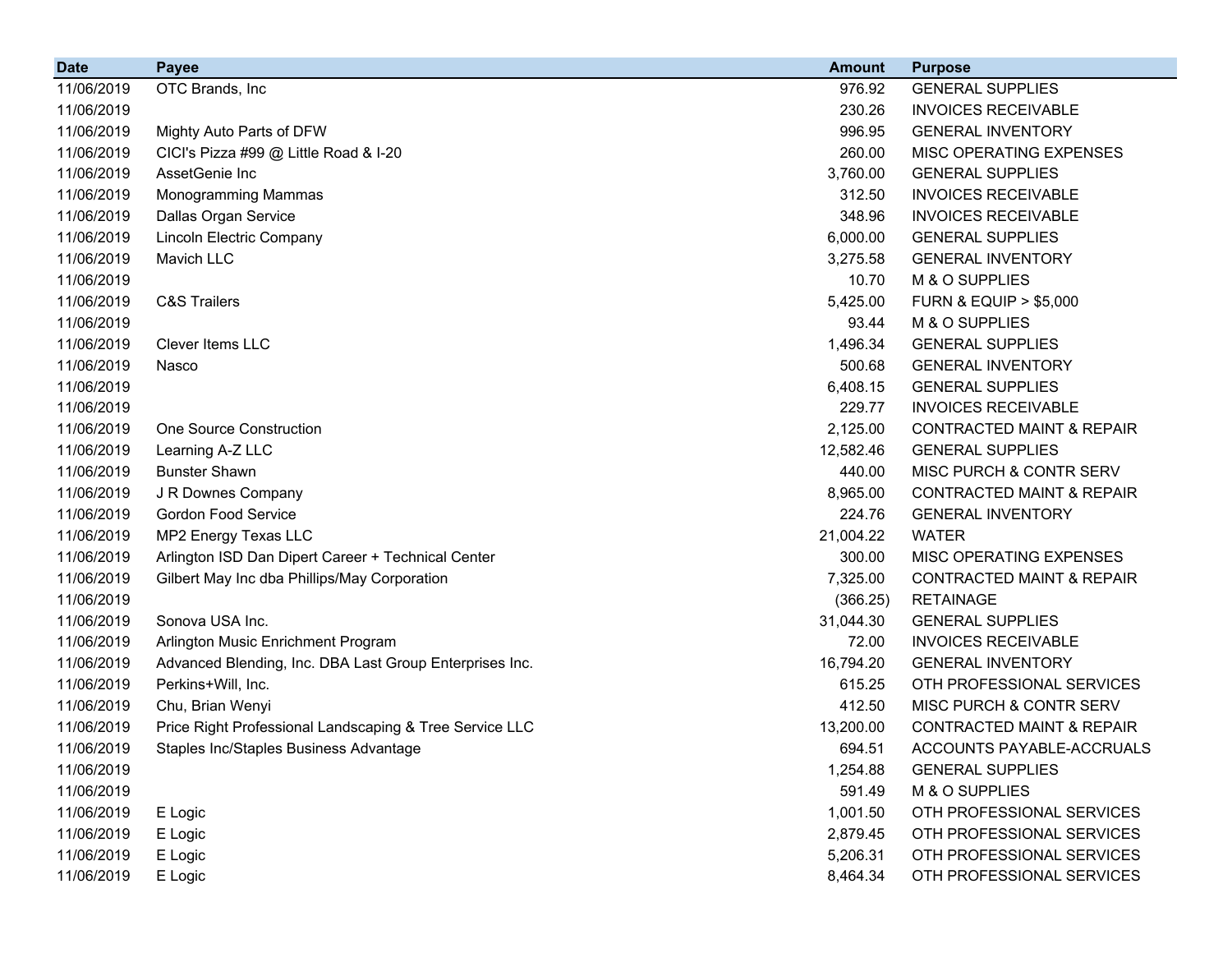| <b>Date</b> | <b>Payee</b>                          | <b>Amount</b> | <b>Purpose</b>                       |
|-------------|---------------------------------------|---------------|--------------------------------------|
| 11/06/2019  | E Logic                               | 8,286.77      | <b>CONTRACTED MAINT &amp; REPAIR</b> |
| 11/06/2019  |                                       | 23,570.32     | OTH PROFESSIONAL SERVICES            |
| 11/06/2019  | E Logic                               | 1,908.60      | OTH PROFESSIONAL SERVICES            |
| 11/06/2019  | E Logic                               | 4,437.23      | OTH PROFESSIONAL SERVICES            |
| 11/06/2019  | E Logic                               | 912.60        | OTH PROFESSIONAL SERVICES            |
| 11/06/2019  | E Logic                               | 2,979.25      | OTH PROFESSIONAL SERVICES            |
| 11/06/2019  | <b>Arlington Strings</b>              | 29.44         | <b>GENERAL SUPPLIES</b>              |
| 11/06/2019  | <b>Frontline Education</b>            | 3,000.00      | MISC PURCH & CONTR SERV              |
| 11/06/2019  | Frog Street Press LLC                 | 4,674.96      | <b>GENERAL SUPPLIES</b>              |
| 11/06/2019  | Rhoades Debra                         | 115.00        | MISC PURCH & CONTR SERV              |
| 11/06/2019  | <b>Benson Anthony</b>                 | 65.00         | MISC PURCH & CONTR SERV              |
| 11/06/2019  | <b>Hinson David</b>                   | 65.00         | MISC PURCH & CONTR SERV              |
| 11/06/2019  | <b>Banks James</b>                    | 210.00        | MISC PURCH & CONTR SERV              |
| 11/06/2019  | <b>Trotter Michael</b>                | 65.00         | MISC PURCH & CONTR SERV              |
| 11/06/2019  | <b>Clark Ramaie</b>                   | 125.00        | MISC PURCH & CONTR SERV              |
| 11/06/2019  | <b>Hillcrest Cleaners</b>             | 360.00        | MISC PURCH & CONTR SERV              |
| 11/06/2019  | <b>Bettis Aljay III</b>               | 85.00         | MISC PURCH & CONTR SERV              |
| 11/06/2019  | Givens Elmer Ray                      | 100.00        | MISC PURCH & CONTR SERV              |
| 11/06/2019  | <b>Lankford Travis</b>                | 105.00        | MISC PURCH & CONTR SERV              |
| 11/06/2019  | Perry Carla                           | 275.00        | MISC PURCH & CONTR SERV              |
| 11/06/2019  | Bowens Johniffer                      | 100.00        | MISC PURCH & CONTR SERV              |
| 11/06/2019  | Venable James                         | 190.00        | MISC PURCH & CONTR SERV              |
| 11/06/2019  | <b>Taylor Smith Consulting LLC</b>    | 6,030.78      | MISC PURCH & CONTR SERV              |
| 11/06/2019  | Kincheloe Cynthia                     | 310.00        | MISC PURCH & CONTR SERV              |
| 11/06/2019  | Coleman Samuel                        | 65.00         | MISC PURCH & CONTR SERV              |
| 11/06/2019  | <b>Brice Brandon</b>                  | 100.00        | MISC PURCH & CONTR SERV              |
| 11/06/2019  | McLain Rod                            | 100.00        | MISC PURCH & CONTR SERV              |
| 11/06/2019  | Nolting Ryan                          | 100.00        | MISC PURCH & CONTR SERV              |
| 11/06/2019  | Hendryx Tim                           | 105.00        | MISC PURCH & CONTR SERV              |
| 11/06/2019  | Wright Express FSC                    | 35,553.22     | ACCOUNTS PAYABLE-ACCRUALS            |
| 11/06/2019  | Parks Joseph                          | 65.00         | MISC PURCH & CONTR SERV              |
| 11/06/2019  | <b>Richter Adam</b>                   | 100.00        | MISC PURCH & CONTR SERV              |
| 11/06/2019  | <b>Oriental Building Services Inc</b> | 4,981.12      | <b>CONTRACTED MAINT &amp; REPAIR</b> |
| 11/06/2019  | <b>Burnett Scott</b>                  | 437.25        | MISC PURCH & CONTR SERV              |
| 11/06/2019  | <b>Borden Dairy Company</b>           | 64,219.63     | <b>FOOD</b>                          |
| 11/06/2019  | Ogunbameru Courage                    | 325.00        | MISC PURCH & CONTR SERV              |
| 11/06/2019  | <b>RMA Toll Processing</b>            | 3.31          | MISC OPERATING EXPENSES              |
| 11/06/2019  | Vintage King Audio Inc                | 837.92        | <b>GENERAL SUPPLIES</b>              |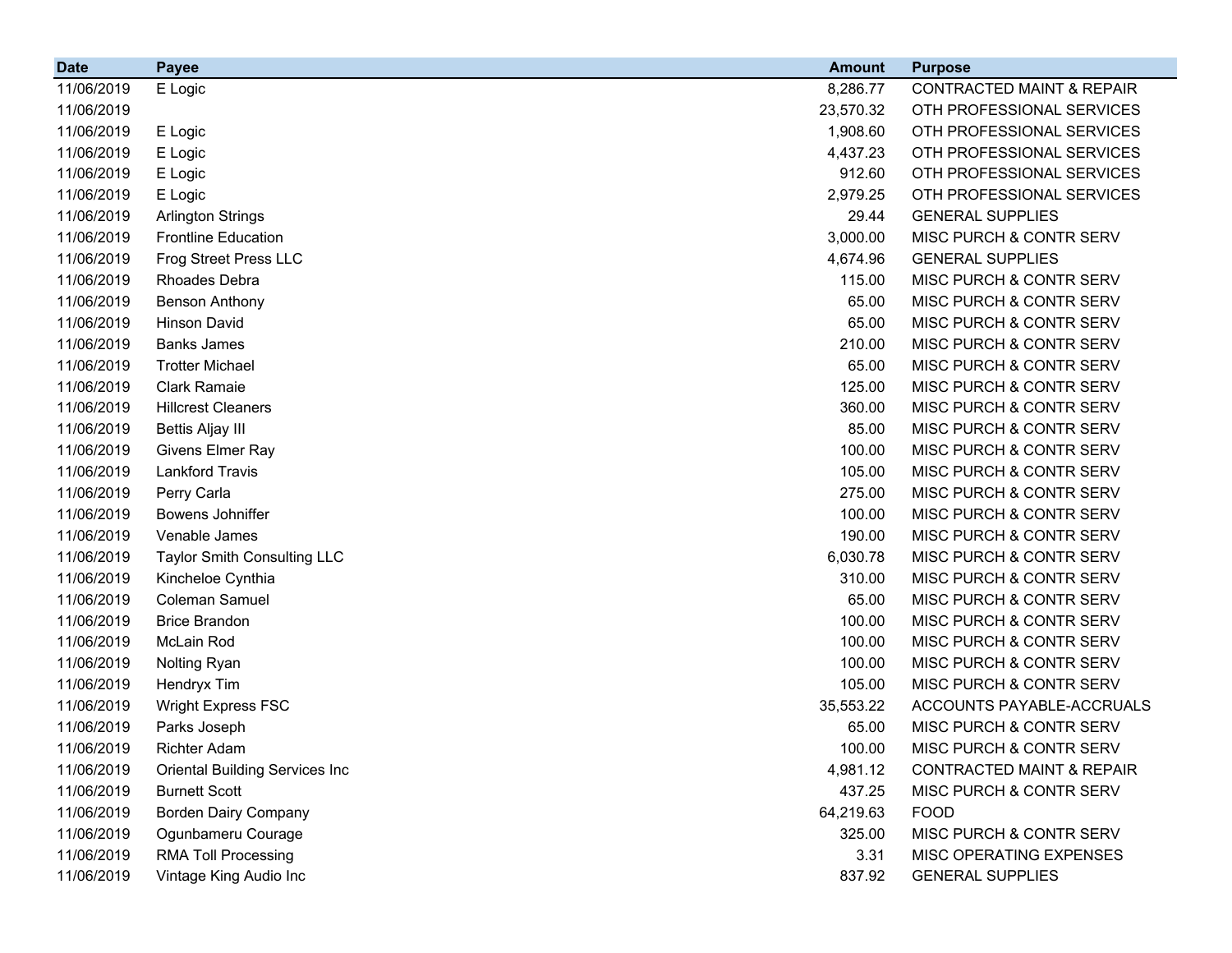| <b>Date</b> | <b>Payee</b>                                                                      | <b>Amount</b> | <b>Purpose</b>                       |
|-------------|-----------------------------------------------------------------------------------|---------------|--------------------------------------|
| 11/06/2019  | Ahmed Rivera Campos                                                               | 400.00        | MISC PURCH & CONTR SERV              |
| 11/06/2019  | Marathon Staffing Group Inc                                                       | 15,335.51     | MISC PURCH & CONTR SERV              |
| 11/06/2019  | Tri-Lam Roofing & Waterproofing Inc                                               | 203,500.00    | <b>CONTRACTED MAINT &amp; REPAIR</b> |
| 11/06/2019  |                                                                                   | (10, 175.00)  | <b>RETAINAGE</b>                     |
| 11/06/2019  | <b>Cortes Michael</b>                                                             | 247.50        | <b>MISC PURCH &amp; CONTR SERV</b>   |
| 11/06/2019  | <b>Bake Crafters Food Company</b>                                                 | 10,019.28     | <b>GENERAL INVENTORY</b>             |
| 11/06/2019  | <b>Williams April</b>                                                             | 105.00        | MISC PURCH & CONTR SERV              |
| 11/06/2019  | Kornegay Jermaine                                                                 | 65.00         | MISC PURCH & CONTR SERV              |
| 11/06/2019  | Carter Alphonso                                                                   | 65.00         | MISC PURCH & CONTR SERV              |
| 11/06/2019  | <b>Funches Christopher</b>                                                        | 60.00         | MISC PURCH & CONTR SERV              |
| 11/06/2019  | <b>Sievers Chris</b>                                                              | 65.00         | MISC PURCH & CONTR SERV              |
| 11/06/2019  | <b>Sievers Chris</b>                                                              | 210.00        | MISC PURCH & CONTR SERV              |
| 11/06/2019  | Haile James                                                                       | 100.00        | MISC PURCH & CONTR SERV              |
| 11/06/2019  | King Jim                                                                          | 65.00         | <b>MISC PURCH &amp; CONTR SERV</b>   |
| 11/06/2019  | <b>Woods Charles</b>                                                              | 275.00        | MISC PURCH & CONTR SERV              |
| 11/06/2019  | Fincher Eli A                                                                     | 125.00        | MISC PURCH & CONTR SERV              |
| 11/06/2019  | <b>Flores Arabella</b>                                                            | 85.00         | MISC PURCH & CONTR SERV              |
| 11/06/2019  | Weston Malcolm Sr                                                                 | 200.00        | MISC PURCH & CONTR SERV              |
| 11/06/2019  | Smith Tyler                                                                       | 125.00        | MISC PURCH & CONTR SERV              |
| 11/06/2019  | Druzanovic Haris                                                                  | 125.00        | MISC PURCH & CONTR SERV              |
| 11/06/2019  | Lopez Robert                                                                      | 60.00         | MISC PURCH & CONTR SERV              |
| 11/06/2019  | Goodpasture Ron                                                                   | 85.00         | MISC PURCH & CONTR SERV              |
| 11/06/2019  | Lexia Learning Systems LLC                                                        | 2,800.00      | <b>READING MATERIALS</b>             |
| 11/06/2019  | Tiwuana Askey                                                                     | 100.00        | MISC PURCH & CONTR SERV              |
| 11/06/2019  | <b>Brown Tiffany</b>                                                              | 85.00         | MISC PURCH & CONTR SERV              |
| 11/06/2019  | Pointer Amber                                                                     | 150.00        | MISC PURCH & CONTR SERV              |
| 11/06/2019  | Andrew Ankney                                                                     | 60.00         | MISC PURCH & CONTR SERV              |
| 11/06/2019  | Texas Regional Association for Teachers of English Speakers of Other Languages (T | 590.00        | <b>EMPLOYEE TRAVEL</b>               |
| 11/06/2019  | Ainsworth-Keehn Kay                                                               | 275.00        | MISC PURCH & CONTR SERV              |
| 11/06/2019  | <b>Battle Caitlin</b>                                                             | 85.00         | MISC PURCH & CONTR SERV              |
| 11/06/2019  | Libbers Timlan J                                                                  | 85.00         | MISC PURCH & CONTR SERV              |
| 11/06/2019  | Fernandez II, Anthony                                                             | 192.50        | MISC PURCH & CONTR SERV              |
| 11/06/2019  | <b>Stanley Willard</b>                                                            | 120.00        | MISC PURCH & CONTR SERV              |
| 11/06/2019  | Sellers Willie                                                                    | 100.00        | MISC PURCH & CONTR SERV              |
| 11/06/2019  | Artistic The Flower Market LLC                                                    | 73.80         | <b>INVOICES RECEIVABLE</b>           |
| 11/06/2019  | <b>Lonestar Action Sports</b>                                                     | 800.00        | <b>INVOICES RECEIVABLE</b>           |
| 11/06/2019  | <b>Boughton Richard</b>                                                           | 60.00         | MISC PURCH & CONTR SERV              |
| 11/06/2019  | <b>Bialk Evan</b>                                                                 | 160.00        | MISC PURCH & CONTR SERV              |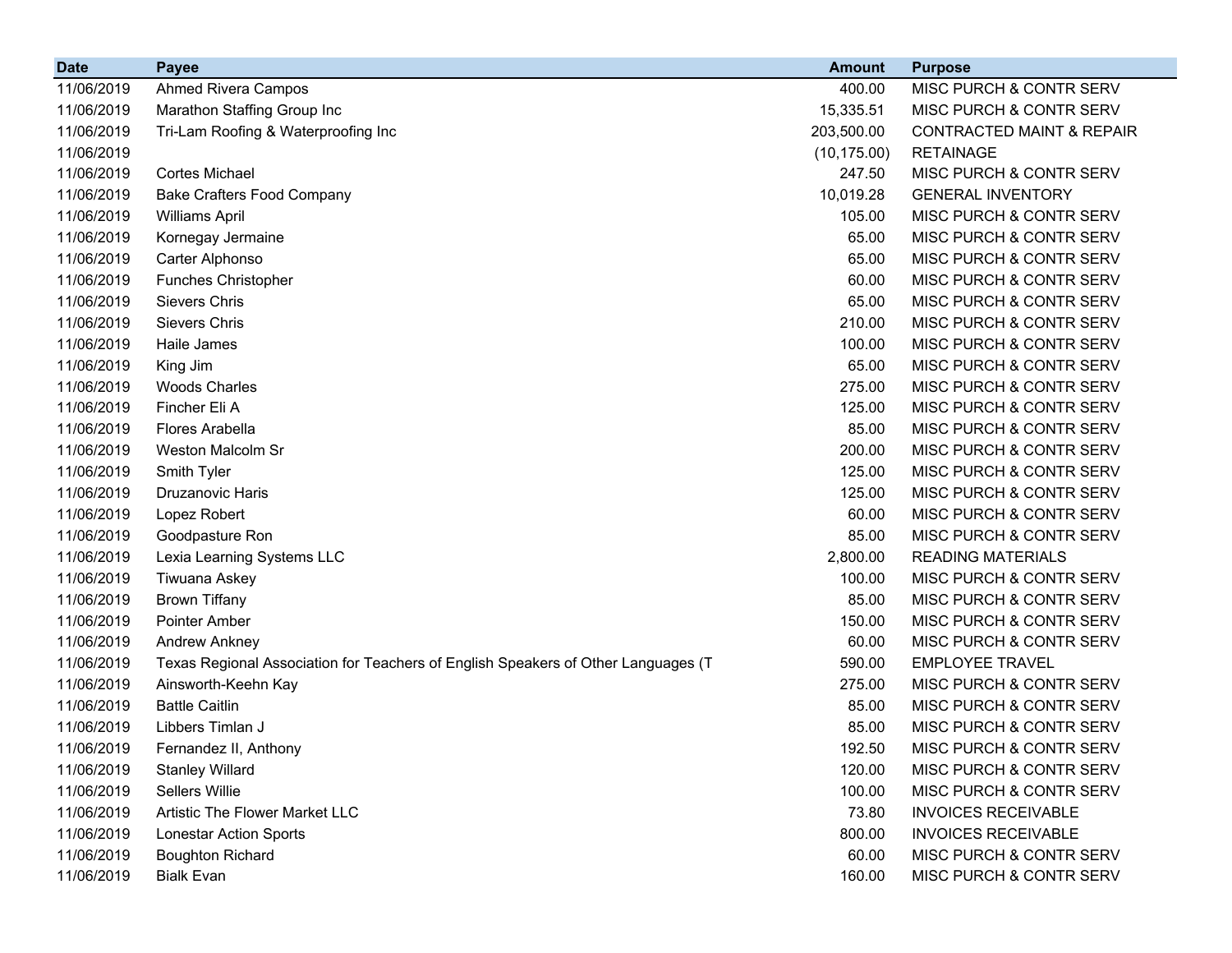| <b>Date</b> | <b>Payee</b>                                                   | <b>Amount</b> | <b>Purpose</b>                       |
|-------------|----------------------------------------------------------------|---------------|--------------------------------------|
| 11/06/2019  | Menefee Barry                                                  | 100.00        | MISC PURCH & CONTR SERV              |
| 11/06/2019  | Warren Malaika                                                 | 155.00        | <b>MISC PURCH &amp; CONTR SERV</b>   |
| 11/06/2019  | Koehler Lisa                                                   | 65.00         | MISC PURCH & CONTR SERV              |
| 11/06/2019  | Stelwagen Cole                                                 | 65.00         | <b>MISC PURCH &amp; CONTR SERV</b>   |
| 11/06/2019  | <b>Foller Douglas</b>                                          | 65.00         | MISC PURCH & CONTR SERV              |
| 11/06/2019  | <b>Thornton William</b>                                        | 115.00        | MISC PURCH & CONTR SERV              |
| 11/06/2019  | Hillco Partners L L C                                          | 5,400.00      | <b>LOBBYING</b>                      |
| 11/06/2019  | <b>Constellation New Energy</b>                                | 21,195.60     | <b>WATER</b>                         |
| 11/06/2019  | <b>Complete Supply Incorporated</b>                            | 42,291.25     | <b>GENERAL INVENTORY</b>             |
| 11/06/2019  |                                                                | 399.00        | M & O SUPPLIES                       |
| 11/06/2019  | <b>Gomez Floor Covering</b>                                    | 1,080.00      | <b>CONTRACTED MAINT &amp; REPAIR</b> |
| 11/06/2019  |                                                                | 2,256.72      | M & O SUPPLIES                       |
| 11/06/2019  | <b>Empire Paper Company</b>                                    | 559.79        | <b>GENERAL INVENTORY</b>             |
| 11/06/2019  | Elevator Maintenance and Repair Incorporated                   | 7,215.63      | <b>CONTRACTED MAINT &amp; REPAIR</b> |
| 11/06/2019  | Austin Turf & Tractor                                          | 966.08        | M & O SUPPLIES                       |
| 11/06/2019  | Hobby Lobby Store #175                                         | 385.97        | <b>GENERAL SUPPLIES</b>              |
| 11/06/2019  | <b>Atmos Energy</b>                                            | 7,433.91      | <b>WATER</b>                         |
| 11/06/2019  | <b>Temperature Control Systems</b>                             | 830.13        | M & O SUPPLIES                       |
| 11/06/2019  | <b>VLK Architects</b>                                          | 27,946.66     | <b>CONTRACTED MAINT &amp; REPAIR</b> |
| 11/06/2019  | Camcor Incorporated                                            | 463.44        | <b>GENERAL SUPPLIES</b>              |
| 11/06/2019  | Hagar Restaurant Service L L C                                 | 468.24        | M & O SUPPLIES                       |
| 11/06/2019  | Knockout Sportswear                                            | 885.00        | <b>GENERAL SUPPLIES</b>              |
| 11/06/2019  | Simba Industries                                               | 278.80        | <b>GENERAL INVENTORY</b>             |
| 11/06/2019  | Dealers Electrical Supply Company                              | 712.35        | M & O SUPPLIES                       |
| 11/06/2019  | Mastery Education (Peoples Education)                          | 781.20        | <b>GENERAL SUPPLIES</b>              |
| 11/06/2019  | <b>Bucks Wheel &amp; Equipment Company</b>                     | 132.53        | M & O SUPPLIES                       |
| 11/06/2019  | Southwest International Trucks                                 | 250.00        | <b>CONTRACTED MAINT &amp; REPAIR</b> |
| 11/06/2019  |                                                                | 636.28        | M & O SUPPLIES                       |
| 11/06/2019  | Moses Palmer Howell Llp Attorneys At Law                       | 4,931.50      | <b>LEGAL SERVICES</b>                |
| 11/06/2019  | <b>Best Plumbing Specialties Incorporated</b>                  | 28.00         | <b>GENERAL INVENTORY</b>             |
| 11/06/2019  | Music & Arts                                                   | 2,604.40      | <b>GENERAL SUPPLIES</b>              |
| 11/06/2019  |                                                                |               | <b>INVOICES RECEIVABLE</b>           |
| 11/06/2019  | AT&T                                                           | 13,503.12     | <b>WATER</b>                         |
| 11/06/2019  | <b>Sprint Nextel Network</b>                                   | 2,315.00      | MISC PURCH & CONTR SERV              |
| 11/06/2019  | Byrne Brothers Foods Incorporate                               | 17,996.80     | <b>GENERAL INVENTORY</b>             |
| 11/06/2019  | MathWarm-Ups.Com                                               | 990.00        | <b>GENERAL SUPPLIES</b>              |
| 11/06/2019  | Arlington Independent School District Food & Nutrition Service | 300.00        | MISC OPERATING EXPENSES              |
| 11/06/2019  | Arlington Independent School District Food & Nutrition Service | 4,045.42      | MISC OPERATING EXPENSES              |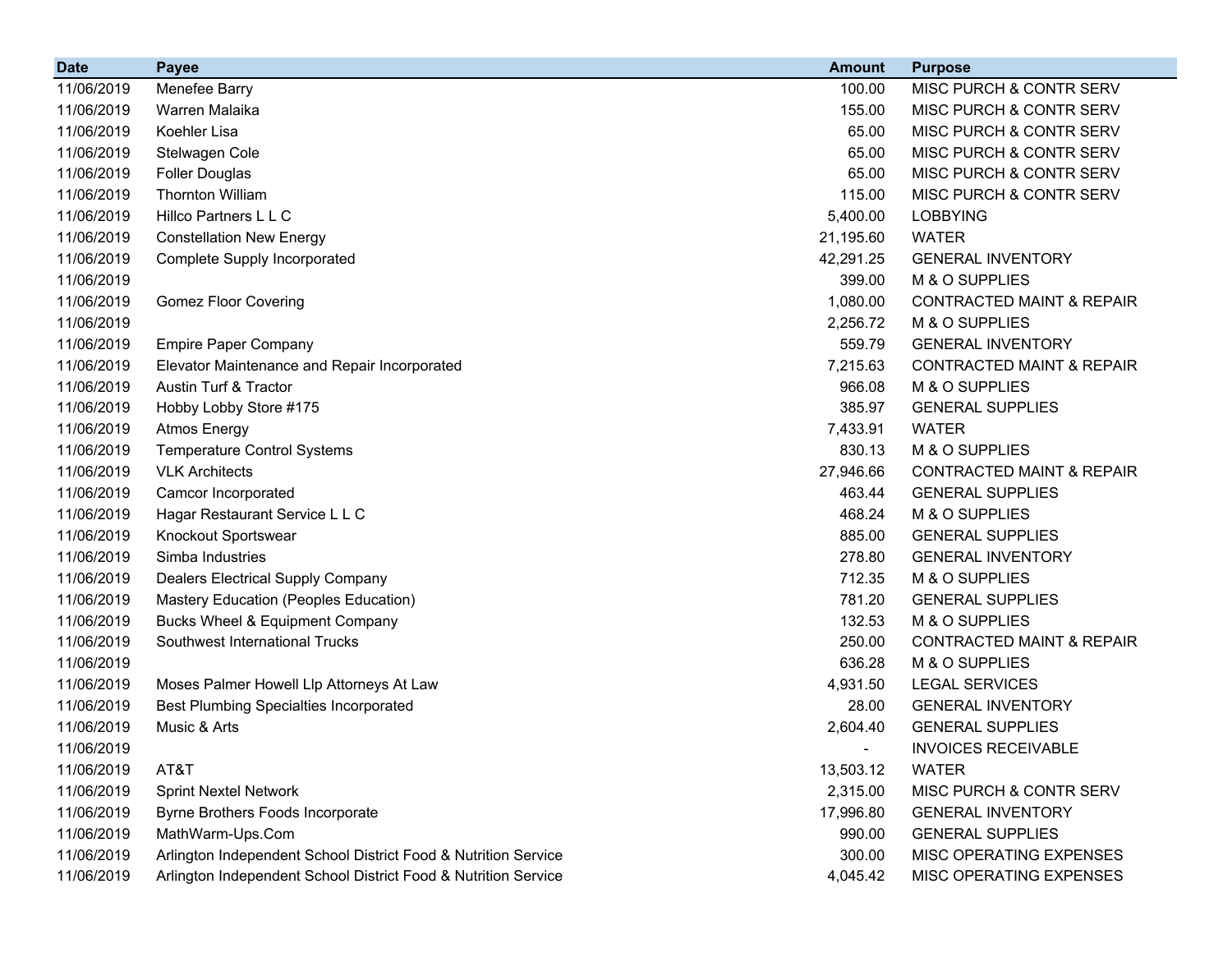| <b>Date</b> | <b>Payee</b>                                                   | <b>Amount</b> | <b>Purpose</b>                             |
|-------------|----------------------------------------------------------------|---------------|--------------------------------------------|
| 11/06/2019  | Arlington Independent School District Food & Nutrition Service | 144.00        | MISC OPERATING EXPENSES                    |
| 11/06/2019  | Abuelo's                                                       | 899.10        | MISC OPERATING EXPENSES                    |
| 11/06/2019  | Southern Computer Warehouse                                    | 61.52         | <b>GENERAL SUPPLIES</b>                    |
| 11/06/2019  | Red Gold Llc                                                   | 19,030.48     | <b>GENERAL INVENTORY</b>                   |
| 11/06/2019  | <b>Federal Express Corporation</b>                             | ۰.            | <b>GENERAL SUPPLIES</b>                    |
| 11/06/2019  | <b>Bernd Shelley Burke</b>                                     | 135.50        | MISC PURCH & CONTR SERV                    |
| 11/06/2019  | Maegan Stewart                                                 | 775.00        | <b>INVOICES RECEIVABLE</b>                 |
| 11/06/2019  | H2O Supply Incorporated                                        | 1,361.20      | <b>GENERAL INVENTORY</b>                   |
| 11/06/2019  | University Of Texas @ Austin-UTeach Science Program            | 1,200.00      | <b>TEXTBOOKS</b>                           |
| 11/06/2019  | Pearson                                                        | 7,237.12      | <b>TESTING MATERIALS</b>                   |
| 11/06/2019  | Sas Technologies Limited                                       | 150.00        | <b>CONTRACTED MAINT &amp; REPAIR</b>       |
| 11/06/2019  | North Texas Tollway Authority                                  | 7.00          | MISC OPERATING EXPENSES                    |
| 11/06/2019  | North Texas Tollway Authority                                  | 10.56         | MISC OPERATING EXPENSES                    |
| 11/06/2019  | North Texas Tollway Authority                                  | 3.52          | MISC OPERATING EXPENSES                    |
| 11/06/2019  | North Texas Tollway Authority                                  | 31.73         | MISC OPERATING EXPENSES                    |
| 11/06/2019  | North Texas Tollway Authority                                  | 8.25          | MISC OPERATING EXPENSES                    |
| 11/06/2019  | North Texas Tollway Authority                                  | 5.24          | MISC OPERATING EXPENSES                    |
| 11/06/2019  | North Texas Tollway Authority                                  | 18.55         | MISC OPERATING EXPENSES                    |
| 11/06/2019  | North Texas Tollway Authority                                  | 32.50         | MISC OPERATING EXPENSES                    |
| 11/06/2019  | North Texas Tollway Authority                                  | 7.04          | MISC OPERATING EXPENSES                    |
| 11/06/2019  | North Texas Tollway Authority                                  | 31.75         | MISC OPERATING EXPENSES                    |
| 11/06/2019  | North Texas Tollway Authority                                  | 3.15          | MISC OPERATING EXPENSES                    |
| 11/06/2019  | North Texas Tollway Authority                                  | 6.32          | MISC OPERATING EXPENSES                    |
| 11/06/2019  | North Texas Tollway Authority                                  | 7.35          | MISC OPERATING EXPENSES                    |
| 11/06/2019  | Demco Incorporated                                             | 392.25        | <b>GENERAL SUPPLIES</b>                    |
| 11/06/2019  | <b>Education Service Center Region XI</b>                      | 7,525.00      | <b>EMPLOYEE TRAVEL</b>                     |
| 11/06/2019  |                                                                | 5,400.00      | MISC PURCH & CONTR SERV                    |
| 11/06/2019  | <b>Flinn Scientific</b>                                        | 5.40          | <b>GENERAL SUPPLIES</b>                    |
| 11/06/2019  | <b>Commercial Recorder</b>                                     | 345.80        | <b>Statutorily Required Public Notices</b> |
| 11/06/2019  | <b>Gopher Sport Equipment</b>                                  | 66.48         | <b>GENERAL SUPPLIES</b>                    |
| 11/06/2019  | Lowery Sand & Gravel Co Inc                                    | 1,267.73      | M & O SUPPLIES                             |
| 11/06/2019  | Lucks Music Library                                            | 491.64        | <b>GENERAL SUPPLIES</b>                    |
| 11/06/2019  | Norcostco Texas Costume Incorporated                           | 153.00        | <b>GENERAL SUPPLIES</b>                    |
| 11/06/2019  | <b>Norton Metal Products</b>                                   | 3,450.60      | <b>GENERAL SUPPLIES</b>                    |
| 11/06/2019  | <b>Paxton Patterson</b>                                        | 292.76        | <b>GENERAL SUPPLIES</b>                    |
| 11/06/2019  | <b>Pollock Paper Distributors</b>                              | 53.46         | <b>GENERAL SUPPLIES</b>                    |
| 11/06/2019  | Sentinel The Alarm Company                                     | 869.00        | <b>CONTRACTED MAINT &amp; REPAIR</b>       |
| 11/06/2019  |                                                                | 22,727.78     | RENTALS & OPERATING LEASE                  |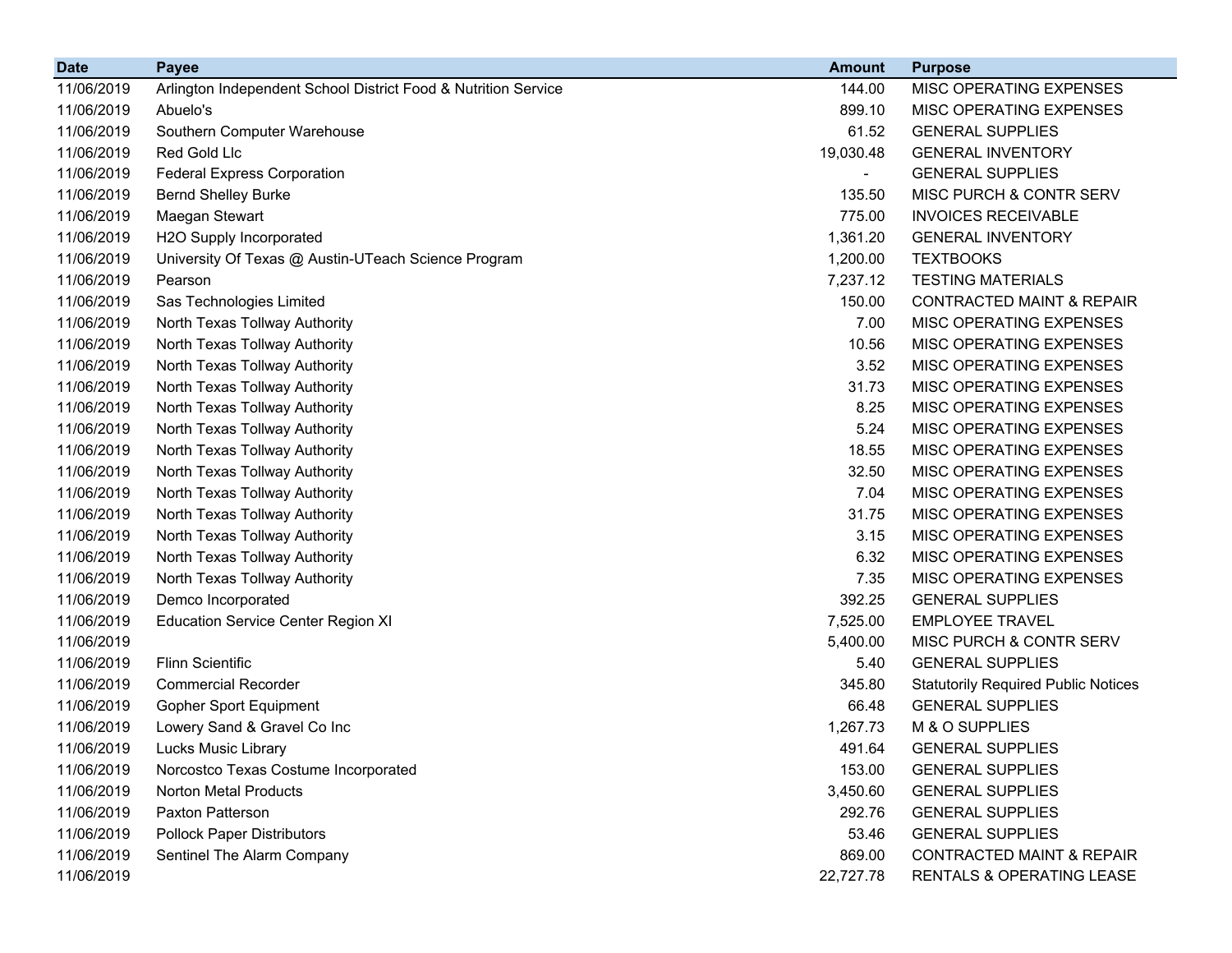| <b>Date</b> | <b>Payee</b>                                               | <b>Amount</b> | <b>Purpose</b>                       |
|-------------|------------------------------------------------------------|---------------|--------------------------------------|
| 11/06/2019  | Texas Department Of Licensing And Regulation Cosmetology   | 200.00        | MISC OPERATING EXPENSES              |
| 11/06/2019  | Unifirst Holdings(A/R 01550)                               | 237.77        | <b>CONTRACTED MAINT &amp; REPAIR</b> |
| 11/06/2019  | <b>United Parcel Service</b>                               | 155.83        | <b>GENERAL SUPPLIES</b>              |
| 11/06/2019  | Virco Incorporated                                         | 3,502.00      | M & O SUPPLIES                       |
| 11/06/2019  | <b>Wenger Corp</b>                                         | 17,403.00     | <b>GENERAL SUPPLIES</b>              |
| 11/06/2019  | Olen Williams Sales & Service                              | 144.00        | <b>CONTRACTED MAINT &amp; REPAIR</b> |
| 11/06/2019  | Arlington High School 001                                  | 40.00         | MISC OPERATING EXPENSES              |
| 11/06/2019  | Martin High School<br>005                                  | 14.00         | <b>INVOICES RECEIVABLE</b>           |
| 11/06/2019  |                                                            | 313.84        | REG DAY SCHOOL TUITION               |
| 11/06/2019  | <b>United Educators Association</b>                        | 1,049.62      | UNITED FUND                          |
| 11/06/2019  | Texas United School Employees Local 100                    | 46.67         | UNITED FUND                          |
| 11/06/2019  | United States Department Of Education National Payment Ctr | 130.12        | UNITED FUND                          |
| 11/06/2019  | Truman Tim Chapter 13 Trustee                              | 1,332.92      | UNITED FUND                          |
| 11/06/2019  | Association Of Texas Professional Teachers Local           | 0.58          | UNITED FUND                          |
| 11/06/2019  | Association Of Texas Professional Educators State          | 34.60         | UNITED FUND                          |
| 11/06/2019  | Coast Professional Inc.                                    | 275.08        | UNITED FUND                          |
| 11/06/2019  | Powers Tom Chapter 13 Trustee                              | 895.38        | UNITED FUND                          |
| 11/06/2019  | Educational Employees Credit Union - HSA                   | 1,407.82      | DENTAL INSURANCE                     |
| 11/06/2019  | <b>Educational Employees Credit Union</b>                  | 6,669.95      | DUE TO CREDIT UNION                  |
| 11/06/2019  | <b>Texas State Teachers Association</b>                    | 56.35         | UNITED FUND                          |
| 11/07/2019  | Kroger                                                     | 315.77        | <b>GENERAL SUPPLIES</b>              |
| 11/07/2019  | Jennie O Foods Incorporated                                | 99,194.98     | <b>GENERAL INVENTORY</b>             |
| 11/07/2019  | <b>Prestwick House</b>                                     | 86.75         | <b>READING MATERIALS</b>             |
| 11/07/2019  | PPG Architectural Finishes, Inc.                           | 88.71         | M & O SUPPLIES                       |
| 11/07/2019  | Tobii Dynavox LLC                                          | 27,365.00     | <b>GENERAL SUPPLIES</b>              |
| 11/07/2019  | Airgas Southwest Incorporated                              | 561.84        | <b>GENERAL SUPPLIES</b>              |
| 11/07/2019  |                                                            | 332.30        | RENTALS & OPERATING LEASE            |
| 11/07/2019  | Office Depot                                               |               | <b>GENERAL SUPPLIES</b>              |
| 11/07/2019  | <b>Enterprise Rent A Car</b>                               | 1,584.00      | <b>EMPLOYEE TRAVEL</b>               |
| 11/07/2019  |                                                            | 328.16        | <b>INVOICES RECEIVABLE</b>           |
| 11/07/2019  |                                                            | 2,503.21      | STUDENT TVL*NO AISD BUSES            |
| 11/07/2019  | <b>CDW Government Incorporated</b>                         | 1,395.00      | <b>GENERAL SUPPLIES</b>              |
| 11/07/2019  | Kagan Professional Development                             | 2,244.00      | MISC PURCH & CONTR SERV              |
| 11/07/2019  | <b>Td Industries Limited</b>                               | 37,754.25     | <b>CONTRACTED MAINT &amp; REPAIR</b> |
| 11/07/2019  | Aerowave Technologies                                      | 1,672.80      | <b>GENERAL SUPPLIES</b>              |
| 11/07/2019  | Govconnection Incorporated                                 | 540.00        | <b>GENERAL SUPPLIES</b>              |
| 11/07/2019  | <b>City Of Grand Prairie Water Utilities</b>               | 3,204.00      | <b>WATER</b>                         |
| 11/07/2019  | <b>Centerline Supply Limited</b>                           | 4,094.99      | M & O SUPPLIES                       |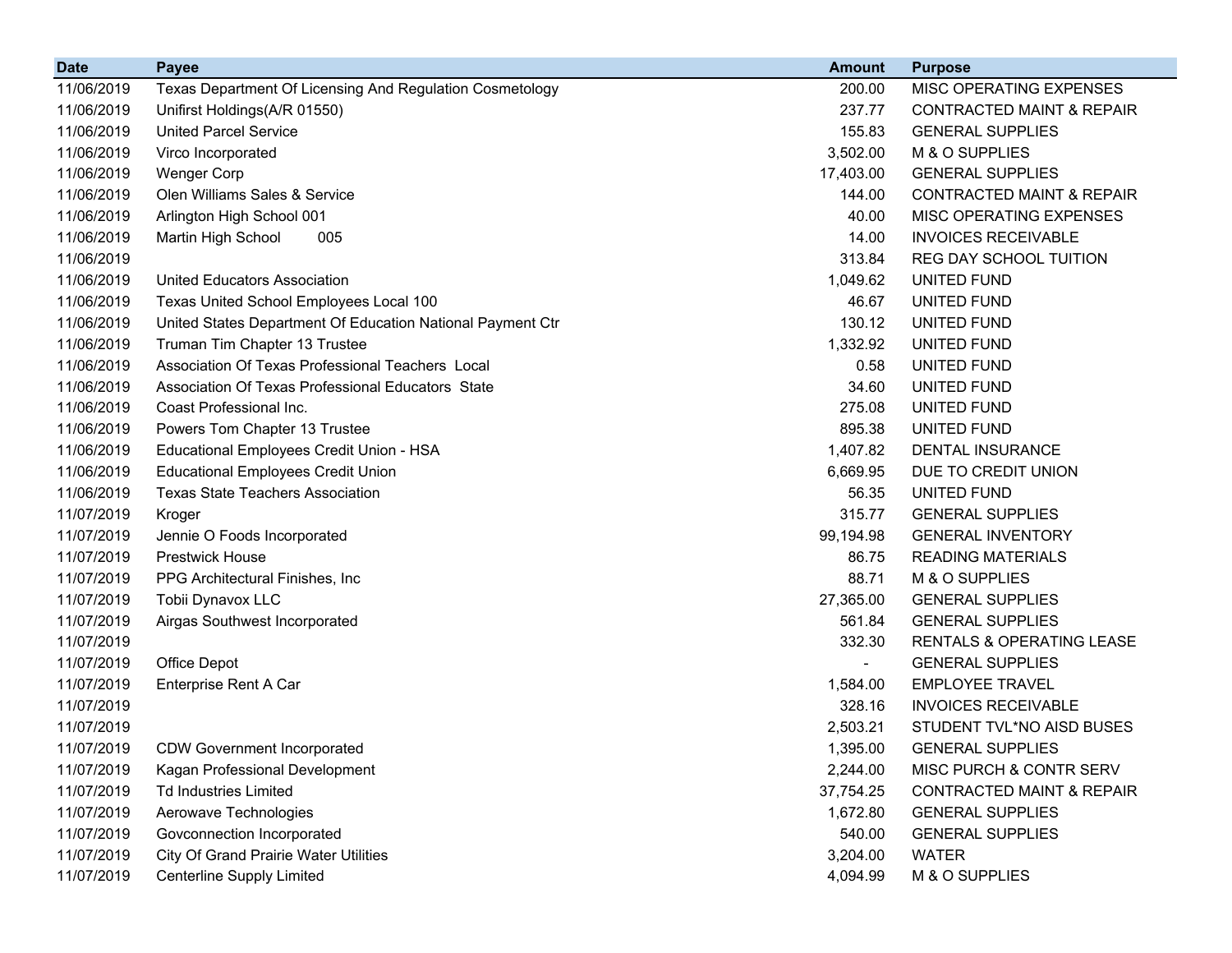| <b>Date</b> | <b>Payee</b>                               | <b>Amount</b> | <b>Purpose</b>                       |
|-------------|--------------------------------------------|---------------|--------------------------------------|
| 11/07/2019  | Lea Park & Play Incorporated               | 4,977.45      | M & O SUPPLIES                       |
| 11/07/2019  | <b>IXL Learning</b>                        | 19,375.00     | <b>GENERAL SUPPLIES</b>              |
| 11/07/2019  | Imagine Learning Incorporated              | 1,800.00      | <b>GENERAL SUPPLIES</b>              |
| 11/07/2019  | Gibson Consulting Group Incorporated       | 43,709.00     | MISC PURCH & CONTR SERV              |
| 11/07/2019  | <b>Rick Trow Productions</b>               | 5,913.60      | <b>GENERAL SUPPLIES</b>              |
| 11/07/2019  | <b>Wesson Samuel</b>                       | 110.00        | MISC PURCH & CONTR SERV              |
| 11/07/2019  | Engage2learn                               | 107,324.64    | MISC PURCH & CONTR SERV              |
| 11/07/2019  | Dr Pepper Snapple Group                    | 185.50        | MISC OPERATING EXPENSES              |
| 11/07/2019  | Lowe's Home Centers, LLC                   | 102.75        | <b>GENERAL SUPPLIES</b>              |
| 11/07/2019  | <b>Williamson Music 1st</b>                | 120.00        | <b>CONTRACTED MAINT &amp; REPAIR</b> |
| 11/07/2019  | OTC Brands, Inc                            | 213.48        | <b>GENERAL SUPPLIES</b>              |
| 11/07/2019  |                                            | 1,211.35      | <b>INVOICES RECEIVABLE</b>           |
| 11/07/2019  | <b>Rick's Tire Service</b>                 | 199.40        | <b>CONTRACTED MAINT &amp; REPAIR</b> |
| 11/07/2019  | Learning A-Z LLC                           | 2,998.50      | <b>GENERAL SUPPLIES</b>              |
| 11/07/2019  | Staples Inc/Staples Business Advantage     | 1,370.37      | <b>GENERAL SUPPLIES</b>              |
| 11/07/2019  | PopSmart Technologies, LLC                 | 373.01        | <b>CONTRACTED MAINT &amp; REPAIR</b> |
| 11/07/2019  | <b>Blick Art Materials</b>                 | 406.26        | <b>GENERAL SUPPLIES</b>              |
| 11/07/2019  | <b>Williams Scott</b>                      | 2,800.00      | MISC PURCH & CONTR SERV              |
| 11/07/2019  | Project Lead The Way Incorporated          | 5,962.00      | <b>GENERAL SUPPLIES</b>              |
| 11/07/2019  | Kornegay Jermaine                          | 60.00         | <b>GENERAL SUPPLIES</b>              |
| 11/07/2019  | <b>Hammond Bruce</b>                       | 170.00        | MISC PURCH & CONTR SERV              |
| 11/07/2019  | Complete Supply Incorporated               | 1,994.00      | <b>GENERAL INVENTORY</b>             |
| 11/07/2019  | <b>Gomez Floor Covering</b>                | 3,637.65      | <b>CONTRACTED MAINT &amp; REPAIR</b> |
| 11/07/2019  |                                            | 538.17        | M & O SUPPLIES                       |
| 11/07/2019  | <b>Star Roofing And Sheet Metal</b>        | 415.00        | <b>CONTRACTED MAINT &amp; REPAIR</b> |
| 11/07/2019  | <b>Caldwell Country Chevrolet</b>          | 122,530.00    | <b>VEHICLES</b>                      |
| 11/07/2019  | <b>Bucks Wheel &amp; Equipment Company</b> | 145.74        | M & O SUPPLIES                       |
| 11/07/2019  | <b>Burmax Company Incorporated</b>         | 1,444.82      | <b>GENERAL SUPPLIES</b>              |
| 11/07/2019  | First Advantage Background Services        | 534.89        | MISC OPERATING EXPENSES              |
| 11/07/2019  | First Advantage Background Services        | 517.82        | MISC OPERATING EXPENSES              |
| 11/07/2019  | 4imprint Incorporated                      | 192.82        | <b>GENERAL SUPPLIES</b>              |
| 11/07/2019  | <b>Cascade School Supplies</b>             | 169.92        | <b>GENERAL INVENTORY</b>             |
| 11/07/2019  | Sargent Welch L L C                        | 361.99        | <b>GENERAL SUPPLIES</b>              |
| 11/07/2019  | Scholastic Incorporated                    | 186.78        | <b>GENERAL SUPPLIES</b>              |
| 11/12/2019  | J P Morgan Chase Bank                      | 2,817.25      | M & O SUPPLIES                       |
| 11/12/2019  |                                            | 1,831.50      | MISC PURCH & CONTR SERV              |
| 11/13/2019  | Corgan Assoc Architects Incorporated       | 171,476.69    | <b>CONTRACTED MAINT &amp; REPAIR</b> |
| 11/13/2019  | <b>Grainger Industrial Supply</b>          | 7,612.44      | <b>GENERAL SUPPLIES</b>              |
|             |                                            |               |                                      |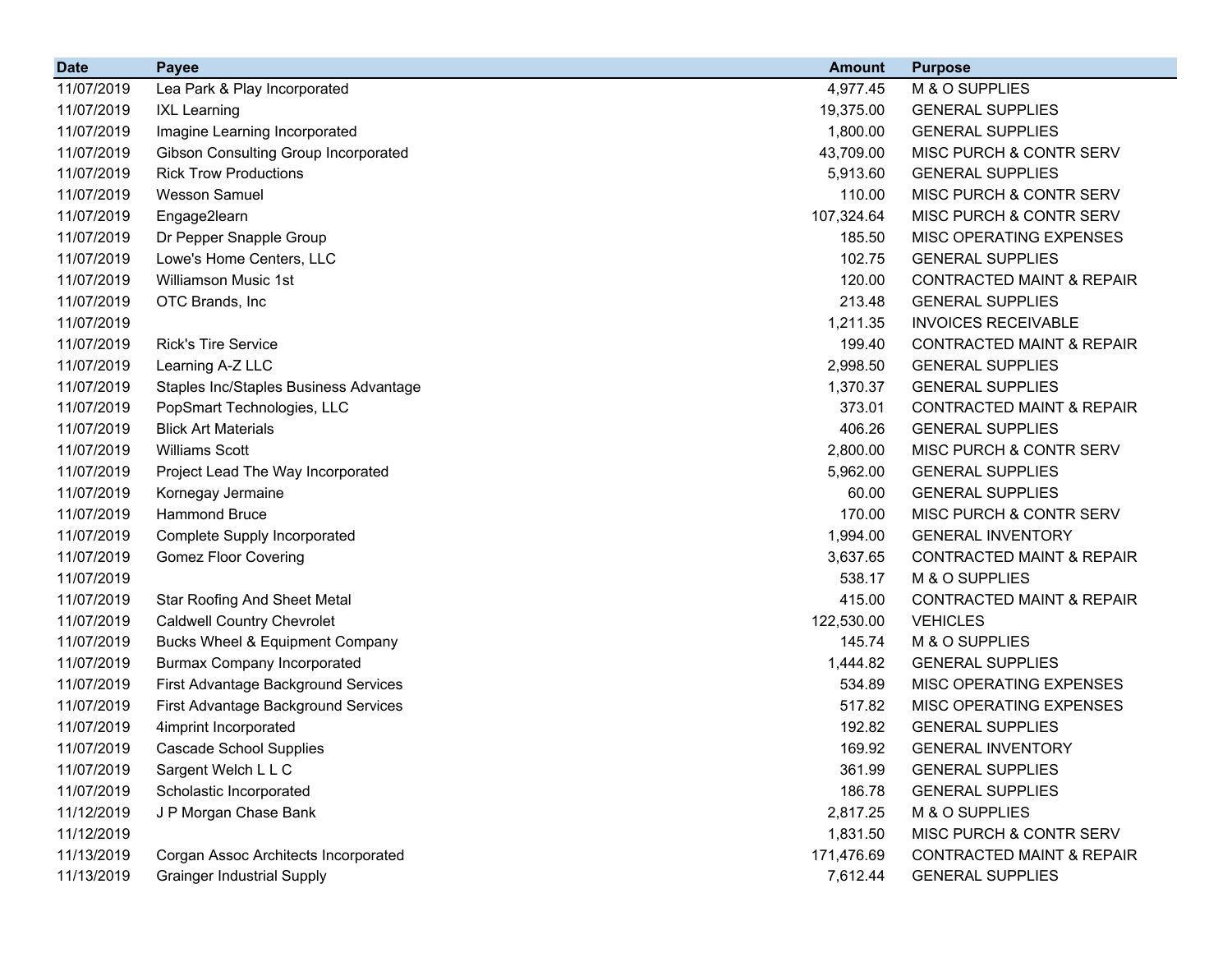| <b>Date</b> | <b>Payee</b>                                       | <b>Amount</b> | <b>Purpose</b>                       |
|-------------|----------------------------------------------------|---------------|--------------------------------------|
| 11/13/2019  |                                                    | 2,961.85      | M & O SUPPLIES                       |
| 11/13/2019  | Qep Incorporated                                   | 534.35        | <b>READING MATERIALS</b>             |
| 11/13/2019  | Fielder Road Baptist Church                        | 250.00        | RENTALS & OPERATING LEASE            |
| 11/13/2019  | Home Depot Pro                                     | 535.84        | M & O SUPPLIES                       |
| 11/13/2019  | Home Depot Pro                                     | 748.80        | <b>GENERAL INVENTORY</b>             |
| 11/13/2019  |                                                    |               | LIONS CLUB CONCESSIONS               |
| 11/13/2019  | Home Depot Pro                                     | 10,686.60     | <b>GENERAL INVENTORY</b>             |
| 11/13/2019  | Heritage Food Service Group Incorporated           | 1,374.66      | M & O SUPPLIES                       |
| 11/13/2019  | Apex Supply Company                                | 400.62        | M & O SUPPLIES                       |
| 11/13/2019  | <b>Southwest Strings</b>                           | 700.00        | <b>GENERAL SUPPLIES</b>              |
| 11/13/2019  | <b>Award Center</b>                                | 2,800.00      | <b>GENERAL INVENTORY</b>             |
| 11/13/2019  | Kroger                                             | 18.05         | <b>FOOD</b>                          |
| 11/13/2019  |                                                    | 3,884.07      | <b>GENERAL SUPPLIES</b>              |
| 11/13/2019  |                                                    | 132.61        | <b>INVOICES RECEIVABLE</b>           |
| 11/13/2019  |                                                    | 962.90        | MISC OPERATING EXPENSES              |
| 11/13/2019  | <b>Pitney Bowes</b>                                | 180.00        | <b>RENTALS &amp; OPERATING LEASE</b> |
| 11/13/2019  | United Refrigeration Incorporated                  | 4,606.82      | M & O SUPPLIES                       |
| 11/13/2019  | <b>Breaker Broker Company</b>                      | 313.50        | M & O SUPPLIES                       |
| 11/13/2019  | Texas High School Gymnastics Coaches Association   | 960.00        | <b>DUES</b>                          |
| 11/13/2019  | Really Good Stuff                                  | 396.72        | <b>GENERAL SUPPLIES</b>              |
| 11/13/2019  | <b>Elliott Electric Supply</b>                     | 2,383.50      | <b>GENERAL INVENTORY</b>             |
| 11/13/2019  |                                                    | 2,372.19      | M & O SUPPLIES                       |
| 11/13/2019  | Ace Mart Restaurant Supply Company                 | 388.90        | <b>GENERAL SUPPLIES</b>              |
| 11/13/2019  |                                                    | 72.45         | <b>INVOICES RECEIVABLE</b>           |
| 11/13/2019  | University Of Texas At Arlington Police Department | 8,763.06      | MISC PURCH & CONTR SERV              |
| 11/13/2019  | <b>Dell Marketing</b>                              | 3,637.39      | <b>GENERAL SUPPLIES</b>              |
| 11/13/2019  | Lennox Industries Incorporated                     | 276.21        | M & O SUPPLIES                       |
| 11/13/2019  | Texas Furniture Source Incorporated                | 312.50        | <b>GENERAL SUPPLIES</b>              |
| 11/13/2019  | North Central Texas Interlink Incorporated         | 1,441.85      | MISC PURCH & CONTR SERV              |
| 11/13/2019  | Estes Mcclure & Assoc Inc                          | 3,132.92      | OTH PROFESSIONAL SERVICES            |
| 11/13/2019  | Barnes & Noble Booksellers, Inc                    | 900.32        | <b>READING MATERIALS</b>             |
| 11/13/2019  | Mission Arlington/Mission Metroplex                | 400.00        | MISC PURCH & CONTR SERV              |
| 11/13/2019  | Paradise Produce                                   | 36,873.45     | <b>FOOD</b>                          |
| 11/13/2019  | Delta T Ltd                                        | 22,850.00     | <b>CONTRACTED MAINT &amp; REPAIR</b> |
| 11/13/2019  | Visual Impact                                      | 736.00        | <b>GENERAL SUPPLIES</b>              |
| 11/13/2019  | Lone Star Communications Incorporated              | 513.00        | <b>CONTRACTED MAINT &amp; REPAIR</b> |
| 11/13/2019  | Trane Company Commercial Systems Group             | 1,150.96      | M & O SUPPLIES                       |
| 11/13/2019  | Mart Incorporated                                  | 30,105.00     | CONTRACTED MAINT & REPAIR            |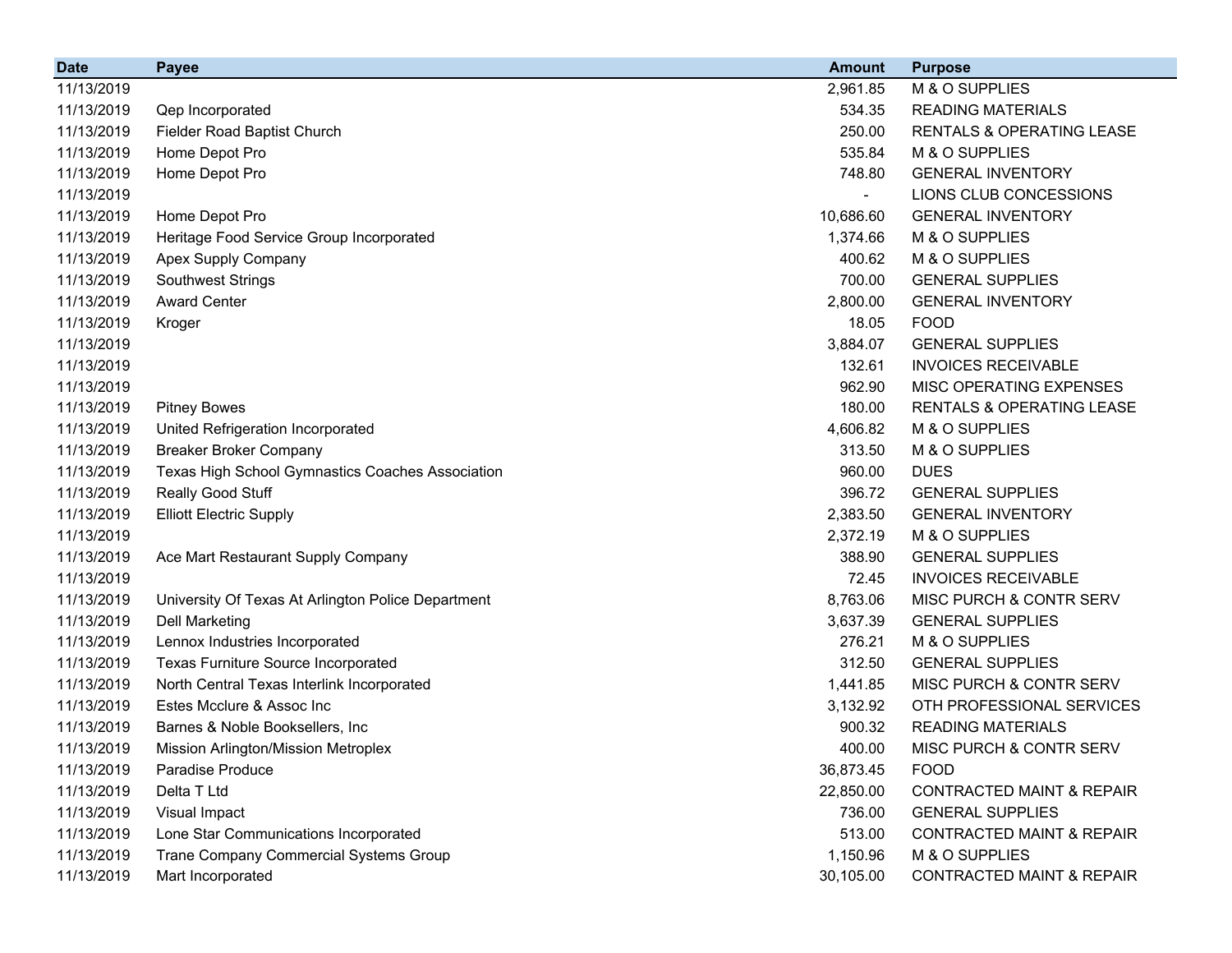| <b>Date</b> | Payee                                            | <b>Amount</b> | <b>Purpose</b>                       |
|-------------|--------------------------------------------------|---------------|--------------------------------------|
| 11/13/2019  | Fastsigns                                        | 1,302.59      | M & O SUPPLIES                       |
| 11/13/2019  | <b>Reeds Services</b>                            | 416.70        | <b>CONTRACTED MAINT &amp; REPAIR</b> |
| 11/13/2019  | Multi Health Systems Incorporated                | 5,664.67      | <b>TESTING MATERIALS</b>             |
| 11/13/2019  | <b>Hutcherson Construction Incorporated</b>      | 16,935.00     | <b>CONTRACTED MAINT &amp; REPAIR</b> |
| 11/13/2019  | PPG Architectural Finishes, Inc.                 | 586.40        | M & O SUPPLIES                       |
| 11/13/2019  | <b>Teaching Systems Incorporated</b>             | 2,776.45      | <b>GENERAL SUPPLIES</b>              |
| 11/13/2019  | <b>Careys Sporting Goods</b>                     | 457.92        | <b>GENERAL SUPPLIES</b>              |
| 11/13/2019  | Airgas Southwest Incorporated                    | 383.64        | <b>GENERAL SUPPLIES</b>              |
| 11/13/2019  | Airgas Southwest Incorporated                    | 1,364.07      | <b>GENERAL SUPPLIES</b>              |
| 11/13/2019  | <b>Demidec Resources</b>                         | 825.00        | <b>GENERAL SUPPLIES</b>              |
| 11/13/2019  | Schwans Food Service Incorporated                | 63,171.84     | <b>GENERAL INVENTORY</b>             |
| 11/13/2019  | Office Depot                                     | 5,952.32      | <b>GENERAL SUPPLIES</b>              |
| 11/13/2019  | Enterprise Rent A Car                            | 624.11        | STUDENT TVL*NO AISD BUSES            |
| 11/13/2019  | Enterprise Rent A Car                            | 3,718.42      | <b>EMPLOYEE TRAVEL</b>               |
| 11/13/2019  | Enterprise Rent A Car                            | 1,128.00      | STUDENT TVL*NO AISD BUSES            |
| 11/13/2019  | Hired Hands Incorporated                         | 105.00        | MISC PURCH & CONTR SERV              |
| 11/13/2019  | B & H Photo Video                                | 775.11        | <b>GENERAL SUPPLIES</b>              |
| 11/13/2019  | <b>Ratcliff Constructors Incorporated</b>        | 74,603.83     | <b>CONTRACTED MAINT &amp; REPAIR</b> |
| 11/13/2019  |                                                  | (3,730.09)    | <b>RETAINAGE</b>                     |
| 11/13/2019  | MSC Industrial Supply Company Incorporated       | 722.64        | <b>GENERAL SUPPLIES</b>              |
| 11/13/2019  | Landtec Engineers Llc                            | 49,423.00     | BLDG PURCH, CONSTR, IMPROVE          |
| 11/13/2019  | <b>Staff Development for Educators</b>           | 336.00        | <b>READING MATERIALS</b>             |
| 11/13/2019  | Crown Trophy                                     | 1,896.00      | ACCOUNTS PAYABLE-ACCRUALS            |
| 11/13/2019  |                                                  |               | <b>GENERAL SUPPLIES</b>              |
| 11/13/2019  | Renaissance Learning Incorporated                | 2,741.25      | <b>GENERAL SUPPLIES</b>              |
| 11/13/2019  | <b>Education Career Alternatives Program LTD</b> | 640.00        | MISC PURCH & CONTR SERV              |
| 11/13/2019  | C & P Pump Services Incorporated                 | 1,014.00      | M & O SUPPLIES                       |
| 11/13/2019  | <b>Td Industries Limited</b>                     | 7,717.73      | <b>CONTRACTED MAINT &amp; REPAIR</b> |
| 11/13/2019  | Cowboy Towing                                    | 781.00        | <b>CONTRACTED MAINT &amp; REPAIR</b> |
| 11/13/2019  | Aerowave Technologies                            | 292.06        | <b>GENERAL SUPPLIES</b>              |
| 11/13/2019  | Genesis II Incorporated                          | 653.76        | <b>GENERAL INVENTORY</b>             |
| 11/13/2019  | Govconnection Incorporated                       | 1,125.26      | <b>GENERAL SUPPLIES</b>              |
| 11/13/2019  |                                                  | 295.00        | <b>INVOICES RECEIVABLE</b>           |
| 11/13/2019  | Junior Library Guild                             | 2,446.30      | <b>READING MATERIALS</b>             |
| 11/13/2019  | Delcom Group                                     | 18,380.47     | <b>CONTRACTED MAINT &amp; REPAIR</b> |
| 11/13/2019  |                                                  | 59,551.34     | <b>GENERAL SUPPLIES</b>              |
| 11/13/2019  | Advancement Via Individual Determination Center  | 3,300.00      | MISC OPERATING EXPENSES              |
| 11/13/2019  | Advancement Via Individual Determination Center  | 102,084.00    | MISC OPERATING EXPENSES              |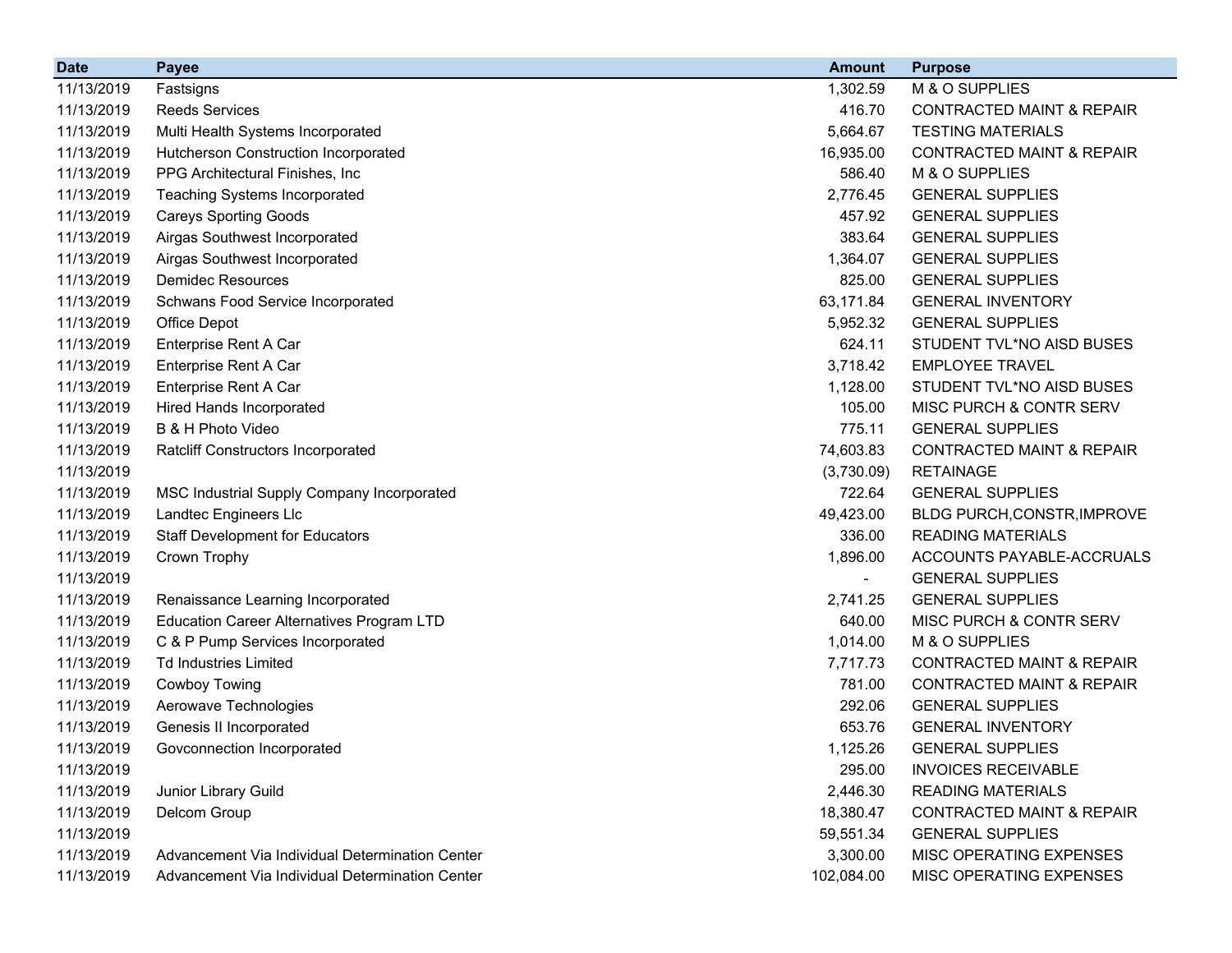| <b>Date</b> | <b>Payee</b>                                         | <b>Amount</b> | <b>Purpose</b>                       |
|-------------|------------------------------------------------------|---------------|--------------------------------------|
| 11/13/2019  | PCM Gov. Inc*USE V#10284753)                         | 63.64         | <b>GENERAL SUPPLIES</b>              |
| 11/13/2019  | <b>ProComputing Corporation</b>                      | 1,200.00      | ACCOUNTS PAYABLE-ACCRUALS            |
| 11/13/2019  |                                                      | 4,651.94      | <b>CONTRACTED MAINT &amp; REPAIR</b> |
| 11/13/2019  |                                                      | ۰             | <b>GENERAL SUPPLIES</b>              |
| 11/13/2019  | R & H Parts And Service                              | 756.30        | M & O SUPPLIES                       |
| 11/13/2019  | <b>School Nurse Supply</b>                           | 280.17        | <b>GENERAL SUPPLIES</b>              |
| 11/13/2019  | National Center For Youth Issues                     | 5,250.00      | MISC PURCH & CONTR SERV              |
| 11/13/2019  | Green Planet Incorporated                            | 1,775.00      | <b>CONTRACTED MAINT &amp; REPAIR</b> |
| 11/13/2019  | A C Printing Incorporated                            | 30,168.00     | MISC PURCH & CONTR SERV              |
| 11/13/2019  | North Central Texas Council Of Governments           | 100.00        | <b>DUES</b>                          |
| 11/13/2019  | Gails Flags And Golf Course Accessories Incorporated | 2,750.00      | M & O SUPPLIES                       |
| 11/13/2019  | Library Store Incorporated The                       | 83.49         | <b>GENERAL SUPPLIES</b>              |
| 11/13/2019  | ETA hand2mind                                        | 554.07        | <b>GENERAL SUPPLIES</b>              |
| 11/13/2019  | C D Hartnett Company                                 | 32,590.94     | <b>FOOD</b>                          |
| 11/13/2019  |                                                      | 28,503.46     | <b>GENERAL INVENTORY</b>             |
| 11/13/2019  | Ben E Keith                                          | 918.13        | <b>GENERAL SUPPLIES</b>              |
| 11/13/2019  | <b>Dipert Coaches Incorporated</b>                   | 4,264.00      | STUDENT TVL*NO AISD BUSES            |
| 11/13/2019  | Anixter Incorporated                                 | 67.51         | M & O SUPPLIES                       |
| 11/13/2019  | <b>Education Service Center Region XX</b>            | 1,920.00      | <b>GENERAL SUPPLIES</b>              |
| 11/13/2019  | Arlington Hardware Incorporated #53                  | 567.10        | M & O SUPPLIES                       |
| 11/13/2019  | Zimmerer Kubota Incorporated                         | 385.81        | M & O SUPPLIES                       |
| 11/13/2019  | Asel Art Supply                                      | 299.16        | <b>GENERAL SUPPLIES</b>              |
| 11/13/2019  | <b>Super Duper Publications</b>                      | 337.98        | <b>GENERAL SUPPLIES</b>              |
| 11/13/2019  |                                                      | 39.95         | <b>READING MATERIALS</b>             |
| 11/13/2019  | <b>ACT</b>                                           | 400.00        | <b>TESTING MATERIALS</b>             |
| 11/13/2019  | Child Care Associates Incorporated                   | 1,230.65      | MISC PURCH & CONTR SERV              |
| 11/13/2019  | Mardel Incorporated                                  | 170.46        | <b>GENERAL SUPPLIES</b>              |
| 11/13/2019  |                                                      | 73.09         | <b>INVOICES RECEIVABLE</b>           |
| 11/13/2019  | <b>Tierra Verde Golf Course</b>                      | 3,600.00      | RENTALS & OPERATING LEASE            |
| 11/13/2019  | Catholic Charities Translation & Interpreter Network | 31,513.69     | MISC PURCH & CONTR SERV              |
| 11/13/2019  | J P Morgan Chase Bank NA                             | 40.64         | MISC OPERATING EXPENSES              |
| 11/13/2019  | Hanover Uniform Company                              | 1,361.75      | NON-FOOD REQUISITIONS                |
| 11/13/2019  | Trinity Armored Security, Inc                        | 11,774.70     | MISC PURCH & CONTR SERV              |
| 11/13/2019  | Vaccaro Peter                                        | 220.00        | MISC PURCH & CONTR SERV              |
| 11/13/2019  | <b>Vines Maurice</b>                                 | 230.00        | MISC PURCH & CONTR SERV              |
| 11/13/2019  | Mallard Joel                                         | 110.00        | MISC PURCH & CONTR SERV              |
| 11/13/2019  | <b>EBS(Educational Based Services)</b>               | 10,273.01     | MISC PURCH & CONTR SERV              |
| 11/13/2019  | <b>Total Maintenance Solutions-South</b>             | 602.52        | M & O SUPPLIES                       |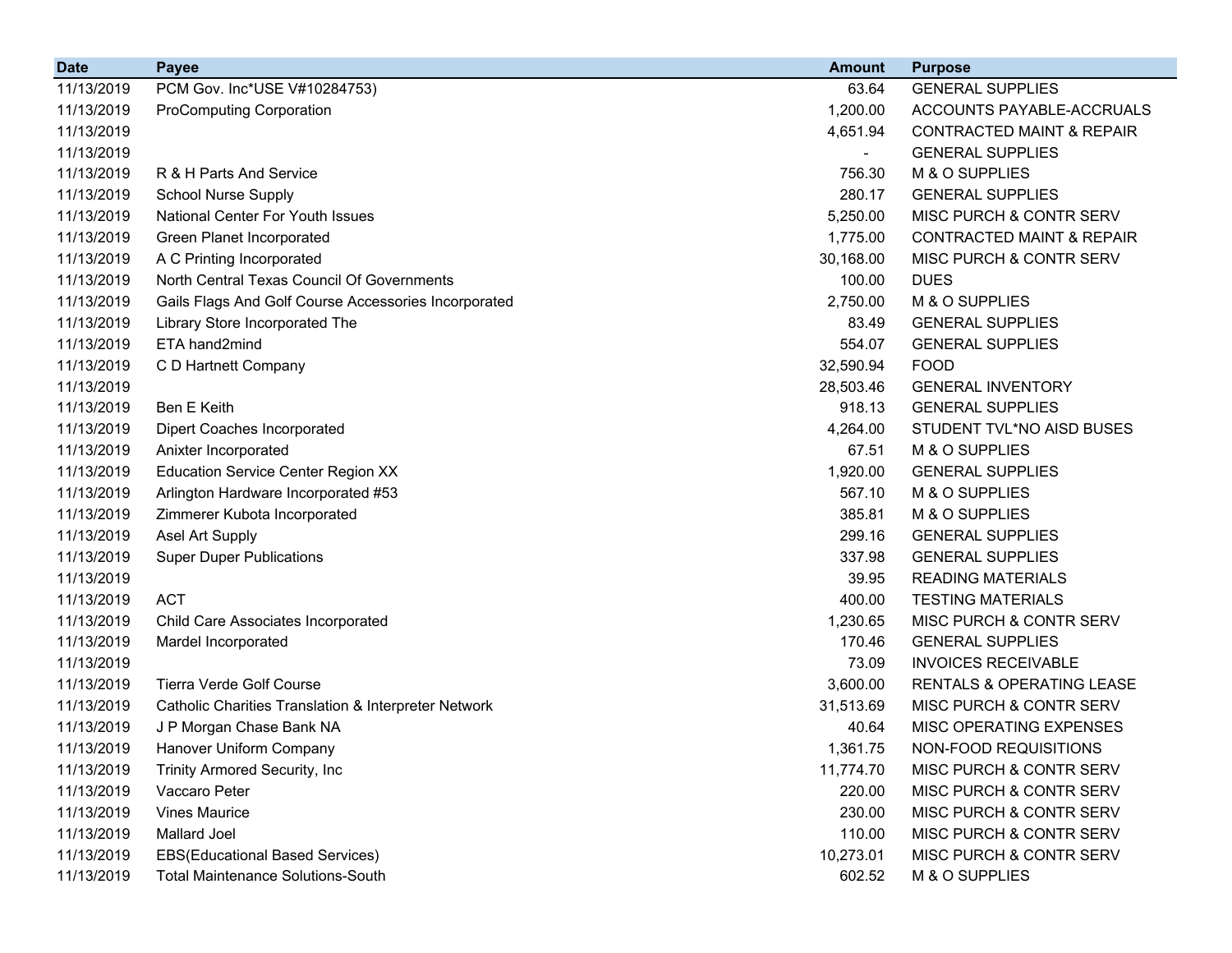| <b>Date</b> | <b>Payee</b>                                            | <b>Amount</b> | <b>Purpose</b>                       |
|-------------|---------------------------------------------------------|---------------|--------------------------------------|
| 11/13/2019  | Henry Undra M                                           | 115.00        | MISC PURCH & CONTR SERV              |
| 11/13/2019  | <b>Velazquez Press</b>                                  | 79.85         | <b>GENERAL SUPPLIES</b>              |
| 11/13/2019  | <b>Gibson Cornelius</b>                                 | 178.75        | <b>MISC PURCH &amp; CONTR SERV</b>   |
| 11/13/2019  | Inspired Imaging                                        | 350.00        | <b>INVOICES RECEIVABLE</b>           |
| 11/13/2019  | Monarch Trophy Studio                                   | 106.80        | <b>GENERAL SUPPLIES</b>              |
| 11/13/2019  | Alvarado Armando                                        | 225.00        | MISC PURCH & CONTR SERV              |
| 11/13/2019  | Logisoft Computer Products LLC                          | 279.12        | ACCOUNTS PAYABLE-ACCRUALS            |
| 11/13/2019  |                                                         | 162.82        | <b>GENERAL SUPPLIES</b>              |
| 11/13/2019  | Lea Park & Play Incorporated                            | 9,630.67      | M & O SUPPLIES                       |
| 11/13/2019  | Texas Department of Licensing & Regulation              | 20.00         | <b>CONTRACTED MAINT &amp; REPAIR</b> |
| 11/13/2019  | Fergus Danny                                            | 105.00        | MISC PURCH & CONTR SERV              |
| 11/13/2019  | Zaragoza Bryan                                          | 105.00        | MISC PURCH & CONTR SERV              |
| 11/13/2019  | Learning Zone                                           | 96.10         | <b>GENERAL SUPPLIES</b>              |
| 11/13/2019  | Barilla America Inc.                                    | 7,672.50      | <b>GENERAL INVENTORY</b>             |
| 11/13/2019  | Steinfel Debra S                                        | 105.00        | MISC PURCH & CONTR SERV              |
| 11/13/2019  | Sauvage James                                           | 110.00        | MISC PURCH & CONTR SERV              |
| 11/13/2019  | <b>Magazine Subscriptions PTP</b>                       | 39.97         | <b>GENERAL SUPPLIES</b>              |
| 11/13/2019  |                                                         | 467.15        | <b>READING MATERIALS</b>             |
| 11/13/2019  | Ancora Publishing formerly Pacific Northwest Publishing | 440.31        | <b>READING MATERIALS</b>             |
| 11/13/2019  | The Liftgate Parts Co. Texas Hydraulic & Equipment      | 56.83         | M & O SUPPLIES                       |
| 11/13/2019  | Jones Franklin                                          | 65.00         | MISC PURCH & CONTR SERV              |
| 11/13/2019  | Powell Ray                                              | 65.00         | MISC PURCH & CONTR SERV              |
| 11/13/2019  | Swoope James Landry                                     | 225.00        | MISC PURCH & CONTR SERV              |
| 11/13/2019  | Dunlap Kirk D                                           | 1,003.75      | MISC PURCH & CONTR SERV              |
| 11/13/2019  | Ducksworth William                                      | 60.00         | MISC PURCH & CONTR SERV              |
| 11/13/2019  | Rhodes Stephen C                                        | 65.00         | MISC PURCH & CONTR SERV              |
| 11/13/2019  | Randolph William L                                      | 65.00         | MISC PURCH & CONTR SERV              |
| 11/13/2019  | Dierke Michael                                          | 85.00         | MISC OPERATING EXPENSES              |
| 11/13/2019  | <b>Gonzales Stacey</b>                                  | 50.00         | MISC PURCH & CONTR SERV              |
| 11/13/2019  | <b>Walker Jarvis</b>                                    | 85.00         | <b>MISC PURCH &amp; CONTR SERV</b>   |
| 11/13/2019  | Davis Michael                                           | 105.00        | MISC PURCH & CONTR SERV              |
| 11/13/2019  | Peterson David L                                        | 85.00         | MISC PURCH & CONTR SERV              |
| 11/13/2019  | <b>Stevens Learning Systems</b>                         | 2,137.67      | <b>CONTRACTED MAINT &amp; REPAIR</b> |
| 11/13/2019  | <b>Brown Sylvester III</b>                              | 178.75        | MISC PURCH & CONTR SERV              |
| 11/13/2019  | Sarap Michael                                           | 85.00         | MISC PURCH & CONTR SERV              |
| 11/13/2019  | <b>Washington Varandas</b>                              | 220.00        | MISC PURCH & CONTR SERV              |
| 11/13/2019  | Russell James                                           | 110.00        | MISC PURCH & CONTR SERV              |
| 11/13/2019  | Smith Paul                                              | 230.00        | MISC PURCH & CONTR SERV              |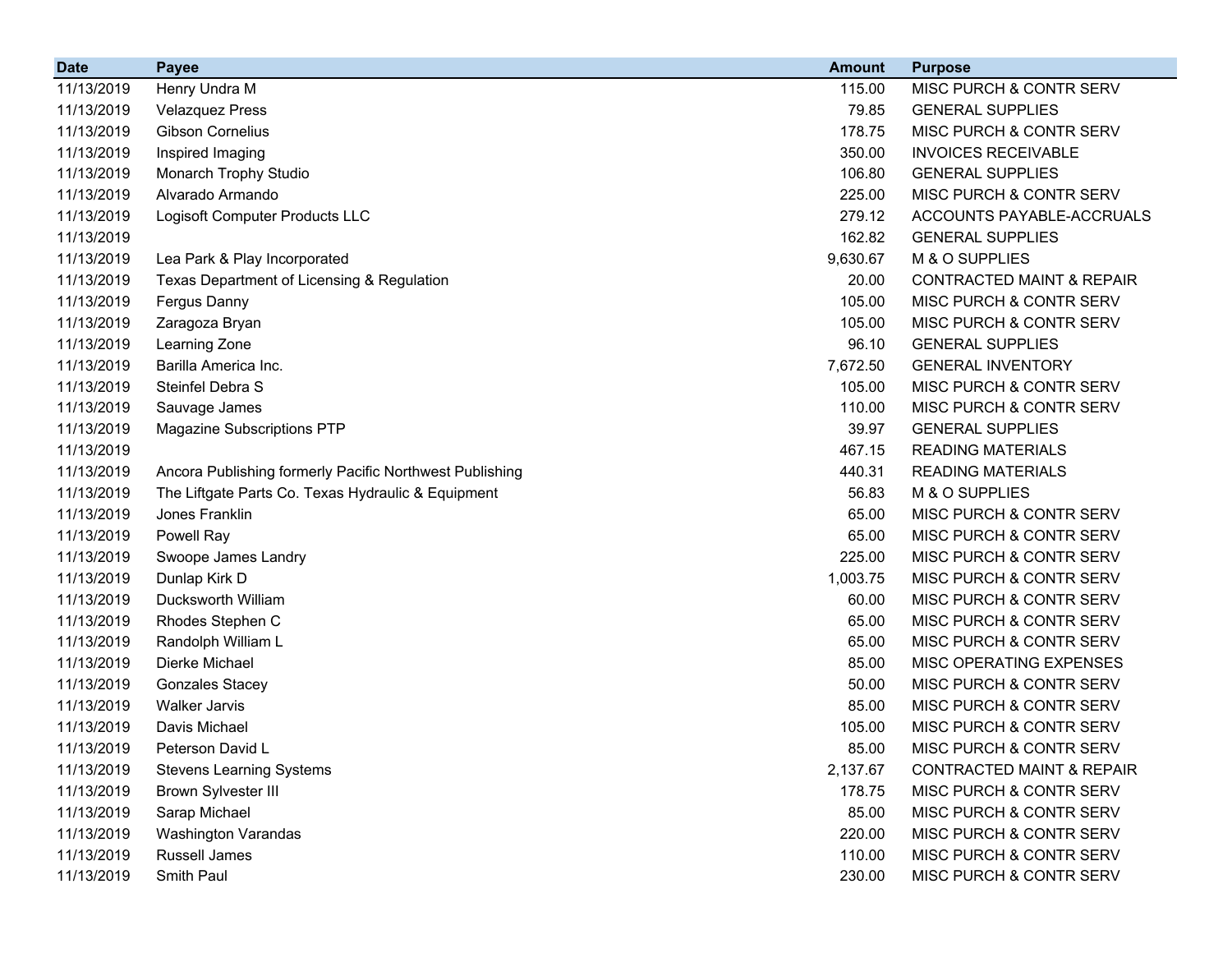| <b>Date</b> | <b>Payee</b>                    | <b>Amount</b>  | <b>Purpose</b>                       |
|-------------|---------------------------------|----------------|--------------------------------------|
| 11/13/2019  | One Source Staffing Corporation | 56,474.30      | MISC PURCH & CONTR SERV              |
| 11/13/2019  | <b>Whitley Penn LLP</b>         | 24,778.00      | <b>AUDIT SERVICES</b>                |
| 11/13/2019  | <b>Binswanger Glass</b>         | 157.95         | <b>CONTRACTED MAINT &amp; REPAIR</b> |
| 11/13/2019  |                                 | 328.60         | M & O SUPPLIES                       |
| 11/13/2019  | Guitar Center/Arlington         | 4.25           | <b>GENERAL SUPPLIES</b>              |
| 11/13/2019  | Rhodes Jennifer                 | 233.75         | MISC PURCH & CONTR SERV              |
| 11/13/2019  | Brown Jeff                      | 115.00         | MISC PURCH & CONTR SERV              |
| 11/13/2019  | Grant-Brooks Jonathan Lee       | 220.00         | MISC PURCH & CONTR SERV              |
| 11/13/2019  | Harris Cary D                   | 233.75         | MISC PURCH & CONTR SERV              |
| 11/13/2019  | McClinton William D             | 180.00         | MISC PURCH & CONTR SERV              |
| 11/13/2019  | <b>Williams Arthur</b>          | 285.00         | MISC PURCH & CONTR SERV              |
| 11/13/2019  | <b>Hightower David</b>          | 180.00         | MISC PURCH & CONTR SERV              |
| 11/13/2019  | Shantz Randy                    | 75.00          | MISC PURCH & CONTR SERV              |
| 11/13/2019  | <b>Brown Scot</b>               | 110.00         | MISC PURCH & CONTR SERV              |
| 11/13/2019  | <b>Crawford Melvin</b>          | 115.00         | MISC PURCH & CONTR SERV              |
| 11/13/2019  | McFadden Mike                   | 85.00          | MISC PURCH & CONTR SERV              |
| 11/13/2019  | Nugent David Jr                 | 445.00         | MISC PURCH & CONTR SERV              |
| 11/13/2019  | Stepina Bill                    | 115.00         | MISC PURCH & CONTR SERV              |
| 11/13/2019  | <b>Martinez Kelly</b>           | 110.00         | MISC PURCH & CONTR SERV              |
| 11/13/2019  | Burt John H                     | 115.00         | MISC PURCH & CONTR SERV              |
| 11/13/2019  | <b>McClain Gerald</b>           | 105.00         | MISC PURCH & CONTR SERV              |
| 11/13/2019  | Dixon Glen                      | 85.00          | MISC PURCH & CONTR SERV              |
| 11/13/2019  | Lemmons Marlon                  | 110.00         | MISC PURCH & CONTR SERV              |
| 11/13/2019  | Le Alex                         | 120.00         | MISC PURCH & CONTR SERV              |
| 11/13/2019  | Montgomery Michael              | 60.00          | MISC PURCH & CONTR SERV              |
| 11/13/2019  | Vorpahl Kevin                   | 110.00         | MISC PURCH & CONTR SERV              |
| 11/13/2019  | Odom Bruce                      | 85.00          | MISC PURCH & CONTR SERV              |
| 11/13/2019  | <b>Cluck Rick</b>               | 110.00         | MISC PURCH & CONTR SERV              |
| 11/13/2019  | Vorpahl Kyle                    | 110.00         | MISC PURCH & CONTR SERV              |
| 11/13/2019  | Henrietta John P                | 110.00         | MISC PURCH & CONTR SERV              |
| 11/13/2019  | Steinfels Ronald L              | 105.00         | MISC PURCH & CONTR SERV              |
| 11/13/2019  | <b>Taylor Richard</b>           | 105.00         | MISC PURCH & CONTR SERV              |
| 11/13/2019  | <b>Hinton Sue</b>               | 85.00          | MISC PURCH & CONTR SERV              |
| 11/13/2019  | IdentiSys Incorporated          | 632.38         | <b>GENERAL SUPPLIES</b>              |
| 11/13/2019  |                                 | 680.00         | M & O SUPPLIES                       |
| 11/13/2019  | Arrington Brian P               | 120.00         | MISC PURCH & CONTR SERV              |
| 11/13/2019  | National Wholesale Supply       | $\blacksquare$ | LIONS CLUB CONCESSIONS               |
| 11/13/2019  |                                 | 565.41         | M & O SUPPLIES                       |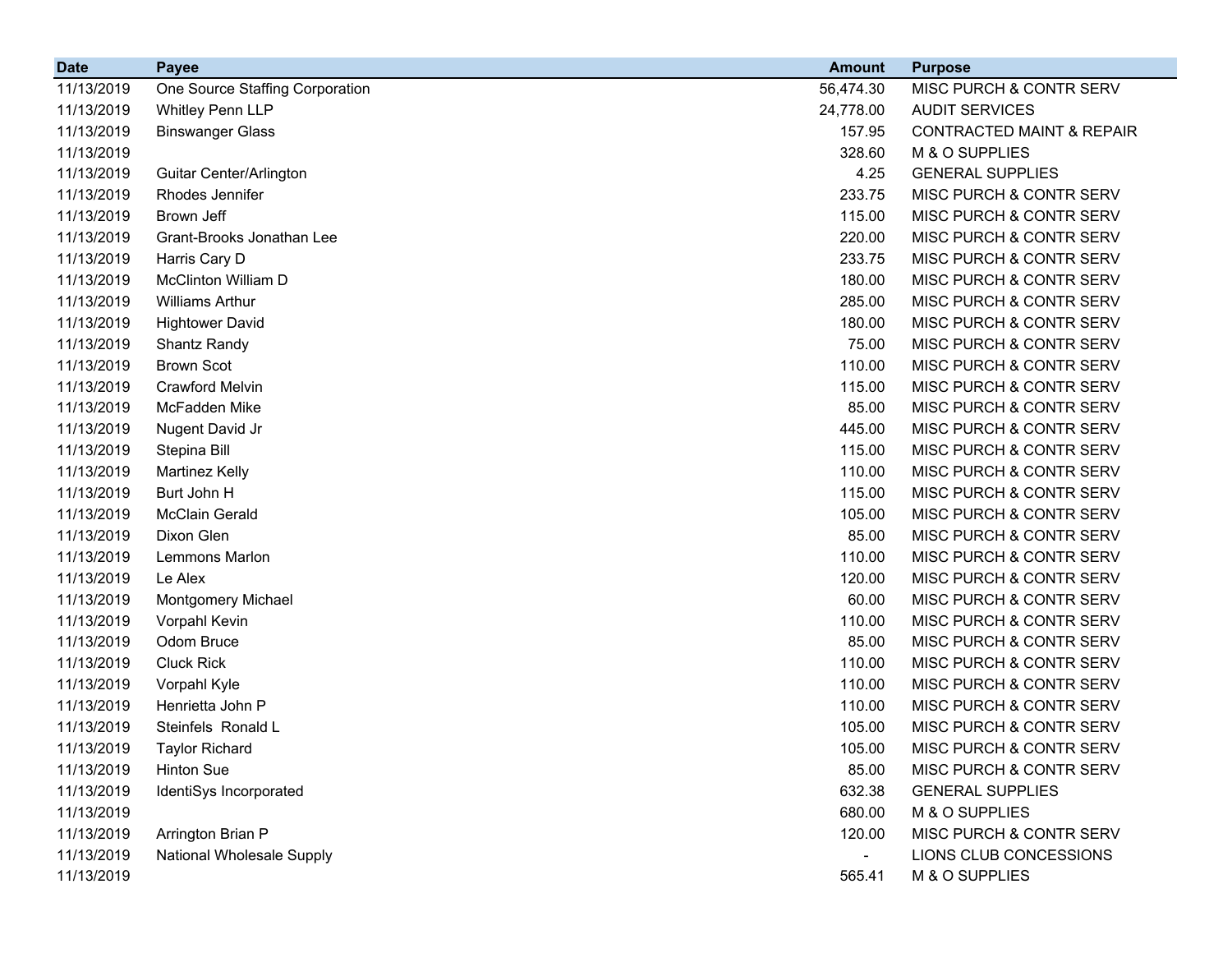| <b>Date</b> | <b>Payee</b>                                        | <b>Amount</b> | <b>Purpose</b>                       |
|-------------|-----------------------------------------------------|---------------|--------------------------------------|
| 11/13/2019  | DFW Waste Oil Service, Incorporated                 | 197.70        | <b>CONTRACTED MAINT &amp; REPAIR</b> |
| 11/13/2019  | Jason's Deli                                        | 206.36        | MISC OPERATING EXPENSES              |
| 11/13/2019  | Kurz & Company                                      | 7,690.82      | <b>FOOD</b>                          |
| 11/13/2019  | <b>Best Buy for Business</b>                        | 2,713.17      | <b>GENERAL SUPPLIES</b>              |
| 11/13/2019  | Industrial Controls Distributors, LLC               | 195.66        | M & O SUPPLIES                       |
| 11/13/2019  | <b>Thomas Curt</b>                                  | 115.00        | MISC PURCH & CONTR SERV              |
| 11/13/2019  | <b>Panter Sherrie</b>                               | 100.00        | MISC PURCH & CONTR SERV              |
| 11/13/2019  | Seidlitz Education, LLC                             | 164.90        | <b>GENERAL SUPPLIES</b>              |
| 11/13/2019  | Seidlitz Education, LLC                             | 49.90         | <b>GENERAL SUPPLIES</b>              |
| 11/13/2019  | Seidlitz Education, LLC                             | 39.90         | <b>GENERAL SUPPLIES</b>              |
| 11/13/2019  | Estrellita Inc.                                     | 998.66        | <b>GENERAL SUPPLIES</b>              |
| 11/13/2019  | Le Tam                                              | 120.00        | MISC PURCH & CONTR SERV              |
| 11/13/2019  | <b>Wesson Samuel</b>                                | 120.00        | MISC PURCH & CONTR SERV              |
| 11/13/2019  | Creative Bus Sales Inc                              | 1,183.78      | <b>GENERAL INVENTORY</b>             |
| 11/13/2019  | <b>Autonation Chevrolet</b>                         | 20.28         | <b>CONTRACTED MAINT &amp; REPAIR</b> |
| 11/13/2019  |                                                     | 731.51        | M & O SUPPLIES                       |
| 11/13/2019  | <b>Flowers Ryan</b>                                 | 120.00        | MISC PURCH & CONTR SERV              |
| 11/13/2019  | Follett School Solutions, Inc.                      | 533.10        | <b>READING MATERIALS</b>             |
| 11/13/2019  |                                                     | 1,204.62      | <b>TEXTBOOKS</b>                     |
| 11/13/2019  | Lone Star Furnishings LLC                           | 2,477.40      | <b>GENERAL SUPPLIES</b>              |
| 11/13/2019  |                                                     | 1,394.20      | M & O SUPPLIES                       |
| 11/13/2019  | <b>Arlington Today</b>                              | 3,600.00      | MISC PURCH & CONTR SERV              |
| 11/13/2019  | Crawford Electric Supply Company                    | 762.38        | M & O SUPPLIES                       |
| 11/13/2019  | Kyocera Document Solutions America                  | 391.00        | <b>GENERAL SUPPLIES</b>              |
| 11/13/2019  | <b>Oxford University Press USA</b>                  |               | <b>TEXTBOOKS</b>                     |
| 11/13/2019  | Alternative Mailing & Shipping Systems Incorporated | 180.00        | <b>CONTRACTED MAINT &amp; REPAIR</b> |
| 11/13/2019  | <b>Breaux Daniel</b>                                | 105.00        | MISC PURCH & CONTR SERV              |
| 11/13/2019  | Cyson Technology Group LLC                          | 900.00        | MISC PURCH & CONTR SERV              |
| 11/13/2019  | <b>Wilcox James</b>                                 | 110.00        | MISC PURCH & CONTR SERV              |
| 11/13/2019  | HKS, Inc.                                           | 41,840.54     | BLDG PURCH, CONSTR, IMPROVE          |
| 11/13/2019  | Peyco Southwest Realty, Inc.                        | 2,500.00      | MISC PURCH & CONTR SERV              |
| 11/13/2019  | Impak                                               | 61.37         | CONTRACTED MAINT & REPAIR            |
| 11/13/2019  | Freeman Edgar                                       | 125.00        | MISC PURCH & CONTR SERV              |
| 11/13/2019  | CiCi's Pizza #32                                    | 89.85         | MISC OPERATING EXPENSES              |
| 11/13/2019  | <b>Tyson Prepared Foods</b>                         | 25,412.00     | <b>GENERAL INVENTORY</b>             |
| 11/13/2019  | Cool Tech A/C Heat & Refrigeration                  | 13,900.00     | <b>CONTRACTED MAINT &amp; REPAIR</b> |
| 11/13/2019  | Ferguson Enterprises, Inc.                          | 2,007.30      | <b>GENERAL INVENTORY</b>             |
| 11/13/2019  |                                                     |               | LIONS CLUB CONCESSIONS               |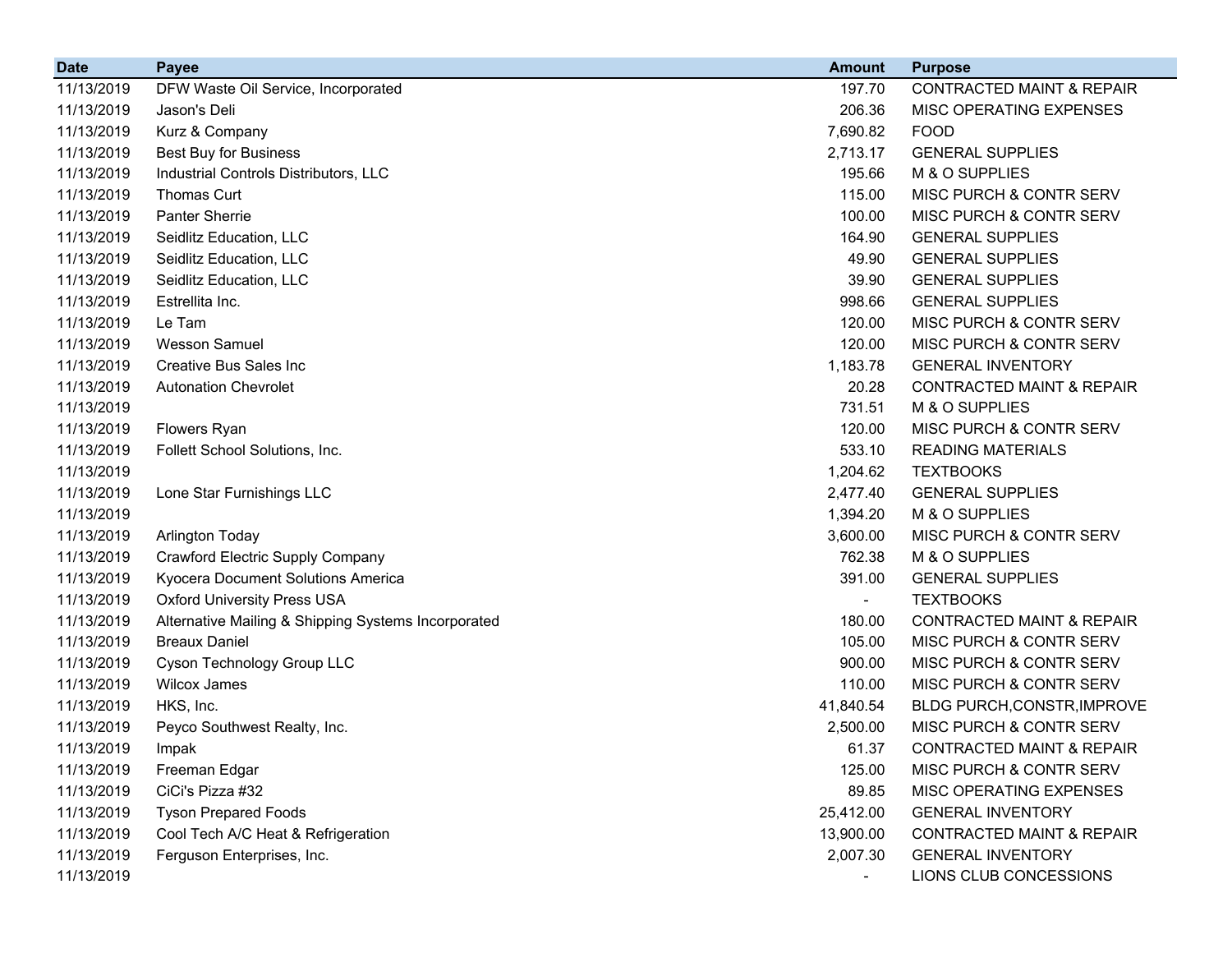| <b>Date</b> | <b>Payee</b>                                         | <b>Amount</b> | <b>Purpose</b>                       |
|-------------|------------------------------------------------------|---------------|--------------------------------------|
| 11/13/2019  |                                                      | 35.04         | M & O SUPPLIES                       |
| 11/13/2019  | Daktronics, Inc.                                     | 85.00         | <b>CONTRACTED MAINT &amp; REPAIR</b> |
| 11/13/2019  | Parks Tommy                                          | 85.00         | <b>MISC PURCH &amp; CONTR SERV</b>   |
| 11/13/2019  | <b>Tennell Dexter</b>                                | 85.00         | <b>MISC PURCH &amp; CONTR SERV</b>   |
| 11/13/2019  | Association for Supervision & Curriculum Development | 378.00        | <b>GENERAL SUPPLIES</b>              |
| 11/13/2019  | Mattison Johnson R                                   | 220.00        | <b>MISC PURCH &amp; CONTR SERV</b>   |
| 11/13/2019  | <b>Roland Scott</b>                                  | 125.00        | MISC PURCH & CONTR SERV              |
| 11/13/2019  | <b>Occupational Health Solutions</b>                 | 980.00        | <b>MISC PURCH &amp; CONTR SERV</b>   |
| 11/13/2019  | <b>Liberty Paper</b>                                 | 41,680.80     | <b>GENERAL INVENTORY</b>             |
| 11/13/2019  | Dr Pepper Snapple Group                              | 354.45        | <b>INVOICES RECEIVABLE</b>           |
| 11/13/2019  |                                                      | 833.90        | <b>MISC OPERATING EXPENSES</b>       |
| 11/13/2019  | <b>Bull Market Promotions, LLC</b>                   | 259.00        | <b>INVOICES RECEIVABLE</b>           |
| 11/13/2019  | <b>SkillPath NST Training</b>                        | 149.00        | <b>EMPLOYEE TRAVEL</b>               |
| 11/13/2019  | Decker Equipment/School Fix                          | 293.00        | M & O SUPPLIES                       |
| 11/13/2019  | Delgado Guitars                                      | 12,789.20     | <b>GENERAL SUPPLIES</b>              |
| 11/13/2019  | NEDRP LLC                                            | 1,500.00      | MISC PURCH & CONTR SERV              |
| 11/13/2019  | Hydrotemp LLC                                        | 118.00        | M & O SUPPLIES                       |
| 11/13/2019  | Lowe's Home Centers, LLC                             | 235.80        | <b>GENERAL INVENTORY</b>             |
| 11/13/2019  |                                                      | 3,086.54      | <b>GENERAL SUPPLIES</b>              |
| 11/13/2019  |                                                      | 237.50        | <b>INVOICES RECEIVABLE</b>           |
| 11/13/2019  |                                                      |               | LIONS CLUB CONCESSIONS               |
| 11/13/2019  |                                                      | 2,739.86      | M & O SUPPLIES                       |
| 11/13/2019  | Plant Interscapes, Inc.                              | 340.54        | <b>CONTRACTED MAINT &amp; REPAIR</b> |
| 11/13/2019  | Tennis Outlet Inc.                                   | 1,989.99      | <b>GENERAL SUPPLIES</b>              |
| 11/13/2019  | Locke Supply Co.                                     | 78.50         | <b>GENERAL INVENTORY</b>             |
| 11/13/2019  |                                                      | 137.05        | M & O SUPPLIES                       |
| 11/13/2019  | iPrint Technologies                                  | 2,401.00      | <b>GENERAL SUPPLIES</b>              |
| 11/13/2019  | Sams Club 6244                                       | 298.34        | MISC OPERATING EXPENSES              |
| 11/13/2019  | <b>Williamson Music 1st</b>                          | 140.00        | <b>CONTRACTED MAINT &amp; REPAIR</b> |
| 11/13/2019  | Klement Distribution, Inc.                           | 20,620.73     | <b>FOOD</b>                          |
| 11/13/2019  | Sysco North Texas                                    | 34,672.23     | <b>GENERAL INVENTORY</b>             |
| 11/13/2019  | Your Tees                                            | 504.00        | <b>GENERAL SUPPLIES</b>              |
| 11/13/2019  |                                                      | 686.00        | <b>INVOICES RECEIVABLE</b>           |
| 11/13/2019  | <b>BrainPOP LLC</b>                                  | 1,912.50      | <b>GENERAL SUPPLIES</b>              |
| 11/13/2019  | Damron Christopher                                   | 85.00         | MISC PURCH & CONTR SERV              |
| 11/13/2019  | Gillum Amy                                           | 105.00        | MISC PURCH & CONTR SERV              |
| 11/13/2019  | Sanchez Oscar                                        | 85.00         | MISC PURCH & CONTR SERV              |
| 11/13/2019  | InMotion Hosting, Inc.                               | 362.50        | MISC PURCH & CONTR SERV              |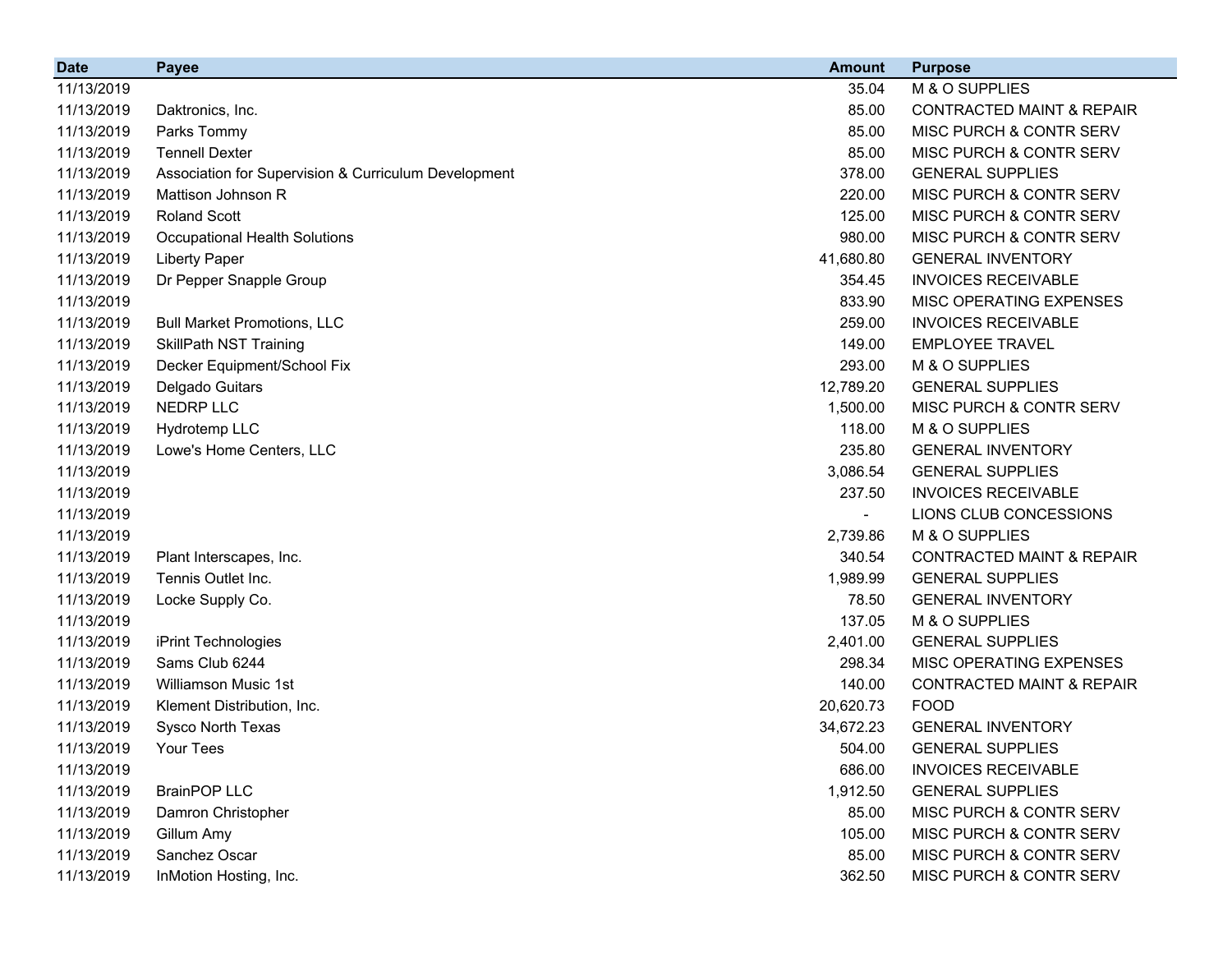| <b>Date</b> | <b>Payee</b>                                            | <b>Amount</b> | <b>Purpose</b>                       |
|-------------|---------------------------------------------------------|---------------|--------------------------------------|
| 11/13/2019  | <b>Neal Eric</b>                                        | 250.00        | MISC PURCH & CONTR SERV              |
| 11/13/2019  | Flocabulary Inc                                         | 4,750.00      | <b>GENERAL SUPPLIES</b>              |
| 11/13/2019  | ExploreLearning LLC                                     | 4,031.25      | <b>READING MATERIALS</b>             |
| 11/13/2019  | Northwest ISD Athletics                                 | 123.00        | MISC OPERATING EXPENSES              |
| 11/13/2019  | Turnitin, LLC                                           | 2,500.00      | <b>GENERAL SUPPLIES</b>              |
| 11/13/2019  | Moore Supply Co                                         | 326.54        | <b>GENERAL INVENTORY</b>             |
| 11/13/2019  | OTC Brands, Inc                                         | 285.80        | <b>GENERAL SUPPLIES</b>              |
| 11/13/2019  |                                                         | 551.03        | <b>INVOICES RECEIVABLE</b>           |
| 11/13/2019  | <b>Rick's Tire Service</b>                              | 199.40        | M & O SUPPLIES                       |
| 11/13/2019  | CICI's Pizza #99 @ Little Road & I-20                   | 390.00        | MISC OPERATING EXPENSES              |
| 11/13/2019  | Green Light Group, LLC                                  | 7,051.50      | M & O SUPPLIES                       |
| 11/13/2019  | AssetGenie Inc                                          | 7,548.45      | <b>GENERAL SUPPLIES</b>              |
| 11/13/2019  | McAlister's Deli                                        | 275.53        | MISC OPERATING EXPENSES              |
| 11/13/2019  | WebTPA Employer Services LLC                            | 225.00        | MISC OPERATING EXPENSES              |
| 11/13/2019  | Joe W. Fly Company                                      | 368.00        | M & O SUPPLIES                       |
| 11/13/2019  | Nasco                                                   | 85.87         | <b>GENERAL INVENTORY</b>             |
| 11/13/2019  |                                                         | 2,375.59      | <b>GENERAL SUPPLIES</b>              |
| 11/13/2019  | Aloe Software Group LLC                                 | 29,950.00     | <b>CONTRACTED MAINT &amp; REPAIR</b> |
| 11/13/2019  | N Tune Music & Sound, Inc                               | 968.60        | <b>CONTRACTED MAINT &amp; REPAIR</b> |
| 11/13/2019  |                                                         | 3,360.76      | <b>GENERAL SUPPLIES</b>              |
| 11/13/2019  | Learning A-Z LLC                                        | 1,099.50      | <b>GENERAL SUPPLIES</b>              |
| 11/13/2019  | <b>Big Sky Construction Company Inc</b>                 | 387,347.01    | <b>RETAINAGE</b>                     |
| 11/13/2019  | Gilbert May Inc dba Phillips/May Corporation            | 68,118.99     | <b>RETAINAGE</b>                     |
| 11/13/2019  | Sonova USA Inc.                                         | 200.00        | <b>CONTRACTED MAINT &amp; REPAIR</b> |
| 11/13/2019  | Advanced Blending, Inc. DBA Last Group Enterprises Inc. | 4,081.80      | <b>GENERAL INVENTORY</b>             |
| 11/13/2019  | Valorie Kruger Consulting LLC                           | 3,000.00      | MISC PURCH & CONTR SERV              |
| 11/13/2019  | Global Electronic Services, Incorporated                | 1,742.00      | <b>CONTRACTED MAINT &amp; REPAIR</b> |
| 11/13/2019  | Staples Inc/Staples Business Advantage                  | 606.32        | <b>GENERAL SUPPLIES</b>              |
| 11/13/2019  |                                                         | 6,886.24      | M & O SUPPLIES                       |
| 11/13/2019  | E Logic                                                 | 72,173.25     | OTH PROFESSIONAL SERVICES            |
| 11/13/2019  | <b>Frontline Education</b>                              | 63,393.75     | <b>CONTRACTED MAINT &amp; REPAIR</b> |
| 11/13/2019  | <b>MSB Consulting</b>                                   | 2,457.18      | MISC PURCH & CONTR SERV              |
| 11/13/2019  | Rhoades Debra                                           | 85.00         | MISC OPERATING EXPENSES              |
| 11/13/2019  | <b>Hinson David</b>                                     | 130.00        | MISC PURCH & CONTR SERV              |
| 11/13/2019  | <b>Trotter Michael</b>                                  | 65.00         | MISC PURCH & CONTR SERV              |
| 11/13/2019  | <b>Clark Ramaie</b>                                     | 60.00         | MISC PURCH & CONTR SERV              |
| 11/13/2019  | Givens Elmer Ray                                        | 105.00        | MISC PURCH & CONTR SERV              |
| 11/13/2019  | <b>Stafford James</b>                                   | 65.00         | MISC PURCH & CONTR SERV              |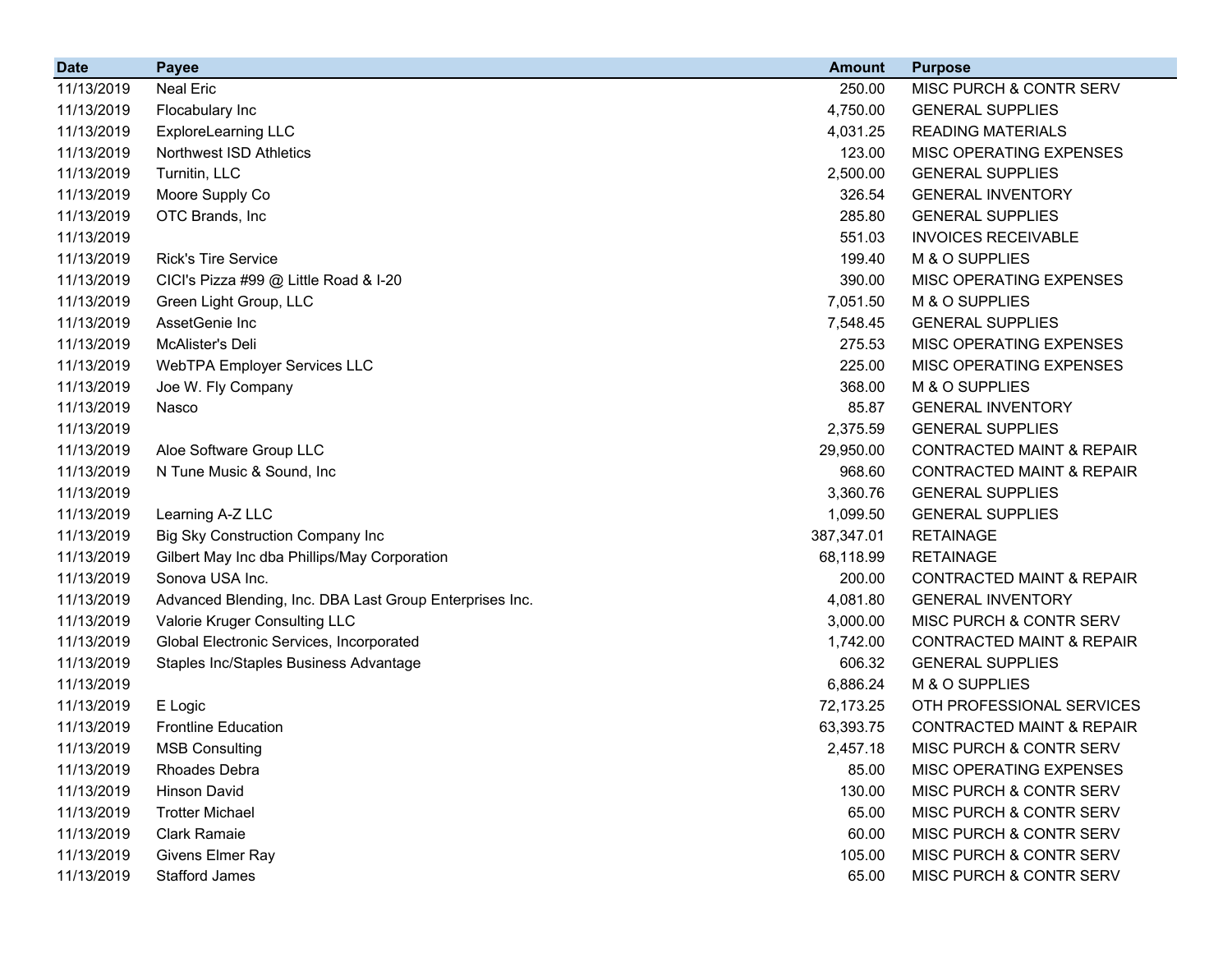| <b>Date</b> | <b>Payee</b>                                  | <b>Amount</b> | <b>Purpose</b>                       |
|-------------|-----------------------------------------------|---------------|--------------------------------------|
| 11/13/2019  | VocabularySpellingCity                        | 70.20         | <b>GENERAL SUPPLIES</b>              |
| 11/13/2019  | Atlas Suzanne                                 | 65.00         | SAL & WAGES-SUPPORT PERS             |
| 11/13/2019  | <b>Taylor Smith Consulting LLC</b>            | 10,031.44     | MISC PURCH & CONTR SERV              |
| 11/13/2019  | Mary Roberts                                  | 7,139.63      | MISC PURCH & CONTR SERV              |
| 11/13/2019  | National Wrestling Coaches Association        | 240.00        | <b>DUES</b>                          |
| 11/13/2019  | <b>Campos Engineering INC</b>                 | 1,350.00      | <b>CONTRACTED MAINT &amp; REPAIR</b> |
| 11/13/2019  | Audrey Bragg Consulting LLC                   | 1,800.00      | MISC PURCH & CONTR SERV              |
| 11/13/2019  | <b>Battery Systems Inc</b>                    | 513.50        | <b>GENERAL INVENTORY</b>             |
| 11/13/2019  | All Star Letter Jackets and Balfour Dallas    | 200.00        | <b>INVOICES RECEIVABLE</b>           |
| 11/13/2019  | National Seating & Mobility Inc               | 35.50         | <b>CONTRACTED MAINT &amp; REPAIR</b> |
| 11/13/2019  |                                               | 3,440.23      | <b>GENERAL SUPPLIES</b>              |
| 11/13/2019  | <b>YR Sales</b>                               | 720.25        | <b>INVOICES RECEIVABLE</b>           |
| 11/13/2019  | <b>Borden Dairy Company</b>                   | 79,227.74     | <b>FOOD</b>                          |
| 11/13/2019  | <b>Lindenmeyr Munroe</b>                      | 3,536.00      | <b>GENERAL INVENTORY</b>             |
| 11/13/2019  | <b>Blick Art Materials</b>                    | 1,017.97      | <b>GENERAL SUPPLIES</b>              |
| 11/13/2019  | ValueSure Agency Inc.                         | 71.00         | MISC OPERATING EXPENSES              |
| 11/13/2019  | <b>Cambridge Educational Services</b>         | 1,009.90      | <b>READING MATERIALS</b>             |
| 11/13/2019  | Can-Am Wireless LLC                           | 83.97         | <b>GENERAL SUPPLIES</b>              |
| 11/13/2019  | Project Lead The Way Incorporated             | 9,216.00      | <b>GENERAL SUPPLIES</b>              |
| 11/13/2019  | Dierke Rebecca                                | 65.00         | MISC OPERATING EXPENSES              |
| 11/13/2019  | Kornegay Jermaine                             | 105.00        | MISC PURCH & CONTR SERV              |
| 11/13/2019  | <b>Fisher Charles</b>                         | 60.00         | MISC PURCH & CONTR SERV              |
| 11/13/2019  | Funches Christopher                           | 60.00         | MISC PURCH & CONTR SERV              |
| 11/13/2019  | Long Ivan                                     | 120.00        | MISC PURCH & CONTR SERV              |
| 11/13/2019  | Groomed for Success Youth Empowerment Program | 1,036.64      | MISC PURCH & CONTR SERV              |
| 11/13/2019  | Calhoun Haleigh                               | 105.00        | MISC PURCH & CONTR SERV              |
| 11/13/2019  | <b>Sievers Chris</b>                          | 65.00         | MISC PURCH & CONTR SERV              |
| 11/13/2019  | King Jim                                      | 65.00         | MISC PURCH & CONTR SERV              |
| 11/13/2019  | <b>Ruiz Anthony</b>                           | 110.00        | MISC PURCH & CONTR SERV              |
| 11/13/2019  | Flores Arabella                               | 255.00        | MISC PURCH & CONTR SERV              |
| 11/13/2019  | <b>Howard Tracy</b>                           | 65.00         | MISC OPERATING EXPENSES              |
| 11/13/2019  | Tiwuana Askey                                 | 85.00         | MISC PURCH & CONTR SERV              |
| 11/13/2019  | <b>Pointer Amber</b>                          | 100.00        | MISC PURCH & CONTR SERV              |
| 11/13/2019  | Cox Landon                                    | 65.00         | MISC PURCH & CONTR SERV              |
| 11/13/2019  | Roark Joshua                                  | 65.00         | MISC PURCH & CONTR SERV              |
| 11/13/2019  | <b>Turley Paul</b>                            | 60.00         | MISC PURCH & CONTR SERV              |
| 11/13/2019  | Terry IP Photography LLC                      | 90.00         | <b>INVOICES RECEIVABLE</b>           |
| 11/13/2019  | Complete Supply Incorporated                  | 49,273.62     | <b>GENERAL INVENTORY</b>             |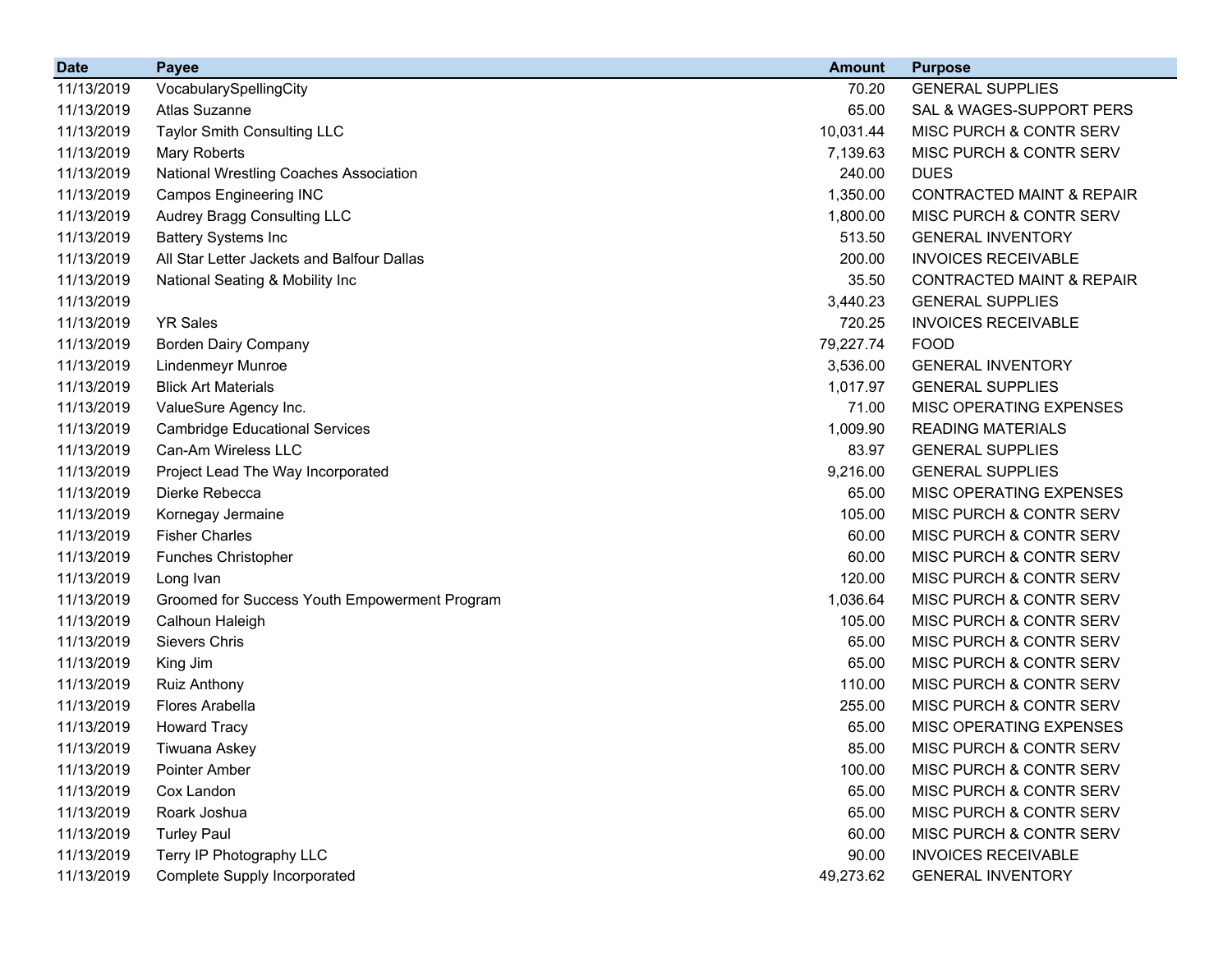| <b>Date</b> | <b>Payee</b>                                                   | <b>Amount</b> | <b>Purpose</b>                       |
|-------------|----------------------------------------------------------------|---------------|--------------------------------------|
| 11/13/2019  |                                                                | 1,517.64      | M & O SUPPLIES                       |
| 11/13/2019  | <b>Gomez Floor Covering</b>                                    | 1,358.80      | M & O SUPPLIES                       |
| 11/13/2019  | <b>Wallace Packaging</b>                                       | 30,600.00     | <b>GENERAL INVENTORY</b>             |
| 11/13/2019  | Elevator Maintenance and Repair Incorporated                   | 225.00        | <b>CONTRACTED MAINT &amp; REPAIR</b> |
| 11/13/2019  | International Baccalaureate America                            | 490.00        | MISC OPERATING EXPENSES              |
| 11/13/2019  | Flippen Group The                                              | 5,121.11      | MISC PURCH & CONTR SERV              |
| 11/13/2019  | Hobby Lobby Store #175                                         | 268.18        | <b>INVOICES RECEIVABLE</b>           |
| 11/13/2019  | <b>Temperature Control Systems</b>                             | 1,627.92      | M & O SUPPLIES                       |
| 11/13/2019  | <b>Star Roofing And Sheet Metal</b>                            | 1,555.00      | <b>CONTRACTED MAINT &amp; REPAIR</b> |
| 11/13/2019  | Jack Rasmussen (Luthier)                                       | 1,905.00      | <b>GENERAL SUPPLIES</b>              |
| 11/13/2019  | Sommer Associates L L C                                        | 1,271.20      | <b>READING MATERIALS</b>             |
| 11/13/2019  | Hagar Restaurant Service L L C                                 | 70.59         | M & O SUPPLIES                       |
| 11/13/2019  | Simba Industries                                               | 4,544.30      | <b>GENERAL INVENTORY</b>             |
| 11/13/2019  | Horizon Software International L L C                           | 213.68        | <b>CONTRACTED MAINT &amp; REPAIR</b> |
| 11/13/2019  | <b>Dealers Electrical Supply Company</b>                       | 277.44        | <b>GENERAL INVENTORY</b>             |
| 11/13/2019  |                                                                | 44.60         | M & O SUPPLIES                       |
| 11/13/2019  | Bucks Wheel & Equipment Company                                | 105.26        | <b>GENERAL INVENTORY</b>             |
| 11/13/2019  |                                                                | 2,552.87      | M & O SUPPLIES                       |
| 11/13/2019  | <b>Texas Auto Painting</b>                                     | 159.95        | <b>CONTRACTED MAINT &amp; REPAIR</b> |
| 11/13/2019  | <b>Netsync Network Solutions</b>                               | 240.00        | <b>GENERAL SUPPLIES</b>              |
| 11/13/2019  | <b>Best Plumbing Specialties Incorporated</b>                  | 840.00        | <b>GENERAL INVENTORY</b>             |
| 11/13/2019  | Music & Arts                                                   | 16,902.16     | <b>GENERAL SUPPLIES</b>              |
| 11/13/2019  | A C P Direct                                                   | 598.50        | <b>GENERAL SUPPLIES</b>              |
| 11/13/2019  | Byrne Brothers Foods Incorporate                               | 18,381.96     | <b>GENERAL INVENTORY</b>             |
| 11/13/2019  | Arlington Independent School District Food & Nutrition Service | 948.59        | MISC OPERATING EXPENSES              |
| 11/13/2019  | Cargill Kitchen Solutions Incorporated                         | 13,864.50     | <b>GENERAL INVENTORY</b>             |
| 11/13/2019  | Cengage Learning                                               | 25,505.20     | <b>GENERAL SUPPLIES</b>              |
| 11/13/2019  | Rush Truck Centers Of Texas Limited Partnership                | 287.85        | <b>GENERAL INVENTORY</b>             |
| 11/13/2019  |                                                                | 2,487.44      | M & O SUPPLIES                       |
| 11/13/2019  | 4imprint Incorporated                                          | 652.84        | ACCOUNTS PAYABLE-ACCRUALS            |
| 11/13/2019  |                                                                | 1,014.35      | MISC OPERATING EXPENSES              |
| 11/13/2019  | Abuelo's                                                       | 874.41        | <b>MISC OPERATING EXPENSES</b>       |
| 11/13/2019  | Southern Computer Warehouse                                    | 450.90        | <b>GENERAL SUPPLIES</b>              |
| 11/13/2019  | Academic Supplier                                              | 41.00         | <b>GENERAL SUPPLIES</b>              |
| 11/13/2019  | New Path Learning                                              | 212.64        | <b>GENERAL SUPPLIES</b>              |
| 11/13/2019  | Rush Bus Center Of Texas                                       | 1,961.60      | <b>GENERAL INVENTORY</b>             |
| 11/13/2019  | University Of Texas High School                                | 75.00         | <b>TESTING MATERIALS</b>             |
| 11/13/2019  | Pearson                                                        | 4,732.00      | <b>GENERAL SUPPLIES</b>              |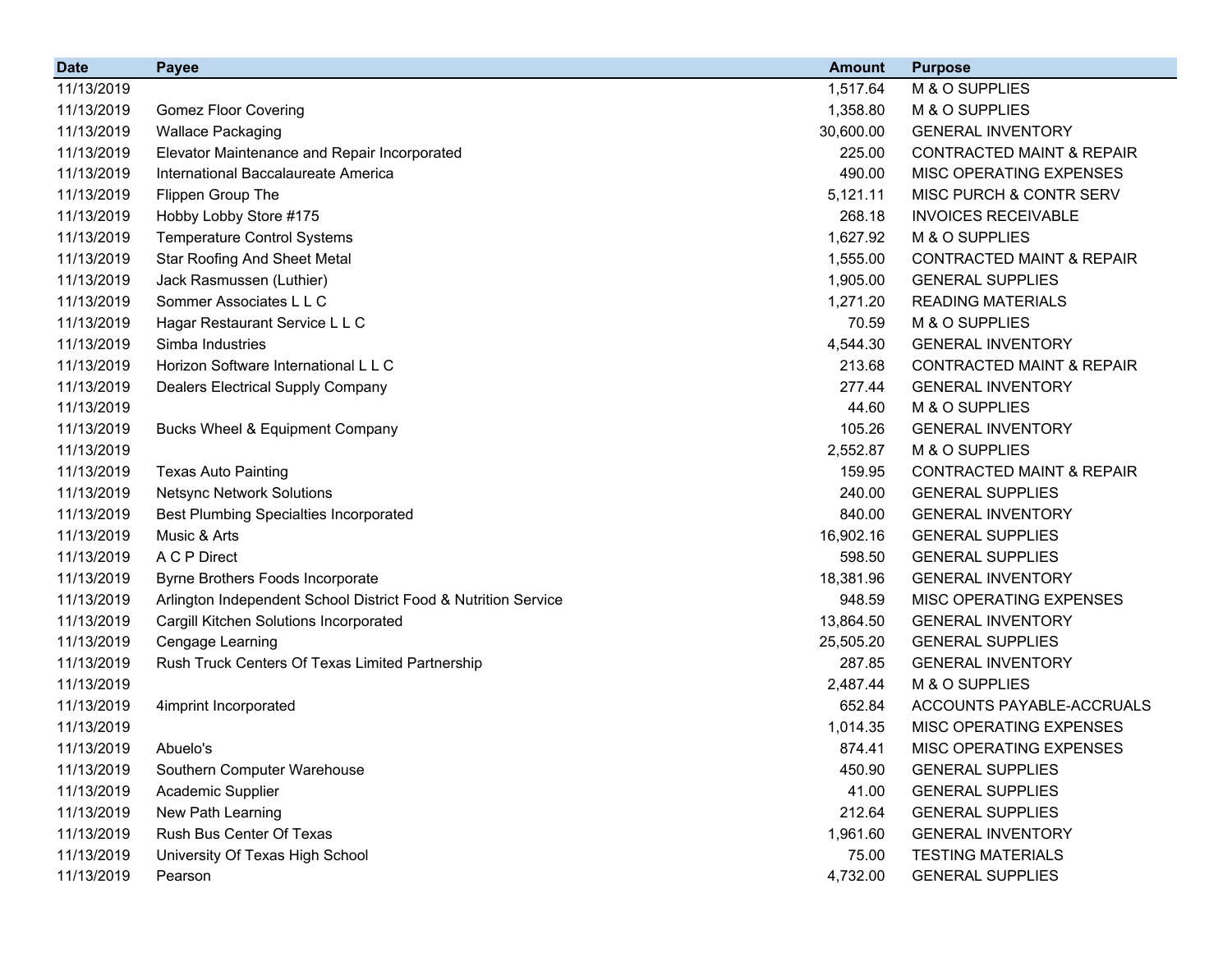| <b>Date</b> | <b>Payee</b>                                               | <b>Amount</b> | <b>Purpose</b>                       |
|-------------|------------------------------------------------------------|---------------|--------------------------------------|
| 11/13/2019  |                                                            | 4,992.00      | MISC OPERATING EXPENSES              |
| 11/13/2019  |                                                            | 1,017.64      | <b>TESTING MATERIALS</b>             |
| 11/13/2019  | Sas Technologies Limited                                   | 690.00        | <b>CONTRACTED MAINT &amp; REPAIR</b> |
| 11/13/2019  | Interactive Instruments Inc                                | 1,395.00      | <b>GENERAL SUPPLIES</b>              |
| 11/13/2019  | SiteOne Landscape Supply Holding LLC                       | 1,084.24      | M & O SUPPLIES                       |
| 11/13/2019  | North Texas Tollway Authority                              | 75.81         | <b>MISC OPERATING EXPENSES</b>       |
| 11/13/2019  | North Texas Tollway Authority                              | 7.46          | MISC OPERATING EXPENSES              |
| 11/13/2019  | North Texas Tollway Authority                              | 47.77         | <b>MISC OPERATING EXPENSES</b>       |
| 11/13/2019  | North Texas Tollway Authority                              | 6.88          | <b>MISC OPERATING EXPENSES</b>       |
| 11/13/2019  | North Texas Tollway Authority                              | 9.06          | MISC OPERATING EXPENSES              |
| 11/13/2019  | North Texas Tollway Authority                              | 29.08         | <b>MISC OPERATING EXPENSES</b>       |
| 11/13/2019  | North Texas Tollway Authority                              | 11.04         | MISC OPERATING EXPENSES              |
| 11/13/2019  | North Texas Tollway Authority                              | 44.37         | <b>MISC OPERATING EXPENSES</b>       |
| 11/13/2019  | Arlington Chamber Of Commerce                              | 23,750.00     | MISC PURCH & CONTR SERV              |
| 11/13/2019  | City Of Arlington Water Department                         | 293,628.39    | <b>WATER</b>                         |
| 11/13/2019  | Demco Incorporated                                         | 58.89         | <b>GENERAL SUPPLIES</b>              |
| 11/13/2019  | <b>Tennis Shop</b>                                         | 2,000.00      | <b>GENERAL SUPPLIES</b>              |
| 11/13/2019  | <b>Education Service Center Region XI</b>                  | 150.00        | <b>EMPLOYEE TRAVEL</b>               |
| 11/13/2019  |                                                            | 600.00        | MISC PURCH & CONTR SERV              |
| 11/13/2019  | <b>Flinn Scientific</b>                                    | 211.38        | <b>GENERAL SUPPLIES</b>              |
| 11/13/2019  | Midwest Technology Products Tx0025                         | 556.41        | <b>GENERAL SUPPLIES</b>              |
| 11/13/2019  | Pasco Brokerage Incorporated                               | 340.00        | NON-FOOD REQUISITIONS                |
| 11/13/2019  | Paxton Patterson                                           | 325.00        | <b>GENERAL SUPPLIES</b>              |
| 11/13/2019  | Perma Bound                                                | 177.68        | <b>READING MATERIALS</b>             |
| 11/13/2019  | <b>Pollock Paper Distributors</b>                          | 740.00        | <b>GENERAL INVENTORY</b>             |
| 11/13/2019  | <b>Pyramid School Products</b>                             | 2,764.00      | <b>GENERAL INVENTORY</b>             |
| 11/13/2019  |                                                            | 67.30         | <b>GENERAL SUPPLIES</b>              |
| 11/13/2019  | Quality Audio Visual Service Incorporated                  | 441.50        | <b>CONTRACTED MAINT &amp; REPAIR</b> |
| 11/13/2019  | Sargent Welch L L C                                        | 252.84        | <b>GENERAL SUPPLIES</b>              |
| 11/13/2019  | Sentinel The Alarm Company                                 | 3,009.23      | CONTRACTED MAINT & REPAIR            |
| 11/13/2019  | Texas Department of Licensing and Regulation               | 295.00        | MISC OPERATING EXPENSES              |
| 11/13/2019  | Vandergriff Chevrolet                                      | 1,151.66      | CONTRACTED MAINT & REPAIR            |
| 11/13/2019  | Martin High School<br>005                                  | 80.00         | <b>INVOICES RECEIVABLE</b>           |
| 11/13/2019  | United Educators Association                               | 1,036.46      | UNITED FUND                          |
| 11/13/2019  | Texas United School Employees Local 100                    | 137.72        | UNITED FUND                          |
| 11/13/2019  | United States Department Of Education National Payment Ctr | 217.12        | UNITED FUND                          |
| 11/13/2019  | Truman Tim Chapter 13 Trustee                              | 542.31        | UNITED FUND                          |
| 11/13/2019  | Association Of Texas Professional Teachers Local           | 14.19         | UNITED FUND                          |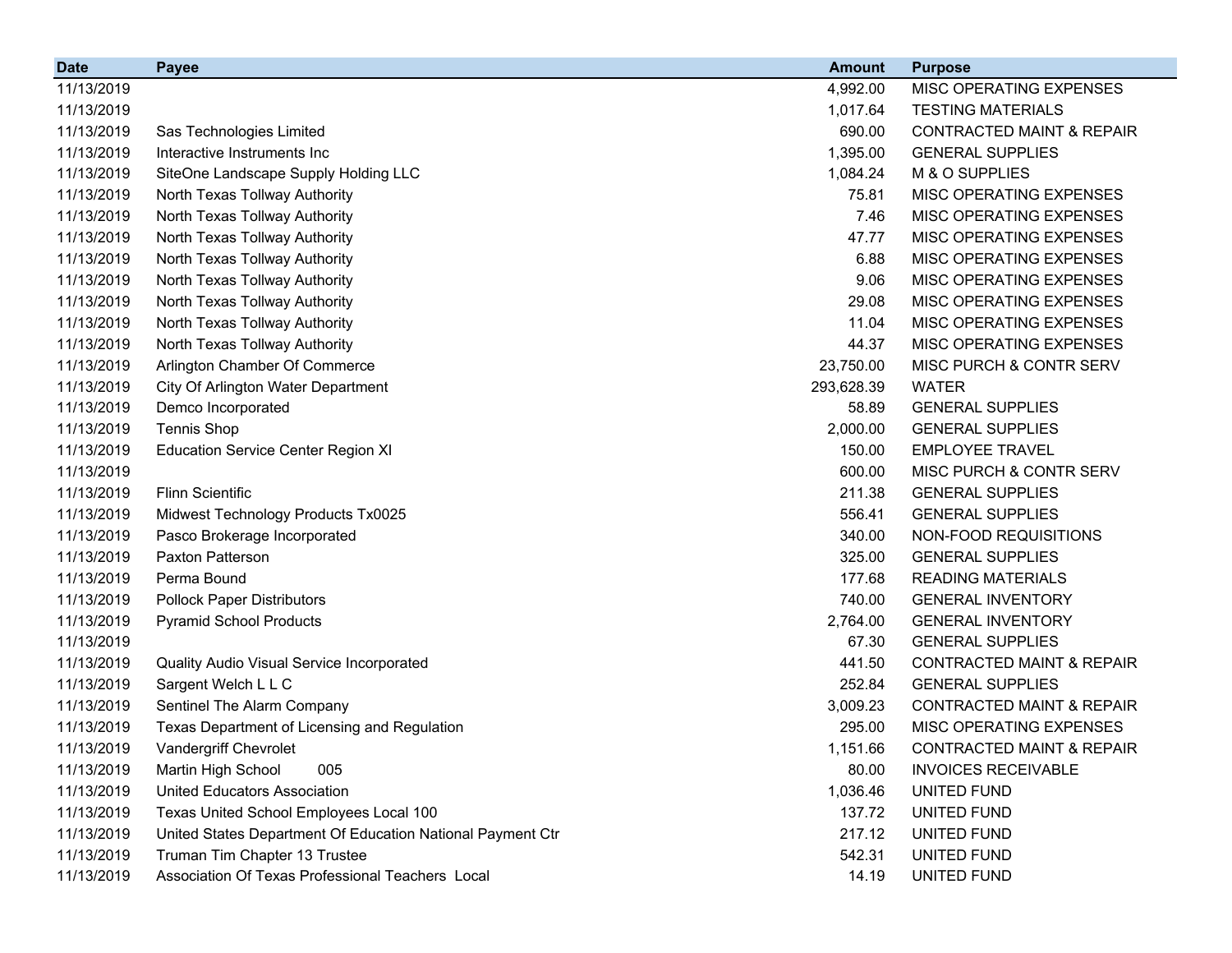| <b>Date</b> | <b>Payee</b>                                           | <b>Amount</b>            | <b>Purpose</b>                       |
|-------------|--------------------------------------------------------|--------------------------|--------------------------------------|
| 11/13/2019  | Association Of Texas Professional Educators State      | 20.00                    | UNITED FUND                          |
| 11/13/2019  | Association Of Texas Professional Educators State      | 100.41                   | UNITED FUND                          |
| 11/13/2019  | Department of Children and Family Services - Louisiana | 138.46                   | UNITED FUND                          |
| 11/13/2019  | <b>Trellis Company</b>                                 | 67.54                    | UNITED FUND                          |
| 11/13/2019  | Educational Employees Credit Union - HSA               | 910.91                   | <b>DENTAL INSURANCE</b>              |
| 11/13/2019  | <b>Educational Employees Credit Union</b>              | 5,725.00                 | DUE TO CREDIT UNION                  |
| 11/13/2019  | <b>Texas State Teachers Association</b>                | 15.45                    | UNITED FUND                          |
| 11/13/2019  | Stephanie Bednar                                       | 93.55                    | LIONS CLUB CONCESSIONS               |
| 11/13/2019  | Carissa Blair                                          | 51.75                    | LIONS CLUB CONCESSIONS               |
| 11/13/2019  | Melva Valentine                                        | 25.00                    | LIONS CLUB CONCESSIONS               |
| 11/14/2019  | <b>Riverside Golf Club</b>                             | 2,000.00                 | <b>RENTALS &amp; OPERATING LEASE</b> |
| 11/14/2019  | <b>Labatt Food Service</b>                             | 177.15                   | <b>GENERAL INVENTORY</b>             |
| 11/14/2019  | <b>Technology Student Association</b>                  | 760.00                   | <b>DUES</b>                          |
| 11/14/2019  | Kroger                                                 | 74.58                    | <b>FOOD</b>                          |
| 11/14/2019  |                                                        | 463.87                   | <b>GENERAL SUPPLIES</b>              |
| 11/14/2019  |                                                        | $\overline{\phantom{0}}$ | MISC OPERATING EXPENSES              |
| 11/14/2019  | <b>Pitney Bowes</b>                                    | 180.00                   | <b>RENTALS &amp; OPERATING LEASE</b> |
| 11/14/2019  | United Refrigeration Incorporated                      | 183.15                   | M & O SUPPLIES                       |
| 11/14/2019  | Jason's Deli                                           | 1,642.38                 | MISC OPERATING EXPENSES              |
| 11/14/2019  | <b>Careys Sporting Goods</b>                           | 995.49                   | <b>GENERAL SUPPLIES</b>              |
| 11/14/2019  | Aerowave Technologies                                  | 395.74                   | <b>CONTRACTED MAINT &amp; REPAIR</b> |
| 11/14/2019  | Longhorn Bus Sales Limited                             | 519,544.00               | <b>VEHICLES</b>                      |
| 11/14/2019  | ETA hand2mind                                          | 32.38                    | <b>GENERAL SUPPLIES</b>              |
| 11/14/2019  | <b>ASW Enterprises</b>                                 | 60.00                    | <b>GENERAL SUPPLIES</b>              |
| 11/14/2019  | <b>Trinity Armored Security, Inc.</b>                  | 88.00                    | MISC PURCH & CONTR SERV              |
| 11/14/2019  | Barbee DeWayne                                         | 110.00                   | MISC PURCH & CONTR SERV              |
| 11/14/2019  | Virtucom, Incorporated                                 | 1,532.00                 | <b>GENERAL SUPPLIES</b>              |
| 11/14/2019  | Seal Tex, Incorporated                                 | 130.00                   | <b>CONTRACTED MAINT &amp; REPAIR</b> |
| 11/14/2019  | <b>Tarrant County Tax Assessor-Collector</b>           | 82.50                    | MISC OPERATING EXPENSES              |
| 11/14/2019  | <b>Tarrant County Tax Assessor-Collector</b>           | 22.00                    | MISC OPERATING EXPENSES              |
| 11/14/2019  | <b>Tarrant County Tax Assessor-Collector</b>           | 46.00                    | MISC OPERATING EXPENSES              |
| 11/14/2019  | <b>Tyson Prepared Foods</b>                            | 36,608.00                | <b>GENERAL INVENTORY</b>             |
| 11/14/2019  | iPrint Technologies                                    | 128.00                   | <b>GENERAL SUPPLIES</b>              |
| 11/14/2019  | Sysco North Texas                                      | 14,982.50                | <b>GENERAL INVENTORY</b>             |
| 11/14/2019  | OTC Brands, Inc                                        | 465.63                   | <b>INVOICES RECEIVABLE</b>           |
| 11/14/2019  | Mavich LLC                                             | 568.38                   | <b>GENERAL INVENTORY</b>             |
| 11/14/2019  | Schreiber Foods International Incorporated             | 20,078.45                | <b>GENERAL INVENTORY</b>             |
| 11/14/2019  | Frost Insurance Agency Inc.                            | 8,110.00                 | INSURANCE/BOND PREMIUMS              |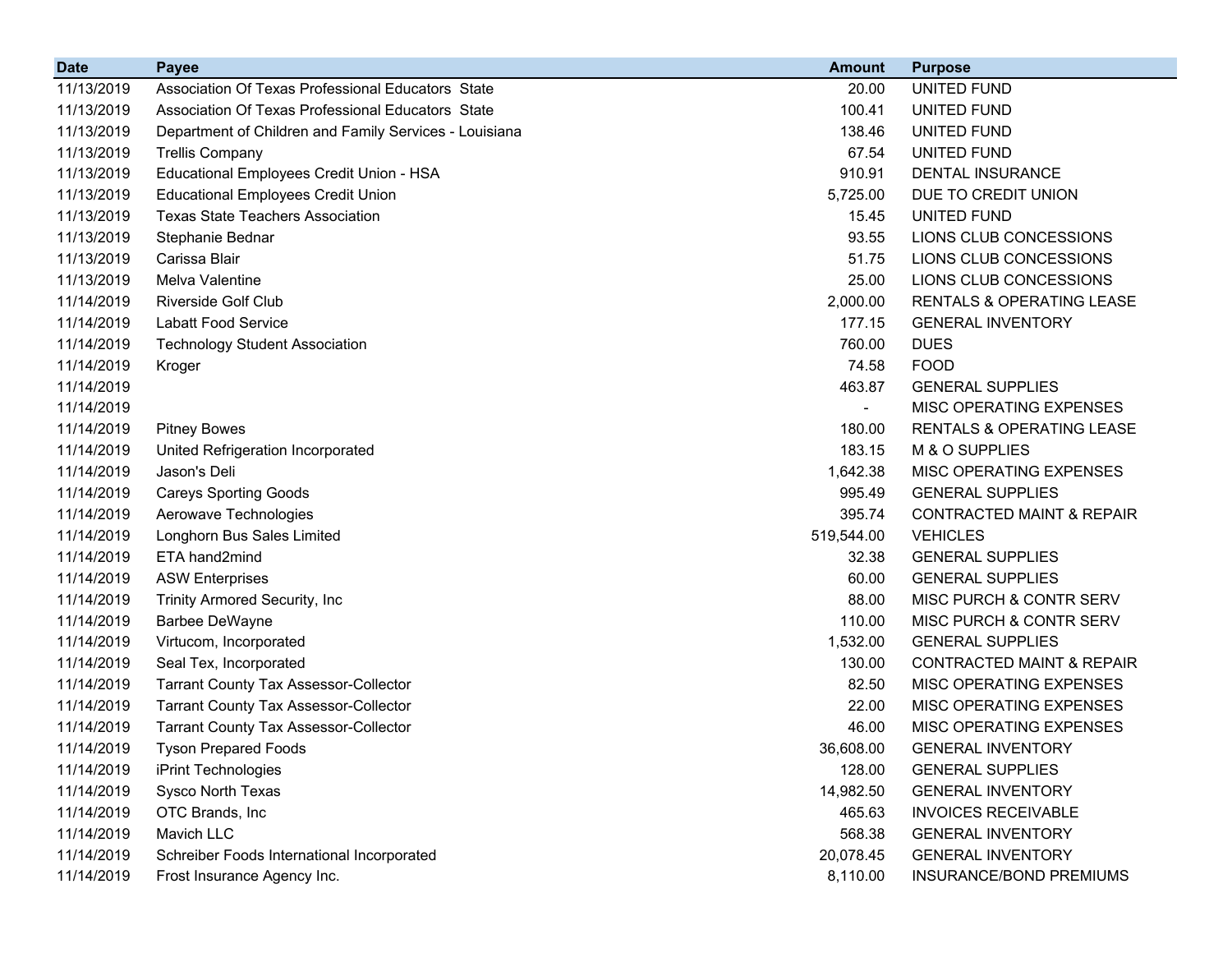| <b>Date</b> | <b>Payee</b>                                                   | <b>Amount</b> | <b>Purpose</b>              |
|-------------|----------------------------------------------------------------|---------------|-----------------------------|
| 11/14/2019  | <b>Atmos Energy</b>                                            | 1,257.89      | <b>WATER</b>                |
| 11/14/2019  | Romeo Music                                                    | 490.00        | <b>GENERAL SUPPLIES</b>     |
| 11/14/2019  | Arlington Independent School District Food & Nutrition Service | 357.93        | MISC OPERATING EXPENSES     |
| 11/14/2019  | Texas Association Of School Boards Risk Management Fund        | 7,441.80      | INSURANCE/BOND PREMIUMS     |
| 11/14/2019  | Adolfson & Peterson Construction                               | 2,454,014.84  | BLDG PURCH, CONSTR, IMPROVE |
| 11/14/2019  |                                                                | (234, 057.75) | <b>RETAINAGE</b>            |
| 11/14/2019  | Adolfson & Peterson Construction                               | 2,227,142.21  | BLDG PURCH, CONSTR, IMPROVE |
| 11/14/2019  | <b>Constellation New Energy</b>                                | 914,362.42    | <b>WATER</b>                |
| 11/15/2019  | Mayowa Adeyemi                                                 | 23.59         | <b>EMPLOYEE TRAVEL</b>      |
| 11/15/2019  | <b>Tricia Alford</b>                                           | 41.09         | <b>EMPLOYEE TRAVEL</b>      |
| 11/15/2019  | Julia Alkire                                                   | 22.79         | <b>EMPLOYEE TRAVEL</b>      |
| 11/15/2019  | Jennifer Allen                                                 | 113.53        | <b>EMPLOYEE TRAVEL</b>      |
| 11/15/2019  | Shanna Allen                                                   | 169.43        | <b>EMPLOYEE TRAVEL</b>      |
| 11/15/2019  | Ravonne Allmon-Smith                                           | 115.03        | <b>EMPLOYEE TRAVEL</b>      |
| 11/15/2019  | Anthony Andro                                                  | 77.95         | <b>EMPLOYEE TRAVEL</b>      |
| 11/15/2019  | Evelyn Arbaiza                                                 | 138.73        | <b>EMPLOYEE TRAVEL</b>      |
| 11/15/2019  | Dorkas Arroyo                                                  | 104.75        | <b>EMPLOYEE TRAVEL</b>      |
| 11/15/2019  | Veronica Bacopulos                                             | 13.64         | <b>EMPLOYEE TRAVEL</b>      |
| 11/15/2019  | Vera Bailey                                                    | 5.40          | <b>EMPLOYEE TRAVEL</b>      |
| 11/15/2019  | Julie Barganier                                                | 104.38        | <b>EMPLOYEE TRAVEL</b>      |
| 11/15/2019  | Kevin Barlow                                                   | 94.43         | <b>EMPLOYEE TRAVEL</b>      |
| 11/15/2019  | Elvia Barrera                                                  | 125.40        | <b>EMPLOYEE TRAVEL</b>      |
| 11/15/2019  | <b>Amber Bellew</b>                                            | 40.98         | <b>EMPLOYEE TRAVEL</b>      |
| 11/15/2019  | Sherri Bielefeld                                               | 66.07         | <b>EMPLOYEE TRAVEL</b>      |
| 11/15/2019  | <b>Cindy Blair</b>                                             | 64.68         | <b>EMPLOYEE TRAVEL</b>      |
| 11/15/2019  | Janet Boothe                                                   | 18.24         | <b>EMPLOYEE TRAVEL</b>      |
| 11/15/2019  | Susan Borton                                                   | 188.00        | <b>EMPLOYEE TRAVEL</b>      |
| 11/15/2019  | <b>Wendy Bostick</b>                                           | 147.77        | <b>EMPLOYEE TRAVEL</b>      |
| 11/15/2019  | Amanda Boyd                                                    | 136.80        | <b>EMPLOYEE TRAVEL</b>      |
| 11/15/2019  | <b>Albert Brown</b>                                            | 33.49         | <b>EMPLOYEE TRAVEL</b>      |
| 11/15/2019  | Amiesha Brown                                                  | 80.03         | <b>EMPLOYEE TRAVEL</b>      |
| 11/15/2019  | Christi Buell                                                  | 47.94         | <b>EMPLOYEE TRAVEL</b>      |
| 11/15/2019  | Kevin Burgess                                                  | 71.37         | <b>EMPLOYEE TRAVEL</b>      |
| 11/15/2019  | <b>Christopher Burke</b>                                       | 191.58        | <b>EMPLOYEE TRAVEL</b>      |
| 11/15/2019  | Rebecca Burton                                                 | 107.27        | <b>EMPLOYEE TRAVEL</b>      |
| 11/15/2019  | Patricia Bustamante                                            | 53.50         | <b>EMPLOYEE TRAVEL</b>      |
| 11/15/2019  | Lana Cairns                                                    | 72.66         | <b>EMPLOYEE TRAVEL</b>      |
| 11/15/2019  | Doris Campbell                                                 | 18.46         | <b>EMPLOYEE TRAVEL</b>      |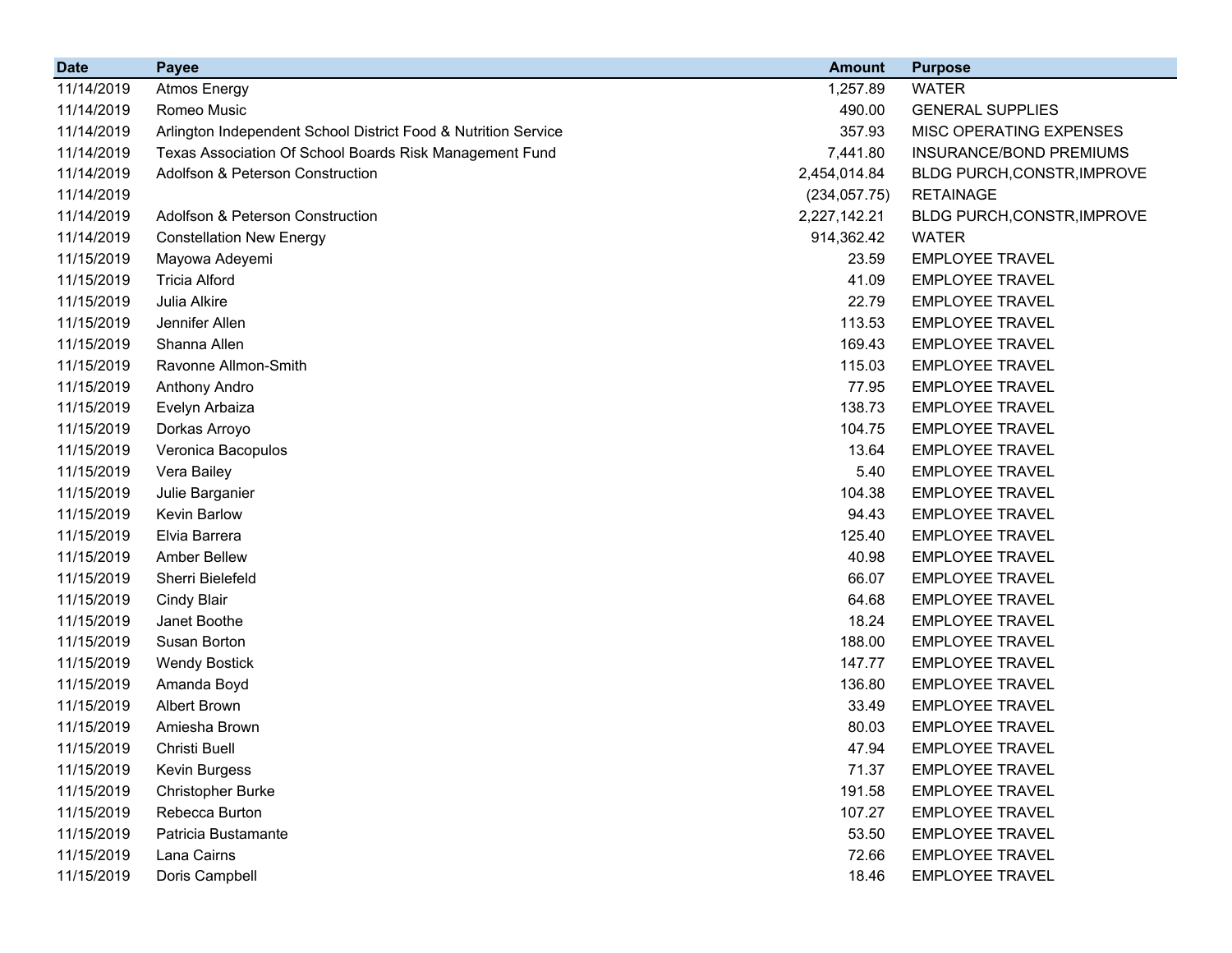| <b>Date</b> | <b>Payee</b>              | <b>Amount</b> | <b>Purpose</b>            |
|-------------|---------------------------|---------------|---------------------------|
| 11/15/2019  | Micaela Canas             | 27.29         | <b>EMPLOYEE TRAVEL</b>    |
| 11/15/2019  | Molly Canas-Cihal         | 195.22        | <b>EMPLOYEE TRAVEL</b>    |
| 11/15/2019  | Lesley Cano               | 38.36         | <b>EMPLOYEE TRAVEL</b>    |
| 11/15/2019  | Graciela Cantu            | 17.49         | <b>EMPLOYEE TRAVEL</b>    |
| 11/15/2019  | Moises Carmona-Morales    | 91.32         | <b>EMPLOYEE TRAVEL</b>    |
| 11/15/2019  | Esmeralda Cartagena       | 58.21         | <b>EMPLOYEE TRAVEL</b>    |
| 11/15/2019  | Julio Castillo            | 59.39         | <b>EMPLOYEE TRAVEL</b>    |
| 11/15/2019  | Elia Chavez               | 76.24         | <b>EMPLOYEE TRAVEL</b>    |
| 11/15/2019  | Marcy Chesebro            | 89.45         | <b>EMPLOYEE TRAVEL</b>    |
| 11/15/2019  | Mondie Childress          | 34.24         | <b>EMPLOYEE TRAVEL</b>    |
| 11/15/2019  | <b>Terry Childress</b>    | 24.61         | <b>EMPLOYEE TRAVEL</b>    |
| 11/15/2019  | Nichole Coke              | 32.53         | <b>EMPLOYEE TRAVEL</b>    |
| 11/15/2019  | Rhonda Cole               | 38.95         | <b>EMPLOYEE TRAVEL</b>    |
| 11/15/2019  | Vedrana Conan             | 132.57        | SALARIES-TEACH & OTH PROF |
| 11/15/2019  | Sandra Correa             | 45.26         | <b>EMPLOYEE TRAVEL</b>    |
| 11/15/2019  | Jeffrey Cowman            | 114.06        | <b>EMPLOYEE TRAVEL</b>    |
| 11/15/2019  | <b>Kathy Cummings</b>     | 137.33        | <b>EMPLOYEE TRAVEL</b>    |
| 11/15/2019  | <b>Brenda Cupps</b>       | 81.21         | <b>EMPLOYEE TRAVEL</b>    |
| 11/15/2019  | <b>Barbara Daly</b>       | 4.92          | <b>EMPLOYEE TRAVEL</b>    |
| 11/15/2019  | <b>Lauren Daniels</b>     | 150.82        | <b>EMPLOYEE TRAVEL</b>    |
| 11/15/2019  | John Darwin               | 66.34         | <b>EMPLOYEE TRAVEL</b>    |
| 11/15/2019  | Guadalupe Davila          | 9.79          | <b>EMPLOYEE TRAVEL</b>    |
| 11/15/2019  | Angela Davis Henry        | 32.90         | <b>EMPLOYEE TRAVEL</b>    |
| 11/15/2019  | Rochelle Davis            | 154.99        | <b>EMPLOYEE TRAVEL</b>    |
| 11/15/2019  | Sherrie Dean              | 14.50         | <b>EMPLOYEE TRAVEL</b>    |
| 11/15/2019  | Pamela Defilippo          | 55.48         | <b>EMPLOYEE TRAVEL</b>    |
| 11/15/2019  | <b>Tracy Draper Lloyd</b> | 82.98         | <b>EMPLOYEE TRAVEL</b>    |
| 11/15/2019  | Craig Eastepp             | 122.30        | <b>EMPLOYEE TRAVEL</b>    |
| 11/15/2019  | Erica Edwards             | 6.47          | <b>EMPLOYEE TRAVEL</b>    |
| 11/15/2019  | Carla Egyed               | 119.73        | <b>EMPLOYEE TRAVEL</b>    |
| 11/15/2019  | Jennifer Etley            | 55.96         | <b>EMPLOYEE TRAVEL</b>    |
| 11/15/2019  | <b>Charmanie Evans</b>    | 3.75          | <b>EMPLOYEE TRAVEL</b>    |
| 11/15/2019  | Donna Faucett             | 8.51          | <b>EMPLOYEE TRAVEL</b>    |
| 11/15/2019  | Erica Favor               | 35.31         | <b>EMPLOYEE TRAVEL</b>    |
| 11/15/2019  | Jordan Ferguson           | 93.46         | <b>EMPLOYEE TRAVEL</b>    |
| 11/15/2019  | <b>William Fifer</b>      | 138.57        | <b>EMPLOYEE TRAVEL</b>    |
| 11/15/2019  | Kevin Finley              | 42.96         | <b>EMPLOYEE TRAVEL</b>    |
| 11/15/2019  | <b>Tracy Fiorito</b>      | 78.27         | <b>EMPLOYEE TRAVEL</b>    |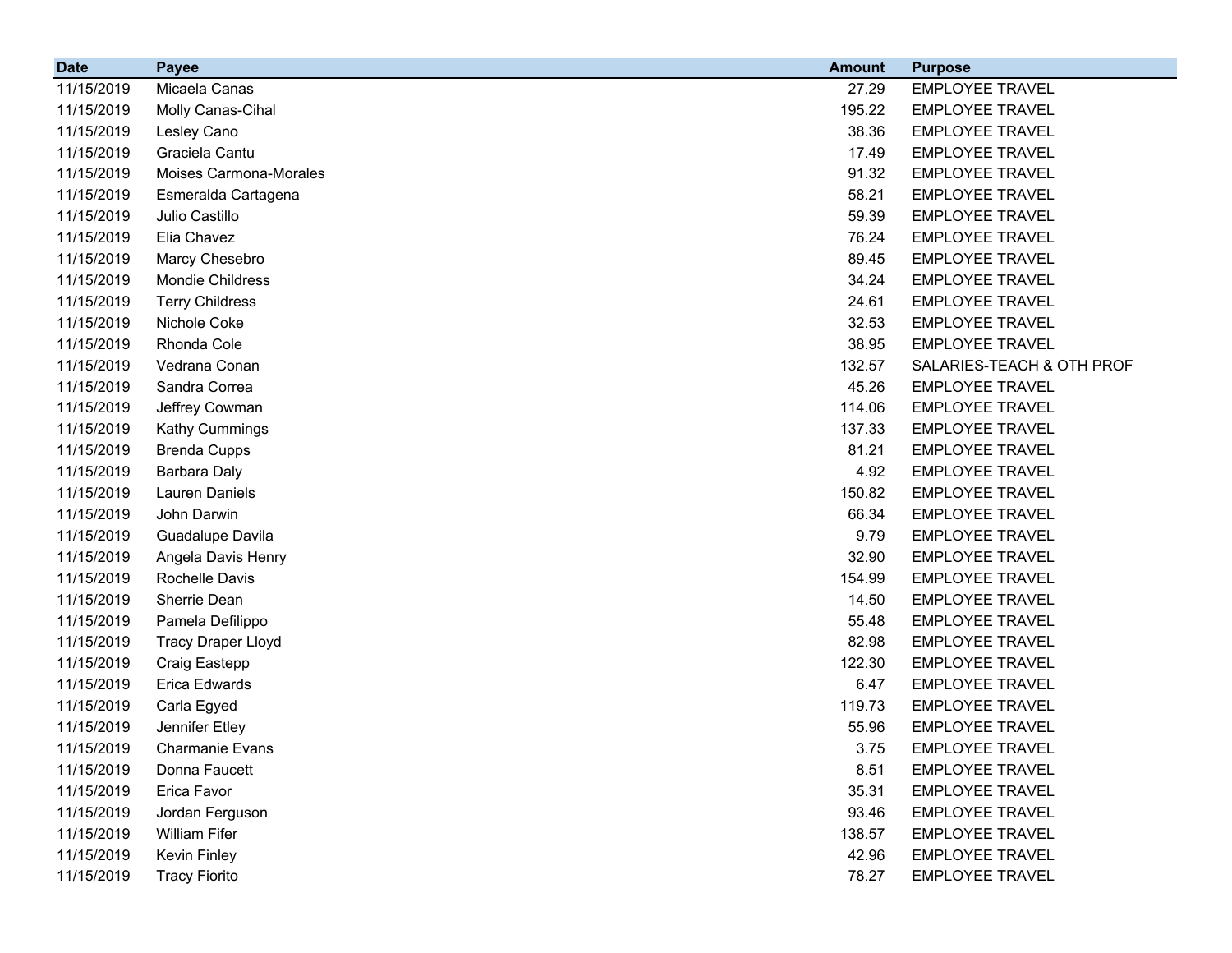| <b>Date</b> | <b>Payee</b>                | <b>Amount</b> | <b>Purpose</b>         |
|-------------|-----------------------------|---------------|------------------------|
| 11/15/2019  | Sarah Fitzer                | 32.64         | <b>EMPLOYEE TRAVEL</b> |
| 11/15/2019  | Clara Flores                | 98.12         | <b>EMPLOYEE TRAVEL</b> |
| 11/15/2019  | <b>Richard Flores</b>       | 111.07        | <b>EMPLOYEE TRAVEL</b> |
| 11/15/2019  | Dianne Forsberg             | 8.56          | <b>EMPLOYEE TRAVEL</b> |
| 11/15/2019  | Carla Fortune               | 27.55         | <b>EMPLOYEE TRAVEL</b> |
| 11/15/2019  | Michelle Foster             | 43.34         | <b>EMPLOYEE TRAVEL</b> |
| 11/15/2019  | <b>Barry Fox</b>            | 91.22         | <b>EMPLOYEE TRAVEL</b> |
| 11/15/2019  | <b>Arely Frias</b>          | 217.16        | <b>EMPLOYEE TRAVEL</b> |
| 11/15/2019  | <b>Philip Friend</b>        | 44.78         | <b>EMPLOYEE TRAVEL</b> |
| 11/15/2019  | Patricia Fusilier           | 8.88          | <b>EMPLOYEE TRAVEL</b> |
| 11/15/2019  | Joanna Fye                  | 49.54         | <b>EMPLOYEE TRAVEL</b> |
| 11/15/2019  | Chelsea Galbraith           | 58.37         | <b>EMPLOYEE TRAVEL</b> |
| 11/15/2019  | Marisol Garcia              | 104.11        | <b>EMPLOYEE TRAVEL</b> |
| 11/15/2019  | <b>Becky Geisel</b>         | 16.16         | <b>EMPLOYEE TRAVEL</b> |
| 11/15/2019  | Paula Giron-Garzon          | 24.18         | <b>EMPLOYEE TRAVEL</b> |
| 11/15/2019  | Gina Glidewell              | 112.56        | <b>EMPLOYEE TRAVEL</b> |
| 11/15/2019  | Claudia Gonzalez            | 64.74         | <b>EMPLOYEE TRAVEL</b> |
| 11/15/2019  | Marguerite Goodenough       | 21.61         | <b>EMPLOYEE TRAVEL</b> |
| 11/15/2019  | Lindsey Gorman              | 36.65         | <b>EMPLOYEE TRAVEL</b> |
| 11/15/2019  | Kristi Graham               | 22.90         | <b>EMPLOYEE TRAVEL</b> |
| 11/15/2019  | Kim Greenberg               | 78.81         | <b>EMPLOYEE TRAVEL</b> |
| 11/15/2019  | <b>Brittany Gregory</b>     | 131.45        | <b>EMPLOYEE TRAVEL</b> |
| 11/15/2019  | Amy Gresham                 | 61.95         | <b>EMPLOYEE TRAVEL</b> |
| 11/15/2019  | Jamie Grimaldo              | 91.92         | <b>EMPLOYEE TRAVEL</b> |
| 11/15/2019  | Sheila Grubb                | 19.37         | <b>EMPLOYEE TRAVEL</b> |
| 11/15/2019  | Colleen Hall                | 51.09         | <b>EMPLOYEE TRAVEL</b> |
| 11/15/2019  | Sherry Hall                 | 88.22         | <b>EMPLOYEE TRAVEL</b> |
| 11/15/2019  | Kristen Hamilton            | 182.92        | <b>EMPLOYEE TRAVEL</b> |
| 11/15/2019  | Sally Hansen                | 26.59         | <b>EMPLOYEE TRAVEL</b> |
| 11/15/2019  | Dean Hardin                 | 9.90          | <b>EMPLOYEE TRAVEL</b> |
| 11/15/2019  | Anthony Hargrove            | 107.43        | <b>EMPLOYEE TRAVEL</b> |
| 11/15/2019  | Michael Hejny               | 86.30         | <b>EMPLOYEE TRAVEL</b> |
| 11/15/2019  | Julianne Heldt              | 28.19         | <b>EMPLOYEE TRAVEL</b> |
| 11/15/2019  | Paula Henderson Frost       | 121.28        | <b>EMPLOYEE TRAVEL</b> |
| 11/15/2019  | Catina Henson               | 16.37         | <b>EMPLOYEE TRAVEL</b> |
| 11/15/2019  | David Herbst                | 13.21         | <b>EMPLOYEE TRAVEL</b> |
| 11/15/2019  | <b>Briseida Bartholomew</b> | 47.40         | <b>EMPLOYEE TRAVEL</b> |
| 11/15/2019  | Yadira Hernandez            | 35.85         | <b>EMPLOYEE TRAVEL</b> |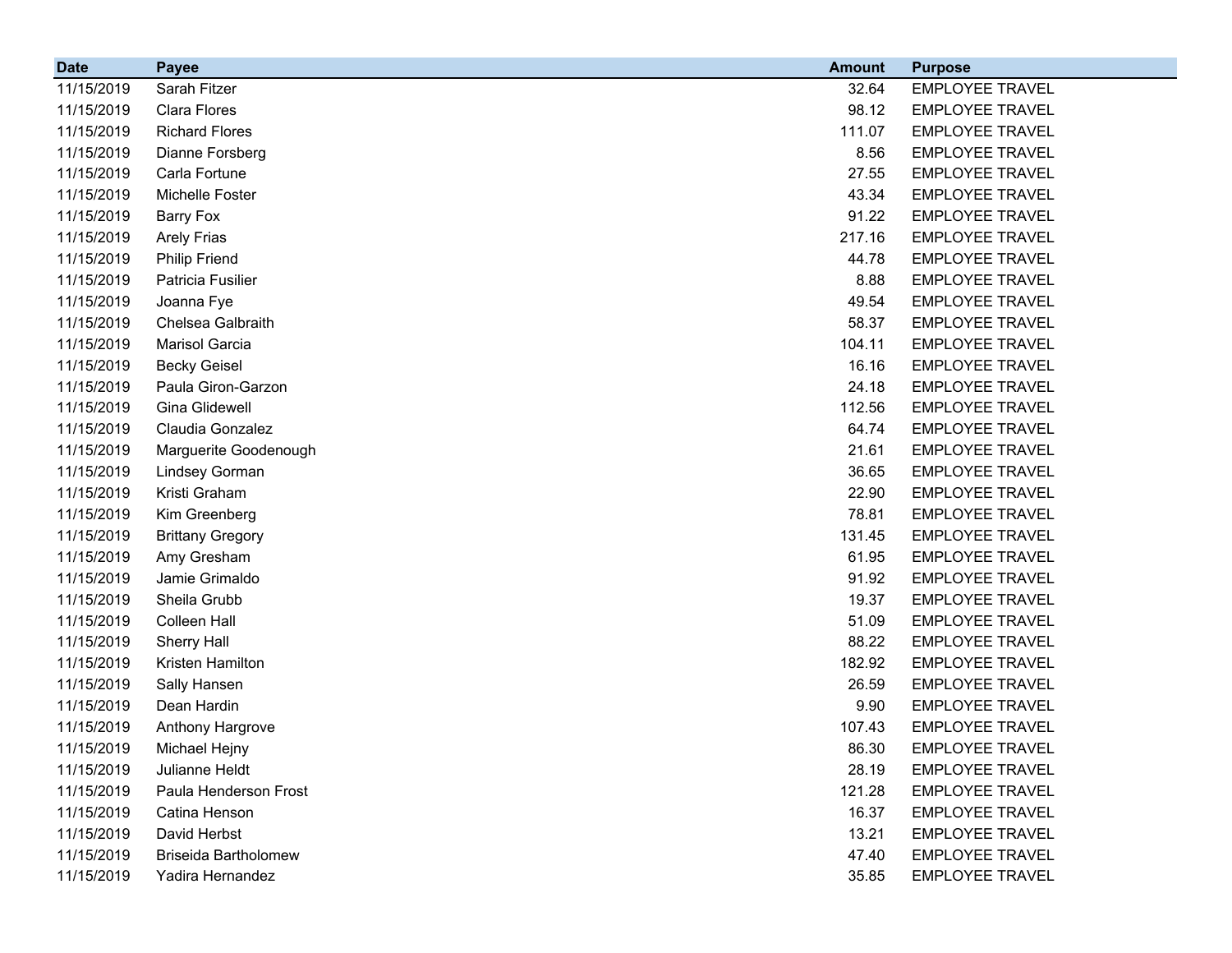| <b>Date</b> | <b>Payee</b>           | <b>Amount</b> | <b>Purpose</b>         |
|-------------|------------------------|---------------|------------------------|
| 11/15/2019  | Nathan Hervey          | 43.01         | <b>EMPLOYEE TRAVEL</b> |
| 11/15/2019  | Ana Hidalgo            | 33.76         | <b>EMPLOYEE TRAVEL</b> |
| 11/15/2019  | Elizabeth Higgens      | 89.72         | <b>EMPLOYEE TRAVEL</b> |
| 11/15/2019  | Steven Higgs           | 107.37        | <b>EMPLOYEE TRAVEL</b> |
| 11/15/2019  | Michael Hill           | 54.68         | <b>EMPLOYEE TRAVEL</b> |
| 11/15/2019  | Carolyn Hinytzke       | 193.72        | <b>EMPLOYEE TRAVEL</b> |
| 11/15/2019  | Sandra Hitt            | 32.15         | <b>EMPLOYEE TRAVEL</b> |
| 11/15/2019  | Catherine Hoch         | 15.30         | <b>EMPLOYEE TRAVEL</b> |
| 11/15/2019  | Cheryl Hodge           | 197.42        | <b>EMPLOYEE TRAVEL</b> |
| 11/15/2019  | <b>Brandy Hodges</b>   | 249.79        | <b>EMPLOYEE TRAVEL</b> |
| 11/15/2019  | Jim Holland            | 37.50         | <b>EMPLOYEE TRAVEL</b> |
| 11/15/2019  | Elizabeth Hollinger    | 109.30        | <b>EMPLOYEE TRAVEL</b> |
| 11/15/2019  | Carolyn Hollis         | 24.88         | <b>EMPLOYEE TRAVEL</b> |
| 11/15/2019  | Patricia Holt          | 82.02         | <b>EMPLOYEE TRAVEL</b> |
| 11/15/2019  | Sarah Horn             | 131.45        | <b>EMPLOYEE TRAVEL</b> |
| 11/15/2019  | Maria Hortelano        | 11.88         | <b>EMPLOYEE TRAVEL</b> |
| 11/15/2019  | Tamela Horton          | 101.49        | <b>EMPLOYEE TRAVEL</b> |
| 11/15/2019  | Elizabeth Howe         | 39.38         | <b>EMPLOYEE TRAVEL</b> |
| 11/15/2019  | Stephanie Hudson       | 141.29        | <b>EMPLOYEE TRAVEL</b> |
| 11/15/2019  | Kelly Hunt             | 101.49        | <b>EMPLOYEE TRAVEL</b> |
| 11/15/2019  | Rachel Ibarra          | 96.46         | <b>EMPLOYEE TRAVEL</b> |
| 11/15/2019  | Mihaela Irina Ilinca   | 11.07         | <b>EMPLOYEE TRAVEL</b> |
| 11/15/2019  | Rachelle Ivanova       | 38.57         | <b>EMPLOYEE TRAVEL</b> |
| 11/15/2019  | Keijuanna Jackson      | 301.20        | <b>EMPLOYEE TRAVEL</b> |
| 11/15/2019  | Mary Jeffries          | 39.00         | <b>EMPLOYEE TRAVEL</b> |
| 11/15/2019  | Marco Jerez            | 110.32        | <b>EMPLOYEE TRAVEL</b> |
| 11/15/2019  | Bryan Johnson          | 15.19         | <b>EMPLOYEE TRAVEL</b> |
| 11/15/2019  | Kenneth Johnson        | 47.24         | <b>EMPLOYEE TRAVEL</b> |
| 11/15/2019  | Tamara Johnson         | 109.57        | <b>EMPLOYEE TRAVEL</b> |
| 11/15/2019  | Stephanie Jurgens      | 51.47         | <b>EMPLOYEE TRAVEL</b> |
| 11/15/2019  | Alicia Kelly           | 29.75         | <b>EMPLOYEE TRAVEL</b> |
| 11/15/2019  | Kimberly Klempnauer    | 12.09         | <b>EMPLOYEE TRAVEL</b> |
| 11/15/2019  | Karin Kliemann         | 61.10         | <b>EMPLOYEE TRAVEL</b> |
| 11/15/2019  | Kaitlyn Krohmer        | 41.09         | <b>EMPLOYEE TRAVEL</b> |
| 11/15/2019  | Elisabeth Kunkel       | 33.12         | <b>EMPLOYEE TRAVEL</b> |
| 11/15/2019  | Phyllis Lanier         | 99.72         | <b>EMPLOYEE TRAVEL</b> |
| 11/15/2019  | <b>Tiffany LeGrand</b> | 68.11         | <b>EMPLOYEE TRAVEL</b> |
| 11/15/2019  | Kimberly Ledbetter     | 65.54         | <b>EMPLOYEE TRAVEL</b> |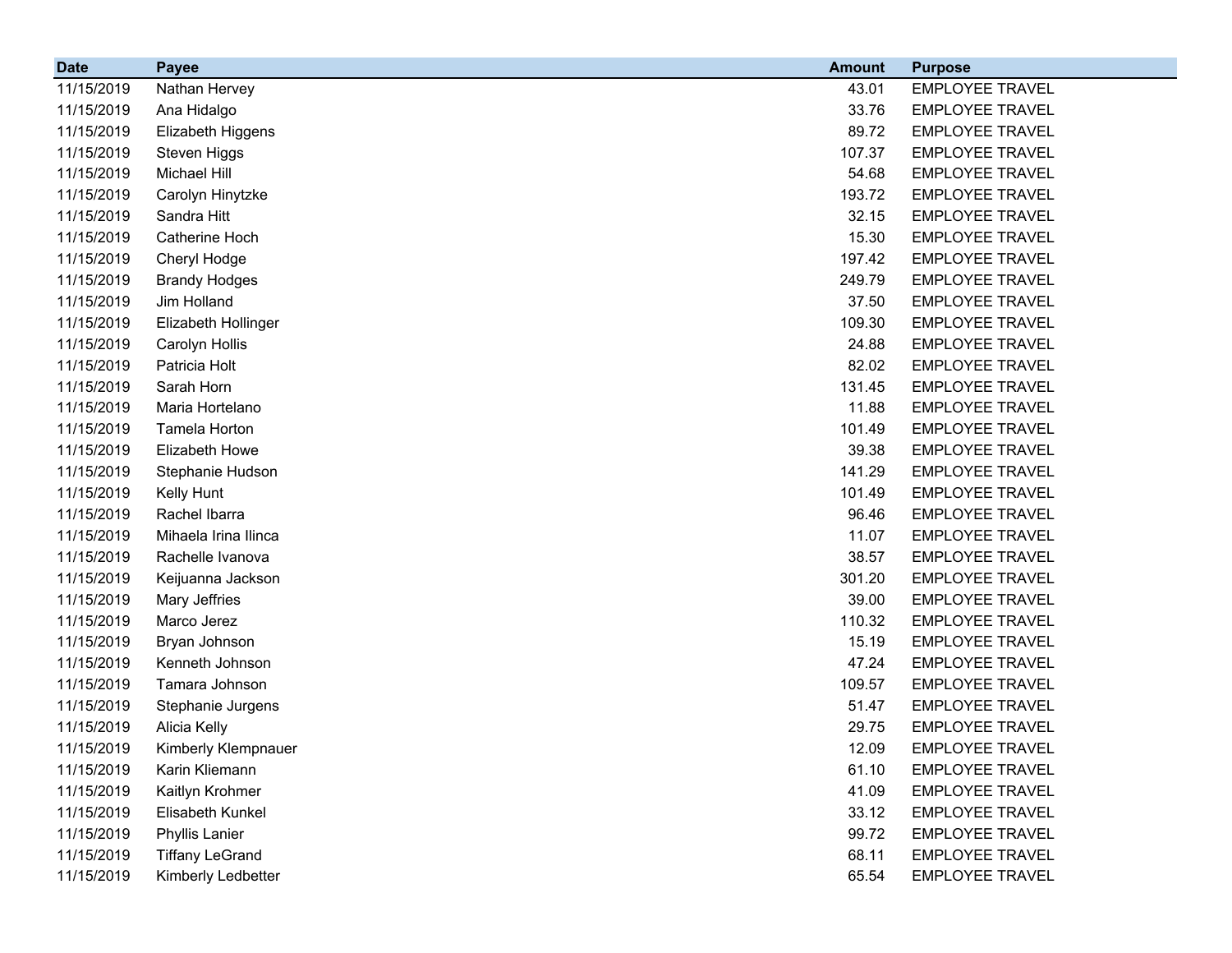| <b>Date</b> | <b>Payee</b>            | <b>Amount</b> | <b>Purpose</b>            |
|-------------|-------------------------|---------------|---------------------------|
| 11/15/2019  | Regina Leffingwell      | 123.16        | <b>EMPLOYEE TRAVEL</b>    |
| 11/15/2019  | Natalie Lopez           | 7.17          | <b>EMPLOYEE TRAVEL</b>    |
| 11/15/2019  | Susan Love              | 13.80         | SALARIES-TEACH & OTH PROF |
| 11/15/2019  | Virginia Lowe           | 33.49         | <b>EMPLOYEE TRAVEL</b>    |
| 11/15/2019  | Samuel Lynn             | 80.57         | <b>EMPLOYEE TRAVEL</b>    |
| 11/15/2019  | Crystal Lyons           | 88.60         | <b>EMPLOYEE TRAVEL</b>    |
| 11/15/2019  | Kevin Macklin           | 105.98        | <b>EMPLOYEE TRAVEL</b>    |
| 11/15/2019  | Pamela Mann             | 171.15        | <b>EMPLOYEE TRAVEL</b>    |
| 11/15/2019  | Stephanie Mathis        | 38.04         | <b>EMPLOYEE TRAVEL</b>    |
| 11/15/2019  | Jeanne Maxwell          | 60.35         | <b>EMPLOYEE TRAVEL</b>    |
| 11/15/2019  | Karen McCarthy          | 70.83         | <b>EMPLOYEE TRAVEL</b>    |
| 11/15/2019  | Krista McCown           | 79.66         | <b>EMPLOYEE TRAVEL</b>    |
| 11/15/2019  | Julie McGuire           | 74.69         | <b>EMPLOYEE TRAVEL</b>    |
| 11/15/2019  | Danna McWilliams        | 86.46         | <b>EMPLOYEE TRAVEL</b>    |
| 11/15/2019  | Jane Meeks              | 9.52          | <b>EMPLOYEE TRAVEL</b>    |
| 11/15/2019  | <b>Heather Merritt</b>  | 103.15        | <b>EMPLOYEE TRAVEL</b>    |
| 11/15/2019  | <b>Annette Minnerly</b> | 46.65         | <b>EMPLOYEE TRAVEL</b>    |
| 11/15/2019  | Rasheeda Mohammed       | 43.82         | <b>EMPLOYEE TRAVEL</b>    |
| 11/15/2019  | Darrine Molina          | 105.23        | <b>EMPLOYEE TRAVEL</b>    |
| 11/15/2019  | <b>Frederick Moore</b>  | 75.33         | <b>EMPLOYEE TRAVEL</b>    |
| 11/15/2019  | Lyndsi Moore            | 32.05         | <b>EMPLOYEE TRAVEL</b>    |
| 11/15/2019  | <b>Giselle Morales</b>  | 10.38         | <b>EMPLOYEE TRAVEL</b>    |
| 11/15/2019  | Paula Morone            | 145.68        | <b>EMPLOYEE TRAVEL</b>    |
| 11/15/2019  | Andrea Morrow           | 21.13         | <b>EMPLOYEE TRAVEL</b>    |
| 11/15/2019  | Carla Mullen            | 34.61         | <b>EMPLOYEE TRAVEL</b>    |
| 11/15/2019  | Carol Neff              | 26.22         | <b>EMPLOYEE TRAVEL</b>    |
| 11/15/2019  |                         | 259.26        | SALARIES-TEACH & OTH PROF |
| 11/15/2019  | Treassia Nelson         | 18.56         | <b>EMPLOYEE TRAVEL</b>    |
| 11/15/2019  | Cynthia Newton          | 91.32         | <b>EMPLOYEE TRAVEL</b>    |
| 11/15/2019  | <b>Chablif Nichols</b>  | 16.10         | <b>EMPLOYEE TRAVEL</b>    |
| 11/15/2019  | Jamie Nickols           | 18.94         | <b>EMPLOYEE TRAVEL</b>    |
| 11/15/2019  | Randy Nyhus             | 75.38         | <b>EMPLOYEE TRAVEL</b>    |
| 11/15/2019  | Jackeline Orsini        | 72.23         | <b>EMPLOYEE TRAVEL</b>    |
| 11/15/2019  | Kristi Otto             | 141.29        | <b>EMPLOYEE TRAVEL</b>    |
| 11/15/2019  | Barbara Ozimica         | 154.45        | <b>EMPLOYEE TRAVEL</b>    |
| 11/15/2019  | Alyssa Padilla-Phillips | 55.11         | <b>EMPLOYEE TRAVEL</b>    |
| 11/15/2019  | Ellen Elizabeth Page    | 7.92          | <b>EMPLOYEE TRAVEL</b>    |
| 11/15/2019  | Alifya Parekh           | 20.54         | <b>EMPLOYEE TRAVEL</b>    |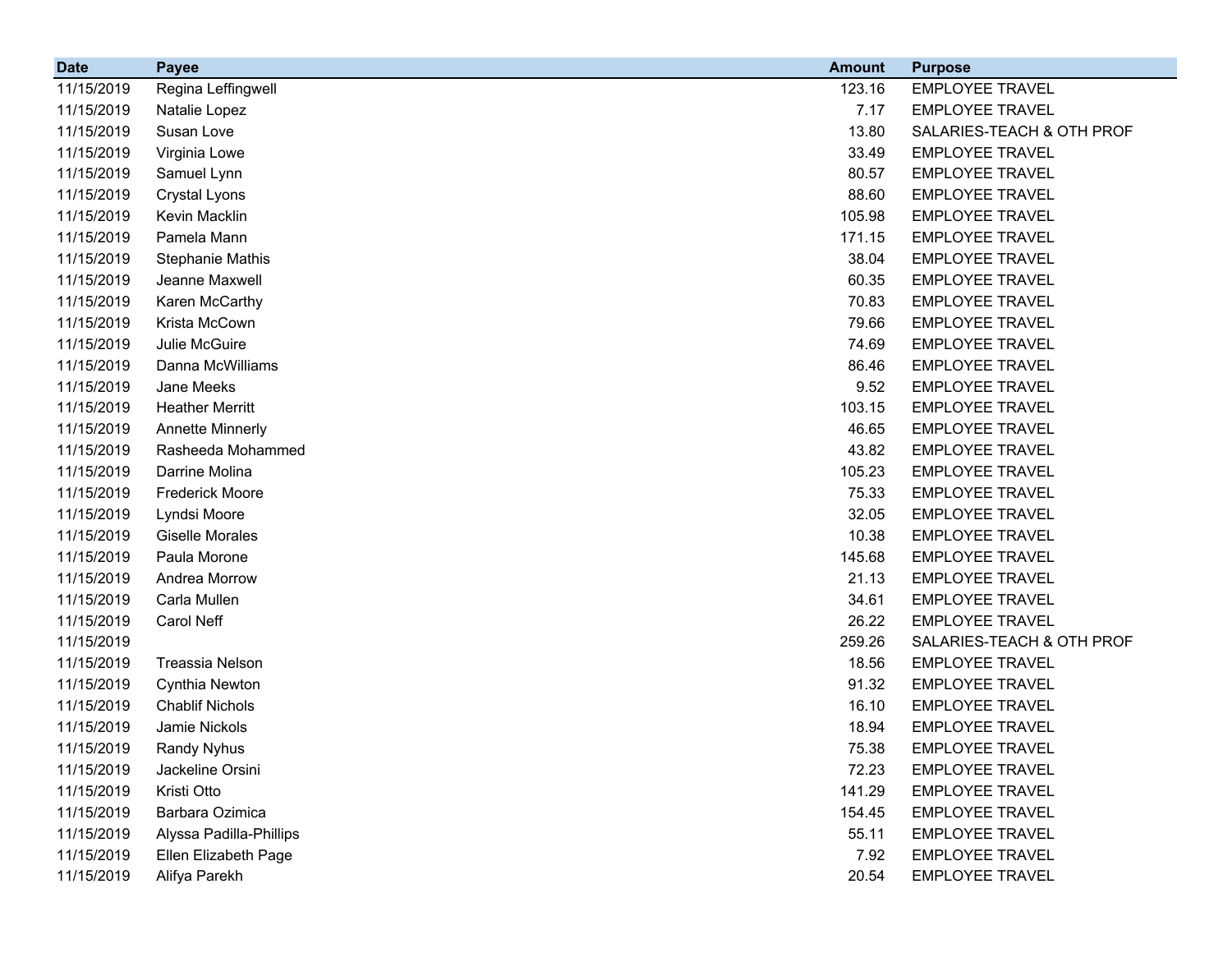| <b>Date</b> | <b>Payee</b>                 | <b>Amount</b> | <b>Purpose</b>            |
|-------------|------------------------------|---------------|---------------------------|
| 11/15/2019  | Melissa Parsinen             | 100.21        | <b>EMPLOYEE TRAVEL</b>    |
| 11/15/2019  | Jodi Peoples                 | 24.34         | <b>EMPLOYEE TRAVEL</b>    |
| 11/15/2019  | <b>Aaron Perales</b>         | 100.63        | <b>EMPLOYEE TRAVEL</b>    |
| 11/15/2019  | <b>Victor Perales</b>        | 149.85        | <b>EMPLOYEE TRAVEL</b>    |
| 11/15/2019  | Salayna Pereira              | 2.84          | <b>EMPLOYEE TRAVEL</b>    |
| 11/15/2019  | <b>Steven Pettes</b>         | 121.07        | <b>EMPLOYEE TRAVEL</b>    |
| 11/15/2019  | <b>Eric Phillips</b>         | 46.01         | <b>EMPLOYEE TRAVEL</b>    |
| 11/15/2019  | Geralyn Pichon-Medlin        | 40.50         | <b>EMPLOYEE TRAVEL</b>    |
| 11/15/2019  | Ryan Pierce                  | 112.84        | <b>EMPLOYEE TRAVEL</b>    |
| 11/15/2019  | Kenneth Pinkerton            | 35.79         | <b>EMPLOYEE TRAVEL</b>    |
| 11/15/2019  | Kristin Pordash              | 44.73         | <b>EMPLOYEE TRAVEL</b>    |
| 11/15/2019  | <b>Richard Posner</b>        | 17.07         | <b>EMPLOYEE TRAVEL</b>    |
| 11/15/2019  | <b>Carrol Poullard</b>       | 39.00         | <b>EMPLOYEE TRAVEL</b>    |
| 11/15/2019  | Armando Pulido               | 65.06         | <b>EMPLOYEE TRAVEL</b>    |
| 11/15/2019  | Lydia Ramos                  | 41.57         | <b>EMPLOYEE TRAVEL</b>    |
| 11/15/2019  | Sandra Redding               | 10.75         | <b>EMPLOYEE TRAVEL</b>    |
| 11/15/2019  | Daniel Reese                 | 32.15         | <b>EMPLOYEE TRAVEL</b>    |
| 11/15/2019  | Laura Rhodes                 | 32.74         | <b>EMPLOYEE TRAVEL</b>    |
| 11/15/2019  | <b>Delores Rice Spurlock</b> | 43.18         | <b>EMPLOYEE TRAVEL</b>    |
| 11/15/2019  | Mary Roddy                   | 100.47        | <b>EMPLOYEE TRAVEL</b>    |
| 11/15/2019  | Gary Rodriguez               | 164.62        | <b>EMPLOYEE TRAVEL</b>    |
| 11/15/2019  | Mary Ann Romero              | 60.51         | <b>EMPLOYEE TRAVEL</b>    |
| 11/15/2019  | Eric Rudeseal                | 59.55         | <b>EMPLOYEE TRAVEL</b>    |
| 11/15/2019  | Patricia Ruhnke              | 8.77          | <b>EMPLOYEE TRAVEL</b>    |
| 11/15/2019  | Melinda Schweig              | 78.11         | <b>EMPLOYEE TRAVEL</b>    |
| 11/15/2019  | Kristen Scott                | 7.12          | <b>EMPLOYEE TRAVEL</b>    |
| 11/15/2019  | Felicia Scruggs              | 119.79        | <b>EMPLOYEE TRAVEL</b>    |
| 11/15/2019  | <b>Robert Sessions</b>       | 173.77        | <b>EMPLOYEE TRAVEL</b>    |
| 11/15/2019  | Katoya Shelby                | 11.02         | <b>EMPLOYEE TRAVEL</b>    |
| 11/15/2019  | Pamela Shinogle              | 108.55        | <b>EMPLOYEE TRAVEL</b>    |
| 11/15/2019  | Angel Silva                  | 257.01        | <b>EMPLOYEE TRAVEL</b>    |
| 11/15/2019  | <b>Tori Sisk</b>             | 91.96         | <b>EMPLOYEE TRAVEL</b>    |
| 11/15/2019  | Darla Sloan                  | 10.49         | <b>EMPLOYEE TRAVEL</b>    |
| 11/15/2019  | Angela Smith                 | 29.69         | <b>EMPLOYEE TRAVEL</b>    |
| 11/15/2019  | <b>Ashley Smith</b>          | 46.81         | <b>EMPLOYEE TRAVEL</b>    |
| 11/15/2019  | Lynn Smith-Nienhaus          | 38.41         | SALARIES-TEACH & OTH PROF |
| 11/15/2019  | Connie Spence                | 65.54         | <b>EMPLOYEE TRAVEL</b>    |
| 11/15/2019  | Jennifer Stein               | 58.10         | <b>EMPLOYEE TRAVEL</b>    |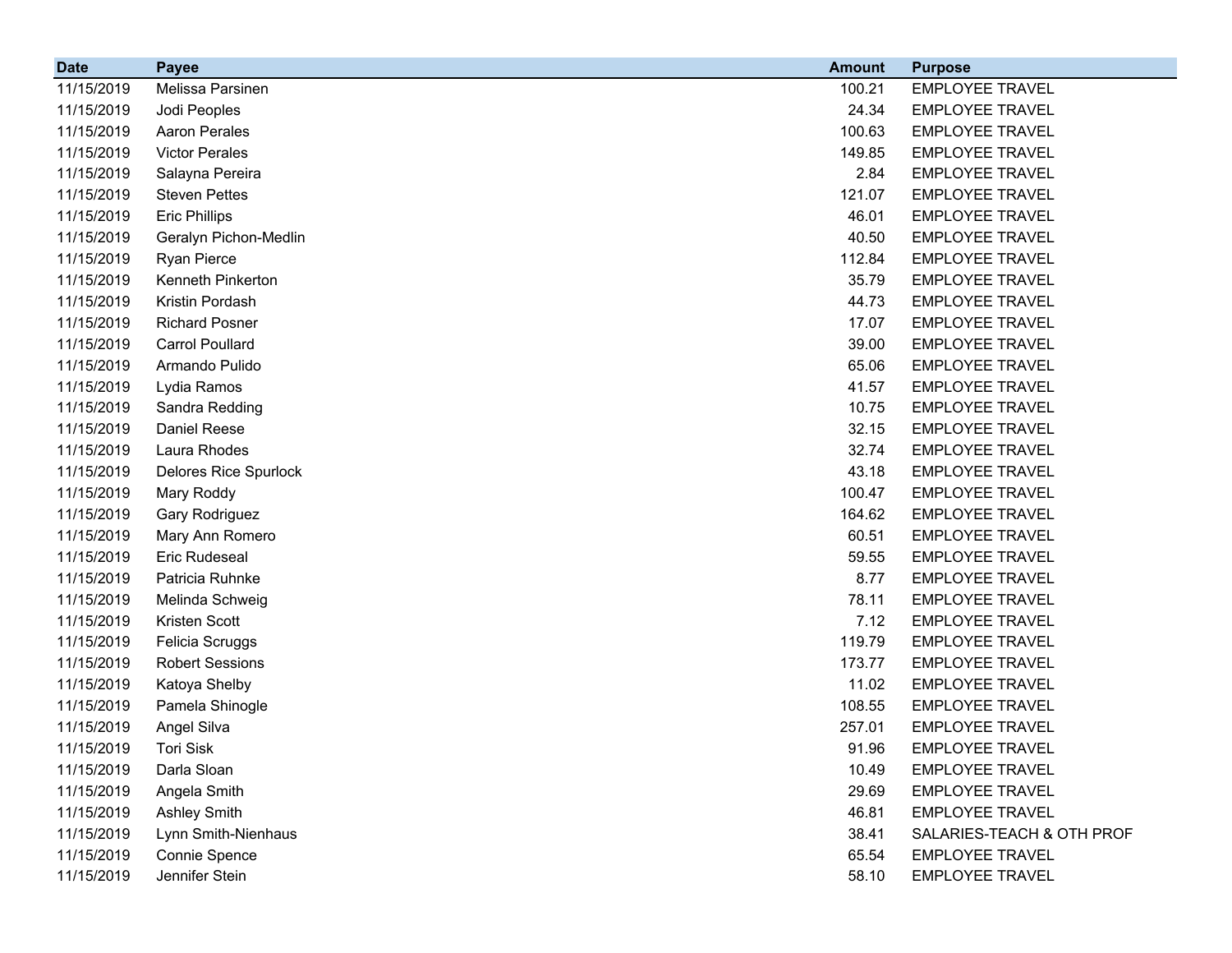| <b>Date</b> | <b>Payee</b>            | <b>Amount</b> | <b>Purpose</b>         |
|-------------|-------------------------|---------------|------------------------|
| 11/15/2019  | Suzanne Stevenson       | 80.52         | <b>EMPLOYEE TRAVEL</b> |
| 11/15/2019  | Natalie Strand          | 41.36         | <b>EMPLOYEE TRAVEL</b> |
| 11/15/2019  | <b>Catherine Strawn</b> | 58.42         | <b>EMPLOYEE TRAVEL</b> |
| 11/15/2019  | Mary Sullivan           | 37.13         | <b>EMPLOYEE TRAVEL</b> |
| 11/15/2019  | <b>Derrick Talton</b>   | 104.86        | <b>EMPLOYEE TRAVEL</b> |
| 11/15/2019  | <b>Avery Taylor</b>     | 117.54        | <b>EMPLOYEE TRAVEL</b> |
| 11/15/2019  | Mark Taylor             | 50.67         | <b>EMPLOYEE TRAVEL</b> |
| 11/15/2019  | Gabriella Tejeda        | 84.74         | <b>EMPLOYEE TRAVEL</b> |
| 11/15/2019  | <b>Tammy Thain</b>      | 22.04         | <b>EMPLOYEE TRAVEL</b> |
| 11/15/2019  | <b>Barbara Thomas</b>   | 8.24          | <b>EMPLOYEE TRAVEL</b> |
| 11/15/2019  | Denise Thomas           | 90.36         | <b>EMPLOYEE TRAVEL</b> |
| 11/15/2019  | Jeff Thomas             | 78.06         | <b>EMPLOYEE TRAVEL</b> |
| 11/15/2019  | Carmen Todd             | 38.04         | <b>EMPLOYEE TRAVEL</b> |
| 11/15/2019  | Lesly Trevino           | 39.00         | <b>EMPLOYEE TRAVEL</b> |
| 11/15/2019  | <b>Mandine Trousil</b>  | 53.87         | <b>EMPLOYEE TRAVEL</b> |
| 11/15/2019  | Kristina Turner         | 84.91         | <b>EMPLOYEE TRAVEL</b> |
| 11/15/2019  | <b>Yvette Turner</b>    | 95.23         | <b>EMPLOYEE TRAVEL</b> |
| 11/15/2019  | Vanessa Valadez         | 60.56         | <b>EMPLOYEE TRAVEL</b> |
| 11/15/2019  | Kellye Vandergriff      | 137.77        | <b>EMPLOYEE TRAVEL</b> |
| 11/15/2019  | Maria Vega              | 52.16         | <b>EMPLOYEE TRAVEL</b> |
| 11/15/2019  | Ricardo Vela            | 16.96         | <b>EMPLOYEE TRAVEL</b> |
| 11/15/2019  | Ashley Walker           | 78.75         | <b>EMPLOYEE TRAVEL</b> |
| 11/15/2019  | Nancy Walker            | 32.15         | <b>EMPLOYEE TRAVEL</b> |
| 11/15/2019  | <b>Tonia Walker</b>     | 44.51         | <b>EMPLOYEE TRAVEL</b> |
| 11/15/2019  | Connie Wallace          | 66.61         | <b>EMPLOYEE TRAVEL</b> |
| 11/15/2019  | Linda Weber-Greene      | 42.37         | <b>EMPLOYEE TRAVEL</b> |
| 11/15/2019  | Alexander Weidemann     | 325.82        | <b>EMPLOYEE TRAVEL</b> |
| 11/15/2019  | Jennifer Wells          | 77.79         | <b>EMPLOYEE TRAVEL</b> |
| 11/15/2019  | Tamika White            | 37.08         | <b>EMPLOYEE TRAVEL</b> |
| 11/15/2019  | Rebecca Wilke           | 35.74         | <b>EMPLOYEE TRAVEL</b> |
| 11/15/2019  | Isabelle Williams       | 64.74         | <b>EMPLOYEE TRAVEL</b> |
| 11/15/2019  | Phyllis Williams        | 54.94         | <b>EMPLOYEE TRAVEL</b> |
| 11/15/2019  | Sebastian Williams      | 85.87         | <b>EMPLOYEE TRAVEL</b> |
| 11/15/2019  | <b>Tracey Wittmayer</b> | 88.92         | <b>EMPLOYEE TRAVEL</b> |
| 11/15/2019  | <b>Tiffany Woodard</b>  | 60.78         | <b>EMPLOYEE TRAVEL</b> |
| 11/15/2019  | Steven Wurtz            | 75.70         | <b>EMPLOYEE TRAVEL</b> |
| 11/15/2019  | Maria Zarate            | 119.36        | <b>EMPLOYEE TRAVEL</b> |
| 11/15/2019  | Myra McGlothen-Sutton   | 86.19         | <b>EMPLOYEE TRAVEL</b> |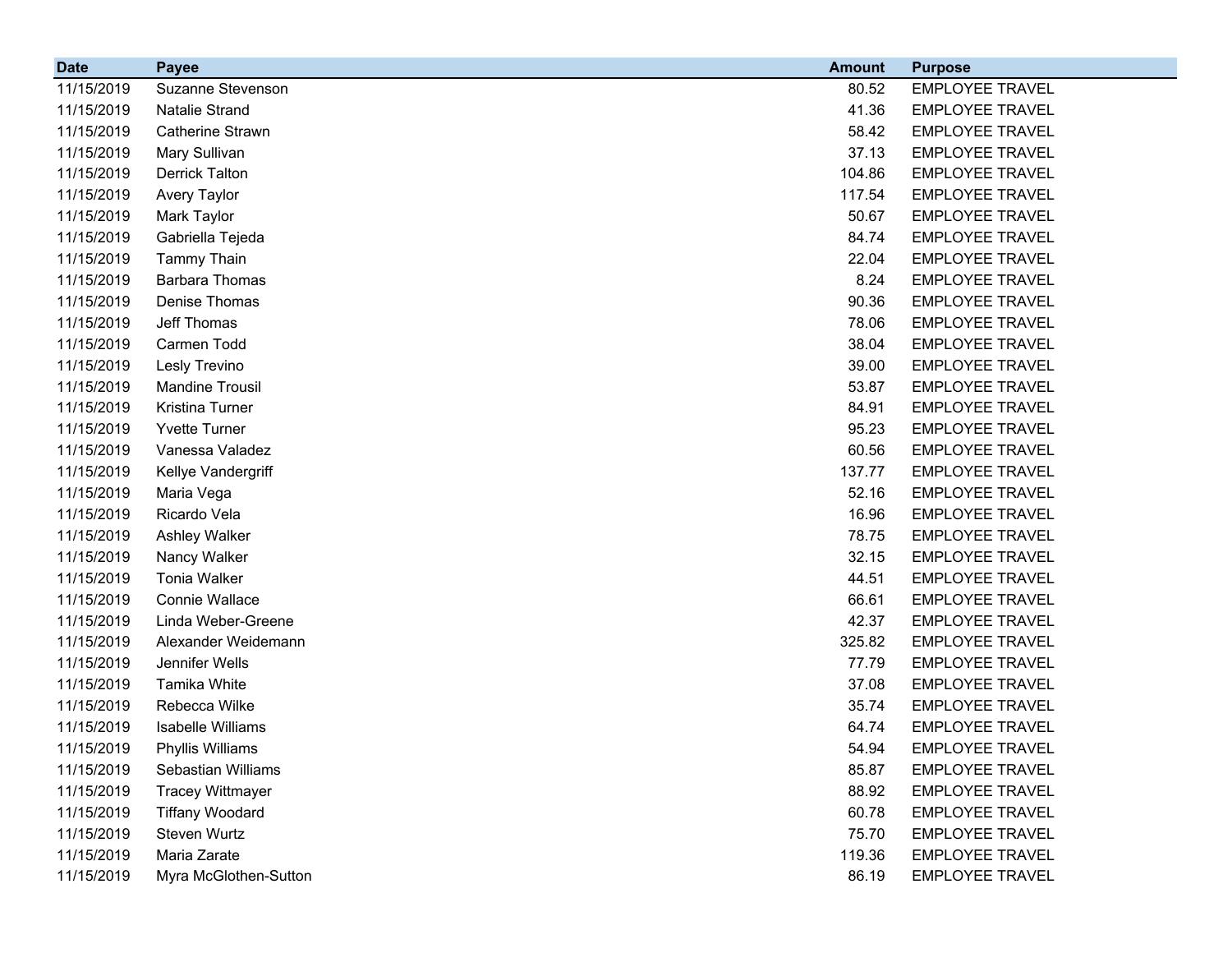| <b>Date</b> | <b>Payee</b>                                                    | <b>Amount</b> | <b>Purpose</b>              |
|-------------|-----------------------------------------------------------------|---------------|-----------------------------|
| 11/15/2019  | Schwans Food Service Incorporated                               | 16,175.04     | <b>GENERAL INVENTORY</b>    |
| 11/20/2019  | Joeris General Contractors, Ltd.                                | 654,504.95    | BLDG PURCH, CONSTR, IMPROVE |
| 11/20/2019  |                                                                 | (32, 725.23)  | <b>RETAINAGE</b>            |
| 11/20/2019  | <b>Atmos Energy</b>                                             | 166.27        | <b>WATER</b>                |
| 11/20/2019  | <b>Texas Classroom Teachers Association</b>                     | 200.80        | <b>UNITED FUND</b>          |
| 11/20/2019  | <b>United Educators Association</b>                             | 47,141.99     | UNITED FUND                 |
| 11/20/2019  | Texas United School Employees Local 100                         | 46.67         | UNITED FUND                 |
| 11/20/2019  | Texas United School Employees Local 100                         | 14.99         | UNITED FUND                 |
| 11/20/2019  | <b>Texas Guaranteed Student Loan Corporation</b>                | 655.20        | UNITED FUND                 |
| 11/20/2019  | Texas Guaranteed Student Loan Corporation                       | 4,290.13      | UNITED FUND                 |
| 11/20/2019  | <b>Arlington Education Foundation</b>                           | 43.00         | AISD EDUCATION FOUNDATION   |
| 11/20/2019  | <b>Arlington Education Foundation</b>                           | 516.00        | AISD EDUCATION FOUNDATION   |
| 11/20/2019  | United States Department Of Education National Payment Ctr      | 12,193.15     | UNITED FUND                 |
| 11/20/2019  | Truman Tim Chapter 13 Trustee                                   | 8,643.00      | UNITED FUND                 |
| 11/20/2019  | Truman Tim Chapter 13 Trustee                                   | 1,332.92      | UNITED FUND                 |
| 11/20/2019  | <b>United States Treasury</b>                                   | 635.00        | FED INC TAX WITHHOLDING     |
| 11/20/2019  | Family And Consumer Sciences Teachers Association Of Texas      | 27.09         | AISD EDUCATION FOUNDATION   |
| 11/20/2019  | <b>Education Service Center Region X</b>                        | 520.00        | <b>INVOICES RECEIVABLE</b>  |
| 11/20/2019  | Texas Association Of Secondary School Principals                | 123.75        | <b>UNITED FUND</b>          |
| 11/20/2019  | Association Of Texas Professional Teachers Local                | 0.58          | UNITED FUND                 |
| 11/20/2019  | Association Of Texas Professional Teachers Local                | 16.36         | UNITED FUND                 |
| 11/20/2019  | Association Of Texas Professional Teachers Local                | 479.08        | UNITED FUND                 |
| 11/20/2019  | Association Of Texas Professional Educators State               | 34.60         | UNITED FUND                 |
| 11/20/2019  | Association Of Texas Professional Educators State               | 7,422.64      | UNITED FUND                 |
| 11/20/2019  | Association Of Texas Professional Educators State               | 313.18        | UNITED FUND                 |
| 11/20/2019  | <b>Education Career Alternatives Program</b>                    | 12,625.00     | <b>INVOICES RECEIVABLE</b>  |
| 11/20/2019  | New Mexico Child Support Enforcement Division(SDU)              | 311.44        | UNITED FUND                 |
| 11/20/2019  | Genworth Life Insurance company                                 | 67.01         | AISD EDUCATION FOUNDATION   |
| 11/20/2019  | Genworth Life Insurance company                                 | 180.06        | AISD EDUCATION FOUNDATION   |
| 11/20/2019  | California State Disbursement Unit                              | 500.00        | UNITED FUND                 |
| 11/20/2019  | United States Department of Treasury - Debt Management Services | 589.65        | UNITED FUND                 |
| 11/20/2019  | Perfromant Recovery Inc                                         | 824.74        | UNITED FUND                 |
| 11/20/2019  | Pam Bassel Chapter 13 Trustee                                   | 1,200.00      | <b>UNITED FUND</b>          |
| 11/20/2019  | Pam Bassel Chapter 13 Trustee                                   | 9,855.00      | UNITED FUND                 |
| 11/20/2019  | Pam Bassel Chapter 13 Trustee                                   | 550.00        | UNITED FUND                 |
| 11/20/2019  | <b>National Enterprise Systems</b>                              | 648.12        | <b>UNITED FUND</b>          |
| 11/20/2019  | Department of Children and Family Services - Louisiana          | 437.34        | UNITED FUND                 |
| 11/20/2019  | Pioneer Credit Recovery Inv                                     | 602.31        | UNITED FUND                 |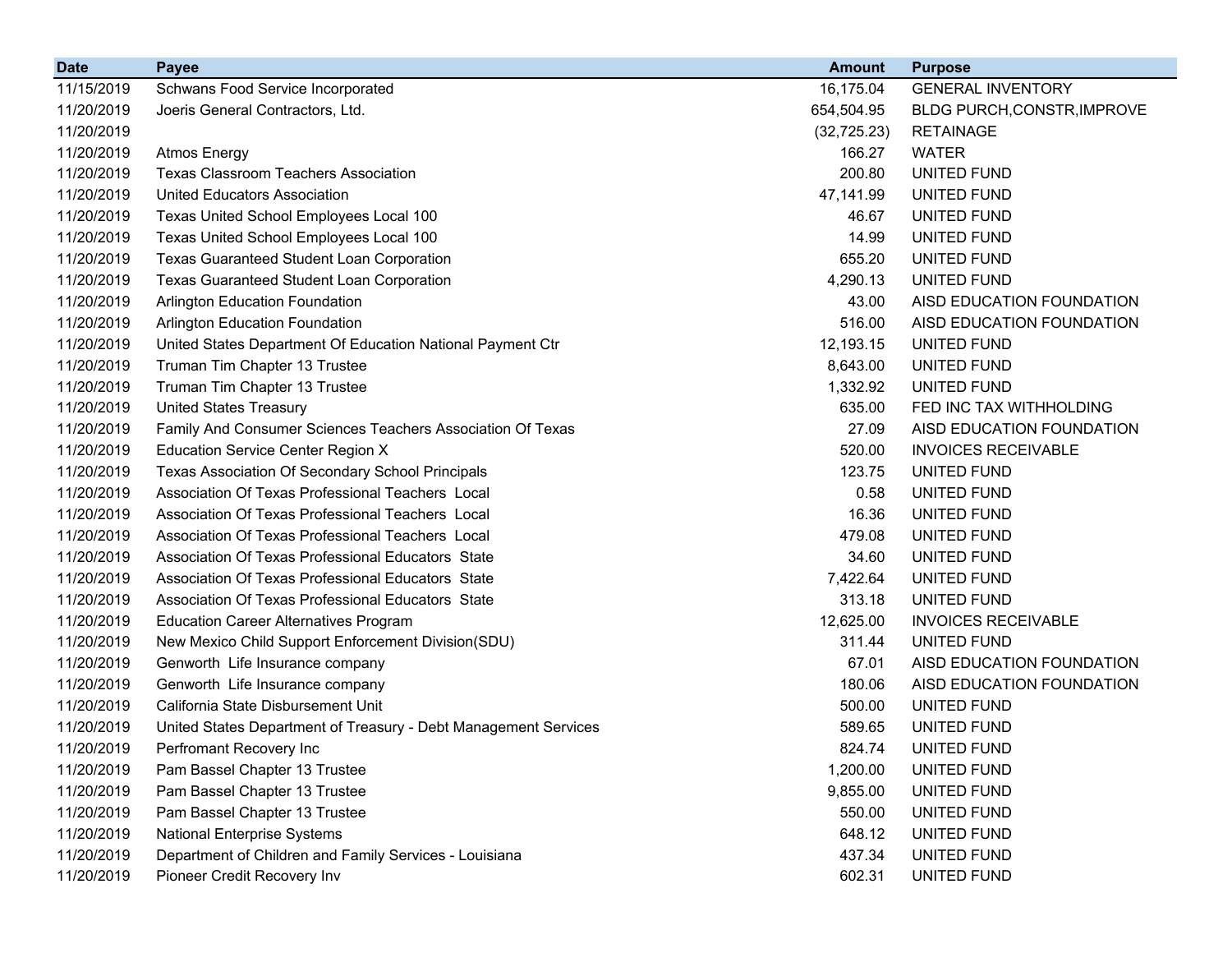| <b>Date</b> | <b>Payee</b>                                     | <b>Amount</b> | <b>Purpose</b>             |
|-------------|--------------------------------------------------|---------------|----------------------------|
| 11/20/2019  | <b>United States Treasury</b>                    | 144.35        | FED INC TAX WITHHOLDING    |
| 11/20/2019  | <b>Trellis Company</b>                           | 276.17        | UNITED FUND                |
| 11/20/2019  | <b>Trellis Company</b>                           | 1,980.19      | UNITED FUND                |
| 11/20/2019  | <b>Trellis Company</b>                           | 325.01        | UNITED FUND                |
| 11/20/2019  | Account Control Technology Inc                   | 205.38        | UNITED FUND                |
| 11/20/2019  | Chapter 13 Trustee Middle District of Georgia    | 600.00        | UNITED FUND                |
| 11/20/2019  | State of Delaware Division of Child Support      | 601.00        | <b>UNITED FUND</b>         |
| 11/20/2019  | <b>Support Payment Clearinghouse</b>             | 864.00        | UNITED FUND                |
| 11/20/2019  | Coast Professional Inc.                          | 290.36        | UNITED FUND                |
| 11/20/2019  | Kathleen A Laughlin, Chapter 13 Trustee          | 404.00        | UNITED FUND                |
| 11/20/2019  | Powers Tom Chapter 13 Trustee                    | 895.38        | UNITED FUND                |
| 11/20/2019  | Pennsylvania Higher Education Assistance Agency  | 1,070.53      | UNITED FUND                |
| 11/20/2019  | Texas Teachers Alternative Certification Program | 23,472.44     | <b>INVOICES RECEIVABLE</b> |
| 11/20/2019  | <b>Texas American Federation Of Teachers</b>     | 59.32         | UNITED FUND                |
| 11/20/2019  | Educational Employees Credit Union - HSA         | 131,138.67    | <b>DENTAL INSURANCE</b>    |
| 11/20/2019  | New York State Child Support                     | 278.13        | UNITED FUND                |
| 11/20/2019  | <b>Educational Employees Credit Union</b>        | 133,475.79    | DUE TO CREDIT UNION        |
| 11/20/2019  | <b>Texas State Teachers Association</b>          | 3,400.28      | UNITED FUND                |
| 11/20/2019  | Texas Association Of School Boards               | 11,000.00     | <b>DUES</b>                |
| 11/20/2019  | <b>Labatt Food Service</b>                       | 1,688.40      | <b>GENERAL INVENTORY</b>   |
| 11/20/2019  |                                                  |               | LIONS CLUB CONCESSIONS     |
| 11/20/2019  | <b>Grainger Industrial Supply</b>                | 166.98        | <b>GENERAL SUPPLIES</b>    |
| 11/20/2019  |                                                  | 2,361.51      | M & O SUPPLIES             |
| 11/20/2019  |                                                  | 111.24        | NON-FOOD REQUISITIONS      |
| 11/20/2019  | Storage Equipment Company Incorporated           | 650.00        | M & O SUPPLIES             |
| 11/20/2019  | Casa Manana                                      | 700.00        | STUDENT TVL*NO AISD BUSES  |
| 11/20/2019  | Home Depot Pro                                   | 1,700.36      | M & O SUPPLIES             |
| 11/20/2019  | AFP Industries (AFP School Supply)               | 688.50        | <b>GENERAL INVENTORY</b>   |
| 11/20/2019  | Apex Supply Company                              | 747.51        | M & O SUPPLIES             |
| 11/20/2019  | Kapco Library Products Kent Adhesive Products    | 131.19        | <b>GENERAL SUPPLIES</b>    |
| 11/20/2019  | <b>Texas School Public Relations Association</b> | 500.00        | <b>DUES</b>                |
| 11/20/2019  | Southwest Strings                                | 240.00        | <b>GENERAL SUPPLIES</b>    |
| 11/20/2019  | Kroger                                           | 57.20         | <b>FOOD</b>                |
| 11/20/2019  |                                                  | 2,801.90      | <b>GENERAL SUPPLIES</b>    |
| 11/20/2019  |                                                  | 1,771.67      | MISC OPERATING EXPENSES    |
| 11/20/2019  | Jennie O Foods Incorporated                      | 33,537.00     | <b>GENERAL INVENTORY</b>   |
| 11/20/2019  | United Refrigeration Incorporated                | 701.41        | M & O SUPPLIES             |
| 11/20/2019  | <b>Rifton Equipment</b>                          | 337.50        | <b>GENERAL SUPPLIES</b>    |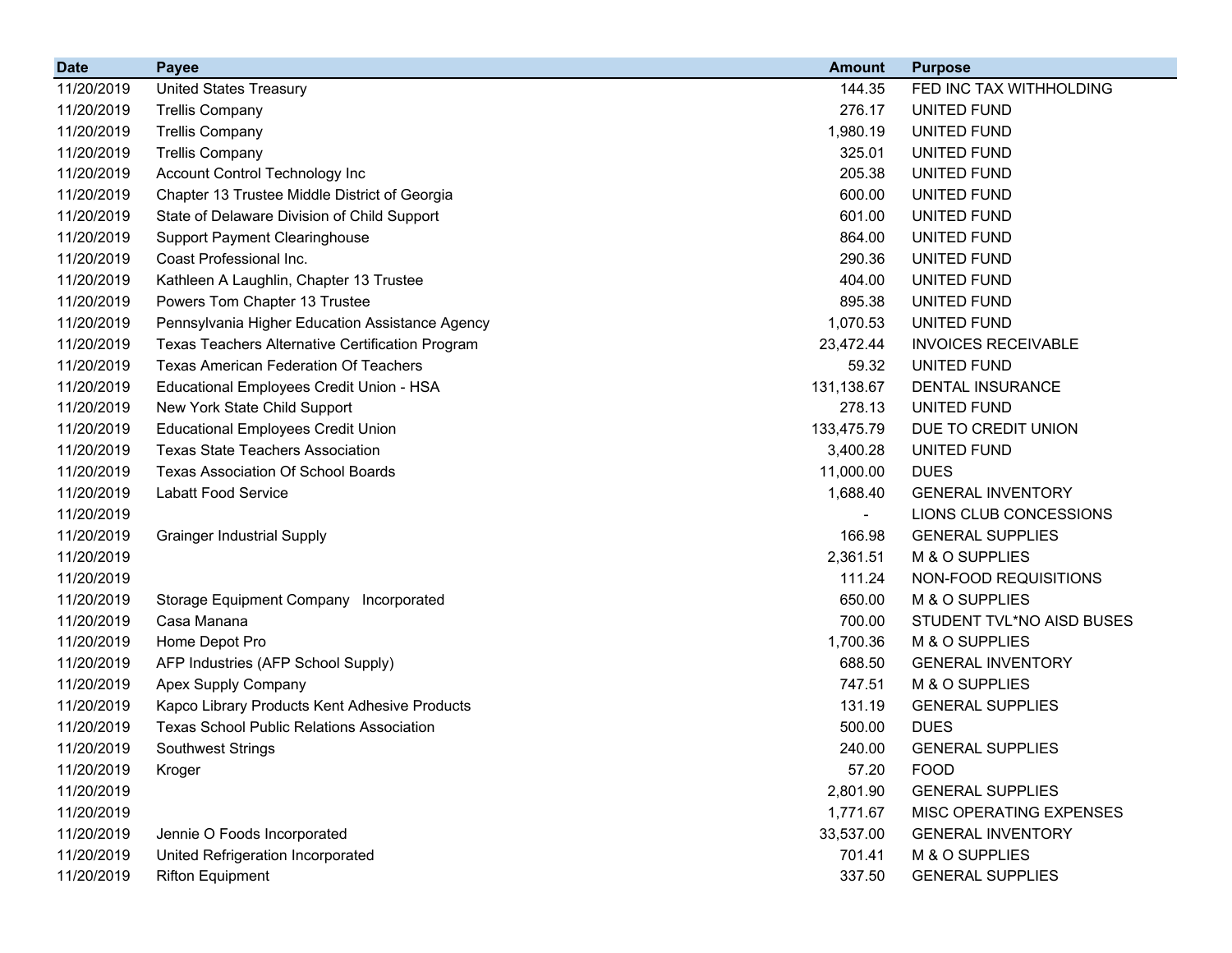| <b>Date</b> | <b>Payee</b>                                     | <b>Amount</b> | <b>Purpose</b>                       |
|-------------|--------------------------------------------------|---------------|--------------------------------------|
| 11/20/2019  | <b>Elliott Electric Supply</b>                   | 162.00        | <b>GENERAL INVENTORY</b>             |
| 11/20/2019  |                                                  |               | LIONS CLUB CONCESSIONS               |
| 11/20/2019  |                                                  | 1,804.32      | M & O SUPPLIES                       |
| 11/20/2019  | <b>Texas Education Agency Msc</b>                | 80.92         | <b>TEXTBOOKS</b>                     |
| 11/20/2019  | Interquest Detection Canines Of North Texas      | 5,125.00      | MISC PURCH & CONTR SERV              |
| 11/20/2019  | Ace Mart Restaurant Supply Company               | 100.08        | <b>GENERAL INVENTORY</b>             |
| 11/20/2019  |                                                  | 2,673.03      | <b>GENERAL SUPPLIES</b>              |
| 11/20/2019  | <b>Scantron Corporation</b>                      | 75.75         | <b>GENERAL SUPPLIES</b>              |
| 11/20/2019  | <b>Dell Marketing</b>                            | 34.00         | <b>GENERAL SUPPLIES</b>              |
| 11/20/2019  |                                                  | 52.74         | <b>INVOICES RECEIVABLE</b>           |
| 11/20/2019  | Lennox Industries Incorporated                   | 475.07        | M & O SUPPLIES                       |
| 11/20/2019  | Texas Furniture Source Incorporated              | 163.34        | <b>GENERAL SUPPLIES</b>              |
| 11/20/2019  |                                                  | 75,519.25     | M & O SUPPLIES                       |
| 11/20/2019  | Estes Mcclure & Assoc Inc                        | 6,600.00      | OTH PROFESSIONAL SERVICES            |
| 11/20/2019  | Barnes & Noble Booksellers, Inc.                 | 1,327.24      | <b>READING MATERIALS</b>             |
| 11/20/2019  | Mission Arlington/Mission Metroplex              | 2,150.00      | MISC PURCH & CONTR SERV              |
| 11/20/2019  | Jason's Deli                                     | 517.46        | MISC OPERATING EXPENSES              |
| 11/20/2019  | Paradise Produce                                 | 18,100.30     | <b>FOOD</b>                          |
| 11/20/2019  | Visual Impact                                    | 572.00        | <b>INVOICES RECEIVABLE</b>           |
| 11/20/2019  | Custom Transmission And Auto Repair Incorporated | 66.00         | <b>CONTRACTED MAINT &amp; REPAIR</b> |
| 11/20/2019  | Trane Company Commercial Systems Group           | 334.00        | <b>CONTRACTED MAINT &amp; REPAIR</b> |
| 11/20/2019  |                                                  | 4,580.53      | M & O SUPPLIES                       |
| 11/20/2019  | <b>Reeds Services</b>                            | 544.91        | <b>CONTRACTED MAINT &amp; REPAIR</b> |
| 11/20/2019  | Hosa - Ta                                        | 105.00        | MISC OPERATING EXPENSES              |
| 11/20/2019  | <b>Hutcherson Construction Incorporated</b>      | 79,170.00     | <b>CONTRACTED MAINT &amp; REPAIR</b> |
| 11/20/2019  |                                                  | (7,917.00)    | <b>RETAINAGE</b>                     |
| 11/20/2019  | PPG Architectural Finishes, Inc.                 | 725.60        | M & O SUPPLIES                       |
| 11/20/2019  | <b>Careys Sporting Goods</b>                     | 1,176.00      | <b>GENERAL SUPPLIES</b>              |
| 11/20/2019  | Industrial Equipment Company                     | 227.00        | <b>GENERAL INVENTORY</b>             |
| 11/20/2019  | Airgas Southwest Incorporated                    | 6,790.74      | <b>GENERAL SUPPLIES</b>              |
| 11/20/2019  | Airgas Southwest Incorporated                    | 218.81        | <b>GENERAL SUPPLIES</b>              |
| 11/20/2019  | Oticon Incorporated                              | 2,747.00      | <b>GENERAL SUPPLIES</b>              |
| 11/20/2019  | Dallas World Aquarium                            | 642.75        | STUDENT TVL*NO AISD BUSES            |
| 11/20/2019  | Dallas World Aquarium                            | 750.00        | STUDENT TVL*NO AISD BUSES            |
| 11/20/2019  | Artex Overhead Door                              | 1,500.00      | <b>CONTRACTED MAINT &amp; REPAIR</b> |
| 11/20/2019  | Office Depot                                     | 5,860.07      | <b>GENERAL SUPPLIES</b>              |
| 11/20/2019  |                                                  | 117.79        | <b>INVOICES RECEIVABLE</b>           |
| 11/20/2019  | Franklin Covey Client Sales Incorporated         |               | MISC PURCH & CONTR SERV              |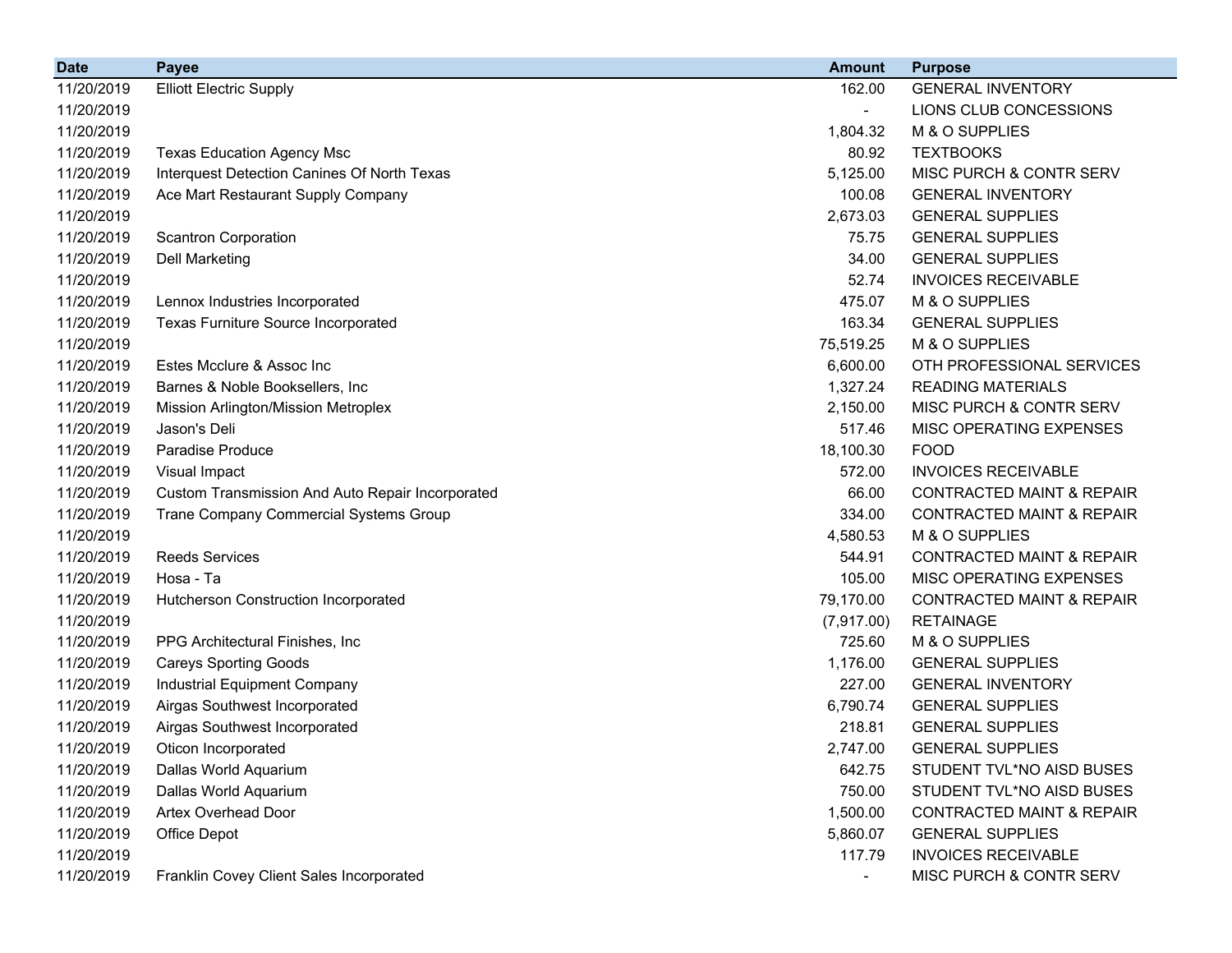| <b>Date</b> | <b>Payee</b>                               | <b>Amount</b>  | <b>Purpose</b>                       |
|-------------|--------------------------------------------|----------------|--------------------------------------|
| 11/20/2019  | Enterprise Rent A Car                      | 4,650.66       | STUDENT TVL*NO AISD BUSES            |
| 11/20/2019  | Enterprise Rent A Car                      | 2,763.61       | <b>EMPLOYEE TRAVEL</b>               |
| 11/20/2019  | <b>Hired Hands Incorporated</b>            | 2,509.00       | MISC PURCH & CONTR SERV              |
| 11/20/2019  | Land O Lakes Incorporated                  | 4,301.25       | <b>GENERAL INVENTORY</b>             |
| 11/20/2019  |                                            | $\blacksquare$ | LIONS CLUB CONCESSIONS               |
| 11/20/2019  | B & H Photo Video                          | 285.36         | <b>GENERAL SUPPLIES</b>              |
| 11/20/2019  | <b>CDW Government Incorporated</b>         | 125.83         | <b>CONTRACTED MAINT &amp; REPAIR</b> |
| 11/20/2019  |                                            | 1,395.00       | <b>GENERAL SUPPLIES</b>              |
| 11/20/2019  | Renaissance Learning Incorporated          | 3,550.00       | <b>GENERAL SUPPLIES</b>              |
| 11/20/2019  | <b>Forde-Ferrier Educational Services</b>  | 1,680.00       | <b>GENERAL SUPPLIES</b>              |
| 11/20/2019  | <b>Mackin Educational Resources</b>        | 147.20         | <b>GENERAL SUPPLIES</b>              |
| 11/20/2019  |                                            | 821.03         | <b>READING MATERIALS</b>             |
| 11/20/2019  | Pearson Education Inc                      | 69.93          | <b>GENERAL SUPPLIES</b>              |
| 11/20/2019  | C & P Pump Services Incorporated           | 1,500.00       | M & O SUPPLIES                       |
| 11/20/2019  | <b>Td Industries Limited</b>               | 1,465.97       | <b>CONTRACTED MAINT &amp; REPAIR</b> |
| 11/20/2019  | Canon Solutions America Incorporated       | 442.90         | <b>CONTRACTED MAINT &amp; REPAIR</b> |
| 11/20/2019  | Cowboy Towing                              | 342.00         | <b>CONTRACTED MAINT &amp; REPAIR</b> |
| 11/20/2019  | <b>Howard Technology Solutions</b>         | 1,560.00       | <b>GENERAL SUPPLIES</b>              |
| 11/20/2019  | Aerowave Technologies                      | 526.80         | <b>CONTRACTED MAINT &amp; REPAIR</b> |
| 11/20/2019  | Govconnection Incorporated                 | 2,164.05       | <b>GENERAL SUPPLIES</b>              |
| 11/20/2019  | Delcom Group                               | 10,085.54      | <b>GENERAL SUPPLIES</b>              |
| 11/20/2019  | <b>ProComputing Corporation</b>            | 1,537.40       | <b>CONTRACTED MAINT &amp; REPAIR</b> |
| 11/20/2019  | Jarrett Publishing Company                 | 613.80         | <b>READING MATERIALS</b>             |
| 11/20/2019  | R & H Parts And Service                    | 940.70         | M & O SUPPLIES                       |
| 11/20/2019  | <b>School Nurse Supply</b>                 | 683.10         | <b>GENERAL SUPPLIES</b>              |
| 11/20/2019  | Green Planet Incorporated                  | 2,931.00       | <b>CONTRACTED MAINT &amp; REPAIR</b> |
| 11/20/2019  | Sign Warehouse                             | 329.60         | M & O SUPPLIES                       |
| 11/20/2019  | North Central Texas Council Of Governments | 100.00         | <b>DUES</b>                          |
| 11/20/2019  | Apple Computer Incorporated                | 2,198.00       | <b>GENERAL SUPPLIES</b>              |
| 11/20/2019  | Palos Sports Incorporated                  | 665.79         | <b>GENERAL SUPPLIES</b>              |
| 11/20/2019  | C D Hartnett Company                       | 60,799.97      | <b>FOOD</b>                          |
| 11/20/2019  |                                            | 15,655.31      | <b>GENERAL INVENTORY</b>             |
| 11/20/2019  | Shiffler Equipment Sales Incorporated      | 1,218.60       | <b>GENERAL INVENTORY</b>             |
| 11/20/2019  | J W Pepper & Son Incorporated              | 15.00          | <b>GENERAL SUPPLIES</b>              |
| 11/20/2019  | Lone Star Percussion                       | 16,927.34      | <b>GENERAL SUPPLIES</b>              |
| 11/20/2019  | <b>ECS Learning System Incorporated</b>    | 234.73         | <b>GENERAL SUPPLIES</b>              |
| 11/20/2019  | Lamb Weston Sales Incorporated             | 92,055.32      | <b>GENERAL INVENTORY</b>             |
| 11/20/2019  |                                            |                | LIONS CLUB CONCESSIONS               |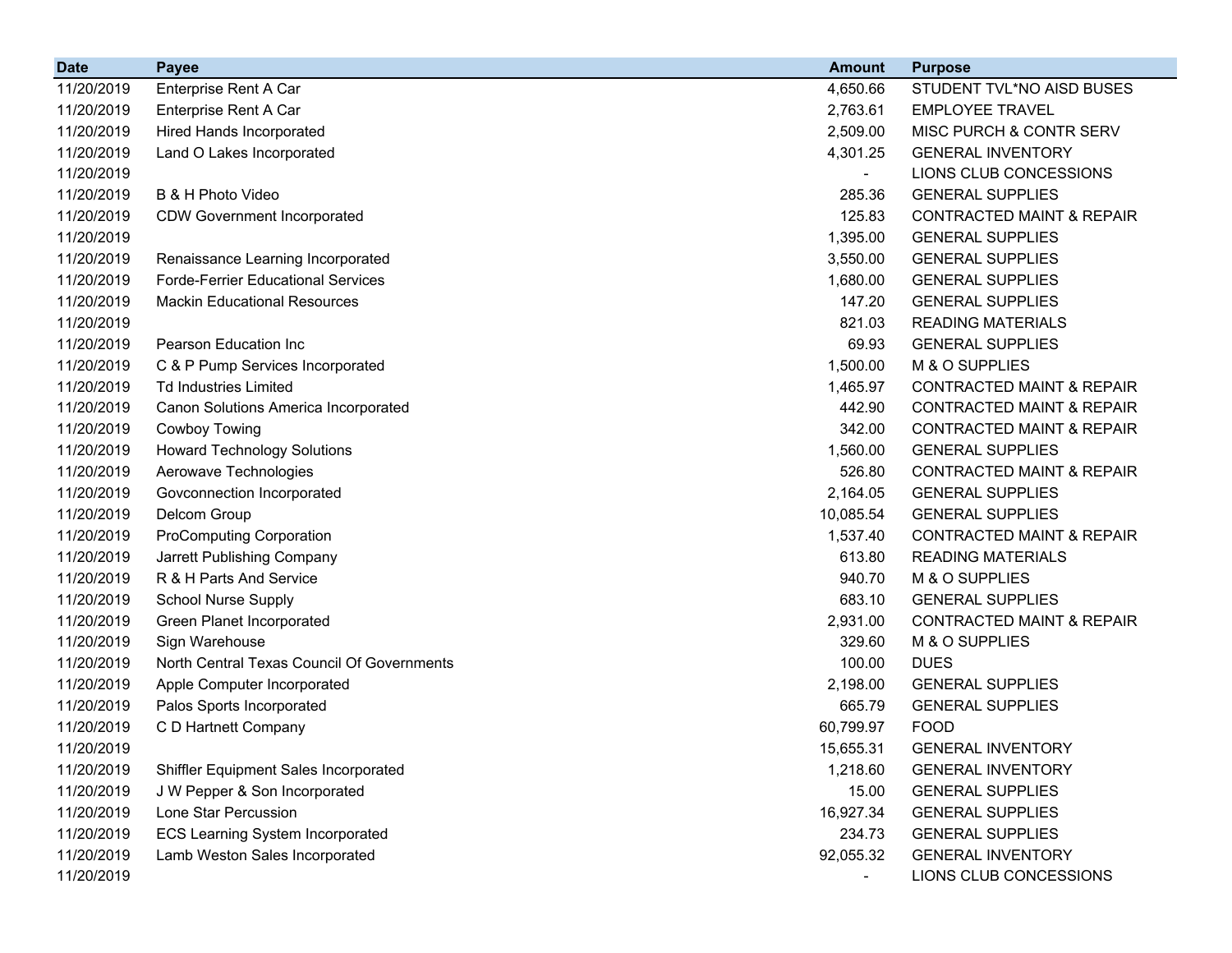| <b>Date</b> | <b>Payee</b>                                                            | <b>Amount</b> | <b>Purpose</b>                       |
|-------------|-------------------------------------------------------------------------|---------------|--------------------------------------|
| 11/20/2019  | <b>City Of Grand Prairie Water Utilities</b>                            | 4,466.06      | <b>WATER</b>                         |
| 11/20/2019  | Arlington Hardware Incorporated #53                                     | 1,527.17      | M & O SUPPLIES                       |
| 11/20/2019  | <b>Super Duper Publications</b>                                         | 337.73        | <b>GENERAL SUPPLIES</b>              |
| 11/20/2019  |                                                                         | 69.90         | <b>READING MATERIALS</b>             |
| 11/20/2019  | Texas Association Of School Boards Of School Attorneys                  | 500.00        | MISC OPERATING EXPENSES              |
| 11/20/2019  | Child Care Associates Incorporated                                      | 561.79        | MISC PURCH & CONTR SERV              |
| 11/20/2019  | Camp Thurman                                                            | 3,600.00      | STUDENT TVL*NO AISD BUSES            |
| 11/20/2019  | Welch John                                                              | 1,237.50      | MISC PURCH & CONTR SERV              |
| 11/20/2019  | First Place Foods LLC                                                   | 4,400.00      | <b>GENERAL INVENTORY</b>             |
| 11/20/2019  | J P Morgan Chase Bank NA                                                | 1,625.39      | <b>EMPLOYEE TRAVEL</b>               |
| 11/20/2019  |                                                                         | 354.17        | <b>INVOICES RECEIVABLE</b>           |
| 11/20/2019  |                                                                         | 502.77        | MISC OPERATING EXPENSES              |
| 11/20/2019  |                                                                         | 499.00        | MISC PURCH & CONTR SERV              |
| 11/20/2019  |                                                                         | 2,007.48      | NON-EMPLOYEE TRAVEL                  |
| 11/20/2019  |                                                                         | 2,702.19      | <b>Travel Request Payable</b>        |
| 11/20/2019  | Par Way Tryson Company                                                  | 6,496.87      | <b>GENERAL INVENTORY</b>             |
| 11/20/2019  | <b>Think Social Publishing</b>                                          | 93.68         | <b>GENERAL SUPPLIES</b>              |
| 11/20/2019  | <b>Total Maintenance Solutions-South</b>                                | 12.57         | M & O SUPPLIES                       |
| 11/20/2019  | <b>Smith Kendrick</b>                                                   | 426.25        | MISC PURCH & CONTR SERV              |
| 11/20/2019  | Texas IB Schools                                                        | 300.00        | MISC OPERATING EXPENSES              |
| 11/20/2019  | <b>Carrier Enterprise</b>                                               | 4,363.51      | <b>CONTRACTED MAINT &amp; REPAIR</b> |
| 11/20/2019  | Science First; Hands on Labs; Cynmar; Starlab; Wildco; Your Science Hub | 79.95         | <b>GENERAL SUPPLIES</b>              |
| 11/20/2019  | Accountemps                                                             | 1,341.30      | MISC PURCH & CONTR SERV              |
| 11/20/2019  | Inspired Imaging                                                        | 350.00        | <b>INVOICES RECEIVABLE</b>           |
| 11/20/2019  | <b>Luxor Staffing</b>                                                   | 22,100.00     | MISC PURCH & CONTR SERV              |
| 11/20/2019  | Monarch Trophy Studio                                                   | 249.20        | <b>GENERAL SUPPLIES</b>              |
| 11/20/2019  |                                                                         | 298.15        | <b>INVOICES RECEIVABLE</b>           |
| 11/20/2019  | <b>Acker Michael</b>                                                    | 105.00        | MISC PURCH & CONTR SERV              |
| 11/20/2019  | Acco Brands USA LLC (GBC)                                               | 13,068.00     | <b>GENERAL INVENTORY</b>             |
| 11/20/2019  | Alvarado Armando                                                        | 180.00        | MISC PURCH & CONTR SERV              |
| 11/20/2019  | Kincheloe Michael                                                       | 105.00        | MISC PURCH & CONTR SERV              |
| 11/20/2019  | Logisoft Computer Products LLC                                          | 8,860.00      | <b>GENERAL SUPPLIES</b>              |
| 11/20/2019  | Foreman Tom                                                             | 105.00        | MISC PURCH & CONTR SERV              |
| 11/20/2019  | Young Steven D                                                          | 105.00        | MISC PURCH & CONTR SERV              |
| 11/20/2019  | Hopkins Kristi                                                          | 95.00         | MISC PURCH & CONTR SERV              |
| 11/20/2019  | Nakia Leonard                                                           | 115.00        | MISC PURCH & CONTR SERV              |
| 11/20/2019  | Debbie Bertrand                                                         | 555.00        | <b>INVOICES RECEIVABLE</b>           |
| 11/20/2019  | Fergus Danny                                                            | 60.00         | MISC PURCH & CONTR SERV              |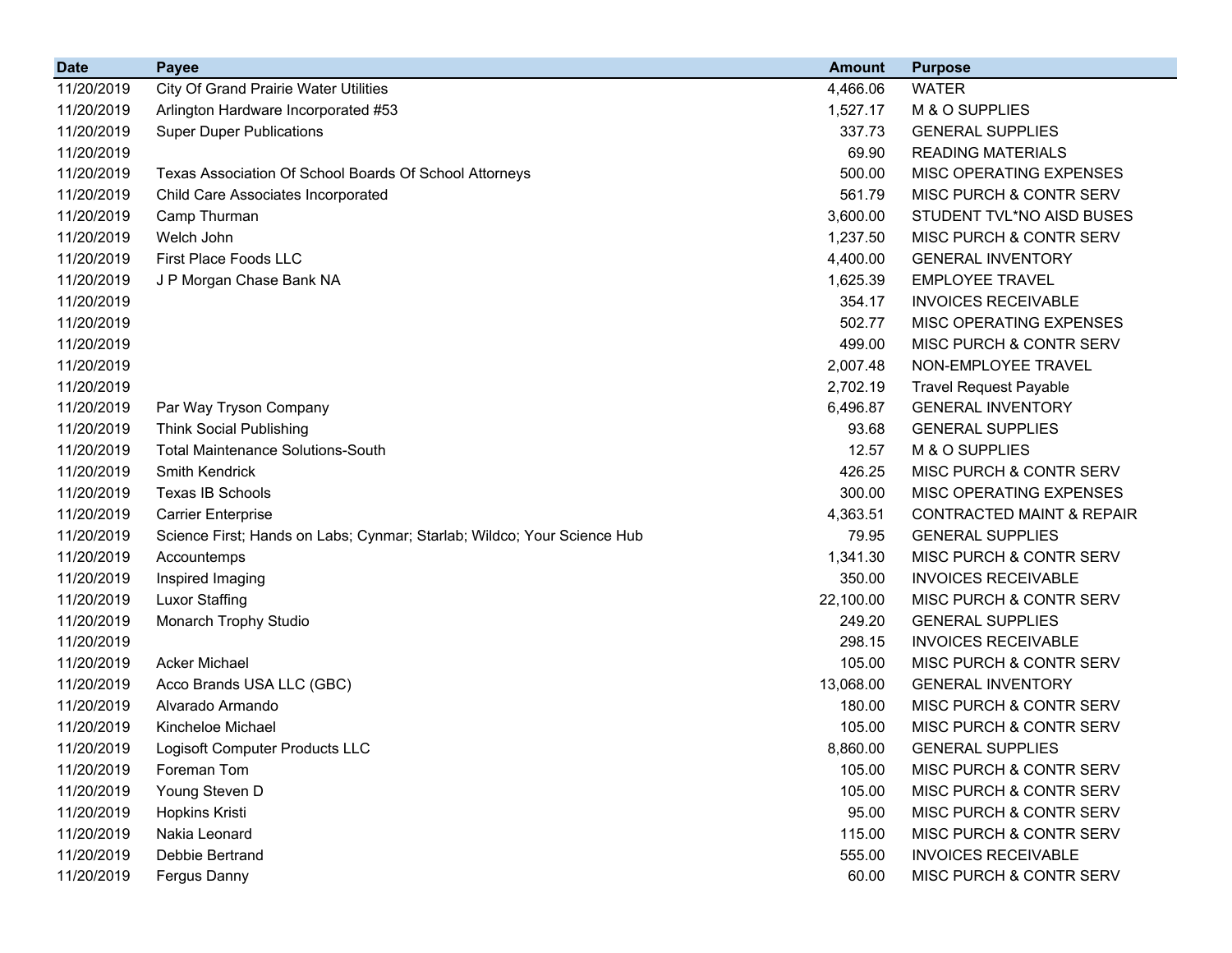| <b>Date</b> | <b>Payee</b>                       | <b>Amount</b> | <b>Purpose</b>                     |
|-------------|------------------------------------|---------------|------------------------------------|
| 11/20/2019  | <b>Heat Transfer Solutions</b>     | 384.24        | M & O SUPPLIES                     |
| 11/20/2019  | <b>Churchfield Trading Company</b> | 17,332.40     | <b>GENERAL INVENTORY</b>           |
| 11/20/2019  | Glover Christopher L               | 60.00         | MISC PURCH & CONTR SERV            |
| 11/20/2019  | McKinney Kenneth                   | 60.00         | MISC PURCH & CONTR SERV            |
| 11/20/2019  | <b>Teal Roy</b>                    | 115.00        | MISC PURCH & CONTR SERV            |
| 11/20/2019  | Jackson Duane L                    | 120.00        | MISC PURCH & CONTR SERV            |
| 11/20/2019  | Texas Interpreting Services, LLC   | 37,297.50     | MISC PURCH & CONTR SERV            |
| 11/20/2019  | Ramirez Becky                      | 150.00        | MISC PURCH & CONTR SERV            |
| 11/20/2019  | Powell Ray                         | 65.00         | MISC PURCH & CONTR SERV            |
| 11/20/2019  | Gardner Lori                       | 65.00         | MISC PURCH & CONTR SERV            |
| 11/20/2019  | <b>Ball Eric</b>                   | 343.75        | MISC PURCH & CONTR SERV            |
| 11/20/2019  | Swoope James Landry                | 270.00        | MISC PURCH & CONTR SERV            |
| 11/20/2019  | Rogers Jessie                      | 247.50        | MISC PURCH & CONTR SERV            |
| 11/20/2019  | Cook Christopher                   | 1,740.00      | MISC PURCH & CONTR SERV            |
| 11/20/2019  | Dunlap Kirk D                      | 880.00        | <b>MISC PURCH &amp; CONTR SERV</b> |
| 11/20/2019  | Rhodes Stephen C                   | 60.00         | MISC PURCH & CONTR SERV            |
| 11/20/2019  | Perry Derrick                      | 60.00         | MISC PURCH & CONTR SERV            |
| 11/20/2019  | Randolph William L                 | 105.00        | MISC PURCH & CONTR SERV            |
| 11/20/2019  | Dierke Michael                     | 453.36        | MISC OPERATING EXPENSES            |
| 11/20/2019  |                                    | 85.00         | <b>MISC PURCH &amp; CONTR SERV</b> |
| 11/20/2019  | <b>Singer Cory</b>                 | 237.00        | <b>INVOICES RECEIVABLE</b>         |
| 11/20/2019  | David Hinson                       | 825.00        | MISC PURCH & CONTR SERV            |
| 11/20/2019  | Patman Joe                         | 65.00         | MISC PURCH & CONTR SERV            |
| 11/20/2019  | Rangers Baseball LLC               | 4,863.10      | <b>INVOICES RECEIVABLE</b>         |
| 11/20/2019  | <b>Brown Sylvester III</b>         | 1,883.75      | MISC PURCH & CONTR SERV            |
| 11/20/2019  | Washington Varandas                | 1,526.25      | MISC PURCH & CONTR SERV            |
| 11/20/2019  | Camper Marcus                      | 220.00        | MISC PURCH & CONTR SERV            |
| 11/20/2019  | Robert D. Lee                      | 2,475.00      | MISC PURCH & CONTR SERV            |
| 11/20/2019  | Durham Dustin J                    | 825.00        | MISC PURCH & CONTR SERV            |
| 11/20/2019  | Daxwell LLC                        | 19,503.00     | <b>GENERAL INVENTORY</b>           |
| 11/20/2019  | One Source Staffing Corporation    | 17,811.18     | MISC PURCH & CONTR SERV            |
| 11/20/2019  | <b>Binswanger Glass</b>            | 599.97        | M & O SUPPLIES                     |
| 11/20/2019  | L A Cheer                          | 625.00        | <b>GENERAL SUPPLIES</b>            |
| 11/20/2019  | Virtucom, Incorporated             | 2,260.00      | <b>GENERAL SUPPLIES</b>            |
| 11/20/2019  | Grant-Brooks Jonathan Lee          | 825.00        | MISC PURCH & CONTR SERV            |
| 11/20/2019  | Nugent David Jr                    | 115.00        | MISC PURCH & CONTR SERV            |
| 11/20/2019  | Stepina Bill                       | 115.00        | MISC PURCH & CONTR SERV            |
| 11/20/2019  | Tyer Logan                         | 220.00        | MISC PURCH & CONTR SERV            |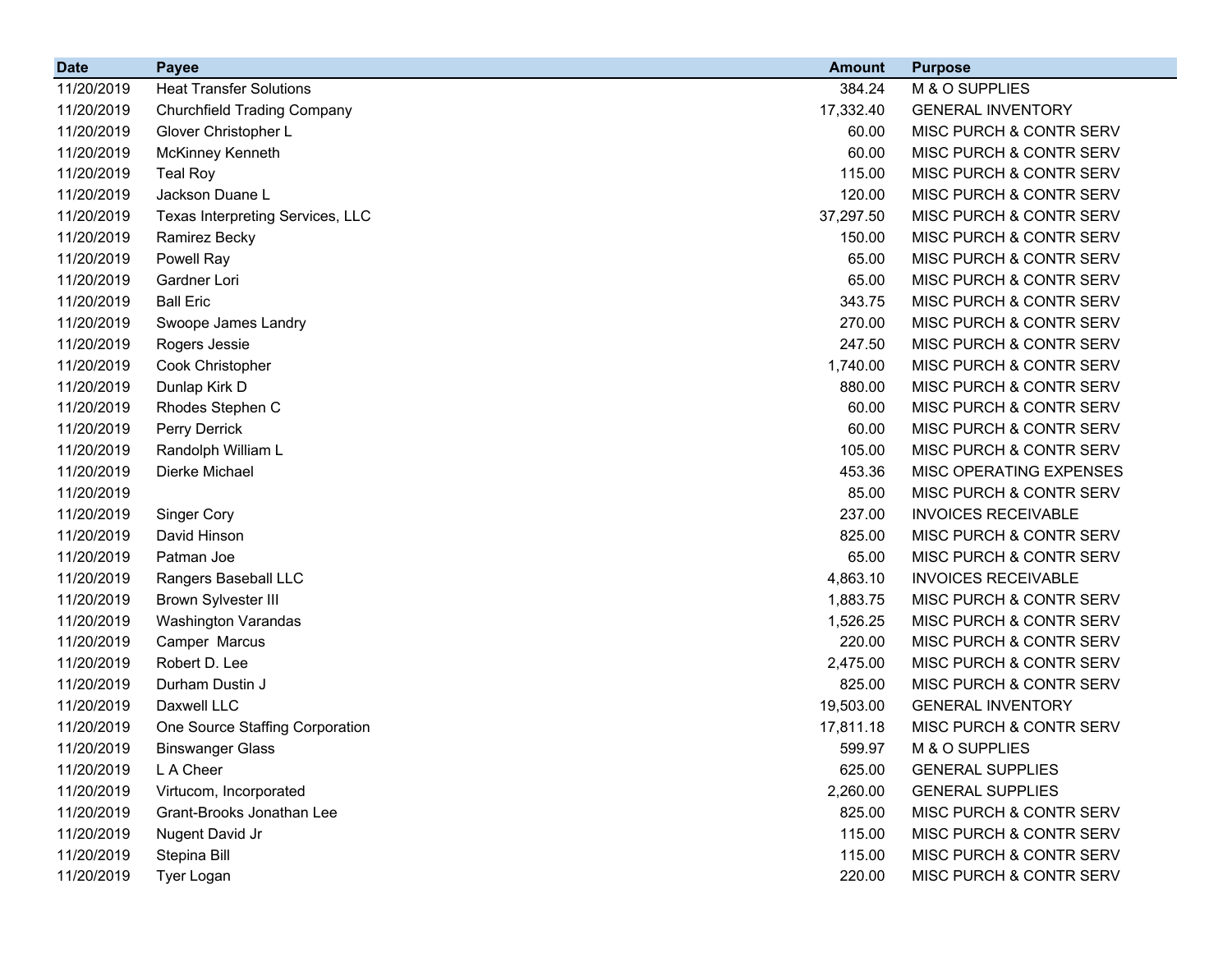| <b>Date</b> | <b>Payee</b>                                      | <b>Amount</b> | <b>Purpose</b>                       |
|-------------|---------------------------------------------------|---------------|--------------------------------------|
| 11/20/2019  | Burt John H                                       | 60.00         | MISC PURCH & CONTR SERV              |
| 11/20/2019  | Rogers James                                      | 60.00         | MISC PURCH & CONTR SERV              |
| 11/20/2019  | <b>Vessels Chris</b>                              | 105.00        | MISC PURCH & CONTR SERV              |
| 11/20/2019  | Smith Rodney                                      | 105.00        | MISC PURCH & CONTR SERV              |
| 11/20/2019  | <b>Taylor Preston</b>                             | 220.00        | MISC PURCH & CONTR SERV              |
| 11/20/2019  | Cochran Gary                                      | 105.00        | MISC PURCH & CONTR SERV              |
| 11/20/2019  | National Wholesale Supply                         | 1,145.00      | M & O SUPPLIES                       |
| 11/20/2019  | Seon Systems Sales Incorporated                   | 750.00        | <b>CONTRACTED MAINT &amp; REPAIR</b> |
| 11/20/2019  | Jimenez Chris                                     | 70.00         | MISC PURCH & CONTR SERV              |
| 11/20/2019  | McLeod, Thomas E.                                 | 220.00        | MISC PURCH & CONTR SERV              |
| 11/20/2019  | Canon Solutions America (formerly Oce V#8259)     | 24,178.22     | <b>CONTRACTED MAINT &amp; REPAIR</b> |
| 11/20/2019  | CornerStone Impressions LLC                       | 676.25        | MISC OPERATING EXPENSES              |
| 11/20/2019  | <b>City Electric Supply Company</b>               | 355.89        | M & O SUPPLIES                       |
| 11/20/2019  | Kurz & Company                                    | 8,352.51      | <b>FOOD</b>                          |
| 11/20/2019  | <b>Jakes Finer Foods</b>                          | 12,793.28     | <b>GENERAL INVENTORY</b>             |
| 11/20/2019  | Accent Awards & Trophies, LLC                     | 430.00        | MISC OPERATING EXPENSES              |
| 11/20/2019  | <b>Best Buy for Business</b>                      | 379.99        | <b>GENERAL SUPPLIES</b>              |
| 11/20/2019  | <b>Panter Sherrie</b>                             | 105.00        | MISC PURCH & CONTR SERV              |
| 11/20/2019  | McGee Michael                                     | 105.00        | MISC PURCH & CONTR SERV              |
| 11/20/2019  | Rebstock Kenneth                                  | 85.00         | MISC PURCH & CONTR SERV              |
| 11/20/2019  | Seidlitz Education, LLC                           | 80.85         | <b>GENERAL SUPPLIES</b>              |
| 11/20/2019  | <b>Crowe Drafford</b>                             | 85.00         | MISC PURCH & CONTR SERV              |
| 11/20/2019  | Johnson Gerald II                                 | 170.00        | MISC PURCH & CONTR SERV              |
| 11/20/2019  | <b>Enterprise TollPass Processing Center</b>      | 11.40         | MISC OPERATING EXPENSES              |
| 11/20/2019  | <b>Enterprise TollPass Processing Center</b>      | 10.32         | MISC OPERATING EXPENSES              |
| 11/20/2019  | Pease Laura B                                     | 600.00        | <b>INVOICES RECEIVABLE</b>           |
| 11/20/2019  | AlphaGraphics                                     | 37.50         | <b>GENERAL SUPPLIES</b>              |
| 11/20/2019  | Follett School Solutions, Inc.                    | 918.96        | <b>GENERAL SUPPLIES</b>              |
| 11/20/2019  |                                                   | 6,543.28      | <b>READING MATERIALS</b>             |
| 11/20/2019  |                                                   | 2,172.60      | <b>TEXTBOOKS</b>                     |
| 11/20/2019  | <b>Crawford Electric Supply Company</b>           | 162.06        | M & O SUPPLIES                       |
| 11/20/2019  | <b>Buckley Ronald S</b>                           | 105.00        | MISC PURCH & CONTR SERV              |
| 11/20/2019  | Cyson Technology Group LLC                        | 450.00        | MISC PURCH & CONTR SERV              |
| 11/20/2019  | American Association of School Administrators Inc | 460.00        | <b>DUES</b>                          |
| 11/20/2019  | FAYHA Management LLC                              | 10,507.00     | RENTALS & OPERATING LEASE            |
| 11/20/2019  | Safehaven Pest Control, LLC                       | 14,500.00     | <b>CONTRACTED MAINT &amp; REPAIR</b> |
| 11/20/2019  | <b>SWINEA LARRY</b>                               | 130.00        | MISC PURCH & CONTR SERV              |
| 11/20/2019  | <b>Tyson Prepared Foods</b>                       | 10,644.48     | <b>GENERAL INVENTORY</b>             |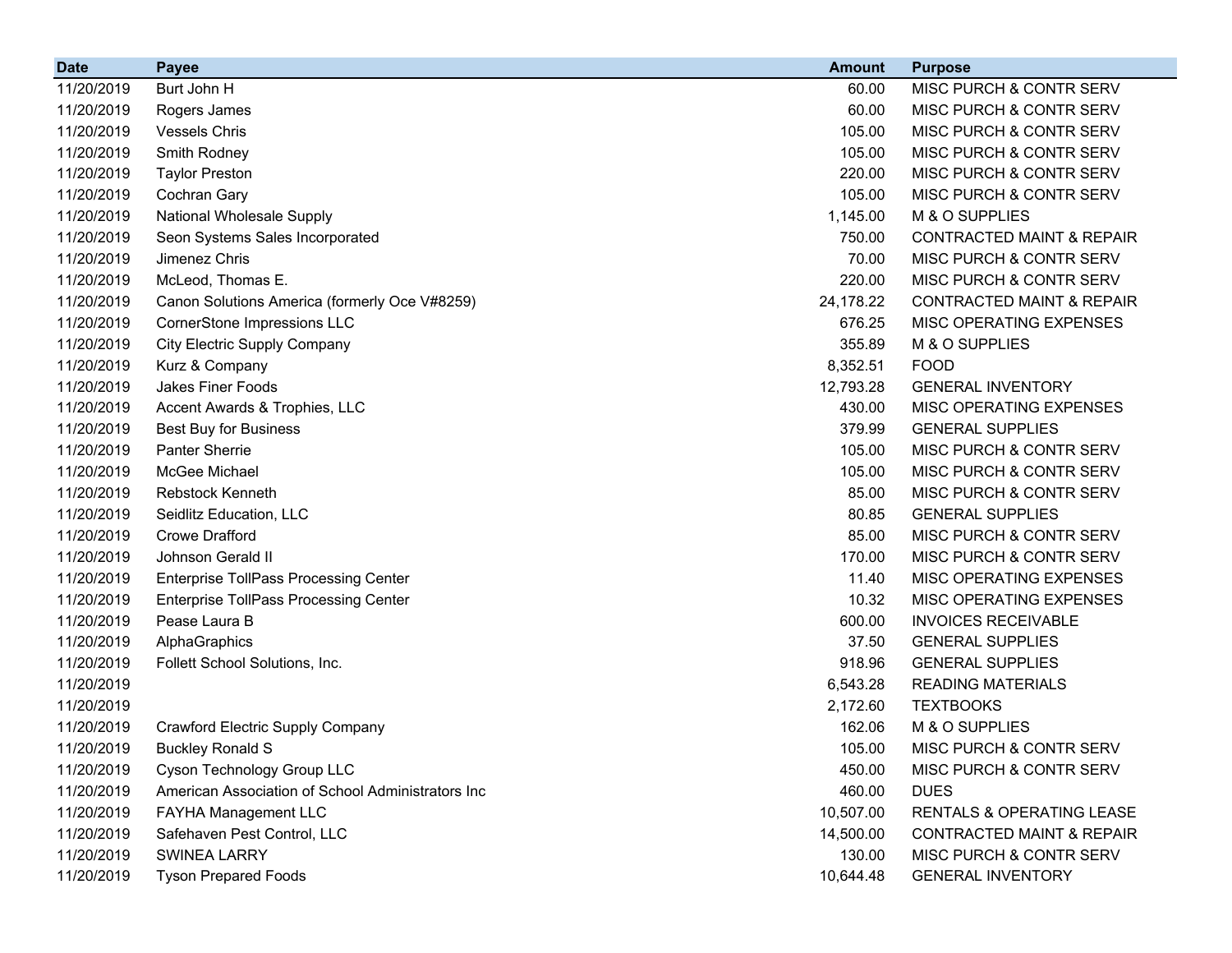| <b>Date</b> | <b>Payee</b>                           | <b>Amount</b>  | <b>Purpose</b>                       |
|-------------|----------------------------------------|----------------|--------------------------------------|
| 11/20/2019  | Aryzta LLC                             | 17,071.50      | <b>GENERAL INVENTORY</b>             |
| 11/20/2019  | Elliott Staffing Services, Inc.        | 1,999.91       | MISC PURCH & CONTR SERV              |
| 11/20/2019  | Ferguson Enterprises, Inc.             | 1,009.17       | M & O SUPPLIES                       |
| 11/20/2019  | Big Game Sports Inc.                   | 4,416.50       | <b>GENERAL SUPPLIES</b>              |
| 11/20/2019  | HP Inc.                                | 5,487.64       | <b>GENERAL SUPPLIES</b>              |
| 11/20/2019  | Johnson Kenneth                        | 65.00          | MISC PURCH & CONTR SERV              |
| 11/20/2019  | <b>Liberty Paper</b>                   | 8,760.00       | <b>GENERAL INVENTORY</b>             |
| 11/20/2019  | <b>Mathis Lonnie</b>                   | 65.00          | MISC PURCH & CONTR SERV              |
| 11/20/2019  | Dr Pepper Snapple Group                | 64.85          | <b>INVOICES RECEIVABLE</b>           |
| 11/20/2019  |                                        | 595.90         | MISC OPERATING EXPENSES              |
| 11/20/2019  | Varsity Spirit LLC                     | 560.26         | <b>GENERAL SUPPLIES</b>              |
| 11/20/2019  | <b>BARTON GAY</b>                      | 125.00         | MISC PURCH & CONTR SERV              |
| 11/20/2019  | Kleen-Air Filter Service & Sales       | 2,298.00       | <b>GENERAL INVENTORY</b>             |
| 11/20/2019  | Decker Equipment/School Fix            | 1,412.09       | M & O SUPPLIES                       |
| 11/20/2019  | Lowe's Home Centers, LLC               | 113.88         | <b>GENERAL SUPPLIES</b>              |
| 11/20/2019  |                                        | 3,602.53       | M & O SUPPLIES                       |
| 11/20/2019  | Western-BRW Paper Company Incorporated | 5,266.80       | <b>GENERAL INVENTORY</b>             |
| 11/20/2019  | Locke Supply Co.                       | 1,242.95       | M & O SUPPLIES                       |
| 11/20/2019  | Minority Authority Uniform LLC         | 371.34         | NON-FOOD REQUISITIONS                |
| 11/20/2019  | iPrint Technologies                    | 2,408.00       | <b>GENERAL SUPPLIES</b>              |
| 11/20/2019  | AJL International                      | 4,000.00       | STUDENT TVL*NO AISD BUSES            |
| 11/20/2019  | Sams Club 6244                         | 118.93         | MISC OPERATING EXPENSES              |
| 11/20/2019  | Williamson Music 1st                   | 125.00         | <b>CONTRACTED MAINT &amp; REPAIR</b> |
| 11/20/2019  | J & S Equipment Co                     | 53,597.00      | M & O SUPPLIES                       |
| 11/20/2019  | Klement Distribution, Inc.             | 9,690.60       | <b>FOOD</b>                          |
| 11/20/2019  | Sysco North Texas                      | 21,300.84      | <b>GENERAL INVENTORY</b>             |
| 11/20/2019  | <b>BrainPOP LLC</b>                    | 4,675.00       | <b>GENERAL SUPPLIES</b>              |
| 11/20/2019  | Flocabulary Inc                        | 2,500.00       | <b>GENERAL SUPPLIES</b>              |
| 11/20/2019  | <b>CableLink Solutions</b>             | 360.00         | MISC PURCH & CONTR SERV              |
| 11/20/2019  | OTC Brands, Inc                        | 545.02         | <b>GENERAL SUPPLIES</b>              |
| 11/20/2019  |                                        | 162.58         | <b>INVOICES RECEIVABLE</b>           |
| 11/20/2019  | Scott Keindra                          | 65.00          | MISC PURCH & CONTR SERV              |
| 11/20/2019  | Green Light Group, LLC                 | 199.38         | <b>CONTRACTED MAINT &amp; REPAIR</b> |
| 11/20/2019  | AssetGenie Inc                         | 696.15         | <b>GENERAL SUPPLIES</b>              |
| 11/20/2019  | Monogramming Mammas                    | 267.50         | <b>INVOICES RECEIVABLE</b>           |
| 11/20/2019  | Tangible Play Inc                      | 180.00         | ACCOUNTS PAYABLE-ACCRUALS            |
| 11/20/2019  |                                        | $\blacksquare$ | <b>GENERAL SUPPLIES</b>              |
| 11/20/2019  | The Bandwagon Music Store & Repair     | 5,149.00       | <b>CONTRACTED MAINT &amp; REPAIR</b> |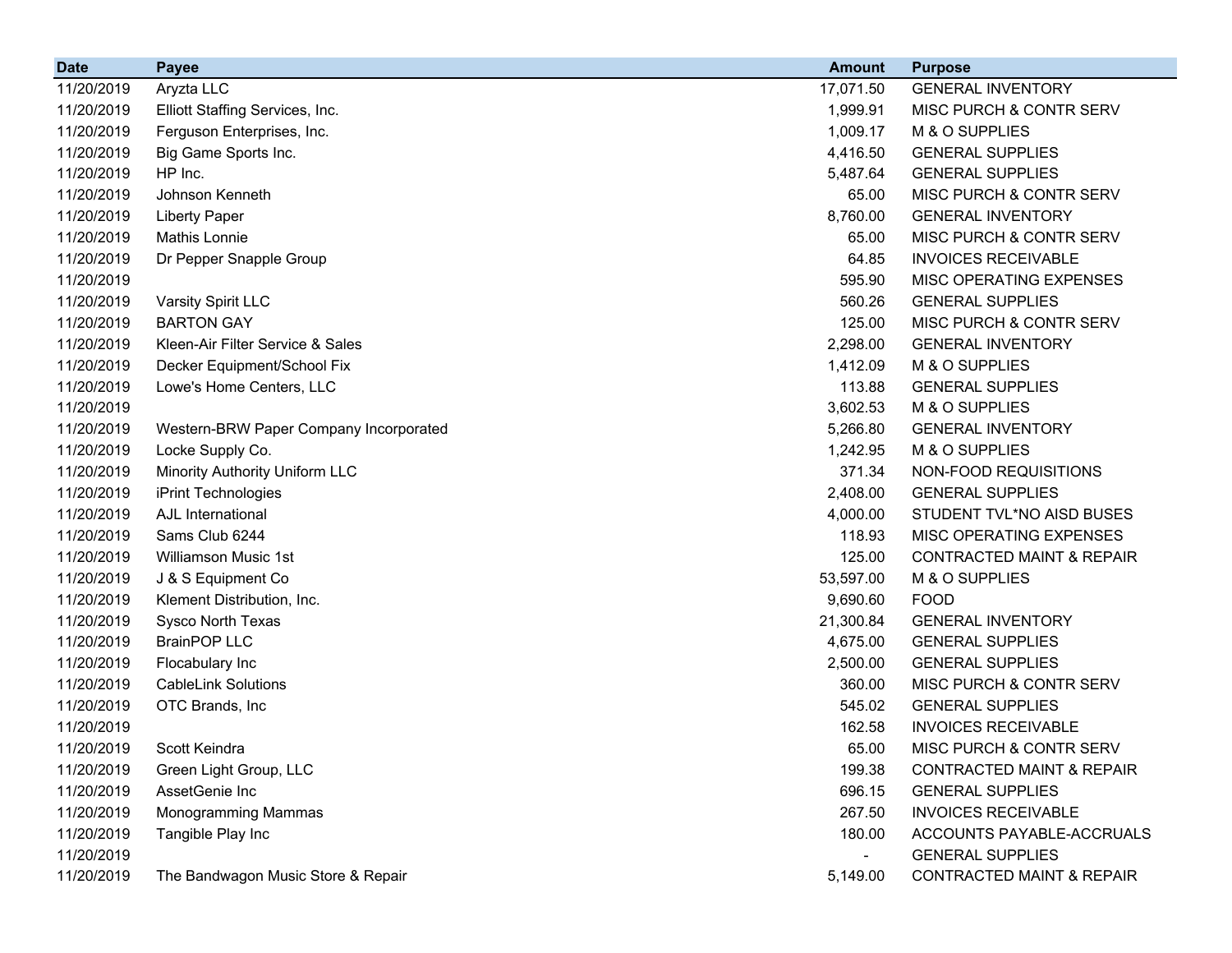| <b>Date</b> | <b>Payee</b>                                            | <b>Amount</b> | <b>Purpose</b>                       |
|-------------|---------------------------------------------------------|---------------|--------------------------------------|
| 11/20/2019  | Nasco                                                   | 558.86        | <b>GENERAL SUPPLIES</b>              |
| 11/20/2019  |                                                         | 581.44        | <b>INVOICES RECEIVABLE</b>           |
| 11/20/2019  | <b>One Source Construction</b>                          | 4,110.00      | <b>CONTRACTED MAINT &amp; REPAIR</b> |
| 11/20/2019  | N Tune Music & Sound, Inc.                              | 93.50         | <b>CONTRACTED MAINT &amp; REPAIR</b> |
| 11/20/2019  | Winn Innovations LLC                                    | 16,604.40     | <b>GENERAL INVENTORY</b>             |
| 11/20/2019  | Learning A-Z LLC                                        | 2,397.30      | <b>GENERAL SUPPLIES</b>              |
| 11/20/2019  | <b>Gordon Food Service</b>                              | 629.56        | <b>GENERAL INVENTORY</b>             |
| 11/20/2019  | Charles, Damiete                                        | 412.50        | MISC PURCH & CONTR SERV              |
| 11/20/2019  | <b>Foremost Telecommunications Corporation</b>          | 5,954.20      | <b>WATER</b>                         |
| 11/20/2019  | <b>Big Sky Construction Company Inc</b>                 | 351,305.55    | <b>CONTRACTED MAINT &amp; REPAIR</b> |
| 11/20/2019  |                                                         | 90,872.80     | <b>RETAINAGE</b>                     |
| 11/20/2019  | Arlington ISD Dan Dipert Career + Technical Center      | 225.00        | MISC OPERATING EXPENSES              |
| 11/20/2019  | Sports Officials Unlimited                              | 2,550.00      | MISC PURCH & CONTR SERV              |
| 11/20/2019  | Sonova USA Inc.                                         | 273.00        | <b>GENERAL SUPPLIES</b>              |
| 11/20/2019  | Sonova USA Inc.                                         | 1,780.00      | <b>CONTRACTED MAINT &amp; REPAIR</b> |
| 11/20/2019  |                                                         | 1,246.99      | <b>GENERAL SUPPLIES</b>              |
| 11/20/2019  | Advanced Blending, Inc. DBA Last Group Enterprises Inc. | 2,898.00      | <b>GENERAL INVENTORY</b>             |
| 11/20/2019  | Chu, Brian Wenyi                                        | 825.00        | MISC PURCH & CONTR SERV              |
| 11/20/2019  | <b>Superior Signs</b>                                   | 4,000.00      | <b>GENERAL INVENTORY</b>             |
| 11/20/2019  | Staples Inc/Staples Business Advantage                  | 1,096.85      | <b>GENERAL SUPPLIES</b>              |
| 11/20/2019  | <b>MSB Consulting</b>                                   | 5,518.19      | MISC PURCH & CONTR SERV              |
| 11/20/2019  | Your IT Solution                                        | 53.98         | ACCOUNTS PAYABLE-ACCRUALS            |
| 11/20/2019  |                                                         | 39.98         | <b>GENERAL SUPPLIES</b>              |
| 11/20/2019  | <b>Rhoades Debra</b>                                    | 60.00         | MISC PURCH & CONTR SERV              |
| 11/20/2019  | <b>Benson Anthony</b>                                   | 60.00         | MISC PURCH & CONTR SERV              |
| 11/20/2019  | <b>Banks James</b>                                      | 65.00         | MISC PURCH & CONTR SERV              |
| 11/20/2019  | Koontz Lee                                              | 105.00        | MISC PURCH & CONTR SERV              |
| 11/20/2019  | <b>Hillcrest Cleaners</b>                               | 280.00        | MISC PURCH & CONTR SERV              |
| 11/20/2019  | David Farris                                            | 450.00        | <b>INVOICES RECEIVABLE</b>           |
| 11/20/2019  | David Farris                                            | 250.00        | <b>INVOICES RECEIVABLE</b>           |
| 11/20/2019  | Bayes Achievement Center, Inc.                          | 27.50         | <b>TUITION &amp; TRFR PMTS</b>       |
| 11/20/2019  | <b>Aguilar Steve</b>                                    | 75.00         | MISC PURCH & CONTR SERV              |
| 11/20/2019  | Perry Carla                                             | 145.00        | MISC PURCH & CONTR SERV              |
| 11/20/2019  | VocabularySpellingCity                                  | 828.75        | <b>GENERAL SUPPLIES</b>              |
| 11/20/2019  | <b>Alonti Catering</b>                                  | 80.85         | <b>GENERAL SUPPLIES</b>              |
| 11/20/2019  |                                                         | 2,575.54      | MISC OPERATING EXPENSES              |
| 11/20/2019  | Banks John                                              | 65.00         | MISC PURCH & CONTR SERV              |
| 11/20/2019  | <b>Taylor Smith Consulting LLC</b>                      | 5,166.58      | MISC PURCH & CONTR SERV              |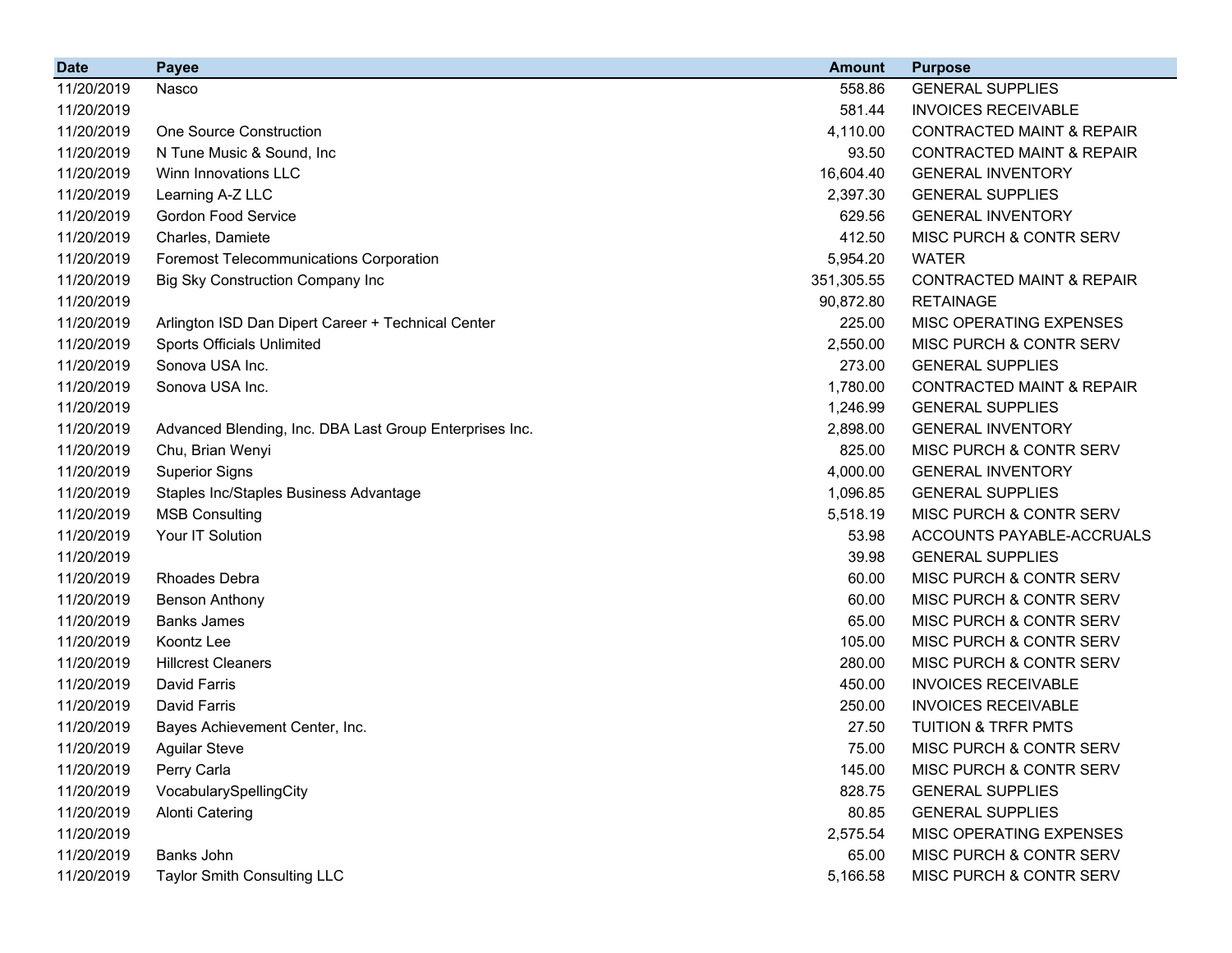| <b>Date</b> | <b>Payee</b>                                | <b>Amount</b> | <b>Purpose</b>                       |
|-------------|---------------------------------------------|---------------|--------------------------------------|
| 11/20/2019  | DFW Safety Consulting LLC                   | 7,865.00      | MISC OPERATING EXPENSES              |
| 11/20/2019  | Mayo Charla Orr                             | 85.00         | MISC PURCH & CONTR SERV              |
| 11/20/2019  | Greenleaf Wholesale Florist Inc             | 452.50        | <b>GENERAL SUPPLIES</b>              |
| 11/20/2019  | Riverside Insights                          | 37.61         | <b>TESTING MATERIALS</b>             |
| 11/20/2019  | <b>Battery Systems Inc</b>                  | 775.00        | <b>GENERAL INVENTORY</b>             |
| 11/20/2019  | Lawson Products Inc dba Kent Automotive     |               | LIONS CLUB CONCESSIONS               |
| 11/20/2019  | <b>Burnett Scott</b>                        | 220.00        | MISC PURCH & CONTR SERV              |
| 11/20/2019  | National Seating & Mobility Inc             | 4,796.01      | <b>GENERAL SUPPLIES</b>              |
| 11/20/2019  | Davilas Excavations Inc                     | 3,700.00      | CONTRACTED MAINT & REPAIR            |
| 11/20/2019  | <b>MTS Publications</b>                     | 75.50         | <b>GENERAL SUPPLIES</b>              |
| 11/20/2019  | <b>Borden Dairy Company</b>                 | 75,907.98     | <b>FOOD</b>                          |
| 11/20/2019  | Zum Services, Inc.                          | 25,427.50     | MISC PURCH & CONTR SERV              |
| 11/20/2019  | Zum Services, Inc.                          | 123,711.00    | MISC PURCH & CONTR SERV              |
| 11/20/2019  | DOT Medical and Drug Testing Services Inc   | 4,205.00      | MISC OPERATING EXPENSES              |
| 11/20/2019  | Mid-America Uniforms                        | 71.40         | NON-FOOD REQUISITIONS                |
| 11/20/2019  | <b>Blick Art Materials</b>                  | 13.50         | <b>GENERAL SUPPLIES</b>              |
| 11/20/2019  | <b>Coles Quality Foods Inc</b>              | 28,710.00     | <b>GENERAL INVENTORY</b>             |
| 11/20/2019  | ValueSure Agency Inc.                       | 71.00         | MISC OPERATING EXPENSES              |
| 11/20/2019  | Marathon Staffing Group Inc                 | 18,836.17     | MISC PURCH & CONTR SERV              |
| 11/20/2019  | CBS Mechanical Inc dba CBS Roofing Services | 410,100.00    | <b>CONTRACTED MAINT &amp; REPAIR</b> |
| 11/20/2019  |                                             | (20, 505.00)  | <b>RETAINAGE</b>                     |
| 11/20/2019  | <b>Weber Patrick</b>                        | 65.00         | MISC PURCH & CONTR SERV              |
| 11/20/2019  | Dierke Rebecca                              | 95.00         | <b>MISC OPERATING EXPENSES</b>       |
| 11/20/2019  | <b>Tomlin Michael</b>                       | 220.00        | MISC PURCH & CONTR SERV              |
| 11/20/2019  | <b>Funches Christopher</b>                  | 65.00         | MISC PURCH & CONTR SERV              |
| 11/20/2019  | Cox Braden                                  | 60.00         | MISC PURCH & CONTR SERV              |
| 11/20/2019  | Sievers Chris                               | 60.00         | MISC PURCH & CONTR SERV              |
| 11/20/2019  | Yates Kyle                                  | 105.00        | MISC PURCH & CONTR SERV              |
| 11/20/2019  | 3Strand GC LLC (Texas Golf Center)          | 3,500.00      | RENTALS & OPERATING LEASE            |
| 11/20/2019  | <b>Howard Tracy</b>                         | 150.00        | <b>MISC PURCH &amp; CONTR SERV</b>   |
| 11/20/2019  | Riddick Ronnie L                            | 65.00         | MISC PURCH & CONTR SERV              |
| 11/20/2019  | <b>Farrar Kelly</b>                         | 85.00         | MISC PURCH & CONTR SERV              |
| 11/20/2019  | Pecktackular Music                          | 340.00        | <b>INVOICES RECEIVABLE</b>           |
| 11/20/2019  | Charles E Smith II                          | 550.00        | MISC PURCH & CONTR SERV              |
| 11/20/2019  | <b>ACW Design</b>                           | 500.00        | <b>INVOICES RECEIVABLE</b>           |
| 11/20/2019  | Crowd Pleasers Dance Camps Inc              | 83.00         | <b>INVOICES RECEIVABLE</b>           |
| 11/20/2019  | <b>Constellation New Energy</b>             | 21,654.02     | <b>WATER</b>                         |
| 11/20/2019  | Complete Supply Incorporated                | 2,151.00      | <b>GENERAL INVENTORY</b>             |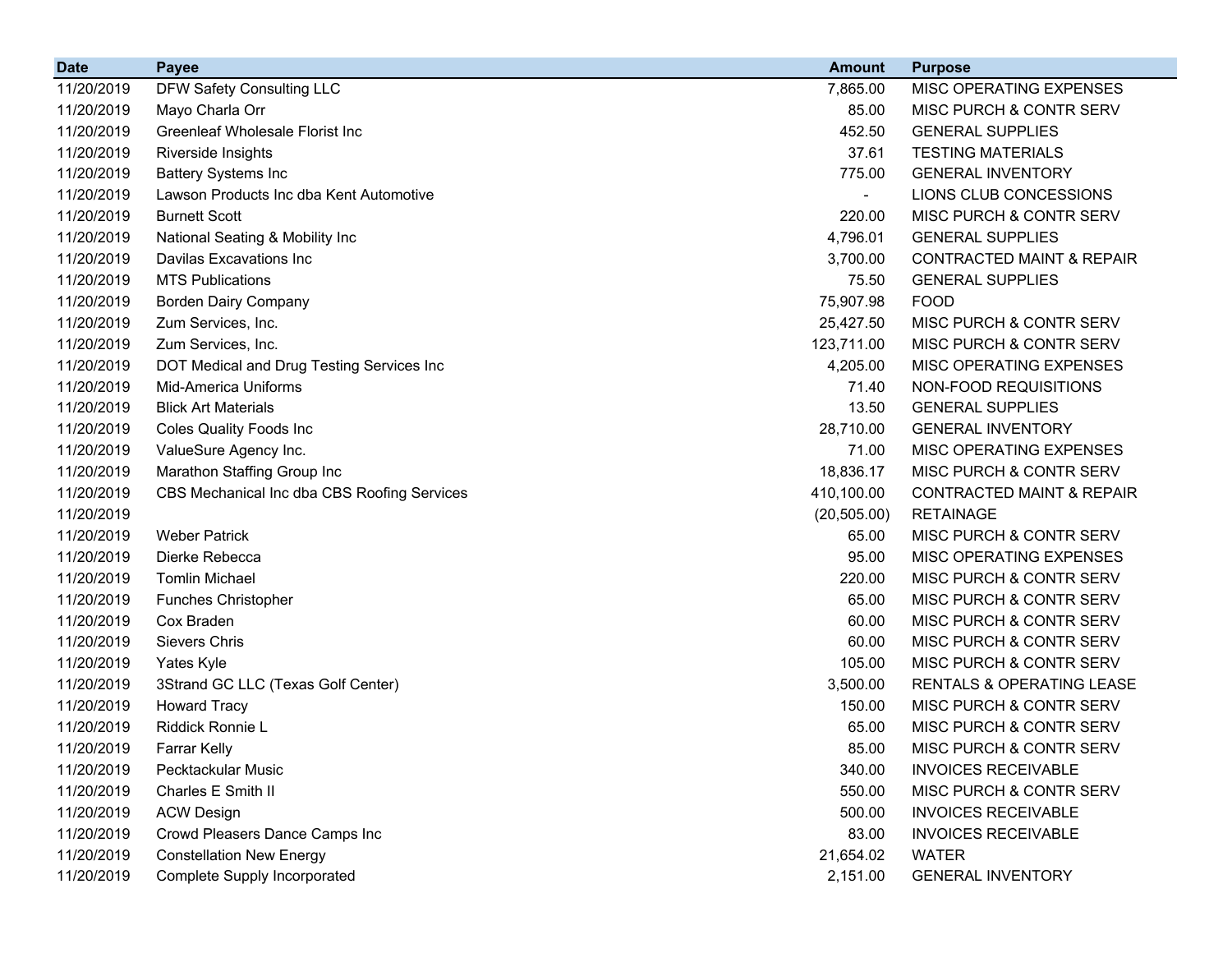| <b>Date</b> | <b>Payee</b>                                                   | <b>Amount</b> | <b>Purpose</b>                       |
|-------------|----------------------------------------------------------------|---------------|--------------------------------------|
| 11/20/2019  | Elevator Maintenance and Repair Incorporated                   | 2,116.35      | <b>CONTRACTED MAINT &amp; REPAIR</b> |
| 11/20/2019  | National Art & School Supplies                                 | 590.40        | <b>GENERAL INVENTORY</b>             |
| 11/20/2019  | International Baccalaureate America                            | 11,650.00     | MISC OPERATING EXPENSES              |
| 11/20/2019  | International Baccalaureate America                            | 9,163.00      | MISC OPERATING EXPENSES              |
| 11/20/2019  | Hobby Lobby Store #175                                         | 889.26        | <b>GENERAL SUPPLIES</b>              |
| 11/20/2019  | <b>Atmos Energy</b>                                            | 19,018.78     | <b>WATER</b>                         |
| 11/20/2019  | <b>EAI</b> Education                                           | 22.52         | <b>GENERAL SUPPLIES</b>              |
| 11/20/2019  | <b>Stovall Corporation</b>                                     | 207.50        | <b>CONTRACTED MAINT &amp; REPAIR</b> |
| 11/20/2019  | Jack Rasmussen (Luthier)                                       | 319.00        | <b>CONTRACTED MAINT &amp; REPAIR</b> |
| 11/20/2019  |                                                                | 1,152.00      | <b>GENERAL SUPPLIES</b>              |
| 11/20/2019  | W B Hunt Company Incorporated                                  | 2,680.00      | <b>GENERAL SUPPLIES</b>              |
| 11/20/2019  | Hagar Restaurant Service L L C                                 | 350.52        | M & O SUPPLIES                       |
| 11/20/2019  | McKesson Medical-Surgical Government Solutions LLC             | 1,813.53      | <b>GENERAL SUPPLIES</b>              |
| 11/20/2019  | Dealers Electrical Supply Company                              | 46.37         | M & O SUPPLIES                       |
| 11/20/2019  | Mastery Education (Peoples Education)                          | 362.60        | <b>GENERAL SUPPLIES</b>              |
| 11/20/2019  | <b>Bucks Wheel &amp; Equipment Company</b>                     | 17.85         | M & O SUPPLIES                       |
| 11/20/2019  | I B Source                                                     | 189.00        | <b>TEXTBOOKS</b>                     |
| 11/20/2019  | Southwest International Trucks                                 | 11,378.77     | <b>CONTRACTED MAINT &amp; REPAIR</b> |
| 11/20/2019  |                                                                | 2,232.65      | M & O SUPPLIES                       |
| 11/20/2019  | <b>Texas Auto Painting</b>                                     | 496.82        | <b>CONTRACTED MAINT &amp; REPAIR</b> |
| 11/20/2019  | AT&T                                                           | 21.75         | <b>WATER</b>                         |
| 11/20/2019  | Music & Arts                                                   | 3,263.00      | ACCOUNTS PAYABLE-ACCRUALS            |
| 11/20/2019  |                                                                | 9,738.87      | <b>GENERAL SUPPLIES</b>              |
| 11/20/2019  | A C P Direct                                                   | 598.50        | <b>GENERAL SUPPLIES</b>              |
| 11/20/2019  | Language Line Services Incorporated                            | 1,120.65      | MISC PURCH & CONTR SERV              |
| 11/20/2019  | Byrne Brothers Foods Incorporate                               | 46,617.84     | <b>GENERAL INVENTORY</b>             |
| 11/20/2019  | Arlington Independent School District Food & Nutrition Service | 646.88        | MISC OPERATING EXPENSES              |
| 11/20/2019  | Arlington Independent School District Food & Nutrition Service | 681.38        | MISC OPERATING EXPENSES              |
| 11/20/2019  | <b>Texas Comptroller of Public Accounts</b>                    | 18,866.86     | INTEREST ON DEBT (LOAN)              |
| 11/20/2019  |                                                                | 128,423.87    | LONG-TERM DEBT PRINCIPAL             |
| 11/20/2019  | Cengage Learning                                               | 4,195.68      | <b>READING MATERIALS</b>             |
| 11/20/2019  | Rush Truck Centers Of Texas Limited Partnership                | 3,690.80      | <b>CONTRACTED MAINT &amp; REPAIR</b> |
| 11/20/2019  |                                                                | 291.97        | <b>GENERAL INVENTORY</b>             |
| 11/20/2019  |                                                                | 3,205.57      | M & O SUPPLIES                       |
| 11/20/2019  | Armko Industries, Inc                                          | 3,350.79      | OTH PROFESSIONAL SERVICES            |
| 11/20/2019  | Gordon Darby Incorporated                                      | 5.40          | <b>WATER</b>                         |
| 11/20/2019  | Abuelo's                                                       | 79.92         | MISC OPERATING EXPENSES              |
| 11/20/2019  | Academic Supplier                                              | 109.65        | <b>GENERAL SUPPLIES</b>              |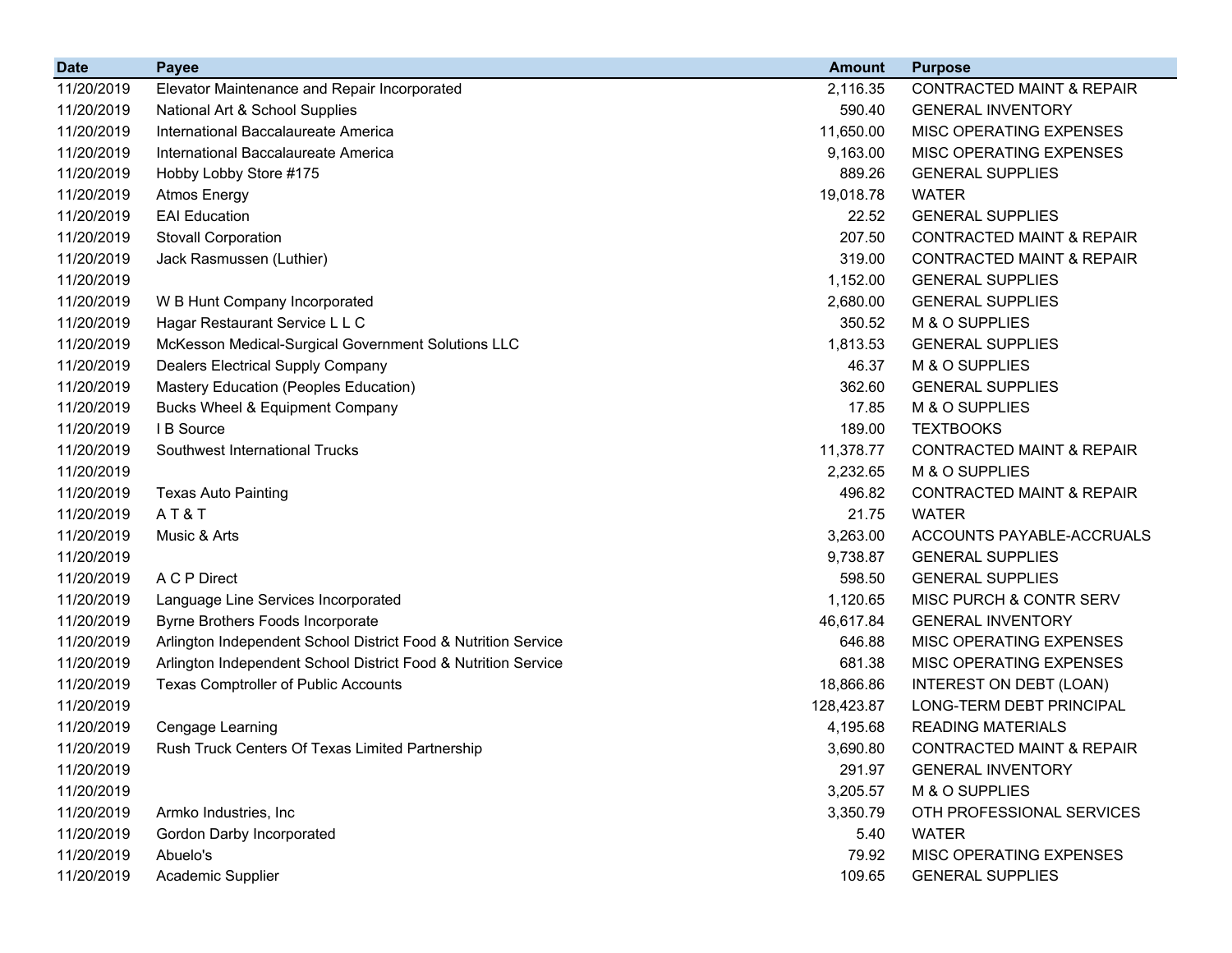| <b>Date</b> | <b>Payee</b>                               | <b>Amount</b> | <b>Purpose</b>                       |
|-------------|--------------------------------------------|---------------|--------------------------------------|
| 11/20/2019  | Red Gold Llc                               | 28,875.64     | <b>GENERAL INVENTORY</b>             |
| 11/20/2019  | Rush Bus Center Of Texas                   | 3,276.55      | <b>GENERAL INVENTORY</b>             |
| 11/20/2019  | Tarrant County College - Trinity River     | 158,359.00    | STDNT TUIT-NONPUBLIC SCHL            |
| 11/20/2019  | <b>Federal Express Corporation</b>         | 16.76         | <b>GENERAL SUPPLIES</b>              |
| 11/20/2019  | Family First Inc                           | 700.00        | <b>GENERAL SUPPLIES</b>              |
| 11/20/2019  | Texas Christian University - Tennis Center | 100.00        | MISC OPERATING EXPENSES              |
| 11/20/2019  | Pearson                                    | 2,313.66      | <b>GENERAL SUPPLIES</b>              |
| 11/20/2019  |                                            | 21,093.38     | MISC OPERATING EXPENSES              |
| 11/20/2019  |                                            | 4,218.00      | <b>READING MATERIALS</b>             |
| 11/20/2019  |                                            | 21,785.19     | <b>TESTING MATERIALS</b>             |
| 11/20/2019  | Sas Technologies Limited                   | 2,524.59      | <b>CONTRACTED MAINT &amp; REPAIR</b> |
| 11/20/2019  |                                            | 61,649.80     | M & O SUPPLIES                       |
| 11/20/2019  |                                            | 538.00        | OTH PROFESSIONAL SERVICES            |
| 11/20/2019  | SiteOne Landscape Supply Holding LLC       | 321.79        | M & O SUPPLIES                       |
| 11/20/2019  | North Texas Tollway Authority              | 13.49         | MISC OPERATING EXPENSES              |
| 11/20/2019  | North Texas Tollway Authority              | 25.90         | MISC OPERATING EXPENSES              |
| 11/20/2019  | North Texas Tollway Authority              | 29.32         | MISC OPERATING EXPENSES              |
| 11/20/2019  | North Texas Tollway Authority              | 71.80         | MISC OPERATING EXPENSES              |
| 11/20/2019  | North Texas Tollway Authority              | 25.76         | MISC OPERATING EXPENSES              |
| 11/20/2019  | North Texas Tollway Authority              | 13.48         | MISC OPERATING EXPENSES              |
| 11/20/2019  | North Texas Tollway Authority              | 21.79         | MISC OPERATING EXPENSES              |
| 11/20/2019  | North Texas Tollway Authority              | 2.54          | MISC OPERATING EXPENSES              |
| 11/20/2019  | North Texas Tollway Authority              | 2.57          | MISC OPERATING EXPENSES              |
| 11/20/2019  | North Texas Tollway Authority              | 47.94         | MISC OPERATING EXPENSES              |
| 11/20/2019  | North Texas Tollway Authority              | 2.57          | MISC OPERATING EXPENSES              |
| 11/20/2019  | North Texas Tollway Authority              | 3.83          | MISC OPERATING EXPENSES              |
| 11/20/2019  | North Texas Tollway Authority              | 60.68         | MISC OPERATING EXPENSES              |
| 11/20/2019  | North Texas Tollway Authority              | 3.52          | MISC OPERATING EXPENSES              |
| 11/20/2019  | North Texas Tollway Authority              | 5.50          | MISC OPERATING EXPENSES              |
| 11/20/2019  | North Texas Tollway Authority              | 6.09          | MISC OPERATING EXPENSES              |
| 11/20/2019  | North Texas Tollway Authority              | 4.08          | MISC OPERATING EXPENSES              |
| 11/20/2019  | North Texas Tollway Authority              | 6.43          | MISC OPERATING EXPENSES              |
| 11/20/2019  | North Texas Tollway Authority              | 2.93          | MISC OPERATING EXPENSES              |
| 11/20/2019  | North Texas Tollway Authority              | 21.20         | MISC OPERATING EXPENSES              |
| 11/20/2019  | North Texas Tollway Authority              | 12.70         | MISC OPERATING EXPENSES              |
| 11/20/2019  | North Texas Tollway Authority              | 20.10         | MISC OPERATING EXPENSES              |
| 11/20/2019  | North Texas Tollway Authority              | 9.12          | MISC OPERATING EXPENSES              |
| 11/20/2019  | North Texas Tollway Authority              | 0.56          | MISC OPERATING EXPENSES              |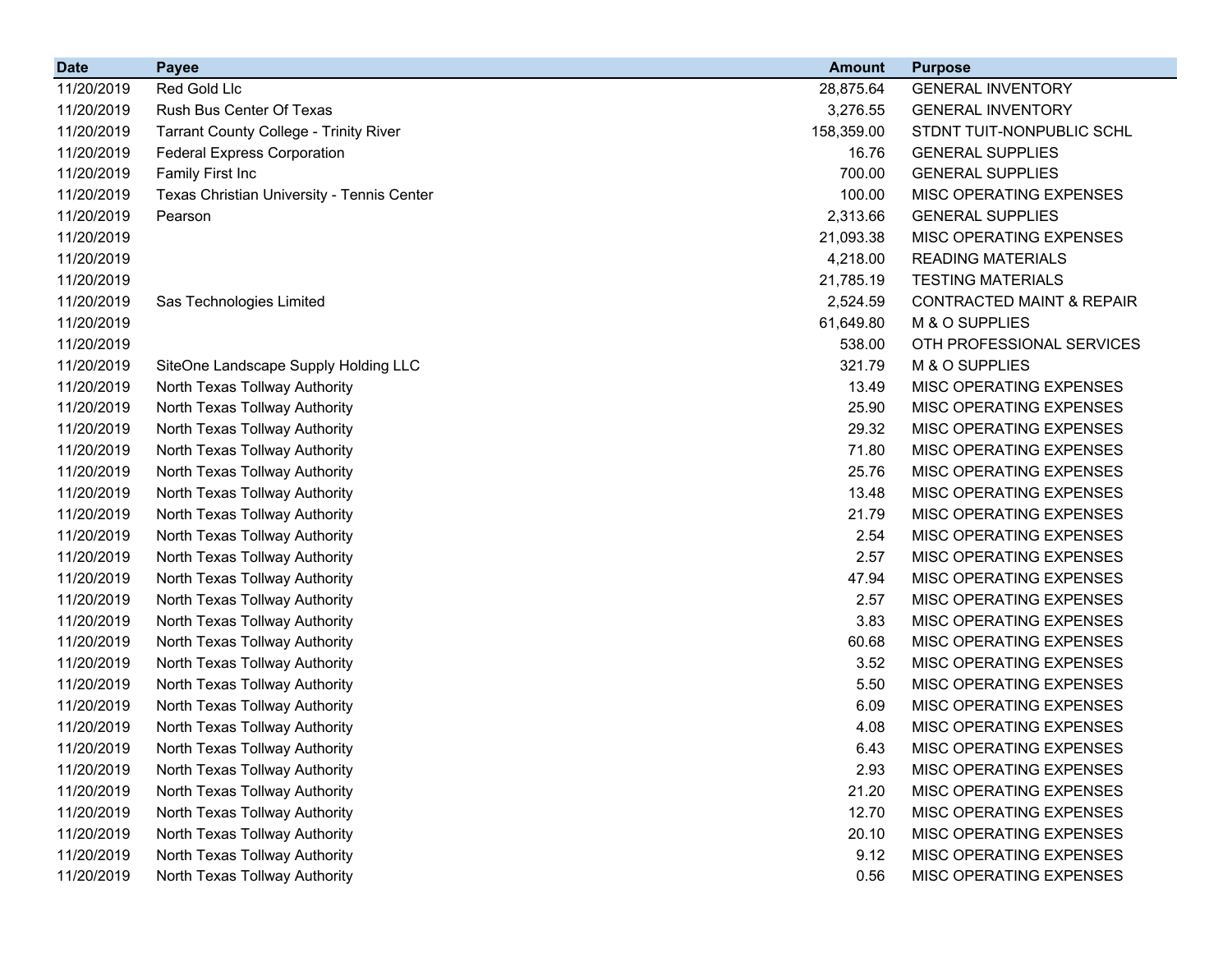| <b>Date</b> | <b>Payee</b>                                 | <b>Amount</b> | <b>Purpose</b>                             |
|-------------|----------------------------------------------|---------------|--------------------------------------------|
| 11/20/2019  | North Texas Tollway Authority                | 9.92          | MISC OPERATING EXPENSES                    |
| 11/20/2019  | North Texas Tollway Authority                | 13.48         | MISC OPERATING EXPENSES                    |
| 11/20/2019  | North Texas Tollway Authority                | 9.68          | MISC OPERATING EXPENSES                    |
| 11/20/2019  | North Texas Tollway Authority                | 13.98         | MISC OPERATING EXPENSES                    |
| 11/20/2019  | North Texas Tollway Authority                | 3.15          | MISC OPERATING EXPENSES                    |
| 11/20/2019  | North Texas Tollway Authority                | 13.96         | MISC OPERATING EXPENSES                    |
| 11/20/2019  | North Texas Tollway Authority                | 32.78         | MISC OPERATING EXPENSES                    |
| 11/20/2019  | North Texas Tollway Authority                | 2.66          | MISC OPERATING EXPENSES                    |
| 11/20/2019  | North Texas Tollway Authority                | 71.54         | MISC OPERATING EXPENSES                    |
| 11/20/2019  | North Texas Tollway Authority                | 3.48          | MISC OPERATING EXPENSES                    |
| 11/20/2019  | North Texas Tollway Authority                | 4.73          | MISC OPERATING EXPENSES                    |
| 11/20/2019  | North Texas Tollway Authority                | 1.56          | MISC OPERATING EXPENSES                    |
| 11/20/2019  | North Texas Tollway Authority                | 0.56          | MISC OPERATING EXPENSES                    |
| 11/20/2019  | Fort Worth Basketball Chapter                | 150.00        | MISC PURCH & CONTR SERV                    |
| 11/20/2019  | Arlington Chamber Of Commerce                | 23,750.00     | MISC PURCH & CONTR SERV                    |
| 11/20/2019  | Arlington Camera Incorporated                | 158.40        | <b>GENERAL SUPPLIES</b>                    |
| 11/20/2019  | Demco Incorporated                           | 2,464.12      | <b>GENERAL SUPPLIES</b>                    |
| 11/20/2019  |                                              | 1,791.78      | M & O SUPPLIES                             |
| 11/20/2019  | <b>Flinn Scientific</b>                      | 190.46        | <b>GENERAL SUPPLIES</b>                    |
| 11/20/2019  | <b>Commercial Recorder</b>                   | 135.00        | <b>Statutorily Required Public Notices</b> |
| 11/20/2019  | Samuel French Incorporated                   | 109.90        | <b>GENERAL SUPPLIES</b>                    |
| 11/20/2019  | Lowery Sand & Gravel Co Inc                  | 5,187.26      | M & O SUPPLIES                             |
| 11/20/2019  | <b>National School Products</b>              | 89.94         | <b>GENERAL SUPPLIES</b>                    |
| 11/20/2019  | Norcostco Texas Costume Incorporated         | 216.50        | <b>GENERAL SUPPLIES</b>                    |
| 11/20/2019  | Perma Bound                                  | 93.51         | <b>READING MATERIALS</b>                   |
| 11/20/2019  | <b>Pollock Paper Distributors</b>            | 1,962.40      | <b>GENERAL INVENTORY</b>                   |
| 11/20/2019  | <b>Pyramid School Products</b>               | 1,847.62      | <b>GENERAL INVENTORY</b>                   |
| 11/20/2019  | Quality Audio Visual Service Incorporated    | 225.00        | <b>CONTRACTED MAINT &amp; REPAIR</b>       |
| 11/20/2019  | Scholastic Incorporated                      | 109.89        | <b>READING MATERIALS</b>                   |
| 11/20/2019  | Sentinel The Alarm Company                   | 487.94        | <b>CONTRACTED MAINT &amp; REPAIR</b>       |
| 11/20/2019  | Texas Department of Licensing and Regulation | 95.00         | MISC OPERATING EXPENSES                    |
| 11/20/2019  | Unifirst Holdings(A/R 01550)                 | 201.36        | <b>CONTRACTED MAINT &amp; REPAIR</b>       |
| 11/20/2019  | <b>United Parcel Service</b>                 | 88.23         | <b>GENERAL SUPPLIES</b>                    |
| 11/22/2019  | Priscilla Acosta                             | 48.15         | <b>EMPLOYEE TRAVEL</b>                     |
| 11/22/2019  | Margaret Andersen                            | 32.96         | <b>EMPLOYEE TRAVEL</b>                     |
| 11/22/2019  | Jessica Atkins                               | 71.16         | <b>EMPLOYEE TRAVEL</b>                     |
| 11/22/2019  | Ronda August                                 | 68.32         | <b>EMPLOYEE TRAVEL</b>                     |
| 11/22/2019  | Judith Bazan                                 | 61.31         | <b>EMPLOYEE TRAVEL</b>                     |
|             |                                              |               |                                            |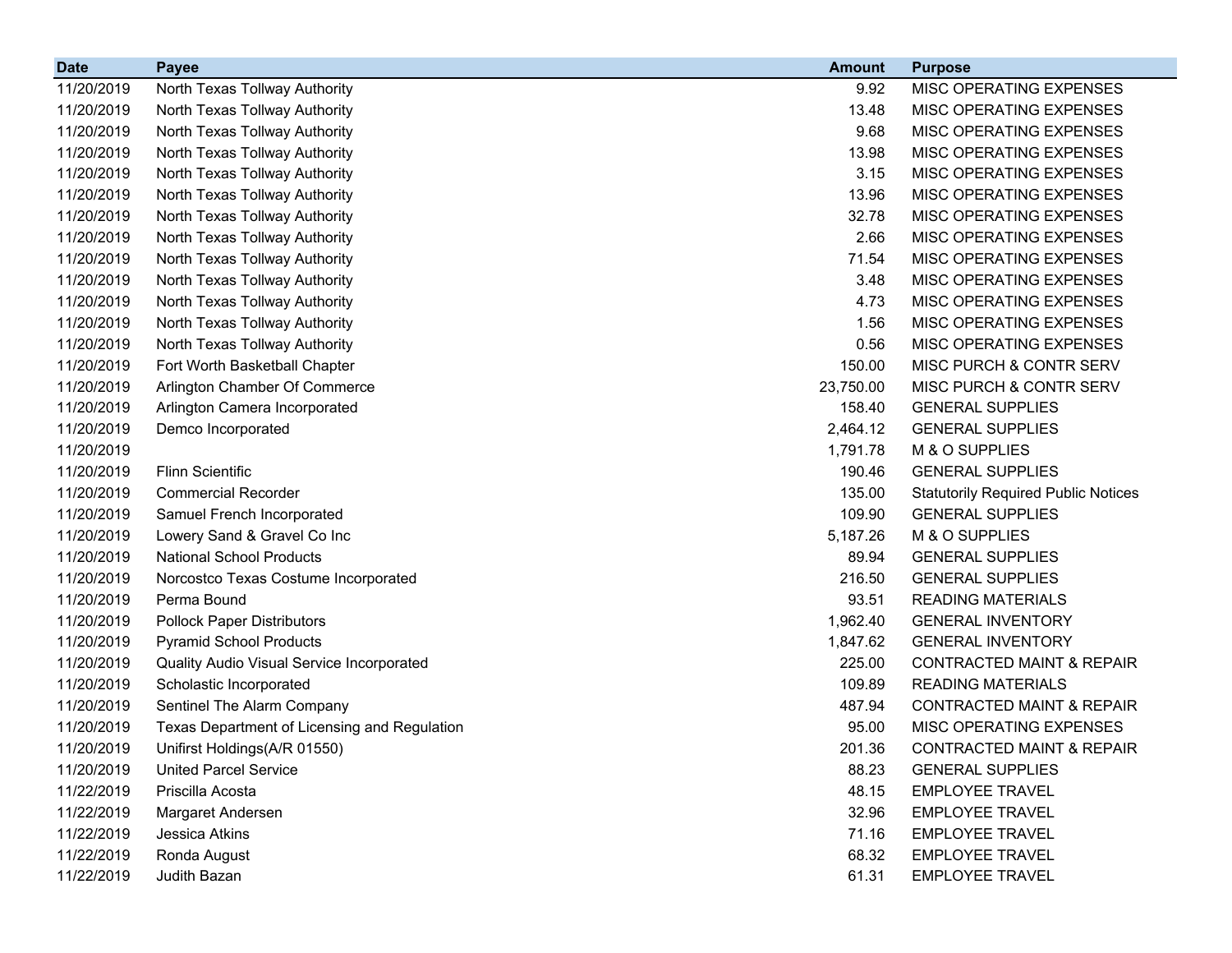| <b>Date</b> | <b>Payee</b>               | <b>Amount</b> | <b>Purpose</b>             |
|-------------|----------------------------|---------------|----------------------------|
| 11/22/2019  | <b>Telisa Brown</b>        | 50.03         | <b>EMPLOYEE TRAVEL</b>     |
| 11/22/2019  | Nathan Burum               | 56.66         | <b>EMPLOYEE TRAVEL</b>     |
| 11/22/2019  | Moises Carmona-Morales     | 91.32         | <b>EMPLOYEE TRAVEL</b>     |
| 11/22/2019  | <b>Terri Cheek</b>         | 56.01         | <b>EMPLOYEE TRAVEL</b>     |
| 11/22/2019  | <b>Catherine Claiborne</b> | 20.01         | <b>EMPLOYEE TRAVEL</b>     |
| 11/22/2019  | Mary Cliborn               | 65.59         | <b>EMPLOYEE TRAVEL</b>     |
| 11/22/2019  | <b>Tammy Craig</b>         | 57.89         | <b>EMPLOYEE TRAVEL</b>     |
| 11/22/2019  | Angela Davis Henry         | 78.27         | <b>EMPLOYEE TRAVEL</b>     |
| 11/22/2019  | Lora Dean                  | 21.08         | <b>EMPLOYEE TRAVEL</b>     |
| 11/22/2019  | Elita Driskill             | 60.78         | <b>EMPLOYEE TRAVEL</b>     |
| 11/22/2019  | Anthony Drollinger         | 48.85         | <b>EMPLOYEE TRAVEL</b>     |
| 11/22/2019  | Jon Drury                  | 71.10         | <b>EMPLOYEE TRAVEL</b>     |
| 11/22/2019  | Emily Elijah               | 19.58         | <b>EMPLOYEE TRAVEL</b>     |
| 11/22/2019  | <b>Linda Fetters</b>       | 31.78         | <b>EMPLOYEE TRAVEL</b>     |
| 11/22/2019  | Dianna Flores              | 79.29         | <b>EMPLOYEE TRAVEL</b>     |
| 11/22/2019  | <b>Sherrill Giddens</b>    | 113.79        | <b>EMPLOYEE TRAVEL</b>     |
| 11/22/2019  | Jennifer Girouard          | 76.99         | <b>EMPLOYEE TRAVEL</b>     |
| 11/22/2019  | <b>Blanca Gonzalez</b>     | 95.77         | <b>EMPLOYEE TRAVEL</b>     |
| 11/22/2019  | Kristi Graham              | 8.56          | <b>EMPLOYEE TRAVEL</b>     |
| 11/22/2019  | John Groves                | 403.82        | <b>INVOICES RECEIVABLE</b> |
| 11/22/2019  | Angela Hernandez           | 32.58         | <b>EMPLOYEE TRAVEL</b>     |
| 11/22/2019  | Andrea Hicks               | 65.64         | <b>EMPLOYEE TRAVEL</b>     |
| 11/22/2019  | Michael Hill               | 86.46         | <b>EMPLOYEE TRAVEL</b>     |
| 11/22/2019  | William Horn               | 171.20        | <b>EMPLOYEE TRAVEL</b>     |
| 11/22/2019  | Cara Hughes                | 71.74         | <b>EMPLOYEE TRAVEL</b>     |
| 11/22/2019  | Kandi Hunter               | 55.70         | <b>EMPLOYEE TRAVEL</b>     |
| 11/22/2019  | Kimberly Idrogo            | 59.97         | <b>EMPLOYEE TRAVEL</b>     |
| 11/22/2019  | Theodore Jarchow           | 120.64        | <b>EMPLOYEE TRAVEL</b>     |
| 11/22/2019  | Scott Kahl                 | 63.13         | <b>EMPLOYEE TRAVEL</b>     |
| 11/22/2019  | Barbara Keaton             | 87.00         | <b>EMPLOYEE TRAVEL</b>     |
| 11/22/2019  | <b>Emily Klophaus</b>      | 95.82         | <b>EMPLOYEE TRAVEL</b>     |
| 11/22/2019  | Debra Lantz                | 45.91         | <b>EMPLOYEE TRAVEL</b>     |
| 11/22/2019  | Vera Lea                   | 71.05         | <b>EMPLOYEE TRAVEL</b>     |
| 11/22/2019  | Jennifer Martin            | 6.80          | <b>EMPLOYEE TRAVEL</b>     |
| 11/22/2019  | Laina McDonald             | 127.44        | <b>EMPLOYEE TRAVEL</b>     |
| 11/22/2019  | Kevin McKinney             | 162.97        | <b>EMPLOYEE TRAVEL</b>     |
| 11/22/2019  | <b>Brent Mcwilliams</b>    | 137.82        | <b>EMPLOYEE TRAVEL</b>     |
| 11/22/2019  | Angela Nowell              | 11.93         | <b>EMPLOYEE TRAVEL</b>     |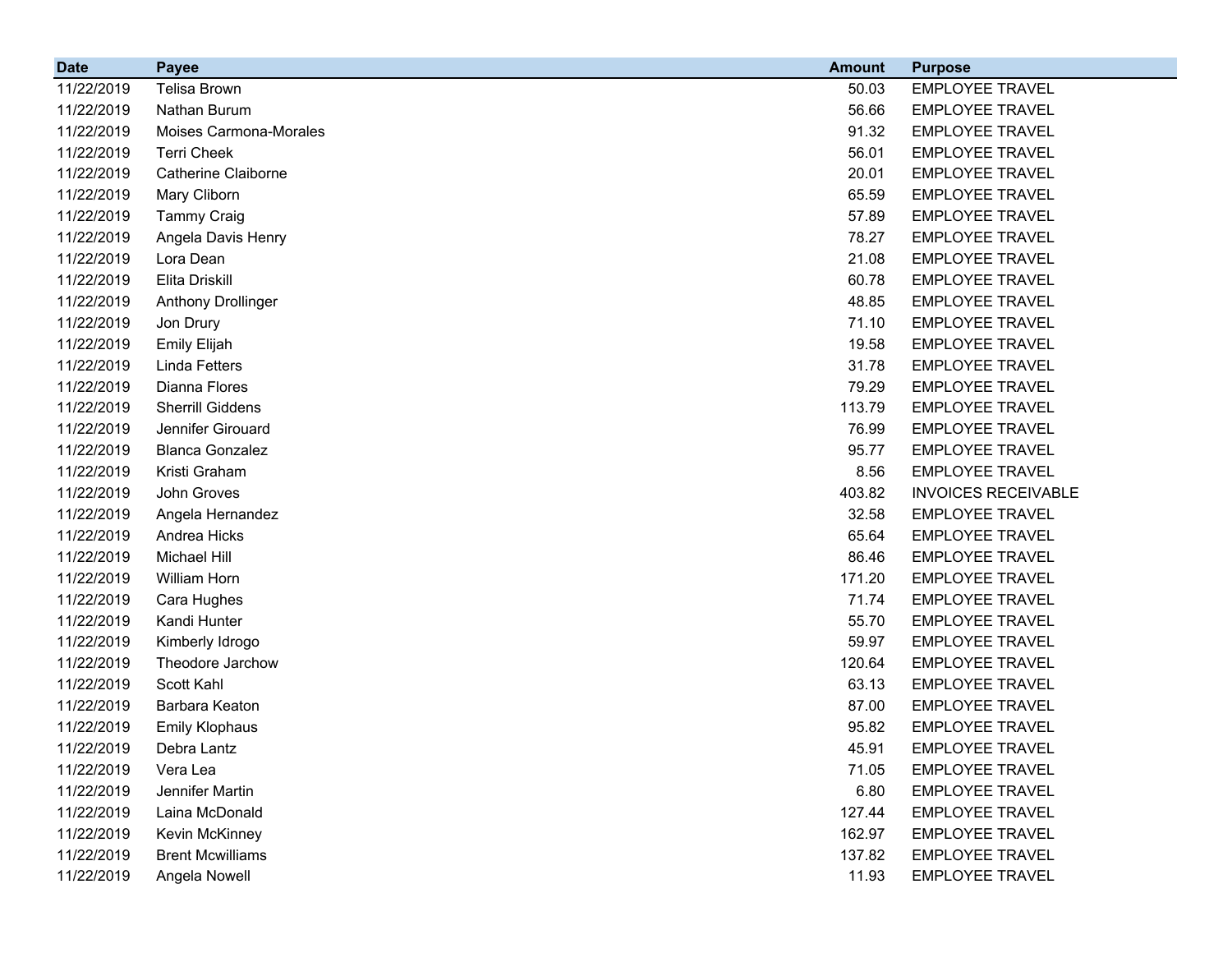| <b>Date</b> | <b>Payee</b>               | <b>Amount</b> | <b>Purpose</b>            |
|-------------|----------------------------|---------------|---------------------------|
| 11/22/2019  | Melissa Parsinen           | 58.37         | <b>EMPLOYEE TRAVEL</b>    |
| 11/22/2019  | <b>Aaron Perales</b>       | 72.49         | <b>EMPLOYEE TRAVEL</b>    |
| 11/22/2019  | Marla Pollan               | 54.68         | <b>EMPLOYEE TRAVEL</b>    |
| 11/22/2019  | Connie Buckley             | 20.76         | <b>EMPLOYEE TRAVEL</b>    |
| 11/22/2019  | Danielle Reynolds          | 46.60         | <b>EMPLOYEE TRAVEL</b>    |
| 11/22/2019  | <b>Christine Rodriguez</b> | 104.49        | <b>EMPLOYEE TRAVEL</b>    |
| 11/22/2019  | Madeline Saltzman          | 159.06        | SALARIES-TEACH & OTH PROF |
| 11/22/2019  | Scott Schneider            | 4.39          | <b>EMPLOYEE TRAVEL</b>    |
| 11/22/2019  | Felicia Scruggs            | 122.30        | <b>EMPLOYEE TRAVEL</b>    |
| 11/22/2019  | Donald Sibley              | 18.03         | <b>EMPLOYEE TRAVEL</b>    |
| 11/22/2019  | Glenda Simmons             | 29.96         | <b>EMPLOYEE TRAVEL</b>    |
| 11/22/2019  | Melinda Skarbek            | 102.51        | <b>EMPLOYEE TRAVEL</b>    |
| 11/22/2019  | Eric Smedema               | 116.10        | <b>EMPLOYEE TRAVEL</b>    |
| 11/22/2019  | <b>Wendy Smith</b>         | 89.99         | <b>EMPLOYEE TRAVEL</b>    |
| 11/22/2019  | Shannon Stewart            | 69.66         | <b>EMPLOYEE TRAVEL</b>    |
| 11/22/2019  | <b>Gregory Sunder</b>      | 32.31         | <b>EMPLOYEE TRAVEL</b>    |
| 11/22/2019  | Lora Thurston              | 16.48         | <b>EMPLOYEE TRAVEL</b>    |
| 11/22/2019  | Deborah Vation             | 56.01         | <b>EMPLOYEE TRAVEL</b>    |
| 11/22/2019  | Maria Vega                 | 122.30        | <b>EMPLOYEE TRAVEL</b>    |
| 11/22/2019  | Linda Walker               | 81.37         | <b>EMPLOYEE TRAVEL</b>    |
| 11/22/2019  | Nikki Walls                | 13.00         | <b>EMPLOYEE TRAVEL</b>    |
| 11/22/2019  | Lori Walsh                 | 174.47        | <b>EMPLOYEE TRAVEL</b>    |
| 11/22/2019  | Jerry Wright               | 85.82         | <b>EMPLOYEE TRAVEL</b>    |
| 11/22/2019  | John Achoka                | 25.25         | <b>EMPLOYEE TRAVEL</b>    |
| 11/22/2019  | <b>Misty Ailey</b>         | 35.15         | <b>EMPLOYEE TRAVEL</b>    |
| 11/22/2019  | Ronda August               | 100.15        | <b>EMPLOYEE TRAVEL</b>    |
| 11/22/2019  | Abigail Burton             | 95.66         | <b>EMPLOYEE TRAVEL</b>    |
| 11/22/2019  | <b>Terri Cheek</b>         | 8.56          | <b>EMPLOYEE TRAVEL</b>    |
| 11/22/2019  | Lourdes Franco             | 6.37          | <b>EMPLOYEE TRAVEL</b>    |
| 11/22/2019  | Laura Garrett              | 68.16         | <b>EMPLOYEE TRAVEL</b>    |
| 11/22/2019  | Manjit Kaur                | 22.20         | <b>EMPLOYEE TRAVEL</b>    |
| 11/22/2019  | Sara Mahoney               | 68.96         | <b>EMPLOYEE TRAVEL</b>    |
| 11/22/2019  | Jessica Miller             | 57.09         | <b>EMPLOYEE TRAVEL</b>    |
| 11/22/2019  | <b>Candice Moore</b>       | 92.45         | <b>EMPLOYEE TRAVEL</b>    |
| 11/22/2019  | Peter Nyagaka              | 30.33         | <b>EMPLOYEE TRAVEL</b>    |
| 11/22/2019  | Socorro Saucedo            | 50.08         | <b>EMPLOYEE TRAVEL</b>    |
| 11/22/2019  | <b>Stacy Shannon</b>       | 73.99         | <b>EMPLOYEE TRAVEL</b>    |
| 11/22/2019  | Aquilla Smith              | 87.85         | <b>EMPLOYEE TRAVEL</b>    |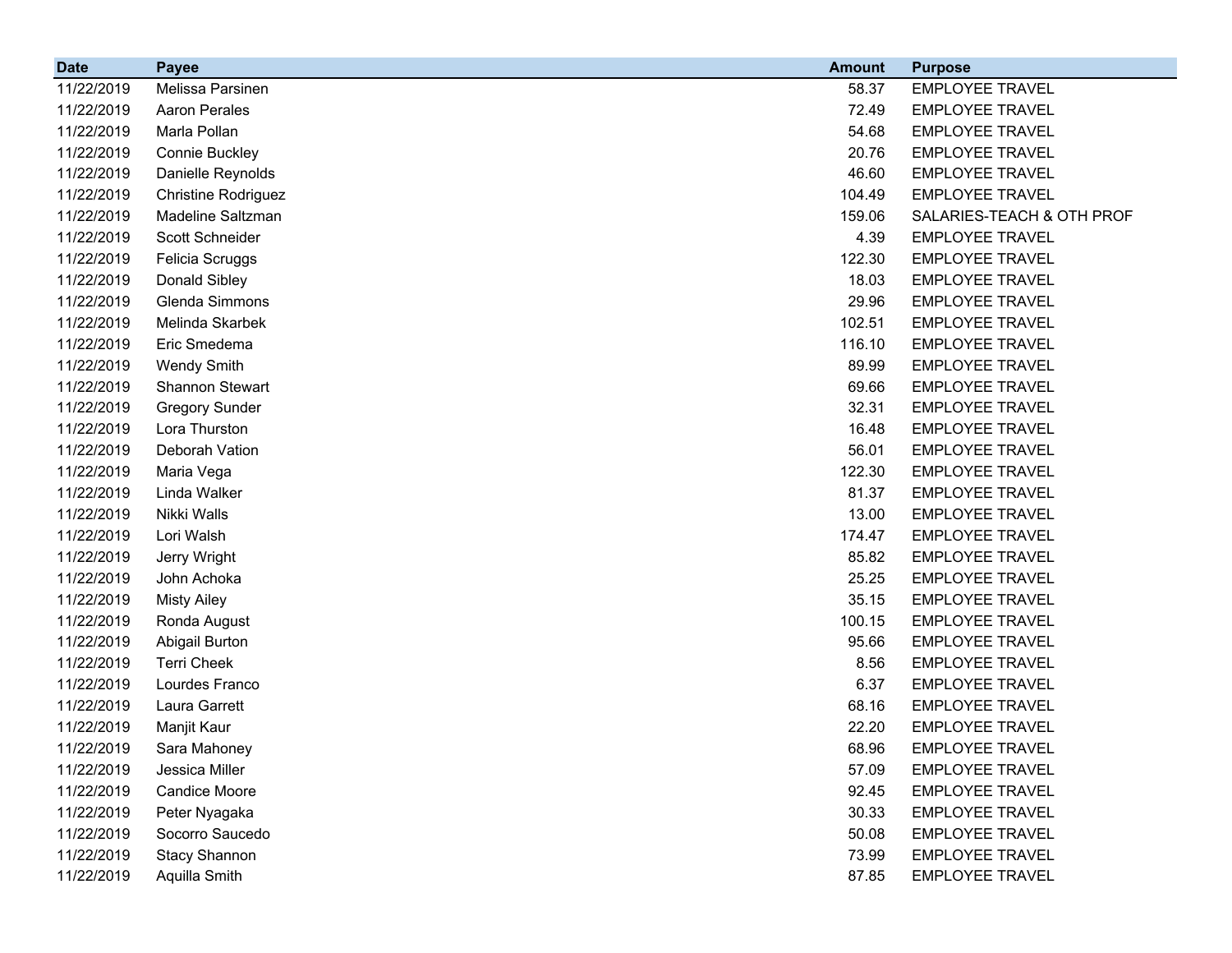| <b>Date</b> | <b>Payee</b>                               | <b>Amount</b> | <b>Purpose</b>                       |
|-------------|--------------------------------------------|---------------|--------------------------------------|
| 11/22/2019  | <b>Grainger Industrial Supply</b>          | 524.05        | <b>GENERAL SUPPLIES</b>              |
| 11/22/2019  |                                            | 37.82         | M & O SUPPLIES                       |
| 11/22/2019  | Qep Incorporated                           | 134.70        | <b>READING MATERIALS</b>             |
| 11/22/2019  | Home Depot Pro                             | 157.60        | M & O SUPPLIES                       |
| 11/22/2019  | Apex Supply Company                        | 78.54         | M & O SUPPLIES                       |
| 11/22/2019  | Kroger                                     | 288.07        | <b>FOOD</b>                          |
| 11/22/2019  |                                            | 799.66        | <b>GENERAL SUPPLIES</b>              |
| 11/22/2019  |                                            | 199.46        | <b>INVOICES RECEIVABLE</b>           |
| 11/22/2019  |                                            | 285.97        | MISC OPERATING EXPENSES              |
| 11/22/2019  | <b>Breaker Broker Company</b>              | 90.40         | M & O SUPPLIES                       |
| 11/22/2019  | Vehicle Maintenance Program                | 71.04         | <b>GENERAL INVENTORY</b>             |
| 11/22/2019  | Ace Mart Restaurant Supply Company         | 276.41        | <b>GENERAL SUPPLIES</b>              |
| 11/22/2019  | <b>Dell Marketing</b>                      | 144.30        | <b>GENERAL SUPPLIES</b>              |
| 11/22/2019  | <b>Texas Furniture Source Incorporated</b> | 7,160.84      | <b>GENERAL SUPPLIES</b>              |
| 11/22/2019  | Estes Mcclure & Assoc Inc                  | 6,100.00      | OTH PROFESSIONAL SERVICES            |
| 11/22/2019  | Mission Arlington/Mission Metroplex        | 328.00        | STUDENT TVL*NO AISD BUSES            |
| 11/22/2019  | Videotex Systems Incorporated              | 9,435.45      | <b>GENERAL SUPPLIES</b>              |
| 11/22/2019  | Trane Company Commercial Systems Group     | 1,056.28      | M & O SUPPLIES                       |
| 11/22/2019  | PPG Architectural Finishes, Inc            | 713.25        | M & O SUPPLIES                       |
| 11/22/2019  | Office Depot                               | 1,525.35      | <b>GENERAL SUPPLIES</b>              |
| 11/22/2019  |                                            | 44.71         | <b>INVOICES RECEIVABLE</b>           |
| 11/22/2019  | Coaches Video LLC                          | 4,453.00      | <b>GENERAL SUPPLIES</b>              |
| 11/22/2019  | Land O Lakes Incorporated                  | 17,658.88     | <b>GENERAL INVENTORY</b>             |
| 11/22/2019  | B & H Photo Video                          | 1,888.44      | <b>GENERAL SUPPLIES</b>              |
| 11/22/2019  | <b>Ratcliff Constructors Incorporated</b>  | 9,911.25      | <b>CONTRACTED MAINT &amp; REPAIR</b> |
| 11/22/2019  |                                            | (495.56)      | <b>RETAINAGE</b>                     |
| 11/22/2019  | <b>Christal Vision Incorporated</b>        | 7,629.30      | ACCOUNTS PAYABLE-ACCRUALS            |
| 11/22/2019  |                                            |               | <b>GENERAL SUPPLIES</b>              |
| 11/22/2019  | <b>ProComputing Corporation</b>            | 240.00        | <b>CONTRACTED MAINT &amp; REPAIR</b> |
| 11/22/2019  |                                            | 1,990.00      | MISC PURCH & CONTR SERV              |
| 11/22/2019  | <b>School Nurse Supply</b>                 | 50.27         | <b>GENERAL SUPPLIES</b>              |
| 11/22/2019  | Wedge Supply Incorporated                  | 2,505.50      | <b>GENERAL INVENTORY</b>             |
| 11/22/2019  | Apple Computer Incorporated                | 179.00        | <b>GENERAL SUPPLIES</b>              |
| 11/22/2019  | Kimbrough Fire Extinguisher Company        | 79.34         | <b>CONTRACTED MAINT &amp; REPAIR</b> |
| 11/22/2019  | Abilene Independent School District        | 412.28        | MISC OPERATING EXPENSES              |
| 11/22/2019  | Johnson Controls Incorporate               | 733.60        | <b>CONTRACTED MAINT &amp; REPAIR</b> |
| 11/22/2019  | Child Care Associates Incorporated         | 183.32        | MISC PURCH & CONTR SERV              |
| 11/22/2019  | Mardel Incorporated                        | 51.17         | <b>GENERAL SUPPLIES</b>              |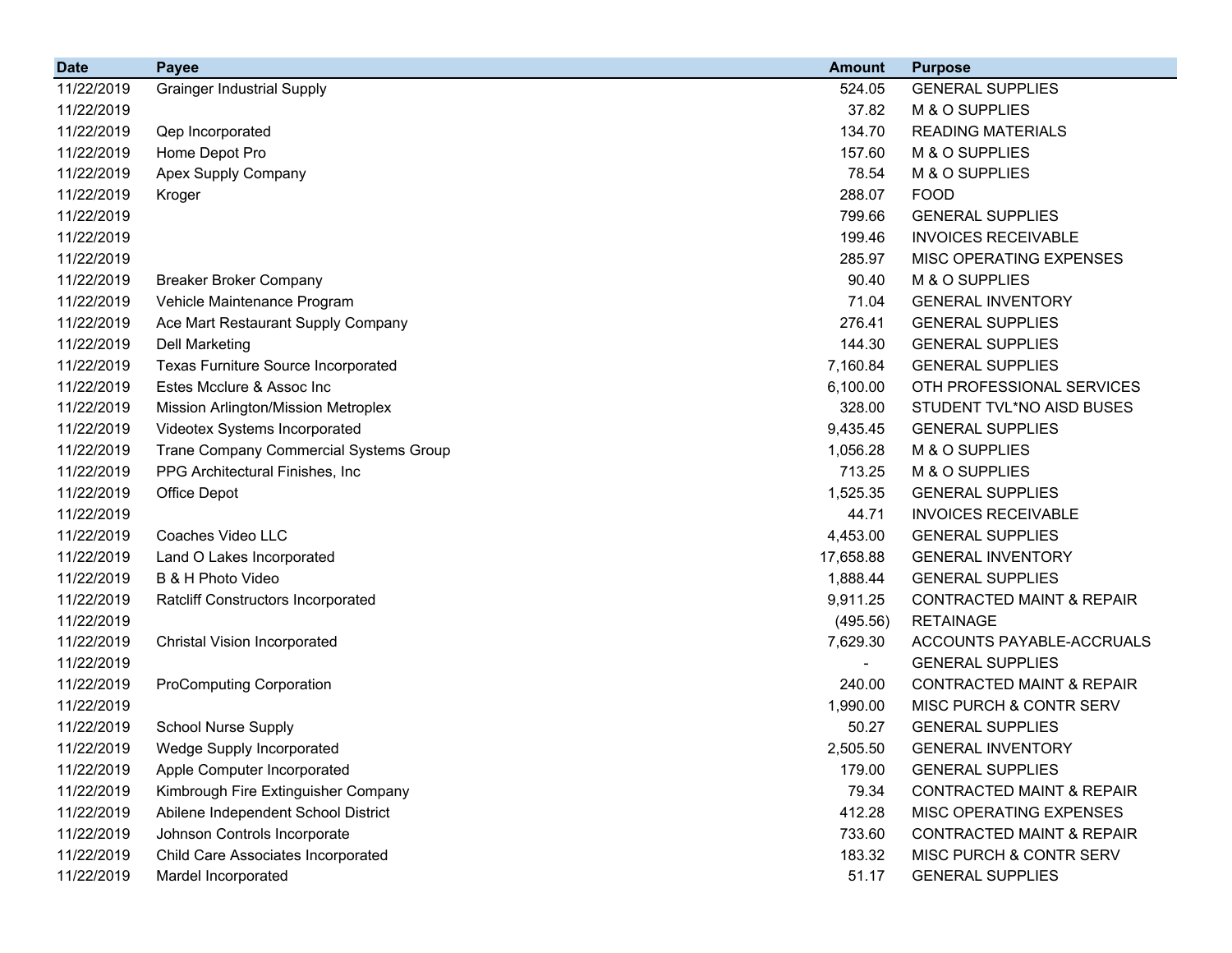| <b>Date</b> | <b>Payee</b>                                                 | <b>Amount</b>            | <b>Purpose</b>                       |
|-------------|--------------------------------------------------------------|--------------------------|--------------------------------------|
| 11/22/2019  | Walsh Robert                                                 | 240.00                   | MISC PURCH & CONTR SERV              |
| 11/22/2019  | <b>UPS</b>                                                   | 116.00                   | <b>GENERAL SUPPLIES</b>              |
| 11/22/2019  | <b>Gibson Cornelius</b>                                      | 165.00                   | MISC PURCH & CONTR SERV              |
| 11/22/2019  | <b>Birdville ISD</b>                                         | 199.25                   | MISC OPERATING EXPENSES              |
| 11/22/2019  | Safe and Civil Schools                                       | 23,064.86                | MISC PURCH & CONTR SERV              |
| 11/22/2019  | Musser Amanda                                                | 532.50                   | MISC PURCH & CONTR SERV              |
| 11/22/2019  | Ferrellgas, Incorporated                                     | 6,926.85                 | <b>GENERAL INVENTORY</b>             |
| 11/22/2019  | Barilla America Inc.                                         | 9,036.50                 | <b>GENERAL INVENTORY</b>             |
| 11/22/2019  | Texas Interpreting Services, LLC                             | 450.00                   | MISC PURCH & CONTR SERV              |
| 11/22/2019  | <b>Auditory Systems</b>                                      | 399.00                   | <b>GENERAL SUPPLIES</b>              |
| 11/22/2019  | <b>Ball Eric</b>                                             | 165.00                   | MISC PURCH & CONTR SERV              |
| 11/22/2019  | Alliance Geotechnical Group                                  | 4,614.50                 | OTH PROFESSIONAL SERVICES            |
| 11/22/2019  | Camper Marcus                                                | 811.25                   | MISC PURCH & CONTR SERV              |
| 11/22/2019  | <b>Binswanger Glass</b>                                      | 113.00                   | <b>CONTRACTED MAINT &amp; REPAIR</b> |
| 11/22/2019  |                                                              | 220.64                   | M & O SUPPLIES                       |
| 11/22/2019  | Grant-Brooks Jonathan Lee                                    | 206.25                   | MISC PURCH & CONTR SERV              |
| 11/22/2019  | National Wholesale Supply                                    | 68.06                    | M & O SUPPLIES                       |
| 11/22/2019  | Accent Awards & Trophies, LLC                                | 458.00                   | <b>INVOICES RECEIVABLE</b>           |
| 11/22/2019  | Best Buy for Business                                        | 1,529.80                 | <b>GENERAL SUPPLIES</b>              |
| 11/22/2019  |                                                              | 191.98                   | <b>INVOICES RECEIVABLE</b>           |
| 11/22/2019  | Creative Bus Sales Inc                                       | 1,812.39                 | <b>GENERAL INVENTORY</b>             |
| 11/22/2019  | Environmental Systems Research Institute Incorporated (Esri) | 1,150.00                 | <b>CONTRACTED MAINT &amp; REPAIR</b> |
| 11/22/2019  | <b>Cornerstone Staffing</b>                                  | 139.50                   | MISC PURCH & CONTR SERV              |
| 11/22/2019  | <b>Crawford Electric Supply Company</b>                      | 815.42                   | M & O SUPPLIES                       |
| 11/22/2019  | Davis, Regan                                                 | 247.50                   | MISC PURCH & CONTR SERV              |
| 11/22/2019  | <b>Garrett Matthew R</b>                                     | 5,000.00                 | MISC PURCH & CONTR SERV              |
| 11/22/2019  | Ferguson Enterprises, Inc.                                   | 374.40                   | <b>GENERAL INVENTORY</b>             |
| 11/22/2019  |                                                              | 234.93                   | M & O SUPPLIES                       |
| 11/22/2019  | Vento Music and Visual Designs                               | 5,000.00                 | MISC PURCH & CONTR SERV              |
| 11/22/2019  | Dr Pepper Snapple Group                                      | 120.00                   | <b>MISC OPERATING EXPENSES</b>       |
| 11/22/2019  | <b>NEDRP LLC</b>                                             | 19,200.00                | <b>MISC PURCH &amp; CONTR SERV</b>   |
| 11/22/2019  | Cardinal's Sport Center Incorporated                         | 487.19                   | <b>GENERAL SUPPLIES</b>              |
| 11/22/2019  | Lowe's Home Centers, LLC                                     | 612.11                   | <b>GENERAL SUPPLIES</b>              |
| 11/22/2019  | <b>Breakout EDU</b>                                          | 30.00                    | ACCOUNTS PAYABLE-ACCRUALS            |
| 11/22/2019  |                                                              | $\overline{\phantom{a}}$ | <b>GENERAL SUPPLIES</b>              |
| 11/22/2019  | OTC Brands, Inc.                                             | 134.88                   | <b>GENERAL SUPPLIES</b>              |
| 11/22/2019  | <b>Rick's Tire Service</b>                                   | 598.20                   | <b>GENERAL INVENTORY</b>             |
| 11/22/2019  | McAlister's Deli                                             | 84.67                    | MISC OPERATING EXPENSES              |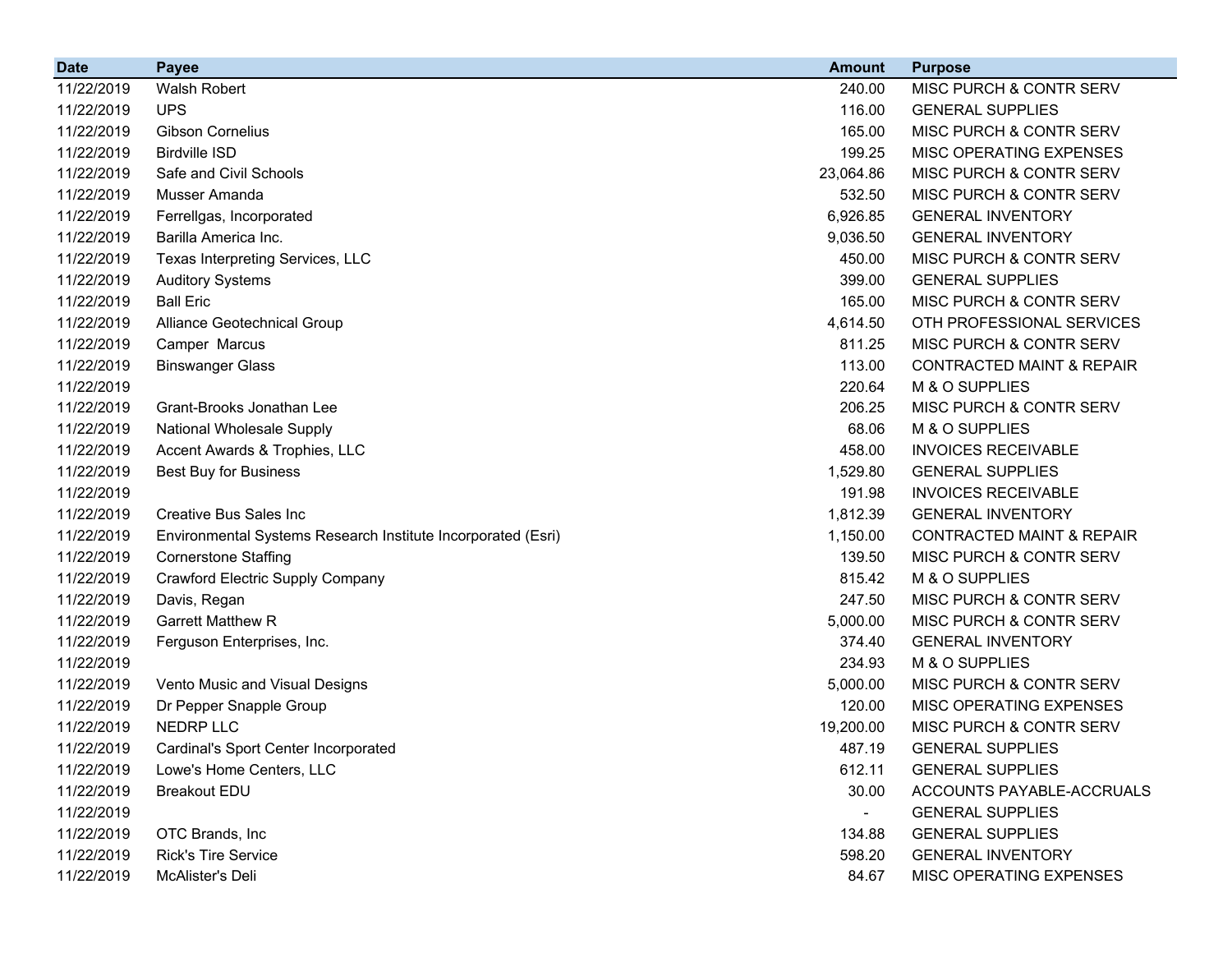| <b>Date</b> | <b>Payee</b>                                                   | <b>Amount</b> | <b>Purpose</b>                       |
|-------------|----------------------------------------------------------------|---------------|--------------------------------------|
| 11/22/2019  | Monogramming Mammas                                            | 304.00        | <b>INVOICES RECEIVABLE</b>           |
| 11/22/2019  | Imperial Construction, Inc.                                    | 89,752.97     | <b>CONTRACTED MAINT &amp; REPAIR</b> |
| 11/22/2019  |                                                                | (4,487.66)    | <b>RETAINAGE</b>                     |
| 11/22/2019  | Big Sky Construction Company Inc                               | 239,750.00    | <b>CONTRACTED MAINT &amp; REPAIR</b> |
| 11/22/2019  |                                                                | (11, 987.50)  | <b>RETAINAGE</b>                     |
| 11/22/2019  | PolyPrinter                                                    | 225.00        | <b>INVOICES RECEIVABLE</b>           |
| 11/22/2019  | Staples Inc/Staples Business Advantage                         | 218.65        | <b>GENERAL SUPPLIES</b>              |
| 11/22/2019  | Hope Squad LLC                                                 | 9,510.00      | MISC PURCH & CONTR SERV              |
| 11/22/2019  | X-Grain Sportswear                                             | 1,040.00      | <b>GENERAL SUPPLIES</b>              |
| 11/22/2019  | E-Logic Inc                                                    | 22.00         | <b>GENERAL SUPPLIES</b>              |
| 11/22/2019  | Texas High School Baseball Coaches Association                 | 85.00         | <b>INVOICES RECEIVABLE</b>           |
| 11/22/2019  | <b>Complete Supply Incorporated</b>                            | 19,353.00     | <b>GENERAL INVENTORY</b>             |
| 11/22/2019  | Elevator Maintenance and Repair Incorporated                   | 305.99        | <b>CONTRACTED MAINT &amp; REPAIR</b> |
| 11/22/2019  | Hobby Lobby Store #175                                         | 253.67        | <b>GENERAL SUPPLIES</b>              |
| 11/22/2019  | <b>Atmos Energy</b>                                            | 11,179.61     | <b>WATER</b>                         |
| 11/22/2019  | <b>EAI</b> Education                                           | 793.63        | <b>GENERAL SUPPLIES</b>              |
| 11/22/2019  | Mastery Education (Peoples Education)                          | 115,437.60    | <b>GENERAL SUPPLIES</b>              |
| 11/22/2019  | <b>Bucks Wheel &amp; Equipment Company</b>                     | 90.58         | <b>GENERAL INVENTORY</b>             |
| 11/22/2019  | <b>Fromuth Tennis</b>                                          | 535.33        | <b>GENERAL SUPPLIES</b>              |
| 11/22/2019  | Southwest International Trucks                                 | 344.70        | <b>CONTRACTED MAINT &amp; REPAIR</b> |
| 11/22/2019  | <b>Sprint Nextel Network</b>                                   | 373.20        | <b>WATER</b>                         |
| 11/22/2019  | Arlington Independent School District Food & Nutrition Service | 21.56         | MISC OPERATING EXPENSES              |
| 11/22/2019  | Rush Truck Centers Of Texas Limited Partnership                | 1,513.20      | <b>CONTRACTED MAINT &amp; REPAIR</b> |
| 11/22/2019  |                                                                | 76.25         | <b>GENERAL INVENTORY</b>             |
| 11/22/2019  |                                                                | 200.92        | M & O SUPPLIES                       |
| 11/22/2019  | Abuelo's                                                       | 398.65        | MISC OPERATING EXPENSES              |
| 11/22/2019  | <b>Academic Supplier</b>                                       | 41.00         | <b>GENERAL SUPPLIES</b>              |
| 11/22/2019  | Rush Bus Center Of Texas                                       | 1,111.85      | <b>GENERAL INVENTORY</b>             |
| 11/22/2019  | University Of Texas High School                                | 225.00        | <b>TESTING MATERIALS</b>             |
| 11/22/2019  | SiteOne Landscape Supply Holding LLC                           | 933.96        | M & O SUPPLIES                       |
| 11/22/2019  | <b>Trinity Photographic Promotion</b>                          | 4,281.65      | <b>INVOICES RECEIVABLE</b>           |
| 11/22/2019  | <b>Education Service Center Region XI</b>                      | 3,120.00      | EDUCATION SERVICE CENTER             |
| 11/22/2019  | <b>Fisher Science Education</b>                                | 23.38         | <b>GENERAL SUPPLIES</b>              |
| 11/22/2019  | Fort Worth Independent School District                         | 780.00        | STUDENT TVL*NO AISD BUSES            |
| 11/22/2019  | Gopher Sport Equipment                                         | 9.62          | <b>GENERAL SUPPLIES</b>              |
| 11/22/2019  | Hancock Sign Company                                           | 500.00        | OTH PROFESSIONAL SERVICES            |
| 11/22/2019  | Midwest Technology Products Tx0025                             | 552.00        | <b>GENERAL SUPPLIES</b>              |
| 11/22/2019  | Paxton Patterson                                               | 23.04         | <b>GENERAL SUPPLIES</b>              |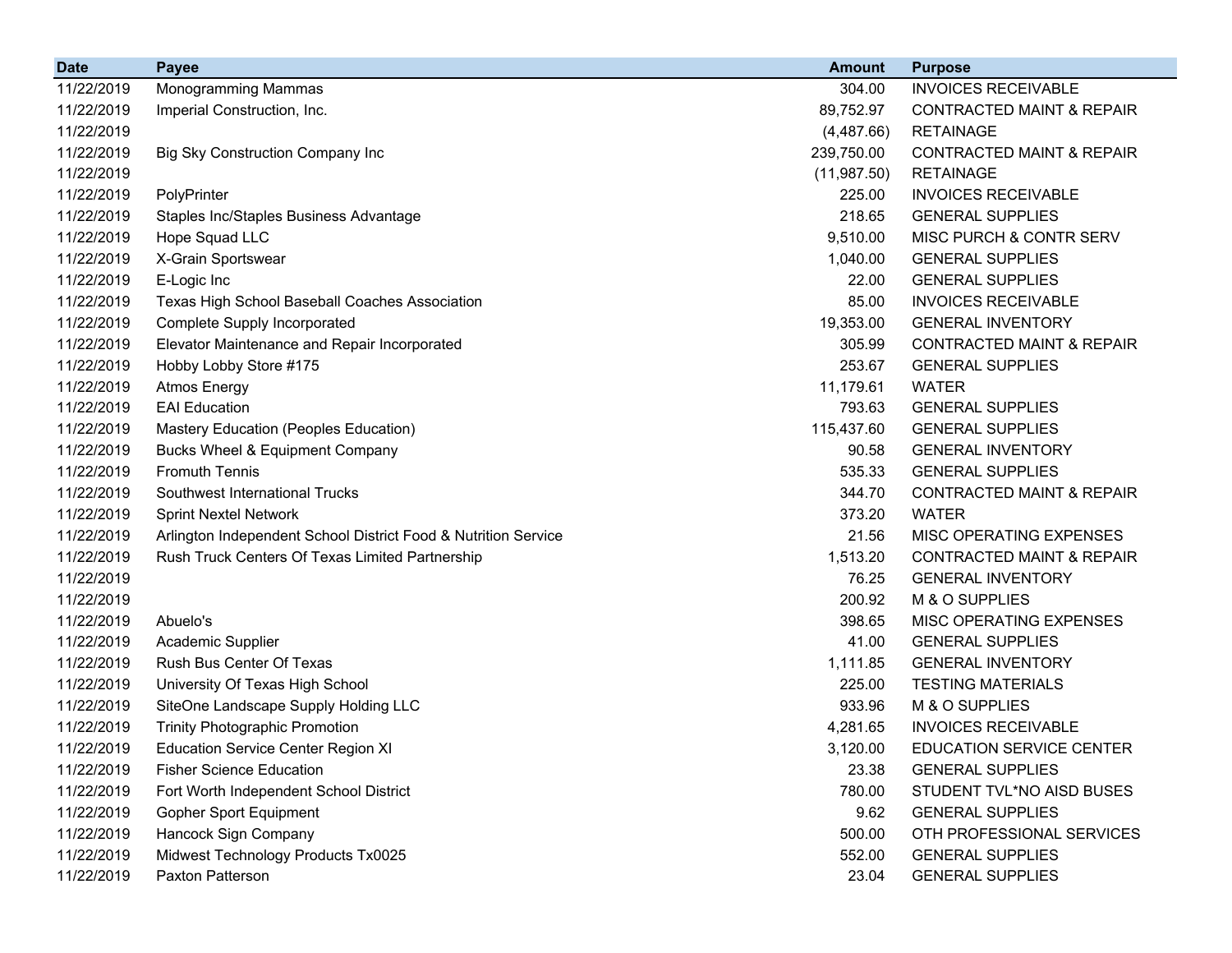| <b>Date</b> | <b>Payee</b>                              | <b>Amount</b> | <b>Purpose</b>                       |
|-------------|-------------------------------------------|---------------|--------------------------------------|
| 11/22/2019  | Quality Audio Visual Service Incorporated | 75.00         | <b>CONTRACTED MAINT &amp; REPAIR</b> |
| 11/22/2019  | Sentinel The Alarm Company                | 1,840.00      | <b>CONTRACTED MAINT &amp; REPAIR</b> |
| 11/22/2019  | Unifirst Holdings(A/R 01550)              | 117.56        | <b>CONTRACTED MAINT &amp; REPAIR</b> |
| 11/22/2019  | <b>Charlotte Bichsel</b>                  | 52.05         | LIONS CLUB CONCESSIONS               |
| 11/22/2019  | Justin Chapa                              | 30.00         | NON-EMPLOYEE TRAVEL                  |
| 11/22/2019  | Justin Chapa                              | 840.71        | NON-EMPLOYEE TRAVEL                  |
| 11/22/2019  | Nervada Gipson                            | 4.15          | LIONS CLUB CONCESSIONS               |
| 11/22/2019  | <b>Bowie Hogg</b>                         | 1,274.52      | NON-EMPLOYEE TRAVEL                  |
| 11/22/2019  | Kimberly Jeske                            | 8.16          | STUDENT TVL*NO AISD BUSES            |
| 11/22/2019  | Kecia Mays                                | 30.00         | NON-EMPLOYEE TRAVEL                  |
| 11/22/2019  | <b>Christy Nguyen</b>                     | 160.25        | LIONS CLUB CONCESSIONS               |
| 11/22/2019  | Aaron Reich                               | 351.92        | NON-EMPLOYEE TRAVEL                  |
| 11/22/2019  | <b>Cameron Torok</b>                      | 3.40          | LIONS CLUB CONCESSIONS               |
| 11/22/2019  | <b>Cindy Townsend</b>                     | 15.05         | LIONS CLUB CONCESSIONS               |
| 11/22/2019  | Xuanngoc Vu                               | 314.95        | LIONS CLUB CONCESSIONS               |
| 11/22/2019  | David Wilbanks                            | 80.16         | NON-EMPLOYEE TRAVEL                  |
| 11/22/2019  | Jordan McKnight                           | 10,000.00     | MISC OPERATING EXPENSES              |
| 12/02/2019  | Cooperative Strategies, LLC               | 24,947.00     | MISC PURCH & CONTR SERV              |
| 12/03/2019  | City Of Arlington                         | 2,387.00      | <b>CONTRACTED MAINT &amp; REPAIR</b> |
| 12/04/2019  | Anthony Andro                             | 53.45         | <b>EMPLOYEE TRAVEL</b>               |
| 12/04/2019  | Cheryl Boyland                            | 29.96         | <b>EMPLOYEE TRAVEL</b>               |
| 12/04/2019  | Albert Brown                              | 43.07         | <b>EMPLOYEE TRAVEL</b>               |
| 12/04/2019  | Doris Campbell                            | 12.31         | <b>EMPLOYEE TRAVEL</b>               |
| 12/04/2019  | Amber Cannon                              | 29.96         | <b>EMPLOYEE TRAVEL</b>               |
| 12/04/2019  | Hilda Castaneda                           | 27.12         | <b>EMPLOYEE TRAVEL</b>               |
| 12/04/2019  | Elia Chavez                               | 114.49        | <b>EMPLOYEE TRAVEL</b>               |
| 12/04/2019  | Hildelisa Diaz                            | 46.44         | <b>EMPLOYEE TRAVEL</b>               |
| 12/04/2019  | Jennifer Dyer                             | 122.68        | <b>EMPLOYEE TRAVEL</b>               |
| 12/04/2019  | Clara Flores                              | 128.88        | <b>EMPLOYEE TRAVEL</b>               |
| 12/04/2019  | Michelle Foster                           | 8.67          | <b>EMPLOYEE TRAVEL</b>               |
| 12/04/2019  | Lesly Galeana                             | 61.85         | <b>EMPLOYEE TRAVEL</b>               |
| 12/04/2019  | Jaime Garcia                              | 218.18        | <b>EMPLOYEE TRAVEL</b>               |
| 12/04/2019  | Karin Haesemeyer                          | 145.58        | <b>EMPLOYEE TRAVEL</b>               |
| 12/04/2019  | Yadira Hernandez                          | 21.45         | <b>EMPLOYEE TRAVEL</b>               |
| 12/04/2019  | Maria Hernandez-Manzanero                 | 13.16         | <b>EMPLOYEE TRAVEL</b>               |
| 12/04/2019  | Jorge Justiniano                          | 27.71         | <b>EMPLOYEE TRAVEL</b>               |
| 12/04/2019  | Maria Kilgore                             | 78.16         | <b>EMPLOYEE TRAVEL</b>               |
| 12/04/2019  | Natalie Lopez                             | 23.33         | <b>EMPLOYEE TRAVEL</b>               |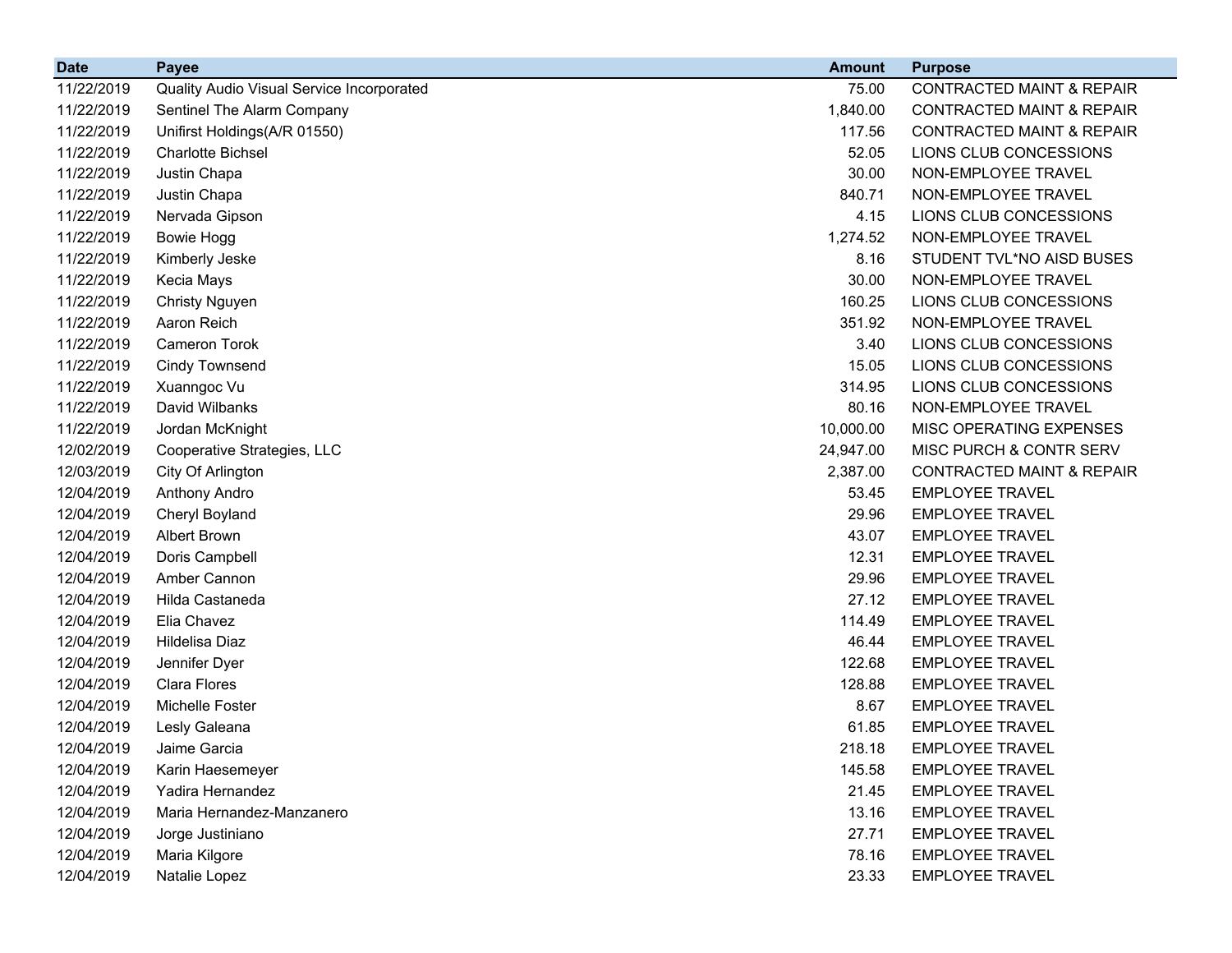| <b>Date</b> | <b>Payee</b>                                      | <b>Amount</b> | <b>Purpose</b>                       |
|-------------|---------------------------------------------------|---------------|--------------------------------------|
| 12/04/2019  | Myra McGlothen-Sutton                             | 103.09        | <b>EMPLOYEE TRAVEL</b>               |
| 12/04/2019  | Karla Mingo                                       | 29.96         | <b>EMPLOYEE TRAVEL</b>               |
| 12/04/2019  | Jodi Peoples                                      | 6.74          | <b>EMPLOYEE TRAVEL</b>               |
| 12/04/2019  | <b>Eric Phillips</b>                              | 56.60         | <b>EMPLOYEE TRAVEL</b>               |
| 12/04/2019  | Ryan Pierce                                       | 24.50         | <b>EMPLOYEE TRAVEL</b>               |
| 12/04/2019  | Lesley Maroney                                    | 14.98         | <b>EMPLOYEE TRAVEL</b>               |
| 12/04/2019  | <b>Delores Rice Spurlock</b>                      | 3.21          | <b>EMPLOYEE TRAVEL</b>               |
| 12/04/2019  | Aquilla Smith                                     | 270.01        | <b>EMPLOYEE TRAVEL</b>               |
| 12/04/2019  | Suzanne Stevenson                                 | 59.28         | <b>EMPLOYEE TRAVEL</b>               |
| 12/04/2019  | Vanessa Valadez                                   | 113.21        | <b>EMPLOYEE TRAVEL</b>               |
| 12/04/2019  | Steven Wurtz                                      | 27.02         | <b>EMPLOYEE TRAVEL</b>               |
| 12/04/2019  | <b>Country Critters</b>                           | 413.00        | STUDENT TVL*NO AISD BUSES            |
| 12/04/2019  | Sea Life Grapevine Aquarium                       | 728.00        | STUDENT TVL*NO AISD BUSES            |
| 12/04/2019  | Labatt Food Service                               | 0.00          | LIONS CLUB CONCESSIONS               |
| 12/04/2019  | <b>Grainger Industrial Supply</b>                 | 110.14        | <b>GENERAL SUPPLIES</b>              |
| 12/04/2019  |                                                   | 67.74         | <b>INVOICES RECEIVABLE</b>           |
| 12/04/2019  |                                                   | 1,350.34      | M & O SUPPLIES                       |
| 12/04/2019  | Qep Incorporated                                  | 1,538.05      | <b>READING MATERIALS</b>             |
| 12/04/2019  | University Of Texas At Arlington Finance And Admn | 75,000.00     | MISC PURCH & CONTR SERV              |
| 12/04/2019  | Valiant National AV Supply                        | 442.36        | <b>GENERAL SUPPLIES</b>              |
| 12/04/2019  | Hoshizaki South Central Distribution Center       | 19.31         | M & O SUPPLIES                       |
| 12/04/2019  | Home Depot Pro                                    | 446.84        | M & O SUPPLIES                       |
| 12/04/2019  | Apex Supply Company                               | 132.62        | M & O SUPPLIES                       |
| 12/04/2019  | Kroger                                            | 639.46        | <b>GENERAL SUPPLIES</b>              |
| 12/04/2019  |                                                   | 368.05        | <b>INVOICES RECEIVABLE</b>           |
| 12/04/2019  |                                                   | 580.83        | MISC OPERATING EXPENSES              |
| 12/04/2019  | <b>Pitney Bowes</b>                               | 117.00        | <b>RENTALS &amp; OPERATING LEASE</b> |
| 12/04/2019  | <b>Pitney Bowes</b>                               | 64.77         | MISC OPERATING EXPENSES              |
| 12/04/2019  |                                                   | 1,324.14      | RENTALS & OPERATING LEASE            |
| 12/04/2019  | Really Good Stuff                                 | 154.14        | <b>GENERAL SUPPLIES</b>              |
| 12/04/2019  | <b>Elliott Electric Supply</b>                    | 454.37        | M & O SUPPLIES                       |
| 12/04/2019  | City Of Arlington                                 | 9,759.00      | CONTRACTED MAINT & REPAIR            |
| 12/04/2019  | Portfolio Studio                                  | 300.00        | <b>MISC OPERATING EXPENSES</b>       |
| 12/04/2019  | <b>Dell Marketing</b>                             | 5,510.00      | <b>GENERAL SUPPLIES</b>              |
| 12/04/2019  | Lennox Industries Incorporated                    | 114.93        | M & O SUPPLIES                       |
| 12/04/2019  | Barnes & Noble Booksellers, Inc.                  | 43.98         | <b>GENERAL SUPPLIES</b>              |
| 12/04/2019  |                                                   | 199.85        | <b>INVOICES RECEIVABLE</b>           |
| 12/04/2019  |                                                   | 1,167.12      | <b>READING MATERIALS</b>             |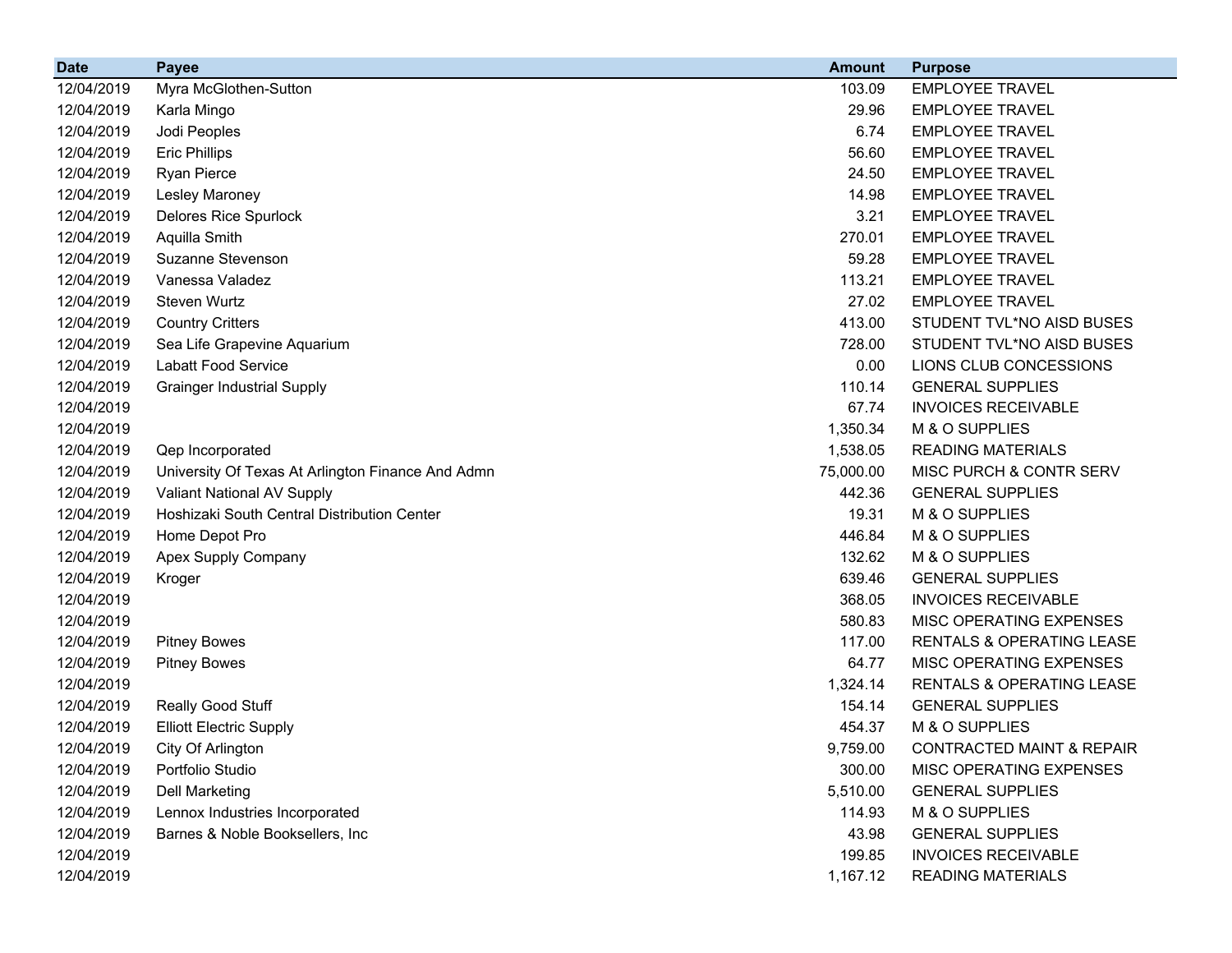| <b>Date</b> | <b>Payee</b>                                      | <b>Amount</b> | <b>Purpose</b>                       |
|-------------|---------------------------------------------------|---------------|--------------------------------------|
| 12/04/2019  | <b>Texas Math And Science Coaches Association</b> | 250.00        | <b>GENERAL SUPPLIES</b>              |
| 12/04/2019  | <b>Winston Water Cooler Limited</b>               | 2,769.25      | M & O SUPPLIES                       |
| 12/04/2019  | Jason's Deli                                      | 966.25        | MISC OPERATING EXPENSES              |
| 12/04/2019  | Lone Star Coaches Incorporated                    | 17,534.00     | MISC OPERATING EXPENSES              |
| 12/04/2019  | Delta T Ltd                                       | 6,190.00      | <b>CONTRACTED MAINT &amp; REPAIR</b> |
| 12/04/2019  | Visual Impact                                     | 192.00        | <b>INVOICES RECEIVABLE</b>           |
| 12/04/2019  | Lone Star Communications Incorporated             | 216.00        | <b>MISC PURCH &amp; CONTR SERV</b>   |
| 12/04/2019  | Fastsigns                                         | 263.76        | M & O SUPPLIES                       |
| 12/04/2019  | <b>Reeds Services</b>                             | 434.04        | <b>CONTRACTED MAINT &amp; REPAIR</b> |
| 12/04/2019  | PPG Architectural Finishes, Inc.                  | 1,084.93      | M & O SUPPLIES                       |
| 12/04/2019  | <b>Tarrant County College South East Campus</b>   | 16,100.00     | <b>RENTALS &amp; OPERATING LEASE</b> |
| 12/04/2019  | <b>Careys Sporting Goods</b>                      | 798.00        | <b>GENERAL SUPPLIES</b>              |
| 12/04/2019  | Dallas World Aquarium                             | 250.00        | STUDENT TVL*NO AISD BUSES            |
| 12/04/2019  | Office Depot                                      | 14,259.97     | <b>GENERAL SUPPLIES</b>              |
| 12/04/2019  |                                                   | 185.59        | <b>INVOICES RECEIVABLE</b>           |
| 12/04/2019  | M & A Technology Incorporated                     | 670.00        | <b>GENERAL SUPPLIES</b>              |
| 12/04/2019  | Moak Casey & Associates Incorporated              | 2,083.33      | MISC PURCH & CONTR SERV              |
| 12/04/2019  | <b>Bernd Mac</b>                                  | 664.50        | MISC PURCH & CONTR SERV              |
| 12/04/2019  | B & H Photo Video                                 | 1,319.04      | <b>GENERAL SUPPLIES</b>              |
| 12/04/2019  | Geary Pacific Supply                              | 2,573.36      | M & O SUPPLIES                       |
| 12/04/2019  | <b>CDW Government Incorporated</b>                | 6,357.46      | BLDG PURCH, CONSTR, IMPROVE          |
| 12/04/2019  |                                                   | 290,033.15    | <b>CONTRACTED MAINT &amp; REPAIR</b> |
| 12/04/2019  |                                                   | 56,991.00     | <b>GENERAL SUPPLIES</b>              |
| 12/04/2019  | Lone Star Learning                                | 409.95        | <b>GENERAL SUPPLIES</b>              |
| 12/04/2019  | Renaissance Learning Incorporated                 | 2,521.00      | <b>INVOICES RECEIVABLE</b>           |
| 12/04/2019  | Aadvantage Laundry Systems                        | 438.94        | <b>CONTRACTED MAINT &amp; REPAIR</b> |
| 12/04/2019  | Oaktree Products                                  | 118.35        | <b>GENERAL SUPPLIES</b>              |
| 12/04/2019  | C & P Pump Services Incorporated                  | 2,995.00      | <b>CONTRACTED MAINT &amp; REPAIR</b> |
| 12/04/2019  | <b>Howard Technology Solutions</b>                | 4,490.00      | <b>GENERAL SUPPLIES</b>              |
| 12/04/2019  | Aerowave Technologies                             | 140.00        | <b>CONTRACTED MAINT &amp; REPAIR</b> |
| 12/04/2019  |                                                   | 331.46        | <b>GENERAL SUPPLIES</b>              |
| 12/04/2019  | Govconnection Incorporated                        | 631.55        | <b>GENERAL SUPPLIES</b>              |
| 12/04/2019  | <b>Washington Music Center</b>                    | 230.60        | <b>FURN &amp; EQUIP &gt; \$5,000</b> |
| 12/04/2019  | Junior Library Guild                              | 2,045.10      | <b>READING MATERIALS</b>             |
| 12/04/2019  | Delcom Group                                      | 2,923.16      | <b>GENERAL SUPPLIES</b>              |
| 12/04/2019  | <b>ProComputing Corporation</b>                   | 1,285.00      | <b>CONTRACTED MAINT &amp; REPAIR</b> |
| 12/04/2019  | <b>Equipment Depot LTD</b>                        | 23,121.76     | <b>FURN &amp; EQUIP &gt; \$5,000</b> |
| 12/04/2019  | <b>School Nurse Supply</b>                        | 445.34        | <b>GENERAL SUPPLIES</b>              |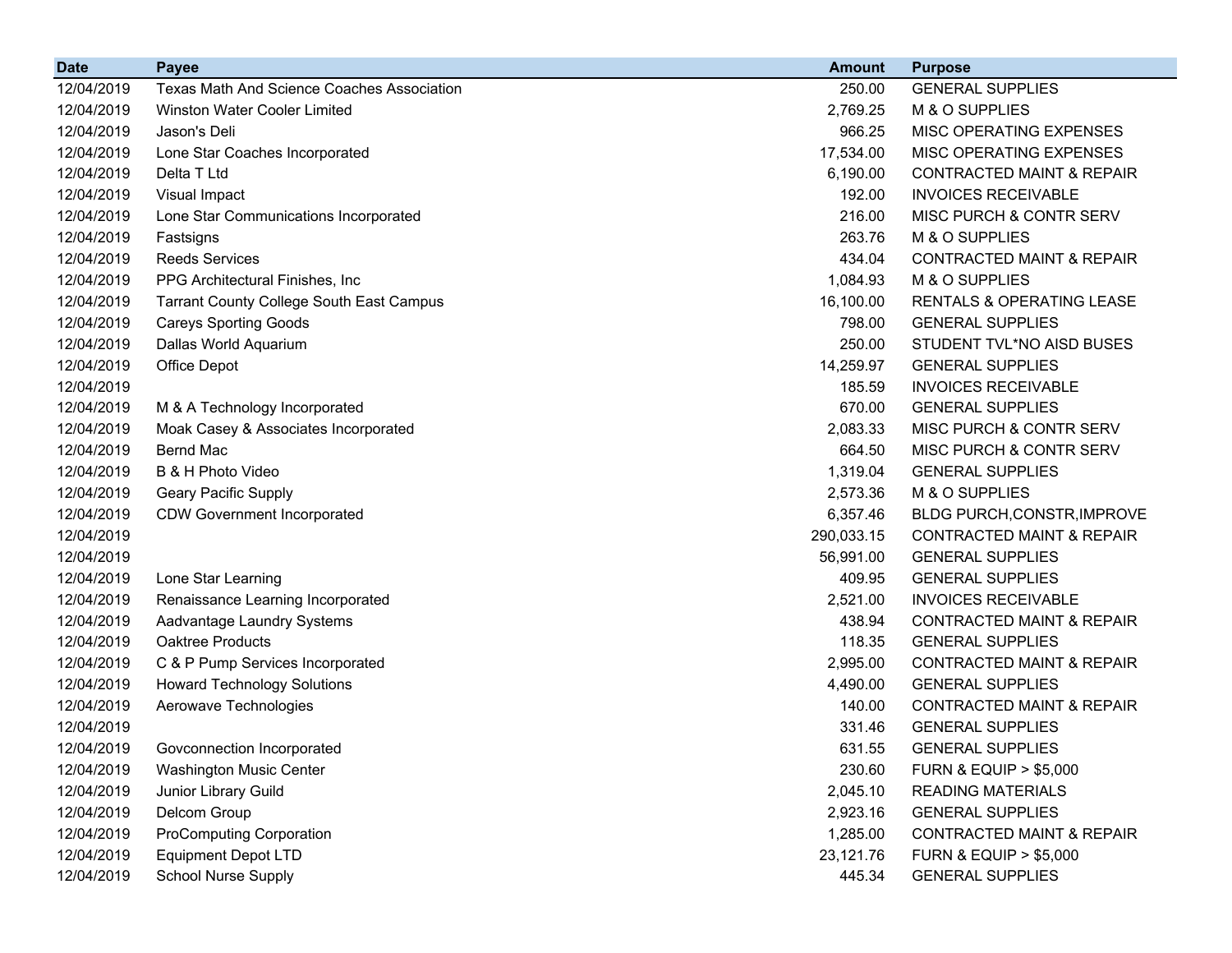| <b>Date</b> | <b>Payee</b>                                         | <b>Amount</b> | <b>Purpose</b>                       |
|-------------|------------------------------------------------------|---------------|--------------------------------------|
| 12/04/2019  | Pocket Nurse Enterprises Incorporated                | 466.66        | <b>GENERAL SUPPLIES</b>              |
| 12/04/2019  | Interboro Packaging Corporation                      | 3,591.00      | <b>GENERAL INVENTORY</b>             |
| 12/04/2019  | Phillips Welding Supply Incorporated                 | 5,854.80      | <b>GENERAL SUPPLIES</b>              |
| 12/04/2019  | Apple Computer Incorporated                          | 10,098.00     | <b>GENERAL SUPPLIES</b>              |
| 12/04/2019  | <b>Education Service Center Region X</b>             | 126.00        | <b>READING MATERIALS</b>             |
| 12/04/2019  | Palos Sports Incorporated                            | 436.49        | <b>GENERAL SUPPLIES</b>              |
| 12/04/2019  | Abilene Independent School District                  | 477.48        | MISC OPERATING EXPENSES              |
| 12/04/2019  | C D Hartnett Company                                 | 29,827.89     | <b>FOOD</b>                          |
| 12/04/2019  |                                                      | 28,885.48     | <b>GENERAL INVENTORY</b>             |
| 12/04/2019  | Shiffler Equipment Sales Incorporated                | 511.52        | <b>GENERAL INVENTORY</b>             |
| 12/04/2019  | Anixter Incorporated                                 | 168.07        | M & O SUPPLIES                       |
| 12/04/2019  | <b>City Of Grand Prairie Water Utilities</b>         | 3,635.71      | <b>WATER</b>                         |
| 12/04/2019  | Marco Products Incorporated                          | 36.90         | <b>GENERAL SUPPLIES</b>              |
| 12/04/2019  | Arlington Hardware Incorporated #53                  | 780.89        | M & O SUPPLIES                       |
| 12/04/2019  | Zimmerer Kubota Incorporated                         | 22.10         | M & O SUPPLIES                       |
| 12/04/2019  | Asel Art Supply                                      | 16.61         | <b>GENERAL SUPPLIES</b>              |
| 12/04/2019  | <b>Super Duper Publications</b>                      | 42.48         | <b>GENERAL SUPPLIES</b>              |
| 12/04/2019  | <b>BMI Educational Service</b>                       | 316.24        | <b>READING MATERIALS</b>             |
| 12/04/2019  | Mardel Incorporated                                  | 44.91         | <b>GENERAL SUPPLIES</b>              |
| 12/04/2019  | Catholic Charities Translation & Interpreter Network | 50.00         | MISC PURCH & CONTR SERV              |
| 12/04/2019  | Spirit Of Texas Cheer And Gymnastics                 | 9,770.00      | STUDENT TVL*NO AISD BUSES            |
| 12/04/2019  | Camp Thurman                                         | 5,705.00      | STUDENT TVL*NO AISD BUSES            |
| 12/04/2019  | <b>Dawson Marcus</b>                                 | 110.00        | MISC PURCH & CONTR SERV              |
| 12/04/2019  | Gordon Bobbie                                        | 50.00         | SAL & WAGES-SUPPORT PERS             |
| 12/04/2019  | <b>EBS(Educational Based Services)</b>               | 436.76        | MISC PURCH & CONTR SERV              |
| 12/04/2019  | <b>Total Maintenance Solutions-South</b>             | 846.35        | M & O SUPPLIES                       |
| 12/04/2019  | <b>Carrier Enterprise</b>                            | 2,479.42      | <b>CONTRACTED MAINT &amp; REPAIR</b> |
| 12/04/2019  | Pucci Chris                                          | 110.00        | MISC PURCH & CONTR SERV              |
| 12/04/2019  | ManageBac Incorporated                               | 900.00        | <b>GENERAL SUPPLIES</b>              |
| 12/04/2019  | Barbee DeWayne                                       | 110.00        | MISC PURCH & CONTR SERV              |
| 12/04/2019  | Silvas Joseph M                                      | 115.00        | MISC PURCH & CONTR SERV              |
| 12/04/2019  | <b>IXL Learning</b>                                  | 3,825.00      | <b>GENERAL SUPPLIES</b>              |
| 12/04/2019  | Independent Hardware Incorporated                    | 933.40        | <b>GENERAL INVENTORY</b>             |
| 12/04/2019  | Texas Pottery Supply and Clay Company                | 910.00        | <b>CONTRACTED MAINT &amp; REPAIR</b> |
| 12/04/2019  |                                                      | 1,750.00      | <b>GENERAL INVENTORY</b>             |
| 12/04/2019  | <b>Heat Transfer Solutions</b>                       | 103.17        | M & O SUPPLIES                       |
| 12/04/2019  | Learning Zone                                        | 49.82         | <b>GENERAL SUPPLIES</b>              |
| 12/04/2019  | Phillips Lawn Sprinkler Co. Inc.                     | 80,061.00     | CONTRACTED MAINT & REPAIR            |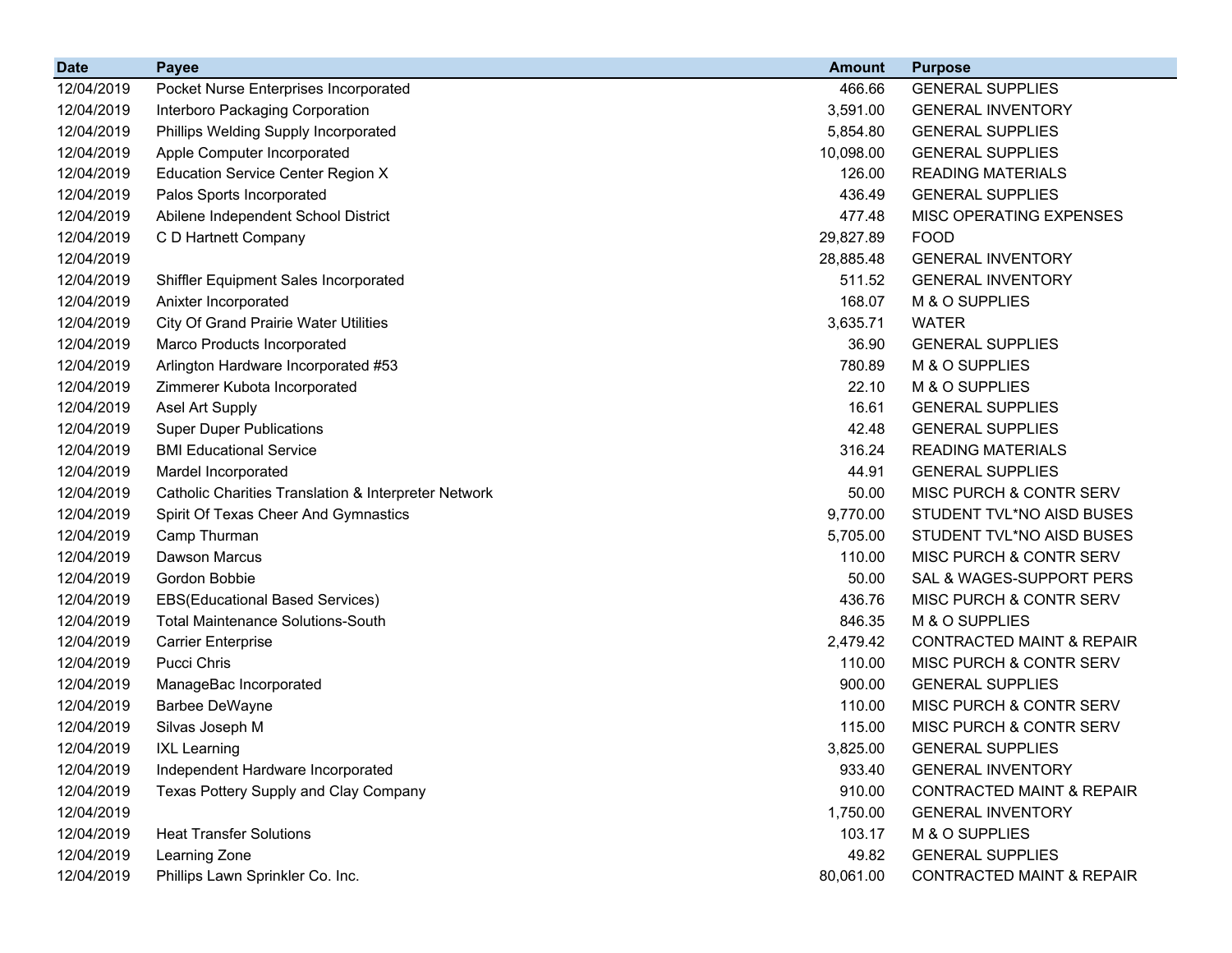| <b>Date</b> | <b>Payee</b>                                 | <b>Amount</b> | <b>Purpose</b>                       |
|-------------|----------------------------------------------|---------------|--------------------------------------|
| 12/04/2019  | Automatic Sprinkler of Texas Incorporated    | 330.00        | <b>CONTRACTED MAINT &amp; REPAIR</b> |
| 12/04/2019  | Welch Gordon P                               | 95.00         | MISC PURCH & CONTR SERV              |
| 12/04/2019  | <b>Ball Eric</b>                             | 921.25        | MISC PURCH & CONTR SERV              |
| 12/04/2019  | Cook Christopher                             | 206.25        | MISC PURCH & CONTR SERV              |
| 12/04/2019  | Dunlap Kirk D                                | 2,420.00      | MISC PURCH & CONTR SERV              |
| 12/04/2019  | Patience Kevin                               | 180.00        | MISC PURCH & CONTR SERV              |
| 12/04/2019  | Oden Aaron R                                 | 550.00        | MISC PURCH & CONTR SERV              |
| 12/04/2019  | McQuay Amos                                  | 85.00         | MISC PURCH & CONTR SERV              |
| 12/04/2019  | <b>Baker Richard</b>                         | 615.00        | MISC PURCH & CONTR SERV              |
| 12/04/2019  | <b>Brown Sylvester III</b>                   | 165.00        | MISC PURCH & CONTR SERV              |
| 12/04/2019  | <b>Washington Varandas</b>                   | 1,512.50      | MISC PURCH & CONTR SERV              |
| 12/04/2019  | McMahon Bob                                  | 65.00         | MISC OPERATING EXPENSES              |
| 12/04/2019  | Camper Marcus                                | 756.25        | MISC PURCH & CONTR SERV              |
| 12/04/2019  | <b>Binswanger Glass</b>                      | 68.00         | <b>CONTRACTED MAINT &amp; REPAIR</b> |
| 12/04/2019  |                                              | 482.40        | M & O SUPPLIES                       |
| 12/04/2019  | Virtucom, Incorporated                       | 7,188.00      | <b>GENERAL SUPPLIES</b>              |
| 12/04/2019  | Brown Jeff                                   | 211.74        | MISC OPERATING EXPENSES              |
| 12/04/2019  | Eichelbaum Wardell Hansen Powell & Mehl P.C. | 97,321.08     | <b>LEGAL SERVICES</b>                |
| 12/04/2019  | <b>McClinton William D</b>                   | 10.00         | MISC PURCH & CONTR SERV              |
| 12/04/2019  | Shantz Randy                                 | 95.00         | MISC OPERATING EXPENSES              |
| 12/04/2019  | <b>Crawford Melvin</b>                       | 115.00        | MISC PURCH & CONTR SERV              |
| 12/04/2019  | <b>Flint Chuck</b>                           | 110.00        | MISC PURCH & CONTR SERV              |
| 12/04/2019  | Brown John                                   | 233.75        | MISC PURCH & CONTR SERV              |
| 12/04/2019  | IdentiSys Incorporated                       | 110.00        | <b>GENERAL SUPPLIES</b>              |
| 12/04/2019  | National Wholesale Supply                    | 909.00        | <b>GENERAL INVENTORY</b>             |
| 12/04/2019  |                                              | 108.00        | M & O SUPPLIES                       |
| 12/04/2019  | <b>Edwards Doug</b>                          | 105.00        | MISC OPERATING EXPENSES              |
| 12/04/2019  | <b>City Electric Supply Company</b>          | 68.75         | M & O SUPPLIES                       |
| 12/04/2019  | Kurz & Company                               | 7,872.94      | <b>FOOD</b>                          |
| 12/04/2019  | Accent Awards & Trophies, LLC                | 38.00         | MISC OPERATING EXPENSES              |
| 12/04/2019  | <b>Hamilton Brian</b>                        | 398.75        | MISC PURCH & CONTR SERV              |
| 12/04/2019  | Johnson Gerald II                            | 95.00         | MISC PURCH & CONTR SERV              |
| 12/04/2019  | <b>Creative Bus Sales Inc</b>                | 1,296.14      | <b>GENERAL INVENTORY</b>             |
| 12/04/2019  | Follett School Solutions, Inc.               | 3,641.41      | <b>READING MATERIALS</b>             |
| 12/04/2019  | Arlington Today                              | 3,600.00      | MISC PURCH & CONTR SERV              |
| 12/04/2019  | Mary A. Potts                                | 7,000.00      | MISC PURCH & CONTR SERV              |
| 12/04/2019  | <b>Crawford Electric Supply Company</b>      | 630.65        | <b>CONTRACTED MAINT &amp; REPAIR</b> |
| 12/04/2019  |                                              | 6.54          | M & O SUPPLIES                       |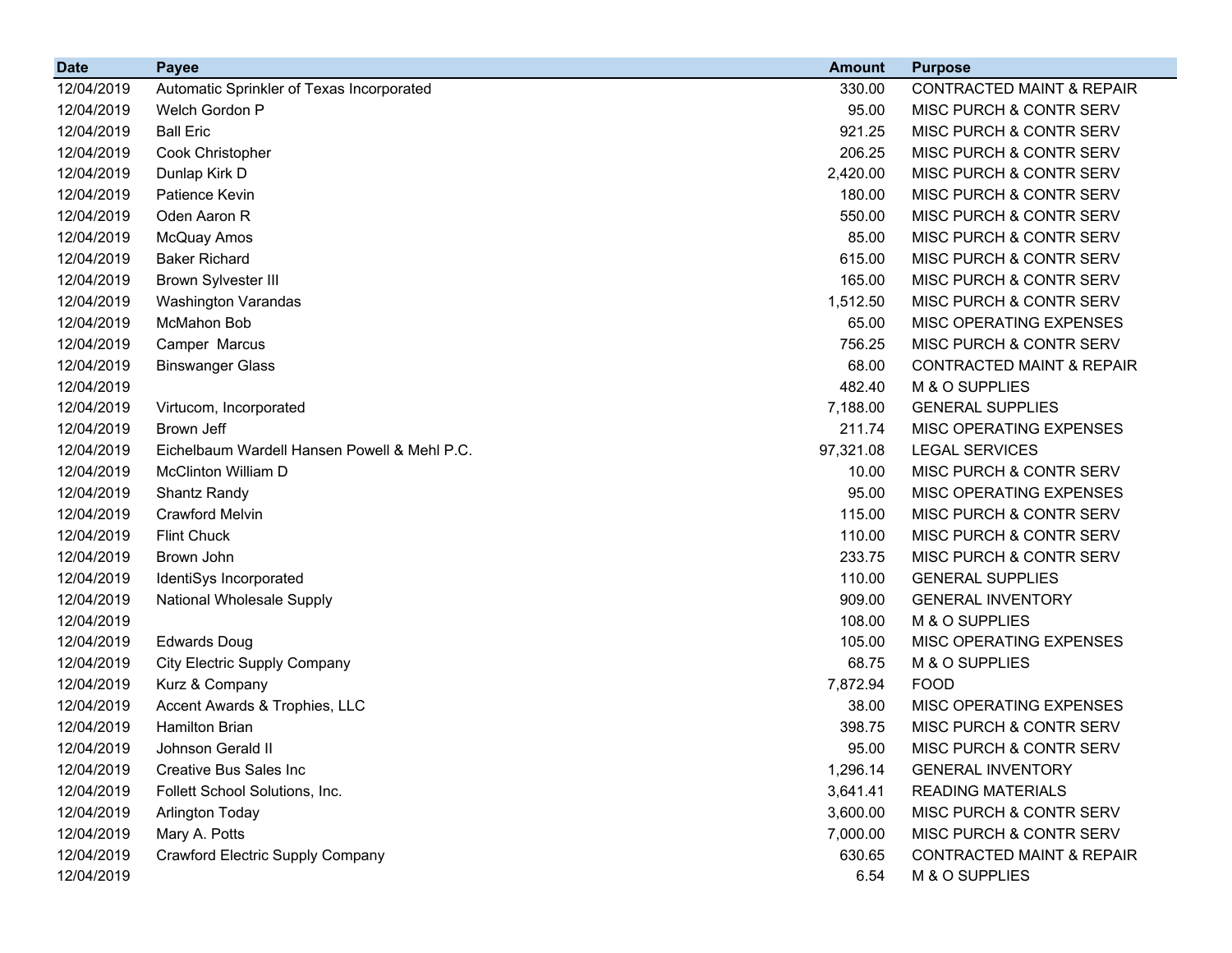| <b>Date</b> | <b>Payee</b>                                 | <b>Amount</b> | <b>Purpose</b>                       |
|-------------|----------------------------------------------|---------------|--------------------------------------|
| 12/04/2019  | <b>Carrick Charles</b>                       | 275.00        | MISC PURCH & CONTR SERV              |
| 12/04/2019  | Davis, Regan                                 | 646.25        | <b>MISC PURCH &amp; CONTR SERV</b>   |
| 12/04/2019  | Developing Minds, Inc                        | 9,000.00      | MISC PURCH & CONTR SERV              |
| 12/04/2019  | <b>Tarrant County Tax Assessor-Collector</b> | 23.25         | <b>MISC OPERATING EXPENSES</b>       |
| 12/04/2019  | <b>FAYHA Management LLC</b>                  | 10,507.00     | <b>RENTALS &amp; OPERATING LEASE</b> |
| 12/04/2019  | <b>SWINEA LARRY</b>                          | 65.00         | <b>MISC OPERATING EXPENSES</b>       |
| 12/04/2019  | Chick-fil-A(Cooper/LittleRoad/CarrierPkwy)   | 353.38        | MISC OPERATING EXPENSES              |
| 12/04/2019  | CiCi's Pizza #32                             | 350.00        | <b>MISC OPERATING EXPENSES</b>       |
| 12/04/2019  | Ferguson Enterprises, Inc.                   | 602.40        | <b>GENERAL INVENTORY</b>             |
| 12/04/2019  |                                              | 768.59        | M & O SUPPLIES                       |
| 12/04/2019  | Dr Pepper Snapple Group                      | 140.25        | <b>GENERAL INVENTORY</b>             |
| 12/04/2019  |                                              | 135.50        | <b>INVOICES RECEIVABLE</b>           |
| 12/04/2019  |                                              | 408.00        | <b>MISC OPERATING EXPENSES</b>       |
| 12/04/2019  | Varsity Spirit LLC                           | 3,056.60      | <b>GENERAL SUPPLIES</b>              |
| 12/04/2019  | <b>Education Galaxy LLC</b>                  | 2,571.00      | <b>GENERAL SUPPLIES</b>              |
| 12/04/2019  | Kleen-Air Filter Service & Sales             | 1,524.48      | <b>GENERAL INVENTORY</b>             |
| 12/04/2019  | U.S. School Supply, Inc.                     | 64.80         | <b>GENERAL SUPPLIES</b>              |
| 12/04/2019  | Summit K12                                   | 3,345.00      | <b>GENERAL SUPPLIES</b>              |
| 12/04/2019  | Lowe's Home Centers, LLC                     | 1,563.78      | <b>GENERAL SUPPLIES</b>              |
| 12/04/2019  |                                              | 1,044.05      | <b>INVOICES RECEIVABLE</b>           |
| 12/04/2019  |                                              |               | LIONS CLUB CONCESSIONS               |
| 12/04/2019  |                                              | 1,518.65      | M & O SUPPLIES                       |
| 12/04/2019  | Locke Supply Co.                             | 93.96         | M & O SUPPLIES                       |
| 12/04/2019  | Locke Supply Co.                             | 168.15        | <b>GENERAL INVENTORY</b>             |
| 12/04/2019  |                                              | 29.40         | M & O SUPPLIES                       |
| 12/04/2019  | iPrint Technologies                          | 1,761.00      | <b>GENERAL SUPPLIES</b>              |
| 12/04/2019  | <b>BrainPOP LLC</b>                          | 1,707.01      | <b>GENERAL SUPPLIES</b>              |
| 12/04/2019  | DataBank IMX LLC                             | 55.35         | <b>CONTRACTED MAINT &amp; REPAIR</b> |
| 12/04/2019  | <b>Riverside Golf Club</b>                   | 2,500.00      | RENTALS & OPERATING LEASE            |
| 12/04/2019  | OTC Brands, Inc                              | 200.20        | <b>GENERAL SUPPLIES</b>              |
| 12/04/2019  |                                              | 373.58        | <b>INVOICES RECEIVABLE</b>           |
| 12/04/2019  |                                              | 356.50        | MISC OPERATING EXPENSES              |
| 12/04/2019  | Mighty Auto Parts of DFW                     | 249.50        | <b>GENERAL INVENTORY</b>             |
| 12/04/2019  | Green Light Group, LLC                       | 2,479.25      | M & O SUPPLIES                       |
| 12/04/2019  | <b>C&amp;S Trailers</b>                      | 210.16        | M & O SUPPLIES                       |
| 12/04/2019  | Nasco                                        | 1,498.45      | <b>GENERAL SUPPLIES</b>              |
| 12/04/2019  | One Source Construction                      | 5,417.05      | CONTRACTED MAINT & REPAIR            |
| 12/04/2019  | Steve Weiss Music, Inc.                      | 212.85        | <b>CONTRACTED MAINT &amp; REPAIR</b> |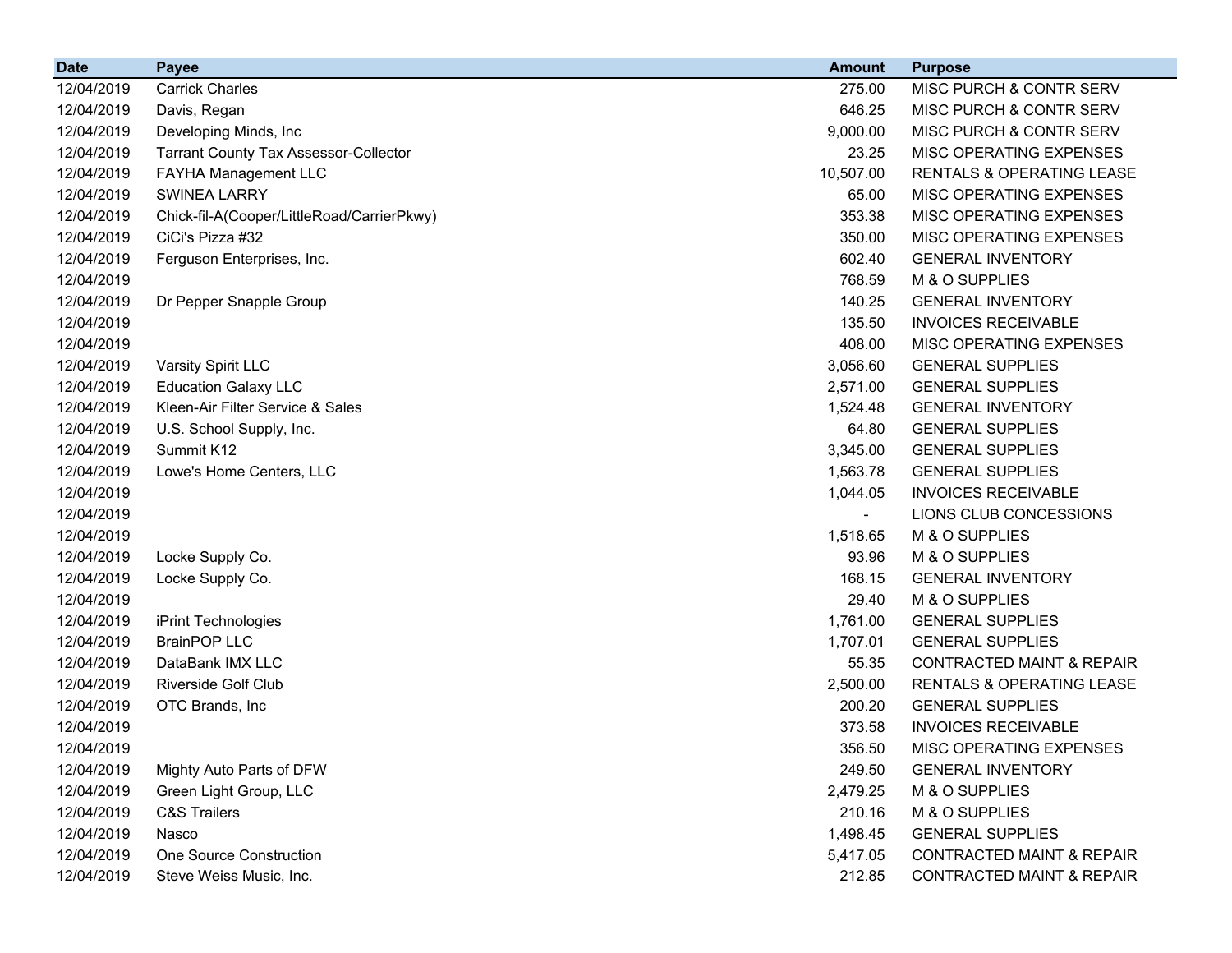| <b>Date</b> | <b>Payee</b>                                            | <b>Amount</b> | <b>Purpose</b>                       |
|-------------|---------------------------------------------------------|---------------|--------------------------------------|
| 12/04/2019  | Learning A-Z LLC                                        | 1,155.00      | <b>GENERAL SUPPLIES</b>              |
| 12/04/2019  | J R Downes Company                                      | 1,600.00      | <b>CONTRACTED MAINT &amp; REPAIR</b> |
| 12/04/2019  | Cassie Noll                                             | 85.00         | MISC PURCH & CONTR SERV              |
| 12/04/2019  | Zonar Systems Inc                                       | 8,956.00      | MISC PURCH & CONTR SERV              |
| 12/04/2019  | Watson, Barry Josh                                      | 275.00        | MISC PURCH & CONTR SERV              |
| 12/04/2019  | Big Sky Construction Company Inc                        | 379,217.36    | <b>CONTRACTED MAINT &amp; REPAIR</b> |
| 12/04/2019  |                                                         | (18,960.87)   | <b>RETAINAGE</b>                     |
| 12/04/2019  | Kodo Kids                                               | 9,244.00      | <b>GENERAL SUPPLIES</b>              |
| 12/04/2019  | Price Right Professional Landscaping & Tree Service LLC | 19,946.37     | <b>CONTRACTED MAINT &amp; REPAIR</b> |
| 12/04/2019  | DH Pace Company Incorporated                            | 349.12        | <b>GENERAL INVENTORY</b>             |
| 12/04/2019  | Staples Inc/Staples Business Advantage                  | 1,296.02      | <b>GENERAL SUPPLIES</b>              |
| 12/04/2019  | Rhoades Debra                                           | 65.00         | MISC PURCH & CONTR SERV              |
| 12/04/2019  | Bayes Achievement Center, Inc.                          | 18,108.60     | <b>TUITION &amp; TRFR PMTS</b>       |
| 12/04/2019  | Jimmink Brielle                                         | 65.00         | MISC PURCH & CONTR SERV              |
| 12/04/2019  | VocabularySpellingCity                                  | 364.50        | <b>GENERAL SUPPLIES</b>              |
| 12/04/2019  | <b>Alonti Catering</b>                                  | 67.49         | MISC OPERATING EXPENSES              |
| 12/04/2019  | Texas Health Sports Medicine                            | 1,248.13      | MISC PURCH & CONTR SERV              |
| 12/04/2019  | Vance Ryan                                              | 110.00        | MISC PURCH & CONTR SERV              |
| 12/04/2019  | <b>Richardson Eric</b>                                  | 110.00        | MISC PURCH & CONTR SERV              |
| 12/04/2019  | Neylon George                                           | 125.00        | MISC PURCH & CONTR SERV              |
| 12/04/2019  | C&S Race Timing LLC                                     | 1,695.00      | MISC PURCH & CONTR SERV              |
| 12/04/2019  | <b>Wright Express FSC</b>                               | 31,668.32     | ACCOUNTS PAYABLE-ACCRUALS            |
| 12/04/2019  | Frost Insurance Agency Inc.                             | 45,000.00     | OTH PROFESSIONAL SERVICES            |
| 12/04/2019  | Riverside Insights                                      | 808.96        | <b>GENERAL SUPPLIES</b>              |
| 12/04/2019  |                                                         | 7,210.48      | <b>TESTING MATERIALS</b>             |
| 12/04/2019  | Lawson Products Inc dba Kent Automotive                 | 376.00        | <b>GENERAL INVENTORY</b>             |
| 12/04/2019  | R.L. Townsend & Associates, LLC                         | 3,462.50      | <b>AUDIT SERVICES</b>                |
| 12/04/2019  | National Seating & Mobility Inc                         | 4,586.26      | <b>GENERAL SUPPLIES</b>              |
| 12/04/2019  | The Lamar Companies                                     | 12,000.00     | MISC PURCH & CONTR SERV              |
| 12/04/2019  | <b>Borden Dairy Company</b>                             | 84,936.18     | <b>FOOD</b>                          |
| 12/04/2019  | <b>Lindenmeyr Munroe</b>                                | 2,822.08      | <b>GENERAL INVENTORY</b>             |
| 12/04/2019  | PopSmart Technologies, LLC                              | 1,806.79      | <b>CONTRACTED MAINT &amp; REPAIR</b> |
| 12/04/2019  | Black-Eyed Pea                                          | 369.60        | MISC OPERATING EXPENSES              |
| 12/04/2019  | ValueSure Agency Inc.                                   | 71.00         | MISC OPERATING EXPENSES              |
| 12/04/2019  | <b>Cortes Michael</b>                                   | 371.25        | MISC PURCH & CONTR SERV              |
| 12/04/2019  | <b>Fisher Charles</b>                                   | 60.00         | MISC PURCH & CONTR SERV              |
| 12/04/2019  | Calhoun Haleigh                                         | 85.00         | MISC PURCH & CONTR SERV              |
| 12/04/2019  | <b>Haupert Chad</b>                                     | 110.00        | MISC PURCH & CONTR SERV              |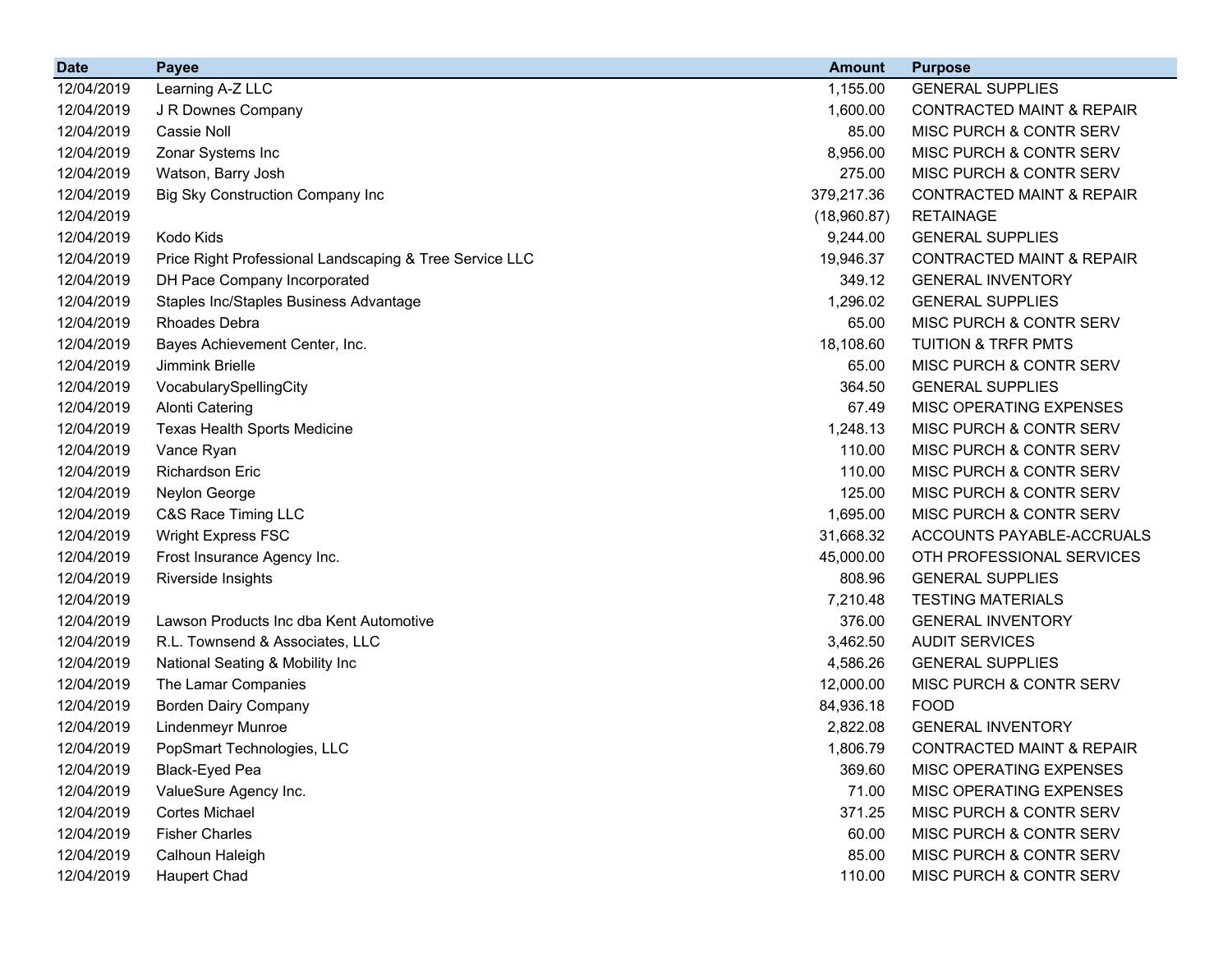| <b>Date</b> | <b>Payee</b>                                                   | <b>Amount</b> | <b>Purpose</b>                       |
|-------------|----------------------------------------------------------------|---------------|--------------------------------------|
| 12/04/2019  | E-Logic Inc                                                    | 440.00        | <b>GENERAL SUPPLIES</b>              |
| 12/04/2019  | <b>Brian Buford</b>                                            | 65.00         | MISC OPERATING EXPENSES              |
| 12/04/2019  | Harper-Wilson Dimitris                                         | 165.00        | MISC PURCH & CONTR SERV              |
| 12/04/2019  | Libbers Timlan J                                               | 105.00        | MISC PURCH & CONTR SERV              |
| 12/04/2019  | <b>Basher Dante</b>                                            | 65.00         | MISC OPERATING EXPENSES              |
| 12/04/2019  | Deanan Gourmet Popcorn                                         | 65.00         | <b>INVOICES RECEIVABLE</b>           |
| 12/04/2019  | Damien Gary                                                    | 151.25        | MISC PURCH & CONTR SERV              |
| 12/04/2019  | <b>Kirin Daniels</b>                                           | 1,800.00      | MISC PURCH & CONTR SERV              |
| 12/04/2019  | Pianotex, Inc.                                                 | 145.00        | <b>CONTRACTED MAINT &amp; REPAIR</b> |
| 12/04/2019  | Teri L. Workman                                                | 1,020.00      | <b>LEGAL SERVICES</b>                |
| 12/04/2019  | Pagan Ralph                                                    | 65.00         | MISC PURCH & CONTR SERV              |
| 12/04/2019  | Hillco Partners L L C                                          | 5,400.00      | <b>LOBBYING</b>                      |
| 12/04/2019  | <b>Constellation New Energy</b>                                | 2,168.58      | <b>WATER</b>                         |
| 12/04/2019  | Complete Supply Incorporated                                   | 3,201.07      | <b>GENERAL INVENTORY</b>             |
| 12/04/2019  | Victory Cheer and Dance                                        | 8,775.00      | STUDENT TVL*NO AISD BUSES            |
| 12/04/2019  | <b>Empire Paper Company</b>                                    | 268.80        | <b>GENERAL INVENTORY</b>             |
| 12/04/2019  | Elevator Maintenance and Repair Incorporated                   | 5,013.75      | <b>CONTRACTED MAINT &amp; REPAIR</b> |
| 12/04/2019  | Rockler Woodworking                                            | 551.88        | <b>GENERAL SUPPLIES</b>              |
| 12/04/2019  | Austin Turf & Tractor                                          | 423.00        | <b>GENERAL INVENTORY</b>             |
| 12/04/2019  | Hobby Lobby Store #175                                         | 148.47        | <b>GENERAL SUPPLIES</b>              |
| 12/04/2019  | Mainstay Farm                                                  | 845.50        | STUDENT TVL*NO AISD BUSES            |
| 12/04/2019  | <b>Atmos Energy</b>                                            | 9,306.91      | <b>WATER</b>                         |
| 12/04/2019  | <b>Star Roofing And Sheet Metal</b>                            | 4,314.00      | <b>CONTRACTED MAINT &amp; REPAIR</b> |
| 12/04/2019  | Jack Rasmussen (Luthier)                                       | 142.00        | <b>CONTRACTED MAINT &amp; REPAIR</b> |
| 12/04/2019  |                                                                | 1,794.00      | <b>GENERAL SUPPLIES</b>              |
| 12/04/2019  | McKesson Medical-Surgical Government Solutions LLC             | 9,039.81      | <b>GENERAL SUPPLIES</b>              |
| 12/04/2019  | <b>Dealers Electrical Supply Company</b>                       | 70.47         | M & O SUPPLIES                       |
| 12/04/2019  | <b>Bucks Wheel &amp; Equipment Company</b>                     | 243.42        | <b>GENERAL INVENTORY</b>             |
| 12/04/2019  | Southwest International Trucks                                 | 42.12         | M & O SUPPLIES                       |
| 12/04/2019  | Mitinet Incorporated                                           | 8,580.00      | <b>GENERAL SUPPLIES</b>              |
| 12/04/2019  | Music & Arts                                                   | 777.40        | <b>GENERAL SUPPLIES</b>              |
| 12/04/2019  |                                                                | 12.92         | <b>INVOICES RECEIVABLE</b>           |
| 12/04/2019  | SurveyMonkey.com                                               | 300.00        | MISC PURCH & CONTR SERV              |
| 12/04/2019  | Arlington Independent School District Food & Nutrition Service | 902.76        | MISC OPERATING EXPENSES              |
| 12/04/2019  | Rush Truck Centers Of Texas Limited Partnership                | 1,160.60      | M & O SUPPLIES                       |
| 12/04/2019  | 4imprint Incorporated                                          | 246.42        | <b>GENERAL SUPPLIES</b>              |
| 12/04/2019  |                                                                | 355.83        | MISC OPERATING EXPENSES              |
| 12/04/2019  | Rush Bus Center Of Texas                                       | 345.05        | <b>GENERAL INVENTORY</b>             |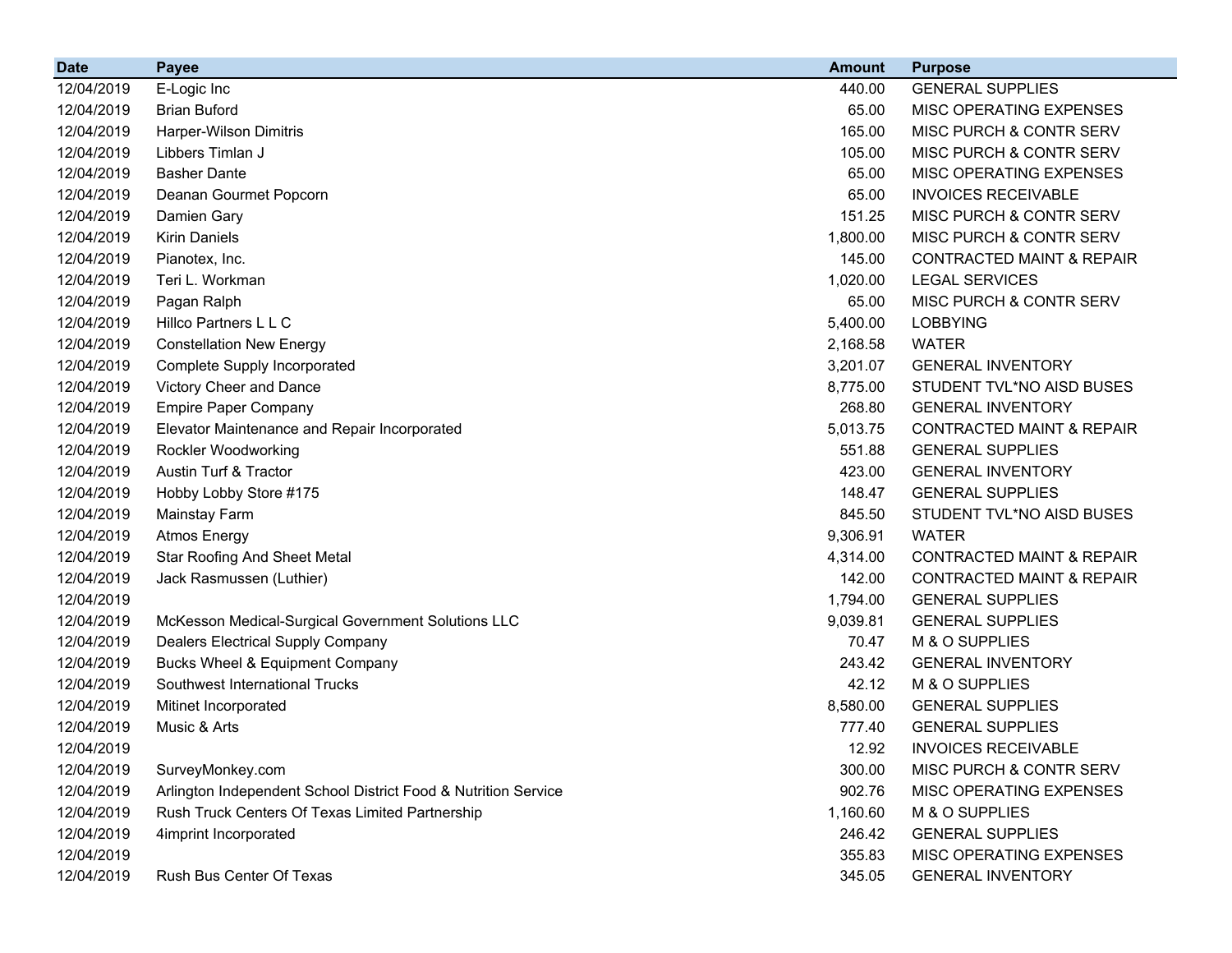| <b>Date</b> | <b>Payee</b>                                                     | <b>Amount</b> | <b>Purpose</b>                       |
|-------------|------------------------------------------------------------------|---------------|--------------------------------------|
| 12/04/2019  | University Of Texas At Arlington - Maverick Stadium/College Park | 53,480.00     | RENTALS & OPERATING LEASE            |
| 12/04/2019  | Secretary Of The State Of Texas (Trade Mark)                     | 25.00         | MISC OPERATING EXPENSES              |
| 12/04/2019  | <b>Tarrant County College - Trinity River</b>                    | 12,000.00     | STDNT TUIT-NONPUBLIC SCHL            |
| 12/04/2019  | <b>Bernd Shelley Burke</b>                                       | 135.50        | MISC PURCH & CONTR SERV              |
| 12/04/2019  | H2O Supply Incorporated                                          | 3,081.50      | <b>GENERAL INVENTORY</b>             |
| 12/04/2019  | Pearson                                                          | 401.21        | <b>GENERAL SUPPLIES</b>              |
| 12/04/2019  |                                                                  | 7,251.42      | MISC OPERATING EXPENSES              |
| 12/04/2019  |                                                                  | 1,446.00      | <b>READING MATERIALS</b>             |
| 12/04/2019  |                                                                  | 265.00        | <b>TESTING MATERIALS</b>             |
| 12/04/2019  | SiteOne Landscape Supply Holding LLC                             | 110.24        | M & O SUPPLIES                       |
| 12/04/2019  | Fort Worth Basketball Chapter                                    | 900.00        | MISC PURCH & CONTR SERV              |
| 12/04/2019  | <b>Embassy Suites</b>                                            | 218.00        | NON-EMPLOYEE TRAVEL                  |
| 12/04/2019  | <b>Embassy Suites</b>                                            | 109.00        | NON-EMPLOYEE TRAVEL                  |
| 12/04/2019  | <b>Embassy Suites</b>                                            | 109.00        | NON-EMPLOYEE TRAVEL                  |
| 12/04/2019  | <b>City Of Dalworthington Gardens</b>                            | 833.00        | <b>WATER</b>                         |
| 12/04/2019  | Arlington Camera Incorporated                                    | 1,927.64      | <b>GENERAL SUPPLIES</b>              |
| 12/04/2019  | Demco Incorporated                                               | 90.98         | <b>INVOICES RECEIVABLE</b>           |
| 12/04/2019  | <b>Education Service Center Region XI</b>                        | 10.00         | EDUCATION SERVICE CENTER             |
| 12/04/2019  | <b>Fisher Science Education</b>                                  | 34.76         | <b>GENERAL SUPPLIES</b>              |
| 12/04/2019  | <b>Flinn Scientific</b>                                          | 36.50         | <b>GENERAL SUPPLIES</b>              |
| 12/04/2019  | <b>Commercial Recorder</b>                                       | 367.20        | MISC OPERATING EXPENSES              |
| 12/04/2019  | <b>Gopher Sport Equipment</b>                                    | 1,234.55      | <b>GENERAL SUPPLIES</b>              |
| 12/04/2019  | Lowery Sand & Gravel Co Inc                                      | 4,425.00      | M & O SUPPLIES                       |
| 12/04/2019  | Midwest Technology Products Tx0025                               | 530.00        | <b>GENERAL SUPPLIES</b>              |
| 12/04/2019  | Motion Industries Incorporated                                   | 24.68         | M & O SUPPLIES                       |
| 12/04/2019  | Perfection Learning Corporation                                  | 1,316.70      | <b>GENERAL SUPPLIES</b>              |
| 12/04/2019  | <b>Pollock Paper Distributors</b>                                | 2,607.21      | <b>GENERAL INVENTORY</b>             |
| 12/04/2019  | <b>Pyramid School Products</b>                                   | 7,625.84      | <b>GENERAL INVENTORY</b>             |
| 12/04/2019  |                                                                  | 163.66        | <b>GENERAL SUPPLIES</b>              |
| 12/04/2019  | Quality Audio Visual Service Incorporated                        | 370.41        | <b>CONTRACTED MAINT &amp; REPAIR</b> |
| 12/04/2019  | Sargent Welch L L C                                              | 21.00         | <b>GENERAL SUPPLIES</b>              |
| 12/04/2019  | Texas Department of Licensing and Regulation                     | 805.00        | MISC OPERATING EXPENSES              |
| 12/04/2019  | Olen Williams Sales & Service                                    | 823.00        | <b>CONTRACTED MAINT &amp; REPAIR</b> |
| 12/04/2019  | Martin High School<br>005                                        | 149.99        | REG DAY SCHOOL TUITION               |
| 12/04/2019  | United Educators Association                                     | 2,115.79      | UNITED FUND                          |
| 12/04/2019  | Texas United School Employees Local 100                          | 137.72        | <b>UNITED FUND</b>                   |
| 12/04/2019  | Texas United School Employees Local 100                          | 46.67         | UNITED FUND                          |
| 12/04/2019  | United States Department Of Education National Payment Ctr       | 341.46        | UNITED FUND                          |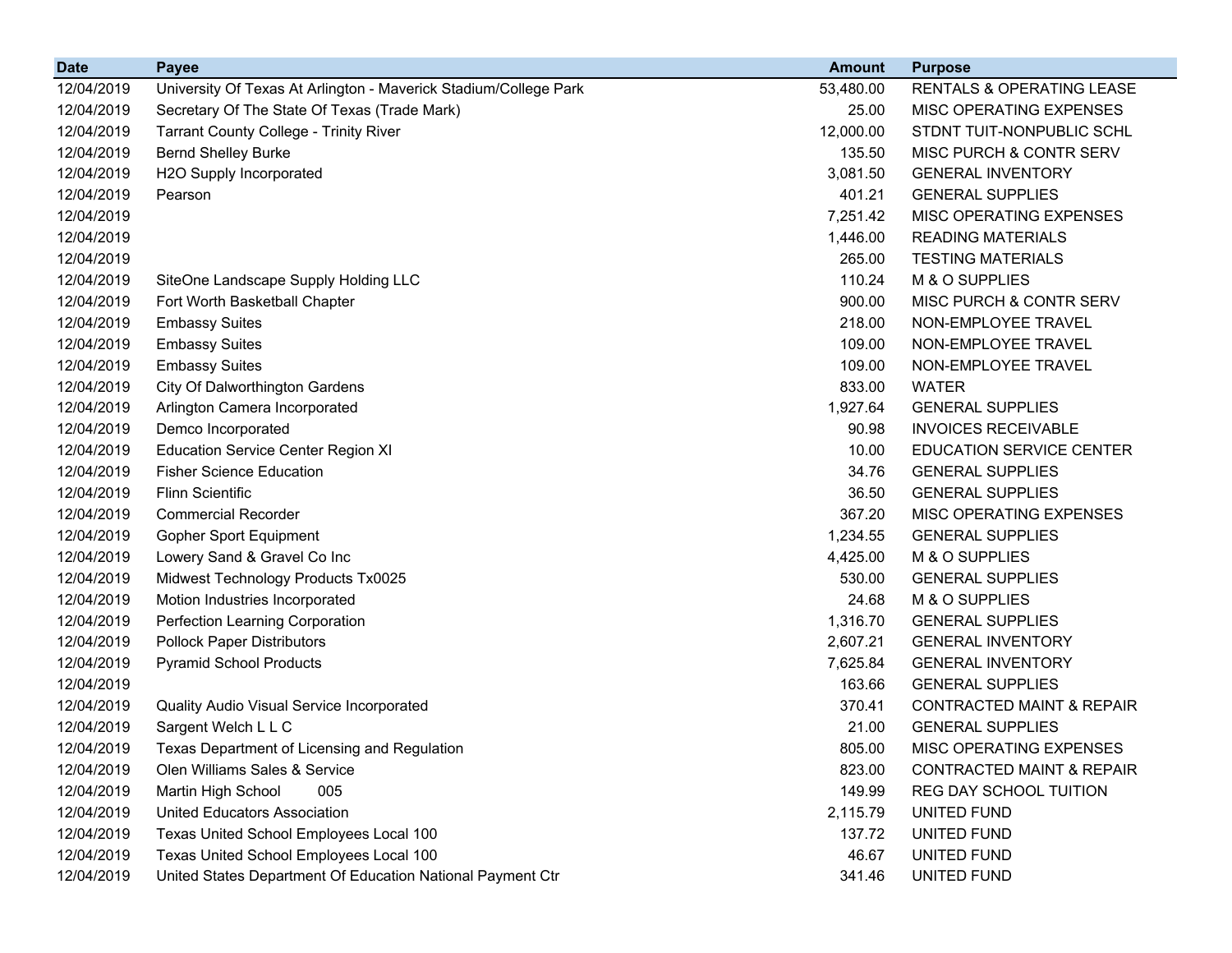| <b>Date</b> | <b>Payee</b>                                           | <b>Amount</b> | <b>Purpose</b>                       |
|-------------|--------------------------------------------------------|---------------|--------------------------------------|
| 12/04/2019  | Truman Tim Chapter 13 Trustee                          | 1,332.92      | UNITED FUND                          |
| 12/04/2019  | Truman Tim Chapter 13 Trustee                          | 542.31        | UNITED FUND                          |
| 12/04/2019  | Association Of Texas Professional Teachers Local       | 0.58          | UNITED FUND                          |
| 12/04/2019  | Association Of Texas Professional Teachers Local       | 16.68         | UNITED FUND                          |
| 12/04/2019  | Association Of Texas Professional Educators State      | 34.60         | <b>UNITED FUND</b>                   |
| 12/04/2019  | Association Of Texas Professional Educators State      | 20.00         | UNITED FUND                          |
| 12/04/2019  | Association Of Texas Professional Educators State      | 120.41        | UNITED FUND                          |
| 12/04/2019  | Department of Children and Family Services - Louisiana | 138.46        | UNITED FUND                          |
| 12/04/2019  | Coast Professional Inc.                                | 170.06        | UNITED FUND                          |
| 12/04/2019  | Powers Tom Chapter 13 Trustee                          | 895.38        | UNITED FUND                          |
| 12/04/2019  | Educational Employees Credit Union - HSA               | 2,290.52      | <b>DENTAL INSURANCE</b>              |
| 12/04/2019  | <b>Educational Employees Credit Union</b>              | 12,394.95     | DUE TO CREDIT UNION                  |
| 12/04/2019  | <b>Texas State Teachers Association</b>                | 71.80         | UNITED FUND                          |
| 12/05/2019  | Corgan Assoc Architects Incorporated                   | 57,538.29     | OTH PROFESSIONAL SERVICES            |
| 12/05/2019  | Kroger                                                 | 98.54         | <b>GENERAL SUPPLIES</b>              |
| 12/05/2019  |                                                        | 49.89         | <b>INVOICES RECEIVABLE</b>           |
| 12/05/2019  |                                                        | 814.17        | MISC OPERATING EXPENSES              |
| 12/05/2019  | Vernier Software And Technology                        | 346.00        | <b>GENERAL SUPPLIES</b>              |
| 12/05/2019  | Estes Mcclure & Assoc Inc                              | 9,200.00      | OTH PROFESSIONAL SERVICES            |
| 12/05/2019  | Barnes & Noble Booksellers, Inc.                       | 372.76        | <b>READING MATERIALS</b>             |
| 12/05/2019  | Hutcherson Construction Incorporated                   | 24,790.00     | <b>BLDG PURCH, CONSTR, IMPROVE</b>   |
| 12/05/2019  | <b>Careys Sporting Goods</b>                           | 2,227.80      | <b>GENERAL SUPPLIES</b>              |
| 12/05/2019  | Office Depot                                           | 47.96         | <b>GENERAL SUPPLIES</b>              |
| 12/05/2019  | Franklin Covey Client Sales Incorporated               | 10,350.00     | <b>MISC PURCH &amp; CONTR SERV</b>   |
| 12/05/2019  | <b>CDW Government Incorporated</b>                     | 12,327.50     | <b>MISC PURCH &amp; CONTR SERV</b>   |
| 12/05/2019  | <b>Mackin Educational Resources</b>                    | 778.97        | <b>READING MATERIALS</b>             |
| 12/05/2019  | <b>CMJ Engineering Incorporated</b>                    | 611.50        | OTH PROFESSIONAL SERVICES            |
| 12/05/2019  | <b>ProComputing Corporation</b>                        | 325.00        | <b>CONTRACTED MAINT &amp; REPAIR</b> |
| 12/05/2019  | Henry Schein Incorporated                              | 465.26        | <b>GENERAL SUPPLIES</b>              |
| 12/05/2019  | Psychological Assessment Resources Incorporated (Par)  | 540.00        | <b>TESTING MATERIALS</b>             |
| 12/05/2019  | Ferrellgas, Incorporated                               | 13,743.10     | <b>GENERAL INVENTORY</b>             |
| 12/05/2019  | <b>Magazine Subscriptions PTP</b>                      | 586.58        | <b>READING MATERIALS</b>             |
| 12/05/2019  | Piper Gregory N                                        | 223.00        | MISC PURCH & CONTR SERV              |
| 12/05/2019  | Woodman Tom                                            | 171.00        | MISC PURCH & CONTR SERV              |
| 12/05/2019  | <b>Stevens Learning Systems</b>                        | 158.00        | <b>CONTRACTED MAINT &amp; REPAIR</b> |
| 12/05/2019  | Accent Awards & Trophies, LLC                          | 1,650.00      | <b>GENERAL SUPPLIES</b>              |
| 12/05/2019  | Follett School Solutions, Inc.                         | 1,397.96      | <b>READING MATERIALS</b>             |
| 12/05/2019  | Ferguson Enterprises, Inc.                             | 1,124.81      | M & O SUPPLIES                       |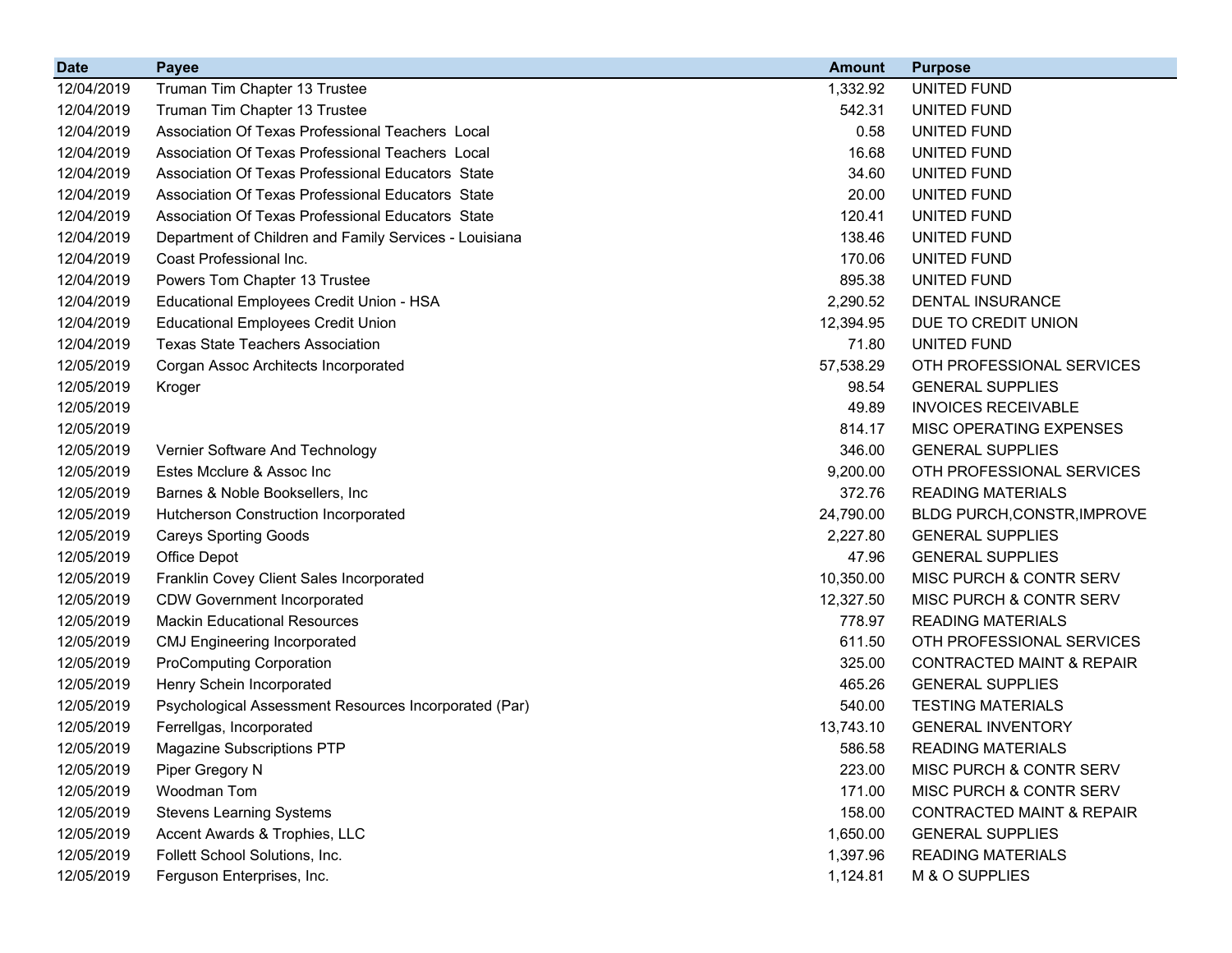| <b>Date</b> | <b>Payee</b>                                          | <b>Amount</b> | <b>Purpose</b>                       |
|-------------|-------------------------------------------------------|---------------|--------------------------------------|
| 12/05/2019  | Lowe's Home Centers, LLC                              | 429.21        | <b>GENERAL SUPPLIES</b>              |
| 12/05/2019  |                                                       | 169.14        | M & O SUPPLIES                       |
| 12/05/2019  | Glenn Engineering Corp.                               | 5,750.00      | <b>CONTRACTED MAINT &amp; REPAIR</b> |
| 12/05/2019  | Minority Authority Uniform LLC                        | 772.55        | M & O SUPPLIES                       |
| 12/05/2019  | GradeCam LLC                                          | 4,460.00      | <b>GENERAL SUPPLIES</b>              |
| 12/05/2019  | OTC Brands, Inc                                       | 254.50        | <b>GENERAL SUPPLIES</b>              |
| 12/05/2019  | <b>DSC Truck Services</b>                             | 1,723.48      | <b>CONTRACTED MAINT &amp; REPAIR</b> |
| 12/05/2019  | E Logic                                               | 2,140.75      | OTH PROFESSIONAL SERVICES            |
| 12/05/2019  | <b>Frontline Education</b>                            | 4,751.16      | <b>CONTRACTED MAINT &amp; REPAIR</b> |
| 12/05/2019  | <b>Hinson David</b>                                   | 75.00         | MISC OPERATING EXPENSES              |
| 12/05/2019  | King Jim                                              | 75.00         | MISC OPERATING EXPENSES              |
| 12/05/2019  | Bohannon John                                         | 65.00         | MISC OPERATING EXPENSES              |
| 12/05/2019  | Hobby Lobby Store #175                                | 522.70        | <b>GENERAL SUPPLIES</b>              |
| 12/05/2019  | <b>Atmos Energy</b>                                   | 13,195.00     | <b>WATER</b>                         |
| 12/05/2019  | Music & Arts                                          | 1,123.00      | <b>GENERAL SUPPLIES</b>              |
| 12/05/2019  | <b>Federal Express Corporation</b>                    | 65.50         | <b>GENERAL SUPPLIES</b>              |
| 12/05/2019  | <b>Texas Department Of State</b>                      | 157.00        | OTH PROFESSIONAL SERVICES            |
| 12/05/2019  | <b>Texas Association Of School Business Officials</b> | 175.00        | MISC OPERATING EXPENSES              |
| 12/06/2019  | <b>Balfour Beatty Construction, LLC</b>               | 816,367.95    | <b>RETAINAGE</b>                     |
| 12/06/2019  | Adolfson & Peterson Construction                      | 5,172,884.81  | BLDG PURCH, CONSTR, IMPROVE          |
| 12/06/2019  |                                                       | (258, 644.24) | <b>RETAINAGE</b>                     |
| 12/06/2019  | J P Morgan Chase Bank                                 | 2,453.10      | M & O SUPPLIES                       |
| 12/11/2019  | <b>Teachers Discovery</b>                             | 342.01        | <b>GENERAL SUPPLIES</b>              |
| 12/11/2019  | Corgan Assoc Architects Incorporated                  | 48,600.00     | BLDG PURCH, CONSTR, IMPROVE          |
| 12/11/2019  |                                                       | 42,814.84     | <b>CONTRACTED MAINT &amp; REPAIR</b> |
| 12/11/2019  |                                                       | 1,412.38      | OTH PROFESSIONAL SERVICES            |
| 12/11/2019  | <b>Grainger Industrial Supply</b>                     | 79.50         | <b>GENERAL SUPPLIES</b>              |
| 12/11/2019  |                                                       | 1,212.68      | M & O SUPPLIES                       |
| 12/11/2019  | Hoshizaki South Central Distribution Center           | 572.08        | M & O SUPPLIES                       |
| 12/11/2019  | Home Depot Pro                                        | 790.82        | M & O SUPPLIES                       |
| 12/11/2019  | Home Depot Pro                                        | 1,232.00      | <b>GENERAL INVENTORY</b>             |
| 12/11/2019  | Heritage Food Service Group Incorporated              | 624.00        | M & O SUPPLIES                       |
| 12/11/2019  | Apex Supply Company                                   | 622.98        | M & O SUPPLIES                       |
| 12/11/2019  | Kroger                                                | 160.97        | <b>FOOD</b>                          |
| 12/11/2019  |                                                       | 2,046.96      | <b>GENERAL SUPPLIES</b>              |
| 12/11/2019  |                                                       | 1,381.08      | MISC OPERATING EXPENSES              |
| 12/11/2019  | Vernier Software And Technology                       | 15,879.74     | <b>GENERAL SUPPLIES</b>              |
| 12/11/2019  | <b>B W I Companies Incorporated</b>                   | 905.77        | <b>GENERAL SUPPLIES</b>              |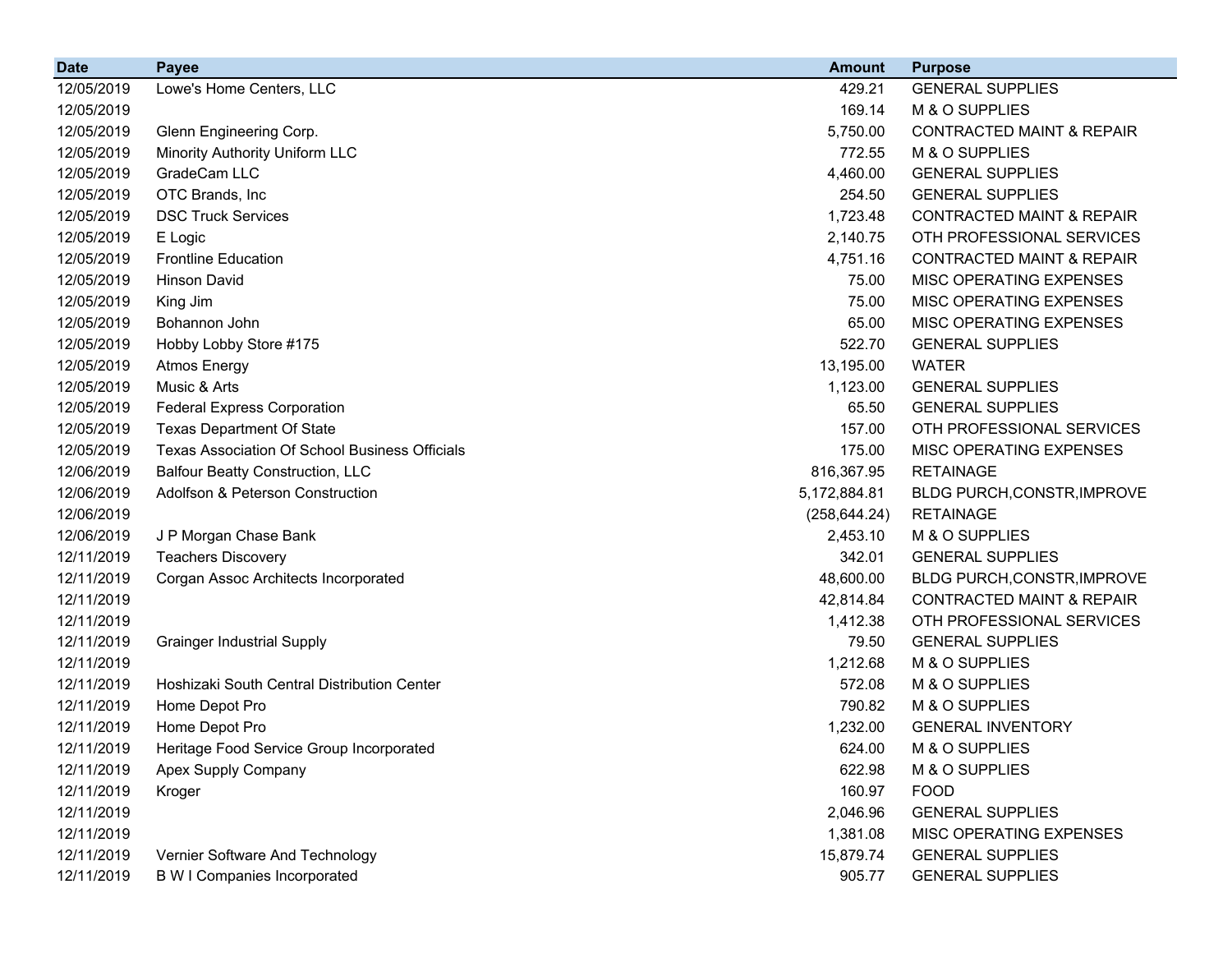| <b>Date</b> | <b>Payee</b>                                               | <b>Amount</b> | <b>Purpose</b>                       |
|-------------|------------------------------------------------------------|---------------|--------------------------------------|
| 12/11/2019  | <b>Pitney Bowes</b>                                        | 782.70        | <b>RENTALS &amp; OPERATING LEASE</b> |
| 12/11/2019  | <b>Breaker Broker Company</b>                              | 20.45         | M & O SUPPLIES                       |
| 12/11/2019  | <b>Elliott Electric Supply</b>                             | 526.00        | M & O SUPPLIES                       |
| 12/11/2019  | <b>Scantron Corporation</b>                                | 488.50        | <b>GENERAL SUPPLIES</b>              |
| 12/11/2019  | University Of Texas At Arlington Police Department         | 7,191.77      | MISC PURCH & CONTR SERV              |
| 12/11/2019  | <b>Texas Furniture Source Incorporated</b>                 | 33.00         | <b>GENERAL SUPPLIES</b>              |
| 12/11/2019  |                                                            | 1,308.84      | M & O SUPPLIES                       |
| 12/11/2019  | <b>Arbor Scientific</b>                                    | 186.13        | <b>GENERAL SUPPLIES</b>              |
| 12/11/2019  | Estes Mcclure & Assoc Inc                                  | 18,000.00     | OTH PROFESSIONAL SERVICES            |
| 12/11/2019  | Barnes & Noble Booksellers, Inc.                           | 1,130.40      | <b>READING MATERIALS</b>             |
| 12/11/2019  | D & J Sports Incorporated                                  | 3,869.40      | <b>GENERAL SUPPLIES</b>              |
| 12/11/2019  | Cowtown Bus Charters Incorporated                          | 30,005.80     | MISC OPERATING EXPENSES              |
| 12/11/2019  | Mission Arlington/Mission Metroplex                        | 2,550.00      | MISC PURCH & CONTR SERV              |
| 12/11/2019  | <b>Hearmore Division</b>                                   | 1,491.97      | <b>GENERAL SUPPLIES</b>              |
| 12/11/2019  | Jason's Deli                                               | 969.90        | MISC OPERATING EXPENSES              |
| 12/11/2019  | Paradise Produce                                           | 26,824.65     | <b>FOOD</b>                          |
| 12/11/2019  | Delta T Ltd                                                | 29,757.00     | <b>CONTRACTED MAINT &amp; REPAIR</b> |
| 12/11/2019  | Visual Impact                                              | 3,170.00      | <b>GENERAL SUPPLIES</b>              |
| 12/11/2019  | <b>Oslin Nation</b>                                        | 2,096.32      | <b>CONTRACTED MAINT &amp; REPAIR</b> |
| 12/11/2019  | University Of Texas @ Austin TSSEC and UIL                 | 1,536.00      | MISC OPERATING EXPENSES              |
| 12/11/2019  | Hutcherson Construction Incorporated                       | 36,728.00     | <b>FURN &amp; EQUIP &gt; \$5,000</b> |
| 12/11/2019  | PPG Architectural Finishes, Inc.                           | 252.55        | M & O SUPPLIES                       |
| 12/11/2019  | University Of Texas At Arlington Texas Hall                | 40,000.00     | <b>RENTALS &amp; OPERATING LEASE</b> |
| 12/11/2019  | University Of Texas At Arlington Texas Hall                | 2,000.00      | <b>RENTALS &amp; OPERATING LEASE</b> |
| 12/11/2019  | <b>Careys Sporting Goods</b>                               | 800.00        | <b>GENERAL SUPPLIES</b>              |
| 12/11/2019  | <b>Kommercial Kitchens</b>                                 | 6,310.00      | <b>FURN &amp; EQUIP &gt; \$5,000</b> |
| 12/11/2019  | Industrial Equipment Company                               | 139.32        | <b>GENERAL INVENTORY</b>             |
| 12/11/2019  | Airgas Southwest Incorporated                              | 275.07        | <b>GENERAL SUPPLIES</b>              |
| 12/11/2019  | Schwans Food Service Incorporated                          | 21,424.08     | <b>GENERAL INVENTORY</b>             |
| 12/11/2019  | Office Depot                                               | 11,443.19     | <b>GENERAL SUPPLIES</b>              |
| 12/11/2019  |                                                            | 58.75         | <b>INVOICES RECEIVABLE</b>           |
| 12/11/2019  | Kennedale Independent School District                      | 46.00         | <b>MISC OPERATING EXPENSES</b>       |
| 12/11/2019  | <b>Council Of Educators For Students With Disabilities</b> | 450.00        | <b>GENERAL SUPPLIES</b>              |
| 12/11/2019  | <b>Enterprise Rent A Car</b>                               | 554.00        | MISC OPERATING EXPENSES              |
| 12/11/2019  |                                                            | 537.84        | STUDENT TVL*NO AISD BUSES            |
| 12/11/2019  | <b>Enterprise Rent A Car</b>                               | 2,311.39      | STUDENT TVL*NO AISD BUSES            |
| 12/11/2019  | Enterprise Rent A Car                                      | 297.00        | <b>EMPLOYEE TRAVEL</b>               |
| 12/11/2019  |                                                            | 156.00        | STUDENT TVL*NO AISD BUSES            |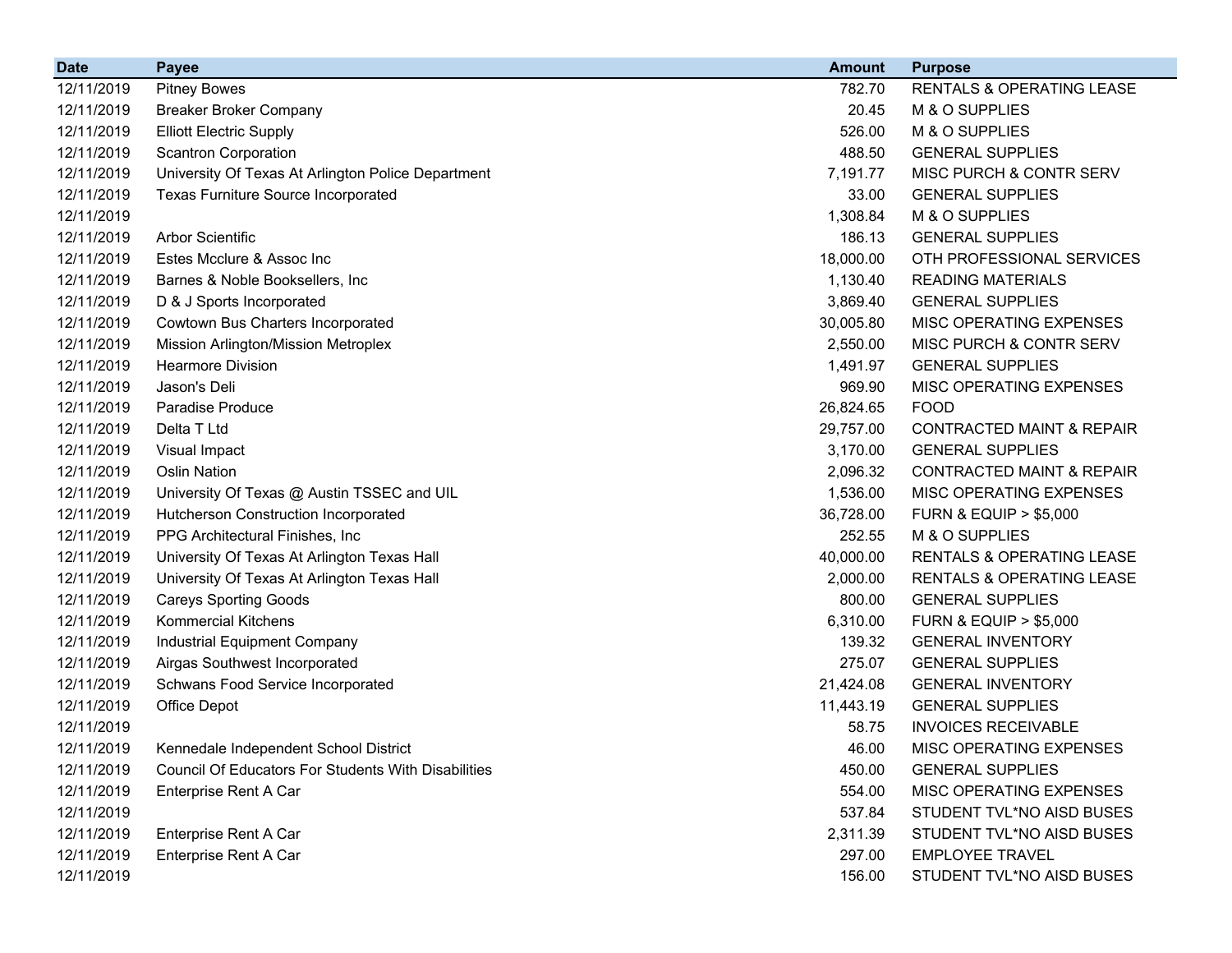| <b>Date</b> | <b>Payee</b>                                          | <b>Amount</b> | <b>Purpose</b>                       |
|-------------|-------------------------------------------------------|---------------|--------------------------------------|
| 12/11/2019  | Enterprise Rent A Car                                 | 742.20        | <b>EMPLOYEE TRAVEL</b>               |
| 12/11/2019  | Enterprise Rent A Car                                 | 990.00        | STUDENT TVL*NO AISD BUSES            |
| 12/11/2019  | B & H Photo Video                                     | 4,742.00      | <b>GENERAL SUPPLIES</b>              |
| 12/11/2019  | 1 A Fire & Domestic Testing                           | 5,286.00      | <b>CONTRACTED MAINT &amp; REPAIR</b> |
| 12/11/2019  | Verizon Wireless Acct                                 | 202.20        | MISC OPERATING EXPENSES              |
| 12/11/2019  |                                                       | 4,237.26      | <b>WATER</b>                         |
| 12/11/2019  | Pearson Education Inc                                 | 292.95        | <b>READING MATERIALS</b>             |
| 12/11/2019  | <b>Td Industries Limited</b>                          | 8,427.80      | <b>CONTRACTED MAINT &amp; REPAIR</b> |
| 12/11/2019  | Cowboy Towing                                         | 171.00        | <b>CONTRACTED MAINT &amp; REPAIR</b> |
| 12/11/2019  | Aerowave Technologies                                 | 185.00        | <b>CONTRACTED MAINT &amp; REPAIR</b> |
| 12/11/2019  |                                                       | 752.10        | M & O SUPPLIES                       |
| 12/11/2019  |                                                       | 1,410.00      | <b>MISC PURCH &amp; CONTR SERV</b>   |
| 12/11/2019  | Genesis II Incorporated                               | 483.84        | <b>GENERAL INVENTORY</b>             |
| 12/11/2019  | Govconnection Incorporated                            | 345.00        | <b>GENERAL SUPPLIES</b>              |
| 12/11/2019  | Washington Music Center                               | 105.00        | <b>GENERAL SUPPLIES</b>              |
| 12/11/2019  | <b>ProComputing Corporation</b>                       | 1,383.70      | <b>CONTRACTED MAINT &amp; REPAIR</b> |
| 12/11/2019  |                                                       | 550.00        | <b>GENERAL SUPPLIES</b>              |
| 12/11/2019  | Henry Schein Incorporated                             | 168.88        | <b>GENERAL SUPPLIES</b>              |
| 12/11/2019  | <b>School Nurse Supply</b>                            | 348.19        | <b>GENERAL SUPPLIES</b>              |
| 12/11/2019  | Internal Revenue Service                              | 40,770.00     | MISC OPERATING EXPENSES              |
| 12/11/2019  | Interboro Packaging Corporation                       | 2,268.00      | <b>GENERAL INVENTORY</b>             |
| 12/11/2019  | <b>Edulink Systems Incorporated</b>                   | 59,751.00     | <b>GENERAL SUPPLIES</b>              |
| 12/11/2019  | Apple Computer Incorporated                           | 318.87        | <b>GENERAL SUPPLIES</b>              |
| 12/11/2019  | Kimbrough Fire Extinguisher Company                   | 8,214.36      | <b>CONTRACTED MAINT &amp; REPAIR</b> |
| 12/11/2019  | <b>Pitsco Education</b>                               | 515.63        | <b>GENERAL SUPPLIES</b>              |
| 12/11/2019  | ETA hand2mind                                         | 124.95        | <b>GENERAL SUPPLIES</b>              |
| 12/11/2019  | C D Hartnett Company                                  | 32,306.20     | <b>FOOD</b>                          |
| 12/11/2019  |                                                       | 8,107.60      | <b>GENERAL INVENTORY</b>             |
| 12/11/2019  | All American Awards & Gifts                           | 22.50         | <b>GENERAL SUPPLIES</b>              |
| 12/11/2019  | <b>Dipert Coaches Incorporated</b>                    | 4,506.00      | MISC OPERATING EXPENSES              |
| 12/11/2019  | Arlington ISD Council Of PTA                          | 80.00         | MISC OPERATING EXPENSES              |
| 12/11/2019  | Carrollton Farmers Branch Independent School District | 46.00         | MISC OPERATING EXPENSES              |
| 12/11/2019  | <b>ECS Learning System Incorporated</b>               | 1,582.90      | <b>GENERAL SUPPLIES</b>              |
| 12/11/2019  | <b>City Of Grand Prairie Water Utilities</b>          | 2,873.35      | <b>WATER</b>                         |
| 12/11/2019  | Lewisville Independent School District                | 400.50        | MISC OPERATING EXPENSES              |
| 12/11/2019  | Arlington Hardware Incorporated #53                   | 26.36         | M & O SUPPLIES                       |
| 12/11/2019  | <b>Super Duper Publications</b>                       | 271.50        | <b>GENERAL SUPPLIES</b>              |
| 12/11/2019  | Child Care Associates Incorporated                    | 344.53        | MISC PURCH & CONTR SERV              |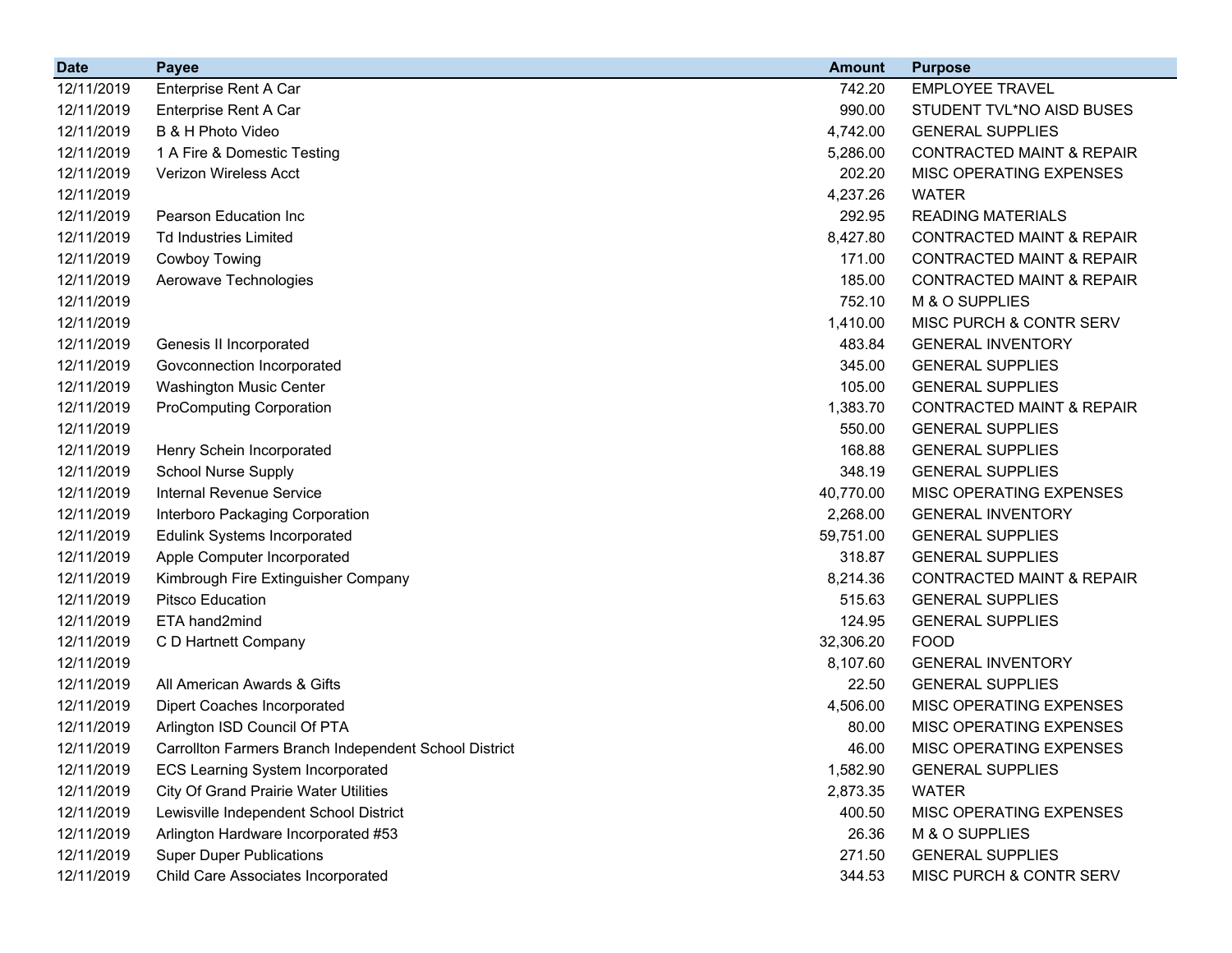| <b>Date</b> | <b>Payee</b>                             | <b>Amount</b> | <b>Purpose</b>                       |
|-------------|------------------------------------------|---------------|--------------------------------------|
| 12/11/2019  | Welch John                               | 1,237.50      | MISC PURCH & CONTR SERV              |
| 12/11/2019  | Steagall Oil Company                     | 241.45        | M & O SUPPLIES                       |
| 12/11/2019  | <b>Think Social Publishing</b>           | 72.69         | <b>READING MATERIALS</b>             |
| 12/11/2019  | <b>Total Maintenance Solutions-South</b> | 1,062.64      | M & O SUPPLIES                       |
| 12/11/2019  | Sportsgrafx Incorporated                 | 1,234.50      | <b>GENERAL SUPPLIES</b>              |
| 12/11/2019  | Smith Kendrick                           | 2,090.00      | MISC PURCH & CONTR SERV              |
| 12/11/2019  | <b>Carrier Enterprise</b>                | 4,546.00      | M & O SUPPLIES                       |
| 12/11/2019  | Phillips William Z                       | 192.50        | MISC PURCH & CONTR SERV              |
| 12/11/2019  | Sewell Thomas                            | 320.00        | <b>INVOICES RECEIVABLE</b>           |
| 12/11/2019  | VEX Robotics Inc.                        | 541.06        | <b>GENERAL SUPPLIES</b>              |
| 12/11/2019  | Spring Creek Barbeque                    | 1,167.50      | MISC OPERATING EXPENSES              |
| 12/11/2019  | <b>Luxor Staffing</b>                    | 10,353.40     | MISC PURCH & CONTR SERV              |
| 12/11/2019  | Monarch Trophy Studio                    | 356.00        | <b>GENERAL SUPPLIES</b>              |
| 12/11/2019  |                                          | 44.50         | <b>INVOICES RECEIVABLE</b>           |
| 12/11/2019  | Speech Corner LLC                        | 162.84        | <b>GENERAL SUPPLIES</b>              |
| 12/11/2019  |                                          | 19.98         | <b>READING MATERIALS</b>             |
| 12/11/2019  | Logisoft Computer Products LLC           | 1,772.00      | <b>GENERAL SUPPLIES</b>              |
| 12/11/2019  | Foreman Tom                              | 115.00        | MISC OPERATING EXPENSES              |
| 12/11/2019  | <b>DWR Fence</b>                         | 7,565.00      | <b>CONTRACTED MAINT &amp; REPAIR</b> |
| 12/11/2019  | Lea Park & Play Incorporated             | 845.95        | M & O SUPPLIES                       |
| 12/11/2019  | <b>IXL Learning</b>                      | 1,000.00      | <b>GENERAL SUPPLIES</b>              |
| 12/11/2019  | <b>Coats-Lauriat Denise</b>              | 128.80        | MISC PURCH & CONTR SERV              |
| 12/11/2019  | <b>Mansfield ISD Athletics</b>           | 400.50        | MISC OPERATING EXPENSES              |
| 12/11/2019  | Ferrellgas, Incorporated                 | 7,640.00      | <b>GENERAL INVENTORY</b>             |
| 12/11/2019  | Texas Pottery Supply and Clay Company    | 138.00        | <b>CONTRACTED MAINT &amp; REPAIR</b> |
| 12/11/2019  | <b>Churchfield Trading Company</b>       | 10,143.00     | <b>GENERAL INVENTORY</b>             |
| 12/11/2019  | Shaw Carwin D                            | 120.00        | MISC OPERATING EXPENSES              |
| 12/11/2019  | Learning Forward                         | 159.00        | <b>DUES</b>                          |
| 12/11/2019  | San Angelo ISD                           | 2,114.00      | MISC OPERATING EXPENSES              |
| 12/11/2019  | Piper Gregory N                          | 991.66        | <b>INVOICES RECEIVABLE</b>           |
| 12/11/2019  | Woodman Tom                              | 390.00        | <b>INVOICES RECEIVABLE</b>           |
| 12/11/2019  | Rogers Jessie                            | 715.00        | MISC PURCH & CONTR SERV              |
| 12/11/2019  | Cook Christopher                         | 412.50        | MISC PURCH & CONTR SERV              |
| 12/11/2019  | Dunlap Kirk D                            | 646.25        | MISC PURCH & CONTR SERV              |
| 12/11/2019  | Ellenbecker Randall                      | 710.00        | <b>INVOICES RECEIVABLE</b>           |
| 12/11/2019  | Sergeant James L                         | 99.00         | MISC PURCH & CONTR SERV              |
| 12/11/2019  | <b>Buehrer Melissa</b>                   | 98.00         | MISC PURCH & CONTR SERV              |
| 12/11/2019  | <b>Atkinson Mary</b>                     | 110.00        | MISC PURCH & CONTR SERV              |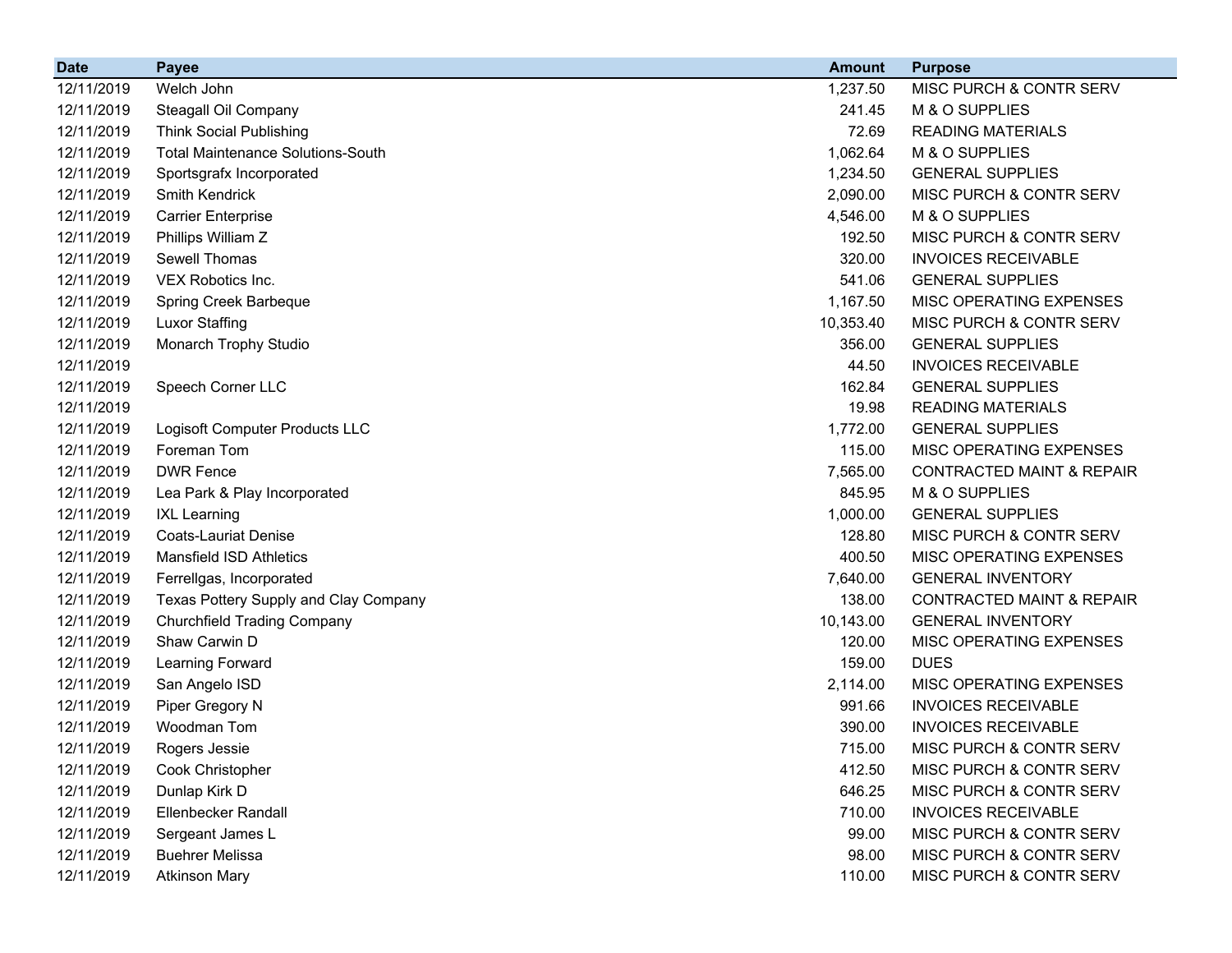| <b>Date</b> | <b>Payee</b>                                              | <b>Amount</b> | <b>Purpose</b>                       |
|-------------|-----------------------------------------------------------|---------------|--------------------------------------|
| 12/11/2019  | University of Texas @ Arlington Intercollegiate Athletics | 10,000.00     | MISC OPERATING EXPENSES              |
| 12/11/2019  | David Hinson                                              | 1,650.00      | MISC PURCH & CONTR SERV              |
| 12/11/2019  | Washington Varandas                                       | 1,100.00      | MISC PURCH & CONTR SERV              |
| 12/11/2019  | Engineering Fire Investigation Global, Incorporated       | 19,845.00     | OTH PROFESSIONAL SERVICES            |
| 12/11/2019  | Camper Marcus                                             | 385.00        | MISC PURCH & CONTR SERV              |
| 12/11/2019  | Robert D. Lee                                             | 2,475.00      | MISC PURCH & CONTR SERV              |
| 12/11/2019  | Durham Dustin J                                           | 825.00        | MISC PURCH & CONTR SERV              |
| 12/11/2019  | <b>Aquatic Solutions</b>                                  | 65.00         | <b>CONTRACTED MAINT &amp; REPAIR</b> |
| 12/11/2019  |                                                           | 548.25        | <b>INVOICES RECEIVABLE</b>           |
| 12/11/2019  | One Source Staffing Corporation                           | 537.60        | MISC PURCH & CONTR SERV              |
| 12/11/2019  | Whitley Penn LLP                                          | 1,856.00      | <b>AUDIT SERVICES</b>                |
| 12/11/2019  | <b>Binswanger Glass</b>                                   | 100.00        | <b>CONTRACTED MAINT &amp; REPAIR</b> |
| 12/11/2019  |                                                           | 311.40        | M & O SUPPLIES                       |
| 12/11/2019  | Woodwind & Brasswind Inc                                  | 150.00        | <b>GENERAL SUPPLIES</b>              |
| 12/11/2019  | Rhodes Jennifer                                           | 756.25        | MISC PURCH & CONTR SERV              |
| 12/11/2019  | <b>SC Fuels</b>                                           | 14,470.93     | <b>GENERAL INVENTORY</b>             |
| 12/11/2019  | Grant-Brooks Jonathan Lee                                 | 1,290.00      | MISC PURCH & CONTR SERV              |
| 12/11/2019  | Harris Cary D                                             | 247.50        | MISC PURCH & CONTR SERV              |
| 12/11/2019  | <b>Crawford Melvin</b>                                    | 115.00        | MISC PURCH & CONTR SERV              |
| 12/11/2019  | <b>Tyer Logan</b>                                         | 115.00        | MISC OPERATING EXPENSES              |
| 12/11/2019  | <b>Farmer Dustin</b>                                      | 120.00        | MISC OPERATING EXPENSES              |
| 12/11/2019  | <b>Vessels Chris</b>                                      | 115.00        | MISC OPERATING EXPENSES              |
| 12/11/2019  | <b>Taylor Preston</b>                                     | 115.00        | MISC OPERATING EXPENSES              |
| 12/11/2019  | <b>Bedford Carter S</b>                                   | 120.00        | MISC OPERATING EXPENSES              |
| 12/11/2019  | Cochran Gary                                              | 115.00        | MISC OPERATING EXPENSES              |
| 12/11/2019  | National Wholesale Supply                                 | 581.10        | M & O SUPPLIES                       |
| 12/11/2019  | <b>Alvord Richard</b>                                     | 120.00        | MISC OPERATING EXPENSES              |
| 12/11/2019  | Lamesa Independent School District                        | 400.00        | MISC OPERATING EXPENSES              |
| 12/11/2019  | Parks Bryant L                                            | 371.25        | MISC PURCH & CONTR SERV              |
| 12/11/2019  | Main Street Installers, LLC                               | 156.25        | <b>CONTRACTED MAINT &amp; REPAIR</b> |
| 12/11/2019  | WordMasters LLC                                           | 99.00         | STUDENT TVL*NO AISD BUSES            |
| 12/11/2019  | Kurz & Company                                            | 5,992.08      | <b>FOOD</b>                          |
| 12/11/2019  | Accent Awards & Trophies, LLC                             | 215.00        | MISC OPERATING EXPENSES              |
| 12/11/2019  | Seal Tex, Incorporated                                    | 235.00        | <b>CONTRACTED MAINT &amp; REPAIR</b> |
| 12/11/2019  | Seidlitz Education, LLC                                   | 1,400.00      | MISC PURCH & CONTR SERV              |
| 12/11/2019  | Seidlitz Education, LLC                                   | 134.78        | <b>GENERAL SUPPLIES</b>              |
| 12/11/2019  |                                                           | 1,497.50      | <b>READING MATERIALS</b>             |
| 12/11/2019  | <b>Creative Bus Sales Inc</b>                             | 414.72        | <b>GENERAL INVENTORY</b>             |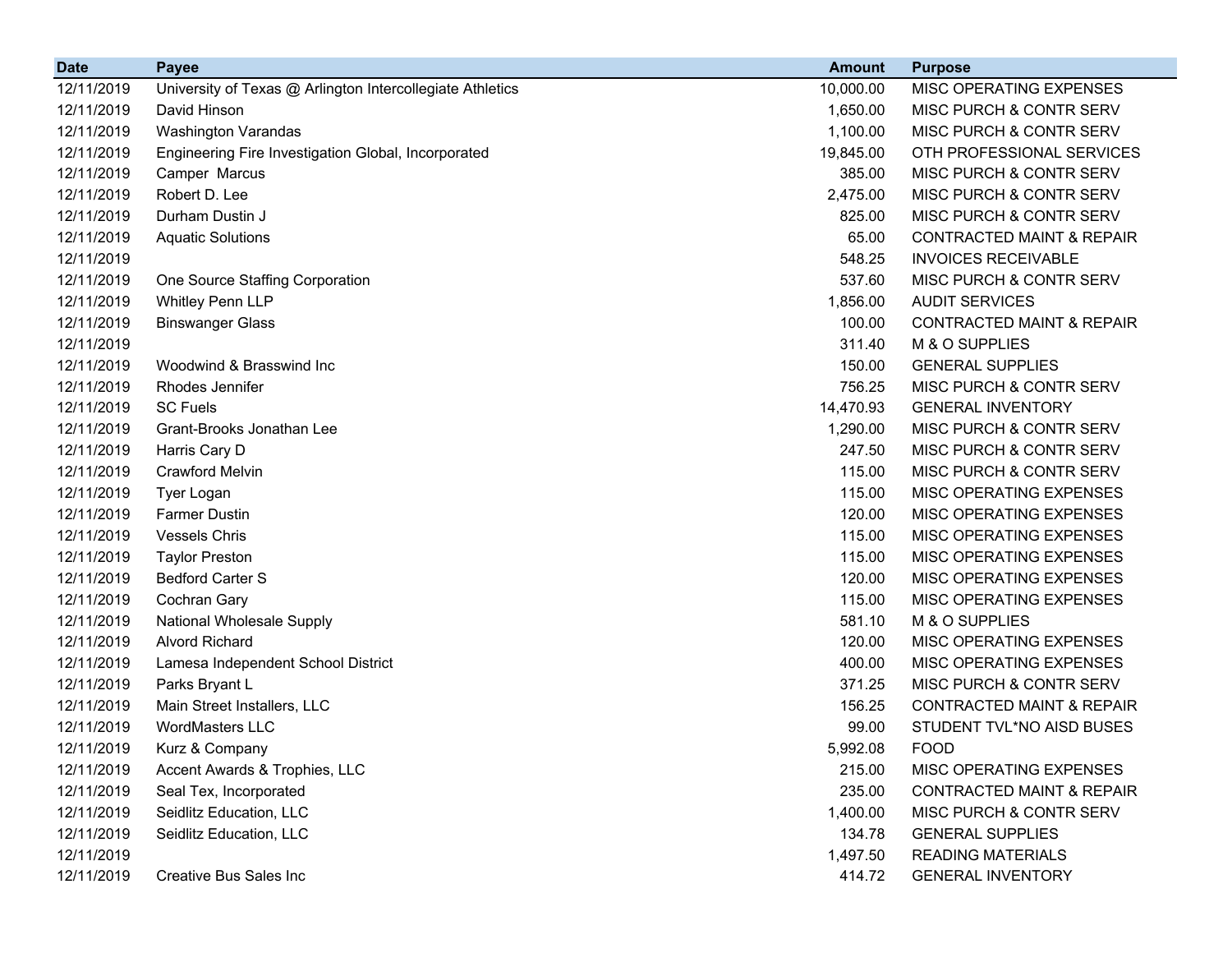| <b>Date</b> | <b>Payee</b>                                 | <b>Amount</b> | <b>Purpose</b>                       |
|-------------|----------------------------------------------|---------------|--------------------------------------|
| 12/11/2019  | Marks Johnathan                              | 320.00        | <b>INVOICES RECEIVABLE</b>           |
| 12/11/2019  | Peak Doug                                    | 281.66        | <b>INVOICES RECEIVABLE</b>           |
| 12/11/2019  | Follett School Solutions, Inc.               | 189.99        | <b>GENERAL SUPPLIES</b>              |
| 12/11/2019  |                                              | 9,295.41      | <b>READING MATERIALS</b>             |
| 12/11/2019  | Lone Star Furnishings LLC                    | 17,276.40     | M & O SUPPLIES                       |
| 12/11/2019  | <b>Schindler Elevator Corporation</b>        | 1,970.77      | <b>CONTRACTED MAINT &amp; REPAIR</b> |
| 12/11/2019  | Crawford Electric Supply Company             | 1,130.82      | M & O SUPPLIES                       |
| 12/11/2019  | Engage2learn                                 | 183,542.33    | MISC PURCH & CONTR SERV              |
| 12/11/2019  | <b>Oxford University Press USA</b>           | 4,896.01      | <b>TEXTBOOKS</b>                     |
| 12/11/2019  | <b>Textbook Warehouse</b>                    | 5,803.75      | <b>READING MATERIALS</b>             |
| 12/11/2019  | <b>Buckley Ronald S</b>                      | 115.00        | MISC OPERATING EXPENSES              |
| 12/11/2019  | Cooper Jeff                                  | 120.00        | MISC OPERATING EXPENSES              |
| 12/11/2019  | Karonka Mark S                               | 320.00        | <b>INVOICES RECEIVABLE</b>           |
| 12/11/2019  | LBL Architects, Inc.                         | 28,965.00     | <b>CONTRACTED MAINT &amp; REPAIR</b> |
| 12/11/2019  | HKS, Inc.                                    | 38,299.01     | BLDG PURCH, CONSTR, IMPROVE          |
| 12/11/2019  | Davis, Regan                                 | 1,127.50      | MISC PURCH & CONTR SERV              |
| 12/11/2019  | Marko Ken                                    | 390.00        | <b>INVOICES RECEIVABLE</b>           |
| 12/11/2019  | <b>Tarrant County Tax Assessor-Collector</b> | 37.00         | MISC OPERATING EXPENSES              |
| 12/11/2019  | <b>Tarrant County Tax Assessor-Collector</b> | 82.50         | MISC OPERATING EXPENSES              |
| 12/11/2019  | Impak                                        | 61.37         | <b>CONTRACTED MAINT &amp; REPAIR</b> |
| 12/11/2019  | <b>KAI TEXAS</b>                             | 5,496.98      | OTH PROFESSIONAL SERVICES            |
| 12/11/2019  | <b>Chick-fil-A North Collins Street</b>      | 29.50         | MISC OPERATING EXPENSES              |
| 12/11/2019  | Raptor Technologies, LLC                     | 100.00        | <b>GENERAL SUPPLIES</b>              |
| 12/11/2019  | <b>Tyson Prepared Foods</b>                  | 64,307.50     | <b>GENERAL INVENTORY</b>             |
| 12/11/2019  | Cool Tech A/C Heat & Refrigeration           | 7,973.00      | <b>CONTRACTED MAINT &amp; REPAIR</b> |
| 12/11/2019  | Regency Lighting                             | 601.00        | <b>GENERAL INVENTORY</b>             |
| 12/11/2019  | Elliott Staffing Services, Inc.              | 2,020.14      | MISC PURCH & CONTR SERV              |
| 12/11/2019  | Ferguson Enterprises, Inc.                   | 157.63        | M & O SUPPLIES                       |
| 12/11/2019  | Teacher Innovations, Inc.                    | 297.00        | <b>GENERAL SUPPLIES</b>              |
| 12/11/2019  | Interstate All Battery Center                | 297.60        | M & O SUPPLIES                       |
| 12/11/2019  | <b>US Games</b>                              | 561.62        | <b>GENERAL SUPPLIES</b>              |
| 12/11/2019  |                                              | 392.74        | <b>INVOICES RECEIVABLE</b>           |
| 12/11/2019  | Dr Pepper Snapple Group                      | 140.25        | <b>GENERAL INVENTORY</b>             |
| 12/11/2019  |                                              | 48.00         | <b>INVOICES RECEIVABLE</b>           |
| 12/11/2019  |                                              | 160.00        | MISC OPERATING EXPENSES              |
| 12/11/2019  | <b>Education Galaxy LLC</b>                  | 6,771.00      | <b>GENERAL SUPPLIES</b>              |
| 12/11/2019  | Pressley De Ryan                             | 126.16        | MISC PURCH & CONTR SERV              |
| 12/11/2019  | Decker Equipment/School Fix                  | 1,127.79      | M & O SUPPLIES                       |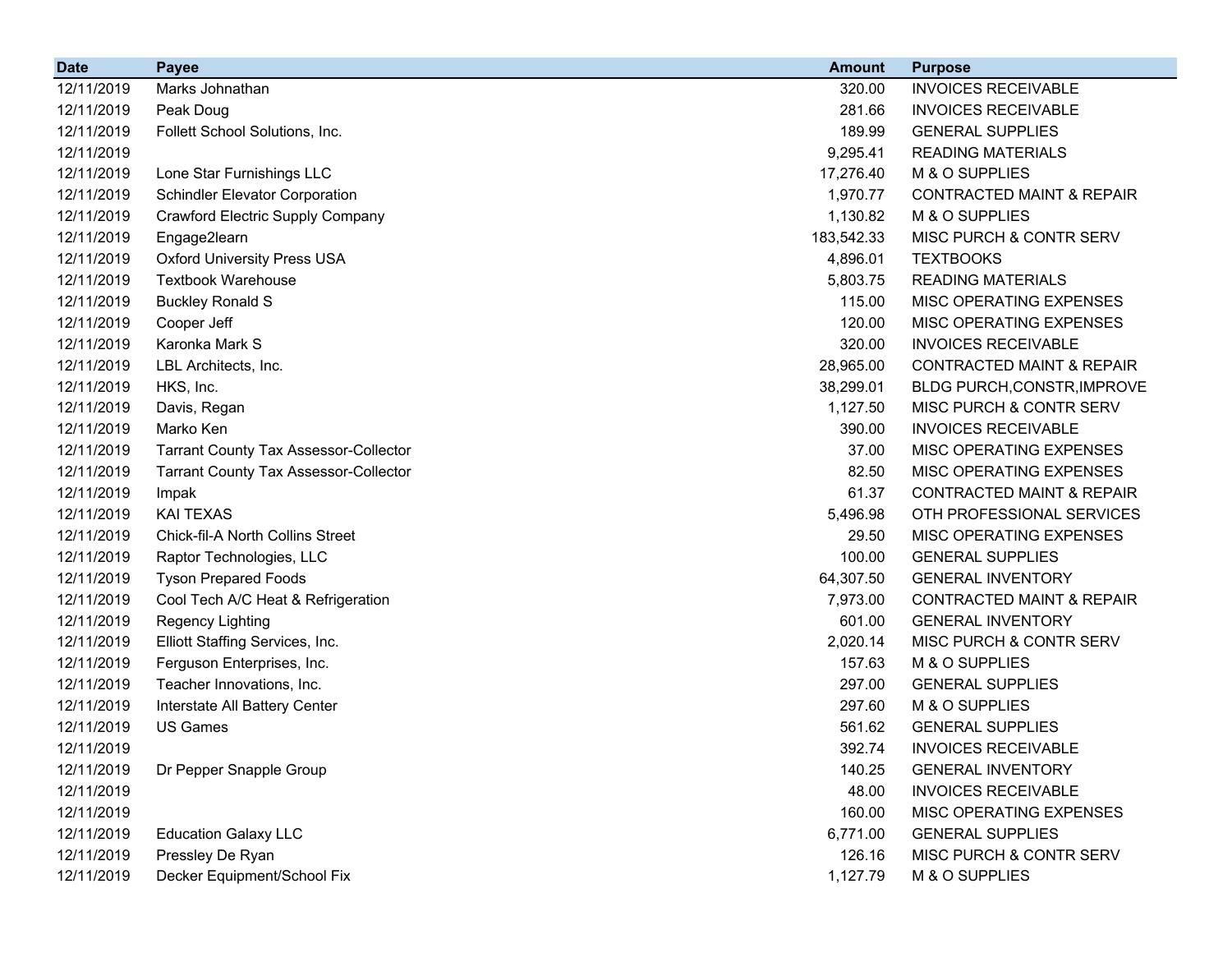| <b>Date</b> | Payee                                  | <b>Amount</b> | <b>Purpose</b>                       |
|-------------|----------------------------------------|---------------|--------------------------------------|
| 12/11/2019  | AAA Glass & Mirror Co., INC.           | 966.98        | <b>CONTRACTED MAINT &amp; REPAIR</b> |
| 12/11/2019  | Lowe's Home Centers, LLC               | 1,378.26      | <b>GENERAL SUPPLIES</b>              |
| 12/11/2019  |                                        | 1,033.42      | M & O SUPPLIES                       |
| 12/11/2019  | Western-BRW Paper Company Incorporated | 700.00        | <b>GENERAL INVENTORY</b>             |
| 12/11/2019  |                                        | 1,037.26      | <b>GENERAL SUPPLIES</b>              |
| 12/11/2019  | Craftmaster Hardware, LLC              | 3,650.00      | <b>GENERAL INVENTORY</b>             |
| 12/11/2019  | Southern Lock & Supply, Co             | 2,550.00      | <b>GENERAL INVENTORY</b>             |
| 12/11/2019  | AC SPEEDO ELECTRIC, LLC                | 60.00         | <b>CONTRACTED MAINT &amp; REPAIR</b> |
| 12/11/2019  | Locke Supply Co.                       | 57.04         | M & O SUPPLIES                       |
| 12/11/2019  | Texas Motion Sports, LLC               | 1,926.84      | <b>GENERAL SUPPLIES</b>              |
| 12/11/2019  | iPrint Technologies                    | 2,695.00      | <b>GENERAL SUPPLIES</b>              |
| 12/11/2019  | Sams Club 6244                         | 118.02        | MISC OPERATING EXPENSES              |
| 12/11/2019  | M-F Athletic/Perform Better            | 1,410.00      | <b>GENERAL SUPPLIES</b>              |
| 12/11/2019  | Klement Distribution, Inc.             | 3,310.88      | <b>FOOD</b>                          |
| 12/11/2019  | Sysco North Texas                      | 33,056.34     | <b>GENERAL INVENTORY</b>             |
| 12/11/2019  | Your Tees                              | 602.00        | <b>GENERAL SUPPLIES</b>              |
| 12/11/2019  | DFW Ink, LLC                           | 474.50        | <b>GENERAL SUPPLIES</b>              |
| 12/11/2019  | <b>Mulholland Custom Imprints</b>      | 210.00        | <b>INVOICES RECEIVABLE</b>           |
| 12/11/2019  | Jackson Bethany                        | 290.00        | <b>INVOICES RECEIVABLE</b>           |
| 12/11/2019  | OTC Brands, Inc.                       | 75.98         | <b>GENERAL SUPPLIES</b>              |
| 12/11/2019  | <b>DSC Truck Services</b>              | 2,215.67      | <b>CONTRACTED MAINT &amp; REPAIR</b> |
| 12/11/2019  | McAlister's Deli                       | 33.42         | MISC OPERATING EXPENSES              |
| 12/11/2019  | Imperial Construction, Inc.            | 220,345.70    | <b>RETAINAGE</b>                     |
| 12/11/2019  | Lincoln Electric Company               | 2,363.14      | <b>GENERAL SUPPLIES</b>              |
| 12/11/2019  | Mavich LLC                             | 1,004.16      | <b>GENERAL INVENTORY</b>             |
| 12/11/2019  |                                        |               | LIONS CLUB CONCESSIONS               |
| 12/11/2019  | OverDrive, Inc                         | 25,000.00     | <b>READING MATERIALS</b>             |
| 12/11/2019  | Nasco                                  | 3,915.60      | <b>GENERAL SUPPLIES</b>              |
| 12/11/2019  |                                        | 578.48        | <b>INVOICES RECEIVABLE</b>           |
| 12/11/2019  | Bus Bulletin, Inc.                     | 15,545.00     | MISC PURCH & CONTR SERV              |
| 12/11/2019  | Learning A-Z LLC                       | 2,198.90      | <b>GENERAL SUPPLIES</b>              |
| 12/11/2019  | <b>Gordon Food Service</b>             | 191.36        | <b>GENERAL INVENTORY</b>             |
| 12/11/2019  | Charles, Damiete                       | 412.50        | MISC PURCH & CONTR SERV              |
| 12/11/2019  | MP2 Energy Texas LLC                   | 16,736.52     | <b>WATER</b>                         |
| 12/11/2019  | Sports Officials Unlimited             | 16,650.00     | MISC PURCH & CONTR SERV              |
| 12/11/2019  | Sonova USA Inc.                        | 28,956.00     | <b>GENERAL SUPPLIES</b>              |
| 12/11/2019  | Perkins+Will, Inc.                     | 12,585.41     | OTH PROFESSIONAL SERVICES            |
| 12/11/2019  | Anatomage, Inc.                        | 9,360.00      | <b>CONTRACTED MAINT &amp; REPAIR</b> |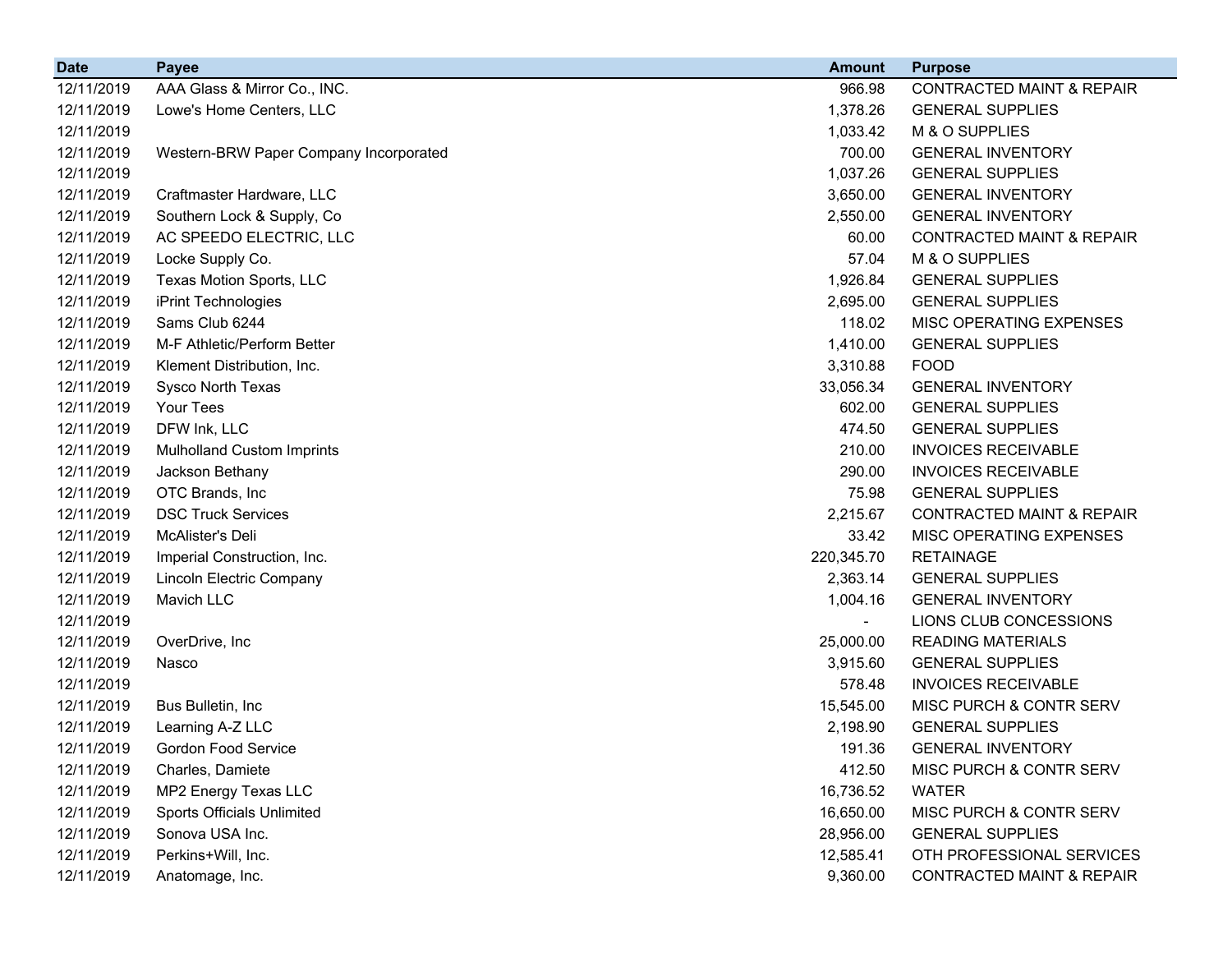| <b>Date</b> | <b>Payee</b>                                                | <b>Amount</b>  | <b>Purpose</b>                       |
|-------------|-------------------------------------------------------------|----------------|--------------------------------------|
| 12/11/2019  | Chu, Brian Wenyi                                            | 412.50         | MISC PURCH & CONTR SERV              |
| 12/11/2019  | Jessica Carrion                                             | 220.00         | MISC PURCH & CONTR SERV              |
| 12/11/2019  | Price Right Professional Landscaping & Tree Service LLC     | 31,602.00      | <b>CONTRACTED MAINT &amp; REPAIR</b> |
| 12/11/2019  | Global Electronic Services, Incorporated                    | 335.00         | <b>CONTRACTED MAINT &amp; REPAIR</b> |
| 12/11/2019  | Staples Inc/Staples Business Advantage                      | 3,113.72       | <b>GENERAL SUPPLIES</b>              |
| 12/11/2019  | Drew Consulting Services Incorporated                       | 36,100.00      | OTH PROFESSIONAL SERVICES            |
| 12/11/2019  | E Logic                                                     | 8,681.67       | <b>CONTRACTED MAINT &amp; REPAIR</b> |
| 12/11/2019  |                                                             | 44,357.28      | OTH PROFESSIONAL SERVICES            |
| 12/11/2019  | <b>Frontline Education</b>                                  | 110,850.52     | MISC PURCH & CONTR SERV              |
| 12/11/2019  | <b>MSB Consulting</b>                                       | 5,580.11       | MISC PURCH & CONTR SERV              |
| 12/11/2019  | Your IT Solution                                            | 19.99          | <b>GENERAL SUPPLIES</b>              |
| 12/11/2019  | PowerSchool Group LLC                                       | $\blacksquare$ | <b>CONTRACTED MAINT &amp; REPAIR</b> |
| 12/11/2019  | AT&T                                                        | 1,665.84       | <b>WATER</b>                         |
| 12/11/2019  | Jackson Barry                                               | 85.00          | MISC PURCH & CONTR SERV              |
| 12/11/2019  | <b>Educational Consulting and Evaluations LLC</b>           | 4,825.00       | MISC PURCH & CONTR SERV              |
| 12/11/2019  | <b>Alonti Catering</b>                                      | 1,206.83       | MISC OPERATING EXPENSES              |
| 12/11/2019  | <b>Taylor Smith Consulting LLC</b>                          | 11,144.47      | MISC PURCH & CONTR SERV              |
| 12/11/2019  | <b>Credicott Welding Services LLC</b>                       | 1,400.00       | MISC OPERATING EXPENSES              |
| 12/11/2019  | RJM Contractors Inc                                         | 51,997.83      | <b>CONTRACTED MAINT &amp; REPAIR</b> |
| 12/11/2019  |                                                             | (2,599.89)     | <b>RETAINAGE</b>                     |
| 12/11/2019  | DeCora Dawkins                                              | 200.00         | <b>INVOICES RECEIVABLE</b>           |
| 12/11/2019  | RAS Services, Inc.                                          |                | <b>CONTRACTED MAINT &amp; REPAIR</b> |
| 12/11/2019  | RackCoach                                                   | 850.00         | <b>INVOICES RECEIVABLE</b>           |
| 12/11/2019  | <b>Borden Dairy Company</b>                                 | 76,183.72      | <b>FOOD</b>                          |
| 12/11/2019  | <b>CASAS Comprehensive Adult Student Assessment Systems</b> | 8,460.00       | <b>TESTING MATERIALS</b>             |
| 12/11/2019  | <b>COMBS Consulting Group LP</b>                            | 161,250.00     | MISC PURCH & CONTR SERV              |
| 12/11/2019  | <b>Blick Art Materials</b>                                  | 578.78         | <b>GENERAL SUPPLIES</b>              |
| 12/11/2019  | ValueSure Agency Inc.                                       | 213.00         | MISC OPERATING EXPENSES              |
| 12/11/2019  | Marathon Staffing Group Inc                                 | 17,728.11      | MISC PURCH & CONTR SERV              |
| 12/11/2019  | Tri-Lam Roofing & Waterproofing Inc                         | 76,977.50      | <b>CONTRACTED MAINT &amp; REPAIR</b> |
| 12/11/2019  |                                                             | (3,848.88)     | <b>RETAINAGE</b>                     |
| 12/11/2019  | Project Lead The Way Incorporated                           | 185.00         | <b>GENERAL SUPPLIES</b>              |
| 12/11/2019  | Cortes Michael                                              | 453.75         | MISC PURCH & CONTR SERV              |
| 12/11/2019  | <b>Bake Crafters Food Company</b>                           | 10,045.44      | <b>GENERAL INVENTORY</b>             |
| 12/11/2019  | <b>Tomlin Michael</b>                                       | 115.00         | MISC OPERATING EXPENSES              |
| 12/11/2019  | Groomed for Success Youth Empowerment Program               | 1,036.64       | MISC PURCH & CONTR SERV              |
| 12/11/2019  | Calhoun Haleigh                                             | 85.00          | MISC PURCH & CONTR SERV              |
| 12/11/2019  | Sievers Chris                                               | 65.00          | MISC OPERATING EXPENSES              |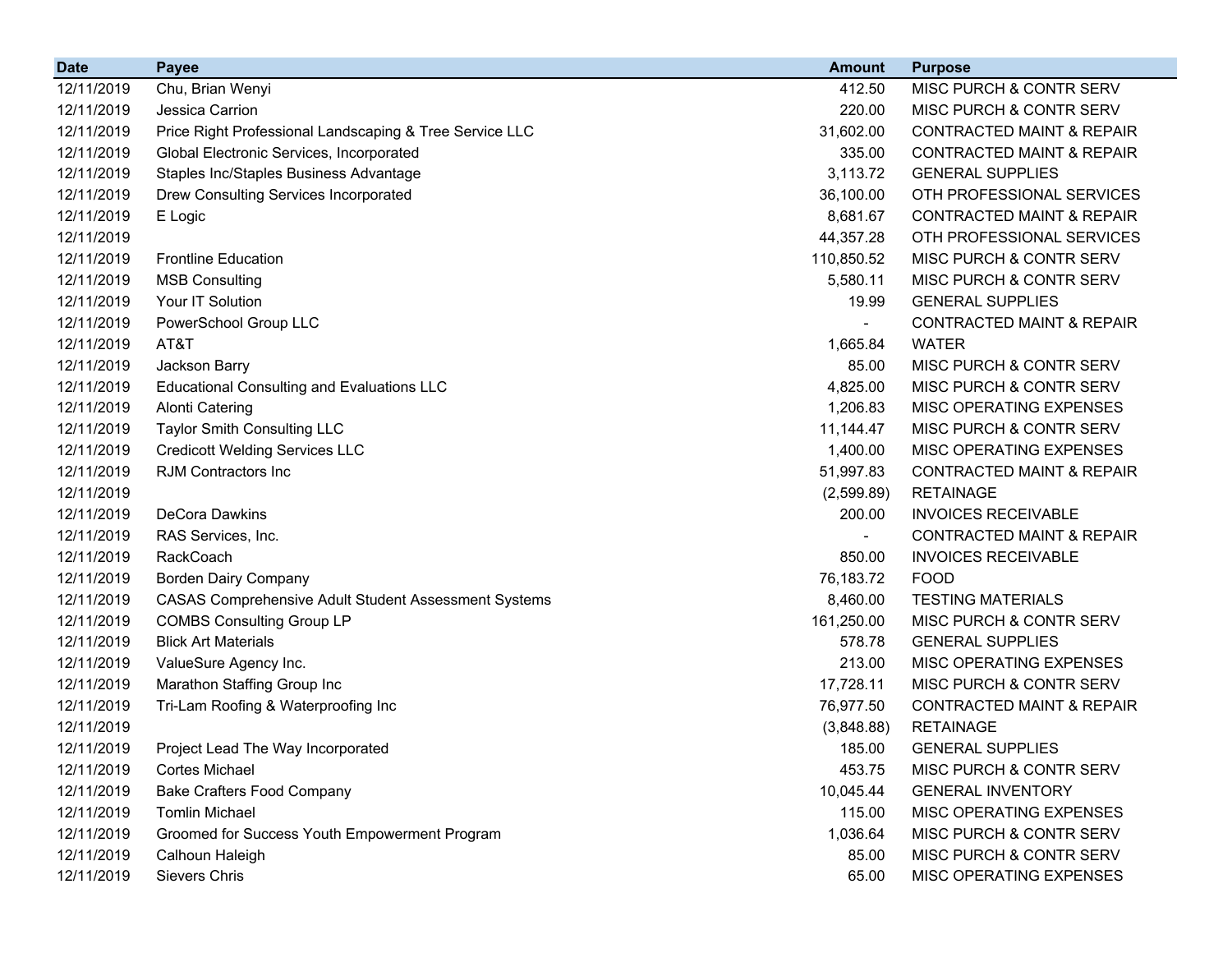| <b>Date</b> | <b>Payee</b>                                  | <b>Amount</b> | <b>Purpose</b>                       |
|-------------|-----------------------------------------------|---------------|--------------------------------------|
| 12/11/2019  | <b>Woods Charles</b>                          | 65.00         | MISC OPERATING EXPENSES              |
| 12/11/2019  | E-Logic Inc                                   | 55.00         | <b>GENERAL SUPPLIES</b>              |
| 12/11/2019  | Lawler Mike                                   | 120.00        | MISC OPERATING EXPENSES              |
| 12/11/2019  | <b>Jastin Dewan Williams</b>                  | 206.25        | MISC PURCH & CONTR SERV              |
| 12/11/2019  | Durst Brian                                   | 360.00        | <b>INVOICES RECEIVABLE</b>           |
| 12/11/2019  | Vedia Reuben                                  | 281.66        | <b>INVOICES RECEIVABLE</b>           |
| 12/11/2019  | <b>Rush Douglas</b>                           | 290.00        | <b>INVOICES RECEIVABLE</b>           |
| 12/11/2019  | Pohorsky Wesley                               | 290.00        | <b>INVOICES RECEIVABLE</b>           |
| 12/11/2019  | Sciandra Sascha                               | 70.00         | MISC PURCH & CONTR SERV              |
| 12/11/2019  | Top 2 Bottom Marketing Inc                    | 95.00         | <b>GENERAL SUPPLIES</b>              |
| 12/11/2019  | Doyle Kirk                                    | 105.00        | MISC OPERATING EXPENSES              |
| 12/11/2019  | <b>Almand David</b>                           | 65.00         | MISC OPERATING EXPENSES              |
| 12/11/2019  | Doughty Logan                                 | 122.20        | MISC PURCH & CONTR SERV              |
| 12/11/2019  | Wroe Dan                                      | 120.00        | MISC OPERATING EXPENSES              |
| 12/11/2019  | Abilez Hernando Jr                            | 210.00        | MISC OPERATING EXPENSES              |
| 12/11/2019  | <b>McCormick William</b>                      | 210.00        | <b>MISC OPERATING EXPENSES</b>       |
| 12/11/2019  | Vorpahl Kenneth                               | 659.48        | MISC OPERATING EXPENSES              |
| 12/11/2019  | West Larry                                    | 210.00        | MISC OPERATING EXPENSES              |
| 12/11/2019  | Reserve Account - Aisd Admin Pitney Bowes     | 6,000.00      | <b>GENERAL SUPPLIES</b>              |
| 12/11/2019  | Complete Supply Incorporated                  | 57,697.99     | <b>GENERAL INVENTORY</b>             |
| 12/11/2019  | <b>Gomez Floor Covering</b>                   | 1,965.90      | M & O SUPPLIES                       |
| 12/11/2019  | Elevator Maintenance and Repair Incorporated  | 150.00        | <b>CONTRACTED MAINT &amp; REPAIR</b> |
| 12/11/2019  | Hobby Lobby Store #175                        | 218.14        | <b>GENERAL SUPPLIES</b>              |
| 12/11/2019  | <b>Accredited Lock Supply Company</b>         | 50.00         | <b>GENERAL INVENTORY</b>             |
| 12/11/2019  | <b>Atmos Energy</b>                           | 13,325.69     | <b>WATER</b>                         |
| 12/11/2019  | <b>Star Roofing And Sheet Metal</b>           | 850.00        | <b>CONTRACTED MAINT &amp; REPAIR</b> |
| 12/11/2019  | Sommer Associates L L C                       | 820.80        | <b>READING MATERIALS</b>             |
| 12/11/2019  | Hagar Restaurant Service L L C                | 763.41        | M & O SUPPLIES                       |
| 12/11/2019  | Simba Industries                              | 3,152.00      | <b>GENERAL INVENTORY</b>             |
| 12/11/2019  | I B Source                                    | 1,485.00      | <b>TEXTBOOKS</b>                     |
| 12/11/2019  | Southwest International Trucks                | 292.50        | <b>CONTRACTED MAINT &amp; REPAIR</b> |
| 12/11/2019  |                                               | 222.25        | M & O SUPPLIES                       |
| 12/11/2019  | <b>Texas Auto Painting</b>                    | 1,494.00      | <b>CONTRACTED MAINT &amp; REPAIR</b> |
| 12/11/2019  | <b>Best Plumbing Specialties Incorporated</b> | 126.00        | <b>GENERAL INVENTORY</b>             |
| 12/11/2019  | Music & Arts                                  | 5,876.50      | <b>CONTRACTED MAINT &amp; REPAIR</b> |
| 12/11/2019  |                                               | 18,530.70     | <b>GENERAL SUPPLIES</b>              |
| 12/11/2019  | <b>Sprint Nextel Network</b>                  | 3,921.00      | MISC PURCH & CONTR SERV              |
| 12/11/2019  | Language Line Services Incorporated           | 4,325.49      | MISC PURCH & CONTR SERV              |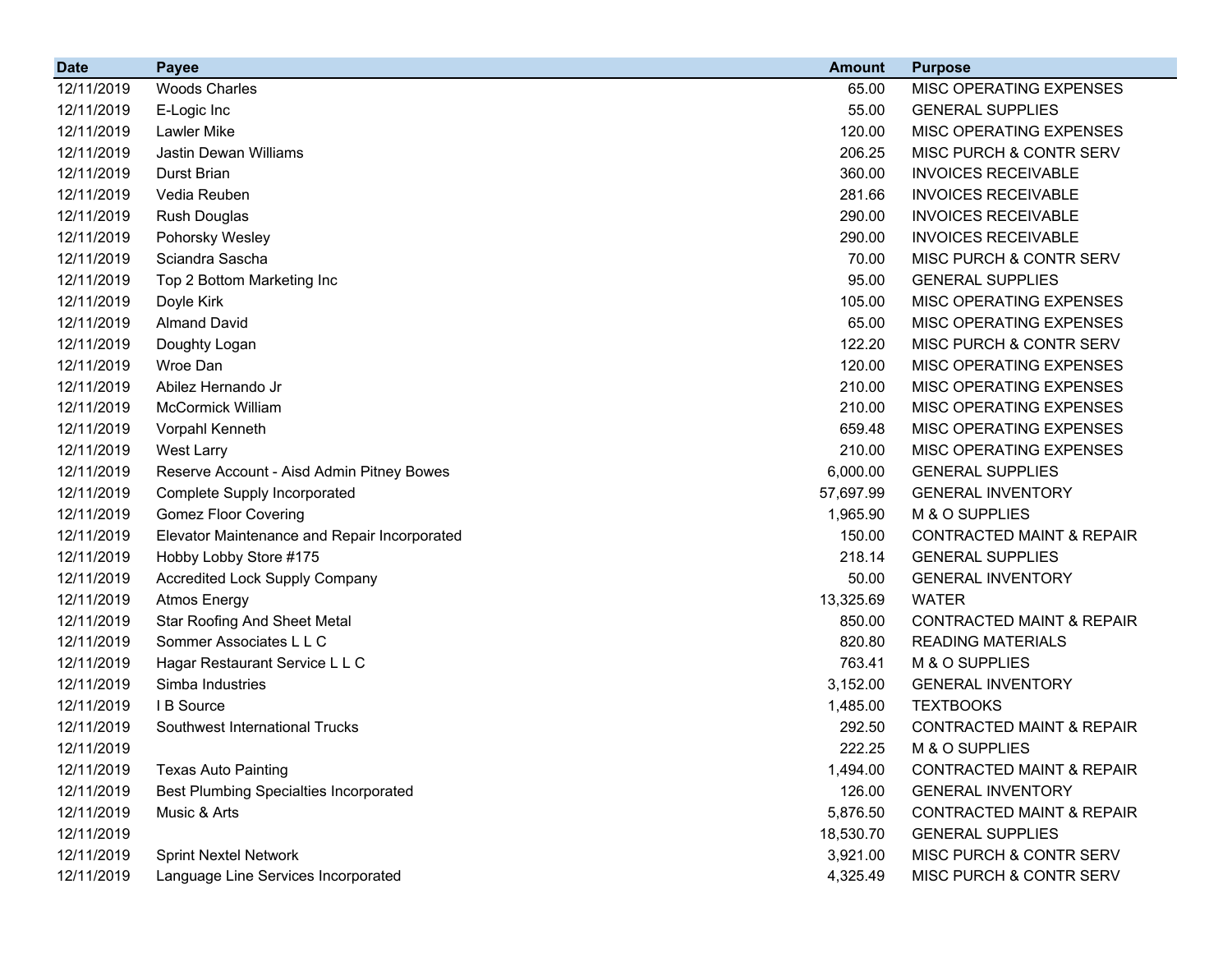| <b>Date</b> | <b>Payee</b>                                                   | <b>Amount</b> | <b>Purpose</b>                             |
|-------------|----------------------------------------------------------------|---------------|--------------------------------------------|
| 12/11/2019  | Byrne Brothers Foods Incorporate                               | 9,246.00      | <b>GENERAL INVENTORY</b>                   |
| 12/11/2019  | Arlington Independent School District Food & Nutrition Service | 2,251.72      | MISC OPERATING EXPENSES                    |
| 12/11/2019  | Rush Truck Centers Of Texas Limited Partnership                | 280.00        | <b>CONTRACTED MAINT &amp; REPAIR</b>       |
| 12/11/2019  |                                                                | 1,507.17      | M & O SUPPLIES                             |
| 12/11/2019  | Armko Industries, Inc.                                         | 3,222.24      | OTH PROFESSIONAL SERVICES                  |
| 12/11/2019  | Abuelo's                                                       | 99.90         | MISC OPERATING EXPENSES                    |
| 12/11/2019  | Southern Computer Warehouse                                    | 27.27         | <b>GENERAL SUPPLIES</b>                    |
| 12/11/2019  | Rush Bus Center Of Texas                                       | 1,595.70      | <b>GENERAL INVENTORY</b>                   |
| 12/11/2019  | <b>Federal Express Corporation</b>                             | 392.66        | <b>GENERAL SUPPLIES</b>                    |
| 12/11/2019  | <b>Adolfson &amp; Peterson Construction</b>                    | 32,297.14     | <b>CONTRACTED MAINT &amp; REPAIR</b>       |
| 12/11/2019  |                                                                | (1,614.86)    | <b>RETAINAGE</b>                           |
| 12/11/2019  | Family First Inc                                               | 350.00        | <b>GENERAL SUPPLIES</b>                    |
| 12/11/2019  | Reeder General Contractors, Inc                                | 249,077.62    | <b>CONTRACTED MAINT &amp; REPAIR</b>       |
| 12/11/2019  |                                                                | (12, 453.86)  | <b>RETAINAGE</b>                           |
| 12/11/2019  | H2O Supply Incorporated                                        | 368.55        | <b>GENERAL INVENTORY</b>                   |
| 12/11/2019  | Pearson                                                        | 2,296.08      | <b>TESTING MATERIALS</b>                   |
| 12/11/2019  | Sas Technologies Limited                                       | 2,304.95      | <b>CONTRACTED MAINT &amp; REPAIR</b>       |
| 12/11/2019  | SiteOne Landscape Supply Holding LLC                           | 1,125.67      | M & O SUPPLIES                             |
| 12/11/2019  | City Of Arlington Water Department                             | 187,799.89    | <b>WATER</b>                               |
| 12/11/2019  | City Of Arlington Finance Department                           | 57,503.10     | MISC PURCH & CONTR SERV                    |
| 12/11/2019  | <b>Flinn Scientific</b>                                        | 1,221.89      | <b>GENERAL SUPPLIES</b>                    |
| 12/11/2019  | <b>Commercial Recorder</b>                                     | 117.00        | <b>Statutorily Required Public Notices</b> |
| 12/11/2019  | Fort Worth Star Telegram Advertising                           | 5,000.00      | <b>Statutorily Required Public Notices</b> |
| 12/11/2019  | Samuel French Incorporated                                     | 134.35        | <b>GENERAL SUPPLIES</b>                    |
| 12/11/2019  | <b>Gopher Sport Equipment</b>                                  | 1,890.58      | <b>GENERAL SUPPLIES</b>                    |
| 12/11/2019  | Midwest Technology Products Tx0025                             | 219.45        | <b>GENERAL SUPPLIES</b>                    |
| 12/11/2019  | Norcostco Texas Costume Incorporated                           | 374.19        | <b>GENERAL SUPPLIES</b>                    |
| 12/11/2019  | <b>Pyramid School Products</b>                                 | 80.00         | <b>GENERAL INVENTORY</b>                   |
| 12/11/2019  |                                                                | 59.92         | <b>GENERAL SUPPLIES</b>                    |
| 12/11/2019  | Sargent Welch L L C                                            | 131.10        | <b>GENERAL SUPPLIES</b>                    |
| 12/11/2019  | Sentinel The Alarm Company                                     | 28,274.03     | <b>CONTRACTED MAINT &amp; REPAIR</b>       |
| 12/11/2019  |                                                                | 22,727.78     | RENTALS & OPERATING LEASE                  |
| 12/11/2019  | <b>Texas Association Of School Business Officials</b>          | 135.00        | <b>DUES</b>                                |
| 12/11/2019  | Texas Department of Licensing and Regulation                   | 560.00        | MISC OPERATING EXPENSES                    |
| 12/11/2019  | Unifirst Holdings(A/R 01550)                                   | 259.95        | <b>CONTRACTED MAINT &amp; REPAIR</b>       |
| 12/11/2019  | University Of Texas At Arlington Finance And Admin             | 61,450.00     | MISC PURCH & CONTR SERV                    |
| 12/11/2019  | <b>United Educators Association</b>                            | 104.31        | UNITED FUND                                |
| 12/11/2019  | Texas United School Employees Local 100                        | 27.72         | UNITED FUND                                |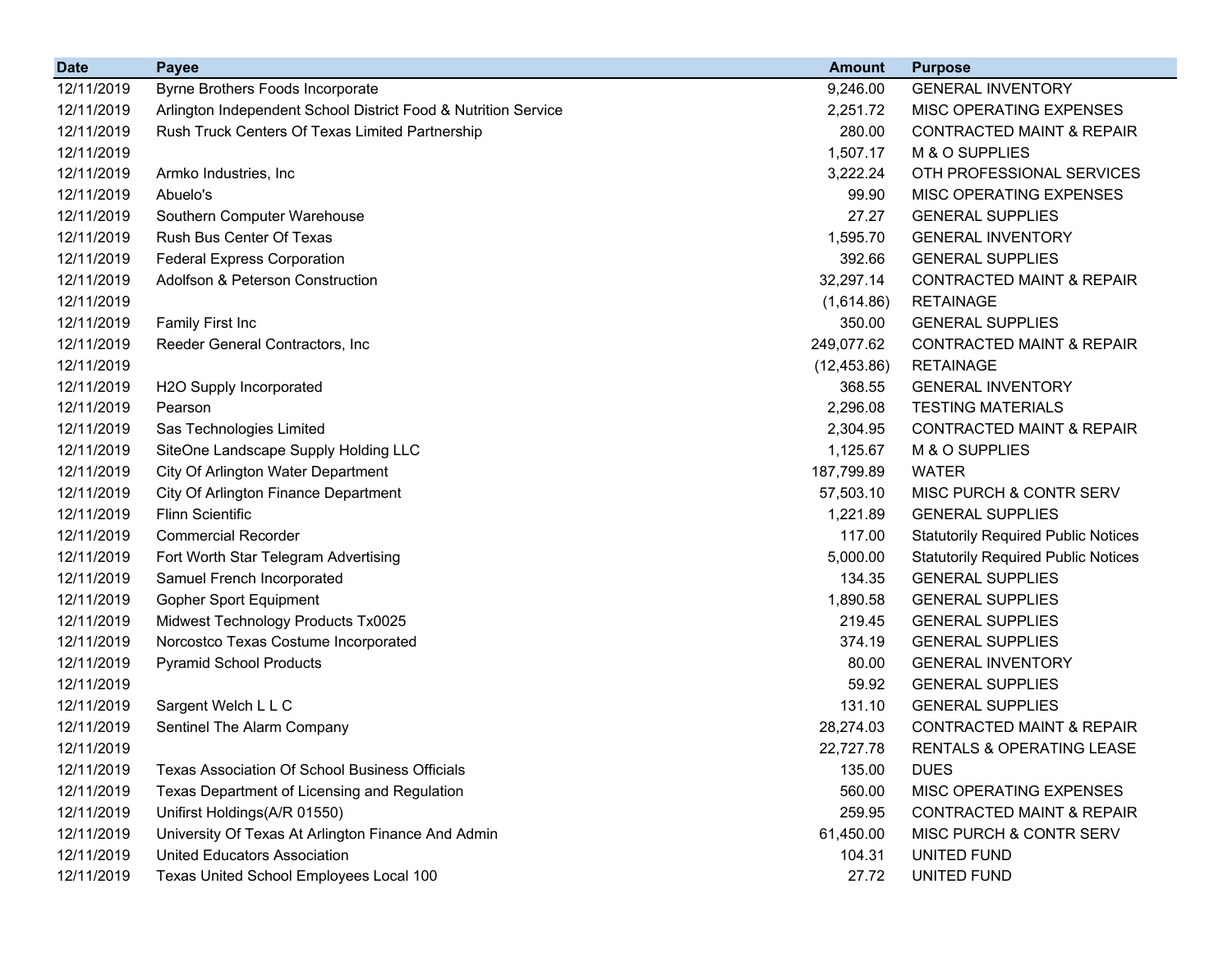| <b>Date</b> | <b>Payee</b>                                               | <b>Amount</b> | <b>Purpose</b>                       |
|-------------|------------------------------------------------------------|---------------|--------------------------------------|
| 12/11/2019  | United States Department Of Education National Payment Ctr | 101.18        | UNITED FUND                          |
| 12/11/2019  | Truman Tim Chapter 13 Trustee                              | 542.31        | UNITED FUND                          |
| 12/11/2019  | Association Of Texas Professional Teachers Local           | 2.32          | UNITED FUND                          |
| 12/11/2019  | Association Of Texas Professional Educators State          | 13.88         | <b>UNITED FUND</b>                   |
| 12/11/2019  | Department of Children and Family Services - Louisiana     | 138.46        | UNITED FUND                          |
| 12/11/2019  | <b>Trellis Company</b>                                     | 82.68         | UNITED FUND                          |
| 12/11/2019  | Educational Employees Credit Union - HSA                   | 23.08         | DENTAL INSURANCE                     |
| 12/11/2019  | <b>Educational Employees Credit Union</b>                  | 1,225.00      | DUE TO CREDIT UNION                  |
| 12/11/2019  | <b>Texas State Teachers Association</b>                    | 6.35          | <b>UNITED FUND</b>                   |
| 12/12/2019  | <b>Labatt Food Service</b>                                 | 9,954.25      | <b>GENERAL INVENTORY</b>             |
| 12/12/2019  | <b>Pavement Services Corporation</b>                       | 7,370.00      | <b>CONTRACTED MAINT &amp; REPAIR</b> |
| 12/12/2019  | Visual Impact                                              | 900.00        | <b>INVOICES RECEIVABLE</b>           |
| 12/12/2019  | PPG Architectural Finishes, Inc.                           | 42.21         | M & O SUPPLIES                       |
| 12/12/2019  | <b>Blackmon Mooring</b>                                    | 5,808.34      | <b>CONTRACTED MAINT &amp; REPAIR</b> |
| 12/12/2019  | Office Depot                                               | 414.74        | <b>GENERAL SUPPLIES</b>              |
| 12/12/2019  | Apple Computer Incorporated                                | 59.98         | <b>GENERAL SUPPLIES</b>              |
| 12/12/2019  | ETA hand2mind                                              | 220.96        | <b>GENERAL SUPPLIES</b>              |
| 12/12/2019  | Trinity Armored Security, Inc                              | 11,862.70     | MISC PURCH & CONTR SERV              |
| 12/12/2019  | Ice Linda                                                  | 150.00        | <b>INVOICES RECEIVABLE</b>           |
| 12/12/2019  | Debbie Bertrand                                            | 285.00        | <b>INVOICES RECEIVABLE</b>           |
| 12/12/2019  | Imagine Learning Incorporated                              | 1,800.00      | <b>GENERAL SUPPLIES</b>              |
| 12/12/2019  | Phillips Lawn Sprinkler Co. Inc.                           | 5,708.00      | <b>CONTRACTED MAINT &amp; REPAIR</b> |
| 12/12/2019  | <b>Ball Eric</b>                                           | 550.00        | MISC PURCH & CONTR SERV              |
| 12/12/2019  | <b>Cramer Tony</b>                                         | 320.00        | MISC PURCH & CONTR SERV              |
| 12/12/2019  | Kurz & Company                                             | 6,815.46      | <b>FOOD</b>                          |
| 12/12/2019  | <b>Best Buy for Business</b>                               | 968.36        | <b>INVOICES RECEIVABLE</b>           |
| 12/12/2019  | Seidlitz Education, LLC                                    | 7,206.50      | MISC PURCH & CONTR SERV              |
| 12/12/2019  | <b>Tarrant County Tax Assessor-Collector</b>               | 61.75         | MISC OPERATING EXPENSES              |
| 12/12/2019  | MobyMax, LLC                                               | 2,495.00      | <b>GENERAL SUPPLIES</b>              |
| 12/12/2019  | Association for Supervision & Curriculum Development       | 378.00        | <b>GENERAL SUPPLIES</b>              |
| 12/12/2019  |                                                            | 24,000.00     | MISC PURCH & CONTR SERV              |
| 12/12/2019  | <b>RunFAR Racing Services</b>                              | 5,888.25      | <b>INVOICES RECEIVABLE</b>           |
| 12/12/2019  | Decker Equipment/School Fix                                | 1,989.77      | M & O SUPPLIES                       |
| 12/12/2019  | Stewart and Stevenson, LLC                                 | 4,705.38      | <b>CONTRACTED MAINT &amp; REPAIR</b> |
| 12/12/2019  | iPrint Technologies                                        | 330.00        | <b>GENERAL SUPPLIES</b>              |
| 12/12/2019  | Your Tees                                                  | 302.00        | <b>INVOICES RECEIVABLE</b>           |
| 12/12/2019  | Esposito Phil                                              | 171.00        | MISC PURCH & CONTR SERV              |
| 12/12/2019  | Moore Supply Co                                            | 71.74         | <b>GENERAL INVENTORY</b>             |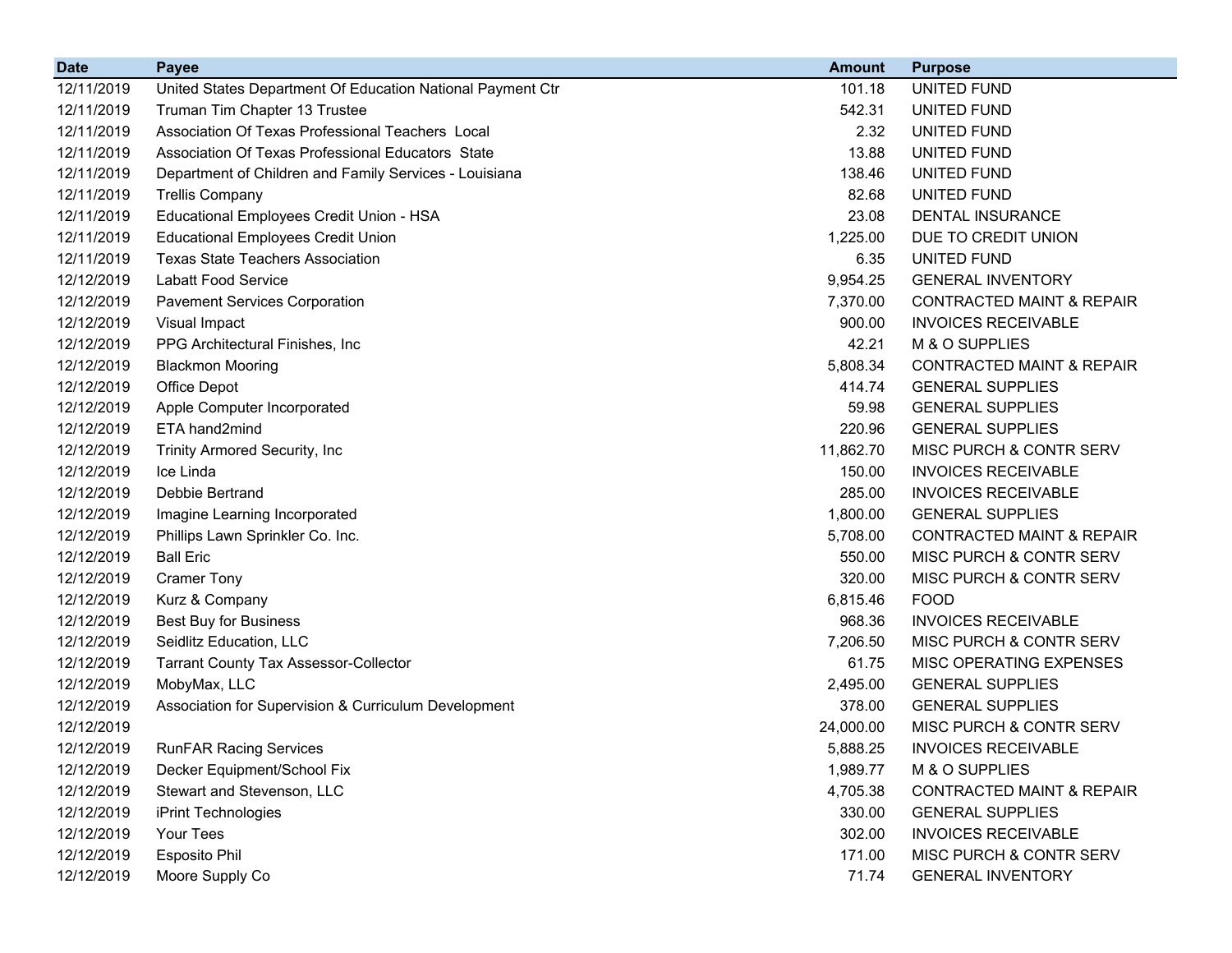| <b>Date</b> | <b>Payee</b>                                        | <b>Amount</b> | <b>Purpose</b>                       |
|-------------|-----------------------------------------------------|---------------|--------------------------------------|
| 12/12/2019  | OTC Brands, Inc                                     | 91.25         | <b>GENERAL SUPPLIES</b>              |
| 12/12/2019  |                                                     | 72.95         | <b>INVOICES RECEIVABLE</b>           |
| 12/12/2019  | Monogramming Mammas                                 | 208.00        | <b>INVOICES RECEIVABLE</b>           |
| 12/12/2019  | OverDrive, Inc                                      | 300.00        | <b>READING MATERIALS</b>             |
| 12/12/2019  | Staples Inc/Staples Business Advantage              | 59.43         | <b>GENERAL SUPPLIES</b>              |
| 12/12/2019  | Drew Consulting Services Incorporated               | 2,750.00      | OTH PROFESSIONAL SERVICES            |
| 12/12/2019  | Drew Consulting Services Incorporated               | 7,975.00      | OTH PROFESSIONAL SERVICES            |
| 12/12/2019  | E Logic                                             | 3,317.00      | <b>CONTRACTED MAINT &amp; REPAIR</b> |
| 12/12/2019  | Audrey Bragg Consulting LLC                         | 3,600.00      | MISC PURCH & CONTR SERV              |
| 12/12/2019  | <b>YR Sales</b>                                     | 1,862.15      | <b>INVOICES RECEIVABLE</b>           |
| 12/12/2019  | Leapin' Leotards Ltd                                | 43.50         | <b>INVOICES RECEIVABLE</b>           |
| 12/12/2019  | <b>Blick Art Materials</b>                          | 552.89        | <b>GENERAL SUPPLIES</b>              |
| 12/12/2019  | Anderson Bryan                                      | 210.00        | MISC OPERATING EXPENSES              |
| 12/12/2019  | Davis Richard                                       | 210.00        | MISC OPERATING EXPENSES              |
| 12/12/2019  | <b>Netardus Henry</b>                               | 210.00        | MISC OPERATING EXPENSES              |
| 12/12/2019  | <b>Gomez Floor Covering</b>                         | 225,000.00    | <b>CONTRACTED MAINT &amp; REPAIR</b> |
| 12/12/2019  | Hobby Lobby Store #175                              | 538.50        | <b>GENERAL SUPPLIES</b>              |
| 12/12/2019  | Pioneer Manufacturing Company dba Pioneer Athletics | 6,311.25      | <b>GENERAL INVENTORY</b>             |
| 12/12/2019  | H2O Supply Incorporated                             | 140.00        | <b>GENERAL INVENTORY</b>             |
| 12/12/2019  | Demco Incorporated                                  | 52.74         | <b>GENERAL SUPPLIES</b>              |
| 12/12/2019  | Midwest Technology Products Tx0025                  | 3,358.00      | <b>GENERAL SUPPLIES</b>              |
| 12/12/2019  | Sentinel The Alarm Company                          | 22,727.78     | <b>RENTALS &amp; OPERATING LEASE</b> |
| 12/12/2019  | Shonda Hood                                         | 10.18         | LIONS CLUB CONCESSIONS               |
| 12/12/2019  | Nakia Jackson                                       | 16.50         | LIONS CLUB CONCESSIONS               |
| 12/12/2019  | Stephanie Silver                                    | 15.00         | LIONS CLUB CONCESSIONS               |
| 12/12/2019  | Laneshia Vela                                       | 37.90         | LIONS CLUB CONCESSIONS               |
| 12/12/2019  | Pam Bassel Chapter 13 Trustee                       | 550.00        | UNITED FUND                          |
| 12/12/2019  | <b>Trellis Company</b>                              | 200.23        | UNITED FUND                          |
| 12/12/2019  | J P Morgan Chase Bank                               | 1,388.25      | MISC PURCH & CONTR SERV              |
| 12/13/2019  | CIO Partners, Inc.                                  | 15,000.00     | MISC PURCH & CONTR SERV              |
| 12/13/2019  | Sea Life Grapevine Aquarium                         | 518.00        | STUDENT TVL*NO AISD BUSES            |
| 12/18/2019  | Priscilla Acosta                                    | 25.25         | <b>EMPLOYEE TRAVEL</b>               |
| 12/18/2019  | <b>Tricia Alford</b>                                | 50.61         | <b>EMPLOYEE TRAVEL</b>               |
| 12/18/2019  | Julia Alkire                                        | 28.52         | <b>EMPLOYEE TRAVEL</b>               |
| 12/18/2019  | Jennifer Allen                                      | 102.99        | <b>EMPLOYEE TRAVEL</b>               |
| 12/18/2019  | Shanna Allen                                        | 107.16        | <b>EMPLOYEE TRAVEL</b>               |
| 12/18/2019  | Ravonne Allmon-Smith                                | 64.25         | <b>EMPLOYEE TRAVEL</b>               |
| 12/18/2019  | Margaret Andersen                                   | 37.45         | <b>EMPLOYEE TRAVEL</b>               |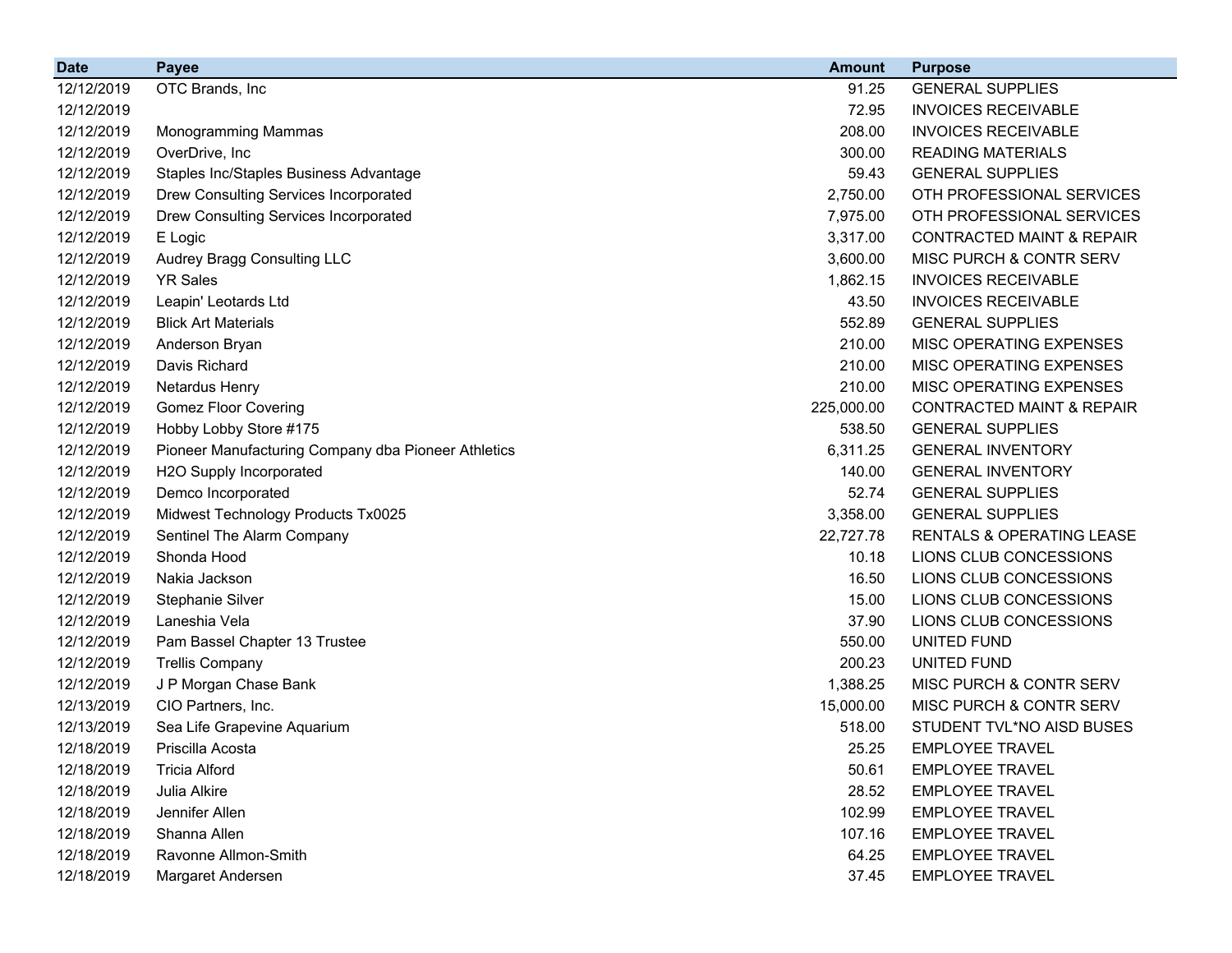| <b>Date</b> | <b>Payee</b>             | <b>Amount</b> | <b>Purpose</b>          |
|-------------|--------------------------|---------------|-------------------------|
| 12/18/2019  | Brenda Anderson          | 15.09         | <b>EMPLOYEE TRAVEL</b>  |
| 12/18/2019  | Eric Anderson            | 116.00        | MISC OPERATING EXPENSES |
| 12/18/2019  | Susan Anderson           | 116.16        | <b>EMPLOYEE TRAVEL</b>  |
| 12/18/2019  | Griselda Antu            | 25.41         | <b>EMPLOYEE TRAVEL</b>  |
| 12/18/2019  | Evelyn Arbaiza           | 94.91         | <b>EMPLOYEE TRAVEL</b>  |
| 12/18/2019  | Norma Arce               | 23.86         | <b>EMPLOYEE TRAVEL</b>  |
| 12/18/2019  | Lacey Arencibia          | 55.31         | <b>EMPLOYEE TRAVEL</b>  |
| 12/18/2019  | Dorkas Arroyo            | 21.08         | <b>EMPLOYEE TRAVEL</b>  |
| 12/18/2019  | John Atchison            | 38.47         | <b>EMPLOYEE TRAVEL</b>  |
| 12/18/2019  | Ronda August             | 84.37         | <b>EMPLOYEE TRAVEL</b>  |
| 12/18/2019  | Veronica Bacopulos       | 51.68         | <b>EMPLOYEE TRAVEL</b>  |
| 12/18/2019  | Vera Bailey              | 9.84          | <b>EMPLOYEE TRAVEL</b>  |
| 12/18/2019  | Lorena Ballou            | 33.71         | <b>EMPLOYEE TRAVEL</b>  |
| 12/18/2019  | Kevin Barlow             | 50.61         | <b>EMPLOYEE TRAVEL</b>  |
| 12/18/2019  | Elvia Barrera            | 93.41         | <b>EMPLOYEE TRAVEL</b>  |
| 12/18/2019  | Angelica Barron-Torres   | 27.07         | <b>EMPLOYEE TRAVEL</b>  |
| 12/18/2019  | Judith Bazan             | 11.50         | <b>EMPLOYEE TRAVEL</b>  |
| 12/18/2019  | Kathryn Beaver           | 62.60         | <b>EMPLOYEE TRAVEL</b>  |
| 12/18/2019  | <b>Amber Bellew</b>      | 30.50         | <b>EMPLOYEE TRAVEL</b>  |
| 12/18/2019  | Ryan Bessent             | 356.31        | <b>EMPLOYEE TRAVEL</b>  |
| 12/18/2019  | Sherri Bielefeld         | 33.71         | <b>EMPLOYEE TRAVEL</b>  |
| 12/18/2019  | Michelle Bittmenn        | 93.20         | <b>EMPLOYEE TRAVEL</b>  |
| 12/18/2019  | Allisa Blanton           | 214.48        | <b>EMPLOYEE TRAVEL</b>  |
| 12/18/2019  | Janet Boothe             | 35.53         | <b>EMPLOYEE TRAVEL</b>  |
| 12/18/2019  | Susan Borton             | 151.14        | <b>EMPLOYEE TRAVEL</b>  |
| 12/18/2019  | Amanda Boyd              | 75.33         | <b>EMPLOYEE TRAVEL</b>  |
| 12/18/2019  | Cheryl Boyland           | 37.66         | <b>EMPLOYEE TRAVEL</b>  |
| 12/18/2019  | Esbeide Brink            | 22.52         | <b>EMPLOYEE TRAVEL</b>  |
| 12/18/2019  | Amiesha Brown            | 22.15         | <b>EMPLOYEE TRAVEL</b>  |
| 12/18/2019  | Telisa Brown             | 67.46         | <b>EMPLOYEE TRAVEL</b>  |
| 12/18/2019  | Glen Brunk               | 30.92         | <b>EMPLOYEE TRAVEL</b>  |
| 12/18/2019  | <b>Christopher Burke</b> | 144.56        | <b>EMPLOYEE TRAVEL</b>  |
| 12/18/2019  | Mary Burnett             | 30.28         | <b>EMPLOYEE TRAVEL</b>  |
| 12/18/2019  | Patricia Bustamante      | 40.77         | <b>EMPLOYEE TRAVEL</b>  |
| 12/18/2019  | Lana Cairns              | 83.94         | <b>EMPLOYEE TRAVEL</b>  |
| 12/18/2019  | Concepcion Camargo       | 116.00        | MISC OPERATING EXPENSES |
| 12/18/2019  | Micaela Canas            | 28.67         | <b>EMPLOYEE TRAVEL</b>  |
| 12/18/2019  | Molly Canas-Cihal        | 138.78        | <b>EMPLOYEE TRAVEL</b>  |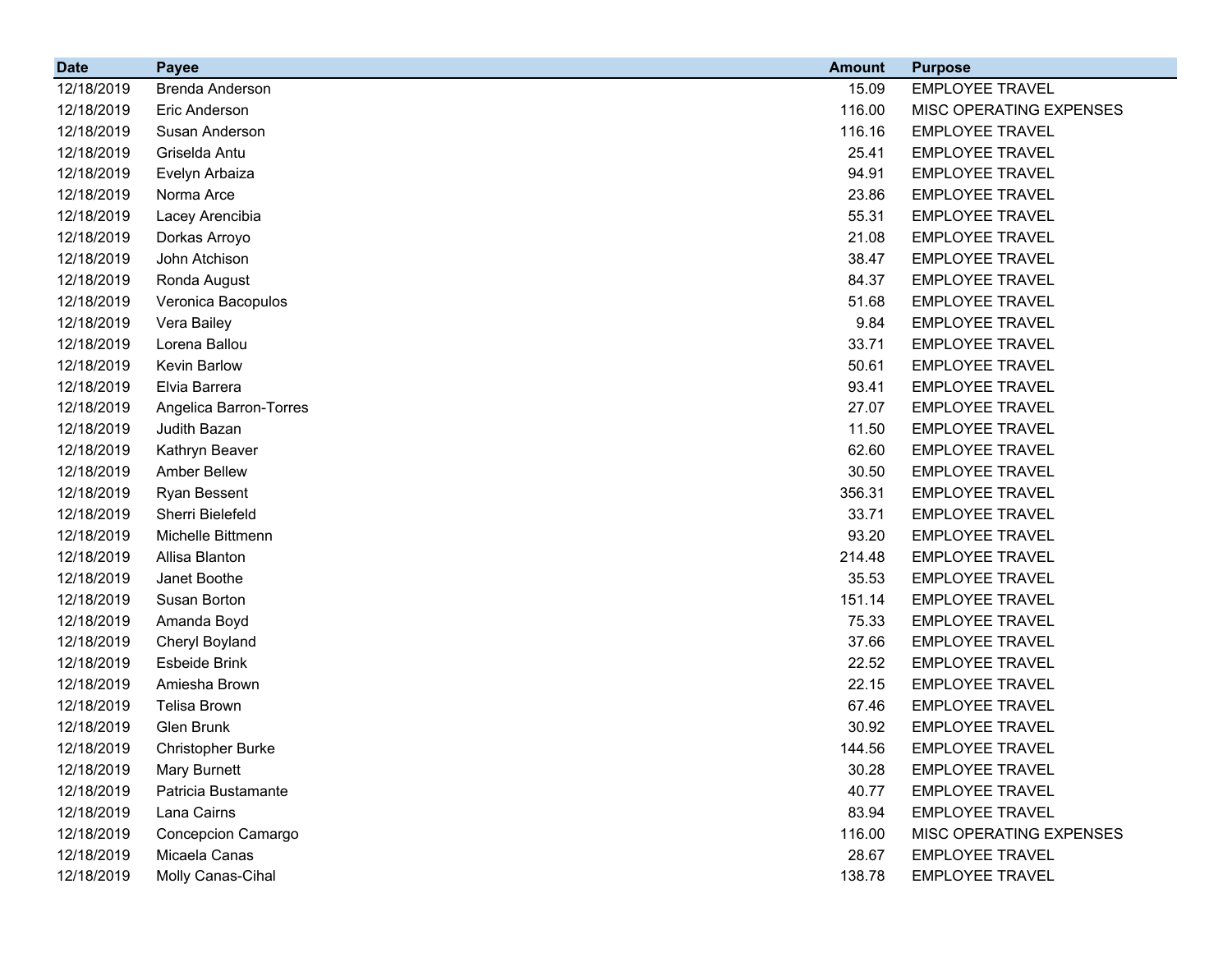| <b>Date</b> | <b>Payee</b>              | <b>Amount</b> | <b>Purpose</b>         |
|-------------|---------------------------|---------------|------------------------|
| 12/18/2019  | Lesley Cano               | 14.23         | <b>EMPLOYEE TRAVEL</b> |
| 12/18/2019  | Graciela Cantu            | 21.83         | <b>EMPLOYEE TRAVEL</b> |
| 12/18/2019  | Katy Cantu                | 17.12         | <b>EMPLOYEE TRAVEL</b> |
| 12/18/2019  | Moises Carmona-Morales    | 53.98         | <b>EMPLOYEE TRAVEL</b> |
| 12/18/2019  | Wendy Carrington          | 40.98         | <b>EMPLOYEE TRAVEL</b> |
| 12/18/2019  | Esmeralda Cartagena       | 21.13         | <b>EMPLOYEE TRAVEL</b> |
| 12/18/2019  | Leatika Carter            | 6.37          | <b>EMPLOYEE TRAVEL</b> |
| 12/18/2019  | Julio Castillo            | 59.92         | <b>EMPLOYEE TRAVEL</b> |
| 12/18/2019  | <b>Terri Cheek</b>        | 59.01         | <b>EMPLOYEE TRAVEL</b> |
| 12/18/2019  | Marcy Chesebro            | 54.78         | <b>EMPLOYEE TRAVEL</b> |
| 12/18/2019  | <b>Terry Childress</b>    | 36.11         | <b>EMPLOYEE TRAVEL</b> |
| 12/18/2019  | Mary Cliborn              | 68.16         | <b>EMPLOYEE TRAVEL</b> |
| 12/18/2019  | Rhonda Cole               | 34.35         | <b>EMPLOYEE TRAVEL</b> |
| 12/18/2019  | Janet Colon               | 10.59         | <b>EMPLOYEE TRAVEL</b> |
| 12/18/2019  | Vedrana Conan             | 82.07         | <b>EMPLOYEE TRAVEL</b> |
| 12/18/2019  | Sandra Correa             | 55.43         | <b>EMPLOYEE TRAVEL</b> |
| 12/18/2019  | Jeffrey Cowman            | 90.74         | <b>EMPLOYEE TRAVEL</b> |
| 12/18/2019  | Gloria Crowson            | 353.26        | <b>EMPLOYEE TRAVEL</b> |
| 12/18/2019  | Kathy Cummings            | 133.27        | <b>EMPLOYEE TRAVEL</b> |
| 12/18/2019  | <b>Brenda Cupps</b>       | 23.59         | <b>EMPLOYEE TRAVEL</b> |
| 12/18/2019  | <b>Barbara Daly</b>       | 1.39          | <b>EMPLOYEE TRAVEL</b> |
| 12/18/2019  | <b>Lauren Daniels</b>     | 92.13         | <b>EMPLOYEE TRAVEL</b> |
| 12/18/2019  | John Darwin               | 64.63         | <b>EMPLOYEE TRAVEL</b> |
| 12/18/2019  | Angela Davis Henry        | 42.37         | <b>EMPLOYEE TRAVEL</b> |
| 12/18/2019  | Rochelle Davis            | 125.03        | <b>EMPLOYEE TRAVEL</b> |
| 12/18/2019  | Lora Dean                 | 8.99          | <b>EMPLOYEE TRAVEL</b> |
| 12/18/2019  | Sherrie Dean              | 11.72         | <b>EMPLOYEE TRAVEL</b> |
| 12/18/2019  | <b>Bettina Dixon</b>      | 25.63         | <b>EMPLOYEE TRAVEL</b> |
| 12/18/2019  | <b>Tracy Draper Lloyd</b> | 63.18         | <b>EMPLOYEE TRAVEL</b> |
| 12/18/2019  | Jodie Dunn                | 21.67         | <b>EMPLOYEE TRAVEL</b> |
| 12/18/2019  | Erica Edwards             | 18.73         | <b>EMPLOYEE TRAVEL</b> |
| 12/18/2019  | Leah Egemasi              | 149.69        | <b>EMPLOYEE TRAVEL</b> |
| 12/18/2019  | Carla Egyed               | 66.02         | <b>EMPLOYEE TRAVEL</b> |
| 12/18/2019  | Charmanie Evans           | 4.17          | <b>EMPLOYEE TRAVEL</b> |
| 12/18/2019  | Donna Faucett             | 12.73         | <b>EMPLOYEE TRAVEL</b> |
| 12/18/2019  | Jordan Ferguson           | 26.64         | <b>EMPLOYEE TRAVEL</b> |
| 12/18/2019  | Susie Feshold             | 102.29        | <b>EMPLOYEE TRAVEL</b> |
| 12/18/2019  | <b>Linda Fetters</b>      | 51.31         | <b>EMPLOYEE TRAVEL</b> |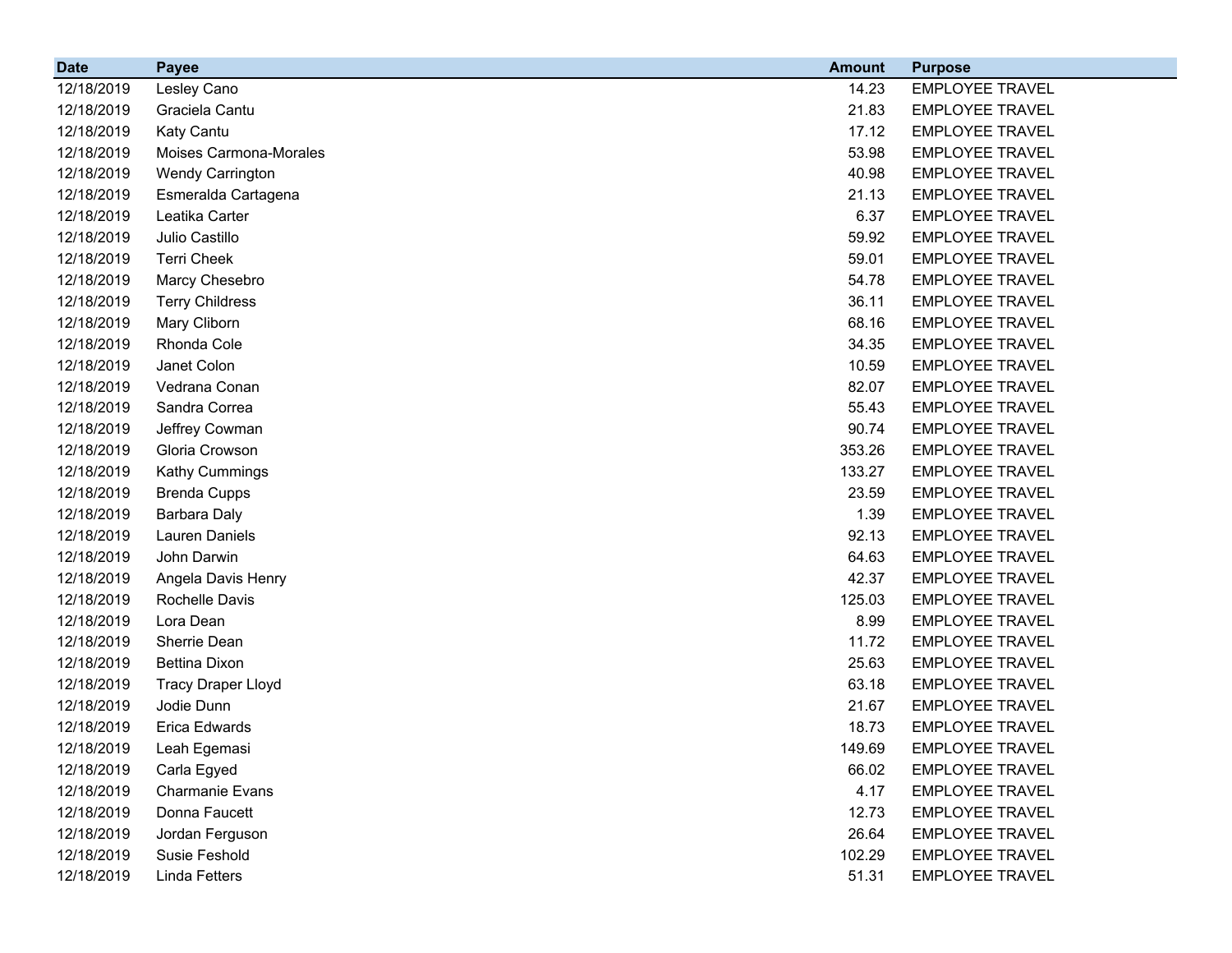| <b>Date</b> | <b>Payee</b>            | <b>Amount</b> | <b>Purpose</b>            |
|-------------|-------------------------|---------------|---------------------------|
| 12/18/2019  | <b>William Fifer</b>    | 43.87         | <b>EMPLOYEE TRAVEL</b>    |
| 12/18/2019  | <b>Tracy Fiorito</b>    | 41.94         | SALARIES-TEACH & OTH PROF |
| 12/18/2019  | Sarah Fitzer            | 5.40          | <b>EMPLOYEE TRAVEL</b>    |
| 12/18/2019  | Dianna Flores           | 73.40         | <b>EMPLOYEE TRAVEL</b>    |
| 12/18/2019  | <b>Barry Fox</b>        | 42.75         | <b>EMPLOYEE TRAVEL</b>    |
| 12/18/2019  | Lourdes Franco          | 7.70          | <b>EMPLOYEE TRAVEL</b>    |
| 12/18/2019  | <b>Arely Frias</b>      | 59.22         | <b>EMPLOYEE TRAVEL</b>    |
| 12/18/2019  | Patricia Fusilier       | 4.33          | <b>EMPLOYEE TRAVEL</b>    |
| 12/18/2019  | Chelsea Galbraith       | 38.68         | <b>EMPLOYEE TRAVEL</b>    |
| 12/18/2019  | Lesly Galeana           | 43.88         | <b>EMPLOYEE TRAVEL</b>    |
| 12/18/2019  | Marisol Garcia          | 60.35         | <b>EMPLOYEE TRAVEL</b>    |
| 12/18/2019  | Angela Gardner-Smith    | 41.52         | <b>EMPLOYEE TRAVEL</b>    |
| 12/18/2019  | Janis Garner            | 28.94         | <b>EMPLOYEE TRAVEL</b>    |
| 12/18/2019  | Laura Garrett           | 45.80         | <b>EMPLOYEE TRAVEL</b>    |
| 12/18/2019  | Maria Garrison          | 79.55         | <b>EMPLOYEE TRAVEL</b>    |
| 12/18/2019  | <b>Becky Geisel</b>     | 15.14         | <b>EMPLOYEE TRAVEL</b>    |
| 12/18/2019  | Larry Gibson            | 53.07         | <b>EMPLOYEE TRAVEL</b>    |
| 12/18/2019  | Sherrill Giddens        | 12.14         | <b>EMPLOYEE TRAVEL</b>    |
| 12/18/2019  | Jennifer Girouard       | 74.31         | <b>EMPLOYEE TRAVEL</b>    |
| 12/18/2019  | Gina Glidewell          | 99.78         | <b>EMPLOYEE TRAVEL</b>    |
| 12/18/2019  | <b>Blanca Gonzalez</b>  | 63.83         | <b>EMPLOYEE TRAVEL</b>    |
| 12/18/2019  | <b>Blanca Gonzalez</b>  | 17.33         | <b>EMPLOYEE TRAVEL</b>    |
| 12/18/2019  | Claudia Gonzalez        | 62.70         | <b>EMPLOYEE TRAVEL</b>    |
| 12/18/2019  | Marguerite Goodenough   | 10.81         | <b>EMPLOYEE TRAVEL</b>    |
| 12/18/2019  | <b>Allen Gratts</b>     | 280.88        | <b>EMPLOYEE TRAVEL</b>    |
| 12/18/2019  | Misti Green             | 33.97         | <b>EMPLOYEE TRAVEL</b>    |
| 12/18/2019  | <b>Taffetta Green</b>   | 29.96         | <b>EMPLOYEE TRAVEL</b>    |
| 12/18/2019  | Kim Greenberg           | 45.15         | <b>EMPLOYEE TRAVEL</b>    |
| 12/18/2019  | <b>Brittany Gregory</b> | 84.96         | <b>EMPLOYEE TRAVEL</b>    |
| 12/18/2019  | Jamie Grimaldo          | 17.12         | <b>EMPLOYEE TRAVEL</b>    |
| 12/18/2019  | Victoria Guadian        | 26.43         | <b>EMPLOYEE TRAVEL</b>    |
| 12/18/2019  | Karin Haesemeyer        | 120.05        | <b>EMPLOYEE TRAVEL</b>    |
| 12/18/2019  | <b>Sherry Hall</b>      | 55.11         | <b>EMPLOYEE TRAVEL</b>    |
| 12/18/2019  | Kristen Hamilton        | 138.51        | <b>EMPLOYEE TRAVEL</b>    |
| 12/18/2019  | Dean Hardin             | 38.95         | <b>EMPLOYEE TRAVEL</b>    |
| 12/18/2019  | Ronnie Harris           | 56.07         | <b>EMPLOYEE TRAVEL</b>    |
| 12/18/2019  | Wendy Harvey            | 180.99        | <b>EMPLOYEE TRAVEL</b>    |
| 12/18/2019  | Stephanie Hawthorne     | 51.79         | <b>EMPLOYEE TRAVEL</b>    |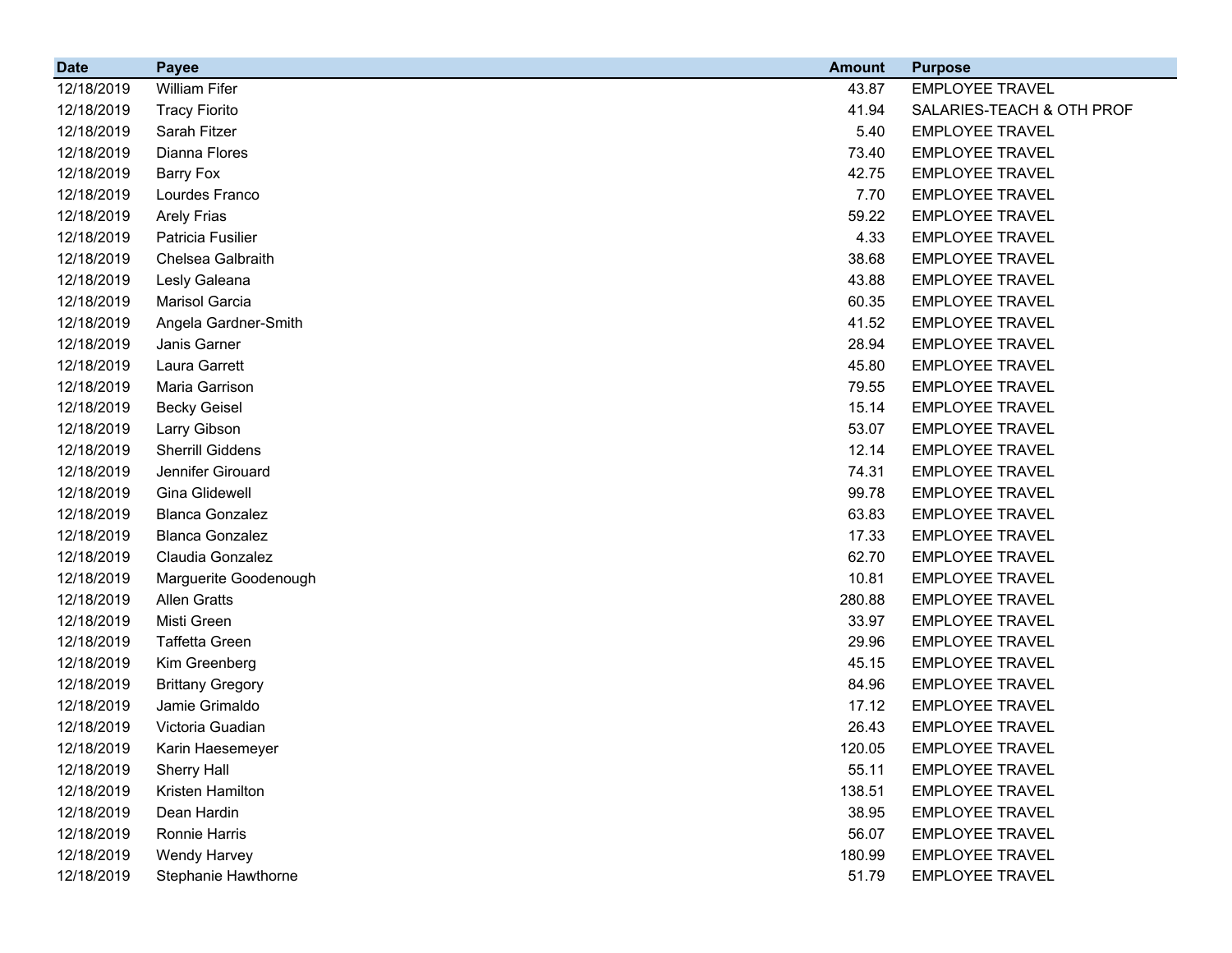| <b>Date</b> | <b>Payee</b>          | <b>Amount</b> | <b>Purpose</b>         |
|-------------|-----------------------|---------------|------------------------|
| 12/18/2019  | Lori Heaton           | 82.44         | <b>EMPLOYEE TRAVEL</b> |
| 12/18/2019  | Laura Hein            | 9.31          | <b>EMPLOYEE TRAVEL</b> |
| 12/18/2019  | Michael Hejny         | 119.63        | <b>EMPLOYEE TRAVEL</b> |
| 12/18/2019  | Julianne Heldt        | 135.73        | <b>EMPLOYEE TRAVEL</b> |
| 12/18/2019  | Paula Henderson Frost | 46.01         | <b>EMPLOYEE TRAVEL</b> |
| 12/18/2019  | Catina Henson         | 16.69         | <b>EMPLOYEE TRAVEL</b> |
| 12/18/2019  | David Herbst          | 16.48         | <b>EMPLOYEE TRAVEL</b> |
| 12/18/2019  | Angela Hernandez      | 101.22        | <b>EMPLOYEE TRAVEL</b> |
| 12/18/2019  | Petra Herrera         | 50.02         | <b>EMPLOYEE TRAVEL</b> |
| 12/18/2019  | Nathan Hervey         | 54.95         | <b>EMPLOYEE TRAVEL</b> |
| 12/18/2019  | Andrea Hicks          | 82.50         | <b>EMPLOYEE TRAVEL</b> |
| 12/18/2019  | Ana Hidalgo           | 18.19         | <b>EMPLOYEE TRAVEL</b> |
| 12/18/2019  | Elizabeth Higgens     | 20.54         | <b>EMPLOYEE TRAVEL</b> |
| 12/18/2019  | Steven Higgs          | 63.56         | <b>EMPLOYEE TRAVEL</b> |
| 12/18/2019  | Michael Hill          | 33.97         | <b>EMPLOYEE TRAVEL</b> |
| 12/18/2019  | Carolyn Hinytzke      | 118.77        | <b>EMPLOYEE TRAVEL</b> |
| 12/18/2019  | Sandra Hitt           | 54.57         | <b>EMPLOYEE TRAVEL</b> |
| 12/18/2019  | Catherine Hoch        | 26.00         | <b>EMPLOYEE TRAVEL</b> |
| 12/18/2019  | Cheryl Hodge          | 140.92        | <b>EMPLOYEE TRAVEL</b> |
| 12/18/2019  | <b>Brandy Hodges</b>  | 186.77        | <b>EMPLOYEE TRAVEL</b> |
| 12/18/2019  | Elizabeth Hollinger   | 53.98         | <b>EMPLOYEE TRAVEL</b> |
| 12/18/2019  | Carolyn Hollis        | 6.21          | <b>EMPLOYEE TRAVEL</b> |
| 12/18/2019  | Patricia Holt         | 70.94         | <b>EMPLOYEE TRAVEL</b> |
| 12/18/2019  | Sarah Horn            | 149.00        | <b>EMPLOYEE TRAVEL</b> |
| 12/18/2019  | William Horn          | 45.21         | <b>EMPLOYEE TRAVEL</b> |
| 12/18/2019  | Tamela Horton         | 49.38         | <b>EMPLOYEE TRAVEL</b> |
| 12/18/2019  | Elizabeth Howe        | 29.53         | <b>EMPLOYEE TRAVEL</b> |
| 12/18/2019  | Melodie Hrabak        | 294.84        | <b>EMPLOYEE TRAVEL</b> |
| 12/18/2019  | Stephanie Hudson      | 60.94         | <b>EMPLOYEE TRAVEL</b> |
| 12/18/2019  | Cara Hughes           | 23.81         | <b>EMPLOYEE TRAVEL</b> |
| 12/18/2019  | Kelly Hunt            | 92.18         | <b>EMPLOYEE TRAVEL</b> |
| 12/18/2019  | Rachel Ibarra         | 67.52         | <b>EMPLOYEE TRAVEL</b> |
| 12/18/2019  | Rachelle Ivanova      | 31.51         | <b>EMPLOYEE TRAVEL</b> |
| 12/18/2019  | Keijuanna Jackson     | 86.24         | <b>EMPLOYEE TRAVEL</b> |
| 12/18/2019  | Terrence James        | 54.25         | <b>EMPLOYEE TRAVEL</b> |
| 12/18/2019  | Theodore Jarchow      | 100.10        | <b>EMPLOYEE TRAVEL</b> |
| 12/18/2019  | Mary Jeffries         | 32.21         | <b>EMPLOYEE TRAVEL</b> |
| 12/18/2019  | Tamara Johnson        | 63.29         | <b>EMPLOYEE TRAVEL</b> |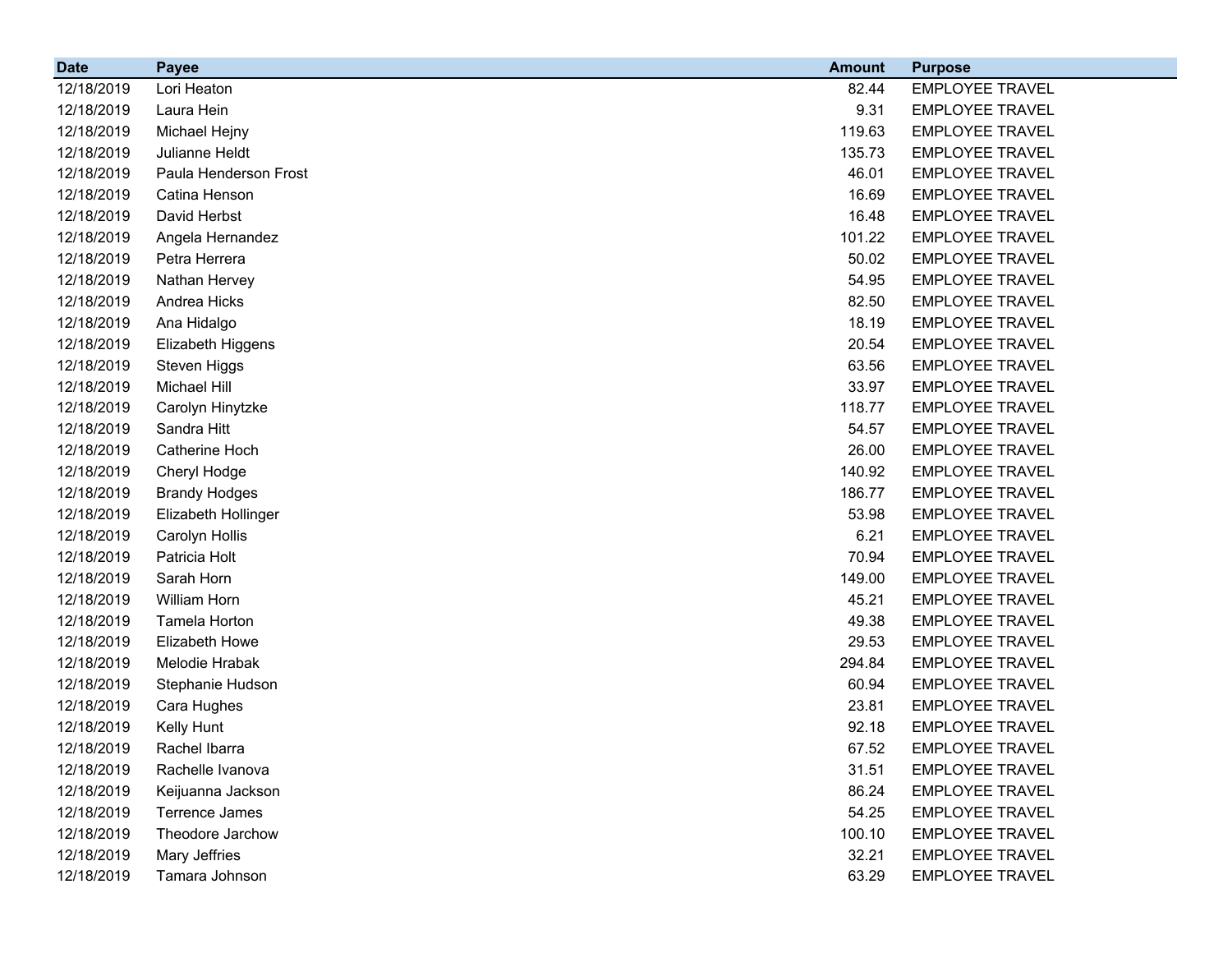| <b>Date</b> | <b>Payee</b>             | <b>Amount</b> | <b>Purpose</b>            |
|-------------|--------------------------|---------------|---------------------------|
| 12/18/2019  | Selma Kennedy            | 376.64        | <b>EMPLOYEE TRAVEL</b>    |
| 12/18/2019  | Karin Kliemann           | 51.47         | <b>EMPLOYEE TRAVEL</b>    |
| 12/18/2019  | <b>Emily Klophaus</b>    | 63.50         | <b>EMPLOYEE TRAVEL</b>    |
| 12/18/2019  | <b>Mallory Knox</b>      | 21.45         | <b>EMPLOYEE TRAVEL</b>    |
| 12/18/2019  | Gabriela Krumm           | 57.08         | <b>EMPLOYEE TRAVEL</b>    |
| 12/18/2019  | <b>Heather Kubiak</b>    | 96.30         | <b>EMPLOYEE TRAVEL</b>    |
| 12/18/2019  | <b>Phyllis Lanier</b>    | 68.48         | <b>EMPLOYEE TRAVEL</b>    |
| 12/18/2019  | Alison Larance           | 54.36         | <b>EMPLOYEE TRAVEL</b>    |
| 12/18/2019  | <b>Tiffany LeGrand</b>   | 30.50         | <b>EMPLOYEE TRAVEL</b>    |
| 12/18/2019  | Vera Lea                 | 58.53         | <b>EMPLOYEE TRAVEL</b>    |
| 12/18/2019  | Kimberly Ledbetter       | 36.97         | <b>EMPLOYEE TRAVEL</b>    |
| 12/18/2019  | Regina Leffingwell       | 76.13         | <b>EMPLOYEE TRAVEL</b>    |
| 12/18/2019  | Virginia Lowe            | 36.97         | <b>EMPLOYEE TRAVEL</b>    |
| 12/18/2019  | Angelia Lower            | 137.82        | <b>EMPLOYEE TRAVEL</b>    |
| 12/18/2019  | Sharon Lyman             | 98.12         | <b>EMPLOYEE TRAVEL</b>    |
| 12/18/2019  |                          | 44.62         | SALARIES-TEACH & OTH PROF |
| 12/18/2019  | Samuel Lynn              | 53.82         | <b>EMPLOYEE TRAVEL</b>    |
| 12/18/2019  | <b>Crystal Lyons</b>     | 37.56         | <b>EMPLOYEE TRAVEL</b>    |
| 12/18/2019  | Kevin Macklin            | 74.69         | <b>EMPLOYEE TRAVEL</b>    |
| 12/18/2019  | Sara Mahoney             | 60.78         | <b>EMPLOYEE TRAVEL</b>    |
| 12/18/2019  | Pamela Mann              | 77.90         | <b>EMPLOYEE TRAVEL</b>    |
| 12/18/2019  | <b>Stephanie Mathis</b>  | 28.36         | <b>EMPLOYEE TRAVEL</b>    |
| 12/18/2019  | <b>Charlene Matthews</b> | 24.88         | <b>EMPLOYEE TRAVEL</b>    |
| 12/18/2019  | Jeanne Maxwell           | 176.55        | <b>EMPLOYEE TRAVEL</b>    |
| 12/18/2019  | Mercedes Mayer           | 79.50         | <b>EMPLOYEE TRAVEL</b>    |
| 12/18/2019  | Karen McCarthy           | 49.38         | <b>EMPLOYEE TRAVEL</b>    |
| 12/18/2019  | Kelly McCollough         | 178.16        | <b>EMPLOYEE TRAVEL</b>    |
| 12/18/2019  | Laina McDonald           | 133.75        | <b>EMPLOYEE TRAVEL</b>    |
| 12/18/2019  | Leah McFarlin            | 51.52         | <b>EMPLOYEE TRAVEL</b>    |
| 12/18/2019  | Kevin McKinney           | 94.27         | <b>EMPLOYEE TRAVEL</b>    |
| 12/18/2019  | Danna McWilliams         | 66.50         | SALARIES-TEACH & OTH PROF |
| 12/18/2019  | <b>Brent Mcwilliams</b>  | 105.29        | <b>EMPLOYEE TRAVEL</b>    |
| 12/18/2019  | <b>Heather Merritt</b>   | 90.89         | <b>EMPLOYEE TRAVEL</b>    |
| 12/18/2019  | <b>Quincy Miller</b>     | 175.11        | <b>EMPLOYEE TRAVEL</b>    |
| 12/18/2019  | Karla Mingo              | 105.50        | <b>EMPLOYEE TRAVEL</b>    |
| 12/18/2019  | <b>Annette Minnerly</b>  | 40.02         | <b>EMPLOYEE TRAVEL</b>    |
| 12/18/2019  | Rasheeda Mohammed        | 54.78         | <b>EMPLOYEE TRAVEL</b>    |
| 12/18/2019  | Darrine Molina           | 87.31         | <b>EMPLOYEE TRAVEL</b>    |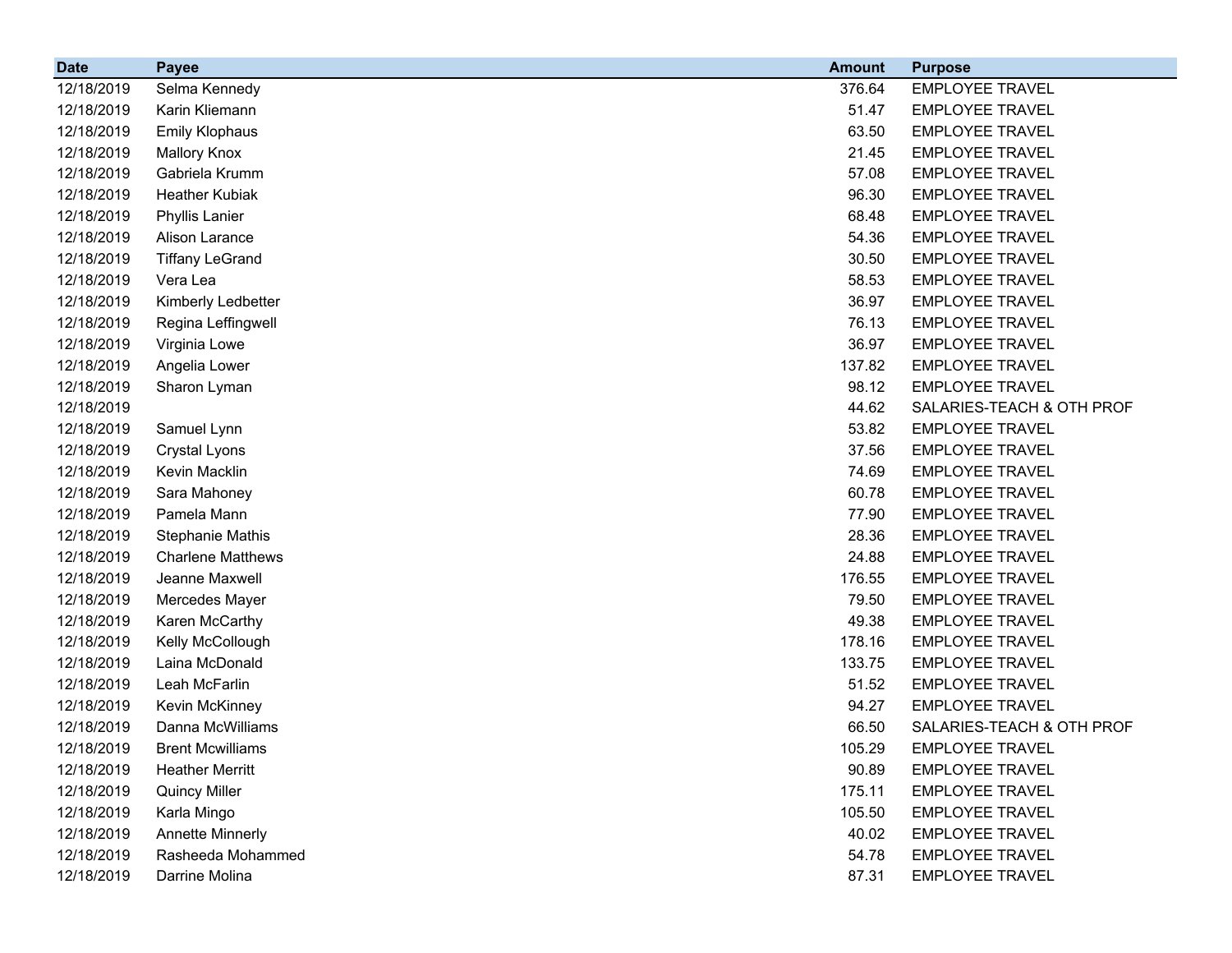| <b>Date</b> | <b>Payee</b>            | <b>Amount</b> | <b>Purpose</b>            |
|-------------|-------------------------|---------------|---------------------------|
| 12/18/2019  | <b>Candice Moore</b>    | 50.66         | <b>EMPLOYEE TRAVEL</b>    |
| 12/18/2019  | <b>Frederick Moore</b>  | 70.94         | <b>EMPLOYEE TRAVEL</b>    |
| 12/18/2019  | Julie Moore             | 108.60        | <b>EMPLOYEE TRAVEL</b>    |
| 12/18/2019  | <b>Giselle Morales</b>  | 17.76         | <b>EMPLOYEE TRAVEL</b>    |
| 12/18/2019  | Doris Morehead          | 105.93        | <b>EMPLOYEE TRAVEL</b>    |
| 12/18/2019  | Paula Morone            | 69.50         | <b>EMPLOYEE TRAVEL</b>    |
| 12/18/2019  | Andrea Morrow           | 14.07         | <b>EMPLOYEE TRAVEL</b>    |
| 12/18/2019  | Carla Mullen            | 33.92         | <b>EMPLOYEE TRAVEL</b>    |
| 12/18/2019  | <b>Tammy Singleton</b>  | 8.99          | <b>EMPLOYEE TRAVEL</b>    |
| 12/18/2019  | Carol Neff              | 185.43        | SALARIES-TEACH & OTH PROF |
| 12/18/2019  | Cynthia Newton          | 41.20         | <b>EMPLOYEE TRAVEL</b>    |
| 12/18/2019  | <b>Chablif Nichols</b>  | 9.52          | <b>EMPLOYEE TRAVEL</b>    |
| 12/18/2019  | <b>Whitley Molinar</b>  | 26.96         | <b>EMPLOYEE TRAVEL</b>    |
| 12/18/2019  | Jennifer Novoselsky     | 15.46         | <b>EMPLOYEE TRAVEL</b>    |
| 12/18/2019  | Angela Nowell           | 5.24          | <b>EMPLOYEE TRAVEL</b>    |
| 12/18/2019  | Randy Nyhus             | 72.49         | <b>EMPLOYEE TRAVEL</b>    |
| 12/18/2019  | Miriam Osorio           | 54.09         | <b>EMPLOYEE TRAVEL</b>    |
| 12/18/2019  | Kristi Otto             | 43.17         | <b>EMPLOYEE TRAVEL</b>    |
| 12/18/2019  | Barbara Ozimica         | 94.32         | <b>EMPLOYEE TRAVEL</b>    |
| 12/18/2019  | Connie Pacheco          | 42.64         | <b>EMPLOYEE TRAVEL</b>    |
| 12/18/2019  | Alyssa Padilla-Phillips | 42.85         | <b>EMPLOYEE TRAVEL</b>    |
| 12/18/2019  | Ellen Elizabeth Page    | 2.41          | <b>EMPLOYEE TRAVEL</b>    |
| 12/18/2019  | <b>Aaron Perales</b>    | 43.17         | <b>EMPLOYEE TRAVEL</b>    |
| 12/18/2019  | <b>Victor Perales</b>   | 40.29         | <b>EMPLOYEE TRAVEL</b>    |
| 12/18/2019  | Salayna Pereira         | 16.64         | <b>EMPLOYEE TRAVEL</b>    |
| 12/18/2019  | Carolyn Peterson        | 26.16         | <b>EMPLOYEE TRAVEL</b>    |
| 12/18/2019  | <b>Steven Pettes</b>    | 85.44         | <b>EMPLOYEE TRAVEL</b>    |
| 12/18/2019  | <b>Timothy Phillips</b> | 356.31        | <b>EMPLOYEE TRAVEL</b>    |
| 12/18/2019  | Geralyn Pichon-Medlin   | 53.23         | <b>EMPLOYEE TRAVEL</b>    |
| 12/18/2019  | Marla Pollan            | 24.24         | <b>EMPLOYEE TRAVEL</b>    |
| 12/18/2019  | <b>Carrol Poullard</b>  | 44.19         | <b>EMPLOYEE TRAVEL</b>    |
| 12/18/2019  | Jacqueline Puckett      | 16.96         | <b>EMPLOYEE TRAVEL</b>    |
| 12/18/2019  | Armando Pulido          | 34.40         | <b>EMPLOYEE TRAVEL</b>    |
| 12/18/2019  | Connie Buckley          | 27.39         | <b>EMPLOYEE TRAVEL</b>    |
| 12/18/2019  | Lydia Ramos             | 20.33         | <b>EMPLOYEE TRAVEL</b>    |
| 12/18/2019  | Sandra Redding          | 21.88         | <b>EMPLOYEE TRAVEL</b>    |
| 12/18/2019  | Daniel Reese            | 12.89         | <b>EMPLOYEE TRAVEL</b>    |
| 12/18/2019  | Danielle Reynolds       | 17.55         | <b>EMPLOYEE TRAVEL</b>    |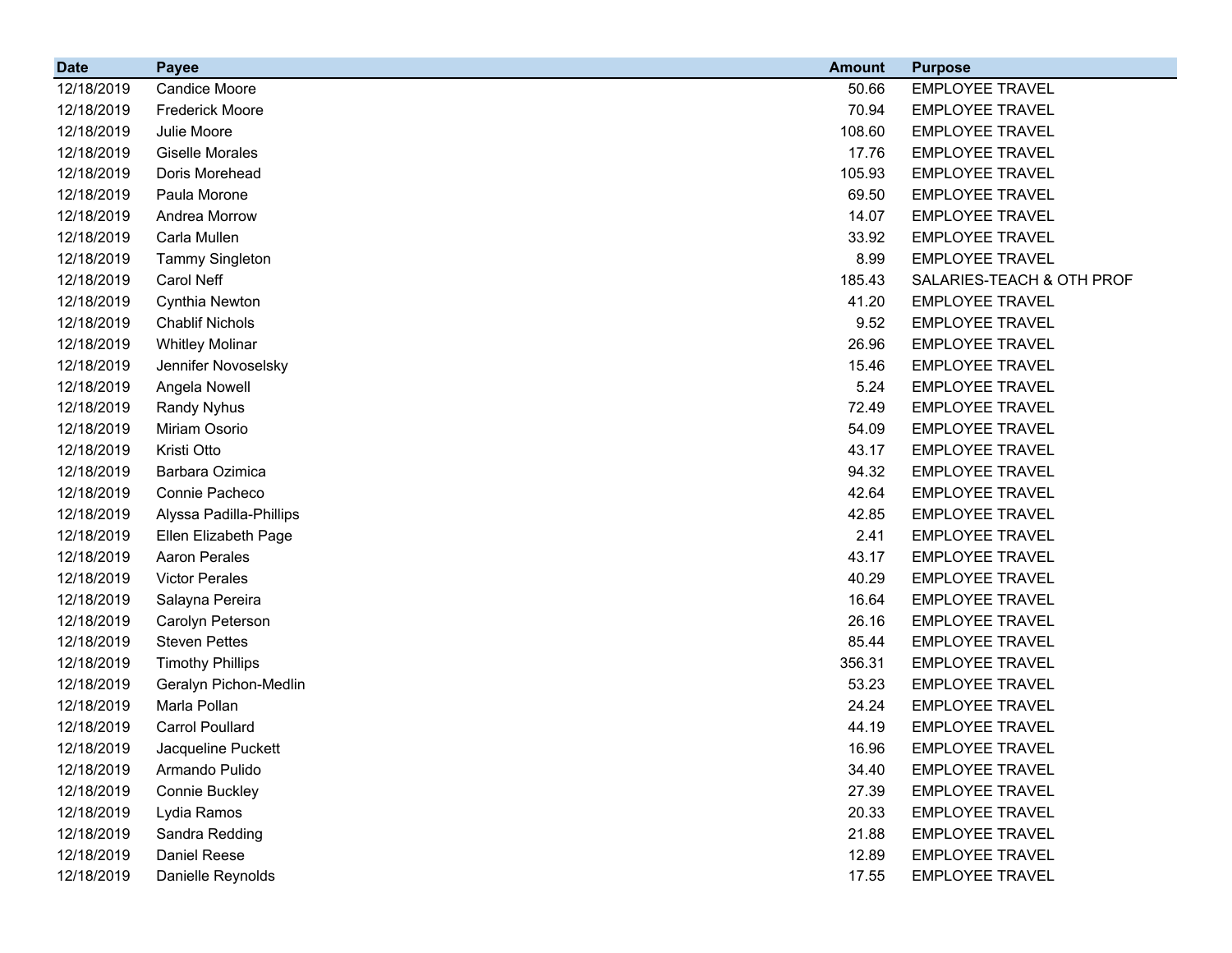| <b>Date</b> | <b>Payee</b>               | <b>Amount</b> | <b>Purpose</b>          |
|-------------|----------------------------|---------------|-------------------------|
| 12/18/2019  | Laura Rhodes               | 25.04         | <b>EMPLOYEE TRAVEL</b>  |
| 12/18/2019  | Mary Roddy                 | 54.09         | <b>EMPLOYEE TRAVEL</b>  |
| 12/18/2019  | <b>Christine Rodriguez</b> | 43.44         | <b>EMPLOYEE TRAVEL</b>  |
| 12/18/2019  | Gary Rodriguez             | 51.15         | <b>EMPLOYEE TRAVEL</b>  |
| 12/18/2019  | Mary Ann Romero            | 94.21         | <b>EMPLOYEE TRAVEL</b>  |
| 12/18/2019  | Eric Rudeseal              | 49.54         | <b>EMPLOYEE TRAVEL</b>  |
| 12/18/2019  | Patricia Ruhnke            | 8.77          | <b>EMPLOYEE TRAVEL</b>  |
| 12/18/2019  | Judy Ruiz                  | 16.26         | <b>EMPLOYEE TRAVEL</b>  |
| 12/18/2019  | <b>Rylee Russell</b>       | 43.87         | <b>EMPLOYEE TRAVEL</b>  |
| 12/18/2019  | Katherine Schimek          | 263.92        | <b>EMPLOYEE TRAVEL</b>  |
| 12/18/2019  | Scott Schneider            | 6.42          | <b>EMPLOYEE TRAVEL</b>  |
| 12/18/2019  | Melinda Schweig            | 52.11         | <b>EMPLOYEE TRAVEL</b>  |
| 12/18/2019  | Kristen Scott              | 5.56          | <b>EMPLOYEE TRAVEL</b>  |
| 12/18/2019  | <b>Twila Scott</b>         | 101.17        | <b>EMPLOYEE TRAVEL</b>  |
| 12/18/2019  | Felicia Scruggs            | 80.84         | <b>EMPLOYEE TRAVEL</b>  |
| 12/18/2019  | <b>Robert Sessions</b>     | 117.54        | <b>EMPLOYEE TRAVEL</b>  |
| 12/18/2019  | <b>Stacy Shannon</b>       | 50.02         | <b>EMPLOYEE TRAVEL</b>  |
| 12/18/2019  | Katoya Shelby              | 13.80         | <b>EMPLOYEE TRAVEL</b>  |
| 12/18/2019  | Pamela Shinogle            | 93.52         | <b>EMPLOYEE TRAVEL</b>  |
| 12/18/2019  | Shawn Shockler             | 67.14         | <b>EMPLOYEE TRAVEL</b>  |
| 12/18/2019  | Monica Sierra              | 49.26         | MISC PURCH & CONTR SERV |
| 12/18/2019  | Angel Silva                | 110.96        | <b>EMPLOYEE TRAVEL</b>  |
| 12/18/2019  | <b>Tori Sisk</b>           | 165.26        | <b>EMPLOYEE TRAVEL</b>  |
| 12/18/2019  | Melinda Skarbek            | 110.32        | <b>EMPLOYEE TRAVEL</b>  |
| 12/18/2019  | Darla Sloan                | 8.45          | <b>EMPLOYEE TRAVEL</b>  |
| 12/18/2019  | Eric Smedema               | 120.75        | <b>EMPLOYEE TRAVEL</b>  |
| 12/18/2019  | Angela Smith               | 15.52         | <b>EMPLOYEE TRAVEL</b>  |
| 12/18/2019  | Angela Smith               | 14.77         | <b>EMPLOYEE TRAVEL</b>  |
| 12/18/2019  | Aquilla Smith              | 107.27        | <b>EMPLOYEE TRAVEL</b>  |
| 12/18/2019  | <b>Ashley Smith</b>        | 30.92         | <b>EMPLOYEE TRAVEL</b>  |
| 12/18/2019  | Lynn Smith-Nienhaus        | 35.58         | <b>EMPLOYEE TRAVEL</b>  |
| 12/18/2019  | Shay Stavenhagen           | 40.29         | <b>EMPLOYEE TRAVEL</b>  |
| 12/18/2019  | Jennifer Stein             | 34.40         | <b>EMPLOYEE TRAVEL</b>  |
| 12/18/2019  | Natalie Strand             | 13.43         | <b>EMPLOYEE TRAVEL</b>  |
| 12/18/2019  | Catherine Strawn           | 44.14         | <b>EMPLOYEE TRAVEL</b>  |
| 12/18/2019  | Christina Stringer         | 29.69         | <b>EMPLOYEE TRAVEL</b>  |
| 12/18/2019  | Mary Sullivan              | 27.87         | <b>EMPLOYEE TRAVEL</b>  |
| 12/18/2019  | <b>Derrick Talton</b>      | 36.92         | <b>EMPLOYEE TRAVEL</b>  |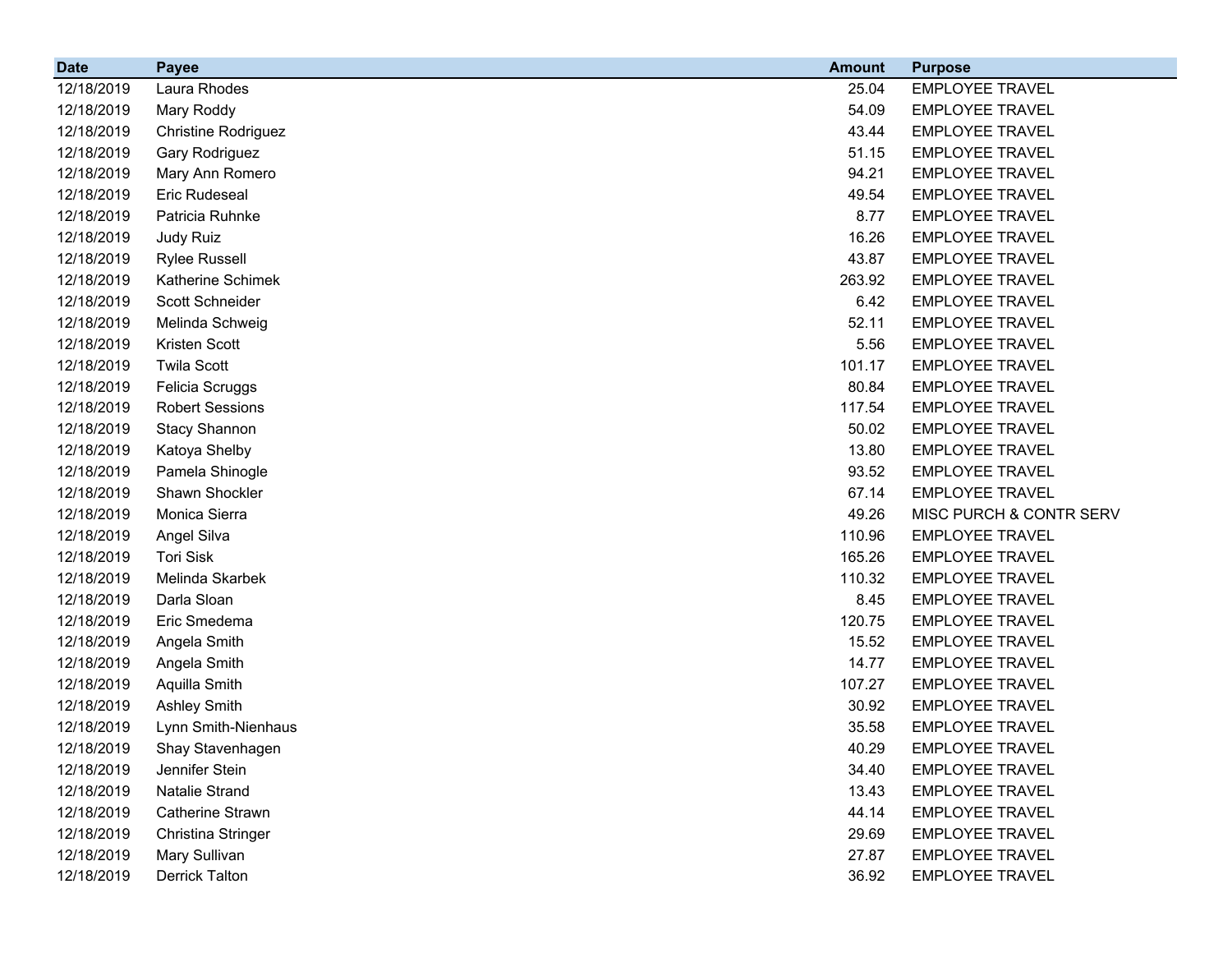| <b>Date</b> | <b>Payee</b>                              | <b>Amount</b> | <b>Purpose</b>            |
|-------------|-------------------------------------------|---------------|---------------------------|
| 12/18/2019  | Avery Taylor                              | 95.71         | <b>EMPLOYEE TRAVEL</b>    |
| 12/18/2019  | Gabriella Tejeda                          | 48.04         | <b>EMPLOYEE TRAVEL</b>    |
| 12/18/2019  | <b>Tammy Thain</b>                        | 35.31         | <b>EMPLOYEE TRAVEL</b>    |
| 12/18/2019  | Denise Thomas                             | 58.85         | <b>EMPLOYEE TRAVEL</b>    |
| 12/18/2019  | Jeff Thomas                               | 76.77         | <b>EMPLOYEE TRAVEL</b>    |
| 12/18/2019  | Deann Thompson                            | 92.45         | <b>EMPLOYEE TRAVEL</b>    |
| 12/18/2019  | Lora Thurston                             | 41.84         | <b>EMPLOYEE TRAVEL</b>    |
| 12/18/2019  | Lesly Trevino                             | 44.25         | <b>EMPLOYEE TRAVEL</b>    |
| 12/18/2019  | Kristina Turner                           | 64.36         | <b>EMPLOYEE TRAVEL</b>    |
| 12/18/2019  | <b>Yvette Turner</b>                      | 80.25         | <b>EMPLOYEE TRAVEL</b>    |
| 12/18/2019  | Kellye Vandergriff                        | 96.51         | <b>EMPLOYEE TRAVEL</b>    |
| 12/18/2019  | Deborah Vation                            | 31.30         | <b>EMPLOYEE TRAVEL</b>    |
| 12/18/2019  | Maria Vega                                | 51.04         | <b>EMPLOYEE TRAVEL</b>    |
| 12/18/2019  | Ricardo Vela                              | 11.77         | <b>EMPLOYEE TRAVEL</b>    |
| 12/18/2019  | Robert Wager                              | 243.00        | <b>EMPLOYEE TRAVEL</b>    |
| 12/18/2019  | Ashley Walker                             | 65.00         | <b>EMPLOYEE TRAVEL</b>    |
| 12/18/2019  | Linda Walker                              | 68.32         | <b>EMPLOYEE TRAVEL</b>    |
| 12/18/2019  | <b>Tonia Walker</b>                       | 55.00         | <b>EMPLOYEE TRAVEL</b>    |
| 12/18/2019  | Nikki Walls                               | 26.96         | <b>EMPLOYEE TRAVEL</b>    |
| 12/18/2019  | Lori Walsh                                | 168.74        | <b>EMPLOYEE TRAVEL</b>    |
| 12/18/2019  | Raina Walterscheid                        | 44.83         | <b>EMPLOYEE TRAVEL</b>    |
| 12/18/2019  | Alexander Weidemann                       | 252.79        | <b>EMPLOYEE TRAVEL</b>    |
| 12/18/2019  | Jennifer Wells                            | 73.14         | <b>EMPLOYEE TRAVEL</b>    |
| 12/18/2019  | Eric White                                | 403.93        | <b>EMPLOYEE TRAVEL</b>    |
| 12/18/2019  | Rebecca Wilke                             | 19.26         | <b>EMPLOYEE TRAVEL</b>    |
| 12/18/2019  | Isabelle Williams                         | 20.81         | <b>EMPLOYEE TRAVEL</b>    |
| 12/18/2019  | Phyllis Williams                          | 70.62         | <b>EMPLOYEE TRAVEL</b>    |
| 12/18/2019  | Sebastian Williams                        | 47.72         | <b>EMPLOYEE TRAVEL</b>    |
| 12/18/2019  | Ilona Wills                               | 19.47         | <b>EMPLOYEE TRAVEL</b>    |
| 12/18/2019  | <b>Tracey Wittmayer</b>                   | 53.18         | <b>EMPLOYEE TRAVEL</b>    |
| 12/18/2019  | Laura Wooldridge                          | 191.80        | <b>EMPLOYEE TRAVEL</b>    |
| 12/18/2019  | Jerry Wright                              | 80.52         | <b>EMPLOYEE TRAVEL</b>    |
| 12/18/2019  | Jerod Zahn                                | 243.85        | <b>EMPLOYEE TRAVEL</b>    |
| 12/18/2019  | Karen Zeske                               | 112.14        | <b>EMPLOYEE TRAVEL</b>    |
| 12/18/2019  | Yue Zhang                                 | 104.11        | <b>EMPLOYEE TRAVEL</b>    |
| 12/18/2019  | <b>Brooke Dolberry</b>                    | 41.73         | <b>EMPLOYEE TRAVEL</b>    |
| 12/18/2019  | <b>Texas Association Of School Boards</b> | 136.84        | MISC PURCH & CONTR SERV   |
| 12/18/2019  | Corgan Assoc Architects Incorporated      | 8,774.84      | OTH PROFESSIONAL SERVICES |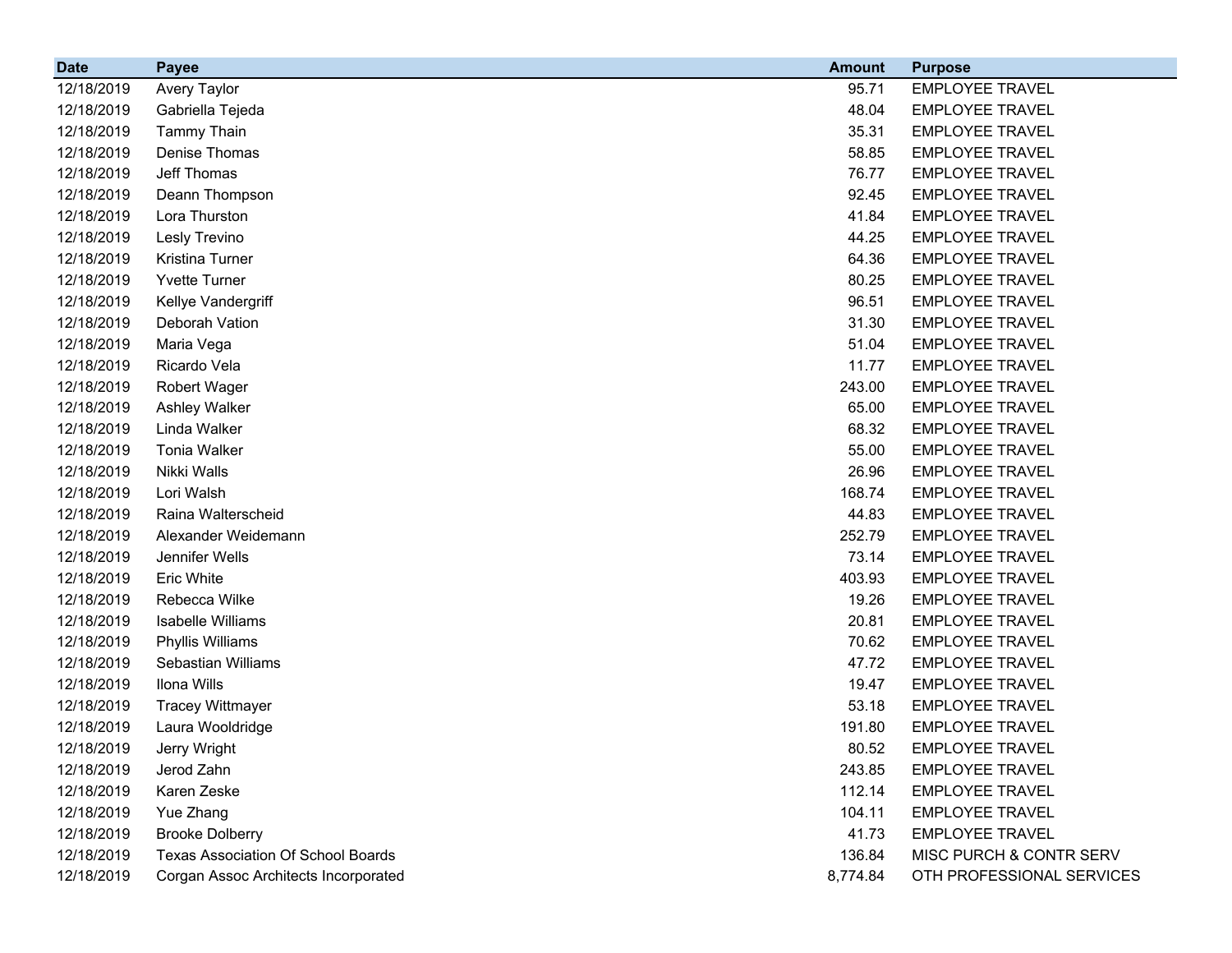| <b>Date</b> | <b>Payee</b>                                           | <b>Amount</b> | <b>Purpose</b>                       |
|-------------|--------------------------------------------------------|---------------|--------------------------------------|
| 12/18/2019  | Qep Incorporated                                       | 1,859.00      | <b>READING MATERIALS</b>             |
| 12/18/2019  | Home Depot Pro                                         | 1,852.59      | M & O SUPPLIES                       |
| 12/18/2019  | Heritage Food Service Group Incorporated               | 388.37        | M & O SUPPLIES                       |
| 12/18/2019  | Apex Supply Company                                    | 1,594.81      | M & O SUPPLIES                       |
| 12/18/2019  | Kroger                                                 | 299.09        | <b>FOOD</b>                          |
| 12/18/2019  |                                                        | 1,064.40      | <b>GENERAL SUPPLIES</b>              |
| 12/18/2019  |                                                        | 188.15        | <b>INVOICES RECEIVABLE</b>           |
| 12/18/2019  |                                                        | 590.54        | MISC OPERATING EXPENSES              |
| 12/18/2019  | Jennie O Foods Incorporated                            | 8,943.75      | <b>GENERAL INVENTORY</b>             |
| 12/18/2019  | <b>Pitney Bowes</b>                                    | 1,324.14      | RENTALS & OPERATING LEASE            |
| 12/18/2019  | United Refrigeration Incorporated                      | 465.70        | M & O SUPPLIES                       |
| 12/18/2019  | <b>Breaker Broker Company</b>                          | 18.00         | M & O SUPPLIES                       |
| 12/18/2019  | <b>Elliott Electric Supply</b>                         | 1,019.70      | M & O SUPPLIES                       |
| 12/18/2019  | Macmillan Mcgraw Hill School Publishing Company        | 165.20        | <b>READING MATERIALS</b>             |
| 12/18/2019  | <b>Junes Dancewear</b>                                 | 138.90        | <b>INVOICES RECEIVABLE</b>           |
| 12/18/2019  | Ace Mart Restaurant Supply Company                     | 96.67         | <b>GENERAL SUPPLIES</b>              |
| 12/18/2019  |                                                        | 399.95        | M & O SUPPLIES                       |
| 12/18/2019  | Lennox Industries Incorporated                         | 469.48        | M & O SUPPLIES                       |
| 12/18/2019  | Texas Furniture Source Incorporated                    | 492.14        | <b>GENERAL SUPPLIES</b>              |
| 12/18/2019  |                                                        | 740.40        | M & O SUPPLIES                       |
| 12/18/2019  | Estes Mcclure & Assoc Inc                              | 35,000.00     | OTH PROFESSIONAL SERVICES            |
| 12/18/2019  | Barnes & Noble Booksellers, Inc.                       | 46.38         | ACCOUNTS PAYABLE-ACCRUALS            |
| 12/18/2019  |                                                        | 416.52        | <b>GENERAL SUPPLIES</b>              |
| 12/18/2019  |                                                        | 3,403.08      | <b>READING MATERIALS</b>             |
| 12/18/2019  | Mission Arlington/Mission Metroplex                    | 156.00        | STUDENT TVL*NO AISD BUSES            |
| 12/18/2019  | Jason's Deli                                           | 397.20        | MISC OPERATING EXPENSES              |
| 12/18/2019  | Paradise Produce                                       | 49,802.80     | <b>FOOD</b>                          |
| 12/18/2019  | Visual Impact                                          | 1,934.00      | <b>INVOICES RECEIVABLE</b>           |
| 12/18/2019  | Northeast Service Incorporated Dba Hort0n Tree Service | 2,800.00      | <b>CONTRACTED MAINT &amp; REPAIR</b> |
| 12/18/2019  | Lone Star Communications Incorporated                  | 4,924.00      | <b>CONTRACTED MAINT &amp; REPAIR</b> |
| 12/18/2019  | Trane Company Commercial Systems Group                 | 1,131.10      | <b>CONTRACTED MAINT &amp; REPAIR</b> |
| 12/18/2019  | <b>Reeds Services</b>                                  | 868.13        | <b>CONTRACTED MAINT &amp; REPAIR</b> |
| 12/18/2019  | Hutcherson Construction Incorporated                   | 64,215.00     | <b>CONTRACTED MAINT &amp; REPAIR</b> |
| 12/18/2019  | PPG Architectural Finishes, Inc                        | 174.95        | M & O SUPPLIES                       |
| 12/18/2019  | <b>Careys Sporting Goods</b>                           | 799.34        | <b>GENERAL SUPPLIES</b>              |
| 12/18/2019  | <b>Concentra Medical Centers</b>                       | 5,860.50      | MISC OPERATING EXPENSES              |
| 12/18/2019  | Schwans Food Service Incorporated                      | 40,214.04     | <b>GENERAL INVENTORY</b>             |
| 12/18/2019  | Office Depot                                           | 14,983.48     | <b>GENERAL SUPPLIES</b>              |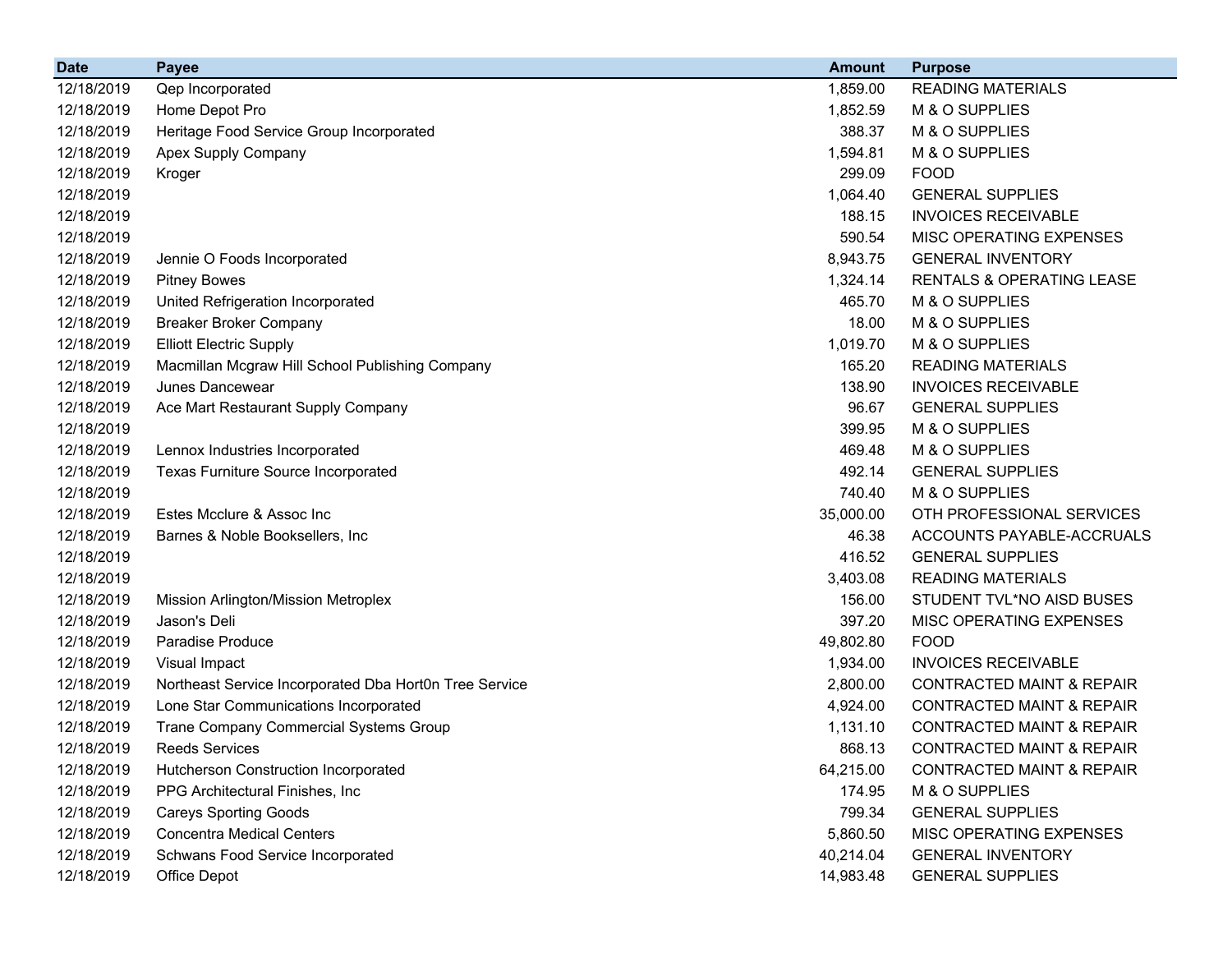| <b>Date</b> | <b>Payee</b>                                         | <b>Amount</b> | <b>Purpose</b>                       |
|-------------|------------------------------------------------------|---------------|--------------------------------------|
| 12/18/2019  |                                                      | 324.76        | M & O SUPPLIES                       |
| 12/18/2019  | Laerdal Medical Corporation                          | 6,132.00      | <b>CONTRACTED MAINT &amp; REPAIR</b> |
| 12/18/2019  | Mansfield ISD                                        | 13.20         | MISC OPERATING EXPENSES              |
| 12/18/2019  | Metcalf Phd, Linda                                   | 900.00        | MISC PURCH & CONTR SERV              |
| 12/18/2019  | Hired Hands Incorporated                             | 50,518.00     | MISC PURCH & CONTR SERV              |
| 12/18/2019  | B & H Photo Video                                    | 212.51        | <b>GENERAL SUPPLIES</b>              |
| 12/18/2019  | <b>Education Service Center Region II</b>            | 185.00        | <b>EMPLOYEE TRAVEL</b>               |
| 12/18/2019  | <b>D P S</b> General Services                        | 2,558.00      | MISC PURCH & CONTR SERV              |
| 12/18/2019  | <b>Td Industries Limited</b>                         | 36,858.06     | <b>CONTRACTED MAINT &amp; REPAIR</b> |
| 12/18/2019  | <b>Cowboy Towing</b>                                 | 346.00        | <b>CONTRACTED MAINT &amp; REPAIR</b> |
| 12/18/2019  | Ricoh USA, Inc.                                      | 21.97         | <b>CONTRACTED MAINT &amp; REPAIR</b> |
| 12/18/2019  | Genesis II Incorporated                              | 627.84        | <b>GENERAL INVENTORY</b>             |
| 12/18/2019  | Govconnection Incorporated                           | 698.90        | <b>GENERAL SUPPLIES</b>              |
| 12/18/2019  | Dinah-Might Adventures Limited Partnership           | 47.55         | <b>GENERAL SUPPLIES</b>              |
| 12/18/2019  | <b>School Nurse Supply</b>                           | 115.03        | <b>GENERAL SUPPLIES</b>              |
| 12/18/2019  | <b>Green Planet Incorporated</b>                     | 935.00        | <b>CONTRACTED MAINT &amp; REPAIR</b> |
| 12/18/2019  | TEXAS ASSOCIATION OF SCHOOL ADMINISTRATORS           | 395.00        | <b>EMPLOYEE TRAVEL</b>               |
| 12/18/2019  | Apple Computer Incorporated                          | 209.10        | <b>GENERAL SUPPLIES</b>              |
| 12/18/2019  | Association Of School Business Officials             | 230.00        | <b>DUES</b>                          |
| 12/18/2019  |                                                      | 1,310.00      | MISC OPERATING EXPENSES              |
| 12/18/2019  | Kimbrough Fire Extinguisher Company                  | 1,565.70      | <b>CONTRACTED MAINT &amp; REPAIR</b> |
| 12/18/2019  | C D Hartnett Company                                 | 33,478.28     | <b>GENERAL INVENTORY</b>             |
| 12/18/2019  |                                                      | 42.22         | LIONS CLUB CONCESSIONS               |
| 12/18/2019  | Shiffler Equipment Sales Incorporated                | 1,019.79      | <b>GENERAL INVENTORY</b>             |
| 12/18/2019  | Hans Johnsen Company                                 | 3,370.40      | <b>GENERAL INVENTORY</b>             |
| 12/18/2019  | Ballard & Tighe Incorporated                         | 4,890.00      | <b>TESTING MATERIALS</b>             |
| 12/18/2019  | J W Pepper & Son Incorporated                        | 74.99         | <b>GENERAL SUPPLIES</b>              |
| 12/18/2019  | Lee's School Supplies                                | 61.00         | <b>INVOICES RECEIVABLE</b>           |
| 12/18/2019  | <b>ECS Learning System Incorporated</b>              | 202.35        | <b>GENERAL SUPPLIES</b>              |
| 12/18/2019  |                                                      | 32.38         | <b>INVOICES RECEIVABLE</b>           |
| 12/18/2019  | <b>City Of Grand Prairie Water Utilities</b>         | 4,439.15      | <b>WATER</b>                         |
| 12/18/2019  | Midland Isd                                          | 6,304.77      | MISC OPERATING EXPENSES              |
| 12/18/2019  | <b>Super Duper Publications</b>                      | 94.85         | <b>GENERAL SUPPLIES</b>              |
| 12/18/2019  | <b>Government Finance Officers Association</b>       | 1,010.00      | MISC OPERATING EXPENSES              |
| 12/18/2019  | Child Care Associates Incorporated                   | 534.11        | MISC PURCH & CONTR SERV              |
| 12/18/2019  | Mardel Incorporated                                  | 146.89        | <b>GENERAL SUPPLIES</b>              |
| 12/18/2019  | Catholic Charities Translation & Interpreter Network | 6,746.99      | MISC PURCH & CONTR SERV              |
| 12/18/2019  | Camp Thurman                                         | 3,410.00      | STUDENT TVL*NO AISD BUSES            |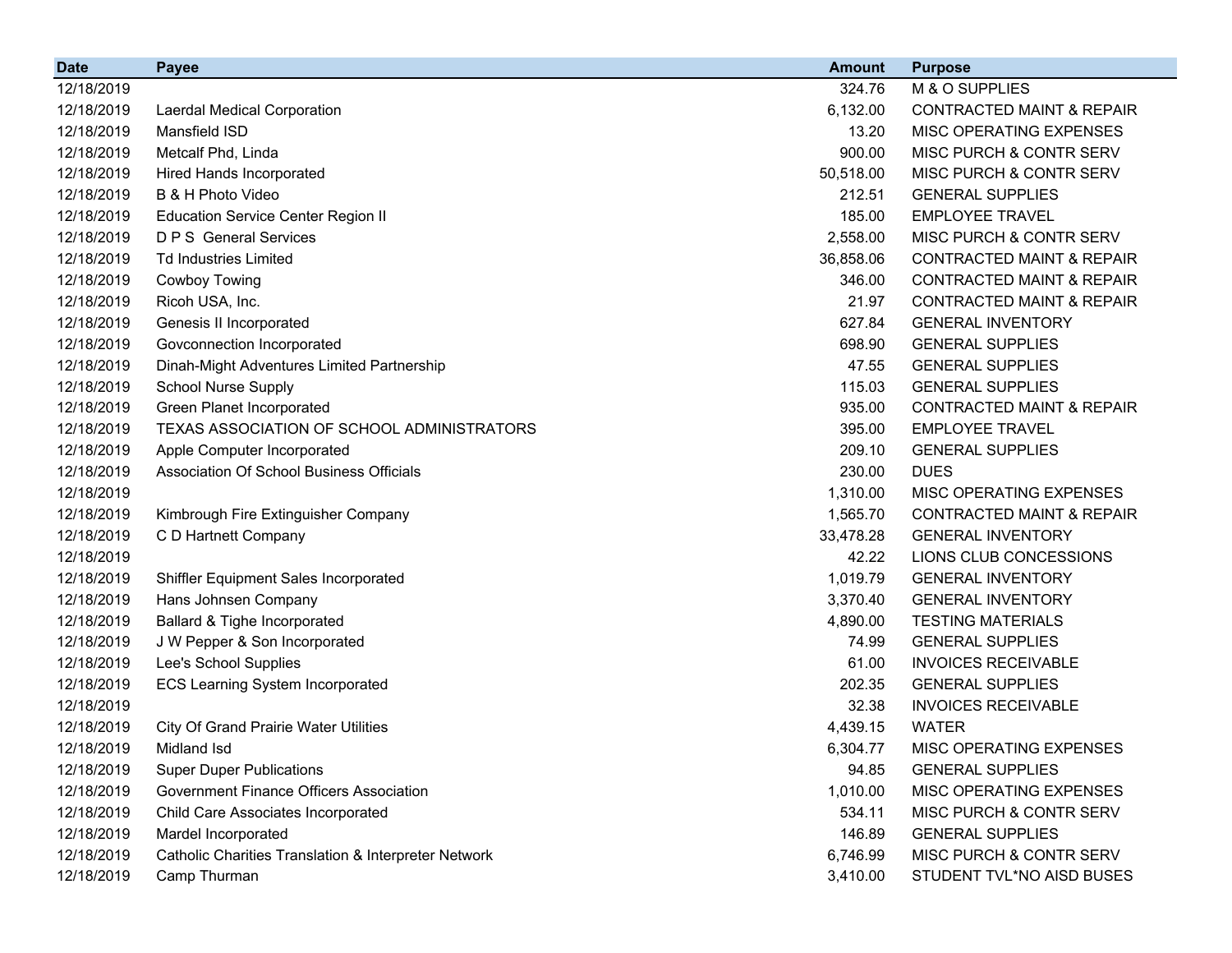| <b>Date</b> | <b>Payee</b>                                        | <b>Amount</b> | <b>Purpose</b>                       |
|-------------|-----------------------------------------------------|---------------|--------------------------------------|
| 12/18/2019  | Welch John                                          | 825.00        | MISC PURCH & CONTR SERV              |
| 12/18/2019  | <b>Walsh Robert</b>                                 | 165.00        | <b>MISC PURCH &amp; CONTR SERV</b>   |
| 12/18/2019  | J P Morgan Chase Bank NA                            | 835.40        | <b>EMPLOYEE TRAVEL</b>               |
| 12/18/2019  |                                                     | 3,074.20      | <b>GENERAL SUPPLIES</b>              |
| 12/18/2019  |                                                     | 447.08        | <b>INVOICES RECEIVABLE</b>           |
| 12/18/2019  |                                                     | 3,318.55      | <b>MISC OPERATING EXPENSES</b>       |
| 12/18/2019  |                                                     | 759.99        | <b>MISC PURCH &amp; CONTR SERV</b>   |
| 12/18/2019  |                                                     | 3,230.48      | <b>Travel Request Payable</b>        |
| 12/18/2019  | Huckabee                                            | 126,165.00    | BLDG PURCH, CONSTR, IMPROVE          |
| 12/18/2019  | <b>UPS</b>                                          | 103.17        | <b>GENERAL SUPPLIES</b>              |
| 12/18/2019  | <b>Think Social Publishing</b>                      | 203.96        | <b>READING MATERIALS</b>             |
| 12/18/2019  | Sportsgrafx Incorporated                            | 106.00        | M & O SUPPLIES                       |
| 12/18/2019  | Smith Kendrick                                      | 783.75        | <b>MISC PURCH &amp; CONTR SERV</b>   |
| 12/18/2019  | <b>Carrier Enterprise</b>                           | 4,800.00      | <b>CONTRACTED MAINT &amp; REPAIR</b> |
| 12/18/2019  | <b>Gibson Cornelius</b>                             | 288.75        | MISC PURCH & CONTR SERV              |
| 12/18/2019  | Ice Linda                                           | 480.00        | <b>INVOICES RECEIVABLE</b>           |
| 12/18/2019  | <b>Luxor Staffing</b>                               | 8,700.25      | <b>MISC PURCH &amp; CONTR SERV</b>   |
| 12/18/2019  | <b>Tri-County Officials Association</b>             | 4,500.00      | <b>INVOICES RECEIVABLE</b>           |
| 12/18/2019  | Bilingual Dictionaries, Inc.                        | 478.80        | <b>READING MATERIALS</b>             |
| 12/18/2019  | Lea Park & Play Incorporated                        | 2,472.88      | M & O SUPPLIES                       |
| 12/18/2019  | Musser Amanda                                       | 442.50        | <b>MISC PURCH &amp; CONTR SERV</b>   |
| 12/18/2019  | Ferrellgas, Incorporated                            | 16,054.04     | <b>GENERAL INVENTORY</b>             |
| 12/18/2019  | Ferrellgas, Incorporated                            | 1,210.50      | GAS & OTH FUELS FOR VEHIC            |
| 12/18/2019  | <b>Heat Transfer Solutions</b>                      | 213.84        | M & O SUPPLIES                       |
| 12/18/2019  | Automatic Sprinkler of Texas Incorporated           | 3,300.00      | <b>CONTRACTED MAINT &amp; REPAIR</b> |
| 12/18/2019  | Magazine Subscriptions PTP                          | 290.59        | <b>READING MATERIALS</b>             |
| 12/18/2019  | Texas Interpreting Services, LLC                    | 40,589.50     | MISC PURCH & CONTR SERV              |
| 12/18/2019  | Cook Christopher                                    | 206.25        | MISC PURCH & CONTR SERV              |
| 12/18/2019  | Dunlap Kirk D                                       | 481.25        | MISC PURCH & CONTR SERV              |
| 12/18/2019  | <b>Singer Cory</b>                                  | 20.00         | <b>INVOICES RECEIVABLE</b>           |
| 12/18/2019  | <b>Baker Richard</b>                                | 562.50        | MISC PURCH & CONTR SERV              |
| 12/18/2019  | <b>Brown Sylvester III</b>                          | 838.75        | MISC PURCH & CONTR SERV              |
| 12/18/2019  | <b>Carroll Percy</b>                                | 288.75        | MISC PURCH & CONTR SERV              |
| 12/18/2019  | <b>Washington Varandas</b>                          | 302.50        | <b>MISC PURCH &amp; CONTR SERV</b>   |
| 12/18/2019  | Engineering Fire Investigation Global, Incorporated | 3,330.00      | OTH PROFESSIONAL SERVICES            |
| 12/18/2019  | Camper Marcus                                       | 206.25        | MISC PURCH & CONTR SERV              |
| 12/18/2019  | Robert D. Lee                                       | 1,650.00      | MISC PURCH & CONTR SERV              |
| 12/18/2019  | Durham Dustin J                                     | 412.50        | MISC PURCH & CONTR SERV              |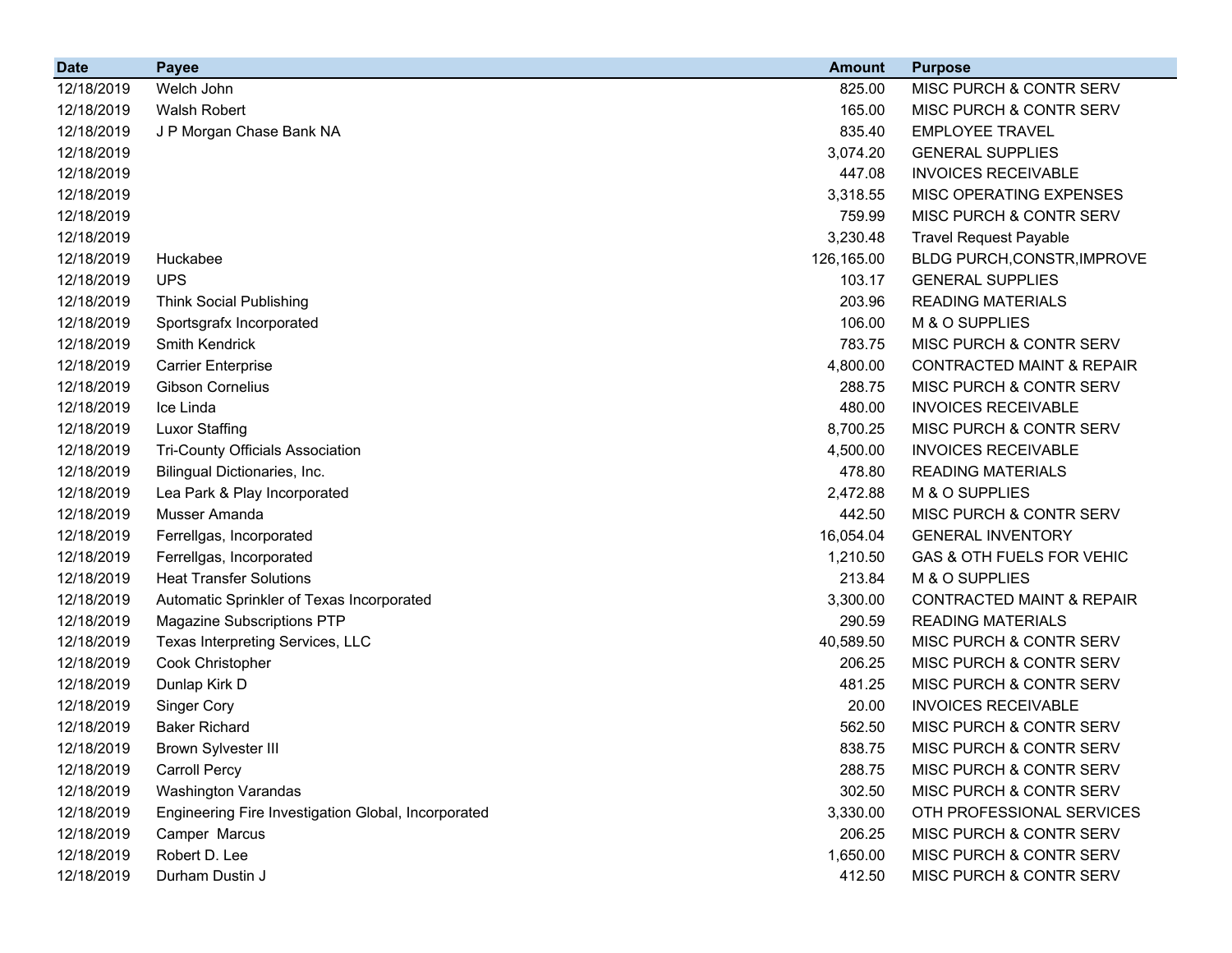| <b>Date</b> | <b>Payee</b>                                                 | <b>Amount</b> | <b>Purpose</b>                       |
|-------------|--------------------------------------------------------------|---------------|--------------------------------------|
| 12/18/2019  | One Source Staffing Corporation                              | 18,368.46     | MISC PURCH & CONTR SERV              |
| 12/18/2019  | <b>Binswanger Glass</b>                                      | 45.00         | <b>CONTRACTED MAINT &amp; REPAIR</b> |
| 12/18/2019  |                                                              | 347.81        | M & O SUPPLIES                       |
| 12/18/2019  | L A Cheer                                                    | 2,402.00      | <b>GENERAL SUPPLIES</b>              |
| 12/18/2019  | <b>Guitar Center/Arlington</b>                               | 1,799.88      | <b>GENERAL SUPPLIES</b>              |
| 12/18/2019  | Virtucom, Incorporated                                       | 20,823.00     | <b>GENERAL SUPPLIES</b>              |
| 12/18/2019  | <b>SC Fuels</b>                                              | 14,403.77     | <b>GENERAL INVENTORY</b>             |
| 12/18/2019  | Eichelbaum Wardell Hansen Powell & Mehl P.C.                 | 150.00        | MISC PURCH & CONTR SERV              |
| 12/18/2019  | Grant-Brooks Jonathan Lee                                    | 811.25        | MISC PURCH & CONTR SERV              |
| 12/18/2019  | <b>Beard's Towing</b>                                        | 235.00        | <b>CONTRACTED MAINT &amp; REPAIR</b> |
| 12/18/2019  | Reichenstein Kurt                                            | 150.00        | <b>INVOICES RECEIVABLE</b>           |
| 12/18/2019  | Dunn CPR                                                     | 135.00        | MISC OPERATING EXPENSES              |
| 12/18/2019  | Seon Systems Sales Incorporated                              | 780.00        | <b>VEHICLES</b>                      |
| 12/18/2019  | Mans Distributors, Inc.                                      | 1,764.00      | <b>GENERAL INVENTORY</b>             |
| 12/18/2019  | Kurz & Company                                               | 2,755.07      | <b>FOOD</b>                          |
| 12/18/2019  | Accent Awards & Trophies, LLC                                | 2,589.55      | <b>MISC OPERATING EXPENSES</b>       |
| 12/18/2019  | Best Buy for Business                                        | 93.32         | <b>GENERAL SUPPLIES</b>              |
| 12/18/2019  | Seidlitz Education, LLC                                      | 9,000.00      | MISC PURCH & CONTR SERV              |
| 12/18/2019  | <b>Hamilton Brian</b>                                        | 261.25        | MISC PURCH & CONTR SERV              |
| 12/18/2019  | <b>Enterprise TollPass Processing Center</b>                 | 7.75          | MISC OPERATING EXPENSES              |
| 12/18/2019  | <b>Cornerstone Staffing</b>                                  | 54,000.00     | <b>MISC PURCH &amp; CONTR SERV</b>   |
| 12/18/2019  |                                                              | 6,627.84      | SAL & WAGES-SUPPORT PERS             |
| 12/18/2019  | Kyocera Document Solutions America                           | 95.00         | <b>GENERAL SUPPLIES</b>              |
| 12/18/2019  | Interviewstream Incorporated                                 | 16,431.27     | <b>MISC PURCH &amp; CONTR SERV</b>   |
| 12/18/2019  | Stantec Architecture, Inc. (SHW Group)                       | 646,875.00    | BLDG PURCH, CONSTR, IMPROVE          |
| 12/18/2019  | LBL Architects, Inc.                                         | 36,043.09     | <b>CONTRACTED MAINT &amp; REPAIR</b> |
| 12/18/2019  | Peyco Southwest Realty, Inc.                                 | 2,500.00      | <b>CONTRACTED MAINT &amp; REPAIR</b> |
| 12/18/2019  | Joeris General Contractors, Ltd.                             | 275,322.51    | BLDG PURCH, CONSTR, IMPROVE          |
| 12/18/2019  |                                                              | (13,766.14)   | <b>RETAINAGE</b>                     |
| 12/18/2019  | Pogue Construction Co., LP                                   | 357,662.18    | <b>CONTRACTED MAINT &amp; REPAIR</b> |
| 12/18/2019  |                                                              | (17,883.11)   | <b>RETAINAGE</b>                     |
| 12/18/2019  | Texas Association for Supervision and Curriculum Development | 1,500.00      | <b>INVOICES RECEIVABLE</b>           |
| 12/18/2019  | LiveBinders                                                  | 99.50         | <b>GENERAL SUPPLIES</b>              |
| 12/18/2019  | FAYHA Management LLC                                         | 10,507.00     | <b>RENTALS &amp; OPERATING LEASE</b> |
| 12/18/2019  | Impak                                                        | 61.37         | MISC PURCH & CONTR SERV              |
| 12/18/2019  | Chick-fil-A North Collins Street                             | 297.35        | MISC OPERATING EXPENSES              |
| 12/18/2019  | Chick-fil-A(Cooper/LittleRoad/CarrierPkwy)                   | 539.40        | MISC OPERATING EXPENSES              |
| 12/18/2019  | <b>Tyson Prepared Foods</b>                                  | 18,658.40     | <b>GENERAL INVENTORY</b>             |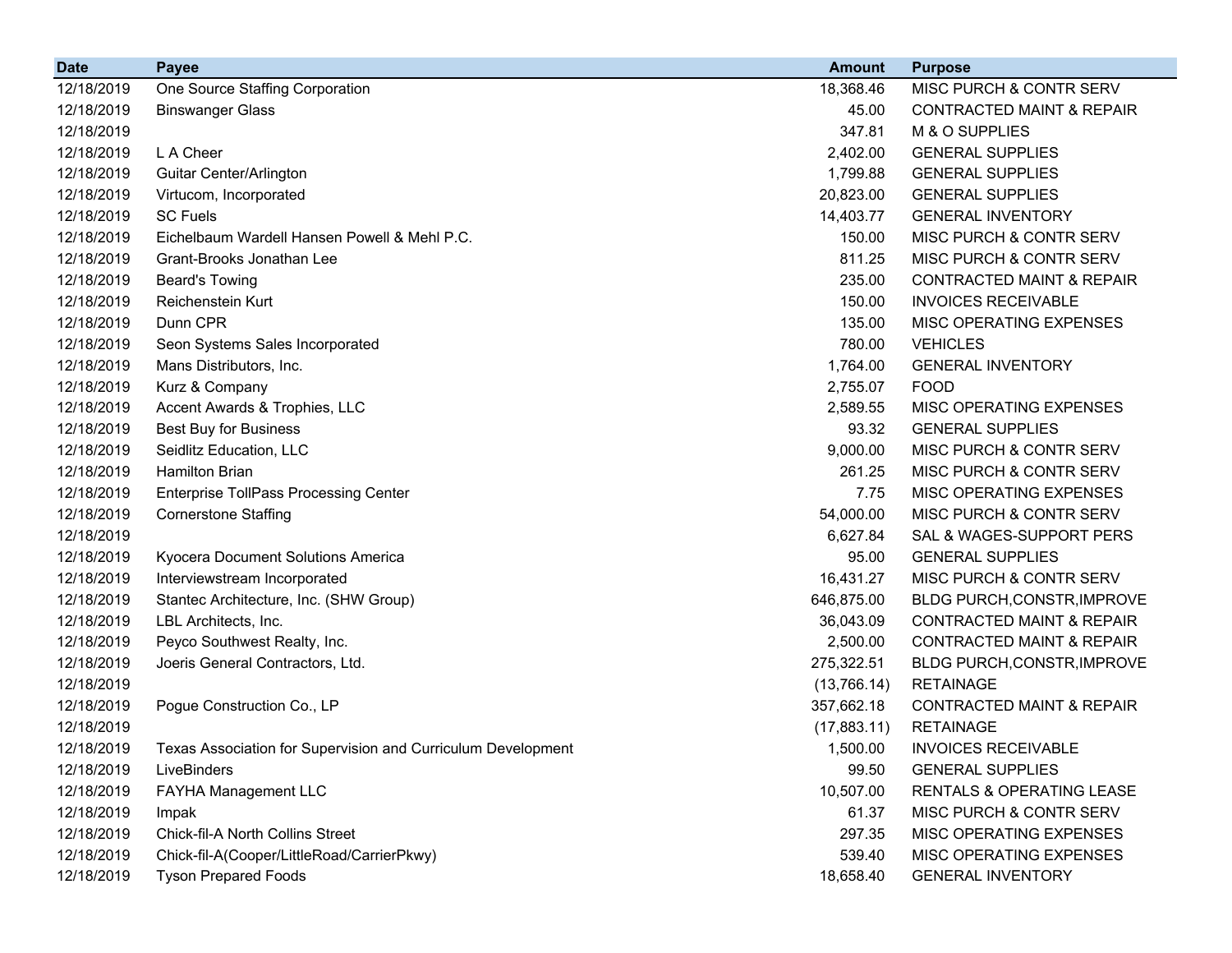| <b>Date</b> | <b>Payee</b>                                     | <b>Amount</b> | <b>Purpose</b>                       |
|-------------|--------------------------------------------------|---------------|--------------------------------------|
| 12/18/2019  | Ferguson Enterprises, Inc.                       | 2,565.46      | M & O SUPPLIES                       |
| 12/18/2019  | Earthtek, Inc                                    | 22,686.13     | <b>CONTRACTED MAINT &amp; REPAIR</b> |
| 12/18/2019  | HP Inc.                                          | 646.09        | <b>GENERAL SUPPLIES</b>              |
| 12/18/2019  | Occupational Health Solutions                    | 895.00        | MISC PURCH & CONTR SERV              |
| 12/18/2019  | <b>Education America Network</b>                 | 3,054.90      | MISC PURCH & CONTR SERV              |
| 12/18/2019  | Dr Pepper Snapple Group                          | 325.15        | <b>INVOICES RECEIVABLE</b>           |
| 12/18/2019  |                                                  | 18.70         | MISC OPERATING EXPENSES              |
| 12/18/2019  | <b>RunFAR Racing Services</b>                    | 800.00        | <b>INVOICES RECEIVABLE</b>           |
| 12/18/2019  | Texas Speech-Language-Hearing Association        | 250.00        | MISC OPERATING EXPENSES              |
| 12/18/2019  | Cardinal's Sport Center Incorporated             | 726.00        | ACCOUNTS PAYABLE-ACCRUALS            |
| 12/18/2019  |                                                  | 25.00         | <b>GENERAL SUPPLIES</b>              |
| 12/18/2019  | Hydrotemp LLC                                    | 72.00         | M & O SUPPLIES                       |
| 12/18/2019  | Lowe's Home Centers, LLC                         | 680.10        | <b>GENERAL SUPPLIES</b>              |
| 12/18/2019  |                                                  | 2,061.68      | M & O SUPPLIES                       |
| 12/18/2019  | Western-BRW Paper Company Incorporated           | 2,710.00      | <b>GENERAL INVENTORY</b>             |
| 12/18/2019  | <b>Snead Casey</b>                               | 4,500.00      | MISC PURCH & CONTR SERV              |
| 12/18/2019  | iPrint Technologies                              | 640.00        | <b>GENERAL SUPPLIES</b>              |
| 12/18/2019  |                                                  | 194.00        | <b>INVOICES RECEIVABLE</b>           |
| 12/18/2019  | Sams Club 6244                                   | 105.80        | <b>GENERAL SUPPLIES</b>              |
| 12/18/2019  | <b>Teacher Direct</b>                            | 79.44         | <b>GENERAL SUPPLIES</b>              |
| 12/18/2019  | Klement Distribution, Inc.                       | 12,926.70     | <b>FOOD</b>                          |
| 12/18/2019  | Sysco North Texas                                | 5,268.00      | <b>GENERAL INVENTORY</b>             |
| 12/18/2019  | <b>Educational Enterprises Recording Company</b> | 155.00        | <b>INVOICES RECEIVABLE</b>           |
| 12/18/2019  | Standback, Karen Denise                          | 220.00        | MISC PURCH & CONTR SERV              |
| 12/18/2019  | <b>CableLink Solutions</b>                       | 495.00        | MISC PURCH & CONTR SERV              |
| 12/18/2019  | Moore Supply Co                                  | 179.34        | <b>GENERAL INVENTORY</b>             |
| 12/18/2019  |                                                  | 241.57        | M & O SUPPLIES                       |
| 12/18/2019  | OTC Brands, Inc                                  | 579.75        | <b>GENERAL SUPPLIES</b>              |
| 12/18/2019  |                                                  | 533.60        | <b>INVOICES RECEIVABLE</b>           |
| 12/18/2019  | Mitchell 1                                       | 1,469.00      | <b>GENERAL SUPPLIES</b>              |
| 12/18/2019  | McAlister's Deli                                 | 432.29        | MISC OPERATING EXPENSES              |
| 12/18/2019  | Imperial Construction, Inc.                      | 294,863.46    | <b>CONTRACTED MAINT &amp; REPAIR</b> |
| 12/18/2019  |                                                  | 115,897.49    | <b>RETAINAGE</b>                     |
| 12/18/2019  | Scenario Learning, LLC                           | 25,500.00     | MISC PURCH & CONTR SERV              |
| 12/18/2019  | Nasco                                            | 1,071.39      | <b>GENERAL SUPPLIES</b>              |
| 12/18/2019  | N Tune Music & Sound, Inc.                       | 1,683.20      | <b>CONTRACTED MAINT &amp; REPAIR</b> |
| 12/18/2019  | Steve Weiss Music, Inc.                          | 249.90        | <b>GENERAL SUPPLIES</b>              |
| 12/18/2019  | Learning A-Z LLC                                 | 219.90        | <b>GENERAL SUPPLIES</b>              |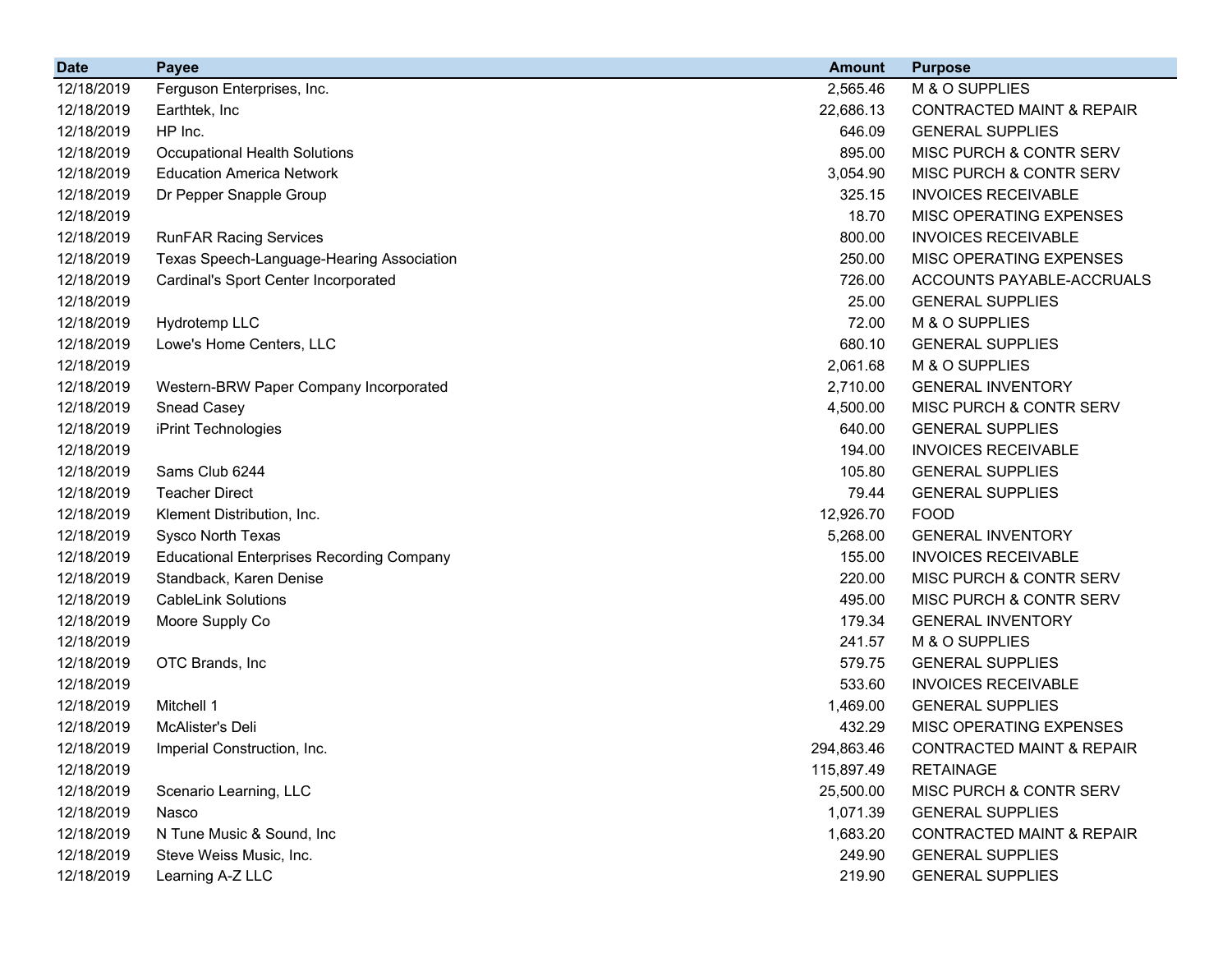| <b>Date</b> | <b>Payee</b>                                            | <b>Amount</b> | <b>Purpose</b>                       |
|-------------|---------------------------------------------------------|---------------|--------------------------------------|
| 12/18/2019  | J R Downes Company                                      | 21,745.00     | <b>CONTRACTED MAINT &amp; REPAIR</b> |
| 12/18/2019  | Zonar Systems Inc                                       | 1,074.62      | <b>GENERAL SUPPLIES</b>              |
| 12/18/2019  |                                                         | 100,299.00    | MISC PURCH & CONTR SERV              |
| 12/18/2019  | Big Sky Construction Company Inc                        | 173,664.46    | <b>CONTRACTED MAINT &amp; REPAIR</b> |
| 12/18/2019  |                                                         | (8,683.22)    | <b>RETAINAGE</b>                     |
| 12/18/2019  | Arlington ISD Dan Dipert Career + Technical Center      | 230.00        | MISC OPERATING EXPENSES              |
| 12/18/2019  | Megan Smallwood                                         | 1,000.00      | <b>INVOICES RECEIVABLE</b>           |
| 12/18/2019  | Sports Officials Unlimited                              | 15,285.00     | MISC PURCH & CONTR SERV              |
| 12/18/2019  | Dallas/Fort Worth Minority Supplier Development Council | 2,750.00      | <b>DUES</b>                          |
| 12/18/2019  | Perkins+Will, Inc.                                      | 3,450.00      | OTH PROFESSIONAL SERVICES            |
| 12/18/2019  | Chu, Brian Wenyi                                        | 412.50        | MISC PURCH & CONTR SERV              |
| 12/18/2019  | Cloud Ingenuity LLC                                     | 112,859.25    | <b>CONTRACTED MAINT &amp; REPAIR</b> |
| 12/18/2019  | <b>Target Specialty Products</b>                        | 343.82        | M & O SUPPLIES                       |
| 12/18/2019  | Jessica Carrion                                         | 220.00        | MISC PURCH & CONTR SERV              |
| 12/18/2019  | Fat Brain Toys LLC                                      | 115.74        | <b>GENERAL SUPPLIES</b>              |
| 12/18/2019  | <b>PicFlips</b>                                         | 2,100.00      | <b>INVOICES RECEIVABLE</b>           |
| 12/18/2019  | ETC HR LLC                                              | 15,004.50     | MISC PURCH & CONTR SERV              |
| 12/18/2019  | Staples Inc/Staples Business Advantage                  | 1,185.83      | <b>GENERAL SUPPLIES</b>              |
| 12/18/2019  |                                                         | 36.68         | <b>INVOICES RECEIVABLE</b>           |
| 12/18/2019  | Drew Consulting Services Incorporated                   | 4,100.00      | OTH PROFESSIONAL SERVICES            |
| 12/18/2019  | E Logic                                                 | 71,004.29     | OTH PROFESSIONAL SERVICES            |
| 12/18/2019  | E Logic                                                 | 7,414.15      | OTH PROFESSIONAL SERVICES            |
| 12/18/2019  | E Logic                                                 | 997.40        | <b>CONTRACTED MAINT &amp; REPAIR</b> |
| 12/18/2019  | Golf Center of Arlington                                | 1,000.00      | <b>RENTALS &amp; OPERATING LEASE</b> |
| 12/18/2019  | VocabularySpellingCity                                  | 69.95         | <b>GENERAL SUPPLIES</b>              |
| 12/18/2019  | Nothing Bundt Cakes                                     | 64.00         | MISC OPERATING EXPENSES              |
| 12/18/2019  | <b>Hasty Awards</b>                                     | 473.59        | <b>INVOICES RECEIVABLE</b>           |
| 12/18/2019  | <b>Hawkins Connor</b>                                   | 320.00        | MISC PURCH & CONTR SERV              |
| 12/18/2019  | Audrey Bragg Consulting LLC                             | 9,000.00      | MISC PURCH & CONTR SERV              |
| 12/18/2019  | iHeartMedia                                             | 25,000.00     | MISC PURCH & CONTR SERV              |
| 12/18/2019  | <b>Battery Systems Inc</b>                              | 2,271.26      | <b>GENERAL INVENTORY</b>             |
| 12/18/2019  | <b>Brandon Steward</b>                                  | 2,500.00      | <b>INVOICES RECEIVABLE</b>           |
| 12/18/2019  | All Star Letter Jackets and Balfour Dallas              | 3,595.00      | <b>INVOICES RECEIVABLE</b>           |
| 12/18/2019  | <b>YR Sales</b>                                         | 89.25         | <b>INVOICES RECEIVABLE</b>           |
| 12/18/2019  | ETC Lite, LLC                                           | 16,943.52     | MISC PURCH & CONTR SERV              |
| 12/18/2019  | Miner North Texas LTD                                   | 4,739.00      | <b>CONTRACTED MAINT &amp; REPAIR</b> |
| 12/18/2019  | <b>Borden Dairy Company</b>                             | 77,463.47     | <b>FOOD</b>                          |
| 12/18/2019  | Morley & Associates Inc                                 | 300.00        | MISC PURCH & CONTR SERV              |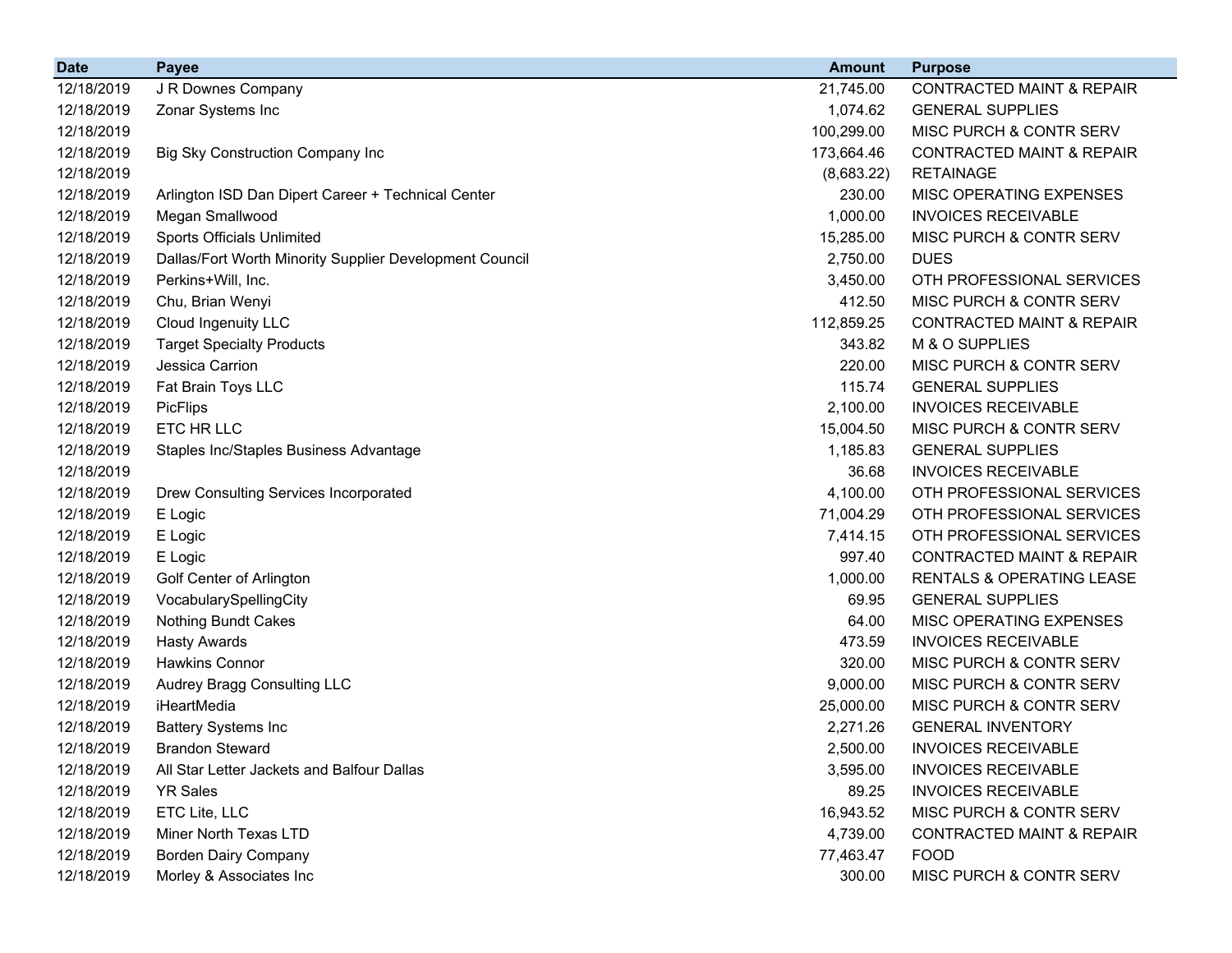| <b>Date</b> | <b>Payee</b>                                  | <b>Amount</b> | <b>Purpose</b>                       |
|-------------|-----------------------------------------------|---------------|--------------------------------------|
| 12/18/2019  | Marta O. Ocampo                               | 250.00        | MISC PURCH & CONTR SERV              |
| 12/18/2019  | Andrew T. Pruyn                               | 200.00        | MISC PURCH & CONTR SERV              |
| 12/18/2019  | Black-Eyed Pea                                | 388.28        | MISC OPERATING EXPENSES              |
| 12/18/2019  | DOT Medical and Drug Testing Services Inc     | 140.00        | MISC OPERATING EXPENSES              |
| 12/18/2019  | <b>Blick Art Materials</b>                    | 564.79        | <b>GENERAL SUPPLIES</b>              |
| 12/18/2019  | Exam Now                                      | 550.00        | MISC OPERATING EXPENSES              |
| 12/18/2019  | Marathon Staffing Group Inc                   | 8,362.01      | MISC PURCH & CONTR SERV              |
| 12/18/2019  | Project Lead The Way Incorporated             | 8,395.50      | <b>GENERAL SUPPLIES</b>              |
| 12/18/2019  | Tresona Multimedia, LLC                       | 1,340.00      | <b>INVOICES RECEIVABLE</b>           |
| 12/18/2019  | HPI International Inc.                        | 7,419.00      | <b>GENERAL SUPPLIES</b>              |
| 12/18/2019  | Groomed for Success Youth Empowerment Program | 1,036.64      | MISC PURCH & CONTR SERV              |
| 12/18/2019  | 3Strand GC LLC (Texas Golf Center)            | 360.00        | <b>INVOICES RECEIVABLE</b>           |
| 12/18/2019  | Roberta Diane Harper                          | 75.00         | MISC PURCH & CONTR SERV              |
| 12/18/2019  | Terry IP Photography LLC                      | 180.00        | <b>INVOICES RECEIVABLE</b>           |
| 12/18/2019  | <b>ACW Design</b>                             | 1,000.00      | <b>INVOICES RECEIVABLE</b>           |
| 12/18/2019  | See Pink, Inc.                                | 600.00        | <b>INVOICES RECEIVABLE</b>           |
| 12/18/2019  | <b>Christopher Whittle</b>                    | 320.00        | MISC PURCH & CONTR SERV              |
| 12/18/2019  | Sheniqua Browder                              | 50.00         | MISC PURCH & CONTR SERV              |
| 12/18/2019  | Weatherford High School Track                 | 1,487.22      | MISC OPERATING EXPENSES              |
| 12/18/2019  | <b>Constellation New Energy</b>               | 4,567.78      | <b>WATER</b>                         |
| 12/18/2019  | <b>Complete Supply Incorporated</b>           | 71,351.15     | <b>GENERAL INVENTORY</b>             |
| 12/18/2019  |                                               | 1,802.72      | M & O SUPPLIES                       |
| 12/18/2019  | International Baccalaureate America           | 33,723.00     | MISC OPERATING EXPENSES              |
| 12/18/2019  | International Baccalaureate America           | 369.00        | MISC OPERATING EXPENSES              |
| 12/18/2019  | International Baccalaureate America           | 738.00        | MISC OPERATING EXPENSES              |
| 12/18/2019  | Hobby Lobby Store #175                        | 484.89        | <b>GENERAL SUPPLIES</b>              |
| 12/18/2019  | <b>Atmos Energy</b>                           | 16,839.68     | <b>WATER</b>                         |
| 12/18/2019  | <b>Compliance Consortium Corporation</b>      | 502.00        | MISC OPERATING EXPENSES              |
| 12/18/2019  | <b>Temperature Control Systems</b>            | 2,286.00      | M & O SUPPLIES                       |
| 12/18/2019  | <b>Star Roofing And Sheet Metal</b>           | 10,710.00     | <b>CONTRACTED MAINT &amp; REPAIR</b> |
| 12/18/2019  | <b>VLK Architects</b>                         | 223,692.09    | BLDG PURCH, CONSTR, IMPROVE          |
| 12/18/2019  |                                               | 19,052.77     | OTH PROFESSIONAL SERVICES            |
| 12/18/2019  | Univ Of Texas @ Arlington Planetarium         | 265.00        | STUDENT TVL*NO AISD BUSES            |
| 12/18/2019  | University Of Texas @ Austin                  | 4,959.04      | MISC OPERATING EXPENSES              |
| 12/18/2019  | Monster Incorporated                          | 3,249.98      | MISC PURCH & CONTR SERV              |
| 12/18/2019  | <b>Dealers Electrical Supply Company</b>      | 65.06         | M & O SUPPLIES                       |
| 12/18/2019  | Southwest International Trucks                | 483.76        | M & O SUPPLIES                       |
| 12/18/2019  | AT&T                                          | 44.00         | <b>WATER</b>                         |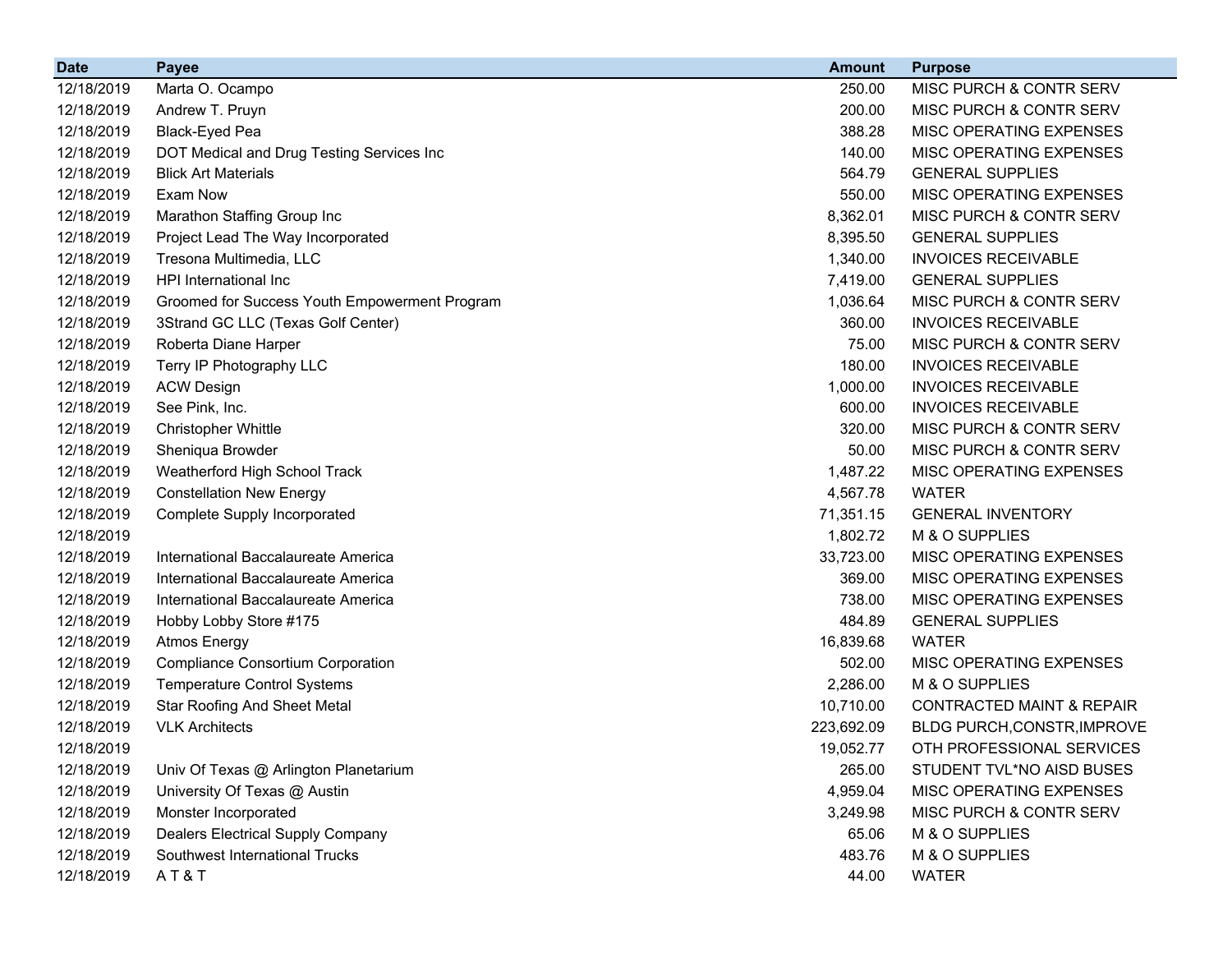| <b>Date</b> | <b>Payee</b>                                                   | <b>Amount</b> | <b>Purpose</b>                       |
|-------------|----------------------------------------------------------------|---------------|--------------------------------------|
| 12/18/2019  | Music & Arts                                                   | 2,626.00      | CONTRACTED MAINT & REPAIR            |
| 12/18/2019  |                                                                | 711.16        | <b>GENERAL SUPPLIES</b>              |
| 12/18/2019  | First Advantage Background Services                            | 822.86        | MISC OPERATING EXPENSES              |
| 12/18/2019  | Arlington Independent School District Food & Nutrition Service | 76.19         | <b>GENERAL SUPPLIES</b>              |
| 12/18/2019  |                                                                | 1,572.15      | MISC OPERATING EXPENSES              |
| 12/18/2019  | Cargill Kitchen Solutions Incorporated                         | 12,293.00     | <b>GENERAL INVENTORY</b>             |
| 12/18/2019  | Rush Truck Centers Of Texas Limited Partnership                | 200.10        | <b>GENERAL INVENTORY</b>             |
| 12/18/2019  |                                                                | 202.14        | M & O SUPPLIES                       |
| 12/18/2019  | Texas Association Of School Boards Risk Management Fund        | 28,469.67     | INSURANCE/BOND PREMIUMS              |
| 12/18/2019  |                                                                | 7,000.00      | MISC PURCH & CONTR SERV              |
| 12/18/2019  | Gordon Darby Incorporated                                      | 3.96          | <b>WATER</b>                         |
| 12/18/2019  | Abuelo's                                                       | 324.21        | MISC OPERATING EXPENSES              |
| 12/18/2019  | Academic Supplier                                              | 87.00         | <b>GENERAL SUPPLIES</b>              |
| 12/18/2019  | <b>Federal Express Corporation</b>                             | 285.12        | <b>GENERAL SUPPLIES</b>              |
| 12/18/2019  | Adolfson & Peterson Construction                               | 3,976,328.38  | BLDG PURCH, CONSTR, IMPROVE          |
| 12/18/2019  |                                                                | 107,061.11    | <b>RETAINAGE</b>                     |
| 12/18/2019  | Reeder General Contractors, Inc                                | 487,347.90    | <b>CONTRACTED MAINT &amp; REPAIR</b> |
| 12/18/2019  |                                                                | 237,399.41    | <b>RETAINAGE</b>                     |
| 12/18/2019  | SimplyWell Inc.                                                | 34,116.55     | MISC PURCH & CONTR SERV              |
| 12/18/2019  | City Of Grand Prairie - Kirby Creek Natatorium                 | 500.00        | RENTALS & OPERATING LEASE            |
| 12/18/2019  | Sas Technologies Limited                                       | 4,994.60      | <b>CONTRACTED MAINT &amp; REPAIR</b> |
| 12/18/2019  | SiteOne Landscape Supply Holding LLC                           | 1,534.72      | M & O SUPPLIES                       |
| 12/18/2019  | North Texas Tollway Authority                                  | 3.37          | MISC OPERATING EXPENSES              |
| 12/18/2019  | North Texas Tollway Authority                                  | 4.68          | MISC OPERATING EXPENSES              |
| 12/18/2019  | North Texas Tollway Authority                                  | 9.99          | MISC OPERATING EXPENSES              |
| 12/18/2019  | North Texas Tollway Authority                                  | 11.60         | MISC OPERATING EXPENSES              |
| 12/18/2019  | North Texas Tollway Authority                                  | 2.55          | MISC OPERATING EXPENSES              |
| 12/18/2019  | North Texas Tollway Authority                                  | 25.10         | MISC OPERATING EXPENSES              |
| 12/18/2019  | North Texas Tollway Authority                                  | 3.48          | MISC OPERATING EXPENSES              |
| 12/18/2019  | North Texas Tollway Authority                                  | 35.99         | MISC OPERATING EXPENSES              |
| 12/18/2019  | North Texas Tollway Authority                                  | 11.60         | MISC OPERATING EXPENSES              |
| 12/18/2019  | North Texas Tollway Authority                                  | 9.58          | MISC OPERATING EXPENSES              |
| 12/18/2019  | North Texas Tollway Authority                                  | 14.91         | <b>GENERAL SUPPLIES</b>              |
| 12/18/2019  |                                                                | 1.74          | MISC OPERATING EXPENSES              |
| 12/18/2019  | North Texas Tollway Authority                                  | 4.68          | MISC OPERATING EXPENSES              |
| 12/18/2019  | North Texas Tollway Authority                                  | 19.36         | MISC OPERATING EXPENSES              |
| 12/18/2019  | North Texas Tollway Authority                                  | 3.52          | MISC OPERATING EXPENSES              |
| 12/18/2019  | North Texas Tollway Authority                                  | 4.69          | MISC OPERATING EXPENSES              |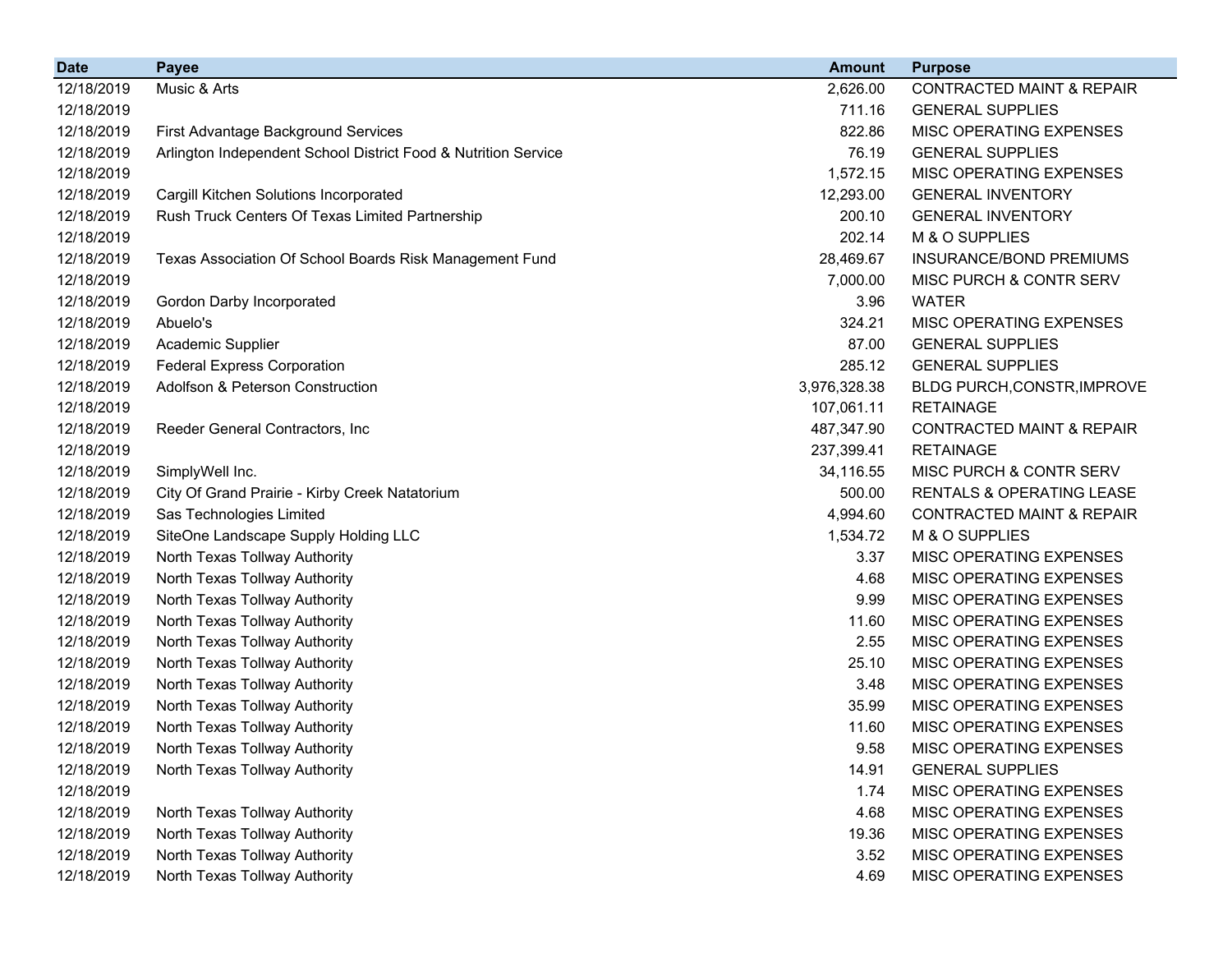| <b>Date</b> | <b>Payee</b>                                          | <b>Amount</b> | <b>Purpose</b>                       |
|-------------|-------------------------------------------------------|---------------|--------------------------------------|
| 12/18/2019  | North Texas Tollway Authority                         | 21.07         | MISC OPERATING EXPENSES              |
| 12/18/2019  | North Texas Tollway Authority                         | 23.18         | MISC OPERATING EXPENSES              |
| 12/18/2019  | North Texas Tollway Authority                         | 3.52          | MISC OPERATING EXPENSES              |
| 12/18/2019  | North Texas Tollway Authority                         | 39.88         | MISC OPERATING EXPENSES              |
| 12/18/2019  | North Texas Tollway Authority                         | 3.52          | MISC OPERATING EXPENSES              |
| 12/18/2019  | North Texas Tollway Authority                         | 10.13         | MISC OPERATING EXPENSES              |
| 12/18/2019  | North Texas Tollway Authority                         | 2.87          | MISC OPERATING EXPENSES              |
| 12/18/2019  | North Texas Tollway Authority                         | 0.90          | MISC OPERATING EXPENSES              |
| 12/18/2019  | North Texas Tollway Authority                         | 3.86          | MISC OPERATING EXPENSES              |
| 12/18/2019  | North Texas Tollway Authority                         | 1.17          | MISC OPERATING EXPENSES              |
| 12/18/2019  | North Texas Tollway Authority                         | 27.22         | MISC OPERATING EXPENSES              |
| 12/18/2019  | North Texas Tollway Authority                         | 82.46         | MISC OPERATING EXPENSES              |
| 12/18/2019  | North Texas Tollway Authority                         | 23.18         | MISC OPERATING EXPENSES              |
| 12/18/2019  | Arlington Chamber Of Commerce                         | 500.00        | MISC OPERATING EXPENSES              |
| 12/18/2019  | City Of Arlington Finance Department                  | 635,066.58    | MISC PURCH & CONTR SERV              |
| 12/18/2019  | Demco Incorporated                                    | 130.28        | <b>GENERAL SUPPLIES</b>              |
| 12/18/2019  | <b>Education Service Center Region XI</b>             | 270.00        | <b>EDUCATION SERVICE CENTER</b>      |
| 12/18/2019  | <b>Education Service Center Region XI</b>             | 40.00         | <b>EMPLOYEE TRAVEL</b>               |
| 12/18/2019  | <b>Gopher Sport Equipment</b>                         | 592.88        | <b>GENERAL SUPPLIES</b>              |
| 12/18/2019  | Hancock Sign Company                                  | 2,000.00      | OTH PROFESSIONAL SERVICES            |
| 12/18/2019  | Lowery Sand & Gravel Co Inc                           | 2,517.12      | M & O SUPPLIES                       |
| 12/18/2019  | Lucks Music Library                                   | 109.80        | <b>GENERAL SUPPLIES</b>              |
| 12/18/2019  | Midwest Technology Products Tx0025                    | 1,660.63      | <b>GENERAL SUPPLIES</b>              |
| 12/18/2019  | <b>National School Products</b>                       | 24.99         | <b>GENERAL SUPPLIES</b>              |
| 12/18/2019  | Quality Audio Visual Service Incorporated             | 400.95        | <b>CONTRACTED MAINT &amp; REPAIR</b> |
| 12/18/2019  |                                                       | 1,708.00      | <b>GENERAL SUPPLIES</b>              |
| 12/18/2019  | Safety-Kleen Corporation                              | 381.82        | <b>CONTRACTED MAINT &amp; REPAIR</b> |
| 12/18/2019  | Sentinel The Alarm Company                            | 9,003.00      | <b>CONTRACTED MAINT &amp; REPAIR</b> |
| 12/18/2019  | <b>Tarrant Appraisal District</b>                     | 507,989.89    | <b>TARRANT APPRAISAL DIST</b>        |
| 12/18/2019  | <b>Texas Association Of School Business Officials</b> | 135.00        | <b>DUES</b>                          |
| 12/18/2019  | Unifirst Holdings(A/R 01550)                          | 100.68        | <b>CONTRACTED MAINT &amp; REPAIR</b> |
| 12/18/2019  | <b>United Parcel Service</b>                          | 116.00        | <b>GENERAL SUPPLIES</b>              |
| 12/18/2019  | Olen Williams Sales & Service                         | 144.00        | <b>CONTRACTED MAINT &amp; REPAIR</b> |
| 12/18/2019  | <b>Texas Classroom Teachers Association</b>           | 215.80        | UNITED FUND                          |
| 12/18/2019  | <b>United Educators Association</b>                   | 47,277.01     | UNITED FUND                          |
| 12/18/2019  | Texas United School Employees Local 100               | 14.99         | UNITED FUND                          |
| 12/18/2019  | Texas United School Employees Local 100               | 46.67         | UNITED FUND                          |
| 12/18/2019  | <b>Texas Guaranteed Student Loan Corporation</b>      | 4,281.41      | UNITED FUND                          |
|             |                                                       |               |                                      |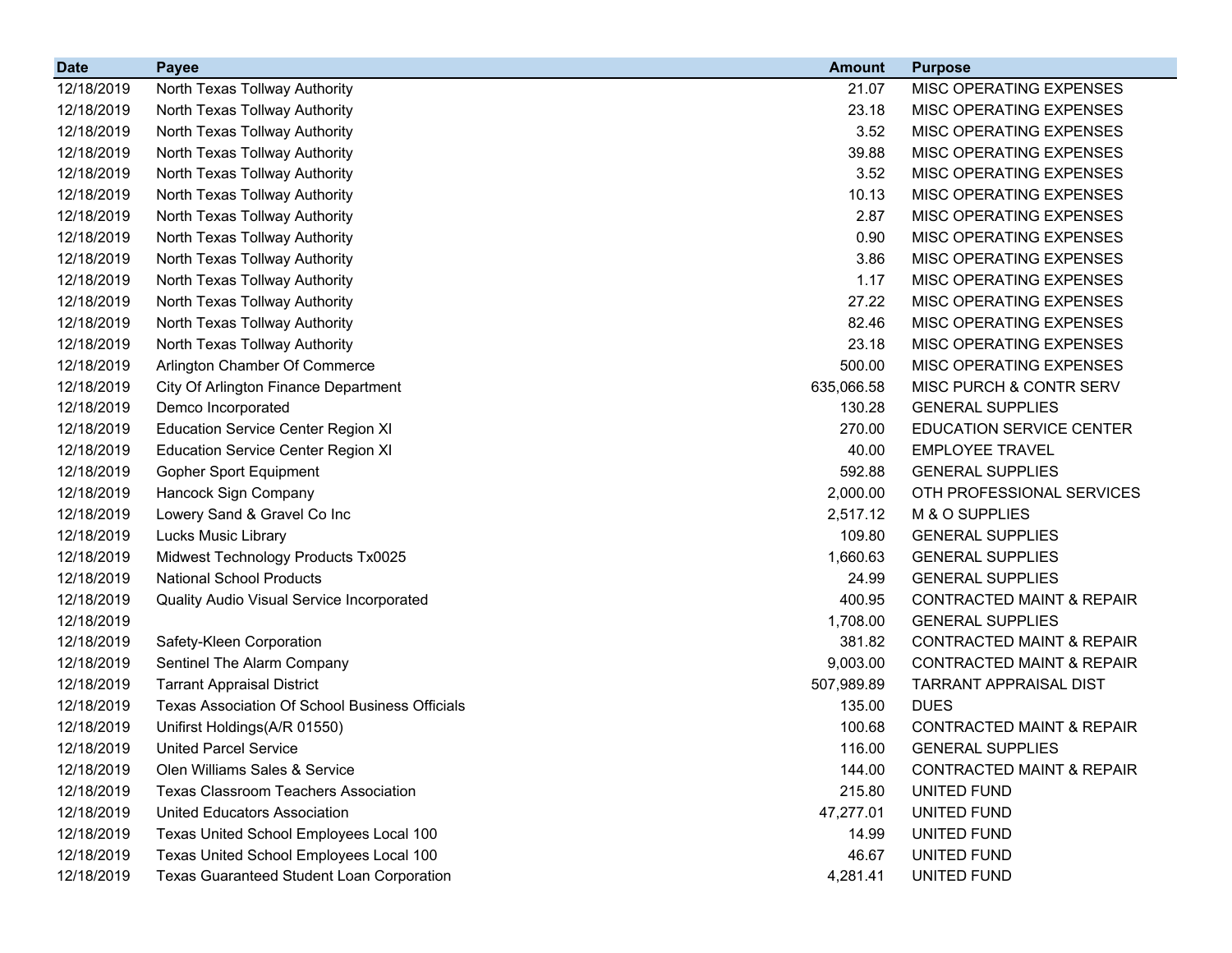| <b>Date</b> | <b>Payee</b>                                                    | Amount    | <b>Purpose</b>             |
|-------------|-----------------------------------------------------------------|-----------|----------------------------|
| 12/18/2019  | <b>Texas Guaranteed Student Loan Corporation</b>                | 655.20    | UNITED FUND                |
| 12/18/2019  | Arlington Education Foundation                                  | 5,274.50  | AISD EDUCATION FOUNDATION  |
| 12/18/2019  | <b>Arlington Education Foundation</b>                           | 380.00    | AISD EDUCATION FOUNDATION  |
| 12/18/2019  | United States Department Of Education National Payment Ctr      | 12,699.62 | UNITED FUND                |
| 12/18/2019  | Truman Tim Chapter 13 Trustee                                   | 1,332.92  | UNITED FUND                |
| 12/18/2019  | Truman Tim Chapter 13 Trustee                                   | 8,643.00  | UNITED FUND                |
| 12/18/2019  | <b>United States Treasury</b>                                   | 635.00    | FED INC TAX WITHHOLDING    |
| 12/18/2019  | Family And Consumer Sciences Teachers Association Of Texas      | 27.09     | AISD EDUCATION FOUNDATION  |
| 12/18/2019  | Education Service Center Region X                               | 520.00    | <b>INVOICES RECEIVABLE</b> |
| 12/18/2019  | Texas Association Of Secondary School Principals                | 123.75    | UNITED FUND                |
| 12/18/2019  | Association Of Texas Professional Teachers Local                | 16.36     | UNITED FUND                |
| 12/18/2019  | Association Of Texas Professional Teachers Local                | 477.83    | UNITED FUND                |
| 12/18/2019  | Association Of Texas Professional Teachers Local                | 0.58      | UNITED FUND                |
| 12/18/2019  | Association Of Texas Professional Educators State               | 305.68    | UNITED FUND                |
| 12/18/2019  | Association Of Texas Professional Educators State               | 7,398.89  | UNITED FUND                |
| 12/18/2019  | Association Of Texas Professional Educators State               | 34.60     | UNITED FUND                |
| 12/18/2019  | <b>Education Career Alternatives Program</b>                    | 12,325.00 | <b>INVOICES RECEIVABLE</b> |
| 12/18/2019  | New Mexico Child Support Enforcement Division(SDU)              | 311.44    | UNITED FUND                |
| 12/18/2019  | Genworth Life Insurance company                                 | 67.01     | AISD EDUCATION FOUNDATION  |
| 12/18/2019  | Genworth Life Insurance company                                 | 180.06    | AISD EDUCATION FOUNDATION  |
| 12/18/2019  | California State Disbursement Unit                              | 500.00    | UNITED FUND                |
| 12/18/2019  | United States Department of Treasury - Debt Management Services | 586.20    | UNITED FUND                |
| 12/18/2019  | Perfromant Recovery Inc                                         | 824.74    | UNITED FUND                |
| 12/18/2019  | Pam Bassel Chapter 13 Trustee                                   | 87.70     | UNITED FUND                |
| 12/18/2019  | Pam Bassel Chapter 13 Trustee                                   | 10,980.00 | UNITED FUND                |
| 12/18/2019  | Pam Bassel Chapter 13 Trustee                                   | 1,225.00  | UNITED FUND                |
| 12/18/2019  | <b>National Enterprise Systems</b>                              | 648.12    | UNITED FUND                |
| 12/18/2019  | Pioneer Credit Recovery Inv                                     | 602.31    | UNITED FUND                |
| 12/18/2019  | <b>Trellis Company</b>                                          | 325.01    | UNITED FUND                |
| 12/18/2019  | <b>Trellis Company</b>                                          | 1,980.19  | UNITED FUND                |
| 12/18/2019  | Account Control Technology Inc                                  | 205.38    | UNITED FUND                |
| 12/18/2019  | State of Delaware Division of Child Support                     | 601.00    | UNITED FUND                |
| 12/18/2019  | <b>Support Payment Clearinghouse</b>                            | 864.00    | UNITED FUND                |
| 12/18/2019  | Coast Professional Inc.                                         | 200.52    | UNITED FUND                |
| 12/18/2019  | Kathleen A Laughlin, Chapter 13 Trustee                         | 404.00    | UNITED FUND                |
| 12/18/2019  | Powers Tom Chapter 13 Trustee                                   | 895.38    | UNITED FUND                |
| 12/18/2019  | <b>ACT Houston At Dallas</b>                                    | 428.00    | <b>INVOICES RECEIVABLE</b> |
| 12/18/2019  | Pennsylvania Higher Education Assistance Agency                 | 1,070.53  | UNITED FUND                |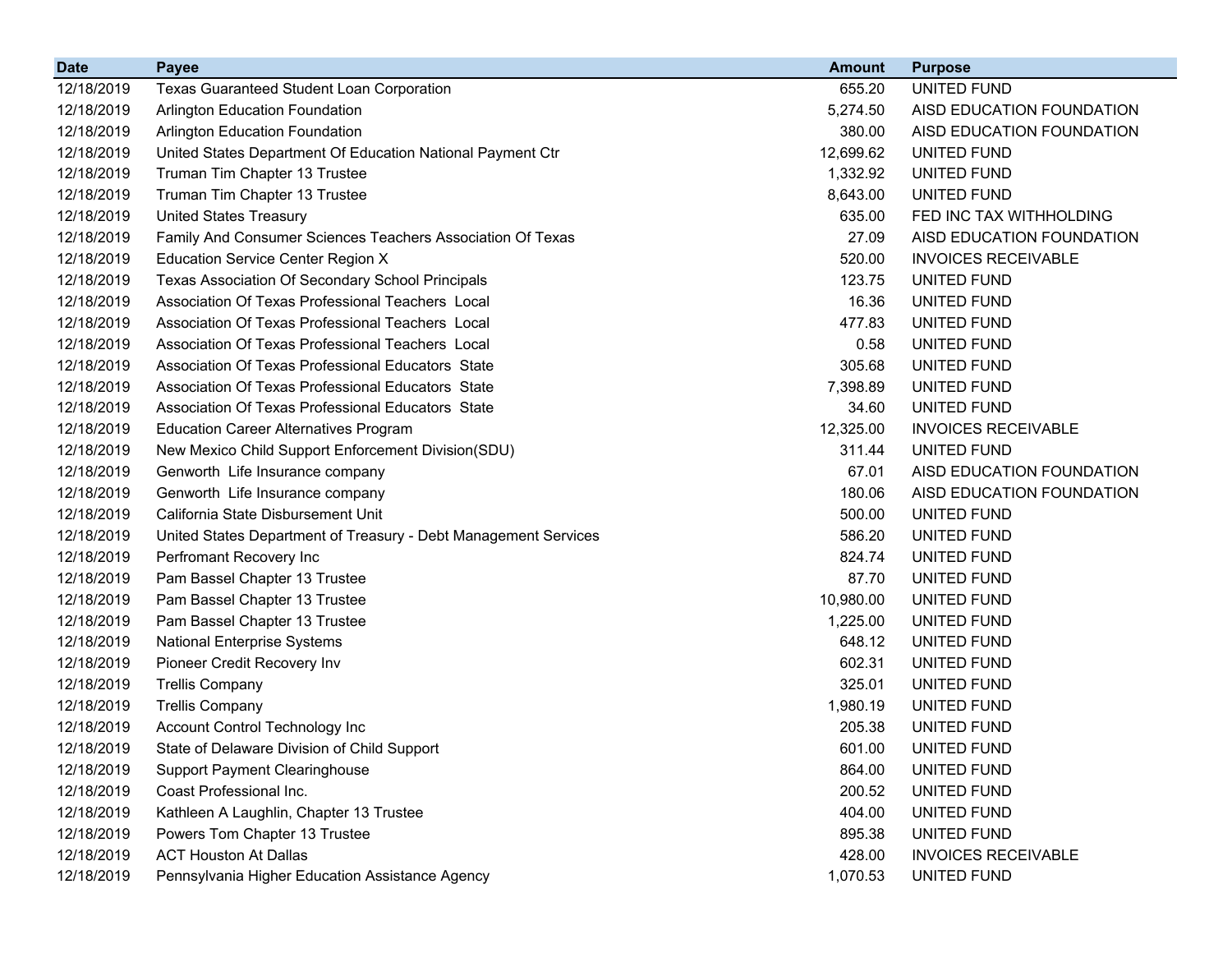| <b>Date</b> | <b>Payee</b>                                     | <b>Amount</b> | <b>Purpose</b>                       |
|-------------|--------------------------------------------------|---------------|--------------------------------------|
| 12/18/2019  | Texas Teachers Alternative Certification Program | 23,437.44     | <b>INVOICES RECEIVABLE</b>           |
| 12/18/2019  | <b>Texas American Federation Of Teachers</b>     | 59.32         | UNITED FUND                          |
| 12/18/2019  | Educational Employees Credit Union - HSA         | 131,766.11    | <b>DENTAL INSURANCE</b>              |
| 12/18/2019  | <b>Educational Employees Credit Union</b>        | 133,075.79    | DUE TO CREDIT UNION                  |
| 12/18/2019  | <b>Texas State Teachers Association</b>          | 3,400.28      | UNITED FUND                          |
| 12/19/2019  | Julie Barganier                                  | 117.54        | <b>EMPLOYEE TRAVEL</b>               |
| 12/19/2019  | Rhonda Ceaser                                    | 68.91         | <b>EMPLOYEE TRAVEL</b>               |
| 12/19/2019  | <b>Mondie Childress</b>                          | 26.75         | <b>EMPLOYEE TRAVEL</b>               |
| 12/19/2019  | Jon Drury                                        | 15.95         | <b>EMPLOYEE TRAVEL</b>               |
| 12/19/2019  | Kandi Hunter                                     | 17.33         | <b>EMPLOYEE TRAVEL</b>               |
| 12/19/2019  | Lyndsi Moore                                     | 34.51         | <b>EMPLOYEE TRAVEL</b>               |
| 12/19/2019  | Jackeline Orsini                                 | 112.14        | <b>EMPLOYEE TRAVEL</b>               |
| 12/19/2019  | Tamika White                                     | 29.96         | <b>EMPLOYEE TRAVEL</b>               |
| 12/19/2019  | <b>Grainger Industrial Supply</b>                | 415.48        | M & O SUPPLIES                       |
| 12/19/2019  | Apex Supply Company                              | 87.80         | M & O SUPPLIES                       |
| 12/19/2019  | Kroger                                           | 186.10        | <b>INVOICES RECEIVABLE</b>           |
| 12/19/2019  | Vehicle Maintenance Program                      | 62.16         | <b>GENERAL INVENTORY</b>             |
| 12/19/2019  | Ace Mart Restaurant Supply Company               | 300.00        | <b>GENERAL SUPPLIES</b>              |
| 12/19/2019  | North Central Texas Interlink Incorporated       | 7,209.40      | MISC PURCH & CONTR SERV              |
| 12/19/2019  | Barnes & Noble Booksellers, Inc.                 | 215.70        | <b>READING MATERIALS</b>             |
| 12/19/2019  | Heritage Administrative Systems Incorporated     | 8,325.00      | <b>CONTRACTED MAINT &amp; REPAIR</b> |
| 12/19/2019  | PPG Architectural Finishes, Inc.                 | 193.87        | M & O SUPPLIES                       |
| 12/19/2019  | Office Depot                                     | 319.07        | <b>GENERAL SUPPLIES</b>              |
| 12/19/2019  | 1 A Fire & Domestic Testing                      | 38,490.00     | <b>CONTRACTED MAINT &amp; REPAIR</b> |
| 12/19/2019  | Delcom Group                                     | 16,521.30     | <b>GENERAL SUPPLIES</b>              |
| 12/19/2019  | Apple Computer Incorporated                      | 4,077.10      | <b>GENERAL SUPPLIES</b>              |
| 12/19/2019  | Republic Services of Texas Limited               | 73,078.65     | <b>CONTRACTED MAINT &amp; REPAIR</b> |
| 12/19/2019  | J-8 Equipment Company                            | 884.40        | <b>CONTRACTED MAINT &amp; REPAIR</b> |
| 12/19/2019  | Phillips Lawn Sprinkler Co. Inc.                 | 52,932.54     | <b>CONTRACTED MAINT &amp; REPAIR</b> |
| 12/19/2019  | <b>Magazine Subscriptions PTP</b>                | 431.12        | <b>READING MATERIALS</b>             |
| 12/19/2019  | IdentiSys Incorporated                           | 4,313.00      | MISC PURCH & CONTR SERV              |
| 12/19/2019  | Follett School Solutions, Inc.                   | 5,024.84      | <b>READING MATERIALS</b>             |
| 12/19/2019  | iPrint Technologies                              | 568.00        | <b>GENERAL SUPPLIES</b>              |
| 12/19/2019  | AJL International                                | 1,820.00      | <b>INVOICES RECEIVABLE</b>           |
| 12/19/2019  | <b>Alonti Catering</b>                           | 631.13        | MISC OPERATING EXPENSES              |
| 12/19/2019  | RJM Contractors Inc                              | 265,268.88    | <b>RETAINAGE</b>                     |
| 12/19/2019  | <b>Constellation New Energy</b>                  | 637,179.34    | <b>WATER</b>                         |
| 12/19/2019  | <b>Temperature Control Systems</b>               | 685.32        | M & O SUPPLIES                       |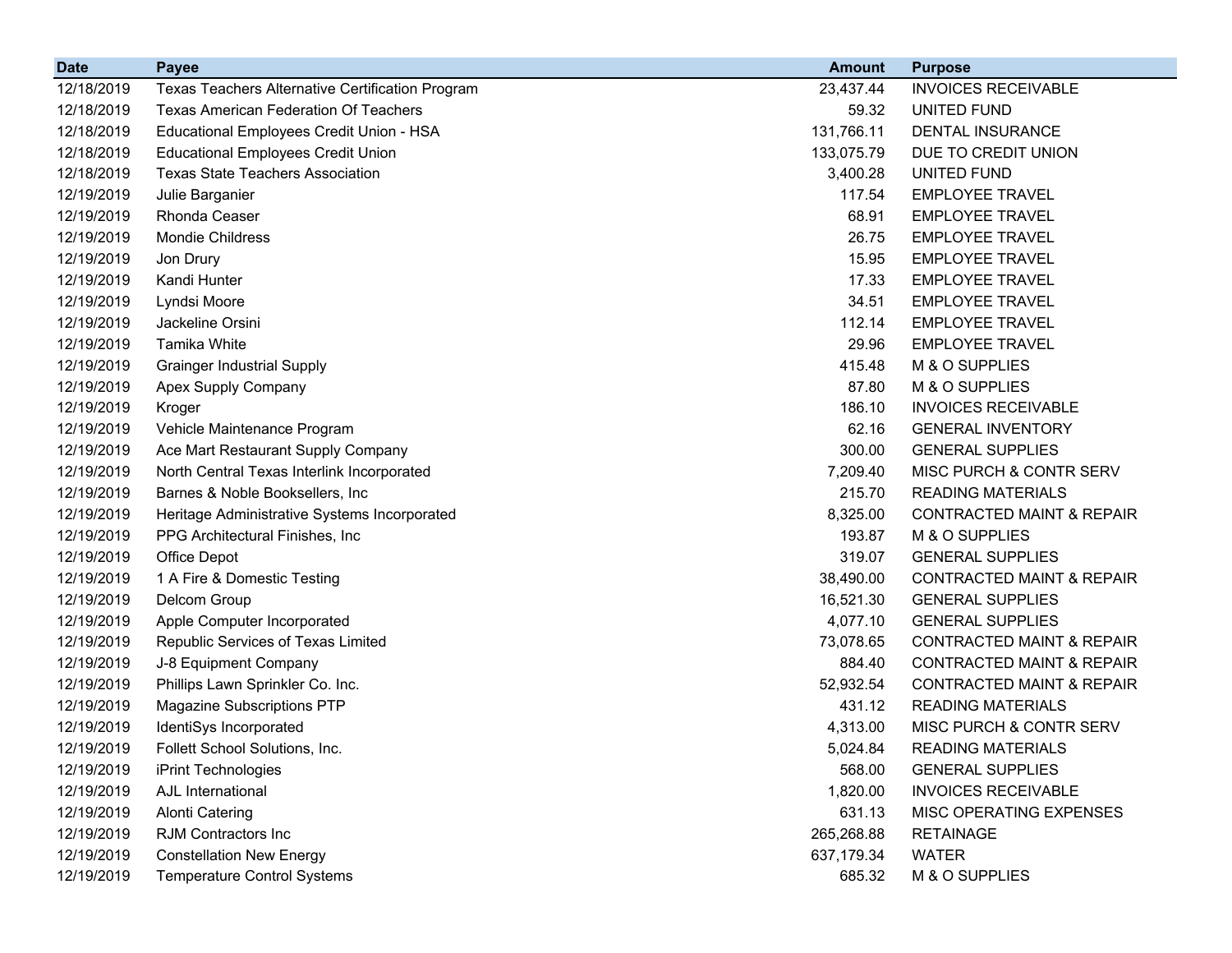| <b>Date</b> | <b>Payee</b>                                                   | <b>Amount</b> | <b>Purpose</b>                       |
|-------------|----------------------------------------------------------------|---------------|--------------------------------------|
| 12/19/2019  | Music & Arts                                                   | 1,054.00      | <b>GENERAL SUPPLIES</b>              |
| 12/19/2019  | Arlington Independent School District Food & Nutrition Service | 464.25        | MISC OPERATING EXPENSES              |
| 12/19/2019  | Rush Bus Center Of Texas                                       | 871.09        | <b>GENERAL INVENTORY</b>             |
| 12/19/2019  | Kroger                                                         | 277.00        | MISC OPERATING EXPENSES              |
| 12/19/2019  | Govconnection Incorporated                                     | 159.65        | <b>GENERAL SUPPLIES</b>              |
| 12/19/2019  | Follett School Solutions, Inc.                                 | 2,322.60      | <b>GENERAL SUPPLIES</b>              |
| 12/19/2019  | Raptor Technologies, LLC                                       | 495.00        | <b>GENERAL SUPPLIES</b>              |
| 12/19/2019  | <b>Cooper Street Cleaners</b>                                  | 1,880.00      | <b>INVOICES RECEIVABLE</b>           |
| 12/19/2019  | Teri L. Workman                                                | 709.50        | MISC PURCH & CONTR SERV              |
| 12/19/2019  | Martin Luther King Step Show                                   | 20.00         | MISC OPERATING EXPENSES              |
| 12/19/2019  | Martin Luther King Step Show                                   | 585.00        | MISC OPERATING EXPENSES              |
| 12/19/2019  | Cengage Learning                                               | 577.78        | <b>GENERAL SUPPLIES</b>              |
| 12/19/2019  | J P Morgan Chase Bank - For SUA payments                       | 3,029,401.78  | <b>Credit Card Payable</b>           |
| 12/19/2019  | City Of Dalworthington Gardens                                 | 572.50        | <b>WATER</b>                         |
| 01/08/2020  | Hoshizaki South Central Distribution Center                    | 162.92        | M & O SUPPLIES                       |
| 01/08/2020  | Home Depot Pro                                                 | 503.72        | M & O SUPPLIES                       |
| 01/08/2020  | Kroger                                                         | 160.68        | <b>FOOD</b>                          |
| 01/08/2020  |                                                                | 2,457.94      | <b>GENERAL SUPPLIES</b>              |
| 01/08/2020  |                                                                | 192.95        | <b>INVOICES RECEIVABLE</b>           |
| 01/08/2020  |                                                                | 1,080.68      | MISC OPERATING EXPENSES              |
| 01/08/2020  | Alternator Service, Inc.                                       | 495.00        | <b>CONTRACTED MAINT &amp; REPAIR</b> |
| 01/08/2020  |                                                                | 525.00        | M & O SUPPLIES                       |
| 01/08/2020  | Fairway Supply Incorporated                                    | 84.00         | <b>GENERAL INVENTORY</b>             |
| 01/08/2020  | <b>Elliott Electric Supply</b>                                 | 1,206.59      | M & O SUPPLIES                       |
| 01/08/2020  | City Of Arlington                                              | 450.00        | MISC OPERATING EXPENSES              |
| 01/08/2020  | Ace Mart Restaurant Supply Company                             | 1,416.29      | <b>GENERAL SUPPLIES</b>              |
| 01/08/2020  |                                                                | 154.31        | <b>INVOICES RECEIVABLE</b>           |
| 01/08/2020  |                                                                | 20.77         | M & O SUPPLIES                       |
| 01/08/2020  | <b>Texas Furniture Source Incorporated</b>                     | 1,450.00      | <b>GENERAL SUPPLIES</b>              |
| 01/08/2020  | <b>Arbor Scientific</b>                                        | 350.34        | <b>INVOICES RECEIVABLE</b>           |
| 01/08/2020  | Estes Mcclure & Assoc Inc                                      | 9,966.68      | OTH PROFESSIONAL SERVICES            |
| 01/08/2020  | Barnes & Noble Booksellers, Inc                                | 179.64        | <b>GENERAL SUPPLIES</b>              |
| 01/08/2020  |                                                                | 1,031.62      | <b>READING MATERIALS</b>             |
| 01/08/2020  | Paradise Produce                                               | 20,459.10     | <b>FOOD</b>                          |
| 01/08/2020  | Delta T Ltd                                                    | 545.00        | <b>CONTRACTED MAINT &amp; REPAIR</b> |
| 01/08/2020  | Trane Company Commercial Systems Group                         | 281.94        | M & O SUPPLIES                       |
| 01/08/2020  | Fastsigns                                                      | 1,569.22      | M & O SUPPLIES                       |
| 01/08/2020  | Wes Grable Company                                             | 8,500.00      | <b>CONTRACTED MAINT &amp; REPAIR</b> |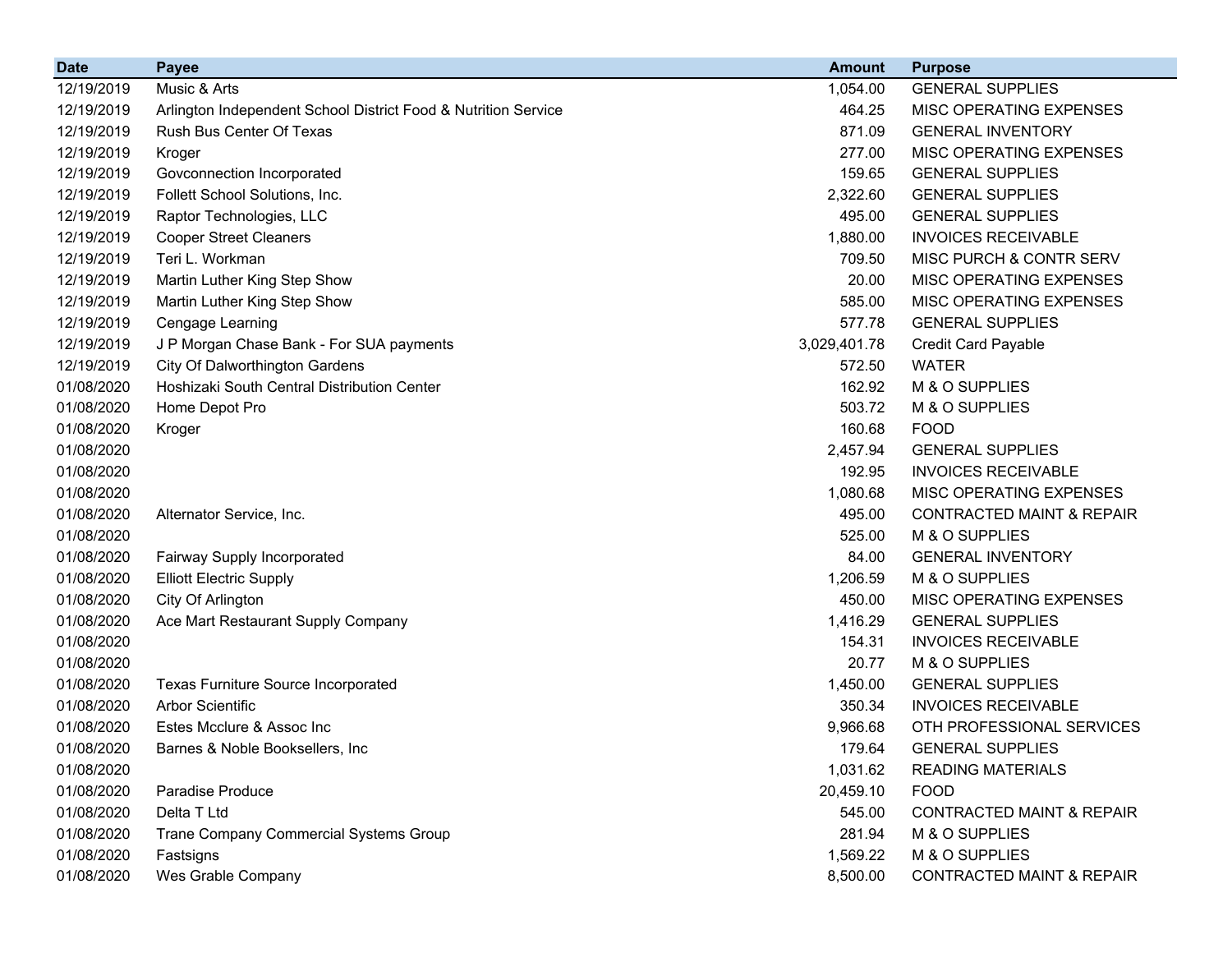| <b>Date</b> | <b>Payee</b>                                      | <b>Amount</b> | <b>Purpose</b>                       |
|-------------|---------------------------------------------------|---------------|--------------------------------------|
| 01/08/2020  | PPG Architectural Finishes, Inc.                  | 1,624.97      | M & O SUPPLIES                       |
| 01/08/2020  | Oticon Incorporated                               |               | <b>GENERAL SUPPLIES</b>              |
| 01/08/2020  | Office Depot                                      | 4,302.85      | <b>GENERAL SUPPLIES</b>              |
| 01/08/2020  | <b>Bernd Mac</b>                                  | 743.60        | MISC PURCH & CONTR SERV              |
| 01/08/2020  | Enterprise Rent A Car                             | 3,994.28      | STUDENT TVL*NO AISD BUSES            |
| 01/08/2020  | Landtec Engineers Llc                             | 20,799.75     | BLDG PURCH, CONSTR, IMPROVE          |
| 01/08/2020  | <b>Td Industries Limited</b>                      | 1,151.25      | <b>CONTRACTED MAINT &amp; REPAIR</b> |
| 01/08/2020  | Aerowave Technologies                             | 297.00        | <b>GENERAL SUPPLIES</b>              |
| 01/08/2020  | Delcom Group                                      | 9,365.35      | <b>GENERAL SUPPLIES</b>              |
| 01/08/2020  | <b>CMJ Engineering Incorporated</b>               | 1,030.25      | BLDG PURCH, CONSTR, IMPROVE          |
| 01/08/2020  | R & H Parts And Service                           | 2,415.75      | M & O SUPPLIES                       |
| 01/08/2020  | Pocket Nurse Enterprises Incorporated             | 964.80        | <b>GENERAL SUPPLIES</b>              |
| 01/08/2020  | Apple Computer Incorporated                       | 8,257.99      | <b>GENERAL SUPPLIES</b>              |
| 01/08/2020  | Kimbrough Fire Extinguisher Company               | 650.00        | M & O SUPPLIES                       |
| 01/08/2020  | Palos Sports Incorporated                         | 43.06         | <b>GENERAL SUPPLIES</b>              |
| 01/08/2020  | C D Hartnett Company                              | 31,684.81     | <b>FOOD</b>                          |
| 01/08/2020  | J W Pepper & Son Incorporated                     | 135.68        | ACCOUNTS PAYABLE-ACCRUALS            |
| 01/08/2020  |                                                   | 5,175.72      | <b>GENERAL SUPPLIES</b>              |
| 01/08/2020  | <b>Super Duper Publications</b>                   | 528.80        | <b>GENERAL SUPPLIES</b>              |
| 01/08/2020  |                                                   | 229.80        | <b>READING MATERIALS</b>             |
| 01/08/2020  | <b>BMI Educational Service</b>                    | 68.87         | <b>READING MATERIALS</b>             |
| 01/08/2020  | Child Care Associates Incorporated                | 745.23        | MISC PURCH & CONTR SERV              |
| 01/08/2020  | Mardel Incorporated                               | 68.97         | <b>GENERAL SUPPLIES</b>              |
| 01/08/2020  | <b>Digital Press</b>                              | 3,610.00      | <b>GENERAL INVENTORY</b>             |
| 01/08/2020  | EBS(Educational Based Services)                   | 9,287.25      | MISC PURCH & CONTR SERV              |
| 01/08/2020  | <b>Think Social Publishing</b>                    | 743.76        | <b>READING MATERIALS</b>             |
| 01/08/2020  | <b>Total Maintenance Solutions-South</b>          | 131.85        | M & O SUPPLIES                       |
| 01/08/2020  | International Meeting Planners Inc                | 1,760.00      | <b>EMPLOYEE TRAVEL</b>               |
| 01/08/2020  |                                                   | 800.00        | NON-EMPLOYEE TRAVEL                  |
| 01/08/2020  | Spring Creek Barbeque                             | 619.95        | MISC OPERATING EXPENSES              |
| 01/08/2020  | Claris International Inc (formerly FileMaker Inc) | 10,944.00     | <b>CONTRACTED MAINT &amp; REPAIR</b> |
| 01/08/2020  | Monarch Trophy Studio                             | 71.20         | <b>GENERAL SUPPLIES</b>              |
| 01/08/2020  | MSDSonline                                        | 5,749.00      | <b>GENERAL SUPPLIES</b>              |
| 01/08/2020  | Speech Corner LLC                                 | 413.59        | <b>GENERAL SUPPLIES</b>              |
| 01/08/2020  | Bilingual Dictionaries, Inc.                      | 1,500.24      | <b>READING MATERIALS</b>             |
| 01/08/2020  | Ferrellgas, Incorporated                          | 15,437.60     | <b>GENERAL INVENTORY</b>             |
| 01/08/2020  | Texas Pottery Supply and Clay Company             | 5,250.00      | <b>GENERAL INVENTORY</b>             |
| 01/08/2020  | Phillips Lawn Sprinkler Co. Inc.                  | 40,493.00     | <b>CONTRACTED MAINT &amp; REPAIR</b> |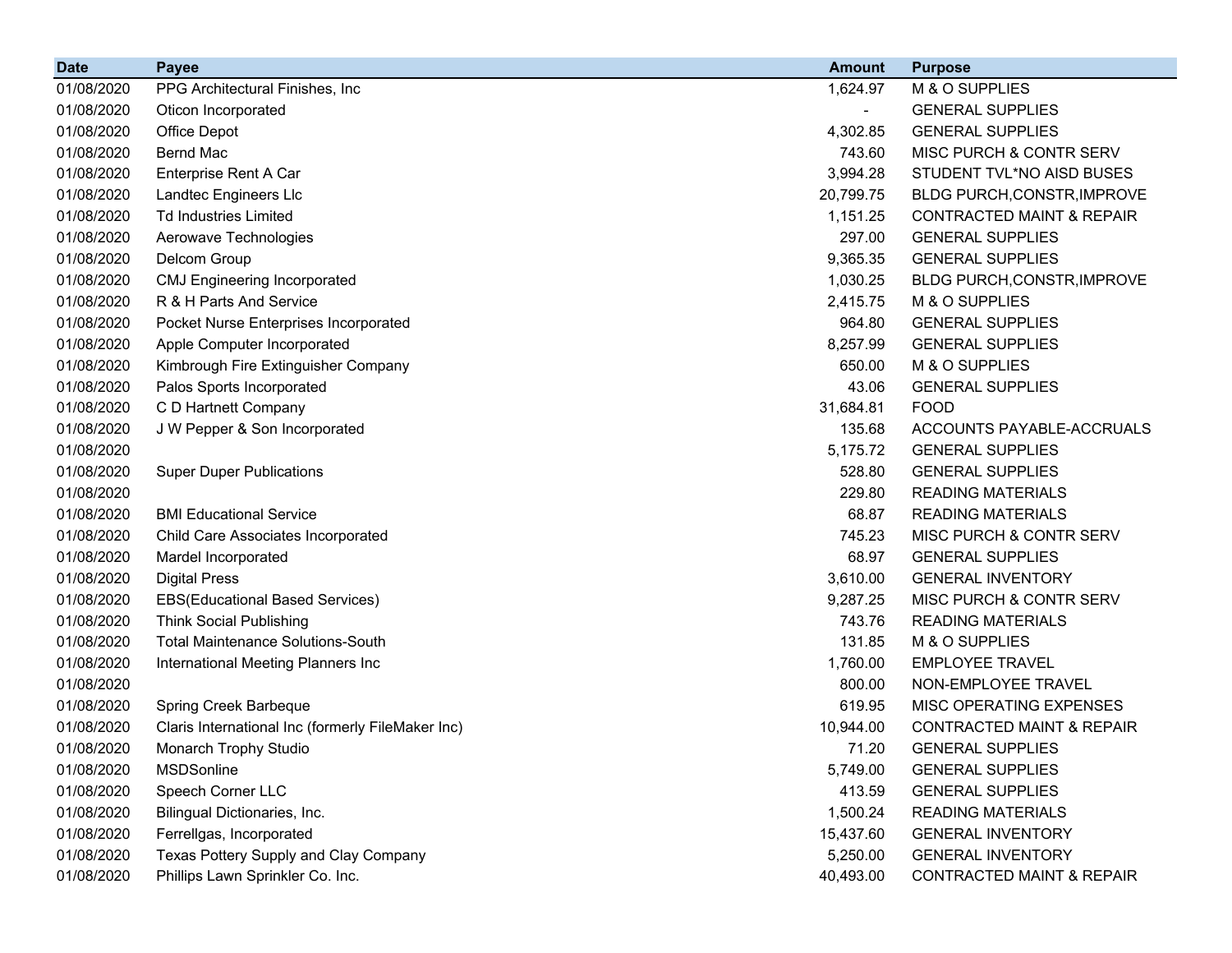| <b>Date</b> | <b>Payee</b>                                        | <b>Amount</b> | <b>Purpose</b>                       |
|-------------|-----------------------------------------------------|---------------|--------------------------------------|
| 01/08/2020  | Phillips Lawn Sprinkler Co. Inc.                    | 4,937.60      | <b>CONTRACTED MAINT &amp; REPAIR</b> |
| 01/08/2020  | Texas Interpreting Services, LLC                    | 150.00        | MISC PURCH & CONTR SERV              |
| 01/08/2020  | Oden Aaron R                                        | 467.50        | <b>MISC PURCH &amp; CONTR SERV</b>   |
| 01/08/2020  | Washington Varandas                                 | 550.00        | <b>MISC PURCH &amp; CONTR SERV</b>   |
| 01/08/2020  | Engineering Fire Investigation Global, Incorporated | 4,050.00      | OTH PROFESSIONAL SERVICES            |
| 01/08/2020  | <b>Binswanger Glass</b>                             | 1,154.04      | M & O SUPPLIES                       |
| 01/08/2020  | Eichelbaum Wardell Hansen Powell & Mehl P.C.        | 75,678.39     | <b>LEGAL SERVICES</b>                |
| 01/08/2020  | IdentiSys Incorporated                              | 40.00         | <b>GENERAL SUPPLIES</b>              |
| 01/08/2020  | National Wholesale Supply                           | 152.00        | M & O SUPPLIES                       |
| 01/08/2020  | Seon Systems Sales Incorporated                     | 4,400.00      | <b>CONTRACTED MAINT &amp; REPAIR</b> |
| 01/08/2020  | Kurz & Company                                      | 7,322.72      | <b>FOOD</b>                          |
| 01/08/2020  | <b>Texas School Alliance</b>                        | 23,723.28     | <b>DUES</b>                          |
| 01/08/2020  |                                                     | 1,476.72      | <b>LOBBYING</b>                      |
| 01/08/2020  | AlphaGraphics                                       | 18.00         | <b>GENERAL SUPPLIES</b>              |
| 01/08/2020  | Follett School Solutions, Inc.                      | 935.98        | <b>INVOICES RECEIVABLE</b>           |
| 01/08/2020  |                                                     | 2,483.47      | <b>READING MATERIALS</b>             |
| 01/08/2020  | Engage2learn                                        | 77,573.25     | MISC PURCH & CONTR SERV              |
| 01/08/2020  | Cyson Technology Group LLC                          | 3,735.19      | MISC PURCH & CONTR SERV              |
| 01/08/2020  | Stantec Architecture, Inc. (SHW Group)              | 41,305.38     | BLDG PURCH, CONSTR, IMPROVE          |
| 01/08/2020  |                                                     | 6,336.00      | OTH PROFESSIONAL SERVICES            |
| 01/08/2020  | LBL Architects, Inc.                                | 895.00        | OTH PROFESSIONAL SERVICES            |
| 01/08/2020  | LBL Architects, Inc.                                | 175,499.02    | <b>CONTRACTED MAINT &amp; REPAIR</b> |
| 01/08/2020  |                                                     | 92,366.03     | OTH PROFESSIONAL SERVICES            |
| 01/08/2020  | LBL Architects, Inc.                                | 895.00        | OTH PROFESSIONAL SERVICES            |
| 01/08/2020  | Peyco Southwest Realty, Inc.                        | 2,500.00      | <b>CONTRACTED MAINT &amp; REPAIR</b> |
| 01/08/2020  | Davis, Regan                                        | 247.50        | MISC PURCH & CONTR SERV              |
| 01/08/2020  | Safehaven Pest Control, LLC                         | 8,850.00      | <b>CONTRACTED MAINT &amp; REPAIR</b> |
| 01/08/2020  | <b>KAI TEXAS</b>                                    | 3,432.63      | OTH PROFESSIONAL SERVICES            |
| 01/08/2020  | Raptor Technologies, LLC                            | 41,445.00     | <b>GENERAL SUPPLIES</b>              |
| 01/08/2020  | MobyMax, LLC                                        | 1,998.00      | <b>GENERAL SUPPLIES</b>              |
| 01/08/2020  | Ferguson Enterprises, Inc.                          | 1,570.11      | M & O SUPPLIES                       |
| 01/08/2020  | <b>Liberty Paper</b>                                | 20,840.40     | <b>GENERAL INVENTORY</b>             |
| 01/08/2020  | Dr Pepper Snapple Group                             | 213.50        | MISC OPERATING EXPENSES              |
| 01/08/2020  | Decker Equipment/School Fix                         | 1,584.17      | M & O SUPPLIES                       |
| 01/08/2020  | Hydrotemp LLC                                       | 349.00        | M & O SUPPLIES                       |
| 01/08/2020  | Lowe's Home Centers, LLC                            | 399.76        | <b>GENERAL SUPPLIES</b>              |
| 01/08/2020  |                                                     | 643.54        | M & O SUPPLIES                       |
| 01/08/2020  | Western-BRW Paper Company Incorporated              | 969.85        | <b>GENERAL SUPPLIES</b>              |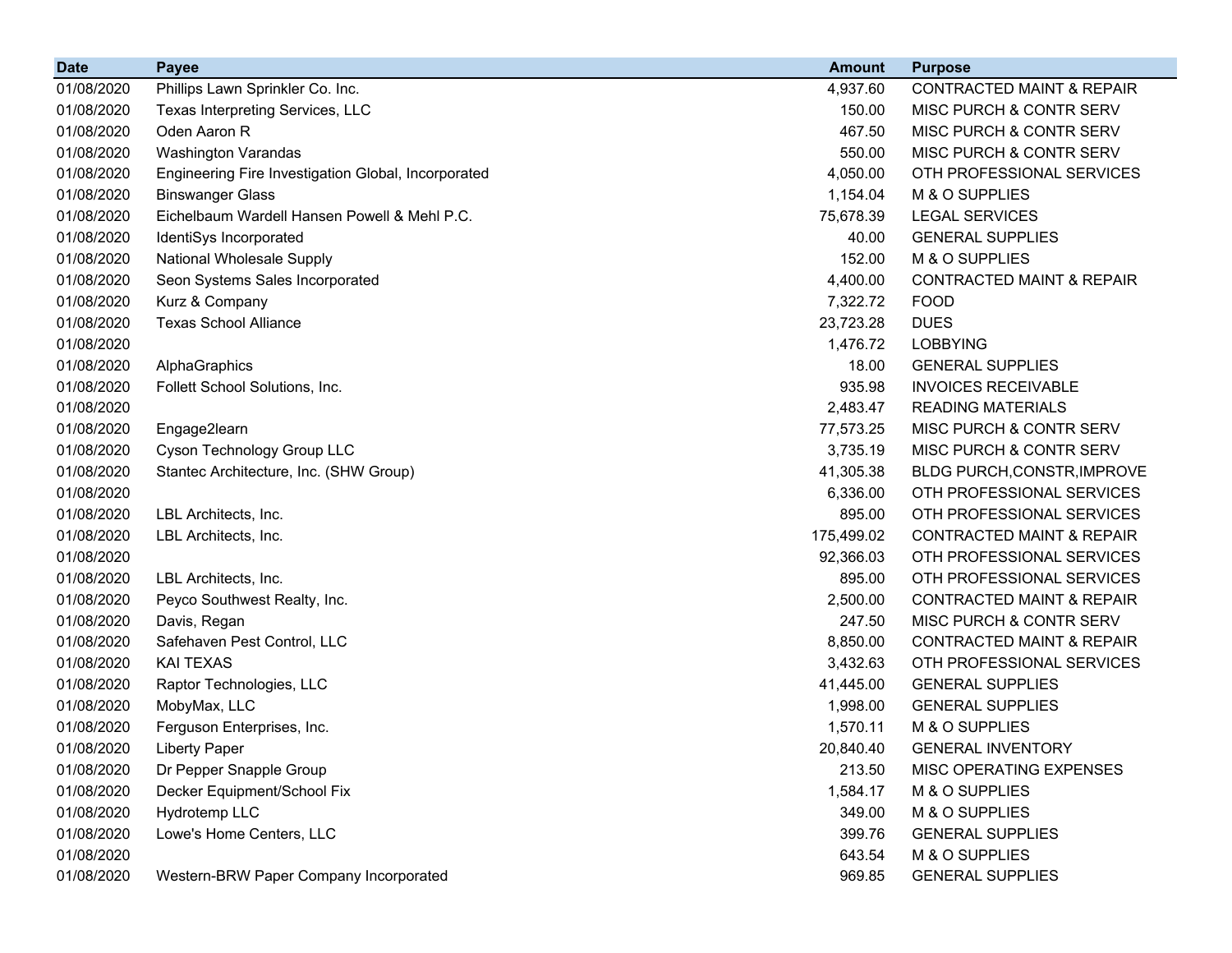| <b>Date</b> | <b>Payee</b>                                            | <b>Amount</b> | <b>Purpose</b>                       |
|-------------|---------------------------------------------------------|---------------|--------------------------------------|
| 01/08/2020  | Locke Supply Co.                                        | 19.74         | M & O SUPPLIES                       |
| 01/08/2020  | <b>Final Graphic</b>                                    | 158.86        | <b>ELECTION COSTS</b>                |
| 01/08/2020  | <b>BrainPOP LLC</b>                                     | 1,225.49      | <b>GENERAL SUPPLIES</b>              |
| 01/08/2020  | Moore Supply Co                                         | 65.31         | <b>GENERAL INVENTORY</b>             |
| 01/08/2020  |                                                         | 641.80        | M & O SUPPLIES                       |
| 01/08/2020  | OTC Brands, Inc                                         | 886.68        | <b>GENERAL SUPPLIES</b>              |
| 01/08/2020  |                                                         | 18.99         | <b>INVOICES RECEIVABLE</b>           |
| 01/08/2020  | Mighty Auto Parts of DFW                                | 1,848.13      | <b>GENERAL INVENTORY</b>             |
| 01/08/2020  | Green Light Group, LLC                                  | 629.28        | M & O SUPPLIES                       |
| 01/08/2020  | Monogramming Mammas                                     | 554.50        | <b>GENERAL SUPPLIES</b>              |
| 01/08/2020  | Global Equipment Company Inc                            | 915.20        | <b>GENERAL INVENTORY</b>             |
| 01/08/2020  | Mavich LLC                                              | 582.00        | <b>GENERAL INVENTORY</b>             |
| 01/08/2020  | Perry Weather Consulting Inc                            | 11,468.00     | MISC PURCH & CONTR SERV              |
| 01/08/2020  | Zayo Group Holdings Inc                                 | 15,213.48     | <b>WATER</b>                         |
| 01/08/2020  | Nasco                                                   | 165.03        | <b>GENERAL SUPPLIES</b>              |
| 01/08/2020  | Learning A-Z LLC                                        | 3,487.05      | <b>GENERAL SUPPLIES</b>              |
| 01/08/2020  | <b>Big Sky Construction Company Inc</b>                 | 2,563.24      | <b>CONTRACTED MAINT &amp; REPAIR</b> |
| 01/08/2020  |                                                         | (128.16)      | <b>RETAINAGE</b>                     |
| 01/08/2020  | Price Right Professional Landscaping & Tree Service LLC | 58,305.00     | <b>CONTRACTED MAINT &amp; REPAIR</b> |
| 01/08/2020  | Valorie Kruger Consulting LLC                           | 12,000.00     | MISC PURCH & CONTR SERV              |
| 01/08/2020  | Valorie Kruger Consulting LLC                           | 1,000.00      | MISC PURCH & CONTR SERV              |
| 01/08/2020  | Staples Inc/Staples Business Advantage                  | 211.80        | <b>GENERAL SUPPLIES</b>              |
| 01/08/2020  | E Logic                                                 | 28,285.89     | OTH PROFESSIONAL SERVICES            |
| 01/08/2020  | E Logic                                                 | 4,369.60      | OTH PROFESSIONAL SERVICES            |
| 01/08/2020  | E Logic                                                 | 994.50        | OTH PROFESSIONAL SERVICES            |
| 01/08/2020  | <b>Frontline Education</b>                              | 75,703.42     | <b>GENERAL SUPPLIES</b>              |
| 01/08/2020  | <b>MSB Consulting</b>                                   | 13,823.62     | MISC PURCH & CONTR SERV              |
| 01/08/2020  | Your IT Solution                                        | 19.99         | ACCOUNTS PAYABLE-ACCRUALS            |
| 01/08/2020  |                                                         |               | <b>GENERAL SUPPLIES</b>              |
| 01/08/2020  | Bayes Achievement Center, Inc.                          | 18,712.22     | <b>TUITION &amp; TRFR PMTS</b>       |
| 01/08/2020  | <b>Educational Consulting and Evaluations LLC</b>       | 2,732.50      | MISC PURCH & CONTR SERV              |
| 01/08/2020  | <b>Alonti Catering</b>                                  | 120.45        | MISC OPERATING EXPENSES              |
| 01/08/2020  | AT&T                                                    | 92,166.37     | <b>WATER</b>                         |
| 01/08/2020  | Mary Roberts                                            | 8,498.56      | MISC PURCH & CONTR SERV              |
| 01/08/2020  | <b>Wright Express FSC</b>                               | 27,772.66     | ACCOUNTS PAYABLE-ACCRUALS            |
| 01/08/2020  | Riverside Insights                                      | 46,785.20     | <b>TESTING MATERIALS</b>             |
| 01/08/2020  | <b>Battery Systems Inc</b>                              | 775.00        | <b>GENERAL INVENTORY</b>             |
| 01/08/2020  | PopSmart Technologies, LLC                              | 637.55        | CONTRACTED MAINT & REPAIR            |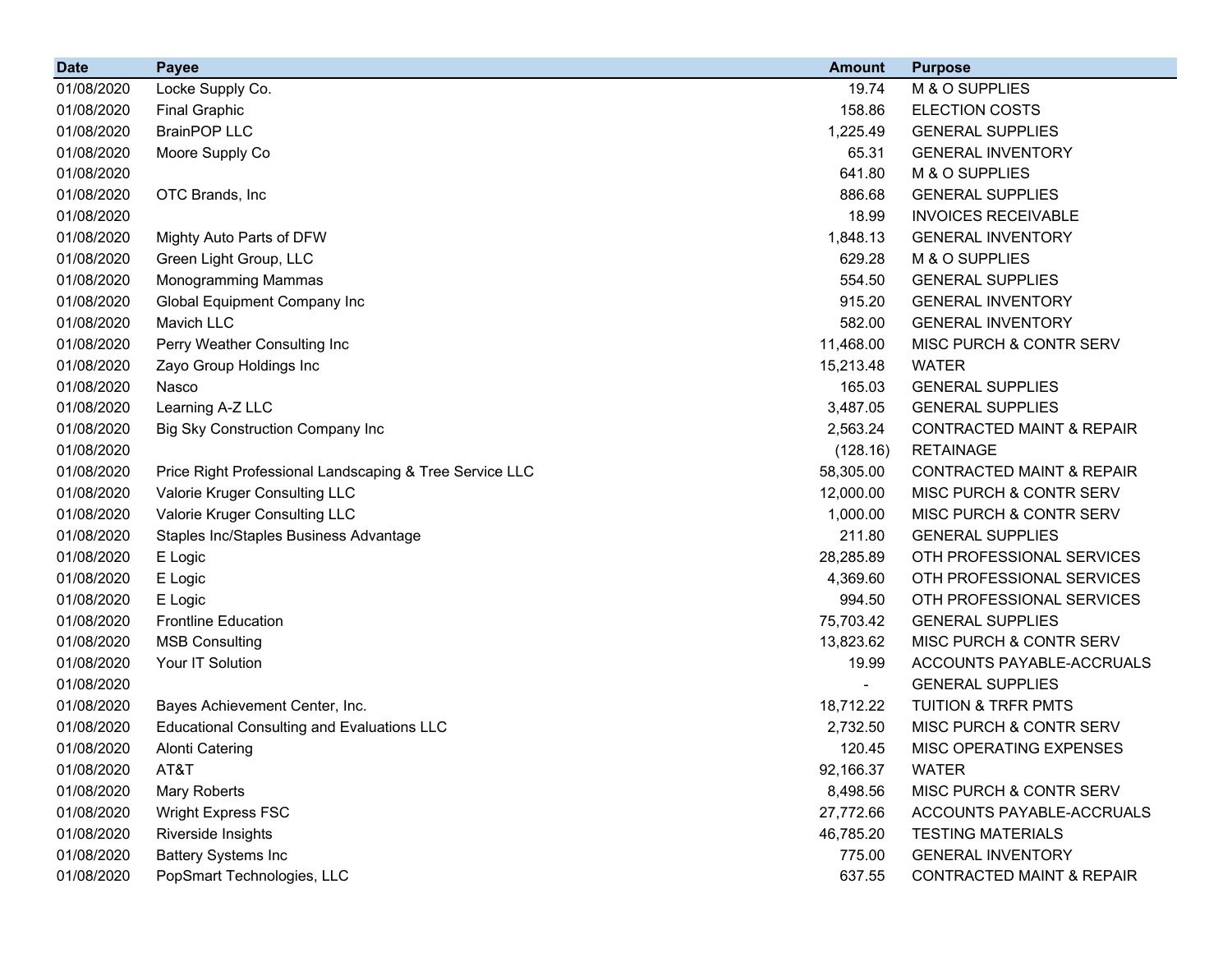| <b>Date</b> | <b>Payee</b>                                                   | <b>Amount</b> | <b>Purpose</b>                       |
|-------------|----------------------------------------------------------------|---------------|--------------------------------------|
| 01/08/2020  | Xtech Protective Equipment LLC                                 | 2,838.45      | <b>GENERAL SUPPLIES</b>              |
| 01/08/2020  | <b>Blick Art Materials</b>                                     | 1,111.11      | <b>GENERAL SUPPLIES</b>              |
| 01/08/2020  | ValueSure Agency Inc.                                          | 142.00        | MISC OPERATING EXPENSES              |
| 01/08/2020  | Exam Now                                                       | 100.00        | MISC OPERATING EXPENSES              |
| 01/08/2020  | CBS Mechanical Inc dba CBS Roofing Services                    | 20,505.00     | <b>RETAINAGE</b>                     |
| 01/08/2020  | YouthPLAYS                                                     | 279.75        | <b>GENERAL SUPPLIES</b>              |
| 01/08/2020  | E-Logic Inc                                                    | 82.50         | <b>GENERAL SUPPLIES</b>              |
| 01/08/2020  | Power Factor Correction LLC dba Rapid Power Management         | 10,000.00     | <b>CONTRACTED MAINT &amp; REPAIR</b> |
| 01/08/2020  | Moore Waste and Recycling Services                             | 7,950.00      | <b>CONTRACTED MAINT &amp; REPAIR</b> |
| 01/08/2020  | Damien Gary                                                    | 220.00        | <b>MISC PURCH &amp; CONTR SERV</b>   |
| 01/08/2020  | Joshua Aaron Stanley                                           | 300.00        | MISC PURCH & CONTR SERV              |
| 01/08/2020  | Walker Tool Company Incorporated                               | 1,577.22      | M & O SUPPLIES                       |
| 01/08/2020  | Reserve Acct - L H S Pitney Bowes                              | 2,987.00      | <b>GENERAL SUPPLIES</b>              |
| 01/08/2020  | Elevator Maintenance and Repair Incorporated                   | 3,450.00      | <b>CONTRACTED MAINT &amp; REPAIR</b> |
| 01/08/2020  | Hobby Lobby Store #175                                         | 91.29         | <b>GENERAL SUPPLIES</b>              |
| 01/08/2020  | <b>EAI Education</b>                                           | 956.30        | <b>INVOICES RECEIVABLE</b>           |
| 01/08/2020  | Jack Rasmussen (Luthier)                                       | 112.00        | <b>CONTRACTED MAINT &amp; REPAIR</b> |
| 01/08/2020  | <b>Caldwell Country Chevrolet</b>                              | 36,353.00     | <b>VEHICLES</b>                      |
| 01/08/2020  | Simba Industries                                               | 19,952.00     | <b>GENERAL INVENTORY</b>             |
| 01/08/2020  | Dealers Electrical Supply Company                              | 159.71        | M & O SUPPLIES                       |
| 01/08/2020  | Bucks Wheel & Equipment Company                                | 136.02        | <b>GENERAL INVENTORY</b>             |
| 01/08/2020  | I B Source                                                     | 559.75        | <b>READING MATERIALS</b>             |
| 01/08/2020  | <b>Best Plumbing Specialties Incorporated</b>                  | 126.00        | <b>GENERAL INVENTORY</b>             |
| 01/08/2020  | Music & Arts                                                   | 98.00         | <b>CONTRACTED MAINT &amp; REPAIR</b> |
| 01/08/2020  |                                                                | Ξ.            | <b>GENERAL SUPPLIES</b>              |
| 01/08/2020  | AT&T                                                           | 13,503.00     | <b>WATER</b>                         |
| 01/08/2020  | <b>Burmax Company Incorporated</b>                             | 80.40         | <b>GENERAL SUPPLIES</b>              |
| 01/08/2020  | Arlington Independent School District Food & Nutrition Service | 140.88        | MISC OPERATING EXPENSES              |
| 01/08/2020  | Rush Truck Centers Of Texas Limited Partnership                | 82.47         | <b>GENERAL INVENTORY</b>             |
| 01/08/2020  |                                                                | 850.09        | M & O SUPPLIES                       |
| 01/08/2020  | Abuelo's                                                       | 239.24        | MISC OPERATING EXPENSES              |
| 01/08/2020  | Rush Bus Center Of Texas                                       | 187.50        | <b>GENERAL INVENTORY</b>             |
| 01/08/2020  | <b>Federal Express Corporation</b>                             | 198.80        | <b>GENERAL SUPPLIES</b>              |
| 01/08/2020  | <b>Bernd Shelley Burke</b>                                     | 214.60        | <b>MISC PURCH &amp; CONTR SERV</b>   |
| 01/08/2020  | Fed Ex Freight                                                 | 1,514.31      | <b>GENERAL SUPPLIES</b>              |
| 01/08/2020  | H2O Supply Incorporated                                        | 340.20        | <b>GENERAL INVENTORY</b>             |
| 01/08/2020  | North Texas Tollway Authority                                  | 20.86         | MISC OPERATING EXPENSES              |
| 01/08/2020  | North Texas Tollway Authority                                  | 64.20         | MISC OPERATING EXPENSES              |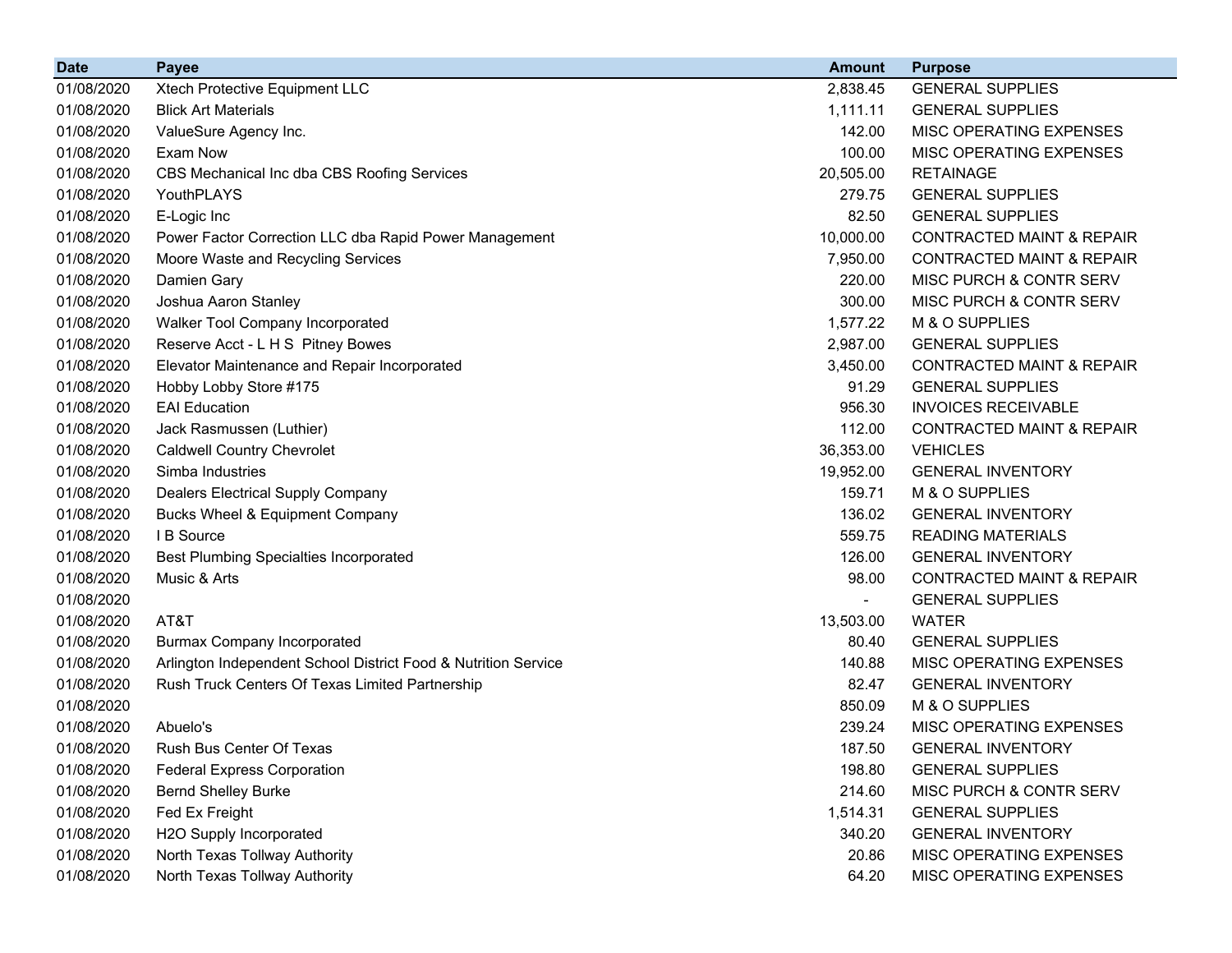| <b>Date</b> | <b>Payee</b>                                               | <b>Amount</b> | <b>Purpose</b>                             |
|-------------|------------------------------------------------------------|---------------|--------------------------------------------|
| 01/08/2020  | North Texas Tollway Authority                              | 9.40          | <b>MISC OPERATING EXPENSES</b>             |
| 01/08/2020  | North Texas Tollway Authority                              | 8.94          | MISC OPERATING EXPENSES                    |
| 01/08/2020  | North Texas Tollway Authority                              | 4.64          | MISC OPERATING EXPENSES                    |
| 01/08/2020  | North Texas Tollway Authority                              | 9.36          | MISC OPERATING EXPENSES                    |
| 01/08/2020  | North Texas Tollway Authority                              | 34.45         | MISC OPERATING EXPENSES                    |
| 01/08/2020  | North Texas Tollway Authority                              | 2.70          | MISC OPERATING EXPENSES                    |
| 01/08/2020  | North Texas Tollway Authority                              | 44.64         | MISC OPERATING EXPENSES                    |
| 01/08/2020  | North Texas Tollway Authority                              | 82.98         | MISC OPERATING EXPENSES                    |
| 01/08/2020  | North Texas Tollway Authority                              | 3.52          | MISC OPERATING EXPENSES                    |
| 01/08/2020  | North Texas Tollway Authority                              | 15.12         | MISC OPERATING EXPENSES                    |
| 01/08/2020  | North Texas Tollway Authority                              | 23.18         | MISC OPERATING EXPENSES                    |
| 01/08/2020  | Demco Incorporated                                         | 762.76        | <b>GENERAL SUPPLIES</b>                    |
| 01/08/2020  |                                                            | 238.20        | <b>INVOICES RECEIVABLE</b>                 |
| 01/08/2020  | <b>Education Service Center Region XI</b>                  | 60.00         | EDUCATION SERVICE CENTER                   |
| 01/08/2020  | <b>Education Service Center Region XI</b>                  | 2,400.00      | MISC PURCH & CONTR SERV                    |
| 01/08/2020  | <b>Flinn Scientific</b>                                    | 1,080.77      | <b>GENERAL SUPPLIES</b>                    |
| 01/08/2020  | <b>Commercial Recorder</b>                                 | 122.20        | <b>Statutorily Required Public Notices</b> |
| 01/08/2020  | <b>Gopher Sport Equipment</b>                              | 1,111.24      | <b>GENERAL SUPPLIES</b>                    |
| 01/08/2020  | Hancock Sign Company                                       | 7,938.00      | OTH PROFESSIONAL SERVICES                  |
| 01/08/2020  | Motion Industries Incorporated                             | 209.70        | M & O SUPPLIES                             |
| 01/08/2020  | <b>Pollock Paper Distributors</b>                          | 15,729.60     | <b>GENERAL INVENTORY</b>                   |
| 01/08/2020  | Sentinel The Alarm Company                                 | 555.30        | <b>CONTRACTED MAINT &amp; REPAIR</b>       |
| 01/08/2020  | <b>United Parcel Service</b>                               | 150.04        | <b>GENERAL SUPPLIES</b>                    |
| 01/08/2020  | <b>United Parcel Service</b>                               | 60.53         | <b>GENERAL SUPPLIES</b>                    |
| 01/08/2020  | United Educators Association                               | 2,218.47      | UNITED FUND                                |
| 01/08/2020  | Texas United School Employees Local 100                    | 27.72         | UNITED FUND                                |
| 01/08/2020  | Texas United School Employees Local 100                    | 137.72        | UNITED FUND                                |
| 01/08/2020  | Texas United School Employees Local 100                    | 46.67         | UNITED FUND                                |
| 01/08/2020  | United States Department Of Education National Payment Ctr | 609.56        | UNITED FUND                                |
| 01/08/2020  | Truman Tim Chapter 13 Trustee                              | 1,332.92      | UNITED FUND                                |
| 01/08/2020  | Truman Tim Chapter 13 Trustee                              | 542.31        | UNITED FUND                                |
| 01/08/2020  | Truman Tim Chapter 13 Trustee                              | 542.31        | UNITED FUND                                |
| 01/08/2020  | Association Of Texas Professional Teachers Local           | 2.32          | UNITED FUND                                |
| 01/08/2020  | Association Of Texas Professional Teachers Local           | 16.43         | UNITED FUND                                |
| 01/08/2020  | Association Of Texas Professional Teachers Local           | 0.58          | UNITED FUND                                |
| 01/08/2020  | Association Of Texas Professional Educators State          | 34.60         | <b>UNITED FUND</b>                         |
| 01/08/2020  | Association Of Texas Professional Educators State          | 13.88         | UNITED FUND                                |
| 01/08/2020  | Association Of Texas Professional Educators State          | 20.00         | UNITED FUND                                |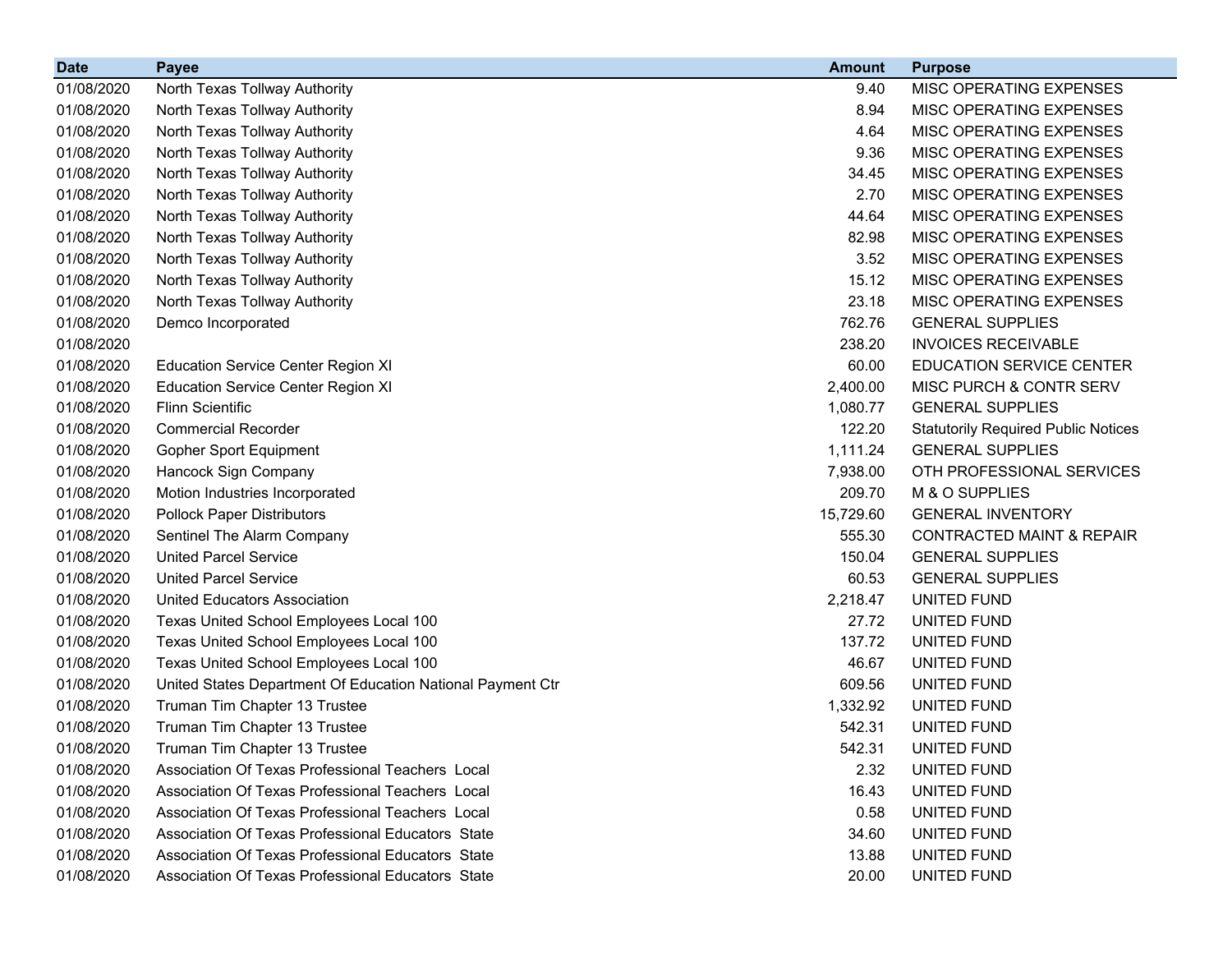| <b>Date</b> | <b>Payee</b>                                           | <b>Amount</b> | <b>Purpose</b>                       |
|-------------|--------------------------------------------------------|---------------|--------------------------------------|
| 01/08/2020  | Association Of Texas Professional Educators State      | 118.88        | UNITED FUND                          |
| 01/08/2020  | Pam Bassel Chapter 13 Trustee                          | 87.70         | UNITED FUND                          |
| 01/08/2020  | Department of Children and Family Services - Louisiana | 239.12        | UNITED FUND                          |
| 01/08/2020  | <b>Trellis Company</b>                                 | 88.00         | UNITED FUND                          |
| 01/08/2020  | <b>Trellis Company</b>                                 | 55.17         | UNITED FUND                          |
| 01/08/2020  | Powers Tom Chapter 13 Trustee                          | 895.38        | UNITED FUND                          |
| 01/08/2020  | Educational Employees Credit Union - HSA               | 2,256.03      | <b>DENTAL INSURANCE</b>              |
| 01/08/2020  | <b>Educational Employees Credit Union</b>              | 13,619.95     | DUE TO CREDIT UNION                  |
| 01/08/2020  | <b>Texas State Teachers Association</b>                | 78.15         | UNITED FUND                          |
| 01/09/2020  | <b>Atmos Energy</b>                                    | 7,804.39      | <b>WATER</b>                         |
| 01/09/2020  | Home Depot Pro                                         | 594.82        | M & O SUPPLIES                       |
| 01/09/2020  | United Refrigeration Incorporated                      | 79.61         | M & O SUPPLIES                       |
| 01/09/2020  | Wes Grable Company                                     | 13,502.63     | <b>CONTRACTED MAINT &amp; REPAIR</b> |
| 01/09/2020  | PPG Architectural Finishes, Inc.                       | 99.78         | M & O SUPPLIES                       |
| 01/09/2020  | Oticon Incorporated                                    | 2,888.00      | <b>GENERAL SUPPLIES</b>              |
| 01/09/2020  | Verizon Wireless Acct                                  | 455.88        | MISC OPERATING EXPENSES              |
| 01/09/2020  | Renaissance Learning Incorporated                      | 3,125.00      | <b>CONTRACTED MAINT &amp; REPAIR</b> |
| 01/09/2020  | J P Morgan Chase Bank                                  | 2,832.63      | M & O SUPPLIES                       |
| 01/09/2020  | <b>McKinney Office Supply</b>                          | 11,146.40     | <b>GENERAL SUPPLIES</b>              |
| 01/09/2020  | Phillips Welding Supply Incorporated                   | 539.20        | <b>GENERAL SUPPLIES</b>              |
| 01/09/2020  | Logisoft Computer Products LLC                         | 5,727.00      | <b>CONTRACTED MAINT &amp; REPAIR</b> |
| 01/09/2020  | Del Rey Inc.                                           | 880.00        | <b>GENERAL SUPPLIES</b>              |
| 01/09/2020  | Automatic Sprinkler of Texas Incorporated              | 3,120.00      | <b>CONTRACTED MAINT &amp; REPAIR</b> |
| 01/09/2020  | Seidlitz Education, LLC                                | 164.65        | <b>READING MATERIALS</b>             |
| 01/09/2020  | <b>Schindler Elevator Corporation</b>                  | 801.24        | <b>CONTRACTED MAINT &amp; REPAIR</b> |
| 01/09/2020  | <b>Crawford Electric Supply Company</b>                | 3,616.42      | M & O SUPPLIES                       |
| 01/09/2020  | <b>C&amp;S Trailers</b>                                | 415.05        | M & O SUPPLIES                       |
| 01/09/2020  | Clever Items LLC                                       | 16,509.03     | <b>GENERAL SUPPLIES</b>              |
| 01/09/2020  | Delegard Tool of Texas                                 | 4,872.20      | <b>GENERAL SUPPLIES</b>              |
| 01/09/2020  | <b>BloomBoard Incorporated</b>                         | 46,120.00     | MISC PURCH & CONTR SERV              |
| 01/09/2020  | <b>Atmos Energy</b>                                    | 1,940.06      | <b>WATER</b>                         |
| 01/09/2020  | Bach Company The                                       | 9,795.00      | <b>GENERAL SUPPLIES</b>              |
| 01/09/2020  | Angelo Carter                                          | 36.26         | NON-EMPLOYEE TRAVEL                  |
| 01/09/2020  | Tashara Coleman                                        | 25.11         | LIONS CLUB CONCESSIONS               |
| 01/09/2020  | Lidia Cruz Vasquez                                     | 51.56         | NON-EMPLOYEE TRAVEL                  |
| 01/09/2020  | Jeremy Hunter                                          | 20.94         | NON-EMPLOYEE TRAVEL                  |
| 01/09/2020  | Coronado Patricia                                      | 215.00        | <b>INVOICES RECEIVABLE</b>           |
| 01/09/2020  |                                                        | 355.00        | MISC PURCH & CONTR SERV              |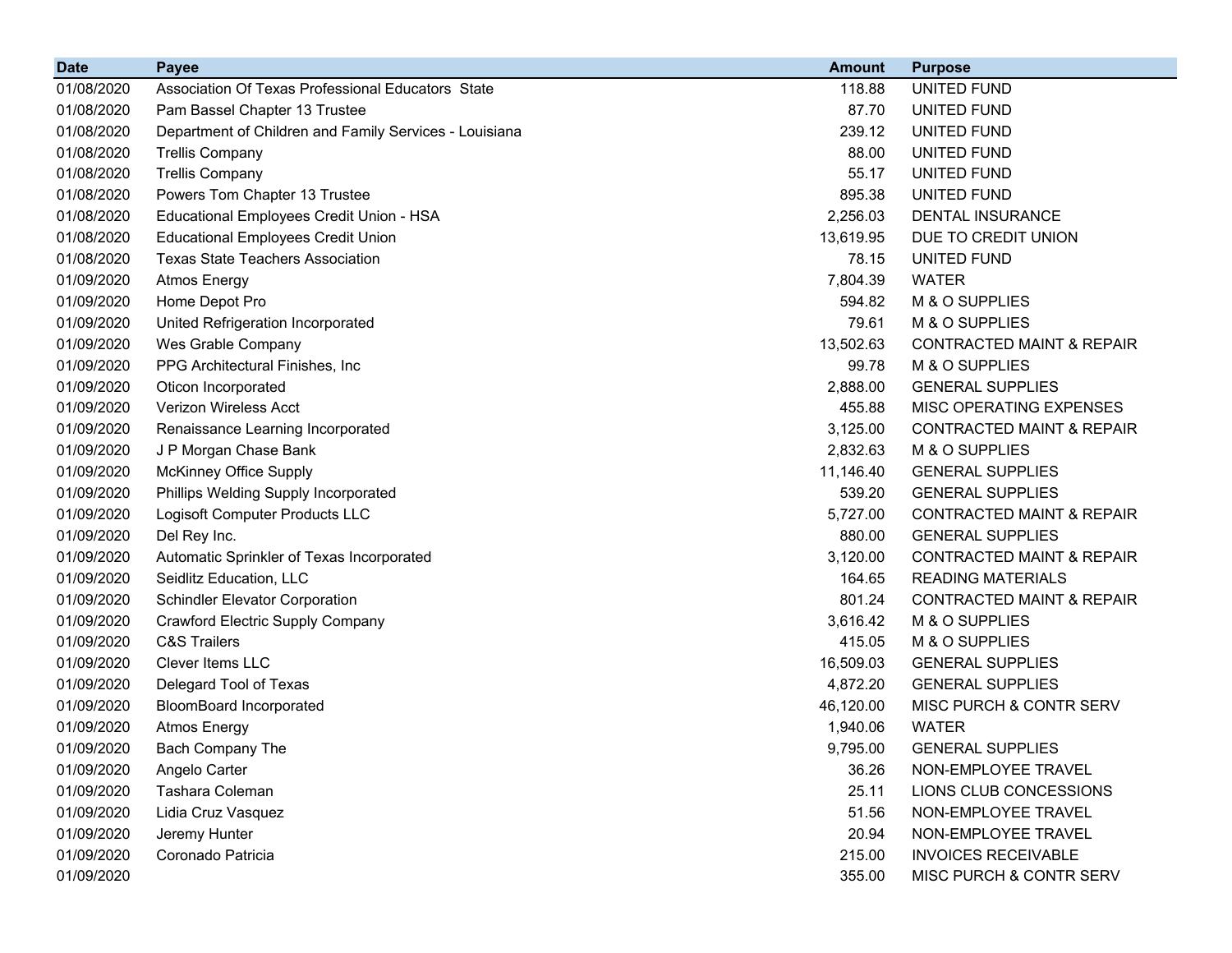| <b>Date</b> | <b>Payee</b>                                | <b>Amount</b> | <b>Purpose</b>                       |
|-------------|---------------------------------------------|---------------|--------------------------------------|
| 01/09/2020  | <b>MCI Foods</b>                            | 10,591.68     | <b>GENERAL INVENTORY</b>             |
| 01/10/2020  | Sports Officials Unlimited                  | 1,310.00      | MISC PURCH & CONTR SERV              |
| 01/10/2020  | Teri L. Workman                             | 1,020.00      | MISC PURCH & CONTR SERV              |
| 01/10/2020  | J P Morgan Chase Bank                       | 591.00        | MISC PURCH & CONTR SERV              |
| 01/10/2020  | Airgas Southwest Incorporated               | 194.00        | <b>GENERAL SUPPLIES</b>              |
| 01/15/2020  | Capstone                                    | 53,991.50     | <b>READING MATERIALS</b>             |
| 01/15/2020  | <b>Aisd Activity Fund</b>                   | 4,216.01      | <b>GENERAL SUPPLIES</b>              |
| 01/15/2020  | Corgan Assoc Architects Incorporated        | 1,812.50      | OTH PROFESSIONAL SERVICES            |
| 01/15/2020  | L R P Publications Incorporated             | 353.50        | <b>READING MATERIALS</b>             |
| 01/15/2020  | <b>Grainger Industrial Supply</b>           | 297.01        | M & O SUPPLIES                       |
| 01/15/2020  | Humanware                                   | 177.00        | <b>CONTRACTED MAINT &amp; REPAIR</b> |
| 01/15/2020  | Hoshizaki South Central Distribution Center | 32.62         | M & O SUPPLIES                       |
| 01/15/2020  | Home Depot Pro                              | 1,272.20      | <b>GENERAL INVENTORY</b>             |
| 01/15/2020  |                                             | 2,780.83      | M & O SUPPLIES                       |
| 01/15/2020  | Home Depot Pro                              | 1,253.20      | <b>GENERAL INVENTORY</b>             |
| 01/15/2020  | Home Depot Pro                              | 11,859.00     | <b>GENERAL INVENTORY</b>             |
| 01/15/2020  | Apex Supply Company                         | 36.00         | M & O SUPPLIES                       |
| 01/15/2020  | Jennie O Foods Incorporated                 | 23,435.00     | <b>GENERAL INVENTORY</b>             |
| 01/15/2020  | <b>Pitney Bowes</b>                         | 436.78        | <b>GENERAL SUPPLIES</b>              |
| 01/15/2020  |                                             | 360.00        | RENTALS & OPERATING LEASE            |
| 01/15/2020  | United Refrigeration Incorporated           | 5,111.25      | M & O SUPPLIES                       |
| 01/15/2020  | <b>Rifton Equipment</b>                     | 292.50        | <b>GENERAL SUPPLIES</b>              |
| 01/15/2020  | <b>Breaker Broker Company</b>               | 45.00         | M & O SUPPLIES                       |
| 01/15/2020  | <b>Elliott Electric Supply</b>              | 52.88         | M & O SUPPLIES                       |
| 01/15/2020  | Scholastic Book Fair Warehouse              | 129.89        | <b>READING MATERIALS</b>             |
| 01/15/2020  | Interquest Detection Canines Of North Texas | 4,100.00      | MISC PURCH & CONTR SERV              |
| 01/15/2020  | Lennox Industries Incorporated              | 310.31        | <b>CONTRACTED MAINT &amp; REPAIR</b> |
| 01/15/2020  | <b>Texas Furniture Source Incorporated</b>  | 165.12        | <b>GENERAL SUPPLIES</b>              |
| 01/15/2020  |                                             | 710.60        | M & O SUPPLIES                       |
| 01/15/2020  | Estes Mcclure & Assoc Inc                   | 3,350.00      | OTH PROFESSIONAL SERVICES            |
| 01/15/2020  | <b>Winston Water Cooler Limited</b>         | 34.68         | M & O SUPPLIES                       |
| 01/15/2020  | Jason's Deli                                | 200.11        | MISC OPERATING EXPENSES              |
| 01/15/2020  | Delta T Ltd                                 | 545.00        | <b>CONTRACTED MAINT &amp; REPAIR</b> |
| 01/15/2020  | School Mate                                 | 101.25        | <b>GENERAL SUPPLIES</b>              |
| 01/15/2020  | Videotex Systems Incorporated               | 478.13        | <b>GENERAL SUPPLIES</b>              |
| 01/15/2020  | Lone Star Communications Incorporated       | 1,521.87      | <b>CONTRACTED MAINT &amp; REPAIR</b> |
| 01/15/2020  | Martin Luther King                          | 260.00        | MISC OPERATING EXPENSES              |
| 01/15/2020  | <b>Reeds Services</b>                       | 575.85        | <b>CONTRACTED MAINT &amp; REPAIR</b> |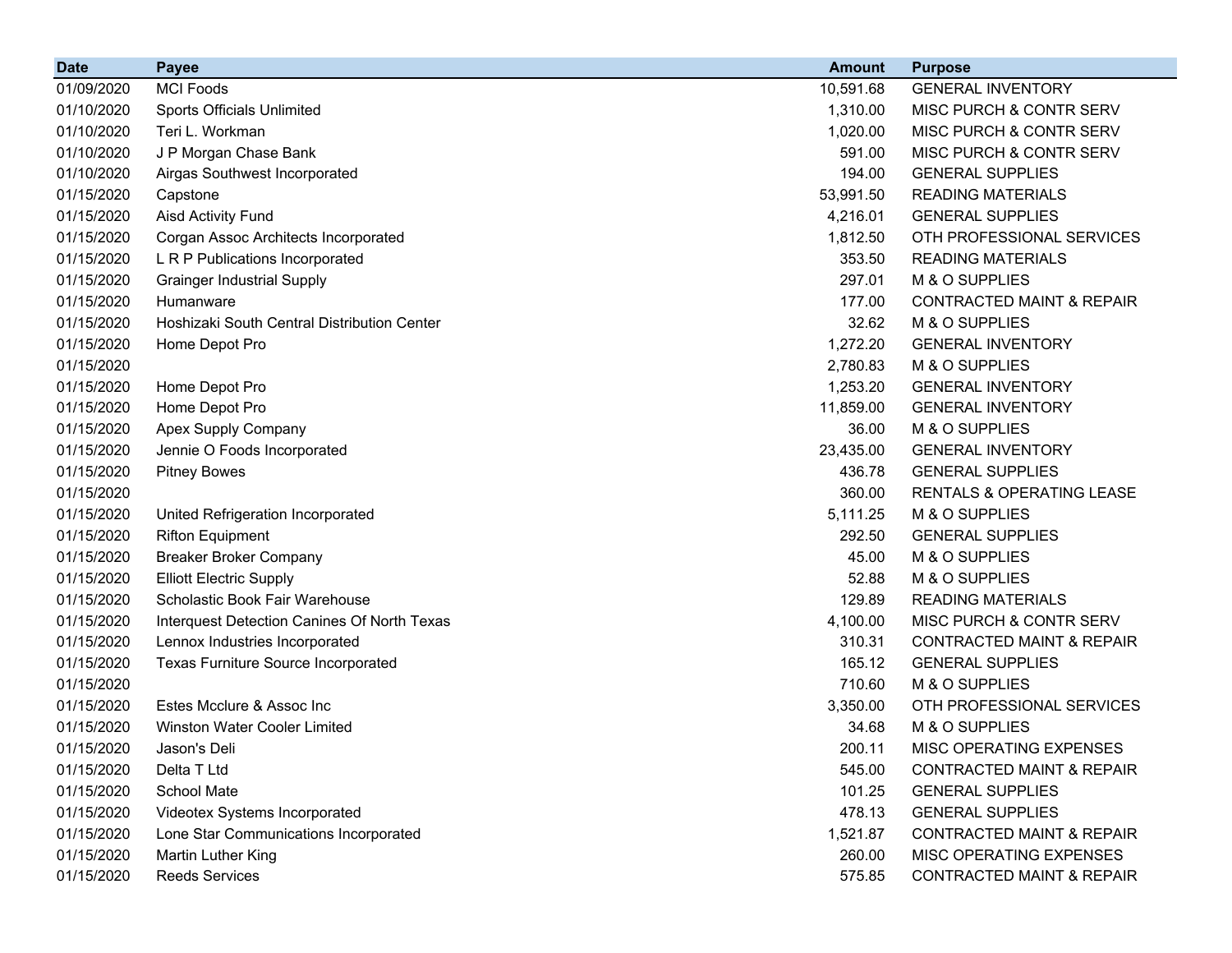| <b>Date</b> | <b>Payee</b>                         | <b>Amount</b>            | <b>Purpose</b>                       |
|-------------|--------------------------------------|--------------------------|--------------------------------------|
| 01/15/2020  | Hutcherson Construction Incorporated | 193,097.00               | <b>CONTRACTED MAINT &amp; REPAIR</b> |
| 01/15/2020  |                                      | (19,310.00)              | <b>RETAINAGE</b>                     |
| 01/15/2020  | PPG Architectural Finishes, Inc.     | 726.10                   | M & O SUPPLIES                       |
| 01/15/2020  | <b>Careys Sporting Goods</b>         | 6,896.14                 | <b>GENERAL SUPPLIES</b>              |
| 01/15/2020  | Airgas Southwest Incorporated        | 65.91                    | <b>GENERAL SUPPLIES</b>              |
| 01/15/2020  | Schwans Food Service Incorporated    | 28,928.92                | <b>GENERAL INVENTORY</b>             |
| 01/15/2020  | Office Depot                         | 6,878.78                 | <b>GENERAL SUPPLIES</b>              |
| 01/15/2020  |                                      | 42.39                    | <b>INVOICES RECEIVABLE</b>           |
| 01/15/2020  | Moak Casey & Associates Incorporated | 2,083.33                 | MISC PURCH & CONTR SERV              |
| 01/15/2020  | Hired Hands Incorporated             | 1,950.00                 | MISC PURCH & CONTR SERV              |
| 01/15/2020  | B & H Photo Video                    | 275.34                   | <b>GENERAL SUPPLIES</b>              |
| 01/15/2020  | Verizon Wireless Acct                | 202.20                   | MISC OPERATING EXPENSES              |
| 01/15/2020  |                                      | 3,981.03                 | <b>WATER</b>                         |
| 01/15/2020  | Lone Star Learning                   | 79.99                    | <b>GENERAL SUPPLIES</b>              |
| 01/15/2020  | Renaissance Learning Incorporated    | 8,452.50                 | <b>GENERAL SUPPLIES</b>              |
| 01/15/2020  | <b>Mackin Educational Resources</b>  | 958.83                   | <b>READING MATERIALS</b>             |
| 01/15/2020  | Pearson Education Inc                | 389.29                   | <b>GENERAL SUPPLIES</b>              |
| 01/15/2020  | C & P Pump Services Incorporated     | 112.00                   | M & O SUPPLIES                       |
| 01/15/2020  | <b>Td Industries Limited</b>         | 2,133.45                 | <b>CONTRACTED MAINT &amp; REPAIR</b> |
| 01/15/2020  | Cowboy Towing                        | 1,158.00                 | <b>CONTRACTED MAINT &amp; REPAIR</b> |
| 01/15/2020  | Aerowave Technologies                | 209.58                   | <b>CONTRACTED MAINT &amp; REPAIR</b> |
| 01/15/2020  |                                      | 99.83                    | <b>GENERAL SUPPLIES</b>              |
| 01/15/2020  |                                      | 390.30                   | M & O SUPPLIES                       |
| 01/15/2020  | <b>Christal Vision Incorporated</b>  | 10,581.06                | ACCOUNTS PAYABLE-ACCRUALS            |
| 01/15/2020  |                                      | $\overline{\phantom{a}}$ | <b>GENERAL SUPPLIES</b>              |
| 01/15/2020  | Junior Library Guild                 | 2,090.44                 | <b>READING MATERIALS</b>             |
| 01/15/2020  | Delcom Group                         | 5,787.32                 | <b>GENERAL SUPPLIES</b>              |
| 01/15/2020  |                                      | 237.49                   | <b>INVOICES RECEIVABLE</b>           |
| 01/15/2020  | <b>CMJ Engineering Incorporated</b>  | 2,446.50                 | <b>CONTRACTED MAINT &amp; REPAIR</b> |
| 01/15/2020  |                                      | 631.50                   | OTH PROFESSIONAL SERVICES            |
| 01/15/2020  | W T Cox Subscriptions Incorporated   | 113.88                   | <b>READING MATERIALS</b>             |
| 01/15/2020  | <b>ProComputing Corporation</b>      | 2,901.70                 | <b>CONTRACTED MAINT &amp; REPAIR</b> |
| 01/15/2020  | Wedge Supply Incorporated            | 621.00                   | <b>GENERAL INVENTORY</b>             |
| 01/15/2020  | Apple Computer Incorporated          | 399.00                   | <b>GENERAL SUPPLIES</b>              |
| 01/15/2020  | Kimbrough Fire Extinguisher Company  | 1,322.79                 | <b>CONTRACTED MAINT &amp; REPAIR</b> |
| 01/15/2020  | Pitsco Education                     | 571.50                   | <b>GENERAL SUPPLIES</b>              |
| 01/15/2020  | ETA hand2mind                        | 543.84                   | <b>GENERAL SUPPLIES</b>              |
| 01/15/2020  | C D Hartnett Company                 | 53,353.97                | <b>FOOD</b>                          |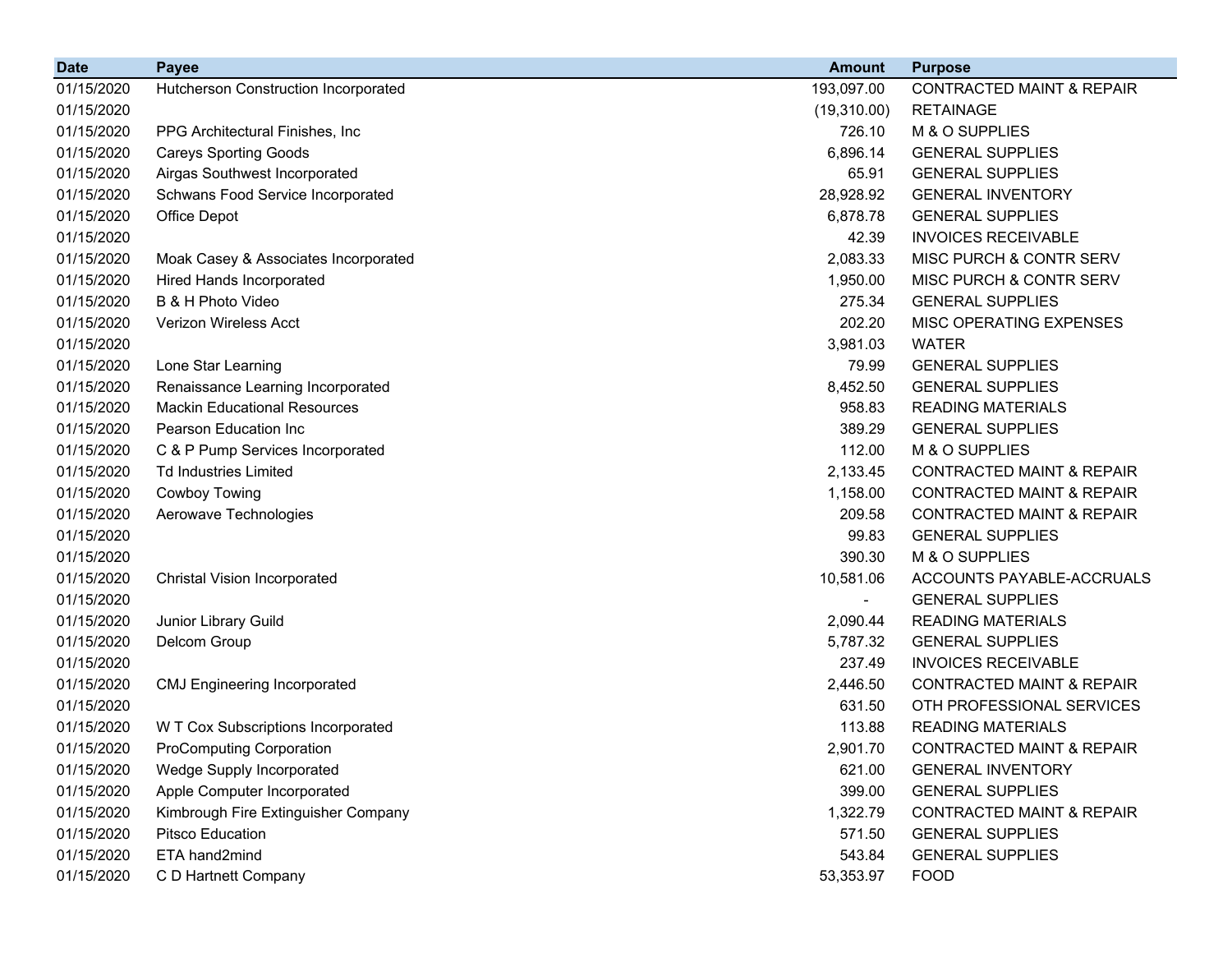| <b>Date</b> | <b>Payee</b>                                 | <b>Amount</b> | <b>Purpose</b>                       |
|-------------|----------------------------------------------|---------------|--------------------------------------|
| 01/15/2020  |                                              | 19,374.61     | <b>GENERAL INVENTORY</b>             |
| 01/15/2020  | Shiffler Equipment Sales Incorporated        | 1,940.89      | <b>GENERAL INVENTORY</b>             |
| 01/15/2020  | Ben E Keith                                  | 1,311.61      | <b>GENERAL SUPPLIES</b>              |
| 01/15/2020  | J W Pepper & Son Incorporated                | 658.98        | <b>GENERAL SUPPLIES</b>              |
| 01/15/2020  | Anixter Incorporated                         | 448.89        | M & O SUPPLIES                       |
| 01/15/2020  | <b>Accurate Tune</b>                         | 200.00        | <b>CONTRACTED MAINT &amp; REPAIR</b> |
| 01/15/2020  | <b>ECS Learning System Incorporated</b>      | 4,659.45      | <b>GENERAL SUPPLIES</b>              |
| 01/15/2020  | <b>City Of Grand Prairie Water Utilities</b> | 5,593.06      | <b>WATER</b>                         |
| 01/15/2020  | Arlington Hardware Incorporated #53          | 11.98         | M & O SUPPLIES                       |
| 01/15/2020  | Zimmerer Kubota Incorporated                 | 497.82        | M & O SUPPLIES                       |
| 01/15/2020  | National Council Of Teachers Of Mathematics  | 200.16        | <b>READING MATERIALS</b>             |
| 01/15/2020  | Government Finance Officers Association      | 850.00        | <b>DUES</b>                          |
| 01/15/2020  | Mardel Incorporated                          | 410.82        | <b>GENERAL SUPPLIES</b>              |
| 01/15/2020  | Welch John                                   | 2,062.50      | MISC PURCH & CONTR SERV              |
| 01/15/2020  | Yanai Rodney                                 | 55.00         | <b>MISC PURCH &amp; CONTR SERV</b>   |
| 01/15/2020  | Walsh Robert                                 | 935.00        | MISC PURCH & CONTR SERV              |
| 01/15/2020  | Republic Services of Texas Limited           | 69,969.33     | <b>CONTRACTED MAINT &amp; REPAIR</b> |
| 01/15/2020  | Trinity Armored Security, Inc                | 11,818.70     | MISC PURCH & CONTR SERV              |
| 01/15/2020  | <b>EBS(Educational Based Services)</b>       | 6,191.50      | MISC PURCH & CONTR SERV              |
| 01/15/2020  | <b>Total Maintenance Solutions-South</b>     | 5.95          | M & O SUPPLIES                       |
| 01/15/2020  | Sportsgrafx Incorporated                     | 2,981.25      | <b>GENERAL SUPPLIES</b>              |
| 01/15/2020  | Alford Allen                                 | 440.00        | MISC PURCH & CONTR SERV              |
| 01/15/2020  | Smith Kendrick                               | 1,815.00      | MISC PURCH & CONTR SERV              |
| 01/15/2020  | <b>Carrier Enterprise</b>                    | 194.20        | <b>CONTRACTED MAINT &amp; REPAIR</b> |
| 01/15/2020  | Phillips William Z                           | 467.50        | MISC PURCH & CONTR SERV              |
| 01/15/2020  | <b>Luxor Staffing</b>                        | 15,167.87     | <b>MISC PURCH &amp; CONTR SERV</b>   |
| 01/15/2020  | Speech Corner LLC                            | 327.77        | <b>GENERAL SUPPLIES</b>              |
| 01/15/2020  | Lea Park & Play Incorporated                 | 434.00        | M & O SUPPLIES                       |
| 01/15/2020  | <b>IXL Learning</b>                          | 1,250.00      | <b>GENERAL SUPPLIES</b>              |
| 01/15/2020  | Ferrellgas, Incorporated                     | 14,004.47     | <b>GENERAL INVENTORY</b>             |
| 01/15/2020  | U S Bank                                     | 400.00        | OTHER DEBT FEES                      |
| 01/15/2020  | Supreme Fixture Company Inc.                 | 2,374.99      | <b>GENERAL SUPPLIES</b>              |
| 01/15/2020  | Phillips Lawn Sprinkler Co. Inc.             | 107,342.00    | <b>CONTRACTED MAINT &amp; REPAIR</b> |
| 01/15/2020  | Shoppa's Material Handling                   | 2,256.05      | <b>CONTRACTED MAINT &amp; REPAIR</b> |
| 01/15/2020  | Plantz Michael E                             | 800.00        | <b>INVOICES RECEIVABLE</b>           |
| 01/15/2020  | Automatic Sprinkler of Texas Incorporated    | 480.00        | <b>CONTRACTED MAINT &amp; REPAIR</b> |
| 01/15/2020  | <b>Klavitter Robert</b>                      | 740.00        | <b>INVOICES RECEIVABLE</b>           |
| 01/15/2020  | Piper Gregory N                              | 175.00        | MISC PURCH & CONTR SERV              |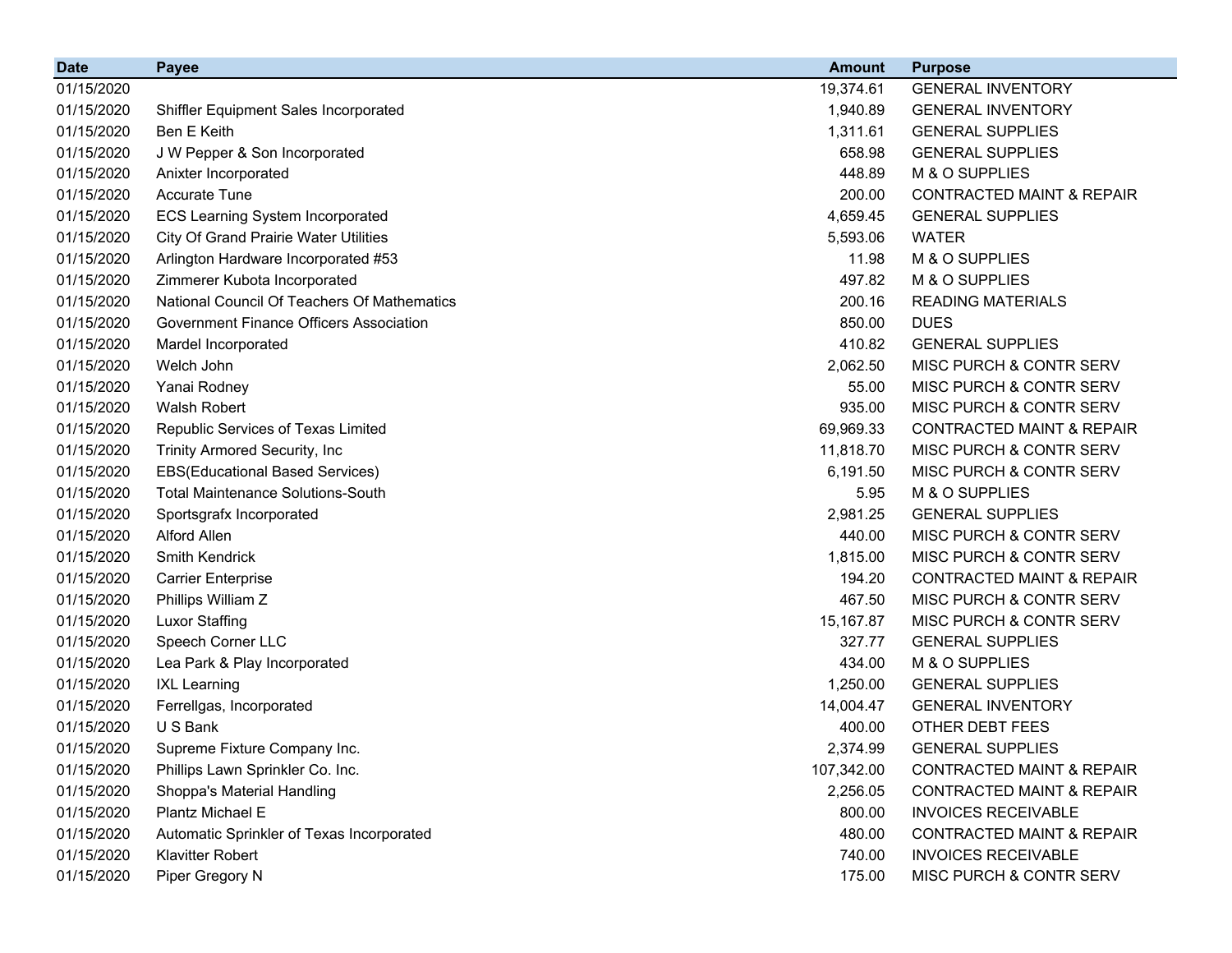| <b>Date</b> | <b>Payee</b>                    | <b>Amount</b> | <b>Purpose</b>                       |
|-------------|---------------------------------|---------------|--------------------------------------|
| 01/15/2020  | Woodman Tom                     | 80.00         | MISC PURCH & CONTR SERV              |
| 01/15/2020  | <b>Ball Eric</b>                | 495.00        | MISC PURCH & CONTR SERV              |
| 01/15/2020  | Cook Christopher                | 825.00        | MISC PURCH & CONTR SERV              |
| 01/15/2020  | Dunlap Kirk D                   | 2,914.50      | MISC PURCH & CONTR SERV              |
| 01/15/2020  | Morrison Richard R              | 247.50        | MISC PURCH & CONTR SERV              |
| 01/15/2020  | <b>Ellenbecker Randall</b>      | 745.00        | <b>INVOICES RECEIVABLE</b>           |
| 01/15/2020  | Stringer John M                 | 175.00        | MISC PURCH & CONTR SERV              |
| 01/15/2020  | <b>Holsten Peter</b>            | 115.00        | MISC PURCH & CONTR SERV              |
| 01/15/2020  | Ibrahim William                 | 95.00         | MISC PURCH & CONTR SERV              |
| 01/15/2020  | David Hinson                    | 1,320.00      | MISC PURCH & CONTR SERV              |
| 01/15/2020  | Alliance Geotechnical Group     | 693.50        | OTH PROFESSIONAL SERVICES            |
| 01/15/2020  | <b>Brown Sylvester III</b>      | 233.75        | MISC PURCH & CONTR SERV              |
| 01/15/2020  | Washington Varandas             | 1,017.50      | MISC PURCH & CONTR SERV              |
| 01/15/2020  | Camper Marcus                   | 921.25        | MISC PURCH & CONTR SERV              |
| 01/15/2020  | Robert D. Lee                   | 2,062.50      | MISC PURCH & CONTR SERV              |
| 01/15/2020  | Durham Dustin J                 | 825.00        | MISC PURCH & CONTR SERV              |
| 01/15/2020  | Daxwell LLC                     | 22,680.90     | <b>GENERAL INVENTORY</b>             |
| 01/15/2020  | One Source Staffing Corporation | 17,804.86     | MISC PURCH & CONTR SERV              |
| 01/15/2020  | <b>Binswanger Glass</b>         | 521.17        | <b>CONTRACTED MAINT &amp; REPAIR</b> |
| 01/15/2020  |                                 | 285.88        | M & O SUPPLIES                       |
| 01/15/2020  | Guitar Center/Arlington         | 516.98        | <b>GENERAL SUPPLIES</b>              |
| 01/15/2020  | Virtucom, Incorporated          | 22.00         | <b>GENERAL SUPPLIES</b>              |
| 01/15/2020  | Rhodes Jennifer                 | 178.75        | MISC PURCH & CONTR SERV              |
| 01/15/2020  | <b>SC Fuels</b>                 | 14,859.08     | <b>GENERAL INVENTORY</b>             |
| 01/15/2020  | Grant-Brooks Jonathan Lee       | 715.00        | MISC PURCH & CONTR SERV              |
| 01/15/2020  | Stevens Jason Allen             | 247.50        | MISC PURCH & CONTR SERV              |
| 01/15/2020  | IdentiSys Incorporated          | 160.00        | <b>GENERAL SUPPLIES</b>              |
| 01/15/2020  | National Wholesale Supply       | 105.54        | M & O SUPPLIES                       |
| 01/15/2020  | <b>Discount School Supply</b>   | 261.90        | <b>GENERAL SUPPLIES</b>              |
| 01/15/2020  |                                 | 58.28         | <b>READING MATERIALS</b>             |
| 01/15/2020  | Midland Sports Inc              | 2,473.00      | MISC OPERATING EXPENSES              |
| 01/15/2020  | Jones John Allen                | 115.00        | MISC PURCH & CONTR SERV              |
| 01/15/2020  | Accent Awards & Trophies, LLC   | 1,049.95      | <b>INVOICES RECEIVABLE</b>           |
| 01/15/2020  | <b>Ward's Science</b>           | 247.68        | <b>GENERAL INVENTORY</b>             |
| 01/15/2020  | <b>Best Buy for Business</b>    | 46.86         | <b>GENERAL SUPPLIES</b>              |
| 01/15/2020  | <b>Creative Bus Sales Inc</b>   | 291.02        | <b>GENERAL INVENTORY</b>             |
| 01/15/2020  | <b>Parker Matthew</b>           | 280.00        | <b>INVOICES RECEIVABLE</b>           |
| 01/15/2020  |                                 | 175.00        | MISC PURCH & CONTR SERV              |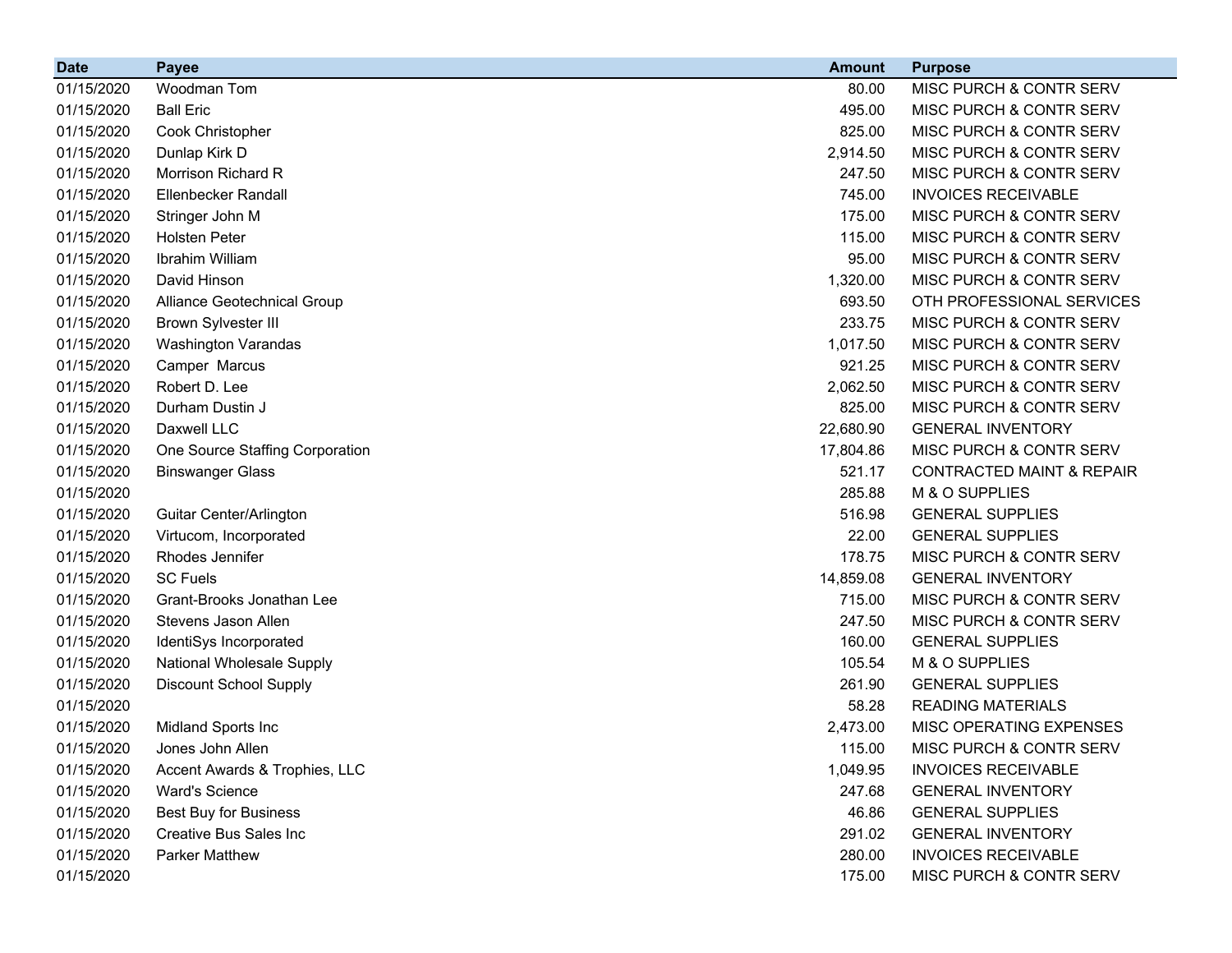| <b>Date</b> | Payee                                                | <b>Amount</b>            | <b>Purpose</b>                       |
|-------------|------------------------------------------------------|--------------------------|--------------------------------------|
| 01/15/2020  | Arriaga Joshua Aaron                                 | 420.00                   | <b>INVOICES RECEIVABLE</b>           |
| 01/15/2020  | Follett School Solutions, Inc.                       | 2,117.33                 | <b>READING MATERIALS</b>             |
| 01/15/2020  | Lone Star Furnishings LLC                            | 1,512.00                 | <b>INVOICES RECEIVABLE</b>           |
| 01/15/2020  |                                                      | 64,295.60                | M & O SUPPLIES                       |
| 01/15/2020  | eScholar LLC                                         | 21,600.00                | <b>CONTRACTED MAINT &amp; REPAIR</b> |
| 01/15/2020  | <b>Crawford Electric Supply Company</b>              | 173.00                   | <b>GENERAL INVENTORY</b>             |
| 01/15/2020  |                                                      | 4,067.21                 | M & O SUPPLIES                       |
| 01/15/2020  | Kyocera Document Solutions America                   | 467.50                   | <b>CONTRACTED MAINT &amp; REPAIR</b> |
| 01/15/2020  | <b>Textbook Warehouse</b>                            | 117.75                   | <b>READING MATERIALS</b>             |
| 01/15/2020  | Tracey Lynn Dixon                                    | 220.00                   | MISC PURCH & CONTR SERV              |
| 01/15/2020  | Cyson Technology Group LLC                           | 1,176.00                 | MISC PURCH & CONTR SERV              |
| 01/15/2020  | Stacy Jesse                                          | 105.00                   | MISC PURCH & CONTR SERV              |
| 01/15/2020  | LBL Architects, Inc.                                 | 44,092.59                | <b>CONTRACTED MAINT &amp; REPAIR</b> |
| 01/15/2020  | Davis, Regan                                         | 247.50                   | MISC PURCH & CONTR SERV              |
| 01/15/2020  | Miller Lee                                           | 110.00                   | MISC PURCH & CONTR SERV              |
| 01/15/2020  | <b>Tarrant County Tax Assessor-Collector</b>         | 82.50                    | MISC OPERATING EXPENSES              |
| 01/15/2020  | <b>Tarrant County Tax Assessor-Collector</b>         | 39.75                    | MISC OPERATING EXPENSES              |
| 01/15/2020  | <b>Tarrant County Tax Assessor-Collector</b>         | 82.50                    | MISC OPERATING EXPENSES              |
| 01/15/2020  | <b>Tarrant County Tax Assessor-Collector</b>         | 209.50                   | MISC OPERATING EXPENSES              |
| 01/15/2020  | Chick-fil-A(Cooper/LittleRoad/CarrierPkwy)           | 211.25                   | MISC OPERATING EXPENSES              |
| 01/15/2020  | Chick-fil-A(Cooper/LittleRoad/CarrierPkwy)           | 211.25                   | MISC OPERATING EXPENSES              |
| 01/15/2020  | Chick-fil-A(Cooper/LittleRoad/CarrierPkwy)           | 211.25                   | MISC OPERATING EXPENSES              |
| 01/15/2020  | <b>Tyson Prepared Foods</b>                          | 32,945.60                | <b>GENERAL INVENTORY</b>             |
| 01/15/2020  | <b>Randy McAlister</b>                               | 320.00                   | <b>INVOICES RECEIVABLE</b>           |
| 01/15/2020  | <b>Regency Lighting</b>                              | 307.00                   | <b>GENERAL INVENTORY</b>             |
| 01/15/2020  | Elliott Staffing Services, Inc.                      | 2,023.52                 | MISC PURCH & CONTR SERV              |
| 01/15/2020  | Ferguson Enterprises, Inc.                           | 2,007.30                 | <b>GENERAL INVENTORY</b>             |
| 01/15/2020  |                                                      | 160.70                   | M & O SUPPLIES                       |
| 01/15/2020  | HP Inc.                                              | 263.29                   | <b>GENERAL SUPPLIES</b>              |
| 01/15/2020  | Association for Supervision & Curriculum Development | 1,795.00                 | <b>DUES</b>                          |
| 01/15/2020  | Chin Henry                                           | 220.00                   | MISC PURCH & CONTR SERV              |
| 01/15/2020  | Decker Equipment/School Fix                          | 157.77                   | M & O SUPPLIES                       |
| 01/15/2020  | Cardinal's Sport Center Incorporated                 | 589.16                   | <b>GENERAL SUPPLIES</b>              |
| 01/15/2020  | Lowe's Home Centers, LLC                             | 5,901.49                 | <b>GENERAL SUPPLIES</b>              |
| 01/15/2020  |                                                      | $\overline{\phantom{0}}$ | <b>INVOICES RECEIVABLE</b>           |
| 01/15/2020  |                                                      | 1,537.12                 | M & O SUPPLIES                       |
| 01/15/2020  | Minority Authority Uniform LLC                       | 205.92                   | NON-FOOD REQUISITIONS                |
| 01/15/2020  | iPrint Technologies                                  | 1,944.00                 | <b>GENERAL SUPPLIES</b>              |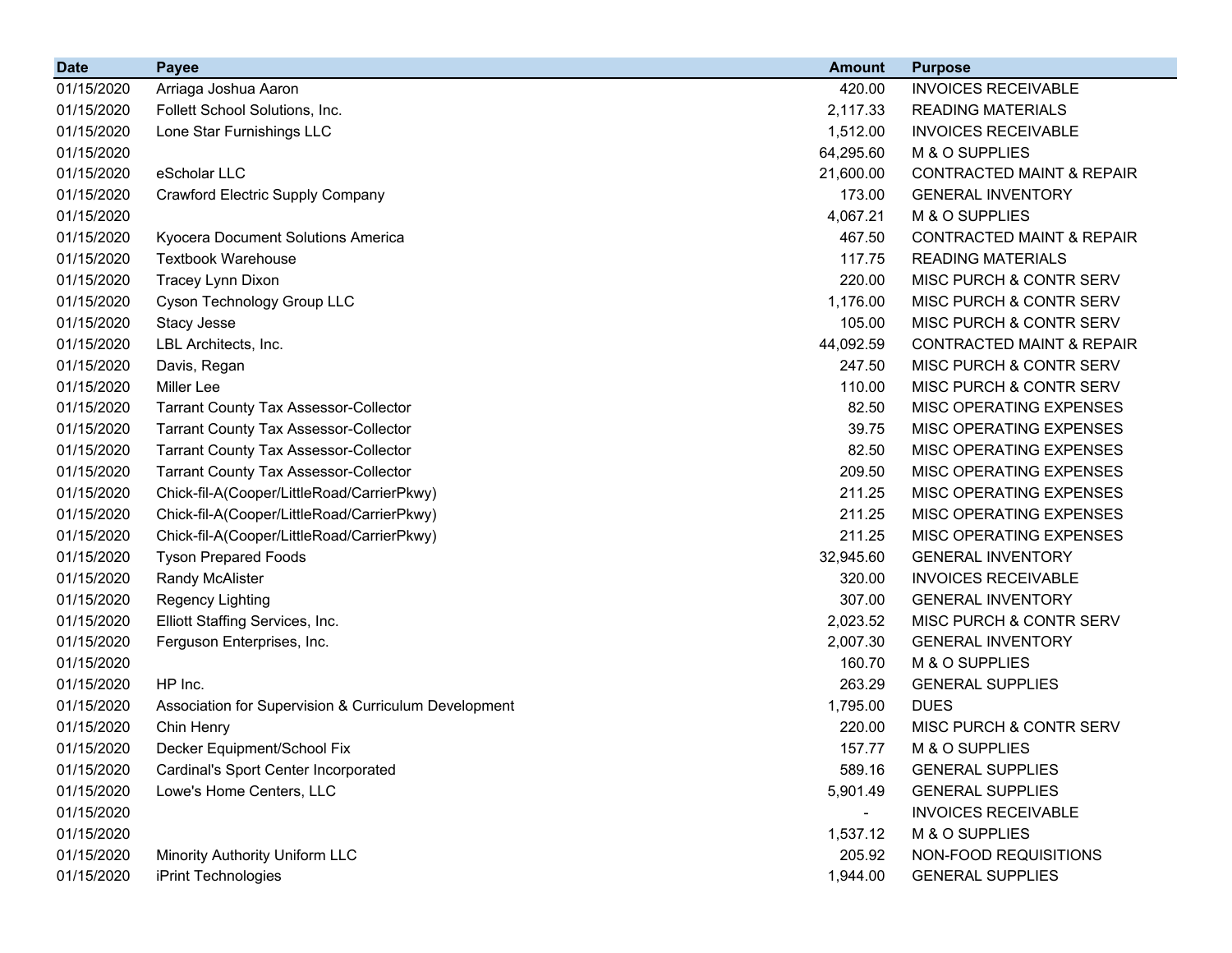| <b>Date</b> | <b>Payee</b>                                   | <b>Amount</b> | <b>Purpose</b>                       |
|-------------|------------------------------------------------|---------------|--------------------------------------|
| 01/15/2020  |                                                | 810.00        | M & O SUPPLIES                       |
| 01/15/2020  | Williamson Music 1st                           | 634.64        | <b>CONTRACTED MAINT &amp; REPAIR</b> |
| 01/15/2020  | Sysco North Texas                              | 70,005.71     | <b>GENERAL INVENTORY</b>             |
| 01/15/2020  | Your Tees                                      | 90.00         | <b>INVOICES RECEIVABLE</b>           |
| 01/15/2020  | Standback, Karen Denise                        | 275.00        | MISC PURCH & CONTR SERV              |
| 01/15/2020  | Flocabulary Inc                                | 2,250.00      | <b>GENERAL SUPPLIES</b>              |
| 01/15/2020  | <b>CableLink Solutions</b>                     | 9,283.44      | <b>CONTRACTED MAINT &amp; REPAIR</b> |
| 01/15/2020  |                                                | 58,254.33     | MISC PURCH & CONTR SERV              |
| 01/15/2020  | OTC Brands, Inc                                | 140.35        | <b>GENERAL SUPPLIES</b>              |
| 01/15/2020  |                                                | 331.53        | MISC OPERATING EXPENSES              |
| 01/15/2020  | Mighty Auto Parts of DFW                       | 92.00         | M & O SUPPLIES                       |
| 01/15/2020  | <b>Priority Dispatch</b>                       | 105.00        | MISC OPERATING EXPENSES              |
| 01/15/2020  | <b>DSC Truck Services</b>                      | 930.71        | <b>CONTRACTED MAINT &amp; REPAIR</b> |
| 01/15/2020  | Imperial Construction, Inc.                    | 493,462.80    | <b>RETAINAGE</b>                     |
| 01/15/2020  | Mavich LLC                                     | 1,866.18      | <b>GENERAL INVENTORY</b>             |
| 01/15/2020  | Casco Industries, Incorporated                 | 9,729.50      | <b>GENERAL SUPPLIES</b>              |
| 01/15/2020  | Winn Innovations LLC                           | 4,575.00      | <b>GENERAL INVENTORY</b>             |
| 01/15/2020  | Learning A-Z LLC                               | 109.95        | <b>GENERAL SUPPLIES</b>              |
| 01/15/2020  | Nicole Newton                                  | 220.00        | MISC PURCH & CONTR SERV              |
| 01/15/2020  | Morrison, Courtney Antionette                  | 247.50        | MISC PURCH & CONTR SERV              |
| 01/15/2020  | Charles, Damiete                               | 495.00        | MISC PURCH & CONTR SERV              |
| 01/15/2020  | <b>Foremost Telecommunications Corporation</b> | 5,964.82      | <b>WATER</b>                         |
| 01/15/2020  | Michele De Bellis, ED.D.                       | 2,500.00      | MISC PURCH & CONTR SERV              |
| 01/15/2020  | <b>Big Sky Construction Company Inc</b>        | 319,655.34    | <b>CONTRACTED MAINT &amp; REPAIR</b> |
| 01/15/2020  |                                                | 30,055.24     | <b>RETAINAGE</b>                     |
| 01/15/2020  | <b>Sports Officials Unlimited</b>              | 4,970.00      | MISC PURCH & CONTR SERV              |
| 01/15/2020  | Sonova USA Inc.                                | 100.00        | <b>CONTRACTED MAINT &amp; REPAIR</b> |
| 01/15/2020  | Arlington Music Enrichment Program             | 27.00         | <b>INVOICES RECEIVABLE</b>           |
| 01/15/2020  | Arlington Music Enrichment Program             | 27.00         | <b>INVOICES RECEIVABLE</b>           |
| 01/15/2020  | Roadrunner Charters, Incorporated              | 2,390.00      | DIST TRANS FOR STDNT TRAV            |
| 01/15/2020  |                                                | 7,810.00      | STUDENT TVL*NO AISD BUSES            |
| 01/15/2020  | Chu, Brian Wenyi                               | 412.50        | MISC PURCH & CONTR SERV              |
| 01/15/2020  | DH Pace Company Incorporated                   | 550.00        | <b>GENERAL INVENTORY</b>             |
| 01/15/2020  | Staples Inc/Staples Business Advantage         | 2,885.56      | <b>GENERAL SUPPLIES</b>              |
| 01/15/2020  | <b>EIKON Consulting Group LLC</b>              | 3,064.39      | BLDG PURCH, CONSTR, IMPROVE          |
| 01/15/2020  | AT&T                                           | 3,570.34      | <b>WATER</b>                         |
| 01/15/2020  | Bayes Achievement Center, Inc.                 | 55.00         | <b>TUITION &amp; TRFR PMTS</b>       |
| 01/15/2020  | <b>Alonti Catering</b>                         | 60.06         | MISC OPERATING EXPENSES              |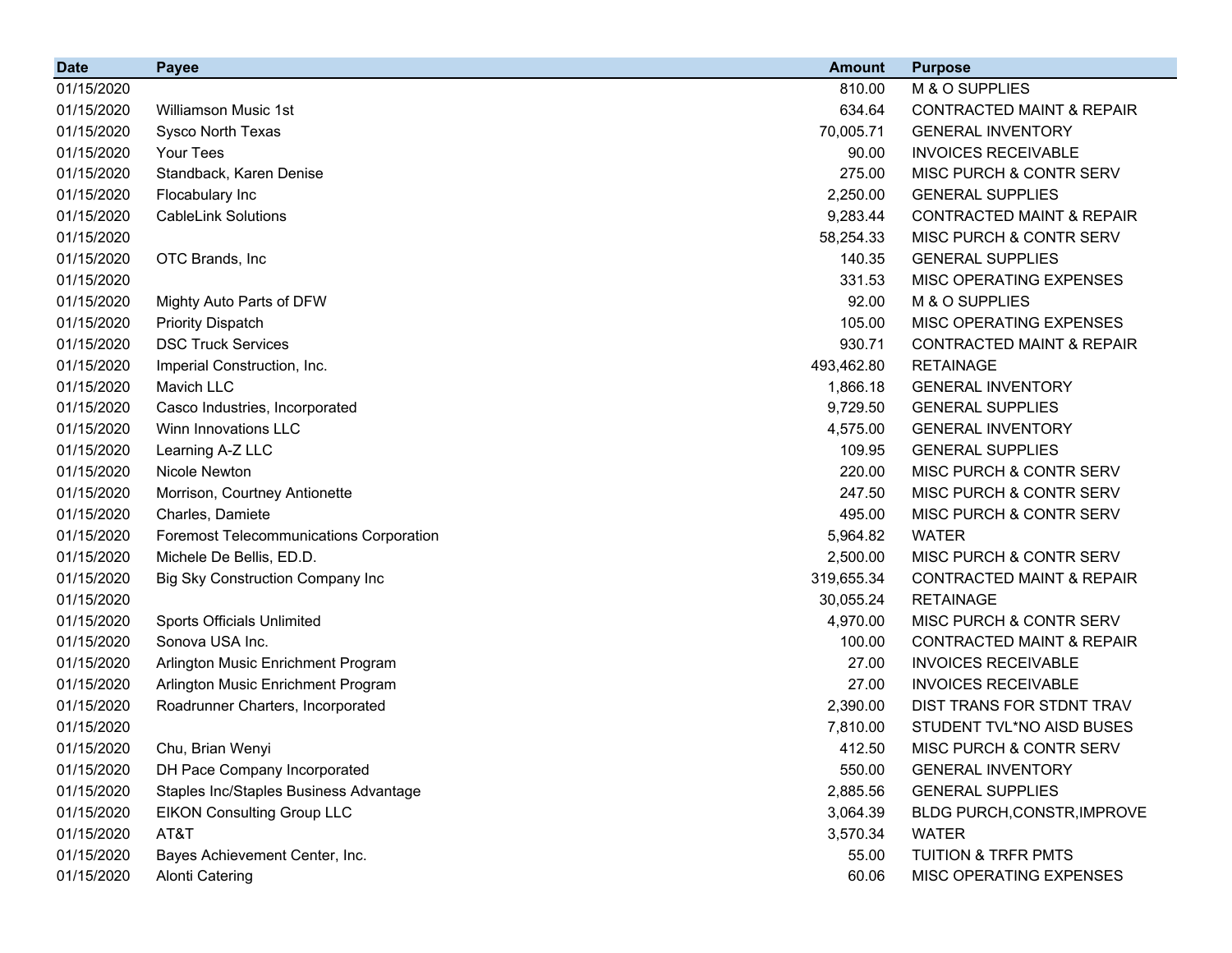| <b>Date</b> | <b>Payee</b>                                      | <b>Amount</b> | <b>Purpose</b>                       |
|-------------|---------------------------------------------------|---------------|--------------------------------------|
| 01/15/2020  | <b>Taylor Smith Consulting LLC</b>                | 9,628.40      | MISC PURCH & CONTR SERV              |
| 01/15/2020  | <b>Phillips Dwayne</b>                            | 280.00        | <b>INVOICES RECEIVABLE</b>           |
| 01/15/2020  | Smith Sam M.                                      | 165.00        | MISC PURCH & CONTR SERV              |
| 01/15/2020  | <b>RJM Contractors Inc</b>                        | 884,495.00    | <b>CONTRACTED MAINT &amp; REPAIR</b> |
| 01/15/2020  |                                                   | (44, 224.75)  | <b>RETAINAGE</b>                     |
| 01/15/2020  | Riverside Insights                                | 2,579.57      | <b>TESTING MATERIALS</b>             |
| 01/15/2020  | <b>Burnett Scott</b>                              | 247.50        | MISC PURCH & CONTR SERV              |
| 01/15/2020  | National Seating & Mobility Inc                   | 72.50         | <b>CONTRACTED MAINT &amp; REPAIR</b> |
| 01/15/2020  |                                                   | 1,644.94      | <b>GENERAL SUPPLIES</b>              |
| 01/15/2020  | <b>Borden Dairy Company</b>                       | 84,627.41     | <b>FOOD</b>                          |
| 01/15/2020  | Marathon Staffing Group Inc                       | 9,456.16      | MISC PURCH & CONTR SERV              |
| 01/15/2020  | Tri-Lam Roofing & Waterproofing Inc               | 3,500.00      | <b>CONTRACTED MAINT &amp; REPAIR</b> |
| 01/15/2020  |                                                   | (175.00)      | <b>RETAINAGE</b>                     |
| 01/15/2020  | Project Lead The Way Incorporated                 | 1,170.25      | <b>GENERAL SUPPLIES</b>              |
| 01/15/2020  | Harper-Wilson Dimitris                            | 440.00        | MISC PURCH & CONTR SERV              |
| 01/15/2020  | <b>Martin Laura</b>                               | 55.00         | MISC PURCH & CONTR SERV              |
| 01/15/2020  | Association of Threat Assessment Professionals    | 850.00        | <b>EMPLOYEE TRAVEL</b>               |
| 01/15/2020  | Damien Gary                                       | 247.50        | MISC PURCH & CONTR SERV              |
| 01/15/2020  | Sciandra Sascha                                   | 280.00        | <b>INVOICES RECEIVABLE</b>           |
| 01/15/2020  | Liz Parke Photography                             | 400.00        | <b>INVOICES RECEIVABLE</b>           |
| 01/15/2020  | Je'Cour Custom Designs                            | 4,645.66      | <b>INVOICES RECEIVABLE</b>           |
| 01/15/2020  | IE Class Incorporated                             | 475.00        | <b>READING MATERIALS</b>             |
| 01/15/2020  | <b>STOPit Solutions</b>                           | 25,700.00     | MISC PURCH & CONTR SERV              |
| 01/15/2020  | <b>Brett Stafford</b>                             | 280.00        | <b>INVOICES RECEIVABLE</b>           |
| 01/15/2020  | Ramirez Javier Adilmar                            | 155.00        | MISC PURCH & CONTR SERV              |
| 01/15/2020  | Reserve Account - Seguin High School Pitney Bowes | 1,000.00      | <b>GENERAL SUPPLIES</b>              |
| 01/15/2020  | <b>Complete Supply Incorporated</b>               | 215,062.90    | <b>GENERAL INVENTORY</b>             |
| 01/15/2020  |                                                   | 2,274.20      | M & O SUPPLIES                       |
| 01/15/2020  | <b>Gomez Floor Covering</b>                       | 3,958.60      | <b>CONTRACTED MAINT &amp; REPAIR</b> |
| 01/15/2020  |                                                   | 54.55         | M & O SUPPLIES                       |
| 01/15/2020  | <b>Braun Beef Company Incorporated</b>            | 2,180.00      | <b>GENERAL INVENTORY</b>             |
| 01/15/2020  | Elevator Maintenance and Repair Incorporated      | 887.50        | CONTRACTED MAINT & REPAIR            |
| 01/15/2020  | Rockler Woodworking                               | 2,035.42      | <b>GENERAL SUPPLIES</b>              |
| 01/15/2020  | <b>Tarrant County Public Health</b>               | 3,375.00      | MISC PURCH & CONTR SERV              |
| 01/15/2020  | Austin Turf & Tractor                             | 553.31        | M & O SUPPLIES                       |
| 01/15/2020  | <b>Atmos Energy</b>                               | 41,387.35     | <b>WATER</b>                         |
| 01/15/2020  | <b>Temperature Control Systems</b>                | 244.78        | M & O SUPPLIES                       |
| 01/15/2020  | <b>Star Roofing And Sheet Metal</b>               | 5,765.00      | CONTRACTED MAINT & REPAIR            |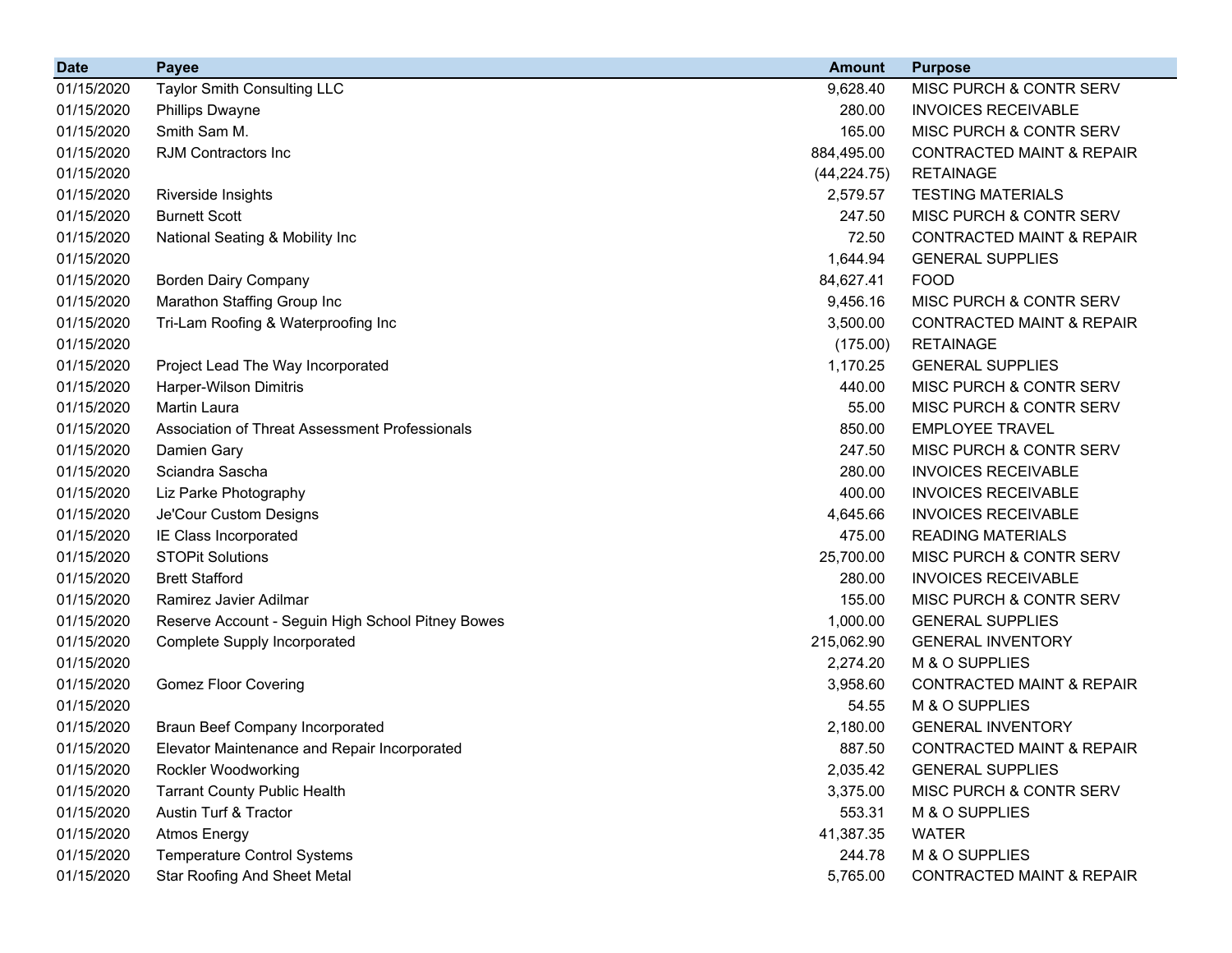| <b>Date</b> | <b>Payee</b>                                                   | <b>Amount</b> | <b>Purpose</b>                       |
|-------------|----------------------------------------------------------------|---------------|--------------------------------------|
| 01/15/2020  | Jack Rasmussen (Luthier)                                       | 41.00         | <b>CONTRACTED MAINT &amp; REPAIR</b> |
| 01/15/2020  |                                                                | 23,971.00     | <b>GENERAL SUPPLIES</b>              |
| 01/15/2020  | <b>VLK Architects</b>                                          | 3,542.60      | OTH PROFESSIONAL SERVICES            |
| 01/15/2020  | Sommer Associates L L C                                        | 275.40        | <b>READING MATERIALS</b>             |
| 01/15/2020  | <b>Texas Educational Paperbacks</b>                            | 62.65         | <b>READING MATERIALS</b>             |
| 01/15/2020  | Knockout Sportswear                                            | 1,515.00      | <b>GENERAL SUPPLIES</b>              |
| 01/15/2020  | Simba Industries                                               | 483.00        | <b>GENERAL INVENTORY</b>             |
| 01/15/2020  | Bucks Wheel & Equipment Company                                | 121.00        | M & O SUPPLIES                       |
| 01/15/2020  | Southwest International Trucks                                 | 1,745.00      | <b>CONTRACTED MAINT &amp; REPAIR</b> |
| 01/15/2020  |                                                                | (173.48)      | M & O SUPPLIES                       |
| 01/15/2020  | <b>Texas Auto Painting</b>                                     | 638.00        | <b>CONTRACTED MAINT &amp; REPAIR</b> |
| 01/15/2020  | Moses Palmer Howell Llp Attorneys At Law                       | 2,998.50      | <b>LEGAL SERVICES</b>                |
| 01/15/2020  | American Medical Response                                      | 8,335.91      | MISC PURCH & CONTR SERV              |
| 01/15/2020  | Music & Arts                                                   | 282.00        | <b>CONTRACTED MAINT &amp; REPAIR</b> |
| 01/15/2020  |                                                                | 1,802.75      | <b>GENERAL SUPPLIES</b>              |
| 01/15/2020  | <b>Sprint Nextel Network</b>                                   | 373.20        | <b>WATER</b>                         |
| 01/15/2020  | Martin Luther King Step Show                                   | 20.00         | MISC OPERATING EXPENSES              |
| 01/15/2020  | Martin Luther King Step Show                                   | 65.00         | MISC OPERATING EXPENSES              |
| 01/15/2020  | Byrne Brothers Foods Incorporate                               | 5,184.00      | <b>GENERAL INVENTORY</b>             |
| 01/15/2020  | A+ Computer Science                                            | 180.00        | <b>GENERAL SUPPLIES</b>              |
| 01/15/2020  | Arlington Independent School District Food & Nutrition Service | 339.25        | <b>GENERAL SUPPLIES</b>              |
| 01/15/2020  |                                                                | 3,893.25      | <b>MISC OPERATING EXPENSES</b>       |
| 01/15/2020  | Warren Instructional Network                                   | 5,000.00      | MISC PURCH & CONTR SERV              |
| 01/15/2020  | Rush Truck Centers Of Texas Limited Partnership                | 1,389.16      | M & O SUPPLIES                       |
| 01/15/2020  | 4imprint Incorporated                                          | 628.98        | <b>INVOICES RECEIVABLE</b>           |
| 01/15/2020  | Armko Industries, Inc.                                         | 33,536.81     | OTH PROFESSIONAL SERVICES            |
| 01/15/2020  | Rush Bus Center Of Texas                                       | 1,401.65      | <b>GENERAL INVENTORY</b>             |
| 01/15/2020  | <b>Federal Express Corporation</b>                             | 120.06        | <b>GENERAL SUPPLIES</b>              |
| 01/15/2020  | Lu Chuan-Ming                                                  | 55.00         | MISC PURCH & CONTR SERV              |
| 01/15/2020  | <b>Hicks Andrew</b>                                            | 135.00        | MISC PURCH & CONTR SERV              |
| 01/15/2020  | Pearson                                                        | 9,679.65      | <b>TESTING MATERIALS</b>             |
| 01/15/2020  | SiteOne Landscape Supply Holding LLC                           | 228.08        | M & O SUPPLIES                       |
| 01/15/2020  | North Texas Tollway Authority                                  | 42.91         | MISC OPERATING EXPENSES              |
| 01/15/2020  | North Texas Tollway Authority                                  | 11.60         | MISC OPERATING EXPENSES              |
| 01/15/2020  | North Texas Tollway Authority                                  | 9.12          | MISC OPERATING EXPENSES              |
| 01/15/2020  | North Texas Tollway Authority                                  | 1.66          | MISC OPERATING EXPENSES              |
| 01/15/2020  | Arlington Chamber Of Commerce                                  | 900.00        | MISC OPERATING EXPENSES              |
| 01/15/2020  | City Of Arlington Water Department                             | 162,127.64    | <b>WATER</b>                         |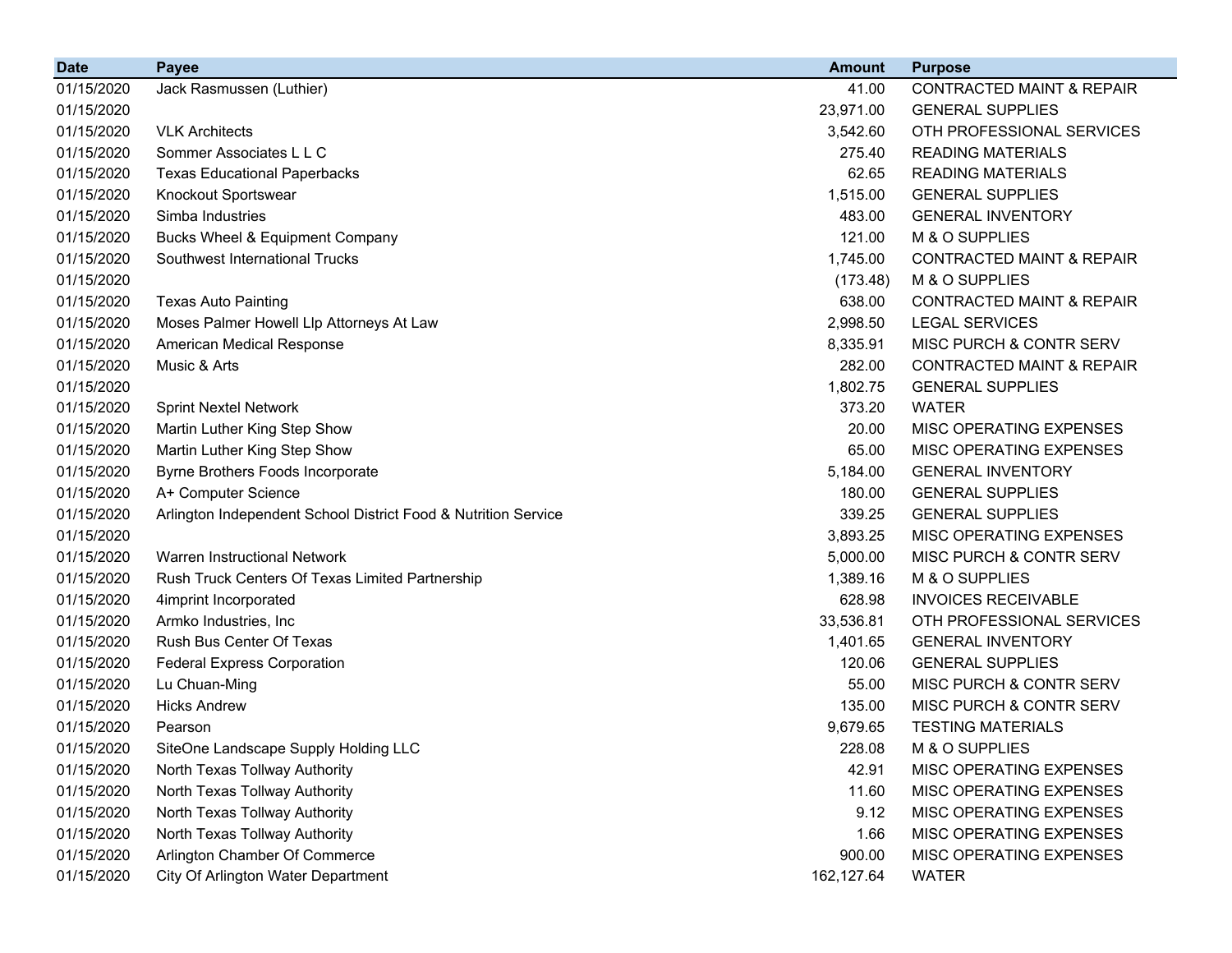| <b>Date</b> | <b>Payee</b>                                               | <b>Amount</b> | <b>Purpose</b>                             |
|-------------|------------------------------------------------------------|---------------|--------------------------------------------|
| 01/15/2020  | Arlington Camera Incorporated                              | 720.31        | <b>CONTRACTED MAINT &amp; REPAIR</b>       |
| 01/15/2020  |                                                            | 307.55        | <b>GENERAL SUPPLIES</b>                    |
| 01/15/2020  | <b>Education Service Center Region XI</b>                  | 324,300.00    | <b>EDUCATION SERVICE CENTER</b>            |
| 01/15/2020  |                                                            | 400.00        | <b>EMPLOYEE TRAVEL</b>                     |
| 01/15/2020  |                                                            | 950.74        | MISC PURCH & CONTR SERV                    |
| 01/15/2020  | <b>Commercial Recorder</b>                                 | 122.20        | <b>Statutorily Required Public Notices</b> |
| 01/15/2020  | <b>Lucks Music Library</b>                                 | 81.52         | <b>GENERAL SUPPLIES</b>                    |
| 01/15/2020  | <b>National School Products</b>                            | 124.88        | <b>READING MATERIALS</b>                   |
| 01/15/2020  | <b>Paxton Patterson</b>                                    | 249.12        | <b>GENERAL SUPPLIES</b>                    |
| 01/15/2020  | Perma Bound                                                | 2,138.49      | <b>READING MATERIALS</b>                   |
| 01/15/2020  | <b>Pollock Paper Distributors</b>                          | 373.20        | <b>GENERAL INVENTORY</b>                   |
| 01/15/2020  | <b>Pyramid School Products</b>                             | 630.72        | <b>GENERAL INVENTORY</b>                   |
| 01/15/2020  | Quality Audio Visual Service Incorporated                  | 603.20        | <b>CONTRACTED MAINT &amp; REPAIR</b>       |
| 01/15/2020  | Sentinel The Alarm Company                                 | 6,291.00      | <b>CONTRACTED MAINT &amp; REPAIR</b>       |
| 01/15/2020  | Unifirst Holdings(A/R 01550)                               | 447.08        | <b>CONTRACTED MAINT &amp; REPAIR</b>       |
| 01/15/2020  | <b>United Parcel Service</b>                               | 66.96         | <b>GENERAL SUPPLIES</b>                    |
| 01/15/2020  | Olen Williams Sales & Service                              | 660.00        | <b>CONTRACTED MAINT &amp; REPAIR</b>       |
| 01/16/2020  | <b>United Educators Association</b>                        | 1,035.65      | UNITED FUND                                |
| 01/16/2020  | Texas United School Employees Local 100                    | 46.67         | UNITED FUND                                |
| 01/16/2020  | United States Department Of Education National Payment Ctr | 118.04        | UNITED FUND                                |
| 01/16/2020  | Truman Tim Chapter 13 Trustee                              | 1,332.92      | UNITED FUND                                |
| 01/16/2020  | Association Of Texas Professional Teachers Local           | 0.58          | UNITED FUND                                |
| 01/16/2020  | Association Of Texas Professional Educators State          | 34.60         | UNITED FUND                                |
| 01/16/2020  | Pam Bassel Chapter 13 Trustee                              | 550.00        | UNITED FUND                                |
| 01/16/2020  | Pam Bassel Chapter 13 Trustee                              | 87.70         | UNITED FUND                                |
| 01/16/2020  | Department of Children and Family Services - Louisiana     | 12.76         | UNITED FUND                                |
| 01/16/2020  | <b>United States Treasury</b>                              | 269.13        | FED INC TAX WITHHOLDING                    |
| 01/16/2020  | <b>Trellis Company</b>                                     | 181.15        | UNITED FUND                                |
| 01/16/2020  | Powers Tom Chapter 13 Trustee                              | 895.38        | UNITED FUND                                |
| 01/16/2020  | Educational Employees Credit Union - HSA                   | 1,430.90      | <b>DENTAL INSURANCE</b>                    |
| 01/16/2020  | <b>Educational Employees Credit Union</b>                  | 6,669.95      | DUE TO CREDIT UNION                        |
| 01/16/2020  | <b>Texas State Teachers Association</b>                    | 56.35         | UNITED FUND                                |
| 01/16/2020  | <b>United Way</b>                                          | 5.00          | UNITED FUND                                |
| 01/16/2020  | Capstone                                                   | 91,992.00     | <b>READING MATERIALS</b>                   |
| 01/16/2020  | Capstone                                                   | 62,998.50     | <b>READING MATERIALS</b>                   |
| 01/16/2020  | City Of Arlington                                          | 130.00        | <b>CONTRACTED MAINT &amp; REPAIR</b>       |
| 01/16/2020  | PPG Architectural Finishes, Inc                            | 105.10        | M & O SUPPLIES                             |
| 01/16/2020  | City Of Arlington License Renewal                          | 56,569.86     | BLDG PURCH, CONSTR, IMPROVE                |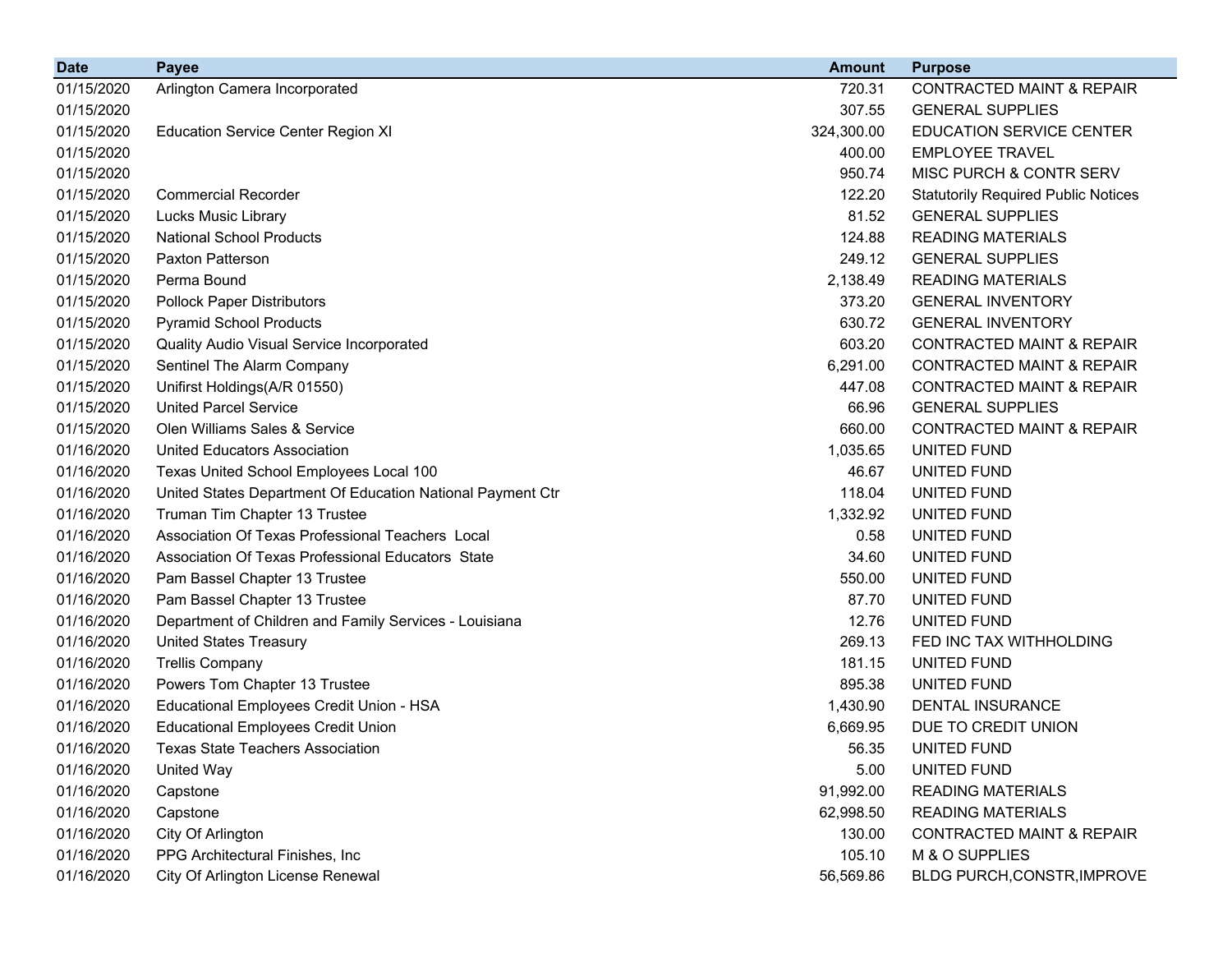| <b>Date</b> | <b>Payee</b>                                     | <b>Amount</b> | <b>Purpose</b>                       |
|-------------|--------------------------------------------------|---------------|--------------------------------------|
| 01/16/2020  | B & H Photo Video                                | 79.76         | <b>GENERAL SUPPLIES</b>              |
| 01/16/2020  | Aerowave Technologies                            | 2,477.31      | CONTRACTED MAINT & REPAIR            |
| 01/16/2020  |                                                  | 464.36        | M & O SUPPLIES                       |
| 01/16/2020  | Ricoh USA, Inc.                                  | 132.18        | <b>CONTRACTED MAINT &amp; REPAIR</b> |
| 01/16/2020  | Project Lead The Way Incorporated                | 2,886.00      | MISC OPERATING EXPENSES              |
| 01/16/2020  | Kimbrough Fire Extinguisher Company              | 3,174.09      | <b>CONTRACTED MAINT &amp; REPAIR</b> |
| 01/16/2020  | OCLC Online Computer Library Center Incorporated | 745.90        | <b>GENERAL SUPPLIES</b>              |
| 01/16/2020  | <b>Communication Concepts</b>                    | 5,547.41      | CONTRACTED MAINT & REPAIR            |
| 01/16/2020  | <b>Discount School Supply</b>                    | 46.53         | <b>GENERAL SUPPLIES</b>              |
| 01/16/2020  | Creative Bus Sales Inc                           | 1,575.84      | <b>GENERAL INVENTORY</b>             |
| 01/16/2020  | Impak                                            | 61.37         | M & O SUPPLIES                       |
| 01/16/2020  | iPrint Technologies                              | 235.00        | <b>GENERAL SUPPLIES</b>              |
| 01/16/2020  | OTC Brands, Inc.                                 | 483.94        | <b>INVOICES RECEIVABLE</b>           |
| 01/16/2020  | Sonova USA Inc.                                  | 58.01         | <b>GENERAL SUPPLIES</b>              |
| 01/16/2020  | Roadrunner Charters, Incorporated                | 1,250.02      | <b>INVOICES RECEIVABLE</b>           |
| 01/16/2020  |                                                  | 14,999.98     | STUDENT TVL*NO AISD BUSES            |
| 01/16/2020  | E Logic                                          | 7,769.88      | OTH PROFESSIONAL SERVICES            |
| 01/16/2020  | <b>Taylor Smith Consulting LLC</b>               | 2,435.41      | MISC PURCH & CONTR SERV              |
| 01/16/2020  | <b>Battery Systems Inc</b>                       | 242.43        | <b>GENERAL INVENTORY</b>             |
| 01/16/2020  | Thermo King of Dallas LLC                        | 28.00         | M & O SUPPLIES                       |
| 01/16/2020  | Bucks Wheel & Equipment Company                  | 65.64         | <b>GENERAL INVENTORY</b>             |
| 01/16/2020  | Armko Industries, Inc.                           | 19,773.14     | BLDG PURCH, CONSTR, IMPROVE          |
| 01/16/2020  | Sentinel The Alarm Company                       | 1,907.21      | <b>CONTRACTED MAINT &amp; REPAIR</b> |
| 01/16/2020  | Manbo Zhang                                      | 16.70         | LIONS CLUB CONCESSIONS               |
| 01/17/2020  | <b>Tricia Alford</b>                             | 61.37         | <b>EMPLOYEE TRAVEL</b>               |
| 01/17/2020  | Jennifer Allen                                   | 55.85         | <b>EMPLOYEE TRAVEL</b>               |
| 01/17/2020  | Brenda Anderson                                  | 10.43         | <b>EMPLOYEE TRAVEL</b>               |
| 01/17/2020  | Cynthia Anderson                                 | 208.01        | <b>EMPLOYEE TRAVEL</b>               |
| 01/17/2020  | <b>Teresa Andrews</b>                            | 41.94         | <b>EMPLOYEE TRAVEL</b>               |
| 01/17/2020  | Anthony Andro                                    | 42.69         | <b>EMPLOYEE TRAVEL</b>               |
| 01/17/2020  | Evelyn Arbaiza                                   | 83.83         | <b>EMPLOYEE TRAVEL</b>               |
| 01/17/2020  | Norma Arce                                       | 14.66         | <b>EMPLOYEE TRAVEL</b>               |
| 01/17/2020  | Vera Bailey                                      | 13.43         | <b>EMPLOYEE TRAVEL</b>               |
| 01/17/2020  | Kevin Barlow                                     | 65.27         | <b>EMPLOYEE TRAVEL</b>               |
| 01/17/2020  | Elvia Barrera                                    | 54.84         | <b>EMPLOYEE TRAVEL</b>               |
| 01/17/2020  | Martha Beasley                                   | 22.20         | <b>EMPLOYEE TRAVEL</b>               |
| 01/17/2020  | Allisa Blanton                                   | 94.00         | <b>EMPLOYEE TRAVEL</b>               |
| 01/17/2020  | Cheryl Boyland                                   | 16.75         | <b>EMPLOYEE TRAVEL</b>               |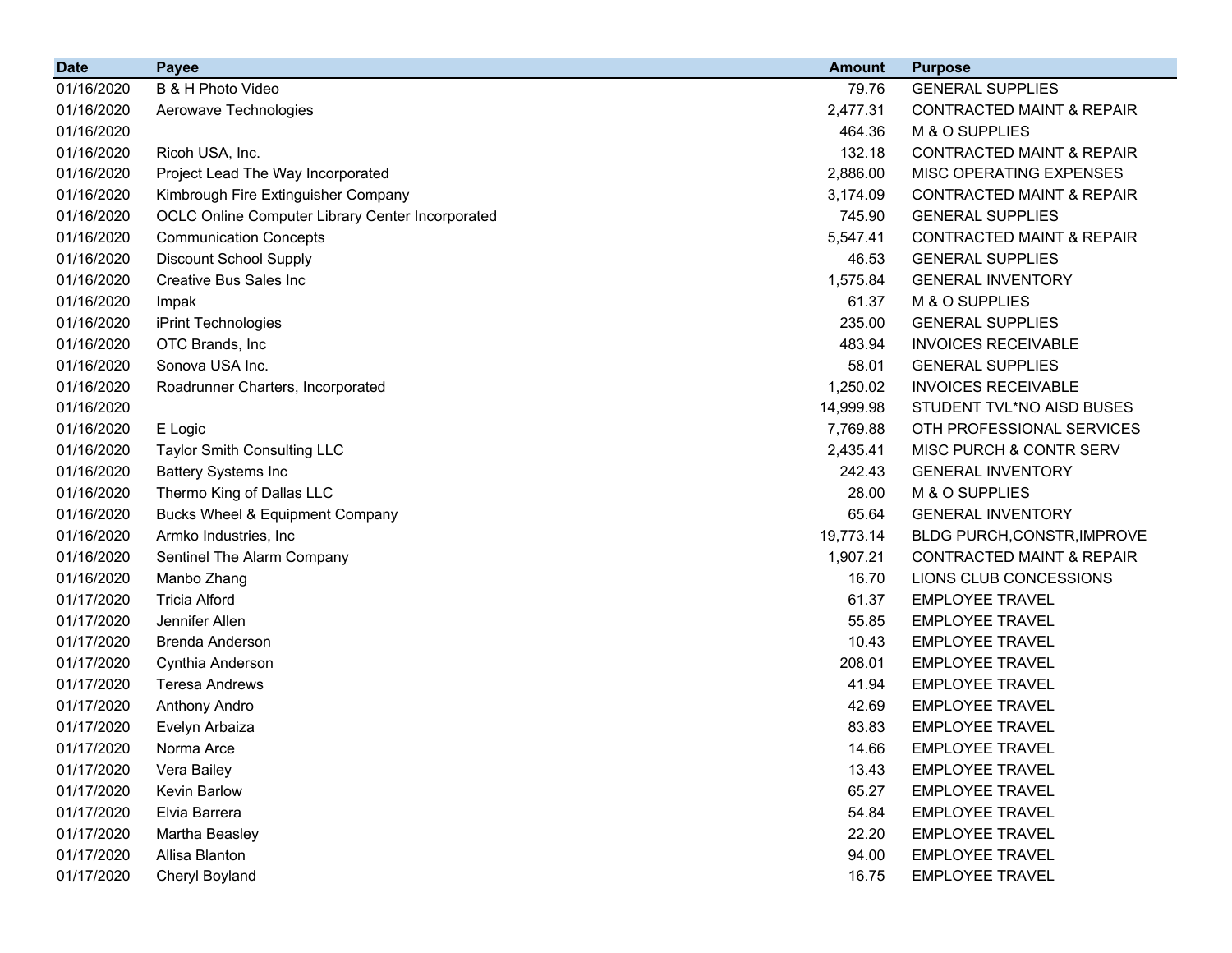| <b>Date</b> | <b>Payee</b>               | <b>Amount</b> | <b>Purpose</b>            |
|-------------|----------------------------|---------------|---------------------------|
| 01/17/2020  | <b>Courtney Briggs</b>     | 116.00        | MISC OPERATING EXPENSES   |
| 01/17/2020  | Angel Briseno              | 152.26        | <b>EMPLOYEE TRAVEL</b>    |
| 01/17/2020  | Amiesha Brown              | 41.62         | <b>EMPLOYEE TRAVEL</b>    |
| 01/17/2020  | Christi Buell              | 43.71         | <b>EMPLOYEE TRAVEL</b>    |
| 01/17/2020  | <b>Kevin Burgess</b>       | 50.02         | <b>EMPLOYEE TRAVEL</b>    |
| 01/17/2020  | <b>Christopher Burke</b>   | 130.11        | <b>EMPLOYEE TRAVEL</b>    |
| 01/17/2020  | Patricia Bustamante        | 93.63         | <b>EMPLOYEE TRAVEL</b>    |
| 01/17/2020  | Lana Cairns                | 61.42         | SALARIES-TEACH & OTH PROF |
| 01/17/2020  | <b>Stacy Campbell</b>      | 116.00        | MISC OPERATING EXPENSES   |
| 01/17/2020  | Mary Carter                | 56.50         | <b>EMPLOYEE TRAVEL</b>    |
| 01/17/2020  | Rosa Castillo              | 47.80         | <b>EMPLOYEE TRAVEL</b>    |
| 01/17/2020  | Marcy Chesebro             | 61.79         | <b>EMPLOYEE TRAVEL</b>    |
| 01/17/2020  | <b>Catherine Claiborne</b> | 39.00         | <b>EMPLOYEE TRAVEL</b>    |
| 01/17/2020  | Lisa Clark                 | 40.02         | <b>EMPLOYEE TRAVEL</b>    |
| 01/17/2020  | <b>Shirley Cobb</b>        | 19.31         | <b>EMPLOYEE TRAVEL</b>    |
| 01/17/2020  | <b>Tanisha Collins</b>     | 24.56         | <b>EMPLOYEE TRAVEL</b>    |
| 01/17/2020  | Janet Colon                | 9.10          | <b>EMPLOYEE TRAVEL</b>    |
| 01/17/2020  | Jeffrey Cowman             | 39.54         | <b>EMPLOYEE TRAVEL</b>    |
| 01/17/2020  | John Darwin                | 51.09         | <b>EMPLOYEE TRAVEL</b>    |
| 01/17/2020  | Guadalupe Davila           | 5.46          | <b>EMPLOYEE TRAVEL</b>    |
| 01/17/2020  | Sherrie Dean               | 17.28         | <b>EMPLOYEE TRAVEL</b>    |
| 01/17/2020  | Christopher Denman         | 13.27         | <b>EMPLOYEE TRAVEL</b>    |
| 01/17/2020  | Hildelisa Diaz             | 67.41         | <b>EMPLOYEE TRAVEL</b>    |
| 01/17/2020  | <b>Bettina Dixon</b>       | 12.10         | <b>EMPLOYEE TRAVEL</b>    |
| 01/17/2020  | <b>Tracy Draper Lloyd</b>  | 11.50         | <b>EMPLOYEE TRAVEL</b>    |
| 01/17/2020  | Erica Edwards              | 6.79          | <b>EMPLOYEE TRAVEL</b>    |
| 01/17/2020  | Carla Egyed                | 65.75         | <b>EMPLOYEE TRAVEL</b>    |
| 01/17/2020  | Jennifer Etley             | 39.96         | <b>EMPLOYEE TRAVEL</b>    |
| 01/17/2020  | <b>Linda Fetters</b>       | 41.52         | <b>EMPLOYEE TRAVEL</b>    |
| 01/17/2020  | <b>William Fifer</b>       | 51.95         | <b>EMPLOYEE TRAVEL</b>    |
| 01/17/2020  | <b>Clara Flores</b>        | 34.78         | <b>EMPLOYEE TRAVEL</b>    |
| 01/17/2020  | Barry Fox                  | 11.29         | <b>EMPLOYEE TRAVEL</b>    |
| 01/17/2020  | <b>Arely Frias</b>         | 52.48         | <b>EMPLOYEE TRAVEL</b>    |
| 01/17/2020  | <b>Philip Friend</b>       | 59.06         | <b>EMPLOYEE TRAVEL</b>    |
| 01/17/2020  | Patricia Fusilier          | 5.24          | <b>EMPLOYEE TRAVEL</b>    |
| 01/17/2020  | <b>Baylin Galindo</b>      | 35.52         | <b>EMPLOYEE TRAVEL</b>    |
| 01/17/2020  | Marisol Garcia             | 66.34         | <b>EMPLOYEE TRAVEL</b>    |
| 01/17/2020  | Laura Garrett              | 43.23         | <b>EMPLOYEE TRAVEL</b>    |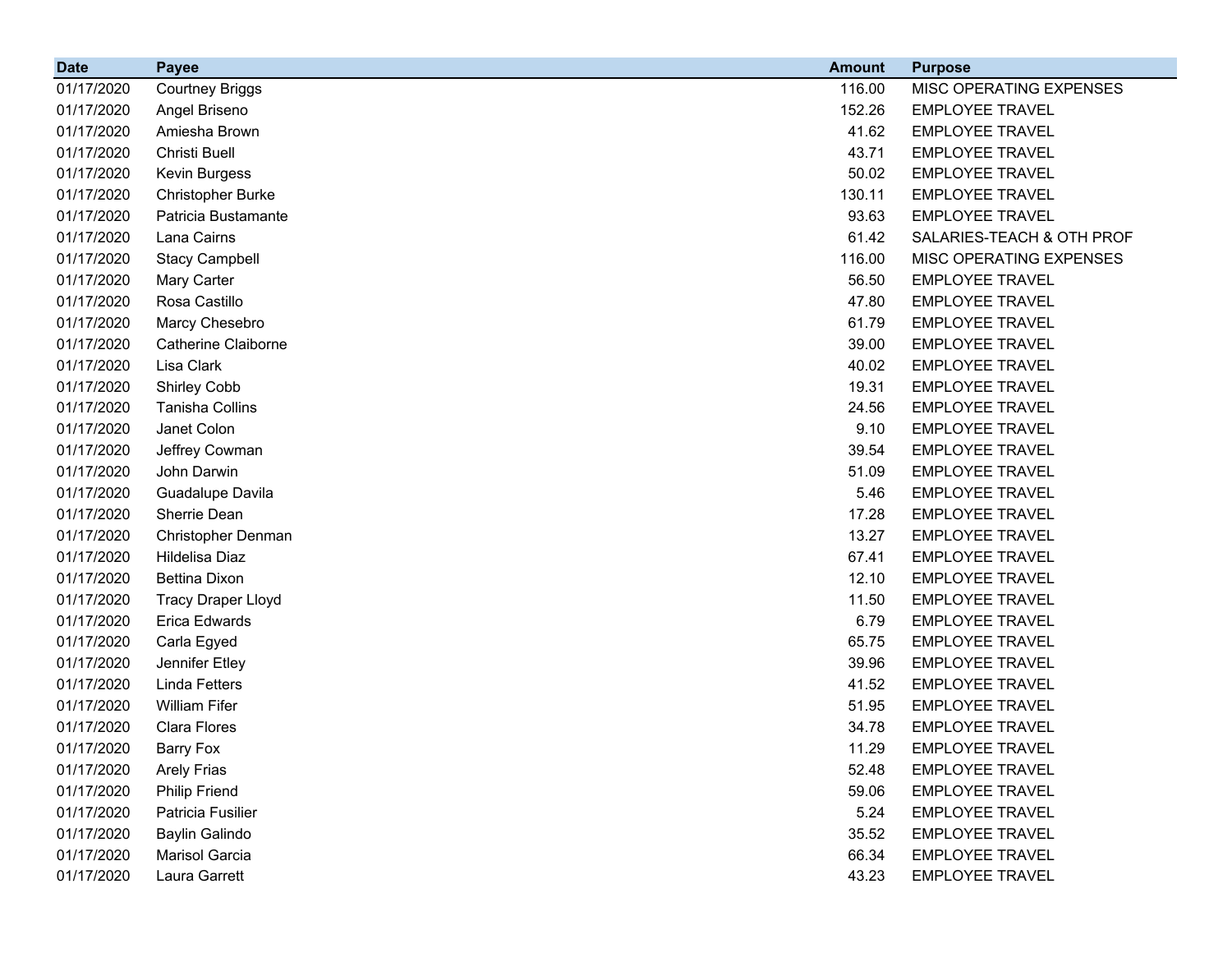| <b>Date</b> | <b>Payee</b>             | <b>Amount</b> | <b>Purpose</b>            |
|-------------|--------------------------|---------------|---------------------------|
| 01/17/2020  | <b>Becky Geisel</b>      | 15.14         | <b>EMPLOYEE TRAVEL</b>    |
| 01/17/2020  | <b>Blanca Gonzalez</b>   | 135.79        | <b>EMPLOYEE TRAVEL</b>    |
| 01/17/2020  | <b>Lindsey Gorman</b>    | 38.15         | <b>EMPLOYEE TRAVEL</b>    |
| 01/17/2020  | Amy Gresham              | 70.76         | <b>EMPLOYEE TRAVEL</b>    |
| 01/17/2020  | Jamie Grimaldo           | 24.61         | SALARIES-TEACH & OTH PROF |
| 01/17/2020  | Dean Hardin              | 22.63         | <b>EMPLOYEE TRAVEL</b>    |
| 01/17/2020  | Ronnie Harris            | 53.66         | <b>EMPLOYEE TRAVEL</b>    |
| 01/17/2020  | Lisa Harvey              | 20.44         | <b>EMPLOYEE TRAVEL</b>    |
| 01/17/2020  | Daniel Helm              | 43.66         | <b>EMPLOYEE TRAVEL</b>    |
| 01/17/2020  | Ana Hidalgo              | 11.98         | <b>EMPLOYEE TRAVEL</b>    |
| 01/17/2020  | Michael Hill             | 35.04         | <b>EMPLOYEE TRAVEL</b>    |
| 01/17/2020  | Sandra Hitt              | 60.08         | <b>EMPLOYEE TRAVEL</b>    |
| 01/17/2020  | Catherine Hoch           | 15.68         | <b>EMPLOYEE TRAVEL</b>    |
| 01/17/2020  | Cheryl Hodge             | 100.42        | <b>EMPLOYEE TRAVEL</b>    |
| 01/17/2020  | <b>William Horn</b>      | 88.54         | <b>EMPLOYEE TRAVEL</b>    |
| 01/17/2020  | Elizabeth Howe           | 29.53         | <b>EMPLOYEE TRAVEL</b>    |
| 01/17/2020  | Cara Hughes              | 19.05         | <b>EMPLOYEE TRAVEL</b>    |
| 01/17/2020  | Mihaela Irina Ilinca     | 6.74          | <b>EMPLOYEE TRAVEL</b>    |
| 01/17/2020  | Keijuanna Jackson        | 128.99        | <b>EMPLOYEE TRAVEL</b>    |
| 01/17/2020  | Theodore Jarchow         | 94.64         | <b>EMPLOYEE TRAVEL</b>    |
| 01/17/2020  | Marco Jerez              | 62.71         | <b>EMPLOYEE TRAVEL</b>    |
| 01/17/2020  | Bryan Johnson            | 60.19         | <b>EMPLOYEE TRAVEL</b>    |
| 01/17/2020  | Kenneth Johnson          | 39.75         | <b>EMPLOYEE TRAVEL</b>    |
| 01/17/2020  | Jorge Justiniano         | 49.49         | <b>EMPLOYEE TRAVEL</b>    |
| 01/17/2020  | Manjit Kaur              | 20.65         | <b>EMPLOYEE TRAVEL</b>    |
| 01/17/2020  | Maria Kilgore            | 24.29         | <b>EMPLOYEE TRAVEL</b>    |
| 01/17/2020  | <b>Phyllis Lanier</b>    | 43.60         | <b>EMPLOYEE TRAVEL</b>    |
| 01/17/2020  | <b>Tiffany LeGrand</b>   | 32.47         | <b>EMPLOYEE TRAVEL</b>    |
| 01/17/2020  | Virginia Lowe            | 18.94         | <b>EMPLOYEE TRAVEL</b>    |
| 01/17/2020  | Angelia Lower            | 119.36        | <b>EMPLOYEE TRAVEL</b>    |
| 01/17/2020  | Gretchen Maddox          | 22.00         | <b>EMPLOYEE TRAVEL</b>    |
| 01/17/2020  | Sara Mahoney             | 26.96         | <b>EMPLOYEE TRAVEL</b>    |
| 01/17/2020  | Pamela Mann              | 83.09         | <b>EMPLOYEE TRAVEL</b>    |
| 01/17/2020  | <b>Stephanie Mathis</b>  | 46.39         | <b>EMPLOYEE TRAVEL</b>    |
| 01/17/2020  | <b>Charlene Matthews</b> | 12.47         | <b>EMPLOYEE TRAVEL</b>    |
| 01/17/2020  | Krista McCown            | 35.90         | <b>EMPLOYEE TRAVEL</b>    |
| 01/17/2020  | Julie McGuire            | 61.74         | <b>EMPLOYEE TRAVEL</b>    |
| 01/17/2020  | <b>Brent Mcwilliams</b>  | 67.20         | <b>EMPLOYEE TRAVEL</b>    |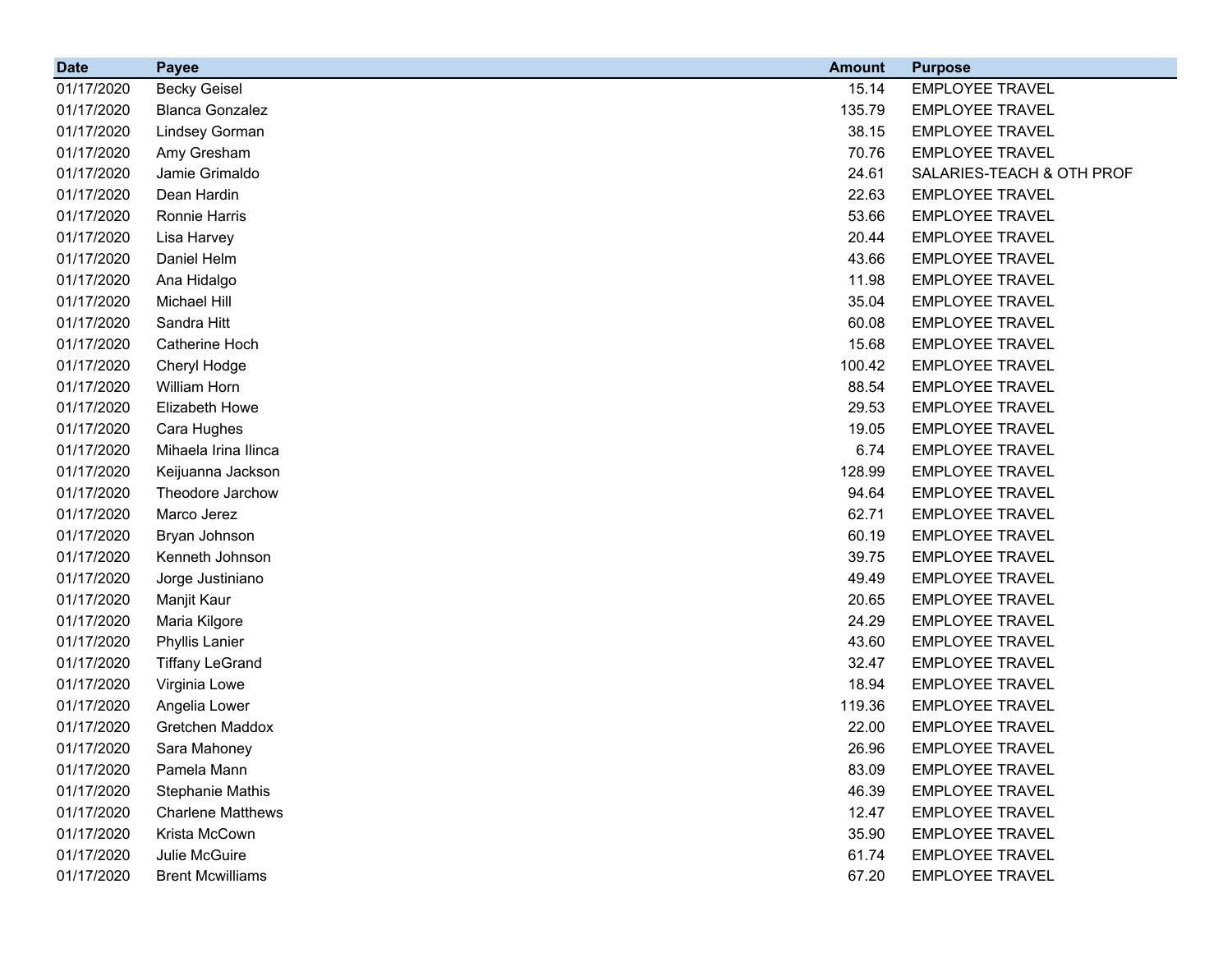| <b>Date</b> | <b>Payee</b>            | <b>Amount</b> | <b>Purpose</b>            |
|-------------|-------------------------|---------------|---------------------------|
| 01/17/2020  | <b>Heather Merritt</b>  | 74.85         | <b>EMPLOYEE TRAVEL</b>    |
| 01/17/2020  | <b>Annette Minnerly</b> | 12.52         | <b>EMPLOYEE TRAVEL</b>    |
| 01/17/2020  | <b>Frederick Moore</b>  | 66.55         | <b>EMPLOYEE TRAVEL</b>    |
| 01/17/2020  | Carla Mullen            | 27.82         | <b>EMPLOYEE TRAVEL</b>    |
| 01/17/2020  | <b>Treassia Nelson</b>  | 7.28          | <b>EMPLOYEE TRAVEL</b>    |
| 01/17/2020  | <b>Chablif Nichols</b>  | 19.96         | <b>EMPLOYEE TRAVEL</b>    |
| 01/17/2020  | Jennifer Novoselsky     | 11.88         | <b>EMPLOYEE TRAVEL</b>    |
| 01/17/2020  | Randy Nyhus             | 50.45         | <b>EMPLOYEE TRAVEL</b>    |
| 01/17/2020  | Claudia Orta Martinez   | 20.22         | <b>EMPLOYEE TRAVEL</b>    |
| 01/17/2020  | Ellen Elizabeth Page    | 1.44          | <b>EMPLOYEE TRAVEL</b>    |
| 01/17/2020  | Melissa Parsinen        | 46.71         | <b>EMPLOYEE TRAVEL</b>    |
| 01/17/2020  | Melanie Patterson       | 314.50        | STUDENT TVL*NO AISD BUSES |
| 01/17/2020  | Jodi Peoples            | 27.82         | <b>EMPLOYEE TRAVEL</b>    |
| 01/17/2020  | Salayna Pereira         | 9.84          | <b>EMPLOYEE TRAVEL</b>    |
| 01/17/2020  | <b>Richard Posner</b>   | 11.34         | <b>EMPLOYEE TRAVEL</b>    |
| 01/17/2020  | <b>Carrol Poullard</b>  | 51.41         | <b>EMPLOYEE TRAVEL</b>    |
| 01/17/2020  | Jacqueline Puckett      | 17.81         | <b>EMPLOYEE TRAVEL</b>    |
| 01/17/2020  | Armando Pulido          | 29.21         | <b>EMPLOYEE TRAVEL</b>    |
| 01/17/2020  | Laura Rhodes            | 46.12         | <b>EMPLOYEE TRAVEL</b>    |
| 01/17/2020  | Corey Robinson          | 288.53        | <b>EMPLOYEE TRAVEL</b>    |
| 01/17/2020  | Mary Ann Romero         | 48.15         | <b>EMPLOYEE TRAVEL</b>    |
| 01/17/2020  | <b>Eric Rudeseal</b>    | 91.70         | <b>EMPLOYEE TRAVEL</b>    |
| 01/17/2020  | Judy Ruiz               | 9.90          | <b>EMPLOYEE TRAVEL</b>    |
| 01/17/2020  | Socorro Saucedo         | 27.98         | <b>EMPLOYEE TRAVEL</b>    |
| 01/17/2020  | James Schneider         | 28.14         | <b>EMPLOYEE TRAVEL</b>    |
| 01/17/2020  | <b>Robert Sessions</b>  | 147.55        | <b>EMPLOYEE TRAVEL</b>    |
| 01/17/2020  | <b>Stacy Shannon</b>    | 32.10         | <b>EMPLOYEE TRAVEL</b>    |
| 01/17/2020  | Katoya Shelby           | 13.80         | <b>EMPLOYEE TRAVEL</b>    |
| 01/17/2020  | Shawn Shockler          | 46.55         | <b>EMPLOYEE TRAVEL</b>    |
| 01/17/2020  | Daniel Simpson          | 116.00        | MISC OPERATING EXPENSES   |
| 01/17/2020  | Angela Smith            | 14.07         | <b>EMPLOYEE TRAVEL</b>    |
| 01/17/2020  | <b>Ashley Smith</b>     | 11.88         | <b>EMPLOYEE TRAVEL</b>    |
| 01/17/2020  | Shay Stavenhagen        | 21.13         | <b>EMPLOYEE TRAVEL</b>    |
| 01/17/2020  | Shannon Stewart         | 71.21         | <b>EMPLOYEE TRAVEL</b>    |
| 01/17/2020  | <b>Catherine Strawn</b> | 4.98          | <b>EMPLOYEE TRAVEL</b>    |
| 01/17/2020  | Sara Stringer           | 65.11         | <b>EMPLOYEE TRAVEL</b>    |
| 01/17/2020  | <b>Derrick Talton</b>   | 29.42         | <b>EMPLOYEE TRAVEL</b>    |
| 01/17/2020  | Sandra Tapia            | 19.64         | <b>EMPLOYEE TRAVEL</b>    |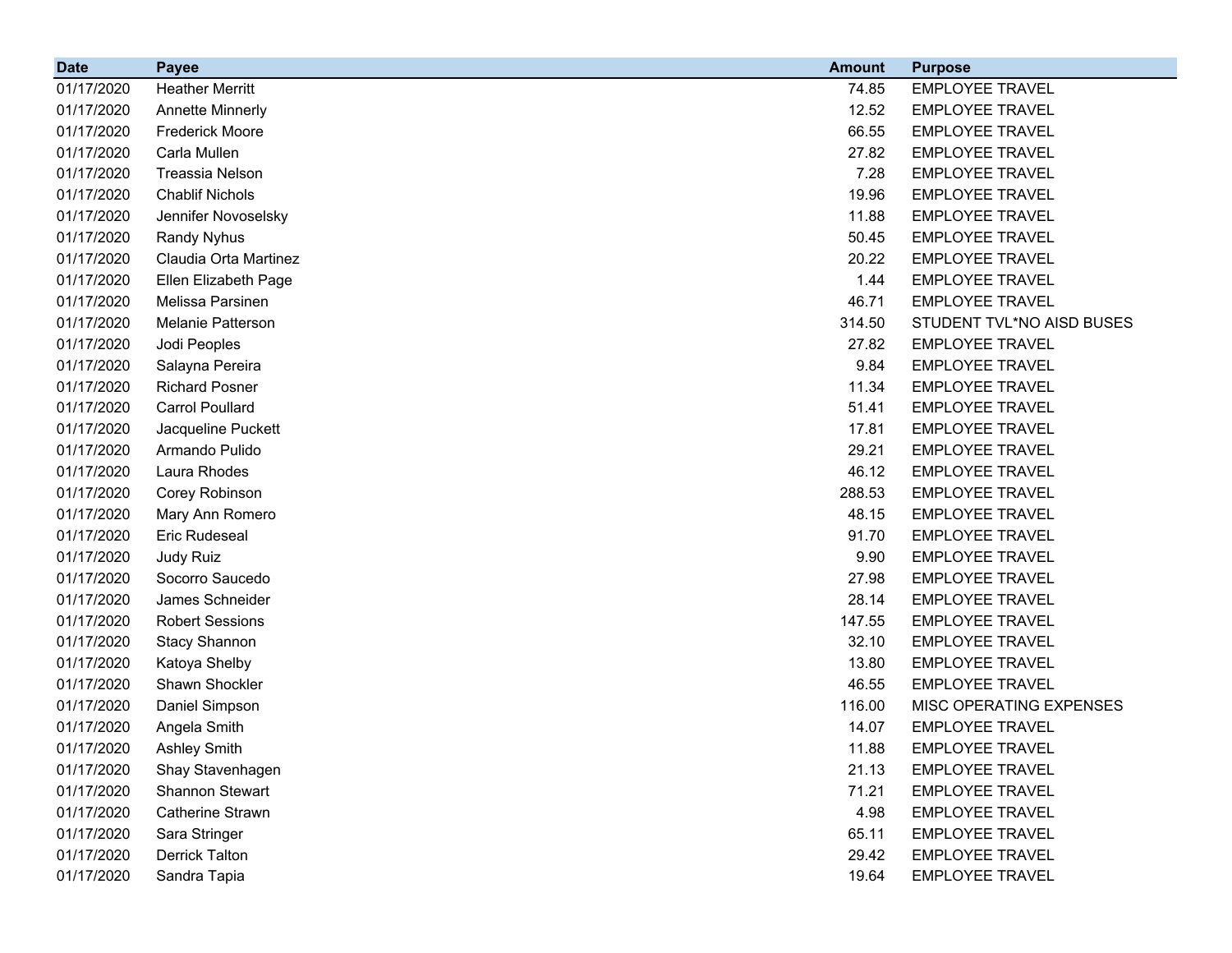| <b>Date</b> | <b>Payee</b>                           | <b>Amount</b> | <b>Purpose</b>                       |
|-------------|----------------------------------------|---------------|--------------------------------------|
| 01/17/2020  | Gabriella Tejeda                       | 87.47         | <b>EMPLOYEE TRAVEL</b>               |
| 01/17/2020  | Denise Thomas                          | 52.97         | <b>EMPLOYEE TRAVEL</b>               |
| 01/17/2020  | Lora Thurston                          | 12.25         | <b>EMPLOYEE TRAVEL</b>               |
| 01/17/2020  | Carmen Todd                            | 3.00          | <b>EMPLOYEE TRAVEL</b>               |
| 01/17/2020  | Kellye Vandergriff                     | 95.98         | <b>EMPLOYEE TRAVEL</b>               |
| 01/17/2020  | Ashley Walker                          | 26.43         | <b>EMPLOYEE TRAVEL</b>               |
| 01/17/2020  | Linda Walker                           | 66.18         | <b>EMPLOYEE TRAVEL</b>               |
| 01/17/2020  | Raina Walterscheid                     | 44.51         | <b>EMPLOYEE TRAVEL</b>               |
| 01/17/2020  | Alexander Weidemann                    | 219.08        | <b>EMPLOYEE TRAVEL</b>               |
| 01/17/2020  | Isabelle Williams                      | 7.76          | <b>EMPLOYEE TRAVEL</b>               |
| 01/17/2020  | Phyllis Williams                       | 50.08         | <b>EMPLOYEE TRAVEL</b>               |
| 01/17/2020  | Ilona Wills                            | 13.64         | <b>EMPLOYEE TRAVEL</b>               |
| 01/17/2020  | Yue Zhang                              | 97.64         | <b>EMPLOYEE TRAVEL</b>               |
| 01/17/2020  | Trane Company Commercial Systems Group | 252.91        | M & O SUPPLIES                       |
| 01/17/2020  | PPG Architectural Finishes, Inc.       | 106.43        | M & O SUPPLIES                       |
| 01/17/2020  | B & H Photo Video                      | 933.84        | <b>GENERAL SUPPLIES</b>              |
| 01/17/2020  | Apple Computer Incorporated            | 2,198.00      | <b>GENERAL SUPPLIES</b>              |
| 01/17/2020  | <b>Pitsco Education</b>                | 544.85        | <b>GENERAL SUPPLIES</b>              |
| 01/17/2020  | One Source Staffing Corporation        | 21,098.22     | MISC PURCH & CONTR SERV              |
| 01/17/2020  | <b>Binswanger Glass</b>                | 218.00        | <b>CONTRACTED MAINT &amp; REPAIR</b> |
| 01/17/2020  | <b>Best Buy for Business</b>           | 95.08         | <b>GENERAL SUPPLIES</b>              |
| 01/17/2020  | Imperial Construction, Inc.            |               | <b>RETAINAGE</b>                     |
| 01/17/2020  | Washing Equipment of Texas - WET Inc   | 1,182.22      | <b>CONTRACTED MAINT &amp; REPAIR</b> |
| 01/17/2020  | Nasco                                  | 78.19         | <b>GENERAL INVENTORY</b>             |
| 01/17/2020  | <b>Borden Dairy Company</b>            | 77,699.46     | <b>FOOD</b>                          |
| 01/17/2020  | Austin Turf & Tractor                  | 566.16        | M & O SUPPLIES                       |
| 01/17/2020  | Sas Technologies Limited               | 6,675.63      | <b>CONTRACTED MAINT &amp; REPAIR</b> |
| 01/17/2020  | Capstone                               | 3,786.75      | <b>READING MATERIALS</b>             |
| 01/21/2020  | School Specialty/Ed Essentials         | 287.19        | <b>GENERAL SUPPLIES</b>              |
| 01/21/2020  | <b>Constellation New Energy</b>        | 577,481.36    | <b>WATER</b>                         |
| 01/21/2020  | J P Morgan Chase Bank NA               | 1,163.46      | MISC OPERATING EXPENSES              |
| 01/21/2020  |                                        | 11,250.00     | MISC PURCH & CONTR SERV              |
| 01/21/2020  |                                        | 1,899.70      | STUDENT TVL*NO AISD BUSES            |
| 01/21/2020  |                                        | 10,689.04     | <b>Travel Request Payable</b>        |
| 01/22/2020  | <b>Atmos Energy</b>                    | 844.86        | <b>WATER</b>                         |
| 01/22/2020  | <b>Atmos Energy</b>                    | 364.82        | <b>WATER</b>                         |
| 01/22/2020  | City Of Arlington Parks And Recreation | 300.00        | MISC PURCH & CONTR SERV              |
| 01/22/2020  | <b>Grainger Industrial Supply</b>      | 360.22        | M & O SUPPLIES                       |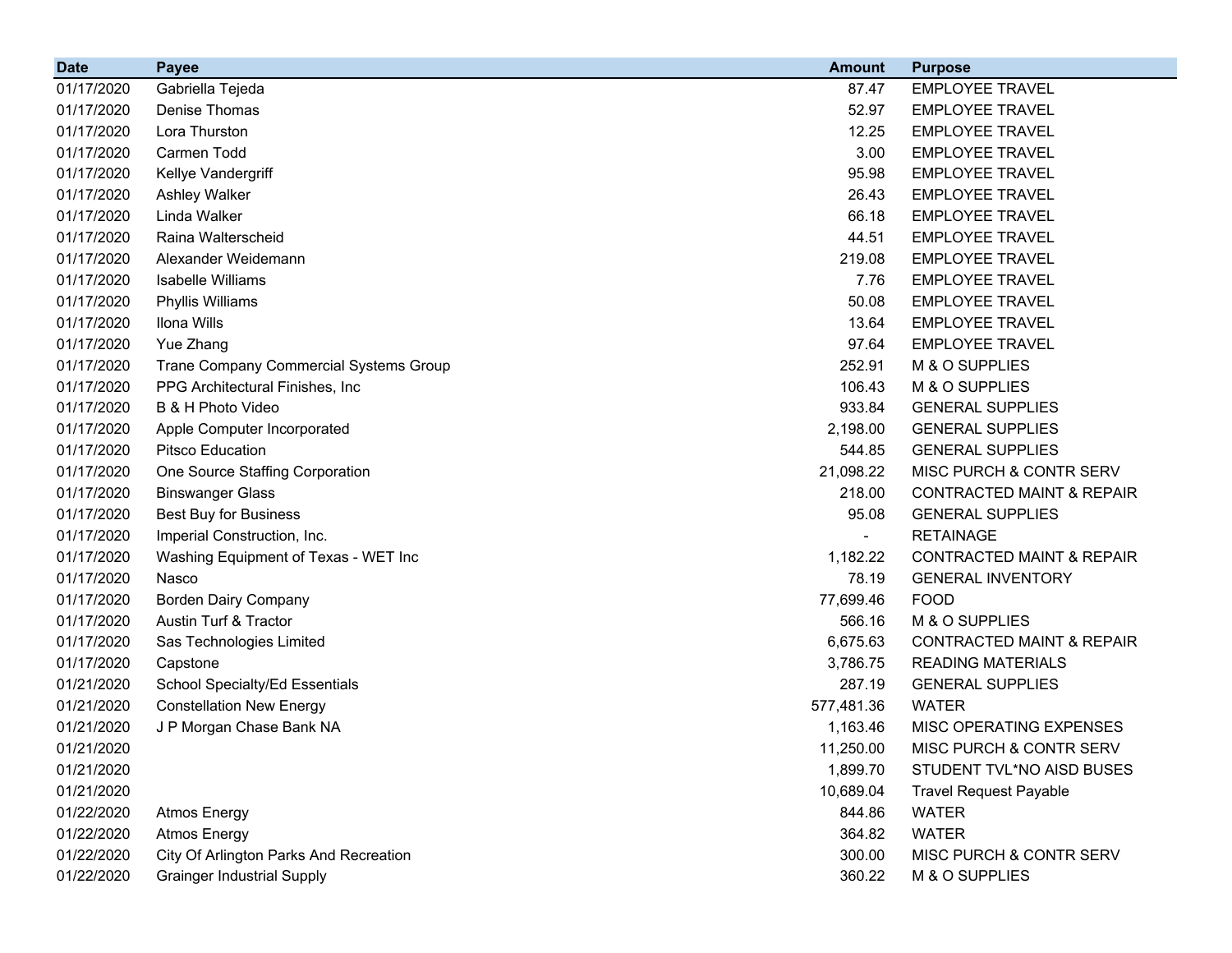| <b>Date</b> | <b>Payee</b>                                     | <b>Amount</b> | <b>Purpose</b>                       |
|-------------|--------------------------------------------------|---------------|--------------------------------------|
| 01/22/2020  | U S Postmaster                                   | 13,750.00     | <b>GENERAL INVENTORY</b>             |
| 01/22/2020  | <b>Troxell Communications Incorporated</b>       | 1,844.50      | <b>GENERAL SUPPLIES</b>              |
| 01/22/2020  | Apex Supply Company                              | 1,290.72      | M & O SUPPLIES                       |
| 01/22/2020  | Kroger                                           | 161.37        | <b>FOOD</b>                          |
| 01/22/2020  |                                                  | 2,820.94      | <b>GENERAL SUPPLIES</b>              |
| 01/22/2020  |                                                  | 288.36        | <b>INVOICES RECEIVABLE</b>           |
| 01/22/2020  |                                                  | 1,874.86      | MISC OPERATING EXPENSES              |
| 01/22/2020  | United Refrigeration Incorporated                | 184.71        | M & O SUPPLIES                       |
| 01/22/2020  | <b>Elliott Electric Supply</b>                   | 38.00         | <b>GENERAL INVENTORY</b>             |
| 01/22/2020  | Scholastic Book Fair Warehouse                   | 260.00        | <b>READING MATERIALS</b>             |
| 01/22/2020  | Interquest Detection Canines Of North Texas      | 3,280.00      | MISC PURCH & CONTR SERV              |
| 01/22/2020  | <b>Dell Marketing</b>                            | 1,149.24      | <b>CONTRACTED MAINT &amp; REPAIR</b> |
| 01/22/2020  | Texas Furniture Source Incorporated              | 979.75        | M & O SUPPLIES                       |
| 01/22/2020  | D & J Sports Incorporated                        | 672.00        | <b>GENERAL SUPPLIES</b>              |
| 01/22/2020  | Paradise Produce                                 | 15,485.60     | <b>FOOD</b>                          |
| 01/22/2020  | Visual Impact                                    | 315.00        | <b>GENERAL SUPPLIES</b>              |
| 01/22/2020  | Custom Transmission And Auto Repair Incorporated | 463.95        | <b>CONTRACTED MAINT &amp; REPAIR</b> |
| 01/22/2020  | <b>Careys Sporting Goods</b>                     | 994.98        | <b>GENERAL SUPPLIES</b>              |
| 01/22/2020  | Industrial Equipment Company                     | 139.32        | <b>GENERAL INVENTORY</b>             |
| 01/22/2020  | Schwans Food Service Incorporated                | 24,200.75     | <b>GENERAL INVENTORY</b>             |
| 01/22/2020  | Office Depot                                     | 21,319.13     | <b>GENERAL SUPPLIES</b>              |
| 01/22/2020  |                                                  | 249.54        | <b>INVOICES RECEIVABLE</b>           |
| 01/22/2020  | B & H Photo Video                                | 1,048.57      | <b>GENERAL SUPPLIES</b>              |
| 01/22/2020  | <b>Forde-Ferrier Educational Services</b>        | 437.00        | <b>GENERAL SUPPLIES</b>              |
| 01/22/2020  | Pearson Education Inc                            | 112.33        | <b>GENERAL SUPPLIES</b>              |
| 01/22/2020  | C & P Pump Services Incorporated                 | 550.00        | M & O SUPPLIES                       |
| 01/22/2020  | <b>Td Industries Limited</b>                     | 667.82        | <b>CONTRACTED MAINT &amp; REPAIR</b> |
| 01/22/2020  | Cowboy Towing                                    | 215.00        | <b>CONTRACTED MAINT &amp; REPAIR</b> |
| 01/22/2020  | Aerowave Technologies                            | 1,051.16      | <b>GENERAL SUPPLIES</b>              |
| 01/22/2020  | Govconnection Incorporated                       | 834.35        | <b>GENERAL SUPPLIES</b>              |
| 01/22/2020  |                                                  | 251.05        | MISC PURCH & CONTR SERV              |
| 01/22/2020  | PCM Gov. Inc*USE V#10284753)                     | 1,886.32      | CONTRACTED MAINT & REPAIR            |
| 01/22/2020  | <b>ProComputing Corporation</b>                  | 2,390.75      | <b>CONTRACTED MAINT &amp; REPAIR</b> |
| 01/22/2020  | R & H Parts And Service                          | 113.95        | M & O SUPPLIES                       |
| 01/22/2020  | Steps To Literacy                                | 749.06        | <b>GENERAL SUPPLIES</b>              |
| 01/22/2020  | Interboro Packaging Corporation                  | 1,512.00      | <b>GENERAL INVENTORY</b>             |
| 01/22/2020  | Phillips Welding Supply Incorporated             | 1,563.15      | <b>GENERAL SUPPLIES</b>              |
| 01/22/2020  | Apple Computer Incorporated                      | 696.00        | <b>GENERAL SUPPLIES</b>              |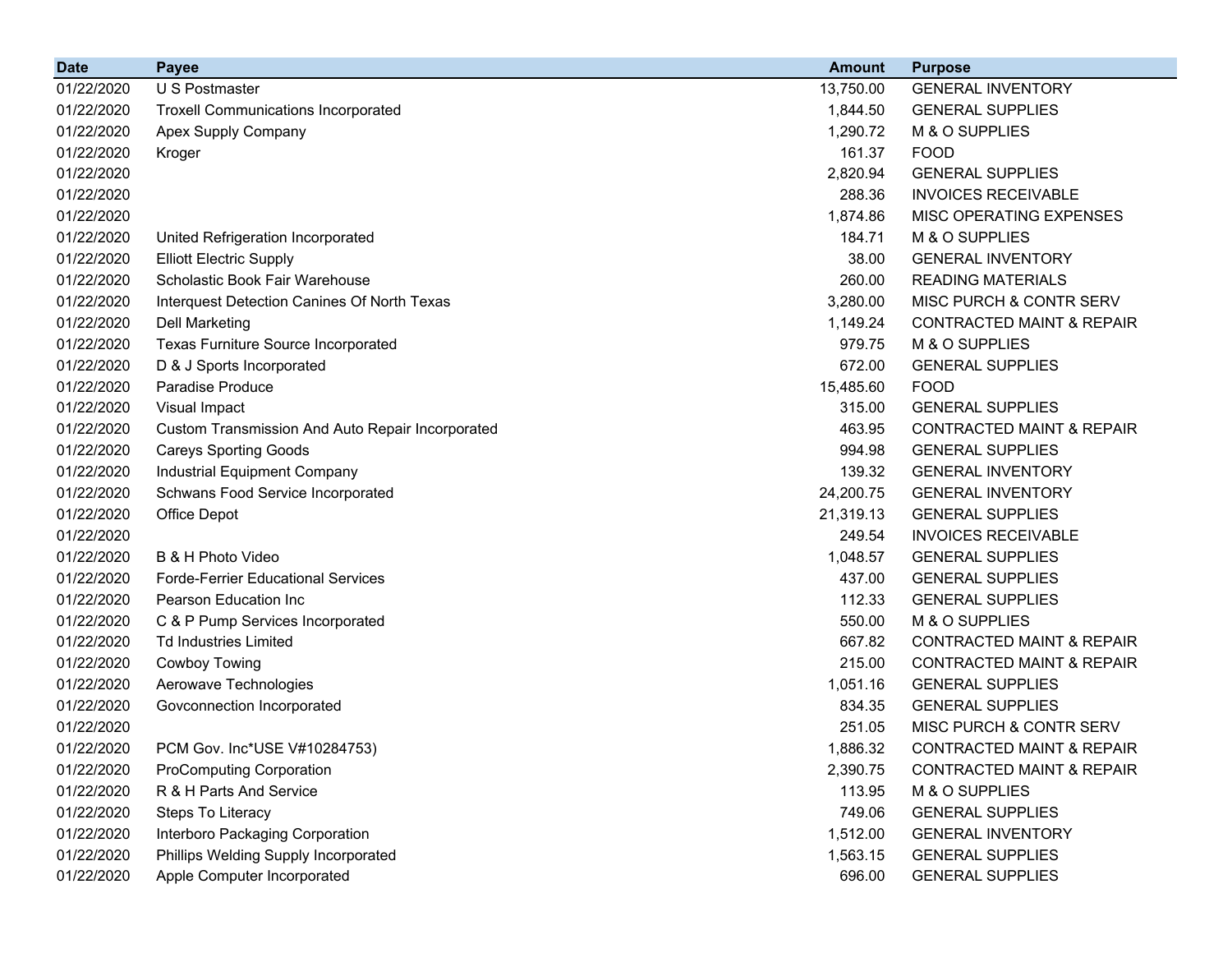| <b>Date</b> | <b>Payee</b>                                                    | <b>Amount</b> | <b>Purpose</b>                       |
|-------------|-----------------------------------------------------------------|---------------|--------------------------------------|
| 01/22/2020  | Pitsco Education                                                | 1,160.00      | <b>GENERAL SUPPLIES</b>              |
| 01/22/2020  | <b>City Of Dalworthington Gardens</b>                           | 250.00        | MISC OPERATING EXPENSES              |
| 01/22/2020  | J W Pepper & Son Incorporated                                   | 370.98        | <b>GENERAL SUPPLIES</b>              |
| 01/22/2020  | Anixter Incorporated                                            | 1,927.46      | M & O SUPPLIES                       |
| 01/22/2020  | College Board Advanced Placement Program                        | 106,284.00    | <b>TESTING MATERIALS</b>             |
| 01/22/2020  | <b>City Of Grand Prairie Water Utilities</b>                    | 4,148.29      | <b>WATER</b>                         |
| 01/22/2020  | Arlington Hardware Incorporated #53                             | 644.14        | M & O SUPPLIES                       |
| 01/22/2020  | <b>Super Duper Publications</b>                                 | 256.29        | <b>GENERAL SUPPLIES</b>              |
| 01/22/2020  | <b>Centerline Supply Limited</b>                                | 1,998.90      | M & O SUPPLIES                       |
| 01/22/2020  | <b>Catholic Charities Translation &amp; Interpreter Network</b> | 88.00         | MISC PURCH & CONTR SERV              |
| 01/22/2020  | <b>Total Maintenance Solutions-South</b>                        | 85.89         | M & O SUPPLIES                       |
| 01/22/2020  | Complete Book & Media Supply Inc.                               | 1,583.45      | <b>GENERAL SUPPLIES</b>              |
| 01/22/2020  | <b>Smith Kendrick</b>                                           | 275.00        | MISC PURCH & CONTR SERV              |
| 01/22/2020  | <b>Carrier Enterprise</b>                                       | 1,651.08      | M & O SUPPLIES                       |
| 01/22/2020  | Phillips William Z                                              | 233.75        | MISC PURCH & CONTR SERV              |
| 01/22/2020  | <b>Gibson Cornelius</b>                                         | 192.50        | MISC PURCH & CONTR SERV              |
| 01/22/2020  | Acco Brands USA LLC (GBC)                                       | 81.50         | <b>GENERAL SUPPLIES</b>              |
| 01/22/2020  | Supreme Fixture Company Inc.                                    | 15,218.77     | <b>FURN &amp; EQUIP &gt; \$5,000</b> |
| 01/22/2020  | Digital Resources Inc                                           | 337.50        | <b>CONTRACTED MAINT &amp; REPAIR</b> |
| 01/22/2020  |                                                                 | 562.50        | MISC PURCH & CONTR SERV              |
| 01/22/2020  | Automatic Sprinkler of Texas Incorporated                       | 3,485.00      | <b>CONTRACTED MAINT &amp; REPAIR</b> |
| 01/22/2020  | Texas Interpreting Services, LLC                                | 180.00        | MISC PURCH & CONTR SERV              |
| 01/22/2020  | Swoope James Landry                                             | 247.50        | MISC PURCH & CONTR SERV              |
| 01/22/2020  | <b>Holsten Peter</b>                                            | 115.00        | MISC PURCH & CONTR SERV              |
| 01/22/2020  | <b>Brugh Kirk</b>                                               | 95.00         | MISC PURCH & CONTR SERV              |
| 01/22/2020  | Oden Aaron R                                                    | 467.50        | MISC PURCH & CONTR SERV              |
| 01/22/2020  | David Hinson                                                    | 825.00        | MISC PURCH & CONTR SERV              |
| 01/22/2020  | <b>Dunsworth Matthew</b>                                        | 135.00        | RENTALS & OPERATING LEASE            |
| 01/22/2020  | Alliance Geotechnical Group                                     | 5,321.00      | OTH PROFESSIONAL SERVICES            |
| 01/22/2020  | Washington Varandas                                             | 275.00        | MISC PURCH & CONTR SERV              |
| 01/22/2020  | Camper Marcus                                                   | 467.50        | MISC PURCH & CONTR SERV              |
| 01/22/2020  | Robert D. Lee                                                   | 412.50        | MISC PURCH & CONTR SERV              |
| 01/22/2020  | One Source Staffing Corporation                                 | 18,026.97     | MISC PURCH & CONTR SERV              |
| 01/22/2020  | <b>Binswanger Glass</b>                                         | 178.34        | M & O SUPPLIES                       |
| 01/22/2020  | Grant-Brooks Jonathan Lee                                       | 440.00        | MISC PURCH & CONTR SERV              |
| 01/22/2020  | Stevens Jason Allen                                             | 220.00        | MISC PURCH & CONTR SERV              |
| 01/22/2020  | Brown John                                                      | 192.00        | MISC PURCH & CONTR SERV              |
| 01/22/2020  | McLeod, Thomas E.                                               | 247.50        | MISC PURCH & CONTR SERV              |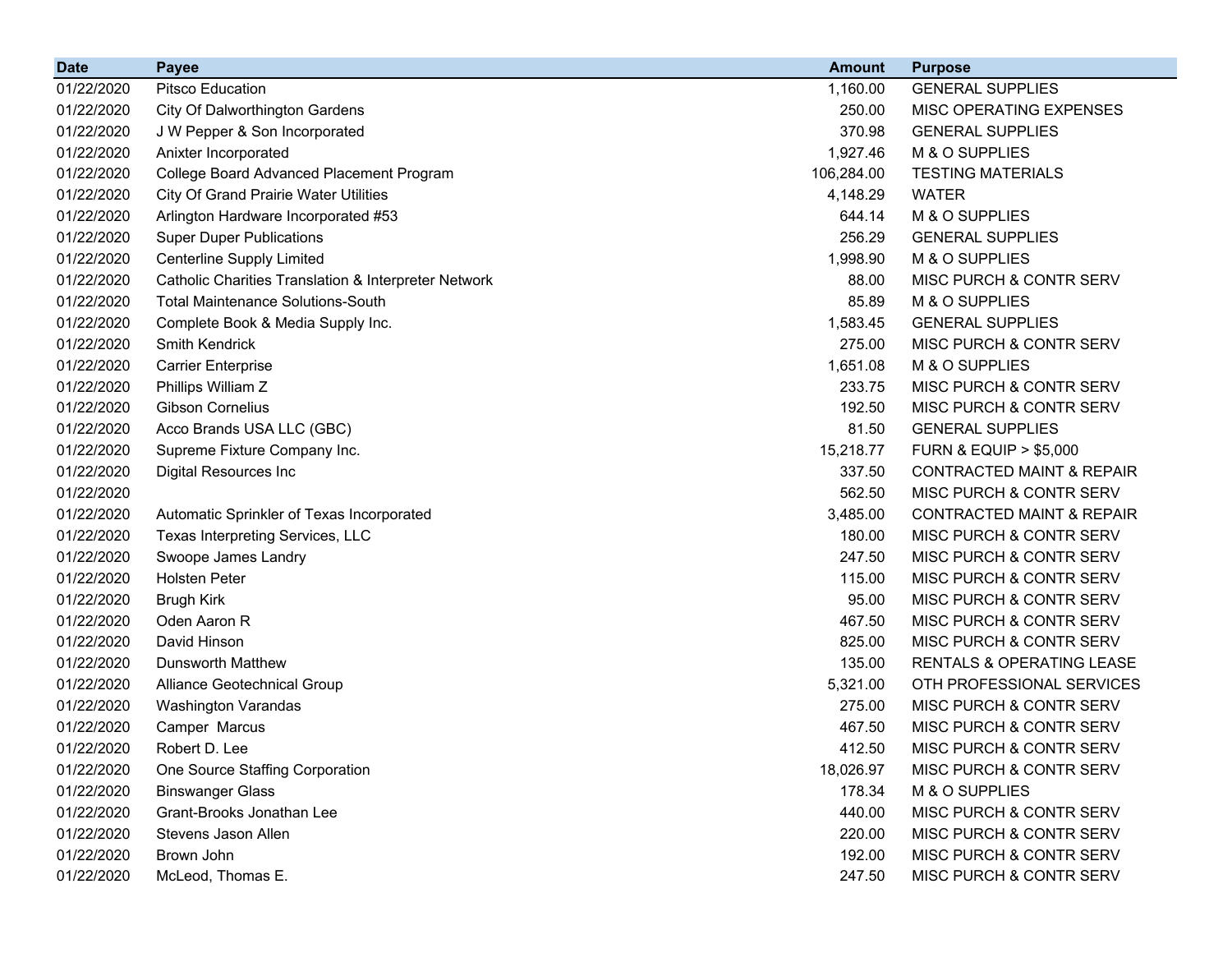| <b>Date</b> | <b>Payee</b>                                         | <b>Amount</b> | <b>Purpose</b>                       |
|-------------|------------------------------------------------------|---------------|--------------------------------------|
| 01/22/2020  | Lead4Ward LLC                                        | 1,175.00      | <b>EMPLOYEE TRAVEL</b>               |
| 01/22/2020  | Kurz & Company                                       | 6,410.05      | <b>FOOD</b>                          |
| 01/22/2020  | Jakes Finer Foods                                    | 3,314.50      | <b>GENERAL INVENTORY</b>             |
| 01/22/2020  | Accent Awards & Trophies, LLC                        | 65.90         | <b>GENERAL SUPPLIES</b>              |
| 01/22/2020  |                                                      | 171.00        | <b>INVOICES RECEIVABLE</b>           |
| 01/22/2020  | <b>Hamilton Brian</b>                                | 233.75        | MISC PURCH & CONTR SERV              |
| 01/22/2020  | <b>Creative Bus Sales Inc.</b>                       | 1,778.16      | <b>GENERAL INVENTORY</b>             |
| 01/22/2020  | <b>Autonation Chevrolet</b>                          | 253.65        | M & O SUPPLIES                       |
| 01/22/2020  | <b>Brown Margaret Annette</b>                        | 600.00        | MISC PURCH & CONTR SERV              |
| 01/22/2020  | <b>Enterprise TollPass Processing Center</b>         | 14.90         | MISC OPERATING EXPENSES              |
| 01/22/2020  | <b>Enterprise TollPass Processing Center</b>         | 14.90         | MISC OPERATING EXPENSES              |
| 01/22/2020  | <b>Enterprise TollPass Processing Center</b>         | 17.89         | MISC OPERATING EXPENSES              |
| 01/22/2020  | <b>Wallace Todd</b>                                  | 155.00        | MISC PURCH & CONTR SERV              |
| 01/22/2020  | Follett School Solutions, Inc.                       | 1,444.35      | <b>INVOICES RECEIVABLE</b>           |
| 01/22/2020  | Preferred Shipping, Inc.                             | 316.50        | <b>GENERAL SUPPLIES</b>              |
| 01/22/2020  | Crawford Electric Supply Company                     | 4,909.51      | M & O SUPPLIES                       |
| 01/22/2020  | Cyson Technology Group LLC                           | 12,411.83     | MISC PURCH & CONTR SERV              |
| 01/22/2020  | <b>Brown Reynolds Watford Architects</b>             | 55,774.52     | <b>CONTRACTED MAINT &amp; REPAIR</b> |
| 01/22/2020  |                                                      | 4,610.15      | OTH PROFESSIONAL SERVICES            |
| 01/22/2020  | Cardenas Juan                                        | 155.00        | MISC PURCH & CONTR SERV              |
| 01/22/2020  | FAYHA Management LLC                                 | 10,507.00     | <b>RENTALS &amp; OPERATING LEASE</b> |
| 01/22/2020  | Chick-fil-A(Cooper/LittleRoad/CarrierPkwy)           | 184.80        | MISC OPERATING EXPENSES              |
| 01/22/2020  | Chick-fil-A(Cooper/LittleRoad/CarrierPkwy)           | 314.99        | MISC OPERATING EXPENSES              |
| 01/22/2020  | Chick-fil-A(Cooper/LittleRoad/CarrierPkwy)           | 397.10        | MISC OPERATING EXPENSES              |
| 01/22/2020  | ALL In Learning                                      | 6,250.00      | <b>GENERAL SUPPLIES</b>              |
| 01/22/2020  | CiCi's Pizza #32                                     | 185.69        | MISC OPERATING EXPENSES              |
| 01/22/2020  | <b>Tyson Prepared Foods</b>                          | 41,294.50     | <b>GENERAL INVENTORY</b>             |
| 01/22/2020  | Cool Tech A/C Heat & Refrigeration                   | 9,962.00      | <b>CONTRACTED MAINT &amp; REPAIR</b> |
| 01/22/2020  | Interstate All Battery Center                        | 783.30        | M & O SUPPLIES                       |
| 01/22/2020  | Association for Supervision & Curriculum Development | 239.00        | <b>DUES</b>                          |
| 01/22/2020  | Dr Pepper Snapple Group                              | 192.40        | <b>GENERAL SUPPLIES</b>              |
| 01/22/2020  |                                                      | 121.25        | <b>INVOICES RECEIVABLE</b>           |
| 01/22/2020  |                                                      | 440.00        | MISC OPERATING EXPENSES              |
| 01/22/2020  | Decker Equipment/School Fix                          | 617.45        | M & O SUPPLIES                       |
| 01/22/2020  | AAA Glass & Mirror Co., INC.                         | 1,236.19      | M & O SUPPLIES                       |
| 01/22/2020  | Western-BRW Paper Company Incorporated               | 890.40        | <b>GENERAL SUPPLIES</b>              |
| 01/22/2020  | <b>Hotsy Equipment Company</b>                       | 320.00        | <b>CONTRACTED MAINT &amp; REPAIR</b> |
| 01/22/2020  | AC SPEEDO ELECTRIC, LLC                              | 220.00        | <b>CONTRACTED MAINT &amp; REPAIR</b> |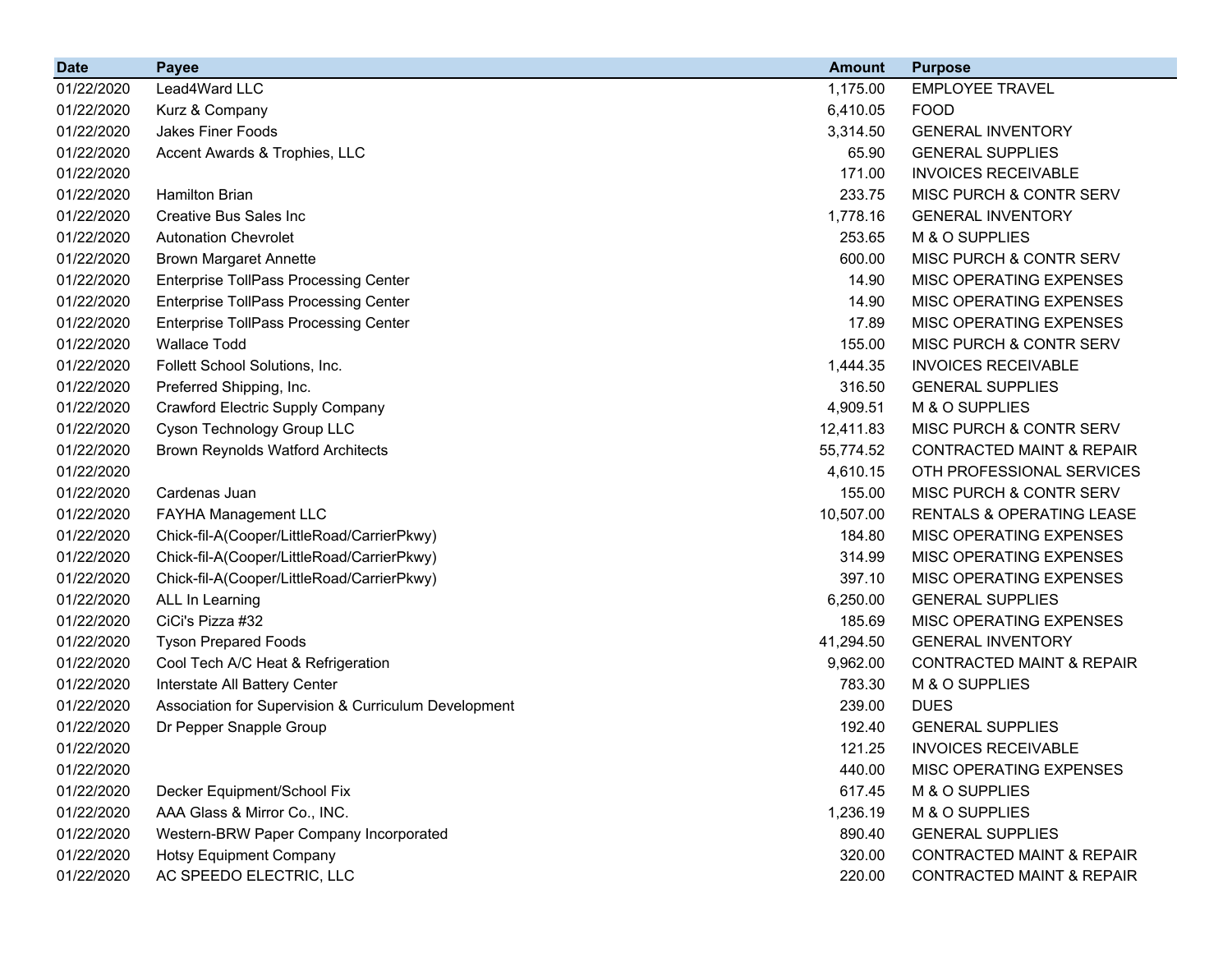| <b>Date</b> | <b>Payee</b>                                                            | <b>Amount</b> | <b>Purpose</b>                       |
|-------------|-------------------------------------------------------------------------|---------------|--------------------------------------|
| 01/22/2020  | iPrint Technologies                                                     | 2,217.00      | <b>GENERAL SUPPLIES</b>              |
| 01/22/2020  | Klement Distribution, Inc.                                              | 4,756.69      | <b>FOOD</b>                          |
| 01/22/2020  | Sysco North Texas                                                       | 11,999.92     | <b>GENERAL INVENTORY</b>             |
| 01/22/2020  | OTC Brands, Inc                                                         | 1,126.87      | <b>GENERAL SUPPLIES</b>              |
| 01/22/2020  | Imperial Construction, Inc.                                             | 107,691.42    | <b>RETAINAGE</b>                     |
| 01/22/2020  | Washing Equipment of Texas - WET Inc                                    | 1,540.81      | <b>CONTRACTED MAINT &amp; REPAIR</b> |
| 01/22/2020  | <b>C&amp;S Trailers</b>                                                 | 296.39        | M & O SUPPLIES                       |
| 01/22/2020  | Tammy Ferguson Photography                                              | 50.00         | <b>INVOICES RECEIVABLE</b>           |
| 01/22/2020  | MP2 Energy Texas LLC                                                    | 15,693.48     | <b>WATER</b>                         |
| 01/22/2020  | Sports Officials Unlimited                                              | 15,440.00     | MISC PURCH & CONTR SERV              |
| 01/22/2020  | Sonova USA Inc.                                                         | 76.00         | <b>GENERAL SUPPLIES</b>              |
| 01/22/2020  | Advanced Blending, Inc. DBA Last Group Enterprises Inc.                 | 3,525.35      | <b>GENERAL INVENTORY</b>             |
| 01/22/2020  | Chu, Brian Wenyi                                                        | 412.50        | MISC PURCH & CONTR SERV              |
| 01/22/2020  | Kodo Kids                                                               | 199.00        | <b>GENERAL SUPPLIES</b>              |
| 01/22/2020  | Staples Inc/Staples Business Advantage                                  | 729.31        | <b>GENERAL SUPPLIES</b>              |
| 01/22/2020  | <b>Terracon Consultants</b>                                             | 6,100.00      | <b>CONTRACTED MAINT &amp; REPAIR</b> |
| 01/22/2020  | AT&T                                                                    | 1,665.84      | <b>WATER</b>                         |
| 01/22/2020  | <b>Alonti Catering</b>                                                  | 76.37         | MISC OPERATING EXPENSES              |
| 01/22/2020  | Taylor Smith Consulting LLC                                             | 3,120.81      | MISC PURCH & CONTR SERV              |
| 01/22/2020  | Audrey Bragg Consulting LLC                                             | 1,800.00      | MISC PURCH & CONTR SERV              |
| 01/22/2020  | Piceno Esteban                                                          | 155.00        | MISC PURCH & CONTR SERV              |
| 01/22/2020  | <b>Bailey Todd</b>                                                      | 155.00        | MISC PURCH & CONTR SERV              |
| 01/22/2020  | <b>Battery Systems Inc</b>                                              | 1,550.00      | <b>GENERAL INVENTORY</b>             |
| 01/22/2020  | Caliendo Thomas                                                         | 155.00        | MISC PURCH & CONTR SERV              |
| 01/22/2020  | R.L. Townsend & Associates, LLC                                         | 5,750.00      | <b>AUDIT SERVICES</b>                |
| 01/22/2020  | Delegard Tool of Texas                                                  | 875.25        | <b>GENERAL SUPPLIES</b>              |
| 01/22/2020  | <b>Borden Dairy Company</b>                                             | 28,764.28     | <b>FOOD</b>                          |
| 01/22/2020  | Lindenmeyr Munroe                                                       | 7,876.48      | <b>GENERAL INVENTORY</b>             |
| 01/22/2020  | DOT Medical and Drug Testing Services Inc                               | 210.00        | MISC OPERATING EXPENSES              |
| 01/22/2020  | <b>Blick Art Materials</b>                                              | 107.48        | <b>GENERAL SUPPLIES</b>              |
| 01/22/2020  | Entercom Texas LLC KRLD-AM, TSN, KJKK-FM, KVIL-FM, KLUV-FM, KRLD-FM, KN | 1,000.00      | MISC PURCH & CONTR SERV              |
| 01/22/2020  | Project Lead The Way Incorporated                                       | 3,254.75      | <b>GENERAL SUPPLIES</b>              |
| 01/22/2020  | YouthPLAYS                                                              | 195.00        | <b>GENERAL SUPPLIES</b>              |
| 01/22/2020  | ProToCall LLC                                                           | 8,910.71      | <b>CONTRACTED MAINT &amp; REPAIR</b> |
| 01/22/2020  | Harper-Wilson Dimitris                                                  | 233.75        | <b>MISC PURCH &amp; CONTR SERV</b>   |
| 01/22/2020  | <b>High Altitude Science</b>                                            | 804.59        | <b>INVOICES RECEIVABLE</b>           |
| 01/22/2020  | Ramirez Javier Adilmar                                                  | 210.00        | MISC PURCH & CONTR SERV              |
| 01/22/2020  | <b>Austin Caleb</b>                                                     | 115.00        | MISC PURCH & CONTR SERV              |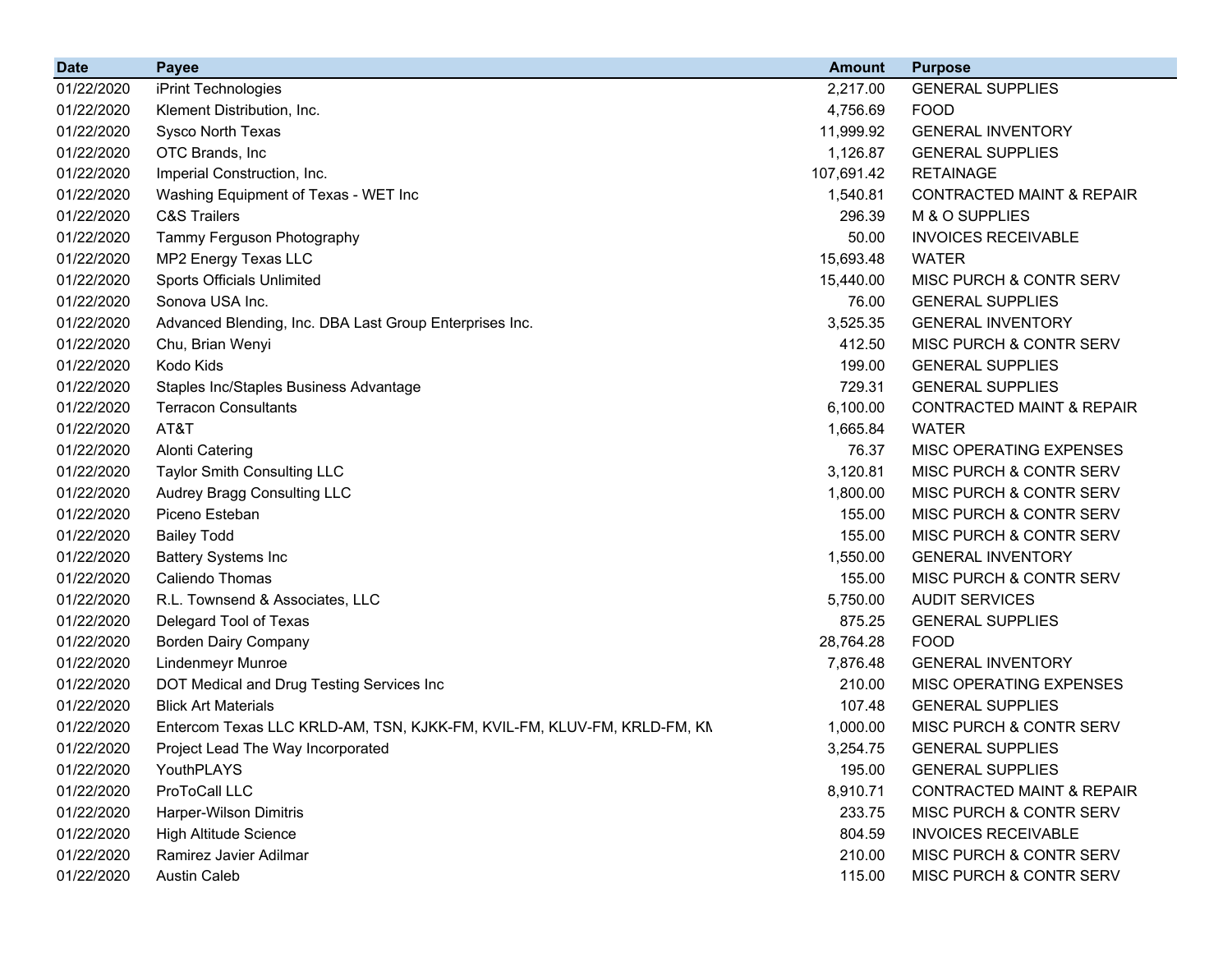| <b>Date</b> | <b>Payee</b>                                                   | <b>Amount</b>            | <b>Purpose</b>                       |
|-------------|----------------------------------------------------------------|--------------------------|--------------------------------------|
| 01/22/2020  | <b>Khalaf Mohammed</b>                                         | 95.00                    | <b>MISC PURCH &amp; CONTR SERV</b>   |
| 01/22/2020  | <b>Lightfoot Bernard</b>                                       | 115.00                   | MISC PURCH & CONTR SERV              |
| 01/22/2020  | Reserve Account - Aisd Admin Pitney Bowes                      | 8,000.00                 | <b>GENERAL SUPPLIES</b>              |
| 01/22/2020  | <b>Complete Supply Incorporated</b>                            | 2,542.64                 | <b>GENERAL INVENTORY</b>             |
| 01/22/2020  |                                                                | 82.56                    | M & O SUPPLIES                       |
| 01/22/2020  | <b>Gomez Floor Covering</b>                                    | 25,000.00                | <b>CONTRACTED MAINT &amp; REPAIR</b> |
| 01/22/2020  |                                                                | 891.00                   | M & O SUPPLIES                       |
| 01/22/2020  | <b>Empire Paper Company</b>                                    | 1,306.41                 | <b>GENERAL INVENTORY</b>             |
| 01/22/2020  | <b>Atmos Energy</b>                                            | 30,148.35                | <b>WATER</b>                         |
| 01/22/2020  | <b>Star Roofing And Sheet Metal</b>                            | 855.00                   | <b>CONTRACTED MAINT &amp; REPAIR</b> |
| 01/22/2020  | <b>Stovall Corporation</b>                                     | 367.50                   | <b>CONTRACTED MAINT &amp; REPAIR</b> |
| 01/22/2020  | Jack Rasmussen (Luthier)                                       | 226.00                   | <b>CONTRACTED MAINT &amp; REPAIR</b> |
| 01/22/2020  | Achieve 3000                                                   | 27,000.00                | <b>GENERAL SUPPLIES</b>              |
| 01/22/2020  | <b>Dealers Electrical Supply Company</b>                       | 259.30                   | M & O SUPPLIES                       |
| 01/22/2020  | Southwest International Trucks                                 | 3,738.46                 | <b>CONTRACTED MAINT &amp; REPAIR</b> |
| 01/22/2020  |                                                                | 264.34                   | M & O SUPPLIES                       |
| 01/22/2020  | Music & Arts                                                   | 35.75                    | <b>GENERAL SUPPLIES</b>              |
| 01/22/2020  | A C P Direct                                                   | 4,069.80                 | <b>GENERAL SUPPLIES</b>              |
| 01/22/2020  | Byrne Brothers Foods Incorporate                               | 7,032.00                 | <b>GENERAL INVENTORY</b>             |
| 01/22/2020  | Arlington Independent School District Food & Nutrition Service | 205.56                   | MISC OPERATING EXPENSES              |
| 01/22/2020  | Gordon Darby Incorporated                                      | 5.76                     | <b>WATER</b>                         |
| 01/22/2020  | Academic Supplier                                              | 693.00                   | <b>GENERAL SUPPLIES</b>              |
| 01/22/2020  | Moran Thomas                                                   | 75.00                    | <b>MISC PURCH &amp; CONTR SERV</b>   |
| 01/22/2020  | Pearson                                                        | $\overline{\phantom{0}}$ | <b>TESTING MATERIALS</b>             |
| 01/22/2020  | SiteOne Landscape Supply Holding LLC                           | 867.20                   | <b>GENERAL INVENTORY</b>             |
| 01/22/2020  |                                                                | 757.44                   | M & O SUPPLIES                       |
| 01/22/2020  | North Texas Tollway Authority                                  | 11.84                    | MISC OPERATING EXPENSES              |
| 01/22/2020  | North Texas Tollway Authority                                  | 8.22                     | MISC OPERATING EXPENSES              |
| 01/22/2020  | North Texas Tollway Authority                                  | 2.55                     | MISC OPERATING EXPENSES              |
| 01/22/2020  | North Texas Tollway Authority                                  | 19.91                    | MISC OPERATING EXPENSES              |
| 01/22/2020  | North Texas Tollway Authority                                  | 13.35                    | MISC OPERATING EXPENSES              |
| 01/22/2020  | North Texas Tollway Authority                                  | 42.43                    | <b>MISC OPERATING EXPENSES</b>       |
| 01/22/2020  | North Texas Tollway Authority                                  | 13.12                    | MISC OPERATING EXPENSES              |
| 01/22/2020  | North Texas Tollway Authority                                  | 9.68                     | MISC OPERATING EXPENSES              |
| 01/22/2020  | North Texas Tollway Authority                                  | 7.46                     | MISC OPERATING EXPENSES              |
| 01/22/2020  | North Texas Tollway Authority                                  | 8.22                     | MISC OPERATING EXPENSES              |
| 01/22/2020  | North Texas Tollway Authority                                  | 21.30                    | MISC OPERATING EXPENSES              |
| 01/22/2020  | North Texas Tollway Authority                                  | 4.16                     | MISC OPERATING EXPENSES              |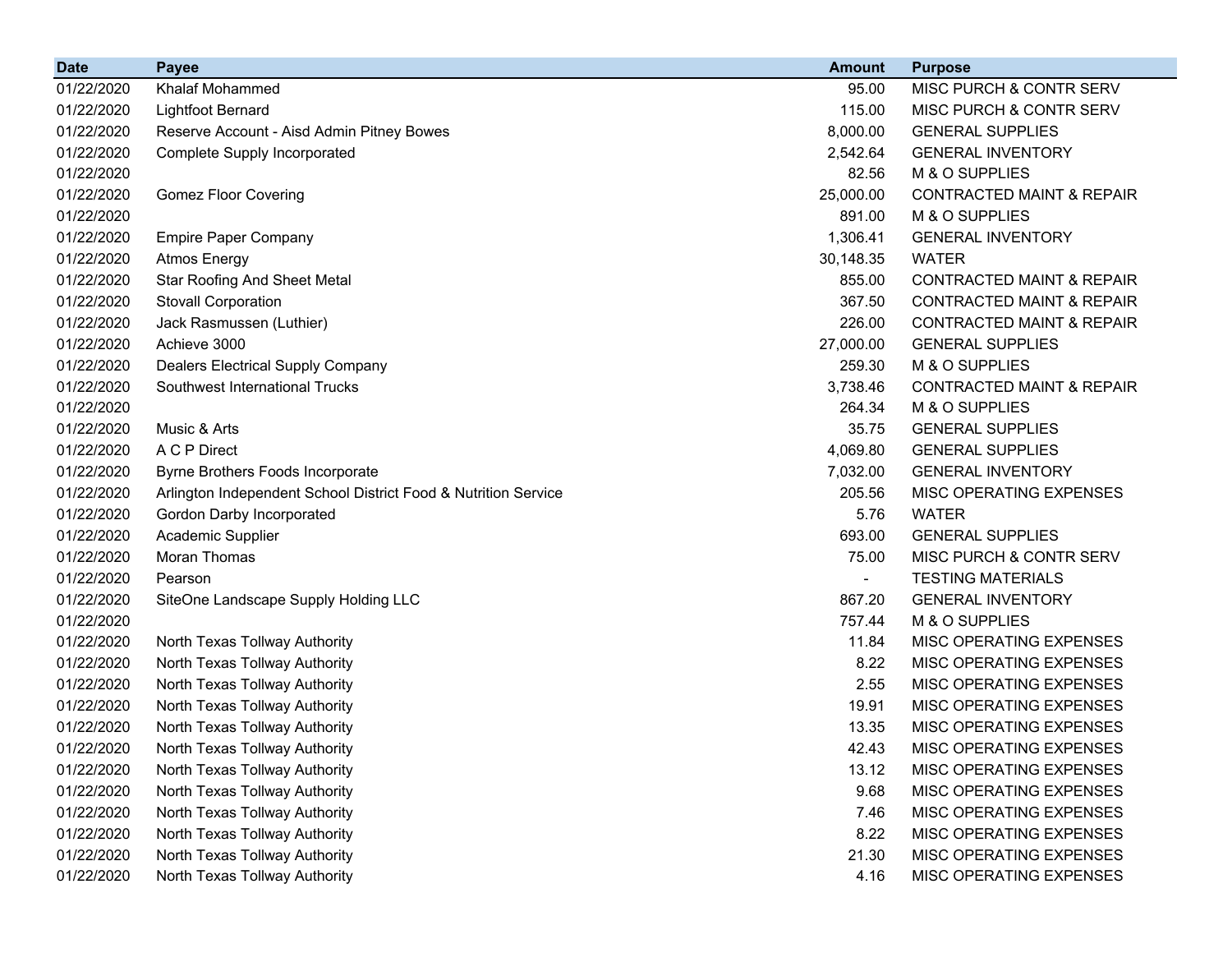| <b>Date</b> | <b>Payee</b>                                               | <b>Amount</b> | <b>Purpose</b>                       |
|-------------|------------------------------------------------------------|---------------|--------------------------------------|
| 01/22/2020  | <b>Curriculum Associates Incorporated</b>                  | 537.60        | <b>GENERAL SUPPLIES</b>              |
| 01/22/2020  | Demco Incorporated                                         | 2,291.19      | <b>INVOICES RECEIVABLE</b>           |
| 01/22/2020  | <b>Flinn Scientific</b>                                    | 5,111.54      | <b>GENERAL SUPPLIES</b>              |
| 01/22/2020  | <b>Gopher Sport Equipment</b>                              | 490.23        | BLDG PURCH, CONSTR, IMPROVE          |
| 01/22/2020  |                                                            | 5,273.69      | <b>GENERAL SUPPLIES</b>              |
| 01/22/2020  | Perma Bound                                                | 809.15        | <b>READING MATERIALS</b>             |
| 01/22/2020  | <b>Pyramid School Products</b>                             | 460.40        | <b>GENERAL INVENTORY</b>             |
| 01/22/2020  | Sentinel The Alarm Company                                 | 10,520.77     | <b>CONTRACTED MAINT &amp; REPAIR</b> |
| 01/22/2020  | Sports Imports Incorporated                                | 399.15        | <b>GENERAL SUPPLIES</b>              |
| 01/22/2020  | <b>Texas Association Of School Business Officials</b>      | 135.00        | <b>DUES</b>                          |
| 01/22/2020  | Unifirst Holdings(A/R 01550)                               | 100.68        | <b>CONTRACTED MAINT &amp; REPAIR</b> |
| 01/22/2020  | <b>United Parcel Service</b>                               | 40.00         | <b>GENERAL SUPPLIES</b>              |
| 01/22/2020  | Weatherford Independent School District                    | 80.00         | MISC OPERATING EXPENSES              |
| 01/22/2020  | Olen Williams Sales & Service                              | 199.53        | <b>CONTRACTED MAINT &amp; REPAIR</b> |
| 01/22/2020  | <b>Texas Classroom Teachers Association</b>                | 215.80        | UNITED FUND                          |
| 01/22/2020  | <b>United Educators Association</b>                        | 47,197.12     | UNITED FUND                          |
| 01/22/2020  | Texas United School Employees Local 100                    | 127.72        | UNITED FUND                          |
| 01/22/2020  | Texas United School Employees Local 100                    | 14.99         | UNITED FUND                          |
| 01/22/2020  | <b>Texas Guaranteed Student Loan Corporation</b>           | 655.52        | UNITED FUND                          |
| 01/22/2020  | Texas Guaranteed Student Loan Corporation                  | 4,283.84      | UNITED FUND                          |
| 01/22/2020  | <b>Arlington Education Foundation</b>                      | 100.00        | AISD EDUCATION FOUNDATION            |
| 01/22/2020  | Arlington Education Foundation                             | 1,247.50      | AISD EDUCATION FOUNDATION            |
| 01/22/2020  | United States Department Of Education National Payment Ctr | 13,019.80     | UNITED FUND                          |
| 01/22/2020  | Truman Tim Chapter 13 Trustee                              | 542.31        | UNITED FUND                          |
| 01/22/2020  | Truman Tim Chapter 13 Trustee                              | 8,643.00      | UNITED FUND                          |
| 01/22/2020  | <b>United States Treasury</b>                              | 635.00        | FED INC TAX WITHHOLDING              |
| 01/22/2020  | Family And Consumer Sciences Teachers Association Of Texas | 27.09         | AISD EDUCATION FOUNDATION            |
| 01/22/2020  | <b>Education Service Center Region X</b>                   | 520.00        | <b>INVOICES RECEIVABLE</b>           |
| 01/22/2020  | Texas Association Of Secondary School Principals           | 123.75        | UNITED FUND                          |
| 01/22/2020  | Association Of Texas Professional Teachers Local           | 16.36         | UNITED FUND                          |
| 01/22/2020  | Association Of Texas Professional Teachers Local           | 14.77         | UNITED FUND                          |
| 01/22/2020  | Association Of Texas Professional Teachers Local           | 477.83        | <b>UNITED FUND</b>                   |
| 01/22/2020  | Association Of Texas Professional Educators State          | 20.00         | UNITED FUND                          |
| 01/22/2020  | Association Of Texas Professional Educators State          | 103.88        | UNITED FUND                          |
| 01/22/2020  | Association Of Texas Professional Educators State          | 7,370.73      | UNITED FUND                          |
| 01/22/2020  | Association Of Texas Professional Educators State          | 313.18        | UNITED FUND                          |
| 01/22/2020  | <b>Education Career Alternatives Program</b>               | 12,325.00     | <b>INVOICES RECEIVABLE</b>           |
| 01/22/2020  | New Mexico Child Support Enforcement Division(SDU)         | 311.44        | UNITED FUND                          |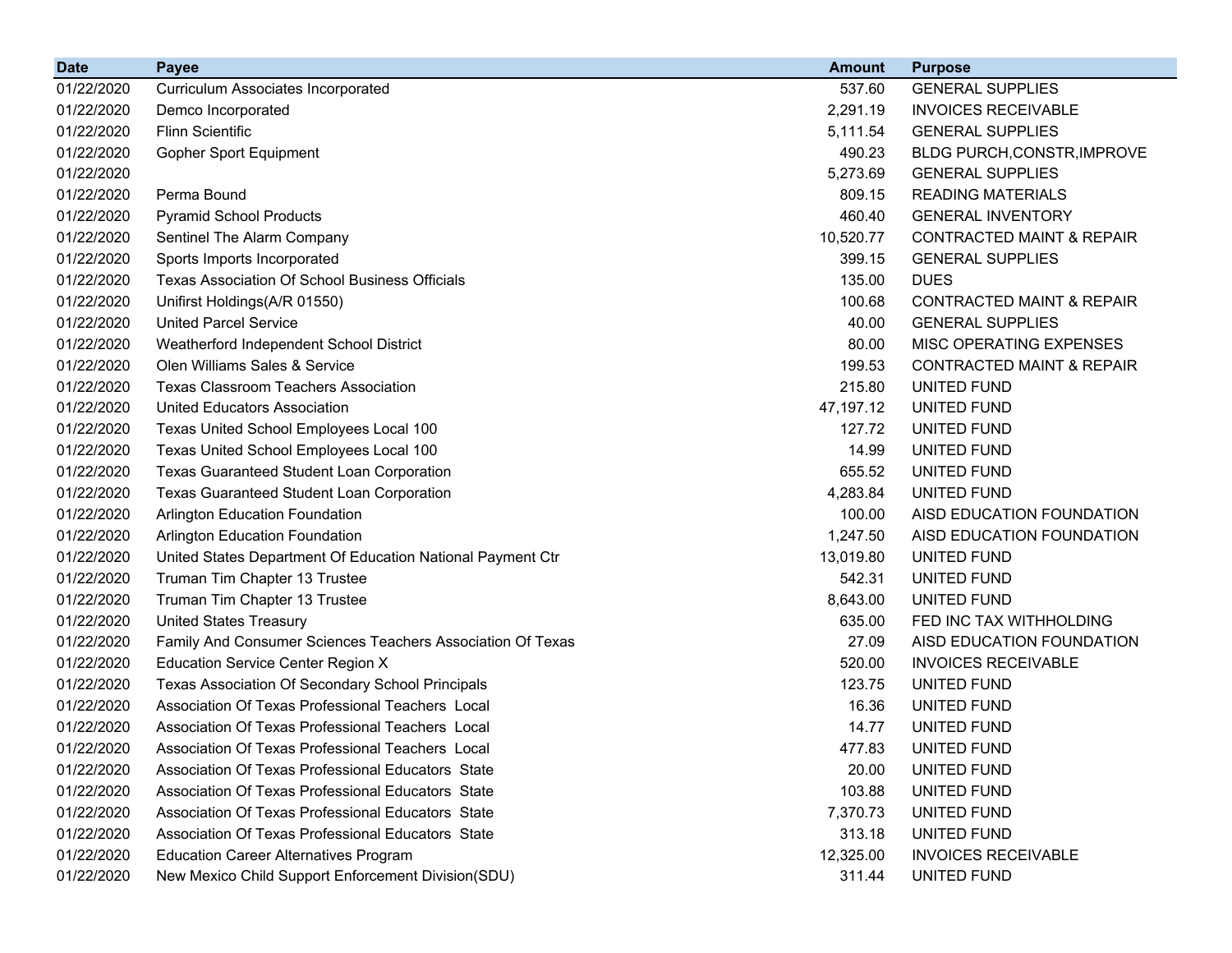| <b>Date</b> | <b>Payee</b>                                                    | <b>Amount</b> | <b>Purpose</b>             |
|-------------|-----------------------------------------------------------------|---------------|----------------------------|
| 01/22/2020  | Genworth Life Insurance company                                 | 67.01         | AISD EDUCATION FOUNDATION  |
| 01/22/2020  | Genworth Life Insurance company                                 | 180.06        | AISD EDUCATION FOUNDATION  |
| 01/22/2020  | California State Disbursement Unit                              | 500.00        | UNITED FUND                |
| 01/22/2020  | United States Department of Treasury - Debt Management Services | 543.25        | UNITED FUND                |
| 01/22/2020  | Perfromant Recovery Inc                                         | 826.12        | UNITED FUND                |
| 01/22/2020  | Pam Bassel Chapter 13 Trustee                                   | 1,225.00      | UNITED FUND                |
| 01/22/2020  | Pam Bassel Chapter 13 Trustee                                   | 10,980.00     | <b>UNITED FUND</b>         |
| 01/22/2020  | <b>National Enterprise Systems</b>                              | 648.67        | UNITED FUND                |
| 01/22/2020  | Department of Children and Family Services - Louisiana          | 138.46        | UNITED FUND                |
| 01/22/2020  | Pioneer Credit Recovery Inv                                     | 603.01        | UNITED FUND                |
| 01/22/2020  | <b>Trellis Company</b>                                          | 100.71        | UNITED FUND                |
| 01/22/2020  | <b>Trellis Company</b>                                          | 325.01        | UNITED FUND                |
| 01/22/2020  | <b>Trellis Company</b>                                          | 1,973.22      | <b>UNITED FUND</b>         |
| 01/22/2020  | Account Control Technology Inc                                  | 205.38        | UNITED FUND                |
| 01/22/2020  | State of Delaware Division of Child Support                     | 601.00        | UNITED FUND                |
| 01/22/2020  | <b>Support Payment Clearinghouse</b>                            | 864.00        | UNITED FUND                |
| 01/22/2020  | Kathleen A Laughlin, Chapter 13 Trustee                         | 404.00        | UNITED FUND                |
| 01/22/2020  | <b>ACT Houston At Dallas</b>                                    | 428.00        | <b>INVOICES RECEIVABLE</b> |
| 01/22/2020  | Pennsylvania Higher Education Assistance Agency                 | 837.17        | UNITED FUND                |
| 01/22/2020  | Texas Teachers Alternative Certification Program                | 23,887.44     | <b>INVOICES RECEIVABLE</b> |
| 01/22/2020  | <b>Texas American Federation Of Teachers</b>                    | 59.32         | <b>UNITED FUND</b>         |
| 01/22/2020  | Educational Employees Credit Union - HSA                        | 131,202.66    | <b>DENTAL INSURANCE</b>    |
| 01/22/2020  | <b>Educational Employees Credit Union</b>                       | 129,880.84    | DUE TO CREDIT UNION        |
| 01/22/2020  | <b>Texas State Teachers Association</b>                         | 3,359.38      | UNITED FUND                |
| 01/22/2020  | <b>United Way</b>                                               | 2,204.00      | UNITED FUND                |
| 01/23/2020  | Julia Alkire                                                    | 12.63         | <b>EMPLOYEE TRAVEL</b>     |
| 01/23/2020  | Shanna Allen                                                    | 77.25         | <b>EMPLOYEE TRAVEL</b>     |
| 01/23/2020  | Margaret Andersen                                               | 30.55         | <b>EMPLOYEE TRAVEL</b>     |
| 01/23/2020  | Ronda August                                                    | 51.73         | <b>EMPLOYEE TRAVEL</b>     |
| 01/23/2020  | Lorena Ballou                                                   | 34.94         | <b>EMPLOYEE TRAVEL</b>     |
| 01/23/2020  | Judith Bazan                                                    | 17.12         | <b>EMPLOYEE TRAVEL</b>     |
| 01/23/2020  | <b>Amber Bellew</b>                                             | 33.12         | <b>EMPLOYEE TRAVEL</b>     |
| 01/23/2020  | Sherri Bielefeld                                                | 56.01         | <b>EMPLOYEE TRAVEL</b>     |
| 01/23/2020  | Anna Bilodeau                                                   | 25.89         | <b>EMPLOYEE TRAVEL</b>     |
| 01/23/2020  | Susan Borton                                                    | 80.41         | <b>EMPLOYEE TRAVEL</b>     |
| 01/23/2020  | <b>Wendy Bostick</b>                                            | 103.58        | <b>EMPLOYEE TRAVEL</b>     |
| 01/23/2020  | Amanda Boyd                                                     | 60.72         | <b>EMPLOYEE TRAVEL</b>     |
| 01/23/2020  | Esbeide Brink                                                   | 48.26         | <b>EMPLOYEE TRAVEL</b>     |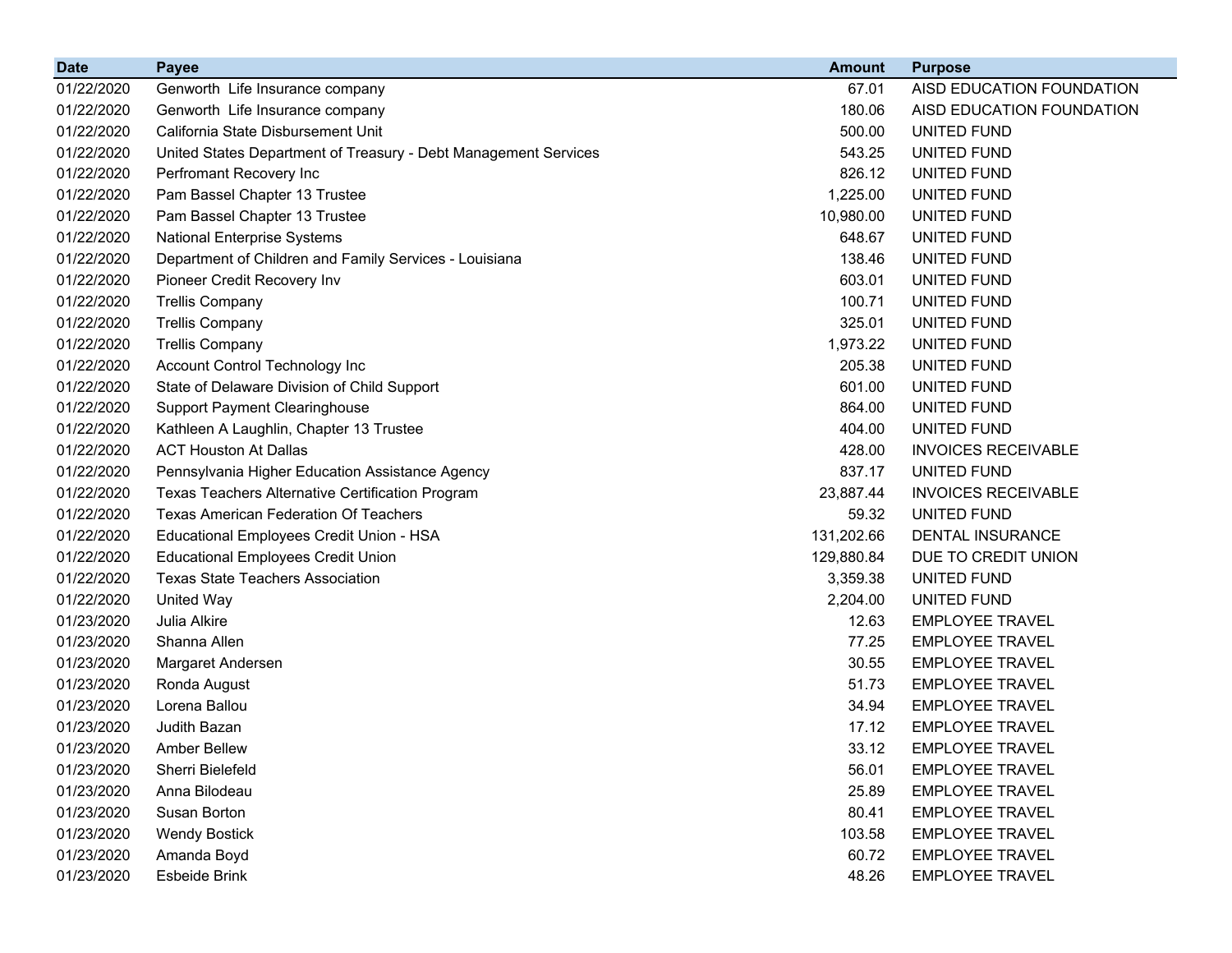| <b>Date</b> | <b>Payee</b>            | <b>Amount</b> | <b>Purpose</b>         |
|-------------|-------------------------|---------------|------------------------|
| 01/23/2020  | Telisa Brown            | 34.08         | <b>EMPLOYEE TRAVEL</b> |
| 01/23/2020  | Rebecca Burton          | 83.09         | <b>EMPLOYEE TRAVEL</b> |
| 01/23/2020  | Nathan Burum            | 67.84         | <b>EMPLOYEE TRAVEL</b> |
| 01/23/2020  | Doris Campbell          | 25.15         | <b>EMPLOYEE TRAVEL</b> |
| 01/23/2020  | Molly Canas-Cihal       | 130.70        | <b>EMPLOYEE TRAVEL</b> |
| 01/23/2020  | Moises Carmona-Morales  | 37.34         | <b>EMPLOYEE TRAVEL</b> |
| 01/23/2020  | Esmeralda Cartagena     | 57.83         | <b>EMPLOYEE TRAVEL</b> |
| 01/23/2020  | Elia Chavez             | 42.48         | <b>EMPLOYEE TRAVEL</b> |
| 01/23/2020  | <b>Terri Cheek</b>      | 108.28        | <b>EMPLOYEE TRAVEL</b> |
| 01/23/2020  | Mondie Childress        | 49.81         | <b>EMPLOYEE TRAVEL</b> |
| 01/23/2020  | Shirley Cobb            | 28.89         | <b>EMPLOYEE TRAVEL</b> |
| 01/23/2020  | Sandra Correa           | 37.08         | <b>EMPLOYEE TRAVEL</b> |
| 01/23/2020  | Gloria Crowson          | 151.46        | <b>EMPLOYEE TRAVEL</b> |
| 01/23/2020  | Kathy Cummings          | 147.77        | <b>EMPLOYEE TRAVEL</b> |
| 01/23/2020  | Lauren Daniels          | 82.28         | <b>EMPLOYEE TRAVEL</b> |
| 01/23/2020  | <b>Brenda Derk</b>      | 12.95         | <b>EMPLOYEE TRAVEL</b> |
| 01/23/2020  | <b>Brooke Dolberry</b>  | 85.33         | <b>EMPLOYEE TRAVEL</b> |
| 01/23/2020  | Jodie Dunn              | 39.64         | <b>EMPLOYEE TRAVEL</b> |
| 01/23/2020  | Jordan Ferguson         | 92.02         | <b>EMPLOYEE TRAVEL</b> |
| 01/23/2020  | Susie Feshold           | 89.08         | <b>EMPLOYEE TRAVEL</b> |
| 01/23/2020  | Dianna Flores           | 55.27         | <b>EMPLOYEE TRAVEL</b> |
| 01/23/2020  | Lourdes Franco          | 7.70          | <b>EMPLOYEE TRAVEL</b> |
| 01/23/2020  | Chelsea Galbraith       | 25.36         | <b>EMPLOYEE TRAVEL</b> |
| 01/23/2020  | Lesly Galeana           | 40.98         | <b>EMPLOYEE TRAVEL</b> |
| 01/23/2020  | Baylin Galindo          | 30.71         | <b>EMPLOYEE TRAVEL</b> |
| 01/23/2020  | Natasha George          | 92.02         | <b>EMPLOYEE TRAVEL</b> |
| 01/23/2020  | Larry Gibson            | 43.98         | <b>EMPLOYEE TRAVEL</b> |
| 01/23/2020  | Jennifer Girouard       | 26.86         | <b>EMPLOYEE TRAVEL</b> |
| 01/23/2020  | Gina Glidewell          | 92.93         | <b>EMPLOYEE TRAVEL</b> |
| 01/23/2020  | Claudia Gonzalez        | 48.95         | <b>EMPLOYEE TRAVEL</b> |
| 01/23/2020  | Misti Green             | 33.81         | <b>EMPLOYEE TRAVEL</b> |
| 01/23/2020  | Kim Greenberg           | 37.82         | <b>EMPLOYEE TRAVEL</b> |
| 01/23/2020  | <b>Brittany Gregory</b> | 88.44         | <b>EMPLOYEE TRAVEL</b> |
| 01/23/2020  | Jesse Gruber            | 356.31        | <b>EMPLOYEE TRAVEL</b> |
| 01/23/2020  | Sherry Hall             | 24.45         | <b>EMPLOYEE TRAVEL</b> |
| 01/23/2020  | Kristen Hamilton        | 77.58         | <b>EMPLOYEE TRAVEL</b> |
| 01/23/2020  | Wendy Harvey            | 111.28        | <b>EMPLOYEE TRAVEL</b> |
| 01/23/2020  | Stephanie Hawthorne     | 15.68         | <b>EMPLOYEE TRAVEL</b> |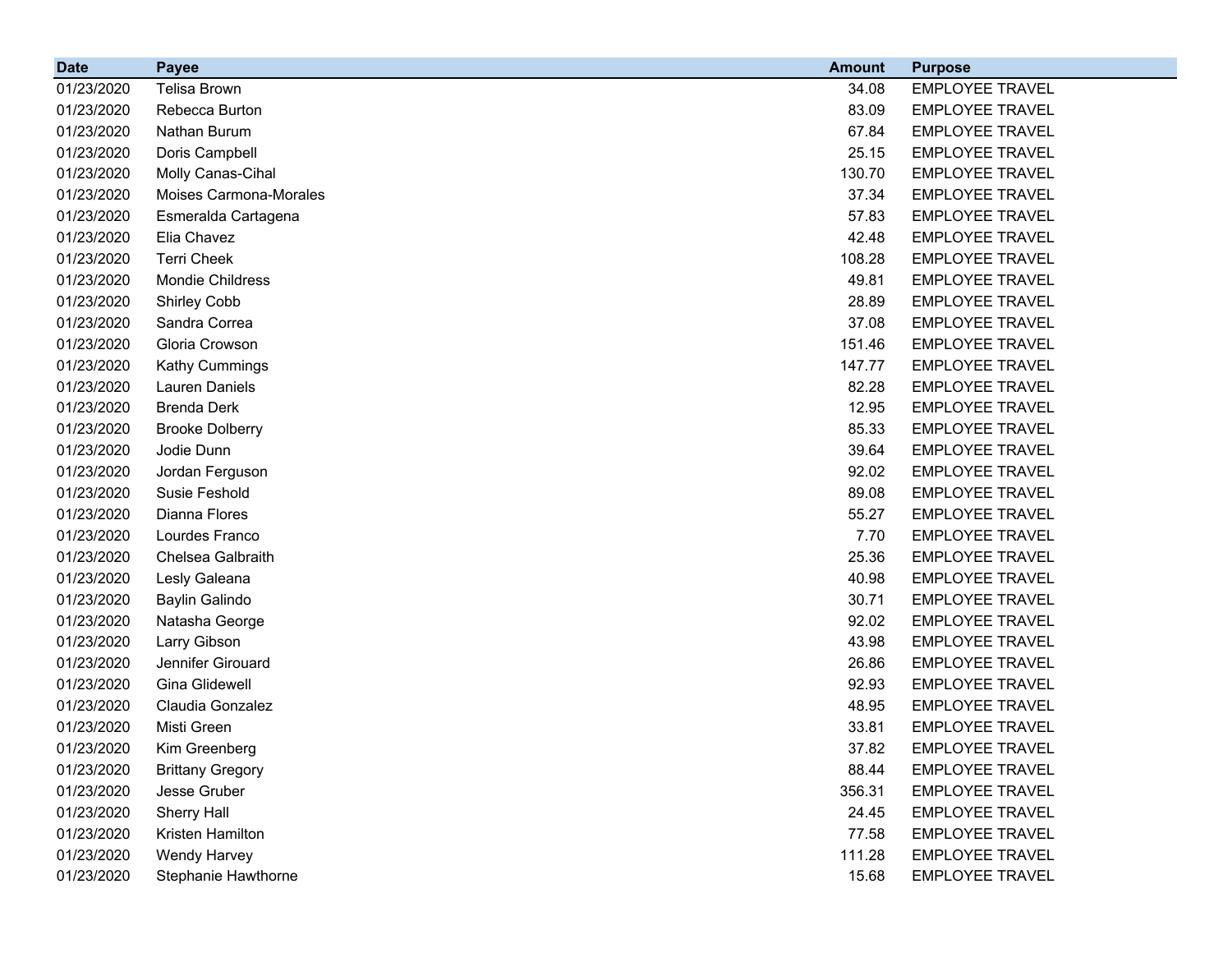| <b>Date</b> | <b>Payee</b>                | <b>Amount</b> | <b>Purpose</b>         |
|-------------|-----------------------------|---------------|------------------------|
| 01/23/2020  | David Herbst                | 6.05          | <b>EMPLOYEE TRAVEL</b> |
| 01/23/2020  | <b>Briseida Bartholomew</b> | 23.33         | <b>EMPLOYEE TRAVEL</b> |
| 01/23/2020  | Katiuska Herrador           | 52.97         | <b>EMPLOYEE TRAVEL</b> |
| 01/23/2020  | Steven Higgs                | 64.09         | <b>EMPLOYEE TRAVEL</b> |
| 01/23/2020  | Carolyn Hinytzke            | 133.16        | <b>EMPLOYEE TRAVEL</b> |
| 01/23/2020  | <b>Brandy Hodges</b>        | 130.70        | <b>EMPLOYEE TRAVEL</b> |
| 01/23/2020  | <b>Carolyn Hollis</b>       | 4.87          | <b>EMPLOYEE TRAVEL</b> |
| 01/23/2020  | Sarah Horn                  | 103.90        | <b>EMPLOYEE TRAVEL</b> |
| 01/23/2020  | Melodie Hrabak              | 121.39        | <b>EMPLOYEE TRAVEL</b> |
| 01/23/2020  | Stephanie Hudson            | 72.17         | <b>EMPLOYEE TRAVEL</b> |
| 01/23/2020  | <b>Stacie Humbles</b>       | 61.53         | <b>EMPLOYEE TRAVEL</b> |
| 01/23/2020  | Kelly Hunt                  | 94.05         | <b>EMPLOYEE TRAVEL</b> |
| 01/23/2020  | Kimberly Idrogo             | 28.68         | <b>EMPLOYEE TRAVEL</b> |
| 01/23/2020  | Terrence James              | 67.78         | <b>EMPLOYEE TRAVEL</b> |
| 01/23/2020  | <b>Mary Jeffries</b>        | 30.07         | <b>EMPLOYEE TRAVEL</b> |
| 01/23/2020  | Karin Kliemann              | 39.64         | <b>EMPLOYEE TRAVEL</b> |
| 01/23/2020  | <b>Mallory Knox</b>         | 37.34         | <b>EMPLOYEE TRAVEL</b> |
| 01/23/2020  | Kaitlyn Krohmer             | 29.85         | <b>EMPLOYEE TRAVEL</b> |
| 01/23/2020  | <b>Heather Kubiak</b>       | 47.56         | <b>EMPLOYEE TRAVEL</b> |
| 01/23/2020  | Alison Larance              | 31.67         | <b>EMPLOYEE TRAVEL</b> |
| 01/23/2020  | Vera Lea                    | 67.04         | <b>EMPLOYEE TRAVEL</b> |
| 01/23/2020  | Regina Leffingwell          | 62.76         | <b>EMPLOYEE TRAVEL</b> |
| 01/23/2020  | Natalie Lopez               | 9.04          | <b>EMPLOYEE TRAVEL</b> |
| 01/23/2020  | Sharon Lyman                | 60.78         | <b>EMPLOYEE TRAVEL</b> |
| 01/23/2020  | Kevin Macklin               | 63.34         | <b>EMPLOYEE TRAVEL</b> |
| 01/23/2020  | Nkechi Madueke              | 178.59        | <b>EMPLOYEE TRAVEL</b> |
| 01/23/2020  | Jennifer Martin             | 8.77          | <b>EMPLOYEE TRAVEL</b> |
| 01/23/2020  | Karen McCarthy              | 54.89         | <b>EMPLOYEE TRAVEL</b> |
| 01/23/2020  | Myra McGlothen-Sutton       | 70.89         | <b>EMPLOYEE TRAVEL</b> |
| 01/23/2020  | Kevin McKinney              | 92.08         | <b>EMPLOYEE TRAVEL</b> |
| 01/23/2020  | Danna McWilliams            | 92.45         | <b>EMPLOYEE TRAVEL</b> |
| 01/23/2020  | <b>Candice Moore</b>        | 88.01         | <b>EMPLOYEE TRAVEL</b> |
| 01/23/2020  | Lyndsi Moore                | 28.57         | <b>EMPLOYEE TRAVEL</b> |
| 01/23/2020  | <b>Giselle Morales</b>      | 7.54          | <b>EMPLOYEE TRAVEL</b> |
| 01/23/2020  | Paula Morone                | 85.23         | <b>EMPLOYEE TRAVEL</b> |
| 01/23/2020  | Jamie Nickols               | 9.15          | <b>EMPLOYEE TRAVEL</b> |
| 01/23/2020  | <b>Blanca Oldham</b>        | 24.82         | <b>EMPLOYEE TRAVEL</b> |
| 01/23/2020  | Kristi Otto                 | 38.63         | <b>EMPLOYEE TRAVEL</b> |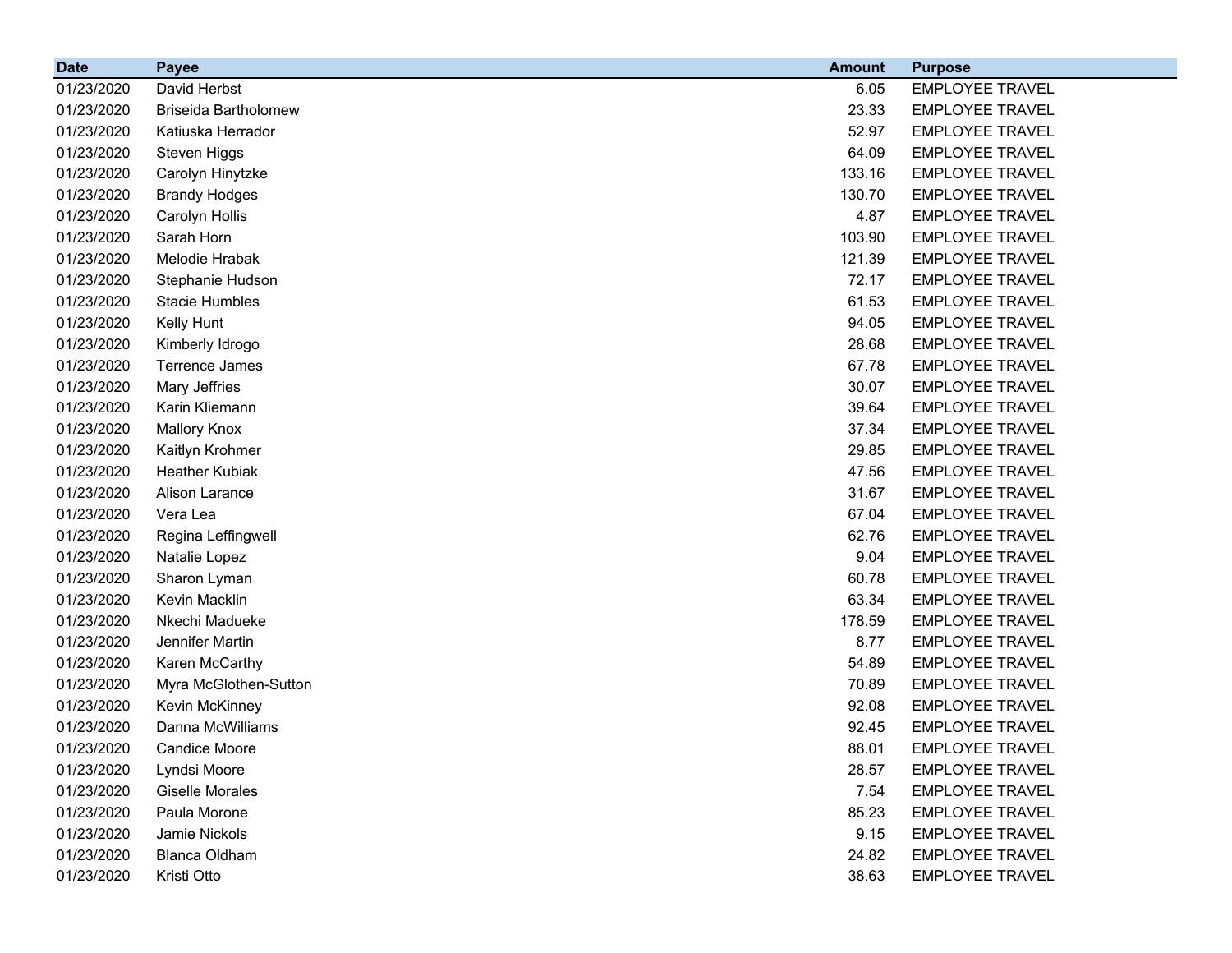| <b>Date</b> | <b>Payee</b>          | <b>Amount</b> | <b>Purpose</b>         |
|-------------|-----------------------|---------------|------------------------|
| 01/23/2020  | Barbara Ozimica       | 76.67         | <b>EMPLOYEE TRAVEL</b> |
| 01/23/2020  | Connie Pacheco        | 50.72         | <b>EMPLOYEE TRAVEL</b> |
| 01/23/2020  | Alifya Parekh         | 18.67         | <b>EMPLOYEE TRAVEL</b> |
| 01/23/2020  | Aaron Perales         | 22.10         | <b>EMPLOYEE TRAVEL</b> |
| 01/23/2020  | <b>Steven Pettes</b>  | 68.53         | <b>EMPLOYEE TRAVEL</b> |
| 01/23/2020  | <b>Eric Phillips</b>  | 28.46         | <b>EMPLOYEE TRAVEL</b> |
| 01/23/2020  | Kristin Pordash       | 42.53         | <b>EMPLOYEE TRAVEL</b> |
| 01/23/2020  | Lydia Ramos           | 33.28         | <b>EMPLOYEE TRAVEL</b> |
| 01/23/2020  | Sandra Redding        | 28.03         | <b>EMPLOYEE TRAVEL</b> |
| 01/23/2020  | Mary Roddy            | 47.19         | <b>EMPLOYEE TRAVEL</b> |
| 01/23/2020  | Eric Rodriguez        | 83.30         | <b>EMPLOYEE TRAVEL</b> |
| 01/23/2020  | Katherine Schimek     | 97.64         | <b>EMPLOYEE TRAVEL</b> |
| 01/23/2020  | Scott Schneider       | 1.61          | <b>EMPLOYEE TRAVEL</b> |
| 01/23/2020  | Kristen Scott         | 5.62          | <b>EMPLOYEE TRAVEL</b> |
| 01/23/2020  | Felicia Scruggs       | 91.38         | <b>EMPLOYEE TRAVEL</b> |
| 01/23/2020  | Pamela Shinogle       | 80.04         | <b>EMPLOYEE TRAVEL</b> |
| 01/23/2020  | Melinda Skarbek       | 60.19         | <b>EMPLOYEE TRAVEL</b> |
| 01/23/2020  | Darla Sloan           | 16.21         | <b>EMPLOYEE TRAVEL</b> |
| 01/23/2020  | Angela Smith          | 9.42          | <b>EMPLOYEE TRAVEL</b> |
| 01/23/2020  | <b>Wendy Smith</b>    | 76.61         | <b>EMPLOYEE TRAVEL</b> |
| 01/23/2020  | Lynn Smith-Nienhaus   | 57.03         | <b>EMPLOYEE TRAVEL</b> |
| 01/23/2020  | Connie Spence         | 90.84         | <b>EMPLOYEE TRAVEL</b> |
| 01/23/2020  | Jennifer Stein        | 33.01         | <b>EMPLOYEE TRAVEL</b> |
| 01/23/2020  | Suzanne Stevenson     | 24.13         | <b>EMPLOYEE TRAVEL</b> |
| 01/23/2020  | Natalie Strand        | 25.41         | <b>EMPLOYEE TRAVEL</b> |
| 01/23/2020  | Christina Stringer    | 22.26         | <b>EMPLOYEE TRAVEL</b> |
| 01/23/2020  | <b>Gregory Sunder</b> | 43.60         | <b>EMPLOYEE TRAVEL</b> |
| 01/23/2020  | <b>Tammy Thain</b>    | 24.56         | <b>EMPLOYEE TRAVEL</b> |
| 01/23/2020  | Kristina Turner       | 16.42         | <b>EMPLOYEE TRAVEL</b> |
| 01/23/2020  | Vanessa Valadez       | 22.63         | <b>EMPLOYEE TRAVEL</b> |
| 01/23/2020  | Deborah Vation        | 31.73         | <b>EMPLOYEE TRAVEL</b> |
| 01/23/2020  | Maria Vega            | 93.57         | <b>EMPLOYEE TRAVEL</b> |
| 01/23/2020  | Nadine Walk           | 73.51         | <b>EMPLOYEE TRAVEL</b> |
| 01/23/2020  | Tonia Walker          | 27.87         | <b>EMPLOYEE TRAVEL</b> |
| 01/23/2020  | Lori Walsh            | 147.82        | <b>EMPLOYEE TRAVEL</b> |
| 01/23/2020  | Alexander Weidemann   | 241.55        | <b>EMPLOYEE TRAVEL</b> |
| 01/23/2020  | Jennifer Wells        | 40.29         | <b>EMPLOYEE TRAVEL</b> |
| 01/23/2020  | Tamika White          | 12.84         | <b>EMPLOYEE TRAVEL</b> |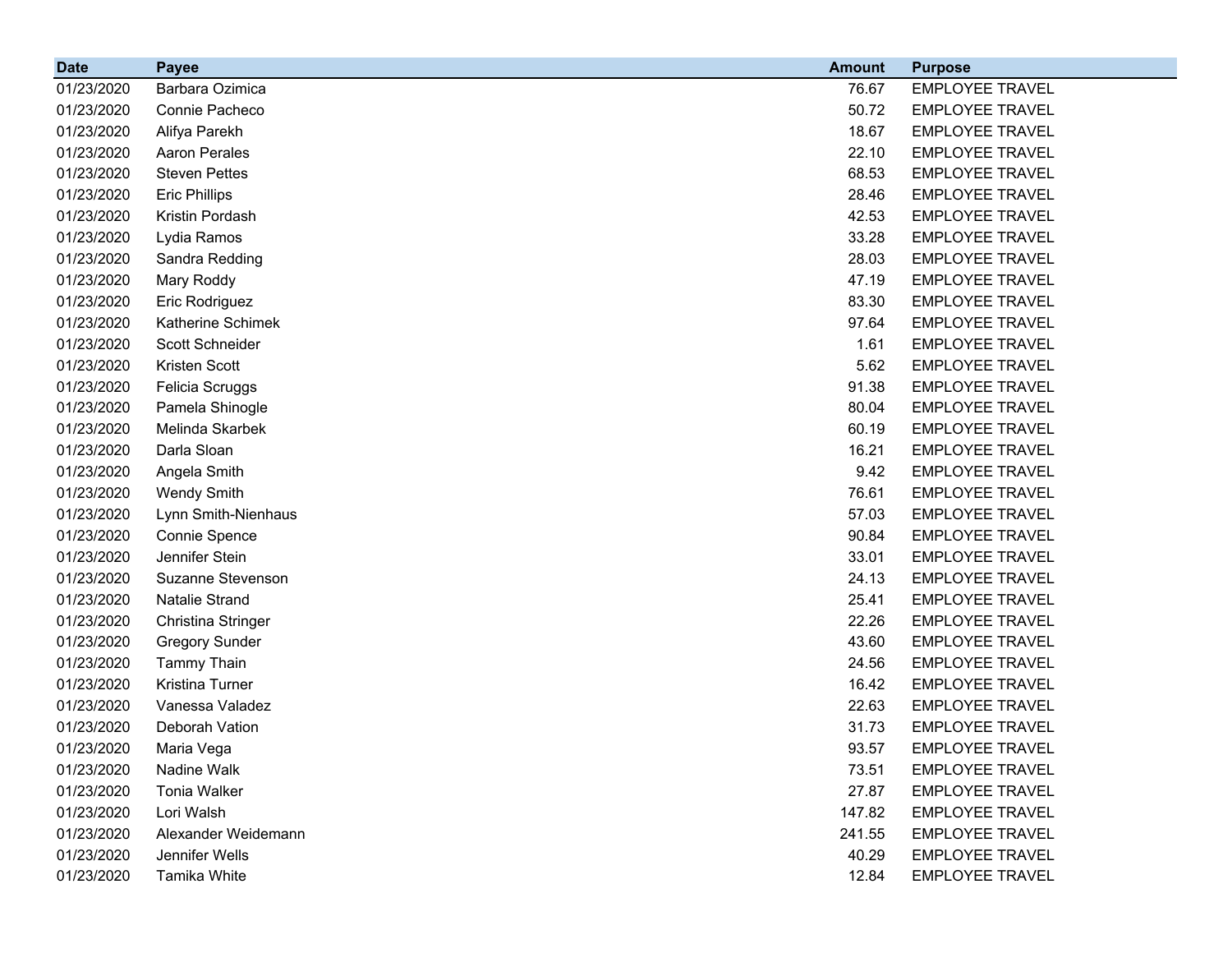| <b>Date</b> | <b>Payee</b>                                         | <b>Amount</b> | <b>Purpose</b>                       |
|-------------|------------------------------------------------------|---------------|--------------------------------------|
| 01/23/2020  | Sebastian Williams                                   | 66.07         | <b>EMPLOYEE TRAVEL</b>               |
| 01/23/2020  | <b>Tracey Wittmayer</b>                              | 56.82         | <b>EMPLOYEE TRAVEL</b>               |
| 01/23/2020  | Laura Wooldridge                                     | 43.55         | <b>EMPLOYEE TRAVEL</b>               |
| 01/23/2020  | <b>Steven Wurtz</b>                                  | 45.75         | <b>EMPLOYEE TRAVEL</b>               |
| 01/23/2020  | Maria Zarate                                         | 173.45        | <b>EMPLOYEE TRAVEL</b>               |
| 01/23/2020  | Karen Zeske                                          | 43.23         | <b>EMPLOYEE TRAVEL</b>               |
| 01/23/2020  | <b>Atmos Energy</b>                                  | 11,099.04     | <b>WATER</b>                         |
| 01/23/2020  | University Of Texas At Arlington                     | 7,640.05      | <b>TEXTBOOKS</b>                     |
| 01/23/2020  | <b>Grainger Industrial Supply</b>                    | 292.94        | M & O SUPPLIES                       |
| 01/23/2020  | Apex Supply Company                                  | 981.50        | <b>CONTRACTED MAINT &amp; REPAIR</b> |
| 01/23/2020  | <b>Breaker Broker Company</b>                        | 579.40        | M & O SUPPLIES                       |
| 01/23/2020  | <b>Garrett Metal Detectors</b>                       | 3,750.00      | M & O SUPPLIES                       |
| 01/23/2020  | River Legacy Foundation                              | 65,304.00     | STUDENT TVL*NO AISD BUSES            |
| 01/23/2020  | Arlington Education Foundation                       | 600.00        | MISC OPERATING EXPENSES              |
| 01/23/2020  | PPG Architectural Finishes, Inc.                     | 68.32         | M & O SUPPLIES                       |
| 01/23/2020  | Office Depot                                         | 10.34         | <b>GENERAL SUPPLIES</b>              |
| 01/23/2020  | Enterprise Rent A Car                                | 991.36        | <b>EMPLOYEE TRAVEL</b>               |
| 01/23/2020  | <b>CMJ Engineering Incorporated</b>                  | 303.00        | BLDG PURCH, CONSTR, IMPROVE          |
| 01/23/2020  | Welch John                                           | 412.50        | MISC PURCH & CONTR SERV              |
| 01/23/2020  | Hudl/Agile Sports Technologies                       | 600.00        | <b>GENERAL SUPPLIES</b>              |
| 01/23/2020  |                                                      | 1,100.00      | MISC PURCH & CONTR SERV              |
| 01/23/2020  | Texas Interpreting Services, LLC                     | 29,020.50     | <b>MISC PURCH &amp; CONTR SERV</b>   |
| 01/23/2020  | David Hinson                                         | 412.50        | MISC PURCH & CONTR SERV              |
| 01/23/2020  | Hellas Construction Incorporated                     | 460,305.65    | <b>CONTRACTED MAINT &amp; REPAIR</b> |
| 01/23/2020  |                                                      | (23,015.28)   | <b>RETAINAGE</b>                     |
| 01/23/2020  | Robert D. Lee                                        | 412.50        | MISC PURCH & CONTR SERV              |
| 01/23/2020  | Durham Dustin J                                      | 412.50        | MISC PURCH & CONTR SERV              |
| 01/23/2020  | <b>Binswanger Glass</b>                              | 95.81         | M & O SUPPLIES                       |
| 01/23/2020  | Chick-fil-A(Cooper/LittleRoad/CarrierPkwy)           | 211.25        | MISC OPERATING EXPENSES              |
| 01/23/2020  | Association for Supervision & Curriculum Development | 12,000.00     | MISC PURCH & CONTR SERV              |
| 01/23/2020  | <b>Education Galaxy LLC</b>                          | 1,751.50      | <b>GENERAL SUPPLIES</b>              |
| 01/23/2020  | Western-BRW Paper Company Incorporated               | 3,461.95      | <b>GENERAL SUPPLIES</b>              |
| 01/23/2020  | <b>BrainPOP LLC</b>                                  | 1,384.46      | <b>GENERAL SUPPLIES</b>              |
| 01/23/2020  | Perkins+Will, Inc.                                   | 3,150.00      | OTH PROFESSIONAL SERVICES            |
| 01/23/2020  | Texas Health Sports Medicine                         | 5,468.14      | MISC PURCH & CONTR SERV              |
| 01/23/2020  | <b>ATCO Enviroair Testing Engineers INC</b>          | 24,826.00     | <b>CONTRACTED MAINT &amp; REPAIR</b> |
| 01/23/2020  | R.L. Townsend & Associates, LLC                      | 780.00        | <b>AUDIT SERVICES</b>                |
| 01/23/2020  | <b>Lindenmeyr Munroe</b>                             | 5,632.00      | <b>GENERAL INVENTORY</b>             |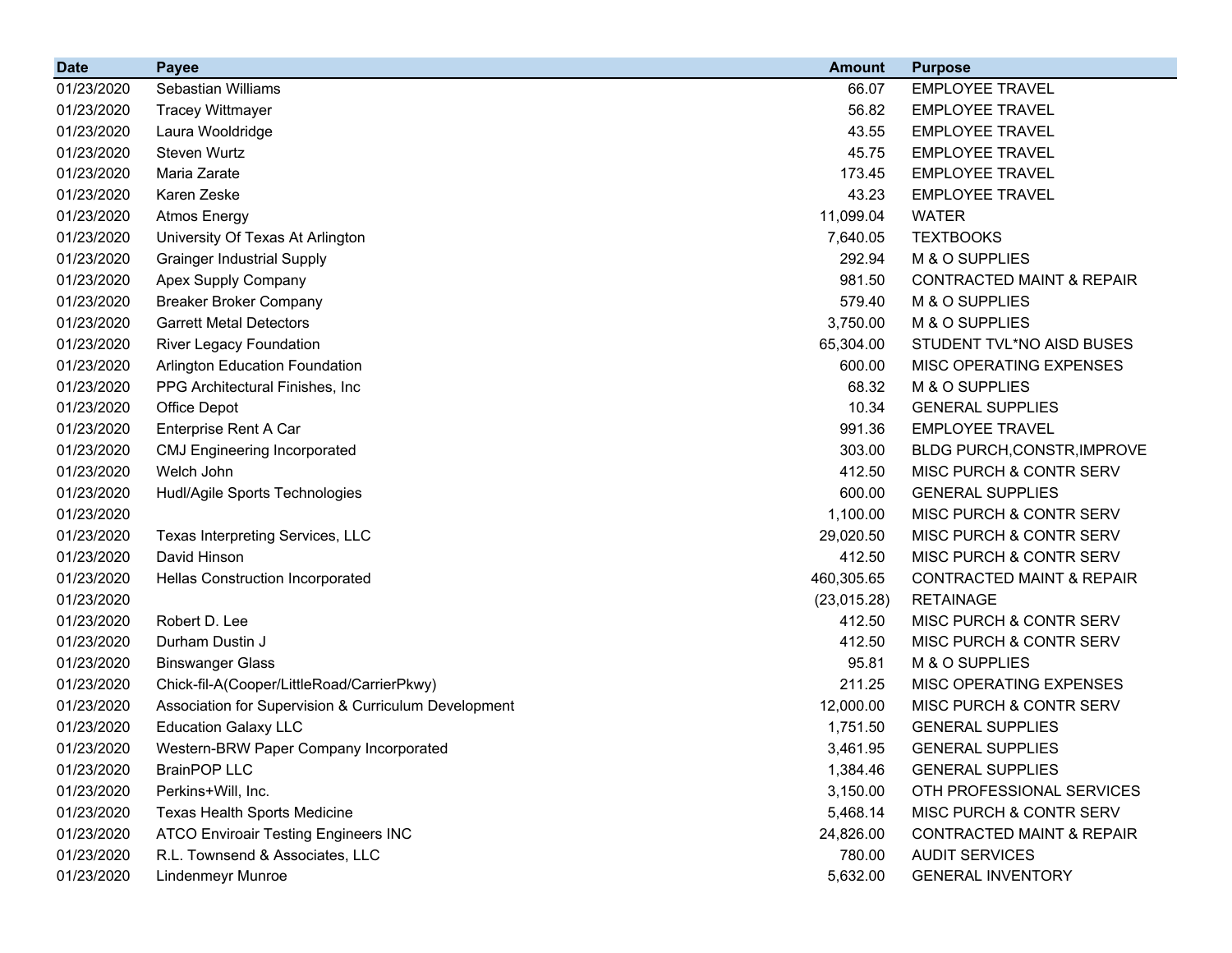| <b>Date</b> | <b>Payee</b>                                      | <b>Amount</b> | <b>Purpose</b>                       |
|-------------|---------------------------------------------------|---------------|--------------------------------------|
| 01/23/2020  | <b>Blick Art Materials</b>                        | 80.20         | <b>GENERAL SUPPLIES</b>              |
| 01/23/2020  | GlenSource LLC                                    | 875.00        | MISC OPERATING EXPENSES              |
| 01/23/2020  | Sarah Heidt                                       | 55.00         | MISC PURCH & CONTR SERV              |
| 01/23/2020  | <b>Constellation New Energy</b>                   | 3,734.69      | <b>WATER</b>                         |
| 01/23/2020  | <b>Tarrant County Tax Office</b>                  | 306,942.86    | <b>TARRANT APPRAISAL DIST</b>        |
| 01/23/2020  | Soccer Corner The                                 | 3,448.00      | <b>GENERAL SUPPLIES</b>              |
| 01/23/2020  | <b>Atmos Energy</b>                               | 2,754.82      | <b>WATER</b>                         |
| 01/23/2020  | Language Line Services Incorporated               | 2,454.60      | MISC PURCH & CONTR SERV              |
| 01/23/2020  | Business Professionals Of America Area 1 Region 1 | 375.00        | STUDENT TVL*NO AISD BUSES            |
| 01/23/2020  | Secretary Of The State Of Texas (Trade Mark)      | 50.00         | MISC PURCH & CONTR SERV              |
| 01/23/2020  | <b>Pyramid School Products</b>                    | 7,021.70      | <b>GENERAL INVENTORY</b>             |
| 01/23/2020  | Olen Williams Sales & Service                     | 17.50         | <b>CONTRACTED MAINT &amp; REPAIR</b> |
| 01/28/2020  | Airgas Southwest Incorporated                     | 16,354.84     | <b>GENERAL SUPPLIES</b>              |
| 01/29/2020  | Laretta Assibey-Mensah                            | 116.00        | MISC OPERATING EXPENSES              |
| 01/29/2020  | Maryalice Bell                                    | 49.26         | MISC PURCH & CONTR SERV              |
| 01/29/2020  | Linda Buckner                                     | 35.00         | <b>MISC OPERATING EXPENSES</b>       |
| 01/29/2020  | Julio Castillo                                    | 16.26         | <b>EMPLOYEE TRAVEL</b>               |
| 01/29/2020  | Mary Cliborn                                      | 29.37         | <b>EMPLOYEE TRAVEL</b>               |
| 01/29/2020  | Vedrana Conan                                     | 69.18         | <b>EMPLOYEE TRAVEL</b>               |
| 01/29/2020  | Angela Davis Henry                                | 10.38         | <b>EMPLOYEE TRAVEL</b>               |
| 01/29/2020  | Sherrie Dean                                      | 25.00         | MISC OPERATING EXPENSES              |
| 01/29/2020  | Elita Driskill                                    | 37.56         | <b>EMPLOYEE TRAVEL</b>               |
| 01/29/2020  | Leah Egemasi                                      | 47.29         | <b>EMPLOYEE TRAVEL</b>               |
| 01/29/2020  | Jose Felix                                        | 49.26         | MISC PURCH & CONTR SERV              |
| 01/29/2020  | <b>Richard Flores</b>                             | 102.19        | <b>EMPLOYEE TRAVEL</b>               |
| 01/29/2020  | <b>Wendy Harvey</b>                               | 45.56         | STUDENT TVL*NO AISD BUSES            |
| 01/29/2020  | Andrea Hicks                                      | 7.86          | <b>EMPLOYEE TRAVEL</b>               |
| 01/29/2020  | Elizabeth Higgens                                 | 90.95         | <b>EMPLOYEE TRAVEL</b>               |
| 01/29/2020  | Nwandimma Ikpeowo                                 | 68.05         | <b>EMPLOYEE TRAVEL</b>               |
| 01/29/2020  | Rachelle Ivanova                                  | 29.69         | <b>EMPLOYEE TRAVEL</b>               |
| 01/29/2020  | Jorge Justiniano                                  | 24.66         | <b>EMPLOYEE TRAVEL</b>               |
| 01/29/2020  | Kristen Mize                                      | 116.00        | MISC OPERATING EXPENSES              |
| 01/29/2020  | Clara Naylor                                      | 116.00        | MISC OPERATING EXPENSES              |
| 01/29/2020  | Angela Nowell                                     | 15.30         | <b>EMPLOYEE TRAVEL</b>               |
| 01/29/2020  | Alyssa Padilla-Phillips                           | 72.60         | <b>EMPLOYEE TRAVEL</b>               |
| 01/29/2020  | Kenneth Pinkerton                                 | 42.96         | <b>EMPLOYEE TRAVEL</b>               |
| 01/29/2020  | Marla Pollan                                      | 11.72         | <b>EMPLOYEE TRAVEL</b>               |
| 01/29/2020  | <b>Connie Buckley</b>                             | 33.97         | <b>EMPLOYEE TRAVEL</b>               |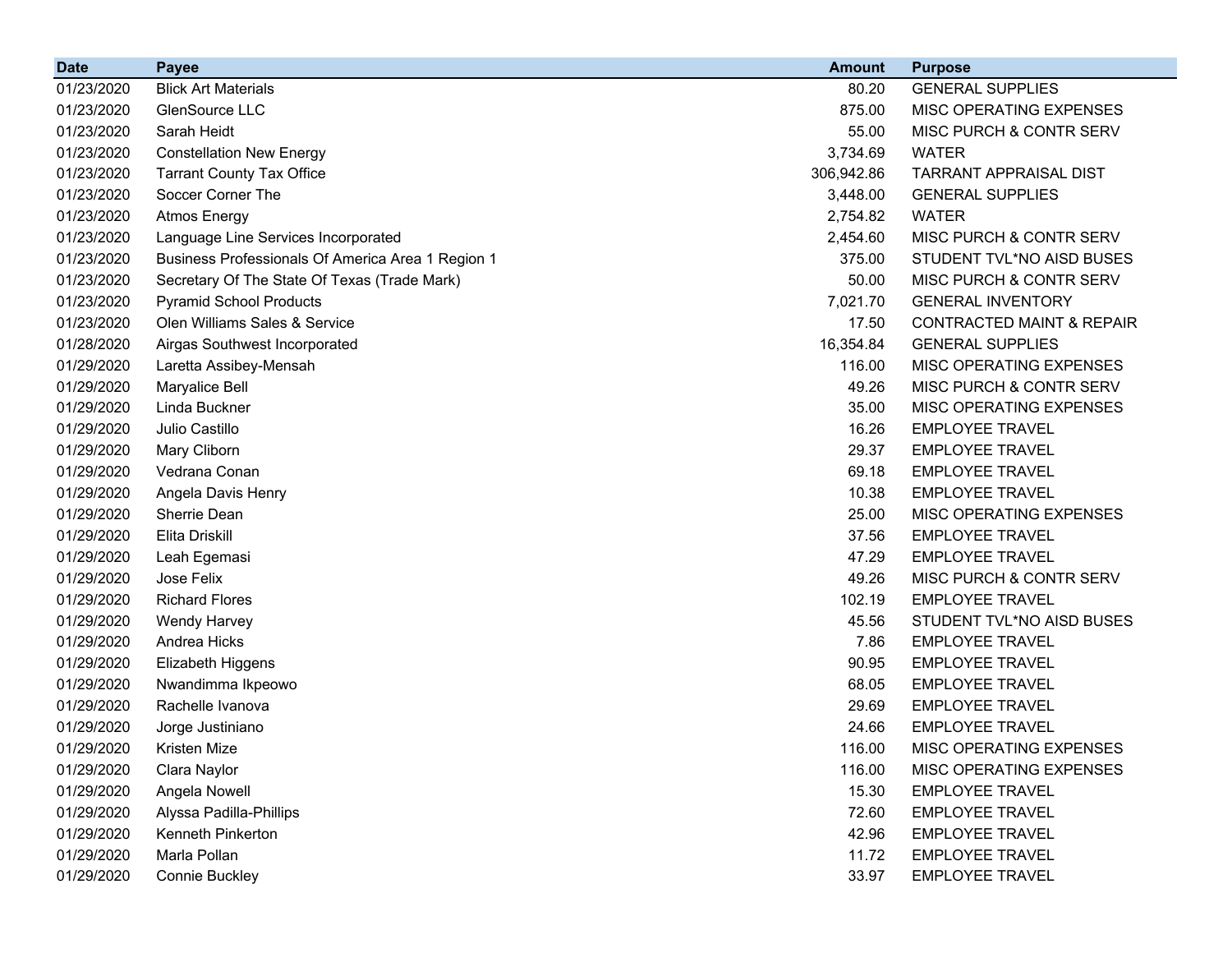| <b>Date</b> | <b>Payee</b>                                     | <b>Amount</b> | <b>Purpose</b>              |
|-------------|--------------------------------------------------|---------------|-----------------------------|
| 01/29/2020  | Suzanne Scott                                    | 116.00        | MISC OPERATING EXPENSES     |
| 01/29/2020  | <b>Twila Scott</b>                               | 53.23         | <b>EMPLOYEE TRAVEL</b>      |
| 01/29/2020  | Stephen Simpson                                  | 42.11         | <b>EMPLOYEE TRAVEL</b>      |
| 01/29/2020  | Eric Smedema                                     | 120.53        | <b>EMPLOYEE TRAVEL</b>      |
| 01/29/2020  | <b>Stevey Smith</b>                              | 49.26         | MISC PURCH & CONTR SERV     |
| 01/29/2020  | Linda Spradlin                                   | 31.20         | <b>EMPLOYEE TRAVEL</b>      |
| 01/29/2020  | Carmen Todd                                      | 19.47         | <b>EMPLOYEE TRAVEL</b>      |
| 01/29/2020  | Angela De Jesus Torres De Rodriguez              | 49.26         | MISC PURCH & CONTR SERV     |
| 01/29/2020  | <b>Yvette Turner</b>                             | 43.17         | <b>EMPLOYEE TRAVEL</b>      |
| 01/29/2020  | Nikki Walls                                      | 32.21         | <b>EMPLOYEE TRAVEL</b>      |
| 01/29/2020  | Raina Walterscheid                               | 37.24         | <b>EMPLOYEE TRAVEL</b>      |
| 01/29/2020  | Karen Zeske                                      | 17.12         | <b>EMPLOYEE TRAVEL</b>      |
| 01/29/2020  | Corgan Assoc Architects Incorporated             | 5,102.26      | OTH PROFESSIONAL SERVICES   |
| 01/29/2020  | Labatt Food Service                              | 6,015.34      | <b>GENERAL INVENTORY</b>    |
| 01/29/2020  |                                                  |               | LIONS CLUB CONCESSIONS      |
| 01/29/2020  | <b>Grainger Industrial Supply</b>                | 1,591.59      | BLDG PURCH, CONSTR, IMPROVE |
| 01/29/2020  |                                                  | 143.76        | <b>GENERAL SUPPLIES</b>     |
| 01/29/2020  |                                                  | 1,215.26      | <b>INVOICES RECEIVABLE</b>  |
| 01/29/2020  |                                                  | 5,063.85      | M & O SUPPLIES              |
| 01/29/2020  | Qep Incorporated                                 | 1,174.48      | <b>READING MATERIALS</b>    |
| 01/29/2020  | Hoshizaki South Central Distribution Center      | 17.39         | M & O SUPPLIES              |
| 01/29/2020  | Home Depot Pro                                   | 2,668.79      | M & O SUPPLIES              |
| 01/29/2020  | Home Depot Pro                                   | 1,497.60      | <b>GENERAL INVENTORY</b>    |
| 01/29/2020  | Home Depot Pro                                   | 454.80        | <b>GENERAL INVENTORY</b>    |
| 01/29/2020  | Heritage Food Service Group Incorporated         | 910.05        | M & O SUPPLIES              |
| 01/29/2020  | Apex Supply Company                              | 329.53        | M & O SUPPLIES              |
| 01/29/2020  | <b>Texas School Public Relations Association</b> | 175.00        | <b>DUES</b>                 |
| 01/29/2020  | Kroger                                           | 212.82        | <b>FOOD</b>                 |
| 01/29/2020  |                                                  | 1,033.02      | <b>GENERAL SUPPLIES</b>     |
| 01/29/2020  |                                                  | 465.95        | <b>INVOICES RECEIVABLE</b>  |
| 01/29/2020  |                                                  | 1,840.45      | MISC OPERATING EXPENSES     |
| 01/29/2020  | Jennie O Foods Incorporated                      | 9,792.00      | <b>GENERAL INVENTORY</b>    |
| 01/29/2020  | Kendall Hunt Publishing Company                  | 335.22        | <b>GENERAL SUPPLIES</b>     |
| 01/29/2020  | <b>Pitney Bowes</b>                              | 177.07        | <b>GENERAL SUPPLIES</b>     |
| 01/29/2020  | Fairway Supply Incorporated                      | 70.00         | <b>GENERAL INVENTORY</b>    |
| 01/29/2020  | United Refrigeration Incorporated                | 7,337.98      | <b>GENERAL SUPPLIES</b>     |
| 01/29/2020  |                                                  | 46.24         | M & O SUPPLIES              |
| 01/29/2020  | <b>Rifton Equipment</b>                          | 21.80         | <b>GENERAL SUPPLIES</b>     |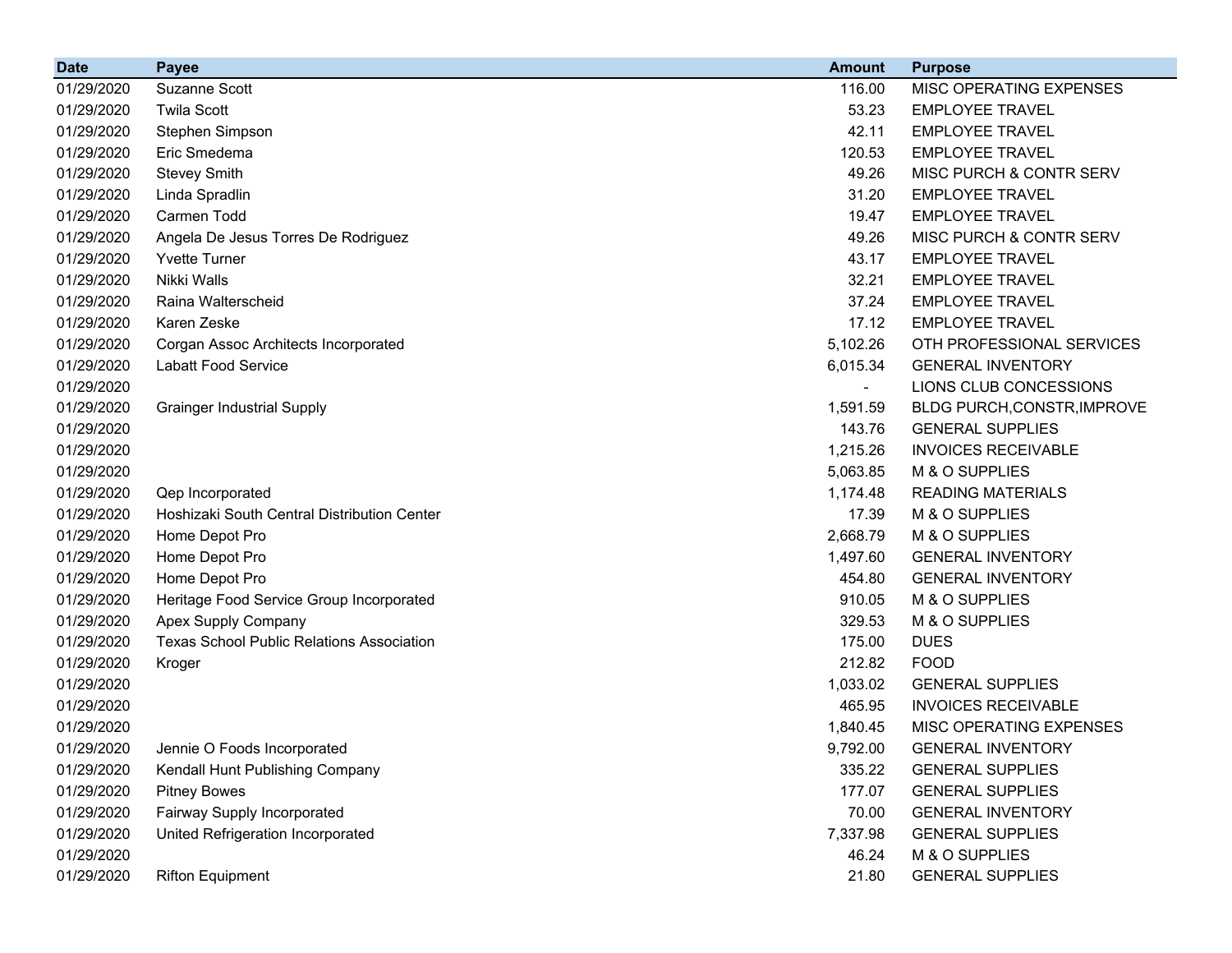| <b>Date</b> | <b>Payee</b>                               | <b>Amount</b> | <b>Purpose</b>                       |
|-------------|--------------------------------------------|---------------|--------------------------------------|
| 01/29/2020  | <b>Breaker Broker Company</b>              | 22.04         | M & O SUPPLIES                       |
| 01/29/2020  | City Of Arlington                          | 50.00         | MISC OPERATING EXPENSES              |
| 01/29/2020  | Ace Mart Restaurant Supply Company         | 108.90        | <b>GENERAL SUPPLIES</b>              |
| 01/29/2020  |                                            | 84.90         | M & O SUPPLIES                       |
| 01/29/2020  | <b>Dell Marketing</b>                      | 63.00         | <b>GENERAL SUPPLIES</b>              |
| 01/29/2020  | <b>Prestwick House</b>                     | 37.99         | <b>READING MATERIALS</b>             |
| 01/29/2020  | Lennox Industries Incorporated             | 490.05        | M & O SUPPLIES                       |
| 01/29/2020  | <b>Texas Furniture Source Incorporated</b> | 3,670.98      | M & O SUPPLIES                       |
| 01/29/2020  | <b>Arbor Scientific</b>                    | 494.73        | <b>GENERAL SUPPLIES</b>              |
| 01/29/2020  | Barnes & Noble Booksellers, Inc            | 23.99         | <b>GENERAL SUPPLIES</b>              |
| 01/29/2020  |                                            | 1,136.34      | <b>READING MATERIALS</b>             |
| 01/29/2020  | <b>Winston Water Cooler Limited</b>        | 882.94        | <b>GENERAL INVENTORY</b>             |
| 01/29/2020  |                                            | 1,406.00      | M & O SUPPLIES                       |
| 01/29/2020  | Mission Arlington/Mission Metroplex        | 2,550.00      | MISC PURCH & CONTR SERV              |
| 01/29/2020  | Jason's Deli                               | 127.80        | MISC OPERATING EXPENSES              |
| 01/29/2020  | Paradise Produce                           | 17,595.15     | <b>FOOD</b>                          |
| 01/29/2020  | Delta T Ltd                                | 14,398.00     | <b>CONTRACTED MAINT &amp; REPAIR</b> |
| 01/29/2020  | Visual Impact                              | 1,276.00      | <b>GENERAL SUPPLIES</b>              |
| 01/29/2020  | <b>Practical Parent Education</b>          | 118.00        | MISC PURCH & CONTR SERV              |
| 01/29/2020  | Mart Incorporated                          | 194,852.00    | LAND PURCH, IMPR, & FEES             |
| 01/29/2020  |                                            | (9,742.60)    | <b>RETAINAGE</b>                     |
| 01/29/2020  | PPG Architectural Finishes, Inc.           | 772.87        | M & O SUPPLIES                       |
| 01/29/2020  | <b>Careys Sporting Goods</b>               | 143.96        | <b>GENERAL SUPPLIES</b>              |
| 01/29/2020  | Schwans Food Service Incorporated          | 23,790.41     | <b>GENERAL INVENTORY</b>             |
| 01/29/2020  | Office Depot                               | 26,849.08     | <b>GENERAL SUPPLIES</b>              |
| 01/29/2020  |                                            | 26.63         | <b>INVOICES RECEIVABLE</b>           |
| 01/29/2020  |                                            | 116.13        | MISC OPERATING EXPENSES              |
| 01/29/2020  | <b>Enterprise Rent A Car</b>               | 420.16        | STUDENT TVL*NO AISD BUSES            |
| 01/29/2020  | <b>Hired Hands Incorporated</b>            | 1,274.00      | <b>MISC PURCH &amp; CONTR SERV</b>   |
| 01/29/2020  | Land O Lakes Incorporated                  | 34,250.00     | <b>GENERAL INVENTORY</b>             |
| 01/29/2020  | B & H Photo Video                          | 883.94        | <b>GENERAL SUPPLIES</b>              |
| 01/29/2020  | <b>Tarrant County Juvenile Service</b>     | 1,032.00      | STDNT TUIT-NONPUBLIC SCHL            |
| 01/29/2020  | Renaissance Learning Incorporated          | 4,522.50      | <b>GENERAL SUPPLIES</b>              |
| 01/29/2020  | <b>Mackin Educational Resources</b>        | 2,335.85      | <b>READING MATERIALS</b>             |
| 01/29/2020  | Pearson Education Inc                      | 2,462.95      | <b>TEXTBOOKS</b>                     |
| 01/29/2020  | <b>Td Industries Limited</b>               | 39,233.25     | <b>CONTRACTED MAINT &amp; REPAIR</b> |
| 01/29/2020  | Cowboy Towing                              | 171.00        | <b>CONTRACTED MAINT &amp; REPAIR</b> |
| 01/29/2020  | <b>Howard Technology Solutions</b>         | 210.00        | <b>GENERAL SUPPLIES</b>              |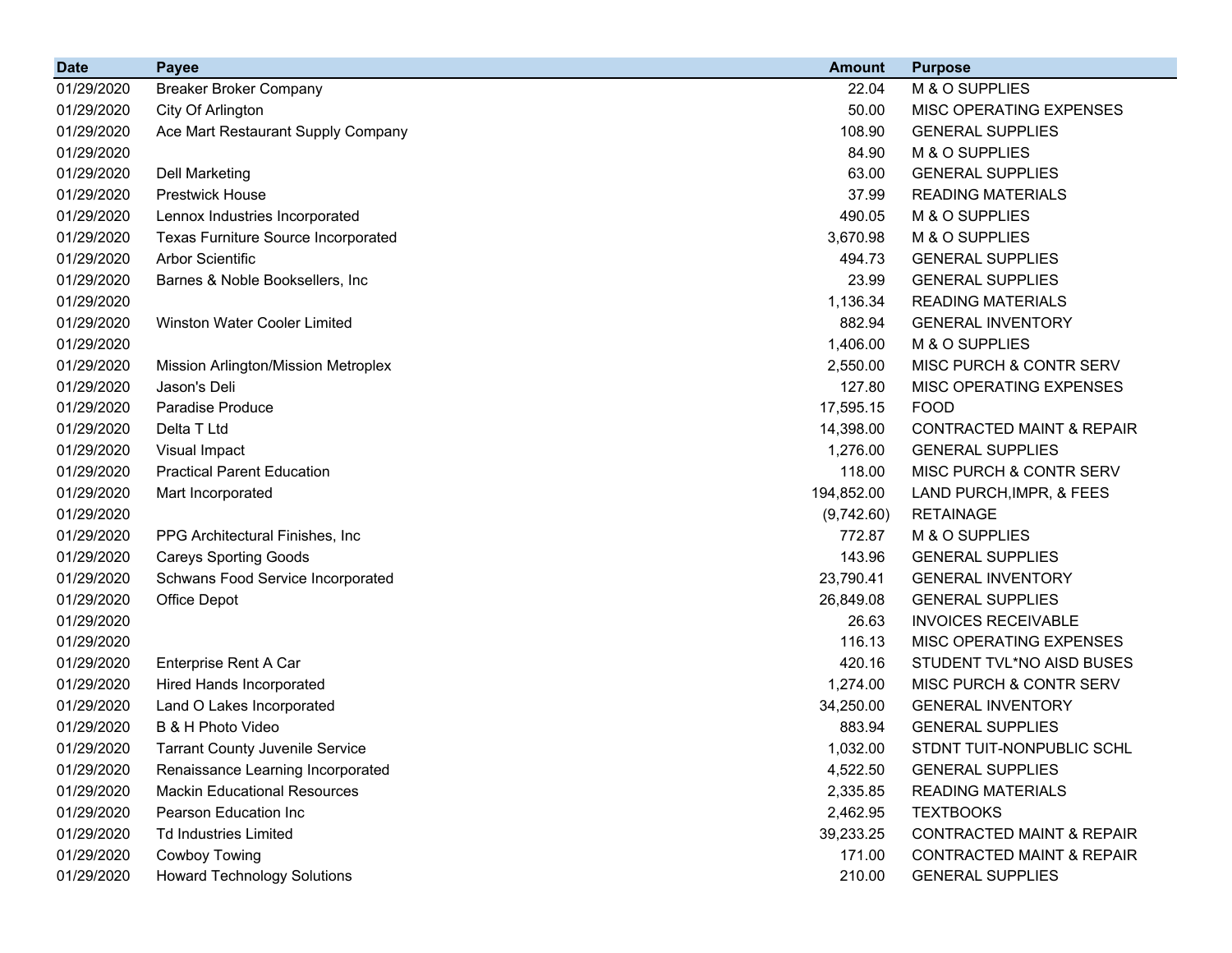| <b>Date</b> | <b>Payee</b>                                    | <b>Amount</b> | <b>Purpose</b>             |
|-------------|-------------------------------------------------|---------------|----------------------------|
| 01/29/2020  | Aerowave Technologies                           | 370.00        | <b>GENERAL SUPPLIES</b>    |
| 01/29/2020  |                                                 | 1,245.00      | M & O SUPPLIES             |
| 01/29/2020  | Govconnection Incorporated                      | 2,712.00      | <b>GENERAL SUPPLIES</b>    |
| 01/29/2020  |                                                 | 21.40         | <b>INVOICES RECEIVABLE</b> |
| 01/29/2020  | W T Cox Subscriptions Incorporated              | 81.09         | <b>READING MATERIALS</b>   |
| 01/29/2020  | R & H Parts And Service                         | 1,352.04      | M & O SUPPLIES             |
| 01/29/2020  | <b>School Nurse Supply</b>                      | 94.50         | <b>GENERAL SUPPLIES</b>    |
| 01/29/2020  | Read Naturally Incorporated                     | 690.00        | <b>GENERAL SUPPLIES</b>    |
| 01/29/2020  | Steps To Literacy                               | 2,097.38      | ACCOUNTS PAYABLE-ACCRUALS  |
| 01/29/2020  |                                                 |               | <b>GENERAL SUPPLIES</b>    |
| 01/29/2020  | <b>Mason Crest</b>                              | 882.30        | <b>READING MATERIALS</b>   |
| 01/29/2020  | Phillips Welding Supply Incorporated            | 3,315.90      | <b>GENERAL SUPPLIES</b>    |
| 01/29/2020  | Apple Computer Incorporated                     | 5,457.00      | <b>GENERAL SUPPLIES</b>    |
| 01/29/2020  | C D Hartnett Company                            | 32,054.48     | <b>FOOD</b>                |
| 01/29/2020  |                                                 | 35,550.59     | <b>GENERAL INVENTORY</b>   |
| 01/29/2020  | J W Pepper & Son Incorporated                   | 1,970.80      | <b>GENERAL SUPPLIES</b>    |
| 01/29/2020  | <b>ECS Learning System Incorporated</b>         | 234.73        | <b>READING MATERIALS</b>   |
| 01/29/2020  | Lamb Weston Sales Incorporated                  | 35,003.82     | <b>GENERAL INVENTORY</b>   |
| 01/29/2020  | <b>City Of Grand Prairie Water Utilities</b>    | 1,650.59      | <b>WATER</b>               |
| 01/29/2020  | Saddleback Educational Publishing, Incorporated | 445.76        | <b>READING MATERIALS</b>   |
| 01/29/2020  | Arlington Hardware Incorporated #53             | 259.13        | M & O SUPPLIES             |
| 01/29/2020  | <b>Super Duper Publications</b>                 | 1,039.83      | <b>GENERAL SUPPLIES</b>    |
| 01/29/2020  |                                                 | 135.80        | <b>READING MATERIALS</b>   |
| 01/29/2020  | <b>ACT</b>                                      | 107,205.00    | <b>TESTING MATERIALS</b>   |
| 01/29/2020  | Child Care Associates Incorporated              | 210.24        | MISC PURCH & CONTR SERV    |
| 01/29/2020  | Mardel Incorporated                             | 69.17         | <b>GENERAL SUPPLIES</b>    |
| 01/29/2020  | <b>Think Social Publishing</b>                  | 57.97         | <b>GENERAL SUPPLIES</b>    |
| 01/29/2020  |                                                 | 123.89        | <b>READING MATERIALS</b>   |
| 01/29/2020  | <b>Total Maintenance Solutions-South</b>        | 1,377.57      | M & O SUPPLIES             |
| 01/29/2020  | Alford Allen                                    | 1,347.50      | MISC PURCH & CONTR SERV    |
| 01/29/2020  | Smith Kendrick                                  | 907.50        | MISC PURCH & CONTR SERV    |
| 01/29/2020  | Phillips William Z                              | 495.00        | MISC PURCH & CONTR SERV    |
| 01/29/2020  | VEX Robotics Inc.                               | 1,412.61      | <b>GENERAL SUPPLIES</b>    |
| 01/29/2020  | Mackey John                                     | 815.00        | <b>INVOICES RECEIVABLE</b> |
| 01/29/2020  | <b>Luxor Staffing</b>                           | 13,338.49     | MISC PURCH & CONTR SERV    |
| 01/29/2020  | Monarch Trophy Studio                           | 307.05        | <b>GENERAL SUPPLIES</b>    |
| 01/29/2020  |                                                 | 4.45          | <b>INVOICES RECEIVABLE</b> |
| 01/29/2020  | Speech Corner LLC                               | 167.88        | <b>GENERAL SUPPLIES</b>    |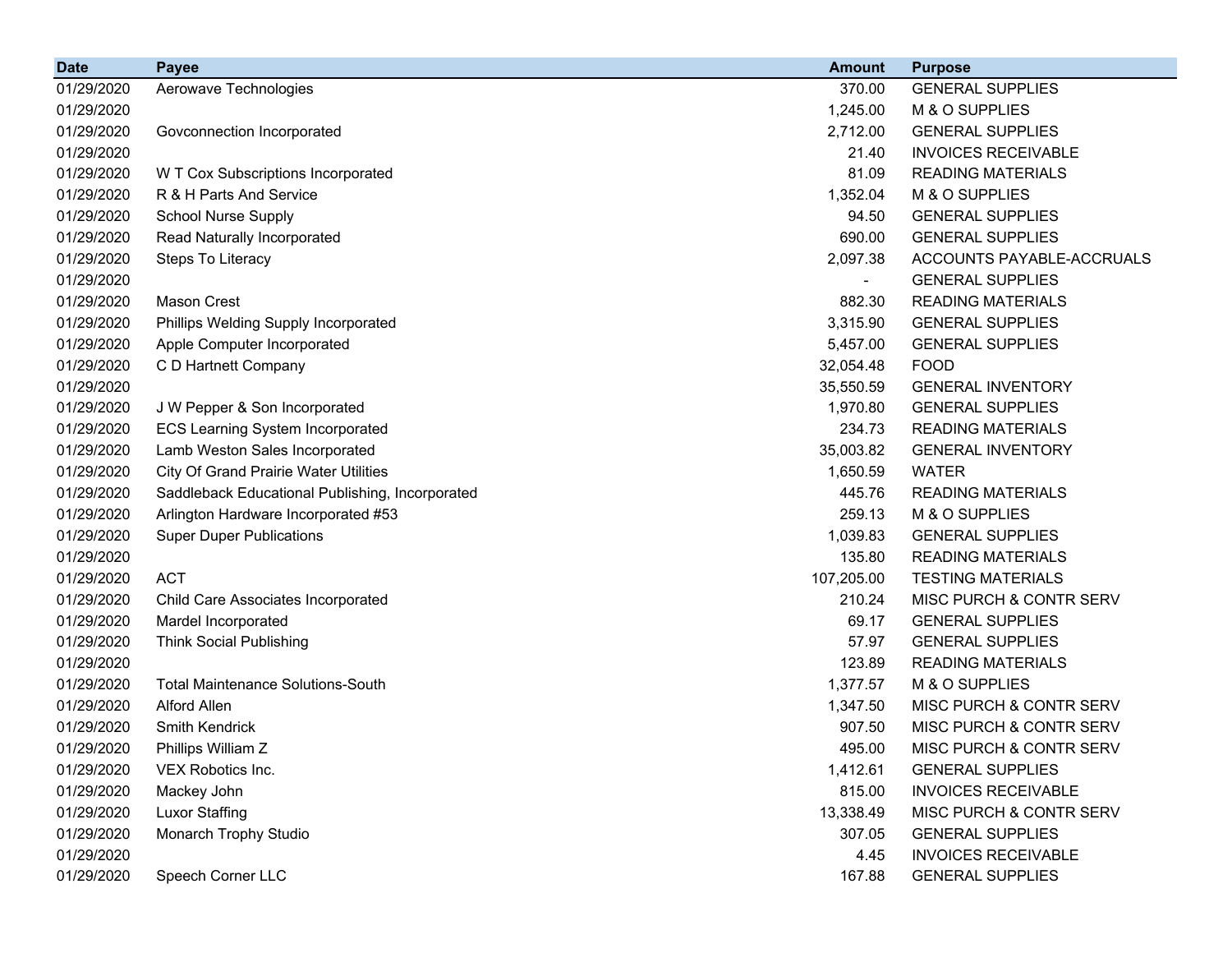| <b>Date</b> | <b>Payee</b>                              | <b>Amount</b> | <b>Purpose</b>                       |
|-------------|-------------------------------------------|---------------|--------------------------------------|
| 01/29/2020  | Logisoft Computer Products LLC            | 1,772.00      | <b>GENERAL SUPPLIES</b>              |
| 01/29/2020  | Bilingual Dictionaries, Inc.              | 339.20        | <b>READING MATERIALS</b>             |
| 01/29/2020  | Lea Park & Play Incorporated              | 1,037.35      | M & O SUPPLIES                       |
| 01/29/2020  | Salgado Ramon                             | 135.00        | MISC PURCH & CONTR SERV              |
| 01/29/2020  | <b>ESGILLC</b>                            | 1,472.00      | <b>GENERAL SUPPLIES</b>              |
| 01/29/2020  | Ferrellgas, Incorporated                  | 6,413.11      | <b>GENERAL INVENTORY</b>             |
| 01/29/2020  | Barilla America Inc.                      | 7,143.84      | <b>GENERAL INVENTORY</b>             |
| 01/29/2020  | Phillips Lawn Sprinkler Co. Inc.          | 15,259.12     | <b>CONTRACTED MAINT &amp; REPAIR</b> |
| 01/29/2020  | Automatic Sprinkler of Texas Incorporated | 56,068.00     | <b>CONTRACTED MAINT &amp; REPAIR</b> |
| 01/29/2020  | Texas Interpreting Services, LLC          | 150.00        | MISC PURCH & CONTR SERV              |
| 01/29/2020  | Swoope James Landry                       | 275.00        | MISC PURCH & CONTR SERV              |
| 01/29/2020  | Rogers Jessie                             | 220.00        | MISC PURCH & CONTR SERV              |
| 01/29/2020  | Cook Christopher                          | 233.75        | MISC PURCH & CONTR SERV              |
| 01/29/2020  | Dunlap Kirk D                             | 1,540.00      | MISC PURCH & CONTR SERV              |
| 01/29/2020  | Stringer John M                           | 255.00        | <b>INVOICES RECEIVABLE</b>           |
| 01/29/2020  | Perez Jonas                               | 115.00        | MISC PURCH & CONTR SERV              |
| 01/29/2020  | David Hinson                              | 825.00        | MISC PURCH & CONTR SERV              |
| 01/29/2020  | McLean Gina                               | 55.00         | MISC PURCH & CONTR SERV              |
| 01/29/2020  | Washington Varandas                       | 495.00        | MISC PURCH & CONTR SERV              |
| 01/29/2020  | Robert D. Lee                             | 825.00        | MISC PURCH & CONTR SERV              |
| 01/29/2020  | Durham Dustin J                           | 412.50        | MISC PURCH & CONTR SERV              |
| 01/29/2020  | One Source Staffing Corporation           | 38,276.76     | MISC PURCH & CONTR SERV              |
| 01/29/2020  | <b>Binswanger Glass</b>                   | 68.00         | <b>CONTRACTED MAINT &amp; REPAIR</b> |
| 01/29/2020  |                                           | 118.88        | M & O SUPPLIES                       |
| 01/29/2020  | Rhodes Jennifer                           | 233.75        | MISC PURCH & CONTR SERV              |
| 01/29/2020  | <b>SC Fuels</b>                           | 14,107.55     | <b>GENERAL INVENTORY</b>             |
| 01/29/2020  | Fantastic Systems, Inc.                   | 4,835.00      | <b>CONTRACTED MAINT &amp; REPAIR</b> |
| 01/29/2020  | Brown John                                | 220.00        | MISC PURCH & CONTR SERV              |
| 01/29/2020  | IdentiSys Incorporated                    | 1,290.00      | <b>GENERAL SUPPLIES</b>              |
| 01/29/2020  | <b>Discount School Supply</b>             | 81.64         | <b>GENERAL SUPPLIES</b>              |
| 01/29/2020  | DFW Waste Oil Service, Incorporated       | 69.00         | CONTRACTED MAINT & REPAIR            |
| 01/29/2020  | Fairouz Adam                              | 55.00         | MISC PURCH & CONTR SERV              |
| 01/29/2020  | Parks Bryant L                            | 646.25        | MISC PURCH & CONTR SERV              |
| 01/29/2020  | Kurz & Company                            | 5,625.66      | <b>FOOD</b>                          |
| 01/29/2020  | Accent Awards & Trophies, LLC             | 55.60         | <b>GENERAL SUPPLIES</b>              |
| 01/29/2020  | <b>Best Buy for Business</b>              | 559.90        | <b>GENERAL SUPPLIES</b>              |
| 01/29/2020  | Seidlitz Education, LLC                   | 359.16        | <b>GENERAL SUPPLIES</b>              |
| 01/29/2020  | <b>Creative Bus Sales Inc</b>             | 547.08        | <b>GENERAL INVENTORY</b>             |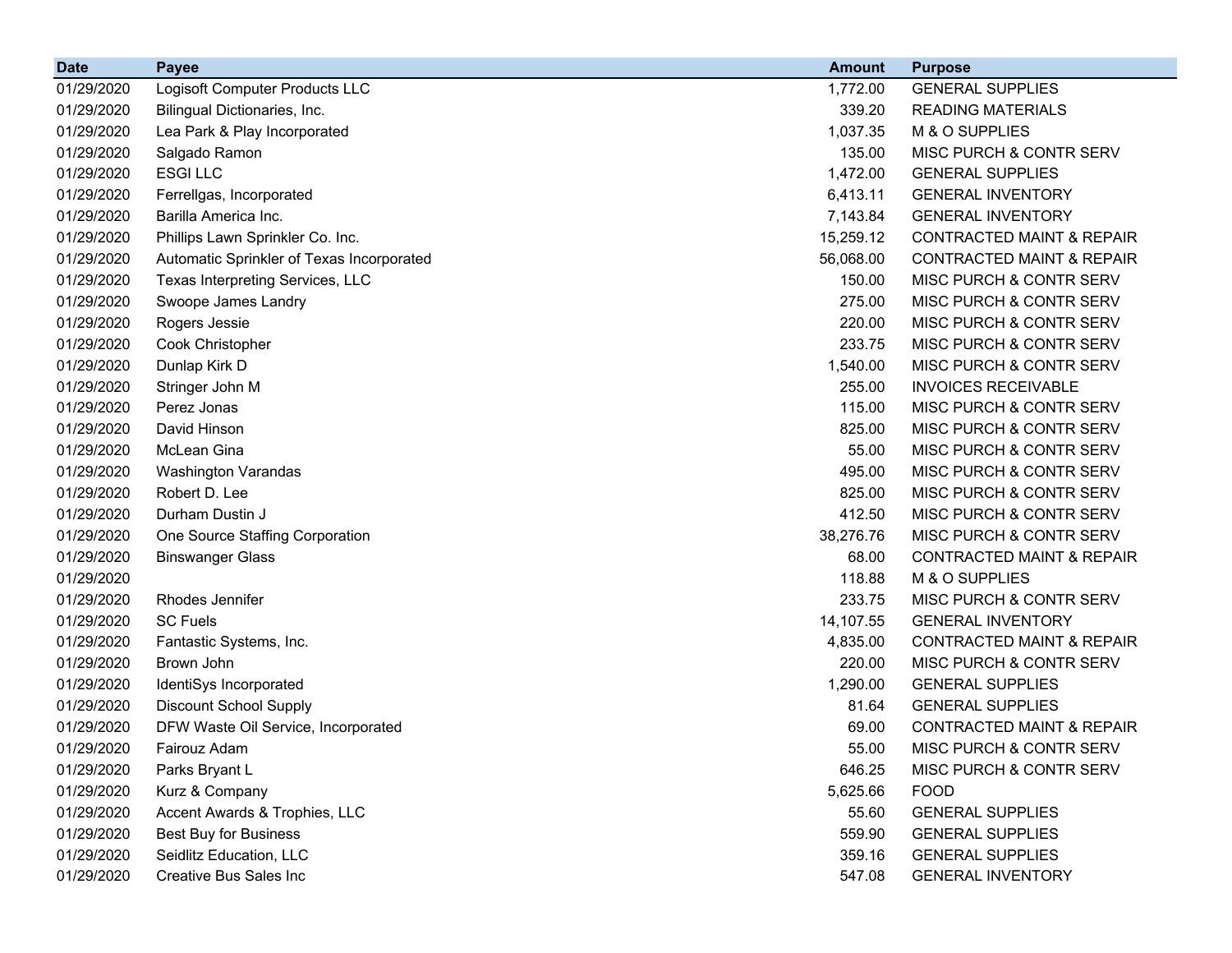| <b>Date</b> | <b>Payee</b>                                       | <b>Amount</b> | <b>Purpose</b>                       |
|-------------|----------------------------------------------------|---------------|--------------------------------------|
| 01/29/2020  | <b>Wallace Todd</b>                                | 255.00        | <b>INVOICES RECEIVABLE</b>           |
| 01/29/2020  | AlphaGraphics                                      | 112.50        | <b>GENERAL SUPPLIES</b>              |
| 01/29/2020  | Follett School Solutions, Inc.                     | 3,242.89      | <b>READING MATERIALS</b>             |
| 01/29/2020  | Learning Forward Texas                             | 5,095.00      | MISC PURCH & CONTR SERV              |
| 01/29/2020  | <b>Cornerstone Staffing</b>                        | 3,000.00      | MISC PURCH & CONTR SERV              |
| 01/29/2020  |                                                    | 3,848.98      | SAL & WAGES-SUPPORT PERS             |
| 01/29/2020  | <b>Crawford Electric Supply Company</b>            | 1,623.48      | <b>GENERAL INVENTORY</b>             |
| 01/29/2020  |                                                    | 1,319.68      | M & O SUPPLIES                       |
| 01/29/2020  | Tracey Lynn Dixon                                  | 382.50        | MISC PURCH & CONTR SERV              |
| 01/29/2020  | <b>Brown Reynolds Watford Architects</b>           | 605.40        | OTH PROFESSIONAL SERVICES            |
| 01/29/2020  | Stantec Architecture, Inc. (SHW Group)             | 337,500.00    | BLDG PURCH, CONSTR, IMPROVE          |
| 01/29/2020  | <b>GARCIA VICTOR</b>                               | 55.00         | MISC PURCH & CONTR SERV              |
| 01/29/2020  | <b>Evans Clifton</b>                               | 55.00         | MISC PURCH & CONTR SERV              |
| 01/29/2020  | <b>Tarrant County Tax Assessor-Collector</b>       | 33.50         | MISC OPERATING EXPENSES              |
| 01/29/2020  | <b>KAI TEXAS</b>                                   | 700.52        | OTH PROFESSIONAL SERVICES            |
| 01/29/2020  | Commercial Van Interiors of Dallas/Fort Worth LLC. | 626.96        | <b>CONTRACTED MAINT &amp; REPAIR</b> |
| 01/29/2020  | Cool Tech A/C Heat & Refrigeration                 | 1,082.00      | <b>CONTRACTED MAINT &amp; REPAIR</b> |
| 01/29/2020  | Elliott Staffing Services, Inc.                    | 809.40        | MISC PURCH & CONTR SERV              |
| 01/29/2020  | Ferguson Enterprises, Inc.                         | 2,362.86      | M & O SUPPLIES                       |
| 01/29/2020  | Daktronics, Inc.                                   | 690.00        | <b>CONTRACTED MAINT &amp; REPAIR</b> |
| 01/29/2020  | JourneyEd                                          | 303.68        | <b>GENERAL SUPPLIES</b>              |
| 01/29/2020  | <b>Equal Opportunity Schools</b>                   | 65,700.00     | MISC PURCH & CONTR SERV              |
| 01/29/2020  | HP Inc.                                            | 545.23        | <b>GENERAL SUPPLIES</b>              |
| 01/29/2020  | <b>Sirius Education Solutions LLC</b>              | 1,645.00      | <b>GENERAL SUPPLIES</b>              |
| 01/29/2020  | Dr Pepper Snapple Group                            | 970.50        | <b>GENERAL INVENTORY</b>             |
| 01/29/2020  |                                                    | 725.45        | MISC OPERATING EXPENSES              |
| 01/29/2020  | <b>Education Galaxy LLC</b>                        | 108.00        | <b>READING MATERIALS</b>             |
| 01/29/2020  | Cardinal's Sport Center Incorporated               | 1,228.58      | <b>GENERAL SUPPLIES</b>              |
| 01/29/2020  | Lowe's Home Centers, LLC                           | 296.36        | <b>GENERAL SUPPLIES</b>              |
| 01/29/2020  |                                                    | 137.74        | <b>INVOICES RECEIVABLE</b>           |
| 01/29/2020  |                                                    | 22.92         | M & O SUPPLIES                       |
| 01/29/2020  | Western-BRW Paper Company Incorporated             | 320.00        | <b>GENERAL SUPPLIES</b>              |
| 01/29/2020  | Tennis Outlet Inc.                                 | 1,400.00      | <b>GENERAL SUPPLIES</b>              |
| 01/29/2020  | <b>Minority Authority Uniform LLC</b>              | 55.90         | M & O SUPPLIES                       |
| 01/29/2020  | iPrint Technologies                                | 513.00        | <b>GENERAL SUPPLIES</b>              |
| 01/29/2020  | Identity Automation, LP                            | 54,548.00     | <b>CONTRACTED MAINT &amp; REPAIR</b> |
| 01/29/2020  | Klement Distribution, Inc.                         | 4,923.54      | <b>FOOD</b>                          |
| 01/29/2020  | Sysco North Texas                                  | 56,224.19     | <b>GENERAL INVENTORY</b>             |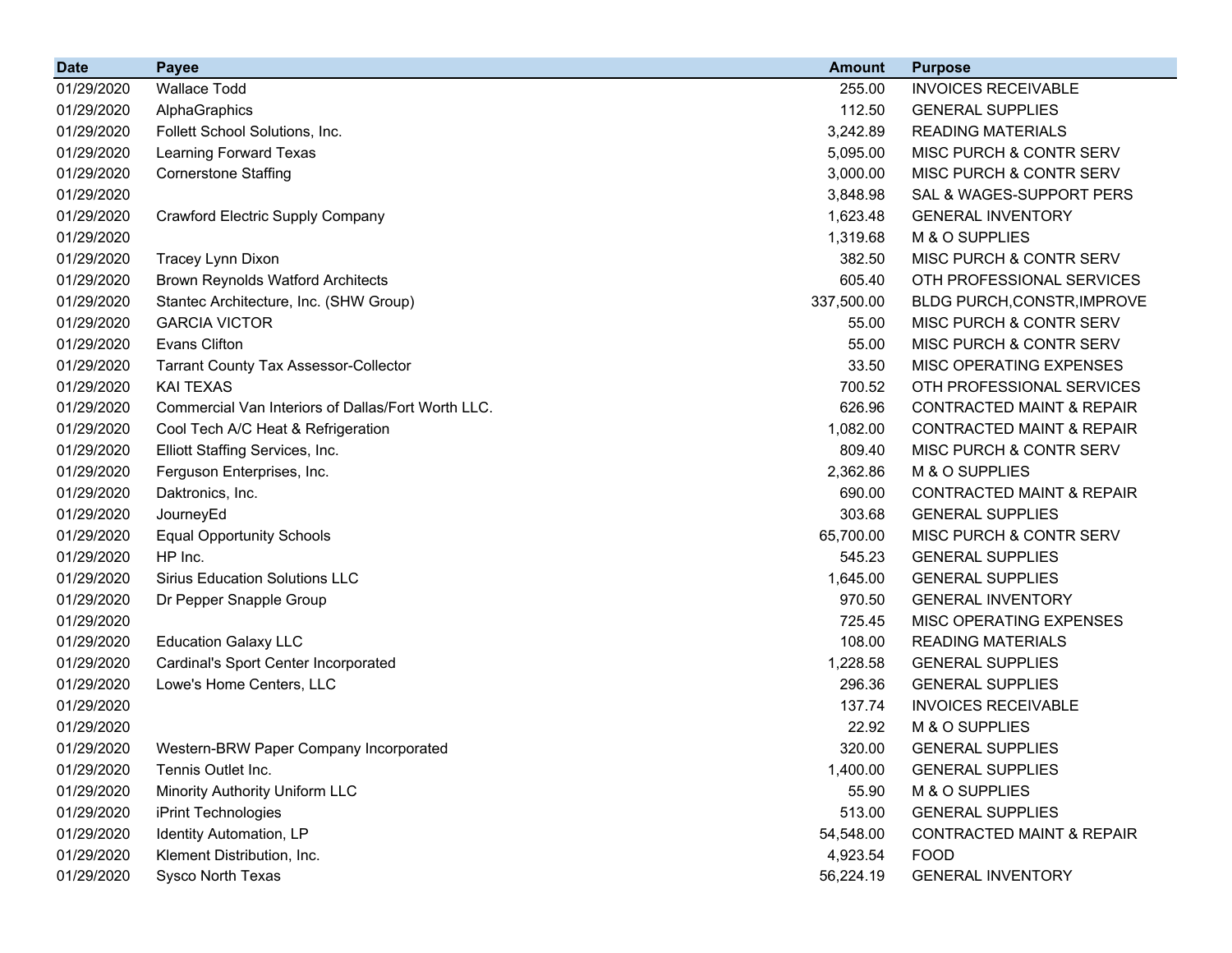| <b>Date</b> | <b>Payee</b>                                            | <b>Amount</b> | <b>Purpose</b>                       |
|-------------|---------------------------------------------------------|---------------|--------------------------------------|
| 01/29/2020  | Your Tees                                               | 13,200.00     | <b>GENERAL SUPPLIES</b>              |
| 01/29/2020  |                                                         | 45.00         | <b>INVOICES RECEIVABLE</b>           |
| 01/29/2020  | <b>CableLink Solutions</b>                              | 315.00        | <b>CONTRACTED MAINT &amp; REPAIR</b> |
| 01/29/2020  | Learning Farm, LLC                                      | 599.00        | <b>GENERAL SUPPLIES</b>              |
| 01/29/2020  | Moore Supply Co                                         | 332.91        | <b>GENERAL INVENTORY</b>             |
| 01/29/2020  | OTC Brands, Inc                                         | 754.24        | <b>GENERAL SUPPLIES</b>              |
| 01/29/2020  | Mighty Auto Parts of DFW                                | 99.60         | <b>GENERAL INVENTORY</b>             |
| 01/29/2020  | Nearpod                                                 | 1,500.00      | <b>GENERAL SUPPLIES</b>              |
| 01/29/2020  | Poston Stevie                                           | 115.00        | MISC PURCH & CONTR SERV              |
| 01/29/2020  | Mavich LLC                                              | 5,320.70      | <b>GENERAL INVENTORY</b>             |
| 01/29/2020  | Clever Items LLC                                        | 2,717.00      | <b>GENERAL SUPPLIES</b>              |
| 01/29/2020  | Learning A-Z LLC                                        | 1,509.60      | <b>GENERAL SUPPLIES</b>              |
| 01/29/2020  | Tammy Ferguson Photography                              | 600.00        | <b>INVOICES RECEIVABLE</b>           |
| 01/29/2020  | <b>Bunster Shawn</b>                                    | 481.25        | MISC PURCH & CONTR SERV              |
| 01/29/2020  | Sports Officials Unlimited                              | 12,625.00     | MISC PURCH & CONTR SERV              |
| 01/29/2020  | Davranoglu Emre                                         | 115.00        | MISC PURCH & CONTR SERV              |
| 01/29/2020  | Sonova USA Inc.                                         | 76.00         | <b>GENERAL SUPPLIES</b>              |
| 01/29/2020  | <b>Hatfield Jeffrey</b>                                 | 255.00        | <b>INVOICES RECEIVABLE</b>           |
| 01/29/2020  | Chu, Brian Wenyi                                        | 412.50        | MISC PURCH & CONTR SERV              |
| 01/29/2020  | <b>Target Specialty Products</b>                        | 238.20        | M & O SUPPLIES                       |
| 01/29/2020  | Price Right Professional Landscaping & Tree Service LLC | 34,125.00     | <b>CONTRACTED MAINT &amp; REPAIR</b> |
| 01/29/2020  | Staples Inc/Staples Business Advantage                  | 1,701.97      | <b>GENERAL SUPPLIES</b>              |
| 01/29/2020  | Drew Consulting Services Incorporated                   | 16,400.00     | OTH PROFESSIONAL SERVICES            |
| 01/29/2020  | <b>Terracon Consultants</b>                             | 4,610.00      | BLDG PURCH, CONSTR, IMPROVE          |
| 01/29/2020  | Bayes Achievement Center, Inc.                          | 18,712.22     | <b>TUITION &amp; TRFR PMTS</b>       |
| 01/29/2020  | <b>Educational Consulting and Evaluations LLC</b>       | 3,275.00      | MISC PURCH & CONTR SERV              |
| 01/29/2020  | <b>Alonti Catering</b>                                  | 248.09        | MISC OPERATING EXPENSES              |
| 01/29/2020  | Taylor Smith Consulting LLC                             | 4,052.80      | MISC PURCH & CONTR SERV              |
| 01/29/2020  | <b>ATCO Enviroair Testing Engineers INC</b>             | 49,625.00     | <b>CONTRACTED MAINT &amp; REPAIR</b> |
| 01/29/2020  | <b>Greenleaf Wholesale Florist Inc</b>                  | 250.52        | <b>GENERAL SUPPLIES</b>              |
| 01/29/2020  | <b>Bailey Todd</b>                                      | 155.00        | MISC PURCH & CONTR SERV              |
| 01/29/2020  | Clean Ayr                                               | 586.00        | M & O SUPPLIES                       |
| 01/29/2020  | <b>Hyland Jeremy</b>                                    | 55.00         | MISC PURCH & CONTR SERV              |
| 01/29/2020  | All Star Letter Jackets and Balfour Dallas              | 150.00        | <b>INVOICES RECEIVABLE</b>           |
| 01/29/2020  | Zamora Salvadore                                        | 75.00         | MISC PURCH & CONTR SERV              |
| 01/29/2020  | <b>Burnett Scott</b>                                    | 453.75        | MISC PURCH & CONTR SERV              |
| 01/29/2020  | National Seating & Mobility Inc                         | 1,103.83      | <b>GENERAL SUPPLIES</b>              |
| 01/29/2020  | Sanchez Hunter                                          | 135.00        | <b>INVOICES RECEIVABLE</b>           |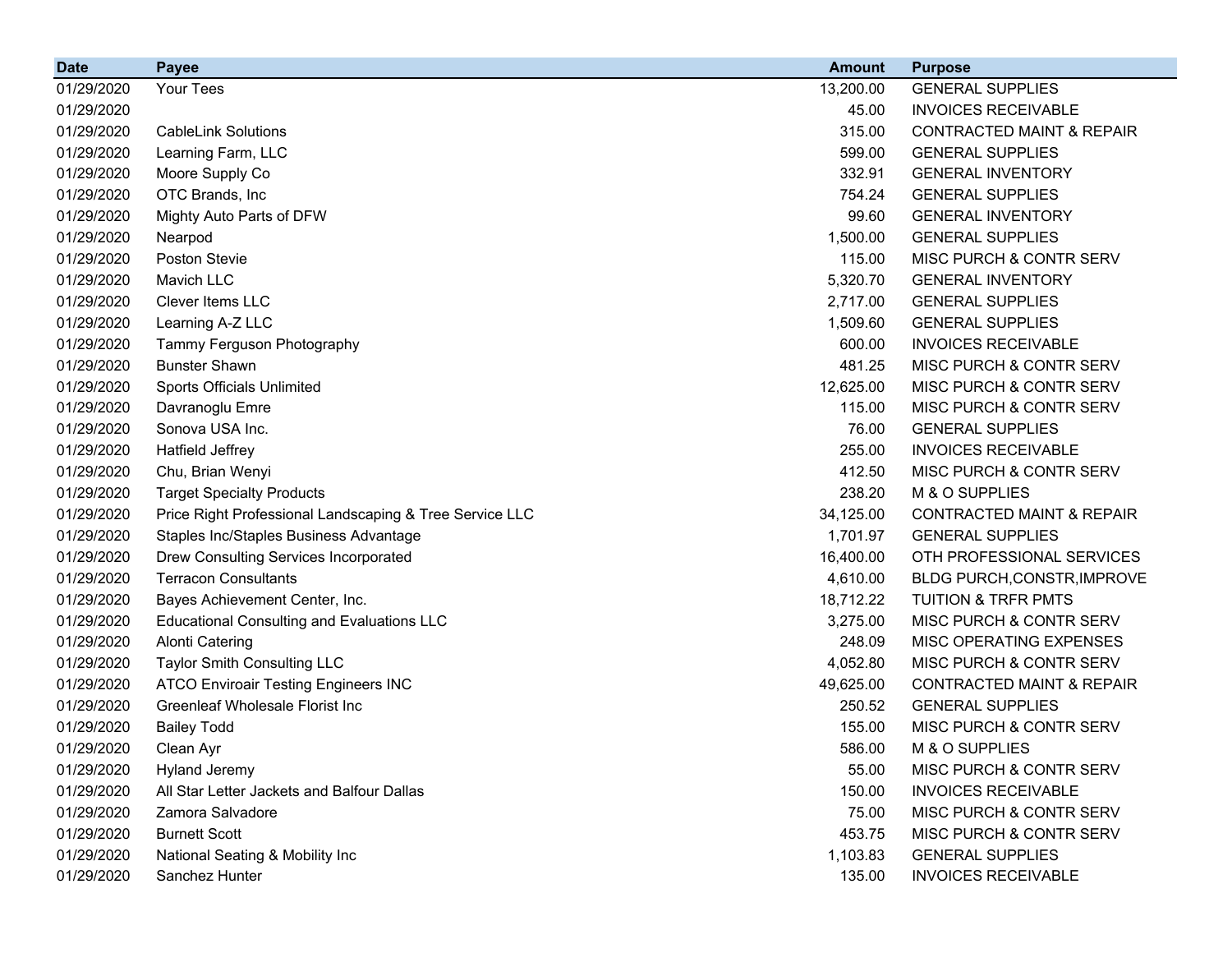| <b>Date</b> | <b>Payee</b>                                 | <b>Amount</b> | <b>Purpose</b>                       |
|-------------|----------------------------------------------|---------------|--------------------------------------|
| 01/29/2020  | <b>MTS Publications</b>                      | 345.40        | <b>GENERAL SUPPLIES</b>              |
| 01/29/2020  | <b>Borden Dairy Company</b>                  | 92,304.89     | <b>FOOD</b>                          |
| 01/29/2020  | Ogunbameru Courage                           | 155.00        | MISC PURCH & CONTR SERV              |
| 01/29/2020  | <b>Hatfield Hunter</b>                       | 255.00        | <b>INVOICES RECEIVABLE</b>           |
| 01/29/2020  | <b>Lindenmeyr Munroe</b>                     | 3,847.04      | <b>GENERAL INVENTORY</b>             |
| 01/29/2020  | Zum Services, Inc.                           | 110,852.50    | MISC PURCH & CONTR SERV              |
| 01/29/2020  | DOT Medical and Drug Testing Services Inc    | 280.00        | MISC OPERATING EXPENSES              |
| 01/29/2020  | <b>Coles Quality Foods Inc</b>               | 28,710.00     | <b>GENERAL INVENTORY</b>             |
| 01/29/2020  | X-Grain Sportswear                           | 1,497.00      | <b>GENERAL SUPPLIES</b>              |
| 01/29/2020  | <b>Texas Wholesale Plumbing</b>              | 672.28        | M & O SUPPLIES                       |
| 01/29/2020  | Marathon Staffing Group Inc                  | 13,628.49     | MISC PURCH & CONTR SERV              |
| 01/29/2020  | Kornegay Jermaine                            | 150.00        | MISC PURCH & CONTR SERV              |
| 01/29/2020  | RO Jette Silver Restoration                  | 850.00        | <b>INVOICES RECEIVABLE</b>           |
| 01/29/2020  | ProToCall LLC                                | 624.99        | <b>CONTRACTED MAINT &amp; REPAIR</b> |
| 01/29/2020  | <b>ACW Design</b>                            | 200.00        | <b>INVOICES RECEIVABLE</b>           |
| 01/29/2020  | Pianotex, Inc.                               | 750.00        | <b>CONTRACTED MAINT &amp; REPAIR</b> |
| 01/29/2020  | <b>Dustin Grimes</b>                         | 300.00        | MISC PURCH & CONTR SERV              |
| 01/29/2020  | <b>Melanie Wells</b>                         | 1,800.00      | MISC PURCH & CONTR SERV              |
| 01/29/2020  | It's a Wrap by Terri                         | 385.00        | <b>INVOICES RECEIVABLE</b>           |
| 01/29/2020  | <b>Lightfoot Bernard</b>                     | 75.00         | <b>MISC PURCH &amp; CONTR SERV</b>   |
| 01/29/2020  | Andrew W Markworth                           | 800.00        | <b>INVOICES RECEIVABLE</b>           |
| 01/29/2020  | Adeogun Toluwalase                           | 95.00         | MISC PURCH & CONTR SERV              |
| 01/29/2020  | <b>Meisinger Steven</b>                      | 75.00         | MISC PURCH & CONTR SERV              |
| 01/29/2020  | Calderon Bryan                               | 95.00         | MISC PURCH & CONTR SERV              |
| 01/29/2020  | Jeff Tucker                                  | 95.00         | <b>MISC PURCH &amp; CONTR SERV</b>   |
| 01/29/2020  | Michael McDonald                             | 255.00        | <b>INVOICES RECEIVABLE</b>           |
| 01/29/2020  | Walker Tool Company Incorporated             | 645.00        | M & O SUPPLIES                       |
| 01/29/2020  | <b>Constellation New Energy</b>              | 3,841.25      | <b>WATER</b>                         |
| 01/29/2020  | Reserve Account - S H H S                    | 5,000.00      | <b>GENERAL SUPPLIES</b>              |
| 01/29/2020  | Complete Supply Incorporated                 | 18,037.75     | <b>GENERAL INVENTORY</b>             |
| 01/29/2020  | <b>Wallace Packaging</b>                     | 30,600.00     | <b>GENERAL INVENTORY</b>             |
| 01/29/2020  | <b>Empire Paper Company</b>                  |               | LIONS CLUB CONCESSIONS               |
| 01/29/2020  | Elevator Maintenance and Repair Incorporated | 3,450.00      | <b>CONTRACTED MAINT &amp; REPAIR</b> |
| 01/29/2020  | Flippen Group The                            | 295.00        | <b>INVOICES RECEIVABLE</b>           |
| 01/29/2020  | Soccer Corner The                            | 6,744.00      | <b>GENERAL SUPPLIES</b>              |
| 01/29/2020  | Hobby Lobby Store #175                       | 555.57        | <b>GENERAL SUPPLIES</b>              |
| 01/29/2020  | <b>Atmos Energy</b>                          | 23,553.42     | <b>WATER</b>                         |
| 01/29/2020  | <b>EAI Education</b>                         | 831.22        | <b>GENERAL SUPPLIES</b>              |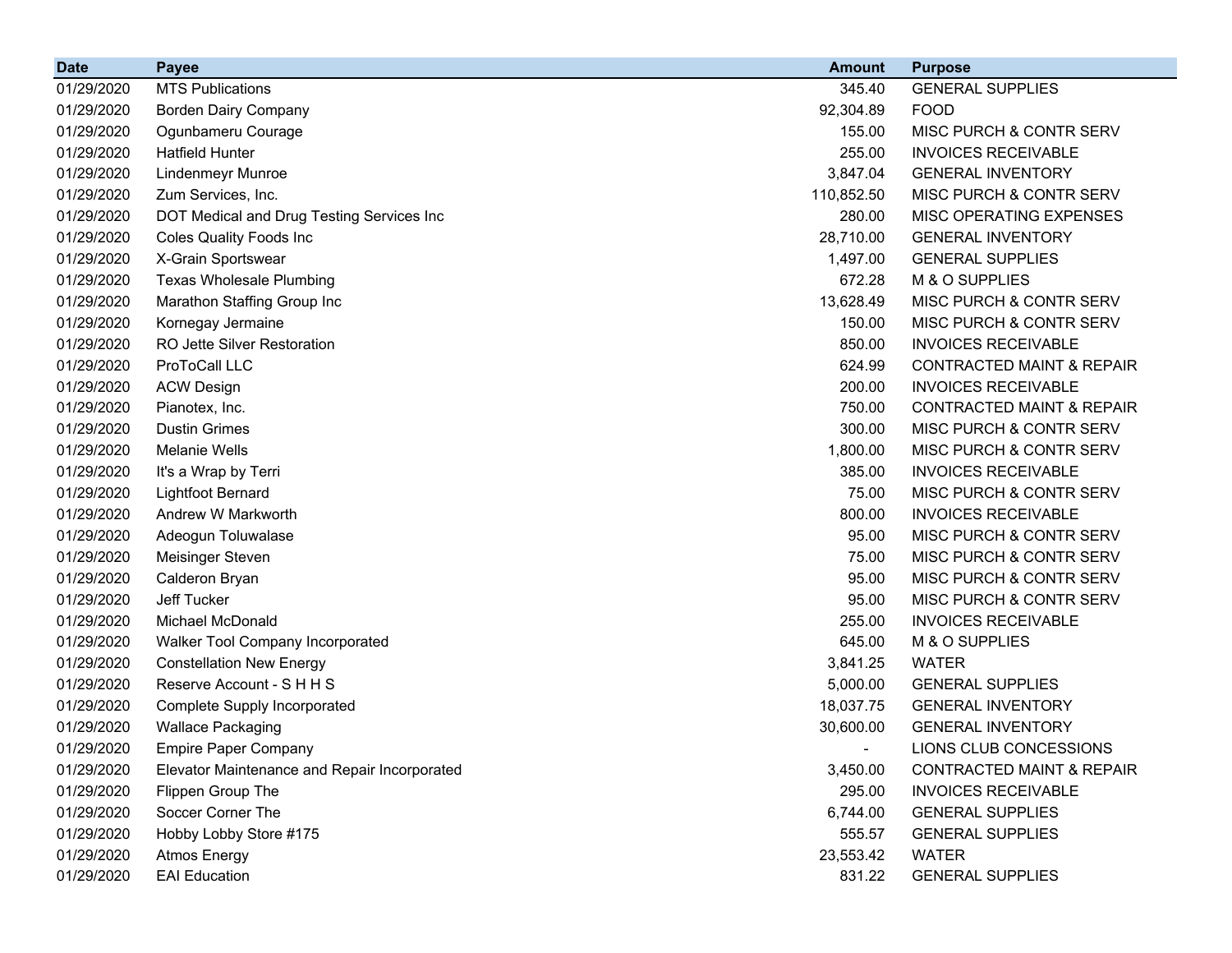| <b>Date</b> | <b>Payee</b>                                                   | <b>Amount</b> | <b>Purpose</b>                             |
|-------------|----------------------------------------------------------------|---------------|--------------------------------------------|
| 01/29/2020  | <b>Temperature Control Systems</b>                             | 2,146.59      | M & O SUPPLIES                             |
| 01/29/2020  | <b>Star Roofing And Sheet Metal</b>                            | 5,145.55      | <b>CONTRACTED MAINT &amp; REPAIR</b>       |
| 01/29/2020  | Sommer Associates L L C                                        | 1,214.05      | <b>READING MATERIALS</b>                   |
| 01/29/2020  | Hagar Restaurant Service L L C                                 | 280.80        | M & O SUPPLIES                             |
| 01/29/2020  | <b>Caldwell Country Chevrolet</b>                              | 27,908.00     | <b>VEHICLES</b>                            |
| 01/29/2020  | Simba Industries                                               | 354.90        | <b>GENERAL INVENTORY</b>                   |
| 01/29/2020  | <b>Bucks Wheel &amp; Equipment Company</b>                     | 211.21        | <b>GENERAL INVENTORY</b>                   |
| 01/29/2020  |                                                                | 626.19        | M & O SUPPLIES                             |
| 01/29/2020  | Southwest International Trucks                                 | 726.46        | M & O SUPPLIES                             |
| 01/29/2020  | <b>Netsync Network Solutions</b>                               | 3,792.60      | <b>GENERAL SUPPLIES</b>                    |
| 01/29/2020  | Music & Arts                                                   | 226.20        | <b>GENERAL SUPPLIES</b>                    |
| 01/29/2020  | Language Line Services Incorporated                            | 1,510.88      | MISC PURCH & CONTR SERV                    |
| 01/29/2020  | Byrne Brothers Foods Incorporate                               | 127.20        | <b>GENERAL INVENTORY</b>                   |
| 01/29/2020  | Arlington Independent School District Food & Nutrition Service | 2,024.75      | MISC OPERATING EXPENSES                    |
| 01/29/2020  | Rush Truck Centers Of Texas Limited Partnership                | 1,135.52      | <b>CONTRACTED MAINT &amp; REPAIR</b>       |
| 01/29/2020  |                                                                | 31.48         | <b>GENERAL INVENTORY</b>                   |
| 01/29/2020  |                                                                | 1,955.36      | M & O SUPPLIES                             |
| 01/29/2020  | William Harris Lee & Company                                   | 26,024.00     | <b>GENERAL SUPPLIES</b>                    |
| 01/29/2020  | Southern Computer Warehouse                                    | 476.78        | <b>GENERAL SUPPLIES</b>                    |
| 01/29/2020  | Red Gold Llc                                                   | 33,582.60     | <b>GENERAL INVENTORY</b>                   |
| 01/29/2020  | Rush Bus Center Of Texas                                       | 2,042.90      | <b>GENERAL INVENTORY</b>                   |
| 01/29/2020  | <b>Hicks Andrew</b>                                            | 135.00        | <b>INVOICES RECEIVABLE</b>                 |
| 01/29/2020  | SiteOne Landscape Supply Holding LLC                           | 1,044.54      | M & O SUPPLIES                             |
| 01/29/2020  | North Texas Tollway Authority                                  | 2.80          | MISC OPERATING EXPENSES                    |
| 01/29/2020  | <b>Trinity Photographic Promotion</b>                          | 2,999.00      | <b>INVOICES RECEIVABLE</b>                 |
| 01/29/2020  | City Of Arlington Finance Department                           | 18,960.78     | MISC PURCH & CONTR SERV                    |
| 01/29/2020  | <b>City Of Dalworthington Gardens</b>                          | 669.25        | <b>WATER</b>                               |
| 01/29/2020  | Cannon Sports Incorporated                                     | 107.00        | <b>GENERAL SUPPLIES</b>                    |
| 01/29/2020  | Demco Incorporated                                             | 143.23        | <b>GENERAL SUPPLIES</b>                    |
| 01/29/2020  | <b>Education Service Center Region XI</b>                      | 450.00        | <b>EMPLOYEE TRAVEL</b>                     |
| 01/29/2020  |                                                                | 4,300.00      | MISC PURCH & CONTR SERV                    |
| 01/29/2020  | <b>Flinn Scientific</b>                                        | 616.48        | <b>GENERAL SUPPLIES</b>                    |
| 01/29/2020  |                                                                | 249.35        | <b>READING MATERIALS</b>                   |
| 01/29/2020  | <b>Commercial Recorder</b>                                     | 288.60        | <b>Statutorily Required Public Notices</b> |
| 01/29/2020  | Kaplan Early Learning Company                                  | 265.35        | <b>GENERAL SUPPLIES</b>                    |
| 01/29/2020  | Lucks Music Library                                            | 81.80         | <b>GENERAL SUPPLIES</b>                    |
| 01/29/2020  | Midwest Technology Products Tx0025                             | 203.28        | <b>GENERAL SUPPLIES</b>                    |
| 01/29/2020  |                                                                | 108.48        | <b>INVOICES RECEIVABLE</b>                 |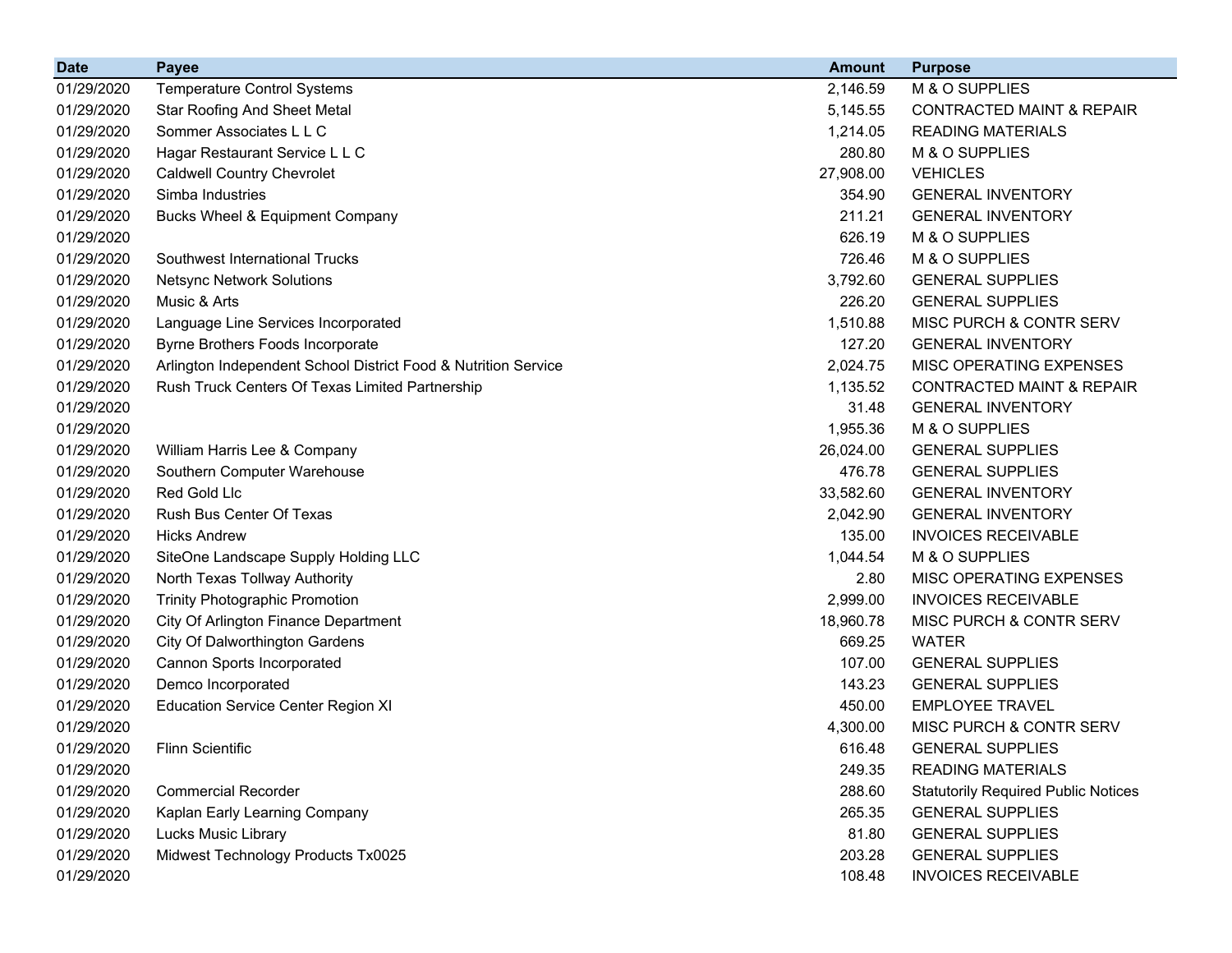| <b>Date</b> | <b>Payee</b>                                               | <b>Amount</b>            | <b>Purpose</b>                       |
|-------------|------------------------------------------------------------|--------------------------|--------------------------------------|
| 01/29/2020  | Perma Bound                                                | 877.02                   | <b>READING MATERIALS</b>             |
| 01/29/2020  | <b>Pollock Paper Distributors</b>                          | $\overline{\phantom{0}}$ | <b>GENERAL INVENTORY</b>             |
| 01/29/2020  | <b>Pyramid School Products</b>                             | 1,972.00                 | <b>GENERAL INVENTORY</b>             |
| 01/29/2020  | Quality Audio Visual Service Incorporated                  | 262.00                   | <b>CONTRACTED MAINT &amp; REPAIR</b> |
| 01/29/2020  | Sargent Welch L L C                                        | 354.48                   | <b>GENERAL INVENTORY</b>             |
| 01/29/2020  | Sentinel The Alarm Company                                 | 8,894.73                 | <b>CONTRACTED MAINT &amp; REPAIR</b> |
| 01/29/2020  | Sports Imports Incorporated                                | 3,420.50                 | BLDG PURCH, CONSTR, IMPROVE          |
| 01/29/2020  | Texas Department of Licensing and Regulation               | 95.00                    | MISC OPERATING EXPENSES              |
| 01/29/2020  | <b>Triarco Arts And Crafts</b>                             | 152.99                   | <b>GENERAL INVENTORY</b>             |
| 01/29/2020  | Kenneth Hammond                                            | 34.55                    | LIONS CLUB CONCESSIONS               |
| 01/29/2020  | Jennifer Ketchel                                           | 9.05                     | LIONS CLUB CONCESSIONS               |
| 01/29/2020  | Lea Mezomo                                                 | 19.60                    | LIONS CLUB CONCESSIONS               |
| 01/29/2020  | Sabina Mujanovic                                           | 263.00                   | LIONS CLUB CONCESSIONS               |
| 01/30/2020  | <b>United Educators Association</b>                        | 1,035.65                 | UNITED FUND                          |
| 01/30/2020  | Texas United School Employees Local 100                    | 46.67                    | UNITED FUND                          |
| 01/30/2020  | United States Department Of Education National Payment Ctr | 318.99                   | UNITED FUND                          |
| 01/30/2020  | Truman Tim Chapter 13 Trustee                              | 1,332.92                 | UNITED FUND                          |
| 01/30/2020  | Association Of Texas Professional Teachers Local           | 0.58                     | UNITED FUND                          |
| 01/30/2020  | Association Of Texas Professional Educators State          | 34.60                    | UNITED FUND                          |
| 01/30/2020  | Pam Bassel Chapter 13 Trustee                              | 87.70                    | UNITED FUND                          |
| 01/30/2020  | Powers Tom Chapter 13 Trustee                              | 904.62                   | UNITED FUND                          |
| 01/30/2020  | Educational Employees Credit Union - HSA                   | 1,442.44                 | <b>DENTAL INSURANCE</b>              |
| 01/30/2020  | <b>Educational Employees Credit Union</b>                  | 6,669.95                 | DUE TO CREDIT UNION                  |
| 01/30/2020  | <b>Texas State Teachers Association</b>                    | 56.35                    | UNITED FUND                          |
| 01/30/2020  | <b>United Way</b>                                          | 5.00                     | UNITED FUND                          |
| 01/30/2020  | <b>Grainger Industrial Supply</b>                          | 284.26                   | M & O SUPPLIES                       |
| 01/30/2020  | Hoshizaki South Central Distribution Center                | 562.79                   | M & O SUPPLIES                       |
| 01/30/2020  | <b>Plank Road Publishing</b>                               | 112.45                   | <b>GENERAL SUPPLIES</b>              |
| 01/30/2020  | United Refrigeration Incorporated                          | 146.36                   | M & O SUPPLIES                       |
| 01/30/2020  | <b>Elliott Electric Supply</b>                             | 2,860.20                 | <b>GENERAL INVENTORY</b>             |
| 01/30/2020  |                                                            | 9,966.28                 | M & O SUPPLIES                       |
| 01/30/2020  | <b>Dell Marketing</b>                                      | 229.99                   | <b>GENERAL SUPPLIES</b>              |
| 01/30/2020  | Barnes & Noble Booksellers, Inc.                           | 531.08                   | <b>READING MATERIALS</b>             |
| 01/30/2020  | D & J Sports Incorporated                                  | 189.00                   | <b>GENERAL SUPPLIES</b>              |
| 01/30/2020  | Schwans Food Service Incorporated                          | 16,013.29                | <b>GENERAL INVENTORY</b>             |
| 01/30/2020  | Office Depot                                               | 203.81                   | <b>GENERAL SUPPLIES</b>              |
| 01/30/2020  | Office Depot                                               | 119.79                   | <b>GENERAL SUPPLIES</b>              |
| 01/30/2020  | M & A Technology Incorporated                              | 173.25                   | <b>GENERAL SUPPLIES</b>              |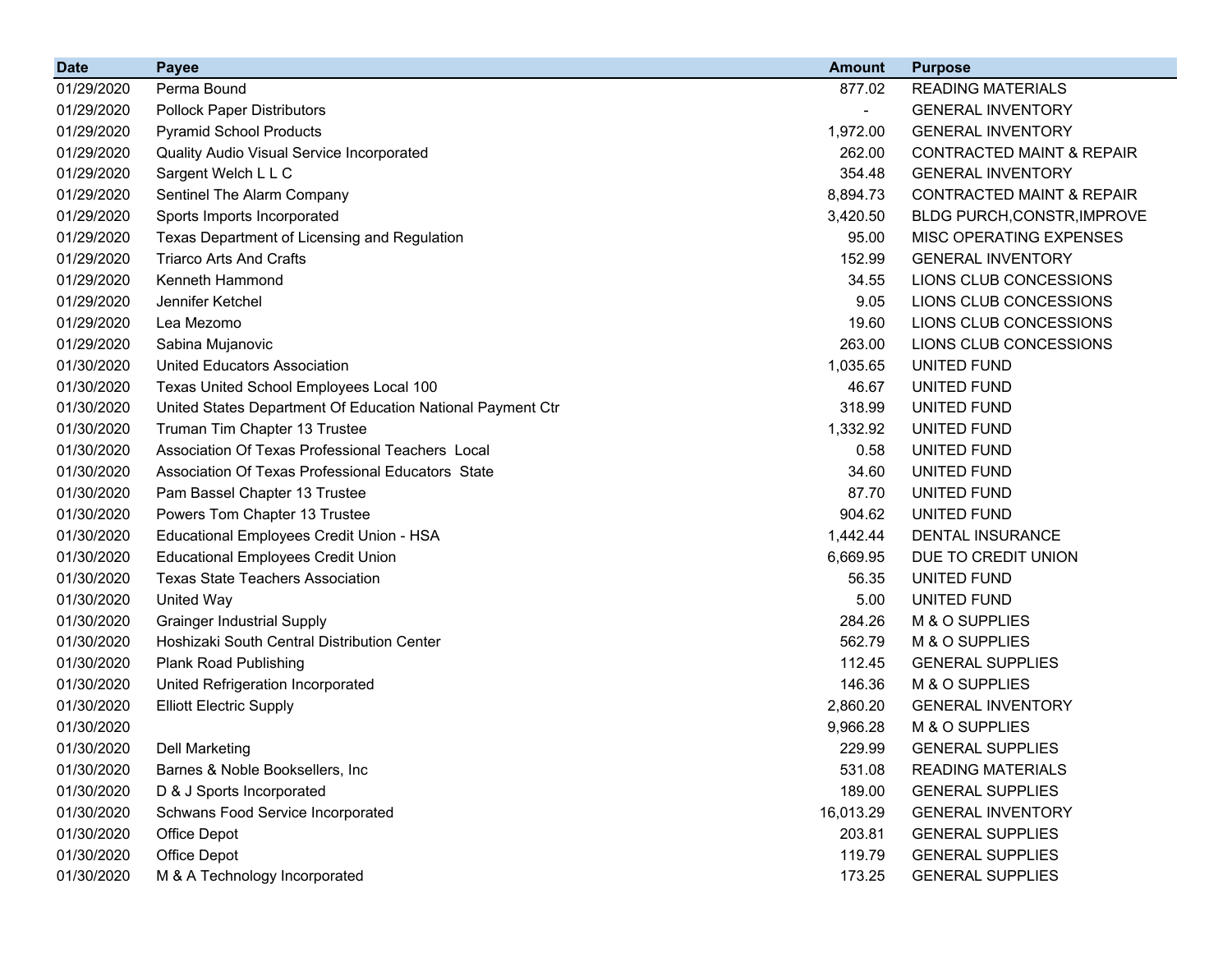| <b>Date</b> | <b>Payee</b>                                 | <b>Amount</b> | <b>Purpose</b>                       |
|-------------|----------------------------------------------|---------------|--------------------------------------|
| 01/30/2020  | <b>Hired Hands Incorporated</b>              | 17,355.00     | MISC PURCH & CONTR SERV              |
| 01/30/2020  | B & H Photo Video                            | 1,967.24      | <b>GENERAL SUPPLIES</b>              |
| 01/30/2020  | Aerowave Technologies                        | 586.72        | <b>CONTRACTED MAINT &amp; REPAIR</b> |
| 01/30/2020  | Kimbrough Fire Extinguisher Company          | 1,925.96      | <b>CONTRACTED MAINT &amp; REPAIR</b> |
| 01/30/2020  | Arlington Hardware Incorporated #53          | 101.95        | M & O SUPPLIES                       |
| 01/30/2020  | <b>Super Duper Publications</b>              | 137.43        | <b>GENERAL SUPPLIES</b>              |
| 01/30/2020  | <b>Total Maintenance Solutions-South</b>     | 190.44        | M & O SUPPLIES                       |
| 01/30/2020  | Complete Book & Media Supply Inc.            | 249.00        | <b>GENERAL SUPPLIES</b>              |
| 01/30/2020  |                                              | 56.10         | <b>READING MATERIALS</b>             |
| 01/30/2020  | <b>ESGILLC</b>                               | 636.00        | <b>GENERAL SUPPLIES</b>              |
| 01/30/2020  | Texas Interpreting Services, LLC             | 23,217.50     | MISC PURCH & CONTR SERV              |
| 01/30/2020  | Alliance Geotechnical Group                  | 86,744.50     | BLDG PURCH, CONSTR, IMPROVE          |
| 01/30/2020  | <b>Binswanger Glass</b>                      | 68.00         | <b>CONTRACTED MAINT &amp; REPAIR</b> |
| 01/30/2020  |                                              | 843.46        | M & O SUPPLIES                       |
| 01/30/2020  | IdentiSys Incorporated                       | 258.00        | <b>GENERAL SUPPLIES</b>              |
| 01/30/2020  | Edmentum Incorporated                        | 429.00        | <b>GENERAL SUPPLIES</b>              |
| 01/30/2020  | <b>Tyson Prepared Foods</b>                  | 14,050.00     | <b>GENERAL INVENTORY</b>             |
| 01/30/2020  | HP Inc.                                      | 463.08        | <b>GENERAL SUPPLIES</b>              |
| 01/30/2020  | Data Recognition Corporation                 | 8,023.40      | <b>TESTING MATERIALS</b>             |
| 01/30/2020  | <b>Bull Market Promotions, LLC</b>           | 137.50        | <b>INVOICES RECEIVABLE</b>           |
| 01/30/2020  | Hydrotemp LLC                                | 304.00        | M & O SUPPLIES                       |
| 01/30/2020  | Lowe's Home Centers, LLC                     | 176.71        | <b>GENERAL SUPPLIES</b>              |
| 01/30/2020  | OTC Brands, Inc                              | 227.44        | <b>GENERAL SUPPLIES</b>              |
| 01/30/2020  |                                              | 119.93        | <b>INVOICES RECEIVABLE</b>           |
| 01/30/2020  | Lincoln Electric Company                     | 1,270.73      | <b>GENERAL SUPPLIES</b>              |
| 01/30/2020  | <b>C&amp;S Trailers</b>                      | 116.74        | M & O SUPPLIES                       |
| 01/30/2020  | Clever Items LLC                             | 3,498.49      | <b>GENERAL SUPPLIES</b>              |
| 01/30/2020  | Staples Inc/Staples Business Advantage       | 86.60         | <b>GENERAL SUPPLIES</b>              |
| 01/30/2020  |                                              | 29.28         | <b>INVOICES RECEIVABLE</b>           |
| 01/30/2020  | Riverside Insights                           | 9,349.60      | <b>TESTING MATERIALS</b>             |
| 01/30/2020  | <b>Battery Systems Inc</b>                   | 699.46        | <b>GENERAL INVENTORY</b>             |
| 01/30/2020  | Fun and Function                             | 32.93         | <b>GENERAL SUPPLIES</b>              |
| 01/30/2020  | <b>Blick Art Materials</b>                   | 38.86         | <b>GENERAL SUPPLIES</b>              |
| 01/30/2020  | Student Conductor, Inc.                      | 6,725.00      | <b>GENERAL SUPPLIES</b>              |
| 01/30/2020  | QuaverMusic.com LLC                          | 405.75        | <b>GENERAL SUPPLIES</b>              |
| 01/30/2020  | <b>Gomez Floor Covering</b>                  | 968.56        | M & O SUPPLIES                       |
| 01/30/2020  | Elevator Maintenance and Repair Incorporated | 3,175.00      | <b>CONTRACTED MAINT &amp; REPAIR</b> |
| 01/30/2020  | A C P Direct                                 | 598.50        | <b>GENERAL SUPPLIES</b>              |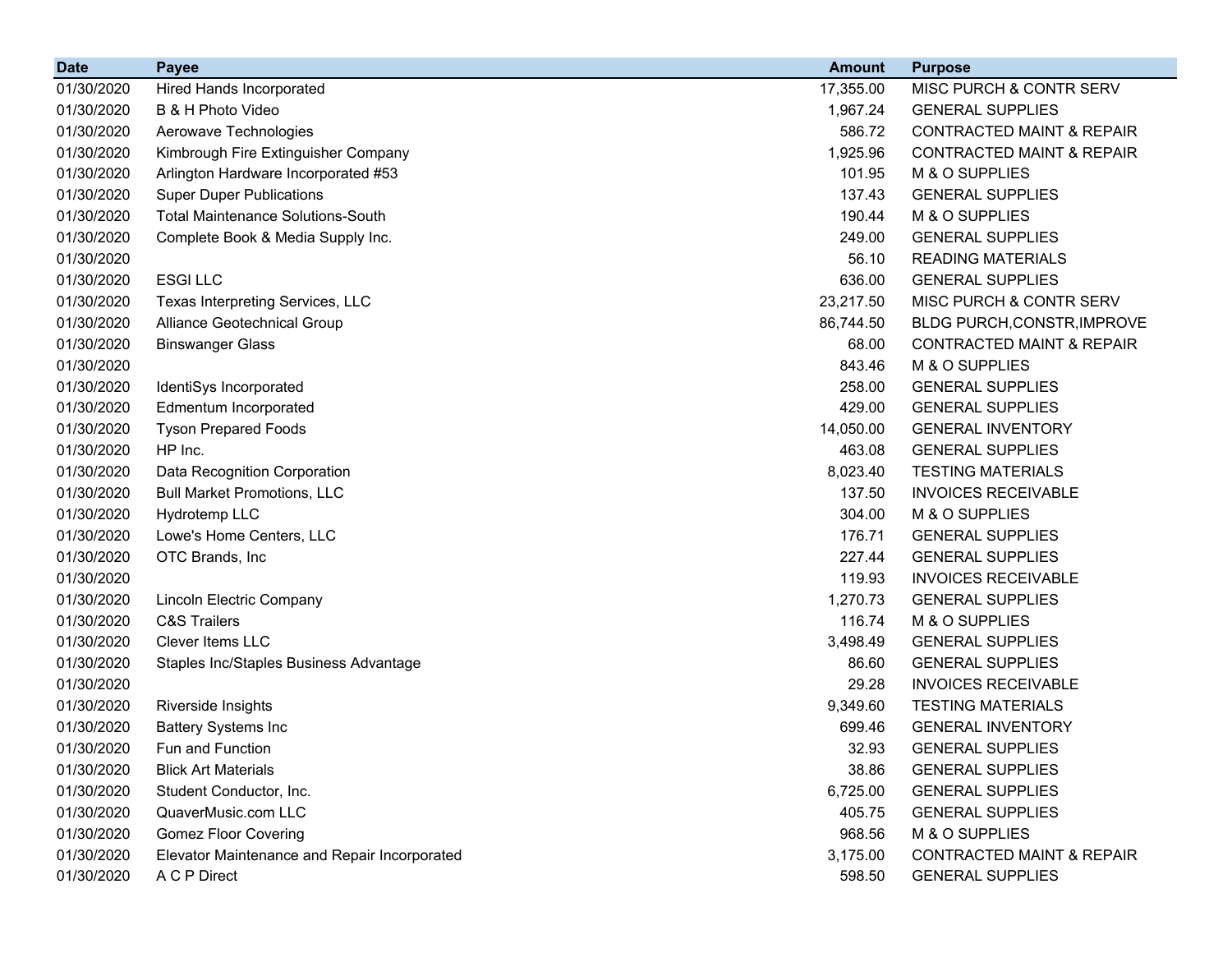| <b>Date</b> | <b>Payee</b>                                                   | <b>Amount</b> | <b>Purpose</b>                       |
|-------------|----------------------------------------------------------------|---------------|--------------------------------------|
| 01/30/2020  | Byrne Brothers Foods Incorporate                               | 1,648.20      | <b>GENERAL INVENTORY</b>             |
| 01/30/2020  | Arlington Independent School District Food & Nutrition Service | 28.75         | MISC OPERATING EXPENSES              |
| 01/30/2020  | Academic Supplier                                              | 122.71        | <b>GENERAL SUPPLIES</b>              |
| 01/30/2020  | <b>Fisher Science Education</b>                                | 59.75         | <b>GENERAL SUPPLIES</b>              |
| 01/30/2020  | <b>Ptp Entertainment</b>                                       | 300.00        | <b>INVOICES RECEIVABLE</b>           |
| 01/31/2020  | Math Learning Center The                                       | 1,877.85      | <b>GENERAL SUPPLIES</b>              |
| 01/31/2020  | Office Depot                                                   | 40.57         | <b>GENERAL SUPPLIES</b>              |
| 01/31/2020  | Enterprise Rent A Car                                          | 747.96        | DIST TRANS FOR STDNT TRAV            |
| 01/31/2020  | B & H Photo Video                                              | 489.00        | <b>GENERAL SUPPLIES</b>              |
| 01/31/2020  | <b>CDW Government Incorporated</b>                             | 1,335.00      | <b>GENERAL SUPPLIES</b>              |
| 01/31/2020  | Kimbrough Fire Extinguisher Company                            | 733.92        | <b>CONTRACTED MAINT &amp; REPAIR</b> |
| 01/31/2020  | J W Pepper & Son Incorporated                                  | 200.98        | <b>GENERAL SUPPLIES</b>              |
| 01/31/2020  | <b>City Of Grand Prairie Water Utilities</b>                   | 197.97        | <b>WATER</b>                         |
| 01/31/2020  | Mardel Incorporated                                            | 428.26        | <b>GENERAL SUPPLIES</b>              |
| 01/31/2020  | <b>City Electric Supply Company</b>                            | 1,223.50      | M & O SUPPLIES                       |
| 01/31/2020  | Lowe's Home Centers, LLC                                       | 1,653.57      | M & O SUPPLIES                       |
| 01/31/2020  | iPrint Technologies                                            | 233.00        | <b>GENERAL SUPPLIES</b>              |
| 01/31/2020  | Nasco                                                          | 82.92         | <b>GENERAL SUPPLIES</b>              |
| 01/31/2020  | <b>MSB Consulting</b>                                          | 3,680.16      | MISC PURCH & CONTR SERV              |
| 01/31/2020  | <b>Constellation New Energy</b>                                | 31,672.43     | <b>WATER</b>                         |
| 01/31/2020  | <b>Gomez Floor Covering</b>                                    | 264.00        | M & O SUPPLIES                       |
| 01/31/2020  | <b>Atmos Energy</b>                                            | 611.52        | <b>WATER</b>                         |
| 01/31/2020  | <b>Temperature Control Systems</b>                             | 463.00        | M & O SUPPLIES                       |
| 01/31/2020  | <b>Best Plumbing Specialties Incorporated</b>                  | 652.70        | <b>GENERAL INVENTORY</b>             |
| 01/31/2020  | Adolfson & Peterson Construction                               | 5,535,429.52  | BLDG PURCH, CONSTR, IMPROVE          |
| 01/31/2020  |                                                                | (276, 771.47) | <b>RETAINAGE</b>                     |
| 02/06/2020  | Dallas Arboretum                                               | 450.00        | STUDENT TVL*NO AISD BUSES            |
| 02/06/2020  | Corgan Assoc Architects Incorporated                           | 1,812.50      | OTH PROFESSIONAL SERVICES            |
| 02/06/2020  | L R P Publications Incorporated                                | 39.00         | <b>READING MATERIALS</b>             |
| 02/06/2020  | <b>Grainger Industrial Supply</b>                              | 78.88         | <b>GENERAL SUPPLIES</b>              |
| 02/06/2020  |                                                                | 462.58        | M & O SUPPLIES                       |
| 02/06/2020  | <b>Qep Incorporated</b>                                        | 19,017.07     | <b>READING MATERIALS</b>             |
| 02/06/2020  | Attainment Company Incorporated                                | 282.45        | <b>GENERAL SUPPLIES</b>              |
| 02/06/2020  | Casa Manana                                                    | 427.50        | STUDENT TVL*NO AISD BUSES            |
| 02/06/2020  | Home Depot Pro                                                 | 1,113.72      | M & O SUPPLIES                       |
| 02/06/2020  | Home Depot Pro                                                 | 4,662.00      | <b>GENERAL INVENTORY</b>             |
| 02/06/2020  | Apex Supply Company                                            | 209.48        | M & O SUPPLIES                       |
| 02/06/2020  | Kroger                                                         | 2,306.56      | <b>GENERAL SUPPLIES</b>              |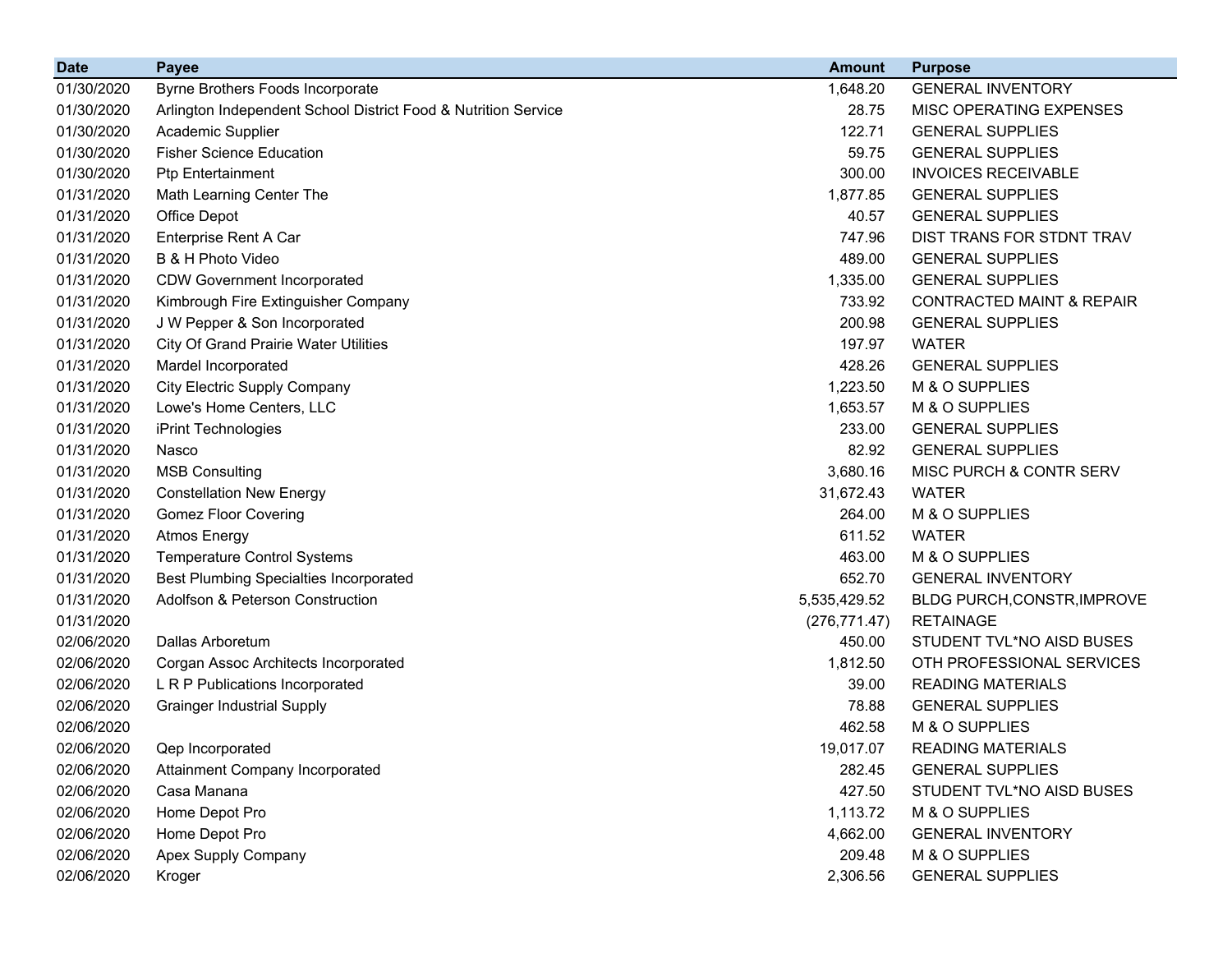| <b>Date</b> | <b>Payee</b>                                     | <b>Amount</b> | <b>Purpose</b>                       |
|-------------|--------------------------------------------------|---------------|--------------------------------------|
| 02/06/2020  |                                                  | 183.73        | <b>INVOICES RECEIVABLE</b>           |
| 02/06/2020  |                                                  | 1,441.52      | MISC OPERATING EXPENSES              |
| 02/06/2020  | Air Balancing Company Incorporated               | 9,335.00      | <b>CONTRACTED MAINT &amp; REPAIR</b> |
| 02/06/2020  | <b>Plank Road Publishing</b>                     | 119.45        | <b>GENERAL SUPPLIES</b>              |
| 02/06/2020  | United Refrigeration Incorporated                | 1,004.27      | M & O SUPPLIES                       |
| 02/06/2020  | <b>Breaker Broker Company</b>                    | 29.40         | M & O SUPPLIES                       |
| 02/06/2020  | <b>Elliott Electric Supply</b>                   | 73.00         | <b>GENERAL INVENTORY</b>             |
| 02/06/2020  |                                                  | 2,748.04      | M & O SUPPLIES                       |
| 02/06/2020  | Scholastic Book Fair Warehouse                   | 71.92         | <b>READING MATERIALS</b>             |
| 02/06/2020  | Vehicle Maintenance Program                      | 198.16        | <b>GENERAL INVENTORY</b>             |
| 02/06/2020  | Fort Worth Zoo                                   | 836.00        | STUDENT TVL*NO AISD BUSES            |
| 02/06/2020  | <b>Texas Furniture Source Incorporated</b>       | 8,116.45      | M & O SUPPLIES                       |
| 02/06/2020  | Lake Arlington Golf Course                       | 4,100.00      | <b>GENERAL SUPPLIES</b>              |
| 02/06/2020  | Estes Mcclure & Assoc Inc                        | 38,600.00     | OTH PROFESSIONAL SERVICES            |
| 02/06/2020  | Barnes & Noble Booksellers, Inc.                 | 203.85        | <b>INVOICES RECEIVABLE</b>           |
| 02/06/2020  |                                                  | 1,732.03      | <b>READING MATERIALS</b>             |
| 02/06/2020  | <b>VERITIV</b>                                   | 20,571.60     | <b>GENERAL INVENTORY</b>             |
| 02/06/2020  | Motorola Solutions, Incorporated                 | 24,751.00     | MISC PURCH & CONTR SERV              |
| 02/06/2020  | Mission Arlington/Mission Metroplex              | 56.00         | STUDENT TVL*NO AISD BUSES            |
| 02/06/2020  | <b>Hearmore Division</b>                         | 154.61        | <b>GENERAL SUPPLIES</b>              |
| 02/06/2020  | Jason's Deli                                     | 2,964.60      | MISC OPERATING EXPENSES              |
| 02/06/2020  | <b>Paradise Produce</b>                          | 25,218.70     | <b>FOOD</b>                          |
| 02/06/2020  | Delta T Ltd                                      | 60,040.00     | <b>CONTRACTED MAINT &amp; REPAIR</b> |
| 02/06/2020  | Visual Impact                                    | 2,300.00      | <b>GENERAL SUPPLIES</b>              |
| 02/06/2020  | Custom Transmission And Auto Repair Incorporated | 66.00         | <b>CONTRACTED MAINT &amp; REPAIR</b> |
| 02/06/2020  | Trane Company Commercial Systems Group           | 23.70         | <b>CONTRACTED MAINT &amp; REPAIR</b> |
| 02/06/2020  | Specialty Supply And Installation L L C          | 2,678.00      | <b>CONTRACTED MAINT &amp; REPAIR</b> |
| 02/06/2020  | Fastsigns                                        | 4,024.77      | <b>GENERAL SUPPLIES</b>              |
| 02/06/2020  | <b>Reeds Services</b>                            | 1,796.90      | <b>CONTRACTED MAINT &amp; REPAIR</b> |
| 02/06/2020  | PPG Architectural Finishes, Inc.                 | 412.64        | M & O SUPPLIES                       |
| 02/06/2020  | Hexco Incorporated Academic                      | 82.42         | <b>GENERAL SUPPLIES</b>              |
| 02/06/2020  | Industrial Equipment Company                     | 149.91        | <b>GENERAL INVENTORY</b>             |
| 02/06/2020  | Airgas Southwest Incorporated                    | 1,276.76      | <b>GENERAL SUPPLIES</b>              |
| 02/06/2020  | Airgas Southwest Incorporated                    | 1,798.83      | <b>GENERAL SUPPLIES</b>              |
| 02/06/2020  | Dallas World Aquarium                            | 550.00        | STUDENT TVL*NO AISD BUSES            |
| 02/06/2020  | Artex Overhead Door                              | 275.00        | <b>CONTRACTED MAINT &amp; REPAIR</b> |
| 02/06/2020  | Office Depot                                     | 9,954.04      | <b>GENERAL SUPPLIES</b>              |
| 02/06/2020  |                                                  | 82.77         | <b>INVOICES RECEIVABLE</b>           |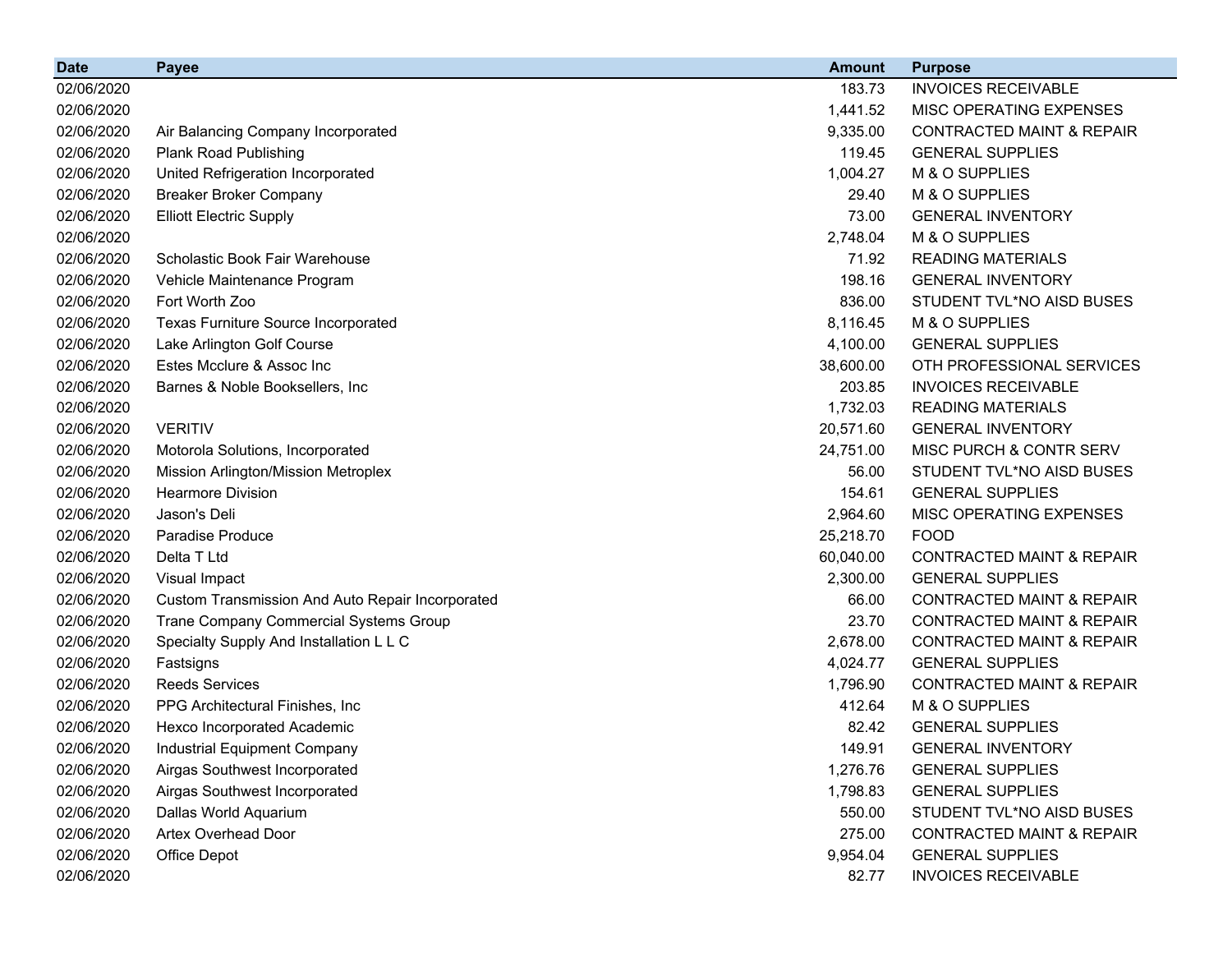| <b>Date</b> | <b>Payee</b>                                           | <b>Amount</b> | <b>Purpose</b>                       |
|-------------|--------------------------------------------------------|---------------|--------------------------------------|
| 02/06/2020  | Moak Casey & Associates Incorporated                   | 2,132.73      | MISC PURCH & CONTR SERV              |
| 02/06/2020  | <b>Bernd Mac</b>                                       | 743.60        | MISC PURCH & CONTR SERV              |
| 02/06/2020  | Orion Park Shady Valley West Property Owners Assoc Inc | 23,757.13     | MISC OPERATING EXPENSES              |
| 02/06/2020  | B & H Photo Video                                      | 58.84         | <b>GENERAL SUPPLIES</b>              |
| 02/06/2020  | <b>CDW Government Incorporated</b>                     | 95.91         | <b>INVOICES RECEIVABLE</b>           |
| 02/06/2020  | Landtec Engineers Llc                                  | 5,000.00      | <b>CONTRACTED MAINT &amp; REPAIR</b> |
| 02/06/2020  | 1 A Fire & Domestic Testing                            | 6,200.00      | <b>CONTRACTED MAINT &amp; REPAIR</b> |
| 02/06/2020  | Lone Star Learning                                     | 120.95        | <b>GENERAL SUPPLIES</b>              |
| 02/06/2020  | C & P Pump Services Incorporated                       | 1,430.00      | M & O SUPPLIES                       |
| 02/06/2020  | <b>Td Industries Limited</b>                           | 40.75         | <b>CONTRACTED MAINT &amp; REPAIR</b> |
| 02/06/2020  | Cowboy Towing                                          | 394.00        | <b>CONTRACTED MAINT &amp; REPAIR</b> |
| 02/06/2020  | Aerowave Technologies                                  | 259.55        | <b>GENERAL SUPPLIES</b>              |
| 02/06/2020  | Govconnection Incorporated                             | 1,301.10      | <b>GENERAL SUPPLIES</b>              |
| 02/06/2020  | Junior Library Guild                                   | 806.17        | <b>READING MATERIALS</b>             |
| 02/06/2020  | Delcom Group                                           | 16,334.10     | <b>CONTRACTED MAINT &amp; REPAIR</b> |
| 02/06/2020  |                                                        | 30,146.43     | <b>GENERAL SUPPLIES</b>              |
| 02/06/2020  | <b>ProComputing Corporation</b>                        | 75.00         | <b>CONTRACTED MAINT &amp; REPAIR</b> |
| 02/06/2020  | R & H Parts And Service                                | 3,039.16      | M & O SUPPLIES                       |
| 02/06/2020  | <b>School Nurse Supply</b>                             | 649.56        | <b>GENERAL SUPPLIES</b>              |
| 02/06/2020  | National Center For Youth Issues                       | 399.50        | <b>GENERAL SUPPLIES</b>              |
| 02/06/2020  | Pocket Nurse Enterprises Incorporated                  | 261.00        | <b>GENERAL SUPPLIES</b>              |
| 02/06/2020  | Apple Computer Incorporated                            | 99.99         | <b>GENERAL SUPPLIES</b>              |
| 02/06/2020  | <b>Pitsco Education</b>                                | 30.50         | <b>GENERAL SUPPLIES</b>              |
| 02/06/2020  | ETA hand2mind                                          | 3,799.25      | <b>GENERAL SUPPLIES</b>              |
| 02/06/2020  | C D Hartnett Company                                   | 32,702.87     | <b>FOOD</b>                          |
| 02/06/2020  | All American Awards & Gifts                            | 132.50        | <b>GENERAL SUPPLIES</b>              |
| 02/06/2020  |                                                        | 44.25         | <b>INVOICES RECEIVABLE</b>           |
| 02/06/2020  | J W Pepper & Son Incorporated                          | 21.50         | <b>GENERAL SUPPLIES</b>              |
| 02/06/2020  | Anixter Incorporated                                   | 658.95        | M & O SUPPLIES                       |
| 02/06/2020  | Lee's School Supplies                                  | 98.25         | <b>GENERAL SUPPLIES</b>              |
| 02/06/2020  |                                                        | 131.00        | MISC OPERATING EXPENSES              |
| 02/06/2020  | Arlington Hardware Incorporated #53                    | 664.47        | M & O SUPPLIES                       |
| 02/06/2020  | Zimmerer Kubota Incorporated                           | 895.83        | M & O SUPPLIES                       |
| 02/06/2020  | <b>Super Duper Publications</b>                        | 273.54        | <b>GENERAL SUPPLIES</b>              |
| 02/06/2020  | Child Care Associates Incorporated                     | 438.14        | MISC PURCH & CONTR SERV              |
| 02/06/2020  | Catholic Charities Translation & Interpreter Network   | 7,725.25      | MISC PURCH & CONTR SERV              |
| 02/06/2020  | Sport N Goods 4 U                                      | 936.00        | <b>INVOICES RECEIVABLE</b>           |
| 02/06/2020  | Welch John                                             | 1,237.50      | MISC PURCH & CONTR SERV              |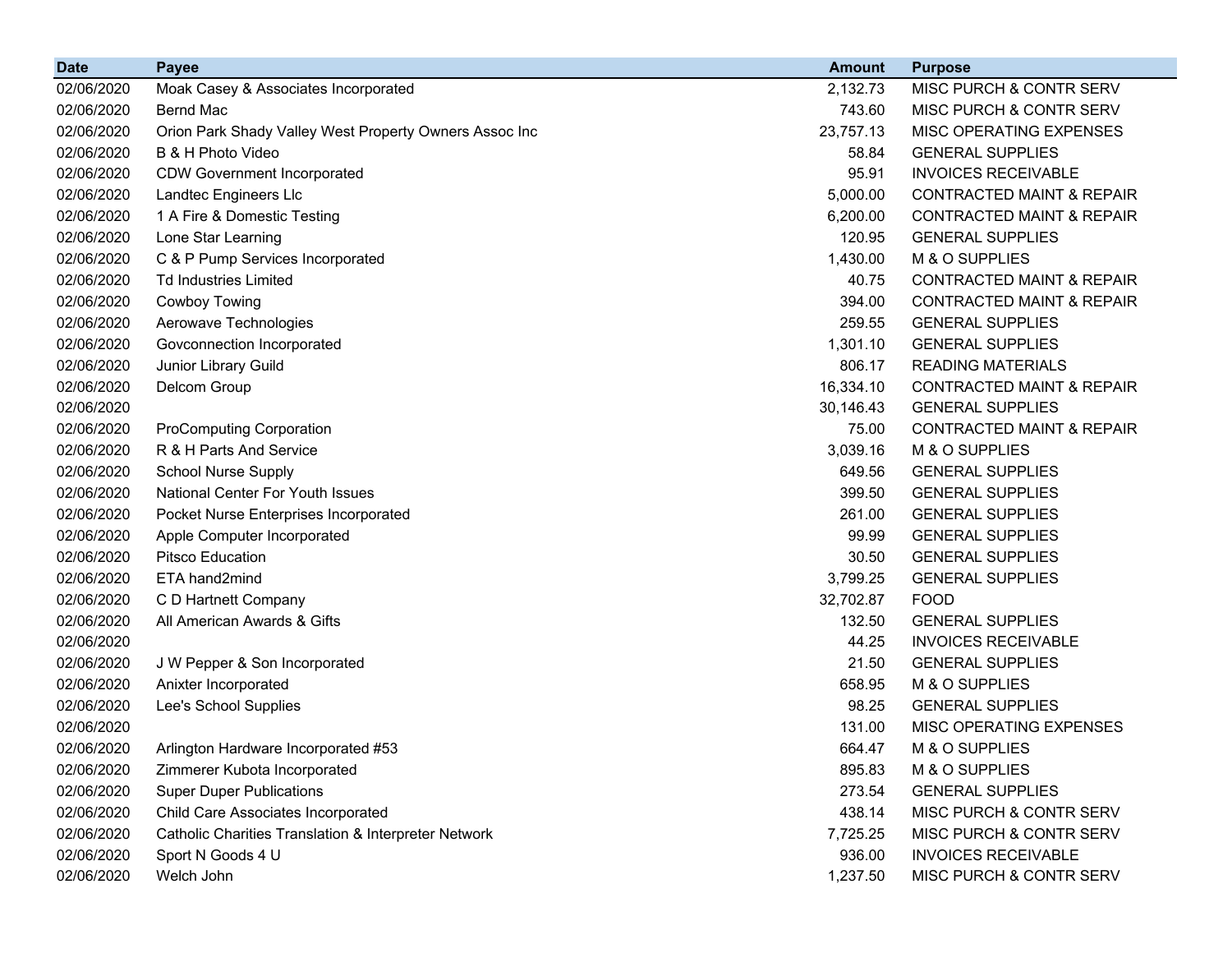| <b>Date</b> | <b>Payee</b>                                                            | <b>Amount</b> | <b>Purpose</b>                       |
|-------------|-------------------------------------------------------------------------|---------------|--------------------------------------|
| 02/06/2020  | Walsh Robert                                                            | 467.50        | MISC PURCH & CONTR SERV              |
| 02/06/2020  | <b>UPS</b>                                                              | 226.56        | <b>GENERAL SUPPLIES</b>              |
| 02/06/2020  | <b>Think Social Publishing</b>                                          | 67.79         | <b>GENERAL SUPPLIES</b>              |
| 02/06/2020  | <b>Total Maintenance Solutions-South</b>                                | 468.34        | M & O SUPPLIES                       |
| 02/06/2020  | Jaffe Joshua                                                            | 320.00        | <b>INVOICES RECEIVABLE</b>           |
| 02/06/2020  | Science First; Hands on Labs; Cynmar; Starlab; Wildco; Your Science Hub | 25.41         | <b>INVOICES RECEIVABLE</b>           |
| 02/06/2020  | VEX Robotics Inc.                                                       | 762.49        | <b>GENERAL SUPPLIES</b>              |
| 02/06/2020  | Monarch Trophy Studio                                                   | 53.40         | <b>GENERAL SUPPLIES</b>              |
| 02/06/2020  |                                                                         | 8.90          | <b>INVOICES RECEIVABLE</b>           |
| 02/06/2020  | Speech Corner LLC                                                       | 630.37        | <b>GENERAL SUPPLIES</b>              |
| 02/06/2020  | Logisoft Computer Products LLC                                          | 1,772.00      | <b>GENERAL SUPPLIES</b>              |
| 02/06/2020  | Lea Park & Play Incorporated                                            | 4,808.83      | M & O SUPPLIES                       |
| 02/06/2020  | Musser Amanda                                                           | 697.50        | MISC PURCH & CONTR SERV              |
| 02/06/2020  | Ferrellgas, Incorporated                                                | 6,496.58      | <b>GENERAL INVENTORY</b>             |
| 02/06/2020  | Texas Pottery Supply and Clay Company                                   | 1,170.00      | <b>GENERAL INVENTORY</b>             |
| 02/06/2020  | Dallas Arboretum                                                        | 3,120.00      | STUDENT TVL*NO AISD BUSES            |
| 02/06/2020  | Dental Health for Arlington                                             | 750.00        | MISC OPERATING EXPENSES              |
| 02/06/2020  | <b>Magazine Subscriptions PTP</b>                                       | 545.38        | <b>READING MATERIALS</b>             |
| 02/06/2020  | <b>Brothers Jack</b>                                                    | 119.00        | MISC PURCH & CONTR SERV              |
| 02/06/2020  | Woodman Tom                                                             | 320.00        | <b>INVOICES RECEIVABLE</b>           |
| 02/06/2020  |                                                                         | 171.00        | MISC PURCH & CONTR SERV              |
| 02/06/2020  | <b>Spears Stuart</b>                                                    | 171.00        | MISC PURCH & CONTR SERV              |
| 02/06/2020  | <b>Ball Eric</b>                                                        | 962.50        | MISC PURCH & CONTR SERV              |
| 02/06/2020  | Rogers Jessie                                                           | 247.50        | MISC PURCH & CONTR SERV              |
| 02/06/2020  | Ellenbecker Randall                                                     | 65.00         | MISC PURCH & CONTR SERV              |
| 02/06/2020  | <b>Harlett Tom</b>                                                      | 175.00        | MISC PURCH & CONTR SERV              |
| 02/06/2020  | Ibrahim William                                                         | 270.00        | MISC PURCH & CONTR SERV              |
| 02/06/2020  | David Hinson                                                            | 825.00        | MISC PURCH & CONTR SERV              |
| 02/06/2020  | <b>Klapproth David</b>                                                  | 230.00        | MISC PURCH & CONTR SERV              |
| 02/06/2020  | <b>Brown Sylvester III</b>                                              | 440.00        | MISC PURCH & CONTR SERV              |
| 02/06/2020  | Robert D. Lee                                                           | 2,062.50      | MISC PURCH & CONTR SERV              |
| 02/06/2020  | Durham Dustin J                                                         | 412.50        | MISC PURCH & CONTR SERV              |
| 02/06/2020  | <b>Aquatic Solutions</b>                                                | 130.00        | <b>CONTRACTED MAINT &amp; REPAIR</b> |
| 02/06/2020  |                                                                         | 110.00        | <b>INVOICES RECEIVABLE</b>           |
| 02/06/2020  | One Source Staffing Corporation                                         | 16,630.70     | MISC PURCH & CONTR SERV              |
| 02/06/2020  | Grant-Brooks Jonathan Lee                                               | 481.25        | MISC PURCH & CONTR SERV              |
| 02/06/2020  | IdentiSys Incorporated                                                  | 258.00        | <b>GENERAL SUPPLIES</b>              |
| 02/06/2020  | National Wholesale Supply                                               | 1,124.60      | <b>GENERAL INVENTORY</b>             |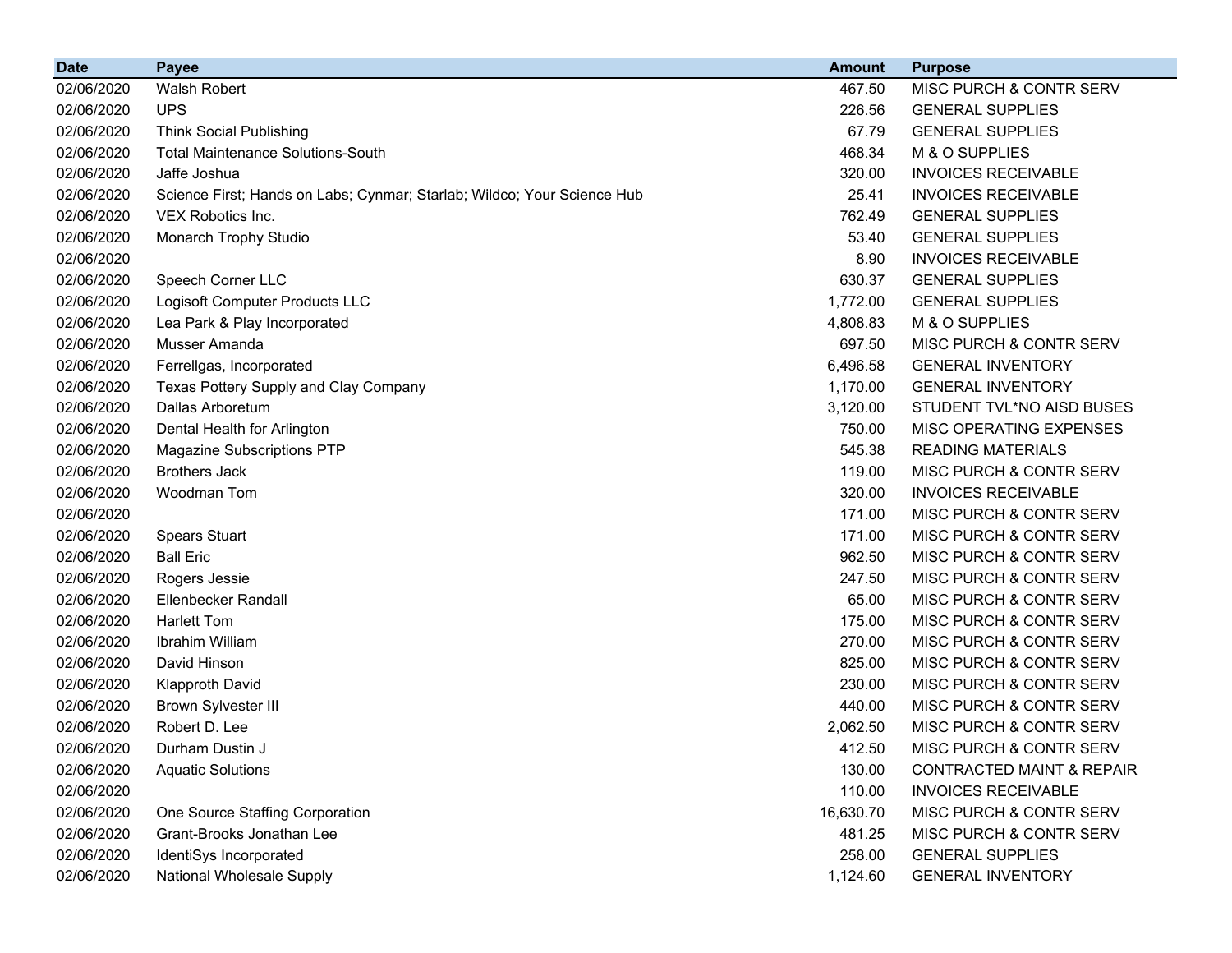| <b>Date</b> | <b>Payee</b>                           | <b>Amount</b> | <b>Purpose</b>                       |
|-------------|----------------------------------------|---------------|--------------------------------------|
| 02/06/2020  |                                        | 2,654.56      | M & O SUPPLIES                       |
| 02/06/2020  | <b>Discount School Supply</b>          | 32.22         | <b>GENERAL SUPPLIES</b>              |
| 02/06/2020  | <b>McGrane Dennis</b>                  | 320.00        | <b>INVOICES RECEIVABLE</b>           |
| 02/06/2020  |                                        | 80.00         | MISC PURCH & CONTR SERV              |
| 02/06/2020  | Meinz Don                              | 155.00        | MISC PURCH & CONTR SERV              |
| 02/06/2020  | Kurz & Company                         | 12,046.92     | <b>FOOD</b>                          |
| 02/06/2020  | Jakes Finer Foods                      | 4,209.60      | <b>GENERAL INVENTORY</b>             |
| 02/06/2020  | Best Buy for Business                  | 36.82         | <b>GENERAL SUPPLIES</b>              |
| 02/06/2020  | Seidlitz Education, LLC                | 543.91        | <b>READING MATERIALS</b>             |
| 02/06/2020  | <b>Creative Bus Sales Inc.</b>         | 1,900.99      | <b>GENERAL INVENTORY</b>             |
| 02/06/2020  | <b>Autonation Chevrolet</b>            | 44.05         | <b>CONTRACTED MAINT &amp; REPAIR</b> |
| 02/06/2020  |                                        | 1,115.41      | M & O SUPPLIES                       |
| 02/06/2020  | Dallas Black Dance Theatre             | 1,472.00      | STUDENT TVL*NO AISD BUSES            |
| 02/06/2020  | AndyMark                               | 588.57        | <b>GENERAL SUPPLIES</b>              |
| 02/06/2020  | Estrada George                         | 155.00        | MISC PURCH & CONTR SERV              |
| 02/06/2020  | Arriaga Joshua Aaron                   | 119.00        | MISC PURCH & CONTR SERV              |
| 02/06/2020  | AlphaGraphics                          | 35.25         | <b>GENERAL SUPPLIES</b>              |
| 02/06/2020  |                                        | 956.13        | <b>INVOICES RECEIVABLE</b>           |
| 02/06/2020  | Follett School Solutions, Inc.         | 6,380.90      | <b>READING MATERIALS</b>             |
| 02/06/2020  | <b>Cornerstone Staffing</b>            | 6,075.52      | SAL & WAGES-SUPPORT PERS             |
| 02/06/2020  | Crawford Electric Supply Company       | 1,405.19      | M & O SUPPLIES                       |
| 02/06/2020  | Engage2learn                           | 100,428.25    | <b>MISC PURCH &amp; CONTR SERV</b>   |
| 02/06/2020  | <b>LEGO Education</b>                  | 999.75        | <b>GENERAL SUPPLIES</b>              |
| 02/06/2020  | <b>Textbook Warehouse</b>              | 481.56        | <b>READING MATERIALS</b>             |
| 02/06/2020  | <b>Cochlear Americas</b>               | 2,173.00      | <b>GENERAL SUPPLIES</b>              |
| 02/06/2020  | Karonka Mark S                         | 70.00         | MISC PURCH & CONTR SERV              |
| 02/06/2020  | Stantec Architecture, Inc. (SHW Group) | 5,969.07      | BLDG PURCH, CONSTR, IMPROVE          |
| 02/06/2020  | Joeris General Contractors, Ltd.       | 215,963.74    | BLDG PURCH, CONSTR, IMPROVE          |
| 02/06/2020  |                                        | (10, 798.19)  | <b>RETAINAGE</b>                     |
| 02/06/2020  | Davis, Regan                           | 756.25        | <b>MISC PURCH &amp; CONTR SERV</b>   |
| 02/06/2020  | <b>GARCIA VICTOR</b>                   | 95.00         | MISC PURCH & CONTR SERV              |
| 02/06/2020  | Ahumada Jose Luis                      | 155.00        | MISC PURCH & CONTR SERV              |
| 02/06/2020  | Impak                                  | 61.37         | <b>CONTRACTED MAINT &amp; REPAIR</b> |
| 02/06/2020  | Chick-fil-A North Collins Street       | 527.19        | MISC OPERATING EXPENSES              |
| 02/06/2020  | CiCi's Pizza #32                       | 60.00         | MISC OPERATING EXPENSES              |
| 02/06/2020  | <b>Regency Lighting</b>                |               | <b>GENERAL INVENTORY</b>             |
| 02/06/2020  | Elliott Staffing Services, Inc.        | 1,821.16      | MISC PURCH & CONTR SERV              |
| 02/06/2020  | Ferguson Enterprises, Inc.             | 4,488.24      | <b>GENERAL INVENTORY</b>             |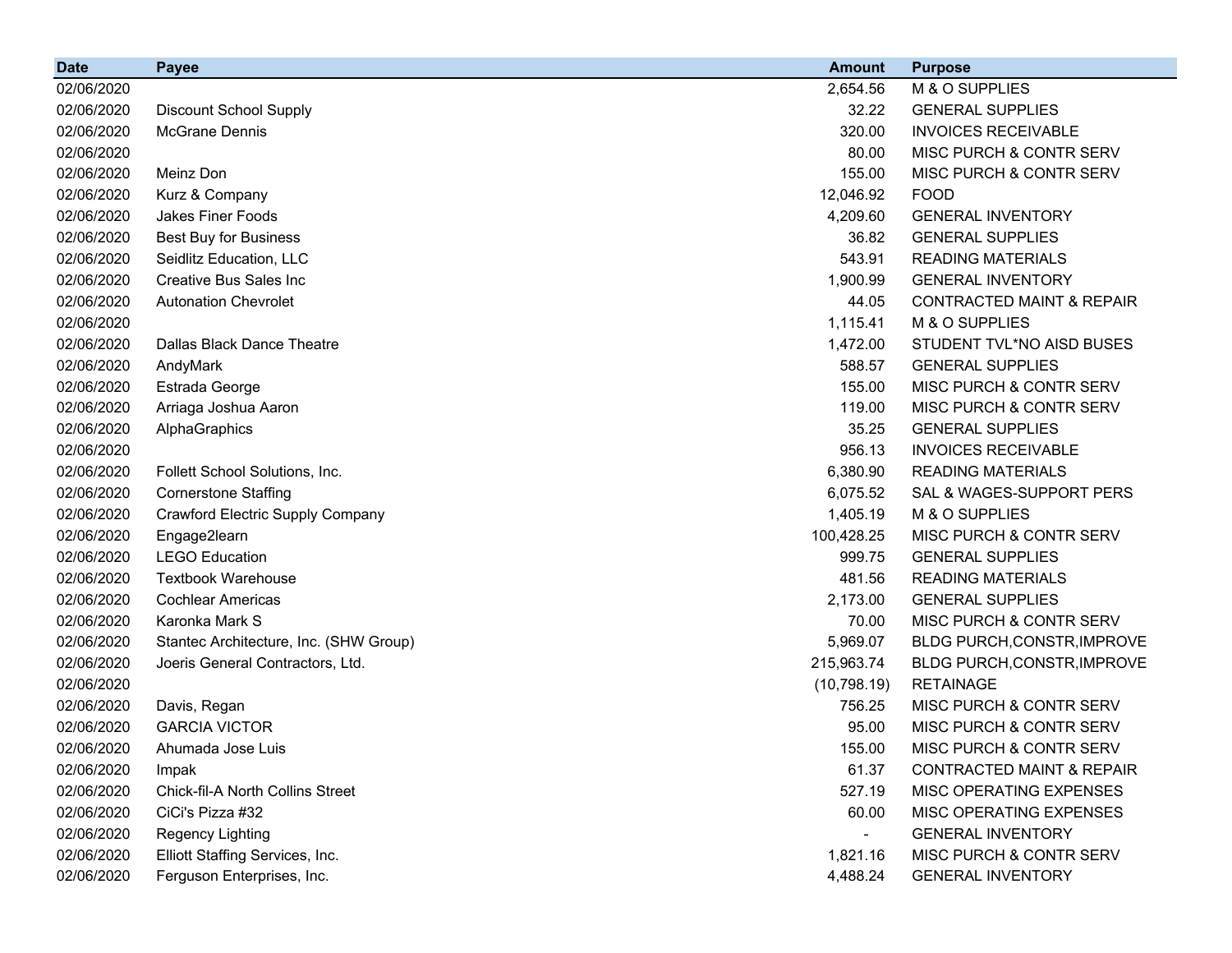| <b>Date</b> | <b>Payee</b>                                         | <b>Amount</b> | <b>Purpose</b>                       |
|-------------|------------------------------------------------------|---------------|--------------------------------------|
| 02/06/2020  |                                                      | 295.94        | M & O SUPPLIES                       |
| 02/06/2020  | JourneyEd                                            | 9.49          | <b>GENERAL SUPPLIES</b>              |
| 02/06/2020  | Interstate All Battery Center                        | 63.60         | <b>GENERAL SUPPLIES</b>              |
| 02/06/2020  | HP Inc.                                              | 249.08        | <b>GENERAL SUPPLIES</b>              |
| 02/06/2020  | Association for Supervision & Curriculum Development | 233.95        | <b>GENERAL SUPPLIES</b>              |
| 02/06/2020  | Dr Pepper Snapple Group                              | 306.80        | <b>INVOICES RECEIVABLE</b>           |
| 02/06/2020  |                                                      | 89.20         | MISC OPERATING EXPENSES              |
| 02/06/2020  | Kleen-Air Filter Service & Sales                     | 5,018.88      | <b>GENERAL INVENTORY</b>             |
| 02/06/2020  | U.S. School Supply, Inc.                             | 316.20        | <b>GENERAL SUPPLIES</b>              |
| 02/06/2020  | <b>Insurors Indemnity Underwriters</b>               | 71.00         | MISC OPERATING EXPENSES              |
| 02/06/2020  | Cardinal's Sport Center Incorporated                 | 687.25        | <b>GENERAL SUPPLIES</b>              |
| 02/06/2020  | Garcia Miguel                                        | 115.00        | MISC PURCH & CONTR SERV              |
| 02/06/2020  | AAA Glass & Mirror Co., INC.                         | 2,042.78      | M & O SUPPLIES                       |
| 02/06/2020  | Lowe's Home Centers, LLC                             | 74.97         | <b>GENERAL INVENTORY</b>             |
| 02/06/2020  |                                                      | 338.61        | <b>GENERAL SUPPLIES</b>              |
| 02/06/2020  |                                                      | 1,894.15      | M & O SUPPLIES                       |
| 02/06/2020  | Lowe's Home Centers, LLC                             | 176.71        | <b>GENERAL SUPPLIES</b>              |
| 02/06/2020  | Locke Supply Co.                                     | 221.75        | <b>GENERAL SUPPLIES</b>              |
| 02/06/2020  | Stewart and Stevenson, LLC                           | 926.59        | <b>CONTRACTED MAINT &amp; REPAIR</b> |
| 02/06/2020  | <b>Final Graphic</b>                                 | 1,913.67      | MISC PURCH & CONTR SERV              |
| 02/06/2020  | iPrint Technologies                                  | 1,521.00      | <b>GENERAL SUPPLIES</b>              |
| 02/06/2020  | Klement Distribution, Inc.                           | 9,128.63      | <b>FOOD</b>                          |
| 02/06/2020  | <b>BrainPOP LLC</b>                                  | 2,550.00      | <b>GENERAL SUPPLIES</b>              |
| 02/06/2020  | Flocabulary Inc                                      | 1,250.00      | <b>GENERAL SUPPLIES</b>              |
| 02/06/2020  | DFW Ink, LLC                                         | 1,696.50      | <b>GENERAL SUPPLIES</b>              |
| 02/06/2020  | Palco Specialties Inc.                               | 635.00        | <b>GENERAL SUPPLIES</b>              |
| 02/06/2020  | Moore Supply Co                                      | 296.94        | <b>GENERAL INVENTORY</b>             |
| 02/06/2020  | OTC Brands, Inc                                      | 246.38        | <b>GENERAL SUPPLIES</b>              |
| 02/06/2020  | Mitchell 1                                           | 1,099.00      | <b>GENERAL SUPPLIES</b>              |
| 02/06/2020  | Hilltop Securities Inc.                              | 3,500.00      | OTH PROFESSIONAL SERVICES            |
| 02/06/2020  | Lincoln Electric Company                             | 6,595.23      | <b>FURN &amp; EQUIP &gt; \$5,000</b> |
| 02/06/2020  |                                                      | 562.15        | <b>GENERAL SUPPLIES</b>              |
| 02/06/2020  | Mavich LLC                                           | 1,035.04      | <b>GENERAL INVENTORY</b>             |
| 02/06/2020  | OverDrive, Inc                                       | 960.08        | <b>READING MATERIALS</b>             |
| 02/06/2020  | Nasco                                                | 251.64        | <b>GENERAL INVENTORY</b>             |
| 02/06/2020  |                                                      | 2,819.34      | <b>GENERAL SUPPLIES</b>              |
| 02/06/2020  | Steve Weiss Music, Inc.                              | 170.00        | <b>GENERAL SUPPLIES</b>              |
| 02/06/2020  | Winn Innovations LLC                                 | 18.78         | <b>GENERAL SUPPLIES</b>              |
|             |                                                      |               |                                      |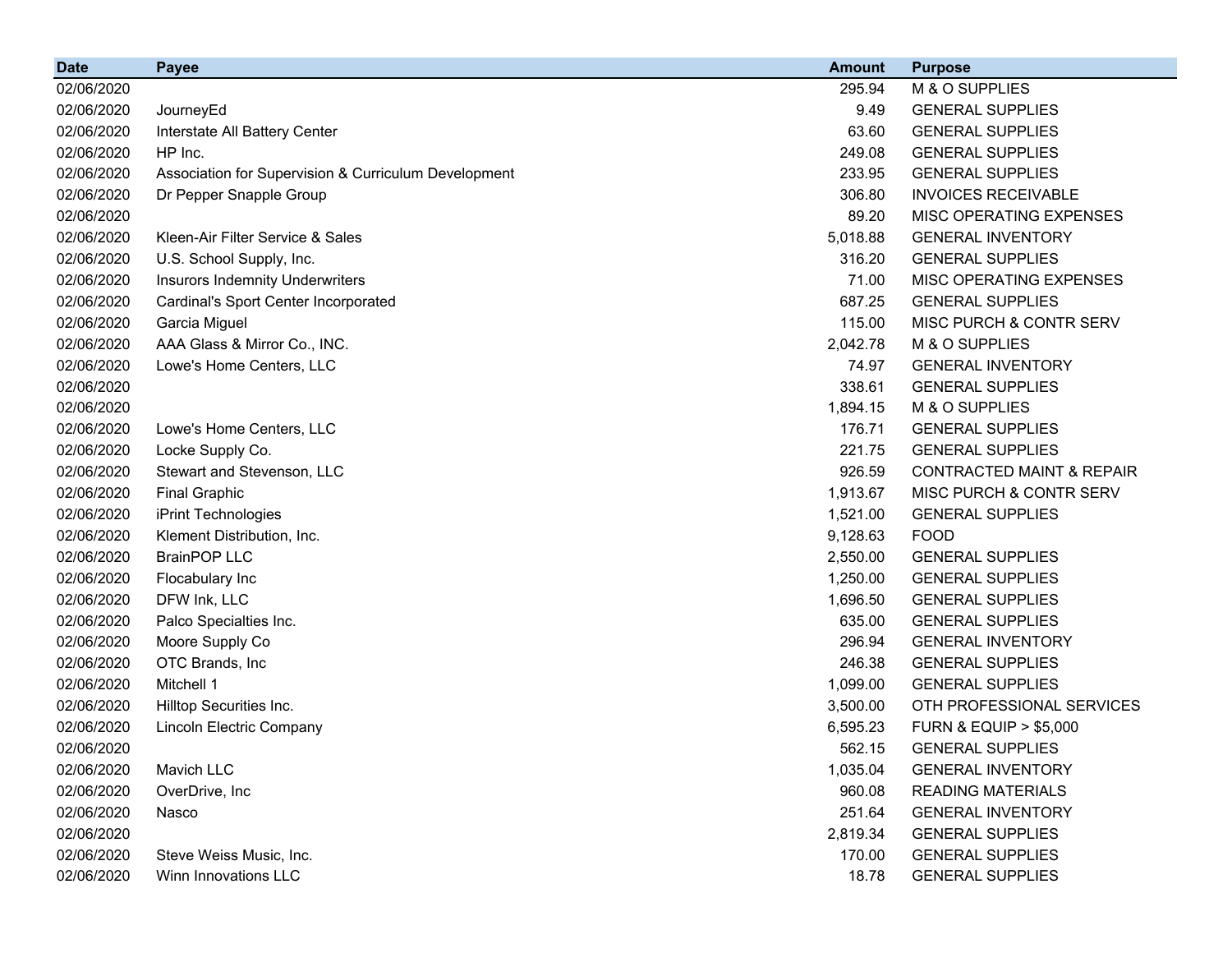| <b>Date</b> | <b>Payee</b>                                            | <b>Amount</b> | <b>Purpose</b>                       |
|-------------|---------------------------------------------------------|---------------|--------------------------------------|
| 02/06/2020  | Barnes & Noble College Booksellers LLC                  | 425.00        | <b>GENERAL SUPPLIES</b>              |
| 02/06/2020  |                                                         | 1,220.75      | <b>TEXTBOOKS</b>                     |
| 02/06/2020  | <b>Sports Officials Unlimited</b>                       | 7,450.00      | MISC PURCH & CONTR SERV              |
| 02/06/2020  | Davranoglu Emre                                         | 330.00        | MISC PURCH & CONTR SERV              |
| 02/06/2020  | Sonova USA Inc.                                         | 76.00         | <b>GENERAL SUPPLIES</b>              |
| 02/06/2020  | <b>Browder Jeremy</b>                                   | 155.00        | MISC PURCH & CONTR SERV              |
| 02/06/2020  | Chu, Brian Wenyi                                        | 412.50        | MISC PURCH & CONTR SERV              |
| 02/06/2020  | Price Right Professional Landscaping & Tree Service LLC | 18,425.00     | <b>CONTRACTED MAINT &amp; REPAIR</b> |
| 02/06/2020  | DH Pace Company Incorporated                            | 1,745.60      | <b>GENERAL INVENTORY</b>             |
| 02/06/2020  | Valorie Kruger Consulting LLC                           | 1,000.00      | MISC PURCH & CONTR SERV              |
| 02/06/2020  | Staples Inc/Staples Business Advantage                  | 192.05        | <b>GENERAL SUPPLIES</b>              |
| 02/06/2020  | North Dallas A/C and Heating Company Incorporated       | 296,300.50    | <b>CONTRACTED MAINT &amp; REPAIR</b> |
| 02/06/2020  | <b>MSB Consulting</b>                                   | 6,161.11      | MISC PURCH & CONTR SERV              |
| 02/06/2020  | SolidProfessor                                          | 3,500.00      | <b>GENERAL SUPPLIES</b>              |
| 02/06/2020  | <b>Mary Roberts</b>                                     | 3,045.92      | MISC PURCH & CONTR SERV              |
| 02/06/2020  | Microsonic                                              | 87.50         | <b>GENERAL SUPPLIES</b>              |
| 02/06/2020  | <b>Wright Express FSC</b>                               | 29,224.99     | ACCOUNTS PAYABLE-ACCRUALS            |
| 02/06/2020  | Audrey Bragg Consulting LLC                             | 3,600.00      | MISC PURCH & CONTR SERV              |
| 02/06/2020  | Nguyen Aaron                                            | 135.00        | MISC PURCH & CONTR SERV              |
| 02/06/2020  | <b>Battery Systems Inc</b>                              | 775.00        | <b>GENERAL INVENTORY</b>             |
| 02/06/2020  | R.L. Townsend & Associates, LLC                         | 4,026.25      | <b>AUDIT SERVICES</b>                |
| 02/06/2020  | <b>STEMconnector LLC</b>                                | 25,000.00     | MISC PURCH & CONTR SERV              |
| 02/06/2020  | <b>Burnett Scott</b>                                    | 261.25        | MISC PURCH & CONTR SERV              |
| 02/06/2020  | National Seating & Mobility Inc                         | 637.02        | <b>GENERAL SUPPLIES</b>              |
| 02/06/2020  | Ramirez Jose                                            | 310.00        | MISC PURCH & CONTR SERV              |
| 02/06/2020  | <b>Borden Dairy Company</b>                             | 76,594.43     | <b>FOOD</b>                          |
| 02/06/2020  | Rainbow Resource Center Inc                             | 47.30         | <b>GENERAL SUPPLIES</b>              |
| 02/06/2020  | PopSmart Technologies, LLC                              | 553.57        | <b>CONTRACTED MAINT &amp; REPAIR</b> |
| 02/06/2020  | DOT Medical and Drug Testing Services Inc               | 420.00        | MISC OPERATING EXPENSES              |
| 02/06/2020  | <b>Synergy Center for Wellness</b>                      | 1,660.00      | MISC PURCH & CONTR SERV              |
| 02/06/2020  | Can-Am Wireless LLC                                     | 456.82        | <b>GENERAL SUPPLIES</b>              |
| 02/06/2020  | Marathon Staffing Group Inc                             | 8,988.70      | MISC PURCH & CONTR SERV              |
| 02/06/2020  | Sportswear World                                        | 337.50        | <b>GENERAL SUPPLIES</b>              |
| 02/06/2020  | Got You Covered Work Wear & Uniforms                    | 40.00         | M & O SUPPLIES                       |
| 02/06/2020  | Groomed for Success Youth Empowerment Program           | 1,036.64      | MISC PURCH & CONTR SERV              |
| 02/06/2020  | Harper-Wilson Dimitris                                  | 220.00        | MISC PURCH & CONTR SERV              |
| 02/06/2020  | Gaitan, Roberto                                         | 192.50        | MISC PURCH & CONTR SERV              |
| 02/06/2020  | Aida Morossini Martinez                                 | 600.00        | MISC PURCH & CONTR SERV              |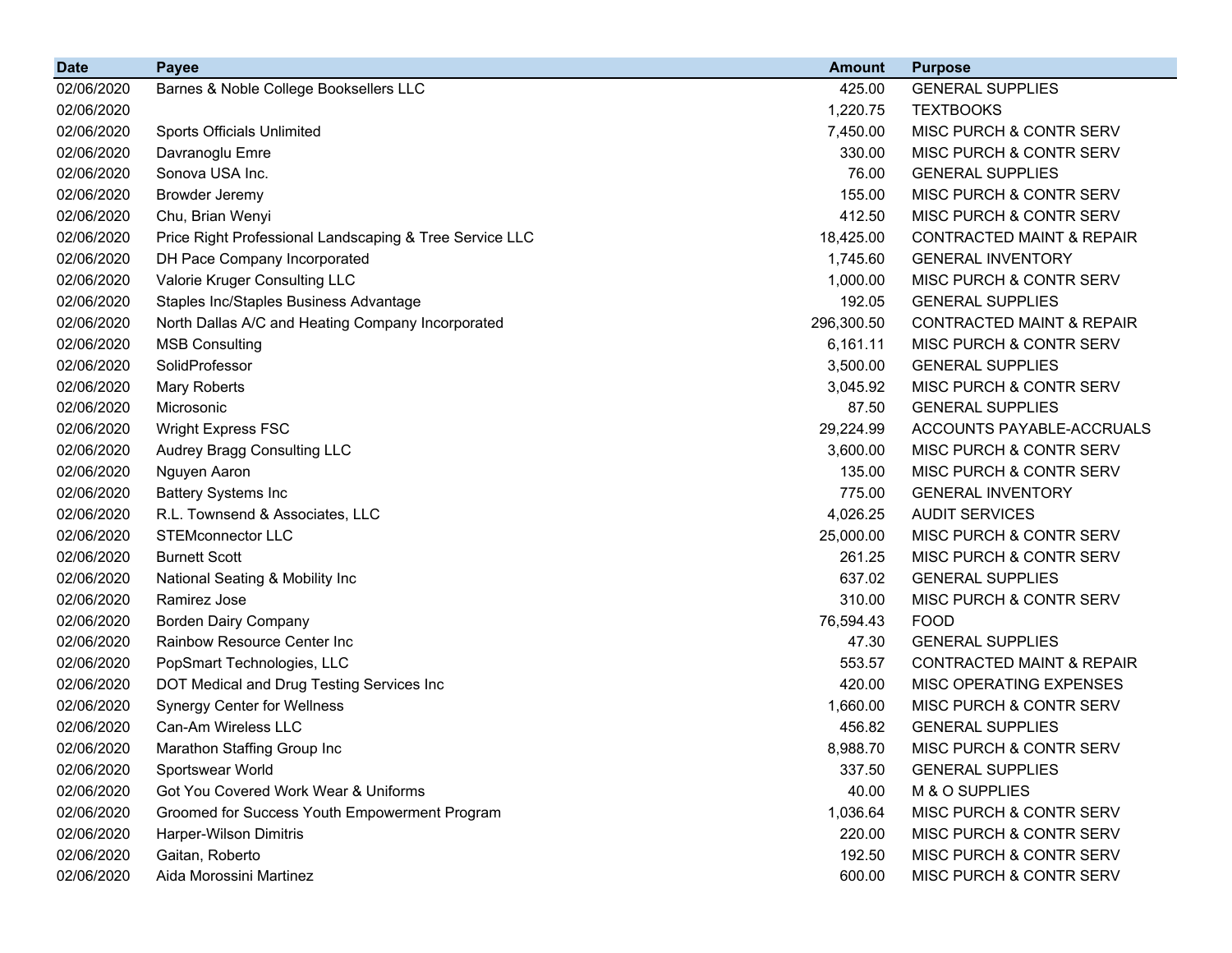| <b>Date</b> | <b>Payee</b>                                                   | <b>Amount</b> | <b>Purpose</b>                       |
|-------------|----------------------------------------------------------------|---------------|--------------------------------------|
| 02/06/2020  | Damien Gary                                                    | 220.00        | MISC PURCH & CONTR SERV              |
| 02/06/2020  | NoteSense Music Reading Program                                | 448.20        | <b>GENERAL SUPPLIES</b>              |
| 02/06/2020  | Human Resource Certification Preparation LC                    | 318.95        | <b>GENERAL SUPPLIES</b>              |
| 02/06/2020  | Measurement Incorporated                                       | 259.00        | <b>GENERAL SUPPLIES</b>              |
| 02/06/2020  | University of North Texas Health Science Center                | 13,125.00     | MISC PURCH & CONTR SERV              |
| 02/06/2020  | E-Line Ventures, LLC                                           | 154.00        | <b>GENERAL SUPPLIES</b>              |
| 02/06/2020  | Total Compensation Group Consulting, LP                        | 4,330.75      | MISC PURCH & CONTR SERV              |
| 02/06/2020  | Zane Darden                                                    | 115.00        | MISC PURCH & CONTR SERV              |
| 02/06/2020  | Jayda Gray                                                     | 350.00        | MISC PURCH & CONTR SERV              |
| 02/06/2020  | Crews James                                                    | 95.00         | MISC PURCH & CONTR SERV              |
| 02/06/2020  | Richardson Kody                                                | 155.00        | MISC PURCH & CONTR SERV              |
| 02/06/2020  | Shultz House Moving, LLC                                       | 7,725.00      | <b>CONTRACTED MAINT &amp; REPAIR</b> |
| 02/06/2020  | The Salvation Army North Texas Area Command                    | 1,500.00      | MISC OPERATING EXPENSES              |
| 02/06/2020  | Hillco Partners L L C                                          | 5,400.00      | <b>LOBBYING</b>                      |
| 02/06/2020  | Complete Supply Incorporated                                   | 13,579.58     | <b>GENERAL INVENTORY</b>             |
| 02/06/2020  |                                                                | 20,489.48     | M & O SUPPLIES                       |
| 02/06/2020  | <b>Gomez Floor Covering</b>                                    | 146.10        | M & O SUPPLIES                       |
| 02/06/2020  | Elevator Maintenance and Repair Incorporated                   | 412.50        | <b>CONTRACTED MAINT &amp; REPAIR</b> |
| 02/06/2020  | Hobby Lobby Store #175                                         | 286.89        | <b>GENERAL SUPPLIES</b>              |
| 02/06/2020  | <b>Ogburns Truck Parts</b>                                     | 1,756.04      | M & O SUPPLIES                       |
| 02/06/2020  | <b>Atmos Energy</b>                                            | 3,405.02      | <b>WATER</b>                         |
| 02/06/2020  | <b>AC Supply Company</b>                                       | 176.20        | M & O SUPPLIES                       |
| 02/06/2020  | <b>Temperature Control Systems</b>                             | 106.58        | M & O SUPPLIES                       |
| 02/06/2020  | <b>VLK Architects</b>                                          | 6,332.72      | OTH PROFESSIONAL SERVICES            |
| 02/06/2020  | Sommer Associates L L C                                        | 1,148.25      | <b>READING MATERIALS</b>             |
| 02/06/2020  | Hagar Restaurant Service L L C                                 | 190.46        | M & O SUPPLIES                       |
| 02/06/2020  | Hagar Restaurant Service L L C                                 | 188.50        | M & O SUPPLIES                       |
| 02/06/2020  | Univ Of Texas @ Arlington Planetarium                          | 545.00        | STUDENT TVL*NO AISD BUSES            |
| 02/06/2020  | <b>Educational Theatre Association</b>                         | 100.00        | MISC OPERATING EXPENSES              |
| 02/06/2020  | I B Source                                                     | 459.00        | <b>READING MATERIALS</b>             |
| 02/06/2020  | <b>Texas Auto Painting</b>                                     | 2,447.22      | <b>CONTRACTED MAINT &amp; REPAIR</b> |
| 02/06/2020  | <b>Best Plumbing Specialties Incorporated</b>                  | 236.80        | <b>GENERAL INVENTORY</b>             |
| 02/06/2020  | Music & Arts                                                   | 215.88        | <b>GENERAL SUPPLIES</b>              |
| 02/06/2020  |                                                                | 118.04        | <b>INVOICES RECEIVABLE</b>           |
| 02/06/2020  | <b>Sprint Nextel Network</b>                                   | 3,966.00      | MISC PURCH & CONTR SERV              |
| 02/06/2020  | MathWarm-Ups.Com                                               | 390.00        | <b>GENERAL SUPPLIES</b>              |
| 02/06/2020  | Arlington Independent School District Food & Nutrition Service | 35.94         | <b>INVOICES RECEIVABLE</b>           |
| 02/06/2020  |                                                                | 1,621.50      | MISC OPERATING EXPENSES              |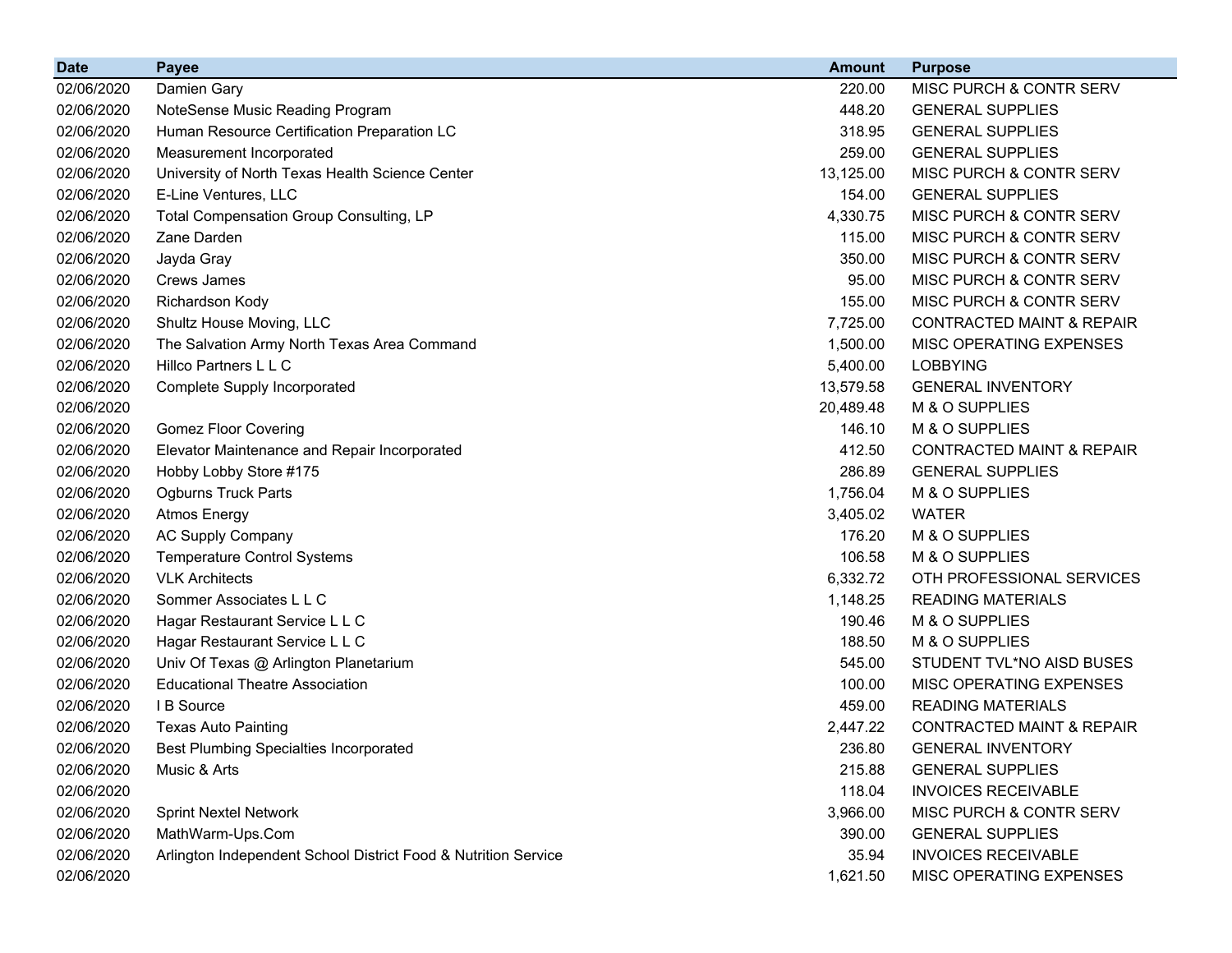| <b>Date</b> | <b>Payee</b>                                                   | <b>Amount</b> | <b>Purpose</b>                       |
|-------------|----------------------------------------------------------------|---------------|--------------------------------------|
| 02/06/2020  | Arlington Independent School District Food & Nutrition Service | 30.00         | MISC OPERATING EXPENSES              |
| 02/06/2020  | Attorney General Of Texas Public Finance Division              | 9,500.00      | OTHER DEBT FEES                      |
| 02/06/2020  | Rush Truck Centers Of Texas Limited Partnership                | 3,971.50      | <b>CONTRACTED MAINT &amp; REPAIR</b> |
| 02/06/2020  |                                                                | 312.78        | <b>GENERAL INVENTORY</b>             |
| 02/06/2020  |                                                                | 3,190.42      | M & O SUPPLIES                       |
| 02/06/2020  | Abuelo's                                                       | 659.34        | MISC OPERATING EXPENSES              |
| 02/06/2020  | Rush Bus Center Of Texas                                       | 3,163.68      | <b>GENERAL INVENTORY</b>             |
| 02/06/2020  | <b>Federal Express Corporation</b>                             | 24.17         | <b>GENERAL SUPPLIES</b>              |
| 02/06/2020  | Metal Supermarkets-Ft Worth                                    | 2,281.43      | <b>GENERAL SUPPLIES</b>              |
| 02/06/2020  | <b>Bernd Shelley Burke</b>                                     | 214.60        | MISC PURCH & CONTR SERV              |
| 02/06/2020  | H2O Supply Incorporated                                        | 1,187.70      | <b>GENERAL INVENTORY</b>             |
| 02/06/2020  | Olasmis Hakan                                                  | 155.00        | MISC PURCH & CONTR SERV              |
| 02/06/2020  | Quijano Victor Jr                                              | 115.00        | MISC PURCH & CONTR SERV              |
| 02/06/2020  | Pearson                                                        | 2,900.20      | <b>TESTING MATERIALS</b>             |
| 02/06/2020  | Sas Technologies Limited                                       | 3,396.73      | MISC PURCH & CONTR SERV              |
| 02/06/2020  | SiteOne Landscape Supply Holding LLC                           | 293.50        | M & O SUPPLIES                       |
| 02/06/2020  | International Baccalaureate                                    | 1,645.00      | MISC OPERATING EXPENSES              |
| 02/06/2020  | International Baccalaureate                                    | 762.00        | MISC OPERATING EXPENSES              |
| 02/06/2020  | International Baccalaureate                                    | 450.00        | MISC OPERATING EXPENSES              |
| 02/06/2020  | International Baccalaureate                                    | 150.00        | MISC OPERATING EXPENSES              |
| 02/06/2020  | Arlington Camera Incorporated                                  | 229.00        | <b>CONTRACTED MAINT &amp; REPAIR</b> |
| 02/06/2020  | Demco Incorporated                                             | 945.95        | <b>GENERAL SUPPLIES</b>              |
| 02/06/2020  | <b>Education Service Center Region XI</b>                      | 400.00        | <b>EMPLOYEE TRAVEL</b>               |
| 02/06/2020  | <b>Fisher Science Education</b>                                | 40.95         | <b>GENERAL SUPPLIES</b>              |
| 02/06/2020  | <b>Flinn Scientific</b>                                        | 435.28        | <b>GENERAL SUPPLIES</b>              |
| 02/06/2020  | <b>Gopher Sport Equipment</b>                                  | 2,989.99      | <b>GENERAL SUPPLIES</b>              |
| 02/06/2020  | Midwest Technology Products Tx0025                             | 285.00        | <b>GENERAL SUPPLIES</b>              |
| 02/06/2020  | <b>Pollock Paper Distributors</b>                              | 602.84        | <b>GENERAL INVENTORY</b>             |
| 02/06/2020  | <b>Pyramid School Products</b>                                 | 439.60        | <b>GENERAL INVENTORY</b>             |
| 02/06/2020  |                                                                | 77.98         | <b>GENERAL SUPPLIES</b>              |
| 02/06/2020  | Sargent Welch L L C                                            | 120.57        | <b>GENERAL SUPPLIES</b>              |
| 02/06/2020  | Sentinel The Alarm Company                                     | 3,823.53      | CONTRACTED MAINT & REPAIR            |
| 02/06/2020  |                                                                | 22,727.78     | <b>RENTALS &amp; OPERATING LEASE</b> |
| 02/06/2020  | <b>Texas Association Of School Business Officials</b>          | 135.00        | <b>DUES</b>                          |
| 02/06/2020  | <b>Texas Association Of School Business Officials</b>          | 135.00        | <b>DUES</b>                          |
| 02/06/2020  | Unifirst Holdings(A/R 01550)                                   | 201.36        | <b>CONTRACTED MAINT &amp; REPAIR</b> |
| 02/06/2020  | Olen Williams Sales & Service                                  | 90.00         | <b>CONTRACTED MAINT &amp; REPAIR</b> |
| 02/06/2020  | Alease Bodenstab                                               | 22.75         | LIONS CLUB CONCESSIONS               |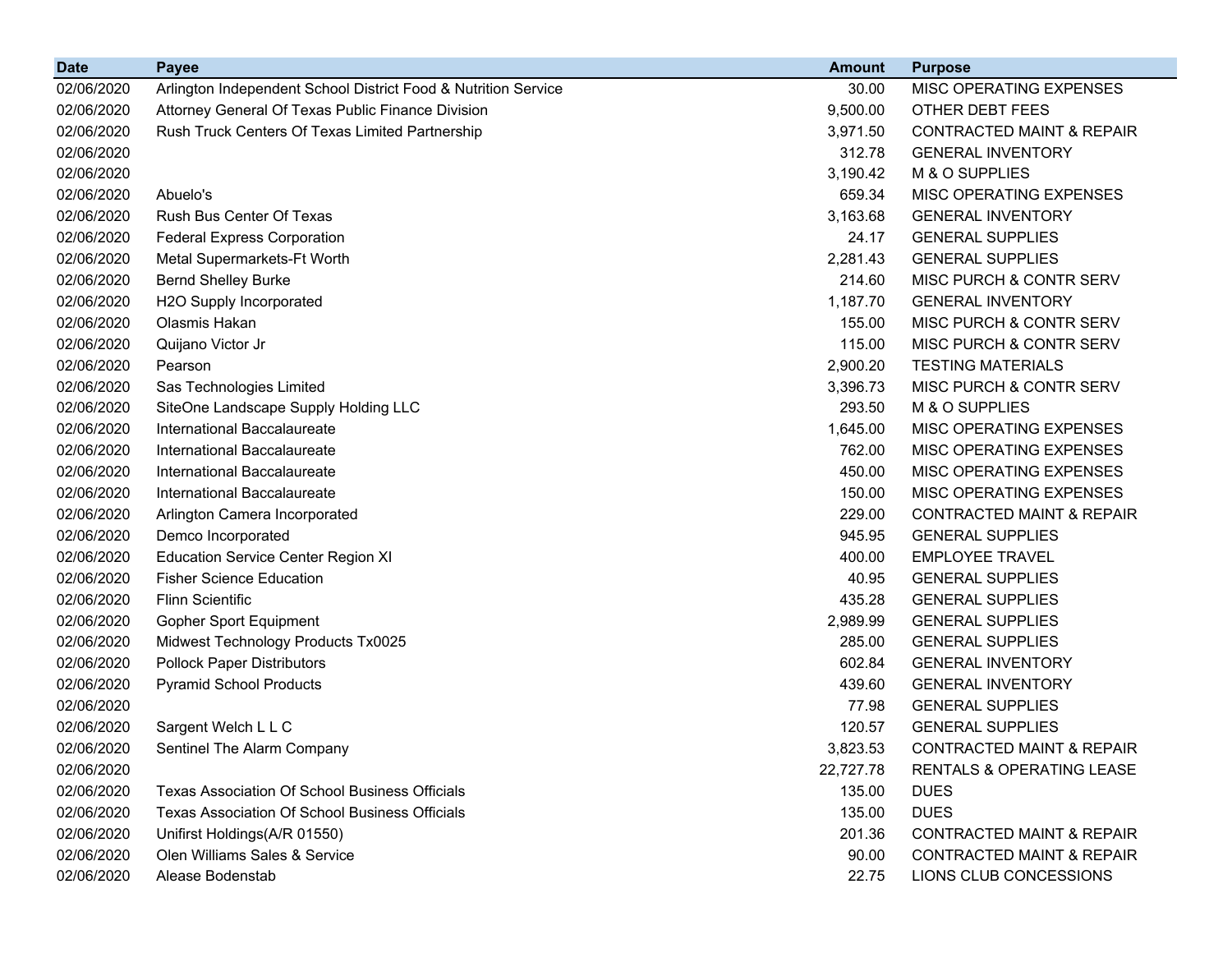| <b>Date</b> | <b>Payee</b>                                               | <b>Amount</b> | <b>Purpose</b>                     |
|-------------|------------------------------------------------------------|---------------|------------------------------------|
| 02/06/2020  | Angelina Hernandez                                         | 35.60         | LIONS CLUB CONCESSIONS             |
| 02/06/2020  | United Educators Association                               | 1,040.19      | UNITED FUND                        |
| 02/06/2020  | Texas United School Employees Local 100                    | 117.72        | UNITED FUND                        |
| 02/06/2020  | United States Department Of Education National Payment Ctr | 250.12        | UNITED FUND                        |
| 02/06/2020  | Truman Tim Chapter 13 Trustee                              | 542.31        | UNITED FUND                        |
| 02/06/2020  | Association Of Texas Professional Teachers Local           | 14.77         | UNITED FUND                        |
| 02/06/2020  | Association Of Texas Professional Educators State          | 103.88        | UNITED FUND                        |
| 02/06/2020  | Association Of Texas Professional Educators State          | 20.00         | UNITED FUND                        |
| 02/06/2020  | Educational Employees Credit Union - HSA                   | 847.56        | DENTAL INSURANCE                   |
| 02/06/2020  | <b>Educational Employees Credit Union</b>                  | 5,775.00      | DUE TO CREDIT UNION                |
| 02/06/2020  | <b>Texas State Teachers Association</b>                    | 198.85        | UNITED FUND                        |
| 02/06/2020  | <b>Brian Buford</b>                                        | 105.00        | MISC PURCH & CONTR SERV            |
| 02/06/2020  | <b>Brian Buford</b>                                        | 65.00         | MISC PURCH & CONTR SERV            |
| 02/06/2020  | <b>Carroll Percy</b>                                       | 275.00        | <b>MISC PURCH &amp; CONTR SERV</b> |
| 02/07/2020  | Lynda Allen                                                | 47.62         | <b>EMPLOYEE TRAVEL</b>             |
| 02/07/2020  | Veronica Bacopulos                                         | 68.75         | <b>EMPLOYEE TRAVEL</b>             |
| 02/07/2020  | Cheryl Boyland                                             | 5.67          | <b>EMPLOYEE TRAVEL</b>             |
| 02/07/2020  | <b>Christopher Burke</b>                                   | 147.82        | <b>EMPLOYEE TRAVEL</b>             |
| 02/07/2020  | Lesley Cano                                                | 38.89         | <b>EMPLOYEE TRAVEL</b>             |
| 02/07/2020  | Marcy Chesebro                                             | 90.68         | <b>EMPLOYEE TRAVEL</b>             |
| 02/07/2020  | Robbie Corbray                                             | 46.44         | <b>EMPLOYEE TRAVEL</b>             |
| 02/07/2020  | <b>Linda Fetters</b>                                       | 7.49          | <b>EMPLOYEE TRAVEL</b>             |
| 02/07/2020  | Joanna Fye                                                 | 33.38         | <b>EMPLOYEE TRAVEL</b>             |
| 02/07/2020  | Sherrill Giddens                                           | 26.75         | <b>EMPLOYEE TRAVEL</b>             |
| 02/07/2020  | Lindsey Gorman                                             | 127.55        | <b>EMPLOYEE TRAVEL</b>             |
| 02/07/2020  | Amy Gresham                                                | 21.40         | <b>EMPLOYEE TRAVEL</b>             |
| 02/07/2020  | Earl Harris                                                | 11.93         | <b>EMPLOYEE TRAVEL</b>             |
| 02/07/2020  | Sandra Hitt                                                | 27.02         | <b>EMPLOYEE TRAVEL</b>             |
| 02/07/2020  | Tamela Horton                                              | 32.96         | <b>EMPLOYEE TRAVEL</b>             |
| 02/07/2020  | Cara Hughes                                                | 105.66        | <b>EMPLOYEE TRAVEL</b>             |
| 02/07/2020  | Deborah Jarvis                                             | 16.16         | <b>EMPLOYEE TRAVEL</b>             |
| 02/07/2020  | Gretchen Maddox                                            | 40.87         | <b>EMPLOYEE TRAVEL</b>             |
| 02/07/2020  | Jeanne Maxwell                                             | 56.71         | <b>EMPLOYEE TRAVEL</b>             |
| 02/07/2020  | <b>Randy Nyhus</b>                                         | 68.43         | <b>EMPLOYEE TRAVEL</b>             |
| 02/07/2020  | Jackeline Orsini                                           | 15.03         | <b>EMPLOYEE TRAVEL</b>             |
| 02/07/2020  | Susan Patterson                                            | 81.05         | <b>EMPLOYEE TRAVEL</b>             |
| 02/07/2020  | Geralyn Pichon-Medlin                                      | 33.44         | <b>EMPLOYEE TRAVEL</b>             |
| 02/07/2020  | <b>Richard Posner</b>                                      | 26.43         | <b>EMPLOYEE TRAVEL</b>             |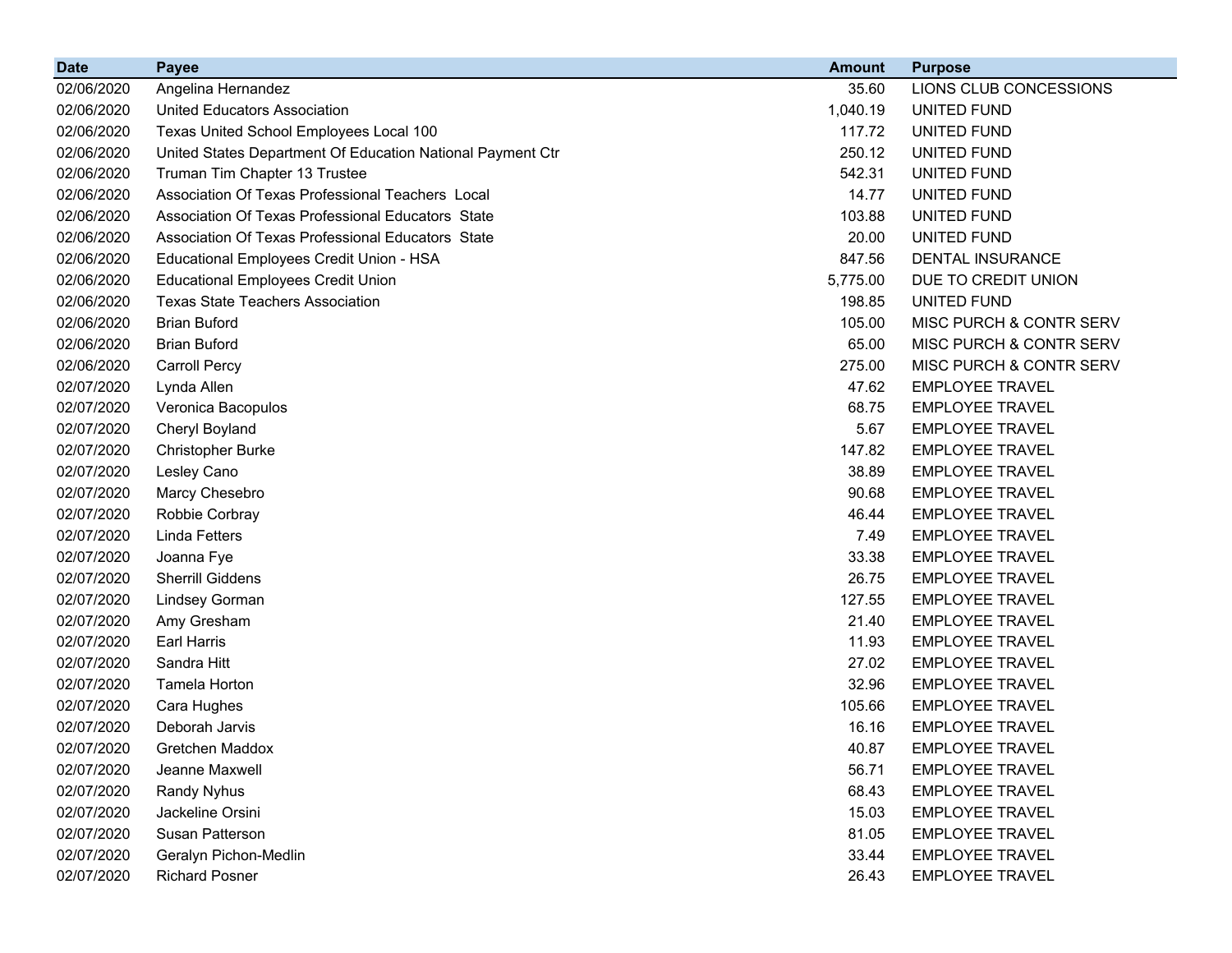| <b>Date</b> | <b>Payee</b>                           | <b>Amount</b> | <b>Purpose</b>                       |
|-------------|----------------------------------------|---------------|--------------------------------------|
| 02/07/2020  | Jerod Reeves                           | 57.73         | <b>EMPLOYEE TRAVEL</b>               |
| 02/07/2020  | Corey Robinson                         | 126.47        | <b>EMPLOYEE TRAVEL</b>               |
| 02/07/2020  | Angel Silva                            | 120.05        | <b>EMPLOYEE TRAVEL</b>               |
| 02/07/2020  | Jeff Thomas                            | 154.83        | <b>EMPLOYEE TRAVEL</b>               |
| 02/07/2020  | Deann Thompson                         | 23.86         | <b>EMPLOYEE TRAVEL</b>               |
| 02/07/2020  | Steven Wurtz                           | 19.53         | <b>EMPLOYEE TRAVEL</b>               |
| 02/07/2020  | Karen Zeske                            | 121.93        | <b>EMPLOYEE TRAVEL</b>               |
| 02/07/2020  | Yue Zhang                              | 123.69        | <b>EMPLOYEE TRAVEL</b>               |
| 02/07/2020  | <b>Tricia Alford</b>                   | 77.04         | <b>EMPLOYEE TRAVEL</b>               |
| 02/07/2020  | Deborah Blackner                       | 40.50         | <b>EMPLOYEE TRAVEL</b>               |
| 02/07/2020  | Nathan Burum                           | 53.66         | <b>EMPLOYEE TRAVEL</b>               |
| 02/07/2020  | Moises Carmona-Morales                 | 66.45         | <b>EMPLOYEE TRAVEL</b>               |
| 02/07/2020  | Christie Gibson                        | 16.96         | <b>EMPLOYEE TRAVEL</b>               |
| 02/07/2020  | <b>Sherrill Giddens</b>                | 28.41         | <b>EMPLOYEE TRAVEL</b>               |
| 02/07/2020  | Sally Hansen                           | 10.38         | <b>EMPLOYEE TRAVEL</b>               |
| 02/07/2020  | Theodore Jarchow                       | 111.33        | <b>EMPLOYEE TRAVEL</b>               |
| 02/07/2020  | Jennifer Martin                        | 5.40          | <b>EMPLOYEE TRAVEL</b>               |
| 02/07/2020  | <b>Charlene Matthews</b>               | 12.47         | <b>EMPLOYEE TRAVEL</b>               |
| 02/07/2020  | Jackeline Orsini                       | 112.13        | <b>EMPLOYEE TRAVEL</b>               |
| 02/07/2020  | Laura Rhodes                           | 38.79         | <b>EMPLOYEE TRAVEL</b>               |
| 02/07/2020  | <b>Robert Sessions</b>                 | 203.09        | <b>EMPLOYEE TRAVEL</b>               |
| 02/07/2020  | <b>Stacy Shannon</b>                   | 30.98         | <b>EMPLOYEE TRAVEL</b>               |
| 02/07/2020  | Lora Thurston                          | 36.92         | <b>EMPLOYEE TRAVEL</b>               |
| 02/07/2020  | <b>Pavement Services Corporation</b>   | 4,600.00      | <b>CONTRACTED MAINT &amp; REPAIR</b> |
| 02/07/2020  | Apex Supply Company                    | 978.22        | M & O SUPPLIES                       |
| 02/07/2020  | <b>Dell Marketing</b>                  | 113.91        | <b>GENERAL SUPPLIES</b>              |
| 02/07/2020  | Lake Arlington Golf Course             | 2,430.00      | <b>GENERAL SUPPLIES</b>              |
| 02/07/2020  | Estes Mcclure & Assoc Inc              | 7,600.00      | OTH PROFESSIONAL SERVICES            |
| 02/07/2020  | Jason's Deli                           | 300.00        | MISC OPERATING EXPENSES              |
| 02/07/2020  | Ecolab Incorporated                    | 154.32        | <b>GENERAL SUPPLIES</b>              |
| 02/07/2020  | Zimmerer Kubota Incorporated           | 3,199.08      | M & O SUPPLIES                       |
| 02/07/2020  | Lone Star Furnishings LLC              | 667.50        | M & O SUPPLIES                       |
| 02/07/2020  | HP Inc.                                | 319.18        | <b>GENERAL SUPPLIES</b>              |
| 02/07/2020  | Western-BRW Paper Company Incorporated | 3,624.72      | <b>GENERAL SUPPLIES</b>              |
| 02/07/2020  | Tennis Outlet Inc.                     | 1,300.00      | <b>GENERAL SUPPLIES</b>              |
| 02/07/2020  | iPrint Technologies                    | 128.00        | <b>GENERAL SUPPLIES</b>              |
| 02/07/2020  | Green Light Group, LLC                 | 5,424.13      | M & O SUPPLIES                       |
| 02/07/2020  | McAlister's Deli                       | 134.48        | MISC OPERATING EXPENSES              |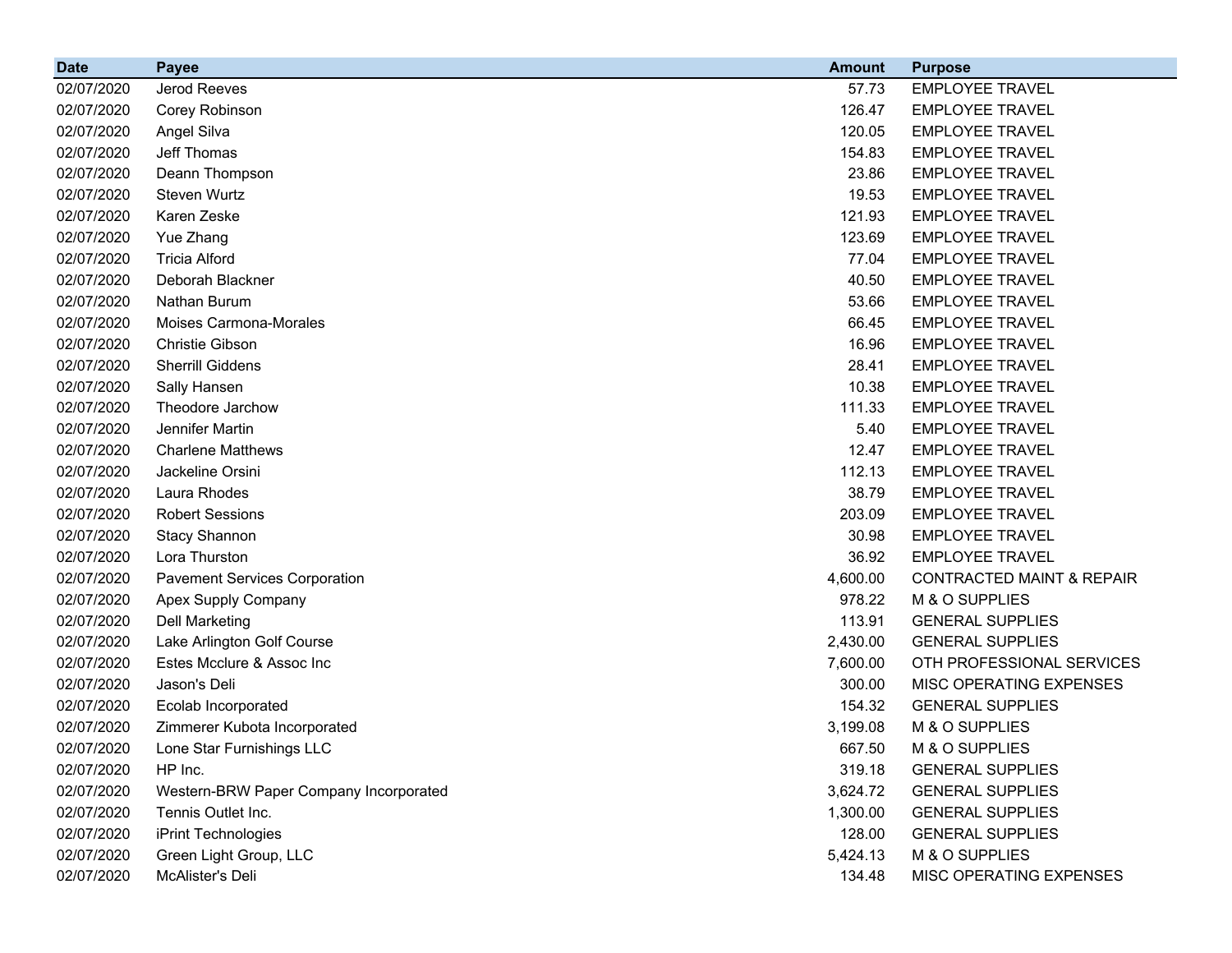| <b>Date</b> | <b>Payee</b>                                               | <b>Amount</b> | <b>Purpose</b>                       |
|-------------|------------------------------------------------------------|---------------|--------------------------------------|
| 02/07/2020  | Mavich LLC                                                 | 2,949.00      | <b>GENERAL INVENTORY</b>             |
| 02/07/2020  | Nasco                                                      | 35.26         | <b>GENERAL SUPPLIES</b>              |
| 02/07/2020  | <b>Texas Wholesale Plumbing</b>                            | 148.23        | M & O SUPPLIES                       |
| 02/07/2020  | <b>FANUC America Corporation</b>                           | 6,300.00      | <b>CONTRACTED MAINT &amp; REPAIR</b> |
| 02/07/2020  | Hobby Lobby Store #175                                     | 843.59        | <b>GENERAL SUPPLIES</b>              |
| 02/07/2020  | <b>Dealers Electrical Supply Company</b>                   | 9.06          | M & O SUPPLIES                       |
| 02/07/2020  | Southwest International Trucks                             | 146.00        | M & O SUPPLIES                       |
| 02/07/2020  | <b>Best Plumbing Specialties Incorporated</b>              | 292.40        | <b>GENERAL INVENTORY</b>             |
| 02/07/2020  | Music & Arts                                               | 54.95         | <b>GENERAL SUPPLIES</b>              |
| 02/07/2020  | H2O Supply Incorporated                                    | 841.42        | <b>GENERAL INVENTORY</b>             |
| 02/07/2020  | <b>Gopher Sport Equipment</b>                              | 62.95         | <b>GENERAL SUPPLIES</b>              |
| 02/07/2020  | Perma Bound                                                | 286.77        | <b>READING MATERIALS</b>             |
| 02/07/2020  | Sentinel The Alarm Company                                 | 395.00        | <b>CONTRACTED MAINT &amp; REPAIR</b> |
| 02/07/2020  | Unique Travels & Tours, Inc.                               | 70,754.00     | <b>INVOICES RECEIVABLE</b>           |
| 02/11/2020  | City Of Arlington Ms 01 0241                               | 161,628.18    | BLDG PURCH, CONSTR, IMPROVE          |
| 02/13/2020  | <b>United Educators Association</b>                        | 1,030.46      | UNITED FUND                          |
| 02/13/2020  | Texas United School Employees Local 100                    | 46.67         | UNITED FUND                          |
| 02/13/2020  | United States Department Of Education National Payment Ctr | 364.74        | UNITED FUND                          |
| 02/13/2020  | Truman Tim Chapter 13 Trustee                              | 1,332.92      | UNITED FUND                          |
| 02/13/2020  | Association Of Texas Professional Teachers Local           | 0.58          | UNITED FUND                          |
| 02/13/2020  | Association Of Texas Professional Educators State          | 34.60         | UNITED FUND                          |
| 02/13/2020  | Pam Bassel Chapter 13 Trustee                              | 87.70         | UNITED FUND                          |
| 02/13/2020  | Powers Tom Chapter 13 Trustee                              | 904.62        | UNITED FUND                          |
| 02/13/2020  | Educational Employees Credit Union - HSA                   | 1,375.52      | DENTAL INSURANCE                     |
| 02/13/2020  | <b>Educational Employees Credit Union</b>                  | 6,669.95      | DUE TO CREDIT UNION                  |
| 02/13/2020  | <b>Texas State Teachers Association</b>                    | 56.35         | UNITED FUND                          |
| 02/13/2020  | <b>United Way</b>                                          | 5.00          | UNITED FUND                          |
| 02/13/2020  | Language Testing International Inc.                        | 6,005.00      | <b>TESTING MATERIALS</b>             |
| 02/13/2020  | <b>Teachers Discovery</b>                                  | 245.57        | <b>GENERAL SUPPLIES</b>              |
| 02/13/2020  | <b>Labatt Food Service</b>                                 | 9,135.00      | <b>GENERAL INVENTORY</b>             |
| 02/13/2020  | <b>Grainger Industrial Supply</b>                          | 4,061.02      | <b>GENERAL SUPPLIES</b>              |
| 02/13/2020  |                                                            | 234.14        | M & O SUPPLIES                       |
| 02/13/2020  | Qep Incorporated                                           | 2,456.06      | <b>READING MATERIALS</b>             |
| 02/13/2020  | <b>Teachers Tools Incorporated</b>                         | 222.64        | <b>GENERAL SUPPLIES</b>              |
| 02/13/2020  | Hoshizaki South Central Distribution Center                | 93.98         | M & O SUPPLIES                       |
| 02/13/2020  | Home Depot Pro                                             | 189.93        | M & O SUPPLIES                       |
| 02/13/2020  | Home Depot Pro                                             | 1,540.00      | <b>GENERAL INVENTORY</b>             |
| 02/13/2020  | Heritage Food Service Group Incorporated                   | 120.90        | M & O SUPPLIES                       |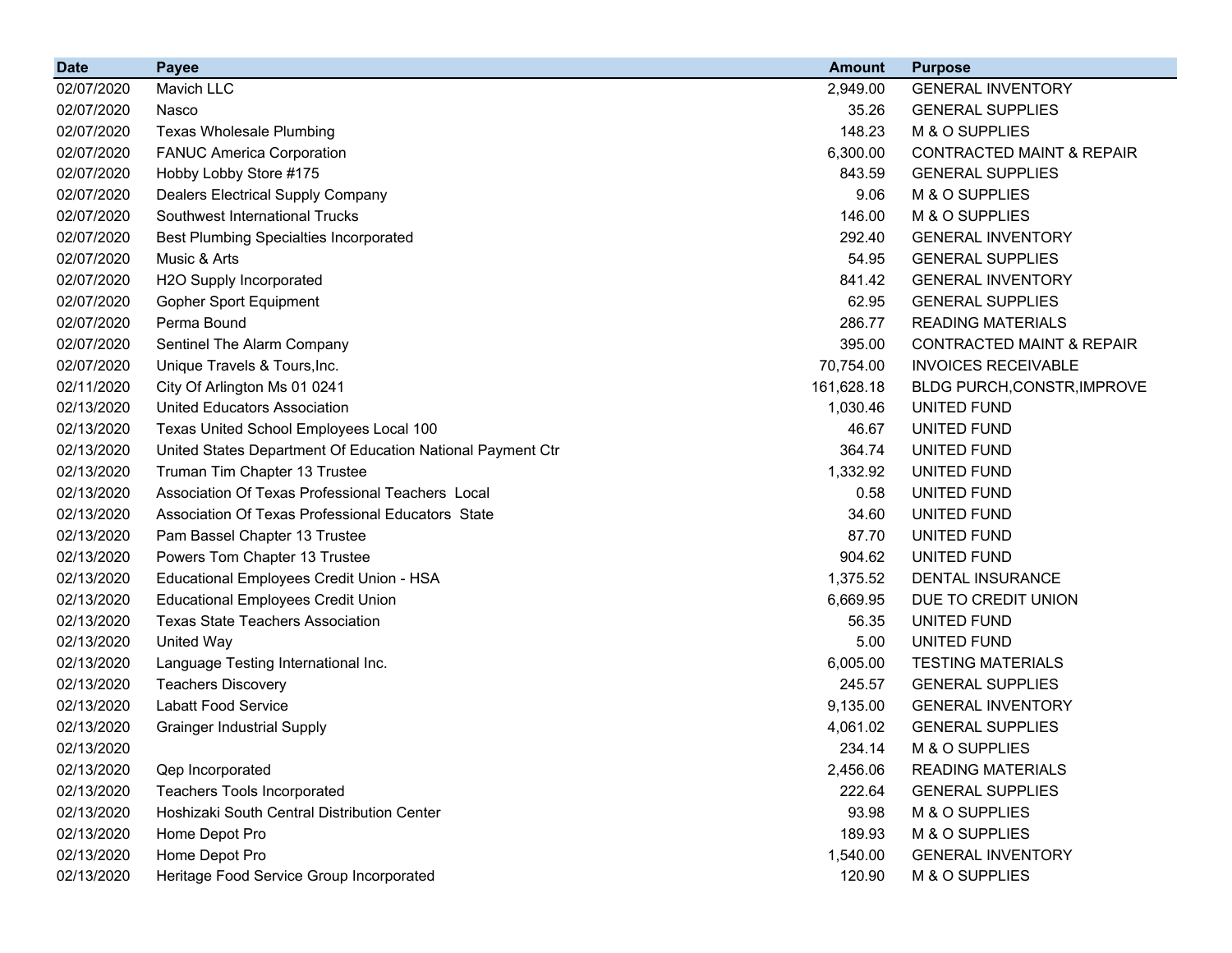| <b>Date</b> | <b>Payee</b>                                | <b>Amount</b> | <b>Purpose</b>                       |
|-------------|---------------------------------------------|---------------|--------------------------------------|
| 02/13/2020  | Apex Supply Company                         | 51.50         | M & O SUPPLIES                       |
| 02/13/2020  | Kroger                                      | 44.87         | <b>FOOD</b>                          |
| 02/13/2020  |                                             | 2,812.47      | <b>GENERAL SUPPLIES</b>              |
| 02/13/2020  |                                             | 371.78        | <b>INVOICES RECEIVABLE</b>           |
| 02/13/2020  |                                             | 1,472.62      | MISC OPERATING EXPENSES              |
| 02/13/2020  | Alternator Service, Inc.                    | 399.00        | <b>CONTRACTED MAINT &amp; REPAIR</b> |
| 02/13/2020  | United Refrigeration Incorporated           | 2,696.33      | M & O SUPPLIES                       |
| 02/13/2020  | <b>Breaker Broker Company</b>               | 874.05        | M & O SUPPLIES                       |
| 02/13/2020  | <b>Elliott Electric Supply</b>              | 1,640.38      | M & O SUPPLIES                       |
| 02/13/2020  | Vehicle Maintenance Program                 | 127.92        | <b>GENERAL INVENTORY</b>             |
| 02/13/2020  | Interquest Detection Canines Of North Texas | 4,910.00      | MISC PURCH & CONTR SERV              |
| 02/13/2020  | <b>Dell Marketing</b>                       | 9.65          | <b>GENERAL SUPPLIES</b>              |
| 02/13/2020  | Estes Mcclure & Assoc Inc                   | 3,200.00      | OTH PROFESSIONAL SERVICES            |
| 02/13/2020  | Barnes & Noble Booksellers, Inc.            | 191.76        | <b>GENERAL SUPPLIES</b>              |
| 02/13/2020  |                                             | 2,599.18      | <b>READING MATERIALS</b>             |
| 02/13/2020  | Mission Arlington/Mission Metroplex         | 2,550.00      | MISC PURCH & CONTR SERV              |
| 02/13/2020  | Jason's Deli                                | 350.00        | <b>GENERAL SUPPLIES</b>              |
| 02/13/2020  |                                             | 60.69         | MISC OPERATING EXPENSES              |
| 02/13/2020  | Paradise Produce                            | 14,735.35     | <b>FOOD</b>                          |
| 02/13/2020  | Delta T Ltd                                 | 11,305.00     | <b>CONTRACTED MAINT &amp; REPAIR</b> |
| 02/13/2020  | Lone Star Communications Incorporated       | 1,432.18      | <b>CONTRACTED MAINT &amp; REPAIR</b> |
| 02/13/2020  | Trane Company Commercial Systems Group      | 5,098.78      | M & O SUPPLIES                       |
| 02/13/2020  | <b>Rydin Decals</b>                         | 380.00        | MISC PURCH & CONTR SERV              |
| 02/13/2020  | Fastsigns                                   | 244.91        | <b>GENERAL SUPPLIES</b>              |
| 02/13/2020  | Hutcherson Construction Incorporated        | 25,825.00     | <b>CONTRACTED MAINT &amp; REPAIR</b> |
| 02/13/2020  | PPG Architectural Finishes, Inc             | 363.91        | M & O SUPPLIES                       |
| 02/13/2020  | <b>Teaching Systems Incorporated</b>        | 800.00        | <b>CONTRACTED MAINT &amp; REPAIR</b> |
| 02/13/2020  |                                             | 3,402.00      | <b>GENERAL SUPPLIES</b>              |
| 02/13/2020  | <b>Careys Sporting Goods</b>                | 5,325.02      | <b>GENERAL SUPPLIES</b>              |
| 02/13/2020  | Industrial Equipment Company                | 348.18        | <b>GENERAL INVENTORY</b>             |
| 02/13/2020  | Airgas Southwest Incorporated               | 427.05        | <b>GENERAL SUPPLIES</b>              |
| 02/13/2020  | Schwans Food Service Incorporated           | 21,209.84     | <b>GENERAL INVENTORY</b>             |
| 02/13/2020  | Office Depot                                | 6,565.61      | <b>GENERAL SUPPLIES</b>              |
| 02/13/2020  |                                             | 35.67         | <b>INVOICES RECEIVABLE</b>           |
| 02/13/2020  | Enterprise Rent A Car                       | 4,577.39      | <b>EMPLOYEE TRAVEL</b>               |
| 02/13/2020  | Enterprise Rent A Car                       | 100.22        | STUDENT TVL*NO AISD BUSES            |
| 02/13/2020  | Enterprise Rent A Car                       | 594.00        | DIST TRANS FOR STDNT TRAV            |
| 02/13/2020  |                                             | 184.51        | <b>EMPLOYEE TRAVEL</b>               |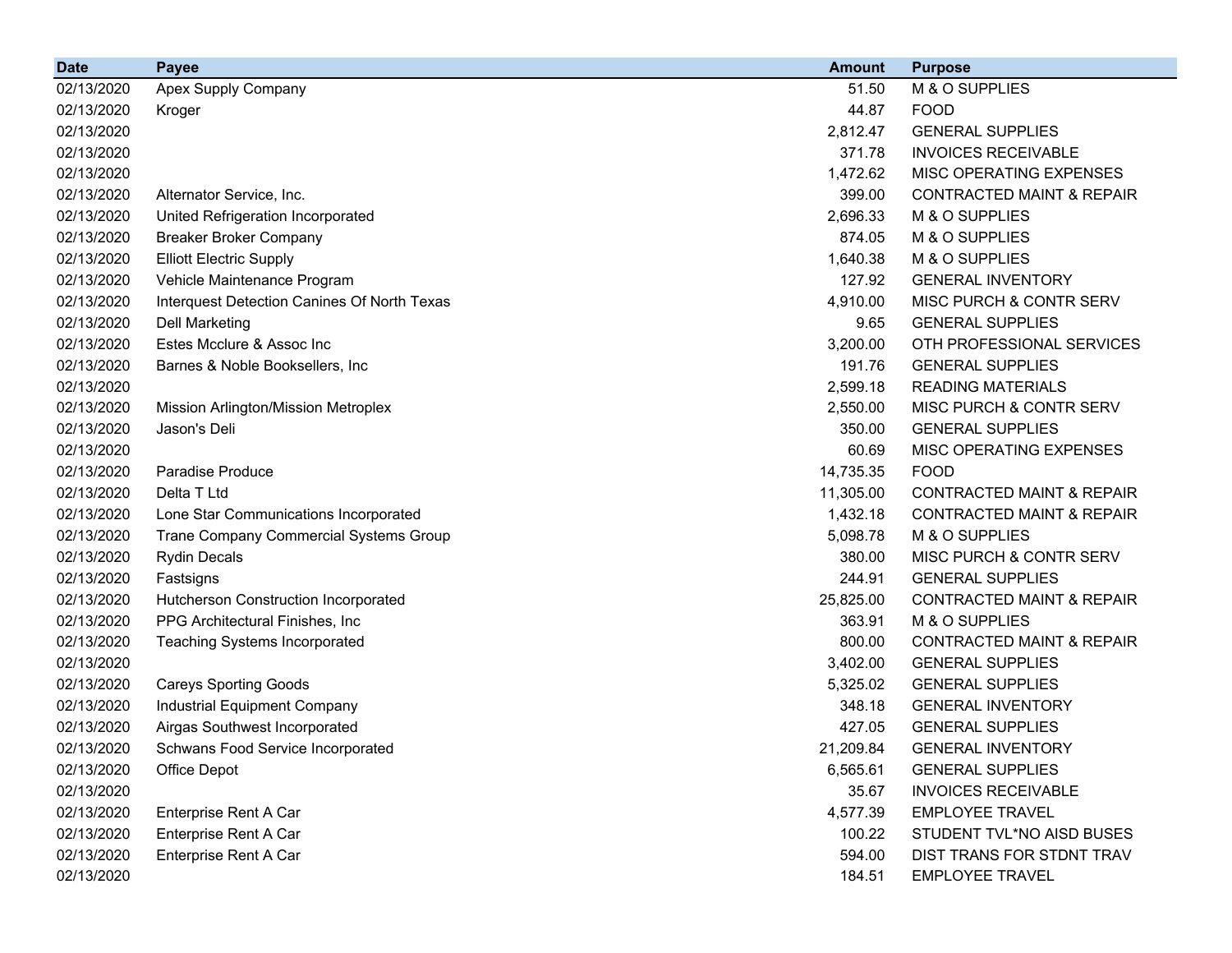| <b>Date</b> | <b>Payee</b>                                          | <b>Amount</b> | <b>Purpose</b>                       |
|-------------|-------------------------------------------------------|---------------|--------------------------------------|
| 02/13/2020  |                                                       | 632.17        | STUDENT TVL*NO AISD BUSES            |
| 02/13/2020  | Enterprise Rent A Car                                 | 356.00        | <b>INVOICES RECEIVABLE</b>           |
| 02/13/2020  | Enterprise Rent A Car                                 | 396.00        | <b>INVOICES RECEIVABLE</b>           |
| 02/13/2020  | Hired Hands Incorporated                              | 23,380.50     | MISC PURCH & CONTR SERV              |
| 02/13/2020  | Land O Lakes Incorporated                             | 11,804.76     | <b>GENERAL INVENTORY</b>             |
| 02/13/2020  | B & H Photo Video                                     | 4,986.17      | <b>GENERAL SUPPLIES</b>              |
| 02/13/2020  | Landtec Engineers Llc                                 | 28,814.00     | BLDG PURCH, CONSTR, IMPROVE          |
| 02/13/2020  | <b>Forde-Ferrier Educational Services</b>             | 6,911.00      | <b>GENERAL SUPPLIES</b>              |
| 02/13/2020  | <b>Mackin Educational Resources</b>                   | 1,180.15      | <b>READING MATERIALS</b>             |
| 02/13/2020  | Aerowave Technologies                                 | 718.04        | M & O SUPPLIES                       |
| 02/13/2020  | Ricoh USA, Inc.                                       | 5.33          | <b>CONTRACTED MAINT &amp; REPAIR</b> |
| 02/13/2020  | Genesis II Incorporated                               | 483.84        | <b>GENERAL INVENTORY</b>             |
| 02/13/2020  | Govconnection Incorporated                            | 2,426.00      | <b>GENERAL SUPPLIES</b>              |
| 02/13/2020  | Junior Library Guild                                  | 2,165.15      | <b>READING MATERIALS</b>             |
| 02/13/2020  | Delcom Group                                          | 2,589.10      | <b>GENERAL SUPPLIES</b>              |
| 02/13/2020  | <b>Computer Express</b>                               | 52.50         | <b>GENERAL SUPPLIES</b>              |
| 02/13/2020  | R & H Parts And Service                               | 308.50        | M & O SUPPLIES                       |
| 02/13/2020  | <b>Equipment Depot LTD</b>                            | 10,597.42     | <b>FURN &amp; EQUIP &gt; \$5,000</b> |
| 02/13/2020  | Henry Schein Incorporated                             | 2,729.35      | <b>GENERAL SUPPLIES</b>              |
| 02/13/2020  | <b>School Nurse Supply</b>                            | 235.53        | <b>GENERAL SUPPLIES</b>              |
| 02/13/2020  | Interboro Packaging Corporation                       | 945.00        | <b>GENERAL INVENTORY</b>             |
| 02/13/2020  | <b>Education Service Center Region X</b>              | 100.00        | <b>EMPLOYEE TRAVEL</b>               |
| 02/13/2020  | ETA hand2mind                                         | 246.39        | <b>GENERAL SUPPLIES</b>              |
| 02/13/2020  | C D Hartnett Company                                  | 26,446.20     | <b>FOOD</b>                          |
| 02/13/2020  | <b>Teacher Created Materials</b>                      | 482.72        | <b>GENERAL SUPPLIES</b>              |
| 02/13/2020  | Hans Johnsen Company                                  | 1,165.68      | <b>GENERAL INVENTORY</b>             |
| 02/13/2020  | <b>Exceptional Teaching Incorporated</b>              | 634.95        | <b>GENERAL SUPPLIES</b>              |
| 02/13/2020  | Lee's School Supplies                                 | 393.00        | <b>GENERAL SUPPLIES</b>              |
| 02/13/2020  | <b>City Of Grand Prairie Water Utilities</b>          | 3,611.60      | <b>WATER</b>                         |
| 02/13/2020  | Psychological Assessment Resources Incorporated (Par) | 400.68        | <b>TESTING MATERIALS</b>             |
| 02/13/2020  | <b>Super Duper Publications</b>                       | 83.85         | <b>READING MATERIALS</b>             |
| 02/13/2020  | <b>Centerline Supply Limited</b>                      | 2,246.85      | M & O SUPPLIES                       |
| 02/13/2020  | Child Care Associates Incorporated                    | 876.56        | MISC PURCH & CONTR SERV              |
| 02/13/2020  | Catholic Charities Translation & Interpreter Network  | 15,909.00     | MISC PURCH & CONTR SERV              |
| 02/13/2020  | Camp Thurman                                          | 800.00        | STUDENT TVL*NO AISD BUSES            |
| 02/13/2020  | Welch John                                            | 825.00        | MISC PURCH & CONTR SERV              |
| 02/13/2020  | <b>Walsh Robert</b>                                   | 591.25        | MISC PURCH & CONTR SERV              |
| 02/13/2020  | <b>UPS</b>                                            | 86.02         | <b>GENERAL SUPPLIES</b>              |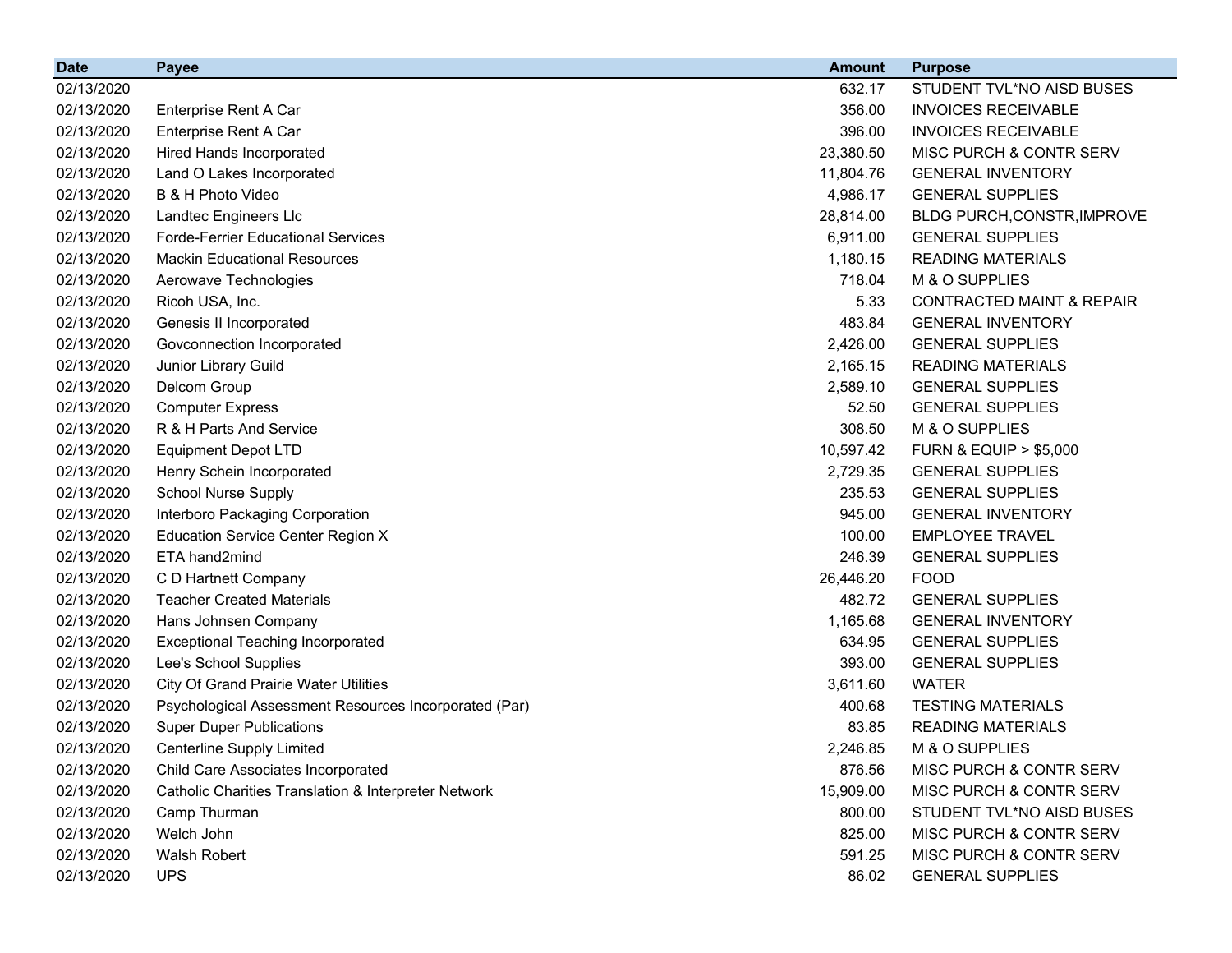| <b>Date</b> | <b>Payee</b>                                                            | <b>Amount</b> | <b>Purpose</b>                       |
|-------------|-------------------------------------------------------------------------|---------------|--------------------------------------|
| 02/13/2020  | <b>Total Maintenance Solutions-South</b>                                | 194.70        | M & O SUPPLIES                       |
| 02/13/2020  | <b>Foster Poultry Farms</b>                                             | 9,829.80      | <b>GENERAL INVENTORY</b>             |
| 02/13/2020  |                                                                         |               | LIONS CLUB CONCESSIONS               |
| 02/13/2020  | Alford Allen                                                            | 508.75        | MISC PURCH & CONTR SERV              |
| 02/13/2020  | <b>Smith Kendrick</b>                                                   | 756.25        | MISC PURCH & CONTR SERV              |
| 02/13/2020  | Phillips William Z                                                      | 770.00        | MISC PURCH & CONTR SERV              |
| 02/13/2020  | Science First; Hands on Labs; Cynmar; Starlab; Wildco; Your Science Hub | 304.34        | <b>INVOICES RECEIVABLE</b>           |
| 02/13/2020  | <b>Gibson Cornelius</b>                                                 | 165.00        | MISC PURCH & CONTR SERV              |
| 02/13/2020  | <b>Luxor Staffing</b>                                                   | 21,781.50     | MISC PURCH & CONTR SERV              |
| 02/13/2020  | Presidio Networked Solutions Group LLC                                  | 2,377.80      | <b>CONTRACTED MAINT &amp; REPAIR</b> |
| 02/13/2020  | Acco Brands USA LLC (GBC)                                               | 245.84        | <b>GENERAL SUPPLIES</b>              |
| 02/13/2020  | Logisoft Computer Products LLC                                          | 4,362.30      | <b>GENERAL SUPPLIES</b>              |
| 02/13/2020  | Bilingual Dictionaries, Inc.                                            | 296.25        | <b>READING MATERIALS</b>             |
| 02/13/2020  | Ferrellgas, Incorporated                                                | 12,898.18     | <b>GENERAL INVENTORY</b>             |
| 02/13/2020  |                                                                         | 701.55        | M & O SUPPLIES                       |
| 02/13/2020  | U S Bank                                                                | 1,000.00      | OTHER DEBT FEES                      |
| 02/13/2020  | <b>Digital Resources Inc</b>                                            | 3,250.00      | <b>GENERAL SUPPLIES</b>              |
| 02/13/2020  | <b>Brothers Jack</b>                                                    | 520.00        | MISC PURCH & CONTR SERV              |
| 02/13/2020  | Woodman Tom                                                             | 520.00        | MISC PURCH & CONTR SERV              |
| 02/13/2020  | Cook Christopher                                                        | 467.50        | MISC PURCH & CONTR SERV              |
| 02/13/2020  | Dunlap Kirk D                                                           | 1,210.00      | MISC PURCH & CONTR SERV              |
| 02/13/2020  | <b>Ellenbecker Randall</b>                                              | 520.00        | MISC PURCH & CONTR SERV              |
| 02/13/2020  | Oden Aaron R                                                            | 728.75        | MISC PURCH & CONTR SERV              |
| 02/13/2020  | DeBruno Tony                                                            | 175.00        | MISC PURCH & CONTR SERV              |
| 02/13/2020  | David Hinson                                                            | 825.00        | MISC PURCH & CONTR SERV              |
| 02/13/2020  | Alliance Geotechnical Group                                             | 4,320.00      | OTH PROFESSIONAL SERVICES            |
| 02/13/2020  | <b>Baker Richard</b>                                                    | 735.00        | MISC PURCH & CONTR SERV              |
| 02/13/2020  | Hellas Construction Incorporated                                        | 218,122.89    | <b>CONTRACTED MAINT &amp; REPAIR</b> |
| 02/13/2020  |                                                                         | (10,906.14)   | <b>RETAINAGE</b>                     |
| 02/13/2020  | <b>Washington Varandas</b>                                              | 701.25        | MISC PURCH & CONTR SERV              |
| 02/13/2020  | Camper Marcus                                                           | 1,320.00      | MISC PURCH & CONTR SERV              |
| 02/13/2020  | Robert D. Lee                                                           | 1,237.50      | MISC PURCH & CONTR SERV              |
| 02/13/2020  | Durham Dustin J                                                         | 412.50        | MISC PURCH & CONTR SERV              |
| 02/13/2020  | Daxwell LLC                                                             | 20,156.40     | <b>GENERAL INVENTORY</b>             |
| 02/13/2020  | One Source Staffing Corporation                                         | 35,890.13     | MISC PURCH & CONTR SERV              |
| 02/13/2020  | <b>Binswanger Glass</b>                                                 | 157.95        | <b>CONTRACTED MAINT &amp; REPAIR</b> |
| 02/13/2020  |                                                                         | 92.00         | M & O SUPPLIES                       |
| 02/13/2020  | Rhodes Jennifer                                                         | 247.50        | MISC PURCH & CONTR SERV              |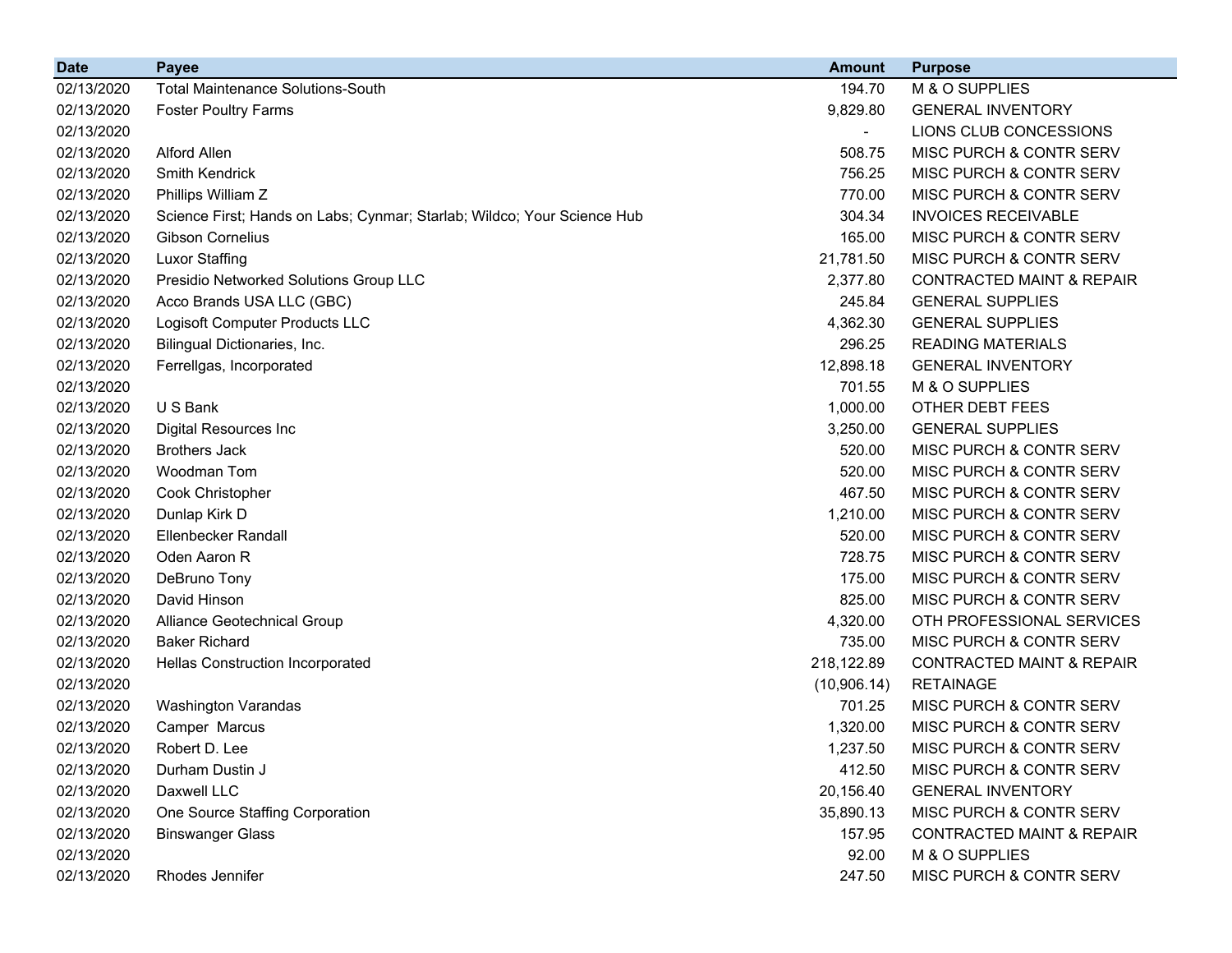| <b>Date</b> | <b>Payee</b>                       | <b>Amount</b> | <b>Purpose</b>                       |
|-------------|------------------------------------|---------------|--------------------------------------|
| 02/13/2020  | <b>SC Fuels</b>                    | 12,531.52     | <b>GENERAL INVENTORY</b>             |
| 02/13/2020  | Grant-Brooks Jonathan Lee          | 508.75        | MISC PURCH & CONTR SERV              |
| 02/13/2020  | Brown John                         | 220.00        | MISC PURCH & CONTR SERV              |
| 02/13/2020  | IdentiSys Incorporated             | 2,561.50      | <b>GENERAL SUPPLIES</b>              |
| 02/13/2020  | <b>National Wholesale Supply</b>   | 325.00        | <b>GENERAL INVENTORY</b>             |
| 02/13/2020  | Dunn CPR                           | 1,018.95      | MISC OPERATING EXPENSES              |
| 02/13/2020  | Kapena Badibake Jeff               | 215.00        | MISC PURCH & CONTR SERV              |
| 02/13/2020  | Parks Bryant L                     | 426.25        | MISC PURCH & CONTR SERV              |
| 02/13/2020  | Lead4Ward LLC                      | 450.00        | <b>GENERAL SUPPLIES</b>              |
| 02/13/2020  | Kurz & Company                     | 9,517.25      | <b>FOOD</b>                          |
| 02/13/2020  | <b>VWR International LLC</b>       | 5,195.43      | M & O SUPPLIES                       |
| 02/13/2020  | <b>Best Buy for Business</b>       | 1,099.78      | <b>INVOICES RECEIVABLE</b>           |
| 02/13/2020  | Seal Tex, Incorporated             | 182.50        | <b>CONTRACTED MAINT &amp; REPAIR</b> |
| 02/13/2020  | <b>Wesson Samuel</b>               | 110.00        | MISC PURCH & CONTR SERV              |
| 02/13/2020  | <b>Creative Bus Sales Inc.</b>     | 3,075.39      | <b>GENERAL INVENTORY</b>             |
| 02/13/2020  | <b>Autonation Chevrolet</b>        | 80.19         | <b>CONTRACTED MAINT &amp; REPAIR</b> |
| 02/13/2020  |                                    | 25.92         | M & O SUPPLIES                       |
| 02/13/2020  | AndyMark                           | 415.25        | <b>GENERAL SUPPLIES</b>              |
| 02/13/2020  | Marks Johnathan                    | 520.00        | MISC PURCH & CONTR SERV              |
| 02/13/2020  | Peak Doug                          | 520.00        | MISC PURCH & CONTR SERV              |
| 02/13/2020  | <b>Wallace Todd</b>                | 115.00        | MISC PURCH & CONTR SERV              |
| 02/13/2020  | Pease Laura B                      | 350.00        | MISC PURCH & CONTR SERV              |
| 02/13/2020  | Northstar Equipment Solutions      | 12,214.13     | <b>FURN &amp; EQUIP &gt; \$5,000</b> |
| 02/13/2020  |                                    | 4,847.82      | <b>GENERAL SUPPLIES</b>              |
| 02/13/2020  | Crawford Electric Supply Company   | 1,060.80      | M & O SUPPLIES                       |
| 02/13/2020  | Engage2learn                       | 148,877.41    | MISC PURCH & CONTR SERV              |
| 02/13/2020  | Kyocera Document Solutions America | 126.99        | <b>INVOICES RECEIVABLE</b>           |
| 02/13/2020  | Marshall Memo LLC                  | 110.00        | <b>READING MATERIALS</b>             |
| 02/13/2020  | Cyson Technology Group LLC         | 13,715.11     | MISC PURCH & CONTR SERV              |
| 02/13/2020  | Karonka Mark S                     | 520.00        | MISC PURCH & CONTR SERV              |
| 02/13/2020  | Results Coaching Global LLC        | 9,309.97      | <b>MISC PURCH &amp; CONTR SERV</b>   |
| 02/13/2020  | HKS, Inc.                          | 106,507.77    | BLDG PURCH, CONSTR, IMPROVE          |
| 02/13/2020  | Peyco Southwest Realty, Inc.       | 2,500.00      | <b>CONTRACTED MAINT &amp; REPAIR</b> |
| 02/13/2020  | MASTERWORD SERVICES, INC.          | 387.20        | <b>MISC PURCH &amp; CONTR SERV</b>   |
| 02/13/2020  | Davis, Regan                       | 797.50        | MISC PURCH & CONTR SERV              |
| 02/13/2020  | Lisle Violin Shop                  | 420.00        | <b>GENERAL SUPPLIES</b>              |
| 02/13/2020  | Ahumada Jose Luis                  | 175.00        | MISC PURCH & CONTR SERV              |
| 02/13/2020  | Evans Clifton                      | 645.00        | MISC PURCH & CONTR SERV              |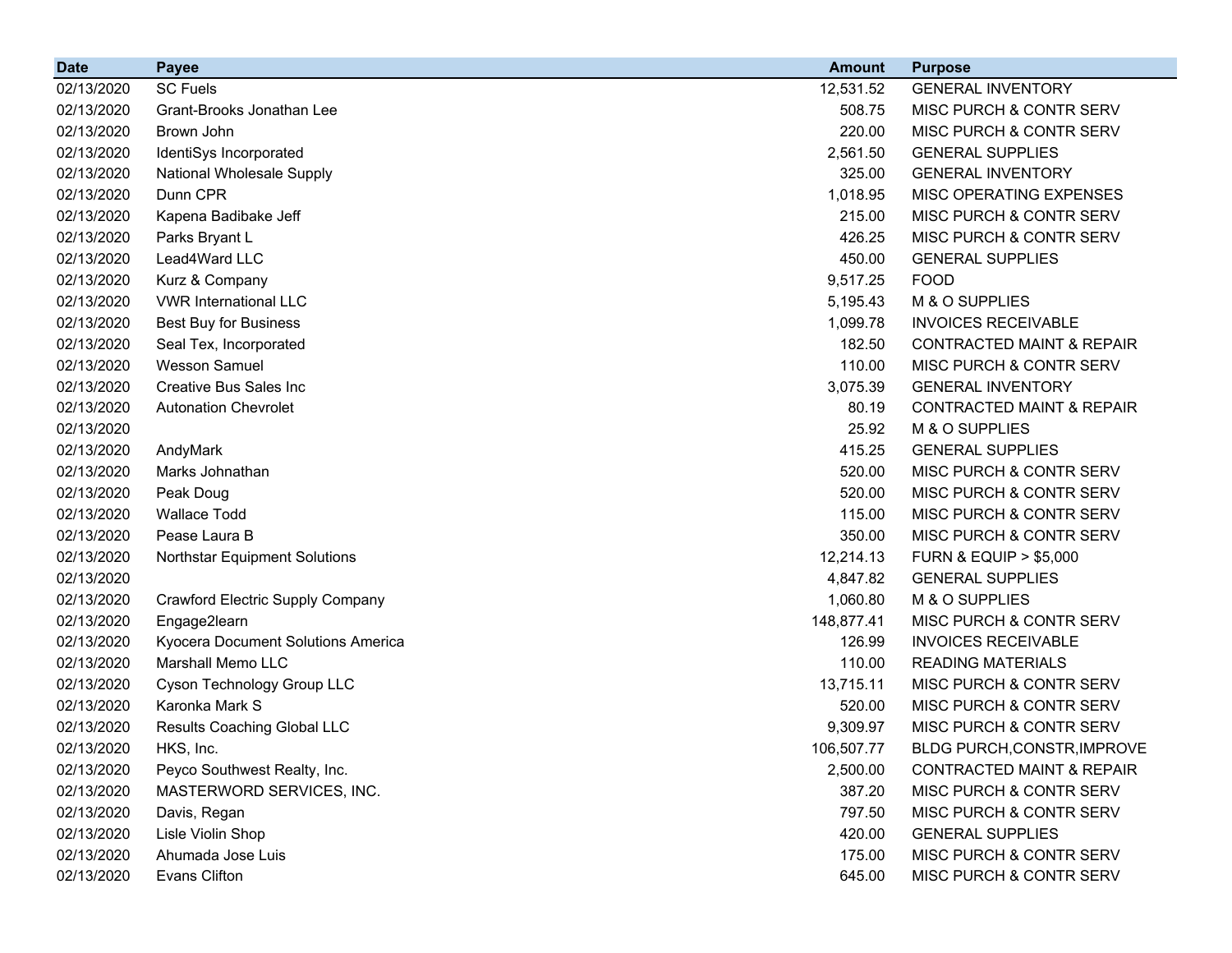| <b>Date</b> | <b>Payee</b>                                         | <b>Amount</b> | <b>Purpose</b>                       |
|-------------|------------------------------------------------------|---------------|--------------------------------------|
| 02/13/2020  | <b>Tarrant County Tax Assessor-Collector</b>         | 82.50         | MISC OPERATING EXPENSES              |
| 02/13/2020  | <b>Tarrant County Tax Assessor-Collector</b>         | 59.75         | MISC OPERATING EXPENSES              |
| 02/13/2020  | <b>Tarrant County Tax Assessor-Collector</b>         | 82.50         | MISC OPERATING EXPENSES              |
| 02/13/2020  | Safehaven Pest Control, LLC                          | 3,425.00      | <b>CONTRACTED MAINT &amp; REPAIR</b> |
| 02/13/2020  | <b>Tyson Prepared Foods</b>                          | 39,424.00     | <b>GENERAL INVENTORY</b>             |
| 02/13/2020  | Cool Tech A/C Heat & Refrigeration                   | 7,361.00      | <b>CONTRACTED MAINT &amp; REPAIR</b> |
| 02/13/2020  | Aryzta LLC                                           | 18,419.25     | <b>GENERAL INVENTORY</b>             |
| 02/13/2020  | Ferguson Enterprises, Inc.                           | 905.75        | M & O SUPPLIES                       |
| 02/13/2020  | HP Inc.                                              | 99.19         | <b>GENERAL SUPPLIES</b>              |
| 02/13/2020  | Association for Supervision & Curriculum Development | 89.00         | <b>DUES</b>                          |
| 02/13/2020  | Dr Pepper Snapple Group                              | 556.30        | MISC OPERATING EXPENSES              |
| 02/13/2020  | Varsity Spirit LLC                                   | 560.70        | <b>GENERAL SUPPLIES</b>              |
| 02/13/2020  | Kleen-Air Filter Service & Sales                     | 1,243.20      | <b>GENERAL INVENTORY</b>             |
| 02/13/2020  | Wrightson, Johnson, Haddon & Williams, Inc.          | 2,250.00      | OTH PROFESSIONAL SERVICES            |
| 02/13/2020  | Decker Equipment/School Fix                          | 1,390.21      | M & O SUPPLIES                       |
| 02/13/2020  | Mary Havenstrite                                     | 800.00        | MISC PURCH & CONTR SERV              |
| 02/13/2020  | Rodriguez Kevin                                      | 75.00         | MISC PURCH & CONTR SERV              |
| 02/13/2020  | U.S. School Supply, Inc.                             | 247.50        | <b>INVOICES RECEIVABLE</b>           |
| 02/13/2020  | Summit K12                                           | 3,639.35      | <b>GENERAL SUPPLIES</b>              |
| 02/13/2020  | Lowe's Home Centers, LLC                             | 224.80        | <b>GENERAL INVENTORY</b>             |
| 02/13/2020  |                                                      | 282.86        | <b>GENERAL SUPPLIES</b>              |
| 02/13/2020  |                                                      |               | LIONS CLUB CONCESSIONS               |
| 02/13/2020  | Western-BRW Paper Company Incorporated               | 1,509.00      | <b>GENERAL SUPPLIES</b>              |
| 02/13/2020  | Southern Lock & Supply, Co                           | 1,530.00      | <b>GENERAL INVENTORY</b>             |
| 02/13/2020  | iPrint Technologies                                  | 2,455.00      | <b>GENERAL SUPPLIES</b>              |
| 02/13/2020  | Klement Distribution, Inc.                           | 5,059.39      | <b>FOOD</b>                          |
| 02/13/2020  | Sysco North Texas                                    | 13,830.00     | <b>GENERAL INVENTORY</b>             |
| 02/13/2020  | Your Tees                                            | 292.00        | <b>GENERAL SUPPLIES</b>              |
| 02/13/2020  | Bill's Upholstery & Glass Shop Inc                   | 180.00        | <b>CONTRACTED MAINT &amp; REPAIR</b> |
| 02/13/2020  | <b>Esposito Phil</b>                                 | 320.00        | MISC PURCH & CONTR SERV              |
| 02/13/2020  | Moore Supply Co                                      | 9.41          | <b>GENERAL INVENTORY</b>             |
| 02/13/2020  | OTC Brands, Inc                                      | 731.07        | <b>GENERAL SUPPLIES</b>              |
| 02/13/2020  |                                                      | 157.72        | <b>INVOICES RECEIVABLE</b>           |
| 02/13/2020  | Rick's Tire Service                                  | 199.40        | <b>GENERAL INVENTORY</b>             |
| 02/13/2020  | CICI's Pizza #99 @ Little Road & I-20                | 225.00        | MISC OPERATING EXPENSES              |
| 02/13/2020  | EDU Business Solutions, Inc.                         | 7,980.00      | <b>CONTRACTED MAINT &amp; REPAIR</b> |
| 02/13/2020  | AssetGenie Inc                                       | 200.75        | <b>GENERAL SUPPLIES</b>              |
| 02/13/2020  | Zayo Group Holdings Inc                              | 5,409.23      | <b>WATER</b>                         |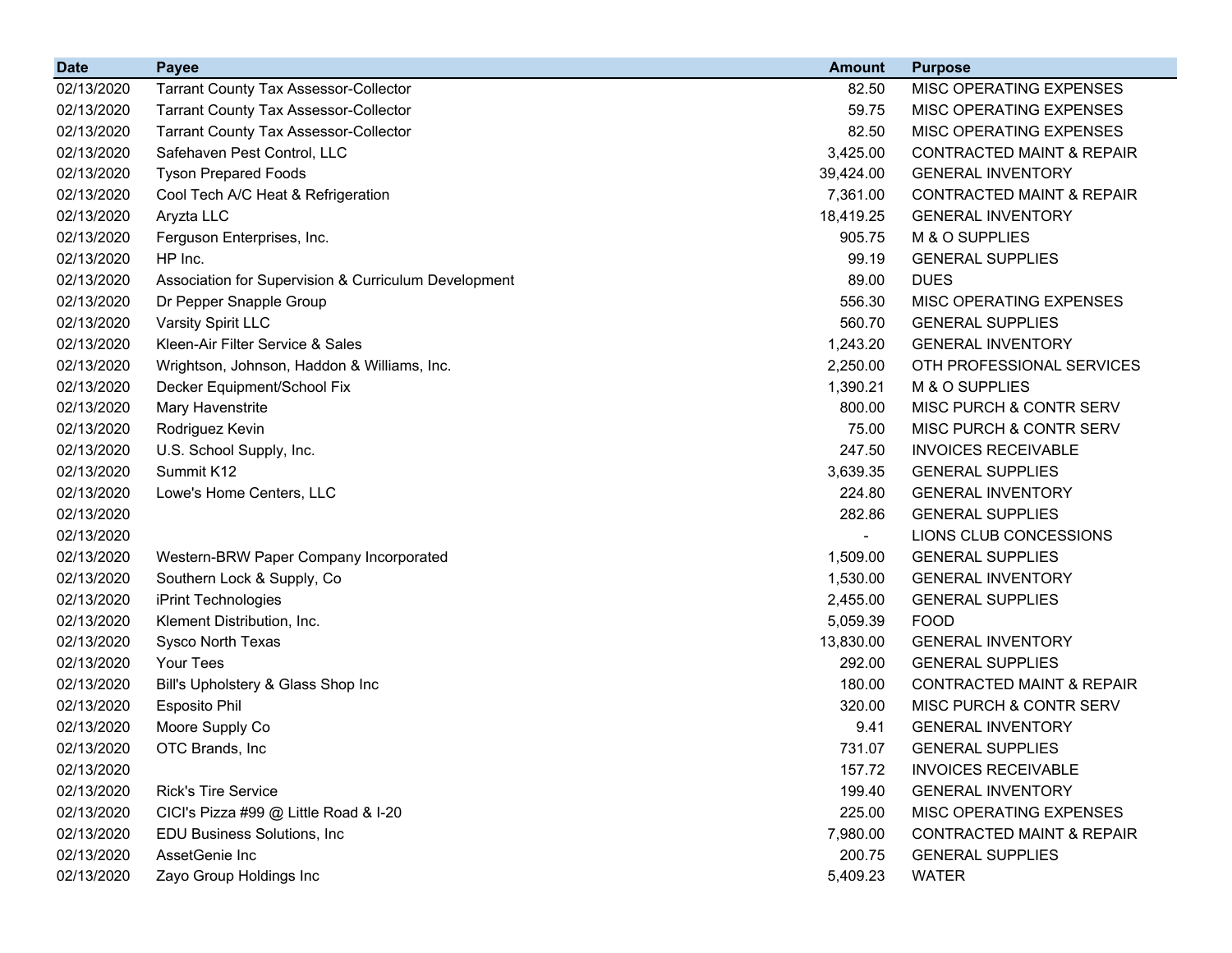| <b>Date</b> | <b>Payee</b>                                            | <b>Amount</b> | <b>Purpose</b>                       |
|-------------|---------------------------------------------------------|---------------|--------------------------------------|
| 02/13/2020  | Nasco                                                   | 616.63        | <b>GENERAL SUPPLIES</b>              |
| 02/13/2020  | <b>Gordon Food Service</b>                              | 291.57        | <b>GENERAL INVENTORY</b>             |
| 02/13/2020  | Bright Star Children's Theatre, LLC                     | 895.00        | MISC PURCH & CONTR SERV              |
| 02/13/2020  | Megan Smallwood                                         | 310.00        | <b>INVOICES RECEIVABLE</b>           |
| 02/13/2020  | <b>Sports Officials Unlimited</b>                       | 8,880.00      | MISC PURCH & CONTR SERV              |
| 02/13/2020  | Sonova USA Inc.                                         | 636.00        | <b>CONTRACTED MAINT &amp; REPAIR</b> |
| 02/13/2020  | <b>Bible Chelsea</b>                                    | 135.00        | MISC PURCH & CONTR SERV              |
| 02/13/2020  | Advanced Blending, Inc. DBA Last Group Enterprises Inc. | 11,249.75     | <b>GENERAL INVENTORY</b>             |
| 02/13/2020  | <b>Mattingly Stephen</b>                                | 155.00        | MISC PURCH & CONTR SERV              |
| 02/13/2020  | Chu, Brian Wenyi                                        | 412.50        | MISC PURCH & CONTR SERV              |
| 02/13/2020  | Fat Brain Toys LLC                                      | 201.76        | <b>GENERAL SUPPLIES</b>              |
| 02/13/2020  | Staples Inc/Staples Business Advantage                  | 770.28        | <b>GENERAL SUPPLIES</b>              |
| 02/13/2020  | <b>Frontline Education</b>                              | 6,610.00      | <b>GENERAL SUPPLIES</b>              |
| 02/13/2020  | Frog Street Press LLC                                   | 439.98        | <b>READING MATERIALS</b>             |
| 02/13/2020  | Open Text Incorporated                                  | 1,200.00      | <b>CONTRACTED MAINT &amp; REPAIR</b> |
| 02/13/2020  | <b>Taylor Smith Consulting LLC</b>                      | 2,573.23      | MISC PURCH & CONTR SERV              |
| 02/13/2020  | Cardio Partners Inc                                     | 179.85        | <b>GENERAL SUPPLIES</b>              |
| 02/13/2020  | <b>Campos Engineering INC</b>                           | 25,493.00     | <b>CONTRACTED MAINT &amp; REPAIR</b> |
| 02/13/2020  | Frost Insurance Agency Inc.                             | 2,340.00      | INSURANCE/BOND PREMIUMS              |
| 02/13/2020  | American College of Sports Medicine Inc                 | 260.00        | <b>DUES</b>                          |
| 02/13/2020  | Nguyen Aaron                                            | 155.00        | MISC PURCH & CONTR SERV              |
| 02/13/2020  | <b>RJM Contractors Inc</b>                              | 474,111.00    | <b>CONTRACTED MAINT &amp; REPAIR</b> |
| 02/13/2020  |                                                         | (23, 705.55)  | <b>RETAINAGE</b>                     |
| 02/13/2020  | Riverside Insights                                      | 8,571.51      | <b>TESTING MATERIALS</b>             |
| 02/13/2020  | Quijano Victor III                                      | 155.00        | MISC PURCH & CONTR SERV              |
| 02/13/2020  | <b>Battery Systems Inc</b>                              | 315.60        | <b>GENERAL INVENTORY</b>             |
| 02/13/2020  | Caliendo Thomas                                         | 330.00        | MISC PURCH & CONTR SERV              |
| 02/13/2020  | National Seating & Mobility Inc                         | 4,296.43      | <b>GENERAL SUPPLIES</b>              |
| 02/13/2020  | Ramirez Jose                                            | 95.00         | MISC PURCH & CONTR SERV              |
| 02/13/2020  | Miner North Texas LTD                                   |               | <b>CONTRACTED MAINT &amp; REPAIR</b> |
| 02/13/2020  | <b>Borden Dairy Company</b>                             | 64,020.57     | <b>FOOD</b>                          |
| 02/13/2020  | Leapin' Leotards Ltd                                    | 43.50         | <b>INVOICES RECEIVABLE</b>           |
| 02/13/2020  | <b>Blick Art Materials</b>                              | 148.76        | <b>GENERAL SUPPLIES</b>              |
| 02/13/2020  | <b>Blick Art Materials</b>                              | 57.71         | <b>GENERAL SUPPLIES</b>              |
| 02/13/2020  | Marathon Staffing Group Inc                             | 7,700.65      | MISC PURCH & CONTR SERV              |
| 02/13/2020  | Sportswear World                                        | 324.00        | <b>GENERAL SUPPLIES</b>              |
| 02/13/2020  | Project Lead The Way Incorporated                       | 50.00         | ACCOUNTS PAYABLE-ACCRUALS            |
| 02/13/2020  |                                                         | 3,184.25      | <b>GENERAL SUPPLIES</b>              |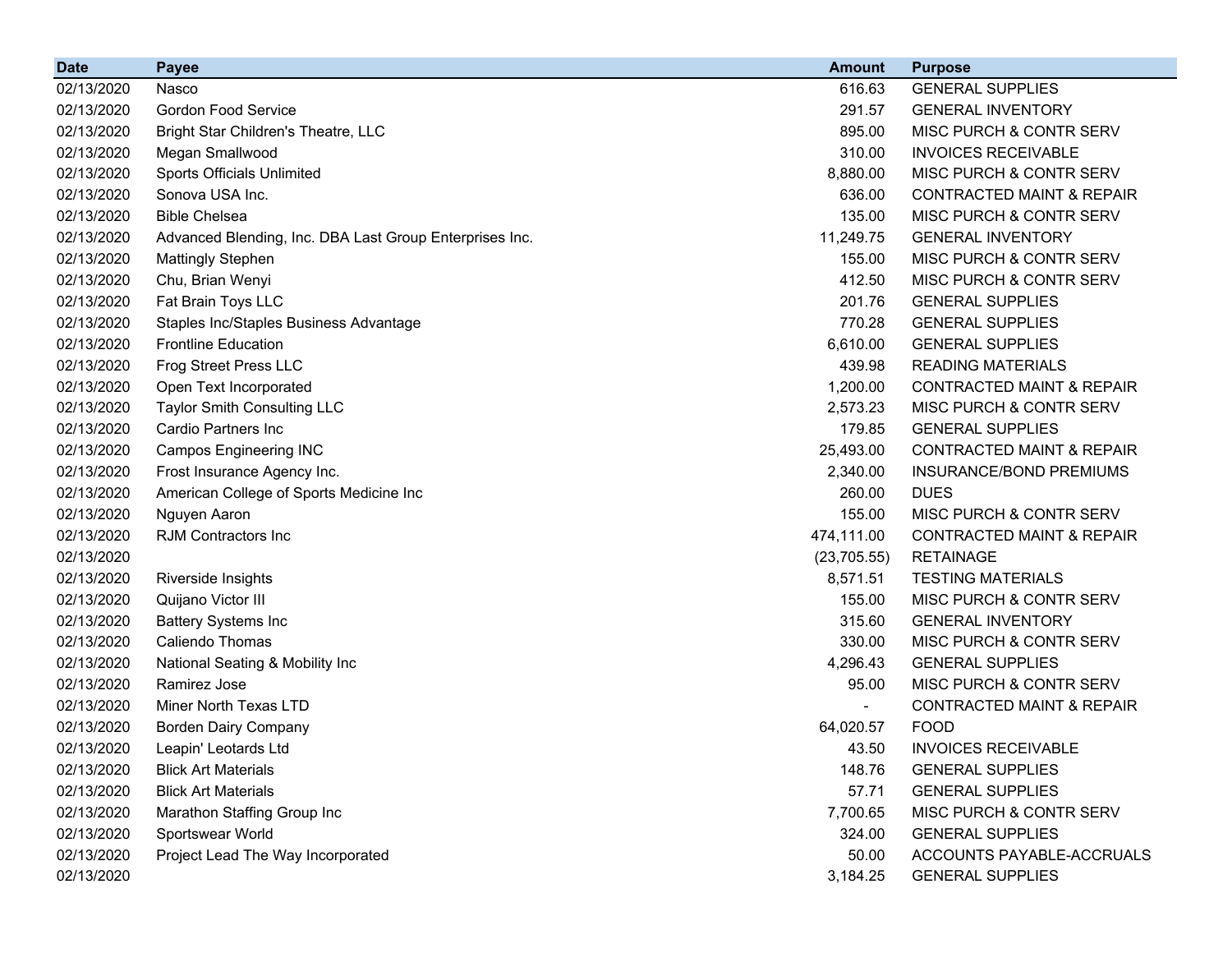| <b>Date</b> | <b>Payee</b>                                       | <b>Amount</b> | <b>Purpose</b>                       |
|-------------|----------------------------------------------------|---------------|--------------------------------------|
| 02/13/2020  | Kornegay Jermaine                                  | 155.00        | MISC PURCH & CONTR SERV              |
| 02/13/2020  | Groomed for Success Youth Empowerment Program      | 250.00        | MISC PURCH & CONTR SERV              |
| 02/13/2020  | <b>Mom's Alterations</b>                           | 155.00        | <b>INVOICES RECEIVABLE</b>           |
| 02/13/2020  | Moore Waste and Recycling Services                 | 15,900.00     | <b>CONTRACTED MAINT &amp; REPAIR</b> |
| 02/13/2020  | AccuVein Incorporated                              | 21,880.00     | <b>GENERAL SUPPLIES</b>              |
| 02/13/2020  | Michael Rush                                       | 520.00        | MISC PURCH & CONTR SERV              |
| 02/13/2020  | Douglas Gutierrez                                  | 95.00         | MISC PURCH & CONTR SERV              |
| 02/13/2020  | Jeff Foster                                        | 75.00         | MISC PURCH & CONTR SERV              |
| 02/13/2020  | ISI Commercial Refrigeration LLC                   | 3,432.41      | M & O SUPPLIES                       |
| 02/13/2020  | Steve Mai                                          | 115.00        | MISC PURCH & CONTR SERV              |
| 02/13/2020  | <b>Taylor Nsuyen</b>                               | 195.00        | MISC PURCH & CONTR SERV              |
| 02/13/2020  | Muhammad Kaleia                                    | 115.00        | MISC PURCH & CONTR SERV              |
| 02/13/2020  | Hillco Partners L L C                              | 5,400.00      | <b>LOBBYING</b>                      |
| 02/13/2020  | Complete Supply Incorporated                       | 76.57         | <b>GENERAL INVENTORY</b>             |
| 02/13/2020  |                                                    | 1,980.31      | M & O SUPPLIES                       |
| 02/13/2020  | <b>Gomez Floor Covering</b>                        | 252.60        | M & O SUPPLIES                       |
| 02/13/2020  | National Art & School Supplies                     | 590.40        | <b>GENERAL INVENTORY</b>             |
| 02/13/2020  | Rockler Woodworking                                | 2,921.32      | <b>GENERAL SUPPLIES</b>              |
| 02/13/2020  | Flippen Group The                                  | 2,061.52      | MISC PURCH & CONTR SERV              |
| 02/13/2020  | Soccer Corner The                                  | 287.50        | <b>GENERAL SUPPLIES</b>              |
| 02/13/2020  | Hobby Lobby Store #175                             | 339.30        | <b>GENERAL SUPPLIES</b>              |
| 02/13/2020  | <b>Atmos Energy</b>                                | 6,000.24      | <b>WATER</b>                         |
| 02/13/2020  | <b>Temperature Control Systems</b>                 | 3,649.06      | M & O SUPPLIES                       |
| 02/13/2020  | <b>Star Roofing And Sheet Metal</b>                | 3,982.00      | <b>CONTRACTED MAINT &amp; REPAIR</b> |
| 02/13/2020  | Sam Pack's Five Star Ford                          | 87,590.50     | <b>VEHICLES</b>                      |
| 02/13/2020  | Simba Industries                                   | 552.00        | <b>GENERAL INVENTORY</b>             |
| 02/13/2020  | McKesson Medical-Surgical Government Solutions LLC | 4,969.76      | <b>GENERAL SUPPLIES</b>              |
| 02/13/2020  | Bucks Wheel & Equipment Company                    | 270.14        | <b>GENERAL INVENTORY</b>             |
| 02/13/2020  |                                                    | 1,133.93      | M & O SUPPLIES                       |
| 02/13/2020  | Southwest International Trucks                     | 6,513.79      | <b>CONTRACTED MAINT &amp; REPAIR</b> |
| 02/13/2020  |                                                    | 1,712.37      | M & O SUPPLIES                       |
| 02/13/2020  | <b>Texas Auto Painting</b>                         | 3,144.00      | CONTRACTED MAINT & REPAIR            |
| 02/13/2020  | <b>Netsync Network Solutions</b>                   | 480.00        | <b>GENERAL SUPPLIES</b>              |
| 02/13/2020  | AT&T                                               | 21.92         | <b>WATER</b>                         |
| 02/13/2020  | Pennsylvania Higher Education Assistance Agency    | 837.17        | UNITED FUND                          |
| 02/13/2020  | Music & Arts                                       | 7,540.00      | <b>GENERAL SUPPLIES</b>              |
| 02/13/2020  | <b>Burmax Company Incorporated</b>                 | 1,916.75      | <b>GENERAL SUPPLIES</b>              |
| 02/13/2020  | SurveyMonkey.com                                   | 276.00        | <b>GENERAL SUPPLIES</b>              |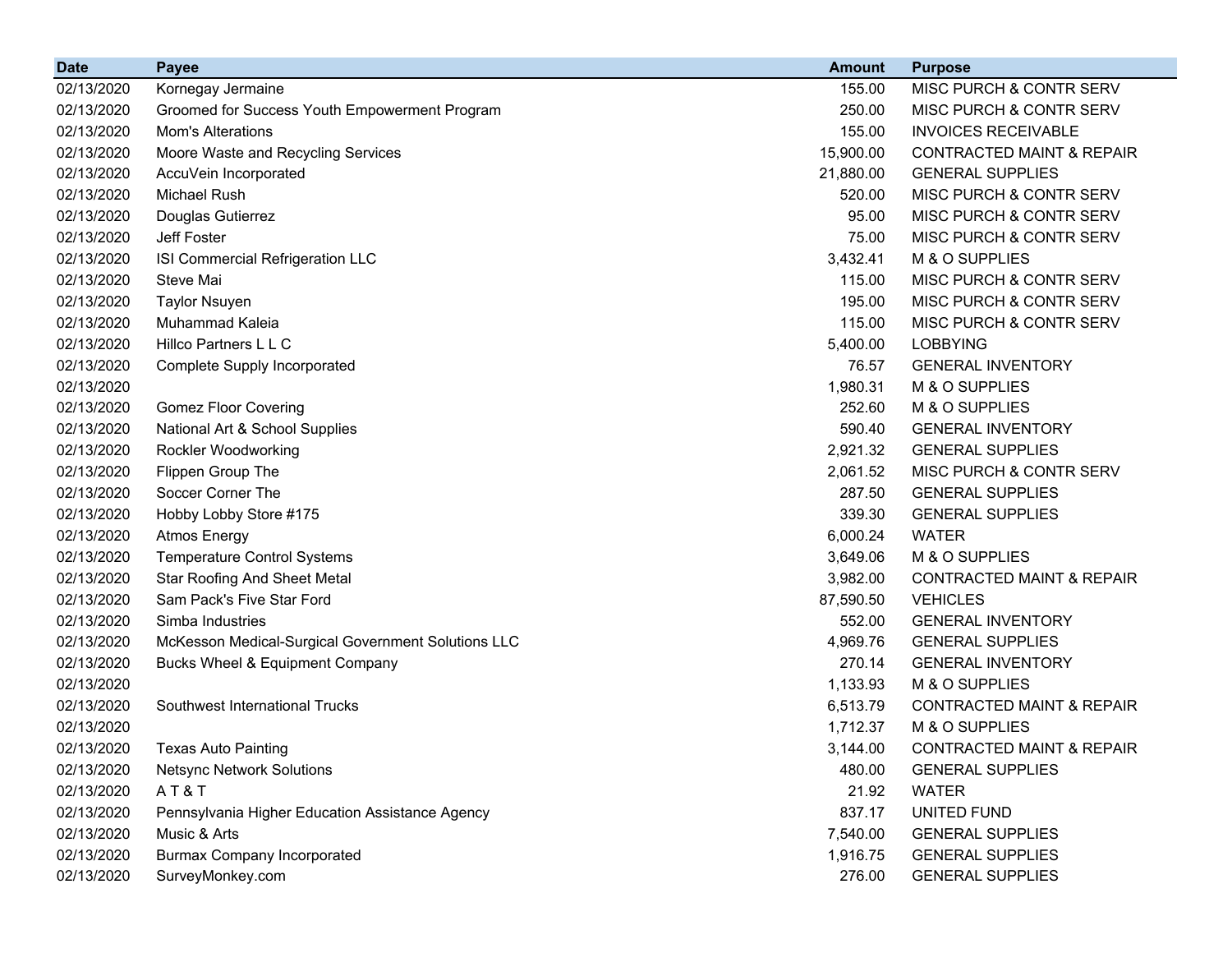| <b>Date</b> | <b>Payee</b>                                                   | <b>Amount</b> | <b>Purpose</b>                             |
|-------------|----------------------------------------------------------------|---------------|--------------------------------------------|
| 02/13/2020  | Byrne Brothers Foods Incorporate                               | 16,005.30     | <b>GENERAL INVENTORY</b>                   |
| 02/13/2020  | Arlington Kid To Kid                                           | 1,558.35      | <b>GENERAL SUPPLIES</b>                    |
| 02/13/2020  | Arlington Independent School District Food & Nutrition Service | 2,291.38      | MISC OPERATING EXPENSES                    |
| 02/13/2020  | Cengage Learning                                               | 300.00        | <b>GENERAL SUPPLIES</b>                    |
| 02/13/2020  | Rush Truck Centers Of Texas Limited Partnership                | 65.60         | <b>CONTRACTED MAINT &amp; REPAIR</b>       |
| 02/13/2020  |                                                                | 264.05        | <b>GENERAL INVENTORY</b>                   |
| 02/13/2020  |                                                                | 4,188.61      | M & O SUPPLIES                             |
| 02/13/2020  | Texas Association Of School Boards Risk Management Fund        | 6,833.70      | <b>INSURANCE/BOND PREMIUMS</b>             |
| 02/13/2020  | 4imprint Incorporated                                          | 2,792.33      | <b>GENERAL SUPPLIES</b>                    |
| 02/13/2020  | Rush Bus Center Of Texas                                       | 1,748.26      | <b>GENERAL INVENTORY</b>                   |
| 02/13/2020  | <b>LEAF Engineers</b>                                          | 775.00        | <b>CONTRACTED MAINT &amp; REPAIR</b>       |
| 02/13/2020  | H2O Supply Incorporated                                        | 2,771.50      | <b>GENERAL INVENTORY</b>                   |
| 02/13/2020  | <b>Hicks Andrew</b>                                            | 135.00        | MISC PURCH & CONTR SERV                    |
| 02/13/2020  | Olasmis Hakan                                                  | 330.00        | <b>MISC PURCH &amp; CONTR SERV</b>         |
| 02/13/2020  | University Of Texas High School                                | 1,000.00      | <b>TESTING MATERIALS</b>                   |
| 02/13/2020  | Pearson                                                        | 4,125.05      | <b>TESTING MATERIALS</b>                   |
| 02/13/2020  | SiteOne Landscape Supply Holding LLC                           | 65.88         | M & O SUPPLIES                             |
| 02/13/2020  | City Of Arlington Water Department                             | 150,442.88    | <b>WATER</b>                               |
| 02/13/2020  | City Of Arlington Finance Department                           | 230,649.64    | MISC PURCH & CONTR SERV                    |
| 02/13/2020  | <b>Curriculum Associates Incorporated</b>                      | 36.00         | <b>GENERAL SUPPLIES</b>                    |
| 02/13/2020  | Demco Incorporated                                             | 1,229.92      | <b>GENERAL SUPPLIES</b>                    |
| 02/13/2020  |                                                                | 10.78         | <b>READING MATERIALS</b>                   |
| 02/13/2020  | <b>Education Service Center Region XI</b>                      | 4,950.00      | MISC PURCH & CONTR SERV                    |
| 02/13/2020  | <b>Flinn Scientific</b>                                        | 765.98        | <b>GENERAL SUPPLIES</b>                    |
| 02/13/2020  | <b>Commercial Recorder</b>                                     | 197.60        | <b>Statutorily Required Public Notices</b> |
| 02/13/2020  | <b>Gopher Sport Equipment</b>                                  | 3,789.75      | BLDG PURCH, CONSTR, IMPROVE                |
| 02/13/2020  |                                                                | 744.57        | <b>GENERAL SUPPLIES</b>                    |
| 02/13/2020  | Kaplan Early Learning Company                                  | 226.37        | <b>GENERAL SUPPLIES</b>                    |
| 02/13/2020  | Midwest Technology Products Tx0025                             | 69.39         | <b>GENERAL SUPPLIES</b>                    |
| 02/13/2020  | Norcostco Texas Costume Incorporated                           | 620.31        | <b>GENERAL SUPPLIES</b>                    |
| 02/13/2020  | <b>Norton Metal Products</b>                                   | 1,806.80      | <b>GENERAL SUPPLIES</b>                    |
| 02/13/2020  | Perma Bound                                                    | 383.46        | <b>READING MATERIALS</b>                   |
| 02/13/2020  | <b>Pollock Paper Distributors</b>                              | 118.92        | <b>GENERAL INVENTORY</b>                   |
| 02/13/2020  | Quality Audio Visual Service Incorporated                      | 1,057.40      | <b>CONTRACTED MAINT &amp; REPAIR</b>       |
| 02/13/2020  | Sargent Welch L L C                                            | 1,611.00      | <b>GENERAL SUPPLIES</b>                    |
| 02/13/2020  | Sentinel The Alarm Company                                     | 4,253.00      | <b>CONTRACTED MAINT &amp; REPAIR</b>       |
| 02/13/2020  | <b>Wenger Corp</b>                                             | 6,588.96      | <b>GENERAL SUPPLIES</b>                    |
| 02/13/2020  | Olen Williams Sales & Service                                  | 192.00        | <b>CONTRACTED MAINT &amp; REPAIR</b>       |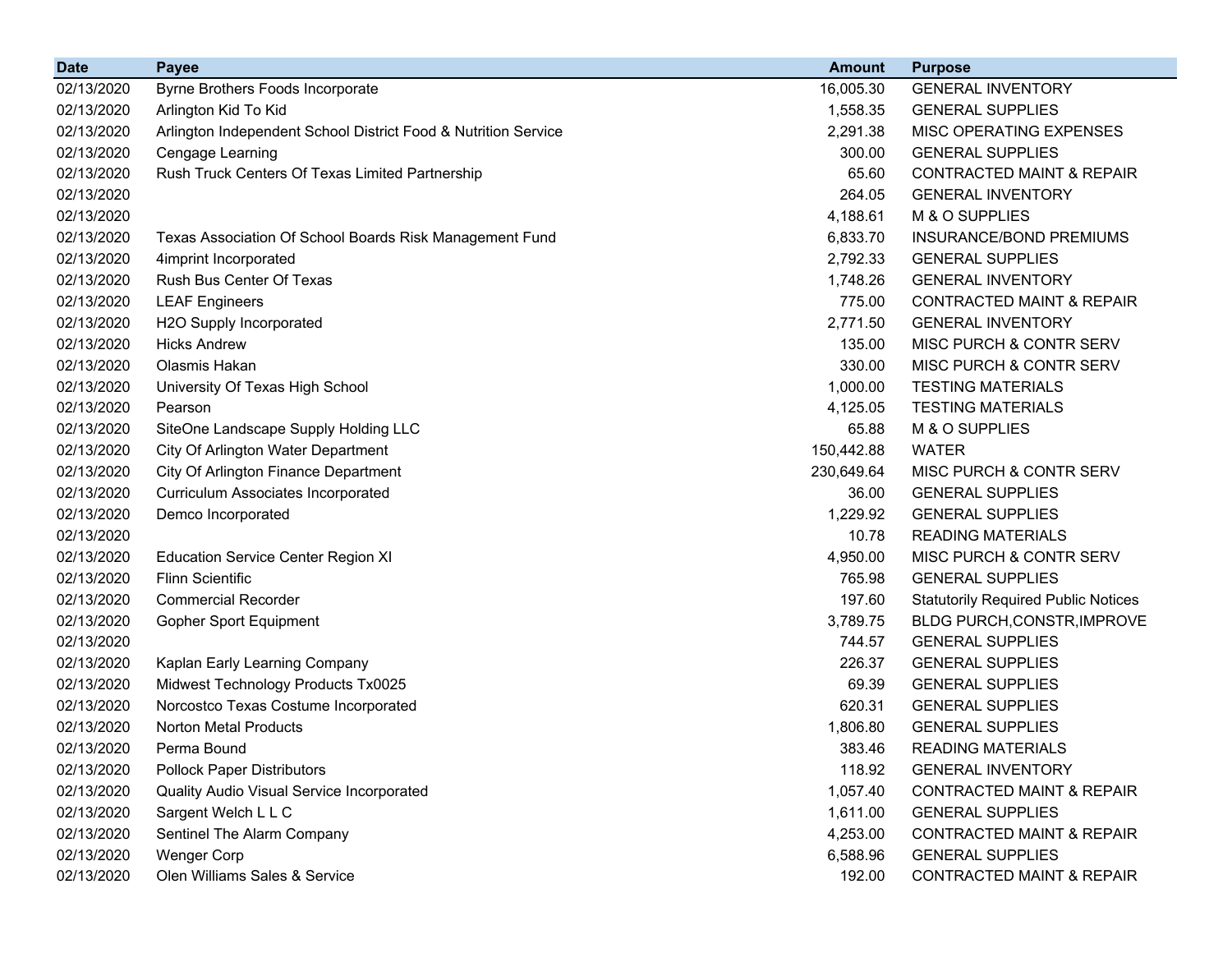| <b>Date</b> | <b>Payee</b>                                                 | <b>Amount</b> | <b>Purpose</b>                       |
|-------------|--------------------------------------------------------------|---------------|--------------------------------------|
| 02/13/2020  | Fastsigns                                                    | 221.25        | ACCOUNTS PAYABLE-ACCRUALS            |
| 02/13/2020  | <b>Teaching Systems Incorporated</b>                         | 800.00        | <b>CONTRACTED MAINT &amp; REPAIR</b> |
| 02/13/2020  |                                                              | 3,402.00      | <b>GENERAL SUPPLIES</b>              |
| 02/13/2020  | Office Depot                                                 | 117.46        | <b>GENERAL SUPPLIES</b>              |
| 02/13/2020  | Lea Park & Play Incorporated                                 | 4,435.00      | <b>CONTRACTED MAINT &amp; REPAIR</b> |
| 02/13/2020  | MASTERWORD SERVICES, INC.                                    | 940.44        | MISC PURCH & CONTR SERV              |
| 02/13/2020  | Texas Association for Supervision and Curriculum Development | 1,500.00      | <b>EMPLOYEE TRAVEL</b>               |
| 02/13/2020  | HP Inc.                                                      | 746.84        | <b>GENERAL SUPPLIES</b>              |
| 02/13/2020  | Mavich LLC                                                   | 130.75        | <b>GENERAL INVENTORY</b>             |
| 02/13/2020  | Bayes Achievement Center, Inc.                               | 27.50         | <b>TUITION &amp; TRFR PMTS</b>       |
| 02/13/2020  | SchoolMint Inc.                                              | 45,900.00     | <b>CONTRACTED MAINT &amp; REPAIR</b> |
| 02/14/2020  | Jennifer Allen                                               | 118.45        | <b>EMPLOYEE TRAVEL</b>               |
| 02/14/2020  | Ravonne Allmon-Smith                                         | 107.37        | <b>EMPLOYEE TRAVEL</b>               |
| 02/14/2020  | Evelyn Arbaiza                                               | 118.66        | <b>EMPLOYEE TRAVEL</b>               |
| 02/14/2020  | Jessica Atkins                                               | 40.71         | <b>EMPLOYEE TRAVEL</b>               |
| 02/14/2020  | Ronda August                                                 | 62.27         | <b>EMPLOYEE TRAVEL</b>               |
| 02/14/2020  | Lorena Ballou                                                | 26.86         | <b>EMPLOYEE TRAVEL</b>               |
| 02/14/2020  | Kevin Barlow                                                 | 76.45         | <b>EMPLOYEE TRAVEL</b>               |
| 02/14/2020  | Elvia Barrera                                                | 82.07         | <b>EMPLOYEE TRAVEL</b>               |
| 02/14/2020  | Marybell Barriga                                             | 50.93         | <b>EMPLOYEE TRAVEL</b>               |
| 02/14/2020  | Angelica Barron-Torres                                       | 39.86         | <b>EMPLOYEE TRAVEL</b>               |
| 02/14/2020  | Kathryn Beaver                                               | 78.86         | <b>EMPLOYEE TRAVEL</b>               |
| 02/14/2020  | Allisa Blanton                                               | 134.82        | <b>EMPLOYEE TRAVEL</b>               |
| 02/14/2020  | Amiesha Brown                                                | 39.27         | <b>EMPLOYEE TRAVEL</b>               |
| 02/14/2020  | Linda Buckner                                                | 25.00         | MISC OPERATING EXPENSES              |
| 02/14/2020  | Christi Buell                                                | 8.03          | <b>EMPLOYEE TRAVEL</b>               |
| 02/14/2020  | Nathan Burum                                                 | 48.26         | <b>EMPLOYEE TRAVEL</b>               |
| 02/14/2020  | Patricia Bustamante                                          | 28.57         | <b>EMPLOYEE TRAVEL</b>               |
| 02/14/2020  | Doris Campbell                                               | 10.43         | <b>EMPLOYEE TRAVEL</b>               |
| 02/14/2020  | Micaela Canas                                                | 14.18         | <b>EMPLOYEE TRAVEL</b>               |
| 02/14/2020  | Graciela Cantu                                               | 7.70          | <b>EMPLOYEE TRAVEL</b>               |
| 02/14/2020  | Esmeralda Cartagena                                          | 31.46         | <b>EMPLOYEE TRAVEL</b>               |
| 02/14/2020  | Leatika Carter                                               | 1.50          | <b>EMPLOYEE TRAVEL</b>               |
| 02/14/2020  | Elia Chavez                                                  | 11.13         | <b>EMPLOYEE TRAVEL</b>               |
| 02/14/2020  | <b>Terry Childress</b>                                       | 20.54         | <b>EMPLOYEE TRAVEL</b>               |
| 02/14/2020  | Lisa Clark                                                   | 14.77         | <b>EMPLOYEE TRAVEL</b>               |
| 02/14/2020  | Tisha Colon                                                  | 116.00        | MISC OPERATING EXPENSES              |
| 02/14/2020  | Vedrana Conan                                                | 50.29         | <b>EMPLOYEE TRAVEL</b>               |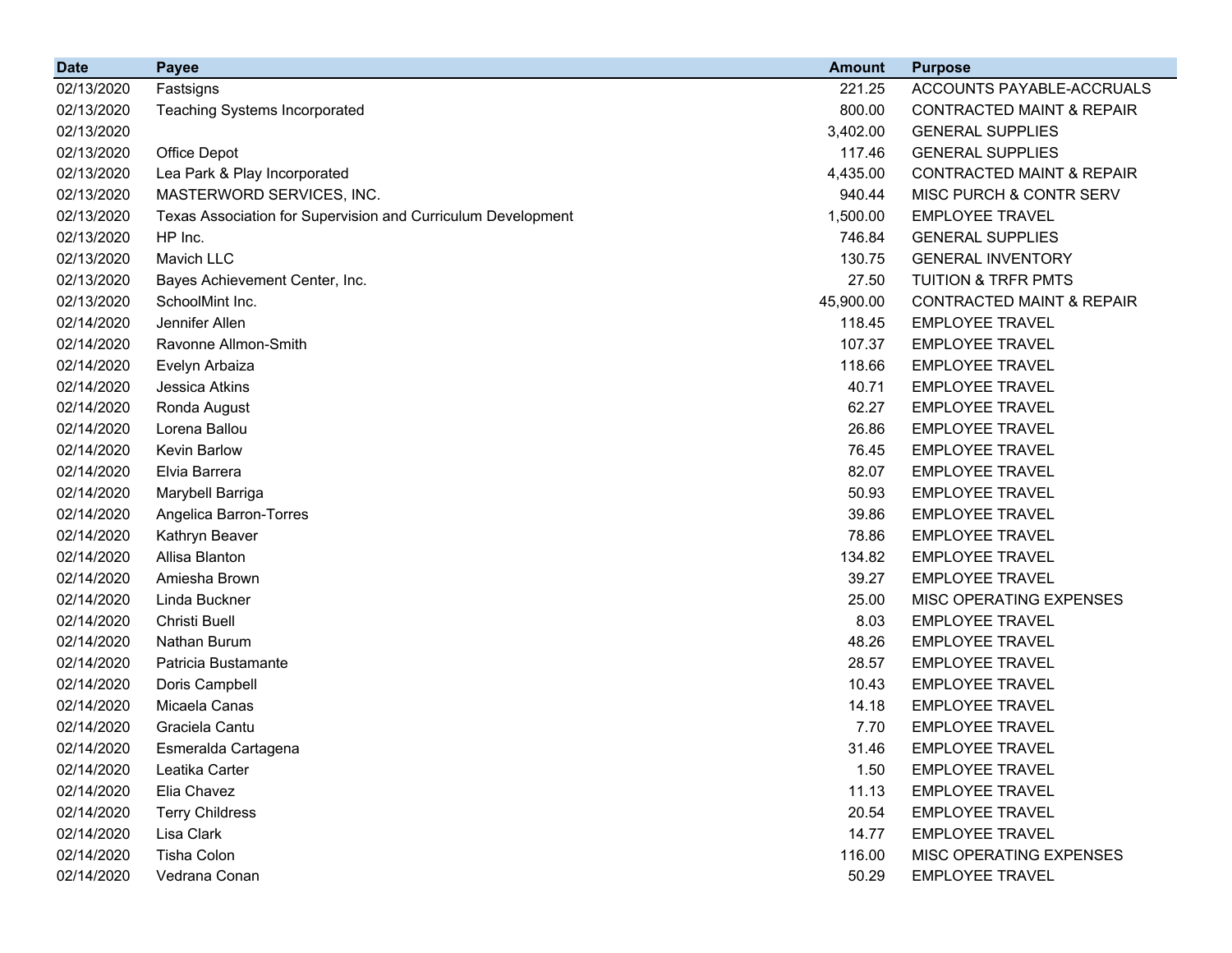| <b>Date</b> | <b>Payee</b>                | <b>Amount</b> | <b>Purpose</b>         |
|-------------|-----------------------------|---------------|------------------------|
| 02/14/2020  | Jeffrey Cowman              | 74.26         | <b>EMPLOYEE TRAVEL</b> |
| 02/14/2020  | Kathy Cummings              | 140.06        | <b>EMPLOYEE TRAVEL</b> |
| 02/14/2020  | Barbara Daly                | 1.39          | <b>EMPLOYEE TRAVEL</b> |
| 02/14/2020  | Guadalupe Davila            | 8.40          | <b>EMPLOYEE TRAVEL</b> |
| 02/14/2020  | Sherrie Dean                | 13.64         | <b>EMPLOYEE TRAVEL</b> |
| 02/14/2020  | Grace Del Valle Duran       | 76.67         | <b>EMPLOYEE TRAVEL</b> |
| 02/14/2020  | <b>Tracy Draper Lloyd</b>   | 95.77         | <b>EMPLOYEE TRAVEL</b> |
| 02/14/2020  | Donna Faucett               | 2.51          | <b>EMPLOYEE TRAVEL</b> |
| 02/14/2020  | Susie Feshold               | 82.66         | <b>EMPLOYEE TRAVEL</b> |
| 02/14/2020  | <b>William Fifer</b>        | 64.79         | <b>EMPLOYEE TRAVEL</b> |
| 02/14/2020  | Kevin Finley                | 40.71         | <b>EMPLOYEE TRAVEL</b> |
| 02/14/2020  | <b>Tracy Fiorito</b>        | 114.54        | <b>EMPLOYEE TRAVEL</b> |
| 02/14/2020  | Clara Flores                | 56.82         | <b>EMPLOYEE TRAVEL</b> |
| 02/14/2020  | Dianne Forsberg             | 12.63         | <b>EMPLOYEE TRAVEL</b> |
| 02/14/2020  | <b>Barry Fox</b>            | 36.97         | <b>EMPLOYEE TRAVEL</b> |
| 02/14/2020  | Patricia Fusilier           | 5.35          | <b>EMPLOYEE TRAVEL</b> |
| 02/14/2020  | Chelsea Galbraith           | 55.37         | <b>EMPLOYEE TRAVEL</b> |
| 02/14/2020  | Lesly Galeana               | 61.79         | <b>EMPLOYEE TRAVEL</b> |
| 02/14/2020  | <b>Baylin Galindo</b>       | 18.19         | <b>EMPLOYEE TRAVEL</b> |
| 02/14/2020  | Marisol Garcia              | 141.40        | <b>EMPLOYEE TRAVEL</b> |
| 02/14/2020  | Laura Garrett               | 56.28         | <b>EMPLOYEE TRAVEL</b> |
| 02/14/2020  | <b>Blanca Gonzalez</b>      | 75.60         | <b>EMPLOYEE TRAVEL</b> |
| 02/14/2020  | Jamie Grimaldo              | 38.41         | <b>EMPLOYEE TRAVEL</b> |
| 02/14/2020  | Sheila Grubb                | 35.31         | <b>EMPLOYEE TRAVEL</b> |
| 02/14/2020  | Kristen Hamilton            | 155.04        | <b>EMPLOYEE TRAVEL</b> |
| 02/14/2020  | <b>Holly Harper</b>         | 25.68         | <b>EMPLOYEE TRAVEL</b> |
| 02/14/2020  | Ronnie Harris               | 28.57         | <b>EMPLOYEE TRAVEL</b> |
| 02/14/2020  | Julianne Heldt              | 42.64         | <b>EMPLOYEE TRAVEL</b> |
| 02/14/2020  | Catina Henson               | 16.59         | <b>EMPLOYEE TRAVEL</b> |
| 02/14/2020  | <b>Briseida Bartholomew</b> | 31.57         | <b>EMPLOYEE TRAVEL</b> |
| 02/14/2020  | Petra Herrera               | 97.96         | <b>EMPLOYEE TRAVEL</b> |
| 02/14/2020  | Nathan Hervey               | 33.44         | <b>EMPLOYEE TRAVEL</b> |
| 02/14/2020  | Steven Higgs                | 100.74        | <b>EMPLOYEE TRAVEL</b> |
| 02/14/2020  | Michael Hill                | 30.12         | <b>EMPLOYEE TRAVEL</b> |
| 02/14/2020  | Carolyn Hinytzke            | 175.37        | <b>EMPLOYEE TRAVEL</b> |
| 02/14/2020  | Cheryl Hodge                | 102.40        | <b>EMPLOYEE TRAVEL</b> |
| 02/14/2020  | <b>Brandy Hodges</b>        | 224.00        | <b>EMPLOYEE TRAVEL</b> |
| 02/14/2020  | Elizabeth Hollinger         | 80.79         | <b>EMPLOYEE TRAVEL</b> |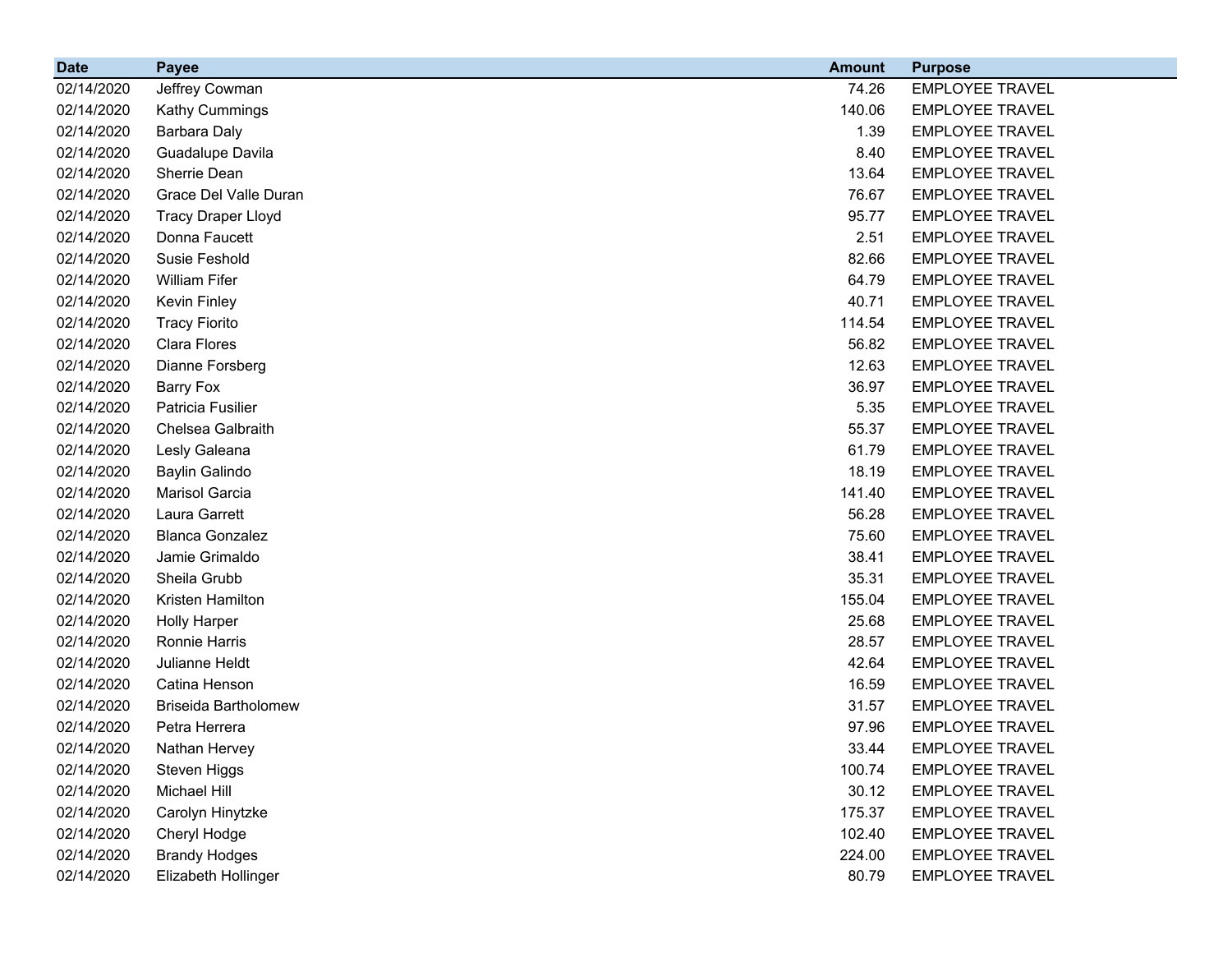| <b>Date</b> | <b>Payee</b>               | <b>Amount</b> | <b>Purpose</b>            |
|-------------|----------------------------|---------------|---------------------------|
| 02/14/2020  | Sarah Horn                 | 150.17        | <b>EMPLOYEE TRAVEL</b>    |
| 02/14/2020  | Elizabeth Howe             | 39.38         | <b>EMPLOYEE TRAVEL</b>    |
| 02/14/2020  | Kelly Hunt                 | 131.18        | <b>EMPLOYEE TRAVEL</b>    |
| 02/14/2020  | Keijuanna Jackson          | 84.85         | <b>EMPLOYEE TRAVEL</b>    |
| 02/14/2020  | Terrence James             | 67.14         | <b>EMPLOYEE TRAVEL</b>    |
| 02/14/2020  | Kenneth Johnson            | 39.43         | <b>EMPLOYEE TRAVEL</b>    |
| 02/14/2020  | Charnae Jordan             | 116.00        | MISC OPERATING EXPENSES   |
| 02/14/2020  | Manjit Kaur                | 20.65         | <b>EMPLOYEE TRAVEL</b>    |
| 02/14/2020  | <b>Emily Klophaus</b>      | 131.93        | <b>EMPLOYEE TRAVEL</b>    |
| 02/14/2020  | <b>Mallory Knox</b>        | 28.62         | <b>EMPLOYEE TRAVEL</b>    |
| 02/14/2020  | <b>Phyllis Lanier</b>      | 36.75         | <b>EMPLOYEE TRAVEL</b>    |
| 02/14/2020  | <b>Tiffany LeGrand</b>     | 24.50         | <b>EMPLOYEE TRAVEL</b>    |
| 02/14/2020  | Regina Leffingwell         | 114.65        | <b>EMPLOYEE TRAVEL</b>    |
| 02/14/2020  | Natalie Lopez              | 31.24         | <b>EMPLOYEE TRAVEL</b>    |
| 02/14/2020  | Sharon Lyman               | 62.33         | <b>EMPLOYEE TRAVEL</b>    |
| 02/14/2020  | <b>Crystal Lyons</b>       | 47.08         | <b>EMPLOYEE TRAVEL</b>    |
| 02/14/2020  | Nkechi Madueke             | 41.25         | <b>EMPLOYEE TRAVEL</b>    |
| 02/14/2020  | Patrick McCray             | 13.90         | STUDENT TVL*NO AISD BUSES |
| 02/14/2020  | Leah McFarlin              | 50.72         | <b>EMPLOYEE TRAVEL</b>    |
| 02/14/2020  | Myra McGlothen-Sutton      | 17.39         | <b>EMPLOYEE TRAVEL</b>    |
| 02/14/2020  | Karla Mingo                | 16.70         | <b>EMPLOYEE TRAVEL</b>    |
| 02/14/2020  | <b>Annette Minnerly</b>    | 48.42         | <b>EMPLOYEE TRAVEL</b>    |
| 02/14/2020  | Rasheeda Mohammed          | 48.95         | <b>EMPLOYEE TRAVEL</b>    |
| 02/14/2020  | <b>Candice Moore</b>       | 70.83         | <b>EMPLOYEE TRAVEL</b>    |
| 02/14/2020  | <b>Frederick Moore</b>     | 100.53        | <b>EMPLOYEE TRAVEL</b>    |
| 02/14/2020  | Lyndsi Moore               | 22.52         | <b>EMPLOYEE TRAVEL</b>    |
| 02/14/2020  | <b>Giselle Morales</b>     | 9.74          | <b>EMPLOYEE TRAVEL</b>    |
| 02/14/2020  | Carla Mullen               | 37.61         | <b>EMPLOYEE TRAVEL</b>    |
| 02/14/2020  | Cynthia Newton             | 17.82         | <b>EMPLOYEE TRAVEL</b>    |
| 02/14/2020  | <b>Chablif Nichols</b>     | 11.61         | <b>EMPLOYEE TRAVEL</b>    |
| 02/14/2020  | Kristi Otto                | 46.17         | <b>EMPLOYEE TRAVEL</b>    |
| 02/14/2020  | Ellen Elizabeth Page       | 5.72          | <b>EMPLOYEE TRAVEL</b>    |
| 02/14/2020  | Jodi Peoples               | 18.62         | <b>EMPLOYEE TRAVEL</b>    |
| 02/14/2020  | Salayna Pereira            | 2.09          | <b>EMPLOYEE TRAVEL</b>    |
| 02/14/2020  | Lydia Ramos                | 9.31          | <b>EMPLOYEE TRAVEL</b>    |
| 02/14/2020  | Mary Roddy                 | 26.54         | <b>EMPLOYEE TRAVEL</b>    |
| 02/14/2020  | <b>Christine Rodriguez</b> | 62.97         | <b>EMPLOYEE TRAVEL</b>    |
| 02/14/2020  | Eric Rodriguez             | 37.66         | <b>EMPLOYEE TRAVEL</b>    |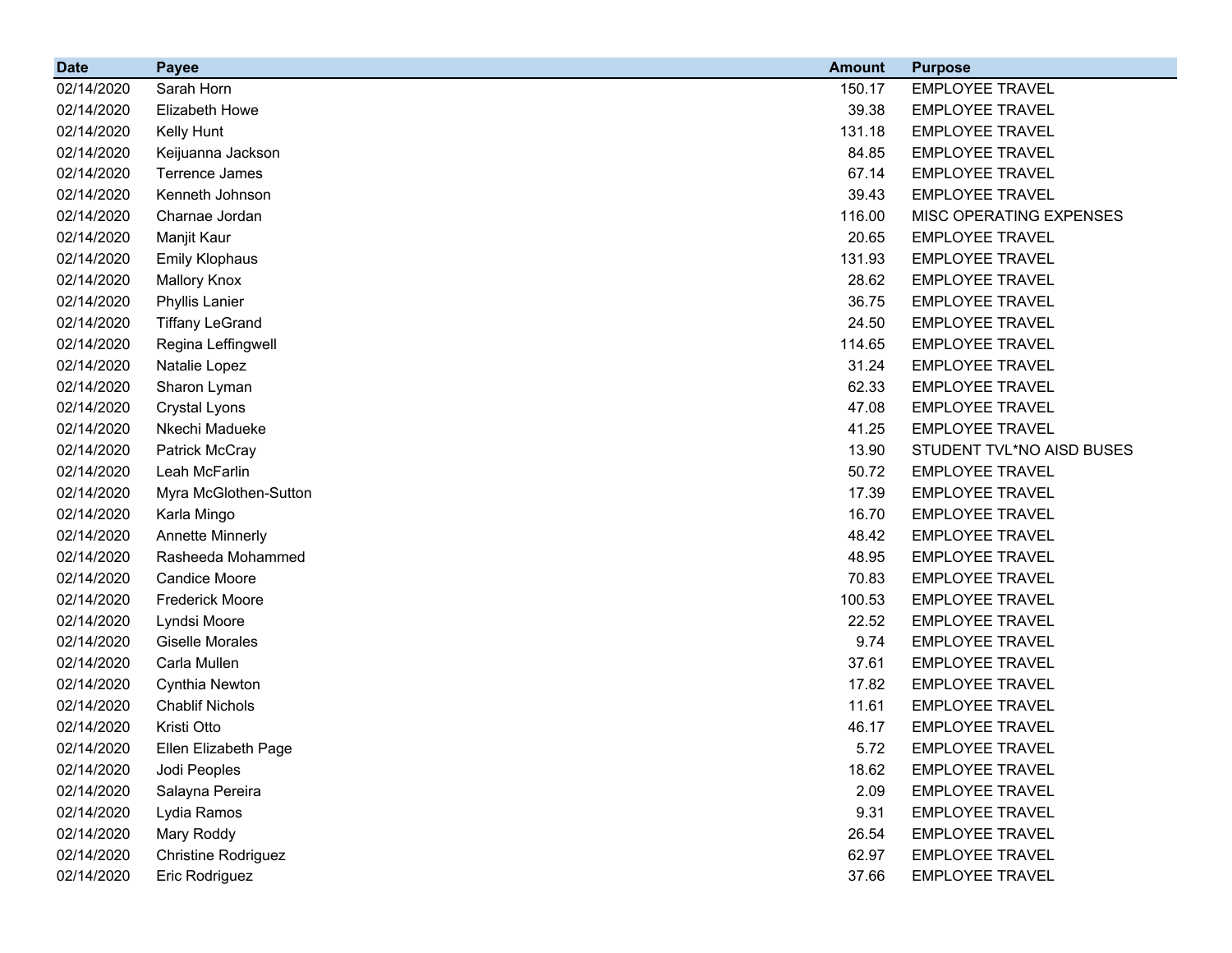| <b>Date</b> | <b>Payee</b>                                    | <b>Amount</b> | <b>Purpose</b>                       |
|-------------|-------------------------------------------------|---------------|--------------------------------------|
| 02/14/2020  | Mary Ann Romero                                 | 37.40         | <b>EMPLOYEE TRAVEL</b>               |
| 02/14/2020  | Patricia Ruhnke                                 | 26.32         | <b>EMPLOYEE TRAVEL</b>               |
| 02/14/2020  | <b>Rylee Russell</b>                            | 10.70         | <b>EMPLOYEE TRAVEL</b>               |
| 02/14/2020  | Paul Sack                                       | 5.03          | <b>EMPLOYEE TRAVEL</b>               |
| 02/14/2020  | Madeline Saltzman                               | 179.44        | <b>EMPLOYEE TRAVEL</b>               |
| 02/14/2020  | Scott Schneider                                 | 6.96          | <b>EMPLOYEE TRAVEL</b>               |
| 02/14/2020  | Melinda Schweig                                 | 123.80        | <b>EMPLOYEE TRAVEL</b>               |
| 02/14/2020  | Angela Smith                                    | 15.19         | <b>EMPLOYEE TRAVEL</b>               |
| 02/14/2020  | Angela Smith                                    | 11.50         | <b>EMPLOYEE TRAVEL</b>               |
| 02/14/2020  | <b>Brandie Sparks</b>                           | 9.63          | <b>EMPLOYEE TRAVEL</b>               |
| 02/14/2020  | Pamela Spencer                                  | 6.63          | <b>EMPLOYEE TRAVEL</b>               |
| 02/14/2020  | Suzanne Stevenson                               | 7.49          | <b>EMPLOYEE TRAVEL</b>               |
| 02/14/2020  | Mary Sullivan                                   | 42.27         | <b>EMPLOYEE TRAVEL</b>               |
| 02/14/2020  | <b>Derrick Talton</b>                           | 56.18         | <b>EMPLOYEE TRAVEL</b>               |
| 02/14/2020  | Avery Taylor                                    | 30.23         | <b>EMPLOYEE TRAVEL</b>               |
| 02/14/2020  | Mark Taylor                                     | 13.48         | <b>EMPLOYEE TRAVEL</b>               |
| 02/14/2020  | Gabriella Tejeda                                | 86.19         | <b>EMPLOYEE TRAVEL</b>               |
| 02/14/2020  | Denise Thomas                                   | 53.87         | <b>EMPLOYEE TRAVEL</b>               |
| 02/14/2020  | Lesly Trevino                                   | 22.74         | <b>EMPLOYEE TRAVEL</b>               |
| 02/14/2020  | Vanessa Valadez                                 | 48.74         | <b>EMPLOYEE TRAVEL</b>               |
| 02/14/2020  | Luis Valdespino                                 | 70.25         | <b>EMPLOYEE TRAVEL</b>               |
| 02/14/2020  | Kellye Vandergriff                              | 110.16        | <b>EMPLOYEE TRAVEL</b>               |
| 02/14/2020  | Linda Walker                                    | 132.68        | <b>EMPLOYEE TRAVEL</b>               |
| 02/14/2020  | Eniko Walter-Howard                             | 186.45        | <b>EMPLOYEE TRAVEL</b>               |
| 02/14/2020  | Alexander Weidemann                             | 434.26        | <b>EMPLOYEE TRAVEL</b>               |
| 02/14/2020  | Jennifer Wells                                  | 98.81         | <b>EMPLOYEE TRAVEL</b>               |
| 02/14/2020  | Tamika White                                    | 44.35         | <b>EMPLOYEE TRAVEL</b>               |
| 02/14/2020  | Isabelle Williams                               | 21.19         | <b>EMPLOYEE TRAVEL</b>               |
| 02/14/2020  | Phyllis Williams                                | 70.19         | <b>EMPLOYEE TRAVEL</b>               |
| 02/14/2020  | <b>Tiffany Woodard</b>                          | 24.56         | <b>EMPLOYEE TRAVEL</b>               |
| 02/14/2020  | Laura Wooldridge                                | 61.47         | <b>EMPLOYEE TRAVEL</b>               |
| 02/14/2020  | Karen Zeske                                     | 42.45         | <b>EMPLOYEE TRAVEL</b>               |
| 02/14/2020  | J P Morgan Chase Bank                           | 1,895.63      | M & O SUPPLIES                       |
| 02/14/2020  | <b>Balfour Beatty Construction, LLC</b>         | 59,891.00     | <b>CONTRACTED MAINT &amp; REPAIR</b> |
| 02/14/2020  |                                                 | (2,994.55)    | <b>RETAINAGE</b>                     |
| 02/18/2020  | <b>Texas Alliance Of Black School Educators</b> | 575.00        | <b>EMPLOYEE TRAVEL</b>               |
| 02/19/2020  | Asia Sterling                                   | 17.75         | LIONS CLUB CONCESSIONS               |
| 02/19/2020  | J & J Snack Food Corporation                    | 7,600.00      | <b>GENERAL INVENTORY</b>             |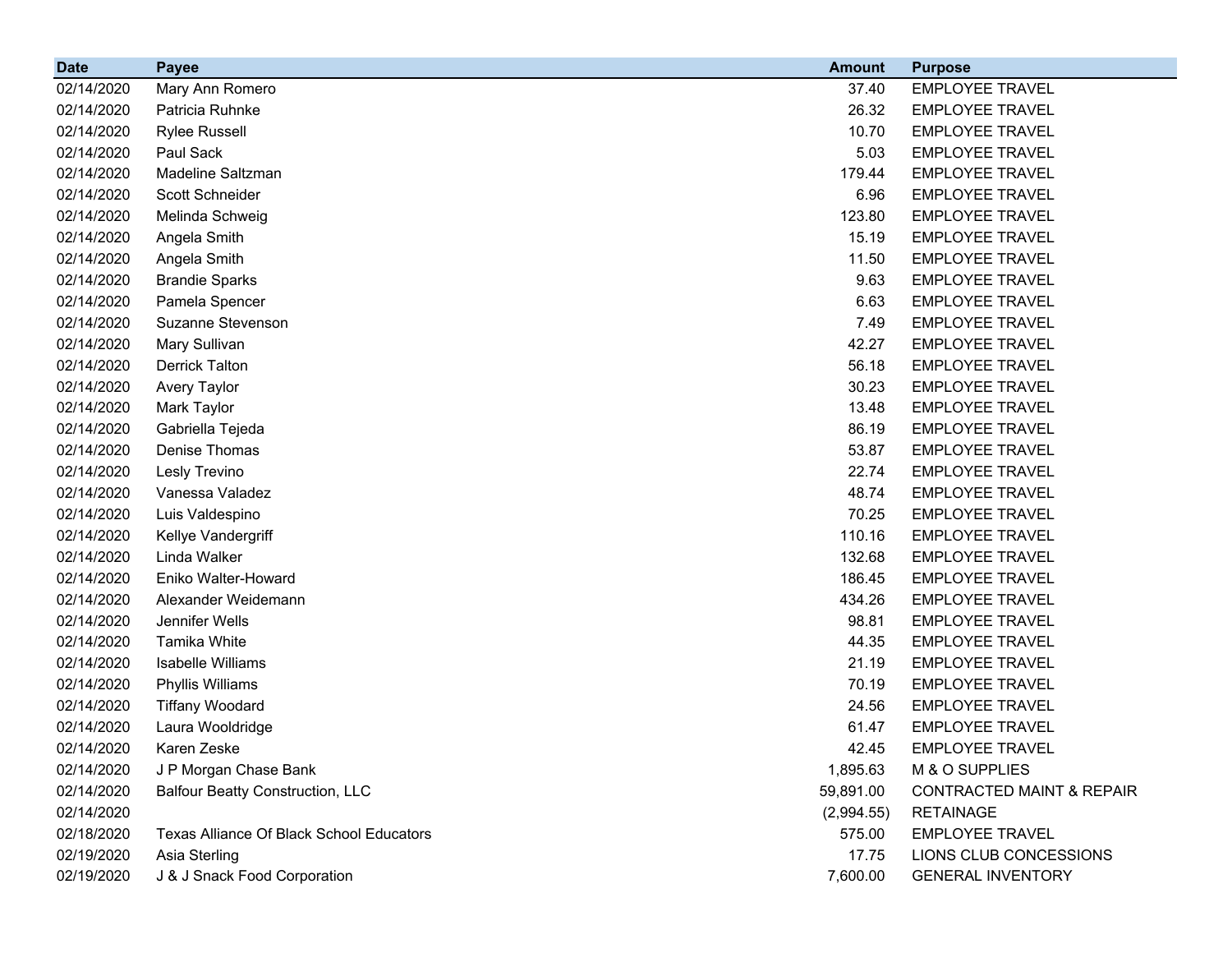| <b>Date</b> | <b>Payee</b>                           | <b>Amount</b> | <b>Purpose</b>                       |
|-------------|----------------------------------------|---------------|--------------------------------------|
| 02/19/2020  | <b>Grainger Industrial Supply</b>      | 1,824.55      | <b>GENERAL SUPPLIES</b>              |
| 02/19/2020  |                                        | 1,424.45      | M & O SUPPLIES                       |
| 02/19/2020  | <b>Bells Bernina Incorporated</b>      | 682.00        | <b>CONTRACTED MAINT &amp; REPAIR</b> |
| 02/19/2020  | Home Depot Pro                         | 1,890.22      | M & O SUPPLIES                       |
| 02/19/2020  | Home Depot Pro                         | 30,312.24     | <b>GENERAL INVENTORY</b>             |
| 02/19/2020  |                                        | 0.00          | LIONS CLUB CONCESSIONS               |
| 02/19/2020  | Apex Supply Company                    | 762.08        | M & O SUPPLIES                       |
| 02/19/2020  | Alpha Factor                           | 1,382.28      | <b>GENERAL SUPPLIES</b>              |
| 02/19/2020  | Kroger                                 | 5.98          | <b>FOOD</b>                          |
| 02/19/2020  |                                        | 4,673.32      | <b>GENERAL SUPPLIES</b>              |
| 02/19/2020  |                                        | 239.36        | <b>INVOICES RECEIVABLE</b>           |
| 02/19/2020  |                                        | 1,586.63      | MISC OPERATING EXPENSES              |
| 02/19/2020  | Jennie O Foods Incorporated            | 30,982.50     | <b>GENERAL INVENTORY</b>             |
| 02/19/2020  | Alternator Service, Inc.               | 990.00        | <b>GENERAL INVENTORY</b>             |
| 02/19/2020  |                                        | 550.00        | M & O SUPPLIES                       |
| 02/19/2020  | <b>Plank Road Publishing</b>           | 147.45        | <b>GENERAL SUPPLIES</b>              |
| 02/19/2020  | United Refrigeration Incorporated      | 293.46        | M & O SUPPLIES                       |
| 02/19/2020  | <b>Elliott Electric Supply</b>         | 911.84        | M & O SUPPLIES                       |
| 02/19/2020  | Fort Worth Zoo                         | 1,040.00      | STUDENT TVL*NO AISD BUSES            |
| 02/19/2020  | Dell Marketing                         | 101.88        | <b>GENERAL SUPPLIES</b>              |
| 02/19/2020  | <b>Prestwick House</b>                 | 395.50        | <b>READING MATERIALS</b>             |
| 02/19/2020  | Barnes & Noble Booksellers, Inc.       | 303.38        | <b>INVOICES RECEIVABLE</b>           |
| 02/19/2020  |                                        | 831.44        | <b>READING MATERIALS</b>             |
| 02/19/2020  | <b>VERITIV</b>                         | 61,714.80     | <b>GENERAL INVENTORY</b>             |
| 02/19/2020  | <b>Paradise Produce</b>                | 24,050.20     | <b>FOOD</b>                          |
| 02/19/2020  | Lone Star Communications Incorporated  | 918.00        | MISC PURCH & CONTR SERV              |
| 02/19/2020  | PPG Architectural Finishes, Inc.       | 464.72        | M & O SUPPLIES                       |
| 02/19/2020  | <b>Careys Sporting Goods</b>           | 994.20        | <b>GENERAL SUPPLIES</b>              |
| 02/19/2020  | Airgas Southwest Incorporated          | 1,362.25      | <b>GENERAL SUPPLIES</b>              |
| 02/19/2020  | Oticon Incorporated                    | 6,050.00      | <b>GENERAL SUPPLIES</b>              |
| 02/19/2020  | Office Depot                           | 12,705.50     | <b>GENERAL SUPPLIES</b>              |
| 02/19/2020  |                                        | 679.13        | <b>INVOICES RECEIVABLE</b>           |
| 02/19/2020  | Enterprise Rent A Car                  | 527.67        | STUDENT TVL*NO AISD BUSES            |
| 02/19/2020  | <b>Hired Hands Incorporated</b>        | 24,193.00     | MISC PURCH & CONTR SERV              |
| 02/19/2020  | B & H Photo Video                      | 1,226.28      | <b>GENERAL SUPPLIES</b>              |
| 02/19/2020  | <b>Tarrant County Juvenile Service</b> | 1,548.00      | STDNT TUIT-NONPUBLIC SCHL            |
| 02/19/2020  | <b>Td Industries Limited</b>           | 11,497.34     | <b>CONTRACTED MAINT &amp; REPAIR</b> |
| 02/19/2020  | Cowboy Towing                          | 166.00        | <b>CONTRACTED MAINT &amp; REPAIR</b> |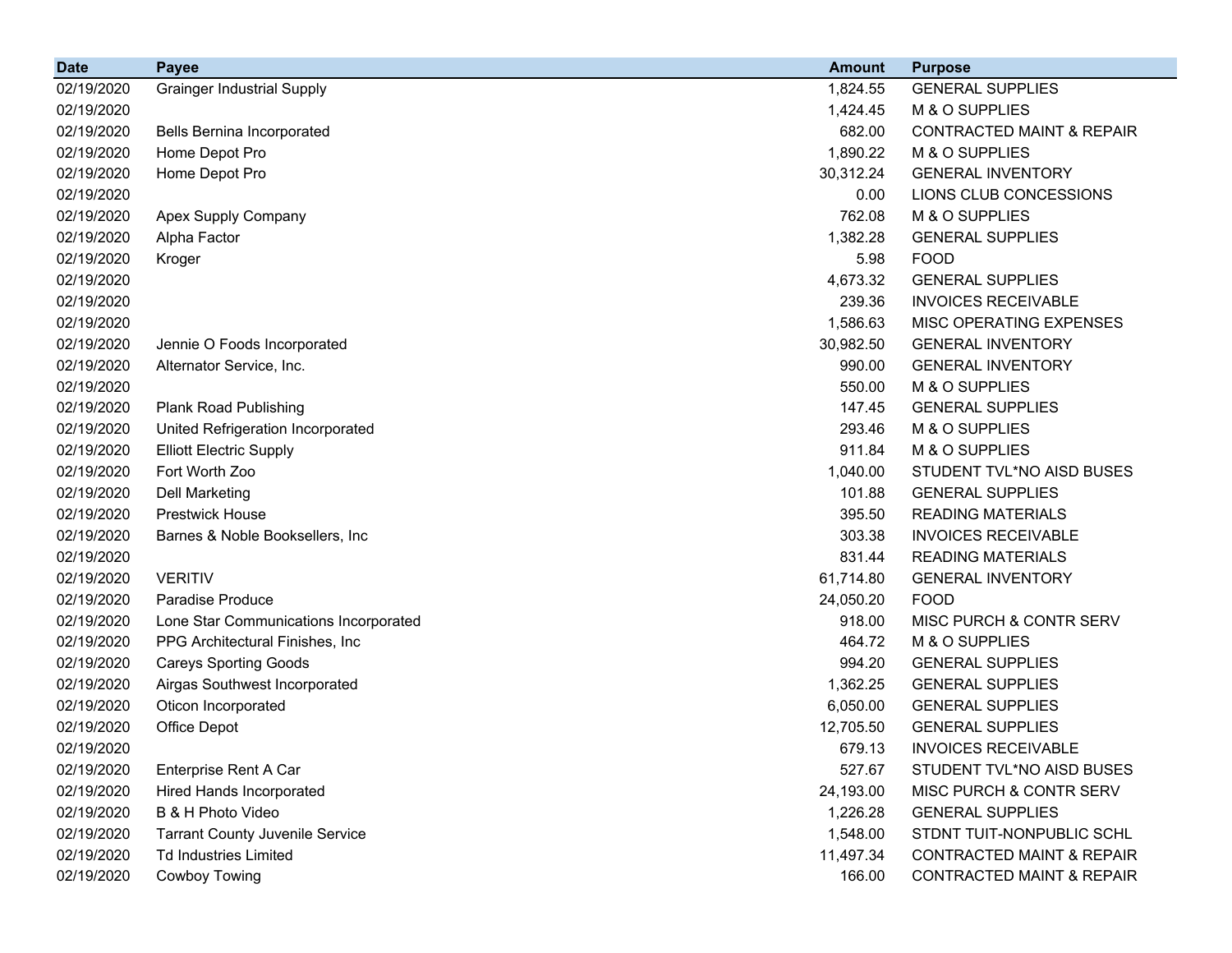| <b>Date</b> | <b>Payee</b>                             | <b>Amount</b> | <b>Purpose</b>                       |
|-------------|------------------------------------------|---------------|--------------------------------------|
| 02/19/2020  | Aerowave Technologies                    | 110.00        | <b>CONTRACTED MAINT &amp; REPAIR</b> |
| 02/19/2020  |                                          | 750.00        | <b>GENERAL SUPPLIES</b>              |
| 02/19/2020  |                                          | 298.50        | M & O SUPPLIES                       |
| 02/19/2020  | <b>Christal Vision Incorporated</b>      | 14,886.40     | <b>GENERAL SUPPLIES</b>              |
| 02/19/2020  | Govconnection Incorporated               | 176.30        | <b>GENERAL SUPPLIES</b>              |
| 02/19/2020  | <b>ProComputing Corporation</b>          | 5,391.10      | <b>CONTRACTED MAINT &amp; REPAIR</b> |
| 02/19/2020  |                                          | 467.50        | <b>GENERAL SUPPLIES</b>              |
| 02/19/2020  | <b>Equipment Depot LTD</b>               | 33,427.23     | <b>FURN &amp; EQUIP &gt; \$5,000</b> |
| 02/19/2020  | Children's Plus Incorporated             | 569.34        | <b>READING MATERIALS</b>             |
| 02/19/2020  | Green Planet Incorporated                | 795.00        | <b>CONTRACTED MAINT &amp; REPAIR</b> |
| 02/19/2020  | Apple Computer Incorporated              | 349.98        | <b>GENERAL SUPPLIES</b>              |
| 02/19/2020  | Kimbrough Fire Extinguisher Company      | 319.05        | <b>CONTRACTED MAINT &amp; REPAIR</b> |
| 02/19/2020  | Palos Sports Incorporated                | 327.72        | <b>GENERAL SUPPLIES</b>              |
| 02/19/2020  | C D Hartnett Company                     | 30,925.38     | <b>FOOD</b>                          |
| 02/19/2020  |                                          | 16,490.31     | <b>GENERAL INVENTORY</b>             |
| 02/19/2020  |                                          |               | LIONS CLUB CONCESSIONS               |
| 02/19/2020  | Arlington Hardware Incorporated #53      | 424.19        | M & O SUPPLIES                       |
| 02/19/2020  | <b>Super Duper Publications</b>          | 49.91         | <b>GENERAL SUPPLIES</b>              |
| 02/19/2020  |                                          | 48.95         | <b>READING MATERIALS</b>             |
| 02/19/2020  | Mardel Incorporated                      | 295.19        | <b>GENERAL SUPPLIES</b>              |
| 02/19/2020  | Republic Services of Texas Limited       | 76,370.13     | <b>CONTRACTED MAINT &amp; REPAIR</b> |
| 02/19/2020  | Trinity Armored Security, Inc            | 12,325.76     | MISC PURCH & CONTR SERV              |
| 02/19/2020  | <b>Total Maintenance Solutions-South</b> | 628.23        | M & O SUPPLIES                       |
| 02/19/2020  | <b>National Restaurant Association</b>   | 1,260.00      | MISC OPERATING EXPENSES              |
| 02/19/2020  | <b>Empowering Writers</b>                | 48,550.00     | MISC PURCH & CONTR SERV              |
| 02/19/2020  | <b>Luxor Staffing</b>                    | 6,717.75      | MISC PURCH & CONTR SERV              |
| 02/19/2020  | <b>IXL Learning</b>                      | 359.00        | <b>GENERAL SUPPLIES</b>              |
| 02/19/2020  | Independent Hardware Incorporated        | 1,467.92      | <b>GENERAL INVENTORY</b>             |
| 02/19/2020  | Ferrellgas, Incorporated                 | 12,050.52     | <b>GENERAL INVENTORY</b>             |
| 02/19/2020  | Texas Interpreting Services, LLC         | 150.00        | MISC PURCH & CONTR SERV              |
| 02/19/2020  | <b>Golden Graduation Services</b>        | 6,000.00      | MISC OPERATING EXPENSES              |
| 02/19/2020  | <b>School Outfitters</b>                 | 295.73        | <b>GENERAL SUPPLIES</b>              |
| 02/19/2020  | <b>Discount School Supply</b>            | 130.86        | <b>GENERAL SUPPLIES</b>              |
| 02/19/2020  | Lead4Ward LLC                            | 1,410.00      | <b>EMPLOYEE TRAVEL</b>               |
| 02/19/2020  | <b>Jakes Finer Foods</b>                 | 1,296.40      | <b>GENERAL INVENTORY</b>             |
| 02/19/2020  | Accent Awards & Trophies, LLC            | 1,925.00      | <b>GENERAL SUPPLIES</b>              |
| 02/19/2020  |                                          | 215.00        | MISC OPERATING EXPENSES              |
| 02/19/2020  | <b>Best Buy for Business</b>             | 80.01         | <b>GENERAL SUPPLIES</b>              |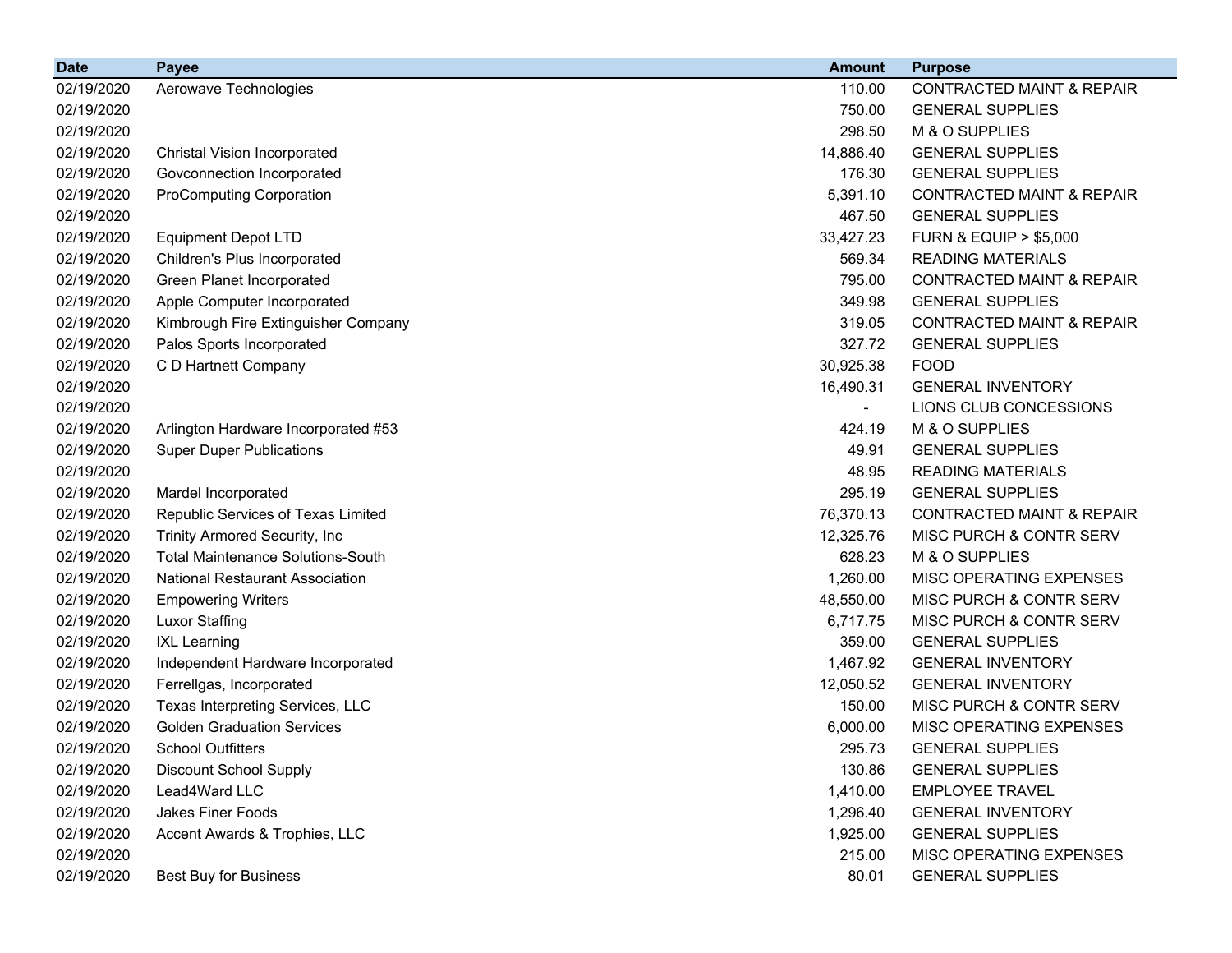| <b>Date</b> | <b>Payee</b>                                            | <b>Amount</b> | <b>Purpose</b>                       |
|-------------|---------------------------------------------------------|---------------|--------------------------------------|
| 02/19/2020  | Seal Tex, Incorporated                                  | 921.40        | <b>CONTRACTED MAINT &amp; REPAIR</b> |
| 02/19/2020  | Seidlitz Education, LLC                                 | 815.87        | <b>READING MATERIALS</b>             |
| 02/19/2020  | Seidlitz Education, LLC                                 | 2,693.66      | <b>READING MATERIALS</b>             |
| 02/19/2020  | <b>Creative Bus Sales Inc.</b>                          | 1,011.80      | <b>GENERAL INVENTORY</b>             |
| 02/19/2020  | <b>Crawford Electric Supply Company</b>                 | 92.40         | <b>GENERAL INVENTORY</b>             |
| 02/19/2020  |                                                         | 642.00        | M & O SUPPLIES                       |
| 02/19/2020  | Engage2learn                                            | 77,899.65     | MISC PURCH & CONTR SERV              |
| 02/19/2020  | <b>Brown Reynolds Watford Architects</b>                | 216.90        | OTH PROFESSIONAL SERVICES            |
| 02/19/2020  | CiCi's Pizza #32                                        | 115.00        | MISC OPERATING EXPENSES              |
| 02/19/2020  | <b>Tyson Prepared Foods</b>                             | 18,350.00     | <b>GENERAL INVENTORY</b>             |
| 02/19/2020  | Elliott Staffing Services, Inc.                         | 1,281.55      | MISC PURCH & CONTR SERV              |
| 02/19/2020  | Ferguson Enterprises, Inc.                              | 1,023.18      | M & O SUPPLIES                       |
| 02/19/2020  | HP Inc.                                                 | 613.39        | <b>GENERAL SUPPLIES</b>              |
| 02/19/2020  | <b>Education Galaxy LLC</b>                             | 4,400.00      | <b>GENERAL SUPPLIES</b>              |
| 02/19/2020  | Decker Equipment/School Fix                             | 525.55        | M & O SUPPLIES                       |
| 02/19/2020  | Cardinal's Sport Center Incorporated                    | 3,513.50      | <b>GENERAL SUPPLIES</b>              |
| 02/19/2020  | Lowe's Home Centers, LLC                                | 100.00        | <b>GENERAL INVENTORY</b>             |
| 02/19/2020  |                                                         | 706.66        | <b>GENERAL SUPPLIES</b>              |
| 02/19/2020  |                                                         | 299.54        | <b>INVOICES RECEIVABLE</b>           |
| 02/19/2020  |                                                         | 1,562.38      | M & O SUPPLIES                       |
| 02/19/2020  | Western-BRW Paper Company Incorporated                  | 287.56        | <b>GENERAL SUPPLIES</b>              |
| 02/19/2020  | Locke Supply Co.                                        | 73.26         | M & O SUPPLIES                       |
| 02/19/2020  | <b>Final Graphic</b>                                    | 344.40        | MISC PURCH & CONTR SERV              |
| 02/19/2020  | iPrint Technologies                                     | 3,362.00      | <b>GENERAL SUPPLIES</b>              |
| 02/19/2020  | Klement Distribution, Inc.                              | 5,384.26      | <b>FOOD</b>                          |
| 02/19/2020  | Sysco North Texas                                       | 20,599.10     | <b>GENERAL INVENTORY</b>             |
| 02/19/2020  | Your Tees                                               | 867.00        | <b>GENERAL SUPPLIES</b>              |
| 02/19/2020  |                                                         | 153.00        | STUDENT TVL*NO AISD BUSES            |
| 02/19/2020  | OTC Brands, Inc                                         | 2,319.62      | <b>GENERAL SUPPLIES</b>              |
| 02/19/2020  | Nasco                                                   | 5,949.86      | BLDG PURCH, CONSTR, IMPROVE          |
| 02/19/2020  | Big Sky Construction Company Inc                        | 172,459.41    | <b>CONTRACTED MAINT &amp; REPAIR</b> |
| 02/19/2020  |                                                         | (8,625.98)    | <b>RETAINAGE</b>                     |
| 02/19/2020  | Arlington ISD Dan Dipert Career + Technical Center      | 990.00        | MISC OPERATING EXPENSES              |
| 02/19/2020  | Gilbert May Inc dba Phillips/May Corporation            | 13,377.73     | <b>CONTRACTED MAINT &amp; REPAIR</b> |
| 02/19/2020  |                                                         | (668.89)      | <b>RETAINAGE</b>                     |
| 02/19/2020  | Sonova USA Inc.                                         | 80.01         | CONTRACTED MAINT & REPAIR            |
| 02/19/2020  |                                                         | 78.00         | <b>GENERAL SUPPLIES</b>              |
| 02/19/2020  | Advanced Blending, Inc. DBA Last Group Enterprises Inc. | 332.28        | <b>GENERAL INVENTORY</b>             |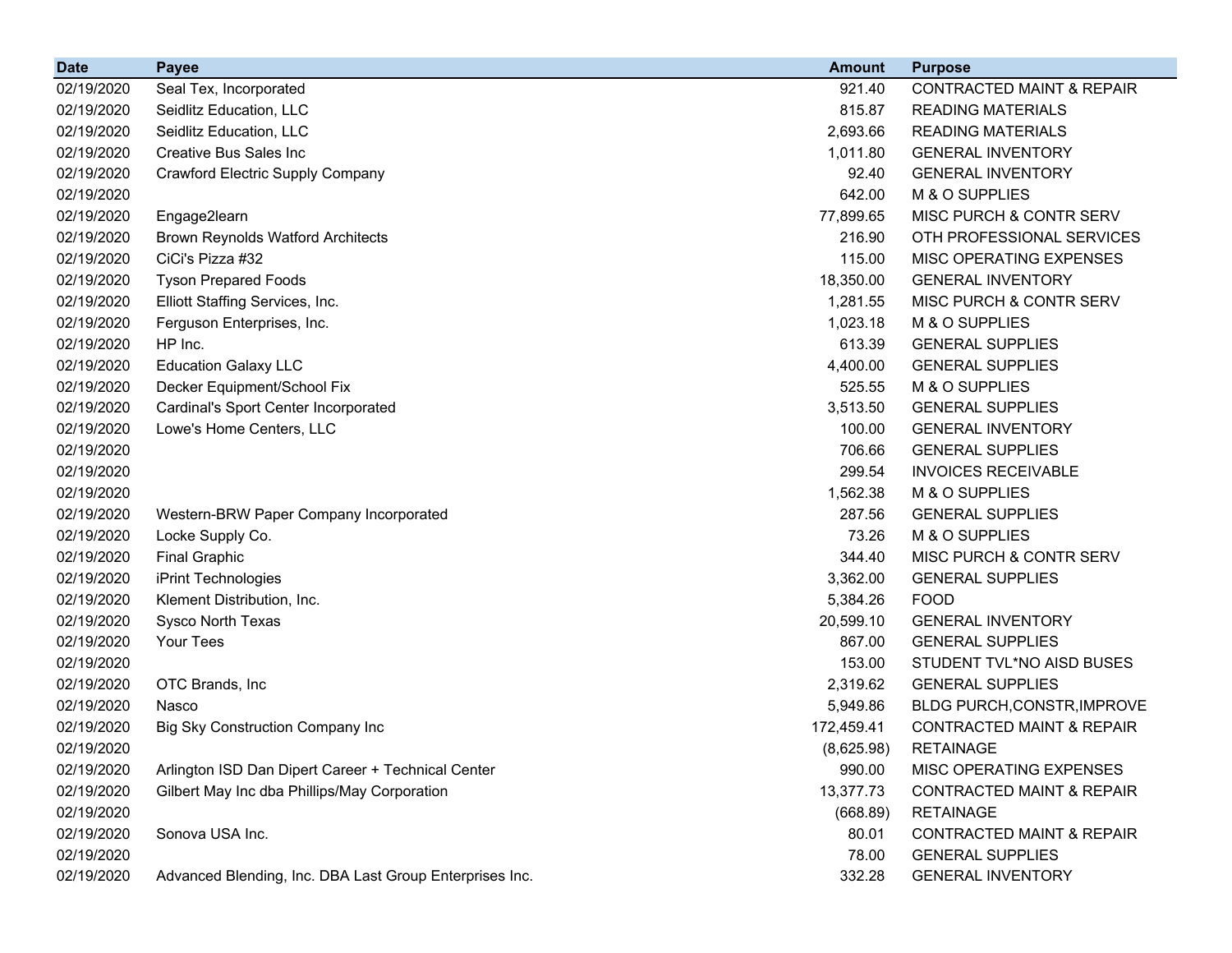| <b>Date</b> | <b>Payee</b>                                       | <b>Amount</b> | <b>Purpose</b>                       |
|-------------|----------------------------------------------------|---------------|--------------------------------------|
| 02/19/2020  | Staples Inc/Staples Business Advantage             | 2,151.75      | <b>GENERAL SUPPLIES</b>              |
| 02/19/2020  |                                                    | 128.84        | <b>INVOICES RECEIVABLE</b>           |
| 02/19/2020  | <b>Arlington Strings</b>                           | 84.95         | <b>GENERAL SUPPLIES</b>              |
| 02/19/2020  |                                                    | 56.85         | <b>INVOICES RECEIVABLE</b>           |
| 02/19/2020  | <b>MSB Consulting</b>                              | 6,515.77      | MISC PURCH & CONTR SERV              |
| 02/19/2020  | <b>Alonti Catering</b>                             | 200.00        | MISC OPERATING EXPENSES              |
| 02/19/2020  | Taylor Smith Consulting LLC                        | 4,613.05      | MISC PURCH & CONTR SERV              |
| 02/19/2020  | <b>Campos Engineering INC</b>                      | 6,000.00      | <b>CONTRACTED MAINT &amp; REPAIR</b> |
| 02/19/2020  | <b>Fathers and Families Coalition of America</b>   | 290.00        | <b>EMPLOYEE TRAVEL</b>               |
| 02/19/2020  | National Seating & Mobility Inc                    | 7,908.05      | <b>GENERAL SUPPLIES</b>              |
| 02/19/2020  | <b>Borden Dairy Company</b>                        | 75,668.80     | <b>FOOD</b>                          |
| 02/19/2020  | Marathon Staffing Group Inc                        | 7,593.31      | MISC PURCH & CONTR SERV              |
| 02/19/2020  | P L Grant and Associates LLC                       | 1,025.00      | MISC PURCH & CONTR SERV              |
| 02/19/2020  | <b>K&amp;D Designs</b>                             | 168.00        | <b>GENERAL SUPPLIES</b>              |
| 02/19/2020  | Gimkit Inc                                         | 449.91        | <b>GENERAL SUPPLIES</b>              |
| 02/19/2020  | Shultz House Moving, LLC                           | 7,725.00      | <b>CONTRACTED MAINT &amp; REPAIR</b> |
| 02/19/2020  | Scholastic Library Publishing                      | 93.50         | <b>READING MATERIALS</b>             |
| 02/19/2020  | <b>Gomez Floor Covering</b>                        | 3,370.50      | <b>CONTRACTED MAINT &amp; REPAIR</b> |
| 02/19/2020  | Rockler Woodworking                                | 449.99        | <b>GENERAL SUPPLIES</b>              |
| 02/19/2020  | Hobby Lobby Store #175                             | 265.55        | <b>GENERAL SUPPLIES</b>              |
| 02/19/2020  | Hobby Lobby Store #175                             | 145.51        | <b>GENERAL SUPPLIES</b>              |
| 02/19/2020  | <b>Ogburns Truck Parts</b>                         | 33.40         | <b>GENERAL INVENTORY</b>             |
| 02/19/2020  | Bio Rad Laboratories Incorporated                  | 317.00        | <b>GENERAL SUPPLIES</b>              |
| 02/19/2020  | <b>Temperature Control Systems</b>                 | 506.30        | M & O SUPPLIES                       |
| 02/19/2020  | <b>Star Roofing And Sheet Metal</b>                | 13,482.20     | <b>CONTRACTED MAINT &amp; REPAIR</b> |
| 02/19/2020  | Jack Rasmussen (Luthier)                           | 96.00         | <b>CONTRACTED MAINT &amp; REPAIR</b> |
| 02/19/2020  | Camcor Incorporated                                | 542.13        | <b>GENERAL SUPPLIES</b>              |
| 02/19/2020  | Hagar Restaurant Service L L C                     | 2,260.39      | M & O SUPPLIES                       |
| 02/19/2020  | Simba Industries                                   | 1,548.96      | <b>GENERAL INVENTORY</b>             |
| 02/19/2020  | Univ Of Texas @ Arlington Planetarium              | 590.00        | STUDENT TVL*NO AISD BUSES            |
| 02/19/2020  | McKesson Medical-Surgical Government Solutions LLC | 457.11        | <b>GENERAL SUPPLIES</b>              |
| 02/19/2020  | <b>Bucks Wheel &amp; Equipment Company</b>         | 208.78        | <b>GENERAL INVENTORY</b>             |
| 02/19/2020  | Southwest International Trucks                     | 296.00        | <b>CONTRACTED MAINT &amp; REPAIR</b> |
| 02/19/2020  |                                                    | 233.22        | M & O SUPPLIES                       |
| 02/19/2020  | <b>Texas Auto Painting</b>                         | 566.22        | <b>CONTRACTED MAINT &amp; REPAIR</b> |
| 02/19/2020  | Language Line Services Incorporated                | 2,877.94      | MISC PURCH & CONTR SERV              |
| 02/19/2020  | Byrne Brothers Foods Incorporate                   | 4,589.20      | <b>GENERAL INVENTORY</b>             |
| 02/19/2020  | Sir Speedy                                         | 1,212.57      | <b>GENERAL SUPPLIES</b>              |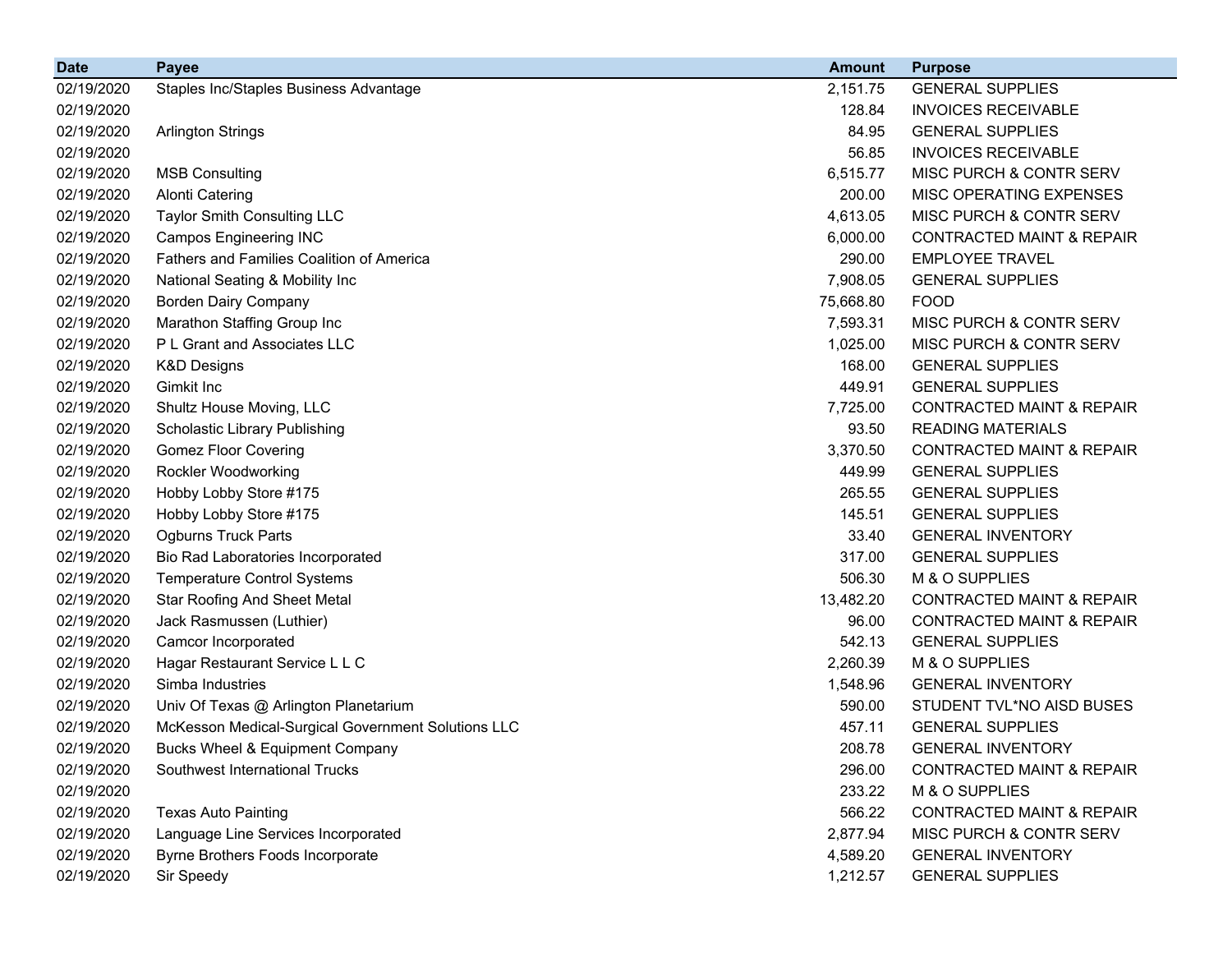| <b>Date</b> | <b>Payee</b>                                                   | <b>Amount</b> | <b>Purpose</b>                             |
|-------------|----------------------------------------------------------------|---------------|--------------------------------------------|
| 02/19/2020  | Arlington Independent School District Food & Nutrition Service | 1,306.69      | MISC OPERATING EXPENSES                    |
| 02/19/2020  | Cargill Kitchen Solutions Incorporated                         | 13,864.50     | <b>GENERAL INVENTORY</b>                   |
| 02/19/2020  | <b>Fitness Finders Incorporated</b>                            | 356.15        | <b>GENERAL SUPPLIES</b>                    |
| 02/19/2020  |                                                                | 116.00        | <b>INVOICES RECEIVABLE</b>                 |
| 02/19/2020  | Rush Truck Centers Of Texas Limited Partnership                | 1,637.53      | M & O SUPPLIES                             |
| 02/19/2020  | William Harris Lee & Company                                   | 17,430.00     | <b>GENERAL SUPPLIES</b>                    |
| 02/19/2020  | H2O Supply Incorporated                                        | 1,576.05      | <b>GENERAL INVENTORY</b>                   |
| 02/19/2020  | University Of Texas High School                                | 675.00        | <b>TESTING MATERIALS</b>                   |
| 02/19/2020  | Sas Technologies Limited                                       | 1,369.18      | <b>CONTRACTED MAINT &amp; REPAIR</b>       |
| 02/19/2020  | SiteOne Landscape Supply Holding LLC                           | 608.58        | M & O SUPPLIES                             |
| 02/19/2020  | Demco Incorporated                                             | 260.39        | <b>GENERAL SUPPLIES</b>                    |
| 02/19/2020  | <b>Education Service Center Region XI</b>                      | 3,250.00      | <b>EDUCATION SERVICE CENTER</b>            |
| 02/19/2020  | Flaghouse Incorporated                                         | 32.95         | BLDG PURCH, CONSTR, IMPROVE                |
| 02/19/2020  | <b>Flinn Scientific</b>                                        | 397.94        | <b>GENERAL SUPPLIES</b>                    |
| 02/19/2020  | <b>Commercial Recorder</b>                                     | 293.80        | <b>Statutorily Required Public Notices</b> |
| 02/19/2020  | Gopher Sport Equipment                                         | 555.00        | <b>GENERAL SUPPLIES</b>                    |
| 02/19/2020  | <b>Gopher Sport Equipment</b>                                  | 793.02        | BLDG PURCH, CONSTR, IMPROVE                |
| 02/19/2020  | Pasco Brokerage Incorporated                                   | 72.30         | NON-FOOD REQUISITIONS                      |
| 02/19/2020  | Perma Bound                                                    | 192.36        | <b>READING MATERIALS</b>                   |
| 02/19/2020  | <b>Pollock Paper Distributors</b>                              | 2,448.00      | M & O SUPPLIES                             |
| 02/19/2020  | <b>Pyramid School Products</b>                                 | 3,742.20      | <b>GENERAL INVENTORY</b>                   |
| 02/19/2020  |                                                                | 559.60        | <b>GENERAL SUPPLIES</b>                    |
| 02/19/2020  | Sargent Welch L L C                                            | 391.57        | <b>GENERAL SUPPLIES</b>                    |
| 02/19/2020  | Sentinel The Alarm Company                                     | 3,766.94      | <b>CONTRACTED MAINT &amp; REPAIR</b>       |
| 02/19/2020  | Unifirst Holdings(A/R 01550)                                   | 233.53        | <b>CONTRACTED MAINT &amp; REPAIR</b>       |
| 02/19/2020  | Barnes & Noble Booksellers, Inc.                               | 323.61        | <b>READING MATERIALS</b>                   |
| 02/19/2020  | Mission Arlington/Mission Metroplex                            | 104.00        | STUDENT TVL*NO AISD BUSES                  |
| 02/19/2020  | Office Depot                                                   | 113.58        | <b>GENERAL SUPPLIES</b>                    |
| 02/19/2020  | Enterprise Rent A Car                                          | 792.00        | <b>INVOICES RECEIVABLE</b>                 |
| 02/19/2020  | Enterprise Rent A Car                                          | 1,047.78      | <b>INVOICES RECEIVABLE</b>                 |
| 02/19/2020  | Enterprise Rent A Car                                          | 667.20        | <b>INVOICES RECEIVABLE</b>                 |
| 02/19/2020  | Enterprise Rent A Car                                          | 445.00        | <b>INVOICES RECEIVABLE</b>                 |
| 02/19/2020  | Enterprise Rent A Car                                          | 1,264.20      | <b>INVOICES RECEIVABLE</b>                 |
| 02/19/2020  | Walsh Robert                                                   | 948.75        | MISC PURCH & CONTR SERV                    |
| 02/19/2020  | American School Counselor Association                          | 129.00        | <b>DUES</b>                                |
| 02/19/2020  | <b>Smith Kendrick</b>                                          | 233.75        | MISC PURCH & CONTR SERV                    |
| 02/19/2020  | <b>Menard Aaron</b>                                            | 320.00        | MISC PURCH & CONTR SERV                    |
| 02/19/2020  | Namil Abdelmoula                                               | 135.00        | MISC PURCH & CONTR SERV                    |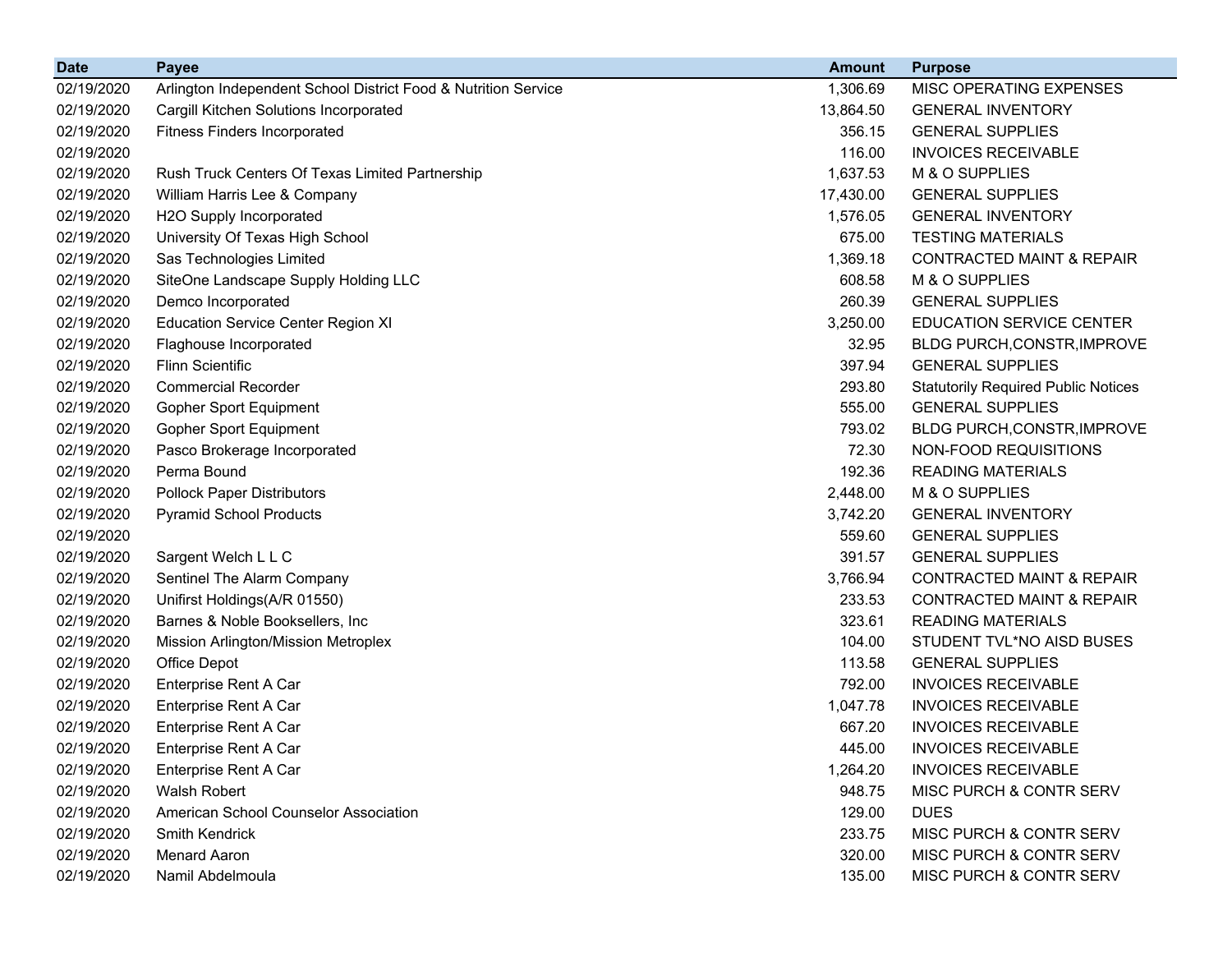| <b>Date</b> | <b>Payee</b>                                 | <b>Amount</b> | <b>Purpose</b>                       |
|-------------|----------------------------------------------|---------------|--------------------------------------|
| 02/19/2020  | Fort Worth Association of Softball Officials | 1,350.00      | MISC PURCH & CONTR SERV              |
| 02/19/2020  | Texas Interpreting Services, LLC             | 17,707.50     | MISC PURCH & CONTR SERV              |
| 02/19/2020  | <b>Brothers Jack</b>                         | 320.00        | MISC PURCH & CONTR SERV              |
| 02/19/2020  | Woodman Tom                                  | 320.00        | MISC PURCH & CONTR SERV              |
| 02/19/2020  | Sergeant James L                             | 100.00        | MISC PURCH & CONTR SERV              |
| 02/19/2020  | Crawford Bonnie B                            | 86.24         | MISC PURCH & CONTR SERV              |
| 02/19/2020  | Perez John J                                 | 175.00        | MISC PURCH & CONTR SERV              |
| 02/19/2020  | <b>Atkinson Mary</b>                         | 105.00        | MISC PURCH & CONTR SERV              |
| 02/19/2020  | <b>Richardson Kerry</b>                      | 155.00        | MISC PURCH & CONTR SERV              |
| 02/19/2020  | <b>Obrien Mickey</b>                         | 75.00         | MISC PURCH & CONTR SERV              |
| 02/19/2020  | <b>Dunsworth Matthew</b>                     | 155.00        | MISC PURCH & CONTR SERV              |
| 02/19/2020  | Martinez Jason Roy                           | 115.00        | MISC PURCH & CONTR SERV              |
| 02/19/2020  | Kramer Glenda                                | 650.00        | <b>INVOICES RECEIVABLE</b>           |
| 02/19/2020  | Washington Varandas                          | 247.50        | MISC PURCH & CONTR SERV              |
| 02/19/2020  | Camper Marcus                                | 233.75        | MISC PURCH & CONTR SERV              |
| 02/19/2020  | Eichelbaum Wardell Hansen Powell & Mehl P.C. | 66,025.50     | <b>LEGAL SERVICES</b>                |
| 02/19/2020  | <b>McGrane Dennis</b>                        | 320.00        | MISC PURCH & CONTR SERV              |
| 02/19/2020  | Accent Awards & Trophies, LLC                | 99.50         | <b>INVOICES RECEIVABLE</b>           |
| 02/19/2020  | <b>Myers Robert William</b>                  | 900.00        | MISC PURCH & CONTR SERV              |
| 02/19/2020  | <b>Parker Matthew</b>                        | 320.00        | MISC PURCH & CONTR SERV              |
| 02/19/2020  | <b>Arrey William</b>                         | 115.00        | MISC PURCH & CONTR SERV              |
| 02/19/2020  | Carrasco Jaime Robert                        | 116.00        | MISC PURCH & CONTR SERV              |
| 02/19/2020  | <b>Enterprise TollPass Processing Center</b> | 7.37          | MISC OPERATING EXPENSES              |
| 02/19/2020  | <b>Enterprise TollPass Processing Center</b> | 19.18         | MISC OPERATING EXPENSES              |
| 02/19/2020  | David Franklin Dunham                        | 900.00        | MISC PURCH & CONTR SERV              |
| 02/19/2020  | Davis, Regan                                 | 742.50        | MISC PURCH & CONTR SERV              |
| 02/19/2020  | <b>GARCIA VICTOR</b>                         | 270.00        | MISC PURCH & CONTR SERV              |
| 02/19/2020  | YOSTEN LANI                                  | 96.66         | MISC PURCH & CONTR SERV              |
| 02/19/2020  | FAYHA Management LLC                         | 10,507.00     | <b>RENTALS &amp; OPERATING LEASE</b> |
| 02/19/2020  | Massey Services Inc.                         | $\sim$        | <b>CONTRACTED MAINT &amp; REPAIR</b> |
| 02/19/2020  | Massey Services Inc.                         | 74.00         | <b>CONTRACTED MAINT &amp; REPAIR</b> |
| 02/19/2020  | Pressley De Ryan                             | 122.90        | MISC PURCH & CONTR SERV              |
| 02/19/2020  | Rodriguez Kevin                              | 95.00         | MISC PURCH & CONTR SERV              |
| 02/19/2020  | Garcia Miguel                                | 115.00        | MISC PURCH & CONTR SERV              |
| 02/19/2020  | Your Tees                                    | 1,650.00      | <b>INVOICES RECEIVABLE</b>           |
| 02/19/2020  | Poston Stevie                                | 175.00        | MISC PURCH & CONTR SERV              |
| 02/19/2020  | Colores Brandon                              | 175.00        | MISC PURCH & CONTR SERV              |
| 02/19/2020  | Sports Officials Unlimited                   | 9,445.00      | MISC PURCH & CONTR SERV              |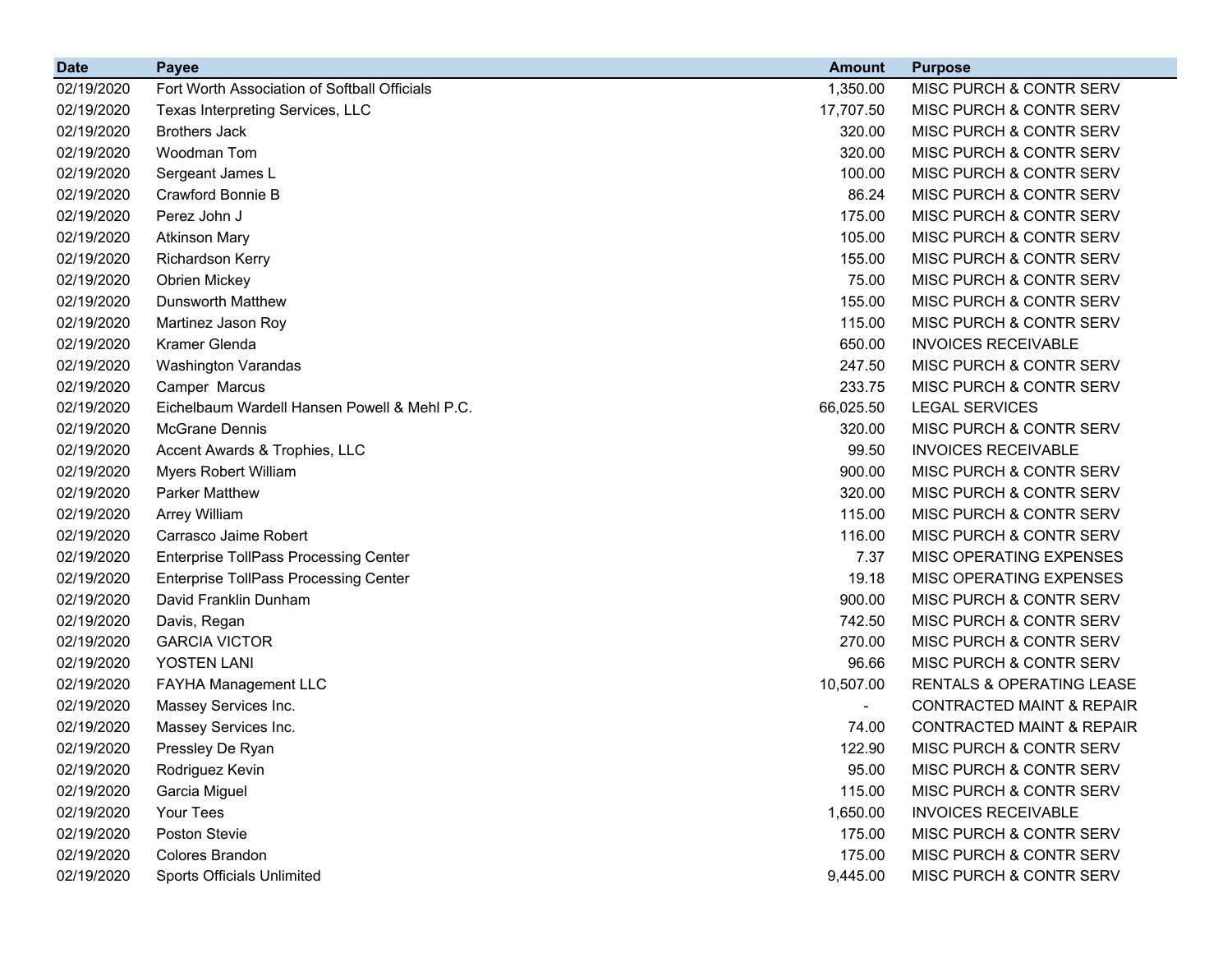| <b>Date</b> | <b>Payee</b>                                      | <b>Amount</b> | <b>Purpose</b>                       |
|-------------|---------------------------------------------------|---------------|--------------------------------------|
| 02/19/2020  | Okrah Ebenezer                                    | 155.00        | MISC PURCH & CONTR SERV              |
| 02/19/2020  | North Dallas A/C and Heating Company Incorporated | 17,826.25     | <b>CONTRACTED MAINT &amp; REPAIR</b> |
| 02/19/2020  | <b>Bailey Todd</b>                                | 115.00        | MISC PURCH & CONTR SERV              |
| 02/19/2020  | Luis Macario                                      | 155.00        | MISC PURCH & CONTR SERV              |
| 02/19/2020  | <b>Martinez Dana</b>                              | 105.26        | MISC PURCH & CONTR SERV              |
| 02/19/2020  | Linnabary Noah                                    | 75.00         | MISC PURCH & CONTR SERV              |
| 02/19/2020  | Allen Justin                                      | 155.00        | MISC PURCH & CONTR SERV              |
| 02/19/2020  | <b>Frederick Cameron</b>                          | 75.00         | MISC PURCH & CONTR SERV              |
| 02/19/2020  | Haveman Austin                                    | 155.00        | MISC PURCH & CONTR SERV              |
| 02/19/2020  | Ramirez Jose                                      | 155.00        | MISC PURCH & CONTR SERV              |
| 02/19/2020  | RackCoach                                         | 850.00        | <b>INVOICES RECEIVABLE</b>           |
| 02/19/2020  | A-1 Lighting & Sound                              | 475.00        | <b>INVOICES RECEIVABLE</b>           |
| 02/19/2020  | Zum Services, Inc.                                | 102,534.50    | MISC PURCH & CONTR SERV              |
| 02/19/2020  | Kornegay Jermaine                                 | 155.00        | MISC PURCH & CONTR SERV              |
| 02/19/2020  | Harper-Wilson Dimitris                            | 453.75        | MISC PURCH & CONTR SERV              |
| 02/19/2020  | Rush Douglas                                      | 320.00        | MISC PURCH & CONTR SERV              |
| 02/19/2020  | Sciandra Sascha                                   | 119.00        | MISC PURCH & CONTR SERV              |
| 02/19/2020  | Meisinger Steven                                  | 95.00         | MISC PURCH & CONTR SERV              |
| 02/19/2020  | Kennedy Industries Fulfillment LLC                | 184.04        | <b>INVOICES RECEIVABLE</b>           |
| 02/19/2020  | Richardson Kody                                   | 135.00        | MISC PURCH & CONTR SERV              |
| 02/19/2020  | Christi Gruder                                    | 150.00        | <b>INVOICES RECEIVABLE</b>           |
| 02/19/2020  | <b>Benaiah Okram</b>                              | 155.00        | MISC PURCH & CONTR SERV              |
| 02/19/2020  | <b>Holland Voigt</b>                              | 270.00        | MISC PURCH & CONTR SERV              |
| 02/19/2020  | Ricardo F. Yip Aguilar                            | 135.00        | MISC PURCH & CONTR SERV              |
| 02/19/2020  | Debbie Boston                                     | 150.00        | <b>INVOICES RECEIVABLE</b>           |
| 02/19/2020  | Bobby Jett Rush                                   | 320.00        | MISC PURCH & CONTR SERV              |
| 02/19/2020  | <b>Coleton Reed</b>                               | 320.00        | MISC PURCH & CONTR SERV              |
| 02/19/2020  | Jorge Velazquez                                   | 75.00         | MISC PURCH & CONTR SERV              |
| 02/19/2020  | Joshua Ford                                       | 155.00        | MISC PURCH & CONTR SERV              |
| 02/19/2020  | Reserve Account - Aisd Admin Pitney Bowes         | 5,000.00      | <b>GENERAL SUPPLIES</b>              |
| 02/19/2020  | <b>Atmos Energy</b>                               | 17,375.37     | <b>WATER</b>                         |
| 02/19/2020  | AT&T                                              | 13,461.72     | <b>WATER</b>                         |
| 02/19/2020  | Texas Comptroller of Public Accounts              | 18,064.21     | INTEREST ON DEBT (LOAN)              |
| 02/19/2020  |                                                   | 129,226.52    | LONG-TERM DEBT PRINCIPAL             |
| 02/19/2020  | Gordon Darby Incorporated                         | 5.76          | <b>WATER</b>                         |
| 02/19/2020  | <b>Federal Express Corporation</b>                | 139.53        | <b>GENERAL SUPPLIES</b>              |
| 02/19/2020  | Nagim Ibrahim                                     | 345.00        | MISC PURCH & CONTR SERV              |
| 02/19/2020  | Olasmis Hakan                                     | 155.00        | MISC PURCH & CONTR SERV              |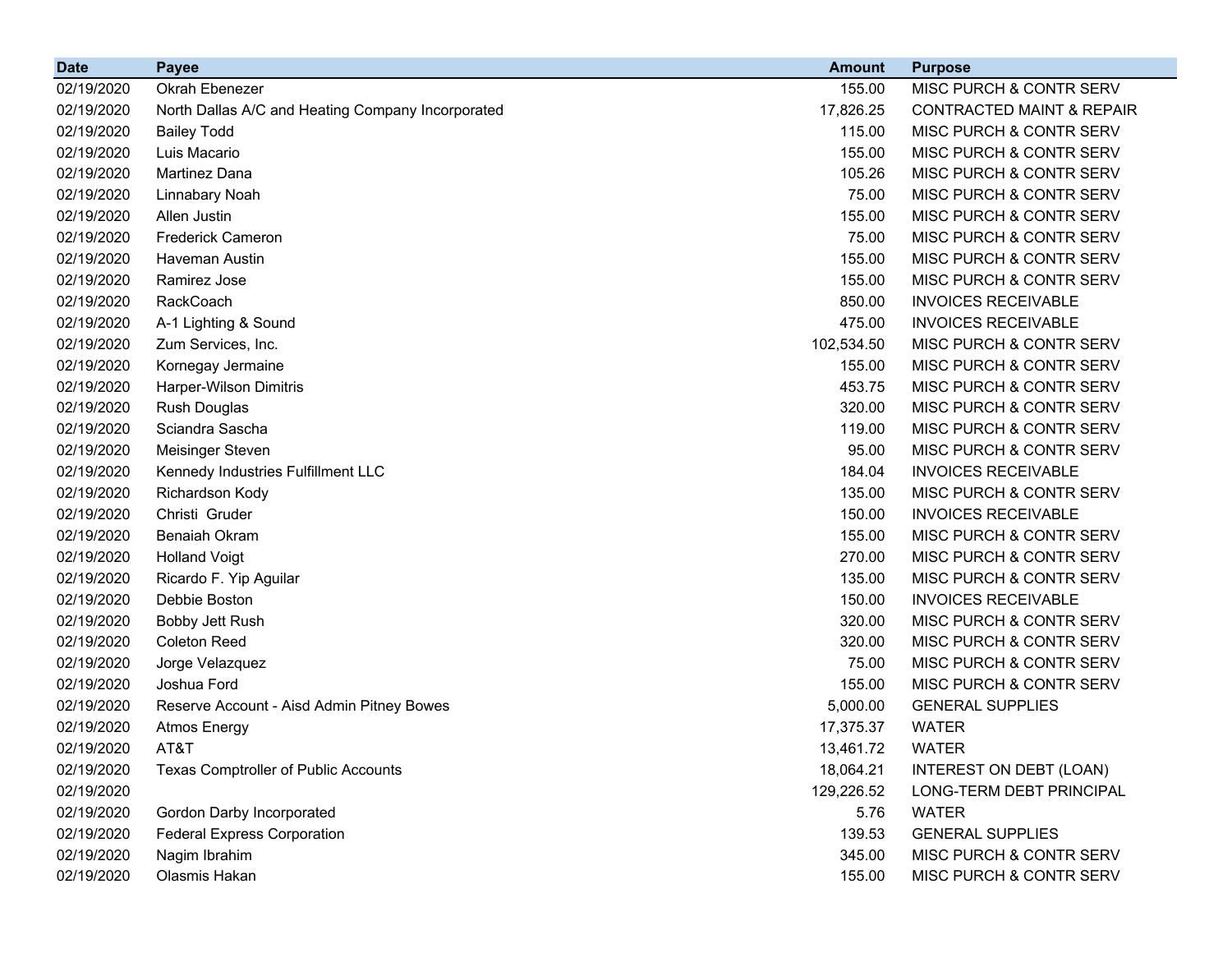| <b>Date</b> | <b>Payee</b>                                               | <b>Amount</b> | <b>Purpose</b>                       |
|-------------|------------------------------------------------------------|---------------|--------------------------------------|
| 02/19/2020  | <b>United Parcel Service</b>                               | 126.40        | <b>GENERAL SUPPLIES</b>              |
| 02/19/2020  | <b>United Parcel Service</b>                               | 48.59         | <b>GENERAL SUPPLIES</b>              |
| 02/19/2020  | United Educators Association                               | 1,045.39      | UNITED FUND                          |
| 02/19/2020  | Texas United School Employees Local 100                    | 107.72        | UNITED FUND                          |
| 02/19/2020  | United States Department Of Education National Payment Ctr | 294.42        | UNITED FUND                          |
| 02/19/2020  | Truman Tim Chapter 13 Trustee                              | 542.31        | UNITED FUND                          |
| 02/19/2020  | Association Of Texas Professional Teachers Local           | 15.60         | UNITED FUND                          |
| 02/19/2020  | Association Of Texas Professional Educators State          | 108.88        | UNITED FUND                          |
| 02/19/2020  | Association Of Texas Professional Educators State          | 20.00         | <b>UNITED FUND</b>                   |
| 02/19/2020  | Pam Bassel Chapter 13 Trustee                              | 550.00        | UNITED FUND                          |
| 02/19/2020  | <b>Trellis Company</b>                                     | 224.40        | UNITED FUND                          |
| 02/19/2020  | Educational Employees Credit Union - HSA                   | 880.90        | <b>DENTAL INSURANCE</b>              |
| 02/19/2020  | <b>Educational Employees Credit Union</b>                  | 5,775.00      | DUE TO CREDIT UNION                  |
| 02/19/2020  | <b>Texas State Teachers Association</b>                    | 226.15        | UNITED FUND                          |
| 02/20/2020  | <b>Grainger Industrial Supply</b>                          | 232.23        | <b>GENERAL SUPPLIES</b>              |
| 02/20/2020  |                                                            | 1,334.07      | M & O SUPPLIES                       |
| 02/20/2020  | Barnes & Noble Booksellers, Inc.                           | 15.96         | <b>GENERAL SUPPLIES</b>              |
| 02/20/2020  |                                                            | 54.19         | <b>READING MATERIALS</b>             |
| 02/20/2020  | D & J Sports Incorporated                                  | 993.95        | <b>GENERAL SUPPLIES</b>              |
| 02/20/2020  | PPG Architectural Finishes, Inc                            | 36.40         | M & O SUPPLIES                       |
| 02/20/2020  | Office Depot                                               | 599.13        | <b>GENERAL SUPPLIES</b>              |
| 02/20/2020  | M & A Technology Incorporated                              | 126.00        | <b>GENERAL SUPPLIES</b>              |
| 02/20/2020  | B & H Photo Video                                          | 39.88         | <b>GENERAL SUPPLIES</b>              |
| 02/20/2020  | <b>CDW Government Incorporated</b>                         | 5,850.00      | <b>GENERAL SUPPLIES</b>              |
| 02/20/2020  | Delcom Group                                               | 6,233.40      | <b>GENERAL SUPPLIES</b>              |
| 02/20/2020  | <b>ProComputing Corporation</b>                            | 330.00        | <b>CONTRACTED MAINT &amp; REPAIR</b> |
| 02/20/2020  | J P Morgan Chase Bank                                      | 296.34        | M & O SUPPLIES                       |
| 02/20/2020  | Kimbrough Fire Extinguisher Company                        | 1,583.60      | <b>CONTRACTED MAINT &amp; REPAIR</b> |
| 02/20/2020  | C D Hartnett Company                                       | 18,303.57     | <b>GENERAL INVENTORY</b>             |
| 02/20/2020  | <b>City Of Grand Prairie Water Utilities</b>               | 4,909.99      | <b>WATER</b>                         |
| 02/20/2020  | Arlington Hardware Incorporated #53                        | 106.47        | M & O SUPPLIES                       |
| 02/20/2020  | Lea Park & Play Incorporated                               | 2,155.05      | <b>CONTRACTED MAINT &amp; REPAIR</b> |
| 02/20/2020  | <b>Whitley Penn LLP</b>                                    | 600.00        | <b>AUDIT SERVICES</b>                |
| 02/20/2020  | <b>Discount School Supply</b>                              | 360.16        | <b>GENERAL SUPPLIES</b>              |
| 02/20/2020  | Kapena Badibake Jeff                                       | 155.00        | MISC PURCH & CONTR SERV              |
| 02/20/2020  | Kurz & Company                                             | 6,570.06      | <b>FOOD</b>                          |
| 02/20/2020  | <b>Ward's Science</b>                                      | 25.74         | <b>GENERAL SUPPLIES</b>              |
| 02/20/2020  | <b>Aldridge Enterprises</b>                                | 1,523.25      | <b>GENERAL SUPPLIES</b>              |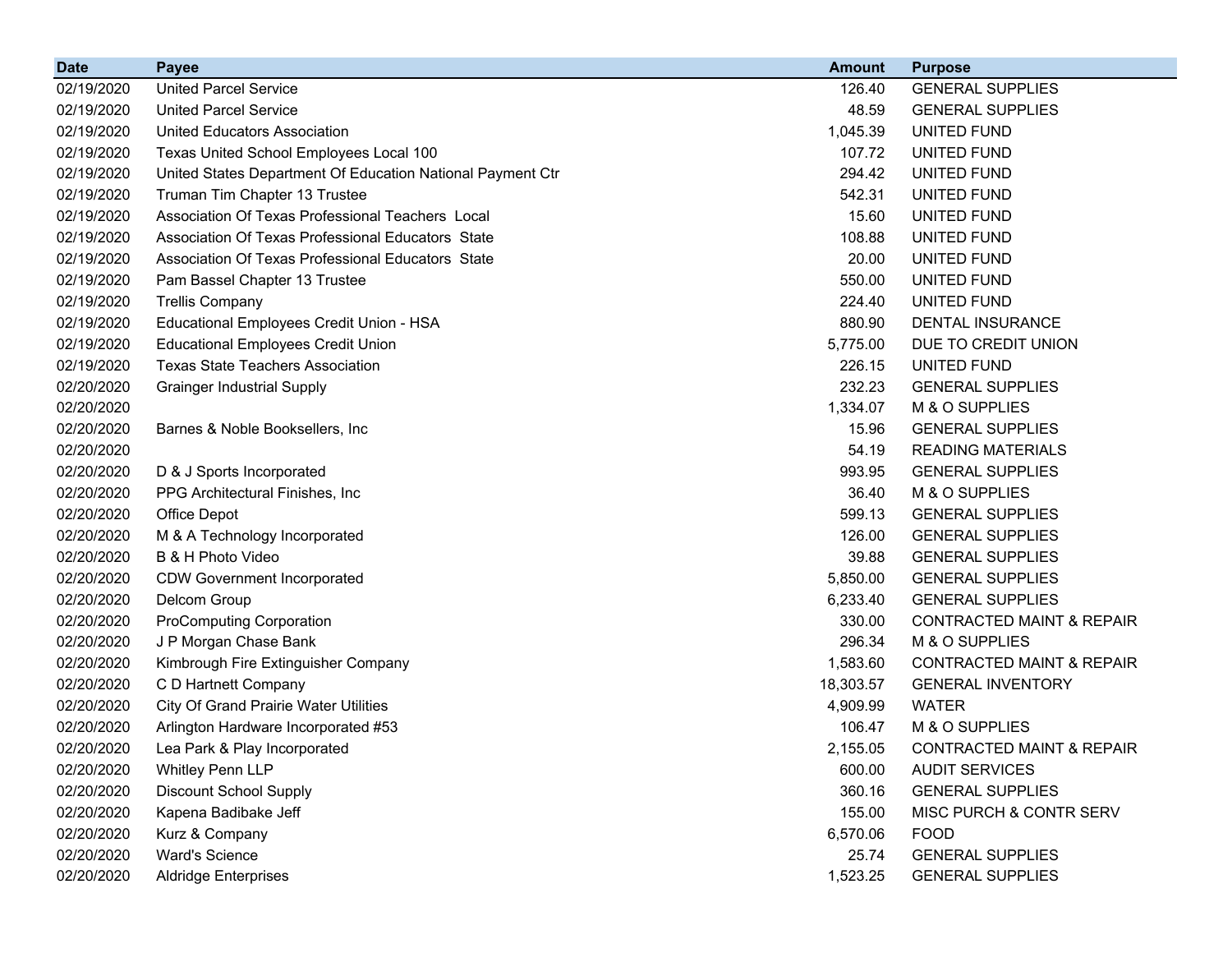| <b>Date</b> | <b>Payee</b>                                                   | <b>Amount</b> | <b>Purpose</b>                       |
|-------------|----------------------------------------------------------------|---------------|--------------------------------------|
| 02/20/2020  | Center for Psychological Services PLLC                         | 1,100.00      | MISC PURCH & CONTR SERV              |
| 02/20/2020  | Follett School Solutions, Inc.                                 | 13,087.82     | <b>GENERAL SUPPLIES</b>              |
| 02/20/2020  | Kagan Publishing                                               | 67.00         | <b>GENERAL SUPPLIES</b>              |
| 02/20/2020  | Cardinal's Sport Center Incorporated                           | 3,279.25      | <b>GENERAL SUPPLIES</b>              |
| 02/20/2020  | Lowe's Home Centers, LLC                                       | 225.82        | M & O SUPPLIES                       |
| 02/20/2020  | Tennis Outlet Inc.                                             | 336.00        | <b>GENERAL SUPPLIES</b>              |
| 02/20/2020  | iPrint Technologies                                            | 128.00        | <b>GENERAL SUPPLIES</b>              |
| 02/20/2020  | Klement Distribution, Inc.                                     | 7,250.78      | <b>FOOD</b>                          |
| 02/20/2020  | OTC Brands, Inc                                                | 225.63        | <b>GENERAL SUPPLIES</b>              |
| 02/20/2020  | <b>AKJ Education</b>                                           | 515.24        | <b>READING MATERIALS</b>             |
| 02/20/2020  | MP2 Energy Texas LLC                                           | 14,193.87     | <b>WATER</b>                         |
| 02/20/2020  | Staples Inc/Staples Business Advantage                         | 101.10        | <b>GENERAL SUPPLIES</b>              |
| 02/20/2020  | <b>Borden Dairy Company</b>                                    | 2,035.26      | <b>FOOD</b>                          |
| 02/20/2020  | <b>Borden Dairy Company</b>                                    | 76,321.77     | <b>FOOD</b>                          |
| 02/20/2020  | Different Roads to Learning Incorporated                       | 624.22        | <b>GENERAL SUPPLIES</b>              |
| 02/20/2020  | Sommer Associates L L C                                        | 814.60        | <b>READING MATERIALS</b>             |
| 02/20/2020  | Southwest International Trucks                                 | 22.60         | M & O SUPPLIES                       |
| 02/20/2020  | Arlington Independent School District Food & Nutrition Service | 543.37        | MISC OPERATING EXPENSES              |
| 02/20/2020  | Academic Supplier                                              | 52.00         | <b>GENERAL SUPPLIES</b>              |
| 02/20/2020  | <b>Pyramid School Products</b>                                 | 935.76        | <b>GENERAL INVENTORY</b>             |
| 02/20/2020  | Scholastic Incorporated                                        | 174.57        | <b>GENERAL SUPPLIES</b>              |
| 02/20/2020  | Scholastic Incorporated                                        | 119.33        | <b>READING MATERIALS</b>             |
| 02/20/2020  | Sentinel The Alarm Company                                     | 3,659.18      | <b>CONTRACTED MAINT &amp; REPAIR</b> |
| 02/20/2020  | <b>Tina Gallas</b>                                             | 48.65         | LIONS CLUB CONCESSIONS               |
| 02/20/2020  | <b>Yovana Martinez</b>                                         | 50.20         | LIONS CLUB CONCESSIONS               |
| 02/21/2020  | Barnes & Noble Booksellers, Inc.                               | 93.53         | <b>READING MATERIALS</b>             |
| 02/21/2020  | Oticon Incorporated                                            | 5,200.00      | <b>GENERAL SUPPLIES</b>              |
| 02/21/2020  | Office Depot                                                   | 41.47         | <b>GENERAL SUPPLIES</b>              |
| 02/21/2020  | Enterprise Rent A Car                                          | 530.31        | <b>INVOICES RECEIVABLE</b>           |
| 02/21/2020  | <b>Enterprise Rent A Car</b>                                   | 3,105.12      | STUDENT TVL*NO AISD BUSES            |
| 02/21/2020  | Enterprise Rent A Car                                          | 312.00        | <b>INVOICES RECEIVABLE</b>           |
| 02/21/2020  | <b>Mackin Educational Resources</b>                            | 4,001.12      | <b>READING MATERIALS</b>             |
| 02/21/2020  | <b>Super Duper Publications</b>                                | 208.75        | <b>GENERAL SUPPLIES</b>              |
| 02/21/2020  | J P Morgan Chase Bank NA                                       | 548.60        | <b>EMPLOYEE TRAVEL</b>               |
| 02/21/2020  |                                                                | 258.97        | <b>INVOICES RECEIVABLE</b>           |
| 02/21/2020  |                                                                | 362.75        | MISC OPERATING EXPENSES              |
| 02/21/2020  |                                                                | 20,578.70     | <b>Travel Request Payable</b>        |
| 02/21/2020  | <b>Orchestrated Travel</b>                                     | 15,675.00     | <b>INVOICES RECEIVABLE</b>           |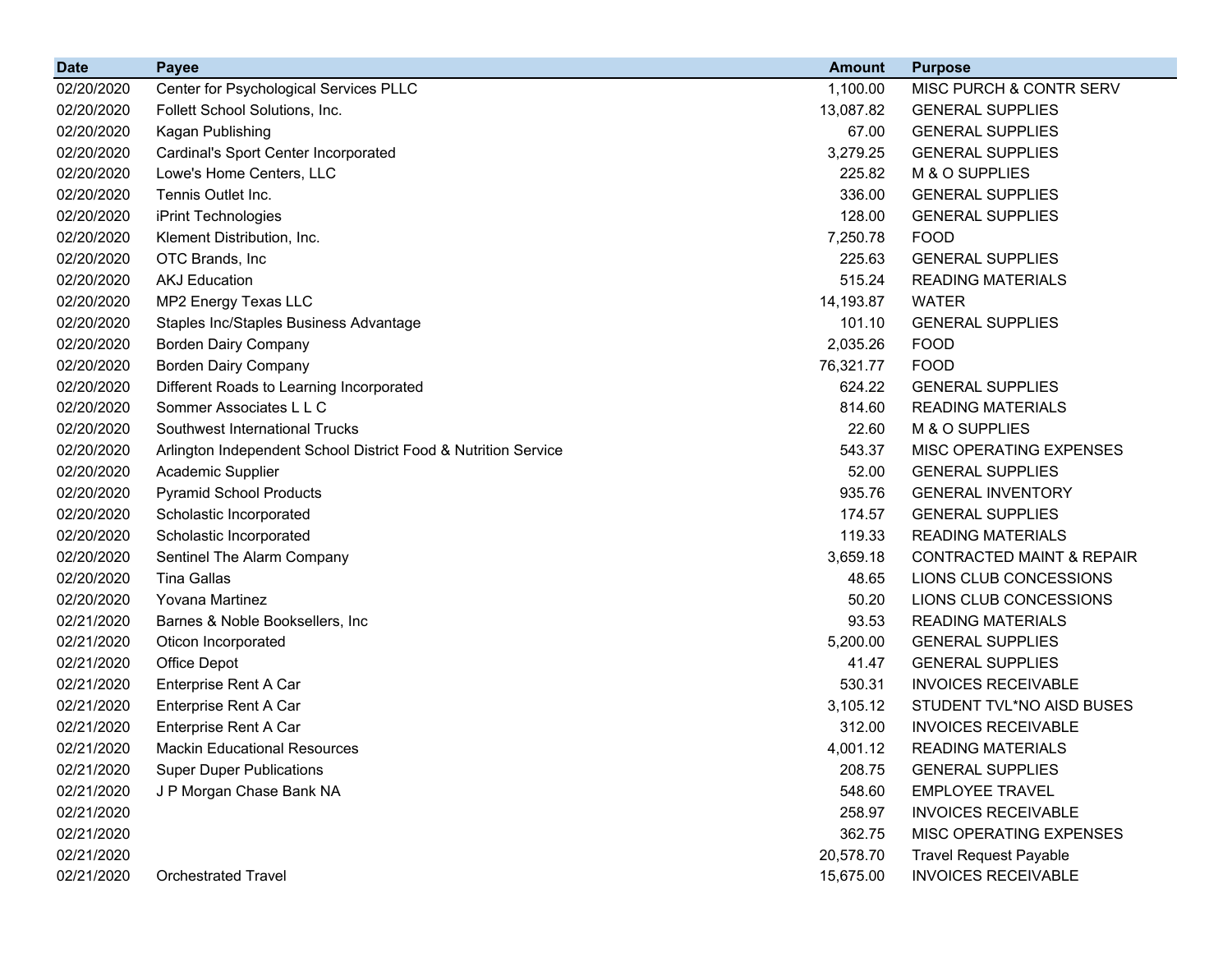| <b>Date</b> | <b>Payee</b>                                  | <b>Amount</b> | <b>Purpose</b>                       |
|-------------|-----------------------------------------------|---------------|--------------------------------------|
| 02/21/2020  | <b>Discount School Supply</b>                 | 145.12        | <b>GENERAL SUPPLIES</b>              |
| 02/21/2020  | JourneyEd                                     | 37.96         | <b>GENERAL SUPPLIES</b>              |
| 02/21/2020  | Lowe's Home Centers, LLC                      | 993.67        | <b>GENERAL SUPPLIES</b>              |
| 02/21/2020  | Tennis Outlet Inc.                            | 1,120.00      | <b>GENERAL SUPPLIES</b>              |
| 02/21/2020  | Stewart and Stevenson, LLC                    | 138.41        | <b>CONTRACTED MAINT &amp; REPAIR</b> |
| 02/21/2020  | iPrint Technologies                           | 128.00        | <b>GENERAL SUPPLIES</b>              |
| 02/21/2020  | Nasco                                         | 1,022.10      | <b>GENERAL SUPPLIES</b>              |
| 02/21/2020  | National Seating & Mobility Inc               | 3,446.31      | <b>GENERAL SUPPLIES</b>              |
| 02/21/2020  | <b>Blick Art Materials</b>                    | 1,279.52      | <b>GENERAL SUPPLIES</b>              |
| 02/21/2020  | Soil Express                                  | 10,017.11     | <b>CONTRACTED MAINT &amp; REPAIR</b> |
| 02/21/2020  | Southwest International Trucks                | 90.66         | M & O SUPPLIES                       |
| 02/21/2020  | Music & Arts                                  | 40,034.00     | <b>FURN &amp; EQUIP &gt; \$5,000</b> |
| 02/21/2020  |                                               | 12,443.50     | <b>GENERAL SUPPLIES</b>              |
| 02/21/2020  | <b>Burmax Company Incorporated</b>            | 6.72          | <b>GENERAL SUPPLIES</b>              |
| 02/21/2020  | Language Line Services Incorporated           | 682.19        | MISC PURCH & CONTR SERV              |
| 02/21/2020  | <b>Flinn Scientific</b>                       | 103.95        | <b>GENERAL SUPPLIES</b>              |
| 02/26/2020  | City Of Arlington                             | 10,945.50     | <b>CONTRACTED MAINT &amp; REPAIR</b> |
| 02/26/2020  | City Of Arlington                             | 2,500.00      | <b>CONTRACTED MAINT &amp; REPAIR</b> |
| 02/26/2020  | City Of Arlington                             | 6,899.50      | <b>CONTRACTED MAINT &amp; REPAIR</b> |
| 02/26/2020  | Language Testing International Inc.           | 230.00        | <b>TESTING MATERIALS</b>             |
| 02/26/2020  | University Of Texas At Arlington              | 3,545.89      | <b>TEXTBOOKS</b>                     |
| 02/26/2020  | <b>Teachers Discovery</b>                     | 1,284.42      | <b>GENERAL SUPPLIES</b>              |
| 02/26/2020  | <b>Grainger Industrial Supply</b>             | 555.87        | M & O SUPPLIES                       |
| 02/26/2020  | Qep Incorporated                              | 212.08        | <b>GENERAL SUPPLIES</b>              |
| 02/26/2020  |                                               | 2,276.90      | <b>READING MATERIALS</b>             |
| 02/26/2020  | Home Depot Pro                                | 500.35        | M & O SUPPLIES                       |
| 02/26/2020  | Apex Supply Company                           | 300.00        | M & O SUPPLIES                       |
| 02/26/2020  | College Board The                             | 17,500.00     | <b>TESTING MATERIALS</b>             |
| 02/26/2020  | Kapco Library Products Kent Adhesive Products | 186.92        | <b>READING MATERIALS</b>             |
| 02/26/2020  | Kroger                                        | 152.53        | <b>FOOD</b>                          |
| 02/26/2020  |                                               | 2,243.26      | <b>GENERAL SUPPLIES</b>              |
| 02/26/2020  |                                               | 177.78        | <b>INVOICES RECEIVABLE</b>           |
| 02/26/2020  |                                               | 2,005.24      | MISC OPERATING EXPENSES              |
| 02/26/2020  | <b>Pitney Bowes</b>                           | 117.00        | RENTALS & OPERATING LEASE            |
| 02/26/2020  | United Refrigeration Incorporated             | 1,210.74      | M & O SUPPLIES                       |
| 02/26/2020  | <b>Rifton Equipment</b>                       | 341.25        | <b>GENERAL SUPPLIES</b>              |
| 02/26/2020  | <b>Elliott Electric Supply</b>                | 1,060.52      | M & O SUPPLIES                       |
| 02/26/2020  | Southern Tire Mart L L C                      | 51.00         | M & O SUPPLIES                       |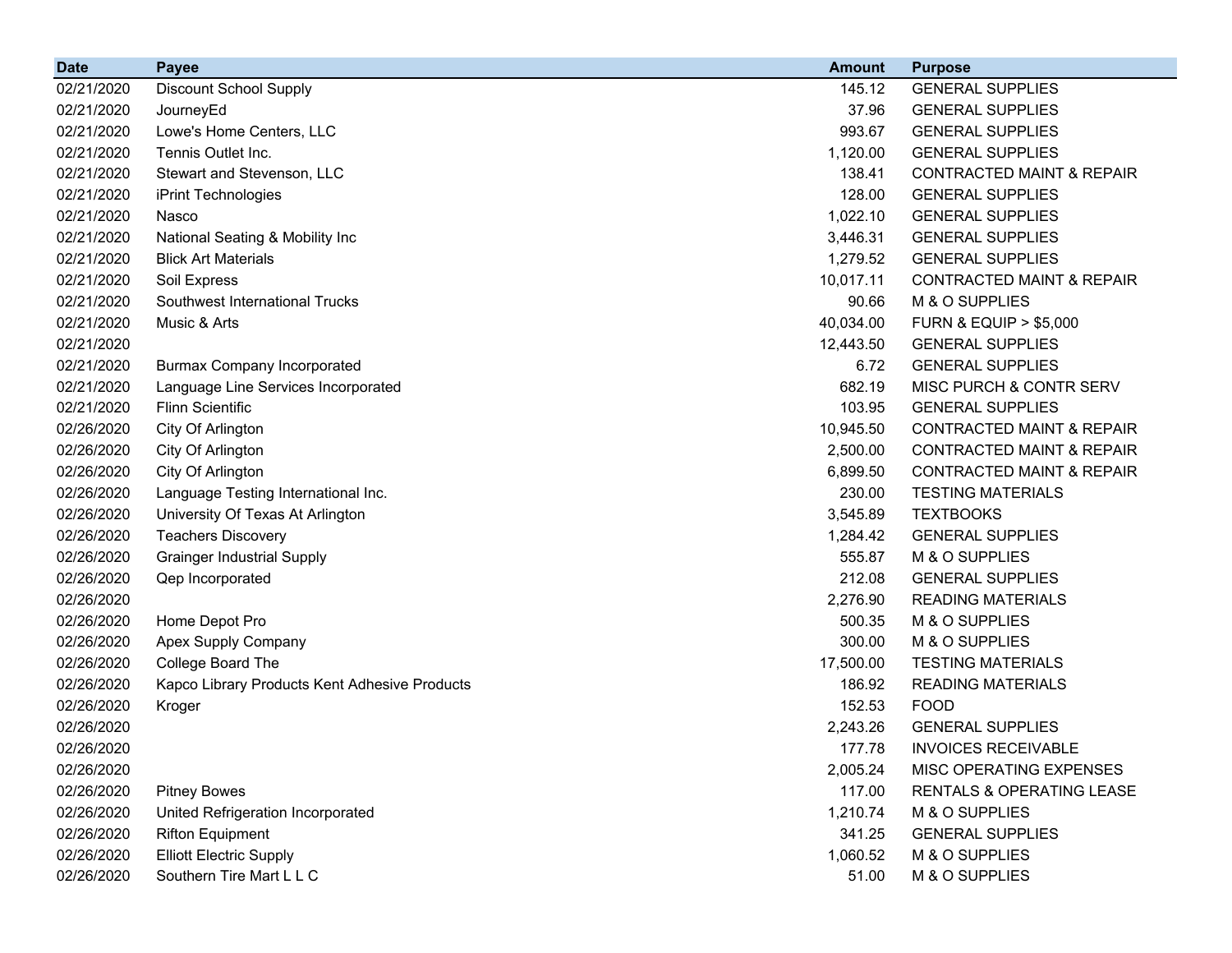| <b>Date</b> | <b>Payee</b>                                 | <b>Amount</b> | <b>Purpose</b>                       |
|-------------|----------------------------------------------|---------------|--------------------------------------|
| 02/26/2020  | Vehicle Maintenance Program                  | 198.16        | <b>GENERAL INVENTORY</b>             |
| 02/26/2020  | Fort Worth Zoo                               | 486.00        | STUDENT TVL*NO AISD BUSES            |
| 02/26/2020  | Fort Worth Zoo                               | 399.00        | STUDENT TVL*NO AISD BUSES            |
| 02/26/2020  | Ace Mart Restaurant Supply Company           | 292.00        | <b>GENERAL SUPPLIES</b>              |
| 02/26/2020  |                                              | 458.34        | NON-FOOD REQUISITIONS                |
| 02/26/2020  | <b>Dell Marketing</b>                        | 4,528.94      | <b>GENERAL SUPPLIES</b>              |
| 02/26/2020  | <b>Texas Furniture Source Incorporated</b>   | 150.50        | <b>GENERAL SUPPLIES</b>              |
| 02/26/2020  |                                              | 5,801.03      | M & O SUPPLIES                       |
| 02/26/2020  | <b>Arbor Scientific</b>                      | 554.04        | <b>GENERAL SUPPLIES</b>              |
| 02/26/2020  | Barnes & Noble Booksellers, Inc              | 40.80         | <b>GENERAL SUPPLIES</b>              |
| 02/26/2020  |                                              | 1,586.47      | <b>READING MATERIALS</b>             |
| 02/26/2020  | Winston Water Cooler Limited                 | 382.50        | <b>GENERAL INVENTORY</b>             |
| 02/26/2020  |                                              | 150.00        | M & O SUPPLIES                       |
| 02/26/2020  | <b>Paradise Produce</b>                      | 17,648.95     | <b>FOOD</b>                          |
| 02/26/2020  | Visual Impact                                | 256.00        | <b>GENERAL SUPPLIES</b>              |
| 02/26/2020  | Lone Star Communications Incorporated        | 719.98        | MISC PURCH & CONTR SERV              |
| 02/26/2020  | Trane Company Commercial Systems Group       | 732.00        | M & O SUPPLIES                       |
| 02/26/2020  | <b>National Science Teachers Association</b> | 184.00        | <b>DUES</b>                          |
| 02/26/2020  | PPG Architectural Finishes, Inc.             | 419.81        | M & O SUPPLIES                       |
| 02/26/2020  | <b>Careys Sporting Goods</b>                 | 1,797.17      | <b>GENERAL SUPPLIES</b>              |
| 02/26/2020  | Tobii Dynavox LLC                            | 239.00        | <b>GENERAL SUPPLIES</b>              |
| 02/26/2020  | Airgas Southwest Incorporated                | 516.73        | <b>GENERAL SUPPLIES</b>              |
| 02/26/2020  | Mica Crane Service Inc                       | 375.00        | <b>CONTRACTED MAINT &amp; REPAIR</b> |
| 02/26/2020  | Youthlight Incorporated                      | 74.80         | <b>GENERAL SUPPLIES</b>              |
| 02/26/2020  | Schwans Food Service Incorporated            | 24,445.20     | <b>GENERAL INVENTORY</b>             |
| 02/26/2020  | Office Depot                                 | 16,072.77     | <b>GENERAL SUPPLIES</b>              |
| 02/26/2020  |                                              | 7.84          | <b>INVOICES RECEIVABLE</b>           |
| 02/26/2020  | Peterson Tami                                | 250.00        | MISC PURCH & CONTR SERV              |
| 02/26/2020  | Enterprise Rent A Car                        | 495.00        | <b>INVOICES RECEIVABLE</b>           |
| 02/26/2020  | B & H Photo Video                            | 677.94        | <b>GENERAL SUPPLIES</b>              |
| 02/26/2020  | <b>CDW Government Incorporated</b>           | 4,540.00      | <b>GENERAL SUPPLIES</b>              |
| 02/26/2020  | Dallas Zoo                                   | 654.00        | STUDENT TVL*NO AISD BUSES            |
| 02/26/2020  | 1 A Fire & Domestic Testing                  | 2,222.00      | <b>CONTRACTED MAINT &amp; REPAIR</b> |
| 02/26/2020  | SHI Government Solutions Incorporated        | 186.60        | <b>GENERAL SUPPLIES</b>              |
| 02/26/2020  | Pearson Education Inc                        | 169.29        | <b>READING MATERIALS</b>             |
| 02/26/2020  | Pearson Education Inc                        | 593.82        | <b>GENERAL SUPPLIES</b>              |
| 02/26/2020  | <b>Td Industries Limited</b>                 | 6,909.89      | <b>CONTRACTED MAINT &amp; REPAIR</b> |
| 02/26/2020  | Cowboy Towing                                | 219.00        | <b>CONTRACTED MAINT &amp; REPAIR</b> |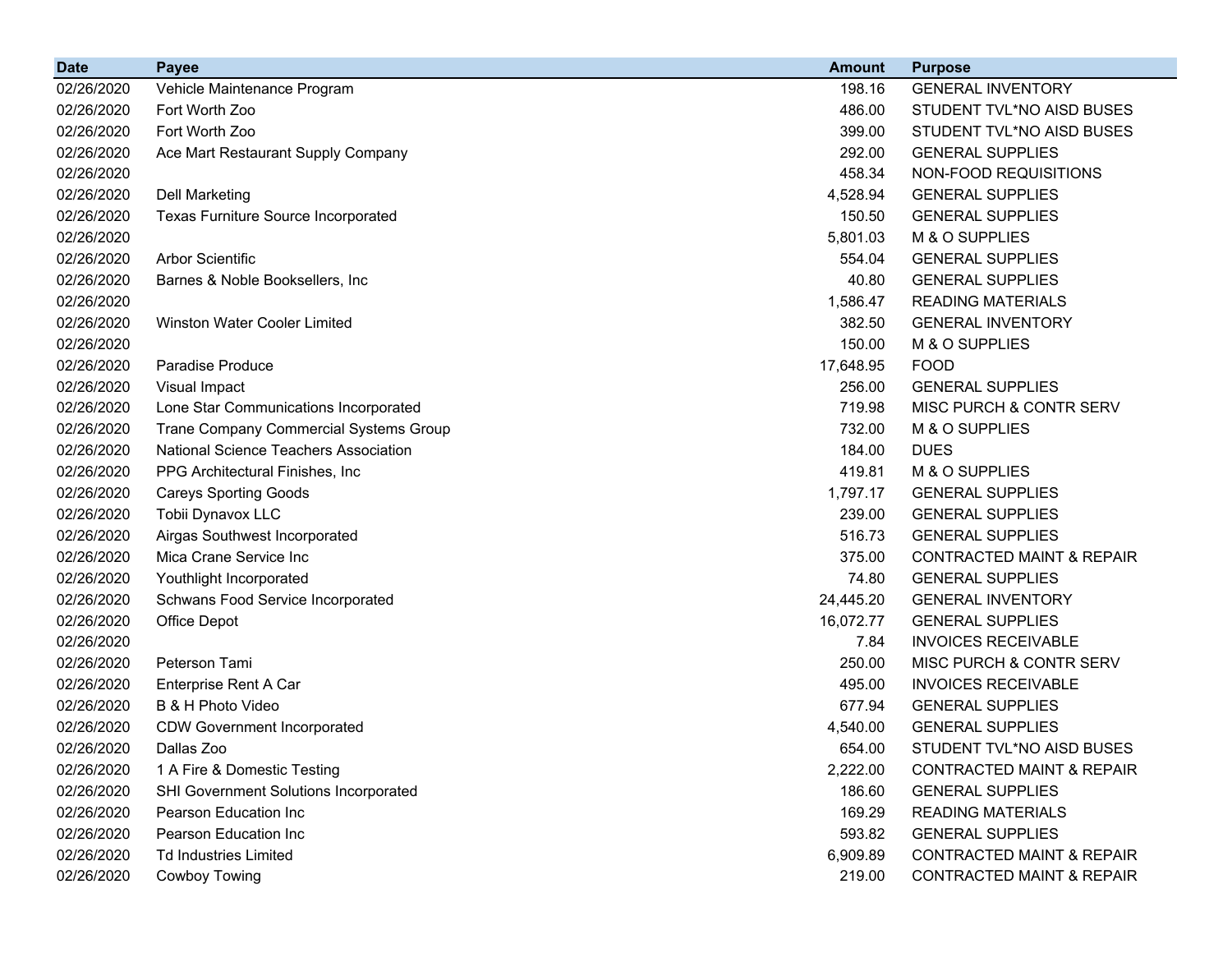| <b>Date</b> | <b>Payee</b>                                         | <b>Amount</b> | <b>Purpose</b>                       |
|-------------|------------------------------------------------------|---------------|--------------------------------------|
| 02/26/2020  | Aerowave Technologies                                | 385.00        | <b>GENERAL SUPPLIES</b>              |
| 02/26/2020  | Govconnection Incorporated                           | 1,993.40      | <b>GENERAL SUPPLIES</b>              |
| 02/26/2020  | Junior Library Guild                                 | 1,360.80      | <b>INVOICES RECEIVABLE</b>           |
| 02/26/2020  |                                                      | 1,941.40      | <b>READING MATERIALS</b>             |
| 02/26/2020  | Delcom Group                                         | 71,904.77     | <b>GENERAL SUPPLIES</b>              |
| 02/26/2020  | <b>LSS Digital Incorporated</b>                      | 559.50        | <b>CONTRACTED MAINT &amp; REPAIR</b> |
| 02/26/2020  | Wawona Frozen Foods                                  | 17,175.20     | <b>GENERAL INVENTORY</b>             |
| 02/26/2020  | <b>ProComputing Corporation</b>                      | 165.00        | <b>CONTRACTED MAINT &amp; REPAIR</b> |
| 02/26/2020  | Henry Schein Incorporated                            | 121.00        | <b>GENERAL SUPPLIES</b>              |
| 02/26/2020  | <b>School Nurse Supply</b>                           | 1,174.73      | <b>GENERAL SUPPLIES</b>              |
| 02/26/2020  | Apple Computer Incorporated                          | 2,016.00      | <b>GENERAL SUPPLIES</b>              |
| 02/26/2020  | Palos Sports Incorporated                            | 248.00        | <b>GENERAL SUPPLIES</b>              |
| 02/26/2020  | C D Hartnett Company                                 | 30,839.22     | <b>FOOD</b>                          |
| 02/26/2020  |                                                      | 44,059.07     | <b>GENERAL INVENTORY</b>             |
| 02/26/2020  |                                                      |               | LIONS CLUB CONCESSIONS               |
| 02/26/2020  | All American Awards & Gifts                          | 100.00        | <b>INVOICES RECEIVABLE</b>           |
| 02/26/2020  | Anixter Incorporated                                 | 315.00        | M & O SUPPLIES                       |
| 02/26/2020  | Lee's School Supplies                                | 152.51        | <b>INVOICES RECEIVABLE</b>           |
| 02/26/2020  | Theatre Arlington                                    | 250.00        | MISC OPERATING EXPENSES              |
| 02/26/2020  | Arlington Hardware Incorporated #53                  | 26.96         | M & O SUPPLIES                       |
| 02/26/2020  | <b>Super Duper Publications</b>                      | 165.65        | <b>GENERAL SUPPLIES</b>              |
| 02/26/2020  | <b>Centerline Supply Limited</b>                     | 110.00        | M & O SUPPLIES                       |
| 02/26/2020  | Mardel Incorporated                                  | 50.00         | <b>GENERAL SUPPLIES</b>              |
| 02/26/2020  | University Interscholastic League                    | 131.00        | <b>GENERAL SUPPLIES</b>              |
| 02/26/2020  | Catholic Charities Translation & Interpreter Network | 27,704.90     | MISC PURCH & CONTR SERV              |
| 02/26/2020  | Sport N Goods 4 U                                    | 190.00        | <b>INVOICES RECEIVABLE</b>           |
| 02/26/2020  | Welch John                                           | 825.00        | MISC PURCH & CONTR SERV              |
| 02/26/2020  | Walsh Robert                                         | 357.50        | MISC PURCH & CONTR SERV              |
| 02/26/2020  | <b>EBS(Educational Based Services)</b>               | 11,191.67     | <b>MISC PURCH &amp; CONTR SERV</b>   |
| 02/26/2020  | <b>Think Social Publishing</b>                       | 93.94         | <b>READING MATERIALS</b>             |
| 02/26/2020  | <b>Total Maintenance Solutions-South</b>             | 582.68        | M & O SUPPLIES                       |
| 02/26/2020  | Sportsgrafx Incorporated                             | 305.50        | <b>GENERAL SUPPLIES</b>              |
| 02/26/2020  | <b>Alford Allen</b>                                  | 577.50        | MISC PURCH & CONTR SERV              |
| 02/26/2020  | <b>Carrier Enterprise</b>                            | 330.67        | M & O SUPPLIES                       |
| 02/26/2020  | Hameray Publishing Group                             | 62.45         | <b>INVOICES RECEIVABLE</b>           |
| 02/26/2020  | <b>Empowering Writers</b>                            | 109.25        | <b>GENERAL SUPPLIES</b>              |
| 02/26/2020  | <b>Luxor Staffing</b>                                | 5,512.00      | MISC PURCH & CONTR SERV              |
| 02/26/2020  | Speech Corner LLC                                    | 85.91         | <b>GENERAL SUPPLIES</b>              |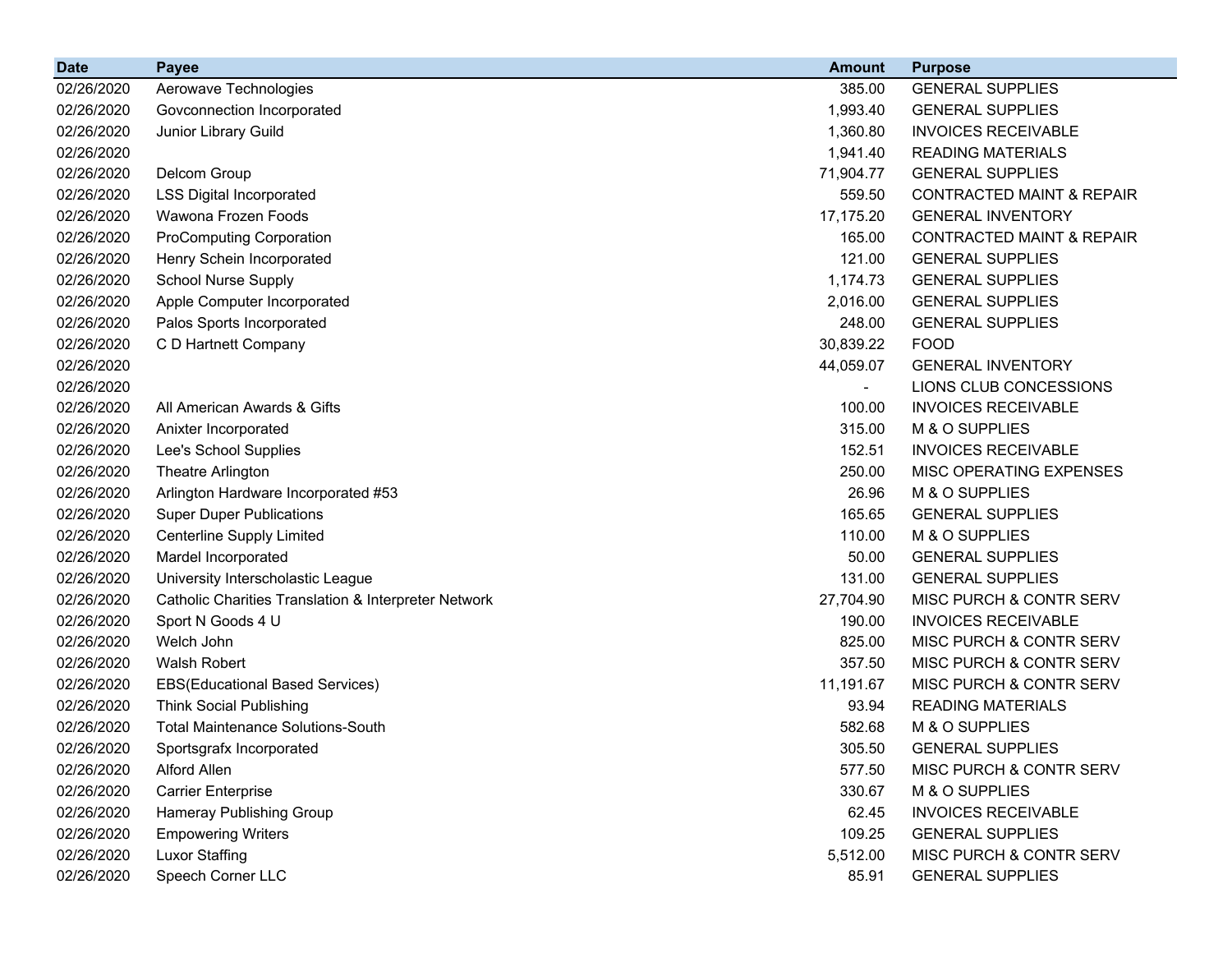| <b>Date</b> | <b>Payee</b>                                            | <b>Amount</b> | <b>Purpose</b>                       |
|-------------|---------------------------------------------------------|---------------|--------------------------------------|
| 02/26/2020  | ManageBac Incorporated                                  | 1,155.00      | <b>GENERAL SUPPLIES</b>              |
| 02/26/2020  | Logisoft Computer Products LLC                          | 565.28        | <b>GENERAL SUPPLIES</b>              |
| 02/26/2020  | <b>DWR Fence</b>                                        | 5,058.00      | <b>CONTRACTED MAINT &amp; REPAIR</b> |
| 02/26/2020  | Lea Park & Play Incorporated                            | 5,500.83      | M & O SUPPLIES                       |
| 02/26/2020  | Salgado Ramon                                           | 135.00        | MISC PURCH & CONTR SERV              |
| 02/26/2020  | Ferrellgas, Incorporated                                | 6,014.18      | <b>GENERAL INVENTORY</b>             |
| 02/26/2020  | <b>Heat Transfer Solutions</b>                          | 634.50        | M & O SUPPLIES                       |
| 02/26/2020  | Shoppa's Material Handling                              | 482.80        | <b>CONTRACTED MAINT &amp; REPAIR</b> |
| 02/26/2020  | Ancora Publishing formerly Pacific Northwest Publishing | 561.75        | <b>READING MATERIALS</b>             |
| 02/26/2020  | Texas Interpreting Services, LLC                        | 21,627.50     | MISC PURCH & CONTR SERV              |
| 02/26/2020  | Rogers Jessie                                           | 165.00        | MISC PURCH & CONTR SERV              |
| 02/26/2020  | Dunlap Kirk D                                           | 797.50        | MISC PURCH & CONTR SERV              |
| 02/26/2020  | Nickols Eric                                            | 90.00         | MISC OPERATING EXPENSES              |
| 02/26/2020  | Perez John J                                            | 155.00        | MISC PURCH & CONTR SERV              |
| 02/26/2020  | Stringer John M                                         | 155.00        | MISC PURCH & CONTR SERV              |
| 02/26/2020  | <b>Holsten Peter</b>                                    | 175.00        | MISC PURCH & CONTR SERV              |
| 02/26/2020  | <b>Brugh Kirk</b>                                       | 95.00         | MISC PURCH & CONTR SERV              |
| 02/26/2020  | Ibrahim William                                         | 155.00        | MISC PURCH & CONTR SERV              |
| 02/26/2020  | <b>Villarreal Marie E</b>                               | 270.00        | SAL & WAGES-SUPPORT PERS             |
| 02/26/2020  | <b>Bell Andrew</b>                                      | 155.00        | MISC PURCH & CONTR SERV              |
| 02/26/2020  | David Hinson                                            | 2,062.50      | MISC PURCH & CONTR SERV              |
| 02/26/2020  | Madison Johnathan                                       | 115.00        | MISC PURCH & CONTR SERV              |
| 02/26/2020  | <b>Klapproth David</b>                                  | 115.00        | MISC PURCH & CONTR SERV              |
| 02/26/2020  | Clark Jerry                                             | 145.00        | MISC PURCH & CONTR SERV              |
| 02/26/2020  | Ochsner Philip Adam                                     | 115.00        | MISC PURCH & CONTR SERV              |
| 02/26/2020  | <b>Stevens Learning Systems</b>                         | 417.26        | <b>CONTRACTED MAINT &amp; REPAIR</b> |
| 02/26/2020  | <b>Brown Sylvester III</b>                              | 646.25        | MISC PURCH & CONTR SERV              |
| 02/26/2020  | Robert D. Lee                                           | 2,062.50      | MISC PURCH & CONTR SERV              |
| 02/26/2020  | <b>School Outfitters</b>                                | 875.07        | <b>GENERAL SUPPLIES</b>              |
| 02/26/2020  | Durham Dustin J                                         | 825.00        | MISC PURCH & CONTR SERV              |
| 02/26/2020  | One Source Staffing Corporation                         | 18,547.76     | MISC PURCH & CONTR SERV              |
| 02/26/2020  | <b>Binswanger Glass</b>                                 | 682.97        | M & O SUPPLIES                       |
| 02/26/2020  | Rhythm Band Instruments LLC                             | 291.50        | <b>INVOICES RECEIVABLE</b>           |
| 02/26/2020  | Rhodes Jennifer                                         | 220.00        | MISC PURCH & CONTR SERV              |
| 02/26/2020  | Eichelbaum Wardell Hansen Powell & Mehl P.C.            | 100.00        | MISC OPERATING EXPENSES              |
| 02/26/2020  | Grant-Brooks Jonathan Lee                               | 330.00        | MISC PURCH & CONTR SERV              |
| 02/26/2020  | IdentiSys Incorporated                                  | 40.00         | <b>GENERAL SUPPLIES</b>              |
| 02/26/2020  | <b>Back Porch Custom Frames</b>                         | 760.00        | MISC OPERATING EXPENSES              |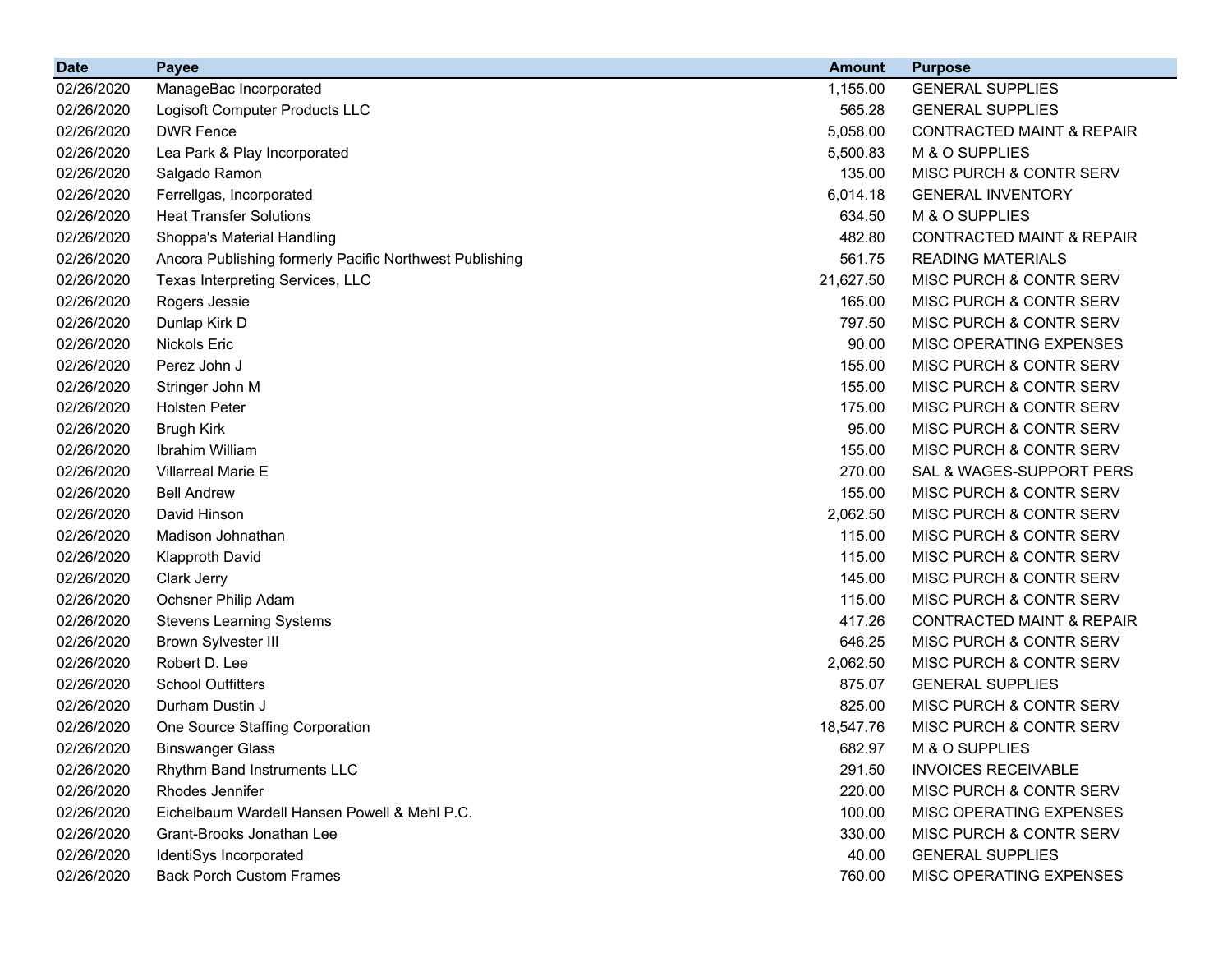| <b>Date</b> | <b>Payee</b>                                         | <b>Amount</b> | <b>Purpose</b>                       |
|-------------|------------------------------------------------------|---------------|--------------------------------------|
| 02/26/2020  | National Wholesale Supply                            | 280.00        | M & O SUPPLIES                       |
| 02/26/2020  | <b>Discount School Supply</b>                        | 115.84        | <b>GENERAL SUPPLIES</b>              |
| 02/26/2020  | Zuniga Jesse L                                       | 135.00        | SAL & WAGES-SUPPORT PERS             |
| 02/26/2020  | Jones John Allen                                     | 135.00        | MISC PURCH & CONTR SERV              |
| 02/26/2020  | Zomnir Bernadette                                    | 135.00        | MISC PURCH & CONTR SERV              |
| 02/26/2020  | <b>City Electric Supply Company</b>                  | 880.61        | M & O SUPPLIES                       |
| 02/26/2020  | Kurz & Company                                       | 6,832.57      | <b>FOOD</b>                          |
| 02/26/2020  | Seidlitz Education, LLC                              | 1,400.00      | <b>MISC PURCH &amp; CONTR SERV</b>   |
| 02/26/2020  | <b>Creative Bus Sales Inc.</b>                       | 894.36        | <b>GENERAL INVENTORY</b>             |
| 02/26/2020  | <b>Autonation Chevrolet</b>                          | 180.20        | M & O SUPPLIES                       |
| 02/26/2020  | Soliz Javier                                         | 195.00        | MISC PURCH & CONTR SERV              |
| 02/26/2020  | <b>Franklin Phillip</b>                              | 75.00         | MISC PURCH & CONTR SERV              |
| 02/26/2020  | Follett School Solutions, Inc.                       | 67,795.61     | <b>GENERAL SUPPLIES</b>              |
| 02/26/2020  | <b>Arlington Today</b>                               | 7,200.00      | MISC PURCH & CONTR SERV              |
| 02/26/2020  | Mary A. Potts                                        | 3,000.00      | MISC PURCH & CONTR SERV              |
| 02/26/2020  | <b>Crawford Electric Supply Company</b>              | 2,524.20      | <b>CONTRACTED MAINT &amp; REPAIR</b> |
| 02/26/2020  |                                                      | 2,140.02      | M & O SUPPLIES                       |
| 02/26/2020  | <b>Carrick Charles</b>                               | 165.00        | MISC PURCH & CONTR SERV              |
| 02/26/2020  | Cyson Technology Group LLC                           | 6,726.34      | MISC PURCH & CONTR SERV              |
| 02/26/2020  | Kenneth Vincent                                      | 300.00        | <b>INVOICES RECEIVABLE</b>           |
| 02/26/2020  | Quilt Among Friends                                  | 300.00        | <b>GENERAL SUPPLIES</b>              |
| 02/26/2020  | LBL Architects, Inc.                                 | 23,683.36     | OTH PROFESSIONAL SERVICES            |
| 02/26/2020  | <b>Leaverton Patrick</b>                             | 250.00        | MISC PURCH & CONTR SERV              |
| 02/26/2020  | Davis, Regan                                         | 192.50        | MISC PURCH & CONTR SERV              |
| 02/26/2020  | Stone Melinda                                        | 250.00        | MISC PURCH & CONTR SERV              |
| 02/26/2020  | Univ of Texas @ Arlington Science Ambassadors        | 110.50        | STUDENT TVL*NO AISD BUSES            |
| 02/26/2020  | Arreguin Ramon                                       | 155.00        | MISC PURCH & CONTR SERV              |
| 02/26/2020  | Massey Services Inc.                                 | 148.00        | <b>CONTRACTED MAINT &amp; REPAIR</b> |
| 02/26/2020  | <b>Chick-fil-A North Collins Street</b>              | 262.00        | MISC OPERATING EXPENSES              |
| 02/26/2020  | CiCi's Pizza #32                                     | 75.00         | MISC OPERATING EXPENSES              |
| 02/26/2020  | <b>Tyson Prepared Foods</b>                          | 34,411.15     | <b>GENERAL INVENTORY</b>             |
| 02/26/2020  | Ferguson Enterprises, Inc.                           | 30.30         | <b>GENERAL INVENTORY</b>             |
| 02/26/2020  |                                                      | 210.09        | M & O SUPPLIES                       |
| 02/26/2020  | Big Game Sports Inc.                                 | 1,798.56      | <b>GENERAL SUPPLIES</b>              |
| 02/26/2020  | Association for Supervision & Curriculum Development | 239.00        | <b>DUES</b>                          |
| 02/26/2020  |                                                      | 172.23        | <b>READING MATERIALS</b>             |
| 02/26/2020  | <b>Sirius Education Solutions LLC</b>                | 1,920.00      | <b>GENERAL SUPPLIES</b>              |
| 02/26/2020  | Dr Pepper Snapple Group                              | 48.00         | <b>INVOICES RECEIVABLE</b>           |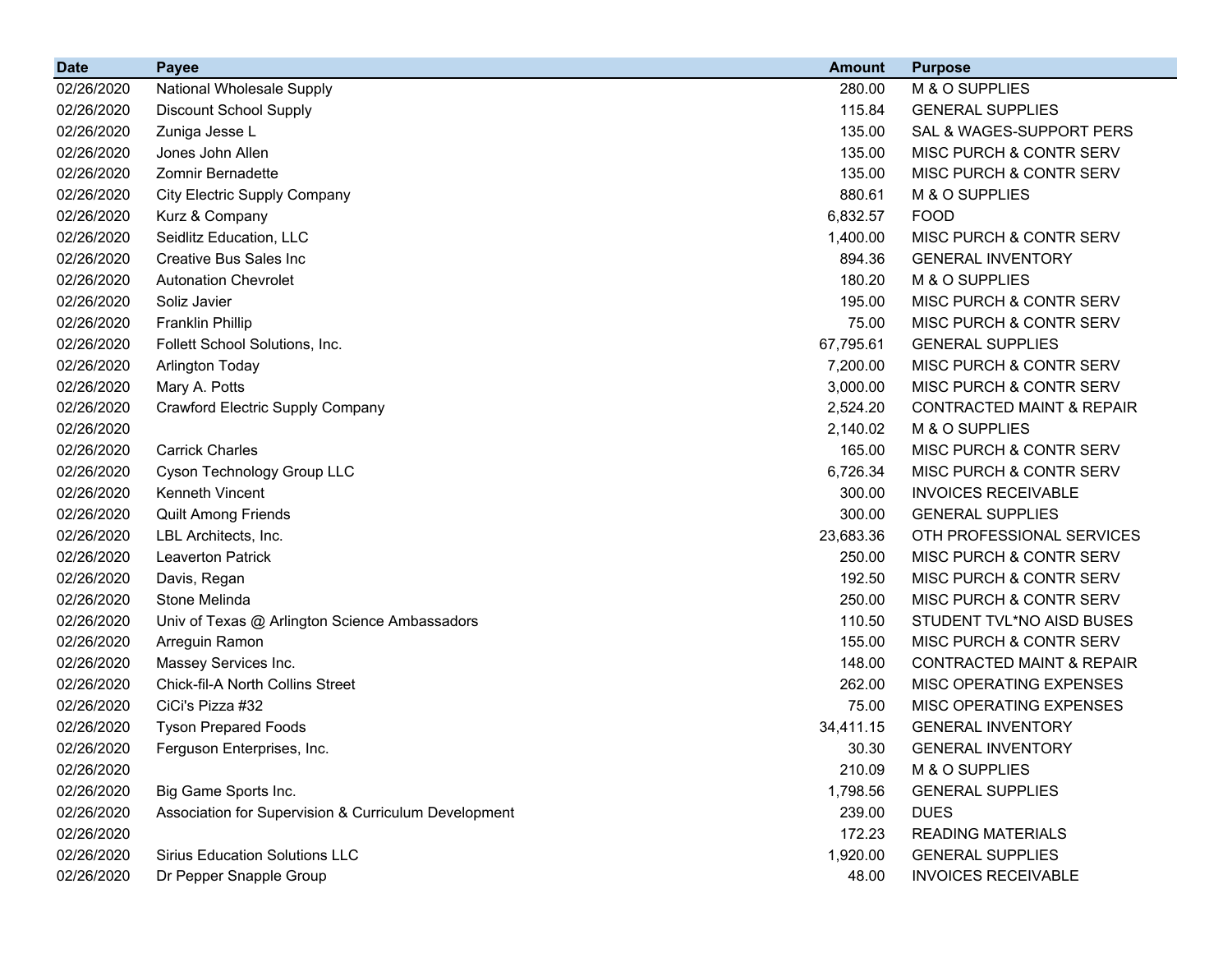| <b>Date</b> | <b>Payee</b>                                            | <b>Amount</b> | <b>Purpose</b>                       |
|-------------|---------------------------------------------------------|---------------|--------------------------------------|
| 02/26/2020  |                                                         | 1,207.65      | MISC OPERATING EXPENSES              |
| 02/26/2020  | Soland Hans                                             | 175.00        | MISC PURCH & CONTR SERV              |
| 02/26/2020  | Rodriguez Kevin                                         | 155.00        | MISC PURCH & CONTR SERV              |
| 02/26/2020  | Ion Wave Technologies, Inc.                             | 25,000.00     | <b>CONTRACTED MAINT &amp; REPAIR</b> |
| 02/26/2020  | Sphero, Inc.                                            | 359.98        | <b>GENERAL SUPPLIES</b>              |
| 02/26/2020  | Lowe's Home Centers, LLC                                | 412.94        | <b>GENERAL SUPPLIES</b>              |
| 02/26/2020  |                                                         | 139.06        | M & O SUPPLIES                       |
| 02/26/2020  | Plant Interscapes, Inc.                                 | 340.54        | <b>CONTRACTED MAINT &amp; REPAIR</b> |
| 02/26/2020  | Plant Interscapes, Inc.                                 | 350.77        | CONTRACTED MAINT & REPAIR            |
| 02/26/2020  | Plant Interscapes, Inc.                                 | 350.77        | <b>CONTRACTED MAINT &amp; REPAIR</b> |
| 02/26/2020  | Plant Interscapes, Inc.                                 | 340.54        | <b>CONTRACTED MAINT &amp; REPAIR</b> |
| 02/26/2020  | <b>Fennelly Robert</b>                                  | 175.00        | MISC PURCH & CONTR SERV              |
| 02/26/2020  | <b>Final Graphic</b>                                    | 110.00        | <b>ELECTION COSTS</b>                |
| 02/26/2020  | iPrint Technologies                                     | 2,024.00      | <b>GENERAL SUPPLIES</b>              |
| 02/26/2020  | Klement Distribution, Inc.                              | 5,455.67      | <b>FOOD</b>                          |
| 02/26/2020  | Sysco North Texas                                       | 46,146.64     | <b>GENERAL INVENTORY</b>             |
| 02/26/2020  | Standback, Karen Denise                                 | 247.50        | MISC PURCH & CONTR SERV              |
| 02/26/2020  | Damron Christopher                                      | 155.00        | MISC PURCH & CONTR SERV              |
| 02/26/2020  | <b>CableLink Solutions</b>                              | 1,860.00      | BLDG PURCH, CONSTR, IMPROVE          |
| 02/26/2020  | Fixi Shop The                                           | 79.20         | <b>GENERAL SUPPLIES</b>              |
| 02/26/2020  | Moore Supply Co                                         | 330.16        | <b>GENERAL INVENTORY</b>             |
| 02/26/2020  |                                                         |               | LIONS CLUB CONCESSIONS               |
| 02/26/2020  |                                                         | 191.87        | M & O SUPPLIES                       |
| 02/26/2020  | OTC Brands, Inc                                         | 254.27        | <b>INVOICES RECEIVABLE</b>           |
| 02/26/2020  | Mighty Auto Parts of DFW                                | 10.60         | <b>GENERAL INVENTORY</b>             |
| 02/26/2020  | Big Ass Solutions, Haiku Home                           | 1,225.00      | <b>CONTRACTED MAINT &amp; REPAIR</b> |
| 02/26/2020  | Mavich LLC                                              | 68.90         | <b>GENERAL INVENTORY</b>             |
| 02/26/2020  | <b>C&amp;S Trailers</b>                                 | 4,850.00      | <b>GENERAL SUPPLIES</b>              |
| 02/26/2020  | Nasco                                                   | 858.42        | BLDG PURCH, CONSTR, IMPROVE          |
| 02/26/2020  | Barnes & Noble College Booksellers LLC                  | 31,067.14     | <b>TEXTBOOKS</b>                     |
| 02/26/2020  | Nicole Newton                                           | 165.00        | MISC PURCH & CONTR SERV              |
| 02/26/2020  | Gordon Food Service                                     | 214.97        | <b>GENERAL INVENTORY</b>             |
| 02/26/2020  | Bright Star Children's Theatre, LLC                     | 895.00        | MISC PURCH & CONTR SERV              |
| 02/26/2020  | Lovejoy Bennie                                          | 90.00         | MISC OPERATING EXPENSES              |
| 02/26/2020  | Dallas/Fort Worth Minority Supplier Development Council | 375.00        | MISC OPERATING EXPENSES              |
| 02/26/2020  | <b>Bible Chelsea</b>                                    | 155.00        | MISC PURCH & CONTR SERV              |
| 02/26/2020  | <b>Mattingly Stephen</b>                                | 330.00        | MISC PURCH & CONTR SERV              |
| 02/26/2020  | <b>Bernabe Noe</b>                                      | 175.00        | MISC PURCH & CONTR SERV              |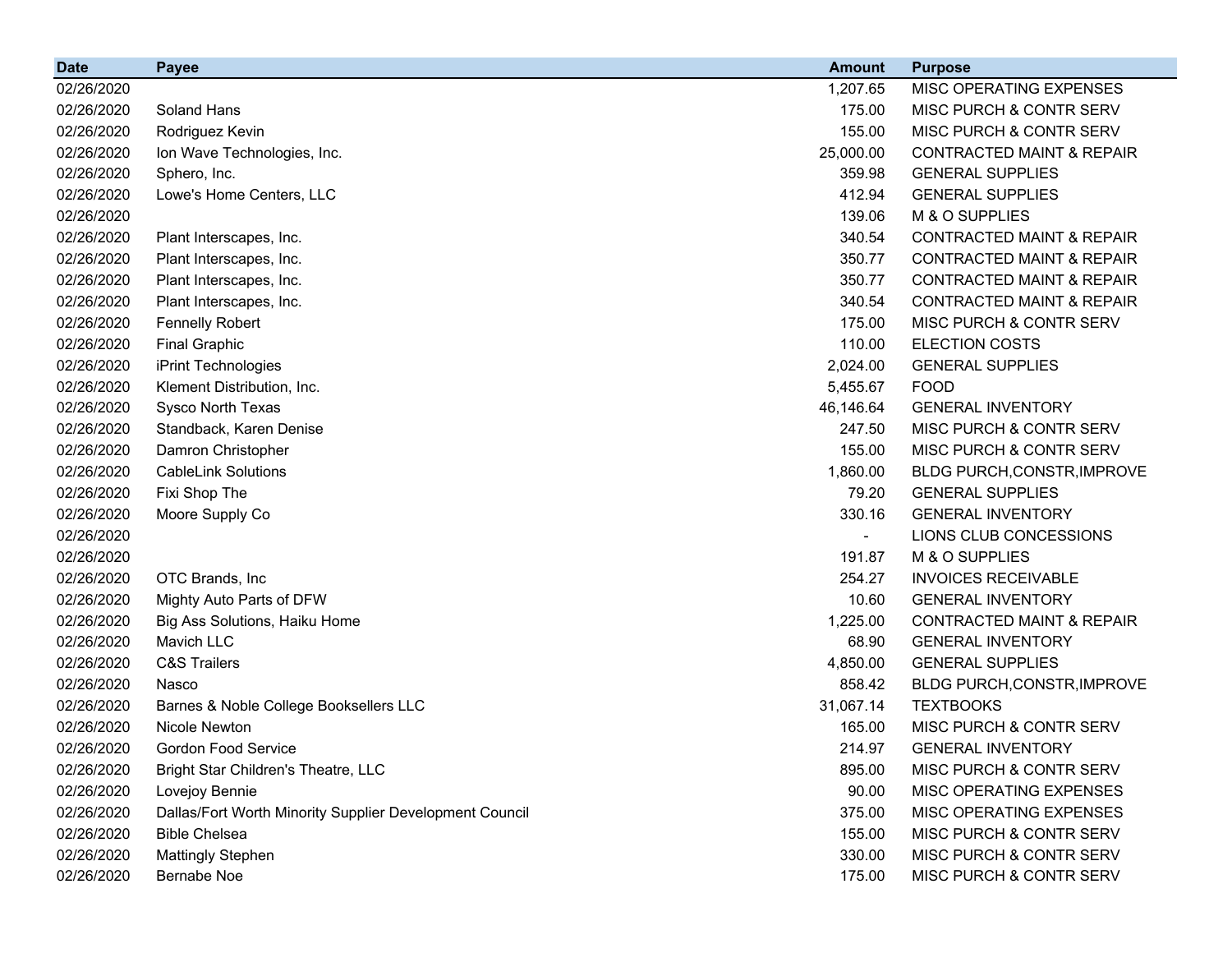| <b>Date</b> | <b>Payee</b>                                      | <b>Amount</b> | <b>Purpose</b>                       |
|-------------|---------------------------------------------------|---------------|--------------------------------------|
| 02/26/2020  | Chu, Brian Wenyi                                  | 825.00        | MISC PURCH & CONTR SERV              |
| 02/26/2020  | Staples Inc/Staples Business Advantage            | 1,445.83      | <b>GENERAL SUPPLIES</b>              |
| 02/26/2020  | North Dallas A/C and Heating Company Incorporated | 557.75        | M & O SUPPLIES                       |
| 02/26/2020  | Bayes Achievement Center, Inc.                    | 17,504.98     | <b>TUITION &amp; TRFR PMTS</b>       |
| 02/26/2020  | <b>Alonti Catering</b>                            | 574.80        | MISC OPERATING EXPENSES              |
| 02/26/2020  | Taylor Smith Consulting LLC                       | 1,639.00      | MISC PURCH & CONTR SERV              |
| 02/26/2020  | Piceno Esteban                                    | 230.00        | MISC PURCH & CONTR SERV              |
| 02/26/2020  | Nguyen Aaron                                      | 190.00        | MISC PURCH & CONTR SERV              |
| 02/26/2020  | Zimmerman Zachary                                 | 195.00        | MISC PURCH & CONTR SERV              |
| 02/26/2020  | <b>Bailey Todd</b>                                | 155.00        | MISC PURCH & CONTR SERV              |
| 02/26/2020  | <b>Bonar Garrett</b>                              | 155.00        | MISC PURCH & CONTR SERV              |
| 02/26/2020  |                                                   | 115.00        | SAL & WAGES-SUPPORT PERS             |
| 02/26/2020  | Linnabary Noah                                    | 175.00        | MISC PURCH & CONTR SERV              |
| 02/26/2020  | Allen Justin                                      | 155.00        | MISC PURCH & CONTR SERV              |
| 02/26/2020  | <b>Burnett Scott</b>                              | 357.50        | MISC PURCH & CONTR SERV              |
| 02/26/2020  | RAS Services, Inc.                                | 10,960.00     | <b>CONTRACTED MAINT &amp; REPAIR</b> |
| 02/26/2020  | <b>Eloy Mier</b>                                  | 135.00        | MISC PURCH & CONTR SERV              |
| 02/26/2020  | Causey Amy                                        | 115.00        | MISC PURCH & CONTR SERV              |
| 02/26/2020  | <b>Blick Art Materials</b>                        | 228.53        | <b>GENERAL SUPPLIES</b>              |
| 02/26/2020  | ValueSure Agency Inc.                             | 71.00         | MISC OPERATING EXPENSES              |
| 02/26/2020  | Marathon Staffing Group Inc                       | 6,772.69      | MISC PURCH & CONTR SERV              |
| 02/26/2020  | Got You Covered Work Wear & Uniforms              | 44.64         | M & O SUPPLIES                       |
| 02/26/2020  | Kornegay Jermaine                                 | 310.00        | MISC PURCH & CONTR SERV              |
| 02/26/2020  | <b>Gail McInnis Productions</b>                   | 15,590.76     | <b>INVOICES RECEIVABLE</b>           |
| 02/26/2020  | Different Roads to Learning Incorporated          | 72.85         | <b>GENERAL SUPPLIES</b>              |
| 02/26/2020  | University of North Texas Health Science Center   | 13,125.00     | MISC PURCH & CONTR SERV              |
| 02/26/2020  | <b>Applied Practice</b>                           | 636.00        | <b>READING MATERIALS</b>             |
| 02/26/2020  | <b>Taylor Nsuyen</b>                              | 190.00        | MISC PURCH & CONTR SERV              |
| 02/26/2020  | <b>Muhammad Kaleia</b>                            | 95.00         | MISC PURCH & CONTR SERV              |
| 02/26/2020  | <b>Benaiah Okram</b>                              | 95.00         | MISC PURCH & CONTR SERV              |
| 02/26/2020  | Ace Door and Repair Incorporated                  | 325.00        | OTH PROFESSIONAL SERVICES            |
| 02/26/2020  | Terry's Auto Industrial Radiator                  | 725.00        | M & O SUPPLIES                       |
| 02/26/2020  | Boyd Pryor                                        | 135.00        | MISC PURCH & CONTR SERV              |
| 02/26/2020  | Pzedraq Simic                                     | 115.00        | MISC PURCH & CONTR SERV              |
| 02/26/2020  | Kerron Jones                                      | 115.00        | MISC PURCH & CONTR SERV              |
| 02/26/2020  | Williams Paul Jr                                  | 65.00         | MISC PURCH & CONTR SERV              |
| 02/26/2020  | <b>Gunal Mehmet</b>                               | 135.00        | MISC PURCH & CONTR SERV              |
| 02/26/2020  | Walker Tool Company Incorporated                  | 674.60        | M & O SUPPLIES                       |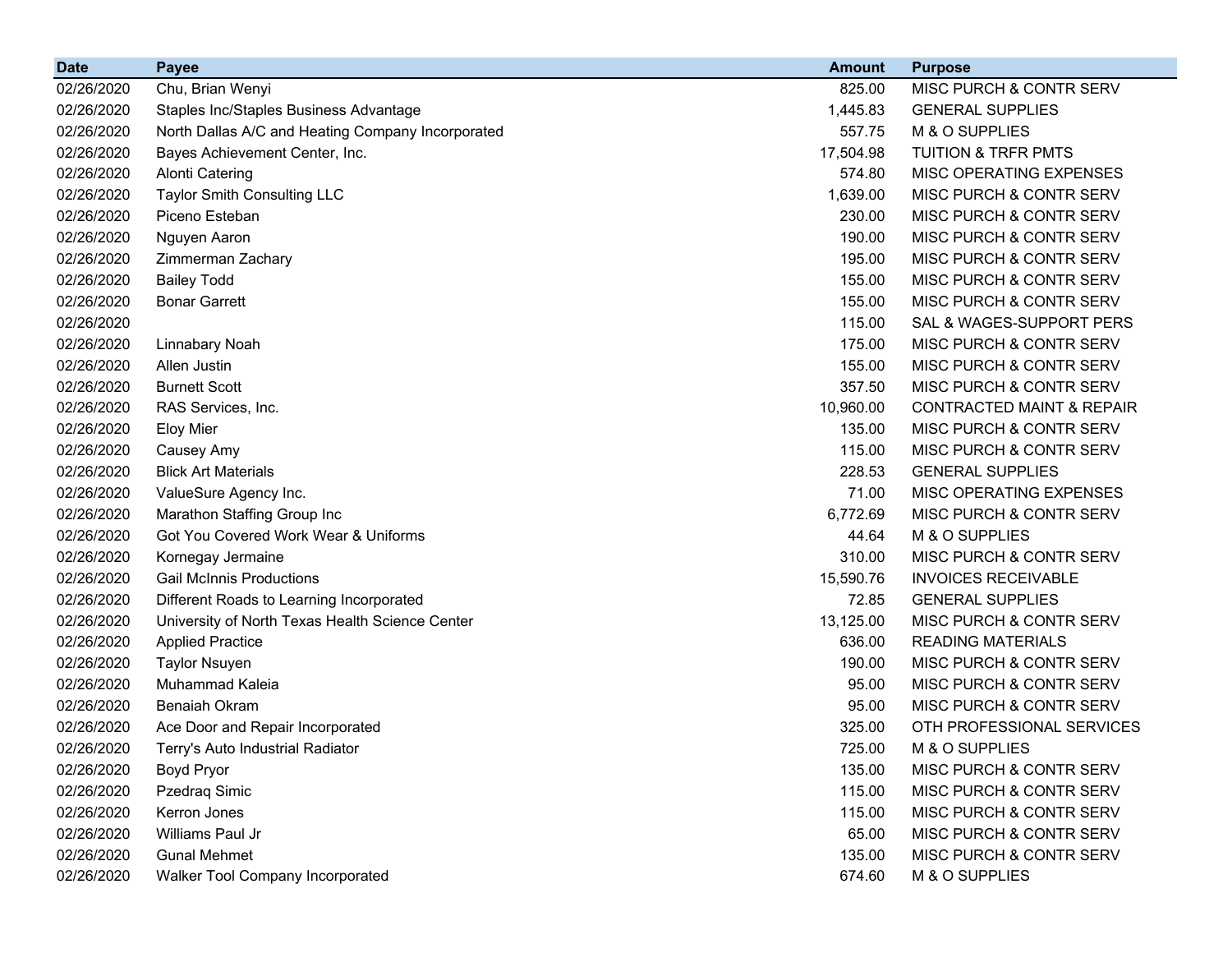| <b>Date</b> | <b>Payee</b>                                                   | <b>Amount</b> | <b>Purpose</b>                       |
|-------------|----------------------------------------------------------------|---------------|--------------------------------------|
| 02/26/2020  | Complete Supply Incorporated                                   | 11,826.99     | <b>GENERAL INVENTORY</b>             |
| 02/26/2020  | <b>Gomez Floor Covering</b>                                    | 5,540.14      | <b>CONTRACTED MAINT &amp; REPAIR</b> |
| 02/26/2020  |                                                                | 123.00        | M & O SUPPLIES                       |
| 02/26/2020  | Elevator Maintenance and Repair Incorporated                   | 302.00        | <b>CONTRACTED MAINT &amp; REPAIR</b> |
| 02/26/2020  | Soccer Corner The                                              | 6,303.75      | <b>GENERAL SUPPLIES</b>              |
| 02/26/2020  | Hobby Lobby Store #175                                         | 152.85        | <b>GENERAL SUPPLIES</b>              |
| 02/26/2020  | <b>Atmos Energy</b>                                            | 37,097.85     | <b>WATER</b>                         |
| 02/26/2020  | <b>Temperature Control Systems</b>                             | 1,038.65      | M & O SUPPLIES                       |
| 02/26/2020  | <b>Star Roofing And Sheet Metal</b>                            | 2,670.00      | <b>CONTRACTED MAINT &amp; REPAIR</b> |
| 02/26/2020  | Sommer Associates L L C                                        | 546.45        | <b>READING MATERIALS</b>             |
| 02/26/2020  | Simba Industries                                               | 2,364.00      | <b>GENERAL INVENTORY</b>             |
| 02/26/2020  | Univ Of Texas @ Arlington Planetarium                          | 350.00        | STUDENT TVL*NO AISD BUSES            |
| 02/26/2020  | Univ Of Texas @ Arlington Planetarium                          | 210.50        | STUDENT TVL*NO AISD BUSES            |
| 02/26/2020  | <b>Dealers Electrical Supply Company</b>                       | 181.26        | <b>GENERAL INVENTORY</b>             |
| 02/26/2020  |                                                                | 42.23         | M & O SUPPLIES                       |
| 02/26/2020  | <b>Bucks Wheel &amp; Equipment Company</b>                     | 43.81         | M & O SUPPLIES                       |
| 02/26/2020  | Southwest International Trucks                                 | 300.00        | <b>CONTRACTED MAINT &amp; REPAIR</b> |
| 02/26/2020  |                                                                | 359.99        | M & O SUPPLIES                       |
| 02/26/2020  | <b>Texas Auto Painting</b>                                     | 1,027.10      | <b>CONTRACTED MAINT &amp; REPAIR</b> |
| 02/26/2020  | <b>Netsync Network Solutions</b>                               | 192.00        | <b>GENERAL SUPPLIES</b>              |
| 02/26/2020  | Music & Arts                                                   | 37,973.99     | <b>GENERAL SUPPLIES</b>              |
| 02/26/2020  | Byrne Brothers Foods Incorporate                               | 5,787.04      | <b>GENERAL INVENTORY</b>             |
| 02/26/2020  | Arlington Independent School District Food & Nutrition Service | 1,073.81      | MISC OPERATING EXPENSES              |
| 02/26/2020  | Rush Truck Centers Of Texas Limited Partnership                | 1,021.00      | <b>CONTRACTED MAINT &amp; REPAIR</b> |
| 02/26/2020  |                                                                | 2,709.42      | <b>GENERAL INVENTORY</b>             |
| 02/26/2020  |                                                                | 398.52        | M & O SUPPLIES                       |
| 02/26/2020  | <b>Texas Civil War Museum</b>                                  | 244.00        | STUDENT TVL*NO AISD BUSES            |
| 02/26/2020  | R R Donnelley                                                  | 71.41         | <b>GENERAL SUPPLIES</b>              |
| 02/26/2020  | Rush Bus Center Of Texas                                       | 27.70         | <b>GENERAL INVENTORY</b>             |
| 02/26/2020  | <b>Federal Express Corporation</b>                             | 26.22         | <b>GENERAL SUPPLIES</b>              |
| 02/26/2020  | Woods Brian                                                    | 90.00         | MISC OPERATING EXPENSES              |
| 02/26/2020  | H2O Supply Incorporated                                        | 1,391.33      | <b>GENERAL INVENTORY</b>             |
| 02/26/2020  | Jones Lonnie                                                   | 135.00        | MISC PURCH & CONTR SERV              |
| 02/26/2020  | Olasmis Hakan                                                  | 270.00        | MISC PURCH & CONTR SERV              |
| 02/26/2020  | <b>Wyatt Marissa</b>                                           | 155.00        | MISC PURCH & CONTR SERV              |
| 02/26/2020  | <b>Stenhouse Publishers</b>                                    | 954.00        | <b>GENERAL SUPPLIES</b>              |
| 02/26/2020  | SiteOne Landscape Supply Holding LLC                           | 20.30         | M & O SUPPLIES                       |
| 02/26/2020  | City Of Arlington Finance Department                           | 36,776.20     | MISC PURCH & CONTR SERV              |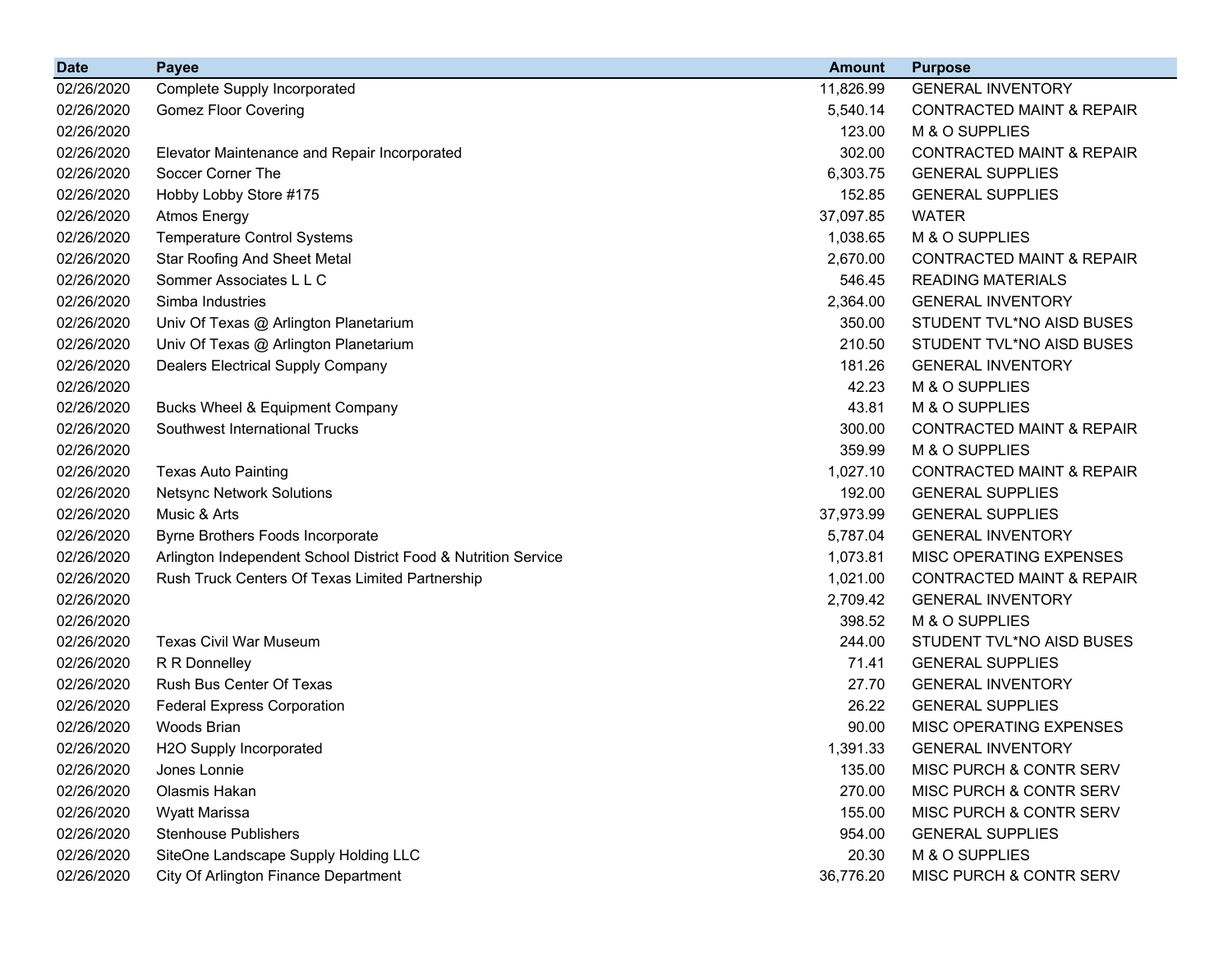| <b>Date</b> | <b>Payee</b>                                                      | <b>Amount</b> | <b>Purpose</b>                       |
|-------------|-------------------------------------------------------------------|---------------|--------------------------------------|
| 02/26/2020  | Cannon Sports Incorporated                                        | 151.00        | <b>GENERAL SUPPLIES</b>              |
| 02/26/2020  | <b>Curriculum Associates Incorporated</b>                         | 969.92        | <b>READING MATERIALS</b>             |
| 02/26/2020  | Demco Incorporated                                                | 681.96        | <b>GENERAL SUPPLIES</b>              |
| 02/26/2020  |                                                                   | 371.41        | <b>INVOICES RECEIVABLE</b>           |
| 02/26/2020  | <b>Education Service Center Region XI</b>                         | 800.00        | MISC OPERATING EXPENSES              |
| 02/26/2020  | <b>Gopher Sport Equipment</b>                                     | 1,968.59      | <b>GENERAL SUPPLIES</b>              |
| 02/26/2020  | <b>Norton Metal Products</b>                                      | 77.67         | M & O SUPPLIES                       |
| 02/26/2020  | Perfection Learning Corporation                                   | 3,128.16      | <b>READING MATERIALS</b>             |
| 02/26/2020  | Perma Bound                                                       | 617.12        | <b>READING MATERIALS</b>             |
| 02/26/2020  | <b>Pollock Paper Distributors</b>                                 | 819.00        | M & O SUPPLIES                       |
| 02/26/2020  | Quality Audio Visual Service Incorporated                         | 951.66        | <b>CONTRACTED MAINT &amp; REPAIR</b> |
| 02/26/2020  | Safety-Kleen Corporation                                          | 393.29        | <b>CONTRACTED MAINT &amp; REPAIR</b> |
| 02/26/2020  | Sargent Welch L L C                                               | 150.08        | <b>GENERAL SUPPLIES</b>              |
| 02/26/2020  | Scholastic Incorporated                                           | 52.00         | <b>INVOICES RECEIVABLE</b>           |
| 02/26/2020  |                                                                   | 116.86        | <b>READING MATERIALS</b>             |
| 02/26/2020  | Nystrom Education/Social Studies School Service                   | 5,425.28      | <b>GENERAL SUPPLIES</b>              |
| 02/26/2020  | Unifirst Holdings(A/R 01550)                                      | 160.29        | <b>CONTRACTED MAINT &amp; REPAIR</b> |
| 02/26/2020  | Arlington High School 001                                         | 400.00        | <b>INVOICES RECEIVABLE</b>           |
| 02/26/2020  | <b>Texas Classroom Teachers Association</b>                       | 215.80        | UNITED FUND                          |
| 02/26/2020  | <b>United Educators Association</b>                               | 46,830.59     | UNITED FUND                          |
| 02/26/2020  | Texas United School Employees Local 100                           | 36.67         | UNITED FUND                          |
| 02/26/2020  | Texas United School Employees Local 100                           | 15.00         | UNITED FUND                          |
| 02/26/2020  | Texas United School Employees Local 100                           | 14.99         | UNITED FUND                          |
| 02/26/2020  | <b>Texas Guaranteed Student Loan Corporation</b>                  | 4,276.42      | UNITED FUND                          |
| 02/26/2020  | <b>Texas Guaranteed Student Loan Corporation</b>                  | 655.52        | UNITED FUND                          |
| 02/26/2020  | Arlington Education Foundation                                    | 1,212.50      | AISD EDUCATION FOUNDATION            |
| 02/26/2020  | Arlington Education Foundation                                    | 100.00        | AISD EDUCATION FOUNDATION            |
| 02/26/2020  | United States Department Of Education National Payment Ctr        | 14,599.04     | UNITED FUND                          |
| 02/26/2020  | Truman Tim Chapter 13 Trustee                                     | 1,332.92      | UNITED FUND                          |
| 02/26/2020  | Truman Tim Chapter 13 Trustee                                     | 8,643.00      | UNITED FUND                          |
| 02/26/2020  | <b>United States Treasury</b>                                     | 635.00        | FED INC TAX WITHHOLDING              |
| 02/26/2020  | <b>Family And Consumer Sciences Teachers Association Of Texas</b> | 27.09         | AISD EDUCATION FOUNDATION            |
| 02/26/2020  | <b>United States Treasury</b>                                     | 760.20        | FED INC TAX WITHHOLDING              |
| 02/26/2020  | <b>Education Service Center Region X</b>                          | 520.00        | <b>INVOICES RECEIVABLE</b>           |
| 02/26/2020  | Texas Association Of Secondary School Principals                  | 123.75        | UNITED FUND                          |
| 02/26/2020  | Association Of Texas Professional Teachers Local                  | 472.83        | UNITED FUND                          |
| 02/26/2020  | Association Of Texas Professional Teachers Local                  | 16.36         | UNITED FUND                          |
| 02/26/2020  | Association Of Texas Professional Teachers Local                  | 0.58          | UNITED FUND                          |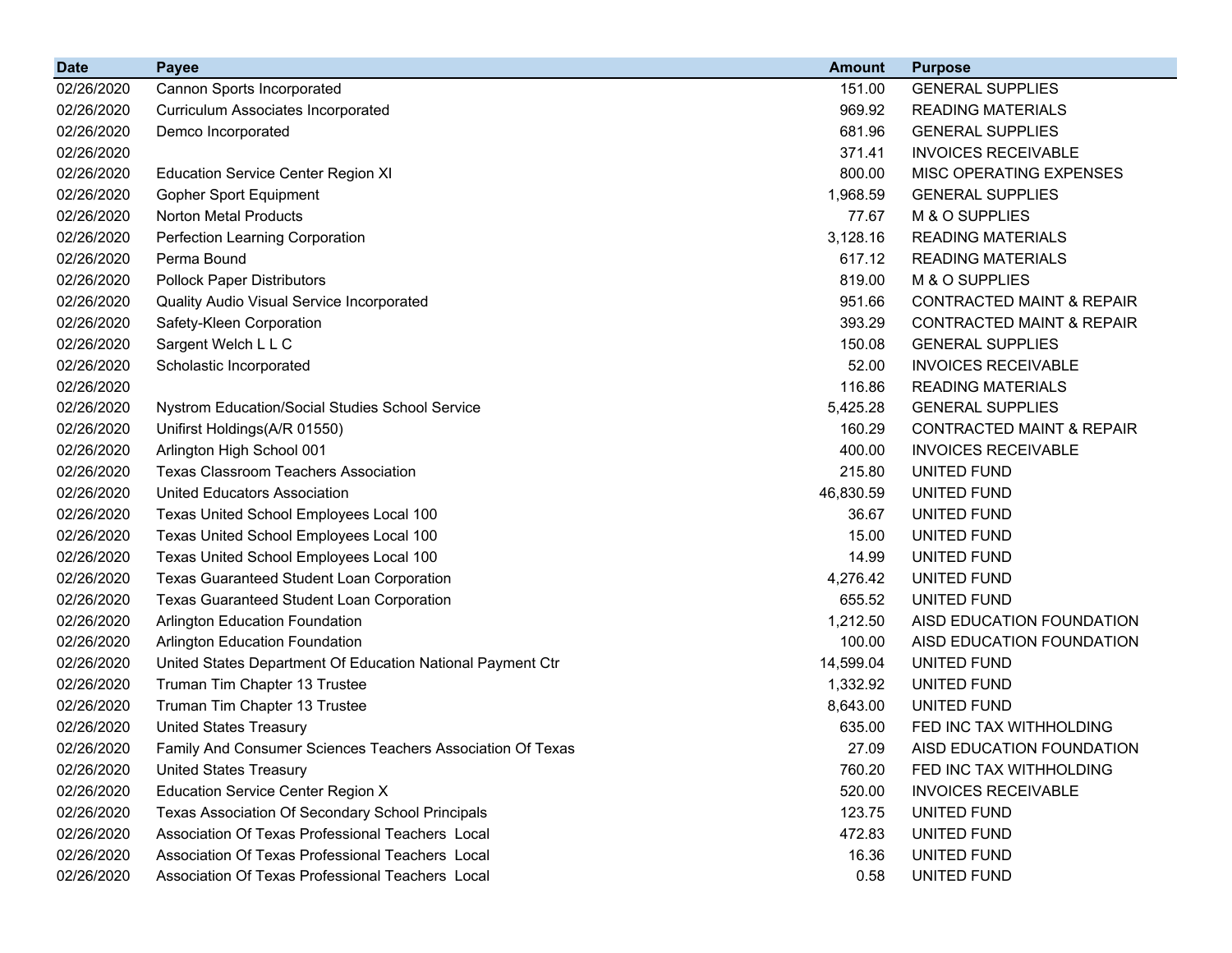| <b>Date</b> | <b>Payee</b>                                                    | <b>Amount</b> | <b>Purpose</b>             |
|-------------|-----------------------------------------------------------------|---------------|----------------------------|
| 02/26/2020  | Association Of Texas Professional Educators State               | 313.18        | UNITED FUND                |
| 02/26/2020  | Association Of Texas Professional Educators State               | 34.60         | UNITED FUND                |
| 02/26/2020  | Association Of Texas Professional Educators State               | 7,297.83      | UNITED FUND                |
| 02/26/2020  | <b>Education Career Alternatives Program</b>                    | 12,325.00     | <b>INVOICES RECEIVABLE</b> |
| 02/26/2020  | New Mexico Child Support Enforcement Division(SDU)              | 311.44        | UNITED FUND                |
| 02/26/2020  | Genworth Life Insurance company                                 | 67.01         | AISD EDUCATION FOUNDATION  |
| 02/26/2020  | Genworth Life Insurance company                                 | 180.06        | AISD EDUCATION FOUNDATION  |
| 02/26/2020  | California State Disbursement Unit                              | 500.00        | UNITED FUND                |
| 02/26/2020  | United States Department of Treasury - Debt Management Services | 559.52        | <b>UNITED FUND</b>         |
| 02/26/2020  | Perfromant Recovery Inc                                         | 826.12        | UNITED FUND                |
| 02/26/2020  | Pam Bassel Chapter 13 Trustee                                   | 87.70         | UNITED FUND                |
| 02/26/2020  | Pam Bassel Chapter 13 Trustee                                   | 1,200.00      | UNITED FUND                |
| 02/26/2020  | Pam Bassel Chapter 13 Trustee                                   | 10,980.00     | UNITED FUND                |
| 02/26/2020  | <b>National Enterprise Systems</b>                              | 648.67        | UNITED FUND                |
| 02/26/2020  | Pioneer Credit Recovery Inv                                     | 603.01        | UNITED FUND                |
| 02/26/2020  | <b>Trellis Company</b>                                          | 1,965.92      | UNITED FUND                |
| 02/26/2020  | <b>Trellis Company</b>                                          | 325.01        | UNITED FUND                |
| 02/26/2020  | Account Control Technology Inc                                  | 205.38        | UNITED FUND                |
| 02/26/2020  | State of Delaware Division of Child Support                     | 601.00        | <b>UNITED FUND</b>         |
| 02/26/2020  | <b>Support Payment Clearinghouse</b>                            | 864.00        | UNITED FUND                |
| 02/26/2020  | Kathleen A Laughlin, Chapter 13 Trustee                         | 304.00        | UNITED FUND                |
| 02/26/2020  | Powers Tom Chapter 13 Trustee                                   | 2,710.00      | UNITED FUND                |
| 02/26/2020  | Powers Tom Chapter 13 Trustee                                   | 904.62        | UNITED FUND                |
| 02/26/2020  | <b>ACT Houston At Dallas</b>                                    | 428.00        | <b>INVOICES RECEIVABLE</b> |
| 02/26/2020  | Pennsylvania Higher Education Assistance Agency                 | 837.17        | UNITED FUND                |
| 02/26/2020  | Texas Teachers Alternative Certification Program                | 25,557.44     | <b>INVOICES RECEIVABLE</b> |
| 02/26/2020  | <b>Texas American Federation Of Teachers</b>                    | 59.32         | UNITED FUND                |
| 02/26/2020  | Educational Employees Credit Union - HSA                        | 131,392.28    | <b>DENTAL INSURANCE</b>    |
| 02/26/2020  | <b>Educational Employees Credit Union</b>                       | 131,878.79    | DUE TO CREDIT UNION        |
| 02/26/2020  | <b>Texas State Teachers Association</b>                         | 3,473.42      | UNITED FUND                |
| 02/26/2020  | United Way                                                      | 647.00        | UNITED FUND                |
| 02/27/2020  | <b>Tina Gallas</b>                                              | 50.00         | LIONS CLUB CONCESSIONS     |
| 02/27/2020  | Amy Turnipseed                                                  | 24.40         | LIONS CLUB CONCESSIONS     |
| 02/27/2020  | <b>Comfort Suites-College Station</b>                           | 1,290.66      | <b>INVOICES RECEIVABLE</b> |
| 02/27/2020  | <b>Dell Marketing</b>                                           | 5,769.80      | <b>GENERAL SUPPLIES</b>    |
| 02/27/2020  | Office Depot                                                    |               | <b>GENERAL SUPPLIES</b>    |
| 02/27/2020  | Govconnection Incorporated                                      | 11,627.00     | <b>GENERAL SUPPLIES</b>    |
| 02/27/2020  | J W Pepper & Son Incorporated                                   | 41.25         | <b>GENERAL SUPPLIES</b>    |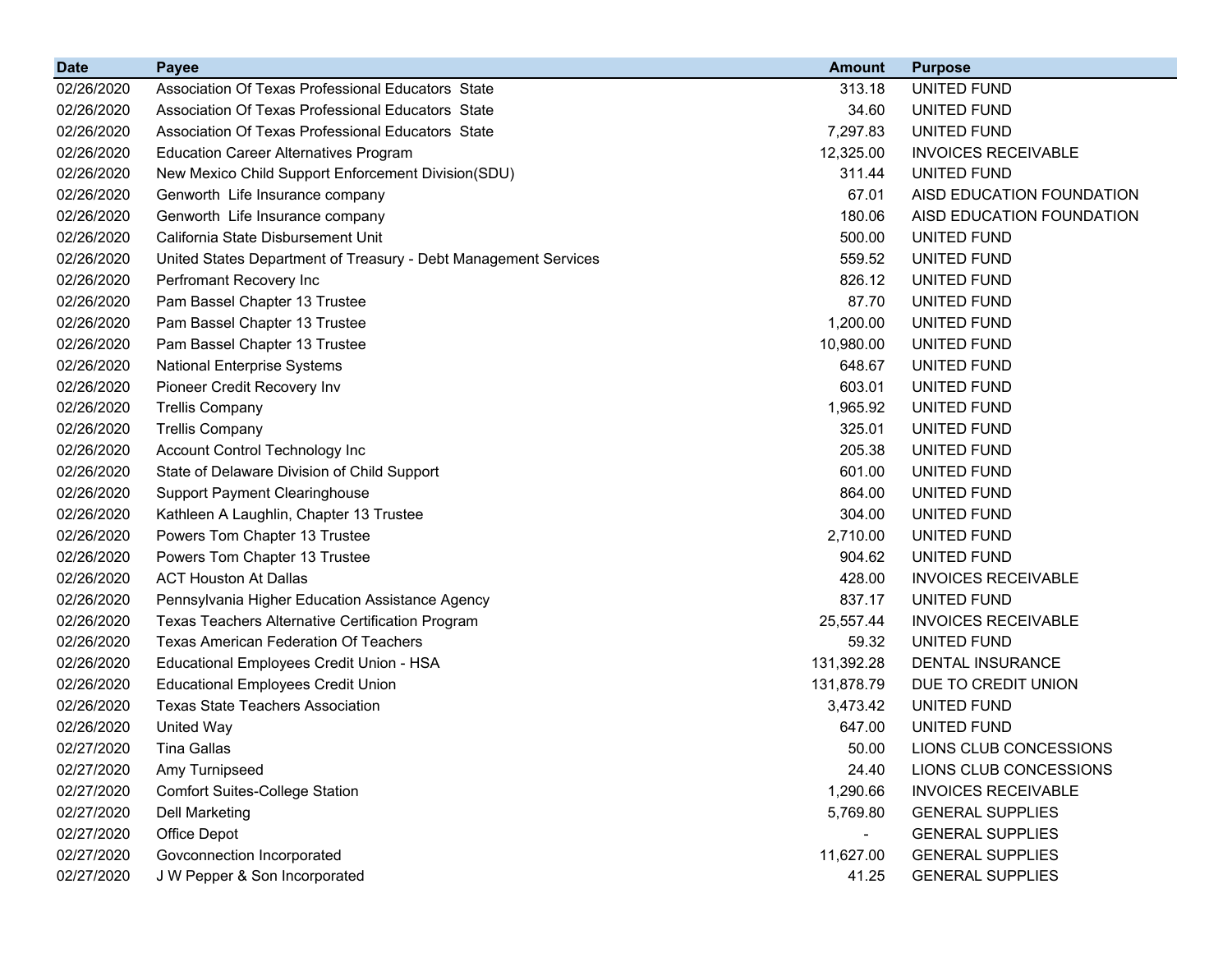| <b>Date</b> | <b>Payee</b>                                         | <b>Amount</b> | <b>Purpose</b>                       |
|-------------|------------------------------------------------------|---------------|--------------------------------------|
| 02/27/2020  | <b>Super Duper Publications</b>                      | 47.45         | <b>GENERAL SUPPLIES</b>              |
| 02/27/2020  | Catholic Charities Translation & Interpreter Network | 5,674.50      | MISC PURCH & CONTR SERV              |
| 02/27/2020  | <b>Tarrant County Tax Assessor-Collector</b>         | 22.00         | MISC OPERATING EXPENSES              |
| 02/27/2020  | JourneyEd                                            | 56.94         | <b>GENERAL SUPPLIES</b>              |
| 02/27/2020  |                                                      | 9.49          | <b>INVOICES RECEIVABLE</b>           |
| 02/27/2020  | iPrint Technologies                                  | 128.00        | <b>GENERAL SUPPLIES</b>              |
| 02/27/2020  | Global Electronic Services, Incorporated             | 710.00        | <b>CONTRACTED MAINT &amp; REPAIR</b> |
| 02/27/2020  | <b>Complete Supply Incorporated</b>                  | 36,884.35     | <b>GENERAL INVENTORY</b>             |
| 02/27/2020  | <b>Atmos Energy</b>                                  | 9,711.24      | <b>WATER</b>                         |
| 02/27/2020  | <b>Best Plumbing Specialties Incorporated</b>        | 1,231.04      | <b>GENERAL INVENTORY</b>             |
| 02/27/2020  | Rush Truck Centers Of Texas Limited Partnership      | 442.68        | <b>CONTRACTED MAINT &amp; REPAIR</b> |
| 02/27/2020  | <b>City Of Dalworthington Gardens</b>                | 666.25        | <b>WATER</b>                         |
| 02/27/2020  | Demco Incorporated                                   | 564.72        | <b>GENERAL SUPPLIES</b>              |
| 02/28/2020  | Qep Incorporated                                     | 104.21        | <b>READING MATERIALS</b>             |
| 02/28/2020  | <b>Apex Supply Company</b>                           | 242.12        | M & O SUPPLIES                       |
| 02/28/2020  | Barnes & Noble Booksellers, Inc.                     | 232.18        | <b>READING MATERIALS</b>             |
| 02/28/2020  | Office Depot                                         | 372.26        | <b>GENERAL SUPPLIES</b>              |
| 02/28/2020  |                                                      | 62.18         | <b>INVOICES RECEIVABLE</b>           |
| 02/28/2020  | Saddleback Educational Publishing, Incorporated      | 189.52        | <b>READING MATERIALS</b>             |
| 02/28/2020  | Arlington Hardware Incorporated #53                  | 117.70        | M & O SUPPLIES                       |
| 02/28/2020  | <b>Super Duper Publications</b>                      | 69.95         | <b>GENERAL SUPPLIES</b>              |
| 02/28/2020  |                                                      | 13.95         | <b>READING MATERIALS</b>             |
| 02/28/2020  | <b>Total Maintenance Solutions-South</b>             | 801.88        | M & O SUPPLIES                       |
| 02/28/2020  | Speech Corner LLC                                    | 35.88         | <b>GENERAL SUPPLIES</b>              |
| 02/28/2020  | <b>IXL Learning</b>                                  | 1,250.00      | <b>READING MATERIALS</b>             |
| 02/28/2020  | Automatic Sprinkler of Texas Incorporated            | 8,475.00      | <b>CONTRACTED MAINT &amp; REPAIR</b> |
| 02/28/2020  | Senor Wooly LLC                                      | 297.00        | <b>GENERAL SUPPLIES</b>              |
| 02/28/2020  | U.S. School Supply, Inc.                             | 218.40        | <b>GENERAL SUPPLIES</b>              |
| 02/28/2020  | <b>Teacher Direct</b>                                | 353.42        | <b>GENERAL SUPPLIES</b>              |
| 02/28/2020  | AssetGenie Inc                                       | 619.20        | <b>GENERAL SUPPLIES</b>              |
| 02/28/2020  | Nasco                                                | 454.96        | <b>GENERAL SUPPLIES</b>              |
| 02/28/2020  | Steve Weiss Music, Inc.                              | 582.90        | <b>GENERAL SUPPLIES</b>              |
| 02/28/2020  | PopSmart Technologies, LLC                           | 1,779.41      | <b>CONTRACTED MAINT &amp; REPAIR</b> |
| 02/28/2020  | <b>Atmos Energy</b>                                  | 715.64        | <b>WATER</b>                         |
| 02/28/2020  | Music & Arts                                         | 10.99         | <b>INVOICES RECEIVABLE</b>           |
| 02/28/2020  | <b>Gopher Sport Equipment</b>                        | 581.25        | <b>INVOICES RECEIVABLE</b>           |
| 02/28/2020  | Kaplan Early Learning Company                        | 699.96        | <b>GENERAL SUPPLIES</b>              |
| 02/28/2020  | Scholastic Incorporated                              | 112.20        | <b>READING MATERIALS</b>             |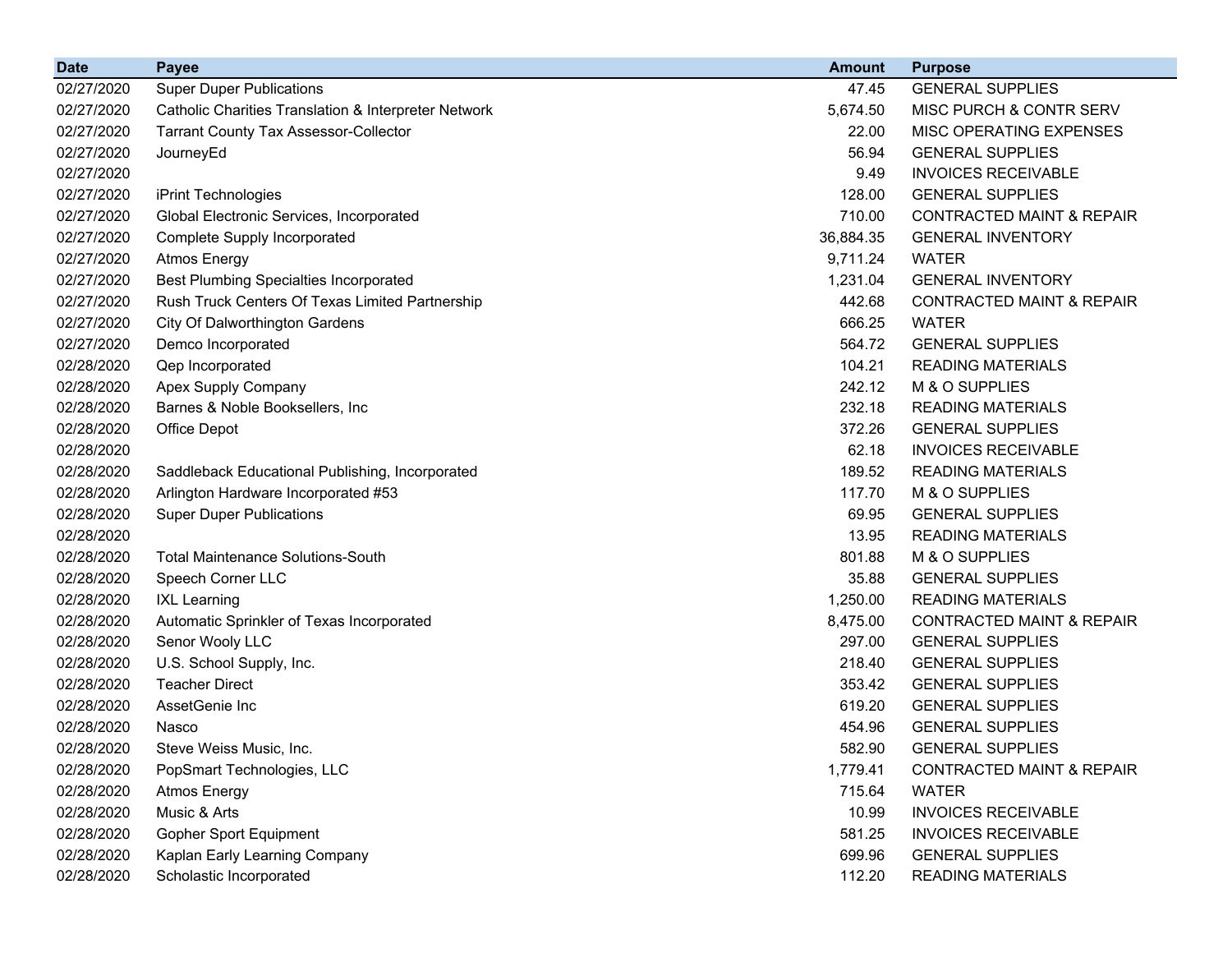| <b>Date</b> | <b>Payee</b>                                          | <b>Amount</b> | <b>Purpose</b>                       |
|-------------|-------------------------------------------------------|---------------|--------------------------------------|
| 02/28/2020  | <b>Texas Association Of School Business Officials</b> | 135.00        | <b>DUES</b>                          |
| 03/04/2020  | <b>Teachers Discovery</b>                             | 135.59        | <b>GENERAL SUPPLIES</b>              |
| 03/04/2020  | Corgan Assoc Architects Incorporated                  | 477,047.82    | <b>CONTRACTED MAINT &amp; REPAIR</b> |
| 03/04/2020  | <b>Grainger Industrial Supply</b>                     | 748.12        | M & O SUPPLIES                       |
| 03/04/2020  | Qep Incorporated                                      | 668.38        | <b>READING MATERIALS</b>             |
| 03/04/2020  | Casa Manana                                           | 1,070.00      | STUDENT TVL*NO AISD BUSES            |
| 03/04/2020  | Apex Supply Company                                   | 28.89         | M & O SUPPLIES                       |
| 03/04/2020  | Kroger                                                | 163.64        | <b>FOOD</b>                          |
| 03/04/2020  |                                                       | 3,053.25      | <b>GENERAL SUPPLIES</b>              |
| 03/04/2020  |                                                       | 411.47        | <b>INVOICES RECEIVABLE</b>           |
| 03/04/2020  |                                                       | 1,164.53      | MISC OPERATING EXPENSES              |
| 03/04/2020  | <b>Plank Road Publishing</b>                          | 139.45        | <b>GENERAL SUPPLIES</b>              |
| 03/04/2020  | United Refrigeration Incorporated                     | 49.54         | M & O SUPPLIES                       |
| 03/04/2020  | <b>Breaker Broker Company</b>                         | 20.25         | M & O SUPPLIES                       |
| 03/04/2020  | Vehicle Maintenance Program                           | 143.58        | <b>GENERAL INVENTORY</b>             |
| 03/04/2020  | Interquest Detection Canines Of North Texas           | 4,730.00      | MISC PURCH & CONTR SERV              |
| 03/04/2020  | <b>Dell Marketing</b>                                 | 1,002.40      | <b>GENERAL SUPPLIES</b>              |
| 03/04/2020  | Texas Furniture Source Incorporated                   | 2,264.32      | <b>GENERAL SUPPLIES</b>              |
| 03/04/2020  |                                                       | 165.20        | M & O SUPPLIES                       |
| 03/04/2020  | Estes Mcclure & Assoc Inc                             | 17,300.00     | OTH PROFESSIONAL SERVICES            |
| 03/04/2020  | Barnes & Noble Booksellers, Inc.                      | 39.96         | <b>GENERAL SUPPLIES</b>              |
| 03/04/2020  |                                                       | 1,557.18      | <b>READING MATERIALS</b>             |
| 03/04/2020  | Jason's Deli                                          | 972.66        | MISC OPERATING EXPENSES              |
| 03/04/2020  | Paradise Produce                                      | 16,727.40     | <b>FOOD</b>                          |
| 03/04/2020  | Custom Transmission And Auto Repair Incorporated      | 461.00        | <b>CONTRACTED MAINT &amp; REPAIR</b> |
| 03/04/2020  | Trane Company Commercial Systems Group                | 74.94         | M & O SUPPLIES                       |
| 03/04/2020  | University Of Texas @ Austin TSSEC and UIL            | 109.76        | MISC OPERATING EXPENSES              |
| 03/04/2020  | Sign A Rama                                           | 860.00        | <b>CONTRACTED MAINT &amp; REPAIR</b> |
| 03/04/2020  | PPG Architectural Finishes, Inc.                      | 1,152.13      | M & O SUPPLIES                       |
| 03/04/2020  | <b>Careys Sporting Goods</b>                          | 1,157.90      | <b>GENERAL SUPPLIES</b>              |
| 03/04/2020  | Airgas Southwest Incorporated                         | 342.17        | <b>GENERAL SUPPLIES</b>              |
| 03/04/2020  | Schwans Food Service Incorporated                     | 19,108.74     | <b>GENERAL INVENTORY</b>             |
| 03/04/2020  | Oticon Incorporated                                   | 80.00         | <b>GENERAL SUPPLIES</b>              |
| 03/04/2020  | Office Depot                                          | 11,504.02     | <b>GENERAL SUPPLIES</b>              |
| 03/04/2020  |                                                       | 113.80        | <b>INVOICES RECEIVABLE</b>           |
| 03/04/2020  |                                                       | 27.48         | MISC OPERATING EXPENSES              |
| 03/04/2020  | <b>Bernd Mac</b>                                      | 743.60        | MISC PURCH & CONTR SERV              |
| 03/04/2020  | Enterprise Rent A Car                                 | 703.35        | <b>EMPLOYEE TRAVEL</b>               |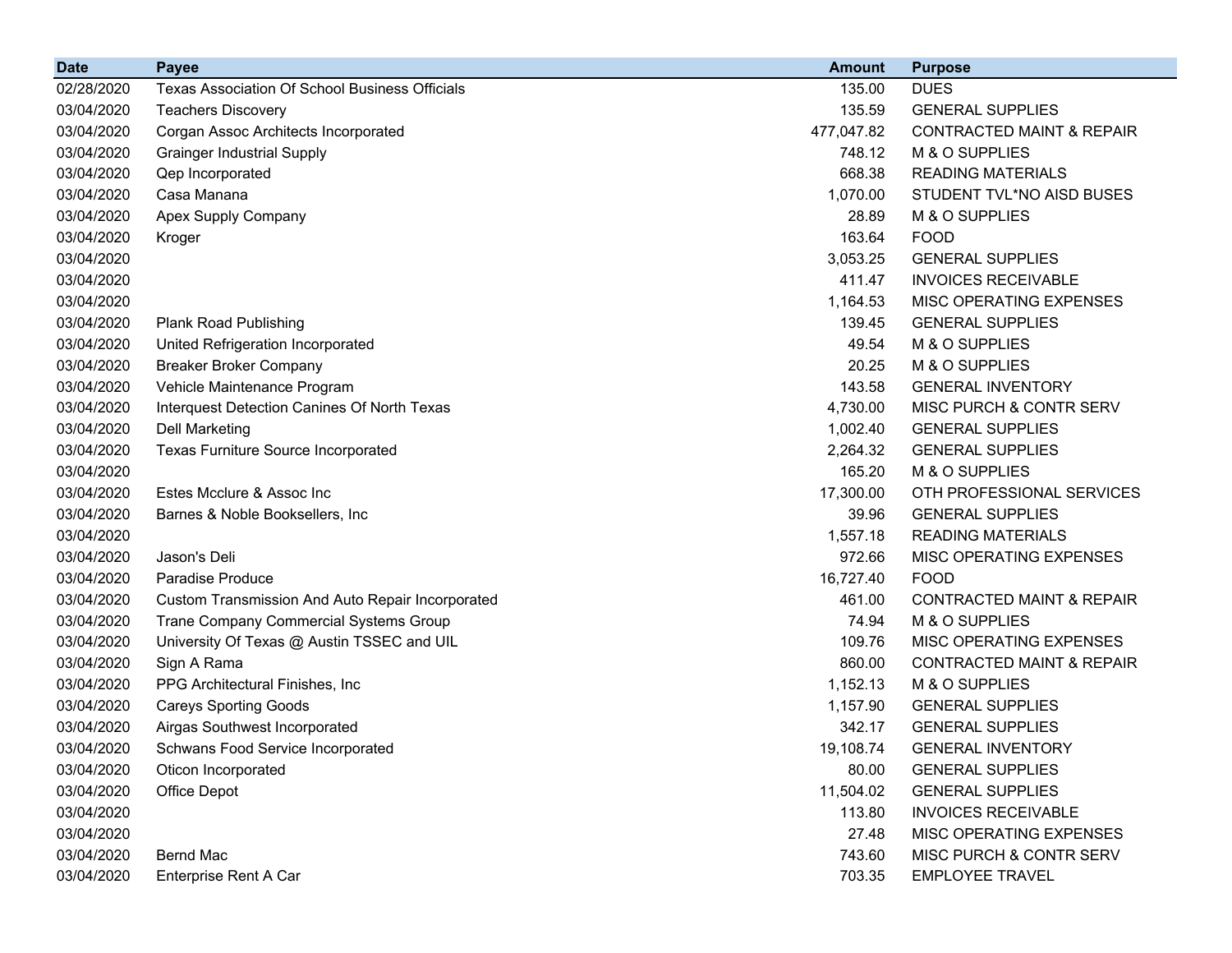| <b>Date</b> | <b>Payee</b>                                 | <b>Amount</b> | <b>Purpose</b>                       |
|-------------|----------------------------------------------|---------------|--------------------------------------|
| 03/04/2020  |                                              | 640.32        | STUDENT TVL*NO AISD BUSES            |
| 03/04/2020  | Enterprise Rent A Car                        | 1,098.04      | <b>EMPLOYEE TRAVEL</b>               |
| 03/04/2020  | B & H Photo Video                            | 246.83        | <b>GENERAL SUPPLIES</b>              |
| 03/04/2020  | <b>CDW Government Incorporated</b>           | 5,675.00      | <b>GENERAL SUPPLIES</b>              |
| 03/04/2020  | 1 A Fire & Domestic Testing                  | 3,830.00      | <b>CONTRACTED MAINT &amp; REPAIR</b> |
| 03/04/2020  | Aerowave Technologies                        | 255.66        | <b>GENERAL SUPPLIES</b>              |
| 03/04/2020  |                                              | 4,400.00      | M & O SUPPLIES                       |
| 03/04/2020  | Govconnection Incorporated                   | 5,530.12      | <b>GENERAL SUPPLIES</b>              |
| 03/04/2020  | Delcom Group                                 | 31,250.80     | <b>GENERAL SUPPLIES</b>              |
| 03/04/2020  | School Nurse Supply                          | 193.60        | <b>GENERAL SUPPLIES</b>              |
| 03/04/2020  | J P Morgan Chase Bank                        | 2,682.97      | M & O SUPPLIES                       |
| 03/04/2020  | Phillips Welding Supply Incorporated         | 7,093.69      | <b>GENERAL SUPPLIES</b>              |
| 03/04/2020  | Apple Computer Incorporated                  | 6,048.00      | <b>INVOICES RECEIVABLE</b>           |
| 03/04/2020  | Kimbrough Fire Extinguisher Company          | 190.32        | <b>CONTRACTED MAINT &amp; REPAIR</b> |
| 03/04/2020  | Palos Sports Incorporated                    | 134.93        | <b>GENERAL SUPPLIES</b>              |
| 03/04/2020  | Anixter Incorporated                         | 198.88        | M & O SUPPLIES                       |
| 03/04/2020  | <b>City Of Grand Prairie Water Utilities</b> | 2,171.06      | <b>WATER</b>                         |
| 03/04/2020  | Arlington Hardware Incorporated #53          | 172.35        | M & O SUPPLIES                       |
| 03/04/2020  | Zimmerer Kubota Incorporated                 | 1,599.15      | M & O SUPPLIES                       |
| 03/04/2020  | Dallas Independent School District           | 15.00         | MISC OPERATING EXPENSES              |
| 03/04/2020  | Johnson Controls Incorporate                 | 933.75        | M & O SUPPLIES                       |
| 03/04/2020  | Child Care Associates Incorporated           | 1,216.58      | MISC PURCH & CONTR SERV              |
| 03/04/2020  | Welch John                                   | 825.00        | MISC PURCH & CONTR SERV              |
| 03/04/2020  | Walsh Robert                                 | 173.25        | MISC PURCH & CONTR SERV              |
| 03/04/2020  | J P Morgan Chase Bank NA                     | 1,278.10      | DIST TRANS FOR STDNT TRAV            |
| 03/04/2020  |                                              | 639.05        | <b>INVOICES RECEIVABLE</b>           |
| 03/04/2020  |                                              | 2,880.00      | MISC OPERATING EXPENSES              |
| 03/04/2020  |                                              | 8,587.81      | STUDENT TVL*NO AISD BUSES            |
| 03/04/2020  | Jourdan Dwain                                | 115.00        | MISC PURCH & CONTR SERV              |
| 03/04/2020  | Alford Allen                                 | 165.00        | MISC PURCH & CONTR SERV              |
| 03/04/2020  | Phillips William Z                           | 165.00        | MISC PURCH & CONTR SERV              |
| 03/04/2020  | <b>Gibson Cornelius</b>                      | 385.00        | MISC PURCH & CONTR SERV              |
| 03/04/2020  | <b>Gibson Cornelius</b>                      | 165.00        | MISC PURCH & CONTR SERV              |
| 03/04/2020  | Safe and Civil Schools                       | 13,249.35     | MISC PURCH & CONTR SERV              |
| 03/04/2020  | Presidio Networked Solutions Group LLC       | 12.60         | <b>CONTRACTED MAINT &amp; REPAIR</b> |
| 03/04/2020  | <b>McCowan Connalius</b>                     | 105.00        | MISC OPERATING EXPENSES              |
| 03/04/2020  | Boxes 4U                                     | 1,174.68      | <b>GENERAL INVENTORY</b>             |
| 03/04/2020  | Ferrellgas, Incorporated                     | 12,551.62     | <b>GENERAL INVENTORY</b>             |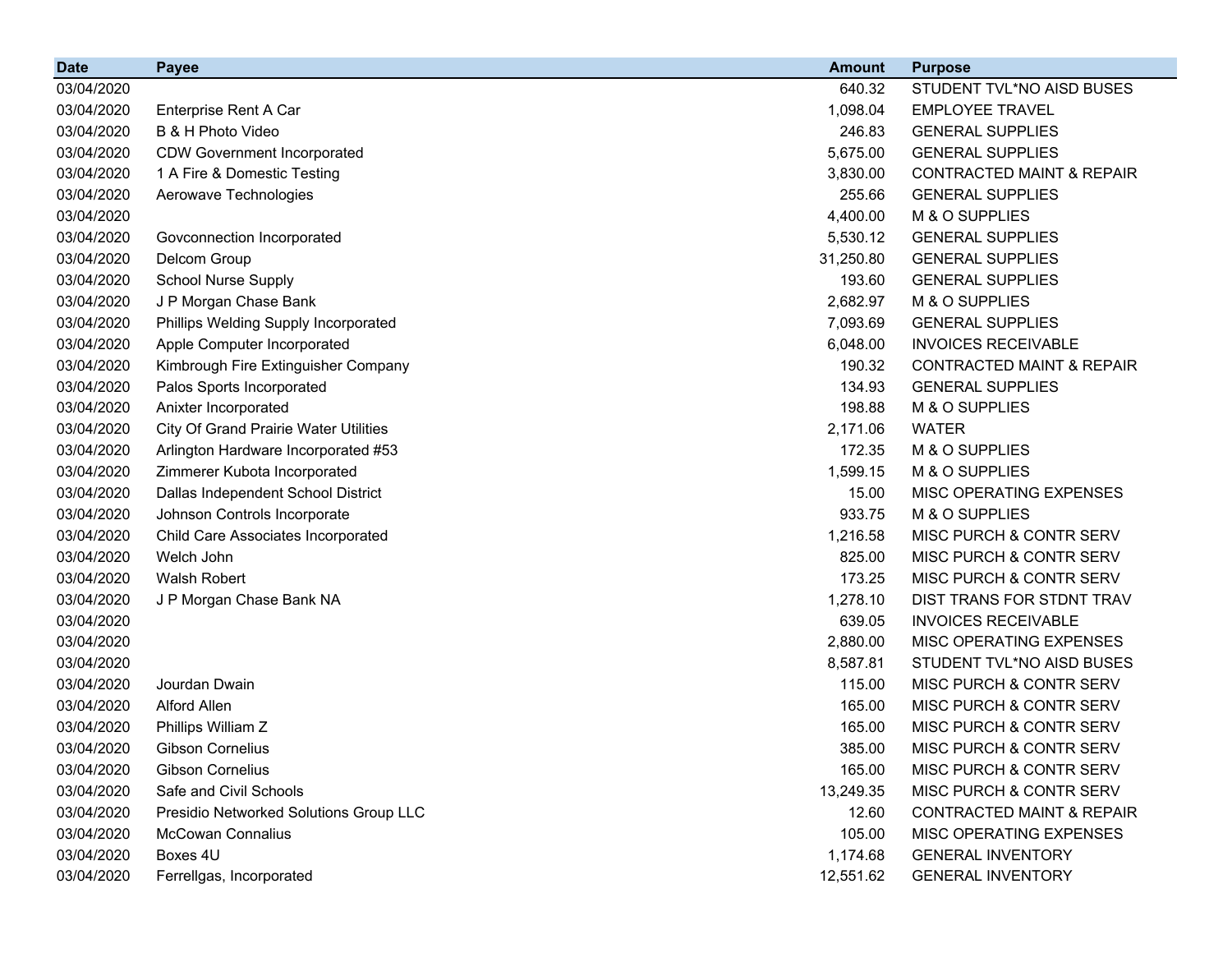| <b>Date</b> | <b>Payee</b>                                 | <b>Amount</b> | <b>Purpose</b>                       |
|-------------|----------------------------------------------|---------------|--------------------------------------|
| 03/04/2020  | Supreme Fixture Company Inc.                 | 572.42        | <b>GENERAL SUPPLIES</b>              |
| 03/04/2020  | Barilla America Inc.                         | 7,672.50      | <b>GENERAL INVENTORY</b>             |
| 03/04/2020  | AV Pro, Inc.                                 | 505.00        | <b>GENERAL SUPPLIES</b>              |
| 03/04/2020  | Rush Cynthia                                 | 115.00        | MISC OPERATING EXPENSES              |
| 03/04/2020  | <b>Ball Eric</b>                             | 385.00        | MISC PURCH & CONTR SERV              |
| 03/04/2020  | Cook Christopher                             | 412.50        | MISC PURCH & CONTR SERV              |
| 03/04/2020  | Oden Aaron R                                 | 508.75        | MISC PURCH & CONTR SERV              |
| 03/04/2020  | <b>Engroff Allison</b>                       | 155.00        | MISC PURCH & CONTR SERV              |
| 03/04/2020  | David Hinson                                 | 825.00        | MISC PURCH & CONTR SERV              |
| 03/04/2020  | <b>Klapproth David</b>                       | 115.00        | MISC PURCH & CONTR SERV              |
| 03/04/2020  | Martinez Jason Roy                           | 230.00        | MISC PURCH & CONTR SERV              |
| 03/04/2020  | <b>Baker Richard</b>                         | 780.00        | MISC PURCH & CONTR SERV              |
| 03/04/2020  | <b>Brown Sylvester III</b>                   | 165.00        | MISC PURCH & CONTR SERV              |
| 03/04/2020  | Rank One Sport, LP                           | 3,600.00      | <b>GENERAL SUPPLIES</b>              |
| 03/04/2020  | Camper Marcus                                | 522.50        | MISC PURCH & CONTR SERV              |
| 03/04/2020  | Robert D. Lee                                | 1,237.50      | MISC PURCH & CONTR SERV              |
| 03/04/2020  | Durham Dustin J                              | 412.50        | MISC PURCH & CONTR SERV              |
| 03/04/2020  | <b>Aquatic Solutions</b>                     | 99.99         | <b>CONTRACTED MAINT &amp; REPAIR</b> |
| 03/04/2020  |                                              | 110.00        | <b>INVOICES RECEIVABLE</b>           |
| 03/04/2020  | One Source Staffing Corporation              | 34,025.02     | MISC PURCH & CONTR SERV              |
| 03/04/2020  | <b>Binswanger Glass</b>                      | 82.00         | <b>CONTRACTED MAINT &amp; REPAIR</b> |
| 03/04/2020  |                                              | 1,024.57      | M & O SUPPLIES                       |
| 03/04/2020  | Rhodes Jennifer                              | 165.00        | MISC PURCH & CONTR SERV              |
| 03/04/2020  | <b>SC Fuels</b>                              | 13,015.54     | <b>GENERAL INVENTORY</b>             |
| 03/04/2020  | Eichelbaum Wardell Hansen Powell & Mehl P.C. | 275.00        | MISC OPERATING EXPENSES              |
| 03/04/2020  | Grant-Brooks Jonathan Lee                    | 165.00        | <b>INVOICES RECEIVABLE</b>           |
| 03/04/2020  |                                              | 165.00        | MISC PURCH & CONTR SERV              |
| 03/04/2020  | Grand Prairie Independent School District    | 536.34        | MISC OPERATING EXPENSES              |
| 03/04/2020  | Brown John                                   | 247.50        | MISC PURCH & CONTR SERV              |
| 03/04/2020  | IdentiSys Incorporated                       | 146.00        | <b>GENERAL SUPPLIES</b>              |
| 03/04/2020  | Kapena Badibake Jeff                         | 155.00        | MISC PURCH & CONTR SERV              |
| 03/04/2020  | Mann Robert W                                | 1,800.00      | OTH PROFESSIONAL SERVICES            |
| 03/04/2020  | Kurz & Company                               | 5,222.60      | <b>FOOD</b>                          |
| 03/04/2020  | Jakes Finer Foods                            | 232.36        | <b>GENERAL INVENTORY</b>             |
| 03/04/2020  | Accent Awards & Trophies, LLC                | 154.00        | <b>GENERAL SUPPLIES</b>              |
| 03/04/2020  |                                              | 288.00        | MISC OPERATING EXPENSES              |
| 03/04/2020  | <b>Best Buy for Business</b>                 | -             | <b>GENERAL SUPPLIES</b>              |
| 03/04/2020  | Seal Tex, Incorporated                       | 1,737.50      | CONTRACTED MAINT & REPAIR            |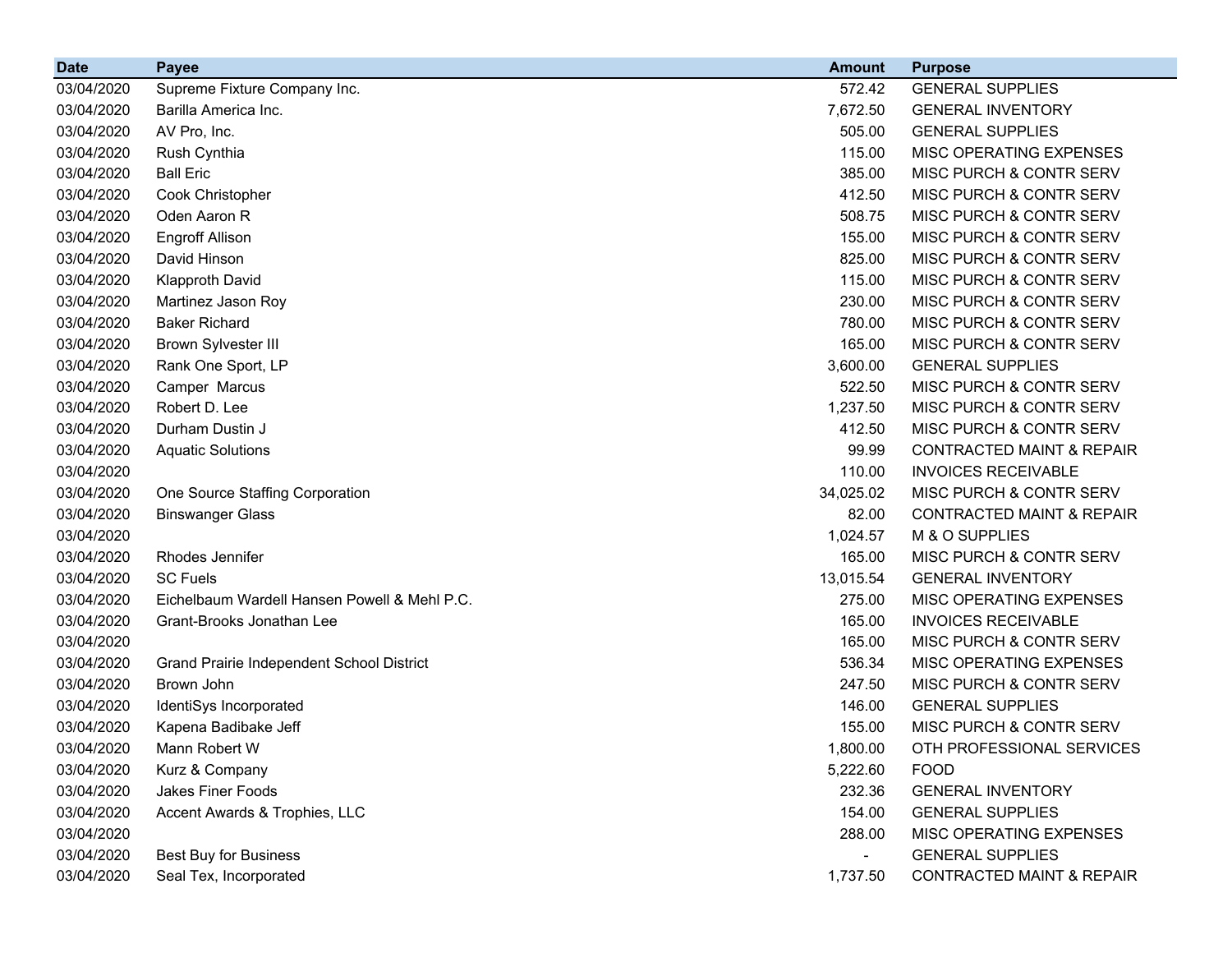| <b>Date</b> | <b>Payee</b>                                      | <b>Amount</b> | <b>Purpose</b>                       |
|-------------|---------------------------------------------------|---------------|--------------------------------------|
| 03/04/2020  | <b>Creative Bus Sales Inc</b>                     | 730.00        | <b>GENERAL INVENTORY</b>             |
| 03/04/2020  | Dale Grady                                        | 105.00        | MISC OPERATING EXPENSES              |
| 03/04/2020  | <b>Stringer Mason</b>                             | 115.00        | MISC PURCH & CONTR SERV              |
| 03/04/2020  | Soliz Javier                                      | 155.00        | <b>MISC PURCH &amp; CONTR SERV</b>   |
| 03/04/2020  | Garcia Abel                                       | 155.00        | MISC PURCH & CONTR SERV              |
| 03/04/2020  | <b>Enterprise TollPass Processing Center</b>      | 16.91         | MISC OPERATING EXPENSES              |
| 03/04/2020  | AlphaGraphics                                     | 76.08         | <b>GENERAL SUPPLIES</b>              |
| 03/04/2020  | <b>Cornerstone Staffing</b>                       | 9,185.58      | SAL & WAGES-SUPPORT PERS             |
| 03/04/2020  | <b>Crawford Electric Supply Company</b>           | 2,093.43      | M & O SUPPLIES                       |
| 03/04/2020  | <b>RD Lawns LLC</b>                               | 18,493.90     | <b>CONTRACTED MAINT &amp; REPAIR</b> |
| 03/04/2020  | Cyson Technology Group LLC                        | 911.00        | <b>MISC PURCH &amp; CONTR SERV</b>   |
| 03/04/2020  | Stantec Architecture, Inc. (SHW Group)            | 562,815.92    | BLDG PURCH, CONSTR, IMPROVE          |
| 03/04/2020  | Impak                                             | 61.37         | <b>CONTRACTED MAINT &amp; REPAIR</b> |
| 03/04/2020  | <b>KAI TEXAS</b>                                  | 681.94        | OTH PROFESSIONAL SERVICES            |
| 03/04/2020  | Chick-fil-A(Cooper/LittleRoad/CarrierPkwy)        | 773.50        | MISC OPERATING EXPENSES              |
| 03/04/2020  | Cool Tech A/C Heat & Refrigeration                | 16,104.35     | <b>CONTRACTED MAINT &amp; REPAIR</b> |
| 03/04/2020  | <b>SHRM Society for Human Resource Management</b> | 1,755.00      | MISC OPERATING EXPENSES              |
| 03/04/2020  | Dr Pepper Snapple Group                           | 72.20         | <b>INVOICES RECEIVABLE</b>           |
| 03/04/2020  |                                                   | 120.00        | MISC OPERATING EXPENSES              |
| 03/04/2020  | <b>Campbell Paper Company</b>                     | 4,907.50      | <b>GENERAL INVENTORY</b>             |
| 03/04/2020  | Felton, Abraham                                   | 165.00        | MISC PURCH & CONTR SERV              |
| 03/04/2020  | Decker Equipment/School Fix                       | 3,045.71      | M & O SUPPLIES                       |
| 03/04/2020  | <b>Soland Hans</b>                                | 175.00        | MISC PURCH & CONTR SERV              |
| 03/04/2020  | iPrint Technologies                               | 267.00        | <b>CONTRACTED MAINT &amp; REPAIR</b> |
| 03/04/2020  |                                                   | 1,839.00      | <b>GENERAL SUPPLIES</b>              |
| 03/04/2020  | Klement Distribution, Inc.                        | 6,349.40      | <b>FOOD</b>                          |
| 03/04/2020  | Sysco North Texas                                 | 2,699.00      | <b>GENERAL INVENTORY</b>             |
| 03/04/2020  | Your Tees                                         | 168.00        | <b>INVOICES RECEIVABLE</b>           |
| 03/04/2020  | <b>CableLink Solutions</b>                        | 5,966.88      | <b>CONTRACTED MAINT &amp; REPAIR</b> |
| 03/04/2020  |                                                   | 84,330.45     | MISC PURCH & CONTR SERV              |
| 03/04/2020  | OTC Brands, Inc.                                  | 1,389.78      | <b>GENERAL SUPPLIES</b>              |
| 03/04/2020  | CICI's Pizza #99 $@$ Little Road & I-20           | 250.00        | MISC OPERATING EXPENSES              |
| 03/04/2020  | Green Light Group, LLC                            | 371.70        | M & O SUPPLIES                       |
| 03/04/2020  | <b>Priority Dispatch</b>                          | 50.00         | <b>GENERAL SUPPLIES</b>              |
| 03/04/2020  |                                                   | 4,500.00      | <b>READING MATERIALS</b>             |
| 03/04/2020  | AssetGenie Inc                                    | 138.75        | <b>GENERAL SUPPLIES</b>              |
| 03/04/2020  | OverDrive, Inc                                    | 500.00        | <b>READING MATERIALS</b>             |
| 03/04/2020  | Soliz Rylan                                       | 155.00        | MISC PURCH & CONTR SERV              |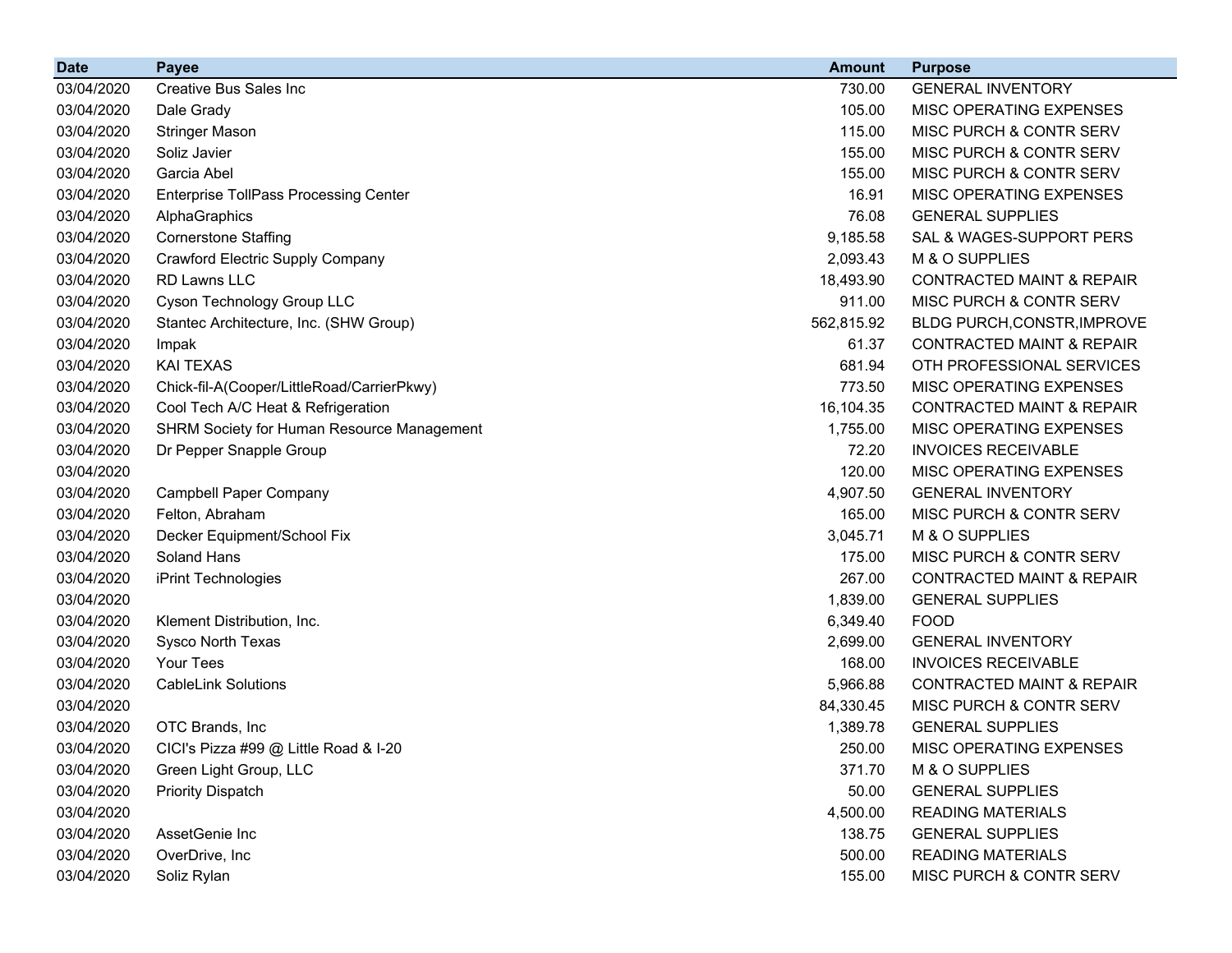| <b>Date</b> | <b>Payee</b>                                   | <b>Amount</b> | <b>Purpose</b>                       |
|-------------|------------------------------------------------|---------------|--------------------------------------|
| 03/04/2020  | <b>C&amp;S Trailers</b>                        | 237.35        | M & O SUPPLIES                       |
| 03/04/2020  | Nasco                                          | 188.31        | <b>GENERAL SUPPLIES</b>              |
| 03/04/2020  | Barnes & Noble College Booksellers LLC         | 276.80        | <b>GENERAL SUPPLIES</b>              |
| 03/04/2020  |                                                | 970.70        | <b>TEXTBOOKS</b>                     |
| 03/04/2020  | <b>Bunster Shawn</b>                           | 247.50        | MISC PURCH & CONTR SERV              |
| 03/04/2020  | Morrison, Courtney Antionette                  | 165.00        | MISC PURCH & CONTR SERV              |
| 03/04/2020  | MP2 Energy Texas LLC                           | 1,003.43      | <b>WATER</b>                         |
| 03/04/2020  | <b>Foremost Telecommunications Corporation</b> | 5,977.56      | <b>WATER</b>                         |
| 03/04/2020  | Sports Officials Unlimited                     | 850.00        | MISC PURCH & CONTR SERV              |
| 03/04/2020  | Texas Irrigation Supply LLC                    | 2,185.32      | M & O SUPPLIES                       |
| 03/04/2020  | Sonova USA Inc.                                | 318.00        | <b>CONTRACTED MAINT &amp; REPAIR</b> |
| 03/04/2020  |                                                | 76.00         | <b>GENERAL SUPPLIES</b>              |
| 03/04/2020  | Chu, Brian Wenyi                               | 412.50        | MISC PURCH & CONTR SERV              |
| 03/04/2020  | <b>Target Specialty Products</b>               | 911.46        | M & O SUPPLIES                       |
| 03/04/2020  | Staples Inc/Staples Business Advantage         | 599.85        | <b>GENERAL SUPPLIES</b>              |
| 03/04/2020  | <b>Bettis Aljay III</b>                        | 115.00        | MISC OPERATING EXPENSES              |
| 03/04/2020  | VocabularySpellingCity                         | 237.60        | <b>GENERAL SUPPLIES</b>              |
| 03/04/2020  | <b>Alonti Catering</b>                         | 1,745.02      | MISC OPERATING EXPENSES              |
| 03/04/2020  | <b>Gaines Marcus</b>                           | 105.00        | MISC OPERATING EXPENSES              |
| 03/04/2020  | Taylor Smith Consulting LLC                    | 1,666.57      | MISC PURCH & CONTR SERV              |
| 03/04/2020  | <b>Texas Health Sports Medicine</b>            | 15,921.05     | MISC PURCH & CONTR SERV              |
| 03/04/2020  | <b>Wright Express FSC</b>                      | 30,228.01     | ACCOUNTS PAYABLE-ACCRUALS            |
| 03/04/2020  | Audrey Bragg Consulting LLC                    | 1,800.00      | MISC PURCH & CONTR SERV              |
| 03/04/2020  | Piceno Esteban                                 | 155.00        | MISC PURCH & CONTR SERV              |
| 03/04/2020  | Zimmerman Zachary                              | 155.00        | MISC PURCH & CONTR SERV              |
| 03/04/2020  | <b>Bailey Todd</b>                             | 155.00        | MISC PURCH & CONTR SERV              |
| 03/04/2020  | R.L. Townsend & Associates, LLC                | 4,710.00      | <b>AUDIT SERVICES</b>                |
| 03/04/2020  | Linnabary Noah                                 | 175.00        | MISC PURCH & CONTR SERV              |
| 03/04/2020  | Joseph Fisher                                  | 750.00        | <b>INVOICES RECEIVABLE</b>           |
| 03/04/2020  | Larry W Cure                                   | 625.00        | <b>INVOICES RECEIVABLE</b>           |
| 03/04/2020  | Sharon Kaye Miller                             | 625.00        | <b>INVOICES RECEIVABLE</b>           |
| 03/04/2020  | WBAP-KSCS Assets LLC DBA WBAP-AM, KSCS-FM      | 15,000.00     | MISC PURCH & CONTR SERV              |
| 03/04/2020  | <b>Borden Dairy Company</b>                    | 77,138.21     | <b>FOOD</b>                          |
| 03/04/2020  | <b>Texas Wholesale Plumbing</b>                | 569.04        | M & O SUPPLIES                       |
| 03/04/2020  | Can-Am Wireless LLC                            | 58.54         | <b>GENERAL SUPPLIES</b>              |
| 03/04/2020  | Kornegay Jermaine                              | 155.00        | MISC PURCH & CONTR SERV              |
| 03/04/2020  | Groomed for Success Youth Empowerment Program  | 1,286.64      | MISC PURCH & CONTR SERV              |
| 03/04/2020  | Gaitan, Roberto                                | 165.00        | MISC PURCH & CONTR SERV              |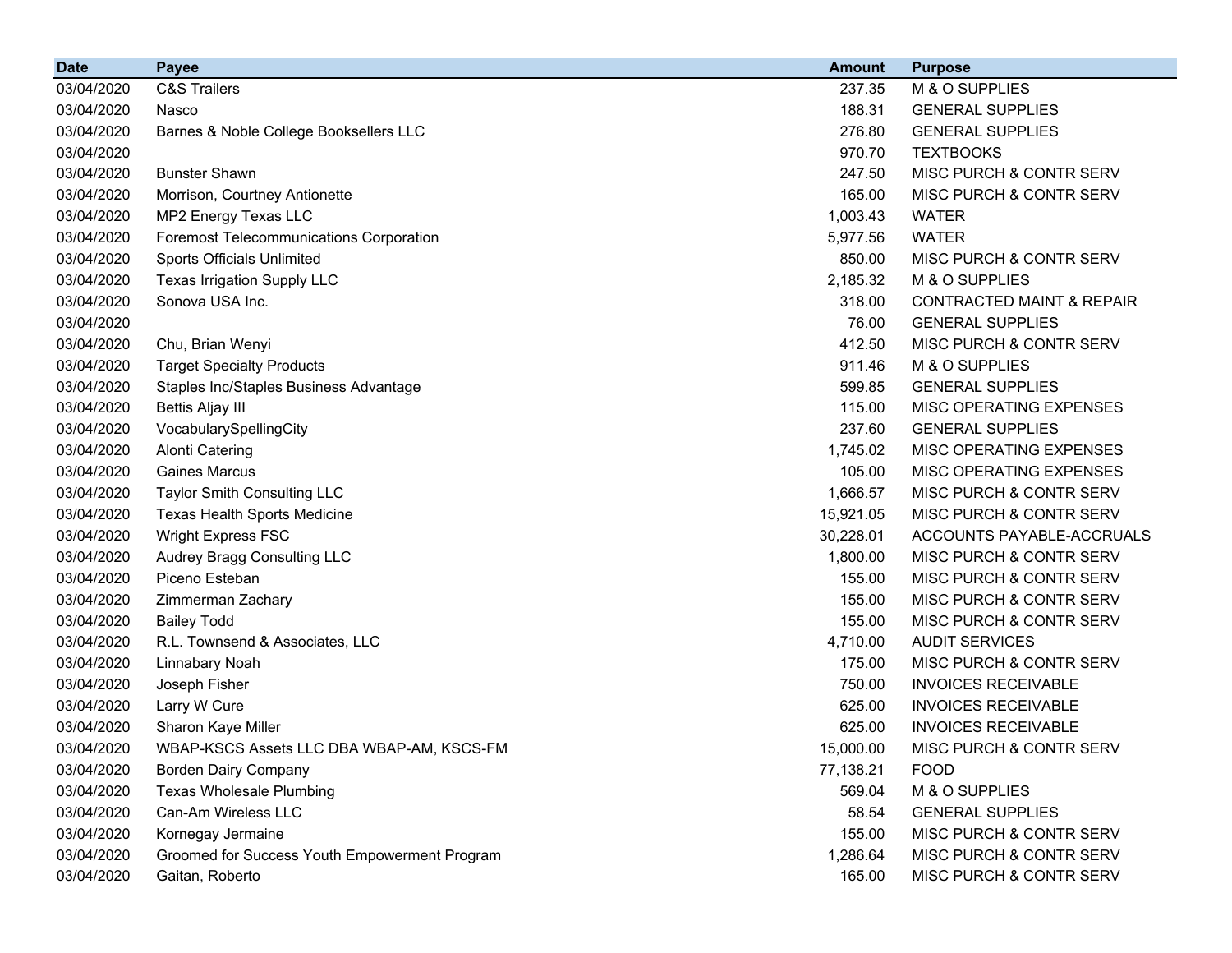| <b>Date</b> | <b>Payee</b>                               | <b>Amount</b> | <b>Purpose</b>                       |
|-------------|--------------------------------------------|---------------|--------------------------------------|
| 03/04/2020  | Pine Cove Camps                            | 7,700.00      | STUDENT TVL*NO AISD BUSES            |
| 03/04/2020  | <b>Price of Greatness</b>                  | 735.00        | <b>INVOICES RECEIVABLE</b>           |
| 03/04/2020  | <b>Full House Sound Productions</b>        | 900.00        | <b>INVOICES RECEIVABLE</b>           |
| 03/04/2020  | Michael McDonald                           | 155.00        | MISC PURCH & CONTR SERV              |
| 03/04/2020  | Centricity                                 | 737.50        | <b>GENERAL SUPPLIES</b>              |
| 03/04/2020  | <b>Crews James</b>                         | 95.00         | MISC PURCH & CONTR SERV              |
| 03/04/2020  | St Barnabas United Methodist Church        | 300.00        | MISC PURCH & CONTR SERV              |
| 03/04/2020  | <b>Holland Voigt</b>                       | 155.00        | <b>MISC PURCH &amp; CONTR SERV</b>   |
| 03/04/2020  | Hunter L Howard                            | 150.00        | <b>INVOICES RECEIVABLE</b>           |
| 03/04/2020  | Gareth Brian Mason                         | 750.00        | <b>INVOICES RECEIVABLE</b>           |
| 03/04/2020  | Scott Christopher Dean                     | 750.00        | <b>INVOICES RECEIVABLE</b>           |
| 03/04/2020  | <b>Gunal Mehmet</b>                        | 175.00        | MISC PURCH & CONTR SERV              |
| 03/04/2020  | <b>Trevor Scott Rounds</b>                 | 155.00        | MISC PURCH & CONTR SERV              |
| 03/04/2020  | Alexis Waggoner                            | 75.00         | MISC PURCH & CONTR SERV              |
| 03/04/2020  | Wanda Bell                                 | 145.00        | MISC PURCH & CONTR SERV              |
| 03/04/2020  | Future Infrastructure LLC                  | 34,201.00     | BLDG PURCH, CONSTR, IMPROVE          |
| 03/04/2020  | Delana Velazquez                           | 95.00         | MISC PURCH & CONTR SERV              |
| 03/04/2020  | Kay Terry                                  | 115.00        | MISC OPERATING EXPENSES              |
| 03/04/2020  | <b>Chaney Trenton</b>                      | 90.00         | MISC OPERATING EXPENSES              |
| 03/04/2020  | <b>Banks Bazille</b>                       | 90.00         | MISC OPERATING EXPENSES              |
| 03/04/2020  | <b>Clark Dave</b>                          | 75.00         | MISC PURCH & CONTR SERV              |
| 03/04/2020  | <b>Hasselkus Erick</b>                     | 115.00        | MISC PURCH & CONTR SERV              |
| 03/04/2020  | Wells Jeff                                 | 75.00         | MISC PURCH & CONTR SERV              |
| 03/04/2020  | Lomax Jimmy Jr                             | 90.00         | MISC OPERATING EXPENSES              |
| 03/04/2020  | Hillco Partners L L C                      | 5,400.00      | <b>LOBBYING</b>                      |
| 03/04/2020  | <b>Complete Supply Incorporated</b>        | 593.76        | <b>GENERAL INVENTORY</b>             |
| 03/04/2020  |                                            | 124.56        | M & O SUPPLIES                       |
| 03/04/2020  | <b>Tarrant County Public Health</b>        | 3,450.00      | MISC PURCH & CONTR SERV              |
| 03/04/2020  | Austin Turf & Tractor                      | 432.34        | M & O SUPPLIES                       |
| 03/04/2020  | <b>Atmos Energy</b>                        | 20,118.70     | <b>WATER</b>                         |
| 03/04/2020  | Jack Rasmussen (Luthier)                   | 104.00        | <b>CONTRACTED MAINT &amp; REPAIR</b> |
| 03/04/2020  | Sommer Associates L L C                    | 830.30        | <b>READING MATERIALS</b>             |
| 03/04/2020  | Simba Industries                           | 278.80        | <b>GENERAL INVENTORY</b>             |
| 03/04/2020  | Univ Of Texas @ Arlington Planetarium      | 305.00        | STUDENT TVL*NO AISD BUSES            |
| 03/04/2020  | <b>Dealers Electrical Supply Company</b>   | 15.98         | M & O SUPPLIES                       |
| 03/04/2020  | <b>Bucks Wheel &amp; Equipment Company</b> | 22.00         | <b>GENERAL INVENTORY</b>             |
| 03/04/2020  |                                            | 827.74        | M & O SUPPLIES                       |
| 03/04/2020  | Southwest International Trucks             | 5,791.56      | CONTRACTED MAINT & REPAIR            |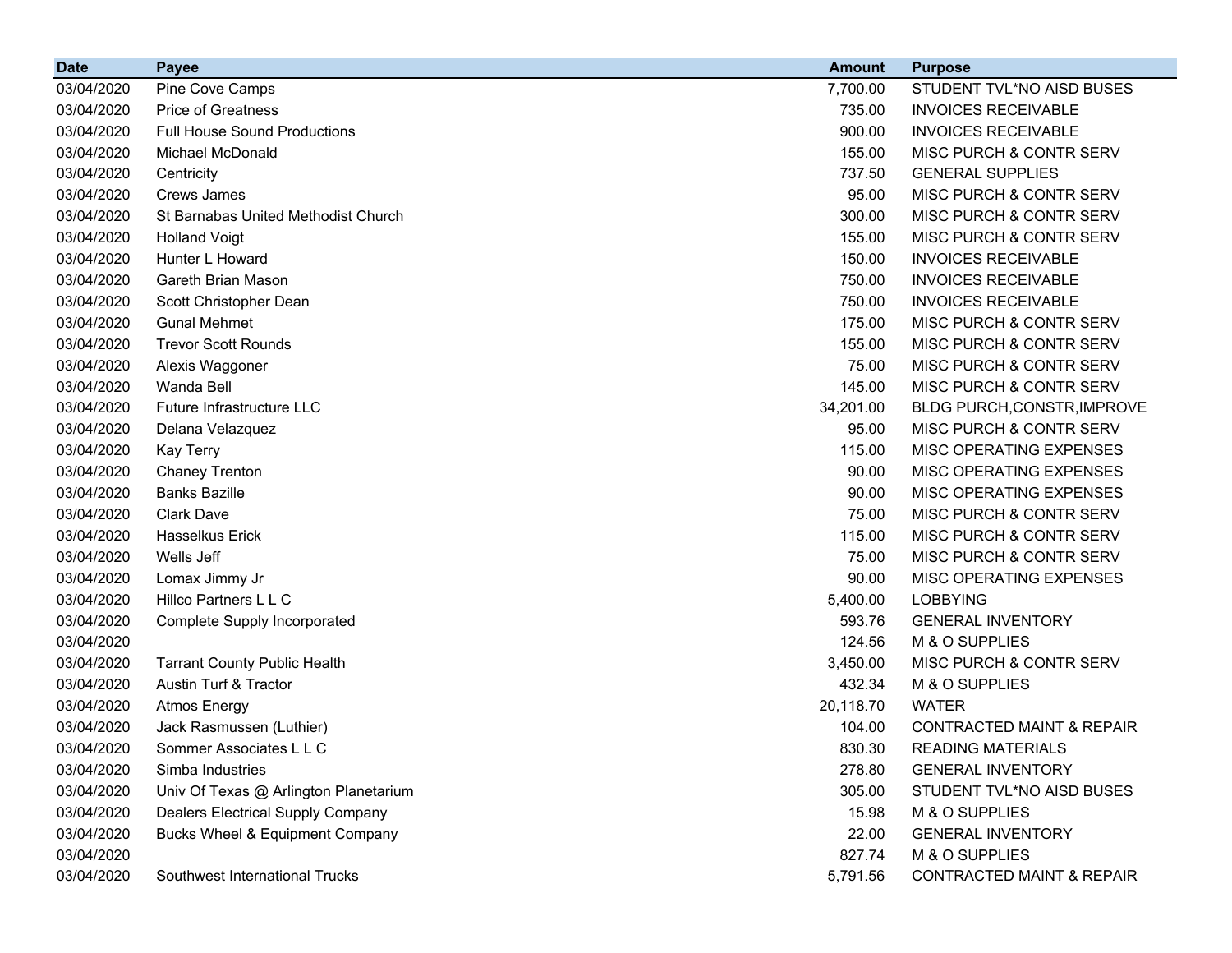| <b>Date</b> | <b>Payee</b>                                                   | <b>Amount</b> | <b>Purpose</b>                             |
|-------------|----------------------------------------------------------------|---------------|--------------------------------------------|
| 03/04/2020  |                                                                | 14.88         | M & O SUPPLIES                             |
| 03/04/2020  |                                                                | 122,461.92    | <b>VEHICLES</b>                            |
| 03/04/2020  | Moses Palmer Howell Llp Attorneys At Law                       | 3,386.00      | <b>LEGAL SERVICES</b>                      |
| 03/04/2020  | AT&T                                                           | 13,476.12     | <b>WATER</b>                               |
| 03/04/2020  | <b>Sprint Nextel Network</b>                                   | 372.21        | <b>WATER</b>                               |
| 03/04/2020  | Byrne Brothers Foods Incorporate                               | 2,627.00      | <b>GENERAL INVENTORY</b>                   |
| 03/04/2020  | <b>First Class Conferences</b>                                 | 2,250.00      | <b>EMPLOYEE TRAVEL</b>                     |
| 03/04/2020  | Arlington Independent School District Food & Nutrition Service | 814.19        | MISC OPERATING EXPENSES                    |
| 03/04/2020  | Rush Truck Centers Of Texas Limited Partnership                | 126.00        | <b>CONTRACTED MAINT &amp; REPAIR</b>       |
| 03/04/2020  |                                                                | 1,931.82      | <b>GENERAL INVENTORY</b>                   |
| 03/04/2020  |                                                                | 323.75        | M & O SUPPLIES                             |
| 03/04/2020  | Sewing World Incorporated                                      | 125.00        | <b>CONTRACTED MAINT &amp; REPAIR</b>       |
| 03/04/2020  | 4imprint Incorporated                                          | 272.21        | <b>GENERAL SUPPLIES</b>                    |
| 03/04/2020  | Progressive Roofing                                            | 14,495.00     | <b>CONTRACTED MAINT &amp; REPAIR</b>       |
| 03/04/2020  |                                                                | 6,870.25      | <b>RETAINAGE</b>                           |
| 03/04/2020  | Academic Supplier                                              | 92.00         | <b>GENERAL SUPPLIES</b>                    |
| 03/04/2020  | <b>Federal Express Corporation</b>                             | 15.57         | <b>GENERAL SUPPLIES</b>                    |
| 03/04/2020  | Adolfson & Peterson Construction                               | 3,826,336.09  | BLDG PURCH, CONSTR, IMPROVE                |
| 03/04/2020  |                                                                | (191, 316.80) | <b>RETAINAGE</b>                           |
| 03/04/2020  | <b>Bernd Shelley Burke</b>                                     | 214.60        | MISC PURCH & CONTR SERV                    |
| 03/04/2020  | Maegan Stewart                                                 | 450.00        | <b>INVOICES RECEIVABLE</b>                 |
| 03/04/2020  | Maegan Stewart                                                 | 525.00        | <b>INVOICES RECEIVABLE</b>                 |
| 03/04/2020  | Jones Lonnie                                                   | 115.00        | MISC PURCH & CONTR SERV                    |
| 03/04/2020  | Maruschak Chris                                                | 155.00        | MISC PURCH & CONTR SERV                    |
| 03/04/2020  | Olasmis Hakan                                                  | 155.00        | MISC PURCH & CONTR SERV                    |
| 03/04/2020  | <b>Stenhouse Publishers</b>                                    | 117.00        | <b>READING MATERIALS</b>                   |
| 03/04/2020  | SiteOne Landscape Supply Holding LLC                           | 274.48        | M & O SUPPLIES                             |
| 03/04/2020  | City Of Arlington Finance Department                           | 211,688.86    | MISC PURCH & CONTR SERV                    |
| 03/04/2020  |                                                                | 26,074.00     | <b>RENTALS &amp; OPERATING LEASE</b>       |
| 03/04/2020  | Arlington Camera Incorporated                                  | 354.75        | <b>GENERAL SUPPLIES</b>                    |
| 03/04/2020  | Demco Incorporated                                             | 320.82        | <b>GENERAL SUPPLIES</b>                    |
| 03/04/2020  | <b>Education Service Center Region XI</b>                      | 240,885.00    | MISC PURCH & CONTR SERV                    |
| 03/04/2020  | <b>Bolners Fiesta Products Incorporated</b>                    | 2,854.20      | <b>GENERAL INVENTORY</b>                   |
| 03/04/2020  | Flinn Scientific                                               | 203.18        | <b>GENERAL SUPPLIES</b>                    |
| 03/04/2020  | <b>Commercial Recorder</b>                                     | 67.60         | <b>Statutorily Required Public Notices</b> |
| 03/04/2020  | <b>Pollock Paper Distributors</b>                              | 5,088.00      | <b>GENERAL INVENTORY</b>                   |
| 03/04/2020  | Quality Audio Visual Service Incorporated                      | 1,858.11      | <b>CONTRACTED MAINT &amp; REPAIR</b>       |
| 03/04/2020  | Scholastic Incorporated                                        | 411.94        | <b>GENERAL SUPPLIES</b>                    |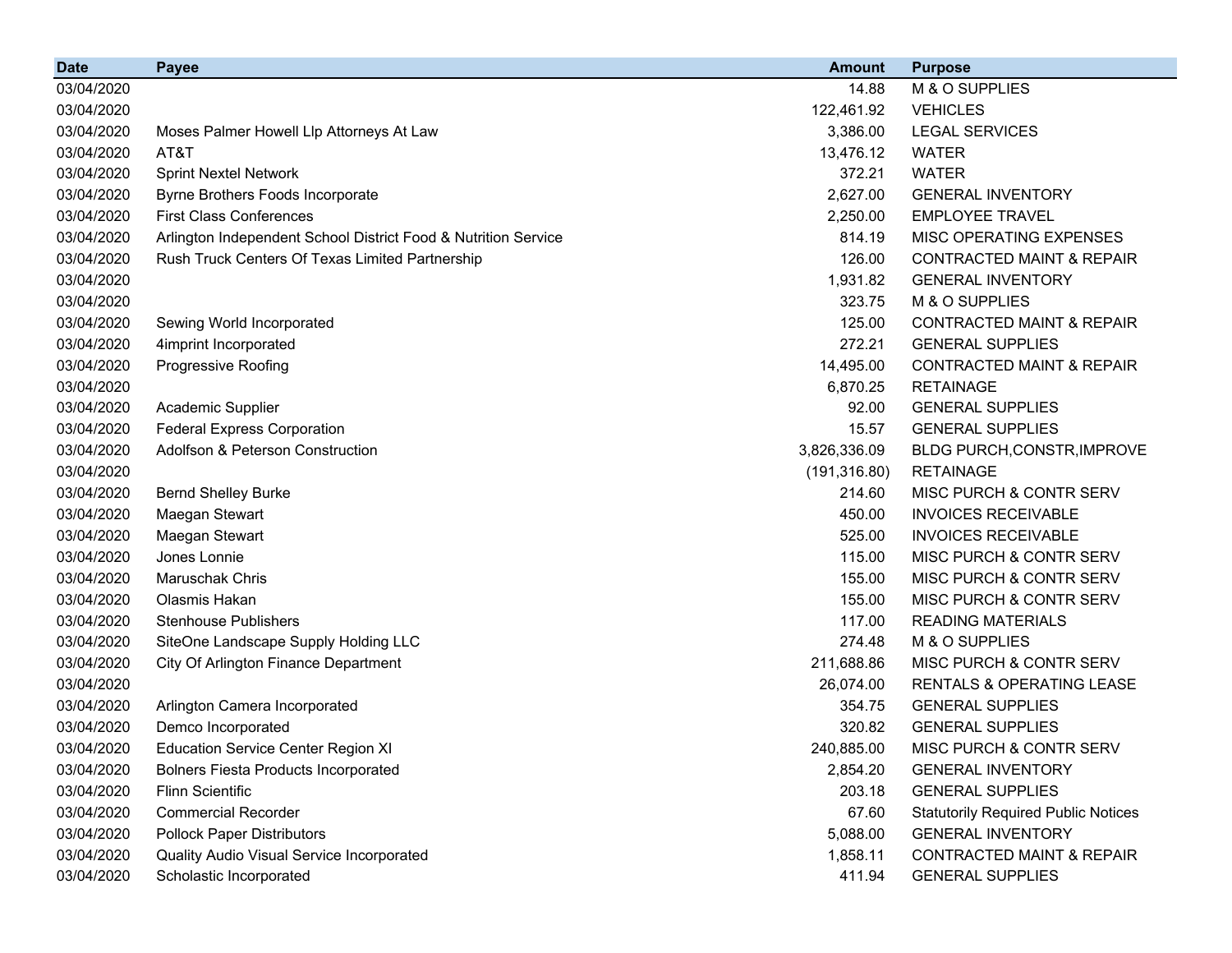| <b>Date</b> | <b>Payee</b>                  | <b>Amount</b> | <b>Purpose</b>                       |
|-------------|-------------------------------|---------------|--------------------------------------|
| 03/04/2020  |                               | 214.28        | <b>READING MATERIALS</b>             |
| 03/04/2020  | Sentinel The Alarm Company    | 2,026.00      | <b>CONTRACTED MAINT &amp; REPAIR</b> |
| 03/04/2020  | <b>United Parcel Service</b>  | 654.03        | <b>GENERAL SUPPLIES</b>              |
| 03/04/2020  | Olen Williams Sales & Service | 187.00        | <b>CONTRACTED MAINT &amp; REPAIR</b> |
| 03/05/2020  | Miriam Alejandre              | 49.26         | MISC PURCH & CONTR SERV              |
| 03/05/2020  | <b>Tricia Alford</b>          | 41.94         | <b>EMPLOYEE TRAVEL</b>               |
| 03/05/2020  | Julia Alkire                  | 31.46         | <b>EMPLOYEE TRAVEL</b>               |
| 03/05/2020  | Shanna Allen                  | 127.81        | <b>EMPLOYEE TRAVEL</b>               |
| 03/05/2020  | Margaret Andersen             | 27.55         | <b>EMPLOYEE TRAVEL</b>               |
| 03/05/2020  | Cynthia Anderson              | 98.12         | SALARIES-TEACH & OTH PROF            |
| 03/05/2020  | <b>Teresa Andrews</b>         | 17.87         | <b>EMPLOYEE TRAVEL</b>               |
| 03/05/2020  | Anthony Andro                 | 122.89        | <b>EMPLOYEE TRAVEL</b>               |
| 03/05/2020  | Norma Arce                    | 9.20          | <b>EMPLOYEE TRAVEL</b>               |
| 03/05/2020  | Lacey Arencibia               | 22.79         | <b>EMPLOYEE TRAVEL</b>               |
| 03/05/2020  | Jessica Atkins                | 47.24         | <b>EMPLOYEE TRAVEL</b>               |
| 03/05/2020  | Cecilia BandaDeLoza           | 2.30          | <b>EMPLOYEE TRAVEL</b>               |
| 03/05/2020  | Julie Barganier               | 133.96        | <b>EMPLOYEE TRAVEL</b>               |
| 03/05/2020  | Kevin Barlow                  | 75.92         | <b>EMPLOYEE TRAVEL</b>               |
| 03/05/2020  | Elvia Barrera                 | 86.62         | <b>EMPLOYEE TRAVEL</b>               |
| 03/05/2020  |                               | 35.00         | MISC OPERATING EXPENSES              |
| 03/05/2020  | Judith Bazan                  | 17.39         | <b>EMPLOYEE TRAVEL</b>               |
| 03/05/2020  | <b>Amber Bellew</b>           | 26.70         | <b>EMPLOYEE TRAVEL</b>               |
| 03/05/2020  | Sherri Bielefeld              | 49.76         | <b>EMPLOYEE TRAVEL</b>               |
| 03/05/2020  | Allisa Blanton                | 120.70        | <b>EMPLOYEE TRAVEL</b>               |
| 03/05/2020  | Susan Borton                  | 195.17        | <b>EMPLOYEE TRAVEL</b>               |
| 03/05/2020  | <b>Wendy Bostick</b>          | 85.60         | SALARIES-TEACH & OTH PROF            |
| 03/05/2020  | Amanda Boyd                   | 84.42         | <b>EMPLOYEE TRAVEL</b>               |
| 03/05/2020  | Cheryl Boyland                | 13.43         | <b>EMPLOYEE TRAVEL</b>               |
| 03/05/2020  | Esbeide Brink                 | 44.99         | <b>EMPLOYEE TRAVEL</b>               |
| 03/05/2020  | Amiesha Brown                 | 30.87         | <b>EMPLOYEE TRAVEL</b>               |
| 03/05/2020  | <b>Telisa Brown</b>           | 70.30         | <b>EMPLOYEE TRAVEL</b>               |
| 03/05/2020  | Kevin Burgess                 | 64.68         | <b>EMPLOYEE TRAVEL</b>               |
| 03/05/2020  | Patricia Bustamante           | 80.25         | <b>EMPLOYEE TRAVEL</b>               |
| 03/05/2020  | Lana Cairns                   | 156.76        | <b>EMPLOYEE TRAVEL</b>               |
| 03/05/2020  | Micaela Canas                 | 12.41         | <b>EMPLOYEE TRAVEL</b>               |
| 03/05/2020  | Molly Canas-Cihal             | 110.48        | <b>EMPLOYEE TRAVEL</b>               |
| 03/05/2020  | Lesley Cano                   | 57.08         | <b>EMPLOYEE TRAVEL</b>               |
| 03/05/2020  | Mary Carter                   | 39.48         | <b>EMPLOYEE TRAVEL</b>               |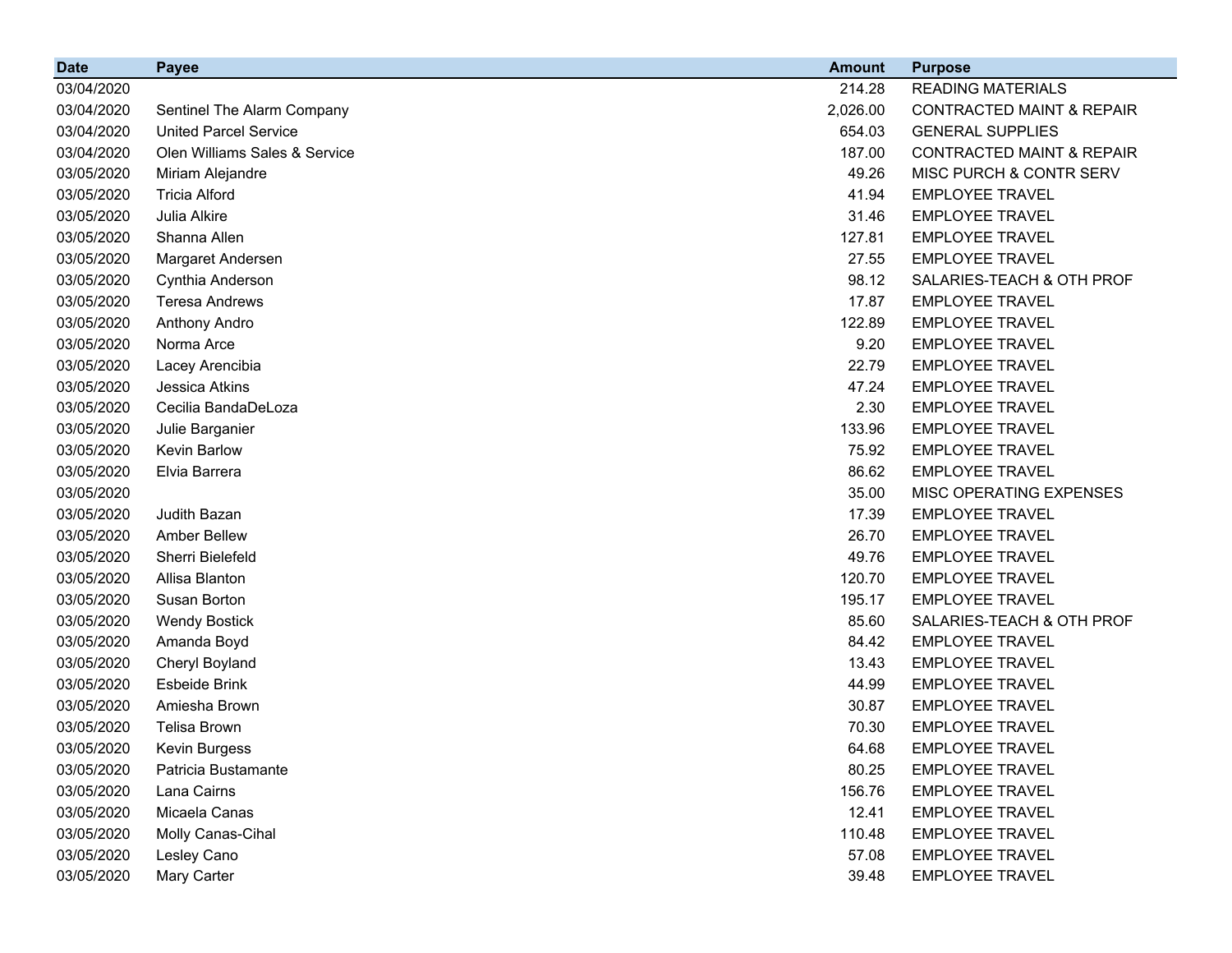| <b>Date</b> | <b>Payee</b>               | <b>Amount</b> | <b>Purpose</b>          |
|-------------|----------------------------|---------------|-------------------------|
| 03/05/2020  | Rosa Castillo              | 52.91         | <b>EMPLOYEE TRAVEL</b>  |
| 03/05/2020  | Rhonda Ceaser              | 87.53         | <b>EMPLOYEE TRAVEL</b>  |
| 03/05/2020  | <b>Terri Cheek</b>         | 26.38         | <b>EMPLOYEE TRAVEL</b>  |
| 03/05/2020  | <b>Catherine Claiborne</b> | 14.82         | <b>EMPLOYEE TRAVEL</b>  |
| 03/05/2020  | Mary Cliborn               | 37.99         | <b>EMPLOYEE TRAVEL</b>  |
| 03/05/2020  | Tanisha Collins            | 40.50         | <b>EMPLOYEE TRAVEL</b>  |
| 03/05/2020  | Vedrana Conan              | 130.43        | <b>EMPLOYEE TRAVEL</b>  |
| 03/05/2020  | Sandra Correa              | 72.01         | <b>EMPLOYEE TRAVEL</b>  |
| 03/05/2020  | Gloria Crowson             | 127.76        | <b>EMPLOYEE TRAVEL</b>  |
| 03/05/2020  | <b>Brenda Cupps</b>        | 32.21         | <b>EMPLOYEE TRAVEL</b>  |
| 03/05/2020  | <b>Brian Dangelmaier</b>   | 1.00          | MISC OPERATING EXPENSES |
| 03/05/2020  | Carolyn Daniel             | 52.43         | <b>EMPLOYEE TRAVEL</b>  |
| 03/05/2020  | Lauren Daniels             | 69.76         | <b>EMPLOYEE TRAVEL</b>  |
| 03/05/2020  | Angela Davis Henry         | 31.67         | <b>EMPLOYEE TRAVEL</b>  |
| 03/05/2020  | Rochelle Davis             | 141.24        | <b>EMPLOYEE TRAVEL</b>  |
| 03/05/2020  | Sherrie Dean               | 16.37         | <b>EMPLOYEE TRAVEL</b>  |
| 03/05/2020  | <b>Bettina Dixon</b>       | 10.33         | <b>EMPLOYEE TRAVEL</b>  |
| 03/05/2020  | Elita Driskill             | 12.79         | <b>EMPLOYEE TRAVEL</b>  |
| 03/05/2020  | Jon Drury                  | 13.00         | <b>EMPLOYEE TRAVEL</b>  |
| 03/05/2020  | Erica Edwards              | 35.00         | MISC OPERATING EXPENSES |
| 03/05/2020  | Leah Egemasi               | 72.97         | <b>EMPLOYEE TRAVEL</b>  |
| 03/05/2020  | Carla Egyed                | 99.94         | <b>EMPLOYEE TRAVEL</b>  |
| 03/05/2020  | Jordan Ferguson            | 77.09         | <b>EMPLOYEE TRAVEL</b>  |
| 03/05/2020  | <b>Tracy Fiorito</b>       | 79.45         | <b>EMPLOYEE TRAVEL</b>  |
| 03/05/2020  | Sarah Fitzer               | 62.38         | <b>EMPLOYEE TRAVEL</b>  |
| 03/05/2020  | Dianna Flores              | 70.09         | <b>EMPLOYEE TRAVEL</b>  |
| 03/05/2020  | <b>Richard Flores</b>      | 89.46         | <b>EMPLOYEE TRAVEL</b>  |
| 03/05/2020  | Dianne Forsberg            | 6.10          | <b>EMPLOYEE TRAVEL</b>  |
| 03/05/2020  | Barry Fox                  | 62.76         | <b>EMPLOYEE TRAVEL</b>  |
| 03/05/2020  | Eva Fraire                 | 85.28         | <b>EMPLOYEE TRAVEL</b>  |
| 03/05/2020  | <b>Arely Frias</b>         | 31.67         | <b>EMPLOYEE TRAVEL</b>  |
| 03/05/2020  | Joanna Fye                 | 26.27         | <b>EMPLOYEE TRAVEL</b>  |
| 03/05/2020  | Chelsea Galbraith          | 67.09         | <b>EMPLOYEE TRAVEL</b>  |
| 03/05/2020  | Maria Garrison             | 37.61         | <b>EMPLOYEE TRAVEL</b>  |
| 03/05/2020  | <b>Becky Geisel</b>        | 12.36         | <b>EMPLOYEE TRAVEL</b>  |
| 03/05/2020  | Larry Gibson               | 75.60         | <b>EMPLOYEE TRAVEL</b>  |
| 03/05/2020  | Paula Giron-Garzon         | 14.87         | <b>EMPLOYEE TRAVEL</b>  |
| 03/05/2020  | Jennifer Girouard          | 75.92         | <b>EMPLOYEE TRAVEL</b>  |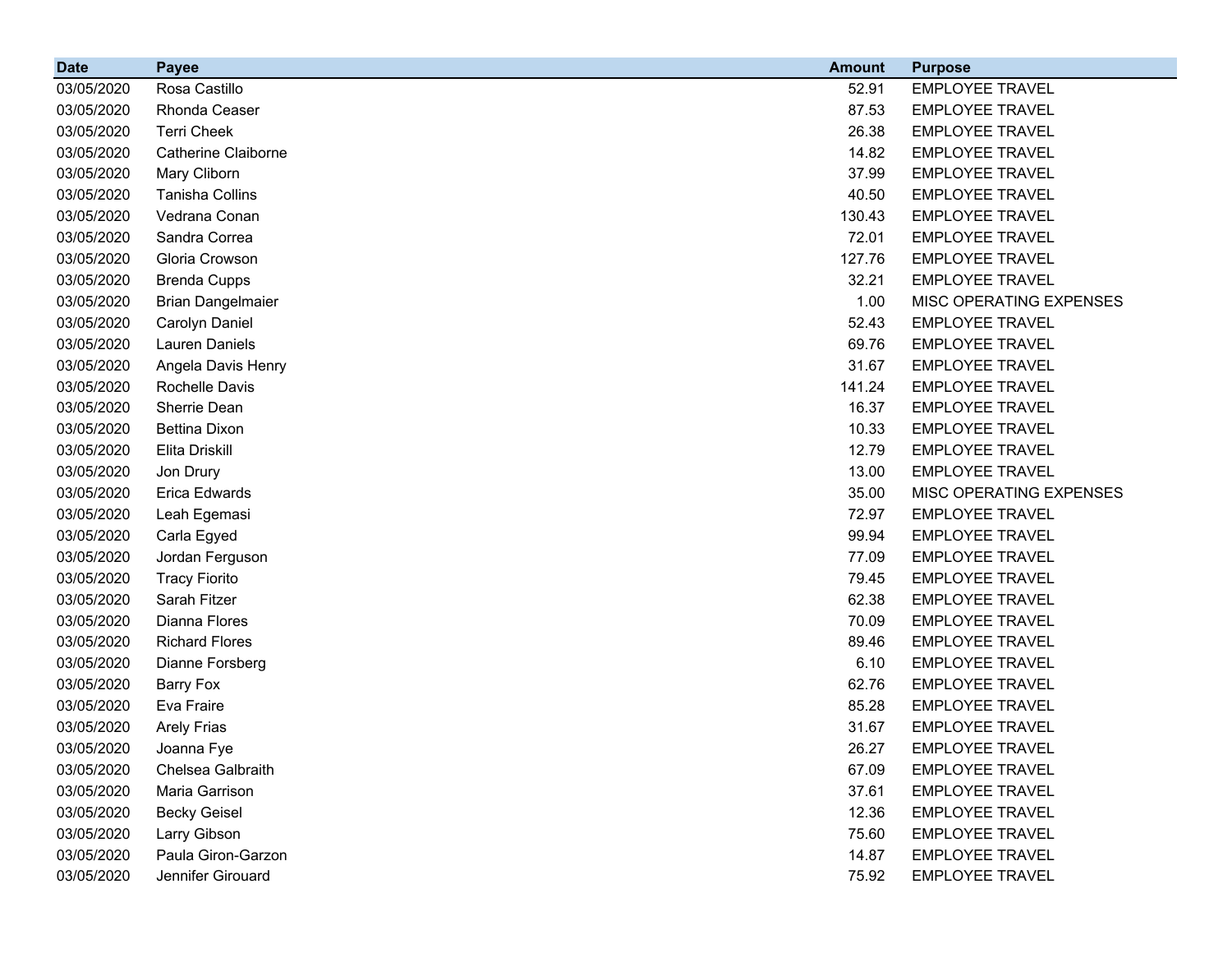| <b>Date</b> | <b>Payee</b>              | <b>Amount</b> | <b>Purpose</b>          |
|-------------|---------------------------|---------------|-------------------------|
| 03/05/2020  | Gina Glidewell            | 91.91         | <b>EMPLOYEE TRAVEL</b>  |
| 03/05/2020  | <b>Blanca Gonzalez</b>    | 35.00         | MISC OPERATING EXPENSES |
| 03/05/2020  | Claudia Gonzalez          | 60.24         | <b>EMPLOYEE TRAVEL</b>  |
| 03/05/2020  | Valerie Gray              | 35.00         | MISC OPERATING EXPENSES |
| 03/05/2020  | Kim Greenberg             | 85.33         | <b>EMPLOYEE TRAVEL</b>  |
| 03/05/2020  | <b>Brittany Gregory</b>   | 133.80        | <b>EMPLOYEE TRAVEL</b>  |
| 03/05/2020  | Jamie Grimaldo            | 68.64         | <b>EMPLOYEE TRAVEL</b>  |
| 03/05/2020  | Maria Grimaldo            | 48.25         | MISC PURCH & CONTR SERV |
| 03/05/2020  | Victoria Guadian          | 60.00         | MISC OPERATING EXPENSES |
| 03/05/2020  | Karin Haesemeyer          | 173.88        | <b>EMPLOYEE TRAVEL</b>  |
| 03/05/2020  | Sherry Hall               | 134.87        | <b>EMPLOYEE TRAVEL</b>  |
| 03/05/2020  | Dean Hardin               | 5.35          | <b>EMPLOYEE TRAVEL</b>  |
| 03/05/2020  | Karen Harmon              | 116.00        | MISC OPERATING EXPENSES |
| 03/05/2020  | Lisa Harvey               | 25.00         | MISC OPERATING EXPENSES |
| 03/05/2020  | <b>Wendy Harvey</b>       | 138.73        | <b>EMPLOYEE TRAVEL</b>  |
| 03/05/2020  | Lori Heaton               | 20.92         | <b>EMPLOYEE TRAVEL</b>  |
| 03/05/2020  | Michael Hejny             | 114.12        | <b>EMPLOYEE TRAVEL</b>  |
| 03/05/2020  | Paula Henderson Frost     | 71.53         | <b>EMPLOYEE TRAVEL</b>  |
| 03/05/2020  | David Herbst              | 29.21         | <b>EMPLOYEE TRAVEL</b>  |
| 03/05/2020  | Janai Hernandez Arredondo | 6.37          | <b>EMPLOYEE TRAVEL</b>  |
| 03/05/2020  | Yadira Hernandez          | 24.08         | <b>EMPLOYEE TRAVEL</b>  |
| 03/05/2020  | Maria Hernandez-Manzanero | 13.16         | <b>EMPLOYEE TRAVEL</b>  |
| 03/05/2020  | Ana Hidalgo               | 35.15         | <b>EMPLOYEE TRAVEL</b>  |
| 03/05/2020  | Elizabeth Higgens         | 24.78         | <b>EMPLOYEE TRAVEL</b>  |
| 03/05/2020  | Jim Holland               | 11.50         | <b>EMPLOYEE TRAVEL</b>  |
| 03/05/2020  | Carolyn Hollis            | 5.56          | <b>EMPLOYEE TRAVEL</b>  |
| 03/05/2020  | Melodie Hrabak            | 177.94        | <b>EMPLOYEE TRAVEL</b>  |
| 03/05/2020  | Stephanie Hudson          | 111.33        | <b>EMPLOYEE TRAVEL</b>  |
| 03/05/2020  | Kandi Hunter              | 25.68         | <b>EMPLOYEE TRAVEL</b>  |
| 03/05/2020  | Lisa Hurley               | 61.90         | <b>EMPLOYEE TRAVEL</b>  |
| 03/05/2020  | Rachel Ibarra             | 15.19         | <b>EMPLOYEE TRAVEL</b>  |
| 03/05/2020  | Rachelle Ivanova          | 54.78         | <b>EMPLOYEE TRAVEL</b>  |
| 03/05/2020  | Lisa Ives                 | 116.00        | MISC OPERATING EXPENSES |
| 03/05/2020  | Theodore Jarchow          | 133.91        | <b>EMPLOYEE TRAVEL</b>  |
| 03/05/2020  | Luis Jimenez              | 35.00         | MISC OPERATING EXPENSES |
| 03/05/2020  | Bryan Johnson             | 24.72         | <b>EMPLOYEE TRAVEL</b>  |
| 03/05/2020  | Tamara Johnson            | 85.39         | <b>EMPLOYEE TRAVEL</b>  |
| 03/05/2020  | Stephanie Jurgens         | 24.95         | <b>EMPLOYEE TRAVEL</b>  |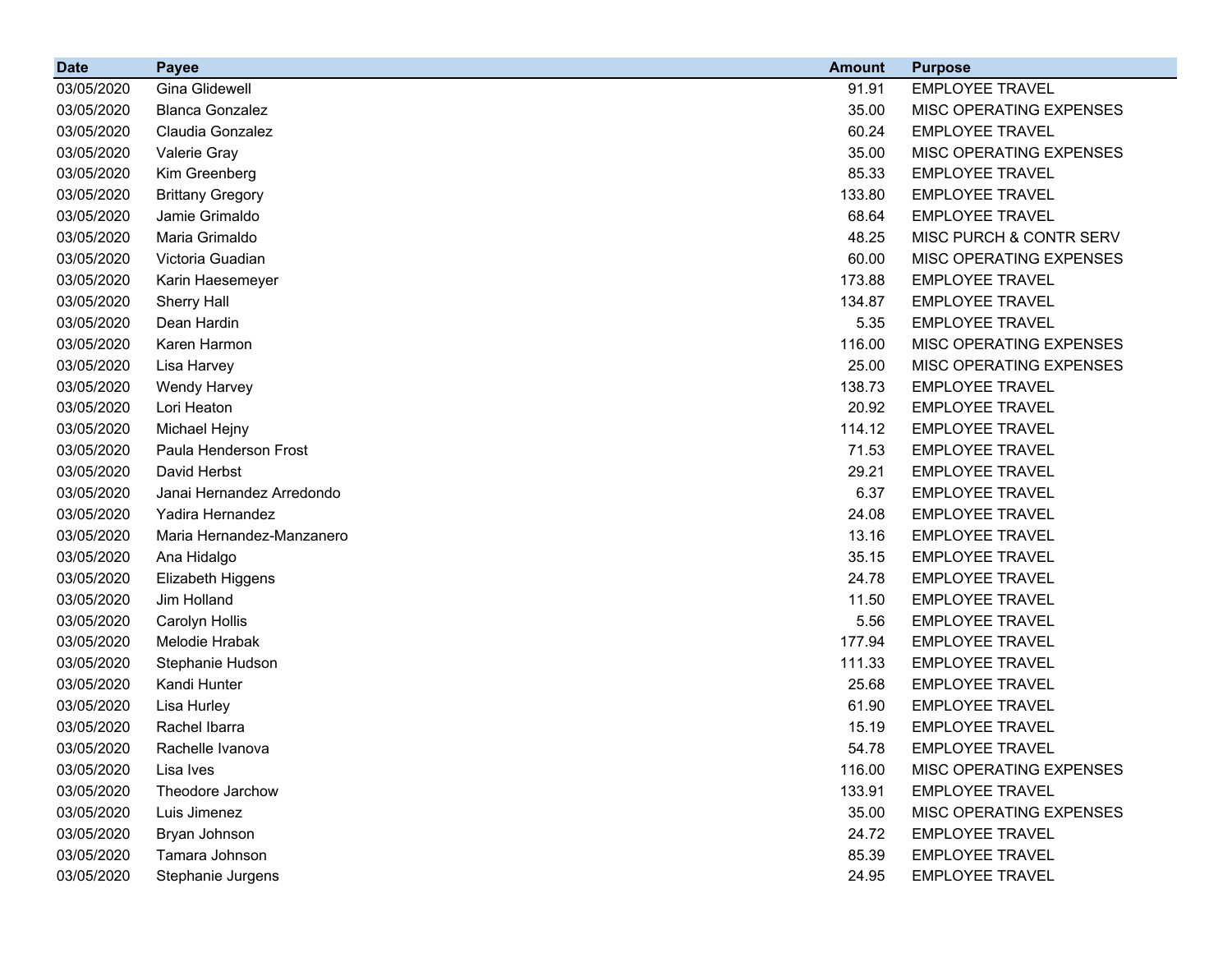| <b>Date</b> | <b>Payee</b>           | <b>Amount</b> | <b>Purpose</b>          |
|-------------|------------------------|---------------|-------------------------|
| 03/05/2020  | Jorge Justiniano       | 91.16         | <b>EMPLOYEE TRAVEL</b>  |
| 03/05/2020  | Scott Kahl             | 48.36         | <b>EMPLOYEE TRAVEL</b>  |
| 03/05/2020  | Paul Kino              | 116.00        | MISC OPERATING EXPENSES |
| 03/05/2020  | Karin Kliemann         | 42.96         | <b>EMPLOYEE TRAVEL</b>  |
| 03/05/2020  | Kaitlyn Krohmer        | 23.65         | <b>EMPLOYEE TRAVEL</b>  |
| 03/05/2020  | Gabriela Krumm         | 30.12         | <b>EMPLOYEE TRAVEL</b>  |
| 03/05/2020  | <b>Heather Kubiak</b>  | 26.43         | <b>EMPLOYEE TRAVEL</b>  |
| 03/05/2020  | Debra Lantz            | 31.62         | <b>EMPLOYEE TRAVEL</b>  |
| 03/05/2020  | Alison Larance         | 38.79         | <b>EMPLOYEE TRAVEL</b>  |
| 03/05/2020  | <b>Tiffany LeGrand</b> | 74.58         | <b>EMPLOYEE TRAVEL</b>  |
| 03/05/2020  | Vera Lea               | 80.04         | <b>EMPLOYEE TRAVEL</b>  |
| 03/05/2020  | Gloria Lejune          | 25.00         | MISC OPERATING EXPENSES |
| 03/05/2020  | Felicia Livingston     | 35.00         | MISC OPERATING EXPENSES |
| 03/05/2020  | Kevin Macklin          | 114.22        | <b>EMPLOYEE TRAVEL</b>  |
| 03/05/2020  | Gretchen Maddox        | 23.22         | <b>EMPLOYEE TRAVEL</b>  |
| 03/05/2020  | Sara Mahoney           | 22.74         | <b>EMPLOYEE TRAVEL</b>  |
| 03/05/2020  | Jose Martinez          | 20.33         | <b>EMPLOYEE TRAVEL</b>  |
| 03/05/2020  | Stephanie Mathis       | 53.61         | <b>EMPLOYEE TRAVEL</b>  |
| 03/05/2020  | Karen McCarthy         | 66.34         | <b>EMPLOYEE TRAVEL</b>  |
| 03/05/2020  | Laina McDonald         | 144.72        | <b>EMPLOYEE TRAVEL</b>  |
| 03/05/2020  | Julie McGuire          | 98.12         | <b>EMPLOYEE TRAVEL</b>  |
| 03/05/2020  | Kevin McKinney         | 99.56         | <b>EMPLOYEE TRAVEL</b>  |
| 03/05/2020  | Danna McWilliams       | 98.49         | <b>EMPLOYEE TRAVEL</b>  |
| 03/05/2020  | <b>Gregory Meeks</b>   | 232.19        | <b>EMPLOYEE TRAVEL</b>  |
| 03/05/2020  | <b>Heather Merritt</b> | 93.30         | <b>EMPLOYEE TRAVEL</b>  |
| 03/05/2020  | Cynthia Minter         | 35.00         | MISC OPERATING EXPENSES |
| 03/05/2020  | Rasheeda Mohammed      | 39.27         | <b>EMPLOYEE TRAVEL</b>  |
| 03/05/2020  | Darrine Molina         | 60.35         | <b>EMPLOYEE TRAVEL</b>  |
| 03/05/2020  | <b>Frederick Moore</b> | 101.22        | <b>EMPLOYEE TRAVEL</b>  |
| 03/05/2020  | <b>Giselle Morales</b> | 14.82         | <b>EMPLOYEE TRAVEL</b>  |
| 03/05/2020  | Paula Morone           | 146.00        | <b>EMPLOYEE TRAVEL</b>  |
| 03/05/2020  | Andrea Morrow          | 5.40          | <b>EMPLOYEE TRAVEL</b>  |
| 03/05/2020  | Carol Neff             | 210.95        | <b>EMPLOYEE TRAVEL</b>  |
| 03/05/2020  | <b>Chablif Nichols</b> | 17.55         | <b>EMPLOYEE TRAVEL</b>  |
| 03/05/2020  | Jamie Nickols          | 28.54         | <b>EMPLOYEE TRAVEL</b>  |
| 03/05/2020  | Eboni Nix              | 24.45         | <b>EMPLOYEE TRAVEL</b>  |
| 03/05/2020  | Angela Nowell          | 5.56          | <b>EMPLOYEE TRAVEL</b>  |
| 03/05/2020  | Alifya Parekh          | 16.37         | <b>EMPLOYEE TRAVEL</b>  |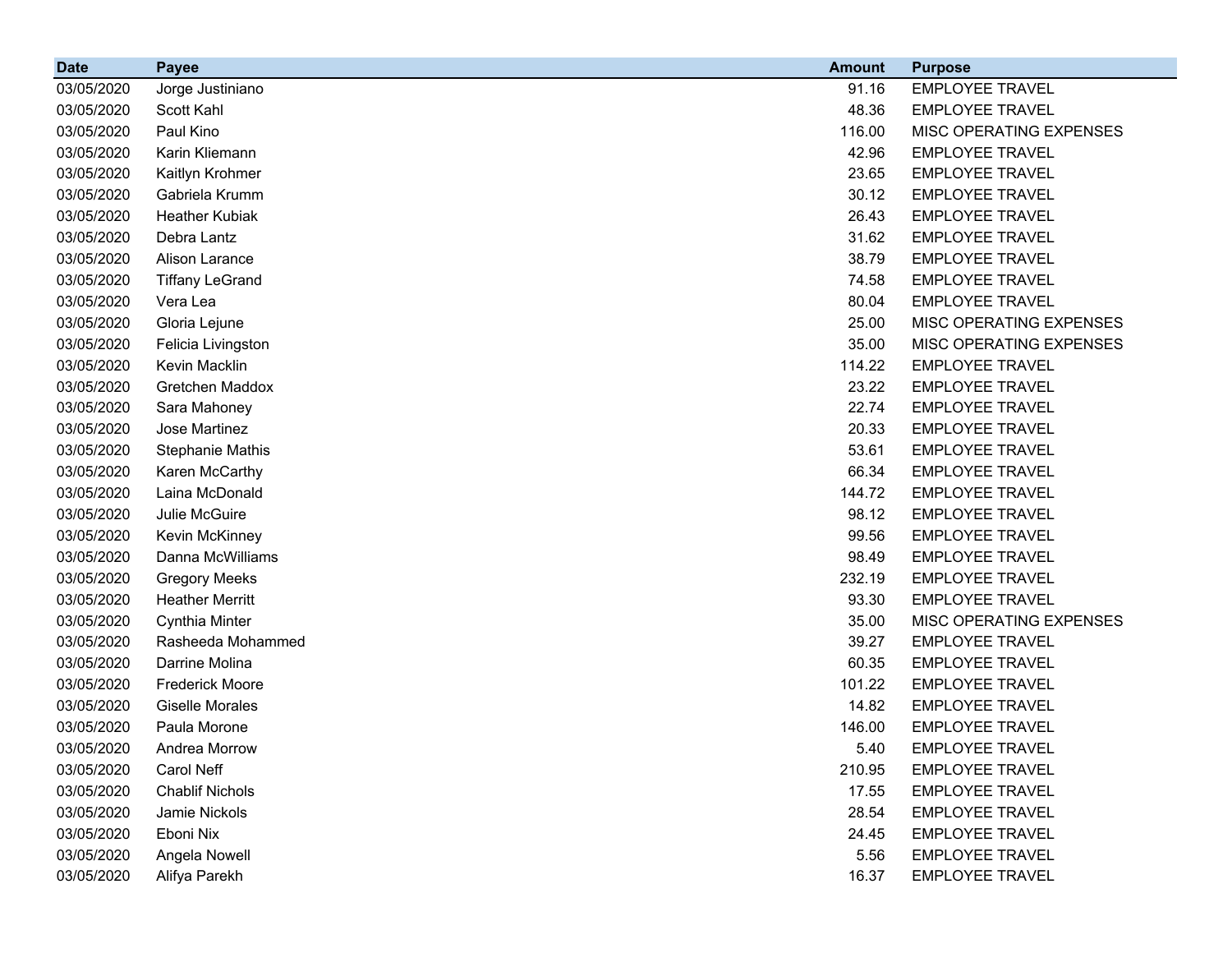| <b>Date</b> | <b>Payee</b>            | <b>Amount</b> | <b>Purpose</b>                 |
|-------------|-------------------------|---------------|--------------------------------|
| 03/05/2020  | <b>Victor Perales</b>   | 50.66         | <b>EMPLOYEE TRAVEL</b>         |
| 03/05/2020  | <b>Steven Pettes</b>    | 94.53         | <b>EMPLOYEE TRAVEL</b>         |
| 03/05/2020  | Ryan Pierce             | 25.52         | <b>EMPLOYEE TRAVEL</b>         |
| 03/05/2020  | Kenneth Pinkerton       | 21.13         | <b>EMPLOYEE TRAVEL</b>         |
| 03/05/2020  | Marla Pollan            | 17.92         | <b>EMPLOYEE TRAVEL</b>         |
| 03/05/2020  | Kristin Pordash         | 35.90         | <b>EMPLOYEE TRAVEL</b>         |
| 03/05/2020  | <b>Richard Posner</b>   | 10.33         | <b>EMPLOYEE TRAVEL</b>         |
| 03/05/2020  | <b>Carrol Poullard</b>  | 12.73         | <b>EMPLOYEE TRAVEL</b>         |
| 03/05/2020  | Connie Buckley          | 32.42         | <b>EMPLOYEE TRAVEL</b>         |
| 03/05/2020  | Sandra Redding          | 23.01         | <b>EMPLOYEE TRAVEL</b>         |
| 03/05/2020  | Rodney Reyna            | 81.43         | <b>EMPLOYEE TRAVEL</b>         |
| 03/05/2020  | Danielle Reynolds       | 34.88         | <b>EMPLOYEE TRAVEL</b>         |
| 03/05/2020  | Christine Rodriguez     | 63.34         | <b>EMPLOYEE TRAVEL</b>         |
| 03/05/2020  | Eric Rodriguez          | 48.69         | <b>EMPLOYEE TRAVEL</b>         |
| 03/05/2020  | Gary Rodriguez          | 62.86         | <b>EMPLOYEE TRAVEL</b>         |
| 03/05/2020  | <b>Manuel Rodriguez</b> | 116.00        | MISC OPERATING EXPENSES        |
| 03/05/2020  | <b>Christopher Rose</b> | 60.00         | MISC OPERATING EXPENSES        |
| 03/05/2020  | Judy Ruiz               | 3.58          | <b>EMPLOYEE TRAVEL</b>         |
| 03/05/2020  | Katherine Schimek       | 99.88         | <b>EMPLOYEE TRAVEL</b>         |
| 03/05/2020  | Kristen Scott           | 3.53          | <b>EMPLOYEE TRAVEL</b>         |
| 03/05/2020  | <b>Twila Scott</b>      | 64.47         | <b>EMPLOYEE TRAVEL</b>         |
| 03/05/2020  | Felicia Scruggs         | 87.37         | <b>EMPLOYEE TRAVEL</b>         |
| 03/05/2020  | Pamela Shinogle         | 99.03         | <b>EMPLOYEE TRAVEL</b>         |
| 03/05/2020  | Donald Sibley           | 27.99         | <b>EMPLOYEE TRAVEL</b>         |
| 03/05/2020  | Gay Sierra              | 5.24          | <b>EMPLOYEE TRAVEL</b>         |
| 03/05/2020  | Angel Silva             | 124.33        | <b>EMPLOYEE TRAVEL</b>         |
| 03/05/2020  | <b>Tori Sisk</b>        | 58.00         | <b>EMPLOYEE TRAVEL</b>         |
| 03/05/2020  | Melinda Skarbek         | 75.76         | SALARIES-TEACH & OTH PROF      |
| 03/05/2020  | Darla Sloan             | 6.21          | <b>EMPLOYEE TRAVEL</b>         |
| 03/05/2020  | Eric Smedema            | 71.37         | <b>EMPLOYEE TRAVEL</b>         |
| 03/05/2020  | Aquilla Smith           | 153.22        | <b>EMPLOYEE TRAVEL</b>         |
| 03/05/2020  | <b>Ashley Smith</b>     | 9.58          | <b>EMPLOYEE TRAVEL</b>         |
| 03/05/2020  | <b>Wendy Smith</b>      | 57.03         | <b>EMPLOYEE TRAVEL</b>         |
| 03/05/2020  | Lynn Smith-Nienhaus     | 34.94         | <b>EMPLOYEE TRAVEL</b>         |
| 03/05/2020  | <b>Brandie Sparks</b>   | 106.68        | <b>EMPLOYEE TRAVEL</b>         |
| 03/05/2020  | Cheryl Speer            | 116.00        | <b>MISC OPERATING EXPENSES</b> |
| 03/05/2020  | Connie Spence           | 45.90         | <b>EMPLOYEE TRAVEL</b>         |
| 03/05/2020  | Deborah Starr           | 116.00        | MISC OPERATING EXPENSES        |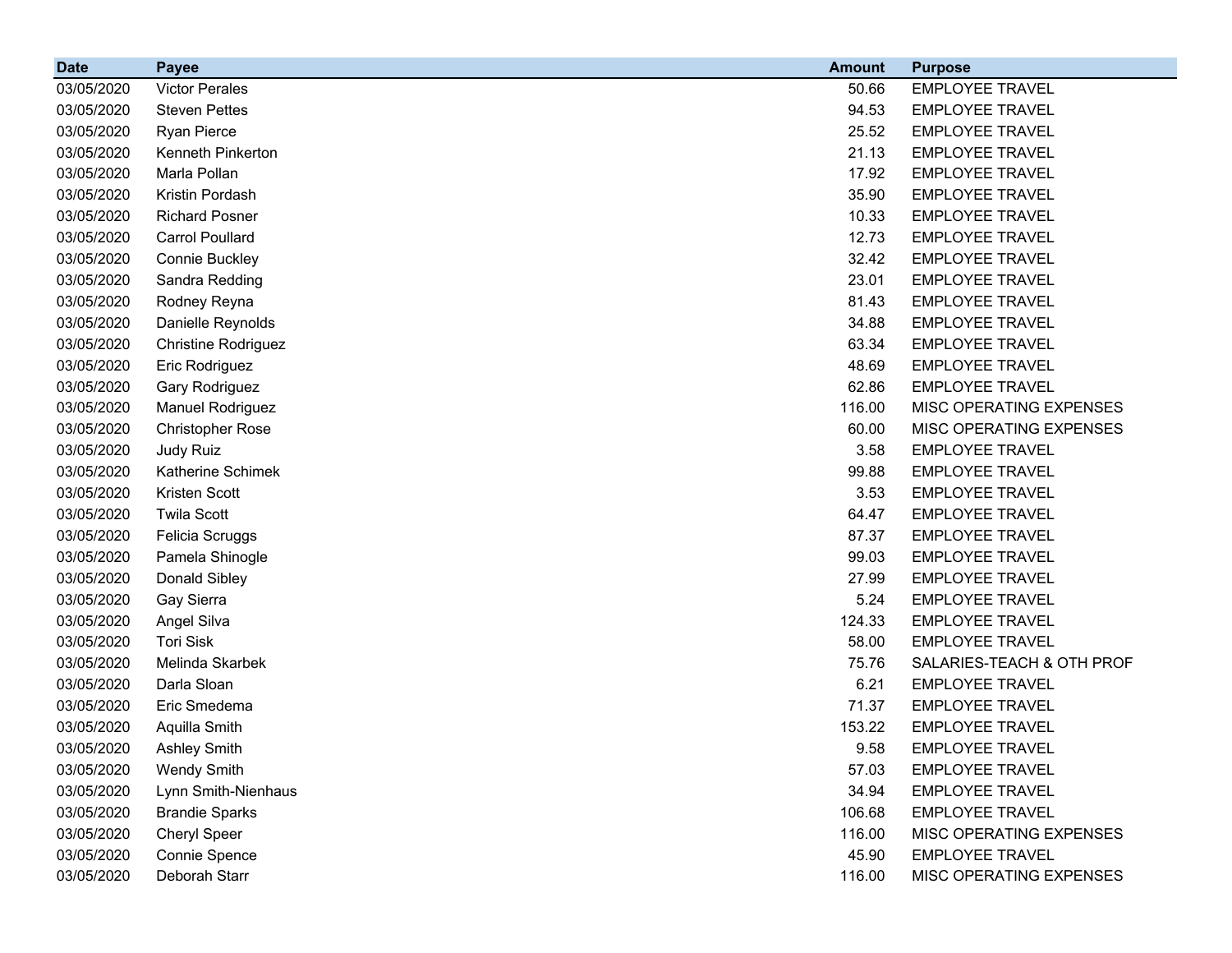| <b>Date</b> | <b>Payee</b>                                               | <b>Amount</b> | <b>Purpose</b>            |
|-------------|------------------------------------------------------------|---------------|---------------------------|
| 03/05/2020  | Shay Stavenhagen                                           | 30.60         | <b>EMPLOYEE TRAVEL</b>    |
| 03/05/2020  | Jennifer Stein                                             | 54.20         | <b>EMPLOYEE TRAVEL</b>    |
| 03/05/2020  | <b>Natalie Strand</b>                                      | 25.95         | <b>EMPLOYEE TRAVEL</b>    |
| 03/05/2020  | <b>Catherine Strawn</b>                                    | 61.90         | <b>EMPLOYEE TRAVEL</b>    |
| 03/05/2020  | Mary Sullivan                                              | 59.71         | <b>EMPLOYEE TRAVEL</b>    |
| 03/05/2020  | <b>Gregory Sunder</b>                                      | 25.84         | <b>EMPLOYEE TRAVEL</b>    |
| 03/05/2020  | <b>Avery Taylor</b>                                        | 96.19         | <b>EMPLOYEE TRAVEL</b>    |
| 03/05/2020  | Mark Taylor                                                | 11.88         | <b>EMPLOYEE TRAVEL</b>    |
| 03/05/2020  | Gabriella Tejeda                                           | 102.61        | <b>EMPLOYEE TRAVEL</b>    |
| 03/05/2020  | Kristi Tollefson                                           | 80.00         | STUDENT TVL*NO AISD BUSES |
| 03/05/2020  | Kristina Turner                                            | 101.17        | <b>EMPLOYEE TRAVEL</b>    |
| 03/05/2020  | <b>Yvette Turner</b>                                       | 113.58        | <b>EMPLOYEE TRAVEL</b>    |
| 03/05/2020  | Deborah Vation                                             | 46.87         | <b>EMPLOYEE TRAVEL</b>    |
| 03/05/2020  | Maria Vega                                                 | 57.41         | <b>EMPLOYEE TRAVEL</b>    |
| 03/05/2020  | Marie Villarreal                                           | 34.03         | <b>EMPLOYEE TRAVEL</b>    |
| 03/05/2020  | Nancy Walker                                               | 10.17         | <b>EMPLOYEE TRAVEL</b>    |
| 03/05/2020  | <b>Tonia Walker</b>                                        | 74.42         | <b>EMPLOYEE TRAVEL</b>    |
| 03/05/2020  | Nikki Walls                                                | 34.51         | <b>EMPLOYEE TRAVEL</b>    |
| 03/05/2020  | Lori Walsh                                                 | 145.41        | <b>EMPLOYEE TRAVEL</b>    |
| 03/05/2020  | Eniko Walter-Howard                                        | 81.53         | <b>EMPLOYEE TRAVEL</b>    |
| 03/05/2020  | Raina Walterscheid                                         | 41.41         | <b>EMPLOYEE TRAVEL</b>    |
| 03/05/2020  | Linda Weber-Greene                                         | 24.18         | <b>EMPLOYEE TRAVEL</b>    |
| 03/05/2020  | Jennifer Wells                                             | 83.78         | <b>EMPLOYEE TRAVEL</b>    |
| 03/05/2020  | Sue Wilhide                                                | 3.64          | <b>EMPLOYEE TRAVEL</b>    |
| 03/05/2020  | Isabelle Williams                                          | 42.80         | <b>EMPLOYEE TRAVEL</b>    |
| 03/05/2020  | <b>Tracey Wittmayer</b>                                    | 99.88         | <b>EMPLOYEE TRAVEL</b>    |
| 03/05/2020  | Jerry Wright                                               | 107.80        | <b>EMPLOYEE TRAVEL</b>    |
| 03/05/2020  | Steven Wurtz                                               | 78.37         | <b>EMPLOYEE TRAVEL</b>    |
| 03/05/2020  | Maria Zarate                                               | 117.65        | <b>EMPLOYEE TRAVEL</b>    |
| 03/05/2020  | Yue Zhang                                                  | 123.69        | <b>EMPLOYEE TRAVEL</b>    |
| 03/05/2020  | <b>United Educators Association</b>                        | 1,053.30      | UNITED FUND               |
| 03/05/2020  | Texas United School Employees Local 100                    | 110.79        | UNITED FUND               |
| 03/05/2020  | United States Department Of Education National Payment Ctr | 241.39        | UNITED FUND               |
| 03/05/2020  | Truman Tim Chapter 13 Trustee                              | 542.31        | UNITED FUND               |
| 03/05/2020  | Association Of Texas Professional Teachers Local           | 15.60         | UNITED FUND               |
| 03/05/2020  | Association Of Texas Professional Educators State          | 108.88        | UNITED FUND               |
| 03/05/2020  | Association Of Texas Professional Educators State          | 20.00         | UNITED FUND               |
| 03/05/2020  | Administracion para el Sustento de Menores                 | 41.54         | UNITED FUND               |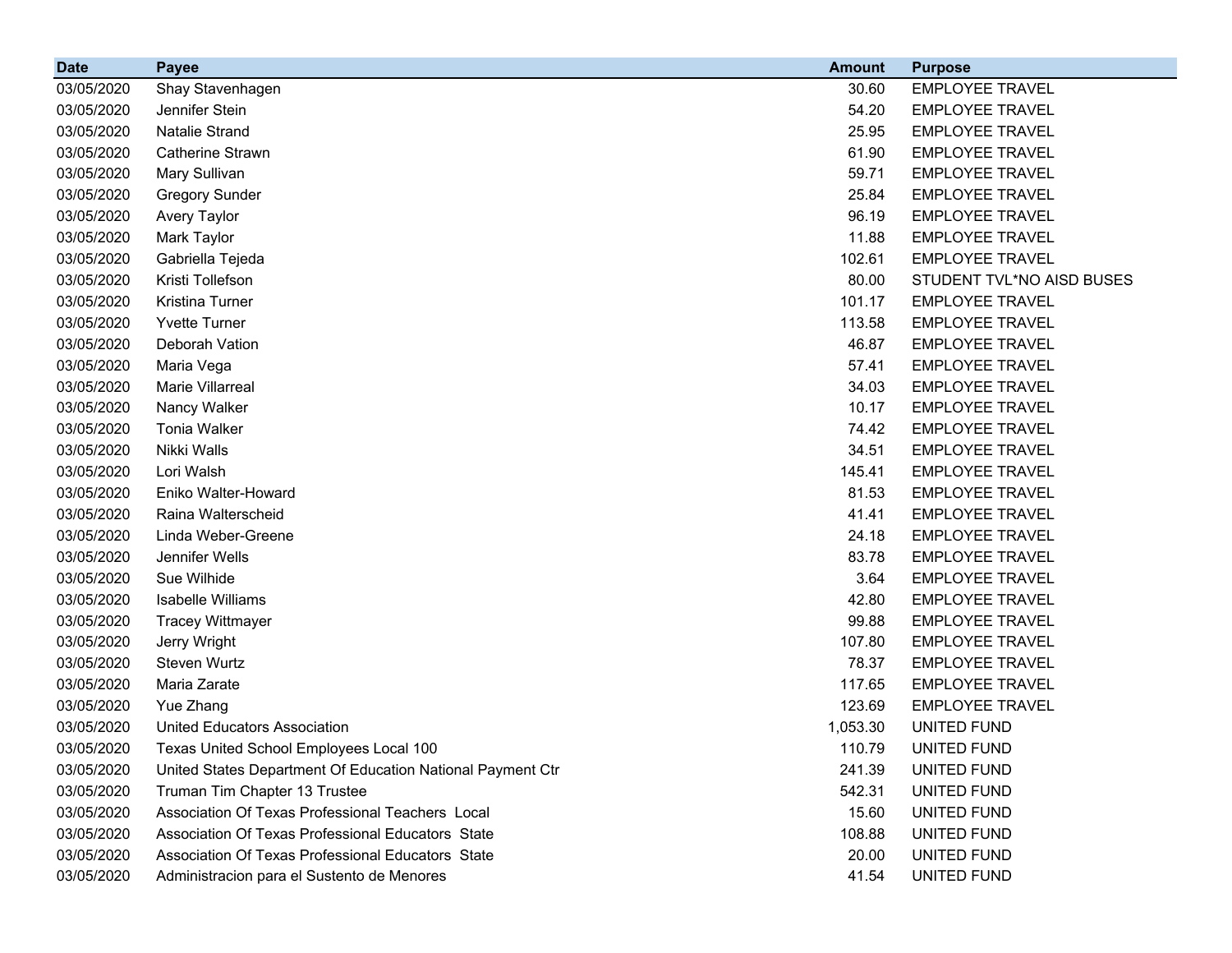| <b>Date</b> | <b>Payee</b>                                                    | <b>Amount</b> | <b>Purpose</b>                       |
|-------------|-----------------------------------------------------------------|---------------|--------------------------------------|
| 03/05/2020  | Educational Employees Credit Union - HSA                        | 1,030.90      | <b>DENTAL INSURANCE</b>              |
| 03/05/2020  | <b>Educational Employees Credit Union</b>                       | 5,725.00      | DUE TO CREDIT UNION                  |
| 03/05/2020  | <b>Texas State Teachers Association</b>                         | 217.05        | UNITED FUND                          |
| 03/05/2020  | Pamela Mann                                                     | 157.13        | <b>EMPLOYEE TRAVEL</b>               |
| 03/05/2020  | Scholastic Incorporated                                         | 15,996.00     | <b>MISC PURCH &amp; CONTR SERV</b>   |
| 03/06/2020  | <b>Imprint Resources</b>                                        | 649.00        | <b>GENERAL SUPPLIES</b>              |
| 03/06/2020  | <b>Grainger Industrial Supply</b>                               | 238.75        | <b>GENERAL SUPPLIES</b>              |
| 03/06/2020  |                                                                 | 907.92        | M & O SUPPLIES                       |
| 03/06/2020  | <b>Teachers Tools Incorporated</b>                              | 339.92        | <b>GENERAL SUPPLIES</b>              |
| 03/06/2020  | Casa Manana                                                     | 1,430.00      | STUDENT TVL*NO AISD BUSES            |
| 03/06/2020  | Apex Supply Company                                             | 442.84        | M & O SUPPLIES                       |
| 03/06/2020  | <b>Pitney Bowes</b>                                             | 1,324.14      | RENTALS & OPERATING LEASE            |
| 03/06/2020  | United Refrigeration Incorporated                               | 101.39        | M & O SUPPLIES                       |
| 03/06/2020  | Vehicle Maintenance Program                                     | 190.98        | <b>GENERAL INVENTORY</b>             |
| 03/06/2020  | Barnes & Noble Booksellers, Inc                                 | 6,004.46      | <b>READING MATERIALS</b>             |
| 03/06/2020  | Jason's Deli                                                    | 309.83        | MISC OPERATING EXPENSES              |
| 03/06/2020  | University Of Texas @ Austin TSSEC and UIL                      | 1,013.28      | MISC OPERATING EXPENSES              |
| 03/06/2020  | Tellermate                                                      | 1,245.32      | <b>GENERAL SUPPLIES</b>              |
| 03/06/2020  | Hutcherson Construction Incorporated                            | 27,227.00     | <b>RETAINAGE</b>                     |
| 03/06/2020  | PPG Architectural Finishes, Inc.                                | 205.39        | M & O SUPPLIES                       |
| 03/06/2020  | Schwans Food Service Incorporated                               | 16,013.29     | <b>GENERAL INVENTORY</b>             |
| 03/06/2020  | <b>Artex Overhead Door</b>                                      | 1,050.00      | <b>CONTRACTED MAINT &amp; REPAIR</b> |
| 03/06/2020  | Office Depot                                                    | 2,499.79      | <b>GENERAL SUPPLIES</b>              |
| 03/06/2020  |                                                                 | 186.89        | <b>INVOICES RECEIVABLE</b>           |
| 03/06/2020  | B & H Photo Video                                               | 24.95         | <b>GENERAL SUPPLIES</b>              |
| 03/06/2020  | Verizon Wireless Acct                                           | (44.09)       | MISC OPERATING EXPENSES              |
| 03/06/2020  |                                                                 | 8,204.61      | <b>WATER</b>                         |
| 03/06/2020  | <b>D P S</b> General Services                                   | 2,427.00      | MISC PURCH & CONTR SERV              |
| 03/06/2020  | Govconnection Incorporated                                      | 43.50         | <b>GENERAL SUPPLIES</b>              |
| 03/06/2020  | <b>ProComputing Corporation</b>                                 | 5,508.39      | <b>CONTRACTED MAINT &amp; REPAIR</b> |
| 03/06/2020  | Pocket Nurse Enterprises Incorporated                           | 1,045.29      | <b>GENERAL SUPPLIES</b>              |
| 03/06/2020  | Apple Computer Incorporated                                     | 1,780.00      | <b>GENERAL SUPPLIES</b>              |
| 03/06/2020  | C D Hartnett Company                                            | 32,614.80     | <b>FOOD</b>                          |
| 03/06/2020  | Irving Independent School District                              | 643.90        | MISC OPERATING EXPENSES              |
| 03/06/2020  | Cedar Hill Independent School District                          | 445.42        | MISC OPERATING EXPENSES              |
| 03/06/2020  | <b>City Of Grand Prairie Water Utilities</b>                    | 3,980.24      | <b>WATER</b>                         |
| 03/06/2020  | Psychological Assessment Resources Incorporated (Par)           | 972.00        | <b>TESTING MATERIALS</b>             |
| 03/06/2020  | <b>Catholic Charities Translation &amp; Interpreter Network</b> | 13,837.40     | MISC PURCH & CONTR SERV              |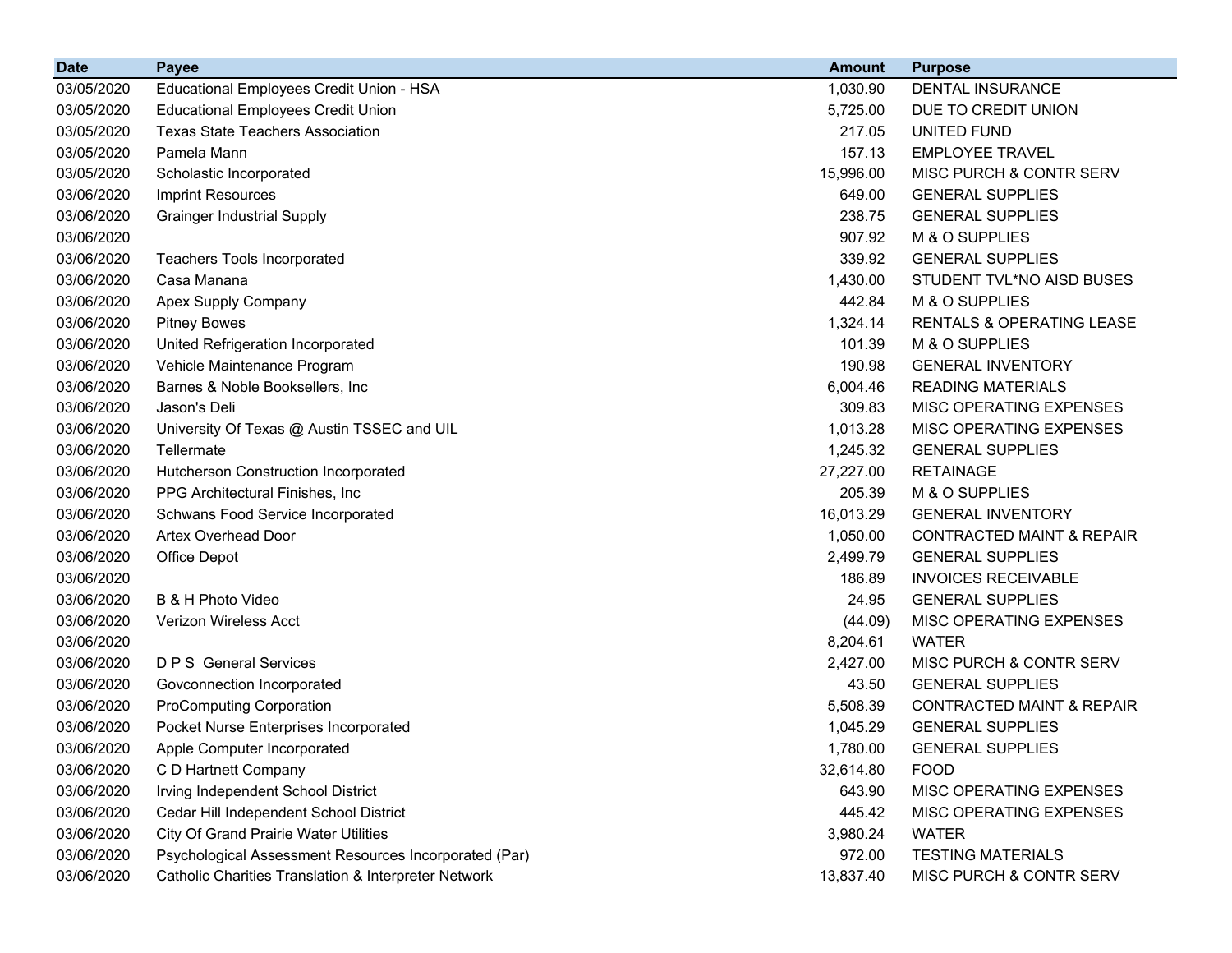| <b>Date</b> | <b>Payee</b>                                 | <b>Amount</b> | <b>Purpose</b>                       |
|-------------|----------------------------------------------|---------------|--------------------------------------|
| 03/06/2020  | <b>Constant Contact</b>                      | 1,080.00      | MISC OPERATING EXPENSES              |
| 03/06/2020  | J P Morgan Chase Bank NA                     | 1,416.40      | <b>INVOICES RECEIVABLE</b>           |
| 03/06/2020  | Fort Worth ISD Athletic Department           | 144.54        | MISC OPERATING EXPENSES              |
| 03/06/2020  | Texas Pottery Supply and Clay Company        | 85.00         | <b>CONTRACTED MAINT &amp; REPAIR</b> |
| 03/06/2020  | Automatic Sprinkler of Texas Incorporated    | 63,720.00     | <b>CONTRACTED MAINT &amp; REPAIR</b> |
| 03/06/2020  | Texas Interpreting Services, LLC             | 19,430.00     | MISC PURCH & CONTR SERV              |
| 03/06/2020  | Petersen Alice Jane                          | 100.00        | MISC PURCH & CONTR SERV              |
| 03/06/2020  | Cooper Ronda L                               | 440.00        | MISC PURCH & CONTR SERV              |
| 03/06/2020  | <b>Binswanger Glass</b>                      | 89.95         | <b>CONTRACTED MAINT &amp; REPAIR</b> |
| 03/06/2020  |                                              | 2,179.68      | M & O SUPPLIES                       |
| 03/06/2020  | Guitar Center/Arlington                      | 279.98        | <b>GENERAL SUPPLIES</b>              |
| 03/06/2020  | Eichelbaum Wardell Hansen Powell & Mehl P.C. | 111,578.92    | <b>LEGAL SERVICES</b>                |
| 03/06/2020  | Grand Prairie Independent School District    | 1,438.98      | MISC OPERATING EXPENSES              |
| 03/06/2020  | Kurz & Company                               | 9,959.27      | <b>FOOD</b>                          |
| 03/06/2020  | Patricia Neighbors                           | 250.00        | <b>INVOICES RECEIVABLE</b>           |
| 03/06/2020  | <b>Cornerstone Staffing</b>                  | 18,000.00     | MISC PURCH & CONTR SERV              |
| 03/06/2020  | Peyco Southwest Realty, Inc.                 | 2,500.00      | <b>CONTRACTED MAINT &amp; REPAIR</b> |
| 03/06/2020  | <b>Tyson Prepared Foods</b>                  | 9,792.00      | <b>GENERAL INVENTORY</b>             |
| 03/06/2020  | Crozier Jeremy                               | 250.00        | <b>INVOICES RECEIVABLE</b>           |
| 03/06/2020  | Dr Pepper Snapple Group                      | 270.00        | <b>GENERAL INVENTORY</b>             |
| 03/06/2020  |                                              | 171.20        | <b>INVOICES RECEIVABLE</b>           |
| 03/06/2020  |                                              | 256.00        | MISC OPERATING EXPENSES              |
| 03/06/2020  | iPrint Technologies                          | 814.00        | <b>GENERAL SUPPLIES</b>              |
| 03/06/2020  | Klement Distribution, Inc.                   | 162.77        | <b>FOOD</b>                          |
| 03/06/2020  | Bill's Upholstery & Glass Shop Inc           | 127.50        | <b>CONTRACTED MAINT &amp; REPAIR</b> |
| 03/06/2020  | OTC Brands, Inc                              | 521.53        | <b>GENERAL SUPPLIES</b>              |
| 03/06/2020  | <b>Allibon Amy</b>                           | 250.00        | <b>INVOICES RECEIVABLE</b>           |
| 03/06/2020  | <b>AKJ Education</b>                         | 109.36        | <b>READING MATERIALS</b>             |
| 03/06/2020  | Alertus Technologies, LLC                    | 3,450.00      | MISC PURCH & CONTR SERV              |
| 03/06/2020  | <b>Gordon Food Service</b>                   | 14.41         | <b>GENERAL INVENTORY</b>             |
| 03/06/2020  | Megan Smallwood                              | 160.00        | <b>INVOICES RECEIVABLE</b>           |
| 03/06/2020  | Recollections 54                             | 350.00        | MISC PURCH & CONTR SERV              |
| 03/06/2020  | DH Pace Company Incorporated                 | 1,745.60      | <b>GENERAL INVENTORY</b>             |
| 03/06/2020  | Staples Inc/Staples Business Advantage       | 819.01        | <b>GENERAL SUPPLIES</b>              |
| 03/06/2020  | Center for Teaching for Biliteracy LLC       | 500.00        | <b>EMPLOYEE TRAVEL</b>               |
| 03/06/2020  | <b>Alonti Catering</b>                       | 88.15         | MISC OPERATING EXPENSES              |
| 03/06/2020  | DeCora Dawkins                               | 400.00        | <b>INVOICES RECEIVABLE</b>           |
| 03/06/2020  | <b>YR Sales</b>                              | 337.50        | <b>INVOICES RECEIVABLE</b>           |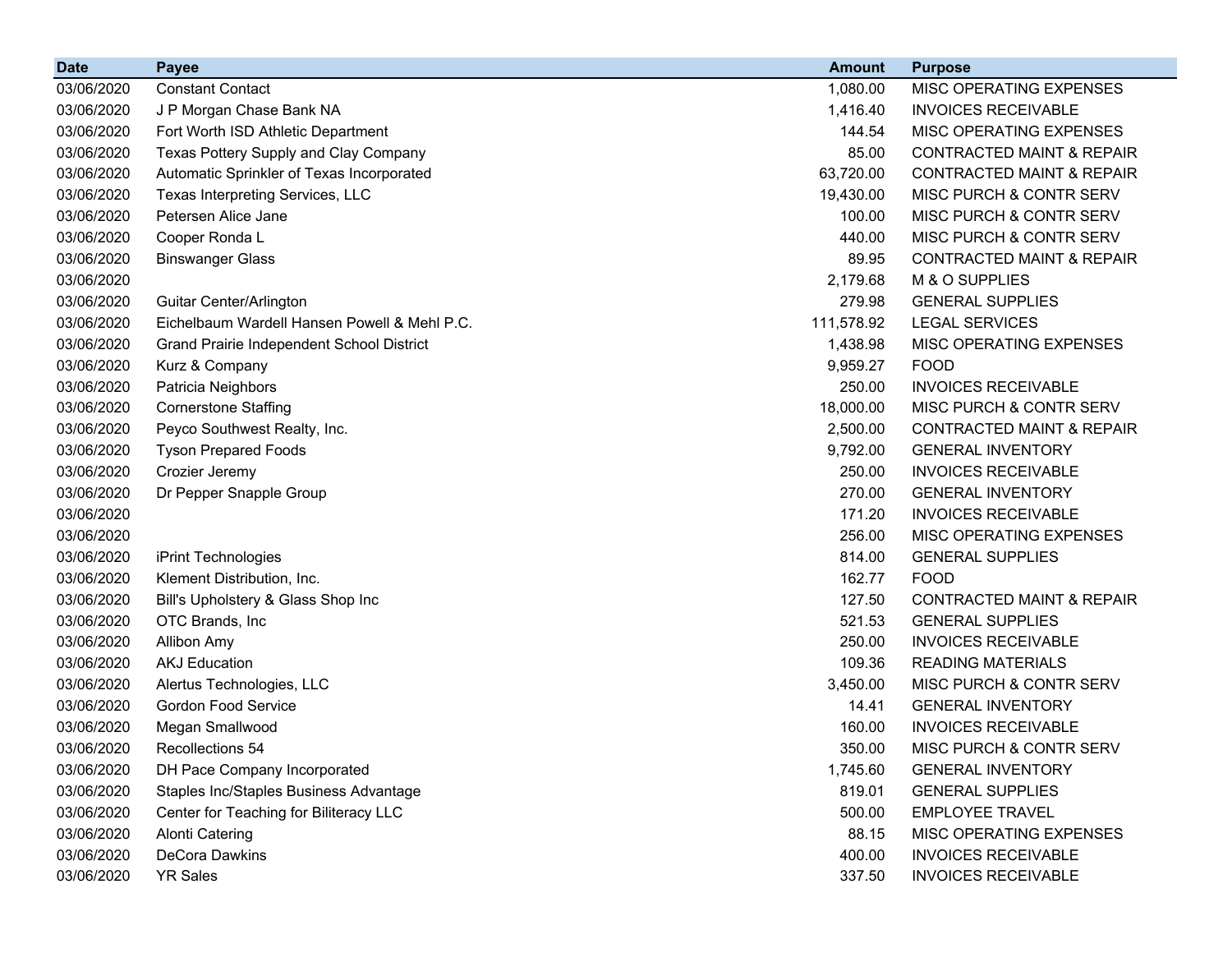| <b>Date</b> | <b>Payee</b>                                                   | <b>Amount</b> | <b>Purpose</b>                       |
|-------------|----------------------------------------------------------------|---------------|--------------------------------------|
| 03/06/2020  | A Wish Come True                                               | 1,847.00      | <b>INVOICES RECEIVABLE</b>           |
| 03/06/2020  | Zum Services, Inc.                                             | 133,300.00    | <b>MISC PURCH &amp; CONTR SERV</b>   |
| 03/06/2020  | ValueSure Agency Inc.                                          | 71.00         | <b>MISC OPERATING EXPENSES</b>       |
| 03/06/2020  | Project Lead The Way Incorporated                              | 2,483.50      | <b>GENERAL SUPPLIES</b>              |
| 03/06/2020  | Liz Parke Photography                                          | 430.00        | <b>INVOICES RECEIVABLE</b>           |
| 03/06/2020  | CIO Partners, Inc.                                             | 15,000.00     | <b>MISC PURCH &amp; CONTR SERV</b>   |
| 03/06/2020  | College Board The College Entrance Exam Board                  | 235.00        | MISC OPERATING EXPENSES              |
| 03/06/2020  | Mineral Wells High School                                      | 382.17        | MISC OPERATING EXPENSES              |
| 03/06/2020  | International Baccalaureate America                            | 14,655.00     | MISC OPERATING EXPENSES              |
| 03/06/2020  | <b>Atmos Energy</b>                                            | 664.38        | <b>WATER</b>                         |
| 03/06/2020  | <b>Compliance Consortium Corporation</b>                       | 928.00        | MISC OPERATING EXPENSES              |
| 03/06/2020  | <b>Star Roofing And Sheet Metal</b>                            | 525.00        | <b>CONTRACTED MAINT &amp; REPAIR</b> |
| 03/06/2020  | Sam Pack's Five Star Ford                                      | 23,891.70     | <b>VEHICLES</b>                      |
| 03/06/2020  | Dealers Electrical Supply Company                              | 1,108.23      | M & O SUPPLIES                       |
| 03/06/2020  | Bucks Wheel & Equipment Company                                | 150.10        | <b>GENERAL INVENTORY</b>             |
| 03/06/2020  | Southwest International Trucks                                 | 4,525.49      | <b>CONTRACTED MAINT &amp; REPAIR</b> |
| 03/06/2020  | <b>Best Plumbing Specialties Incorporated</b>                  | 973.80        | <b>GENERAL INVENTORY</b>             |
| 03/06/2020  | Music & Arts                                                   | 700.00        | <b>CONTRACTED MAINT &amp; REPAIR</b> |
| 03/06/2020  |                                                                | 8,024.00      | <b>GENERAL SUPPLIES</b>              |
| 03/06/2020  | Arlington Independent School District Food & Nutrition Service | 60.00         | MISC OPERATING EXPENSES              |
| 03/06/2020  | Cargill Kitchen Solutions Incorporated                         | 15,319.61     | <b>GENERAL INVENTORY</b>             |
| 03/06/2020  | Rush Truck Centers Of Texas Limited Partnership                | 311.14        | M & O SUPPLIES                       |
| 03/06/2020  | Adolfson & Peterson Construction                               | 4,190,679.76  | BLDG PURCH, CONSTR, IMPROVE          |
| 03/06/2020  |                                                                | (209, 533.99) | <b>RETAINAGE</b>                     |
| 03/06/2020  | SiteOne Landscape Supply Holding LLC                           | 1,303.43      | M & O SUPPLIES                       |
| 03/06/2020  | Demco Incorporated                                             | 88.01         | <b>GENERAL SUPPLIES</b>              |
| 03/06/2020  | <b>Pollock Paper Distributors</b>                              | 3,763.20      | <b>GENERAL INVENTORY</b>             |
| 03/18/2020  | <b>Grainger Industrial Supply</b>                              | 396.00        | M & O SUPPLIES                       |
| 03/18/2020  | Home Depot Pro                                                 | 680.26        | M & O SUPPLIES                       |
| 03/18/2020  | Apex Supply Company                                            | 572.36        | M & O SUPPLIES                       |
| 03/18/2020  | Jennie O Foods Incorporated                                    | 36,240.00     | <b>GENERAL INVENTORY</b>             |
| 03/18/2020  | <b>Pitney Bowes</b>                                            | 782.70        | RENTALS & OPERATING LEASE            |
| 03/18/2020  | United Refrigeration Incorporated                              | 5,569.27      | M & O SUPPLIES                       |
| 03/18/2020  | <b>Elliott Electric Supply</b>                                 | 6,785.10      | M & O SUPPLIES                       |
| 03/18/2020  | Ace Mart Restaurant Supply Company                             | 1,197.70      | <b>GENERAL SUPPLIES</b>              |
| 03/18/2020  | Barnes & Noble Booksellers, Inc.                               | 10.36         | <b>GENERAL SUPPLIES</b>              |
| 03/18/2020  |                                                                | 3,845.69      | <b>READING MATERIALS</b>             |
| 03/18/2020  | Custom Transmission And Auto Repair Incorporated               | 382.95        | CONTRACTED MAINT & REPAIR            |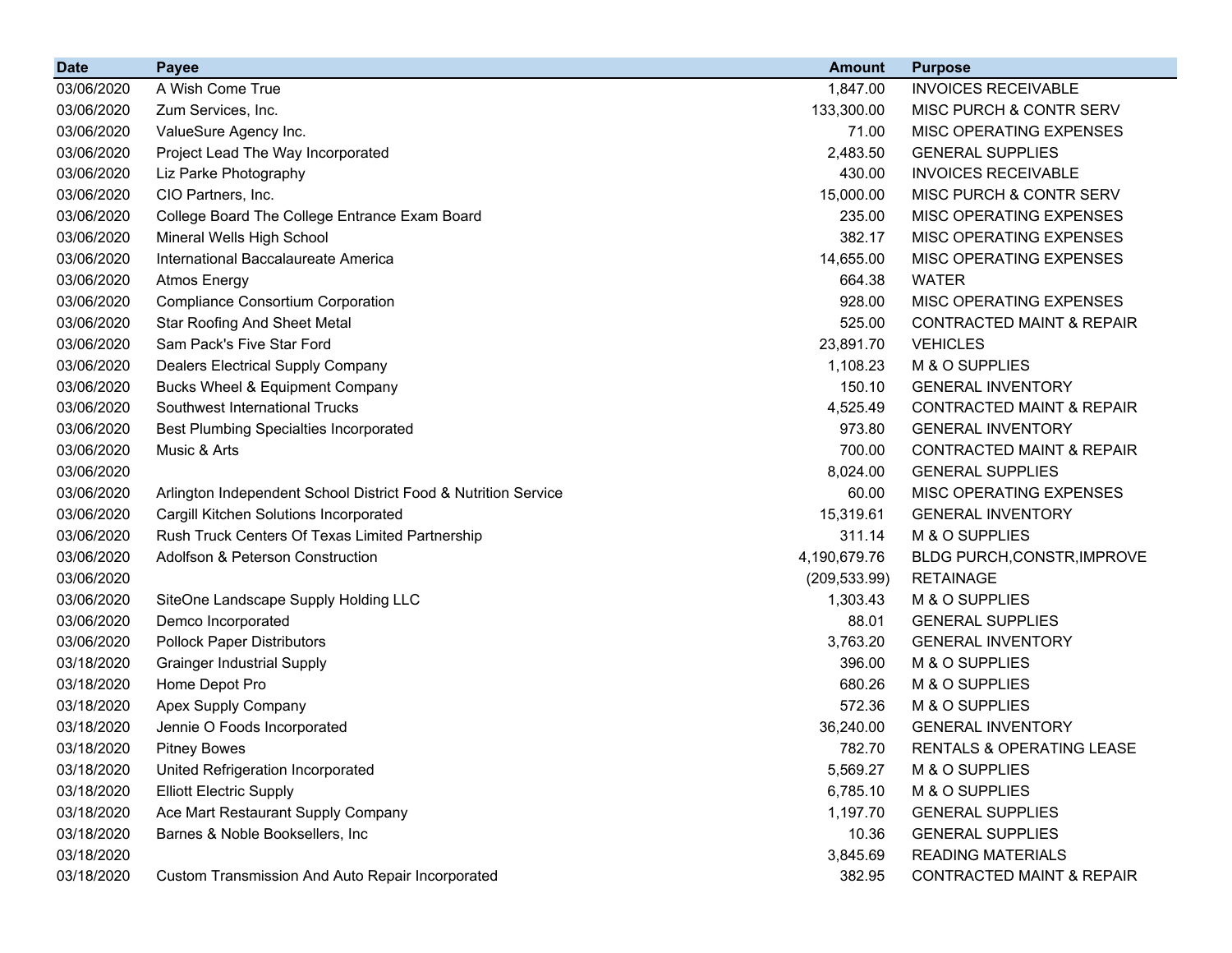| <b>Date</b> | <b>Payee</b>                             | <b>Amount</b> | <b>Purpose</b>                       |
|-------------|------------------------------------------|---------------|--------------------------------------|
| 03/18/2020  | Trane Company Commercial Systems Group   | 34.99         | M & O SUPPLIES                       |
| 03/18/2020  | PPG Architectural Finishes, Inc.         | 1,283.77      | M & O SUPPLIES                       |
| 03/18/2020  | <b>Ecolab Incorporated</b>               | 740.06        | <b>GENERAL SUPPLIES</b>              |
| 03/18/2020  | <b>Careys Sporting Goods</b>             | 524.20        | <b>GENERAL SUPPLIES</b>              |
| 03/18/2020  | Airgas Southwest Incorporated            | 33.01         | <b>GENERAL SUPPLIES</b>              |
| 03/18/2020  | Office Depot                             | 2,497.07      | <b>GENERAL SUPPLIES</b>              |
| 03/18/2020  | Enterprise Rent A Car                    | 178.00        | STUDENT TVL*NO AISD BUSES            |
| 03/18/2020  | <b>Hired Hands Incorporated</b>          | 728.00        | MISC PURCH & CONTR SERV              |
| 03/18/2020  | B & H Photo Video                        | 1,163.85      | <b>GENERAL SUPPLIES</b>              |
| 03/18/2020  | Lightspeed Technologies Incorporated     | 24.00         | <b>GENERAL SUPPLIES</b>              |
| 03/18/2020  | C & P Pump Services Incorporated         | 2,041.63      | M & O SUPPLIES                       |
| 03/18/2020  | <b>Cowboy Towing</b>                     | 338.00        | <b>CONTRACTED MAINT &amp; REPAIR</b> |
| 03/18/2020  | <b>Howard Technology Solutions</b>       | 1,084.00      | <b>GENERAL SUPPLIES</b>              |
| 03/18/2020  | Ricoh USA, Inc.                          | 6.95          | <b>CONTRACTED MAINT &amp; REPAIR</b> |
| 03/18/2020  | Interboro Packaging Corporation          | 2,646.00      | <b>GENERAL INVENTORY</b>             |
| 03/18/2020  | Apple Computer Incorporated              | 808.00        | <b>GENERAL SUPPLIES</b>              |
| 03/18/2020  | Kimbrough Fire Extinguisher Company      | 769.08        | <b>CONTRACTED MAINT &amp; REPAIR</b> |
| 03/18/2020  | ETA hand2mind                            | 118.98        | <b>GENERAL SUPPLIES</b>              |
| 03/18/2020  | C D Hartnett Company                     | 30,116.31     | <b>FOOD</b>                          |
| 03/18/2020  | Lee's School Supplies                    | 65.50         | <b>GENERAL SUPPLIES</b>              |
| 03/18/2020  | Marco Products Incorporated              | 154.50        | <b>GENERAL SUPPLIES</b>              |
| 03/18/2020  | Arlington Hardware Incorporated #53      | 230.05        | M & O SUPPLIES                       |
| 03/18/2020  | Child Care Associates Incorporated       | 4,646.74      | MISC PURCH & CONTR SERV              |
| 03/18/2020  | Walsh Robert                             | 220.00        | MISC PURCH & CONTR SERV              |
| 03/18/2020  | Kuta Software LLC                        | 272.00        | <b>GENERAL SUPPLIES</b>              |
| 03/18/2020  | <b>Total Maintenance Solutions-South</b> | 16.62         | M & O SUPPLIES                       |
| 03/18/2020  | <b>Alford Allen</b>                      | 797.50        | MISC PURCH & CONTR SERV              |
| 03/18/2020  | <b>Smith Kendrick</b>                    | 997.50        | MISC PURCH & CONTR SERV              |
| 03/18/2020  | Phillips William Z                       | 220.00        | MISC PURCH & CONTR SERV              |
| 03/18/2020  | VEX Robotics Inc.                        | 530.79        | <b>GENERAL SUPPLIES</b>              |
| 03/18/2020  | <b>Luxor Staffing</b>                    | 6,568.25      | MISC PURCH & CONTR SERV              |
| 03/18/2020  | Logisoft Computer Products LLC           | 51.00         | <b>GENERAL SUPPLIES</b>              |
| 03/18/2020  | Lea Park & Play Incorporated             | 239.95        | M & O SUPPLIES                       |
| 03/18/2020  | CoreCourseGPA.com                        | 2,214.00      | MISC PURCH & CONTR SERV              |
| 03/18/2020  | Ferrellgas, Incorporated                 | 11,664.70     | <b>GENERAL INVENTORY</b>             |
| 03/18/2020  | Learning Zone                            | 92.92         | <b>GENERAL SUPPLIES</b>              |
| 03/18/2020  | Barilla America Inc.                     | 5,370.75      | <b>GENERAL INVENTORY</b>             |
| 03/18/2020  | Phillips Lawn Sprinkler Co. Inc.         | 51,155.34     | <b>CONTRACTED MAINT &amp; REPAIR</b> |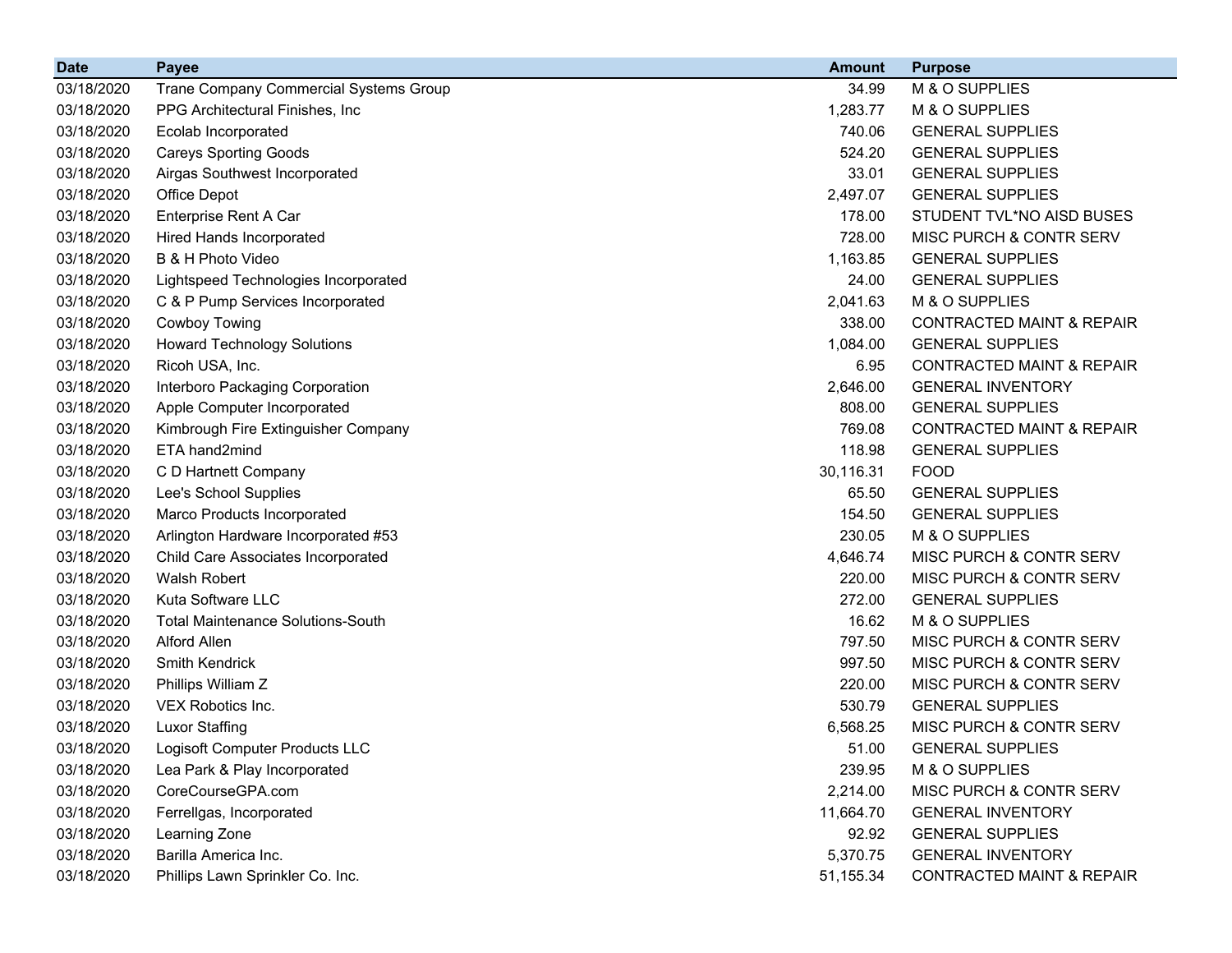| <b>Date</b> | <b>Payee</b>                                       | <b>Amount</b> | <b>Purpose</b>                       |
|-------------|----------------------------------------------------|---------------|--------------------------------------|
| 03/18/2020  | Automatic Sprinkler of Texas Incorporated          | 1,305.00      | <b>CONTRACTED MAINT &amp; REPAIR</b> |
| 03/18/2020  | Dunlap Kirk D                                      | 550.00        | MISC PURCH & CONTR SERV              |
| 03/18/2020  | <b>Brown Sylvester III</b>                         | 1,025.00      | MISC PURCH & CONTR SERV              |
| 03/18/2020  | <b>School Outfitters</b>                           | 101.18        | <b>GENERAL SUPPLIES</b>              |
| 03/18/2020  | One Source Staffing Corporation                    | 16,813.16     | MISC PURCH & CONTR SERV              |
| 03/18/2020  | <b>Binswanger Glass</b>                            | 701.07        | M & O SUPPLIES                       |
| 03/18/2020  | National Wholesale Supply                          | 679.50        | <b>GENERAL INVENTORY</b>             |
| 03/18/2020  |                                                    | 992.29        | M & O SUPPLIES                       |
| 03/18/2020  | <b>Wright Reginal</b>                              | 250.00        | <b>INVOICES RECEIVABLE</b>           |
| 03/18/2020  | Jakes Finer Foods                                  | 41.89         | <b>GENERAL INVENTORY</b>             |
| 03/18/2020  | Accent Awards & Trophies, LLC                      | 2,085.00      | <b>GENERAL SUPPLIES</b>              |
| 03/18/2020  |                                                    | 75.00         | <b>INVOICES RECEIVABLE</b>           |
| 03/18/2020  | Accountable Healthcare Staffing Incorporated       | 5,164.75      | MISC PURCH & CONTR SERV              |
| 03/18/2020  | <b>Autonation Chevrolet</b>                        | 8.27          | <b>CONTRACTED MAINT &amp; REPAIR</b> |
| 03/18/2020  | Crawford Electric Supply Company                   | 443.41        | M & O SUPPLIES                       |
| 03/18/2020  | RD Lawns LLC                                       | 18,493.90     | <b>CONTRACTED MAINT &amp; REPAIR</b> |
| 03/18/2020  | Developmental Resources                            | 164.00        | <b>EMPLOYEE TRAVEL</b>               |
| 03/18/2020  | Davis, Regan                                       | 412.50        | MISC PURCH & CONTR SERV              |
| 03/18/2020  | CiCi's Pizza #32                                   | 295.00        | MISC OPERATING EXPENSES              |
| 03/18/2020  | <b>Regency Lighting</b>                            | 454.00        | <b>GENERAL INVENTORY</b>             |
| 03/18/2020  | <b>Equal Opportunity Schools</b>                   | 3,096.42      | MISC PURCH & CONTR SERV              |
| 03/18/2020  | Occupational Health Solutions                      | 695.00        | <b>MISC PURCH &amp; CONTR SERV</b>   |
| 03/18/2020  | Dr Pepper Snapple Group                            | 160.00        | <b>MISC OPERATING EXPENSES</b>       |
| 03/18/2020  | <b>Education Galaxy LLC</b>                        | 139.00        | <b>GENERAL SUPPLIES</b>              |
| 03/18/2020  |                                                    | 275.00        | <b>INVOICES RECEIVABLE</b>           |
| 03/18/2020  | Lowe's Home Centers, LLC                           | 2,042.31      | M & O SUPPLIES                       |
| 03/18/2020  | Williamson Music 1st                               | 150.20        | <b>CONTRACTED MAINT &amp; REPAIR</b> |
| 03/18/2020  | OTC Brands, Inc                                    | 74.42         | <b>INVOICES RECEIVABLE</b>           |
| 03/18/2020  | <b>C&amp;S Trailers</b>                            | 61.98         | M & O SUPPLIES                       |
| 03/18/2020  | Nasco                                              | 165.60        | <b>GENERAL INVENTORY</b>             |
| 03/18/2020  |                                                    | 1,379.56      | <b>GENERAL SUPPLIES</b>              |
| 03/18/2020  | Learning A-Z LLC                                   | 1,509.25      | <b>GENERAL SUPPLIES</b>              |
| 03/18/2020  | <b>Gordon Food Service</b>                         | 114.24        | <b>GENERAL INVENTORY</b>             |
| 03/18/2020  | Arlington ISD Dan Dipert Career + Technical Center | 780.00        | <b>MISC OPERATING EXPENSES</b>       |
| 03/18/2020  | Staples Inc/Staples Business Advantage             | 933.67        | <b>GENERAL SUPPLIES</b>              |
| 03/18/2020  | <b>Arlington Strings</b>                           | 107.50        | <b>GENERAL SUPPLIES</b>              |
| 03/18/2020  | <b>MSB Consulting</b>                              | 253,199.71    | MISC PURCH & CONTR SERV              |
| 03/18/2020  | <b>Alonti Catering</b>                             | 149.53        | MISC OPERATING EXPENSES              |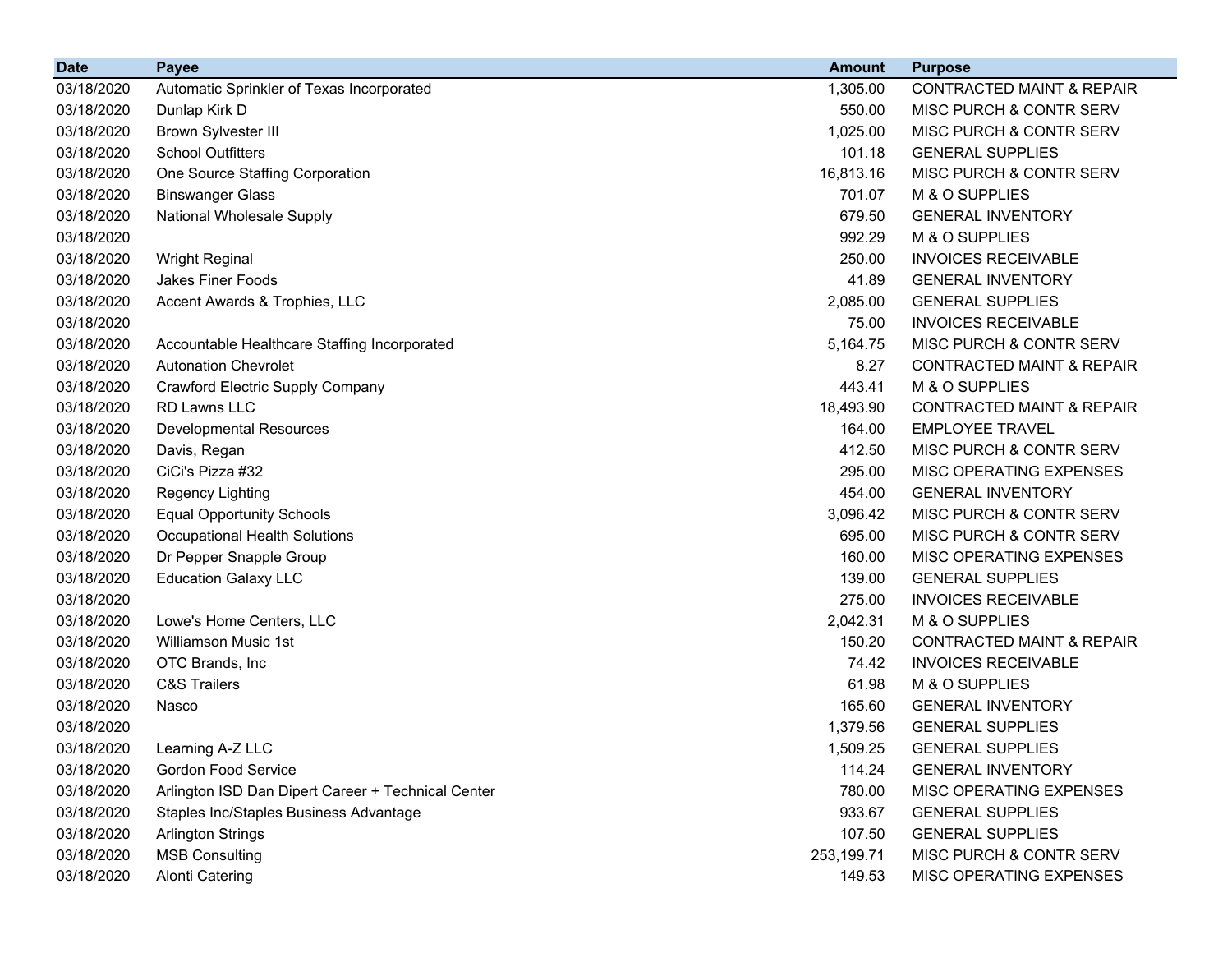| <b>Date</b> | <b>Payee</b>                                                   | <b>Amount</b> | <b>Purpose</b>                       |
|-------------|----------------------------------------------------------------|---------------|--------------------------------------|
| 03/18/2020  | <b>Oriental Building Services Inc</b>                          | 20,544.84     | <b>CONTRACTED MAINT &amp; REPAIR</b> |
| 03/18/2020  | National Seating & Mobility Inc                                | 307.56        | <b>GENERAL SUPPLIES</b>              |
| 03/18/2020  | <b>Borden Dairy Company</b>                                    | 63,322.10     | <b>FOOD</b>                          |
| 03/18/2020  | CoughDrop Inc                                                  | 400.00        | <b>GENERAL SUPPLIES</b>              |
| 03/18/2020  | <b>Donniell Rankin</b>                                         | 165.00        | MISC PURCH & CONTR SERV              |
| 03/18/2020  | Walker Tool Company Incorporated                               | 585.00        | M & O SUPPLIES                       |
| 03/18/2020  | <b>Complete Supply Incorporated</b>                            | 8,165.80      | <b>GENERAL INVENTORY</b>             |
| 03/18/2020  |                                                                | 1,407.35      | M & O SUPPLIES                       |
| 03/18/2020  | <b>Atmos Energy</b>                                            | 31,788.49     | <b>WATER</b>                         |
| 03/18/2020  | <b>Alliance Umpire Association</b>                             | 225.00        | MISC PURCH & CONTR SERV              |
| 03/18/2020  | Dealers Electrical Supply Company                              | 271.89        | <b>GENERAL INVENTORY</b>             |
| 03/18/2020  | Mastery Education (Peoples Education)                          | 362.60        | <b>GENERAL SUPPLIES</b>              |
| 03/18/2020  | Nema 3 Electric Incorporated                                   | 1,218.00      | <b>CONTRACTED MAINT &amp; REPAIR</b> |
| 03/18/2020  | Southwest International Trucks                                 | 130.09        | M & O SUPPLIES                       |
| 03/18/2020  | <b>Texas Auto Painting</b>                                     | 2,036.26      | <b>CONTRACTED MAINT &amp; REPAIR</b> |
| 03/18/2020  | <b>Best Plumbing Specialties Incorporated</b>                  | 307.76        | <b>GENERAL INVENTORY</b>             |
| 03/18/2020  | A C P Direct                                                   | 881.00        | <b>GENERAL SUPPLIES</b>              |
| 03/18/2020  | Arlington Independent School District Food & Nutrition Service | 1,906.14      | MISC OPERATING EXPENSES              |
| 03/18/2020  | Pearson                                                        | 1,249.73      | <b>TESTING MATERIALS</b>             |
| 03/18/2020  | North Texas Tollway Authority                                  | 12.85         | MISC OPERATING EXPENSES              |
| 03/18/2020  | North Texas Tollway Authority                                  | 14.80         | MISC OPERATING EXPENSES              |
| 03/18/2020  | City Of Arlington Water Department                             | 152,436.06    | <b>WATER</b>                         |
| 03/18/2020  | Arlington Camera Incorporated                                  | 1,359.90      | <b>GENERAL SUPPLIES</b>              |
| 03/18/2020  | <b>Gopher Sport Equipment</b>                                  | 150.93        | <b>GENERAL SUPPLIES</b>              |
| 03/18/2020  | Perma Bound                                                    | 133.16        | <b>READING MATERIALS</b>             |
| 03/18/2020  | <b>Pollock Paper Distributors</b>                              | 934.00        | <b>GENERAL INVENTORY</b>             |
| 03/18/2020  | <b>Pyramid School Products</b>                                 | 8,166.60      | <b>GENERAL INVENTORY</b>             |
| 03/18/2020  | Richardson Independent School District                         | 47.05         | MISC OPERATING EXPENSES              |
| 03/18/2020  | Scholastic Incorporated                                        | 1,153.08      | <b>READING MATERIALS</b>             |
| 03/18/2020  | Unifirst Holdings(A/R 01550)                                   | 107.00        | <b>CONTRACTED MAINT &amp; REPAIR</b> |
| 03/18/2020  | <b>United Educators Association</b>                            | 2,064.30      | UNITED FUND                          |
| 03/18/2020  | Texas United School Employees Local 100                        | 100.79        | UNITED FUND                          |
| 03/18/2020  | Texas United School Employees Local 100                        | 36.67         | UNITED FUND                          |
| 03/18/2020  | United States Department Of Education National Payment Ctr     | 644.13        | UNITED FUND                          |
| 03/18/2020  | Truman Tim Chapter 13 Trustee                                  | 1,332.92      | UNITED FUND                          |
| 03/18/2020  | Truman Tim Chapter 13 Trustee                                  | 542.31        | UNITED FUND                          |
| 03/18/2020  | Association Of Texas Professional Teachers Local               | 0.58          | UNITED FUND                          |
| 03/18/2020  | Association Of Texas Professional Teachers Local               | 15.60         | UNITED FUND                          |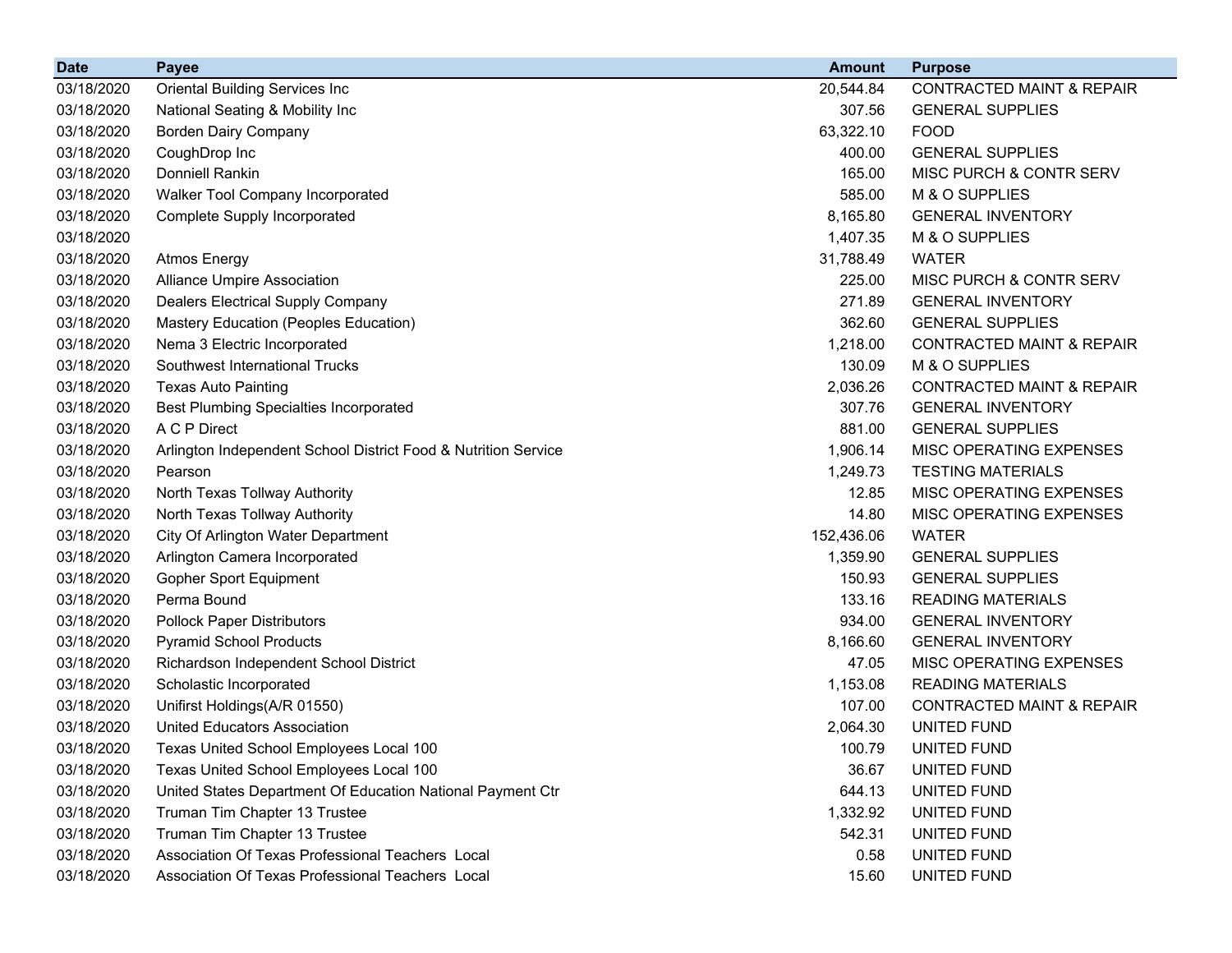| <b>Date</b> | <b>Payee</b>                                      | <b>Amount</b> | <b>Purpose</b>                       |
|-------------|---------------------------------------------------|---------------|--------------------------------------|
| 03/18/2020  | Association Of Texas Professional Educators State | 108.88        | <b>UNITED FUND</b>                   |
| 03/18/2020  | Association Of Texas Professional Educators State | 20.00         | UNITED FUND                          |
| 03/18/2020  | Association Of Texas Professional Educators State | 34.60         | UNITED FUND                          |
| 03/18/2020  | Pam Bassel Chapter 13 Trustee                     | 87.70         | UNITED FUND                          |
| 03/18/2020  | Pam Bassel Chapter 13 Trustee                     | 550.00        | UNITED FUND                          |
| 03/18/2020  | Administracion para el Sustento de Menores        | 299.23        | <b>UNITED FUND</b>                   |
| 03/18/2020  | <b>Trellis Company</b>                            | 236.06        | UNITED FUND                          |
| 03/18/2020  | Powers Tom Chapter 13 Trustee                     | 904.62        | <b>UNITED FUND</b>                   |
| 03/18/2020  | Texas Teachers Alternative Certification Program  | 435.00        | <b>INVOICES RECEIVABLE</b>           |
| 03/18/2020  | Educational Employees Credit Union - HSA          | 2,246.42      | <b>DENTAL INSURANCE</b>              |
| 03/18/2020  | <b>Educational Employees Credit Union</b>         | 12,197.95     | DUE TO CREDIT UNION                  |
| 03/18/2020  | <b>Texas State Teachers Association</b>           | 279.70        | UNITED FUND                          |
| 03/18/2020  | United Way                                        | 5.00          | <b>UNITED FUND</b>                   |
| 03/18/2020  | Abduljabbar Alidani                               | 19.81         | LIONS CLUB CONCESSIONS               |
| 03/18/2020  | Angela Girard                                     | 47.35         | LIONS CLUB CONCESSIONS               |
| 03/18/2020  | Rita Manjong                                      | 58.31         | LIONS CLUB CONCESSIONS               |
| 03/18/2020  | John McDonald                                     | 59.25         | LIONS CLUB CONCESSIONS               |
| 03/18/2020  | Giang Tran                                        | 103.39        | LIONS CLUB CONCESSIONS               |
| 03/20/2020  | Dewanna Carter-Agbedoawu                          | 116.00        | MISC OPERATING EXPENSES              |
| 03/20/2020  | <b>Shalon Griggs</b>                              | 116.00        | MISC OPERATING EXPENSES              |
| 03/20/2020  | <b>Matthew Nelson</b>                             | 116.00        | MISC OPERATING EXPENSES              |
| 03/20/2020  | Tamika White                                      | 46.71         | <b>EMPLOYEE TRAVEL</b>               |
| 03/20/2020  | Barnes & Noble Booksellers, Inc.                  | 4,517.04      | <b>READING MATERIALS</b>             |
| 03/20/2020  | Paradise Produce                                  | 26,385.75     | <b>FOOD</b>                          |
| 03/20/2020  | PPG Architectural Finishes, Inc.                  | 135.00        | M & O SUPPLIES                       |
| 03/20/2020  | Office Depot                                      | 1,031.66      | <b>GENERAL SUPPLIES</b>              |
| 03/20/2020  | B & H Photo Video                                 | 209.99        | <b>GENERAL SUPPLIES</b>              |
| 03/20/2020  | <b>Ratcliff Constructors Incorporated</b>         | 384,312.34    | <b>RETAINAGE</b>                     |
| 03/20/2020  | 1 A Fire & Domestic Testing                       | 4,022.00      | <b>CONTRACTED MAINT &amp; REPAIR</b> |
| 03/20/2020  | Aadvantage Laundry Systems                        | 325.00        | <b>CONTRACTED MAINT &amp; REPAIR</b> |
| 03/20/2020  | Delcom Group                                      | 5,385.54      | <b>GENERAL SUPPLIES</b>              |
| 03/20/2020  |                                                   | 1,006.02      | M & O SUPPLIES                       |
| 03/20/2020  | J P Morgan Chase Bank                             | 1,664.50      | MISC PURCH & CONTR SERV              |
| 03/20/2020  | <b>ECS Learning System Incorporated</b>           | 469.46        | <b>READING MATERIALS</b>             |
| 03/20/2020  | Arlington Hardware Incorporated #53               | 64.73         | M & O SUPPLIES                       |
| 03/20/2020  | <b>Total Maintenance Solutions-South</b>          | 231.84        | M & O SUPPLIES                       |
| 03/20/2020  | Musser Amanda                                     | 500.00        | MISC PURCH & CONTR SERV              |
| 03/20/2020  | <b>Binswanger Glass</b>                           | 319.00        | <b>CONTRACTED MAINT &amp; REPAIR</b> |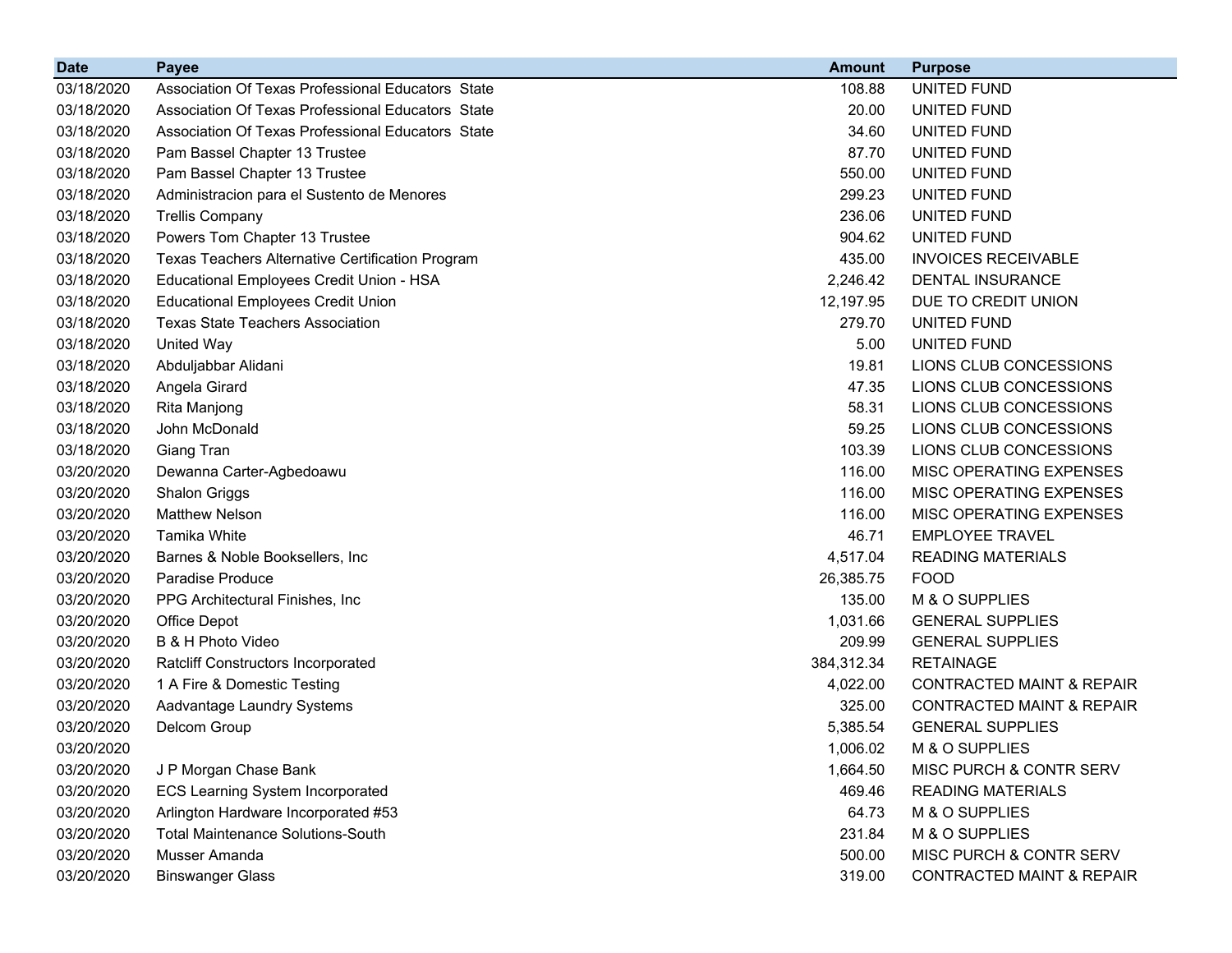| <b>Date</b> | <b>Payee</b>                                 | <b>Amount</b> | <b>Purpose</b>                       |
|-------------|----------------------------------------------|---------------|--------------------------------------|
| 03/20/2020  |                                              | 308.37        | M & O SUPPLIES                       |
| 03/20/2020  | <b>Balfour Beatty Construction, LLC</b>      | 304,106.25    | <b>RETAINAGE</b>                     |
| 03/20/2020  | <b>Crawford Electric Supply Company</b>      | 1,165.29      | M & O SUPPLIES                       |
| 03/20/2020  | <b>Tarrant County Tax Assessor-Collector</b> | 220.00        | MISC OPERATING EXPENSES              |
| 03/20/2020  | <b>Tarrant County Tax Assessor-Collector</b> | 77.00         | MISC OPERATING EXPENSES              |
| 03/20/2020  | <b>Tarrant County Tax Assessor-Collector</b> | 165.00        | MISC OPERATING EXPENSES              |
| 03/20/2020  | <b>Tarrant County Tax Assessor-Collector</b> | 220.00        | MISC OPERATING EXPENSES              |
| 03/20/2020  | <b>Tarrant County Tax Assessor-Collector</b> | 82.50         | MISC OPERATING EXPENSES              |
| 03/20/2020  | <b>Tarrant County Tax Assessor-Collector</b> | 220.00        | MISC OPERATING EXPENSES              |
| 03/20/2020  | <b>Tarrant County Tax Assessor-Collector</b> | 82.50         | MISC OPERATING EXPENSES              |
| 03/20/2020  | <b>Tarrant County Tax Assessor-Collector</b> | 82.00         | MISC OPERATING EXPENSES              |
| 03/20/2020  | <b>Tarrant County Tax Assessor-Collector</b> | 82.50         | MISC OPERATING EXPENSES              |
| 03/20/2020  | The Bandwagon Music Store & Repair           | 199.80        | <b>GENERAL SUPPLIES</b>              |
| 03/20/2020  | <b>RJM Contractors Inc</b>                   | 229,510.00    | <b>CONTRACTED MAINT &amp; REPAIR</b> |
| 03/20/2020  |                                              | (11, 476.00)  | <b>RETAINAGE</b>                     |
| 03/20/2020  | <b>Bulk Bookstore</b>                        | 1,897.90      | <b>INVOICES RECEIVABLE</b>           |
| 03/20/2020  | <b>Bio Corporation</b>                       | 397.98        | <b>GENERAL SUPPLIES</b>              |
| 03/20/2020  | J P Morgan Chase Bank - For SUA payments     | 2,268,292.98  | <b>Credit Card Payable</b>           |
| 03/20/2020  |                                              | (75.00)       | <b>INVOICES RECEIVABLE</b>           |
| 03/20/2020  | <b>Education Service Center Region XI</b>    | 560.00        | <b>EDUCATION SERVICE CENTER</b>      |
| 03/25/2020  | Corgan Assoc Architects Incorporated         | 10,441.38     | <b>CONTRACTED MAINT &amp; REPAIR</b> |
| 03/25/2020  |                                              | 41,689.26     | OTH PROFESSIONAL SERVICES            |
| 03/25/2020  | <b>Grainger Industrial Supply</b>            | 5.68          | M & O SUPPLIES                       |
| 03/25/2020  | Home Depot Pro                               | 999.59        | M & O SUPPLIES                       |
| 03/25/2020  | Home Depot Pro                               | 9,288.00      | <b>GENERAL INVENTORY</b>             |
| 03/25/2020  | Apex Supply Company                          | 1,393.06      | M & O SUPPLIES                       |
| 03/25/2020  | Kroger                                       | 44.32         | <b>FOOD</b>                          |
| 03/25/2020  | United Refrigeration Incorporated            | 45.41         | M & O SUPPLIES                       |
| 03/25/2020  | Ace Mart Restaurant Supply Company           | 101.80        | <b>GENERAL INVENTORY</b>             |
| 03/25/2020  | Barnes & Noble Booksellers, Inc              | 947.46        | <b>READING MATERIALS</b>             |
| 03/25/2020  | Winston Water Cooler Limited                 | 4,674.17      | <b>GENERAL INVENTORY</b>             |
| 03/25/2020  |                                              | 2,064.00      | M & O SUPPLIES                       |
| 03/25/2020  | <b>Hearmore Division</b>                     | 1,300.50      | <b>GENERAL SUPPLIES</b>              |
| 03/25/2020  | Paradise Produce                             | 52,383.95     | <b>FOOD</b>                          |
| 03/25/2020  | Delta T Ltd                                  | 18,274.00     | <b>CONTRACTED MAINT &amp; REPAIR</b> |
| 03/25/2020  | Lone Star Communications Incorporated        | 1,142.70      | <b>CONTRACTED MAINT &amp; REPAIR</b> |
| 03/25/2020  | Hutcherson Construction Incorporated         | 134,650.00    | <b>CONTRACTED MAINT &amp; REPAIR</b> |
| 03/25/2020  |                                              | (6,732.50)    | <b>RETAINAGE</b>                     |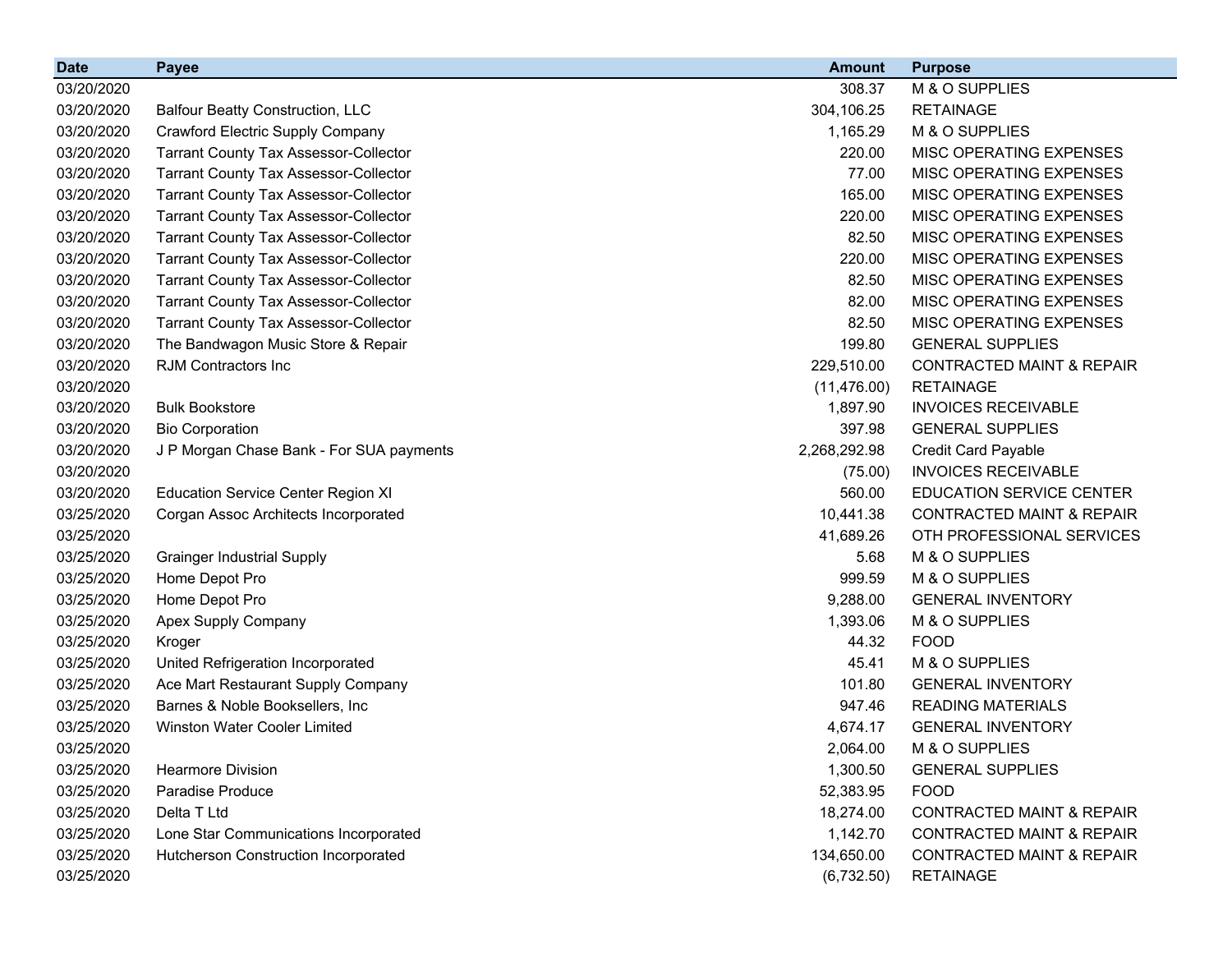| <b>Date</b> | <b>Payee</b>                                             | <b>Amount</b> | <b>Purpose</b>                       |
|-------------|----------------------------------------------------------|---------------|--------------------------------------|
| 03/25/2020  | PPG Architectural Finishes, Inc.                         | 390.61        | M & O SUPPLIES                       |
| 03/25/2020  | Schwans Food Service Incorporated                        | 48,440.16     | <b>GENERAL INVENTORY</b>             |
| 03/25/2020  | Office Depot                                             | 7,056.42      | <b>GENERAL SUPPLIES</b>              |
| 03/25/2020  |                                                          | 272.03        | <b>INVOICES RECEIVABLE</b>           |
| 03/25/2020  | Enterprise Rent A Car                                    | 18.73         | STUDENT TVL*NO AISD BUSES            |
| 03/25/2020  | Enterprise Rent A Car                                    | 1,007.80      | STUDENT TVL*NO AISD BUSES            |
| 03/25/2020  | Land O Lakes Incorporated                                | 7,524.20      | <b>GENERAL INVENTORY</b>             |
| 03/25/2020  | B & H Photo Video                                        | 548.18        | <b>GENERAL SUPPLIES</b>              |
| 03/25/2020  | <b>CDW Government Incorporated</b>                       | 30.92         | ACCOUNTS PAYABLE-ACCRUALS            |
| 03/25/2020  |                                                          | 1,395.00      | <b>GENERAL SUPPLIES</b>              |
| 03/25/2020  | Texas Department Of Insurance State Fire Marshals Office | 230.00        | MISC OPERATING EXPENSES              |
| 03/25/2020  | 1 A Fire & Domestic Testing                              | 15,851.32     | <b>CONTRACTED MAINT &amp; REPAIR</b> |
| 03/25/2020  | Oaktree Products                                         | 63.90         | ACCOUNTS PAYABLE-ACCRUALS            |
| 03/25/2020  |                                                          | 5,950.85      | <b>GENERAL SUPPLIES</b>              |
| 03/25/2020  | C & P Pump Services Incorporated                         | 3,175.00      | M & O SUPPLIES                       |
| 03/25/2020  | <b>Howard Technology Solutions</b>                       | 26.00         | <b>GENERAL SUPPLIES</b>              |
| 03/25/2020  | Aerowave Technologies                                    | 1,130.90      | <b>GENERAL SUPPLIES</b>              |
| 03/25/2020  | Govconnection Incorporated                               | 15,540.00     | <b>GENERAL SUPPLIES</b>              |
| 03/25/2020  | Delcom Group                                             | 490.88        | <b>CONTRACTED MAINT &amp; REPAIR</b> |
| 03/25/2020  |                                                          | 367.14        | <b>GENERAL SUPPLIES</b>              |
| 03/25/2020  | Wawona Frozen Foods                                      | 9,968.40      | <b>GENERAL INVENTORY</b>             |
| 03/25/2020  | Apple Computer Incorporated                              | 798.00        | <b>GENERAL SUPPLIES</b>              |
| 03/25/2020  | Kimbrough Fire Extinguisher Company                      | 1,067.04      | <b>CONTRACTED MAINT &amp; REPAIR</b> |
| 03/25/2020  | C D Hartnett Company                                     | 36,411.12     | <b>FOOD</b>                          |
| 03/25/2020  |                                                          | 12,078.45     | <b>GENERAL INVENTORY</b>             |
| 03/25/2020  |                                                          | 4,180.28      | NON-FOOD REQUISITIONS                |
| 03/25/2020  | C D Hartnett Company                                     | 485.71        | <b>FOOD</b>                          |
| 03/25/2020  | <b>ECS Learning System Incorporated</b>                  | 260.98        | <b>GENERAL SUPPLIES</b>              |
| 03/25/2020  | Lamb Weston Sales Incorporated                           | 35,003.82     | <b>GENERAL INVENTORY</b>             |
| 03/25/2020  | <b>City Of Grand Prairie Water Utilities</b>             | 4,661.14      | <b>WATER</b>                         |
| 03/25/2020  | Arlington Hardware Incorporated #53                      | 222.57        | M & O SUPPLIES                       |
| 03/25/2020  | Zimmerer Kubota Incorporated                             | 199.41        | M & O SUPPLIES                       |
| 03/25/2020  | Child Care Associates Incorporated                       | 1,626.87      | MISC PURCH & CONTR SERV              |
| 03/25/2020  | Mardel Incorporated                                      | 337.05        | <b>GENERAL SUPPLIES</b>              |
| 03/25/2020  | Republic Services of Texas Limited                       | 81,229.07     | <b>CONTRACTED MAINT &amp; REPAIR</b> |
| 03/25/2020  | Hanover Uniform Company                                  | 112.00        | NON-FOOD REQUISITIONS                |
| 03/25/2020  | <b>UPS</b>                                               | 50.05         | <b>GENERAL SUPPLIES</b>              |
| 03/25/2020  | <b>National Restaurant Association</b>                   | 1,662.36      | <b>GENERAL SUPPLIES</b>              |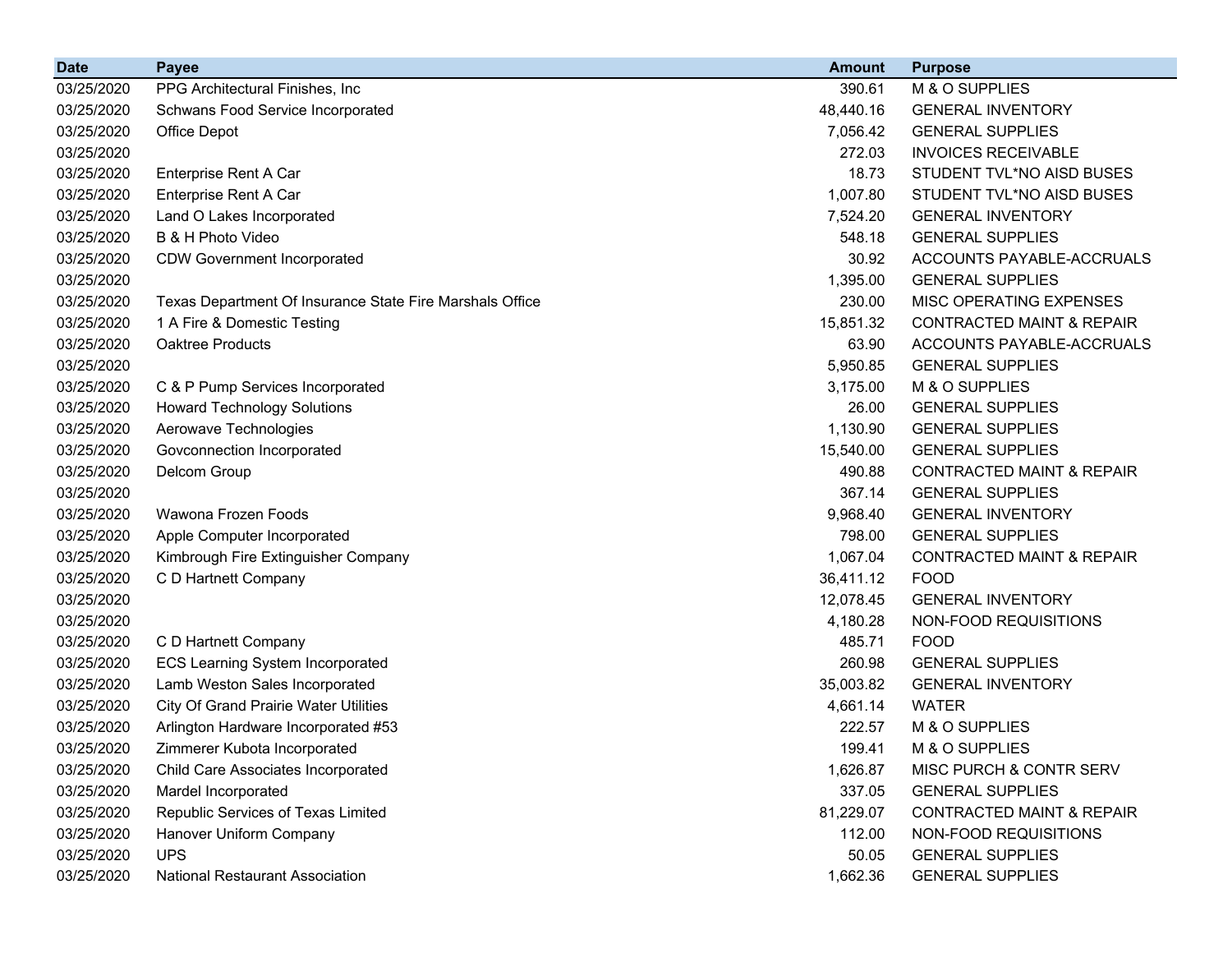| <b>Date</b> | <b>Payee</b>                                 | <b>Amount</b> | <b>Purpose</b>                       |
|-------------|----------------------------------------------|---------------|--------------------------------------|
| 03/25/2020  | <b>National Restaurant Association</b>       | 1,662.36      | <b>GENERAL SUPPLIES</b>              |
| 03/25/2020  | <b>Smith Kendrick</b>                        | 20.00         | MISC PURCH & CONTR SERV              |
| 03/25/2020  | Monarch Trophy Studio                        | 89.00         | <b>GENERAL SUPPLIES</b>              |
| 03/25/2020  |                                              | 8.90          | <b>INVOICES RECEIVABLE</b>           |
| 03/25/2020  | Learning Zone                                | 32.49         | <b>GENERAL SUPPLIES</b>              |
| 03/25/2020  | Phillips Lawn Sprinkler Co. Inc.             | 96,768.00     | <b>CONTRACTED MAINT &amp; REPAIR</b> |
| 03/25/2020  | <b>Coatney Brian</b>                         | 250.00        | MISC PURCH & CONTR SERV              |
| 03/25/2020  | Handley Feed Store                           | 372.98        | <b>GENERAL SUPPLIES</b>              |
| 03/25/2020  | <b>Binswanger Glass</b>                      | 82.87         | M & O SUPPLIES                       |
| 03/25/2020  | Eichelbaum Wardell Hansen Powell & Mehl P.C. | 96,669.98     | <b>LEGAL SERVICES</b>                |
| 03/25/2020  | IdentiSys Incorporated                       | 40.00         | <b>GENERAL SUPPLIES</b>              |
| 03/25/2020  | Mans Distributors, Inc.                      | 220.50        | <b>GENERAL INVENTORY</b>             |
| 03/25/2020  | Kurz & Company                               | 6,735.62      | <b>FOOD</b>                          |
| 03/25/2020  | Seal Tex, Incorporated                       | 135.00        | <b>CONTRACTED MAINT &amp; REPAIR</b> |
| 03/25/2020  | <b>Creative Bus Sales Inc.</b>               | 622.51        | <b>GENERAL INVENTORY</b>             |
| 03/25/2020  | <b>Autonation Chevrolet</b>                  | 386.47        | <b>CONTRACTED MAINT &amp; REPAIR</b> |
| 03/25/2020  | AlphaGraphics                                | 226.08        | <b>GENERAL SUPPLIES</b>              |
| 03/25/2020  |                                              | 37.50         | <b>INVOICES RECEIVABLE</b>           |
| 03/25/2020  | Follett School Solutions, Inc.               | 12.17         | <b>GENERAL SUPPLIES</b>              |
| 03/25/2020  |                                              | 31,090.82     | <b>READING MATERIALS</b>             |
| 03/25/2020  | <b>Crawford Electric Supply Company</b>      | 134.40        | <b>GENERAL INVENTORY</b>             |
| 03/25/2020  |                                              | 286.14        | M & O SUPPLIES                       |
| 03/25/2020  | <b>RD Lawns LLC</b>                          | 9,246.95      | <b>CONTRACTED MAINT &amp; REPAIR</b> |
| 03/25/2020  | Cyson Technology Group LLC                   | 675.00        | MISC PURCH & CONTR SERV              |
| 03/25/2020  | FAYHA Management LLC                         | 10,507.00     | <b>RENTALS &amp; OPERATING LEASE</b> |
| 03/25/2020  | <b>Tyson Prepared Foods</b>                  | 73,981.19     | <b>GENERAL INVENTORY</b>             |
| 03/25/2020  | Cool Tech A/C Heat & Refrigeration           | 15,215.25     | <b>CONTRACTED MAINT &amp; REPAIR</b> |
| 03/25/2020  | Elliott Staffing Services, Inc.              | 370.98        | MISC PURCH & CONTR SERV              |
| 03/25/2020  | Ferguson Enterprises, Inc.                   | 1,081.63      | M & O SUPPLIES                       |
| 03/25/2020  | HP Inc.                                      | 3,178.06      | <b>GENERAL SUPPLIES</b>              |
| 03/25/2020  | Kleen-Air Filter Service & Sales             | 2,868.60      | <b>GENERAL INVENTORY</b>             |
| 03/25/2020  | Cardinal's Sport Center Incorporated         | 650.00        | ACCOUNTS PAYABLE-ACCRUALS            |
| 03/25/2020  |                                              | 2,260.50      | <b>GENERAL SUPPLIES</b>              |
| 03/25/2020  | Finishing and Shredder Systems (FS Systems)  | 654.74        | <b>CONTRACTED MAINT &amp; REPAIR</b> |
| 03/25/2020  | Hydrotemp LLC                                | 118.00        | M & O SUPPLIES                       |
| 03/25/2020  | Lowe's Home Centers, LLC                     | 398.76        | M & O SUPPLIES                       |
| 03/25/2020  | Western-BRW Paper Company Incorporated       | 3,700.00      | <b>GENERAL INVENTORY</b>             |
| 03/25/2020  | Locke Supply Co.                             | 82.82         | M & O SUPPLIES                       |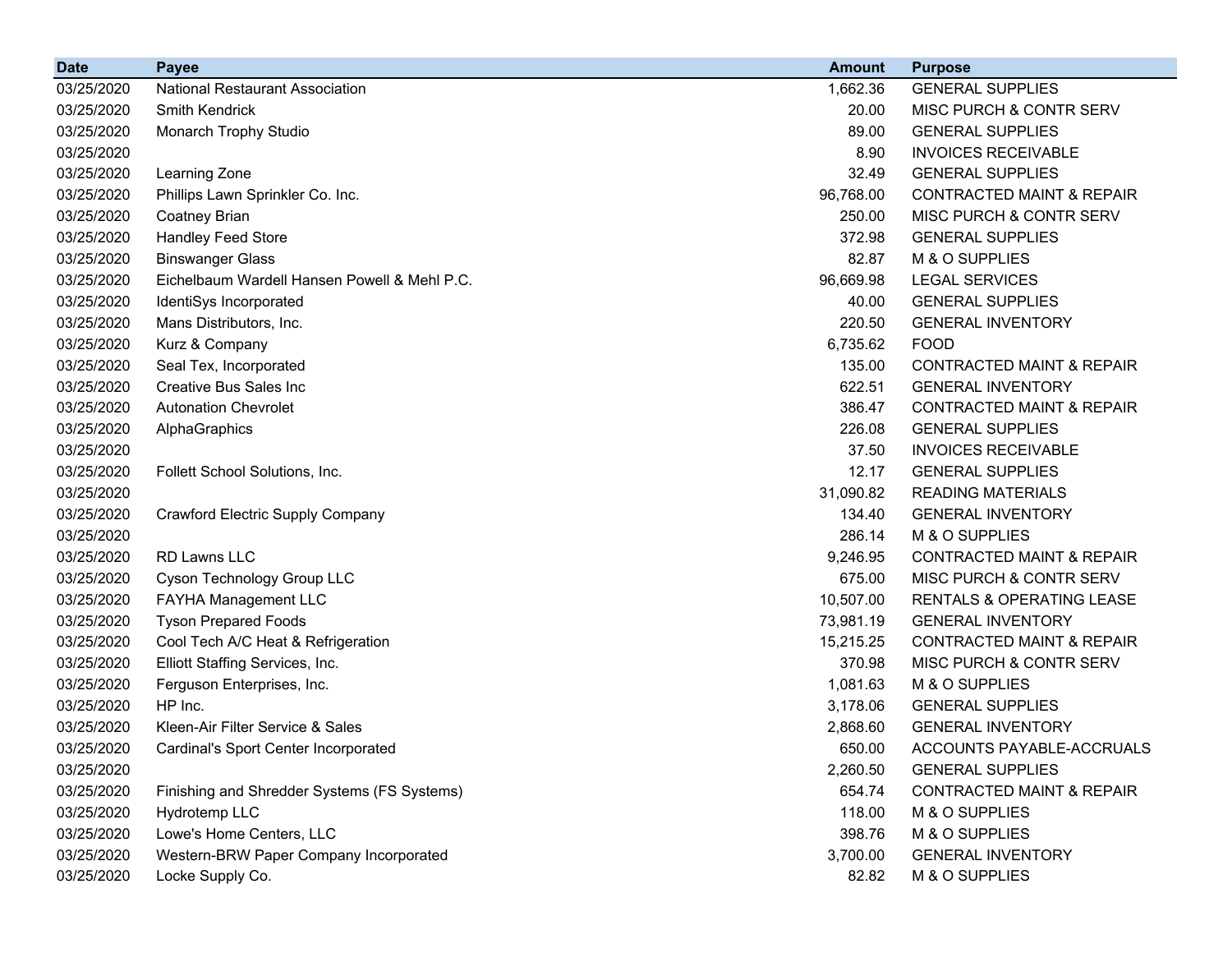| <b>Date</b> | <b>Payee</b>                                       | <b>Amount</b> | <b>Purpose</b>                       |
|-------------|----------------------------------------------------|---------------|--------------------------------------|
| 03/25/2020  | Klement Distribution, Inc.                         | 5,522.64      | <b>FOOD</b>                          |
| 03/25/2020  | Sysco North Texas                                  | 14,547.83     | <b>GENERAL INVENTORY</b>             |
| 03/25/2020  | GradeCam LLC                                       | 10,500.00     | <b>GENERAL SUPPLIES</b>              |
| 03/25/2020  | <b>CableLink Solutions</b>                         | 6,903.76      | <b>CONTRACTED MAINT &amp; REPAIR</b> |
| 03/25/2020  |                                                    | 22,664.21     | MISC PURCH & CONTR SERV              |
| 03/25/2020  | Fixi Shop The                                      | 79.20         | <b>GENERAL SUPPLIES</b>              |
| 03/25/2020  | <b>Priority Resources &amp; Solutions LLC</b>      | 744.54        | MISC PURCH & CONTR SERV              |
| 03/25/2020  | Lincoln Electric Company                           | 52,761.75     | <b>FURN &amp; EQUIP &gt; \$5,000</b> |
| 03/25/2020  | Mavich LLC                                         | 1,440.57      | <b>GENERAL INVENTORY</b>             |
| 03/25/2020  | <b>C&amp;S Trailers</b>                            | 404.60        | M & O SUPPLIES                       |
| 03/25/2020  | Winn Innovations LLC                               | 33,490.00     | <b>GENERAL INVENTORY</b>             |
| 03/25/2020  | <b>MSB Consulting</b>                              | 10,546.43     | MISC PURCH & CONTR SERV              |
| 03/25/2020  | <b>ACARI Mamagement Group</b>                      | 21,128.75     | MISC PURCH & CONTR SERV              |
| 03/25/2020  | Bayes Achievement Center, Inc.                     | 18,712.22     | <b>TUITION &amp; TRFR PMTS</b>       |
| 03/25/2020  | <b>Alonti Catering</b>                             | 932.87        | MISC OPERATING EXPENSES              |
| 03/25/2020  | Taylor Smith Consulting LLC                        | 2,567.28      | MISC PURCH & CONTR SERV              |
| 03/25/2020  | Cardio Partners Inc                                | 9,771.85      | <b>GENERAL SUPPLIES</b>              |
| 03/25/2020  | Audrey Bragg Consulting LLC                        | 7,200.00      | MISC PURCH & CONTR SERV              |
| 03/25/2020  | Calico Packaging, LLC                              | 1,964.80      | <b>GENERAL INVENTORY</b>             |
| 03/25/2020  | <b>Borden Dairy Company</b>                        | 78,304.58     | <b>FOOD</b>                          |
| 03/25/2020  | <b>Lindenmeyr Munroe</b>                           | 4,406.40      | <b>GENERAL INVENTORY</b>             |
| 03/25/2020  | <b>IN2 Architecture</b>                            | 49,000.00     | OTH PROFESSIONAL SERVICES            |
| 03/25/2020  | Marathon Staffing Group Inc                        | 9,487.31      | MISC PURCH & CONTR SERV              |
| 03/25/2020  | <b>Educational Foundations Services</b>            | 9,300.00      | MISC PURCH & CONTR SERV              |
| 03/25/2020  | Thermo King of Dallas LLC                          | 84.00         | <b>GENERAL INVENTORY</b>             |
| 03/25/2020  | Pedro A Noguera Ltd                                | 10,000.00     | MISC PURCH & CONTR SERV              |
| 03/25/2020  | Cody Prescher                                      | 5,575.00      | <b>CONTRACTED MAINT &amp; REPAIR</b> |
| 03/25/2020  | Complete Supply Incorporated                       | 25,822.45     | <b>GENERAL INVENTORY</b>             |
| 03/25/2020  |                                                    | 596.40        | M & O SUPPLIES                       |
| 03/25/2020  | <b>Gomez Floor Covering</b>                        | 405.00        | M & O SUPPLIES                       |
| 03/25/2020  | <b>Wallace Packaging</b>                           | 30,600.00     | <b>GENERAL INVENTORY</b>             |
| 03/25/2020  | <b>Empire Paper Company</b>                        | 196.25        | <b>GENERAL INVENTORY</b>             |
| 03/25/2020  | Elevator Maintenance and Repair Incorporated       | 4,050.00      | <b>CONTRACTED MAINT &amp; REPAIR</b> |
| 03/25/2020  | Hobby Lobby Store #175                             | 1,759.80      | <b>GENERAL SUPPLIES</b>              |
| 03/25/2020  | <b>Atmos Energy</b>                                | 1,961.98      | <b>WATER</b>                         |
| 03/25/2020  | <b>EAI</b> Education                               | 93.58         | <b>GENERAL SUPPLIES</b>              |
| 03/25/2020  | Hagar Restaurant Service L L C                     | 665.72        | M & O SUPPLIES                       |
| 03/25/2020  | McKesson Medical-Surgical Government Solutions LLC | 1,247.15      | <b>GENERAL SUPPLIES</b>              |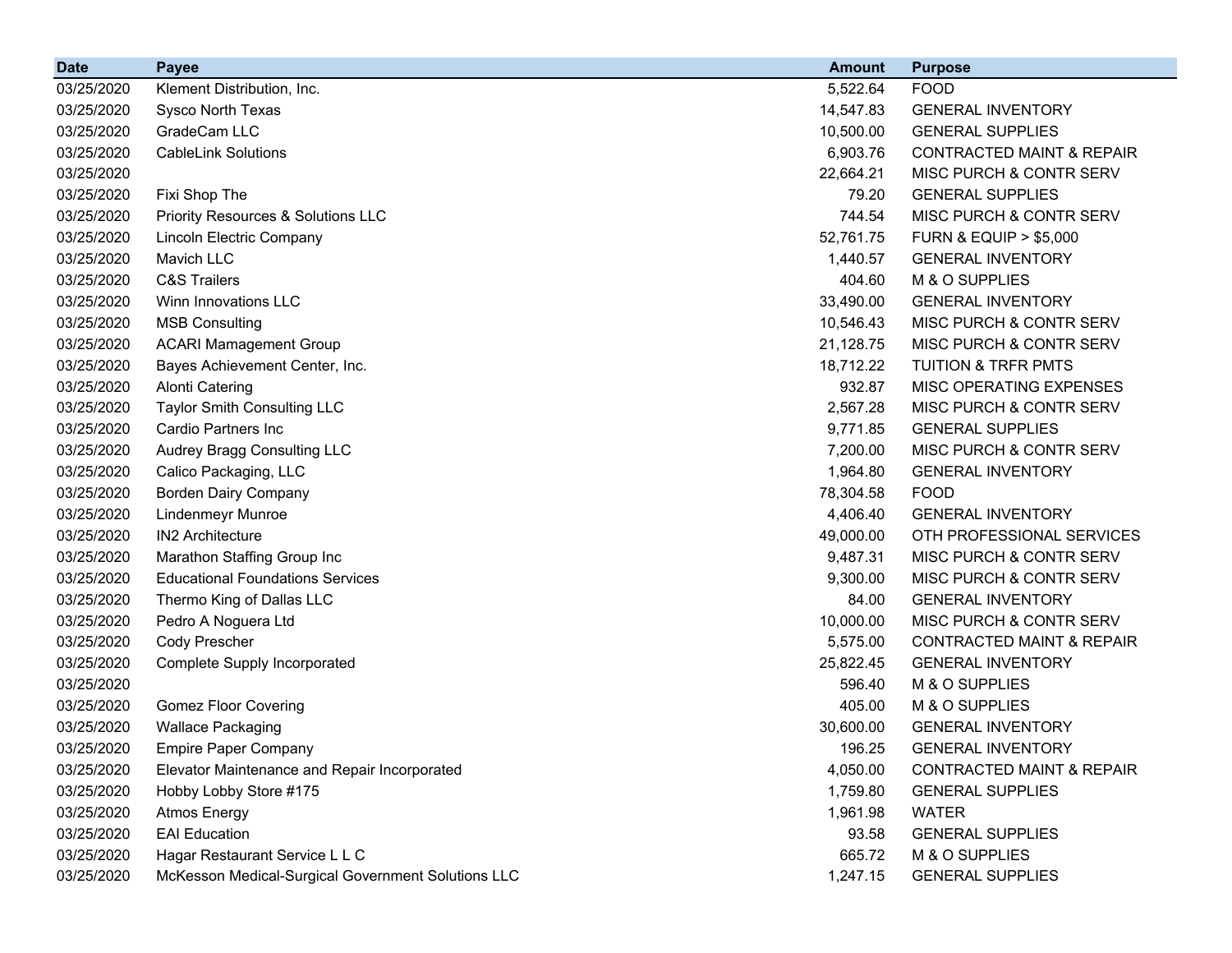| <b>Date</b> | <b>Payee</b>                                                   | <b>Amount</b> | <b>Purpose</b>                       |
|-------------|----------------------------------------------------------------|---------------|--------------------------------------|
| 03/25/2020  | <b>Fromuth Tennis</b>                                          | 1,134.10      | <b>GENERAL SUPPLIES</b>              |
| 03/25/2020  | Music & Arts                                                   | 363.61        | <b>GENERAL SUPPLIES</b>              |
| 03/25/2020  | <b>Sprint Nextel Network</b>                                   | 3,966.00      | MISC PURCH & CONTR SERV              |
| 03/25/2020  | Arlington Kid To Kid                                           | 665.93        | <b>GENERAL SUPPLIES</b>              |
| 03/25/2020  | MathWarm-Ups.Com                                               | 2,855.00      | <b>GENERAL SUPPLIES</b>              |
| 03/25/2020  | Arlington Independent School District Food & Nutrition Service | 200.93        | MISC OPERATING EXPENSES              |
| 03/25/2020  | Rush Truck Centers Of Texas Limited Partnership                | 523.44        | <b>GENERAL INVENTORY</b>             |
| 03/25/2020  |                                                                | 523.44        | M & O SUPPLIES                       |
| 03/25/2020  | Abuelo's                                                       | 244.78        | MISC OPERATING EXPENSES              |
| 03/25/2020  | Sas Technologies Limited                                       | 1,381.25      | <b>CONTRACTED MAINT &amp; REPAIR</b> |
| 03/25/2020  | SiteOne Landscape Supply Holding LLC                           | 5,336.41      | M & O SUPPLIES                       |
| 03/25/2020  | North Texas Tollway Authority                                  | 3.52          | MISC OPERATING EXPENSES              |
| 03/25/2020  | <b>Flinn Scientific</b>                                        | 2,676.44      | <b>GENERAL SUPPLIES</b>              |
| 03/25/2020  | Gopher Sport Equipment                                         | 1,271.19      | <b>GENERAL SUPPLIES</b>              |
| 03/25/2020  | Lowery Sand & Gravel Co Inc                                    | 4,842.00      | M & O SUPPLIES                       |
| 03/25/2020  | Moore Rental Service Incorporated                              | 8,295.00      | MISC PURCH & CONTR SERV              |
| 03/25/2020  | Norcostco Texas Costume Incorporated                           | 1,032.80      | <b>GENERAL SUPPLIES</b>              |
| 03/25/2020  | <b>Pollock Paper Distributors</b>                              | 458.64        | <b>GENERAL INVENTORY</b>             |
| 03/25/2020  | Sentinel The Alarm Company                                     | 7,095.07      | <b>CONTRACTED MAINT &amp; REPAIR</b> |
| 03/25/2020  |                                                                | 22,727.78     | <b>RENTALS &amp; OPERATING LEASE</b> |
| 03/25/2020  | <b>Tarrant Appraisal District</b>                              | 507,989.89    | <b>TARRANT APPRAISAL DIST</b>        |
| 03/25/2020  | Texas Department of Licensing and Regulation                   | 860.00        | <b>CONTRACTED MAINT &amp; REPAIR</b> |
| 03/25/2020  | <b>United Educators Association</b>                            | 1,016.03      | UNITED FUND                          |
| 03/25/2020  | Texas United School Employees Local 100                        | 36.67         | UNITED FUND                          |
| 03/25/2020  | United States Department Of Education National Payment Ctr     | 308.70        | UNITED FUND                          |
| 03/25/2020  | Truman Tim Chapter 13 Trustee                                  | 1,332.92      | UNITED FUND                          |
| 03/25/2020  | Association Of Texas Professional Teachers Local               | 0.58          | UNITED FUND                          |
| 03/25/2020  | Association Of Texas Professional Educators State              | 34.60         | UNITED FUND                          |
| 03/25/2020  | Pam Bassel Chapter 13 Trustee                                  | 87.70         | UNITED FUND                          |
| 03/25/2020  | Administracion para el Sustento de Menores                     | 232.18        | UNITED FUND                          |
| 03/25/2020  | Powers Tom Chapter 13 Trustee                                  | 904.62        | UNITED FUND                          |
| 03/25/2020  | Educational Employees Credit Union - HSA                       | 1,375.52      | DENTAL INSURANCE                     |
| 03/25/2020  | <b>Educational Employees Credit Union</b>                      | 6,472.95      | DUE TO CREDIT UNION                  |
| 03/25/2020  | <b>Texas State Teachers Association</b>                        | 62.65         | UNITED FUND                          |
| 03/25/2020  | United Way                                                     | 5.00          | UNITED FUND                          |
| 03/26/2020  | Jennifer Allen                                                 | 151.57        | <b>EMPLOYEE TRAVEL</b>               |
| 03/26/2020  | Ravonne Allmon-Smith                                           | 87.69         | <b>EMPLOYEE TRAVEL</b>               |
| 03/26/2020  | Evelyn Arbaiza                                                 | 95.71         | <b>EMPLOYEE TRAVEL</b>               |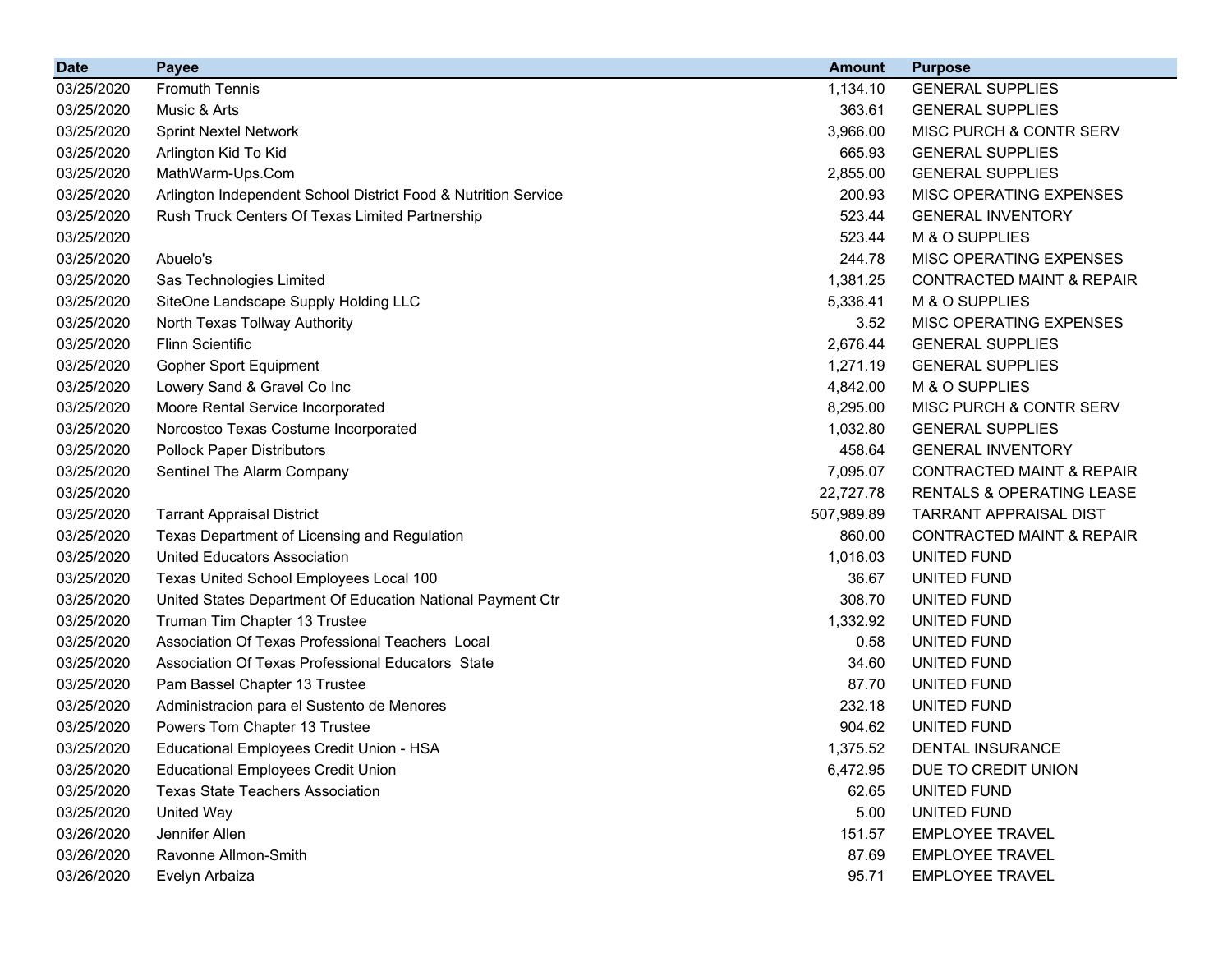| <b>Date</b> | <b>Payee</b>            | <b>Amount</b> | <b>Purpose</b>         |
|-------------|-------------------------|---------------|------------------------|
| 03/26/2020  | Veronica Bacopulos      | 10.75         | <b>EMPLOYEE TRAVEL</b> |
| 03/26/2020  | Marybell Barriga        | 68.91         | <b>EMPLOYEE TRAVEL</b> |
| 03/26/2020  | Deborah Blackner        | 74.47         | <b>EMPLOYEE TRAVEL</b> |
| 03/26/2020  | <b>Wendy Bostick</b>    | 67.89         | <b>EMPLOYEE TRAVEL</b> |
| 03/26/2020  | Graciela Cantu          | 11.18         | <b>EMPLOYEE TRAVEL</b> |
| 03/26/2020  | Moises Carmona-Morales  | 66.45         | <b>EMPLOYEE TRAVEL</b> |
| 03/26/2020  | Esmeralda Cartagena     | 89.18         | <b>EMPLOYEE TRAVEL</b> |
| 03/26/2020  | Hilda Castaneda         | 20.92         | <b>EMPLOYEE TRAVEL</b> |
| 03/26/2020  | Elia Chavez             | 70.19         | <b>EMPLOYEE TRAVEL</b> |
| 03/26/2020  | <b>Terry Childress</b>  | 22.31         | <b>EMPLOYEE TRAVEL</b> |
| 03/26/2020  | Mary Cliborn            | 36.75         | <b>EMPLOYEE TRAVEL</b> |
| 03/26/2020  | Jeffrey Cowman          | 78.11         | <b>EMPLOYEE TRAVEL</b> |
| 03/26/2020  | Kathy Cummings          | 136.75        | <b>EMPLOYEE TRAVEL</b> |
| 03/26/2020  | Guadalupe Davila        | 19.37         | <b>EMPLOYEE TRAVEL</b> |
| 03/26/2020  | <b>Brenda Derk</b>      | 3.91          | <b>EMPLOYEE TRAVEL</b> |
| 03/26/2020  | Kayla Donawho           | 103.63        | <b>EMPLOYEE TRAVEL</b> |
| 03/26/2020  | Josefina Drewett        | 35.10         | <b>EMPLOYEE TRAVEL</b> |
| 03/26/2020  | Jon Drury               | 43.65         | <b>EMPLOYEE TRAVEL</b> |
| 03/26/2020  | Jodie Dunn              | 31.83         | <b>EMPLOYEE TRAVEL</b> |
| 03/26/2020  | Jennifer Dyer           | 149.96        | <b>EMPLOYEE TRAVEL</b> |
| 03/26/2020  | Jennifer Etley          | 66.13         | <b>EMPLOYEE TRAVEL</b> |
| 03/26/2020  | Jordan Ferguson         | 76.72         | <b>EMPLOYEE TRAVEL</b> |
| 03/26/2020  | Gina Fernandez          | 8.03          | <b>EMPLOYEE TRAVEL</b> |
| 03/26/2020  | <b>Linda Fetters</b>    | 36.86         | <b>EMPLOYEE TRAVEL</b> |
| 03/26/2020  | <b>William Fifer</b>    | 49.59         | <b>EMPLOYEE TRAVEL</b> |
| 03/26/2020  | Clara Flores            | 143.75        | <b>EMPLOYEE TRAVEL</b> |
| 03/26/2020  | <b>Philip Friend</b>    | 67.20         | <b>EMPLOYEE TRAVEL</b> |
| 03/26/2020  | Lesly Galeana           | 46.06         | <b>EMPLOYEE TRAVEL</b> |
| 03/26/2020  | <b>Baylin Galindo</b>   | 23.49         | <b>EMPLOYEE TRAVEL</b> |
| 03/26/2020  | Jaime Garcia            | 356.67        | <b>EMPLOYEE TRAVEL</b> |
| 03/26/2020  | Marisol Garcia          | 140.49        | <b>EMPLOYEE TRAVEL</b> |
| 03/26/2020  | Laura Garrett           | 58.10         | <b>EMPLOYEE TRAVEL</b> |
| 03/26/2020  | <b>Sherrill Giddens</b> | 32.74         | <b>EMPLOYEE TRAVEL</b> |
| 03/26/2020  | Paula Giron-Garzon      | 30.87         | <b>EMPLOYEE TRAVEL</b> |
| 03/26/2020  | Jennifer Girouard       | 63.93         | <b>EMPLOYEE TRAVEL</b> |
| 03/26/2020  | <b>Blanca Gonzalez</b>  | 87.90         | <b>EMPLOYEE TRAVEL</b> |
| 03/26/2020  | Misti Green             | 31.08         | <b>EMPLOYEE TRAVEL</b> |
| 03/26/2020  | Kristen Hamilton        | 133.59        | <b>EMPLOYEE TRAVEL</b> |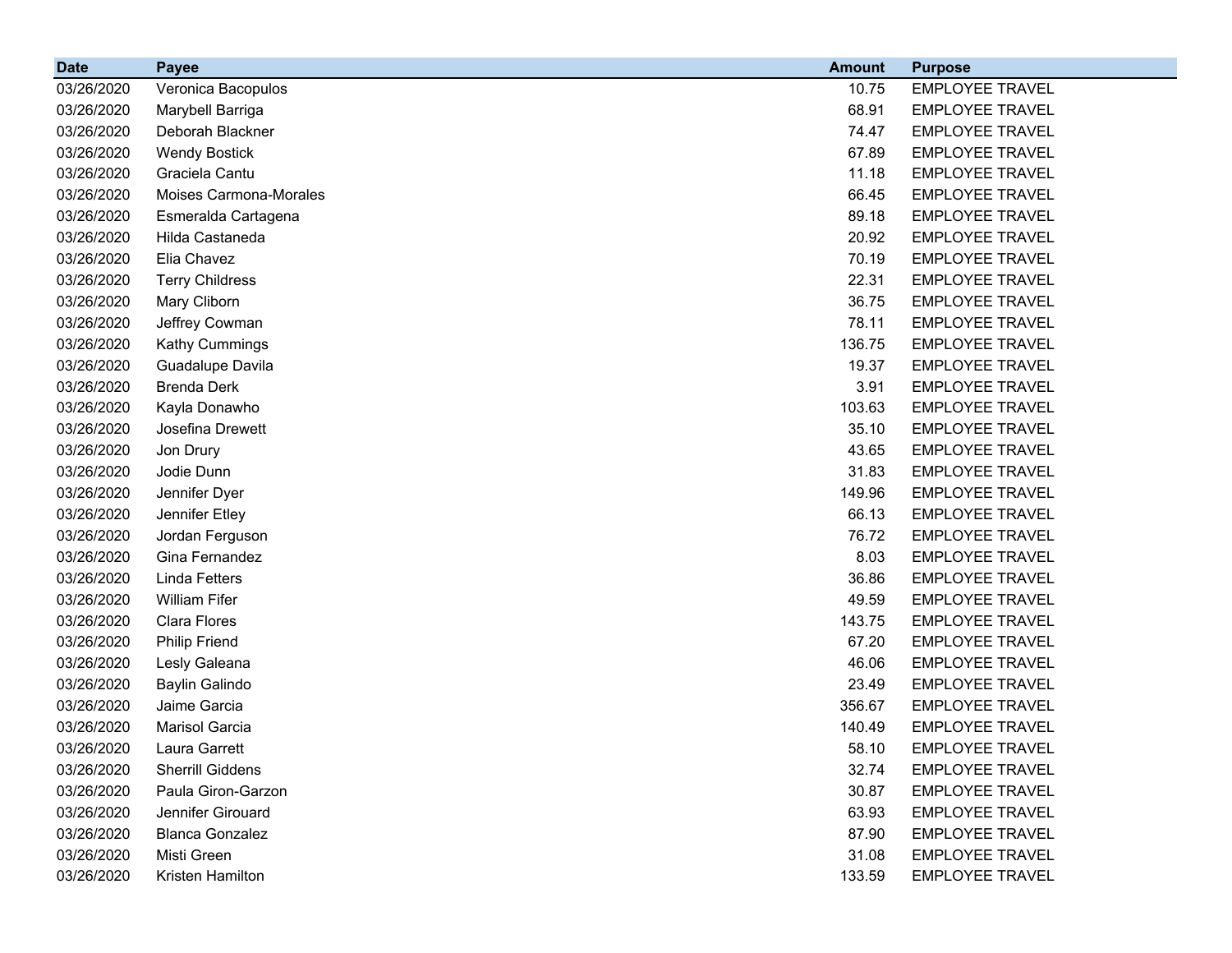| <b>Date</b> | <b>Payee</b>          | <b>Amount</b> | <b>Purpose</b>         |
|-------------|-----------------------|---------------|------------------------|
| 03/26/2020  | <b>Holly Harper</b>   | 25.68         | <b>EMPLOYEE TRAVEL</b> |
| 03/26/2020  | Ronnie Harris         | 38.57         | <b>EMPLOYEE TRAVEL</b> |
| 03/26/2020  | David Herbst          | 61.74         | <b>EMPLOYEE TRAVEL</b> |
| 03/26/2020  | Angela Hernandez      | 87.64         | <b>EMPLOYEE TRAVEL</b> |
| 03/26/2020  | Yadira Hernandez      | 24.13         | <b>EMPLOYEE TRAVEL</b> |
| 03/26/2020  | Petra Herrera         | 85.01         | <b>EMPLOYEE TRAVEL</b> |
| 03/26/2020  | Nathan Hervey         | 29.85         | <b>EMPLOYEE TRAVEL</b> |
| 03/26/2020  | Elizabeth Higgens     | 32.10         | <b>EMPLOYEE TRAVEL</b> |
| 03/26/2020  | Steven Higgs          | 77.25         | <b>EMPLOYEE TRAVEL</b> |
| 03/26/2020  | <b>Michael Hill</b>   | 21.35         | <b>EMPLOYEE TRAVEL</b> |
| 03/26/2020  | Sandra Hitt           | 65.81         | <b>EMPLOYEE TRAVEL</b> |
| 03/26/2020  | Cheryl Hodge          | 137.71        | <b>EMPLOYEE TRAVEL</b> |
| 03/26/2020  | <b>Brandy Hodges</b>  | 223.79        | <b>EMPLOYEE TRAVEL</b> |
| 03/26/2020  | Sarah Horn            | 157.13        | <b>EMPLOYEE TRAVEL</b> |
| 03/26/2020  | William Horn          | 55.43         | <b>EMPLOYEE TRAVEL</b> |
| 03/26/2020  | Tamela Horton         | 82.66         | <b>EMPLOYEE TRAVEL</b> |
| 03/26/2020  | Cara Hughes           | 91.97         | <b>EMPLOYEE TRAVEL</b> |
| 03/26/2020  | Rachel Ibarra         | 82.23         | <b>EMPLOYEE TRAVEL</b> |
| 03/26/2020  | Mihaela Irina Ilinca  | 5.40          | <b>EMPLOYEE TRAVEL</b> |
| 03/26/2020  | <b>Terrence James</b> | 48.90         | <b>EMPLOYEE TRAVEL</b> |
| 03/26/2020  | Marco Jerez           | 41.09         | <b>EMPLOYEE TRAVEL</b> |
| 03/26/2020  | Kenneth Johnson       | 36.81         | <b>EMPLOYEE TRAVEL</b> |
| 03/26/2020  | Manjit Kaur           | 20.87         | <b>EMPLOYEE TRAVEL</b> |
| 03/26/2020  | Karin Kliemann        | 108.61        | <b>EMPLOYEE TRAVEL</b> |
| 03/26/2020  | <b>Mallory Knox</b>   | 30.82         | <b>EMPLOYEE TRAVEL</b> |
| 03/26/2020  | Phyllis Lanier        | 35.31         | <b>EMPLOYEE TRAVEL</b> |
| 03/26/2020  | Sara Mahoney          | 16.48         | <b>EMPLOYEE TRAVEL</b> |
| 03/26/2020  | Pamela Mann           | 58.96         | <b>EMPLOYEE TRAVEL</b> |
| 03/26/2020  | Myra McGlothen-Sutton | 103.90        | <b>EMPLOYEE TRAVEL</b> |
| 03/26/2020  | Julie McGuire         | 60.88         | <b>EMPLOYEE TRAVEL</b> |
| 03/26/2020  | Danna McWilliams      | 84.00         | <b>EMPLOYEE TRAVEL</b> |
| 03/26/2020  | Karla Mingo           | 34.56         | <b>EMPLOYEE TRAVEL</b> |
| 03/26/2020  | Carla Mullen          | 69.76         | <b>EMPLOYEE TRAVEL</b> |
| 03/26/2020  | Treassia Nelson       | 6.31          | <b>EMPLOYEE TRAVEL</b> |
| 03/26/2020  | Eboni Nix             | 48.31         | <b>EMPLOYEE TRAVEL</b> |
| 03/26/2020  | Randy Nyhus           | 88.60         | <b>EMPLOYEE TRAVEL</b> |
| 03/26/2020  | <b>Bernice Ortiz</b>  | 14.55         | <b>EMPLOYEE TRAVEL</b> |
| 03/26/2020  | Barbara Ozimica       | 104.86        | <b>EMPLOYEE TRAVEL</b> |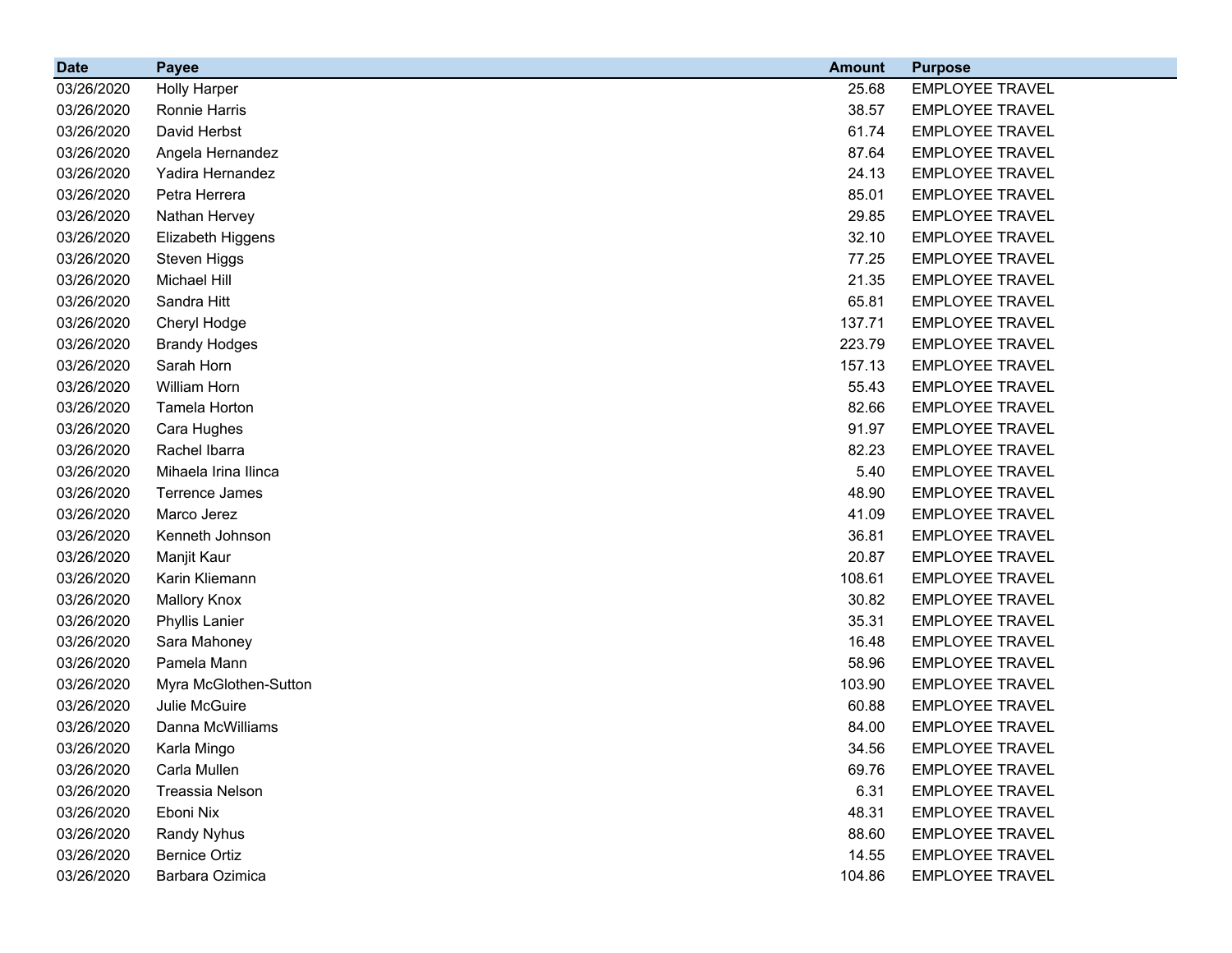| <b>Date</b> | <b>Payee</b>            | <b>Amount</b> | <b>Purpose</b>         |
|-------------|-------------------------|---------------|------------------------|
| 03/26/2020  | Alyssa Padilla-Phillips | 52.16         | <b>EMPLOYEE TRAVEL</b> |
| 03/26/2020  | Ellen Elizabeth Page    | 1.61          | EMPLOYEE TRAVEL        |
| 03/26/2020  | Alifya Parekh           | 18.24         | <b>EMPLOYEE TRAVEL</b> |
| 03/26/2020  | Salayna Pereira         | 54.39         | <b>EMPLOYEE TRAVEL</b> |
| 03/26/2020  | Ryan Pierce             | 57.46         | <b>EMPLOYEE TRAVEL</b> |
| 03/26/2020  | Sandra Redding          | 35.47         | <b>EMPLOYEE TRAVEL</b> |
| 03/26/2020  | Jerod Reeves            | 25.41         | <b>EMPLOYEE TRAVEL</b> |
| 03/26/2020  | Laura Rhodes            | 32.47         | <b>EMPLOYEE TRAVEL</b> |
| 03/26/2020  | Eneida Rivera           | 8.03          | <b>EMPLOYEE TRAVEL</b> |
| 03/26/2020  | <b>Eric Rudeseal</b>    | 29.59         | <b>EMPLOYEE TRAVEL</b> |
| 03/26/2020  | Patricia Ruhnke         | 8.77          | <b>EMPLOYEE TRAVEL</b> |
| 03/26/2020  | Scott Schneider         | 58.53         | <b>EMPLOYEE TRAVEL</b> |
| 03/26/2020  | Kristen Scott           | 4.28          | <b>EMPLOYEE TRAVEL</b> |
| 03/26/2020  | <b>Twila Scott</b>      | 54.94         | <b>EMPLOYEE TRAVEL</b> |
| 03/26/2020  | Felicia Scruggs         | 98.55         | <b>EMPLOYEE TRAVEL</b> |
| 03/26/2020  | <b>Robert Sessions</b>  | 120.04        | <b>EMPLOYEE TRAVEL</b> |
| 03/26/2020  | <b>Stacy Shannon</b>    | 33.01         | <b>EMPLOYEE TRAVEL</b> |
| 03/26/2020  | Katoya Shelby           | 16.26         | <b>EMPLOYEE TRAVEL</b> |
| 03/26/2020  | Pamela Shinogle         | 100.37        | <b>EMPLOYEE TRAVEL</b> |
| 03/26/2020  | Shawn Shockler          | 60.46         | EMPLOYEE TRAVEL        |
| 03/26/2020  | <b>Tori Sisk</b>        | 168.58        | <b>EMPLOYEE TRAVEL</b> |
| 03/26/2020  | Darla Sloan             | 6.21          | <b>EMPLOYEE TRAVEL</b> |
| 03/26/2020  | Angela Smith            | 13.20         | <b>EMPLOYEE TRAVEL</b> |
| 03/26/2020  | <b>Ashley Smith</b>     | 18.40         | <b>EMPLOYEE TRAVEL</b> |
| 03/26/2020  | Shay Stavenhagen        | 23.97         | <b>EMPLOYEE TRAVEL</b> |
| 03/26/2020  | Suzanne Stevenson       | 31.30         | <b>EMPLOYEE TRAVEL</b> |
| 03/26/2020  | Sara Stringer           | 8.56          | <b>EMPLOYEE TRAVEL</b> |
| 03/26/2020  | Sandra Tapia            | 5.46          | <b>EMPLOYEE TRAVEL</b> |
| 03/26/2020  | <b>Barbara Thomas</b>   | 17.01         | <b>EMPLOYEE TRAVEL</b> |
| 03/26/2020  | Lesly Trevino           | 45.42         | <b>EMPLOYEE TRAVEL</b> |
| 03/26/2020  | Vanessa Valadez         | 114.70        | <b>EMPLOYEE TRAVEL</b> |
| 03/26/2020  | Luis Valdespino         | 93.30         | <b>EMPLOYEE TRAVEL</b> |
| 03/26/2020  | Maria Vega              | 46.49         | <b>EMPLOYEE TRAVEL</b> |
| 03/26/2020  | Robert Wager            | 470.16        | <b>EMPLOYEE TRAVEL</b> |
| 03/26/2020  | Linda Walker            | 63.18         | <b>EMPLOYEE TRAVEL</b> |
| 03/26/2020  | <b>Tonia Walker</b>     | 60.13         | <b>EMPLOYEE TRAVEL</b> |
| 03/26/2020  | Nikki Walls             | 50.29         | <b>EMPLOYEE TRAVEL</b> |
| 03/26/2020  | Phyllis Williams        | 122.35        | <b>EMPLOYEE TRAVEL</b> |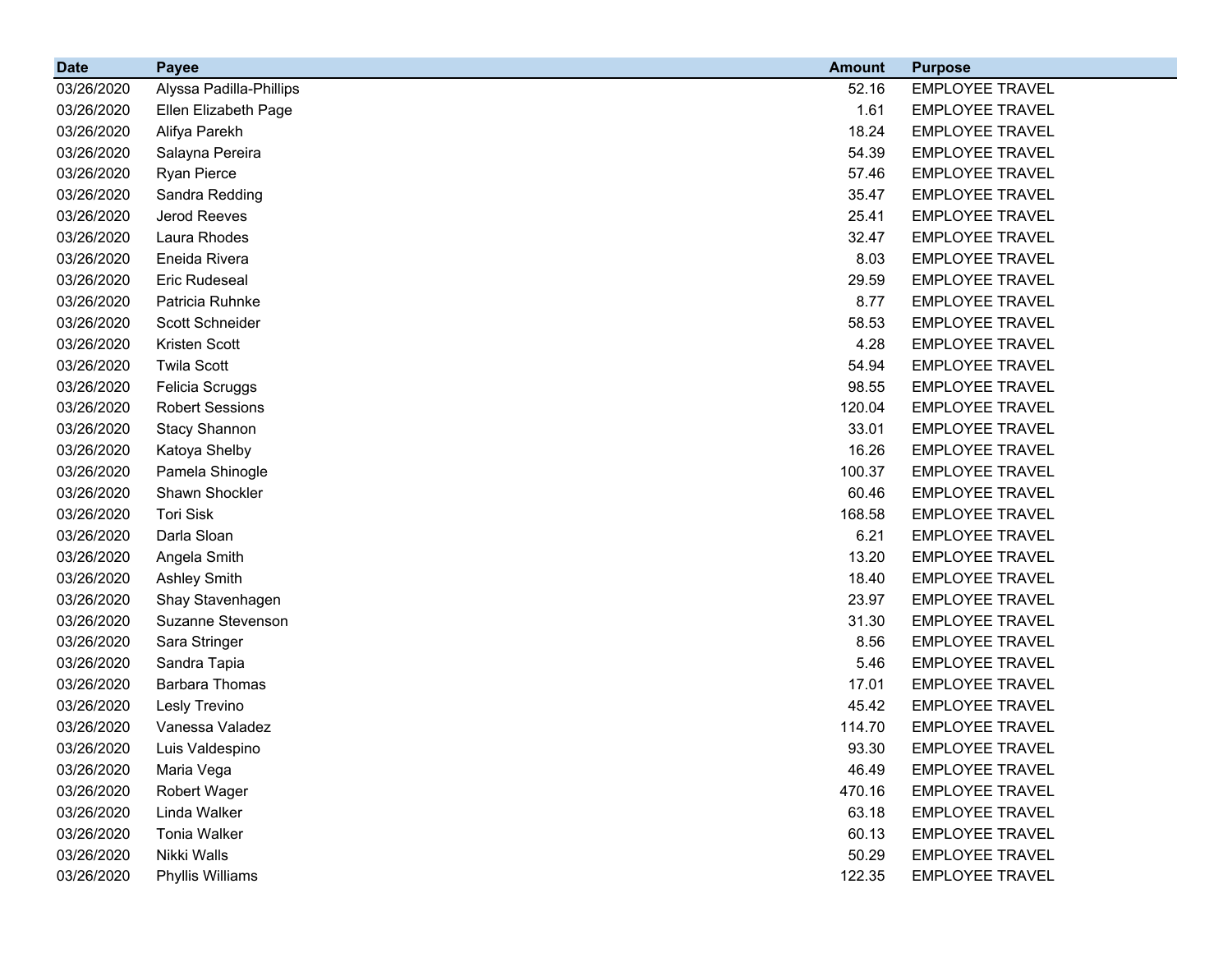| <b>Date</b> | <b>Payee</b>              | <b>Amount</b> | <b>Purpose</b>          |
|-------------|---------------------------|---------------|-------------------------|
| 03/26/2020  | <b>Tiffany Woodard</b>    | 36.11         | <b>EMPLOYEE TRAVEL</b>  |
| 03/26/2020  | Laura Wooldridge          | 92.18         | <b>EMPLOYEE TRAVEL</b>  |
| 03/26/2020  | Karen Zeske               | 123.15        | <b>EMPLOYEE TRAVEL</b>  |
| 03/26/2020  | Ronda August              | 73.13         | <b>EMPLOYEE TRAVEL</b>  |
| 03/26/2020  | Kathryn Beaver            | 74.47         | <b>EMPLOYEE TRAVEL</b>  |
| 03/26/2020  | Heather Blanco            | 28.57         | <b>EMPLOYEE TRAVEL</b>  |
| 03/26/2020  | Janet Boothe              | 12.20         | <b>EMPLOYEE TRAVEL</b>  |
| 03/26/2020  | Nathan Burum              | 33.44         | <b>EMPLOYEE TRAVEL</b>  |
| 03/26/2020  | Mary Carter               | 27.23         | <b>EMPLOYEE TRAVEL</b>  |
| 03/26/2020  | <b>Bradley Davis</b>      | 92.29         | <b>EMPLOYEE TRAVEL</b>  |
| 03/26/2020  | <b>Brooke Dolberry</b>    | 30.24         | <b>EMPLOYEE TRAVEL</b>  |
| 03/26/2020  | <b>Tracy Draper Lloyd</b> | 88.86         | <b>EMPLOYEE TRAVEL</b>  |
| 03/26/2020  | Elena Gaona               | 60.00         | MISC OPERATING EXPENSES |
| 03/26/2020  | <b>Sherrill Giddens</b>   | 43.43         | <b>EMPLOYEE TRAVEL</b>  |
| 03/26/2020  | Kristi Graham             | 43.17         | <b>EMPLOYEE TRAVEL</b>  |
| 03/26/2020  | Misti Green               | 11.07         | <b>EMPLOYEE TRAVEL</b>  |
| 03/26/2020  | Le'Anna Haynes            | 10.00         | MISC OPERATING EXPENSES |
| 03/26/2020  | Julianne Heldt            | 56.23         | <b>EMPLOYEE TRAVEL</b>  |
| 03/26/2020  | Aaron Henkelman           | 116.00        | MISC OPERATING EXPENSES |
| 03/26/2020  | Andrea Hicks              | 35.90         | <b>EMPLOYEE TRAVEL</b>  |
| 03/26/2020  | Ana Hidalgo               | 25.00         | MISC OPERATING EXPENSES |
| 03/26/2020  | Elizabeth Higgens         | 54.25         | <b>EMPLOYEE TRAVEL</b>  |
| 03/26/2020  | Carolyn Hollis            | 9.90          | <b>EMPLOYEE TRAVEL</b>  |
| 03/26/2020  |                           | 35.00         | MISC OPERATING EXPENSES |
| 03/26/2020  | <b>William Horn</b>       | 99.99         | <b>EMPLOYEE TRAVEL</b>  |
| 03/26/2020  | Keijuanna Jackson         | 117.97        | <b>EMPLOYEE TRAVEL</b>  |
| 03/26/2020  | Stephanie Jurgens         | 51.25         | <b>EMPLOYEE TRAVEL</b>  |
| 03/26/2020  | <b>Annette Minnerly</b>   | 37.34         | <b>EMPLOYEE TRAVEL</b>  |
| 03/26/2020  | Connie Pacheco            | 55.96         | <b>EMPLOYEE TRAVEL</b>  |
| 03/26/2020  | <b>Victor Perales</b>     | 46.01         | <b>EMPLOYEE TRAVEL</b>  |
| 03/26/2020  | Gary Rodriguez            | 43.76         | <b>EMPLOYEE TRAVEL</b>  |
| 03/26/2020  | Judy Ruiz                 | 3.58          | <b>EMPLOYEE TRAVEL</b>  |
| 03/26/2020  | <b>Rylee Russell</b>      | 17.12         | <b>EMPLOYEE TRAVEL</b>  |
| 03/26/2020  | Catherine Strawn          | 61.10         | <b>EMPLOYEE TRAVEL</b>  |
| 03/26/2020  | <b>Tammy Thain</b>        | 7.06          | <b>EMPLOYEE TRAVEL</b>  |
| 03/26/2020  | <b>Ileene Thomas</b>      | 35.00         | MISC OPERATING EXPENSES |
| 03/26/2020  | <b>Matthew Varnell</b>    | 15.30         | <b>EMPLOYEE TRAVEL</b>  |
| 03/26/2020  | Jayme Winters             | 49.54         | <b>EMPLOYEE TRAVEL</b>  |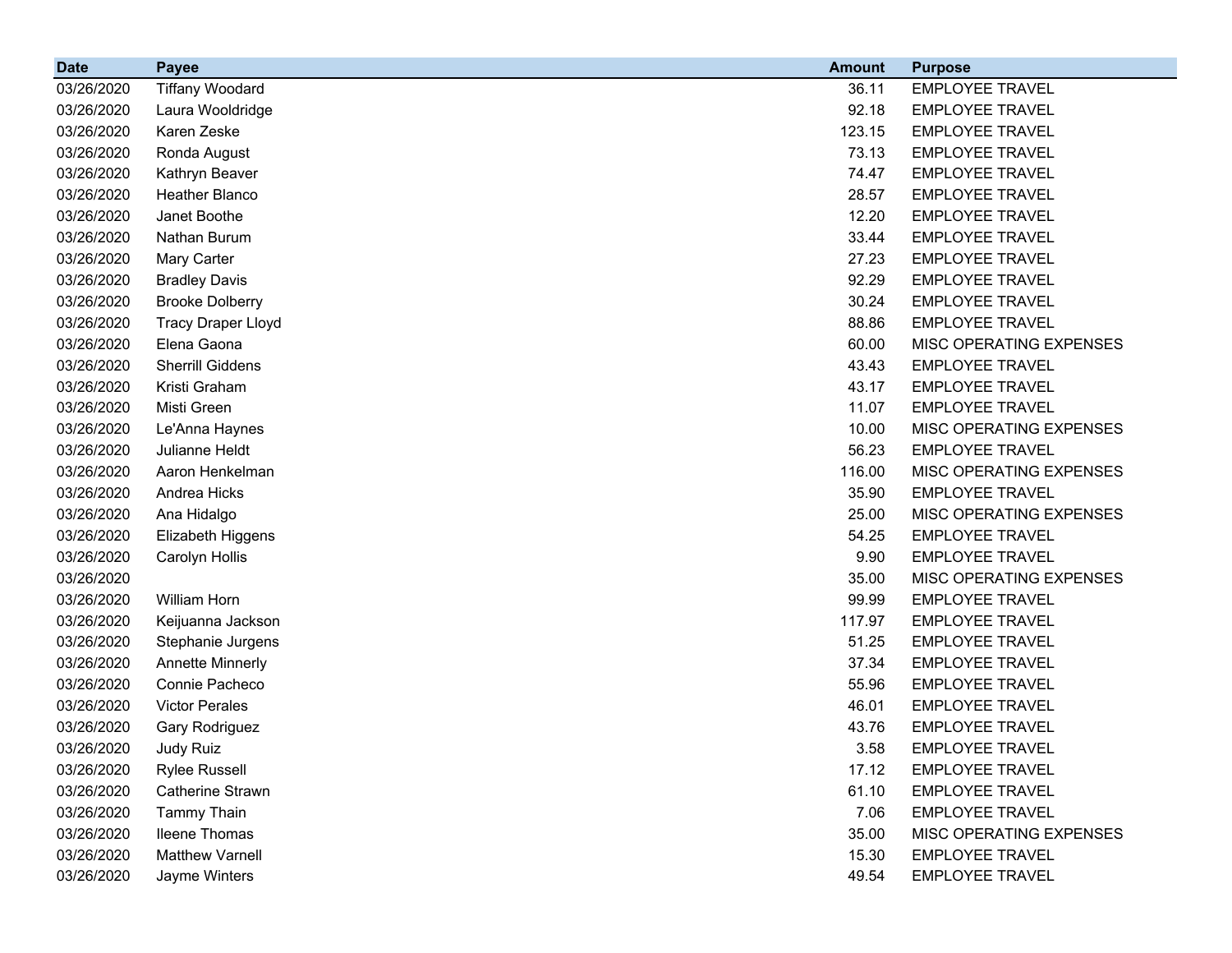| <b>Date</b> | <b>Payee</b>                        | <b>Amount</b> | <b>Purpose</b>                       |
|-------------|-------------------------------------|---------------|--------------------------------------|
| 03/26/2020  | <b>Tracey Wittmayer</b>             | 137.76        | <b>EMPLOYEE TRAVEL</b>               |
| 03/27/2020  | Home Depot Pro                      | 253.90        | M & O SUPPLIES                       |
| 03/27/2020  | Kroger                              | 21.98         | <b>GENERAL SUPPLIES</b>              |
| 03/27/2020  |                                     | 41.31         | <b>INVOICES RECEIVABLE</b>           |
| 03/27/2020  | Estes Mcclure & Assoc Inc           | 6,500.00      | OTH PROFESSIONAL SERVICES            |
| 03/27/2020  | Barnes & Noble Booksellers, Inc.    | 23.98         | <b>READING MATERIALS</b>             |
| 03/27/2020  | PPG Architectural Finishes, Inc.    | 543.97        | M & O SUPPLIES                       |
| 03/27/2020  | Office Depot                        | 392.10        | <b>GENERAL SUPPLIES</b>              |
| 03/27/2020  | Enterprise Rent A Car               | 112.40        | <b>EMPLOYEE TRAVEL</b>               |
| 03/27/2020  |                                     | 2,915.72      | STUDENT TVL*NO AISD BUSES            |
| 03/27/2020  | Delcom Group                        | 7,966.19      | <b>CONTRACTED MAINT &amp; REPAIR</b> |
| 03/27/2020  | Kimbrough Fire Extinguisher Company | 4,627.13      | <b>CONTRACTED MAINT &amp; REPAIR</b> |
| 03/27/2020  | <b>Gibson Cornelius</b>             | 371.25        | MISC PURCH & CONTR SERV              |
| 03/27/2020  | <b>Ball Eric</b>                    | 371.25        | MISC PURCH & CONTR SERV              |
| 03/27/2020  | <b>Blilie Marilyn T</b>             | 97.36         | MISC PURCH & CONTR SERV              |
| 03/27/2020  | <b>Hill Dalton</b>                  | 90.00         | MISC OPERATING EXPENSES              |
| 03/27/2020  | <b>William Gee</b>                  | 275.00        | MISC PURCH & CONTR SERV              |
| 03/27/2020  | Green John                          | 90.00         | MISC OPERATING EXPENSES              |
| 03/27/2020  | Keefer Linda L                      | 250.00        | MISC PURCH & CONTR SERV              |
| 03/27/2020  | HKS, Inc.                           | 15,096.73     | BLDG PURCH, CONSTR, IMPROVE          |
| 03/27/2020  | Ferguson Enterprises, Inc.          | 728.43        | M & O SUPPLIES                       |
| 03/27/2020  | Pressley De Ryan                    | 124.00        | MISC PURCH & CONTR SERV              |
| 03/27/2020  | Huff William B                      | 250.00        | MISC PURCH & CONTR SERV              |
| 03/27/2020  | BRG, INC                            | 3,000.00      | OTH PROFESSIONAL SERVICES            |
| 03/27/2020  | <b>Skelton Laurie</b>               | 82.54         | MISC PURCH & CONTR SERV              |
| 03/27/2020  | Nasco                               | 255.16        | <b>GENERAL SUPPLIES</b>              |
| 03/27/2020  | SchoolMint Inc.                     | 136,552.50    | <b>CONTRACTED MAINT &amp; REPAIR</b> |
| 03/27/2020  | Roberta Diane Harper                | 250.00        | MISC PURCH & CONTR SERV              |
| 03/27/2020  | Stephen Hammond                     | 255.00        | MISC PURCH & CONTR SERV              |
| 03/27/2020  | Danielle Guy                        | 255.00        | MISC PURCH & CONTR SERV              |
| 03/27/2020  | Dave Clark                          | 85.00         | MISC PURCH & CONTR SERV              |
| 03/27/2020  | Kyler Dverson                       | 135.00        | MISC PURCH & CONTR SERV              |
| 03/27/2020  | DeVarte Jones                       | 90.00         | MISC OPERATING EXPENSES              |
| 03/27/2020  | Dwight D McIntye                    | 75.00         | MISC PURCH & CONTR SERV              |
| 03/27/2020  | Virgin Pulse Incorporated           | 63,669.10     | MISC PURCH & CONTR SERV              |
| 03/27/2020  | <b>Gomez Floor Covering</b>         | 13,202.55     | <b>CONTRACTED MAINT &amp; REPAIR</b> |
| 03/27/2020  | Hobby Lobby Store #175              | 191.86        | <b>GENERAL SUPPLIES</b>              |
| 03/27/2020  | Bailey, Martha Lou                  | 250.00        | MISC PURCH & CONTR SERV              |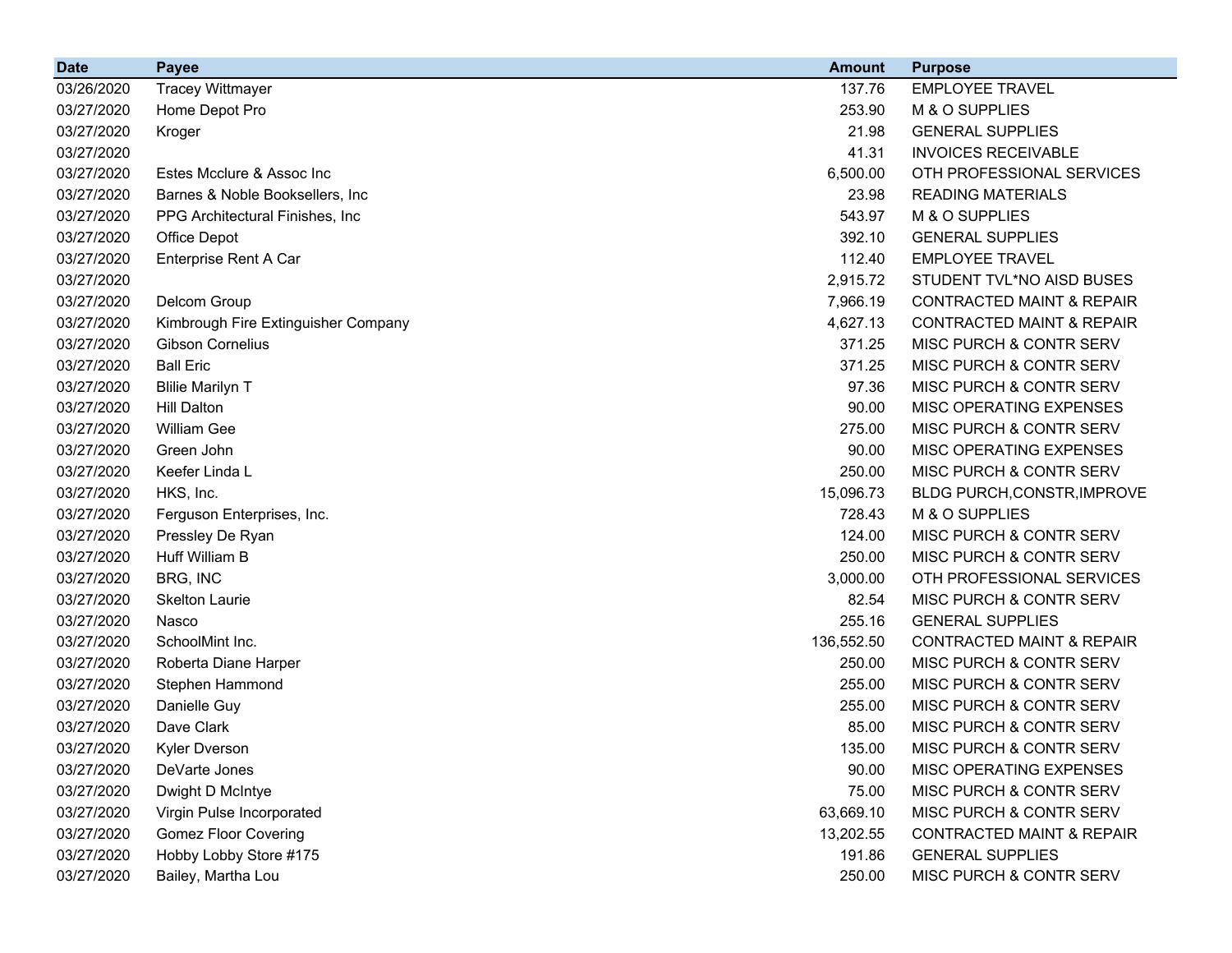| <b>Date</b> | <b>Payee</b>                                | <b>Amount</b> | <b>Purpose</b>                       |
|-------------|---------------------------------------------|---------------|--------------------------------------|
| 03/27/2020  | <b>Hightower Service Incorporated</b>       | 7,800.00      | CONTRACTED MAINT & REPAIR            |
| 03/27/2020  | Apex Supply Company                         | 31.81         | M & O SUPPLIES                       |
| 03/27/2020  | MP2 Energy Texas LLC                        | 490,187.00    | <b>WATER</b>                         |
| 03/27/2020  | Renee Barton                                | 39.65         | LIONS CLUB CONCESSIONS               |
| 03/27/2020  | Carey Montgomery                            | 98.70         | LIONS CLUB CONCESSIONS               |
| 04/01/2020  | Dorkas Arroyo                               | 9.26          | <b>EMPLOYEE TRAVEL</b>               |
| 04/01/2020  | Amy Gresham                                 | 56.12         | <b>EMPLOYEE TRAVEL</b>               |
| 04/01/2020  | Dean Hardin                                 | 11.98         | <b>EMPLOYEE TRAVEL</b>               |
| 04/01/2020  | Delisse Hardy                               | 86.72         | <b>EMPLOYEE TRAVEL</b>               |
| 04/01/2020  | Elizabeth Howe                              | 44.30         | <b>EMPLOYEE TRAVEL</b>               |
| 04/01/2020  | <b>Emily Klophaus</b>                       | 78.70         | <b>EMPLOYEE TRAVEL</b>               |
| 04/01/2020  | Natalie Lopez                               | 14.55         | <b>EMPLOYEE TRAVEL</b>               |
| 04/01/2020  | <b>Charlene Matthews</b>                    | 9.36          | <b>EMPLOYEE TRAVEL</b>               |
| 04/01/2020  | Melissa Parsinen                            | 32.10         | <b>EMPLOYEE TRAVEL</b>               |
| 04/01/2020  | <b>Aaron Perales</b>                        | 81.64         | <b>EMPLOYEE TRAVEL</b>               |
| 04/01/2020  | Angela Smith                                | 8.93          | <b>EMPLOYEE TRAVEL</b>               |
| 04/01/2020  | Natalie Strand                              | 19.05         | <b>EMPLOYEE TRAVEL</b>               |
| 04/01/2020  | <b>Derrick Talton</b>                       | 43.87         | <b>EMPLOYEE TRAVEL</b>               |
| 04/01/2020  | Language Testing International Inc.         | 2,830.00      | <b>TESTING MATERIALS</b>             |
| 04/01/2020  | Cowtown Materials Incorporated              | 249.60        | <b>GENERAL INVENTORY</b>             |
| 04/01/2020  | L R P Publications Incorporated             | 645.50        | <b>READING MATERIALS</b>             |
| 04/01/2020  | <b>Grainger Industrial Supply</b>           | 794.85        | <b>GENERAL SUPPLIES</b>              |
| 04/01/2020  |                                             | 3,250.01      | M & O SUPPLIES                       |
| 04/01/2020  | Hoshizaki South Central Distribution Center | 144.00        | M & O SUPPLIES                       |
| 04/01/2020  | Home Depot Pro                              | 1,725.87      | M & O SUPPLIES                       |
| 04/01/2020  | Home Depot Pro                              | 1,497.60      | <b>GENERAL INVENTORY</b>             |
| 04/01/2020  | Home Depot Pro                              | 2,570.40      | <b>GENERAL INVENTORY</b>             |
| 04/01/2020  | Heritage Food Service Group Incorporated    | 866.63        | M & O SUPPLIES                       |
| 04/01/2020  | Apex Supply Company                         | 160.47        | M & O SUPPLIES                       |
| 04/01/2020  | Kroger                                      | 386.44        | <b>FOOD</b>                          |
| 04/01/2020  |                                             | 778.68        | <b>GENERAL SUPPLIES</b>              |
| 04/01/2020  |                                             | 83.93         | <b>INVOICES RECEIVABLE</b>           |
| 04/01/2020  |                                             | 789.94        | MISC OPERATING EXPENSES              |
| 04/01/2020  | <b>Pitney Bowes</b>                         | 360.00        | <b>RENTALS &amp; OPERATING LEASE</b> |
| 04/01/2020  | United Refrigeration Incorporated           | 219.37        | M & O SUPPLIES                       |
| 04/01/2020  | <b>Elliott Electric Supply</b>              | 12.93         | <b>CONTRACTED MAINT &amp; REPAIR</b> |
| 04/01/2020  |                                             | 1,423.20      | <b>GENERAL INVENTORY</b>             |
| 04/01/2020  |                                             | 3,685.19      | M & O SUPPLIES                       |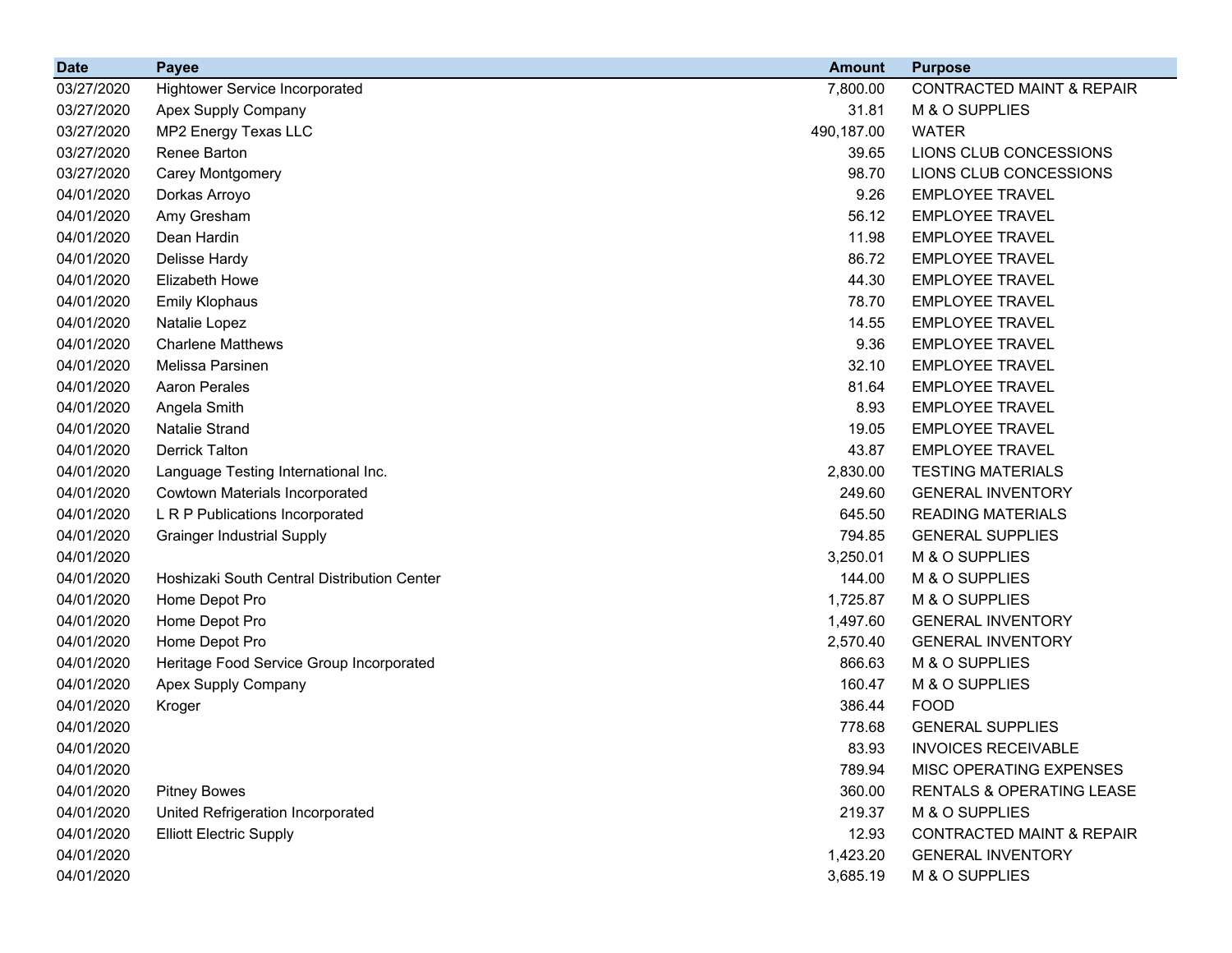| <b>Date</b> | <b>Payee</b>                          | <b>Amount</b>  | <b>Purpose</b>                       |
|-------------|---------------------------------------|----------------|--------------------------------------|
| 04/01/2020  | Estes Mcclure & Assoc Inc             | 17,900.00      | OTH PROFESSIONAL SERVICES            |
| 04/01/2020  | Barnes & Noble Booksellers, Inc.      | 41.31          | <b>READING MATERIALS</b>             |
| 04/01/2020  | <b>Winston Water Cooler Limited</b>   | 1,891.04       | <b>GENERAL INVENTORY</b>             |
| 04/01/2020  | Mission Arlington/Mission Metroplex   | 2,550.00       | MISC PURCH & CONTR SERV              |
| 04/01/2020  | Lone Star Coaches Incorporated        | 1,300.00       | MISC OPERATING EXPENSES              |
| 04/01/2020  | Delta T Ltd                           | 10,329.00      | <b>CONTRACTED MAINT &amp; REPAIR</b> |
| 04/01/2020  | Fastsigns                             | 196.23         | M & O SUPPLIES                       |
| 04/01/2020  | PPG Architectural Finishes, Inc.      | 349.45         | M & O SUPPLIES                       |
| 04/01/2020  | Mica Crane Service Inc                | 1,260.00       | <b>CONTRACTED MAINT &amp; REPAIR</b> |
| 04/01/2020  | <b>Office Depot</b>                   | 15,140.59      | <b>GENERAL SUPPLIES</b>              |
| 04/01/2020  | <b>Marks Plumbing Parts</b>           | 94.50          | <b>GENERAL INVENTORY</b>             |
| 04/01/2020  | <b>Bernd Mac</b>                      | 743.60         | MISC PURCH & CONTR SERV              |
| 04/01/2020  | Enterprise Rent A Car                 | 396.00         | <b>INVOICES RECEIVABLE</b>           |
| 04/01/2020  | Enterprise Rent A Car                 | 1,188.00       | STUDENT TVL*NO AISD BUSES            |
| 04/01/2020  | Enterprise Rent A Car                 | 15.89          | STUDENT TVL*NO AISD BUSES            |
| 04/01/2020  | Enterprise Rent A Car                 | 367.15         | <b>EMPLOYEE TRAVEL</b>               |
| 04/01/2020  | Enterprise Rent A Car                 | 396.00         | DIST TRANS FOR STDNT TRAV            |
| 04/01/2020  |                                       | 396.00         | <b>INVOICES RECEIVABLE</b>           |
| 04/01/2020  | Land O Lakes Incorporated             | 61,376.97      | <b>GENERAL INVENTORY</b>             |
| 04/01/2020  |                                       |                | LIONS CLUB CONCESSIONS               |
| 04/01/2020  | B & H Photo Video                     | 851.05         | <b>GENERAL SUPPLIES</b>              |
| 04/01/2020  | Landtec Engineers Llc                 | 12,982.50      | BLDG PURCH, CONSTR, IMPROVE          |
| 04/01/2020  |                                       | 13,430.00      | OTH PROFESSIONAL SERVICES            |
| 04/01/2020  | Govconnection Incorporated            | $\blacksquare$ | <b>GENERAL SUPPLIES</b>              |
| 04/01/2020  | <b>Equipment Depot LTD</b>            | 3,027.85       | <b>CONTRACTED MAINT &amp; REPAIR</b> |
| 04/01/2020  |                                       | 4,449.00       | <b>GENERAL SUPPLIES</b>              |
| 04/01/2020  | Henry Schein Incorporated             | 111.34         | <b>GENERAL SUPPLIES</b>              |
| 04/01/2020  | Wedge Supply Incorporated             | 444.02         | <b>GENERAL INVENTORY</b>             |
| 04/01/2020  | Apple Computer Incorporated           | 24,850.98      | <b>GENERAL SUPPLIES</b>              |
| 04/01/2020  | C D Hartnett Company                  | 34,215.76      | <b>FOOD</b>                          |
| 04/01/2020  | Hans Johnsen Company                  | 322.00         | <b>GENERAL INVENTORY</b>             |
| 04/01/2020  | Texas Academic Decathlon              | 100.00         | <b>GENERAL SUPPLIES</b>              |
| 04/01/2020  | J W Pepper & Son Incorporated         | 129.50         | <b>GENERAL SUPPLIES</b>              |
| 04/01/2020  | Anixter Incorporated                  | 527.63         | M & O SUPPLIES                       |
| 04/01/2020  | Lamb Weston Sales Incorporated        | 35,003.82      | <b>GENERAL INVENTORY</b>             |
| 04/01/2020  | City Of Grand Prairie Water Utilities | 1,895.51       | <b>WATER</b>                         |
| 04/01/2020  | Arlington Hardware Incorporated #53   | 182.56         | M & O SUPPLIES                       |
| 04/01/2020  | Zimmerer Kubota Incorporated          | 273.42         | M & O SUPPLIES                       |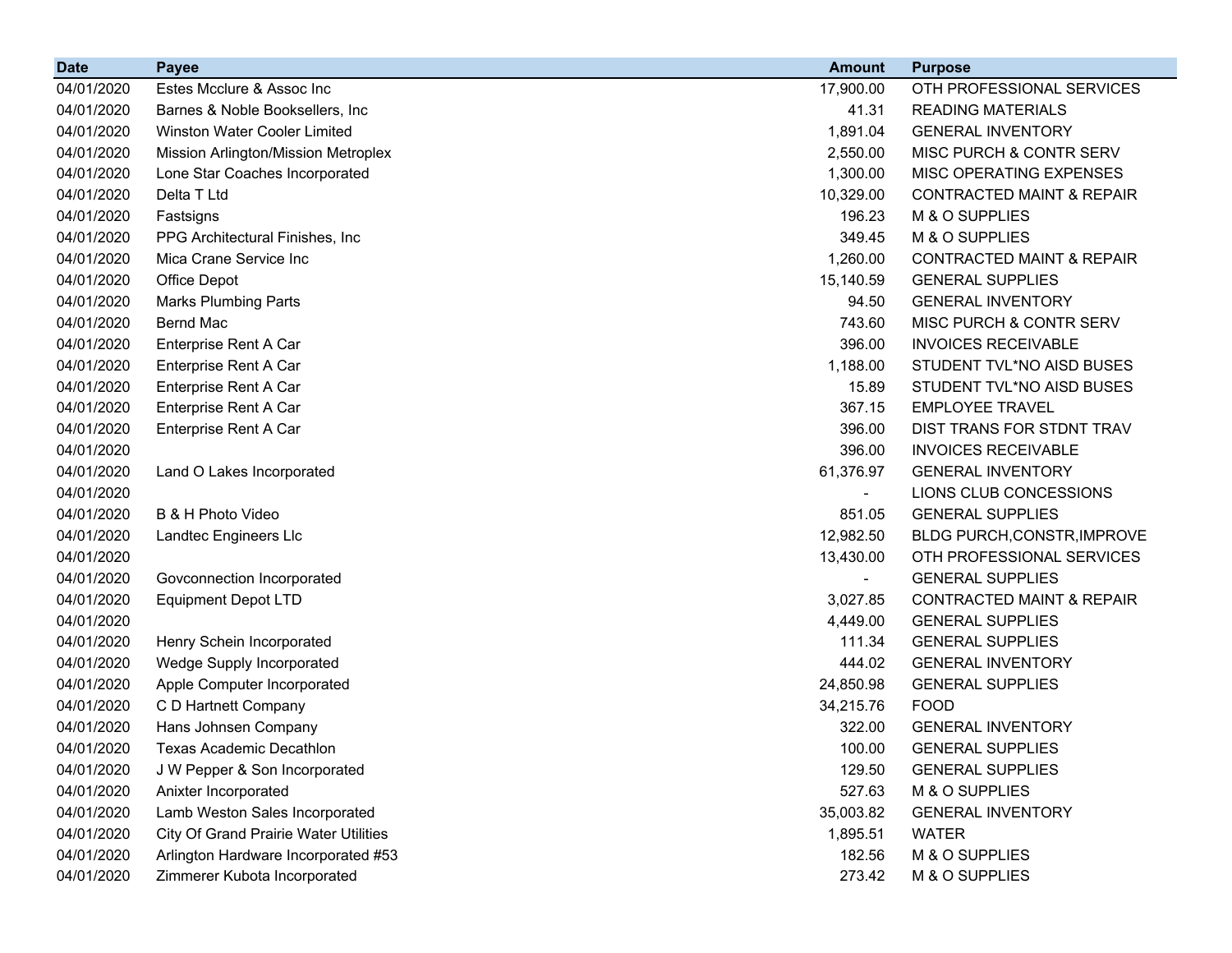| <b>Date</b> | <b>Payee</b>                                      | <b>Amount</b> | <b>Purpose</b>                       |
|-------------|---------------------------------------------------|---------------|--------------------------------------|
| 04/01/2020  | Mardel Incorporated                               | 229.45        | <b>GENERAL SUPPLIES</b>              |
| 04/01/2020  | <b>Texas Department Of Agriculture</b>            | 625.00        | MISC OPERATING EXPENSES              |
| 04/01/2020  | <b>Walsh Robert</b>                               | 467.50        | MISC PURCH & CONTR SERV              |
| 04/01/2020  | J P Morgan Chase Bank NA                          | 742.95        | MISC PURCH & CONTR SERV              |
| 04/01/2020  | <b>Total Maintenance Solutions-South</b>          | 358.90        | M & O SUPPLIES                       |
| 04/01/2020  | <b>Miller Sherry</b>                              | 150.00        | MISC PURCH & CONTR SERV              |
| 04/01/2020  | Mexican-American School Board Members Association | 1,500.00      | <b>DUES</b>                          |
| 04/01/2020  | <b>Luxor Staffing</b>                             | 10,185.50     | MISC PURCH & CONTR SERV              |
| 04/01/2020  | Logisoft Computer Products LLC                    | 313.65        | <b>GENERAL SUPPLIES</b>              |
| 04/01/2020  | Lea Park & Play Incorporated                      | 48.23         | M & O SUPPLIES                       |
| 04/01/2020  | Musser Amanda                                     | 375.00        | MISC PURCH & CONTR SERV              |
| 04/01/2020  | <b>Heat Transfer Solutions</b>                    | 79.49         | M & O SUPPLIES                       |
| 04/01/2020  | Automatic Sprinkler of Texas Incorporated         | 200.00        | <b>CONTRACTED MAINT &amp; REPAIR</b> |
| 04/01/2020  | Camper Marcus                                     | 275.00        | MISC PURCH & CONTR SERV              |
| 04/01/2020  | One Source Staffing Corporation                   | 16,318.07     | MISC PURCH & CONTR SERV              |
| 04/01/2020  | Whitley Penn LLP                                  | 1,991.00      | <b>AUDIT SERVICES</b>                |
| 04/01/2020  | <b>Binswanger Glass</b>                           | 299.77        | M & O SUPPLIES                       |
| 04/01/2020  | <b>SC Fuels</b>                                   | 12,105.12     | <b>GENERAL INVENTORY</b>             |
| 04/01/2020  | National Wholesale Supply                         | 380.00        | <b>GENERAL INVENTORY</b>             |
| 04/01/2020  | Gibson Consulting Group Incorporated              | 40,500.00     | MISC PURCH & CONTR SERV              |
| 04/01/2020  | Cincinnati Life Insurance Company The             | 2,000.00      | OTHER EMPLOYEE BENEFITS              |
| 04/01/2020  | MPS Bedford Freeman and Worth                     | 82,543.04     | <b>TEXTBOOKS</b>                     |
| 04/01/2020  | Kurz & Company                                    | 2,047.65      | <b>FOOD</b>                          |
| 04/01/2020  | <b>Jakes Finer Foods</b>                          | 1,820.00      | <b>GENERAL INVENTORY</b>             |
| 04/01/2020  | <b>Enviromatic Systems Services</b>               | 2,213.09      | M & O SUPPLIES                       |
| 04/01/2020  | <b>Autonation Chevrolet</b>                       | 119.21        | M & O SUPPLIES                       |
| 04/01/2020  | Moreno Gustavo                                    | 178.75        | MISC PURCH & CONTR SERV              |
| 04/01/2020  | Follett School Solutions, Inc.                    | 7,999.95      | M & O SUPPLIES                       |
| 04/01/2020  |                                                   | 65.67         | <b>READING MATERIALS</b>             |
| 04/01/2020  | <b>Cornerstone Staffing</b>                       | 3,000.00      | MISC PURCH & CONTR SERV              |
| 04/01/2020  |                                                   | 30.68         | Substitute Support Personnel         |
| 04/01/2020  | RD Lawns LLC                                      | 9,246.95      | CONTRACTED MAINT & REPAIR            |
| 04/01/2020  | Results Coaching Global LLC                       | 7,073.89      | MISC PURCH & CONTR SERV              |
| 04/01/2020  | HKS, Inc.                                         | 21,860.88     | BLDG PURCH, CONSTR, IMPROVE          |
| 04/01/2020  | Davis, Regan                                      | 275.00        | MISC PURCH & CONTR SERV              |
| 04/01/2020  | Chick-fil-A(Cooper/LittleRoad/CarrierPkwy)        | 184.80        | MISC OPERATING EXPENSES              |
| 04/01/2020  | <b>Tyson Prepared Foods</b>                       | 14,707.00     | <b>GENERAL INVENTORY</b>             |
| 04/01/2020  | Elliott Staffing Services, Inc.                   | 232.71        | MISC PURCH & CONTR SERV              |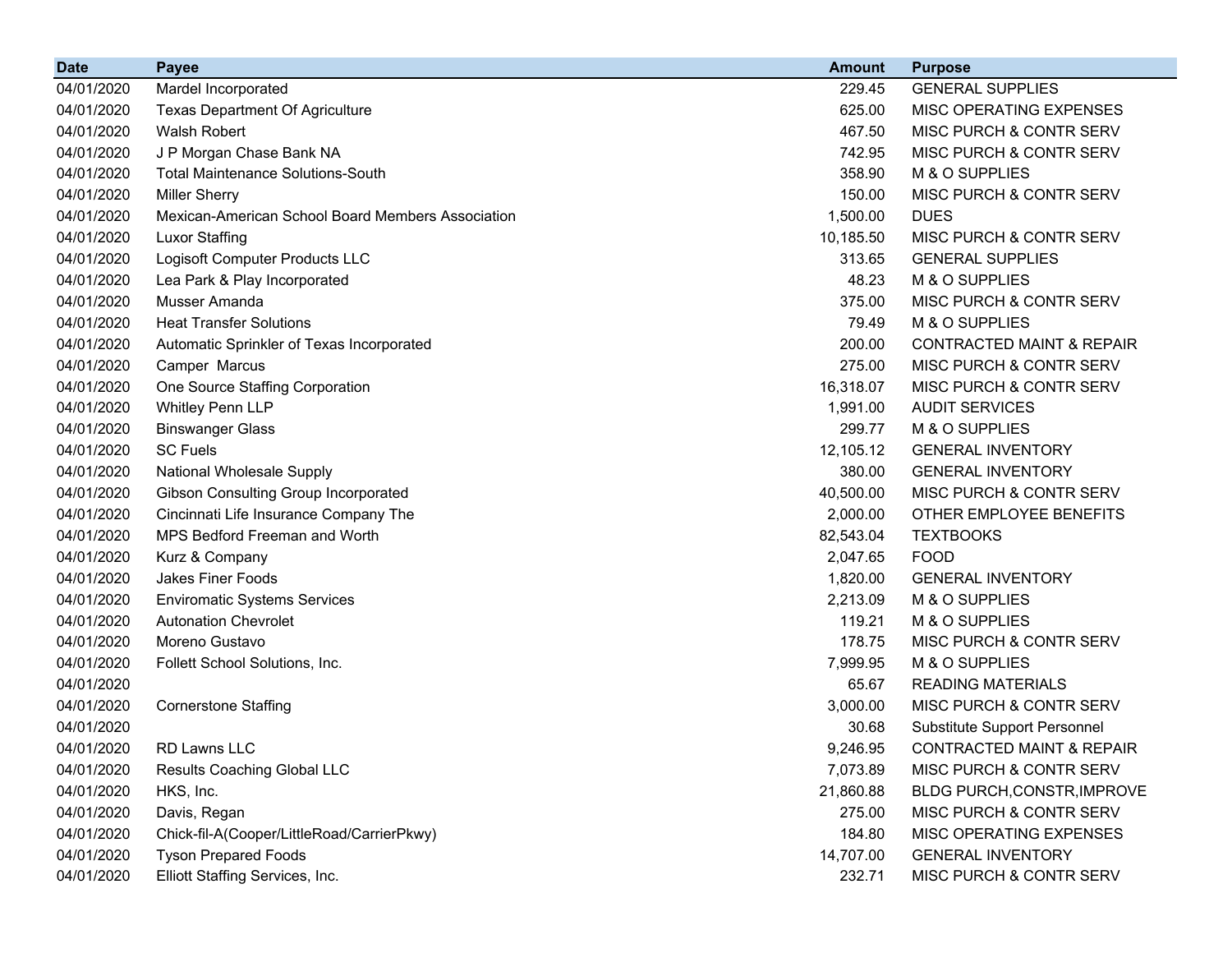| <b>Date</b> | <b>Payee</b>                                      | <b>Amount</b> | <b>Purpose</b>                       |
|-------------|---------------------------------------------------|---------------|--------------------------------------|
| 04/01/2020  | Ferguson Enterprises, Inc.                        | 82.46         | <b>GENERAL INVENTORY</b>             |
| 04/01/2020  |                                                   | 3,024.05      | M & O SUPPLIES                       |
| 04/01/2020  |                                                   | (30.30)       | MISC OPERATING EXPENSES              |
| 04/01/2020  | <b>Scribbles Software LLC</b>                     | 38,920.60     | MISC PURCH & CONTR SERV              |
| 04/01/2020  | JourneyEd                                         | 151.84        | <b>GENERAL SUPPLIES</b>              |
| 04/01/2020  | <b>Sirius Education Solutions LLC</b>             | 3,705.00      | <b>GENERAL SUPPLIES</b>              |
| 04/01/2020  | Hydrotemp LLC                                     | 374.00        | M & O SUPPLIES                       |
| 04/01/2020  | Lowe's Home Centers, LLC                          | 821.62        | <b>GENERAL SUPPLIES</b>              |
| 04/01/2020  |                                                   | 299.83        | <b>INVOICES RECEIVABLE</b>           |
| 04/01/2020  |                                                   | 255.79        | M & O SUPPLIES                       |
| 04/01/2020  | Glenn Engineering Corp.                           | 7,600.00      | <b>CONTRACTED MAINT &amp; REPAIR</b> |
| 04/01/2020  | <b>Hotsy Equipment Company</b>                    | 248.76        | M & O SUPPLIES                       |
| 04/01/2020  | Williamson Music 1st                              | 2,074.80      | <b>GENERAL SUPPLIES</b>              |
| 04/01/2020  | Sysco North Texas                                 | 73,723.21     | <b>GENERAL INVENTORY</b>             |
| 04/01/2020  | Moore Supply Co                                   | 501.59        | M & O SUPPLIES                       |
| 04/01/2020  | Mighty Auto Parts of DFW                          | 1,556.90      | <b>GENERAL INVENTORY</b>             |
| 04/01/2020  |                                                   | 620.79        | <b>GENERAL SUPPLIES</b>              |
| 04/01/2020  | Moore Julie Diana                                 | 250.00        | MISC PURCH & CONTR SERV              |
| 04/01/2020  | <b>Lincoln Electric Company</b>                   | 2,227.50      | <b>GENERAL SUPPLIES</b>              |
| 04/01/2020  | Mavich LLC                                        | 3,984.69      | <b>GENERAL INVENTORY</b>             |
| 04/01/2020  | Nasco                                             | 1,344.16      | <b>GENERAL SUPPLIES</b>              |
| 04/01/2020  | N Tune Music & Sound, Inc.                        | 811.80        | <b>CONTRACTED MAINT &amp; REPAIR</b> |
| 04/01/2020  | <b>Bunster Shawn</b>                              | 220.00        | MISC PURCH & CONTR SERV              |
| 04/01/2020  | <b>Gordon Food Service</b>                        | 2,982.00      | <b>GENERAL INVENTORY</b>             |
| 04/01/2020  | <b>Big Sky Construction Company Inc</b>           | 169,470.00    | <b>CONTRACTED MAINT &amp; REPAIR</b> |
| 04/01/2020  |                                                   | (8,473.50)    | <b>RETAINAGE</b>                     |
| 04/01/2020  | Southeast ID, LLC                                 | 38.75         | <b>GENERAL SUPPLIES</b>              |
| 04/01/2020  |                                                   | 1,419.50      | M & O SUPPLIES                       |
| 04/01/2020  | Staples Inc/Staples Business Advantage            | 246.08        | <b>GENERAL SUPPLIES</b>              |
| 04/01/2020  | North Dallas A/C and Heating Company Incorporated | 62,252.00     | <b>CONTRACTED MAINT &amp; REPAIR</b> |
| 04/01/2020  | <b>MSB Consulting</b>                             | 14,589.78     | MISC PURCH & CONTR SERV              |
| 04/01/2020  | <b>Taylor Smith Consulting LLC</b>                | 558.75        | MISC PURCH & CONTR SERV              |
| 04/01/2020  | <b>Oriental Building Services Inc</b>             | 5,291.30      | <b>CONTRACTED MAINT &amp; REPAIR</b> |
| 04/01/2020  | <b>Victory Graphics LLC</b>                       | 2,000.00      | <b>INVOICES RECEIVABLE</b>           |
| 04/01/2020  | <b>Borden Dairy Company</b>                       | 71,015.06     | <b>FOOD</b>                          |
| 04/01/2020  | Can-Am Wireless LLC                               | 12,290.30     | <b>GENERAL SUPPLIES</b>              |
| 04/01/2020  | Marathon Staffing Group Inc                       | 11,187.39     | MISC PURCH & CONTR SERV              |
| 04/01/2020  | HPI International Inc                             | 78,641.40     | <b>GENERAL SUPPLIES</b>              |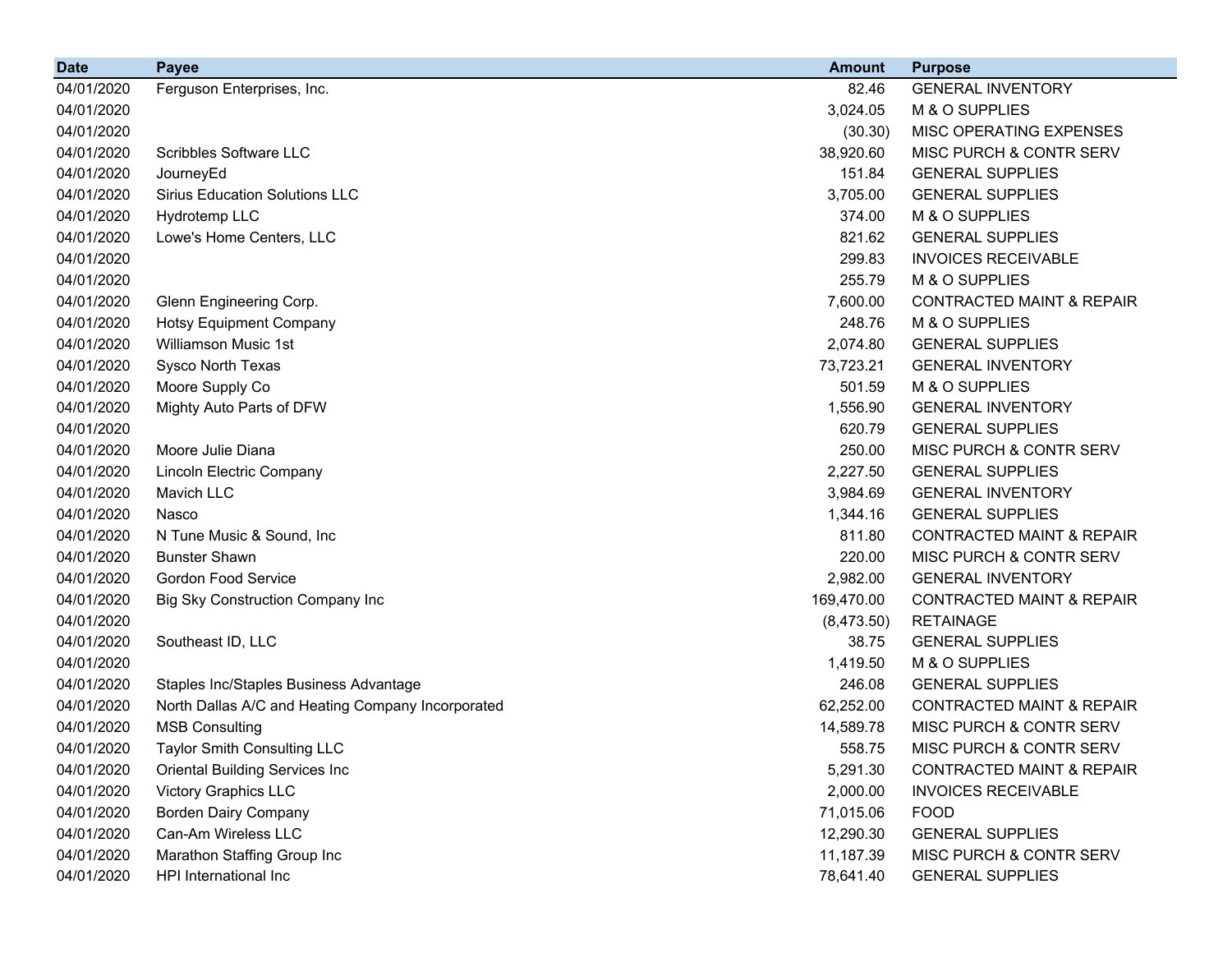| <b>Date</b> | <b>Payee</b>                                                   | <b>Amount</b> | <b>Purpose</b>                       |
|-------------|----------------------------------------------------------------|---------------|--------------------------------------|
| 04/01/2020  | Damien Gary                                                    | 275.00        | MISC PURCH & CONTR SERV              |
| 04/01/2020  | <b>Caroline Caves</b>                                          | 2,025.00      | MISC PURCH & CONTR SERV              |
| 04/01/2020  | <b>Ace Educational Supplies</b>                                | 446.39        | <b>GENERAL SUPPLIES</b>              |
| 04/01/2020  | Nyadia Thorpe                                                  | 250.00        | MISC PURCH & CONTR SERV              |
| 04/01/2020  | Infinity Supply and Service Incorporated                       | 900.00        | <b>GENERAL INVENTORY</b>             |
| 04/01/2020  | <b>Complete Supply Incorporated</b>                            | 19,738.21     | <b>GENERAL INVENTORY</b>             |
| 04/01/2020  |                                                                | 1,225.82      | M & O SUPPLIES                       |
| 04/01/2020  | <b>Gomez Floor Covering</b>                                    | 304.53        | M & O SUPPLIES                       |
| 04/01/2020  | <b>Empire Paper Company</b>                                    | 168.00        | <b>GENERAL INVENTORY</b>             |
| 04/01/2020  | Austin Turf & Tractor                                          | 1,546.32      | M & O SUPPLIES                       |
| 04/01/2020  | <b>Atmos Energy</b>                                            | 25,511.34     | <b>WATER</b>                         |
| 04/01/2020  | <b>Alliance Umpire Association</b>                             | 225.00        | MISC PURCH & CONTR SERV              |
| 04/01/2020  | Jack Rasmussen (Luthier)                                       | 398.00        | <b>CONTRACTED MAINT &amp; REPAIR</b> |
| 04/01/2020  | Hagar Restaurant Service L L C                                 | 370.52        | M & O SUPPLIES                       |
| 04/01/2020  | Monster Incorporated                                           | 3,249.98      | MISC PURCH & CONTR SERV              |
| 04/01/2020  | Music & Arts                                                   | 170.00        | <b>GENERAL SUPPLIES</b>              |
| 04/01/2020  | Language Line Services Incorporated                            | 1,388.61      | MISC PURCH & CONTR SERV              |
| 04/01/2020  | Byrne Brothers Foods Incorporate                               | 31,175.43     | <b>GENERAL INVENTORY</b>             |
| 04/01/2020  | Arlington Independent School District Food & Nutrition Service | 34.50         | MISC OPERATING EXPENSES              |
| 04/01/2020  | <b>Bernd Shelley Burke</b>                                     | 214.60        | MISC PURCH & CONTR SERV              |
| 04/01/2020  | <b>City Of Dalworthington Gardens</b>                          | 584.50        | <b>WATER</b>                         |
| 04/01/2020  | Demco Incorporated                                             | 487.31        | <b>GENERAL SUPPLIES</b>              |
| 04/01/2020  | <b>Education Service Center Region XI</b>                      | 40.00         | <b>EDUCATION SERVICE CENTER</b>      |
| 04/01/2020  |                                                                | 600.00        | MISC OPERATING EXPENSES              |
| 04/01/2020  | <b>Flinn Scientific</b>                                        | 2,080.01      | <b>GENERAL SUPPLIES</b>              |
| 04/01/2020  | <b>Gopher Sport Equipment</b>                                  | 512.34        | <b>GENERAL SUPPLIES</b>              |
| 04/01/2020  | Pasco Brokerage Incorporated                                   | 6,621.50      | NON-FOOD REQUISITIONS                |
| 04/01/2020  | <b>Pyramid School Products</b>                                 | 926.40        | <b>GENERAL INVENTORY</b>             |
| 04/01/2020  | Sentinel The Alarm Company                                     | 395.00        | <b>CONTRACTED MAINT &amp; REPAIR</b> |
| 04/01/2020  |                                                                | 22,727.78     | <b>RENTALS &amp; OPERATING LEASE</b> |
| 04/01/2020  | <b>Texas Classroom Teachers Association</b>                    | 215.80        | UNITED FUND                          |
| 04/01/2020  | United Educators Association                                   | 45,702.05     | UNITED FUND                          |
| 04/01/2020  | Texas United School Employees Local 100                        | 14.99         | UNITED FUND                          |
| 04/01/2020  | Texas United School Employees Local 100                        | 15.00         | UNITED FUND                          |
| 04/01/2020  | Texas United School Employees Local 100                        | 20.79         | UNITED FUND                          |
| 04/01/2020  | <b>Texas Guaranteed Student Loan Corporation</b>               | 655.52        | UNITED FUND                          |
| 04/01/2020  | Texas Guaranteed Student Loan Corporation                      | 4,275.90      | UNITED FUND                          |
| 04/01/2020  | Arlington Education Foundation                                 | 98.00         | AISD EDUCATION FOUNDATION            |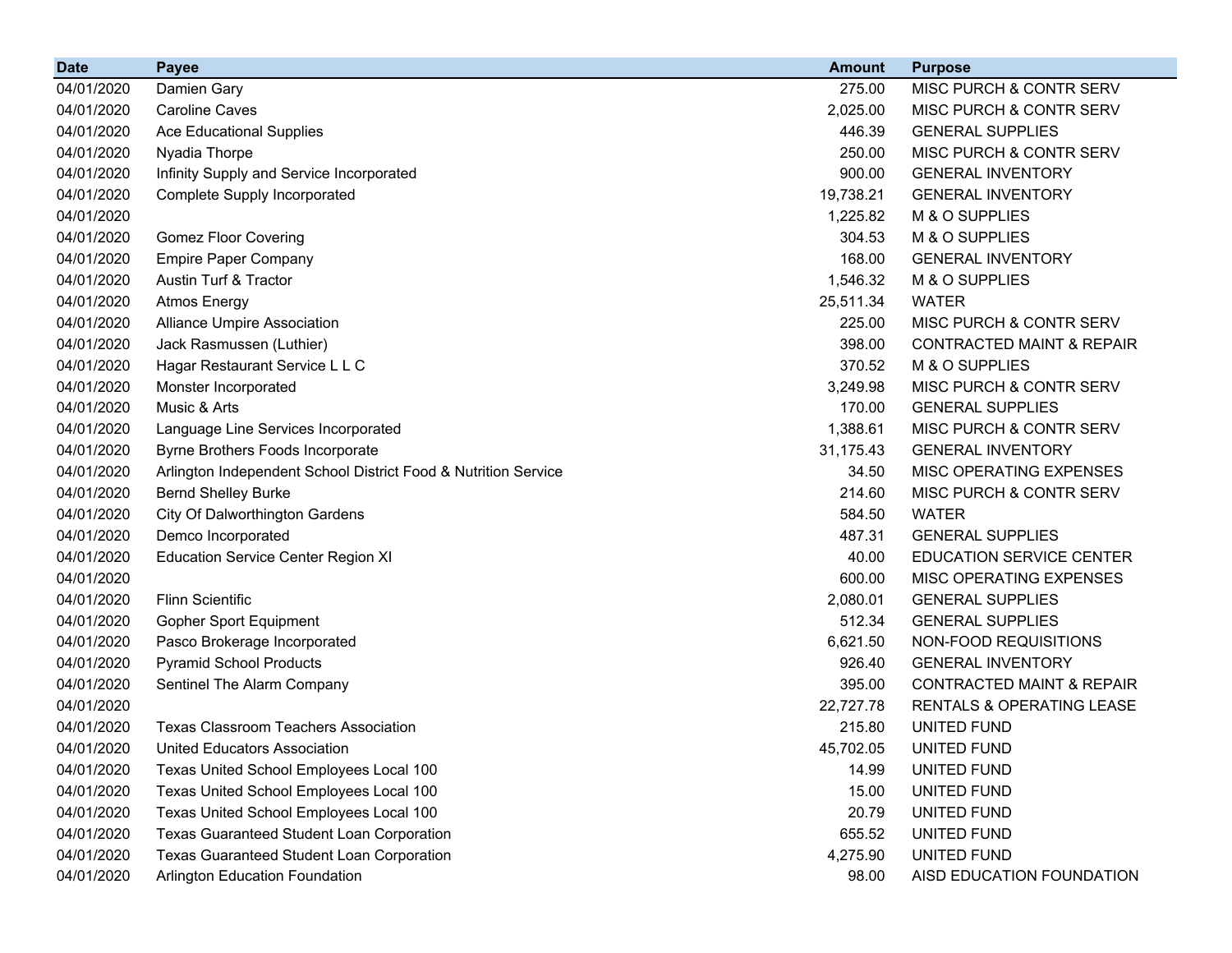| <b>Date</b> | <b>Payee</b>                                                    | <b>Amount</b> | <b>Purpose</b>             |
|-------------|-----------------------------------------------------------------|---------------|----------------------------|
| 04/01/2020  | <b>Arlington Education Foundation</b>                           | 1,207.50      | AISD EDUCATION FOUNDATION  |
| 04/01/2020  | United States Department Of Education National Payment Ctr      | 14,292.62     | UNITED FUND                |
| 04/01/2020  | Truman Tim Chapter 13 Trustee                                   | 8,643.00      | UNITED FUND                |
| 04/01/2020  | Truman Tim Chapter 13 Trustee                                   | 542.31        | UNITED FUND                |
| 04/01/2020  | <b>United States Treasury</b>                                   | 635.00        | FED INC TAX WITHHOLDING    |
| 04/01/2020  | Family And Consumer Sciences Teachers Association Of Texas      | 27.09         | AISD EDUCATION FOUNDATION  |
| 04/01/2020  | <b>Education Service Center Region X</b>                        | 520.00        | <b>INVOICES RECEIVABLE</b> |
| 04/01/2020  | Texas Association Of Secondary School Principals                | 123.75        | UNITED FUND                |
| 04/01/2020  | Association Of Texas Professional Teachers Local                | 2.32          | UNITED FUND                |
| 04/01/2020  | Association Of Texas Professional Teachers Local                | 16.36         | UNITED FUND                |
| 04/01/2020  | Association Of Texas Professional Teachers Local                | 470.33        | UNITED FUND                |
| 04/01/2020  | Association Of Texas Professional Educators State               | 7,254.09      | UNITED FUND                |
| 04/01/2020  | Association Of Texas Professional Educators State               | 13.88         | UNITED FUND                |
| 04/01/2020  | Association Of Texas Professional Educators State               | 305.68        | UNITED FUND                |
| 04/01/2020  | <b>Education Career Alternatives Program</b>                    | 12,715.00     | <b>INVOICES RECEIVABLE</b> |
| 04/01/2020  | New Mexico Child Support Enforcement Division(SDU)              | 311.44        | UNITED FUND                |
| 04/01/2020  | Genworth Life Insurance company                                 | 180.06        | AISD EDUCATION FOUNDATION  |
| 04/01/2020  | Genworth Life Insurance company                                 | 67.01         | AISD EDUCATION FOUNDATION  |
| 04/01/2020  | California State Disbursement Unit                              | 500.00        | UNITED FUND                |
| 04/01/2020  | United States Department of Treasury - Debt Management Services | 559.52        | UNITED FUND                |
| 04/01/2020  | Perfromant Recovery Inc                                         | 773.35        | UNITED FUND                |
| 04/01/2020  | Pam Bassel Chapter 13 Trustee                                   | 1,198.00      | UNITED FUND                |
| 04/01/2020  | Pam Bassel Chapter 13 Trustee                                   | 10,980.00     | UNITED FUND                |
| 04/01/2020  | <b>National Enterprise Systems</b>                              | 648.67        | UNITED FUND                |
| 04/01/2020  | Performant Recovery Inc                                         | 647.42        | UNITED FUND                |
| 04/01/2020  | Administracion para el Sustento de Menores                      | 41.54         | UNITED FUND                |
| 04/01/2020  | Pioneer Credit Recovery Inv                                     | 603.01        | UNITED FUND                |
| 04/01/2020  | <b>Trellis Company</b>                                          | 325.01        | UNITED FUND                |
| 04/01/2020  | <b>Trellis Company</b>                                          | 100.71        | UNITED FUND                |
| 04/01/2020  | <b>Trellis Company</b>                                          | 1,420.18      | UNITED FUND                |
| 04/01/2020  | Account Control Technology Inc                                  | 205.38        | UNITED FUND                |
| 04/01/2020  | State of Delaware Division of Child Support                     | 601.00        | UNITED FUND                |
| 04/01/2020  | <b>Support Payment Clearinghouse</b>                            | 864.00        | UNITED FUND                |
| 04/01/2020  | Powers Tom Chapter 13 Trustee                                   | 2,710.00      | UNITED FUND                |
| 04/01/2020  | <b>ACT Houston At Dallas</b>                                    | 428.00        | <b>INVOICES RECEIVABLE</b> |
| 04/01/2020  | Pennsylvania Higher Education Assistance Agency                 | 837.17        | UNITED FUND                |
| 04/01/2020  | Texas Teachers Alternative Certification Program                | 25, 132. 44   | <b>INVOICES RECEIVABLE</b> |
| 04/01/2020  | Texas American Federation Of Teachers                           | 59.32         | UNITED FUND                |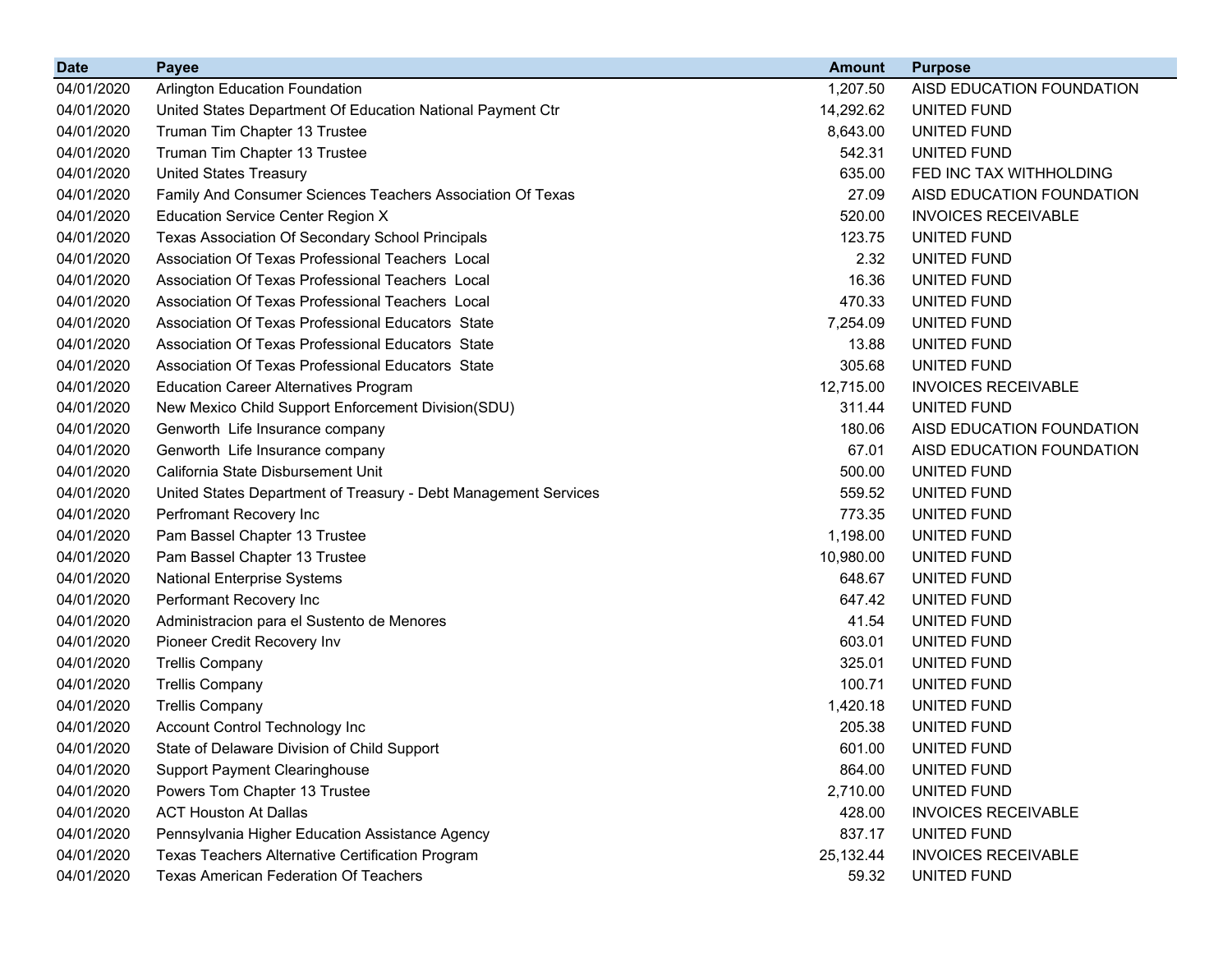| <b>Date</b> | <b>Payee</b>                              | <b>Amount</b> | <b>Purpose</b>                       |
|-------------|-------------------------------------------|---------------|--------------------------------------|
| 04/01/2020  | Educational Employees Credit Union - HSA  | 126,894.18    | <b>DENTAL INSURANCE</b>              |
| 04/01/2020  | <b>Educational Employees Credit Union</b> | 120,030.84    | DUE TO CREDIT UNION                  |
| 04/01/2020  | <b>Texas State Teachers Association</b>   | 3,441.38      | UNITED FUND                          |
| 04/01/2020  | <b>United Way</b>                         | 642.00        | UNITED FUND                          |
| 04/01/2020  | Vanessa Barrett                           | 25.45         | LIONS CLUB CONCESSIONS               |
| 04/01/2020  | <b>Elizabeth Hammons</b>                  | 15.80         | LIONS CLUB CONCESSIONS               |
| 04/01/2020  | <b>Robert Hartfield</b>                   | 41.45         | LIONS CLUB CONCESSIONS               |
| 04/01/2020  | Anil Kaphle                               | 8.05          | LIONS CLUB CONCESSIONS               |
| 04/01/2020  | Mai Nguyen                                | 110.00        | LIONS CLUB CONCESSIONS               |
| 04/01/2020  | Tricia Regalado                           | 21.20         | LIONS CLUB CONCESSIONS               |
| 04/01/2020  | Sheryl Wood                               | 35.50         | LIONS CLUB CONCESSIONS               |
| 04/02/2020  | <b>Tarrant County Juvenile Service</b>    | 2,838.00      | STDNT TUIT-NONPUBLIC SCHL            |
| 04/02/2020  | J P Morgan Chase Bank NA                  | 678.20        | <b>Travel Request Payable</b>        |
| 04/02/2020  | <b>Hellas Construction Incorporated</b>   | 37,000.00     | <b>CONTRACTED MAINT &amp; REPAIR</b> |
| 04/02/2020  | Kurz & Company                            | 3,438.22      | <b>FOOD</b>                          |
| 04/02/2020  | Gopher Sport Equipment                    | 804.60        | <b>GENERAL SUPPLIES</b>              |
| 04/02/2020  | Kroger                                    | 910.15        | <b>GENERAL SUPPLIES</b>              |
| 04/02/2020  |                                           | 278.22        | MISC OPERATING EXPENSES              |
| 04/02/2020  | PPG Architectural Finishes, Inc.          | 161.99        | M & O SUPPLIES                       |
| 04/02/2020  | Airgas Southwest Incorporated             | 1,580.21      | <b>GENERAL SUPPLIES</b>              |
| 04/02/2020  | Moak Casey & Associates Incorporated      | 2,083.33      | MISC PURCH & CONTR SERV              |
| 04/02/2020  | C D Hartnett Company                      | 15,667.50     | <b>GENERAL INVENTORY</b>             |
| 04/02/2020  | J P Morgan Chase Bank NA                  | 1,424.74      | DIST TRANS FOR STDNT TRAV            |
| 04/02/2020  |                                           | 965.35        | <b>EMPLOYEE TRAVEL</b>               |
| 04/02/2020  |                                           | 423.28        | <b>INVOICES RECEIVABLE</b>           |
| 04/02/2020  |                                           | 1,966.00      | MISC OPERATING EXPENSES              |
| 04/02/2020  |                                           | 8,786.50      | STUDENT TVL*NO AISD BUSES            |
| 04/02/2020  |                                           | 9,611.51      | <b>Travel Request Payable</b>        |
| 04/02/2020  | Accent Awards & Trophies, LLC             | 448.90        | <b>INVOICES RECEIVABLE</b>           |
| 04/02/2020  | JourneyEd                                 | 1,356.21      | <b>GENERAL SUPPLIES</b>              |
| 04/02/2020  | iPrint Technologies                       | 128.00        | <b>GENERAL SUPPLIES</b>              |
| 04/02/2020  | Lincoln Electric Company                  | 13,190.44     | <b>FURN &amp; EQUIP &gt; \$5,000</b> |
| 04/02/2020  | Nasco                                     | 198.20        | <b>GENERAL INVENTORY</b>             |
| 04/02/2020  | Winn Innovations LLC                      | 932.00        | <b>GENERAL INVENTORY</b>             |
| 04/02/2020  | <b>Wright Express FSC</b>                 | 19,349.90     | ACCOUNTS PAYABLE-ACCRUALS            |
| 04/02/2020  | Virgin Pulse Incorporated                 | 47,558.05     | MISC PURCH & CONTR SERV              |
| 04/02/2020  | Hillco Partners L L C                     | 5,400.00      | <b>LOBBYING</b>                      |
| 04/02/2020  | <b>Atmos Energy</b>                       | 303.24        | <b>WATER</b>                         |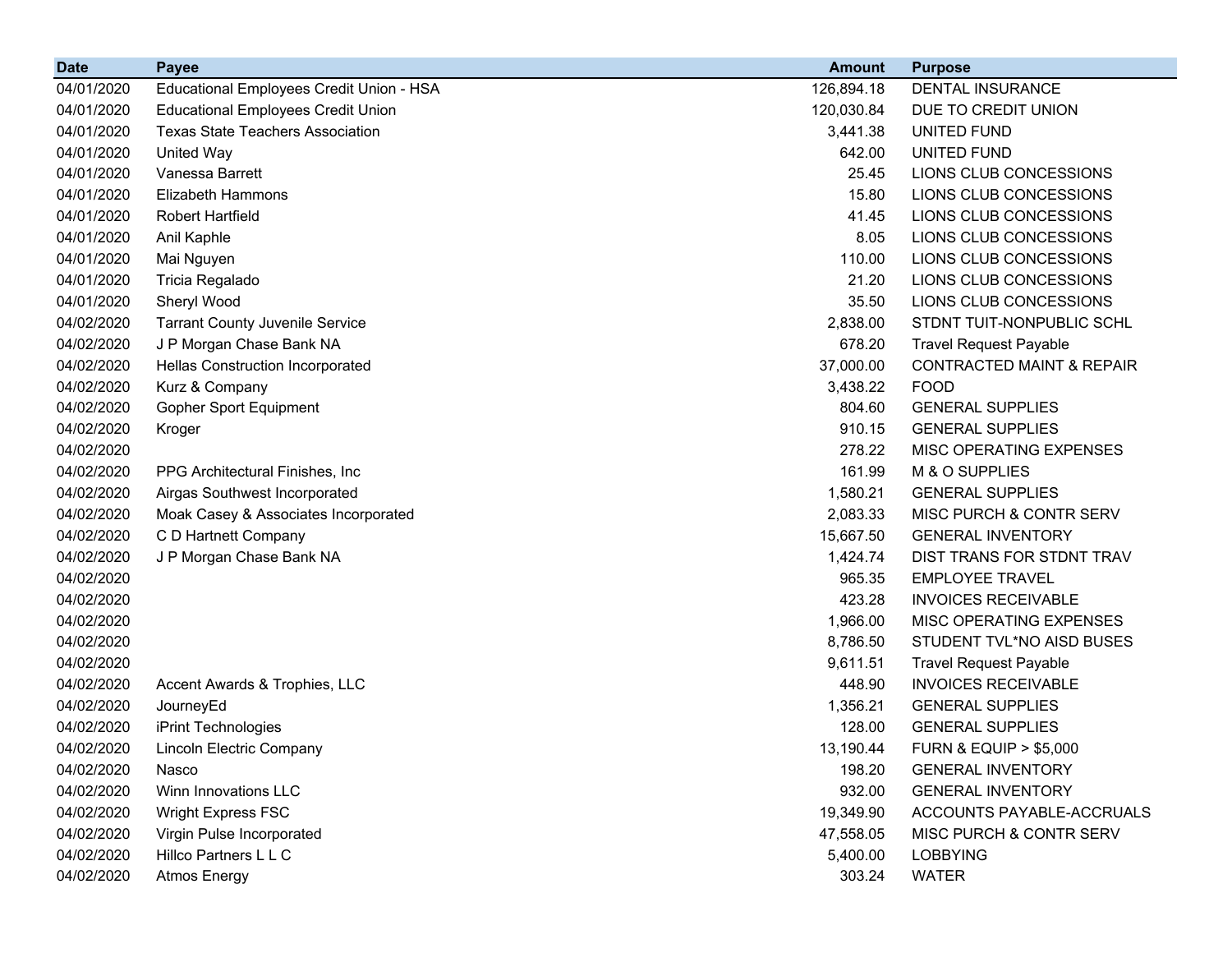| <b>Date</b> | <b>Payee</b>                                    | <b>Amount</b> | <b>Purpose</b>                       |
|-------------|-------------------------------------------------|---------------|--------------------------------------|
| 04/02/2020  | Webuildfun Incorporated                         | 6,443.60      | <b>GENERAL INVENTORY</b>             |
| 04/02/2020  | <b>Pollock Paper Distributors</b>               | 677.20        | <b>GENERAL INVENTORY</b>             |
| 04/02/2020  | <b>Pyramid School Products</b>                  | 5,473.78      | <b>GENERAL INVENTORY</b>             |
| 04/03/2020  | Office Depot                                    | 70.61         | <b>GENERAL SUPPLIES</b>              |
| 04/03/2020  | Anixter Incorporated                            | 4,161.27      | M & O SUPPLIES                       |
| 04/03/2020  | Cook Christopher                                | 412.50        | MISC PURCH & CONTR SERV              |
| 04/03/2020  | David Hinson                                    | 1,237.50      | MISC PURCH & CONTR SERV              |
| 04/03/2020  | Robert D. Lee                                   | 1,237.50      | MISC PURCH & CONTR SERV              |
| 04/03/2020  | Durham Dustin J                                 | 412.50        | MISC PURCH & CONTR SERV              |
| 04/03/2020  | <b>C&amp;S Trailers</b>                         | 226.17        | M & O SUPPLIES                       |
| 04/03/2020  | Charles, Damiete                                | 412.50        | MISC PURCH & CONTR SERV              |
| 04/03/2020  | Chu, Brian Wenyi                                | 412.50        | MISC PURCH & CONTR SERV              |
| 04/03/2020  | <b>Alonti Catering</b>                          | 95.62         | MISC OPERATING EXPENSES              |
| 04/08/2020  | Corgan Assoc Architects Incorporated            | 66,470.58     | <b>CONTRACTED MAINT &amp; REPAIR</b> |
| 04/08/2020  |                                                 | 45,939.83     | OTH PROFESSIONAL SERVICES            |
| 04/08/2020  | <b>Grainger Industrial Supply</b>               | (11.09)       | <b>GENERAL SUPPLIES</b>              |
| 04/08/2020  |                                                 | 3,703.99      | M & O SUPPLIES                       |
| 04/08/2020  | Hoshizaki South Central Distribution Center     | 4,342.50      | M & O SUPPLIES                       |
| 04/08/2020  | Home Depot Pro                                  | 1,877.51      | M & O SUPPLIES                       |
| 04/08/2020  | Home Depot Pro                                  | 6,526.80      | <b>GENERAL INVENTORY</b>             |
| 04/08/2020  | Apex Supply Company                             | 1,922.80      | M & O SUPPLIES                       |
| 04/08/2020  | Kroger                                          | 56.87         | <b>FOOD</b>                          |
| 04/08/2020  |                                                 | 621.51        | <b>GENERAL SUPPLIES</b>              |
| 04/08/2020  | Jennie O Foods Incorporated                     | 30,240.00     | <b>GENERAL INVENTORY</b>             |
| 04/08/2020  | Air Balancing Company Incorporated              | 34,524.00     | <b>CONTRACTED MAINT &amp; REPAIR</b> |
| 04/08/2020  | <b>Elliott Electric Supply</b>                  | 1,636.20      | <b>CONTRACTED MAINT &amp; REPAIR</b> |
| 04/08/2020  |                                                 | 109.50        | <b>GENERAL INVENTORY</b>             |
| 04/08/2020  |                                                 | 754.78        | M & O SUPPLIES                       |
| 04/08/2020  | Macmillan Mcgraw Hill School Publishing Company | 3,410.89      | <b>GENERAL SUPPLIES</b>              |
| 04/08/2020  | <b>Prestwick House</b>                          | 257.94        | <b>INVOICES RECEIVABLE</b>           |
| 04/08/2020  | Mission Arlington/Mission Metroplex             | 2,150.00      | MISC PURCH & CONTR SERV              |
| 04/08/2020  | <b>Sir Speedy Printing</b>                      | 1,716.15      | <b>GENERAL SUPPLIES</b>              |
| 04/08/2020  | Paradise Produce                                | 14,051.00     | <b>FOOD</b>                          |
| 04/08/2020  | Lone Star Communications Incorporated           | 2,727.00      | MISC PURCH & CONTR SERV              |
| 04/08/2020  | Oslin Nation                                    | 391.14        | M & O SUPPLIES                       |
| 04/08/2020  | <b>Crisis Prevention Institute</b>              | 8,640.00      | <b>GENERAL SUPPLIES</b>              |
| 04/08/2020  | PPG Architectural Finishes, Inc.                | 142.32        | M & O SUPPLIES                       |
| 04/08/2020  | Artex Overhead Door                             | 225.00        | <b>CONTRACTED MAINT &amp; REPAIR</b> |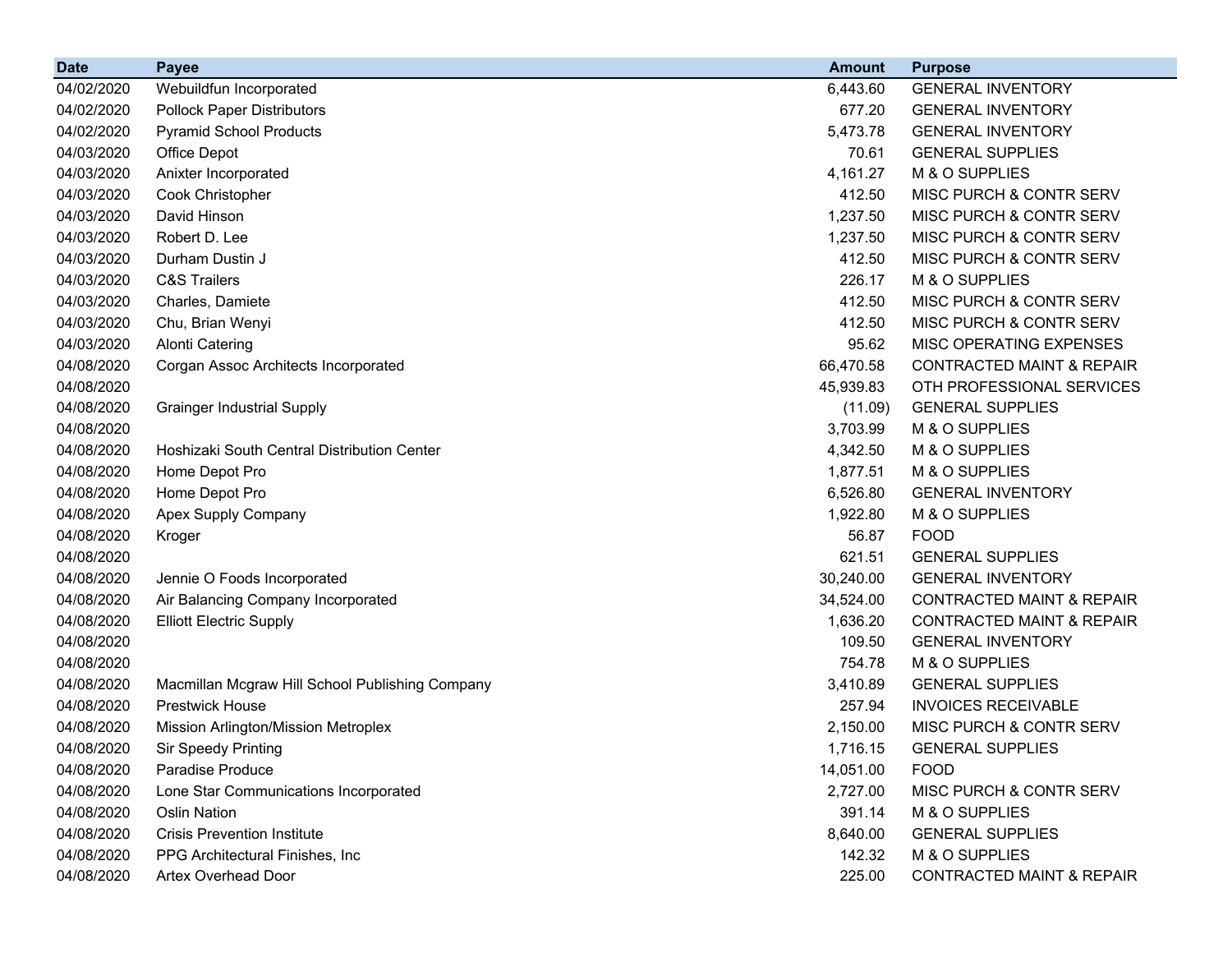| <b>Date</b> | <b>Payee</b>                                 | <b>Amount</b> | <b>Purpose</b>                       |
|-------------|----------------------------------------------|---------------|--------------------------------------|
| 04/08/2020  | Office Depot                                 | 9,785.03      | <b>GENERAL SUPPLIES</b>              |
| 04/08/2020  |                                              | 60.45         | <b>INVOICES RECEIVABLE</b>           |
| 04/08/2020  |                                              | 20.99         | M & O SUPPLIES                       |
| 04/08/2020  | United Worth Hydrochem Corporation           | 36,073.32     | M & O SUPPLIES                       |
| 04/08/2020  | Enterprise Rent A Car                        | 31.94         | STUDENT TVL*NO AISD BUSES            |
| 04/08/2020  | B & H Photo Video                            | 783.40        | <b>GENERAL SUPPLIES</b>              |
| 04/08/2020  | <b>Forde-Ferrier Educational Services</b>    | 3,290.00      | <b>GENERAL SUPPLIES</b>              |
| 04/08/2020  |                                              | 460.00        | <b>READING MATERIALS</b>             |
| 04/08/2020  | <b>Howard Technology Solutions</b>           | 3,810.00      | <b>GENERAL SUPPLIES</b>              |
| 04/08/2020  | Henry Schein Incorporated                    | 111.78        | <b>GENERAL SUPPLIES</b>              |
| 04/08/2020  | Esix Sportwear Incorporated                  | 1,246.00      | <b>INVOICES RECEIVABLE</b>           |
| 04/08/2020  | Wedge Supply Incorporated                    | 1,508.00      | <b>GENERAL INVENTORY</b>             |
| 04/08/2020  | Apple Computer Incorporated                  | 30,960.00     | <b>GENERAL SUPPLIES</b>              |
| 04/08/2020  |                                              | 5,520.00      | MISC PURCH & CONTR SERV              |
| 04/08/2020  | Palos Sports Incorporated                    | 179.00        | <b>GENERAL SUPPLIES</b>              |
| 04/08/2020  | C D Hartnett Company                         | 15,883.36     | <b>FOOD</b>                          |
| 04/08/2020  | Anixter Incorporated                         | 1,046.50      | M & O SUPPLIES                       |
| 04/08/2020  | <b>Accurate Tune</b>                         | 198.00        | <b>CONTRACTED MAINT &amp; REPAIR</b> |
| 04/08/2020  | <b>City Of Grand Prairie Water Utilities</b> | 3,225.95      | <b>WATER</b>                         |
| 04/08/2020  | Arlington Hardware Incorporated #53          | 22.60         | M & O SUPPLIES                       |
| 04/08/2020  | Child Care Associates Incorporated           | 1,570.64      | MISC PURCH & CONTR SERV              |
| 04/08/2020  | ABC CLIO L L C                               | 17,250.00     | <b>GENERAL SUPPLIES</b>              |
| 04/08/2020  | Trinity Armored Security, Inc                | 13,187.66     | MISC PURCH & CONTR SERV              |
| 04/08/2020  | <b>Total Maintenance Solutions-South</b>     | 106.31        | M & O SUPPLIES                       |
| 04/08/2020  | Alpha Testing                                | 6,500.00      | <b>CONTRACTED MAINT &amp; REPAIR</b> |
| 04/08/2020  | Presidio Networked Solutions Group LLC       | 664.20        | <b>CONTRACTED MAINT &amp; REPAIR</b> |
| 04/08/2020  | ManageBac Incorporated                       | 1,147.50      | <b>GENERAL SUPPLIES</b>              |
| 04/08/2020  | <b>DWR Fence</b>                             | 6,050.00      | <b>CONTRACTED MAINT &amp; REPAIR</b> |
| 04/08/2020  | Lea Park & Play Incorporated                 | 978.23        | <b>CONTRACTED MAINT &amp; REPAIR</b> |
| 04/08/2020  | Texas Pottery Supply and Clay Company        | 3,500.00      | <b>GENERAL INVENTORY</b>             |
| 04/08/2020  | <b>Heat Transfer Solutions</b>               | 1,705.36      | M & O SUPPLIES                       |
| 04/08/2020  | <b>Churchfield Trading Company</b>           | 10,143.00     | <b>GENERAL INVENTORY</b>             |
| 04/08/2020  | Automatic Sprinkler of Texas Incorporated    | 17,824.00     | <b>CONTRACTED MAINT &amp; REPAIR</b> |
| 04/08/2020  | Texas Interpreting Services, LLC             | 300.00        | MISC PURCH & CONTR SERV              |
| 04/08/2020  | <b>Ball Eric</b>                             | 220.00        | MISC PURCH & CONTR SERV              |
| 04/08/2020  | Hellas Construction Incorporated             | 12,981.00     | <b>CONTRACTED MAINT &amp; REPAIR</b> |
| 04/08/2020  | Robert D. Lee                                | 247.50        | MISC PURCH & CONTR SERV              |
| 04/08/2020  | Daxwell LLC                                  | 21,591.90     | <b>GENERAL INVENTORY</b>             |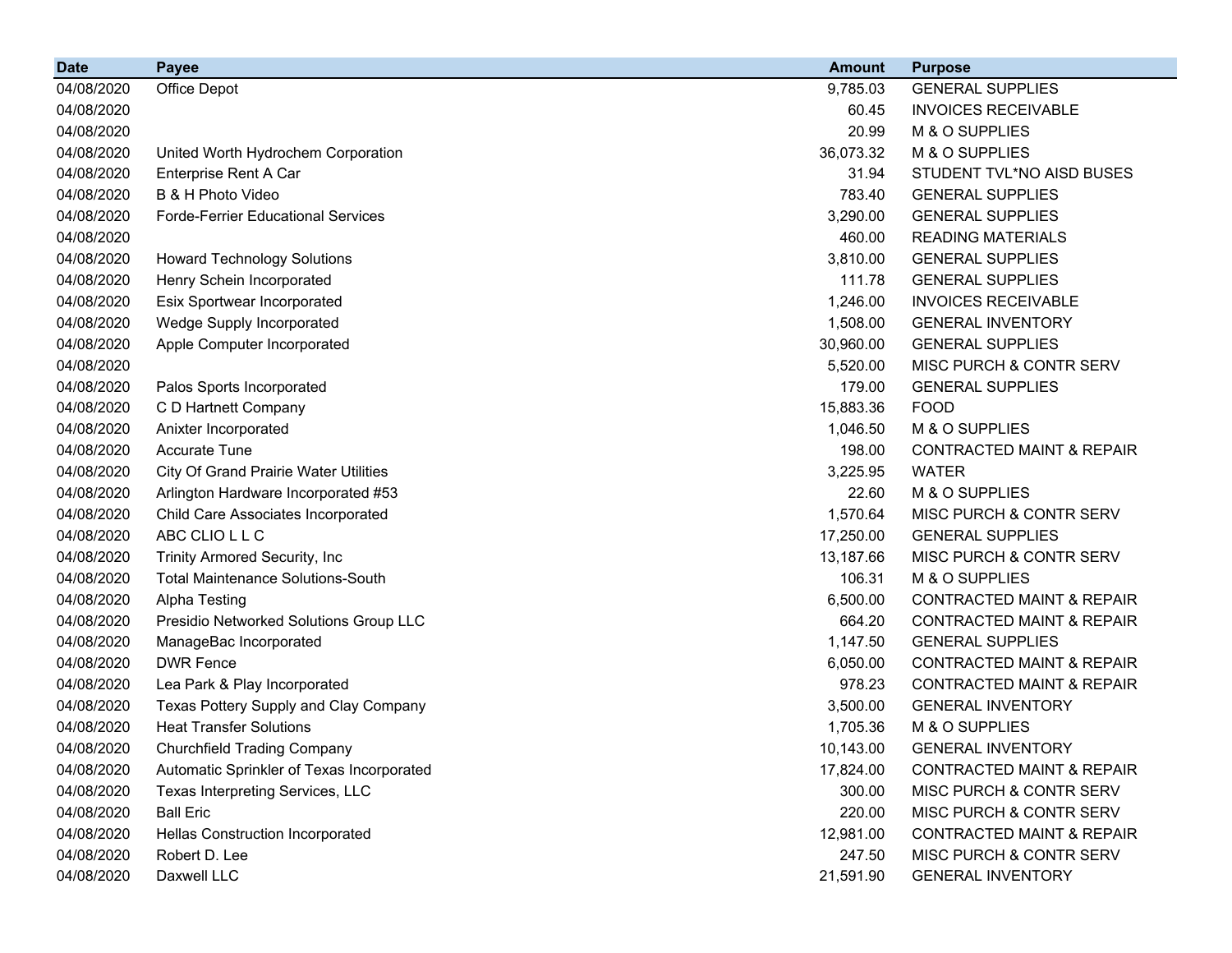| <b>Date</b> | <b>Payee</b>                               | <b>Amount</b> | <b>Purpose</b>                       |
|-------------|--------------------------------------------|---------------|--------------------------------------|
| 04/08/2020  | <b>Binswanger Glass</b>                    | 95.04         | M & O SUPPLIES                       |
| 04/08/2020  | Lanpheare Cathy                            | 500.00        | MISC PURCH & CONTR SERV              |
| 04/08/2020  | MicroShare                                 | 3,200.00      | <b>CONTRACTED MAINT &amp; REPAIR</b> |
| 04/08/2020  | <b>Discount School Supply</b>              | 705.24        | <b>GENERAL SUPPLIES</b>              |
| 04/08/2020  | Parks Bryant L                             | 398.75        | MISC PURCH & CONTR SERV              |
| 04/08/2020  | Kurz & Company                             | 607.34        | <b>FOOD</b>                          |
| 04/08/2020  | Crawford Electric Supply Company           | 39.84         | M & O SUPPLIES                       |
| 04/08/2020  | Engage2learn                               | 165,849.29    | <b>MISC PURCH &amp; CONTR SERV</b>   |
| 04/08/2020  | Kyocera Document Solutions America         | 176.00        | <b>CONTRACTED MAINT &amp; REPAIR</b> |
| 04/08/2020  | <b>RD Lawns LLC</b>                        | 9,246.95      | <b>CONTRACTED MAINT &amp; REPAIR</b> |
| 04/08/2020  | Momentous Institute                        | 3,675.00      | <b>EMPLOYEE TRAVEL</b>               |
| 04/08/2020  | HKS, Inc.                                  | 16,393.33     | BLDG PURCH, CONSTR, IMPROVE          |
| 04/08/2020  | Peyco Southwest Realty, Inc.               | 2,500.00      | <b>CONTRACTED MAINT &amp; REPAIR</b> |
| 04/08/2020  | e-Builder, Inc.                            | 87,780.00     | <b>GENERAL SUPPLIES</b>              |
| 04/08/2020  | Joeris General Contractors, Ltd.           | 341,163.68    | <b>RETAINAGE</b>                     |
| 04/08/2020  | Ahumada Jose Luis                          | 155.00        | MISC PURCH & CONTR SERV              |
| 04/08/2020  | Massey Services Inc.                       | 74.00         | <b>CONTRACTED MAINT &amp; REPAIR</b> |
| 04/08/2020  | Impak                                      | 61.37         | <b>CONTRACTED MAINT &amp; REPAIR</b> |
| 04/08/2020  | Chick-fil-A(Cooper/LittleRoad/CarrierPkwy) | 143.50        | <b>MISC OPERATING EXPENSES</b>       |
| 04/08/2020  | <b>Tyson Prepared Foods</b>                | 63,899.00     | <b>GENERAL INVENTORY</b>             |
| 04/08/2020  | Aryzta LLC                                 | 14,825.25     | <b>GENERAL INVENTORY</b>             |
| 04/08/2020  | Ferguson Enterprises, Inc.                 | 430.60        | <b>GENERAL INVENTORY</b>             |
| 04/08/2020  |                                            | 0.04          | LIONS CLUB CONCESSIONS               |
| 04/08/2020  |                                            | 121.37        | M & O SUPPLIES                       |
| 04/08/2020  | <b>US Games</b>                            | 232.92        | BLDG PURCH, CONSTR, IMPROVE          |
| 04/08/2020  |                                            | 1,519.94      | <b>GENERAL SUPPLIES</b>              |
| 04/08/2020  |                                            | 690.88        | <b>INVOICES RECEIVABLE</b>           |
| 04/08/2020  | Dr Pepper Snapple Group                    | 245.00        | MISC OPERATING EXPENSES              |
| 04/08/2020  | Decker Equipment/School Fix                | 1,835.56      | M & O SUPPLIES                       |
| 04/08/2020  | Cardinal's Sport Center Incorporated       | 556.00        | <b>INVOICES RECEIVABLE</b>           |
| 04/08/2020  | AAA Glass & Mirror Co., INC.               | 4,013.61      | <b>CONTRACTED MAINT &amp; REPAIR</b> |
| 04/08/2020  | Lowe's Home Centers, LLC                   | 1,231.11      | <b>GENERAL INVENTORY</b>             |
| 04/08/2020  |                                            | 1,058.82      | <b>GENERAL SUPPLIES</b>              |
| 04/08/2020  |                                            | 4,624.05      | M & O SUPPLIES                       |
| 04/08/2020  | Plant Interscapes, Inc.                    | 350.77        | MISC PURCH & CONTR SERV              |
| 04/08/2020  | Locke Supply Co.                           | 119.32        | M & O SUPPLIES                       |
| 04/08/2020  | iPrint Technologies                        | 342.00        | <b>GENERAL SUPPLIES</b>              |
| 04/08/2020  |                                            | 235.00        | M & O SUPPLIES                       |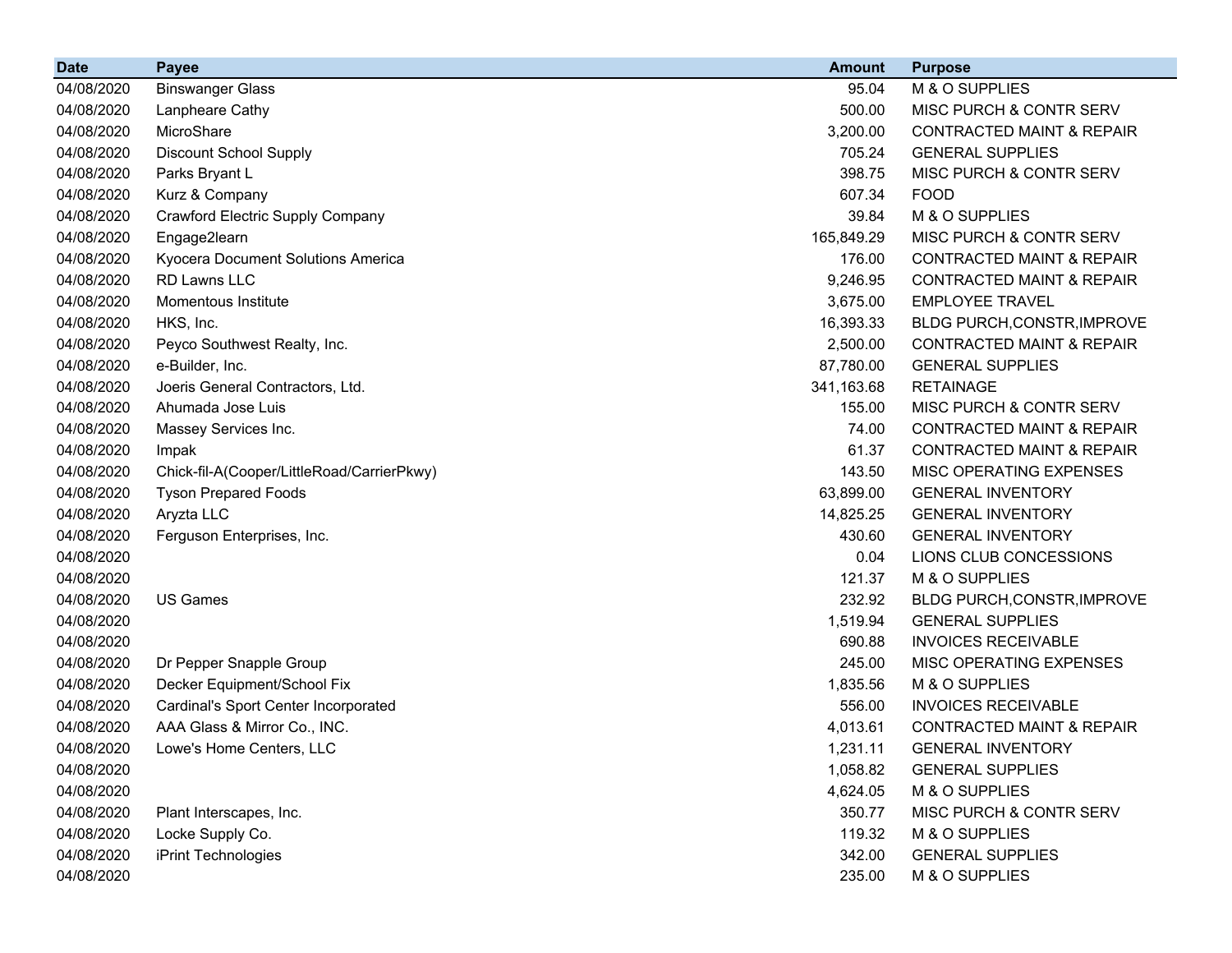| <b>Date</b> | <b>Payee</b>                                  | <b>Amount</b> | <b>Purpose</b>                       |
|-------------|-----------------------------------------------|---------------|--------------------------------------|
| 04/08/2020  | Klement Distribution, Inc.                    | 7,126.64      | <b>FOOD</b>                          |
| 04/08/2020  | Sysco North Texas                             | 5,398.00      | <b>GENERAL INVENTORY</b>             |
| 04/08/2020  | <b>CableLink Solutions</b>                    | 7,690.36      | <b>CONTRACTED MAINT &amp; REPAIR</b> |
| 04/08/2020  | Moore Supply Co                               | 31.22         | <b>GENERAL INVENTORY</b>             |
| 04/08/2020  | Green Light Group, LLC                        | 1,632.96      | M & O SUPPLIES                       |
| 04/08/2020  | <b>Spirit Event Coordinators LLC</b>          | 1,840.00      | MISC PURCH & CONTR SERV              |
| 04/08/2020  | Mavich LLC                                    | 2,746.24      | <b>GENERAL INVENTORY</b>             |
| 04/08/2020  | Learning A-Z LLC                              | 115.45        | <b>GENERAL SUPPLIES</b>              |
| 04/08/2020  |                                               | 1,039.05      | MISC PURCH & CONTR SERV              |
| 04/08/2020  | Gilbert May Inc dba Phillips/May Corporation  | 145,690.36    | <b>RETAINAGE</b>                     |
| 04/08/2020  | Learning Center of North Texas, Inc.          | 1,325.00      | MISC PURCH & CONTR SERV              |
| 04/08/2020  | <b>Target Specialty Products</b>              | 220.32        | M & O SUPPLIES                       |
| 04/08/2020  | Staples Inc/Staples Business Advantage        | 220.29        | <b>GENERAL SUPPLIES</b>              |
| 04/08/2020  | <b>Alonti Catering</b>                        | 138.06        | MISC OPERATING EXPENSES              |
| 04/08/2020  | <b>Taylor Smith Consulting LLC</b>            | 558.75        | MISC PURCH & CONTR SERV              |
| 04/08/2020  | Texas Health Sports Medicine                  | 6,045.05      | MISC PURCH & CONTR SERV              |
| 04/08/2020  | Frost Insurance Agency Inc.                   | 45,000.00     | OTH PROFESSIONAL SERVICES            |
| 04/08/2020  | Quijano Victor III                            | 155.00        | MISC PURCH & CONTR SERV              |
| 04/08/2020  | All Star Letter Jackets and Balfour Dallas    | 450.00        | <b>INVOICES RECEIVABLE</b>           |
| 04/08/2020  | All Star Letter Jackets and Balfour Dallas    | 150.00        | <b>INVOICES RECEIVABLE</b>           |
| 04/08/2020  | <b>YR Sales</b>                               | 247.00        | <b>INVOICES RECEIVABLE</b>           |
| 04/08/2020  | <b>C&amp;A Fundraising</b>                    | 3,405.00      | <b>INVOICES RECEIVABLE</b>           |
| 04/08/2020  | ETC Lite, LLC                                 | 23,795.00     | MISC PURCH & CONTR SERV              |
| 04/08/2020  | Fedor Dylan                                   | 155.00        | MISC PURCH & CONTR SERV              |
| 04/08/2020  | <b>Borden Dairy Company</b>                   | 45,888.22     | <b>FOOD</b>                          |
| 04/08/2020  | <b>Lindenmeyr Munroe</b>                      | 3,899.00      | <b>GENERAL INVENTORY</b>             |
| 04/08/2020  | PopSmart Technologies, LLC                    | 706.41        | <b>CONTRACTED MAINT &amp; REPAIR</b> |
| 04/08/2020  | Marathon Staffing Group Inc                   | 3,992.29      | MISC PURCH & CONTR SERV              |
| 04/08/2020  | Groomed for Success Youth Empowerment Program | 1,036.64      | MISC PURCH & CONTR SERV              |
| 04/08/2020  | CIO Partners, Inc.                            | 12,000.00     | MISC PURCH & CONTR SERV              |
| 04/08/2020  | <b>Educational Foundations Services</b>       | 7,800.00      | MISC PURCH & CONTR SERV              |
| 04/08/2020  | Lynx System Developers Inc                    | 4,619.00      | <b>INVOICES RECEIVABLE</b>           |
| 04/08/2020  | Elisa Burum                                   | 14,200.00     | MISC PURCH & CONTR SERV              |
| 04/08/2020  | Jeff Foster                                   | 75.00         | MISC PURCH & CONTR SERV              |
| 04/08/2020  | Louise Rossi-Sklar                            | 250.00        | MISC PURCH & CONTR SERV              |
| 04/08/2020  | Ronda Cooper                                  | 240.00        | <b>INVOICES RECEIVABLE</b>           |
| 04/08/2020  | <b>AG&amp;E Structural Engenuity</b>          | 5,000.00      | <b>CONTRACTED MAINT &amp; REPAIR</b> |
| 04/08/2020  | Alex Berard                                   | 85.00         | MISC PURCH & CONTR SERV              |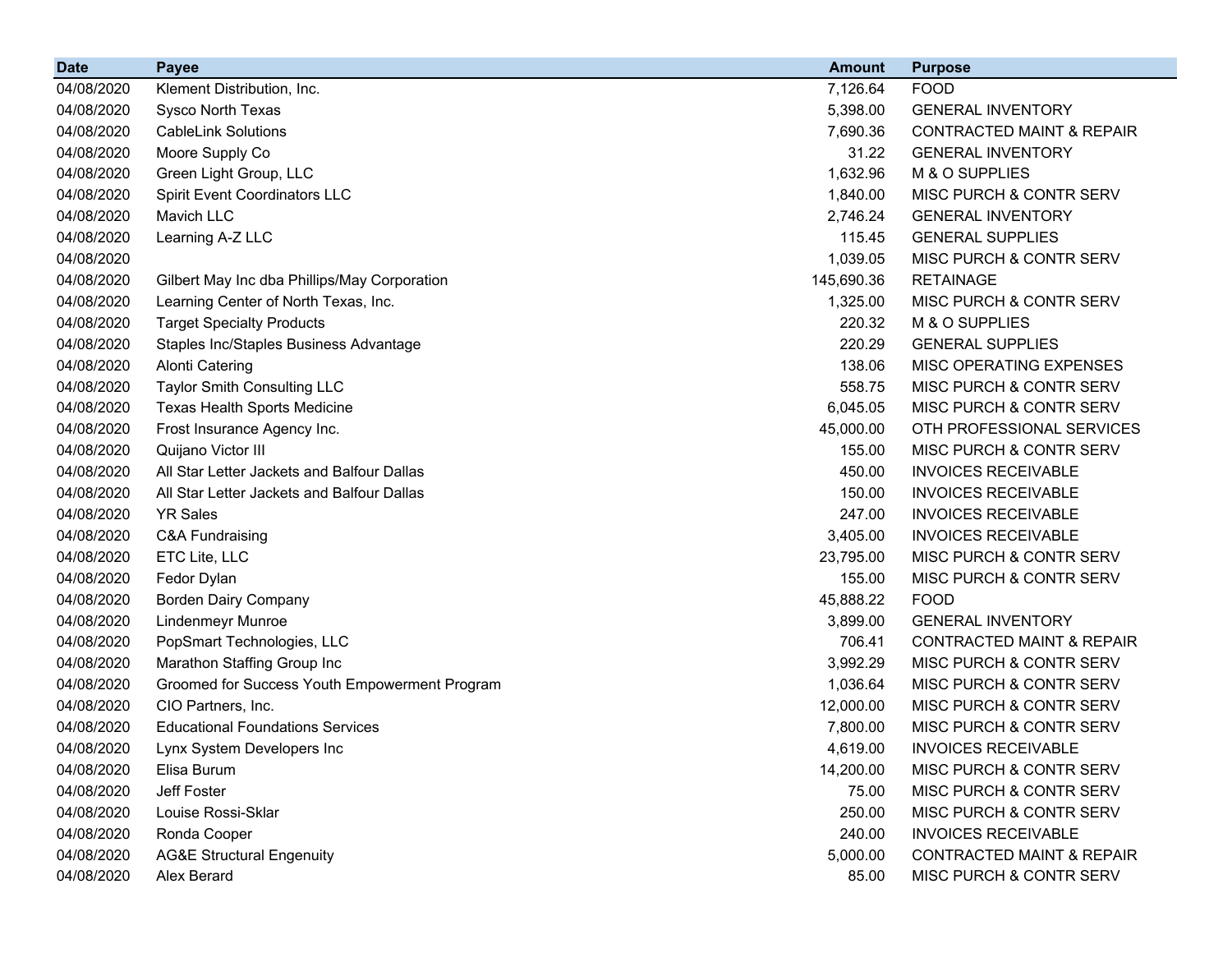| <b>Date</b> | <b>Payee</b>                                               | <b>Amount</b> | <b>Purpose</b>                       |
|-------------|------------------------------------------------------------|---------------|--------------------------------------|
| 04/08/2020  | Complete Supply Incorporated                               | 13,754.81     | <b>GENERAL INVENTORY</b>             |
| 04/08/2020  |                                                            | 1,500.00      | M & O SUPPLIES                       |
| 04/08/2020  | <b>Gomez Floor Covering</b>                                | 351.10        | M & O SUPPLIES                       |
| 04/08/2020  | <b>Empire Paper Company</b>                                | 242.20        | <b>GENERAL INVENTORY</b>             |
| 04/08/2020  | Bio Rad Laboratories Incorporated                          | 495.50        | <b>GENERAL SUPPLIES</b>              |
| 04/08/2020  | <b>Temperature Control Systems</b>                         | 1,218.28      | M & O SUPPLIES                       |
| 04/08/2020  | <b>Star Roofing And Sheet Metal</b>                        | 3,270.00      | <b>CONTRACTED MAINT &amp; REPAIR</b> |
| 04/08/2020  | <b>VLK Architects</b>                                      | 5,735.00      | BLDG PURCH, CONSTR, IMPROVE          |
| 04/08/2020  | <b>Dealers Electrical Supply Company</b>                   | 117.24        | M & O SUPPLIES                       |
| 04/08/2020  | Southwest International Trucks                             | 1,328.57      | <b>GENERAL INVENTORY</b>             |
| 04/08/2020  | <b>Netsync Network Solutions</b>                           | 9.70          | <b>GENERAL SUPPLIES</b>              |
| 04/08/2020  | <b>Best Plumbing Specialties Incorporated</b>              | 325.00        | <b>GENERAL INVENTORY</b>             |
| 04/08/2020  | Byrne Brothers Foods Incorporate                           | 846.80        | <b>GENERAL INVENTORY</b>             |
| 04/08/2020  | Rush Truck Centers Of Texas Limited Partnership            | 5,371.00      | <b>CONTRACTED MAINT &amp; REPAIR</b> |
| 04/08/2020  |                                                            | 9,176.23      | M & O SUPPLIES                       |
| 04/08/2020  | Texas Association Of School Boards Risk Management Fund    | 1,372.05      | INSURANCE/BOND PREMIUMS              |
| 04/08/2020  | Academic Supplier                                          | 130.36        | <b>GENERAL SUPPLIES</b>              |
| 04/08/2020  | Metal Supermarkets-Ft Worth                                | 2,050.79      | <b>GENERAL SUPPLIES</b>              |
| 04/08/2020  | H2O Supply Incorporated                                    | 609.68        | <b>GENERAL INVENTORY</b>             |
| 04/08/2020  | City Of Arlington Water Department                         | 145,634.07    | <b>WATER</b>                         |
| 04/08/2020  | <b>Education Service Center Region XI</b>                  | 200.00        | <b>EDUCATION SERVICE CENTER</b>      |
| 04/08/2020  | <b>Flinn Scientific</b>                                    | 14.45         | <b>GENERAL SUPPLIES</b>              |
| 04/08/2020  | Graybar Electric Company Incorporated                      | 9,887.88      | <b>GENERAL SUPPLIES</b>              |
| 04/08/2020  | <b>Hightower Service Incorporated</b>                      | 12,210.00     | <b>CONTRACTED MAINT &amp; REPAIR</b> |
| 04/08/2020  | Moore Rental Service Incorporated                          | 12,898.80     | <b>RENTALS &amp; OPERATING LEASE</b> |
| 04/08/2020  | <b>Pollock Paper Distributors</b>                          | 1,452.40      | <b>GENERAL INVENTORY</b>             |
| 04/08/2020  |                                                            | 3,420.10      | M & O SUPPLIES                       |
| 04/08/2020  | <b>United Parcel Service</b>                               | 124.00        | <b>GENERAL SUPPLIES</b>              |
| 04/08/2020  | <b>United Educators Association</b>                        | 1,010.84      | UNITED FUND                          |
| 04/08/2020  | Texas United School Employees Local 100                    | 36.67         | UNITED FUND                          |
| 04/08/2020  | United States Department Of Education National Payment Ctr | 391.14        | UNITED FUND                          |
| 04/08/2020  | Truman Tim Chapter 13 Trustee                              | 1,332.92      | UNITED FUND                          |
| 04/08/2020  | Association Of Texas Professional Teachers Local           | 0.58          | UNITED FUND                          |
| 04/08/2020  | Association Of Texas Professional Educators State          | 34.60         | UNITED FUND                          |
| 04/08/2020  | Pam Bassel Chapter 13 Trustee                              | 87.70         | UNITED FUND                          |
| 04/08/2020  | Administracion para el Sustento de Menores                 | 257.69        | UNITED FUND                          |
| 04/08/2020  | Powers Tom Chapter 13 Trustee                              | 904.62        | UNITED FUND                          |
| 04/08/2020  | Educational Employees Credit Union - HSA                   | 1,352.44      | <b>DENTAL INSURANCE</b>              |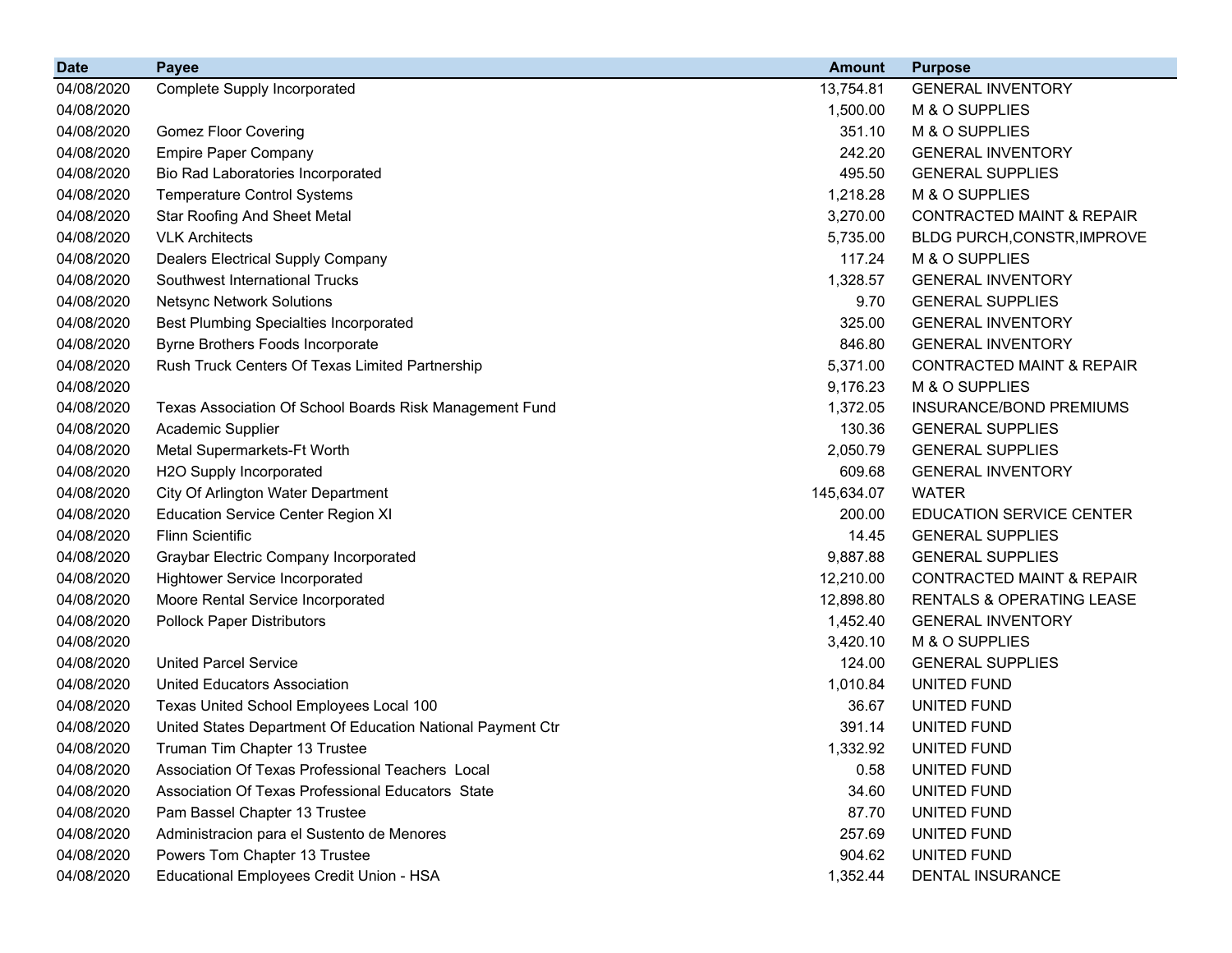| <b>Date</b> | <b>Payee</b>                              | <b>Amount</b> | <b>Purpose</b>          |
|-------------|-------------------------------------------|---------------|-------------------------|
| 04/08/2020  | <b>Educational Employees Credit Union</b> | 6,472.95      | DUE TO CREDIT UNION     |
| 04/08/2020  | <b>Texas State Teachers Association</b>   | 62.65         | UNITED FUND             |
| 04/08/2020  | United Way                                | 5.00          | UNITED FUND             |
| 04/09/2020  | Norma Arce                                | 10.22         | <b>EMPLOYEE TRAVEL</b>  |
| 04/09/2020  | Lacey Arencibia                           | 21.13         | <b>EMPLOYEE TRAVEL</b>  |
| 04/09/2020  | <b>Amber Bellew</b>                       | 36.97         | <b>EMPLOYEE TRAVEL</b>  |
| 04/09/2020  | Sherri Bielefeld                          | 57.35         | <b>EMPLOYEE TRAVEL</b>  |
| 04/09/2020  | Yuritzda Bustillos Banuelos               | 12.73         | <b>EMPLOYEE TRAVEL</b>  |
| 04/09/2020  | Molly Canas-Cihal                         | 131.24        | <b>EMPLOYEE TRAVEL</b>  |
| 04/09/2020  | Graciela Cantu                            | 50.29         | <b>EMPLOYEE TRAVEL</b>  |
| 04/09/2020  | Patricia Chargois Spears                  | 23.54         | <b>EMPLOYEE TRAVEL</b>  |
| 04/09/2020  | Nichole Coke                              | 91.69         | <b>EMPLOYEE TRAVEL</b>  |
| 04/09/2020  | Patricia Cole                             | 22.58         | <b>EMPLOYEE TRAVEL</b>  |
| 04/09/2020  | Sandra Correa                             | 57.40         | <b>EMPLOYEE TRAVEL</b>  |
| 04/09/2020  | <b>Barbara Daly</b>                       | 10.70         | <b>EMPLOYEE TRAVEL</b>  |
| 04/09/2020  | Guadalupe Davila                          | 9.36          | <b>EMPLOYEE TRAVEL</b>  |
| 04/09/2020  | Kayla Dresco                              | 4.76          | <b>EMPLOYEE TRAVEL</b>  |
| 04/09/2020  | <b>Charmanie Evans</b>                    | 16.91         | <b>EMPLOYEE TRAVEL</b>  |
| 04/09/2020  | Susie Feshold                             | 158.09        | <b>EMPLOYEE TRAVEL</b>  |
| 04/09/2020  | Marisol Garcia                            | 354.06        | <b>EMPLOYEE TRAVEL</b>  |
| 04/09/2020  | <b>Becky Geisel</b>                       | 13.38         | <b>EMPLOYEE TRAVEL</b>  |
| 04/09/2020  | Gina Glidewell                            | 125.30        | <b>EMPLOYEE TRAVEL</b>  |
| 04/09/2020  | Claudia Gonzalez                          | 59.55         | <b>EMPLOYEE TRAVEL</b>  |
| 04/09/2020  | Lindsey Gorman                            | 58.26         | <b>EMPLOYEE TRAVEL</b>  |
| 04/09/2020  | Kim Greenberg                             | 82.50         | <b>EMPLOYEE TRAVEL</b>  |
| 04/09/2020  | Delisse Hardy                             | 15.09         | <b>EMPLOYEE TRAVEL</b>  |
| 04/09/2020  | Laura Hein                                | 9.79          | <b>EMPLOYEE TRAVEL</b>  |
| 04/09/2020  | Carolyn Hinytzke                          | 183.29        | <b>EMPLOYEE TRAVEL</b>  |
| 04/09/2020  | <b>Bernay Holley</b>                      | 63.13         | <b>EMPLOYEE TRAVEL</b>  |
| 04/09/2020  | Limer Holman                              | 50.46         | MISC PURCH & CONTR SERV |
| 04/09/2020  | Melodie Hrabak                            | 182.17        | <b>EMPLOYEE TRAVEL</b>  |
| 04/09/2020  | Cara Hughes                               | 29.80         | <b>EMPLOYEE TRAVEL</b>  |
| 04/09/2020  | Kelly Hunt                                | 117.06        | <b>EMPLOYEE TRAVEL</b>  |
| 04/09/2020  | Mihaela Irina Ilinca                      | 33.92         | <b>EMPLOYEE TRAVEL</b>  |
| 04/09/2020  | Mary Jeffries                             | 13.05         | <b>EMPLOYEE TRAVEL</b>  |
| 04/09/2020  | Luis Jimenez                              | 29.64         | <b>EMPLOYEE TRAVEL</b>  |
| 04/09/2020  | Bryan Johnson                             | 16.69         | <b>EMPLOYEE TRAVEL</b>  |
| 04/09/2020  | Manjit Kaur                               | 27.45         | <b>EMPLOYEE TRAVEL</b>  |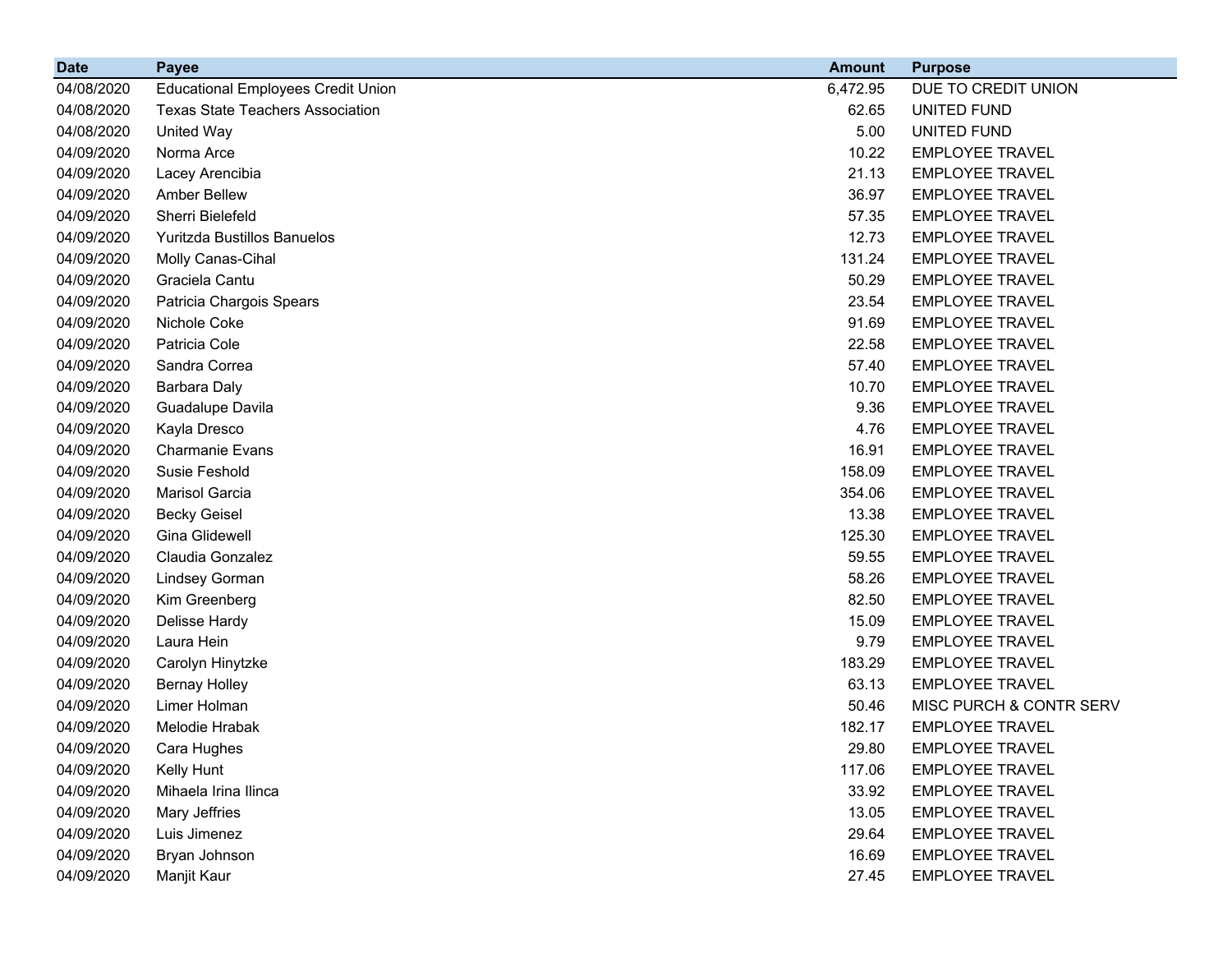| <b>Date</b> | <b>Payee</b>                              | <b>Amount</b> | <b>Purpose</b>                       |
|-------------|-------------------------------------------|---------------|--------------------------------------|
| 04/09/2020  | <b>Phyllis Lanier</b>                     | 109.51        | <b>EMPLOYEE TRAVEL</b>               |
| 04/09/2020  | Kevin Macklin                             | 124.55        | <b>EMPLOYEE TRAVEL</b>               |
| 04/09/2020  | Gretchen Maddox                           | 16.42         | <b>EMPLOYEE TRAVEL</b>               |
| 04/09/2020  | <b>Stephanie Mathis</b>                   | 38.25         | <b>EMPLOYEE TRAVEL</b>               |
| 04/09/2020  | <b>Heather Merritt</b>                    | 89.61         | <b>EMPLOYEE TRAVEL</b>               |
| 04/09/2020  | Paula Morone                              | 107.88        | <b>EMPLOYEE TRAVEL</b>               |
| 04/09/2020  | <b>Treassia Nelson</b>                    | 39.27         | <b>EMPLOYEE TRAVEL</b>               |
| 04/09/2020  | Jamie Nickols                             | 38.52         | <b>EMPLOYEE TRAVEL</b>               |
| 04/09/2020  | Angela Nowell                             | 8.40          | <b>EMPLOYEE TRAVEL</b>               |
| 04/09/2020  | Kristi Otto                               | 32.53         | <b>EMPLOYEE TRAVEL</b>               |
| 04/09/2020  | Salayna Pereira                           | 33.54         | <b>EMPLOYEE TRAVEL</b>               |
| 04/09/2020  | Carolyn Peterson                          | 19.42         | <b>EMPLOYEE TRAVEL</b>               |
| 04/09/2020  | Kristin Pordash                           | 64.57         | <b>EMPLOYEE TRAVEL</b>               |
| 04/09/2020  | Angela Smith                              | 27.02         | <b>EMPLOYEE TRAVEL</b>               |
| 04/09/2020  | Pamela Spencer                            | 96.51         | <b>EMPLOYEE TRAVEL</b>               |
| 04/09/2020  | Jennifer Stein                            | 46.01         | <b>EMPLOYEE TRAVEL</b>               |
| 04/09/2020  | Lora Thurston                             | 45.85         | <b>EMPLOYEE TRAVEL</b>               |
| 04/09/2020  | <b>Yvette Turner</b>                      | 140.81        | <b>EMPLOYEE TRAVEL</b>               |
| 04/09/2020  | Marie Villarreal                          | 19.15         | <b>EMPLOYEE TRAVEL</b>               |
| 04/09/2020  | Linda Walker                              | 85.97         | <b>EMPLOYEE TRAVEL</b>               |
| 04/09/2020  | Lori Walsh                                | 186.45        | <b>EMPLOYEE TRAVEL</b>               |
| 04/09/2020  | David Lewis                               | 2,158.09      | <b>GENERAL SUPPLIES</b>              |
| 04/09/2020  | Mariela Ellis                             | 29.85         | LIONS CLUB CONCESSIONS               |
| 04/09/2020  | <b>Chanel Thomas</b>                      | 71.15         | LIONS CLUB CONCESSIONS               |
| 04/09/2020  | <b>Grainger Industrial Supply</b>         | 5.71          | M & O SUPPLIES                       |
| 04/09/2020  | Estes Mcclure & Assoc Inc                 | 9,600.00      | OTH PROFESSIONAL SERVICES            |
| 04/09/2020  | PPG Architectural Finishes, Inc.          | 118.33        | M & O SUPPLIES                       |
| 04/09/2020  | Mica Crane Service Inc                    | 790.00        | <b>CONTRACTED MAINT &amp; REPAIR</b> |
| 04/09/2020  | Verizon Wireless Acct                     | 4,154.10      | <b>WATER</b>                         |
| 04/09/2020  | Phillips Welding Supply Incorporated      | 2,965.78      | <b>GENERAL SUPPLIES</b>              |
| 04/09/2020  | <b>Cochlear Americas</b>                  | 1,595.00      | <b>GENERAL SUPPLIES</b>              |
| 04/09/2020  | HKS, Inc.                                 | 22,154.02     | BLDG PURCH, CONSTR, IMPROVE          |
| 04/09/2020  | <b>US Games</b>                           | 160.93        | <b>GENERAL SUPPLIES</b>              |
| 04/09/2020  | Accelerate Learning Inc.                  | 2,375.00      | MISC PURCH & CONTR SERV              |
| 04/09/2020  | Lowe's Home Centers, LLC                  | 28.68         | M & O SUPPLIES                       |
| 04/09/2020  | Green Light Group, LLC                    | 259.07        | M & O SUPPLIES                       |
| 04/09/2020  | <b>Terracon Consultants</b>               | 1,319.25      | OTH PROFESSIONAL SERVICES            |
| 04/09/2020  | DOT Medical and Drug Testing Services Inc | 140.00        | MISC OPERATING EXPENSES              |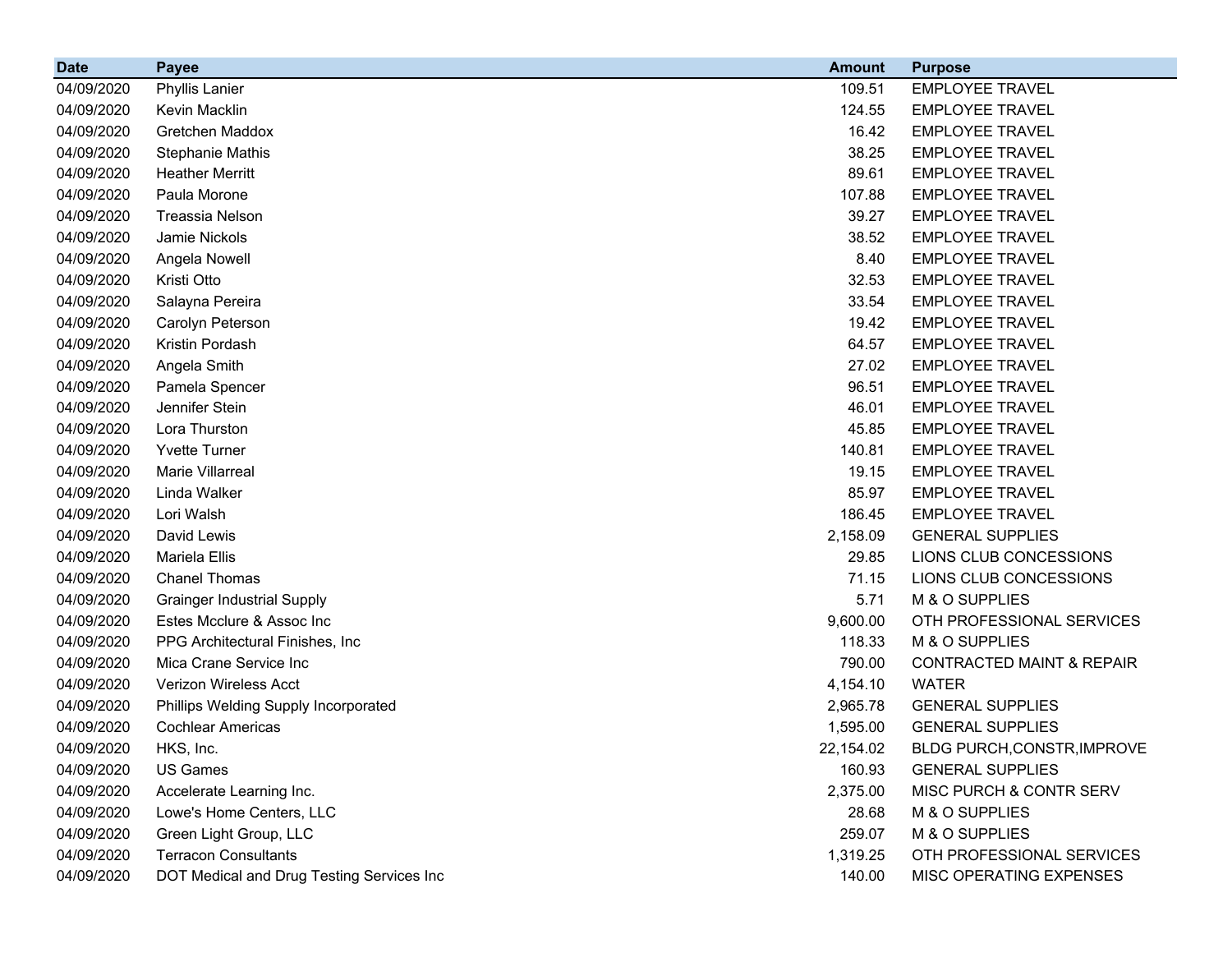| <b>Date</b> | <b>Payee</b>                                  | <b>Amount</b> | <b>Purpose</b>                       |
|-------------|-----------------------------------------------|---------------|--------------------------------------|
| 04/09/2020  | Presagia Corp                                 | 42,680.00     | <b>GENERAL SUPPLIES</b>              |
| 04/09/2020  | Hobby Lobby Store #175                        | 29.90         | <b>GENERAL SUPPLIES</b>              |
| 04/09/2020  | <b>Best Plumbing Specialties Incorporated</b> | 2,308.20      | <b>GENERAL INVENTORY</b>             |
| 04/09/2020  | <b>Adolfson &amp; Peterson Construction</b>   | 1,559,561.57  | BLDG PURCH, CONSTR, IMPROVE          |
| 04/09/2020  |                                               | (77, 978.08)  | <b>RETAINAGE</b>                     |
| 04/09/2020  | <b>Education Service Center Region XI</b>     | 950.00        | MISC PURCH & CONTR SERV              |
| 04/15/2020  | University Of Texas At Arlington              | 4,344.12      | <b>TEXTBOOKS</b>                     |
| 04/15/2020  | <b>Labatt Food Service</b>                    | 64,716.60     | <b>GENERAL INVENTORY</b>             |
| 04/15/2020  | <b>Grainger Industrial Supply</b>             | 741.69        | M & O SUPPLIES                       |
| 04/15/2020  | Humanware                                     | 60.00         | <b>CONTRACTED MAINT &amp; REPAIR</b> |
| 04/15/2020  | Hoshizaki South Central Distribution Center   | 2,445.24      | M & O SUPPLIES                       |
| 04/15/2020  | Home Depot Pro                                | 366.58        | M & O SUPPLIES                       |
| 04/15/2020  | <b>Elliott Electric Supply</b>                | 2,675.54      | <b>CONTRACTED MAINT &amp; REPAIR</b> |
| 04/15/2020  |                                               | 14.87         | M & O SUPPLIES                       |
| 04/15/2020  | Ace Mart Restaurant Supply Company            | 185.60        | <b>GENERAL SUPPLIES</b>              |
| 04/15/2020  | <b>Scantron Corporation</b>                   | 95.00         | <b>GENERAL SUPPLIES</b>              |
| 04/15/2020  | <b>Winston Water Cooler Limited</b>           | 866.20        | <b>GENERAL INVENTORY</b>             |
| 04/15/2020  |                                               | 66.12         | M & O SUPPLIES                       |
| 04/15/2020  | Lone Star Coaches Incorporated                | 2,860.00      | MISC OPERATING EXPENSES              |
| 04/15/2020  | Paradise Produce                              | 21,517.00     | <b>FOOD</b>                          |
| 04/15/2020  | Visual Impact                                 | 464.00        | <b>INVOICES RECEIVABLE</b>           |
| 04/15/2020  | Lone Star Communications Incorporated         | 979.26        | MISC PURCH & CONTR SERV              |
| 04/15/2020  | Wes Grable Company                            | 600.00        | <b>CONTRACTED MAINT &amp; REPAIR</b> |
| 04/15/2020  | Artex Overhead Door                           | 250.00        | <b>CONTRACTED MAINT &amp; REPAIR</b> |
| 04/15/2020  | Office Depot                                  | 34,792.26     | <b>GENERAL SUPPLIES</b>              |
| 04/15/2020  |                                               | 89.90         | M & O SUPPLIES                       |
| 04/15/2020  | M & A Technology Incorporated                 | 126.00        | <b>GENERAL SUPPLIES</b>              |
| 04/15/2020  | Enterprise Rent A Car                         | 669.94        | STUDENT TVL*NO AISD BUSES            |
| 04/15/2020  | Enterprise Rent A Car                         | 234.00        | <b>EMPLOYEE TRAVEL</b>               |
| 04/15/2020  | Enterprise Rent A Car                         | 2,534.82      | STUDENT TVL*NO AISD BUSES            |
| 04/15/2020  | B & H Photo Video                             | 88.96         | <b>GENERAL SUPPLIES</b>              |
| 04/15/2020  | B & H Photo Video                             | 456.66        | <b>GENERAL SUPPLIES</b>              |
| 04/15/2020  | Pearson Education Inc                         | 732.40        | <b>GENERAL SUPPLIES</b>              |
| 04/15/2020  | Aerowave Technologies                         | 147.48        | <b>CONTRACTED MAINT &amp; REPAIR</b> |
| 04/15/2020  |                                               | 377.30        | <b>GENERAL SUPPLIES</b>              |
| 04/15/2020  |                                               | 2,180.00      | <b>INVOICES RECEIVABLE</b>           |
| 04/15/2020  |                                               | 1,911.20      | M & O SUPPLIES                       |
| 04/15/2020  | Govconnection Incorporated                    | 36,510.40     | <b>GENERAL SUPPLIES</b>              |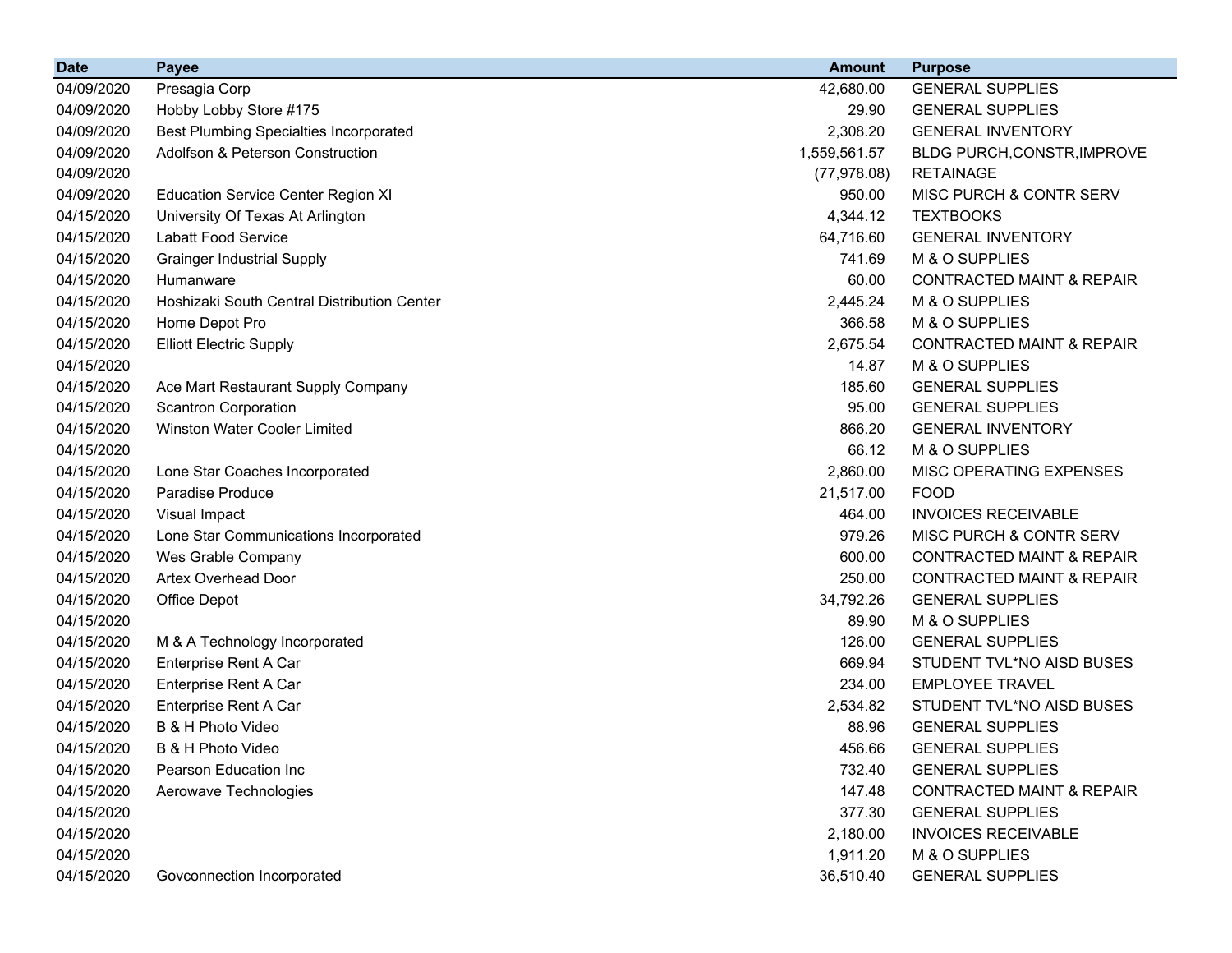| <b>Date</b> | <b>Payee</b>                                                            | <b>Amount</b> | <b>Purpose</b>                       |
|-------------|-------------------------------------------------------------------------|---------------|--------------------------------------|
| 04/15/2020  | Delcom Group                                                            | 125.00        | <b>CONTRACTED MAINT &amp; REPAIR</b> |
| 04/15/2020  | Landmark Equipment                                                      | 297.57        | M & O SUPPLIES                       |
| 04/15/2020  | <b>ProComputing Corporation</b>                                         | 470.00        | <b>CONTRACTED MAINT &amp; REPAIR</b> |
| 04/15/2020  |                                                                         | 5,904.24      | <b>GENERAL SUPPLIES</b>              |
| 04/15/2020  |                                                                         | 550.00        | MISC PURCH & CONTR SERV              |
| 04/15/2020  | C D Hartnett Company                                                    | 9,396.58      | <b>FOOD</b>                          |
| 04/15/2020  |                                                                         | 41,623.59     | <b>GENERAL INVENTORY</b>             |
| 04/15/2020  |                                                                         |               | LIONS CLUB CONCESSIONS               |
| 04/15/2020  | Hans Johnsen Company                                                    | 1,827.00      | <b>GENERAL INVENTORY</b>             |
| 04/15/2020  | Lee's School Supplies                                                   | 200.67        | <b>INVOICES RECEIVABLE</b>           |
| 04/15/2020  | <b>Accurate Tune</b>                                                    | 99.00         | <b>CONTRACTED MAINT &amp; REPAIR</b> |
| 04/15/2020  | Arlington Hardware Incorporated #53                                     | 236.30        | M & O SUPPLIES                       |
| 04/15/2020  | <b>Super Duper Publications</b>                                         | 995.00        | <b>GENERAL SUPPLIES</b>              |
| 04/15/2020  | Catholic Charities Translation & Interpreter Network                    | 7,688.90      | MISC PURCH & CONTR SERV              |
| 04/15/2020  | <b>First Place Foods LLC</b>                                            | 2,800.00      | <b>GENERAL INVENTORY</b>             |
| 04/15/2020  | Par Way Tryson Company                                                  | 4,331.25      | <b>GENERAL INVENTORY</b>             |
| 04/15/2020  | <b>Total Maintenance Solutions-South</b>                                | 188.63        | M & O SUPPLIES                       |
| 04/15/2020  | Science First; Hands on Labs; Cynmar; Starlab; Wildco; Your Science Hub | 3.26          | <b>INVOICES RECEIVABLE</b>           |
| 04/15/2020  | <b>Luxor Staffing</b>                                                   | 6,246.50      | MISC PURCH & CONTR SERV              |
| 04/15/2020  | Acco Brands USA LLC (GBC)                                               | 118.20        | <b>GENERAL SUPPLIES</b>              |
| 04/15/2020  | <b>Texas Energy Managers Association</b>                                | 125.00        | <b>DUES</b>                          |
| 04/15/2020  | Ferrellgas, Incorporated                                                | 5,946.70      | <b>GENERAL INVENTORY</b>             |
| 04/15/2020  | Automatic Sprinkler of Texas Incorporated                               | 285.00        | <b>CONTRACTED MAINT &amp; REPAIR</b> |
| 04/15/2020  | Texas Interpreting Services, LLC                                        | 9,590.00      | MISC PURCH & CONTR SERV              |
| 04/15/2020  | One Source Staffing Corporation                                         | 15,118.44     | MISC PURCH & CONTR SERV              |
| 04/15/2020  | <b>Binswanger Glass</b>                                                 | 68.00         | <b>CONTRACTED MAINT &amp; REPAIR</b> |
| 04/15/2020  |                                                                         | 2,015.76      | M & O SUPPLIES                       |
| 04/15/2020  | Gibson Consulting Group Incorporated                                    | 40,500.00     | MISC PURCH & CONTR SERV              |
| 04/15/2020  | MPS Bedford Freeman and Worth                                           |               | <b>TEXTBOOKS</b>                     |
| 04/15/2020  | Kurz & Company                                                          | 2,213.42      | <b>FOOD</b>                          |
| 04/15/2020  | Accent Awards & Trophies, LLC                                           | 114.00        | <b>GENERAL SUPPLIES</b>              |
| 04/15/2020  |                                                                         | 54.60         | <b>INVOICES RECEIVABLE</b>           |
| 04/15/2020  | Engage2learn                                                            | 20,132.25     | MISC PURCH & CONTR SERV              |
| 04/15/2020  | RD Lawns LLC                                                            | 9,246.95      | <b>CONTRACTED MAINT &amp; REPAIR</b> |
| 04/15/2020  | Gallup, Inc.                                                            | 60,000.00     | MISC PURCH & CONTR SERV              |
| 04/15/2020  | CiCi's Pizza #32                                                        | 119.80        | MISC OPERATING EXPENSES              |
| 04/15/2020  | Regency Lighting                                                        | 25.00         | <b>GENERAL INVENTORY</b>             |
| 04/15/2020  | Ferguson Enterprises, Inc.                                              | 37.19         | M & O SUPPLIES                       |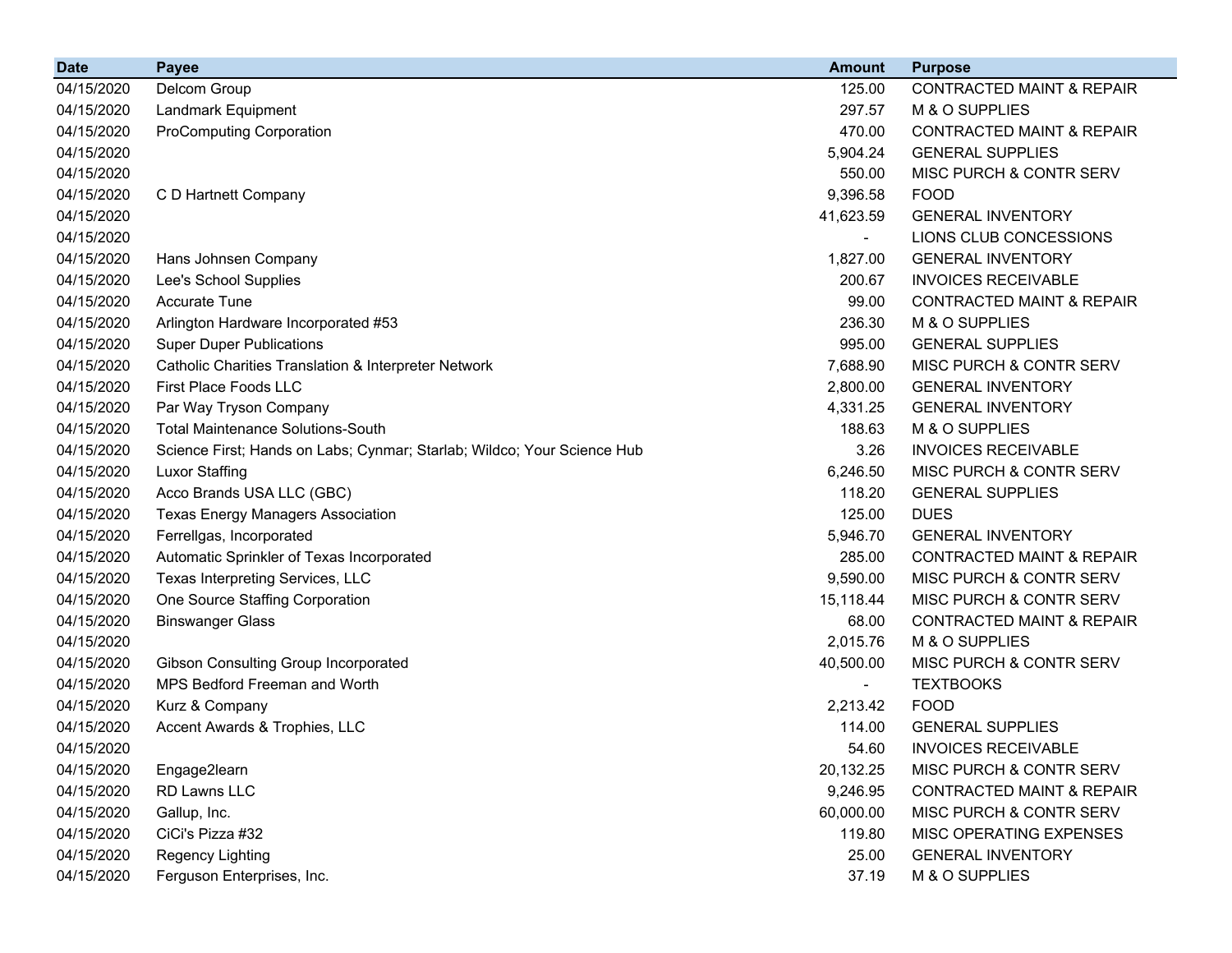| <b>Date</b> | <b>Payee</b>                                      | <b>Amount</b>  | <b>Purpose</b>                       |
|-------------|---------------------------------------------------|----------------|--------------------------------------|
| 04/15/2020  | <b>US Games</b>                                   | 243.28         | <b>GENERAL SUPPLIES</b>              |
| 04/15/2020  | HP Inc.                                           | 3,769.44       | <b>GENERAL SUPPLIES</b>              |
| 04/15/2020  | <b>Sirius Education Solutions LLC</b>             | 1,530.00       | <b>READING MATERIALS</b>             |
| 04/15/2020  | AAA Glass & Mirror Co., INC.                      | 1,698.78       | M & O SUPPLIES                       |
| 04/15/2020  | Lowe's Home Centers, LLC                          | 247.94         | <b>GENERAL SUPPLIES</b>              |
| 04/15/2020  |                                                   | 14.55          | M & O SUPPLIES                       |
| 04/15/2020  | Western-BRW Paper Company Incorporated            | 8,820.00       | <b>GENERAL INVENTORY</b>             |
| 04/15/2020  | iPrint Technologies                               | 95.00          | <b>GENERAL SUPPLIES</b>              |
| 04/15/2020  | <b>AJL</b> International                          | 2,700.00       | STUDENT TVL*NO AISD BUSES            |
| 04/15/2020  | AJL International                                 | 1,300.00       | STUDENT TVL*NO AISD BUSES            |
| 04/15/2020  | Moore Supply Co                                   | 46.54          | M & O SUPPLIES                       |
| 04/15/2020  | AssetGenie Inc                                    | 5,461.00       | <b>GENERAL SUPPLIES</b>              |
| 04/15/2020  | McAlister's Deli                                  | 799.71         | MISC OPERATING EXPENSES              |
| 04/15/2020  | Digital Corporate Companies Inc                   | 630.88         | <b>GENERAL SUPPLIES</b>              |
| 04/15/2020  | Mavich LLC                                        | 793.52         | <b>GENERAL INVENTORY</b>             |
| 04/15/2020  |                                                   | (320.66)       | LIONS CLUB CONCESSIONS               |
| 04/15/2020  | N Tune Music & Sound, Inc.                        | 50.00          | <b>GENERAL SUPPLIES</b>              |
| 04/15/2020  | MP2 Energy Texas LLC                              | 256.50         | <b>WATER</b>                         |
| 04/15/2020  | SportsEngine                                      | 356.28         | <b>INVOICES RECEIVABLE</b>           |
| 04/15/2020  | Valorie Kruger Consulting LLC                     | 6,000.00       | MISC PURCH & CONTR SERV              |
| 04/15/2020  | Staples Inc/Staples Business Advantage            | 339.53         | <b>GENERAL SUPPLIES</b>              |
| 04/15/2020  | <b>Mariah Spiry</b>                               | 250.00         | <b>INVOICES RECEIVABLE</b>           |
| 04/15/2020  | <b>Educational Consulting and Evaluations LLC</b> | 3,250.00       | MISC PURCH & CONTR SERV              |
| 04/15/2020  | Mary Roberts                                      | 4,483.04       | MISC PURCH & CONTR SERV              |
| 04/15/2020  | R.L. Townsend & Associates, LLC                   | 11,586.25      | <b>AUDIT SERVICES</b>                |
| 04/15/2020  | <b>Borden Dairy Company</b>                       | 11,342.20      | <b>FOOD</b>                          |
| 04/15/2020  | <b>Frenzy Imprints</b>                            | 394.00         | <b>INVOICES RECEIVABLE</b>           |
| 04/15/2020  | Zum Services, Inc.                                | 129,432.50     | MISC PURCH & CONTR SERV              |
| 04/15/2020  | Coles Quality Foods Inc                           | 28,710.00      | <b>GENERAL INVENTORY</b>             |
| 04/15/2020  | Marathon Staffing Group Inc                       | 9,071.79       | MISC PURCH & CONTR SERV              |
| 04/15/2020  | Hoosier Bat Co                                    | 280.00         | <b>INVOICES RECEIVABLE</b>           |
| 04/15/2020  | Thermo King of Dallas LLC                         | 50.00          | <b>CONTRACTED MAINT &amp; REPAIR</b> |
| 04/15/2020  | Cody Prescher                                     | 21,750.00      | <b>CONTRACTED MAINT &amp; REPAIR</b> |
| 04/15/2020  | Aaron Aguilar Lucero                              | 250.00         | <b>INVOICES RECEIVABLE</b>           |
| 04/15/2020  | Pauline Fearn Sexton                              | 250.00         | <b>INVOICES RECEIVABLE</b>           |
| 04/15/2020  | Carla Renee Hardy                                 | 250.00         | <b>INVOICES RECEIVABLE</b>           |
| 04/15/2020  | Infinity Supply and Service Incorporated          | 18,473.00      | <b>GENERAL INVENTORY</b>             |
| 04/15/2020  | hyperTechnologies LLC                             | $\blacksquare$ | LIONS CLUB CONCESSIONS               |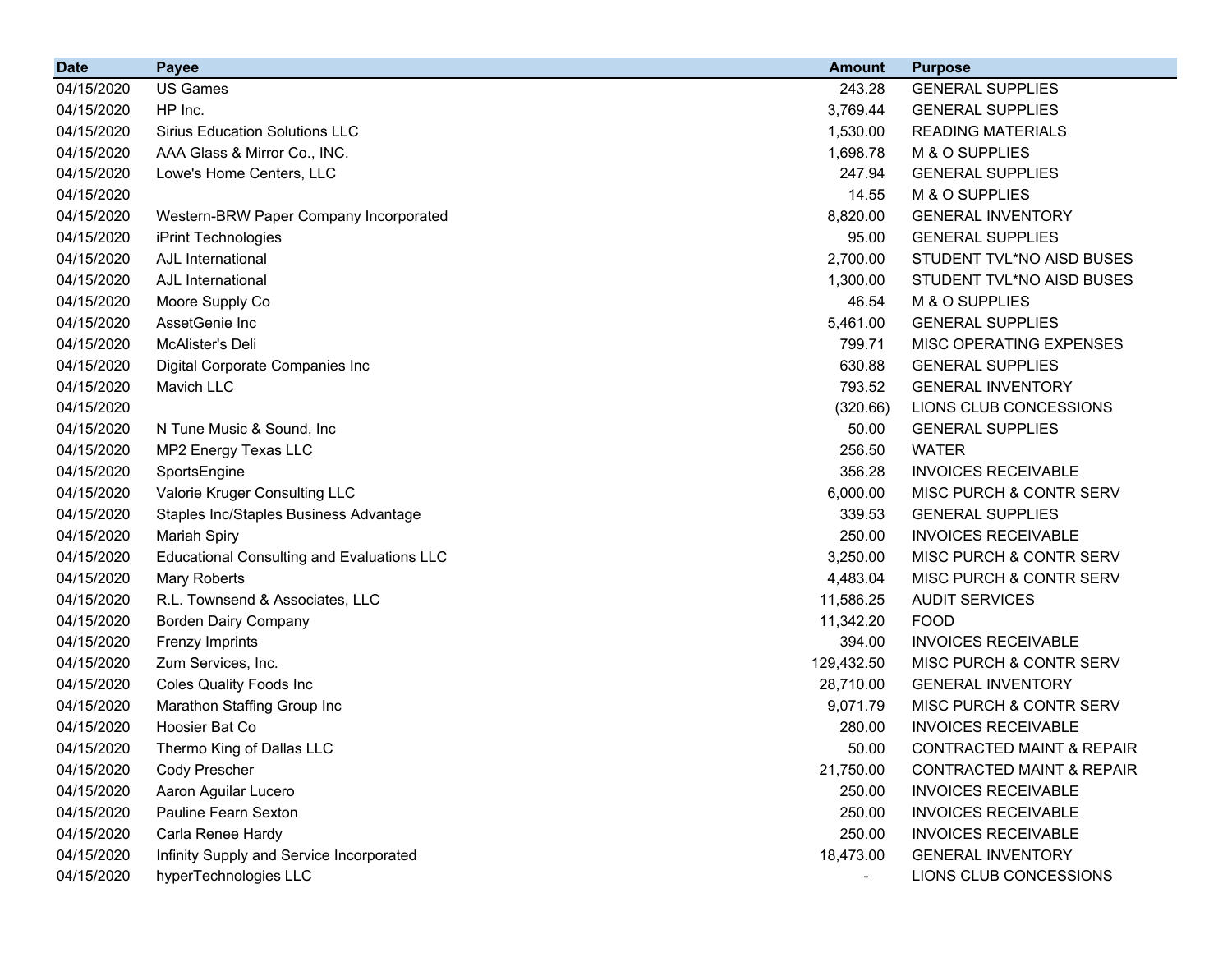| <b>Date</b> | <b>Payee</b>                                               | <b>Amount</b> | <b>Purpose</b>                             |
|-------------|------------------------------------------------------------|---------------|--------------------------------------------|
| 04/15/2020  | <b>Complete Supply Incorporated</b>                        | 9,202.96      | <b>GENERAL INVENTORY</b>                   |
| 04/15/2020  | <b>Gomez Floor Covering</b>                                | 180.00        | M & O SUPPLIES                             |
| 04/15/2020  | <b>Empire Paper Company</b>                                | 224.64        | <b>GENERAL INVENTORY</b>                   |
| 04/15/2020  | Elevator Maintenance and Repair Incorporated               | 243.75        | <b>CONTRACTED MAINT &amp; REPAIR</b>       |
| 04/15/2020  | Soccer Corner The                                          | 90.00         | <b>GENERAL SUPPLIES</b>                    |
| 04/15/2020  | Mad Science Of Tarrant County                              | 1,335.00      | MISC PURCH & CONTR SERV                    |
| 04/15/2020  | <b>Atmos Energy</b>                                        | 5,459.48      | <b>WATER</b>                               |
| 04/15/2020  | <b>Temperature Control Systems</b>                         | 216.68        | M & O SUPPLIES                             |
| 04/15/2020  | <b>Star Roofing And Sheet Metal</b>                        | 4,911.10      | <b>CONTRACTED MAINT &amp; REPAIR</b>       |
| 04/15/2020  |                                                            | 635.00        | M & O SUPPLIES                             |
| 04/15/2020  | Simba Industries                                           | 20,474.64     | <b>GENERAL INVENTORY</b>                   |
| 04/15/2020  | Nutri-Link Technologies Incorporated                       | 795.00        | <b>CONTRACTED MAINT &amp; REPAIR</b>       |
| 04/15/2020  | Southwest International Trucks                             | 7,150.05      | <b>CONTRACTED MAINT &amp; REPAIR</b>       |
| 04/15/2020  |                                                            | 2,454.18      | M & O SUPPLIES                             |
| 04/15/2020  | <b>Texas Auto Painting</b>                                 | 3,371.38      | <b>CONTRACTED MAINT &amp; REPAIR</b>       |
| 04/15/2020  | Moses Palmer Howell Llp Attorneys At Law                   | 800.50        | <b>LEGAL SERVICES</b>                      |
| 04/15/2020  | Why Try Incorporated                                       | 792.00        | <b>READING MATERIALS</b>                   |
| 04/15/2020  | Byrne Brothers Foods Incorporate                           | 19,015.49     | <b>GENERAL INVENTORY</b>                   |
| 04/15/2020  | <b>Red Gold Llc</b>                                        | 33,576.88     | <b>GENERAL INVENTORY</b>                   |
| 04/15/2020  | <b>Federal Express Corporation</b>                         | 35.94         | <b>GENERAL SUPPLIES</b>                    |
| 04/15/2020  | Pearson                                                    | 511.98        | <b>TESTING MATERIALS</b>                   |
| 04/15/2020  | SiteOne Landscape Supply Holding LLC                       | 4,544.27      | M & O SUPPLIES                             |
| 04/15/2020  | Arlington Chamber Of Commerce                              | 23,750.00     | MISC PURCH & CONTR SERV                    |
| 04/15/2020  | John F Clark Company Incorporated                          | 2,162.00      | <b>CONTRACTED MAINT &amp; REPAIR</b>       |
| 04/15/2020  | <b>Commercial Recorder</b>                                 | 481.00        | <b>Statutorily Required Public Notices</b> |
| 04/15/2020  | <b>Pyramid School Products</b>                             | 430.80        | <b>GENERAL INVENTORY</b>                   |
| 04/15/2020  | <b>Texas Association Of School Business Officials</b>      | 135.00        | <b>DUES</b>                                |
| 04/15/2020  | <b>Texas Association Of School Business Officials</b>      | 135.00        | <b>DUES</b>                                |
| 04/15/2020  | <b>United Educators Association</b>                        | 1,037.89      | UNITED FUND                                |
| 04/15/2020  | Texas United School Employees Local 100                    | 90.79         | UNITED FUND                                |
| 04/15/2020  | United States Department Of Education National Payment Ctr | 322.97        | UNITED FUND                                |
| 04/15/2020  | Truman Tim Chapter 13 Trustee                              | 542.31        | UNITED FUND                                |
| 04/15/2020  | Association Of Texas Professional Teachers Local           | 15.60         | UNITED FUND                                |
| 04/15/2020  | Association Of Texas Professional Educators State          | 20.00         | UNITED FUND                                |
| 04/15/2020  | Association Of Texas Professional Educators State          | 108.88        | UNITED FUND                                |
| 04/15/2020  | Administracion para el Sustento de Menores                 | 41.54         | UNITED FUND                                |
| 04/15/2020  | <b>Trellis Company</b>                                     | 100.71        | UNITED FUND                                |
| 04/15/2020  | Educational Employees Credit Union - HSA                   | 890.91        | DENTAL INSURANCE                           |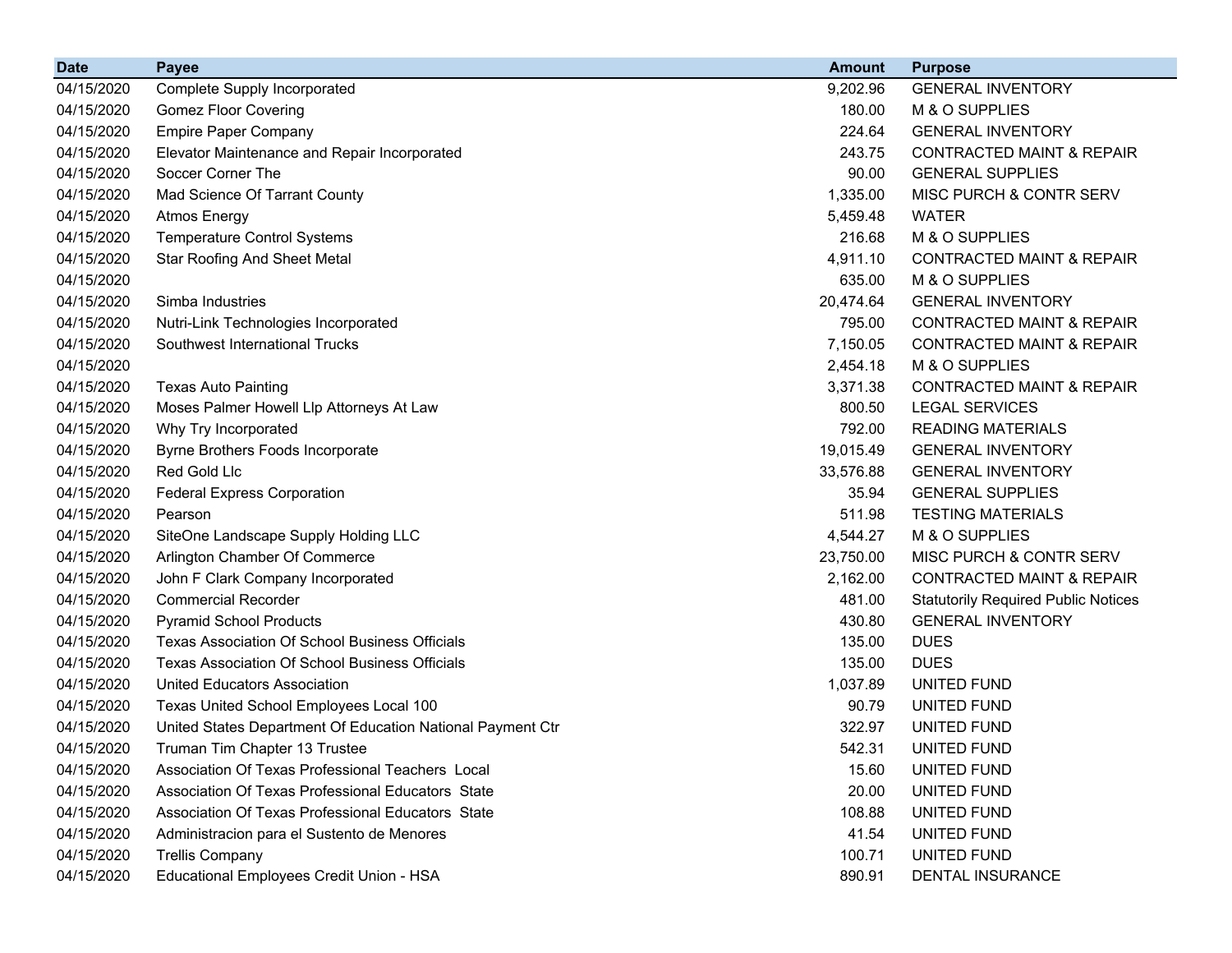| <b>Date</b> | <b>Payee</b>                                  | <b>Amount</b> | <b>Purpose</b>                       |
|-------------|-----------------------------------------------|---------------|--------------------------------------|
| 04/15/2020  | <b>Educational Employees Credit Union</b>     | 5,775.00      | DUE TO CREDIT UNION                  |
| 04/15/2020  | <b>Texas State Teachers Association</b>       | 217.05        | UNITED FUND                          |
| 04/17/2020  | <b>Grainger Industrial Supply</b>             | 507.70        | <b>GENERAL SUPPLIES</b>              |
| 04/17/2020  |                                               | 855.52        | M & O SUPPLIES                       |
| 04/17/2020  | <b>VERITIV</b>                                | 41,143.20     | <b>GENERAL INVENTORY</b>             |
| 04/17/2020  | Sir Speedy Printing                           | 1,025.33      | <b>GENERAL SUPPLIES</b>              |
| 04/17/2020  | Visual Impact                                 | 113.80        | <b>GENERAL SUPPLIES</b>              |
| 04/17/2020  | Hutcherson Construction Incorporated          | 140,540.00    | <b>CONTRACTED MAINT &amp; REPAIR</b> |
| 04/17/2020  |                                               | (7,027.00)    | <b>RETAINAGE</b>                     |
| 04/17/2020  | PPG Architectural Finishes, Inc.              | 34.68         | M & O SUPPLIES                       |
| 04/17/2020  | <b>Concentra Medical Centers</b>              | 3,226.00      | MISC OPERATING EXPENSES              |
| 04/17/2020  | Office Depot                                  | 18.18         | <b>GENERAL SUPPLIES</b>              |
| 04/17/2020  | <b>Td Industries Limited</b>                  | 531.03        | <b>CONTRACTED MAINT &amp; REPAIR</b> |
| 04/17/2020  | Govconnection Incorporated                    | 23.00         | <b>GENERAL SUPPLIES</b>              |
| 04/17/2020  | J P Morgan Chase Bank                         | 2,808.14      | M & O SUPPLIES                       |
| 04/17/2020  | Hans Johnsen Company                          | 119.40        | <b>GENERAL INVENTORY</b>             |
| 04/17/2020  | Arlington Hardware Incorporated #53           | 297.55        | M & O SUPPLIES                       |
| 04/17/2020  | United States Academic Decathlon              | 2,058.35      | <b>GENERAL SUPPLIES</b>              |
| 04/17/2020  | Mardel Incorporated                           | 99.96         | <b>GENERAL SUPPLIES</b>              |
| 04/17/2020  | <b>Total Maintenance Solutions-South</b>      | 62.83         | M & O SUPPLIES                       |
| 04/17/2020  | <b>Baker Richard</b>                          | 255.00        | MISC PURCH & CONTR SERV              |
| 04/17/2020  | IdentiSys Incorporated                        | 1,052.99      | <b>GENERAL SUPPLIES</b>              |
| 04/17/2020  | Jakes Finer Foods                             | 10,472.60     | <b>GENERAL INVENTORY</b>             |
| 04/17/2020  | Seidlitz Education, LLC                       | 9,000.00      | MISC PURCH & CONTR SERV              |
| 04/17/2020  | Ferguson Enterprises, Inc.                    | 48.80         | M & O SUPPLIES                       |
| 04/17/2020  | HP Inc.                                       | 1,157.86      | <b>GENERAL SUPPLIES</b>              |
| 04/17/2020  | Glenn Engineering Corp.                       | 41,081.32     | OTH PROFESSIONAL SERVICES            |
| 04/17/2020  | Craftmaster Hardware, LLC                     | 2,052.00      | <b>GENERAL INVENTORY</b>             |
| 04/17/2020  | Locke Supply Co.                              | 119.02        | <b>GENERAL SUPPLIES</b>              |
| 04/17/2020  | <b>Teacher Direct</b>                         | 407.32        | <b>GENERAL SUPPLIES</b>              |
| 04/17/2020  | Moore Supply Co                               | 14.40         | <b>GENERAL INVENTORY</b>             |
| 04/17/2020  | <b>Priority Resources &amp; Solutions LLC</b> | 612.29        | <b>GENERAL SUPPLIES</b>              |
| 04/17/2020  | Texas Irrigation Supply LLC                   | 1,253.87      | M & O SUPPLIES                       |
| 04/17/2020  | Signal Vine, Inc                              | 1,475.26      | MISC OPERATING EXPENSES              |
| 04/17/2020  | <b>MSB Consulting</b>                         | 1,147.12      | MISC PURCH & CONTR SERV              |
| 04/17/2020  | RJM Contractors Inc                           | 404,515.00    | <b>CONTRACTED MAINT &amp; REPAIR</b> |
| 04/17/2020  |                                               | (20, 225.75)  | <b>RETAINAGE</b>                     |
| 04/17/2020  | Garda CL Southwest Incorporated               | 3,139.50      | MISC PURCH & CONTR SERV              |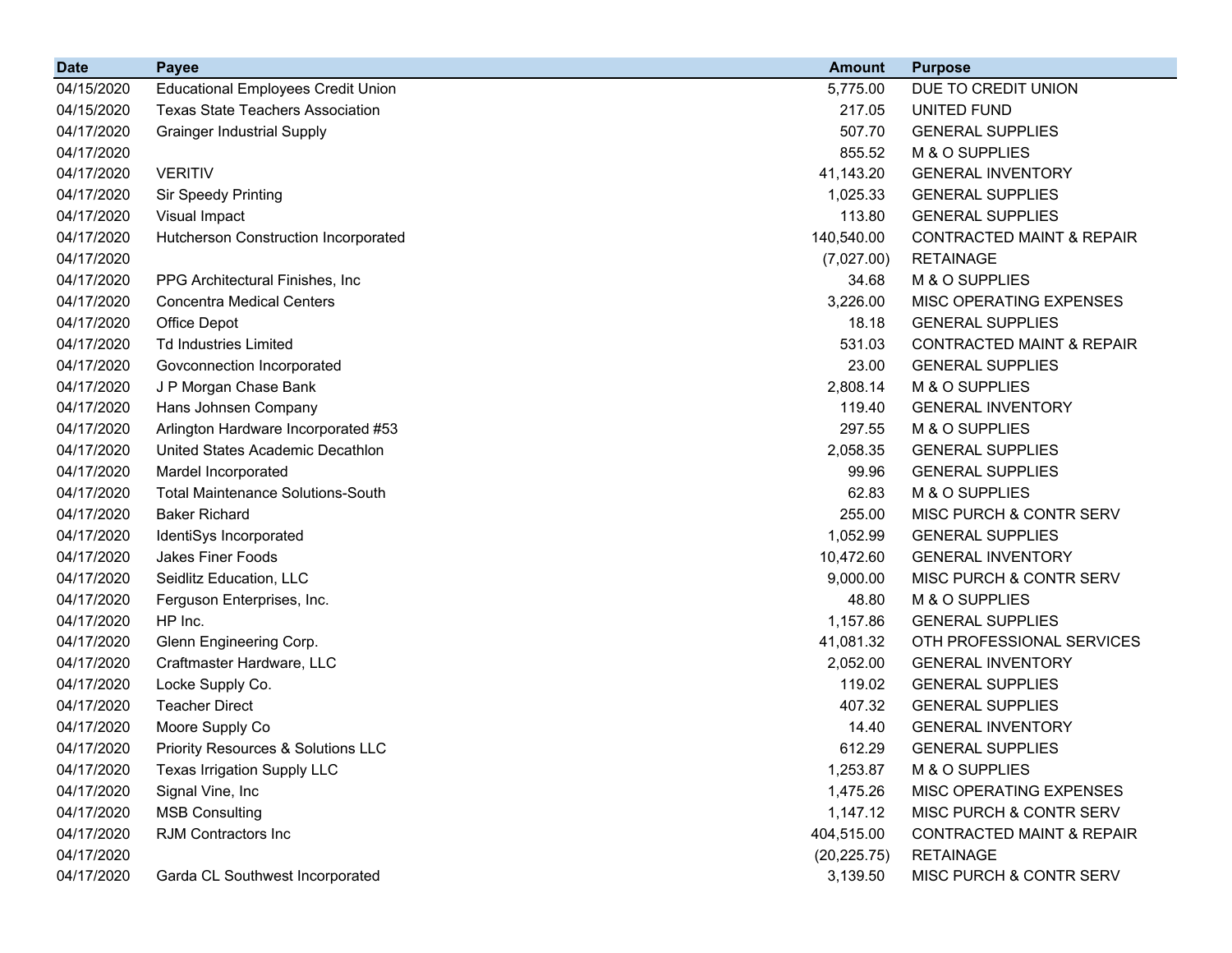| <b>Date</b> | <b>Payee</b>                                               | <b>Amount</b> | <b>Purpose</b>                       |
|-------------|------------------------------------------------------------|---------------|--------------------------------------|
| 04/17/2020  | Detailing Docs and Upholstery LLC                          | 464.00        | <b>CONTRACTED MAINT &amp; REPAIR</b> |
| 04/17/2020  | <b>Complete Supply Incorporated</b>                        | 456.72        | <b>GENERAL INVENTORY</b>             |
| 04/17/2020  | Elevator Maintenance and Repair Incorporated               | 5,778.89      | <b>CONTRACTED MAINT &amp; REPAIR</b> |
| 04/17/2020  | H2O Supply Incorporated                                    | 30.00         | <b>GENERAL INVENTORY</b>             |
| 04/17/2020  | Sas Technologies Limited                                   | 3,628.00      | <b>CONTRACTED MAINT &amp; REPAIR</b> |
| 04/17/2020  |                                                            | 200.00        | <b>GENERAL SUPPLIES</b>              |
| 04/17/2020  |                                                            | 350.00        | MISC PURCH & CONTR SERV              |
| 04/17/2020  | SiteOne Landscape Supply Holding LLC                       | 856.20        | M & O SUPPLIES                       |
| 04/17/2020  | <b>Pollock Paper Distributors</b>                          | 1,241.50      | <b>GENERAL INVENTORY</b>             |
| 04/17/2020  | United States Department Of Education National Payment Ctr | 10.41         | UNITED FUND                          |
| 04/17/2020  | Pam Bassel Chapter 13 Trustee                              | 350.00        | UNITED FUND                          |
| 04/17/2020  | <b>Trellis Company</b>                                     | 192.81        | UNITED FUND                          |
| 04/17/2020  | Deborah Lackey                                             | 68.50         | LIONS CLUB CONCESSIONS               |
| 04/17/2020  | <b>Tywanna Neal</b>                                        | 166.85        | LIONS CLUB CONCESSIONS               |
| 04/17/2020  | Andrea Record                                              | 71.60         | LIONS CLUB CONCESSIONS               |
| 04/17/2020  | <b>Equipment Depot LTD</b>                                 | (750.80)      | <b>CONTRACTED MAINT &amp; REPAIR</b> |
| 04/17/2020  |                                                            | 32,954.70     | <b>FURN &amp; EQUIP &gt; \$5,000</b> |
| 04/22/2020  | <b>Grainger Industrial Supply</b>                          | 33.27         | <b>GENERAL SUPPLIES</b>              |
| 04/22/2020  |                                                            | 96.87         | M & O SUPPLIES                       |
| 04/22/2020  | Qep Incorporated                                           | 747.60        | <b>READING MATERIALS</b>             |
| 04/22/2020  | Hoshizaki South Central Distribution Center                | 119.72        | M & O SUPPLIES                       |
| 04/22/2020  | Home Depot Pro                                             | 26.76         | M & O SUPPLIES                       |
| 04/22/2020  | Heritage Food Service Group Incorporated                   | 416.07        | M & O SUPPLIES                       |
| 04/22/2020  | <b>Award Center</b>                                        | 5,600.00      | <b>GENERAL INVENTORY</b>             |
| 04/22/2020  | Jennie O Foods Incorporated                                | 9,216.00      | <b>GENERAL INVENTORY</b>             |
| 04/22/2020  | United Refrigeration Incorporated                          | 2,262.23      | M & O SUPPLIES                       |
| 04/22/2020  | <b>Elliott Electric Supply</b>                             | 6,180.80      | <b>CONTRACTED MAINT &amp; REPAIR</b> |
| 04/22/2020  |                                                            | 243.68        | M & O SUPPLIES                       |
| 04/22/2020  | Scholastic Book Fair Warehouse                             | 198.87        | <b>READING MATERIALS</b>             |
| 04/22/2020  | Interquest Detection Canines Of North Texas                | 1,290.00      | MISC PURCH & CONTR SERV              |
| 04/22/2020  | Ace Mart Restaurant Supply Company                         | 48.50         | <b>GENERAL SUPPLIES</b>              |
| 04/22/2020  | <b>Dell Marketing</b>                                      | 5,749.50      | <b>GENERAL SUPPLIES</b>              |
| 04/22/2020  | <b>Prestwick House</b>                                     | 82.90         | <b>READING MATERIALS</b>             |
| 04/22/2020  | Winston Water Cooler Limited                               | 2,115.42      | <b>GENERAL INVENTORY</b>             |
| 04/22/2020  |                                                            | 304.15        | M & O SUPPLIES                       |
| 04/22/2020  | Mission Arlington/Mission Metroplex                        | 284.00        | STUDENT TVL*NO AISD BUSES            |
| 04/22/2020  | Jason's Deli                                               | 41.83         | MISC OPERATING EXPENSES              |
| 04/22/2020  | Paradise Produce                                           | 36,260.50     | <b>FOOD</b>                          |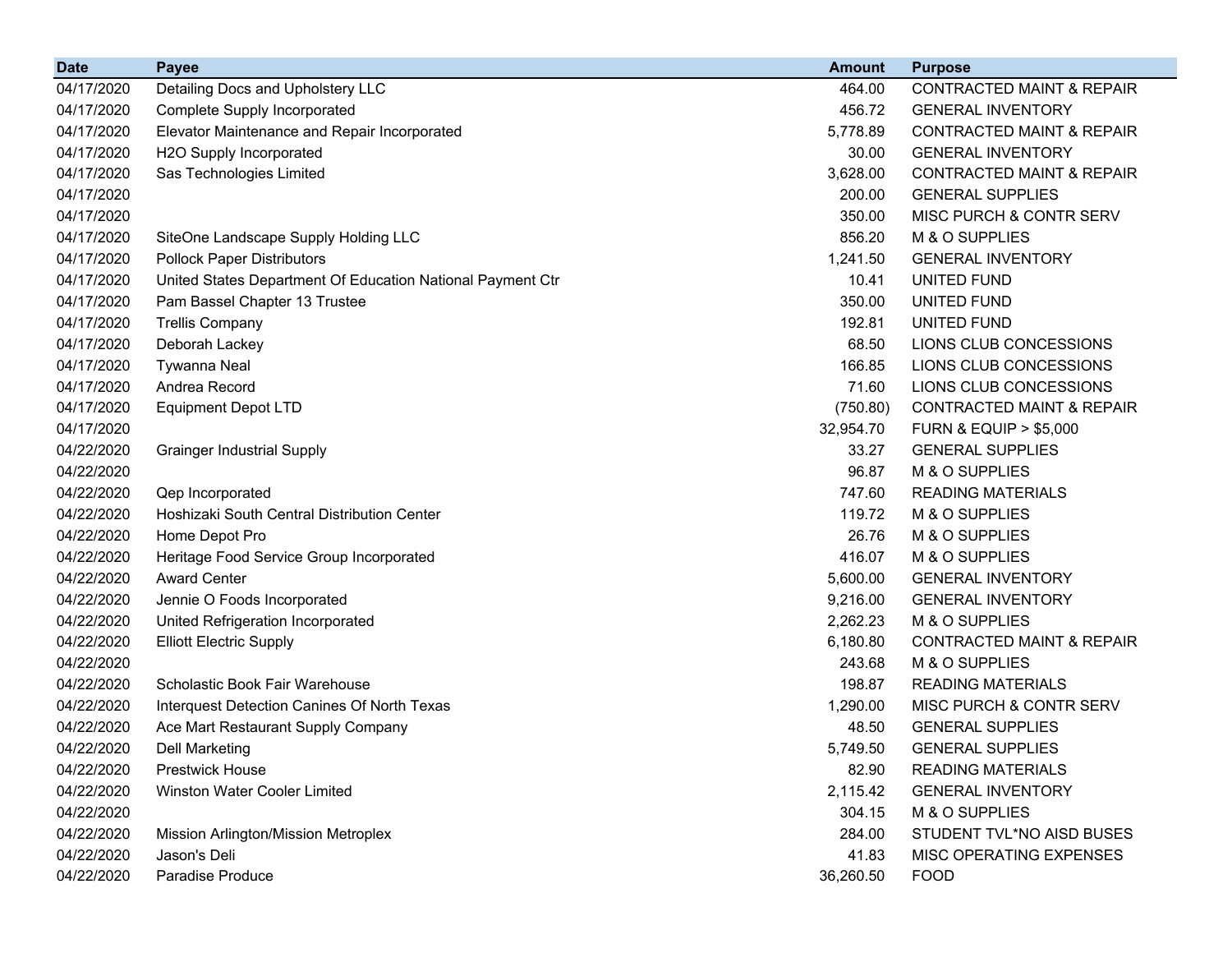| <b>Date</b> | <b>Payee</b>                                    | <b>Amount</b> | <b>Purpose</b>                       |
|-------------|-------------------------------------------------|---------------|--------------------------------------|
| 04/22/2020  | Lone Star Communications Incorporated           | 658.36        | <b>CONTRACTED MAINT &amp; REPAIR</b> |
| 04/22/2020  |                                                 | 1,034.00      | MISC PURCH & CONTR SERV              |
| 04/22/2020  | Wes Grable Company                              | 76,874.14     | <b>CONTRACTED MAINT &amp; REPAIR</b> |
| 04/22/2020  | Capstone                                        | 1,425.85      | <b>READING MATERIALS</b>             |
| 04/22/2020  | Hutcherson Construction Incorporated            | 103,375.00    | <b>CONTRACTED MAINT &amp; REPAIR</b> |
| 04/22/2020  |                                                 | (5, 168.75)   | <b>RETAINAGE</b>                     |
| 04/22/2020  | Airgas Southwest Incorporated                   | 2,420.70      | <b>GENERAL SUPPLIES</b>              |
| 04/22/2020  | <b>Concentra Medical Centers</b>                | 5,810.50      | MISC OPERATING EXPENSES              |
| 04/22/2020  | Office Depot                                    | 14,000.37     | <b>GENERAL SUPPLIES</b>              |
| 04/22/2020  | B & H Photo Video                               | 144.90        | <b>GENERAL SUPPLIES</b>              |
| 04/22/2020  | Crown Trophy                                    | 108.46        | <b>GENERAL SUPPLIES</b>              |
| 04/22/2020  | C & P Pump Services Incorporated                | 280.00        | M & O SUPPLIES                       |
| 04/22/2020  | <b>Td Industries Limited</b>                    | 6,879.15      | <b>CONTRACTED MAINT &amp; REPAIR</b> |
| 04/22/2020  | Aerowave Technologies                           | 503.00        | <b>CONTRACTED MAINT &amp; REPAIR</b> |
| 04/22/2020  | Delcom Group                                    | 24,697.30     | <b>CONTRACTED MAINT &amp; REPAIR</b> |
| 04/22/2020  |                                                 | 9,614.19      | <b>GENERAL SUPPLIES</b>              |
| 04/22/2020  | Wawona Frozen Foods                             | 27,158.11     | <b>GENERAL INVENTORY</b>             |
| 04/22/2020  | <b>Equipment Depot LTD</b>                      | 202.50        | <b>CONTRACTED MAINT &amp; REPAIR</b> |
| 04/22/2020  | Henry Schein Incorporated                       | 488.63        | <b>GENERAL SUPPLIES</b>              |
| 04/22/2020  | Library Store Incorporated The                  | 29.98         | <b>GENERAL SUPPLIES</b>              |
| 04/22/2020  | C D Hartnett Company                            | 13,221.76     | <b>FOOD</b>                          |
| 04/22/2020  |                                                 | 19,755.70     | <b>GENERAL INVENTORY</b>             |
| 04/22/2020  |                                                 | 877.16        | NON-FOOD REQUISITIONS                |
| 04/22/2020  | <b>City Of Grand Prairie Water Utilities</b>    | 4,331.99      | <b>WATER</b>                         |
| 04/22/2020  | Saddleback Educational Publishing, Incorporated | 2,266.43      | <b>GENERAL SUPPLIES</b>              |
| 04/22/2020  | Arlington Hardware Incorporated #53             | 29.94         | M & O SUPPLIES                       |
| 04/22/2020  | Johnson Controls Incorporate                    | 97,500.00     | <b>CONTRACTED MAINT &amp; REPAIR</b> |
| 04/22/2020  | <b>Texas Association Of School Boards</b>       | 135.00        | <b>DUES</b>                          |
| 04/22/2020  | Utpa                                            | 2,466.00      | MISC OPERATING EXPENSES              |
| 04/22/2020  | Republic Services of Texas Limited              | 55,459.43     | <b>CONTRACTED MAINT &amp; REPAIR</b> |
| 04/22/2020  | <b>Total Maintenance Solutions-South</b>        | 165.78        | M & O SUPPLIES                       |
| 04/22/2020  | Hameray Publishing Group                        | 115.50        | <b>GENERAL SUPPLIES</b>              |
| 04/22/2020  | <b>Luxor Staffing</b>                           | 4,498.00      | MISC PURCH & CONTR SERV              |
| 04/22/2020  | Presidio Networked Solutions Group LLC          | 3,547.80      | <b>CONTRACTED MAINT &amp; REPAIR</b> |
| 04/22/2020  | Learning Zone                                   | 140.14        | <b>GENERAL SUPPLIES</b>              |
| 04/22/2020  | U S Bank                                        | 1,290.00      | OTHER DEBT FEES                      |
| 04/22/2020  | Automatic Sprinkler of Texas Incorporated       | 13,035.00     | <b>CONTRACTED MAINT &amp; REPAIR</b> |
| 04/22/2020  | <b>Magazine Subscriptions PTP</b>               | 51.53         | <b>READING MATERIALS</b>             |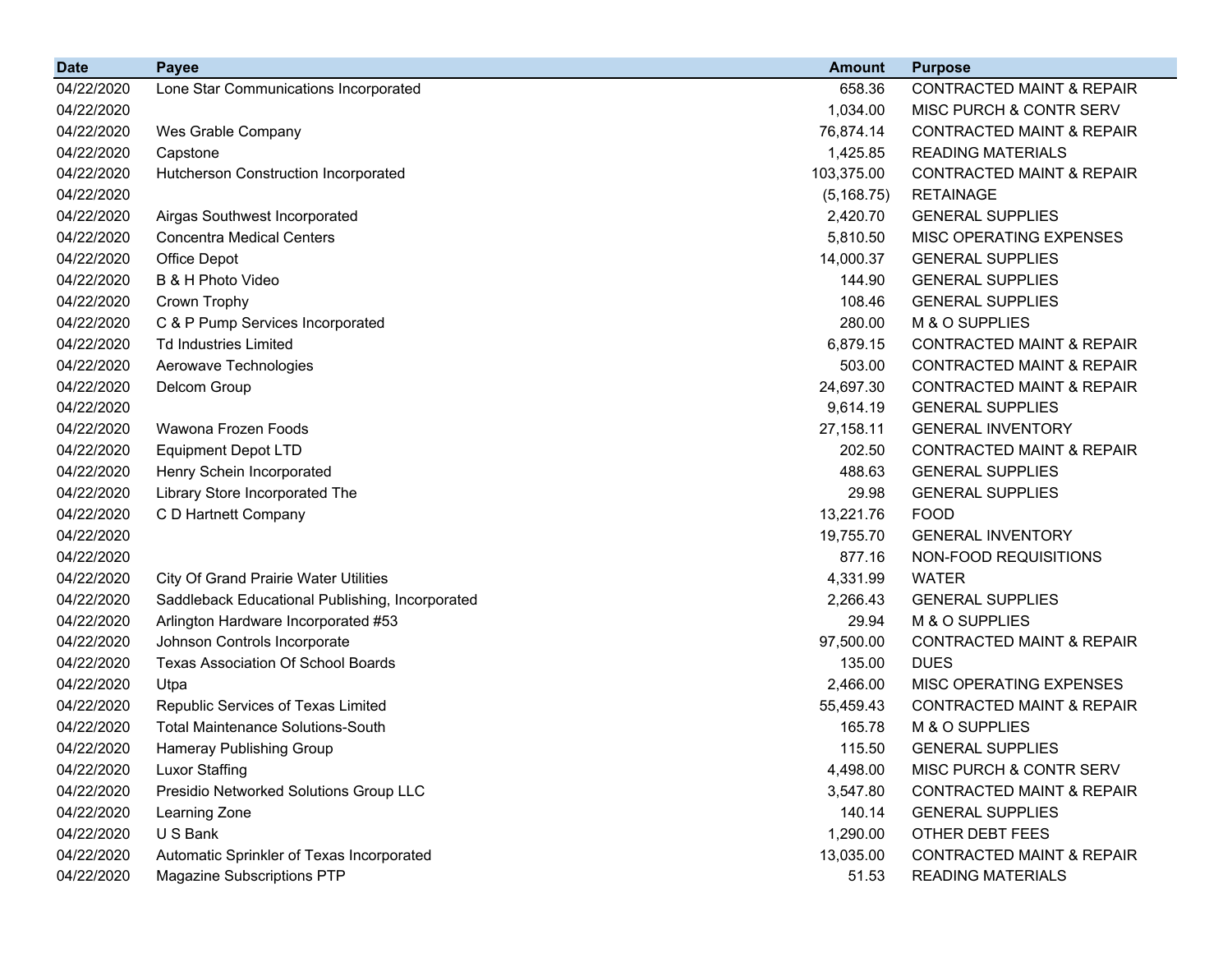| <b>Date</b> | <b>Payee</b>                             | <b>Amount</b>            | <b>Purpose</b>                       |
|-------------|------------------------------------------|--------------------------|--------------------------------------|
| 04/22/2020  | <b>Golden Graduation Services</b>        | 2,249.25                 | MISC OPERATING EXPENSES              |
| 04/22/2020  | Wesley Mark A                            | 145.00                   | MISC PURCH & CONTR SERV              |
| 04/22/2020  | Edgenuity                                | 48,233.00                | <b>GENERAL SUPPLIES</b>              |
| 04/22/2020  | One Source Staffing Corporation          | 27,348.85                | MISC PURCH & CONTR SERV              |
| 04/22/2020  | <b>Binswanger Glass</b>                  | 790.27                   | M & O SUPPLIES                       |
| 04/22/2020  | Rhodes Jennifer                          | 192.50                   | MISC PURCH & CONTR SERV              |
| 04/22/2020  | Grant-Brooks Jonathan Lee                | 220.00                   | MISC PURCH & CONTR SERV              |
| 04/22/2020  | Kurz & Company                           | 4,091.05                 | <b>FOOD</b>                          |
| 04/22/2020  | Jakes Finer Foods                        | 16,040.00                | <b>GENERAL INVENTORY</b>             |
| 04/22/2020  | <b>Enviromatic Systems Services</b>      | 36,450.00                | <b>CONTRACTED MAINT &amp; REPAIR</b> |
| 04/22/2020  | <b>Wagler Keith</b>                      | 145.00                   | <b>MISC PURCH &amp; CONTR SERV</b>   |
| 04/22/2020  | <b>Autonation Chevrolet</b>              | 66.62                    | M & O SUPPLIES                       |
| 04/22/2020  | Follett School Solutions, Inc.           | 1,393.74                 | <b>GENERAL SUPPLIES</b>              |
| 04/22/2020  |                                          | (282.21)                 | M & O SUPPLIES                       |
| 04/22/2020  |                                          | 29,970.56                | <b>READING MATERIALS</b>             |
| 04/22/2020  | Learning Forward Texas                   | 4,995.00                 | MISC PURCH & CONTR SERV              |
| 04/22/2020  | <b>Crawford Electric Supply Company</b>  | 1,623.48                 | <b>GENERAL INVENTORY</b>             |
| 04/22/2020  | Engage2learn                             | $\overline{\phantom{a}}$ | MISC PURCH & CONTR SERV              |
| 04/22/2020  | RD Lawns LLC                             | 9,246.95                 | <b>CONTRACTED MAINT &amp; REPAIR</b> |
| 04/22/2020  | <b>Wayne Giles</b>                       | 145.00                   | <b>MISC PURCH &amp; CONTR SERV</b>   |
| 04/22/2020  | <b>Brown Reynolds Watford Architects</b> | 328.10                   | <b>CONTRACTED MAINT &amp; REPAIR</b> |
| 04/22/2020  | Pogue Construction Co., LP               | 426,943.00               | BLDG PURCH, CONSTR, IMPROVE          |
| 04/22/2020  |                                          | (21, 347.15)             | <b>RETAINAGE</b>                     |
| 04/22/2020  | Cardenas Juan                            | 75.00                    | MISC PURCH & CONTR SERV              |
| 04/22/2020  | <b>Evans Clifton</b>                     | 195.00                   | <b>MISC PURCH &amp; CONTR SERV</b>   |
| 04/22/2020  | <b>SCHMIDT GARY JR</b>                   | 145.00                   | MISC PURCH & CONTR SERV              |
| 04/22/2020  | FAYHA Management LLC                     | 10,507.00                | RENTALS & OPERATING LEASE            |
| 04/22/2020  | <b>Tyson Prepared Foods</b>              | 89,036.35                | <b>GENERAL INVENTORY</b>             |
| 04/22/2020  | Ferguson Enterprises, Inc.               | 237.82                   | M & O SUPPLIES                       |
| 04/22/2020  | Kleen-Air Filter Service & Sales         | 549.12                   | <b>GENERAL INVENTORY</b>             |
| 04/22/2020  | Decker Equipment/School Fix              | 1,687.60                 | M & O SUPPLIES                       |
| 04/22/2020  | Lowe's Home Centers, LLC                 | 1,637.06                 | <b>GENERAL SUPPLIES</b>              |
| 04/22/2020  |                                          | (162.92)                 | M & O SUPPLIES                       |
| 04/22/2020  | AJL International                        | 1,820.00                 | STUDENT TVL*NO AISD BUSES            |
| 04/22/2020  | M-F Athletic/Perform Better              | 450.00                   | <b>GENERAL SUPPLIES</b>              |
| 04/22/2020  | Klement Distribution, Inc.               | 5,947.51                 | <b>FOOD</b>                          |
| 04/22/2020  | OTC Brands, Inc                          | 95.45                    | <b>GENERAL SUPPLIES</b>              |
| 04/22/2020  | Taiko Pelick                             | 735.00                   | <b>INVOICES RECEIVABLE</b>           |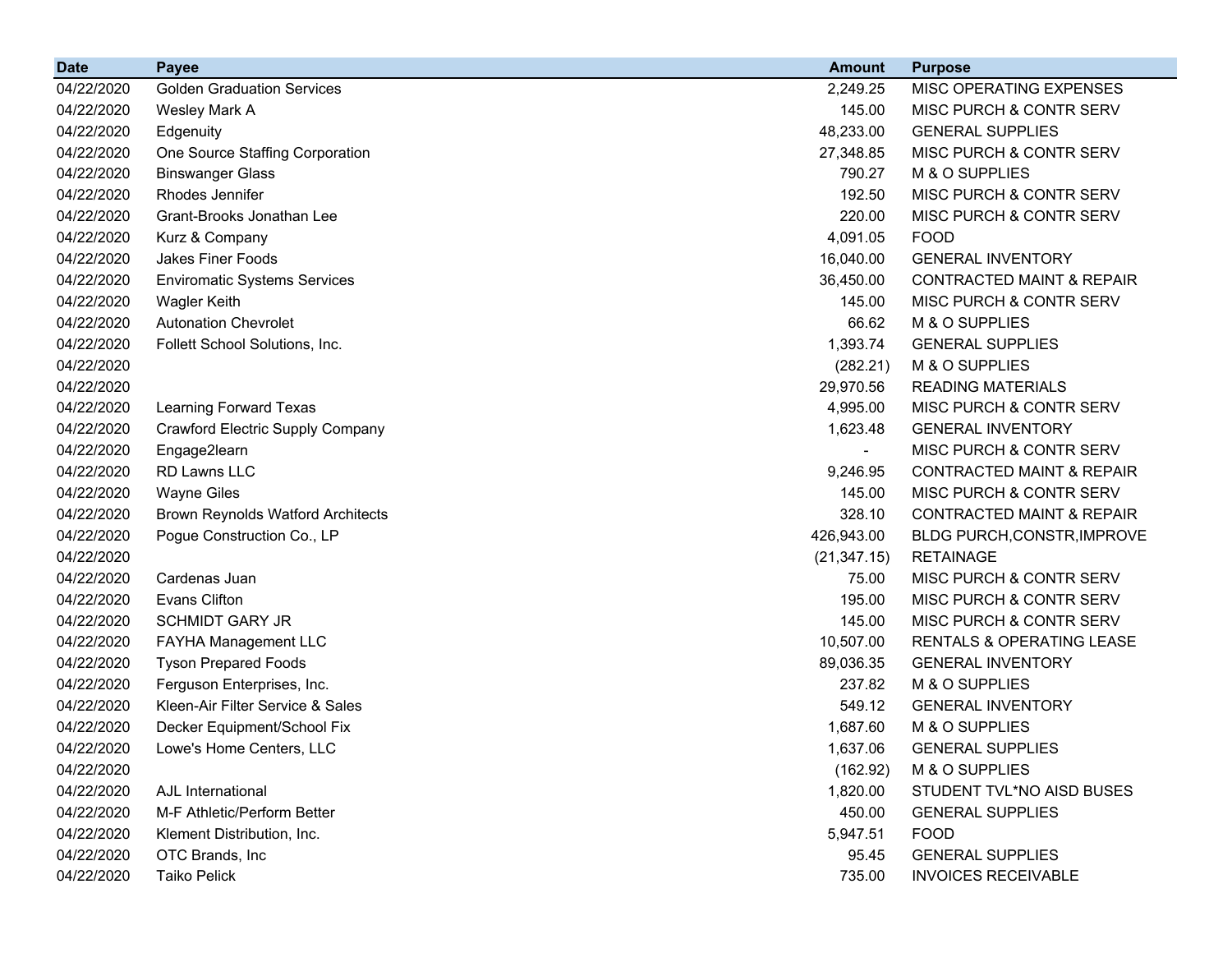| <b>Date</b> | <b>Payee</b>                                            | <b>Amount</b> | <b>Purpose</b>                       |
|-------------|---------------------------------------------------------|---------------|--------------------------------------|
| 04/22/2020  | Swink Air & Hydraulics                                  | 8,025.00      | <b>GENERAL SUPPLIES</b>              |
| 04/22/2020  |                                                         | 1,500.00      | MISC PURCH & CONTR SERV              |
| 04/22/2020  | Mavich LLC                                              | 320.66        | LIONS CLUB CONCESSIONS               |
| 04/22/2020  | <b>C&amp;S Trailers</b>                                 | 68.33         | M & O SUPPLIES                       |
| 04/22/2020  | Nasco                                                   | 547.23        | BLDG PURCH, CONSTR, IMPROVE          |
| 04/22/2020  |                                                         | 1,614.43      | <b>GENERAL SUPPLIES</b>              |
| 04/22/2020  | Learning A-Z LLC                                        | 1,729.15      | <b>GENERAL SUPPLIES</b>              |
| 04/22/2020  | <b>Gordon Food Service</b>                              | 2,193.36      | <b>GENERAL INVENTORY</b>             |
| 04/22/2020  | <b>Texas Irrigation Supply LLC</b>                      | 726.96        | M & O SUPPLIES                       |
| 04/22/2020  | Advanced Blending, Inc. DBA Last Group Enterprises Inc. | 4,640.34      | <b>GENERAL INVENTORY</b>             |
| 04/22/2020  | Staples Inc/Staples Business Advantage                  | 218.07        | <b>GENERAL SUPPLIES</b>              |
| 04/22/2020  | <b>ACARI Mamagement Group</b>                           | 4,480.00      | MISC PURCH & CONTR SERV              |
| 04/22/2020  | <b>Taylor Smith Consulting LLC</b>                      | 894.00        | MISC PURCH & CONTR SERV              |
| 04/22/2020  | Lynch Lawrence                                          | 145.00        | MISC PURCH & CONTR SERV              |
| 04/22/2020  | Oliveros Alezandro                                      | 175.00        | MISC PURCH & CONTR SERV              |
| 04/22/2020  | <b>Instrumentalist Awards LLC</b>                       | 138.00        | <b>INVOICES RECEIVABLE</b>           |
| 04/22/2020  | <b>Borden Dairy Company</b>                             | 11,066.75     | <b>FOOD</b>                          |
| 04/22/2020  | Exam Now                                                | 900.00        | MISC OPERATING EXPENSES              |
| 04/22/2020  | Marathon Staffing Group Inc                             | 2,714.62      | MISC PURCH & CONTR SERV              |
| 04/22/2020  | Got You Covered Work Wear & Uniforms                    | 2,879.20      | M & O SUPPLIES                       |
| 04/22/2020  | Lynx System Developers Inc                              | 5,277.00      | <b>GENERAL SUPPLIES</b>              |
| 04/22/2020  | Alexis Waggoner                                         | 145.00        | MISC PURCH & CONTR SERV              |
| 04/22/2020  | Ronda Cooper                                            | 405.00        | <b>INVOICES RECEIVABLE</b>           |
| 04/22/2020  | Fastsigns                                               | 140.75        | <b>CONTRACTED MAINT &amp; REPAIR</b> |
| 04/22/2020  | Larry Bruner                                            | 145.00        | MISC PURCH & CONTR SERV              |
| 04/22/2020  | Complete Supply Incorporated                            | 14,345.82     | <b>GENERAL INVENTORY</b>             |
| 04/22/2020  |                                                         | 2,137.90      | M & O SUPPLIES                       |
| 04/22/2020  | <b>Gomez Floor Covering</b>                             | 235.10        | M & O SUPPLIES                       |
| 04/22/2020  | Flippen Group The                                       | 2,033.35      | MISC PURCH & CONTR SERV              |
| 04/22/2020  | Hobby Lobby Store #175                                  | 288.78        | <b>GENERAL SUPPLIES</b>              |
| 04/22/2020  | <b>Atmos Energy</b>                                     | 8,731.10      | <b>WATER</b>                         |
| 04/22/2020  | <b>EAI</b> Education                                    | 43.64         | ACCOUNTS PAYABLE-ACCRUALS            |
| 04/22/2020  |                                                         | 291.52        | <b>GENERAL SUPPLIES</b>              |
| 04/22/2020  | Jack Rasmussen (Luthier)                                | 93.00         | <b>CONTRACTED MAINT &amp; REPAIR</b> |
| 04/22/2020  |                                                         | 569.00        | <b>GENERAL SUPPLIES</b>              |
| 04/22/2020  | Sommer Associates L L C                                 | 209.50        | <b>READING MATERIALS</b>             |
| 04/22/2020  | Hagar Restaurant Service L L C                          | 1,182.03      | M & O SUPPLIES                       |
| 04/22/2020  | <b>Carahsoft Technology Corporation</b>                 | 7,245.00      | <b>GENERAL SUPPLIES</b>              |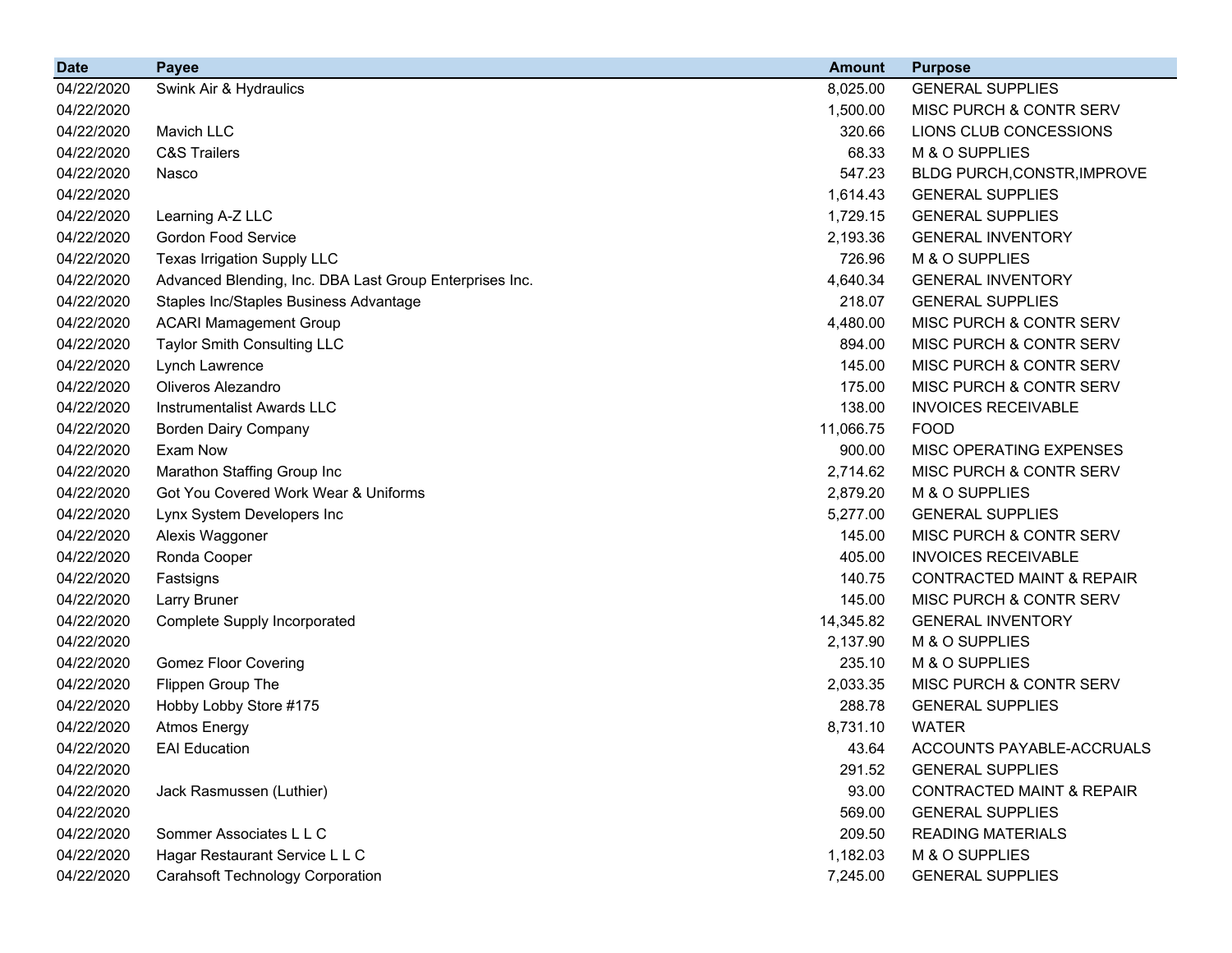| <b>Date</b> | <b>Payee</b>                                               | <b>Amount</b>            | <b>Purpose</b>                       |
|-------------|------------------------------------------------------------|--------------------------|--------------------------------------|
| 04/22/2020  | Music & Arts                                               | 1,852.00                 | <b>GENERAL SUPPLIES</b>              |
| 04/22/2020  |                                                            | 260.30                   | <b>INVOICES RECEIVABLE</b>           |
| 04/22/2020  |                                                            | $\overline{\phantom{0}}$ | LIONS CLUB CONCESSIONS               |
| 04/22/2020  | <b>Burmax Company Incorporated</b>                         | 2,109.83                 | <b>GENERAL SUPPLIES</b>              |
| 04/22/2020  | First Advantage Background Services                        | 486.80                   | MISC OPERATING EXPENSES              |
| 04/22/2020  | Byrne Brothers Foods Incorporate                           | 9,000.00                 | <b>GENERAL INVENTORY</b>             |
| 04/22/2020  | Gordon Darby Incorporated                                  | 23.22                    | <b>WATER</b>                         |
| 04/22/2020  | Red Gold Llc                                               | 67,917.00                | <b>GENERAL INVENTORY</b>             |
| 04/22/2020  | <b>Federal Express Corporation</b>                         | 31.99                    | <b>GENERAL SUPPLIES</b>              |
| 04/22/2020  | Western Marketing Incorporated                             | 57.40                    | <b>GENERAL INVENTORY</b>             |
| 04/22/2020  | Nagim Ibrahim                                              | 150.00                   | MISC PURCH & CONTR SERV              |
| 04/22/2020  | Educational Employees Credit Union - HSA                   | 1,352.44                 | <b>DENTAL INSURANCE</b>              |
| 04/22/2020  | International Baccalaureate                                | 22,281.00                | MISC OPERATING EXPENSES              |
| 04/22/2020  | International Baccalaureate                                | 2,027.00                 | MISC OPERATING EXPENSES              |
| 04/22/2020  | <b>Curriculum Associates Incorporated</b>                  | 9,465.12                 | <b>GENERAL SUPPLIES</b>              |
| 04/22/2020  | Demco Incorporated                                         | 287.82                   | <b>GENERAL SUPPLIES</b>              |
| 04/22/2020  | <b>Education Service Center Region XI</b>                  | 1,600.00                 | <b>EMPLOYEE TRAVEL</b>               |
| 04/22/2020  | <b>Fisher Science Education</b>                            | 314.87                   | <b>GENERAL SUPPLIES</b>              |
| 04/22/2020  | <b>Gopher Sport Equipment</b>                              | 89.95                    | <b>GENERAL SUPPLIES</b>              |
| 04/22/2020  | Lucks Music Library                                        | 66.61                    | <b>GENERAL SUPPLIES</b>              |
| 04/22/2020  | Safety-Kleen Corporation                                   | 391.45                   | <b>CONTRACTED MAINT &amp; REPAIR</b> |
| 04/22/2020  | <b>Texas Association Of School Business Officials</b>      | 135.00                   | <b>DUES</b>                          |
| 04/22/2020  | <b>United Educators Association</b>                        | 1,005.65                 | UNITED FUND                          |
| 04/22/2020  | Texas United School Employees Local 100                    | 36.67                    | UNITED FUND                          |
| 04/22/2020  | United States Department Of Education National Payment Ctr | 405.97                   | UNITED FUND                          |
| 04/22/2020  | Truman Tim Chapter 13 Trustee                              | 1,332.92                 | UNITED FUND                          |
| 04/22/2020  | Association Of Texas Professional Teachers Local           | 0.58                     | UNITED FUND                          |
| 04/22/2020  | Association Of Texas Professional Educators State          | 34.60                    | UNITED FUND                          |
| 04/22/2020  | Pam Bassel Chapter 13 Trustee                              | 87.70                    | UNITED FUND                          |
| 04/22/2020  | Administracion para el Sustento de Menores                 | 257.69                   | UNITED FUND                          |
| 04/22/2020  | Powers Tom Chapter 13 Trustee                              | 904.62                   | UNITED FUND                          |
| 04/22/2020  | <b>Educational Employees Credit Union</b>                  | 6,472.95                 | DUE TO CREDIT UNION                  |
| 04/22/2020  | <b>Texas State Teachers Association</b>                    | 62.65                    | UNITED FUND                          |
| 04/22/2020  | United Way                                                 | 5.00                     | UNITED FUND                          |
| 04/24/2020  | Elvia Barrera                                              | 23.86                    | <b>EMPLOYEE TRAVEL</b>               |
| 04/24/2020  | Sherri Bielefeld                                           | 13.16                    | <b>EMPLOYEE TRAVEL</b>               |
| 04/24/2020  | <b>Wendy Bostick</b>                                       | 26.00                    | SALARIES-TEACH & OTH PROF            |
| 04/24/2020  | Carolyn Daniel                                             | 27.40                    | <b>EMPLOYEE TRAVEL</b>               |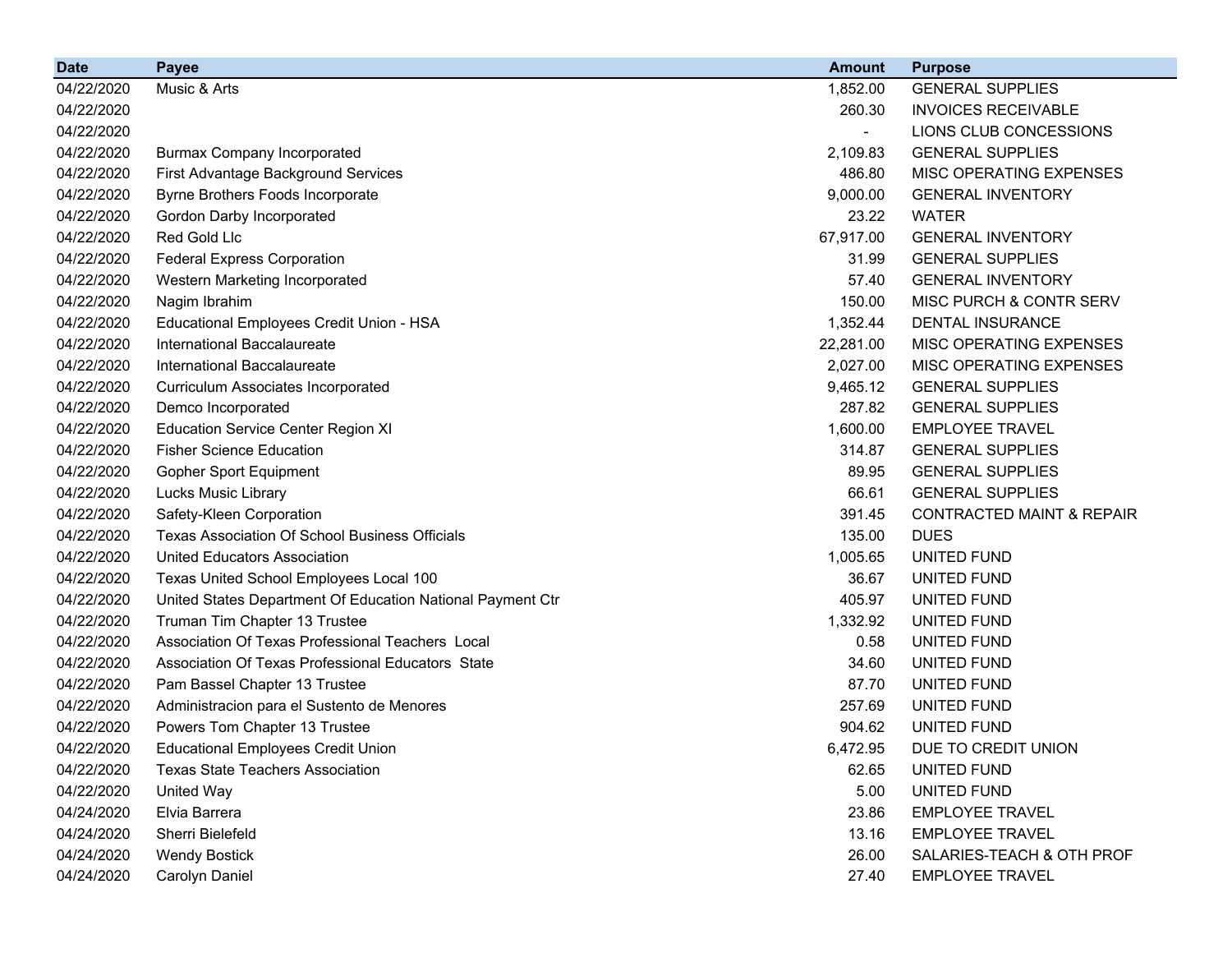| <b>Date</b> | <b>Payee</b>                               | <b>Amount</b> | <b>Purpose</b>                       |
|-------------|--------------------------------------------|---------------|--------------------------------------|
| 04/24/2020  | David Lewis                                | 95.00         | <b>GENERAL SUPPLIES</b>              |
| 04/24/2020  | <b>Chablif Nichols</b>                     | 14.77         | <b>EMPLOYEE TRAVEL</b>               |
| 04/24/2020  | Barbara Ozimica                            | 89.67         | <b>EMPLOYEE TRAVEL</b>               |
| 04/24/2020  | Mary Roddy                                 | 57.41         | <b>EMPLOYEE TRAVEL</b>               |
| 04/24/2020  | Angel Silva                                | 99.67         | <b>EMPLOYEE TRAVEL</b>               |
| 04/24/2020  | Ileene Thomas                              | 34.18         | <b>EMPLOYEE TRAVEL</b>               |
| 04/24/2020  | <b>Tonia Walker</b>                        | 28.19         | <b>EMPLOYEE TRAVEL</b>               |
| 04/24/2020  | <b>Grainger Industrial Supply</b>          | 1,808.00      | M & O SUPPLIES                       |
| 04/24/2020  | Qep Incorporated                           | 668.38        | <b>READING MATERIALS</b>             |
| 04/24/2020  | Home Depot Pro                             | 18,824.00     | <b>GENERAL INVENTORY</b>             |
| 04/24/2020  | Kroger                                     | 463.12        | <b>GENERAL SUPPLIES</b>              |
| 04/24/2020  | Barnes & Noble Booksellers, Inc            | 1,675.20      | <b>READING MATERIALS</b>             |
| 04/24/2020  | <b>Careys Sporting Goods</b>               | 4,099.89      | <b>GENERAL SUPPLIES</b>              |
| 04/24/2020  | Office Depot                               | 936.89        | <b>GENERAL SUPPLIES</b>              |
| 04/24/2020  | MSC Industrial Supply Company Incorporated | 2,824.11      | <b>GENERAL SUPPLIES</b>              |
| 04/24/2020  | Aerowave Technologies                      | 289.74        | <b>CONTRACTED MAINT &amp; REPAIR</b> |
| 04/24/2020  | Genesis II Incorporated                    | 1,101.60      | <b>GENERAL INVENTORY</b>             |
| 04/24/2020  | J P Morgan Chase Bank NA                   | 423.28        | <b>INVOICES RECEIVABLE</b>           |
| 04/24/2020  |                                            | 800.00        | <b>MISC OPERATING EXPENSES</b>       |
| 04/24/2020  | <b>Total Maintenance Solutions-South</b>   | 619.44        | M & O SUPPLIES                       |
| 04/24/2020  | Monarch Trophy Studio                      | 8.90          | <b>GENERAL SUPPLIES</b>              |
| 04/24/2020  | National Wholesale Supply                  | 602.88        | M & O SUPPLIES                       |
| 04/24/2020  | MobyMax, LLC                               | 199.00        | <b>GENERAL SUPPLIES</b>              |
| 04/24/2020  | Ferguson Enterprises, Inc.                 | 368.39        | M & O SUPPLIES                       |
| 04/24/2020  | NEDRP LLC                                  | 5,600.00      | MISC PURCH & CONTR SERV              |
| 04/24/2020  | iPrint Technologies                        | 278.00        | <b>GENERAL SUPPLIES</b>              |
| 04/24/2020  | Nasco                                      | 61.12         | BLDG PURCH, CONSTR, IMPROVE          |
| 04/24/2020  |                                            | 1,619.70      | <b>GENERAL SUPPLIES</b>              |
| 04/24/2020  | N Tune Music & Sound, Inc                  | 132.00        | <b>CONTRACTED MAINT &amp; REPAIR</b> |
| 04/24/2020  | Staples Inc/Staples Business Advantage     | 333.70        | <b>GENERAL SUPPLIES</b>              |
| 04/24/2020  | P L Grant and Associates LLC               | 150.00        | MISC PURCH & CONTR SERV              |
| 04/24/2020  | Thermo King of Dallas LLC                  | 1,032.41      | CONTRACTED MAINT & REPAIR            |
| 04/24/2020  | David Allen                                | 292.48        | MISC OPERATING EXPENSES              |
| 04/24/2020  | Donald Poland                              | 177.63        | MISC OPERATING EXPENSES              |
| 04/24/2020  | Phil Henderson                             | 257.89        | MISC OPERATING EXPENSES              |
| 04/24/2020  | Michael Edwards                            | 100.00        | MISC PURCH & CONTR SERV              |
| 04/24/2020  | <b>EAI Education</b>                       | 75.34         | <b>GENERAL SUPPLIES</b>              |
| 04/24/2020  | <b>Star Roofing And Sheet Metal</b>        | 1,735.00      | CONTRACTED MAINT & REPAIR            |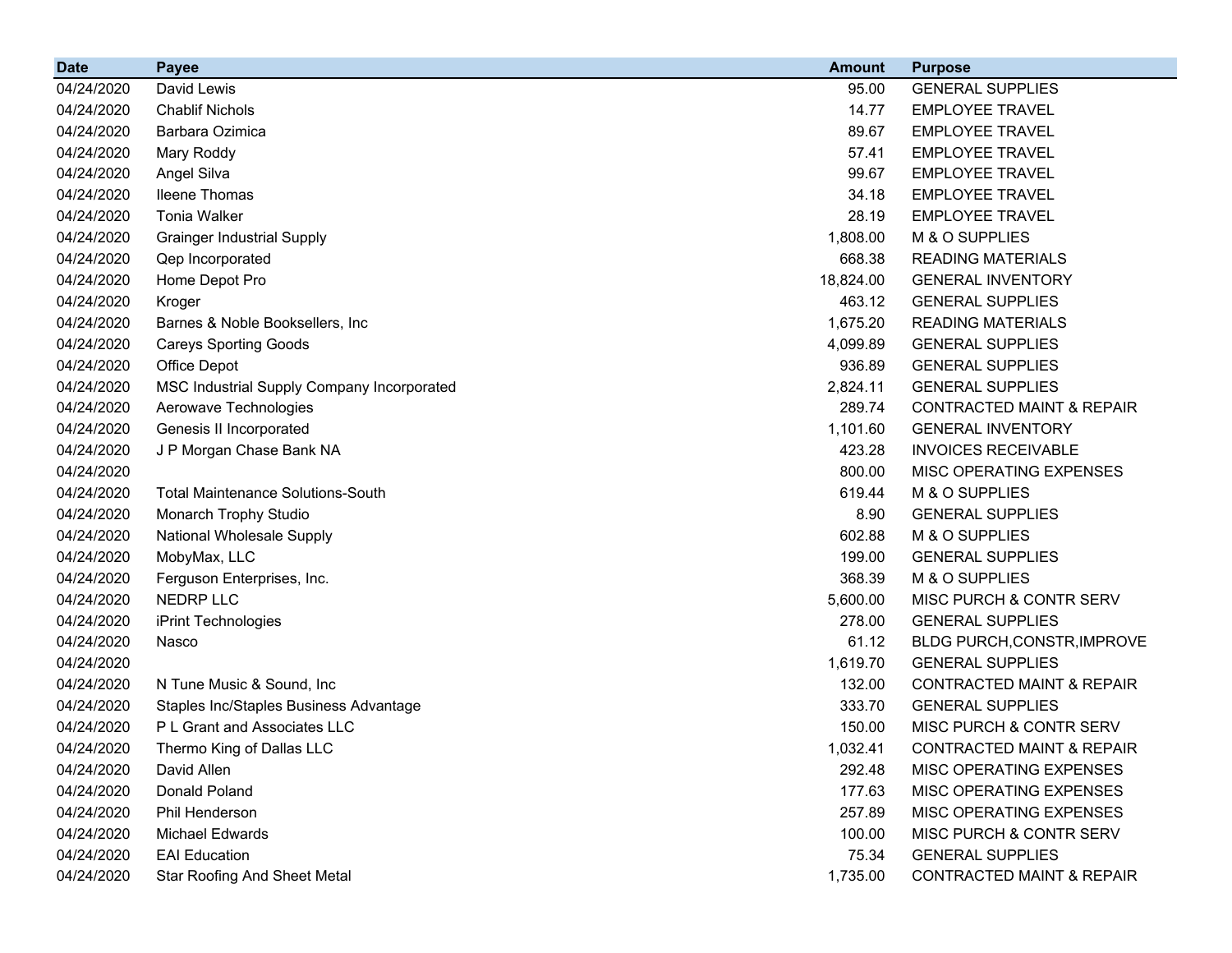| <b>Date</b> | <b>Payee</b>                                          | <b>Amount</b> | <b>Purpose</b>                       |
|-------------|-------------------------------------------------------|---------------|--------------------------------------|
| 04/24/2020  | <b>Education Service Center Region 10</b>             | 900.00        | <b>EMPLOYEE TRAVEL</b>               |
| 04/24/2020  | Rush Truck Centers Of Texas Limited Partnership       | 1,613.98      | <b>GENERAL INVENTORY</b>             |
| 04/24/2020  | <b>Tarrant County College - Trinity River</b>         | 146,651.60    | STDNT TUIT-NONPUBLIC SCHL            |
| 04/24/2020  | H2O Supply Incorporated                               | 1,610.82      | <b>GENERAL INVENTORY</b>             |
| 04/24/2020  | Nagim Ibrahim                                         | 120.00        | MISC PURCH & CONTR SERV              |
| 04/24/2020  | International Baccalaureate                           | 45.00         | MISC OPERATING EXPENSES              |
| 04/24/2020  | <b>Flinn Scientific</b>                               | 1,050.40      | <b>GENERAL SUPPLIES</b>              |
| 04/24/2020  | <b>Texas Association Of School Business Officials</b> | 135.00        | <b>DUES</b>                          |
| 04/27/2020  | Moore Waste and Recycling Services                    | 7,950.00      | <b>CONTRACTED MAINT &amp; REPAIR</b> |
| 04/29/2020  | <b>Texas Association Of School Boards</b>             | 102.84        | MISC PURCH & CONTR SERV              |
| 04/29/2020  | Hoshizaki South Central Distribution Center           | 1,677.42      | M & O SUPPLIES                       |
| 04/29/2020  | Home Depot Pro                                        | 376.98        | M & O SUPPLIES                       |
| 04/29/2020  | Heritage Food Service Group Incorporated              | 810.36        | M & O SUPPLIES                       |
| 04/29/2020  | Apex Supply Company                                   | 486.22        | M & O SUPPLIES                       |
| 04/29/2020  | NIMCO Incorporated                                    | 67.75         | <b>GENERAL SUPPLIES</b>              |
| 04/29/2020  | Kroger                                                | 506.54        | <b>GENERAL SUPPLIES</b>              |
| 04/29/2020  |                                                       | 42.62         | MISC OPERATING EXPENSES              |
| 04/29/2020  | United Refrigeration Incorporated                     | 1,656.00      | <b>GENERAL INVENTORY</b>             |
| 04/29/2020  |                                                       | 1,699.90      | M & O SUPPLIES                       |
| 04/29/2020  | <b>Garrett Metal Detectors</b>                        | 18,300.00     | <b>FURN &amp; EQUIP &gt; \$5,000</b> |
| 04/29/2020  | <b>Elliott Electric Supply</b>                        | 1,151.51      | M & O SUPPLIES                       |
| 04/29/2020  | Scholastic Book Fair Warehouse                        | 600.00        | <b>READING MATERIALS</b>             |
| 04/29/2020  | <b>Scantron Corporation</b>                           | 47.50         | <b>GENERAL SUPPLIES</b>              |
| 04/29/2020  | <b>VERITIV</b>                                        | 20,571.60     | <b>GENERAL INVENTORY</b>             |
| 04/29/2020  | <b>Winston Water Cooler Limited</b>                   | 118.70        | <b>GENERAL INVENTORY</b>             |
| 04/29/2020  | Trane Company Commercial Systems Group                | 1,206.28      | M & O SUPPLIES                       |
| 04/29/2020  | Mart Incorporated                                     | 60,587.99     | LAND PURCH, IMPR, & FEES             |
| 04/29/2020  |                                                       | 9,742.60      | <b>RETAINAGE</b>                     |
| 04/29/2020  | <b>Rydin Decals</b>                                   | 868.50        | <b>GENERAL SUPPLIES</b>              |
| 04/29/2020  | Hutcherson Construction Incorporated                  | 5,820.00      | <b>CONTRACTED MAINT &amp; REPAIR</b> |
| 04/29/2020  | PPG Architectural Finishes, Inc.                      | 229.60        | M & O SUPPLIES                       |
| 04/29/2020  | <b>Schwans Food Service Incorporated</b>              | 75,617.68     | <b>GENERAL INVENTORY</b>             |
| 04/29/2020  | Office Depot                                          | 5,405.74      | <b>GENERAL SUPPLIES</b>              |
| 04/29/2020  |                                                       | (0.02)        | M & O SUPPLIES                       |
| 04/29/2020  | Moak Casey & Associates Incorporated                  | 2,088.19      | MISC PURCH & CONTR SERV              |
| 04/29/2020  | <b>Bernd Mac</b>                                      | 743.60        | MISC PURCH & CONTR SERV              |
| 04/29/2020  | Land O Lakes Incorporated                             | 20,800.00     | <b>GENERAL INVENTORY</b>             |
| 04/29/2020  | <b>Td Industries Limited</b>                          | 3,771.70      | CONTRACTED MAINT & REPAIR            |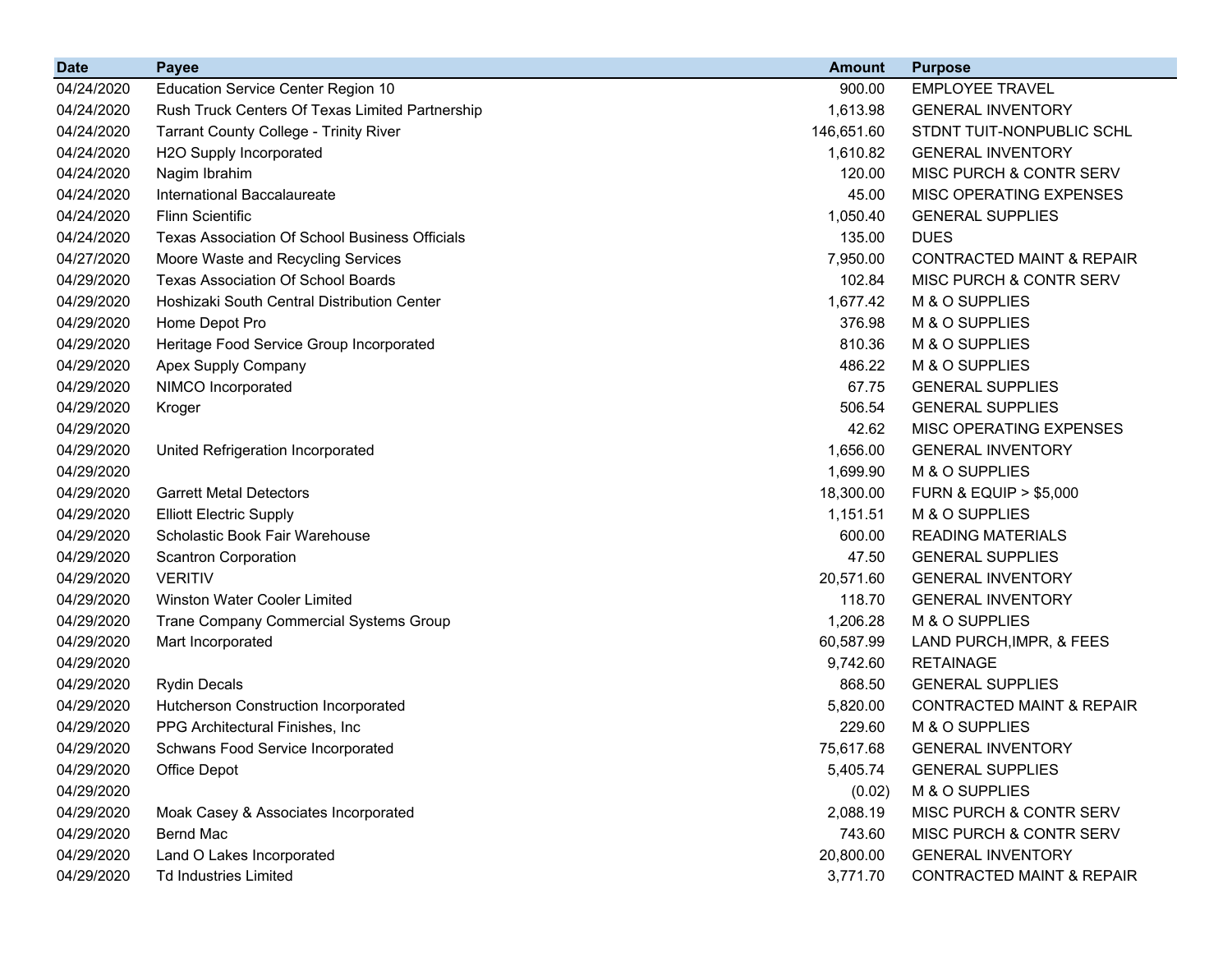| <b>Date</b> | <b>Payee</b>                                         | <b>Amount</b> | <b>Purpose</b>                       |
|-------------|------------------------------------------------------|---------------|--------------------------------------|
| 04/29/2020  | Cowboy Towing                                        | 95.00         | <b>CONTRACTED MAINT &amp; REPAIR</b> |
| 04/29/2020  | <b>Howard Technology Solutions</b>                   | 2,200.00      | <b>GENERAL SUPPLIES</b>              |
| 04/29/2020  | Genesis II Incorporated                              | 1,149.12      | <b>GENERAL INVENTORY</b>             |
| 04/29/2020  | Delcom Group                                         | 7,983.36      | <b>CONTRACTED MAINT &amp; REPAIR</b> |
| 04/29/2020  | Wawona Frozen Foods                                  | 127,074.42    | <b>GENERAL INVENTORY</b>             |
| 04/29/2020  | <b>School Nurse Supply</b>                           | 61.48         | <b>GENERAL SUPPLIES</b>              |
| 04/29/2020  | Kimbrough Fire Extinguisher Company                  | 1,327.63      | <b>CONTRACTED MAINT &amp; REPAIR</b> |
| 04/29/2020  | C D Hartnett Company                                 | 4,447.55      | <b>FOOD</b>                          |
| 04/29/2020  | All American Awards & Gifts                          | 97.20         | <b>GENERAL SUPPLIES</b>              |
| 04/29/2020  | Hans Johnsen Company                                 | 1,827.00      | <b>GENERAL INVENTORY</b>             |
| 04/29/2020  | <b>City Of Grand Prairie Water Utilities</b>         | 1,045.92      | <b>WATER</b>                         |
| 04/29/2020  | Arlington Hardware Incorporated #53                  | 85.24         | M & O SUPPLIES                       |
| 04/29/2020  | United States Academic Decathlon                     | 1,658.40      | <b>GENERAL SUPPLIES</b>              |
| 04/29/2020  |                                                      | 300.00        | STUDENT TVL*NO AISD BUSES            |
| 04/29/2020  | Johnson Controls Incorporate                         | 14,132.00     | <b>CONTRACTED MAINT &amp; REPAIR</b> |
| 04/29/2020  | Catholic Charities Translation & Interpreter Network | 872.69        | MISC PURCH & CONTR SERV              |
| 04/29/2020  | City Of Arlington                                    | 18,960.78     | MISC PURCH & CONTR SERV              |
| 04/29/2020  | First Place Foods LLC                                | 2,304.00      | <b>GENERAL INVENTORY</b>             |
| 04/29/2020  | <b>EBS(Educational Based Services)</b>               | 3,202.50      | MISC PURCH & CONTR SERV              |
| 04/29/2020  | <b>Total Maintenance Solutions-South</b>             | 65.57         | M & O SUPPLIES                       |
| 04/29/2020  | <b>Foster Poultry Farms</b>                          | 9,875.52      | <b>GENERAL INVENTORY</b>             |
| 04/29/2020  | Fred J. Miller Inc                                   | 1,305.00      | <b>GENERAL SUPPLIES</b>              |
| 04/29/2020  | <b>Carrier Enterprise</b>                            | 742.00        | M & O SUPPLIES                       |
| 04/29/2020  | Lone Star Banners & Flags                            | 50.00         | <b>CONTRACTED MAINT &amp; REPAIR</b> |
| 04/29/2020  | <b>Luxor Staffing</b>                                | 4,472.00      | MISC PURCH & CONTR SERV              |
| 04/29/2020  | Bilingual Dictionaries, Inc.                         | 1,120.30      | <b>GENERAL SUPPLIES</b>              |
| 04/29/2020  | <b>DWR Fence</b>                                     | 3,150.00      | <b>CONTRACTED MAINT &amp; REPAIR</b> |
| 04/29/2020  | Independent Hardware Incorporated                    | 153.60        | <b>GENERAL INVENTORY</b>             |
| 04/29/2020  | Ferrellgas, Incorporated                             | 6,130.24      | <b>GENERAL INVENTORY</b>             |
| 04/29/2020  | Automatic Sprinkler of Texas Incorporated            | 1,260.00      | <b>CONTRACTED MAINT &amp; REPAIR</b> |
| 04/29/2020  | Singer Cory                                          | 9.00          | <b>INVOICES RECEIVABLE</b>           |
| 04/29/2020  | <b>Handley Feed Store</b>                            | 228.34        | <b>GENERAL SUPPLIES</b>              |
| 04/29/2020  | <b>Hellas Construction Incorporated</b>              | 280,975.50    | <b>CONTRACTED MAINT &amp; REPAIR</b> |
| 04/29/2020  |                                                      | (14,048.82)   | <b>RETAINAGE</b>                     |
| 04/29/2020  | <b>School Outfitters</b>                             | 31,385.24     | M & O SUPPLIES                       |
| 04/29/2020  | <b>Binswanger Glass</b>                              | 61.12         | M & O SUPPLIES                       |
| 04/29/2020  | Virtucom, Incorporated                               | 90.00         | <b>GENERAL SUPPLIES</b>              |
| 04/29/2020  | Kurz & Company                                       | 1,789.00      | <b>FOOD</b>                          |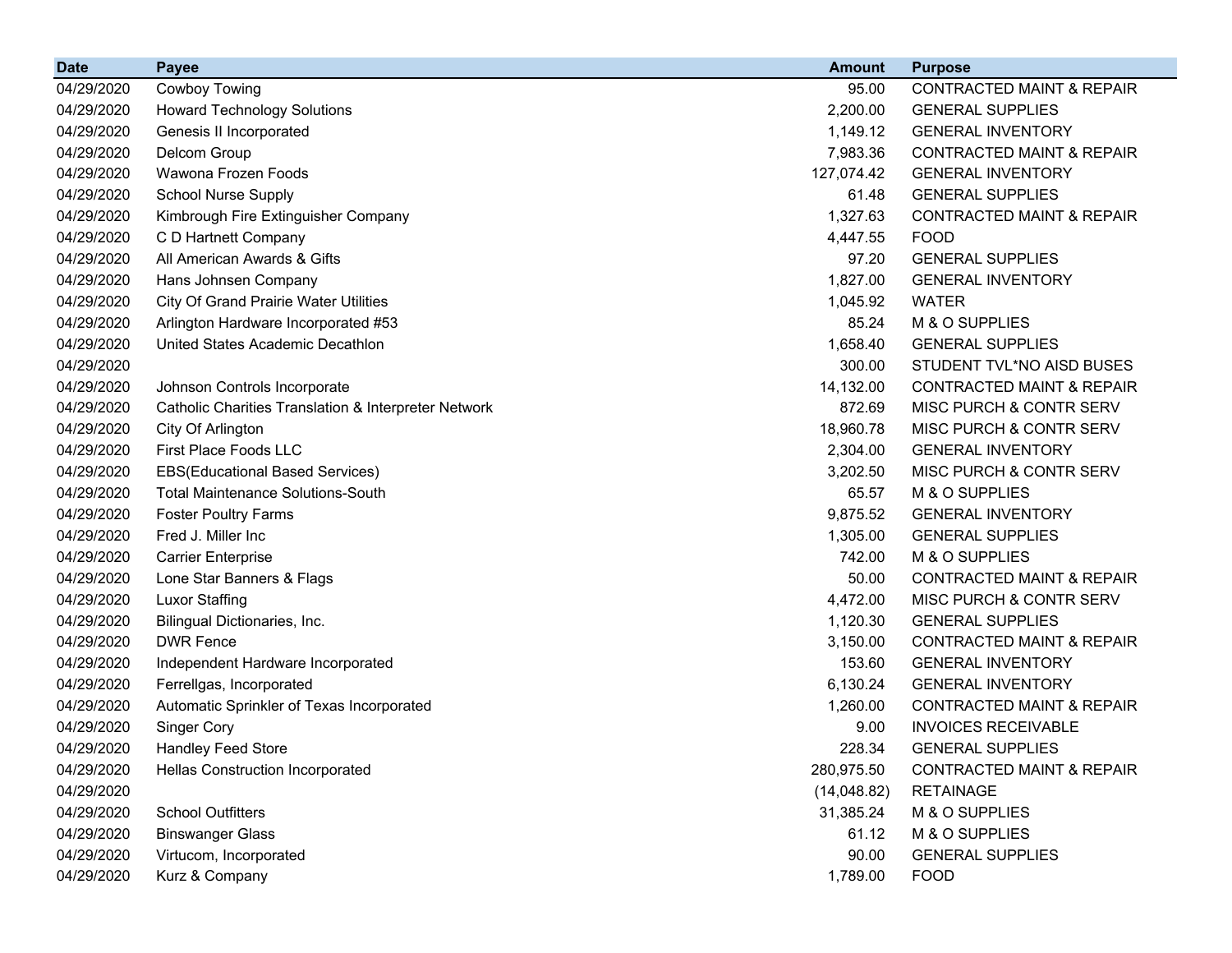| <b>Date</b> | <b>Payee</b>                                            | <b>Amount</b> | <b>Purpose</b>                       |
|-------------|---------------------------------------------------------|---------------|--------------------------------------|
| 04/29/2020  | Jakes Finer Foods                                       | 952.50        | <b>GENERAL INVENTORY</b>             |
| 04/29/2020  | Accent Awards & Trophies, LLC                           | 88.50         | <b>GENERAL SUPPLIES</b>              |
| 04/29/2020  | <b>Autonation Chevrolet</b>                             | 941.11        | M & O SUPPLIES                       |
| 04/29/2020  | Arlington Today                                         | 7,200.00      | MISC PURCH & CONTR SERV              |
| 04/29/2020  | <b>Schindler Elevator Corporation</b>                   | 1,130.97      | <b>CONTRACTED MAINT &amp; REPAIR</b> |
| 04/29/2020  | RD Lawns LLC                                            | 9,246.95      | <b>CONTRACTED MAINT &amp; REPAIR</b> |
| 04/29/2020  | Cyson Technology Group LLC                              | 2,235.00      | MISC PURCH & CONTR SERV              |
| 04/29/2020  | Results Coaching Global LLC                             | 7,578.62      | MISC PURCH & CONTR SERV              |
| 04/29/2020  | Stantec Architecture, Inc. (SHW Group)                  | 36,128.50     | BLDG PURCH, CONSTR, IMPROVE          |
| 04/29/2020  | <b>Tyson Prepared Foods</b>                             | 80,765.50     | <b>GENERAL INVENTORY</b>             |
| 04/29/2020  | Aryzta LLC                                              | 54,359.25     | <b>GENERAL INVENTORY</b>             |
| 04/29/2020  | JourneyEd                                               | 189.80        | <b>GENERAL SUPPLIES</b>              |
| 04/29/2020  | <b>US Games</b>                                         | 116.92        | <b>GENERAL SUPPLIES</b>              |
| 04/29/2020  | HP Inc.                                                 | 112.30        | <b>GENERAL SUPPLIES</b>              |
| 04/29/2020  | Kleen-Air Filter Service & Sales                        | 4,092.72      | <b>GENERAL INVENTORY</b>             |
| 04/29/2020  | Pearson Vue                                             | 3,762.00      | <b>READING MATERIALS</b>             |
| 04/29/2020  | Lowe's Home Centers, LLC                                | 3,156.64      | <b>GENERAL SUPPLIES</b>              |
| 04/29/2020  |                                                         | 2,886.07      | M & O SUPPLIES                       |
| 04/29/2020  | Tennis Outlet Inc.                                      | 4,264.24      | <b>GENERAL SUPPLIES</b>              |
| 04/29/2020  | Southern Lock & Supply, Co                              | 2,550.00      | <b>GENERAL INVENTORY</b>             |
| 04/29/2020  | Locke Supply Co.                                        | 31.95         | M & O SUPPLIES                       |
| 04/29/2020  | Sysco North Texas                                       | 131,156.34    | <b>GENERAL INVENTORY</b>             |
| 04/29/2020  | <b>CableLink Solutions</b>                              | 16,000.32     | <b>CONTRACTED MAINT &amp; REPAIR</b> |
| 04/29/2020  | Moore Supply Co                                         | 45.05         | M & O SUPPLIES                       |
| 04/29/2020  | OTC Brands, Inc                                         | 56.70         | <b>GENERAL SUPPLIES</b>              |
| 04/29/2020  | Green Light Group, LLC                                  | 2,966.04      | M & O SUPPLIES                       |
| 04/29/2020  | Mavich LLC                                              | 3,614.40      | <b>GENERAL INVENTORY</b>             |
| 04/29/2020  | Advanced Blending, Inc. DBA Last Group Enterprises Inc. | 13,724.63     | <b>GENERAL INVENTORY</b>             |
| 04/29/2020  | Valorie Kruger Consulting LLC                           | 4,000.00      | MISC PURCH & CONTR SERV              |
| 04/29/2020  | Staples Inc/Staples Business Advantage                  | 415.74        | <b>GENERAL SUPPLIES</b>              |
| 04/29/2020  | E Logic                                                 | 33,285.50     | <b>CONTRACTED MAINT &amp; REPAIR</b> |
| 04/29/2020  | Schreiber Foods International Incorporated              | 16,601.20     | <b>GENERAL INVENTORY</b>             |
| 04/29/2020  | <b>MSB Consulting</b>                                   | 943.39        | MISC PURCH & CONTR SERV              |
| 04/29/2020  | <b>Mariah Spiry</b>                                     | 250.00        | <b>INVOICES RECEIVABLE</b>           |
| 04/29/2020  | AT&T                                                    | 184,201.46    | <b>WATER</b>                         |
| 04/29/2020  | <b>Taylor Smith Consulting LLC</b>                      | 558.75        | MISC PURCH & CONTR SERV              |
| 04/29/2020  | Calico Packaging, LLC                                   | 24,420.00     | <b>GENERAL INVENTORY</b>             |
| 04/29/2020  | <b>Borden Dairy Company</b>                             | 28,608.10     | <b>FOOD</b>                          |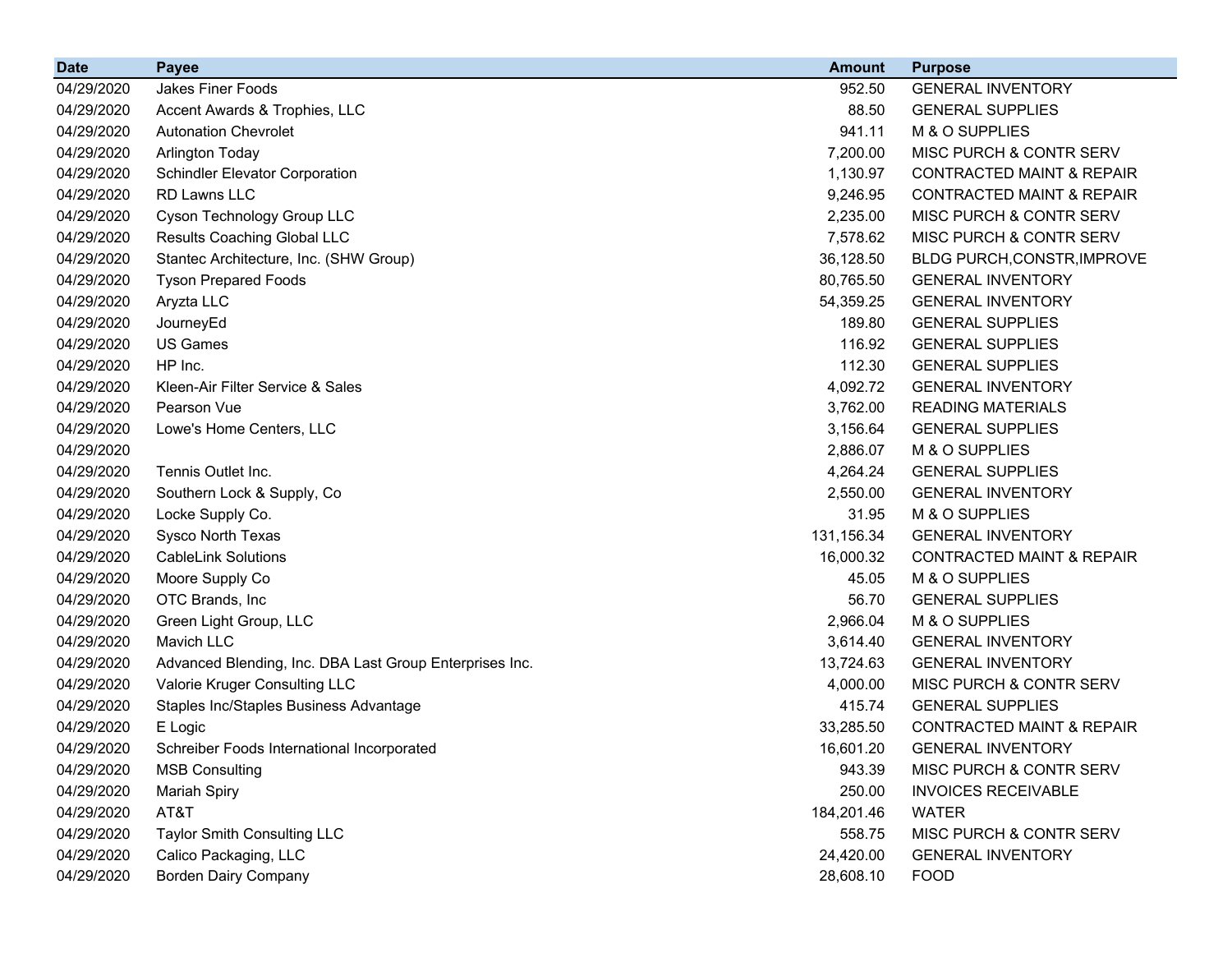| <b>Date</b> | <b>Payee</b>                                                     | <b>Amount</b> | <b>Purpose</b>                       |
|-------------|------------------------------------------------------------------|---------------|--------------------------------------|
| 04/29/2020  | Simon's Executive Car Service, Inc. dba ECS Transportation Group | 3,125.00      | STUDENT TVL*NO AISD BUSES            |
| 04/29/2020  | Asian Food Solutions/ Comida Vida                                | 15,000.00     | <b>GENERAL INVENTORY</b>             |
| 04/29/2020  | ValueSure Agency Inc.                                            | 71.00         | <b>MISC OPERATING EXPENSES</b>       |
| 04/29/2020  | Marathon Staffing Group Inc                                      | 1,752.04      | MISC PURCH & CONTR SERV              |
| 04/29/2020  | Project Lead The Way Incorporated                                | 40.50         | ACCOUNTS PAYABLE-ACCRUALS            |
| 04/29/2020  | Cody Prescher                                                    | 925.00        | <b>CONTRACTED MAINT &amp; REPAIR</b> |
| 04/29/2020  | One Way Education LLC                                            | 2,000.00      | MISC PURCH & CONTR SERV              |
| 04/29/2020  | Howies Athletic Tape                                             | 9,900.00      | <b>GENERAL INVENTORY</b>             |
| 04/29/2020  | Scott English                                                    | 155.00        | MISC PURCH & CONTR SERV              |
| 04/29/2020  | Hillco Partners L L C                                            | 5,400.00      | <b>LOBBYING</b>                      |
| 04/29/2020  | <b>Constellation New Energy</b>                                  | 74.10         | <b>WATER</b>                         |
| 04/29/2020  | Complete Supply Incorporated                                     | 26,245.86     | <b>GENERAL INVENTORY</b>             |
| 04/29/2020  |                                                                  | 11,694.60     | M & O SUPPLIES                       |
| 04/29/2020  | <b>Gomez Floor Covering</b>                                      | 998.64        | M & O SUPPLIES                       |
| 04/29/2020  | <b>Wallace Packaging</b>                                         | 7,203.50      | <b>GENERAL INVENTORY</b>             |
| 04/29/2020  | <b>Empire Paper Company</b>                                      | 337.55        | <b>GENERAL INVENTORY</b>             |
| 04/29/2020  | <b>Atmos Energy</b>                                              | 14,884.61     | <b>WATER</b>                         |
| 04/29/2020  | <b>Star Roofing And Sheet Metal</b>                              | 26,466.00     | <b>CONTRACTED MAINT &amp; REPAIR</b> |
| 04/29/2020  | Hagar Restaurant Service L L C                                   | 1,372.60      | M & O SUPPLIES                       |
| 04/29/2020  | Simba Industries                                                 | 13,135.32     | <b>GENERAL INVENTORY</b>             |
| 04/29/2020  | John Deere Company                                               | 41,332.34     | <b>FURN &amp; EQUIP &gt; \$5,000</b> |
| 04/29/2020  | Southwest International Trucks                                   | 296.00        | <b>CONTRACTED MAINT &amp; REPAIR</b> |
| 04/29/2020  |                                                                  | 554.40        | M & O SUPPLIES                       |
| 04/29/2020  | <b>Texas Auto Painting</b>                                       | 4,534.90      | <b>CONTRACTED MAINT &amp; REPAIR</b> |
| 04/29/2020  | <b>Sprint Nextel Network</b>                                     | 3,966.00      | MISC PURCH & CONTR SERV              |
| 04/29/2020  |                                                                  | 372.21        | <b>WATER</b>                         |
| 04/29/2020  | Cargill Kitchen Solutions Incorporated                           | 13,090.00     | <b>GENERAL INVENTORY</b>             |
| 04/29/2020  | Rush Truck Centers Of Texas Limited Partnership                  | 55.50         | <b>GENERAL INVENTORY</b>             |
| 04/29/2020  |                                                                  | 308.44        | M & O SUPPLIES                       |
| 04/29/2020  | Webuildfun Incorporated                                          | 204.03        | <b>GENERAL INVENTORY</b>             |
| 04/29/2020  | Red Gold Llc                                                     | 41,289.39     | <b>GENERAL INVENTORY</b>             |
| 04/29/2020  | <b>Bernd Shelley Burke</b>                                       | 214.60        | MISC PURCH & CONTR SERV              |
| 04/29/2020  | H2O Supply Incorporated                                          | 1,263.44      | <b>GENERAL INVENTORY</b>             |
| 04/29/2020  | <b>Stenhouse Publishers</b>                                      | 264.00        | <b>READING MATERIALS</b>             |
| 04/29/2020  | <b>City Of Dalworthington Gardens</b>                            | 399.75        | <b>WATER</b>                         |
| 04/29/2020  | <b>Education Service Center Region XI</b>                        | 100.00        | EDUCATION SERVICE CENTER             |
| 04/29/2020  |                                                                  | 225.00        | <b>EMPLOYEE TRAVEL</b>               |
| 04/29/2020  |                                                                  | 4,800.00      | MISC PURCH & CONTR SERV              |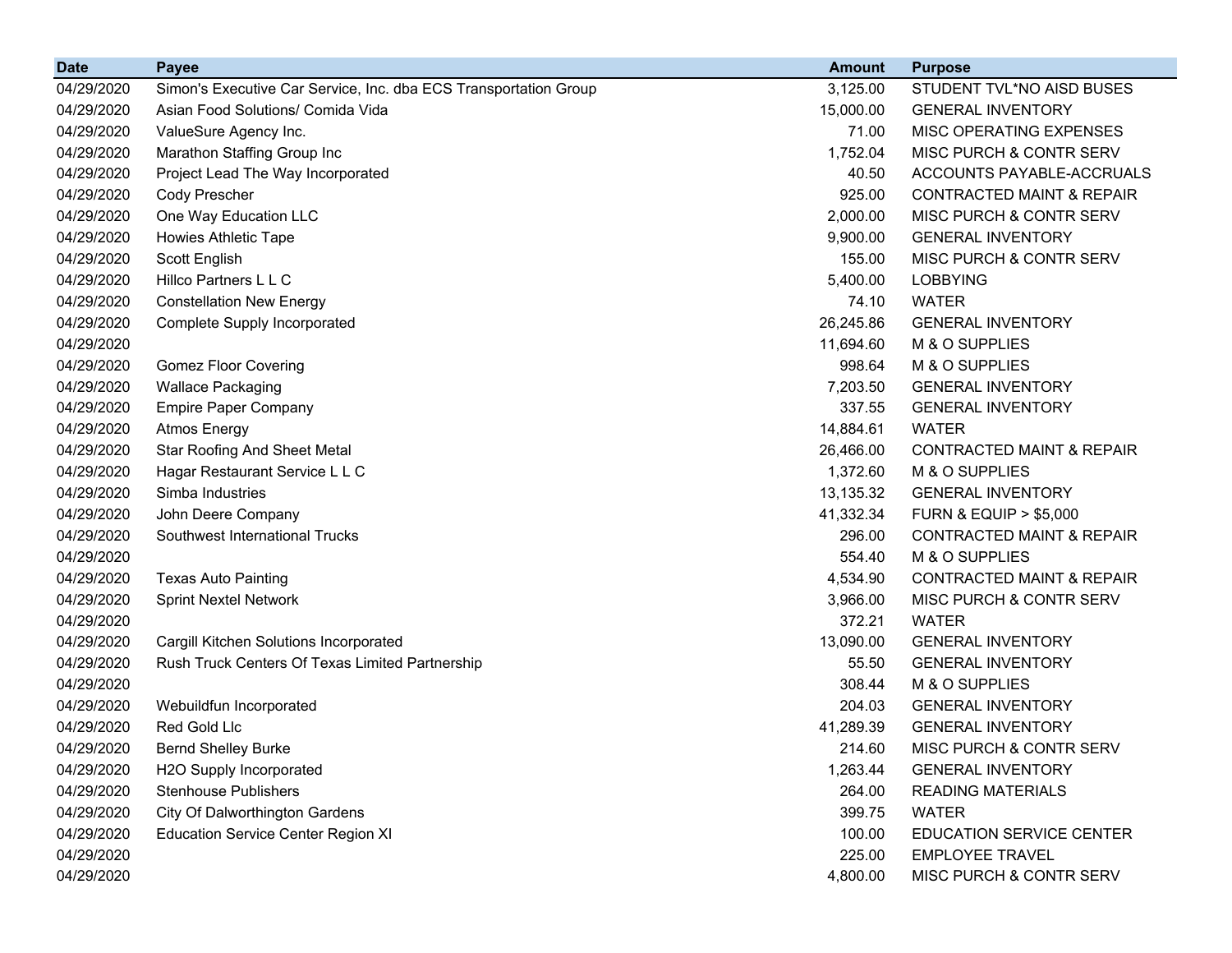| <b>Date</b> | <b>Payee</b>                                               | <b>Amount</b> | <b>Purpose</b>                       |
|-------------|------------------------------------------------------------|---------------|--------------------------------------|
| 04/29/2020  | Graybar Electric Company Incorporated                      | 35,670.82     | <b>GENERAL SUPPLIES</b>              |
| 04/29/2020  | <b>Pyramid School Products</b>                             | 171.00        | <b>GENERAL INVENTORY</b>             |
| 04/29/2020  | Scholastic Incorporated                                    | 122.09        | <b>READING MATERIALS</b>             |
| 04/29/2020  | Sentinel The Alarm Company                                 | 17,743.66     | <b>CONTRACTED MAINT &amp; REPAIR</b> |
| 04/29/2020  |                                                            | 22,727.78     | RENTALS & OPERATING LEASE            |
| 04/29/2020  | Unifirst Holdings(A/R 01550)                               | 107.00        | <b>CONTRACTED MAINT &amp; REPAIR</b> |
| 04/29/2020  | Vandergriff Chevrolet                                      | 1,379.50      | <b>CONTRACTED MAINT &amp; REPAIR</b> |
| 04/29/2020  | <b>Texas Classroom Teachers Association</b>                | 215.80        | UNITED FUND                          |
| 04/29/2020  | <b>United Educators Association</b>                        | 45,474.40     | <b>UNITED FUND</b>                   |
| 04/29/2020  | Texas United School Employees Local 100                    | 14.99         | UNITED FUND                          |
| 04/29/2020  | Texas United School Employees Local 100                    | 15.00         | UNITED FUND                          |
| 04/29/2020  | Texas Guaranteed Student Loan Corporation                  | 3,314.41      | UNITED FUND                          |
| 04/29/2020  | <b>Texas Guaranteed Student Loan Corporation</b>           | 655.94        | UNITED FUND                          |
| 04/29/2020  | <b>Arlington Education Foundation</b>                      | 1,207.50      | AISD EDUCATION FOUNDATION            |
| 04/29/2020  | <b>Arlington Education Foundation</b>                      | 83.00         | AISD EDUCATION FOUNDATION            |
| 04/29/2020  | United States Department Of Education National Payment Ctr | 1,146.05      | UNITED FUND                          |
| 04/29/2020  | Truman Tim Chapter 13 Trustee                              | 13,353.00     | <b>UNITED FUND</b>                   |
| 04/29/2020  | <b>United States Treasury</b>                              | 635.00        | FED INC TAX WITHHOLDING              |
| 04/29/2020  | Family And Consumer Sciences Teachers Association Of Texas | 27.09         | AISD EDUCATION FOUNDATION            |
| 04/29/2020  | <b>Education Service Center Region X</b>                   | 520.00        | <b>INVOICES RECEIVABLE</b>           |
| 04/29/2020  | Texas Association Of Secondary School Principals           | 123.75        | UNITED FUND                          |
| 04/29/2020  | Association Of Texas Professional Teachers Local           | 16.36         | UNITED FUND                          |
| 04/29/2020  | Association Of Texas Professional Teachers Local           | 471.58        | UNITED FUND                          |
| 04/29/2020  | Association Of Texas Professional Educators State          | 7,277.84      | UNITED FUND                          |
| 04/29/2020  | Association Of Texas Professional Educators State          | 305.68        | UNITED FUND                          |
| 04/29/2020  | <b>Education Career Alternatives Program</b>               | 12,290.00     | <b>INVOICES RECEIVABLE</b>           |
| 04/29/2020  | New Mexico Child Support Enforcement Division(SDU)         | 311.44        | UNITED FUND                          |
| 04/29/2020  | Genworth Life Insurance company                            | 180.06        | AISD EDUCATION FOUNDATION            |
| 04/29/2020  | Genworth Life Insurance company                            | 67.01         | AISD EDUCATION FOUNDATION            |
| 04/29/2020  | California State Disbursement Unit                         | 500.00        | UNITED FUND                          |
| 04/29/2020  | Pam Bassel Chapter 13 Trustee                              | 11,420.00     | UNITED FUND                          |
| 04/29/2020  | Pam Bassel Chapter 13 Trustee                              | 1,100.00      | UNITED FUND                          |
| 04/29/2020  | <b>National Enterprise Systems</b>                         | 648.67        | UNITED FUND                          |
| 04/29/2020  | <b>Trellis Company</b>                                     | 792.82        | UNITED FUND                          |
| 04/29/2020  | <b>Trellis Company</b>                                     | 325.01        | UNITED FUND                          |
| 04/29/2020  | State of Delaware Division of Child Support                | 601.00        | UNITED FUND                          |
| 04/29/2020  | <b>Support Payment Clearinghouse</b>                       | 864.00        | UNITED FUND                          |
| 04/29/2020  | Powers Tom Chapter 13 Trustee                              | 2,710.00      | UNITED FUND                          |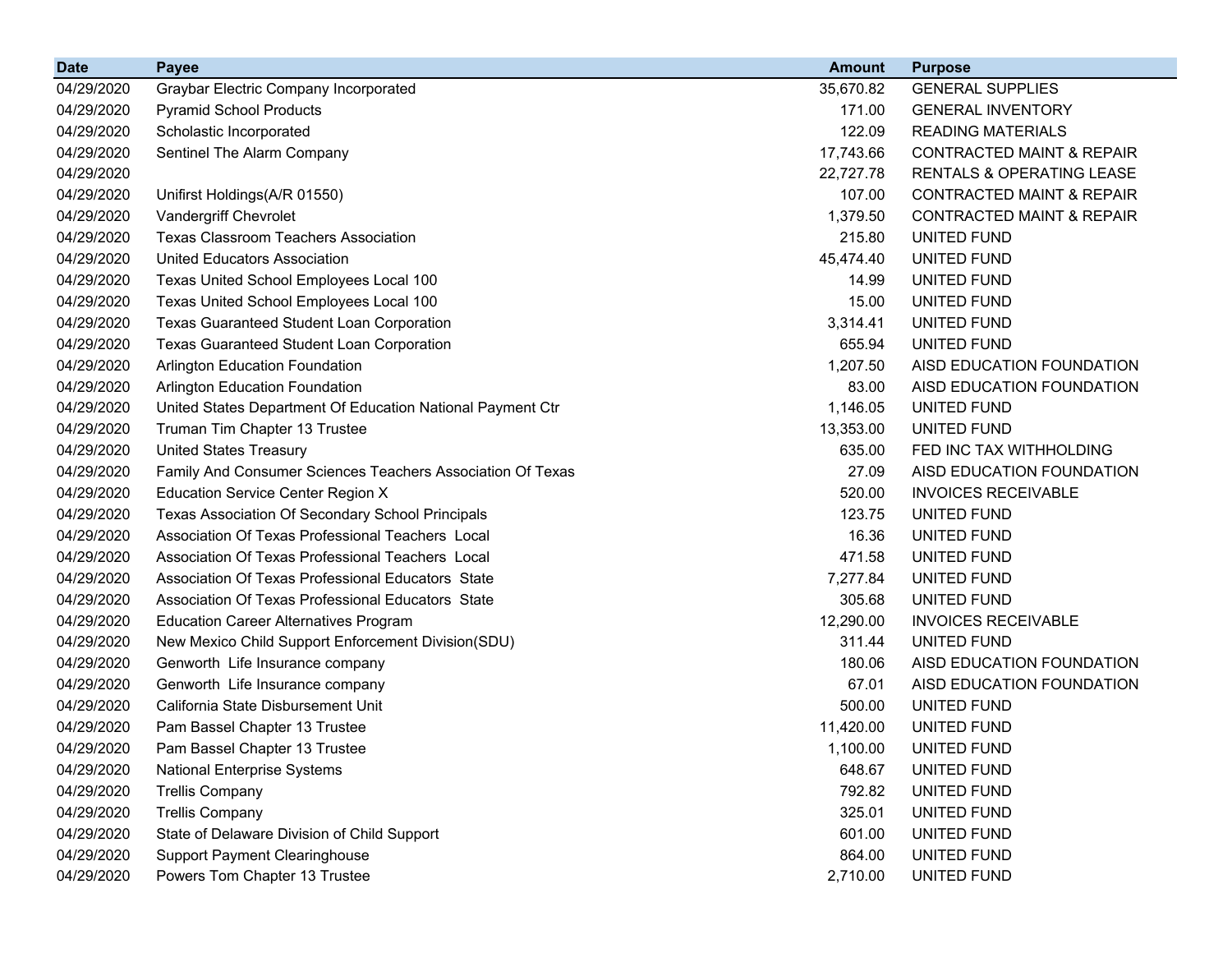| <b>Date</b> | <b>Payee</b>                                      | <b>Amount</b> | <b>Purpose</b>                       |
|-------------|---------------------------------------------------|---------------|--------------------------------------|
| 04/29/2020  | <b>ACT Houston At Dallas</b>                      | 428.00        | <b>INVOICES RECEIVABLE</b>           |
| 04/29/2020  | Pennsylvania Higher Education Assistance Agency   | 837.17        | UNITED FUND                          |
| 04/29/2020  | Texas Teachers Alternative Certification Program  | 26,385.44     | <b>INVOICES RECEIVABLE</b>           |
| 04/29/2020  | <b>Texas American Federation Of Teachers</b>      | 59.32         | UNITED FUND                          |
| 04/29/2020  | Educational Employees Credit Union - HSA          | 126,627.77    | DENTAL INSURANCE                     |
| 04/29/2020  | <b>Educational Employees Credit Union</b>         | 117,627.84    | DUE TO CREDIT UNION                  |
| 04/29/2020  | <b>Texas State Teachers Association</b>           | 3,365.69      | UNITED FUND                          |
| 04/29/2020  | <b>United Way</b>                                 | 632.00        | UNITED FUND                          |
| 04/30/2020  | <b>United Educators Association</b>               | 1,037.89      | UNITED FUND                          |
| 04/30/2020  | Texas United School Employees Local 100           | 90.79         | UNITED FUND                          |
| 04/30/2020  | Truman Tim Chapter 13 Trustee                     | 542.31        | UNITED FUND                          |
| 04/30/2020  | Office Of Child Support Enforcement               | 240.00        | UNITED FUND                          |
| 04/30/2020  | Association Of Texas Professional Teachers Local  | 15.60         | UNITED FUND                          |
| 04/30/2020  | Association Of Texas Professional Educators State | 20.00         | UNITED FUND                          |
| 04/30/2020  | Association Of Texas Professional Educators State | 108.88        | UNITED FUND                          |
| 04/30/2020  | Administracion para el Sustento de Menores        | 41.54         | UNITED FUND                          |
| 04/30/2020  | <b>Trellis Company</b>                            | 100.71        | UNITED FUND                          |
| 04/30/2020  | Educational Employees Credit Union - HSA          | 890.91        | DENTAL INSURANCE                     |
| 04/30/2020  | <b>Educational Employees Credit Union</b>         | 5,700.00      | DUE TO CREDIT UNION                  |
| 04/30/2020  | <b>Texas State Teachers Association</b>           | 217.05        | UNITED FUND                          |
| 05/01/2020  | <b>Heather Garcia</b>                             | 796.38        | LIONS CLUB CONCESSIONS               |
| 05/01/2020  | Elizabeth Hollinger                               | 58.42         | <b>EMPLOYEE TRAVEL</b>               |
| 05/01/2020  | Scott Kahl                                        | 27.00         | <b>EMPLOYEE TRAVEL</b>               |
| 05/01/2020  | Laina McDonald                                    | 98.39         | <b>EMPLOYEE TRAVEL</b>               |
| 05/01/2020  | Jessica Rodriguez                                 | 35.00         | MISC OPERATING EXPENSES              |
| 05/01/2020  | Apex Supply Company                               | 123.90        | M & O SUPPLIES                       |
| 05/01/2020  | Kroger                                            | 811.47        | <b>GENERAL SUPPLIES</b>              |
| 05/01/2020  |                                                   | 54.67         | MISC OPERATING EXPENSES              |
| 05/01/2020  | Air Balancing Company Incorporated                | 2,377.79      | <b>CONTRACTED MAINT &amp; REPAIR</b> |
| 05/01/2020  | International Meeting Planners Inc                | 160.00        | <b>EMPLOYEE TRAVEL</b>               |
| 05/01/2020  | <b>Binswanger Glass</b>                           | 86.77         | M & O SUPPLIES                       |
| 05/01/2020  | Mans Distributors, Inc.                           | 1,211.04      | <b>GENERAL INVENTORY</b>             |
| 05/01/2020  | Zomnir Bernadette                                 | 195.00        | MISC PURCH & CONTR SERV              |
| 05/01/2020  | Pogue Construction Co., LP                        | 430,553.64    | <b>CONTRACTED MAINT &amp; REPAIR</b> |
| 05/01/2020  |                                                   | 194,262.94    | <b>RETAINAGE</b>                     |
| 05/01/2020  | JourneyEd                                         | 9.49          | <b>GENERAL SUPPLIES</b>              |
| 05/01/2020  | Lowe's Home Centers, LLC                          | 102.79        | M & O SUPPLIES                       |
| 05/01/2020  | <b>CableLink Solutions</b>                        | 189.13        | MISC PURCH & CONTR SERV              |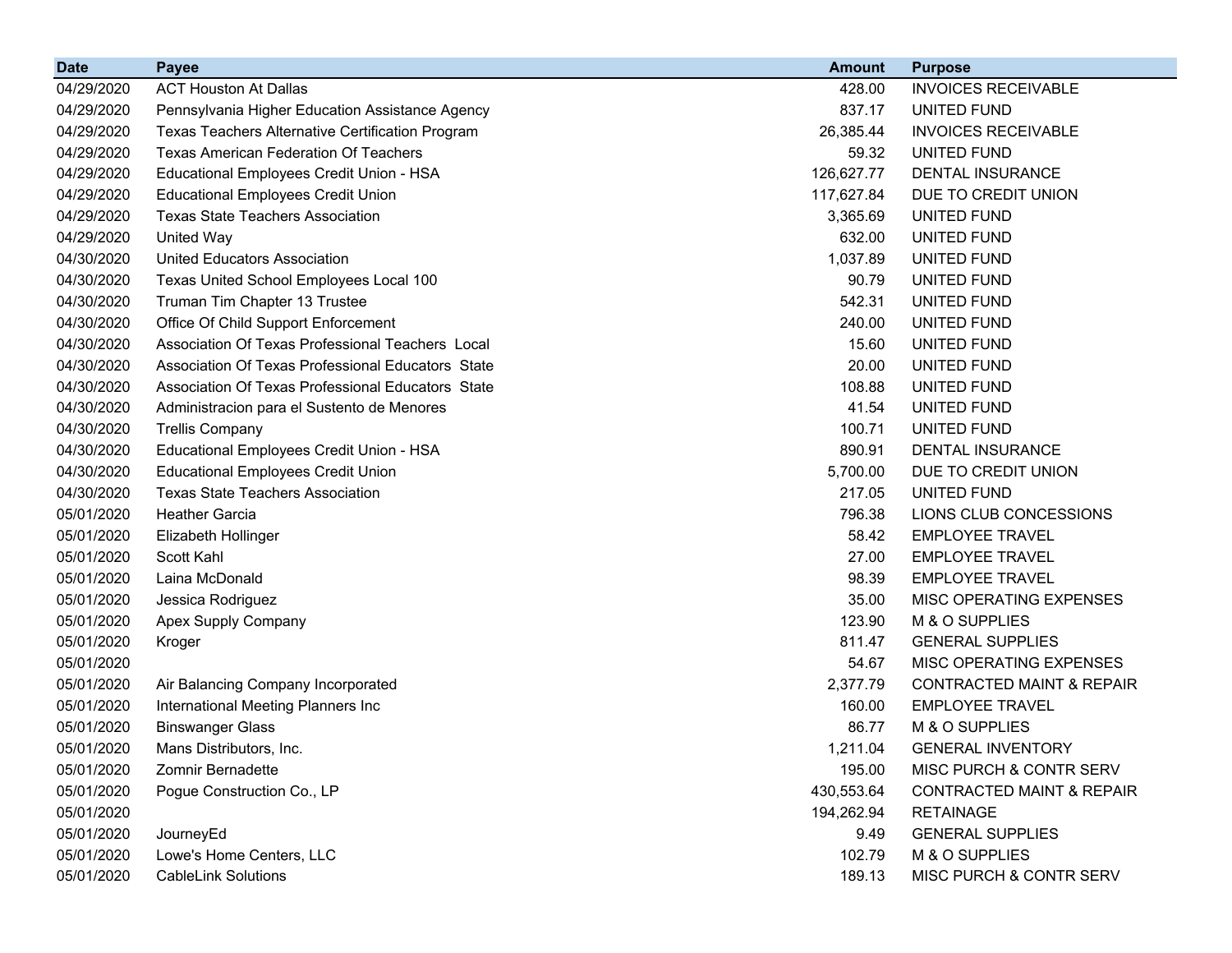| <b>Date</b> | <b>Payee</b>                                | <b>Amount</b> | <b>Purpose</b>                       |
|-------------|---------------------------------------------|---------------|--------------------------------------|
| 05/01/2020  | Mavich LLC                                  | 120.48        | <b>GENERAL INVENTORY</b>             |
| 05/01/2020  | Farm and City Supply LLC                    | 199.40        | <b>GENERAL INVENTORY</b>             |
| 05/01/2020  | Reserve Account - Aisd Admin Pitney Bowes   | 15,000.00     | <b>GENERAL SUPPLIES</b>              |
| 05/01/2020  | <b>Complete Supply Incorporated</b>         | 1,870.55      | M & O SUPPLIES                       |
| 05/01/2020  | <b>Atmos Energy</b>                         | 859.75        | <b>WATER</b>                         |
| 05/01/2020  | H2O Supply Incorporated                     | 300.00        | <b>GENERAL INVENTORY</b>             |
| 05/01/2020  | Gopher Sport Equipment                      | 2,284.10      | <b>GENERAL SUPPLIES</b>              |
| 05/01/2020  | Lowery Sand & Gravel Co Inc                 | 1,656.00      | M & O SUPPLIES                       |
| 05/01/2020  | <b>Barbara Daly</b>                         | 18.32         | LIONS CLUB CONCESSIONS               |
| 05/01/2020  | Joshua Garcia                               | 35.75         | LIONS CLUB CONCESSIONS               |
| 05/01/2020  | Stephen Nix                                 | 43.05         | LIONS CLUB CONCESSIONS               |
| 05/01/2020  | Aprill Oberkrom                             | 13.50         | LIONS CLUB CONCESSIONS               |
| 05/01/2020  | Aaron Reich                                 | 25.00         | NON-EMPLOYEE TRAVEL                  |
| 05/01/2020  | Andrea Vrooman                              | 133.90        | LIONS CLUB CONCESSIONS               |
| 05/01/2020  | Polly Walton                                | 50.00         | NON-EMPLOYEE TRAVEL                  |
| 05/01/2020  | James Williams                              | 131.25        | LIONS CLUB CONCESSIONS               |
| 05/01/2020  | <b>Balfour Beatty Construction, LLC</b>     | 616,785.30    | <b>RETAINAGE</b>                     |
| 05/06/2020  | J & J Snack Food Corporation                | 7,600.00      | <b>GENERAL INVENTORY</b>             |
| 05/06/2020  | <b>Grainger Industrial Supply</b>           | 664.68        | <b>GENERAL SUPPLIES</b>              |
| 05/06/2020  |                                             | 126.72        | M & O SUPPLIES                       |
| 05/06/2020  | Qep Incorporated                            | 68.83         | <b>READING MATERIALS</b>             |
| 05/06/2020  | Hoshizaki South Central Distribution Center | 582.73        | M & O SUPPLIES                       |
| 05/06/2020  | Home Depot Pro                              | 923.74        | M & O SUPPLIES                       |
| 05/06/2020  | Air Balancing Company Incorporated          | 3,836.00      | <b>CONTRACTED MAINT &amp; REPAIR</b> |
| 05/06/2020  | <b>Elliott Electric Supply</b>              | 91.45         | M & O SUPPLIES                       |
| 05/06/2020  | Vehicle Maintenance Program                 | 22.50         | <b>GENERAL INVENTORY</b>             |
| 05/06/2020  | City Of Arlington                           | 12,917.93     | <b>CONTRACTED MAINT &amp; REPAIR</b> |
| 05/06/2020  | Estes Mcclure & Assoc Inc                   | 13,200.00     | OTH PROFESSIONAL SERVICES            |
| 05/06/2020  | Barnes & Noble Booksellers, Inc.            | 8,291.12      | <b>READING MATERIALS</b>             |
| 05/06/2020  | Jason's Deli                                | 642.24        | MISC OPERATING EXPENSES              |
| 05/06/2020  | Specialty Supply And Installation L L C     | 61,917.00     | <b>CONTRACTED MAINT &amp; REPAIR</b> |
| 05/06/2020  | Fastsigns                                   | 1,575.00      | <b>GENERAL SUPPLIES</b>              |
| 05/06/2020  | Schwans Food Service Incorporated           | 15,104.00     | <b>GENERAL INVENTORY</b>             |
| 05/06/2020  | Office Depot                                | 1,400.16      | <b>GENERAL SUPPLIES</b>              |
| 05/06/2020  | <b>CDW Government Incorporated</b>          | 14,159.40     | <b>GENERAL SUPPLIES</b>              |
| 05/06/2020  | Landtec Engineers Llc                       | 14,015.00     | BLDG PURCH, CONSTR, IMPROVE          |
| 05/06/2020  | <b>Tarrant County Juvenile Service</b>      | 1,161.00      | STDNT TUIT-NONPUBLIC SCHL            |
| 05/06/2020  | <b>Td Industries Limited</b>                | 22,470.00     | <b>CONTRACTED MAINT &amp; REPAIR</b> |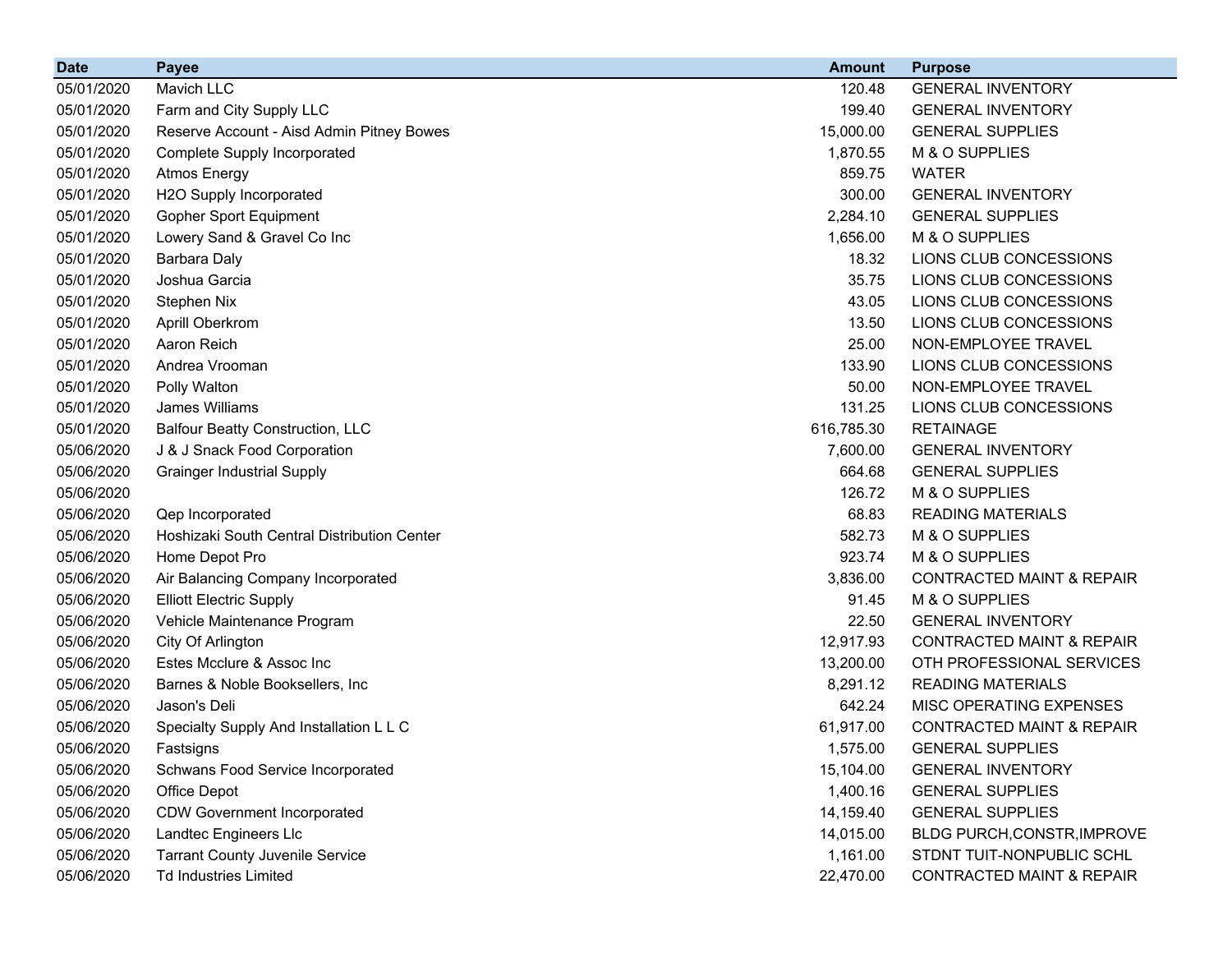| <b>Date</b> | <b>Payee</b>                                         | <b>Amount</b>            | <b>Purpose</b>                       |
|-------------|------------------------------------------------------|--------------------------|--------------------------------------|
| 05/06/2020  | Govconnection Incorporated                           | 421.50                   | <b>GENERAL SUPPLIES</b>              |
| 05/06/2020  | Delcom Group                                         | 3,304.26                 | <b>GENERAL SUPPLIES</b>              |
| 05/06/2020  | Office Of Child Support Enforcement                  | 240.00                   | UNITED FUND                          |
| 05/06/2020  | R & H Parts And Service                              | 910.80                   | M & O SUPPLIES                       |
| 05/06/2020  | Henry Schein Incorporated                            |                          | <b>GENERAL SUPPLIES</b>              |
| 05/06/2020  | <b>School Nurse Supply</b>                           | 49.00                    | <b>GENERAL SUPPLIES</b>              |
| 05/06/2020  | Kimbrough Fire Extinguisher Company                  | 128.50                   | <b>CONTRACTED MAINT &amp; REPAIR</b> |
| 05/06/2020  | Hans Johnsen Company                                 | 19.90                    | <b>GENERAL INVENTORY</b>             |
| 05/06/2020  |                                                      |                          | LIONS CLUB CONCESSIONS               |
| 05/06/2020  | College Board Advanced Placement Program             | 35,144.00                | <b>TESTING MATERIALS</b>             |
| 05/06/2020  | <b>City Of Grand Prairie Water Utilities</b>         | 691.60                   | <b>WATER</b>                         |
| 05/06/2020  | Marco Products Incorporated                          | 165.75                   | <b>READING MATERIALS</b>             |
| 05/06/2020  | Arlington Hardware Incorporated #53                  | 149.97                   | M & O SUPPLIES                       |
| 05/06/2020  | Zimmerer Kubota Incorporated                         | 1,743.00                 | M & O SUPPLIES                       |
| 05/06/2020  | <b>Centerline Supply Limited</b>                     | 1,570.21                 | M & O SUPPLIES                       |
| 05/06/2020  | <b>Weldon Mechanical Contractors</b>                 | 1,850.00                 | <b>CONTRACTED MAINT &amp; REPAIR</b> |
| 05/06/2020  | Johnson Controls Incorporate                         | 2,300.00                 | M & O SUPPLIES                       |
| 05/06/2020  | Catholic Charities Translation & Interpreter Network | 2,631.00                 | MISC PURCH & CONTR SERV              |
| 05/06/2020  | <b>Total Maintenance Solutions-South</b>             | 265.05                   | M & O SUPPLIES                       |
| 05/06/2020  | <b>Carrier Enterprise</b>                            | 588.81                   | M & O SUPPLIES                       |
| 05/06/2020  | <b>Luxor Staffing</b>                                | 4,091.75                 | MISC PURCH & CONTR SERV              |
| 05/06/2020  | Edgenuity                                            | 41,600.00                | <b>GENERAL SUPPLIES</b>              |
| 05/06/2020  | Daxwell LLC                                          | 14,711.40                | <b>GENERAL INVENTORY</b>             |
| 05/06/2020  | Eichelbaum Wardell Hansen Powell & Mehl P.C.         | 89,767.55                | <b>LEGAL SERVICES</b>                |
| 05/06/2020  | <b>National Wholesale Supply</b>                     | 224.59                   | <b>GENERAL INVENTORY</b>             |
| 05/06/2020  | Lamesa Independent School District                   | 513.00                   | MISC OPERATING EXPENSES              |
| 05/06/2020  | National Student Clearninghouse                      | 2,975.00                 | <b>GENERAL SUPPLIES</b>              |
| 05/06/2020  | MPS Bedford Freeman and Worth                        | $\overline{\phantom{a}}$ | <b>TEXTBOOKS</b>                     |
| 05/06/2020  | Creative Bus Sales Inc                               | 252.43                   | <b>GENERAL INVENTORY</b>             |
| 05/06/2020  | AlphaGraphics                                        | 37.50                    | <b>GENERAL SUPPLIES</b>              |
| 05/06/2020  | Follett School Solutions, Inc.                       | 255.19                   | <b>READING MATERIALS</b>             |
| 05/06/2020  | <b>Crawford Electric Supply Company</b>              | 739.52                   | M & O SUPPLIES                       |
| 05/06/2020  | Engage2learn                                         | 8,450.36                 | MISC PURCH & CONTR SERV              |
| 05/06/2020  | RD Lawns LLC                                         | 9,246.95                 | <b>CONTRACTED MAINT &amp; REPAIR</b> |
| 05/06/2020  | Cyson Technology Group LLC                           | 1,665.00                 | MISC PURCH & CONTR SERV              |
| 05/06/2020  | Peyco Southwest Realty, Inc.                         | 1,750.00                 | OTH PROFESSIONAL SERVICES            |
| 05/06/2020  | <b>Tyson Prepared Foods</b>                          | 65,280.16                | ACCOUNTS PAYABLE-ACCRUALS            |
| 05/06/2020  |                                                      | 62,539.30                | <b>GENERAL INVENTORY</b>             |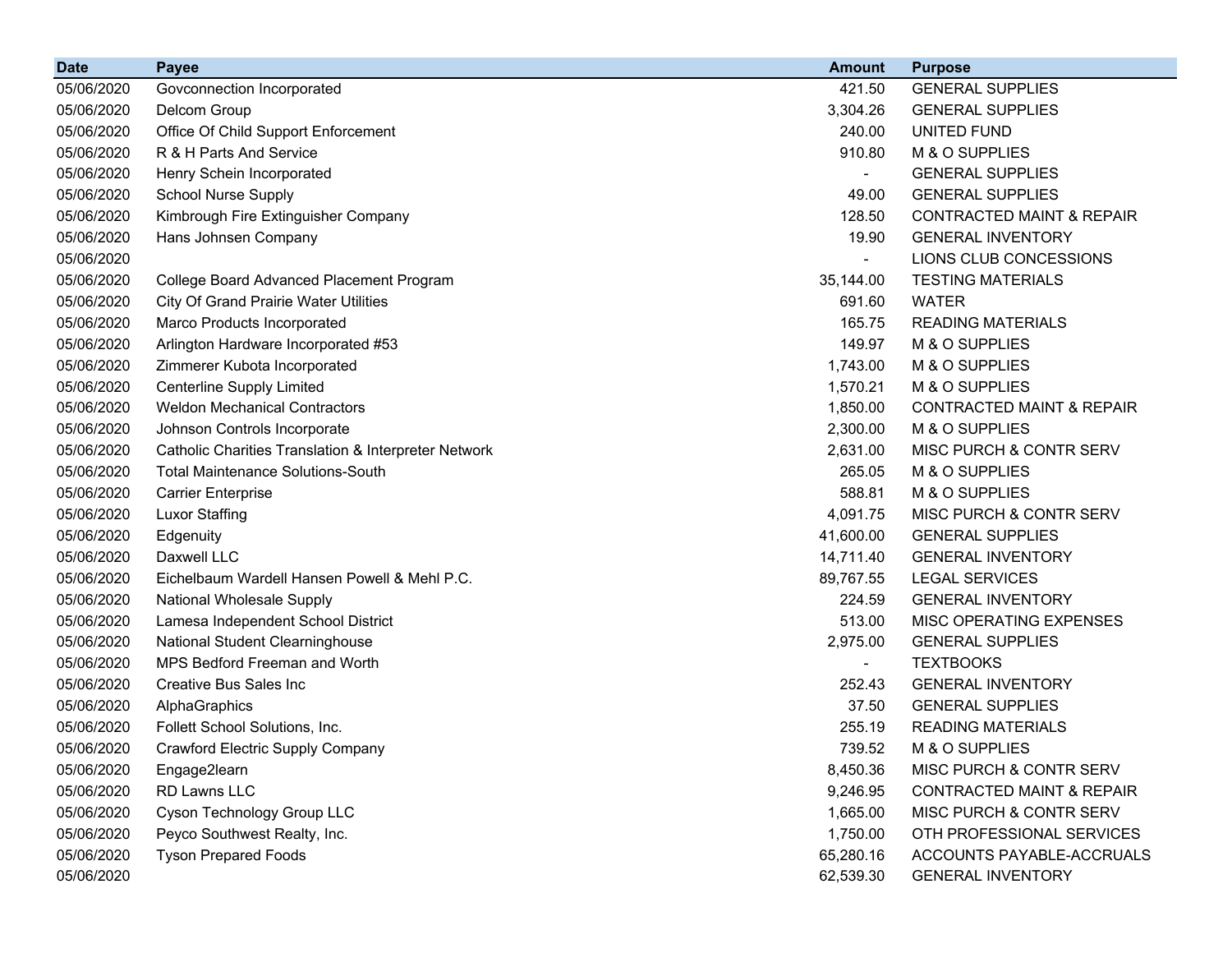| <b>Date</b> | <b>Payee</b>                                 | <b>Amount</b> | <b>Purpose</b>                       |
|-------------|----------------------------------------------|---------------|--------------------------------------|
| 05/06/2020  | JourneyEd                                    | 9.49          | <b>GENERAL SUPPLIES</b>              |
| 05/06/2020  | HP Inc.                                      | 1,390.92      | <b>GENERAL SUPPLIES</b>              |
| 05/06/2020  | <b>Occupational Health Solutions</b>         | 465.00        | MISC PURCH & CONTR SERV              |
| 05/06/2020  | Lowe's Home Centers, LLC                     | 184.09        | <b>GENERAL SUPPLIES</b>              |
| 05/06/2020  |                                              | 183.07        | M & O SUPPLIES                       |
| 05/06/2020  | Western-BRW Paper Company Incorporated       | 2,633.40      | <b>GENERAL INVENTORY</b>             |
| 05/06/2020  | Glenn Engineering Corp.                      | 12,850.00     | OTH PROFESSIONAL SERVICES            |
| 05/06/2020  | Locke Supply Co.                             | 85.79         | M & O SUPPLIES                       |
| 05/06/2020  | <b>Teacher Direct</b>                        | 35.24         | <b>GENERAL SUPPLIES</b>              |
| 05/06/2020  | Sysco North Texas                            | 9,921.85      | <b>GENERAL INVENTORY</b>             |
| 05/06/2020  | Your Tees                                    | 1,000.00      | <b>INVOICES RECEIVABLE</b>           |
| 05/06/2020  | <b>CableLink Solutions</b>                   | 10,170.47     | <b>CONTRACTED MAINT &amp; REPAIR</b> |
| 05/06/2020  |                                              | 7,108.59      | MISC PURCH & CONTR SERV              |
| 05/06/2020  | <b>C&amp;S Trailers</b>                      | 91.66         | M & O SUPPLIES                       |
| 05/06/2020  | Nasco                                        | 27.00         | <b>GENERAL SUPPLIES</b>              |
| 05/06/2020  | Auto Plus Auto Parts                         | 549.04        | <b>GENERAL INVENTORY</b>             |
| 05/06/2020  |                                              | (320.00)      | LIONS CLUB CONCESSIONS               |
| 05/06/2020  | Staples Inc/Staples Business Advantage       | 8.45          | <b>GENERAL SUPPLIES</b>              |
| 05/06/2020  | E Logic                                      | 4,003.19      | <b>CONTRACTED MAINT &amp; REPAIR</b> |
| 05/06/2020  |                                              | 319,481.88    | OTH PROFESSIONAL SERVICES            |
| 05/06/2020  | <b>MSB Consulting</b>                        | 349.36        | MISC PURCH & CONTR SERV              |
| 05/06/2020  | <b>Taylor Smith Consulting LLC</b>           | 558.75        | MISC PURCH & CONTR SERV              |
| 05/06/2020  | <b>Honors Graduation LLC</b>                 | 184.00        | <b>INVOICES RECEIVABLE</b>           |
| 05/06/2020  | <b>Honors Graduation LLC</b>                 | 40.00         | <b>INVOICES RECEIVABLE</b>           |
| 05/06/2020  | DOT Medical and Drug Testing Services Inc    | 70.00         | MISC OPERATING EXPENSES              |
| 05/06/2020  | Marathon Staffing Group Inc                  | 2,160.62      | MISC PURCH & CONTR SERV              |
| 05/06/2020  | HPI International Inc.                       | 13,354.20     | <b>GENERAL SUPPLIES</b>              |
| 05/06/2020  | Univision Interactive Media Inc.             | 4,000.00      | MISC OPERATING EXPENSES              |
| 05/06/2020  | <b>Educational Foundations Services</b>      | 600.00        | MISC PURCH & CONTR SERV              |
| 05/06/2020  | Farm and City Supply LLC                     | 398.80        | <b>GENERAL INVENTORY</b>             |
| 05/06/2020  | Garda CL Southwest Incorporated              | 10,050.30     | MISC PURCH & CONTR SERV              |
| 05/06/2020  | CareerEco                                    | 7,470.00      | <b>MISC PURCH &amp; CONTR SERV</b>   |
| 05/06/2020  | Marcos A Zarate                              | 640.00        | MISC PURCH & CONTR SERV              |
| 05/06/2020  | Complete Supply Incorporated                 | 20,000.00     | <b>GENERAL SUPPLIES</b>              |
| 05/06/2020  | Elevator Maintenance and Repair Incorporated | 3,450.00      | <b>CONTRACTED MAINT &amp; REPAIR</b> |
| 05/06/2020  | Rockler Woodworking                          | 570.55        | <b>GENERAL SUPPLIES</b>              |
| 05/06/2020  | <b>Atmos Energy</b>                          | 2,737.38      | <b>WATER</b>                         |
| 05/06/2020  | <b>Temperature Control Systems</b>           | 112.72        | M & O SUPPLIES                       |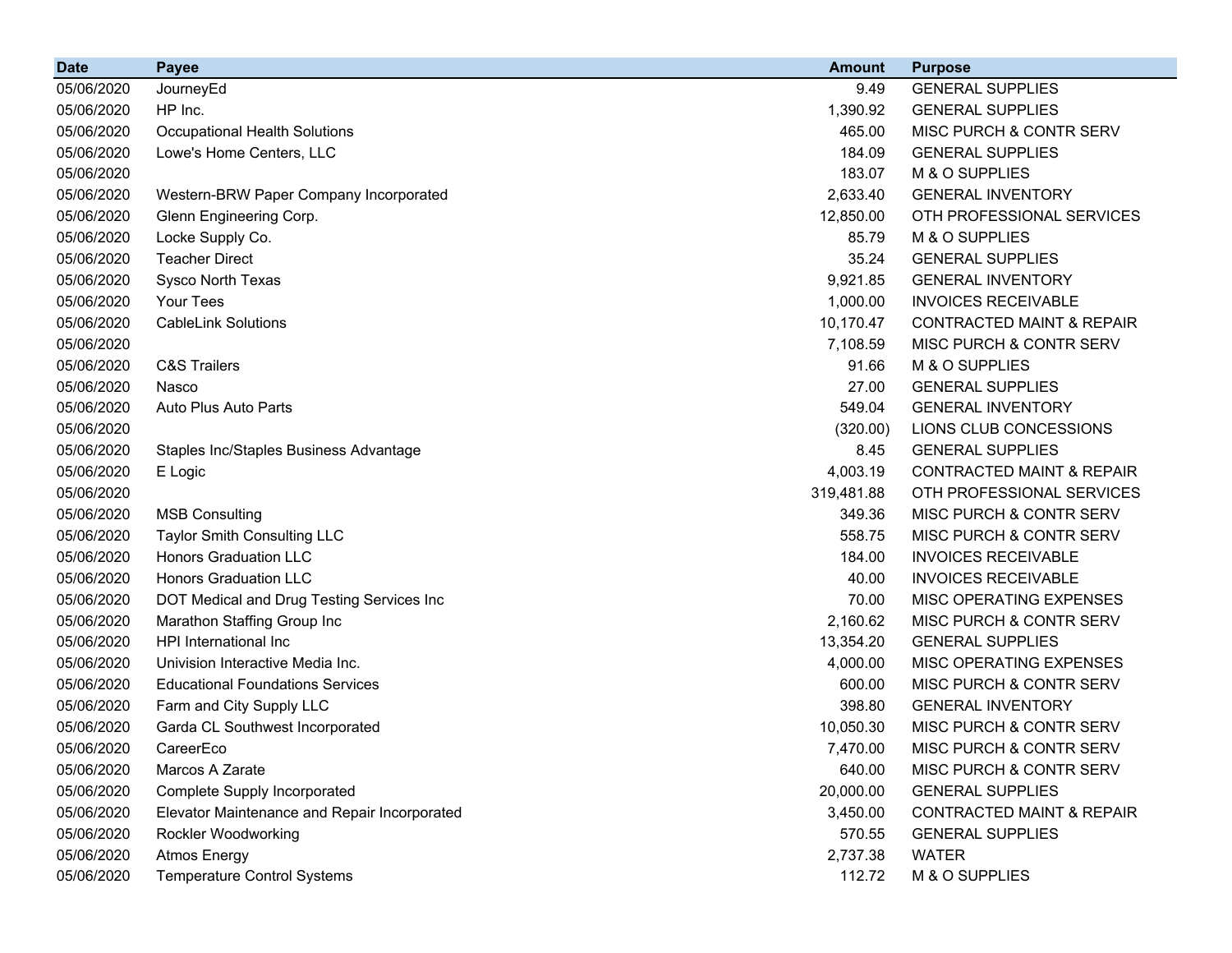| <b>Date</b> | <b>Payee</b>                                            | <b>Amount</b> | <b>Purpose</b>                       |
|-------------|---------------------------------------------------------|---------------|--------------------------------------|
| 05/06/2020  | <b>VLK Architects</b>                                   | 32,658.01     | <b>CONTRACTED MAINT &amp; REPAIR</b> |
| 05/06/2020  | Hagar Restaurant Service L L C                          | 5,640.03      | M & O SUPPLIES                       |
| 05/06/2020  | Simba Industries                                        | 15.03         | <b>GENERAL INVENTORY</b>             |
| 05/06/2020  | <b>Educational Theatre Association</b>                  | 248.00        | <b>INVOICES RECEIVABLE</b>           |
| 05/06/2020  | <b>Mission Restaurant Supply</b>                        | 1,757.10      | <b>GENERAL INVENTORY</b>             |
| 05/06/2020  | Southwest International Trucks                          | 396.00        | <b>CONTRACTED MAINT &amp; REPAIR</b> |
| 05/06/2020  |                                                         | 1,575.90      | <b>GENERAL INVENTORY</b>             |
| 05/06/2020  |                                                         | 1,584.00      | <b>GENERAL SUPPLIES</b>              |
| 05/06/2020  |                                                         | 1,101.54      | M & O SUPPLIES                       |
| 05/06/2020  | <b>Sprint Nextel Network</b>                            | 371.77        | <b>WATER</b>                         |
| 05/06/2020  | Language Line Services Incorporated                     | 3,062.86      | MISC PURCH & CONTR SERV              |
| 05/06/2020  | Warren Instructional Network                            | 3,750.00      | MISC PURCH & CONTR SERV              |
| 05/06/2020  | Rush Truck Centers Of Texas Limited Partnership         | 99.90         | M & O SUPPLIES                       |
| 05/06/2020  | Texas Association Of School Boards Risk Management Fund | 14,052.40     | <b>INSURANCE/BOND PREMIUMS</b>       |
| 05/06/2020  | Arlington Camera Incorporated                           | 260.35        | <b>GENERAL SUPPLIES</b>              |
| 05/06/2020  | <b>Education Service Center Region XI</b>               | 142,500.00    | MISC PURCH & CONTR SERV              |
| 05/06/2020  | Lowery Sand & Gravel Co Inc                             | 2,484.00      | M & O SUPPLIES                       |
| 05/06/2020  | Moore Rental Service Incorporated                       | 15,963.60     | RENTALS & OPERATING LEASE            |
| 05/06/2020  | Norton Metal Products                                   | 90.67         | M & O SUPPLIES                       |
| 05/06/2020  | Unifirst Holdings(A/R 01550)                            | 219.28        | <b>CONTRACTED MAINT &amp; REPAIR</b> |
| 05/06/2020  | <b>Wenger Corp</b>                                      | 3,539.00      | M & O SUPPLIES                       |
| 05/06/2020  | <b>United Educators Association</b>                     | 1,000.46      | UNITED FUND                          |
| 05/06/2020  | Texas United School Employees Local 100                 | 36.67         | UNITED FUND                          |
| 05/06/2020  | Truman Tim Chapter 13 Trustee                           | 1,332.92      | UNITED FUND                          |
| 05/06/2020  | Association Of Texas Professional Teachers Local        | 0.58          | UNITED FUND                          |
| 05/06/2020  | Association Of Texas Professional Educators State       | 34.60         | UNITED FUND                          |
| 05/06/2020  | Pam Bassel Chapter 13 Trustee                           | 87.70         | UNITED FUND                          |
| 05/06/2020  | Administracion para el Sustento de Menores              | 257.69        | UNITED FUND                          |
| 05/06/2020  | Powers Tom Chapter 13 Trustee                           | 904.62        | UNITED FUND                          |
| 05/06/2020  | Educational Employees Credit Union - HSA                | 1,352.44      | <b>DENTAL INSURANCE</b>              |
| 05/06/2020  | <b>Educational Employees Credit Union</b>               | 6,472.95      | DUE TO CREDIT UNION                  |
| 05/06/2020  | <b>Texas State Teachers Association</b>                 | 62.65         | UNITED FUND                          |
| 05/06/2020  | <b>United Way</b>                                       | 5.00          | UNITED FUND                          |
| 05/08/2020  | <b>Tricia Alford</b>                                    | 58.48         | <b>EMPLOYEE TRAVEL</b>               |
| 05/08/2020  | Danielle Allen                                          | 116.00        | MISC OPERATING EXPENSES              |
| 05/08/2020  | Shanna Allen                                            | 107.80        | <b>EMPLOYEE TRAVEL</b>               |
| 05/08/2020  | Vera Bailey                                             | 55.43         | <b>EMPLOYEE TRAVEL</b>               |
| 05/08/2020  | Julie Barganier                                         | 102.72        | <b>EMPLOYEE TRAVEL</b>               |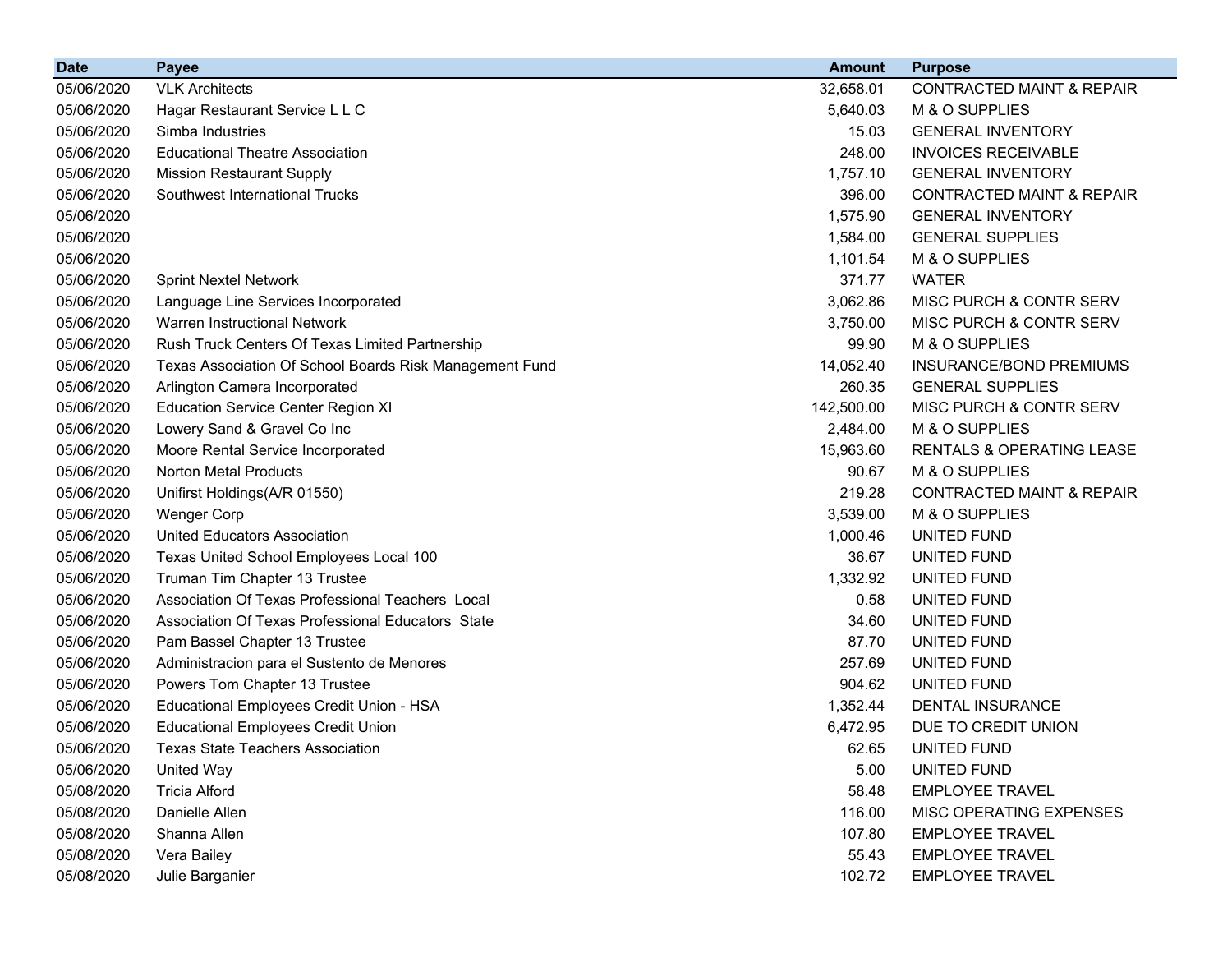| <b>Date</b> | <b>Payee</b>               | <b>Amount</b> | <b>Purpose</b>         |
|-------------|----------------------------|---------------|------------------------|
| 05/08/2020  | Sherri Bielefeld           | 13.16         | <b>EMPLOYEE TRAVEL</b> |
| 05/08/2020  | Susan Borton               | 178.32        | <b>EMPLOYEE TRAVEL</b> |
| 05/08/2020  | Sandra Correa              | 46.44         | <b>EMPLOYEE TRAVEL</b> |
| 05/08/2020  | Gloria Crowson             | 184.90        | <b>EMPLOYEE TRAVEL</b> |
| 05/08/2020  | Sherrie Dean               | 18.40         | <b>EMPLOYEE TRAVEL</b> |
| 05/08/2020  | <b>Tracy Draper Lloyd</b>  | 62.76         | <b>EMPLOYEE TRAVEL</b> |
| 05/08/2020  | Leah Egemasi               | 75.70         | <b>EMPLOYEE TRAVEL</b> |
| 05/08/2020  | Carla Egyed                | 32.58         | <b>EMPLOYEE TRAVEL</b> |
| 05/08/2020  | Donna Faucett              | 7.76          | <b>EMPLOYEE TRAVEL</b> |
| 05/08/2020  | Eva Fraire                 | 19.21         | <b>EMPLOYEE TRAVEL</b> |
| 05/08/2020  | Patricia Fusilier          | 10.33         | <b>EMPLOYEE TRAVEL</b> |
| 05/08/2020  | Elena Gaona                | 15.03         | <b>EMPLOYEE TRAVEL</b> |
| 05/08/2020  | Jaime Garcia               | 151.40        | <b>EMPLOYEE TRAVEL</b> |
| 05/08/2020  | <b>Blanca Gonzalez</b>     | 28.57         | <b>EMPLOYEE TRAVEL</b> |
| 05/08/2020  | Sheila Grubb               | 16.48         | <b>EMPLOYEE TRAVEL</b> |
| 05/08/2020  | Stephanie Hudson           | 110.64        | <b>EMPLOYEE TRAVEL</b> |
| 05/08/2020  | Mihaela Irina Ilinca       | 33.92         | <b>EMPLOYEE TRAVEL</b> |
| 05/08/2020  | Theodore Jarchow           | 87.80         | <b>EMPLOYEE TRAVEL</b> |
| 05/08/2020  | Carolyn Jefferson          | 41.09         | <b>EMPLOYEE TRAVEL</b> |
| 05/08/2020  | Regina Leffingwell         | 91.27         | <b>EMPLOYEE TRAVEL</b> |
| 05/08/2020  | Sharon Lyman               | 42.27         | <b>EMPLOYEE TRAVEL</b> |
| 05/08/2020  | Karen McCarthy             | 15.52         | <b>EMPLOYEE TRAVEL</b> |
| 05/08/2020  | <b>Heather Merritt</b>     | 76.82         | <b>EMPLOYEE TRAVEL</b> |
| 05/08/2020  | <b>Candice Moore</b>       | 80.14         | <b>EMPLOYEE TRAVEL</b> |
| 05/08/2020  | Carol Neff                 | 26.43         | <b>EMPLOYEE TRAVEL</b> |
| 05/08/2020  | <b>Tammy Norberg</b>       | 39.27         | <b>EMPLOYEE TRAVEL</b> |
| 05/08/2020  | <b>Steven Pettes</b>       | 113.58        | <b>EMPLOYEE TRAVEL</b> |
| 05/08/2020  | <b>Tamika Powell</b>       | 25.20         | <b>EMPLOYEE TRAVEL</b> |
| 05/08/2020  | Corey Robinson             | 328.43        | <b>EMPLOYEE TRAVEL</b> |
| 05/08/2020  | <b>Christine Rodriguez</b> | 36.43         | <b>EMPLOYEE TRAVEL</b> |
| 05/08/2020  | Graciela Rodriguez         | 7.92          | <b>EMPLOYEE TRAVEL</b> |
| 05/08/2020  | Mary Ann Romero            | 24.77         | <b>EMPLOYEE TRAVEL</b> |
| 05/08/2020  | David Ross                 | 7.07          | <b>EMPLOYEE TRAVEL</b> |
| 05/08/2020  | Judy Ruiz                  | 24.61         | <b>EMPLOYEE TRAVEL</b> |
| 05/08/2020  | Melinda Skarbek            | 98.23         | <b>EMPLOYEE TRAVEL</b> |
| 05/08/2020  | Catherine Strawn           | 155.36        | <b>EMPLOYEE TRAVEL</b> |
| 05/08/2020  | Avery Taylor               | 59.12         | <b>EMPLOYEE TRAVEL</b> |
| 05/08/2020  | Sherry Vanzandt            | 43.39         | <b>EMPLOYEE TRAVEL</b> |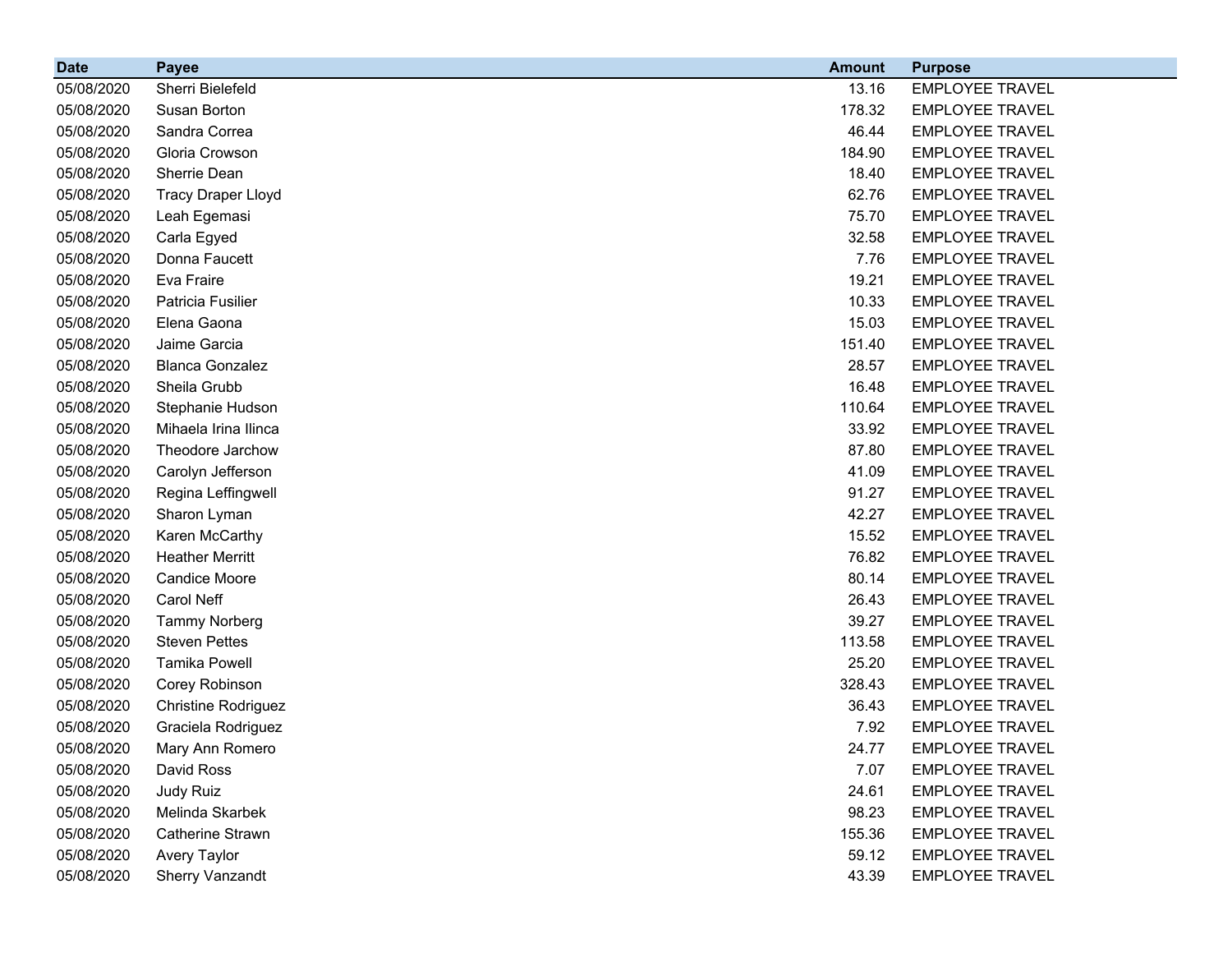| <b>Date</b> | <b>Payee</b>                                                                  | <b>Amount</b> | <b>Purpose</b>                       |
|-------------|-------------------------------------------------------------------------------|---------------|--------------------------------------|
| 05/08/2020  | Glori Vela                                                                    | 35.04         | <b>EMPLOYEE TRAVEL</b>               |
| 05/08/2020  | Phyllis Williams                                                              | 203.67        | <b>EMPLOYEE TRAVEL</b>               |
| 05/08/2020  | <b>Brandon Wilson</b>                                                         | 27.34         | <b>EMPLOYEE TRAVEL</b>               |
| 05/08/2020  | <b>Grainger Industrial Supply</b>                                             | 132.00        | M & O SUPPLIES                       |
| 05/08/2020  | <b>Breaker Broker Company</b>                                                 | 6.75          | M & O SUPPLIES                       |
| 05/08/2020  | Paradise Produce                                                              | 24,136.75     | <b>FOOD</b>                          |
| 05/08/2020  | Fastsigns                                                                     | 450.00        | <b>GENERAL SUPPLIES</b>              |
| 05/08/2020  | Office Depot                                                                  | 253.74        | <b>GENERAL SUPPLIES</b>              |
| 05/08/2020  | Gails Flags And Golf Course Accessories Incorporated                          | 460.00        | <b>GENERAL SUPPLIES</b>              |
| 05/08/2020  | J P Morgan Chase Bank NA                                                      | 609.96        | <b>EMPLOYEE TRAVEL</b>               |
| 05/08/2020  | <b>Williams David</b>                                                         | 115.00        | MISC PURCH & CONTR SERV              |
| 05/08/2020  | <b>Williams David</b>                                                         | 135.00        | MISC PURCH & CONTR SERV              |
| 05/08/2020  | <b>Williams David</b>                                                         | 135.00        | MISC PURCH & CONTR SERV              |
| 05/08/2020  | DFW Waste Oil Service, Incorporated                                           | 69.00         | <b>CONTRACTED MAINT &amp; REPAIR</b> |
| 05/08/2020  | Kyocera Document Solutions America                                            | 176.00        | <b>CONTRACTED MAINT &amp; REPAIR</b> |
| 05/08/2020  | Alphabet Acquisition Corp. (a wholly owned subsidiary of Cumulus Media, Inc.) | 10,480.00     | MISC OPERATING EXPENSES              |
| 05/08/2020  | <b>Taiko Pelick</b>                                                           | 630.00        | <b>INVOICES RECEIVABLE</b>           |
| 05/08/2020  | Mavich LLC                                                                    | 582.00        | <b>GENERAL INVENTORY</b>             |
| 05/08/2020  | Davranoglu Emre                                                               | 140.00        | MISC PURCH & CONTR SERV              |
| 05/08/2020  | Safeway Supply, Incorporated                                                  | 4,625.00      | <b>GENERAL INVENTORY</b>             |
| 05/08/2020  | AT&T                                                                          | 46,048.50     | <b>WATER</b>                         |
| 05/08/2020  | Zimmerman Zachary                                                             | 55.00         | MISC PURCH & CONTR SERV              |
| 05/08/2020  | <b>Borden Dairy Company</b>                                                   | 30,959.51     | <b>FOOD</b>                          |
| 05/08/2020  | Roark Joshua                                                                  | 115.00        | MISC PURCH & CONTR SERV              |
| 05/08/2020  | DanzGear LLC                                                                  | 1,044.47      | <b>GENERAL SUPPLIES</b>              |
| 05/08/2020  | Gandy Ink                                                                     | 570.00        | <b>GENERAL SUPPLIES</b>              |
| 05/08/2020  | Williams Sign Company                                                         | 659.50        | <b>INVOICES RECEIVABLE</b>           |
| 05/08/2020  | Emily Coffey-Hill                                                             | 68.30         | LIONS CLUB CONCESSIONS               |
| 05/08/2020  | Ronnie Compton                                                                | 84.95         | LIONS CLUB CONCESSIONS               |
| 05/08/2020  | Jolita Griggs                                                                 | 29.25         | LIONS CLUB CONCESSIONS               |
| 05/08/2020  | Conatonigia Lewis                                                             | 61.90         | LIONS CLUB CONCESSIONS               |
| 05/13/2020  | Language Testing International Inc.                                           | 20.00         | <b>TESTING MATERIALS</b>             |
| 05/13/2020  | <b>Labatt Food Service</b>                                                    | 25,961.95     | <b>GENERAL INVENTORY</b>             |
| 05/13/2020  | <b>Grainger Industrial Supply</b>                                             | 33.27         | <b>GENERAL SUPPLIES</b>              |
| 05/13/2020  | Home Depot Pro                                                                | 68.93         | M & O SUPPLIES                       |
| 05/13/2020  | Heritage Food Service Group Incorporated                                      | 304.03        | M & O SUPPLIES                       |
| 05/13/2020  | Apex Supply Company                                                           | 233.23        | M & O SUPPLIES                       |
| 05/13/2020  | <b>B W I Companies Incorporated</b>                                           | 16.76         | <b>GENERAL SUPPLIES</b>              |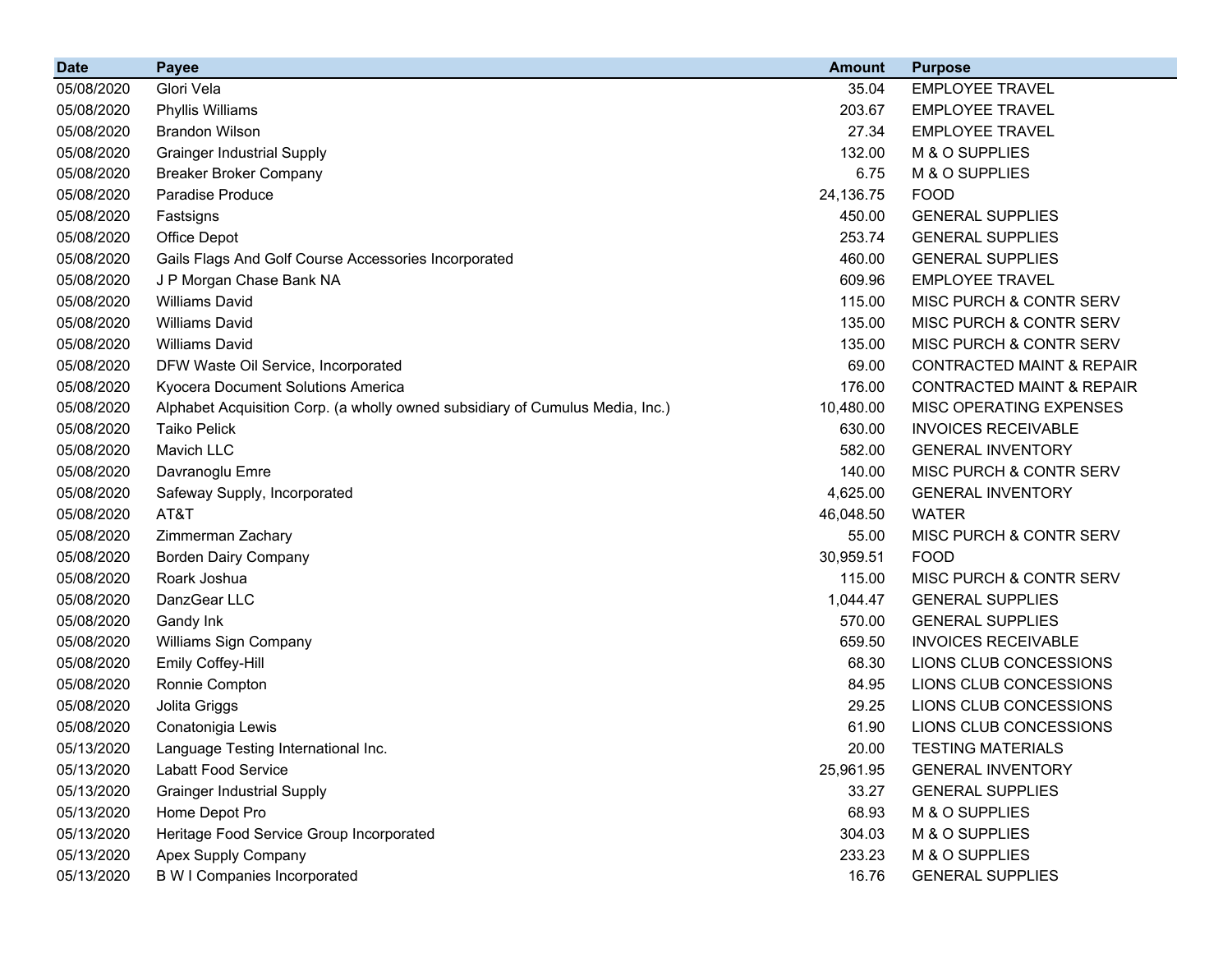| <b>Date</b> | <b>Payee</b>                              | <b>Amount</b> | <b>Purpose</b>                       |
|-------------|-------------------------------------------|---------------|--------------------------------------|
| 05/13/2020  | United Refrigeration Incorporated         | 176.41        | M & O SUPPLIES                       |
| 05/13/2020  | <b>Elliott Electric Supply</b>            | 1,806.47      | <b>CONTRACTED MAINT &amp; REPAIR</b> |
| 05/13/2020  |                                           | 543.46        | M & O SUPPLIES                       |
| 05/13/2020  | Paradise Produce                          | 28,980.75     | <b>FOOD</b>                          |
| 05/13/2020  | PPG Architectural Finishes, Inc.          | 739.04        | M & O SUPPLIES                       |
| 05/13/2020  | Airgas Southwest Incorporated             | 764.03        | <b>GENERAL SUPPLIES</b>              |
| 05/13/2020  |                                           | 74.06         | <b>RENTALS &amp; OPERATING LEASE</b> |
| 05/13/2020  | Office Depot                              | 461.23        | <b>GENERAL SUPPLIES</b>              |
| 05/13/2020  |                                           | 29.01         | M & O SUPPLIES                       |
| 05/13/2020  | Moak Casey & Associates Incorporated      | 2,083.33      | MISC PURCH & CONTR SERV              |
| 05/13/2020  | Land O Lakes Incorporated                 | 9,750.00      | <b>GENERAL INVENTORY</b>             |
| 05/13/2020  | B & H Photo Video                         | 244.50        | <b>GENERAL SUPPLIES</b>              |
| 05/13/2020  |                                           | 89.00         | M & O SUPPLIES                       |
| 05/13/2020  | <b>CDW Government Incorporated</b>        | 833.44        | <b>GENERAL SUPPLIES</b>              |
| 05/13/2020  | Landtec Engineers Llc                     | 1,100.00      | OTH PROFESSIONAL SERVICES            |
| 05/13/2020  | Renaissance Learning Incorporated         | 63.00         | <b>GENERAL SUPPLIES</b>              |
| 05/13/2020  | Cowboy Towing                             | 804.00        | <b>CONTRACTED MAINT &amp; REPAIR</b> |
| 05/13/2020  | <b>Howard Technology Solutions</b>        | 22,880.00     | <b>GENERAL SUPPLIES</b>              |
| 05/13/2020  | Wawona Frozen Foods                       | 9,798.80      | <b>GENERAL INVENTORY</b>             |
| 05/13/2020  | <b>Pitsco Education</b>                   | 7,702.80      | <b>GENERAL SUPPLIES</b>              |
| 05/13/2020  | C D Hartnett Company                      | 145,675.90    | <b>GENERAL INVENTORY</b>             |
| 05/13/2020  |                                           | (50.22)       | LIONS CLUB CONCESSIONS               |
| 05/13/2020  |                                           | 183.90        | NON-FOOD REQUISITIONS                |
| 05/13/2020  | Arlington Hardware Incorporated #53       | 112.16        | M & O SUPPLIES                       |
| 05/13/2020  | Zimmerer Kubota Incorporated              | 2,708.83      | M & O SUPPLIES                       |
| 05/13/2020  | Child Care Associates Incorporated        | 2,052.96      | MISC PURCH & CONTR SERV              |
| 05/13/2020  | <b>UPS</b>                                | 131.90        | <b>GENERAL SUPPLIES</b>              |
| 05/13/2020  | <b>Total Maintenance Solutions-South</b>  | 218.23        | M & O SUPPLIES                       |
| 05/13/2020  | <b>Carrier Enterprise</b>                 | 225.46        | M & O SUPPLIES                       |
| 05/13/2020  | <b>Luxor Staffing</b>                     | 4,091.75      | MISC PURCH & CONTR SERV              |
| 05/13/2020  | Presidio Networked Solutions Group LLC    | 221.40        | <b>CONTRACTED MAINT &amp; REPAIR</b> |
| 05/13/2020  | Presidio Networked Solutions Group LLC    | 17,960.00     | CONTRACTED MAINT & REPAIR            |
| 05/13/2020  |                                           | 104,886.00    | <b>GENERAL SUPPLIES</b>              |
| 05/13/2020  | Phillips Lawn Sprinkler Co. Inc.          | 48,562.37     | <b>CONTRACTED MAINT &amp; REPAIR</b> |
| 05/13/2020  | Automatic Sprinkler of Texas Incorporated | 389.45        | <b>CONTRACTED MAINT &amp; REPAIR</b> |
| 05/13/2020  | <b>Villarreal Marie E</b>                 | 95.00         | MISC PURCH & CONTR SERV              |
| 05/13/2020  | <b>Walker Jarvis</b>                      | 145.00        | SAL & WAGES-SUPPORT PERS             |
| 05/13/2020  | One Source Staffing Corporation           | 35,565.11     | MISC PURCH & CONTR SERV              |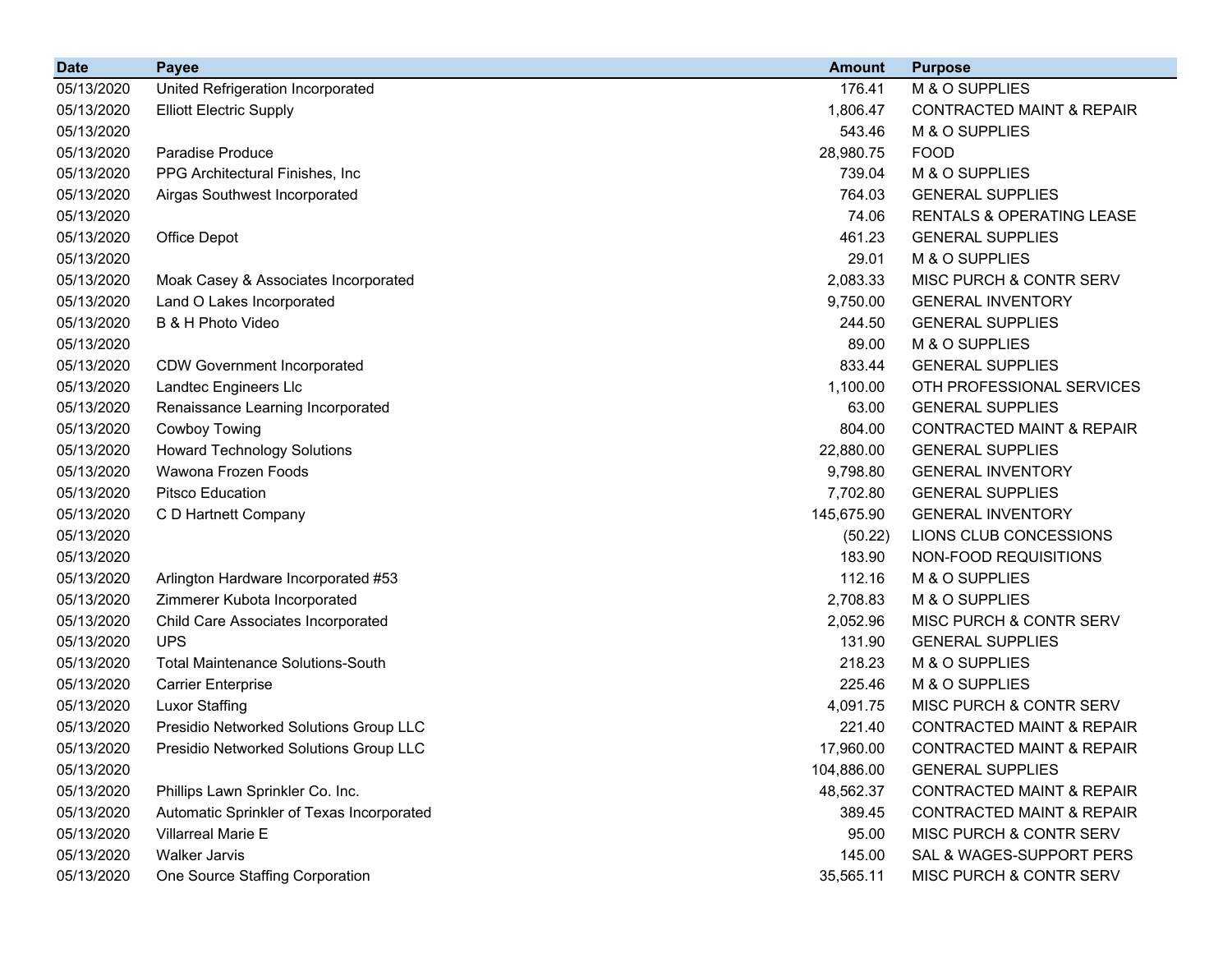| <b>Date</b> | <b>Payee</b>                                 | <b>Amount</b> | <b>Purpose</b>                       |
|-------------|----------------------------------------------|---------------|--------------------------------------|
| 05/13/2020  | Whitley Penn LLP                             | 7,555.00      | <b>AUDIT SERVICES</b>                |
| 05/13/2020  | GF Educators, Inc.                           | 942.11        | <b>GENERAL SUPPLIES</b>              |
| 05/13/2020  | IdentiSys Incorporated                       | 56,834.00     | <b>GENERAL SUPPLIES</b>              |
| 05/13/2020  | Lamesa Independent School District           | 574.50        | MISC OPERATING EXPENSES              |
| 05/13/2020  | <b>Jakes Finer Foods</b>                     | 11,355.00     | <b>GENERAL INVENTORY</b>             |
| 05/13/2020  | <b>Autonation Chevrolet</b>                  | 574.50        | <b>CONTRACTED MAINT &amp; REPAIR</b> |
| 05/13/2020  | AlphaGraphics                                | 2,025.00      | <b>GENERAL SUPPLIES</b>              |
| 05/13/2020  | <b>Arlington Today</b>                       | 1,695.00      | MISC PURCH & CONTR SERV              |
| 05/13/2020  | Engage2learn                                 | 46,173.25     | MISC PURCH & CONTR SERV              |
| 05/13/2020  | RD Lawns LLC                                 | 9,246.95      | <b>CONTRACTED MAINT &amp; REPAIR</b> |
| 05/13/2020  | <b>Brown Reynolds Watford Architects</b>     | 292,022.41    | BLDG PURCH, CONSTR, IMPROVE          |
| 05/13/2020  | Pogue Construction Co., LP                   | 416,063.00    | BLDG PURCH, CONSTR, IMPROVE          |
| 05/13/2020  |                                              | (20, 803.00)  | <b>RETAINAGE</b>                     |
| 05/13/2020  | <b>GARCIA VICTOR</b>                         | 175.00        | MISC PURCH & CONTR SERV              |
| 05/13/2020  | <b>Tarrant County Tax Assessor-Collector</b> | 104.00        | MISC OPERATING EXPENSES              |
| 05/13/2020  | <b>Tarrant County Tax Assessor-Collector</b> | 220.00        | MISC OPERATING EXPENSES              |
| 05/13/2020  | <b>Tarrant County Tax Assessor-Collector</b> | 220.00        | MISC OPERATING EXPENSES              |
| 05/13/2020  | <b>Tarrant County Tax Assessor-Collector</b> | 76.50         | MISC OPERATING EXPENSES              |
| 05/13/2020  | <b>Tarrant County Tax Assessor-Collector</b> | 82.50         | MISC OPERATING EXPENSES              |
| 05/13/2020  | <b>Tarrant County Tax Assessor-Collector</b> | 220.00        | MISC OPERATING EXPENSES              |
| 05/13/2020  | <b>Tarrant County Tax Assessor-Collector</b> | 123.75        | MISC OPERATING EXPENSES              |
| 05/13/2020  | <b>Tarrant County Tax Assessor-Collector</b> | 132.00        | MISC OPERATING EXPENSES              |
| 05/13/2020  | <b>Tarrant County Tax Assessor-Collector</b> | 82.50         | MISC OPERATING EXPENSES              |
| 05/13/2020  | Impak                                        | 61.37         | <b>CONTRACTED MAINT &amp; REPAIR</b> |
| 05/13/2020  | <b>Tyson Prepared Foods</b>                  | 16,108.36     | ACCOUNTS PAYABLE-ACCRUALS            |
| 05/13/2020  |                                              | 69,286.05     | <b>GENERAL INVENTORY</b>             |
| 05/13/2020  | Ferguson Enterprises, Inc.                   | 770.20        | M & O SUPPLIES                       |
| 05/13/2020  |                                              | (82.46)       | MISC OPERATING EXPENSES              |
| 05/13/2020  | <b>Campbell Paper Company</b>                | 5,449.50      | <b>GENERAL INVENTORY</b>             |
| 05/13/2020  | Lowe's Home Centers, LLC                     | 118.53        | M & O SUPPLIES                       |
| 05/13/2020  | Craftmaster Hardware, LLC                    | 1,095.00      | <b>GENERAL INVENTORY</b>             |
| 05/13/2020  | iPrint Technologies                          | 371.00        | <b>GENERAL SUPPLIES</b>              |
| 05/13/2020  | <b>CableLink Solutions</b>                   | 4,717.49      | <b>CONTRACTED MAINT &amp; REPAIR</b> |
| 05/13/2020  | <b>DSC Truck Services</b>                    | 2,870.40      | <b>CONTRACTED MAINT &amp; REPAIR</b> |
| 05/13/2020  | Swink Air & Hydraulics                       | 685.00        | <b>CONTRACTED MAINT &amp; REPAIR</b> |
| 05/13/2020  | Mavich LLC                                   | 641.92        | <b>GENERAL INVENTORY</b>             |
| 05/13/2020  | OverDrive, Inc                               | 3,135.78      | <b>READING MATERIALS</b>             |
| 05/13/2020  | Zayo Group Holdings Inc                      | 10,818.46     | <b>WATER</b>                         |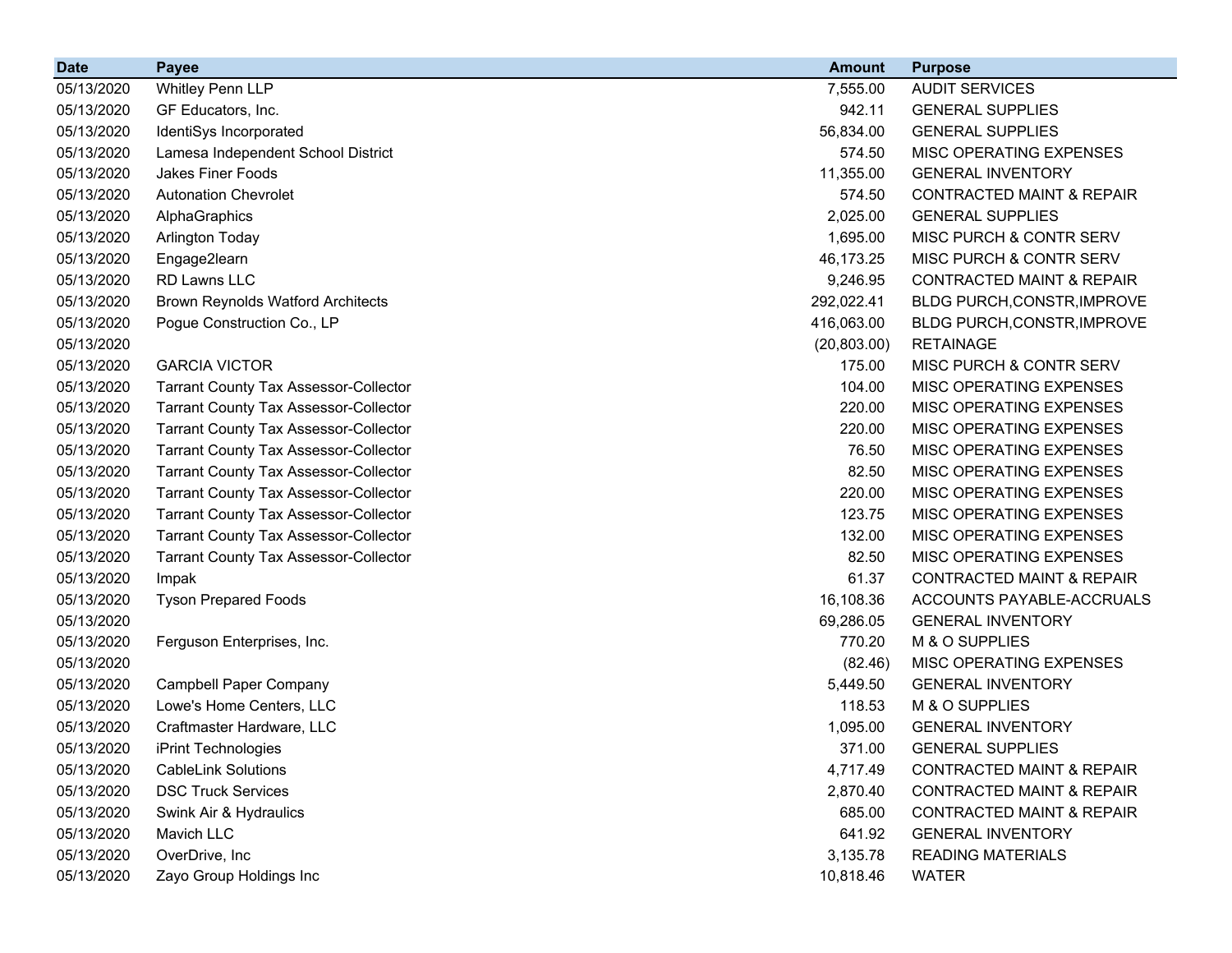| <b>Date</b> | <b>Payee</b>                                                        | <b>Amount</b> | <b>Purpose</b>                       |
|-------------|---------------------------------------------------------------------|---------------|--------------------------------------|
| 05/13/2020  | American Legacy Publishing- Studies Weekly                          | 1,192.50      | <b>GENERAL SUPPLIES</b>              |
| 05/13/2020  | Nasco                                                               | 468.32        | <b>GENERAL SUPPLIES</b>              |
| 05/13/2020  | Winn Innovations LLC                                                | 6,694.00      | <b>GENERAL INVENTORY</b>             |
| 05/13/2020  | <b>Gordon Food Service</b>                                          | 2,685.40      | <b>GENERAL INVENTORY</b>             |
| 05/13/2020  | Big Sky Construction Company Inc                                    | 86,092.50     | <b>CONTRACTED MAINT &amp; REPAIR</b> |
| 05/13/2020  |                                                                     | 294,712.59    | <b>RETAINAGE</b>                     |
| 05/13/2020  | Auto Plus Auto Parts                                                | 13.46         | <b>GENERAL INVENTORY</b>             |
| 05/13/2020  | Price Right Professional Landscaping & Tree Service LLC             | 2,600.00      | <b>CONTRACTED MAINT &amp; REPAIR</b> |
| 05/13/2020  | iHeartMedia                                                         | 30,000.00     | MISC PURCH & CONTR SERV              |
| 05/13/2020  | <b>RJM Contractors Inc.</b>                                         | 223,723.23    | <b>CONTRACTED MAINT &amp; REPAIR</b> |
| 05/13/2020  |                                                                     | (11, 186.16)  | <b>RETAINAGE</b>                     |
| 05/13/2020  | <b>Borden Dairy Company</b>                                         | 44,120.47     | <b>FOOD</b>                          |
| 05/13/2020  | O'Reilly Media Incorporated                                         | 13,721.76     | MISC OPERATING EXPENSES              |
| 05/13/2020  | Marathon Staffing Group Inc                                         | 2,361.44      | MISC PURCH & CONTR SERV              |
| 05/13/2020  | Dallas Child, Fort Worth Child, North Texas Child, DFW Baby, Thrive | 2,500.00      | MISC OPERATING EXPENSES              |
| 05/13/2020  | ProToCall LLC                                                       | 617.15        | <b>CONTRACTED MAINT &amp; REPAIR</b> |
| 05/13/2020  | Moore Waste and Recycling Services                                  | 7,950.00      | <b>CONTRACTED MAINT &amp; REPAIR</b> |
| 05/13/2020  | <b>Educational Foundations Services</b>                             | 13,200.00     | MISC PURCH & CONTR SERV              |
| 05/13/2020  | Cody Prescher                                                       | 1,255.00      | <b>CONTRACTED MAINT &amp; REPAIR</b> |
| 05/13/2020  | Infinity Supply and Service Incorporated                            | 12,948.00     | <b>GENERAL INVENTORY</b>             |
| 05/13/2020  | <b>Steve Ramsey</b>                                                 | 145.00        | SAL & WAGES-SUPPORT PERS             |
| 05/13/2020  | Walker Tool Company Incorporated                                    | 645.00        | M & O SUPPLIES                       |
| 05/13/2020  | <b>Complete Supply Incorporated</b>                                 | 11,572.00     | <b>GENERAL INVENTORY</b>             |
| 05/13/2020  |                                                                     | 6,356.66      | M & O SUPPLIES                       |
| 05/13/2020  | <b>Rockler Woodworking</b>                                          | 39.98         | <b>GENERAL SUPPLIES</b>              |
| 05/13/2020  | Austin Turf & Tractor                                               | 407.40        | M & O SUPPLIES                       |
| 05/13/2020  | <b>Atmos Energy</b>                                                 | 1,803.72      | <b>WATER</b>                         |
| 05/13/2020  | <b>Temperature Control Systems</b>                                  | 99.22         | M & O SUPPLIES                       |
| 05/13/2020  | <b>Star Roofing And Sheet Metal</b>                                 | 650.00        | <b>CONTRACTED MAINT &amp; REPAIR</b> |
| 05/13/2020  | <b>Star Roofing And Sheet Metal</b>                                 | 685.00        | CONTRACTED MAINT & REPAIR            |
| 05/13/2020  |                                                                     | 11,310.55     | M & O SUPPLIES                       |
| 05/13/2020  | Hagar Restaurant Service L L C                                      | 885.20        | M & O SUPPLIES                       |
| 05/13/2020  | <b>Caldwell Country Chevrolet</b>                                   | 81,420.00     | <b>VEHICLES</b>                      |
| 05/13/2020  | <b>Educational Theatre Association</b>                              | 41.50         | <b>INVOICES RECEIVABLE</b>           |
| 05/13/2020  | <b>Mission Restaurant Supply</b>                                    | 230.00        | <b>GENERAL INVENTORY</b>             |
| 05/13/2020  | Moses Palmer Howell Llp Attorneys At Law                            | 671.50        | <b>LEGAL SERVICES</b>                |
| 05/13/2020  | Byrne Brothers Foods Incorporate                                    | 67,762.55     | <b>GENERAL INVENTORY</b>             |
| 05/13/2020  | Conagra Food Sales Incorporated                                     | 12,640.18     | <b>GENERAL INVENTORY</b>             |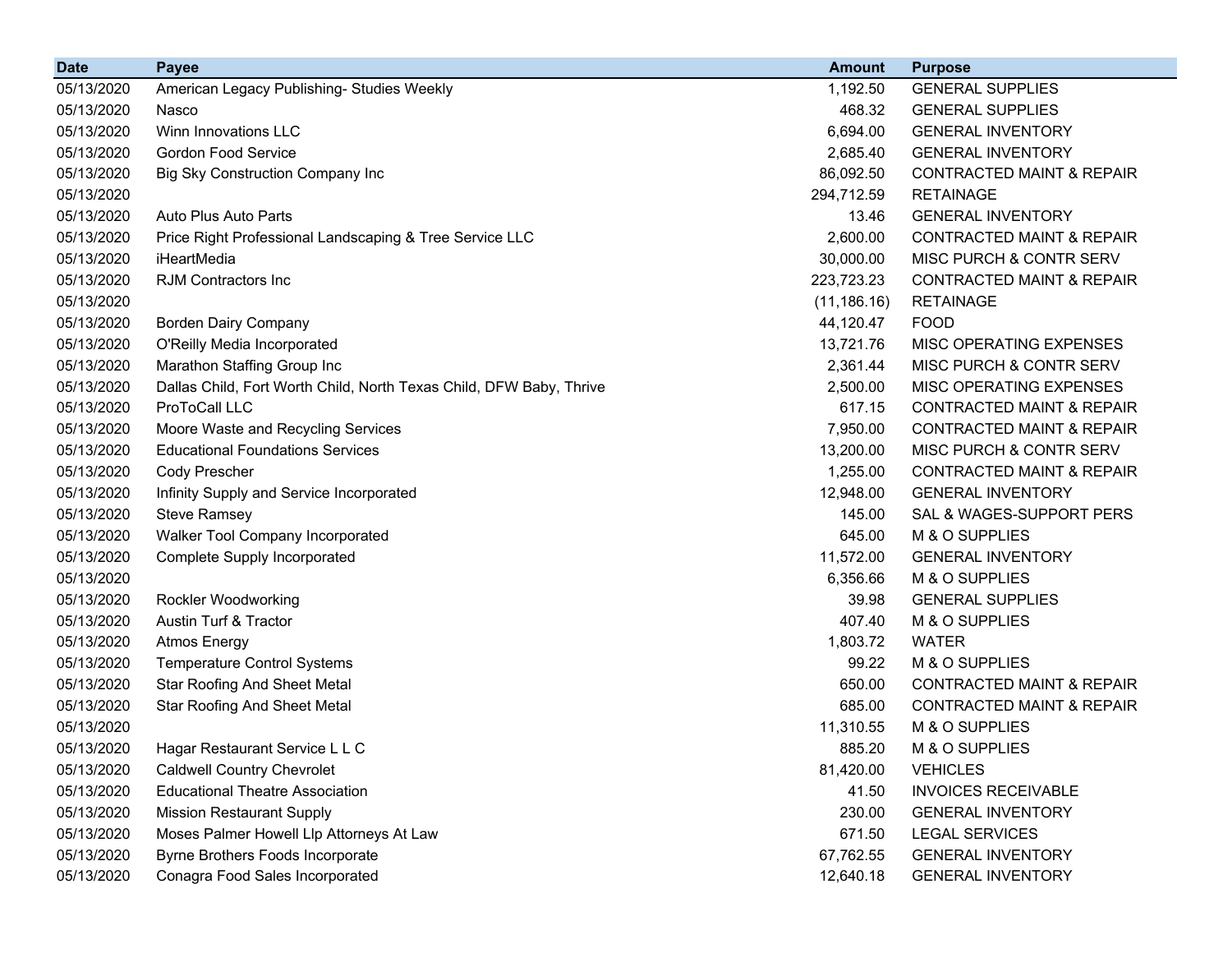| <b>Date</b> | <b>Payee</b>                                                   | <b>Amount</b> | <b>Purpose</b>                       |
|-------------|----------------------------------------------------------------|---------------|--------------------------------------|
| 05/13/2020  | Conagra Food Sales Incorporated                                | 12,656.00     | <b>GENERAL INVENTORY</b>             |
| 05/13/2020  | Arlington Independent School District Food & Nutrition Service | 115.00        | MISC OPERATING EXPENSES              |
| 05/13/2020  | Cargill Kitchen Solutions Incorporated                         | 14,399.00     | <b>GENERAL INVENTORY</b>             |
| 05/13/2020  | Rush Truck Centers Of Texas Limited Partnership                | 1,500.00      | <b>GENERAL SUPPLIES</b>              |
| 05/13/2020  |                                                                | 2,812.87      | M & O SUPPLIES                       |
| 05/13/2020  | <b>Federal Express Corporation</b>                             | 28.21         | <b>GENERAL SUPPLIES</b>              |
| 05/13/2020  | H2O Supply Incorporated                                        | 672.42        | <b>GENERAL INVENTORY</b>             |
| 05/13/2020  | Jostens Incorporated Diplomas Awards Tropheys                  | 1,385.90      | <b>GENERAL SUPPLIES</b>              |
| 05/13/2020  | Norton Metal Products                                          | 170.40        | M & O SUPPLIES                       |
| 05/13/2020  | Pasco Brokerage Incorporated                                   | 9,774.00      | <b>FURN &amp; EQUIP &gt; \$5,000</b> |
| 05/13/2020  | <b>Pyramid School Products</b>                                 | 1,221.69      | <b>GENERAL INVENTORY</b>             |
| 05/13/2020  | Sentinel The Alarm Company                                     | 5,280.32      | <b>CONTRACTED MAINT &amp; REPAIR</b> |
| 05/13/2020  |                                                                | 86,519.31     | <b>FURN &amp; EQUIP &gt; \$5,000</b> |
| 05/13/2020  |                                                                | 22,727.78     | <b>RENTALS &amp; OPERATING LEASE</b> |
| 05/13/2020  | Unifirst Holdings(A/R 01550)                                   | 127.13        | <b>CONTRACTED MAINT &amp; REPAIR</b> |
| 05/13/2020  | <b>United Educators Association</b>                            | 1,037.89      | UNITED FUND                          |
| 05/13/2020  | Texas United School Employees Local 100                        | 90.79         | UNITED FUND                          |
| 05/13/2020  | Truman Tim Chapter 13 Trustee                                  | 542.31        | UNITED FUND                          |
| 05/13/2020  | Office Of Child Support Enforcement                            | 240.00        | UNITED FUND                          |
| 05/13/2020  | Association Of Texas Professional Teachers Local               | 15.60         | UNITED FUND                          |
| 05/13/2020  | Association Of Texas Professional Educators State              | 108.88        | UNITED FUND                          |
| 05/13/2020  | Association Of Texas Professional Educators State              | 20.00         | UNITED FUND                          |
| 05/13/2020  | Administracion para el Sustento de Menores                     | 41.54         | UNITED FUND                          |
| 05/13/2020  | Educational Employees Credit Union - HSA                       | 862.57        | <b>DENTAL INSURANCE</b>              |
| 05/13/2020  | <b>Educational Employees Credit Union</b>                      | 5,775.00      | DUE TO CREDIT UNION                  |
| 05/13/2020  | <b>Texas State Teachers Association</b>                        | 217.05        | UNITED FUND                          |
| 05/13/2020  | Phuongthao Dang                                                | 49.30         | LIONS CLUB CONCESSIONS               |
| 05/15/2020  | Vera Bailey                                                    | 107.59        | <b>EMPLOYEE TRAVEL</b>               |
| 05/15/2020  | Martha Beasley                                                 | 46.38         | <b>EMPLOYEE TRAVEL</b>               |
| 05/15/2020  | Yuritzda Bustillos Banuelos                                    | 45.21         | <b>EMPLOYEE TRAVEL</b>               |
| 05/15/2020  | Graciela Cantu                                                 | 51.95         | <b>EMPLOYEE TRAVEL</b>               |
| 05/15/2020  | Mary Carter                                                    | 11.50         | <b>EMPLOYEE TRAVEL</b>               |
| 05/15/2020  | <b>Sherrie Dean</b>                                            | 30.28         | <b>EMPLOYEE TRAVEL</b>               |
| 05/15/2020  | <b>Charmanie Evans</b>                                         | 10.43         | <b>EMPLOYEE TRAVEL</b>               |
| 05/15/2020  | Donna Faucett                                                  | 9.10          | <b>EMPLOYEE TRAVEL</b>               |
| 05/15/2020  | Patricia Fusilier                                              | 9.04          | <b>EMPLOYEE TRAVEL</b>               |
| 05/15/2020  | Marisol Garcia                                                 | 182.33        | <b>EMPLOYEE TRAVEL</b>               |
| 05/15/2020  | Sheila Grubb                                                   | 28.52         | <b>EMPLOYEE TRAVEL</b>               |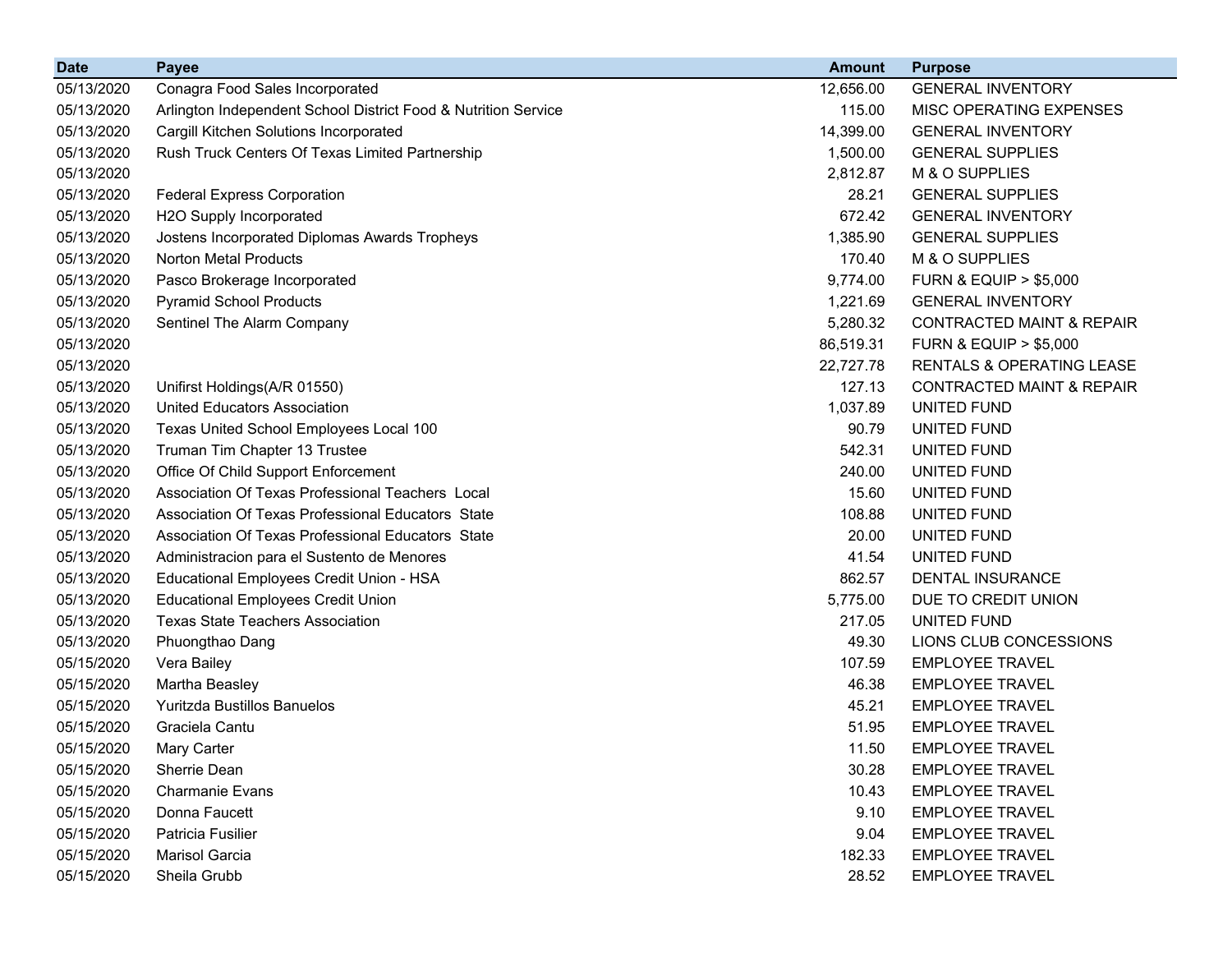| <b>Date</b> | <b>Payee</b>                                   | <b>Amount</b> | <b>Purpose</b>                       |
|-------------|------------------------------------------------|---------------|--------------------------------------|
| 05/15/2020  | Sally Hansen                                   | 12.84         | <b>EMPLOYEE TRAVEL</b>               |
| 05/15/2020  | Ana Hidalgo                                    | 157.83        | <b>EMPLOYEE TRAVEL</b>               |
| 05/15/2020  | Carolyn Hollis                                 | 2.25          | <b>EMPLOYEE TRAVEL</b>               |
| 05/15/2020  | Mihaela Irina Ilinca                           | 243.05        | <b>EMPLOYEE TRAVEL</b>               |
| 05/15/2020  | Carolyn Jefferson                              | 42.80         | <b>EMPLOYEE TRAVEL</b>               |
| 05/15/2020  | Luis Jimenez                                   | 34.83         | <b>EMPLOYEE TRAVEL</b>               |
| 05/15/2020  |                                                | 25.00         | MISC OPERATING EXPENSES              |
| 05/15/2020  | <b>Phyllis Lanier</b>                          | 88.22         | <b>EMPLOYEE TRAVEL</b>               |
| 05/15/2020  | Lydia Le Chon                                  | 135.68        | <b>EMPLOYEE TRAVEL</b>               |
| 05/15/2020  | Penny Little                                   | 30.28         | <b>EMPLOYEE TRAVEL</b>               |
| 05/15/2020  | Ellen Elizabeth Page                           | 1.44          | <b>EMPLOYEE TRAVEL</b>               |
| 05/15/2020  | Lucia Paniagua                                 | 132.15        | <b>EMPLOYEE TRAVEL</b>               |
| 05/15/2020  | Jacqueline Puckett                             | 24.29         | <b>EMPLOYEE TRAVEL</b>               |
| 05/15/2020  | Corey Robinson                                 | 122.30        | <b>EMPLOYEE TRAVEL</b>               |
| 05/15/2020  | Mary Ann Romero                                | 30.60         | <b>EMPLOYEE TRAVEL</b>               |
| 05/15/2020  |                                                | 25.00         | MISC OPERATING EXPENSES              |
| 05/15/2020  | <b>Robert Sessions</b>                         | 318.60        | <b>EMPLOYEE TRAVEL</b>               |
| 05/15/2020  | Angel Silva                                    | 172.11        | <b>EMPLOYEE TRAVEL</b>               |
| 05/15/2020  | <b>Catherine Strawn</b>                        | 71.58         | <b>EMPLOYEE TRAVEL</b>               |
| 05/15/2020  | <b>Sherry Vanzandt</b>                         | 41.89         | <b>EMPLOYEE TRAVEL</b>               |
| 05/15/2020  | <b>Stephanie Vreeland</b>                      | 22.47         | <b>EMPLOYEE TRAVEL</b>               |
| 05/15/2020  | Linda Walker                                   | 98.12         | <b>EMPLOYEE TRAVEL</b>               |
| 05/15/2020  | Phyllis Williams                               | 152.05        | <b>EMPLOYEE TRAVEL</b>               |
| 05/15/2020  | Ilona Wills                                    | 5.35          | <b>EMPLOYEE TRAVEL</b>               |
| 05/15/2020  | <b>City Electric Supply Company</b>            | 64.32         | M & O SUPPLIES                       |
| 05/15/2020  | Miner North Texas LTD                          | 382.50        | <b>CONTRACTED MAINT &amp; REPAIR</b> |
| 05/15/2020  | <b>Foremost Telecommunications Corporation</b> | 17,885.15     | <b>WATER</b>                         |
| 05/15/2020  | Smith Lamar                                    | 250.00        | MISC PURCH & CONTR SERV              |
| 05/15/2020  | Qep Incorporated                               | 727.74        | <b>READING MATERIALS</b>             |
| 05/15/2020  | <b>Elliott Electric Supply</b>                 | 592.00        | M & O SUPPLIES                       |
| 05/15/2020  | Music Theatre International                    | 660.00        | <b>GENERAL SUPPLIES</b>              |
| 05/15/2020  | <b>Tarrant County Juvenile Service</b>         | 1,935.00      | STDNT TUIT-NONPUBLIC SCHL            |
| 05/15/2020  | J P Morgan Chase Bank                          | 14,996.17     | M & O SUPPLIES                       |
| 05/15/2020  | Apple Computer Incorporated                    | 8,678.00      | <b>GENERAL SUPPLIES</b>              |
| 05/15/2020  | <b>City Of Grand Prairie Water Utilities</b>   | 1,647.97      | <b>WATER</b>                         |
| 05/15/2020  | <b>EBS(Educational Based Services)</b>         | 9,607.50      | MISC PURCH & CONTR SERV              |
| 05/15/2020  | <b>Total Maintenance Solutions-South</b>       | 138.12        | M & O SUPPLIES                       |
| 05/15/2020  | John DeMado Language Seminars, Inc.            | 2,750.00      | MISC PURCH & CONTR SERV              |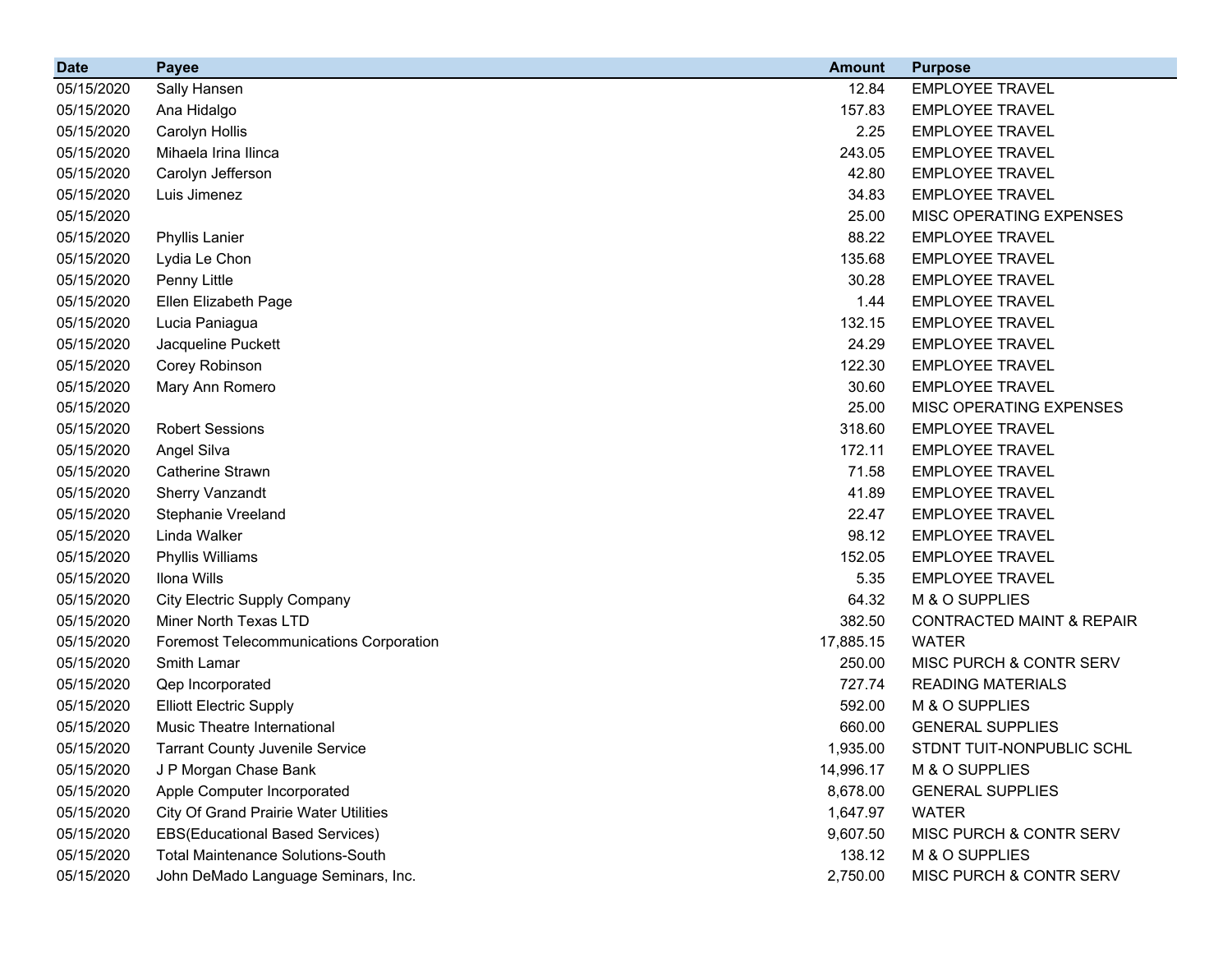| <b>Date</b> | <b>Payee</b>                                      | <b>Amount</b> | <b>Purpose</b>                             |
|-------------|---------------------------------------------------|---------------|--------------------------------------------|
| 05/15/2020  | Stantec Architecture, Inc. (SHW Group)            | 4,343.35      | BLDG PURCH, CONSTR, IMPROVE                |
| 05/15/2020  | Lowe's Home Centers, LLC                          | 873.66        | <b>GENERAL SUPPLIES</b>                    |
| 05/15/2020  |                                                   | 287.94        | LIONS CLUB CONCESSIONS                     |
| 05/15/2020  |                                                   | 468.61        | M & O SUPPLIES                             |
| 05/15/2020  | Nasco                                             | 511.70        | <b>GENERAL SUPPLIES</b>                    |
| 05/15/2020  | Safeway Supply, Incorporated                      | 2,220.00      | <b>GENERAL INVENTORY</b>                   |
| 05/15/2020  | <b>Bucks Wheel &amp; Equipment Company</b>        | 118.41        | <b>GENERAL INVENTORY</b>                   |
| 05/15/2020  | Adolfson & Peterson Construction                  | 2,483,463.68  | BLDG PURCH, CONSTR, IMPROVE                |
| 05/15/2020  |                                                   | (124, 173.18) | <b>RETAINAGE</b>                           |
| 05/15/2020  | Sas Technologies Limited                          | 1,932.00      | <b>CONTRACTED MAINT &amp; REPAIR</b>       |
| 05/15/2020  | <b>Commercial Recorder</b>                        | 59.80         | <b>Statutorily Required Public Notices</b> |
| 05/15/2020  | Lowery Sand & Gravel Co Inc                       | 6,060.00      | M & O SUPPLIES                             |
| 05/20/2020  | <b>Labatt Food Service</b>                        | 10,962.00     | <b>GENERAL INVENTORY</b>                   |
| 05/20/2020  | <b>Pavement Services Corporation</b>              | 4,874.00      | <b>CONTRACTED MAINT &amp; REPAIR</b>       |
| 05/20/2020  | <b>Grainger Industrial Supply</b>                 | 1,242.71      | M & O SUPPLIES                             |
| 05/20/2020  | University Of Texas At Arlington Finance And Admn | 75,000.00     | MISC PURCH & CONTR SERV                    |
| 05/20/2020  | Home Depot Pro                                    | 172.64        | M & O SUPPLIES                             |
| 05/20/2020  | Apex Supply Company                               | 10.00         | <b>CONTRACTED MAINT &amp; REPAIR</b>       |
| 05/20/2020  | <b>B W I Companies Incorporated</b>               | 1,734.81      | <b>GENERAL SUPPLIES</b>                    |
| 05/20/2020  | <b>Breaker Broker Company</b>                     | 785.15        | M & O SUPPLIES                             |
| 05/20/2020  | <b>Elliott Electric Supply</b>                    | 2,760.14      | M & O SUPPLIES                             |
| 05/20/2020  | <b>Dell Marketing</b>                             | 720.00        | <b>GENERAL SUPPLIES</b>                    |
| 05/20/2020  | Estes Mcclure & Assoc Inc                         | 3,400.00      | OTH PROFESSIONAL SERVICES                  |
| 05/20/2020  | Mission Arlington/Mission Metroplex               | 2,550.00      | MISC PURCH & CONTR SERV                    |
| 05/20/2020  | Custom Transmission And Auto Repair Incorporated  | 66.00         | <b>CONTRACTED MAINT &amp; REPAIR</b>       |
| 05/20/2020  | Fastsigns                                         | 525.00        | <b>GENERAL SUPPLIES</b>                    |
| 05/20/2020  | PPG Architectural Finishes, Inc.                  | 1,052.12      | M & O SUPPLIES                             |
| 05/20/2020  | <b>Demidec Resources</b>                          | 1,770.00      | <b>GENERAL SUPPLIES</b>                    |
| 05/20/2020  | Office Depot                                      | 101.44        | <b>GENERAL SUPPLIES</b>                    |
| 05/20/2020  |                                                   | 107.59        | M & O SUPPLIES                             |
| 05/20/2020  | Gilman Gear                                       | 715.00        | <b>GENERAL SUPPLIES</b>                    |
| 05/20/2020  | Land O Lakes Incorporated                         | 9,750.00      | <b>GENERAL INVENTORY</b>                   |
| 05/20/2020  | B & H Photo Video                                 | 6,103.75      | <b>GENERAL SUPPLIES</b>                    |
| 05/20/2020  | <b>Mackin Educational Resources</b>               | 2,091.75      | <b>READING MATERIALS</b>                   |
| 05/20/2020  | Cowboy Towing                                     | 402.00        | <b>CONTRACTED MAINT &amp; REPAIR</b>       |
| 05/20/2020  | Govconnection Incorporated                        | 840.00        | <b>GENERAL SUPPLIES</b>                    |
| 05/20/2020  | Harris Costumes                                   | 175.00        | <b>INVOICES RECEIVABLE</b>                 |
| 05/20/2020  | Phillips Welding Supply Incorporated              | 2,069.38      | <b>GENERAL SUPPLIES</b>                    |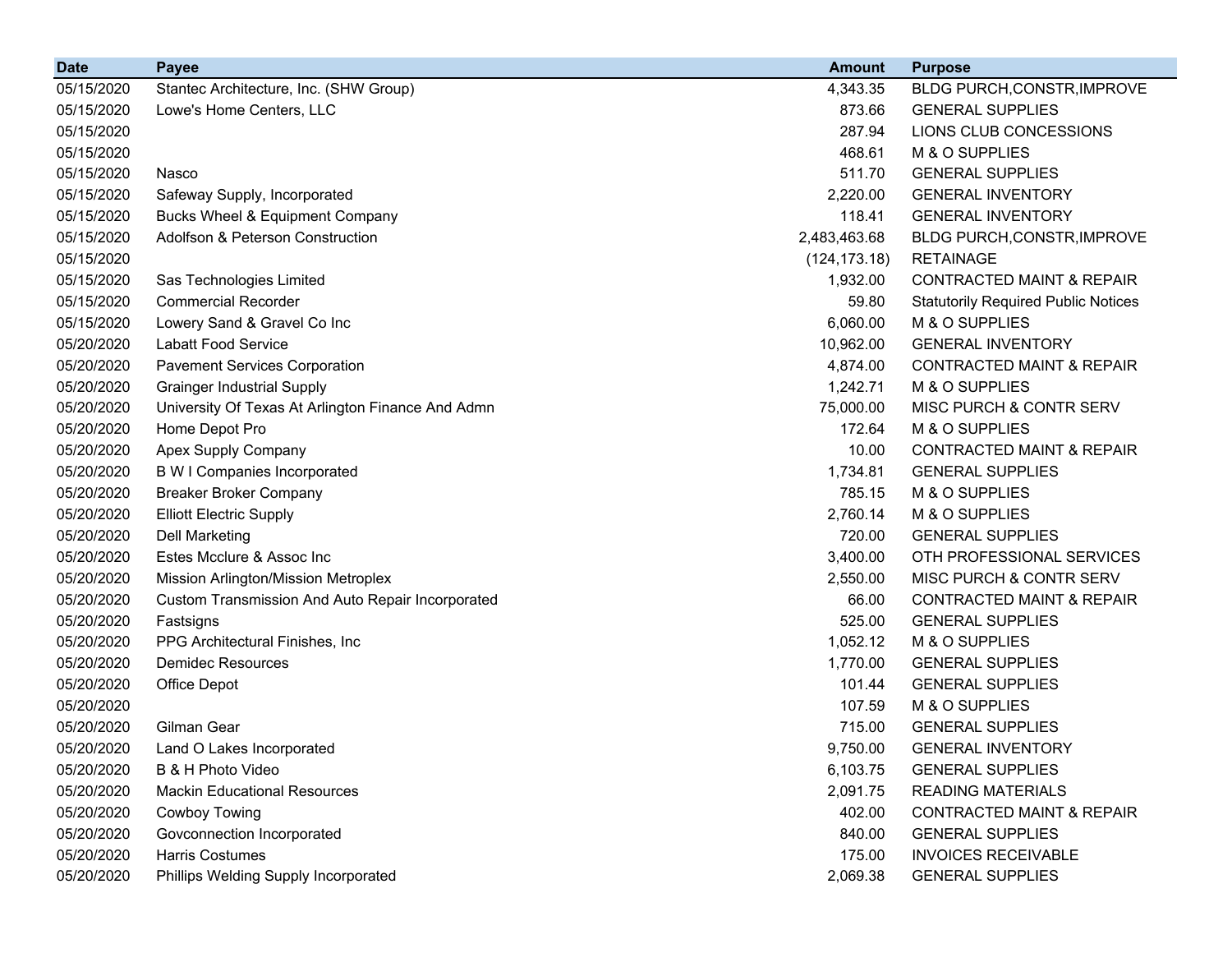| <b>Date</b> | <b>Payee</b>                                 | <b>Amount</b>  | <b>Purpose</b>                       |
|-------------|----------------------------------------------|----------------|--------------------------------------|
| 05/20/2020  | C D Hartnett Company                         | 5,340.63       | <b>GENERAL INVENTORY</b>             |
| 05/20/2020  |                                              | 50.22          | LIONS CLUB CONCESSIONS               |
| 05/20/2020  | <b>City Of Grand Prairie Water Utilities</b> | 4,431.50       | <b>WATER</b>                         |
| 05/20/2020  | Arlington Hardware Incorporated #53          | 101.64         | M & O SUPPLIES                       |
| 05/20/2020  | Centerline Supply Limited                    | 2,275.57       | M & O SUPPLIES                       |
| 05/20/2020  | Republic Services of Texas Limited           | 22,658.74      | <b>CONTRACTED MAINT &amp; REPAIR</b> |
| 05/20/2020  | <b>Total Maintenance Solutions-South</b>     | 12.50          | <b>CONTRACTED MAINT &amp; REPAIR</b> |
| 05/20/2020  |                                              | 361.81         | M & O SUPPLIES                       |
| 05/20/2020  | VEX Robotics Inc.                            | 839.55         | <b>GENERAL SUPPLIES</b>              |
| 05/20/2020  | <b>Luxor Staffing</b>                        | 4,182.75       | MISC PURCH & CONTR SERV              |
| 05/20/2020  | Independent Hardware Incorporated            | 1,334.88       | <b>GENERAL INVENTORY</b>             |
| 05/20/2020  | Supreme Fixture Company Inc.                 | 7,627.39       | <b>FURN &amp; EQUIP &gt; \$5,000</b> |
| 05/20/2020  | Just Say Yes                                 | 600.00         | MISC PURCH & CONTR SERV              |
| 05/20/2020  | <b>Golden Graduation Services</b>            | 45.50          | <b>INVOICES RECEIVABLE</b>           |
| 05/20/2020  | <b>Golden Graduation Services</b>            | 1,087.50       | <b>GENERAL SUPPLIES</b>              |
| 05/20/2020  | BrandEra, Inc.                               | 15,461.46      | MISC OPERATING EXPENSES              |
| 05/20/2020  | One Source Staffing Corporation              | 22,388.63      | MISC PURCH & CONTR SERV              |
| 05/20/2020  | <b>Binswanger Glass</b>                      | 266.01         | M & O SUPPLIES                       |
| 05/20/2020  | <b>Jakes Finer Foods</b>                     | 39,553.50      | <b>GENERAL INVENTORY</b>             |
| 05/20/2020  | Accent Awards & Trophies, LLC                | 32.00          | <b>INVOICES RECEIVABLE</b>           |
| 05/20/2020  | Accent Awards & Trophies, LLC                | 45.00          | <b>INVOICES RECEIVABLE</b>           |
| 05/20/2020  | 1st Choice Restaurant Equipment              | 789.60         | NON-FOOD REQUISITIONS                |
| 05/20/2020  | <b>Autonation Chevrolet</b>                  | 97.12          | <b>CONTRACTED MAINT &amp; REPAIR</b> |
| 05/20/2020  |                                              | 132.31         | M & O SUPPLIES                       |
| 05/20/2020  | Follett School Solutions, Inc.               | 470.79         | <b>READING MATERIALS</b>             |
| 05/20/2020  | <b>Crawford Electric Supply Company</b>      | 540.48         | M & O SUPPLIES                       |
| 05/20/2020  | Pogue Construction Co., LP                   | 456,692.04     | <b>RETAINAGE</b>                     |
| 05/20/2020  | Ferguson Enterprises, Inc.                   | 105.96         | <b>GENERAL INVENTORY</b>             |
| 05/20/2020  |                                              |                | LIONS CLUB CONCESSIONS               |
| 05/20/2020  | HP Inc.                                      | 3,546.92       | <b>GENERAL SUPPLIES</b>              |
| 05/20/2020  | <b>Sirius Education Solutions LLC</b>        | 1,920.00       | <b>GENERAL SUPPLIES</b>              |
| 05/20/2020  | Kleen-Air Filter Service & Sales             | 1,482.00       | <b>GENERAL INVENTORY</b>             |
| 05/20/2020  | Lowe's Home Centers, LLC                     | 287.94         | <b>GENERAL INVENTORY</b>             |
| 05/20/2020  |                                              | (28.50)        | <b>GENERAL SUPPLIES</b>              |
| 05/20/2020  |                                              | 44.97          | M & O SUPPLIES                       |
| 05/20/2020  | Southern Lock & Supply, Co                   | 2,086.08       | <b>GENERAL INVENTORY</b>             |
| 05/20/2020  | Wexford Labs, Inc                            | 538.75         | <b>GENERAL INVENTORY</b>             |
| 05/20/2020  | iPrint Technologies                          | $\blacksquare$ | <b>GENERAL SUPPLIES</b>              |
|             |                                              |                |                                      |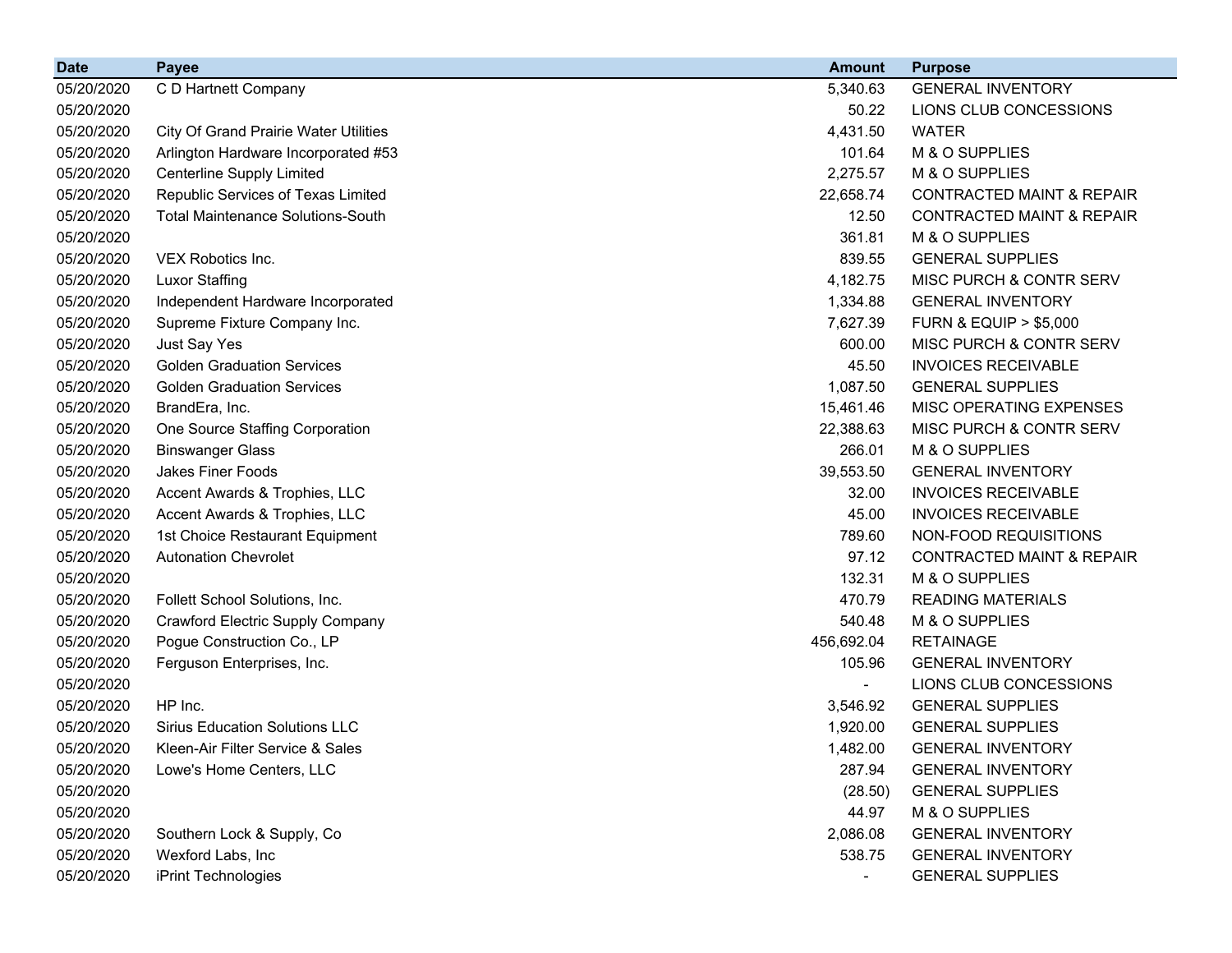| <b>Date</b> | <b>Payee</b>                                            | <b>Amount</b> | <b>Purpose</b>                       |
|-------------|---------------------------------------------------------|---------------|--------------------------------------|
| 05/20/2020  | <b>Teacher Direct</b>                                   | 457.22        | <b>GENERAL SUPPLIES</b>              |
| 05/20/2020  | Sysco North Texas                                       | 65,473.78     | <b>GENERAL INVENTORY</b>             |
| 05/20/2020  | Bill's Upholstery & Glass Shop Inc                      | 540.00        | <b>CONTRACTED MAINT &amp; REPAIR</b> |
| 05/20/2020  | Flocabulary Inc                                         | 1,900.00      | <b>GENERAL SUPPLIES</b>              |
| 05/20/2020  | <b>CableLink Solutions</b>                              | 348.36        | MISC PURCH & CONTR SERV              |
| 05/20/2020  | Global Equipment Company Inc                            | 686.40        | <b>GENERAL INVENTORY</b>             |
| 05/20/2020  | Mavich LLC                                              | 332.10        | <b>GENERAL INVENTORY</b>             |
| 05/20/2020  | OverDrive, Inc                                          | 9,892.46      | <b>READING MATERIALS</b>             |
| 05/20/2020  | Clever Items LLC                                        | 2,083.98      | <b>GENERAL SUPPLIES</b>              |
| 05/20/2020  | Nasco                                                   | 127.50        | <b>GENERAL SUPPLIES</b>              |
| 05/20/2020  | Mohawk USA LLC                                          | 249.80        | <b>GENERAL SUPPLIES</b>              |
| 05/20/2020  | <b>Foremost Telecommunications Corporation</b>          | 5,893.27      | <b>WATER</b>                         |
| 05/20/2020  | Texas Irrigation Supply LLC                             | 180.51        | M & O SUPPLIES                       |
| 05/20/2020  | Gray, Timothy Brian                                     | 3,000.00      | MISC PURCH & CONTR SERV              |
| 05/20/2020  | Price Right Professional Landscaping & Tree Service LLC | 2,600.00      | <b>CONTRACTED MAINT &amp; REPAIR</b> |
| 05/20/2020  | E Logic                                                 | 44,964.40     | OTH PROFESSIONAL SERVICES            |
| 05/20/2020  | AT&T                                                    | 46,044.51     | <b>WATER</b>                         |
| 05/20/2020  | Taylor Smith Consulting LLC                             | 439.55        | MISC PURCH & CONTR SERV              |
| 05/20/2020  | <b>Credicott Welding Services LLC</b>                   | 1,750.00      | MISC OPERATING EXPENSES              |
| 05/20/2020  | Audrey Bragg Consulting LLC                             | 5,400.00      | MISC PURCH & CONTR SERV              |
| 05/20/2020  | Delegard Tool of Texas                                  | 41.76         | <b>GENERAL SUPPLIES</b>              |
| 05/20/2020  | <b>Honors Graduation LLC</b>                            | 69.00         | <b>INVOICES RECEIVABLE</b>           |
| 05/20/2020  | <b>Honors Graduation LLC</b>                            | 104.00        | <b>INVOICES RECEIVABLE</b>           |
| 05/20/2020  | <b>Honors Graduation LLC</b>                            | 54.00         | <b>INVOICES RECEIVABLE</b>           |
| 05/20/2020  | <b>Borden Dairy Company</b>                             | 135,824.63    | <b>FOOD</b>                          |
| 05/20/2020  | Zum Services, Inc.                                      | 31,775.00     | MISC PURCH & CONTR SERV              |
| 05/20/2020  | <b>Blick Art Materials</b>                              | 32.78         | ACCOUNTS PAYABLE-ACCRUALS            |
| 05/20/2020  |                                                         | 2,331.83      | <b>GENERAL SUPPLIES</b>              |
| 05/20/2020  | Patterson Veterinary Supply Inc                         | 189.00        | <b>GENERAL SUPPLIES</b>              |
| 05/20/2020  | Marathon Staffing Group Inc                             | 2,351.06      | MISC PURCH & CONTR SERV              |
| 05/20/2020  | Tresona Multimedia, LLC                                 | 1,290.00      | <b>GENERAL SUPPLIES</b>              |
| 05/20/2020  | Play Versus Inc.                                        | 480.00        | STUDENT TVL*NO AISD BUSES            |
| 05/20/2020  | JTM Provisions Company Incorporated                     | 100,440.00    | <b>GENERAL INVENTORY</b>             |
| 05/20/2020  | <b>Tricia Alford</b>                                    | 860.00        | <b>INVOICES RECEIVABLE</b>           |
| 05/20/2020  | <b>Constellation New Energy</b>                         | 74.10         | <b>WATER</b>                         |
| 05/20/2020  | Complete Supply Incorporated                            | 13,902.57     | <b>GENERAL INVENTORY</b>             |
| 05/20/2020  |                                                         | 37,500.00     | <b>GENERAL SUPPLIES</b>              |
| 05/20/2020  | <b>Empire Paper Company</b>                             | 187.20        | <b>GENERAL INVENTORY</b>             |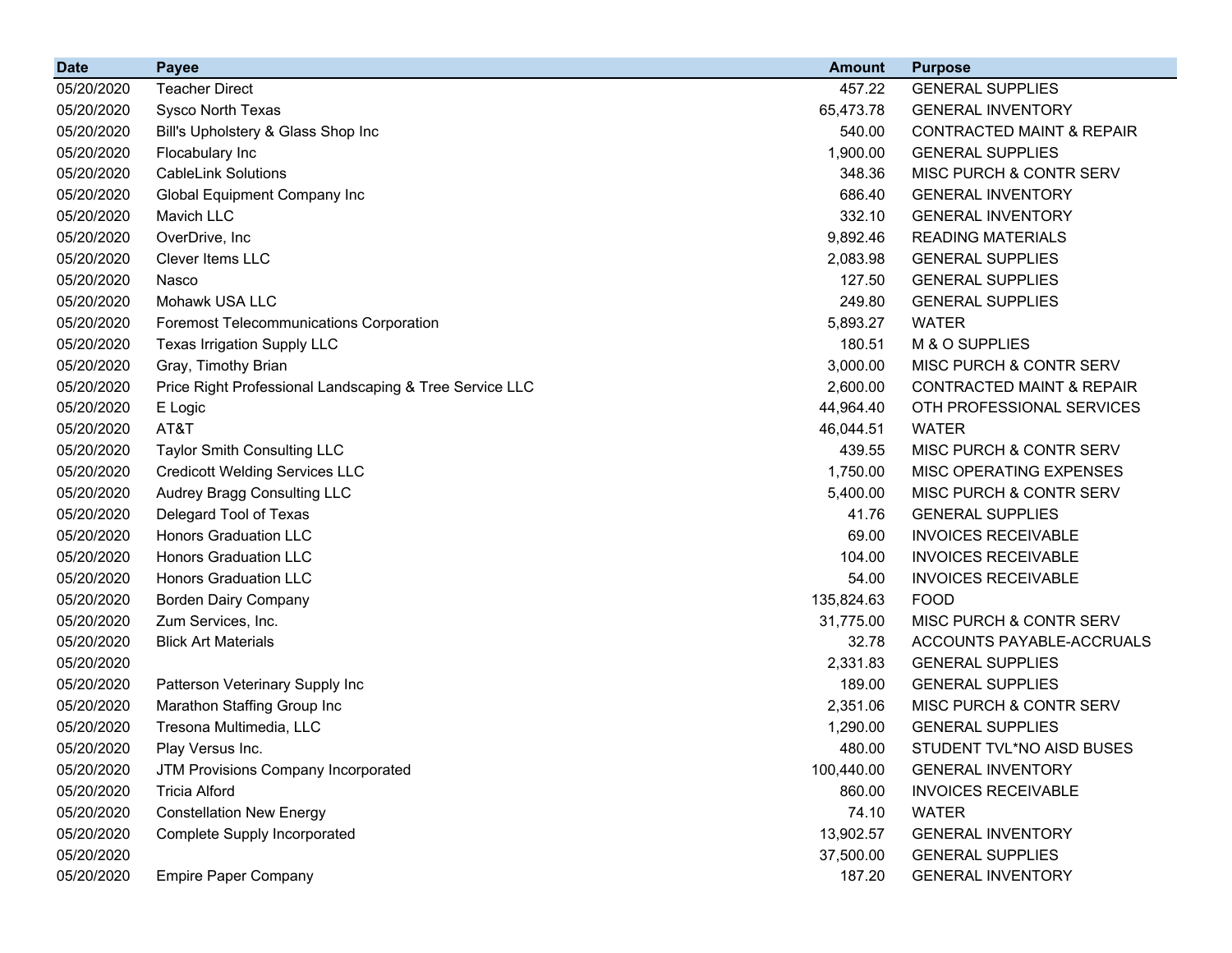| <b>Date</b> | <b>Payee</b>                                                   | <b>Amount</b> | <b>Purpose</b>                       |
|-------------|----------------------------------------------------------------|---------------|--------------------------------------|
| 05/20/2020  | Austin Turf & Tractor                                          | 41.48         | M & O SUPPLIES                       |
| 05/20/2020  | <b>Atmos Energy</b>                                            | 7,633.21      | <b>WATER</b>                         |
| 05/20/2020  | <b>Compliance Consortium Corporation</b>                       | 1,021.00      | MISC OPERATING EXPENSES              |
| 05/20/2020  | Simba Industries                                               | 10,344.80     | <b>GENERAL INVENTORY</b>             |
| 05/20/2020  | McKesson Medical-Surgical Government Solutions LLC             | 325.22        | <b>GENERAL SUPPLIES</b>              |
| 05/20/2020  | Mastery Education (Peoples Education)                          | 42,425.50     | <b>GENERAL SUPPLIES</b>              |
| 05/20/2020  | Southwest International Trucks                                 | 78.74         | M & O SUPPLIES                       |
| 05/20/2020  | Arlington Independent School District Food & Nutrition Service | 63.25         | MISC OPERATING EXPENSES              |
| 05/20/2020  | Cargill Kitchen Solutions Incorporated                         | 12,893.88     | <b>GENERAL INVENTORY</b>             |
| 05/20/2020  | <b>Federal Express Corporation</b>                             | 15.77         | <b>GENERAL SUPPLIES</b>              |
| 05/20/2020  | University Of Texas @ Austin-Office of Strategy and Policy     | 2,679.00      | <b>TESTING MATERIALS</b>             |
| 05/20/2020  | Sas Technologies Limited                                       | 2,358.00      | OTH PROFESSIONAL SERVICES            |
| 05/20/2020  | Sas Technologies Limited                                       | 700.00        | <b>CONTRACTED MAINT &amp; REPAIR</b> |
| 05/20/2020  | Arlington Chamber Of Commerce                                  | 23,750.00     | MISC PURCH & CONTR SERV              |
| 05/20/2020  | City Of Arlington Water Department                             | 20,481.22     | <b>WATER</b>                         |
| 05/20/2020  | City Of Arlington Water Department                             | 75,560.53     | <b>WATER</b>                         |
| 05/20/2020  | City Of Arlington Water Department                             | 12,131.80     | <b>WATER</b>                         |
| 05/20/2020  | <b>Flinn Scientific</b>                                        | 776.50        | <b>GENERAL SUPPLIES</b>              |
| 05/20/2020  | <b>Gopher Sport Equipment</b>                                  | 198.69        | <b>GENERAL SUPPLIES</b>              |
| 05/20/2020  | <b>Pollock Paper Distributors</b>                              | 1,862.25      | <b>GENERAL INVENTORY</b>             |
| 05/20/2020  | <b>Pyramid School Products</b>                                 | 759.20        | <b>GENERAL INVENTORY</b>             |
| 05/20/2020  | Quality Audio Visual Service Incorporated                      | 563.90        | <b>CONTRACTED MAINT &amp; REPAIR</b> |
| 05/20/2020  | Vandergriff Chevrolet                                          | 2,079.59      | <b>CONTRACTED MAINT &amp; REPAIR</b> |
| 05/20/2020  |                                                                | 1,885.56      | M & O SUPPLIES                       |
| 05/20/2020  | Roberta Cornejo                                                | 113.45        | LIONS CLUB CONCESSIONS               |
| 05/20/2020  | Francisco Elizalde                                             | 51.30         | LIONS CLUB CONCESSIONS               |
| 05/20/2020  | Karin Fleger                                                   | 83.55         | LIONS CLUB CONCESSIONS               |
| 05/20/2020  | Linda Flores                                                   | 75.95         | LIONS CLUB CONCESSIONS               |
| 05/20/2020  | Yvette McMillan                                                | 24.50         | LIONS CLUB CONCESSIONS               |
| 05/20/2020  | Lisa Mohon                                                     | 16.90         | LIONS CLUB CONCESSIONS               |
| 05/20/2020  | Cornelia Winguth                                               | 76.50         | LIONS CLUB CONCESSIONS               |
| 05/21/2020  | <b>United Educators Association</b>                            | 995.27        | <b>UNITED FUND</b>                   |
| 05/21/2020  | Texas United School Employees Local 100                        | 36.67         | UNITED FUND                          |
| 05/21/2020  | Truman Tim Chapter 13 Trustee                                  | 1,332.92      | UNITED FUND                          |
| 05/21/2020  | Association Of Texas Professional Teachers Local               | 0.58          | UNITED FUND                          |
| 05/21/2020  | Association Of Texas Professional Educators State              | 34.60         | UNITED FUND                          |
| 05/21/2020  | Pam Bassel Chapter 13 Trustee                                  | 87.70         | UNITED FUND                          |
| 05/21/2020  | Administracion para el Sustento de Menores                     | 257.69        | UNITED FUND                          |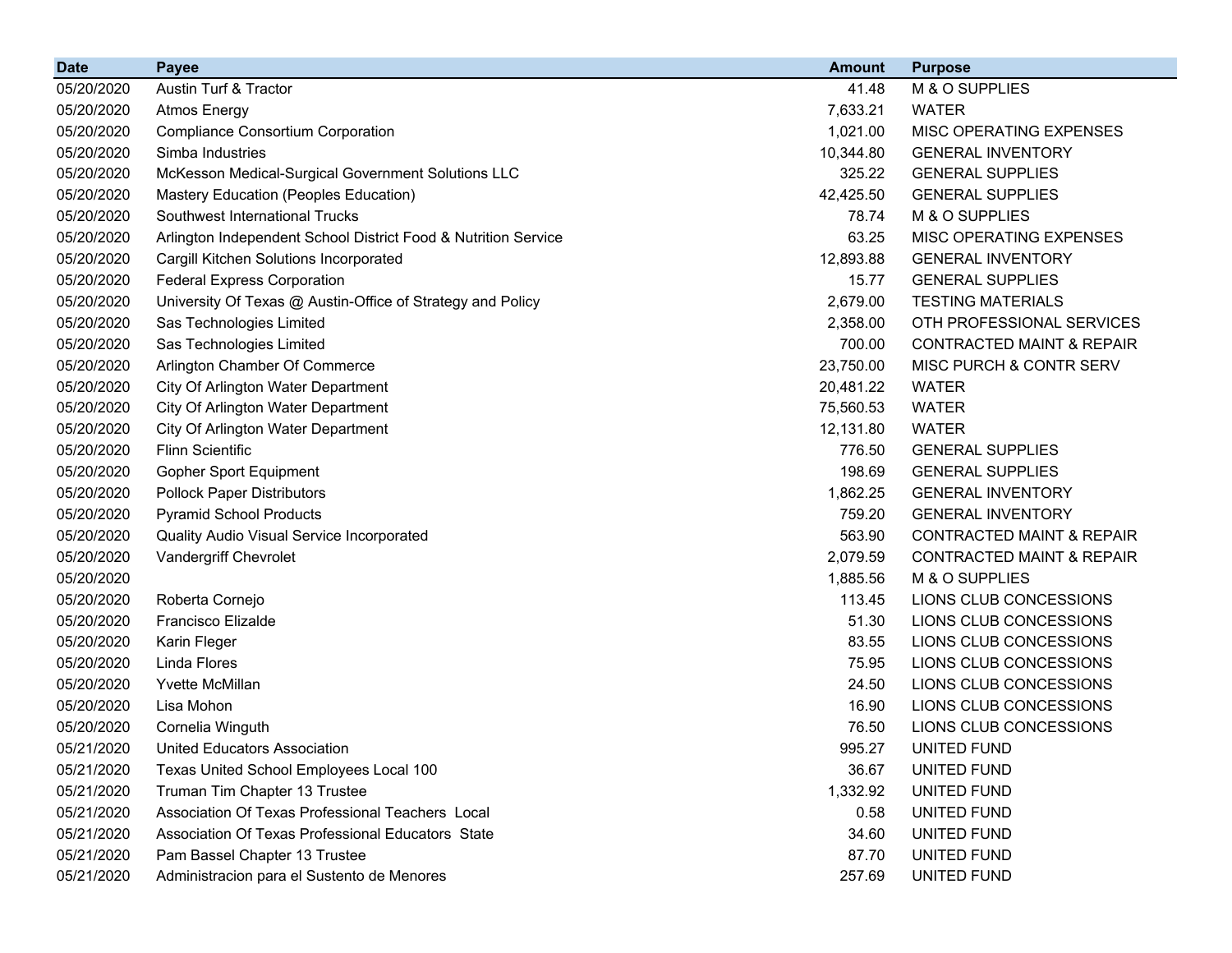| <b>Date</b> | <b>Payee</b>                              | <b>Amount</b> | <b>Purpose</b>                       |
|-------------|-------------------------------------------|---------------|--------------------------------------|
| 05/21/2020  | Powers Tom Chapter 13 Trustee             | 904.62        | UNITED FUND                          |
| 05/21/2020  | Educational Employees Credit Union - HSA  | 1,352.44      | <b>DENTAL INSURANCE</b>              |
| 05/21/2020  | <b>Educational Employees Credit Union</b> | 6,472.95      | DUE TO CREDIT UNION                  |
| 05/21/2020  | <b>Texas State Teachers Association</b>   | 62.65         | UNITED FUND                          |
| 05/21/2020  | <b>United Way</b>                         | 5.00          | UNITED FUND                          |
| 05/22/2020  | <b>Blanca Gonzalez</b>                    | 50.00         | MISC OPERATING EXPENSES              |
| 05/22/2020  | Lisa Harvey                               | 28.89         | <b>EMPLOYEE TRAVEL</b>               |
| 05/22/2020  | Mary Roddy                                | 254.66        | <b>EMPLOYEE TRAVEL</b>               |
| 05/22/2020  | <b>Shenice Sanders</b>                    | 116.00        | MISC OPERATING EXPENSES              |
| 05/22/2020  | Denise Thomas                             | 107.97        | <b>EMPLOYEE TRAVEL</b>               |
| 05/22/2020  | Kellye Vandergriff                        | 174.52        | <b>EMPLOYEE TRAVEL</b>               |
| 05/22/2020  | Barnes & Noble Booksellers, Inc.          | 408.00        | <b>READING MATERIALS</b>             |
| 05/22/2020  | Jason's Deli                              | 250.00        | MISC OPERATING EXPENSES              |
| 05/22/2020  | Fastsigns                                 | 1,417.50      | <b>GENERAL SUPPLIES</b>              |
| 05/22/2020  | PPG Architectural Finishes, Inc.          | 108.83        | M & O SUPPLIES                       |
| 05/22/2020  | Office Depot                              | 1,844.90      | <b>GENERAL SUPPLIES</b>              |
| 05/22/2020  | <b>Verizon Wireless Acct</b>              | 7,090.33      | <b>WATER</b>                         |
| 05/22/2020  | Govconnection Incorporated                | 72.00         | <b>GENERAL SUPPLIES</b>              |
| 05/22/2020  | J P Morgan Chase Bank                     | 26.95         | M & O SUPPLIES                       |
| 05/22/2020  | Phillips Welding Supply Incorporated      | 968.48        | <b>GENERAL SUPPLIES</b>              |
| 05/22/2020  | C D Hartnett Company                      | 34,941.00     | <b>GENERAL INVENTORY</b>             |
| 05/22/2020  | <b>Band Shoppe</b>                        | 1,279.90      | <b>GENERAL SUPPLIES</b>              |
| 05/22/2020  | Automatic Sprinkler of Texas Incorporated | 12,075.00     | <b>CONTRACTED MAINT &amp; REPAIR</b> |
| 05/22/2020  | IdentiSys Incorporated                    | 368.00        | <b>GENERAL SUPPLIES</b>              |
| 05/22/2020  | DFW Waste Oil Service, Incorporated       | 255.30        | <b>CONTRACTED MAINT &amp; REPAIR</b> |
| 05/22/2020  | <b>RD Lawns LLC</b>                       | 9,246.95      | <b>CONTRACTED MAINT &amp; REPAIR</b> |
| 05/22/2020  | US Games                                  | 307.92        | <b>GENERAL SUPPLIES</b>              |
| 05/22/2020  | HP Inc.                                   | 1,599.72      | <b>GENERAL SUPPLIES</b>              |
| 05/22/2020  | Western-BRW Paper Company Incorporated    | 1,380.00      | <b>GENERAL INVENTORY</b>             |
| 05/22/2020  | <b>CableLink Solutions</b>                | 2,870.00      | <b>CONTRACTED MAINT &amp; REPAIR</b> |
| 05/22/2020  | OverDrive, Inc                            | 6,500.00      | <b>READING MATERIALS</b>             |
| 05/22/2020  | Steve Weiss Music, Inc.                   | 830.50        | <b>GENERAL SUPPLIES</b>              |
| 05/22/2020  | <b>Blick Art Materials</b>                | 6.42          | <b>GENERAL SUPPLIES</b>              |
| 05/22/2020  | Greffen Systems Incorporated              | 41,580.00     | <b>CONTRACTED MAINT &amp; REPAIR</b> |
| 05/22/2020  | Form Approvals, LLC                       | 420.00        | MISC PURCH & CONTR SERV              |
| 05/22/2020  | <b>Empire Paper Company</b>               | 54.95         | <b>GENERAL INVENTORY</b>             |
| 05/22/2020  | Bucks Wheel & Equipment Company           | 198.00        | M & O SUPPLIES                       |
| 05/22/2020  | Romeo Music                               | 1,226.00      | <b>GENERAL SUPPLIES</b>              |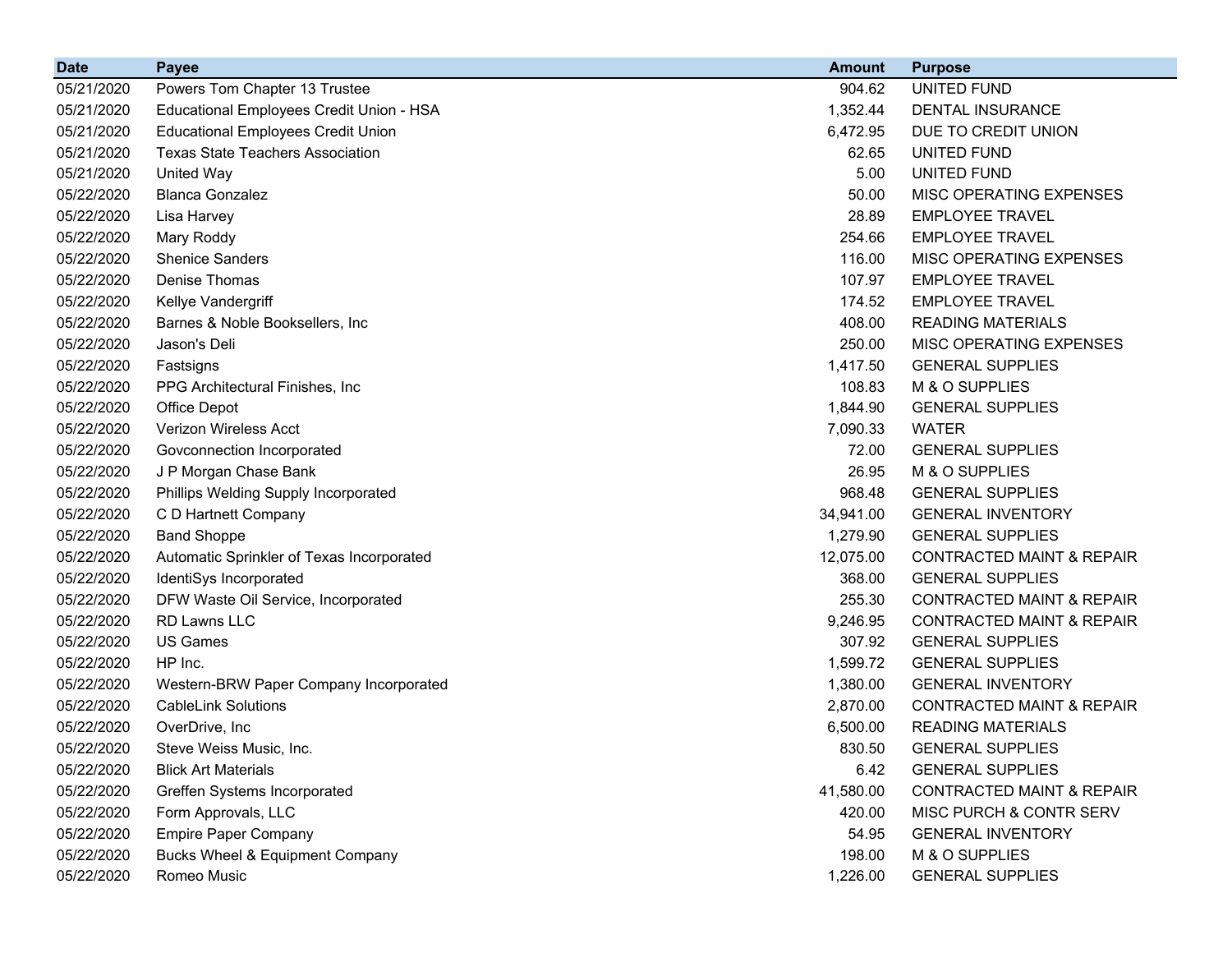| <b>Date</b> | <b>Payee</b>                                            | <b>Amount</b> | <b>Purpose</b>                       |
|-------------|---------------------------------------------------------|---------------|--------------------------------------|
| 05/22/2020  | Rush Truck Centers Of Texas Limited Partnership         | (260.68)      | <b>GENERAL INVENTORY</b>             |
| 05/22/2020  |                                                         | 5,452.47      | M & O SUPPLIES                       |
| 05/22/2020  | Jostens Incorporated Diplomas Awards Tropheys           | 3.60          | ACCOUNTS PAYABLE-ACCRUALS            |
| 05/22/2020  |                                                         | 92.91         | <b>GENERAL SUPPLIES</b>              |
| 05/22/2020  | Leigh Laura                                             | 75.00         | MISC PURCH & CONTR SERV              |
| 05/22/2020  | Zimmerman Zachary                                       | 155.00        | MISC PURCH & CONTR SERV              |
| 05/22/2020  | Linnabary Noah                                          | 175.00        | MISC PURCH & CONTR SERV              |
| 05/22/2020  | Hernandez Leonardo                                      | 195.00        | MISC PURCH & CONTR SERV              |
| 05/22/2020  | Ramirez Javier Adilmar                                  | 155.00        | MISC PURCH & CONTR SERV              |
| 05/22/2020  | <b>Austin Caleb</b>                                     | 175.00        | MISC PURCH & CONTR SERV              |
| 05/22/2020  | Joshua Ford                                             | 195.00        | MISC PURCH & CONTR SERV              |
| 05/22/2020  | Pzedraq Simic                                           | 115.00        | MISC PURCH & CONTR SERV              |
| 05/22/2020  | MP2 Energy Texas LLC                                    | 450,012.26    | <b>WATER</b>                         |
| 05/22/2020  | FAYHA Management LLC                                    | 10,507.00     | <b>RENTALS &amp; OPERATING LEASE</b> |
| 05/22/2020  | <b>BrainPOP LLC</b>                                     | 2,550.00      | <b>GENERAL SUPPLIES</b>              |
| 05/22/2020  | <b>United Parcel Service</b>                            | 124.00        | <b>GENERAL SUPPLIES</b>              |
| 05/22/2020  | Multi Health Systems Incorporated                       | 1,241.75      | <b>TESTING MATERIALS</b>             |
| 05/27/2020  | Morrell Manufacturing Inc.                              | 240.00        | <b>GENERAL SUPPLIES</b>              |
| 05/27/2020  | <b>Imprint Resources</b>                                | 8,994.25      | MISC OPERATING EXPENSES              |
| 05/27/2020  | I B M Corporation                                       | 4,957.60      | <b>GENERAL SUPPLIES</b>              |
| 05/27/2020  | Home Depot Pro                                          | 147.57        | M & O SUPPLIES                       |
| 05/27/2020  | Heritage Food Service Group Incorporated                | 416.26        | M & O SUPPLIES                       |
| 05/27/2020  | Kroger                                                  | 130.07        | <b>GENERAL SUPPLIES</b>              |
| 05/27/2020  |                                                         | 784.98        | MISC OPERATING EXPENSES              |
| 05/27/2020  | United Refrigeration Incorporated                       | 2,655.16      | M & O SUPPLIES                       |
| 05/27/2020  | <b>Elliott Electric Supply</b>                          | (337.50)      | CONTRACTED MAINT & REPAIR            |
| 05/27/2020  |                                                         | 568.92        | M & O SUPPLIES                       |
| 05/27/2020  | <b>Texas Furniture Source Incorporated</b>              | 13,056.00     | M & O SUPPLIES                       |
| 05/27/2020  | Barnes & Noble Booksellers, Inc                         | 144.50        | <b>READING MATERIALS</b>             |
| 05/27/2020  | <b>Paradise Produce</b>                                 | 109,765.50    | <b>FOOD</b>                          |
| 05/27/2020  | Visual Impact                                           | 300.00        | <b>INVOICES RECEIVABLE</b>           |
| 05/27/2020  | <b>Custom Transmission And Auto Repair Incorporated</b> | 2,566.00      | <b>CONTRACTED MAINT &amp; REPAIR</b> |
| 05/27/2020  | PPG Architectural Finishes, Inc.                        | 37.80         | M & O SUPPLIES                       |
| 05/27/2020  | Schwans Food Service Incorporated                       | 67,560.80     | <b>GENERAL INVENTORY</b>             |
| 05/27/2020  | Office Depot                                            | 21,454.64     | <b>GENERAL SUPPLIES</b>              |
| 05/27/2020  |                                                         | 392.00        | M & O SUPPLIES                       |
| 05/27/2020  | B & H Photo Video                                       | 136.71        | <b>GENERAL SUPPLIES</b>              |
| 05/27/2020  | <b>Geary Pacific Supply</b>                             | 196.12        | M & O SUPPLIES                       |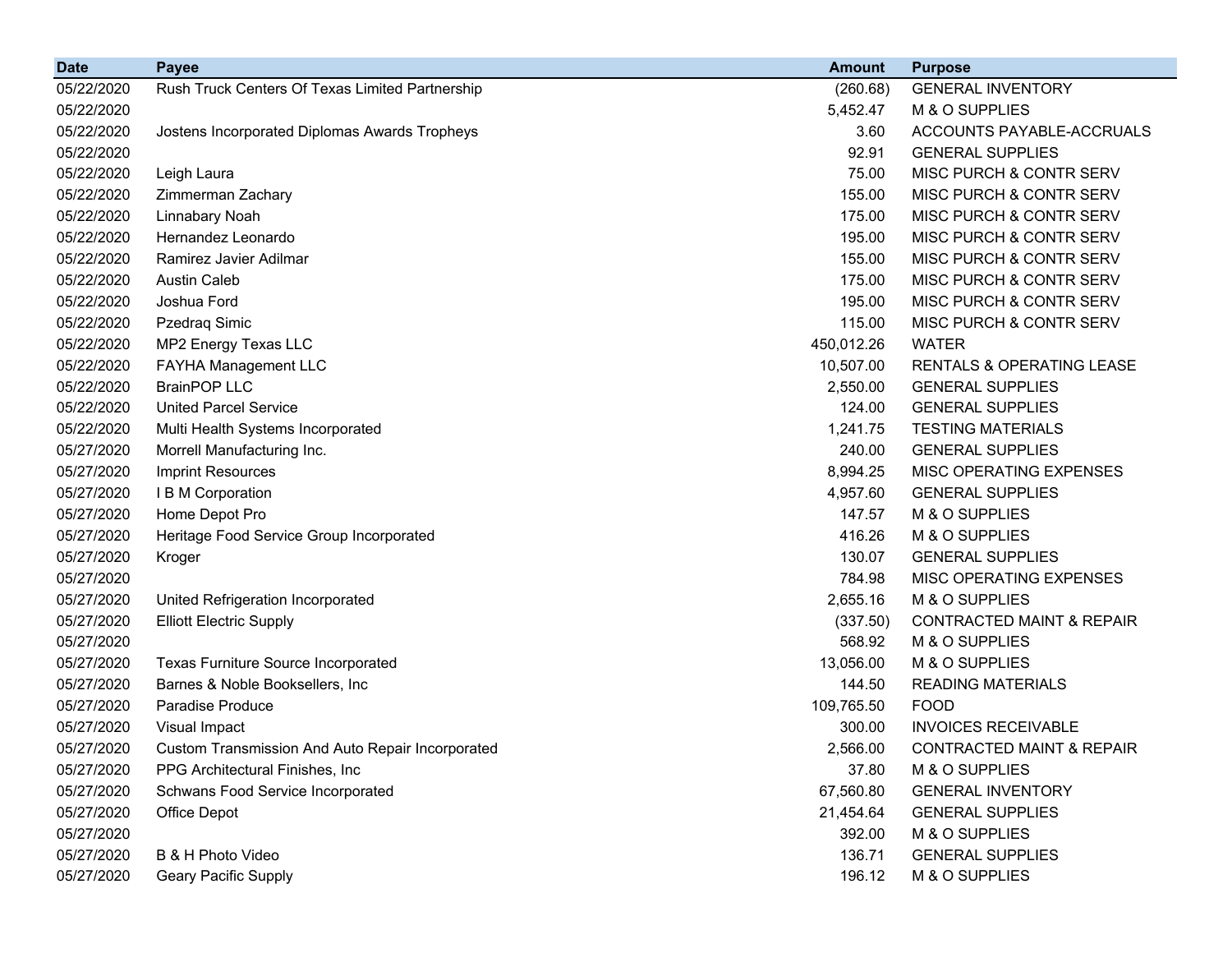| <b>Date</b> | <b>Payee</b>                                          | <b>Amount</b> | <b>Purpose</b>                       |
|-------------|-------------------------------------------------------|---------------|--------------------------------------|
| 05/27/2020  | <b>CDW Government Incorporated</b>                    | 1,700.07      | <b>GENERAL SUPPLIES</b>              |
| 05/27/2020  | Landtec Engineers Llc                                 | 6,355.00      | BLDG PURCH, CONSTR, IMPROVE          |
| 05/27/2020  | C & P Pump Services Incorporated                      | 5,033.00      | M & O SUPPLIES                       |
| 05/27/2020  | <b>Td Industries Limited</b>                          | 54,082.29     | <b>CONTRACTED MAINT &amp; REPAIR</b> |
| 05/27/2020  | Cowboy Towing                                         | 334.00        | <b>CONTRACTED MAINT &amp; REPAIR</b> |
| 05/27/2020  | C D Hartnett Company                                  | 61.08         | <b>FOOD</b>                          |
| 05/27/2020  |                                                       | 7,432.56      | <b>GENERAL INVENTORY</b>             |
| 05/27/2020  | <b>City Of Grand Prairie Water Utilities</b>          | 1,022.96      | <b>WATER</b>                         |
| 05/27/2020  | Arlington Hardware Incorporated #53                   | 214.43        | M & O SUPPLIES                       |
| 05/27/2020  | Psychological Assessment Resources Incorporated (Par) | 842.40        | <b>TESTING MATERIALS</b>             |
| 05/27/2020  | United States Academic Decathlon                      | 1,393.00      | <b>GENERAL SUPPLIES</b>              |
| 05/27/2020  | <b>Costumes By Dusty</b>                              | 560.00        | ACCOUNTS PAYABLE-ACCRUALS            |
| 05/27/2020  |                                                       |               | <b>GENERAL SUPPLIES</b>              |
| 05/27/2020  | Sportsgrafx Incorporated                              | 45.00         | <b>GENERAL SUPPLIES</b>              |
| 05/27/2020  | <b>Luxor Staffing</b>                                 | 4,241.25      | MISC PURCH & CONTR SERV              |
| 05/27/2020  | Boxes 4U                                              | 2,910.00      | <b>GENERAL INVENTORY</b>             |
| 05/27/2020  | <b>DWR Fence</b>                                      | 3,248.00      | <b>CONTRACTED MAINT &amp; REPAIR</b> |
| 05/27/2020  | A Turtle Loves Me                                     | 3,855.05      | MISC OPERATING EXPENSES              |
| 05/27/2020  | Dolkos Joseph William                                 | 250.00        | <b>INVOICES RECEIVABLE</b>           |
| 05/27/2020  | <b>Binswanger Glass</b>                               | 2,074.66      | M & O SUPPLIES                       |
| 05/27/2020  | <b>SC Fuels</b>                                       | 3,989.91      | <b>GENERAL INVENTORY</b>             |
| 05/27/2020  | IdentiSys Incorporated                                | 280.00        | <b>GENERAL SUPPLIES</b>              |
| 05/27/2020  | Mans Distributors, Inc.                               | 859.60        | <b>GENERAL INVENTORY</b>             |
| 05/27/2020  | <b>Jakes Finer Foods</b>                              | 7,185.00      | ACCOUNTS PAYABLE-ACCRUALS            |
| 05/27/2020  |                                                       | 42,015.00     | <b>GENERAL INVENTORY</b>             |
| 05/27/2020  | Accent Awards & Trophies, LLC                         | 481.70        | <b>GENERAL SUPPLIES</b>              |
| 05/27/2020  | <b>Autonation Chevrolet</b>                           | 25.82         | <b>CONTRACTED MAINT &amp; REPAIR</b> |
| 05/27/2020  |                                                       | 212.34        | M & O SUPPLIES                       |
| 05/27/2020  | Follett School Solutions, Inc.                        | 294.87        | <b>READING MATERIALS</b>             |
| 05/27/2020  | National Healthcareer Association                     | 13,455.00     | <b>READING MATERIALS</b>             |
| 05/27/2020  | <b>Tyson Prepared Foods</b>                           | 39,294.50     | ACCOUNTS PAYABLE-ACCRUALS            |
| 05/27/2020  |                                                       | 202,693.36    | <b>GENERAL INVENTORY</b>             |
| 05/27/2020  | <b>US Games</b>                                       | 148.98        | <b>GENERAL SUPPLIES</b>              |
| 05/27/2020  | Kleen-Air Filter Service & Sales                      | 6,510.84      | <b>GENERAL INVENTORY</b>             |
| 05/27/2020  | <b>Campbell Paper Company</b>                         | 28,961.00     | <b>GENERAL INVENTORY</b>             |
| 05/27/2020  | Decker Equipment/School Fix                           | 477.05        | M & O SUPPLIES                       |
| 05/27/2020  | Cardinal's Sport Center Incorporated                  | 2,597.50      | <b>GENERAL SUPPLIES</b>              |
| 05/27/2020  | AAA Glass & Mirror Co., INC.                          | 375.36        | M & O SUPPLIES                       |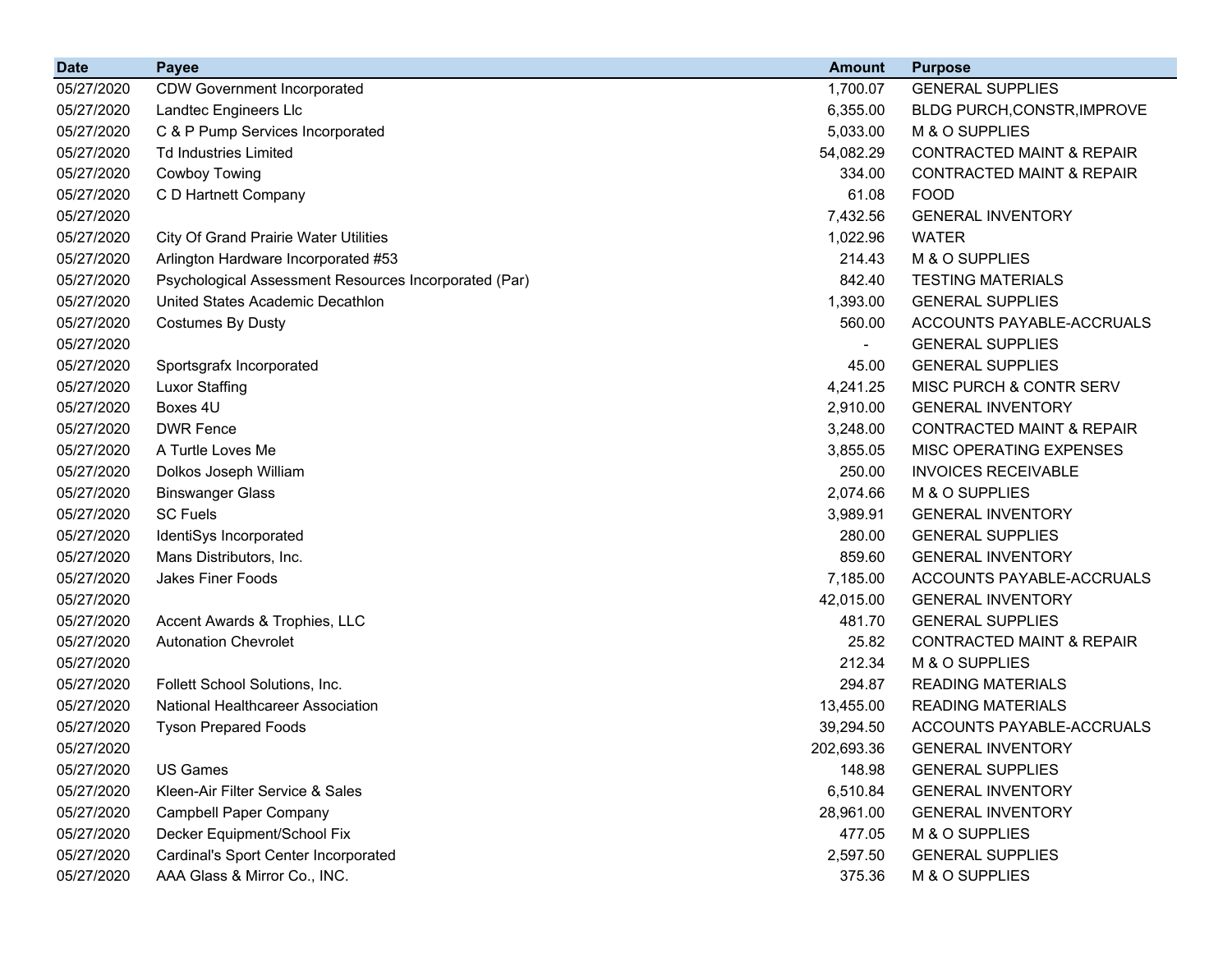| <b>Date</b> | <b>Payee</b>                                    | <b>Amount</b> | <b>Purpose</b>                       |
|-------------|-------------------------------------------------|---------------|--------------------------------------|
| 05/27/2020  | Minority Authority Uniform LLC                  | 348.55        | M & O SUPPLIES                       |
| 05/27/2020  |                                                 | 102.96        | NON-FOOD REQUISITIONS                |
| 05/27/2020  | iPrint Technologies                             | 607.00        | <b>GENERAL SUPPLIES</b>              |
| 05/27/2020  | Sysco North Texas                               | 33,848.40     | <b>GENERAL INVENTORY</b>             |
| 05/27/2020  | Your Tees                                       | 65.00         | <b>INVOICES RECEIVABLE</b>           |
| 05/27/2020  | <b>CableLink Solutions</b>                      | 7,394.72      | MISC PURCH & CONTR SERV              |
| 05/27/2020  | Learning Farm, LLC                              | 272.05        | <b>GENERAL SUPPLIES</b>              |
| 05/27/2020  | Mavich LLC                                      | 118.50        | <b>GENERAL INVENTORY</b>             |
| 05/27/2020  | Nasco                                           | 103.13        | <b>GENERAL SUPPLIES</b>              |
| 05/27/2020  | MP2 Energy Texas LLC                            | 348,599.78    | <b>WATER</b>                         |
| 05/27/2020  | <b>Foremost Telecommunications Corporation</b>  | 11,911.16     | <b>WATER</b>                         |
| 05/27/2020  | Auto Plus Auto Parts                            | 9.46          | <b>GENERAL INVENTORY</b>             |
| 05/27/2020  | Drew Consulting Services Incorporated           | 1,450.00      | <b>CONTRACTED MAINT &amp; REPAIR</b> |
| 05/27/2020  | Taylor Smith Consulting LLC                     | 1,113.78      | MISC PURCH & CONTR SERV              |
| 05/27/2020  | R.L. Townsend & Associates, LLC                 | 6,757.50      | <b>AUDIT SERVICES</b>                |
| 05/27/2020  | All Star Letter Jackets and Balfour Dallas      | 500.00        | <b>INVOICES RECEIVABLE</b>           |
| 05/27/2020  | <b>Borden Dairy Company</b>                     | 95,393.05     | <b>FOOD</b>                          |
| 05/27/2020  | ValueSure Agency Inc.                           | 71.00         | <b>GENERAL SUPPLIES</b>              |
| 05/27/2020  | Marathon Staffing Group Inc                     | 1,495.81      | MISC PURCH & CONTR SERV              |
| 05/27/2020  | Tri-Lam Roofing & Waterproofing Inc             | 21,773.88     | <b>RETAINAGE</b>                     |
| 05/27/2020  | HPI International Inc                           | 13,633.20     | <b>GENERAL SUPPLIES</b>              |
| 05/27/2020  | Howies Athletic Tape                            | 6,000.00      | <b>GENERAL INVENTORY</b>             |
| 05/27/2020  | <b>Hubert Company LLC</b>                       | 11,155.60     | <b>GENERAL SUPPLIES</b>              |
| 05/27/2020  | Complete Supply Incorporated                    | 4,626.57      | <b>GENERAL INVENTORY</b>             |
| 05/27/2020  | <b>Gomez Floor Covering</b>                     | 3,611.30      | <b>CONTRACTED MAINT &amp; REPAIR</b> |
| 05/27/2020  |                                                 | 110.00        | M & O SUPPLIES                       |
| 05/27/2020  | Elevator Maintenance and Repair Incorporated    | 5,845.65      | <b>CONTRACTED MAINT &amp; REPAIR</b> |
| 05/27/2020  | Austin Turf & Tractor                           | 942.89        | M & O SUPPLIES                       |
| 05/27/2020  | <b>Atmos Energy</b>                             | 5,231.97      | <b>WATER</b>                         |
| 05/27/2020  | Hagar Restaurant Service L L C                  | 1,635.31      | M & O SUPPLIES                       |
| 05/27/2020  | Simba Industries                                | 54.12         | <b>GENERAL INVENTORY</b>             |
| 05/27/2020  | <b>Sprint Nextel Network</b>                    | 3,966.00      | MISC PURCH & CONTR SERV              |
| 05/27/2020  |                                                 | 371.77        | <b>WATER</b>                         |
| 05/27/2020  | Language Line Services Incorporated             | 12,072.29     | MISC PURCH & CONTR SERV              |
| 05/27/2020  | Rush Truck Centers Of Texas Limited Partnership | 343.42        | <b>GENERAL INVENTORY</b>             |
| 05/27/2020  |                                                 | 27.90         | M & O SUPPLIES                       |
| 05/27/2020  | <b>Federal Express Corporation</b>              | 112.06        | <b>GENERAL SUPPLIES</b>              |
| 05/27/2020  | University Of Texas High School                 | 50.00         | <b>TESTING MATERIALS</b>             |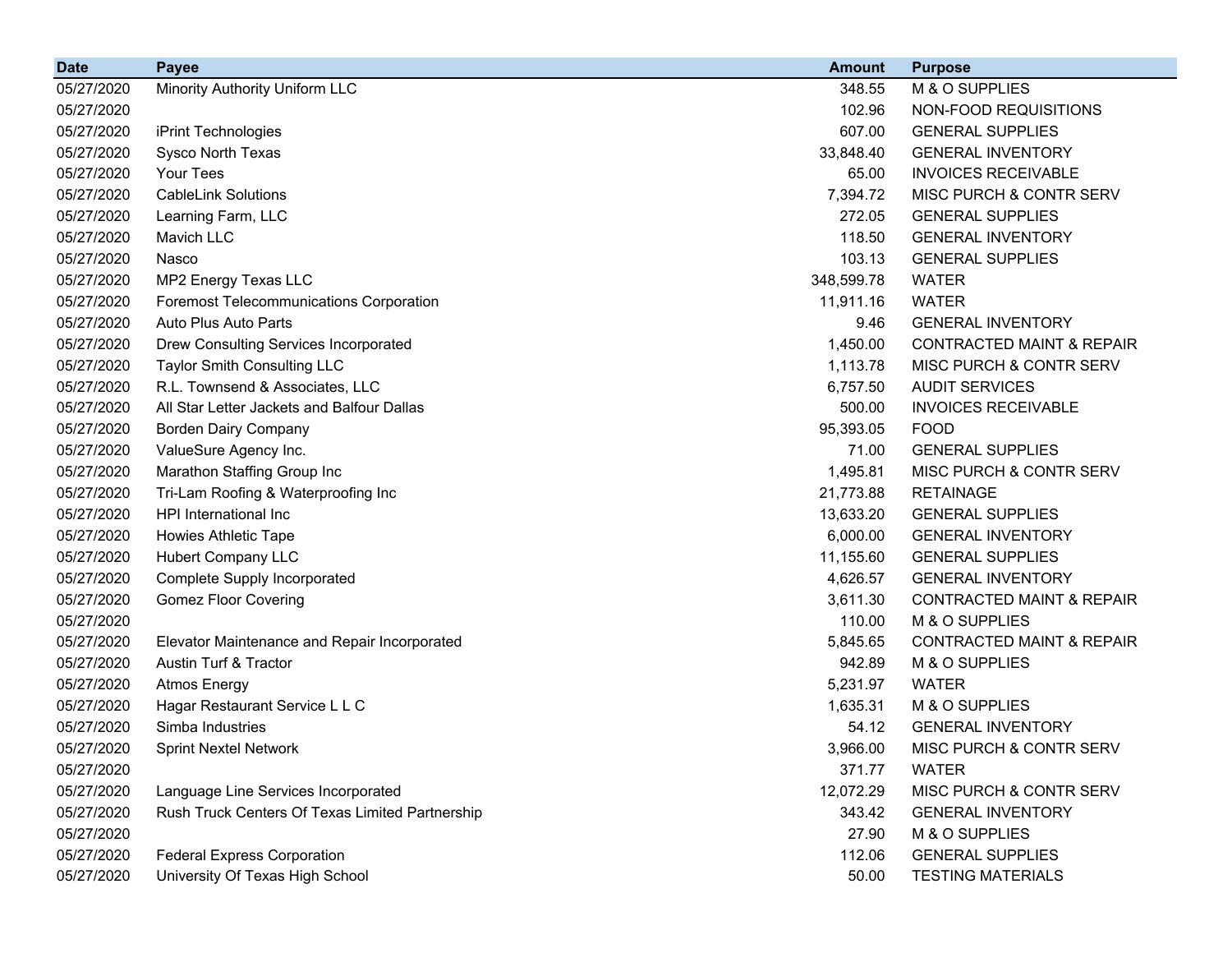| <b>Date</b> | Payee                                                      | <b>Amount</b> | <b>Purpose</b>                       |
|-------------|------------------------------------------------------------|---------------|--------------------------------------|
| 05/27/2020  | City Of Dalworthington Gardens                             | 515.00        | <b>WATER</b>                         |
| 05/27/2020  | <b>Flinn Scientific</b>                                    | 416.16        | <b>GENERAL SUPPLIES</b>              |
| 05/27/2020  | <b>Norton Metal Products</b>                               | 34.80         | M & O SUPPLIES                       |
| 05/27/2020  | <b>Pyramid School Products</b>                             | 619.20        | <b>GENERAL INVENTORY</b>             |
| 05/27/2020  | <b>Texas Association Of School Business Officials</b>      | 135.00        | <b>DUES</b>                          |
| 05/27/2020  | Vandergriff Chevrolet                                      | 681.53        | <b>CONTRACTED MAINT &amp; REPAIR</b> |
| 05/27/2020  |                                                            | 580.30        | M & O SUPPLIES                       |
| 05/27/2020  | Virco Incorporated                                         | 16,952.00     | <b>GENERAL SUPPLIES</b>              |
| 05/27/2020  | <b>Texas Classroom Teachers Association</b>                | 215.80        | UNITED FUND                          |
| 05/27/2020  | <b>United Educators Association</b>                        | 46,436.66     | UNITED FUND                          |
| 05/27/2020  | Texas United School Employees Local 100                    | 14.99         | UNITED FUND                          |
| 05/27/2020  | Texas United School Employees Local 100                    | 15.00         | UNITED FUND                          |
| 05/27/2020  | Texas United School Employees Local 100                    | 90.79         | UNITED FUND                          |
| 05/27/2020  | <b>Texas Guaranteed Student Loan Corporation</b>           | 2,293.48      | UNITED FUND                          |
| 05/27/2020  | <b>Texas Guaranteed Student Loan Corporation</b>           | 655.92        | UNITED FUND                          |
| 05/27/2020  | <b>Arlington Education Foundation</b>                      | 1,207.50      | AISD EDUCATION FOUNDATION            |
| 05/27/2020  | Arlington Education Foundation                             | 83.00         | AISD EDUCATION FOUNDATION            |
| 05/27/2020  | United States Department Of Education National Payment Ctr | 508.95        | UNITED FUND                          |
| 05/27/2020  | Truman Tim Chapter 13 Trustee                              | 542.31        | UNITED FUND                          |
| 05/27/2020  | Truman Tim Chapter 13 Trustee                              | 13,453.00     | UNITED FUND                          |
| 05/27/2020  | <b>United States Treasury</b>                              | 635.00        | FED INC TAX WITHHOLDING              |
| 05/27/2020  | Family And Consumer Sciences Teachers Association Of Texas | 27.09         | AISD EDUCATION FOUNDATION            |
| 05/27/2020  | Office Of Child Support Enforcement                        | 240.00        | UNITED FUND                          |
| 05/27/2020  | <b>Education Service Center Region X</b>                   | 520.00        | <b>INVOICES RECEIVABLE</b>           |
| 05/27/2020  | Texas Association Of Secondary School Principals           | 123.75        | UNITED FUND                          |
| 05/27/2020  | Association Of Texas Professional Teachers Local           | 16.36         | UNITED FUND                          |
| 05/27/2020  | Association Of Texas Professional Teachers Local           | 15.60         | UNITED FUND                          |
| 05/27/2020  | Association Of Texas Professional Teachers Local           | 467.83        | UNITED FUND                          |
| 05/27/2020  | Association Of Texas Professional Educators State          | 7,223.93      | UNITED FUND                          |
| 05/27/2020  | Association Of Texas Professional Educators State          | 108.88        | UNITED FUND                          |
| 05/27/2020  | Association Of Texas Professional Educators State          | 20.00         | UNITED FUND                          |
| 05/27/2020  | Association Of Texas Professional Educators State          | 298.18        | UNITED FUND                          |
| 05/27/2020  | <b>Education Career Alternatives Program</b>               | 12,290.00     | <b>INVOICES RECEIVABLE</b>           |
| 05/27/2020  | Genworth Life Insurance company                            | 67.01         | AISD EDUCATION FOUNDATION            |
| 05/27/2020  | Genworth Life Insurance company                            | 180.06        | AISD EDUCATION FOUNDATION            |
| 05/27/2020  | California State Disbursement Unit                         | 500.00        | UNITED FUND                          |
| 05/27/2020  | Pam Bassel Chapter 13 Trustee                              | 11,647.00     | UNITED FUND                          |
| 05/27/2020  | Pam Bassel Chapter 13 Trustee                              | 1,200.00      | UNITED FUND                          |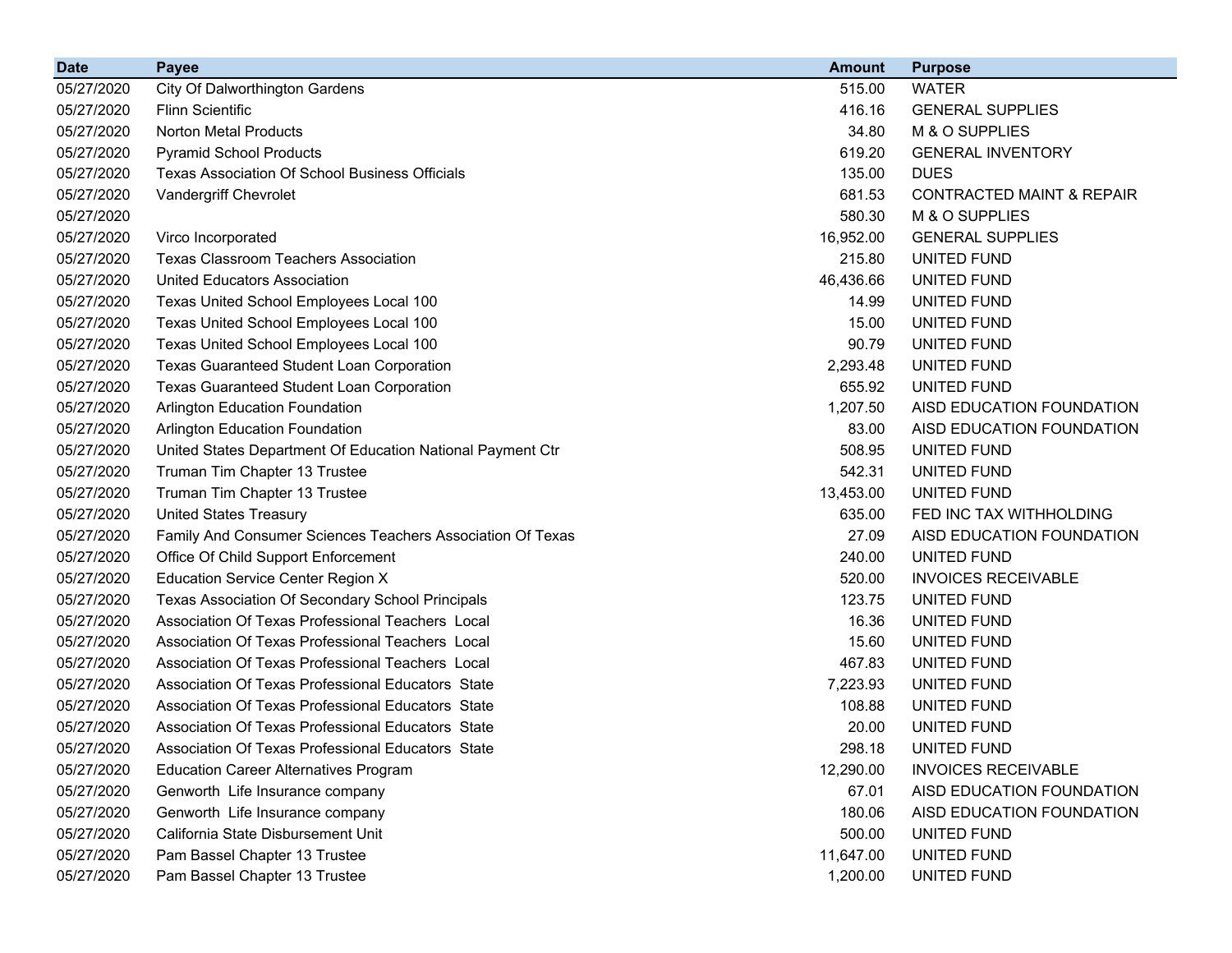| <b>Date</b> | <b>Payee</b>                                     | <b>Amount</b> | <b>Purpose</b>                       |
|-------------|--------------------------------------------------|---------------|--------------------------------------|
| 05/27/2020  | <b>National Enterprise Systems</b>               | 648.67        | <b>UNITED FUND</b>                   |
| 05/27/2020  | Administracion para el Sustento de Menores       | 41.54         | UNITED FUND                          |
| 05/27/2020  | <b>Trellis Company</b>                           | 378.89        | UNITED FUND                          |
| 05/27/2020  | State of Delaware Division of Child Support      | 601.00        | UNITED FUND                          |
| 05/27/2020  | <b>Support Payment Clearinghouse</b>             | 864.00        | UNITED FUND                          |
| 05/27/2020  | Powers Tom Chapter 13 Trustee                    | 2,710.00      | UNITED FUND                          |
| 05/27/2020  | <b>ACT Houston At Dallas</b>                     | 428.00        | <b>INVOICES RECEIVABLE</b>           |
| 05/27/2020  | Texas Teachers Alternative Certification Program | 24,238.00     | <b>INVOICES RECEIVABLE</b>           |
| 05/27/2020  | <b>Texas American Federation Of Teachers</b>     | 59.32         | UNITED FUND                          |
| 05/27/2020  | Educational Employees Credit Union - HSA         | 127,369.51    | <b>DENTAL INSURANCE</b>              |
| 05/27/2020  | <b>Educational Employees Credit Union</b>        | 123,402.84    | DUE TO CREDIT UNION                  |
| 05/27/2020  | <b>Texas State Teachers Association</b>          | 3,582.74      | UNITED FUND                          |
| 05/27/2020  | <b>United Way</b>                                | 627.00        | UNITED FUND                          |
| 05/28/2020  | <b>Atmos Energy</b>                              | 291.19        | <b>WATER</b>                         |
| 05/29/2020  | Harcourt Outlines Incorporated                   | 2,040.00      | <b>GENERAL SUPPLIES</b>              |
| 05/29/2020  | <b>Grainger Industrial Supply</b>                | 13.55         | M & O SUPPLIES                       |
| 05/29/2020  | Home Depot Pro                                   | 107.42        | M & O SUPPLIES                       |
| 05/29/2020  | Apex Supply Company                              | 89.59         | <b>CONTRACTED MAINT &amp; REPAIR</b> |
| 05/29/2020  | <b>Elliott Electric Supply</b>                   | 543.76        | M & O SUPPLIES                       |
| 05/29/2020  | Vehicle Maintenance Program                      | 70.50         | <b>GENERAL INVENTORY</b>             |
| 05/29/2020  | City Of Arlington                                | 19,712.86     | <b>CONTRACTED MAINT &amp; REPAIR</b> |
| 05/29/2020  | Ace Mart Restaurant Supply Company               | 553.08        | <b>GENERAL SUPPLIES</b>              |
| 05/29/2020  | Fastsigns                                        | 19,487.25     | MISC PURCH & CONTR SERV              |
| 05/29/2020  | PPG Architectural Finishes, Inc.                 | 50.99         | M & O SUPPLIES                       |
| 05/29/2020  | Office Depot                                     | 88.66         | <b>GENERAL SUPPLIES</b>              |
| 05/29/2020  | Bernd Mac                                        | 743.60        | <b>MISC PURCH &amp; CONTR SERV</b>   |
| 05/29/2020  | B & H Photo Video                                | 5,635.41      | <b>GENERAL SUPPLIES</b>              |
| 05/29/2020  |                                                  | 249.50        | M & O SUPPLIES                       |
| 05/29/2020  | Henry Schein Incorporated                        | 401.33        | <b>GENERAL SUPPLIES</b>              |
| 05/29/2020  | <b>EBS(Educational Based Services)</b>           | 8,835.00      | MISC PURCH & CONTR SERV              |
| 05/29/2020  | <b>Total Maintenance Solutions-South</b>         | 321.09        | M & O SUPPLIES                       |
| 05/29/2020  | Automatic Sprinkler of Texas Incorporated        | 70,685.00     | CONTRACTED MAINT & REPAIR            |
| 05/29/2020  | Stringer John M                                  | 155.00        | MISC PURCH & CONTR SERV              |
| 05/29/2020  | One Source Staffing Corporation                  | 10,500.54     | MISC PURCH & CONTR SERV              |
| 05/29/2020  | <b>Binswanger Glass</b>                          | 290.80        | <b>CONTRACTED MAINT &amp; REPAIR</b> |
| 05/29/2020  | Crawford Electric Supply Company                 | 1,650.08      | M & O SUPPLIES                       |
| 05/29/2020  | JourneyEd                                        | 9.49          | <b>GENERAL SUPPLIES</b>              |
| 05/29/2020  | Lowe's Home Centers, LLC                         | 583.40        | <b>GENERAL SUPPLIES</b>              |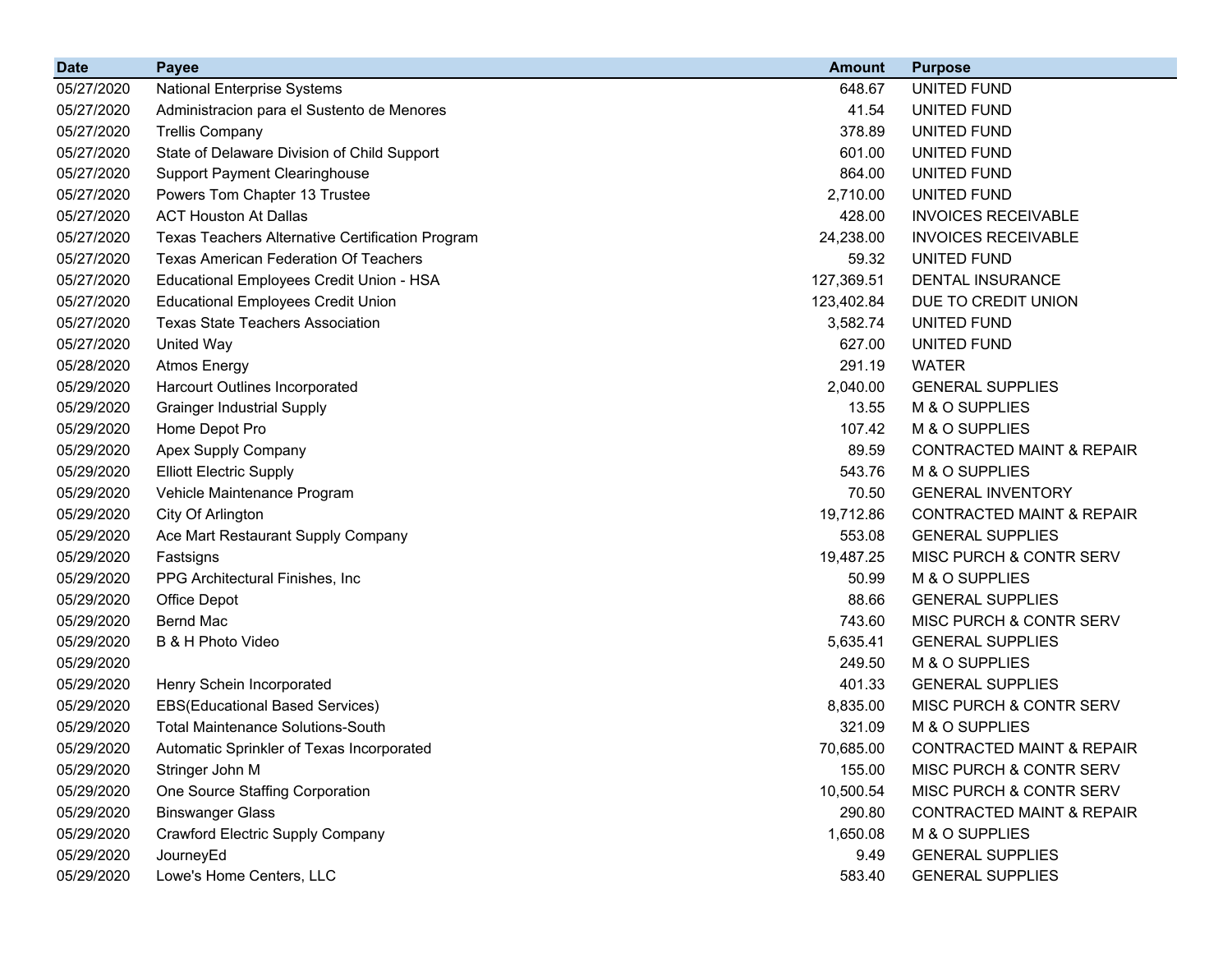| <b>Date</b> | <b>Payee</b>                                            | <b>Amount</b> | <b>Purpose</b>                       |
|-------------|---------------------------------------------------------|---------------|--------------------------------------|
| 05/29/2020  |                                                         | (287.94)      | LIONS CLUB CONCESSIONS               |
| 05/29/2020  |                                                         | 236.43        | M & O SUPPLIES                       |
| 05/29/2020  | Bill's Upholstery & Glass Shop Inc                      | 465.00        | <b>CONTRACTED MAINT &amp; REPAIR</b> |
| 05/29/2020  | Mavich LLC                                              | 990.60        | <b>GENERAL INVENTORY</b>             |
| 05/29/2020  | Nasco                                                   | 285.60        | <b>GENERAL INVENTORY</b>             |
| 05/29/2020  |                                                         | 2,131.71      | <b>GENERAL SUPPLIES</b>              |
| 05/29/2020  | Mohawk USA LLC                                          | 137.82        | <b>GENERAL SUPPLIES</b>              |
| 05/29/2020  | Price Right Professional Landscaping & Tree Service LLC | 6,080.00      | <b>CONTRACTED MAINT &amp; REPAIR</b> |
| 05/29/2020  | Drew Consulting Services Incorporated                   | 1,275.00      | OTH PROFESSIONAL SERVICES            |
| 05/29/2020  | Drew Consulting Services Incorporated                   | 1,175.00      | OTH PROFESSIONAL SERVICES            |
| 05/29/2020  | iHeartMedia                                             | 30,000.00     | MISC OPERATING EXPENSES              |
| 05/29/2020  | R.L. Townsend & Associates, LLC                         | 195.00        | <b>AUDIT SERVICES</b>                |
| 05/29/2020  | Elisa Burum                                             | 4,900.00      | MISC PURCH & CONTR SERV              |
| 05/29/2020  | Goodman Food Products dba Don Lee Farms                 | 20,448.00     | <b>GENERAL INVENTORY</b>             |
| 05/29/2020  | Gandy Ink                                               | 14,158.50     | <b>GENERAL SUPPLIES</b>              |
| 05/29/2020  | Andy Frain Services Incorporated                        | 16,000.00     | MISC PURCH & CONTR SERV              |
| 05/29/2020  | Complete Supply Incorporated                            | 1,952.85      | <b>GENERAL INVENTORY</b>             |
| 05/29/2020  | <b>Bucks Wheel &amp; Equipment Company</b>              | 282.38        | M & O SUPPLIES                       |
| 05/29/2020  | <b>Carahsoft Technology Corporation</b>                 | 59,680.85     | <b>GENERAL SUPPLIES</b>              |
| 05/29/2020  | Language Line Services Incorporated                     | 1,958.92      | MISC PURCH & CONTR SERV              |
| 05/29/2020  | Rush Truck Centers Of Texas Limited Partnership         | 433.66        | <b>GENERAL INVENTORY</b>             |
| 05/29/2020  | <b>Bernd Shelley Burke</b>                              | 214.60        | MISC PURCH & CONTR SERV              |
| 05/29/2020  | SiteOne Landscape Supply Holding LLC                    | 1,648.33      | M & O SUPPLIES                       |
| 05/29/2020  | <b>Flinn Scientific</b>                                 | 4,189.58      | <b>GENERAL SUPPLIES</b>              |
| 05/29/2020  | Moore Rental Service Incorporated                       | 1,636.00      | <b>GENERAL SUPPLIES</b>              |
| 05/29/2020  | City Of Arlington                                       | 1,981.61      | <b>CONTRACTED MAINT &amp; REPAIR</b> |
| 06/03/2020  | Calloway's Nursery Incorporated                         | 349.20        | <b>GENERAL SUPPLIES</b>              |
| 06/03/2020  | Bound To Stay Bound Books Incorporated                  | 17.31         | <b>READING MATERIALS</b>             |
| 06/03/2020  | <b>Grainger Industrial Supply</b>                       | 423.10        | M & O SUPPLIES                       |
| 06/03/2020  | Qep Incorporated                                        | 448.56        | <b>READING MATERIALS</b>             |
| 06/03/2020  | Hoshizaki South Central Distribution Center             | 253.24        | M & O SUPPLIES                       |
| 06/03/2020  | Home Depot Pro                                          | 1,838.20      | M & O SUPPLIES                       |
| 06/03/2020  | Home Depot Pro                                          | 2,995.20      | <b>GENERAL INVENTORY</b>             |
| 06/03/2020  | Heritage Food Service Group Incorporated                | 124.57        | M & O SUPPLIES                       |
| 06/03/2020  | Apex Supply Company                                     | 149.68        | <b>CONTRACTED MAINT &amp; REPAIR</b> |
| 06/03/2020  | Kroger                                                  | 175.50        | <b>INVOICES RECEIVABLE</b>           |
| 06/03/2020  | Alternator Service, Inc.                                | 475.05        | <b>GENERAL INVENTORY</b>             |
| 06/03/2020  | <b>Pitney Bowes</b>                                     | 117.00        | RENTALS & OPERATING LEASE            |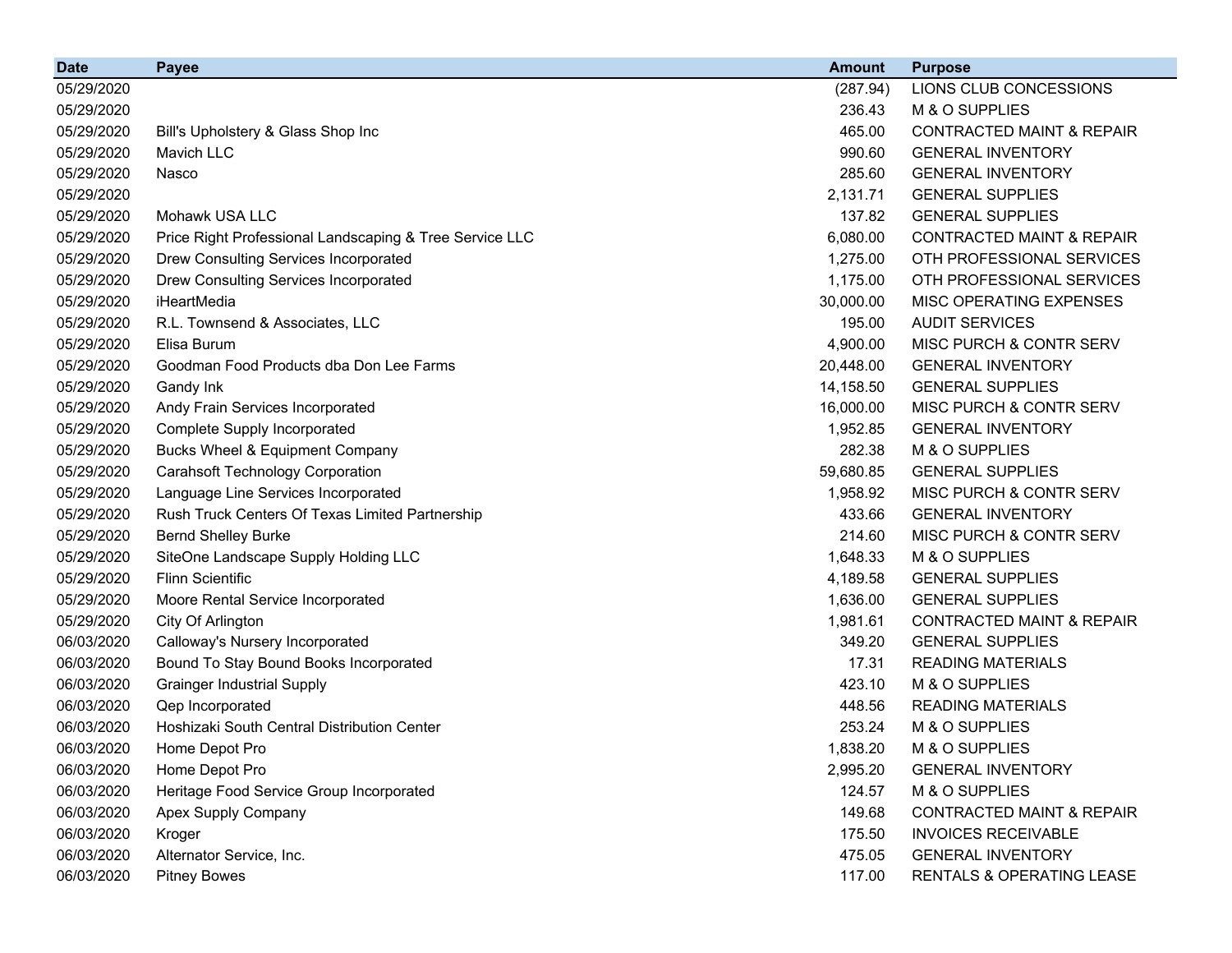| <b>Date</b> | <b>Payee</b>                                         | <b>Amount</b> | <b>Purpose</b>                       |
|-------------|------------------------------------------------------|---------------|--------------------------------------|
| 06/03/2020  | United Refrigeration Incorporated                    | 361.97        | M & O SUPPLIES                       |
| 06/03/2020  | <b>Elliott Electric Supply</b>                       | 36.25         | M & O SUPPLIES                       |
| 06/03/2020  | City Of Arlington                                    | 31,272.86     | <b>CONTRACTED MAINT &amp; REPAIR</b> |
| 06/03/2020  | <b>Winston Water Cooler Limited</b>                  | 585.00        | <b>GENERAL INVENTORY</b>             |
| 06/03/2020  |                                                      | 395.46        | M & O SUPPLIES                       |
| 06/03/2020  | Abdo Publishing Company                              | 102.13        | <b>READING MATERIALS</b>             |
| 06/03/2020  | Paradise Produce                                     | 114,030.26    | <b>FOOD</b>                          |
| 06/03/2020  | Fastsigns                                            | 30.00         | <b>GENERAL SUPPLIES</b>              |
| 06/03/2020  | Capstone                                             | 3,166.91      | <b>READING MATERIALS</b>             |
| 06/03/2020  | Multi Health Systems Incorporated                    | 971.52        | <b>TESTING MATERIALS</b>             |
| 06/03/2020  | PPG Architectural Finishes, Inc.                     | 273.80        | M & O SUPPLIES                       |
| 06/03/2020  | <b>Careys Sporting Goods</b>                         | 3,507.65      | <b>GENERAL SUPPLIES</b>              |
| 06/03/2020  |                                                      | 2,362.89      | M & O SUPPLIES                       |
| 06/03/2020  | Industrial Equipment Company                         | 432.69        | <b>GENERAL INVENTORY</b>             |
| 06/03/2020  | <b>Demidec Resources</b>                             | 825.00        | <b>GENERAL SUPPLIES</b>              |
| 06/03/2020  | Office Depot                                         | 1,688.71      | <b>GENERAL SUPPLIES</b>              |
| 06/03/2020  |                                                      | (19.99)       | M & O SUPPLIES                       |
| 06/03/2020  | Enterprise Rent A Car                                | 276.06        | <b>EMPLOYEE TRAVEL</b>               |
| 06/03/2020  | B & H Photo Video                                    | 327.76        | <b>GENERAL SUPPLIES</b>              |
| 06/03/2020  | 1 A Fire & Domestic Testing                          | 44,217.34     | <b>CONTRACTED MAINT &amp; REPAIR</b> |
| 06/03/2020  | <b>Mackin Educational Resources</b>                  | 2,606.88      | <b>READING MATERIALS</b>             |
| 06/03/2020  | Wawona Frozen Foods                                  | 187, 173.98   | <b>GENERAL INVENTORY</b>             |
| 06/03/2020  | <b>School Nurse Supply</b>                           | 182.34        | <b>GENERAL SUPPLIES</b>              |
| 06/03/2020  | Children's Plus Incorporated                         | 2,394.17      | <b>READING MATERIALS</b>             |
| 06/03/2020  | Wedge Supply Incorporated                            | 2,632.20      | <b>GENERAL INVENTORY</b>             |
| 06/03/2020  | Phillips Welding Supply Incorporated                 | 3,179.83      | <b>GENERAL SUPPLIES</b>              |
| 06/03/2020  | <b>Pitsco Education</b>                              | 304.51        | <b>GENERAL SUPPLIES</b>              |
| 06/03/2020  | C D Hartnett Company                                 | 92,649.04     | <b>GENERAL INVENTORY</b>             |
| 06/03/2020  |                                                      | (0.00)        | LIONS CLUB CONCESSIONS               |
| 06/03/2020  | <b>Texas Academic Decathlon</b>                      | 40.00         | <b>GENERAL SUPPLIES</b>              |
| 06/03/2020  | Anixter Incorporated                                 | 1,042.82      | M & O SUPPLIES                       |
| 06/03/2020  | Arlington Hardware Incorporated #53                  | 592.01        | M & O SUPPLIES                       |
| 06/03/2020  | Zimmerer Kubota Incorporated                         | 1,635.97      | M & O SUPPLIES                       |
| 06/03/2020  | Mardel Incorporated                                  | 48.99         | <b>GENERAL SUPPLIES</b>              |
| 06/03/2020  | Catholic Charities Translation & Interpreter Network | 9,864.00      | MISC PURCH & CONTR SERV              |
| 06/03/2020  | Sport N Goods 4 U                                    | 304.00        | <b>INVOICES RECEIVABLE</b>           |
| 06/03/2020  | Aptiris, Inc.                                        | 2,818.89      | <b>CONTRACTED MAINT &amp; REPAIR</b> |
| 06/03/2020  | Cummings Korayn Sue, OD PA                           | 350.00        | MISC OPERATING EXPENSES              |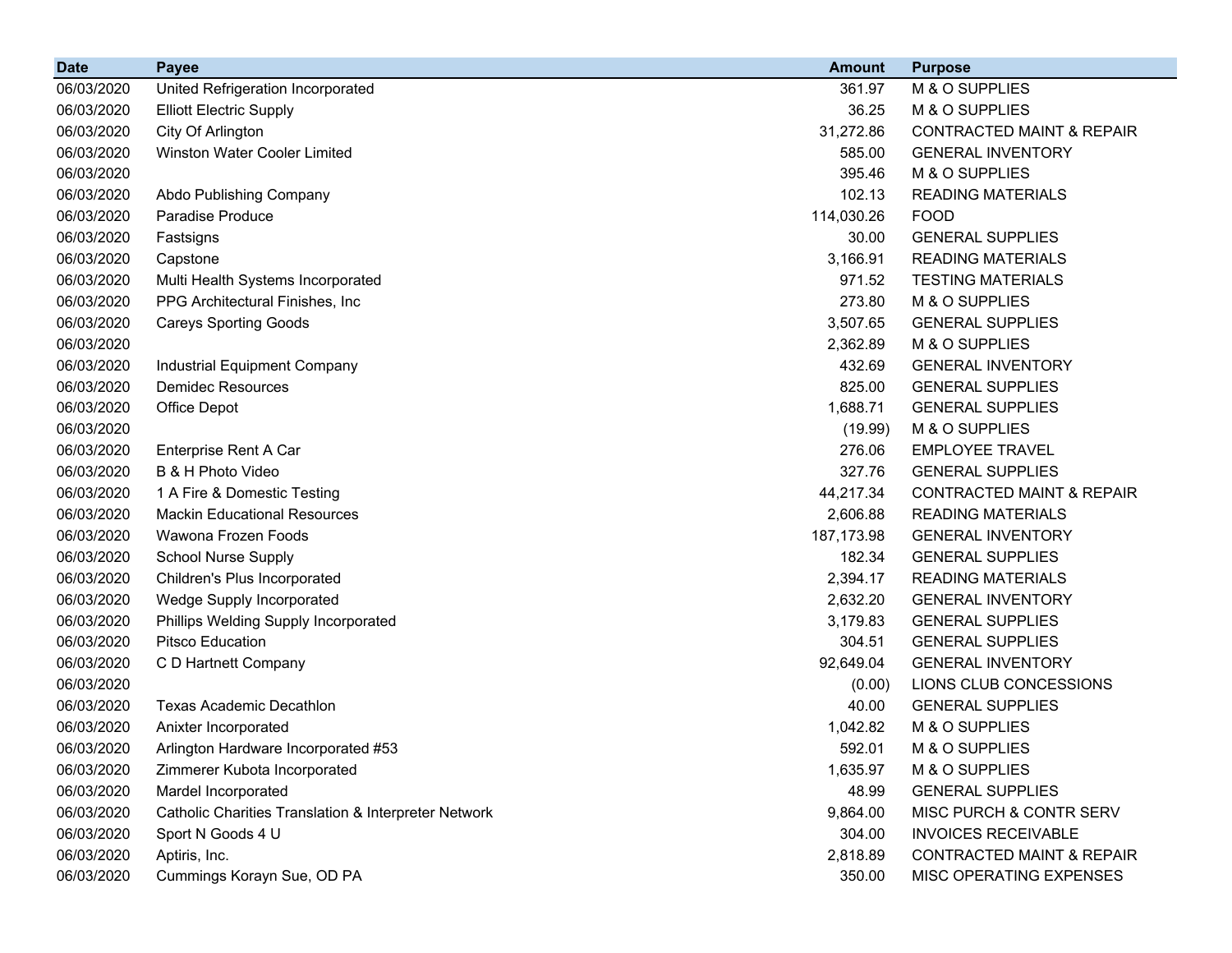| <b>Date</b> | <b>Payee</b>                                 | <b>Amount</b> | <b>Purpose</b>                       |
|-------------|----------------------------------------------|---------------|--------------------------------------|
| 06/03/2020  | <b>Total Maintenance Solutions-South</b>     | 95.17         | M & O SUPPLIES                       |
| 06/03/2020  | <b>Foster Poultry Farms</b>                  | 17,145.00     | <b>GENERAL INVENTORY</b>             |
| 06/03/2020  | <b>Luxor Staffing</b>                        | 4,140.50      | MISC PURCH & CONTR SERV              |
| 06/03/2020  | Presidio Networked Solutions Group LLC       | 57,640.00     | <b>CONTRACTED MAINT &amp; REPAIR</b> |
| 06/03/2020  |                                              | 270.00        | <b>GENERAL SUPPLIES</b>              |
| 06/03/2020  | Boxes 4U                                     | 2,910.00      | <b>GENERAL INVENTORY</b>             |
| 06/03/2020  | Ferrellgas, Incorporated                     | 5,713.03      | <b>GENERAL INVENTORY</b>             |
| 06/03/2020  |                                              |               | LIONS CLUB CONCESSIONS               |
| 06/03/2020  | <b>Golden Graduation Services</b>            | 727.50        | <b>GENERAL SUPPLIES</b>              |
| 06/03/2020  |                                              | 1,215.00      | MISC OPERATING EXPENSES              |
| 06/03/2020  | <b>Binswanger Glass</b>                      | 261.34        | M & O SUPPLIES                       |
| 06/03/2020  | Eichelbaum Wardell Hansen Powell & Mehl P.C. | 100,707.40    | <b>LEGAL SERVICES</b>                |
| 06/03/2020  | Gibson Consulting Group Incorporated         | 20,000.00     | MISC PURCH & CONTR SERV              |
| 06/03/2020  | Jakes Finer Foods                            | 8,820.90      | <b>GENERAL INVENTORY</b>             |
| 06/03/2020  | Accent Awards & Trophies, LLC                | 1,045.00      | MISC OPERATING EXPENSES              |
| 06/03/2020  | Accent Awards & Trophies, LLC                | 80.00         | <b>INVOICES RECEIVABLE</b>           |
| 06/03/2020  | <b>Ward's Science</b>                        | 904.22        | <b>GENERAL SUPPLIES</b>              |
| 06/03/2020  | <b>Creative Bus Sales Inc.</b>               | 238.80        | <b>GENERAL INVENTORY</b>             |
| 06/03/2020  | <b>Autonation Chevrolet</b>                  | 132.37        | <b>CONTRACTED MAINT &amp; REPAIR</b> |
| 06/03/2020  |                                              | 16.05         | M & O SUPPLIES                       |
| 06/03/2020  | AlphaGraphics                                | 485.50        | <b>GENERAL SUPPLIES</b>              |
| 06/03/2020  | Image 360 Arlington (Formerly Signs Now)     | 276.00        | <b>GENERAL SUPPLIES</b>              |
| 06/03/2020  | Follett School Solutions, Inc.               | 594.27        | <b>READING MATERIALS</b>             |
| 06/03/2020  | <b>Crawford Electric Supply Company</b>      | 526.51        | M & O SUPPLIES                       |
| 06/03/2020  | Engage2learn                                 | 64,070.00     | MISC PURCH & CONTR SERV              |
| 06/03/2020  | RD Lawns LLC                                 | 18,493.90     | <b>CONTRACTED MAINT &amp; REPAIR</b> |
| 06/03/2020  | Cyson Technology Group LLC                   | 540.00        | MISC PURCH & CONTR SERV              |
| 06/03/2020  | <b>Tarrant County Tax Assessor-Collector</b> | 7.50          | MISC OPERATING EXPENSES              |
| 06/03/2020  | Cool Tech A/C Heat & Refrigeration           | 522.00        | <b>CONTRACTED MAINT &amp; REPAIR</b> |
| 06/03/2020  | Ferguson Enterprises, Inc.                   | 640.07        | M & O SUPPLIES                       |
| 06/03/2020  | Earthtek, Inc                                | 22,944.00     | <b>CONTRACTED MAINT &amp; REPAIR</b> |
| 06/03/2020  | Delgado Guitars                              | 929.90        | <b>GENERAL SUPPLIES</b>              |
| 06/03/2020  | Cardinal's Sport Center Incorporated         | 78.00         | <b>GENERAL SUPPLIES</b>              |
| 06/03/2020  | AAA Glass & Mirror Co., INC.                 | 761.23        | <b>CONTRACTED MAINT &amp; REPAIR</b> |
| 06/03/2020  |                                              | 158.76        | M & O SUPPLIES                       |
| 06/03/2020  | Lowe's Home Centers, LLC                     | 1,031.86      | <b>GENERAL SUPPLIES</b>              |
| 06/03/2020  |                                              | 112.70        | M & O SUPPLIES                       |
| 06/03/2020  | <b>Final Graphic</b>                         | 280.78        | MISC PURCH & CONTR SERV              |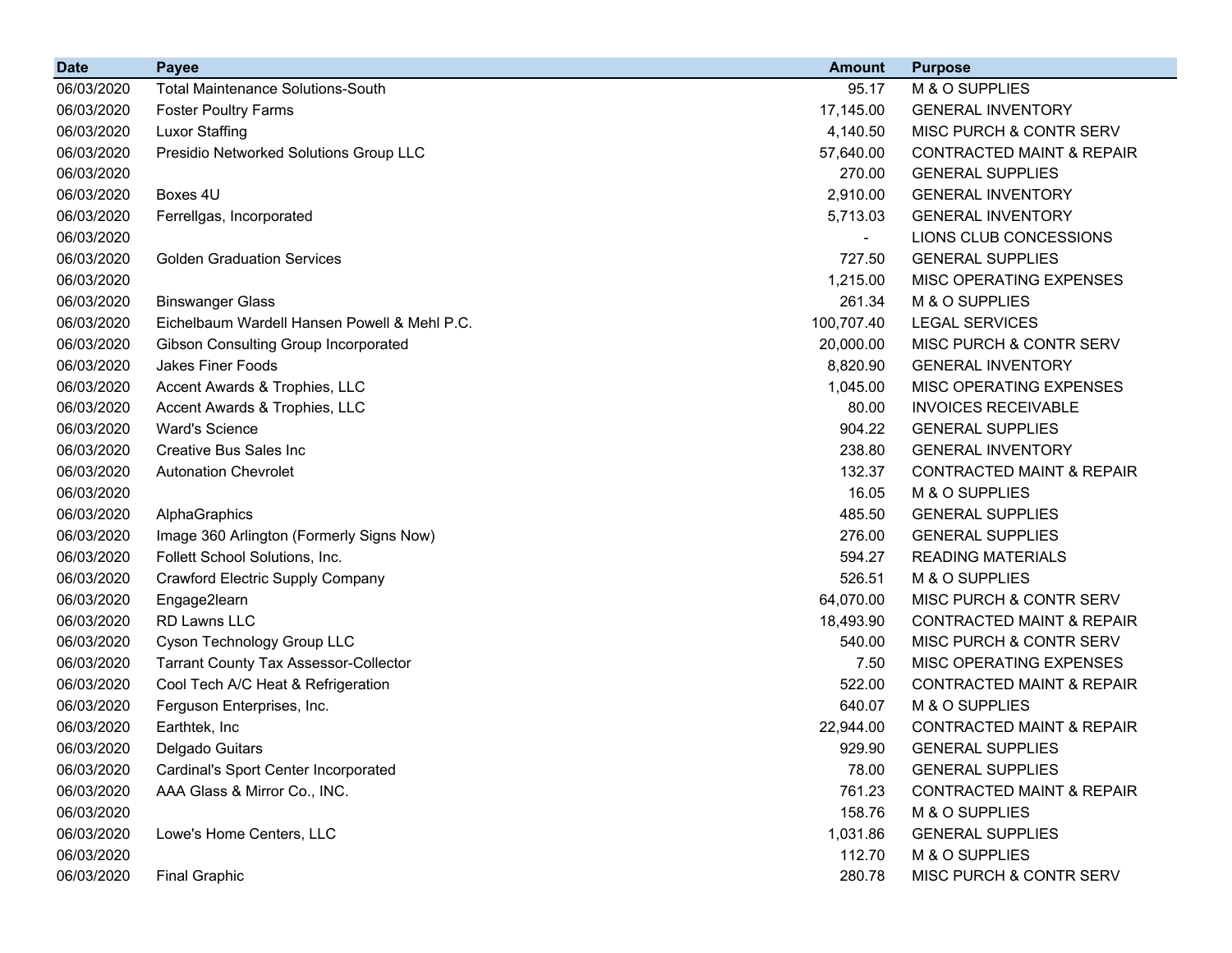| <b>Date</b> | <b>Payee</b>                                 | <b>Amount</b> | <b>Purpose</b>                       |
|-------------|----------------------------------------------|---------------|--------------------------------------|
| 06/03/2020  | iPrint Technologies                          | 258.00        | <b>GENERAL SUPPLIES</b>              |
| 06/03/2020  | <b>CableLink Solutions</b>                   | 1,715.89      | <b>MISC PURCH &amp; CONTR SERV</b>   |
| 06/03/2020  | Mavich LLC                                   | 910.26        | <b>GENERAL INVENTORY</b>             |
| 06/03/2020  | Zayo Group Holdings Inc                      | 5,409.23      | <b>WATER</b>                         |
| 06/03/2020  | Nasco                                        | 120.94        | <b>GENERAL SUPPLIES</b>              |
| 06/03/2020  | Megan Smallwood                              | 410.00        | <b>INVOICES RECEIVABLE</b>           |
| 06/03/2020  | Auto Plus Auto Parts                         | 369.71        | <b>GENERAL INVENTORY</b>             |
| 06/03/2020  | Hartwell, Matt                               | 5,375.00      | MISC PURCH & CONTR SERV              |
| 06/03/2020  | <b>EIKON Consulting Group LLC</b>            | 2,722.50      | BLDG PURCH, CONSTR, IMPROVE          |
| 06/03/2020  | <b>Wright Express FSC</b>                    | 21,863.57     | ACCOUNTS PAYABLE-ACCRUALS            |
| 06/03/2020  | <b>Borden Dairy Company</b>                  | 56,626.14     | <b>FOOD</b>                          |
| 06/03/2020  | O'Reilly Media Incorporated                  | 6,044.24      | MISC OPERATING EXPENSES              |
| 06/03/2020  | PopSmart Technologies, LLC                   | 532.81        | <b>CONTRACTED MAINT &amp; REPAIR</b> |
| 06/03/2020  | <b>COMBS Consulting Group LP</b>             | 18,000.00     | MISC PURCH & CONTR SERV              |
| 06/03/2020  | ValueSure Agency Inc.                        | 71.00         | MISC OPERATING EXPENSES              |
| 06/03/2020  | Marathon Staffing Group Inc                  | 934.88        | MISC PURCH & CONTR SERV              |
| 06/03/2020  | Project Lead The Way Incorporated            | 14.00         | <b>GENERAL SUPPLIES</b>              |
| 06/03/2020  | Moore Waste and Recycling Services           | 7,975.00      | <b>CONTRACTED MAINT &amp; REPAIR</b> |
| 06/03/2020  | Garda CL Southwest Incorporated              | 10,050.30     | <b>MISC PURCH &amp; CONTR SERV</b>   |
| 06/03/2020  | JTM Provisions Company Incorporated          | 37,800.00     | <b>GENERAL INVENTORY</b>             |
| 06/03/2020  | Goodman Food Products dba Don Lee Farms      | 8,006.40      | <b>GENERAL INVENTORY</b>             |
| 06/03/2020  | Navigate360 LLC                              | 67,687.00     | MISC PURCH & CONTR SERV              |
| 06/03/2020  | <b>Balloons With A Twist</b>                 | 1,850.00      | <b>MISC OPERATING EXPENSES</b>       |
| 06/03/2020  | Debra Cole                                   | 100.00        | <b>INVOICES RECEIVABLE</b>           |
| 06/03/2020  | <b>Complete Supply Incorporated</b>          | 17,389.55     | <b>GENERAL INVENTORY</b>             |
| 06/03/2020  |                                              | 7,500.00      | <b>GENERAL SUPPLIES</b>              |
| 06/03/2020  |                                              | 54,482.73     | M & O SUPPLIES                       |
| 06/03/2020  | <b>Empire Paper Company</b>                  | 213.00        | <b>GENERAL INVENTORY</b>             |
| 06/03/2020  | Elevator Maintenance and Repair Incorporated | 37.50         | <b>CONTRACTED MAINT &amp; REPAIR</b> |
| 06/03/2020  | International Baccalaureate America          | 900.00        | <b>EMPLOYEE TRAVEL</b>               |
| 06/03/2020  | Soccer Corner The                            | 4,497.00      | <b>GENERAL SUPPLIES</b>              |
| 06/03/2020  | Austin Turf & Tractor                        | 733.12        | M & O SUPPLIES                       |
| 06/03/2020  | <b>BE Publishing</b>                         | 507.12        | <b>GENERAL SUPPLIES</b>              |
| 06/03/2020  | <b>Atmos Energy</b>                          | 231.54        | <b>WATER</b>                         |
| 06/03/2020  | <b>EAI Education</b>                         | 6,883.82      | <b>GENERAL SUPPLIES</b>              |
| 06/03/2020  | Simba Industries                             | 7,983.00      | <b>GENERAL INVENTORY</b>             |
| 06/03/2020  | Southwest International Trucks               | 11,453.07     | <b>CONTRACTED MAINT &amp; REPAIR</b> |
| 06/03/2020  |                                              | 1,028.13      | <b>GENERAL INVENTORY</b>             |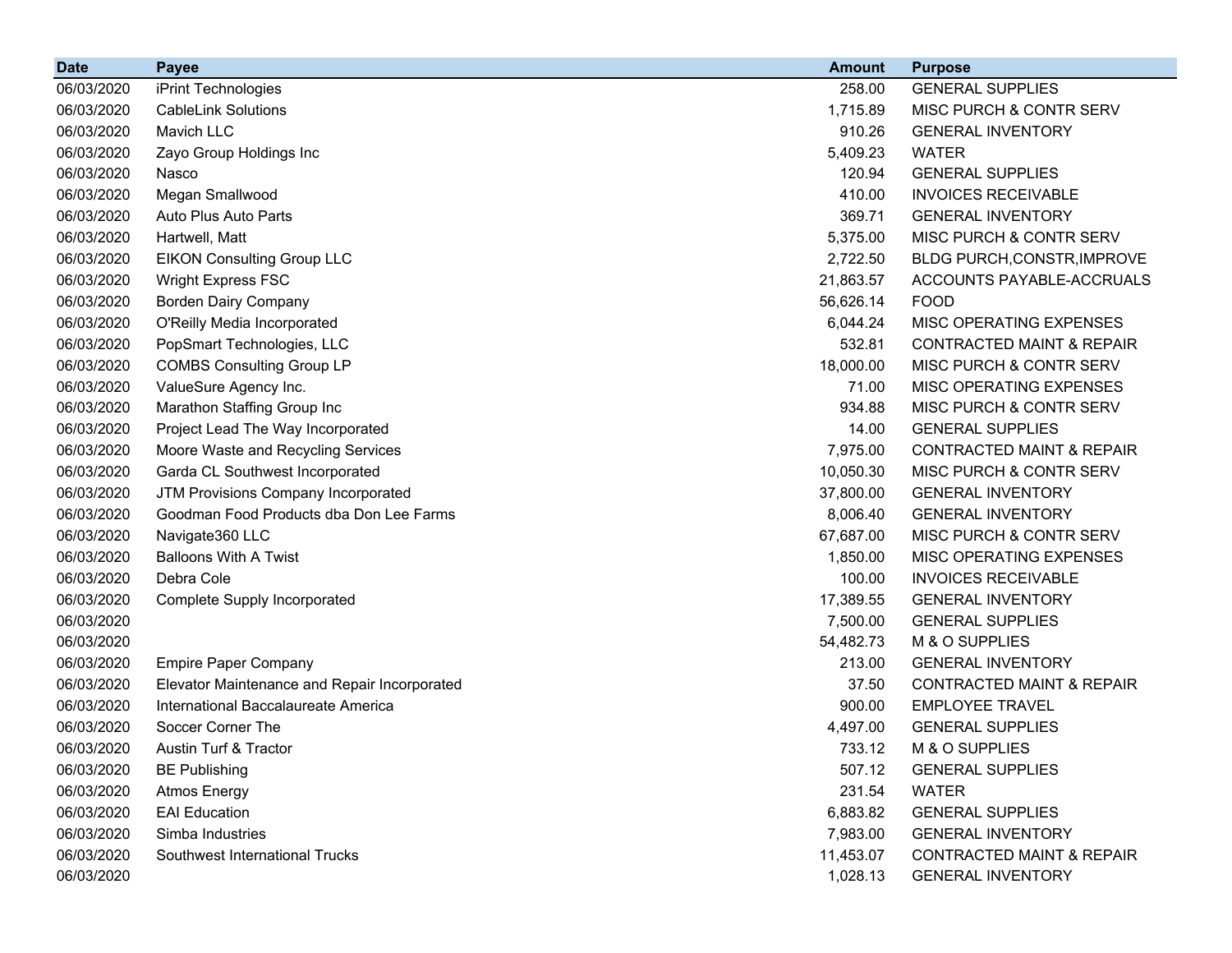| <b>Date</b> | <b>Payee</b>                                                   | <b>Amount</b> | <b>Purpose</b>                       |
|-------------|----------------------------------------------------------------|---------------|--------------------------------------|
| 06/03/2020  |                                                                | 1,611.69      | M & O SUPPLIES                       |
| 06/03/2020  | <b>Texas Auto Painting</b>                                     | 2,090.78      | <b>CONTRACTED MAINT &amp; REPAIR</b> |
| 06/03/2020  | Byrne Brothers Foods Incorporate                               | 12,948.00     | <b>GENERAL INVENTORY</b>             |
| 06/03/2020  | Conagra Food Sales Incorporated                                | 19,545.20     | <b>GENERAL INVENTORY</b>             |
| 06/03/2020  | Arlington Independent School District Food & Nutrition Service | 62.50         | MISC OPERATING EXPENSES              |
| 06/03/2020  | Warren Instructional Network                                   | 14,000.00     | <b>MISC PURCH &amp; CONTR SERV</b>   |
| 06/03/2020  | Rush Truck Centers Of Texas Limited Partnership                | 890.32        | <b>GENERAL INVENTORY</b>             |
| 06/03/2020  | <b>Federal Express Corporation</b>                             | 45.72         | <b>GENERAL SUPPLIES</b>              |
| 06/03/2020  | Arlington Camera Incorporated                                  | 349.95        | <b>GENERAL SUPPLIES</b>              |
| 06/03/2020  | Moore Rental Service Incorporated                              | 15,753.60     | RENTALS & OPERATING LEASE            |
| 06/03/2020  | Unifirst Holdings(A/R 01550)                                   | 156.47        | <b>CONTRACTED MAINT &amp; REPAIR</b> |
| 06/03/2020  | U S Post Office                                                | 3,265.45      | <b>GENERAL SUPPLIES</b>              |
| 06/03/2020  | <b>United Educators Association</b>                            | 1,000.46      | UNITED FUND                          |
| 06/03/2020  | Texas United School Employees Local 100                        | 36.67         | UNITED FUND                          |
| 06/03/2020  | Truman Tim Chapter 13 Trustee                                  | 1,110.00      | UNITED FUND                          |
| 06/03/2020  | Association Of Texas Professional Teachers Local               | 0.58          | UNITED FUND                          |
| 06/03/2020  | Association Of Texas Professional Educators State              | 34.60         | UNITED FUND                          |
| 06/03/2020  | Pam Bassel Chapter 13 Trustee                                  | 87.70         | UNITED FUND                          |
| 06/03/2020  | Administracion para el Sustento de Menores                     | 257.69        | UNITED FUND                          |
| 06/03/2020  | Powers Tom Chapter 13 Trustee                                  | 904.62        | UNITED FUND                          |
| 06/03/2020  | Educational Employees Credit Union - HSA                       | 1,352.44      | <b>DENTAL INSURANCE</b>              |
| 06/03/2020  | <b>Educational Employees Credit Union</b>                      | 6,140.95      | DUE TO CREDIT UNION                  |
| 06/03/2020  | <b>Texas State Teachers Association</b>                        | 62.65         | UNITED FUND                          |
| 06/03/2020  | <b>United Way</b>                                              | 5.00          | UNITED FUND                          |
| 06/05/2020  | <b>Grainger Industrial Supply</b>                              | 178.10        | M & O SUPPLIES                       |
| 06/05/2020  | Storage Equipment Company Incorporated                         | 525.00        | M & O SUPPLIES                       |
| 06/05/2020  | Capstone                                                       | 1,902.00      | <b>READING MATERIALS</b>             |
| 06/05/2020  | Industrial Equipment Company                                   | 537.57        | <b>GENERAL INVENTORY</b>             |
| 06/05/2020  | Office Depot                                                   | 935.42        | <b>GENERAL SUPPLIES</b>              |
| 06/05/2020  | <b>CDW Government Incorporated</b>                             | 2,925.00      | <b>GENERAL SUPPLIES</b>              |
| 06/05/2020  | <b>Td Industries Limited</b>                                   | 2,974.59      | <b>CONTRACTED MAINT &amp; REPAIR</b> |
| 06/05/2020  | Aerowave Technologies                                          | 6,330.00      | <b>CONTRACTED MAINT &amp; REPAIR</b> |
| 06/05/2020  |                                                                | 305.00        | M & O SUPPLIES                       |
| 06/05/2020  | <b>Professional Turf Products</b>                              | 81,588.78     | <b>FURN &amp; EQUIP &gt; \$5,000</b> |
| 06/05/2020  | Kimbrough Fire Extinguisher Company                            | 3,093.29      | <b>CONTRACTED MAINT &amp; REPAIR</b> |
| 06/05/2020  | United States Academic Decathlon                               | 941.00        | <b>GENERAL SUPPLIES</b>              |
| 06/05/2020  | Johnson Controls Incorporate                                   | 2,200.00      | M & O SUPPLIES                       |
| 06/05/2020  | Sportsgrafx Incorporated                                       | 1,319.25      | M & O SUPPLIES                       |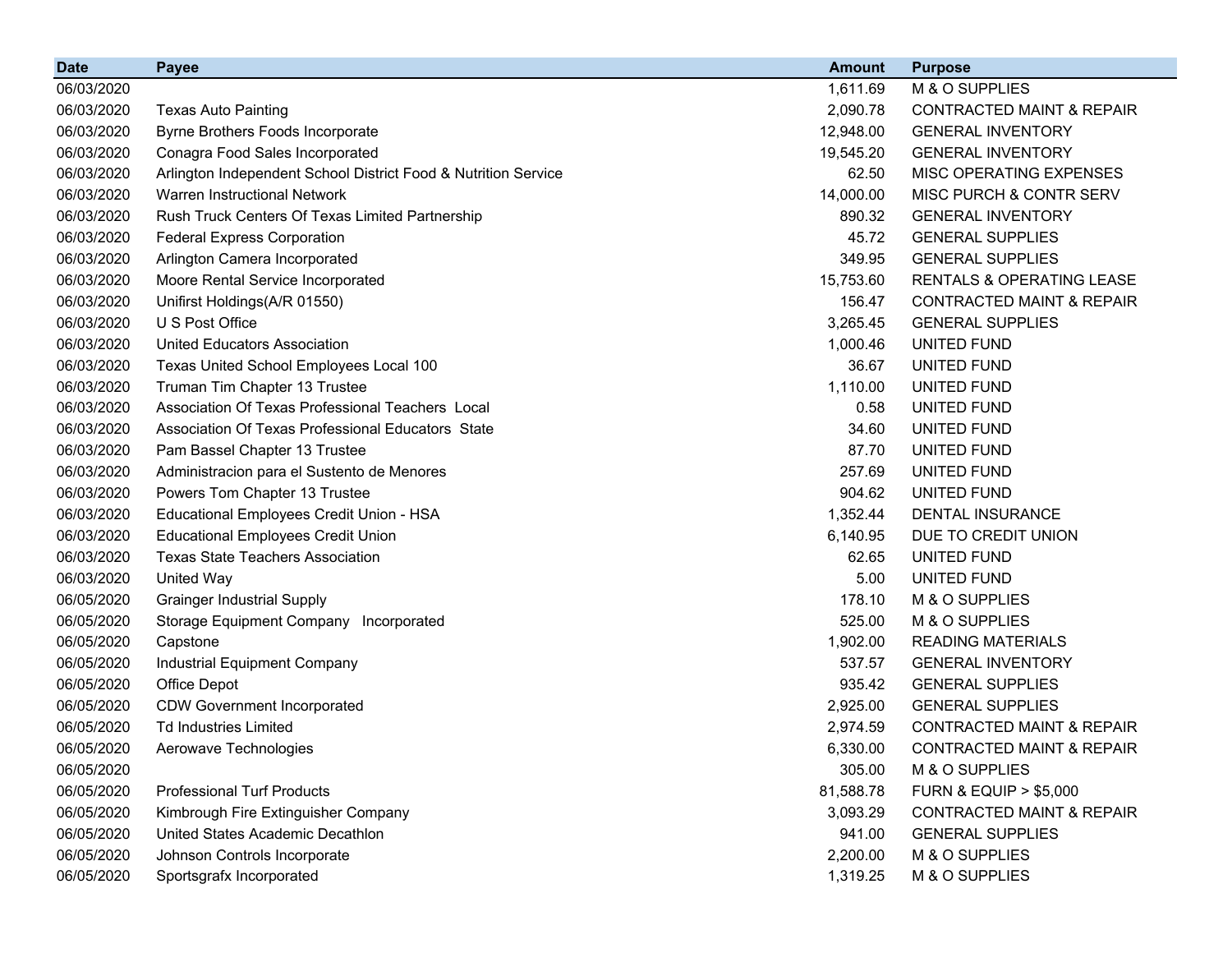| <b>Date</b> | <b>Payee</b>                            | <b>Amount</b> | <b>Purpose</b>                       |
|-------------|-----------------------------------------|---------------|--------------------------------------|
| 06/05/2020  | Phillips Lawn Sprinkler Co. Inc.        | 2,078.25      | <b>CONTRACTED MAINT &amp; REPAIR</b> |
| 06/05/2020  | <b>Bell Andrew</b>                      | 115.00        | MISC PURCH & CONTR SERV              |
| 06/05/2020  | <b>Binswanger Glass</b>                 | 85.34         | M & O SUPPLIES                       |
| 06/05/2020  | <b>Thrasher Carlos M</b>                | 115.00        | MISC PURCH & CONTR SERV              |
| 06/05/2020  | <b>Ward's Science</b>                   | 171.12        | <b>GENERAL SUPPLIES</b>              |
| 06/05/2020  | Creative Bus Sales Inc                  | 127.26        | <b>GENERAL INVENTORY</b>             |
| 06/05/2020  | <b>Cochlear Americas</b>                | 2,595.00      | <b>GENERAL SUPPLIES</b>              |
| 06/05/2020  | National Healthcareer Association       | 41,051.00     | MISC OPERATING EXPENSES              |
| 06/05/2020  | Ferguson Enterprises, Inc.              | 810.75        | M & O SUPPLIES                       |
| 06/05/2020  | JourneyEd                               | 9.49          | <b>GENERAL SUPPLIES</b>              |
| 06/05/2020  | Rodriguez Kevin                         | 155.00        | MISC PURCH & CONTR SERV              |
| 06/05/2020  | Lowe's Home Centers, LLC                | 125.74        | <b>GENERAL SUPPLIES</b>              |
| 06/05/2020  | Western-BRW Paper Company Incorporated  | 2,865.74      | <b>GENERAL SUPPLIES</b>              |
| 06/05/2020  | iPrint Technologies                     | 534.00        | <b>GENERAL SUPPLIES</b>              |
| 06/05/2020  | <b>Teacher Direct</b>                   | 57.64         | <b>GENERAL SUPPLIES</b>              |
| 06/05/2020  | <b>CableLink Solutions</b>              | 956.75        | <b>CONTRACTED MAINT &amp; REPAIR</b> |
| 06/05/2020  | Nasco                                   | 3,643.44      | <b>GENERAL SUPPLIES</b>              |
| 06/05/2020  | Barnes & Noble College Booksellers LLC  | 6,205.35      | <b>TEXTBOOKS</b>                     |
| 06/05/2020  | Sonova USA Inc.                         | 1,505.70      | <b>GENERAL SUPPLIES</b>              |
| 06/05/2020  | <b>Bible Chelsea</b>                    | 195.00        | MISC PURCH & CONTR SERV              |
| 06/05/2020  | Hatfield Jeffrey                        | 135.00        | MISC PURCH & CONTR SERV              |
| 06/05/2020  | Staples Inc/Staples Business Advantage  | 494.04        | <b>GENERAL SUPPLIES</b>              |
| 06/05/2020  | <b>Caliendo Thomas</b>                  | 195.00        | MISC PURCH & CONTR SERV              |
| 06/05/2020  | Oliveros Alezandro                      | 175.00        | MISC PURCH & CONTR SERV              |
| 06/05/2020  | Ridgeway Donald                         | 175.00        | MISC PURCH & CONTR SERV              |
| 06/05/2020  | <b>Blick Art Materials</b>              | 3,067.20      | <b>GENERAL SUPPLIES</b>              |
| 06/05/2020  | <b>Blick Art Materials</b>              | 66.60         | <b>GENERAL SUPPLIES</b>              |
| 06/05/2020  | Project Lead The Way Incorporated       | 596.00        | <b>GENERAL SUPPLIES</b>              |
| 06/05/2020  | Kornegay Jermaine                       | 230.00        | MISC PURCH & CONTR SERV              |
| 06/05/2020  | <b>Educational Foundations Services</b> | 8,700.00      | MISC PURCH & CONTR SERV              |
| 06/05/2020  | Gandy Ink                               | 3,511.25      | <b>GENERAL SUPPLIES</b>              |
| 06/05/2020  | Dallas Basketball L T D                 | 50,000.00     | MISC PURCH & CONTR SERV              |
| 06/05/2020  | Sally Beauty Supply                     | 1,839.90      | <b>GENERAL SUPPLIES</b>              |
| 06/05/2020  | <b>Atmos Energy</b>                     | 516.39        | <b>WATER</b>                         |
| 06/05/2020  | <b>Star Roofing And Sheet Metal</b>     | 450.00        | <b>CONTRACTED MAINT &amp; REPAIR</b> |
| 06/05/2020  | Sommer Associates L L C                 | 1,224.65      | <b>READING MATERIALS</b>             |
| 06/05/2020  | Southwest International Trucks          | 280.83        | M & O SUPPLIES                       |
| 06/05/2020  | Music & Arts                            | 4,805.00      | <b>CONTRACTED MAINT &amp; REPAIR</b> |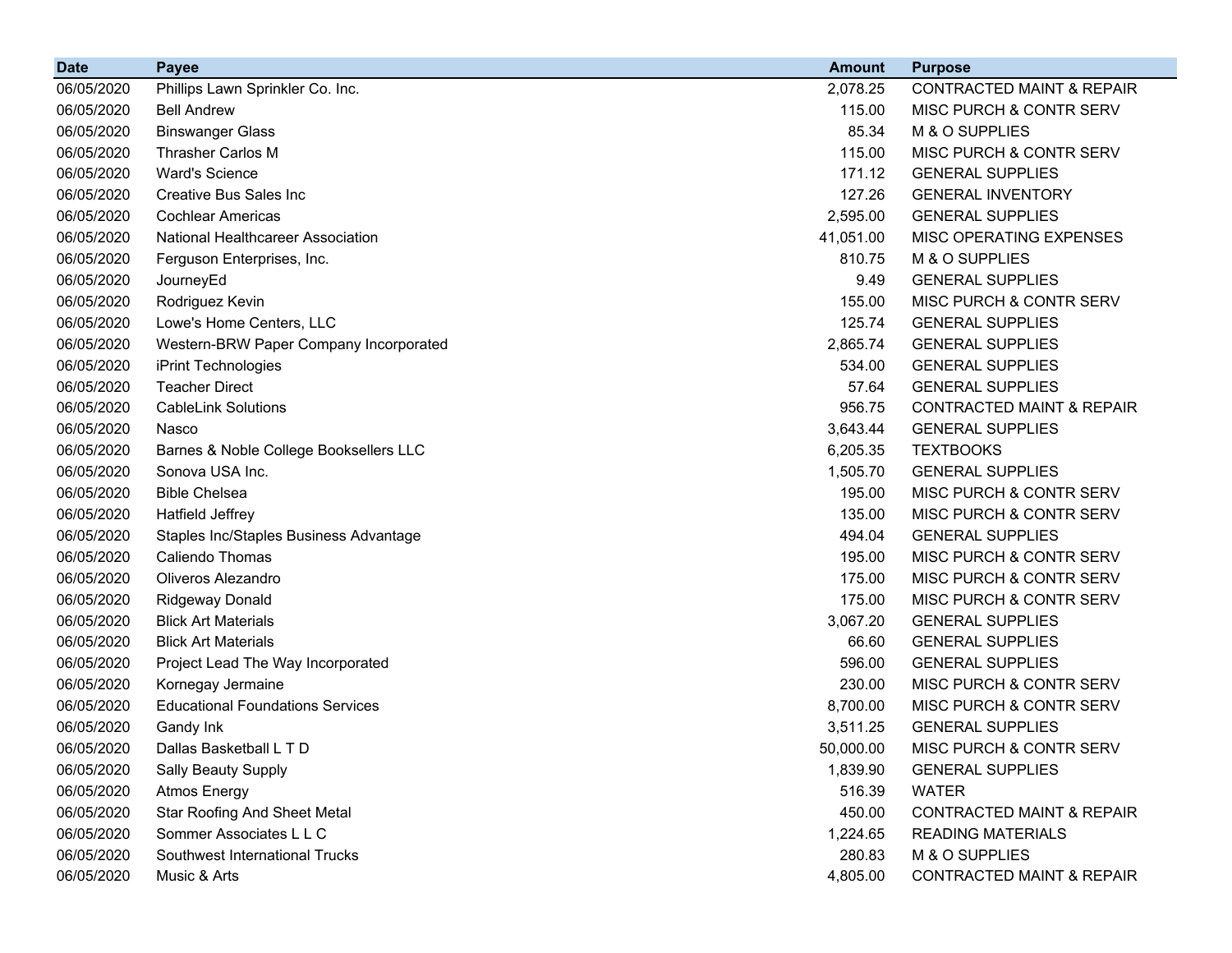| <b>Date</b> | <b>Payee</b>                                    | <b>Amount</b> | <b>Purpose</b>                       |
|-------------|-------------------------------------------------|---------------|--------------------------------------|
| 06/05/2020  |                                                 | 213.17        | <b>GENERAL SUPPLIES</b>              |
| 06/05/2020  | <b>Burmax Company Incorporated</b>              | 13,083.00     | <b>GENERAL SUPPLIES</b>              |
| 06/05/2020  | <b>Sprint Nextel Network</b>                    | 371.77        | <b>WATER</b>                         |
| 06/05/2020  | Rush Truck Centers Of Texas Limited Partnership | (0.10)        | <b>GENERAL INVENTORY</b>             |
| 06/05/2020  |                                                 | 43.65         | M & O SUPPLIES                       |
| 06/05/2020  | Southern Computer Warehouse                     | 261.14        | M & O SUPPLIES                       |
| 06/05/2020  | Academic Supplier                               | 41.00         | <b>GENERAL SUPPLIES</b>              |
| 06/05/2020  | H2O Supply Incorporated                         | 222.20        | <b>GENERAL INVENTORY</b>             |
| 06/05/2020  | Olasmis Hakan                                   | 135.00        | MISC PURCH & CONTR SERV              |
| 06/05/2020  | <b>Dennis Lee Productions</b>                   | 800.00        | MISC PURCH & CONTR SERV              |
| 06/05/2020  | Sargent Welch L L C                             | 888.92        | <b>GENERAL SUPPLIES</b>              |
| 06/05/2020  | Sentinel The Alarm Company                      | 2,440.94      | <b>CONTRACTED MAINT &amp; REPAIR</b> |
| 06/05/2020  | Sports Imports Incorporated                     | 4,656.75      | <b>GENERAL SUPPLIES</b>              |
| 06/05/2020  | Texas Association Of Pupil Transportation       | 350.00        | <b>DUES</b>                          |
| 06/05/2020  | <b>Bruce Barrs</b>                              | 17.05         | LIONS CLUB CONCESSIONS               |
| 06/05/2020  | <b>Heather Brickler</b>                         | 44.40         | LIONS CLUB CONCESSIONS               |
| 06/05/2020  | <b>Gregory Harris</b>                           | 71.40         | LIONS CLUB CONCESSIONS               |
| 06/05/2020  | Thuc Le                                         | 22.50         | LIONS CLUB CONCESSIONS               |
| 06/05/2020  | Sandra Loya                                     | 28.22         | LIONS CLUB CONCESSIONS               |
| 06/05/2020  | Kelvin Nash                                     | 15.25         | LIONS CLUB CONCESSIONS               |
| 06/05/2020  | Donna Potts                                     | 57.90         | LIONS CLUB CONCESSIONS               |
| 06/05/2020  | <b>Tina Watson</b>                              | 39.35         | LIONS CLUB CONCESSIONS               |
| 06/05/2020  | Lindsay Yepez                                   | 9.88          | LIONS CLUB CONCESSIONS               |
| 06/10/2020  | Texas Comptroller of Public Accounts            | 17,256.54     | INTEREST ON DEBT (LOAN)              |
| 06/10/2020  |                                                 | 130,034.18    | LONG-TERM DEBT PRINCIPAL             |
| 06/10/2020  | <b>Grainger Industrial Supply</b>               | 8,044.00      | <b>GENERAL SUPPLIES</b>              |
| 06/10/2020  |                                                 | 2,406.30      | M & O SUPPLIES                       |
| 06/10/2020  | Qep Incorporated                                | 6,990.97      | <b>READING MATERIALS</b>             |
| 06/10/2020  | Hoshizaki South Central Distribution Center     | 3,838.50      | <b>GENERAL SUPPLIES</b>              |
| 06/10/2020  |                                                 | 2,178.00      | M & O SUPPLIES                       |
| 06/10/2020  | Home Depot Pro                                  | 116.26        | M & O SUPPLIES                       |
| 06/10/2020  | Apex Supply Company                             | 955.50        | <b>CONTRACTED MAINT &amp; REPAIR</b> |
| 06/10/2020  | Southwest Strings                               | 490.98        | <b>GENERAL SUPPLIES</b>              |
| 06/10/2020  | <b>Award Center</b>                             | 900.90        | MISC OPERATING EXPENSES              |
| 06/10/2020  | Kroger                                          | 19.92         | <b>FOOD</b>                          |
| 06/10/2020  | <b>Pitney Bowes</b>                             | 1,573.14      | RENTALS & OPERATING LEASE            |
| 06/10/2020  | United Refrigeration Incorporated               | 274.41        | M & O SUPPLIES                       |
| 06/10/2020  | <b>Breaker Broker Company</b>                   | 27.00         | M & O SUPPLIES                       |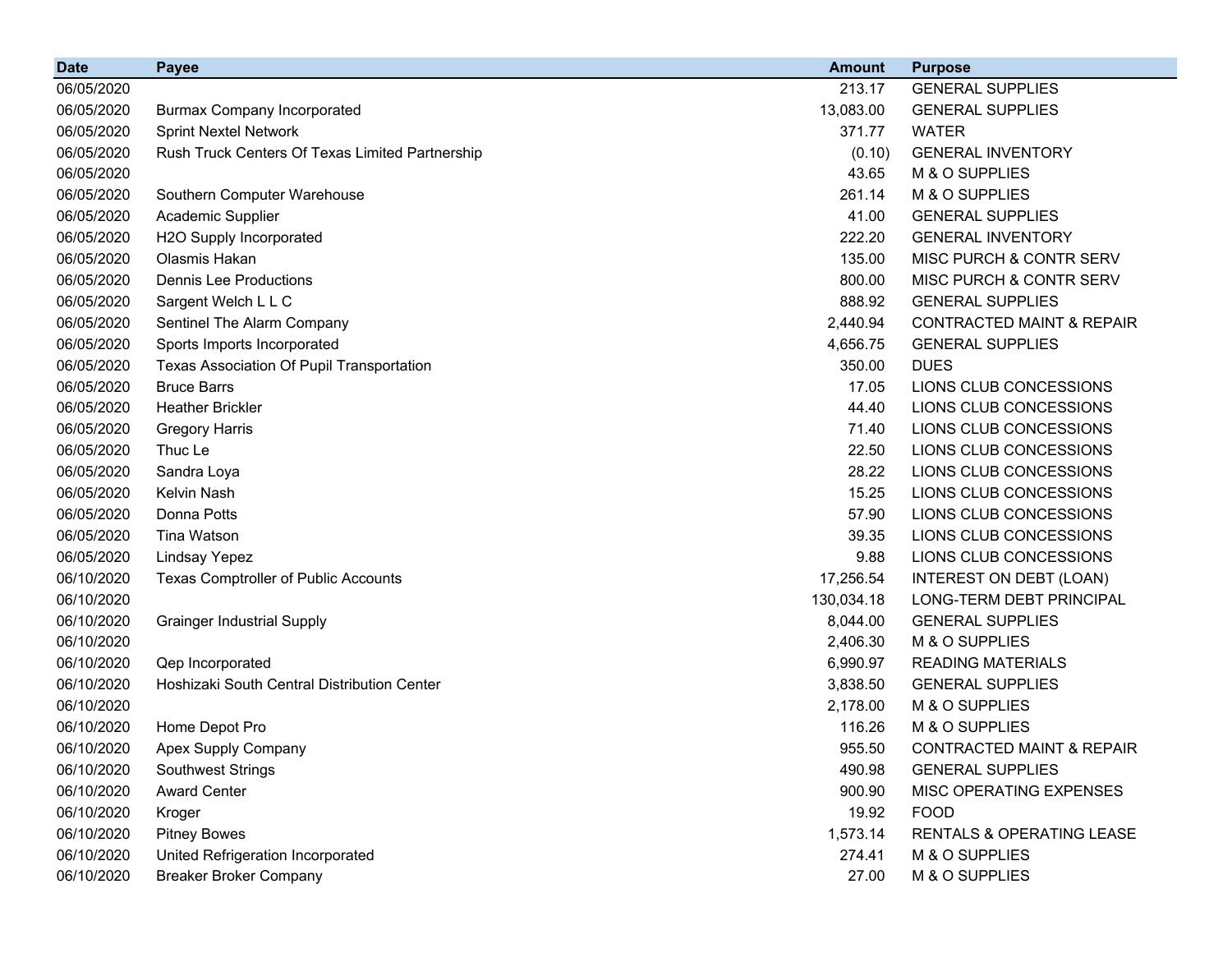| <b>Date</b> | <b>Payee</b>                                         | <b>Amount</b> | <b>Purpose</b>                       |
|-------------|------------------------------------------------------|---------------|--------------------------------------|
| 06/10/2020  | Vehicle Maintenance Program                          | 39.90         | <b>GENERAL INVENTORY</b>             |
| 06/10/2020  | <b>Prestwick House</b>                               | 2,598.00      | <b>GENERAL SUPPLIES</b>              |
| 06/10/2020  | Barnes & Noble Booksellers, Inc.                     | 44.97         | <b>GENERAL SUPPLIES</b>              |
| 06/10/2020  | Jason's Deli                                         | 628.80        | MISC OPERATING EXPENSES              |
| 06/10/2020  | <b>Paradise Produce</b>                              | 41,460.25     | <b>FOOD</b>                          |
| 06/10/2020  | Specialty Supply And Installation L L C              | 793.00        | M & O SUPPLIES                       |
| 06/10/2020  | Hutcherson Construction Incorporated                 | 14,750.00     | <b>CONTRACTED MAINT &amp; REPAIR</b> |
| 06/10/2020  | PPG Architectural Finishes, Inc.                     | 316.92        | M & O SUPPLIES                       |
| 06/10/2020  | <b>Careys Sporting Goods</b>                         | 8,394.00      | <b>GENERAL SUPPLIES</b>              |
| 06/10/2020  | Oticon Incorporated                                  | 29,160.00     | <b>GENERAL SUPPLIES</b>              |
| 06/10/2020  | Office Depot                                         | 1,424.79      | <b>GENERAL SUPPLIES</b>              |
| 06/10/2020  |                                                      | 19.99         | M & O SUPPLIES                       |
| 06/10/2020  | Enterprise Rent A Car                                | 792.00        | STUDENT TVL*NO AISD BUSES            |
| 06/10/2020  | B & H Photo Video                                    | 8,594.08      | <b>GENERAL SUPPLIES</b>              |
| 06/10/2020  | MSC Industrial Supply Company Incorporated           | 528.96        | <b>GENERAL SUPPLIES</b>              |
| 06/10/2020  | 1 A Fire & Domestic Testing                          | 7,697.24      | <b>CONTRACTED MAINT &amp; REPAIR</b> |
| 06/10/2020  | <b>Td Industries Limited</b>                         | 1,410.00      | <b>CONTRACTED MAINT &amp; REPAIR</b> |
| 06/10/2020  | Cowboy Towing                                        | 120.00        | <b>CONTRACTED MAINT &amp; REPAIR</b> |
| 06/10/2020  | Aerowave Technologies                                | 310.00        | <b>CONTRACTED MAINT &amp; REPAIR</b> |
| 06/10/2020  |                                                      | 35,635.87     | M & O SUPPLIES                       |
| 06/10/2020  | Wawona Frozen Foods                                  | 78,650.00     | <b>GENERAL INVENTORY</b>             |
| 06/10/2020  | <b>ProComputing Corporation</b>                      | 1,545.00      | <b>CONTRACTED MAINT &amp; REPAIR</b> |
| 06/10/2020  | R & H Parts And Service                              | 120.96        | M & O SUPPLIES                       |
| 06/10/2020  | Apple Computer Incorporated                          | 15,910.00     | <b>GENERAL SUPPLIES</b>              |
| 06/10/2020  | Kimbrough Fire Extinguisher Company                  | 3,145.99      | <b>CONTRACTED MAINT &amp; REPAIR</b> |
| 06/10/2020  | C D Hartnett Company                                 | 31,442.95     | <b>GENERAL INVENTORY</b>             |
| 06/10/2020  |                                                      |               | LIONS CLUB CONCESSIONS               |
| 06/10/2020  | <b>Ben E Keith</b>                                   | 606.77        | <b>GENERAL SUPPLIES</b>              |
| 06/10/2020  | Anixter Incorporated                                 | 766.52        | M & O SUPPLIES                       |
| 06/10/2020  | College Board Advanced Placement Program             | 121,835.00    | <b>TESTING MATERIALS</b>             |
| 06/10/2020  | <b>City Of Grand Prairie Water Utilities</b>         | 2,698.99      | <b>WATER</b>                         |
| 06/10/2020  | Arlington Hardware Incorporated #53                  | 424.98        | M & O SUPPLIES                       |
| 06/10/2020  | Zimmerer Kubota Incorporated                         | 1,613.45      | M & O SUPPLIES                       |
| 06/10/2020  | Catholic Charities Translation & Interpreter Network | 17,806.60     | MISC PURCH & CONTR SERV              |
| 06/10/2020  | City Of Arlington                                    | 56,882.34     | MISC PURCH & CONTR SERV              |
| 06/10/2020  | American School Counselor Association                | 98.89         | <b>READING MATERIALS</b>             |
| 06/10/2020  | <b>UPS</b>                                           | 127.00        | <b>GENERAL SUPPLIES</b>              |
| 06/10/2020  | <b>UPS</b>                                           | 124.00        | <b>GENERAL SUPPLIES</b>              |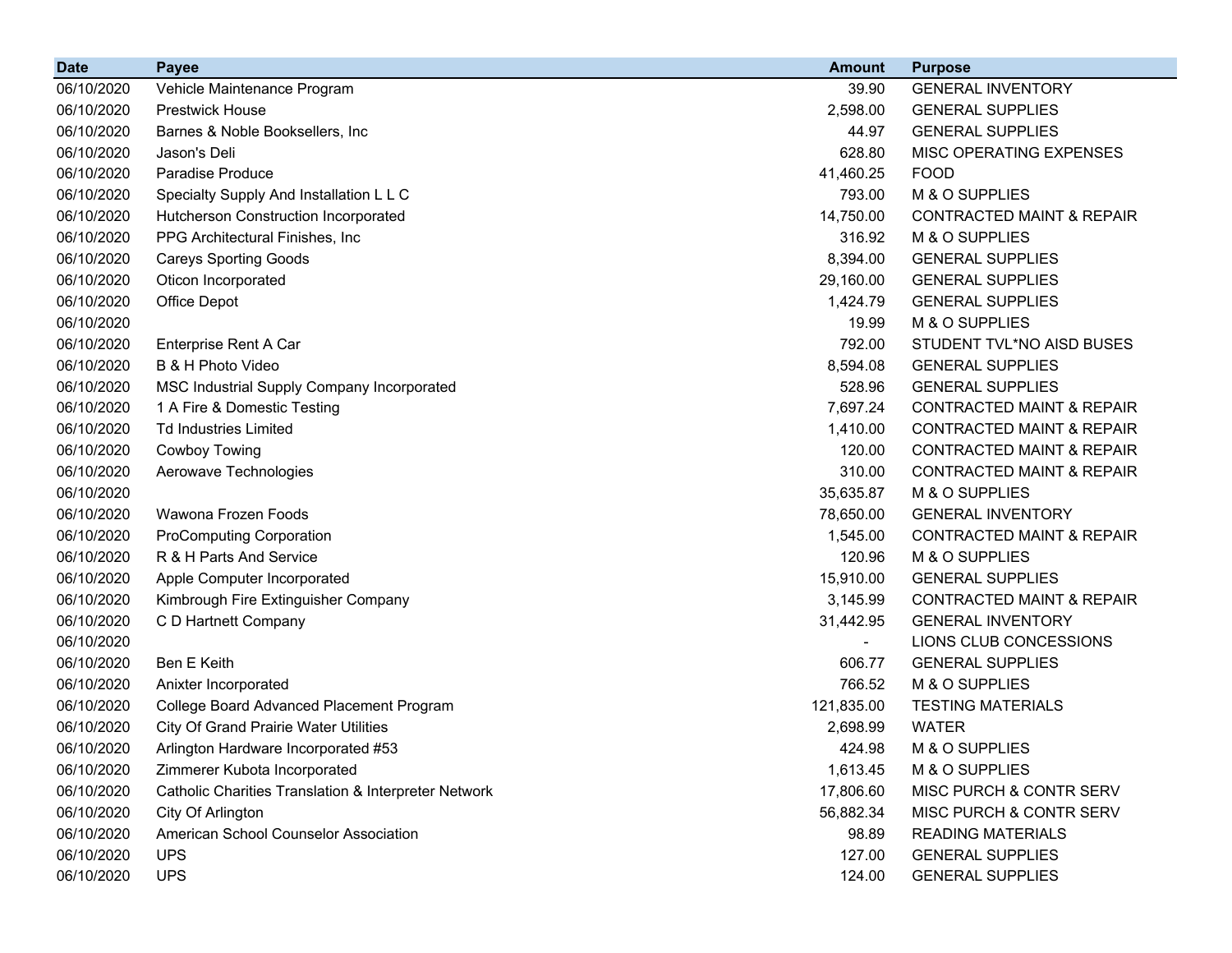| <b>Date</b> | <b>Payee</b>                               | <b>Amount</b> | <b>Purpose</b>                       |
|-------------|--------------------------------------------|---------------|--------------------------------------|
| 06/10/2020  | <b>UPS</b>                                 | 131.62        | <b>GENERAL SUPPLIES</b>              |
| 06/10/2020  | <b>Total Maintenance Solutions-South</b>   | 65.12         | M & O SUPPLIES                       |
| 06/10/2020  | Benchmark 4 Excellence                     | 4,500.00      | OTH PROFESSIONAL SERVICES            |
| 06/10/2020  | <b>Luxor Staffing</b>                      | 8,810.75      | MISC PURCH & CONTR SERV              |
| 06/10/2020  | Presidio Networked Solutions Group LLC     | 10,840.00     | <b>CONTRACTED MAINT &amp; REPAIR</b> |
| 06/10/2020  | Logisoft Computer Products LLC             | 540.00        | <b>GENERAL SUPPLIES</b>              |
| 06/10/2020  | <b>IXL Learning</b>                        | 1,125.00      | <b>GENERAL SUPPLIES</b>              |
| 06/10/2020  | <b>Heat Transfer Solutions</b>             | 1,142.00      | M & O SUPPLIES                       |
| 06/10/2020  | Phillips Lawn Sprinkler Co. Inc.           | 1,568.00      | <b>CONTRACTED MAINT &amp; REPAIR</b> |
| 06/10/2020  | <b>Golden Graduation Services</b>          | 585.00        | <b>GENERAL SUPPLIES</b>              |
| 06/10/2020  |                                            | 2,478.00      | MISC OPERATING EXPENSES              |
| 06/10/2020  | One Source Staffing Corporation            | 10,620.76     | MISC PURCH & CONTR SERV              |
| 06/10/2020  | <b>Binswanger Glass</b>                    | 1,102.23      | M & O SUPPLIES                       |
| 06/10/2020  | MicroShare                                 | 32,800.00     | <b>GENERAL SUPPLIES</b>              |
| 06/10/2020  | IdentiSys Incorporated                     | 774.00        | <b>GENERAL SUPPLIES</b>              |
| 06/10/2020  | <b>National Wholesale Supply</b>           | 480.00        | <b>GENERAL INVENTORY</b>             |
| 06/10/2020  | Kurz & Company                             | 99.70         | <b>FOOD</b>                          |
| 06/10/2020  | Accent Awards & Trophies, LLC              | 58.00         | <b>GENERAL SUPPLIES</b>              |
| 06/10/2020  | Accent Awards & Trophies, LLC              | 64.00         | <b>INVOICES RECEIVABLE</b>           |
| 06/10/2020  | <b>Ward's Science</b>                      | 49.99         | <b>GENERAL SUPPLIES</b>              |
| 06/10/2020  | Seal Tex, Incorporated                     | 371.75        | <b>CONTRACTED MAINT &amp; REPAIR</b> |
| 06/10/2020  | <b>Creative Bus Sales Inc.</b>             | 348.58        | <b>GENERAL INVENTORY</b>             |
| 06/10/2020  | <b>Autonation Chevrolet</b>                | 158.62        | <b>CONTRACTED MAINT &amp; REPAIR</b> |
| 06/10/2020  | AlphaGraphics                              | 17.50         | <b>GENERAL SUPPLIES</b>              |
| 06/10/2020  | Follett School Solutions, Inc.             | 891.29        | <b>READING MATERIALS</b>             |
| 06/10/2020  | <b>Northstar Equipment Solutions</b>       | 802.86        | <b>GENERAL SUPPLIES</b>              |
| 06/10/2020  | Crawford Electric Supply Company           | 708.00        | M & O SUPPLIES                       |
| 06/10/2020  | RD Lawns LLC                               | 9,246.95      | <b>CONTRACTED MAINT &amp; REPAIR</b> |
| 06/10/2020  | Cyson Technology Group LLC                 | 900.00        | MISC PURCH & CONTR SERV              |
| 06/10/2020  | Safehaven Pest Control, LLC                | 2,950.00      | <b>CONTRACTED MAINT &amp; REPAIR</b> |
| 06/10/2020  | Chick-fil-A(Cooper/LittleRoad/CarrierPkwy) | 232.51        | MISC OPERATING EXPENSES              |
| 06/10/2020  | <b>Tyson Prepared Foods</b>                | 38,751.80     | <b>GENERAL INVENTORY</b>             |
| 06/10/2020  | Ferguson Enterprises, Inc.                 | 5,102.55      | M & O SUPPLIES                       |
| 06/10/2020  | JourneyEd                                  | 208.78        | <b>GENERAL SUPPLIES</b>              |
| 06/10/2020  | Big Game Sports Inc.                       | 2,453.58      | <b>GENERAL SUPPLIES</b>              |
| 06/10/2020  | <b>US Games</b>                            | 1,697.94      | BLDG PURCH, CONSTR, IMPROVE          |
| 06/10/2020  | HP Inc.                                    | 1,893.11      | <b>GENERAL SUPPLIES</b>              |
| 06/10/2020  | Accelerate Learning Inc.                   | 10,177.80     | <b>GENERAL SUPPLIES</b>              |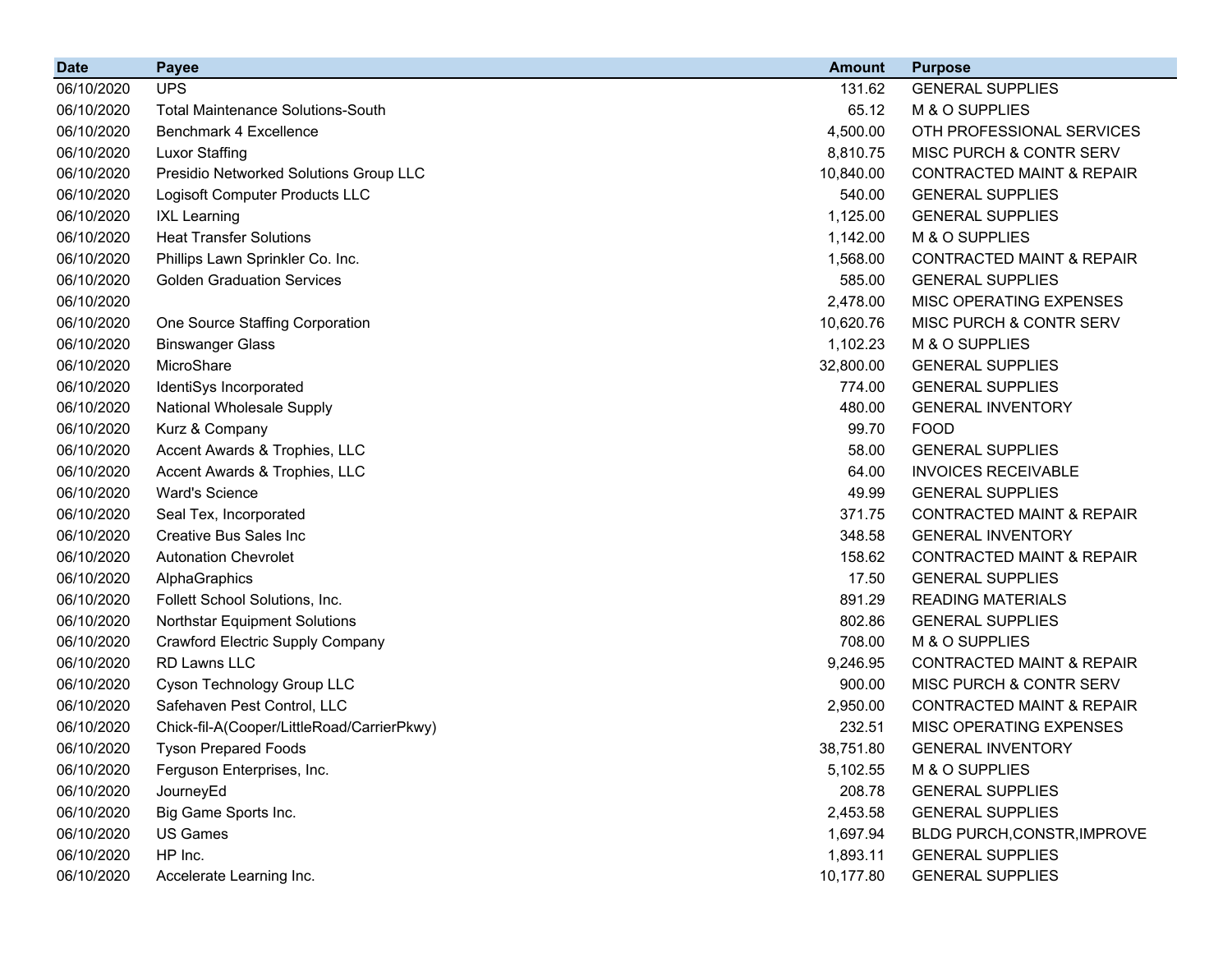| <b>Date</b> | <b>Payee</b>                                            | Amount      | <b>Purpose</b>                       |
|-------------|---------------------------------------------------------|-------------|--------------------------------------|
| 06/10/2020  | Dr Pepper Snapple Group                                 | 200.45      | MISC OPERATING EXPENSES              |
| 06/10/2020  | Kleen-Air Filter Service & Sales                        | 4,808.28    | <b>GENERAL INVENTORY</b>             |
| 06/10/2020  | Delgado Guitars                                         | 1,804.25    | <b>GENERAL SUPPLIES</b>              |
| 06/10/2020  | Cardinal's Sport Center Incorporated                    | 142.00      | <b>GENERAL SUPPLIES</b>              |
| 06/10/2020  | AAA Glass & Mirror Co., INC.                            | 55.85       | M & O SUPPLIES                       |
| 06/10/2020  | Tennis Outlet Inc.                                      | 2,415.95    | <b>GENERAL SUPPLIES</b>              |
| 06/10/2020  | Southern Lock & Supply, Co                              | 1,530.00    | <b>GENERAL INVENTORY</b>             |
| 06/10/2020  | iPrint Technologies                                     | 1,555.00    | <b>GENERAL SUPPLIES</b>              |
| 06/10/2020  |                                                         | 235.00      | M & O SUPPLIES                       |
| 06/10/2020  | <b>Teacher Direct</b>                                   | 23.86       | <b>GENERAL SUPPLIES</b>              |
| 06/10/2020  | Bill's Upholstery & Glass Shop Inc                      | 360.00      | <b>CONTRACTED MAINT &amp; REPAIR</b> |
| 06/10/2020  | <b>CableLink Solutions</b>                              | 1,154.69    | <b>CONTRACTED MAINT &amp; REPAIR</b> |
| 06/10/2020  | Moore Supply Co                                         | 408.56      | M & O SUPPLIES                       |
| 06/10/2020  | Mighty Auto Parts of DFW                                | 11.85       | <b>GENERAL INVENTORY</b>             |
| 06/10/2020  | Green Light Group, LLC                                  | 622.57      | M & O SUPPLIES                       |
| 06/10/2020  | Garza Franklin                                          | 4,500.00    | MISC PURCH & CONTR SERV              |
| 06/10/2020  | Mavich LLC                                              | 4,990.00    | <b>GENERAL INVENTORY</b>             |
| 06/10/2020  | OverDrive, Inc                                          | 11,300.00   | <b>READING MATERIALS</b>             |
| 06/10/2020  | Pharmacy Technician Certification Board                 | 2,100.00    | MISC OPERATING EXPENSES              |
| 06/10/2020  | Nasco                                                   | (61.12)     | <b>BLDG PURCH, CONSTR, IMPROVE</b>   |
| 06/10/2020  |                                                         | 721.82      | <b>GENERAL SUPPLIES</b>              |
| 06/10/2020  | <b>Texas Irrigation Supply LLC</b>                      | 274.63      | M & O SUPPLIES                       |
| 06/10/2020  | Sonova USA Inc.                                         | 50.00       | <b>GENERAL SUPPLIES</b>              |
| 06/10/2020  | Price Right Professional Landscaping & Tree Service LLC | 2,600.00    | <b>CONTRACTED MAINT &amp; REPAIR</b> |
| 06/10/2020  | Staples Inc/Staples Business Advantage                  | 953.16      | <b>GENERAL SUPPLIES</b>              |
| 06/10/2020  | Drew Consulting Services Incorporated                   | 7,175.00    | OTH PROFESSIONAL SERVICES            |
| 06/10/2020  | Drew Consulting Services Incorporated                   | 6,500.00    | OTH PROFESSIONAL SERVICES            |
| 06/10/2020  | E Logic                                                 | 17,047.19   | <b>CONTRACTED MAINT &amp; REPAIR</b> |
| 06/10/2020  |                                                         | 1,351.55    | OTH PROFESSIONAL SERVICES            |
| 06/10/2020  | <b>Taylor Smith Consulting LLC</b>                      | 447.00      | MISC PURCH & CONTR SERV              |
| 06/10/2020  | WBAP-KSCS Assets LLC DBA WBAP-AM, KSCS-FM               | 10,180.00   | MISC OPERATING EXPENSES              |
| 06/10/2020  | <b>Borden Dairy Company</b>                             | 41,586.25   | <b>FOOD</b>                          |
| 06/10/2020  | <b>Christy Collard</b>                                  | 1,000.00    | <b>INVOICES RECEIVABLE</b>           |
| 06/10/2020  | ValueSure Agency Inc.                                   | 71.00       | MISC OPERATING EXPENSES              |
| 06/10/2020  | Marathon Staffing Group Inc                             | 1,454.26    | MISC PURCH & CONTR SERV              |
| 06/10/2020  | Tri-Lam Roofing & Waterproofing Inc                     | 421,870.00  | <b>CONTRACTED MAINT &amp; REPAIR</b> |
| 06/10/2020  |                                                         | (21,093.50) | <b>RETAINAGE</b>                     |
| 06/10/2020  | Project Lead The Way Incorporated                       | 12,404.75   | <b>GENERAL SUPPLIES</b>              |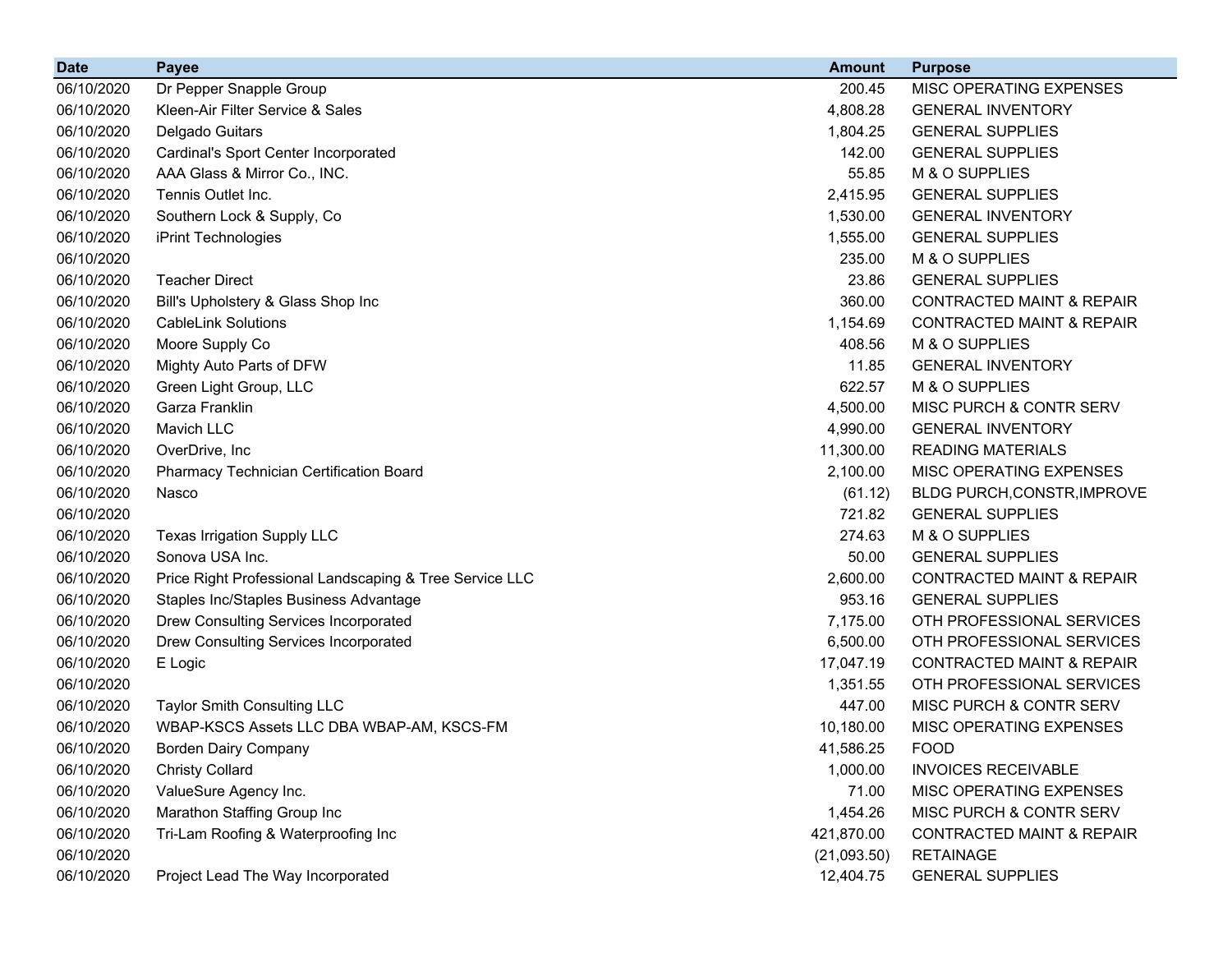| <b>Date</b> | <b>Payee</b>                                                   | <b>Amount</b> | <b>Purpose</b>                             |
|-------------|----------------------------------------------------------------|---------------|--------------------------------------------|
| 06/10/2020  | HPI International Inc                                          | 1,514.80      | <b>GENERAL SUPPLIES</b>                    |
| 06/10/2020  | Cody Prescher                                                  | 20,960.00     | <b>CONTRACTED MAINT &amp; REPAIR</b>       |
| 06/10/2020  | <b>Walnut Creek Farm</b>                                       | 8,277.00      | <b>FOOD</b>                                |
| 06/10/2020  | Akkadian Labs LLC                                              | 3,000.00      | <b>CONTRACTED MAINT &amp; REPAIR</b>       |
| 06/10/2020  | <b>Missey Head Consulting</b>                                  | 743.44        | <b>INVOICES RECEIVABLE</b>                 |
| 06/10/2020  | Alvin Ray Newburg JR                                           | 1,081.00      | <b>INVOICES RECEIVABLE</b>                 |
| 06/10/2020  | Michael Schraeder                                              | 708.64        | <b>INVOICES RECEIVABLE</b>                 |
| 06/10/2020  | Complete Supply Incorporated                                   | 7,380.00      | M & O SUPPLIES                             |
| 06/10/2020  | <b>Empire Paper Company</b>                                    | 213.00        | <b>GENERAL INVENTORY</b>                   |
| 06/10/2020  | Austin Turf & Tractor                                          | 651.11        | M & O SUPPLIES                             |
| 06/10/2020  | <b>BE Publishing</b>                                           | 108.44        | <b>GENERAL SUPPLIES</b>                    |
| 06/10/2020  | Sally Beauty Supply                                            | 10,782.00     | M & O SUPPLIES                             |
| 06/10/2020  | <b>EAI</b> Education                                           | 108.58        | <b>GENERAL SUPPLIES</b>                    |
| 06/10/2020  | Knox Company                                                   | 412.00        | M & O SUPPLIES                             |
| 06/10/2020  | <b>Temperature Control Systems</b>                             | 2,132.04      | M & O SUPPLIES                             |
| 06/10/2020  | Hagar Restaurant Service L L C                                 | 585.68        | M & O SUPPLIES                             |
| 06/10/2020  | Simba Industries                                               | 16,388.80     | <b>GENERAL INVENTORY</b>                   |
| 06/10/2020  | <b>School Datebooks</b>                                        | 663.94        | <b>GENERAL SUPPLIES</b>                    |
| 06/10/2020  | <b>Bucks Wheel &amp; Equipment Company</b>                     | 101.74        | <b>GENERAL INVENTORY</b>                   |
| 06/10/2020  |                                                                | (77.19)       | M & O SUPPLIES                             |
| 06/10/2020  | Southwest International Trucks                                 | 1,274.21      | <b>GENERAL INVENTORY</b>                   |
| 06/10/2020  | Music & Arts                                                   | 11,731.00     | <b>CONTRACTED MAINT &amp; REPAIR</b>       |
| 06/10/2020  |                                                                | 62.82         | <b>INVOICES RECEIVABLE</b>                 |
| 06/10/2020  | <b>Burmax Company Incorporated</b>                             | 964.74        | <b>GENERAL SUPPLIES</b>                    |
| 06/10/2020  | <b>Sprint Nextel Network</b>                                   | 3,996.00      | MISC PURCH & CONTR SERV                    |
| 06/10/2020  | <b>Melhart Music Center</b>                                    | 44,070.00     | <b>GENERAL SUPPLIES</b>                    |
| 06/10/2020  | Learning.Com                                                   | 382,500.00    | <b>TEXTBOOKS</b>                           |
| 06/10/2020  | Language Line Services Incorporated                            | 43.44         | MISC PURCH & CONTR SERV                    |
| 06/10/2020  | Arlington Independent School District Food & Nutrition Service | 247.50        | <b>INVOICES RECEIVABLE</b>                 |
| 06/10/2020  | Cengage Learning                                               | 2,996.80      | <b>READING MATERIALS</b>                   |
| 06/10/2020  | Texas Association Of School Boards Risk Management Fund        | 8,151.03      | INSURANCE/BOND PREMIUMS                    |
| 06/10/2020  | H2O Supply Incorporated                                        | 100.00        | <b>GENERAL INVENTORY</b>                   |
| 06/10/2020  | University Of Texas High School                                | 75.00         | <b>TESTING MATERIALS</b>                   |
| 06/10/2020  | City Of Arlington Water Department                             | 124,384.73    | <b>WATER</b>                               |
| 06/10/2020  | <b>Commercial Recorder</b>                                     | 52.00         | <b>Statutorily Required Public Notices</b> |
| 06/10/2020  | Gopher Sport Equipment                                         | 1,469.32      | M & O SUPPLIES                             |
| 06/10/2020  | Moore Rental Service Incorporated                              | 464.00        | RENTALS & OPERATING LEASE                  |
| 06/10/2020  | Music In Motion Incorporated                                   | 92.73         | <b>GENERAL SUPPLIES</b>                    |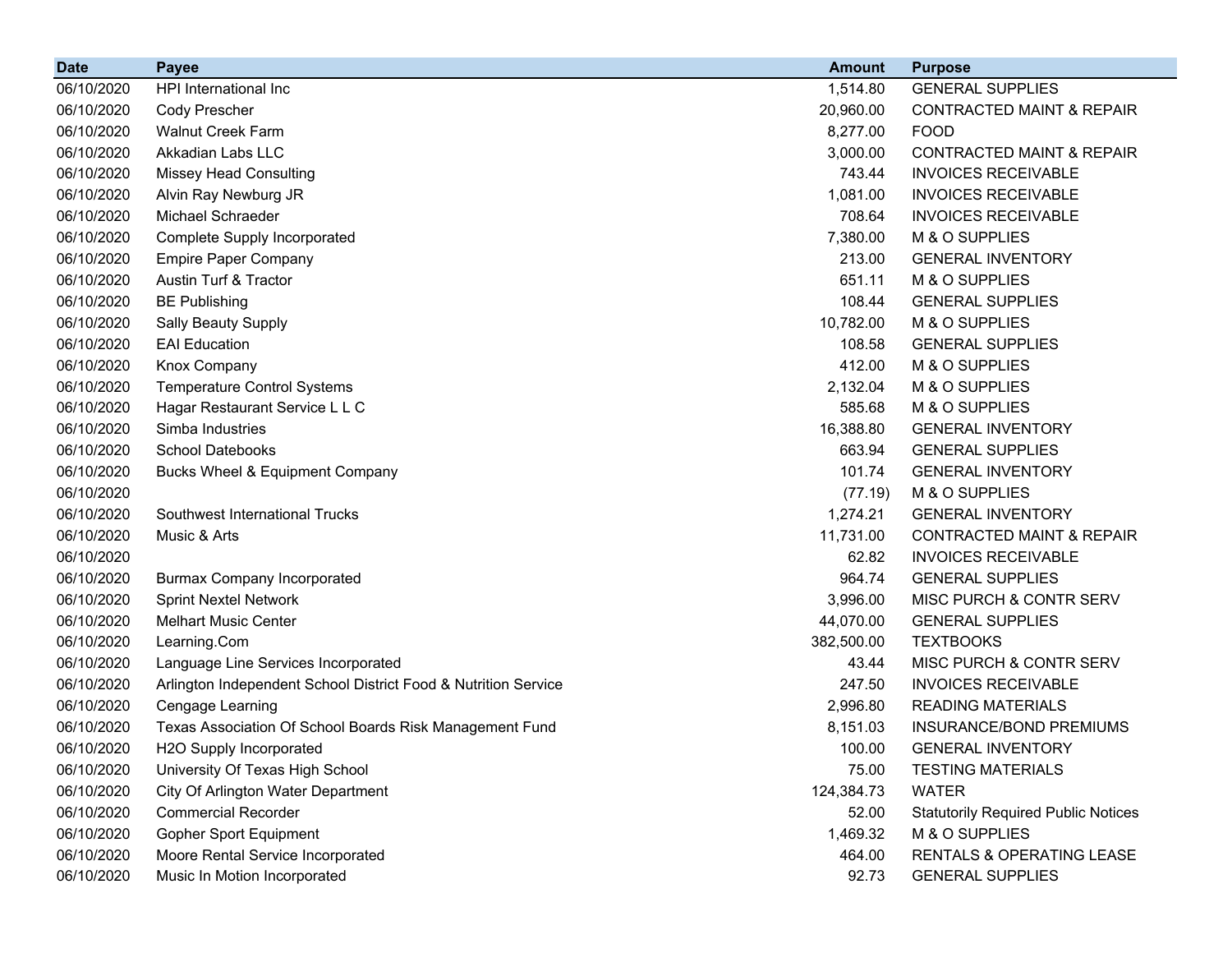| <b>Date</b> | <b>Payee</b>                                      | <b>Amount</b> | <b>Purpose</b>                       |
|-------------|---------------------------------------------------|---------------|--------------------------------------|
| 06/10/2020  | Norcostco Texas Costume Incorporated              | 1,801.57      | <b>GENERAL SUPPLIES</b>              |
| 06/10/2020  | <b>Pollock Paper Distributors</b>                 | 1,592.56      | <b>GENERAL INVENTORY</b>             |
| 06/10/2020  | Safety-Kleen Corporation                          | 228.08        | <b>CONTRACTED MAINT &amp; REPAIR</b> |
| 06/10/2020  | Sargent Welch L L C                               | 29.35         | <b>GENERAL SUPPLIES</b>              |
| 06/10/2020  | Scholastic Incorporated                           | 31.86         | <b>READING MATERIALS</b>             |
| 06/10/2020  | Scholastic Incorporated                           | 12.50         | <b>INVOICES RECEIVABLE</b>           |
| 06/10/2020  | Sentinel The Alarm Company                        | 814.54        | <b>CONTRACTED MAINT &amp; REPAIR</b> |
| 06/10/2020  | <b>United Parcel Service</b>                      | 131.44        | <b>GENERAL SUPPLIES</b>              |
| 06/10/2020  | J P Morgan Chase Bank                             | 2,901.88      | M & O SUPPLIES                       |
| 06/11/2020  | United Educators Association                      | 1,037.89      | UNITED FUND                          |
| 06/11/2020  | Texas United School Employees Local 100           | 90.79         | UNITED FUND                          |
| 06/11/2020  | Truman Tim Chapter 13 Trustee                     | 542.31        | UNITED FUND                          |
| 06/11/2020  | Office Of Child Support Enforcement               | 240.00        | UNITED FUND                          |
| 06/11/2020  | Association Of Texas Professional Teachers Local  | 15.60         | UNITED FUND                          |
| 06/11/2020  | Association Of Texas Professional Educators State | 108.88        | UNITED FUND                          |
| 06/11/2020  | Association Of Texas Professional Educators State | 20.00         | UNITED FUND                          |
| 06/11/2020  | Administracion para el Sustento de Menores        | 41.54         | UNITED FUND                          |
| 06/11/2020  | Educational Employees Credit Union - HSA          | 854.23        | DENTAL INSURANCE                     |
| 06/11/2020  | <b>Educational Employees Credit Union</b>         | 5,775.00      | DUE TO CREDIT UNION                  |
| 06/11/2020  | <b>Texas State Teachers Association</b>           | 207.95        | UNITED FUND                          |
| 06/12/2020  | Vera Bailey                                       | 35.31         | <b>EMPLOYEE TRAVEL</b>               |
| 06/12/2020  | Elvia Barrera                                     | 68.42         | <b>EMPLOYEE TRAVEL</b>               |
| 06/12/2020  |                                                   | 25.00         | MISC OPERATING EXPENSES              |
| 06/12/2020  | Martha Beasley                                    | 42.32         | <b>EMPLOYEE TRAVEL</b>               |
| 06/12/2020  | Graciela Cantu                                    | 95.23         | <b>EMPLOYEE TRAVEL</b>               |
| 06/12/2020  | Patricia Chargois Spears                          | 15.41         | <b>EMPLOYEE TRAVEL</b>               |
| 06/12/2020  | <b>Charmanie Evans</b>                            | 16.05         | <b>EMPLOYEE TRAVEL</b>               |
| 06/12/2020  | Elena Gaona                                       | 44.35         | <b>EMPLOYEE TRAVEL</b>               |
| 06/12/2020  | Marisol Garcia                                    | 193.24        | <b>EMPLOYEE TRAVEL</b>               |
| 06/12/2020  | <b>Becky Geisel</b>                               | 4.76          | <b>EMPLOYEE TRAVEL</b>               |
| 06/12/2020  | <b>Blanca Gonzalez</b>                            | 72.39         | <b>EMPLOYEE TRAVEL</b>               |
| 06/12/2020  | Kristen Hamilton                                  | 160.55        | <b>EMPLOYEE TRAVEL</b>               |
| 06/12/2020  | Lisa Harvey                                       | 30.76         | <b>EMPLOYEE TRAVEL</b>               |
| 06/12/2020  | Ana Hidalgo                                       | 23.43         | <b>EMPLOYEE TRAVEL</b>               |
| 06/12/2020  | Carolyn Hinytzke                                  | 53.87         | <b>EMPLOYEE TRAVEL</b>               |
| 06/12/2020  | Sarah Horn                                        | 51.25         | <b>EMPLOYEE TRAVEL</b>               |
| 06/12/2020  | Carolyn Jefferson                                 | 28.03         | <b>EMPLOYEE TRAVEL</b>               |
| 06/12/2020  | Tamatha King                                      | 116.00        | MISC OPERATING EXPENSES              |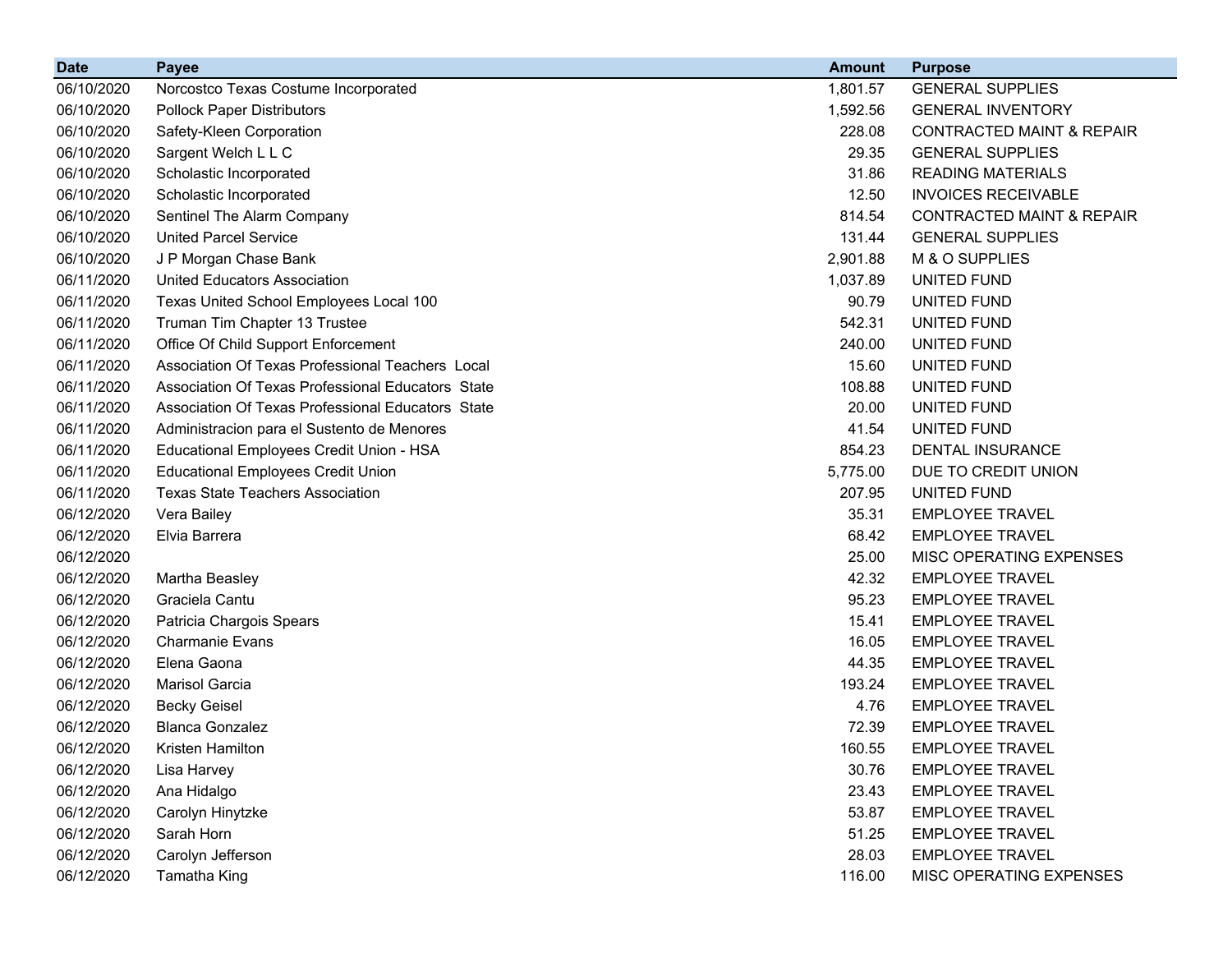| <b>Date</b> | <b>Payee</b>                                | <b>Amount</b> | <b>Purpose</b>                       |
|-------------|---------------------------------------------|---------------|--------------------------------------|
| 06/12/2020  | Felicia Livingston                          | 21.77         | <b>EMPLOYEE TRAVEL</b>               |
| 06/12/2020  | Amanda Molina                               | 116.00        | MISC OPERATING EXPENSES              |
| 06/12/2020  | Andrea Morrow                               | 0.91          | <b>EMPLOYEE TRAVEL</b>               |
| 06/12/2020  | Carol Neff                                  | 293.07        | <b>EMPLOYEE TRAVEL</b>               |
| 06/12/2020  | Ana Ramirez                                 | 78.54         | <b>EMPLOYEE TRAVEL</b>               |
| 06/12/2020  | <b>Christine Rodriguez</b>                  | 102.40        | <b>EMPLOYEE TRAVEL</b>               |
| 06/12/2020  | Mary Ann Romero                             | 36.22         | <b>EMPLOYEE TRAVEL</b>               |
| 06/12/2020  | David Ross                                  | 41.47         | <b>EMPLOYEE TRAVEL</b>               |
| 06/12/2020  | Judy Ruiz                                   | 19.80         | <b>EMPLOYEE TRAVEL</b>               |
| 06/12/2020  | Socorro Saucedo                             | 53.23         | <b>EMPLOYEE TRAVEL</b>               |
| 06/12/2020  | <b>Robert Sessions</b>                      | 178.52        | <b>EMPLOYEE TRAVEL</b>               |
| 06/12/2020  | Pamela Shinogle                             | 29.64         | <b>EMPLOYEE TRAVEL</b>               |
| 06/12/2020  | Angel Silva                                 | 195.33        | <b>EMPLOYEE TRAVEL</b>               |
| 06/12/2020  | Denise Thomas                               | 80.79         | <b>EMPLOYEE TRAVEL</b>               |
| 06/12/2020  | <b>Ileene Thomas</b>                        | 52.43         | <b>EMPLOYEE TRAVEL</b>               |
| 06/12/2020  | <b>Sherry Vanzandt</b>                      | 60.83         | <b>EMPLOYEE TRAVEL</b>               |
| 06/12/2020  | Linda Walker                                | 77.90         | <b>EMPLOYEE TRAVEL</b>               |
| 06/12/2020  | Phyllis Williams                            | 176.02        | <b>EMPLOYEE TRAVEL</b>               |
| 06/12/2020  | <b>Grainger Industrial Supply</b>           | 145.36        | M & O SUPPLIES                       |
| 06/12/2020  | <b>Gareth Stevens Publishing</b>            | 899.22        | <b>READING MATERIALS</b>             |
| 06/12/2020  | Apex Supply Company                         | 2,330.30      | M & O SUPPLIES                       |
| 06/12/2020  | <b>Pitney Bowes</b>                         | 533.70        | RENTALS & OPERATING LEASE            |
| 06/12/2020  | <b>VERITIV</b>                              | 19,605.60     | <b>GENERAL INVENTORY</b>             |
| 06/12/2020  | PPG Architectural Finishes, Inc.            | 149.91        | M & O SUPPLIES                       |
| 06/12/2020  | Office Depot                                | 570.47        | <b>GENERAL SUPPLIES</b>              |
| 06/12/2020  | <b>Benchmark Education Company</b>          | 2,876.50      | <b>GENERAL SUPPLIES</b>              |
| 06/12/2020  | B & H Photo Video                           | 8,700.00      | <b>GENERAL SUPPLIES</b>              |
| 06/12/2020  | Verizon Wireless Acct                       | 134,424.87    | <b>WATER</b>                         |
| 06/12/2020  | Aerowave Technologies                       | 540.96        | <b>CONTRACTED MAINT &amp; REPAIR</b> |
| 06/12/2020  | TEXAS ASSOCIATION OF SCHOOL ADMINISTRATORS  | 260.00        | MISC OPERATING EXPENSES              |
| 06/12/2020  | Apple Computer Incorporated                 | 2,880.00      | <b>GENERAL SUPPLIES</b>              |
| 06/12/2020  | Kimbrough Fire Extinguisher Company         | 242.73        | CONTRACTED MAINT & REPAIR            |
| 06/12/2020  | All American Awards & Gifts                 | 1,383.00      | MISC OPERATING EXPENSES              |
| 06/12/2020  | United States Academic Decathlon            | 909.00        | <b>GENERAL SUPPLIES</b>              |
| 06/12/2020  | National Council Of Teachers Of Mathematics | 1,999.12      | <b>READING MATERIALS</b>             |
| 06/12/2020  | University Interscholastic League           | 175.00        | <b>READING MATERIALS</b>             |
| 06/12/2020  | <b>Carrier Enterprise</b>                   | 412.93        | M & O SUPPLIES                       |
| 06/12/2020  | Monarch Trophy Studio                       | 31.15         | <b>GENERAL SUPPLIES</b>              |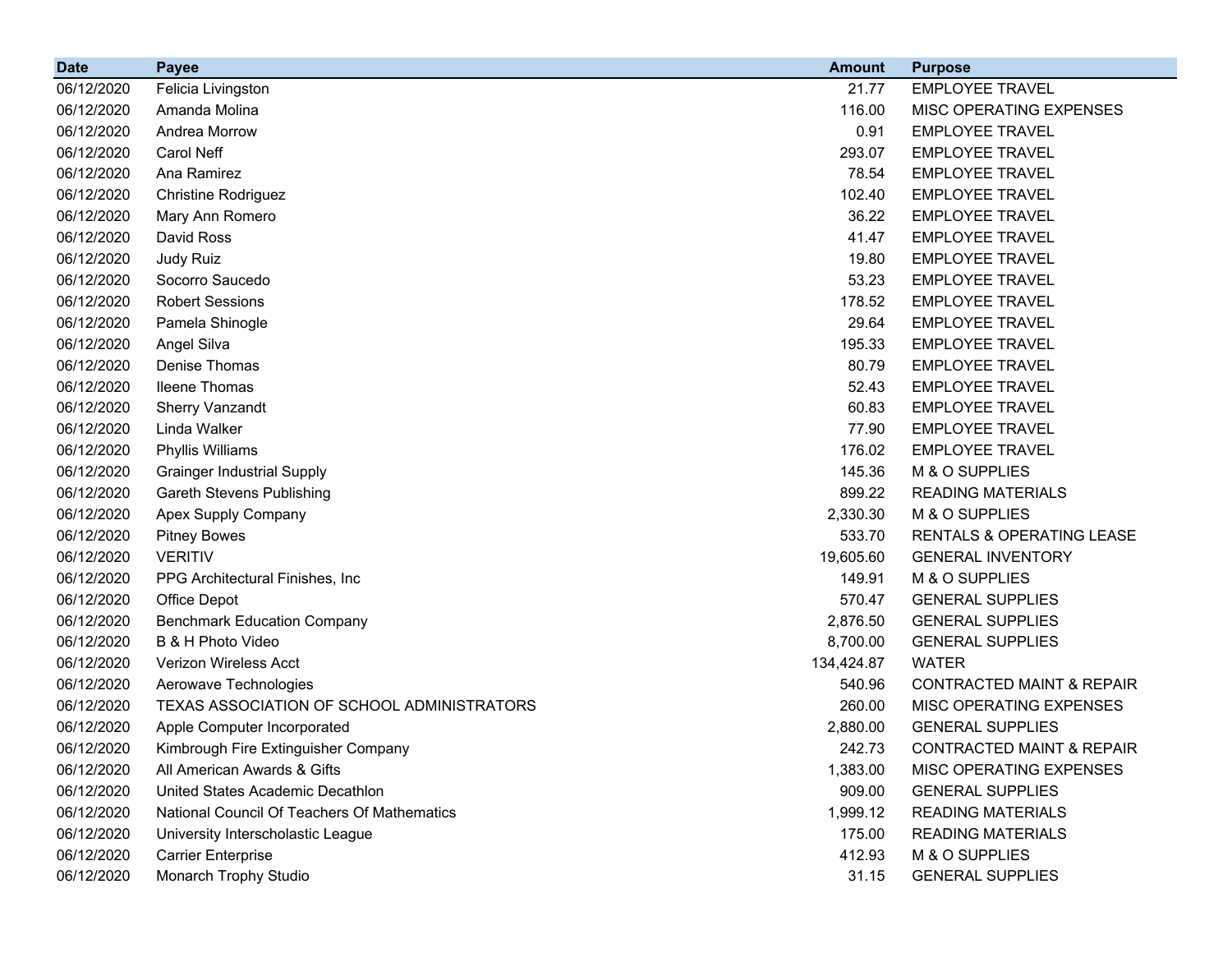| <b>Date</b> | <b>Payee</b>                                                                | <b>Amount</b> | <b>Purpose</b>                       |
|-------------|-----------------------------------------------------------------------------|---------------|--------------------------------------|
| 06/12/2020  | Boxes 4U                                                                    | 5,391.00      | <b>GENERAL INVENTORY</b>             |
| 06/12/2020  | <b>DWR Fence</b>                                                            | 1,608.00      | <b>CONTRACTED MAINT &amp; REPAIR</b> |
| 06/12/2020  | U S Bank                                                                    | 750.00        | OTHER DEBT FEES                      |
| 06/12/2020  | <b>Golden Graduation Services</b>                                           | 219.45        | MISC OPERATING EXPENSES              |
| 06/12/2020  | <b>LEGO Education</b>                                                       | 2,579.40      | <b>GENERAL SUPPLIES</b>              |
| 06/12/2020  | Peyco Southwest Realty, Inc.                                                | 2,500.00      | <b>CONTRACTED MAINT &amp; REPAIR</b> |
| 06/12/2020  | Peyco Southwest Realty, Inc.                                                | 2,500.00      | <b>CONTRACTED MAINT &amp; REPAIR</b> |
| 06/12/2020  | <b>Tarrant County Tax Assessor-Collector</b>                                | 50.25         | <b>MISC OPERATING EXPENSES</b>       |
| 06/12/2020  | Ferguson Enterprises, Inc.                                                  | 50.06         | <b>GENERAL INVENTORY</b>             |
| 06/12/2020  | HP Inc.                                                                     | 21.40         | <b>GENERAL SUPPLIES</b>              |
| 06/12/2020  | AAA Glass & Mirror Co., INC.                                                | 2,219.66      | M & O SUPPLIES                       |
| 06/12/2020  | Lowe's Home Centers, LLC                                                    | 104.09        | M & O SUPPLIES                       |
| 06/12/2020  | iPrint Technologies                                                         | 278.00        | <b>GENERAL SUPPLIES</b>              |
| 06/12/2020  | ChinaSprout Inc.                                                            | 2,861.05      | <b>GENERAL SUPPLIES</b>              |
| 06/12/2020  | Parvin Jennifer                                                             | 300.00        | <b>MISC PURCH &amp; CONTR SERV</b>   |
| 06/12/2020  | Green Light Group, LLC                                                      | 351.00        | M & O SUPPLIES                       |
| 06/12/2020  | Lincoln Electric Company                                                    | 2,732.50      | <b>GENERAL SUPPLIES</b>              |
| 06/12/2020  | <b>C&amp;S Trailers</b>                                                     | 2,626.02      | M & O SUPPLIES                       |
| 06/12/2020  | Price Right Professional Landscaping & Tree Service LLC                     | 58,000.00     | <b>CONTRACTED MAINT &amp; REPAIR</b> |
| 06/12/2020  | National Seating & Mobility Inc                                             | 389.65        | <b>GENERAL SUPPLIES</b>              |
| 06/12/2020  | Biotility at the Center of Excellence for Regenerative Health Biotechnology | 5,355.00      | ACCOUNTS PAYABLE-ACCRUALS            |
| 06/12/2020  |                                                                             |               | MISC OPERATING EXPENSES              |
| 06/12/2020  | <b>Texas Wholesale Plumbing</b>                                             | 810.00        | <b>GENERAL INVENTORY</b>             |
| 06/12/2020  | Project Lead The Way Incorporated                                           | 451.00        | <b>GENERAL SUPPLIES</b>              |
| 06/12/2020  | Spectrum                                                                    | 39,096.45     | BLDG PURCH, CONSTR, IMPROVE          |
| 06/12/2020  | Moore Waste and Recycling Services                                          | 25.00         | <b>CONTRACTED MAINT &amp; REPAIR</b> |
| 06/12/2020  | Media West Incorporated                                                     | 11,511.12     | MISC PURCH & CONTR SERV              |
| 06/12/2020  | Reserve Account - Aisd Admin Pitney Bowes                                   | 30,000.00     | <b>GENERAL SUPPLIES</b>              |
| 06/12/2020  | <b>Gomez Floor Covering</b>                                                 | 405.00        | M & O SUPPLIES                       |
| 06/12/2020  | Sam Pack's Five Star Ford                                                   | 25,418.00     | <b>VEHICLES</b>                      |
| 06/12/2020  | Monster Incorporated                                                        | 3,249.98      | MISC PURCH & CONTR SERV              |
| 06/12/2020  | Music & Arts                                                                | 294.00        | CONTRACTED MAINT & REPAIR            |
| 06/12/2020  |                                                                             | 2,453.59      | <b>GENERAL SUPPLIES</b>              |
| 06/12/2020  | Byrne Brothers Foods Incorporate                                            | 19,107.45     | <b>GENERAL INVENTORY</b>             |
| 06/12/2020  | Progressive Roofing                                                         | 2,342.20      | <b>CONTRACTED MAINT &amp; REPAIR</b> |
| 06/12/2020  | <b>Mid Cities Creativity</b>                                                | 2,025.00      | <b>DUES</b>                          |
| 06/12/2020  | City Of Arlington Finance Department                                        | 211,688.86    | MISC PURCH & CONTR SERV              |
| 06/12/2020  | <b>Pyramid School Products</b>                                              | 57.00         | <b>GENERAL INVENTORY</b>             |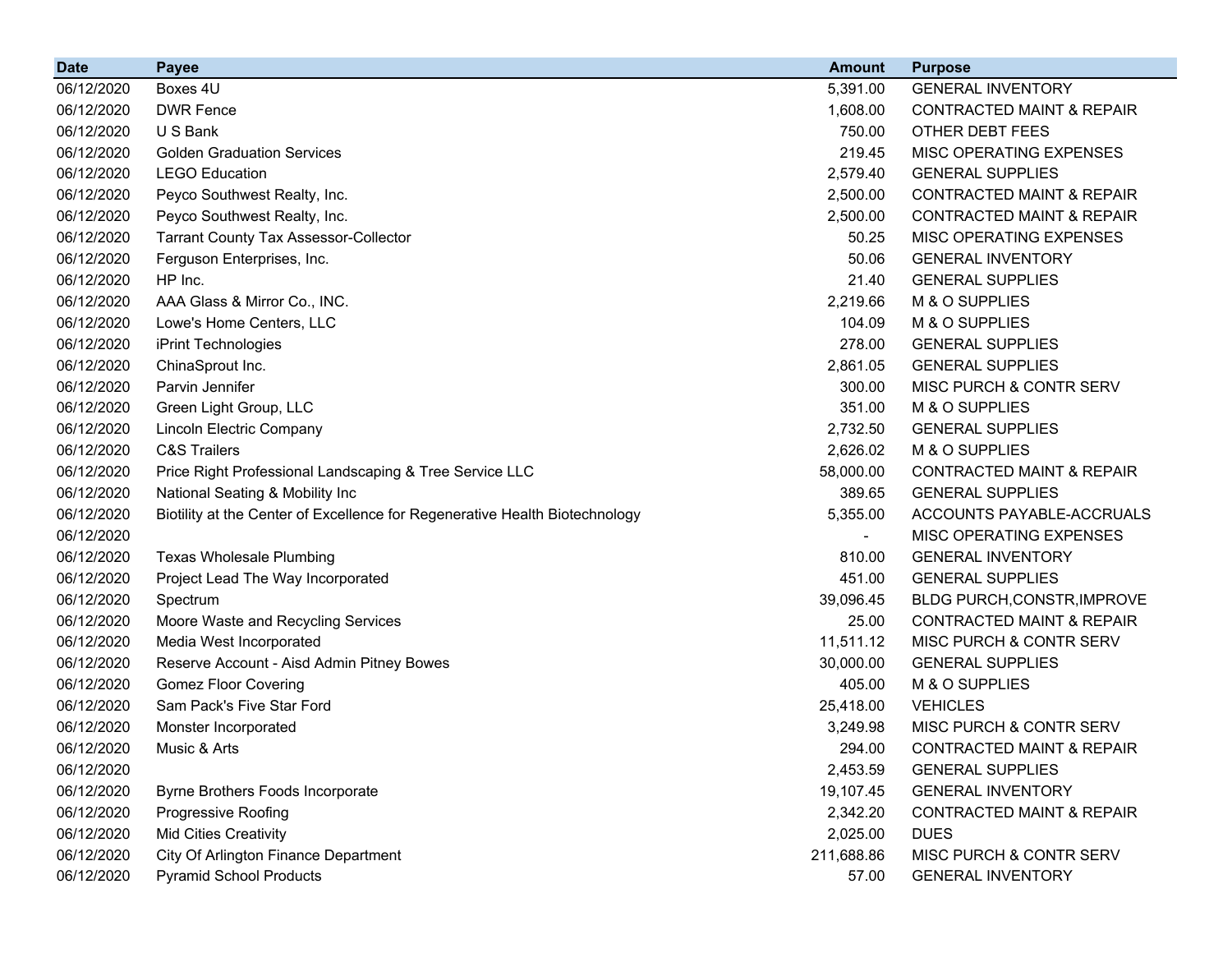| <b>Date</b> | <b>Payee</b>                                      | <b>Amount</b> | <b>Purpose</b>                       |
|-------------|---------------------------------------------------|---------------|--------------------------------------|
| 06/12/2020  | Quality Audio Visual Service Incorporated         | 491.50        | <b>CONTRACTED MAINT &amp; REPAIR</b> |
| 06/17/2020  | <b>Pavement Services Corporation</b>              | 2,504.00      | <b>CONTRACTED MAINT &amp; REPAIR</b> |
| 06/17/2020  | <b>Grainger Industrial Supply</b>                 | 94.83         | M & O SUPPLIES                       |
| 06/17/2020  | Qep Incorporated                                  | 891.09        | <b>READING MATERIALS</b>             |
| 06/17/2020  | Us Postmaster                                     | 5,352.00      | <b>GENERAL SUPPLIES</b>              |
| 06/17/2020  | <b>Texas Association For Pupil Transportation</b> | 175.00        | <b>DUES</b>                          |
| 06/17/2020  | Home Depot Pro                                    | 7.68          | M & O SUPPLIES                       |
| 06/17/2020  | AFP Industries (AFP School Supply)                | 3,060.00      | <b>GENERAL INVENTORY</b>             |
| 06/17/2020  | Apex Supply Company                               | 134.45        | <b>CONTRACTED MAINT &amp; REPAIR</b> |
| 06/17/2020  | United Refrigeration Incorporated                 | 173.76        | M & O SUPPLIES                       |
| 06/17/2020  | <b>Elliott Electric Supply</b>                    | 621.58        | M & O SUPPLIES                       |
| 06/17/2020  | Ace Mart Restaurant Supply Company                | 2,382.86      | <b>GENERAL SUPPLIES</b>              |
| 06/17/2020  | Lennox Industries Incorporated                    | 334.92        | M & O SUPPLIES                       |
| 06/17/2020  | <b>Texas Furniture Source Incorporated</b>        | 2,712.90      | M & O SUPPLIES                       |
| 06/17/2020  | <b>Texas Education News</b>                       | 215.00        | <b>READING MATERIALS</b>             |
| 06/17/2020  | Estes Mcclure & Assoc Inc                         | 5,000.00      | OTH PROFESSIONAL SERVICES            |
| 06/17/2020  | Barnes & Noble Booksellers, Inc                   | 3,916.30      | <b>READING MATERIALS</b>             |
| 06/17/2020  | <b>Winston Water Cooler Limited</b>               | 3.00          | M & O SUPPLIES                       |
| 06/17/2020  | Abdo Publishing Company                           | 8,647.24      | <b>READING MATERIALS</b>             |
| 06/17/2020  | Riddell All American                              | 9,489.95      | <b>GENERAL SUPPLIES</b>              |
| 06/17/2020  | Paradise Produce                                  | 36,992.25     | <b>FOOD</b>                          |
| 06/17/2020  | Custom Transmission And Auto Repair Incorporated  | 132.00        | <b>CONTRACTED MAINT &amp; REPAIR</b> |
| 06/17/2020  | <b>Oslin Nation</b>                               | 614.40        | M & O SUPPLIES                       |
| 06/17/2020  | Trane Company Commercial Systems Group            | 384.00        | M & O SUPPLIES                       |
| 06/17/2020  | University Of Texas @ Austin TSSEC and UIL        | 22.24         | MISC OPERATING EXPENSES              |
| 06/17/2020  | Fastsigns                                         | 655.50        | <b>GENERAL SUPPLIES</b>              |
| 06/17/2020  | Capstone                                          | 4,991.92      | <b>READING MATERIALS</b>             |
| 06/17/2020  | PPG Architectural Finishes, Inc.                  | 722.85        | M & O SUPPLIES                       |
| 06/17/2020  | <b>Blackmon Mooring</b>                           | 1,854.91      | <b>CONTRACTED MAINT &amp; REPAIR</b> |
| 06/17/2020  | Mica Crane Service Inc                            | 720.00        | <b>CONTRACTED MAINT &amp; REPAIR</b> |
| 06/17/2020  | Office Depot                                      | 10,400.60     | <b>GENERAL SUPPLIES</b>              |
| 06/17/2020  | <b>Marks Plumbing Parts</b>                       | 305.55        | <b>GENERAL INVENTORY</b>             |
| 06/17/2020  | Moak Casey & Associates Incorporated              | 2,083.33      | MISC PURCH & CONTR SERV              |
| 06/17/2020  | Hired Hands Incorporated                          | 14,872.50     | MISC PURCH & CONTR SERV              |
| 06/17/2020  | B & H Photo Video                                 | 8,857.52      | <b>GENERAL SUPPLIES</b>              |
| 06/17/2020  | <b>Geary Pacific Supply</b>                       | 13,500.00     | M & O SUPPLIES                       |
| 06/17/2020  | <b>CDW Government Incorporated</b>                | 22,520.00     | MISC PURCH & CONTR SERV              |
| 06/17/2020  | Landtec Engineers Llc                             | 21,545.00     | BLDG PURCH, CONSTR, IMPROVE          |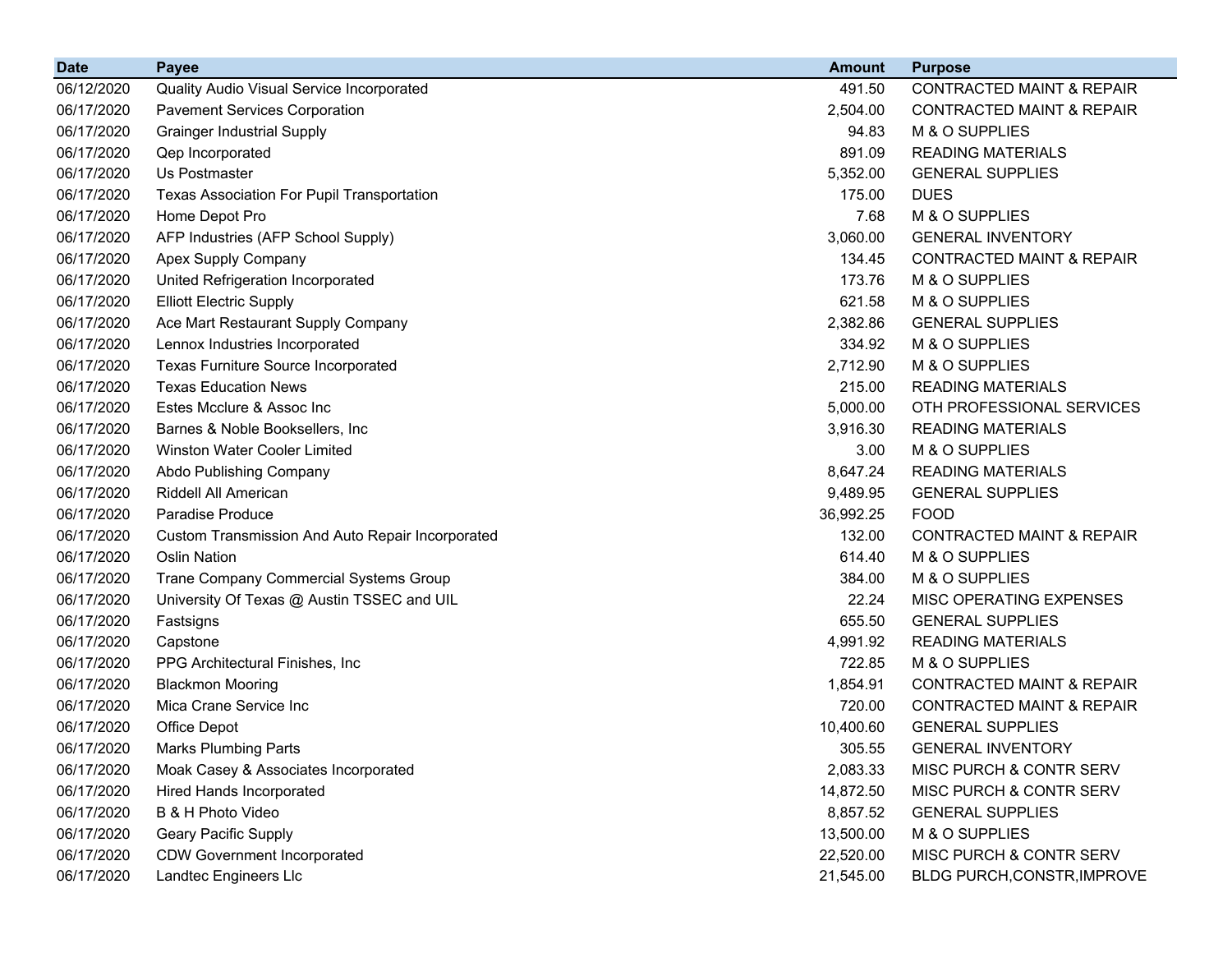| <b>Date</b> | <b>Payee</b>                                  | <b>Amount</b> | <b>Purpose</b>                       |
|-------------|-----------------------------------------------|---------------|--------------------------------------|
| 06/17/2020  | 1 A Fire & Domestic Testing                   | 579.00        | <b>CONTRACTED MAINT &amp; REPAIR</b> |
| 06/17/2020  | Lone Star Learning                            | 179.98        | <b>GENERAL SUPPLIES</b>              |
| 06/17/2020  | <b>Mackin Educational Resources</b>           | 1,562.16      | <b>READING MATERIALS</b>             |
| 06/17/2020  | C & P Pump Services Incorporated              | 5,662.00      | M & O SUPPLIES                       |
| 06/17/2020  | <b>Td Industries Limited</b>                  | 29,718.33     | <b>CONTRACTED MAINT &amp; REPAIR</b> |
| 06/17/2020  | <b>Cowboy Towing</b>                          | 211.00        | <b>CONTRACTED MAINT &amp; REPAIR</b> |
| 06/17/2020  | <b>Howard Technology Solutions</b>            | 160.00        | <b>GENERAL SUPPLIES</b>              |
| 06/17/2020  | Aerowave Technologies                         | 6,949.65      | M & O SUPPLIES                       |
| 06/17/2020  | <b>Christal Vision Incorporated</b>           | 9,006.45      | <b>GENERAL SUPPLIES</b>              |
| 06/17/2020  | Wawona Frozen Foods                           | 17,875.00     | <b>GENERAL INVENTORY</b>             |
| 06/17/2020  | Henry Schein Incorporated                     | 68.80         | ACCOUNTS PAYABLE-ACCRUALS            |
| 06/17/2020  | Green Planet Incorporated                     | 709.30        | <b>CONTRACTED MAINT &amp; REPAIR</b> |
| 06/17/2020  | <b>AB Student Services</b>                    | 260.00        | MISC OPERATING EXPENSES              |
| 06/17/2020  | Abilene Independent School District           | 472.24        | MISC OPERATING EXPENSES              |
| 06/17/2020  | Arlington Hardware Incorporated #53           | 506.10        | M & O SUPPLIES                       |
| 06/17/2020  | Asel Art Supply                               | 1,522.07      | <b>GENERAL SUPPLIES</b>              |
| 06/17/2020  | <b>Centerline Supply Limited</b>              | 1,531.88      | M & O SUPPLIES                       |
| 06/17/2020  | Johnson Controls Incorporate                  | 25,247.24     | <b>CONTRACTED MAINT &amp; REPAIR</b> |
| 06/17/2020  | Utpa                                          | 1,020.00      | <b>MISC OPERATING EXPENSES</b>       |
| 06/17/2020  | J P Morgan Chase Bank NA                      | (423.28)      | <b>INVOICES RECEIVABLE</b>           |
| 06/17/2020  |                                               | 1,132.00      | MISC OPERATING EXPENSES              |
| 06/17/2020  | Republic Services of Texas Limited            | 26,111.76     | <b>CONTRACTED MAINT &amp; REPAIR</b> |
| 06/17/2020  | <b>EBS(Educational Based Services)</b>        | 9,150.00      | MISC PURCH & CONTR SERV              |
| 06/17/2020  | <b>Total Maintenance Solutions-South</b>      | 769.06        | M & O SUPPLIES                       |
| 06/17/2020  | Fred J. Miller Inc                            | 161,000.00    | <b>GENERAL SUPPLIES</b>              |
| 06/17/2020  | Spring Creek Barbeque                         | 2,761.25      | MISC OPERATING EXPENSES              |
| 06/17/2020  | Boxes 4U                                      | 2,910.00      | <b>GENERAL INVENTORY</b>             |
| 06/17/2020  | <b>Heat Transfer Solutions</b>                | 1,142.00      | M & O SUPPLIES                       |
| 06/17/2020  | Singer Cory                                   | 405.00        | <b>INVOICES RECEIVABLE</b>           |
| 06/17/2020  | <b>Golden Graduation Services</b>             | 1,263.95      | <b>GENERAL SUPPLIES</b>              |
| 06/17/2020  | <b>Whitley Penn LLP</b>                       | 32,154.00     | <b>AUDIT SERVICES</b>                |
| 06/17/2020  | Canon Solutions America (formerly Oce V#8259) | 476.89        | <b>CONTRACTED MAINT &amp; REPAIR</b> |
| 06/17/2020  | Canon Solutions America (formerly Oce V#8259) | 1,002.18      | <b>CONTRACTED MAINT &amp; REPAIR</b> |
| 06/17/2020  | Kurz & Company                                | 153.99        | <b>FOOD</b>                          |
| 06/17/2020  | Jakes Finer Foods                             | 2,920.00      | <b>GENERAL INVENTORY</b>             |
| 06/17/2020  | Accent Awards & Trophies, LLC                 | 195.50        | <b>INVOICES RECEIVABLE</b>           |
| 06/17/2020  | <b>Ward's Science</b>                         | 1,906.26      | <b>GENERAL SUPPLIES</b>              |
| 06/17/2020  | Creative Bus Sales Inc                        | 127.26        | <b>GENERAL INVENTORY</b>             |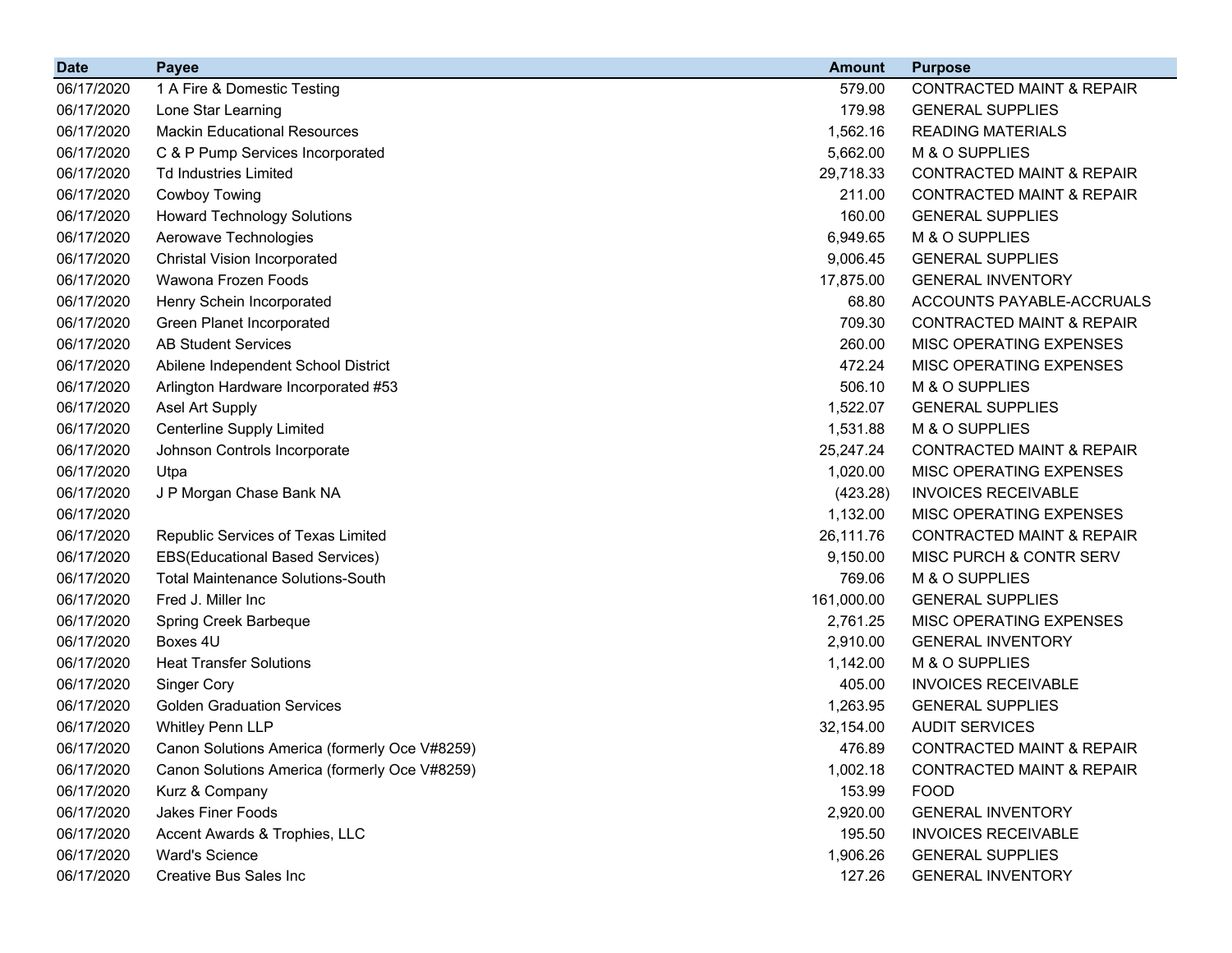| <b>Date</b> | <b>Payee</b>                                 | <b>Amount</b> | <b>Purpose</b>                       |
|-------------|----------------------------------------------|---------------|--------------------------------------|
| 06/17/2020  | <b>Autonation Chevrolet</b>                  | 228.99        | <b>CONTRACTED MAINT &amp; REPAIR</b> |
| 06/17/2020  | Follett School Solutions, Inc.               | 1,064.94      | <b>READING MATERIALS</b>             |
| 06/17/2020  | <b>Crawford Electric Supply Company</b>      | 370.88        | <b>GENERAL INVENTORY</b>             |
| 06/17/2020  |                                              | 1,562.75      | M & O SUPPLIES                       |
| 06/17/2020  | Kyocera Document Solutions America           | 459.14        | <b>CONTRACTED MAINT &amp; REPAIR</b> |
| 06/17/2020  | Finishing & Mailing Center LLC               | 4,692.00      | <b>GENERAL SUPPLIES</b>              |
| 06/17/2020  |                                              | 3,059.61      | MISC PURCH & CONTR SERV              |
| 06/17/2020  | <b>RD Lawns LLC</b>                          | 9,246.95      | <b>CONTRACTED MAINT &amp; REPAIR</b> |
| 06/17/2020  | <b>Brown Reynolds Watford Architects</b>     | 14,746.87     | BLDG PURCH, CONSTR, IMPROVE          |
| 06/17/2020  | <b>Tarrant County Tax Assessor-Collector</b> | 81.75         | MISC OPERATING EXPENSES              |
| 06/17/2020  | <b>Tarrant County Tax Assessor-Collector</b> | 82.50         | MISC OPERATING EXPENSES              |
| 06/17/2020  | <b>Tarrant County Tax Assessor-Collector</b> | 82.50         | MISC OPERATING EXPENSES              |
| 06/17/2020  | <b>Tarrant County Tax Assessor-Collector</b> | 169.00        | MISC OPERATING EXPENSES              |
| 06/17/2020  | <b>Tarrant County Tax Assessor-Collector</b> | 82.50         | MISC OPERATING EXPENSES              |
| 06/17/2020  | Massey Services Inc.                         | 74.00         | <b>CONTRACTED MAINT &amp; REPAIR</b> |
| 06/17/2020  | Massey Services Inc.                         | 74.00         | <b>CONTRACTED MAINT &amp; REPAIR</b> |
| 06/17/2020  | Cool Tech A/C Heat & Refrigeration           | 6,691.00      | <b>CONTRACTED MAINT &amp; REPAIR</b> |
| 06/17/2020  | Aryzta LLC                                   | 33,514.05     | <b>GENERAL INVENTORY</b>             |
| 06/17/2020  | Ferguson Enterprises, Inc.                   | 39.95         | M & O SUPPLIES                       |
| 06/17/2020  | Interstate All Battery Center                | 1,160.40      | M & O SUPPLIES                       |
| 06/17/2020  | Dr Pepper Snapple Group                      | 187.00        | MISC OPERATING EXPENSES              |
| 06/17/2020  | <b>Education Galaxy LLC</b>                  | 4,290.00      | <b>GENERAL SUPPLIES</b>              |
| 06/17/2020  | Cardinal's Sport Center Incorporated         | 11,703.25     | <b>GENERAL SUPPLIES</b>              |
| 06/17/2020  | Lowe's Home Centers, LLC                     | 28.92         | <b>GENERAL SUPPLIES</b>              |
| 06/17/2020  |                                              | 1,013.99      | M & O SUPPLIES                       |
| 06/17/2020  | Western-BRW Paper Company Incorporated       | 1,816.75      | <b>GENERAL SUPPLIES</b>              |
| 06/17/2020  | Glenn Engineering Corp.                      | 5,868.76      | OTH PROFESSIONAL SERVICES            |
| 06/17/2020  | Craftmaster Hardware, LLC                    | 3,112.00      | <b>GENERAL INVENTORY</b>             |
| 06/17/2020  | Williamson Music 1st                         | 8,993.68      | <b>CONTRACTED MAINT &amp; REPAIR</b> |
| 06/17/2020  |                                              | 2,221.90      | <b>GENERAL SUPPLIES</b>              |
| 06/17/2020  | Bill's Upholstery & Glass Shop Inc           | 265.00        | <b>CONTRACTED MAINT &amp; REPAIR</b> |
| 06/17/2020  | <b>CableLink Solutions</b>                   | 4,729.36      | <b>CONTRACTED MAINT &amp; REPAIR</b> |
| 06/17/2020  | Mavich LLC                                   | 2,446.89      | <b>GENERAL SUPPLIES</b>              |
| 06/17/2020  | Steinway Hall Dallas-Fort Worth-Plano        | 235,460.00    | <b>FURN &amp; EQUIP &gt; \$5,000</b> |
| 06/17/2020  | OverDrive, Inc.                              | 5,250.00      | <b>GENERAL SUPPLIES</b>              |
| 06/17/2020  | Nasco                                        | 161.80        | ACCOUNTS PAYABLE-ACCRUALS            |
| 06/17/2020  |                                              | 4,916.32      | <b>GENERAL SUPPLIES</b>              |
| 06/17/2020  | MP2 Energy Texas LLC                         | 98.04         | <b>WATER</b>                         |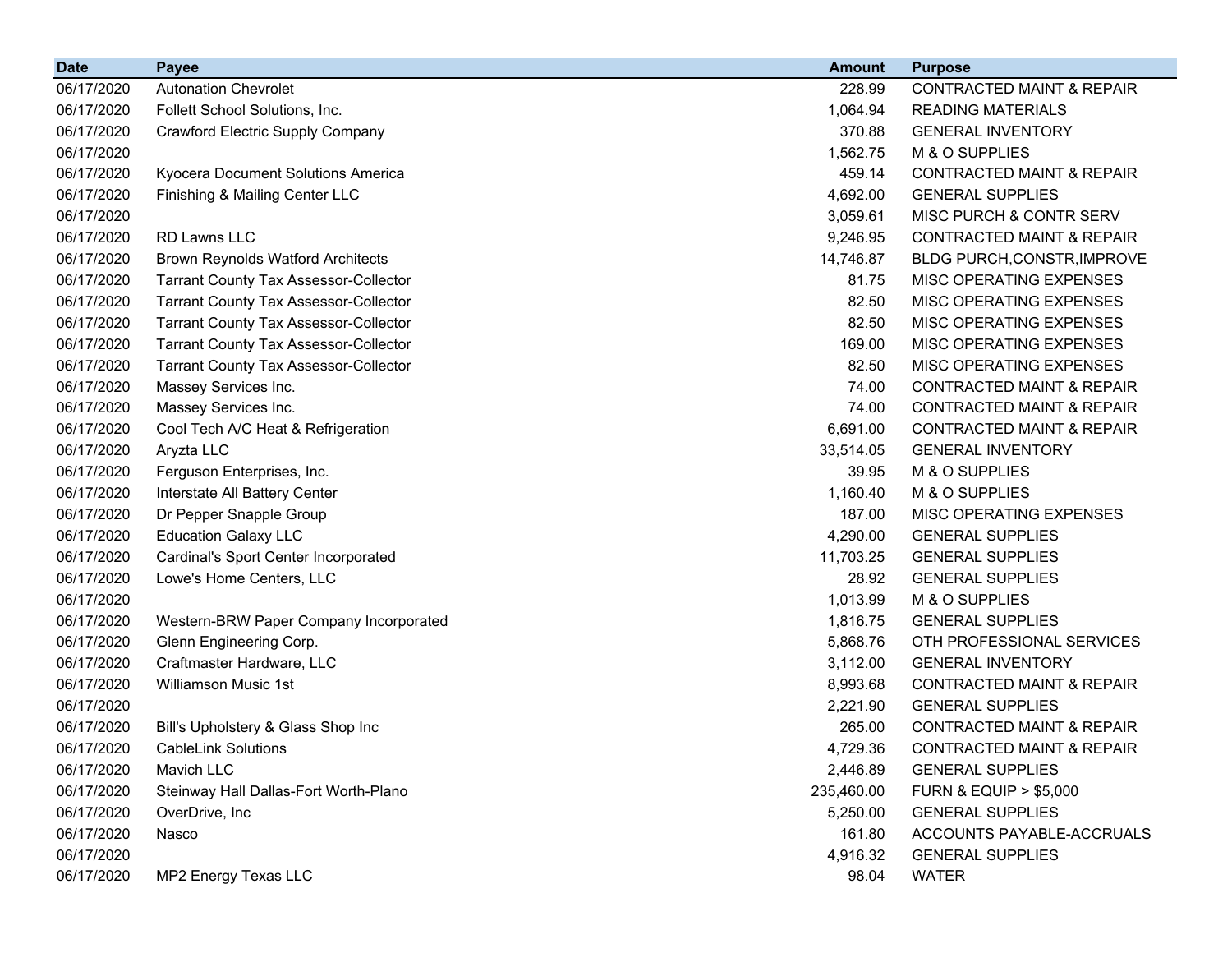| <b>Date</b> | <b>Payee</b>                                                        | <b>Amount</b> | <b>Purpose</b>                       |
|-------------|---------------------------------------------------------------------|---------------|--------------------------------------|
| 06/17/2020  | <b>Foremost Telecommunications Corporation</b>                      | 5,898.31      | <b>WATER</b>                         |
| 06/17/2020  | <b>Texas Irrigation Supply LLC</b>                                  | 104.61        | M & O SUPPLIES                       |
| 06/17/2020  | Auto Plus Auto Parts                                                | 146.29        | <b>GENERAL INVENTORY</b>             |
| 06/17/2020  |                                                                     | 31.00         | LIONS CLUB CONCESSIONS               |
| 06/17/2020  | Price Right Professional Landscaping & Tree Service LLC             | 7,605.00      | <b>CONTRACTED MAINT &amp; REPAIR</b> |
| 06/17/2020  | Staples Inc/Staples Business Advantage                              | 155.00        | <b>GENERAL SUPPLIES</b>              |
| 06/17/2020  | Drew Consulting Services Incorporated                               | 2,100.00      | OTH PROFESSIONAL SERVICES            |
| 06/17/2020  | E Logic                                                             | 19,071.17     | <b>CONTRACTED MAINT &amp; REPAIR</b> |
| 06/17/2020  | <b>Campos Engineering INC</b>                                       | 2,124.00      | <b>CONTRACTED MAINT &amp; REPAIR</b> |
| 06/17/2020  | <b>Borden Dairy Company</b>                                         | 21,337.76     | <b>FOOD</b>                          |
| 06/17/2020  | <b>CID Solution LLC</b>                                             | 919.84        | M & O SUPPLIES                       |
| 06/17/2020  | <b>Blick Art Materials</b>                                          | 1,016.53      | <b>GENERAL SUPPLIES</b>              |
| 06/17/2020  | Asian Food Solutions/ Comida Vida                                   | 19,883.50     | <b>GENERAL INVENTORY</b>             |
| 06/17/2020  | Dallas Child, Fort Worth Child, North Texas Child, DFW Baby, Thrive | 2,360.00      | MISC OPERATING EXPENSES              |
| 06/17/2020  | Project Lead The Way Incorporated                                   | 146.00        | <b>GENERAL SUPPLIES</b>              |
| 06/17/2020  | Terry's Auto Industrial Radiator                                    | 695.00        | M & O SUPPLIES                       |
| 06/17/2020  | JTM Provisions Company Incorporated                                 | 14,850.00     | <b>GENERAL INVENTORY</b>             |
| 06/17/2020  | Argument-Driven Inquiry LLC                                         | 350.00        | <b>READING MATERIALS</b>             |
| 06/17/2020  | Loop1 LLC                                                           | 15,000.00     | MISC PURCH & CONTR SERV              |
| 06/17/2020  | The Art of Education University, LLC                                | 298.00        | MISC OPERATING EXPENSES              |
| 06/17/2020  | Hillco Partners L L C                                               | 5,400.00      | <b>LOBBYING</b>                      |
| 06/17/2020  | Complete Supply Incorporated                                        | 7,938.75      | <b>GENERAL INVENTORY</b>             |
| 06/17/2020  |                                                                     | 23,881.79     | M & O SUPPLIES                       |
| 06/17/2020  | Elevator Maintenance and Repair Incorporated                        | 2,681.37      | <b>CONTRACTED MAINT &amp; REPAIR</b> |
| 06/17/2020  | Austin Turf & Tractor                                               | 919.98        | M & O SUPPLIES                       |
| 06/17/2020  | <b>Temperature Control Systems</b>                                  | 535.29        | M & O SUPPLIES                       |
| 06/17/2020  | W B Hunt Company Incorporated                                       | 268.00        | <b>GENERAL SUPPLIES</b>              |
| 06/17/2020  | Hagar Restaurant Service L L C                                      | 1,664.79      | M & O SUPPLIES                       |
| 06/17/2020  | Simba Industries                                                    | 1,700.00      | <b>GENERAL INVENTORY</b>             |
| 06/17/2020  | Southwest International Trucks                                      | 33.84         | M & O SUPPLIES                       |
| 06/17/2020  | Music & Arts                                                        | 4,344.50      | <b>CONTRACTED MAINT &amp; REPAIR</b> |
| 06/17/2020  |                                                                     | 153.08        | <b>INVOICES RECEIVABLE</b>           |
| 06/17/2020  | First Advantage Background Services                                 | 66.62         | MISC OPERATING EXPENSES              |
| 06/17/2020  | First Advantage Background Services                                 | 24.04         | MISC OPERATING EXPENSES              |
| 06/17/2020  | First Advantage Background Services                                 | 358.58        | MISC OPERATING EXPENSES              |
| 06/17/2020  | Conagra Food Sales Incorporated                                     | 44,230.44     | <b>GENERAL INVENTORY</b>             |
| 06/17/2020  | Rush Truck Centers Of Texas Limited Partnership                     | 825.00        | <b>CONTRACTED MAINT &amp; REPAIR</b> |
| 06/17/2020  |                                                                     | 51.15         | <b>GENERAL INVENTORY</b>             |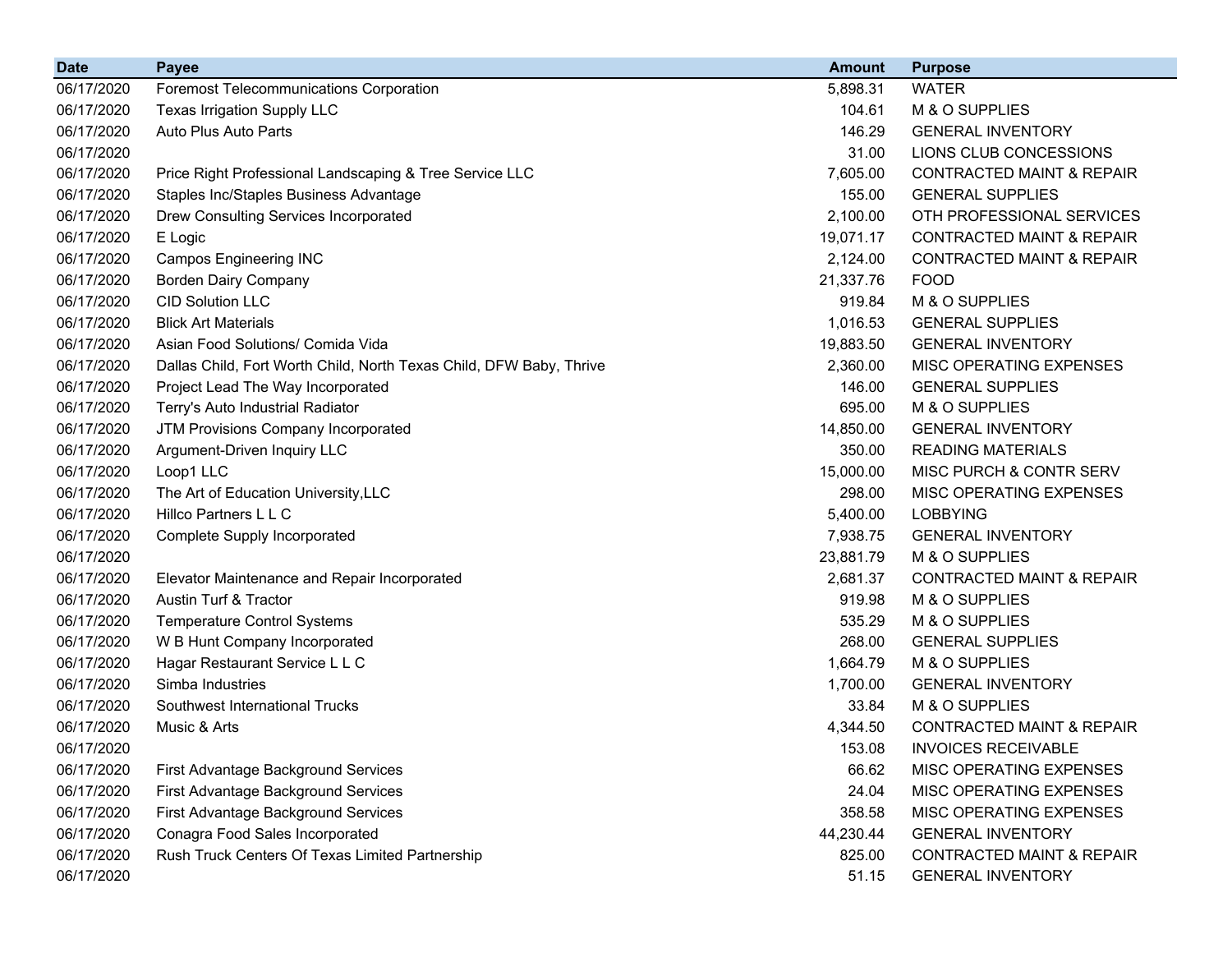| <b>Date</b> | <b>Payee</b>                                      | <b>Amount</b> | <b>Purpose</b>                       |
|-------------|---------------------------------------------------|---------------|--------------------------------------|
| 06/17/2020  |                                                   | 914.47        | M & O SUPPLIES                       |
| 06/17/2020  | 4imprint Incorporated                             | 1,459.17      | <b>GENERAL SUPPLIES</b>              |
| 06/17/2020  | Red Gold Llc                                      | 26,167.68     | <b>GENERAL INVENTORY</b>             |
| 06/17/2020  | Wichita Falls Isd                                 | 827.24        | MISC OPERATING EXPENSES              |
| 06/17/2020  | <b>Federal Express Corporation</b>                | 52.38         | <b>GENERAL SUPPLIES</b>              |
| 06/17/2020  | North Texas Tollway Authority                     | 4.68          | MISC OPERATING EXPENSES              |
| 06/17/2020  | Kaplan Early Learning Company                     | 30.95         | <b>GENERAL SUPPLIES</b>              |
| 06/17/2020  | Midwest Technology Products Tx0025                | 493.15        | <b>GENERAL SUPPLIES</b>              |
| 06/17/2020  | <b>Paxton Patterson</b>                           | 18,876.00     | <b>FURN &amp; EQUIP &gt; \$5,000</b> |
| 06/17/2020  | Perma Bound                                       | 588.34        | <b>INVOICES RECEIVABLE</b>           |
| 06/17/2020  | Sentinel The Alarm Company                        | 324.59        | <b>CONTRACTED MAINT &amp; REPAIR</b> |
| 06/17/2020  | Unifirst Holdings(A/R 01550)                      | 73.65         | <b>CONTRACTED MAINT &amp; REPAIR</b> |
| 06/17/2020  | Weldon Williams And Lick Incorporated             | 387.70        | <b>GENERAL SUPPLIES</b>              |
| 06/17/2020  | <b>United Educators Association</b>               | 1,000.46      | UNITED FUND                          |
| 06/17/2020  | Texas United School Employees Local 100           | 36.67         | UNITED FUND                          |
| 06/17/2020  | Truman Tim Chapter 13 Trustee                     | 1,110.00      | UNITED FUND                          |
| 06/17/2020  | Association Of Texas Professional Teachers Local  | 0.58          | UNITED FUND                          |
| 06/17/2020  | Association Of Texas Professional Educators State | 34.60         | UNITED FUND                          |
| 06/17/2020  | Pam Bassel Chapter 13 Trustee                     | 87.70         | UNITED FUND                          |
| 06/17/2020  | Administracion para el Sustento de Menores        | 257.69        | UNITED FUND                          |
| 06/17/2020  | <b>Trellis Company</b>                            | 227.15        | UNITED FUND                          |
| 06/17/2020  | Powers Tom Chapter 13 Trustee                     | 904.62        | UNITED FUND                          |
| 06/17/2020  | Educational Employees Credit Union - HSA          | 1,352.44      | <b>DENTAL INSURANCE</b>              |
| 06/17/2020  | <b>Educational Employees Credit Union</b>         | 6,140.95      | DUE TO CREDIT UNION                  |
| 06/17/2020  | <b>Texas State Teachers Association</b>           | 62.65         | UNITED FUND                          |
| 06/17/2020  | United Way                                        | 5.00          | UNITED FUND                          |
| 06/19/2020  | <b>Labatt Food Service</b>                        | 2,417.25      | <b>GENERAL INVENTORY</b>             |
| 06/19/2020  | <b>Grainger Industrial Supply</b>                 | 1,809.00      | <b>GENERAL SUPPLIES</b>              |
| 06/19/2020  |                                                   | 5,031.68      | M & O SUPPLIES                       |
| 06/19/2020  | <b>Teachers Tools Incorporated</b>                | 48.97         | ACCOUNTS PAYABLE-ACCRUALS            |
| 06/19/2020  |                                                   |               | <b>INVOICES RECEIVABLE</b>           |
| 06/19/2020  | Home Depot Pro                                    | 13.48         | M & O SUPPLIES                       |
| 06/19/2020  | Apex Supply Company                               | 145.29        | M & O SUPPLIES                       |
| 06/19/2020  | <b>Elliott Electric Supply</b>                    | 1,716.12      | <b>GENERAL INVENTORY</b>             |
| 06/19/2020  | Riddell All American                              | 9,489.95      | <b>GENERAL SUPPLIES</b>              |
| 06/19/2020  | PPG Architectural Finishes, Inc                   | 117.40        | M & O SUPPLIES                       |
| 06/19/2020  | Office Depot                                      | 79.06         | <b>GENERAL SUPPLIES</b>              |
| 06/19/2020  | Hired Hands Incorporated                          | 728.00        | MISC PURCH & CONTR SERV              |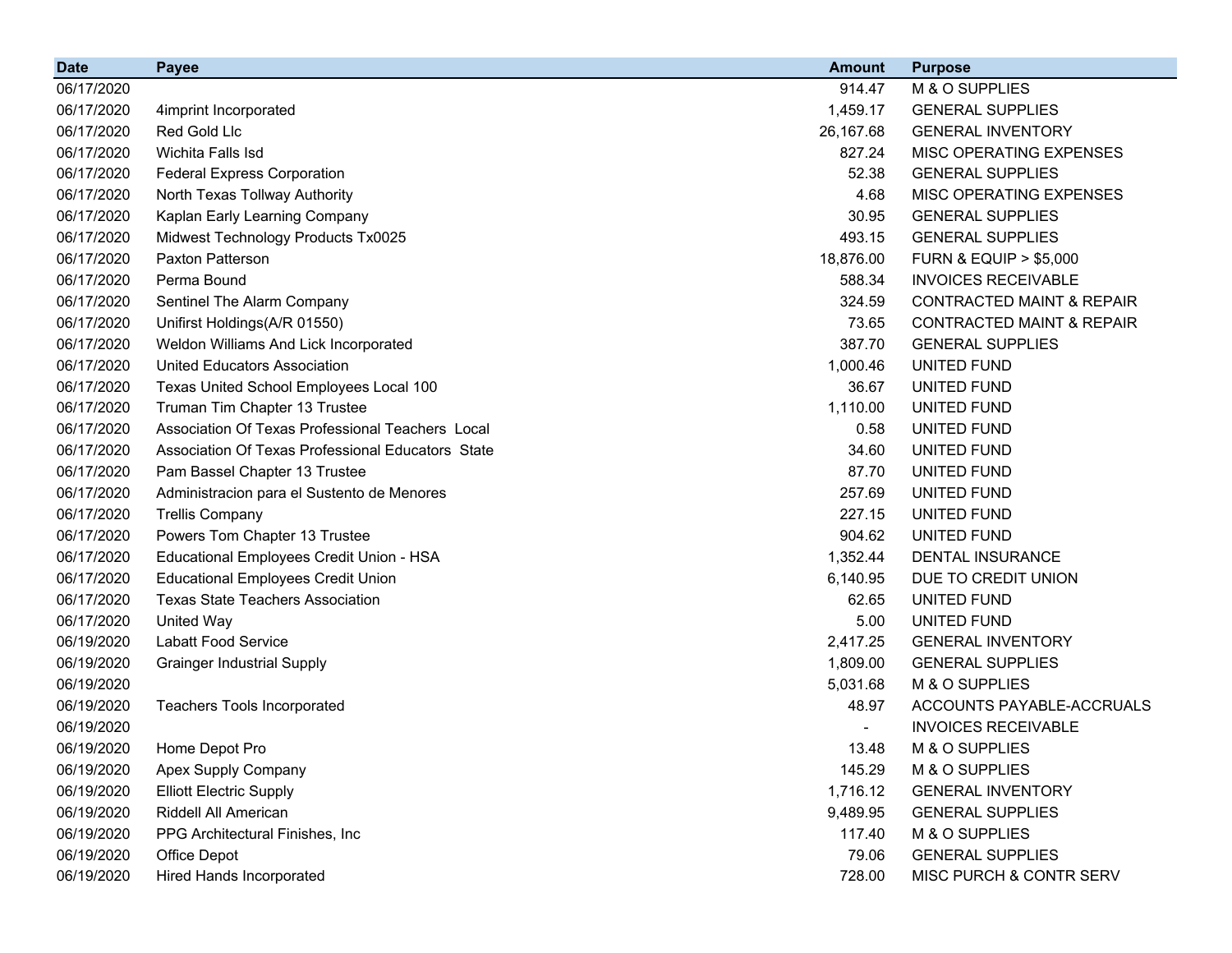| <b>Date</b> | <b>Payee</b>                                         | <b>Amount</b> | <b>Purpose</b>                       |
|-------------|------------------------------------------------------|---------------|--------------------------------------|
| 06/19/2020  | B & H Photo Video                                    | 236.05        | <b>GENERAL SUPPLIES</b>              |
| 06/19/2020  | <b>D P S</b> General Services                        | 2,528.00      | MISC PURCH & CONTR SERV              |
| 06/19/2020  | <b>Td Industries Limited</b>                         | 516.23        | <b>CONTRACTED MAINT &amp; REPAIR</b> |
| 06/19/2020  | Aerowave Technologies                                | 197.50        | M & O SUPPLIES                       |
| 06/19/2020  | Project Lead The Way Incorporated                    | 1,200.00      | MISC OPERATING EXPENSES              |
| 06/19/2020  | <b>LSS Digital Incorporated</b>                      | 19,457.60     | <b>FURN &amp; EQUIP &gt; \$5,000</b> |
| 06/19/2020  | University Interscholastic League                    | 419.00        | <b>GENERAL SUPPLIES</b>              |
| 06/19/2020  | Camp Thurman                                         | 4,675.00      | STUDENT TVL*NO AISD BUSES            |
| 06/19/2020  | <b>Luxor Staffing</b>                                | 5,411.25      | MISC PURCH & CONTR SERV              |
| 06/19/2020  | Monarch Trophy Studio                                |               | <b>INVOICES RECEIVABLE</b>           |
| 06/19/2020  | Phillips Lawn Sprinkler Co. Inc.                     | 42,543.00     | <b>CONTRACTED MAINT &amp; REPAIR</b> |
| 06/19/2020  | Jackson Duane L                                      | 135.00        | MISC PURCH & CONTR SERV              |
| 06/19/2020  | <b>Hellas Construction Incorporated</b>              | 12,400.00     | <b>CONTRACTED MAINT &amp; REPAIR</b> |
| 06/19/2020  | One Source Staffing Corporation                      | 92.40         | MISC PURCH & CONTR SERV              |
| 06/19/2020  | Mans Distributors, Inc.                              | 38,831.98     | <b>GENERAL INVENTORY</b>             |
| 06/19/2020  | <b>Jakes Finer Foods</b>                             | 23,801.80     | <b>GENERAL INVENTORY</b>             |
| 06/19/2020  | <b>Autonation Chevrolet</b>                          | 268.58        | <b>CONTRACTED MAINT &amp; REPAIR</b> |
| 06/19/2020  |                                                      | 629.98        | M & O SUPPLIES                       |
| 06/19/2020  | Follett School Solutions, Inc.                       | 759.65        | <b>READING MATERIALS</b>             |
| 06/19/2020  | <b>Arlington Today</b>                               | 7,200.00      | <b>MISC PURCH &amp; CONTR SERV</b>   |
| 06/19/2020  | Stantec Architecture, Inc. (SHW Group)               | 838,265.61    | BLDG PURCH, CONSTR, IMPROVE          |
| 06/19/2020  | Ferguson Enterprises, Inc.                           | 964.68        | M & O SUPPLIES                       |
| 06/19/2020  | JourneyEd                                            | 474.50        | <b>GENERAL SUPPLIES</b>              |
| 06/19/2020  | Association for Supervision & Curriculum Development | 30.67         | <b>READING MATERIALS</b>             |
| 06/19/2020  | Lowe's Home Centers, LLC                             | 99.79         | M & O SUPPLIES                       |
| 06/19/2020  | <b>CableLink Solutions</b>                           | 1,485.00      | MISC PURCH & CONTR SERV              |
| 06/19/2020  | Perry Weather Consulting Inc                         | 18,420.00     | <b>FURN &amp; EQUIP &gt; \$5,000</b> |
| 06/19/2020  | Nasco                                                | 575.26        | <b>GENERAL SUPPLIES</b>              |
| 06/19/2020  | Winn Innovations LLC                                 | 2,206.50      | <b>GENERAL SUPPLIES</b>              |
| 06/19/2020  | Auto Plus Auto Parts                                 | 415.92        | M & O SUPPLIES                       |
| 06/19/2020  | <b>MSB Consulting</b>                                | 2,634.48      | <b>MISC PURCH &amp; CONTR SERV</b>   |
| 06/19/2020  | <b>Alonti Catering</b>                               | 92.50         | MISC OPERATING EXPENSES              |
| 06/19/2020  | Inspiration Media of Texas LLC dba KLTY Radio        | 10,125.00     | MISC OPERATING EXPENSES              |
| 06/19/2020  | Delegard Tool of Texas                               | 984.66        | <b>GENERAL SUPPLIES</b>              |
| 06/19/2020  | <b>Blick Art Materials</b>                           | 1,121.91      | <b>GENERAL SUPPLIES</b>              |
| 06/19/2020  | Exam Now                                             | 950.00        | MISC OPERATING EXPENSES              |
| 06/19/2020  | Sergio Cepeda, Jr.                                   | 175.00        | MISC PURCH & CONTR SERV              |
| 06/19/2020  | Examity Incorporated                                 | 920.00        | <b>TESTING MATERIALS</b>             |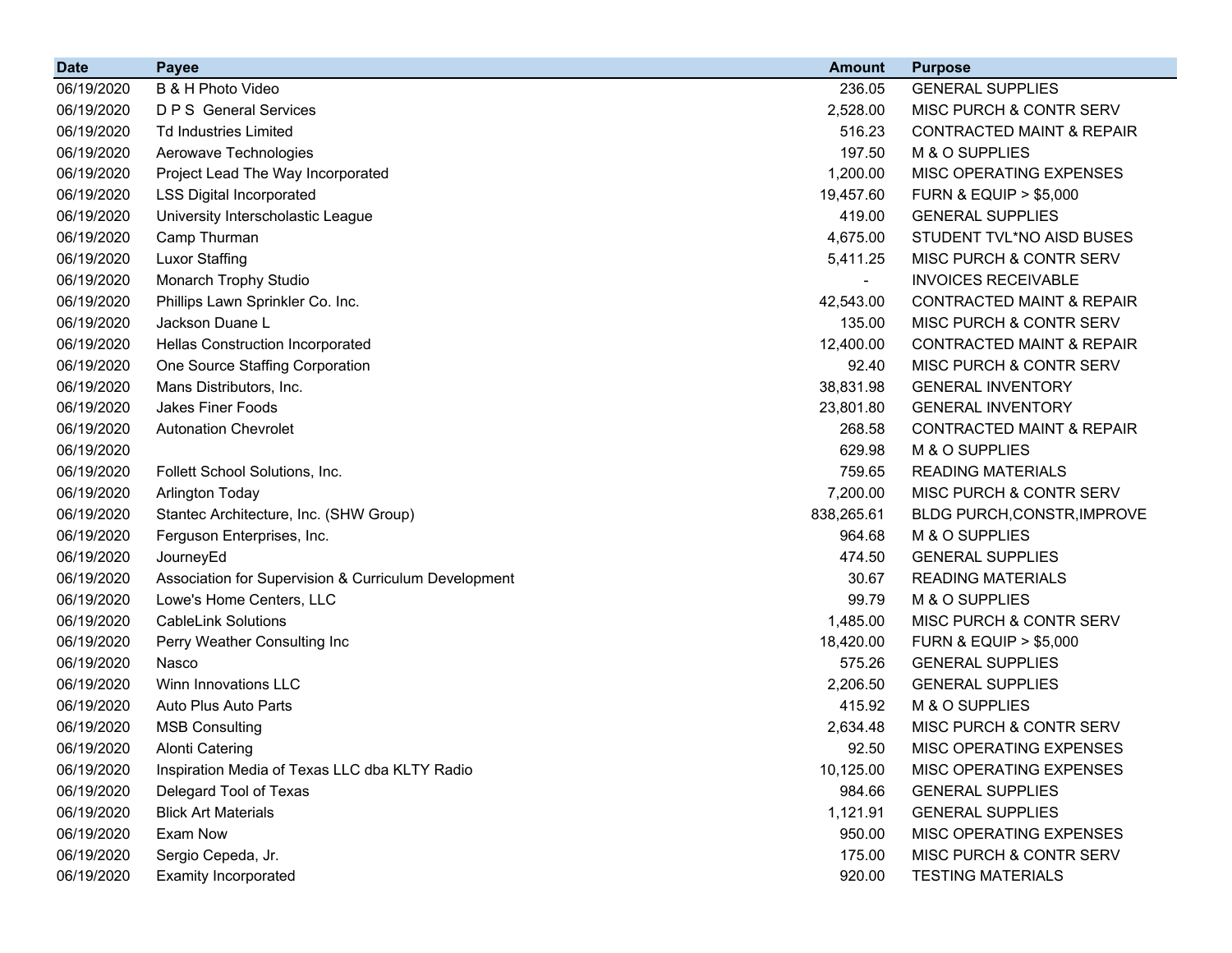| <b>Date</b> | <b>Payee</b>                                                   | <b>Amount</b> | <b>Purpose</b>                             |
|-------------|----------------------------------------------------------------|---------------|--------------------------------------------|
| 06/19/2020  | Complete Supply Incorporated                                   | 4,068.29      | <b>GENERAL SUPPLIES</b>                    |
| 06/19/2020  | <b>Atmos Energy</b>                                            | 2,560.16      | <b>WATER</b>                               |
| 06/19/2020  | International Baccalaureate North America                      | 150.00        | MISC OPERATING EXPENSES                    |
| 06/19/2020  | AT&T                                                           | 105.09        | <b>WATER</b>                               |
| 06/19/2020  | <b>Burmax Company Incorporated</b>                             | 4,747.64      | <b>GENERAL SUPPLIES</b>                    |
| 06/19/2020  | <b>Melhart Music Center</b>                                    | 7,345.00      | <b>GENERAL SUPPLIES</b>                    |
| 06/19/2020  | Arlington Independent School District Food & Nutrition Service | 99.48         | MISC OPERATING EXPENSES                    |
| 06/19/2020  | Rush Truck Centers Of Texas Limited Partnership                | 121.80        | <b>GENERAL INVENTORY</b>                   |
| 06/19/2020  | Red Gold Llc                                                   | 50,808.00     | <b>GENERAL INVENTORY</b>                   |
| 06/19/2020  | International Baccalaureate                                    | 9,500.00      | MISC OPERATING EXPENSES                    |
| 06/19/2020  | <b>Commercial Recorder</b>                                     | 512.20        | <b>Statutorily Required Public Notices</b> |
| 06/19/2020  | Moore Rental Service Incorporated                              | 1,845.40      | RENTALS & OPERATING LEASE                  |
| 06/19/2020  | Pasco Brokerage Incorporated                                   | 775.00        | M & O SUPPLIES                             |
| 06/19/2020  | Lynsie Antoine                                                 | 24.10         | LIONS CLUB CONCESSIONS                     |
| 06/19/2020  | Cheryl Boyland                                                 | 23.15         | LIONS CLUB CONCESSIONS                     |
| 06/19/2020  | Rachel Burkhart                                                | 60.50         | LIONS CLUB CONCESSIONS                     |
| 06/19/2020  | Henry Chin                                                     | 24.50         | LIONS CLUB CONCESSIONS                     |
| 06/19/2020  | <b>Roshelle Dillow</b>                                         | 52.90         | LIONS CLUB CONCESSIONS                     |
| 06/19/2020  | <b>Brandy Gillingham</b>                                       | 45.23         | LIONS CLUB CONCESSIONS                     |
| 06/19/2020  | Angela Jones                                                   | 97.20         | LIONS CLUB CONCESSIONS                     |
| 06/19/2020  | Kristin Jones                                                  | 21.80         | LIONS CLUB CONCESSIONS                     |
| 06/19/2020  | Marla Kieu                                                     | 88.60         | LIONS CLUB CONCESSIONS                     |
| 06/19/2020  | Johnny Nguyen                                                  | 204.15        | LIONS CLUB CONCESSIONS                     |
| 06/19/2020  | <b>Helene Nicholson</b>                                        | 19.45         | LIONS CLUB CONCESSIONS                     |
| 06/19/2020  | Dawn Plesa                                                     | 99.15         | LIONS CLUB CONCESSIONS                     |
| 06/19/2020  | Inga Sabrowsky                                                 | 20.90         | LIONS CLUB CONCESSIONS                     |
| 06/19/2020  | Viridiana Valentin                                             | 16.55         | LIONS CLUB CONCESSIONS                     |
| 06/19/2020  | Leslie Wilson                                                  | 212.93        | NON-EMPLOYEE TRAVEL                        |
| 06/19/2020  | jewelan brown                                                  | 31.90         | LIONS CLUB CONCESSIONS                     |
| 06/23/2020  | City Of Arlington                                              | 137.00        | BLDG PURCH, CONSTR, IMPROVE                |
| 06/24/2020  | Corgan Assoc Architects Incorporated                           | 20,286.86     | BLDG PURCH, CONSTR, IMPROVE                |
| 06/24/2020  | L R P Publications Incorporated                                | 4,463.10      | <b>READING MATERIALS</b>                   |
| 06/24/2020  | Qep Incorporated                                               | 2,623.00      | <b>READING MATERIALS</b>                   |
| 06/24/2020  | University Of Texas At Arlington Athletics                     | 1,000.00      | MISC OPERATING EXPENSES                    |
| 06/24/2020  | Hoshizaki South Central Distribution Center                    | 6,313.50      | M & O SUPPLIES                             |
| 06/24/2020  | National Alliance Of Black School Educators                    | 295.00        | NON-EMPLOYEE TRAVEL                        |
| 06/24/2020  | Home Depot Pro                                                 | 841.09        | M & O SUPPLIES                             |
| 06/24/2020  | Apex Supply Company                                            | 115.49        | <b>CONTRACTED MAINT &amp; REPAIR</b>       |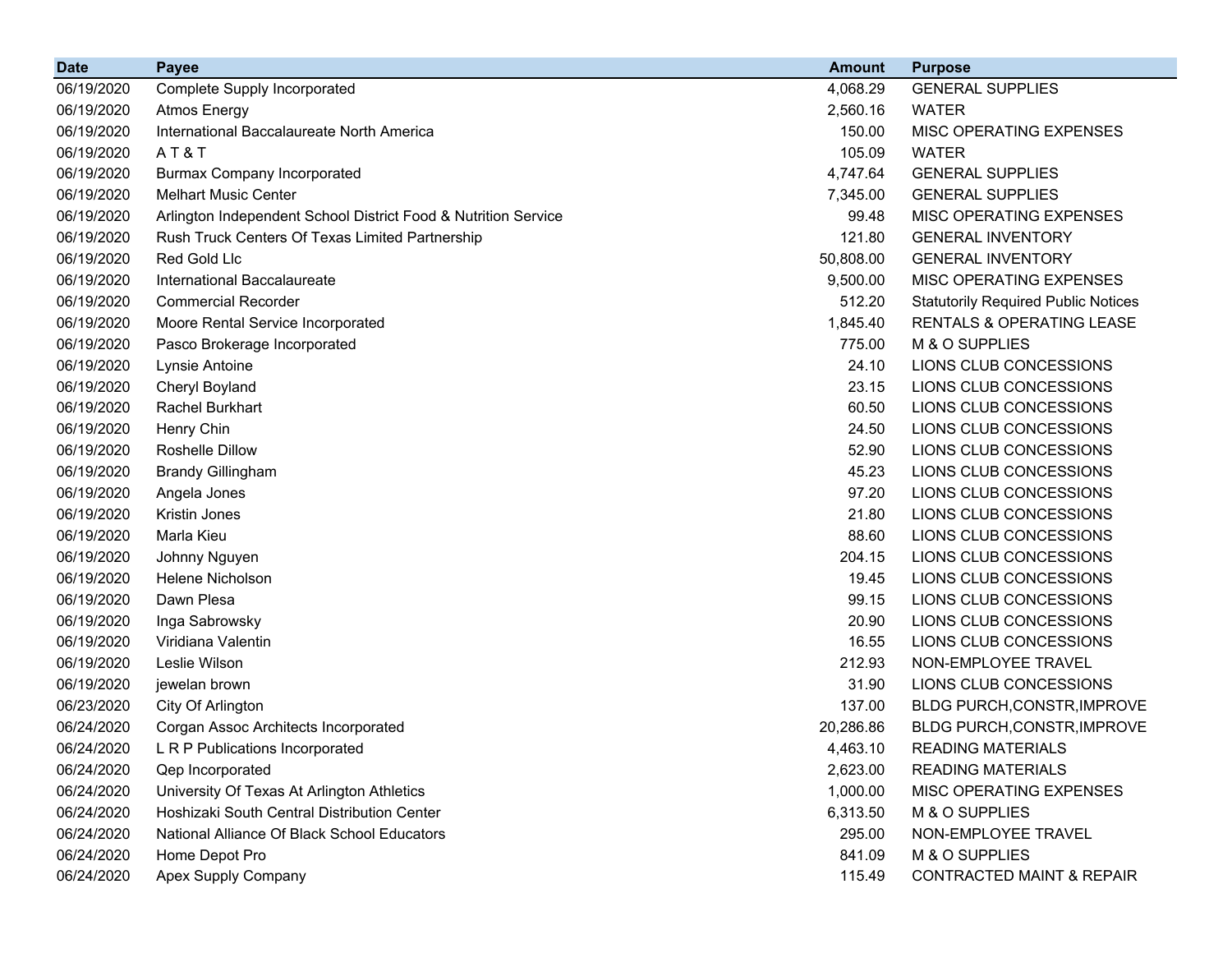| <b>Date</b> | <b>Payee</b>                               | <b>Amount</b> | <b>Purpose</b>                       |
|-------------|--------------------------------------------|---------------|--------------------------------------|
| 06/24/2020  | College Board The                          | 35,000.00     | MISC OPERATING EXPENSES              |
| 06/24/2020  | United Refrigeration Incorporated          | 323.45        | M & O SUPPLIES                       |
| 06/24/2020  | <b>Elliott Electric Supply</b>             | 2,018.43      | M & O SUPPLIES                       |
| 06/24/2020  | Vehicle Maintenance Program                | 106.96        | <b>GENERAL INVENTORY</b>             |
| 06/24/2020  | Ace Mart Restaurant Supply Company         | 13,367.26     | <b>GENERAL SUPPLIES</b>              |
| 06/24/2020  | <b>Texas Furniture Source Incorporated</b> | 991.20        | <b>CONTRACTED MAINT &amp; REPAIR</b> |
| 06/24/2020  |                                            | 439.03        | <b>GENERAL SUPPLIES</b>              |
| 06/24/2020  | Lake Arlington Golf Course                 | 500.00        | <b>GENERAL SUPPLIES</b>              |
| 06/24/2020  | <b>Arbor Scientific</b>                    | 19.00         | <b>GENERAL SUPPLIES</b>              |
| 06/24/2020  | Barnes & Noble Booksellers, Inc            | 2,497.15      | <b>READING MATERIALS</b>             |
| 06/24/2020  | Abdo Publishing Company                    | 9,031.94      | <b>READING MATERIALS</b>             |
| 06/24/2020  | Mission Arlington/Mission Metroplex        | 2,550.00      | MISC PURCH & CONTR SERV              |
| 06/24/2020  | <b>Hearmore Division</b>                   | 2,842.95      | <b>GENERAL SUPPLIES</b>              |
| 06/24/2020  | Riddell All American                       | 28,857.40     | <b>GENERAL SUPPLIES</b>              |
| 06/24/2020  | Paradise Produce                           | 18,403.00     | <b>FOOD</b>                          |
| 06/24/2020  | Delta T Ltd                                | 5,322.00      | <b>CONTRACTED MAINT &amp; REPAIR</b> |
| 06/24/2020  | Trane Company Commercial Systems Group     | 182.72        | M & O SUPPLIES                       |
| 06/24/2020  | Fastsigns                                  | 770.40        | <b>GENERAL SUPPLIES</b>              |
| 06/24/2020  | <b>Educators Publishing Service</b>        | 12,211.90     | <b>GENERAL SUPPLIES</b>              |
| 06/24/2020  | Capstone                                   | 87,956.00     | <b>GENERAL SUPPLIES</b>              |
| 06/24/2020  |                                            | 17.99         | <b>READING MATERIALS</b>             |
| 06/24/2020  | PPG Architectural Finishes, Inc.           | 83.22         | M & O SUPPLIES                       |
| 06/24/2020  | <b>Blackmon Mooring</b>                    | 5,375.13      | <b>CONTRACTED MAINT &amp; REPAIR</b> |
| 06/24/2020  | <b>Concentra Medical Centers</b>           | 265.00        | <b>MISC OPERATING EXPENSES</b>       |
| 06/24/2020  | Learning Without Tears                     | 1,711.05      | <b>GENERAL SUPPLIES</b>              |
| 06/24/2020  | Artex Overhead Door                        | 875.00        | CONTRACTED MAINT & REPAIR            |
| 06/24/2020  | Office Depot                               | 1,547.12      | <b>GENERAL SUPPLIES</b>              |
| 06/24/2020  |                                            | 206.69        | M & O SUPPLIES                       |
| 06/24/2020  | <b>Benchmark Education Company</b>         | 3,696.00      | <b>READING MATERIALS</b>             |
| 06/24/2020  | <b>Hired Hands Incorporated</b>            | 3,042.00      | MISC PURCH & CONTR SERV              |
| 06/24/2020  | B & H Photo Video                          | 1,403.18      | <b>GENERAL SUPPLIES</b>              |
| 06/24/2020  | <b>CDW Government Incorporated</b>         | 44,659.33     | <b>GENERAL SUPPLIES</b>              |
| 06/24/2020  | 1 A Fire & Domestic Testing                | 64.00         | <b>CONTRACTED MAINT &amp; REPAIR</b> |
| 06/24/2020  | <b>Tarrant County Juvenile Service</b>     | 1,677.00      | STDNT TUIT-NONPUBLIC SCHL            |
| 06/24/2020  | <b>Mackin Educational Resources</b>        | 891.92        | <b>READING MATERIALS</b>             |
| 06/24/2020  | <b>Td Industries Limited</b>               | 765.25        | <b>CONTRACTED MAINT &amp; REPAIR</b> |
| 06/24/2020  | Cowboy Towing                              | 95.00         | <b>CONTRACTED MAINT &amp; REPAIR</b> |
| 06/24/2020  | Aerowave Technologies                      | 181.74        | <b>CONTRACTED MAINT &amp; REPAIR</b> |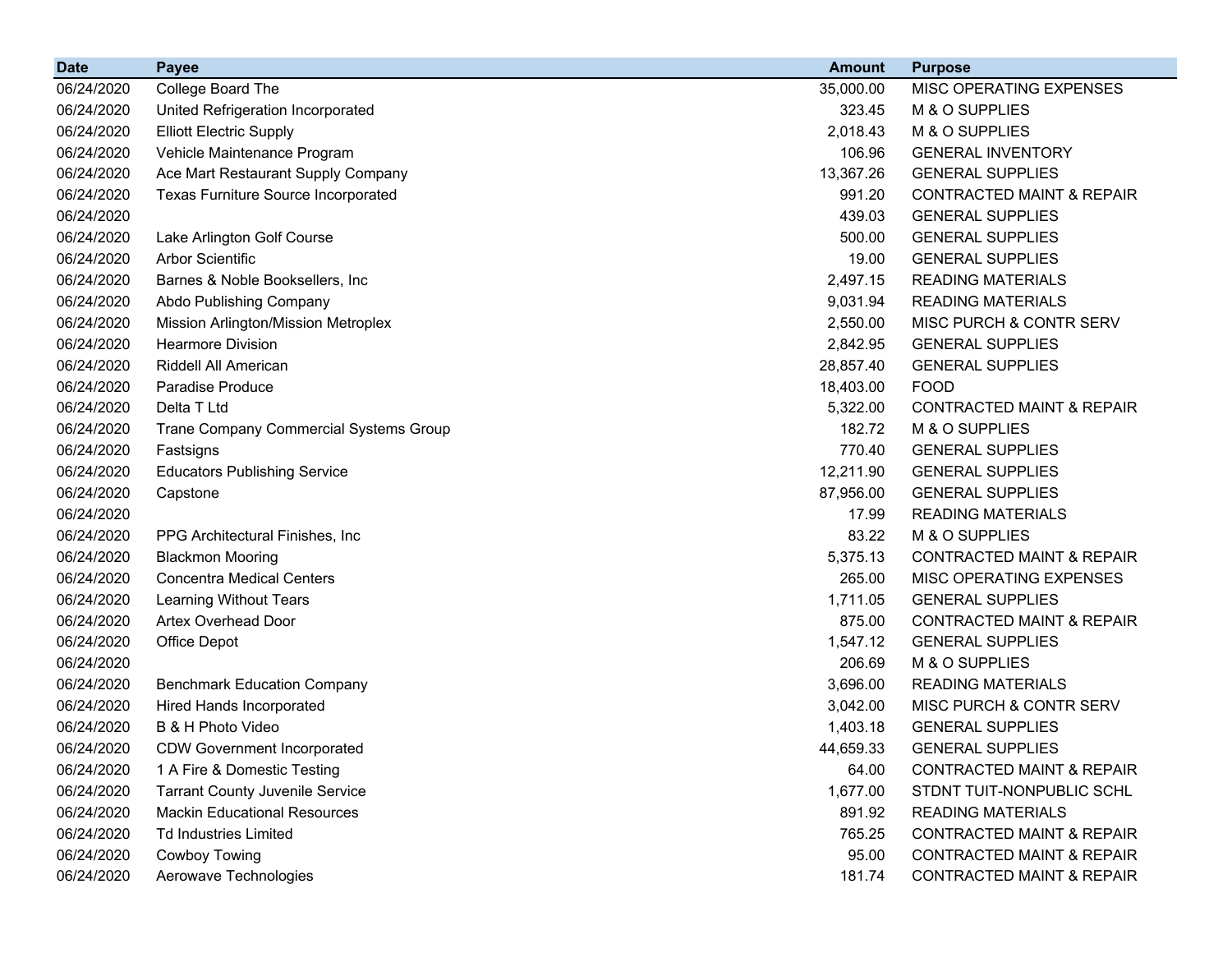| <b>Date</b> | <b>Payee</b>                              | <b>Amount</b> | <b>Purpose</b>                       |
|-------------|-------------------------------------------|---------------|--------------------------------------|
| 06/24/2020  | <b>Christal Vision Incorporated</b>       | 200.00        | <b>GENERAL SUPPLIES</b>              |
| 06/24/2020  | Govconnection Incorporated                | 24.00         | <b>GENERAL SUPPLIES</b>              |
| 06/24/2020  | Delcom Group                              | 686,550.00    | <b>GENERAL SUPPLIES</b>              |
| 06/24/2020  | <b>ProComputing Corporation</b>           | 2,990.00      | <b>CONTRACTED MAINT &amp; REPAIR</b> |
| 06/24/2020  |                                           | 18,790.00     | <b>GENERAL SUPPLIES</b>              |
| 06/24/2020  | Henry Schein Incorporated                 | 326.51        | ACCOUNTS PAYABLE-ACCRUALS            |
| 06/24/2020  |                                           | 32.85         | <b>GENERAL SUPPLIES</b>              |
| 06/24/2020  | <b>School Nurse Supply</b>                | 20.87         | <b>GENERAL SUPPLIES</b>              |
| 06/24/2020  | J P Morgan Chase Bank                     | 720.00        | MISC OPERATING EXPENSES              |
| 06/24/2020  | Green Planet Incorporated                 | 1,490.00      | <b>GENERAL SUPPLIES</b>              |
| 06/24/2020  | Phillips Welding Supply Incorporated      | 147.73        | <b>GENERAL SUPPLIES</b>              |
| 06/24/2020  | <b>AB Student Services</b>                | 110.00        | MISC OPERATING EXPENSES              |
| 06/24/2020  | Apple Computer Incorporated               | 197,849.00    | <b>GENERAL SUPPLIES</b>              |
| 06/24/2020  | <b>Education Service Center Region X</b>  | 450.00        | <b>EMPLOYEE TRAVEL</b>               |
| 06/24/2020  | Longhorn Bus Sales Limited                | 1,278.72      | <b>GENERAL SUPPLIES</b>              |
| 06/24/2020  | Kimbrough Fire Extinguisher Company       | 6,992.28      | <b>CONTRACTED MAINT &amp; REPAIR</b> |
| 06/24/2020  | Palos Sports Incorporated                 | 360.00        | <b>GENERAL SUPPLIES</b>              |
| 06/24/2020  | Abilene Independent School District       | 386.50        | MISC OPERATING EXPENSES              |
| 06/24/2020  | C D Hartnett Company                      | 576.90        | <b>FOOD</b>                          |
| 06/24/2020  | All American Awards & Gifts               | 576.00        | ACCOUNTS PAYABLE-ACCRUALS            |
| 06/24/2020  |                                           | 170.00        | <b>GENERAL SUPPLIES</b>              |
| 06/24/2020  | <b>Teacher Created Materials</b>          | 50,194.78     | <b>GENERAL SUPPLIES</b>              |
| 06/24/2020  | HOPE Inc                                  | 68.75         | <b>GENERAL SUPPLIES</b>              |
| 06/24/2020  | Arlington Hardware Incorporated #53       | 123.26        | M & O SUPPLIES                       |
| 06/24/2020  | H E Cannon Floral Company Incorporated    | 846.90        | MISC OPERATING EXPENSES              |
| 06/24/2020  | Utpa                                      | 842.00        | MISC OPERATING EXPENSES              |
| 06/24/2020  | <b>Constant Contact</b>                   | 1,080.00      | MISC OPERATING EXPENSES              |
| 06/24/2020  | <b>Total Maintenance Solutions-South</b>  | 69.92         | M & O SUPPLIES                       |
| 06/24/2020  | Sportsgrafx Incorporated                  | 5,927.95      | M & O SUPPLIES                       |
| 06/24/2020  | Arlington Fourth of July Association      | 50.00         | MISC OPERATING EXPENSES              |
| 06/24/2020  | Presidio Networked Solutions Group LLC    | 1,260.28      | <b>GENERAL SUPPLIES</b>              |
| 06/24/2020  | Monarch Trophy Studio                     | 8.90          | <b>GENERAL SUPPLIES</b>              |
| 06/24/2020  | <b>Timber Creek High School</b>           | 53.62         | MISC OPERATING EXPENSES              |
| 06/24/2020  | <b>McMurry University</b>                 | 632.59        | MISC OPERATING EXPENSES              |
| 06/24/2020  | <b>DWR Fence</b>                          | 3,985.00      | <b>CONTRACTED MAINT &amp; REPAIR</b> |
| 06/24/2020  | Learning Zone                             | 699.65        | <b>GENERAL SUPPLIES</b>              |
| 06/24/2020  | Phillips Lawn Sprinkler Co. Inc.          | 7,283.00      | <b>CONTRACTED MAINT &amp; REPAIR</b> |
| 06/24/2020  | Automatic Sprinkler of Texas Incorporated | 480.00        | <b>CONTRACTED MAINT &amp; REPAIR</b> |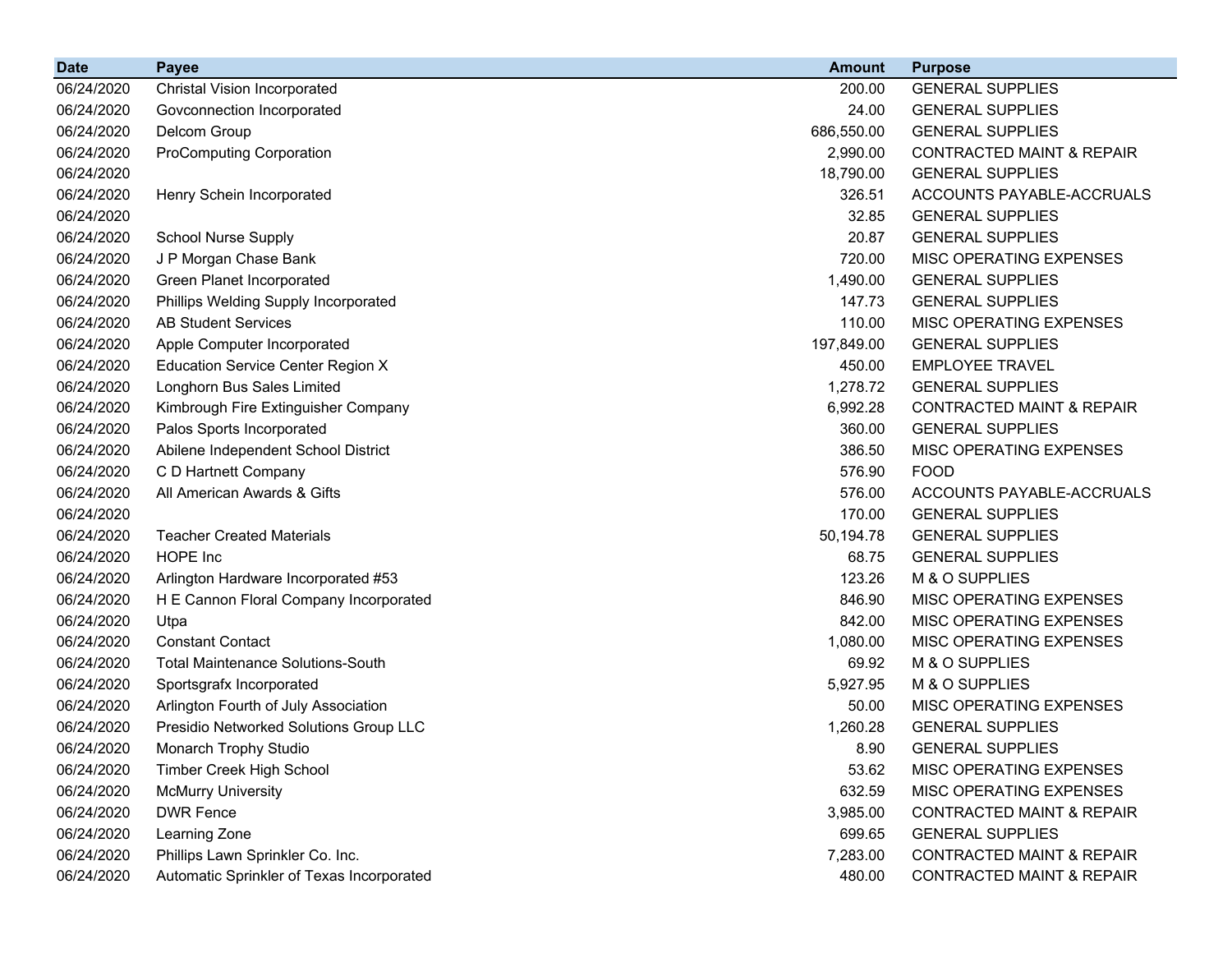| <b>Date</b> | <b>Payee</b>                                         | <b>Amount</b> | <b>Purpose</b>                       |
|-------------|------------------------------------------------------|---------------|--------------------------------------|
| 06/24/2020  | Rogers Athletic Company                              | 6,135.00      | <b>GENERAL SUPPLIES</b>              |
| 06/24/2020  | Engineering Fire Investigation Global, Incorporated  | 570.00        | OTH PROFESSIONAL SERVICES            |
| 06/24/2020  | <b>School Outfitters</b>                             | 2,084.02      | <b>GENERAL SUPPLIES</b>              |
| 06/24/2020  |                                                      | 2,943.00      | M & O SUPPLIES                       |
| 06/24/2020  | <b>Aquatic Solutions</b>                             | 220.00        | <b>INVOICES RECEIVABLE</b>           |
| 06/24/2020  | <b>Aquatic Solutions</b>                             | 110.00        | <b>INVOICES RECEIVABLE</b>           |
| 06/24/2020  | <b>Binswanger Glass</b>                              | 278.76        | M & O SUPPLIES                       |
| 06/24/2020  | Lanpheare Cathy                                      | 1,500.00      | <b>MISC PURCH &amp; CONTR SERV</b>   |
| 06/24/2020  | Vietnamese Language Services                         | 900.00        | MISC PURCH & CONTR SERV              |
| 06/24/2020  | MicroShare                                           | 43,659.00     | <b>GENERAL SUPPLIES</b>              |
| 06/24/2020  | Kurz & Company                                       | 91.25         | <b>FOOD</b>                          |
| 06/24/2020  | Seidlitz Education, LLC                              | 251.41        | <b>GENERAL SUPPLIES</b>              |
| 06/24/2020  | Estrellita Inc.                                      | 4,811.58      | <b>GENERAL SUPPLIES</b>              |
| 06/24/2020  | Creative Bus Sales Inc                               | 598.83        | <b>GENERAL INVENTORY</b>             |
| 06/24/2020  | <b>Autonation Chevrolet</b>                          | 205.11        | M & O SUPPLIES                       |
| 06/24/2020  | Follett School Solutions, Inc.                       | 16,174.81     | <b>READING MATERIALS</b>             |
| 06/24/2020  | Follett School Solutions, Inc.                       | 103.14        | <b>READING MATERIALS</b>             |
| 06/24/2020  | Crawford Electric Supply Company                     | 3,360.00      | <b>GENERAL INVENTORY</b>             |
| 06/24/2020  | Kyocera Document Solutions America                   | 71.39         | <b>CONTRACTED MAINT &amp; REPAIR</b> |
| 06/24/2020  | RD Lawns LLC                                         | 9,246.95      | <b>CONTRACTED MAINT &amp; REPAIR</b> |
| 06/24/2020  | <b>Brown Reynolds Watford Architects</b>             | 154.50        | OTH PROFESSIONAL SERVICES            |
| 06/24/2020  | Pogue Construction Co., LP                           | 1,171,180.83  | BLDG PURCH, CONSTR, IMPROVE          |
| 06/24/2020  |                                                      | 218,023.71    | <b>CONTRACTED MAINT &amp; REPAIR</b> |
| 06/24/2020  |                                                      | (69, 460.23)  | <b>RETAINAGE</b>                     |
| 06/24/2020  | FAYHA Management LLC                                 | 10,770.00     | RENTALS & OPERATING LEASE            |
| 06/24/2020  | CiCi's Pizza #32                                     | 125.00        | <b>INVOICES RECEIVABLE</b>           |
| 06/24/2020  | <b>Tyson Prepared Foods</b>                          | 7,493.94      | ACCOUNTS PAYABLE-ACCRUALS            |
| 06/24/2020  | Cool Tech A/C Heat & Refrigeration                   | 2,368.50      | <b>CONTRACTED MAINT &amp; REPAIR</b> |
| 06/24/2020  | Ferguson Enterprises, Inc.                           | 124.82        | M & O SUPPLIES                       |
| 06/24/2020  | JourneyEd                                            | 189.80        | <b>GENERAL SUPPLIES</b>              |
| 06/24/2020  | <b>US Games</b>                                      | 353.03        | <b>GENERAL SUPPLIES</b>              |
| 06/24/2020  | HP Inc.                                              | 112.52        | <b>GENERAL SUPPLIES</b>              |
| 06/24/2020  | Data Recognition Corporation                         | 1,586.00      | <b>TESTING MATERIALS</b>             |
| 06/24/2020  | Association for Supervision & Curriculum Development | 48,000.00     | MISC PURCH & CONTR SERV              |
| 06/24/2020  | Varsity Spirit LLC                                   | 989.60        | <b>GENERAL SUPPLIES</b>              |
| 06/24/2020  | Cardinal's Sport Center Incorporated                 | 33,274.75     | <b>GENERAL SUPPLIES</b>              |
| 06/24/2020  | Sphero, Inc.                                         | 10,710.08     | <b>GENERAL SUPPLIES</b>              |
| 06/24/2020  | AAA Glass & Mirror Co., INC.                         | 317.74        | M & O SUPPLIES                       |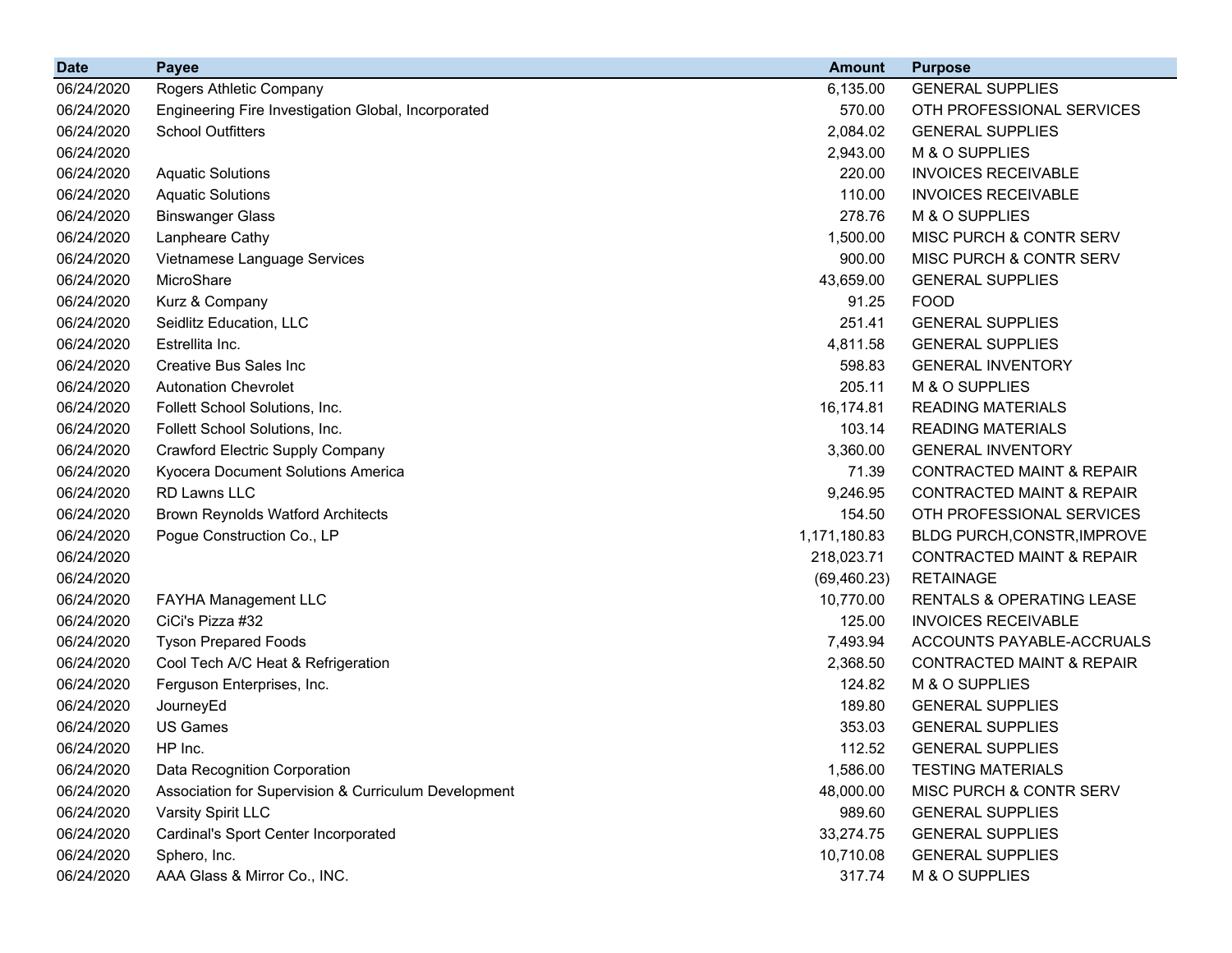| <b>Date</b> | <b>Payee</b>                                            | <b>Amount</b> | <b>Purpose</b>                       |
|-------------|---------------------------------------------------------|---------------|--------------------------------------|
| 06/24/2020  | Lowe's Home Centers, LLC                                | 10,361.30     | M & O SUPPLIES                       |
| 06/24/2020  | Western-BRW Paper Company Incorporated                  | 3,986.40      | <b>GENERAL SUPPLIES</b>              |
| 06/24/2020  | Minority Authority Uniform LLC                          | 359.20        | M & O SUPPLIES                       |
| 06/24/2020  | iPrint Technologies                                     | (247.00)      | CONTRACTED MAINT & REPAIR            |
| 06/24/2020  |                                                         | 388.00        | <b>GENERAL SUPPLIES</b>              |
| 06/24/2020  |                                                         | 54.00         | M & O SUPPLIES                       |
| 06/24/2020  | Williamson Music 1st                                    | 85.00         | <b>CONTRACTED MAINT &amp; REPAIR</b> |
| 06/24/2020  | Sysco North Texas                                       | 40,456.00     | <b>GENERAL INVENTORY</b>             |
| 06/24/2020  | Bill's Upholstery & Glass Shop Inc                      | 180.00        | <b>CONTRACTED MAINT &amp; REPAIR</b> |
| 06/24/2020  | <b>CableLink Solutions</b>                              | 1,021.75      | <b>CONTRACTED MAINT &amp; REPAIR</b> |
| 06/24/2020  |                                                         | 8,052.45      | MISC PURCH & CONTR SERV              |
| 06/24/2020  | OTC Brands, Inc.                                        | 330.77        | MISC OPERATING EXPENSES              |
| 06/24/2020  | CICI's Pizza #99 @ Little Road & I-20                   | 150.00        | MISC OPERATING EXPENSES              |
| 06/24/2020  | <b>DSC Truck Services</b>                               | 335.40        | <b>CONTRACTED MAINT &amp; REPAIR</b> |
| 06/24/2020  |                                                         | 55.30         | M & O SUPPLIES                       |
| 06/24/2020  | Tangible Play Inc                                       | 936.00        | <b>GENERAL SUPPLIES</b>              |
| 06/24/2020  | Swink Air & Hydraulics                                  | 5,990.00      | <b>GENERAL SUPPLIES</b>              |
| 06/24/2020  | Mavich LLC                                              | 154.25        | <b>GENERAL INVENTORY</b>             |
| 06/24/2020  | Clever Items LLC                                        | 575.00        | <b>GENERAL SUPPLIES</b>              |
| 06/24/2020  | Nasco                                                   | 8.79          | ACCOUNTS PAYABLE-ACCRUALS            |
| 06/24/2020  |                                                         | 6,317.77      | <b>GENERAL SUPPLIES</b>              |
| 06/24/2020  | Cooperative Strategies, LLC                             | 31,527.50     | MISC PURCH & CONTR SERV              |
| 06/24/2020  | MP2 Energy Texas LLC                                    | 416,359.16    | <b>WATER</b>                         |
| 06/24/2020  | Texas Irrigation Supply LLC                             | 167.50        | M & O SUPPLIES                       |
| 06/24/2020  | Greenwood ISD                                           | 526.03        | MISC OPERATING EXPENSES              |
| 06/24/2020  | Southeast ID, LLC                                       | 214.25        | M & O SUPPLIES                       |
| 06/24/2020  | <b>Target Specialty Products</b>                        | 1,127.87      | M & O SUPPLIES                       |
| 06/24/2020  | Price Right Professional Landscaping & Tree Service LLC | 5,200.00      | <b>CONTRACTED MAINT &amp; REPAIR</b> |
| 06/24/2020  | Staples Inc/Staples Business Advantage                  | 13,380.00     | <b>GENERAL INVENTORY</b>             |
| 06/24/2020  |                                                         | 884.73        | <b>GENERAL SUPPLIES</b>              |
| 06/24/2020  | Drew Consulting Services Incorporated                   | 1,950.00      | OTH PROFESSIONAL SERVICES            |
| 06/24/2020  | E Logic                                                 | 10,741.55     | <b>CONTRACTED MAINT &amp; REPAIR</b> |
| 06/24/2020  | E Logic                                                 | 2,484.32      | <b>CONTRACTED MAINT &amp; REPAIR</b> |
| 06/24/2020  | <b>MSB Consulting</b>                                   | 14,072.61     | MISC PURCH & CONTR SERV              |
| 06/24/2020  | Bayes Achievement Center, Inc.                          | 55,011.92     | <b>TUITION &amp; TRFR PMTS</b>       |
| 06/24/2020  | RJM Contractors Inc                                     | 137,330.00    | CONTRACTED MAINT & REPAIR            |
| 06/24/2020  |                                                         | (6,866.50)    | <b>RETAINAGE</b>                     |
| 06/24/2020  | National Seating & Mobility Inc                         | 289.58        | <b>GENERAL SUPPLIES</b>              |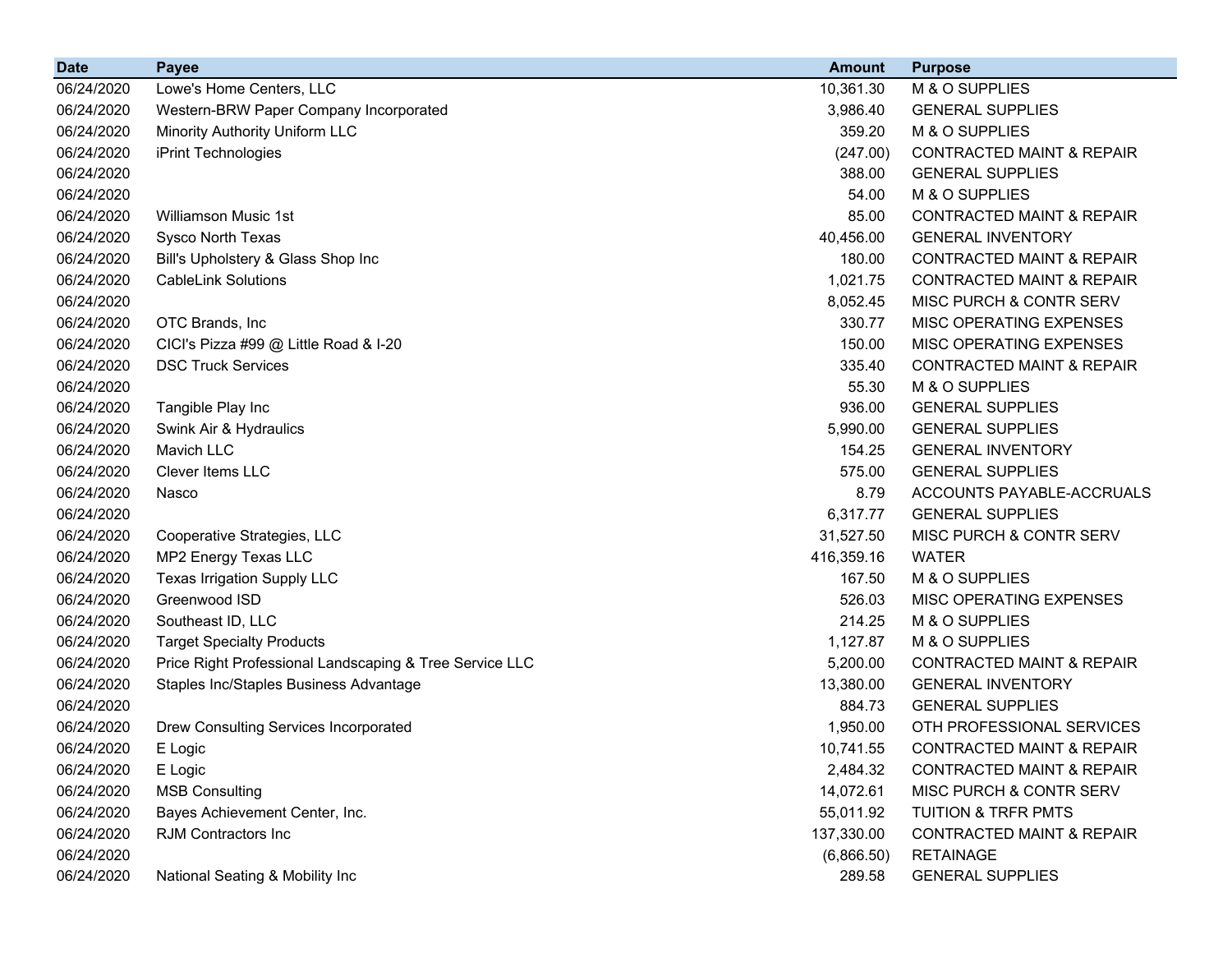| <b>Date</b> | <b>Payee</b>                                                   | <b>Amount</b> | <b>Purpose</b>                       |
|-------------|----------------------------------------------------------------|---------------|--------------------------------------|
| 06/24/2020  | ETC Lite, LLC                                                  | 16,943.52     | MISC PURCH & CONTR SERV              |
| 06/24/2020  | <b>Borden Dairy Company</b>                                    | 22,911.58     | <b>FOOD</b>                          |
| 06/24/2020  | World of Reading Ltd                                           | 596.60        | <b>READING MATERIALS</b>             |
| 06/24/2020  | <b>Lindenmeyr Munroe</b>                                       | 1,870.00      | <b>GENERAL SUPPLIES</b>              |
| 06/24/2020  | Kristene Z Smith                                               | 750.00        | MISC PURCH & CONTR SERV              |
| 06/24/2020  | <b>Blick Art Materials</b>                                     | 130.68        | ACCOUNTS PAYABLE-ACCRUALS            |
| 06/24/2020  |                                                                | 971.71        | <b>GENERAL SUPPLIES</b>              |
| 06/24/2020  | ValueSure Agency Inc.                                          | 142.00        | MISC OPERATING EXPENSES              |
| 06/24/2020  | Project Lead The Way Incorporated                              | 130.00        | <b>EMPLOYEE TRAVEL</b>               |
| 06/24/2020  |                                                                | 2,297.95      | <b>GENERAL SUPPLIES</b>              |
| 06/24/2020  |                                                                | 5,800.00      | MISC OPERATING EXPENSES              |
| 06/24/2020  | KLNO-FM, KFZO-FM, KFLC-AM, KDXX-FM, KESS-FM                    | 6,995.00      | MISC OPERATING EXPENSES              |
| 06/24/2020  | Centricity                                                     | 582.00        | <b>GENERAL SUPPLIES</b>              |
| 06/24/2020  | Virgin Pulse Incorporated                                      | 50,181.05     | MISC PURCH & CONTR SERV              |
| 06/24/2020  | Yoga Ed LLC                                                    | 2,500.00      | MISC PURCH & CONTR SERV              |
| 06/24/2020  | <b>Complete Supply Incorporated</b>                            | 2,101.56      | <b>GENERAL INVENTORY</b>             |
| 06/24/2020  |                                                                | 21,481.83     | M & O SUPPLIES                       |
| 06/24/2020  | Elevator Maintenance and Repair Incorporated                   | 3,325.00      | <b>CONTRACTED MAINT &amp; REPAIR</b> |
| 06/24/2020  | <b>Atmos Energy</b>                                            | 1,054.56      | <b>WATER</b>                         |
| 06/24/2020  | <b>Texas Board Of Architectural Examiners</b>                  | 108.00        | MISC OPERATING EXPENSES              |
| 06/24/2020  | Camcor Incorporated                                            | 1,445.68      | <b>GENERAL SUPPLIES</b>              |
| 06/24/2020  | <b>Texas Veterinary Medical Association</b>                    | 1,655.00      | MISC OPERATING EXPENSES              |
| 06/24/2020  | <b>Dealers Electrical Supply Company</b>                       | 453.15        | <b>GENERAL INVENTORY</b>             |
| 06/24/2020  | <b>Bucks Wheel &amp; Equipment Company</b>                     | 318.52        | M & O SUPPLIES                       |
| 06/24/2020  | Southwest International Trucks                                 | 1,982.60      | <b>CONTRACTED MAINT &amp; REPAIR</b> |
| 06/24/2020  |                                                                | 8,937.43      | <b>GENERAL INVENTORY</b>             |
| 06/24/2020  |                                                                | 220.00        | LIONS CLUB CONCESSIONS               |
| 06/24/2020  |                                                                | 1,355.80      | M & O SUPPLIES                       |
| 06/24/2020  | <b>Texas Auto Painting</b>                                     | 1,327.29      | <b>CONTRACTED MAINT &amp; REPAIR</b> |
| 06/24/2020  | North Texas Colorguard Association                             | 1,050.00      | STUDENT TVL*NO AISD BUSES            |
| 06/24/2020  | Music & Arts                                                   | 165.00        | <b>CONTRACTED MAINT &amp; REPAIR</b> |
| 06/24/2020  | <b>Sprint Nextel Network</b>                                   | 743.98        | <b>WATER</b>                         |
| 06/24/2020  | Language Line Services Incorporated                            | 11,420.83     | MISC PURCH & CONTR SERV              |
| 06/24/2020  | Conagra Food Sales Incorporated                                | 25,177.50     | <b>GENERAL INVENTORY</b>             |
| 06/24/2020  | Arlington Independent School District Food & Nutrition Service | 822.26        | MISC OPERATING EXPENSES              |
| 06/24/2020  | Rush Truck Centers Of Texas Limited Partnership                | 840.00        | <b>CONTRACTED MAINT &amp; REPAIR</b> |
| 06/24/2020  |                                                                | 2,113.41      | M & O SUPPLIES                       |
| 06/24/2020  | Texas Association Of School Boards Risk Management Fund        | 4,316.60      | INSURANCE/BOND PREMIUMS              |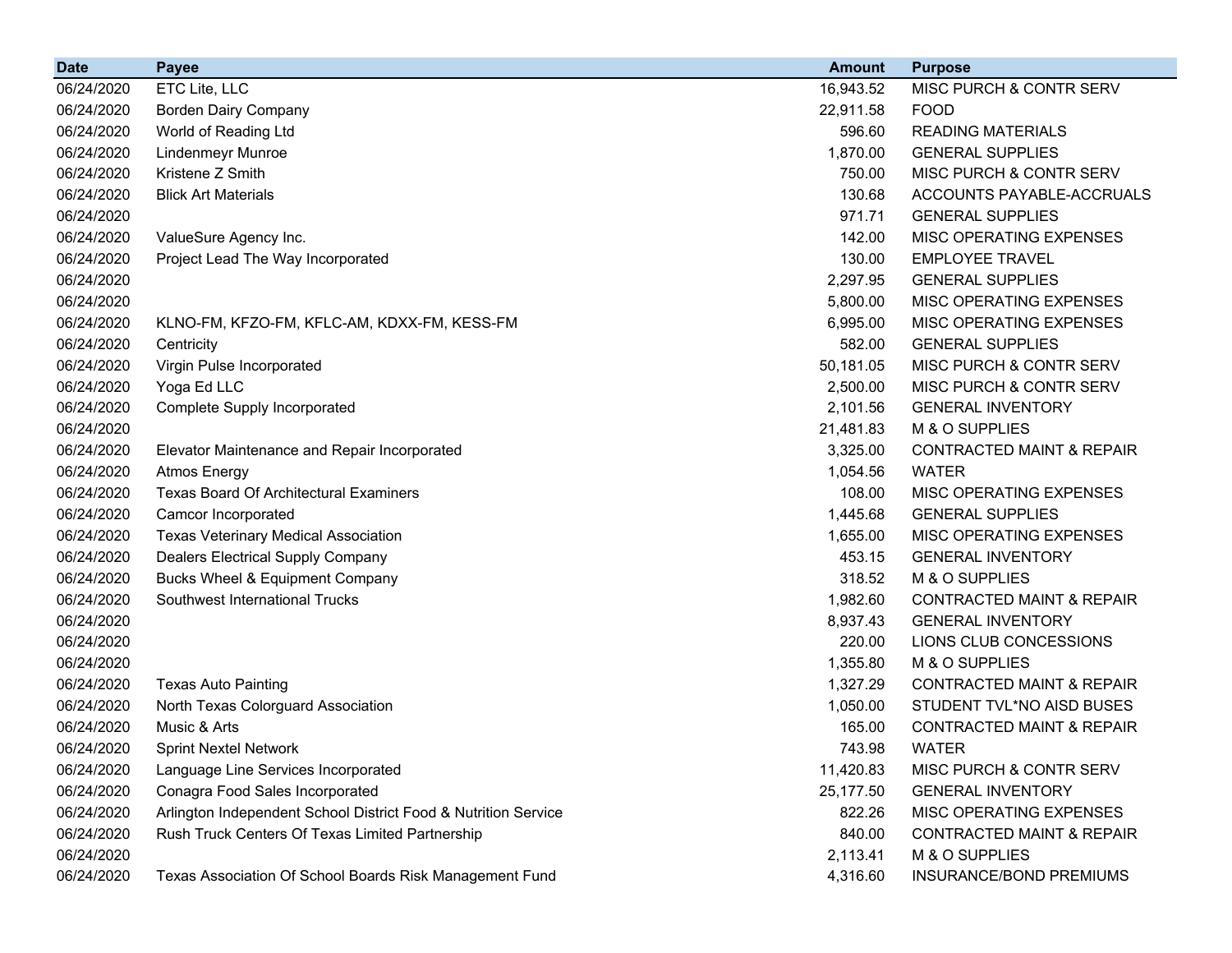| <b>Date</b> | <b>Payee</b>                                                     | <b>Amount</b> | <b>Purpose</b>                |
|-------------|------------------------------------------------------------------|---------------|-------------------------------|
| 06/24/2020  | 4imprint Incorporated                                            | 278.54        | MISC OPERATING EXPENSES       |
| 06/24/2020  | Red Gold Llc                                                     | 8,509.20      | <b>GENERAL INVENTORY</b>      |
| 06/24/2020  | Tarrant County College - Trinity River                           | 11,795.00     | STDNT TUIT-NONPUBLIC SCHL     |
| 06/24/2020  | <b>Federal Express Corporation</b>                               | 15.50         | <b>GENERAL SUPPLIES</b>       |
| 06/24/2020  | Texas A&M University - Educational Admin. & Human Resource Dept. | 75.00         | <b>EMPLOYEE TRAVEL</b>        |
| 06/24/2020  | Knowsys Educational Services LLC                                 | 2,520.00      | <b>GENERAL SUPPLIES</b>       |
| 06/24/2020  | <b>Education Service Center Region XI</b>                        | 400.00        | <b>EMPLOYEE TRAVEL</b>        |
| 06/24/2020  |                                                                  | 21,815.66     | MISC PURCH & CONTR SERV       |
| 06/24/2020  | Flaghouse Incorporated                                           | 486.20        | <b>GENERAL SUPPLIES</b>       |
| 06/24/2020  | Lowery Sand & Gravel Co Inc                                      | 3,806.13      | M & O SUPPLIES                |
| 06/24/2020  | Midwest Technology Products Tx0025                               | 303.81        | <b>GENERAL SUPPLIES</b>       |
| 06/24/2020  | Perma Bound                                                      | 41.95         | <b>INVOICES RECEIVABLE</b>    |
| 06/24/2020  |                                                                  | 1,304.01      | <b>READING MATERIALS</b>      |
| 06/24/2020  | Scholastic Incorporated                                          | 118.66        | <b>READING MATERIALS</b>      |
| 06/24/2020  | <b>Tarrant Appraisal District</b>                                | 507,989.89    | <b>TARRANT APPRAISAL DIST</b> |
| 06/24/2020  | Texas Association Of School Business Officials                   | 175.00        | MISC OPERATING EXPENSES       |
| 06/24/2020  | Texas Association Of School Business Officials                   | 135.00        | <b>DUES</b>                   |
| 06/24/2020  | <b>United Educators Association</b>                              | 87.68         | UNITED FUND                   |
| 06/24/2020  | Texas United School Employees Local 100                          | 20.79         | UNITED FUND                   |
| 06/24/2020  | Truman Tim Chapter 13 Trustee                                    | 542.31        | UNITED FUND                   |
| 06/24/2020  | Association Of Texas Professional Teachers Local                 | 2.32          | UNITED FUND                   |
| 06/24/2020  | Association Of Texas Professional Educators State                | 13.88         | UNITED FUND                   |
| 06/24/2020  | Educational Employees Credit Union - HSA                         | 23.08         | DENTAL INSURANCE              |
| 06/24/2020  | <b>Educational Employees Credit Union</b>                        | 975.00        | DUE TO CREDIT UNION           |
| 06/24/2020  | <b>Texas State Teachers Association</b>                          | 44.15         | UNITED FUND                   |
| 06/24/2020  | <b>Walter Bowman</b>                                             | 88.95         | LIONS CLUB CONCESSIONS        |
| 06/24/2020  | Carolyn Bumgardner                                               | 17.00         | LIONS CLUB CONCESSIONS        |
| 06/24/2020  | Rosa Carreon                                                     | 42.91         | LIONS CLUB CONCESSIONS        |
| 06/24/2020  | Daphne Davenport                                                 | 9.55          | LIONS CLUB CONCESSIONS        |
| 06/24/2020  | <b>Freddie Garcia</b>                                            | 27.75         | LIONS CLUB CONCESSIONS        |
| 06/24/2020  | <b>Juliet Garner</b>                                             | 189.40        | LIONS CLUB CONCESSIONS        |
| 06/24/2020  | <b>Robert Groskreutz</b>                                         | 54.10         | LIONS CLUB CONCESSIONS        |
| 06/24/2020  | Katherine Hall                                                   | 22.65         | LIONS CLUB CONCESSIONS        |
| 06/24/2020  | <b>Barry Malone</b>                                              | 35.65         | LIONS CLUB CONCESSIONS        |
| 06/24/2020  | Harriet Manoti                                                   | 125.78        | LIONS CLUB CONCESSIONS        |
| 06/24/2020  | Ami Motsenbocker                                                 | 14.20         | LIONS CLUB CONCESSIONS        |
| 06/24/2020  | Jennilee Nguyen                                                  | 43.60         | LIONS CLUB CONCESSIONS        |
| 06/24/2020  | Maria Ruvalcaba                                                  | 60.61         | LIONS CLUB CONCESSIONS        |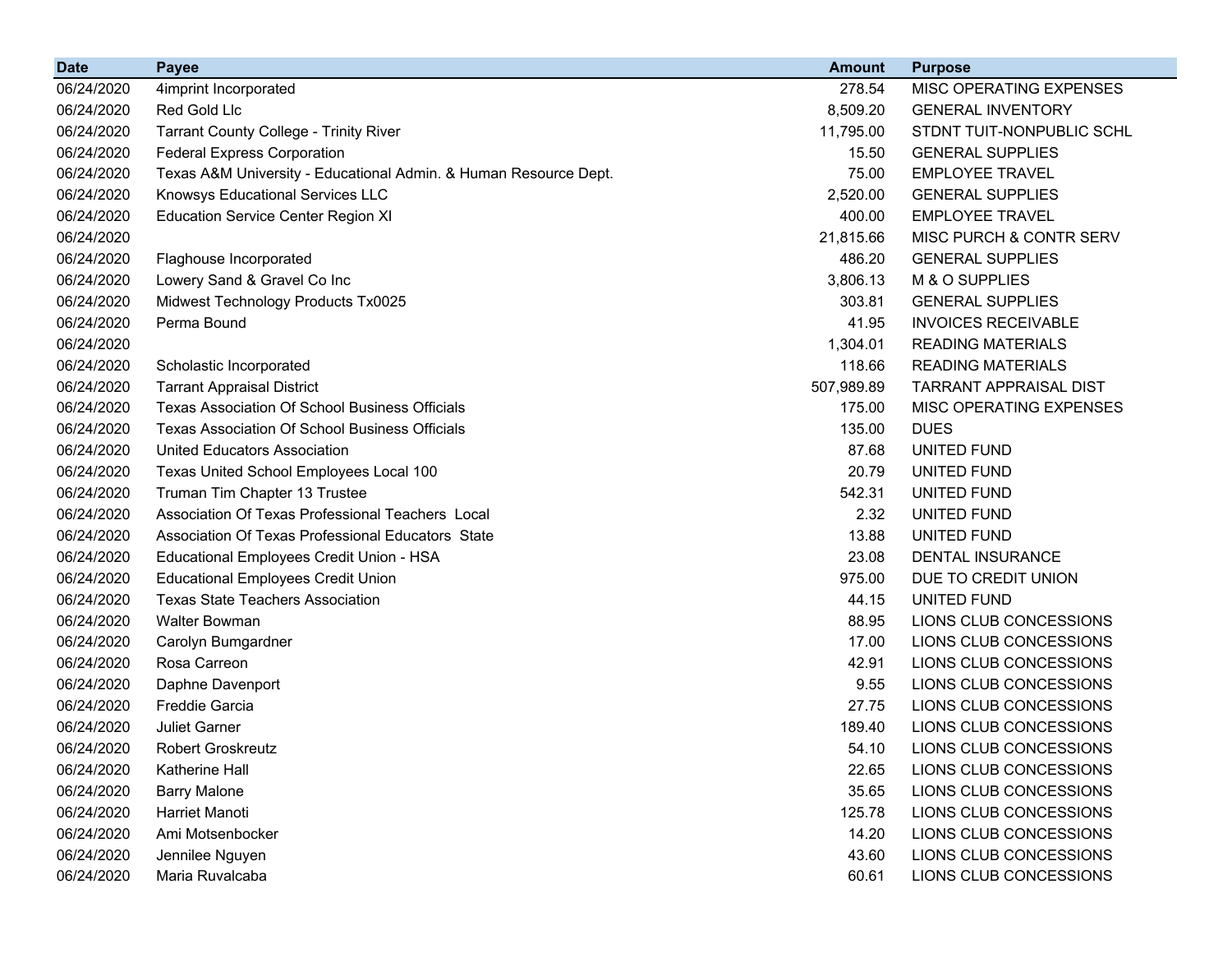| <b>Date</b> | <b>Payee</b>                                     | <b>Amount</b> | <b>Purpose</b>                       |
|-------------|--------------------------------------------------|---------------|--------------------------------------|
| 06/24/2020  | <b>Crystal Theesen</b>                           | 42.80         | LIONS CLUB CONCESSIONS               |
| 06/24/2020  | <b>Education Service Center Region XIII</b>      | 267.16        | <b>GENERAL SUPPLIES</b>              |
| 06/26/2020  | University Of Texas At Arlington                 | 655.09        | <b>TEXTBOOKS</b>                     |
| 06/26/2020  | <b>Teachers Discovery</b>                        | 116.05        | <b>GENERAL SUPPLIES</b>              |
| 06/26/2020  | <b>Texas Association Of School Boards</b>        | 3,080.00      | MISC PURCH & CONTR SERV              |
| 06/26/2020  | <b>Grainger Industrial Supply</b>                | 246.00        | M & O SUPPLIES                       |
| 06/26/2020  | Carlex Incorporated                              | 345.35        | <b>GENERAL SUPPLIES</b>              |
| 06/26/2020  | Home Depot Pro                                   | 29.97         | M & O SUPPLIES                       |
| 06/26/2020  | Apex Supply Company                              | 1,134.94      | <b>CONTRACTED MAINT &amp; REPAIR</b> |
| 06/26/2020  |                                                  | 387.78        | M & O SUPPLIES                       |
| 06/26/2020  | Really Good Stuff                                | 2.69          | <b>GENERAL SUPPLIES</b>              |
| 06/26/2020  | <b>Elliott Electric Supply</b>                   | 164.26        | M & O SUPPLIES                       |
| 06/26/2020  | Macmillan Mcgraw Hill School Publishing Company  | 8,459.10      | <b>TEXTBOOKS</b>                     |
| 06/26/2020  | Barnes & Noble Booksellers, Inc.                 | 2,831.90      | <b>READING MATERIALS</b>             |
| 06/26/2020  | Custom Transmission And Auto Repair Incorporated | 132.00        | <b>CONTRACTED MAINT &amp; REPAIR</b> |
| 06/26/2020  | Mart Incorporated                                | 73,120.00     | <b>CONTRACTED MAINT &amp; REPAIR</b> |
| 06/26/2020  | Specialty Supply And Installation L L C          | 839.00        | M & O SUPPLIES                       |
| 06/26/2020  | Capstone                                         | 2,359.41      | <b>READING MATERIALS</b>             |
| 06/26/2020  | PPG Architectural Finishes, Inc.                 | 1,065.21      | M & O SUPPLIES                       |
| 06/26/2020  | <b>Careys Sporting Goods</b>                     | 2,884.90      | <b>GENERAL SUPPLIES</b>              |
| 06/26/2020  | Office Depot                                     | 488.48        | <b>GENERAL SUPPLIES</b>              |
| 06/26/2020  |                                                  | 6.19          | M & O SUPPLIES                       |
| 06/26/2020  | <b>Hired Hands Incorporated</b>                  | 6,799.00      | MISC PURCH & CONTR SERV              |
| 06/26/2020  | B & H Photo Video                                | 444.95        | <b>GENERAL SUPPLIES</b>              |
| 06/26/2020  | <b>CDW Government Incorporated</b>               | 4,353.00      | <b>GENERAL SUPPLIES</b>              |
| 06/26/2020  | 1 A Fire & Domestic Testing                      | 2,094.00      | <b>CONTRACTED MAINT &amp; REPAIR</b> |
| 06/26/2020  | SHI Government Solutions Incorporated            | 104.94        | <b>GENERAL SUPPLIES</b>              |
| 06/26/2020  | <b>Mackin Educational Resources</b>              | 1,680.00      | <b>GENERAL SUPPLIES</b>              |
| 06/26/2020  | C & P Pump Services Incorporated                 | 2,825.00      | M & O SUPPLIES                       |
| 06/26/2020  | <b>Td Industries Limited</b>                     | 40,008.65     | <b>CONTRACTED MAINT &amp; REPAIR</b> |
| 06/26/2020  | Aerowave Technologies                            | 470.16        | <b>CONTRACTED MAINT &amp; REPAIR</b> |
| 06/26/2020  | <b>Christal Vision Incorporated</b>              | 380.00        | <b>CONTRACTED MAINT &amp; REPAIR</b> |
| 06/26/2020  | Govconnection Incorporated                       | 3,234.50      | <b>GENERAL SUPPLIES</b>              |
| 06/26/2020  | <b>ProComputing Corporation</b>                  | 550.00        | MISC PURCH & CONTR SERV              |
| 06/26/2020  | J P Morgan Chase Bank                            | 226.25        | MISC PURCH & CONTR SERV              |
| 06/26/2020  | Children's Plus Incorporated                     | 299.00        | <b>READING MATERIALS</b>             |
| 06/26/2020  | Apple Computer Incorporated                      | 146.79        | <b>GENERAL SUPPLIES</b>              |
| 06/26/2020  | <b>City Of Grand Prairie Water Utilities</b>     | 1,637.79      | <b>WATER</b>                         |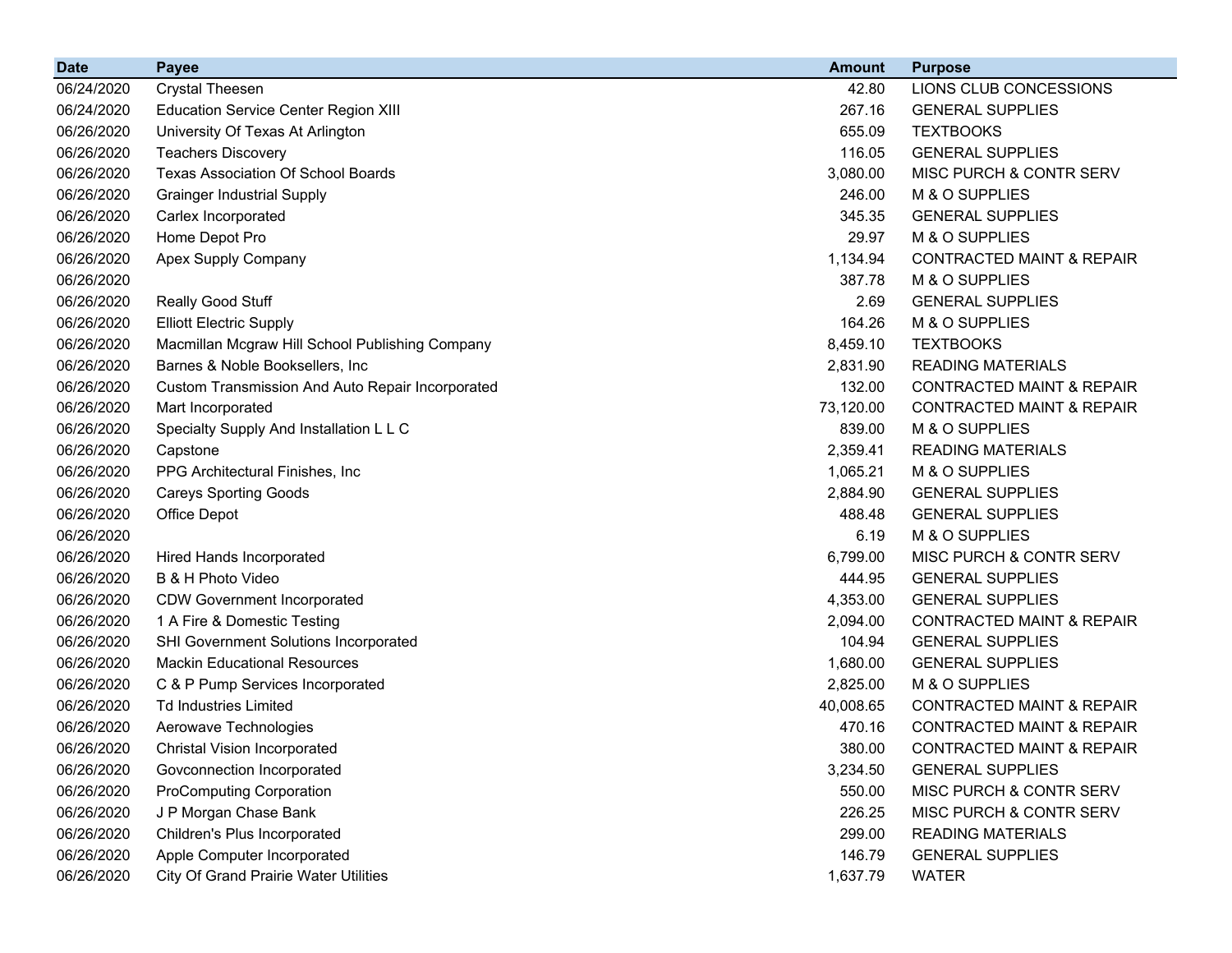| <b>Date</b> | <b>Payee</b>                                         | <b>Amount</b> | <b>Purpose</b>                       |
|-------------|------------------------------------------------------|---------------|--------------------------------------|
| 06/26/2020  | <b>Centerline Supply Limited</b>                     | 1,104.39      | M & O SUPPLIES                       |
| 06/26/2020  | <b>Weldon Mechanical Contractors</b>                 | 1,366.87      | <b>CONTRACTED MAINT &amp; REPAIR</b> |
| 06/26/2020  | Catholic Charities Translation & Interpreter Network | 908.92        | MISC PURCH & CONTR SERV              |
| 06/26/2020  | J P Morgan Chase Bank NA                             | 1,311.04      | MISC PURCH & CONTR SERV              |
| 06/26/2020  | Lone Star Banners & Flags                            | 250.00        | <b>CONTRACTED MAINT &amp; REPAIR</b> |
| 06/26/2020  | Presidio Networked Solutions Group LLC               | 144.00        | <b>GENERAL SUPPLIES</b>              |
| 06/26/2020  | <b>DWR Fence</b>                                     | 7,960.00      | <b>CONTRACTED MAINT &amp; REPAIR</b> |
| 06/26/2020  | Phillips Lawn Sprinkler Co. Inc.                     | 4,500.00      | <b>CONTRACTED MAINT &amp; REPAIR</b> |
| 06/26/2020  | Automatic Sprinkler of Texas Incorporated            | 25,770.00     | <b>CONTRACTED MAINT &amp; REPAIR</b> |
| 06/26/2020  | Lead4Ward LLC                                        | 210.00        | MISC OPERATING EXPENSES              |
| 06/26/2020  | Lead4Ward LLC                                        | 210.00        | MISC OPERATING EXPENSES              |
| 06/26/2020  | Lead4Ward LLC                                        | 210.00        | MISC OPERATING EXPENSES              |
| 06/26/2020  | Lead4Ward LLC                                        | 210.00        | MISC OPERATING EXPENSES              |
| 06/26/2020  | Lead4Ward LLC                                        | 210.00        | MISC OPERATING EXPENSES              |
| 06/26/2020  | MPS Bedford Freeman and Worth                        | 299,074.14    | <b>TEXTBOOKS</b>                     |
| 06/26/2020  | <b>Jakes Finer Foods</b>                             | 2,803.20      | <b>GENERAL INVENTORY</b>             |
| 06/26/2020  | Follett School Solutions, Inc.                       | 3,374.94      | <b>READING MATERIALS</b>             |
| 06/26/2020  | Univ of Texas @ Arlington Science Ambassadors        | 171.50        | STUDENT TVL*NO AISD BUSES            |
| 06/26/2020  | Safehaven Pest Control, LLC                          | 2,950.00      | <b>CONTRACTED MAINT &amp; REPAIR</b> |
| 06/26/2020  | Lowe's Home Centers, LLC                             | 58.60         | M & O SUPPLIES                       |
| 06/26/2020  | Southern Lock & Supply, Co                           | 3,680.00      | <b>GENERAL INVENTORY</b>             |
| 06/26/2020  | AssetGenie Inc                                       | 247.50        | <b>GENERAL SUPPLIES</b>              |
| 06/26/2020  | Nasco                                                | 677.17        | <b>GENERAL SUPPLIES</b>              |
| 06/26/2020  | Mohawk USA LLC                                       | 1,279.60      | <b>GENERAL SUPPLIES</b>              |
| 06/26/2020  | Staples Inc/Staples Business Advantage               | 1,317.78      | <b>GENERAL SUPPLIES</b>              |
| 06/26/2020  | E Logic                                              | 833.09        | BLDG PURCH, CONSTR, IMPROVE          |
| 06/26/2020  | Riverside Insights                                   | 67,974.35     | <b>TESTING MATERIALS</b>             |
| 06/26/2020  | <b>MTS Publications</b>                              | 68,869.48     | <b>GENERAL SUPPLIES</b>              |
| 06/26/2020  | <b>CID Solution LLC</b>                              | 415.53        | M & O SUPPLIES                       |
| 06/26/2020  | <b>Blick Art Materials</b>                           | 43.18         | <b>GENERAL SUPPLIES</b>              |
| 06/26/2020  | Project Lead The Way Incorporated                    | 88.50         | <b>GENERAL SUPPLIES</b>              |
| 06/26/2020  | Tresona Multimedia, LLC                              | 1,480.00      | MISC PURCH & CONTR SERV              |
| 06/26/2020  | Springhill Suites Houston Northwest                  | 572.25        | STUDENT TVL*NO AISD BUSES            |
| 06/26/2020  | Scholastic Library Publishing                        | 31.00         | <b>READING MATERIALS</b>             |
| 06/26/2020  | <b>Complete Supply Incorporated</b>                  | 9,876.21      | <b>GENERAL SUPPLIES</b>              |
| 06/26/2020  | Elevator Maintenance and Repair Incorporated         | 7,053.75      | <b>CONTRACTED MAINT &amp; REPAIR</b> |
| 06/26/2020  | <b>Atmos Energy</b>                                  | 3,815.78      | <b>WATER</b>                         |
| 06/26/2020  | School Datebooks                                     | 696.44        | <b>GENERAL SUPPLIES</b>              |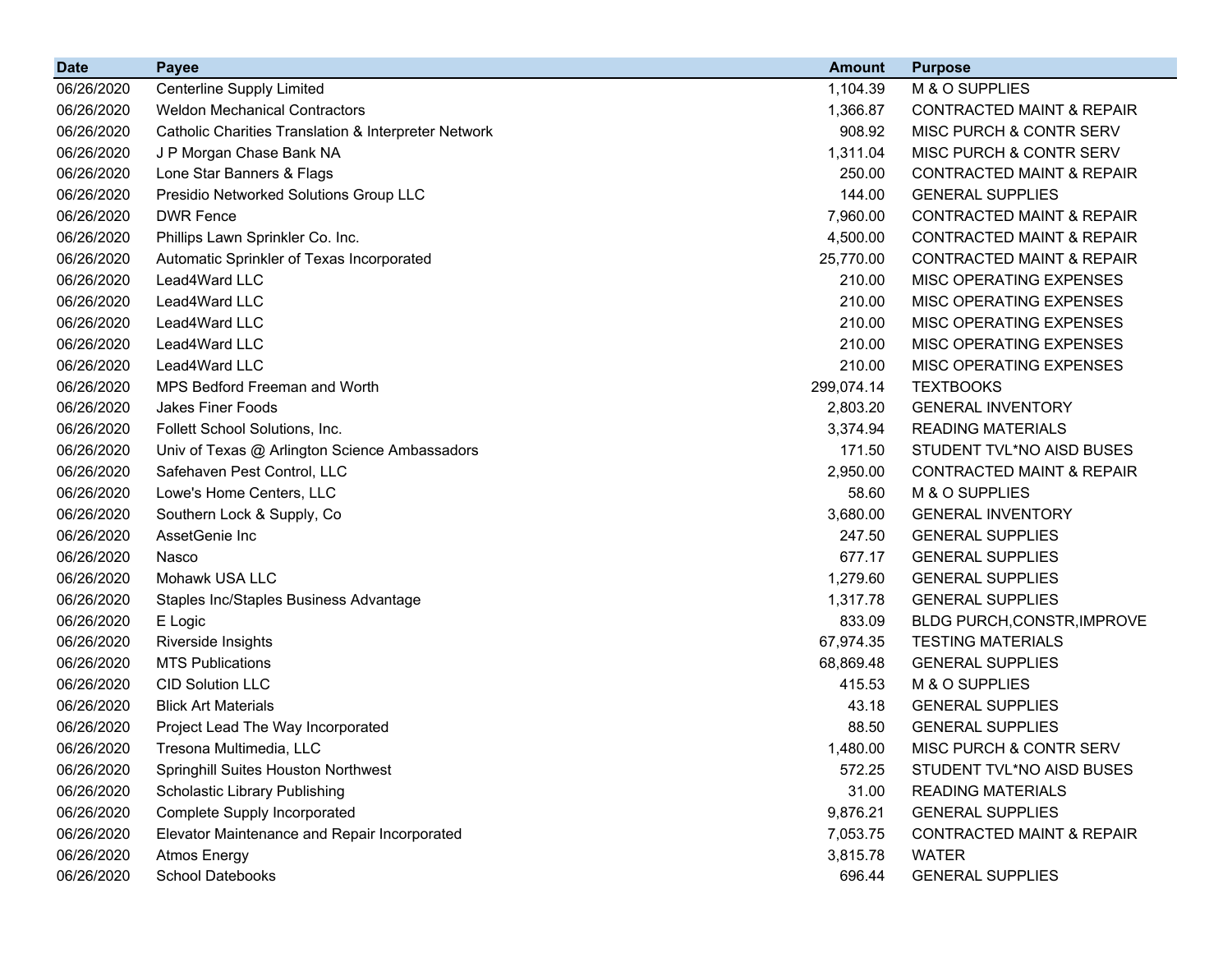| <b>Date</b> | <b>Payee</b>                                                   | <b>Amount</b> | <b>Purpose</b>                       |
|-------------|----------------------------------------------------------------|---------------|--------------------------------------|
| 06/26/2020  | Southwest International Trucks                                 | 874.50        | <b>CONTRACTED MAINT &amp; REPAIR</b> |
| 06/26/2020  |                                                                | 1,732.50      | <b>GENERAL INVENTORY</b>             |
| 06/26/2020  |                                                                | 1,771.52      | M & O SUPPLIES                       |
| 06/26/2020  | <b>Texas Auto Painting</b>                                     | 1,972.13      | <b>CONTRACTED MAINT &amp; REPAIR</b> |
| 06/26/2020  | Music & Arts                                                   | 146.00        | <b>CONTRACTED MAINT &amp; REPAIR</b> |
| 06/26/2020  |                                                                | 515.31        | <b>GENERAL SUPPLIES</b>              |
| 06/26/2020  | Arlington Independent School District Food & Nutrition Service | 54.00         | MISC OPERATING EXPENSES              |
| 06/26/2020  | Rush Truck Centers Of Texas Limited Partnership                | 131.25        | <b>GENERAL INVENTORY</b>             |
| 06/26/2020  |                                                                | 318.96        | M & O SUPPLIES                       |
| 06/26/2020  | City Of Dalworthington Gardens                                 | 791.25        | <b>WATER</b>                         |
| 06/26/2020  | Moore Rental Service Incorporated                              | 15,516.00     | <b>RENTALS &amp; OPERATING LEASE</b> |
| 06/26/2020  | <b>National School Products</b>                                | 1,915.96      | <b>GENERAL SUPPLIES</b>              |
| 06/26/2020  | Norcostco Texas Costume Incorporated                           | 408.36        | <b>GENERAL SUPPLIES</b>              |
| 06/26/2020  | Perfection Learning Corporation                                | 35,997.05     | <b>TEXTBOOKS</b>                     |
| 06/26/2020  | Weldon Williams And Lick Incorporated                          | 3,427.46      | <b>GENERAL SUPPLIES</b>              |
| 06/30/2020  | Priscilla Acosta                                               | 25.33         | <b>EMPLOYEE TRAVEL</b>               |
| 06/30/2020  | Julia Alkire                                                   | 24.93         | <b>EMPLOYEE TRAVEL</b>               |
| 06/30/2020  | Megan Clark                                                    | 44.27         | <b>GENERAL SUPPLIES</b>              |
| 06/30/2020  | Lorena Ballou                                                  | 42.21         | <b>EMPLOYEE TRAVEL</b>               |
| 06/30/2020  | Angelica Barron-Torres                                         | 24.88         | <b>EMPLOYEE TRAVEL</b>               |
| 06/30/2020  | Judith Bazan                                                   | 12.41         | <b>EMPLOYEE TRAVEL</b>               |
| 06/30/2020  | Savanna Beanland                                               | 116.00        | MISC OPERATING EXPENSES              |
| 06/30/2020  | <b>Tiffany Benavides</b>                                       |               | <b>EMPLOYEE TRAVEL</b>               |
| 06/30/2020  | Jynine Caldwell                                                | 52.97         | <b>EMPLOYEE TRAVEL</b>               |
| 06/30/2020  | Doris Campbell                                                 | 12.79         | <b>EMPLOYEE TRAVEL</b>               |
| 06/30/2020  | <b>Terri Cheek</b>                                             | 55.00         | <b>EMPLOYEE TRAVEL</b>               |
| 06/30/2020  | Mondie Childress                                               | 40.18         | <b>EMPLOYEE TRAVEL</b>               |
| 06/30/2020  | Candace Couch                                                  | 74.61         | <b>GENERAL SUPPLIES</b>              |
| 06/30/2020  | Angela Davis Henry                                             | 83.83         | <b>EMPLOYEE TRAVEL</b>               |
| 06/30/2020  | Rene Demaree                                                   | 6.05          | <b>EMPLOYEE TRAVEL</b>               |
| 06/30/2020  | Hildelisa Diaz                                                 | 58.90         | <b>EMPLOYEE TRAVEL</b>               |
| 06/30/2020  | Dianielle Ealy                                                 | 4.76          | <b>EMPLOYEE TRAVEL</b>               |
| 06/30/2020  | Dianna Flores                                                  | 60.03         | <b>EMPLOYEE TRAVEL</b>               |
| 06/30/2020  | Jennifer Fuller                                                | 116.00        | MISC OPERATING EXPENSES              |
| 06/30/2020  | Marisol Garcia                                                 | 77.68         | <b>EMPLOYEE TRAVEL</b>               |
| 06/30/2020  | Sally Hansen                                                   | 66.13         | <b>EMPLOYEE TRAVEL</b>               |
| 06/30/2020  | Dean Hardin                                                    | 37.27         | <b>EMPLOYEE TRAVEL</b>               |
| 06/30/2020  | Lisa Harvey                                                    | 13.59         | <b>EMPLOYEE TRAVEL</b>               |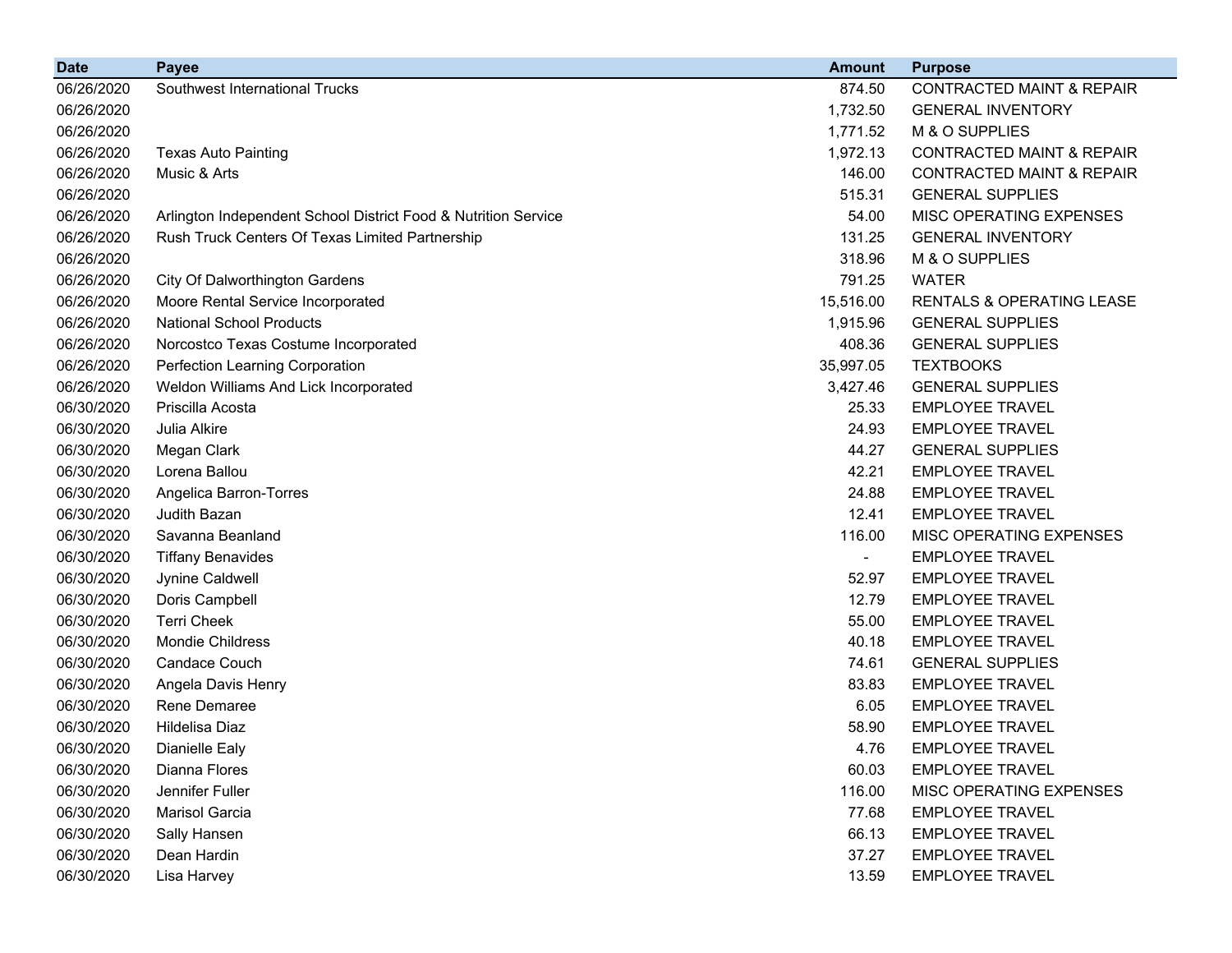| <b>Date</b> | <b>Payee</b>                                     | <b>Amount</b> | <b>Purpose</b>          |
|-------------|--------------------------------------------------|---------------|-------------------------|
| 06/30/2020  | Daniel Helm                                      | 60.24         | <b>EMPLOYEE TRAVEL</b>  |
| 06/30/2020  | Andrea Hicks                                     | 10.75         | <b>EMPLOYEE TRAVEL</b>  |
| 06/30/2020  | <b>Barton Hosier</b>                             | 57.25         | <b>EMPLOYEE TRAVEL</b>  |
| 06/30/2020  | Kandi Hunter                                     | 10.81         | <b>EMPLOYEE TRAVEL</b>  |
| 06/30/2020  | Jeramie Johnson                                  | 116.00        | MISC OPERATING EXPENSES |
| 06/30/2020  | <b>Mallory Knox</b>                              | 57.78         | <b>EMPLOYEE TRAVEL</b>  |
| 06/30/2020  | Phyllis Lanier                                   | 182.38        | <b>EMPLOYEE TRAVEL</b>  |
| 06/30/2020  | Adriana Lopez                                    | 60.19         | <b>EMPLOYEE TRAVEL</b>  |
| 06/30/2020  | Angelia Lower                                    | 215.82        | <b>EMPLOYEE TRAVEL</b>  |
| 06/30/2020  | Laina McDonald                                   | 45.74         | <b>EMPLOYEE TRAVEL</b>  |
| 06/30/2020  | <b>Heather Pina-McGhee</b>                       | 6.05          | <b>EMPLOYEE TRAVEL</b>  |
| 06/30/2020  | Martina Nieto                                    | 25.04         | <b>EMPLOYEE TRAVEL</b>  |
| 06/30/2020  | Marla Pollan                                     | 9.04          | <b>EMPLOYEE TRAVEL</b>  |
| 06/30/2020  | Connie Buckley                                   | 26.75         | <b>EMPLOYEE TRAVEL</b>  |
| 06/30/2020  | Lydia Ramos                                      | 19.26         | <b>EMPLOYEE TRAVEL</b>  |
| 06/30/2020  | Graciela Rodriguez                               | 7.92          | <b>EMPLOYEE TRAVEL</b>  |
| 06/30/2020  | Isis Ruff                                        | 116.00        | MISC OPERATING EXPENSES |
| 06/30/2020  | Eric Smedema                                     | 59.28         | <b>EMPLOYEE TRAVEL</b>  |
| 06/30/2020  | Angela Smith                                     | 191.48        | <b>EMPLOYEE TRAVEL</b>  |
| 06/30/2020  | Steven Smith                                     | 497.55        | <b>EMPLOYEE TRAVEL</b>  |
| 06/30/2020  | Connie Spence                                    | 87.74         | <b>EMPLOYEE TRAVEL</b>  |
| 06/30/2020  | Sandra Tapia                                     | 12.09         | <b>EMPLOYEE TRAVEL</b>  |
| 06/30/2020  | Edwina Thompson                                  | 37.40         | <b>EMPLOYEE TRAVEL</b>  |
| 06/30/2020  | Carmen Todd                                      | 38.79         | <b>EMPLOYEE TRAVEL</b>  |
| 06/30/2020  | <b>Mandine Trousil</b>                           | 79.12         | <b>EMPLOYEE TRAVEL</b>  |
| 06/30/2020  | Deborah Vation                                   | 24.34         | <b>EMPLOYEE TRAVEL</b>  |
| 06/30/2020  | Marie Villarreal                                 | 22.79         | <b>EMPLOYEE TRAVEL</b>  |
| 06/30/2020  | Stephanie Vreeland                               | 1.66          | <b>EMPLOYEE TRAVEL</b>  |
| 06/30/2020  | Linda Walker                                     | 30.92         | <b>EMPLOYEE TRAVEL</b>  |
| 06/30/2020  | <b>Isabelle Williams</b>                         | 36.76         | <b>EMPLOYEE TRAVEL</b>  |
| 06/30/2020  | <b>Brandon Wilson</b>                            | 27.34         | <b>EMPLOYEE TRAVEL</b>  |
| 06/30/2020  | Maria Zarate                                     | 118.88        | <b>EMPLOYEE TRAVEL</b>  |
| 06/30/2020  | <b>Texas Classroom Teachers Association</b>      | 215.80        | UNITED FUND             |
| 06/30/2020  | United Educators Association                     | 45,321.72     | UNITED FUND             |
| 06/30/2020  | Texas United School Employees Local 100          | 15.00         | UNITED FUND             |
| 06/30/2020  | Texas United School Employees Local 100          | 14.99         | UNITED FUND             |
| 06/30/2020  | <b>Texas Guaranteed Student Loan Corporation</b> | 703.93        | UNITED FUND             |
| 06/30/2020  | <b>Texas Guaranteed Student Loan Corporation</b> | 2,308.28      | UNITED FUND             |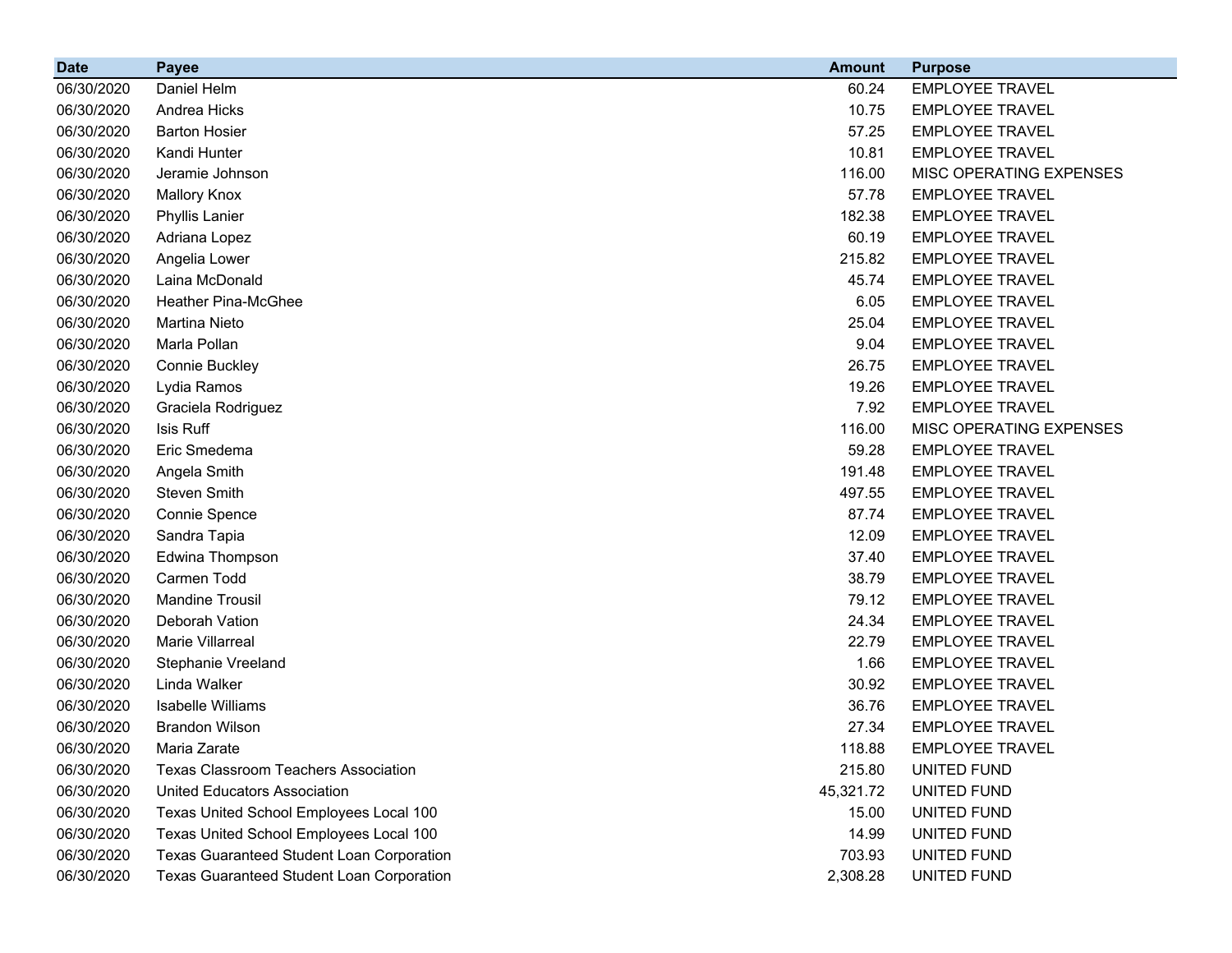| <b>Date</b> | <b>Payee</b>                                               | <b>Amount</b> | <b>Purpose</b>              |
|-------------|------------------------------------------------------------|---------------|-----------------------------|
| 06/30/2020  | <b>Arlington Education Foundation</b>                      | 83.00         | AISD EDUCATION FOUNDATION   |
| 06/30/2020  | <b>Arlington Education Foundation</b>                      | 1,207.50      | AISD EDUCATION FOUNDATION   |
| 06/30/2020  | Truman Tim Chapter 13 Trustee                              | 13,453.00     | UNITED FUND                 |
| 06/30/2020  | <b>United States Treasury</b>                              | 635.00        | FED INC TAX WITHHOLDING     |
| 06/30/2020  | Family And Consumer Sciences Teachers Association Of Texas | 27.09         | AISD EDUCATION FOUNDATION   |
| 06/30/2020  | Region Xi Teacher Preparation Program                      | 380.00        | <b>INVOICES RECEIVABLE</b>  |
| 06/30/2020  | <b>Education Service Center Region X</b>                   | 520.00        | <b>INVOICES RECEIVABLE</b>  |
| 06/30/2020  | Texas Association Of Secondary School Principals           | 123.75        | UNITED FUND                 |
| 06/30/2020  | Association Of Texas Professional Teachers Local           | 465.33        | UNITED FUND                 |
| 06/30/2020  | Association Of Texas Professional Teachers Local           | 16.36         | UNITED FUND                 |
| 06/30/2020  | Association Of Texas Professional Educators State          | 7,209.35      | UNITED FUND                 |
| 06/30/2020  | Association Of Texas Professional Educators State          | 298.18        | UNITED FUND                 |
| 06/30/2020  | <b>Education Career Alternatives Program</b>               | 11,015.00     | <b>INVOICES RECEIVABLE</b>  |
| 06/30/2020  | Genworth Life Insurance company                            | 67.01         | AISD EDUCATION FOUNDATION   |
| 06/30/2020  | Genworth Life Insurance company                            | 180.06        | AISD EDUCATION FOUNDATION   |
| 06/30/2020  | California State Disbursement Unit                         | 350.00        | UNITED FUND                 |
| 06/30/2020  | Pam Bassel Chapter 13 Trustee                              | 1,198.00      | UNITED FUND                 |
| 06/30/2020  | Pam Bassel Chapter 13 Trustee                              | 11,647.00     | UNITED FUND                 |
| 06/30/2020  | <b>Trellis Company</b>                                     | 451.75        | UNITED FUND                 |
| 06/30/2020  | State of Delaware Division of Child Support                | 601.00        | UNITED FUND                 |
| 06/30/2020  | <b>Support Payment Clearinghouse</b>                       | 864.00        | UNITED FUND                 |
| 06/30/2020  | Powers Tom Chapter 13 Trustee                              | 2,710.00      | UNITED FUND                 |
| 06/30/2020  | Texas Teachers Alternative Certification Program           | 18,658.00     | <b>INVOICES RECEIVABLE</b>  |
| 06/30/2020  | <b>Texas American Federation Of Teachers</b>               | 59.32         | UNITED FUND                 |
| 06/30/2020  | Educational Employees Credit Union - HSA                   | 128,292.78    | <b>DENTAL INSURANCE</b>     |
| 06/30/2020  | <b>Educational Employees Credit Union</b>                  | 117,627.84    | DUE TO CREDIT UNION         |
| 06/30/2020  | <b>Texas State Teachers Association</b>                    | 3,365.69      | UNITED FUND                 |
| 06/30/2020  | <b>United Way</b>                                          | 627.00        | UNITED FUND                 |
| 06/30/2020  | <b>Teachers Discovery</b>                                  | 4,284.70      | <b>GENERAL SUPPLIES</b>     |
| 06/30/2020  | <b>Texas Association Of School Boards</b>                  | 10,000.00     | MISC PURCH & CONTR SERV     |
| 06/30/2020  | <b>Cambridge University Press</b>                          | 8,000.00      | <b>GENERAL SUPPLIES</b>     |
| 06/30/2020  | Corgan Assoc Architects Incorporated                       | 34,632.00     | BLDG PURCH, CONSTR, IMPROVE |
| 06/30/2020  | Qep Incorporated                                           | 11,906.76     | <b>READING MATERIALS</b>    |
| 06/30/2020  | Home Depot Pro                                             | 466.23        | ACCOUNTS PAYABLE-ACCRUALS   |
| 06/30/2020  |                                                            | 2,778.20      | M & O SUPPLIES              |
| 06/30/2020  | Home Depot Pro                                             | 1,689.60      | <b>GENERAL INVENTORY</b>    |
| 06/30/2020  | <b>Apex Supply Company</b>                                 | 105.61        | M & O SUPPLIES              |
| 06/30/2020  | <b>Pitney Bowes</b>                                        | 180.00        | RENTALS & OPERATING LEASE   |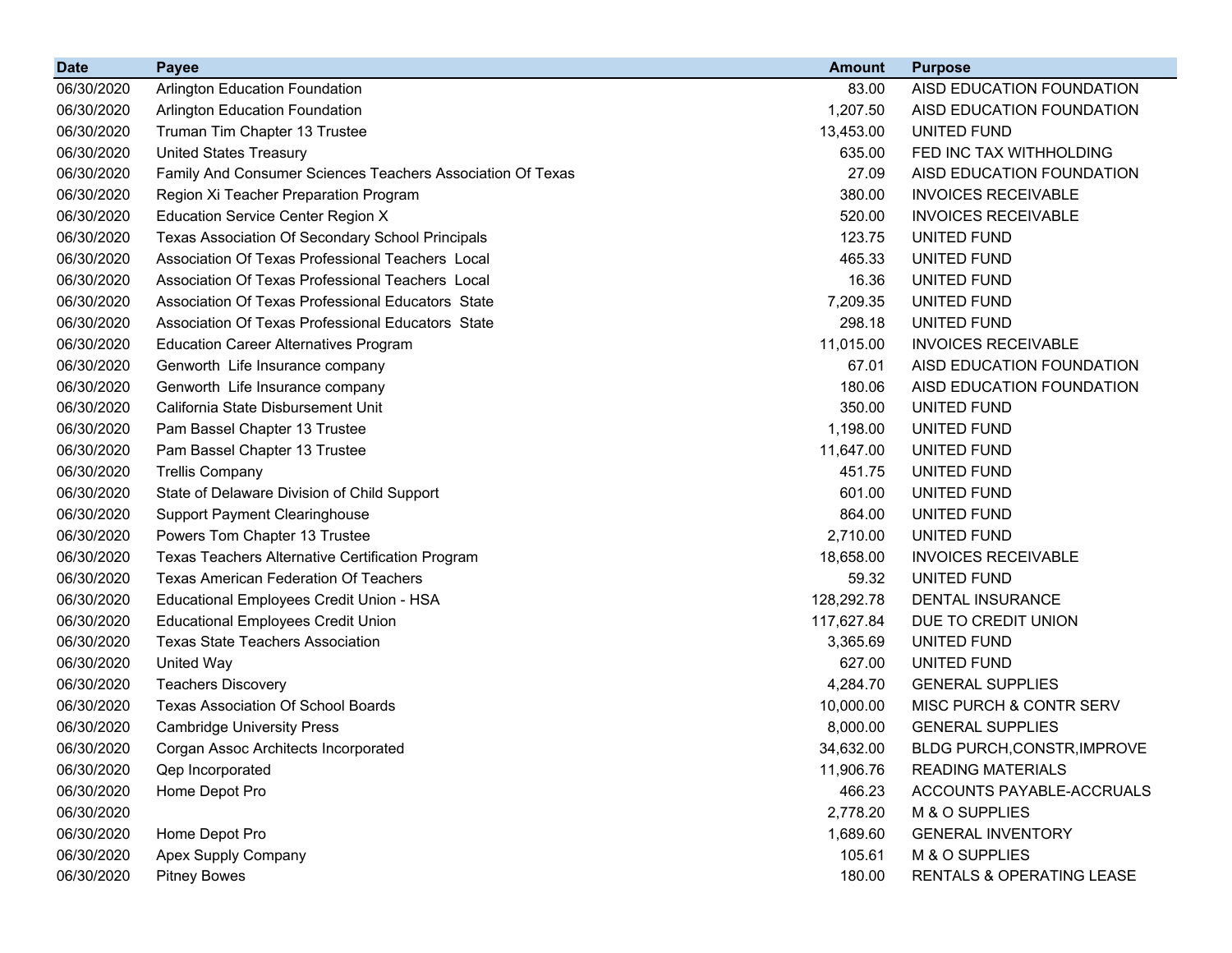| <b>Date</b> | Payee                                           | <b>Amount</b>  | <b>Purpose</b>                       |
|-------------|-------------------------------------------------|----------------|--------------------------------------|
| 06/30/2020  | <b>Elliott Electric Supply</b>                  | 1,311.56       | M & O SUPPLIES                       |
| 06/30/2020  | Ace Mart Restaurant Supply Company              | 450.00         | <b>GENERAL SUPPLIES</b>              |
| 06/30/2020  | <b>Dell Marketing</b>                           | 61,381.78      | <b>CONTRACTED MAINT &amp; REPAIR</b> |
| 06/30/2020  | Estes Mcclure & Assoc Inc                       | 130,200.00     | OTH PROFESSIONAL SERVICES            |
| 06/30/2020  | Barnes & Noble Booksellers, Inc.                | 4,901.02       | <b>READING MATERIALS</b>             |
| 06/30/2020  | D & J Sports Incorporated                       | 744.00         | <b>GENERAL SUPPLIES</b>              |
| 06/30/2020  | Winston Water Cooler Limited                    | 587.20         | <b>GENERAL INVENTORY</b>             |
| 06/30/2020  | Paradise Produce                                | 25,208.50      | <b>FOOD</b>                          |
| 06/30/2020  | Delta T Ltd                                     | 10,726.00      | <b>CONTRACTED MAINT &amp; REPAIR</b> |
| 06/30/2020  | Mart Incorporated                               | 161,850.00     | <b>CONTRACTED MAINT &amp; REPAIR</b> |
| 06/30/2020  | Fastsigns                                       | 74.01          | <b>GENERAL SUPPLIES</b>              |
| 06/30/2020  | L I S C O Sports Limited Liability Corporation  | 62,230.50      | M & O SUPPLIES                       |
| 06/30/2020  | <b>Reeds Services</b>                           | 278.85         | <b>CONTRACTED MAINT &amp; REPAIR</b> |
| 06/30/2020  | Capstone                                        | 700.00         | <b>READING MATERIALS</b>             |
| 06/30/2020  | Hutcherson Construction Incorporated            | 313,582.00     | <b>CONTRACTED MAINT &amp; REPAIR</b> |
| 06/30/2020  |                                                 | (12,658.80)    | <b>RETAINAGE</b>                     |
| 06/30/2020  | PPG Architectural Finishes, Inc.                | 440.79         | M & O SUPPLIES                       |
| 06/30/2020  | <b>Careys Sporting Goods</b>                    | 15,378.57      | <b>GENERAL SUPPLIES</b>              |
| 06/30/2020  | Airgas Southwest Incorporated                   | 704.94         | <b>GENERAL SUPPLIES</b>              |
| 06/30/2020  | <b>Concentra Medical Centers</b>                | 743.50         | MISC OPERATING EXPENSES              |
| 06/30/2020  | Office Depot                                    | 7,299.24       | <b>GENERAL SUPPLIES</b>              |
| 06/30/2020  | <b>Tote Unlimited</b>                           | 4,480.00       | <b>GENERAL SUPPLIES</b>              |
| 06/30/2020  | <b>Benchmark Education Company</b>              | 56,100.00      | <b>READING MATERIALS</b>             |
| 06/30/2020  | Gilman Gear                                     | 720.00         | <b>GENERAL SUPPLIES</b>              |
| 06/30/2020  | B & H Photo Video                               | 187.45         | <b>GENERAL SUPPLIES</b>              |
| 06/30/2020  | <b>Ratcliff Constructors Incorporated</b>       | 88,818.40      | BLDG PURCH, CONSTR, IMPROVE          |
| 06/30/2020  |                                                 | 12,968.80      | <b>CONTRACTED MAINT &amp; REPAIR</b> |
| 06/30/2020  |                                                 | (5,089.36)     | <b>RETAINAGE</b>                     |
| 06/30/2020  | Landtec Engineers Llc                           | 29,515.00      | BLDG PURCH, CONSTR, IMPROVE          |
| 06/30/2020  | 1 A Fire & Domestic Testing                     | 480.00         | <b>CONTRACTED MAINT &amp; REPAIR</b> |
| 06/30/2020  | Verizon Wireless Acct                           | 91,025.74      | <b>WATER</b>                         |
| 06/30/2020  | <b>SHI Government Solutions Incorporated</b>    | 354.04         | <b>GENERAL SUPPLIES</b>              |
| 06/30/2020  | <b>Mackin Educational Resources</b>             | 4,900.63       | <b>READING MATERIALS</b>             |
| 06/30/2020  | <b>Td Industries Limited</b>                    | 165,425.92     | <b>CONTRACTED MAINT &amp; REPAIR</b> |
| 06/30/2020  | Cowboy Towing                                   | 354.00         | <b>CONTRACTED MAINT &amp; REPAIR</b> |
| 06/30/2020  | Aerowave Technologies                           | 3,948.00       | <b>GENERAL SUPPLIES</b>              |
| 06/30/2020  | Govconnection Incorporated                      | $\blacksquare$ | <b>GENERAL SUPPLIES</b>              |
| 06/30/2020  | Advancement Via Individual Determination Center | 1,700.00       | MISC OPERATING EXPENSES              |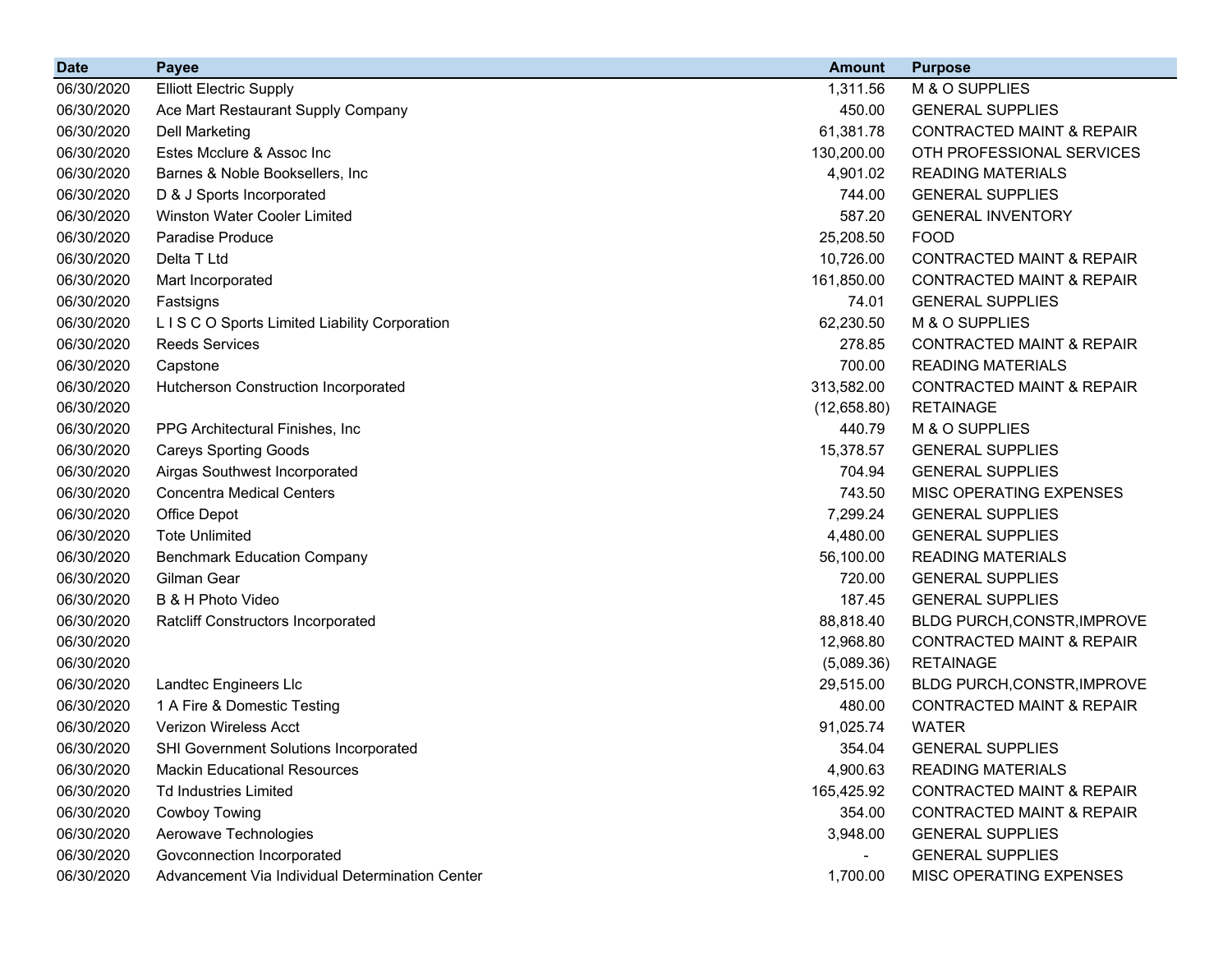| <b>Date</b> | Payee                                                | <b>Amount</b> | <b>Purpose</b>                       |
|-------------|------------------------------------------------------|---------------|--------------------------------------|
| 06/30/2020  | <b>LSS Digital Incorporated</b>                      | 13,659.00     | <b>FURN &amp; EQUIP &gt; \$5,000</b> |
| 06/30/2020  | <b>School Nurse Supply</b>                           | 1,481.59      | <b>GENERAL SUPPLIES</b>              |
| 06/30/2020  | National Center For Youth Issues                     | 2,923.63      | <b>READING MATERIALS</b>             |
| 06/30/2020  | J P Morgan Chase Bank                                | 339.83        | M & O SUPPLIES                       |
| 06/30/2020  | Children's Plus Incorporated                         | 831.14        | <b>READING MATERIALS</b>             |
| 06/30/2020  | Wedge Supply Incorporated                            | 593.88        | <b>GENERAL INVENTORY</b>             |
| 06/30/2020  | Gails Flags And Golf Course Accessories Incorporated | 480.00        | <b>GENERAL INVENTORY</b>             |
| 06/30/2020  | <b>AB Student Services</b>                           | 100.00        | MISC OPERATING EXPENSES              |
| 06/30/2020  | Apple Computer Incorporated                          | 53.94         | <b>GENERAL SUPPLIES</b>              |
| 06/30/2020  | Anixter Incorporated                                 | 1,388.73      | <b>CONTRACTED MAINT &amp; REPAIR</b> |
| 06/30/2020  | City Of Grand Prairie Water Utilities                | 1,030.61      | <b>WATER</b>                         |
| 06/30/2020  | Zimmerer Kubota Incorporated                         | 492.16        | M & O SUPPLIES                       |
| 06/30/2020  | Johnson Controls Incorporate                         | 91,810.01     | <b>CONTRACTED MAINT &amp; REPAIR</b> |
| 06/30/2020  | Catholic Charities Translation & Interpreter Network | 112.50        | MISC PURCH & CONTR SERV              |
| 06/30/2020  | <b>Total Maintenance Solutions-South</b>             | 159.02        | M & O SUPPLIES                       |
| 06/30/2020  | <b>Carrier Enterprise</b>                            | 5,956.78      | M & O SUPPLIES                       |
| 06/30/2020  | Safe and Civil Schools                               | 7,000.00      | MISC PURCH & CONTR SERV              |
| 06/30/2020  | Monarch Trophy Studio                                | 31.15         | <b>GENERAL SUPPLIES</b>              |
| 06/30/2020  | Boxes 4U                                             | 291.00        | <b>GENERAL INVENTORY</b>             |
| 06/30/2020  | McMillan James Equipment Company                     | 5,917.00      | M & O SUPPLIES                       |
| 06/30/2020  | <b>Digital Resources Inc</b>                         | 600.00        | <b>CONTRACTED MAINT &amp; REPAIR</b> |
| 06/30/2020  | Engineering Fire Investigation Global, Incorporated  | 850.00        | OTH PROFESSIONAL SERVICES            |
| 06/30/2020  | <b>Binswanger Glass</b>                              | 372.02        | M & O SUPPLIES                       |
| 06/30/2020  | IdentiSys Incorporated                               | 8,760.00      | M & O SUPPLIES                       |
| 06/30/2020  | Seon Systems Sales Incorporated                      | 20,175.00     | M & O SUPPLIES                       |
| 06/30/2020  | Gibson Consulting Group Incorporated                 | 5,000.00      | MISC PURCH & CONTR SERV              |
| 06/30/2020  | Kurz & Company                                       | 302.39        | <b>FOOD</b>                          |
| 06/30/2020  | Accent Awards & Trophies, LLC                        | 7.50          | MISC OPERATING EXPENSES              |
| 06/30/2020  | Creative Bus Sales Inc.                              | 99.24         | <b>GENERAL INVENTORY</b>             |
| 06/30/2020  | <b>Autonation Chevrolet</b>                          | 196.25        | <b>CONTRACTED MAINT &amp; REPAIR</b> |
| 06/30/2020  |                                                      | 122.55        | M & O SUPPLIES                       |
| 06/30/2020  | Follett School Solutions, Inc.                       | 4,368.61      | <b>READING MATERIALS</b>             |
| 06/30/2020  | Follett School Solutions, Inc.                       | 68.76         | <b>READING MATERIALS</b>             |
| 06/30/2020  | <b>Cornerstone Staffing</b>                          | 1,500.00      | MISC PURCH & CONTR SERV              |
| 06/30/2020  | <b>Crawford Electric Supply Company</b>              | 635.72        | M & O SUPPLIES                       |
| 06/30/2020  | Engage2learn                                         | 20,435.00     | MISC PURCH & CONTR SERV              |
| 06/30/2020  | RD Lawns LLC                                         | 9,246.95      | <b>CONTRACTED MAINT &amp; REPAIR</b> |
| 06/30/2020  | <b>Textbook Warehouse</b>                            | 466.80        | <b>GENERAL SUPPLIES</b>              |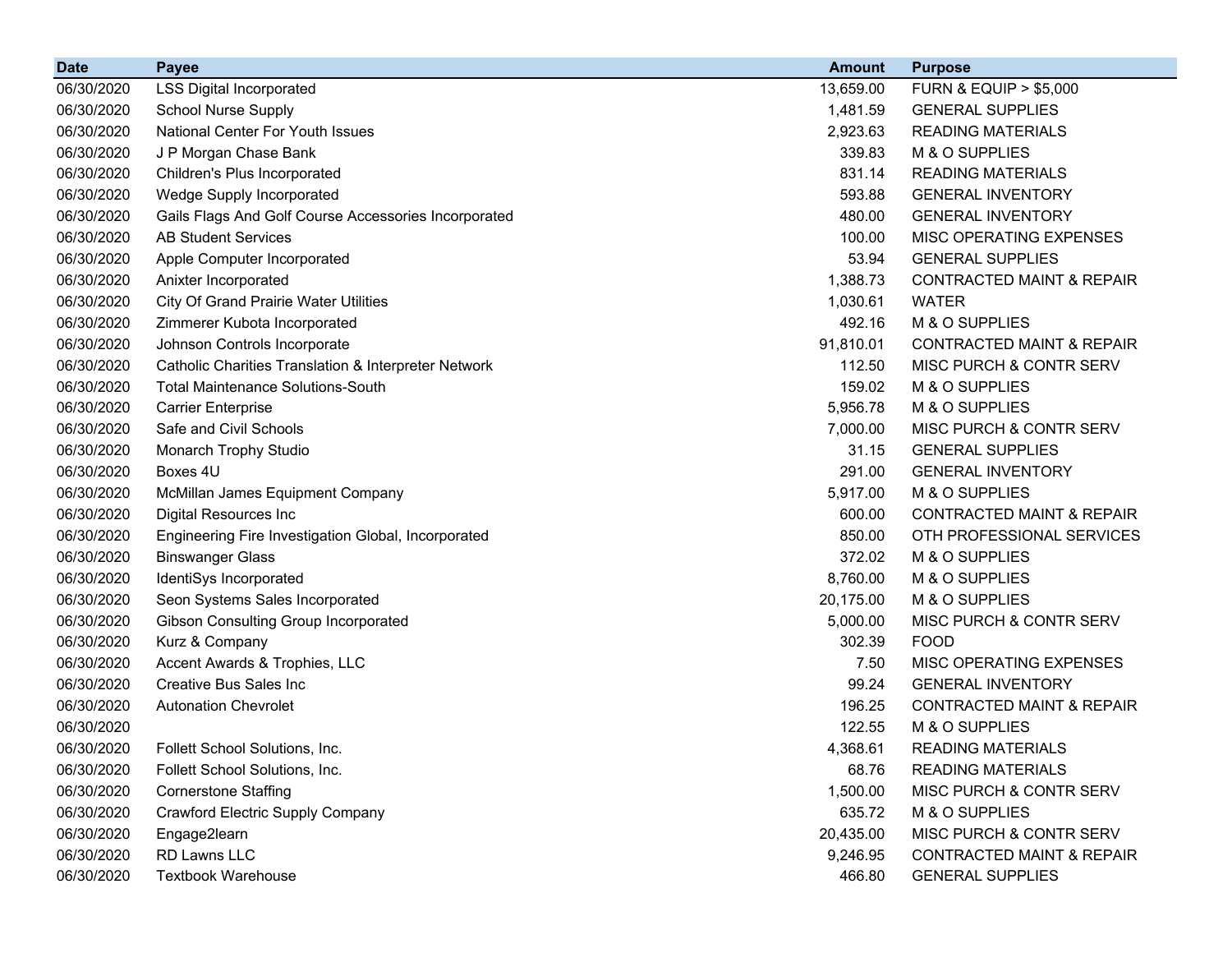| <b>Date</b> | <b>Payee</b>                                         | <b>Amount</b> | <b>Purpose</b>                       |
|-------------|------------------------------------------------------|---------------|--------------------------------------|
| 06/30/2020  |                                                      | 5,347.50      | <b>READING MATERIALS</b>             |
| 06/30/2020  | Cyson Technology Group LLC                           | 1,080.00      | MISC PURCH & CONTR SERV              |
| 06/30/2020  | <b>GARCIA VICTOR</b>                                 | 95.00         | MISC PURCH & CONTR SERV              |
| 06/30/2020  | Safehaven Pest Control, LLC                          | 8,850.00      | <b>CONTRACTED MAINT &amp; REPAIR</b> |
| 06/30/2020  | Crystal Mountain Media, LLC                          | 5,122.00      | MISC PURCH & CONTR SERV              |
| 06/30/2020  | JourneyEd                                            | 2,712.42      | <b>GENERAL SUPPLIES</b>              |
| 06/30/2020  | Data Recognition Corporation                         | 1,047.20      | <b>TESTING MATERIALS</b>             |
| 06/30/2020  | Association for Supervision & Curriculum Development | 78.48         | <b>GENERAL SUPPLIES</b>              |
| 06/30/2020  | Dr Pepper Snapple Group                              | 1,122.00      | MISC OPERATING EXPENSES              |
| 06/30/2020  | Pearson Vue                                          | 450.00        | <b>GENERAL SUPPLIES</b>              |
| 06/30/2020  | Cardinal's Sport Center Incorporated                 | 2,250.75      | <b>GENERAL SUPPLIES</b>              |
| 06/30/2020  | Lowe's Home Centers, LLC                             | 645.83        | <b>GENERAL SUPPLIES</b>              |
| 06/30/2020  |                                                      | 495.86        | M & O SUPPLIES                       |
| 06/30/2020  | Western-BRW Paper Company Incorporated               | 1,855.00      | <b>GENERAL INVENTORY</b>             |
| 06/30/2020  | Stewart and Stevenson, LLC                           | 3,675.50      | <b>CONTRACTED MAINT &amp; REPAIR</b> |
| 06/30/2020  |                                                      | 638.08        | M & O SUPPLIES                       |
| 06/30/2020  | <b>Elterbarry Press</b>                              | 7,500.00      | <b>GENERAL SUPPLIES</b>              |
| 06/30/2020  | iPrint Technologies                                  | 232.00        | <b>GENERAL SUPPLIES</b>              |
| 06/30/2020  | <b>ExploreLearning LLC</b>                           | 78,369.50     | <b>GENERAL SUPPLIES</b>              |
| 06/30/2020  | <b>CableLink Solutions</b>                           | 18,025.08     | MISC PURCH & CONTR SERV              |
| 06/30/2020  | Reeder Concrete, Inc                                 | 23,760.00     | <b>CONTRACTED MAINT &amp; REPAIR</b> |
| 06/30/2020  | Monogramming Mammas                                  | 6,267.75      | <b>GENERAL SUPPLIES</b>              |
| 06/30/2020  | Swink Air & Hydraulics                               | 1,903.00      | <b>CONTRACTED MAINT &amp; REPAIR</b> |
| 06/30/2020  |                                                      | 1,370.00      | MISC PURCH & CONTR SERV              |
| 06/30/2020  | Lincoln Electric Company                             | 69,606.10     | <b>GENERAL SUPPLIES</b>              |
| 06/30/2020  | Global Equipment Company Inc                         | 1,372.80      | <b>GENERAL INVENTORY</b>             |
| 06/30/2020  | Mavich LLC                                           | 1,357.02      | <b>GENERAL INVENTORY</b>             |
| 06/30/2020  | Washing Equipment of Texas - WET Inc                 | 717.98        | <b>CONTRACTED MAINT &amp; REPAIR</b> |
| 06/30/2020  | Scenario Learning, LLC                               | 27,265.00     | MISC PURCH & CONTR SERV              |
| 06/30/2020  | <b>Clever Items LLC</b>                              | 2,000.00      | <b>GENERAL SUPPLIES</b>              |
| 06/30/2020  | American Legacy Publishing- Studies Weekly           | 101,298.90    | MISC PURCH & CONTR SERV              |
| 06/30/2020  | Nasco                                                | 206.66        | ACCOUNTS PAYABLE-ACCRUALS            |
| 06/30/2020  |                                                      | 278.40        | <b>GENERAL INVENTORY</b>             |
| 06/30/2020  |                                                      | 6,554.59      | <b>GENERAL SUPPLIES</b>              |
| 06/30/2020  | N Tune Music & Sound, Inc.                           | 3,900.20      | <b>CONTRACTED MAINT &amp; REPAIR</b> |
| 06/30/2020  | Mohawk USA LLC                                       | 959.70        | <b>GENERAL SUPPLIES</b>              |
| 06/30/2020  | <b>Texas State Florists Association</b>              | 1,260.00      | MISC OPERATING EXPENSES              |
| 06/30/2020  | Auto Plus Auto Parts                                 | 125.54        | <b>GENERAL INVENTORY</b>             |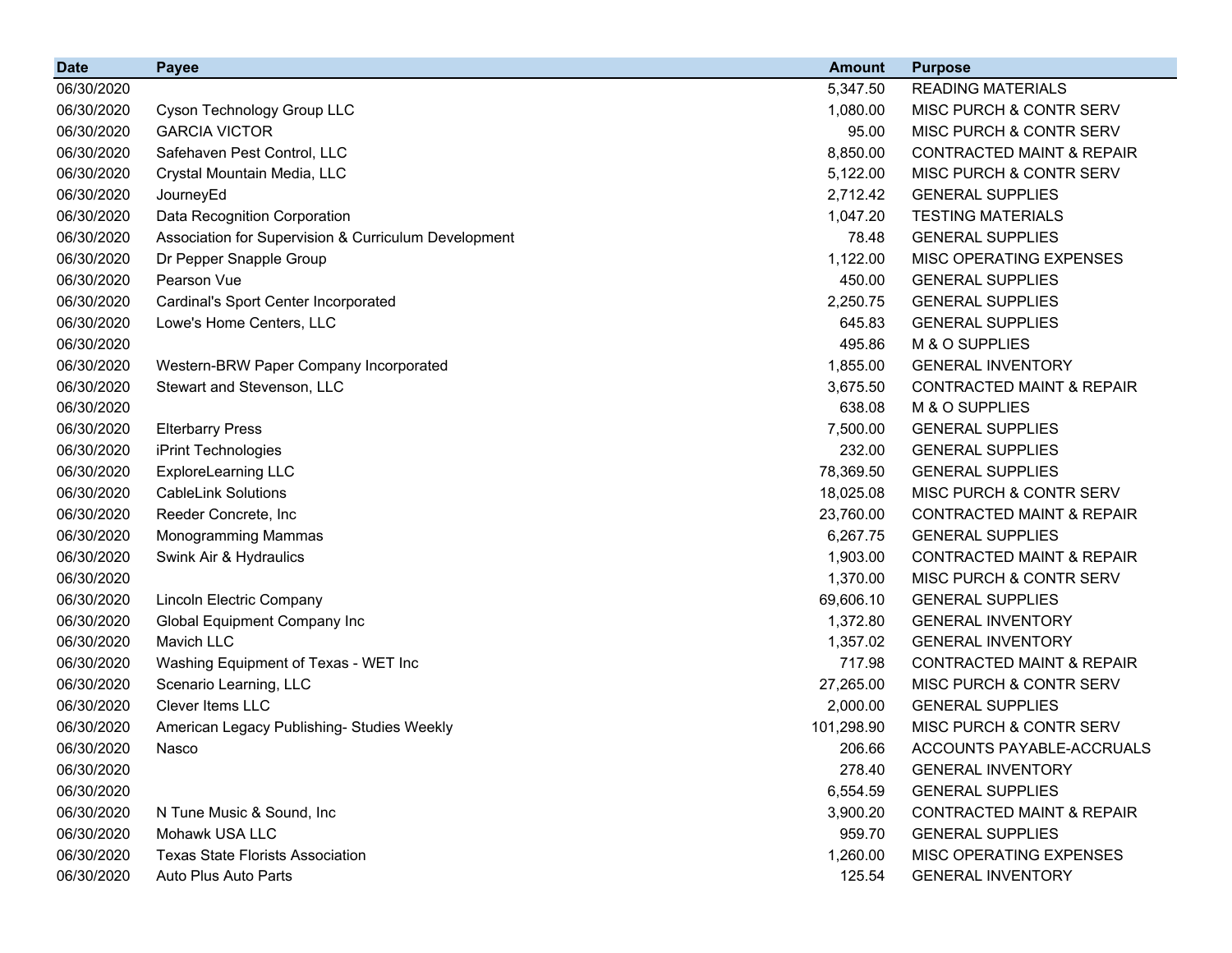| <b>Date</b> | <b>Payee</b>                              | <b>Amount</b> | <b>Purpose</b>                       |
|-------------|-------------------------------------------|---------------|--------------------------------------|
| 06/30/2020  | Sonova USA Inc.                           | 30,043.04     | <b>GENERAL SUPPLIES</b>              |
| 06/30/2020  | Drew Consulting Services Incorporated     | 925.00        | OTH PROFESSIONAL SERVICES            |
| 06/30/2020  | Drew Consulting Services Incorporated     | 925.00        | OTH PROFESSIONAL SERVICES            |
| 06/30/2020  | Drew Consulting Services Incorporated     | 925.00        | OTH PROFESSIONAL SERVICES            |
| 06/30/2020  | E Logic                                   | 1,761.74      | <b>CONTRACTED MAINT &amp; REPAIR</b> |
| 06/30/2020  | E Logic                                   | 1,554.95      | <b>CONTRACTED MAINT &amp; REPAIR</b> |
| 06/30/2020  | E Logic                                   | 2,188.01      | <b>CONTRACTED MAINT &amp; REPAIR</b> |
| 06/30/2020  | E Logic                                   | 198,707.01    | BLDG PURCH, CONSTR, IMPROVE          |
| 06/30/2020  |                                           | 7,373.00      | OTH PROFESSIONAL SERVICES            |
| 06/30/2020  | <b>Frontline Education</b>                | 17,637.00     | <b>CONTRACTED MAINT &amp; REPAIR</b> |
| 06/30/2020  | Your IT Solution                          | 24.99         | ACCOUNTS PAYABLE-ACCRUALS            |
| 06/30/2020  |                                           | 39.99         | <b>GENERAL SUPPLIES</b>              |
| 06/30/2020  | Renzulli Learning LLC                     | 2,200.00      | MISC PURCH & CONTR SERV              |
| 06/30/2020  | AT&T Texas                                | 10,028.83     | BLDG PURCH, CONSTR, IMPROVE          |
| 06/30/2020  | Ambrose Gene T Jr                         | 115.00        | MISC PURCH & CONTR SERV              |
| 06/30/2020  | Cool Ink                                  | 1,994.00      | <b>GENERAL SUPPLIES</b>              |
| 06/30/2020  | Demirhan Fevzi                            | 135.00        | MISC PURCH & CONTR SERV              |
| 06/30/2020  | <b>Borden Dairy Company</b>               | 25,318.05     | <b>FOOD</b>                          |
| 06/30/2020  | Lindenmeyr Munroe                         | 1,768.00      | <b>GENERAL INVENTORY</b>             |
| 06/30/2020  | DOT Medical and Drug Testing Services Inc | 70.00         | MISC OPERATING EXPENSES              |
| 06/30/2020  | <b>CID Solution LLC</b>                   | 523.85        | M & O SUPPLIES                       |
| 06/30/2020  | Tresona Multimedia, LLC                   | 470.00        | MISC PURCH & CONTR SERV              |
| 06/30/2020  | McCaslin Associates Incorporated          | 1,485.00      | BLDG PURCH, CONSTR, IMPROVE          |
| 06/30/2020  | Robert Steven Lord                        | 562.50        | MISC PURCH & CONTR SERV              |
| 06/30/2020  | KickUp Incorporated                       | 15,250.00     | MISC PURCH & CONTR SERV              |
| 06/30/2020  | <b>Continental Battery Company</b>        | 8,158.44      | M & O SUPPLIES                       |
| 06/30/2020  | Loop1 LLC                                 | 10,000.00     | MISC PURCH & CONTR SERV              |
| 06/30/2020  | <b>Constellation New Energy</b>           | 24,950.32     | <b>WATER</b>                         |
| 06/30/2020  | Complete Supply Incorporated              | 1,810.30      | ACCOUNTS PAYABLE-ACCRUALS            |
| 06/30/2020  |                                           | 3,205.92      | <b>GENERAL INVENTORY</b>             |
| 06/30/2020  |                                           | 21,000.00     | <b>GENERAL SUPPLIES</b>              |
| 06/30/2020  |                                           | 36,858.30     | M & O SUPPLIES                       |
| 06/30/2020  | <b>Gomez Floor Covering</b>               | 40,165.35     | <b>CONTRACTED MAINT &amp; REPAIR</b> |
| 06/30/2020  | <b>Atmos Energy</b>                       | 161.18        | <b>WATER</b>                         |
| 06/30/2020  | Positive Proof                            | 9,000.00      | M & O SUPPLIES                       |
| 06/30/2020  | <b>Dealers Electrical Supply Company</b>  | 4,261.31      | M & O SUPPLIES                       |
| 06/30/2020  | Southwest International Trucks            | 1,678.50      | CONTRACTED MAINT & REPAIR            |
| 06/30/2020  |                                           | 1,385.78      | <b>GENERAL INVENTORY</b>             |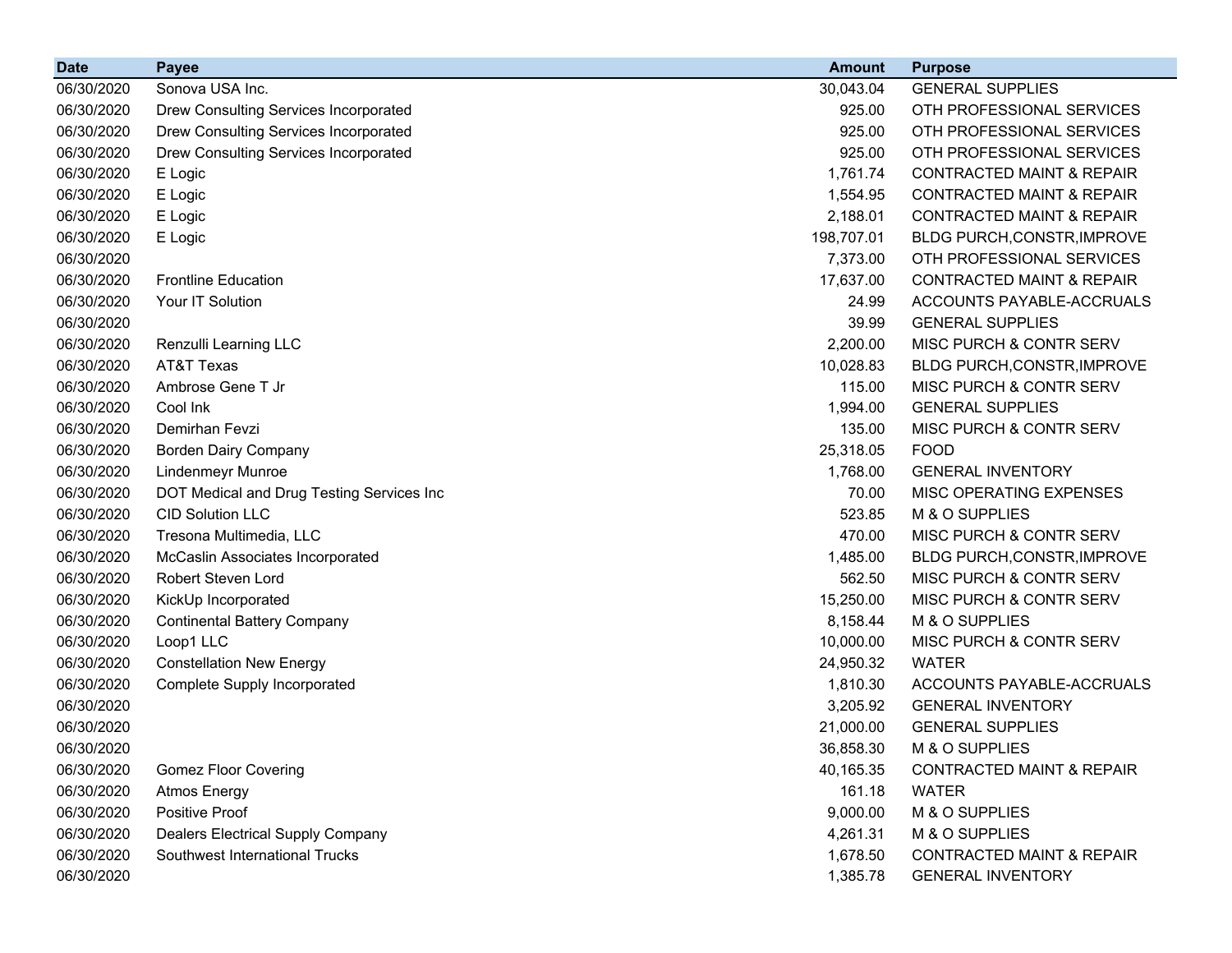| <b>Date</b> | <b>Payee</b>                                                   | <b>Amount</b> | <b>Purpose</b>                             |
|-------------|----------------------------------------------------------------|---------------|--------------------------------------------|
| 06/30/2020  |                                                                | 484.00        | LIONS CLUB CONCESSIONS                     |
| 06/30/2020  | <b>Texas Auto Painting</b>                                     | 1,114.91      | <b>CONTRACTED MAINT &amp; REPAIR</b>       |
| 06/30/2020  | <b>Best Plumbing Specialties Incorporated</b>                  | 427.80        | <b>GENERAL INVENTORY</b>                   |
| 06/30/2020  | Music & Arts                                                   | 10,352.94     | <b>GENERAL SUPPLIES</b>                    |
| 06/30/2020  | Athletic Supply Inc dba Game One                               | 57,900.00     | <b>CONTRACTED MAINT &amp; REPAIR</b>       |
| 06/30/2020  | Arlington Independent School District Food & Nutrition Service | 105.80        | MISC OPERATING EXPENSES                    |
| 06/30/2020  | Cengage Learning                                               | 38,690.00     | <b>TEXTBOOKS</b>                           |
| 06/30/2020  | Rush Truck Centers Of Texas Limited Partnership                | 533.00        | <b>CONTRACTED MAINT &amp; REPAIR</b>       |
| 06/30/2020  |                                                                | 705.45        | M & O SUPPLIES                             |
| 06/30/2020  | 4imprint Incorporated                                          | 395.33        | <b>GENERAL SUPPLIES</b>                    |
| 06/30/2020  | Armko Industries, Inc.                                         | 5,000.00      | OTH PROFESSIONAL SERVICES                  |
| 06/30/2020  | Adolfson & Peterson Construction                               | 4,001,036.15  | BLDG PURCH, CONSTR, IMPROVE                |
| 06/30/2020  |                                                                | (200, 051.81) | <b>RETAINAGE</b>                           |
| 06/30/2020  | Quijano Victor Jr                                              | 115.00        | MISC PURCH & CONTR SERV                    |
| 06/30/2020  | <b>Wyatt Marissa</b>                                           | 175.00        | MISC PURCH & CONTR SERV                    |
| 06/30/2020  | University Of Texas High School                                | 25.00         | <b>TESTING MATERIALS</b>                   |
| 06/30/2020  | <b>Education Service Center Region XI</b>                      | 980.00        | <b>EDUCATION SERVICE CENTER</b>            |
| 06/30/2020  |                                                                | 400.00        | <b>EMPLOYEE TRAVEL</b>                     |
| 06/30/2020  |                                                                | 6,760.90      | MISC PURCH & CONTR SERV                    |
| 06/30/2020  | <b>Flinn Scientific</b>                                        | 490.50        | <b>GENERAL SUPPLIES</b>                    |
| 06/30/2020  | Fort Worth Star Telegram Advertising                           | 1,400.00      | <b>Statutorily Required Public Notices</b> |
| 06/30/2020  | Midwest Technology Products Tx0025                             | 768.60        | <b>GENERAL SUPPLIES</b>                    |
| 06/30/2020  | Paxton Patterson                                               | 14,117.98     | <b>GENERAL SUPPLIES</b>                    |
| 06/30/2020  | <b>Pollock Paper Distributors</b>                              | 1,476.80      | <b>GENERAL INVENTORY</b>                   |
| 06/30/2020  |                                                                | 30,000.00     | <b>GENERAL SUPPLIES</b>                    |
| 06/30/2020  | <b>Pyramid School Products</b>                                 | 4,331.76      | <b>GENERAL INVENTORY</b>                   |
| 06/30/2020  | Unifirst Holdings(A/R 01550)                                   | 494.72        | <b>CONTRACTED MAINT &amp; REPAIR</b>       |
| 06/30/2020  | Vandergriff Chevrolet                                          | 286.00        | <b>CONTRACTED MAINT &amp; REPAIR</b>       |
| 06/30/2020  | <b>Gareth Stevens Publishing</b>                               | 20.24         | <b>READING MATERIALS</b>                   |
| 06/30/2020  | Apex Supply Company                                            | 675.00        | M & O SUPPLIES                             |
| 06/30/2020  | University Of Texas @ Austin TSSEC and UIL                     | 179.20        | MISC OPERATING EXPENSES                    |
| 06/30/2020  | Carbonero Haley                                                | 300.00        | <b>INVOICES RECEIVABLE</b>                 |
| 06/30/2020  | Appraisal & Collection Technologies (ACT)                      | 298.00        | <b>GENERAL SUPPLIES</b>                    |
| 06/30/2020  | <b>Binswanger Glass</b>                                        | 753.98        | M & O SUPPLIES                             |
| 06/30/2020  | Mann Robert W                                                  | 1,800.00      | OTH PROFESSIONAL SERVICES                  |
| 06/30/2020  | Cooley Eric L                                                  | 300.00        | <b>INVOICES RECEIVABLE</b>                 |
| 06/30/2020  | <b>Mariah Spiry</b>                                            | 300.00        | <b>INVOICES RECEIVABLE</b>                 |
| 06/30/2020  | All Star Letter Jackets and Balfour Dallas                     | 550.00        | <b>INVOICES RECEIVABLE</b>                 |